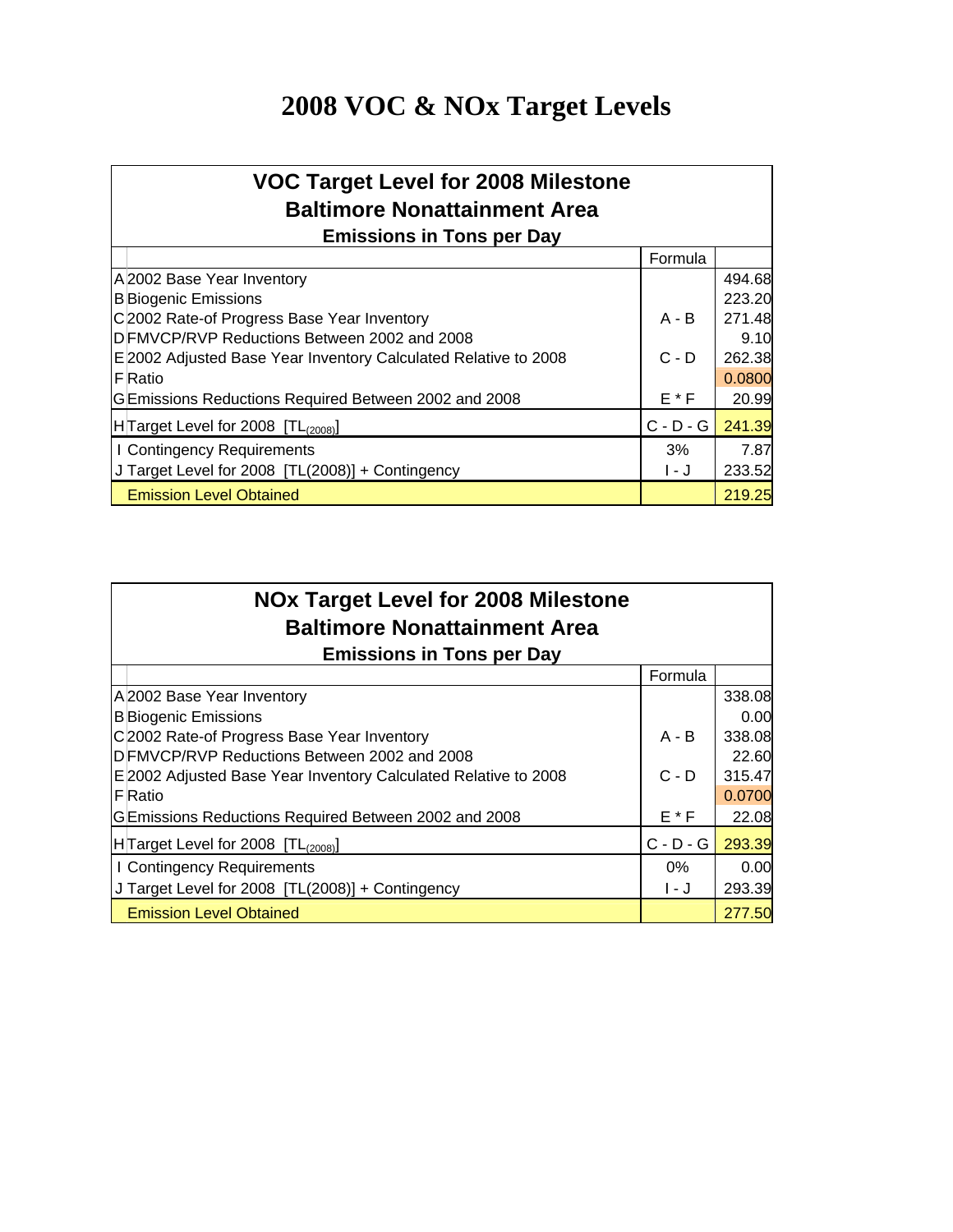|                 |                      | tpd summer | tpy        |
|-----------------|----------------------|------------|------------|
| <b>State</b>    | <b>County</b>        | <b>VOC</b> | <b>VOC</b> |
| Maryland        | Allegany Co          | 61.57      | 8,697.88   |
|                 | Anne Arundel Co      | 48.14      | 7,425.04   |
|                 | <b>Baltimore</b>     | 27.04      | 4,071.12   |
|                 | <b>Baltimore Co</b>  | 35.05      | 5,237.81   |
|                 | Calvert Co           | 46.58      | 7,343.97   |
|                 | Caroline Co          | 52.88      | 8,010.13   |
|                 | Carroll Co           | 39.46      | 5,862.53   |
|                 | Cecil Co             | 42.94      | 6,335.60   |
|                 | <b>Charles Co</b>    | 50.95      | 7,931.62   |
|                 | Dorchester Co        | 45.94      | 7,204.51   |
|                 | <b>Frederick Co</b>  | 39.81      | 5,899.43   |
|                 | <b>Garrett Co</b>    | 61.10      | 8,379.91   |
|                 | <b>Harford Co</b>    | 40.44      | 5,936.27   |
|                 | <b>Howard Co</b>     | 33.07      | 4,994.50   |
|                 | Kent Co              | 27.72      | 4,171.11   |
|                 | Montgomery Co        | 36.38      | 5,561.28   |
|                 | Prince Georges Co    | 28.51      | 4,390.41   |
|                 | Queen Annes Co       | 31.73      | 4,838.54   |
|                 | Somerset Co          | 39.61      | 6,428.19   |
|                 | St Marys Co          | 44.38      | 7,076.43   |
|                 | <b>Talbot Co</b>     | 31.24      | 4,885.63   |
|                 | <b>Washington Co</b> | 42.90      | 6,203.98   |
|                 | Wicomico Co          | 53.83      | 8,568.03   |
|                 | Worcester Co         | 52.47      | 8,464.22   |
| <b>BNAA</b>     |                      | 223.20     | 33,527.27  |
| <b>MWCOG</b>    |                      | 202.24     | 31,126.70  |
| Cecil           |                      | 42.94      | 6,335.60   |
| K & QA          |                      | 59.45      | 9,009.66   |
| <b>Attain</b>   |                      | 485.91     | 73,918.92  |
| <b>MD Total</b> |                      | 1,013.73   | 153,918.15 |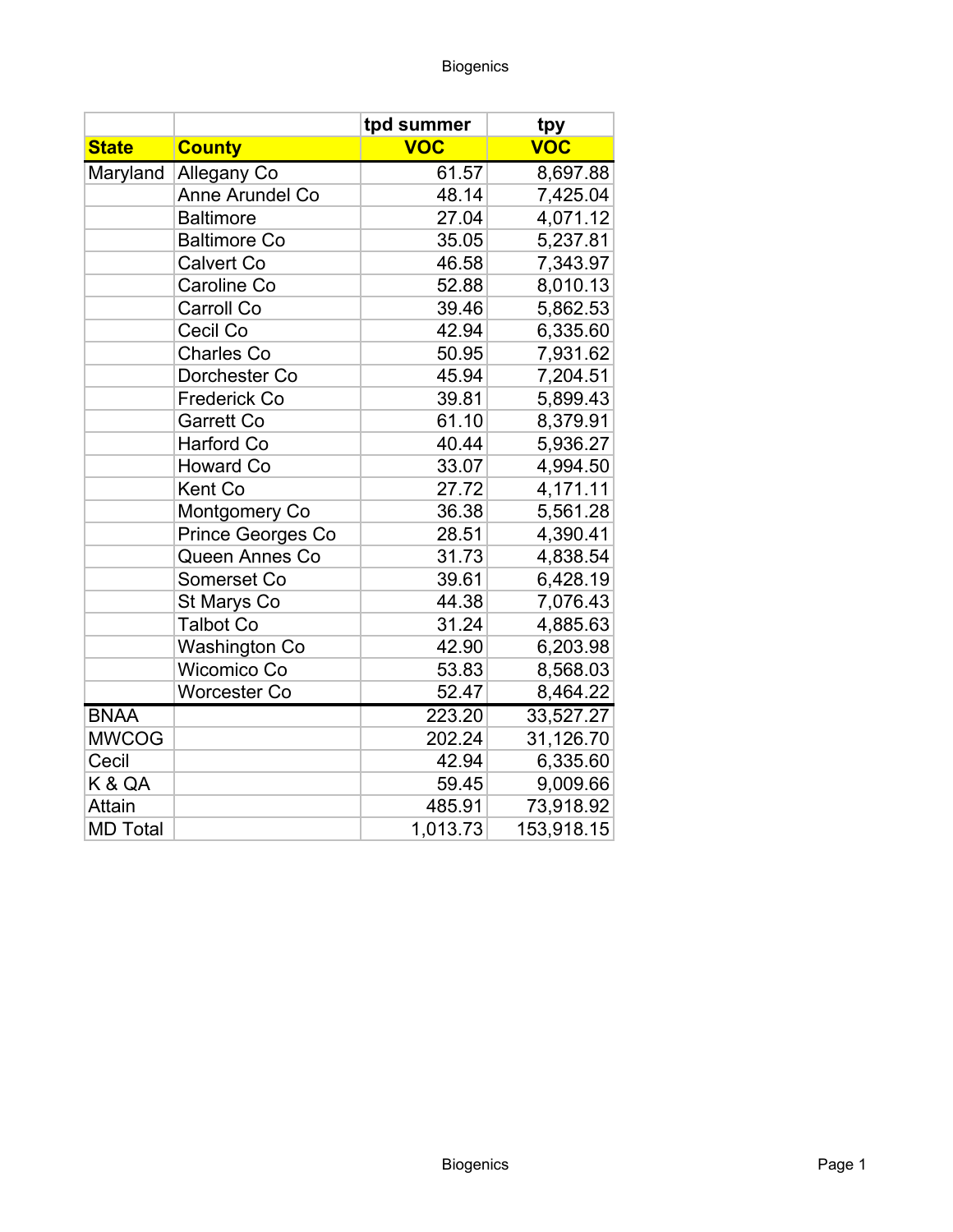| <b>SCC</b><br><b>DATA SOURCE</b><br><b>FIPs</b><br><b>NAA</b><br><b>Emission Process Description</b><br>Categor<br>Code<br>Value<br>2008 EM<br>2009 EM<br>0.0067 0.007196833 0.007274148 BMC Round 6B Cooperative Forecast, Prepared by MD Dept of Planning, August 2005<br>24003<br><b>BNAA</b><br>2102004000 Emissions from industrial distillate oil combustion.<br>CO<br>Area<br>24003<br><b>BNAA</b><br>2102005000 Emissions from industrial residual oil combustion<br>CO<br>0.004726279 0.004777052 BMC Round 6B Cooperative Forecast, Prepared by MD Dept of Planning, August 2005<br>Area<br><b>CO</b><br>0.00452756 0.004576199 BMC Round 6B Cooperative Forecast, Prepared by MD Dept of Planning, August 2005<br>24003<br><b>BNAA</b><br>2103002000 Emissions from commercial/institutional coal combustion.<br>Area<br>0.004215<br>CO<br>24003<br><b>BNAA</b><br>2103004000 Emissions from commercial/institutional distillate oil combustion<br>0.0255<br>0.027390932 0.027685189 BMC Round 6B Cooperative Forecast, Prepared by MD Dept of Planning, August 2005<br>Area<br><b>CO</b><br>0.0007   0.000751908   0.000759986 BMC Round 6B Cooperative Forecast, Prepared by MD Dept of Planning, August 2005<br>24003<br><b>BNAA</b><br>2103005000 Emissions from commercial/institutional residual oil combustion.<br>Area<br>24003<br>CO<br>0.114409344 0.122893278 0.124213502 BMC Round 6B Cooperative Forecast, Prepared by MD Dept of Planning, August 2005<br><b>BNAA</b><br>2103006000 Emissions from commercial/institutional natural gas combustion<br>Area<br>24003<br>CO<br>0.001052463 0.001063769 BMC Round 6B Cooperative Forecast, Prepared by MD Dept of Planning, August 2005<br>2103007000 Emissions from commercial/institutional LPG combustion.<br>Area<br>0.000979806<br>BNAA<br>24003<br><b>BNAA</b><br>2103011000 Emissions from commercial/institutional kerosene combustion.<br>Area<br>CO<br>0.0018 0.001933478 0.001954249 BMC Round 6B Cooperative Forecast, Prepared by MD Dept of Planning, August 2005<br>0.07837693 No Growth Predicted<br>24003<br><b>BNAA</b><br>2104002000 Emissions from residential coal combustion.<br>Area<br>CO<br>0.07837693<br>0.07837693<br>24003<br>2104004000 Emissions from residential distillate oil combustion.<br>CO.<br>0.0353 0.036878365 0.037093663 BMC Round 6B Cooperative Forecast, Prepared by MD Dept of Planning, August 2005<br>BNAA<br>Area<br>2104006000 Emissions from residential natural gas combustion.<br><b>CO</b><br>0.126194475 0.131836993 0.132606667 BMC Round 6B Cooperative Forecast, Prepared by MD Dept of Planning, August 2005<br>24003<br><b>BNAA</b><br>Area<br>CO<br>24003<br>2104007000 Emissions from residential LPG combustion.<br>0.004350146   0.004544654   0.004571186 BMC Round 6B Cooperative Forecast, Prepared by MD Dept of Planning, August 2005<br>BNAA<br>Area<br>24003<br>2104008000 Emissions from residential wood combustion<br><b>CO</b><br>0.254562493 0.265944715 0.267497319 BMC Round 6B Cooperative Forecast, Prepared by MD Dept of Planning, August 2005<br><b>BNAA</b><br>Area<br>CO<br>0.88251316 0.921972862 0.927355405 BMC Round 6B Cooperative Forecast, Prepared by MD Dept of Planning, August 2005<br>24003<br><b>BNAA</b><br>2104008070 Residential wood combustion, outdoor fireplaces, chimineas.<br>Area<br>24003<br>2104011000 Emissions from residential kerosene combustion.<br>CO<br>0.00262703 BMC Round 6B Cooperative Forecast, Prepared by MD Dept of Planning, August 2005<br><b>BNAA</b><br>Area<br>$0.0025$ 0.002611782<br>CO<br>24003<br>2601000000 Emissions from incineration.<br>Area<br>0.000356164 0.000356164 0.000356164 No Growth Predicted<br>BNAA<br>2610000100 Open Burning - All Categories - Yard Waste - Leaf Species Unspecified<br>CO<br>0.084780796 0.088571589 0.089088676 BMC Round 6B Cooperative Forecast, Prepared by MD Dept of Planning, August 2005<br>24003<br><b>BNAA</b><br>Area<br>24003<br>2610000400 Open Burning - All Categories - Yard Waste - Brush Species Unspecified<br>CO.<br>0.084134477   0.087896371   0.088409517  BMC Round 6B Cooperative Forecast, Prepared by MD Dept of Planning, August 2005<br>BNAA<br>Area<br><b>CO</b><br>24003<br><b>BNAA</b><br>2610000500 Open Burning - All Categories - Land Clearing Debris<br> 0 <br>0 BMC Round 6B Cooperative Forecast, Prepared by MD Dept of Planning, August 2005<br>Area<br>$\overline{0}$<br>CO<br>24003<br>[2610030000   Open Burning - Residential - Household Waste - (says use other SCCs)<br>0.096984094   0.101320532   0.101912048 BMC Round 6B Cooperative Forecast, Prepared by MD Dept of Planning, August 2005<br>BNAA<br>Area<br>2810001000 Emissions from forest fires.<br>CO<br>0.000632877 0.000632877 0.000632877 No Growth Predicted<br>24003<br>BNAA<br>Area<br>CO<br>24003<br><b>BNAA</b><br>2810005000 Emissions from slash burning.<br>0 No Growth Predicted<br>Area<br>$\Omega$<br>$\Omega$<br>24003<br>CO<br>0.004808219 0.004808219 0.004808219 No Growth Predicted<br><b>BNAA</b><br>2810015000 Emissions from prescribed burning<br>Area<br>24003<br>2810030000 Emissions from structural fires.<br>CO<br>0.047638356 0.049768404 0.050058955 BMC Round 6B Cooperative Forecast, Prepared by MD Dept of Planning, August 2005<br><b>BNAA</b><br>Area<br>CO<br>0.0214 0.022356856 0.022487376 BMC Round 6B Cooperative Forecast, Prepared by MD Dept of Planning, August 2005<br>24003<br><b>BNAA</b><br>2810050000 Motor Vehicle Fires<br>Area<br>CO<br>0 BMC Round 6B Cooperative Forecast, Prepared by MD Dept of Planning, August 2005<br>24005<br><b>BNAA</b><br>2102004000 Emissions from industrial distillate oil combustion.<br>Area<br>$\Omega$<br> 0 <br>24005<br>2102005000 Emissions from industrial residual oil combustion<br>CO.<br>$\Omega$<br> 0 <br>0 BMC Round 6B Cooperative Forecast, Prepared by MD Dept of Planning, August 2005<br>BNAA<br>Area<br><b>CO</b><br>24005<br><b>BNAA</b><br>2103002000 Emissions from commercial/institutional coal combustion.<br>Area<br>$\overline{0}$<br> 0 <br>0 BMC Round 6B Cooperative Forecast, Prepared by MD Dept of Planning, August 2005<br>CO<br> 0 <br>24005<br>2103004000 Emissions from commercial/institutional distillate oil combustion.<br>$\overline{0}$<br>0 BMC Round 6B Cooperative Forecast, Prepared by MD Dept of Planning, August 2005<br>BNAA<br>Area<br>CO<br>24005<br>2103005000 Emissions from commercial/institutional residual oil combustion.<br> 0 <br>0 BMC Round 6B Cooperative Forecast. Prepared by MD Dept of Planning. August 2005<br>BNAA<br>Area<br>$\overline{0}$<br>24005<br>CO<br><b>BNAA</b><br>2103006000 Emissions from commercial/institutional natural gas combustion.<br>Area<br>0.074126709 0.084079386 0.085738166 BMC Round 6B Cooperative Forecast, Prepared by MD Dept of Planning, August 2005<br>2103007000 Emissions from commercial/institutional LPG combustion.<br>CO<br>0.000621873 0.000634141 BMC Round 6B Cooperative Forecast, Prepared by MD Dept of Planning, August 2005<br>24005<br><b>BNAA</b><br>Area<br>0.00054826<br>0 BMC Round 6B Cooperative Forecast, Prepared by MD Dept of Planning, August 2005<br>24005<br><b>BNAA</b><br>2103011000 Emissions from commercial/institutional kerosene combustion.<br>Area<br>CO<br> 0 <br>$\overline{0}$<br>2104002000 Emissions from residential coal combustion.<br>CO<br>24005<br><b>BNAA</b><br>Area<br> 0 <br>$\overline{0}$<br>0 No Growth Predicted<br><b>CO</b><br>0 BMC Round 6B Cooperative Forecast, Prepared by MD Dept of Planning, August 2005<br>24005<br>2104004000 Emissions from residential distillate oil combustion.<br>$\Omega$<br> 0 <br>BNAA<br>Area<br>2104006000 Emissions from residential natural gas combustion.<br><b>CO</b><br>0.179530804 0.188694624 0.190048947 BMC Round 6B Cooperative Forecast, Prepared by MD Dept of Planning, August 2005<br>24005<br><b>BNAA</b><br>Area<br><b>CO</b><br>24005<br>2104007000 Emissions from residential LPG combustion.<br>0.002434168 0.002558416 0.002576778 BMC Round 6B Cooperative Forecast, Prepared by MD Dept of Planning, August 2005<br>BNAA<br>Area<br>24005<br>2104008000 Emissions from residential wood combustion<br><b>CO</b><br>0.285125181 0.299678871 0.301829765 BMC Round 6B Cooperative Forecast, Prepared by MD Dept of Planning, August 2005<br><b>BNAA</b><br>Area<br>CO<br>24005<br>2104008070 Residential wood combustion, outdoor fireplaces, chimineas.<br>Area<br>1.452088867 1.526208073 1.537162172 BMC Round 6B Cooperative Forecast, Prepared by MD Dept of Planning, August 2005<br>BNAA<br>24005<br>CO<br>0 BMC Round 6B Cooperative Forecast, Prepared by MD Dept of Planning, August 2005<br><b>BNAA</b><br>2104011000 Emissions from residential kerosene combustion.<br>Area<br>$\Omega$<br>$\Omega$<br>0.073284932 0.073284932 0.073284932 No Growth Predicted<br>24005<br><b>BNAA</b><br>2601000000 Emissions from incineration.<br>Area<br>CO<br>2610000100 Open Burning - All Categories - Yard Waste - Leaf Species Unspecified<br>CO<br>0.089660965 0.094237544 0.094913918 BMC Round 6B Cooperative Forecast, Prepared by MD Dept of Planning, August 2005<br>24005<br><b>BNAA</b><br>Area<br>CO<br>24005<br>2610000400 Open Burning - All Categories - Yard Waste - Brush Species Unspecified<br>0.089421385 0.093985735 0.094660302 BMC Round 6B Cooperative Forecast, Prepared by MD Dept of Planning, August 2005<br>BNAA<br>Area<br><b>CO</b><br>24005<br><b>BNAA</b><br>2610000500 Open Burning - All Categories - Land Clearing Debris<br> 0 <br>$\overline{0}$<br>0 BMC Round 6B Cooperative Forecast, Prepared by MD Dept of Planning, August 2005<br>Area<br>CO<br>24005<br>2610030000 Open Burning - Residential - Household Waste - (says use other SCCs)<br>0.205100023 0.206572094 BMC Round 6B Cooperative Forecast, Prepared by MD Dept of Planning, August 2005<br>BNAA<br>Area<br>0.195139487<br>CO<br>24005<br>2810001000 Emissions from forest fires.<br>0.038605479 0.038605479 0.038605479 No Growth Predicted<br>BNAA<br>Area<br>CO<br>24005<br><b>BNAA</b><br>2810005000 Emissions from slash burning.<br>Area<br>$\Omega$<br>0 No Growth Predicted<br>$\Omega$<br>CO<br>0.128860274 0.128860274 0.128860274 No Growth Predicted<br>24005<br>2810015000 Emissions from prescribed burning<br>Area<br>BNAA<br>24005<br>2810030000 Emissions from structural fires.<br>CO<br>0.06467371 0.065137894 BMC Round 6B Cooperative Forecast, Prepared by MD Dept of Planning, August 2005<br><b>BNAA</b><br>Area<br>0.061532877<br>24005<br><b>BNAA</b><br>2810050000 Motor Vehicle Fires<br>Area<br>CO<br>0.0255 0.026801601 0.026993965 BMC Round 6B Cooperative Forecast, Prepared by MD Dept of Planning, August 2005<br>CO<br>0.0048 0.005236451 0.005294259 BMC Round 6B Cooperative Forecast, Prepared by MD Dept of Planning, August 2005<br>24013<br><b>BNAA</b><br>2102004000 Emissions from industrial distillate oil combustion.<br>Area<br>24013<br>CO<br>0.0032 0.003490967 0.003529506 BMC Round 6B Cooperative Forecast, Prepared by MD Dept of Planning, August 2005<br>BNAA<br>2102005000 Emissions from industrial residual oil combustion<br>Area<br><b>CO</b><br>0.00539463 BMC Round 6B Cooperative Forecast, Prepared by MD Dept of Planning, August 2005<br>24013<br>2103002000 Emissions from commercial/institutional coal combustion.<br>Area<br>$0.004891$ 0.005335726<br>BNAA<br>24013<br>CO<br>0.0183<br>0.01996397 0.020184364 BMC Round 6B Cooperative Forecast, Prepared by MD Dept of Planning, August 2005<br>BNAA<br>2103004000 Emissions from commercial/institutional distillate oil combustion.<br>Area<br><b>CO</b><br>0.0005 0.000545464 0.000551485 BMC Round 6B Cooperative Forecast, Prepared by MD Dept of Planning, August 2005<br>24013<br>2103005000 Emissions from commercial/institutional residual oil combustion.<br>BNAA<br>Area<br>24013<br>CO<br>0.026723645 0.029153555 0.029475397 BMC Round 6B Cooperative Forecast, Prepared by MD Dept of Planning, August 2005<br><b>BNAA</b><br>2103006000 Emissions from commercial/institutional natural gas combustion.<br>Area<br>24013<br>CO<br>0.000411287 0.000448684 0.000453638 BMC Round 6B Cooperative Forecast, Prepared by MD Dept of Planning, August 2005<br>2103007000 Emissions from commercial/institutional LPG combustion.<br>Area<br>BNAA<br>0.0013 0.001418206 0.001433862 BMC Round 6B Cooperative Forecast, Prepared by MD Dept of Planning, August 2005<br>24013<br><b>BNAA</b><br>2103011000 Emissions from commercial/institutional kerosene combustion.<br>Area<br>CO.<br>2104002000 Emissions from residential coal combustion.<br>0.00251206 0.00251206 0.00251206 No Growth Predicted<br>24013<br><b>BNAA</b><br>Area<br>CO<br>24013<br>CO<br>0.0253 0.028061365 0.028387325 BMC Round 6B Cooperative Forecast, Prepared by MD Dept of Planning, August 2005<br>BNAA<br>2104004000 Emissions from residential distillate oil combustion<br>Area<br>24013<br>2104006000 Emissions from residential natural gas combustion.<br>CO<br>0.021050792 0.023348378 0.023619592 BMC Round 6B Cooperative Forecast, Prepared by MD Dept of Planning, August 2005<br>BNAA<br>Area<br>2104007000 Emissions from residential LPG combustion.<br>CO<br>0.001826034 0.002025336 0.002048863 BMC Round 6B Cooperative Forecast, Prepared by MD Dept of Planning, August 2005<br>24013<br>BNAA<br>Area<br>CO<br>24013<br>2104008000 Emissions from residential wood combustion.<br>0.376638986   0.417747194   0.422599741 BMC Round 6B Cooperative Forecast, Prepared by MD Dept of Planning, August 2005<br>BNAA<br>Area<br>24013<br>CO<br>0.348185195 0.386187818 0.390673772 BMC Round 6B Cooperative Forecast, Prepared by MD Dept of Planning, August 2005<br>BNAA<br>2104008070 Residential wood combustion, outdoor fireplaces, chimineas.<br>Area<br>CO<br>0.0018 0.001996461 0.002019652 BMC Round 6B Cooperative Forecast, Prepared by MD Dept of Planning, August 2005<br>24013<br>2104011000 Emissions from residential kerosene combustion.<br>BNAA<br>Area<br>24013<br>CO<br>0 No Growth Predicted<br><b>BNAA</b><br>2601000000 Emissions from incineration.<br>Area<br>$\overline{0}$<br> 0 <br>24013<br><b>BNAA</b><br>2610000100 Open Burning - All Categories - Yard Waste - Leaf Species Unspecified<br>CO<br>$0.004055324$ 0.004497942<br>0.00455019 BMC Round 6B Cooperative Forecast, Prepared by MD Dept of Planning, August 2005<br>Area<br>24013<br>2610000400 Open Burning - All Categories - Yard Waste - Brush Species Unspecified<br>CO<br>0.004650999 0.005158632 0.005218554 BMC Round 6B Cooperative Forecast, Prepared by MD Dept of Planning, August 2005<br>BNAA<br>Area<br>24013<br>2610000500 Open Burning - All Categories - Land Clearing Debris<br>CO<br>0 BMC Round 6B Cooperative Forecast, Prepared by MD Dept of Planning, August 2005<br>BNAA<br>Area<br>$\overline{0}$<br>$\overline{0}$ | <b>State</b><br>County |      |                                                                                 | Source | Pollutant | <b>Emission Numeric</b> |  |  |
|---------------------------------------------------------------------------------------------------------------------------------------------------------------------------------------------------------------------------------------------------------------------------------------------------------------------------------------------------------------------------------------------------------------------------------------------------------------------------------------------------------------------------------------------------------------------------------------------------------------------------------------------------------------------------------------------------------------------------------------------------------------------------------------------------------------------------------------------------------------------------------------------------------------------------------------------------------------------------------------------------------------------------------------------------------------------------------------------------------------------------------------------------------------------------------------------------------------------------------------------------------------------------------------------------------------------------------------------------------------------------------------------------------------------------------------------------------------------------------------------------------------------------------------------------------------------------------------------------------------------------------------------------------------------------------------------------------------------------------------------------------------------------------------------------------------------------------------------------------------------------------------------------------------------------------------------------------------------------------------------------------------------------------------------------------------------------------------------------------------------------------------------------------------------------------------------------------------------------------------------------------------------------------------------------------------------------------------------------------------------------------------------------------------------------------------------------------------------------------------------------------------------------------------------------------------------------------------------------------------------------------------------------------------------------------------------------------------------------------------------------------------------------------------------------------------------------------------------------------------------------------------------------------------------------------------------------------------------------------------------------------------------------------------------------------------------------------------------------------------------------------------------------------------------------------------------------------------------------------------------------------------------------------------------------------------------------------------------------------------------------------------------------------------------------------------------------------------------------------------------------------------------------------------------------------------------------------------------------------------------------------------------------------------------------------------------------------------------------------------------------------------------------------------------------------------------------------------------------------------------------------------------------------------------------------------------------------------------------------------------------------------------------------------------------------------------------------------------------------------------------------------------------------------------------------------------------------------------------------------------------------------------------------------------------------------------------------------------------------------------------------------------------------------------------------------------------------------------------------------------------------------------------------------------------------------------------------------------------------------------------------------------------------------------------------------------------------------------------------------------------------------------------------------------------------------------------------------------------------------------------------------------------------------------------------------------------------------------------------------------------------------------------------------------------------------------------------------------------------------------------------------------------------------------------------------------------------------------------------------------------------------------------------------------------------------------------------------------------------------------------------------------------------------------------------------------------------------------------------------------------------------------------------------------------------------------------------------------------------------------------------------------------------------------------------------------------------------------------------------------------------------------------------------------------------------------------------------------------------------------------------------------------------------------------------------------------------------------------------------------------------------------------------------------------------------------------------------------------------------------------------------------------------------------------------------------------------------------------------------------------------------------------------------------------------------------------------------------------------------------------------------------------------------------------------------------------------------------------------------------------------------------------------------------------------------------------------------------------------------------------------------------------------------------------------------------------------------------------------------------------------------------------------------------------------------------------------------------------------------------------------------------------------------------------------------------------------------------------------------------------------------------------------------------------------------------------------------------------------------------------------------------------------------------------------------------------------------------------------------------------------------------------------------------------------------------------------------------------------------------------------------------------------------------------------------------------------------------------------------------------------------------------------------------------------------------------------------------------------------------------------------------------------------------------------------------------------------------------------------------------------------------------------------------------------------------------------------------------------------------------------------------------------------------------------------------------------------------------------------------------------------------------------------------------------------------------------------------------------------------------------------------------------------------------------------------------------------------------------------------------------------------------------------------------------------------------------------------------------------------------------------------------------------------------------------------------------------------------------------------------------------------------------------------------------------------------------------------------------------------------------------------------------------------------------------------------------------------------------------------------------------------------------------------------------------------------------------------------------------------------------------------------------------------------------------------------------------------------------------------------------------------------------------------------------------------------------------------------------------------------------------------------------------------------------------------------------------------------------------------------------------------------------------------------------------------------------------------------------------------------------------------------------------------------------------------------------------------------------------------------------------------------------------------------------------------------------------------------------------------------------------------------------------------------------------------------------------------------------------------------------------------------------------------------------------------------------------------------------------------------------------------------------------------------------------------------------------------------------------------------------------------------------------------------------------------------------------------------------------------------------------------------------------------------------------------------------------------------------------------------------------------------------------------------------------------------------------------------------------------------------------------------------------------------------------------------------------------------------------------------------------------------------------------------------------------------------------------------------------------------------------------------------------------------------------------------------------------------------------------------------------------------------------------------------------------------------------------------------------------------------------------------------------------------------------------------------------------------------------------------------------------------------------------------------------------------------------------------------------------------------------------------------------------------------------------------------------------------------------------------------------------------------------------------------------------------------------------------------------------------------------------------------------------------------------------------------------------------------------------------------------------------------------------------------------------------------------------------------------------------------------------------------------------------------------------------------------------------------------------------------------------------------------------------------------------------------------------------------------------------------------------------------------------------------------------------------------------------------------------------------------------------------------------------------------------------------------------------------------------------------------------------------------------------------------------------------------------------------------------------------------------------------------------------------------------------------------------------------------------------------------------------------------------------------------------------------------------------------------------------------------------------------------------------------------------------------------------------------------------------------------------------------------------------------------------------------------------------------------------------------------------------------------------------------------------------------------------------------------------------------------------------------------------------------------------------------------------------------------------------------------------------------------------------------------------------------------------------------------------------------------------------------------------------------------------------------------------------------------------------------------------------------------------------------------------------------------------------------------------------------------------------------------------------------------------------------------------------------------------------------------------------------------------------------------------------------------------------------------------------------------------------------------------------------------------------------------------------------------------------------------------------------------------------------------------------------------------------------------------------------------------------------------------------------------------------------------------------------------------------------------------------------------------------------------------------------------------------------------------------------------------------------------------------------------------------------------------------------------------------------------------------------------------------------------------------------------------------------------------------------------------------------------------------------------------------------------------------------------------------------------------------------------------------------------------------------------------------------------------------------------------------------------------------------------------------------------------------------------------------------------------------------------------------------------------------------------------------------------------------------------------------------------------------------------------------------------------------------------------------------------------------------------------------------------------------|------------------------|------|---------------------------------------------------------------------------------|--------|-----------|-------------------------|--|--|
|                                                                                                                                                                                                                                                                                                                                                                                                                                                                                                                                                                                                                                                                                                                                                                                                                                                                                                                                                                                                                                                                                                                                                                                                                                                                                                                                                                                                                                                                                                                                                                                                                                                                                                                                                                                                                                                                                                                                                                                                                                                                                                                                                                                                                                                                                                                                                                                                                                                                                                                                                                                                                                                                                                                                                                                                                                                                                                                                                                                                                                                                                                                                                                                                                                                                                                                                                                                                                                                                                                                                                                                                                                                                                                                                                                                                                                                                                                                                                                                                                                                                                                                                                                                                                                                                                                                                                                                                                                                                                                                                                                                                                                                                                                                                                                                                                                                                                                                                                                                                                                                                                                                                                                                                                                                                                                                                                                                                                                                                                                                                                                                                                                                                                                                                                                                                                                                                                                                                                                                                                                                                                                                                                                                                                                                                                                                                                                                                                                                                                                                                                                                                                                                                                                                                                                                                                                                                                                                                                                                                                                                                                                                                                                                                                                                                                                                                                                                                                                                                                                                                                                                                                                                                                                                                                                                                                                                                                                                                                                                                                                                                                                                                                                                                                                                                                                                                                                                                                                                                                                                                                                                                                                                                                                                                                                                                                                                                                                                                                                                                                                                                                                                                                                                                                                                                                                                                                                                                                                                                                                                                                                                                                                                                                                                                                                                                                                                                                                                                                                                                                                                                                                                                                                                                                                                                                                                                                                                                                                                                                                                                                                                                                                                                                                                                                                                                                                                                                                                                                                                                                                                                                                                                                                                                                                                                                                                                                                                                                                                                                                                                                                                                                                                                                                                                                                                                                                                                                                                                                                                                                                                                                                                                                                                                                                                                                                                                                                                                                                                                                                                                                                                                                                                                                                                                                                                                                                                                                                                                                                                                                                                                                                                                                                                                                                                                                                                                                                                                                                                                                                                                                                                                                                                                                                                                                                                                                                                                                                                                                                                                                                                                                                                                                                                                                                                                                                                                                                                                                                                                                                                                                                                                                                                                                                                                                                                                                                                                                                                                                                                                                                                                           |                        |      |                                                                                 |        |           |                         |  |  |
|                                                                                                                                                                                                                                                                                                                                                                                                                                                                                                                                                                                                                                                                                                                                                                                                                                                                                                                                                                                                                                                                                                                                                                                                                                                                                                                                                                                                                                                                                                                                                                                                                                                                                                                                                                                                                                                                                                                                                                                                                                                                                                                                                                                                                                                                                                                                                                                                                                                                                                                                                                                                                                                                                                                                                                                                                                                                                                                                                                                                                                                                                                                                                                                                                                                                                                                                                                                                                                                                                                                                                                                                                                                                                                                                                                                                                                                                                                                                                                                                                                                                                                                                                                                                                                                                                                                                                                                                                                                                                                                                                                                                                                                                                                                                                                                                                                                                                                                                                                                                                                                                                                                                                                                                                                                                                                                                                                                                                                                                                                                                                                                                                                                                                                                                                                                                                                                                                                                                                                                                                                                                                                                                                                                                                                                                                                                                                                                                                                                                                                                                                                                                                                                                                                                                                                                                                                                                                                                                                                                                                                                                                                                                                                                                                                                                                                                                                                                                                                                                                                                                                                                                                                                                                                                                                                                                                                                                                                                                                                                                                                                                                                                                                                                                                                                                                                                                                                                                                                                                                                                                                                                                                                                                                                                                                                                                                                                                                                                                                                                                                                                                                                                                                                                                                                                                                                                                                                                                                                                                                                                                                                                                                                                                                                                                                                                                                                                                                                                                                                                                                                                                                                                                                                                                                                                                                                                                                                                                                                                                                                                                                                                                                                                                                                                                                                                                                                                                                                                                                                                                                                                                                                                                                                                                                                                                                                                                                                                                                                                                                                                                                                                                                                                                                                                                                                                                                                                                                                                                                                                                                                                                                                                                                                                                                                                                                                                                                                                                                                                                                                                                                                                                                                                                                                                                                                                                                                                                                                                                                                                                                                                                                                                                                                                                                                                                                                                                                                                                                                                                                                                                                                                                                                                                                                                                                                                                                                                                                                                                                                                                                                                                                                                                                                                                                                                                                                                                                                                                                                                                                                                                                                                                                                                                                                                                                                                                                                                                                                                                                                                                                                                                           |                        |      |                                                                                 |        |           |                         |  |  |
|                                                                                                                                                                                                                                                                                                                                                                                                                                                                                                                                                                                                                                                                                                                                                                                                                                                                                                                                                                                                                                                                                                                                                                                                                                                                                                                                                                                                                                                                                                                                                                                                                                                                                                                                                                                                                                                                                                                                                                                                                                                                                                                                                                                                                                                                                                                                                                                                                                                                                                                                                                                                                                                                                                                                                                                                                                                                                                                                                                                                                                                                                                                                                                                                                                                                                                                                                                                                                                                                                                                                                                                                                                                                                                                                                                                                                                                                                                                                                                                                                                                                                                                                                                                                                                                                                                                                                                                                                                                                                                                                                                                                                                                                                                                                                                                                                                                                                                                                                                                                                                                                                                                                                                                                                                                                                                                                                                                                                                                                                                                                                                                                                                                                                                                                                                                                                                                                                                                                                                                                                                                                                                                                                                                                                                                                                                                                                                                                                                                                                                                                                                                                                                                                                                                                                                                                                                                                                                                                                                                                                                                                                                                                                                                                                                                                                                                                                                                                                                                                                                                                                                                                                                                                                                                                                                                                                                                                                                                                                                                                                                                                                                                                                                                                                                                                                                                                                                                                                                                                                                                                                                                                                                                                                                                                                                                                                                                                                                                                                                                                                                                                                                                                                                                                                                                                                                                                                                                                                                                                                                                                                                                                                                                                                                                                                                                                                                                                                                                                                                                                                                                                                                                                                                                                                                                                                                                                                                                                                                                                                                                                                                                                                                                                                                                                                                                                                                                                                                                                                                                                                                                                                                                                                                                                                                                                                                                                                                                                                                                                                                                                                                                                                                                                                                                                                                                                                                                                                                                                                                                                                                                                                                                                                                                                                                                                                                                                                                                                                                                                                                                                                                                                                                                                                                                                                                                                                                                                                                                                                                                                                                                                                                                                                                                                                                                                                                                                                                                                                                                                                                                                                                                                                                                                                                                                                                                                                                                                                                                                                                                                                                                                                                                                                                                                                                                                                                                                                                                                                                                                                                                                                                                                                                                                                                                                                                                                                                                                                                                                                                                                                                                                           |                        |      |                                                                                 |        |           |                         |  |  |
|                                                                                                                                                                                                                                                                                                                                                                                                                                                                                                                                                                                                                                                                                                                                                                                                                                                                                                                                                                                                                                                                                                                                                                                                                                                                                                                                                                                                                                                                                                                                                                                                                                                                                                                                                                                                                                                                                                                                                                                                                                                                                                                                                                                                                                                                                                                                                                                                                                                                                                                                                                                                                                                                                                                                                                                                                                                                                                                                                                                                                                                                                                                                                                                                                                                                                                                                                                                                                                                                                                                                                                                                                                                                                                                                                                                                                                                                                                                                                                                                                                                                                                                                                                                                                                                                                                                                                                                                                                                                                                                                                                                                                                                                                                                                                                                                                                                                                                                                                                                                                                                                                                                                                                                                                                                                                                                                                                                                                                                                                                                                                                                                                                                                                                                                                                                                                                                                                                                                                                                                                                                                                                                                                                                                                                                                                                                                                                                                                                                                                                                                                                                                                                                                                                                                                                                                                                                                                                                                                                                                                                                                                                                                                                                                                                                                                                                                                                                                                                                                                                                                                                                                                                                                                                                                                                                                                                                                                                                                                                                                                                                                                                                                                                                                                                                                                                                                                                                                                                                                                                                                                                                                                                                                                                                                                                                                                                                                                                                                                                                                                                                                                                                                                                                                                                                                                                                                                                                                                                                                                                                                                                                                                                                                                                                                                                                                                                                                                                                                                                                                                                                                                                                                                                                                                                                                                                                                                                                                                                                                                                                                                                                                                                                                                                                                                                                                                                                                                                                                                                                                                                                                                                                                                                                                                                                                                                                                                                                                                                                                                                                                                                                                                                                                                                                                                                                                                                                                                                                                                                                                                                                                                                                                                                                                                                                                                                                                                                                                                                                                                                                                                                                                                                                                                                                                                                                                                                                                                                                                                                                                                                                                                                                                                                                                                                                                                                                                                                                                                                                                                                                                                                                                                                                                                                                                                                                                                                                                                                                                                                                                                                                                                                                                                                                                                                                                                                                                                                                                                                                                                                                                                                                                                                                                                                                                                                                                                                                                                                                                                                                                                                                                           |                        |      |                                                                                 |        |           |                         |  |  |
|                                                                                                                                                                                                                                                                                                                                                                                                                                                                                                                                                                                                                                                                                                                                                                                                                                                                                                                                                                                                                                                                                                                                                                                                                                                                                                                                                                                                                                                                                                                                                                                                                                                                                                                                                                                                                                                                                                                                                                                                                                                                                                                                                                                                                                                                                                                                                                                                                                                                                                                                                                                                                                                                                                                                                                                                                                                                                                                                                                                                                                                                                                                                                                                                                                                                                                                                                                                                                                                                                                                                                                                                                                                                                                                                                                                                                                                                                                                                                                                                                                                                                                                                                                                                                                                                                                                                                                                                                                                                                                                                                                                                                                                                                                                                                                                                                                                                                                                                                                                                                                                                                                                                                                                                                                                                                                                                                                                                                                                                                                                                                                                                                                                                                                                                                                                                                                                                                                                                                                                                                                                                                                                                                                                                                                                                                                                                                                                                                                                                                                                                                                                                                                                                                                                                                                                                                                                                                                                                                                                                                                                                                                                                                                                                                                                                                                                                                                                                                                                                                                                                                                                                                                                                                                                                                                                                                                                                                                                                                                                                                                                                                                                                                                                                                                                                                                                                                                                                                                                                                                                                                                                                                                                                                                                                                                                                                                                                                                                                                                                                                                                                                                                                                                                                                                                                                                                                                                                                                                                                                                                                                                                                                                                                                                                                                                                                                                                                                                                                                                                                                                                                                                                                                                                                                                                                                                                                                                                                                                                                                                                                                                                                                                                                                                                                                                                                                                                                                                                                                                                                                                                                                                                                                                                                                                                                                                                                                                                                                                                                                                                                                                                                                                                                                                                                                                                                                                                                                                                                                                                                                                                                                                                                                                                                                                                                                                                                                                                                                                                                                                                                                                                                                                                                                                                                                                                                                                                                                                                                                                                                                                                                                                                                                                                                                                                                                                                                                                                                                                                                                                                                                                                                                                                                                                                                                                                                                                                                                                                                                                                                                                                                                                                                                                                                                                                                                                                                                                                                                                                                                                                                                                                                                                                                                                                                                                                                                                                                                                                                                                                                                                                                           |                        |      |                                                                                 |        |           |                         |  |  |
|                                                                                                                                                                                                                                                                                                                                                                                                                                                                                                                                                                                                                                                                                                                                                                                                                                                                                                                                                                                                                                                                                                                                                                                                                                                                                                                                                                                                                                                                                                                                                                                                                                                                                                                                                                                                                                                                                                                                                                                                                                                                                                                                                                                                                                                                                                                                                                                                                                                                                                                                                                                                                                                                                                                                                                                                                                                                                                                                                                                                                                                                                                                                                                                                                                                                                                                                                                                                                                                                                                                                                                                                                                                                                                                                                                                                                                                                                                                                                                                                                                                                                                                                                                                                                                                                                                                                                                                                                                                                                                                                                                                                                                                                                                                                                                                                                                                                                                                                                                                                                                                                                                                                                                                                                                                                                                                                                                                                                                                                                                                                                                                                                                                                                                                                                                                                                                                                                                                                                                                                                                                                                                                                                                                                                                                                                                                                                                                                                                                                                                                                                                                                                                                                                                                                                                                                                                                                                                                                                                                                                                                                                                                                                                                                                                                                                                                                                                                                                                                                                                                                                                                                                                                                                                                                                                                                                                                                                                                                                                                                                                                                                                                                                                                                                                                                                                                                                                                                                                                                                                                                                                                                                                                                                                                                                                                                                                                                                                                                                                                                                                                                                                                                                                                                                                                                                                                                                                                                                                                                                                                                                                                                                                                                                                                                                                                                                                                                                                                                                                                                                                                                                                                                                                                                                                                                                                                                                                                                                                                                                                                                                                                                                                                                                                                                                                                                                                                                                                                                                                                                                                                                                                                                                                                                                                                                                                                                                                                                                                                                                                                                                                                                                                                                                                                                                                                                                                                                                                                                                                                                                                                                                                                                                                                                                                                                                                                                                                                                                                                                                                                                                                                                                                                                                                                                                                                                                                                                                                                                                                                                                                                                                                                                                                                                                                                                                                                                                                                                                                                                                                                                                                                                                                                                                                                                                                                                                                                                                                                                                                                                                                                                                                                                                                                                                                                                                                                                                                                                                                                                                                                                                                                                                                                                                                                                                                                                                                                                                                                                                                                                                                                                           |                        |      |                                                                                 |        |           |                         |  |  |
|                                                                                                                                                                                                                                                                                                                                                                                                                                                                                                                                                                                                                                                                                                                                                                                                                                                                                                                                                                                                                                                                                                                                                                                                                                                                                                                                                                                                                                                                                                                                                                                                                                                                                                                                                                                                                                                                                                                                                                                                                                                                                                                                                                                                                                                                                                                                                                                                                                                                                                                                                                                                                                                                                                                                                                                                                                                                                                                                                                                                                                                                                                                                                                                                                                                                                                                                                                                                                                                                                                                                                                                                                                                                                                                                                                                                                                                                                                                                                                                                                                                                                                                                                                                                                                                                                                                                                                                                                                                                                                                                                                                                                                                                                                                                                                                                                                                                                                                                                                                                                                                                                                                                                                                                                                                                                                                                                                                                                                                                                                                                                                                                                                                                                                                                                                                                                                                                                                                                                                                                                                                                                                                                                                                                                                                                                                                                                                                                                                                                                                                                                                                                                                                                                                                                                                                                                                                                                                                                                                                                                                                                                                                                                                                                                                                                                                                                                                                                                                                                                                                                                                                                                                                                                                                                                                                                                                                                                                                                                                                                                                                                                                                                                                                                                                                                                                                                                                                                                                                                                                                                                                                                                                                                                                                                                                                                                                                                                                                                                                                                                                                                                                                                                                                                                                                                                                                                                                                                                                                                                                                                                                                                                                                                                                                                                                                                                                                                                                                                                                                                                                                                                                                                                                                                                                                                                                                                                                                                                                                                                                                                                                                                                                                                                                                                                                                                                                                                                                                                                                                                                                                                                                                                                                                                                                                                                                                                                                                                                                                                                                                                                                                                                                                                                                                                                                                                                                                                                                                                                                                                                                                                                                                                                                                                                                                                                                                                                                                                                                                                                                                                                                                                                                                                                                                                                                                                                                                                                                                                                                                                                                                                                                                                                                                                                                                                                                                                                                                                                                                                                                                                                                                                                                                                                                                                                                                                                                                                                                                                                                                                                                                                                                                                                                                                                                                                                                                                                                                                                                                                                                                                                                                                                                                                                                                                                                                                                                                                                                                                                                                                                                                                           |                        |      |                                                                                 |        |           |                         |  |  |
|                                                                                                                                                                                                                                                                                                                                                                                                                                                                                                                                                                                                                                                                                                                                                                                                                                                                                                                                                                                                                                                                                                                                                                                                                                                                                                                                                                                                                                                                                                                                                                                                                                                                                                                                                                                                                                                                                                                                                                                                                                                                                                                                                                                                                                                                                                                                                                                                                                                                                                                                                                                                                                                                                                                                                                                                                                                                                                                                                                                                                                                                                                                                                                                                                                                                                                                                                                                                                                                                                                                                                                                                                                                                                                                                                                                                                                                                                                                                                                                                                                                                                                                                                                                                                                                                                                                                                                                                                                                                                                                                                                                                                                                                                                                                                                                                                                                                                                                                                                                                                                                                                                                                                                                                                                                                                                                                                                                                                                                                                                                                                                                                                                                                                                                                                                                                                                                                                                                                                                                                                                                                                                                                                                                                                                                                                                                                                                                                                                                                                                                                                                                                                                                                                                                                                                                                                                                                                                                                                                                                                                                                                                                                                                                                                                                                                                                                                                                                                                                                                                                                                                                                                                                                                                                                                                                                                                                                                                                                                                                                                                                                                                                                                                                                                                                                                                                                                                                                                                                                                                                                                                                                                                                                                                                                                                                                                                                                                                                                                                                                                                                                                                                                                                                                                                                                                                                                                                                                                                                                                                                                                                                                                                                                                                                                                                                                                                                                                                                                                                                                                                                                                                                                                                                                                                                                                                                                                                                                                                                                                                                                                                                                                                                                                                                                                                                                                                                                                                                                                                                                                                                                                                                                                                                                                                                                                                                                                                                                                                                                                                                                                                                                                                                                                                                                                                                                                                                                                                                                                                                                                                                                                                                                                                                                                                                                                                                                                                                                                                                                                                                                                                                                                                                                                                                                                                                                                                                                                                                                                                                                                                                                                                                                                                                                                                                                                                                                                                                                                                                                                                                                                                                                                                                                                                                                                                                                                                                                                                                                                                                                                                                                                                                                                                                                                                                                                                                                                                                                                                                                                                                                                                                                                                                                                                                                                                                                                                                                                                                                                                                                                                                                           |                        |      |                                                                                 |        |           |                         |  |  |
|                                                                                                                                                                                                                                                                                                                                                                                                                                                                                                                                                                                                                                                                                                                                                                                                                                                                                                                                                                                                                                                                                                                                                                                                                                                                                                                                                                                                                                                                                                                                                                                                                                                                                                                                                                                                                                                                                                                                                                                                                                                                                                                                                                                                                                                                                                                                                                                                                                                                                                                                                                                                                                                                                                                                                                                                                                                                                                                                                                                                                                                                                                                                                                                                                                                                                                                                                                                                                                                                                                                                                                                                                                                                                                                                                                                                                                                                                                                                                                                                                                                                                                                                                                                                                                                                                                                                                                                                                                                                                                                                                                                                                                                                                                                                                                                                                                                                                                                                                                                                                                                                                                                                                                                                                                                                                                                                                                                                                                                                                                                                                                                                                                                                                                                                                                                                                                                                                                                                                                                                                                                                                                                                                                                                                                                                                                                                                                                                                                                                                                                                                                                                                                                                                                                                                                                                                                                                                                                                                                                                                                                                                                                                                                                                                                                                                                                                                                                                                                                                                                                                                                                                                                                                                                                                                                                                                                                                                                                                                                                                                                                                                                                                                                                                                                                                                                                                                                                                                                                                                                                                                                                                                                                                                                                                                                                                                                                                                                                                                                                                                                                                                                                                                                                                                                                                                                                                                                                                                                                                                                                                                                                                                                                                                                                                                                                                                                                                                                                                                                                                                                                                                                                                                                                                                                                                                                                                                                                                                                                                                                                                                                                                                                                                                                                                                                                                                                                                                                                                                                                                                                                                                                                                                                                                                                                                                                                                                                                                                                                                                                                                                                                                                                                                                                                                                                                                                                                                                                                                                                                                                                                                                                                                                                                                                                                                                                                                                                                                                                                                                                                                                                                                                                                                                                                                                                                                                                                                                                                                                                                                                                                                                                                                                                                                                                                                                                                                                                                                                                                                                                                                                                                                                                                                                                                                                                                                                                                                                                                                                                                                                                                                                                                                                                                                                                                                                                                                                                                                                                                                                                                                                                                                                                                                                                                                                                                                                                                                                                                                                                                                                                                                           |                        |      |                                                                                 |        |           |                         |  |  |
|                                                                                                                                                                                                                                                                                                                                                                                                                                                                                                                                                                                                                                                                                                                                                                                                                                                                                                                                                                                                                                                                                                                                                                                                                                                                                                                                                                                                                                                                                                                                                                                                                                                                                                                                                                                                                                                                                                                                                                                                                                                                                                                                                                                                                                                                                                                                                                                                                                                                                                                                                                                                                                                                                                                                                                                                                                                                                                                                                                                                                                                                                                                                                                                                                                                                                                                                                                                                                                                                                                                                                                                                                                                                                                                                                                                                                                                                                                                                                                                                                                                                                                                                                                                                                                                                                                                                                                                                                                                                                                                                                                                                                                                                                                                                                                                                                                                                                                                                                                                                                                                                                                                                                                                                                                                                                                                                                                                                                                                                                                                                                                                                                                                                                                                                                                                                                                                                                                                                                                                                                                                                                                                                                                                                                                                                                                                                                                                                                                                                                                                                                                                                                                                                                                                                                                                                                                                                                                                                                                                                                                                                                                                                                                                                                                                                                                                                                                                                                                                                                                                                                                                                                                                                                                                                                                                                                                                                                                                                                                                                                                                                                                                                                                                                                                                                                                                                                                                                                                                                                                                                                                                                                                                                                                                                                                                                                                                                                                                                                                                                                                                                                                                                                                                                                                                                                                                                                                                                                                                                                                                                                                                                                                                                                                                                                                                                                                                                                                                                                                                                                                                                                                                                                                                                                                                                                                                                                                                                                                                                                                                                                                                                                                                                                                                                                                                                                                                                                                                                                                                                                                                                                                                                                                                                                                                                                                                                                                                                                                                                                                                                                                                                                                                                                                                                                                                                                                                                                                                                                                                                                                                                                                                                                                                                                                                                                                                                                                                                                                                                                                                                                                                                                                                                                                                                                                                                                                                                                                                                                                                                                                                                                                                                                                                                                                                                                                                                                                                                                                                                                                                                                                                                                                                                                                                                                                                                                                                                                                                                                                                                                                                                                                                                                                                                                                                                                                                                                                                                                                                                                                                                                                                                                                                                                                                                                                                                                                                                                                                                                                                                                                                                           |                        |      |                                                                                 |        |           |                         |  |  |
|                                                                                                                                                                                                                                                                                                                                                                                                                                                                                                                                                                                                                                                                                                                                                                                                                                                                                                                                                                                                                                                                                                                                                                                                                                                                                                                                                                                                                                                                                                                                                                                                                                                                                                                                                                                                                                                                                                                                                                                                                                                                                                                                                                                                                                                                                                                                                                                                                                                                                                                                                                                                                                                                                                                                                                                                                                                                                                                                                                                                                                                                                                                                                                                                                                                                                                                                                                                                                                                                                                                                                                                                                                                                                                                                                                                                                                                                                                                                                                                                                                                                                                                                                                                                                                                                                                                                                                                                                                                                                                                                                                                                                                                                                                                                                                                                                                                                                                                                                                                                                                                                                                                                                                                                                                                                                                                                                                                                                                                                                                                                                                                                                                                                                                                                                                                                                                                                                                                                                                                                                                                                                                                                                                                                                                                                                                                                                                                                                                                                                                                                                                                                                                                                                                                                                                                                                                                                                                                                                                                                                                                                                                                                                                                                                                                                                                                                                                                                                                                                                                                                                                                                                                                                                                                                                                                                                                                                                                                                                                                                                                                                                                                                                                                                                                                                                                                                                                                                                                                                                                                                                                                                                                                                                                                                                                                                                                                                                                                                                                                                                                                                                                                                                                                                                                                                                                                                                                                                                                                                                                                                                                                                                                                                                                                                                                                                                                                                                                                                                                                                                                                                                                                                                                                                                                                                                                                                                                                                                                                                                                                                                                                                                                                                                                                                                                                                                                                                                                                                                                                                                                                                                                                                                                                                                                                                                                                                                                                                                                                                                                                                                                                                                                                                                                                                                                                                                                                                                                                                                                                                                                                                                                                                                                                                                                                                                                                                                                                                                                                                                                                                                                                                                                                                                                                                                                                                                                                                                                                                                                                                                                                                                                                                                                                                                                                                                                                                                                                                                                                                                                                                                                                                                                                                                                                                                                                                                                                                                                                                                                                                                                                                                                                                                                                                                                                                                                                                                                                                                                                                                                                                                                                                                                                                                                                                                                                                                                                                                                                                                                                                                                                                           |                        |      |                                                                                 |        |           |                         |  |  |
|                                                                                                                                                                                                                                                                                                                                                                                                                                                                                                                                                                                                                                                                                                                                                                                                                                                                                                                                                                                                                                                                                                                                                                                                                                                                                                                                                                                                                                                                                                                                                                                                                                                                                                                                                                                                                                                                                                                                                                                                                                                                                                                                                                                                                                                                                                                                                                                                                                                                                                                                                                                                                                                                                                                                                                                                                                                                                                                                                                                                                                                                                                                                                                                                                                                                                                                                                                                                                                                                                                                                                                                                                                                                                                                                                                                                                                                                                                                                                                                                                                                                                                                                                                                                                                                                                                                                                                                                                                                                                                                                                                                                                                                                                                                                                                                                                                                                                                                                                                                                                                                                                                                                                                                                                                                                                                                                                                                                                                                                                                                                                                                                                                                                                                                                                                                                                                                                                                                                                                                                                                                                                                                                                                                                                                                                                                                                                                                                                                                                                                                                                                                                                                                                                                                                                                                                                                                                                                                                                                                                                                                                                                                                                                                                                                                                                                                                                                                                                                                                                                                                                                                                                                                                                                                                                                                                                                                                                                                                                                                                                                                                                                                                                                                                                                                                                                                                                                                                                                                                                                                                                                                                                                                                                                                                                                                                                                                                                                                                                                                                                                                                                                                                                                                                                                                                                                                                                                                                                                                                                                                                                                                                                                                                                                                                                                                                                                                                                                                                                                                                                                                                                                                                                                                                                                                                                                                                                                                                                                                                                                                                                                                                                                                                                                                                                                                                                                                                                                                                                                                                                                                                                                                                                                                                                                                                                                                                                                                                                                                                                                                                                                                                                                                                                                                                                                                                                                                                                                                                                                                                                                                                                                                                                                                                                                                                                                                                                                                                                                                                                                                                                                                                                                                                                                                                                                                                                                                                                                                                                                                                                                                                                                                                                                                                                                                                                                                                                                                                                                                                                                                                                                                                                                                                                                                                                                                                                                                                                                                                                                                                                                                                                                                                                                                                                                                                                                                                                                                                                                                                                                                                                                                                                                                                                                                                                                                                                                                                                                                                                                                                                                                                           |                        |      |                                                                                 |        |           |                         |  |  |
|                                                                                                                                                                                                                                                                                                                                                                                                                                                                                                                                                                                                                                                                                                                                                                                                                                                                                                                                                                                                                                                                                                                                                                                                                                                                                                                                                                                                                                                                                                                                                                                                                                                                                                                                                                                                                                                                                                                                                                                                                                                                                                                                                                                                                                                                                                                                                                                                                                                                                                                                                                                                                                                                                                                                                                                                                                                                                                                                                                                                                                                                                                                                                                                                                                                                                                                                                                                                                                                                                                                                                                                                                                                                                                                                                                                                                                                                                                                                                                                                                                                                                                                                                                                                                                                                                                                                                                                                                                                                                                                                                                                                                                                                                                                                                                                                                                                                                                                                                                                                                                                                                                                                                                                                                                                                                                                                                                                                                                                                                                                                                                                                                                                                                                                                                                                                                                                                                                                                                                                                                                                                                                                                                                                                                                                                                                                                                                                                                                                                                                                                                                                                                                                                                                                                                                                                                                                                                                                                                                                                                                                                                                                                                                                                                                                                                                                                                                                                                                                                                                                                                                                                                                                                                                                                                                                                                                                                                                                                                                                                                                                                                                                                                                                                                                                                                                                                                                                                                                                                                                                                                                                                                                                                                                                                                                                                                                                                                                                                                                                                                                                                                                                                                                                                                                                                                                                                                                                                                                                                                                                                                                                                                                                                                                                                                                                                                                                                                                                                                                                                                                                                                                                                                                                                                                                                                                                                                                                                                                                                                                                                                                                                                                                                                                                                                                                                                                                                                                                                                                                                                                                                                                                                                                                                                                                                                                                                                                                                                                                                                                                                                                                                                                                                                                                                                                                                                                                                                                                                                                                                                                                                                                                                                                                                                                                                                                                                                                                                                                                                                                                                                                                                                                                                                                                                                                                                                                                                                                                                                                                                                                                                                                                                                                                                                                                                                                                                                                                                                                                                                                                                                                                                                                                                                                                                                                                                                                                                                                                                                                                                                                                                                                                                                                                                                                                                                                                                                                                                                                                                                                                                                                                                                                                                                                                                                                                                                                                                                                                                                                                                                                                                           |                        |      |                                                                                 |        |           |                         |  |  |
|                                                                                                                                                                                                                                                                                                                                                                                                                                                                                                                                                                                                                                                                                                                                                                                                                                                                                                                                                                                                                                                                                                                                                                                                                                                                                                                                                                                                                                                                                                                                                                                                                                                                                                                                                                                                                                                                                                                                                                                                                                                                                                                                                                                                                                                                                                                                                                                                                                                                                                                                                                                                                                                                                                                                                                                                                                                                                                                                                                                                                                                                                                                                                                                                                                                                                                                                                                                                                                                                                                                                                                                                                                                                                                                                                                                                                                                                                                                                                                                                                                                                                                                                                                                                                                                                                                                                                                                                                                                                                                                                                                                                                                                                                                                                                                                                                                                                                                                                                                                                                                                                                                                                                                                                                                                                                                                                                                                                                                                                                                                                                                                                                                                                                                                                                                                                                                                                                                                                                                                                                                                                                                                                                                                                                                                                                                                                                                                                                                                                                                                                                                                                                                                                                                                                                                                                                                                                                                                                                                                                                                                                                                                                                                                                                                                                                                                                                                                                                                                                                                                                                                                                                                                                                                                                                                                                                                                                                                                                                                                                                                                                                                                                                                                                                                                                                                                                                                                                                                                                                                                                                                                                                                                                                                                                                                                                                                                                                                                                                                                                                                                                                                                                                                                                                                                                                                                                                                                                                                                                                                                                                                                                                                                                                                                                                                                                                                                                                                                                                                                                                                                                                                                                                                                                                                                                                                                                                                                                                                                                                                                                                                                                                                                                                                                                                                                                                                                                                                                                                                                                                                                                                                                                                                                                                                                                                                                                                                                                                                                                                                                                                                                                                                                                                                                                                                                                                                                                                                                                                                                                                                                                                                                                                                                                                                                                                                                                                                                                                                                                                                                                                                                                                                                                                                                                                                                                                                                                                                                                                                                                                                                                                                                                                                                                                                                                                                                                                                                                                                                                                                                                                                                                                                                                                                                                                                                                                                                                                                                                                                                                                                                                                                                                                                                                                                                                                                                                                                                                                                                                                                                                                                                                                                                                                                                                                                                                                                                                                                                                                                                                                                                                           |                        |      |                                                                                 |        |           |                         |  |  |
|                                                                                                                                                                                                                                                                                                                                                                                                                                                                                                                                                                                                                                                                                                                                                                                                                                                                                                                                                                                                                                                                                                                                                                                                                                                                                                                                                                                                                                                                                                                                                                                                                                                                                                                                                                                                                                                                                                                                                                                                                                                                                                                                                                                                                                                                                                                                                                                                                                                                                                                                                                                                                                                                                                                                                                                                                                                                                                                                                                                                                                                                                                                                                                                                                                                                                                                                                                                                                                                                                                                                                                                                                                                                                                                                                                                                                                                                                                                                                                                                                                                                                                                                                                                                                                                                                                                                                                                                                                                                                                                                                                                                                                                                                                                                                                                                                                                                                                                                                                                                                                                                                                                                                                                                                                                                                                                                                                                                                                                                                                                                                                                                                                                                                                                                                                                                                                                                                                                                                                                                                                                                                                                                                                                                                                                                                                                                                                                                                                                                                                                                                                                                                                                                                                                                                                                                                                                                                                                                                                                                                                                                                                                                                                                                                                                                                                                                                                                                                                                                                                                                                                                                                                                                                                                                                                                                                                                                                                                                                                                                                                                                                                                                                                                                                                                                                                                                                                                                                                                                                                                                                                                                                                                                                                                                                                                                                                                                                                                                                                                                                                                                                                                                                                                                                                                                                                                                                                                                                                                                                                                                                                                                                                                                                                                                                                                                                                                                                                                                                                                                                                                                                                                                                                                                                                                                                                                                                                                                                                                                                                                                                                                                                                                                                                                                                                                                                                                                                                                                                                                                                                                                                                                                                                                                                                                                                                                                                                                                                                                                                                                                                                                                                                                                                                                                                                                                                                                                                                                                                                                                                                                                                                                                                                                                                                                                                                                                                                                                                                                                                                                                                                                                                                                                                                                                                                                                                                                                                                                                                                                                                                                                                                                                                                                                                                                                                                                                                                                                                                                                                                                                                                                                                                                                                                                                                                                                                                                                                                                                                                                                                                                                                                                                                                                                                                                                                                                                                                                                                                                                                                                                                                                                                                                                                                                                                                                                                                                                                                                                                                                                                                                                           |                        |      |                                                                                 |        |           |                         |  |  |
|                                                                                                                                                                                                                                                                                                                                                                                                                                                                                                                                                                                                                                                                                                                                                                                                                                                                                                                                                                                                                                                                                                                                                                                                                                                                                                                                                                                                                                                                                                                                                                                                                                                                                                                                                                                                                                                                                                                                                                                                                                                                                                                                                                                                                                                                                                                                                                                                                                                                                                                                                                                                                                                                                                                                                                                                                                                                                                                                                                                                                                                                                                                                                                                                                                                                                                                                                                                                                                                                                                                                                                                                                                                                                                                                                                                                                                                                                                                                                                                                                                                                                                                                                                                                                                                                                                                                                                                                                                                                                                                                                                                                                                                                                                                                                                                                                                                                                                                                                                                                                                                                                                                                                                                                                                                                                                                                                                                                                                                                                                                                                                                                                                                                                                                                                                                                                                                                                                                                                                                                                                                                                                                                                                                                                                                                                                                                                                                                                                                                                                                                                                                                                                                                                                                                                                                                                                                                                                                                                                                                                                                                                                                                                                                                                                                                                                                                                                                                                                                                                                                                                                                                                                                                                                                                                                                                                                                                                                                                                                                                                                                                                                                                                                                                                                                                                                                                                                                                                                                                                                                                                                                                                                                                                                                                                                                                                                                                                                                                                                                                                                                                                                                                                                                                                                                                                                                                                                                                                                                                                                                                                                                                                                                                                                                                                                                                                                                                                                                                                                                                                                                                                                                                                                                                                                                                                                                                                                                                                                                                                                                                                                                                                                                                                                                                                                                                                                                                                                                                                                                                                                                                                                                                                                                                                                                                                                                                                                                                                                                                                                                                                                                                                                                                                                                                                                                                                                                                                                                                                                                                                                                                                                                                                                                                                                                                                                                                                                                                                                                                                                                                                                                                                                                                                                                                                                                                                                                                                                                                                                                                                                                                                                                                                                                                                                                                                                                                                                                                                                                                                                                                                                                                                                                                                                                                                                                                                                                                                                                                                                                                                                                                                                                                                                                                                                                                                                                                                                                                                                                                                                                                                                                                                                                                                                                                                                                                                                                                                                                                                                                                                                                                           |                        |      |                                                                                 |        |           |                         |  |  |
|                                                                                                                                                                                                                                                                                                                                                                                                                                                                                                                                                                                                                                                                                                                                                                                                                                                                                                                                                                                                                                                                                                                                                                                                                                                                                                                                                                                                                                                                                                                                                                                                                                                                                                                                                                                                                                                                                                                                                                                                                                                                                                                                                                                                                                                                                                                                                                                                                                                                                                                                                                                                                                                                                                                                                                                                                                                                                                                                                                                                                                                                                                                                                                                                                                                                                                                                                                                                                                                                                                                                                                                                                                                                                                                                                                                                                                                                                                                                                                                                                                                                                                                                                                                                                                                                                                                                                                                                                                                                                                                                                                                                                                                                                                                                                                                                                                                                                                                                                                                                                                                                                                                                                                                                                                                                                                                                                                                                                                                                                                                                                                                                                                                                                                                                                                                                                                                                                                                                                                                                                                                                                                                                                                                                                                                                                                                                                                                                                                                                                                                                                                                                                                                                                                                                                                                                                                                                                                                                                                                                                                                                                                                                                                                                                                                                                                                                                                                                                                                                                                                                                                                                                                                                                                                                                                                                                                                                                                                                                                                                                                                                                                                                                                                                                                                                                                                                                                                                                                                                                                                                                                                                                                                                                                                                                                                                                                                                                                                                                                                                                                                                                                                                                                                                                                                                                                                                                                                                                                                                                                                                                                                                                                                                                                                                                                                                                                                                                                                                                                                                                                                                                                                                                                                                                                                                                                                                                                                                                                                                                                                                                                                                                                                                                                                                                                                                                                                                                                                                                                                                                                                                                                                                                                                                                                                                                                                                                                                                                                                                                                                                                                                                                                                                                                                                                                                                                                                                                                                                                                                                                                                                                                                                                                                                                                                                                                                                                                                                                                                                                                                                                                                                                                                                                                                                                                                                                                                                                                                                                                                                                                                                                                                                                                                                                                                                                                                                                                                                                                                                                                                                                                                                                                                                                                                                                                                                                                                                                                                                                                                                                                                                                                                                                                                                                                                                                                                                                                                                                                                                                                                                                                                                                                                                                                                                                                                                                                                                                                                                                                                                                                                                           |                        |      |                                                                                 |        |           |                         |  |  |
|                                                                                                                                                                                                                                                                                                                                                                                                                                                                                                                                                                                                                                                                                                                                                                                                                                                                                                                                                                                                                                                                                                                                                                                                                                                                                                                                                                                                                                                                                                                                                                                                                                                                                                                                                                                                                                                                                                                                                                                                                                                                                                                                                                                                                                                                                                                                                                                                                                                                                                                                                                                                                                                                                                                                                                                                                                                                                                                                                                                                                                                                                                                                                                                                                                                                                                                                                                                                                                                                                                                                                                                                                                                                                                                                                                                                                                                                                                                                                                                                                                                                                                                                                                                                                                                                                                                                                                                                                                                                                                                                                                                                                                                                                                                                                                                                                                                                                                                                                                                                                                                                                                                                                                                                                                                                                                                                                                                                                                                                                                                                                                                                                                                                                                                                                                                                                                                                                                                                                                                                                                                                                                                                                                                                                                                                                                                                                                                                                                                                                                                                                                                                                                                                                                                                                                                                                                                                                                                                                                                                                                                                                                                                                                                                                                                                                                                                                                                                                                                                                                                                                                                                                                                                                                                                                                                                                                                                                                                                                                                                                                                                                                                                                                                                                                                                                                                                                                                                                                                                                                                                                                                                                                                                                                                                                                                                                                                                                                                                                                                                                                                                                                                                                                                                                                                                                                                                                                                                                                                                                                                                                                                                                                                                                                                                                                                                                                                                                                                                                                                                                                                                                                                                                                                                                                                                                                                                                                                                                                                                                                                                                                                                                                                                                                                                                                                                                                                                                                                                                                                                                                                                                                                                                                                                                                                                                                                                                                                                                                                                                                                                                                                                                                                                                                                                                                                                                                                                                                                                                                                                                                                                                                                                                                                                                                                                                                                                                                                                                                                                                                                                                                                                                                                                                                                                                                                                                                                                                                                                                                                                                                                                                                                                                                                                                                                                                                                                                                                                                                                                                                                                                                                                                                                                                                                                                                                                                                                                                                                                                                                                                                                                                                                                                                                                                                                                                                                                                                                                                                                                                                                                                                                                                                                                                                                                                                                                                                                                                                                                                                                                                                                                           |                        |      |                                                                                 |        |           |                         |  |  |
|                                                                                                                                                                                                                                                                                                                                                                                                                                                                                                                                                                                                                                                                                                                                                                                                                                                                                                                                                                                                                                                                                                                                                                                                                                                                                                                                                                                                                                                                                                                                                                                                                                                                                                                                                                                                                                                                                                                                                                                                                                                                                                                                                                                                                                                                                                                                                                                                                                                                                                                                                                                                                                                                                                                                                                                                                                                                                                                                                                                                                                                                                                                                                                                                                                                                                                                                                                                                                                                                                                                                                                                                                                                                                                                                                                                                                                                                                                                                                                                                                                                                                                                                                                                                                                                                                                                                                                                                                                                                                                                                                                                                                                                                                                                                                                                                                                                                                                                                                                                                                                                                                                                                                                                                                                                                                                                                                                                                                                                                                                                                                                                                                                                                                                                                                                                                                                                                                                                                                                                                                                                                                                                                                                                                                                                                                                                                                                                                                                                                                                                                                                                                                                                                                                                                                                                                                                                                                                                                                                                                                                                                                                                                                                                                                                                                                                                                                                                                                                                                                                                                                                                                                                                                                                                                                                                                                                                                                                                                                                                                                                                                                                                                                                                                                                                                                                                                                                                                                                                                                                                                                                                                                                                                                                                                                                                                                                                                                                                                                                                                                                                                                                                                                                                                                                                                                                                                                                                                                                                                                                                                                                                                                                                                                                                                                                                                                                                                                                                                                                                                                                                                                                                                                                                                                                                                                                                                                                                                                                                                                                                                                                                                                                                                                                                                                                                                                                                                                                                                                                                                                                                                                                                                                                                                                                                                                                                                                                                                                                                                                                                                                                                                                                                                                                                                                                                                                                                                                                                                                                                                                                                                                                                                                                                                                                                                                                                                                                                                                                                                                                                                                                                                                                                                                                                                                                                                                                                                                                                                                                                                                                                                                                                                                                                                                                                                                                                                                                                                                                                                                                                                                                                                                                                                                                                                                                                                                                                                                                                                                                                                                                                                                                                                                                                                                                                                                                                                                                                                                                                                                                                                                                                                                                                                                                                                                                                                                                                                                                                                                                                                                                                                           |                        |      |                                                                                 |        |           |                         |  |  |
|                                                                                                                                                                                                                                                                                                                                                                                                                                                                                                                                                                                                                                                                                                                                                                                                                                                                                                                                                                                                                                                                                                                                                                                                                                                                                                                                                                                                                                                                                                                                                                                                                                                                                                                                                                                                                                                                                                                                                                                                                                                                                                                                                                                                                                                                                                                                                                                                                                                                                                                                                                                                                                                                                                                                                                                                                                                                                                                                                                                                                                                                                                                                                                                                                                                                                                                                                                                                                                                                                                                                                                                                                                                                                                                                                                                                                                                                                                                                                                                                                                                                                                                                                                                                                                                                                                                                                                                                                                                                                                                                                                                                                                                                                                                                                                                                                                                                                                                                                                                                                                                                                                                                                                                                                                                                                                                                                                                                                                                                                                                                                                                                                                                                                                                                                                                                                                                                                                                                                                                                                                                                                                                                                                                                                                                                                                                                                                                                                                                                                                                                                                                                                                                                                                                                                                                                                                                                                                                                                                                                                                                                                                                                                                                                                                                                                                                                                                                                                                                                                                                                                                                                                                                                                                                                                                                                                                                                                                                                                                                                                                                                                                                                                                                                                                                                                                                                                                                                                                                                                                                                                                                                                                                                                                                                                                                                                                                                                                                                                                                                                                                                                                                                                                                                                                                                                                                                                                                                                                                                                                                                                                                                                                                                                                                                                                                                                                                                                                                                                                                                                                                                                                                                                                                                                                                                                                                                                                                                                                                                                                                                                                                                                                                                                                                                                                                                                                                                                                                                                                                                                                                                                                                                                                                                                                                                                                                                                                                                                                                                                                                                                                                                                                                                                                                                                                                                                                                                                                                                                                                                                                                                                                                                                                                                                                                                                                                                                                                                                                                                                                                                                                                                                                                                                                                                                                                                                                                                                                                                                                                                                                                                                                                                                                                                                                                                                                                                                                                                                                                                                                                                                                                                                                                                                                                                                                                                                                                                                                                                                                                                                                                                                                                                                                                                                                                                                                                                                                                                                                                                                                                                                                                                                                                                                                                                                                                                                                                                                                                                                                                                                                                                           |                        |      |                                                                                 |        |           |                         |  |  |
|                                                                                                                                                                                                                                                                                                                                                                                                                                                                                                                                                                                                                                                                                                                                                                                                                                                                                                                                                                                                                                                                                                                                                                                                                                                                                                                                                                                                                                                                                                                                                                                                                                                                                                                                                                                                                                                                                                                                                                                                                                                                                                                                                                                                                                                                                                                                                                                                                                                                                                                                                                                                                                                                                                                                                                                                                                                                                                                                                                                                                                                                                                                                                                                                                                                                                                                                                                                                                                                                                                                                                                                                                                                                                                                                                                                                                                                                                                                                                                                                                                                                                                                                                                                                                                                                                                                                                                                                                                                                                                                                                                                                                                                                                                                                                                                                                                                                                                                                                                                                                                                                                                                                                                                                                                                                                                                                                                                                                                                                                                                                                                                                                                                                                                                                                                                                                                                                                                                                                                                                                                                                                                                                                                                                                                                                                                                                                                                                                                                                                                                                                                                                                                                                                                                                                                                                                                                                                                                                                                                                                                                                                                                                                                                                                                                                                                                                                                                                                                                                                                                                                                                                                                                                                                                                                                                                                                                                                                                                                                                                                                                                                                                                                                                                                                                                                                                                                                                                                                                                                                                                                                                                                                                                                                                                                                                                                                                                                                                                                                                                                                                                                                                                                                                                                                                                                                                                                                                                                                                                                                                                                                                                                                                                                                                                                                                                                                                                                                                                                                                                                                                                                                                                                                                                                                                                                                                                                                                                                                                                                                                                                                                                                                                                                                                                                                                                                                                                                                                                                                                                                                                                                                                                                                                                                                                                                                                                                                                                                                                                                                                                                                                                                                                                                                                                                                                                                                                                                                                                                                                                                                                                                                                                                                                                                                                                                                                                                                                                                                                                                                                                                                                                                                                                                                                                                                                                                                                                                                                                                                                                                                                                                                                                                                                                                                                                                                                                                                                                                                                                                                                                                                                                                                                                                                                                                                                                                                                                                                                                                                                                                                                                                                                                                                                                                                                                                                                                                                                                                                                                                                                                                                                                                                                                                                                                                                                                                                                                                                                                                                                                                                                                           |                        |      |                                                                                 |        |           |                         |  |  |
|                                                                                                                                                                                                                                                                                                                                                                                                                                                                                                                                                                                                                                                                                                                                                                                                                                                                                                                                                                                                                                                                                                                                                                                                                                                                                                                                                                                                                                                                                                                                                                                                                                                                                                                                                                                                                                                                                                                                                                                                                                                                                                                                                                                                                                                                                                                                                                                                                                                                                                                                                                                                                                                                                                                                                                                                                                                                                                                                                                                                                                                                                                                                                                                                                                                                                                                                                                                                                                                                                                                                                                                                                                                                                                                                                                                                                                                                                                                                                                                                                                                                                                                                                                                                                                                                                                                                                                                                                                                                                                                                                                                                                                                                                                                                                                                                                                                                                                                                                                                                                                                                                                                                                                                                                                                                                                                                                                                                                                                                                                                                                                                                                                                                                                                                                                                                                                                                                                                                                                                                                                                                                                                                                                                                                                                                                                                                                                                                                                                                                                                                                                                                                                                                                                                                                                                                                                                                                                                                                                                                                                                                                                                                                                                                                                                                                                                                                                                                                                                                                                                                                                                                                                                                                                                                                                                                                                                                                                                                                                                                                                                                                                                                                                                                                                                                                                                                                                                                                                                                                                                                                                                                                                                                                                                                                                                                                                                                                                                                                                                                                                                                                                                                                                                                                                                                                                                                                                                                                                                                                                                                                                                                                                                                                                                                                                                                                                                                                                                                                                                                                                                                                                                                                                                                                                                                                                                                                                                                                                                                                                                                                                                                                                                                                                                                                                                                                                                                                                                                                                                                                                                                                                                                                                                                                                                                                                                                                                                                                                                                                                                                                                                                                                                                                                                                                                                                                                                                                                                                                                                                                                                                                                                                                                                                                                                                                                                                                                                                                                                                                                                                                                                                                                                                                                                                                                                                                                                                                                                                                                                                                                                                                                                                                                                                                                                                                                                                                                                                                                                                                                                                                                                                                                                                                                                                                                                                                                                                                                                                                                                                                                                                                                                                                                                                                                                                                                                                                                                                                                                                                                                                                                                                                                                                                                                                                                                                                                                                                                                                                                                                                                                                           |                        |      |                                                                                 |        |           |                         |  |  |
|                                                                                                                                                                                                                                                                                                                                                                                                                                                                                                                                                                                                                                                                                                                                                                                                                                                                                                                                                                                                                                                                                                                                                                                                                                                                                                                                                                                                                                                                                                                                                                                                                                                                                                                                                                                                                                                                                                                                                                                                                                                                                                                                                                                                                                                                                                                                                                                                                                                                                                                                                                                                                                                                                                                                                                                                                                                                                                                                                                                                                                                                                                                                                                                                                                                                                                                                                                                                                                                                                                                                                                                                                                                                                                                                                                                                                                                                                                                                                                                                                                                                                                                                                                                                                                                                                                                                                                                                                                                                                                                                                                                                                                                                                                                                                                                                                                                                                                                                                                                                                                                                                                                                                                                                                                                                                                                                                                                                                                                                                                                                                                                                                                                                                                                                                                                                                                                                                                                                                                                                                                                                                                                                                                                                                                                                                                                                                                                                                                                                                                                                                                                                                                                                                                                                                                                                                                                                                                                                                                                                                                                                                                                                                                                                                                                                                                                                                                                                                                                                                                                                                                                                                                                                                                                                                                                                                                                                                                                                                                                                                                                                                                                                                                                                                                                                                                                                                                                                                                                                                                                                                                                                                                                                                                                                                                                                                                                                                                                                                                                                                                                                                                                                                                                                                                                                                                                                                                                                                                                                                                                                                                                                                                                                                                                                                                                                                                                                                                                                                                                                                                                                                                                                                                                                                                                                                                                                                                                                                                                                                                                                                                                                                                                                                                                                                                                                                                                                                                                                                                                                                                                                                                                                                                                                                                                                                                                                                                                                                                                                                                                                                                                                                                                                                                                                                                                                                                                                                                                                                                                                                                                                                                                                                                                                                                                                                                                                                                                                                                                                                                                                                                                                                                                                                                                                                                                                                                                                                                                                                                                                                                                                                                                                                                                                                                                                                                                                                                                                                                                                                                                                                                                                                                                                                                                                                                                                                                                                                                                                                                                                                                                                                                                                                                                                                                                                                                                                                                                                                                                                                                                                                                                                                                                                                                                                                                                                                                                                                                                                                                                                                                                                           |                        |      |                                                                                 |        |           |                         |  |  |
|                                                                                                                                                                                                                                                                                                                                                                                                                                                                                                                                                                                                                                                                                                                                                                                                                                                                                                                                                                                                                                                                                                                                                                                                                                                                                                                                                                                                                                                                                                                                                                                                                                                                                                                                                                                                                                                                                                                                                                                                                                                                                                                                                                                                                                                                                                                                                                                                                                                                                                                                                                                                                                                                                                                                                                                                                                                                                                                                                                                                                                                                                                                                                                                                                                                                                                                                                                                                                                                                                                                                                                                                                                                                                                                                                                                                                                                                                                                                                                                                                                                                                                                                                                                                                                                                                                                                                                                                                                                                                                                                                                                                                                                                                                                                                                                                                                                                                                                                                                                                                                                                                                                                                                                                                                                                                                                                                                                                                                                                                                                                                                                                                                                                                                                                                                                                                                                                                                                                                                                                                                                                                                                                                                                                                                                                                                                                                                                                                                                                                                                                                                                                                                                                                                                                                                                                                                                                                                                                                                                                                                                                                                                                                                                                                                                                                                                                                                                                                                                                                                                                                                                                                                                                                                                                                                                                                                                                                                                                                                                                                                                                                                                                                                                                                                                                                                                                                                                                                                                                                                                                                                                                                                                                                                                                                                                                                                                                                                                                                                                                                                                                                                                                                                                                                                                                                                                                                                                                                                                                                                                                                                                                                                                                                                                                                                                                                                                                                                                                                                                                                                                                                                                                                                                                                                                                                                                                                                                                                                                                                                                                                                                                                                                                                                                                                                                                                                                                                                                                                                                                                                                                                                                                                                                                                                                                                                                                                                                                                                                                                                                                                                                                                                                                                                                                                                                                                                                                                                                                                                                                                                                                                                                                                                                                                                                                                                                                                                                                                                                                                                                                                                                                                                                                                                                                                                                                                                                                                                                                                                                                                                                                                                                                                                                                                                                                                                                                                                                                                                                                                                                                                                                                                                                                                                                                                                                                                                                                                                                                                                                                                                                                                                                                                                                                                                                                                                                                                                                                                                                                                                                                                                                                                                                                                                                                                                                                                                                                                                                                                                                                                                                                           |                        |      |                                                                                 |        |           |                         |  |  |
|                                                                                                                                                                                                                                                                                                                                                                                                                                                                                                                                                                                                                                                                                                                                                                                                                                                                                                                                                                                                                                                                                                                                                                                                                                                                                                                                                                                                                                                                                                                                                                                                                                                                                                                                                                                                                                                                                                                                                                                                                                                                                                                                                                                                                                                                                                                                                                                                                                                                                                                                                                                                                                                                                                                                                                                                                                                                                                                                                                                                                                                                                                                                                                                                                                                                                                                                                                                                                                                                                                                                                                                                                                                                                                                                                                                                                                                                                                                                                                                                                                                                                                                                                                                                                                                                                                                                                                                                                                                                                                                                                                                                                                                                                                                                                                                                                                                                                                                                                                                                                                                                                                                                                                                                                                                                                                                                                                                                                                                                                                                                                                                                                                                                                                                                                                                                                                                                                                                                                                                                                                                                                                                                                                                                                                                                                                                                                                                                                                                                                                                                                                                                                                                                                                                                                                                                                                                                                                                                                                                                                                                                                                                                                                                                                                                                                                                                                                                                                                                                                                                                                                                                                                                                                                                                                                                                                                                                                                                                                                                                                                                                                                                                                                                                                                                                                                                                                                                                                                                                                                                                                                                                                                                                                                                                                                                                                                                                                                                                                                                                                                                                                                                                                                                                                                                                                                                                                                                                                                                                                                                                                                                                                                                                                                                                                                                                                                                                                                                                                                                                                                                                                                                                                                                                                                                                                                                                                                                                                                                                                                                                                                                                                                                                                                                                                                                                                                                                                                                                                                                                                                                                                                                                                                                                                                                                                                                                                                                                                                                                                                                                                                                                                                                                                                                                                                                                                                                                                                                                                                                                                                                                                                                                                                                                                                                                                                                                                                                                                                                                                                                                                                                                                                                                                                                                                                                                                                                                                                                                                                                                                                                                                                                                                                                                                                                                                                                                                                                                                                                                                                                                                                                                                                                                                                                                                                                                                                                                                                                                                                                                                                                                                                                                                                                                                                                                                                                                                                                                                                                                                                                                                                                                                                                                                                                                                                                                                                                                                                                                                                                                                                                                           |                        |      |                                                                                 |        |           |                         |  |  |
|                                                                                                                                                                                                                                                                                                                                                                                                                                                                                                                                                                                                                                                                                                                                                                                                                                                                                                                                                                                                                                                                                                                                                                                                                                                                                                                                                                                                                                                                                                                                                                                                                                                                                                                                                                                                                                                                                                                                                                                                                                                                                                                                                                                                                                                                                                                                                                                                                                                                                                                                                                                                                                                                                                                                                                                                                                                                                                                                                                                                                                                                                                                                                                                                                                                                                                                                                                                                                                                                                                                                                                                                                                                                                                                                                                                                                                                                                                                                                                                                                                                                                                                                                                                                                                                                                                                                                                                                                                                                                                                                                                                                                                                                                                                                                                                                                                                                                                                                                                                                                                                                                                                                                                                                                                                                                                                                                                                                                                                                                                                                                                                                                                                                                                                                                                                                                                                                                                                                                                                                                                                                                                                                                                                                                                                                                                                                                                                                                                                                                                                                                                                                                                                                                                                                                                                                                                                                                                                                                                                                                                                                                                                                                                                                                                                                                                                                                                                                                                                                                                                                                                                                                                                                                                                                                                                                                                                                                                                                                                                                                                                                                                                                                                                                                                                                                                                                                                                                                                                                                                                                                                                                                                                                                                                                                                                                                                                                                                                                                                                                                                                                                                                                                                                                                                                                                                                                                                                                                                                                                                                                                                                                                                                                                                                                                                                                                                                                                                                                                                                                                                                                                                                                                                                                                                                                                                                                                                                                                                                                                                                                                                                                                                                                                                                                                                                                                                                                                                                                                                                                                                                                                                                                                                                                                                                                                                                                                                                                                                                                                                                                                                                                                                                                                                                                                                                                                                                                                                                                                                                                                                                                                                                                                                                                                                                                                                                                                                                                                                                                                                                                                                                                                                                                                                                                                                                                                                                                                                                                                                                                                                                                                                                                                                                                                                                                                                                                                                                                                                                                                                                                                                                                                                                                                                                                                                                                                                                                                                                                                                                                                                                                                                                                                                                                                                                                                                                                                                                                                                                                                                                                                                                                                                                                                                                                                                                                                                                                                                                                                                                                                                                                           |                        |      |                                                                                 |        |           |                         |  |  |
|                                                                                                                                                                                                                                                                                                                                                                                                                                                                                                                                                                                                                                                                                                                                                                                                                                                                                                                                                                                                                                                                                                                                                                                                                                                                                                                                                                                                                                                                                                                                                                                                                                                                                                                                                                                                                                                                                                                                                                                                                                                                                                                                                                                                                                                                                                                                                                                                                                                                                                                                                                                                                                                                                                                                                                                                                                                                                                                                                                                                                                                                                                                                                                                                                                                                                                                                                                                                                                                                                                                                                                                                                                                                                                                                                                                                                                                                                                                                                                                                                                                                                                                                                                                                                                                                                                                                                                                                                                                                                                                                                                                                                                                                                                                                                                                                                                                                                                                                                                                                                                                                                                                                                                                                                                                                                                                                                                                                                                                                                                                                                                                                                                                                                                                                                                                                                                                                                                                                                                                                                                                                                                                                                                                                                                                                                                                                                                                                                                                                                                                                                                                                                                                                                                                                                                                                                                                                                                                                                                                                                                                                                                                                                                                                                                                                                                                                                                                                                                                                                                                                                                                                                                                                                                                                                                                                                                                                                                                                                                                                                                                                                                                                                                                                                                                                                                                                                                                                                                                                                                                                                                                                                                                                                                                                                                                                                                                                                                                                                                                                                                                                                                                                                                                                                                                                                                                                                                                                                                                                                                                                                                                                                                                                                                                                                                                                                                                                                                                                                                                                                                                                                                                                                                                                                                                                                                                                                                                                                                                                                                                                                                                                                                                                                                                                                                                                                                                                                                                                                                                                                                                                                                                                                                                                                                                                                                                                                                                                                                                                                                                                                                                                                                                                                                                                                                                                                                                                                                                                                                                                                                                                                                                                                                                                                                                                                                                                                                                                                                                                                                                                                                                                                                                                                                                                                                                                                                                                                                                                                                                                                                                                                                                                                                                                                                                                                                                                                                                                                                                                                                                                                                                                                                                                                                                                                                                                                                                                                                                                                                                                                                                                                                                                                                                                                                                                                                                                                                                                                                                                                                                                                                                                                                                                                                                                                                                                                                                                                                                                                                                                                                                                           |                        |      |                                                                                 |        |           |                         |  |  |
|                                                                                                                                                                                                                                                                                                                                                                                                                                                                                                                                                                                                                                                                                                                                                                                                                                                                                                                                                                                                                                                                                                                                                                                                                                                                                                                                                                                                                                                                                                                                                                                                                                                                                                                                                                                                                                                                                                                                                                                                                                                                                                                                                                                                                                                                                                                                                                                                                                                                                                                                                                                                                                                                                                                                                                                                                                                                                                                                                                                                                                                                                                                                                                                                                                                                                                                                                                                                                                                                                                                                                                                                                                                                                                                                                                                                                                                                                                                                                                                                                                                                                                                                                                                                                                                                                                                                                                                                                                                                                                                                                                                                                                                                                                                                                                                                                                                                                                                                                                                                                                                                                                                                                                                                                                                                                                                                                                                                                                                                                                                                                                                                                                                                                                                                                                                                                                                                                                                                                                                                                                                                                                                                                                                                                                                                                                                                                                                                                                                                                                                                                                                                                                                                                                                                                                                                                                                                                                                                                                                                                                                                                                                                                                                                                                                                                                                                                                                                                                                                                                                                                                                                                                                                                                                                                                                                                                                                                                                                                                                                                                                                                                                                                                                                                                                                                                                                                                                                                                                                                                                                                                                                                                                                                                                                                                                                                                                                                                                                                                                                                                                                                                                                                                                                                                                                                                                                                                                                                                                                                                                                                                                                                                                                                                                                                                                                                                                                                                                                                                                                                                                                                                                                                                                                                                                                                                                                                                                                                                                                                                                                                                                                                                                                                                                                                                                                                                                                                                                                                                                                                                                                                                                                                                                                                                                                                                                                                                                                                                                                                                                                                                                                                                                                                                                                                                                                                                                                                                                                                                                                                                                                                                                                                                                                                                                                                                                                                                                                                                                                                                                                                                                                                                                                                                                                                                                                                                                                                                                                                                                                                                                                                                                                                                                                                                                                                                                                                                                                                                                                                                                                                                                                                                                                                                                                                                                                                                                                                                                                                                                                                                                                                                                                                                                                                                                                                                                                                                                                                                                                                                                                                                                                                                                                                                                                                                                                                                                                                                                                                                                                                                                                           |                        |      |                                                                                 |        |           |                         |  |  |
|                                                                                                                                                                                                                                                                                                                                                                                                                                                                                                                                                                                                                                                                                                                                                                                                                                                                                                                                                                                                                                                                                                                                                                                                                                                                                                                                                                                                                                                                                                                                                                                                                                                                                                                                                                                                                                                                                                                                                                                                                                                                                                                                                                                                                                                                                                                                                                                                                                                                                                                                                                                                                                                                                                                                                                                                                                                                                                                                                                                                                                                                                                                                                                                                                                                                                                                                                                                                                                                                                                                                                                                                                                                                                                                                                                                                                                                                                                                                                                                                                                                                                                                                                                                                                                                                                                                                                                                                                                                                                                                                                                                                                                                                                                                                                                                                                                                                                                                                                                                                                                                                                                                                                                                                                                                                                                                                                                                                                                                                                                                                                                                                                                                                                                                                                                                                                                                                                                                                                                                                                                                                                                                                                                                                                                                                                                                                                                                                                                                                                                                                                                                                                                                                                                                                                                                                                                                                                                                                                                                                                                                                                                                                                                                                                                                                                                                                                                                                                                                                                                                                                                                                                                                                                                                                                                                                                                                                                                                                                                                                                                                                                                                                                                                                                                                                                                                                                                                                                                                                                                                                                                                                                                                                                                                                                                                                                                                                                                                                                                                                                                                                                                                                                                                                                                                                                                                                                                                                                                                                                                                                                                                                                                                                                                                                                                                                                                                                                                                                                                                                                                                                                                                                                                                                                                                                                                                                                                                                                                                                                                                                                                                                                                                                                                                                                                                                                                                                                                                                                                                                                                                                                                                                                                                                                                                                                                                                                                                                                                                                                                                                                                                                                                                                                                                                                                                                                                                                                                                                                                                                                                                                                                                                                                                                                                                                                                                                                                                                                                                                                                                                                                                                                                                                                                                                                                                                                                                                                                                                                                                                                                                                                                                                                                                                                                                                                                                                                                                                                                                                                                                                                                                                                                                                                                                                                                                                                                                                                                                                                                                                                                                                                                                                                                                                                                                                                                                                                                                                                                                                                                                                                                                                                                                                                                                                                                                                                                                                                                                                                                                                                                                                           |                        |      |                                                                                 |        |           |                         |  |  |
|                                                                                                                                                                                                                                                                                                                                                                                                                                                                                                                                                                                                                                                                                                                                                                                                                                                                                                                                                                                                                                                                                                                                                                                                                                                                                                                                                                                                                                                                                                                                                                                                                                                                                                                                                                                                                                                                                                                                                                                                                                                                                                                                                                                                                                                                                                                                                                                                                                                                                                                                                                                                                                                                                                                                                                                                                                                                                                                                                                                                                                                                                                                                                                                                                                                                                                                                                                                                                                                                                                                                                                                                                                                                                                                                                                                                                                                                                                                                                                                                                                                                                                                                                                                                                                                                                                                                                                                                                                                                                                                                                                                                                                                                                                                                                                                                                                                                                                                                                                                                                                                                                                                                                                                                                                                                                                                                                                                                                                                                                                                                                                                                                                                                                                                                                                                                                                                                                                                                                                                                                                                                                                                                                                                                                                                                                                                                                                                                                                                                                                                                                                                                                                                                                                                                                                                                                                                                                                                                                                                                                                                                                                                                                                                                                                                                                                                                                                                                                                                                                                                                                                                                                                                                                                                                                                                                                                                                                                                                                                                                                                                                                                                                                                                                                                                                                                                                                                                                                                                                                                                                                                                                                                                                                                                                                                                                                                                                                                                                                                                                                                                                                                                                                                                                                                                                                                                                                                                                                                                                                                                                                                                                                                                                                                                                                                                                                                                                                                                                                                                                                                                                                                                                                                                                                                                                                                                                                                                                                                                                                                                                                                                                                                                                                                                                                                                                                                                                                                                                                                                                                                                                                                                                                                                                                                                                                                                                                                                                                                                                                                                                                                                                                                                                                                                                                                                                                                                                                                                                                                                                                                                                                                                                                                                                                                                                                                                                                                                                                                                                                                                                                                                                                                                                                                                                                                                                                                                                                                                                                                                                                                                                                                                                                                                                                                                                                                                                                                                                                                                                                                                                                                                                                                                                                                                                                                                                                                                                                                                                                                                                                                                                                                                                                                                                                                                                                                                                                                                                                                                                                                                                                                                                                                                                                                                                                                                                                                                                                                                                                                                                                                                                           |                        |      |                                                                                 |        |           |                         |  |  |
|                                                                                                                                                                                                                                                                                                                                                                                                                                                                                                                                                                                                                                                                                                                                                                                                                                                                                                                                                                                                                                                                                                                                                                                                                                                                                                                                                                                                                                                                                                                                                                                                                                                                                                                                                                                                                                                                                                                                                                                                                                                                                                                                                                                                                                                                                                                                                                                                                                                                                                                                                                                                                                                                                                                                                                                                                                                                                                                                                                                                                                                                                                                                                                                                                                                                                                                                                                                                                                                                                                                                                                                                                                                                                                                                                                                                                                                                                                                                                                                                                                                                                                                                                                                                                                                                                                                                                                                                                                                                                                                                                                                                                                                                                                                                                                                                                                                                                                                                                                                                                                                                                                                                                                                                                                                                                                                                                                                                                                                                                                                                                                                                                                                                                                                                                                                                                                                                                                                                                                                                                                                                                                                                                                                                                                                                                                                                                                                                                                                                                                                                                                                                                                                                                                                                                                                                                                                                                                                                                                                                                                                                                                                                                                                                                                                                                                                                                                                                                                                                                                                                                                                                                                                                                                                                                                                                                                                                                                                                                                                                                                                                                                                                                                                                                                                                                                                                                                                                                                                                                                                                                                                                                                                                                                                                                                                                                                                                                                                                                                                                                                                                                                                                                                                                                                                                                                                                                                                                                                                                                                                                                                                                                                                                                                                                                                                                                                                                                                                                                                                                                                                                                                                                                                                                                                                                                                                                                                                                                                                                                                                                                                                                                                                                                                                                                                                                                                                                                                                                                                                                                                                                                                                                                                                                                                                                                                                                                                                                                                                                                                                                                                                                                                                                                                                                                                                                                                                                                                                                                                                                                                                                                                                                                                                                                                                                                                                                                                                                                                                                                                                                                                                                                                                                                                                                                                                                                                                                                                                                                                                                                                                                                                                                                                                                                                                                                                                                                                                                                                                                                                                                                                                                                                                                                                                                                                                                                                                                                                                                                                                                                                                                                                                                                                                                                                                                                                                                                                                                                                                                                                                                                                                                                                                                                                                                                                                                                                                                                                                                                                                                                                                                           |                        |      |                                                                                 |        |           |                         |  |  |
|                                                                                                                                                                                                                                                                                                                                                                                                                                                                                                                                                                                                                                                                                                                                                                                                                                                                                                                                                                                                                                                                                                                                                                                                                                                                                                                                                                                                                                                                                                                                                                                                                                                                                                                                                                                                                                                                                                                                                                                                                                                                                                                                                                                                                                                                                                                                                                                                                                                                                                                                                                                                                                                                                                                                                                                                                                                                                                                                                                                                                                                                                                                                                                                                                                                                                                                                                                                                                                                                                                                                                                                                                                                                                                                                                                                                                                                                                                                                                                                                                                                                                                                                                                                                                                                                                                                                                                                                                                                                                                                                                                                                                                                                                                                                                                                                                                                                                                                                                                                                                                                                                                                                                                                                                                                                                                                                                                                                                                                                                                                                                                                                                                                                                                                                                                                                                                                                                                                                                                                                                                                                                                                                                                                                                                                                                                                                                                                                                                                                                                                                                                                                                                                                                                                                                                                                                                                                                                                                                                                                                                                                                                                                                                                                                                                                                                                                                                                                                                                                                                                                                                                                                                                                                                                                                                                                                                                                                                                                                                                                                                                                                                                                                                                                                                                                                                                                                                                                                                                                                                                                                                                                                                                                                                                                                                                                                                                                                                                                                                                                                                                                                                                                                                                                                                                                                                                                                                                                                                                                                                                                                                                                                                                                                                                                                                                                                                                                                                                                                                                                                                                                                                                                                                                                                                                                                                                                                                                                                                                                                                                                                                                                                                                                                                                                                                                                                                                                                                                                                                                                                                                                                                                                                                                                                                                                                                                                                                                                                                                                                                                                                                                                                                                                                                                                                                                                                                                                                                                                                                                                                                                                                                                                                                                                                                                                                                                                                                                                                                                                                                                                                                                                                                                                                                                                                                                                                                                                                                                                                                                                                                                                                                                                                                                                                                                                                                                                                                                                                                                                                                                                                                                                                                                                                                                                                                                                                                                                                                                                                                                                                                                                                                                                                                                                                                                                                                                                                                                                                                                                                                                                                                                                                                                                                                                                                                                                                                                                                                                                                                                                                                                                           |                        |      |                                                                                 |        |           |                         |  |  |
|                                                                                                                                                                                                                                                                                                                                                                                                                                                                                                                                                                                                                                                                                                                                                                                                                                                                                                                                                                                                                                                                                                                                                                                                                                                                                                                                                                                                                                                                                                                                                                                                                                                                                                                                                                                                                                                                                                                                                                                                                                                                                                                                                                                                                                                                                                                                                                                                                                                                                                                                                                                                                                                                                                                                                                                                                                                                                                                                                                                                                                                                                                                                                                                                                                                                                                                                                                                                                                                                                                                                                                                                                                                                                                                                                                                                                                                                                                                                                                                                                                                                                                                                                                                                                                                                                                                                                                                                                                                                                                                                                                                                                                                                                                                                                                                                                                                                                                                                                                                                                                                                                                                                                                                                                                                                                                                                                                                                                                                                                                                                                                                                                                                                                                                                                                                                                                                                                                                                                                                                                                                                                                                                                                                                                                                                                                                                                                                                                                                                                                                                                                                                                                                                                                                                                                                                                                                                                                                                                                                                                                                                                                                                                                                                                                                                                                                                                                                                                                                                                                                                                                                                                                                                                                                                                                                                                                                                                                                                                                                                                                                                                                                                                                                                                                                                                                                                                                                                                                                                                                                                                                                                                                                                                                                                                                                                                                                                                                                                                                                                                                                                                                                                                                                                                                                                                                                                                                                                                                                                                                                                                                                                                                                                                                                                                                                                                                                                                                                                                                                                                                                                                                                                                                                                                                                                                                                                                                                                                                                                                                                                                                                                                                                                                                                                                                                                                                                                                                                                                                                                                                                                                                                                                                                                                                                                                                                                                                                                                                                                                                                                                                                                                                                                                                                                                                                                                                                                                                                                                                                                                                                                                                                                                                                                                                                                                                                                                                                                                                                                                                                                                                                                                                                                                                                                                                                                                                                                                                                                                                                                                                                                                                                                                                                                                                                                                                                                                                                                                                                                                                                                                                                                                                                                                                                                                                                                                                                                                                                                                                                                                                                                                                                                                                                                                                                                                                                                                                                                                                                                                                                                                                                                                                                                                                                                                                                                                                                                                                                                                                                                                                                                           |                        |      |                                                                                 |        |           |                         |  |  |
|                                                                                                                                                                                                                                                                                                                                                                                                                                                                                                                                                                                                                                                                                                                                                                                                                                                                                                                                                                                                                                                                                                                                                                                                                                                                                                                                                                                                                                                                                                                                                                                                                                                                                                                                                                                                                                                                                                                                                                                                                                                                                                                                                                                                                                                                                                                                                                                                                                                                                                                                                                                                                                                                                                                                                                                                                                                                                                                                                                                                                                                                                                                                                                                                                                                                                                                                                                                                                                                                                                                                                                                                                                                                                                                                                                                                                                                                                                                                                                                                                                                                                                                                                                                                                                                                                                                                                                                                                                                                                                                                                                                                                                                                                                                                                                                                                                                                                                                                                                                                                                                                                                                                                                                                                                                                                                                                                                                                                                                                                                                                                                                                                                                                                                                                                                                                                                                                                                                                                                                                                                                                                                                                                                                                                                                                                                                                                                                                                                                                                                                                                                                                                                                                                                                                                                                                                                                                                                                                                                                                                                                                                                                                                                                                                                                                                                                                                                                                                                                                                                                                                                                                                                                                                                                                                                                                                                                                                                                                                                                                                                                                                                                                                                                                                                                                                                                                                                                                                                                                                                                                                                                                                                                                                                                                                                                                                                                                                                                                                                                                                                                                                                                                                                                                                                                                                                                                                                                                                                                                                                                                                                                                                                                                                                                                                                                                                                                                                                                                                                                                                                                                                                                                                                                                                                                                                                                                                                                                                                                                                                                                                                                                                                                                                                                                                                                                                                                                                                                                                                                                                                                                                                                                                                                                                                                                                                                                                                                                                                                                                                                                                                                                                                                                                                                                                                                                                                                                                                                                                                                                                                                                                                                                                                                                                                                                                                                                                                                                                                                                                                                                                                                                                                                                                                                                                                                                                                                                                                                                                                                                                                                                                                                                                                                                                                                                                                                                                                                                                                                                                                                                                                                                                                                                                                                                                                                                                                                                                                                                                                                                                                                                                                                                                                                                                                                                                                                                                                                                                                                                                                                                                                                                                                                                                                                                                                                                                                                                                                                                                                                                                                                                           |                        |      |                                                                                 |        |           |                         |  |  |
|                                                                                                                                                                                                                                                                                                                                                                                                                                                                                                                                                                                                                                                                                                                                                                                                                                                                                                                                                                                                                                                                                                                                                                                                                                                                                                                                                                                                                                                                                                                                                                                                                                                                                                                                                                                                                                                                                                                                                                                                                                                                                                                                                                                                                                                                                                                                                                                                                                                                                                                                                                                                                                                                                                                                                                                                                                                                                                                                                                                                                                                                                                                                                                                                                                                                                                                                                                                                                                                                                                                                                                                                                                                                                                                                                                                                                                                                                                                                                                                                                                                                                                                                                                                                                                                                                                                                                                                                                                                                                                                                                                                                                                                                                                                                                                                                                                                                                                                                                                                                                                                                                                                                                                                                                                                                                                                                                                                                                                                                                                                                                                                                                                                                                                                                                                                                                                                                                                                                                                                                                                                                                                                                                                                                                                                                                                                                                                                                                                                                                                                                                                                                                                                                                                                                                                                                                                                                                                                                                                                                                                                                                                                                                                                                                                                                                                                                                                                                                                                                                                                                                                                                                                                                                                                                                                                                                                                                                                                                                                                                                                                                                                                                                                                                                                                                                                                                                                                                                                                                                                                                                                                                                                                                                                                                                                                                                                                                                                                                                                                                                                                                                                                                                                                                                                                                                                                                                                                                                                                                                                                                                                                                                                                                                                                                                                                                                                                                                                                                                                                                                                                                                                                                                                                                                                                                                                                                                                                                                                                                                                                                                                                                                                                                                                                                                                                                                                                                                                                                                                                                                                                                                                                                                                                                                                                                                                                                                                                                                                                                                                                                                                                                                                                                                                                                                                                                                                                                                                                                                                                                                                                                                                                                                                                                                                                                                                                                                                                                                                                                                                                                                                                                                                                                                                                                                                                                                                                                                                                                                                                                                                                                                                                                                                                                                                                                                                                                                                                                                                                                                                                                                                                                                                                                                                                                                                                                                                                                                                                                                                                                                                                                                                                                                                                                                                                                                                                                                                                                                                                                                                                                                                                                                                                                                                                                                                                                                                                                                                                                                                                                                                                                           |                        |      |                                                                                 |        |           |                         |  |  |
|                                                                                                                                                                                                                                                                                                                                                                                                                                                                                                                                                                                                                                                                                                                                                                                                                                                                                                                                                                                                                                                                                                                                                                                                                                                                                                                                                                                                                                                                                                                                                                                                                                                                                                                                                                                                                                                                                                                                                                                                                                                                                                                                                                                                                                                                                                                                                                                                                                                                                                                                                                                                                                                                                                                                                                                                                                                                                                                                                                                                                                                                                                                                                                                                                                                                                                                                                                                                                                                                                                                                                                                                                                                                                                                                                                                                                                                                                                                                                                                                                                                                                                                                                                                                                                                                                                                                                                                                                                                                                                                                                                                                                                                                                                                                                                                                                                                                                                                                                                                                                                                                                                                                                                                                                                                                                                                                                                                                                                                                                                                                                                                                                                                                                                                                                                                                                                                                                                                                                                                                                                                                                                                                                                                                                                                                                                                                                                                                                                                                                                                                                                                                                                                                                                                                                                                                                                                                                                                                                                                                                                                                                                                                                                                                                                                                                                                                                                                                                                                                                                                                                                                                                                                                                                                                                                                                                                                                                                                                                                                                                                                                                                                                                                                                                                                                                                                                                                                                                                                                                                                                                                                                                                                                                                                                                                                                                                                                                                                                                                                                                                                                                                                                                                                                                                                                                                                                                                                                                                                                                                                                                                                                                                                                                                                                                                                                                                                                                                                                                                                                                                                                                                                                                                                                                                                                                                                                                                                                                                                                                                                                                                                                                                                                                                                                                                                                                                                                                                                                                                                                                                                                                                                                                                                                                                                                                                                                                                                                                                                                                                                                                                                                                                                                                                                                                                                                                                                                                                                                                                                                                                                                                                                                                                                                                                                                                                                                                                                                                                                                                                                                                                                                                                                                                                                                                                                                                                                                                                                                                                                                                                                                                                                                                                                                                                                                                                                                                                                                                                                                                                                                                                                                                                                                                                                                                                                                                                                                                                                                                                                                                                                                                                                                                                                                                                                                                                                                                                                                                                                                                                                                                                                                                                                                                                                                                                                                                                                                                                                                                                                                                                                                           |                        |      |                                                                                 |        |           |                         |  |  |
|                                                                                                                                                                                                                                                                                                                                                                                                                                                                                                                                                                                                                                                                                                                                                                                                                                                                                                                                                                                                                                                                                                                                                                                                                                                                                                                                                                                                                                                                                                                                                                                                                                                                                                                                                                                                                                                                                                                                                                                                                                                                                                                                                                                                                                                                                                                                                                                                                                                                                                                                                                                                                                                                                                                                                                                                                                                                                                                                                                                                                                                                                                                                                                                                                                                                                                                                                                                                                                                                                                                                                                                                                                                                                                                                                                                                                                                                                                                                                                                                                                                                                                                                                                                                                                                                                                                                                                                                                                                                                                                                                                                                                                                                                                                                                                                                                                                                                                                                                                                                                                                                                                                                                                                                                                                                                                                                                                                                                                                                                                                                                                                                                                                                                                                                                                                                                                                                                                                                                                                                                                                                                                                                                                                                                                                                                                                                                                                                                                                                                                                                                                                                                                                                                                                                                                                                                                                                                                                                                                                                                                                                                                                                                                                                                                                                                                                                                                                                                                                                                                                                                                                                                                                                                                                                                                                                                                                                                                                                                                                                                                                                                                                                                                                                                                                                                                                                                                                                                                                                                                                                                                                                                                                                                                                                                                                                                                                                                                                                                                                                                                                                                                                                                                                                                                                                                                                                                                                                                                                                                                                                                                                                                                                                                                                                                                                                                                                                                                                                                                                                                                                                                                                                                                                                                                                                                                                                                                                                                                                                                                                                                                                                                                                                                                                                                                                                                                                                                                                                                                                                                                                                                                                                                                                                                                                                                                                                                                                                                                                                                                                                                                                                                                                                                                                                                                                                                                                                                                                                                                                                                                                                                                                                                                                                                                                                                                                                                                                                                                                                                                                                                                                                                                                                                                                                                                                                                                                                                                                                                                                                                                                                                                                                                                                                                                                                                                                                                                                                                                                                                                                                                                                                                                                                                                                                                                                                                                                                                                                                                                                                                                                                                                                                                                                                                                                                                                                                                                                                                                                                                                                                                                                                                                                                                                                                                                                                                                                                                                                                                                                                                                                                           |                        |      |                                                                                 |        |           |                         |  |  |
|                                                                                                                                                                                                                                                                                                                                                                                                                                                                                                                                                                                                                                                                                                                                                                                                                                                                                                                                                                                                                                                                                                                                                                                                                                                                                                                                                                                                                                                                                                                                                                                                                                                                                                                                                                                                                                                                                                                                                                                                                                                                                                                                                                                                                                                                                                                                                                                                                                                                                                                                                                                                                                                                                                                                                                                                                                                                                                                                                                                                                                                                                                                                                                                                                                                                                                                                                                                                                                                                                                                                                                                                                                                                                                                                                                                                                                                                                                                                                                                                                                                                                                                                                                                                                                                                                                                                                                                                                                                                                                                                                                                                                                                                                                                                                                                                                                                                                                                                                                                                                                                                                                                                                                                                                                                                                                                                                                                                                                                                                                                                                                                                                                                                                                                                                                                                                                                                                                                                                                                                                                                                                                                                                                                                                                                                                                                                                                                                                                                                                                                                                                                                                                                                                                                                                                                                                                                                                                                                                                                                                                                                                                                                                                                                                                                                                                                                                                                                                                                                                                                                                                                                                                                                                                                                                                                                                                                                                                                                                                                                                                                                                                                                                                                                                                                                                                                                                                                                                                                                                                                                                                                                                                                                                                                                                                                                                                                                                                                                                                                                                                                                                                                                                                                                                                                                                                                                                                                                                                                                                                                                                                                                                                                                                                                                                                                                                                                                                                                                                                                                                                                                                                                                                                                                                                                                                                                                                                                                                                                                                                                                                                                                                                                                                                                                                                                                                                                                                                                                                                                                                                                                                                                                                                                                                                                                                                                                                                                                                                                                                                                                                                                                                                                                                                                                                                                                                                                                                                                                                                                                                                                                                                                                                                                                                                                                                                                                                                                                                                                                                                                                                                                                                                                                                                                                                                                                                                                                                                                                                                                                                                                                                                                                                                                                                                                                                                                                                                                                                                                                                                                                                                                                                                                                                                                                                                                                                                                                                                                                                                                                                                                                                                                                                                                                                                                                                                                                                                                                                                                                                                                                                                                                                                                                                                                                                                                                                                                                                                                                                                                                                                                                           |                        |      |                                                                                 |        |           |                         |  |  |
|                                                                                                                                                                                                                                                                                                                                                                                                                                                                                                                                                                                                                                                                                                                                                                                                                                                                                                                                                                                                                                                                                                                                                                                                                                                                                                                                                                                                                                                                                                                                                                                                                                                                                                                                                                                                                                                                                                                                                                                                                                                                                                                                                                                                                                                                                                                                                                                                                                                                                                                                                                                                                                                                                                                                                                                                                                                                                                                                                                                                                                                                                                                                                                                                                                                                                                                                                                                                                                                                                                                                                                                                                                                                                                                                                                                                                                                                                                                                                                                                                                                                                                                                                                                                                                                                                                                                                                                                                                                                                                                                                                                                                                                                                                                                                                                                                                                                                                                                                                                                                                                                                                                                                                                                                                                                                                                                                                                                                                                                                                                                                                                                                                                                                                                                                                                                                                                                                                                                                                                                                                                                                                                                                                                                                                                                                                                                                                                                                                                                                                                                                                                                                                                                                                                                                                                                                                                                                                                                                                                                                                                                                                                                                                                                                                                                                                                                                                                                                                                                                                                                                                                                                                                                                                                                                                                                                                                                                                                                                                                                                                                                                                                                                                                                                                                                                                                                                                                                                                                                                                                                                                                                                                                                                                                                                                                                                                                                                                                                                                                                                                                                                                                                                                                                                                                                                                                                                                                                                                                                                                                                                                                                                                                                                                                                                                                                                                                                                                                                                                                                                                                                                                                                                                                                                                                                                                                                                                                                                                                                                                                                                                                                                                                                                                                                                                                                                                                                                                                                                                                                                                                                                                                                                                                                                                                                                                                                                                                                                                                                                                                                                                                                                                                                                                                                                                                                                                                                                                                                                                                                                                                                                                                                                                                                                                                                                                                                                                                                                                                                                                                                                                                                                                                                                                                                                                                                                                                                                                                                                                                                                                                                                                                                                                                                                                                                                                                                                                                                                                                                                                                                                                                                                                                                                                                                                                                                                                                                                                                                                                                                                                                                                                                                                                                                                                                                                                                                                                                                                                                                                                                                                                                                                                                                                                                                                                                                                                                                                                                                                                                                                                                                           |                        |      |                                                                                 |        |           |                         |  |  |
|                                                                                                                                                                                                                                                                                                                                                                                                                                                                                                                                                                                                                                                                                                                                                                                                                                                                                                                                                                                                                                                                                                                                                                                                                                                                                                                                                                                                                                                                                                                                                                                                                                                                                                                                                                                                                                                                                                                                                                                                                                                                                                                                                                                                                                                                                                                                                                                                                                                                                                                                                                                                                                                                                                                                                                                                                                                                                                                                                                                                                                                                                                                                                                                                                                                                                                                                                                                                                                                                                                                                                                                                                                                                                                                                                                                                                                                                                                                                                                                                                                                                                                                                                                                                                                                                                                                                                                                                                                                                                                                                                                                                                                                                                                                                                                                                                                                                                                                                                                                                                                                                                                                                                                                                                                                                                                                                                                                                                                                                                                                                                                                                                                                                                                                                                                                                                                                                                                                                                                                                                                                                                                                                                                                                                                                                                                                                                                                                                                                                                                                                                                                                                                                                                                                                                                                                                                                                                                                                                                                                                                                                                                                                                                                                                                                                                                                                                                                                                                                                                                                                                                                                                                                                                                                                                                                                                                                                                                                                                                                                                                                                                                                                                                                                                                                                                                                                                                                                                                                                                                                                                                                                                                                                                                                                                                                                                                                                                                                                                                                                                                                                                                                                                                                                                                                                                                                                                                                                                                                                                                                                                                                                                                                                                                                                                                                                                                                                                                                                                                                                                                                                                                                                                                                                                                                                                                                                                                                                                                                                                                                                                                                                                                                                                                                                                                                                                                                                                                                                                                                                                                                                                                                                                                                                                                                                                                                                                                                                                                                                                                                                                                                                                                                                                                                                                                                                                                                                                                                                                                                                                                                                                                                                                                                                                                                                                                                                                                                                                                                                                                                                                                                                                                                                                                                                                                                                                                                                                                                                                                                                                                                                                                                                                                                                                                                                                                                                                                                                                                                                                                                                                                                                                                                                                                                                                                                                                                                                                                                                                                                                                                                                                                                                                                                                                                                                                                                                                                                                                                                                                                                                                                                                                                                                                                                                                                                                                                                                                                                                                                                                                                                                           |                        |      |                                                                                 |        |           |                         |  |  |
|                                                                                                                                                                                                                                                                                                                                                                                                                                                                                                                                                                                                                                                                                                                                                                                                                                                                                                                                                                                                                                                                                                                                                                                                                                                                                                                                                                                                                                                                                                                                                                                                                                                                                                                                                                                                                                                                                                                                                                                                                                                                                                                                                                                                                                                                                                                                                                                                                                                                                                                                                                                                                                                                                                                                                                                                                                                                                                                                                                                                                                                                                                                                                                                                                                                                                                                                                                                                                                                                                                                                                                                                                                                                                                                                                                                                                                                                                                                                                                                                                                                                                                                                                                                                                                                                                                                                                                                                                                                                                                                                                                                                                                                                                                                                                                                                                                                                                                                                                                                                                                                                                                                                                                                                                                                                                                                                                                                                                                                                                                                                                                                                                                                                                                                                                                                                                                                                                                                                                                                                                                                                                                                                                                                                                                                                                                                                                                                                                                                                                                                                                                                                                                                                                                                                                                                                                                                                                                                                                                                                                                                                                                                                                                                                                                                                                                                                                                                                                                                                                                                                                                                                                                                                                                                                                                                                                                                                                                                                                                                                                                                                                                                                                                                                                                                                                                                                                                                                                                                                                                                                                                                                                                                                                                                                                                                                                                                                                                                                                                                                                                                                                                                                                                                                                                                                                                                                                                                                                                                                                                                                                                                                                                                                                                                                                                                                                                                                                                                                                                                                                                                                                                                                                                                                                                                                                                                                                                                                                                                                                                                                                                                                                                                                                                                                                                                                                                                                                                                                                                                                                                                                                                                                                                                                                                                                                                                                                                                                                                                                                                                                                                                                                                                                                                                                                                                                                                                                                                                                                                                                                                                                                                                                                                                                                                                                                                                                                                                                                                                                                                                                                                                                                                                                                                                                                                                                                                                                                                                                                                                                                                                                                                                                                                                                                                                                                                                                                                                                                                                                                                                                                                                                                                                                                                                                                                                                                                                                                                                                                                                                                                                                                                                                                                                                                                                                                                                                                                                                                                                                                                                                                                                                                                                                                                                                                                                                                                                                                                                                                                                                                                                                           |                        |      |                                                                                 |        |           |                         |  |  |
|                                                                                                                                                                                                                                                                                                                                                                                                                                                                                                                                                                                                                                                                                                                                                                                                                                                                                                                                                                                                                                                                                                                                                                                                                                                                                                                                                                                                                                                                                                                                                                                                                                                                                                                                                                                                                                                                                                                                                                                                                                                                                                                                                                                                                                                                                                                                                                                                                                                                                                                                                                                                                                                                                                                                                                                                                                                                                                                                                                                                                                                                                                                                                                                                                                                                                                                                                                                                                                                                                                                                                                                                                                                                                                                                                                                                                                                                                                                                                                                                                                                                                                                                                                                                                                                                                                                                                                                                                                                                                                                                                                                                                                                                                                                                                                                                                                                                                                                                                                                                                                                                                                                                                                                                                                                                                                                                                                                                                                                                                                                                                                                                                                                                                                                                                                                                                                                                                                                                                                                                                                                                                                                                                                                                                                                                                                                                                                                                                                                                                                                                                                                                                                                                                                                                                                                                                                                                                                                                                                                                                                                                                                                                                                                                                                                                                                                                                                                                                                                                                                                                                                                                                                                                                                                                                                                                                                                                                                                                                                                                                                                                                                                                                                                                                                                                                                                                                                                                                                                                                                                                                                                                                                                                                                                                                                                                                                                                                                                                                                                                                                                                                                                                                                                                                                                                                                                                                                                                                                                                                                                                                                                                                                                                                                                                                                                                                                                                                                                                                                                                                                                                                                                                                                                                                                                                                                                                                                                                                                                                                                                                                                                                                                                                                                                                                                                                                                                                                                                                                                                                                                                                                                                                                                                                                                                                                                                                                                                                                                                                                                                                                                                                                                                                                                                                                                                                                                                                                                                                                                                                                                                                                                                                                                                                                                                                                                                                                                                                                                                                                                                                                                                                                                                                                                                                                                                                                                                                                                                                                                                                                                                                                                                                                                                                                                                                                                                                                                                                                                                                                                                                                                                                                                                                                                                                                                                                                                                                                                                                                                                                                                                                                                                                                                                                                                                                                                                                                                                                                                                                                                                                                                                                                                                                                                                                                                                                                                                                                                                                                                                                                                                                           |                        |      |                                                                                 |        |           |                         |  |  |
|                                                                                                                                                                                                                                                                                                                                                                                                                                                                                                                                                                                                                                                                                                                                                                                                                                                                                                                                                                                                                                                                                                                                                                                                                                                                                                                                                                                                                                                                                                                                                                                                                                                                                                                                                                                                                                                                                                                                                                                                                                                                                                                                                                                                                                                                                                                                                                                                                                                                                                                                                                                                                                                                                                                                                                                                                                                                                                                                                                                                                                                                                                                                                                                                                                                                                                                                                                                                                                                                                                                                                                                                                                                                                                                                                                                                                                                                                                                                                                                                                                                                                                                                                                                                                                                                                                                                                                                                                                                                                                                                                                                                                                                                                                                                                                                                                                                                                                                                                                                                                                                                                                                                                                                                                                                                                                                                                                                                                                                                                                                                                                                                                                                                                                                                                                                                                                                                                                                                                                                                                                                                                                                                                                                                                                                                                                                                                                                                                                                                                                                                                                                                                                                                                                                                                                                                                                                                                                                                                                                                                                                                                                                                                                                                                                                                                                                                                                                                                                                                                                                                                                                                                                                                                                                                                                                                                                                                                                                                                                                                                                                                                                                                                                                                                                                                                                                                                                                                                                                                                                                                                                                                                                                                                                                                                                                                                                                                                                                                                                                                                                                                                                                                                                                                                                                                                                                                                                                                                                                                                                                                                                                                                                                                                                                                                                                                                                                                                                                                                                                                                                                                                                                                                                                                                                                                                                                                                                                                                                                                                                                                                                                                                                                                                                                                                                                                                                                                                                                                                                                                                                                                                                                                                                                                                                                                                                                                                                                                                                                                                                                                                                                                                                                                                                                                                                                                                                                                                                                                                                                                                                                                                                                                                                                                                                                                                                                                                                                                                                                                                                                                                                                                                                                                                                                                                                                                                                                                                                                                                                                                                                                                                                                                                                                                                                                                                                                                                                                                                                                                                                                                                                                                                                                                                                                                                                                                                                                                                                                                                                                                                                                                                                                                                                                                                                                                                                                                                                                                                                                                                                                                                                                                                                                                                                                                                                                                                                                                                                                                                                                                                                                                           |                        |      |                                                                                 |        |           |                         |  |  |
|                                                                                                                                                                                                                                                                                                                                                                                                                                                                                                                                                                                                                                                                                                                                                                                                                                                                                                                                                                                                                                                                                                                                                                                                                                                                                                                                                                                                                                                                                                                                                                                                                                                                                                                                                                                                                                                                                                                                                                                                                                                                                                                                                                                                                                                                                                                                                                                                                                                                                                                                                                                                                                                                                                                                                                                                                                                                                                                                                                                                                                                                                                                                                                                                                                                                                                                                                                                                                                                                                                                                                                                                                                                                                                                                                                                                                                                                                                                                                                                                                                                                                                                                                                                                                                                                                                                                                                                                                                                                                                                                                                                                                                                                                                                                                                                                                                                                                                                                                                                                                                                                                                                                                                                                                                                                                                                                                                                                                                                                                                                                                                                                                                                                                                                                                                                                                                                                                                                                                                                                                                                                                                                                                                                                                                                                                                                                                                                                                                                                                                                                                                                                                                                                                                                                                                                                                                                                                                                                                                                                                                                                                                                                                                                                                                                                                                                                                                                                                                                                                                                                                                                                                                                                                                                                                                                                                                                                                                                                                                                                                                                                                                                                                                                                                                                                                                                                                                                                                                                                                                                                                                                                                                                                                                                                                                                                                                                                                                                                                                                                                                                                                                                                                                                                                                                                                                                                                                                                                                                                                                                                                                                                                                                                                                                                                                                                                                                                                                                                                                                                                                                                                                                                                                                                                                                                                                                                                                                                                                                                                                                                                                                                                                                                                                                                                                                                                                                                                                                                                                                                                                                                                                                                                                                                                                                                                                                                                                                                                                                                                                                                                                                                                                                                                                                                                                                                                                                                                                                                                                                                                                                                                                                                                                                                                                                                                                                                                                                                                                                                                                                                                                                                                                                                                                                                                                                                                                                                                                                                                                                                                                                                                                                                                                                                                                                                                                                                                                                                                                                                                                                                                                                                                                                                                                                                                                                                                                                                                                                                                                                                                                                                                                                                                                                                                                                                                                                                                                                                                                                                                                                                                                                                                                                                                                                                                                                                                                                                                                                                                                                                                                                                           |                        |      |                                                                                 |        |           |                         |  |  |
|                                                                                                                                                                                                                                                                                                                                                                                                                                                                                                                                                                                                                                                                                                                                                                                                                                                                                                                                                                                                                                                                                                                                                                                                                                                                                                                                                                                                                                                                                                                                                                                                                                                                                                                                                                                                                                                                                                                                                                                                                                                                                                                                                                                                                                                                                                                                                                                                                                                                                                                                                                                                                                                                                                                                                                                                                                                                                                                                                                                                                                                                                                                                                                                                                                                                                                                                                                                                                                                                                                                                                                                                                                                                                                                                                                                                                                                                                                                                                                                                                                                                                                                                                                                                                                                                                                                                                                                                                                                                                                                                                                                                                                                                                                                                                                                                                                                                                                                                                                                                                                                                                                                                                                                                                                                                                                                                                                                                                                                                                                                                                                                                                                                                                                                                                                                                                                                                                                                                                                                                                                                                                                                                                                                                                                                                                                                                                                                                                                                                                                                                                                                                                                                                                                                                                                                                                                                                                                                                                                                                                                                                                                                                                                                                                                                                                                                                                                                                                                                                                                                                                                                                                                                                                                                                                                                                                                                                                                                                                                                                                                                                                                                                                                                                                                                                                                                                                                                                                                                                                                                                                                                                                                                                                                                                                                                                                                                                                                                                                                                                                                                                                                                                                                                                                                                                                                                                                                                                                                                                                                                                                                                                                                                                                                                                                                                                                                                                                                                                                                                                                                                                                                                                                                                                                                                                                                                                                                                                                                                                                                                                                                                                                                                                                                                                                                                                                                                                                                                                                                                                                                                                                                                                                                                                                                                                                                                                                                                                                                                                                                                                                                                                                                                                                                                                                                                                                                                                                                                                                                                                                                                                                                                                                                                                                                                                                                                                                                                                                                                                                                                                                                                                                                                                                                                                                                                                                                                                                                                                                                                                                                                                                                                                                                                                                                                                                                                                                                                                                                                                                                                                                                                                                                                                                                                                                                                                                                                                                                                                                                                                                                                                                                                                                                                                                                                                                                                                                                                                                                                                                                                                                                                                                                                                                                                                                                                                                                                                                                                                                                                                                                                                           |                        |      |                                                                                 |        |           |                         |  |  |
|                                                                                                                                                                                                                                                                                                                                                                                                                                                                                                                                                                                                                                                                                                                                                                                                                                                                                                                                                                                                                                                                                                                                                                                                                                                                                                                                                                                                                                                                                                                                                                                                                                                                                                                                                                                                                                                                                                                                                                                                                                                                                                                                                                                                                                                                                                                                                                                                                                                                                                                                                                                                                                                                                                                                                                                                                                                                                                                                                                                                                                                                                                                                                                                                                                                                                                                                                                                                                                                                                                                                                                                                                                                                                                                                                                                                                                                                                                                                                                                                                                                                                                                                                                                                                                                                                                                                                                                                                                                                                                                                                                                                                                                                                                                                                                                                                                                                                                                                                                                                                                                                                                                                                                                                                                                                                                                                                                                                                                                                                                                                                                                                                                                                                                                                                                                                                                                                                                                                                                                                                                                                                                                                                                                                                                                                                                                                                                                                                                                                                                                                                                                                                                                                                                                                                                                                                                                                                                                                                                                                                                                                                                                                                                                                                                                                                                                                                                                                                                                                                                                                                                                                                                                                                                                                                                                                                                                                                                                                                                                                                                                                                                                                                                                                                                                                                                                                                                                                                                                                                                                                                                                                                                                                                                                                                                                                                                                                                                                                                                                                                                                                                                                                                                                                                                                                                                                                                                                                                                                                                                                                                                                                                                                                                                                                                                                                                                                                                                                                                                                                                                                                                                                                                                                                                                                                                                                                                                                                                                                                                                                                                                                                                                                                                                                                                                                                                                                                                                                                                                                                                                                                                                                                                                                                                                                                                                                                                                                                                                                                                                                                                                                                                                                                                                                                                                                                                                                                                                                                                                                                                                                                                                                                                                                                                                                                                                                                                                                                                                                                                                                                                                                                                                                                                                                                                                                                                                                                                                                                                                                                                                                                                                                                                                                                                                                                                                                                                                                                                                                                                                                                                                                                                                                                                                                                                                                                                                                                                                                                                                                                                                                                                                                                                                                                                                                                                                                                                                                                                                                                                                                                                                                                                                                                                                                                                                                                                                                                                                                                                                                                                                                                           |                        |      |                                                                                 |        |           |                         |  |  |
|                                                                                                                                                                                                                                                                                                                                                                                                                                                                                                                                                                                                                                                                                                                                                                                                                                                                                                                                                                                                                                                                                                                                                                                                                                                                                                                                                                                                                                                                                                                                                                                                                                                                                                                                                                                                                                                                                                                                                                                                                                                                                                                                                                                                                                                                                                                                                                                                                                                                                                                                                                                                                                                                                                                                                                                                                                                                                                                                                                                                                                                                                                                                                                                                                                                                                                                                                                                                                                                                                                                                                                                                                                                                                                                                                                                                                                                                                                                                                                                                                                                                                                                                                                                                                                                                                                                                                                                                                                                                                                                                                                                                                                                                                                                                                                                                                                                                                                                                                                                                                                                                                                                                                                                                                                                                                                                                                                                                                                                                                                                                                                                                                                                                                                                                                                                                                                                                                                                                                                                                                                                                                                                                                                                                                                                                                                                                                                                                                                                                                                                                                                                                                                                                                                                                                                                                                                                                                                                                                                                                                                                                                                                                                                                                                                                                                                                                                                                                                                                                                                                                                                                                                                                                                                                                                                                                                                                                                                                                                                                                                                                                                                                                                                                                                                                                                                                                                                                                                                                                                                                                                                                                                                                                                                                                                                                                                                                                                                                                                                                                                                                                                                                                                                                                                                                                                                                                                                                                                                                                                                                                                                                                                                                                                                                                                                                                                                                                                                                                                                                                                                                                                                                                                                                                                                                                                                                                                                                                                                                                                                                                                                                                                                                                                                                                                                                                                                                                                                                                                                                                                                                                                                                                                                                                                                                                                                                                                                                                                                                                                                                                                                                                                                                                                                                                                                                                                                                                                                                                                                                                                                                                                                                                                                                                                                                                                                                                                                                                                                                                                                                                                                                                                                                                                                                                                                                                                                                                                                                                                                                                                                                                                                                                                                                                                                                                                                                                                                                                                                                                                                                                                                                                                                                                                                                                                                                                                                                                                                                                                                                                                                                                                                                                                                                                                                                                                                                                                                                                                                                                                                                                                                                                                                                                                                                                                                                                                                                                                                                                                                                                                                                                           |                        |      |                                                                                 |        |           |                         |  |  |
|                                                                                                                                                                                                                                                                                                                                                                                                                                                                                                                                                                                                                                                                                                                                                                                                                                                                                                                                                                                                                                                                                                                                                                                                                                                                                                                                                                                                                                                                                                                                                                                                                                                                                                                                                                                                                                                                                                                                                                                                                                                                                                                                                                                                                                                                                                                                                                                                                                                                                                                                                                                                                                                                                                                                                                                                                                                                                                                                                                                                                                                                                                                                                                                                                                                                                                                                                                                                                                                                                                                                                                                                                                                                                                                                                                                                                                                                                                                                                                                                                                                                                                                                                                                                                                                                                                                                                                                                                                                                                                                                                                                                                                                                                                                                                                                                                                                                                                                                                                                                                                                                                                                                                                                                                                                                                                                                                                                                                                                                                                                                                                                                                                                                                                                                                                                                                                                                                                                                                                                                                                                                                                                                                                                                                                                                                                                                                                                                                                                                                                                                                                                                                                                                                                                                                                                                                                                                                                                                                                                                                                                                                                                                                                                                                                                                                                                                                                                                                                                                                                                                                                                                                                                                                                                                                                                                                                                                                                                                                                                                                                                                                                                                                                                                                                                                                                                                                                                                                                                                                                                                                                                                                                                                                                                                                                                                                                                                                                                                                                                                                                                                                                                                                                                                                                                                                                                                                                                                                                                                                                                                                                                                                                                                                                                                                                                                                                                                                                                                                                                                                                                                                                                                                                                                                                                                                                                                                                                                                                                                                                                                                                                                                                                                                                                                                                                                                                                                                                                                                                                                                                                                                                                                                                                                                                                                                                                                                                                                                                                                                                                                                                                                                                                                                                                                                                                                                                                                                                                                                                                                                                                                                                                                                                                                                                                                                                                                                                                                                                                                                                                                                                                                                                                                                                                                                                                                                                                                                                                                                                                                                                                                                                                                                                                                                                                                                                                                                                                                                                                                                                                                                                                                                                                                                                                                                                                                                                                                                                                                                                                                                                                                                                                                                                                                                                                                                                                                                                                                                                                                                                                                                                                                                                                                                                                                                                                                                                                                                                                                                                                                                                                                           |                        |      |                                                                                 |        |           |                         |  |  |
|                                                                                                                                                                                                                                                                                                                                                                                                                                                                                                                                                                                                                                                                                                                                                                                                                                                                                                                                                                                                                                                                                                                                                                                                                                                                                                                                                                                                                                                                                                                                                                                                                                                                                                                                                                                                                                                                                                                                                                                                                                                                                                                                                                                                                                                                                                                                                                                                                                                                                                                                                                                                                                                                                                                                                                                                                                                                                                                                                                                                                                                                                                                                                                                                                                                                                                                                                                                                                                                                                                                                                                                                                                                                                                                                                                                                                                                                                                                                                                                                                                                                                                                                                                                                                                                                                                                                                                                                                                                                                                                                                                                                                                                                                                                                                                                                                                                                                                                                                                                                                                                                                                                                                                                                                                                                                                                                                                                                                                                                                                                                                                                                                                                                                                                                                                                                                                                                                                                                                                                                                                                                                                                                                                                                                                                                                                                                                                                                                                                                                                                                                                                                                                                                                                                                                                                                                                                                                                                                                                                                                                                                                                                                                                                                                                                                                                                                                                                                                                                                                                                                                                                                                                                                                                                                                                                                                                                                                                                                                                                                                                                                                                                                                                                                                                                                                                                                                                                                                                                                                                                                                                                                                                                                                                                                                                                                                                                                                                                                                                                                                                                                                                                                                                                                                                                                                                                                                                                                                                                                                                                                                                                                                                                                                                                                                                                                                                                                                                                                                                                                                                                                                                                                                                                                                                                                                                                                                                                                                                                                                                                                                                                                                                                                                                                                                                                                                                                                                                                                                                                                                                                                                                                                                                                                                                                                                                                                                                                                                                                                                                                                                                                                                                                                                                                                                                                                                                                                                                                                                                                                                                                                                                                                                                                                                                                                                                                                                                                                                                                                                                                                                                                                                                                                                                                                                                                                                                                                                                                                                                                                                                                                                                                                                                                                                                                                                                                                                                                                                                                                                                                                                                                                                                                                                                                                                                                                                                                                                                                                                                                                                                                                                                                                                                                                                                                                                                                                                                                                                                                                                                                                                                                                                                                                                                                                                                                                                                                                                                                                                                                                                                                                           |                        |      |                                                                                 |        |           |                         |  |  |
|                                                                                                                                                                                                                                                                                                                                                                                                                                                                                                                                                                                                                                                                                                                                                                                                                                                                                                                                                                                                                                                                                                                                                                                                                                                                                                                                                                                                                                                                                                                                                                                                                                                                                                                                                                                                                                                                                                                                                                                                                                                                                                                                                                                                                                                                                                                                                                                                                                                                                                                                                                                                                                                                                                                                                                                                                                                                                                                                                                                                                                                                                                                                                                                                                                                                                                                                                                                                                                                                                                                                                                                                                                                                                                                                                                                                                                                                                                                                                                                                                                                                                                                                                                                                                                                                                                                                                                                                                                                                                                                                                                                                                                                                                                                                                                                                                                                                                                                                                                                                                                                                                                                                                                                                                                                                                                                                                                                                                                                                                                                                                                                                                                                                                                                                                                                                                                                                                                                                                                                                                                                                                                                                                                                                                                                                                                                                                                                                                                                                                                                                                                                                                                                                                                                                                                                                                                                                                                                                                                                                                                                                                                                                                                                                                                                                                                                                                                                                                                                                                                                                                                                                                                                                                                                                                                                                                                                                                                                                                                                                                                                                                                                                                                                                                                                                                                                                                                                                                                                                                                                                                                                                                                                                                                                                                                                                                                                                                                                                                                                                                                                                                                                                                                                                                                                                                                                                                                                                                                                                                                                                                                                                                                                                                                                                                                                                                                                                                                                                                                                                                                                                                                                                                                                                                                                                                                                                                                                                                                                                                                                                                                                                                                                                                                                                                                                                                                                                                                                                                                                                                                                                                                                                                                                                                                                                                                                                                                                                                                                                                                                                                                                                                                                                                                                                                                                                                                                                                                                                                                                                                                                                                                                                                                                                                                                                                                                                                                                                                                                                                                                                                                                                                                                                                                                                                                                                                                                                                                                                                                                                                                                                                                                                                                                                                                                                                                                                                                                                                                                                                                                                                                                                                                                                                                                                                                                                                                                                                                                                                                                                                                                                                                                                                                                                                                                                                                                                                                                                                                                                                                                                                                                                                                                                                                                                                                                                                                                                                                                                                                                                                                                                           |                        |      |                                                                                 |        |           |                         |  |  |
|                                                                                                                                                                                                                                                                                                                                                                                                                                                                                                                                                                                                                                                                                                                                                                                                                                                                                                                                                                                                                                                                                                                                                                                                                                                                                                                                                                                                                                                                                                                                                                                                                                                                                                                                                                                                                                                                                                                                                                                                                                                                                                                                                                                                                                                                                                                                                                                                                                                                                                                                                                                                                                                                                                                                                                                                                                                                                                                                                                                                                                                                                                                                                                                                                                                                                                                                                                                                                                                                                                                                                                                                                                                                                                                                                                                                                                                                                                                                                                                                                                                                                                                                                                                                                                                                                                                                                                                                                                                                                                                                                                                                                                                                                                                                                                                                                                                                                                                                                                                                                                                                                                                                                                                                                                                                                                                                                                                                                                                                                                                                                                                                                                                                                                                                                                                                                                                                                                                                                                                                                                                                                                                                                                                                                                                                                                                                                                                                                                                                                                                                                                                                                                                                                                                                                                                                                                                                                                                                                                                                                                                                                                                                                                                                                                                                                                                                                                                                                                                                                                                                                                                                                                                                                                                                                                                                                                                                                                                                                                                                                                                                                                                                                                                                                                                                                                                                                                                                                                                                                                                                                                                                                                                                                                                                                                                                                                                                                                                                                                                                                                                                                                                                                                                                                                                                                                                                                                                                                                                                                                                                                                                                                                                                                                                                                                                                                                                                                                                                                                                                                                                                                                                                                                                                                                                                                                                                                                                                                                                                                                                                                                                                                                                                                                                                                                                                                                                                                                                                                                                                                                                                                                                                                                                                                                                                                                                                                                                                                                                                                                                                                                                                                                                                                                                                                                                                                                                                                                                                                                                                                                                                                                                                                                                                                                                                                                                                                                                                                                                                                                                                                                                                                                                                                                                                                                                                                                                                                                                                                                                                                                                                                                                                                                                                                                                                                                                                                                                                                                                                                                                                                                                                                                                                                                                                                                                                                                                                                                                                                                                                                                                                                                                                                                                                                                                                                                                                                                                                                                                                                                                                                                                                                                                                                                                                                                                                                                                                                                                                                                                                                                                                           |                        |      |                                                                                 |        |           |                         |  |  |
|                                                                                                                                                                                                                                                                                                                                                                                                                                                                                                                                                                                                                                                                                                                                                                                                                                                                                                                                                                                                                                                                                                                                                                                                                                                                                                                                                                                                                                                                                                                                                                                                                                                                                                                                                                                                                                                                                                                                                                                                                                                                                                                                                                                                                                                                                                                                                                                                                                                                                                                                                                                                                                                                                                                                                                                                                                                                                                                                                                                                                                                                                                                                                                                                                                                                                                                                                                                                                                                                                                                                                                                                                                                                                                                                                                                                                                                                                                                                                                                                                                                                                                                                                                                                                                                                                                                                                                                                                                                                                                                                                                                                                                                                                                                                                                                                                                                                                                                                                                                                                                                                                                                                                                                                                                                                                                                                                                                                                                                                                                                                                                                                                                                                                                                                                                                                                                                                                                                                                                                                                                                                                                                                                                                                                                                                                                                                                                                                                                                                                                                                                                                                                                                                                                                                                                                                                                                                                                                                                                                                                                                                                                                                                                                                                                                                                                                                                                                                                                                                                                                                                                                                                                                                                                                                                                                                                                                                                                                                                                                                                                                                                                                                                                                                                                                                                                                                                                                                                                                                                                                                                                                                                                                                                                                                                                                                                                                                                                                                                                                                                                                                                                                                                                                                                                                                                                                                                                                                                                                                                                                                                                                                                                                                                                                                                                                                                                                                                                                                                                                                                                                                                                                                                                                                                                                                                                                                                                                                                                                                                                                                                                                                                                                                                                                                                                                                                                                                                                                                                                                                                                                                                                                                                                                                                                                                                                                                                                                                                                                                                                                                                                                                                                                                                                                                                                                                                                                                                                                                                                                                                                                                                                                                                                                                                                                                                                                                                                                                                                                                                                                                                                                                                                                                                                                                                                                                                                                                                                                                                                                                                                                                                                                                                                                                                                                                                                                                                                                                                                                                                                                                                                                                                                                                                                                                                                                                                                                                                                                                                                                                                                                                                                                                                                                                                                                                                                                                                                                                                                                                                                                                                                                                                                                                                                                                                                                                                                                                                                                                                                                                                                                                           |                        |      |                                                                                 |        |           |                         |  |  |
|                                                                                                                                                                                                                                                                                                                                                                                                                                                                                                                                                                                                                                                                                                                                                                                                                                                                                                                                                                                                                                                                                                                                                                                                                                                                                                                                                                                                                                                                                                                                                                                                                                                                                                                                                                                                                                                                                                                                                                                                                                                                                                                                                                                                                                                                                                                                                                                                                                                                                                                                                                                                                                                                                                                                                                                                                                                                                                                                                                                                                                                                                                                                                                                                                                                                                                                                                                                                                                                                                                                                                                                                                                                                                                                                                                                                                                                                                                                                                                                                                                                                                                                                                                                                                                                                                                                                                                                                                                                                                                                                                                                                                                                                                                                                                                                                                                                                                                                                                                                                                                                                                                                                                                                                                                                                                                                                                                                                                                                                                                                                                                                                                                                                                                                                                                                                                                                                                                                                                                                                                                                                                                                                                                                                                                                                                                                                                                                                                                                                                                                                                                                                                                                                                                                                                                                                                                                                                                                                                                                                                                                                                                                                                                                                                                                                                                                                                                                                                                                                                                                                                                                                                                                                                                                                                                                                                                                                                                                                                                                                                                                                                                                                                                                                                                                                                                                                                                                                                                                                                                                                                                                                                                                                                                                                                                                                                                                                                                                                                                                                                                                                                                                                                                                                                                                                                                                                                                                                                                                                                                                                                                                                                                                                                                                                                                                                                                                                                                                                                                                                                                                                                                                                                                                                                                                                                                                                                                                                                                                                                                                                                                                                                                                                                                                                                                                                                                                                                                                                                                                                                                                                                                                                                                                                                                                                                                                                                                                                                                                                                                                                                                                                                                                                                                                                                                                                                                                                                                                                                                                                                                                                                                                                                                                                                                                                                                                                                                                                                                                                                                                                                                                                                                                                                                                                                                                                                                                                                                                                                                                                                                                                                                                                                                                                                                                                                                                                                                                                                                                                                                                                                                                                                                                                                                                                                                                                                                                                                                                                                                                                                                                                                                                                                                                                                                                                                                                                                                                                                                                                                                                                                                                                                                                                                                                                                                                                                                                                                                                                                                                                                                                                           |                        |      |                                                                                 |        |           |                         |  |  |
|                                                                                                                                                                                                                                                                                                                                                                                                                                                                                                                                                                                                                                                                                                                                                                                                                                                                                                                                                                                                                                                                                                                                                                                                                                                                                                                                                                                                                                                                                                                                                                                                                                                                                                                                                                                                                                                                                                                                                                                                                                                                                                                                                                                                                                                                                                                                                                                                                                                                                                                                                                                                                                                                                                                                                                                                                                                                                                                                                                                                                                                                                                                                                                                                                                                                                                                                                                                                                                                                                                                                                                                                                                                                                                                                                                                                                                                                                                                                                                                                                                                                                                                                                                                                                                                                                                                                                                                                                                                                                                                                                                                                                                                                                                                                                                                                                                                                                                                                                                                                                                                                                                                                                                                                                                                                                                                                                                                                                                                                                                                                                                                                                                                                                                                                                                                                                                                                                                                                                                                                                                                                                                                                                                                                                                                                                                                                                                                                                                                                                                                                                                                                                                                                                                                                                                                                                                                                                                                                                                                                                                                                                                                                                                                                                                                                                                                                                                                                                                                                                                                                                                                                                                                                                                                                                                                                                                                                                                                                                                                                                                                                                                                                                                                                                                                                                                                                                                                                                                                                                                                                                                                                                                                                                                                                                                                                                                                                                                                                                                                                                                                                                                                                                                                                                                                                                                                                                                                                                                                                                                                                                                                                                                                                                                                                                                                                                                                                                                                                                                                                                                                                                                                                                                                                                                                                                                                                                                                                                                                                                                                                                                                                                                                                                                                                                                                                                                                                                                                                                                                                                                                                                                                                                                                                                                                                                                                                                                                                                                                                                                                                                                                                                                                                                                                                                                                                                                                                                                                                                                                                                                                                                                                                                                                                                                                                                                                                                                                                                                                                                                                                                                                                                                                                                                                                                                                                                                                                                                                                                                                                                                                                                                                                                                                                                                                                                                                                                                                                                                                                                                                                                                                                                                                                                                                                                                                                                                                                                                                                                                                                                                                                                                                                                                                                                                                                                                                                                                                                                                                                                                                                                                                                                                                                                                                                                                                                                                                                                                                                                                                                                                                                           |                        |      |                                                                                 |        |           |                         |  |  |
|                                                                                                                                                                                                                                                                                                                                                                                                                                                                                                                                                                                                                                                                                                                                                                                                                                                                                                                                                                                                                                                                                                                                                                                                                                                                                                                                                                                                                                                                                                                                                                                                                                                                                                                                                                                                                                                                                                                                                                                                                                                                                                                                                                                                                                                                                                                                                                                                                                                                                                                                                                                                                                                                                                                                                                                                                                                                                                                                                                                                                                                                                                                                                                                                                                                                                                                                                                                                                                                                                                                                                                                                                                                                                                                                                                                                                                                                                                                                                                                                                                                                                                                                                                                                                                                                                                                                                                                                                                                                                                                                                                                                                                                                                                                                                                                                                                                                                                                                                                                                                                                                                                                                                                                                                                                                                                                                                                                                                                                                                                                                                                                                                                                                                                                                                                                                                                                                                                                                                                                                                                                                                                                                                                                                                                                                                                                                                                                                                                                                                                                                                                                                                                                                                                                                                                                                                                                                                                                                                                                                                                                                                                                                                                                                                                                                                                                                                                                                                                                                                                                                                                                                                                                                                                                                                                                                                                                                                                                                                                                                                                                                                                                                                                                                                                                                                                                                                                                                                                                                                                                                                                                                                                                                                                                                                                                                                                                                                                                                                                                                                                                                                                                                                                                                                                                                                                                                                                                                                                                                                                                                                                                                                                                                                                                                                                                                                                                                                                                                                                                                                                                                                                                                                                                                                                                                                                                                                                                                                                                                                                                                                                                                                                                                                                                                                                                                                                                                                                                                                                                                                                                                                                                                                                                                                                                                                                                                                                                                                                                                                                                                                                                                                                                                                                                                                                                                                                                                                                                                                                                                                                                                                                                                                                                                                                                                                                                                                                                                                                                                                                                                                                                                                                                                                                                                                                                                                                                                                                                                                                                                                                                                                                                                                                                                                                                                                                                                                                                                                                                                                                                                                                                                                                                                                                                                                                                                                                                                                                                                                                                                                                                                                                                                                                                                                                                                                                                                                                                                                                                                                                                                                                                                                                                                                                                                                                                                                                                                                                                                                                                                                                                                           |                        |      |                                                                                 |        |           |                         |  |  |
|                                                                                                                                                                                                                                                                                                                                                                                                                                                                                                                                                                                                                                                                                                                                                                                                                                                                                                                                                                                                                                                                                                                                                                                                                                                                                                                                                                                                                                                                                                                                                                                                                                                                                                                                                                                                                                                                                                                                                                                                                                                                                                                                                                                                                                                                                                                                                                                                                                                                                                                                                                                                                                                                                                                                                                                                                                                                                                                                                                                                                                                                                                                                                                                                                                                                                                                                                                                                                                                                                                                                                                                                                                                                                                                                                                                                                                                                                                                                                                                                                                                                                                                                                                                                                                                                                                                                                                                                                                                                                                                                                                                                                                                                                                                                                                                                                                                                                                                                                                                                                                                                                                                                                                                                                                                                                                                                                                                                                                                                                                                                                                                                                                                                                                                                                                                                                                                                                                                                                                                                                                                                                                                                                                                                                                                                                                                                                                                                                                                                                                                                                                                                                                                                                                                                                                                                                                                                                                                                                                                                                                                                                                                                                                                                                                                                                                                                                                                                                                                                                                                                                                                                                                                                                                                                                                                                                                                                                                                                                                                                                                                                                                                                                                                                                                                                                                                                                                                                                                                                                                                                                                                                                                                                                                                                                                                                                                                                                                                                                                                                                                                                                                                                                                                                                                                                                                                                                                                                                                                                                                                                                                                                                                                                                                                                                                                                                                                                                                                                                                                                                                                                                                                                                                                                                                                                                                                                                                                                                                                                                                                                                                                                                                                                                                                                                                                                                                                                                                                                                                                                                                                                                                                                                                                                                                                                                                                                                                                                                                                                                                                                                                                                                                                                                                                                                                                                                                                                                                                                                                                                                                                                                                                                                                                                                                                                                                                                                                                                                                                                                                                                                                                                                                                                                                                                                                                                                                                                                                                                                                                                                                                                                                                                                                                                                                                                                                                                                                                                                                                                                                                                                                                                                                                                                                                                                                                                                                                                                                                                                                                                                                                                                                                                                                                                                                                                                                                                                                                                                                                                                                                                                                                                                                                                                                                                                                                                                                                                                                                                                                                                                                                                           |                        |      |                                                                                 |        |           |                         |  |  |
|                                                                                                                                                                                                                                                                                                                                                                                                                                                                                                                                                                                                                                                                                                                                                                                                                                                                                                                                                                                                                                                                                                                                                                                                                                                                                                                                                                                                                                                                                                                                                                                                                                                                                                                                                                                                                                                                                                                                                                                                                                                                                                                                                                                                                                                                                                                                                                                                                                                                                                                                                                                                                                                                                                                                                                                                                                                                                                                                                                                                                                                                                                                                                                                                                                                                                                                                                                                                                                                                                                                                                                                                                                                                                                                                                                                                                                                                                                                                                                                                                                                                                                                                                                                                                                                                                                                                                                                                                                                                                                                                                                                                                                                                                                                                                                                                                                                                                                                                                                                                                                                                                                                                                                                                                                                                                                                                                                                                                                                                                                                                                                                                                                                                                                                                                                                                                                                                                                                                                                                                                                                                                                                                                                                                                                                                                                                                                                                                                                                                                                                                                                                                                                                                                                                                                                                                                                                                                                                                                                                                                                                                                                                                                                                                                                                                                                                                                                                                                                                                                                                                                                                                                                                                                                                                                                                                                                                                                                                                                                                                                                                                                                                                                                                                                                                                                                                                                                                                                                                                                                                                                                                                                                                                                                                                                                                                                                                                                                                                                                                                                                                                                                                                                                                                                                                                                                                                                                                                                                                                                                                                                                                                                                                                                                                                                                                                                                                                                                                                                                                                                                                                                                                                                                                                                                                                                                                                                                                                                                                                                                                                                                                                                                                                                                                                                                                                                                                                                                                                                                                                                                                                                                                                                                                                                                                                                                                                                                                                                                                                                                                                                                                                                                                                                                                                                                                                                                                                                                                                                                                                                                                                                                                                                                                                                                                                                                                                                                                                                                                                                                                                                                                                                                                                                                                                                                                                                                                                                                                                                                                                                                                                                                                                                                                                                                                                                                                                                                                                                                                                                                                                                                                                                                                                                                                                                                                                                                                                                                                                                                                                                                                                                                                                                                                                                                                                                                                                                                                                                                                                                                                                                                                                                                                                                                                                                                                                                                                                                                                                                                                                                                                                           |                        |      |                                                                                 |        |           |                         |  |  |
|                                                                                                                                                                                                                                                                                                                                                                                                                                                                                                                                                                                                                                                                                                                                                                                                                                                                                                                                                                                                                                                                                                                                                                                                                                                                                                                                                                                                                                                                                                                                                                                                                                                                                                                                                                                                                                                                                                                                                                                                                                                                                                                                                                                                                                                                                                                                                                                                                                                                                                                                                                                                                                                                                                                                                                                                                                                                                                                                                                                                                                                                                                                                                                                                                                                                                                                                                                                                                                                                                                                                                                                                                                                                                                                                                                                                                                                                                                                                                                                                                                                                                                                                                                                                                                                                                                                                                                                                                                                                                                                                                                                                                                                                                                                                                                                                                                                                                                                                                                                                                                                                                                                                                                                                                                                                                                                                                                                                                                                                                                                                                                                                                                                                                                                                                                                                                                                                                                                                                                                                                                                                                                                                                                                                                                                                                                                                                                                                                                                                                                                                                                                                                                                                                                                                                                                                                                                                                                                                                                                                                                                                                                                                                                                                                                                                                                                                                                                                                                                                                                                                                                                                                                                                                                                                                                                                                                                                                                                                                                                                                                                                                                                                                                                                                                                                                                                                                                                                                                                                                                                                                                                                                                                                                                                                                                                                                                                                                                                                                                                                                                                                                                                                                                                                                                                                                                                                                                                                                                                                                                                                                                                                                                                                                                                                                                                                                                                                                                                                                                                                                                                                                                                                                                                                                                                                                                                                                                                                                                                                                                                                                                                                                                                                                                                                                                                                                                                                                                                                                                                                                                                                                                                                                                                                                                                                                                                                                                                                                                                                                                                                                                                                                                                                                                                                                                                                                                                                                                                                                                                                                                                                                                                                                                                                                                                                                                                                                                                                                                                                                                                                                                                                                                                                                                                                                                                                                                                                                                                                                                                                                                                                                                                                                                                                                                                                                                                                                                                                                                                                                                                                                                                                                                                                                                                                                                                                                                                                                                                                                                                                                                                                                                                                                                                                                                                                                                                                                                                                                                                                                                                                                                                                                                                                                                                                                                                                                                                                                                                                                                                                                                                                           |                        |      |                                                                                 |        |           |                         |  |  |
|                                                                                                                                                                                                                                                                                                                                                                                                                                                                                                                                                                                                                                                                                                                                                                                                                                                                                                                                                                                                                                                                                                                                                                                                                                                                                                                                                                                                                                                                                                                                                                                                                                                                                                                                                                                                                                                                                                                                                                                                                                                                                                                                                                                                                                                                                                                                                                                                                                                                                                                                                                                                                                                                                                                                                                                                                                                                                                                                                                                                                                                                                                                                                                                                                                                                                                                                                                                                                                                                                                                                                                                                                                                                                                                                                                                                                                                                                                                                                                                                                                                                                                                                                                                                                                                                                                                                                                                                                                                                                                                                                                                                                                                                                                                                                                                                                                                                                                                                                                                                                                                                                                                                                                                                                                                                                                                                                                                                                                                                                                                                                                                                                                                                                                                                                                                                                                                                                                                                                                                                                                                                                                                                                                                                                                                                                                                                                                                                                                                                                                                                                                                                                                                                                                                                                                                                                                                                                                                                                                                                                                                                                                                                                                                                                                                                                                                                                                                                                                                                                                                                                                                                                                                                                                                                                                                                                                                                                                                                                                                                                                                                                                                                                                                                                                                                                                                                                                                                                                                                                                                                                                                                                                                                                                                                                                                                                                                                                                                                                                                                                                                                                                                                                                                                                                                                                                                                                                                                                                                                                                                                                                                                                                                                                                                                                                                                                                                                                                                                                                                                                                                                                                                                                                                                                                                                                                                                                                                                                                                                                                                                                                                                                                                                                                                                                                                                                                                                                                                                                                                                                                                                                                                                                                                                                                                                                                                                                                                                                                                                                                                                                                                                                                                                                                                                                                                                                                                                                                                                                                                                                                                                                                                                                                                                                                                                                                                                                                                                                                                                                                                                                                                                                                                                                                                                                                                                                                                                                                                                                                                                                                                                                                                                                                                                                                                                                                                                                                                                                                                                                                                                                                                                                                                                                                                                                                                                                                                                                                                                                                                                                                                                                                                                                                                                                                                                                                                                                                                                                                                                                                                                                                                                                                                                                                                                                                                                                                                                                                                                                                                                                                                                           |                        |      |                                                                                 |        |           |                         |  |  |
| 0.020562636 0.022806942 0.023071867 BMC Round 6B Cooperative Forecast, Prepared by MD Dept of Planning, August 2005                                                                                                                                                                                                                                                                                                                                                                                                                                                                                                                                                                                                                                                                                                                                                                                                                                                                                                                                                                                                                                                                                                                                                                                                                                                                                                                                                                                                                                                                                                                                                                                                                                                                                                                                                                                                                                                                                                                                                                                                                                                                                                                                                                                                                                                                                                                                                                                                                                                                                                                                                                                                                                                                                                                                                                                                                                                                                                                                                                                                                                                                                                                                                                                                                                                                                                                                                                                                                                                                                                                                                                                                                                                                                                                                                                                                                                                                                                                                                                                                                                                                                                                                                                                                                                                                                                                                                                                                                                                                                                                                                                                                                                                                                                                                                                                                                                                                                                                                                                                                                                                                                                                                                                                                                                                                                                                                                                                                                                                                                                                                                                                                                                                                                                                                                                                                                                                                                                                                                                                                                                                                                                                                                                                                                                                                                                                                                                                                                                                                                                                                                                                                                                                                                                                                                                                                                                                                                                                                                                                                                                                                                                                                                                                                                                                                                                                                                                                                                                                                                                                                                                                                                                                                                                                                                                                                                                                                                                                                                                                                                                                                                                                                                                                                                                                                                                                                                                                                                                                                                                                                                                                                                                                                                                                                                                                                                                                                                                                                                                                                                                                                                                                                                                                                                                                                                                                                                                                                                                                                                                                                                                                                                                                                                                                                                                                                                                                                                                                                                                                                                                                                                                                                                                                                                                                                                                                                                                                                                                                                                                                                                                                                                                                                                                                                                                                                                                                                                                                                                                                                                                                                                                                                                                                                                                                                                                                                                                                                                                                                                                                                                                                                                                                                                                                                                                                                                                                                                                                                                                                                                                                                                                                                                                                                                                                                                                                                                                                                                                                                                                                                                                                                                                                                                                                                                                                                                                                                                                                                                                                                                                                                                                                                                                                                                                                                                                                                                                                                                                                                                                                                                                                                                                                                                                                                                                                                                                                                                                                                                                                                                                                                                                                                                                                                                                                                                                                                                                                                                                                                                                                                                                                                                                                                                                                                                                                                                                                                                                                                                       | 24013                  | BNAA | 2610030000 Open Burning - Residential - Household Waste - (says use other SCCs) | Area   | CO        |                         |  |  |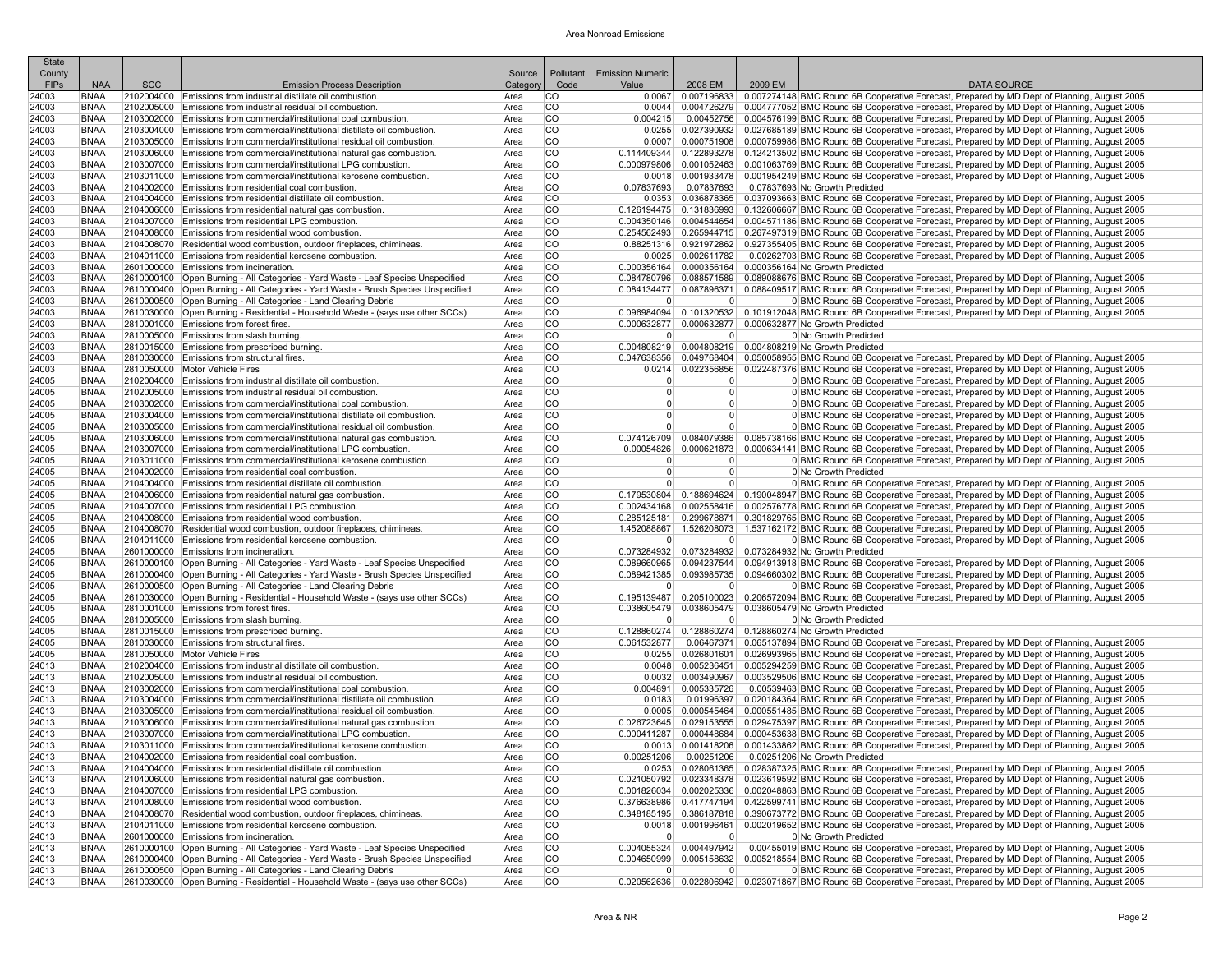| <b>State</b>          |                            |            |                                                                                                                                                      |                 |                        |                                  |                         |         |                                                                                                                                                                                                                                           |
|-----------------------|----------------------------|------------|------------------------------------------------------------------------------------------------------------------------------------------------------|-----------------|------------------------|----------------------------------|-------------------------|---------|-------------------------------------------------------------------------------------------------------------------------------------------------------------------------------------------------------------------------------------------|
| County<br><b>FIPs</b> | <b>NAA</b>                 | <b>SCC</b> | <b>Emission Process Description</b>                                                                                                                  | Source          | Pollutant<br>Code      | <b>Emission Numeric</b><br>Value | 2008 EM                 | 2009 EM | <b>DATA SOURCE</b>                                                                                                                                                                                                                        |
| 24013                 | <b>BNAA</b>                |            | 2810001000 Emissions from forest fires.                                                                                                              | Categor<br>Area | lCO                    |                                  |                         |         | 0.004219178 0.004219178 0.004219178 No Growth Predicted                                                                                                                                                                                   |
| 24013                 | <b>BNAA</b>                |            | 2810005000 Emissions from slash burning.                                                                                                             | Area            | <b>CO</b>              | $\overline{0}$                   | $\overline{0}$          |         | 0 No Growth Predicted                                                                                                                                                                                                                     |
| 24013                 | <b>BNAA</b>                |            | 2810015000 Emissions from prescribed burning.                                                                                                        | Area            | <b>CO</b>              | $\overline{0}$                   | $\overline{0}$          |         | 0 No Growth Predicted                                                                                                                                                                                                                     |
| 24013                 | <b>BNAA</b>                |            | 2810030000 Emissions from structural fires.                                                                                                          | Area            | <b>CO</b>              |                                  |                         |         | 0.018431507 0.020443211 0.020680679 BMC Round 6B Cooperative Forecast, Prepared by MD Dept of Planning, August 2005                                                                                                                       |
| 24013                 | <b>BNAA</b>                |            | 2810050000 Motor Vehicle Fires                                                                                                                       | Area            | CO                     |                                  |                         |         | 0.0032 0.003549264 0.003590492 BMC Round 6B Cooperative Forecast, Prepared by MD Dept of Planning, August 2005                                                                                                                            |
| 24025                 | <b>BNAA</b>                |            | 2102004000 Emissions from industrial distillate oil combustion.                                                                                      | Area            | <b>CO</b>              |                                  |                         |         | 0.0037   0.004228571   0.004316667 BMC Round 6B Cooperative Forecast, Prepared by MD Dept of Planning, August 2005                                                                                                                        |
| 24025                 | BNAA                       |            | 2102005000 Emissions from industrial residual oil combustion                                                                                         | Area            | lco                    |                                  |                         |         | 0.0025 0.002857143 0.002916667 BMC Round 6B Cooperative Forecast, Prepared by MD Dept of Planning, August 2005                                                                                                                            |
| 24025<br>24025        | <b>BNAA</b><br><b>BNAA</b> |            | 2103002000 Emissions from commercial/institutional coal combustion.<br>2103004000 Emissions from commercial/institutional distillate oil combustion. | Area<br>Area    | <b>CO</b><br><b>CO</b> | 0.0141                           | 0.016114286             |         | 0.004241 0.004846857 0.004947833 BMC Round 6B Cooperative Forecast, Prepared by MD Dept of Planning, August 2005<br>0.01645 BMC Round 6B Cooperative Forecast, Prepared by MD Dept of Planning, August 2005                               |
| 24025                 | <b>BNAA</b>                |            | 2103005000 Emissions from commercial/institutional residual oil combustion.                                                                          | Area            | <b>CO</b>              |                                  |                         |         | 0.000457143 0.000466667 BMC Round 6B Cooperative Forecast, Prepared by MD Dept of Planning, August 2005                                                                                                                                   |
| 24025                 | <b>BNAA</b>                |            | 2103006000 Emissions from commercial/institutional natural gas combustion.                                                                           | Area            | <b>CO</b>              | 0.049196989                      |                         |         | 0.05622513 0.057396487 BMC Round 6B Cooperative Forecast, Prepared by MD Dept of Planning, August 2005                                                                                                                                    |
| 24025                 | <b>BNAA</b>                |            | 2103007000 Emissions from commercial/institutional LPG combustion                                                                                    | Area            | <b>CO</b>              |                                  |                         |         | 0.000850986 0.000972555 0.000992817 BMC Round 6B Cooperative Forecast, Prepared by MD Dept of Planning, August 2005                                                                                                                       |
| 24025                 | <b>BNAA</b>                |            | 2103011000 Emissions from commercial/institutional kerosene combustion.                                                                              | Area            | <b>CO</b>              | 0.001                            |                         |         | 0.001142857 0.001166667 BMC Round 6B Cooperative Forecast, Prepared by MD Dept of Planning, August 2005                                                                                                                                   |
| 24025                 | BNAA                       |            | 2104002000 Emissions from residential coal combustion.                                                                                               | Area            | <b>CO</b>              | 0.01784478                       | 0.01784478              |         | 0.01784478 No Growth Predicted                                                                                                                                                                                                            |
| 24025                 | <b>BNAA</b>                |            | 2104004000 Emissions from residential distillate oil combustion.                                                                                     | Area            | <b>CO</b>              |                                  |                         |         | 0.0195 0.021377436 0.021724051 BMC Round 6B Cooperative Forecast, Prepared by MD Dept of Planning, August 2005                                                                                                                            |
| 24025<br>24025        | BNAA<br><b>BNAA</b>        |            | 2104006000 Emissions from residential natural gas combustion.<br>2104007000 Emissions from residential LPG combustion.                               | Area<br>Area    | <b>CO</b><br><b>CO</b> |                                  |                         |         | 0.05281115 0.057895743 0.058834466 BMC Round 6B Cooperative Forecast, Prepared by MD Dept of Planning, August 2005<br>0.003778208 0.004141969 0.004209127 BMC Round 6B Cooperative Forecast, Prepared by MD Dept of Planning, August 2005 |
| 24025                 | <b>BNAA</b>                |            | 2104008000 Emissions from residential wood combustion.                                                                                               | Area            | <b>CO</b>              | 0.225791364                      |                         |         | 0.247530282 0.251543745 BMC Round 6B Cooperative Forecast, Prepared by MD Dept of Planning, August 2005                                                                                                                                   |
| 24025                 | <b>BNAA</b>                |            | 2104008070 Residential wood combustion, outdoor fireplaces, chimineas.                                                                               | Area            | <b>CO</b>              |                                  |                         |         | 0.68822428 0.516259516 BMC Round 6B Cooperative Forecast, Prepared by MD Dept of Planning, August 2005                                                                                                                                    |
| 24025                 | <b>BNAA</b>                |            | 2104011000 Emissions from residential kerosene combustion.                                                                                           | Area            | <b>CO</b>              | 0.0014                           |                         |         | 0.00153479 0.001559675 BMC Round 6B Cooperative Forecast, Prepared by MD Dept of Planning, August 2005                                                                                                                                    |
| 24025                 | <b>BNAA</b>                |            | 2601000000 Emissions from incineration.                                                                                                              | Area            | <b>CO</b>              | 0.008                            | 0.008                   |         | 0.008 No Growth Predicted                                                                                                                                                                                                                 |
| 24025                 | BNAA                       |            | 2610000100 Open Burning - All Categories - Yard Waste - Leaf Species Unspecified                                                                     | Area            | <b>CO</b>              |                                  |                         |         | 0.09919123 0.108741241 0.110504374 BMC Round 6B Cooperative Forecast, Prepared by MD Dept of Planning, August 2005                                                                                                                        |
| 24025                 | BNAA                       |            | 2610000400 Open Burning - All Categories - Yard Waste - Brush Species Unspecified                                                                    | Area            | <b>CO</b>              | 0.010736904                      | 0.01177064              |         | 0.01196149 BMC Round 6B Cooperative Forecast, Prepared by MD Dept of Planning, August 2005                                                                                                                                                |
| 24025                 | <b>BNAA</b>                |            | 2610000500 Open Burning - All Categories - Land Clearing Debris                                                                                      | Area            | <b>CO</b>              |                                  |                         |         | 2.17 2.378924962 2.417496912 BMC Round 6B Cooperative Forecast, Prepared by MD Dept of Planning, August 2005                                                                                                                              |
| 24025<br>24025        | <b>BNAA</b><br><b>BNAA</b> |            | 2610030000 Open Burning - Residential - Household Waste - (says use other SCCs)<br>2810001000 Emissions from forest fires.                           | Area<br>Area    | <b>CO</b><br><b>CO</b> |                                  |                         |         | 0.00032534 0.000356663 0.000362446 BMC Round 6B Cooperative Forecast, Prepared by MD Dept of Planning, August 2005<br>0.029956164 0.029956164 0.029956164 No Growth Predicted                                                             |
| 24025                 | <b>BNAA</b>                |            | 2810005000 Emissions from slash burning.                                                                                                             | Area            | <b>CO</b>              | 0                                | $\overline{0}$          |         | 0 No Growth Predicted                                                                                                                                                                                                                     |
| 24025                 | <b>BNAA</b>                |            | 2810015000 Emissions from prescribed burning.                                                                                                        | Area            | CO                     |                                  |                         |         | 0.002243836 0.002243836 0.002243836 No Growth Predicted                                                                                                                                                                                   |
| 24025                 | <b>BNAA</b>                |            | 2810030000 Emissions from structural fires.                                                                                                          | Area            | CO                     |                                  |                         |         | 0.018620548   0.020413312   0.020744294 BMC Round 6B Cooperative Forecast, Prepared by MD Dept of Planning, August 2005                                                                                                                   |
| 24025                 | <b>BNAA</b>                |            | 2810050000 Motor Vehicle Fires                                                                                                                       | Area            | <b>CO</b>              |                                  |                         |         | 0.0055 0.006029533 0.006127296 BMC Round 6B Cooperative Forecast, Prepared by MD Dept of Planning, August 2005                                                                                                                            |
| 24027                 | <b>BNAA</b>                |            | 2102004000 Emissions from industrial distillate oil combustion.                                                                                      | Area            | <b>CO</b>              |                                  |                         |         | 0.0023   0.002354809   0.002366426 BMC Round 6B Cooperative Forecast, Prepared by MD Dept of Planning, August 2005                                                                                                                        |
| 24027                 | BNAA                       |            | 2102005000 Emissions from industrial residual oil combustion                                                                                         | Area            | <b>CO</b>              |                                  | $0.0016$ 0.001638128    |         | 0.00164621 BMC Round 6B Cooperative Forecast. Prepared by MD Dept of Planning. August 2005                                                                                                                                                |
| 24027<br>24027        | <b>BNAA</b><br><b>BNAA</b> |            | 2103002000 Emissions from commercial/institutional coal combustion.<br>2103004000 Emissions from commercial/institutional distillate oil combustion  | Area<br>Area    | <b>CO</b><br><b>CO</b> | 0.009                            |                         |         | 0.005768 0.005905452 0.005934586 BMC Round 6B Cooperative Forecast, Prepared by MD Dept of Planning, August 2005<br>0.009214471 0.009259929 BMC Round 6B Cooperative Forecast, Prepared by MD Dept of Planning, August 2005               |
| 24027                 | <b>BNAA</b>                |            | 2103005000 Emissions from commercial/institutional residual oil combustion.                                                                          | Area            | lco                    |                                  |                         |         | 0.0002   0.000204766   0.000205776 BMC Round 6B Cooperative Forecast, Prepared by MD Dept of Planning, August 2005                                                                                                                        |
| 24027                 | <b>BNAA</b>                |            | 2103006000 Emissions from commercial/institutional natural gas combustion.                                                                           | Area            | <b>CO</b>              | 0.091257855                      |                         |         | 0.093432537 0.093893475 BMC Round 6B Cooperative Forecast, Prepared by MD Dept of Planning, August 2005                                                                                                                                   |
| 24027                 | <b>BNAA</b>                |            | 2103007000 Emissions from commercial/institutional LPG combustion                                                                                    | Area            | <b>CO</b>              | 0.000558591                      |                         |         | 0.000571902 0.000574724 BMC Round 6B Cooperative Forecast, Prepared by MD Dept of Planning, August 2005                                                                                                                                   |
| 24027                 | <b>BNAA</b>                |            | 2103011000 Emissions from commercial/institutional kerosene combustion.                                                                              | Area            | CO                     | 0.0006                           |                         |         | 0.000614298 0.000617329 BMC Round 6B Cooperative Forecast, Prepared by MD Dept of Planning, August 2005                                                                                                                                   |
| 24027                 | BNAA                       |            | 2104002000 Emissions from residential coal combustion.                                                                                               | Area            | <b>CO</b>              | 0.00006899                       | 0.00006899              |         | 0.00006899 No Growth Predicted                                                                                                                                                                                                            |
| 24027                 | <b>BNAA</b>                |            | 2104004000 Emissions from residential distillate oil combustion.                                                                                     | Area            | <b>CO</b><br><b>CO</b> | 0.0124                           |                         |         | 0.013642481 0.013840018 BMC Round 6B Cooperative Forecast, Prepared by MD Dept of Planning, August 2005                                                                                                                                   |
| 24027<br>24027        | BNAA<br><b>BNAA</b>        |            | 2104006000 Emissions from residential natural gas combustion.<br>2104007000 Emissions from residential LPG combustion.                               | Area<br>Area    | <b>CO</b>              | 0.088733151<br>0.002480031       | 0.097624221             |         | 0.099037778 BMC Round 6B Cooperative Forecast, Prepared by MD Dept of Planning, August 2005<br>0.00272853 0.002768038 BMC Round 6B Cooperative Forecast, Prepared by MD Dept of Planning, August 2005                                     |
| 24027                 | <b>BNAA</b>                |            | 2104008000 Emissions from residential wood combustion.                                                                                               | Area            | <b>CO</b>              | 0.091990936                      |                         |         | 0.101208436 0.102673891 BMC Round 6B Cooperative Forecast, Prepared by MD Dept of Planning, August 2005                                                                                                                                   |
| 24027                 | <b>BNAA</b>                |            | 2104008070 Residential wood combustion, outdoor fireplaces, chimineas.                                                                               | Area            | <b>CO</b>              | 0.466842434 0.513620089          |                         |         | 0.52105709 BMC Round 6B Cooperative Forecast, Prepared by MD Dept of Planning, August 2005                                                                                                                                                |
| 24027                 | BNAA                       |            | 2104011000 Emissions from residential kerosene combustion.                                                                                           | Area            | <b>CO</b>              | 0.0009                           |                         |         | 0.00099018 0.001004517 BMC Round 6B Cooperative Forecast, Prepared by MD Dept of Planning, August 2005                                                                                                                                    |
| 24027                 | <b>BNAA</b>                |            | 2601000000 Emissions from incineration.                                                                                                              | Area            | <b>CO</b>              |                                  |                         |         | 8.35616E-05 8.35616E-05 8.35616E-05 No Growth Predicted                                                                                                                                                                                   |
| 24027                 | BNAA                       |            | 2610000100 Open Burning - All Categories - Yard Waste - Leaf Species Unspecified                                                                     | Area            | <b>CO</b>              | 0.046202828                      |                         |         | 0.050832356 0.051568387 BMC Round 6B Cooperative Forecast, Prepared by MD Dept of Planning, August 2005                                                                                                                                   |
| 24027<br>24027        | BNAA                       |            | 2610000400 Open Burning - All Categories - Yard Waste - Brush Species Unspecified<br>2610000500 Open Burning - All Categories - Land Clearing Debris | Area            | <b>CO</b><br><b>CO</b> |                                  |                         |         | 0.046079371 0.050696528 0.051430592 BMC Round 6B Cooperative Forecast, Prepared by MD Dept of Planning, August 2005<br>1.78 1.958356164 1.986712329 BMC Round 6B Cooperative Forecast, Prepared by MD Dept of Planning, August 2005       |
| 24027                 | <b>BNAA</b><br>BNAA        |            | 2610030000 Open Burning - Residential - Household Waste - (says use other SCCs)                                                                      | Area<br>Area    | <b>CO</b>              |                                  |                         |         | 0.121548789 0.133727989 0.135664313 BMC Round 6B Cooperative Forecast, Prepared by MD Dept of Planning, August 2005                                                                                                                       |
| 24027                 | <b>BNAA</b>                |            | 2810001000 Emissions from forest fires.                                                                                                              | Area            | <b>CO</b>              |                                  |                         |         | 0.004219178 0.004219178 0.004219178 No Growth Predicted                                                                                                                                                                                   |
| 24027                 | <b>BNAA</b>                |            | 2810005000 Emissions from slash burning.                                                                                                             | Area            | <b>CO</b>              | $\overline{0}$                   | $\overline{0}$          |         | 0 No Growth Predicted                                                                                                                                                                                                                     |
| 24027                 | <b>BNAA</b>                |            | 2810015000 Emissions from prescribed burning.                                                                                                        | Area            | <b>CO</b>              |                                  |                         |         | 0.011860274   0.011860274   0.011860274 No Growth Predicted                                                                                                                                                                               |
| 24027                 | BNAA                       |            | 2810030000 Emissions from structural fires.                                                                                                          | Area            | <b>CO</b>              | 0.016824658                      |                         |         | 0.01851049 0.018778514 BMC Round 6B Cooperative Forecast, Prepared by MD Dept of Planning, August 2005                                                                                                                                    |
| 24027                 | <b>BNAA</b>                |            | 2810050000 Motor Vehicle Fires                                                                                                                       | Area            | <b>CO</b>              |                                  |                         |         | 0.0056   0.006161121   0.006250331 BMC Round 6B Cooperative Forecast, Prepared by MD Dept of Planning, August 2005                                                                                                                        |
| 24510<br>24510        | BNAA                       |            | 2102004000 Emissions from industrial distillate oil combustion.<br>2102005000 Emissions from industrial residual oil combustion                      | Area<br>Area    | <b>CO</b><br><b>CO</b> | 0.008                            | 0.00558258              |         | 0.008426537 0.008510868 BMC Round 6B Cooperative Forecast, Prepared by MD Dept of Planning, August 2005                                                                                                                                   |
| 24510                 | BNAA<br><b>BNAA</b>        |            | 2103002000 Emissions from commercial/institutional coal combustion.                                                                                  | Area            | <b>CO</b>              | 0.0053<br>0.004311               |                         |         | 0.00563845 BMC Round 6B Cooperative Forecast, Prepared by MD Dept of Planning, August 2005<br>0.00454085 0.004586294 BMC Round 6B Cooperative Forecast, Prepared by MD Dept of Planning, August 2005                                      |
| 24510                 | <b>BNAA</b>                |            | 2103004000 Emissions from commercial/institutional distillate oil combustion.                                                                        | Area            | <b>CO</b>              |                                  |                         |         | 0.0306 0.032231502 0.032554071 BMC Round 6B Cooperative Forecast, Prepared by MD Dept of Planning, August 2005                                                                                                                            |
| 24510                 | BNAA                       |            | 2103005000 Emissions from commercial/institutional residual oil combustion.                                                                          | Area            | <b>CO</b>              |                                  |                         |         | 0.0008 0.000842654 0.000851087 BMC Round 6B Cooperative Forecast, Prepared by MD Dept of Planning, August 2005                                                                                                                            |
| 24510                 | <b>BNAA</b>                |            | 2103006000 Emissions from commercial/institutional natural gas combustion.                                                                           | Area            | <b>CO</b>              |                                  |                         |         | 0.255608451 0.269236745 0.271931228 BMC Round 6B Cooperative Forecast, Prepared by MD Dept of Planning, August 2005                                                                                                                       |
| 24510                 | BNAA                       |            | 2103007000 Emissions from commercial/institutional LPG combustion                                                                                    | Area            | <b>CO</b>              |                                  |                         |         | 0.000621815 0.000654968 0.000661523 BMC Round 6B Cooperative Forecast, Prepared by MD Dept of Planning, August 2005                                                                                                                       |
| 24510                 | <b>BNAA</b>                |            | 2103011000 Emissions from commercial/institutional kerosene combustion                                                                               | Area            | <b>CO</b>              |                                  |                         |         | 0.002317298 0.002340489 BMC Round 6B Cooperative Forecast, Prepared by MD Dept of Planning, August 2005                                                                                                                                   |
| 24510<br>24510        | BNAA<br>BNAA               |            | 2104002000 Emissions from residential coal combustion.<br>2104004000 Emissions from residential distillate oil combustion.                           | Area            | <b>CO</b><br><b>CO</b> | 0.45724753                       | 0.45724753              |         | 0.45724753 No Growth Predicted<br>0.0423 0.042595054 0.042760581 BMC Round 6B Cooperative Forecast, Prepared by MD Dept of Planning, August 2005                                                                                          |
| 24510                 | BNAA                       |            | 2104006000 Emissions from residential natural gas combustion.                                                                                        | Area<br>Area    | <b>CO</b>              |                                  |                         |         | 0.351975647 0.354430775 0.355808111 BMC Round 6B Cooperative Forecast, Prepared by MD Dept of Planning, August 2005                                                                                                                       |
| 24510                 | BNAA                       |            | 2104007000 Emissions from residential LPG combustion.                                                                                                | Area            | <b>CO</b>              |                                  |                         |         | 0.002760734 0.002779991 0.002790794 BMC Round 6B Cooperative Forecast, Prepared by MD Dept of Planning, August 2005                                                                                                                       |
| 24510                 | <b>BNAA</b>                |            | 2104008000 Emissions from residential wood combustion.                                                                                               | Area            | <b>CO</b>              |                                  |                         |         | 0.218864833 0.220391476 0.221247928 BMC Round 6B Cooperative Forecast, Prepared by MD Dept of Planning, August 2005                                                                                                                       |
| 24510                 | <b>BNAA</b>                |            | 2104008070 Residential wood combustion, outdoor fireplaces, chimineas.                                                                               | Area            | <b>CO</b>              |                                  | 1.269035995 1.277887874 |         | 1.28285381 BMC Round 6B Cooperative Forecast, Prepared by MD Dept of Planning, August 2005                                                                                                                                                |
| 24510                 | <b>BNAA</b>                |            | 2104011000 Emissions from residential kerosene combustion.                                                                                           | Area            | CO                     |                                  |                         |         | 0.003 0.003020926 0.003032665 BMC Round 6B Cooperative Forecast, Prepared by MD Dept of Planning, August 2005                                                                                                                             |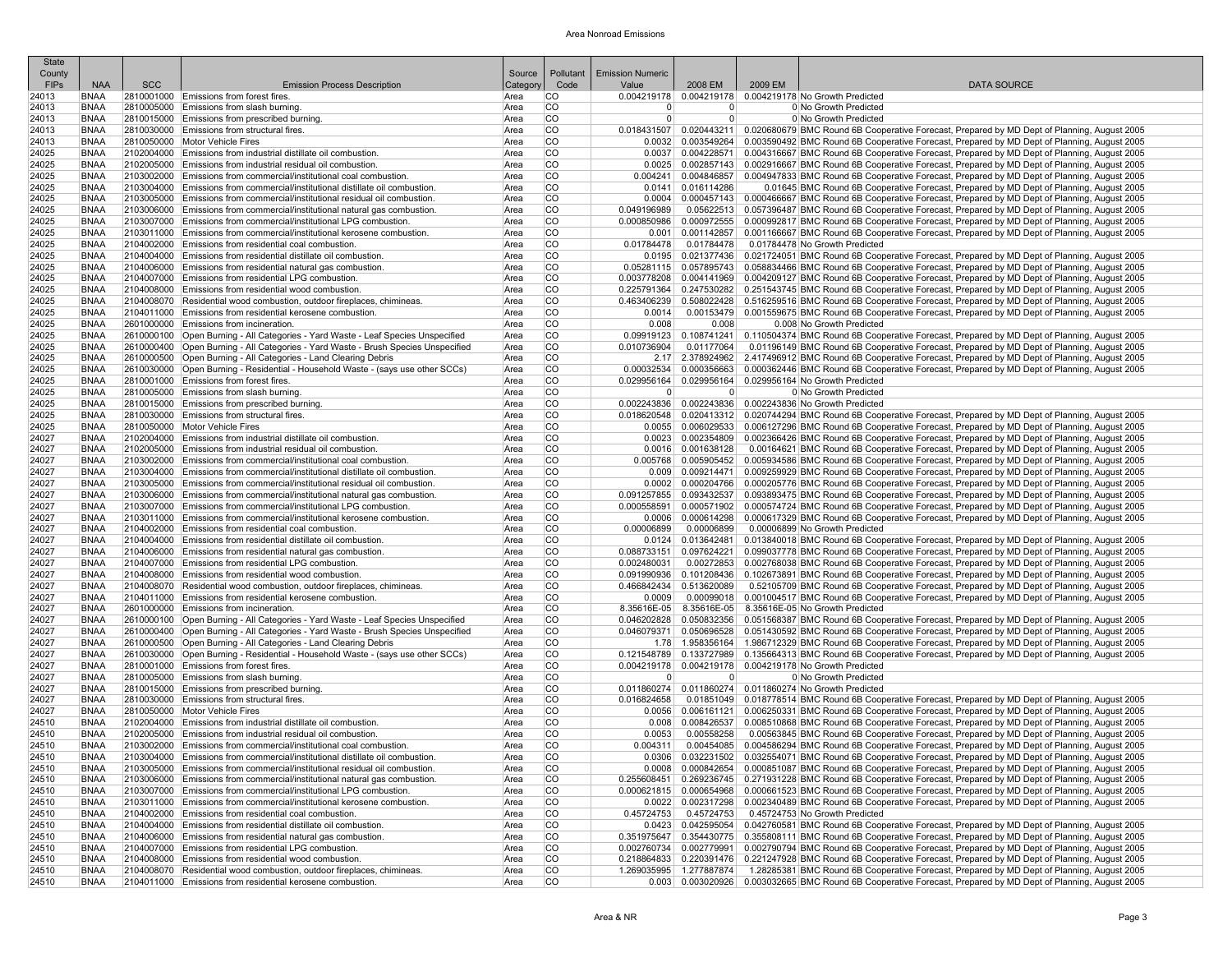| <b>State</b><br>County |                   |            |                                                                                   |          |           | Source   Pollutant   Emission Numeric |                                     |         |                                                                                                                |
|------------------------|-------------------|------------|-----------------------------------------------------------------------------------|----------|-----------|---------------------------------------|-------------------------------------|---------|----------------------------------------------------------------------------------------------------------------|
| <b>FIPs</b>            | <b>NAA</b>        | <b>SCC</b> | <b>Emission Process Description</b>                                               | Category | Code      | Value                                 | 2008 EM                             | 2009 EM | <b>DATA SOURCE</b>                                                                                             |
| 24510                  | <b>BNAA</b>       |            | 2601000000 Emissions from incineration.                                           | Area     | <b>CO</b> | 0.224131507                           | 0.224131507                         |         | 0.224131507 No Growth Predicted                                                                                |
| 24510                  | <b>BNAA</b>       |            | 2610000100 Open Burning - All Categories - Yard Waste - Leaf Species Unspecified  | Area     | <b>CO</b> |                                       |                                     |         | 0 BMC Round 6B Cooperative Forecast, Prepared by MD Dept of Planning, August 2005                              |
| 24510                  | <b>BNAA</b>       |            | 2610000400 Open Burning - All Categories - Yard Waste - Brush Species Unspecified | Area     | lco       |                                       |                                     |         | 0 BMC Round 6B Cooperative Forecast, Prepared by MD Dept of Planning, August 2005                              |
| 24510                  | <b>BNAA</b>       |            | 2610000500 Open Burning - All Categories - Land Clearing Debris                   | Area     | lco       |                                       |                                     |         | 0 BMC Round 6B Cooperative Forecast, Prepared by MD Dept of Planning, August 2005                              |
| 24510                  | <b>BNAA</b>       |            | 2610030000 Open Burning - Residential - Household Waste - (says use other SCCs)   | Area     | lco       |                                       |                                     |         | 0 BMC Round 6B Cooperative Forecast, Prepared by MD Dept of Planning, August 2005                              |
| 24510                  | <b>BNAA</b>       |            | 2810001000 Emissions from forest fires.                                           | Area     | <b>CO</b> |                                       |                                     |         | 0 No Growth Predicted                                                                                          |
| 24510                  | <b>BNAA</b>       |            | 2810005000 Emissions from slash burning.                                          | Area     | <b>CO</b> |                                       |                                     |         | 0 No Growth Predicted                                                                                          |
| 24510                  | <b>BNAA</b>       |            | 2810015000 Emissions from prescribed burning.                                     | Area     | <b>CO</b> |                                       |                                     |         | 0 No Growth Predicted                                                                                          |
| 24510                  | <b>BNAA</b>       |            | 2810030000 Emissions from structural fires.                                       | Area     | lco       | 0.225526027                           |                                     |         | 0.227099134 0.227981652 BMC Round 6B Cooperative Forecast, Prepared by MD Dept of Planning, August 2005        |
| 24510                  | <b>BNAA</b>       |            | 2810050000 Motor Vehicle Fires                                                    | Area     | lco       |                                       |                                     |         | 0.0383 0.038567153 0.038717027 BMC Round 6B Cooperative Forecast, Prepared by MD Dept of Planning, August 2005 |
|                        | <b>BNAA TOTAL</b> |            |                                                                                   | Area     | <b>CO</b> |                                       | 14.62445129 15.54576722 15.69990191 |         |                                                                                                                |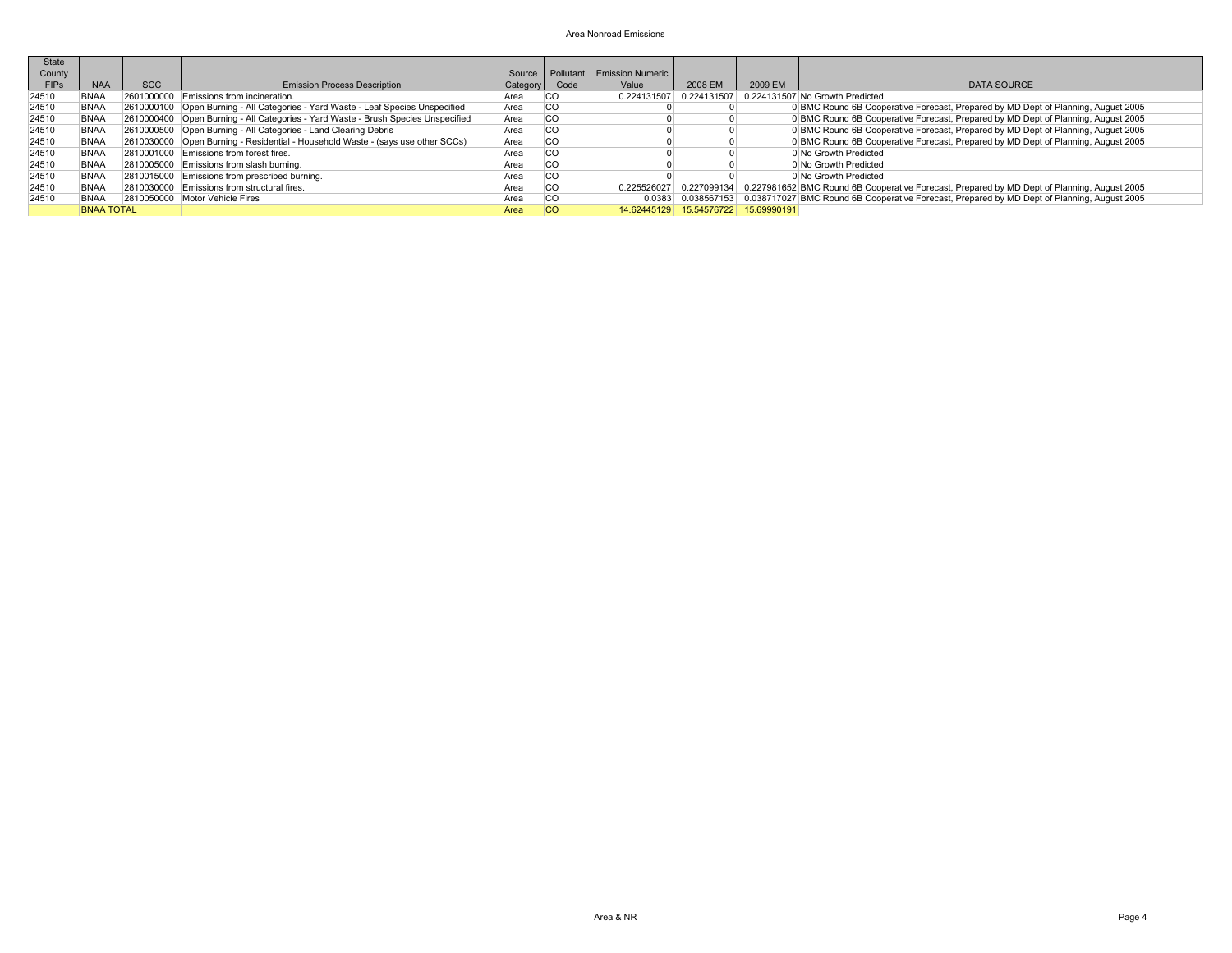| <b>State</b><br>County |                            |            |                                                                                                                                                                       | Source       | Pollutant                | <b>Emission Numeric</b> |                         |         |                                                                                                                                                                                                                                            |
|------------------------|----------------------------|------------|-----------------------------------------------------------------------------------------------------------------------------------------------------------------------|--------------|--------------------------|-------------------------|-------------------------|---------|--------------------------------------------------------------------------------------------------------------------------------------------------------------------------------------------------------------------------------------------|
| <b>FIPs</b>            | <b>NAA</b>                 | <b>SCC</b> | <b>Emission Process Description</b>                                                                                                                                   | Categor      | Code                     | Value                   | 2008 EM                 | 2009 EM | <b>DATA SOURCE</b>                                                                                                                                                                                                                         |
| 24003                  | <b>BNAA</b>                |            | 2102004000 Emissions from industrial distillate oil combustion.                                                                                                       | Area         | <b>NOX</b>               | 0.0266                  |                         |         | 0.028572502 0.028879452 BMC Round 6B Cooperative Forecast, Prepared by MD Dept of Planning, August 2005                                                                                                                                    |
| 24003                  | <b>BNAA</b>                |            | 2102005000 Emissions from industrial residual oil combustion                                                                                                          | Area         | <b>NOX</b>               |                         |                         |         | 0.0489 0.052526141 0.053090421 BMC Round 6B Cooperative Forecast, Prepared by MD Dept of Planning, August 2005                                                                                                                             |
| 24003                  | <b>BNAA</b>                |            | 2103002000 Emissions from commercial/institutional coal combustion.                                                                                                   | Area         | <b>NOX</b>               | 0.004215                |                         |         | 0.00452756 0.004576199 BMC Round 6B Cooperative Forecast, Prepared by MD Dept of Planning, August 2005                                                                                                                                     |
| 24003<br>24003         | <b>BNAA</b><br><b>BNAA</b> |            | 2103004000 Emissions from commercial/institutional distillate oil combustion.<br>2103005000 Emissions from commercial/institutional residual oil combustion.          | Area<br>Area | <b>NOX</b><br><b>NOX</b> |                         |                         |         | 0.102 0.109563729 0.110740755 BMC Round 6B Cooperative Forecast, Prepared by MD Dept of Planning, August 2005<br>0.0077 0.008270987 0.008359841 BMC Round 6B Cooperative Forecast, Prepared by MD Dept of Planning, August 2005            |
| 24003                  | <b>BNAA</b>                |            | 2103006000 Emissions from commercial/institutional natural gas combustion                                                                                             | Area         | <b>NOX</b>               |                         |                         |         | 0.128029504 0.137523431 0.139000823 BMC Round 6B Cooperative Forecast, Prepared by MD Dept of Planning, August 2005                                                                                                                        |
| 24003                  | <b>BNAA</b>                |            | 2103007000 Emissions from commercial/institutional LPG combustion.                                                                                                    | Area         | <b>NOX</b>               | 0.007219625             |                         |         | 0.007754991 0.007838301 BMC Round 6B Cooperative Forecast, Prepared by MD Dept of Planning, August 2005                                                                                                                                    |
| 24003                  | <b>BNAA</b>                |            | 2103011000 Emissions from commercial/institutional kerosene combustion.                                                                                               | Area         | <b>NOX</b>               |                         |                         |         | 0.0073 0.007841326 0.007925564 BMC Round 6B Cooperative Forecast, Prepared by MD Dept of Planning, August 2005                                                                                                                             |
| 24003                  | <b>BNAA</b>                |            | 2104002000 Emissions from residential coal combustion.                                                                                                                | Area         | <b>NOX</b>               | 0.00259356              | 0.00259356              |         | 0.00259356 No Growth Predicted                                                                                                                                                                                                             |
| 24003<br>24003         | BNAA<br><b>BNAA</b>        |            | 2104004000 Emissions from residential distillate oil combustion.<br>2104006000 Emissions from residential natural gas combustion.                                     | Area<br>Area | <b>NOX</b><br><b>NOX</b> |                         |                         |         | 0.127 0.132678535 0.133453122 BMC Round 6B Cooperative Forecast, Prepared by MD Dept of Planning, August 2005<br>0.296557016 0.309816933 0.311625666 BMC Round 6B Cooperative Forecast, Prepared by MD Dept of Planning, August 2005       |
| 24003                  | BNAA                       |            | 2104007000 Emissions from residential LPG combustion.                                                                                                                 | Area         | <b>NOX</b>               |                         | 0.032053708 0.033486921 |         | 0.03368242 BMC Round 6B Cooperative Forecast, Prepared by MD Dept of Planning, August 2005                                                                                                                                                 |
| 24003                  | <b>BNAA</b>                |            | 2104008000 Emissions from residential wood combustion                                                                                                                 | Area         | <b>NOX</b>               |                         |                         |         | 0.003058763 0.003195529 0.003214185 BMC Round 6B Cooperative Forecast, Prepared by MD Dept of Planning, August 2005                                                                                                                        |
| 24003                  | <b>BNAA</b>                |            | 2104008070 Residential wood combustion, outdoor fireplaces, chimineas.                                                                                                | Area         | <b>NOX</b>               |                         |                         |         | 0.009083667 0.009489824 0.009545226 BMC Round 6B Cooperative Forecast, Prepared by MD Dept of Planning, August 2005                                                                                                                        |
| 24003                  | <b>BNAA</b>                |            | 2104011000 Emissions from residential kerosene combustion.                                                                                                            | Area         | <b>NOX</b>               |                         |                         |         | 0.009   0.009402416   0.009457308  BMC Round 6B Cooperative Forecast, Prepared by MD Dept of Planning, August 2005                                                                                                                         |
| 24003                  | <b>BNAA</b><br><b>BNAA</b> |            | 2601000000 Emissions from incineration.<br>2610000100 Open Burning - All Categories - Yard Waste - Leaf Species Unspecified                                           | Area<br>Area | <b>NOX</b><br><b>NOX</b> |                         |                         |         | 0.000994521 0.000994521 0.000994521 No Growth Predicted<br>0.004693223 0.004903071 0.004931695 BMC Round 6B Cooperative Forecast, Prepared by MD Dept of Planning, August 2005                                                             |
| 24003<br>24003         | BNAA                       |            | 2610000400 Open Burning - All Categories - Yard Waste - Brush Species Unspecified                                                                                     | Area         | <b>NOX</b>               | 0.003004803             |                         |         | 0.003139156 0.003157483 BMC Round 6B Cooperative Forecast, Prepared by MD Dept of Planning, August 2005                                                                                                                                    |
| 24003                  | <b>BNAA</b>                |            | 2610000500 Open Burning - All Categories - Land Clearing Debris                                                                                                       | Area         | <b>NOX</b>               | $\overline{0}$          | 0                       |         | 0 BMC Round 6B Cooperative Forecast, Prepared by MD Dept of Planning, August 2005                                                                                                                                                          |
| 24003                  | BNAA                       |            | 2610030000 Open Burning - Residential - Household Waste - (says use other SCCs)                                                                                       | Area         | <b>NOX</b>               |                         |                         |         | 0.006839341 0.007145148 0.007186861 BMC Round 6B Cooperative Forecast, Prepared by MD Dept of Planning, August 2005                                                                                                                        |
| 24003                  | BNAA                       |            | 2810001000 Emissions from forest fires.                                                                                                                               | Area         | <b>NOX</b>               |                         |                         |         | 1.80822E-05 1.80822E-05 1.80822E-05 No Growth Predicted                                                                                                                                                                                    |
| 24003                  | <b>BNAA</b>                |            | 2810005000 Emissions from slash burning.                                                                                                                              | Area         | <b>NOx</b>               | $\mathbf{0}$            | $\overline{0}$          |         | 0 No Growth Predicted                                                                                                                                                                                                                      |
| 24003<br>24003         | <b>BNAA</b><br><b>BNAA</b> |            | 2810015000 Emissions from prescribed burning<br>2810030000 Emissions from structural fires.                                                                           | Area<br>Area | <b>NOx</b><br><b>NOX</b> | 0                       | 0                       |         | 0 No Growth Predicted<br>0.001111562 0.001161263 0.001168043 BMC Round 6B Cooperative Forecast, Prepared by MD Dept of Planning, August 2005                                                                                               |
| 24003                  | <b>BNAA</b>                |            | 2810050000 Motor Vehicle Fires                                                                                                                                        | Area         | <b>NOX</b>               |                         |                         |         | 0.0007 0.000731299 0.000735568 BMC Round 6B Cooperative Forecast, Prepared by MD Dept of Planning, August 2005                                                                                                                             |
| 24005                  | <b>BNAA</b>                |            | 2102004000 Emissions from industrial distillate oil combustion.                                                                                                       | Area         | <b>NOX</b>               | $\Omega$                | $\overline{0}$          |         | 0 BMC Round 6B Cooperative Forecast, Prepared by MD Dept of Planning, August 2005                                                                                                                                                          |
| 24005                  | BNAA                       |            | 2102005000 Emissions from industrial residual oil combustion                                                                                                          | Area         | <b>NOX</b>               | $\Omega$                | $\overline{0}$          |         | 0 BMC Round 6B Cooperative Forecast, Prepared by MD Dept of Planning, August 2005                                                                                                                                                          |
| 24005                  | <b>BNAA</b>                |            | 2103002000 Emissions from commercial/institutional coal combustion.                                                                                                   | Area         | <b>NOX</b>               | $\overline{0}$          | 0                       |         | 0 BMC Round 6B Cooperative Forecast, Prepared by MD Dept of Planning, August 2005                                                                                                                                                          |
| 24005                  | BNAA                       |            | 2103004000 Emissions from commercial/institutional distillate oil combustion.<br>2103005000 Emissions from commercial/institutional residual oil combustion.          | Area         | <b>NOX</b><br><b>NOX</b> | $\overline{0}$          | 0 <br> 0                |         | 0 BMC Round 6B Cooperative Forecast, Prepared by MD Dept of Planning, August 2005                                                                                                                                                          |
| 24005<br>24005         | BNAA<br><b>BNAA</b>        |            | 2103006000 Emissions from commercial/institutional natural gas combustion                                                                                             | Area<br>Area | <b>NOX</b>               | $\overline{0}$          | 0.082951317 0.094088836 |         | 0 BMC Round 6B Cooperative Forecast, Prepared by MD Dept of Planning, August 2005<br>0.09594509 BMC Round 6B Cooperative Forecast, Prepared by MD Dept of Planning, August 2005                                                            |
| 24005                  | <b>BNAA</b>                |            | 2103007000 Emissions from commercial/institutional LPG combustion.                                                                                                    | Area         | <b>NOX</b>               |                         | 0.004039813 0.004582221 |         | 0.004672623 BMC Round 6B Cooperative Forecast, Prepared by MD Dept of Planning, August 2005                                                                                                                                                |
| 24005                  | <b>BNAA</b>                |            | 2103011000 Emissions from commercial/institutional kerosene combustion.                                                                                               | Area         | <b>NOX</b>               | $\overline{0}$          | $\overline{0}$          |         | 0 BMC Round 6B Cooperative Forecast, Prepared by MD Dept of Planning, August 2005                                                                                                                                                          |
| 24005                  | <b>BNAA</b>                |            | 2104002000 Emissions from residential coal combustion.                                                                                                                | Area         | <b>NOX</b>               | 0                       | $\overline{0}$          |         | 0 No Growth Predicted                                                                                                                                                                                                                      |
| 24005                  | BNAA                       |            | 2104004000 Emissions from residential distillate oil combustion.                                                                                                      | Area         | <b>NOX</b>               | $\overline{0}$          | 0                       |         | 0 BMC Round 6B Cooperative Forecast, Prepared by MD Dept of Planning, August 2005                                                                                                                                                          |
| 24005<br>24005         | <b>BNAA</b><br>BNAA        |            | 2104006000 Emissions from residential natural gas combustion.<br>2104007000 Emissions from residential LPG combustion.                                                | Area<br>Area | <b>NOX</b><br><b>NOX</b> |                         |                         |         | 0.42189739 0.443432367 0.446615027 BMC Round 6B Cooperative Forecast, Prepared by MD Dept of Planning, August 2005<br>0.017935972 0.018851481 0.018986784 BMC Round 6B Cooperative Forecast, Prepared by MD Dept of Planning, August 2005  |
| 24005                  | <b>BNAA</b>                |            | 2104008000 Emissions from residential wood combustion                                                                                                                 | Area         | <b>NOX</b>               |                         |                         |         | 0.003498116 0.003676671 0.003703059 BMC Round 6B Cooperative Forecast, Prepared by MD Dept of Planning, August 2005                                                                                                                        |
| 24005                  | BNAA                       |            | 2104008070 Residential wood combustion, outdoor fireplaces, chimineas.                                                                                                | Area         | <b>NOX</b>               |                         |                         |         | 0.014946283 0.015709188 0.015821938 BMC Round 6B Cooperative Forecast, Prepared by MD Dept of Planning, August 2005                                                                                                                        |
| 24005                  | <b>BNAA</b>                |            | 2104011000 Emissions from residential kerosene combustion.                                                                                                            | Area         | <b>NOX</b>               | $\Omega$                | $\Omega$                |         | 0 BMC Round 6B Cooperative Forecast, Prepared by MD Dept of Planning, August 2005                                                                                                                                                          |
| 24005                  | <b>BNAA</b>                |            | 2601000000 Emissions from incineration.                                                                                                                               | Area         | <b>NOX</b>               |                         |                         |         | 0.020358904 0.020358904 0.020358904 No Growth Predicted                                                                                                                                                                                    |
| 24005<br>24005         | <b>BNAA</b><br>BNAA        |            | 2610000100 Open Burning - All Categories - Yard Waste - Leaf Species Unspecified<br>2610000400 Open Burning - All Categories - Yard Waste - Brush Species Unspecified | Area<br>Area | <b>NOX</b><br><b>NOX</b> |                         |                         |         | 0.004963375 0.005216721 0.005254163 BMC Round 6B Cooperative Forecast, Prepared by MD Dept of Planning, August 2005<br>0.003193621 0.003356634 0.003380725 BMC Round 6B Cooperative Forecast, Prepared by MD Dept of Planning, August 2005 |
| 24005                  | <b>BNAA</b>                |            | 2610000500 Open Burning - All Categories - Land Clearing Debris                                                                                                       | Area         | <b>NOX</b>               | 0                       | $\overline{0}$          |         | 0 BMC Round 6B Cooperative Forecast, Prepared by MD Dept of Planning, August 2005                                                                                                                                                          |
| 24005                  | BNAA                       |            | 2610030000 Open Burning - Residential - Household Waste - (says use other SCCs)                                                                                       | Area         | <b>NOX</b>               |                         |                         |         | 0.013761282 0.014463701 0.014567512 BMC Round 6B Cooperative Forecast, Prepared by MD Dept of Planning, August 2005                                                                                                                        |
| 24005                  | BNAA                       |            | 2810001000 Emissions from forest fires.                                                                                                                               | Area         | <b>NOX</b>               |                         |                         |         | 0.001103014   0.001103014   0.001103014 No Growth Predicted                                                                                                                                                                                |
| 24005                  | <b>BNAA</b>                |            | 2810005000 Emissions from slash burning.                                                                                                                              | Area         | <b>NOx</b>               | $\Omega$                | $\Omega$                |         | 0 No Growth Predicted                                                                                                                                                                                                                      |
| 24005<br>24005         | <b>BNAA</b><br><b>BNAA</b> |            | 2810015000 Emissions from prescribed burning<br>2810030000 Emissions from structural fires.                                                                           | Area<br>Area | <b>NOx</b><br><b>NOX</b> | $\Omega$                | $\overline{0}$          |         | 0 No Growth Predicted<br>0.001435767 0.001509053 0.001519884 BMC Round 6B Cooperative Forecast, Prepared by MD Dept of Planning, August 2005                                                                                               |
| 24005                  | <b>BNAA</b>                |            | 2810050000 Motor Vehicle Fires                                                                                                                                        | Area         | <b>NOX</b>               |                         |                         |         | 0.0008 0.000840835 0.000846869 BMC Round 6B Cooperative Forecast, Prepared by MD Dept of Planning, August 2005                                                                                                                             |
| 24013                  | <b>BNAA</b>                |            | 2102004000 Emissions from industrial distillate oil combustion.                                                                                                       | Area         | <b>NOX</b>               |                         | $0.0191$ 0.020836712    |         | 0.02106674 BMC Round 6B Cooperative Forecast, Prepared by MD Dept of Planning, August 2005                                                                                                                                                 |
| 24013                  | BNAA                       |            | 2102005000 Emissions from industrial residual oil combustion                                                                                                          | Area         | <b>NOX</b>               | 0.0351                  |                         |         | 0.03829155 0.038714271 BMC Round 6B Cooperative Forecast, Prepared by MD Dept of Planning, August 2005                                                                                                                                     |
| 24013                  | BNAA                       |            | 2103002000 Emissions from commercial/institutional coal combustion                                                                                                    | Area         | <b>NOX</b>               |                         | $0.004891$ 0.005335726  |         | 0.00539463 BMC Round 6B Cooperative Forecast, Prepared by MD Dept of Planning, August 2005                                                                                                                                                 |
| 24013                  | BNAA                       |            | 2103004000 Emissions from commercial/institutional distillate oil combustion.                                                                                         | Area         | <b>NOX</b><br><b>NOX</b> |                         |                         |         | 0.0732 0.079855881 0.080737455 BMC Round 6B Cooperative Forecast, Prepared by MD Dept of Planning, August 2005                                                                                                                             |
| 24013<br>24013         | BNAA<br><b>BNAA</b>        |            | 2103005000 Emissions from commercial/institutional residual oil combustion.<br>2103006000 Emissions from commercial/institutional natural gas combustion.             | Area<br>Area | <b>NOX</b>               |                         |                         |         | 0.0056 0.006109193 0.006176636 BMC Round 6B Cooperative Forecast, Prepared by MD Dept of Planning, August 2005<br>0.029905032 0.032624217 0.032984374 BMC Round 6B Cooperative Forecast, Prepared by MD Dept of Planning, August 2005      |
| 24013                  | BNAA                       |            | 2103007000 Emissions from commercial/institutional LPG combustion.                                                                                                    | Area         | <b>NOX</b>               |                         |                         |         | 0.003030538 0.003306097 0.003342595 BMC Round 6B Cooperative Forecast, Prepared by MD Dept of Planning, August 2005                                                                                                                        |
| 24013                  | <b>BNAA</b>                |            | 2103011000 Emissions from commercial/institutional kerosene combustion.                                                                                               | Area         | <b>NOX</b>               |                         |                         |         | 0.0052 0.005672822 0.005735448 BMC Round 6B Cooperative Forecast, Prepared by MD Dept of Planning, August 2005                                                                                                                             |
| 24013                  | <b>BNAA</b>                |            | 2104002000 Emissions from residential coal combustion.                                                                                                                | Area         | <b>NOX</b>               |                         |                         |         | 0.00008313 0.00008313 0.00008313 No Growth Predicted                                                                                                                                                                                       |
| 24013                  | BNAA                       |            | 2104004000 Emissions from residential distillate oil combustion                                                                                                       | Area         | <b>NOX</b>               |                         |                         |         | 0.0911 0.101043096 0.102216812 BMC Round 6B Cooperative Forecast, Prepared by MD Dept of Planning, August 2005                                                                                                                             |
| 24013<br>24013         | BNAA<br>BNAA               |            | 2104006000 Emissions from residential natural gas combustion.<br>2104007000 Emissions from residential LPG combustion.                                                | Area<br>Area | <b>NOX</b><br><b>NOX</b> | 0.013454987             |                         |         | 0.049469362 0.054868688 0.055506042 BMC Round 6B Cooperative Forecast, Prepared by MD Dept of Planning, August 2005<br>0.01492353 0.015096881 BMC Round 6B Cooperative Forecast, Prepared by MD Dept of Planning, August 2005              |
| 24013                  | BNAA                       |            | 2104008000 Emissions from residential wood combustion.                                                                                                                | Area         | <b>NOX</b>               |                         |                         |         | 0.004690463 0.005202403 0.005262834 BMC Round 6B Cooperative Forecast. Prepared by MD Dept of Planning. August 2005                                                                                                                        |
| 24013                  | BNAA                       |            | 2104008070 Residential wood combustion, outdoor fireplaces, chimineas.                                                                                                | Area         | <b>NOX</b>               |                         |                         |         | 0.003583854 0.003975013 0.004021187 BMC Round 6B Cooperative Forecast, Prepared by MD Dept of Planning, August 2005                                                                                                                        |
| 24013                  | BNAA                       |            | 2104011000 Emissions from residential kerosene combustion.                                                                                                            | Area         | <b>NOX</b>               |                         |                         |         | 0.0064 0.007098527 0.007180983 BMC Round 6B Cooperative Forecast, Prepared by MD Dept of Planning, August 2005                                                                                                                             |
| 24013                  | <b>BNAA</b>                |            | 2601000000 Emissions from incineration.                                                                                                                               | Area         | <b>NOX</b>               |                         |                         |         | 0.000273973 0.000273973 0.000273973 No Growth Predicted                                                                                                                                                                                    |
| 24013                  | BNAA                       |            | 2610000100 Open Burning - All Categories - Yard Waste - Leaf Species Unspecified                                                                                      | Area         | <b>NOX</b>               |                         |                         |         | 0.000224491 0.000248993 0.000251885 BMC Round 6B Cooperative Forecast, Prepared by MD Dept of Planning, August 2005                                                                                                                        |
| 24013<br>24013         | BNAA<br>BNAA               |            | 2610000400 Open Burning - All Categories - Yard Waste - Brush Species Unspecified<br>2610000500 Open Burning - All Categories - Land Clearing Debris                  | Area<br>Area | <b>NOX</b><br><b>NOX</b> | 0                       | 0                       |         | 0.000166107   0.000184237   0.000186377  BMC Round 6B Cooperative Forecast, Prepared by MD Dept of Planning, August 2005<br>0 BMC Round 6B Cooperative Forecast, Prepared by MD Dept of Planning, August 2005                              |
| 24013                  | BNAA                       |            | 2610030000 Open Burning - Residential - Household Waste - (says use other SCCs)                                                                                       | Area         | <b>NOX</b>               |                         |                         |         | 0.001450082 0.001608351 0.001627034 BMC Round 6B Cooperative Forecast, Prepared by MD Dept of Planning, August 2005                                                                                                                        |
|                        |                            |            |                                                                                                                                                                       |              |                          |                         |                         |         |                                                                                                                                                                                                                                            |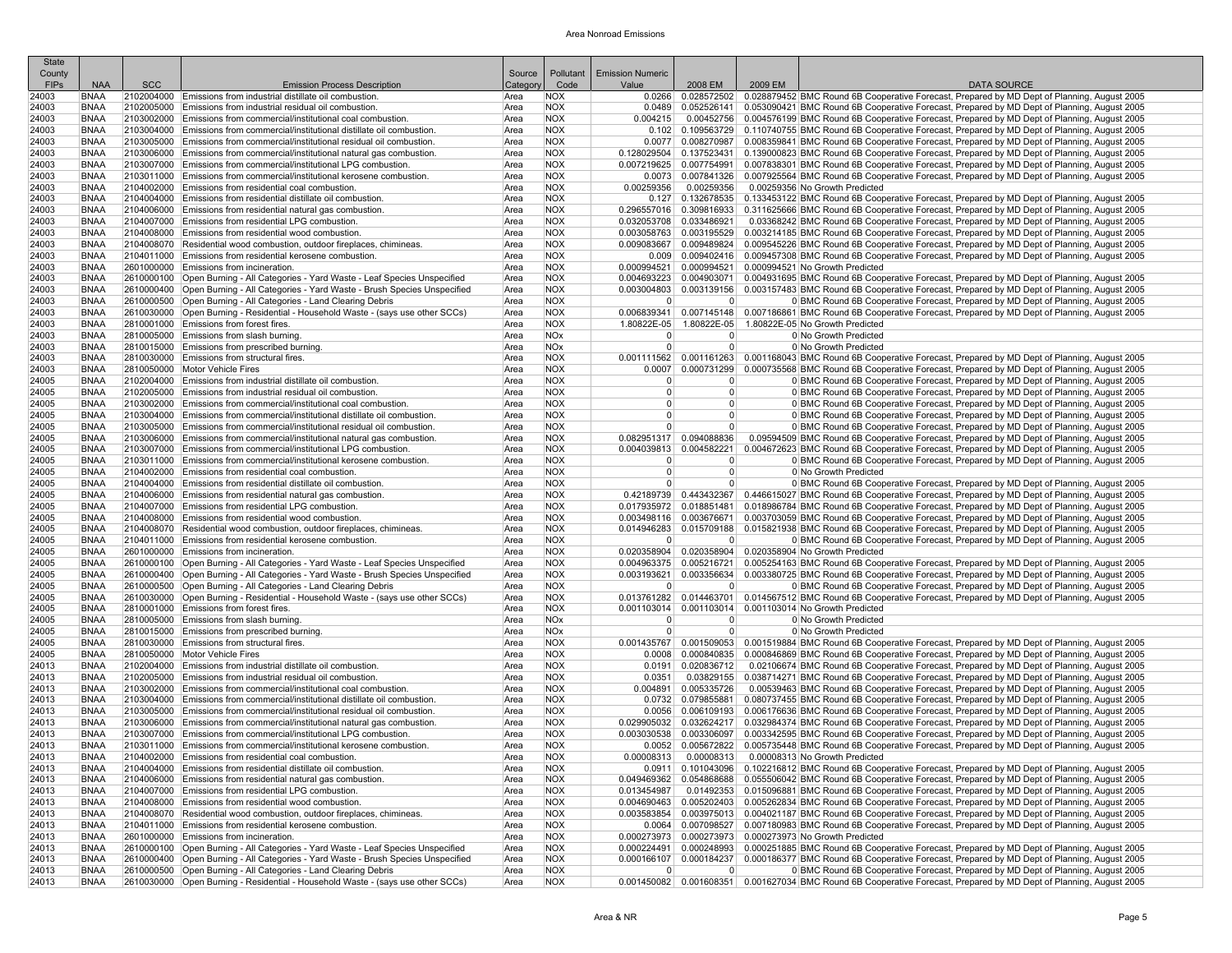| <b>State</b>   |                            |            |                                                                                                                                   |              |                          |                               |                                  |         |                                                                                                                                                                                                                               |
|----------------|----------------------------|------------|-----------------------------------------------------------------------------------------------------------------------------------|--------------|--------------------------|-------------------------------|----------------------------------|---------|-------------------------------------------------------------------------------------------------------------------------------------------------------------------------------------------------------------------------------|
| County         |                            |            |                                                                                                                                   | Source       | Pollutant                | <b>Emission Numeric</b>       |                                  |         |                                                                                                                                                                                                                               |
| <b>FIPs</b>    | <b>NAA</b>                 | <b>SCC</b> | <b>Emission Process Description</b>                                                                                               | Categor      | Code                     | Value                         | 2008 EM                          | 2009 EM | <b>DATA SOURCE</b>                                                                                                                                                                                                            |
| 24013          | <b>BNAA</b>                |            | 2810001000 Emissions from forest fires.                                                                                           | Area         | <b>NOX</b>               | 0.000120548                   |                                  |         | 0.000120548 0.000120548 No Growth Predicted                                                                                                                                                                                   |
| 24013<br>24013 | <b>BNAA</b><br><b>BNAA</b> |            | 2810005000 Emissions from slash burning.                                                                                          | Area         | <b>NOx</b><br><b>NOx</b> | $\mathbf 0$<br>$\overline{0}$ | $\overline{0}$<br>$\overline{0}$ |         | 0 No Growth Predicted<br>0 No Growth Predicted                                                                                                                                                                                |
| 24013          | <b>BNAA</b>                |            | 2810015000 Emissions from prescribed burning.<br>2810030000 Emissions from structural fires.                                      | Area<br>Area | <b>NOX</b>               |                               |                                  |         | 0.000430068   0.000477008   0.000482549 BMC Round 6B Cooperative Forecast, Prepared by MD Dept of Planning, August 2005                                                                                                       |
| 24013          | <b>BNAA</b>                |            | 2810050000 Motor Vehicle Fires                                                                                                    | Area         | <b>NOX</b>               |                               |                                  |         | 0.0001   0.000110914   0.000112203 BMC Round 6B Cooperative Forecast, Prepared by MD Dept of Planning, August 2005                                                                                                            |
| 24025          | <b>BNAA</b>                |            | 2102004000 Emissions from industrial distillate oil combustion                                                                    | Area         | <b>NOX</b>               | 0.0147                        | 0.0168                           |         | 0.01715 BMC Round 6B Cooperative Forecast, Prepared by MD Dept of Planning, August 2005                                                                                                                                       |
| 24025          | <b>BNAA</b>                |            | 2102005000 Emissions from industrial residual oil combustion                                                                      | Area         | <b>NOX</b>               |                               |                                  |         | 0.0271 0.030971429 0.031616667 BMC Round 6B Cooperative Forecast, Prepared by MD Dept of Planning, August 2005                                                                                                                |
| 24025          | <b>BNAA</b>                |            | 2103002000 Emissions from commercial/institutional coal combustion.                                                               | Area         | <b>NOX</b>               | 0.004241                      |                                  |         | 0.004846857 0.004947833 BMC Round 6B Cooperative Forecast, Prepared by MD Dept of Planning, August 2005                                                                                                                       |
| 24025          | <b>BNAA</b>                |            | 2103004000 Emissions from commercial/institutional distillate oil combustion.                                                     | Area         | <b>NOX</b>               | 0.0565                        |                                  |         | 0.064571429 0.065916667 BMC Round 6B Cooperative Forecast, Prepared by MD Dept of Planning, August 2005                                                                                                                       |
| 24025          | <b>BNAA</b>                |            | 2103005000 Emissions from commercial/institutional residual oil combustion.                                                       | Area         | <b>NOX</b>               |                               |                                  |         | 0.004914286 0.005016667 BMC Round 6B Cooperative Forecast, Prepared by MD Dept of Planning, August 2005                                                                                                                       |
| 24025          | <b>BNAA</b>                |            | 2103006000 Emissions from commercial/institutional natural gas combustion                                                         | Area         | <b>NOX</b>               | 0.055053774                   |                                  |         | 0.062918599 0.064229403 BMC Round 6B Cooperative Forecast, Prepared by MD Dept of Planning, August 2005                                                                                                                       |
| 24025          | <b>BNAA</b>                |            | 2103007000 Emissions from commercial/institutional LPG combustion                                                                 | Area         | <b>NOX</b>               |                               |                                  |         | 0.006270421 0.007166195 0.007315491 BMC Round 6B Cooperative Forecast, Prepared by MD Dept of Planning, August 2005                                                                                                           |
| 24025          | <b>BNAA</b>                |            | 2103011000 Emissions from commercial/institutional kerosene combustion.                                                           | Area         | <b>NOX</b>               | 0.004                         |                                  |         | 0.004571429 0.004666667 BMC Round 6B Cooperative Forecast, Prepared by MD Dept of Planning, August 2005                                                                                                                       |
| 24025          | <b>BNAA</b>                |            | 2104002000 Emissions from residential coal combustion.                                                                            | Area         | <b>NOX</b>               | 0.0005905                     | 0.0005905                        |         | 0.0005905 No Growth Predicted                                                                                                                                                                                                 |
| 24025          | <b>BNAA</b>                |            | 2104004000 Emissions from residential distillate oil combustion                                                                   | Area         | <b>NOX</b>               |                               |                                  |         | 0.0703 0.077068399 0.078317988 BMC Round 6B Cooperative Forecast, Prepared by MD Dept of Planning, August 2005                                                                                                                |
| 24025          | BNAA                       |            | 2104006000 Emissions from residential natural gas combustion.                                                                     | Area         | <b>NOX</b>               |                               |                                  |         | 0.124106202 0.136054996 0.138260995 BMC Round 6B Cooperative Forecast, Prepared by MD Dept of Planning, August 2005                                                                                                           |
| 24025          | <b>BNAA</b>                |            | 2104007000 Emissions from residential LPG combustion.                                                                             | Area         | <b>NOX</b>               | 0.027839427                   |                                  |         | 0.030519773 0.031014622 BMC Round 6B Cooperative Forecast, Prepared by MD Dept of Planning, August 2005                                                                                                                       |
| 24025          | <b>BNAA</b>                |            | 2104008000 Emissions from residential wood combustion.                                                                            | Area         | <b>NOX</b>               | 0.002658553                   |                                  |         | 0.002914515 0.002961771 BMC Round 6B Cooperative Forecast, Prepared by MD Dept of Planning, August 2005                                                                                                                       |
| 24025          | <b>BNAA</b>                |            | 2104008070 Residential wood combustion, outdoor fireplaces, chimineas.                                                            | Area         | <b>NOX</b><br><b>NOX</b> |                               |                                  |         | 0.004769819 0.005229051 0.005313835 BMC Round 6B Cooperative Forecast, Prepared by MD Dept of Planning, August 2005                                                                                                           |
| 24025<br>24025 | <b>BNAA</b><br><b>BNAA</b> |            | 2104011000 Emissions from residential kerosene combustion.<br>2601000000 Emissions from incineration.                             | Area<br>Area | <b>NOX</b>               | 0.5425                        | 0.5425                           |         | 0.005   0.005481394   0.005570269 BMC Round 6B Cooperative Forecast, Prepared by MD Dept of Planning, August 2005<br>0.5425 No Growth Predicted                                                                               |
| 24025          | <b>BNAA</b>                |            | 2610000100 Open Burning - All Categories - Yard Waste - Leaf Species Unspecified                                                  | Area         | <b>NOX</b>               |                               |                                  |         | 0.005490943 0.006019604 0.006117206 BMC Round 6B Cooperative Forecast, Prepared by MD Dept of Planning, August 2005                                                                                                           |
| 24025          | <b>BNAA</b>                |            | 2610000400 Open Burning - All Categories - Yard Waste - Brush Species Unspecified                                                 | Area         | <b>NOX</b>               | 0.000383461                   |                                  |         | 0.00042038 0.000427196 BMC Round 6B Cooperative Forecast, Prepared by MD Dept of Planning, August 2005                                                                                                                        |
| 24025          | <b>BNAA</b>                |            | 2610000500 Open Burning - All Categories - Land Clearing Debris                                                                   | Area         | <b>NOX</b>               | 0.0971                        |                                  |         | 0.10644867 0.108174631 BMC Round 6B Cooperative Forecast, Prepared by MD Dept of Planning, August 2005                                                                                                                        |
| 24025          | BNAA                       |            | 2610030000 Open Burning - Residential - Household Waste - (says use other SCCs)                                                   | Area         | <b>NOX</b>               | 0.000022943                   |                                  |         | 2.51519E-05 2.55597E-05 BMC Round 6B Cooperative Forecast, Prepared by MD Dept of Planning, August 2005                                                                                                                       |
| 24025          | <b>BNAA</b>                |            | 2810001000 Emissions from forest fires.                                                                                           | Area         | <b>NOX</b>               | 0.00085589                    | 0.00085589                       |         | 0.00085589 No Growth Predicted                                                                                                                                                                                                |
| 24025          | <b>BNAA</b>                |            | 2810005000 Emissions from slash burning.                                                                                          | Area         | <b>NOx</b>               | 0                             | $\Omega$                         |         | 0 No Growth Predicted                                                                                                                                                                                                         |
| 24025          | <b>BNAA</b>                |            | 2810015000 Emissions from prescribed burning.                                                                                     | Area         | <b>NOx</b>               | $\overline{0}$                | $\overline{0}$                   |         | 0 No Growth Predicted                                                                                                                                                                                                         |
| 24025          | <b>BNAA</b>                |            | 2810030000 Emissions from structural fires.                                                                                       | Area         | <b>NOX</b>               | 0.000434479                   |                                  |         | 0.00047631 0.000484033 BMC Round 6B Cooperative Forecast, Prepared by MD Dept of Planning, August 2005                                                                                                                        |
| 24025          | <b>BNAA</b>                |            | 2810050000 Motor Vehicle Fires                                                                                                    | Area         | <b>NOX</b>               |                               |                                  |         | 0.0002   0.000219256   0.000222811 BMC Round 6B Cooperative Forecast, Prepared by MD Dept of Planning, August 2005                                                                                                            |
| 24027          | <b>BNAA</b>                |            | 2102004000 Emissions from industrial distillate oil combustion.                                                                   | Area         | <b>NOX</b>               | 0.0094                        |                                  |         | 0.009624003   0.009671482 BMC Round 6B Cooperative Forecast, Prepared by MD Dept of Planning, August 2005                                                                                                                     |
| 24027          | <b>BNAA</b>                |            | 2102005000 Emissions from industrial residual oil combustion                                                                      | Area         | <b>NOX</b>               |                               |                                  |         | 0.017609877 0.017696754 BMC Round 6B Cooperative Forecast, Prepared by MD Dept of Planning, August 2005                                                                                                                       |
| 24027          | <b>BNAA</b>                |            | 2103002000 Emissions from commercial/institutional coal combustion.                                                               | Area         | <b>NOX</b>               |                               |                                  |         | 0.005768 0.005905452 0.005934586 BMC Round 6B Cooperative Forecast, Prepared by MD Dept of Planning, August 2005                                                                                                              |
| 24027          | BNAA                       |            | 2103004000 Emissions from commercial/institutional distillate oil combustion                                                      | Area         | <b>NOX</b>               |                               |                                  |         | 0.0358 0.036653117 0.036833941 BMC Round 6B Cooperative Forecast, Prepared by MD Dept of Planning, August 2005                                                                                                                |
| 24027          | <b>BNAA</b>                |            | 2103005000 Emissions from commercial/institutional residual oil combustion.                                                       | Area         | <b>NOX</b>               |                               |                                  |         | 0.0027   0.002764341   0.002777979 BMC Round 6B Cooperative Forecast, Prepared by MD Dept of Planning, August 2005                                                                                                            |
| 24027          | <b>BNAA</b>                |            | 2103006000 Emissions from commercial/institutional natural gas combustion.                                                        | Area         | <b>NOX</b>               | 0.102121885                   |                                  |         | 0.104555458 0.105071269 BMC Round 6B Cooperative Forecast, Prepared by MD Dept of Planning, August 2005                                                                                                                       |
| 24027          | <b>BNAA</b>                |            | 2103007000 Emissions from commercial/institutional LPG combustion.                                                                | Area         | <b>NOX</b>               |                               |                                  |         | 0.00411593 0.004214013 0.004234802 BMC Round 6B Cooperative Forecast, Prepared by MD Dept of Planning, August 2005                                                                                                            |
| 24027<br>24027 | <b>BNAA</b><br><b>BNAA</b> |            | 2103011000 Emissions from commercial/institutional kerosene combustion.<br>2104002000 Emissions from residential coal combustion. | Area<br>Area | <b>NOX</b><br><b>NOX</b> | 0.0026<br>0.00000228          | 0.00000228                       |         | 0.002661958 0.002675091 BMC Round 6B Cooperative Forecast, Prepared by MD Dept of Planning, August 2005<br>0.00000228 No Growth Predicted                                                                                     |
| 24027          | <b>BNAA</b>                |            | 2104004000 Emissions from residential distillate oil combustion.                                                                  | Area         | <b>NOX</b>               |                               |                                  |         | 0.0446 0.049068924 0.049779421 BMC Round 6B Cooperative Forecast, Prepared by MD Dept of Planning, August 2005                                                                                                                |
| 24027          | BNAA                       |            | 2104006000 Emissions from residential natural gas combustion.                                                                     | Area         | <b>NOX</b>               |                               |                                  |         | 0.208522905   0.229416919   0.232738779 BMC Round 6B Cooperative Forecast, Prepared by MD Dept of Planning, August 2005                                                                                                       |
| 24027          | <b>BNAA</b>                |            | 2104007000 Emissions from residential LPG combustion.                                                                             | Area         | <b>NOX</b>               |                               |                                  |         | 0.018273915 0.020104963 0.020396074 BMC Round 6B Cooperative Forecast, Prepared by MD Dept of Planning, August 2005                                                                                                           |
| 24027          | BNAA                       |            | 2104008000 Emissions from residential wood combustion.                                                                            | Area         | <b>NOX</b>               |                               |                                  |         | 0.001097262 0.001207208 0.001224688 BMC Round 6B Cooperative Forecast, Prepared by MD Dept of Planning, August 2005                                                                                                           |
| 24027          | <b>BNAA</b>                |            | 2104008070 Residential wood combustion, outdoor fireplaces, chimineas.                                                            | Area         | <b>NOX</b>               |                               |                                  |         | 0.004805187 0.005286668 0.005363216 BMC Round 6B Cooperative Forecast, Prepared by MD Dept of Planning, August 2005                                                                                                           |
| 24027          | <b>BNAA</b>                |            | 2104011000 Emissions from residential kerosene combustion.                                                                        | Area         | <b>NOX</b>               | 0.0032                        |                                  |         | 0.00352064 0.003571618 BMC Round 6B Cooperative Forecast, Prepared by MD Dept of Planning, August 2005                                                                                                                        |
| 24027          | <b>BNAA</b>                |            | 2601000000 Emissions from incineration.                                                                                           | Area         | <b>NOX</b>               |                               |                                  |         | 0.000167123 0.000167123 0.000167123 No Growth Predicted                                                                                                                                                                       |
| 24027          | BNAA                       |            | 2610000100 Open Burning - All Categories - Yard Waste - Leaf Species Unspecified                                                  | Area         | <b>NOX</b>               | 0.002557657                   |                                  |         | 0.002813934   0.002854679 BMC Round 6B Cooperative Forecast, Prepared by MD Dept of Planning, August 2005                                                                                                                     |
| 24027          | <b>BNAA</b>                |            | 2610000400 Open Burning - All Categories - Yard Waste - Brush Species Unspecified                                                 | Area         | <b>NOX</b>               | 0.001645692                   |                                  |         | 0.00181059 0.001836807 BMC Round 6B Cooperative Forecast, Prepared by MD Dept of Planning, August 2005                                                                                                                        |
| 24027          | <b>BNAA</b>                |            | 2610000500 Open Burning - All Categories - Land Clearing Debris                                                                   | Area         | <b>NOX</b>               | 0.03                          |                                  |         | 0.033006003 0.033483916 BMC Round 6B Cooperative Forecast, Prepared by MD Dept of Planning, August 2005                                                                                                                       |
| 24027          | BNAA                       |            | 2610030000 Open Burning - Residential - Household Waste - (says use other SCCs)                                                   | Area         | <b>NOX</b>               | 0.008571649                   |                                  |         | 0.009430529 0.009567079 BMC Round 6B Cooperative Forecast, Prepared by MD Dept of Planning, August 2005                                                                                                                       |
| 24027          | <b>BNAA</b>                |            | 2810001000 Emissions from forest fires.                                                                                           | Area         | <b>NOX</b>               | 0.000120548                   |                                  |         | 0.000120548 0.000120548 No Growth Predicted                                                                                                                                                                                   |
| 24027          | BNAA                       |            | 2810005000 Emissions from slash burning.                                                                                          | Area         | <b>NOx</b>               | $\mathbf 0$                   | $\overline{0}$                   |         | 0 No Growth Predicted                                                                                                                                                                                                         |
| 24027<br>24027 | <b>BNAA</b><br><b>BNAA</b> |            | 2810015000 Emissions from prescribed burning.                                                                                     | Area<br>Area | <b>NOx</b><br><b>NOX</b> | $\Omega$                      | $\overline{0}$                   |         | 0 No Growth Predicted                                                                                                                                                                                                         |
| 24027          | <b>BNAA</b>                |            | 2810030000 Emissions from structural fires.<br>2810050000 Motor Vehicle Fires                                                     | Area         | <b>NOX</b>               | 0.0002                        |                                  |         | 0.000392575 0.000431911 0.000438165 BMC Round 6B Cooperative Forecast, Prepared by MD Dept of Planning, August 2005<br>0.00022004 0.000223226 BMC Round 6B Cooperative Forecast, Prepared by MD Dept of Planning, August 2005 |
| 24510          | <b>BNAA</b>                |            | 2102004000 Emissions from industrial distillate oil combustion.                                                                   | Area         | <b>NOX</b>               |                               |                                  |         | 0.0319 0.033600815 0.033937087 BMC Round 6B Cooperative Forecast, Prepared by MD Dept of Planning, August 2005                                                                                                                |
| 24510          | <b>BNAA</b>                |            | 2102005000 Emissions from industrial residual oil combustion                                                                      | Area         | <b>NOX</b>               |                               |                                  |         | 0.0587   0.061829712   0.062448495 BMC Round 6B Cooperative Forecast, Prepared by MD Dept of Planning, August 2005                                                                                                            |
| 24510          | <b>BNAA</b>                |            | 2103002000 Emissions from commercial/institutional coal combustion.                                                               | Area         | <b>NOX</b>               | 0.004311                      |                                  |         | 0.00454085 0.004586294 BMC Round 6B Cooperative Forecast, Prepared by MD Dept of Planning, August 2005                                                                                                                        |
| 24510          | <b>BNAA</b>                |            | 2103004000 Emissions from commercial/institutional distillate oil combustion.                                                     | Area         | <b>NOX</b>               |                               |                                  |         | 0.1223 0.128820678 0.130109897 BMC Round 6B Cooperative Forecast, Prepared by MD Dept of Planning, August 2005                                                                                                                |
| 24510          | BNAA                       |            | 2103005000 Emissions from commercial/institutional residual oil combustion.                                                       | Area         | <b>NOX</b>               |                               |                                  |         | 0.0093 0.009795849 0.009893884 BMC Round 6B Cooperative Forecast, Prepared by MD Dept of Planning, August 2005                                                                                                                |
| 24510          | <b>BNAA</b>                |            | 2103006000 Emissions from commercial/institutional natural gas combustion.                                                        | Area         | <b>NOX</b>               |                               |                                  |         | 0.286038028 0.301288738 0.304303993 BMC Round 6B Cooperative Forecast, Prepared by MD Dept of Planning, August 2005                                                                                                           |
| 24510          | <b>BNAA</b>                |            | 2103007000 Emissions from commercial/institutional LPG combustion.                                                                | Area         | <b>NOX</b>               | 0.004581792                   |                                  |         | 0.00482608 0.004874378 BMC Round 6B Cooperative Forecast, Prepared by MD Dept of Planning, August 2005                                                                                                                        |
| 24510          | <b>BNAA</b>                |            | 2103011000 Emissions from commercial/institutional kerosene combustion.                                                           | Area         | <b>NOX</b>               |                               |                                  |         | 0.0087 0.009163859 0.009255569 BMC Round 6B Cooperative Forecast, Prepared by MD Dept of Planning, August 2005                                                                                                                |
| 24510          | BNAA                       |            | 2104002000 Emissions from residential coal combustion.                                                                            | Area         | <b>NOX</b>               | 0.01513074                    | 0.01513074                       |         | 0.01513074 No Growth Predicted                                                                                                                                                                                                |
| 24510          | <b>BNAA</b>                |            | 2104004000 Emissions from residential distillate oil combustion.                                                                  | Area         | <b>NOX</b>               |                               | 0.1522 0.153261637               |         | 0.15385722 BMC Round 6B Cooperative Forecast, Prepared by MD Dept of Planning, August 2005                                                                                                                                    |
| 24510          | BNAA                       |            | 2104006000 Emissions from residential natural gas combustion.                                                                     | Area         | <b>NOX</b>               |                               | 0.82714277 0.832912321           |         | 0.83614906 BMC Round 6B Cooperative Forecast, Prepared by MD Dept of Planning, August 2005                                                                                                                                    |
| 24510          | BNAA                       |            | 2104007000 Emissions from residential LPG combustion.                                                                             | Area         | <b>NOX</b>               |                               | $0.02034225$ 0.020484143         |         | 0.020563745 BMC Round 6B Cooperative Forecast, Prepared by MD Dept of Planning, August 2005                                                                                                                                   |
| 24510          | <b>BNAA</b>                |            | 2104008000 Emissions from residential wood combustion.                                                                            | Area         | <b>NOX</b>               | 0.003069824                   | 0.003091237                      |         | 0.00310325 BMC Round 6B Cooperative Forecast, Prepared by MD Dept of Planning, August 2005                                                                                                                                    |
| 24510          | <b>BNAA</b>                |            | 2104008070 Residential wood combustion, outdoor fireplaces, chimineas.                                                            | Area         | <b>NOX</b>               | 0.013062128                   |                                  |         | 0.01315324 0.013204354 BMC Round 6B Cooperative Forecast, Prepared by MD Dept of Planning, August 2005                                                                                                                        |
| 24510          | <b>BNAA</b>                |            | 2104011000 Emissions from residential kerosene combustion.                                                                        | Area         | <b>NOX</b>               |                               |                                  |         | 0.0108 0.010875333 0.010917595 BMC Round 6B Cooperative Forecast, Prepared by MD Dept of Planning, August 2005                                                                                                                |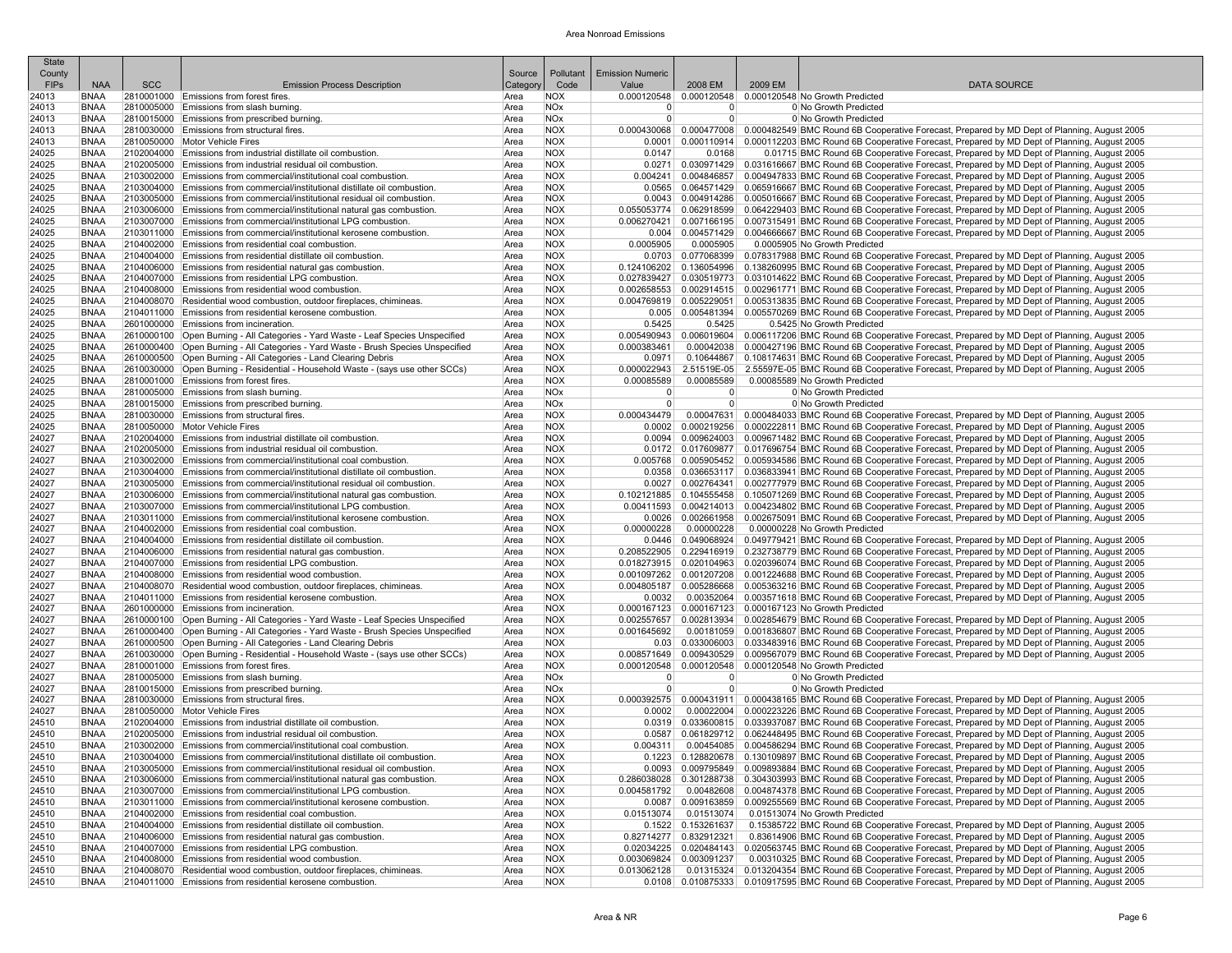| <b>State</b><br>County |                   |            |                                                                                   |          |            | Source   Pollutant   Emission Numeric |                                     |         |                                                                                                        |
|------------------------|-------------------|------------|-----------------------------------------------------------------------------------|----------|------------|---------------------------------------|-------------------------------------|---------|--------------------------------------------------------------------------------------------------------|
|                        |                   |            |                                                                                   |          |            |                                       |                                     |         |                                                                                                        |
| <b>FIPs</b>            | <b>NAA</b>        | <b>SCC</b> | <b>Emission Process Description</b>                                               | Category | Code       | Value                                 | 2008 EM                             | 2009 EM | <b>DATA SOURCE</b>                                                                                     |
| 24510                  | <b>BNAA</b>       |            | 2601000000 Emissions from incineration.                                           | Area     | <b>NOX</b> | 3.279675342                           |                                     |         | 3.279675342 3.279675342 No Growth Predicted                                                            |
| 24510                  | <b>BNAA</b>       |            | 2610000100 Open Burning - All Categories - Yard Waste - Leaf Species Unspecified  | Area     | <b>NOX</b> |                                       |                                     |         | 0 BMC Round 6B Cooperative Forecast, Prepared by MD Dept of Planning, August 2005                      |
| 24510                  | <b>BNAA</b>       |            | 2610000400 Open Burning - All Categories - Yard Waste - Brush Species Unspecified | Area     | <b>NOX</b> |                                       |                                     |         | 0 BMC Round 6B Cooperative Forecast, Prepared by MD Dept of Planning, August 2005                      |
| 24510                  | <b>BNAA</b>       |            | 2610000500 Open Burning - All Categories - Land Clearing Debris                   | Area     | <b>NOX</b> |                                       |                                     |         | 0 BMC Round 6B Cooperative Forecast, Prepared by MD Dept of Planning, August 2005                      |
| 24510                  | <b>BNAA</b>       |            | 2610030000 Open Burning - Residential - Household Waste - (says use other SCCs)   | Area     | <b>NOX</b> |                                       |                                     |         | 0 BMC Round 6B Cooperative Forecast, Prepared by MD Dept of Planning, August 2005                      |
| 24510                  | <b>BNAA</b>       |            | 2810001000 Emissions from forest fires.                                           | Area     | <b>NOX</b> |                                       |                                     |         | 0 No Growth Predicted                                                                                  |
| 24510                  | <b>BNAA</b>       |            | 2810005000 Emissions from slash burning.                                          | Area     | <b>NOx</b> |                                       |                                     |         | 0 No Growth Predicted                                                                                  |
| 24510                  | <b>BNAA</b>       |            | 2810015000 Emissions from prescribed burning.                                     | Area     | <b>NOx</b> |                                       |                                     |         | 0 No Growth Predicted                                                                                  |
| 24510                  | <b>BNAA</b>       |            | 2810030000 Emissions from structural fires.                                       | Area     | <b>NOX</b> | 0.005262274                           |                                     |         | 0.00529898 0.005319572 BMC Round 6B Cooperative Forecast, Prepared by MD Dept of Planning, August 2005 |
| 24510                  | <b>BNAA</b>       |            | 2810050000 Motor Vehicle Fires                                                    | Area     | <b>NOX</b> | 0.0012                                |                                     |         | 0.00120837 0.001213066 BMC Round 6B Cooperative Forecast, Prepared by MD Dept of Planning, August 2005 |
|                        | <b>BNAA TOTAL</b> |            |                                                                                   | Area     | <b>NOX</b> |                                       | 8.179127033 8.425915697 8.468429042 |         |                                                                                                        |
|                        |                   |            |                                                                                   |          |            |                                       |                                     |         |                                                                                                        |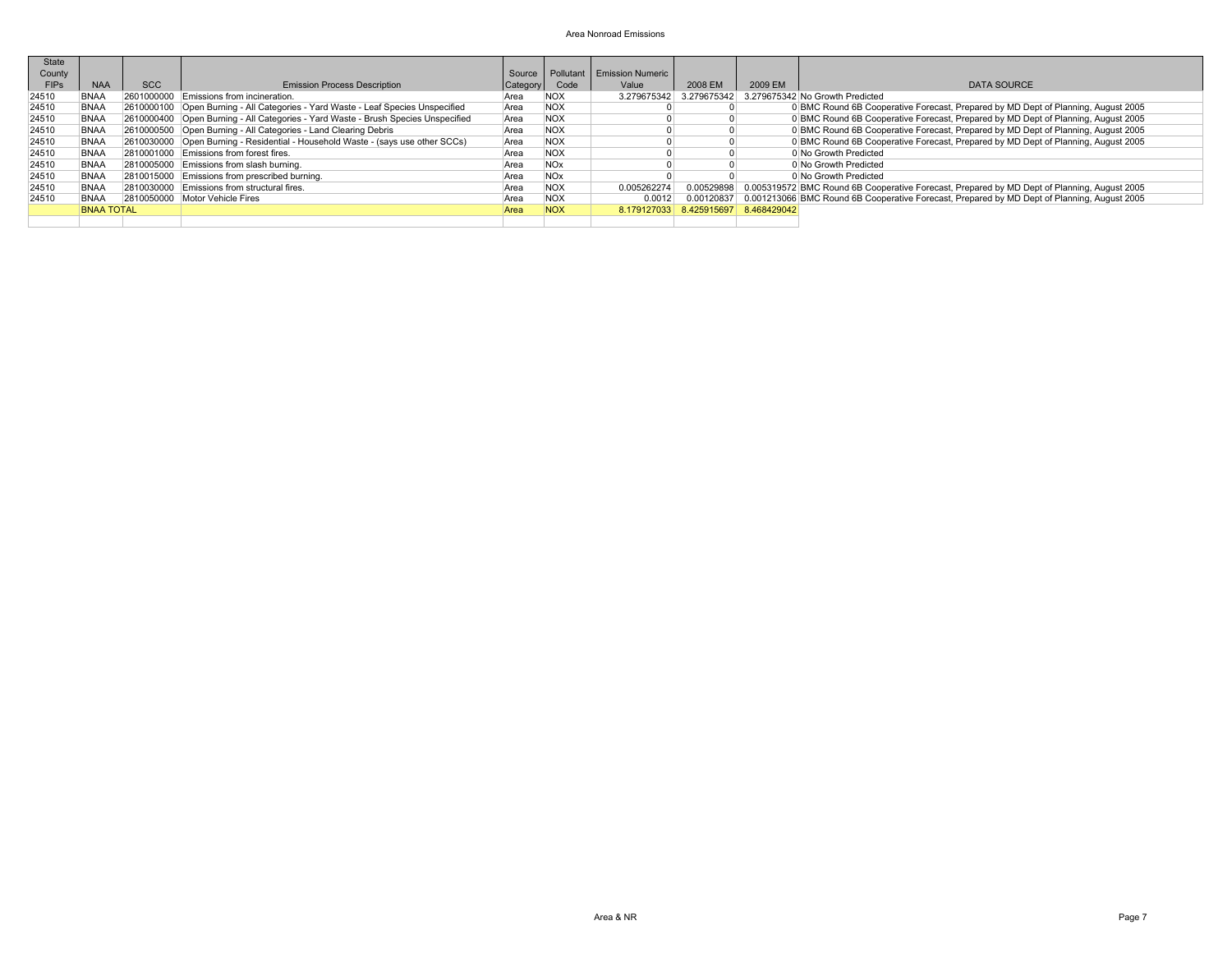| <b>State</b><br>County |                            |            |                                                                                                                                                           | Source       | Pollutant                | <b>Emission Numeric</b> |                           |         |                                                                                                                                                                                                                                                |
|------------------------|----------------------------|------------|-----------------------------------------------------------------------------------------------------------------------------------------------------------|--------------|--------------------------|-------------------------|---------------------------|---------|------------------------------------------------------------------------------------------------------------------------------------------------------------------------------------------------------------------------------------------------|
| <b>FIPs</b>            | <b>NAA</b>                 | <b>SCC</b> | <b>Emission Process Description</b>                                                                                                                       | Categon      | Code                     | Value                   | 2008 EM                   | 2009 EM | <b>DATA SOURCE</b>                                                                                                                                                                                                                             |
| 24003                  | <b>BNAA</b>                |            | 2102004000 Emissions from industrial distillate oil combustion.                                                                                           | Area         | <b>VOC</b>               |                         |                           |         | 0.000322246 0.000325708 BMC Round 6B Cooperative Forecast, Prepared by MD Dept of Planning, August 2005                                                                                                                                        |
| 24003                  | <b>BNAA</b>                |            | 2102005000 Emissions from industrial residual oil combustion.                                                                                             | Area         | <b>VOC</b>               |                         |                           |         | 0.0002   0.000214831   0.000217139 BMC Round 6B Cooperative Forecast, Prepared by MD Dept of Planning, August 2005                                                                                                                             |
| 24003                  | <b>BNAA</b>                |            | 2103002000 Emissions from commercial/institutional coal combustion.                                                                                       | Area         | <b>VOC</b>               |                         |                           |         | 0.000335 0.000359842 0.000363707 BMC Round 6B Cooperative Forecast, Prepared by MD Dept of Planning, August 2005                                                                                                                               |
| 24003                  | <b>BNAA</b>                |            | 2103004000 Emissions from commercial/institutional distillate oil combustion.                                                                             | Area         | <b>VOC</b>               |                         |                           |         | 0.0017 0.001826062 0.001845679 BMC Round 6B Cooperative Forecast, Prepared by MD Dept of Planning, August 2005                                                                                                                                 |
| 24003<br>24003         | <b>BNAA</b><br><b>BNAA</b> |            | 2103005000 Emissions from commercial/institutional residual oil combustion.<br>2103006000 Emissions from commercial/institutional natural gas combustion. | Area<br>Area | <b>VOC</b><br><b>VOC</b> |                         |                           |         | 0.0002   0.000214831   0.000217139 BMC Round 6B Cooperative Forecast, Prepared by MD Dept of Planning, August 2005<br>0.007491088 0.008046584 0.008133027 BMC Round 6B Cooperative Forecast, Prepared by MD Dept of Planning, August 2005      |
| 24003                  | <b>BNAA</b>                |            | 2103007000 Emissions from commercial/institutional LPG combustion                                                                                         | Area         | <b>VOC</b>               | 0.000257844             | 0.000276964               |         | 0.00027994 BMC Round 6B Cooperative Forecast, Prepared by MD Dept of Planning, August 2005                                                                                                                                                     |
| 24003                  | <b>BNAA</b>                |            | 2103011000 Emissions from commercial/institutional kerosene combustion.                                                                                   | Area         | <b>VOC</b>               |                         |                           |         | 0.0001   0.000107415   0.000108569 BMC Round 6B Cooperative Forecast, Prepared by MD Dept of Planning, August 2005                                                                                                                             |
| 24003                  | <b>BNAA</b>                |            | 2104002000 Emissions from residential coal combustion.                                                                                                    | Area         | <b>VOC</b>               | 0.00285007              | 0.00285007                |         | 0.00285007 No Growth Predicted                                                                                                                                                                                                                 |
| 24003                  | <b>BNAA</b>                |            | 2104004000 Emissions from residential distillate oil combustion.                                                                                          | Area         | <b>VOC</b>               |                         | 0.005 0.005223564         |         | 0.00525406 BMC Round 6B Cooperative Forecast, Prepared by MD Dept of Planning, August 2005                                                                                                                                                     |
| 24003                  | <b>BNAA</b>                |            | 2104006000 Emissions from residential natural gas combustion.                                                                                             | Area         | <b>VOC</b>               |                         | 0.01735174 0.018127586    |         | 0.018233416 BMC Round 6B Cooperative Forecast, Prepared by MD Dept of Planning, August 2005                                                                                                                                                    |
| 24003<br>24003         | <b>BNAA</b><br><b>BNAA</b> |            | 2104007000 Emissions from residential LPG combustion.<br>2104008000 Emissions from residential wood combustion.                                           | Area<br>Area | <b>VOC</b><br><b>VOC</b> |                         |                           |         | 0.001144775   0.001195961   0.001202943 BMC Round 6B Cooperative Forecast. Prepared by MD Dept of Planning. August 2005<br>0.167366669 0.174850114 0.175870901 BMC Round 6B Cooperative Forecast, Prepared by MD Dept of Planning, August 2005 |
| 24003                  | <b>BNAA</b>                |            | 2104008070 Residential wood combustion, outdoor fireplaces, chimineas.                                                                                    | Area         | <b>VOC</b>               |                         |                           |         | 0.800061416 0.835834463 0.840714124 BMC Round 6B Cooperative Forecast, Prepared by MD Dept of Planning, August 2005                                                                                                                            |
| 24003                  | <b>BNAA</b>                |            | 2104011000 Emissions from residential kerosene combustion.                                                                                                | Area         | <b>VOC</b>               |                         |                           |         | 0.000417885 0.000420325 BMC Round 6B Cooperative Forecast, Prepared by MD Dept of Planning, August 2005                                                                                                                                        |
| 24003                  | <b>BNAA</b>                |            | 2275900000 Emissions from aircraft refueling.                                                                                                             | Area         | <b>VOC</b>               |                         | 0.0112209 0.012052977     |         | 0.01218246 BMC Round 6B Cooperative Forecast, Prepared by MD Dept of Planning, August 2005                                                                                                                                                     |
| 24003                  | <b>BNAA</b>                |            | 2302050000 Emissions from small bakeries.                                                                                                                 | Area         | <b>VOC</b>               |                         |                           |         | 0.037609664 0.037829231 BMC Round 6B Cooperative Forecast, Prepared by MD Dept of Planning, August 2005                                                                                                                                        |
| 24003                  | <b>BNAA</b>                |            | 2302070001 Emissions from small breweries                                                                                                                 | Area         | <b>VOC</b>               |                         |                           |         | 0.000164371 0.000171721 0.000172723 BMC Round 6B Cooperative Forecast, Prepared by MD Dept of Planning, August 2005                                                                                                                            |
| 24003<br>24003         | <b>BNAA</b><br><b>BNAA</b> |            | 2302070005 Small Wineries<br>2401002000 Emissions from solvent-based architectural surface coatings.                                                      | Area<br>Area | <b>VOC</b><br><b>VOC</b> | $\Omega$<br>1.229071889 | 0 <br>1.284027229         |         | 0 BMC Round 6B Cooperative Forecast, Prepared by MD Dept of Planning, August 2005<br>1.29152347 BMC Round 6B Cooperative Forecast, Prepared by MD Dept of Planning, August 2005                                                                |
| 24003                  | <b>BNAA</b>                |            | 2401003000 Emissions from water-based architectural surface coatings.                                                                                     | Area         | <b>VOC</b>               | 1.084927309             |                           |         | 1.13343753 1.140054618 BMC Round 6B Cooperative Forecast, Prepared by MD Dept of Planning, August 2005                                                                                                                                         |
| 24003                  | <b>BNAA</b>                |            | 2401005000 Emissions from automobile refinishing.                                                                                                         | Area         | <b>VOC</b>               | 0.5623723               |                           |         | 0.604074573   0.610564052 BMC Round 6B Cooperative Forecast, Prepared by MD Dept of Planning, August 2005                                                                                                                                      |
| 24003                  | <b>BNAA</b>                |            | 2401008000 Emissions from traffic paints.                                                                                                                 | Area         | <b>VOC</b>               | 0.045765771             |                           |         | 0.04781209 0.048091221 BMC Round 6B Cooperative Forecast, Prepared by MD Dept of Planning, August 2005                                                                                                                                         |
| 24003                  | <b>BNAA</b>                |            | 2401008999 Emissions from traffic paint solvents.                                                                                                         | Area         | <b>VOC</b>               | $\Omega$                | $\Omega$                  |         | 0 BMC Round 6B Cooperative Forecast, Prepared by MD Dept of Planning, August 2005                                                                                                                                                              |
| 24003                  | <b>BNAA</b>                |            | 2401015000 Emissions from surface coatings of finished wood products.                                                                                     | Area         | <b>VOC</b>               |                         |                           |         | 0.020657692 0.022189547 0.022427926 BMC Round 6B Cooperative Forecast, Prepared by MD Dept of Planning, August 2005                                                                                                                            |
| 24003<br>24003         | <b>BNAA</b><br><b>BNAA</b> |            | 2401025000 Emissions from surface coatings of metal furniture & fixtures.<br>2401040000 Emissions from surface coatings of metal cans.                    | Area<br>Area | <b>VOC</b><br><b>VOC</b> |                         |                           |         | 0.5192 0.557700865 0.563692158 BMC Round 6B Cooperative Forecast, Prepared by MD Dept of Planning, August 2005<br>1.25847 1.351790848 1.366312925 BMC Round 6B Cooperative Forecast, Prepared by MD Dept of Planning, August 2005              |
| 24003                  | <b>BNAA</b>                |            | 2401050000 Emissions from surface coatings of misc. metals.                                                                                               | Area         | <b>VOC</b>               |                         |                           |         | 0.484026923 0.519919557 0.525504971 BMC Round 6B Cooperative Forecast, Prepared by MD Dept of Planning, August 2005                                                                                                                            |
| 24003                  | <b>BNAA</b>                |            | 2401055000 Emissions from surface coatings of machinery & equipment.                                                                                      | Area         | <b>VOC</b>               |                         |                           |         | 0.153703846 0.165101633 0.166875294 BMC Round 6B Cooperative Forecast, Prepared by MD Dept of Planning, August 2005                                                                                                                            |
| 24003                  | <b>BNAA</b>                |            | 2401080000 Emissions from surface coatings of marine.                                                                                                     | Area         | <b>VOC</b>               |                         |                           |         | 0.106023077   0.113885134   0.115108585 BMC Round 6B Cooperative Forecast, Prepared by MD Dept of Planning, August 2005                                                                                                                        |
| 24003                  | <b>BNAA</b>                |            | 2401090000 Emissions from surface coatings - misc. manufacturing.                                                                                         | Area         | <b>VOC</b>               |                         |                           |         | 0.680832308   0.623903469   0.630605966 BMC Round 6B Cooperative Forecast, Prepared by MD Dept of Planning, August 2005                                                                                                                        |
| 24003                  | <b>BNAA</b>                |            | 2401100000 Emissions from surface coatings for industrial maintenance.                                                                                    | Area         | <b>VOC</b>               | 0.619554462             |                           |         | 0.665497033 0.672646364 BMC Round 6B Cooperative Forecast, Prepared by MD Dept of Planning, August 2005                                                                                                                                        |
| 24003<br>24003         | <b>BNAA</b>                |            | 2401200000 Emissions from surface coatings - other categories.                                                                                            | Area         | <b>VOC</b><br><b>VOC</b> |                         |                           |         | 0.619554462 0.665497033 0.672646364 BMC Round 6B Cooperative Forecast, Prepared by MD Dept of Planning, August 2005                                                                                                                            |
| 24003                  | <b>BNAA</b><br><b>BNAA</b> |            | 2401990000 Emissions from surface coatings of all categories.<br>2415300000 Emissions from cold cleaning solvents.                                        | Area<br>Area | <b>VOC</b>               |                         |                           |         | 0.001346154 0.001445977 0.001461511 BMC Round 6B Cooperative Forecast, Prepared by MD Dept of Planning, August 2005<br>1.533749579 1.647483566 1.665182224 BMC Round 6B Cooperative Forecast, Prepared by MD Dept of Planning, August 2005     |
| 24003                  | <b>BNAA</b>                |            | 2420000370 Stoddard Solventy Dry Cleaners                                                                                                                 | Area         | <b>VOC</b>               | $\Omega$                | 0                         |         | 0 BMC Round 6B Cooperative Forecast, Prepared by MD Dept of Planning, August 2005                                                                                                                                                              |
| 24003                  | <b>BNAA</b>                |            | 2425000000 Emissions from graphic arts.                                                                                                                   | Area         | <b>VOC</b>               |                         | 0.442103837 0.461871571   |         | 0.46456801 BMC Round 6B Cooperative Forecast, Prepared by MD Dept of Planning, August 2005                                                                                                                                                     |
| 24003                  | <b>BNAA</b>                |            | 2440020000 Emissions from industrial adhesives                                                                                                            | Area         | <b>VOC</b>               |                         | 0.552670411 0.593653248   |         | 0.600030772 BMC Round 6B Cooperative Forecast, Prepared by MD Dept of Planning, August 2005                                                                                                                                                    |
| 24003                  | <b>BNAA</b>                |            | 2461022000 Emissions from emulsified asphalt.                                                                                                             | Area         | <b>VOC</b>               |                         | 0.003872215 0.004045353   |         | 0.00406897 BMC Round 6B Cooperative Forecast, Prepared by MD Dept of Planning, August 2005                                                                                                                                                     |
| 24003<br>24003         | <b>BNAA</b><br><b>BNAA</b> |            | 2461800000 Emissions from pesticide application.<br>2465000000 Emissions from commercial/consumer solvents.                                               | Area<br>Area | <b>VOC</b><br><b>VOC</b> |                         |                           |         | 0.457489855 0.457489855 0.457489855 No Growth Predicted<br>4.868382575 5.086061964 5.115754751 BMC Round 6B Cooperative Forecast, Prepared by MD Dept of Planning, August 2005                                                                 |
| 24003                  | <b>BNAA</b>                |            | 2501011011 Portable Fuel Containers: Residential - Permeation                                                                                             | Area         | <b>VOC</b>               |                         |                           |         | 0.118052555 0.118741754 BMC Round 6B Cooperative Forecast, Prepared by MD Dept of Planning, August 2005                                                                                                                                        |
| 24003                  | <b>BNAA</b>                |            | 2501011012 Portable Fuel Containers: Residential - Diurnal                                                                                                | Area         | <b>VOC</b>               |                         |                           |         | 0.972 1.015460916 1.021389248 BMC Round 6B Cooperative Forecast, Prepared by MD Dept of Planning, August 2005                                                                                                                                  |
| 24003                  | <b>BNAA</b>                |            | 2501011016 Portable Fuel Containers: Residential - Transport                                                                                              | Area         | <b>VOC</b>               | 0.053                   |                           |         | 0.055369782 0.055693035 BMC Round 6B Cooperative Forecast, Prepared by MD Dept of Planning, August 2005                                                                                                                                        |
| 24003                  | <b>BNAA</b>                |            | 2501012011 Portable Fuel Containers: Commercial - Permeation                                                                                              | Area         | <b>VOC</b>               | 0.013                   |                           |         | 0.013581267 0.013660556 BMC Round 6B Cooperative Forecast, Prepared by MD Dept of Planning, August 2005                                                                                                                                        |
| 24003                  | BNAA                       |            | 2501012012 Portable Fuel Containers: Commercial - Diurnal                                                                                                 | Area         | <b>VOC</b>               |                         |                           |         | 0.174 0.181780041 0.182841285 BMC Round 6B Cooperative Forecast, Prepared by MD Dept of Planning, August 2005                                                                                                                                  |
| 24003<br>24003         | <b>BNAA</b><br><b>BNAA</b> |            | 2501012016 Portable Fuel Containers: Commercial - Transport<br>2501060053 Emissions from tank truck unloading.                                            | Area<br>Area | <b>VOC</b><br><b>VOC</b> | 0.321740939             |                           |         | 2.645 2.763265558 2.779397697 BMC Round 6B Cooperative Forecast, Prepared by MD Dept of Planning, August 2005<br>0.365051137 0.372566191 Data from MDE Mobile Sources 2002 VMT Actual - 2005 2010 2015 VMT Projected                           |
| 24003                  | <b>BNAA</b>                |            | 2501060100 Emissions from Stage II refueling.                                                                                                             | Area         | <b>VOC</b>               |                         |                           |         | 0.85 0.964420217 0.984274067 Data from MDE Mobile Sources 2002 VMT Actual - 2005 2010 2015 VMT Projected                                                                                                                                       |
| 24003                  | <b>BNAA</b>                |            | 2501060201 Emissions from underground tank breathing.                                                                                                     | Area         | <b>VOC</b>               |                         |                           |         | 0.346818746 0.393504718 0.401605527 Data from MDE Mobile Sources 2002 VMT Actual - 2005 2010 2015 VMT Projected                                                                                                                                |
| 24003                  | <b>BNAA</b>                |            | 2505020030 Emissions from crude oil marine vessel unloading.                                                                                              | Area         | <b>VOC</b>               | $\Omega$                | 0                         |         | 0 BMC Round 6B Cooperative Forecast, Prepared by MD Dept of Planning, August 2005                                                                                                                                                              |
| 24003                  | <b>BNAA</b>                |            | 2505020060 Emissions from residual oil marine vessel unloading                                                                                            | Area         | <b>VOC</b>               | $\Omega$                | 0                         |         | 0 BMC Round 6B Cooperative Forecast, Prepared by MD Dept of Planning, August 2005                                                                                                                                                              |
| 24003                  | <b>BNAA</b><br><b>BNAA</b> |            | 2505020090 Emissions from distillate oil marine vessel unloading<br>2505020120 Emissions from gasoline marine vessel unloading.                           | Area         | <b>VOC</b><br><b>VOC</b> | $\Omega$<br>$\Omega$    | 0 <br> 0                  |         | 0 BMC Round 6B Cooperative Forecast, Prepared by MD Dept of Planning, August 2005<br>0 BMC Round 6B Cooperative Forecast. Prepared by MD Dept of Planning. August 2005                                                                         |
| 24003<br>24003         | <b>BNAA</b>                |            | 2505020150 Emissions from jet naphtha marine vessel unloading.                                                                                            | Area<br>Area | <b>VOC</b>               | $\overline{0}$          | 0                         |         | 0 BMC Round 6B Cooperative Forecast. Prepared by MD Dept of Planning. August 2005                                                                                                                                                              |
| 24003                  | <b>BNAA</b>                |            | 2505020180 Emissions from kerosene marine vessel unloading.                                                                                               | Area         | <b>VOC</b>               |                         |                           |         | 3.13972E-06 3.37254E-06 3.40877E-06 BMC Round 6B Cooperative Forecast, Prepared by MD Dept of Planning, August 2005                                                                                                                            |
| 24003                  | <b>BNAA</b>                |            | 2505030120 Emissions from tank trucks in transit.                                                                                                         | Area         | <b>VOC</b>               |                         |                           |         | 0.032889893 0.037317268 0.038085493 Data from MDE Mobile Sources 2002 VMT Actual - 2005 2010 2015 VMT Projected                                                                                                                                |
| 24003                  | <b>BNAA</b>                |            | 2601000000 Emissions from incineration.                                                                                                                   | Area         | <b>VOC</b>               | $\Omega$                | 0                         |         | 0 No Growth Predicted                                                                                                                                                                                                                          |
| 24003                  | <b>BNAA</b>                |            | 2610000100 Open Burning - All Categories - Yard Waste - Leaf Species Unspecified                                                                          | Area         | VOC                      |                         |                           |         | 0.021195199 0.022142897 0.022272169 BMC Round 6B Cooperative Forecast, Prepared by MD Dept of Planning, August 2005                                                                                                                            |
| 24003                  | BNAA                       |            | 2610000400 Open Burning - All Categories - Yard Waste - Brush Species Unspecified<br>2610000500 Open Burning - All Categories - Land Clearing Debris      | Area         | <b>VOC</b>               |                         |                           |         | 0.01141825 0.011928793 0.011998434 BMC Round 6B Cooperative Forecast, Prepared by MD Dept of Planning, August 2005                                                                                                                             |
| 24003<br>24003         | <b>BNAA</b><br><b>BNAA</b> |            | 2610030000 Open Burning - Residential - Household Waste - (says use other SCCs)                                                                           | Area<br>Area | <b>VOC</b><br><b>VOC</b> | $\overline{0}$          | 0                         |         | 0 BMC Round 6B Cooperative Forecast, Prepared by MD Dept of Planning, August 2005<br>0.004796508 0.005010974 0.005040228 BMC Round 6B Cooperative Forecast, Prepared by MD Dept of Planning, August 2005                                       |
| 24003                  | <b>BNAA</b>                |            | 2620030000 Emissions from solid waste landfills.                                                                                                          | Area         | <b>VOC</b>               |                         |                           |         | 0.042357218 0.044251131 0.044509472 BMC Round 6B Cooperative Forecast. Prepared by MD Dept of Planning. August 2005                                                                                                                            |
| 24003                  | <b>BNAA</b>                |            | 2630020000 Emissions from POTWs.                                                                                                                          | Area         | <b>VOC</b>               |                         | 0.063921407   0.068610924 |         | 0.06934268 BMC Round 6B Cooperative Forecast, Prepared by MD Dept of Planning, August 2005                                                                                                                                                     |
| 24003                  | <b>BNAA</b>                |            | 2660000000 Emissions from soil/groundwater remediation.                                                                                                   | Area         | <b>VOC</b>               | 0.2035                  | 0.2035                    |         | 0.2035 No Growth Predicted                                                                                                                                                                                                                     |
| 24003                  | <b>BNAA</b>                |            | 2810001000 Emissions from forest fires.                                                                                                                   | Area         | <b>VOC</b>               |                         |                           |         | 0.000108493 0.000108493 0.000108493 No Growth Predicted                                                                                                                                                                                        |
| 24003<br>24003         | <b>BNAA</b><br><b>BNAA</b> |            | 2810005000 Emissions from slash burning.<br>2810015000 Emissions from prescribed burning.                                                                 | Area         | <b>VOC</b><br><b>VOC</b> | $\Omega$                | 0                         |         | 0 No Growth Predicted<br>0.000739726 0.000739726 0.000739726 No Growth Predicted                                                                                                                                                               |
| 24003                  | <b>BNAA</b>                |            | 2810030000 Emissions from structural fires.                                                                                                               | Area<br>Area | <b>VOC</b>               |                         |                           |         | 0.008733699 0.009124208 0.009177476 BMC Round 6B Cooperative Forecast, Prepared by MD Dept of Planning, August 2005                                                                                                                            |
| 24003                  | <b>BNAA</b>                |            | 2810050000 Motor Vehicle Fires                                                                                                                            | Area         | <b>VOC</b>               |                         |                           |         | 0.005745921 0.005779466 BMC Round 6B Cooperative Forecast, Prepared by MD Dept of Planning, August 2005                                                                                                                                        |
|                        |                            |            |                                                                                                                                                           |              |                          |                         |                           |         |                                                                                                                                                                                                                                                |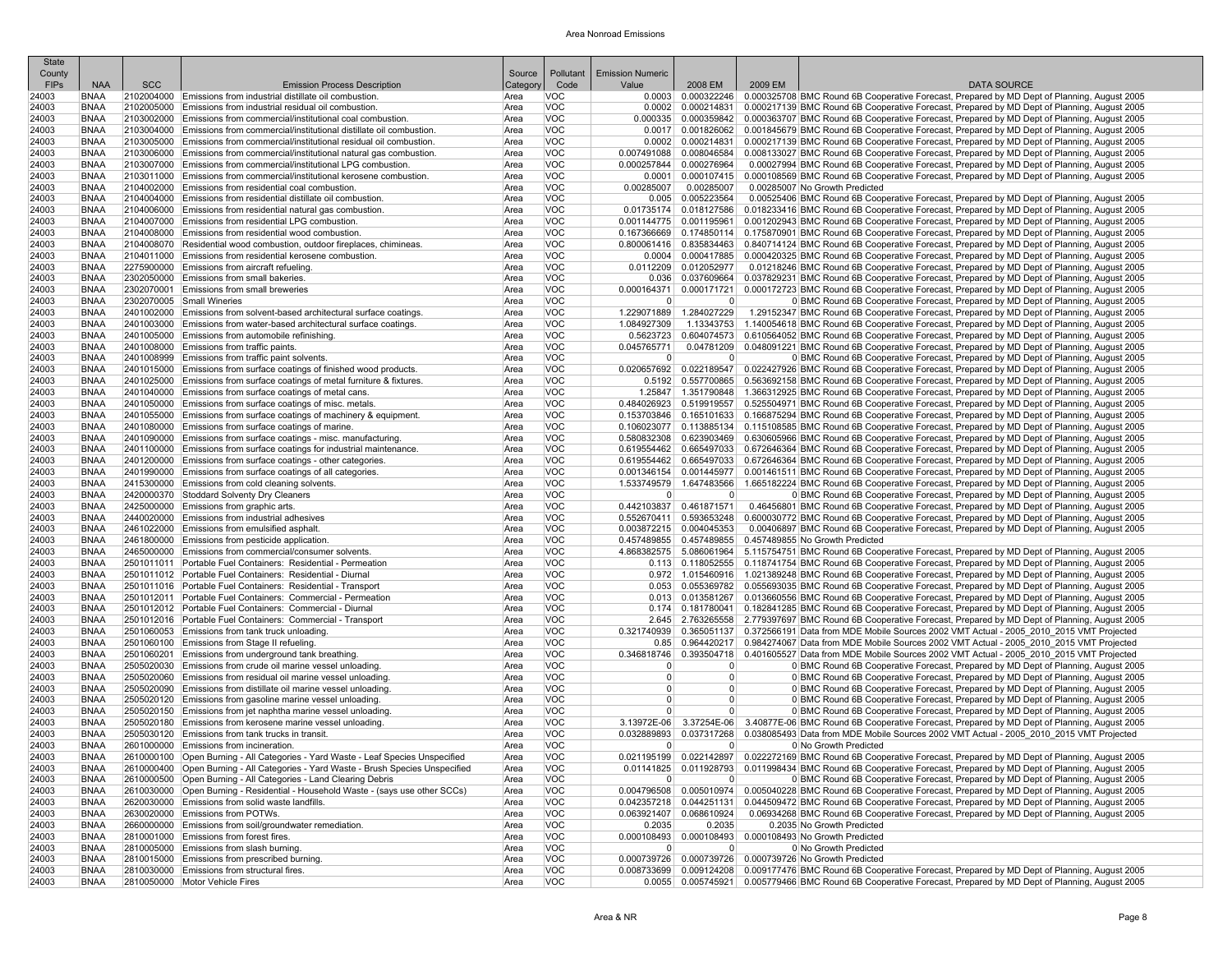| State                 |                            |            |                                                                                                                                                                       |                    |                          |                                  |                                  |                                                                                      |                                                                                                                                                                                                                                            |
|-----------------------|----------------------------|------------|-----------------------------------------------------------------------------------------------------------------------------------------------------------------------|--------------------|--------------------------|----------------------------------|----------------------------------|--------------------------------------------------------------------------------------|--------------------------------------------------------------------------------------------------------------------------------------------------------------------------------------------------------------------------------------------|
| County<br><b>FIPs</b> | <b>NAA</b>                 | <b>SCC</b> | <b>Emission Process Description</b>                                                                                                                                   | Source<br>Category | Pollutant<br>Code        | <b>Emission Numeric</b><br>Value | 2008 EM                          | 2009 EM                                                                              | <b>DATA SOURCE</b>                                                                                                                                                                                                                         |
| 24003                 | <b>BNAA</b>                |            | 2830000000 Emissions from catastrophic/accidental releases/oil spills                                                                                                 | Area               | <b>VOC</b>               |                                  |                                  | 0.000541105 0.000541105 0.000541105 No Growth Predicted                              |                                                                                                                                                                                                                                            |
| 24005                 | <b>BNAA</b>                |            | 2102004000 Emissions from industrial distillate oil combustion.                                                                                                       | Area               | <b>VOC</b>               | $\Omega$                         | $\overline{0}$                   |                                                                                      | 0 BMC Round 6B Cooperative Forecast, Prepared by MD Dept of Planning, August 2005                                                                                                                                                          |
| 24005                 | <b>BNAA</b>                |            | 2102005000 Emissions from industrial residual oil combustion.                                                                                                         | Area               | <b>VOC</b>               | 0                                | $\overline{0}$                   |                                                                                      | 0 BMC Round 6B Cooperative Forecast, Prepared by MD Dept of Planning, August 2005                                                                                                                                                          |
| 24005<br>24005        | <b>BNAA</b><br><b>BNAA</b> |            | 2103002000 Emissions from commercial/institutional coal combustion.<br>2103004000 Emissions from commercial/institutional distillate oil combustion.                  | Area<br>Area       | <b>VOC</b><br><b>VOC</b> | 0 <br>$\Omega$                   | $\overline{0}$<br>$\overline{0}$ |                                                                                      | 0 BMC Round 6B Cooperative Forecast, Prepared by MD Dept of Planning, August 2005<br>0 BMC Round 6B Cooperative Forecast, Prepared by MD Dept of Planning, August 2005                                                                     |
| 24005                 | <b>BNAA</b>                |            | 2103005000 Emissions from commercial/institutional residual oil combustion.                                                                                           | Area               | <b>VOC</b>               | $\overline{0}$                   | 0                                |                                                                                      | 0 BMC Round 6B Cooperative Forecast, Prepared by MD Dept of Planning, August 2005                                                                                                                                                          |
| 24005                 | <b>BNAA</b>                |            | 2103006000 Emissions from commercial/institutional natural gas combustion.                                                                                            | Area               | <b>VOC</b>               |                                  |                                  |                                                                                      | 0.004853535 0.005505198 0.005613809 BMC Round 6B Cooperative Forecast, Prepared by MD Dept of Planning, August 2005                                                                                                                        |
| 24005                 | <b>BNAA</b>                |            | 2103007000 Emissions from commercial/institutional LPG combustion.                                                                                                    | Area               | <b>VOC</b>               |                                  |                                  |                                                                                      | 0.000144279 0.000163651 0.000166879 BMC Round 6B Cooperative Forecast, Prepared by MD Dept of Planning, August 2005                                                                                                                        |
| 24005                 | <b>BNAA</b>                |            | 2103011000 Emissions from commercial/institutional kerosene combustion.                                                                                               | Area               | <b>VOC</b>               | $\Omega$                         | 0                                |                                                                                      | 0 BMC Round 6B Cooperative Forecast, Prepared by MD Dept of Planning, August 2005                                                                                                                                                          |
| 24005                 | <b>BNAA</b>                |            | 2104002000 Emissions from residential coal combustion.<br>2104004000 Emissions from residential distillate oil combustion.                                            | Area               | <b>VOC</b>               | $\overline{0}$                   | $\overline{0}$                   | 0 No Growth Predicted                                                                |                                                                                                                                                                                                                                            |
| 24005<br>24005        | <b>BNAA</b><br><b>BNAA</b> |            | 2104006000 Emissions from residential natural gas combustion.                                                                                                         | Area<br>Area       | <b>VOC</b><br>VOC        | $\overline{0}$                   | 0                                |                                                                                      | 0 BMC Round 6B Cooperative Forecast, Prepared by MD Dept of Planning, August 2005<br>0.024685486   0.025945511   0.026131731   BMC Round 6B Cooperative Forecast, Prepared by MD Dept of Planning, August 2005                             |
| 24005                 | <b>BNAA</b>                |            | 2104007000 Emissions from residential LPG combustion.                                                                                                                 | Area               | <b>VOC</b>               | 0.00064057                       |                                  |                                                                                      | 0.000673267 0.000678099 BMC Round 6B Cooperative Forecast, Prepared by MD Dept of Planning, August 2005                                                                                                                                    |
| 24005                 | <b>BNAA</b>                |            | 2104008000 Emissions from residential wood combustion.                                                                                                                | Area               | <b>VOC</b>               |                                  | 0.184576836 0.193998221          |                                                                                      | 0.19539061 BMC Round 6B Cooperative Forecast, Prepared by MD Dept of Planning, August 2005                                                                                                                                                 |
| 24005                 | <b>BNAA</b>                |            | 2104008070 Residential wood combustion, outdoor fireplaces, chimineas.                                                                                                | Area               | <b>VOC</b>               |                                  |                                  |                                                                                      | 1.316422607   1.383616979   1.393547654 BMC Round 6B Cooperative Forecast, Prepared by MD Dept of Planning, August 2005                                                                                                                    |
| 24005                 | BNAA                       |            | 2104011000 Emissions from residential kerosene combustion.                                                                                                            | Area               | <b>VOC</b>               | 0                                | 0                                |                                                                                      | 0 BMC Round 6B Cooperative Forecast, Prepared by MD Dept of Planning, August 2005                                                                                                                                                          |
| 24005<br>24005        | <b>BNAA</b><br><b>BNAA</b> |            | 2275900000 Emissions from aircraft refueling.<br>2302050000 Emissions from small bakeries.                                                                            | Area<br>Area       | <b>VOC</b><br><b>VOC</b> | 0                                | 0                                |                                                                                      | 0.006474595 0.007343911 0.007488797 BMC Round 6B Cooperative Forecast, Prepared by MD Dept of Planning, August 2005<br>0 BMC Round 6B Cooperative Forecast, Prepared by MD Dept of Planning, August 2005                                   |
| 24005                 | <b>BNAA</b>                |            | 2302070001 Emissions from small breweries                                                                                                                             | Area               | <b>VOC</b>               |                                  |                                  |                                                                                      | 0.000159259 0.000167388 0.000168589 BMC Round 6B Cooperative Forecast, Prepared by MD Dept of Planning, August 2005                                                                                                                        |
| 24005                 | <b>BNAA</b>                |            | 2302070005 Small Wineries                                                                                                                                             | Area               | <b>VOC</b>               | 0.000536                         |                                  |                                                                                      | 0.000563359 0.000567403 BMC Round 6B Cooperative Forecast, Prepared by MD Dept of Planning, August 2005                                                                                                                                    |
| 24005                 | <b>BNAA</b>                |            | 2401002000 Emissions from solvent-based architectural surface coatings.                                                                                               | Area               | VOC                      |                                  |                                  |                                                                                      | 1.880759212 1.976759108 1.990946959 BMC Round 6B Cooperative Forecast, Prepared by MD Dept of Planning, August 2005                                                                                                                        |
| 24005                 | <b>BNAA</b>                |            | 2401003000 Emissions from water-based architectural surface coatings.                                                                                                 | Area               | <b>VOC</b>               | 1.660185257                      |                                  |                                                                                      | 1.744926361   1.757450272 BMC Round 6B Cooperative Forecast, Prepared by MD Dept of Planning, August 2005                                                                                                                                  |
| 24005<br>24005        | <b>BNAA</b><br><b>BNAA</b> |            | 2401005000 Emissions from automobile refinishing.<br>2401008000 Emissions from traffic paints.                                                                        | Area<br>Area       | <b>VOC</b><br><b>VOC</b> | 0.810798898<br>0.063438131       |                                  |                                                                                      | 0.919661407   0.937805159 BMC Round 6B Cooperative Forecast, Prepared by MD Dept of Planning, August 2005<br>0.066676214 0.067154771 BMC Round 6B Cooperative Forecast, Prepared by MD Dept of Planning, August 2005                       |
| 24005                 | <b>BNAA</b>                |            | 2401008999 Emissions from traffic paint solvents                                                                                                                      | Area               | <b>VOC</b>               | $\overline{0}$                   | 0                                |                                                                                      | 0 BMC Round 6B Cooperative Forecast, Prepared by MD Dept of Planning, August 2005                                                                                                                                                          |
| 24005                 | <b>BNAA</b>                |            | 2401015000 Emissions from surface coatings of finished wood products.                                                                                                 | Area               | <b>VOC</b>               | 0.079355769                      |                                  |                                                                                      | 0.09001053 0.091786323 BMC Round 6B Cooperative Forecast, Prepared by MD Dept of Planning, August 2005                                                                                                                                     |
| 24005                 | <b>BNAA</b>                |            | 2401025000 Emissions from surface coatings of metal furniture & fixtures.                                                                                             | Area               | <b>VOC</b>               | 0.8968                           |                                  |                                                                                      | 1.01720951 1.037277762 BMC Round 6B Cooperative Forecast, Prepared by MD Dept of Planning, August 2005                                                                                                                                     |
| 24005                 | <b>BNAA</b>                |            | 2401040000 Emissions from surface coatings of metal cans.                                                                                                             | Area               | VOC                      |                                  |                                  |                                                                                      | 1.512091154 1.715113183 1.748950188 BMC Round 6B Cooperative Forecast, Prepared by MD Dept of Planning, August 2005                                                                                                                        |
| 24005                 | <b>BNAA</b>                |            | 2401050000 Emissions from surface coatings of misc. metals                                                                                                            | Area               | <b>VOC</b><br><b>VOC</b> | 0.553071154                      |                                  |                                                                                      | 0.627329659 0.639706076 BMC Round 6B Cooperative Forecast, Prepared by MD Dept of Planning, August 2005                                                                                                                                    |
| 24005<br>24005        | <b>BNAA</b><br><b>BNAA</b> |            | 2401055000 Emissions from surface coatings of machinery & equipment.<br>2401080000 Emissions from surface coatings of marine.                                         | Area<br>Area       | <b>VOC</b>               | $\Omega$                         | 0                                |                                                                                      | 0.672713462 0.763035829 0.778089557 BMC Round 6B Cooperative Forecast, Prepared by MD Dept of Planning, August 2005<br>0 BMC Round 6B Cooperative Forecast, Prepared by MD Dept of Planning, August 2005                                   |
| 24005                 | <b>BNAA</b>                |            | 2401090000 Emissions from surface coatings - misc. manufacturing                                                                                                      | Area               | <b>VOC</b>               |                                  |                                  |                                                                                      | 0.888805385 1.008141493 1.028030844 BMC Round 6B Cooperative Forecast, Prepared by MD Dept of Planning, August 2005                                                                                                                        |
| 24005                 | <b>BNAA</b>                |            | 2401100000 Emissions from surface coatings for industrial maintenance.                                                                                                | Area               | <b>VOC</b>               |                                  |                                  |                                                                                      | 0.948059077   1.075350925   1.096566233 BMC Round 6B Cooperative Forecast, Prepared by MD Dept of Planning, August 2005                                                                                                                    |
| 24005                 | <b>BNAA</b>                |            | 2401200000 Emissions from surface coatings - other categories.                                                                                                        | Area               | <b>VOC</b>               |                                  |                                  |                                                                                      | 0.948059077 1.075350925 1.096566233 BMC Round 6B Cooperative Forecast, Prepared by MD Dept of Planning, August 2005                                                                                                                        |
| 24005                 | <b>BNAA</b>                |            | 2401990000 Emissions from surface coatings of all categories.                                                                                                         | Area               | <b>VOC</b>               |                                  |                                  |                                                                                      | 0.076192308   0.086422324   0.088127327 BMC Round 6B Cooperative Forecast, Prepared by MD Dept of Planning, August 2005                                                                                                                    |
| 24005<br>24005        | <b>BNAA</b><br><b>BNAA</b> |            | 2415300000 Emissions from cold cleaning solvents.<br>2420000370 Stoddard Solventy Dry Cleaners                                                                        | Area<br>Area       | <b>VOC</b><br><b>VOC</b> |                                  | $0.0205$ 0.021546385             |                                                                                      | 2.457372708 2.787313659 2.842303818 BMC Round 6B Cooperative Forecast, Prepared by MD Dept of Planning, August 2005<br>0.02170103 BMC Round 6B Cooperative Forecast, Prepared by MD Dept of Planning, August 2005                          |
| 24005                 | <b>BNAA</b>                |            | 2425000000 Emissions from graphic arts                                                                                                                                | Area               | <b>VOC</b>               |                                  |                                  |                                                                                      | 0.695973972 0.626394368 0.630890206 BMC Round 6B Cooperative Forecast, Prepared by MD Dept of Planning, August 2005                                                                                                                        |
| 24005                 | BNAA                       |            | 2440020000 Emissions from industrial adhesives                                                                                                                        | Area               | <b>VOC</b>               |                                  | 1.532840274 1.738648198          |                                                                                      | 1.77294952 BMC Round 6B Cooperative Forecast, Prepared by MD Dept of Planning, August 2005                                                                                                                                                 |
| 24005                 | <b>BNAA</b>                |            | 2461022000 Emissions from emulsified asphalt                                                                                                                          | Area               | <b>VOC</b>               | 0.005925369                      |                                  |                                                                                      | 0.006227819 0.006272518 BMC Round 6B Cooperative Forecast, Prepared by MD Dept of Planning, August 2005                                                                                                                                    |
| 24005                 | <b>BNAA</b>                |            | 2461800000 Emissions from pesticide application.                                                                                                                      | Area               | <b>VOC</b><br><b>VOC</b> |                                  |                                  | 1.281970029 1.281970029 1.281970029 No Growth Predicted                              |                                                                                                                                                                                                                                            |
| 24005<br>24005        | <b>BNAA</b><br><b>BNAA</b> |            | 2465000000 Emissions from commercial/consumer solvents.<br>2501011011 Portable Fuel Containers: Residential - Permeation                                              | Area<br>Area       | <b>VOC</b>               |                                  | $0.187$ 0.196545071              |                                                                                      | 7.449731342 7.829989181 7.886187593 BMC Round 6B Cooperative Forecast, Prepared by MD Dept of Planning, August 2005<br>0.19795574 BMC Round 6B Cooperative Forecast, Prepared by MD Dept of Planning, August 2005                          |
| 24005                 | <b>BNAA</b>                |            | 2501011012 Portable Fuel Containers: Residential - Diurnal                                                                                                            | Area               | VOC                      |                                  |                                  |                                                                                      | 1.618 1.700587835 1.712793514 BMC Round 6B Cooperative Forecast, Prepared by MD Dept of Planning, August 2005                                                                                                                              |
| 24005                 | <b>BNAA</b>                |            | 2501011016 Portable Fuel Containers: Residential - Transport                                                                                                          | Area               | <b>VOC</b>               | 0.089                            |                                  |                                                                                      | 0.093542841 0.094214229 BMC Round 6B Cooperative Forecast, Prepared by MD Dept of Planning, August 2005                                                                                                                                    |
| 24005                 | <b>BNAA</b>                |            | 2501012011 Portable Fuel Containers: Commercial - Permeation                                                                                                          | Area               | VOC                      |                                  |                                  |                                                                                      | 0.017867734 0.017995976 BMC Round 6B Cooperative Forecast, Prepared by MD Dept of Planning, August 2005                                                                                                                                    |
| 24005                 | <b>BNAA</b>                |            | 2501012012 Portable Fuel Containers: Commercial - Diurnal                                                                                                             | Area               | <b>VOC</b>               | 0.216                            |                                  |                                                                                      | 0.227025323   0.228654758 BMC Round 6B Cooperative Forecast, Prepared by MD Dept of Planning, August 2005                                                                                                                                  |
| 24005<br>24005        | BNAA<br><b>BNAA</b>        |            | 2501012016 Portable Fuel Containers: Commercial - Transport<br>2501060053 Emissions from tank truck unloading.                                                        | Area<br>Area       | <b>VOC</b><br><b>VOC</b> |                                  |                                  |                                                                                      | 3.281 3.448472612 3.473223437 BMC Round 6B Cooperative Forecast, Prepared by MD Dept of Planning, August 2005<br>0.413104932 0.463622248 0.471232466 Data from MDE Mobile Sources 2002 VMT Actual - 2005 2010 2015 VMT Projected           |
| 24005                 | <b>BNAA</b>                |            | 2501060100 Emissions from Stage II refueling.                                                                                                                         | Area               | <b>VOC</b>               |                                  |                                  |                                                                                      | 1.21 1.357967132 1.380257749 Data from MDE Mobile Sources 2002 VMT Actual - 2005 2010 2015 VMT Projected                                                                                                                                   |
| 24005                 | <b>BNAA</b>                |            | 2501060201 Emissions from underground tank breathing.                                                                                                                 | Area               | <b>VOC</b>               |                                  |                                  |                                                                                      | 0.442861745 0.497017929 0.505176327 Data from MDE Mobile Sources 2002 VMT Actual - 2005 2010 2015 VMT Projected                                                                                                                            |
| 24005                 | <b>BNAA</b>                |            | 2505020030 Emissions from crude oil marine vessel unloading.                                                                                                          | Area               | <b>VOC</b>               | $\mathbf 0$                      | 0                                |                                                                                      | 0 BMC Round 6B Cooperative Forecast, Prepared by MD Dept of Planning, August 2005                                                                                                                                                          |
| 24005                 | <b>BNAA</b>                |            | 2505020060 Emissions from residual oil marine vessel unloading                                                                                                        | Area               | <b>VOC</b><br><b>VOC</b> | $\overline{0}$                   | 0                                |                                                                                      | 0 BMC Round 6B Cooperative Forecast, Prepared by MD Dept of Planning, August 2005                                                                                                                                                          |
| 24005<br>24005        | <b>BNAA</b><br><b>BNAA</b> |            | 2505020090 Emissions from distillate oil marine vessel unloading<br>2505020120 Emissions from gasoline marine vessel unloading.                                       | Area<br>Area       | <b>VOC</b>               | 0 <br>$\overline{0}$             | 0 <br>$\overline{0}$             |                                                                                      | 0 BMC Round 6B Cooperative Forecast, Prepared by MD Dept of Planning, August 2005<br>0 BMC Round 6B Cooperative Forecast, Prepared by MD Dept of Planning, August 2005                                                                     |
| 24005                 | <b>BNAA</b>                |            | 2505020150 Emissions from jet naphtha marine vessel unloading.                                                                                                        | Area               | <b>VOC</b>               | $\overline{0}$                   | 0                                |                                                                                      | 0 BMC Round 6B Cooperative Forecast. Prepared by MD Dept of Planning. August 2005                                                                                                                                                          |
| 24005                 | <b>BNAA</b>                |            | 2505020180 Emissions from kerosene marine vessel unloading.                                                                                                           | Area               | <b>VOC</b>               | 0                                | 0                                |                                                                                      | 0 BMC Round 6B Cooperative Forecast, Prepared by MD Dept of Planning, August 2005                                                                                                                                                          |
| 24005                 | <b>BNAA</b>                |            | 2505030120 Emissions from tank trucks in transit.                                                                                                                     | Area               | VOC                      |                                  |                                  |                                                                                      | 0.044671051 0.050133735 0.050956665 Data from MDE Mobile Sources 2002 VMT Actual - 2005 2010 2015 VMT Projected                                                                                                                            |
| 24005                 | <b>BNAA</b>                |            | 2601000000 Emissions from incineration.                                                                                                                               | Area               | <b>VOC</b>               |                                  |                                  | 0.001586301 0.001586301 0.001586301 No Growth Predicted                              |                                                                                                                                                                                                                                            |
| 24005<br>24005        | BNAA<br><b>BNAA</b>        |            | 2610000100 Open Burning - All Categories - Yard Waste - Leaf Species Unspecified<br>2610000400 Open Burning - All Categories - Yard Waste - Brush Species Unspecified | Area<br>Area       | <b>VOC</b><br><b>VOC</b> |                                  |                                  |                                                                                      | 0.022415241 0.023559386 0.023728479 BMC Round 6B Cooperative Forecast, Prepared by MD Dept of Planning, August 2005<br>0.012135759 0.012755207 0.012846755 BMC Round 6B Cooperative Forecast, Prepared by MD Dept of Planning, August 2005 |
| 24005                 | <b>BNAA</b>                |            | 2610000500 Open Burning - All Categories - Land Clearing Debris                                                                                                       | Area               | <b>VOC</b>               | $\overline{0}$                   | 0                                |                                                                                      | 0 BMC Round 6B Cooperative Forecast, Prepared by MD Dept of Planning, August 2005                                                                                                                                                          |
| 24005                 | <b>BNAA</b>                |            | 2610030000 Open Burning - Residential - Household Waste - (says use other SCCs)                                                                                       | Area               | <b>VOC</b>               | 0.009650945                      |                                  |                                                                                      | 0.01014356 0.010216363 BMC Round 6B Cooperative Forecast, Prepared by MD Dept of Planning, August 2005                                                                                                                                     |
| 24005                 | BNAA                       |            | 2620030000 Emissions from solid waste landfills.                                                                                                                      | Area               | <b>VOC</b>               |                                  | 0.039682309 0.041707819          |                                                                                      | 0.04200717 BMC Round 6B Cooperative Forecast, Prepared by MD Dept of Planning, August 2005                                                                                                                                                 |
| 24005                 | BNAA                       |            | 2630020000 Emissions from POTWs.                                                                                                                                      | Area               | <b>VOC</b>               |                                  |                                  |                                                                                      | 0.381137313 0.403673273 0.406954159 BMC Round 6B Cooperative Forecast, Prepared by MD Dept of Planning, August 2005                                                                                                                        |
| 24005                 | BNAA<br><b>BNAA</b>        |            | 2660000000 Emissions from soil/groundwater remediation.<br>2810001000 Emissions from forest fires.                                                                    | Area               | <b>VOC</b><br><b>VOC</b> | 0.145                            | 0.145                            | 0.145 No Growth Predicted<br>0.001654521 0.001654521 0.001654521 No Growth Predicted |                                                                                                                                                                                                                                            |
| 24005<br>24005        | <b>BNAA</b>                |            | 2810005000 Emissions from slash burning.                                                                                                                              | Area<br>Area       | <b>VOC</b>               | 0                                | 0                                | 0 No Growth Predicted                                                                |                                                                                                                                                                                                                                            |
| 24005                 | BNAA                       |            | 2810015000 Emissions from prescribed burning.                                                                                                                         | Area               | <b>VOC</b>               |                                  |                                  | 0.019824658 0.019824658 0.019824658 No Growth Predicted                              |                                                                                                                                                                                                                                            |
| 24005                 | <b>BNAA</b>                |            | 2810030000 Emissions from structural fires.                                                                                                                           | Area               | <b>VOC</b>               |                                  |                                  |                                                                                      | 0.011281027 0.011856846 0.011941947 BMC Round 6B Cooperative Forecast, Prepared by MD Dept of Planning, August 2005                                                                                                                        |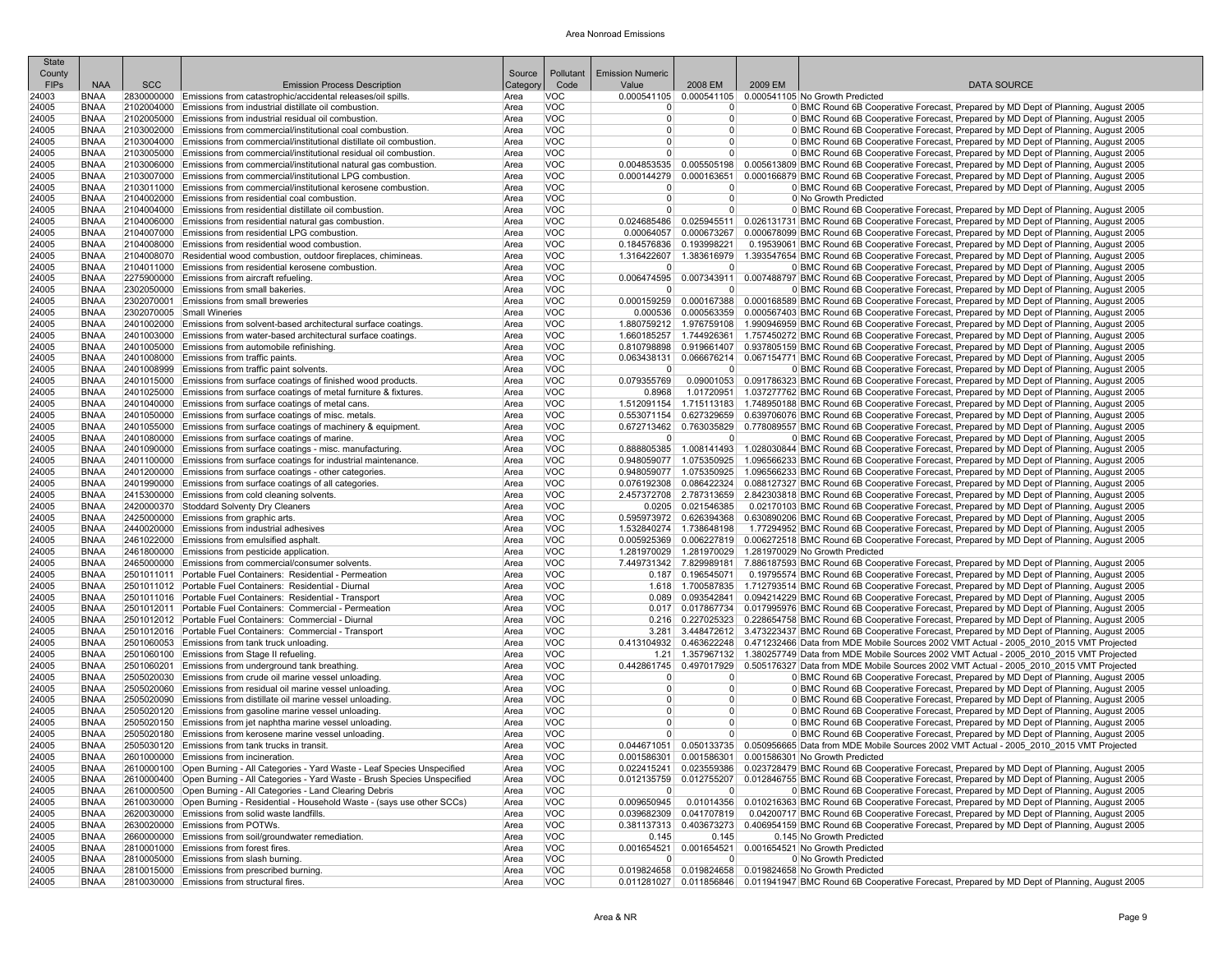| State<br>County |                            |            |                                                                                                                                               | Source       | Pollutant                | <b>Emission Numeric</b>          |                                      |         |                                                                                                                                                                                                                                            |
|-----------------|----------------------------|------------|-----------------------------------------------------------------------------------------------------------------------------------------------|--------------|--------------------------|----------------------------------|--------------------------------------|---------|--------------------------------------------------------------------------------------------------------------------------------------------------------------------------------------------------------------------------------------------|
| <b>FIPS</b>     | <b>NAA</b>                 | <b>SCC</b> | <b>Emission Process Description</b>                                                                                                           | Category     | Code                     | Value                            | 2008 EM                              | 2009 EM | <b>DATA SOURCE</b>                                                                                                                                                                                                                         |
| 24005           | <b>BNAA</b>                |            | 2810050000 Motor Vehicle Fires                                                                                                                | Area         | <b>VOC</b>               |                                  |                                      |         | 0.006831781 0.006880814 BMC Round 6B Cooperative Forecast, Prepared by MD Dept of Planning, August 2005                                                                                                                                    |
| 24005           | <b>BNAA</b>                |            | 2830000000 Emissions from catastrophic/accidental releases/oil spills                                                                         | Area         | <b>VOC</b>               | 0.00224507                       | 0.00224507                           |         | 0.00224507 No Growth Predicted                                                                                                                                                                                                             |
| 24013<br>24013  | <b>BNAA</b><br><b>BNAA</b> |            | 2102004000 Emissions from industrial distillate oil combustion.<br>2102005000 Emissions from industrial residual oil combustion               | Area<br>Area | <b>VOC</b><br><b>VOC</b> | 0.0002<br>0.0002                 |                                      |         | 0.000218185 0.000220594 BMC Round 6B Cooperative Forecast, Prepared by MD Dept of Planning, August 2005<br>0.000218185 0.000220594 BMC Round 6B Cooperative Forecast, Prepared by MD Dept of Planning, August 2005                         |
| 24013           | <b>BNAA</b>                |            | 2103002000 Emissions from commercial/institutional coal combustion.                                                                           | Area         | <b>VOC</b>               | 0.000388                         |                                      |         | 0.00042328 0.000427953 BMC Round 6B Cooperative Forecast, Prepared by MD Dept of Planning, August 2005                                                                                                                                     |
| 24013           | <b>BNAA</b>                |            | 2103004000 Emissions from commercial/institutional distillate oil combustion.                                                                 | Area         | <b>VOC</b>               | 0.0012                           |                                      |         | 0.001309113 0.001323565 BMC Round 6B Cooperative Forecast, Prepared by MD Dept of Planning, August 2005                                                                                                                                    |
| 24013           | <b>BNAA</b>                |            | 2103005000 Emissions from commercial/institutional residual oil combustion                                                                    | Area         | <b>VOC</b>               | 0.0001                           |                                      |         | 0.000109093 0.000110297 BMC Round 6B Cooperative Forecast, Prepared by MD Dept of Planning, August 2005                                                                                                                                    |
| 24013<br>24013  | <b>BNAA</b><br><b>BNAA</b> |            | 2103006000 Emissions from commercial/institutional natural gas combustion.                                                                    | Area         | VOC<br><b>VOC</b>        | 0.000108233                      |                                      |         | 0.001749762 0.001908863 0.001929936 BMC Round 6B Cooperative Forecast, Prepared by MD Dept of Planning, August 2005                                                                                                                        |
| 24013           | <b>BNAA</b>                |            | 2103007000 Emissions from commercial/institutional LPG combustion.<br>2103011000 Emissions from commercial/institutional kerosene combustion. | Area<br>Area | <b>VOC</b>               | 0.0001                           |                                      |         | 0.000118074 0.000119378 BMC Round 6B Cooperative Forecast, Prepared by MD Dept of Planning, August 2005<br>0.000109093 0.000110297 BMC Round 6B Cooperative Forecast, Prepared by MD Dept of Planning, August 2005                         |
| 24013           | <b>BNAA</b>                |            | 2104002000 Emissions from residential coal combustion.                                                                                        | Area         | <b>VOC</b>               | 0.00009135                       | 0.00009135                           |         | 0.00009135 No Growth Predicted                                                                                                                                                                                                             |
| 24013           | <b>BNAA</b>                |            | 2104004000 Emissions from residential distillate oil combustion                                                                               | Area         | <b>VOC</b>               | 0.0036                           |                                      |         | 0.003992921 0.004039303 BMC Round 6B Cooperative Forecast. Prepared by MD Dept of Planning. August 2005                                                                                                                                    |
| 24013           | <b>BNAA</b>                |            | 2104006000 Emissions from residential natural gas combustion.                                                                                 | Area         | <b>VOC</b>               | 0.002894484                      |                                      |         | 0.003210402 0.003247694 BMC Round 6B Cooperative Forecast. Prepared by MD Dept of Planning. August 2005                                                                                                                                    |
| 24013<br>24013  | <b>BNAA</b><br><b>BNAA</b> |            | 2104007000 Emissions from residential LPG combustion.<br>2104008000 Emissions from residential wood combustion.                               | Area<br>Area | <b>VOC</b><br><b>VOC</b> | 0.000480535<br>0.22681481        | 0.000532983<br>0.25157048            |         | 0.000539174 BMC Round 6B Cooperative Forecast, Prepared by MD Dept of Planning, August 2005<br>0.25449272 BMC Round 6B Cooperative Forecast, Prepared by MD Dept of Planning, August 2005                                                  |
| 24013           | <b>BNAA</b>                |            | 2104008070 Residential wood combustion, outdoor fireplaces, chimineas                                                                         | Area         | <b>VOC</b>               | 0.315654829                      |                                      |         | 0.350106929 0.354173768 BMC Round 6B Cooperative Forecast, Prepared by MD Dept of Planning, August 2005                                                                                                                                    |
| 24013           | <b>BNAA</b>                |            | 2104011000 Emissions from residential kerosene combustion.                                                                                    | Area         | <b>VOC</b>               |                                  |                                      |         | 0.0003 0.000332743 0.000336609 BMC Round 6B Cooperative Forecast, Prepared by MD Dept of Planning, August 2005                                                                                                                             |
| 24013           | <b>BNAA</b>                |            | 2275900000 Emissions from aircraft refueling.                                                                                                 | Area         | <b>VOC</b>               | 0.003870869                      |                                      |         | 0.004222837 0.004269455 BMC Round 6B Cooperative Forecast, Prepared by MD Dept of Planning, August 2005                                                                                                                                    |
| 24013<br>24013  | <b>BNAA</b><br><b>BNAA</b> |            | 2302050000 Emissions from small bakeries.<br>2302070001 Emissions from small breweries                                                        | Area<br>Area | <b>VOC</b><br><b>VOC</b> | 6.88241E-05                      |                                      |         | 0.0305 0.033828918 0.034221874 BMC Round 6B Cooperative Forecast, Prepared by MD Dept of Planning, August 2005                                                                                                                             |
| 24013           | <b>BNAA</b>                |            | 2302070005 Small Wineries                                                                                                                     | Area         | <b>VOC</b>               | 0.000403                         |                                      |         | 7.63359E-05 7.72226E-05 BMC Round 6B Cooperative Forecast, Prepared by MD Dept of Planning, August 2005<br>0.000446985 0.000452178 BMC Round 6B Cooperative Forecast, Prepared by MD Dept of Planning, August 2005                         |
| 24013           | <b>BNAA</b>                |            | 2401002000 Emissions from solvent-based architectural surface coatings.                                                                       | Area         | <b>VOC</b>               |                                  |                                      |         | 0.388275361 0.430653619 0.435656087 BMC Round 6B Cooperative Forecast, Prepared by MD Dept of Planning, August 2005                                                                                                                        |
| 24013           | <b>BNAA</b>                |            | 2401003000 Emissions from water-based architectural surface coatings.                                                                         | Area         | <b>VOC</b>               |                                  |                                      |         | 0.342738733 0.380146903 0.384562685 BMC Round 6B Cooperative Forecast, Prepared by MD Dept of Planning, August 2005                                                                                                                        |
| 24013           | <b>BNAA</b>                |            | 2401005000 Emissions from automobile refinishing.                                                                                             | Area         | <b>VOC</b>               |                                  |                                      |         | 0.180177533 0.196560597 0.198730539 BMC Round 6B Cooperative Forecast, Prepared by MD Dept of Planning, August 2005                                                                                                                        |
| 24013<br>24013  | <b>BNAA</b><br><b>BNAA</b> |            | 2401008000 Emissions from traffic paints<br>2401008999 Emissions from traffic paint solvents.                                                 | Area<br>Area | <b>VOC</b><br><b>VOC</b> | $\Omega$                         | $0.03719405$ 0.041253589<br>$\Omega$ |         | 0.04173279 BMC Round 6B Cooperative Forecast, Prepared by MD Dept of Planning, August 2005<br>0 BMC Round 6B Cooperative Forecast, Prepared by MD Dept of Planning, August 2005                                                            |
| 24013           | <b>BNAA</b>                |            | 2401015000 Emissions from surface coatings of finished wood products.                                                                         | Area         | VOC                      |                                  |                                      |         | 0.091196154 0.099488378 0.100586685 BMC Round 6B Cooperative Forecast, Prepared by MD Dept of Planning, August 2005                                                                                                                        |
| 24013           | <b>BNAA</b>                |            | 2401025000 Emissions from surface coatings of metal furniture & fixtures.                                                                     | Area         | <b>VOC</b>               |                                  |                                      |         | 0.137969231 0.150514406 0.152176019 BMC Round 6B Cooperative Forecast, Prepared by MD Dept of Planning, August 2005                                                                                                                        |
| 24013           | <b>BNAA</b>                |            | 2401040000 Emissions from surface coatings of metal cans.                                                                                     | Area         | <b>VOC</b>               | 0.3975625                        |                                      |         | 0.4337118 0.438499787 BMC Round 6B Cooperative Forecast, Prepared by MD Dept of Planning, August 2005                                                                                                                                      |
| 24013           | <b>BNAA</b>                |            | 2401050000 Emissions from surface coatings of misc. metals                                                                                    | Area         | <b>VOC</b>               | 0.152908654                      |                                      |         | 0.166812231 0.168653764 BMC Round 6B Cooperative Forecast, Prepared by MD Dept of Planning, August 2005                                                                                                                                    |
| 24013<br>24013  | <b>BNAA</b><br><b>BNAA</b> |            | 2401055000 Emissions from surface coatings of machinery & equipment.<br>2401080000 Emissions from surface coatings of marine.                 | Area<br>Area | VOC<br><b>VOC</b>        | 0.007107692                      | 0.172509615 0.188195455              |         | 0.19027305 BMC Round 6B Cooperative Forecast, Prepared by MD Dept of Planning, August 2005<br>0.007753976 0.007839576 BMC Round 6B Cooperative Forecast, Prepared by MD Dept of Planning, August 2005                                      |
| 24013           | <b>BNAA</b>                |            | 2401090000 Emissions from surface coatings - misc. manufacturing                                                                              | Area         | <b>VOC</b>               |                                  |                                      |         | 0.183490385 0.200174677 0.202384517 BMC Round 6B Cooperative Forecast, Prepared by MD Dept of Planning, August 2005                                                                                                                        |
| 24013           | <b>BNAA</b>                |            | 2401100000 Emissions from surface coatings for industrial maintenance.                                                                        | Area         | <b>VOC</b>               |                                  |                                      |         | 0.213519655 0.213519655 0.215876818 BMC Round 6B Cooperative Forecast, Prepared by MD Dept of Planning, August 2005                                                                                                                        |
| 24013           | <b>BNAA</b>                |            | 2401200000 Emissions from surface coatings - other categories.                                                                                | Area         | <b>VOC</b>               |                                  |                                      |         | 0.213519655 0.213519655 0.215876818 BMC Round 6B Cooperative Forecast, Prepared by MD Dept of Planning, August 2005                                                                                                                        |
| 24013<br>24013  | <b>BNAA</b><br><b>BNAA</b> |            | 2401990000 Emissions from surface coatings of all categories.<br>2415300000 Emissions from cold cleaning solvents.                            | Area<br>Area | <b>VOC</b><br><b>VOC</b> | 0.036903846<br>0.507887308       |                                      |         | 0.040259414 0.040703861 BMC Round 6B Cooperative Forecast, Prepared by MD Dept of Planning, August 2005<br>0.554068149 0.560184817 BMC Round 6B Cooperative Forecast, Prepared by MD Dept of Planning, August 2005                         |
| 24013           | <b>BNAA</b>                |            | 2420000370 Stoddard Solventy Dry Cleaners                                                                                                     | Area         | <b>VOC</b>               | $\overline{0}$                   | $\overline{0}$                       |         | 0 BMC Round 6B Cooperative Forecast, Prepared by MD Dept of Planning, August 2005                                                                                                                                                          |
| 24013           | <b>BNAA</b>                |            | 2425000000 Emissions from graphic arts.                                                                                                       | Area         | <b>VOC</b>               |                                  |                                      |         | 0.172351295 0.191162552 0.193383094 BMC Round 6B Cooperative Forecast, Prepared by MD Dept of Planning, August 2005                                                                                                                        |
| 24013           | <b>BNAA</b>                |            | 2440020000 Emissions from industrial adhesives                                                                                                | Area         | <b>VOC</b>               |                                  |                                      |         | 0.207868583 0.210163361 BMC Round 6B Cooperative Forecast, Prepared by MD Dept of Planning, August 2005                                                                                                                                    |
| 24013           | <b>BNAA</b>                |            | 2461022000 Emissions from emulsified asphalt.                                                                                                 | Area         | <b>VOC</b>               | 0.001223269                      |                                      |         | 0.001356783 0.001372543 BMC Round 6B Cooperative Forecast, Prepared by MD Dept of Planning, August 2005                                                                                                                                    |
| 24013<br>24013  | <b>BNAA</b><br><b>BNAA</b> |            | 2461800000 Emissions from pesticide application.<br>2465000000 Emissions from commercial/consumer solvents.                                   | Area<br>Area | <b>VOC</b><br><b>VOC</b> | 1.045103051<br>1.537967808       |                                      |         | 1.045103051 1.045103051 No Growth Predicted<br>1.705829083 1.725643975 BMC Round 6B Cooperative Forecast, Prepared by MD Dept of Planning, August 2005                                                                                     |
| 24013           | <b>BNAA</b>                |            | 2501011011 Portable Fuel Containers: Residential - Permeation                                                                                 | Area         | <b>VOC</b>               |                                  |                                      |         | 0.037710925 0.038148975 BMC Round 6B Cooperative Forecast, Prepared by MD Dept of Planning, August 2005                                                                                                                                    |
| 24013           | <b>BNAA</b>                |            | 2501011012 Portable Fuel Containers: Residential - Diurnal                                                                                    | Area         | <b>VOC</b>               | 0.293                            | 0.324979443                          |         | 0.3287544 BMC Round 6B Cooperative Forecast, Prepared by MD Dept of Planning, August 2005                                                                                                                                                  |
| 24013           | <b>BNAA</b>                |            | 2501011016 Portable Fuel Containers: Residential - Transport                                                                                  | Area         | <b>VOC</b>               |                                  |                                      |         | 0.017746318 0.017952459 BMC Round 6B Cooperative Forecast, Prepared by MD Dept of Planning, August 2005                                                                                                                                    |
| 24013<br>24013  | <b>BNAA</b><br><b>BNAA</b> |            | 2501012011 Portable Fuel Containers: Commercial - Permeation<br>2501012012 Portable Fuel Containers: Commercial - Diurnal                     | Area<br>Area | <b>VOC</b><br><b>VOC</b> | 0.006<br>0.078                   |                                      |         | 0.006654869 0.006732172 BMC Round 6B Cooperative Forecast, Prepared by MD Dept of Planning, August 2005<br>0.086513299 0.087518236 BMC Round 6B Cooperative Forecast, Prepared by MD Dept of Planning, August 2005                         |
| 24013           | <b>BNAA</b>                |            | 2501012016 Portable Fuel Containers: Commercial - Transport                                                                                   | Area         | <b>VOC</b>               | 1.189                            |                                      |         | 1.318773233 1.334092089 BMC Round 6B Cooperative Forecast, Prepared by MD Dept of Planning, August 2005                                                                                                                                    |
| 24013           | <b>BNAA</b>                |            | 2501060053 Emissions from tank truck unloading.                                                                                               | Area         | <b>VOC</b>               | 0.093534016                      |                                      |         | 0.106235131 0.108546523 Data from MDE Mobile Sources 2002 VMT Actual - 2005 2010 2015 VMT Projected                                                                                                                                        |
| 24013           | <b>BNAA</b>                |            | 2501060100 Emissions from Stage II refueling.                                                                                                 | Area         | <b>VOC</b>               | 0.2                              |                                      |         | 0.22715828 0.232100637 Data from MDE Mobile Sources 2002 VMT Actual - 2005 2010 2015 VMT Projected                                                                                                                                         |
| 24013           | <b>BNAA</b>                |            | 2501060201 Emissions from underground tank breathing.                                                                                         | Area         | VOC                      | 0.100793966                      |                                      |         | 0.11448092 0.116971719 Data from MDE Mobile Sources 2002 VMT Actual - 2005 2010 2015 VMT Projected                                                                                                                                         |
| 24013<br>24013  | <b>BNAA</b><br><b>BNAA</b> |            | 2505020030 Emissions from crude oil marine vessel unloading.<br>2505020060 Emissions from residual oil marine vessel unloading                | Area<br>Area | <b>VOC</b><br><b>VOC</b> | $\overline{0}$<br>$\overline{0}$ | $\overline{0}$<br>$\overline{0}$     |         | 0 BMC Round 6B Cooperative Forecast, Prepared by MD Dept of Planning, August 2005<br>0 BMC Round 6B Cooperative Forecast, Prepared by MD Dept of Planning, August 2005                                                                     |
| 24013           | <b>BNAA</b>                |            | 2505020090 Emissions from distillate oil marine vessel unloading                                                                              | Area         | <b>VOC</b>               | $\overline{0}$                   | $\overline{0}$                       |         | 0 BMC Round 6B Cooperative Forecast, Prepared by MD Dept of Planning, August 2005                                                                                                                                                          |
| 24013           | <b>BNAA</b>                |            | 2505020120 Emissions from gasoline marine vessel unloading.                                                                                   | Area         | <b>VOC</b>               | $\overline{0}$                   | $\overline{0}$                       |         | 0 BMC Round 6B Cooperative Forecast, Prepared by MD Dept of Planning, August 2005                                                                                                                                                          |
| 24013           | <b>BNAA</b>                |            | 2505020150 Emissions from jet naphtha marine vessel unloading.                                                                                | Area         | <b>VOC</b>               | $\overline{0}$                   | $\overline{0}$                       |         | 0 BMC Round 6B Cooperative Forecast, Prepared by MD Dept of Planning, August 2005                                                                                                                                                          |
| 24013           | <b>BNAA</b>                |            | 2505020180 Emissions from kerosene marine vessel unloading.                                                                                   | Area         | <b>VOC</b>               | $\Omega$                         | $\Omega$                             |         | 0 BMC Round 6B Cooperative Forecast, Prepared by MD Dept of Planning, August 2005                                                                                                                                                          |
| 24013<br>24013  | <b>BNAA</b><br><b>BNAA</b> |            | 2505030120 Emissions from tank trucks in transit.<br>2601000000 Emissions from incineration.                                                  | Area<br>Area | <b>VOC</b><br><b>VOC</b> | 0                                | 0                                    |         | 0.010446397 0.011864928 0.012123077 Data from MDE Mobile Sources 2002 VMT Actual - 2005 2010 2015 VMT Projected<br>0 No Growth Predicted                                                                                                   |
| 24013           | <b>BNAA</b>                |            | 2610000100 Open Burning - All Categories - Yard Waste - Leaf Species Unspecified                                                              | Area         | <b>VOC</b>               |                                  |                                      |         | 0.001013831 0.001124485 0.001137547 BMC Round 6B Cooperative Forecast, Prepared by MD Dept of Planning, August 2005                                                                                                                        |
| 24013           | <b>BNAA</b>                |            | 2610000400 Open Burning - All Categories - Yard Waste - Brush Species Unspecified                                                             | Area         | <b>VOC</b>               | 0.000631207                      |                                      |         | 0.0007001 0.000708232 BMC Round 6B Cooperative Forecast, Prepared by MD Dept of Planning, August 2005                                                                                                                                      |
| 24013           | <b>BNAA</b>                |            | 2610000500 Open Burning - All Categories - Land Clearing Debris                                                                               | Area         | <b>VOC</b>               | $\overline{0}$                   | $\Omega$                             |         | 0 BMC Round 6B Cooperative Forecast. Prepared by MD Dept of Planning. August 2005                                                                                                                                                          |
| 24013           | <b>BNAA</b>                |            | 2610030000 Open Burning - Residential - Household Waste - (says use other SCCs)                                                               | Area         | <b>VOC</b>               |                                  |                                      |         | 0.001016959 0.001127955 0.001141057 BMC Round 6B Cooperative Forecast, Prepared by MD Dept of Planning, August 2005<br>0.013873256 0.015387451 0.015566191 BMC Round 6B Cooperative Forecast, Prepared by MD Dept of Planning, August 2005 |
| 24013<br>24013  | <b>BNAA</b><br><b>BNAA</b> |            | 2620030000 Emissions from solid waste landfills.<br>2630020000 Emissions from POTWs.                                                          | Area<br>Area | <b>VOC</b><br><b>VOC</b> |                                  |                                      |         | 0.09639119 0.107996451 0.109425713 BMC Round 6B Cooperative Forecast, Prepared by MD Dept of Planning, August 2005                                                                                                                         |
| 24013           | <b>BNAA</b>                |            | 2660000000 Emissions from soil/groundwater remediation.                                                                                       | Area         | <b>VOC</b>               | 0.0005                           | 0.0005                               |         | 0.0005 No Growth Predicted                                                                                                                                                                                                                 |
| 24013           | <b>BNAA</b>                |            | 2810001000 Emissions from forest fires.                                                                                                       | Area         | <b>VOC</b>               |                                  |                                      |         | 0.000180822 0.000180822 0.000180822 No Growth Predicted                                                                                                                                                                                    |
| 24013           | <b>BNAA</b>                |            | 2810005000 Emissions from slash burning.                                                                                                      | Area         | <b>VOC</b>               | 0                                | $\overline{0}$                       |         | 0 No Growth Predicted                                                                                                                                                                                                                      |
| 24013           | <b>BNAA</b>                |            | 2810015000 Emissions from prescribed burning.                                                                                                 | Area         | <b>VOC</b>               | $\overline{0}$                   | $\overline{0}$                       |         | 0 No Growth Predicted                                                                                                                                                                                                                      |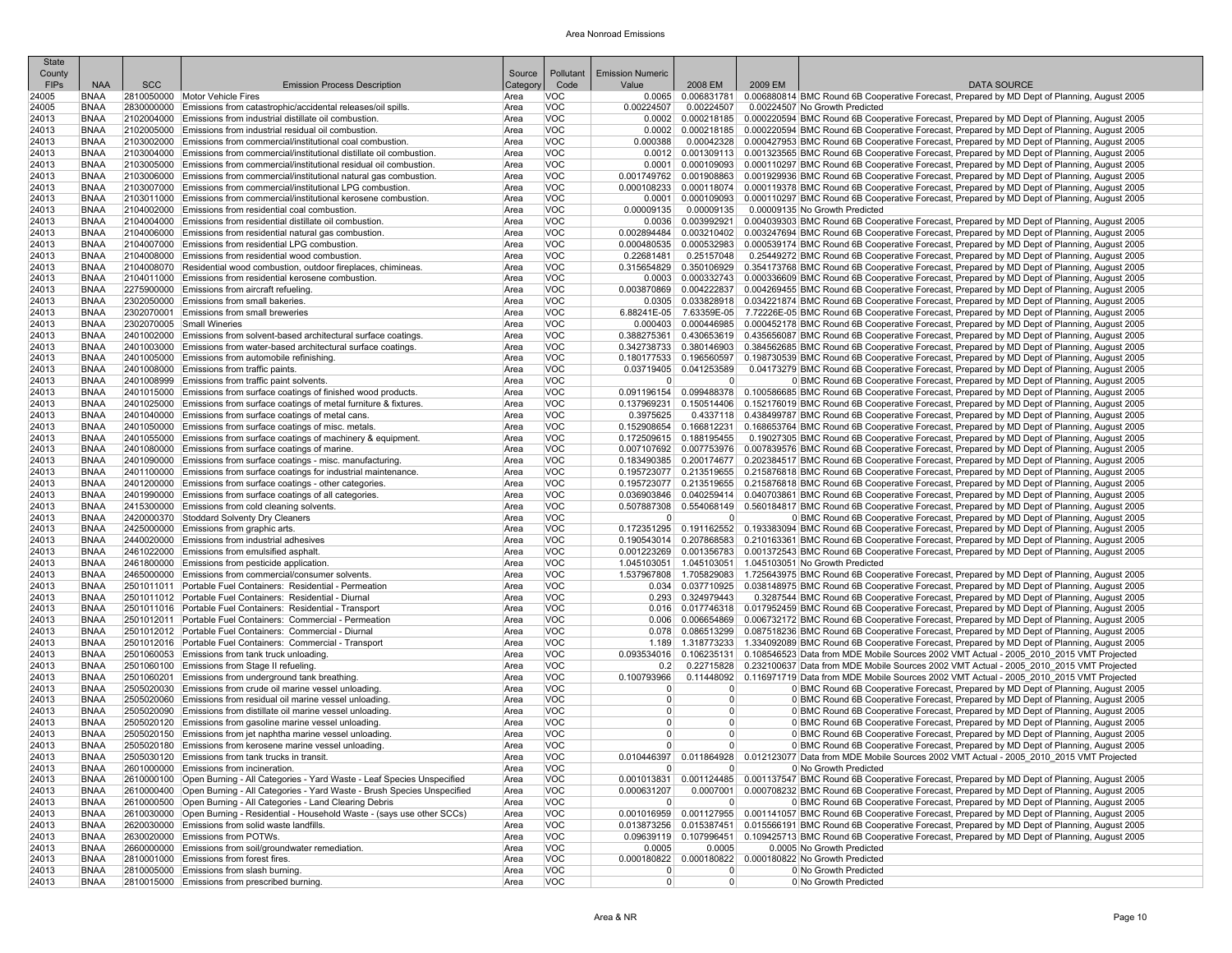| <b>State</b><br>County |                            |            |                                                                                                                                                  | Source       | Pollutant                | <b>Emission Numeric</b>          |                                    |         |                                                                                                                                                                                                                                            |
|------------------------|----------------------------|------------|--------------------------------------------------------------------------------------------------------------------------------------------------|--------------|--------------------------|----------------------------------|------------------------------------|---------|--------------------------------------------------------------------------------------------------------------------------------------------------------------------------------------------------------------------------------------------|
| <b>FIPS</b>            | <b>NAA</b>                 | <b>SCC</b> | <b>Emission Process Description</b>                                                                                                              | Categon      | Code                     | Value                            | 2008 EM                            | 2009 EM | <b>DATA SOURCE</b>                                                                                                                                                                                                                         |
| 24013                  | <b>BNAA</b>                |            | 2810030000 Emissions from structural fires.                                                                                                      | Area         | <b>VOC</b>               |                                  |                                    |         | 0.00337911 0.003747922 0.003791458 BMC Round 6B Cooperative Forecast, Prepared by MD Dept of Planning, August 2005                                                                                                                         |
| 24013                  | <b>BNAA</b>                |            | 2810050000 Motor Vehicle Fires                                                                                                                   | Area         | <b>VOC</b>               | 0.0008                           |                                    |         | 0.000887316 0.000897623 BMC Round 6B Cooperative Forecast, Prepared by MD Dept of Planning, August 2005                                                                                                                                    |
| 24013                  | <b>BNAA</b>                |            | 2830000000 Emissions from catastrophic/accidental releases/oil spills                                                                            | Area         | VOC                      |                                  |                                    |         | 0.000261075   0.000261075   0.000261075 No Growth Predicted                                                                                                                                                                                |
| 24025<br>24025         | <b>BNAA</b><br><b>BNAA</b> |            | 2102004000 Emissions from industrial distillate oil combustion.<br>2102005000 Emissions from industrial residual oil combustion                  | Area<br>Area | <b>VOC</b><br><b>VOC</b> | 0.0001<br>0.0001                 |                                    |         | 0.000114286 0.000116667 BMC Round 6B Cooperative Forecast, Prepared by MD Dept of Planning, August 2005<br>0.000114286 0.000116667 BMC Round 6B Cooperative Forecast, Prepared by MD Dept of Planning, August 2005                         |
| 24025                  | <b>BNAA</b>                |            | 2103002000 Emissions from commercial/institutional coal combustion.                                                                              | Area         | <b>VOC</b>               | 0.000337                         |                                    |         | 0.000385143 0.000393167 BMC Round 6B Cooperative Forecast, Prepared by MD Dept of Planning, August 2005                                                                                                                                    |
| 24025                  | BNAA                       |            | 2103004000 Emissions from commercial/institutional distillate oil combustion.                                                                    | Area         | <b>VOC</b>               | 0.001                            |                                    |         | 0.001142857 0.001166667 BMC Round 6B Cooperative Forecast, Prepared by MD Dept of Planning, August 2005                                                                                                                                    |
| 24025                  | <b>BNAA</b>                |            | 2103005000 Emissions from commercial/institutional residual oil combustion.                                                                      | Area         | <b>VOC</b>               | 0.0001                           |                                    |         | 0.000114286 0.000116667 BMC Round 6B Cooperative Forecast, Prepared by MD Dept of Planning, August 2005                                                                                                                                    |
| 24025                  | <b>BNAA</b>                |            | 2103006000 Emissions from commercial/institutional natural gas combustion.                                                                       | Area         | <b>VOC</b>               | 0.003221231                      |                                    |         | 0.003681407 0.003758103 BMC Round 6B Cooperative Forecast, Prepared by MD Dept of Planning, August 2005                                                                                                                                    |
| 24025<br>24025         | <b>BNAA</b><br><b>BNAA</b> |            | 2103007000 Emissions from commercial/institutional LPG combustion<br>2103011000 Emissions from commercial/institutional kerosene combustion.     | Area<br>Area | <b>VOC</b><br><b>VOC</b> | 0.000223944<br>0.0001            | 0.000114286                        |         | 0.000255936   0.000261268 BMC Round 6B Cooperative Forecast, Prepared by MD Dept of Planning, August 2005                                                                                                                                  |
| 24025                  | BNAA                       |            | 2104002000 Emissions from residential coal combustion.                                                                                           | Area         | <b>VOC</b>               | 0.0006489                        | 0.0006489                          |         | 0.000116667 BMC Round 6B Cooperative Forecast, Prepared by MD Dept of Planning, August 2005<br>0.0006489 No Growth Predicted                                                                                                               |
| 24025                  | <b>BNAA</b>                |            | 2104004000 Emissions from residential distillate oil combustion.                                                                                 | Area         | <b>VOC</b>               | 0.0028                           |                                    |         | 0.003069581 0.003119351 BMC Round 6B Cooperative Forecast, Prepared by MD Dept of Planning, August 2005                                                                                                                                    |
| 24025                  | <b>BNAA</b>                |            | 2104006000 Emissions from residential natural gas combustion.                                                                                    | Area         | <b>VOC</b>               | 0.007261533                      |                                    |         | 0.007960665 0.008089739 BMC Round 6B Cooperative Forecast, Prepared by MD Dept of Planning, August 2005                                                                                                                                    |
| 24025                  | <b>BNAA</b>                |            | 2104007000 Emissions from residential LPG combustion.                                                                                            | Area         | <b>VOC</b>               |                                  |                                    |         | 0.000994265 0.001089992 0.001107665 BMC Round 6B Cooperative Forecast, Prepared by MD Dept of Planning, August 2005                                                                                                                        |
| 24025                  | BNAA                       |            | 2104008000 Emissions from residential wood combustion.                                                                                           | Area         | <b>VOC</b><br>VOC        |                                  |                                    |         | 0.136711721 0.149874159 0.152304223 BMC Round 6B Cooperative Forecast, Prepared by MD Dept of Planning, August 2005                                                                                                                        |
| 24025<br>24025         | <b>BNAA</b><br><b>BNAA</b> |            | 2104008070 Residential wood combustion, outdoor fireplaces, chimineas.<br>2104011000 Emissions from residential kerosene combustion.             | Area<br>Area | <b>VOC</b>               | 0.0002                           |                                    |         | 0.420110961 0.460558733 0.468026244 BMC Round 6B Cooperative Forecast, Prepared by MD Dept of Planning, August 2005<br>0.000219256 0.000222811 BMC Round 6B Cooperative Forecast, Prepared by MD Dept of Planning, August 2005             |
| 24025                  | <b>BNAA</b>                |            | 2275900000 Emissions from aircraft refueling.                                                                                                    | Area         | <b>VOC</b>               |                                  |                                    |         | 0.001035001   0.001182858   0.001207501 BMC Round 6B Cooperative Forecast, Prepared by MD Dept of Planning, August 2005                                                                                                                    |
| 24025                  | BNAA                       |            | 2302050000 Emissions from small bakeries.                                                                                                        | Area         | <b>VOC</b>               |                                  |                                    |         | 0.0127 0.013922741 0.014148484 BMC Round 6B Cooperative Forecast, Prepared by MD Dept of Planning, August 2005                                                                                                                             |
| 24025                  | BNAA                       |            | 2302070001 Emissions from small breweries                                                                                                        | Area         | <b>VOC</b>               | 8.80561E-05                      |                                    |         | 9.6534E-05 9.80992E-05 BMC Round 6B Cooperative Forecast, Prepared by MD Dept of Planning, August 2005                                                                                                                                     |
| 24025                  | <b>BNAA</b>                |            | 2302070005 Small Wineries                                                                                                                        | Area         | <b>VOC</b>               | 0.000117                         |                                    |         | 0.000128265 0.000130344 BMC Round 6B Cooperative Forecast, Prepared by MD Dept of Planning, August 2005                                                                                                                                    |
| 24025<br>24025         | <b>BNAA</b><br><b>BNAA</b> |            | 2401002000 Emissions from solvent-based architectural surface coatings.<br>2401003000 Emissions from water-based architectural surface coatings. | Area         | <b>VOC</b><br><b>VOC</b> | 0.555983947<br>0.490778589       |                                    |         | 0.609513406   0.619396071 BMC Round 6B Cooperative Forecast, Prepared by MD Dept of Planning, August 2005<br>0.538030155 0.546753789 BMC Round 6B Cooperative Forecast, Prepared by MD Dept of Planning, August 2005                       |
| 24025                  | <b>BNAA</b>                |            | 2401005000 Emissions from automobile refinishing.                                                                                                | Area<br>Area | <b>VOC</b>               | 0.365814991                      |                                    |         | 0.418074275 0.426784156 BMC Round 6B Cooperative Forecast, Prepared by MD Dept of Planning, August 2005                                                                                                                                    |
| 24025                  | <b>BNAA</b>                |            | 2401008000 Emissions from traffic paints.                                                                                                        | Area         | <b>VOC</b>               |                                  |                                    |         | 0.024358596 0.026703812 0.027136788 BMC Round 6B Cooperative Forecast, Prepared by MD Dept of Planning, August 2005                                                                                                                        |
| 24025                  | <b>BNAA</b>                |            | 2401008999 Emissions from traffic paint solvents.                                                                                                | Area         | <b>VOC</b>               | $\Omega$                         | 0                                  |         | 0 BMC Round 6B Cooperative Forecast, Prepared by MD Dept of Planning, August 2005                                                                                                                                                          |
| 24025                  | <b>BNAA</b>                |            | 2401015000 Emissions from surface coatings of finished wood products.                                                                            | Area         | VOC                      |                                  |                                    |         | 0.004282692 0.004894505 0.004996474 BMC Round 6B Cooperative Forecast, Prepared by MD Dept of Planning, August 2005                                                                                                                        |
| 24025                  | <b>BNAA</b>                |            | 2401025000 Emissions from surface coatings of metal furniture & fixtures.                                                                        | Area         | <b>VOC</b>               | 0.499230769                      |                                    |         | 0.57054945 0.582435897 BMC Round 6B Cooperative Forecast, Prepared by MD Dept of Planning, August 2005                                                                                                                                     |
| 24025<br>24025         | BNAA<br><b>BNAA</b>        |            | 2401040000 Emissions from surface coatings of metal cans.<br>2401050000 Emissions from surface coatings of misc. metals.                         | Area<br>Area | <b>VOC</b><br><b>VOC</b> |                                  |                                    |         | 0.650608571 0.664162917 BMC Round 6B Cooperative Forecast, Prepared by MD Dept of Planning, August 2005<br>0.218954808   0.250234066   0.255447276 BMC Round 6B Cooperative Forecast, Prepared by MD Dept of Planning, August 2005         |
| 24025                  | <b>BNAA</b>                |            | 2401055000 Emissions from surface coatings of machinery & equipment.                                                                             | Area         | <b>VOC</b>               |                                  |                                    |         | 0.099063462 0.113215385 0.115574039 BMC Round 6B Cooperative Forecast, Prepared by MD Dept of Planning, August 2005                                                                                                                        |
| 24025                  | <b>BNAA</b>                |            | 2401080000 Emissions from surface coatings of marine.                                                                                            | Area         | <b>VOC</b>               |                                  |                                    |         | 0.004738462 0.005415385 0.005528206 BMC Round 6B Cooperative Forecast, Prepared by MD Dept of Planning, August 2005                                                                                                                        |
| 24025                  | <b>BNAA</b>                |            | 2401090000 Emissions from surface coatings - misc. manufacturing                                                                                 | Area         | <b>VOC</b>               |                                  |                                    |         | 0.262745769 0.300280879 0.306536731 BMC Round 6B Cooperative Forecast, Prepared by MD Dept of Planning, August 2005                                                                                                                        |
| 24025                  | BNAA                       |            | 2401100000 Emissions from surface coatings for industrial maintenance.                                                                           | Area         | <b>VOC</b>               |                                  |                                    |         | 0.280262154 0.320299605 0.326972513 BMC Round 6B Cooperative Forecast, Prepared by MD Dept of Planning, August 2005                                                                                                                        |
| 24025<br>24025         | <b>BNAA</b><br>BNAA        |            | 2401200000 Emissions from surface coatings - other categories.<br>2401990000 Emissions from surface coatings of all categories.                  | Area<br>Area | VOC<br><b>VOC</b>        |                                  |                                    |         | 0.280262154 0.320299605 0.326972513 BMC Round 6B Cooperative Forecast, Prepared by MD Dept of Planning, August 2005<br>0.014403846 0.016461538 0.016804487 BMC Round 6B Cooperative Forecast, Prepared by MD Dept of Planning, August 2005 |
| 24025                  | <b>BNAA</b>                |            | 2415300000 Emissions from cold cleaning solvents.                                                                                                | Area         | <b>VOC</b>               |                                  |                                    |         | 0.728097721 0.832111681 0.849447341 BMC Round 6B Cooperative Forecast, Prepared by MD Dept of Planning, August 2005                                                                                                                        |
| 24025                  | <b>BNAA</b>                |            | 2420000370 Stoddard Solventy Dry Cleaners                                                                                                        | Area         | <b>VOC</b>               | $\overline{0}$                   | 0                                  |         | 0 BMC Round 6B Cooperative Forecast, Prepared by MD Dept of Planning, August 2005                                                                                                                                                          |
| 24025                  | <b>BNAA</b>                |            | 2425000000 Emissions from graphic arts.                                                                                                          | Area         | <b>VOC</b>               |                                  |                                    |         | 0.112360734 0.123178689 0.125175911 BMC Round 6B Cooperative Forecast, Prepared by MD Dept of Planning, August 2005                                                                                                                        |
| 24025                  | <b>BNAA</b>                |            | 2440020000 Emissions from industrial adhesives                                                                                                   | Area         | <b>VOC</b>               |                                  | 0.22029726 0.251768297             |         | 0.25701347 BMC Round 6B Cooperative Forecast, Prepared by MD Dept of Planning, August 2005                                                                                                                                                 |
| 24025<br>24025         | <b>BNAA</b><br><b>BNAA</b> |            | 2461022000 Emissions from emulsified asphalt.<br>2461800000 Emissions from pesticide application.                                                | Area<br>Area | <b>VOC</b><br><b>VOC</b> |                                  |                                    |         | 0.001751638 0.001920284 0.001951419 BMC Round 6B Cooperative Forecast, Prepared by MD Dept of Planning, August 2005<br>0.430571201   0.430571201   0.430571201 No Growth Predicted                                                         |
| 24025                  | <b>BNAA</b>                |            | 2465000000 Emissions from commercial/consumer solvents                                                                                           | Area         | VOC                      |                                  |                                    |         | 2.202265452 2.414296893 2.453442363 BMC Round 6B Cooperative Forecast, Prepared by MD Dept of Planning, August 2005                                                                                                                        |
| 24025                  | <b>BNAA</b>                |            | 2501011011 Portable Fuel Containers: Residential - Permeation                                                                                    | Area         | <b>VOC</b>               | 0.051                            |                                    |         | 0.055910218   0.056816748 BMC Round 6B Cooperative Forecast, Prepared by MD Dept of Planning, August 2005                                                                                                                                  |
| 24025                  | BNAA                       |            | 2501011012 Portable Fuel Containers: Residential - Diurnal                                                                                       | Area         | <b>VOC</b>               | 0.441                            |                                    |         | 0.483458944 0.491297759 BMC Round 6B Cooperative Forecast, Prepared by MD Dept of Planning, August 2005                                                                                                                                    |
| 24025                  | <b>BNAA</b>                |            | 2501011016 Portable Fuel Containers: Residential - Transport                                                                                     | Area         | <b>VOC</b>               | 0.024                            |                                    |         | 0.026310691   0.026737293 BMC Round 6B Cooperative Forecast, Prepared by MD Dept of Planning, August 2005                                                                                                                                  |
| 24025<br>24025         | <b>BNAA</b><br><b>BNAA</b> |            | 2501012011 Portable Fuel Containers: Commercial - Permeation<br>2501012012 Portable Fuel Containers: Commercial - Diurnal                        | Area<br>Area | <b>VOC</b><br><b>VOC</b> | 0.006<br>0.081                   |                                    |         | 0.006577673 0.006684323 BMC Round 6B Cooperative Forecast, Prepared by MD Dept of Planning, August 2005<br>0.088798582 0.090238364 BMC Round 6B Cooperative Forecast, Prepared by MD Dept of Planning, August 2005                         |
| 24025                  | <b>BNAA</b>                |            | 2501012016 Portable Fuel Containers: Commercial - Transport                                                                                      | Area         | <b>VOC</b>               | 1.233                            |                                    |         | 1.351711741 1.373628429 BMC Round 6B Cooperative Forecast, Prepared by MD Dept of Planning, August 2005                                                                                                                                    |
| 24025                  | <b>BNAA</b>                |            | 2501060053 Emissions from tank truck unloading.                                                                                                  | Area         | <b>VOC</b>               | 0.13969626                       |                                    |         | 0.15936234 0.162566158 Data from MDE Mobile Sources 2002 VMT Actual - 2005 2010 2015 VMT Projected                                                                                                                                         |
| 24025                  | <b>BNAA</b>                |            | 2501060100 Emissions from Stage II refueling.                                                                                                    | Area         | <b>VOC</b>               | 0.35                             | 0.3992721                          |         | 0.40729906 Data from MDE Mobile Sources 2002 VMT Actual - 2005 2010 2015 VMT Projected                                                                                                                                                     |
| 24025                  | <b>BNAA</b>                |            | 2501060201 Emissions from underground tank breathing.                                                                                            | Area         | VOC                      |                                  |                                    |         | 0.147861182 0.168676699 0.172067772 Data from MDE Mobile Sources 2002 VMT Actual - 2005 2010 2015 VMT Projected                                                                                                                            |
| 24025                  | <b>BNAA</b>                |            | 2505020030 Emissions from crude oil marine vessel unloading.                                                                                     | Area         | <b>VOC</b>               | $\Omega$                         | 0                                  |         | 0 BMC Round 6B Cooperative Forecast, Prepared by MD Dept of Planning, August 2005<br>0 BMC Round 6B Cooperative Forecast. Prepared by MD Dept of Planning. August 2005                                                                     |
| 24025<br>24025         | BNAA<br><b>BNAA</b>        |            | 2505020060 Emissions from residual oil marine vessel unloading<br>2505020090 Emissions from distillate oil marine vessel unloading               | Area<br>Area | <b>VOC</b><br><b>VOC</b> | $\overline{0}$<br>$\overline{0}$ | $\overline{0}$<br> 0               |         | 0 BMC Round 6B Cooperative Forecast, Prepared by MD Dept of Planning, August 2005                                                                                                                                                          |
| 24025                  | <b>BNAA</b>                |            | 2505020120 Emissions from gasoline marine vessel unloading.                                                                                      | Area         | <b>VOC</b>               | $\overline{0}$                   | $\overline{0}$                     |         | 0 BMC Round 6B Cooperative Forecast, Prepared by MD Dept of Planning, August 2005                                                                                                                                                          |
| 24025                  | <b>BNAA</b>                |            | 2505020150 Emissions from jet naphtha marine vessel unloading.                                                                                   | Area         | VOC                      | $\Omega$                         | $\Omega$                           |         | 0 BMC Round 6B Cooperative Forecast, Prepared by MD Dept of Planning, August 2005                                                                                                                                                          |
| 24025                  | <b>BNAA</b>                |            | 2505020180 Emissions from kerosene marine vessel unloading.                                                                                      | Area         | VOC                      |                                  | $\cap$                             |         | 0 BMC Round 6B Cooperative Forecast, Prepared by MD Dept of Planning, August 2005                                                                                                                                                          |
| 24025                  | BNAA                       |            | 2505030120 Emissions from tank trucks in transit.                                                                                                | Area         | <b>VOC</b>               |                                  |                                    |         | 0.014069351 0.016049998 0.016372667 Data from MDE Mobile Sources 2002 VMT Actual - 2005 2010 2015 VMT Projected                                                                                                                            |
| 24025<br>24025         | BNAA<br>BNAA               |            | 2601000000 Emissions from incineration.<br>2610000100 Open Burning - All Categories - Yard Waste - Leaf Species Unspecified                      | Area<br>Area | <b>VOC</b><br><b>VOC</b> | 0.0135                           | 0.0135                             |         | 0.0135 No Growth Predicted<br>0.024797808 0.027185311 0.027626094 BMC Round 6B Cooperative Forecast, Prepared by MD Dept of Planning, August 2005                                                                                          |
| 24025                  | BNAA                       |            | 2610000400 Open Burning - All Categories - Yard Waste - Brush Species Unspecified                                                                | Area         | <b>VOC</b>               |                                  |                                    |         | 0.001457151 0.001597444 0.001623345 BMC Round 6B Cooperative Forecast, Prepared by MD Dept of Planning, August 2005                                                                                                                        |
| 24025                  | BNAA                       |            | 2610000500 Open Burning - All Categories - Land Clearing Debris                                                                                  | Area         | <b>VOC</b>               |                                  |                                    |         | 0.1487   0.163016655   0.165659811 BMC Round 6B Cooperative Forecast, Prepared by MD Dept of Planning, August 2005                                                                                                                         |
| 24025                  | BNAA                       |            | 2610030000 Open Burning - Residential - Household Waste - (says use other SCCs)                                                                  | Area         | <b>VOC</b>               |                                  |                                    |         | 1.60902E-05 1.76393E-05 1.79253E-05 BMC Round 6B Cooperative Forecast, Prepared by MD Dept of Planning, August 2005                                                                                                                        |
| 24025                  | <b>BNAA</b>                |            | 2620030000 Emissions from solid waste landfills.                                                                                                 | Area         | <b>VOC</b>               |                                  |                                    |         | 0.021684551 0.023772313 0.024157758 BMC Round 6B Cooperative Forecast, Prepared by MD Dept of Planning, August 2005                                                                                                                        |
| 24025                  | <b>BNAA</b>                |            | 2630020000 Emissions from POTWs.<br>2660000000 Emissions from soil/groundwater remediation.                                                      | Area         | <b>VOC</b>               | 0.026                            | $0.020029358$ 0.022414442<br>0.026 |         | 0.02283051 BMC Round 6B Cooperative Forecast, Prepared by MD Dept of Planning, August 2005<br>0.026 No Growth Predicted                                                                                                                    |
| 24025<br>24025         | <b>BNAA</b><br>BNAA        |            | 2810001000 Emissions from forest fires.                                                                                                          | Area<br>Area | <b>VOC</b><br><b>VOC</b> |                                  |                                    |         | 0.001283836 0.001283836 0.001283836 No Growth Predicted                                                                                                                                                                                    |
| 24025                  | BNAA                       |            | 2810005000 Emissions from slash burning.                                                                                                         | Area         | <b>VOC</b>               | $\Omega$                         | 0                                  |         | 0 No Growth Predicted                                                                                                                                                                                                                      |
|                        |                            |            |                                                                                                                                                  |              |                          |                                  |                                    |         |                                                                                                                                                                                                                                            |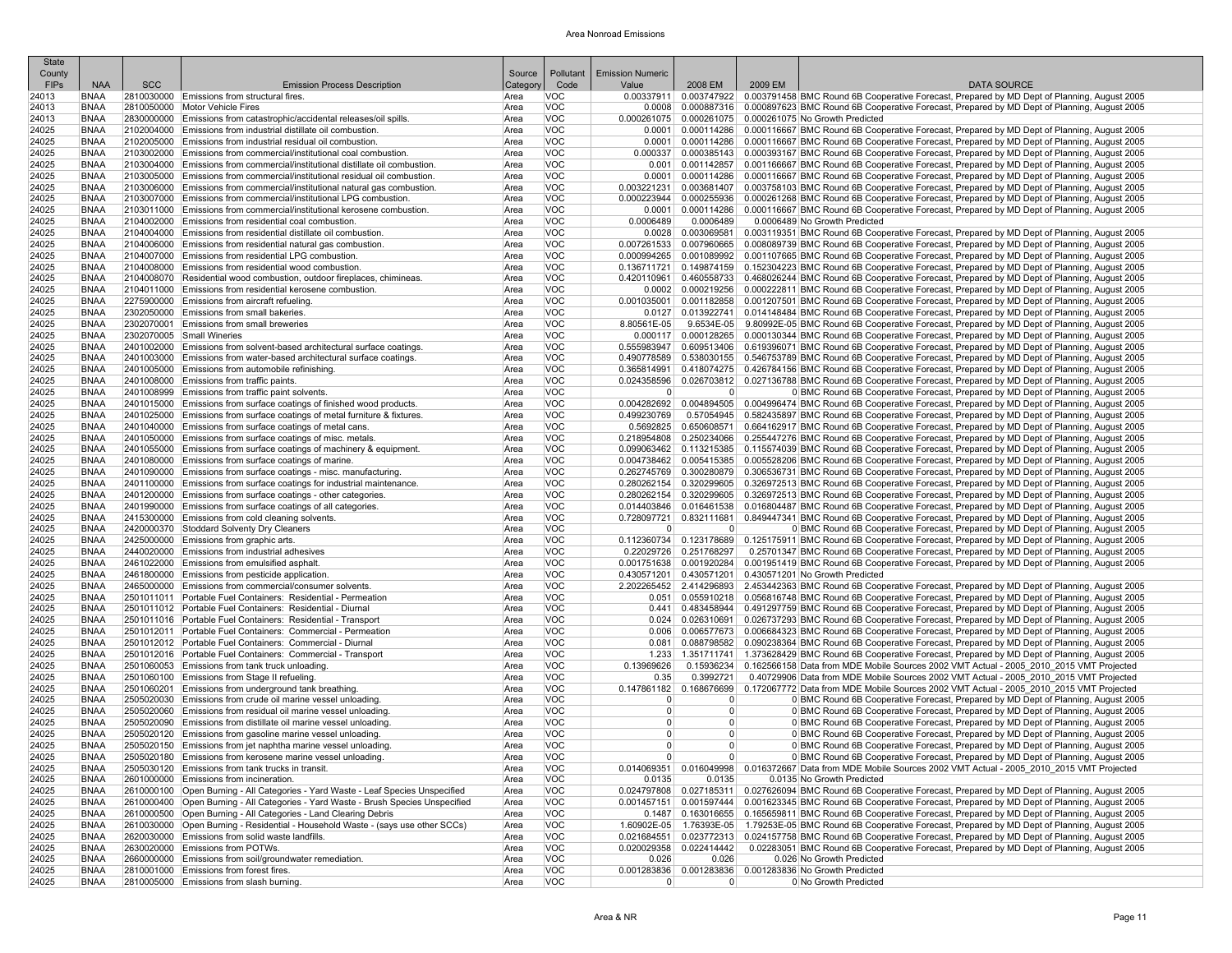| <b>State</b><br>County |                            |            |                                                                                                                                                 | Source       | Pollutant                | <b>Emission Numeric</b>    |                         |         |                                                                                                                                                                                                                                          |
|------------------------|----------------------------|------------|-------------------------------------------------------------------------------------------------------------------------------------------------|--------------|--------------------------|----------------------------|-------------------------|---------|------------------------------------------------------------------------------------------------------------------------------------------------------------------------------------------------------------------------------------------|
| <b>FIPs</b>            | <b>NAA</b>                 | <b>SCC</b> | <b>Emission Process Description</b>                                                                                                             | Category     | Code                     | Value                      | 2008 EM                 | 2009 EM | <b>DATA SOURCE</b>                                                                                                                                                                                                                       |
| 24025                  | <b>BNAA</b>                |            | 2810015000 Emissions from prescribed burning.                                                                                                   | Area         | <b>VOC</b>               | 0.000345205                | 0.000345205             |         | 0.000345205 No Growth Predicted                                                                                                                                                                                                          |
| 24025                  | <b>BNAA</b>                |            | 2810030000 Emissions from structural fires.                                                                                                     | Area         | <b>VOC</b>               | 0.003413767                | 0.00374244              |         | 0.00380312 BMC Round 6B Cooperative Forecast, Prepared by MD Dept of Planning, August 2005                                                                                                                                               |
| 24025                  | <b>BNAA</b>                |            | 2810050000 Motor Vehicle Fires                                                                                                                  | Area         | <b>VOC</b>               | 0.0014                     |                         |         | 0.00153479 0.001559675 BMC Round 6B Cooperative Forecast, Prepared by MD Dept of Planning, August 2005                                                                                                                                   |
| 24025                  | <b>BNAA</b>                |            | 2830000000 Emissions from catastrophic/accidental releases/oil spills.                                                                          | Area         | <b>VOC</b>               | 0.003020946                |                         |         | 0.003020946 0.003020946 No Growth Predicted                                                                                                                                                                                              |
| 24027<br>24027         | <b>BNAA</b><br><b>BNAA</b> |            | 2102004000 Emissions from industrial distillate oil combustion.<br>2102005000 Emissions from industrial residual oil combustion                 | Area<br>Area | <b>VOC</b><br><b>VOC</b> | 0.0001                     |                         |         | 0.000102383 0.000102888 BMC Round 6B Cooperative Forecast, Prepared by MD Dept of Planning, August 2005<br>0.0001   0.000102383   0.000102888 BMC Round 6B Cooperative Forecast, Prepared by MD Dept of Planning, August 2005            |
| 24027                  | <b>BNAA</b>                |            | 2103002000 Emissions from commercial/institutional coal combustion.                                                                             | Area         | <b>VOC</b>               |                            |                         |         | 0.000458 0.000468914 0.000471228 BMC Round 6B Cooperative Forecast, Prepared by MD Dept of Planning, August 2005                                                                                                                         |
| 24027                  | <b>BNAA</b>                |            | 2103004000 Emissions from commercial/institutional distillate oil combustion.                                                                   | Area         | <b>VOC</b>               | 0.0006                     |                         |         | 0.000614298 0.000617329 BMC Round 6B Cooperative Forecast, Prepared by MD Dept of Planning, August 2005                                                                                                                                  |
| 24027                  | <b>BNAA</b>                |            | 2103005000 Emissions from commercial/institutional residual oil combustion.                                                                     | Area         | <b>VOC</b>               | 0.0001                     |                         |         | 0.000102383 0.000102888 BMC Round 6B Cooperative Forecast, Prepared by MD Dept of Planning, August 2005                                                                                                                                  |
| 24027                  | <b>BNAA</b>                |            | 2103006000 Emissions from commercial/institutional natural gas combustion.                                                                      | Area         | <b>VOC</b>               |                            |                         |         | 0.005975217 0.006117607 0.006147787 BMC Round 6B Cooperative Forecast, Prepared by MD Dept of Planning, August 2005                                                                                                                      |
| 24027<br>24027         | <b>BNAA</b><br><b>BNAA</b> |            | 2103007000 Emissions from commercial/institutional LPG combustion.<br>2103011000 Emissions from commercial/institutional kerosene combustion.   | Area<br>Area | <b>VOC</b><br><b>VOC</b> | 0.000146998<br>$\Omega$    | $\Omega$                |         | 0.000150501 0.000151243 BMC Round 6B Cooperative Forecast, Prepared by MD Dept of Planning, August 2005<br>0 BMC Round 6B Cooperative Forecast, Prepared by MD Dept of Planning, August 2005                                             |
| 24027                  | <b>BNAA</b>                |            | 2104002000 Emissions from residential coal combustion.                                                                                          | Area         | <b>VOC</b>               | 0.00000251                 | 0.00000251              |         | 0.00000251 No Growth Predicted                                                                                                                                                                                                           |
| 24027                  | <b>BNAA</b>                |            | 2104004000 Emissions from residential distillate oil combustion.                                                                                | Area         | <b>VOC</b>               | 0.0018                     |                         |         | 0.00198036 0.002009035 BMC Round 6B Cooperative Forecast, Prepared by MD Dept of Planning, August 2005                                                                                                                                   |
| 24027                  | <b>BNAA</b>                |            | 2104006000 Emissions from residential natural gas combustion.                                                                                   | Area         | <b>VOC</b>               | 0.012200808                |                         |         | 0.01342333 0.013617694 BMC Round 6B Cooperative Forecast, Prepared by MD Dept of Planning, August 2005                                                                                                                                   |
| 24027                  | <b>BNAA</b>                |            | 2104007000 Emissions from residential LPG combustion.                                                                                           | Area         | <b>VOC</b>               | 0.00065264                 |                         |         | 0.000718035 0.000728431 BMC Round 6B Cooperative Forecast, Prepared by MD Dept of Planning, August 2005                                                                                                                                  |
| 24027<br>24027         | <b>BNAA</b><br><b>BNAA</b> |            | 2104008000 Emissions from residential wood combustion.<br>2104008070 Residential wood combustion, outdoor fireplaces, chimineas.                | Area<br>Area | <b>VOC</b><br><b>VOC</b> | 0.056692284<br>0.423226118 |                         |         | 0.062372856 0.063275988 BMC Round 6B Cooperative Forecast, Prepared by MD Dept of Planning, August 2005<br>0.465633414 0.472375588 BMC Round 6B Cooperative Forecast, Prepared by MD Dept of Planning, August 2005                       |
| 24027                  | <b>BNAA</b>                |            | 2104011000 Emissions from residential kerosene combustion.                                                                                      | Area         | <b>VOC</b>               | 0.0001                     |                         |         | 0.00011002 0.000111613 BMC Round 6B Cooperative Forecast, Prepared by MD Dept of Planning, August 2005                                                                                                                                   |
| 24027                  | <b>BNAA</b>                |            | 2275900000 Emissions from aircraft refueling.                                                                                                   | Area         | <b>VOC</b>               | $\Omega$                   | $\overline{0}$          |         | 0 BMC Round 6B Cooperative Forecast, Prepared by MD Dept of Planning, August 2005                                                                                                                                                        |
| 24027                  | <b>BNAA</b>                |            | 2302050000 Emissions from small bakeries.                                                                                                       | Area         | <b>VOC</b>               |                            |                         |         | 0.0406   0.044668124   0.045314899 BMC Round 6B Cooperative Forecast, Prepared by MD Dept of Planning, August 2005                                                                                                                       |
| 24027                  | <b>BNAA</b>                |            | 2302070001 Emissions from small breweries                                                                                                       | Area         | <b>VOC</b>               | 0.000149042                | 0.000163976             |         | 0.00016635 BMC Round 6B Cooperative Forecast, Prepared by MD Dept of Planning, August 2005                                                                                                                                               |
| 24027                  | <b>BNAA</b>                |            | 2302070005 Small Wineries                                                                                                                       | Area         | <b>VOC</b>               | $\overline{0}$             | $\overline{0}$          |         | 0 BMC Round 6B Cooperative Forecast, Prepared by MD Dept of Planning, August 2005                                                                                                                                                        |
| 24027<br>24027         | <b>BNAA</b><br><b>BNAA</b> |            | 2401002000 Emissions from solvent-based architectural surface coatings<br>2401003000 Emissions from water-based architectural surface coatings. | Area<br>Area | VOC<br><b>VOC</b>        | 0.635101537<br>0.560617331 | 0.69873877              |         | 0.70885621 BMC Round 6B Cooperative Forecast, Prepared by MD Dept of Planning, August 2005<br>0.616791239 0.625722114 BMC Round 6B Cooperative Forecast, Prepared by MD Dept of Planning, August 2005                                    |
| 24027                  | <b>BNAA</b>                |            | 2401005000 Emissions from automobile refinishing.                                                                                               | Area         | <b>VOC</b>               |                            |                         |         | 0.348070234 0.356364776 0.358122858 BMC Round 6B Cooperative Forecast, Prepared by MD Dept of Planning, August 2005                                                                                                                      |
| 24027                  | <b>BNAA</b>                |            | 2401008000 Emissions from traffic paints.                                                                                                       | Area         | <b>VOC</b>               | 0.031928302                |                         |         | 0.035127521 0.035636152 BMC Round 6B Cooperative Forecast, Prepared by MD Dept of Planning, August 2005                                                                                                                                  |
| 24027                  | <b>BNAA</b>                |            | 2401008999 Emissions from traffic paint solvents.                                                                                               | Area         | <b>VOC</b>               | $\Omega$                   | $\overline{0}$          |         | 0 BMC Round 6B Cooperative Forecast, Prepared by MD Dept of Planning, August 2005                                                                                                                                                        |
| 24027                  | <b>BNAA</b>                |            | 2401015000 Emissions from surface coatings of finished wood products.                                                                           | Area         | <b>VOC</b>               |                            |                         |         | 0.053407692 0.054680402 0.054950161 BMC Round 6B Cooperative Forecast, Prepared by MD Dept of Planning, August 2005                                                                                                                      |
| 24027<br>24027         | <b>BNAA</b><br><b>BNAA</b> |            | 2401025000 Emissions from surface coatings of metal furniture & fixtures.<br>2401040000 Emissions from surface coatings of metal cans.          | Area<br>Area | <b>VOC</b><br><b>VOC</b> |                            |                         |         | 0.646276923 0.661677755 0.664942061 BMC Round 6B Cooperative Forecast, Prepared by MD Dept of Planning, August 2005<br>0.6502925 0.665789023 0.669073612 BMC Round 6B Cooperative Forecast, Prepared by MD Dept of Planning, August 2005 |
| 24027                  | <b>BNAA</b>                |            | 2401050000 Emissions from surface coatings of misc. metals                                                                                      | Area         | <b>VOC</b>               |                            |                         |         | 0.2318125 0.237336611 0.238507482 BMC Round 6B Cooperative Forecast, Prepared by MD Dept of Planning, August 2005                                                                                                                        |
| 24027                  | <b>BNAA</b>                |            | 2401055000 Emissions from surface coatings of machinery & equipment.                                                                            | Area         | <b>VOC</b>               |                            |                         |         | 0.269857982   0.269857982   0.271189294 BMC Round 6B Cooperative Forecast, Prepared by MD Dept of Planning, August 2005                                                                                                                  |
| 24027                  | <b>BNAA</b>                |            | 2401080000 Emissions from surface coatings of marine.                                                                                           | Area         | <b>VOC</b>               |                            |                         |         | 0.009476923 0.009702759 0.009750626 BMC Round 6B Cooperative Forecast. Prepared by MD Dept of Planning. August 2005                                                                                                                      |
| 24027                  | <b>BNAA</b>                |            | 2401090000 Emissions from surface coatings - misc. manufacturing.                                                                               | Area         | <b>VOC</b>               |                            |                         |         | 0.300135 0.307287241 0.308803206 BMC Round 6B Cooperative Forecast, Prepared by MD Dept of Planning, August 2005                                                                                                                         |
| 24027<br>24027         | <b>BNAA</b><br><b>BNAA</b> |            | 2401100000 Emissions from surface coatings for industrial maintenance.<br>2401200000 Emissions from surface coatings - other categories.        | Area<br>Area | <b>VOC</b><br><b>VOC</b> |                            |                         |         | 0.320144 0.327773058 0.329390086 BMC Round 6B Cooperative Forecast, Prepared by MD Dept of Planning, August 2005<br>0.320144 0.327773058 0.329390086 BMC Round 6B Cooperative Forecast, Prepared by MD Dept of Planning, August 2005     |
| 24027                  | <b>BNAA</b>                |            | 2401990000 Emissions from surface coatings of all categories.                                                                                   | Area         | <b>VOC</b>               |                            |                         |         | 0.055596154 0.056921015 0.057201828 BMC Round 6B Cooperative Forecast, Prepared by MD Dept of Planning, August 2005                                                                                                                      |
| 24027                  | <b>BNAA</b>                |            | 2415300000 Emissions from cold cleaning solvents.                                                                                               | Area         | <b>VOC</b>               |                            |                         |         | 0.831707433 0.851527089 0.855727994 BMC Round 6B Cooperative Forecast, Prepared by MD Dept of Planning, August 2005                                                                                                                      |
| 24027                  | <b>BNAA</b>                |            | 2420000370 Stoddard Solventy Dry Cleaners                                                                                                       | Area         | <b>VOC</b>               | $\Omega$                   | $\overline{0}$          |         | 0 BMC Round 6B Cooperative Forecast, Prepared by MD Dept of Planning, August 2005                                                                                                                                                        |
| 24027                  | <b>BNAA</b>                |            | 2425000000 Emissions from graphic arts.                                                                                                         | Area         | <b>VOC</b>               |                            |                         |         | 0.281914805 0.310162694 0.314653718 BMC Round 6B Cooperative Forecast, Prepared by MD Dept of Planning, August 2005                                                                                                                      |
| 24027<br>24027         | <b>BNAA</b><br><b>BNAA</b> |            | 2440020000 Emissions from industrial adhesives<br>2461022000 Emissions from emulsified asphalt.                                                 | Area<br>Area | <b>VOC</b><br><b>VOC</b> | 0.0020009                  |                         |         | 0.207727397 0.212677558 0.213726777 BMC Round 6B Cooperative Forecast, Prepared by MD Dept of Planning, August 2005<br>0.00220139 0.002233266 BMC Round 6B Cooperative Forecast, Prepared by MD Dept of Planning, August 2005            |
| 24027                  | <b>BNAA</b>                |            | 2461800000 Emissions from pesticide application                                                                                                 | Area         | <b>VOC</b>               |                            |                         |         | 0.515695215 0.515695215 0.515695215 No Growth Predicted                                                                                                                                                                                  |
| 24027                  | <b>BNAA</b>                |            | 2465000000 Emissions from commercial/consumer solvents.                                                                                         | Area         | <b>VOC</b>               |                            |                         |         | 2.615652082 2.767720653 2.807796071 BMC Round 6B Cooperative Forecast, Prepared by MD Dept of Planning, August 2005                                                                                                                      |
| 24027                  | <b>BNAA</b>                |            | 2501011011 Portable Fuel Containers: Residential - Permeation                                                                                   | Area         | <b>VOC</b>               |                            | $0.057$ 0.062711405     |         | 0.06361944 BMC Round 6B Cooperative Forecast, Prepared by MD Dept of Planning, August 2005                                                                                                                                               |
| 24027                  | <b>BNAA</b>                |            | 2501011012 Portable Fuel Containers: Residential - Diurnal                                                                                      | Area         | <b>VOC</b>               |                            |                         |         | 0.541298445 0.549136217 BMC Round 6B Cooperative Forecast, Prepared by MD Dept of Planning, August 2005                                                                                                                                  |
| 24027                  | <b>BNAA</b>                |            | 2501011016 Portable Fuel Containers: Residential - Transport                                                                                    | Area         | <b>VOC</b>               |                            |                         |         | 0.027 0.029705402 0.030135524 BMC Round 6B Cooperative Forecast, Prepared by MD Dept of Planning, August 2005                                                                                                                            |
| 24027<br>24027         | <b>BNAA</b><br><b>BNAA</b> |            | 2501012011 Portable Fuel Containers: Commercial - Permeation<br>2501012012 Portable Fuel Containers: Commercial - Diurnal                       | Area<br>Area | <b>VOC</b><br><b>VOC</b> | 0.007                      |                         |         | 0.007701401 0.007812914 BMC Round 6B Cooperative Forecast, Prepared by MD Dept of Planning, August 2005<br>0.088 0.096817608 0.098219486 BMC Round 6B Cooperative Forecast, Prepared by MD Dept of Planning, August 2005                 |
| 24027                  | <b>BNAA</b>                |            | 2501012016 Portable Fuel Containers: Commercial - Transport                                                                                     | Area         | <b>VOC</b>               |                            |                         |         | 1.34 1.474268124 1.495614899 BMC Round 6B Cooperative Forecast, Prepared by MD Dept of Planning, August 2005                                                                                                                             |
| 24027                  | <b>BNAA</b>                |            | 2501060053 Emissions from tank truck unloading.                                                                                                 | Area         | <b>VOC</b>               |                            |                         |         | 0.143907973 0.159805247 0.164057431 Data from MDE Mobile Sources 2002 VMT Actual - 2005 2010 2015 VMT Projected                                                                                                                          |
| 24027                  | <b>BNAA</b>                |            | 2501060100 Emissions from Stage II refueling.                                                                                                   | Area         | <b>VOC</b>               |                            |                         |         | 0.53 0.588548216 0.604208623 Data from MDE Mobile Sources 2002 VMT Actual - 2005 2010 2015 VMT Projected                                                                                                                                 |
| 24027                  | <b>BNAA</b>                |            | 2501060201 Emissions from underground tank breathing.                                                                                           | Area         | <b>VOC</b>               |                            | 0.155604797 0.172794199 |         | 0.177392 Data from MDE Mobile Sources 2002 VMT Actual - 2005_2010_2015 VMT Projected                                                                                                                                                     |
| 24027<br>24027         | <b>BNAA</b><br><b>BNAA</b> |            | 2505020030 Emissions from crude oil marine vessel unloading.<br>2505020060 Emissions from residual oil marine vessel unloading.                 | Area<br>Area | <b>VOC</b><br><b>VOC</b> | $\Omega$<br>$\overline{0}$ | 0 <br>$\overline{0}$    |         | 0 BMC Round 6B Cooperative Forecast, Prepared by MD Dept of Planning, August 2005<br>0 BMC Round 6B Cooperative Forecast, Prepared by MD Dept of Planning, August 2005                                                                   |
| 24027                  | <b>BNAA</b>                |            | 2505020090 Emissions from distillate oil marine vessel unloading                                                                                | Area         | <b>VOC</b>               | $\overline{0}$             | $\Omega$                |         | 0 BMC Round 6B Cooperative Forecast, Prepared by MD Dept of Planning, August 2005                                                                                                                                                        |
| 24027                  | <b>BNAA</b>                |            | 2505020120 Emissions from gasoline marine vessel unloading.                                                                                     | Area         | <b>VOC</b>               | $\Omega$                   | $\Omega$                |         | 0 BMC Round 6B Cooperative Forecast, Prepared by MD Dept of Planning, August 2005                                                                                                                                                        |
| 24027                  | <b>BNAA</b>                |            | 2505020150 Emissions from jet naphtha marine vessel unloading                                                                                   | Area         | VOC                      | $\overline{0}$             | 0                       |         | 0 BMC Round 6B Cooperative Forecast, Prepared by MD Dept of Planning, August 2005                                                                                                                                                        |
| 24027                  | BNAA                       |            | 2505020180 Emissions from kerosene marine vessel unloading.                                                                                     | Area         | <b>VOC</b>               | 0                          | 0                       |         | 0 BMC Round 6B Cooperative Forecast, Prepared by MD Dept of Planning, August 2005                                                                                                                                                        |
| 24027                  | <b>BNAA</b><br><b>BNAA</b> |            | 2505030120 Emissions from tank trucks in transit.                                                                                               | Area         | <b>VOC</b>               | $\Omega$                   | 0                       |         | 0.016183419 0.017971174 0.018449361 Data from MDE Mobile Sources 2002 VMT Actual - 2005 2010 2015 VMT Projected                                                                                                                          |
| 24027<br>24027         | <b>BNAA</b>                |            | 2601000000 Emissions from incineration.<br>2610000100 Open Burning - All Categories - Yard Waste - Leaf Species Unspecified                     | Area<br>Area | <b>VOC</b><br><b>VOC</b> |                            |                         |         | 0 No Growth Predicted<br>0.011550707 0.012708089 0.012892097 BMC Round 6B Cooperative Forecast, Prepared by MD Dept of Planning, August 2005                                                                                             |
| 24027                  | <b>BNAA</b>                |            | 2610000400 Open Burning - All Categories - Yard Waste - Brush Species Unspecified                                                               | Area         | <b>VOC</b>               |                            |                         |         | 0.006253629 0.006880243 0.006979866 BMC Round 6B Cooperative Forecast, Prepared by MD Dept of Planning, August 2005                                                                                                                      |
| 24027                  | <b>BNAA</b>                |            | 2610000500 Open Burning - All Categories - Land Clearing Debris                                                                                 | Area         | <b>VOC</b>               |                            |                         |         | 0.1223 0.134554471 0.136502763 BMC Round 6B Cooperative Forecast, Prepared by MD Dept of Planning, August 2005                                                                                                                           |
| 24027                  | <b>BNAA</b>                |            | 2610030000 Open Burning - Residential - Household Waste - (says use other SCCs)                                                                 | Area         | <b>VOC</b>               |                            |                         |         | 0.006011396 0.006613738 0.006709503 BMC Round 6B Cooperative Forecast, Prepared by MD Dept of Planning, August 2005                                                                                                                      |
| 24027                  | <b>BNAA</b>                |            | 2620030000 Emissions from solid waste landfills.                                                                                                | Area         | <b>VOC</b>               |                            |                         |         | 0.008136654 0.008951947 0.009081568 BMC Round 6B Cooperative Forecast, Prepared by MD Dept of Planning, August 2005                                                                                                                      |
| 24027<br>24027         | <b>BNAA</b><br><b>BNAA</b> |            | 2630020000 Emissions from POTWs.<br>2660000000 Emissions from soil/groundwater remediation.                                                     | Area<br>Area | <b>VOC</b><br><b>VOC</b> | 0.023746288<br>0.03        | 0.03                    |         | 0.026420476 0.026857386 BMC Round 6B Cooperative Forecast, Prepared by MD Dept of Planning, August 2005<br>0.03 No Growth Predicted                                                                                                      |
| 24027                  | <b>BNAA</b>                |            | 2810001000 Emissions from forest fires.                                                                                                         | Area         | <b>VOC</b>               |                            |                         |         | 0.000180822 0.000180822 0.000180822 No Growth Predicted                                                                                                                                                                                  |
|                        |                            |            |                                                                                                                                                 |              |                          |                            |                         |         |                                                                                                                                                                                                                                          |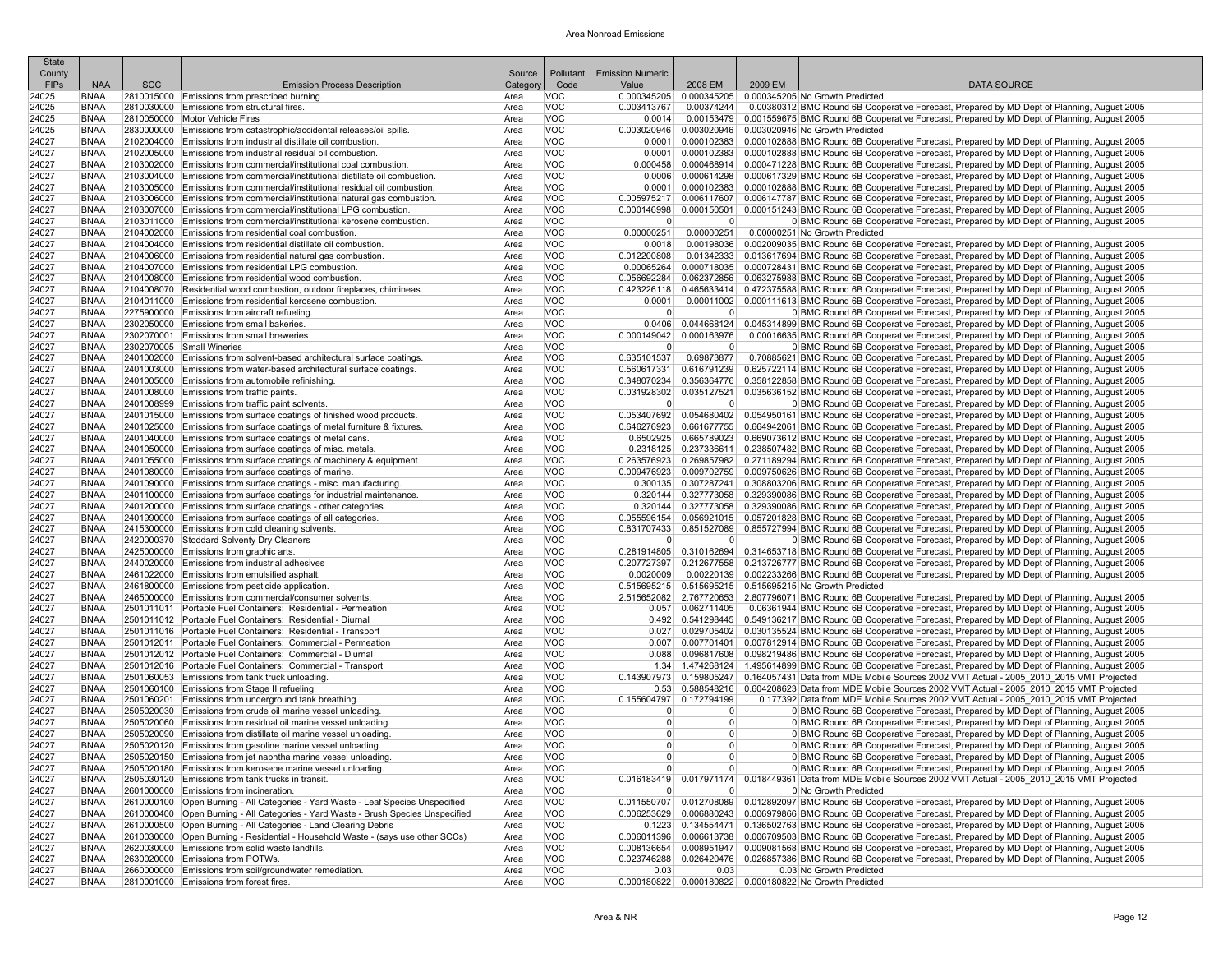| State<br>County |                            |            |                                                                                                                                                 | Source       | Pollutant                | <b>Emission Numeric</b>    |                           |         |                                                                                                                                                                                                                                            |
|-----------------|----------------------------|------------|-------------------------------------------------------------------------------------------------------------------------------------------------|--------------|--------------------------|----------------------------|---------------------------|---------|--------------------------------------------------------------------------------------------------------------------------------------------------------------------------------------------------------------------------------------------|
| FIPs            | <b>NAA</b>                 | <b>SCC</b> | <b>Emission Process Description</b>                                                                                                             | Categon      | Code                     | Value                      | 2008 EM                   | 2009 EM | <b>DATA SOURCE</b>                                                                                                                                                                                                                         |
| 24027           | <b>BNAA</b>                |            | 2810005000 Emissions from slash burning.                                                                                                        | Area         | <b>VOC</b>               | $\overline{0}$             | 0                         |         | 0 No Growth Predicted                                                                                                                                                                                                                      |
| 24027           | <b>BNAA</b>                |            | 2810015000 Emissions from prescribed burning.                                                                                                   | Area         | <b>VOC</b>               | 0.001824658                |                           |         | 0.001824658   0.001824658 No Growth Predicted                                                                                                                                                                                              |
| 24027           | <b>BNAA</b>                |            | 2810030000 Emissions from structural fires.                                                                                                     | Area         | <b>VOC</b>               | 0.003084521                |                           |         | 0.00339359 0.003442728 BMC Round 6B Cooperative Forecast, Prepared by MD Dept of Planning, August 2005                                                                                                                                     |
| 24027<br>24027  | <b>BNAA</b><br><b>BNAA</b> |            | 2810050000 Motor Vehicle Fires<br>2830000000 Emissions from catastrophic/accidental releases/oil spills.                                        | Area<br>Area | <b>VOC</b><br><b>VOC</b> | 0.0014<br>0.000567103      |                           |         | 0.00154028 0.001562583 BMC Round 6B Cooperative Forecast, Prepared by MD Dept of Planning, August 2005<br>0.000567103 0.000567103 No Growth Predicted                                                                                      |
| 24510           | <b>BNAA</b>                |            | 2102004000 Emissions from industrial distillate oil combustion.                                                                                 | Area         | <b>VOC</b>               | 0.0003                     |                           |         | 0.000315995   0.000319158 BMC Round 6B Cooperative Forecast, Prepared by MD Dept of Planning, August 2005                                                                                                                                  |
| 24510           | <b>BNAA</b>                |            | 2102005000 Emissions from industrial residual oil combustion.                                                                                   | Area         | <b>VOC</b>               | 0.0003                     | 0.000315995               |         | 0.000319158 BMC Round 6B Cooperative Forecast. Prepared by MD Dept of Planning, August 2005                                                                                                                                                |
| 24510           | <b>BNAA</b>                |            | 2103002000 Emissions from commercial/institutional coal combustion.                                                                             | Area         | <b>VOC</b>               |                            | $0.000342$ 0.000360234    |         | 0.00036384 BMC Round 6B Cooperative Forecast, Prepared by MD Dept of Planning, August 2005                                                                                                                                                 |
| 24510           | <b>BNAA</b>                |            | 2103004000 Emissions from commercial/institutional distillate oil combustion.                                                                   | Area         | <b>VOC</b>               | 0.0021                     |                           |         | 0.002211966 0.002234103 BMC Round 6B Cooperative Forecast, Prepared by MD Dept of Planning, August 2005                                                                                                                                    |
| 24510           | <b>BNAA</b>                |            | 2103005000 Emissions from commercial/institutional residual oil combustion.                                                                     | Area         | <b>VOC</b>               |                            |                           |         | 0.000210663 0.000212772 BMC Round 6B Cooperative Forecast, Prepared by MD Dept of Planning, August 2005                                                                                                                                    |
| 24510<br>24510  | <b>BNAA</b><br><b>BNAA</b> |            | 2103006000 Emissions from commercial/institutional natural gas combustion.<br>2103007000 Emissions from commercial/institutional LPG combustion | Area<br>Area | <b>VOC</b><br><b>VOC</b> | 0.016736268<br>0.000163635 |                           |         | 0.017628597 0.017805021 BMC Round 6B Cooperative Forecast, Prepared by MD Dept of Planning, August 2005<br>0.00017236 0.000174084 BMC Round 6B Cooperative Forecast, Prepared by MD Dept of Planning, August 2005                          |
| 24510           | <b>BNAA</b>                |            | 2103011000 Emissions from commercial/institutional kerosene combustion.                                                                         | Area         | <b>VOC</b>               | 0.0001                     |                           |         | 0.000105332 0.000106386 BMC Round 6B Cooperative Forecast, Prepared by MD Dept of Planning, August 2005                                                                                                                                    |
| 24510           | <b>BNAA</b>                |            | 2104002000 Emissions from residential coal combustion.                                                                                          | Area         | <b>VOC</b>               | 0.01662718                 | 0.01662718                |         | 0.01662718 No Growth Predicted                                                                                                                                                                                                             |
| 24510           | <b>BNAA</b>                |            | 2104004000 Emissions from residential distillate oil combustion                                                                                 | Area         | <b>VOC</b>               | 0.006                      |                           |         | 0.006041852 0.006065331 BMC Round 6B Cooperative Forecast, Prepared by MD Dept of Planning, August 2005                                                                                                                                    |
| 24510           | <b>BNAA</b>                |            | 2104006000 Emissions from residential natural gas combustion.                                                                                   | Area         | <b>VOC</b>               | 0.048396651                |                           |         | 0.048734231   0.048923615 BMC Round 6B Cooperative Forecast, Prepared by MD Dept of Planning, August 2005                                                                                                                                  |
| 24510           | <b>BNAA</b>                |            | 2104007000 Emissions from residential LPG combustion.                                                                                           | Area         | <b>VOC</b>               |                            | 0.000726509 0.000731577   |         | 0.00073442 BMC Round 6B Cooperative Forecast, Prepared by MD Dept of Planning, August 2005                                                                                                                                                 |
| 24510<br>24510  | <b>BNAA</b><br><b>BNAA</b> |            | 2104008000 Emissions from residential wood combustion.<br>2104008070 Residential wood combustion, outdoor fireplaces, chimineas.                | Area<br>Area | <b>VOC</b><br><b>VOC</b> | 0.166325192<br>1.150472062 |                           |         | 0.167485356 0.168136213 BMC Round 6B Cooperative Forecast, Prepared by MD Dept of Planning, August 2005<br>1.158496925 1.162998902 BMC Round 6B Cooperative Forecast, Prepared by MD Dept of Planning, August 2005                         |
| 24510           | <b>BNAA</b>                |            | 2104011000 Emissions from residential kerosene combustion.                                                                                      | Area         | <b>VOC</b>               | 0.0004                     |                           |         | 0.00040279 0.000404355 BMC Round 6B Cooperative Forecast, Prepared by MD Dept of Planning, August 2005                                                                                                                                     |
| 24510           | <b>BNAA</b>                |            | 2275900000 Emissions from aircraft refueling.                                                                                                   | Area         | <b>VOC</b>               | $\overline{0}$             | 0                         |         | 0 BMC Round 6B Cooperative Forecast, Prepared by MD Dept of Planning, August 2005                                                                                                                                                          |
| 24510           | <b>BNAA</b>                |            | 2302050000 Emissions from small bakeries.                                                                                                       | Area         | VOC                      | 0.0953                     |                           |         | 0.095964744 0.096337668 BMC Round 6B Cooperative Forecast, Prepared by MD Dept of Planning, August 2005                                                                                                                                    |
| 24510           | <b>BNAA</b>                |            | 2302070001 Emissions from small breweries                                                                                                       | Area         | <b>VOC</b>               | 0.002193024                |                           |         | 0.002208321 0.002216903 BMC Round 6B Cooperative Forecast, Prepared by MD Dept of Planning, August 2005                                                                                                                                    |
| 24510           | <b>BNAA</b>                |            | 2302070005 Small Wineries                                                                                                                       | Area         | <b>VOC</b>               | $\Omega$                   | 0                         |         | 0 BMC Round 6B Cooperative Forecast, Prepared by MD Dept of Planning, August 2005                                                                                                                                                          |
| 24510           | <b>BNAA</b><br><b>BNAA</b> |            | 2401002000 Emissions from solvent-based architectural surface coatings<br>2401003000 Emissions from water-based architectural surface coatings. | Area         | <b>VOC</b><br><b>VOC</b> |                            |                           |         | 1.559239624 1.570115754 1.576217302 BMC Round 6B Cooperative Forecast, Prepared by MD Dept of Planning, August 2005                                                                                                                        |
| 24510<br>24510  | <b>BNAA</b>                |            | 2401005000 Emissions from automobile refinishing.                                                                                               | Area<br>Area | <b>VOC</b>               |                            |                           |         | 1.376373232 1.385973818 1.391359782 BMC Round 6B Cooperative Forecast, Prepared by MD Dept of Planning, August 2005<br>0.663380916 0.698750443 0.705743438 BMC Round 6B Cooperative Forecast, Prepared by MD Dept of Planning, August 2005 |
| 24510           | <b>BNAA</b>                |            | 2401008000 Emissions from traffic paints.                                                                                                       | Area         | <b>VOC</b>               |                            | $0.014564871$ 0.014666465 |         | 0.01472346 BMC Round 6B Cooperative Forecast, Prepared by MD Dept of Planning, August 2005                                                                                                                                                 |
| 24510           | <b>BNAA</b>                |            | 2401008999 Emissions from traffic paint solvents.                                                                                               | Area         | <b>VOC</b>               | $\overline{0}$             | $\overline{0}$            |         | 0 BMC Round 6B Cooperative Forecast, Prepared by MD Dept of Planning, August 2005                                                                                                                                                          |
| 24510           | <b>BNAA</b>                |            | 2401015000 Emissions from surface coatings of finished wood products.                                                                           | Area         | <b>VOC</b>               |                            |                           |         | 0.05765 0.060723729 0.061331444 BMC Round 6B Cooperative Forecast, Prepared by MD Dept of Planning, August 2005                                                                                                                            |
| 24510           | <b>BNAA</b>                |            | 2401025000 Emissions from surface coatings of metal furniture & fixtures.                                                                       | Area         | <b>VOC</b>               |                            |                           |         | 0.682584615 0.718978027 0.726173457 BMC Round 6B Cooperative Forecast, Prepared by MD Dept of Planning, August 2005                                                                                                                        |
| 24510           | <b>BNAA</b>                |            | 2401040000 Emissions from surface coatings of metal cans.                                                                                       | Area         | <b>VOC</b>               | 1.596535                   |                           |         | 1.68165757 1.698487359 BMC Round 6B Cooperative Forecast, Prepared by MD Dept of Planning, August 2005                                                                                                                                     |
| 24510<br>24510  | <b>BNAA</b><br><b>BNAA</b> |            | 2401050000 Emissions from surface coatings of misc. metals<br>2401055000 Emissions from surface coatings of machinery & equipment.              | Area<br>Area | <b>VOC</b><br><b>VOC</b> |                            |                           |         | 0.614051923 0.646791373 0.653264369 BMC Round 6B Cooperative Forecast, Prepared by MD Dept of Planning, August 2005<br>0.261503846 0.275446465 0.278203094 BMC Round 6B Cooperative Forecast, Prepared by MD Dept of Planning, August 2005 |
| 24510           | <b>BNAA</b>                |            | 2401080000 Emissions from surface coatings of marine.                                                                                           | Area         | <b>VOC</b>               | 0.113130769                |                           |         | 0.11916257 0.120355132 BMC Round 6B Cooperative Forecast, Prepared by MD Dept of Planning, August 2005                                                                                                                                     |
| 24510           | <b>BNAA</b>                |            | 2401090000 Emissions from surface coatings - misc. manufacturing.                                                                               | Area         | <b>VOC</b>               |                            |                           |         | 0.736862308 0.776149648 0.783917243 BMC Round 6B Cooperative Forecast, Prepared by MD Dept of Planning, August 2005                                                                                                                        |
| 24510           | <b>BNAA</b>                |            | 2401100000 Emissions from surface coatings for industrial maintenance.                                                                          | Area         | <b>VOC</b>               |                            |                           |         | 0.827892958 0.827892958 0.836178393 BMC Round 6B Cooperative Forecast, Prepared by MD Dept of Planning, August 2005                                                                                                                        |
| 24510           | <b>BNAA</b>                |            | 2401200000 Emissions from surface coatings - other categories.                                                                                  | Area         | <b>VOC</b>               |                            |                           |         | 0.785986462 0.827892958 0.836178393 BMC Round 6B Cooperative Forecast, Prepared by MD Dept of Planning, August 2005                                                                                                                        |
| 24510           | <b>BNAA</b>                |            | 2401990000 Emissions from surface coatings of all categories.<br>2415300000 Emissions from cold cleaning solvents.                              | Area         | <b>VOC</b><br><b>VOC</b> |                            |                           |         | 0.038163462 0.040198226 0.040600524 BMC Round 6B Cooperative Forecast, Prepared by MD Dept of Planning, August 2005                                                                                                                        |
| 24510<br>24510  | <b>BNAA</b><br><b>BNAA</b> |            | 2420000370 Stoddard Solventy Dry Cleaners                                                                                                       | Area<br>Area | <b>VOC</b>               | 0.0584                     |                           |         | 2.031101847   2.139394248   2.160805001  BMC Round 6B Cooperative Forecast, Prepared by MD Dept of Planning, August 2005<br>0.058807356 0.059035885 BMC Round 6B Cooperative Forecast, Prepared by MD Dept of Planning, August 2005        |
| 24510           | <b>BNAA</b>                |            | 2425000000 Emissions from graphic arts.                                                                                                         | Area         | <b>VOC</b>               |                            |                           |         | 0.601856776 0.606054894 0.608410054 BMC Round 6B Cooperative Forecast, Prepared by MD Dept of Planning, August 2005                                                                                                                        |
| 24510           | <b>BNAA</b>                |            | 2440020000 Emissions from industrial adhesives                                                                                                  | Area         | <b>VOC</b>               | 0.904463                   |                           |         | 0.952686318 0.962220667 BMC Round 6B Cooperative Forecast, Prepared by MD Dept of Planning, August 2005                                                                                                                                    |
| 24510           | <b>BNAA</b>                |            | 2461022000 Emissions from emulsified asphalt.                                                                                                   | Area         | <b>VOC</b>               | 0.004912415                |                           |         | 0.00494668 0.004965904 BMC Round 6B Cooperative Forecast, Prepared by MD Dept of Planning, August 2005                                                                                                                                     |
| 24510           | <b>BNAA</b>                |            | 2461800000 Emissions from pesticide application.                                                                                                | Area         | <b>VOC</b>               |                            |                           |         | 0.138836262   0.138836262   0.138836262 No Growth Predicted                                                                                                                                                                                |
| 24510<br>24510  | <b>BNAA</b><br><b>BNAA</b> |            | 2465000000 Emissions from commercial/consumer solvents.<br>2501011011 Portable Fuel Containers: Residential - Permeation                        | Area<br>Area | <b>VOC</b><br><b>VOC</b> |                            |                           |         | 6.219265318 6.243433694 BMC Round 6B Cooperative Forecast, Prepared by MD Dept of Planning, August 2005                                                                                                                                    |
| 24510           | <b>BNAA</b>                |            | 2501011012 Portable Fuel Containers: Residential - Diurnal                                                                                      | Area         | <b>VOC</b>               | 1.373                      | 1.382577057               |         | 0.160109069 0.160731261 BMC Round 6B Cooperative Forecast, Prepared by MD Dept of Planning, August 2005<br>1.38794982 BMC Round 6B Cooperative Forecast, Prepared by MD Dept of Planning, August 2005                                      |
| 24510           | <b>BNAA</b>                |            | 2501011016 Portable Fuel Containers: Residential - Transport                                                                                    | Area         | <b>VOC</b>               | 0.075                      |                           |         | 0.075523146 0.075816633 BMC Round 6B Cooperative Forecast, Prepared by MD Dept of Planning, August 2005                                                                                                                                    |
| 24510           | <b>BNAA</b>                |            | 2501012011 Portable Fuel Containers: Commercial - Permeation                                                                                    | Area         | <b>VOC</b>               | 0.011                      |                           |         | 0.011076728 0.011119773 BMC Round 6B Cooperative Forecast, Prepared by MD Dept of Planning, August 2005                                                                                                                                    |
| 24510           | <b>BNAA</b>                |            | 2501012012 Portable Fuel Containers: Commercial - Diurnal                                                                                       | Area         | <b>VOC</b>               |                            |                           |         | 0.137 0.137955613 0.138491716 BMC Round 6B Cooperative Forecast, Prepared by MD Dept of Planning, August 2005                                                                                                                              |
| 24510           | <b>BNAA</b>                |            | 2501012016 Portable Fuel Containers: Commercial - Transport                                                                                     | Area         | <b>VOC</b>               |                            |                           |         | 2.08 2.094508578 2.102647943 BMC Round 6B Cooperative Forecast, Prepared by MD Dept of Planning, August 2005                                                                                                                               |
| 24510           | <b>BNAA</b><br><b>BNAA</b> |            | 2501060053 Emissions from tank truck unloading.                                                                                                 | Area         | <b>VOC</b><br><b>VOC</b> | 0.236077537                |                           |         | 0.262060635 0.265652789 Data from MDE Mobile Sources 2002 VMT Actual - 2005 2010 2015 VMT Projected                                                                                                                                        |
| 24510<br>24510  | <b>BNAA</b>                |            | 2501060100 Emissions from Stage II refueling.<br>2501060201 Emissions from underground tank breathing.                                          | Area<br>Area | <b>VOC</b>               | 0.59<br>0.253580546        |                           |         | 0.65493641 0.663913845 Data from MDE Mobile Sources 2002 VMT Actual - 2005 2010 2015 VMT Projected<br>0.281490055 0.285348534 Data from MDE Mobile Sources 2002 VMT Actual - 2005 2010 2015 VMT Projected                                  |
| 24510           | <b>BNAA</b>                |            | 2505020030 Emissions from crude oil marine vessel unloading.                                                                                    | Area         | <b>VOC</b>               | 0.006780684                |                           |         | 0.00714221 0.007213688 BMC Round 6B Cooperative Forecast, Prepared by MD Dept of Planning, August 2005                                                                                                                                     |
| 24510           | <b>BNAA</b>                |            | 2505020060 Emissions from residual oil marine vessel unloading.                                                                                 | Area         | <b>VOC</b>               | 3.25882E-05                |                           |         | 3.43257E-05 3.46692E-05 BMC Round 6B Cooperative Forecast, Prepared by MD Dept of Planning, August 2005                                                                                                                                    |
| 24510           | <b>BNAA</b>                |            | 2505020090 Emissions from distillate oil marine vessel unloading                                                                                | Area         | <b>VOC</b>               | 0.000246127                |                           |         | 0.00025925 0.000261844 BMC Round 6B Cooperative Forecast, Prepared by MD Dept of Planning, August 2005                                                                                                                                     |
| 24510           | <b>BNAA</b>                |            | 2505020120 Emissions from gasoline marine vessel unloading                                                                                      | Area         | VOC                      |                            |                           |         | 2.793559949 2.942504383 2.971952548 BMC Round 6B Cooperative Forecast, Prepared by MD Dept of Planning, August 2005                                                                                                                        |
| 24510           | <b>BNAA</b>                |            | 2505020150 Emissions from jet naphtha marine vessel unloading                                                                                   | Area         | <b>VOC</b>               |                            |                           |         | 0.006457332 0.006801618 0.006869688 BMC Round 6B Cooperative Forecast, Prepared by MD Dept of Planning, August 2005                                                                                                                        |
| 24510<br>24510  | <b>BNAA</b><br><b>BNAA</b> |            | 2505020180 Emissions from kerosene marine vessel unloading.<br>2505030120 Emissions from tank trucks in transit.                                | Area<br>Area | <b>VOC</b><br><b>VOC</b> |                            |                           |         | 0.001256044 0.001323013 0.001336253 BMC Round 6B Cooperative Forecast, Prepared by MD Dept of Planning, August 2005<br>0.024345766 0.027025303 0.027395748 Data from MDE Mobile Sources 2002 VMT Actual - 2005 2010 2015 VMT Projected     |
| 24510           | <b>BNAA</b>                |            | 2601000000 Emissions from incineration.                                                                                                         | Area         | <b>VOC</b>               |                            |                           |         | 0.028108219 0.028108219 0.028108219 No Growth Predicted                                                                                                                                                                                    |
| 24510           | <b>BNAA</b>                |            | 2610000100 Open Burning - All Categories - Yard Waste - Leaf Species Unspecified                                                                | Area         | <b>VOC</b>               | 0                          | 0                         |         | 0 BMC Round 6B Cooperative Forecast, Prepared by MD Dept of Planning, August 2005                                                                                                                                                          |
| 24510           | <b>BNAA</b>                |            | 2610000400 Open Burning - All Categories - Yard Waste - Brush Species Unspecified                                                               | Area         | VOC                      | $\overline{0}$             | 0                         |         | 0 BMC Round 6B Cooperative Forecast, Prepared by MD Dept of Planning, August 2005                                                                                                                                                          |
| 24510           | <b>BNAA</b>                |            | 2610000500 Open Burning - All Categories - Land Clearing Debris                                                                                 | Area         | <b>VOC</b>               | 0                          | 0                         |         | 0 BMC Round 6B Cooperative Forecast, Prepared by MD Dept of Planning, August 2005                                                                                                                                                          |
| 24510           | <b>BNAA</b>                |            | 2610030000 Open Burning - Residential - Household Waste - (says use other SCCs)                                                                 | Area         | <b>VOC</b>               | $\mathbf 0$                | 0                         |         | 0 BMC Round 6B Cooperative Forecast, Prepared by MD Dept of Planning, August 2005                                                                                                                                                          |
| 24510<br>24510  | <b>BNAA</b><br><b>BNAA</b> |            | 2620030000 Emissions from solid waste landfills.<br>2630020000 Emissions from POTWs.                                                            | Area         | <b>VOC</b><br><b>VOC</b> |                            |                           |         | 0.081457461 0.082025649 0.082344405 BMC Round 6B Cooperative Forecast, Prepared by MD Dept of Planning, August 2005<br>0.135999944 0.138663759 0.139699194 BMC Round 6B Cooperative Forecast, Prepared by MD Dept of Planning, August 2005 |
| 24510           | <b>BNAA</b>                |            | 2660000000 Emissions from soil/groundwater remediation.                                                                                         | Area<br>Area | <b>VOC</b>               | 0.107                      | 0.107                     |         | 0.107 No Growth Predicted                                                                                                                                                                                                                  |
|                 |                            |            |                                                                                                                                                 |              |                          |                            |                           |         |                                                                                                                                                                                                                                            |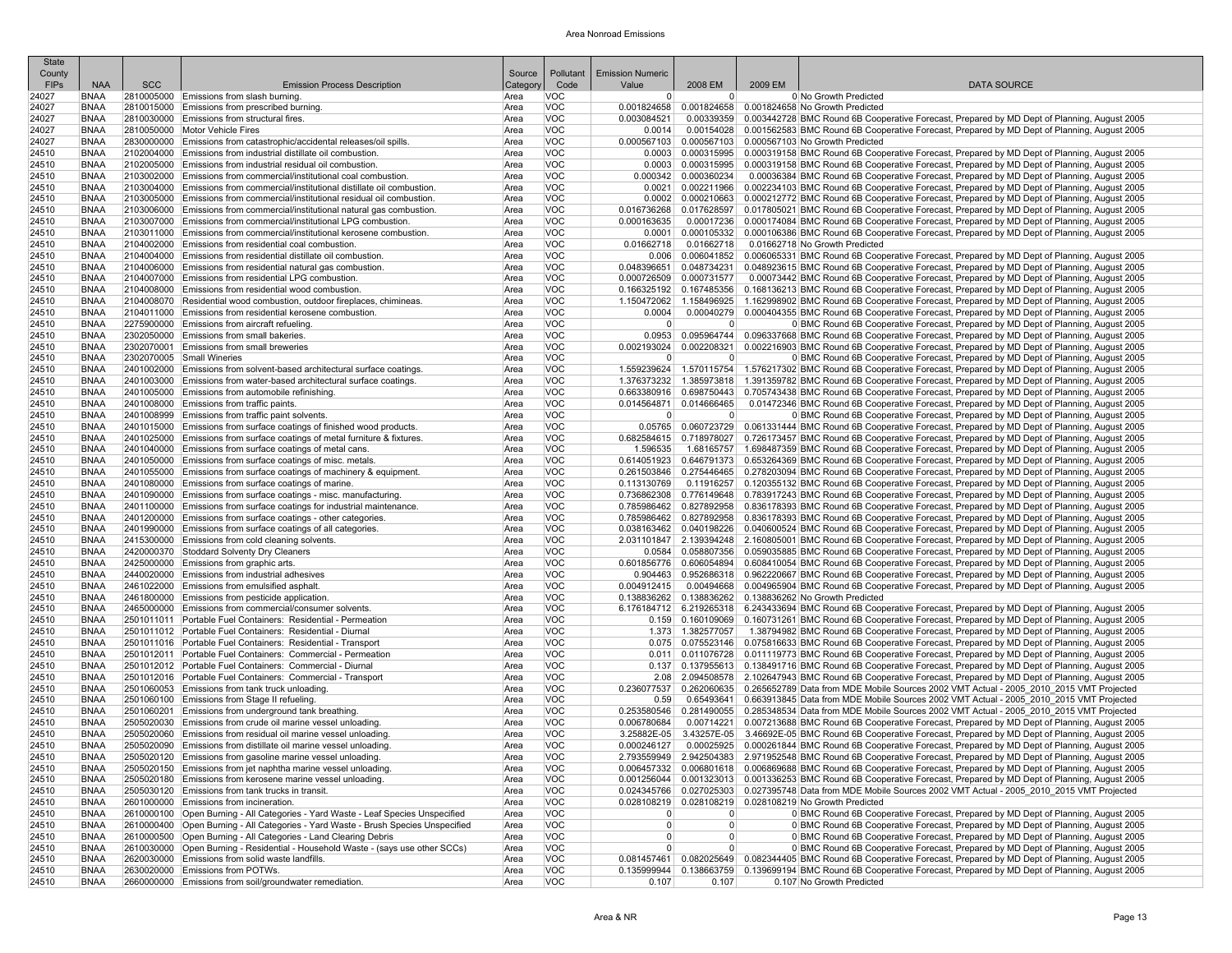| State       |                   |            |                                                                        |               |            |                                       |                                     |         |                                                                                                                     |
|-------------|-------------------|------------|------------------------------------------------------------------------|---------------|------------|---------------------------------------|-------------------------------------|---------|---------------------------------------------------------------------------------------------------------------------|
| County      |                   |            |                                                                        |               |            | Source   Pollutant   Emission Numeric |                                     |         |                                                                                                                     |
| <b>FIPS</b> | <b>NAA</b>        | <b>SCC</b> | <b>Emission Process Description</b>                                    | Category Code |            | Value                                 | 2008 EM                             | 2009 EM | <b>DATA SOURCE</b>                                                                                                  |
| 24510       | <b>BNAA</b>       |            | 2810001000 Emissions from forest fires.                                | Area          | <b>VOC</b> |                                       |                                     |         | 0 No Growth Predicted                                                                                               |
| 24510       | <b>BNAA</b>       |            | 2810005000 Emissions from slash burning.                               | Area          | <b>VOC</b> |                                       |                                     |         | 0 No Growth Predicted                                                                                               |
| 24510       | BNAA              |            | 2810015000 Emissions from prescribed burning.                          | Area          | <b>VOC</b> |                                       |                                     |         | 0 No Growth Predicted                                                                                               |
| 24510       | <b>BNAA</b>       |            | 2810030000 Emissions from structural fires.                            | Area          | <b>VOC</b> |                                       |                                     |         | 0.041346438 0.041634841 0.041796636 BMC Round 6B Cooperative Forecast, Prepared by MD Dept of Planning, August 2005 |
| 24510       | <b>BNAA</b>       |            | 2810050000 Motor Vehicle Fires                                         | Area          | <b>VOC</b> |                                       |                                     |         | 0.0098 0.009868358 0.009906707 BMC Round 6B Cooperative Forecast, Prepared by MD Dept of Planning, August 2005      |
| 24510       | <b>BNAA</b>       |            | 2830000000 Emissions from catastrophic/accidental releases/oil spills. | Area          | <b>VOC</b> |                                       |                                     |         | 0.018335964 0.018335964 0.018335964 No Growth Predicted                                                             |
|             | <b>BNAA TOTAL</b> |            |                                                                        | Area          | <b>VOC</b> |                                       | 116.8075726 124.6084124 125.9099412 |         |                                                                                                                     |
|             |                   |            |                                                                        |               |            |                                       |                                     |         |                                                                                                                     |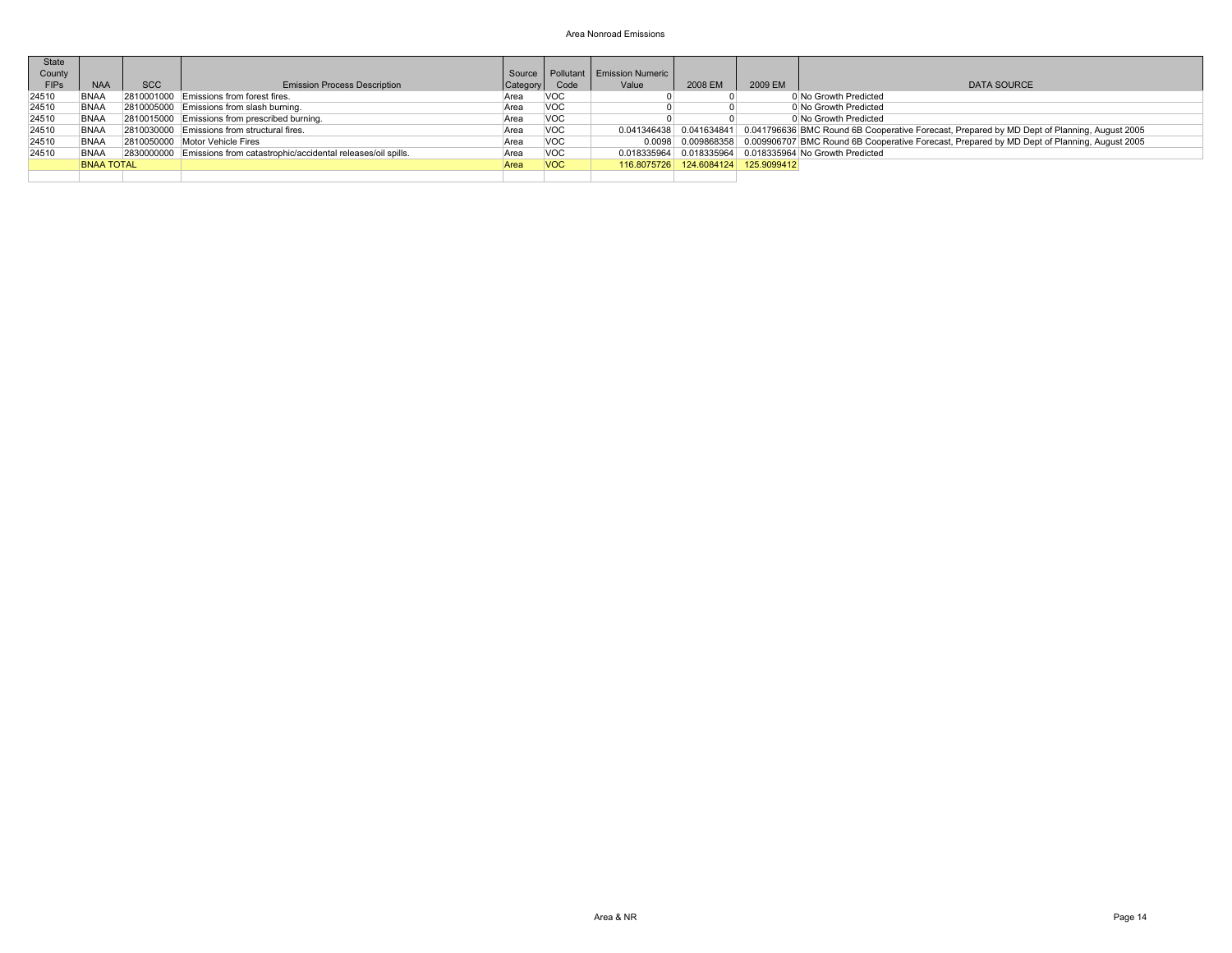| <b>State</b><br>County |                            |            |                                                                                                                        | Source                     | Pollutant | <b>Emission Numeric</b>                 |                                     |         |                                                                                                                                                                                                                             |
|------------------------|----------------------------|------------|------------------------------------------------------------------------------------------------------------------------|----------------------------|-----------|-----------------------------------------|-------------------------------------|---------|-----------------------------------------------------------------------------------------------------------------------------------------------------------------------------------------------------------------------------|
| <b>FIPs</b>            | <b>NAA</b>                 | <b>SCC</b> | <b>Emission Process Description</b>                                                                                    | Category                   | Code      | Value                                   | 2008 EM                             | 2009 EM | <b>DATA SOURCE</b>                                                                                                                                                                                                          |
| <b>itateCount</b>      | <b>NAA</b>                 | strSCC     | <b>Emission Process Description</b>                                                                                    |                            |           | urce CategPollutantColEmissionNumericVa | 2008 EM                             | 2009 EM | <b>DATA SOURCE</b>                                                                                                                                                                                                          |
| 24003                  | <b>BNAA</b>                |            | 2275001000 Emissions from military aircraft LTOs                                                                       | Nonroad CO                 |           | 0.1003                                  | 0.106527009                         |         | 0.107292429 EGAS 5.0 from ABT Associates Inc                                                                                                                                                                                |
| 24003<br>24003         | <b>BNAA</b><br><b>BNAA</b> |            | 2275020000 Emissions from commercial aircraft LTOs<br>2275050000 Emissions from general aviaion aircraft LTOs          | Nonroad CO<br>Nonroad CO   |           | $\overline{0}$<br>1.059                 | $\overline{0}$                      |         | 0 EGAS 5.0 from ABT Associates Inc<br>1.321375502 1.369457914 EGAS 5.0 from ABT Associates Inc                                                                                                                              |
| 24003                  | <b>BNAA</b>                |            | 2275060000 Emissions from air taxi aircraft LTOs                                                                       | Nonroad CO                 |           | 0.0193                                  |                                     |         | 0.024081725 0.024958015 EGAS 5.0 from ABT Associates Inc                                                                                                                                                                    |
| 24003                  | <b>BNAA</b>                |            | 2275070000 Emissions from aircraft auxiliary power units                                                               | Nonroad CO                 |           | $\Omega$                                | 0 <sup>1</sup>                      |         | 0 EGAS 5.0 from ABT Associates Inc.                                                                                                                                                                                         |
| 24003                  | <b>BNAA</b>                |            | 2280002010 Emissions from commercial diesel marine vessels                                                             | Nonroad CO                 |           | 0.166571316                             |                                     |         | 0.17892328 0.180845425 BMC Round 6B Cooperative Forecast, Prepared by MD Dept of Planning, August 2005                                                                                                                      |
| 24003                  | <b>BNAA</b>                |            | 2285002005 Emissions from railroad line haul engines                                                                   | Nonroad CO                 |           |                                         | 0.03123357 0.033549671              |         | 0.03391009 BMC Round 6B Cooperative Forecast, Prepared by MD Dept of Planning, August 2005                                                                                                                                  |
| 24003<br>24005         | <b>BNAA</b><br><b>BNAA</b> |            | 2285002010 Emissions from railroad yard engines<br>2275001000 Emissions from military aircraft LTOs                    | Nonroad CO<br>Nonroad CO   |           | $\Omega$                                | 0                                   |         | 0 BMC Round 6B Cooperative Forecast, Prepared by MD Dept of Planning, August 2005<br>2.7694 2.941334988 2.962469115 EGAS 5.0 from ABT Associates Inc                                                                        |
| 24005                  | <b>BNAA</b>                |            | 2275020000 Emissions from commercial aircraft LTOs                                                                     | Nonroad CO                 |           | $\overline{0}$                          | 0 <sup>1</sup>                      |         | 0 EGAS 5.0 from ABT Associates Inc                                                                                                                                                                                          |
| 24005                  | <b>BNAA</b>                |            | 2275050000 Emissions from general aviaion aircraft LTOs                                                                | Nonroad CO                 |           | 1.493                                   |                                     |         | 1.862902384 1.930689959 EGAS 5.0 from ABT Associates Inc                                                                                                                                                                    |
| 24005                  | <b>BNAA</b>                |            | 2275060000 Emissions from air taxi aircraft LTOs                                                                       | Nonroad CO                 |           |                                         |                                     |         | 0.02 0.024955156 0.025863228 EGAS 5.0 from ABT Associates Inc                                                                                                                                                               |
| 24005                  | <b>BNAA</b>                |            | 2280002010 Emissions from commercial diesel marine vessels                                                             | Nonroad CO                 |           |                                         |                                     |         | 0.021911688 0.024853677 0.025344008 BMC Round 6B Cooperative Forecast, Prepared by MD Dept of Planning, August 2005                                                                                                         |
| 24005                  | <b>BNAA</b><br><b>BNAA</b> |            | 2285002005 Emissions from railroad line haul engines                                                                   | Nonroad CO                 |           | 0.132882203                             |                                     |         | 0.15072373 0.153697317 BMC Round 6B Cooperative Forecast, Prepared by MD Dept of Planning, August 2005<br>0.1324908 0.150279775 0.153244604 BMC Round 6B Cooperative Forecast, Prepared by MD Dept of Planning, August 2005 |
| 24005<br>24013         | <b>BNAA</b>                |            | 2285002010 Emissions from railroad yard engines<br>2275001000 Emissions from military aircraft LTOs                    | Nonroad CO<br>Nonroad CO   |           |                                         |                                     |         | 0.003 0.003186252 0.003209145 EGAS 5.0 from ABT Associates Inc                                                                                                                                                              |
| 24013                  | <b>BNAA</b>                |            | 2275020000 Emissions from commercial aircraft LTOs                                                                     | Nonroad CO                 |           | 0                                       | 0 <sup>1</sup>                      |         | 0 EGAS 5.0 from ABT Associates Inc                                                                                                                                                                                          |
| 24013                  | <b>BNAA</b>                |            | 2275050000 Emissions from general aviaion aircraft LTOs                                                                | Nonroad CO                 |           | 1.3913                                  |                                     |         | 1.736005417   1.799175445 EGAS 5.0 from ABT Associates Inc                                                                                                                                                                  |
| 24013                  | <b>BNAA</b>                |            | 2275060000 Emissions from air taxi aircraft LTOs                                                                       | Nonroad CO                 |           | 0.0096                                  |                                     |         | 0.011978475   0.012414349 EGAS 5.0 from ABT Associates Inc                                                                                                                                                                  |
| 24013                  | <b>BNAA</b>                |            | 2285002005 Emissions from railroad line haul engines                                                                   | Nonroad CO                 |           | 0.060283171                             |                                     |         | 0.065764559 0.066490571 BMC Round 6B Cooperative Forecast, Prepared by MD Dept of Planning, August 2005                                                                                                                     |
| 24013<br>24025         | <b>BNAA</b><br><b>BNAA</b> |            | 2285002010 Emissions from railroad yard engines<br>2275001000 Emissions from military aircraft LTOs                    | Nonroad CO<br>Nonroad CO   |           | 0<br>0.0092                             | 0 <sup>1</sup>                      |         | 0 BMC Round 6B Cooperative Forecast, Prepared by MD Dept of Planning, August 2005<br>0.009771171 0.009841379 EGAS 5.0 from ABT Associates Inc                                                                               |
| 24025                  | <b>BNAA</b>                |            | 2275020000 Emissions from commercial aircraft LTOs                                                                     | Nonroad CO                 |           | $\overline{0}$                          | $\Omega$                            |         | 0 EGAS 5.0 from ABT Associates Inc                                                                                                                                                                                          |
| 24025                  | <b>BNAA</b>                |            | 2275050000 Emissions from general aviaion aircraft LTOs                                                                | Nonroad CO                 |           | 0.368                                   |                                     |         | 0.459174868 0.475883392 EGAS 5.0 from ABT Associates Inc                                                                                                                                                                    |
| 24025                  | <b>BNAA</b>                |            | 2275060000 Emissions from air taxi aircraft LTOs                                                                       | Nonroad CO                 |           | $\Omega$                                | 0 <sup>1</sup>                      |         | 0 EGAS 5.0 from ABT Associates Inc                                                                                                                                                                                          |
| 24025                  | <b>BNAA</b>                |            | 2280002010 Emissions from commercial diesel marine vessels                                                             | Nonroad CO                 |           |                                         |                                     |         | 0.021911688 0.025041929 0.025563636 BMC Round 6B Cooperative Forecast, Prepared by MD Dept of Planning, August 2005                                                                                                         |
| 24025                  | <b>BNAA</b>                |            | 2285002005 Emissions from railroad line haul engines                                                                   | Nonroad CO                 |           |                                         |                                     |         | 0.06178624 0.070612846 0.072083947 BMC Round 6B Cooperative Forecast, Prepared by MD Dept of Planning, August 2005                                                                                                          |
| 24025<br>24027         | <b>BNAA</b><br><b>BNAA</b> |            | 2285002010 Emissions from railroad yard engines<br>2275001000 Emissions from military aircraft LTOs                    | Nonroad CO<br>Nonroad CO   |           | 0 <br> 0                                | $\Omega$<br>$\Omega$                |         | 0 BMC Round 6B Cooperative Forecast, Prepared by MD Dept of Planning, August 2005<br>0 EGAS 5.0 from ABT Associates Inc.                                                                                                    |
| 24027                  | <b>BNAA</b>                |            | 2275020000 Emissions from commercial aircraft LTOs                                                                     | Nonroad CO                 |           | $\overline{0}$                          | $\overline{0}$                      |         | 0 EGAS 5.0 from ABT Associates Inc                                                                                                                                                                                          |
| 24027                  | <b>BNAA</b>                |            | 2275050000 Emissions from general aviaion aircraft LTOs                                                                | Nonroad CO                 |           | 0                                       | $\overline{0}$                      |         | 0 EGAS 5.0 from ABT Associates Inc.                                                                                                                                                                                         |
| 24027                  | <b>BNAA</b>                |            | 2275060000 Emissions from air taxi aircraft LTOs                                                                       | Nonroad CO                 |           | $\Omega$                                | $\overline{0}$                      |         | 0 EGAS 5.0 from ABT Associates Inc                                                                                                                                                                                          |
| 24027                  | <b>BNAA</b>                |            | 2285002005 Emissions from railroad line haul engines                                                                   | Nonroad CO                 |           |                                         |                                     |         | 0.063544055 0.065058315 0.065379272 BMC Round 6B Cooperative Forecast, Prepared by MD Dept of Planning, August 2005                                                                                                         |
| 24027                  | <b>BNAA</b><br><b>BNAA</b> |            | 2285002010 Emissions from railroad yard engines<br>2275001000 Emissions from military aircraft LTOs                    | Nonroad CO                 |           | $\Omega$<br>$\Omega$                    | 0 <sup>1</sup><br>$\Omega$          |         | 0 BMC Round 6B Cooperative Forecast, Prepared by MD Dept of Planning, August 2005<br>0 EGAS 5.0 from ABT Associates Inc.                                                                                                    |
| 24510<br>24510         | <b>BNAA</b>                |            | 2275020000 Emissions from commercial aircraft LTOs                                                                     | Nonroad CO<br>Nonroad CO   |           | 0                                       | $\overline{0}$                      |         | 0 EGAS 5.0 from ABT Associates Inc                                                                                                                                                                                          |
| 24510                  | <b>BNAA</b>                |            | 2275050000 Emissions from general aviaion aircraft LTOs                                                                | Nonroad CO                 |           | $\overline{0}$                          | $\overline{0}$                      |         | 0 EGAS 5.0 from ABT Associates Inc                                                                                                                                                                                          |
| 24510                  | <b>BNAA</b>                |            | 2275060000 Emissions from air taxi aircraft LTOs                                                                       | Nonroad CO                 |           | 0                                       | $\overline{0}$                      |         | 0 EGAS 5.0 from ABT Associates Inc                                                                                                                                                                                          |
| 24510                  | <b>BNAA</b>                |            | 2285002005 Emissions from railroad line haul engines                                                                   | Nonroad CO                 |           |                                         |                                     |         | 0.11911162 0.125462303 0.126717912 BMC Round 6B Cooperative Forecast, Prepared by MD Dept of Planning, August 2005                                                                                                          |
| 24510                  | <b>BNAA</b>                |            | 2285002010 Emissions from railroad yard engines                                                                        | Nonroad CO                 |           |                                         |                                     |         | 0.3159396 0.332784574 0.336115035 BMC Round 6B Cooperative Forecast, Prepared by MD Dept of Planning, August 2005                                                                                                           |
|                        | <b>BNAA TOTAL</b>          |            |                                                                                                                        | Nonroad CO                 |           |                                         | 8.369765951 9.724347604 9.960646187 |         |                                                                                                                                                                                                                             |
| 24003                  | <b>BNAA</b>                |            | 2275001000 Emissions from military aircraft LTOs                                                                       | Nonroad NOX                |           |                                         |                                     |         | 0.01882 0.019988418 0.020132039 EGAS 5.0 from ABT Associates Inc                                                                                                                                                            |
| 24003                  | <b>BNAA</b>                |            | 2275020000 Emissions from commercial aircraft LTOs                                                                     | Nonroad NOX                |           | $\Omega$                                | $\Omega$                            |         | 0 EGAS 5.0 from ABT Associates Inc                                                                                                                                                                                          |
| 24003                  | <b>BNAA</b>                |            | 2275050000 Emissions from general aviaion aircraft LTOs                                                                | Nonroad NOX                |           |                                         |                                     |         | 0.00573 0.007149652 0.007409815 EGAS 5.0 from ABT Associates Inc                                                                                                                                                            |
| 24003                  | <b>BNAA</b>                |            | 2275060000 Emissions from air taxi aircraft LTOs                                                                       | Nonroad NOX                |           |                                         |                                     |         | 0.00011 0.000137253 0.000142248 EGAS 5.0 from ABT Associates Inc                                                                                                                                                            |
| 24003<br>24003         | <b>BNAA</b><br><b>BNAA</b> |            | 2275070000 Emissions from aircraft auxiliary power units<br>2280002010 Emissions from commercial diesel marine vessels | Nonroad NOX<br>Nonroad NOX |           | $\Omega$                                | $\overline{0}$                      |         | 0 EGAS 5.0 from ABT Associates Inc<br>0.72311541 0.776737461 0.785081831 BMC Round 6B Cooperative Forecast, Prepared by MD Dept of Planning, August 2005                                                                    |
| 24003                  | <b>BNAA</b>                |            | 2285002005 Emissions from railroad line haul engines                                                                   | Nonroad NOX                |           |                                         |                                     |         | 0.246026729   0.264270646   0.267109665  BMC Round 6B Cooperative Forecast, Prepared by MD Dept of Planning, August 2005                                                                                                    |
| 24003                  | <b>BNAA</b>                |            | 2285002010 Emissions from railroad yard engines                                                                        | Nonroad NOX                |           | $\Omega$                                | 0                                   |         | 0 BMC Round 6B Cooperative Forecast, Prepared by MD Dept of Planning, August 2005                                                                                                                                           |
| 24005                  | <b>BNAA</b>                |            | 2275001000 Emissions from military aircraft LTOs                                                                       | Nonroad NOX                |           |                                         |                                     |         | 0.51982 0.552092422 0.556059325 EGAS 5.0 from ABT Associates Inc                                                                                                                                                            |
| 24005                  | <b>BNAA</b>                |            | 2275020000 Emissions from commercial aircraft LTOs                                                                     | Nonroad NOX                |           | $\overline{0}$                          | 0 <sup>1</sup>                      |         | 0 EGAS 5.0 from ABT Associates Inc                                                                                                                                                                                          |
| 24005                  | <b>BNAA</b>                |            | 2275050000 Emissions from general aviaion aircraft LTOs                                                                | Nonroad NOX                |           |                                         |                                     |         | 0.00808   0.010081883   0.010448744 EGAS 5.0 from ABT Associates Inc                                                                                                                                                        |
| 24005<br>24005         | <b>BNAA</b><br><b>BNAA</b> |            | 2275060000 Emissions from air taxi aircraft LTOs<br>2280002010 Emissions from commercial diesel marine vessels         | Nonroad NOX<br>Nonroad NOX |           | 0.00011                                 |                                     |         | 0.000137253 0.000142248 EGAS 5.0 from ABT Associates Inc<br>0.094655955 0.107365006 0.109483182 BMC Round 6B Cooperative Forecast, Prepared by MD Dept of Planning, August 2005                                             |
| 24005                  | <b>BNAA</b>                |            | 2285002005 Emissions from railroad line haul engines                                                                   | Nonroad NOX                |           |                                         |                                     |         | 1.046712689 1.187250336 1.210673278 BMC Round 6B Cooperative Forecast, Prepared by MD Dept of Planning, August 2005                                                                                                         |
| 24005                  | <b>BNAA</b>                |            | 2285002010 Emissions from railroad yard engines                                                                        | Nonroad NOX                |           |                                         |                                     |         | 0.8847887229 0.864614968 BMC Round 6B Cooperative Forecast, Prepared by MD Dept of Planning, August 2005                                                                                                                    |
| 24013                  | <b>BNAA</b>                |            | 2275001000 Emissions from military aircraft LTOs                                                                       | Nonroad NOX                |           |                                         |                                     |         | 0.00056 0.000594767 0.00059904 EGAS 5.0 from ABT Associates Inc                                                                                                                                                             |
| 24013                  | BNAA                       |            | 2275020000 Emissions from commercial aircraft LTOs                                                                     | Nonroad NOX                |           | 0                                       | 0                                   |         | 0 EGAS 5.0 from ABT Associates Inc                                                                                                                                                                                          |
| 24013<br>24013         | <b>BNAA</b><br>BNAA        |            | 2275050000 Emissions from general aviaion aircraft LTOs<br>2275060000 Emissions from air taxi aircraft LTOs            | Nonroad NOX<br>Nonroad NOX |           |                                         |                                     |         | 0.00753 0.009395616 0.009737505 EGAS 5.0 from ABT Associates Inc<br>0.00005 6.23879E-05 6.46581E-05 EGAS 5.0 from ABT Associates Inc                                                                                        |
| 24013                  | <b>BNAA</b>                |            | 2285002005 Emissions from railroad line haul engines                                                                   | Nonroad NOX                |           |                                         |                                     |         | 0.474850346 0.518027224 0.523746016 BMC Round 6B Cooperative Forecast, Prepared by MD Dept of Planning, August 2005                                                                                                         |
| 24013                  | <b>BNAA</b>                |            | 2285002010 Emissions from railroad yard engines                                                                        | Nonroad NOX                |           | $\overline{0}$                          | $\overline{0}$                      |         | 0 BMC Round 6B Cooperative Forecast, Prepared by MD Dept of Planning, August 2005                                                                                                                                           |
| 24025                  | <b>BNAA</b>                |            | 2275001000 Emissions from military aircraft LTOs                                                                       | Nonroad NOX                |           |                                         |                                     |         | 0.00173 0.001837405 0.001850607 EGAS 5.0 from ABT Associates Inc                                                                                                                                                            |
| 24025                  | <b>BNAA</b>                |            | 2275020000 Emissions from commercial aircraft LTOs                                                                     | Nonroad NOX                |           | 0 <sup>1</sup>                          | 0                                   |         | 0 EGAS 5.0 from ABT Associates Inc                                                                                                                                                                                          |
| 24025                  | <b>BNAA</b>                |            | 2275050000 Emissions from general aviaion aircraft LTOs                                                                | Nonroad NOX                |           |                                         |                                     |         | 0.00199 0.002483038 0.002573391 EGAS 5.0 from ABT Associates Inc                                                                                                                                                            |
| 24025<br>24025         | <b>BNAA</b><br><b>BNAA</b> |            | 2275060000 Emissions from air taxi aircraft LTOs<br>2280002010 Emissions from commercial diesel marine vessels         | Nonroad NOX<br>Nonroad NOX |           | $\Omega$                                | 0                                   |         | 0 EGAS 5.0 from ABT Associates Inc<br>0.094655955 0.108178234 0.110431948 BMC Round 6B Cooperative Forecast, Prepared by MD Dept of Planning, August 2005                                                                   |
| 24025                  | <b>BNAA</b>                |            | 2285002005 Emissions from railroad line haul engines                                                                   | Nonroad NOX                |           |                                         |                                     |         | 0.486690018 0.556217163 0.567805021 BMC Round 6B Cooperative Forecast, Prepared by MD Dept of Planning, August 2005                                                                                                         |
|                        |                            |            |                                                                                                                        |                            |           |                                         |                                     |         |                                                                                                                                                                                                                             |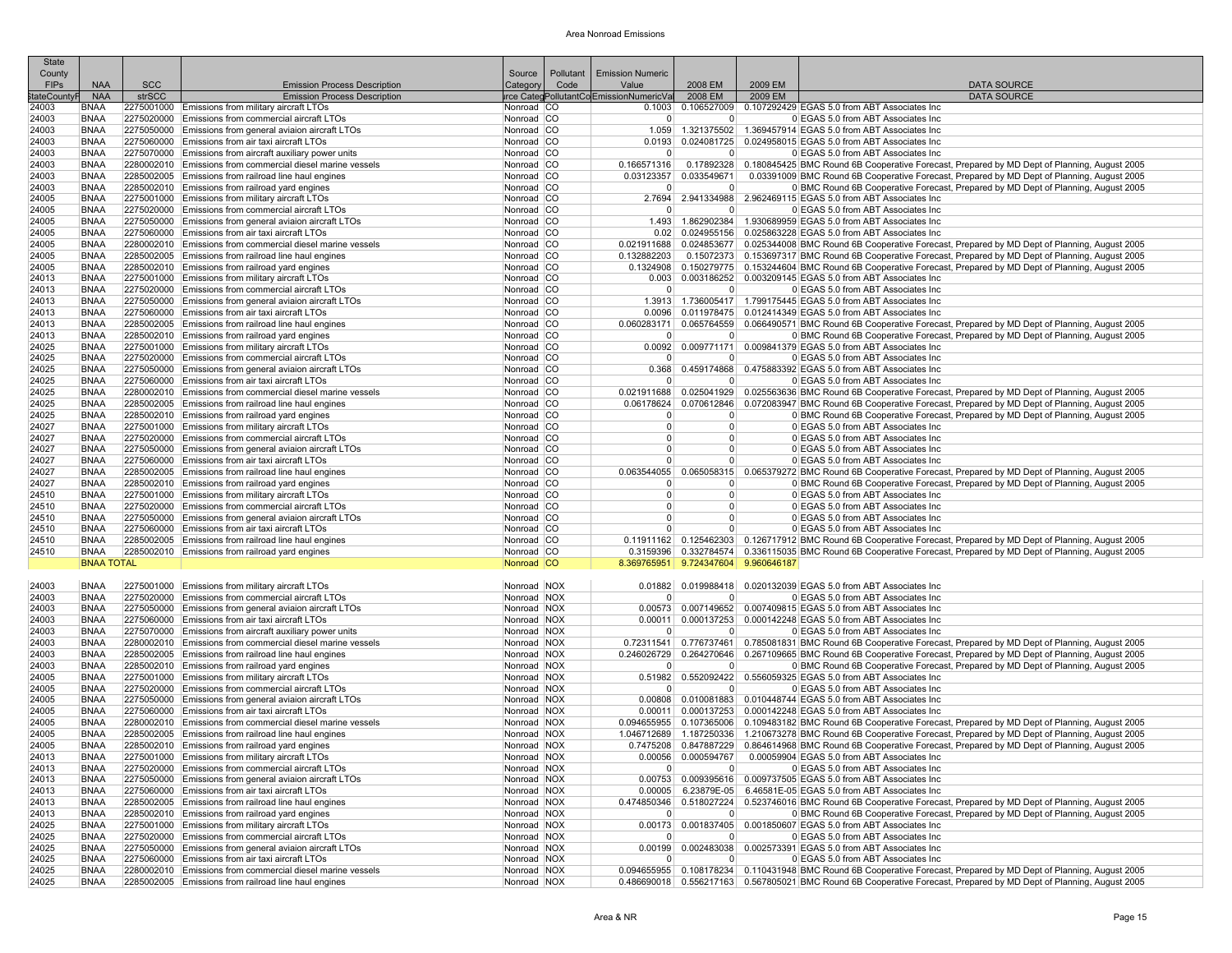| <b>State</b> |                   |            |                                                            |             |           |                         |                                     |         |                                                                                                                         |
|--------------|-------------------|------------|------------------------------------------------------------|-------------|-----------|-------------------------|-------------------------------------|---------|-------------------------------------------------------------------------------------------------------------------------|
| County       |                   |            |                                                            | Source      | Pollutant | <b>Emission Numeric</b> |                                     |         |                                                                                                                         |
| FIPs         | <b>NAA</b>        | <b>SCC</b> | <b>Emission Process Description</b>                        | Category    | Code      | Value                   | 2008 EM                             | 2009 EM | <b>DATA SOURCE</b>                                                                                                      |
| 24025        | <b>BNAA</b>       |            | 2285002010 Emissions from railroad yard engines            | Nonroad NOX |           | $\Omega$                | $\Omega$                            |         | 0 BMC Round 6B Cooperative Forecast, Prepared by MD Dept of Planning, August 2005                                       |
| 24027        | <b>BNAA</b>       |            | 2275001000 Emissions from military aircraft LTOs           | Nonroad NOX |           | $\Omega$                | $\Omega$                            |         | 0 EGAS 5.0 from ABT Associates Inc.                                                                                     |
| 24027        | <b>BNAA</b>       |            | 2275020000 Emissions from commercial aircraft LTOs         | Nonroad NOX |           | $\Omega$                | $\Omega$                            |         | 0 EGAS 5.0 from ABT Associates Inc                                                                                      |
| 24027        | <b>BNAA</b>       |            | 2275050000 Emissions from general aviaion aircraft LTOs    | Nonroad NOX |           | $\Omega$                | $\Omega$                            |         | 0 EGAS 5.0 from ABT Associates Inc                                                                                      |
| 24027        | <b>BNAA</b>       |            | 2275060000 Emissions from air taxi aircraft LTOs           | Nonroad NOX |           | $\Omega$                | $\Omega$                            |         | 0 EGAS 5.0 from ABT Associates Inc.                                                                                     |
| 24027        | <b>BNAA</b>       |            | 2285002005 Emissions from railroad line haul engines       | Nonroad NOX |           |                         |                                     |         | 0.500536317   0.512464138   0.514992317 BMC Round 6B Cooperative Forecast, Prepared by MD Dept of Planning, August 2005 |
| 24027        | <b>BNAA</b>       |            | 2285002010 Emissions from railroad yard engines            | Nonroad NOX |           | $\Omega$                | $\Omega$                            |         | 0 BMC Round 6B Cooperative Forecast, Prepared by MD Dept of Planning, August 2005                                       |
| 24510        | <b>BNAA</b>       |            | 2275001000 Emissions from military aircraft LTOs           | Nonroad NOX |           | $\Omega$                | $\Omega$                            |         | 0 EGAS 5.0 from ABT Associates Inc                                                                                      |
| 24510        | <b>BNAA</b>       |            | 2275020000 Emissions from commercial aircraft LTOs         | Nonroad NOX |           | $\Omega$                | $\Omega$                            |         | 0 EGAS 5.0 from ABT Associates Inc                                                                                      |
| 24510        | <b>BNAA</b>       |            | 2275050000 Emissions from general aviaion aircraft LTOs    | Nonroad NOX |           | $\Omega$                | $\Omega$                            |         | 0 EGAS 5.0 from ABT Associates Inc                                                                                      |
| 24510        | <b>BNAA</b>       |            | 2275060000 Emissions from air taxi aircraft LTOs           | Nonroad NOX |           | $\Omega$                | $\Omega$                            |         | 0 EGAS 5.0 from ABT Associates Inc.                                                                                     |
| 24510        | <b>BNAA</b>       |            | 2285002005 Emissions from railroad line haul engines       | Nonroad NOX |           |                         |                                     |         | 0.93824185 0.988266157 0.998156584 BMC Round 6B Cooperative Forecast, Prepared by MD Dept of Planning, August 2005      |
| 24510        | <b>BNAA</b>       |            | 2285002010 Emissions from railroad yard engines            | Nonroad NOX |           |                         |                                     |         | 1.7825496 1.877589924 1.896380576 BMC Round 6B Cooperative Forecast, Prepared by MD Dept of Planning, August 2005       |
|              | <b>BNAA TOTAL</b> |            |                                                            | Nonroad NOX |           |                         | 7.700085669 8.348213616 8.457635006 |         |                                                                                                                         |
|              |                   |            |                                                            |             |           |                         |                                     |         |                                                                                                                         |
| 24003        | <b>BNAA</b>       |            | 2275001000 Emissions from military aircraft LTOs           | Nonroad VOC |           | 0.0557                  | 0.05915807                          |         | 0.059583133 EGAS 5.0 from ABT Associates Inc                                                                            |
| 24003        | <b>BNAA</b>       |            | 2275020000 Emissions from commercial aircraft LTOs         | Nonroad VOC |           | $\Omega$                | $\Omega$                            |         | 0 EGAS 5.0 from ABT Associates Inc.                                                                                     |
| 24003        | <b>BNAA</b>       |            | 2275050000 Emissions from general aviaion aircraft LTOs    | Nonroad VOC |           |                         |                                     |         | 0.0337 0.042049438 0.043579539 EGAS 5.0 from ABT Associates Inc                                                         |
| 24003        | <b>BNAA</b>       |            | 2275060000 Emissions from air taxi aircraft LTOs           | Nonroad VOC |           | 0.0008                  | 0.000998206                         |         | 0.001034529 EGAS 5.0 from ABT Associates Inc                                                                            |
| 24003        | <b>BNAA</b>       |            | 2275070000 Emissions from aircraft auxiliary power units   | Nonroad VOC |           | $\overline{0}$          | $\overline{0}$                      |         | 0 EGAS 5.0 from ABT Associates Inc.                                                                                     |
| 24003        | <b>BNAA</b>       |            | 2280002010 Emissions from commercial diesel marine vessels | Nonroad VOC |           |                         |                                     |         | 0.024620107   0.026445792   0.026729895 BMC Round 6B Cooperative Forecast, Prepared by MD Dept of Planning, August 2005 |
| 24003        | <b>BNAA</b>       |            | 2285002005 Emissions from railroad line haul engines       | Nonroad VOC |           |                         |                                     |         | 0.01063039 0.011418678 0.011541347 BMC Round 6B Cooperative Forecast, Prepared by MD Dept of Planning, August 2005      |
| 24003        | <b>BNAA</b>       |            | 2285002010 Emissions from railroad yard engines            | Nonroad VOC |           | $\Omega$                | $\Omega$                            |         | 0 BMC Round 6B Cooperative Forecast, Prepared by MD Dept of Planning, August 2005                                       |
| 24005        | <b>BNAA</b>       |            | 2275001000 Emissions from military aircraft LTOs           | Nonroad VOC |           |                         | 1.5379 1.633378738                  |         | 1.645114917 EGAS 5.0 from ABT Associates Inc                                                                            |
| 24005        | <b>BNAA</b>       |            | 2275020000 Emissions from commercial aircraft LTOs         | Nonroad VOC |           |                         | $\Omega$                            |         | 0 EGAS 5.0 from ABT Associates Inc.                                                                                     |
| 24005        | <b>BNAA</b>       |            | 2275050000 Emissions from general aviaion aircraft LTOs    | Nonroad VOC |           |                         |                                     |         | 0.0475 0.059268495 0.061425166 EGAS 5.0 from ABT Associates Inc                                                         |
| 24005        | <b>BNAA</b>       |            | 2275060000 Emissions from air taxi aircraft LTOs           | Nonroad VOC |           |                         | $0.0009$ $0.001122982$              |         | 0.001163845 EGAS 5.0 from ABT Associates Inc                                                                            |
| 24005        | <b>BNAA</b>       |            | 2280002010 Emissions from commercial diesel marine vessels | Nonroad VOC |           |                         |                                     |         | 0.003241759 0.003677016 0.003749559 BMC Round 6B Cooperative Forecast, Prepared by MD Dept of Planning, August 2005     |
| 24005        | <b>BNAA</b>       |            | 2285002005 Emissions from railroad line haul engines       | Nonroad VOC |           |                         | 0.045226649 0.051299038             |         | 0.052311103 BMC Round 6B Cooperative Forecast, Prepared by MD Dept of Planning, August 2005                             |
| 24005        | <b>BNAA</b>       |            | 2285002010 Emissions from railroad yard engines            | Nonroad VOC |           |                         | 0.075364146 0.085482968             |         | 0.087169439 BMC Round 6B Cooperative Forecast, Prepared by MD Dept of Planning, August 2005                             |
| 24013        | <b>BNAA</b>       |            | 2275001000 Emissions from military aircraft LTOs           | Nonroad VOC |           |                         | $0.0017$ 0.001805543                |         | 0.001818516 EGAS 5.0 from ABT Associates Inc                                                                            |
| 24013        | <b>BNAA</b>       |            | 2275020000 Emissions from commercial aircraft LTOs         | Nonroad VOC |           | $\Omega$                | $\Omega$                            |         | 0 EGAS 5.0 from ABT Associates Inc                                                                                      |
| 24013        | <b>BNAA</b>       |            | 2275050000 Emissions from general aviaion aircraft LTOs    | Nonroad VOC |           | 0.0443                  | 0.05527567                          |         | 0.05728705 EGAS 5.0 from ABT Associates Inc                                                                             |
| 24013        | <b>BNAA</b>       |            | 2275060000 Emissions from air taxi aircraft LTOs           | Nonroad VOC |           | 0.0004                  | 0.000499103                         |         | 0.000517265 EGAS 5.0 from ABT Associates Inc                                                                            |
| 24013        | <b>BNAA</b>       |            | 2285002005 Emissions from railroad line haul engines       | Nonroad VOC |           | 0.020517464             | 0.022383062                         |         | 0.022630162 BMC Round 6B Cooperative Forecast, Prepared by MD Dept of Planning, August 2005                             |
| 24013        | <b>BNAA</b>       |            | 2285002010 Emissions from railroad yard engines            | Nonroad VOC |           | $\Omega$                | $\Omega$                            |         | 0 BMC Round 6B Cooperative Forecast, Prepared by MD Dept of Planning, August 2005                                       |
| 24025        | <b>BNAA</b>       |            | 2275001000 Emissions from military aircraft LTOs           | Nonroad VOC |           | 0.0051                  | 0.005416628                         |         | 0.005455547 EGAS 5.0 from ABT Associates Inc                                                                            |
| 24025        | <b>BNAA</b>       |            | 2275020000 Emissions from commercial aircraft LTOs         | Nonroad VOC |           | $\Omega$                | $\Omega$                            |         | 0 EGAS 5.0 from ABT Associates Inc                                                                                      |
| 24025        | <b>BNAA</b>       |            | 2275050000 Emissions from general aviaion aircraft LTOs    | Nonroad VOC |           |                         | 0.0117 0.014598766                  |         | 0.015129988 EGAS 5.0 from ABT Associates Inc                                                                            |
| 24025        | <b>BNAA</b>       |            | 2275060000 Emissions from air taxi aircraft LTOs           | Nonroad VOC |           |                         | $\Omega$                            |         | 0 EGAS 5.0 from ABT Associates Inc.                                                                                     |
| 24025        | <b>BNAA</b>       |            | 2280002010 Emissions from commercial diesel marine vessels | Nonroad VOC |           |                         |                                     |         | 0.003241759 0.003704867 0.003782052 BMC Round 6B Cooperative Forecast, Prepared by MD Dept of Planning, August 2005     |
| 24025        | <b>BNAA</b>       |            | 2285002005 Emissions from railroad line haul engines       | Nonroad VOC |           |                         | 0.021029036 0.024033184             |         | 0.024533875 BMC Round 6B Cooperative Forecast, Prepared by MD Dept of Planning, August 2005                             |
| 24025        | <b>BNAA</b>       |            | 2285002010 Emissions from railroad yard engines            | Nonroad VOC |           | $\Omega$                | $\Omega$                            |         | 0 BMC Round 6B Cooperative Forecast, Prepared by MD Dept of Planning, August 2005                                       |
| 24027        | <b>BNAA</b>       |            | 2275001000 Emissions from military aircraft LTOs           | Nonroad VOC |           | $\Omega$                | $\Omega$                            |         | 0 EGAS 5.0 from ABT Associates Inc.                                                                                     |
| 24027        | <b>BNAA</b>       |            | 2275020000 Emissions from commercial aircraft LTOs         | Nonroad VOC |           | $\Omega$                | $\Omega$                            |         | 0 EGAS 5.0 from ABT Associates Inc                                                                                      |
| 24027        | <b>BNAA</b>       |            | 2275050000 Emissions from general aviaion aircraft LTOs    | Nonroad VOC |           | $\Omega$                | $\Omega$                            |         | 0 EGAS 5.0 from ABT Associates Inc.                                                                                     |
| 24027        | <b>BNAA</b>       |            | 2275060000 Emissions from air taxi aircraft LTOs           | Nonroad VOC |           | $\Omega$                | $\Omega$                            |         | 0 EGAS 5.0 from ABT Associates Inc                                                                                      |
| 24027        | <b>BNAA</b>       |            | 2285002005 Emissions from railroad line haul engines       | Nonroad VOC |           |                         |                                     |         | 0.02162731 0.022142691 0.022251929 BMC Round 6B Cooperative Forecast, Prepared by MD Dept of Planning, August 2005      |
| 24027        | <b>BNAA</b>       |            | 2285002010 Emissions from railroad yard engines            | Nonroad VOC |           | $\Omega$                | $\Omega$                            |         | 0 BMC Round 6B Cooperative Forecast, Prepared by MD Dept of Planning, August 2005                                       |
| 24510        | <b>BNAA</b>       |            | 2275001000 Emissions from military aircraft LTOs           | Nonroad VOC |           | $\Omega$                | $\Omega$                            |         | 0 EGAS 5.0 from ABT Associates Inc                                                                                      |
| 24510        | <b>BNAA</b>       |            | 2275020000 Emissions from commercial aircraft LTOs         | Nonroad VOC |           | $\Omega$                | $\Omega$                            |         | 0 EGAS 5.0 from ABT Associates Inc                                                                                      |
| 24510        | <b>BNAA</b>       |            | 2275050000 Emissions from general aviaion aircraft LTOs    | Nonroad VOC |           | $\overline{0}$          | $\Omega$                            |         | 0 EGAS 5.0 from ABT Associates Inc.                                                                                     |
| 24510        | <b>BNAA</b>       |            | 2275060000 Emissions from air taxi aircraft LTOs           | Nonroad VOC |           | $\overline{0}$          | 0                                   |         | 0 EGAS 5.0 from ABT Associates Inc                                                                                      |
| 24510        | <b>BNAA</b>       |            | 2285002005 Emissions from railroad line haul engines       | Nonroad VOC |           |                         |                                     |         | 0.040539811 0.042701275 0.043128623 BMC Round 6B Cooperative Forecast, Prepared by MD Dept of Planning, August 2005     |
| 24510        | <b>BNAA</b>       |            | 2285002010 Emissions from railroad yard engines            | Nonroad VOC |           |                         |                                     |         | 0.179714502 0.189296353 0.191190804 BMC Round 6B Cooperative Forecast, Prepared by MD Dept of Planning, August 2005     |
|              | <b>BNAA TOTAL</b> |            |                                                            | Nonroad VOC |           |                         | 2.185452933 2.356156563 2.381128283 |         |                                                                                                                         |
|              |                   |            |                                                            |             |           |                         |                                     |         |                                                                                                                         |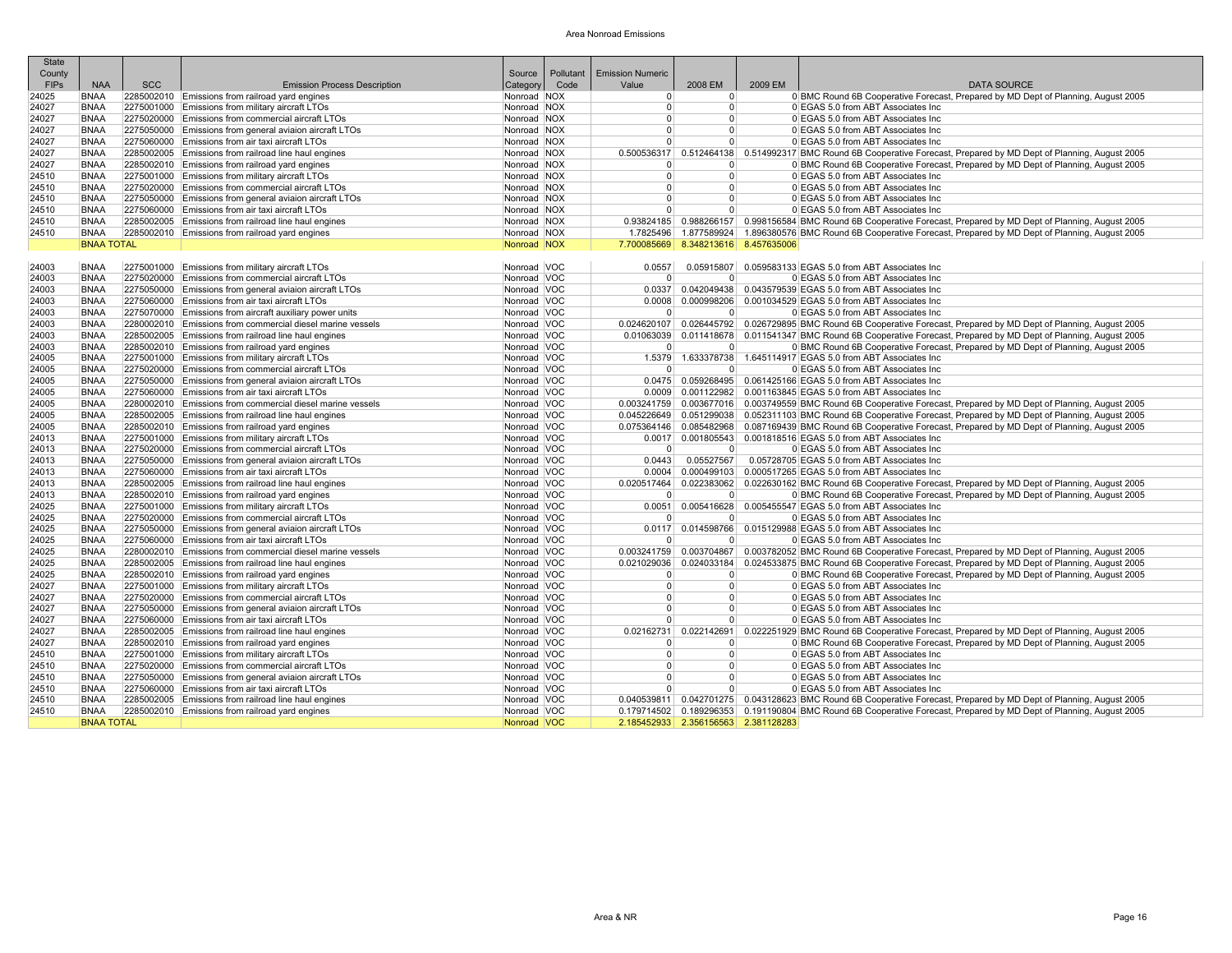|             |                    |                     |            |                 |           | Emission       | Emission  |                 |
|-------------|--------------------|---------------------|------------|-----------------|-----------|----------------|-----------|-----------------|
|             | <b>StateCounty</b> |                     |            |                 | Pollutant | Numeric        | Unit      | Emission        |
| <b>NAA</b>  | <b>FIPS</b>        | <b>SCC</b>          | Start Date | <b>End Date</b> | Code      | Value          | Numerator | <b>Type</b>     |
| <b>BNAA</b> | 24003              | 220100111X 20020501 |            | 20020915 CO     |           | 8.84480665 TON |           | 27              |
| <b>BNAA</b> | 24003              | 220100113X 20020501 |            | 20020915 CO     |           | 3.16908069 TON |           | 27              |
| <b>BNAA</b> | 24003              | 220100115X 20020501 |            | 20020915 CO     |           | 3.30658945 TON |           | 27              |
| <b>BNAA</b> | 24003              | 220100117X 20020501 |            | 20020915 CO     |           | 3.40964552 TON |           | 27              |
| <b>BNAA</b> | 24003              | 220100119X 20020501 |            | 20020915 CO     |           | 1.20821225 TON |           | 27              |
| <b>BNAA</b> | 24003              | 220100121X 20020501 |            | 20020915 CO     |           | 0.61211606 TON |           | 27              |
| <b>BNAA</b> | 24003              | 220100123X 20020501 |            | 20020915 CO     |           | 17.4444364 TON |           | 27              |
| <b>BNAA</b> | 24003              | 220100125X 20020501 |            | 20020915 CO     |           | 33.9272528 TON |           | 27              |
| <b>BNAA</b> | 24003              | 220100127X 20020501 |            | 20020915 CO     |           | 14.054606 TON  |           | 27              |
| <b>BNAA</b> | 24003              | 220100129X 20020501 |            | 20020915 CO     |           | 11.4607107 TON |           | 27              |
| <b>BNAA</b> | 24003              | 220100131X 20020501 |            | 20020915 CO     |           | 6.6276324 TON  |           | 27              |
| <b>BNAA</b> | 24003              | 220100133X 20020501 |            | 20020915 CO     |           | 4.08016858 TON |           | 27              |
| <b>BNAA</b> | 24003              | 220102011X 20020501 |            | 20020915 CO     |           | 5.54211607 TON |           | 27              |
| <b>BNAA</b> | 24003              | 220102013X 20020501 |            | 20020915 CO     |           | 1.99987147 TON |           | 27              |
| <b>BNAA</b> | 24003              | 220102015X 20020501 |            | 20020915 CO     |           | 2.07696373 TON |           | 27              |
| <b>BNAA</b> | 24003              | 220102017X 20020501 |            | 20020915 CO     |           | 2.13746842 TON |           | 27              |
| <b>BNAA</b> | 24003              | 220102019X 20020501 |            | 20020915 CO     |           | 0.75692653 TON |           | 27              |
| <b>BNAA</b> | 24003              | 220102021X 20020501 |            | 20020915 CO     |           | 0.39718765 TON |           | 27              |
| <b>BNAA</b> | 24003              | 220102023X 20020501 |            | 20020915 CO     |           | 10.93072 TON   |           | 27              |
| <b>BNAA</b> | 24003              | 220102025X 20020501 |            | 20020915 CO     |           | 21.2606745 TON |           | 27              |
| <b>BNAA</b> | 24003              | 220102027X 20020501 |            | 20020915 CO     |           | 8.76612817 TON |           | 27              |
| <b>BNAA</b> | 24003              | 220102029X 20020501 |            | 20020915 CO     |           | 6.96068766 TON |           | 27              |
| <b>BNAA</b> | 24003              | 220102031X 20020501 |            | 20020915 CO     |           | 3.89815625 TON |           | 27              |
| <b>BNAA</b> | 24003              | 220102033X 20020501 |            | 20020915 CO     |           | 2.65091782 TON |           | 27              |
| <b>BNAA</b> | 24003              | 220104011X 20020501 |            | 20020915 CO     |           | 2.61429136 TON |           | 27              |
| <b>BNAA</b> | 24003              | 220104013X 20020501 |            | 20020915 CO     |           | 0.97930325 TON |           | 27              |
| <b>BNAA</b> | 24003              | 220104015X 20020501 |            | 20020915 CO     |           | 1.03227035 TON |           | 27              |
| <b>BNAA</b> | 24003              | 220104017X 20020501 |            | 20020915 CO     |           | 1.06665029 TON |           | 27              |
| <b>BNAA</b> | 24003              | 220104019X 20020501 |            | 20020915 CO     |           | 0.37877026 TON |           | 27              |
| <b>BNAA</b> | 24003              | 220104021X 20020501 |            | 20020915 CO     |           | 0.237065 TON   |           | 27              |
| <b>BNAA</b> | 24003              | 220104023X 20020501 |            | 20020915 CO     |           | 5.17800653 TON |           | 27              |
| <b>BNAA</b> | 24003              | 220104025X 20020501 |            | 20020915 CO     |           | 10.0676322 TON |           | 27              |
| <b>BNAA</b> | 24003              | 220104027X 20020501 |            | 20020915 CO     |           | 4.4651206 TON  |           | 27              |
| <b>BNAA</b> | 24003              | 220104029X 20020501 |            | 20020915 CO     |           | 3.66638014 TON |           | $\overline{27}$ |
| <b>BNAA</b> | 24003              | 220104031X 20020501 |            | 20020915 CO     |           | 2.10370467 TON |           | 27              |
| <b>BNAA</b> | 24003              | 220104033X 20020501 |            | 20020915 CO     |           | 1.5827309 TON  |           | 27              |
| <b>BNAA</b> | 24003              | 220107011X 20020501 |            | 20020915 CO     |           | 0.92589633 TON |           | 27              |
| <b>BNAA</b> | 24003              | 220107013X 20020501 |            | 20020915 CO     |           | 0.17806606 TON |           | 27              |
| <b>BNAA</b> | 24003              | 220107015X 20020501 |            | 20020915 CO     |           | 0.20122008 TON |           | 27              |
| <b>BNAA</b> | 24003              | 220107017X 20020501 |            | 20020915 CO     |           | 0.16172101 TON |           | 27              |
| <b>BNAA</b> | 24003              | 220107019X 20020501 |            | 20020915 CO     |           | 0.05499535 TON |           | 27              |
| <b>BNAA</b> | 24003              | 220107021X 20020501 |            | 20020915 CO     |           | 0.06027541 TON |           | 27              |
| <b>BNAA</b> | 24003              | 220107023X 20020501 |            | 20020915 CO     |           | 1.29764377 TON |           | 27              |
| <b>BNAA</b> | 24003              | 220107025X 20020501 |            | 20020915 CO     |           | 1.69783852 TON |           | 27              |
| <b>BNAA</b> | 24003              | 220107027X 20020501 |            | 20020915 CO     |           | 0.65199433 TON |           | 27              |
| <b>BNAA</b> | 24003              | 220107029X 20020501 |            | 20020915 CO     |           | 0.63279871 TON |           | 27              |
| <b>BNAA</b> | 24003              | 220107031X 20020501 |            | 20020915 CO     |           | 0.5817375 TON  |           | 27              |
| <b>BNAA</b> | 24003              | 220107033X 20020501 |            | 20020915 CO     |           | 0.54056953 TON |           | 27              |
| <b>BNAA</b> | 24003              | 220108011X 20020501 |            | 20020915 CO     |           | 0.05191329 TON |           | 27              |
| <b>BNAA</b> | 24003              | 220108013X 20020501 |            | 20020915 CO     |           | 0.00932003 TON |           | 27              |
| <b>BNAA</b> | 24003              | 220108015X 20020501 |            | 20020915 CO     |           | 0.04893375 TON |           | 27              |
| <b>BNAA</b> | 24003              | 220108017X 20020501 |            | 20020915 CO     |           | 0.0178949 TON  |           | 27              |
| <b>BNAA</b> | 24003              | 220108019X 20020501 |            | 20020915 CO     |           | 0.01215848 TON |           | 27              |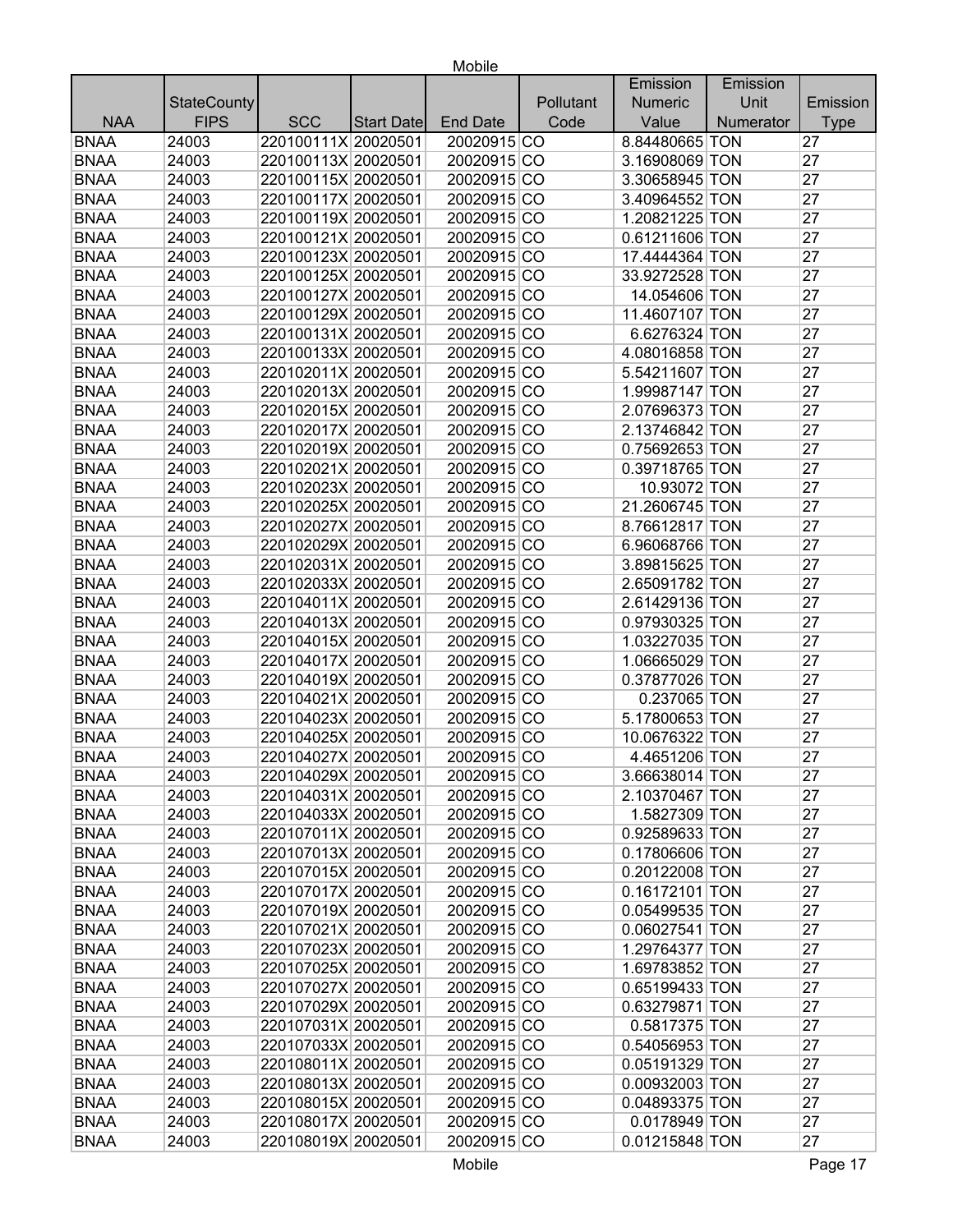|             |                    |                     |            |                 |           | Emission         | Emission  |             |
|-------------|--------------------|---------------------|------------|-----------------|-----------|------------------|-----------|-------------|
|             | <b>StateCounty</b> |                     |            |                 | Pollutant | <b>Numeric</b>   | Unit      | Emission    |
| <b>NAA</b>  | <b>FIPS</b>        | <b>SCC</b>          | Start Date | <b>End Date</b> | Code      | Value            | Numerator | <b>Type</b> |
| <b>BNAA</b> | 24003              | 220108021X 20020501 |            | 20020915 CO     |           | 0.04650426 TON   |           | 27          |
| <b>BNAA</b> | 24003              | 220108023X 20020501 |            | 20020915 CO     |           | 0.09727776 TON   |           | 27          |
| <b>BNAA</b> | 24003              | 220108025X 20020501 |            | 20020915 CO     |           | 0.1851462 TON    |           | 27          |
| <b>BNAA</b> | 24003              | 220108027X 20020501 |            | 20020915 CO     |           | 0.04930523 TON   |           | 27          |
| <b>BNAA</b> | 24003              | 220108029X 20020501 |            | 20020915 CO     |           | 0.09016014 TON   |           | 27          |
| <b>BNAA</b> | 24003              | 220108031X 20020501 |            | 20020915 CO     |           | 0.09057351 TON   |           | 27          |
| <b>BNAA</b> | 24003              | 220108033X 20020501 |            | 20020915 CO     |           | 0.11298898 TON   |           | 27          |
| <b>BNAA</b> | 24003              | 223000111X 20020501 |            | 20020915 CO     |           | 0.00226855 TON   |           | 27          |
| <b>BNAA</b> | 24003              | 223000113X 20020501 |            | 20020915 CO     |           | 0.00088956 TON   |           | 27          |
| <b>BNAA</b> | 24003              | 223000115X 20020501 |            | 20020915 CO     |           | 0.00099098 TON   |           | 27          |
| <b>BNAA</b> | 24003              | 223000117X 20020501 |            | 20020915 CO     |           | 0.0010483 TON    |           | 27          |
| <b>BNAA</b> | 24003              | 223000119X 20020501 |            | 20020915 CO     |           | 0.00037699 TON   |           | 27          |
| <b>BNAA</b> | 24003              | 223000121X 20020501 |            | 20020915 CO     |           | 0.00050596 TON   |           | 27          |
| <b>BNAA</b> | 24003              | 223000123X 20020501 |            | 20020915 CO     |           | 0.00452057 TON   |           | 27          |
| <b>BNAA</b> | 24003              | 223000125X 20020501 |            | 20020915 CO     |           | 0.00872919 TON   |           | 27          |
| <b>BNAA</b> | 24003              | 223000127X 20020501 |            | 20020915 CO     |           | 0.00484465 TON   |           | 27          |
| <b>BNAA</b> | 24003              | 223000129X 20020501 |            | 20020915 CO     |           | 0.0048689 TON    |           | 27          |
| <b>BNAA</b> | 24003              | 223000131X 20020501 |            | 20020915 CO     |           | 0.00328378 TON   |           | 27          |
| <b>BNAA</b> | 24003              | 223000133X 20020501 |            | 20020915 CO     |           | 0.00339291 TON   |           | 27          |
| <b>BNAA</b> | 24003              | 223006011X 20020501 |            | 20020915 CO     |           | 0.00598665 TON   |           | 27          |
| <b>BNAA</b> | 24003              | 223006013X 20020501 |            | 20020915 CO     |           | 0.00231154 TON   |           | 27          |
| <b>BNAA</b> | 24003              | 223006015X 20020501 |            | 20020915 CO     |           | 0.0025761 TON    |           | 27          |
| <b>BNAA</b> | 24003              | 223006017X 20020501 |            | 20020915 CO     |           | 0.00273263 TON   |           | 27          |
| <b>BNAA</b> | 24003              | 223006019X 20020501 |            | 20020915 CO     |           | 0.00098106 TON   |           | 27          |
| <b>BNAA</b> | 24003              | 223006021X 20020501 |            | 20020915 CO     |           | 0.00143851 TON   |           | 27          |
| <b>BNAA</b> | 24003              | 223006023X 20020501 |            | 20020915 CO     |           | 0.01190715 TON   |           | 27          |
| <b>BNAA</b> | 24003              | 223006025X 20020501 |            | 20020915 CO     |           | 0.02297765 TON   |           | 27          |
| <b>BNAA</b> | 24003              | 223006027X 20020501 |            | 20020915 CO     |           | 0.01272837 TON   |           | 27          |
| <b>BNAA</b> | 24003              | 223006029X 20020501 |            | 20020915 CO     |           | 0.01314725 TON   |           | 27          |
| <b>BNAA</b> | 24003              | 223006031X 20020501 |            | 20020915 CO     |           | 0.00912823 TON   |           | 27          |
| <b>BNAA</b> | 24003              | 223006033X 20020501 |            | 20020915 CO     |           | 0.0096408 TON    |           | 27          |
| <b>BNAA</b> | 24003              | 223007111X 20020501 |            | 20020915 CO     |           | 0.01446451 TON   |           | 27          |
| <b>BNAA</b> | 24003              | 223007113X 20020501 |            | 20020915 CO     |           | 0.00320111 TON   |           | 27          |
| <b>BNAA</b> | 24003              | 223007115X 20020501 |            | 20020915 CO     |           | $0.00310521$ TON |           | 27          |
| <b>BNAA</b> | 24003              | 223007117X 20020501 |            | 20020915 CO     |           | 0.00296301 TON   |           | 27          |
| <b>BNAA</b> | 24003              | 223007119X 20020501 |            | 20020915 CO     |           | 0.00106042 TON   |           | 27          |
| <b>BNAA</b> | 24003              | 223007121X 20020501 |            | 20020915 CO     |           | 0.00107365 TON   |           | 27          |
| <b>BNAA</b> | 24003              | 223007123X 20020501 |            | 20020915 CO     |           | 0.02004771 TON   |           | 27          |
| <b>BNAA</b> | 24003              | 223007125X 20020501 |            | 20020915 CO     |           | 0.02630883 TON   |           | 27          |
| <b>BNAA</b> | 24003              | 223007127X 20020501 |            | 20020915 CO     |           | 0.01111459 TON   |           | 27          |
| <b>BNAA</b> | 24003              | 223007129X 20020501 |            | 20020915 CO     |           | 0.01033857 TON   |           | 27          |
| <b>BNAA</b> | 24003              | 223007131X 20020501 |            | 20020915 CO     |           | 0.00961104 TON   |           | 27          |
| <b>BNAA</b> | 24003              | 223007133X 20020501 |            | 20020915 CO     |           | 0.00738878 TON   |           | 27          |
| <b>BNAA</b> | 24003              | 223007211X 20020501 |            | 20020915 CO     |           | 0.01251232 TON   |           | 27          |
| <b>BNAA</b> | 24003              | 223007213X 20020501 |            | 20020915 CO     |           | 0.0027679 TON    |           | 27          |
| <b>BNAA</b> | 24003              | 223007215X 20020501 |            | 20020915 CO     |           | 0.00268412 TON   |           | 27          |
| <b>BNAA</b> | 24003              | 223007217X 20020501 |            | 20020915 CO     |           | 0.00256177 TON   |           | 27          |
| <b>BNAA</b> | 24003              | 223007219X 20020501 |            | 20020915 CO     |           | 0.00091712 TON   |           | 27          |
| <b>BNAA</b> | 24003              | 223007221X 20020501 |            | 20020915 CO     |           | 0.00092374 TON   |           | 27          |
| <b>BNAA</b> | 24003              | 223007223X 20020501 |            | 20020915 CO     |           | 0.01734044 TON   |           | 27          |
| <b>BNAA</b> | 24003              | 223007225X 20020501 |            | 20020915 CO     |           | 0.02275719 TON   |           | 27          |
| <b>BNAA</b> | 24003              | 223007227X 20020501 |            | 20020915 CO     |           | 0.00961325 TON   |           | 27          |
| <b>BNAA</b> | 24003              | 223007229X 20020501 |            | 20020915 CO     |           | 0.00894304 TON   |           | 27          |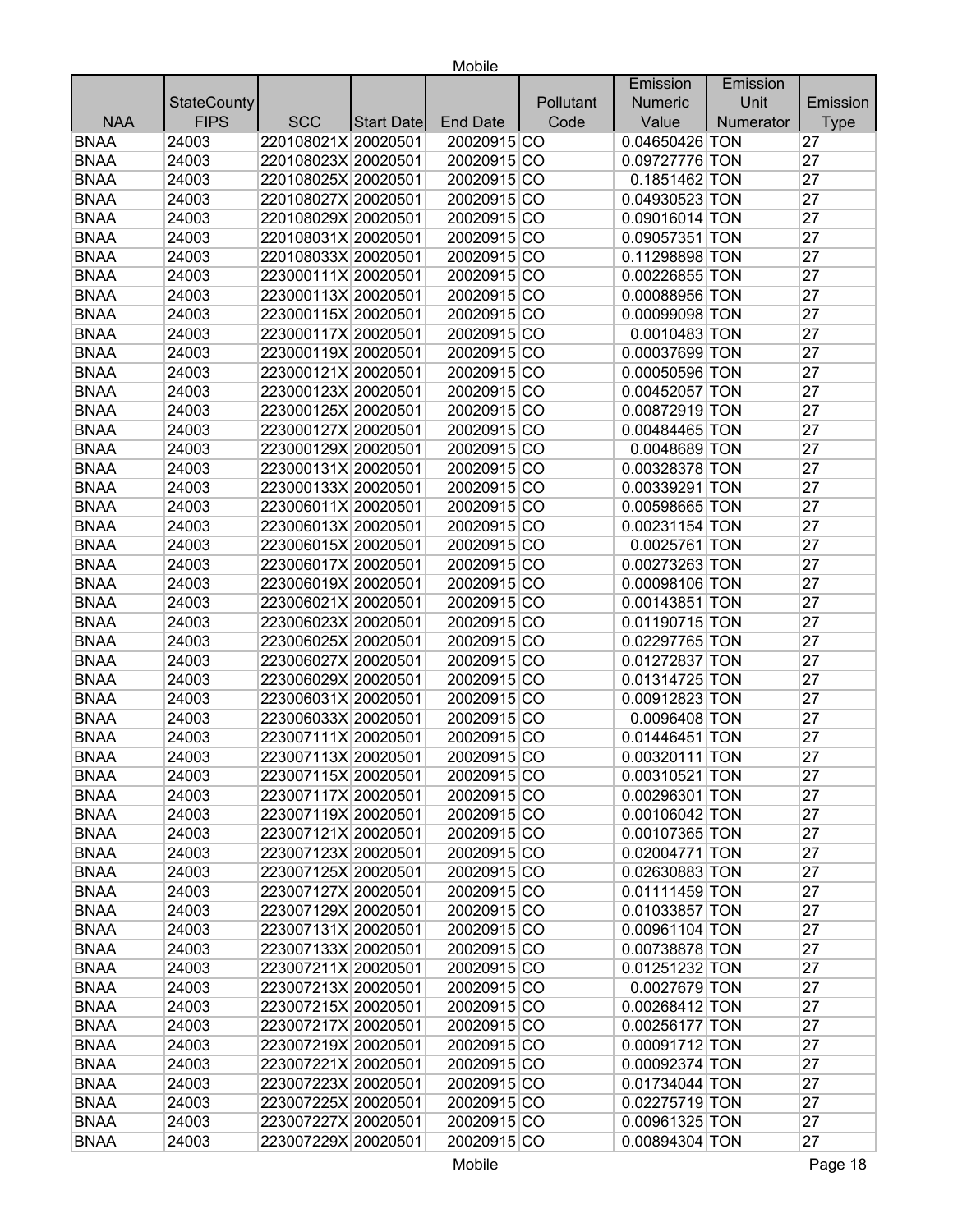|             |                    |                     |                   |                 |           | Emission       | Emission  |             |
|-------------|--------------------|---------------------|-------------------|-----------------|-----------|----------------|-----------|-------------|
|             | <b>StateCounty</b> |                     |                   |                 | Pollutant | <b>Numeric</b> | Unit      | Emission    |
| <b>NAA</b>  | <b>FIPS</b>        | <b>SCC</b>          | <b>Start Date</b> | <b>End Date</b> | Code      | Value          | Numerator | <b>Type</b> |
| <b>BNAA</b> | 24003              | 223007231X 20020501 |                   | 20020915 CO     |           | 0.00831362 TON |           | 27          |
| <b>BNAA</b> | 24003              | 223007233X 20020501 |                   | 20020915 CO     |           | 0.00638789 TON |           | 27          |
| <b>BNAA</b> | 24003              | 223007311X 20020501 |                   | 20020915 CO     |           | 0.04282034 TON |           | 27          |
| <b>BNAA</b> | 24003              | 223007313X 20020501 |                   | 20020915 CO     |           | 0.00947435 TON |           | 27          |
| <b>BNAA</b> | 24003              | 223007315X 20020501 |                   | 20020915 CO     |           | 0.00919216 TON |           | 27          |
| <b>BNAA</b> | 24003              | 223007317X 20020501 |                   | 20020915 CO     |           | 0.00877218 TON |           | 27          |
| <b>BNAA</b> | 24003              | 223007319X 20020501 |                   | 20020915 CO     |           | 0.00314048 TON |           | 27          |
| <b>BNAA</b> | 24003              | 223007321X 20020501 |                   | 20020915 CO     |           | 0.00316694 TON |           | 27          |
| <b>BNAA</b> | 24003              | 223007323X 20020501 |                   | 20020915 CO     |           | 0.05934617 TON |           | 27          |
| <b>BNAA</b> | 24003              | 223007325X 20020501 |                   | 20020915 CO     |           | 0.07788041 TON |           | 27          |
| <b>BNAA</b> | 24003              | 223007327X 20020501 |                   | 20020915 CO     |           | 0.03289514 TON |           | 27          |
| <b>BNAA</b> | 24003              | 223007329X 20020501 |                   | 20020915 CO     |           | 0.03060454 TON |           | 27          |
| <b>BNAA</b> | 24003              | 223007331X 20020501 |                   | 20020915 CO     |           | 0.02845393 TON |           | 27          |
| <b>BNAA</b> | 24003              | 223007333X 20020501 |                   | 20020915 CO     |           | 0.02187204 TON |           | 27          |
| <b>BNAA</b> | 24003              | 223007411X 20020501 |                   | 20020915 CO     |           | 0.28451283 TON |           | 27          |
| <b>BNAA</b> | 24003              | 223007413X 20020501 |                   | 20020915 CO     |           | 0.06295954 TON |           | 27          |
| <b>BNAA</b> | 24003              | 223007415X 20020501 |                   | 20020915 CO     |           | 0.06106908 TON |           | 27          |
| <b>BNAA</b> | 24003              | 223007417X 20020501 |                   | 20020915 CO     |           | 0.05828574 TON |           | 27          |
| <b>BNAA</b> | 24003              | 223007419X 20020501 |                   | 20020915 CO     |           | 0.02086342 TON |           | 27          |
| <b>BNAA</b> | 24003              | 223007421X 20020501 |                   | 20020915 CO     |           | 0.02109821 TON |           | 27          |
| <b>BNAA</b> | 24003              | 223007423X 20020501 |                   | 20020915 CO     |           | 0.39433267 TON |           | 27          |
| <b>BNAA</b> | 24003              | 223007425X 20020501 |                   | 20020915 CO     |           | 0.51748054 TON |           | 27          |
| <b>BNAA</b> | 24003              | 223007427X 20020501 |                   | 20020915 CO     |           | 0.2185969 TON  |           | 27          |
| <b>BNAA</b> | 24003              | 223007429X 20020501 |                   | 20020915 CO     |           | 0.20335415 TON |           | 27          |
| <b>BNAA</b> | 24003              | 223007431X 20020501 |                   | 20020915 CO     |           | 0.18904066 TON |           | 27          |
| <b>BNAA</b> | 24003              | 223007433X 20020501 |                   | 20020915 CO     |           | 0.14533737 TON |           | 27          |
| <b>BNAA</b> | 24003              | 223007511X 20020501 |                   | 20020915 CO     |           | 0.03102782 TON |           | 27          |
| <b>BNAA</b> | 24003              | 223007513X 20020501 |                   | 20020915 CO     |           | 0.00642537 TON |           | 27          |
| <b>BNAA</b> | 24003              | 223007515X 20020501 |                   | 20020915 CO     |           | 0.01798419 TON |           | 27          |
| <b>BNAA</b> | 24003              | 223007517X 20020501 |                   | 20020915 CO     |           | 0.00790577 TON |           | 27          |
| <b>BNAA</b> | 24003              | 223007519X 20020501 |                   | 20020915 CO     |           | 0.00207124 TON |           | 27          |
| <b>BNAA</b> | 24003              | 223007521X 20020501 |                   | 20020915 CO     |           | 0.00349983 TON |           | 27          |
| <b>BNAA</b> | 24003              | 223007523X 20020501 |                   | 20020915 CO     |           | 0.0522032 TON  |           | 27          |
| BNAA        | 24003              | 223007525X 20020501 |                   | 20020915 CO     |           | 0.0680963 TON  |           | 27          |
| <b>BNAA</b> | 24003              | 223007527X 20020501 |                   | 20020915 CO     |           | 0.05173472 TON |           | 27          |
| <b>BNAA</b> | 24003              | 223007529X 20020501 |                   | 20020915 CO     |           | 0.06086405 TON |           | 27          |
| <b>BNAA</b> | 24003              | 223007531X 20020501 |                   | 20020915 CO     |           | 0.05177771 TON |           | 27          |
| <b>BNAA</b> | 24003              | 223007533X 20020501 |                   | 20020915 CO     |           | 0.06812607 TON |           | 27          |
| <b>BNAA</b> | 24005              | 220100111X 20020501 |                   | 20020915 CO     |           | 9.61427637 TON |           | 27          |
| <b>BNAA</b> | 24005              | 220100113X 20020501 |                   | 20020915 CO     |           | 2.03805329 TON |           | 27          |
| <b>BNAA</b> | 24005              | 220100115X 20020501 |                   | 20020915 CO     |           | 2.55481181 TON |           | 27          |
| <b>BNAA</b> | 24005              | 220100117X 20020501 |                   | 20020915 CO     |           | 5.43023711 TON |           | 27          |
| <b>BNAA</b> | 24005              | 220100119X 20020501 |                   | 20020915 CO     |           | 0.63973995 TON |           | 27          |
| <b>BNAA</b> | 24005              | 220100121X 20020501 |                   | 20020915 CO     |           | 1.18290983 TON |           | 27          |
| <b>BNAA</b> | 24005              | 220100123X 20020501 |                   | 20020915 CO     |           | 71.0008512 TON |           | 27          |
| <b>BNAA</b> | 24005              | 220100125X 20020501 |                   | 20020915 CO     |           | 10.515697 TON  |           | 27          |
| <b>BNAA</b> | 24005              | 220100127X 20020501 |                   | 20020915 CO     |           | 19.8130063 TON |           | 27          |
| <b>BNAA</b> | 24005              | 220100129X 20020501 |                   | 20020915 CO     |           | 16.9634644 TON |           | 27          |
| <b>BNAA</b> | 24005              | 220100131X 20020501 |                   | 20020915 CO     |           | 7.27037174 TON |           | 27          |
| <b>BNAA</b> | 24005              | 220100133X 20020501 |                   | 20020915 CO     |           | 5.16724909 TON |           | 27          |
| <b>BNAA</b> | 24005              | 220102011X 20020501 |                   | 20020915 CO     |           | 6.03020462 TON |           | 27          |
| <b>BNAA</b> | 24005              | 220102013X 20020501 |                   | 20020915 CO     |           | 1.28276589 TON |           | 27          |
| <b>BNAA</b> | 24005              | 220102015X 20020501 |                   | 20020915 CO     |           | 1.60184055 TON |           | 27          |
|             |                    |                     |                   |                 |           |                |           |             |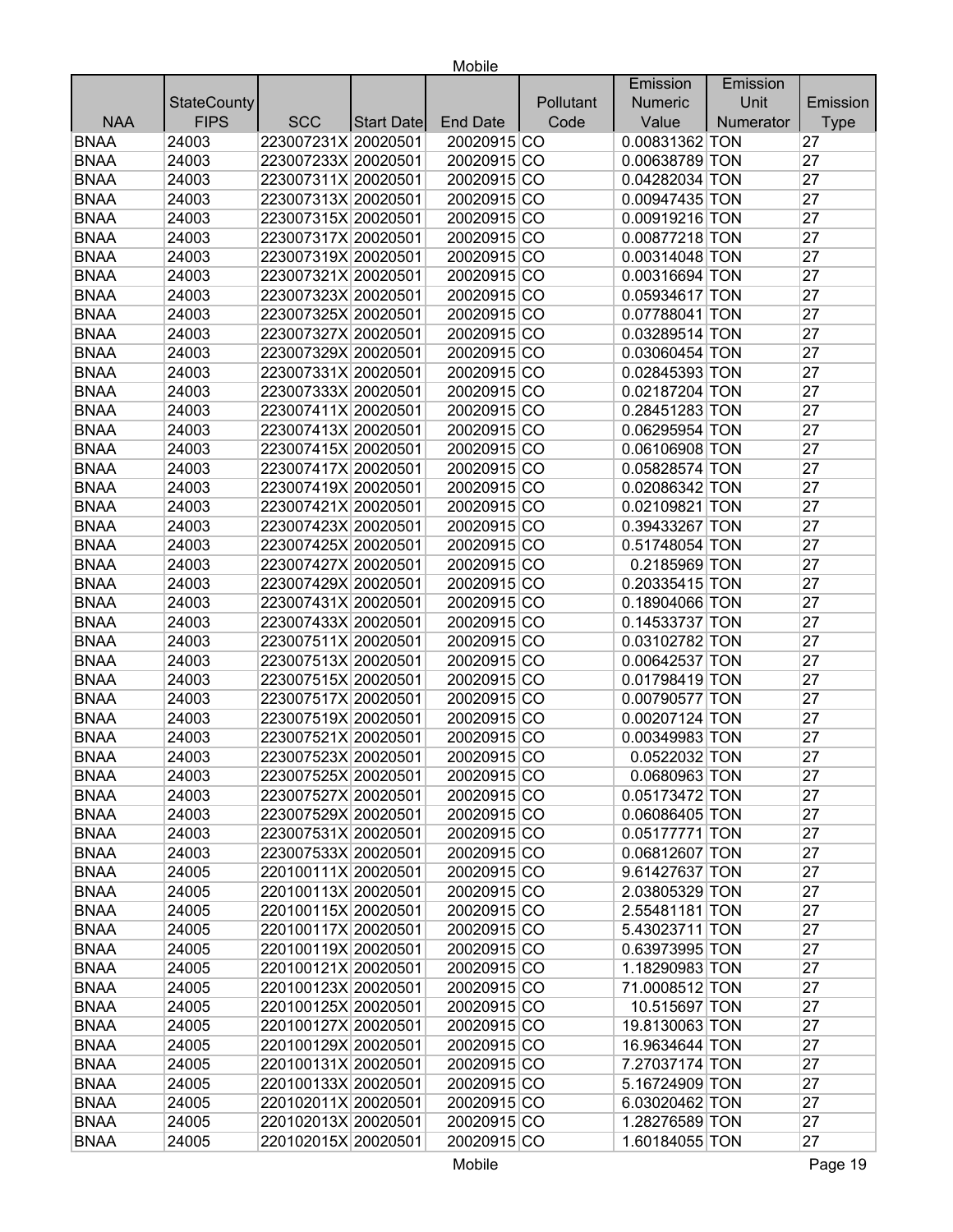|             |                    |                     |            |                 |           | Emission       | Emission  |             |
|-------------|--------------------|---------------------|------------|-----------------|-----------|----------------|-----------|-------------|
|             | <b>StateCounty</b> |                     |            |                 | Pollutant | <b>Numeric</b> | Unit      | Emission    |
| <b>NAA</b>  | <b>FIPS</b>        | <b>SCC</b>          | Start Date | <b>End Date</b> | Code      | Value          | Numerator | <b>Type</b> |
| <b>BNAA</b> | 24005              | 220102017X 20020501 |            | 20020915 CO     |           | 3.4036214 TON  |           | 27          |
| <b>BNAA</b> | 24005              | 220102019X 20020501 |            | 20020915 CO     |           | 0.40151753 TON |           | 27          |
| <b>BNAA</b> | 24005              | 220102021X 20020501 |            | 20020915 CO     |           | 0.76756492 TON |           | 27          |
| <b>BNAA</b> | 24005              | 220102023X 20020501 |            | 20020915 CO     |           | 44.2185372 TON |           | 27          |
| <b>BNAA</b> | 24005              | 220102025X 20020501 |            | 20020915 CO     |           | 6.58490686 TON |           | 27          |
| <b>BNAA</b> | 24005              | 220102027X 20020501 |            | 20020915 CO     |           | 12.328835 TON  |           | 27          |
| <b>BNAA</b> | 24005              | 220102029X 20020501 |            | 20020915 CO     |           | 10.2766534 TON |           | 27          |
| <b>BNAA</b> | 24005              | 220102031X 20020501 |            | 20020915 CO     |           | 4.2881337 TON  |           | 27          |
| <b>BNAA</b> | 24005              | 220102033X 20020501 |            | 20020915 CO     |           | 3.35698927 TON |           | 27          |
| <b>BNAA</b> | 24005              | 220104011X 20020501 |            | 20020915 CO     |           | 2.83546766 TON |           | 27          |
| <b>BNAA</b> | 24005              | 220104013X 20020501 |            | 20020915 CO     |           | 0.63339506 TON |           | 27          |
| <b>BNAA</b> | 24005              | 220104015X 20020501 |            | 20020915 CO     |           | 0.79954404 TON |           | 27          |
| <b>BNAA</b> | 24005              | 220104017X 20020501 |            | 20020915 CO     |           | 1.7018333 TON  |           | 27          |
| <b>BNAA</b> | 24005              | 220104019X 20020501 |            | 20020915 CO     |           | 0.20009572 TON |           | 27          |
| <b>BNAA</b> | 24005              | 220104021X 20020501 |            | 20020915 CO     |           | 0.45814871 TON |           | 27          |
| <b>BNAA</b> | 24005              | 220104023X 20020501 |            | 20020915 CO     |           | 21.1864405 TON |           | 27          |
| <b>BNAA</b> | 24005              | 220104025X 20020501 |            | 20020915 CO     |           | 3.12341419 TON |           | 27          |
| <b>BNAA</b> | 24005              | 220104027X 20020501 |            | 20020915 CO     |           | 6.31059701 TON |           | 27          |
| <b>BNAA</b> | 24005              | 220104029X 20020501 |            | 20020915 CO     |           | 5.42643966 TON |           | 27          |
| <b>BNAA</b> | 24005              | 220104031X 20020501 |            | 20020915 CO     |           | 2.31036795 TON |           | 27          |
| <b>BNAA</b> | 24005              | 220104033X 20020501 |            | 20020915 CO     |           | 2.00429835 TON |           | 27          |
| <b>BNAA</b> | 24005              | 220107011X 20020501 |            | 20020915 CO     |           | 1.02877051 TON |           | 27          |
| <b>BNAA</b> | 24005              | 220107013X 20020501 |            | 20020915 CO     |           | 0.11648771 TON |           | 27          |
| <b>BNAA</b> | 24005              | 220107015X 20020501 |            | 20020915 CO     |           | 0.16241546 TON |           | 27          |
| <b>BNAA</b> | 24005              | 220107017X 20020501 |            | 20020915 CO     |           | 0.2567269 TON  |           | 27          |
| <b>BNAA</b> | 24005              | 220107019X 20020501 |            | 20020915 CO     |           | 0.02745303 TON |           | 27          |
| <b>BNAA</b> | 24005              | 220107021X 20020501 |            | 20020915 CO     |           | 0.11145346 TON |           | 27          |
| <b>BNAA</b> | 24005              | 220107023X 20020501 |            | 20020915 CO     |           | 5.33791424 TON |           | 27          |
| <b>BNAA</b> | 24005              | 220107025X 20020501 |            | 20020915 CO     |           | 0.5208944 TON  |           | 27          |
| <b>BNAA</b> | 24005              | 220107027X 20020501 |            | 20020915 CO     |           | 0.9587154 TON  |           | 27          |
| <b>BNAA</b> | 24005              | 220107029X 20020501 |            | 20020915 CO     |           | 0.95363155 TON |           | 27          |
| <b>BNAA</b> | 24005              | 220107031X 20020501 |            | 20020915 CO     |           | 0.62117154 TON |           | 27          |
| <b>BNAA</b> | 24005              | 220107033X 20020501 |            | 20020915 CO     |           | 0.66668592 TON |           | 27          |
| <b>BNAA</b> | 24005              | 220108011X 20020501 |            | 20020915 CO     |           | 0.06032943 TON |           | 27          |
| <b>BNAA</b> | 24005              | 220108013X 20020501 |            | 20020915 CO     |           | 0.00668661 TON |           | 27          |
| <b>BNAA</b> | 24005              | 220108015X 20020501 |            | 20020915 CO     |           | 0.04099491 TON |           | 27          |
| <b>BNAA</b> | 24005              | 220108017X 20020501 |            | 20020915 CO     |           | 0.03227343 TON |           | 27          |
| <b>BNAA</b> | 24005              | 220108019X 20020501 |            | 20020915 CO     |           | 0.00781538 TON |           | 27          |
| <b>BNAA</b> | 24005              | 220108021X 20020501 |            | 20020915 CO     |           | 0.11259766 TON |           | 27          |
| <b>BNAA</b> | 24005              | 220108023X 20020501 |            | 20020915 CO     |           | 0.36460117 TON |           | 27          |
| <b>BNAA</b> | 24005              | 220108025X 20020501 |            | 20020915 CO     |           | 0.05798261 TON |           | 27          |
| <b>BNAA</b> | 24005              | 220108027X 20020501 |            | 20020915 CO     |           | 0.07322315 TON |           | 27          |
| <b>BNAA</b> | 24005              | 220108029X 20020501 |            | 20020915 CO     |           | 0.14426923 TON |           | 27          |
| <b>BNAA</b> | 24005              | 220108031X 20020501 |            | 20020915 CO     |           | 0.09496952 TON |           | 27          |
| <b>BNAA</b> | 24005              | 220108033X 20020501 |            | 20020915 CO     |           | 0.17752482 TON |           | 27          |
| <b>BNAA</b> | 24005              | 223000111X 20020501 |            | 20020915 CO     |           | 0.00245484 TON |           | 27          |
| <b>BNAA</b> | 24005              | 223000113X 20020501 |            | 20020915 CO     |           | 0.00059635 TON |           | 27          |
| <b>BNAA</b> | 24005              | 223000115X 20020501 |            | 20020915 CO     |           | 0.00078925 TON |           | 27          |
| <b>BNAA</b> | 24005              | 223000117X 20020501 |            | 20020915 CO     |           | 0.00168984 TON |           | 27          |
| <b>BNAA</b> | 24005              | 223000119X 20020501 |            | 20020915 CO     |           | 0.00019401 TON |           | 27          |
| <b>BNAA</b> | 24005              | 223000121X 20020501 |            | 20020915 CO     |           | 0.00097885 TON |           | 27          |
| <b>BNAA</b> | 24005              | 223000123X 20020501 |            | 20020915 CO     |           | 0.01926838 TON |           | 27          |
| <b>BNAA</b> | 24005              | 223000125X 20020501 |            | 20020915 CO     |           | 0.0027194 TON  |           | 27          |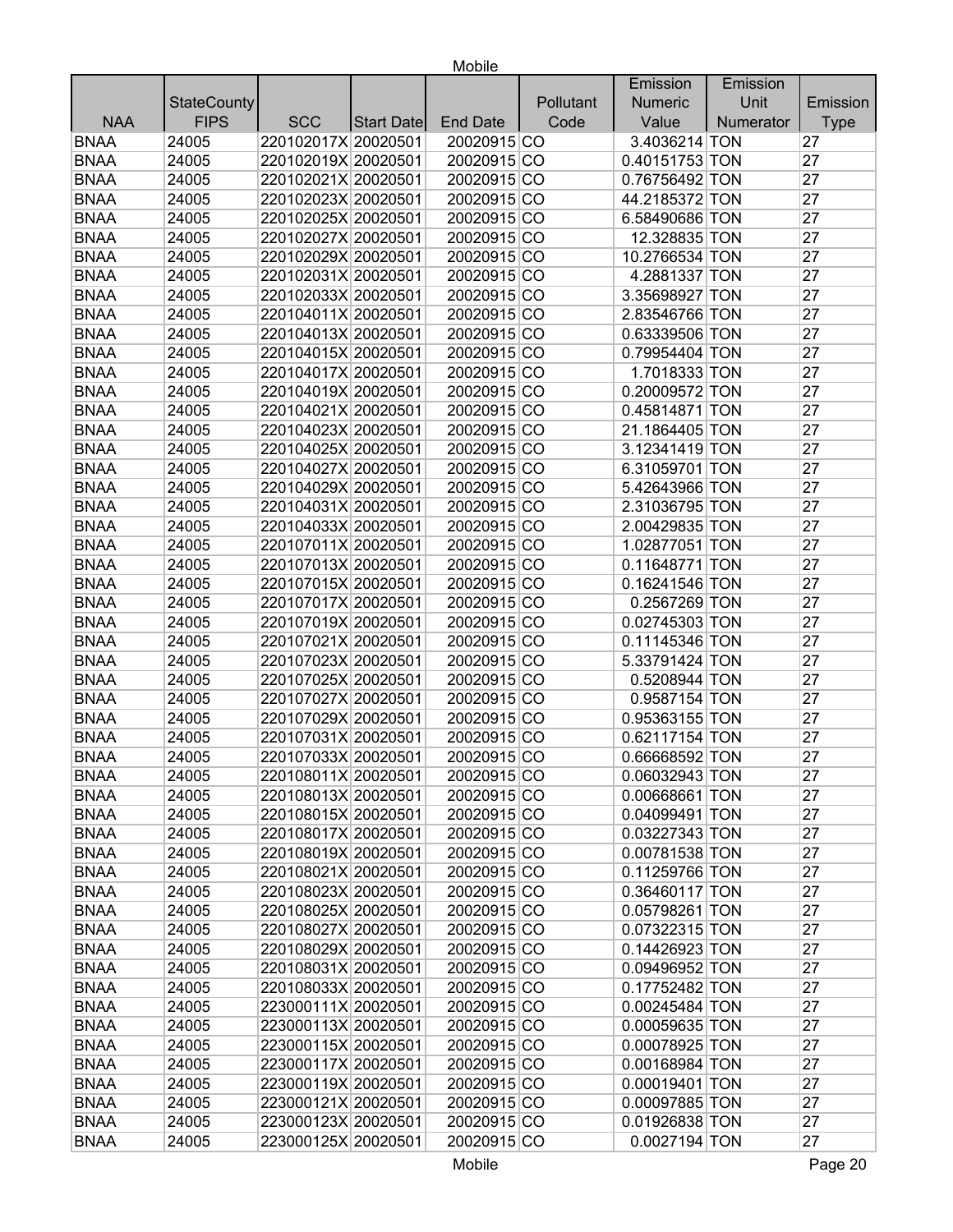|             |                    |                     |                   |                 |           | Emission         | Emission  |             |
|-------------|--------------------|---------------------|-------------------|-----------------|-----------|------------------|-----------|-------------|
|             | <b>StateCounty</b> |                     |                   |                 | Pollutant | <b>Numeric</b>   | Unit      | Emission    |
| <b>NAA</b>  | <b>FIPS</b>        | <b>SCC</b>          | <b>Start Date</b> | <b>End Date</b> | Code      | Value            | Numerator | <b>Type</b> |
| <b>BNAA</b> | 24005              | 223000127X 20020501 |                   | 20020915 CO     |           | 0.00705148 TON   |           | 27          |
| <b>BNAA</b> | 24005              | 223000129X 20020501 |                   | 20020915 CO     |           | 0.00728627 TON   |           | 27          |
| <b>BNAA</b> | 24005              | 223000131X 20020501 |                   | 20020915 CO     |           | 0.00356708 TON   |           | 27          |
| <b>BNAA</b> | 24005              | 223000133X 20020501 |                   | 20020915 CO     |           | 0.0042968 TON    |           | 27          |
| <b>BNAA</b> | 24005              | 223006011X 20020501 |                   | 20020915 CO     |           | 0.0064904 TON    |           | 27          |
| <b>BNAA</b> | 24005              | 223006013X 20020501 |                   | 20020915 CO     |           | 0.00155205 TON   |           | 27          |
| <b>BNAA</b> | 24005              | 223006015X 20020501 |                   | 20020915 CO     |           | 0.00205691 TON   |           | 27          |
| <b>BNAA</b> | 24005              | 223006017X 20020501 |                   | 20020915 CO     |           | 0.00440373 TON   |           | 27          |
| <b>BNAA</b> | 24005              | 223006019X 20020501 |                   | 20020915 CO     |           | 0.00050486 TON   |           | 27          |
| <b>BNAA</b> | 24005              | 223006021X 20020501 |                   | 20020915 CO     |           | 0.00278003 TON   |           | 27          |
| <b>BNAA</b> | 24005              | 223006023X 20020501 |                   | 20020915 CO     |           | 0.05084736 TON   |           | 27          |
| <b>BNAA</b> | 24005              | 223006025X 20020501 |                   | 20020915 CO     |           | 0.00715069 TON   |           | 27          |
| <b>BNAA</b> | 24005              | 223006027X 20020501 |                   | 20020915 CO     |           | 0.01857723 TON   |           | 27          |
| <b>BNAA</b> | 24005              | 223006029X 20020501 |                   | 20020915 CO     |           | 0.01971041 TON   |           | 27          |
| <b>BNAA</b> | 24005              | 223006031X 20020501 |                   | 20020915 CO     |           | 0.00989213 TON   |           | 27          |
| <b>BNAA</b> | 24005              | 223006033X 20020501 |                   | 20020915 CO     |           | 0.01220588 TON   |           | 27          |
| <b>BNAA</b> | 24005              | 223007111X 20020501 |                   | 20020915 CO     |           | 0.01583248 TON   |           | 27          |
| <b>BNAA</b> | 24005              | 223007113X 20020501 |                   | 20020915 CO     |           | 0.00215612 TON   |           | 27          |
| <b>BNAA</b> | 24005              | 223007115X 20020501 |                   | 20020915 CO     |           | 0.00251327 TON   |           | 27          |
| <b>BNAA</b> | 24005              | 223007117X 20020501 |                   | 20020915 CO     |           | 0.00477521 TON   |           | 27          |
| <b>BNAA</b> | 24005              | 223007119X 20020501 |                   | 20020915 CO     |           | 0.00053131 TON   |           | 27          |
| <b>BNAA</b> | 24005              | 223007121X 20020501 |                   | 20020915 CO     |           | 0.00195991 TON   |           | 27          |
| <b>BNAA</b> | 24005              | 223007123X 20020501 |                   | 20020915 CO     |           | 0.08640237 TON   |           | 27          |
| <b>BNAA</b> | 24005              | 223007125X 20020501 |                   | 20020915 CO     |           | 0.00814828 TON   |           | 27          |
| <b>BNAA</b> | 24005              | 223007127X 20020501 |                   | 20020915 CO     |           | 0.01645308 TON   |           | 27          |
| <b>BNAA</b> | 24005              | 223007129X 20020501 |                   | 20020915 CO     |           | 0.01562635 TON   |           | 27          |
| <b>BNAA</b> | 24005              | 223007131X 20020501 |                   | 20020915 CO     |           | 0.01032203 TON   |           | 27          |
| <b>BNAA</b> | 24005              | 223007133X 20020501 |                   | 20020915 CO     |           | 0.00927925 TON   |           | 27          |
| <b>BNAA</b> | 24005              | 223007211X 20020501 |                   | 20020915 CO     |           | 0.0136962 TON    |           | 27          |
| <b>BNAA</b> | 24005              | 223007213X 20020501 |                   | 20020915 CO     |           | 0.00186621 TON   |           | 27          |
| <b>BNAA</b> | 24005              | 223007215X 20020501 |                   | 20020915 CO     |           | 0.00217486 TON   |           | 27          |
| <b>BNAA</b> | 24005              | 223007217X 20020501 |                   | 20020915 CO     |           | 0.00413256 TON   |           | 27          |
| <b>BNAA</b> | 24005              | 223007219X 20020501 |                   | 20020915 CO     |           | 0.00046077 TON   |           | 27          |
| BNAA        | 24005              | 223007221X 20020501 |                   | 20020915 CO     |           | $0.00168984$ TON |           | 27          |
| <b>BNAA</b> | 24005              | 223007223X 20020501 |                   | 20020915 CO     |           | 0.07473221 TON   |           | 27          |
| <b>BNAA</b> | 24005              | 223007225X 20020501 |                   | 20020915 CO     |           | 0.00704927 TON   |           | 27          |
| <b>BNAA</b> | 24005              | 223007227X 20020501 |                   | 20020915 CO     |           | 0.01423192 TON   |           | 27          |
| <b>BNAA</b> | 24005              | 223007229X 20020501 |                   | 20020915 CO     |           | 0.01351653 TON   |           | 27          |
| <b>BNAA</b> | 24005              | 223007231X 20020501 |                   | 20020915 CO     |           | 0.00892981 TON   |           | 27          |
| <b>BNAA</b> | 24005              | 223007233X 20020501 |                   | 20020915 CO     |           | 0.00803143 TON   |           | 27          |
| <b>BNAA</b> | 24005              | 223007311X 20020501 |                   | 20020915 CO     |           | 0.04687353 TON   |           | 27          |
| <b>BNAA</b> | 24005              | 223007313X 20020501 |                   | 20020915 CO     |           | 0.00638348 TON   |           | 27          |
| <b>BNAA</b> | 24005              | 223007315X 20020501 |                   | 20020915 CO     |           | 0.00744059 TON   |           | 27          |
| <b>BNAA</b> | 24005              | 223007317X 20020501 |                   | 20020915 CO     |           | 0.01413713 TON   |           | 27          |
| <b>BNAA</b> | 24005              | 223007319X 20020501 |                   | 20020915 CO     |           | 0.001573 TON     |           | 27          |
| <b>BNAA</b> | 24005              | 223007321X 20020501 |                   | 20020915 CO     |           | 0.00580256 TON   |           | 27          |
| <b>BNAA</b> | 24005              | 223007323X 20020501 |                   | 20020915 CO     |           | 0.25577671 TON   |           | 27          |
| <b>BNAA</b> | 24005              | 223007325X 20020501 |                   | 20020915 CO     |           | 0.02411965 TON   |           | 27          |
| <b>BNAA</b> | 24005              | 223007327X 20020501 |                   | 20020915 CO     |           | 0.04870667 TON   |           | 27          |
| <b>BNAA</b> | 24005              | 223007329X 20020501 |                   | 20020915 CO     |           | 0.04626175 TON   |           | 27          |
| <b>BNAA</b> | 24005              | 223007331X 20020501 |                   | 20020915 CO     |           | 0.03056265 TON   |           | 27          |
| <b>BNAA</b> | 24005              | 223007333X 20020501 |                   | 20020915 CO     |           | 0.02746957 TON   |           | 27          |
| <b>BNAA</b> |                    |                     |                   |                 |           |                  |           | 27          |
|             | 24005              | 223007411X 20020501 |                   | 20020915 CO     |           | 0.31144116 TON   |           |             |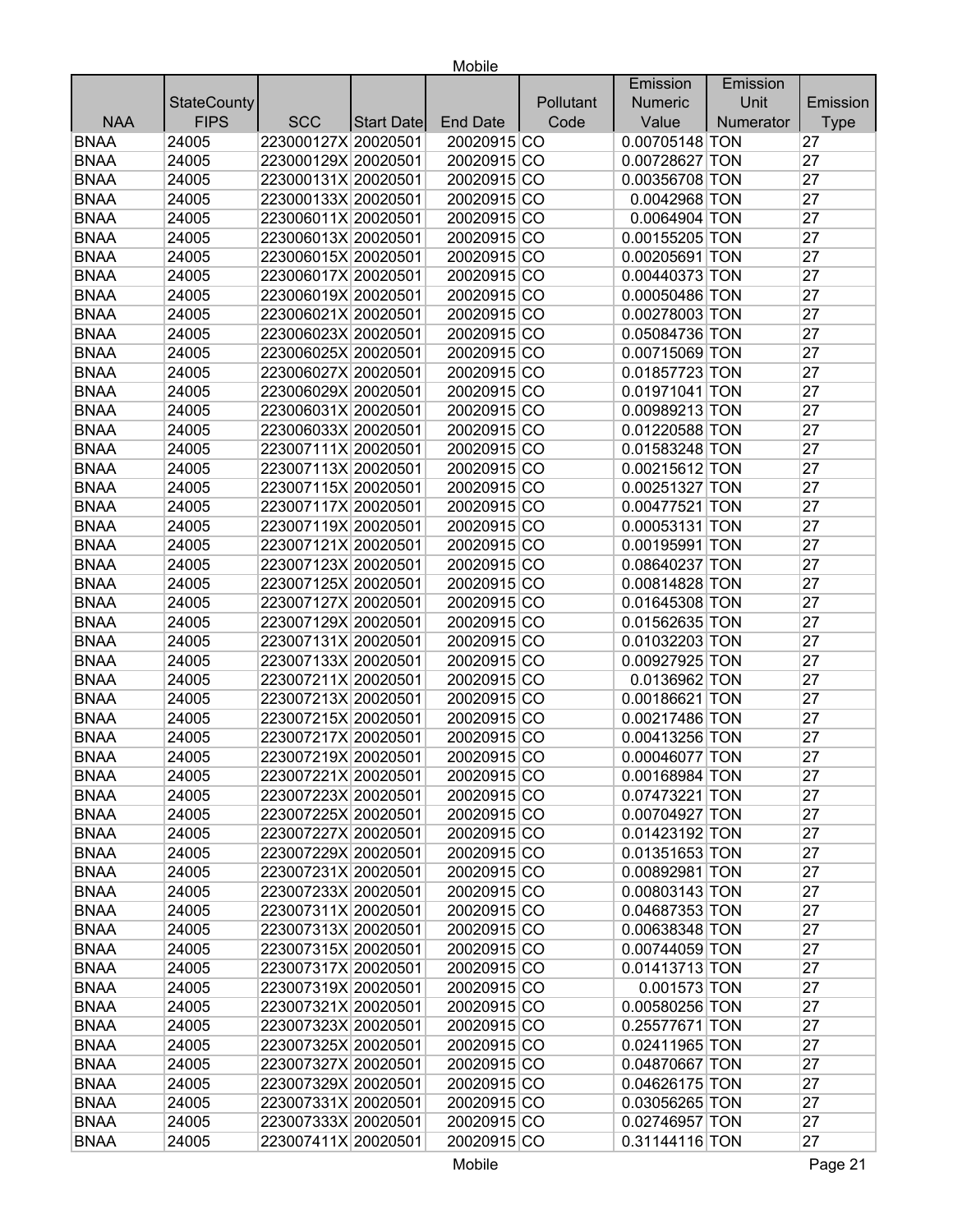|             |                    |                     |                   |                 |           | Emission         | Emission  |             |
|-------------|--------------------|---------------------|-------------------|-----------------|-----------|------------------|-----------|-------------|
|             | <b>StateCounty</b> |                     |                   |                 | Pollutant | <b>Numeric</b>   | Unit      | Emission    |
| <b>NAA</b>  | <b>FIPS</b>        | <b>SCC</b>          | <b>Start Date</b> | <b>End Date</b> | Code      | Value            | Numerator | <b>Type</b> |
| <b>BNAA</b> | 24005              | 223007413X 20020501 |                   | 20020915 CO     |           | 0.0424202 TON    |           | 27          |
| <b>BNAA</b> | 24005              | 223007415X 20020501 |                   | 20020915 CO     |           | 0.04944301 TON   |           | 27          |
| <b>BNAA</b> | 24005              | 223007417X 20020501 |                   | 20020915 CO     |           | 0.09394327 TON   |           | 27          |
| <b>BNAA</b> | 24005              | 223007419X 20020501 |                   | 20020915 CO     |           | 0.0104499 TON    |           | 27          |
| <b>BNAA</b> | 24005              | 223007421X 20020501 |                   | 20020915 CO     |           | 0.0385566 TON    |           | 27          |
| <b>BNAA</b> | 24005              | 223007423X 20020501 |                   | 20020915 CO     |           | 1.69952065 TON   |           | 27          |
| <b>BNAA</b> | 24005              | 223007425X 20020501 |                   | 20020915 CO     |           | 0.16027257 TON   |           | 27          |
| <b>BNAA</b> | 24005              | 223007427X 20020501 |                   | 20020915 CO     |           | 0.32366909 TON   |           | 27          |
| <b>BNAA</b> | 24005              | 223007429X 20020501 |                   | 20020915 CO     |           | 0.30736372 TON   |           | 27          |
| <b>BNAA</b> | 24005              | 223007431X 20020501 |                   | 20020915 CO     |           | 0.20304771 TON   |           | 27          |
| <b>BNAA</b> | 24005              | 223007433X 20020501 |                   | 20020915 CO     |           | 0.18255356 TON   |           | 27          |
| <b>BNAA</b> | 24005              | 223007511X 20020501 |                   | 20020915 CO     |           | 0.03364581 TON   |           | 27          |
| <b>BNAA</b> | 24005              | 223007513X 20020501 |                   | 20020915 CO     |           | 0.00433869 TON   |           | 27          |
| <b>BNAA</b> | 24005              | 223007515X 20020501 |                   | 20020915 CO     |           | 0.01476434 TON   |           | 27          |
| <b>BNAA</b> | 24005              | 223007517X 20020501 |                   | 20020915 CO     |           | 0.01210116 TON   |           | 27          |
| <b>BNAA</b> | 24005              | 223007519X 20020501 |                   | 20020915 CO     |           | 0.00091161 TON   |           | 27          |
| <b>BNAA</b> | 24005              | 223007521X 20020501 |                   | 20020915 CO     |           | 0.0070614 TON    |           | 27          |
| <b>BNAA</b> | 24005              | 223007523X 20020501 |                   | 20020915 CO     |           | 0.22496604 TON   |           | 27          |
| <b>BNAA</b> | 24005              | 223007525X 20020501 |                   | 20020915 CO     |           | 0.02103428 TON   |           | 27          |
| <b>BNAA</b> | 24005              | 223007527X 20020501 |                   | 20020915 CO     |           | 0.07643418 TON   |           | 27          |
| <b>BNAA</b> | 24005              | 223007529X 20020501 |                   | 20020915 CO     |           | 0.09129111 TON   |           | 27          |
| <b>BNAA</b> | 24005              | 223007531X 20020501 |                   | 20020915 CO     |           | 0.05522794 TON   |           | 27          |
| <b>BNAA</b> | 24005              | 223007533X 20020501 |                   | 20020915 CO     |           | 0.08151693 TON   |           | 27          |
| <b>BNAA</b> | 24013              | 220100111X 20020501 |                   | 20020915 CO     |           | 0.78446664 TON   |           | 27          |
| <b>BNAA</b> | 24013              | 220100113X 20020501 |                   | 20020915 CO     |           | 4.41562577 TON   |           | 27          |
| <b>BNAA</b> | 24013              | 220100115X 20020501 |                   | 20020915 CO     |           | 7.3572029 TON    |           | 27          |
| <b>BNAA</b> | 24013              | 220100117X 20020501 |                   | 20020915 CO     |           | 2.84077308 TON   |           | 27          |
| <b>BNAA</b> | 24013              | 220100119X 20020501 |                   | 20020915 CO     |           | 1.02962921 TON   |           | 27          |
| <b>BNAA</b> | 24013              | 220100121X 20020501 |                   | 20020915 CO     |           | 1.65354991 TON   |           | 27          |
| <b>BNAA</b> | 24013              | 220100127X 20020501 |                   | 20020915 CO     |           | 3.81036498 TON   |           | 27          |
| <b>BNAA</b> | 24013              | 220100129X 20020501 |                   | 20020915 CO     |           | 0.53929305 TON   |           | 27          |
| <b>BNAA</b> | 24013              | 220100131X 20020501 |                   | 20020915 CO     |           | 0.67339458 TON   |           | 27          |
| <b>BNAA</b> | 24013              | 220100133X 20020501 |                   | 20020915 CO     |           | 0.15901483 TON   |           | 27          |
| BNAA        | 24013              | 220102011X 20020501 |                   | 20020915 CO     |           | $0.49203592$ TON |           | 27          |
| <b>BNAA</b> | 24013              | 220102013X 20020501 |                   | 20020915 CO     |           | 2.76677721 TON   |           | 27          |
| <b>BNAA</b> | 24013              | 220102015X 20020501 |                   | 20020915 CO     |           | 4.64067669 TON   |           | 27          |
| <b>BNAA</b> | 24013              | 220102017X 20020501 |                   | 20020915 CO     |           | 1.78384185 TON   |           | 27          |
| <b>BNAA</b> | 24013              | 220102019X 20020501 |                   | 20020915 CO     |           | 0.64646735 TON   |           | 27          |
| <b>BNAA</b> | 24013              | 220102021X 20020501 |                   | 20020915 CO     |           | 1.07297314 TON   |           | 27          |
| <b>BNAA</b> | 24013              | 220102027X 20020501 |                   | 20020915 CO     |           | 2.40217164 TON   |           | 27          |
| <b>BNAA</b> | 24013              | 220102029X 20020501 |                   | 20020915 CO     |           | 0.33356342 TON   |           | 27          |
| <b>BNAA</b> | 24013              | 220102031X 20020501 |                   | 20020915 CO     |           | 0.41397143 TON   |           | 27          |
| <b>BNAA</b> | 24013              | 220102033X 20020501 |                   | 20020915 CO     |           | 0.10332834 TON   |           | 27          |
| <b>BNAA</b> | 24013              | 220104011X 20020501 |                   | 20020915 CO     |           | 0.23135393 TON   |           | 27          |
| <b>BNAA</b> | 24013              | 220104013X 20020501 |                   | 20020915 CO     |           | 1.3624111 TON    |           | 27          |
| <b>BNAA</b> | 24013              | 220104015X 20020501 |                   | 20020915 CO     |           | 2.27392669 TON   |           | 27          |
| <b>BNAA</b> | 24013              | 220104017X 20020501 |                   | 20020915 CO     |           | 0.88640717 TON   |           | 27          |
| <b>BNAA</b> | 24013              | 220104019X 20020501 |                   | 20020915 CO     |           | 0.32175107 TON   |           | 27          |
| <b>BNAA</b> | 24013              | 220104021X 20020501 |                   | 20020915 CO     |           | 0.64044874 TON   |           | 27          |
| <b>BNAA</b> | 24013              | 220104027X 20020501 |                   | 20020915 CO     |           | 1.1904342 TON    |           | 27          |
| <b>BNAA</b> | 24013              | 220104029X 20020501 |                   | 20020915 CO     |           | 0.17220067 TON   |           | 27          |
| <b>BNAA</b> | 24013              | 220104031X 20020501 |                   | 20020915 CO     |           | 0.21570113 TON   |           | 27          |
| <b>BNAA</b> |                    |                     |                   |                 |           |                  |           | 27          |
|             | 24013              | 220104033X 20020501 |                   | 20020915 CO     |           | 0.0616996 TON    |           |             |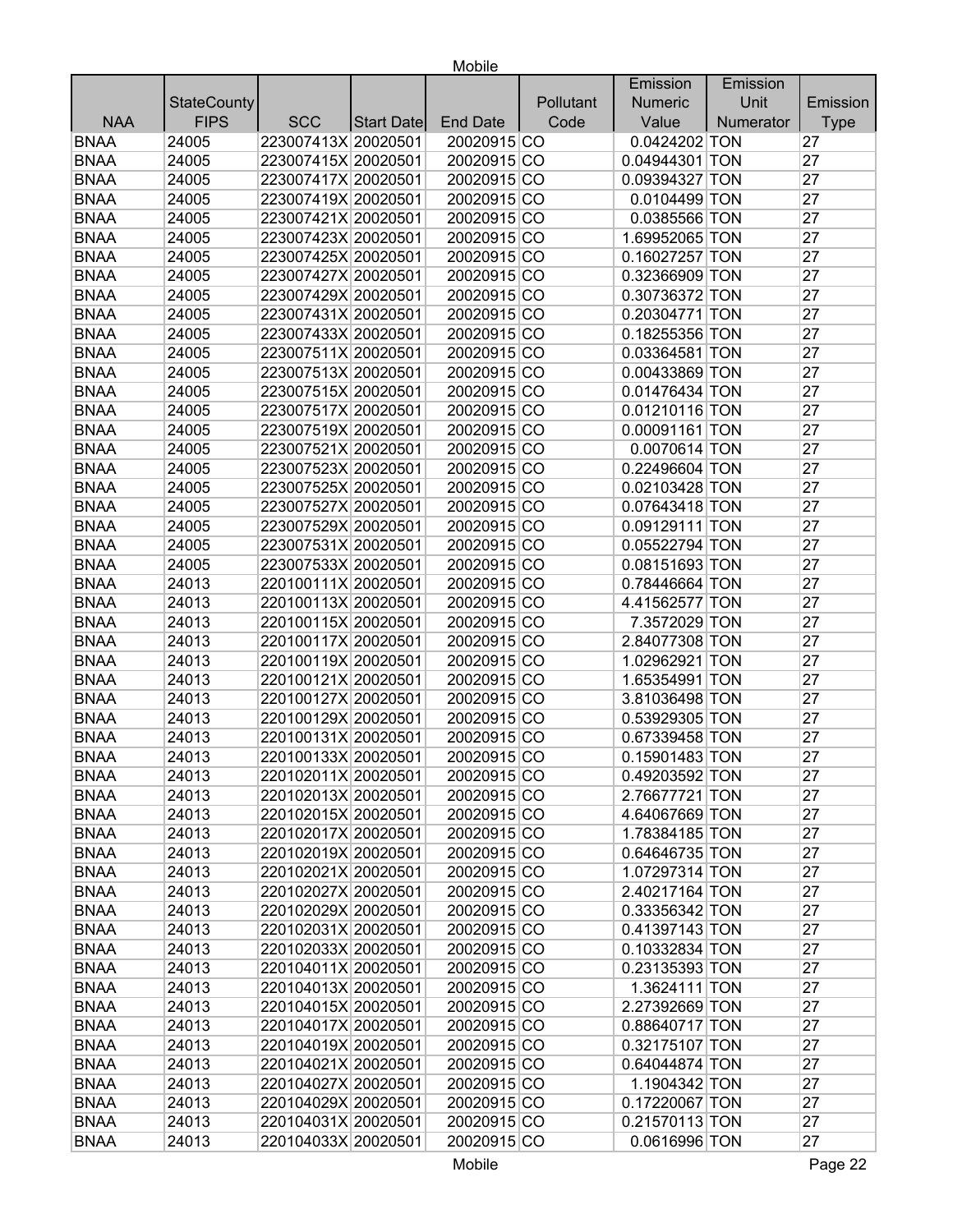|             |                    |                     |            |                 |           | Emission       | Emission  |             |
|-------------|--------------------|---------------------|------------|-----------------|-----------|----------------|-----------|-------------|
|             | <b>StateCounty</b> |                     |            |                 | Pollutant | <b>Numeric</b> | Unit      | Emission    |
| <b>NAA</b>  | <b>FIPS</b>        | <b>SCC</b>          | Start Date | <b>End Date</b> | Code      | Value          | Numerator | <b>Type</b> |
| <b>BNAA</b> | 24013              | 220107011X 20020501 |            | 20020915 CO     |           | 0.08406106 TON |           | 27          |
| <b>BNAA</b> | 24013              | 220107013X 20020501 |            | 20020915 CO     |           | 0.27183847 TON |           | 27          |
| <b>BNAA</b> | 24013              | 220107015X 20020501 |            | 20020915 CO     |           | 0.44744858 TON |           | 27          |
| <b>BNAA</b> | 24013              | 220107017X 20020501 |            | 20020915 CO     |           | 0.13296504 TON |           | 27          |
| <b>BNAA</b> | 24013              | 220107019X 20020501 |            | 20020915 CO     |           | 0.04369888 TON |           | 27          |
| <b>BNAA</b> | 24013              | 220107021X 20020501 |            | 20020915 CO     |           | 0.14305449 TON |           | 27          |
| <b>BNAA</b> | 24013              | 220107027X 20020501 |            | 20020915 CO     |           | 0.14969591 TON |           | 27          |
| <b>BNAA</b> | 24013              | 220107029X 20020501 |            | 20020915 CO     |           | 0.02394989 TON |           | 27          |
| <b>BNAA</b> | 24013              | 220107031X 20020501 |            | 20020915 CO     |           | 0.03742012 TON |           | 27          |
| <b>BNAA</b> | 24013              | 220107033X 20020501 |            | 20020915 CO     |           | 0.02089208 TON |           | 27          |
| <b>BNAA</b> | 24013              | 220108011X 20020501 |            | 20020915 CO     |           | 0.00488103 TON |           | 27          |
| <b>BNAA</b> | 24013              | 220108013X 20020501 |            | 20020915 CO     |           | 0.01733603 TON |           | 27          |
| <b>BNAA</b> | 24013              | 220108015X 20020501 |            | 20020915 CO     |           | 0.11311244 TON |           | 27          |
| <b>BNAA</b> | 24013              | 220108017X 20020501 |            | 20020915 CO     |           | 0.01745287 TON |           | 27          |
| <b>BNAA</b> | 24013              | 220108019X 20020501 |            | 20020915 CO     |           | 0.01111569 TON |           | 27          |
| <b>BNAA</b> | 24013              | 220108021X 20020501 |            | 20020915 CO     |           | 0.16188856 TON |           | 27          |
| <b>BNAA</b> | 24013              | 220108027X 20020501 |            | 20020915 CO     |           | 0.01128545 TON |           | 27          |
| <b>BNAA</b> | 24013              | 220108029X 20020501 |            | 20020915 CO     |           | 0.00379636 TON |           | 27          |
| <b>BNAA</b> | 24013              | 220108031X 20020501 |            | 20020915 CO     |           | 0.00679795 TON |           | 27          |
| <b>BNAA</b> | 24013              | 220108033X 20020501 |            | 20020915 CO     |           | 0.00517424 TON |           | 27          |
| <b>BNAA</b> | 24013              | 223000111X 20020501 |            | 20020915 CO     |           | 0.00020062 TON |           | 27          |
| <b>BNAA</b> | 24013              | 223000113X 20020501 |            | 20020915 CO     |           | 0.00129081 TON |           | 27          |
| <b>BNAA</b> | 24013              | 223000115X 20020501 |            | 20020915 CO     |           | 0.00208337 TON |           | 27          |
| <b>BNAA</b> | 24013              | 223000117X 20020501 |            | 20020915 CO     |           | 0.0008598 TON  |           | 27          |
| <b>BNAA</b> | 24013              | 223000119X 20020501 |            | 20020915 CO     |           | 0.00030975 TON |           | 27          |
| <b>BNAA</b> | 24013              | 223000121X 20020501 |            | 20020915 CO     |           | 0.00136797 TON |           | 27          |
| <b>BNAA</b> | 24013              | 223000127X 20020501 |            | 20020915 CO     |           | 0.00112325 TON |           | 27          |
| <b>BNAA</b> | 24013              | 223000129X 20020501 |            | 20020915 CO     |           | 0.00020283 TON |           | 27          |
| <b>BNAA</b> | 24013              | 223000131X 20020501 |            | 20020915 CO     |           | 0.00026786 TON |           | 27          |
| <b>BNAA</b> | 24013              | 223000133X 20020501 |            | 20020915 CO     |           | 0.00013228 TON |           | 27          |
| <b>BNAA</b> | 24013              | 223006011X 20020501 |            | 20020915 CO     |           | 0.00053021 TON |           | 27          |
| <b>BNAA</b> | 24013              | 223006013X 20020501 |            | 20020915 CO     |           | 0.00338519 TON |           | 27          |
| <b>BNAA</b> | 24013              | 223006015X 20020501 |            | 20020915 CO     |           | 0.00541896 TON |           | 27          |
| <b>BNAA</b> | 24013              | 223006017X 20020501 |            | 20020915 CO     |           | 0.00223879 TON |           | 27          |
| <b>BNAA</b> | 24013              | 223006019X 20020501 |            | 20020915 CO     |           | 0.00080579 TON |           | 27          |
| <b>BNAA</b> | 24013              | 223006021X 20020501 |            | 20020915 CO     |           | 0.00388675 TON |           | 27          |
| <b>BNAA</b> | 24013              | 223006027X 20020501 |            | 20020915 CO     |           | 0.00292002 TON |           | 27          |
| <b>BNAA</b> | 24013              | 223006029X 20020501 |            | 20020915 CO     |           | 0.00053903 TON |           | 27          |
| <b>BNAA</b> | 24013              | 223006031X 20020501 |            | 20020915 CO     |           | 0.0007143 TON  |           | 27          |
| <b>BNAA</b> | 24013              | 223006033X 20020501 |            | 20020915 CO     |           | 0.00037479 TON |           | 27          |
| <b>BNAA</b> | 24013              | 223007111X 20020501 |            | 20020915 CO     |           | 0.00129301 TON |           | 27          |
| <b>BNAA</b> | 24013              | 223007113X 20020501 |            | 20020915 CO     |           | 0.00491079 TON |           | 27          |
| <b>BNAA</b> | 24013              | 223007115X 20020501 |            | 20020915 CO     |           | 0.00655213 TON |           | 27          |
| <b>BNAA</b> | 24013              | 223007117X 20020501 |            | 20020915 CO     |           | 0.00242508 TON |           | 27          |
| <b>BNAA</b> | 24013              | 223007119X 20020501 |            | 20020915 CO     |           | 0.00085429 TON |           | 27          |
| <b>BNAA</b> | 24013              | 223007121X 20020501 |            | 20020915 CO     |           | 0.0026731 TON  |           | 27          |
| <b>BNAA</b> | 24013              | 223007127X 20020501 |            | 20020915 CO     |           | 0.00240965 TON |           | 27          |
| <b>BNAA</b> | 24013              | 223007129X 20020501 |            | 20020915 CO     |           | 0.00039022 TON |           | 27          |
| <b>BNAA</b> | 24013              | 223007131X 20020501 |            | 20020915 CO     |           | 0.00063934 TON |           | 27          |
| <b>BNAA</b> | 24013              | 223007133X 20020501 |            | 20020915 CO     |           | 0.00028881 TON |           | 27          |
| <b>BNAA</b> | 24013              | 223007211X 20020501 |            | 20020915 CO     |           | 0.00111884 TON |           | 27          |
| <b>BNAA</b> | 24013              | 223007213X 20020501 |            | 20020915 CO     |           | 0.0042472 TON  |           | 27          |
| <b>BNAA</b> | 24013              | 223007215X 20020501 |            | 20020915 CO     |           | 0.00567028 TON |           | 27          |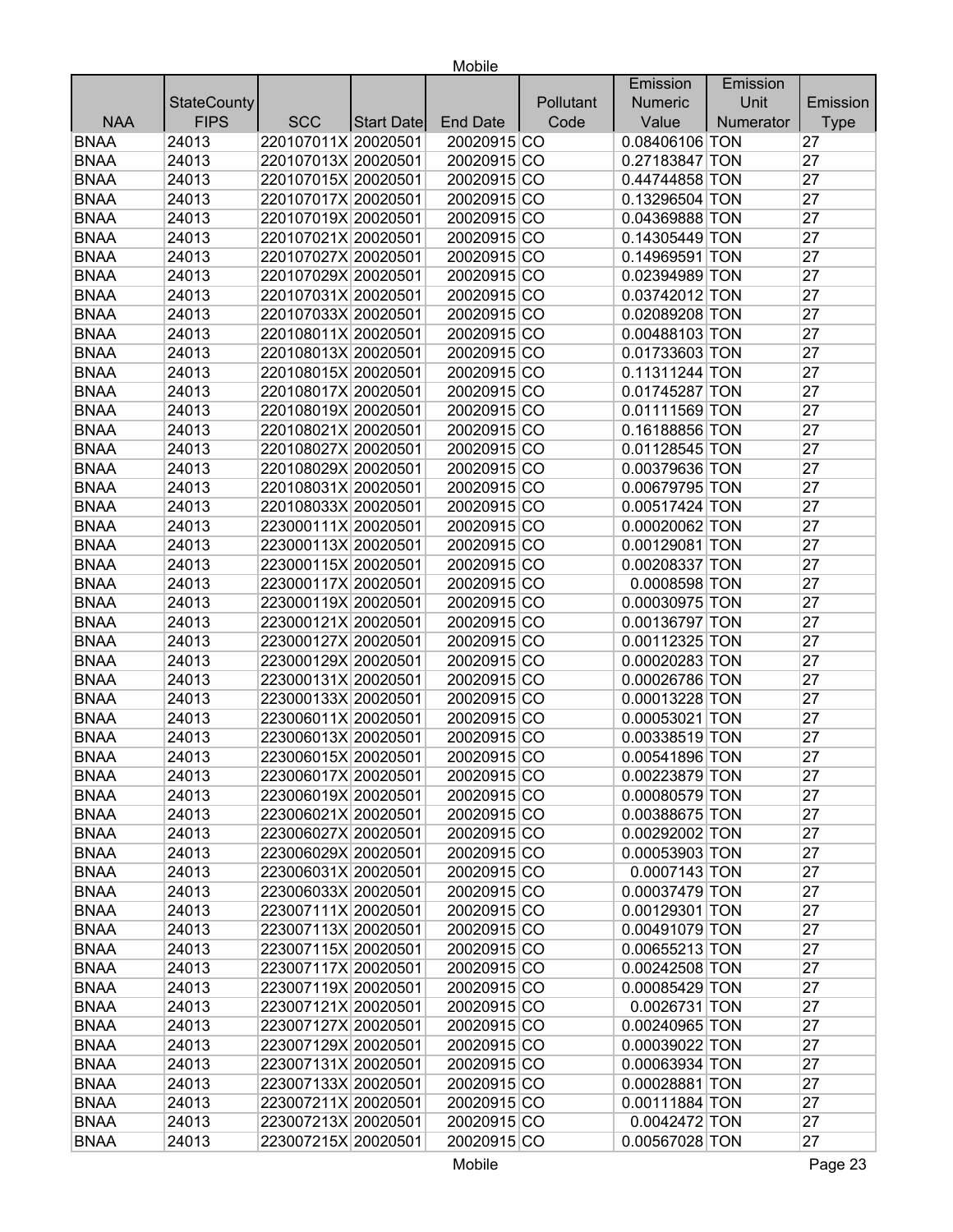|             |                    |                     |            |                 |           | Emission         | Emission  |             |
|-------------|--------------------|---------------------|------------|-----------------|-----------|------------------|-----------|-------------|
|             | <b>StateCounty</b> |                     |            |                 | Pollutant | <b>Numeric</b>   | Unit      | Emission    |
| <b>NAA</b>  | <b>FIPS</b>        | <b>SCC</b>          | Start Date | <b>End Date</b> | Code      | Value            | Numerator | <b>Type</b> |
| <b>BNAA</b> | 24013              | 223007217X 20020501 |            | 20020915 CO     |           | 0.0020977 TON    |           | 27          |
| <b>BNAA</b> | 24013              | 223007219X 20020501 |            | 20020915 CO     |           | 0.00073855 TON   |           | 27          |
| <b>BNAA</b> | 24013              | 223007221X 20020501 |            | 20020915 CO     |           | 0.00230162 TON   |           | 27          |
| <b>BNAA</b> | 24013              | 223007227X 20020501 |            | 20020915 CO     |           | 0.00208337 TON   |           | 27          |
| <b>BNAA</b> | 24013              | 223007229X 20020501 |            | 20020915 CO     |           | 0.00033731 TON   |           | 27          |
| <b>BNAA</b> | 24013              | 223007231X 20020501 |            | 20020915 CO     |           | 0.00055226 TON   |           | 27          |
| <b>BNAA</b> | 24013              | 223007233X 20020501 |            | 20020915 CO     |           | 0.00024251 TON   |           | 27          |
| <b>BNAA</b> | 24013              | 223007311X 20020501 |            | 20020915 CO     |           | 0.00382612 TON   |           | 27          |
| <b>BNAA</b> | 24013              | 223007313X 20020501 |            | 20020915 CO     |           | 0.01453837 TON   |           | 27          |
| <b>BNAA</b> | 24013              | 223007315X 20020501 |            | 20020915 CO     |           | 0.01939735 TON   |           | 27          |
| <b>BNAA</b> | 24013              | 223007317X 20020501 |            | 20020915 CO     |           | 0.00717935 TON   |           | 27          |
| <b>BNAA</b> | 24013              | 223007319X 20020501 |            | 20020915 CO     |           | 0.0025276 TON    |           | 27          |
| <b>BNAA</b> | 24013              | 223007321X 20020501 |            | 20020915 CO     |           | 0.00790467 TON   |           | 27          |
| <b>BNAA</b> | 24013              | 223007327X 20020501 |            | 20020915 CO     |           | 0.00713415 TON   |           | 27          |
| <b>BNAA</b> | 24013              | 223007329X 20020501 |            | 20020915 CO     |           | 0.00115632 TON   |           | 27          |
| <b>BNAA</b> | 24013              | 223007331X 20020501 |            | 20020915 CO     |           | 0.00189267 TON   |           | 27          |
| <b>BNAA</b> | 24013              | 223007333X 20020501 |            | 20020915 CO     |           | 0.0008576 TON    |           | 27          |
| <b>BNAA</b> | 24013              | 223007411X 20020501 |            | 20020915 CO     |           | 0.02542588 TON   |           | 27          |
| <b>BNAA</b> | 24013              | 223007413X 20020501 |            | 20020915 CO     |           | 0.09659763 TON   |           | 27          |
| <b>BNAA</b> | 24013              | 223007415X 20020501 |            | 20020915 CO     |           | 0.12889421 TON   |           | 27          |
| <b>BNAA</b> | 24013              | 223007417X 20020501 |            | 20020915 CO     |           | 0.04770026 TON   |           | 27          |
| <b>BNAA</b> | 24013              | 223007419X 20020501 |            | 20020915 CO     |           | 0.0167981 TON    |           | 27          |
| <b>BNAA</b> | 24013              | 223007421X 20020501 |            | 20020915 CO     |           | 0.05257688 TON   |           | 27          |
| <b>BNAA</b> | 24013              | 223007427X 20020501 |            | 20020915 CO     |           | 0.04740264 TON   |           | 27          |
| <b>BNAA</b> | 24013              | 223007429X 20020501 |            | 20020915 CO     |           | 0.00767649 TON   |           | 27          |
| <b>BNAA</b> | 24013              | 223007431X 20020501 |            | 20020915 CO     |           | 0.01256633 TON   |           | 27          |
| <b>BNAA</b> | 24013              | 223007433X 20020501 |            | 20020915 CO     |           | 0.0056802 TON    |           | 27          |
| <b>BNAA</b> | 24013              | 223007511X 20020501 |            | 20020915 CO     |           | 0.0027679 TON    |           | 27          |
| <b>BNAA</b> | 24013              | 223007513X 20020501 |            | 20020915 CO     |           | 0.00964411 TON   |           | 27          |
| <b>BNAA</b> | 24013              | 223007515X 20020501 |            | 20020915 CO     |           | 0.03818733 TON   |           | 27          |
| <b>BNAA</b> | 24013              | 223007517X 20020501 |            | 20020915 CO     |           | 0.00608144 TON   |           | 27          |
| <b>BNAA</b> | 24013              | 223007519X 20020501 |            | 20020915 CO     |           | 0.00130293 TON   |           | 27          |
| <b>BNAA</b> | 24013              | 223007521X 20020501 |            | 20020915 CO     |           | 0.00674504 TON   |           | 27          |
| BNAA        | 24013              | 223007527X 20020501 |            | 20020915 CO     |           | $0.01120939$ TON |           | 27          |
| <b>BNAA</b> | 24013              | 223007529X 20020501 |            | 20020915 CO     |           | 0.00226855 TON   |           | 27          |
| <b>BNAA</b> | 24013              | 223007531X 20020501 |            | 20020915 CO     |           | 0.00321654 TON   |           | 27          |
| <b>BNAA</b> | 24013              | 223007533X 20020501 |            | 20020915 CO     |           | 0.00259153 TON   |           | 27          |
| <b>BNAA</b> | 24025              | 220100111X 20020501 |            | 20020915 CO     |           | 11.4678239 TON   |           | 27          |
| <b>BNAA</b> | 24025              | 220100113X 20020501 |            | 20020915 CO     |           | 2.15380796 TON   |           | 27          |
| <b>BNAA</b> | 24025              | 220100115X 20020501 |            | 20020915 CO     |           | 5.66975365 TON   |           | 27          |
| <b>BNAA</b> | 24025              | 220100117X 20020501 |            | 20020915 CO     |           | 3.27020771 TON   |           | 27          |
| <b>BNAA</b> | 24025              | 220100119X 20020501 |            | 20020915 CO     |           | 0.84854833 TON   |           | 27          |
| <b>BNAA</b> | 24025              | 220100121X 20020501 |            | 20020915 CO     |           | 1.26312603 TON   |           | 27          |
| <b>BNAA</b> | 24025              | 220100123X 20020501 |            | 20020915 CO     |           | 3.06323357 TON   |           | 27          |
| <b>BNAA</b> | 24025              | 220100125X 20020501 |            | 20020915 CO     |           | 2.7860015 TON    |           | 27          |
| <b>BNAA</b> | 24025              | 220100127X 20020501 |            | 20020915 CO     |           | 6.31233866 TON   |           | 27          |
| <b>BNAA</b> | 24025              | 220100129X 20020501 |            | 20020915 CO     |           | 2.82828501 TON   |           | 27          |
| <b>BNAA</b> | 24025              | 220100131X 20020501 |            | 20020915 CO     |           | 2.13937211 TON   |           | 27          |
| <b>BNAA</b> | 24025              | 220100133X 20020501 |            | 20020915 CO     |           | 1.4177647 TON    |           | 27          |
| <b>BNAA</b> | 24025              | 220102011X 20020501 |            | 20020915 CO     |           | 7.19275919 TON   |           | 27          |
| <b>BNAA</b> | 24025              | 220102013X 20020501 |            | 20020915 CO     |           | 1.35535631 TON   |           | 27          |
| <b>BNAA</b> | 24025              | 220102015X 20020501 |            | 20020915 CO     |           | 3.57418072 TON   |           | 27          |
| <b>BNAA</b> |                    |                     |            |                 |           |                  |           | 27          |
|             | 24025              | 220102017X 20020501 |            | 20020915 CO     |           | 2.0545703 TON    |           |             |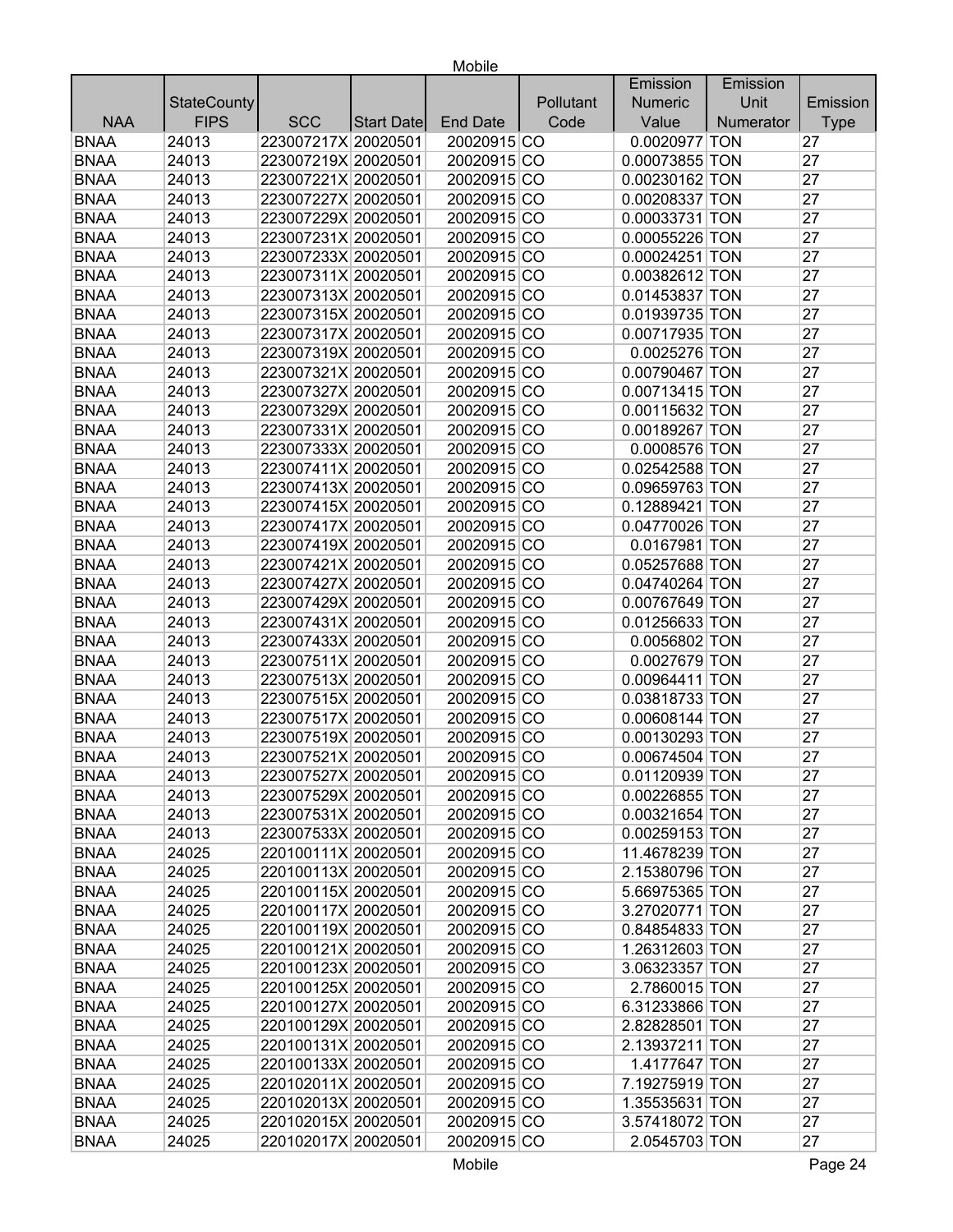|             |                    |                     |            |                 |           | Emission       | Emission  |             |
|-------------|--------------------|---------------------|------------|-----------------|-----------|----------------|-----------|-------------|
|             | <b>StateCounty</b> |                     |            |                 | Pollutant | <b>Numeric</b> | Unit      | Emission    |
| <b>NAA</b>  | <b>FIPS</b>        | <b>SCC</b>          | Start Date | <b>End Date</b> | Code      | Value          | Numerator | <b>Type</b> |
| <b>BNAA</b> | 24025              | 220102019X 20020501 |            | 20020915 CO     |           | 0.53274974 TON |           | 27          |
| <b>BNAA</b> | 24025              | 220102021X 20020501 |            | 20020915 CO     |           | 0.81962041 TON |           | 27          |
| <b>BNAA</b> | 24025              | 220102023X 20020501 |            | 20020915 CO     |           | 1.92253891 TON |           | 27          |
| <b>BNAA</b> | 24025              | 220102025X 20020501 |            | 20020915 CO     |           | 1.74088263 TON |           | 27          |
| <b>BNAA</b> | 24025              | 220102027X 20020501 |            | 20020915 CO     |           | 3.97054054 TON |           | 27          |
| <b>BNAA</b> | 24025              | 220102029X 20020501 |            | 20020915 CO     |           | 1.73506023 TON |           | 27          |
| <b>BNAA</b> | 24025              | 220102031X 20020501 |            | 20020915 CO     |           | 1.26973659 TON |           | 27          |
| <b>BNAA</b> | 24025              | 220102033X 20020501 |            | 20020915 CO     |           | 0.92105498 TON |           | 27          |
| <b>BNAA</b> | 24025              | 220104011X 20020501 |            | 20020915 CO     |           | 3.38211753 TON |           | 27          |
| <b>BNAA</b> | 24025              | 220104013X 20020501 |            | 20020915 CO     |           | 0.66897432 TON |           | 27          |
| <b>BNAA</b> | 24025              | 220104015X 20020501 |            | 20020915 CO     |           | 1.75328582 TON |           | 27          |
| <b>BNAA</b> | 24025              | 220104017X 20020501 |            | 20020915 CO     |           | 1.01951772 TON |           | 27          |
| <b>BNAA</b> | 24025              | 220104019X 20020501 |            | 20020915 CO     |           | 0.26506478 TON |           | 27          |
| <b>BNAA</b> | 24025              | 220104021X 20020501 |            | 20020915 CO     |           | 0.48921731 TON |           | 27          |
| <b>BNAA</b> | 24025              | 220104023X 20020501 |            | 20020915 CO     |           | 0.90626419 TON |           | 27          |
| <b>BNAA</b> | 24025              | 220104025X 20020501 |            | 20020915 CO     |           | 0.83049691 TON |           | 27          |
| <b>BNAA</b> | 24025              | 220104027X 20020501 |            | 20020915 CO     |           | 1.97596788 TON |           | 27          |
| <b>BNAA</b> | 24025              | 220104029X 20020501 |            | 20020915 CO     |           | 0.90483339 TON |           | 27          |
| <b>BNAA</b> | 24025              | 220104031X 20020501 |            | 20020915 CO     |           | 0.68072384 TON |           | 27          |
| <b>BNAA</b> | 24025              | 220104033X 20020501 |            | 20020915 CO     |           | 0.54992594 TON |           | 27          |
| <b>BNAA</b> | 24025              | 220107011X 20020501 |            | 20020915 CO     |           | 1.22763055 TON |           | 27          |
| <b>BNAA</b> | 24025              | 220107013X 20020501 |            | 20020915 CO     |           | 0.12028076 TON |           | 27          |
| <b>BNAA</b> | 24025              | 220107015X 20020501 |            | 20020915 CO     |           | 0.34556868 TON |           | 27          |
| <b>BNAA</b> | 24025              | 220107017X 20020501 |            | 20020915 CO     |           | 0.14958898 TON |           | 27          |
| <b>BNAA</b> | 24025              | 220107019X 20020501 |            | 20020915 CO     |           | 0.03670913 TON |           | 27          |
| <b>BNAA</b> | 24025              | 220107021X 20020501 |            | 20020915 CO     |           | 0.12892398 TON |           | 27          |
| <b>BNAA</b> | 24025              | 220107023X 20020501 |            | 20020915 CO     |           | 0.23543137 TON |           | 27          |
| <b>BNAA</b> | 24025              | 220107025X 20020501 |            | 20020915 CO     |           | 0.13334534 TON |           | 27          |
| <b>BNAA</b> | 24025              | 220107027X 20020501 |            | 20020915 CO     |           | 0.26262095 TON |           | 27          |
| <b>BNAA</b> | 24025              | 220107029X 20020501 |            | 20020915 CO     |           | 0.13870808 TON |           | 27          |
| <b>BNAA</b> | 24025              | 220107031X 20020501 |            | 20020915 CO     |           | 0.17387287 TON |           | 27          |
| <b>BNAA</b> | 24025              | 220107033X 20020501 |            | 20020915 CO     |           | 0.18283355 TON |           | 27          |
| <b>BNAA</b> | 24025              | 220108011X 20020501 |            | 20020915 CO     |           | 0.07050926 TON |           | 27          |
| <b>BNAA</b> | 24025              | 220108013X 20020501 |            | 20020915 CO     |           | 0.00800387 TON |           | 27          |
| <b>BNAA</b> | 24025              | 220108015X 20020501 |            | 20020915 CO     |           | 0.0868973 TON  |           | 27          |
| <b>BNAA</b> | 24025              | 220108017X 20020501 |            | 20020915 CO     |           | 0.01829063 TON |           | 27          |
| <b>BNAA</b> | 24025              | 220108019X 20020501 |            | 20020915 CO     |           | 0.00835 TON    |           | 27          |
| <b>BNAA</b> | 24025              | 220108021X 20020501 |            | 20020915 CO     |           | 0.08259719 TON |           | 27          |
| <b>BNAA</b> | 24025              | 220108023X 20020501 |            | 20020915 CO     |           | 0.01832701 TON |           | 27          |
| <b>BNAA</b> | 24025              | 220108025X 20020501 |            | 20020915 CO     |           | 0.01337763 TON |           | 27          |
| <b>BNAA</b> | 24025              | 220108027X 20020501 |            | 20020915 CO     |           | 0.02058013 TON |           | 27          |
| <b>BNAA</b> | 24025              | 220108029X 20020501 |            | 20020915 CO     |           | 0.0215204 TON  |           | 27          |
| <b>BNAA</b> | 24025              | 220108031X 20020501 |            | 20020915 CO     |           | 0.02840102 TON |           | 27          |
| <b>BNAA</b> | 24025              | 220108033X 20020501 |            | 20020915 CO     |           | 0.04999637 TON |           | 27          |
| <b>BNAA</b> | 24025              | 223000111X 20020501 |            | 20020915 CO     |           | 0.00292774 TON |           | 27          |
| <b>BNAA</b> | 24025              | 223000113X 20020501 |            | 20020915 CO     |           | 0.00062611 TON |           | 27          |
| <b>BNAA</b> | 24025              | 223000115X 20020501 |            | 20020915 CO     |           | 0.00161488 TON |           | 27          |
| <b>BNAA</b> | 24025              | 223000117X 20020501 |            | 20020915 CO     |           | 0.00097665 TON |           | 27          |
| <b>BNAA</b> | 24025              | 223000119X 20020501 |            | 20020915 CO     |           | 0.00025684 TON |           | 27          |
| <b>BNAA</b> | 24025              | 223000121X 20020501 |            | 20020915 CO     |           | 0.00104499 TON |           | 27          |
| <b>BNAA</b> | 24025              | 223000123X 20020501 |            | 20020915 CO     |           | 0.00078705 TON |           | 27          |
| <b>BNAA</b> | 24025              | 223000125X 20020501 |            | 20020915 CO     |           | 0.00072973 TON |           | 27          |
| <b>BNAA</b> | 24025              | 223000127X 20020501 |            | 20020915 CO     |           | 0.00193014 TON |           | 27          |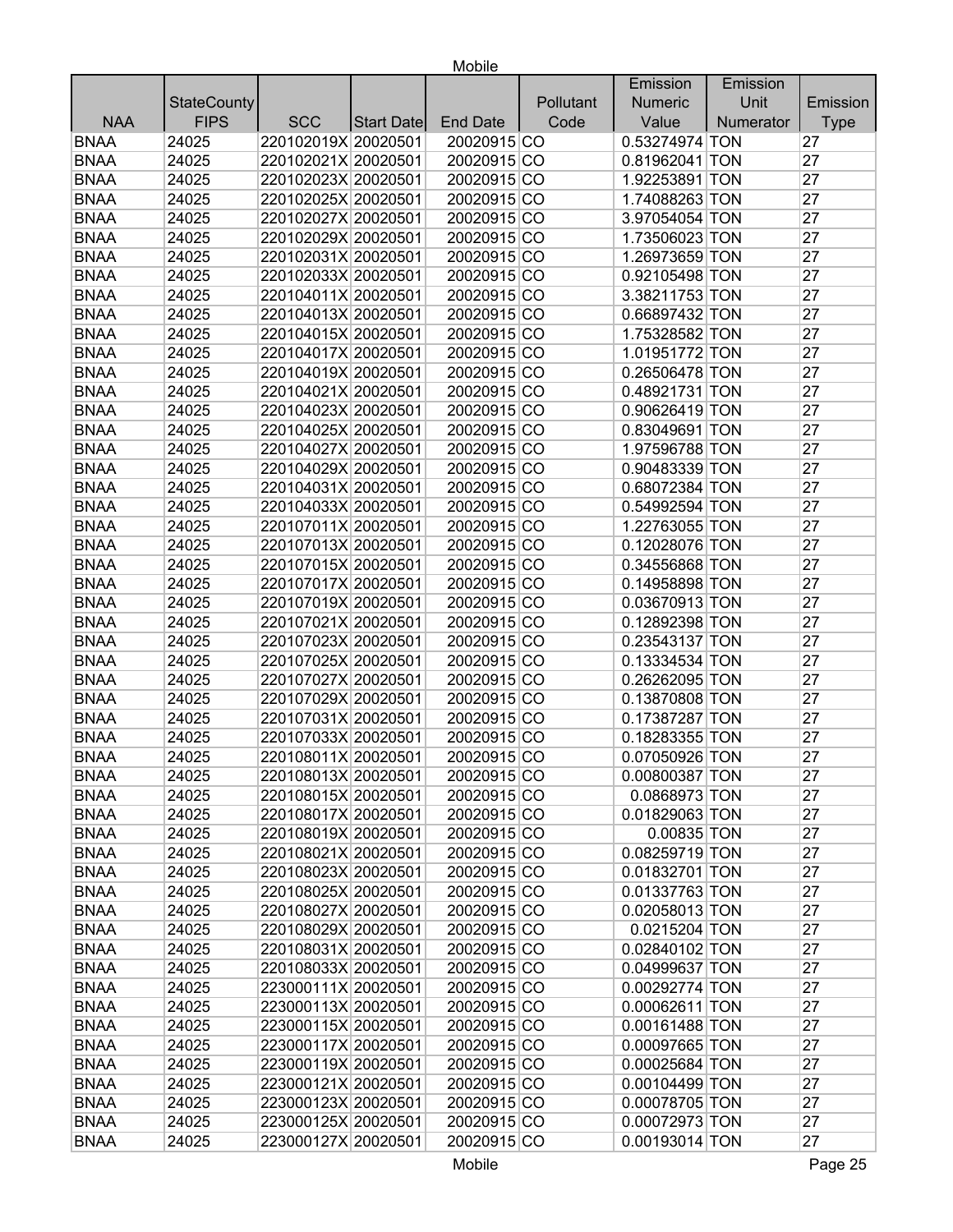|             |                    |                     |                   |                 |           | Emission       | Emission  |             |
|-------------|--------------------|---------------------|-------------------|-----------------|-----------|----------------|-----------|-------------|
|             | <b>StateCounty</b> |                     |                   |                 | Pollutant | <b>Numeric</b> | Unit      | Emission    |
| <b>NAA</b>  | <b>FIPS</b>        | <b>SCC</b>          | <b>Start Date</b> | <b>End Date</b> | Code      | Value          | Numerator | <b>Type</b> |
| <b>BNAA</b> | 24025              | 223000129X 20020501 |                   | 20020915 CO     |           | 0.00112987 TON |           | 27          |
| <b>BNAA</b> | 24025              | 223000131X 20020501 |                   | 20020915 CO     |           | 0.00102515 TON |           | 27          |
| <b>BNAA</b> | 24025              | 223000133X 20020501 |                   | 20020915 CO     |           | 0.00117837 TON |           | 27          |
| <b>BNAA</b> | 24025              | 223006011X 20020501 |                   | 20020915 CO     |           | 0.00774152 TON |           | 27          |
| <b>BNAA</b> | 24025              | 223006013X 20020501 |                   | 20020915 CO     |           | 0.0016248 TON  |           | 27          |
| <b>BNAA</b> | 24025              | 223006015X 20020501 |                   | 20020915 CO     |           | 0.0041998 TON  |           | 27          |
| <b>BNAA</b> | 24025              | 223006017X 20020501 |                   | 20020915 CO     |           | 0.00254082 TON |           | 27          |
| <b>BNAA</b> | 24025              | 223006019X 20020501 |                   | 20020915 CO     |           | 0.0006669 TON  |           | 27          |
| <b>BNAA</b> | 24025              | 223006021X 20020501 |                   | 20020915 CO     |           | 0.00296852 TON |           | 27          |
| <b>BNAA</b> | 24025              | 223006023X 20020501 |                   | 20020915 CO     |           | 0.00207785 TON |           | 27          |
| <b>BNAA</b> | 24025              | 223006025X 20020501 |                   | 20020915 CO     |           | 0.00191361 TON |           | 27          |
| <b>BNAA</b> | 24025              | 223006027X 20020501 |                   | 20020915 CO     |           | 0.00503756 TON |           | 27          |
| <b>BNAA</b> | 24025              | 223006029X 20020501 |                   | 20020915 CO     |           | 0.00302364 TON |           | 27          |
| <b>BNAA</b> | 24025              | 223006031X 20020501 |                   | 20020915 CO     |           | 0.00283183 TON |           | 27          |
| <b>BNAA</b> | 24025              | 223006033X 20020501 |                   | 20020915 CO     |           | 0.00334882 TON |           | 27          |
| <b>BNAA</b> | 24025              | 223007111X 20020501 |                   | 20020915 CO     |           | 0.01888808 TON |           | 27          |
| <b>BNAA</b> | 24025              | 223007113X 20020501 |                   | 20020915 CO     |           | $0.002241$ TON |           | 27          |
| <b>BNAA</b> | 24025              | 223007115X 20020501 |                   | 20020915 CO     |           | 0.00508385 TON |           | 27          |
| <b>BNAA</b> | 24025              | 223007117X 20020501 |                   | 20020915 CO     |           | 0.00272932 TON |           | 27          |
| <b>BNAA</b> | 24025              | 223007119X 20020501 |                   | 20020915 CO     |           | 0.00069776 TON |           | 27          |
| <b>BNAA</b> | 24025              | 223007121X 20020501 |                   | 20020915 CO     |           | 0.00227847 TON |           | 27          |
| <b>BNAA</b> | 24025              | 223007123X 20020501 |                   | 20020915 CO     |           | 0.00354613 TON |           | 27          |
| <b>BNAA</b> | 24025              | 223007125X 20020501 |                   | 20020915 CO     |           | 0.0021484 TON  |           | 27          |
| <b>BNAA</b> | 24025              | 223007127X 20020501 |                   | 20020915 CO     |           | 0.00425051 TON |           | 27          |
| <b>BNAA</b> | 24025              | 223007129X 20020501 |                   | 20020915 CO     |           | 0.00227627 TON |           | 27          |
| <b>BNAA</b> | 24025              | 223007131X 20020501 |                   | 20020915 CO     |           | 0.0029101 TON  |           | 27          |
| <b>BNAA</b> | 24025              | 223007133X 20020501 |                   | 20020915 CO     |           | 0.00250665 TON |           | 27          |
| <b>BNAA</b> | 24025              | 223007211X 20020501 |                   | 20020915 CO     |           | 0.01633734 TON |           | 27          |
| <b>BNAA</b> | 24025              | 223007213X 20020501 |                   | 20020915 CO     |           | 0.00193786 TON |           | 27          |
| <b>BNAA</b> | 24025              | 223007215X 20020501 |                   | 20020915 CO     |           | 0.00439822 TON |           | 27          |
| <b>BNAA</b> | 24025              | 223007217X 20020501 |                   | 20020915 CO     |           | 0.00236005 TON |           | 27          |
| <b>BNAA</b> | 24025              | 223007219X 20020501 |                   | 20020915 CO     |           | 0.00060296 TON |           | 27          |
| <b>BNAA</b> | 24025              | 223007221X 20020501 |                   | 20020915 CO     |           | 0.00196652 TON |           | 27          |
| <b>BNAA</b> | 24025              | 223007223X 20020501 |                   | 20020915 CO     |           | 0.00306552 TON |           | 27          |
| <b>BNAA</b> | 24025              | 223007225X 20020501 |                   | 20020915 CO     |           | 0.0018596 TON  |           | 27          |
| <b>BNAA</b> | 24025              | 223007227X 20020501 |                   | 20020915 CO     |           | 0.00367841 TON |           | 27          |
| <b>BNAA</b> | 24025              | 223007229X 20020501 |                   | 20020915 CO     |           | 0.00196983 TON |           | 27          |
| <b>BNAA</b> | 24025              | 223007231X 20020501 |                   | 20020915 CO     |           | 0.00251657 TON |           | 27          |
| <b>BNAA</b> | 24025              | 223007233X 20020501 |                   | 20020915 CO     |           | 0.00216824 TON |           | 27          |
| <b>BNAA</b> | 24025              | 223007311X 20020501 |                   | 20020915 CO     |           | 0.05591247 TON |           | 27          |
| <b>BNAA</b> | 24025              | 223007313X 20020501 |                   | 20020915 CO     |           | 0.0066337 TON  |           | 27          |
| <b>BNAA</b> | 24025              | 223007315X 20020501 |                   | 20020915 CO     |           | 0.01504984 TON |           | 27          |
| <b>BNAA</b> | 24025              | 223007317X 20020501 |                   | 20020915 CO     |           | 0.00807773 TON |           | 27          |
| <b>BNAA</b> | 24025              | 223007319X 20020501 |                   | 20020915 CO     |           | 0.00206463 TON |           | 27          |
| <b>BNAA</b> | 24025              | 223007321X 20020501 |                   | 20020915 CO     |           | 0.00674173 TON |           | 27          |
| <b>BNAA</b> | 24025              | 223007323X 20020501 |                   | 20020915 CO     |           | 0.0104962 TON  |           | 27          |
| <b>BNAA</b> | 24025              | 223007325X 20020501 |                   | 20020915 CO     |           | 0.00636143 TON |           | 27          |
| <b>BNAA</b> | 24025              | 223007327X 20020501 |                   | 20020915 CO     |           | 0.01258507 TON |           | 27          |
| <b>BNAA</b> | 24025              | 223007329X 20020501 |                   | 20020915 CO     |           | 0.00673842 TON |           | 27          |
| <b>BNAA</b> | 24025              | 223007331X 20020501 |                   | 20020915 CO     |           | 0.00861566 TON |           | 27          |
| <b>BNAA</b> | 24025              | 223007333X 20020501 |                   | 20020915 CO     |           | 0.00741965 TON |           | 27          |
| <b>BNAA</b> | 24025              | 223007411X 20020501 |                   | 20020915 CO     |           | 0.37152918 TON |           | 27          |
| <b>BNAA</b> |                    |                     |                   |                 |           |                |           | 27          |
|             | 24025              | 223007413X 20020501 |                   | 20020915 CO     |           | 0.04407697 TON |           |             |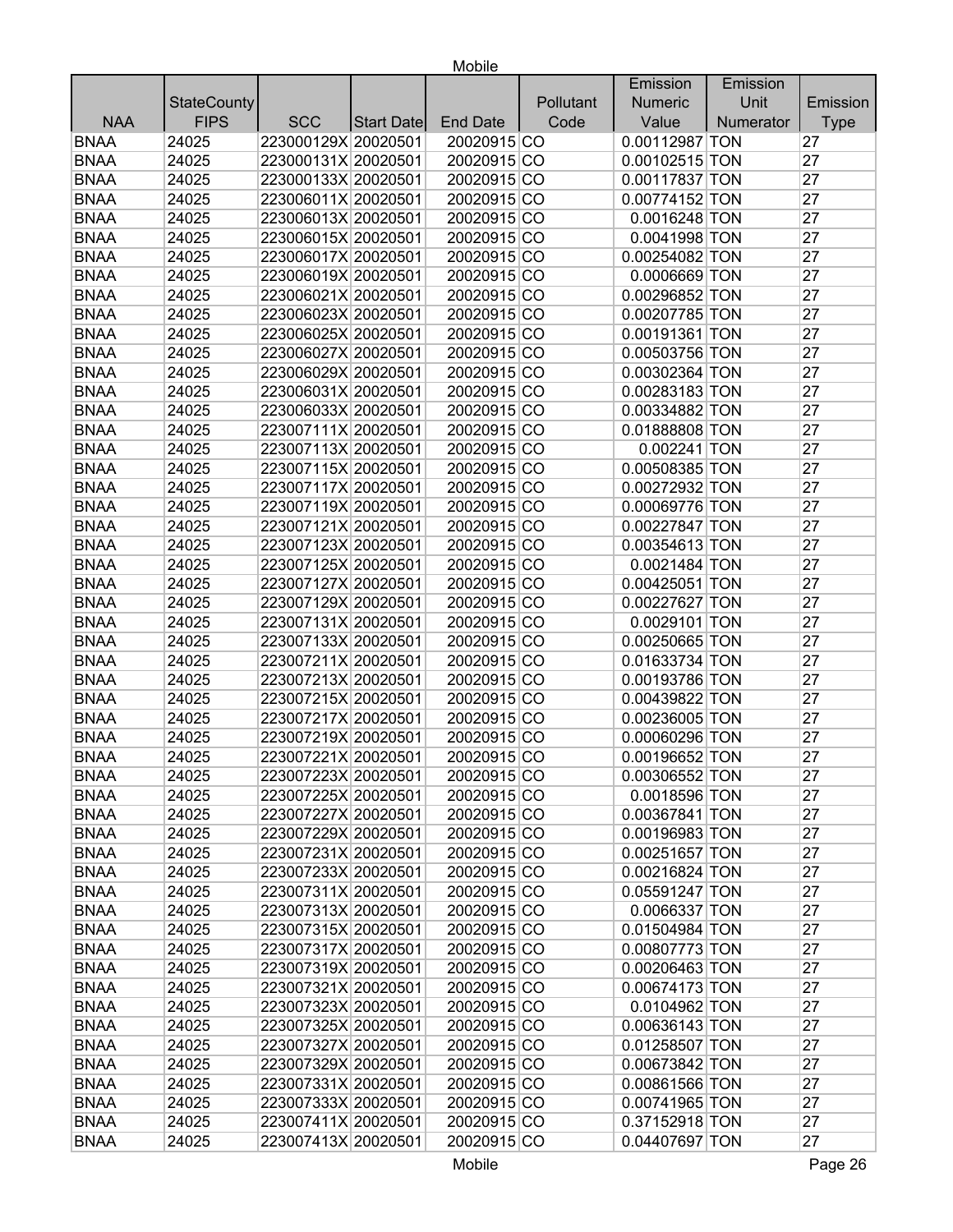|             |                    |                     |                   |                 |           | Emission       | Emission  |             |
|-------------|--------------------|---------------------|-------------------|-----------------|-----------|----------------|-----------|-------------|
|             | <b>StateCounty</b> |                     |                   |                 | Pollutant | <b>Numeric</b> | Unit      | Emission    |
| <b>NAA</b>  | <b>FIPS</b>        | <b>SCC</b>          | <b>Start Date</b> | <b>End Date</b> | Code      | Value          | Numerator | <b>Type</b> |
| <b>BNAA</b> | 24025              | 223007415X 20020501 |                   | 20020915 CO     |           | 0.10001038 TON |           | 27          |
| <b>BNAA</b> | 24025              | 223007417X 20020501 |                   | 20020915 CO     |           | 0.05367478 TON |           | 27          |
| <b>BNAA</b> | 24025              | 223007419X 20020501 |                   | 20020915 CO     |           | 0.01372045 TON |           | 27          |
| <b>BNAA</b> | 24025              | 223007421X 20020501 |                   | 20020915 CO     |           | 0.04482103 TON |           | 27          |
| <b>BNAA</b> | 24025              | 223007423X 20020501 |                   | 20020915 CO     |           | 0.06975308 TON |           | 27          |
| <b>BNAA</b> | 24025              | 223007425X 20020501 |                   | 20020915 CO     |           | 0.04227138 TON |           | 27          |
| <b>BNAA</b> | 24025              | 223007427X 20020501 |                   | 20020915 CO     |           | 0.08361352 TON |           | 27          |
| <b>BNAA</b> | 24025              | 223007429X 20020501 |                   | 20020915 CO     |           | 0.04478355 TON |           | 27          |
| <b>BNAA</b> | 24025              | 223007431X 20020501 |                   | 20020915 CO     |           | 0.05723855 TON |           | 27          |
| <b>BNAA</b> | 24025              | 223007433X 20020501 |                   | 20020915 CO     |           | 0.04930412 TON |           | 27          |
| <b>BNAA</b> | 24025              | 223007511X 20020501 |                   | 20020915 CO     |           | 0.04024644 TON |           | 27          |
| <b>BNAA</b> | 24025              | 223007513X 20020501 |                   | 20020915 CO     |           | 0.00445774 TON |           | 27          |
| <b>BNAA</b> | 24025              | 223007515X 20020501 |                   | 20020915 CO     |           | 0.02968962 TON |           | 27          |
| <b>BNAA</b> | 24025              | 223007517X 20020501 |                   | 20020915 CO     |           | 0.00697211 TON |           | 27          |
| <b>BNAA</b> | 24025              | 223007519X 20020501 |                   | 20020915 CO     |           | 0.0013349 TON  |           | 27          |
| <b>BNAA</b> | 24025              | 223007521X 20020501 |                   | 20020915 CO     |           | 0.0078749 TON  |           | 27          |
| <b>BNAA</b> | 24025              | 223007523X 20020501 |                   | 20020915 CO     |           | 0.00928035 TON |           | 27          |
| <b>BNAA</b> | 24025              | 223007525X 20020501 |                   | 20020915 CO     |           | 0.00556997 TON |           | 27          |
| <b>BNAA</b> | 24025              | 223007527X 20020501 |                   | 20020915 CO     |           | 0.01990662 TON |           | 27          |
| <b>BNAA</b> | 24025              | 223007529X 20020501 |                   | 20020915 CO     |           | 0.01315827 TON |           | 27          |
| <b>BNAA</b> | 24025              | 223007531X 20020501 |                   | 20020915 CO     |           | 0.01514464 TON |           | 27          |
| <b>BNAA</b> | 24025              | 223007533X 20020501 |                   | 20020915 CO     |           | 0.02280679 TON |           | 27          |
| <b>BNAA</b> | 24027              | 220100111X 20020501 |                   | 20020915 CO     |           | 6.56192149 TON |           | 27          |
| <b>BNAA</b> | 24027              | 220100113X 20020501 |                   | 20020915 CO     |           | 1.86531579 TON |           | 27          |
| <b>BNAA</b> | 24027              | 220100115X 20020501 |                   | 20020915 CO     |           | 1.91970267 TON |           | 27          |
| <b>BNAA</b> | 24027              | 220100117X 20020501 |                   | 20020915 CO     |           | 1.50386723 TON |           | 27          |
| <b>BNAA</b> | 24027              | 220100119X 20020501 |                   | 20020915 CO     |           | 0.66575226 TON |           | 27          |
| <b>BNAA</b> | 24027              | 220100121X 20020501 |                   | 20020915 CO     |           | 0.57317145 TON |           | 27          |
| <b>BNAA</b> | 24027              | 220100123X 20020501 |                   | 20020915 CO     |           | 21.6661063 TON |           | 27          |
| <b>BNAA</b> | 24027              | 220100125X 20020501 |                   | 20020915 CO     |           | 20.7517071 TON |           | 27          |
| <b>BNAA</b> | 24027              | 220100127X 20020501 |                   | 20020915 CO     |           | 3.9282427 TON  |           | 27          |
| <b>BNAA</b> | 24027              | 220100129X 20020501 |                   | 20020915 CO     |           | 6.92304267 TON |           | 27          |
| <b>BNAA</b> | 24027              | 220100131X 20020501 |                   | 20020915 CO     |           | 2.96673625 TON |           | 27          |
| <b>BNAA</b> | 24027              | 220100133X 20020501 |                   | 20020915 CO     |           | 1.64259405 TON |           | 27          |
| <b>BNAA</b> | 24027              | 220102011X 20020501 |                   | 20020915 CO     |           | 4.11570375 TON |           | 27          |
| <b>BNAA</b> | 24027              | 220102013X 20020501 |                   | 20020915 CO     |           | 1.17656824 TON |           | 27          |
| <b>BNAA</b> | 24027              | 220102015X 20020501 |                   | 20020915 CO     |           | 1.20896954 TON |           | 27          |
| <b>BNAA</b> | 24027              | 220102017X 20020501 |                   | 20020915 CO     |           | 0.94556815 TON |           | 27          |
| <b>BNAA</b> | 24027              | 220102019X 20020501 |                   | 20020915 CO     |           | 0.41814367 TON |           | 27          |
| <b>BNAA</b> | 24027              | 220102021X 20020501 |                   | 20020915 CO     |           | 0.37193153 TON |           | 27          |
| <b>BNAA</b> | 24027              | 220102023X 20020501 |                   | 20020915 CO     |           | 13.5475853 TON |           | 27          |
| <b>BNAA</b> | 24027              | 220102025X 20020501 |                   | 20020915 CO     |           | 12.9561122 TON |           | 27          |
| <b>BNAA</b> | 24027              | 220102027X 20020501 |                   | 20020915 CO     |           | 2.46246469 TON |           | 27          |
| <b>BNAA</b> | 24027              | 220102029X 20020501 |                   | 20020915 CO     |           | 4.1739906 TON  |           | 27          |
| <b>BNAA</b> | 24027              | 220102031X 20020501 |                   | 20020915 CO     |           | 1.74687038 TON |           | 27          |
| <b>BNAA</b> | 24027              | 220102033X 20020501 |                   | 20020915 CO     |           | 1.06713311 TON |           | 27          |
| <b>BNAA</b> | 24027              | 220104011X 20020501 |                   | 20020915 CO     |           | 1.93524303 TON |           | 27          |
| <b>BNAA</b> | 24027              | 220104013X 20020501 |                   | 20020915 CO     |           | 0.57780225 TON |           | 27          |
| <b>BNAA</b> | 24027              | 220104015X 20020501 |                   | 20020915 CO     |           | 0.59598376 TON |           | 27          |
| <b>BNAA</b> | 24027              | 220104017X 20020501 |                   | 20020915 CO     |           | 0.46829437 TON |           | 27          |
| <b>BNAA</b> | 24027              | 220104019X 20020501 |                   | 20020915 CO     |           | 0.2078626 TON  |           | 27          |
| <b>BNAA</b> | 24027              | 220104021X 20020501 |                   | 20020915 CO     |           | 0.22199532 TON |           | 27          |
| <b>BNAA</b> | 24027              | 220104023X 20020501 |                   | 20020915 CO     |           | 6.46026867 TON |           | 27          |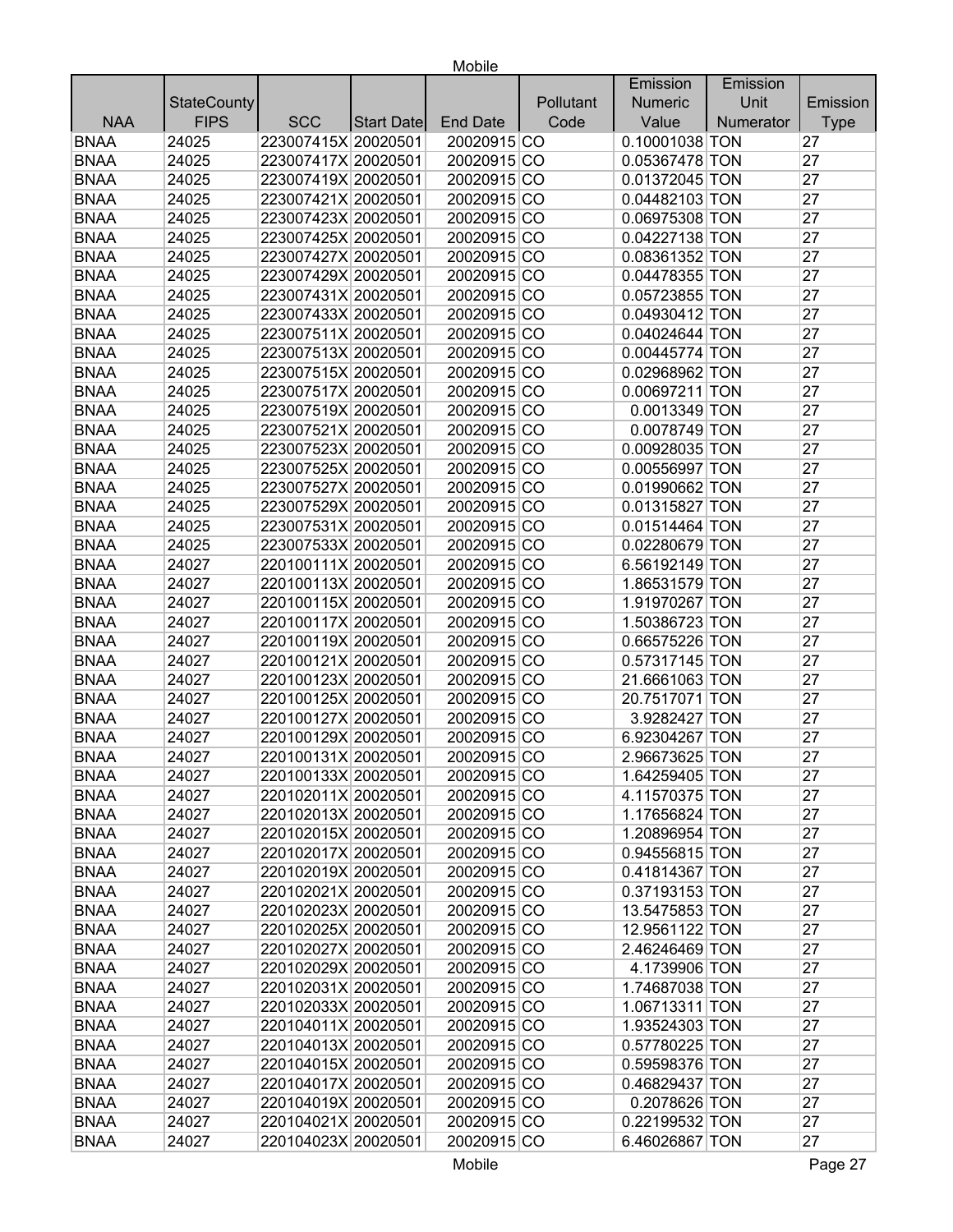|             |                    |                     |            |                 |           | Emission       | Emission  |             |
|-------------|--------------------|---------------------|------------|-----------------|-----------|----------------|-----------|-------------|
|             | <b>StateCounty</b> |                     |            |                 | Pollutant | <b>Numeric</b> | Unit      | Emission    |
| <b>NAA</b>  | <b>FIPS</b>        | <b>SCC</b>          | Start Date | <b>End Date</b> | Code      | Value          | Numerator | <b>Type</b> |
| <b>BNAA</b> | 24027              | 220104025X 20020501 |            | 20020915 CO     |           | 6.14309108 TON |           | 27          |
| <b>BNAA</b> | 24027              | 220104027X 20020501 |            | 20020915 CO     |           | 1.24320619 TON |           | 27          |
| <b>BNAA</b> | 24027              | 220104029X 20020501 |            | 20020915 CO     |           | 2.20813752 TON |           | 27          |
| <b>BNAA</b> | 24027              | 220104031X 20020501 |            | 20020915 CO     |           | 0.94250373 TON |           | 27          |
| <b>BNAA</b> | 24027              | 220104033X 20020501 |            | 20020915 CO     |           | 0.6371363 TON  |           | 27          |
| <b>BNAA</b> | 24027              | 220107011X 20020501 |            | 20020915 CO     |           | 0.7027502 TON  |           | 27          |
| <b>BNAA</b> | 24027              | 220107013X 20020501 |            | 20020915 CO     |           | 0.10690203 TON |           | 27          |
| <b>BNAA</b> | 24027              | 220107015X 20020501 |            | 20020915 CO     |           | 0.1157657 TON  |           | 27          |
| <b>BNAA</b> | 24027              | 220107017X 20020501 |            | 20020915 CO     |           | 0.06754846 TON |           | 27          |
| <b>BNAA</b> | 24027              | 220107019X 20020501 |            | 20020915 CO     |           | 0.03010409 TON |           | 27          |
| <b>BNAA</b> | 24027              | 220107021X 20020501 |            | 20020915 CO     |           | 0.05565233 TON |           | 27          |
| <b>BNAA</b> | 24027              | 220107023X 20020501 |            | 20020915 CO     |           | 1.5477061 TON  |           | 27          |
| <b>BNAA</b> | 24027              | 220107025X 20020501 |            | 20020915 CO     |           | 1.0856442 TON  |           | 27          |
| <b>BNAA</b> | 24027              | 220107027X 20020501 |            | 20020915 CO     |           | 0.16742987 TON |           | 27          |
| <b>BNAA</b> | 24027              | 220107029X 20020501 |            | 20020915 CO     |           | 0.40467344 TON |           | 27          |
| <b>BNAA</b> | 24027              | 220107031X 20020501 |            | 20020915 CO     |           | 0.26296708 TON |           | 27          |
| <b>BNAA</b> | 24027              | 220107033X 20020501 |            | 20020915 CO     |           | 0.21122906 TON |           | 27          |
| <b>BNAA</b> | 24027              | 220108011X 20020501 |            | 20020915 CO     |           | 0.04115474 TON |           | 27          |
| <b>BNAA</b> | 24027              | 220108013X 20020501 |            | 20020915 CO     |           | 0.00613325 TON |           | 27          |
| <b>BNAA</b> | 24027              | 220108015X 20020501 |            | 20020915 CO     |           | 0.02881659 TON |           | 27          |
| <b>BNAA</b> | 24027              | 220108017X 20020501 |            | 20020915 CO     |           | 0.00950081 TON |           | 27          |
| <b>BNAA</b> | 24027              | 220108019X 20020501 |            | 20020915 CO     |           | 0.00415681 TON |           | 27          |
| <b>BNAA</b> | 24027              | 220108021X 20020501 |            | 20020915 CO     |           | 0.03980001 TON |           | 27          |
| <b>BNAA</b> | 24027              | 220108023X 20020501 |            | 20020915 CO     |           | 0.10814323 TON |           | 27          |
| <b>BNAA</b> | 24027              | 220108025X 20020501 |            | 20020915 CO     |           | 0.12073822 TON |           | 27          |
| <b>BNAA</b> | 24027              | 220108027X 20020501 |            | 20020915 CO     |           | 0.01253216 TON |           | 27          |
| <b>BNAA</b> | 24027              | 220108029X 20020501 |            | 20020915 CO     |           | 0.05742374 TON |           | 27          |
| <b>BNAA</b> | 24027              | 220108031X 20020501 |            | 20020915 CO     |           | 0.03717981 TON |           | 27          |
| <b>BNAA</b> | 24027              | 220108033X 20020501 |            | 20020915 CO     |           | 0.06604931 TON |           | 27          |
| <b>BNAA</b> | 24027              | 223000111X 20020501 |            | 20020915 CO     |           | 0.00167551 TON |           | 27          |
| <b>BNAA</b> | 24027              | 223000113X 20020501 |            | 20020915 CO     |           | 0.00053021 TON |           | 27          |
| <b>BNAA</b> | 24027              | 223000115X 20020501 |            | 20020915 CO     |           | 0.00055446 TON |           | 27          |
| <b>BNAA</b> | 24027              | 223000117X 20020501 |            | 20020915 CO     |           | 0.00044313 TON |           | 27          |
| <b>BNAA</b> | 24027              | 223000119X 20020501 |            | 20020915 CO     |           | 0.00019952 TON |           | 27          |
| <b>BNAA</b> | 24027              | 223000121X 20020501 |            | 20020915 CO     |           | 0.00047399 TON |           | 27          |
| <b>BNAA</b> | 24027              | 223000123X 20020501 |            | 20020915 CO     |           | 0.00568461 TON |           | 27          |
| <b>BNAA</b> | 24027              | 223000125X 20020501 |            | 20020915 CO     |           | 0.00537376 TON |           | 27          |
| <b>BNAA</b> | 24027              | 223000127X 20020501 |            | 20020915 CO     |           | 0.00127978 TON |           | 27          |
| <b>BNAA</b> | 24027              | 223000129X 20020501 |            | 20020915 CO     |           | 0.00299828 TON |           | 27          |
| <b>BNAA</b> | 24027              | 223000131X 20020501 |            | 20020915 CO     |           | 0.0014771 TON  |           | 27          |
| <b>BNAA</b> | 24027              | 223000133X 20020501 |            | 20020915 CO     |           | 0.00136576 TON |           | 27          |
| <b>BNAA</b> | 24027              | 223006011X 20020501 |            | 20020915 CO     |           | 0.00443018 TON |           | 27          |
| <b>BNAA</b> | 24027              | 223006013X 20020501 |            | 20020915 CO     |           | 0.00138009 TON |           | 27          |
| <b>BNAA</b> | 24027              | 223006015X 20020501 |            | 20020915 CO     |           | 0.00143851 TON |           | 27          |
| <b>BNAA</b> | 24027              | 223006017X 20020501 |            | 20020915 CO     |           | 0.00115081 TON |           | 27          |
| <b>BNAA</b> | 24027              | 223006019X 20020501 |            | 20020915 CO     |           | 0.00052029 TON |           | 27          |
| <b>BNAA</b> | 24027              | 223006021X 20020501 |            | 20020915 CO     |           | 0.00134702 TON |           | 27          |
| <b>BNAA</b> | 24027              | 223006023X 20020501 |            | 20020915 CO     |           | 0.01491977 TON |           | 27          |
| <b>BNAA</b> | 24027              | 223006025X 20020501 |            | 20020915 CO     |           | 0.01421649 TON |           | 27          |
| <b>BNAA</b> | 24027              | 223006027X 20020501 |            | 20020915 CO     |           | 0.0033422 TON  |           | 27          |
| <b>BNAA</b> | 24027              | 223006029X 20020501 |            | 20020915 CO     |           | 0.00814276 TON |           | 27          |
| <b>BNAA</b> | 24027              | 223006031X 20020501 |            | 20020915 CO     |           | 0.00410721 TON |           | 27          |
| <b>BNAA</b> | 24027              | 223006033X 20020501 |            | 20020915 CO     |           | 0.00388013 TON |           | 27          |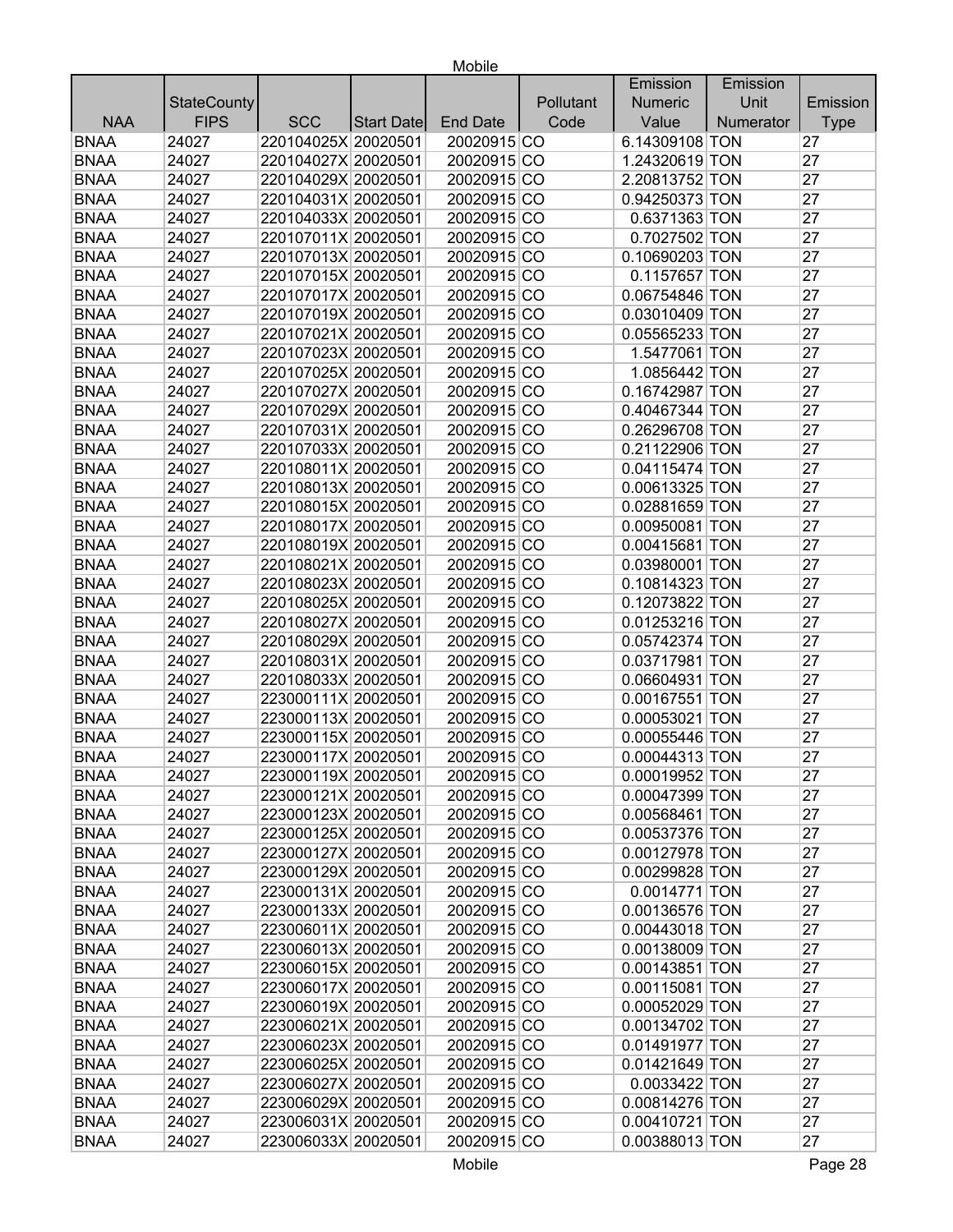|             |                    |                     |                   |                 |           | Emission       | Emission  |             |
|-------------|--------------------|---------------------|-------------------|-----------------|-----------|----------------|-----------|-------------|
|             | <b>StateCounty</b> |                     |                   |                 | Pollutant | <b>Numeric</b> | Unit      | Emission    |
| <b>NAA</b>  | <b>FIPS</b>        | <b>SCC</b>          | <b>Start Date</b> | <b>End Date</b> | Code      | Value          | Numerator | <b>Type</b> |
| <b>BNAA</b> | 24027              | 223007111X 20020501 |                   | 20020915 CO     |           | 0.01080815 TON |           | 27          |
| <b>BNAA</b> | 24027              | 223007113X 20020501 |                   | 20020915 CO     |           | 0.00191692 TON |           | 27          |
| <b>BNAA</b> | 24027              | 223007115X 20020501 |                   | 20020915 CO     |           | 0.00172622 TON |           | 27          |
| <b>BNAA</b> | 24027              | 223007117X 20020501 |                   | 20020915 CO     |           | 0.00122577 TON |           | 27          |
| <b>BNAA</b> | 24027              | 223007119X 20020501 |                   | 20020915 CO     |           | 0.00055446 TON |           | 27          |
| <b>BNAA</b> | 24027              | 223007121X 20020501 |                   | 20020915 CO     |           | 0.00102405 TON |           | 27          |
| <b>BNAA</b> | 24027              | 223007123X 20020501 |                   | 20020915 CO     |           | 0.02468513 TON |           | 27          |
| <b>BNAA</b> | 24027              | 223007125X 20020501 |                   | 20020915 CO     |           | 0.01668787 TON |           | 27          |
| <b>BNAA</b> | 24027              | 223007127X 20020501 |                   | 20020915 CO     |           | 0.00282522 TON |           | 27          |
| <b>BNAA</b> | 24027              | 223007129X 20020501 |                   | 20020915 CO     |           | 0.00655654 TON |           | 27          |
| <b>BNAA</b> | 24027              | 223007131X 20020501 |                   | 20020915 CO     |           | 0.00432436 TON |           | 27          |
| <b>BNAA</b> | 24027              | 223007133X 20020501 |                   | 20020915 CO     |           | 0.00292553 TON |           | 27          |
| <b>BNAA</b> | 24027              | 223007211X 20020501 |                   | 20020915 CO     |           | 0.00934979 TON |           | 27          |
| <b>BNAA</b> | 24027              | 223007213X 20020501 |                   | 20020915 CO     |           | 0.00165898 TON |           | 27          |
| <b>BNAA</b> | 24027              | 223007215X 20020501 |                   | 20020915 CO     |           | 0.00149363 TON |           | 27          |
| <b>BNAA</b> | 24027              | 223007217X 20020501 |                   | 20020915 CO     |           | 0.00105932 TON |           | 27          |
| <b>BNAA</b> | 24027              | 223007219X 20020501 |                   | 20020915 CO     |           | 0.0004795 TON  |           | 27          |
| <b>BNAA</b> | 24027              | 223007221X 20020501 |                   | 20020915 CO     |           | 0.00088185 TON |           | 27          |
| <b>BNAA</b> | 24027              | 223007223X 20020501 |                   | 20020915 CO     |           | 0.02135285 TON |           | 27          |
| <b>BNAA</b> | 24027              | 223007225X 20020501 |                   | 20020915 CO     |           | 0.01443255 TON |           | 27          |
| <b>BNAA</b> | 24027              | 223007227X 20020501 |                   | 20020915 CO     |           | 0.00244382 TON |           | 27          |
| <b>BNAA</b> | 24027              | 223007229X 20020501 |                   | 20020915 CO     |           | 0.00566698 TON |           | 27          |
| <b>BNAA</b> | 24027              | 223007231X 20020501 |                   | 20020915 CO     |           | 0.00374234 TON |           | 27          |
| <b>BNAA</b> | 24027              | 223007233X 20020501 |                   | 20020915 CO     |           | 0.0025309 TON  |           | 27          |
| <b>BNAA</b> | 24027              | 223007311X 20020501 |                   | 20020915 CO     |           | 0.03199455 TON |           | 27          |
| <b>BNAA</b> | 24027              | 223007313X 20020501 |                   | 20020915 CO     |           | 0.005678 TON   |           | 27          |
| <b>BNAA</b> | 24027              | 223007315X 20020501 |                   | 20020915 CO     |           | 0.00511141 TON |           | 27          |
| <b>BNAA</b> | 24027              | 223007317X 20020501 |                   | 20020915 CO     |           | 0.0036288 TON  |           | 27          |
| <b>BNAA</b> | 24027              | 223007319X 20020501 |                   | 20020915 CO     |           | 0.00164134 TON |           | 27          |
| <b>BNAA</b> | 24027              | 223007321X 20020501 |                   | 20020915 CO     |           | 0.00302915 TON |           | 27          |
| <b>BNAA</b> | 24027              | 223007323X 20020501 |                   | 20020915 CO     |           | 0.07306993 TON |           | 27          |
| <b>BNAA</b> | 24027              | 223007325X 20020501 |                   | 20020915 CO     |           | 0.04939451 TON |           | 27          |
| <b>BNAA</b> | 24027              | 223007327X 20020501 |                   | 20020915 CO     |           | 0.00836212 TON |           | 27          |
| BNAA        | 24027              | 223007329X 20020501 |                   | 20020915 CO     |           | 0.01940727 TON |           | 27          |
| <b>BNAA</b> | 24027              | 223007331X 20020501 |                   | 20020915 CO     |           | 0.01280223 TON |           | 27          |
| <b>BNAA</b> | 24027              | 223007333X 20020501 |                   | 20020915 CO     |           | 0.00866416 TON |           | 27          |
| <b>BNAA</b> | 24027              | 223007411X 20020501 |                   | 20020915 CO     |           | 0.21258931 TON |           | 27          |
| <b>BNAA</b> | 24027              | 223007413X 20020501 |                   | 20020915 CO     |           | 0.03771664 TON |           | 27          |
| <b>BNAA</b> | 24027              | 223007415X 20020501 |                   | 20020915 CO     |           | 0.03396327 TON |           | 27          |
| <b>BNAA</b> | 24027              | 223007417X 20020501 |                   | 20020915 CO     |           | 0.02411744 TON |           | 27          |
| <b>BNAA</b> | 24027              | 223007419X 20020501 |                   | 20020915 CO     |           | 0.01090736 TON |           | 27          |
| <b>BNAA</b> | 24027              | 223007421X 20020501 |                   | 20020915 CO     |           | 0.02014472 TON |           | 27          |
| <b>BNAA</b> | 24027              | 223007423X 20020501 |                   | 20020915 CO     |           | 0.48554221 TON |           | 27          |
| <b>BNAA</b> | 24027              | 223007425X 20020501 |                   | 20020915 CO     |           | 0.32823706 TON |           | 27          |
| <b>BNAA</b> | 24027              | 223007427X 20020501 |                   | 20020915 CO     |           | 0.05557627 TON |           | 27          |
| <b>BNAA</b> | 24027              | 223007429X 20020501 |                   | 20020915 CO     |           | 0.12894712 TON |           | 27          |
| <b>BNAA</b> | 24027              | 223007431X 20020501 |                   | 20020915 CO     |           | 0.08507629 TON |           | 27          |
| <b>BNAA</b> | 24027              | 223007433X 20020501 |                   | 20020915 CO     |           | 0.0575472 TON  |           | 27          |
| <b>BNAA</b> | 24027              | 223007511X 20020501 |                   | 20020915 CO     |           | 0.02309009 TON |           | 27          |
| <b>BNAA</b> | 24027              | 223007513X 20020501 |                   | 20020915 CO     |           | 0.00397493 TON |           | 27          |
| <b>BNAA</b> | 24027              | 223007515X 20020501 |                   | 20020915 CO     |           | 0.01017432 TON |           | 27          |
| <b>BNAA</b> | 24027              | 223007517X 20020501 |                   | 20020915 CO     |           | 0.00312946 TON |           | 27          |
| <b>BNAA</b> |                    |                     |                   |                 |           |                |           | 27          |
|             | 24027              | 223007519X 20020501 |                   | 20020915 CO     |           | 0.00136025 TON |           |             |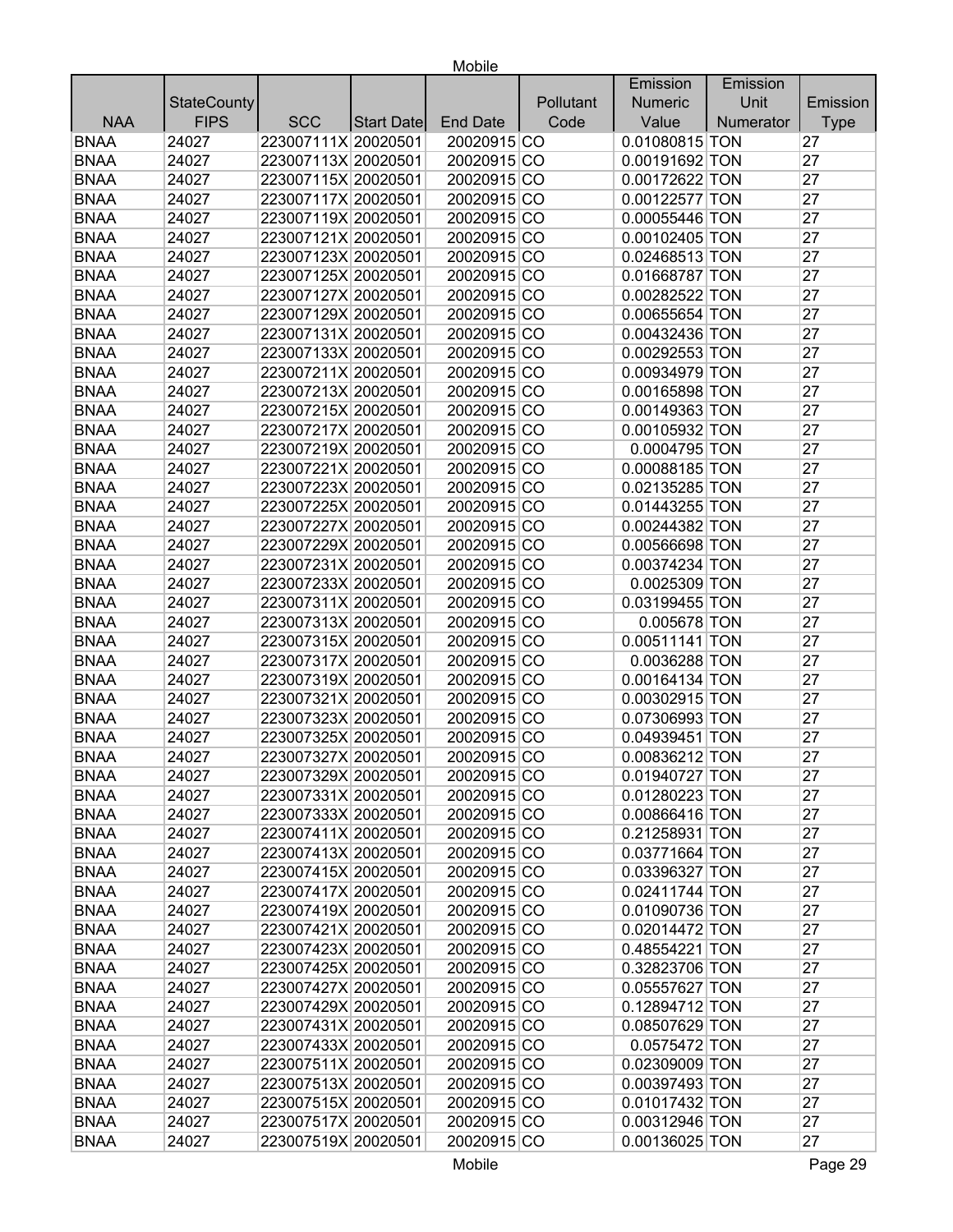|             |                    |                     |                   |                 |           | Emission       | Emission  |             |
|-------------|--------------------|---------------------|-------------------|-----------------|-----------|----------------|-----------|-------------|
|             | <b>StateCounty</b> |                     |                   |                 | Pollutant | <b>Numeric</b> | Unit      | Emission    |
| <b>NAA</b>  | <b>FIPS</b>        | <b>SCC</b>          | <b>Start Date</b> | <b>End Date</b> | Code      | Value          | Numerator | <b>Type</b> |
| <b>BNAA</b> | 24027              | 223007521X 20020501 |                   | 20020915 CO     |           | 0.00274696 TON |           | 27          |
| <b>BNAA</b> | 24027              | 223007523X 20020501 |                   | 20020915 CO     |           | 0.06435065 TON |           | 27          |
| <b>BNAA</b> | 24027              | 223007525X 20020501 |                   | 20020915 CO     |           | 0.04340676 TON |           | 27          |
| <b>BNAA</b> | 24027              | 223007527X 20020501 |                   | 20020915 CO     |           | 0.01313623 TON |           | 27          |
| <b>BNAA</b> | 24027              | 223007529X 20020501 |                   | 20020915 CO     |           | 0.03873517 TON |           | 27          |
| <b>BNAA</b> | 24027              | 223007531X 20020501 |                   | 20020915 CO     |           | 0.02382753 TON |           | 27          |
| <b>BNAA</b> | 24027              | 223007533X 20020501 |                   | 20020915 CO     |           | 0.02604097 TON |           | 27          |
| <b>BNAA</b> | 24510              | 220100117X 20020501 |                   | 20020915 CO     |           | 0.07304237 TON |           | 27          |
| <b>BNAA</b> | 24510              | 220100119X 20020501 |                   | 20020915 CO     |           | 0.10861391 TON |           | 27          |
| <b>BNAA</b> | 24510              | 220100121X 20020501 |                   | 20020915 CO     |           | 0.02605971 TON |           | 27          |
| <b>BNAA</b> | 24510              | 220100123X 20020501 |                   | 20020915 CO     |           | 22.4837448 TON |           | 27          |
| <b>BNAA</b> | 24510              | 220100125X 20020501 |                   | 20020915 CO     |           | 3.308567 TON   |           | 27          |
| <b>BNAA</b> | 24510              | 220100127X 20020501 |                   | 20020915 CO     |           | 20.5460866 TON |           | 27          |
| <b>BNAA</b> | 24510              | 220100129X 20020501 |                   | 20020915 CO     |           | 12.8436909 TON |           | 27          |
| <b>BNAA</b> | 24510              | 220100131X 20020501 |                   | 20020915 CO     |           | 4.02250895 TON |           | 27          |
| <b>BNAA</b> | 24510              | 220100133X 20020501 |                   | 20020915 CO     |           | 4.87615547 TON |           | 27          |
| <b>BNAA</b> | 24510              | 220102017X 20020501 |                   | 20020915 CO     |           | 0.04579988 TON |           | 27          |
| <b>BNAA</b> | 24510              | 220102019X 20020501 |                   | 20020915 CO     |           | 0.06811284 TON |           | 27          |
| <b>BNAA</b> | 24510              | 220102021X 20020501 |                   | 20020915 CO     |           | 0.01691054 TON |           | 27          |
| <b>BNAA</b> | 24510              | 220102023X 20020501 |                   | 20020915 CO     |           | 14.0566486 TON |           | 27          |
| <b>BNAA</b> | 24510              | 220102025X 20020501 |                   | 20020915 CO     |           | 2.07590771 TON |           | 27          |
| <b>BNAA</b> | 24510              | 220102027X 20020501 |                   | 20020915 CO     |           | 12.7460505 TON |           | 27          |
| <b>BNAA</b> | 24510              | 220102029X 20020501 |                   | 20020915 CO     |           | 7.75085986 TON |           | 27          |
| <b>BNAA</b> | 24510              | 220102031X 20020501 |                   | 20020915 CO     |           | 2.36478569 TON |           | 27          |
| <b>BNAA</b> | 24510              | 220102033X 20020501 |                   | 20020915 CO     |           | 3.16804011 TON |           | 27          |
| <b>BNAA</b> | 24510              | 220104017X 20020501 |                   | 20020915 CO     |           | 0.02284978 TON |           | 27          |
| <b>BNAA</b> | 24510              | 220104019X 20020501 |                   | 20020915 CO     |           | 0.03405256 TON |           | 27          |
| <b>BNAA</b> | 24510              | 220104021X 20020501 |                   | 20020915 CO     |           | 0.01010157 TON |           | 27          |
| <b>BNAA</b> | 24510              | 220104023X 20020501 |                   | 20020915 CO     |           | 6.68907626 TON |           | 27          |
| <b>BNAA</b> | 24510              | 220104025X 20020501 |                   | 20020915 CO     |           | 0.9792316 TON  |           | 27          |
| <b>BNAA</b> | 24510              | 220104027X 20020501 |                   | 20020915 CO     |           | 6.57087556 TON |           | 27          |
| <b>BNAA</b> | 24510              | 220104029X 20020501 |                   | 20020915 CO     |           | 4.1089499 TON  |           | 27          |
| <b>BNAA</b> | 24510              | 220104031X 20020501 |                   | 20020915 CO     |           | 1.2765202 TON  |           | 27          |
| <b>BNAA</b> | 24510              | 220104033X 20020501 |                   | 20020915 CO     |           | 1.89148574 TON |           | 27          |
| <b>BNAA</b> | 24510              | 220107017X 20020501 |                   | 20020915 CO     |           | 0.00324851 TON |           | 27          |
| <b>BNAA</b> | 24510              | 220107019X 20020501 |                   | 20020915 CO     |           | 0.00490748 TON |           | 27          |
| <b>BNAA</b> | 24510              | 220107021X 20020501 |                   | 20020915 CO     |           | 0.0021958 TON  |           | 27          |
| <b>BNAA</b> | 24510              | 220107023X 20020501 |                   | 20020915 CO     |           | 1.61879297 TON |           | 27          |
| <b>BNAA</b> | 24510              | 220107025X 20020501 |                   | 20020915 CO     |           | 0.17380894 TON |           | 27          |
| <b>BNAA</b> | 24510              | 220107027X 20020501 |                   | 20020915 CO     |           | 1.05321975 TON |           | 27          |
| <b>BNAA</b> | 24510              | 220107029X 20020501 |                   | 20020915 CO     |           | 0.75612846 TON |           | 27          |
| <b>BNAA</b> | 24510              | 220107031X 20020501 |                   | 20020915 CO     |           | 0.34780747 TON |           | 27          |
| <b>BNAA</b> | 24510              | 220107033X 20020501 |                   | 20020915 CO     |           | 0.6275969 TON  |           | 27          |
| <b>BNAA</b> | 24510              | 220108017X 20020501 |                   | 20020915 CO     |           | 0.00103948 TON |           | 27          |
| <b>BNAA</b> | 24510              | 220108019X 20020501 |                   | 20020915 CO     |           | 0.00103397 TON |           | 27          |
| <b>BNAA</b> | 24510              | 220108021X 20020501 |                   | 20020915 CO     |           | 0.00227076 TON |           | 27          |
| <b>BNAA</b> | 24510              | 220108023X 20020501 |                   | 20020915 CO     |           | 0.11087144 TON |           | 27          |
| <b>BNAA</b> | 24510              | 220108025X 20020501 |                   | 20020915 CO     |           | 0.02092074 TON |           | 27          |
| <b>BNAA</b> | 24510              | 220108027X 20020501 |                   | 20020915 CO     |           | 0.08318693 TON |           | 27          |
| <b>BNAA</b> | 24510              | 220108029X 20020501 |                   | 20020915 CO     |           | 0.11120985 TON |           | 27          |
| <b>BNAA</b> | 24510              | 220108031X 20020501 |                   | 20020915 CO     |           | 0.06355368 TON |           | 27          |
| <b>BNAA</b> | 24510              | 220108033X 20020501 |                   | 20020915 CO     |           | 0.16734499 TON |           | 27          |
| <b>BNAA</b> |                    |                     |                   |                 |           |                |           | 27          |
|             | 24510              | 223000117X 20020501 |                   | 20020915 CO     |           | 2.2046E-05 TON |           |             |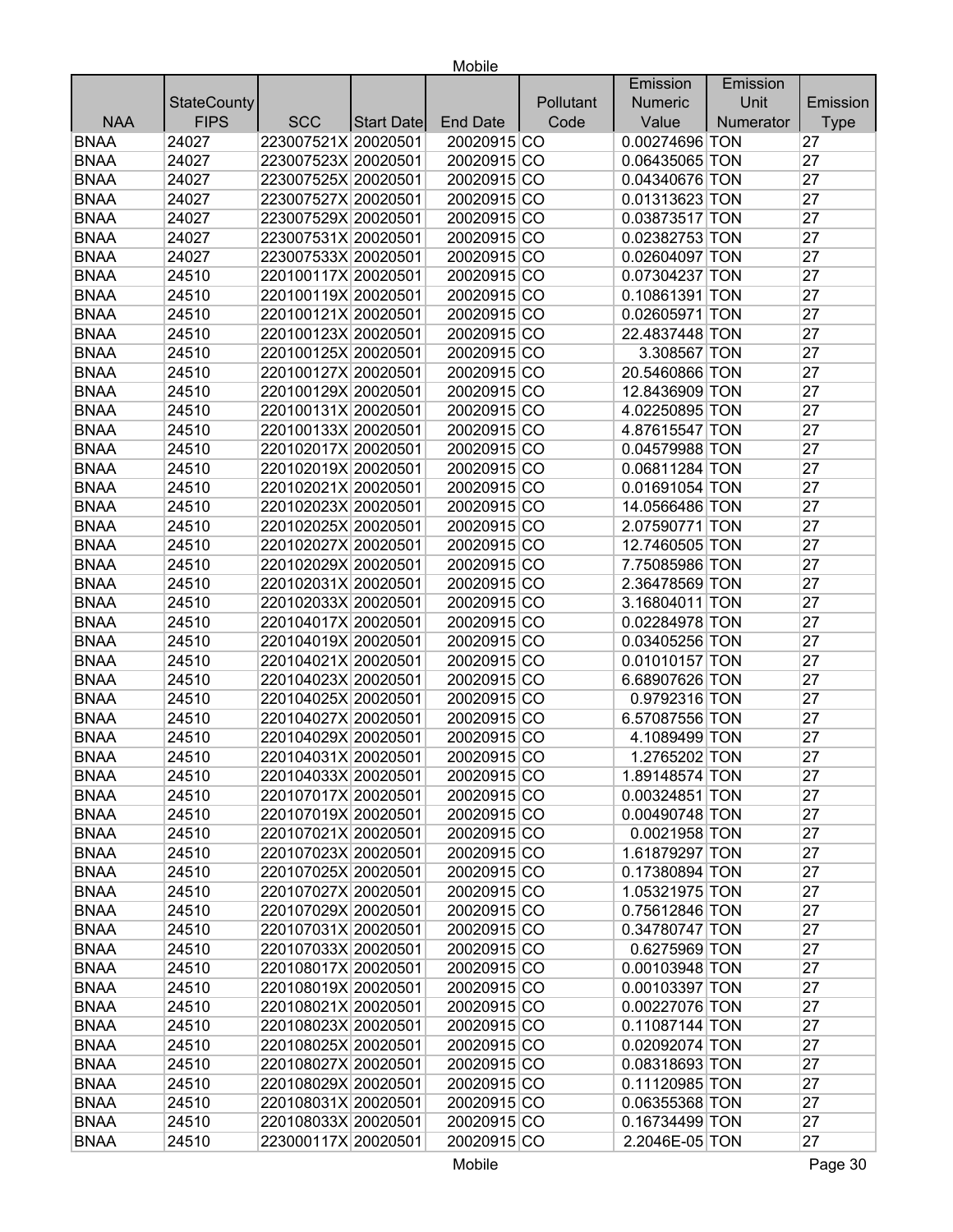|             |                    |                     |            |                 |           | Emission       | Emission  |             |
|-------------|--------------------|---------------------|------------|-----------------|-----------|----------------|-----------|-------------|
|             | <b>StateCounty</b> |                     |            |                 | Pollutant | <b>Numeric</b> | Unit      | Emission    |
| <b>NAA</b>  | <b>FIPS</b>        | <b>SCC</b>          | Start Date | <b>End Date</b> | Code      | Value          | Numerator | <b>Type</b> |
| <b>BNAA</b> | 24510              | 223000119X 20020501 |            | 20020915 CO     |           | 3.3069E-05 TON |           | 27          |
| <b>BNAA</b> | 24510              | 223000121X 20020501 |            | 20020915 CO     |           | 2.2046E-05 TON |           | 27          |
| <b>BNAA</b> | 24510              | 223000123X 20020501 |            | 20020915 CO     |           | 0.0058709 TON  |           | 27          |
| <b>BNAA</b> | 24510              | 223000125X 20020501 |            | 20020915 CO     |           | 0.00085319 TON |           | 27          |
| <b>BNAA</b> | 24510              | 223000127X 20020501 |            | 20020915 CO     |           | 0.00764893 TON |           | 27          |
| <b>BNAA</b> | 24510              | 223000129X 20020501 |            | 20020915 CO     |           | 0.00565926 TON |           | 27          |
| <b>BNAA</b> | 24510              | 223000131X 20020501 |            | 20020915 CO     |           | 0.00199408 TON |           | 27          |
| <b>BNAA</b> | 24510              | 223000133X 20020501 |            | 20020915 CO     |           | 0.0040543 TON  |           | 27          |
| <b>BNAA</b> | 24510              | 223006017X 20020501 |            | 20020915 CO     |           | 5.8422E-05 TON |           | 27          |
| <b>BNAA</b> | 24510              | 223006019X 20020501 |            | 20020915 CO     |           | 8.7082E-05 TON |           | 27          |
| <b>BNAA</b> | 24510              | 223006021X 20020501 |            | 20020915 CO     |           | 6.0627E-05 TON |           | 27          |
| <b>BNAA</b> | 24510              | 223006023X 20020501 |            | 20020915 CO     |           | 0.01543344 TON |           | 27          |
| <b>BNAA</b> | 24510              | 223006025X 20020501 |            | 20020915 CO     |           | 0.00225312 TON |           | 27          |
| <b>BNAA</b> | 24510              | 223006027X 20020501 |            | 20020915 CO     |           | 0.02022298 TON |           | 27          |
| <b>BNAA</b> | 24510              | 223006029X 20020501 |            | 20020915 CO     |           | 0.01536841 TON |           | 27          |
| <b>BNAA</b> | 24510              | 223006031X 20020501 |            | 20020915 CO     |           | 0.00554352 TON |           | 27          |
| <b>BNAA</b> | 24510              | 223006033X 20020501 |            | 20020915 CO     |           | 0.01152245 TON |           | 27          |
| <b>BNAA</b> | 24510              | 223007117X 20020501 |            | 20020915 CO     |           | 6.1729E-05 TON |           | 27          |
| <b>BNAA</b> | 24510              | 223007119X 20020501 |            | 20020915 CO     |           | 9.2594E-05 TON |           | 27          |
| <b>BNAA</b> | 24510              | 223007121X 20020501 |            | 20020915 CO     |           | 4.299E-05 TON  |           | 27          |
| <b>BNAA</b> | 24510              | 223007123X 20020501 |            | 20020915 CO     |           | 0.025718 TON   |           | 27          |
| <b>BNAA</b> | 24510              | 223007125X 20020501 |            | 20020915 CO     |           | 0.00262901 TON |           | 27          |
| <b>BNAA</b> | 24510              | 223007127X 20020501 |            | 20020915 CO     |           | 0.0182278 TON  |           | 27          |
| <b>BNAA</b> | 24510              | 223007129X 20020501 |            | 20020915 CO     |           | 0.01238335 TON |           | 27          |
| <b>BNAA</b> | 24510              | 223007131X 20020501 |            | 20020915 CO     |           | 0.00583012 TON |           | 27          |
| <b>BNAA</b> | 24510              | 223007133X 20020501 |            | 20020915 CO     |           | 0.00874022 TON |           | 27          |
| <b>BNAA</b> | 24510              | 223007217X 20020501 |            | 20020915 CO     |           | 5.4013E-05 TON |           | 27          |
| <b>BNAA</b> | 24510              | 223007219X 20020501 |            | 20020915 CO     |           | 8.1571E-05 TON |           | 27          |
| <b>BNAA</b> | 24510              | 223007221X 20020501 |            | 20020915 CO     |           | 1.7637E-05 TON |           | 27          |
| <b>BNAA</b> | 24510              | 223007223X 20020501 |            | 20020915 CO     |           | 0.02224462 TON |           | 27          |
| <b>BNAA</b> | 24510              | 223007225X 20020501 |            | 20020915 CO     |           | 0.00227517 TON |           | 27          |
| <b>BNAA</b> | 24510              | 223007227X 20020501 |            | 20020915 CO     |           | 0.01576854 TON |           | 27          |
| <b>BNAA</b> | 24510              | 223007229X 20020501 |            | 20020915 CO     |           | 0.01071445 TON |           | 27          |
| <b>BNAA</b> | 24510              | 223007231X 20020501 |            | 20020915 CO     |           | 0.00504527 TON |           | 27          |
| <b>BNAA</b> | 24510              | 223007233X 20020501 |            | 20020915 CO     |           | 0.00756185 TON |           | 27          |
| <b>BNAA</b> | 24510              | 223007317X 20020501 |            | 20020915 CO     |           | 0.00018409 TON |           | 27          |
| <b>BNAA</b> | 24510              | 223007319X 20020501 |            | 20020915 CO     |           | 0.00027337 TON |           | 27          |
| <b>BNAA</b> | 24510              | 223007321X 20020501 |            | 20020915 CO     |           | 0.00012677 TON |           | 27          |
| <b>BNAA</b> | 24510              | 223007323X 20020501 |            | 20020915 CO     |           | 0.07613214 TON |           | 27          |
| <b>BNAA</b> | 24510              | 223007325X 20020501 |            | 20020915 CO     |           | 0.00778341 TON |           | 27          |
| <b>BNAA</b> | 24510              | 223007327X 20020501 |            | 20020915 CO     |           | 0.05396248 TON |           | 27          |
| <b>BNAA</b> | 24510              | 223007329X 20020501 |            | 20020915 CO     |           | 0.03665622 TON |           | 27          |
| <b>BNAA</b> | 24510              | 223007331X 20020501 |            | 20020915 CO     |           | 0.01726107 TON |           | 27          |
| <b>BNAA</b> | 24510              | 223007333X 20020501 |            | 20020915 CO     |           | 0.02587011 TON |           | 27          |
| <b>BNAA</b> | 24510              | 223007417X 20020501 |            | 20020915 CO     |           | 0.00121254 TON |           | 27          |
| <b>BNAA</b> | 24510              | 223007419X 20020501 |            | 20020915 CO     |           | 0.0018144 TON  |           | 27          |
| <b>BNAA</b> | 24510              | 223007421X 20020501 |            | 20020915 CO     |           | 0.00083776 TON |           | 27          |
| <b>BNAA</b> | 24510              | 223007423X 20020501 |            | 20020915 CO     |           | 0.50583684 TON |           | 27          |
| <b>BNAA</b> | 24510              | 223007425X 20020501 |            | 20020915 CO     |           | 0.0517281 TON  |           | 27          |
| <b>BNAA</b> | 24510              | 223007427X 20020501 |            | 20020915 CO     |           | 0.35854397 TON |           | 27          |
| <b>BNAA</b> | 24510              | 223007429X 20020501 |            | 20020915 CO     |           | 0.24359839 TON |           | 27          |
| <b>BNAA</b> | 24510              | 223007431X 20020501 |            | 20020915 CO     |           | 0.11467221 TON |           | 27          |
| <b>BNAA</b> |                    | 223007433X 20020501 |            |                 |           |                |           | 27          |
|             | 24510              |                     |            | 20020915 CO     |           | 0.17191186 TON |           |             |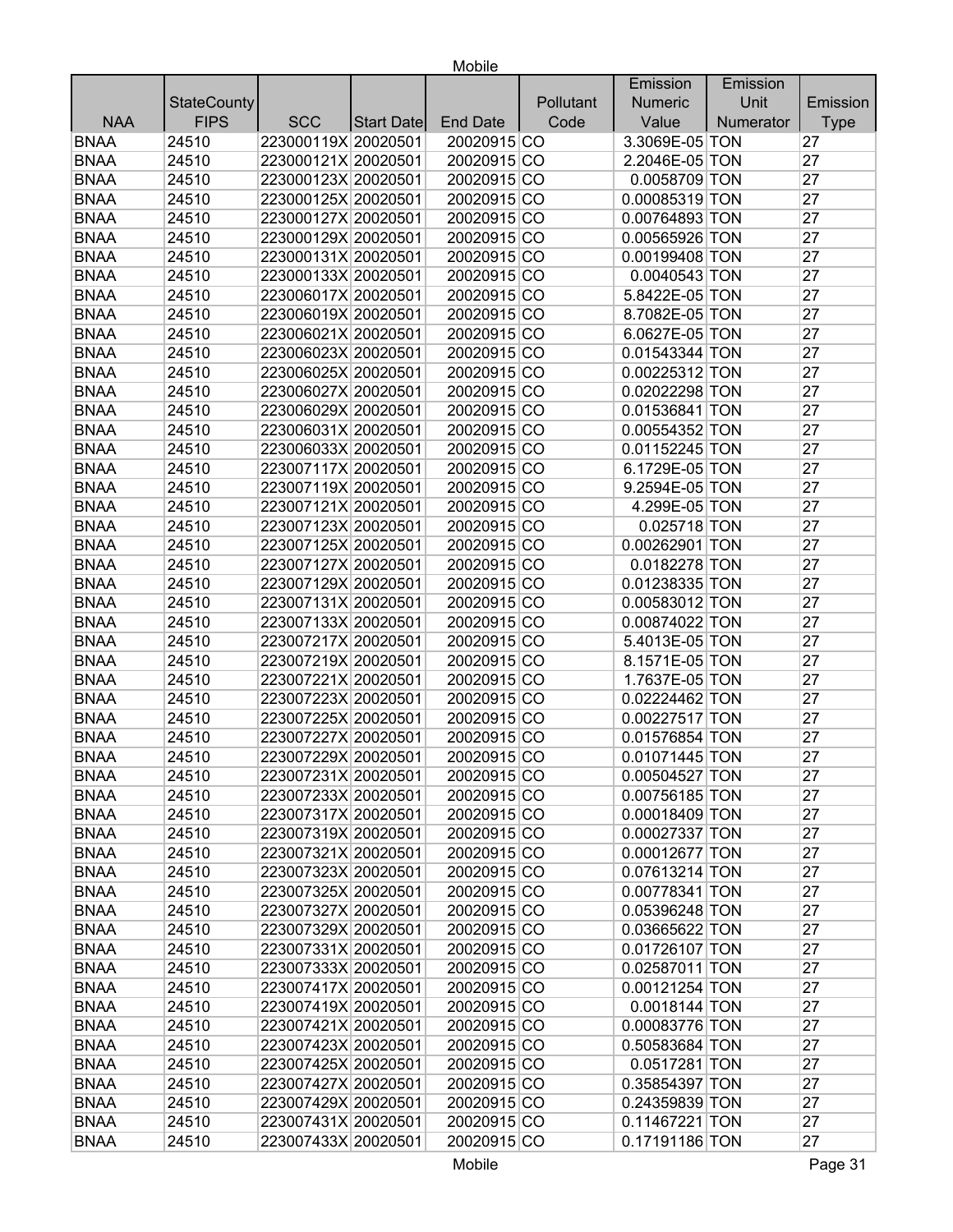|                   |                    |                     |                   |                 |                        | Emission       | Emission  |             |
|-------------------|--------------------|---------------------|-------------------|-----------------|------------------------|----------------|-----------|-------------|
|                   | <b>StateCounty</b> |                     |                   |                 | Pollutant              | <b>Numeric</b> | Unit      | Emission    |
| <b>NAA</b>        | <b>FIPS</b>        | <b>SCC</b>          | <b>Start Date</b> | <b>End Date</b> | Code                   | Value          | Numerator | <b>Type</b> |
| <b>BNAA</b>       | 24510              | 223007517X 20020501 |                   | 20020915 CO     |                        | 0.00011684 TON |           | 27          |
| <b>BNAA</b>       | 24510              | 223007519X 20020501 |                   | 20020915 CO     |                        | 0.00020503 TON |           | 27          |
| <b>BNAA</b>       | 24510              | 223007521X 20020501 |                   | 20020915 CO     |                        | 9.3696E-05 TON |           | 27          |
| <b>BNAA</b>       | 24510              | 223007523X 20020501 |                   | 20020915 CO     |                        | 0.06693116 TON |           | 27          |
| <b>BNAA</b>       | 24510              | 223007525X 20020501 |                   | 20020915 CO     |                        | 0.00678803 TON |           | 27          |
| <b>BNAA</b>       | 24510              | 223007527X 20020501 |                   | 20020915 CO     |                        | 0.08497928 TON |           | 27          |
| <b>BNAA</b>       | 24510              | 223007529X 20020501 |                   | 20020915 CO     |                        | 0.07255074 TON |           | 27          |
| <b>BNAA</b>       | 24510              | 223007531X 20020501 |                   | 20020915 CO     |                        | 0.0297756 TON  |           | 27          |
| <b>BNAA</b>       | 24510              | 223007533X 20020501 |                   | 20020915 CO     |                        | 0.0767781 TON  |           | 27          |
| <b>BNAA TOTAL</b> |                    |                     |                   |                 | $\mathbf{c}\mathbf{o}$ | 950.896396     |           |             |
|                   |                    |                     |                   |                 |                        |                |           |             |
|                   |                    |                     |                   |                 |                        |                |           |             |
| <b>BNAA</b>       | 24003              | 220100111X 20020501 |                   | 20020915 NOx    |                        | 0.59291382 TON |           | 27          |
| <b>BNAA</b>       | 24003              | 220100113X 20020501 |                   | 20020915 NOx    |                        | 0.23915167 TON |           | 27          |
| <b>BNAA</b>       | 24003              | 220100115X 20020501 |                   | 20020915 NOx    |                        | 0.26206649 TON |           | 27          |
| <b>BNAA</b>       | 24003              | 220100117X 20020501 |                   | 20020915 NOx    |                        | 0.27414781 TON |           | 27          |
| <b>BNAA</b>       | 24003              | 220100119X 20020501 |                   | 20020915 NOx    |                        | 0.0979645 TON  |           | 27          |
| <b>BNAA</b>       | 24003              | 220100121X 20020501 |                   | 20020915 NOx    |                        | 0.071961 TON   |           | 27          |
| <b>BNAA</b>       | 24003              | 220100123X 20020501 |                   | 20020915 NOx    |                        | 1.18491052 TON |           | 27          |
| <b>BNAA</b>       | 24003              | 220100125X 20020501 |                   | 20020915 NOx    |                        | 2.30118681 TON |           | 27          |
| <b>BNAA</b>       | 24003              | 220100127X 20020501 |                   | 20020915 NOx    |                        | 1.20428583 TON |           | 27          |
| <b>BNAA</b>       | 24003              | 220100129X 20020501 |                   | 20020915 NOx    |                        | 1.0979107 TON  |           | 27          |
| <b>BNAA</b>       | 24003              | 220100131X 20020501 |                   | 20020915 NOx    |                        | 0.67596186 TON |           | 27          |
| <b>BNAA</b>       | 24003              | 220100133X 20020501 |                   | 20020915 NOx    |                        | 0.47876411 TON |           | 27          |
| <b>BNAA</b>       | 24003              | 220102011X 20020501 |                   | 20020915 NOx    |                        | 0.38944282 TON |           | 27          |
| <b>BNAA</b>       | 24003              | 220102013X 20020501 |                   | 20020915 NOx    |                        | 0.1541801 TON  |           | 27          |
| <b>BNAA</b>       | 24003              | 220102015X 20020501 |                   | 20020915 NOx    |                        | 0.16757868 TON |           | 27          |
| <b>BNAA</b>       | 24003              | 220102017X 20020501 |                   | 20020915 NOx    |                        | 0.17487818 TON |           | 27          |
| <b>BNAA</b>       | 24003              | 220102019X 20020501 |                   | 20020915 NOx    |                        | 0.06240398 TON |           | 27          |
| <b>BNAA</b>       | 24003              | 220102021X 20020501 |                   | 20020915 NOx    |                        | 0.04294159 TON |           | 27          |
| <b>BNAA</b>       | 24003              | 220102023X 20020501 |                   | 20020915 NOx    |                        | 0.77713187 TON |           | 27          |
| <b>BNAA</b>       | 24003              | 220102025X 20020501 |                   | 20020915 NOx    |                        | 1.50958271 TON |           | 27          |
| <b>BNAA</b>       | 24003              | 220102027X 20020501 |                   | 20020915 NOx    |                        | 0.76213605 TON |           | 27          |
| <b>BNAA</b>       | 24003              | 220102029X 20020501 |                   | 20020915 NOx    |                        | 0.68257131 TON |           | 27          |
| <b>BNAA</b>       | 24003              | 220102031X 20020501 |                   | 20020915 NOx    |                        | 0.41460526 TON |           | 27          |
| <b>BNAA</b>       | 24003              | 220102033X 20020501 |                   | 20020915 NOx    |                        | 0.286551 TON   |           | 27          |
| <b>BNAA</b>       | 24003              | 220104011X 20020501 |                   | 20020915 NOx    |                        | 0.18156369 TON |           | 27          |
| <b>BNAA</b>       | 24003              | 220104013X 20020501 |                   | 20020915 NOx    |                        | 0.07318236 TON |           | 27          |
| <b>BNAA</b>       | 24003              | 220104015X 20020501 |                   | 20020915 NOx    |                        | 0.08015227 TON |           | 27          |
| <b>BNAA</b>       | 24003              | 220104017X 20020501 |                   | 20020915 NOx    |                        | 0.08372596 TON |           | 27          |
| <b>BNAA</b>       | 24003              | 220104019X 20020501 |                   | 20020915 NOx    |                        | 0.02994535 TON |           | 27          |
| <b>BNAA</b>       | 24003              | 220104021X 20020501 |                   | 20020915 NOx    |                        | 0.02094279 TON |           | 27          |
| <b>BNAA</b>       | 24003              | 220104023X 20020501 |                   | 20020915 NOx    |                        | 0.36295542 TON |           | 27          |
| <b>BNAA</b>       | 24003              | 220104025X 20020501 |                   | 20020915 NOx    |                        | 0.70497135 TON |           | 27          |
| <b>BNAA</b>       | 24003              | 220104027X 20020501 |                   | 20020915 NOx    |                        | 0.36701743 TON |           | 27          |
| <b>BNAA</b>       | 24003              | 220104029X 20020501 |                   | 20020915 NOx    |                        | 0.32726593 TON |           | 27          |
| <b>BNAA</b>       | 24003              | 220104031X 20020501 |                   | 20020915 NOx    |                        | 0.19663888 TON |           | 27          |
| <b>BNAA</b>       | 24003              | 220104033X 20020501 |                   | 20020915 NOx    |                        | 0.13985889 TON |           | 27          |
| <b>BNAA</b>       | 24003              | 220107011X 20020501 |                   | 20020915 NOx    |                        | 0.34687271 TON |           | 27          |
| <b>BNAA</b>       | 24003              | 220107013X 20020501 |                   | 20020915 NOx    |                        | 0.08419223 TON |           | 27          |
| <b>BNAA</b>       | 24003              | 220107015X 20020501 |                   | 20020915 NOx    |                        | 0.08349447 TON |           | 27          |
| <b>BNAA</b>       | 24003              | 220107017X 20020501 |                   | 20020915 NOx    |                        | 0.07273923 TON |           | 27          |
| <b>BNAA</b>       | 24003              | 220107019X 20020501 |                   | 20020915 NOx    |                        | 0.02553942 TON |           | 27          |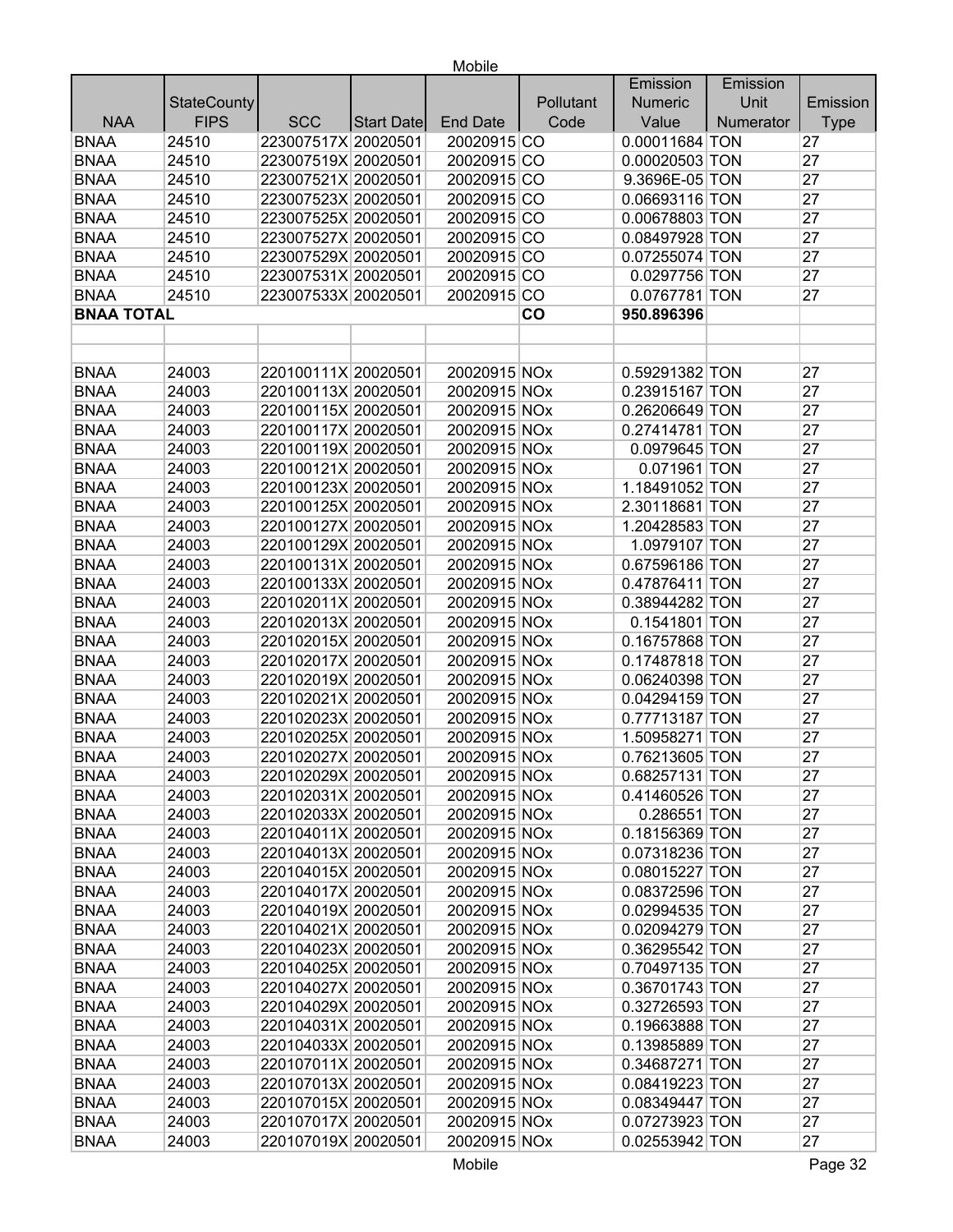|             |                    |                     |            |                 |           | Emission       | Emission  |             |
|-------------|--------------------|---------------------|------------|-----------------|-----------|----------------|-----------|-------------|
|             | <b>StateCounty</b> |                     |            |                 | Pollutant | <b>Numeric</b> | Unit      | Emission    |
| <b>NAA</b>  | <b>FIPS</b>        | <b>SCC</b>          | Start Date | <b>End Date</b> | Code      | Value          | Numerator | <b>Type</b> |
| <b>BNAA</b> | 24003              | 220107021X 20020501 |            | 20020915 NOx    |           | 0.00741744 TON |           | 27          |
| <b>BNAA</b> | 24003              | 220107023X 20020501 |            | 20020915 NOx    |           | 0.48881718 TON |           | 27          |
| <b>BNAA</b> | 24003              | 220107025X 20020501 |            | 20020915 NOx    |           | 0.64898503 TON |           | 27          |
| <b>BNAA</b> | 24003              | 220107027X 20020501 |            | 20020915 NOx    |           | 0.24548444 TON |           | 27          |
| <b>BNAA</b> | 24003              | 220107029X 20020501 |            | 20020915 NOx    |           | 0.1563263 TON  |           | 27          |
| <b>BNAA</b> | 24003              | 220107031X 20020501 |            | 20020915 NOx    |           | 0.09526604 TON |           | 27          |
| <b>BNAA</b> | 24003              | 220107033X 20020501 |            | 20020915 NOx    |           | 0.05473631 TON |           | 27          |
| <b>BNAA</b> | 24003              | 220108011X 20020501 |            | 20020915 NOx    |           | 0.00395619 TON |           | 27          |
| <b>BNAA</b> | 24003              | 220108013X 20020501 |            | 20020915 NOx    |           | 0.00113869 TON |           | 27          |
| <b>BNAA</b> | 24003              | 220108015X 20020501 |            | 20020915 NOx    |           | 0.00576839 TON |           | 27          |
| <b>BNAA</b> | 24003              | 220108017X 20020501 |            | 20020915 NOx    |           | 0.00203156 TON |           | 27          |
| <b>BNAA</b> | 24003              | 220108019X 20020501 |            | 20020915 NOx    |           | 0.00135915 TON |           | 27          |
| <b>BNAA</b> | 24003              | 220108021X 20020501 |            | 20020915 NOx    |           | 0.00167992 TON |           | 27          |
| <b>BNAA</b> | 24003              | 220108023X 20020501 |            | 20020915 NOx    |           | 0.00774593 TON |           | 27          |
| <b>BNAA</b> | 24003              | 220108025X 20020501 |            | 20020915 NOx    |           | 0.01522511 TON |           | 27          |
| <b>BNAA</b> | 24003              | 220108027X 20020501 |            | 20020915 NOx    |           | 0.00494166 TON |           | 27          |
| <b>BNAA</b> | 24003              | 220108029X 20020501 |            | 20020915 NOx    |           | 0.00640773 TON |           | 27          |
| <b>BNAA</b> | 24003              | 220108031X 20020501 |            | 20020915 NOx    |           | 0.00447317 TON |           | 27          |
| <b>BNAA</b> | 24003              | 220108033X 20020501 |            | 20020915 NOx    |           | 0.00412925 TON |           | 27          |
| <b>BNAA</b> | 24003              | 223000111X 20020501 |            | 20020915 NOx    |           | 0.00345023 TON |           | 27          |
| <b>BNAA</b> | 24003              | 223000113X 20020501 |            | 20020915 NOx    |           | 0.00101743 TON |           | 27          |
| <b>BNAA</b> | 24003              | 223000115X 20020501 |            | 20020915 NOx    |           | 0.00099649 TON |           | 27          |
| <b>BNAA</b> | 24003              | 223000117X 20020501 |            | 20020915 NOx    |           | 0.00102956 TON |           | 27          |
| <b>BNAA</b> | 24003              | 223000119X 20020501 |            | 20020915 NOx    |           | 0.00035935 TON |           | 27          |
| <b>BNAA</b> | 24003              | 223000121X 20020501 |            | 20020915 NOx    |           | 0.0003351 TON  |           | 27          |
| <b>BNAA</b> | 24003              | 223000123X 20020501 |            | 20020915 NOx    |           | 0.00668441 TON |           | 27          |
| <b>BNAA</b> | 24003              | 223000125X 20020501 |            | 20020915 NOx    |           | 0.01285183 TON |           | 27          |
| <b>BNAA</b> | 24003              | 223000127X 20020501 |            | 20020915 NOx    |           | 0.00433869 TON |           | 27          |
| <b>BNAA</b> | 24003              | 223000129X 20020501 |            | 20020915 NOx    |           | 0.00381289 TON |           | 27          |
| <b>BNAA</b> | 24003              | 223000131X 20020501 |            | 20020915 NOx    |           | 0.00234241 TON |           | 27          |
| <b>BNAA</b> | 24003              | 223000133X 20020501 |            | 20020915 NOx    |           | 0.0022443 TON  |           | 27          |
| <b>BNAA</b> | 24003              | 223006011X 20020501 |            | 20020915 NOx    |           | 0.01082799 TON |           | 27          |
| <b>BNAA</b> | 24003              | 223006013X 20020501 |            | 20020915 NOx    |           | 0.00318127 TON |           | 27          |
| <b>BNAA</b> | 24003              | 223006015X 20020501 |            | 20020915 NOx    |           | 0.00310411 TON |           | 27          |
| <b>BNAA</b> | 24003              | 223006017X 20020501 |            | 20020915 NOx    |           | 0.00320882 TON |           | 27          |
| <b>BNAA</b> | 24003              | 223006019X 20020501 |            | 20020915 NOx    |           | 0.00111884 TON |           | 27          |
| <b>BNAA</b> | 24003              | 223006021X 20020501 |            | 20020915 NOx    |           | 0.00104719 TON |           | 27          |
| <b>BNAA</b> | 24003              | 223006023X 20020501 |            | 20020915 NOx    |           | 0.02096043 TON |           | 27          |
| <b>BNAA</b> | 24003              | 223006025X 20020501 |            | 20020915 NOx    |           | 0.04031038 TON |           | 27          |
| <b>BNAA</b> | 24003              | 223006027X 20020501 |            | 20020915 NOx    |           | 0.01350991 TON |           | 27          |
| <b>BNAA</b> | 24003              | 223006029X 20020501 |            | 20020915 NOx    |           | 0.0118807 TON  |           | 27          |
| <b>BNAA</b> | 24003              | 223006031X 20020501 |            | 20020915 NOx    |           | 0.00731272 TON |           | 27          |
| <b>BNAA</b> | 24003              | 223006033X 20020501 |            | 20020915 NOx    |           | 0.00702061 TON |           | 27          |
| <b>BNAA</b> | 24003              | 223007111X 20020501 |            | 20020915 NOx    |           | 0.10757444 TON |           | 27          |
| <b>BNAA</b> | 24003              | 223007113X 20020501 |            | 20020915 NOx    |           | 0.01935877 TON |           | 27          |
| <b>BNAA</b> | 24003              | 223007115X 20020501 |            | 20020915 NOx    |           | 0.01638363 TON |           | 27          |
| <b>BNAA</b> | 24003              | 223007117X 20020501 |            | 20020915 NOx    |           | 0.01503882 TON |           | 27          |
| <b>BNAA</b> | 24003              | 223007119X 20020501 |            | 20020915 NOx    |           | 0.00522715 TON |           | 27          |
| <b>BNAA</b> | 24003              | 223007121X 20020501 |            | 20020915 NOx    |           | 0.00238209 TON |           | 27          |
| <b>BNAA</b> | 24003              | 223007123X 20020501 |            | 20020915 NOx    |           | 0.14609576 TON |           | 27          |
| <b>BNAA</b> | 24003              | 223007125X 20020501 |            | 20020915 NOx    |           | 0.19197501 TON |           | 27          |
| <b>BNAA</b> | 24003              | 223007127X 20020501 |            | 20020915 NOx    |           | 0.04869234 TON |           | 27          |
| <b>BNAA</b> | 24003              | 223007129X 20020501 |            | 20020915 NOx    |           | 0.03399524 TON |           | 27          |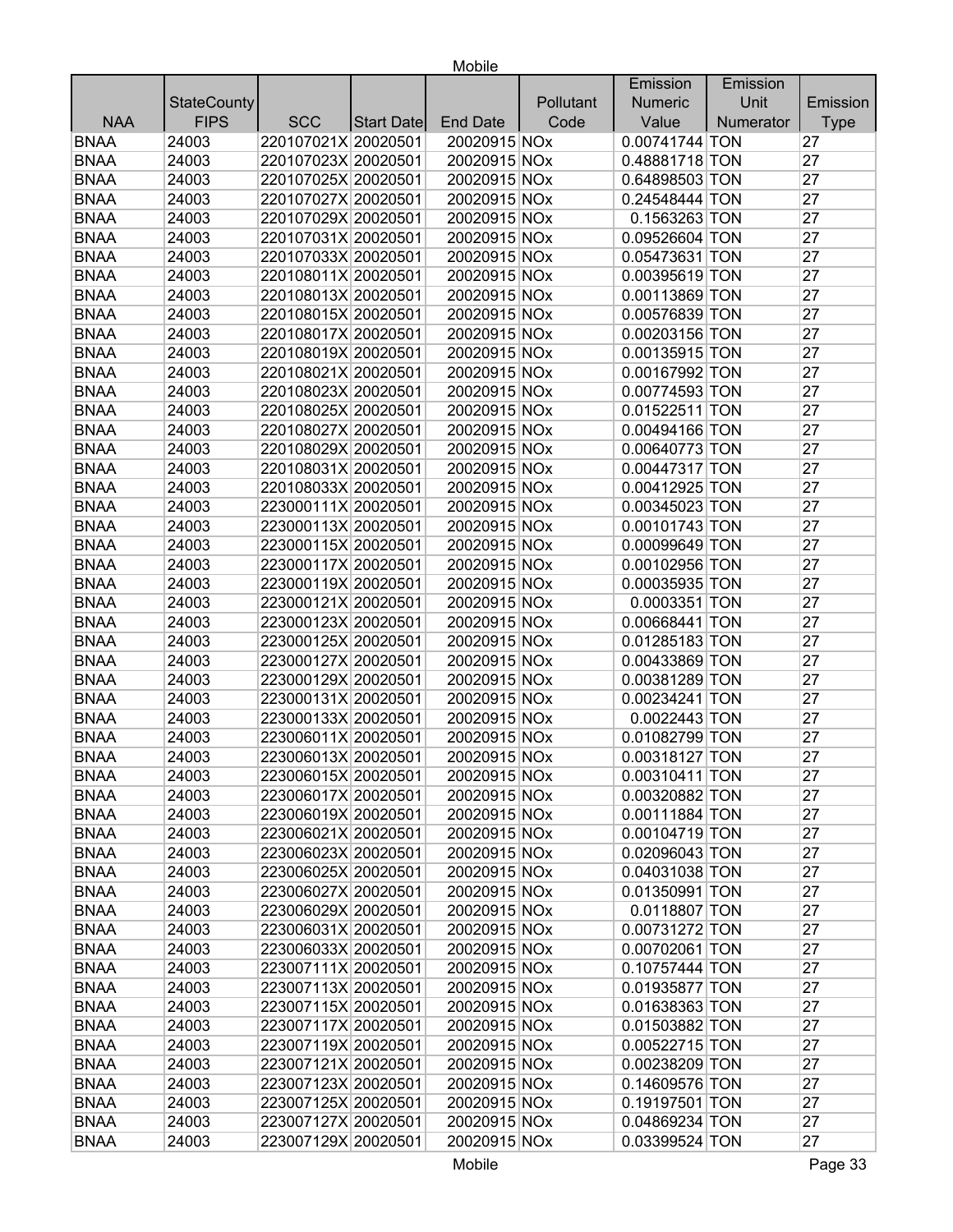|             |                    |                     |            |                 |           | Emission       | Emission  |             |
|-------------|--------------------|---------------------|------------|-----------------|-----------|----------------|-----------|-------------|
|             | <b>StateCounty</b> |                     |            |                 | Pollutant | <b>Numeric</b> | Unit      | Emission    |
| <b>NAA</b>  | <b>FIPS</b>        | <b>SCC</b>          | Start Date | <b>End Date</b> | Code      | Value          | Numerator | <b>Type</b> |
| <b>BNAA</b> | 24003              | 223007131X 20020501 |            | 20020915 NOx    |           | 0.02508858 TON |           | 27          |
| <b>BNAA</b> | 24003              | 223007133X 20020501 |            | 20020915 NOx    |           | 0.01627561 TON |           | 27          |
| <b>BNAA</b> | 24003              | 223007211X 20020501 |            | 20020915 NOx    |           | 0.09422546 TON |           | 27          |
| <b>BNAA</b> | 24003              | 223007213X 20020501 |            | 20020915 NOx    |           | 0.01695463 TON |           | 27          |
| <b>BNAA</b> | 24003              | 223007215X 20020501 |            | 20020915 NOx    |           | 0.01434326 TON |           | 27          |
| <b>BNAA</b> | 24003              | 223007217X 20020501 |            | 20020915 NOx    |           | 0.0131715 TON  |           | 27          |
| <b>BNAA</b> | 24003              | 223007219X 20020501 |            | 20020915 NOx    |           | 0.00457789 TON |           | 27          |
| <b>BNAA</b> | 24003              | 223007221X 20020501 |            | 20020915 NOx    |           | 0.00209439 TON |           | 27          |
| <b>BNAA</b> | 24003              | 223007223X 20020501 |            | 20020915 NOx    |           | 0.1279826 TON  |           | 27          |
| <b>BNAA</b> | 24003              | 223007225X 20020501 |            | 20020915 NOx    |           | 0.16814968 TON |           | 27          |
| <b>BNAA</b> | 24003              | 223007227X 20020501 |            | 20020915 NOx    |           | 0.04264948 TON |           | 27          |
| <b>BNAA</b> | 24003              | 223007229X 20020501 |            | 20020915 NOx    |           | 0.0297745 TON  |           | 27          |
| <b>BNAA</b> | 24003              | 223007231X 20020501 |            | 20020915 NOx    |           | 0.02197455 TON |           | 27          |
| <b>BNAA</b> | 24003              | 223007233X 20020501 |            | 20020915 NOx    |           | 0.01424846 TON |           | 27          |
| <b>BNAA</b> | 24003              | 223007311X 20020501 |            | 20020915 NOx    |           | 0.41431535 TON |           | 27          |
| <b>BNAA</b> | 24003              | 223007313X 20020501 |            | 20020915 NOx    |           | 0.07171849 TON |           | 27          |
| <b>BNAA</b> | 24003              | 223007315X 20020501 |            | 20020915 NOx    |           | 0.06085964 TON |           | 27          |
| <b>BNAA</b> | 24003              | 223007317X 20020501 |            | 20020915 NOx    |           | 0.0558761 TON  |           | 27          |
| <b>BNAA</b> | 24003              | 223007319X 20020501 |            | 20020915 NOx    |           | 0.01943373 TON |           | 27          |
| <b>BNAA</b> | 24003              | 223007321X 20020501 |            | 20020915 NOx    |           | 0.00866857 TON |           | 27          |
| <b>BNAA</b> | 24003              | 223007323X 20020501 |            | 20020915 NOx    |           | 0.56387236 TON |           | 27          |
| <b>BNAA</b> | 24003              | 223007325X 20020501 |            | 20020915 NOx    |           | 0.74137183 TON |           | 27          |
| <b>BNAA</b> | 24003              | 223007327X 20020501 |            | 20020915 NOx    |           | 0.18106544 TON |           | 27          |
| <b>BNAA</b> | 24003              | 223007329X 20020501 |            | 20020915 NOx    |           | 0.12634567 TON |           | 27          |
| <b>BNAA</b> | 24003              | 223007331X 20020501 |            | 20020915 NOx    |           | 0.09304378 TON |           | 27          |
| <b>BNAA</b> | 24003              | 223007333X 20020501 |            | 20020915 NOx    |           | 0.05912681 TON |           | 27          |
| <b>BNAA</b> | 24003              | 223007411X 20020501 |            | 20020915 NOx    |           | 2.65009549 TON |           | 27          |
| <b>BNAA</b> | 24003              | 223007413X 20020501 |            | 20020915 NOx    |           | 0.42815705 TON |           | 27          |
| <b>BNAA</b> | 24003              | 223007415X 20020501 |            | 20020915 NOx    |           | 0.37415378 TON |           | 27          |
| <b>BNAA</b> | 24003              | 223007417X 20020501 |            | 20020915 NOx    |           | 0.34450275 TON |           | 27          |
| <b>BNAA</b> | 24003              | 223007419X 20020501 |            | 20020915 NOx    |           | 0.12074594 TON |           | 27          |
| <b>BNAA</b> | 24003              | 223007421X 20020501 |            | 20020915 NOx    |           | 0.04163756 TON |           | 27          |
| <b>BNAA</b> | 24003              | 223007423X 20020501 |            | 20020915 NOx    |           | 3.64118023 TON |           | 27          |
| <b>BNAA</b> | 24003              | 223007425X 20020501 |            | 20020915 NOx    |           | 4.79934651 TON |           | 27          |
| <b>BNAA</b> | 24003              | 223007427X 20020501 |            | 20020915 NOx    |           | 1.1297366 TON  |           | 27          |
| <b>BNAA</b> | 24003              | 223007429X 20020501 |            | 20020915 NOx    |           | 0.782919 TON   |           | 27          |
| <b>BNAA</b> | 24003              | 223007431X 20020501 |            | 20020915 NOx    |           | 0.56134587 TON |           | 27          |
| <b>BNAA</b> | 24003              | 223007433X 20020501 |            | 20020915 NOx    |           | 0.28314597 TON |           | 27          |
| <b>BNAA</b> | 24003              | 223007511X 20020501 |            | 20020915 NOx    |           | 0.24898648 TON |           | 27          |
| <b>BNAA</b> | 24003              | 223007513X 20020501 |            | 20020915 NOx    |           | 0.04189109 TON |           | 27          |
| <b>BNAA</b> | 24003              | 223007515X 20020501 |            | 20020915 NOx    |           | 0.10318614 TON |           | 27          |
| <b>BNAA</b> | 24003              | 223007517X 20020501 |            | 20020915 NOx    |           | 0.04532919 TON |           | 27          |
| <b>BNAA</b> | 24003              | 223007519X 20020501 |            | 20020915 NOx    |           | 0.01239327 TON |           | 27          |
| <b>BNAA</b> | 24003              | 223007521X 20020501 |            | 20020915 NOx    |           | 0.01168338 TON |           | 27          |
| <b>BNAA</b> | 24003              | 223007523X 20020501 |            | 20020915 NOx    |           | 0.41043742 TON |           | 27          |
| <b>BNAA</b> | 24003              | 223007525X 20020501 |            | 20020915 NOx    |           | 0.53597951 TON |           | 27          |
| <b>BNAA</b> | 24003              | 223007527X 20020501 |            | 20020915 NOx    |           | 0.24423112 TON |           | 27          |
| <b>BNAA</b> | 24003              | 223007529X 20020501 |            | 20020915 NOx    |           | 0.21564601 TON |           | 27          |
| <b>BNAA</b> | 24003              | 223007531X 20020501 |            | 20020915 NOx    |           | 0.1456835 TON  |           | 27          |
| <b>BNAA</b> | 24003              | 223007533X 20020501 |            | 20020915 NOx    |           | 0.16178714 TON |           | 27          |
| <b>BNAA</b> | 24005              | 220100111X 20020501 |            | 20020915 NOx    |           | 0.63724322 TON |           | 27          |
| <b>BNAA</b> | 24005              | 220100113X 20020501 |            | 20020915 NOx    |           | 0.1581881 TON  |           | 27          |
| <b>BNAA</b> | 24005              | 220100115X 20020501 |            | 20020915 NOx    |           | 0.20557751 TON |           | 27          |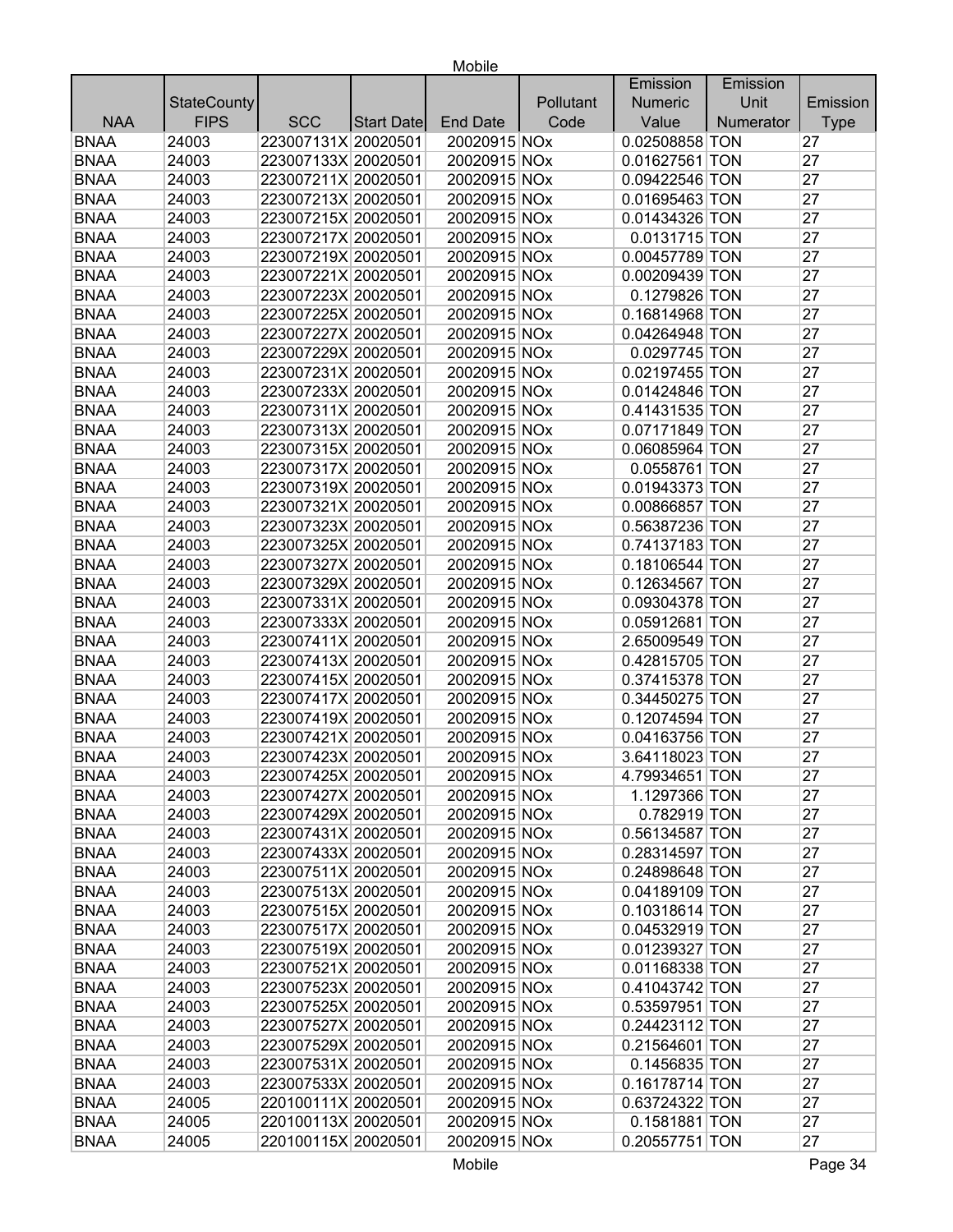|             |                    |                     |            |                 |           | Emission       | Emission  |             |
|-------------|--------------------|---------------------|------------|-----------------|-----------|----------------|-----------|-------------|
|             | <b>StateCounty</b> |                     |            |                 | Pollutant | <b>Numeric</b> | Unit      | Emission    |
| <b>NAA</b>  | <b>FIPS</b>        | <b>SCC</b>          | Start Date | <b>End Date</b> | Code      | Value          | Numerator | <b>Type</b> |
| <b>BNAA</b> | 24005              | 220100117X 20020501 |            | 20020915 NOx    |           | 0.43921102 TON |           | 27          |
| <b>BNAA</b> | 24005              | 220100119X 20020501 |            | 20020915 NOx    |           | 0.05111632 TON |           | 27          |
| <b>BNAA</b> | 24005              | 220100121X 20020501 |            | 20020915 NOx    |           | 0.13906523 TON |           | 27          |
| <b>BNAA</b> | 24005              | 220100123X 20020501 |            | 20020915 NOx    |           | 4.98714045 TON |           | 27          |
| <b>BNAA</b> | 24005              | 220100125X 20020501 |            | 20020915 NOx    |           | 0.71762697 TON |           | 27          |
| <b>BNAA</b> | 24005              | 220100127X 20020501 |            | 20020915 NOx    |           | 1.72626049 TON |           | 27          |
| <b>BNAA</b> | 24005              | 220100129X 20020501 |            | 20020915 NOx    |           | 1.63393761 TON |           | 27          |
| <b>BNAA</b> | 24005              | 220100131X 20020501 |            | 20020915 NOx    |           | 0.73881007 TON |           | 27          |
| <b>BNAA</b> | 24005              | 220100133X 20020501 |            | 20020915 NOx    |           | 0.60633775 TON |           | 27          |
| <b>BNAA</b> | 24005              | 220102011X 20020501 |            | 20020915 NOx    |           | 0.41940692 TON |           | 27          |
| <b>BNAA</b> | 24005              | 220102013X 20020501 |            | 20020915 NOx    |           | 0.10151834 TON |           | 27          |
| <b>BNAA</b> | 24005              | 220102015X 20020501 |            | 20020915 NOx    |           | 0.1311297 TON  |           | 27          |
| <b>BNAA</b> | 24005              | 220102017X 20020501 |            | 20020915 NOx    |           | 0.27992943 TON |           | 27          |
| <b>BNAA</b> | 24005              | 220102019X 20020501 |            | 20020915 NOx    |           | 0.0326372 TON  |           | 27          |
| <b>BNAA</b> | 24005              | 220102021X 20020501 |            | 20020915 NOx    |           | 0.082983 TON   |           | 27          |
| <b>BNAA</b> | 24005              | 220102023X 20020501 |            | 20020915 NOx    |           | 3.2454851 TON  |           | 27          |
| <b>BNAA</b> | 24005              | 220102025X 20020501 |            | 20020915 NOx    |           | 0.47023884 TON |           | 27          |
| <b>BNAA</b> | 24005              | 220102027X 20020501 |            | 20020915 NOx    |           | 1.08978227 TON |           | 27          |
| <b>BNAA</b> | 24005              | 220102029X 20020501 |            | 20020915 NOx    |           | 1.01484393 TON |           | 27          |
| <b>BNAA</b> | 24005              | 220102031X 20020501 |            | 20020915 NOx    |           | 0.45386072 TON |           | 27          |
| <b>BNAA</b> | 24005              | 220102033X 20020501 |            | 20020915 NOx    |           | 0.36287164 TON |           | 27          |
| <b>BNAA</b> | 24005              | 220104011X 20020501 |            | 20020915 NOx    |           | 0.19521359 TON |           | 27          |
| <b>BNAA</b> | 24005              | 220104013X 20020501 |            | 20020915 NOx    |           | 0.04841456 TON |           | 27          |
| <b>BNAA</b> | 24005              | 220104015X 20020501 |            | 20020915 NOx    |           | 0.06281844 TON |           | 27          |
| <b>BNAA</b> | 24005              | 220104017X 20020501 |            | 20020915 NOx    |           | 0.13430325 TON |           | 27          |
| <b>BNAA</b> | 24005              | 220104019X 20020501 |            | 20020915 NOx    |           | 0.01564839 TON |           | 27          |
| <b>BNAA</b> | 24005              | 220104021X 20020501 |            | 20020915 NOx    |           | 0.04047241 TON |           | 27          |
| <b>BNAA</b> | 24005              | 220104023X 20020501 |            | 20020915 NOx    |           | 1.52209393 TON |           | 27          |
| <b>BNAA</b> | 24005              | 220104025X 20020501 |            | 20020915 NOx    |           | 0.21988109 TON |           | 27          |
| <b>BNAA</b> | 24005              | 220104027X 20020501 |            | 20020915 NOx    |           | 0.52536537 TON |           | 27          |
| <b>BNAA</b> | 24005              | 220104029X 20020501 |            | 20020915 NOx    |           | 0.48625871 TON |           | 27          |
| <b>BNAA</b> | 24005              | 220104031X 20020501 |            | 20020915 NOx    |           | 0.21552586 TON |           | 27          |
| <b>BNAA</b> | 24005              | 220104033X 20020501 |            | 20020915 NOx    |           | 0.17710815 TON |           | 27          |
| <b>BNAA</b> | 24005              | 220107011X 20020501 |            | 20020915 NOx    |           | 0.37480525 TON |           | 27          |
| <b>BNAA</b> | 24005              | 220107013X 20020501 |            | 20020915 NOx    |           | 0.05486969 TON |           | 27          |
| <b>BNAA</b> | 24005              | 220107015X 20020501 |            | 20020915 NOx    |           | 0.06477063 TON |           | 27          |
| <b>BNAA</b> | 24005              | 220107017X 20020501 |            | 20020915 NOx    |           | 0.11625292 TON |           | 27          |
| <b>BNAA</b> | 24005              | 220107019X 20020501 |            | 20020915 NOx    |           | 0.01328173 TON |           | 27          |
| <b>BNAA</b> | 24005              | 220107021X 20020501 |            | 20020915 NOx    |           | 0.01362896 TON |           | 27          |
| <b>BNAA</b> | 24005              | 220107023X 20020501 |            | 20020915 NOx    |           | 1.99920457 TON |           | 27          |
| <b>BNAA</b> | 24005              | 220107025X 20020501 |            | 20020915 NOx    |           | 0.20160809 TON |           | 27          |
| <b>BNAA</b> | 24005              | 220107027X 20020501 |            | 20020915 NOx    |           | 0.34731033 TON |           | 27          |
| <b>BNAA</b> | 24005              | 220107029X 20020501 |            | 20020915 NOx    |           | 0.22947229 TON |           | 27          |
| <b>BNAA</b> | 24005              | 220107031X 20020501 |            | 20020915 NOx    |           | 0.10585263 TON |           | 27          |
| <b>BNAA</b> | 24005              | 220107033X 20020501 |            | 20020915 NOx    |           | 0.06827598 TON |           | 27          |
| <b>BNAA</b> | 24005              | 220108011X 20020501 |            | 20020915 NOx    |           | 0.00437838 TON |           | 27          |
| <b>BNAA</b> | 24005              | 220108013X 20020501 |            | 20020915 NOx    |           | 0.00078595 TON |           | 27          |
| <b>BNAA</b> | 24005              | 220108015X 20020501 |            | 20020915 NOx    |           | 0.00464954 TON |           | 27          |
| <b>BNAA</b> | 24005              | 220108017X 20020501 |            | 20020915 NOx    |           | 0.0036288 TON  |           | 27          |
| <b>BNAA</b> | 24005              | 220108019X 20020501 |            | 20020915 NOx    |           | 0.0009072 TON  |           | 27          |
| <b>BNAA</b> | 24005              | 220108021X 20020501 |            | 20020915 NOx    |           | 0.00406752 TON |           | 27          |
| <b>BNAA</b> | 24005              | 220108023X 20020501 |            | 20020915 NOx    |           | 0.03081618 TON |           | 27          |
| <b>BNAA</b> | 24005              | 220108025X 20020501 |            | 20020915 NOx    |           | 0.00483804 TON |           | 27          |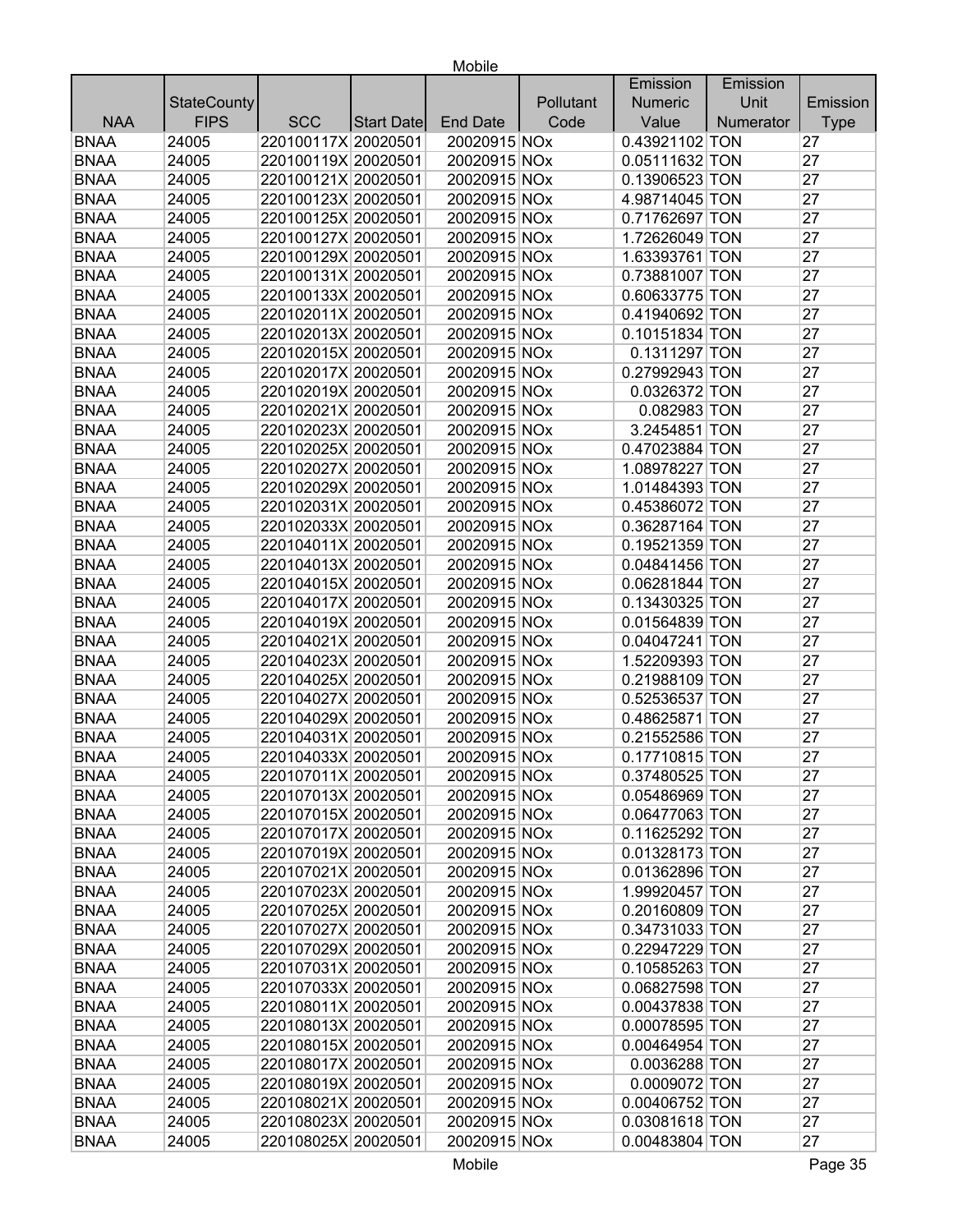| Emission                                                                                               | Emission    |
|--------------------------------------------------------------------------------------------------------|-------------|
| Unit<br><b>StateCounty</b><br>Pollutant<br><b>Numeric</b>                                              | Emission    |
| <b>FIPS</b><br><b>NAA</b><br><b>SCC</b><br>Code<br>Value<br>Numerator<br><b>End Date</b><br>Start Date | <b>Type</b> |
| <b>BNAA</b><br>24005<br>220108027X 20020501<br>20020915 NOx<br>0.00704817 TON                          | 27          |
| <b>BNAA</b><br>220108029X 20020501<br>24005<br>20020915 NOx<br>0.00994504 TON                          | 27          |
| <b>BNAA</b><br>24005<br>220108031X 20020501<br>20020915 NOx<br>0.00485457 TON                          | 27          |
| <b>BNAA</b><br>220108033X 20020501<br>24005<br>20020915 NOx<br>0.00648379 TON                          | 27          |
| <b>BNAA</b><br>24005<br>223000111X 20020501<br>20020915 NOx<br>0.00385147 TON                          | 27          |
| <b>BNAA</b><br>24005<br>223000113X 20020501<br>20020915 NOx<br>0.00063493 TON                          | 27          |
| <b>BNAA</b><br>24005<br>223000115X 20020501<br>20020915 NOx<br>0.00077382 TON                          | 27          |
| <b>BNAA</b><br>24005<br>223000117X 20020501<br>20020915 NOx<br>0.00162811 TON                          | 27          |
| <b>BNAA</b><br>223000119X 20020501<br>0.0001885 TON<br>24005<br>20020915 NOx                           | 27          |
| 223000121X 20020501<br>0.00064706 TON<br><b>BNAA</b><br>24005<br>20020915 NOx                          | 27          |
| <b>BNAA</b><br>223000123X 20020501<br>24005<br>20020915 NOx<br>0.02574445 TON                          | 27          |
| <b>BNAA</b><br>223000125X 20020501<br>24005<br>20020915 NOx<br>0.00391761 TON                          | 27          |
| <b>BNAA</b><br>24005<br>223000127X 20020501<br>20020915 NOx<br>0.00617514 TON                          | 27          |
| <b>BNAA</b><br>24005<br>223000129X 20020501<br>20020915 NOx<br>0.00566257 TON                          | 27          |
| <b>BNAA</b><br>24005<br>223000131X 20020501<br>20020915 NOx<br>0.00256397 TON                          | 27          |
| <b>BNAA</b><br>223000133X 20020501<br>20020915 NOx<br>24005<br>0.00284176 TON                          | 27          |
| <b>BNAA</b><br>0.01209124 TON<br>24005<br>223006011X 20020501<br>20020915 NOx                          | 27          |
| <b>BNAA</b><br>24005<br>223006013X 20020501<br>20020915 NOx<br>0.00197975 TON                          | 27          |
| <b>BNAA</b><br>24005<br>223006015X 20020501<br>20020915 NOx<br>0.00241406 TON                          | 27          |
| <b>BNAA</b><br>24005<br>223006017X 20020501<br>20020915 NOx<br>0.00507173 TON                          | 27          |
| <b>BNAA</b><br>20020915 NOx<br>0.00058753 TON<br>24005<br>223006019X 20020501                          | 27          |
| <b>BNAA</b><br>223006021X 20020501<br>20020915 NOx<br>24005<br>0.00202384 TON                          | 27          |
| <b>BNAA</b><br>223006023X 20020501<br>24005<br>20020915 NOx<br>0.08064721 TON                          | 27          |
| <b>BNAA</b><br>223006025X 20020501<br>24005<br>20020915 NOx<br>0.01228525 TON                          | 27          |
| <b>BNAA</b><br>223006027X 20020501<br>24005<br>20020915 NOx<br>0.01922429 TON                          | 27          |
| <b>BNAA</b><br>223006029X 20020501<br>20020915 NOx<br>24005<br>0.01764247 TON                          | 27          |
| 223006031X 20020501<br><b>BNAA</b><br>24005<br>20020915 NOx<br>0.00800608 TON                          | 27          |
| <b>BNAA</b><br>223006033X 20020501<br>24005<br>20020915 NOx<br>0.00888572 TON                          | 27          |
| <b>BNAA</b><br>223007111X 20020501<br>24005<br>20020915 NOx<br>0.12023777 TON                          | 27          |
| <b>BNAA</b><br>24005<br>223007113X 20020501<br>0.0120262 TON<br>20020915 NOx                           | 27          |
| <b>BNAA</b><br>24005<br>223007115X 20020501<br>20020915 NOx<br>0.01271294 TON                          | 27          |
| <b>BNAA</b><br>24005<br>223007117X 20020501<br>20020915 NOx<br>0.02376691 TON                          | 27          |
| <b>BNAA</b><br>0.0027194 TON<br>24005<br>223007119X 20020501<br>20020915 NOx                           | 27          |
| 20020915 NOx<br><b>BNAA</b><br>0.00434972 TON<br>24005<br>223007121X 20020501                          | 27          |
| <b>BNAA</b><br>223007123X 20020501<br>24005<br>20020915 NOx<br>0.56091376 TON                          | 27          |
| <b>BNAA</b><br>24005<br>223007125X 20020501<br>20020915 NOx<br>0.05845771 TON                          | 27          |
| 223007127X 20020501<br>20020915 NOx<br><b>BNAA</b><br>24005<br>0.06927137 TON                          | 27          |
| <b>BNAA</b><br>223007129X 20020501<br>20020915 NOx<br>24005<br>0.05048139 TON                          | 27          |
| <b>BNAA</b><br>24005<br>223007131X 20020501<br>20020915 NOx<br>0.02746185 TON                          | 27          |
| <b>BNAA</b><br>24005<br>223007133X 20020501<br>20020915 NOx<br>0.02044013 TON                          | 27          |
| <b>BNAA</b><br>223007211X 20020501<br>20020915 NOx<br>0.10531029 TON<br>24005                          | 27          |
| <b>BNAA</b><br>223007213X 20020501<br>20020915 NOx<br>0.01053478 TON<br>24005                          | 27          |
| <b>BNAA</b><br>223007215X 20020501<br>0.01113774 TON<br>24005<br>20020915 NOx                          | 27          |
| 223007217X 20020501<br><b>BNAA</b><br>24005<br>20020915 NOx<br>0.02082264 TON                          | 27          |
| 223007219X 20020501<br><b>BNAA</b><br>24005<br>20020915 NOx<br>0.00238099 TON                          | 27          |
| <b>BNAA</b><br>223007221X 20020501<br>24005<br>20020915 NOx<br>0.00381289 TON                          | 27          |
| <b>BNAA</b><br>223007223X 20020501<br>0.49125328 TON<br>24005<br>20020915 NOx                          | 27          |
| <b>BNAA</b><br>24005<br>223007225X 20020501<br>20020915 NOx<br>0.05121994 TON                          | 27          |
| <b>BNAA</b><br>20020915 NOx<br>0.06067225 TON<br>24005<br>223007227X 20020501                          | 27          |
| <b>BNAA</b><br>20020915 NOx<br>24005<br>223007229X 20020501<br>0.04421145 TON                          | 27          |
| <b>BNAA</b><br>20020915 NOx<br>24005<br>223007231X 20020501<br>0.02405681 TON                          | 27          |
| 0.01791364 TON<br><b>BNAA</b><br>223007233X 20020501<br>20020915 NOx<br>24005                          | 27          |
| <b>BNAA</b><br>24005<br>223007311X 20020501<br>20020915 NOx<br>0.46207844 TON                          | 27          |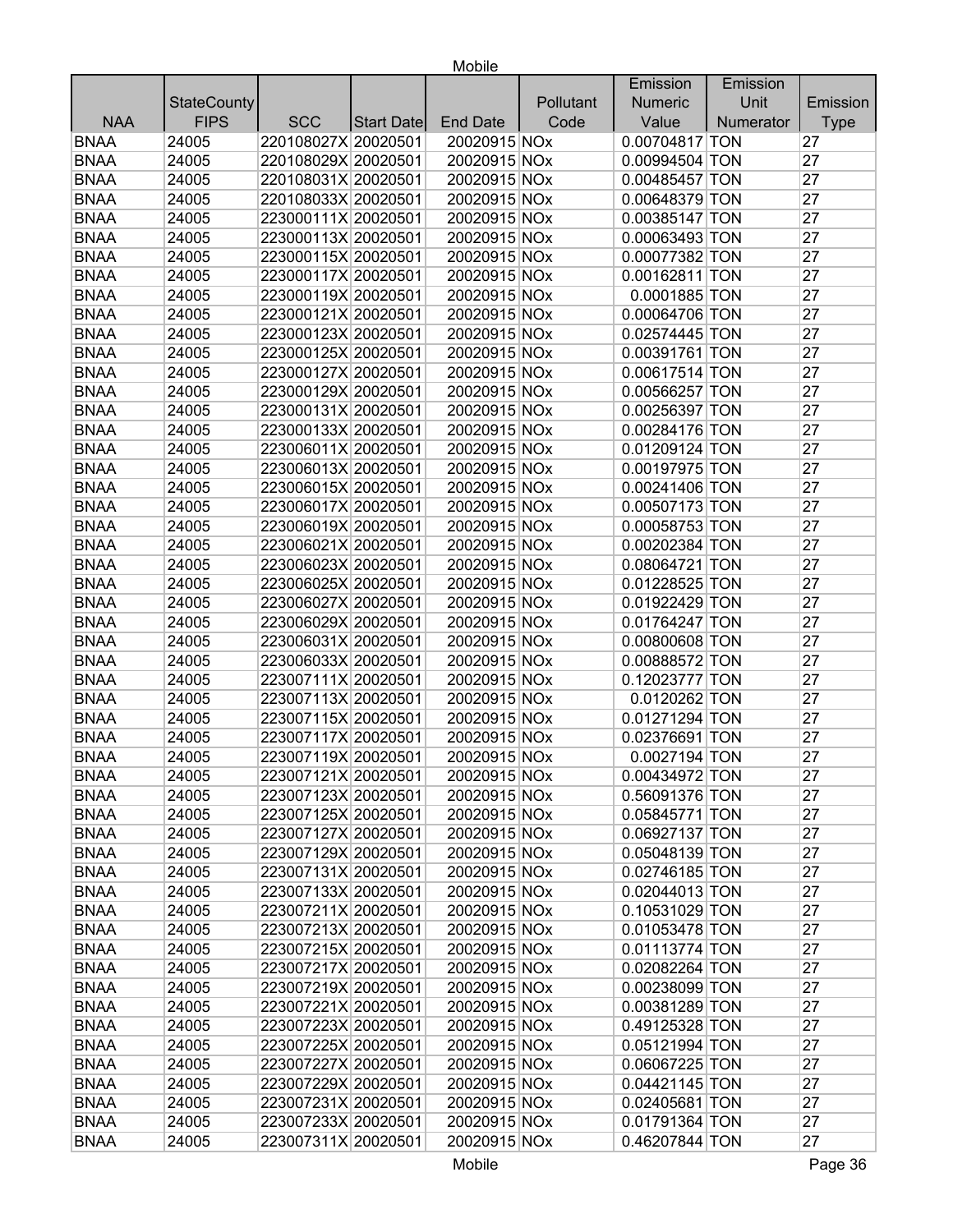|                           |            |                     |                 |           | Emission       | Emission  |             |
|---------------------------|------------|---------------------|-----------------|-----------|----------------|-----------|-------------|
| <b>StateCounty</b>        |            |                     |                 | Pollutant | <b>Numeric</b> | Unit      | Emission    |
| <b>FIPS</b><br><b>NAA</b> | <b>SCC</b> | Start Date          | <b>End Date</b> | Code      | Value          | Numerator | <b>Type</b> |
| <b>BNAA</b><br>24005      |            | 223007313X 20020501 | 20020915 NOx    |           | 0.044616 TON   |           | 27          |
| <b>BNAA</b><br>24005      |            | 223007315X 20020501 | 20020915 NOx    |           | 0.04722847 TON |           | 27          |
| <b>BNAA</b><br>24005      |            | 223007317X 20020501 | 20020915 NOx    |           | 0.08833251 TON |           | 27          |
| <b>BNAA</b><br>24005      |            | 223007319X 20020501 | 20020915 NOx    |           | 0.01010929 TON |           | 27          |
| <b>BNAA</b><br>24005      |            | 223007321X 20020501 | 20020915 NOx    |           | 0.01581043 TON |           | 27          |
| <b>BNAA</b><br>24005      |            | 223007323X 20020501 | 20020915 NOx    |           | 2.17710969 TON |           | 27          |
| <b>BNAA</b><br>24005      |            | 223007325X 20020501 | 20020915 NOx    |           | 0.22610363 TON |           | 27          |
| <b>BNAA</b><br>24005      |            | 223007327X 20020501 | 20020915 NOx    |           | 0.25766166 TON |           | 27          |
| <b>BNAA</b><br>24005      |            | 223007329X 20020501 | 20020915 NOx    |           | 0.18761758 TON |           | 27          |
| <b>BNAA</b><br>24005      |            | 223007331X 20020501 | 20020915 NOx    |           | 0.1018799 TON  |           | 27          |
| <b>BNAA</b><br>24005      |            | 223007333X 20020501 | 20020915 NOx    |           | 0.07425711 TON |           | 27          |
| <b>BNAA</b><br>24005      |            | 223007411X 20020501 | 20020915 NOx    |           | 2.92432708 TON |           | 27          |
| <b>BNAA</b><br>24005      |            | 223007413X 20020501 | 20020915 NOx    |           | 0.27053003 TON |           | 27          |
| <b>BNAA</b><br>24005      |            | 223007415X 20020501 | 20020915 NOx    |           | 0.29114323 TON |           | 27          |
| <b>BNAA</b><br>24005      |            | 223007417X 20020501 | 20020915 NOx    |           | 0.54729693 TON |           | 27          |
| <b>BNAA</b><br>24005      |            | 223007419X 20020501 | 20020915 NOx    |           | 0.0627038 TON  |           | 27          |
| <b>BNAA</b><br>24005      |            | 223007421X 20020501 | 20020915 NOx    |           | 0.07599436 TON |           | 27          |
| <b>BNAA</b><br>24005      |            | 223007423X 20020501 | 20020915 NOx    |           | 14.4081268 TON |           | 27          |
| <b>BNAA</b><br>24005      |            | 223007425X 20020501 | 20020915 NOx    |           | 1.47437824 TON |           | 27          |
| <b>BNAA</b><br>24005      |            | 223007427X 20020501 | 20020915 NOx    |           | 1.61049368 TON |           | 27          |
| <b>BNAA</b><br>24005      |            | 223007429X 20020501 | 20020915 NOx    |           | 1.16122078 TON |           | 27          |
| <b>BNAA</b><br>24005      |            | 223007431X 20020501 | 20020915 NOx    |           | 0.61629161 TON |           | 27          |
| <b>BNAA</b><br>24005      |            | 223007433X 20020501 | 20020915 NOx    |           | 0.3556482 TON  |           | 27          |
| <b>BNAA</b><br>24005      |            | 223007511X 20020501 | 20020915 NOx    |           | 0.27572081 TON |           | 27          |
| <b>BNAA</b><br>24005      |            | 223007513X 20020501 | 20020915 NOx    |           | 0.02607955 TON |           | 27          |
| <b>BNAA</b><br>24005      |            | 223007515X 20020501 | 20020915 NOx    |           | 0.08234146 TON |           | 27          |
| <b>BNAA</b><br>24005      |            | 223007517X 20020501 | 20020915 NOx    |           | 0.06860447 TON |           | 27          |
| <b>BNAA</b><br>24005      |            | 223007519X 20020501 | 20020915 NOx    |           | 0.006109 TON   |           | 27          |
| <b>BNAA</b><br>24005      |            | 223007521X 20020501 | 20020915 NOx    |           | 0.02247279 TON |           | 27          |
| <b>BNAA</b><br>24005      |            | 223007523X 20020501 | 20020915 NOx    |           | 1.57519 TON    |           | 27          |
| <b>BNAA</b><br>24005      |            | 223007525X 20020501 | 20020915 NOx    |           | 0.16279576 TON |           | 27          |
| <b>BNAA</b><br>24005      |            | 223007527X 20020501 | 20020915 NOx    |           | 0.346725 TON   |           | 27          |
| <b>BNAA</b><br>24005      |            | 223007529X 20020501 | 20020915 NOx    |           | 0.31780149 TON |           | 27          |
| <b>BNAA</b><br>24005      |            | 223007531X 20020501 | 20020915 NOx    |           | 0.15836778 TON |           | 27          |
| <b>BNAA</b><br>24005      |            | 223007533X 20020501 | 20020915 NOx    |           | 0.19358658 TON |           | 27          |
| <b>BNAA</b><br>24013      |            | 220100111X 20020501 | 20020915 NOx    |           | 0.05199817 TON |           | 27          |
| <b>BNAA</b><br>24013      |            | 220100113X 20020501 | 20020915 NOx    |           | 0.33706105 TON |           | 27          |
| <b>BNAA</b><br>24013      |            | 220100115X 20020501 | 20020915 NOx    |           | 0.55669853 TON |           | 27          |
| <b>BNAA</b><br>24013      |            | 220100117X 20020501 | 20020915 NOx    |           | 0.22515564 TON |           | 27          |
| <b>BNAA</b><br>24013      |            | 220100119X 20020501 | 20020915 NOx    |           | 0.08190715 TON |           | 27          |
| <b>BNAA</b><br>24013      |            | 220100121X 20020501 | 20020915 NOx    |           | 0.19439458 TON |           | 27          |
| <b>BNAA</b><br>24013      |            | 220100127X 20020501 | 20020915 NOx    |           | 0.29792574 TON |           | 27          |
| <b>BNAA</b><br>24013      |            | 220100129X 20020501 | 20020915 NOx    |           | 0.04839913 TON |           | 27          |
| <b>BNAA</b><br>24013      |            | 220100131X 20020501 | 20020915 NOx    |           | 0.06243594 TON |           | 27          |
| <b>BNAA</b><br>24013      |            | 220100133X 20020501 | 20020915 NOx    |           | 0.0186588 TON  |           | 27          |
| <b>BNAA</b><br>24013      |            | 220102011X 20020501 | 20020915 NOx    |           | 0.03422452 TON |           | 27          |
| <b>BNAA</b><br>24013      |            | 220102013X 20020501 | 20020915 NOx    |           | 0.21633496 TON |           | 27          |
| <b>BNAA</b><br>24013      |            | 220102015X 20020501 | 20020915 NOx    |           | 0.35873688 TON |           | 27          |
| <b>BNAA</b><br>24013      |            | 220102017X 20020501 | 20020915 NOx    |           | 0.14395728 TON |           | 27          |
| <b>BNAA</b><br>24013      |            | 220102019X 20020501 | 20020915 NOx    |           | 0.05234099 TON |           | 27          |
| <b>BNAA</b><br>24013      |            | 220102021X 20020501 | 20020915 NOx    |           | 0.1160016 TON  |           | 27          |
| <b>BNAA</b><br>24013      |            | 220102027X 20020501 | 20020915 NOx    |           | 0.19132134 TON |           | 27          |
| <b>BNAA</b><br>24013      |            | 220102029X 20020501 | 20020915 NOx    |           | 0.03041935 TON |           | 27          |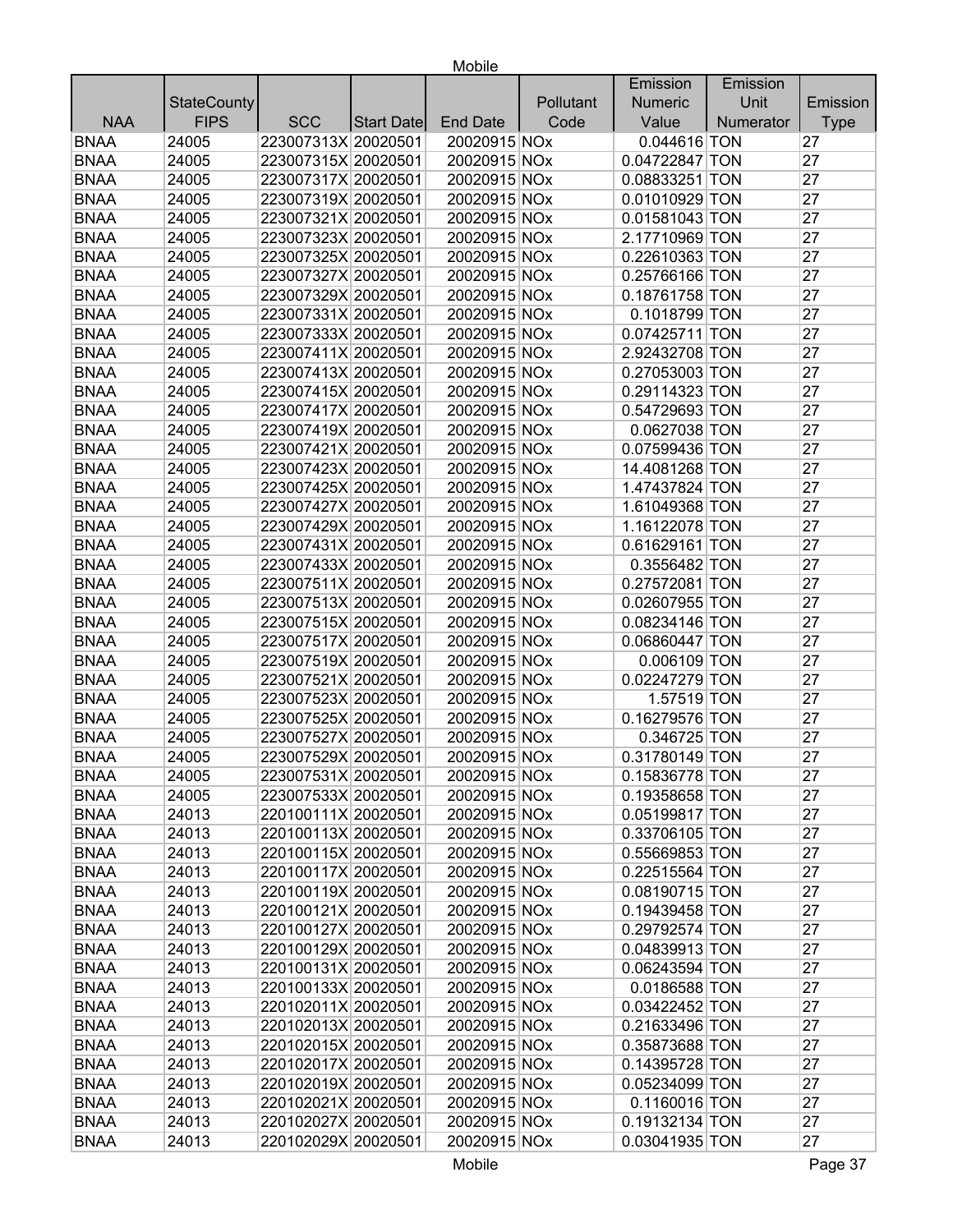|             |                    |                     |            |                 |           | Emission       | Emission  |             |
|-------------|--------------------|---------------------|------------|-----------------|-----------|----------------|-----------|-------------|
|             | <b>StateCounty</b> |                     |            |                 | Pollutant | Numeric        | Unit      | Emission    |
| <b>NAA</b>  | <b>FIPS</b>        | <b>SCC</b>          | Start Date | <b>End Date</b> | Code      | Value          | Numerator | <b>Type</b> |
| <b>BNAA</b> | 24013              | 220102031X 20020501 |            | 20020915 NOx    |           | 0.0390361 TON  |           | 27          |
| <b>BNAA</b> | 24013              | 220102033X 20020501 |            | 20020915 NOx    |           | 0.01116971 TON |           | 27          |
| <b>BNAA</b> | 24013              | 220104011X 20020501 |            | 20020915 NOx    |           | 0.01593058 TON |           | 27          |
| <b>BNAA</b> | 24013              | 220104013X 20020501 |            | 20020915 NOx    |           | 0.10258758 TON |           | 27          |
| <b>BNAA</b> | 24013              | 220104015X 20020501 |            | 20020915 NOx    |           | 0.17039949 TON |           | 27          |
| <b>BNAA</b> | 24013              | 220104017X 20020501 |            | 20020915 NOx    |           | 0.06888556 TON |           | 27          |
| <b>BNAA</b> | 24013              | 220104019X 20020501 |            | 20020915 NOx    |           | 0.02508086 TON |           | 27          |
| <b>BNAA</b> | 24013              | 220104021X 20020501 |            | 20020915 NOx    |           | 0.05657827 TON |           | 27          |
| <b>BNAA</b> | 24013              | 220104027X 20020501 |            | 20020915 NOx    |           | 0.09127237 TON |           | 27          |
| <b>BNAA</b> | 24013              | 220104029X 20020501 |            | 20020915 NOx    |           | 0.01465521 TON |           | 27          |
| <b>BNAA</b> | 24013              | 220104031X 20020501 |            | 20020915 NOx    |           | 0.01878447 TON |           | 27          |
| <b>BNAA</b> | 24013              | 220104033X 20020501 |            | 20020915 NOx    |           | 0.00545092 TON |           | 27          |
| <b>BNAA</b> | 24013              | 220107011X 20020501 |            | 20020915 NOx    |           | 0.03060013 TON |           | 27          |
| <b>BNAA</b> | 24013              | 220107013X 20020501 |            | 20020915 NOx    |           | 0.11531486 TON |           | 27          |
| <b>BNAA</b> | 24013              | 220107015X 20020501 |            | 20020915 NOx    |           | 0.18153834 TON |           | 27          |
| <b>BNAA</b> | 24013              | 220107017X 20020501 |            | 20020915 NOx    |           | 0.06025337 TON |           | 27          |
| <b>BNAA</b> | 24013              | 220107019X 20020501 |            | 20020915 NOx    |           | 0.02142229 TON |           | 27          |
| <b>BNAA</b> | 24013              | 220107021X 20020501 |            | 20020915 NOx    |           | 0.0182741 TON  |           | 27          |
| <b>BNAA</b> | 24013              | 220107027X 20020501 |            | 20020915 NOx    |           | 0.06459647 TON |           | 27          |
| <b>BNAA</b> | 24013              | 220107029X 20020501 |            | 20020915 NOx    |           | 0.00757287 TON |           | 27          |
| <b>BNAA</b> | 24013              | 220107031X 20020501 |            | 20020915 NOx    |           | 0.01119727 TON |           | 27          |
| <b>BNAA</b> | 24013              | 220107033X 20020501 |            | 20020915 NOx    |           | 0.0021473 TON  |           | 27          |
| <b>BNAA</b> | 24013              | 220108011X 20020501 |            | 20020915 NOx    |           | 0.00035494 TON |           | 27          |
| <b>BNAA</b> | 24013              | 220108013X 20020501 |            | 20020915 NOx    |           | 0.00181771 TON |           | 27          |
| <b>BNAA</b> | 24013              | 220108015X 20020501 |            | 20020915 NOx    |           | 0.01308883 TON |           | 27          |
| <b>BNAA</b> | 24013              | 220108017X 20020501 |            | 20020915 NOx    |           | 0.00195329 TON |           | 27          |
| <b>BNAA</b> | 24013              | 220108019X 20020501 |            | 20020915 NOx    |           | 0.00130073 TON |           | 27          |
| <b>BNAA</b> | 24013              | 220108021X 20020501 |            | 20020915 NOx    |           | 0.00584775 TON |           | 27          |
| <b>BNAA</b> | 24013              | 220108027X 20020501 |            | 20020915 NOx    |           | 0.0013349 TON  |           | 27          |
| <b>BNAA</b> | 24013              | 220108029X 20020501 |            | 20020915 NOx    |           | 0.0003351 TON  |           | 27          |
| <b>BNAA</b> | 24013              | 220108031X 20020501 |            | 20020915 NOx    |           | 0.00055336 TON |           | 27          |
| <b>BNAA</b> | 24013              | 220108033X 20020501 |            | 20020915 NOx    |           | 0.0001885 TON  |           | 27          |
| <b>BNAA</b> | 24013              | 223000111X 20020501 |            | 20020915 NOx    |           | 0.00031416 TON |           | 27          |
| <b>BNAA</b> | 24013              | 223000113X 20020501 |            | 20020915 NOx    |           | 0.00144182 TON |           | 27          |
| <b>BNAA</b> | 24013              | 223000115X 20020501 |            | 20020915 NOx    |           | 0.00236556 TON |           | 27          |
| <b>BNAA</b> | 24013              | 223000117X 20020501 |            | 20020915 NOx    |           | 0.00086752 TON |           | 27          |
| <b>BNAA</b> | 24013              | 223000119X 20020501 |            | 20020915 NOx    |           | 0.00030424 TON |           | 27          |
| <b>BNAA</b> | 24013              | 223000121X 20020501 |            | 20020915 NOx    |           | 0.000905 TON   |           | 27          |
| <b>BNAA</b> | 24013              | 223000127X 20020501 |            | 20020915 NOx    |           | 0.00118719 TON |           | 27          |
| <b>BNAA</b> | 24013              | 223000129X 20020501 |            | 20020915 NOx    |           | 0.00017086 TON |           | 27          |
| <b>BNAA</b> | 24013              | 223000131X 20020501 |            | 20020915 NOx    |           | 0.00021826 TON |           | 27          |
| <b>BNAA</b> | 24013              | 223000133X 20020501 |            | 20020915 NOx    |           | 8.7082E-05 TON |           | 27          |
| <b>BNAA</b> | 24013              | 223006011X 20020501 |            | 20020915 NOx    |           | 0.00098657 TON |           | 27          |
| <b>BNAA</b> | 24013              | 223006013X 20020501 |            | 20020915 NOx    |           | 0.00450624 TON |           | 27          |
| <b>BNAA</b> | 24013              | 223006015X 20020501 |            | 20020915 NOx    |           | 0.00738878 TON |           | 27          |
| <b>BNAA</b> | 24013              | 223006017X 20020501 |            | 20020915 NOx    |           | 0.00270617 TON |           | 27          |
| <b>BNAA</b> | 24013              | 223006019X 20020501 |            | 20020915 NOx    |           | 0.00094688 TON |           | 27          |
| <b>BNAA</b> | 24013              | 223006021X 20020501 |            | 20020915 NOx    |           | 0.00282963 TON |           | 27          |
| <b>BNAA</b> | 24013              | 223006027X 20020501 |            | 20020915 NOx    |           | 0.00370486 TON |           | 27          |
| <b>BNAA</b> | 24013              | 223006029X 20020501 |            | 20020915 NOx    |           | 0.00053242 TON |           | 27          |
| <b>BNAA</b> | 24013              | 223006031X 20020501 |            | 20020915 NOx    |           | 0.00067902 TON |           | 27          |
| <b>BNAA</b> | 24013              | 223006033X 20020501 |            | 20020915 NOx    |           | 0.00027337 TON |           | 27          |
| <b>BNAA</b> | 24013              | 223007111X 20020501 |            | 20020915 NOx    |           | 0.00981387 TON |           | 27          |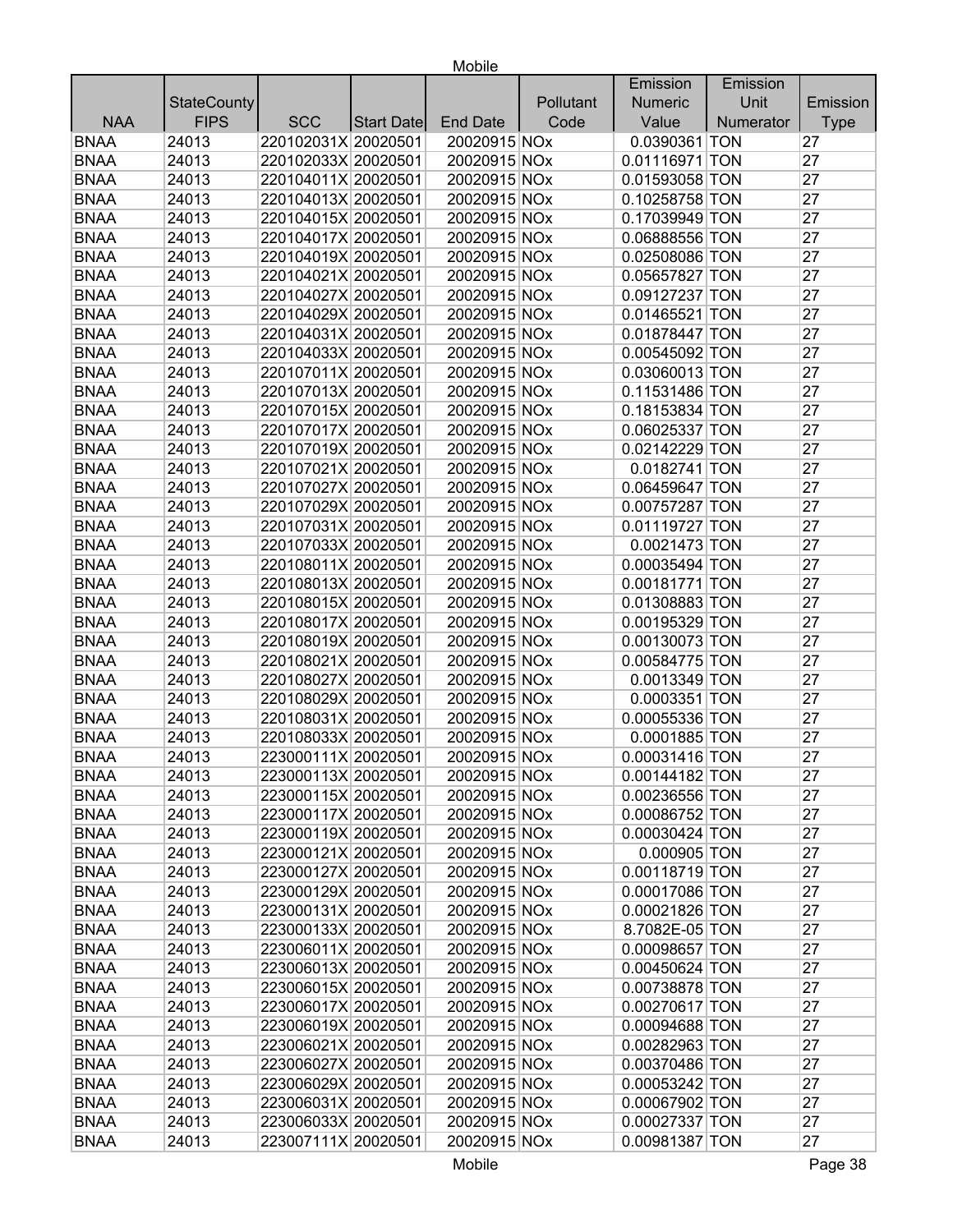|             |                    |                     |            |                 |           | Emission       | Emission  |             |
|-------------|--------------------|---------------------|------------|-----------------|-----------|----------------|-----------|-------------|
|             | <b>StateCounty</b> |                     |            |                 | Pollutant | <b>Numeric</b> | Unit      | Emission    |
| <b>NAA</b>  | <b>FIPS</b>        | <b>SCC</b>          | Start Date | <b>End Date</b> | Code      | Value          | Numerator | <b>Type</b> |
| <b>BNAA</b> | 24013              | 223007113X 20020501 |            | 20020915 NOx    |           | 0.02746405 TON |           | 27          |
| <b>BNAA</b> | 24013              | 223007115X 20020501 |            | 20020915 NOx    |           | 0.03911547 TON |           | 27          |
| <b>BNAA</b> | 24013              | 223007117X 20020501 |            | 20020915 NOx    |           | 0.01272176 TON |           | 27          |
| <b>BNAA</b> | 24013              | 223007119X 20020501 |            | 20020915 NOx    |           | 0.00441806 TON |           | 27          |
| <b>BNAA</b> | 24013              | 223007121X 20020501 |            | 20020915 NOx    |           | 0.00593153 TON |           | 27          |
| <b>BNAA</b> | 24013              | 223007127X 20020501 |            | 20020915 NOx    |           | 0.01341181 TON |           | 27          |
| <b>BNAA</b> | 24013              | 223007129X 20020501 |            | 20020915 NOx    |           | 0.00151678 TON |           | 27          |
| <b>BNAA</b> | 24013              | 223007131X 20020501 |            | 20020915 NOx    |           | 0.00232257 TON |           | 27          |
| <b>BNAA</b> | 24013              | 223007133X 20020501 |            | 20020915 NOx    |           | 0.00063603 TON |           | 27          |
| <b>BNAA</b> | 24013              | 223007211X 20020501 |            | 20020915 NOx    |           | 0.00860243 TON |           | 27          |
| <b>BNAA</b> | 24013              | 223007213X 20020501 |            | 20020915 NOx    |           | 0.02405351 TON |           | 27          |
| <b>BNAA</b> | 24013              | 223007215X 20020501 |            | 20020915 NOx    |           | 0.03426751 TON |           | 27          |
| <b>BNAA</b> | 24013              | 223007217X 20020501 |            | 20020915 NOx    |           | 0.01114215 TON |           | 27          |
| <b>BNAA</b> | 24013              | 223007219X 20020501 |            | 20020915 NOx    |           | 0.0038669 TON  |           | 27          |
| <b>BNAA</b> | 24013              | 223007221X 20020501 |            | 20020915 NOx    |           | 0.00521503 TON |           | 27          |
| <b>BNAA</b> | 24013              | 223007227X 20020501 |            | 20020915 NOx    |           | 0.01174291 TON |           | 27          |
| <b>BNAA</b> | 24013              | 223007229X 20020501 |            | 20020915 NOx    |           | 0.00132828 TON |           | 27          |
| <b>BNAA</b> | 24013              | 223007231X 20020501 |            | 20020915 NOx    |           | 0.00203486 TON |           | 27          |
| <b>BNAA</b> | 24013              | 223007233X 20020501 |            | 20020915 NOx    |           | $0.000571$ TON |           | 27          |
| <b>BNAA</b> | 24013              | 223007311X 20020501 |            | 20020915 NOx    |           | 0.03769129 TON |           | 27          |
| <b>BNAA</b> | 24013              | 223007313X 20020501 |            | 20020915 NOx    |           | 0.10172007 TON |           | 27          |
| <b>BNAA</b> | 24013              | 223007315X 20020501 |            | 20020915 NOx    |           | 0.14492731 TON |           | 27          |
| <b>BNAA</b> | 24013              | 223007317X 20020501 |            | 20020915 NOx    |           | 0.04724501 TON |           | 27          |
| <b>BNAA</b> | 24013              | 223007319X 20020501 |            | 20020915 NOx    |           | 0.01641891 TON |           | 27          |
| <b>BNAA</b> | 24013              | 223007321X 20020501 |            | 20020915 NOx    |           | 0.02157331 TON |           | 27          |
| <b>BNAA</b> | 24013              | 223007327X 20020501 |            | 20020915 NOx    |           | 0.04976709 TON |           | 27          |
| <b>BNAA</b> | 24013              | 223007329X 20020501 |            | 20020915 NOx    |           | 0.00564603 TON |           | 27          |
| <b>BNAA</b> | 24013              | 223007331X 20020501 |            | 20020915 NOx    |           | 0.0086377 TON  |           | 27          |
| <b>BNAA</b> | 24013              | 223007333X 20020501 |            | 20020915 NOx    |           | 0.00231816 TON |           | 27          |
| <b>BNAA</b> | 24013              | 223007411X 20020501 |            | 20020915 NOx    |           | 0.23867437 TON |           | 27          |
| <b>BNAA</b> | 24013              | 223007413X 20020501 |            | 20020915 NOx    |           | 0.60444398 TON |           | 27          |
| <b>BNAA</b> | 24013              | 223007415X 20020501 |            | 20020915 NOx    |           | 0.86591964 TON |           | 27          |
| <b>BNAA</b> | 24013              | 223007417X 20020501 |            | 20020915 NOx    |           | 0.28954047 TON |           | 27          |
| <b>BNAA</b> | 24013              | 223007419X 20020501 |            | 20020915 NOx    |           | 0.10169251 TON |           | 27          |
| <b>BNAA</b> | 24013              | 223007421X 20020501 |            | 20020915 NOx    |           | 0.10362596 TON |           | 27          |
| <b>BNAA</b> | 24013              | 223007427X 20020501 |            | 20020915 NOx    |           | 0.30237687 TON |           | 27          |
| <b>BNAA</b> | 24013              | 223007429X 20020501 |            | 20020915 NOx    |           | 0.03524306 TON |           | 27          |
| <b>BNAA</b> | 24013              | 223007431X 20020501 |            | 20020915 NOx    |           | 0.05396359 TON |           | 27          |
| <b>BNAA</b> | 24013              | 223007433X 20020501 |            | 20020915 NOx    |           | 0.01106719 TON |           | 27          |
| <b>BNAA</b> | 24013              | 223007511X 20020501 |            | 20020915 NOx    |           | 0.02269326 TON |           | 27          |
| <b>BNAA</b> | 24013              | 223007513X 20020501 |            | 20020915 NOx    |           | 0.05814465 TON |           | 27          |
| <b>BNAA</b> | 24013              | 223007515X 20020501 |            | 20020915 NOx    |           | 0.2469428 TON  |           | 27          |
| <b>BNAA</b> | 24013              | 223007517X 20020501 |            | 20020915 NOx    |           | 0.03782026 TON |           | 27          |
| <b>BNAA</b> | 24013              | 223007519X 20020501 |            | 20020915 NOx    |           | 0.00878872 TON |           | 27          |
| <b>BNAA</b> | 24013              | 223007521X 20020501 |            | 20020915 NOx    |           | 0.02415161 TON |           | 27          |
| <b>BNAA</b> | 24013              | 223007527X 20020501 |            | 20020915 NOx    |           | 0.06723981 TON |           | 27          |
| <b>BNAA</b> | 24013              | 223007529X 20020501 |            | 20020915 NOx    |           | 0.00969923 TON |           | 27          |
| <b>BNAA</b> | 24013              | 223007531X 20020501 |            | 20020915 NOx    |           | 0.01276475 TON |           | 27          |
| <b>BNAA</b> | 24013              | 223007533X 20020501 |            | 20020915 NOx    |           | 0.00635041 TON |           | 27          |
| <b>BNAA</b> | 24025              | 220100111X 20020501 |            | 20020915 NOx    |           | 0.76008244 TON |           | 27          |
| <b>BNAA</b> | 24025              | 220100113X 20020501 |            | 20020915 NOx    |           | 0.16696139 TON |           | 27          |
| <b>BNAA</b> | 24025              | 220100115X 20020501 |            | 20020915 NOx    |           | 0.43078496 TON |           | 27          |
| <b>BNAA</b> | 24025              | 220100117X 20020501 |            | 20020915 NOx    |           | 0.25794055 TON |           | 27          |
|             |                    |                     |            |                 |           |                |           |             |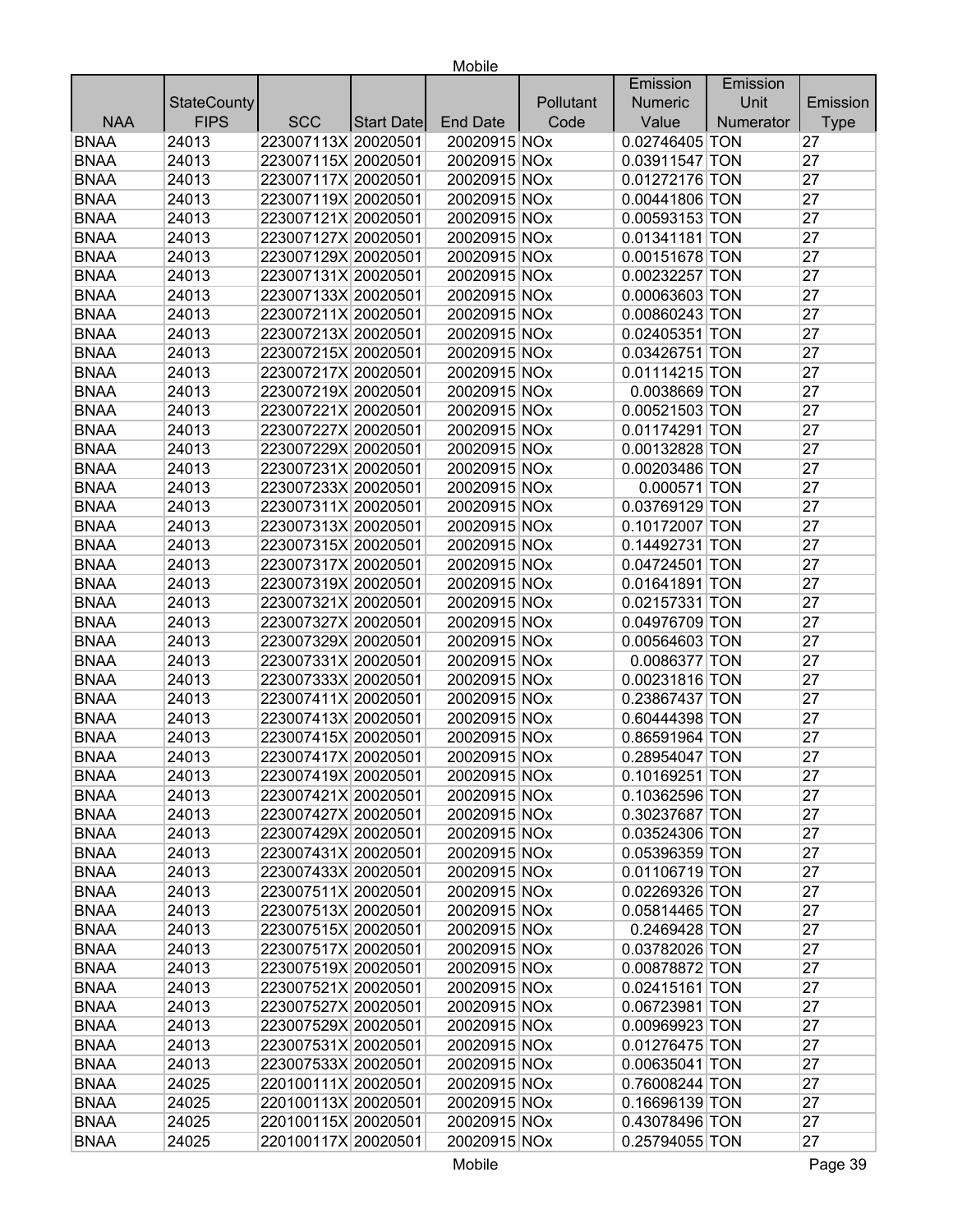|             |                    |                     |            |                 |           | Emission       | Emission  |             |
|-------------|--------------------|---------------------|------------|-----------------|-----------|----------------|-----------|-------------|
|             | <b>StateCounty</b> |                     |            |                 | Pollutant | <b>Numeric</b> | Unit      | Emission    |
| <b>NAA</b>  | <b>FIPS</b>        | <b>SCC</b>          | Start Date | <b>End Date</b> | Code      | Value          | Numerator | <b>Type</b> |
| <b>BNAA</b> | 24025              | 220100119X 20020501 |            | 20020915 NOx    |           | 0.06748893 TON |           | 27          |
| <b>BNAA</b> | 24025              | 220100121X 20020501 |            | 20020915 NOx    |           | 0.14849549 TON |           | 27          |
| <b>BNAA</b> | 24025              | 220100123X 20020501 |            | 20020915 NOx    |           | 0.20449174 TON |           | 27          |
| <b>BNAA</b> | 24025              | 220100125X 20020501 |            | 20020915 NOx    |           | 0.19397239 TON |           | 27          |
| <b>BNAA</b> | 24025              | 220100127X 20020501 |            | 20020915 NOx    |           | 0.50160728 TON |           | 27          |
| <b>BNAA</b> | 24025              | 220100129X 20020501 |            | 20020915 NOx    |           | 0.26268268 TON |           | 27          |
| <b>BNAA</b> | 24025              | 220100131X 20020501 |            | 20020915 NOx    |           | 0.21556665 TON |           | 27          |
| <b>BNAA</b> | 24025              | 220100133X 20020501 |            | 20020915 NOx    |           | 0.16636394 TON |           | 27          |
| <b>BNAA</b> | 24025              | 220102011X 20020501 |            | 20020915 NOx    |           | 0.50025695 TON |           | 27          |
| <b>BNAA</b> | 24025              | 220102013X 20020501 |            | 20020915 NOx    |           | 0.10716217 TON |           | 27          |
| <b>BNAA</b> | 24025              | 220102015X 20020501 |            | 20020915 NOx    |           | 0.27740954 TON |           | 27          |
| <b>BNAA</b> | 24025              | 220102017X 20020501 |            | 20020915 NOx    |           | 0.16507203 TON |           | 27          |
| <b>BNAA</b> | 24025              | 220102019X 20020501 |            | 20020915 NOx    |           | 0.04313339 TON |           | 27          |
| <b>BNAA</b> | 24025              | 220102021X 20020501 |            | 20020915 NOx    |           | 0.08861029 TON |           | 27          |
| <b>BNAA</b> | 24025              | 220102023X 20020501 |            | 20020915 NOx    |           | 0.13452592 TON |           | 27          |
| <b>BNAA</b> | 24025              | 220102025X 20020501 |            | 20020915 NOx    |           | 0.12666755 TON |           | 27          |
| <b>BNAA</b> | 24025              | 220102027X 20020501 |            | 20020915 NOx    |           | 0.32125834 TON |           | 27          |
| <b>BNAA</b> | 24025              | 220102029X 20020501 |            | 20020915 NOx    |           | 0.16416042 TON |           | 27          |
| <b>BNAA</b> | 24025              | 220102031X 20020501 |            | 20020915 NOx    |           | 0.13267073 TON |           | 27          |
| <b>BNAA</b> | 24025              | 220102033X 20020501 |            | 20020915 NOx    |           | 0.09956064 TON |           | 27          |
| <b>BNAA</b> | 24025              | 220104011X 20020501 |            | 20020915 NOx    |           | 0.23284536 TON |           | 27          |
| <b>BNAA</b> | 24025              | 220104013X 20020501 |            | 20020915 NOx    |           | 0.05108766 TON |           | 27          |
| <b>BNAA</b> | 24025              | 220104015X 20020501 |            | 20020915 NOx    |           | 0.13181974 TON |           | 27          |
| <b>BNAA</b> | 24025              | 220104017X 20020501 |            | 20020915 NOx    |           | 0.07892099 TON |           | 27          |
| <b>BNAA</b> | 24025              | 220104019X 20020501 |            | 20020915 NOx    |           | 0.02065839 TON |           | 27          |
| <b>BNAA</b> | 24025              | 220104021X 20020501 |            | 20020915 NOx    |           | 0.04321717 TON |           | 27          |
| <b>BNAA</b> | 24025              | 220104023X 20020501 |            | 20020915 NOx    |           | 0.0626553 TON  |           | 27          |
| <b>BNAA</b> | 24025              | 220104025X 20020501 |            | 20020915 NOx    |           | 0.05943986 TON |           | 27          |
| <b>BNAA</b> | 24025              | 220104027X 20020501 |            | 20020915 NOx    |           | 0.15339416 TON |           | 27          |
| <b>BNAA</b> | 24025              | 220104029X 20020501 |            | 20020915 NOx    |           | 0.0789287 TON  |           | 27          |
| <b>BNAA</b> | 24025              | 220104031X 20020501 |            | 20020915 NOx    |           | 0.06309953 TON |           | 27          |
| <b>BNAA</b> | 24025              | 220104033X 20020501 |            | 20020915 NOx    |           | 0.04859424 TON |           | 27          |
| <b>BNAA</b> | 24025              | 220107011X 20020501 |            | 20020915 NOx    |           | 0.44716088 TON |           | 27          |
| <b>BNAA</b> | 24025              | 220107013X 20020501 |            | 20020915 NOx    |           | 0.05781837 TON |           | 27          |
| <b>BNAA</b> | 24025              | 220107015X 20020501 |            | 20020915 NOx    |           | 0.14004408 TON |           | 27          |
| <b>BNAA</b> | 24025              | 220107017X 20020501 |            | 20020915 NOx    |           | 0.06919641 TON |           | 27          |
| <b>BNAA</b> | 24025              | 220107019X 20020501 |            | 20020915 NOx    |           | 0.01742973 TON |           | 27          |
| <b>BNAA</b> | 24025              | 220107021X 20020501 |            | 20020915 NOx    |           | 0.01594712 TON |           | 27          |
| <b>BNAA</b> | 24025              | 220107023X 20020501 |            | 20020915 NOx    |           | 0.08513912 TON |           | 27          |
| <b>BNAA</b> | 24025              | 220107025X 20020501 |            | 20020915 NOx    |           | 0.05391068 TON |           | 27          |
| <b>BNAA</b> | 24025              | 220107027X 20020501 |            | 20020915 NOx    |           | 0.1071743 TON  |           | 27          |
| <b>BNAA</b> | 24025              | 220107029X 20020501 |            | 20020915 NOx    |           | 0.03940869 TON |           | 27          |
| <b>BNAA</b> | 24025              | 220107031X 20020501 |            | 20020915 NOx    |           | 0.03178401 TON |           | 27          |
| <b>BNAA</b> | 24025              | 220107033X 20020501 |            | 20020915 NOx    |           | 0.01861802 TON |           | 27          |
| <b>BNAA</b> | 24025              | 220108011X 20020501 |            | 20020915 NOx    |           | 0.00511692 TON |           | 27          |
| <b>BNAA</b> | 24025              | 220108013X 20020501 |            | 20020915 NOx    |           | 0.00096011 TON |           | 27          |
| <b>BNAA</b> | 24025              | 220108015X 20020501 |            | 20020915 NOx    |           | 0.00999244 TON |           | 27          |
| <b>BNAA</b> | 24025              | 220108017X 20020501 |            | 20020915 NOx    |           | 0.00216714 TON |           | 27          |
| <b>BNAA</b> | 24025              | 220108019X 20020501 |            | 20020915 NOx    |           | 0.00097334 TON |           | 27          |
| <b>BNAA</b> | 24025              | 220108021X 20020501 |            | 20020915 NOx    |           | 0.00298395 TON |           | 27          |
| <b>BNAA</b> | 24025              | 220108023X 20020501 |            | 20020915 NOx    |           | 0.00136356 TON |           | 27          |
| <b>BNAA</b> | 24025              | 220108025X 20020501 |            | 20020915 NOx    |           | 0.00121585 TON |           | 27          |
| <b>BNAA</b> | 24025              | 220108027X 20020501 |            | 20020915 NOx    |           | 0.00228178 TON |           | 27          |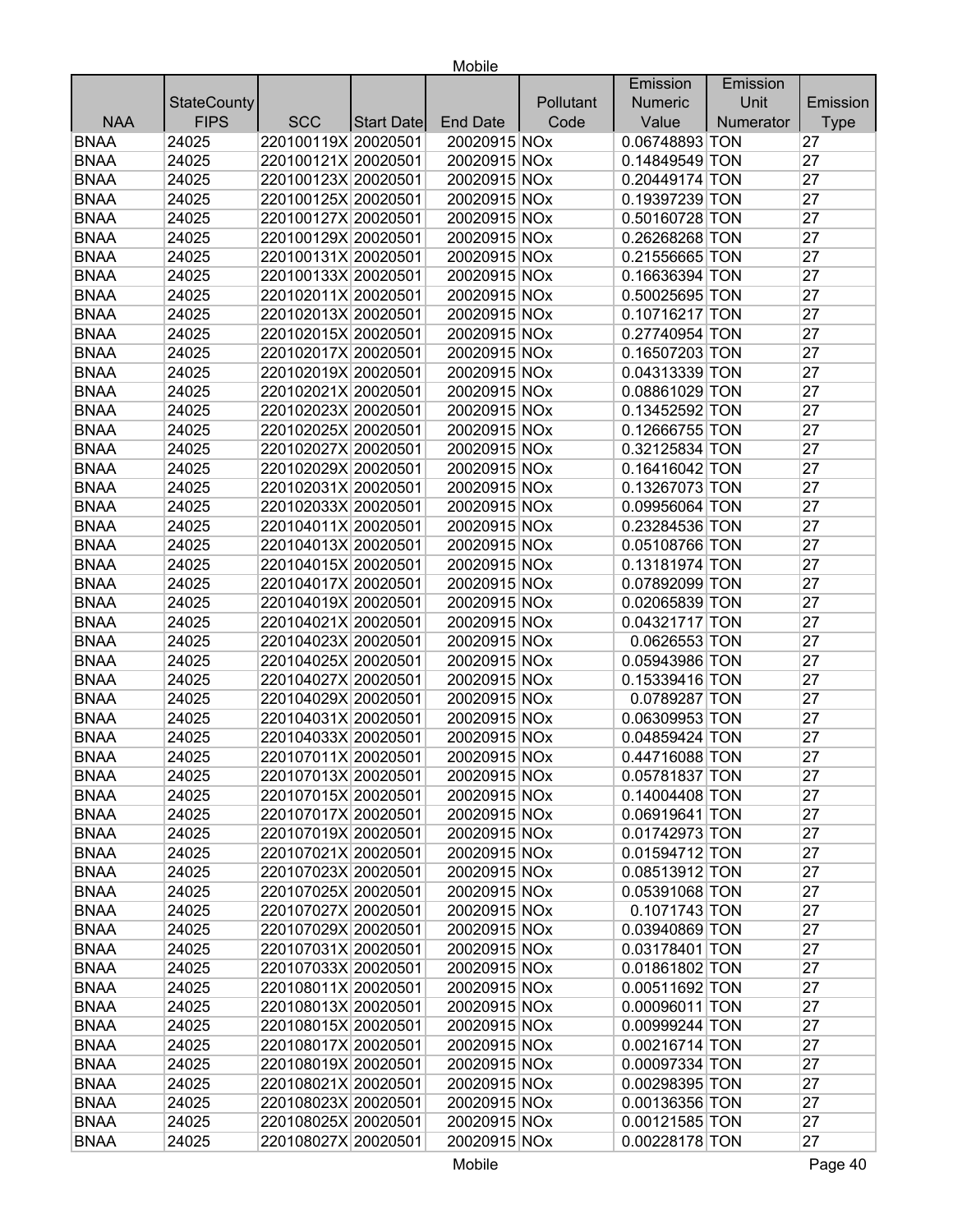|             |                    |                     |                   |                 |           | Emission         | Emission  |             |
|-------------|--------------------|---------------------|-------------------|-----------------|-----------|------------------|-----------|-------------|
|             | <b>StateCounty</b> |                     |                   |                 | Pollutant | <b>Numeric</b>   | Unit      | Emission    |
| <b>NAA</b>  | <b>FIPS</b>        | <b>SCC</b>          | <b>Start Date</b> | <b>End Date</b> | Code      | Value            | Numerator | <b>Type</b> |
| <b>BNAA</b> | 24025              | 220108029X 20020501 |                   | 20020915 NOx    |           | 0.0017185 TON    |           | 27          |
| <b>BNAA</b> | 24025              | 220108031X 20020501 |                   | 20020915 NOx    |           | 0.00154654 TON   |           | 27          |
| <b>BNAA</b> | 24025              | 220108033X 20020501 |                   | 20020915 NOx    |           | 0.00182653 TON   |           | 27          |
| <b>BNAA</b> | 24025              | 223000111X 20020501 |                   | 20020915 NOx    |           | 0.00459333 TON   |           | 27          |
| <b>BNAA</b> | 24025              | 223000113X 20020501 |                   | 20020915 NOx    |           | 0.00065808 TON   |           | 27          |
| <b>BNAA</b> | 24025              | 223000115X 20020501 |                   | 20020915 NOx    |           | 0.0018111 TON    |           | 27          |
| <b>BNAA</b> | 24025              | 223000117X 20020501 |                   | 20020915 NOx    |           | 0.00098877 TON   |           | 27          |
| <b>BNAA</b> | 24025              | 223000119X 20020501 |                   | 20020915 NOx    |           | 0.00025243 TON   |           | 27          |
| <b>BNAA</b> | 24025              | 223000121X 20020501 |                   | 20020915 NOx    |           | 0.00069115 TON   |           | 27          |
| <b>BNAA</b> | 24025              | 223000123X 20020501 |                   | 20020915 NOx    |           | 0.00122246 TON   |           | 27          |
| <b>BNAA</b> | 24025              | 223000125X 20020501 |                   | 20020915 NOx    |           | 0.00098547 TON   |           | 27          |
| <b>BNAA</b> | 24025              | 223000127X 20020501 |                   | 20020915 NOx    |           | 0.00199959 TON   |           | 27          |
| <b>BNAA</b> | 24025              | 223000129X 20020501 |                   | 20020915 NOx    |           | 0.00091822 TON   |           | 27          |
| <b>BNAA</b> | 24025              | 223000131X 20020501 |                   | 20020915 NOx    |           | 0.00074847 TON   |           | 27          |
| <b>BNAA</b> | 24025              | 223000133X 20020501 |                   | 20020915 NOx    |           | 0.00077933 TON   |           | 27          |
| <b>BNAA</b> | 24025              | 223006011X 20020501 |                   | 20020915 NOx    |           | 0.01442152 TON   |           | 27          |
| <b>BNAA</b> | 24025              | 223006013X 20020501 |                   | 20020915 NOx    |           | 0.0020525 TON    |           | 27          |
| <b>BNAA</b> | 24025              | 223006015X 20020501 |                   | 20020915 NOx    |           | 0.00565375 TON   |           | 27          |
| <b>BNAA</b> | 24025              | 223006017X 20020501 |                   | 20020915 NOx    |           | 0.00308426 TON   |           | 27          |
| <b>BNAA</b> | 24025              | 223006019X 20020501 |                   | 20020915 NOx    |           | 0.00078815 TON   |           | 27          |
| <b>BNAA</b> | 24025              | 223006021X 20020501 |                   | 20020915 NOx    |           | 0.00216163 TON   |           | 27          |
| <b>BNAA</b> | 24025              | 223006023X 20020501 |                   | 20020915 NOx    |           | 0.00383604 TON   |           | 27          |
| <b>BNAA</b> | 24025              | 223006025X 20020501 |                   | 20020915 NOx    |           | 0.00308537 TON   |           | 27          |
| <b>BNAA</b> | 24025              | 223006027X 20020501 |                   | 20020915 NOx    |           | 0.00623797 TON   |           | 27          |
| <b>BNAA</b> | 24025              | 223006029X 20020501 |                   | 20020915 NOx    |           | 0.00286049 TON   |           | 27          |
| <b>BNAA</b> | 24025              | 223006031X 20020501 |                   | 20020915 NOx    |           | 0.00233469 TON   |           | 27          |
| <b>BNAA</b> | 24025              | 223006033X 20020501 |                   | 20020915 NOx    |           | 0.00243831 TON   |           | 27          |
| <b>BNAA</b> | 24025              | 223007111X 20020501 |                   | 20020915 NOx    |           | 0.14343589 TON   |           | 27          |
| <b>BNAA</b> | 24025              | 223007113X 20020501 |                   | 20020915 NOx    |           | 0.01245169 TON   |           | 27          |
| <b>BNAA</b> | 24025              | 223007115X 20020501 |                   | 20020915 NOx    |           | 0.02992 TON      |           | 27          |
| <b>BNAA</b> | 24025              | 223007117X 20020501 |                   | 20020915 NOx    |           | 0.01447443 TON   |           | 27          |
| <b>BNAA</b> | 24025              | 223007119X 20020501 |                   | 20020915 NOx    |           | 0.00360786 TON   |           | 27          |
| <b>BNAA</b> | 24025              | 223007121X 20020501 |                   | 20020915 NOx    |           | 0.0050563 TON    |           | 27          |
| <b>BNAA</b> | 24025              | 223007123X 20020501 |                   | 20020915 NOx    |           | $0.02677732$ TON |           | 27          |
| <b>BNAA</b> | 24025              | 223007125X 20020501 |                   | 20020915 NOx    |           | 0.01465742 TON   |           | 27          |
| <b>BNAA</b> | 24025              | 223007127X 20020501 |                   | 20020915 NOx    |           | 0.0225698 TON    |           | 27          |
| <b>BNAA</b> | 24025              | 223007129X 20020501 |                   | 20020915 NOx    |           | 0.00816922 TON   |           | 27          |
| <b>BNAA</b> | 24025              | 223007131X 20020501 |                   | 20020915 NOx    |           | 0.00800938 TON   |           | 27          |
| <b>BNAA</b> | 24025              | 223007133X 20020501 |                   | 20020915 NOx    |           | 0.00552037 TON   |           | 27          |
| <b>BNAA</b> | 24025              | 223007211X 20020501 |                   | 20020915 NOx    |           | 0.12565011 TON   |           | 27          |
| <b>BNAA</b> | 24025              | 223007213X 20020501 |                   | 20020915 NOx    |           | 0.01090515 TON   |           | 27          |
| <b>BNAA</b> | 24025              | 223007215X 20020501 |                   | 20020915 NOx    |           | 0.02621403 TON   |           | 27          |
| <b>BNAA</b> | 24025              | 223007217X 20020501 |                   | 20020915 NOx    |           | 0.01267657 TON   |           | 27          |
| <b>BNAA</b> | 24025              | 223007219X 20020501 |                   | 20020915 NOx    |           | 0.00315812 TON   |           | 27          |
| <b>BNAA</b> | 24025              | 223007221X 20020501 |                   | 20020915 NOx    |           | 0.0044368 TON    |           | 27          |
| <b>BNAA</b> | 24025              | 223007223X 20020501 |                   | 20020915 NOx    |           | 0.02344724 TON   |           | 27          |
| <b>BNAA</b> | 24025              | 223007225X 20020501 |                   | 20020915 NOx    |           | 0.01284301 TON   |           | 27          |
| <b>BNAA</b> | 24025              | 223007227X 20020501 |                   | 20020915 NOx    |           | 0.01977544 TON   |           | 27          |
| <b>BNAA</b> | 24025              | 223007229X 20020501 |                   | 20020915 NOx    |           | 0.0071584 TON    |           | 27          |
| <b>BNAA</b> | 24025              | 223007231X 20020501 |                   | 20020915 NOx    |           | 0.0070129 TON    |           | 27          |
| <b>BNAA</b> | 24025              | 223007233X 20020501 |                   | 20020915 NOx    |           | 0.00483473 TON   |           | 27          |
| <b>BNAA</b> | 24025              | 223007311X 20020501 |                   | 20020915 NOx    |           | 0.55120682 TON   |           | 27          |
| <b>BNAA</b> |                    |                     |                   |                 |           |                  |           | 27          |
|             | 24025              | 223007313X 20020501 |                   | 20020915 NOx    |           | 0.04621545 TON   |           |             |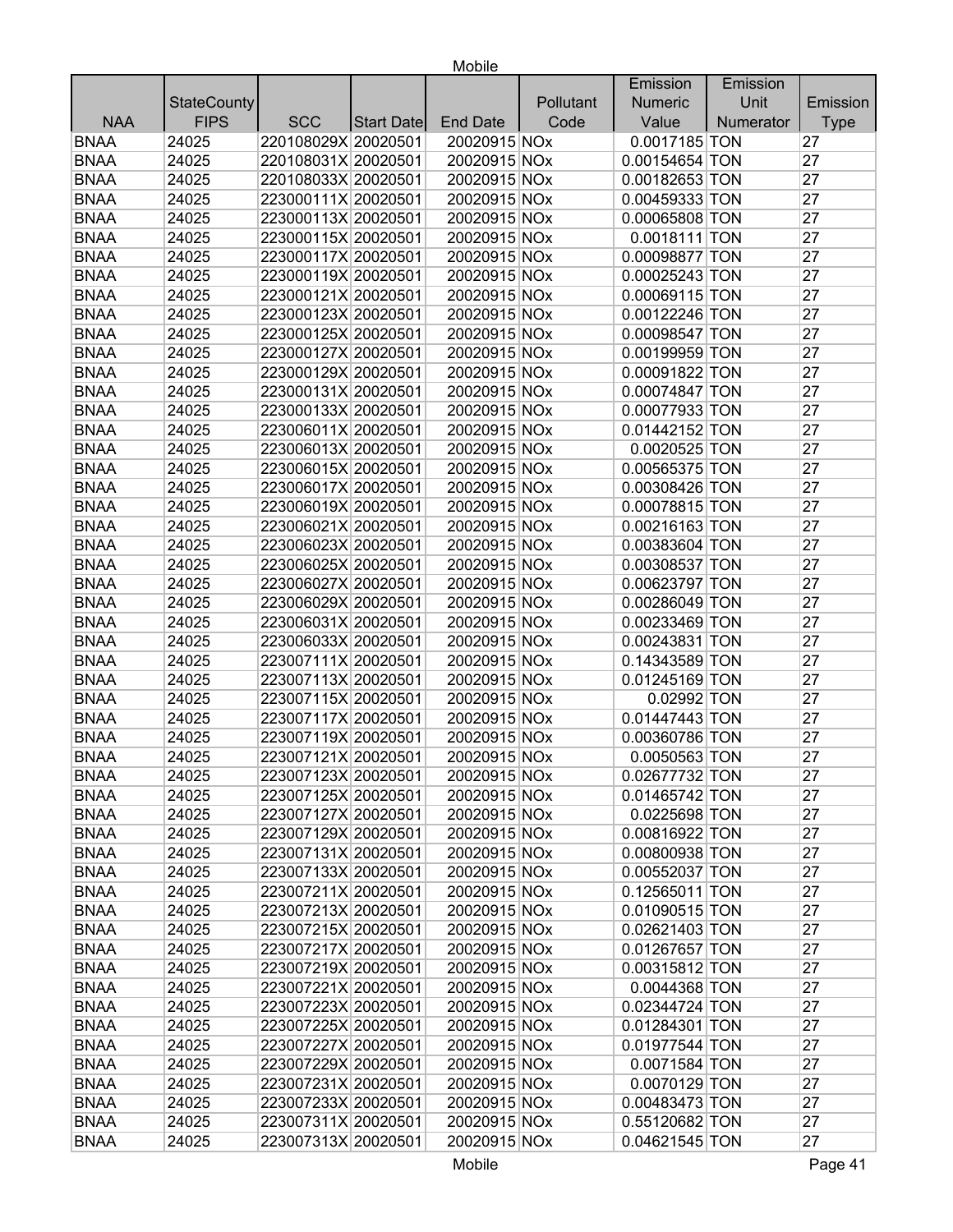|             |                    |                     |            |                 |           | Emission       | Emission  |             |
|-------------|--------------------|---------------------|------------|-----------------|-----------|----------------|-----------|-------------|
|             | <b>StateCounty</b> |                     |            |                 | Pollutant | <b>Numeric</b> | Unit      | Emission    |
| <b>NAA</b>  | <b>FIPS</b>        | <b>SCC</b>          | Start Date | <b>End Date</b> | Code      | Value          | Numerator | <b>Type</b> |
| <b>BNAA</b> | 24025              | 223007315X 20020501 |            | 20020915 NOx    |           | 0.11088908 TON |           | 27          |
| <b>BNAA</b> | 24025              | 223007317X 20020501 |            | 20020915 NOx    |           | 0.05374753 TON |           | 27          |
| <b>BNAA</b> | 24025              | 223007319X 20020501 |            | 20020915 NOx    |           | 0.0134074 TON  |           | 27          |
| <b>BNAA</b> | 24025              | 223007321X 20020501 |            | 20020915 NOx    |           | 0.01840086 TON |           | 27          |
| <b>BNAA</b> | 24025              | 223007323X 20020501 |            | 20020915 NOx    |           | 0.10298883 TON |           | 27          |
| <b>BNAA</b> | 24025              | 223007325X 20020501 |            | 20020915 NOx    |           | 0.05699053 TON |           | 27          |
| <b>BNAA</b> | 24025              | 223007327X 20020501 |            | 20020915 NOx    |           | 0.08374249 TON |           | 27          |
| <b>BNAA</b> | 24025              | 223007329X 20020501 |            | 20020915 NOx    |           | 0.03038187 TON |           | 27          |
| <b>BNAA</b> | 24025              | 223007331X 20020501 |            | 20020915 NOx    |           | 0.02971938 TON |           | 27          |
| <b>BNAA</b> | 24025              | 223007333X 20020501 |            | 20020915 NOx    |           | 0.02005874 TON |           | 27          |
| <b>BNAA</b> | 24025              | 223007411X 20020501 |            | 20020915 NOx    |           | 3.48857643 TON |           | 27          |
| <b>BNAA</b> | 24025              | 223007413X 20020501 |            | 20020915 NOx    |           | 0.28131282 TON |           | 27          |
| <b>BNAA</b> | 24025              | 223007415X 20020501 |            | 20020915 NOx    |           | 0.66422556 TON |           | 27          |
| <b>BNAA</b> | 24025              | 223007417X 20020501 |            | 20020915 NOx    |           | 0.32971967 TON |           | 27          |
| <b>BNAA</b> | 24025              | 223007419X 20020501 |            | 20020915 NOx    |           | 0.08283419 TON |           | 27          |
| <b>BNAA</b> | 24025              | 223007421X 20020501 |            | 20020915 NOx    |           | 0.08834023 TON |           | 27          |
| <b>BNAA</b> | 24025              | 223007423X 20020501 |            | 20020915 NOx    |           | 0.653984 TON   |           | 27          |
| <b>BNAA</b> | 24025              | 223007425X 20020501 |            | 20020915 NOx    |           | 0.38004453 TON |           | 27          |
| <b>BNAA</b> | 24025              | 223007427X 20020501 |            | 20020915 NOx    |           | 0.50855845 TON |           | 27          |
| <b>BNAA</b> | 24025              | 223007429X 20020501 |            | 20020915 NOx    |           | 0.18941214 TON |           | 27          |
| <b>BNAA</b> | 24025              | 223007431X 20020501 |            | 20020915 NOx    |           | 0.18049445 TON |           | 27          |
| <b>BNAA</b> | 24025              | 223007433X 20020501 |            | 20020915 NOx    |           | 0.09605419 TON |           | 27          |
| <b>BNAA</b> | 24025              | 223007511X 20020501 |            | 20020915 NOx    |           | 0.32970313 TON |           | 27          |
| <b>BNAA</b> | 24025              | 223007513X 20020501 |            | 20020915 NOx    |           | 0.02669574 TON |           | 27          |
| <b>BNAA</b> | 24025              | 223007515X 20020501 |            | 20020915 NOx    |           | 0.18904286 TON |           | 27          |
| <b>BNAA</b> | 24025              | 223007517X 20020501 |            | 20020915 NOx    |           | 0.04173897 TON |           | 27          |
| <b>BNAA</b> | 24025              | 223007519X 20020501 |            | 20020915 NOx    |           | 0.00898383 TON |           | 27          |
| <b>BNAA</b> | 24025              | 223007521X 20020501 |            | 20020915 NOx    |           | 0.0282004 TON  |           | 27          |
| <b>BNAA</b> | 24025              | 223007523X 20020501 |            | 20020915 NOx    |           | 0.07565154 TON |           | 27          |
| <b>BNAA</b> | 24025              | 223007525X 20020501 |            | 20020915 NOx    |           | 0.04093098 TON |           | 27          |
| <b>BNAA</b> | 24025              | 223007527X 20020501 |            | 20020915 NOx    |           | 0.113905 TON   |           | 27          |
| <b>BNAA</b> | 24025              | 223007529X 20020501 |            | 20020915 NOx    |           | 0.05133348 TON |           | 27          |
| <b>BNAA</b> | 24025              | 223007531X 20020501 |            | 20020915 NOx    |           | 0.04492244 TON |           | 27          |
| <b>BNAA</b> | 24025              | 223007533X 20020501 |            | 20020915 NOx    |           | 0.05590806 TON |           | 27          |
| <b>BNAA</b> | 24027              | 220100111X 20020501 |            | 20020915 NOx    |           | 0.4349065 TON  |           | 27          |
| <b>BNAA</b> | 24027              | 220100113X 20020501 |            | 20020915 NOx    |           | 0.142058 TON   |           | 27          |
| <b>BNAA</b> | 24027              | 220100115X 20020501 |            | 20020915 NOx    |           | 0.14811519 TON |           | 27          |
| <b>BNAA</b> | 24027              | 220100117X 20020501 |            | 20020915 NOx    |           | 0.11777852 TON |           | 27          |
| <b>BNAA</b> | 24027              | 220100119X 20020501 |            | 20020915 NOx    |           | 0.05277199 TON |           | 27          |
| <b>BNAA</b> | 24027              | 220100121X 20020501 |            | 20020915 NOx    |           | 0.06738311 TON |           | 27          |
| <b>BNAA</b> | 24027              | 220100123X 20020501 |            | 20020915 NOx    |           | 1.50573234 TON |           | 27          |
| <b>BNAA</b> | 24027              | 220100125X 20020501 |            | 20020915 NOx    |           | 1.39625532 TON |           | 27          |
| <b>BNAA</b> | 24027              | 220100127X 20020501 |            | 20020915 NOx    |           | 0.32642927 TON |           | 27          |
| <b>BNAA</b> | 24027              | 220100129X 20020501 |            | 20020915 NOx    |           | 0.66704197 TON |           | 27          |
| <b>BNAA</b> | 24027              | 220100131X 20020501 |            | 20020915 NOx    |           | 0.30369964 TON |           | 27          |
| <b>BNAA</b> | 24027              | 220100133X 20020501 |            | 20020915 NOx    |           | 0.19274552 TON |           | 27          |
| <b>BNAA</b> | 24027              | 220102011X 20020501 |            | 20020915 NOx    |           | 0.28623795 TON |           | 27          |
| <b>BNAA</b> | 24027              | 220102013X 20020501 |            | 20020915 NOx    |           | 0.09144764 TON |           | 27          |
| <b>BNAA</b> | 24027              | 220102015X 20020501 |            | 20020915 NOx    |           | 0.09513928 TON |           | 27          |
| <b>BNAA</b> | 24027              | 220102017X 20020501 |            | 20020915 NOx    |           | 0.07546304 TON |           | 27          |
| <b>BNAA</b> | 24027              | 220102019X 20020501 |            | 20020915 NOx    |           | 0.03374281 TON |           | 27          |
| <b>BNAA</b> | 24027              | 220102021X 20020501 |            | 20020915 NOx    |           | 0.04021117 TON |           | 27          |
| <b>BNAA</b> | 24027              | 220102023X 20020501 |            | 20020915 NOx    |           | 0.98355706 TON |           | 27          |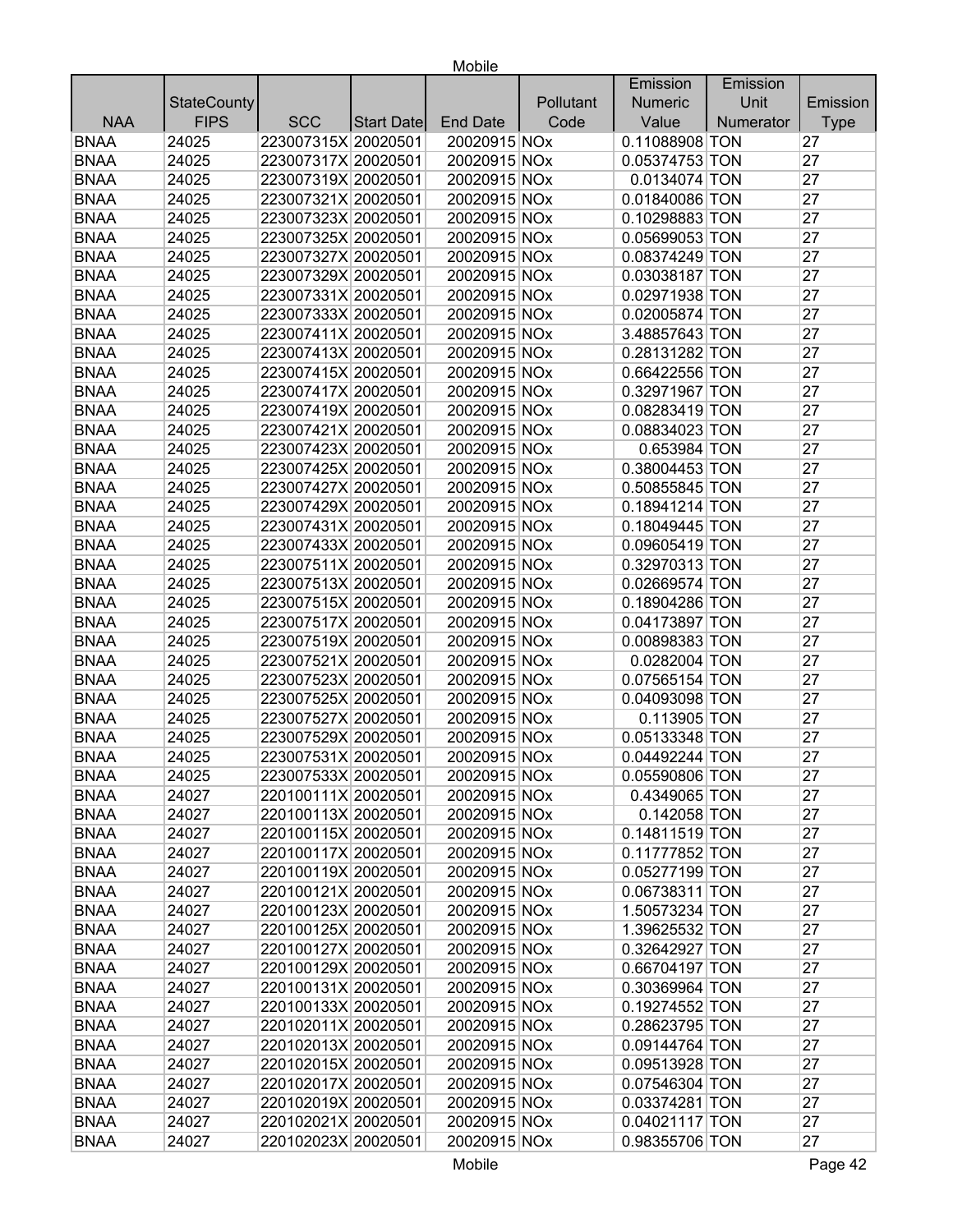|             |                    |                     |            |                 |           | Emission       | Emission  |             |
|-------------|--------------------|---------------------|------------|-----------------|-----------|----------------|-----------|-------------|
|             | <b>StateCounty</b> |                     |            |                 | Pollutant | <b>Numeric</b> | Unit      | Emission    |
| <b>NAA</b>  | <b>FIPS</b>        | <b>SCC</b>          | Start Date | <b>End Date</b> | Code      | Value          | Numerator | <b>Type</b> |
| <b>BNAA</b> | 24027              | 220102025X 20020501 |            | 20020915 NOx    |           | 0.91503306 TON |           | 27          |
| <b>BNAA</b> | 24027              | 220102027X 20020501 |            | 20020915 NOx    |           | 0.20761127 TON |           | 27          |
| <b>BNAA</b> | 24027              | 220102029X 20020501 |            | 20020915 NOx    |           | 0.41336405 TON |           | 27          |
| <b>BNAA</b> | 24027              | 220102031X 20020501 |            | 20020915 NOx    |           | 0.18632457 TON |           | 27          |
| <b>BNAA</b> | 24027              | 220102033X 20020501 |            | 20020915 NOx    |           | 0.11535123 TON |           | 27          |
| <b>BNAA</b> | 24027              | 220104011X 20020501 |            | 20020915 NOx    |           | 0.13323621 TON |           | 27          |
| <b>BNAA</b> | 24027              | 220104013X 20020501 |            | 20020915 NOx    |           | 0.04344645 TON |           | 27          |
| <b>BNAA</b> | 24027              | 220104015X 20020501 |            | 20020915 NOx    |           | 0.04531486 TON |           | 27          |
| <b>BNAA</b> | 24027              | 220104017X 20020501 |            | 20020915 NOx    |           | 0.03606428 TON |           | 27          |
| <b>BNAA</b> | 24027              | 220104019X 20020501 |            | 20020915 NOx    |           | 0.01615546 TON |           | 27          |
| <b>BNAA</b> | 24027              | 220104021X 20020501 |            | 20020915 NOx    |           | 0.0196112 TON  |           | 27          |
| <b>BNAA</b> | 24027              | 220104023X 20020501 |            | 20020915 NOx    |           | 0.46091109 TON |           | 27          |
| <b>BNAA</b> | 24027              | 220104025X 20020501 |            | 20020915 NOx    |           | 0.42657414 TON |           | 27          |
| <b>BNAA</b> | 24027              | 220104027X 20020501 |            | 20020915 NOx    |           | 0.09990015 TON |           | 27          |
| <b>BNAA</b> | 24027              | 220104029X 20020501 |            | 20020915 NOx    |           | 0.19774119 TON |           | 27          |
| <b>BNAA</b> | 24027              | 220104031X 20020501 |            | 20020915 NOx    |           | 0.08838652 TON |           | 27          |
| <b>BNAA</b> | 24027              | 220104033X 20020501 |            | 20020915 NOx    |           | 0.05630048 TON |           | 27          |
| <b>BNAA</b> | 24027              | 220107011X 20020501 |            | 20020915 NOx    |           | 0.25587592 TON |           | 27          |
| <b>BNAA</b> | 24027              | 220107013X 20020501 |            | 20020915 NOx    |           | 0.04993023 TON |           | 27          |
| <b>BNAA</b> | 24027              | 220107015X 20020501 |            | 20020915 NOx    |           | 0.04783474 TON |           | 27          |
| <b>BNAA</b> | 24027              | 220107017X 20020501 |            | 20020915 NOx    |           | 0.03179172 TON |           | 27          |
| <b>BNAA</b> | 24027              | 220107019X 20020501 |            | 20020915 NOx    |           | 0.01408311 TON |           | 27          |
| <b>BNAA</b> | 24027              | 220107021X 20020501 |            | 20020915 NOx    |           | 0.00716281 TON |           | 27          |
| <b>BNAA</b> | 24027              | 220107023X 20020501 |            | 20020915 NOx    |           | 0.61395802 TON |           | 27          |
| <b>BNAA</b> | 24027              | 220107025X 20020501 |            | 20020915 NOx    |           | 0.39034892 TON |           | 27          |
| <b>BNAA</b> | 24027              | 220107027X 20020501 |            | 20020915 NOx    |           | 0.06844022 TON |           | 27          |
| <b>BNAA</b> | 24027              | 220107029X 20020501 |            | 20020915 NOx    |           | 0.09208918 TON |           | 27          |
| <b>BNAA</b> | 24027              | 220107031X 20020501 |            | 20020915 NOx    |           | 0.04293277 TON |           | 27          |
| <b>BNAA</b> | 24027              | 220107033X 20020501 |            | 20020915 NOx    |           | 0.02156339 TON |           | 27          |
| <b>BNAA</b> | 24027              | 220108011X 20020501 |            | 20020915 NOx    |           | 0.00298836 TON |           | 27          |
| <b>BNAA</b> | 24027              | 220108013X 20020501 |            | 20020915 NOx    |           | 0.00068123 TON |           | 27          |
| <b>BNAA</b> | 24027              | 220108015X 20020501 |            | 20020915 NOx    |           | 0.00338189 TON |           | 27          |
| <b>BNAA</b> | 24027              | 220108017X 20020501 |            | 20020915 NOx    |           | 0.0011453 TON  |           | 27          |
| <b>BNAA</b> | 24027              | 220108019X 20020501 |            | 20020915 NOx    |           | 0.00048943 TON |           | 27          |
| <b>BNAA</b> | 24027              | 220108021X 20020501 |            | 20020915 NOx    |           | 0.00144733 TON |           | 27          |
| <b>BNAA</b> | 24027              | 220108023X 20020501 |            | 20020915 NOx    |           | 0.00940711 TON |           | 27          |
| <b>BNAA</b> | 24027              | 220108025X 20020501 |            | 20020915 NOx    |           | 0.00913484 TON |           | 27          |
| <b>BNAA</b> | 24027              | 220108027X 20020501 |            | 20020915 NOx    |           | 0.00136576 TON |           | 27          |
| <b>BNAA</b> | 24027              | 220108029X 20020501 |            | 20020915 NOx    |           | 0.00375998 TON |           | 27          |
| <b>BNAA</b> | 24027              | 220108031X 20020501 |            | 20020915 NOx    |           | 0.00185298 TON |           | 27          |
| <b>BNAA</b> | 24027              | 220108033X 20020501 |            | 20020915 NOx    |           | 0.00241185 TON |           | 27          |
| <b>BNAA</b> | 24027              | 223000111X 20020501 |            | 20020915 NOx    |           | 0.00262901 TON |           | 27          |
| <b>BNAA</b> | 24027              | 223000113X 20020501 |            | 20020915 NOx    |           | 0.00060407 TON |           | 27          |
| <b>BNAA</b> | 24027              | 223000115X 20020501 |            | 20020915 NOx    |           | 0.00059745 TON |           | 27          |
| <b>BNAA</b> | 24027              | 223000117X 20020501 |            | 20020915 NOx    |           | 0.00045084 TON |           | 27          |
| <b>BNAA</b> | 24027              | 223000119X 20020501 |            | 20020915 NOx    |           | 0.00019842 TON |           | 27          |
| <b>BNAA</b> | 24027              | 223000121X 20020501 |            | 20020915 NOx    |           | 0.00031306 TON |           | 27          |
| <b>BNAA</b> | 24027              | 223000123X 20020501 |            | 20020915 NOx    |           | 0.00788262 TON |           | 27          |
| <b>BNAA</b> | 24027              | 223000125X 20020501 |            | 20020915 NOx    |           | 0.00797632 TON |           | 27          |
| <b>BNAA</b> | 24027              | 223000127X 20020501 |            | 20020915 NOx    |           | 0.0011949 TON  |           | 27          |
| <b>BNAA</b> | 24027              | 223000129X 20020501 |            | 20020915 NOx    |           | 0.00230824 TON |           | 27          |
| <b>BNAA</b> | 24027              | 223000131X 20020501 |            | 20020915 NOx    |           | 0.00105381 TON |           | 27          |
| <b>BNAA</b> | 24027              | 223000133X 20020501 |            | 20020915 NOx    |           | 0.00090279 TON |           | 27          |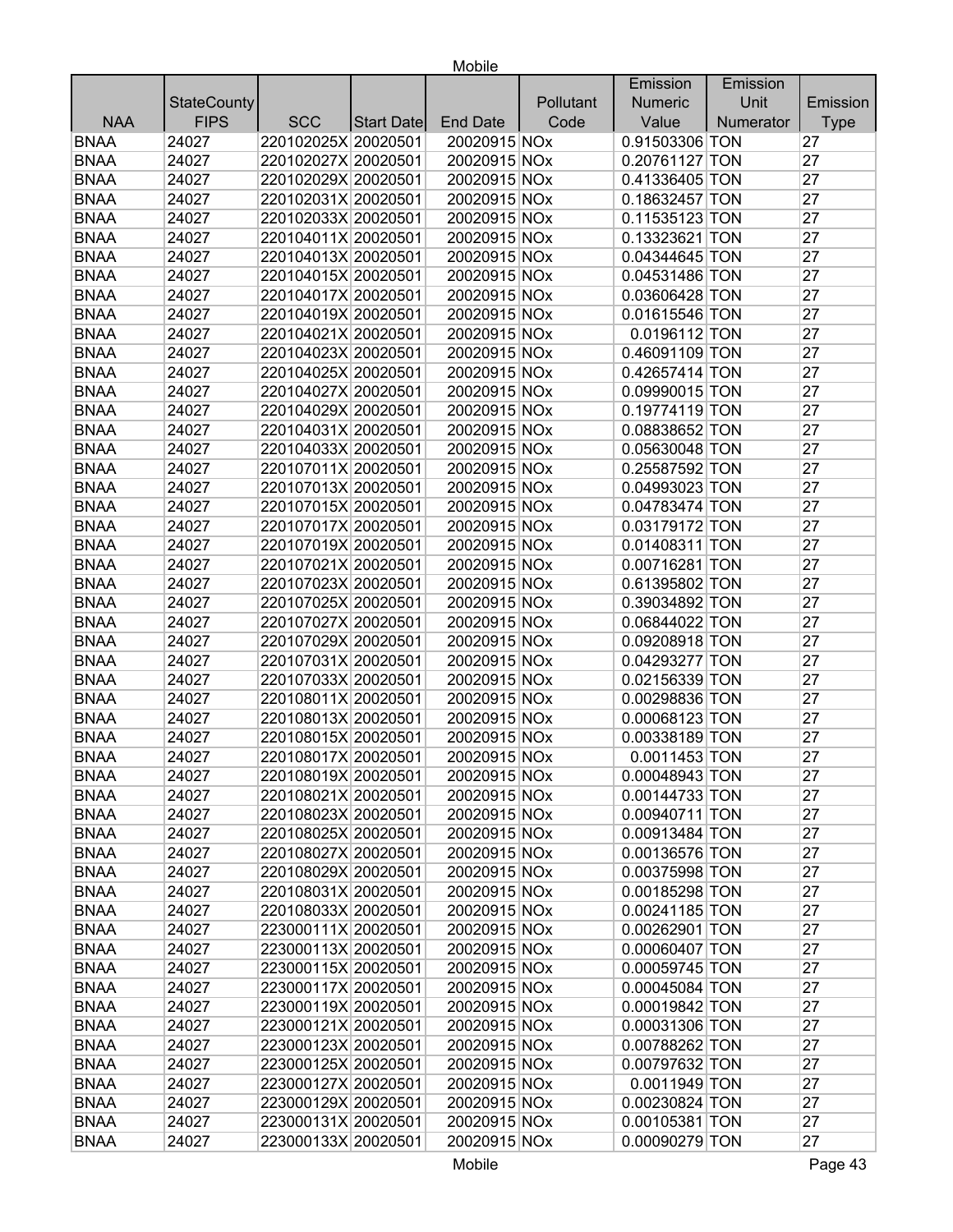|             |                    |                     |            |                 |           | Emission       | Emission  |             |
|-------------|--------------------|---------------------|------------|-----------------|-----------|----------------|-----------|-------------|
|             | <b>StateCounty</b> |                     |            |                 | Pollutant | <b>Numeric</b> | Unit      | Emission    |
| <b>NAA</b>  | <b>FIPS</b>        | <b>SCC</b>          | Start Date | <b>End Date</b> | Code      | Value          | Numerator | <b>Type</b> |
| <b>BNAA</b> | 24027              | 223006011X 20020501 |            | 20020915 NOx    |           | 0.008253 TON   |           | 27          |
| <b>BNAA</b> | 24027              | 223006013X 20020501 |            | 20020915 NOx    |           | 0.00188495 TON |           | 27          |
| <b>BNAA</b> | 24027              | 223006015X 20020501 |            | 20020915 NOx    |           | 0.00186511 TON |           | 27          |
| <b>BNAA</b> | 24027              | 223006017X 20020501 |            | 20020915 NOx    |           | 0.00140765 TON |           | 27          |
| <b>BNAA</b> | 24027              | 223006019X 20020501 |            | 20020915 NOx    |           | 0.0006195 TON  |           | 27          |
| <b>BNAA</b> | 24027              | 223006021X 20020501 |            | 20020915 NOx    |           | 0.00098106 TON |           | 27          |
| <b>BNAA</b> | 24027              | 223006023X 20020501 |            | 20020915 NOx    |           | 0.02469836 TON |           | 27          |
| <b>BNAA</b> | 24027              | 223006025X 20020501 |            | 20020915 NOx    |           | 0.02502464 TON |           | 27          |
| <b>BNAA</b> | 24027              | 223006027X 20020501 |            | 20020915 NOx    |           | 0.0037236 TON  |           | 27          |
| <b>BNAA</b> | 24027              | 223006029X 20020501 |            | 20020915 NOx    |           | 0.00719588 TON |           | 27          |
| <b>BNAA</b> | 24027              | 223006031X 20020501 |            | 20020915 NOx    |           | 0.0032926 TON  |           | 27          |
| <b>BNAA</b> | 24027              | 223006033X 20020501 |            | 20020915 NOx    |           | 0.00282522 TON |           | 27          |
| <b>BNAA</b> | 24027              | 223007111X 20020501 |            | 20020915 NOx    |           | 0.08208021 TON |           | 27          |
| <b>BNAA</b> | 24027              | 223007113X 20020501 |            | 20020915 NOx    |           | 0.01148276 TON |           | 27          |
| <b>BNAA</b> | 24027              | 223007115X 20020501 |            | 20020915 NOx    |           | 0.00984142 TON |           | 27          |
| <b>BNAA</b> | 24027              | 223007117X 20020501 |            | 20020915 NOx    |           | 0.00661055 TON |           | 27          |
| <b>BNAA</b> | 24027              | 223007119X 20020501 |            | 20020915 NOx    |           | 0.00289908 TON |           | 27          |
| <b>BNAA</b> | 24027              | 223007121X 20020501 |            | 20020915 NOx    |           | 0.00228178 TON |           | 27          |
| <b>BNAA</b> | 24027              | 223007123X 20020501 |            | 20020915 NOx    |           | 0.17179502 TON |           | 27          |
| <b>BNAA</b> | 24027              | 223007125X 20020501 |            | 20020915 NOx    |           | 0.11930412 TON |           | 27          |
| <b>BNAA</b> | 24027              | 223007127X 20020501 |            | 20020915 NOx    |           | 0.01341842 TON |           | 27          |
| <b>BNAA</b> | 24027              | 223007129X 20020501 |            | 20020915 NOx    |           | 0.02059336 TON |           | 27          |
| <b>BNAA</b> | 24027              | 223007131X 20020501 |            | 20020915 NOx    |           | 0.01129758 TON |           | 27          |
| <b>BNAA</b> | 24027              | 223007133X 20020501 |            | 20020915 NOx    |           | $0.006443$ TON |           | 27          |
| <b>BNAA</b> | 24027              | 223007211X 20020501 |            | 20020915 NOx    |           | 0.07190368 TON |           | 27          |
| <b>BNAA</b> | 24027              | 223007213X 20020501 |            | 20020915 NOx    |           | 0.01006078 TON |           | 27          |
| <b>BNAA</b> | 24027              | 223007215X 20020501 |            | 20020915 NOx    |           | 0.00862117 TON |           | 27          |
| <b>BNAA</b> | 24027              | 223007217X 20020501 |            | 20020915 NOx    |           | 0.00578823 TON |           | 27          |
| <b>BNAA</b> | 24027              | 223007219X 20020501 |            | 20020915 NOx    |           | 0.00253862 TON |           | 27          |
| <b>BNAA</b> | 24027              | 223007221X 20020501 |            | 20020915 NOx    |           | 0.0020029 TON  |           | 27          |
| <b>BNAA</b> | 24027              | 223007223X 20020501 |            | 20020915 NOx    |           | 0.15048957 TON |           | 27          |
| <b>BNAA</b> | 24027              | 223007225X 20020501 |            | 20020915 NOx    |           | 0.10447805 TON |           | 27          |
| <b>BNAA</b> | 24027              | 223007227X 20020501 |            | 20020915 NOx    |           | 0.01175724 TON |           | 27          |
| <b>BNAA</b> | 24027              | 223007229X 20020501 |            | 20020915 NOx    |           | 0.01802718 TON |           | 27          |
| <b>BNAA</b> | 24027              | 223007231X 20020501 |            | 20020915 NOx    |           | 0.00989985 TON |           | 27          |
| <b>BNAA</b> | 24027              | 223007233X 20020501 |            | 20020915 NOx    |           | 0.00564383 TON |           | 27          |
| <b>BNAA</b> | 24027              | 223007311X 20020501 |            | 20020915 NOx    |           | 0.31544585 TON |           | 27          |
| <b>BNAA</b> | 24027              | 223007313X 20020501 |            | 20020915 NOx    |           | 0.04255578 TON |           | 27          |
| <b>BNAA</b> | 24027              | 223007315X 20020501 |            | 20020915 NOx    |           | 0.03650189 TON |           | 27          |
| <b>BNAA</b> | 24027              | 223007317X 20020501 |            | 20020915 NOx    |           | 0.02454734 TON |           | 27          |
| <b>BNAA</b> | 24027              | 223007319X 20020501 |            | 20020915 NOx    |           | 0.01076406 TON |           | 27          |
| <b>BNAA</b> | 24027              | 223007321X 20020501 |            | 20020915 NOx    |           | 0.00829268 TON |           | 27          |
| <b>BNAA</b> | 24027              | 223007323X 20020501 |            | 20020915 NOx    |           | 0.66642357 TON |           | 27          |
| <b>BNAA</b> | 24027              | 223007325X 20020501 |            | 20020915 NOx    |           | 0.45973934 TON |           | 27          |
| <b>BNAA</b> | 24027              | 223007327X 20020501 |            | 20020915 NOx    |           | 0.04988614 TON |           | 27          |
| <b>BNAA</b> | 24027              | 223007329X 20020501 |            | 20020915 NOx    |           | 0.07650913 TON |           | 27          |
| <b>BNAA</b> | 24027              | 223007331X 20020501 |            | 20020915 NOx    |           | 0.0418977 TON  |           | 27          |
| <b>BNAA</b> | 24027              | 223007333X 20020501 |            | 20020915 NOx    |           | 0.02342299 TON |           | 27          |
| <b>BNAA</b> | 24027              | 223007411X 20020501 |            | 20020915 NOx    |           | 1.99616881 TON |           | 27          |
| <b>BNAA</b> | 24027              | 223007413X 20020501 |            | 20020915 NOx    |           | 0.25416072 TON |           | 27          |
| <b>BNAA</b> | 24027              | 223007415X 20020501 |            | 20020915 NOx    |           | 0.22090513 TON |           | 27          |
| <b>BNAA</b> | 24027              | 223007417X 20020501 |            | 20020915 NOx    |           | 0.15067476 TON |           | 27          |
| <b>BNAA</b> | 24027              | 223007419X 20020501 |            | 20020915 NOx    |           | 0.0664219 TON  |           | 27          |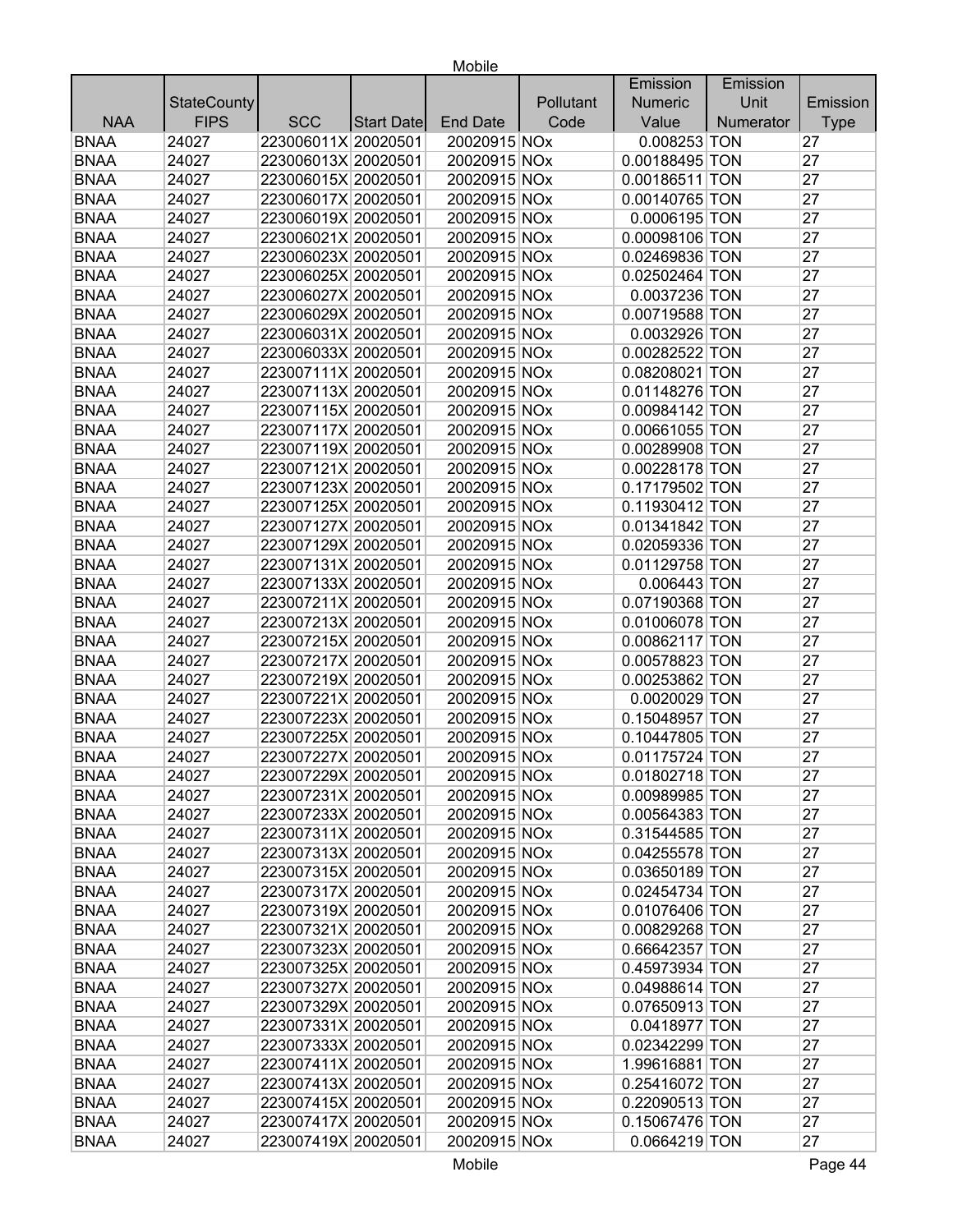|             |                    |                     |            |                 |           | Emission       | Emission  |             |
|-------------|--------------------|---------------------|------------|-----------------|-----------|----------------|-----------|-------------|
|             | <b>StateCounty</b> |                     |            |                 | Pollutant | <b>Numeric</b> | Unit      | Emission    |
| <b>NAA</b>  | <b>FIPS</b>        | <b>SCC</b>          | Start Date | <b>End Date</b> | Code      | Value          | Numerator | <b>Type</b> |
| <b>BNAA</b> | 24027              | 223007421X 20020501 |            | 20020915 NOx    |           | 0.03996645 TON |           | 27          |
| <b>BNAA</b> | 24027              | 223007423X 20020501 |            | 20020915 NOx    |           | 4.40075341 TON |           | 27          |
| <b>BNAA</b> | 24027              | 223007425X 20020501 |            | 20020915 NOx    |           | 2.94894166 TON |           | 27          |
| <b>BNAA</b> | 24027              | 223007427X 20020501 |            | 20020915 NOx    |           | 0.3105979 TON  |           | 27          |
| <b>BNAA</b> | 24027              | 223007429X 20020501 |            | 20020915 NOx    |           | 0.47176003 TON |           | 27          |
| <b>BNAA</b> | 24027              | 223007431X 20020501 |            | 20020915 NOx    |           | 0.25283465 TON |           | 27          |
| <b>BNAA</b> | 24027              | 223007433X 20020501 |            | 20020915 NOx    |           | 0.11211265 TON |           | 27          |
| <b>BNAA</b> | 24027              | 223007511X 20020501 |            | 20020915 NOx    |           | 0.18918726 TON |           | 27          |
| <b>BNAA</b> | 24027              | 223007513X 20020501 |            | 20020915 NOx    |           | 0.02566178 TON |           | 27          |
| <b>BNAA</b> | 24027              | 223007515X 20020501 |            | 20020915 NOx    |           | 0.06331338 TON |           | 27          |
| <b>BNAA</b> | 24027              | 223007517X 20020501 |            | 20020915 NOx    |           | 0.0199441 TON  |           | 27          |
| <b>BNAA</b> | 24027              | 223007519X 20020501 |            | 20020915 NOx    |           | 0.00850101 TON |           | 27          |
| <b>BNAA</b> | 24027              | 223007521X 20020501 |            | 20020915 NOx    |           | 0.01198652 TON |           | 27          |
| <b>BNAA</b> | 24027              | 223007523X 20020501 |            | 20020915 NOx    |           | 0.4831028 TON  |           | 27          |
| <b>BNAA</b> | 24027              | 223007525X 20020501 |            | 20020915 NOx    |           | 0.33478809 TON |           | 27          |
| <b>BNAA</b> | 24027              | 223007527X 20020501 |            | 20020915 NOx    |           | 0.06722989 TON |           | 27          |
| <b>BNAA</b> | 24027              | 223007529X 20020501 |            | 20020915 NOx    |           | 0.13111206 TON |           | 27          |
| <b>BNAA</b> | 24027              | 223007531X 20020501 |            | 20020915 NOx    |           | 0.06709761 TON |           | 27          |
| <b>BNAA</b> | 24027              | 223007533X 20020501 |            | 20020915 NOx    |           | 0.06183959 TON |           | 27          |
| <b>BNAA</b> | 24510              | 220100117X 20020501 |            | 20020915 NOx    |           | 0.00586429 TON |           | 27          |
| <b>BNAA</b> | 24510              | 220100119X 20020501 |            | 20020915 NOx    |           | 0.00876557 TON |           | 27          |
| <b>BNAA</b> | 24510              | 220100121X 20020501 |            | 20020915 NOx    |           | 0.00306332 TON |           | 27          |
| <b>BNAA</b> | 24510              | 220100123X 20020501 |            | 20020915 NOx    |           | 1.55007166 TON |           | 27          |
| <b>BNAA</b> | 24510              | 220100125X 20020501 |            | 20020915 NOx    |           | 0.22144306 TON |           | 27          |
| <b>BNAA</b> | 24510              | 220100127X 20020501 |            | 20020915 NOx    |           | 1.83445111 TON |           | 27          |
| <b>BNAA</b> | 24510              | 220100129X 20020501 |            | 20020915 NOx    |           | 1.2535646 TON  |           | 27          |
| <b>BNAA</b> | 24510              | 220100131X 20020501 |            | 20020915 NOx    |           | 0.41032609 TON |           | 27          |
| <b>BNAA</b> | 24510              | 220100133X 20020501 |            | 20020915 NOx    |           | 0.57214299 TON |           | 27          |
| <b>BNAA</b> | 24510              | 220102017X 20020501 |            | 20020915 NOx    |           | 0.00374124 TON |           | 27          |
| <b>BNAA</b> | 24510              | 220102019X 20020501 |            | 20020915 NOx    |           | 0.00558761 TON |           | 27          |
| <b>BNAA</b> | 24510              | 220102021X 20020501 |            | 20020915 NOx    |           | 0.00182763 TON |           | 27          |
| <b>BNAA</b> | 24510              | 220102023X 20020501 |            | 20020915 NOx    |           | 1.01350683 TON |           | 27          |
| <b>BNAA</b> | 24510              | 220102025X 20020501 |            | 20020915 NOx    |           | 0.14559311 TON |           | 27          |
| <b>BNAA</b> | 24510              | 220102027X 20020501 |            | 20020915 NOx    |           | 1.15398852 TON |           | 27          |
| <b>BNAA</b> | 24510              | 220102029X 20020501 |            | 20020915 NOx    |           | 0.77721455 TON |           | 27          |
| <b>BNAA</b> | 24510              | 220102031X 20020501 |            | 20020915 NOx    |           | 0.25163754 TON |           | 27          |
| <b>BNAA</b> | 24510              | 220102033X 20020501 |            | 20020915 NOx    |           | 0.34244032 TON |           | 27          |
| <b>BNAA</b> | 24510              | 220104017X 20020501 |            | 20020915 NOx    |           | 0.00179346 TON |           | 27          |
| <b>BNAA</b> | 24510              | 220104019X 20020501 |            | 20020915 NOx    |           | 0.00268302 TON |           | 27          |
| <b>BNAA</b> | 24510              | 220104021X 20020501 |            | 20020915 NOx    |           | 0.00089287 TON |           | 27          |
| <b>BNAA</b> | 24510              | 220104023X 20020501 |            | 20020915 NOx    |           | 0.47439676 TON |           | 27          |
| <b>BNAA</b> | 24510              | 220104025X 20020501 |            | 20020915 NOx    |           | 0.0678538 TON  |           | 27          |
| <b>BNAA</b> | 24510              | 220104027X 20020501 |            | 20020915 NOx    |           | 0.55729708 TON |           | 27          |
| <b>BNAA</b> | 24510              | 220104029X 20020501 |            | 20020915 NOx    |           | 0.37194475 TON |           | 27          |
| <b>BNAA</b> | 24510              | 220104031X 20020501 |            | 20020915 NOx    |           | 0.1193438 TON  |           | 27          |
| <b>BNAA</b> | 24510              | 220104033X 20020501 |            | 20020915 NOx    |           | 0.16714106 TON |           | 27          |
| <b>BNAA</b> | 24510              | 220107017X 20020501 |            | 20020915 NOx    |           | 0.00152229 TON |           | 27          |
| <b>BNAA</b> | 24510              | 220107019X 20020501 |            | 20020915 NOx    |           | 0.0022884 TON  |           | 27          |
| <b>BNAA</b> | 24510              | 220107021X 20020501 |            | 20020915 NOx    |           | 0.00032408 TON |           | 27          |
| <b>BNAA</b> | 24510              | 220107023X 20020501 |            | 20020915 NOx    |           | 0.63214504 TON |           | 27          |
| <b>BNAA</b> | 24510              | 220107025X 20020501 |            | 20020915 NOx    |           | 0.06288238 TON |           | 27          |
| <b>BNAA</b> | 24510              | 220107027X 20020501 |            | 20020915 NOx    |           | 0.36295652 TON |           | 27          |
| <b>BNAA</b> | 24510              | 220107029X 20020501 |            | 20020915 NOx    |           | 0.17209154 TON |           | 27          |
|             |                    |                     |            |                 |           |                |           |             |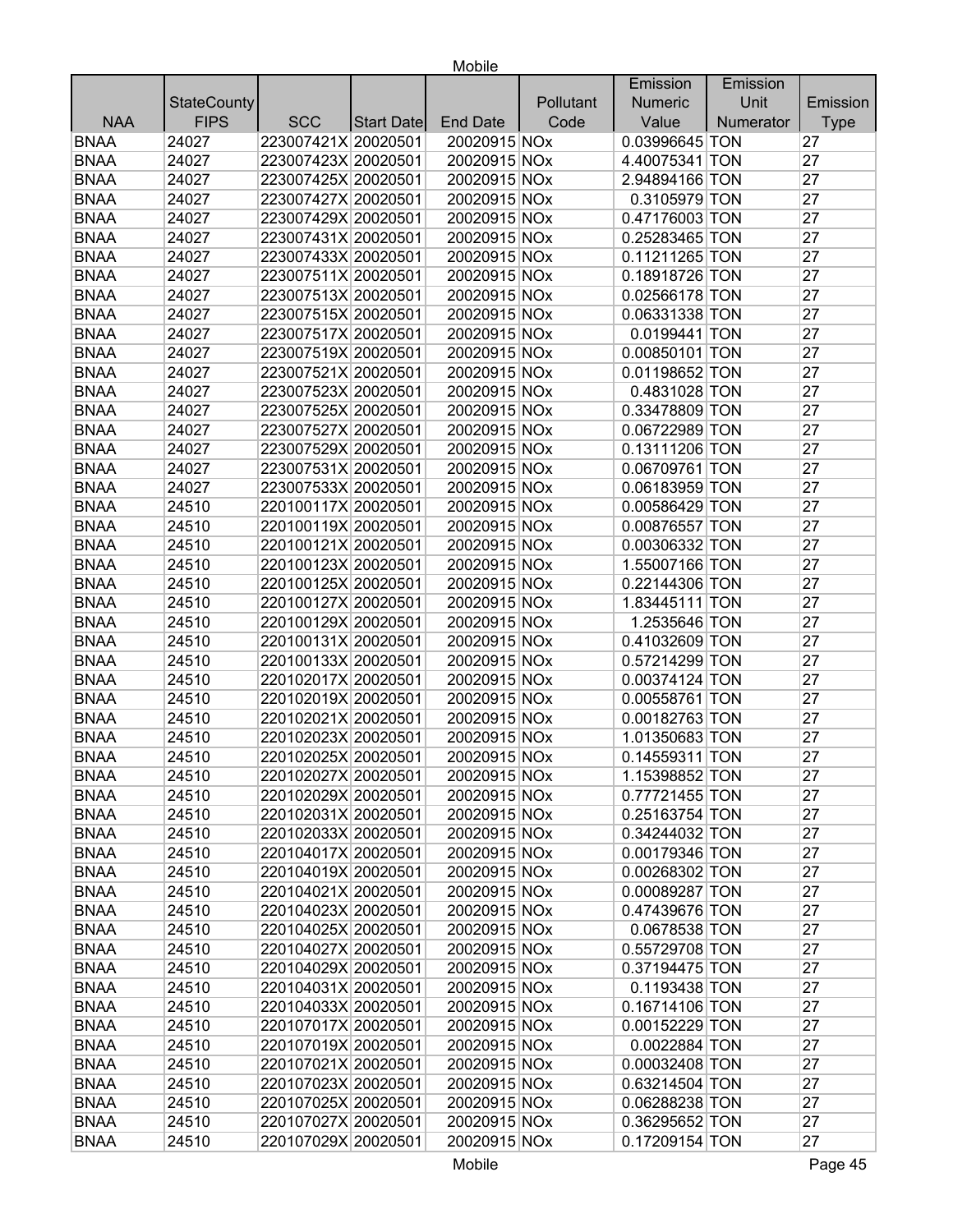|             |                    |                     |            |                 |           | Emission       | Emission  |             |
|-------------|--------------------|---------------------|------------|-----------------|-----------|----------------|-----------|-------------|
|             | <b>StateCounty</b> |                     |            |                 | Pollutant | <b>Numeric</b> | Unit      | Emission    |
| <b>NAA</b>  | <b>FIPS</b>        | <b>SCC</b>          | Start Date | <b>End Date</b> | Code      | Value          | Numerator | <b>Type</b> |
| <b>BNAA</b> | 24510              | 220107031X 20020501 |            | 20020915 NOx    |           | 0.0573554 TON  |           | 27          |
| <b>BNAA</b> | 24510              | 220107033X 20020501 |            | 20020915 NOx    |           | 0.06428231 TON |           | 27          |
| <b>BNAA</b> | 24510              | 220108017X 20020501 |            | 20020915 NOx    |           | 9.1492E-05 TON |           | 27          |
| <b>BNAA</b> | 24510              | 220108019X 20020501 |            | 20020915 NOx    |           | 0.00010582 TON |           | 27          |
| <b>BNAA</b> | 24510              | 220108021X 20020501 |            | 20020915 NOx    |           | 9.1492E-05 TON |           | 27          |
| <b>BNAA</b> | 24510              | 220108023X 20020501 |            | 20020915 NOx    |           | 0.00979733 TON |           | 27          |
| <b>BNAA</b> | 24510              | 220108025X 20020501 |            | 20020915 NOx    |           | 0.00154544 TON |           | 27          |
| <b>BNAA</b> | 24510              | 220108027X 20020501 |            | 20020915 NOx    |           | 0.00760484 TON |           | 27          |
| <b>BNAA</b> | 24510              | 220108029X 20020501 |            | 20020915 NOx    |           | 0.00733146 TON |           | 27          |
| <b>BNAA</b> | 24510              | 220108031X 20020501 |            | 20020915 NOx    |           | 0.00311623 TON |           | 27          |
| <b>BNAA</b> | 24510              | 220108033X 20020501 |            | 20020915 NOx    |           | 0.00611451 TON |           | 27          |
| <b>BNAA</b> | 24510              | 223000117X 20020501 |            | 20020915 NOx    |           | 2.2046E-05 TON |           | 27          |
| <b>BNAA</b> | 24510              | 223000119X 20020501 |            | 20020915 NOx    |           | 3.1967E-05 TON |           | 27          |
| <b>BNAA</b> | 24510              | 223000121X 20020501 |            | 20020915 NOx    |           | 1.433E-05 TON  |           | 27          |
| <b>BNAA</b> | 24510              | 223000123X 20020501 |            | 20020915 NOx    |           | 0.00817253 TON |           | 27          |
| <b>BNAA</b> | 24510              | 223000125X 20020501 |            | 20020915 NOx    |           | 0.00131836 TON |           | 27          |
| <b>BNAA</b> | 24510              | 223000127X 20020501 |            | 20020915 NOx    |           | 0.00648599 TON |           | 27          |
| <b>BNAA</b> | 24510              | 223000129X 20020501 |            | 20020915 NOx    |           | 0.00433869 TON |           | 27          |
| <b>BNAA</b> | 24510              | 223000131X 20020501 |            | 20020915 NOx    |           | 0.00142088 TON |           | 27          |
| <b>BNAA</b> | 24510              | 223000133X 20020501 |            | 20020915 NOx    |           | 0.00268192 TON |           | 27          |
| <b>BNAA</b> | 24510              | 223006017X 20020501 |            | 20020915 NOx    |           | 6.7241E-05 TON |           | 27          |
| <b>BNAA</b> | 24510              | 223006019X 20020501 |            | 20020915 NOx    |           | 0.00010031 TON |           | 27          |
| <b>BNAA</b> | 24510              | 223006021X 20020501 |            | 20020915 NOx    |           | 4.4092E-05 TON |           | 27          |
| <b>BNAA</b> | 24510              | 223006023X 20020501 |            | 20020915 NOx    |           | 0.02560997 TON |           | 27          |
| <b>BNAA</b> | 24510              | 223006025X 20020501 |            | 20020915 NOx    |           | 0.00413697 TON |           | 27          |
| <b>BNAA</b> | 24510              | 223006027X 20020501 |            | 20020915 NOx    |           | 0.02018991 TON |           | 27          |
| <b>BNAA</b> | 24510              | 223006029X 20020501 |            | 20020915 NOx    |           | 0.01351983 TON |           | 27          |
| <b>BNAA</b> | 24510              | 223006031X 20020501 |            | 20020915 NOx    |           | 0.0044368 TON  |           | 27          |
| <b>BNAA</b> | 24510              | 223006033X 20020501 |            | 20020915 NOx    |           | 0.00838968 TON |           | 27          |
| <b>BNAA</b> | 24510              | 223007117X 20020501 |            | 20020915 NOx    |           | 0.00031085 TON |           | 27          |
| <b>BNAA</b> | 24510              | 223007119X 20020501 |            | 20020915 NOx    |           | 0.00046077 TON |           | 27          |
| <b>BNAA</b> | 24510              | 223007121X 20020501 |            | 20020915 NOx    |           | 9.9208E-05 TON |           | 27          |
| <b>BNAA</b> | 24510              | 223007123X 20020501 |            | 20020915 NOx    |           | 0.17821046 TON |           | 27          |
| <b>BNAA</b> | 24510              | 223007125X 20020501 |            | 20020915 NOx    |           | 0.01973135 TON |           | 27          |
| <b>BNAA</b> | 24510              | 223007127X 20020501 |            | 20020915 NOx    |           | 0.07272711 TON |           | 27          |
| <b>BNAA</b> | 24510              | 223007129X 20020501 |            | 20020915 NOx    |           | 0.03871203 TON |           | 27          |
| <b>BNAA</b> | 24510              | 223007131X 20020501 |            | 20020915 NOx    |           | 0.01519534 TON |           | 27          |
| <b>BNAA</b> | 24510              | 223007133X 20020501 |            | 20020915 NOx    |           | 0.01925184 TON |           | 27          |
| <b>BNAA</b> | 24510              | 223007217X 20020501 |            | 20020915 NOx    |           | 0.00030314 TON |           | 27          |
| <b>BNAA</b> | 24510              | 223007219X 20020501 |            | 20020915 NOx    |           | 0.0004277 TON  |           | 27          |
| <b>BNAA</b> | 24510              | 223007221X 20020501 |            | 20020915 NOx    |           | 0.00012346 TON |           | 27          |
| <b>BNAA</b> | 24510              | 223007223X 20020501 |            | 20020915 NOx    |           | 0.15608159 TON |           | 27          |
| <b>BNAA</b> | 24510              | 223007225X 20020501 |            | 20020915 NOx    |           | 0.01728863 TON |           | 27          |
| <b>BNAA</b> | 24510              | 223007227X 20020501 |            | 20020915 NOx    |           | 0.0637025 TON  |           | 27          |
| <b>BNAA</b> | 24510              | 223007229X 20020501 |            | 20020915 NOx    |           | 0.03391918 TON |           | 27          |
| <b>BNAA</b> | 24510              | 223007231X 20020501 |            | 20020915 NOx    |           | 0.01331591 TON |           | 27          |
| <b>BNAA</b> | 24510              | 223007233X 20020501 |            | 20020915 NOx    |           | 0.01686534 TON |           | 27          |
| <b>BNAA</b> | 24510              | 223007317X 20020501 |            | 20020915 NOx    |           | 0.00118609 TON |           | 27          |
| <b>BNAA</b> | 24510              | 223007319X 20020501 |            | 20020915 NOx    |           | 0.00171409 TON |           | 27          |
| <b>BNAA</b> | 24510              | 223007321X 20020501 |            | 20020915 NOx    |           | 0.00036817 TON |           | 27          |
| <b>BNAA</b> | 24510              | 223007323X 20020501 |            | 20020915 NOx    |           | 0.69083423 TON |           | 27          |
| <b>BNAA</b> | 24510              | 223007325X 20020501 |            | 20020915 NOx    |           | 0.07591719 TON |           | 27          |
| <b>BNAA</b> | 24510              | 223007327X 20020501 |            | 20020915 NOx    |           | 0.27060278 TON |           | 27          |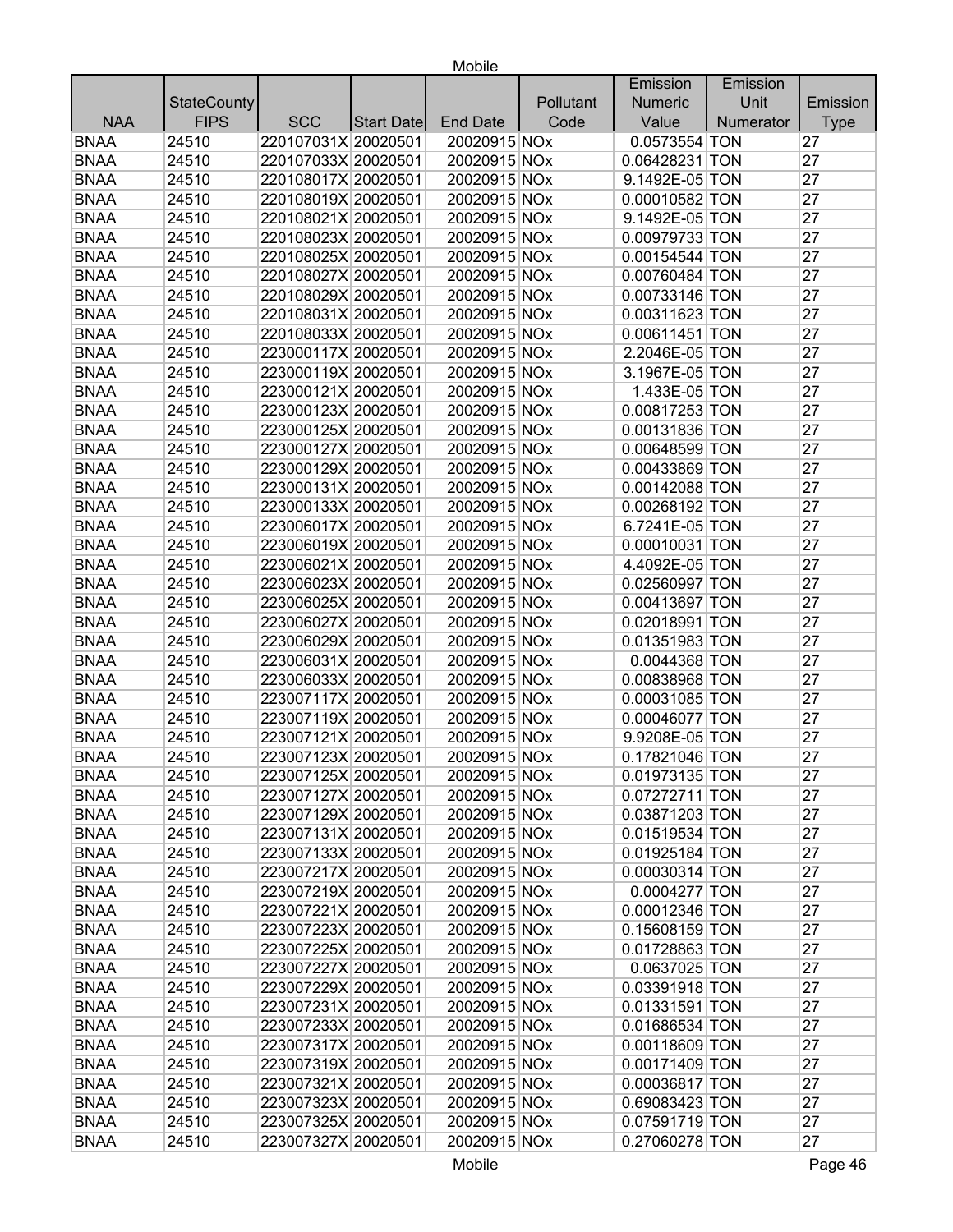|                   |                    |                     |                   |                 |            | Emission       | Emission  |             |
|-------------------|--------------------|---------------------|-------------------|-----------------|------------|----------------|-----------|-------------|
|                   | <b>StateCounty</b> |                     |                   |                 | Pollutant  | <b>Numeric</b> | Unit      | Emission    |
| <b>NAA</b>        | <b>FIPS</b>        | <b>SCC</b>          | <b>Start Date</b> | <b>End Date</b> | Code       | Value          | Numerator | <b>Type</b> |
| <b>BNAA</b>       | 24510              | 223007329X 20020501 |                   | 20020915 NOx    |            | 0.14382721 TON |           | 27          |
| <b>BNAA</b>       | 24510              | 223007331X 20020501 |                   | 20020915 NOx    |            | 0.05635891 TON |           | 27          |
| <b>BNAA</b>       | 24510              | 223007333X 20020501 |                   | 20020915 NOx    |            | 0.06993606 TON |           | 27          |
| <b>BNAA</b>       | 24510              | 223007417X 20020501 |                   | 20020915 NOx    |            | 0.00718816 TON |           | 27          |
| <b>BNAA</b>       | 24510              | 223007419X 20020501 |                   | 20020915 NOx    |            | 0.01067697 TON |           | 27          |
| <b>BNAA</b>       | 24510              | 223007421X 20020501 |                   | 20020915 NOx    |            | 0.00178023 TON |           | 27          |
| <b>BNAA</b>       | 24510              | 223007423X 20020501 |                   | 20020915 NOx    |            | 4.54718427 TON |           | 27          |
| <b>BNAA</b>       | 24510              | 223007425X 20020501 |                   | 20020915 NOx    |            | 0.48278423 TON |           | 27          |
| <b>BNAA</b>       | 24510              | 223007427X 20020501 |                   | 20020915 NOx    |            | 1.69665244 TON |           | 27          |
| <b>BNAA</b>       | 24510              | 223007429X 20020501 |                   | 20020915 NOx    |            | 0.88789419 TON |           | 27          |
| <b>BNAA</b>       | 24510              | 223007431X 20020501 |                   | 20020915 NOx    |            | 0.33996013 TON |           | 27          |
| <b>BNAA</b>       | 24510              | 223007433X 20020501 |                   | 20020915 NOx    |            | 0.33491816 TON |           | 27          |
| <b>BNAA</b>       | 24510              | 223007517X 20020501 |                   | 20020915 NOx    |            | 0.00077603 TON |           | 27          |
| <b>BNAA</b>       | 24510              | 223007519X 20020501 |                   | 20020915 NOx    |            | 0.00130514 TON |           | 27          |
| <b>BNAA</b>       | 24510              | 223007521X 20020501 |                   | 20020915 NOx    |            | 0.00052911 TON |           | 27          |
| <b>BNAA</b>       | 24510              | 223007523X 20020501 |                   | 20020915 NOx    |            | 0.5003297 TON  |           | 27          |
| <b>BNAA</b>       | 24510              | 223007525X 20020501 |                   | 20020915 NOx    |            | 0.05491268 TON |           | 27          |
| <b>BNAA</b>       | 24510              | 223007527X 20020501 |                   | 20020915 NOx    |            | 0.36531987 TON |           | 27          |
| <b>BNAA</b>       | 24510              | 223007529X 20020501 |                   | 20020915 NOx    |            | 0.24440308 TON |           | 27          |
| <b>BNAA</b>       | 24510              | 223007531X 20020501 |                   | 20020915 NOx    |            | 0.08364769 TON |           | 27          |
| <b>BNAA</b>       | 24510              | 223007533X 20020501 |                   | 20020915 NOx    |            | 0.1823331 TON  |           | 27          |
| <b>BNAA TOTAL</b> |                    |                     |                   |                 | <b>NOx</b> | 177.061514     |           |             |
|                   |                    |                     |                   |                 |            |                |           |             |
|                   |                    |                     |                   |                 |            |                |           |             |
| <b>BNAA</b>       | 24003              | 2201001110 20020501 |                   | 20020915 VOC    |            | 0.53715347 TON |           | 27          |
| <b>BNAA</b>       | 24003              | 2201001130 20020501 |                   | 20020915 VOC    |            | 0.23121394 TON |           | 27          |
| <b>BNAA</b>       | 24003              | 2201001150 20020501 |                   | 20020915 VOC    |            | 0.26300456 TON |           | 27          |
| <b>BNAA</b>       | 24003              | 2201001170 20020501 |                   | 20020915 VOC    |            | 0.27718137 TON |           | 27          |
| <b>BNAA</b>       | 24003              | 2201001190 20020501 |                   | 20020915 VOC    |            | 0.10016912 TON |           | 27          |
| <b>BNAA</b>       | 24003              | 2201001210 20020501 |                   | 20020915 VOC    |            | 0.10606207 TON |           | 27          |
| <b>BNAA</b>       | 24003              | 2201001230 20020501 |                   | 20020915 VOC    |            | 1.08169572 TON |           | 27          |
| <b>BNAA</b>       | 24003              | 2201001250 20020501 |                   | 20020915 VOC    |            | 2.09815453 TON |           | 27          |
| <b>BNAA</b>       | 24003              | 2201001270 20020501 |                   | 20020915 VOC    |            | 1.25922937 TON |           | 27          |
| <b>BNAA</b>       | 24003              | 2201001290 20020501 |                   | 20020915 VOC    |            | 1.17853366 TON |           | 27          |
| <b>BNAA</b>       | 24003              | 2201001310 20020501 |                   | 20020915 VOC    |            | 0.74263288 TON |           | 27          |
| <b>BNAA</b>       | 24003              | 2201001330 20020501 |                   | 20020915 VOC    |            | 0.70841056 TON |           | 27          |
| <b>BNAA</b>       | 24003              | 2201020110 20020501 |                   | 20020915 VOC    |            | 0.2271872 TON  |           | 27          |
| <b>BNAA</b>       | 24003              | 2201020130 20020501 |                   | 20020915 VOC    |            | 0.09735051 TON |           | 27          |
| <b>BNAA</b>       | 24003              | 2201020150 20020501 |                   | 20020915 VOC    |            | 0.11077775 TON |           | 27          |
| <b>BNAA</b>       | 24003              | 2201020170 20020501 |                   | 20020915 VOC    |            | 0.11675778 TON |           | 27          |
| <b>BNAA</b>       | 24003              | 2201020190 20020501 |                   | 20020915 VOC    |            | 0.04219533 TON |           | 27          |
| <b>BNAA</b>       | 24003              | 2201020210 20020501 |                   | 20020915 VOC    |            | 0.04610853 TON |           | 27          |
| <b>BNAA</b>       | 24003              | 2201020230 20020501 |                   | 20020915 VOC    |            | 0.45749614 TON |           | 27          |
| <b>BNAA</b>       | 24003              | 2201020250 20020501 |                   | 20020915 VOC    |            | 0.88756901 TON |           | 27          |
| <b>BNAA</b>       | 24003              | 2201020270 20020501 |                   | 20020915 VOC    |            | 0.53045142 TON |           | 27          |
| <b>BNAA</b>       | 24003              | 2201020290 20020501 |                   | 20020915 VOC    |            | 0.49838523 TON |           | 27          |
| <b>BNAA</b>       | 24003              | 2201020310 20020501 |                   | 20020915 VOC    |            | 0.31957511 TON |           | 27          |
| <b>BNAA</b>       | 24003              | 2201020330 20020501 |                   | 20020915 VOC    |            | 0.30766355 TON |           | 27          |
| <b>BNAA</b>       | 24003              | 2201040110 20020501 |                   | 20020915 VOC    |            | 0.14867406 TON |           | 27          |
|                   | 24003              |                     |                   |                 |            |                |           | 27          |
| <b>BNAA</b>       |                    | 2201040130 20020501 |                   | 20020915 VOC    |            | 0.06533171 TON |           |             |
| <b>BNAA</b>       | 24003              | 2201040150 20020501 |                   | 20020915 VOC    |            | 0.07488433 TON |           | 27          |
| <b>BNAA</b>       | 24003              | 2201040170 20020501 |                   | 20020915 VOC    |            | 0.07903012 TON |           | 27          |
| <b>BNAA</b>       | 24003              | 2201040190 20020501 |                   | 20020915 VOC    |            | 0.02860164 TON |           | 27          |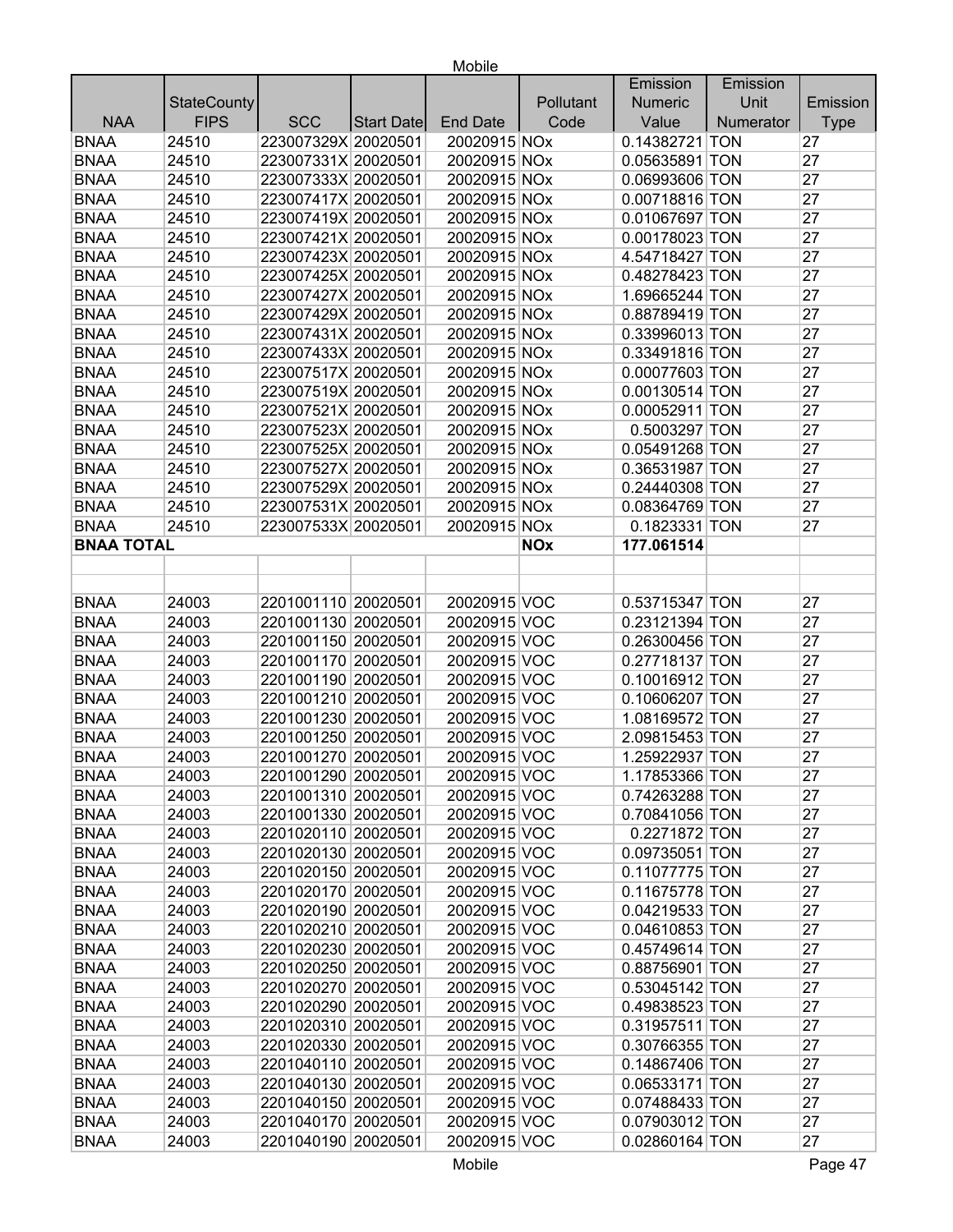|             |                    |                     |            |                 |           | Emission       | Emission  |             |
|-------------|--------------------|---------------------|------------|-----------------|-----------|----------------|-----------|-------------|
|             | <b>StateCounty</b> |                     |            |                 | Pollutant | <b>Numeric</b> | Unit      | Emission    |
| <b>NAA</b>  | <b>FIPS</b>        | <b>SCC</b>          | Start Date | <b>End Date</b> | Code      | Value          | Numerator | <b>Type</b> |
| <b>BNAA</b> | 24003              | 2201040210 20020501 |            | 20020915 VOC    |           | 0.03110278 TON |           | 27          |
| <b>BNAA</b> | 24003              | 2201040230 20020501 |            | 20020915 VOC    |           | 0.30021854 TON |           | 27          |
| <b>BNAA</b> | 24003              | 2201040250 20020501 |            | 20020915 VOC    |           | 0.58241101 TON |           | 27          |
| <b>BNAA</b> | 24003              | 2201040270 20020501 |            | 20020915 VOC    |           | 0.36109472 TON |           | 27          |
| <b>BNAA</b> | 24003              | 2201040290 20020501 |            | 20020915 VOC    |           | 0.34090811 TON |           | 27          |
| <b>BNAA</b> | 24003              | 2201040310 20020501 |            | 20020915 VOC    |           | 0.21711649 TON |           | 27          |
| <b>BNAA</b> | 24003              | 2201040330 20020501 |            | 20020915 VOC    |           | 0.2077204 TON  |           | 27          |
| <b>BNAA</b> | 24003              | 2201070110 20020501 |            | 20020915 VOC    |           | 0.05119348 TON |           | 27          |
| <b>BNAA</b> | 24003              | 2201070130 20020501 |            | 20020915 VOC    |           | 0.01408752 TON |           | 27          |
| <b>BNAA</b> | 24003              | 2201070150 20020501 |            | 20020915 VOC    |           | 0.01692928 TON |           | 27          |
| <b>BNAA</b> | 24003              | 2201070170 20020501 |            | 20020915 VOC    |           | 0.01434987 TON |           | 27          |
| <b>BNAA</b> | 24003              | 2201070190 20020501 |            | 20020915 VOC    |           | 0.00504417 TON |           | 27          |
| <b>BNAA</b> | 24003              | 2201070210 20020501 |            | 20020915 VOC    |           | 0.00503094 TON |           | 27          |
| <b>BNAA</b> | 24003              | 2201070230 20020501 |            | 20020915 VOC    |           | 0.07412594 TON |           | 27          |
| <b>BNAA</b> | 24003              | 2201070250 20020501 |            | 20020915 VOC    |           | 0.0976316 TON  |           | 27          |
| <b>BNAA</b> | 24003              | 2201070270 20020501 |            | 20020915 VOC    |           | 0.05923153 TON |           | 27          |
| <b>BNAA</b> | 24003              | 2201070290 20020501 |            | 20020915 VOC    |           | 0.05637324 TON |           | 27          |
| <b>BNAA</b> | 24003              | 2201070310 20020501 |            | 20020915 VOC    |           | 0.05018928 TON |           | 27          |
| <b>BNAA</b> | 24003              | 2201070330 20020501 |            | 20020915 VOC    |           | 0.0437584 TON  |           | 27          |
| <b>BNAA</b> | 24003              | 2201080110 20020501 |            | 20020915 VOC    |           | 0.00731493 TON |           | 27          |
| <b>BNAA</b> | 24003              | 2201080130 20020501 |            | 20020915 VOC    |           | 0.00208667 TON |           | 27          |
| <b>BNAA</b> | 24003              | 2201080150 20020501 |            | 20020915 VOC    |           | 0.01136702 TON |           | 27          |
| <b>BNAA</b> | 24003              | 2201080170 20020501 |            | 20020915 VOC    |           | 0.00408737 TON |           | 27          |
| <b>BNAA</b> | 24003              | 2201080190 20020501 |            | 20020915 VOC    |           | 0.00277451 TON |           | 27          |
| <b>BNAA</b> | 24003              | 2201080210 20020501 |            | 20020915 VOC    |           | 0.00673952 TON |           | 27          |
| <b>BNAA</b> | 24003              | 2201080230 20020501 |            | 20020915 VOC    |           | 0.01428924 TON |           | 27          |
| <b>BNAA</b> | 24003              | 2201080250 20020501 |            | 20020915 VOC    |           | 0.02779364 TON |           | 27          |
| <b>BNAA</b> | 24003              | 2201080270 20020501 |            | 20020915 VOC    |           | 0.01069351 TON |           | 27          |
| <b>BNAA</b> | 24003              | 2201080290 20020501 |            | 20020915 VOC    |           | 0.01693258 TON |           | 27          |
| <b>BNAA</b> | 24003              | 2201080310 20020501 |            | 20020915 VOC    |           | 0.01472466 TON |           | 27          |
| <b>BNAA</b> | 24003              | 2201080330 20020501 |            | 20020915 VOC    |           | 0.01650819 TON |           | 27          |
| <b>BNAA</b> | 24003              | 2230001110 20020501 |            | 20020915 VOC    |           | 0.00083004 TON |           | 27          |
| <b>BNAA</b> | 24003              | 2230001130 20020501 |            | 20020915 VOC    |           | 0.00036266 TON |           | 27          |
| <b>BNAA</b> | 24003              | 2230001150 20020501 |            | 20020915 VOC    |           | 0.00041998 TON |           | 27          |
| <b>BNAA</b> | 24003              | 2230001170 20020501 |            | 20020915 VOC    |           | 0.00044754 TON |           | 27          |
| <b>BNAA</b> | 24003              | 2230001190 20020501 |            | 20020915 VOC    |           | 0.00016204 TON |           | 27          |
| <b>BNAA</b> | 24003              | 2230001210 20020501 |            | 20020915 VOC    |           | 0.00020393 TON |           | 27          |
| <b>BNAA</b> | 24003              | 2230001230 20020501 |            | 20020915 VOC    |           | 0.00167441 TON |           | 27          |
| <b>BNAA</b> | 24003              | 2230001250 20020501 |            | 20020915 VOC    |           | 0.00323859 TON |           | 27          |
| <b>BNAA</b> | 24003              | 2230001270 20020501 |            | 20020915 VOC    |           | 0.00211092 TON |           | 27          |
| <b>BNAA</b> | 24003              | 2230001290 20020501 |            | 20020915 VOC    |           | 0.00213517 TON |           | 27          |
| <b>BNAA</b> | 24003              | 2230001310 20020501 |            | 20020915 VOC    |           | 0.00139112 TON |           | 27          |
| <b>BNAA</b> | 24003              | 2230001330 20020501 |            | 20020915 VOC    |           | 0.00137017 TON |           | 27          |
| <b>BNAA</b> | 24003              | 2230060110 20020501 |            | 20020915 VOC    |           | 0.00282963 TON |           | 27          |
| <b>BNAA</b> | 24003              | 2230060130 20020501 |            | 20020915 VOC    |           | 0.00124341 TON |           | 27          |
| <b>BNAA</b> | 24003              | 2230060150 20020501 |            | 20020915 VOC    |           | 0.00145064 TON |           | 27          |
| <b>BNAA</b> | 24003              | 2230060170 20020501 |            | 20020915 VOC    |           | 0.00154875 TON |           | 27          |
| <b>BNAA</b> | 24003              | 2230060190 20020501 |            | 20020915 VOC    |           | 0.00056218 TON |           | 27          |
| <b>BNAA</b> | 24003              | 2230060210 20020501 |            | 20020915 VOC    |           | 0.00075618 TON |           | 27          |
| <b>BNAA</b> | 24003              | 2230060230 20020501 |            | 20020915 VOC    |           | 0.00571548 TON |           | 27          |
| <b>BNAA</b> | 24003              | 2230060250 20020501 |            | 20020915 VOC    |           | 0.01104735 TON |           | 27          |
| <b>BNAA</b> | 24003              | 2230060270 20020501 |            | 20020915 VOC    |           | 0.00737776 TON |           | 27          |
| <b>BNAA</b> | 24003              | 2230060290 20020501 |            | 20020915 VOC    |           | 0.00763791 TON |           | 27          |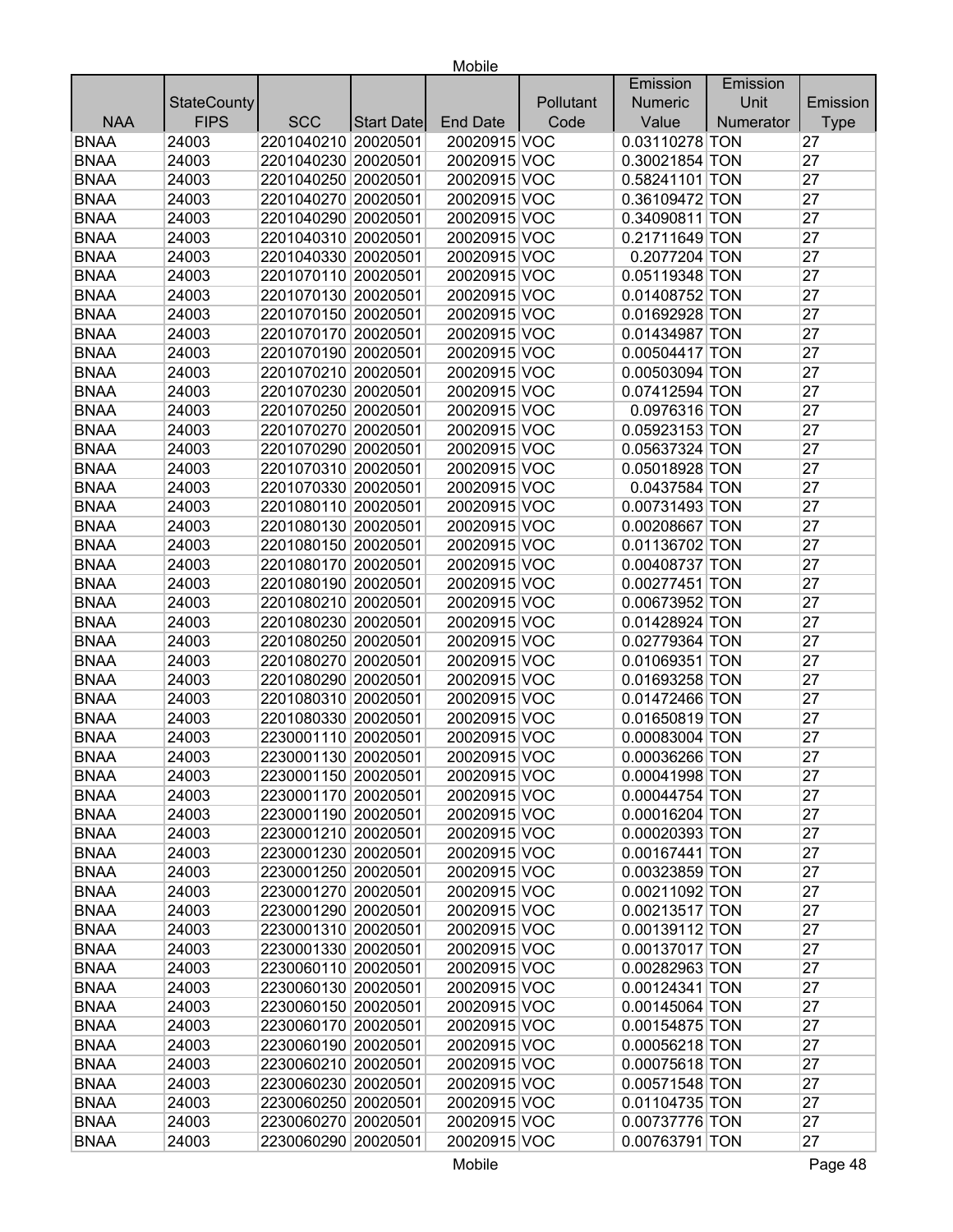|             |                    |                     |                   |                 |           | Emission       | Emission  |             |
|-------------|--------------------|---------------------|-------------------|-----------------|-----------|----------------|-----------|-------------|
|             | <b>StateCounty</b> |                     |                   |                 | Pollutant | <b>Numeric</b> | Unit      | Emission    |
| <b>NAA</b>  | <b>FIPS</b>        | <b>SCC</b>          | <b>Start Date</b> | <b>End Date</b> | Code      | Value          | Numerator | <b>Type</b> |
| <b>BNAA</b> | 24003              | 2230060310 20020501 |                   | 20020915 VOC    |           | 0.00507283 TON |           | 27          |
| <b>BNAA</b> | 24003              | 2230060330 20020501 |                   | 20020915 VOC    |           | 0.00507173 TON |           | 27          |
| <b>BNAA</b> | 24003              | 2230071110 20020501 |                   | 20020915 VOC    |           | 0.002769 TON   |           | 27          |
| <b>BNAA</b> | 24003              | 2230071130 20020501 |                   | 20020915 VOC    |           | 0.00077162 TON |           | 27          |
| <b>BNAA</b> | 24003              | 2230071150 20020501 |                   | 20020915 VOC    |           | 0.00080689 TON |           | 27          |
| <b>BNAA</b> | 24003              | 2230071170 20020501 |                   | 20020915 VOC    |           | 0.00077492 TON |           | 27          |
| <b>BNAA</b> | 24003              | 2230071190 20020501 |                   | 20020915 VOC    |           | 0.00028219 TON |           | 27          |
| <b>BNAA</b> | 24003              | 2230071210 20020501 |                   | 20020915 VOC    |           | 0.00023149 TON |           | 27          |
| <b>BNAA</b> | 24003              | 2230071230 20020501 |                   | 20020915 VOC    |           | 0.00393966 TON |           | 27          |
| <b>BNAA</b> | 24003              | 2230071250 20020501 |                   | 20020915 VOC    |           | 0.00518968 TON |           | 27          |
| <b>BNAA</b> | 24003              | 2230071270 20020501 |                   | 20020915 VOC    |           | 0.00297073 TON |           | 27          |
| <b>BNAA</b> | 24003              | 2230071290 20020501 |                   | 20020915 VOC    |           | 0.00266318 TON |           | 27          |
| <b>BNAA</b> | 24003              | 2230071310 20020501 |                   | 20020915 VOC    |           | 0.00226194 TON |           | 27          |
| <b>BNAA</b> | 24003              | 2230071330 20020501 |                   | 20020915 VOC    |           | 0.00159504 TON |           | 27          |
| <b>BNAA</b> | 24003              | 2230072110 20020501 |                   | 20020915 VOC    |           | 0.00236115 TON |           | 27          |
| <b>BNAA</b> | 24003              | 2230072130 20020501 |                   | 20020915 VOC    |           | 0.00065808 TON |           | 27          |
| <b>BNAA</b> | 24003              | 2230072150 20020501 |                   | 20020915 VOC    |           | 0.00068784 TON |           | 27          |
| <b>BNAA</b> | 24003              | 2230072170 20020501 |                   | 20020915 VOC    |           | 0.00066139 TON |           | 27          |
| <b>BNAA</b> | 24003              | 2230072190 20020501 |                   | 20020915 VOC    |           | 0.0002403 TON  |           | 27          |
| <b>BNAA</b> | 24003              | 2230072210 20020501 |                   | 20020915 VOC    |           | 0.00019621 TON |           | 27          |
| <b>BNAA</b> | 24003              | 2230072230 20020501 |                   | 20020915 VOC    |           | 0.00335984 TON |           | 27          |
| <b>BNAA</b> | 24003              | 2230072250 20020501 |                   | 20020915 VOC    |           | 0.00442357 TON |           | 27          |
| <b>BNAA</b> | 24003              | 2230072270 20020501 |                   | 20020915 VOC    |           | 0.00253201 TON |           | 27          |
| <b>BNAA</b> | 24003              | 2230072290 20020501 |                   | 20020915 VOC    |           | 0.00227076 TON |           | 27          |
| <b>BNAA</b> | 24003              | 2230072310 20020501 |                   | 20020915 VOC    |           | 0.00192794 TON |           | 27          |
| <b>BNAA</b> | 24003              | 2230072330 20020501 |                   | 20020915 VOC    |           | 0.00135915 TON |           | 27          |
| <b>BNAA</b> | 24003              | 2230073110 20020501 |                   | 20020915 VOC    |           | 0.00996929 TON |           | 27          |
| <b>BNAA</b> | 24003              | 2230073130 20020501 |                   | 20020915 VOC    |           | 0.00277782 TON |           | 27          |
| <b>BNAA</b> | 24003              | 2230073150 20020501 |                   | 20020915 VOC    |           | 0.00290789 TON |           | 27          |
| <b>BNAA</b> | 24003              | 2230073170 20020501 |                   | 20020915 VOC    |           | 0.00279105 TON |           | 27          |
| <b>BNAA</b> | 24003              | 2230073190 20020501 |                   | 20020915 VOC    |           | 0.00101633 TON |           | 27          |
| <b>BNAA</b> | 24003              | 2230073210 20020501 |                   | 20020915 VOC    |           | 0.00083004 TON |           | 27          |
| <b>BNAA</b> | 24003              | 2230073230 20020501 |                   | 20020915 VOC    |           | 0.01418783 TON |           | 27          |
| <b>BNAA</b> | 24003              | 2230073250 20020501 |                   | 20020915 VOC    |           | 0.01868415 TON |           | 27          |
| <b>BNAA</b> | 24003              | 2230073270 20020501 |                   | 20020915 VOC    |           | 0.01069461 TON |           | 27          |
| <b>BNAA</b> | 24003              | 2230073290 20020501 |                   | 20020915 VOC    |           | 0.0095912 TON  |           | 27          |
| <b>BNAA</b> | 24003              | 2230073310 20020501 |                   | 20020915 VOC    |           | 0.00814387 TON |           | 27          |
| <b>BNAA</b> | 24003              | 2230073330 20020501 |                   | 20020915 VOC    |           | 0.00574193 TON |           | 27          |
| <b>BNAA</b> | 24003              | 2230074110 20020501 |                   | 20020915 VOC    |           | 0.04004362 TON |           | 27          |
| <b>BNAA</b> | 24003              | 2230074130 20020501 |                   | 20020915 VOC    |           | 0.01115868 TON |           | 27          |
| <b>BNAA</b> | 24003              | 2230074150 20020501 |                   | 20020915 VOC    |           | 0.01167787 TON |           | 27          |
| <b>BNAA</b> | 24003              | 2230074170 20020501 |                   | 20020915 VOC    |           | 0.0112127 TON  |           | 27          |
| <b>BNAA</b> | 24003              | 2230074190 20020501 |                   | 20020915 VOC    |           | 0.00408296 TON |           | 27          |
| <b>BNAA</b> | 24003              | 2230074210 20020501 |                   | 20020915 VOC    |           | 0.00334661 TON |           | 27          |
| <b>BNAA</b> | 24003              | 2230074230 20020501 |                   | 20020915 VOC    |           | 0.05699384 TON |           | 27          |
| <b>BNAA</b> | 24003              | 2230074250 20020501 |                   | 20020915 VOC    |           | 0.07505078 TON |           | 27          |
| <b>BNAA</b> | 24003              | 2230074270 20020501 |                   | 20020915 VOC    |           | 0.04296033 TON |           | 27          |
| <b>BNAA</b> | 24003              | 2230074290 20020501 |                   | 20020915 VOC    |           | 0.03852133 TON |           | 27          |
| <b>BNAA</b> | 24003              | 2230074310 20020501 |                   | 20020915 VOC    |           | 0.03270664 TON |           | 27          |
| <b>BNAA</b> | 24003              | 2230074330 20020501 |                   | 20020915 VOC    |           | 0.02306473 TON |           | 27          |
| <b>BNAA</b> | 24003              | 2230075110 20020501 |                   | 20020915 VOC    |           | 0.00538478 TON |           | 27          |
| <b>BNAA</b> | 24003              | 2230075130 20020501 |                   | 20020915 VOC    |           | 0.00140434 TON |           | 27          |
| <b>BNAA</b> | 24003              | 2230075150 20020501 |                   | 20020915 VOC    |           | 0.00421413 TON |           | 27          |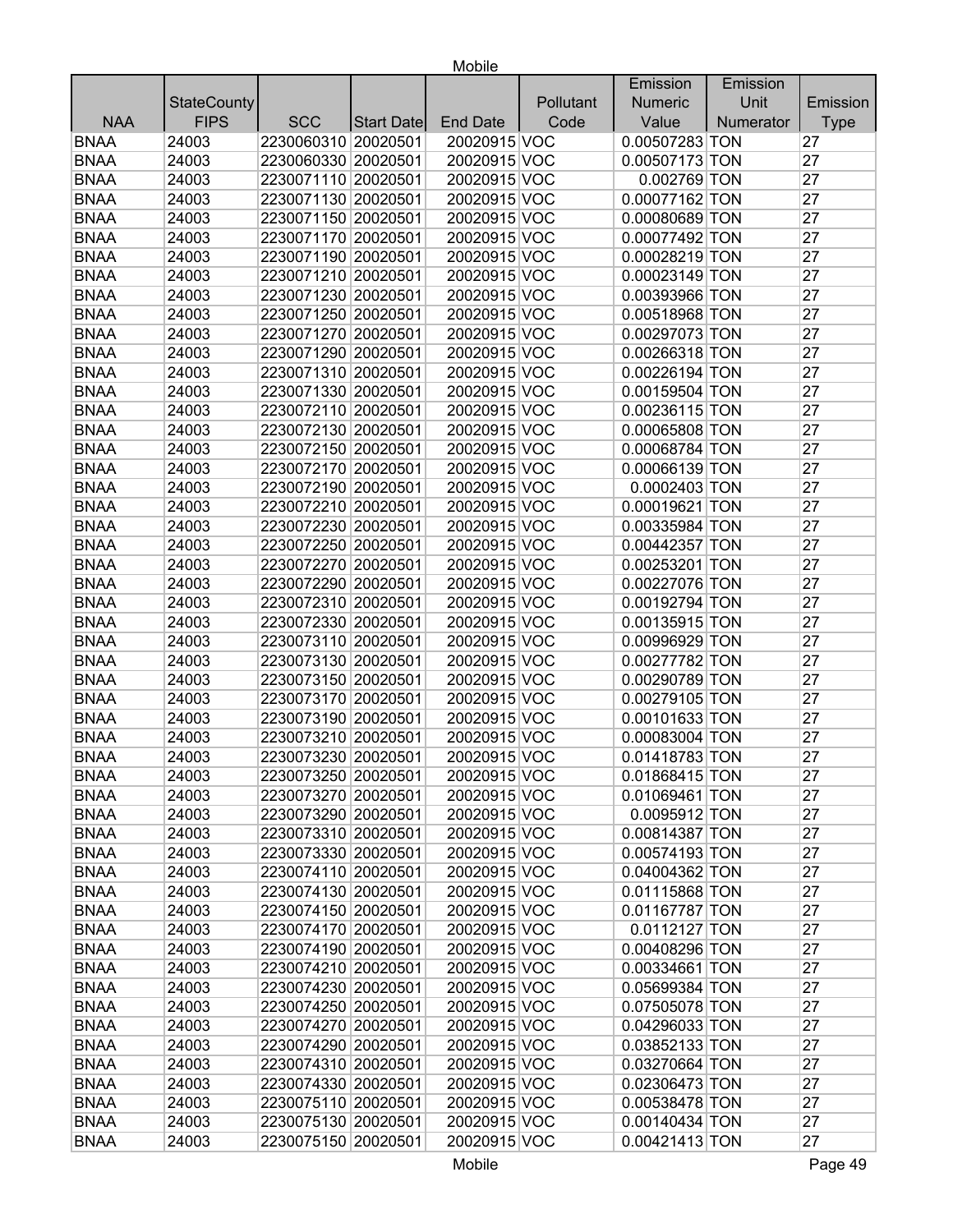|             |                    |                     |            |                 |           | Emission       | Emission  |             |
|-------------|--------------------|---------------------|------------|-----------------|-----------|----------------|-----------|-------------|
|             | <b>StateCounty</b> |                     |            |                 | Pollutant | <b>Numeric</b> | Unit      | Emission    |
| <b>NAA</b>  | <b>FIPS</b>        | <b>SCC</b>          | Start Date | <b>End Date</b> | Code      | Value          | Numerator | <b>Type</b> |
| <b>BNAA</b> | 24003              | 2230075170 20020501 |            | 20020915 VOC    |           | 0.00181881 TON |           | 27          |
| <b>BNAA</b> | 24003              | 2230075190 20020501 |            | 20020915 VOC    |           | 0.00046517 TON |           | 27          |
| <b>BNAA</b> | 24003              | 2230075210 20020501 |            | 20020915 VOC    |           | 0.00067902 TON |           | 27          |
| <b>BNAA</b> | 24003              | 2230075230 20020501 |            | 20020915 VOC    |           | 0.00930239 TON |           | 27          |
| <b>BNAA</b> | 24003              | 2230075250 20020501 |            | 20020915 VOC    |           | 0.01217612 TON |           | 27          |
| <b>BNAA</b> | 24003              | 2230075270 20020501 |            | 20020915 VOC    |           | 0.01253657 TON |           | 27          |
| <b>BNAA</b> | 24003              | 2230075290 20020501 |            | 20020915 VOC    |           | 0.01421759 TON |           | 27          |
| <b>BNAA</b> | 24003              | 2230075310 20020501 |            | 20020915 VOC    |           | 0.01104625 TON |           | 27          |
| <b>BNAA</b> | 24003              | 2230075330 20020501 |            | 20020915 VOC    |           | 0.01333024 TON |           | 27          |
| <b>BNAA</b> | 24005              | 2201001110 20020501 |            | 20020915 VOC    |           | 0.57304909 TON |           | 27          |
| <b>BNAA</b> | 24005              | 2201001130 20020501 |            | 20020915 VOC    |           | 0.15661841 TON |           | 27          |
| <b>BNAA</b> | 24005              | 2201001150 20020501 |            | 20020915 VOC    |           | 0.20834762 TON |           | 27          |
| <b>BNAA</b> | 24005              | 2201001170 20020501 |            | 20020915 VOC    |           | 0.44803501 TON |           | 27          |
| <b>BNAA</b> | 24005              | 2201001190 20020501 |            | 20020915 VOC    |           | 0.0519155 TON  |           | 27          |
| <b>BNAA</b> | 24005              | 2201001210 20020501 |            | 20020915 VOC    |           | 0.20496463 TON |           | 27          |
| <b>BNAA</b> | 24005              | 2201001230 20020501 |            | 20020915 VOC    |           | 4.7255722 TON  |           | 27          |
| <b>BNAA</b> | 24005              | 2201001250 20020501 |            | 20020915 VOC    |           | 0.65892125 TON |           | 27          |
| <b>BNAA</b> | 24005              | 2201001270 20020501 |            | 20020915 VOC    |           | 1.82120135 TON |           | 27          |
| <b>BNAA</b> | 24005              | 2201001290 20020501 |            | 20020915 VOC    |           | 1.76124891 TON |           | 27          |
| <b>BNAA</b> | 24005              | 2201001310 20020501 |            | 20020915 VOC    |           | 0.80959601 TON |           | 27          |
| <b>BNAA</b> | 24005              | 2201001330 20020501 |            | 20020915 VOC    |           | 0.89704667 TON |           | 27          |
| <b>BNAA</b> | 24005              | 2201020110 20020501 |            | 20020915 VOC    |           | 0.24235939 TON |           | 27          |
| <b>BNAA</b> | 24005              | 2201020130 20020501 |            | 20020915 VOC    |           | 0.06596003 TON |           | 27          |
| <b>BNAA</b> | 24005              | 2201020150 20020501 |            | 20020915 VOC    |           | 0.08774498 TON |           | 27          |
| <b>BNAA</b> | 24005              | 2201020170 20020501 |            | 20020915 VOC    |           | 0.18870666 TON |           | 27          |
| <b>BNAA</b> | 24005              | 2201020190 20020501 |            | 20020915 VOC    |           | 0.02186873 TON |           | 27          |
| <b>BNAA</b> | 24005              | 2201020210 20020501 |            | 20020915 VOC    |           | 0.08910523 TON |           | 27          |
| <b>BNAA</b> | 24005              | 2201020230 20020501 |            | 20020915 VOC    |           | 2.00080733 TON |           | 27          |
| <b>BNAA</b> | 24005              | 2201020250 20020501 |            | 20020915 VOC    |           | 0.27881609 TON |           | 27          |
| <b>BNAA</b> | 24005              | 2201020270 20020501 |            | 20020915 VOC    |           | 0.76713723 TON |           | 27          |
| <b>BNAA</b> | 24005              | 2201020290 20020501 |            | 20020915 VOC    |           | 0.74446051 TON |           | 27          |
| <b>BNAA</b> | 24005              | 2201020310 20020501 |            | 20020915 VOC    |           | 0.3471527 TON  |           | 27          |
| <b>BNAA</b> | 24005              | 2201020330 20020501 |            | 20020915 VOC    |           | 0.38963683 TON |           | 27          |
| <b>BNAA</b> | 24005              | 2201040110 20020501 |            | 20020915 VOC    |           | 0.15819031 TON |           | 27          |
| <b>BNAA</b> | 24005              | 2201040130 20020501 |            | 20020915 VOC    |           | 0.04444955 TON |           | 27          |
| <b>BNAA</b> | 24005              | 2201040150 20020501 |            | 20020915 VOC    |           | 0.05939798 TON |           | 27          |
| <b>BNAA</b> | 24005              | 2201040170 20020501 |            | 20020915 VOC    |           | 0.1278393 TON  |           | 27          |
| <b>BNAA</b> | 24005              | 2201040190 20020501 |            | 20020915 VOC    |           | 0.01480292 TON |           | 27          |
| <b>BNAA</b> | 24005              | 2201040210 20020501 |            | 20020915 VOC    |           | 0.06011007 TON |           | 27          |
| <b>BNAA</b> | 24005              | 2201040230 20020501 |            | 20020915 VOC    |           | 1.32181081 TON |           | 27          |
| <b>BNAA</b> | 24005              | 2201040250 20020501 |            | 20020915 VOC    |           | 0.18324251 TON |           | 27          |
| <b>BNAA</b> | 24005              | 2201040270 20020501 |            | 20020915 VOC    |           | 0.52290501 TON |           | 27          |
| <b>BNAA</b> | 24005              | 2201040290 20020501 |            | 20020915 VOC    |           | 0.50927936 TON |           | 27          |
| <b>BNAA</b> | 24005              | 2201040310 20020501 |            | 20020915 VOC    |           | 0.23627023 TON |           | 27          |
| <b>BNAA</b> | 24005              | 2201040330 20020501 |            | 20020915 VOC    |           | 0.26305416 TON |           | 27          |
| <b>BNAA</b> | 24005              | 2201070110 20020501 |            | 20020915 VOC    |           | 0.05438687 TON |           | 27          |
| <b>BNAA</b> | 24005              | 2201070130 20020501 |            | 20020915 VOC    |           | 0.00986127 TON |           | 27          |
| <b>BNAA</b> | 24005              | 2201070150 20020501 |            | 20020915 VOC    |           | 0.01376895 TON |           | 27          |
| <b>BNAA</b> | 24005              | 2201070170 20020501 |            | 20020915 VOC    |           | 0.02320032 TON |           | 27          |
| <b>BNAA</b> | 24005              | 2201070190 20020501 |            | 20020915 VOC    |           | 0.00249122 TON |           | 27          |
| <b>BNAA</b> | 24005              | 2201070210 20020501 |            | 20020915 VOC    |           | 0.00926602 TON |           | 27          |
| <b>BNAA</b> | 24005              | 2201070230 20020501 |            | 20020915 VOC    |           | 0.34628849 TON |           | 27          |
| <b>BNAA</b> | 24005              | 2201070250 20020501 |            | 20020915 VOC    |           | 0.03079413 TON |           | 27          |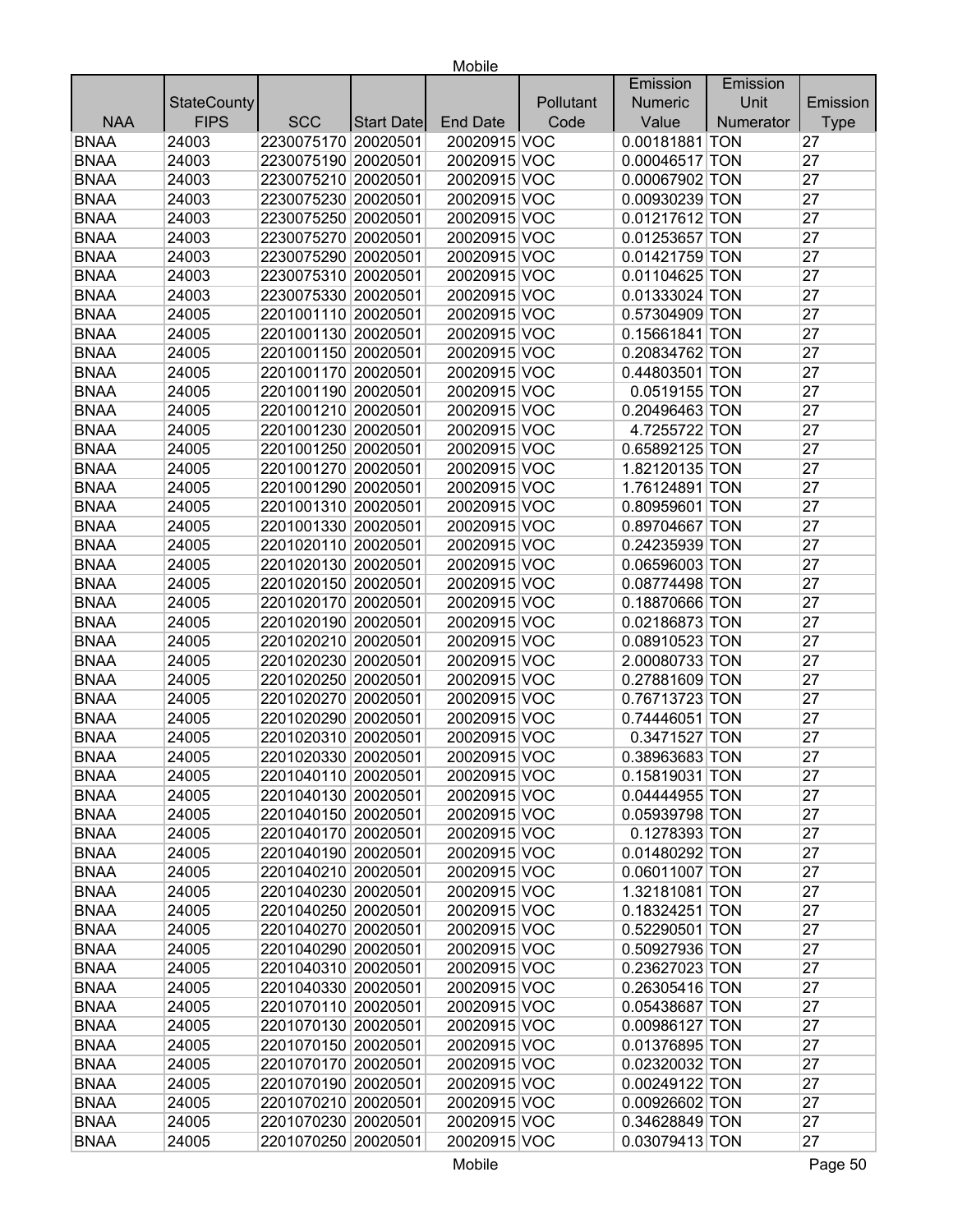| Unit<br><b>StateCounty</b><br>Pollutant<br><b>Numeric</b><br>Emission<br><b>FIPS</b><br><b>NAA</b><br><b>SCC</b><br>Code<br>Value<br>Numerator<br><b>End Date</b><br><b>Type</b><br>Start Date<br>20020915 VOC<br>0.08773837 TON<br>24005<br>2201070270 20020501<br>27<br><b>BNAA</b><br>2201070290 20020501<br>24005<br>20020915 VOC<br>0.08509944 TON<br>27<br>2201070310 20020501<br>27<br>24005<br>20020915 VOC<br>0.05384344 TON<br>2201070330 20020501<br>27<br>24005<br>20020915 VOC<br>0.0541146 TON<br>27<br>24005<br>2201080110 20020501<br>20020915 VOC<br>0.00812402 TON<br>2201080130 20020501<br>27<br>24005<br>20020915 VOC<br>0.00150576 TON<br>27<br>24005<br>2201080150 20020501<br>20020915 VOC<br>0.00934208 TON<br>27<br>24005<br>2201080170 20020501<br>20020915 VOC<br>0.00735902 TON<br>27<br>2201080190 20020501<br>24005<br>20020915 VOC<br>0.00181661 TON<br>0.0163186 TON<br>27<br>24005<br>2201080210 20020501<br>20020915 VOC<br>27<br>24005<br>2201080230 20020501<br>20020915 VOC<br>0.05847093 TON<br>27<br>24005<br>2201080250 20020501<br>20020915 VOC<br>0.00887911 TON<br>27<br>2201080270 20020501<br>24005<br>20020915 VOC<br>0.0156021 TON<br>20020915 VOC<br>27<br>24005<br>2201080290 20020501<br>0.02676409 TON<br>20020915 VOC<br>27<br>24005<br>2201080310 20020501<br>0.01569028 TON<br>2201080330 20020501<br>20020915 VOC<br>0.02592743 TON<br>27<br>24005<br>2230001110 20020501<br>20020915 VOC<br>0.00088515 TON<br>27<br>24005<br>27<br>24005<br>2230001130 20020501<br>20020915 VOC<br>0.00024912 TON<br><b>BNAA</b><br>0.00033731 TON<br>27<br>24005<br>2230001150 20020501<br>20020915 VOC<br><b>BNAA</b><br>27<br>24005<br>2230001170 20020501<br>20020915 VOC<br>0.00072532 TON<br><b>BNAA</b><br>20020915 VOC<br>8.2673E-05 TON<br>27<br>24005<br>2230001190 20020501<br><b>BNAA</b><br>2230001210 20020501<br>20020915 VOC<br>27<br>24005<br>0.00039573 TON<br><b>BNAA</b><br>27<br>24005<br>2230001230 20020501<br>20020915 VOC<br>0.00736674 TON<br><b>BNAA</b><br>0.00101853 TON<br>27<br>24005<br>2230001250 20020501<br>20020915 VOC<br><b>BNAA</b><br>2230001270 20020501<br>20020915 VOC<br>27<br>24005<br>0.00308647 TON<br>27<br><b>BNAA</b><br>2230001290 20020501<br>20020915 VOC<br>24005<br>0.00319449 TON<br>2230001310 20020501<br>0.00152009 TON<br>27<br><b>BNAA</b><br>24005<br>20020915 VOC<br><b>BNAA</b><br>2230001330 20020501<br>20020915 VOC<br>0.00173504 TON<br>27<br>24005<br><b>BNAA</b><br>20020915 VOC<br>27<br>24005<br>2230060110 20020501<br>0.00301482 TON<br>27<br><b>BNAA</b><br>24005<br>2230060130 20020501<br>20020915 VOC<br>0.0008576 TON<br><b>BNAA</b><br>2230060150 20020501<br>20020915 VOC<br>27<br>24005<br>0.00116735 TON<br><b>BNAA</b><br>2230060170 20020501<br>27<br>24005<br>20020915 VOC<br>0.00251327 TON<br><b>BNAA</b><br>20020915 VOC<br>27<br>24005<br>2230060190 20020501<br>0.0002877 TON<br>27<br>20020915 VOC<br><b>BNAA</b><br>2230060210 20020501<br>24005<br>$0.00146277$ TON<br><b>BNAA</b><br>2230060230 20020501<br>0.02532006 TON<br>27<br>24005<br>20020915 VOC<br><b>BNAA</b><br>24005<br>2230060250 20020501<br>20020915 VOC<br>0.00347779 TON<br>27<br>20020915 VOC<br>0.01082248 TON<br><b>BNAA</b><br>24005<br>2230060270 20020501<br>27<br><b>BNAA</b><br>2230060290 20020501<br>20020915 VOC<br>0.01144088 TON<br>27<br>24005<br><b>BNAA</b><br>2230060310 20020501<br>24005<br>20020915 VOC<br>0.00553801 TON<br>27<br><b>BNAA</b><br>2230060330 20020501<br>24005<br>20020915 VOC<br>0.00641985 TON<br>27<br><b>BNAA</b><br>2230071110 20020501<br>20020915 VOC<br>0.00294096 TON<br>27<br>24005<br><b>BNAA</b><br>2230071130 20020501<br>20020915 VOC<br>0.00054344 TON<br>27<br>24005<br><b>BNAA</b><br>2230071150 20020501<br>20020915 VOC<br>0.00065808 TON<br>27<br>24005<br>2230071170 20020501<br><b>BNAA</b><br>24005<br>20020915 VOC<br>0.00126435 TON<br>27<br>2230071190 20020501<br>20020915 VOC<br>0.0001411 TON<br>27<br><b>BNAA</b><br>24005<br><b>BNAA</b><br>2230071210 20020501<br>20020915 VOC<br>27<br>24005<br>0.00042329 TON<br><b>BNAA</b><br>2230071230 20020501<br>20020915 VOC<br>27<br>24005<br>0.01805033 TON |             |       |  |  | Emission | Emission |    |
|--------------------------------------------------------------------------------------------------------------------------------------------------------------------------------------------------------------------------------------------------------------------------------------------------------------------------------------------------------------------------------------------------------------------------------------------------------------------------------------------------------------------------------------------------------------------------------------------------------------------------------------------------------------------------------------------------------------------------------------------------------------------------------------------------------------------------------------------------------------------------------------------------------------------------------------------------------------------------------------------------------------------------------------------------------------------------------------------------------------------------------------------------------------------------------------------------------------------------------------------------------------------------------------------------------------------------------------------------------------------------------------------------------------------------------------------------------------------------------------------------------------------------------------------------------------------------------------------------------------------------------------------------------------------------------------------------------------------------------------------------------------------------------------------------------------------------------------------------------------------------------------------------------------------------------------------------------------------------------------------------------------------------------------------------------------------------------------------------------------------------------------------------------------------------------------------------------------------------------------------------------------------------------------------------------------------------------------------------------------------------------------------------------------------------------------------------------------------------------------------------------------------------------------------------------------------------------------------------------------------------------------------------------------------------------------------------------------------------------------------------------------------------------------------------------------------------------------------------------------------------------------------------------------------------------------------------------------------------------------------------------------------------------------------------------------------------------------------------------------------------------------------------------------------------------------------------------------------------------------------------------------------------------------------------------------------------------------------------------------------------------------------------------------------------------------------------------------------------------------------------------------------------------------------------------------------------------------------------------------------------------------------------------------------------------------------------------------------------------------------------------------------------------------------------------------------------------------------------------------------------------------------------------------------------------------------------------------------------------------------------------------------------------------------------------------------------------------------------------------------------------------------------------------------------------------|-------------|-------|--|--|----------|----------|----|
|                                                                                                                                                                                                                                                                                                                                                                                                                                                                                                                                                                                                                                                                                                                                                                                                                                                                                                                                                                                                                                                                                                                                                                                                                                                                                                                                                                                                                                                                                                                                                                                                                                                                                                                                                                                                                                                                                                                                                                                                                                                                                                                                                                                                                                                                                                                                                                                                                                                                                                                                                                                                                                                                                                                                                                                                                                                                                                                                                                                                                                                                                                                                                                                                                                                                                                                                                                                                                                                                                                                                                                                                                                                                                                                                                                                                                                                                                                                                                                                                                                                                                                                                                                                      |             |       |  |  |          |          |    |
|                                                                                                                                                                                                                                                                                                                                                                                                                                                                                                                                                                                                                                                                                                                                                                                                                                                                                                                                                                                                                                                                                                                                                                                                                                                                                                                                                                                                                                                                                                                                                                                                                                                                                                                                                                                                                                                                                                                                                                                                                                                                                                                                                                                                                                                                                                                                                                                                                                                                                                                                                                                                                                                                                                                                                                                                                                                                                                                                                                                                                                                                                                                                                                                                                                                                                                                                                                                                                                                                                                                                                                                                                                                                                                                                                                                                                                                                                                                                                                                                                                                                                                                                                                                      |             |       |  |  |          |          |    |
|                                                                                                                                                                                                                                                                                                                                                                                                                                                                                                                                                                                                                                                                                                                                                                                                                                                                                                                                                                                                                                                                                                                                                                                                                                                                                                                                                                                                                                                                                                                                                                                                                                                                                                                                                                                                                                                                                                                                                                                                                                                                                                                                                                                                                                                                                                                                                                                                                                                                                                                                                                                                                                                                                                                                                                                                                                                                                                                                                                                                                                                                                                                                                                                                                                                                                                                                                                                                                                                                                                                                                                                                                                                                                                                                                                                                                                                                                                                                                                                                                                                                                                                                                                                      | <b>BNAA</b> |       |  |  |          |          |    |
|                                                                                                                                                                                                                                                                                                                                                                                                                                                                                                                                                                                                                                                                                                                                                                                                                                                                                                                                                                                                                                                                                                                                                                                                                                                                                                                                                                                                                                                                                                                                                                                                                                                                                                                                                                                                                                                                                                                                                                                                                                                                                                                                                                                                                                                                                                                                                                                                                                                                                                                                                                                                                                                                                                                                                                                                                                                                                                                                                                                                                                                                                                                                                                                                                                                                                                                                                                                                                                                                                                                                                                                                                                                                                                                                                                                                                                                                                                                                                                                                                                                                                                                                                                                      |             |       |  |  |          |          |    |
|                                                                                                                                                                                                                                                                                                                                                                                                                                                                                                                                                                                                                                                                                                                                                                                                                                                                                                                                                                                                                                                                                                                                                                                                                                                                                                                                                                                                                                                                                                                                                                                                                                                                                                                                                                                                                                                                                                                                                                                                                                                                                                                                                                                                                                                                                                                                                                                                                                                                                                                                                                                                                                                                                                                                                                                                                                                                                                                                                                                                                                                                                                                                                                                                                                                                                                                                                                                                                                                                                                                                                                                                                                                                                                                                                                                                                                                                                                                                                                                                                                                                                                                                                                                      | <b>BNAA</b> |       |  |  |          |          |    |
|                                                                                                                                                                                                                                                                                                                                                                                                                                                                                                                                                                                                                                                                                                                                                                                                                                                                                                                                                                                                                                                                                                                                                                                                                                                                                                                                                                                                                                                                                                                                                                                                                                                                                                                                                                                                                                                                                                                                                                                                                                                                                                                                                                                                                                                                                                                                                                                                                                                                                                                                                                                                                                                                                                                                                                                                                                                                                                                                                                                                                                                                                                                                                                                                                                                                                                                                                                                                                                                                                                                                                                                                                                                                                                                                                                                                                                                                                                                                                                                                                                                                                                                                                                                      | <b>BNAA</b> |       |  |  |          |          |    |
|                                                                                                                                                                                                                                                                                                                                                                                                                                                                                                                                                                                                                                                                                                                                                                                                                                                                                                                                                                                                                                                                                                                                                                                                                                                                                                                                                                                                                                                                                                                                                                                                                                                                                                                                                                                                                                                                                                                                                                                                                                                                                                                                                                                                                                                                                                                                                                                                                                                                                                                                                                                                                                                                                                                                                                                                                                                                                                                                                                                                                                                                                                                                                                                                                                                                                                                                                                                                                                                                                                                                                                                                                                                                                                                                                                                                                                                                                                                                                                                                                                                                                                                                                                                      | <b>BNAA</b> |       |  |  |          |          |    |
|                                                                                                                                                                                                                                                                                                                                                                                                                                                                                                                                                                                                                                                                                                                                                                                                                                                                                                                                                                                                                                                                                                                                                                                                                                                                                                                                                                                                                                                                                                                                                                                                                                                                                                                                                                                                                                                                                                                                                                                                                                                                                                                                                                                                                                                                                                                                                                                                                                                                                                                                                                                                                                                                                                                                                                                                                                                                                                                                                                                                                                                                                                                                                                                                                                                                                                                                                                                                                                                                                                                                                                                                                                                                                                                                                                                                                                                                                                                                                                                                                                                                                                                                                                                      | <b>BNAA</b> |       |  |  |          |          |    |
|                                                                                                                                                                                                                                                                                                                                                                                                                                                                                                                                                                                                                                                                                                                                                                                                                                                                                                                                                                                                                                                                                                                                                                                                                                                                                                                                                                                                                                                                                                                                                                                                                                                                                                                                                                                                                                                                                                                                                                                                                                                                                                                                                                                                                                                                                                                                                                                                                                                                                                                                                                                                                                                                                                                                                                                                                                                                                                                                                                                                                                                                                                                                                                                                                                                                                                                                                                                                                                                                                                                                                                                                                                                                                                                                                                                                                                                                                                                                                                                                                                                                                                                                                                                      | <b>BNAA</b> |       |  |  |          |          |    |
|                                                                                                                                                                                                                                                                                                                                                                                                                                                                                                                                                                                                                                                                                                                                                                                                                                                                                                                                                                                                                                                                                                                                                                                                                                                                                                                                                                                                                                                                                                                                                                                                                                                                                                                                                                                                                                                                                                                                                                                                                                                                                                                                                                                                                                                                                                                                                                                                                                                                                                                                                                                                                                                                                                                                                                                                                                                                                                                                                                                                                                                                                                                                                                                                                                                                                                                                                                                                                                                                                                                                                                                                                                                                                                                                                                                                                                                                                                                                                                                                                                                                                                                                                                                      | <b>BNAA</b> |       |  |  |          |          |    |
|                                                                                                                                                                                                                                                                                                                                                                                                                                                                                                                                                                                                                                                                                                                                                                                                                                                                                                                                                                                                                                                                                                                                                                                                                                                                                                                                                                                                                                                                                                                                                                                                                                                                                                                                                                                                                                                                                                                                                                                                                                                                                                                                                                                                                                                                                                                                                                                                                                                                                                                                                                                                                                                                                                                                                                                                                                                                                                                                                                                                                                                                                                                                                                                                                                                                                                                                                                                                                                                                                                                                                                                                                                                                                                                                                                                                                                                                                                                                                                                                                                                                                                                                                                                      | <b>BNAA</b> |       |  |  |          |          |    |
|                                                                                                                                                                                                                                                                                                                                                                                                                                                                                                                                                                                                                                                                                                                                                                                                                                                                                                                                                                                                                                                                                                                                                                                                                                                                                                                                                                                                                                                                                                                                                                                                                                                                                                                                                                                                                                                                                                                                                                                                                                                                                                                                                                                                                                                                                                                                                                                                                                                                                                                                                                                                                                                                                                                                                                                                                                                                                                                                                                                                                                                                                                                                                                                                                                                                                                                                                                                                                                                                                                                                                                                                                                                                                                                                                                                                                                                                                                                                                                                                                                                                                                                                                                                      | <b>BNAA</b> |       |  |  |          |          |    |
|                                                                                                                                                                                                                                                                                                                                                                                                                                                                                                                                                                                                                                                                                                                                                                                                                                                                                                                                                                                                                                                                                                                                                                                                                                                                                                                                                                                                                                                                                                                                                                                                                                                                                                                                                                                                                                                                                                                                                                                                                                                                                                                                                                                                                                                                                                                                                                                                                                                                                                                                                                                                                                                                                                                                                                                                                                                                                                                                                                                                                                                                                                                                                                                                                                                                                                                                                                                                                                                                                                                                                                                                                                                                                                                                                                                                                                                                                                                                                                                                                                                                                                                                                                                      | <b>BNAA</b> |       |  |  |          |          |    |
|                                                                                                                                                                                                                                                                                                                                                                                                                                                                                                                                                                                                                                                                                                                                                                                                                                                                                                                                                                                                                                                                                                                                                                                                                                                                                                                                                                                                                                                                                                                                                                                                                                                                                                                                                                                                                                                                                                                                                                                                                                                                                                                                                                                                                                                                                                                                                                                                                                                                                                                                                                                                                                                                                                                                                                                                                                                                                                                                                                                                                                                                                                                                                                                                                                                                                                                                                                                                                                                                                                                                                                                                                                                                                                                                                                                                                                                                                                                                                                                                                                                                                                                                                                                      | <b>BNAA</b> |       |  |  |          |          |    |
|                                                                                                                                                                                                                                                                                                                                                                                                                                                                                                                                                                                                                                                                                                                                                                                                                                                                                                                                                                                                                                                                                                                                                                                                                                                                                                                                                                                                                                                                                                                                                                                                                                                                                                                                                                                                                                                                                                                                                                                                                                                                                                                                                                                                                                                                                                                                                                                                                                                                                                                                                                                                                                                                                                                                                                                                                                                                                                                                                                                                                                                                                                                                                                                                                                                                                                                                                                                                                                                                                                                                                                                                                                                                                                                                                                                                                                                                                                                                                                                                                                                                                                                                                                                      | <b>BNAA</b> |       |  |  |          |          |    |
|                                                                                                                                                                                                                                                                                                                                                                                                                                                                                                                                                                                                                                                                                                                                                                                                                                                                                                                                                                                                                                                                                                                                                                                                                                                                                                                                                                                                                                                                                                                                                                                                                                                                                                                                                                                                                                                                                                                                                                                                                                                                                                                                                                                                                                                                                                                                                                                                                                                                                                                                                                                                                                                                                                                                                                                                                                                                                                                                                                                                                                                                                                                                                                                                                                                                                                                                                                                                                                                                                                                                                                                                                                                                                                                                                                                                                                                                                                                                                                                                                                                                                                                                                                                      | <b>BNAA</b> |       |  |  |          |          |    |
|                                                                                                                                                                                                                                                                                                                                                                                                                                                                                                                                                                                                                                                                                                                                                                                                                                                                                                                                                                                                                                                                                                                                                                                                                                                                                                                                                                                                                                                                                                                                                                                                                                                                                                                                                                                                                                                                                                                                                                                                                                                                                                                                                                                                                                                                                                                                                                                                                                                                                                                                                                                                                                                                                                                                                                                                                                                                                                                                                                                                                                                                                                                                                                                                                                                                                                                                                                                                                                                                                                                                                                                                                                                                                                                                                                                                                                                                                                                                                                                                                                                                                                                                                                                      | <b>BNAA</b> |       |  |  |          |          |    |
|                                                                                                                                                                                                                                                                                                                                                                                                                                                                                                                                                                                                                                                                                                                                                                                                                                                                                                                                                                                                                                                                                                                                                                                                                                                                                                                                                                                                                                                                                                                                                                                                                                                                                                                                                                                                                                                                                                                                                                                                                                                                                                                                                                                                                                                                                                                                                                                                                                                                                                                                                                                                                                                                                                                                                                                                                                                                                                                                                                                                                                                                                                                                                                                                                                                                                                                                                                                                                                                                                                                                                                                                                                                                                                                                                                                                                                                                                                                                                                                                                                                                                                                                                                                      | <b>BNAA</b> |       |  |  |          |          |    |
|                                                                                                                                                                                                                                                                                                                                                                                                                                                                                                                                                                                                                                                                                                                                                                                                                                                                                                                                                                                                                                                                                                                                                                                                                                                                                                                                                                                                                                                                                                                                                                                                                                                                                                                                                                                                                                                                                                                                                                                                                                                                                                                                                                                                                                                                                                                                                                                                                                                                                                                                                                                                                                                                                                                                                                                                                                                                                                                                                                                                                                                                                                                                                                                                                                                                                                                                                                                                                                                                                                                                                                                                                                                                                                                                                                                                                                                                                                                                                                                                                                                                                                                                                                                      | <b>BNAA</b> |       |  |  |          |          |    |
|                                                                                                                                                                                                                                                                                                                                                                                                                                                                                                                                                                                                                                                                                                                                                                                                                                                                                                                                                                                                                                                                                                                                                                                                                                                                                                                                                                                                                                                                                                                                                                                                                                                                                                                                                                                                                                                                                                                                                                                                                                                                                                                                                                                                                                                                                                                                                                                                                                                                                                                                                                                                                                                                                                                                                                                                                                                                                                                                                                                                                                                                                                                                                                                                                                                                                                                                                                                                                                                                                                                                                                                                                                                                                                                                                                                                                                                                                                                                                                                                                                                                                                                                                                                      | <b>BNAA</b> |       |  |  |          |          |    |
|                                                                                                                                                                                                                                                                                                                                                                                                                                                                                                                                                                                                                                                                                                                                                                                                                                                                                                                                                                                                                                                                                                                                                                                                                                                                                                                                                                                                                                                                                                                                                                                                                                                                                                                                                                                                                                                                                                                                                                                                                                                                                                                                                                                                                                                                                                                                                                                                                                                                                                                                                                                                                                                                                                                                                                                                                                                                                                                                                                                                                                                                                                                                                                                                                                                                                                                                                                                                                                                                                                                                                                                                                                                                                                                                                                                                                                                                                                                                                                                                                                                                                                                                                                                      |             |       |  |  |          |          |    |
|                                                                                                                                                                                                                                                                                                                                                                                                                                                                                                                                                                                                                                                                                                                                                                                                                                                                                                                                                                                                                                                                                                                                                                                                                                                                                                                                                                                                                                                                                                                                                                                                                                                                                                                                                                                                                                                                                                                                                                                                                                                                                                                                                                                                                                                                                                                                                                                                                                                                                                                                                                                                                                                                                                                                                                                                                                                                                                                                                                                                                                                                                                                                                                                                                                                                                                                                                                                                                                                                                                                                                                                                                                                                                                                                                                                                                                                                                                                                                                                                                                                                                                                                                                                      |             |       |  |  |          |          |    |
|                                                                                                                                                                                                                                                                                                                                                                                                                                                                                                                                                                                                                                                                                                                                                                                                                                                                                                                                                                                                                                                                                                                                                                                                                                                                                                                                                                                                                                                                                                                                                                                                                                                                                                                                                                                                                                                                                                                                                                                                                                                                                                                                                                                                                                                                                                                                                                                                                                                                                                                                                                                                                                                                                                                                                                                                                                                                                                                                                                                                                                                                                                                                                                                                                                                                                                                                                                                                                                                                                                                                                                                                                                                                                                                                                                                                                                                                                                                                                                                                                                                                                                                                                                                      |             |       |  |  |          |          |    |
|                                                                                                                                                                                                                                                                                                                                                                                                                                                                                                                                                                                                                                                                                                                                                                                                                                                                                                                                                                                                                                                                                                                                                                                                                                                                                                                                                                                                                                                                                                                                                                                                                                                                                                                                                                                                                                                                                                                                                                                                                                                                                                                                                                                                                                                                                                                                                                                                                                                                                                                                                                                                                                                                                                                                                                                                                                                                                                                                                                                                                                                                                                                                                                                                                                                                                                                                                                                                                                                                                                                                                                                                                                                                                                                                                                                                                                                                                                                                                                                                                                                                                                                                                                                      |             |       |  |  |          |          |    |
|                                                                                                                                                                                                                                                                                                                                                                                                                                                                                                                                                                                                                                                                                                                                                                                                                                                                                                                                                                                                                                                                                                                                                                                                                                                                                                                                                                                                                                                                                                                                                                                                                                                                                                                                                                                                                                                                                                                                                                                                                                                                                                                                                                                                                                                                                                                                                                                                                                                                                                                                                                                                                                                                                                                                                                                                                                                                                                                                                                                                                                                                                                                                                                                                                                                                                                                                                                                                                                                                                                                                                                                                                                                                                                                                                                                                                                                                                                                                                                                                                                                                                                                                                                                      |             |       |  |  |          |          |    |
|                                                                                                                                                                                                                                                                                                                                                                                                                                                                                                                                                                                                                                                                                                                                                                                                                                                                                                                                                                                                                                                                                                                                                                                                                                                                                                                                                                                                                                                                                                                                                                                                                                                                                                                                                                                                                                                                                                                                                                                                                                                                                                                                                                                                                                                                                                                                                                                                                                                                                                                                                                                                                                                                                                                                                                                                                                                                                                                                                                                                                                                                                                                                                                                                                                                                                                                                                                                                                                                                                                                                                                                                                                                                                                                                                                                                                                                                                                                                                                                                                                                                                                                                                                                      |             |       |  |  |          |          |    |
|                                                                                                                                                                                                                                                                                                                                                                                                                                                                                                                                                                                                                                                                                                                                                                                                                                                                                                                                                                                                                                                                                                                                                                                                                                                                                                                                                                                                                                                                                                                                                                                                                                                                                                                                                                                                                                                                                                                                                                                                                                                                                                                                                                                                                                                                                                                                                                                                                                                                                                                                                                                                                                                                                                                                                                                                                                                                                                                                                                                                                                                                                                                                                                                                                                                                                                                                                                                                                                                                                                                                                                                                                                                                                                                                                                                                                                                                                                                                                                                                                                                                                                                                                                                      |             |       |  |  |          |          |    |
|                                                                                                                                                                                                                                                                                                                                                                                                                                                                                                                                                                                                                                                                                                                                                                                                                                                                                                                                                                                                                                                                                                                                                                                                                                                                                                                                                                                                                                                                                                                                                                                                                                                                                                                                                                                                                                                                                                                                                                                                                                                                                                                                                                                                                                                                                                                                                                                                                                                                                                                                                                                                                                                                                                                                                                                                                                                                                                                                                                                                                                                                                                                                                                                                                                                                                                                                                                                                                                                                                                                                                                                                                                                                                                                                                                                                                                                                                                                                                                                                                                                                                                                                                                                      |             |       |  |  |          |          |    |
|                                                                                                                                                                                                                                                                                                                                                                                                                                                                                                                                                                                                                                                                                                                                                                                                                                                                                                                                                                                                                                                                                                                                                                                                                                                                                                                                                                                                                                                                                                                                                                                                                                                                                                                                                                                                                                                                                                                                                                                                                                                                                                                                                                                                                                                                                                                                                                                                                                                                                                                                                                                                                                                                                                                                                                                                                                                                                                                                                                                                                                                                                                                                                                                                                                                                                                                                                                                                                                                                                                                                                                                                                                                                                                                                                                                                                                                                                                                                                                                                                                                                                                                                                                                      |             |       |  |  |          |          |    |
|                                                                                                                                                                                                                                                                                                                                                                                                                                                                                                                                                                                                                                                                                                                                                                                                                                                                                                                                                                                                                                                                                                                                                                                                                                                                                                                                                                                                                                                                                                                                                                                                                                                                                                                                                                                                                                                                                                                                                                                                                                                                                                                                                                                                                                                                                                                                                                                                                                                                                                                                                                                                                                                                                                                                                                                                                                                                                                                                                                                                                                                                                                                                                                                                                                                                                                                                                                                                                                                                                                                                                                                                                                                                                                                                                                                                                                                                                                                                                                                                                                                                                                                                                                                      |             |       |  |  |          |          |    |
|                                                                                                                                                                                                                                                                                                                                                                                                                                                                                                                                                                                                                                                                                                                                                                                                                                                                                                                                                                                                                                                                                                                                                                                                                                                                                                                                                                                                                                                                                                                                                                                                                                                                                                                                                                                                                                                                                                                                                                                                                                                                                                                                                                                                                                                                                                                                                                                                                                                                                                                                                                                                                                                                                                                                                                                                                                                                                                                                                                                                                                                                                                                                                                                                                                                                                                                                                                                                                                                                                                                                                                                                                                                                                                                                                                                                                                                                                                                                                                                                                                                                                                                                                                                      |             |       |  |  |          |          |    |
|                                                                                                                                                                                                                                                                                                                                                                                                                                                                                                                                                                                                                                                                                                                                                                                                                                                                                                                                                                                                                                                                                                                                                                                                                                                                                                                                                                                                                                                                                                                                                                                                                                                                                                                                                                                                                                                                                                                                                                                                                                                                                                                                                                                                                                                                                                                                                                                                                                                                                                                                                                                                                                                                                                                                                                                                                                                                                                                                                                                                                                                                                                                                                                                                                                                                                                                                                                                                                                                                                                                                                                                                                                                                                                                                                                                                                                                                                                                                                                                                                                                                                                                                                                                      |             |       |  |  |          |          |    |
|                                                                                                                                                                                                                                                                                                                                                                                                                                                                                                                                                                                                                                                                                                                                                                                                                                                                                                                                                                                                                                                                                                                                                                                                                                                                                                                                                                                                                                                                                                                                                                                                                                                                                                                                                                                                                                                                                                                                                                                                                                                                                                                                                                                                                                                                                                                                                                                                                                                                                                                                                                                                                                                                                                                                                                                                                                                                                                                                                                                                                                                                                                                                                                                                                                                                                                                                                                                                                                                                                                                                                                                                                                                                                                                                                                                                                                                                                                                                                                                                                                                                                                                                                                                      |             |       |  |  |          |          |    |
|                                                                                                                                                                                                                                                                                                                                                                                                                                                                                                                                                                                                                                                                                                                                                                                                                                                                                                                                                                                                                                                                                                                                                                                                                                                                                                                                                                                                                                                                                                                                                                                                                                                                                                                                                                                                                                                                                                                                                                                                                                                                                                                                                                                                                                                                                                                                                                                                                                                                                                                                                                                                                                                                                                                                                                                                                                                                                                                                                                                                                                                                                                                                                                                                                                                                                                                                                                                                                                                                                                                                                                                                                                                                                                                                                                                                                                                                                                                                                                                                                                                                                                                                                                                      |             |       |  |  |          |          |    |
|                                                                                                                                                                                                                                                                                                                                                                                                                                                                                                                                                                                                                                                                                                                                                                                                                                                                                                                                                                                                                                                                                                                                                                                                                                                                                                                                                                                                                                                                                                                                                                                                                                                                                                                                                                                                                                                                                                                                                                                                                                                                                                                                                                                                                                                                                                                                                                                                                                                                                                                                                                                                                                                                                                                                                                                                                                                                                                                                                                                                                                                                                                                                                                                                                                                                                                                                                                                                                                                                                                                                                                                                                                                                                                                                                                                                                                                                                                                                                                                                                                                                                                                                                                                      |             |       |  |  |          |          |    |
|                                                                                                                                                                                                                                                                                                                                                                                                                                                                                                                                                                                                                                                                                                                                                                                                                                                                                                                                                                                                                                                                                                                                                                                                                                                                                                                                                                                                                                                                                                                                                                                                                                                                                                                                                                                                                                                                                                                                                                                                                                                                                                                                                                                                                                                                                                                                                                                                                                                                                                                                                                                                                                                                                                                                                                                                                                                                                                                                                                                                                                                                                                                                                                                                                                                                                                                                                                                                                                                                                                                                                                                                                                                                                                                                                                                                                                                                                                                                                                                                                                                                                                                                                                                      |             |       |  |  |          |          |    |
|                                                                                                                                                                                                                                                                                                                                                                                                                                                                                                                                                                                                                                                                                                                                                                                                                                                                                                                                                                                                                                                                                                                                                                                                                                                                                                                                                                                                                                                                                                                                                                                                                                                                                                                                                                                                                                                                                                                                                                                                                                                                                                                                                                                                                                                                                                                                                                                                                                                                                                                                                                                                                                                                                                                                                                                                                                                                                                                                                                                                                                                                                                                                                                                                                                                                                                                                                                                                                                                                                                                                                                                                                                                                                                                                                                                                                                                                                                                                                                                                                                                                                                                                                                                      |             |       |  |  |          |          |    |
|                                                                                                                                                                                                                                                                                                                                                                                                                                                                                                                                                                                                                                                                                                                                                                                                                                                                                                                                                                                                                                                                                                                                                                                                                                                                                                                                                                                                                                                                                                                                                                                                                                                                                                                                                                                                                                                                                                                                                                                                                                                                                                                                                                                                                                                                                                                                                                                                                                                                                                                                                                                                                                                                                                                                                                                                                                                                                                                                                                                                                                                                                                                                                                                                                                                                                                                                                                                                                                                                                                                                                                                                                                                                                                                                                                                                                                                                                                                                                                                                                                                                                                                                                                                      |             |       |  |  |          |          |    |
|                                                                                                                                                                                                                                                                                                                                                                                                                                                                                                                                                                                                                                                                                                                                                                                                                                                                                                                                                                                                                                                                                                                                                                                                                                                                                                                                                                                                                                                                                                                                                                                                                                                                                                                                                                                                                                                                                                                                                                                                                                                                                                                                                                                                                                                                                                                                                                                                                                                                                                                                                                                                                                                                                                                                                                                                                                                                                                                                                                                                                                                                                                                                                                                                                                                                                                                                                                                                                                                                                                                                                                                                                                                                                                                                                                                                                                                                                                                                                                                                                                                                                                                                                                                      |             |       |  |  |          |          |    |
|                                                                                                                                                                                                                                                                                                                                                                                                                                                                                                                                                                                                                                                                                                                                                                                                                                                                                                                                                                                                                                                                                                                                                                                                                                                                                                                                                                                                                                                                                                                                                                                                                                                                                                                                                                                                                                                                                                                                                                                                                                                                                                                                                                                                                                                                                                                                                                                                                                                                                                                                                                                                                                                                                                                                                                                                                                                                                                                                                                                                                                                                                                                                                                                                                                                                                                                                                                                                                                                                                                                                                                                                                                                                                                                                                                                                                                                                                                                                                                                                                                                                                                                                                                                      |             |       |  |  |          |          |    |
|                                                                                                                                                                                                                                                                                                                                                                                                                                                                                                                                                                                                                                                                                                                                                                                                                                                                                                                                                                                                                                                                                                                                                                                                                                                                                                                                                                                                                                                                                                                                                                                                                                                                                                                                                                                                                                                                                                                                                                                                                                                                                                                                                                                                                                                                                                                                                                                                                                                                                                                                                                                                                                                                                                                                                                                                                                                                                                                                                                                                                                                                                                                                                                                                                                                                                                                                                                                                                                                                                                                                                                                                                                                                                                                                                                                                                                                                                                                                                                                                                                                                                                                                                                                      |             |       |  |  |          |          |    |
|                                                                                                                                                                                                                                                                                                                                                                                                                                                                                                                                                                                                                                                                                                                                                                                                                                                                                                                                                                                                                                                                                                                                                                                                                                                                                                                                                                                                                                                                                                                                                                                                                                                                                                                                                                                                                                                                                                                                                                                                                                                                                                                                                                                                                                                                                                                                                                                                                                                                                                                                                                                                                                                                                                                                                                                                                                                                                                                                                                                                                                                                                                                                                                                                                                                                                                                                                                                                                                                                                                                                                                                                                                                                                                                                                                                                                                                                                                                                                                                                                                                                                                                                                                                      |             |       |  |  |          |          |    |
|                                                                                                                                                                                                                                                                                                                                                                                                                                                                                                                                                                                                                                                                                                                                                                                                                                                                                                                                                                                                                                                                                                                                                                                                                                                                                                                                                                                                                                                                                                                                                                                                                                                                                                                                                                                                                                                                                                                                                                                                                                                                                                                                                                                                                                                                                                                                                                                                                                                                                                                                                                                                                                                                                                                                                                                                                                                                                                                                                                                                                                                                                                                                                                                                                                                                                                                                                                                                                                                                                                                                                                                                                                                                                                                                                                                                                                                                                                                                                                                                                                                                                                                                                                                      |             |       |  |  |          |          |    |
|                                                                                                                                                                                                                                                                                                                                                                                                                                                                                                                                                                                                                                                                                                                                                                                                                                                                                                                                                                                                                                                                                                                                                                                                                                                                                                                                                                                                                                                                                                                                                                                                                                                                                                                                                                                                                                                                                                                                                                                                                                                                                                                                                                                                                                                                                                                                                                                                                                                                                                                                                                                                                                                                                                                                                                                                                                                                                                                                                                                                                                                                                                                                                                                                                                                                                                                                                                                                                                                                                                                                                                                                                                                                                                                                                                                                                                                                                                                                                                                                                                                                                                                                                                                      |             |       |  |  |          |          |    |
|                                                                                                                                                                                                                                                                                                                                                                                                                                                                                                                                                                                                                                                                                                                                                                                                                                                                                                                                                                                                                                                                                                                                                                                                                                                                                                                                                                                                                                                                                                                                                                                                                                                                                                                                                                                                                                                                                                                                                                                                                                                                                                                                                                                                                                                                                                                                                                                                                                                                                                                                                                                                                                                                                                                                                                                                                                                                                                                                                                                                                                                                                                                                                                                                                                                                                                                                                                                                                                                                                                                                                                                                                                                                                                                                                                                                                                                                                                                                                                                                                                                                                                                                                                                      |             |       |  |  |          |          |    |
|                                                                                                                                                                                                                                                                                                                                                                                                                                                                                                                                                                                                                                                                                                                                                                                                                                                                                                                                                                                                                                                                                                                                                                                                                                                                                                                                                                                                                                                                                                                                                                                                                                                                                                                                                                                                                                                                                                                                                                                                                                                                                                                                                                                                                                                                                                                                                                                                                                                                                                                                                                                                                                                                                                                                                                                                                                                                                                                                                                                                                                                                                                                                                                                                                                                                                                                                                                                                                                                                                                                                                                                                                                                                                                                                                                                                                                                                                                                                                                                                                                                                                                                                                                                      |             |       |  |  |          |          |    |
|                                                                                                                                                                                                                                                                                                                                                                                                                                                                                                                                                                                                                                                                                                                                                                                                                                                                                                                                                                                                                                                                                                                                                                                                                                                                                                                                                                                                                                                                                                                                                                                                                                                                                                                                                                                                                                                                                                                                                                                                                                                                                                                                                                                                                                                                                                                                                                                                                                                                                                                                                                                                                                                                                                                                                                                                                                                                                                                                                                                                                                                                                                                                                                                                                                                                                                                                                                                                                                                                                                                                                                                                                                                                                                                                                                                                                                                                                                                                                                                                                                                                                                                                                                                      |             |       |  |  |          |          |    |
|                                                                                                                                                                                                                                                                                                                                                                                                                                                                                                                                                                                                                                                                                                                                                                                                                                                                                                                                                                                                                                                                                                                                                                                                                                                                                                                                                                                                                                                                                                                                                                                                                                                                                                                                                                                                                                                                                                                                                                                                                                                                                                                                                                                                                                                                                                                                                                                                                                                                                                                                                                                                                                                                                                                                                                                                                                                                                                                                                                                                                                                                                                                                                                                                                                                                                                                                                                                                                                                                                                                                                                                                                                                                                                                                                                                                                                                                                                                                                                                                                                                                                                                                                                                      |             |       |  |  |          |          |    |
|                                                                                                                                                                                                                                                                                                                                                                                                                                                                                                                                                                                                                                                                                                                                                                                                                                                                                                                                                                                                                                                                                                                                                                                                                                                                                                                                                                                                                                                                                                                                                                                                                                                                                                                                                                                                                                                                                                                                                                                                                                                                                                                                                                                                                                                                                                                                                                                                                                                                                                                                                                                                                                                                                                                                                                                                                                                                                                                                                                                                                                                                                                                                                                                                                                                                                                                                                                                                                                                                                                                                                                                                                                                                                                                                                                                                                                                                                                                                                                                                                                                                                                                                                                                      |             |       |  |  |          |          |    |
| 2230071250 20020501<br>20020915 VOC<br>0.00163914 TON                                                                                                                                                                                                                                                                                                                                                                                                                                                                                                                                                                                                                                                                                                                                                                                                                                                                                                                                                                                                                                                                                                                                                                                                                                                                                                                                                                                                                                                                                                                                                                                                                                                                                                                                                                                                                                                                                                                                                                                                                                                                                                                                                                                                                                                                                                                                                                                                                                                                                                                                                                                                                                                                                                                                                                                                                                                                                                                                                                                                                                                                                                                                                                                                                                                                                                                                                                                                                                                                                                                                                                                                                                                                                                                                                                                                                                                                                                                                                                                                                                                                                                                                | <b>BNAA</b> | 24005 |  |  |          |          | 27 |
| 2230071270 20020501<br>20020915 VOC<br>27<br>24005<br>0.00441144 TON                                                                                                                                                                                                                                                                                                                                                                                                                                                                                                                                                                                                                                                                                                                                                                                                                                                                                                                                                                                                                                                                                                                                                                                                                                                                                                                                                                                                                                                                                                                                                                                                                                                                                                                                                                                                                                                                                                                                                                                                                                                                                                                                                                                                                                                                                                                                                                                                                                                                                                                                                                                                                                                                                                                                                                                                                                                                                                                                                                                                                                                                                                                                                                                                                                                                                                                                                                                                                                                                                                                                                                                                                                                                                                                                                                                                                                                                                                                                                                                                                                                                                                                 | <b>BNAA</b> |       |  |  |          |          |    |
| 2230071290 20020501<br>20020915 VOC<br>27<br>24005<br>0.00401131 TON                                                                                                                                                                                                                                                                                                                                                                                                                                                                                                                                                                                                                                                                                                                                                                                                                                                                                                                                                                                                                                                                                                                                                                                                                                                                                                                                                                                                                                                                                                                                                                                                                                                                                                                                                                                                                                                                                                                                                                                                                                                                                                                                                                                                                                                                                                                                                                                                                                                                                                                                                                                                                                                                                                                                                                                                                                                                                                                                                                                                                                                                                                                                                                                                                                                                                                                                                                                                                                                                                                                                                                                                                                                                                                                                                                                                                                                                                                                                                                                                                                                                                                                 | <b>BNAA</b> |       |  |  |          |          |    |
| 20020915 VOC<br>27<br>24005<br>2230071310 20020501<br>0.00245705 TON                                                                                                                                                                                                                                                                                                                                                                                                                                                                                                                                                                                                                                                                                                                                                                                                                                                                                                                                                                                                                                                                                                                                                                                                                                                                                                                                                                                                                                                                                                                                                                                                                                                                                                                                                                                                                                                                                                                                                                                                                                                                                                                                                                                                                                                                                                                                                                                                                                                                                                                                                                                                                                                                                                                                                                                                                                                                                                                                                                                                                                                                                                                                                                                                                                                                                                                                                                                                                                                                                                                                                                                                                                                                                                                                                                                                                                                                                                                                                                                                                                                                                                                 | <b>BNAA</b> |       |  |  |          |          |    |
| 2230071330 20020501<br>0.0020029 TON<br>20020915 VOC<br>27<br>24005                                                                                                                                                                                                                                                                                                                                                                                                                                                                                                                                                                                                                                                                                                                                                                                                                                                                                                                                                                                                                                                                                                                                                                                                                                                                                                                                                                                                                                                                                                                                                                                                                                                                                                                                                                                                                                                                                                                                                                                                                                                                                                                                                                                                                                                                                                                                                                                                                                                                                                                                                                                                                                                                                                                                                                                                                                                                                                                                                                                                                                                                                                                                                                                                                                                                                                                                                                                                                                                                                                                                                                                                                                                                                                                                                                                                                                                                                                                                                                                                                                                                                                                  | <b>BNAA</b> |       |  |  |          |          |    |
| 0.00250776 TON<br>27<br>24005<br>2230072110 20020501<br>20020915 VOC                                                                                                                                                                                                                                                                                                                                                                                                                                                                                                                                                                                                                                                                                                                                                                                                                                                                                                                                                                                                                                                                                                                                                                                                                                                                                                                                                                                                                                                                                                                                                                                                                                                                                                                                                                                                                                                                                                                                                                                                                                                                                                                                                                                                                                                                                                                                                                                                                                                                                                                                                                                                                                                                                                                                                                                                                                                                                                                                                                                                                                                                                                                                                                                                                                                                                                                                                                                                                                                                                                                                                                                                                                                                                                                                                                                                                                                                                                                                                                                                                                                                                                                 | <b>BNAA</b> |       |  |  |          |          |    |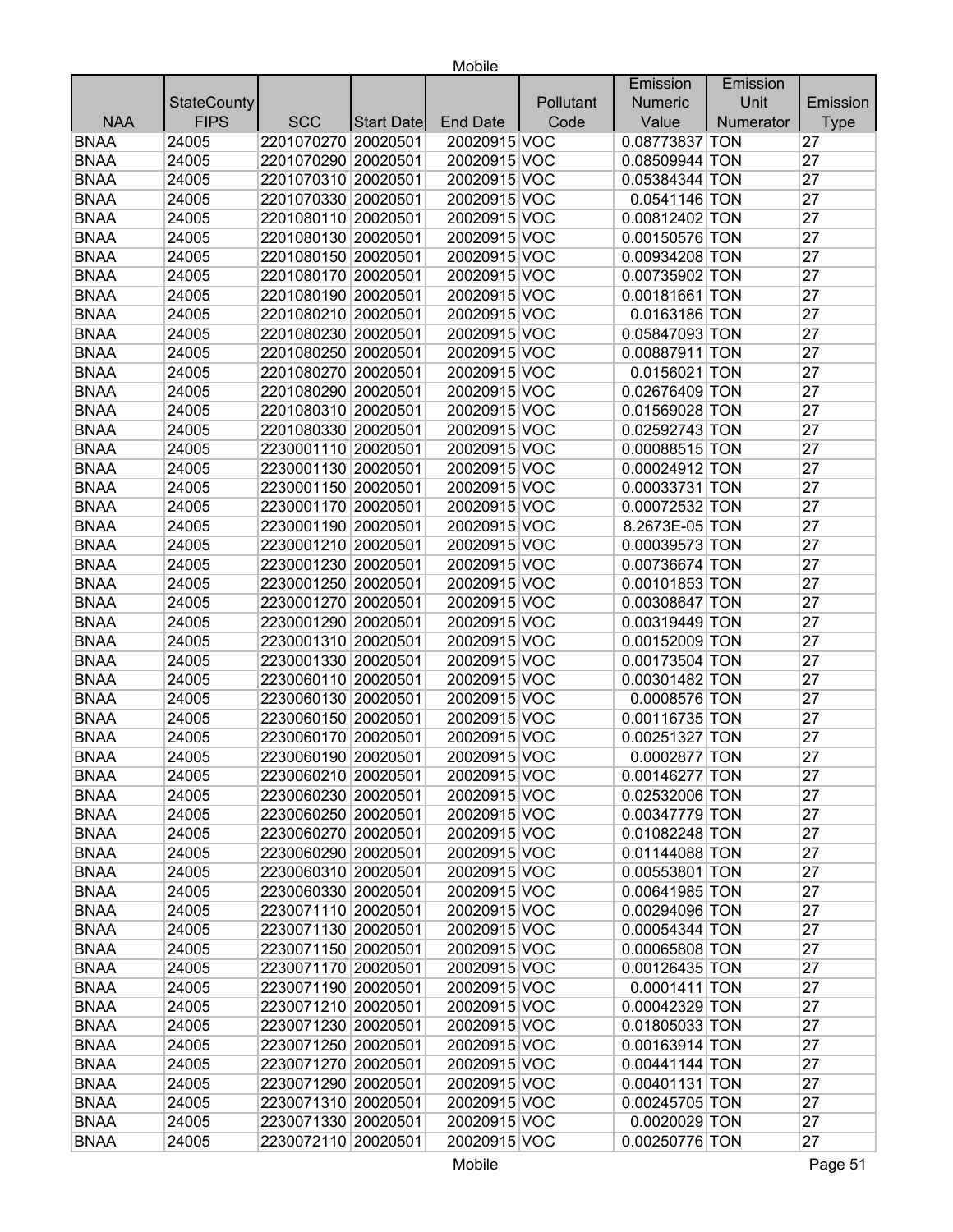|             |                    |                     |                   |                 |           | Emission         | Emission  |             |
|-------------|--------------------|---------------------|-------------------|-----------------|-----------|------------------|-----------|-------------|
|             | <b>StateCounty</b> |                     |                   |                 | Pollutant | <b>Numeric</b>   | Unit      | Emission    |
| <b>NAA</b>  | <b>FIPS</b>        | <b>SCC</b>          | <b>Start Date</b> | <b>End Date</b> | Code      | Value            | Numerator | <b>Type</b> |
| <b>BNAA</b> | 24005              | 2230072130 20020501 |                   | 20020915 VOC    |           | 0.00046297 TON   |           | 27          |
| <b>BNAA</b> | 24005              | 2230072150 20020501 |                   | 20020915 VOC    |           | 0.00056108 TON   |           | 27          |
| <b>BNAA</b> | 24005              | 2230072170 20020501 |                   | 20020915 VOC    |           | 0.00107806 TON   |           | 27          |
| <b>BNAA</b> | 24005              | 2230072190 20020501 |                   | 20020915 VOC    |           | 0.00012015 TON   |           | 27          |
| <b>BNAA</b> | 24005              | 2230072210 20020501 |                   | 20020915 VOC    |           | 0.00035825 TON   |           | 27          |
| <b>BNAA</b> | 24005              | 2230072230 20020501 |                   | 20020915 VOC    |           | 0.01538825 TON   |           | 27          |
| <b>BNAA</b> | 24005              | 2230072250 20020501 |                   | 20020915 VOC    |           | 0.00139663 TON   |           | 27          |
| <b>BNAA</b> | 24005              | 2230072270 20020501 |                   | 20020915 VOC    |           | 0.00375998 TON   |           | 27          |
| <b>BNAA</b> | 24005              | 2230072290 20020501 |                   | 20020915 VOC    |           | 0.00342047 TON   |           | 27          |
| <b>BNAA</b> | 24005              | 2230072310 20020501 |                   | 20020915 VOC    |           | 0.00209549 TON   |           | 27          |
| <b>BNAA</b> | 24005              | 2230072330 20020501 |                   | 20020915 VOC    |           | 0.00170858 TON   |           | 27          |
| <b>BNAA</b> | 24005              | 2230073110 20020501 |                   | 20020915 VOC    |           | 0.01058989 TON   |           | 27          |
| <b>BNAA</b> | 24005              | 2230073130 20020501 |                   | 20020915 VOC    |           | 0.0019555 TON    |           | 27          |
| <b>BNAA</b> | 24005              | 2230073150 20020501 |                   | 20020915 VOC    |           | 0.00236776 TON   |           | 27          |
| <b>BNAA</b> | 24005              | 2230073170 20020501 |                   | 20020915 VOC    |           | 0.00455144 TON   |           | 27          |
| <b>BNAA</b> | 24005              | 2230073190 20020501 |                   | 20020915 VOC    |           | 0.00050816 TON   |           | 27          |
| <b>BNAA</b> | 24005              | 2230073210 20020501 |                   | 20020915 VOC    |           | 0.00152229 TON   |           | 27          |
| <b>BNAA</b> | 24005              | 2230073230 20020501 |                   | 20020915 VOC    |           | 0.06498669 TON   |           | 27          |
| <b>BNAA</b> | 24005              | 2230073250 20020501 |                   | 20020915 VOC    |           | 0.00590287 TON   |           | 27          |
| <b>BNAA</b> | 24005              | 2230073270 20020501 |                   | 20020915 VOC    |           | 0.01588208 TON   |           | 27          |
| <b>BNAA</b> | 24005              | 2230073290 20020501 |                   | 20020915 VOC    |           | 0.01444467 TON   |           | 27          |
| <b>BNAA</b> | 24005              | 2230073310 20020501 |                   | 20020915 VOC    |           | 0.00884934 TON   |           | 27          |
| <b>BNAA</b> | 24005              | 2230073330 20020501 |                   | 20020915 VOC    |           | 0.00721131 TON   |           | 27          |
| <b>BNAA</b> | 24005              | 2230074110 20020501 |                   | 20020915 VOC    |           | 0.04253594 TON   |           | 27          |
| <b>BNAA</b> | 24005              | 2230074130 20020501 |                   | 20020915 VOC    |           | 0.00785727 TON   |           | 27          |
| <b>BNAA</b> | 24005              | 2230074150 20020501 |                   | 20020915 VOC    |           | 0.00951404 TON   |           | 27          |
| <b>BNAA</b> | 24005              | 2230074170 20020501 |                   | 20020915 VOC    |           | 0.01828402 TON   |           | 27          |
| <b>BNAA</b> | 24005              | 2230074190 20020501 |                   | 20020915 VOC    |           | 0.00204038 TON   |           | 27          |
| <b>BNAA</b> | 24005              | 2230074210 20020501 |                   | 20020915 VOC    |           | 0.00611562 TON   |           | 27          |
| <b>BNAA</b> | 24005              | 2230074230 20020501 |                   | 20020915 VOC    |           | 0.26102591 TON   |           | 27          |
| <b>BNAA</b> | 24005              | 2230074250 20020501 |                   | 20020915 VOC    |           | 0.02370628 TON   |           | 27          |
| <b>BNAA</b> | 24005              | 2230074270 20020501 |                   | 20020915 VOC    |           | 0.0638006 TON    |           | 27          |
| <b>BNAA</b> | 24005              | 2230074290 20020501 |                   | 20020915 VOC    |           | 0.05801237 TON   |           | 27          |
| <b>BNAA</b> | 24005              | 2230074310 20020501 |                   | 20020915 VOC    |           | $0.03554399$ TON |           | 27          |
| <b>BNAA</b> | 24005              | 2230074330 20020501 |                   | 20020915 VOC    |           | 0.02897091 TON   |           | 27          |
| <b>BNAA</b> | 24005              | 2230075110 20020501 |                   | 20020915 VOC    |           | 0.00566477 TON   |           | 27          |
| <b>BNAA</b> | 24005              | 2230075130 20020501 |                   | 20020915 VOC    |           | 0.00099098 TON   |           | 27          |
| <b>BNAA</b> | 24005              | 2230075150 20020501 |                   | 20020915 VOC    |           | 0.00345243 TON   |           | 27          |
| <b>BNAA</b> | 24005              | 2230075170 20020501 |                   | 20020915 VOC    |           | 0.00280758 TON   |           | 27          |
| <b>BNAA</b> | 24005              | 2230075190 20020501 |                   | 20020915 VOC    |           | 0.0001907 TON    |           | 27          |
| <b>BNAA</b> | 24005              | 2230075210 20020501 |                   | 20020915 VOC    |           | 0.00135033 TON   |           | 27          |
| <b>BNAA</b> | 24005              | 2230075230 20020501 |                   | 20020915 VOC    |           | 0.04260538 TON   |           | 27          |
| <b>BNAA</b> | 24005              | 2230075250 20020501 |                   | 20020915 VOC    |           | 0.00383604 TON   |           | 27          |
| <b>BNAA</b> | 24005              | 2230075270 20020501 |                   | 20020915 VOC    |           | 0.01857723 TON   |           | 27          |
| <b>BNAA</b> | 24005              | 2230075290 20020501 |                   | 20020915 VOC    |           | 0.02124923 TON   |           | 27          |
| <b>BNAA</b> | 24005              | 2230075310 20020501 |                   | 20020915 VOC    |           | 0.01192038 TON   |           | 27          |
| <b>BNAA</b> | 24005              | 2230075330 20020501 |                   | 20020915 VOC    |           | 0.01595153 TON   |           | 27          |
| <b>BNAA</b> | 24013              | 2201001110 20020501 |                   | 20020915 VOC    |           | 0.04676991 TON   |           | 27          |
| <b>BNAA</b> | 24013              | 2201001130 20020501 |                   | 20020915 VOC    |           | 0.33709633 TON   |           | 27          |
| <b>BNAA</b> | 24013              | 2201001150 20020501 |                   | 20020915 VOC    |           | 0.54092337 TON   |           | 27          |
| <b>BNAA</b> | 24013              | 2201001170 20020501 |                   | 20020915 VOC    |           | 0.22686753 TON   |           | 27          |
| <b>BNAA</b> | 24013              | 2201001190 20020501 |                   | 20020915 VOC    |           | 0.08294442 TON   |           | 27          |
| <b>BNAA</b> | 24013              | 2201001210 20020501 |                   | 20020915 VOC    |           | 0.28651242 TON   |           | 27          |
|             |                    |                     |                   |                 |           |                  |           |             |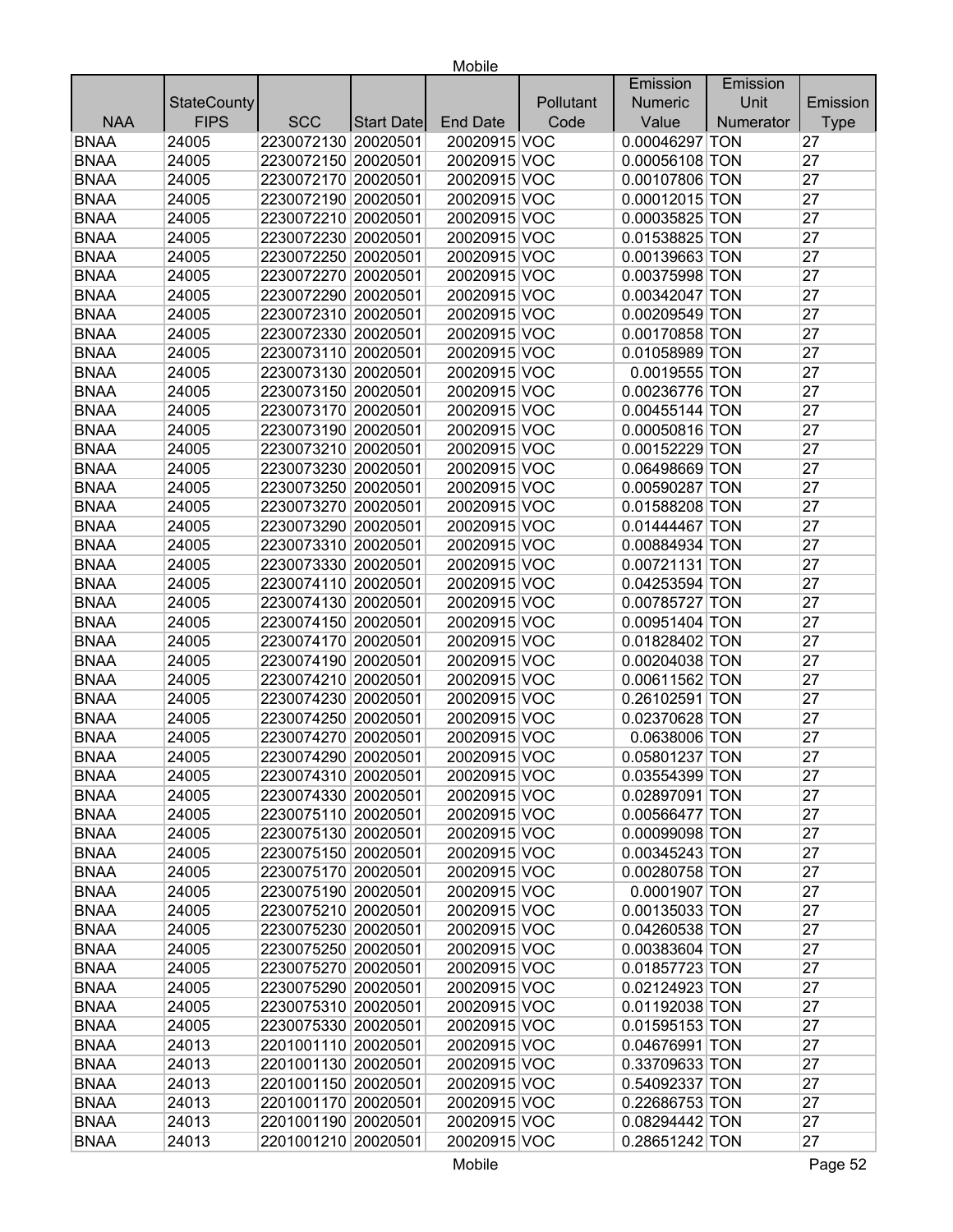| Unit<br><b>StateCounty</b><br>Pollutant<br><b>Numeric</b><br>Emission<br><b>FIPS</b><br><b>NAA</b><br><b>SCC</b><br>Code<br>Value<br>Numerator<br><b>End Date</b><br><b>Type</b><br>Start Date<br>24013<br>2201001270 20020501<br>20020915 VOC<br>0.2953794 TON<br>27<br>2201001290 20020501<br>24013<br>20020915 VOC<br>0.05146355 TON<br>27<br>27<br>24013<br>2201001310 20020501<br>20020915 VOC<br>0.06700391 TON<br>2201001330 20020501<br>27<br>24013<br>20020915 VOC<br>0.02760515 TON<br>27<br>24013<br>2201020110 20020501<br>20020915 VOC<br>0.01977875 TON<br>2201020130 20020501<br>27<br>24013<br>20020915 VOC<br>0.14200068 TON<br>24013<br>27<br>2201020150 20020501<br>20020915 VOC<br>0.22779016 TON<br>24013<br>27<br>2201020170 20020501<br>20020915 VOC<br>0.09555815 TON<br>27<br>24013<br>2201020190 20020501<br>0.03494323 TON<br>20020915 VOC<br>27<br>24013<br>2201020210 20020501<br>20020915 VOC<br>0.12455993 TON<br>2201020270 20020501<br>27<br>24013<br>20020915 VOC<br>0.12439017 TON<br>27<br>24013<br>2201020290 20020501<br>20020915 VOC<br>0.02168244 TON<br>27<br>24013<br>2201020310 20020501<br>20020915 VOC<br>0.02825 TON<br>0.01199313 TON<br>27<br>24013<br>2201020330 20020501<br>20020915 VOC<br>20020915 VOC<br>27<br>24013<br>2201040110 20020501<br>0.01291025 TON<br>24013<br>2201040130 20020501<br>20020915 VOC<br>0.09529801 TON<br>27<br>0.15293339 TON<br>27<br>24013<br>2201040150 20020501<br>20020915 VOC<br>27<br>24013<br>2201040170 20020501<br>20020915 VOC<br>0.06458104 TON<br><b>BNAA</b><br>27<br>24013<br>2201040190 20020501<br>20020915 VOC<br>0.02364455 TON<br><b>BNAA</b><br>27<br>24013<br>2201040210 20020501<br>20020915 VOC<br>0.08402799 TON<br>20020915 VOC<br>27<br>24013<br>2201040270 20020501<br>0.08392327 TON<br><b>BNAA</b><br>24013<br>2201040290 20020501<br>20020915 VOC<br>27<br>0.01480402 TON<br><b>BNAA</b><br>2201040310 20020501<br>27<br>24013<br>20020915 VOC<br>0.01934223 TON<br><b>BNAA</b><br>27<br>24013<br>2201040330 20020501<br>20020915 VOC<br>0.00809757 TON<br><b>BNAA</b><br>24013<br>27<br>2201070110 20020501<br>20020915 VOC<br>0.00444451 TON<br>27<br><b>BNAA</b><br>24013<br>2201070130 20020501<br>20020915 VOC<br>0.02193928 TON<br>2201070150 20020501<br>27<br><b>BNAA</b><br>24013<br>20020915 VOC<br>0.03351684 TON<br><b>BNAA</b><br>2201070170 20020501<br>20020915 VOC<br>27<br>24013<br>0.01150371 TON<br><b>BNAA</b><br>24013<br>20020915 VOC<br>27<br>2201070190 20020501<br>0.00396721 TON<br>27<br><b>BNAA</b><br>24013<br>2201070210 20020501<br>20020915 VOC<br>0.01201959 TON<br><b>BNAA</b><br>2201070270 20020501<br>27<br>24013<br>20020915 VOC<br>0.01228635 TON<br><b>BNAA</b><br>2201070290 20020501<br>27<br>24013<br>20020915 VOC<br>0.00215722 TON<br><b>BNAA</b><br>2201070310 20020501<br>0.00342488 TON<br>27<br>24013<br>20020915 VOC<br>27<br>20020915 VOC<br>0.00168653 TON<br><b>BNAA</b><br>24013<br>2201070330 20020501<br><b>BNAA</b><br>2201080110 20020501<br>0.00066028 TON<br>27<br>24013<br>20020915 VOC<br><b>BNAA</b><br>24013<br>2201080130 20020501<br>20020915 VOC<br>0.00351637 TON<br>27<br><b>BNAA</b><br>2201080150 20020501<br>24013<br>20020915 VOC<br>0.02441947 TON<br>27<br><b>BNAA</b><br>2201080170 20020501<br>20020915 VOC<br>27<br>24013<br>0.00388123 TON<br><b>BNAA</b><br>24013<br>2201080190 20020501<br>20020915 VOC<br>0.00259153 TON<br>27<br><b>BNAA</b><br>24013<br>2201080210 20020501<br>20020915 VOC<br>0.02346157 TON<br>27<br><b>BNAA</b><br>2201080270 20020501<br>20020915 VOC<br>0.00256508 TON<br>27<br>24013<br><b>BNAA</b><br>24013<br>2201080290 20020501<br>20020915 VOC<br>0.00077933 TON<br>27<br><b>BNAA</b><br>2201080310 20020501<br>27<br>24013<br>20020915 VOC<br>0.00135253 TON<br>2201080330 20020501<br><b>BNAA</b><br>24013<br>20020915 VOC<br>0.00075618 TON<br>27<br>2230001110 20020501<br>7.2752E-05 TON<br>27<br><b>BNAA</b><br>24013<br>20020915 VOC<br><b>BNAA</b><br>2230001130 20020501<br>20020915 VOC<br>27<br>24013<br>0.0005247 TON<br><b>BNAA</b><br>2230001150 20020501<br>27<br>24013<br>20020915 VOC<br>0.00085209 TON |             |       |  |  | Emission | Emission |    |
|-------------------------------------------------------------------------------------------------------------------------------------------------------------------------------------------------------------------------------------------------------------------------------------------------------------------------------------------------------------------------------------------------------------------------------------------------------------------------------------------------------------------------------------------------------------------------------------------------------------------------------------------------------------------------------------------------------------------------------------------------------------------------------------------------------------------------------------------------------------------------------------------------------------------------------------------------------------------------------------------------------------------------------------------------------------------------------------------------------------------------------------------------------------------------------------------------------------------------------------------------------------------------------------------------------------------------------------------------------------------------------------------------------------------------------------------------------------------------------------------------------------------------------------------------------------------------------------------------------------------------------------------------------------------------------------------------------------------------------------------------------------------------------------------------------------------------------------------------------------------------------------------------------------------------------------------------------------------------------------------------------------------------------------------------------------------------------------------------------------------------------------------------------------------------------------------------------------------------------------------------------------------------------------------------------------------------------------------------------------------------------------------------------------------------------------------------------------------------------------------------------------------------------------------------------------------------------------------------------------------------------------------------------------------------------------------------------------------------------------------------------------------------------------------------------------------------------------------------------------------------------------------------------------------------------------------------------------------------------------------------------------------------------------------------------------------------------------------------------------------------------------------------------------------------------------------------------------------------------------------------------------------------------------------------------------------------------------------------------------------------------------------------------------------------------------------------------------------------------------------------------------------------------------------------------------------------------------------------------------------------------------------------------------------------------------------------------------------------------------------------------------------------------------------------------------------------------------------------------------------------------------------------------------------------------------------------------------------------------------------------------------------------------------------------------------------------------------------------------------------------------------------------------|-------------|-------|--|--|----------|----------|----|
|                                                                                                                                                                                                                                                                                                                                                                                                                                                                                                                                                                                                                                                                                                                                                                                                                                                                                                                                                                                                                                                                                                                                                                                                                                                                                                                                                                                                                                                                                                                                                                                                                                                                                                                                                                                                                                                                                                                                                                                                                                                                                                                                                                                                                                                                                                                                                                                                                                                                                                                                                                                                                                                                                                                                                                                                                                                                                                                                                                                                                                                                                                                                                                                                                                                                                                                                                                                                                                                                                                                                                                                                                                                                                                                                                                                                                                                                                                                                                                                                                                                                                                                                                       |             |       |  |  |          |          |    |
|                                                                                                                                                                                                                                                                                                                                                                                                                                                                                                                                                                                                                                                                                                                                                                                                                                                                                                                                                                                                                                                                                                                                                                                                                                                                                                                                                                                                                                                                                                                                                                                                                                                                                                                                                                                                                                                                                                                                                                                                                                                                                                                                                                                                                                                                                                                                                                                                                                                                                                                                                                                                                                                                                                                                                                                                                                                                                                                                                                                                                                                                                                                                                                                                                                                                                                                                                                                                                                                                                                                                                                                                                                                                                                                                                                                                                                                                                                                                                                                                                                                                                                                                                       |             |       |  |  |          |          |    |
|                                                                                                                                                                                                                                                                                                                                                                                                                                                                                                                                                                                                                                                                                                                                                                                                                                                                                                                                                                                                                                                                                                                                                                                                                                                                                                                                                                                                                                                                                                                                                                                                                                                                                                                                                                                                                                                                                                                                                                                                                                                                                                                                                                                                                                                                                                                                                                                                                                                                                                                                                                                                                                                                                                                                                                                                                                                                                                                                                                                                                                                                                                                                                                                                                                                                                                                                                                                                                                                                                                                                                                                                                                                                                                                                                                                                                                                                                                                                                                                                                                                                                                                                                       | <b>BNAA</b> |       |  |  |          |          |    |
|                                                                                                                                                                                                                                                                                                                                                                                                                                                                                                                                                                                                                                                                                                                                                                                                                                                                                                                                                                                                                                                                                                                                                                                                                                                                                                                                                                                                                                                                                                                                                                                                                                                                                                                                                                                                                                                                                                                                                                                                                                                                                                                                                                                                                                                                                                                                                                                                                                                                                                                                                                                                                                                                                                                                                                                                                                                                                                                                                                                                                                                                                                                                                                                                                                                                                                                                                                                                                                                                                                                                                                                                                                                                                                                                                                                                                                                                                                                                                                                                                                                                                                                                                       | <b>BNAA</b> |       |  |  |          |          |    |
|                                                                                                                                                                                                                                                                                                                                                                                                                                                                                                                                                                                                                                                                                                                                                                                                                                                                                                                                                                                                                                                                                                                                                                                                                                                                                                                                                                                                                                                                                                                                                                                                                                                                                                                                                                                                                                                                                                                                                                                                                                                                                                                                                                                                                                                                                                                                                                                                                                                                                                                                                                                                                                                                                                                                                                                                                                                                                                                                                                                                                                                                                                                                                                                                                                                                                                                                                                                                                                                                                                                                                                                                                                                                                                                                                                                                                                                                                                                                                                                                                                                                                                                                                       | <b>BNAA</b> |       |  |  |          |          |    |
|                                                                                                                                                                                                                                                                                                                                                                                                                                                                                                                                                                                                                                                                                                                                                                                                                                                                                                                                                                                                                                                                                                                                                                                                                                                                                                                                                                                                                                                                                                                                                                                                                                                                                                                                                                                                                                                                                                                                                                                                                                                                                                                                                                                                                                                                                                                                                                                                                                                                                                                                                                                                                                                                                                                                                                                                                                                                                                                                                                                                                                                                                                                                                                                                                                                                                                                                                                                                                                                                                                                                                                                                                                                                                                                                                                                                                                                                                                                                                                                                                                                                                                                                                       | <b>BNAA</b> |       |  |  |          |          |    |
|                                                                                                                                                                                                                                                                                                                                                                                                                                                                                                                                                                                                                                                                                                                                                                                                                                                                                                                                                                                                                                                                                                                                                                                                                                                                                                                                                                                                                                                                                                                                                                                                                                                                                                                                                                                                                                                                                                                                                                                                                                                                                                                                                                                                                                                                                                                                                                                                                                                                                                                                                                                                                                                                                                                                                                                                                                                                                                                                                                                                                                                                                                                                                                                                                                                                                                                                                                                                                                                                                                                                                                                                                                                                                                                                                                                                                                                                                                                                                                                                                                                                                                                                                       | <b>BNAA</b> |       |  |  |          |          |    |
|                                                                                                                                                                                                                                                                                                                                                                                                                                                                                                                                                                                                                                                                                                                                                                                                                                                                                                                                                                                                                                                                                                                                                                                                                                                                                                                                                                                                                                                                                                                                                                                                                                                                                                                                                                                                                                                                                                                                                                                                                                                                                                                                                                                                                                                                                                                                                                                                                                                                                                                                                                                                                                                                                                                                                                                                                                                                                                                                                                                                                                                                                                                                                                                                                                                                                                                                                                                                                                                                                                                                                                                                                                                                                                                                                                                                                                                                                                                                                                                                                                                                                                                                                       | <b>BNAA</b> |       |  |  |          |          |    |
|                                                                                                                                                                                                                                                                                                                                                                                                                                                                                                                                                                                                                                                                                                                                                                                                                                                                                                                                                                                                                                                                                                                                                                                                                                                                                                                                                                                                                                                                                                                                                                                                                                                                                                                                                                                                                                                                                                                                                                                                                                                                                                                                                                                                                                                                                                                                                                                                                                                                                                                                                                                                                                                                                                                                                                                                                                                                                                                                                                                                                                                                                                                                                                                                                                                                                                                                                                                                                                                                                                                                                                                                                                                                                                                                                                                                                                                                                                                                                                                                                                                                                                                                                       | <b>BNAA</b> |       |  |  |          |          |    |
|                                                                                                                                                                                                                                                                                                                                                                                                                                                                                                                                                                                                                                                                                                                                                                                                                                                                                                                                                                                                                                                                                                                                                                                                                                                                                                                                                                                                                                                                                                                                                                                                                                                                                                                                                                                                                                                                                                                                                                                                                                                                                                                                                                                                                                                                                                                                                                                                                                                                                                                                                                                                                                                                                                                                                                                                                                                                                                                                                                                                                                                                                                                                                                                                                                                                                                                                                                                                                                                                                                                                                                                                                                                                                                                                                                                                                                                                                                                                                                                                                                                                                                                                                       | <b>BNAA</b> |       |  |  |          |          |    |
|                                                                                                                                                                                                                                                                                                                                                                                                                                                                                                                                                                                                                                                                                                                                                                                                                                                                                                                                                                                                                                                                                                                                                                                                                                                                                                                                                                                                                                                                                                                                                                                                                                                                                                                                                                                                                                                                                                                                                                                                                                                                                                                                                                                                                                                                                                                                                                                                                                                                                                                                                                                                                                                                                                                                                                                                                                                                                                                                                                                                                                                                                                                                                                                                                                                                                                                                                                                                                                                                                                                                                                                                                                                                                                                                                                                                                                                                                                                                                                                                                                                                                                                                                       | <b>BNAA</b> |       |  |  |          |          |    |
|                                                                                                                                                                                                                                                                                                                                                                                                                                                                                                                                                                                                                                                                                                                                                                                                                                                                                                                                                                                                                                                                                                                                                                                                                                                                                                                                                                                                                                                                                                                                                                                                                                                                                                                                                                                                                                                                                                                                                                                                                                                                                                                                                                                                                                                                                                                                                                                                                                                                                                                                                                                                                                                                                                                                                                                                                                                                                                                                                                                                                                                                                                                                                                                                                                                                                                                                                                                                                                                                                                                                                                                                                                                                                                                                                                                                                                                                                                                                                                                                                                                                                                                                                       | <b>BNAA</b> |       |  |  |          |          |    |
|                                                                                                                                                                                                                                                                                                                                                                                                                                                                                                                                                                                                                                                                                                                                                                                                                                                                                                                                                                                                                                                                                                                                                                                                                                                                                                                                                                                                                                                                                                                                                                                                                                                                                                                                                                                                                                                                                                                                                                                                                                                                                                                                                                                                                                                                                                                                                                                                                                                                                                                                                                                                                                                                                                                                                                                                                                                                                                                                                                                                                                                                                                                                                                                                                                                                                                                                                                                                                                                                                                                                                                                                                                                                                                                                                                                                                                                                                                                                                                                                                                                                                                                                                       | <b>BNAA</b> |       |  |  |          |          |    |
|                                                                                                                                                                                                                                                                                                                                                                                                                                                                                                                                                                                                                                                                                                                                                                                                                                                                                                                                                                                                                                                                                                                                                                                                                                                                                                                                                                                                                                                                                                                                                                                                                                                                                                                                                                                                                                                                                                                                                                                                                                                                                                                                                                                                                                                                                                                                                                                                                                                                                                                                                                                                                                                                                                                                                                                                                                                                                                                                                                                                                                                                                                                                                                                                                                                                                                                                                                                                                                                                                                                                                                                                                                                                                                                                                                                                                                                                                                                                                                                                                                                                                                                                                       | <b>BNAA</b> |       |  |  |          |          |    |
|                                                                                                                                                                                                                                                                                                                                                                                                                                                                                                                                                                                                                                                                                                                                                                                                                                                                                                                                                                                                                                                                                                                                                                                                                                                                                                                                                                                                                                                                                                                                                                                                                                                                                                                                                                                                                                                                                                                                                                                                                                                                                                                                                                                                                                                                                                                                                                                                                                                                                                                                                                                                                                                                                                                                                                                                                                                                                                                                                                                                                                                                                                                                                                                                                                                                                                                                                                                                                                                                                                                                                                                                                                                                                                                                                                                                                                                                                                                                                                                                                                                                                                                                                       | <b>BNAA</b> |       |  |  |          |          |    |
|                                                                                                                                                                                                                                                                                                                                                                                                                                                                                                                                                                                                                                                                                                                                                                                                                                                                                                                                                                                                                                                                                                                                                                                                                                                                                                                                                                                                                                                                                                                                                                                                                                                                                                                                                                                                                                                                                                                                                                                                                                                                                                                                                                                                                                                                                                                                                                                                                                                                                                                                                                                                                                                                                                                                                                                                                                                                                                                                                                                                                                                                                                                                                                                                                                                                                                                                                                                                                                                                                                                                                                                                                                                                                                                                                                                                                                                                                                                                                                                                                                                                                                                                                       | <b>BNAA</b> |       |  |  |          |          |    |
|                                                                                                                                                                                                                                                                                                                                                                                                                                                                                                                                                                                                                                                                                                                                                                                                                                                                                                                                                                                                                                                                                                                                                                                                                                                                                                                                                                                                                                                                                                                                                                                                                                                                                                                                                                                                                                                                                                                                                                                                                                                                                                                                                                                                                                                                                                                                                                                                                                                                                                                                                                                                                                                                                                                                                                                                                                                                                                                                                                                                                                                                                                                                                                                                                                                                                                                                                                                                                                                                                                                                                                                                                                                                                                                                                                                                                                                                                                                                                                                                                                                                                                                                                       | <b>BNAA</b> |       |  |  |          |          |    |
|                                                                                                                                                                                                                                                                                                                                                                                                                                                                                                                                                                                                                                                                                                                                                                                                                                                                                                                                                                                                                                                                                                                                                                                                                                                                                                                                                                                                                                                                                                                                                                                                                                                                                                                                                                                                                                                                                                                                                                                                                                                                                                                                                                                                                                                                                                                                                                                                                                                                                                                                                                                                                                                                                                                                                                                                                                                                                                                                                                                                                                                                                                                                                                                                                                                                                                                                                                                                                                                                                                                                                                                                                                                                                                                                                                                                                                                                                                                                                                                                                                                                                                                                                       | <b>BNAA</b> |       |  |  |          |          |    |
|                                                                                                                                                                                                                                                                                                                                                                                                                                                                                                                                                                                                                                                                                                                                                                                                                                                                                                                                                                                                                                                                                                                                                                                                                                                                                                                                                                                                                                                                                                                                                                                                                                                                                                                                                                                                                                                                                                                                                                                                                                                                                                                                                                                                                                                                                                                                                                                                                                                                                                                                                                                                                                                                                                                                                                                                                                                                                                                                                                                                                                                                                                                                                                                                                                                                                                                                                                                                                                                                                                                                                                                                                                                                                                                                                                                                                                                                                                                                                                                                                                                                                                                                                       | <b>BNAA</b> |       |  |  |          |          |    |
|                                                                                                                                                                                                                                                                                                                                                                                                                                                                                                                                                                                                                                                                                                                                                                                                                                                                                                                                                                                                                                                                                                                                                                                                                                                                                                                                                                                                                                                                                                                                                                                                                                                                                                                                                                                                                                                                                                                                                                                                                                                                                                                                                                                                                                                                                                                                                                                                                                                                                                                                                                                                                                                                                                                                                                                                                                                                                                                                                                                                                                                                                                                                                                                                                                                                                                                                                                                                                                                                                                                                                                                                                                                                                                                                                                                                                                                                                                                                                                                                                                                                                                                                                       | <b>BNAA</b> |       |  |  |          |          |    |
|                                                                                                                                                                                                                                                                                                                                                                                                                                                                                                                                                                                                                                                                                                                                                                                                                                                                                                                                                                                                                                                                                                                                                                                                                                                                                                                                                                                                                                                                                                                                                                                                                                                                                                                                                                                                                                                                                                                                                                                                                                                                                                                                                                                                                                                                                                                                                                                                                                                                                                                                                                                                                                                                                                                                                                                                                                                                                                                                                                                                                                                                                                                                                                                                                                                                                                                                                                                                                                                                                                                                                                                                                                                                                                                                                                                                                                                                                                                                                                                                                                                                                                                                                       |             |       |  |  |          |          |    |
|                                                                                                                                                                                                                                                                                                                                                                                                                                                                                                                                                                                                                                                                                                                                                                                                                                                                                                                                                                                                                                                                                                                                                                                                                                                                                                                                                                                                                                                                                                                                                                                                                                                                                                                                                                                                                                                                                                                                                                                                                                                                                                                                                                                                                                                                                                                                                                                                                                                                                                                                                                                                                                                                                                                                                                                                                                                                                                                                                                                                                                                                                                                                                                                                                                                                                                                                                                                                                                                                                                                                                                                                                                                                                                                                                                                                                                                                                                                                                                                                                                                                                                                                                       |             |       |  |  |          |          |    |
|                                                                                                                                                                                                                                                                                                                                                                                                                                                                                                                                                                                                                                                                                                                                                                                                                                                                                                                                                                                                                                                                                                                                                                                                                                                                                                                                                                                                                                                                                                                                                                                                                                                                                                                                                                                                                                                                                                                                                                                                                                                                                                                                                                                                                                                                                                                                                                                                                                                                                                                                                                                                                                                                                                                                                                                                                                                                                                                                                                                                                                                                                                                                                                                                                                                                                                                                                                                                                                                                                                                                                                                                                                                                                                                                                                                                                                                                                                                                                                                                                                                                                                                                                       | <b>BNAA</b> |       |  |  |          |          |    |
|                                                                                                                                                                                                                                                                                                                                                                                                                                                                                                                                                                                                                                                                                                                                                                                                                                                                                                                                                                                                                                                                                                                                                                                                                                                                                                                                                                                                                                                                                                                                                                                                                                                                                                                                                                                                                                                                                                                                                                                                                                                                                                                                                                                                                                                                                                                                                                                                                                                                                                                                                                                                                                                                                                                                                                                                                                                                                                                                                                                                                                                                                                                                                                                                                                                                                                                                                                                                                                                                                                                                                                                                                                                                                                                                                                                                                                                                                                                                                                                                                                                                                                                                                       |             |       |  |  |          |          |    |
|                                                                                                                                                                                                                                                                                                                                                                                                                                                                                                                                                                                                                                                                                                                                                                                                                                                                                                                                                                                                                                                                                                                                                                                                                                                                                                                                                                                                                                                                                                                                                                                                                                                                                                                                                                                                                                                                                                                                                                                                                                                                                                                                                                                                                                                                                                                                                                                                                                                                                                                                                                                                                                                                                                                                                                                                                                                                                                                                                                                                                                                                                                                                                                                                                                                                                                                                                                                                                                                                                                                                                                                                                                                                                                                                                                                                                                                                                                                                                                                                                                                                                                                                                       |             |       |  |  |          |          |    |
|                                                                                                                                                                                                                                                                                                                                                                                                                                                                                                                                                                                                                                                                                                                                                                                                                                                                                                                                                                                                                                                                                                                                                                                                                                                                                                                                                                                                                                                                                                                                                                                                                                                                                                                                                                                                                                                                                                                                                                                                                                                                                                                                                                                                                                                                                                                                                                                                                                                                                                                                                                                                                                                                                                                                                                                                                                                                                                                                                                                                                                                                                                                                                                                                                                                                                                                                                                                                                                                                                                                                                                                                                                                                                                                                                                                                                                                                                                                                                                                                                                                                                                                                                       |             |       |  |  |          |          |    |
|                                                                                                                                                                                                                                                                                                                                                                                                                                                                                                                                                                                                                                                                                                                                                                                                                                                                                                                                                                                                                                                                                                                                                                                                                                                                                                                                                                                                                                                                                                                                                                                                                                                                                                                                                                                                                                                                                                                                                                                                                                                                                                                                                                                                                                                                                                                                                                                                                                                                                                                                                                                                                                                                                                                                                                                                                                                                                                                                                                                                                                                                                                                                                                                                                                                                                                                                                                                                                                                                                                                                                                                                                                                                                                                                                                                                                                                                                                                                                                                                                                                                                                                                                       |             |       |  |  |          |          |    |
|                                                                                                                                                                                                                                                                                                                                                                                                                                                                                                                                                                                                                                                                                                                                                                                                                                                                                                                                                                                                                                                                                                                                                                                                                                                                                                                                                                                                                                                                                                                                                                                                                                                                                                                                                                                                                                                                                                                                                                                                                                                                                                                                                                                                                                                                                                                                                                                                                                                                                                                                                                                                                                                                                                                                                                                                                                                                                                                                                                                                                                                                                                                                                                                                                                                                                                                                                                                                                                                                                                                                                                                                                                                                                                                                                                                                                                                                                                                                                                                                                                                                                                                                                       |             |       |  |  |          |          |    |
|                                                                                                                                                                                                                                                                                                                                                                                                                                                                                                                                                                                                                                                                                                                                                                                                                                                                                                                                                                                                                                                                                                                                                                                                                                                                                                                                                                                                                                                                                                                                                                                                                                                                                                                                                                                                                                                                                                                                                                                                                                                                                                                                                                                                                                                                                                                                                                                                                                                                                                                                                                                                                                                                                                                                                                                                                                                                                                                                                                                                                                                                                                                                                                                                                                                                                                                                                                                                                                                                                                                                                                                                                                                                                                                                                                                                                                                                                                                                                                                                                                                                                                                                                       |             |       |  |  |          |          |    |
|                                                                                                                                                                                                                                                                                                                                                                                                                                                                                                                                                                                                                                                                                                                                                                                                                                                                                                                                                                                                                                                                                                                                                                                                                                                                                                                                                                                                                                                                                                                                                                                                                                                                                                                                                                                                                                                                                                                                                                                                                                                                                                                                                                                                                                                                                                                                                                                                                                                                                                                                                                                                                                                                                                                                                                                                                                                                                                                                                                                                                                                                                                                                                                                                                                                                                                                                                                                                                                                                                                                                                                                                                                                                                                                                                                                                                                                                                                                                                                                                                                                                                                                                                       |             |       |  |  |          |          |    |
|                                                                                                                                                                                                                                                                                                                                                                                                                                                                                                                                                                                                                                                                                                                                                                                                                                                                                                                                                                                                                                                                                                                                                                                                                                                                                                                                                                                                                                                                                                                                                                                                                                                                                                                                                                                                                                                                                                                                                                                                                                                                                                                                                                                                                                                                                                                                                                                                                                                                                                                                                                                                                                                                                                                                                                                                                                                                                                                                                                                                                                                                                                                                                                                                                                                                                                                                                                                                                                                                                                                                                                                                                                                                                                                                                                                                                                                                                                                                                                                                                                                                                                                                                       |             |       |  |  |          |          |    |
|                                                                                                                                                                                                                                                                                                                                                                                                                                                                                                                                                                                                                                                                                                                                                                                                                                                                                                                                                                                                                                                                                                                                                                                                                                                                                                                                                                                                                                                                                                                                                                                                                                                                                                                                                                                                                                                                                                                                                                                                                                                                                                                                                                                                                                                                                                                                                                                                                                                                                                                                                                                                                                                                                                                                                                                                                                                                                                                                                                                                                                                                                                                                                                                                                                                                                                                                                                                                                                                                                                                                                                                                                                                                                                                                                                                                                                                                                                                                                                                                                                                                                                                                                       |             |       |  |  |          |          |    |
|                                                                                                                                                                                                                                                                                                                                                                                                                                                                                                                                                                                                                                                                                                                                                                                                                                                                                                                                                                                                                                                                                                                                                                                                                                                                                                                                                                                                                                                                                                                                                                                                                                                                                                                                                                                                                                                                                                                                                                                                                                                                                                                                                                                                                                                                                                                                                                                                                                                                                                                                                                                                                                                                                                                                                                                                                                                                                                                                                                                                                                                                                                                                                                                                                                                                                                                                                                                                                                                                                                                                                                                                                                                                                                                                                                                                                                                                                                                                                                                                                                                                                                                                                       |             |       |  |  |          |          |    |
|                                                                                                                                                                                                                                                                                                                                                                                                                                                                                                                                                                                                                                                                                                                                                                                                                                                                                                                                                                                                                                                                                                                                                                                                                                                                                                                                                                                                                                                                                                                                                                                                                                                                                                                                                                                                                                                                                                                                                                                                                                                                                                                                                                                                                                                                                                                                                                                                                                                                                                                                                                                                                                                                                                                                                                                                                                                                                                                                                                                                                                                                                                                                                                                                                                                                                                                                                                                                                                                                                                                                                                                                                                                                                                                                                                                                                                                                                                                                                                                                                                                                                                                                                       |             |       |  |  |          |          |    |
|                                                                                                                                                                                                                                                                                                                                                                                                                                                                                                                                                                                                                                                                                                                                                                                                                                                                                                                                                                                                                                                                                                                                                                                                                                                                                                                                                                                                                                                                                                                                                                                                                                                                                                                                                                                                                                                                                                                                                                                                                                                                                                                                                                                                                                                                                                                                                                                                                                                                                                                                                                                                                                                                                                                                                                                                                                                                                                                                                                                                                                                                                                                                                                                                                                                                                                                                                                                                                                                                                                                                                                                                                                                                                                                                                                                                                                                                                                                                                                                                                                                                                                                                                       |             |       |  |  |          |          |    |
|                                                                                                                                                                                                                                                                                                                                                                                                                                                                                                                                                                                                                                                                                                                                                                                                                                                                                                                                                                                                                                                                                                                                                                                                                                                                                                                                                                                                                                                                                                                                                                                                                                                                                                                                                                                                                                                                                                                                                                                                                                                                                                                                                                                                                                                                                                                                                                                                                                                                                                                                                                                                                                                                                                                                                                                                                                                                                                                                                                                                                                                                                                                                                                                                                                                                                                                                                                                                                                                                                                                                                                                                                                                                                                                                                                                                                                                                                                                                                                                                                                                                                                                                                       |             |       |  |  |          |          |    |
|                                                                                                                                                                                                                                                                                                                                                                                                                                                                                                                                                                                                                                                                                                                                                                                                                                                                                                                                                                                                                                                                                                                                                                                                                                                                                                                                                                                                                                                                                                                                                                                                                                                                                                                                                                                                                                                                                                                                                                                                                                                                                                                                                                                                                                                                                                                                                                                                                                                                                                                                                                                                                                                                                                                                                                                                                                                                                                                                                                                                                                                                                                                                                                                                                                                                                                                                                                                                                                                                                                                                                                                                                                                                                                                                                                                                                                                                                                                                                                                                                                                                                                                                                       |             |       |  |  |          |          |    |
|                                                                                                                                                                                                                                                                                                                                                                                                                                                                                                                                                                                                                                                                                                                                                                                                                                                                                                                                                                                                                                                                                                                                                                                                                                                                                                                                                                                                                                                                                                                                                                                                                                                                                                                                                                                                                                                                                                                                                                                                                                                                                                                                                                                                                                                                                                                                                                                                                                                                                                                                                                                                                                                                                                                                                                                                                                                                                                                                                                                                                                                                                                                                                                                                                                                                                                                                                                                                                                                                                                                                                                                                                                                                                                                                                                                                                                                                                                                                                                                                                                                                                                                                                       |             |       |  |  |          |          |    |
|                                                                                                                                                                                                                                                                                                                                                                                                                                                                                                                                                                                                                                                                                                                                                                                                                                                                                                                                                                                                                                                                                                                                                                                                                                                                                                                                                                                                                                                                                                                                                                                                                                                                                                                                                                                                                                                                                                                                                                                                                                                                                                                                                                                                                                                                                                                                                                                                                                                                                                                                                                                                                                                                                                                                                                                                                                                                                                                                                                                                                                                                                                                                                                                                                                                                                                                                                                                                                                                                                                                                                                                                                                                                                                                                                                                                                                                                                                                                                                                                                                                                                                                                                       |             |       |  |  |          |          |    |
|                                                                                                                                                                                                                                                                                                                                                                                                                                                                                                                                                                                                                                                                                                                                                                                                                                                                                                                                                                                                                                                                                                                                                                                                                                                                                                                                                                                                                                                                                                                                                                                                                                                                                                                                                                                                                                                                                                                                                                                                                                                                                                                                                                                                                                                                                                                                                                                                                                                                                                                                                                                                                                                                                                                                                                                                                                                                                                                                                                                                                                                                                                                                                                                                                                                                                                                                                                                                                                                                                                                                                                                                                                                                                                                                                                                                                                                                                                                                                                                                                                                                                                                                                       |             |       |  |  |          |          |    |
|                                                                                                                                                                                                                                                                                                                                                                                                                                                                                                                                                                                                                                                                                                                                                                                                                                                                                                                                                                                                                                                                                                                                                                                                                                                                                                                                                                                                                                                                                                                                                                                                                                                                                                                                                                                                                                                                                                                                                                                                                                                                                                                                                                                                                                                                                                                                                                                                                                                                                                                                                                                                                                                                                                                                                                                                                                                                                                                                                                                                                                                                                                                                                                                                                                                                                                                                                                                                                                                                                                                                                                                                                                                                                                                                                                                                                                                                                                                                                                                                                                                                                                                                                       |             |       |  |  |          |          |    |
|                                                                                                                                                                                                                                                                                                                                                                                                                                                                                                                                                                                                                                                                                                                                                                                                                                                                                                                                                                                                                                                                                                                                                                                                                                                                                                                                                                                                                                                                                                                                                                                                                                                                                                                                                                                                                                                                                                                                                                                                                                                                                                                                                                                                                                                                                                                                                                                                                                                                                                                                                                                                                                                                                                                                                                                                                                                                                                                                                                                                                                                                                                                                                                                                                                                                                                                                                                                                                                                                                                                                                                                                                                                                                                                                                                                                                                                                                                                                                                                                                                                                                                                                                       |             |       |  |  |          |          |    |
|                                                                                                                                                                                                                                                                                                                                                                                                                                                                                                                                                                                                                                                                                                                                                                                                                                                                                                                                                                                                                                                                                                                                                                                                                                                                                                                                                                                                                                                                                                                                                                                                                                                                                                                                                                                                                                                                                                                                                                                                                                                                                                                                                                                                                                                                                                                                                                                                                                                                                                                                                                                                                                                                                                                                                                                                                                                                                                                                                                                                                                                                                                                                                                                                                                                                                                                                                                                                                                                                                                                                                                                                                                                                                                                                                                                                                                                                                                                                                                                                                                                                                                                                                       |             |       |  |  |          |          |    |
|                                                                                                                                                                                                                                                                                                                                                                                                                                                                                                                                                                                                                                                                                                                                                                                                                                                                                                                                                                                                                                                                                                                                                                                                                                                                                                                                                                                                                                                                                                                                                                                                                                                                                                                                                                                                                                                                                                                                                                                                                                                                                                                                                                                                                                                                                                                                                                                                                                                                                                                                                                                                                                                                                                                                                                                                                                                                                                                                                                                                                                                                                                                                                                                                                                                                                                                                                                                                                                                                                                                                                                                                                                                                                                                                                                                                                                                                                                                                                                                                                                                                                                                                                       |             |       |  |  |          |          |    |
|                                                                                                                                                                                                                                                                                                                                                                                                                                                                                                                                                                                                                                                                                                                                                                                                                                                                                                                                                                                                                                                                                                                                                                                                                                                                                                                                                                                                                                                                                                                                                                                                                                                                                                                                                                                                                                                                                                                                                                                                                                                                                                                                                                                                                                                                                                                                                                                                                                                                                                                                                                                                                                                                                                                                                                                                                                                                                                                                                                                                                                                                                                                                                                                                                                                                                                                                                                                                                                                                                                                                                                                                                                                                                                                                                                                                                                                                                                                                                                                                                                                                                                                                                       |             |       |  |  |          |          |    |
|                                                                                                                                                                                                                                                                                                                                                                                                                                                                                                                                                                                                                                                                                                                                                                                                                                                                                                                                                                                                                                                                                                                                                                                                                                                                                                                                                                                                                                                                                                                                                                                                                                                                                                                                                                                                                                                                                                                                                                                                                                                                                                                                                                                                                                                                                                                                                                                                                                                                                                                                                                                                                                                                                                                                                                                                                                                                                                                                                                                                                                                                                                                                                                                                                                                                                                                                                                                                                                                                                                                                                                                                                                                                                                                                                                                                                                                                                                                                                                                                                                                                                                                                                       |             |       |  |  |          |          |    |
|                                                                                                                                                                                                                                                                                                                                                                                                                                                                                                                                                                                                                                                                                                                                                                                                                                                                                                                                                                                                                                                                                                                                                                                                                                                                                                                                                                                                                                                                                                                                                                                                                                                                                                                                                                                                                                                                                                                                                                                                                                                                                                                                                                                                                                                                                                                                                                                                                                                                                                                                                                                                                                                                                                                                                                                                                                                                                                                                                                                                                                                                                                                                                                                                                                                                                                                                                                                                                                                                                                                                                                                                                                                                                                                                                                                                                                                                                                                                                                                                                                                                                                                                                       |             |       |  |  |          |          |    |
|                                                                                                                                                                                                                                                                                                                                                                                                                                                                                                                                                                                                                                                                                                                                                                                                                                                                                                                                                                                                                                                                                                                                                                                                                                                                                                                                                                                                                                                                                                                                                                                                                                                                                                                                                                                                                                                                                                                                                                                                                                                                                                                                                                                                                                                                                                                                                                                                                                                                                                                                                                                                                                                                                                                                                                                                                                                                                                                                                                                                                                                                                                                                                                                                                                                                                                                                                                                                                                                                                                                                                                                                                                                                                                                                                                                                                                                                                                                                                                                                                                                                                                                                                       |             |       |  |  |          |          |    |
|                                                                                                                                                                                                                                                                                                                                                                                                                                                                                                                                                                                                                                                                                                                                                                                                                                                                                                                                                                                                                                                                                                                                                                                                                                                                                                                                                                                                                                                                                                                                                                                                                                                                                                                                                                                                                                                                                                                                                                                                                                                                                                                                                                                                                                                                                                                                                                                                                                                                                                                                                                                                                                                                                                                                                                                                                                                                                                                                                                                                                                                                                                                                                                                                                                                                                                                                                                                                                                                                                                                                                                                                                                                                                                                                                                                                                                                                                                                                                                                                                                                                                                                                                       |             |       |  |  |          |          |    |
| 2230001170 20020501<br>20020915 VOC<br>0.00036486 TON                                                                                                                                                                                                                                                                                                                                                                                                                                                                                                                                                                                                                                                                                                                                                                                                                                                                                                                                                                                                                                                                                                                                                                                                                                                                                                                                                                                                                                                                                                                                                                                                                                                                                                                                                                                                                                                                                                                                                                                                                                                                                                                                                                                                                                                                                                                                                                                                                                                                                                                                                                                                                                                                                                                                                                                                                                                                                                                                                                                                                                                                                                                                                                                                                                                                                                                                                                                                                                                                                                                                                                                                                                                                                                                                                                                                                                                                                                                                                                                                                                                                                                 | <b>BNAA</b> | 24013 |  |  |          |          | 27 |
| 2230001190 20020501<br>20020915 VOC<br>0.00013228 TON<br>27<br>24013                                                                                                                                                                                                                                                                                                                                                                                                                                                                                                                                                                                                                                                                                                                                                                                                                                                                                                                                                                                                                                                                                                                                                                                                                                                                                                                                                                                                                                                                                                                                                                                                                                                                                                                                                                                                                                                                                                                                                                                                                                                                                                                                                                                                                                                                                                                                                                                                                                                                                                                                                                                                                                                                                                                                                                                                                                                                                                                                                                                                                                                                                                                                                                                                                                                                                                                                                                                                                                                                                                                                                                                                                                                                                                                                                                                                                                                                                                                                                                                                                                                                                  | <b>BNAA</b> |       |  |  |          |          |    |
| 2230001210 20020501<br>20020915 VOC<br>0.00055226 TON<br>27<br>24013                                                                                                                                                                                                                                                                                                                                                                                                                                                                                                                                                                                                                                                                                                                                                                                                                                                                                                                                                                                                                                                                                                                                                                                                                                                                                                                                                                                                                                                                                                                                                                                                                                                                                                                                                                                                                                                                                                                                                                                                                                                                                                                                                                                                                                                                                                                                                                                                                                                                                                                                                                                                                                                                                                                                                                                                                                                                                                                                                                                                                                                                                                                                                                                                                                                                                                                                                                                                                                                                                                                                                                                                                                                                                                                                                                                                                                                                                                                                                                                                                                                                                  | <b>BNAA</b> |       |  |  |          |          |    |
| 27<br>24013<br>2230001270 20020501<br>20020915 VOC<br>0.00046958 TON                                                                                                                                                                                                                                                                                                                                                                                                                                                                                                                                                                                                                                                                                                                                                                                                                                                                                                                                                                                                                                                                                                                                                                                                                                                                                                                                                                                                                                                                                                                                                                                                                                                                                                                                                                                                                                                                                                                                                                                                                                                                                                                                                                                                                                                                                                                                                                                                                                                                                                                                                                                                                                                                                                                                                                                                                                                                                                                                                                                                                                                                                                                                                                                                                                                                                                                                                                                                                                                                                                                                                                                                                                                                                                                                                                                                                                                                                                                                                                                                                                                                                  | <b>BNAA</b> |       |  |  |          |          |    |
| 2230001290 20020501<br>8.9287E-05 TON<br>24013<br>20020915 VOC<br>27                                                                                                                                                                                                                                                                                                                                                                                                                                                                                                                                                                                                                                                                                                                                                                                                                                                                                                                                                                                                                                                                                                                                                                                                                                                                                                                                                                                                                                                                                                                                                                                                                                                                                                                                                                                                                                                                                                                                                                                                                                                                                                                                                                                                                                                                                                                                                                                                                                                                                                                                                                                                                                                                                                                                                                                                                                                                                                                                                                                                                                                                                                                                                                                                                                                                                                                                                                                                                                                                                                                                                                                                                                                                                                                                                                                                                                                                                                                                                                                                                                                                                  | <b>BNAA</b> |       |  |  |          |          |    |
| 27<br>24013<br>2230001310 20020501<br>20020915 VOC<br>0.00011795 TON                                                                                                                                                                                                                                                                                                                                                                                                                                                                                                                                                                                                                                                                                                                                                                                                                                                                                                                                                                                                                                                                                                                                                                                                                                                                                                                                                                                                                                                                                                                                                                                                                                                                                                                                                                                                                                                                                                                                                                                                                                                                                                                                                                                                                                                                                                                                                                                                                                                                                                                                                                                                                                                                                                                                                                                                                                                                                                                                                                                                                                                                                                                                                                                                                                                                                                                                                                                                                                                                                                                                                                                                                                                                                                                                                                                                                                                                                                                                                                                                                                                                                  | <b>BNAA</b> |       |  |  |          |          |    |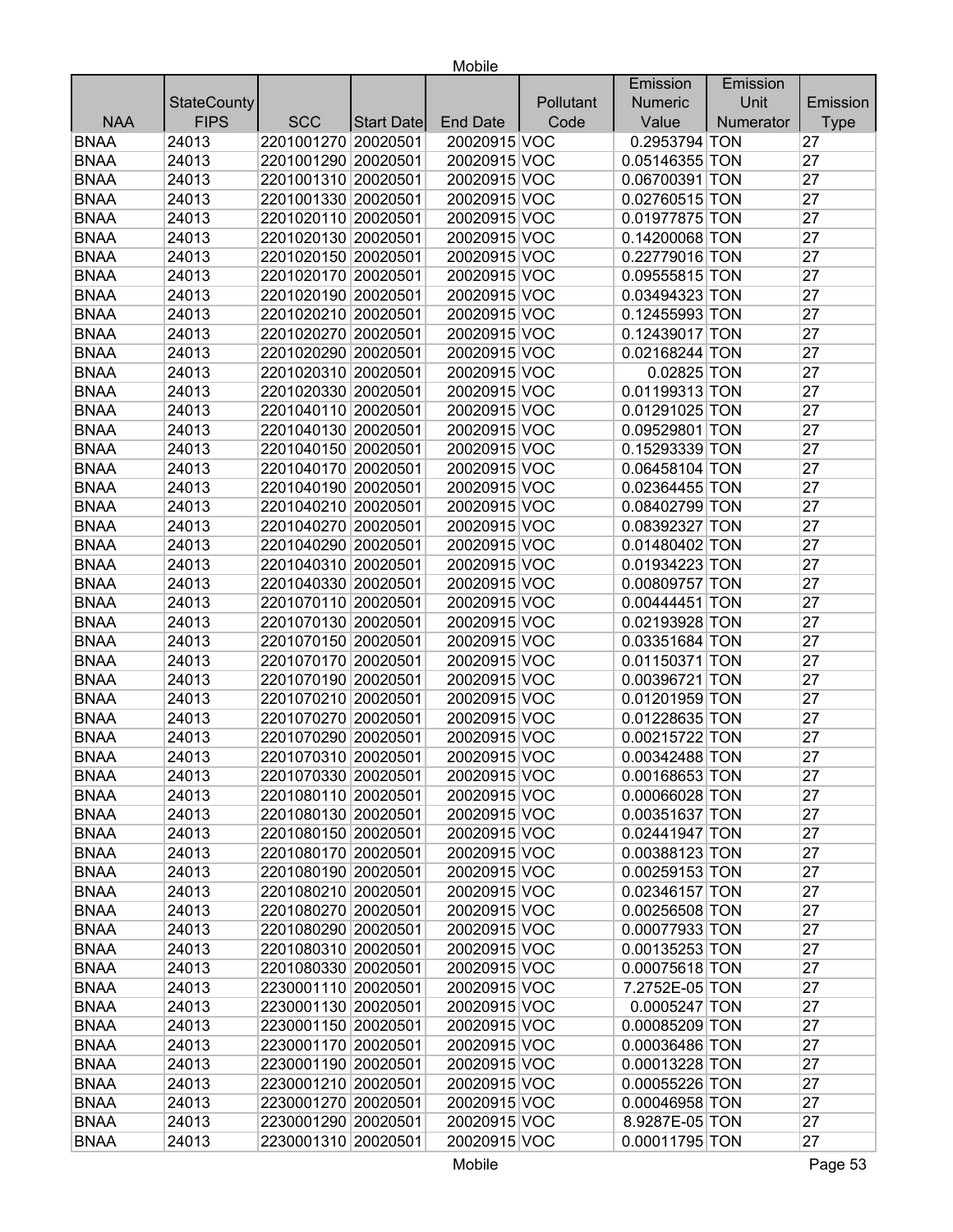|             |                    |                     |                   |                 |           | Emission         | Emission  |             |
|-------------|--------------------|---------------------|-------------------|-----------------|-----------|------------------|-----------|-------------|
|             | <b>StateCounty</b> |                     |                   |                 | Pollutant | <b>Numeric</b>   | Unit      | Emission    |
| <b>NAA</b>  | <b>FIPS</b>        | <b>SCC</b>          | <b>Start Date</b> | <b>End Date</b> | Code      | Value            | Numerator | <b>Type</b> |
| <b>BNAA</b> | 24013              | 2230001330 20020501 |                   | 20020915 VOC    |           | 5.2911E-05 TON   |           | 27          |
| <b>BNAA</b> | 24013              | 2230060110 20020501 |                   | 20020915 VOC    |           | 0.00024582 TON   |           | 27          |
| <b>BNAA</b> | 24013              | 2230060130 20020501 |                   | 20020915 VOC    |           | 0.0018122 TON    |           | 27          |
| <b>BNAA</b> | 24013              | 2230060150 20020501 |                   | 20020915 VOC    |           | 0.00292333 TON   |           | 27          |
| <b>BNAA</b> | 24013              | 2230060170 20020501 |                   | 20020915 VOC    |           | 0.00125994 TON   |           | 27          |
| <b>BNAA</b> | 24013              | 2230060190 20020501 |                   | 20020915 VOC    |           | 0.00045746 TON   |           | 27          |
| <b>BNAA</b> | 24013              | 2230060210 20020501 |                   | 20020915 VOC    |           | 0.00204368 TON   |           | 27          |
| <b>BNAA</b> | 24013              | 2230060270 20020501 |                   | 20020915 VOC    |           | 0.00161709 TON   |           | 27          |
| <b>BNAA</b> | 24013              | 2230060290 20020501 |                   | 20020915 VOC    |           | 0.00031416 TON   |           | 27          |
| <b>BNAA</b> | 24013              | 2230060310 20020501 |                   | 20020915 VOC    |           | 0.00041998 TON   |           | 27          |
| <b>BNAA</b> | 24013              | 2230060330 20020501 |                   | 20020915 VOC    |           | 0.00019731 TON   |           | 27          |
| <b>BNAA</b> | 24013              | 2230071110 20020501 |                   | 20020915 VOC    |           | 0.0002403 TON    |           | 27          |
| <b>BNAA</b> | 24013              | 2230071130 20020501 |                   | 20020915 VOC    |           | 0.00116073 TON   |           | 27          |
| <b>BNAA</b> | 24013              | 2230071150 20020501 |                   | 20020915 VOC    |           | 0.00158622 TON   |           | 27          |
| <b>BNAA</b> | 24013              | 2230071170 20020501 |                   | 20020915 VOC    |           | 0.00062721 TON   |           | 27          |
| <b>BNAA</b> | 24013              | 2230071190 20020501 |                   | 20020915 VOC    |           | 0.00022597 TON   |           | 27          |
| <b>BNAA</b> | 24013              | 2230071210 20020501 |                   | 20020915 VOC    |           | 0.00057651 TON   |           | 27          |
| <b>BNAA</b> | 24013              | 2230071270 20020501 |                   | 20020915 VOC    |           | 0.00060958 TON   |           | 27          |
| <b>BNAA</b> | 24013              | 2230071290 20020501 |                   | 20020915 VOC    |           | 0.00010362 TON   |           | 27          |
| <b>BNAA</b> | 24013              | 2230071310 20020501 |                   | 20020915 VOC    |           | 0.00016976 TON   |           | 27          |
| <b>BNAA</b> | 24013              | 2230071330 20020501 |                   | 20020915 VOC    |           | 6.2832E-05 TON   |           | 27          |
| <b>BNAA</b> | 24013              | 2230072110 20020501 |                   | 20020915 VOC    |           | 0.00020393 TON   |           | 27          |
| <b>BNAA</b> | 24013              | 2230072130 20020501 |                   | 20020915 VOC    |           | 0.00098987 TON   |           | 27          |
| <b>BNAA</b> | 24013              | 2230072150 20020501 |                   | 20020915 VOC    |           | 0.00135253 TON   |           | 27          |
| <b>BNAA</b> | 24013              | 2230072170 20020501 |                   | 20020915 VOC    |           | 0.00053572 TON   |           | 27          |
| <b>BNAA</b> | 24013              | 2230072190 20020501 |                   | 20020915 VOC    |           | 0.0001918 TON    |           | 27          |
| <b>BNAA</b> | 24013              | 2230072210 20020501 |                   | 20020915 VOC    |           | 0.00048943 TON   |           | 27          |
| <b>BNAA</b> | 24013              | 2230072270 20020501 |                   | 20020915 VOC    |           | 0.00051919 TON   |           | 27          |
| <b>BNAA</b> | 24013              | 2230072290 20020501 |                   | 20020915 VOC    |           | 8.8185E-05 TON   |           | 27          |
| <b>BNAA</b> | 24013              | 2230072310 20020501 |                   | 20020915 VOC    |           | 0.0001444 TON    |           | 27          |
| <b>BNAA</b> | 24013              | 2230072330 20020501 |                   | 20020915 VOC    |           | 5.0706E-05 TON   |           | 27          |
| <b>BNAA</b> | 24013              | 2230073110 20020501 |                   | 20020915 VOC    |           | 0.00086531 TON   |           | 27          |
| <b>BNAA</b> | 24013              | 2230073130 20020501 |                   | 20020915 VOC    |           | 0.00417886 TON   |           | 27          |
| BNAA        | 24013              | 2230073150 20020501 |                   | 20020915 VOC    |           | $0.00570997$ TON |           | 27          |
| <b>BNAA</b> | 24013              | 2230073170 20020501 |                   | 20020915 VOC    |           | 0.00225974 TON   |           | 27          |
| <b>BNAA</b> | 24013              | 2230073190 20020501 |                   | 20020915 VOC    |           | 0.0008135 TON    |           | 27          |
| <b>BNAA</b> | 24013              | 2230073210 20020501 |                   | 20020915 VOC    |           | 0.00207345 TON   |           | 27          |
| <b>BNAA</b> | 24013              | 2230073270 20020501 |                   | 20020915 VOC    |           | 0.0021947 TON    |           | 27          |
| <b>BNAA</b> | 24013              | 2230073290 20020501 |                   | 20020915 VOC    |           | 0.00037479 TON   |           | 27          |
| <b>BNAA</b> | 24013              | 2230073310 20020501 |                   | 20020915 VOC    |           | 0.00061288 TON   |           | 27          |
| <b>BNAA</b> | 24013              | 2230073330 20020501 |                   | 20020915 VOC    |           | 0.00022597 TON   |           | 27          |
| <b>BNAA</b> | 24013              | 2230074110 20020501 |                   | 20020915 VOC    |           | 0.00347338 TON   |           | 27          |
| <b>BNAA</b> | 24013              | 2230074130 20020501 |                   | 20020915 VOC    |           | 0.01678928 TON   |           | 27          |
| <b>BNAA</b> | 24013              | 2230074150 20020501 |                   | 20020915 VOC    |           | 0.02294017 TON   |           | 27          |
| <b>BNAA</b> | 24013              | 2230074170 20020501 |                   | 20020915 VOC    |           | 0.00907532 TON   |           | 27          |
| <b>BNAA</b> | 24013              | 2230074190 20020501 |                   | 20020915 VOC    |           | 0.00326614 TON   |           | 27          |
| <b>BNAA</b> | 24013              | 2230074210 20020501 |                   | 20020915 VOC    |           | 0.00833898 TON   |           | 27          |
| <b>BNAA</b> | 24013              | 2230074270 20020501 |                   | 20020915 VOC    |           | 0.00881517 TON   |           | 27          |
| <b>BNAA</b> | 24013              | 2230074290 20020501 |                   | 20020915 VOC    |           | 0.00150355 TON   |           | 27          |
| <b>BNAA</b> | 24013              | 2230074310 20020501 |                   | 20020915 VOC    |           | 0.00245815 TON   |           | 27          |
| <b>BNAA</b> | 24013              | 2230074330 20020501 |                   | 20020915 VOC    |           | 0.00090169 TON   |           | 27          |
| <b>BNAA</b> | 24013              | 2230075110 20020501 |                   | 20020915 VOC    |           | 0.00046517 TON   |           | 27          |
| <b>BNAA</b> |                    | 2230075130 20020501 |                   | 20020915 VOC    |           | 0.00206683 TON   |           | 27          |
|             | 24013              |                     |                   |                 |           |                  |           |             |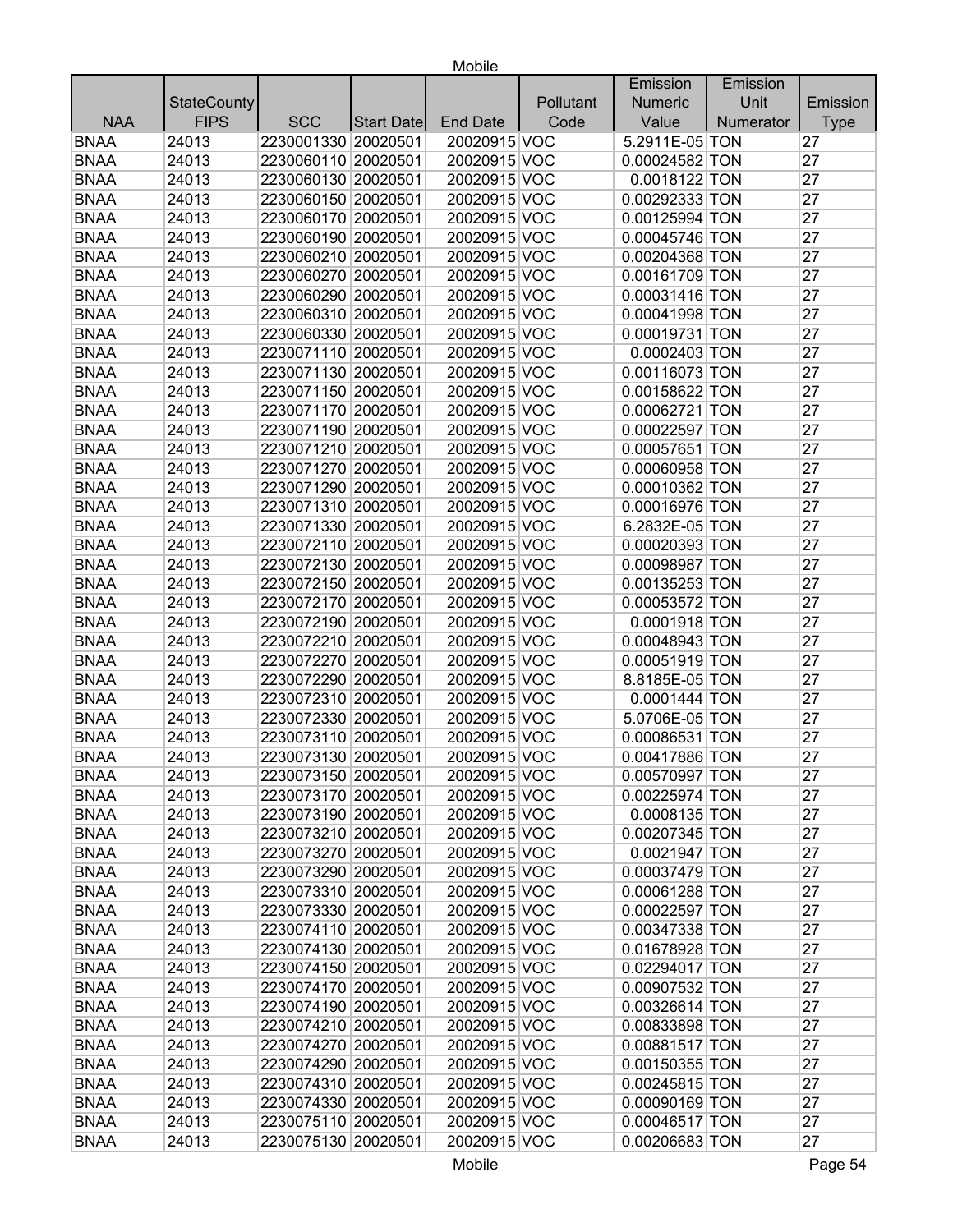| Unit<br><b>StateCounty</b><br>Pollutant<br><b>Numeric</b><br>Emission<br><b>FIPS</b><br><b>NAA</b><br><b>SCC</b><br>Code<br>Value<br><b>End Date</b><br>Numerator<br><b>Type</b><br>Start Date<br><b>BNAA</b><br>24013<br>2230075150 20020501<br>20020915 VOC<br>0.00834228 TON<br>27<br><b>BNAA</b><br>2230075170 20020501<br>0.0013371 TON<br>24013<br>20020915 VOC<br>27<br><b>BNAA</b><br>27<br>24013<br>2230075190 20020501<br>20020915 VOC<br>0.00027227 TON<br><b>BNAA</b><br>27<br>24013<br>2230075210 20020501<br>20020915 VOC<br>0.00127537 TON<br>27<br>24013<br>2230075270 20020501<br>20020915 VOC<br>0.00256948 TON<br><b>BNAA</b><br>2230075290 20020501<br>27<br>24013<br>20020915 VOC<br>0.00054454 TON<br>27<br>24013<br>2230075310 20020501<br>20020915 VOC<br>0.00077272 TON<br>27<br>24013<br>2230075330 20020501<br>20020915 VOC<br>0.00050596 TON<br>27<br>2201001110 20020501<br>24025<br>20020915 VOC<br>0.68351379 TON<br>27<br><b>BNAA</b><br>24025<br>2201001130 20020501<br>20020915 VOC<br>0.16512494 TON<br>27<br>24025<br>2201001150 20020501<br>20020915 VOC<br>0.41990626 TON<br><b>BNAA</b><br>27<br>24025<br>2201001170 20020501<br>20020915 VOC<br>0.25869673 TON<br>27<br><b>BNAA</b><br>24025<br>2201001190 20020501<br>20020915 VOC<br>0.06826165 TON<br><b>BNAA</b><br>27<br>24025<br>2201001210 20020501<br>20020915 VOC<br>0.21886366 TON<br><b>BNAA</b><br>27<br>24025<br>2201001230 20020501<br>20020915 VOC<br>0.18427647 TON<br><b>BNAA</b><br>0.18129913 TON<br>27<br>24025<br>2201001250 20020501<br>20020915 VOC<br><b>BNAA</b><br>27<br>24025<br>2201001270 20020501<br>20020915 VOC<br>0.50182333 TON<br><b>BNAA</b><br>27<br>24025<br>2201001290 20020501<br>20020915 VOC<br>0.28098434 TON<br><b>BNAA</b><br>0.23362138 TON<br>27<br>24025<br>2201001310 20020501<br>20020915 VOC<br><b>BNAA</b><br>27<br>24025<br>2201001330 20020501<br>20020915 VOC<br>0.24612709 TON<br><b>BNAA</b><br>27<br>24025<br>2201020110 20020501<br>20020915 VOC<br>0.2890775 TON<br><b>BNAA</b><br>2201020130 20020501<br>20020915 VOC<br>0.06955576 TON<br>27<br>24025<br><b>BNAA</b><br>27<br>24025<br>2201020150 20020501<br>20020915 VOC<br>0.17683698 TON<br><b>BNAA</b><br>27<br>24025<br>2201020170 20020501<br>20020915 VOC<br>0.10896886 TON<br><b>BNAA</b><br>27<br>24025<br>2201020190 20020501<br>20020915 VOC<br>0.02875486 TON<br>27<br>2201020210 20020501<br>20020915 VOC<br>0.09514809 TON<br><b>BNAA</b><br>24025<br>2201020230 20020501<br>0.0779223 TON<br>27<br><b>BNAA</b><br>24025<br>20020915 VOC<br><b>BNAA</b><br>2201020250 20020501<br>20020915 VOC<br>0.07674282 TON<br>27<br>24025<br><b>BNAA</b><br>2201020270 20020501<br>27<br>24025<br>20020915 VOC<br>0.21136354 TON<br>27<br><b>BNAA</b><br>24025<br>2201020290 20020501<br>20020915 VOC<br>0.11849612 TON<br><b>BNAA</b><br>2201020310 20020501<br>0.1001151 TON<br>27<br>24025<br>20020915 VOC<br><b>BNAA</b><br>27<br>24025<br>2201020330 20020501<br>20020915 VOC<br>0.10690423 TON<br><b>BNAA</b><br>27<br>24025<br>2201040110 20020501<br>20020915 VOC<br>0.18868571 TON<br>27<br>20020915 VOC<br><b>BNAA</b><br>2201040130 20020501<br>24025<br>$0.04689227$ TON<br><b>BNAA</b><br>24025<br>2201040150 20020501<br>27<br>20020915 VOC<br>0.11881249 TON<br><b>BNAA</b><br>24025<br>2201040170 20020501<br>20020915 VOC<br>0.07361998 TON<br>27<br>2201040190 20020501<br>0.01945357 TON<br><b>BNAA</b><br>24025<br>20020915 VOC<br>27<br><b>BNAA</b><br>2201040210 20020501<br>20020915 VOC<br>27<br>24025<br>0.06418641 TON<br><b>BNAA</b><br>2201040230 20020501<br>24025<br>20020915 VOC<br>0.05092672 TON<br>27<br><b>BNAA</b><br>2201040250 20020501<br>0.0506765 TON<br>24025<br>20020915 VOC<br>27<br>2201040270 20020501<br>20020915 VOC<br>0.14278773 TON<br>27<br><b>BNAA</b><br>24025<br><b>BNAA</b><br>2201040290 20020501<br>20020915 VOC<br>0.08106167 TON<br>27<br>24025<br><b>BNAA</b><br>2201040310 20020501<br>0.06817236 TON<br>27<br>24025<br>20020915 VOC<br>2201040330 20020501<br><b>BNAA</b><br>24025<br>20020915 VOC<br>0.07217485 TON<br>27<br>2201070110 20020501<br>27<br><b>BNAA</b><br>24025<br>20020915 VOC<br>0.06489299 TON<br><b>BNAA</b><br>2201070130 20020501<br>20020915 VOC<br>27<br>24025<br>0.01031872 TON |             |       |  |  | Emission | Emission |    |
|------------------------------------------------------------------------------------------------------------------------------------------------------------------------------------------------------------------------------------------------------------------------------------------------------------------------------------------------------------------------------------------------------------------------------------------------------------------------------------------------------------------------------------------------------------------------------------------------------------------------------------------------------------------------------------------------------------------------------------------------------------------------------------------------------------------------------------------------------------------------------------------------------------------------------------------------------------------------------------------------------------------------------------------------------------------------------------------------------------------------------------------------------------------------------------------------------------------------------------------------------------------------------------------------------------------------------------------------------------------------------------------------------------------------------------------------------------------------------------------------------------------------------------------------------------------------------------------------------------------------------------------------------------------------------------------------------------------------------------------------------------------------------------------------------------------------------------------------------------------------------------------------------------------------------------------------------------------------------------------------------------------------------------------------------------------------------------------------------------------------------------------------------------------------------------------------------------------------------------------------------------------------------------------------------------------------------------------------------------------------------------------------------------------------------------------------------------------------------------------------------------------------------------------------------------------------------------------------------------------------------------------------------------------------------------------------------------------------------------------------------------------------------------------------------------------------------------------------------------------------------------------------------------------------------------------------------------------------------------------------------------------------------------------------------------------------------------------------------------------------------------------------------------------------------------------------------------------------------------------------------------------------------------------------------------------------------------------------------------------------------------------------------------------------------------------------------------------------------------------------------------------------------------------------------------------------------------------------------------------------------------------------------------------------------------------------------------------------------------------------------------------------------------------------------------------------------------------------------------------------------------------------------------------------------------------------------------------------------------------------------------------------------------------------------------------------------------------------------------------------------------------------------------------------------------------------------------------------------------------------------------------------------------|-------------|-------|--|--|----------|----------|----|
|                                                                                                                                                                                                                                                                                                                                                                                                                                                                                                                                                                                                                                                                                                                                                                                                                                                                                                                                                                                                                                                                                                                                                                                                                                                                                                                                                                                                                                                                                                                                                                                                                                                                                                                                                                                                                                                                                                                                                                                                                                                                                                                                                                                                                                                                                                                                                                                                                                                                                                                                                                                                                                                                                                                                                                                                                                                                                                                                                                                                                                                                                                                                                                                                                                                                                                                                                                                                                                                                                                                                                                                                                                                                                                                                                                                                                                                                                                                                                                                                                                                                                                                                                                                                                                                                                    |             |       |  |  |          |          |    |
|                                                                                                                                                                                                                                                                                                                                                                                                                                                                                                                                                                                                                                                                                                                                                                                                                                                                                                                                                                                                                                                                                                                                                                                                                                                                                                                                                                                                                                                                                                                                                                                                                                                                                                                                                                                                                                                                                                                                                                                                                                                                                                                                                                                                                                                                                                                                                                                                                                                                                                                                                                                                                                                                                                                                                                                                                                                                                                                                                                                                                                                                                                                                                                                                                                                                                                                                                                                                                                                                                                                                                                                                                                                                                                                                                                                                                                                                                                                                                                                                                                                                                                                                                                                                                                                                                    |             |       |  |  |          |          |    |
|                                                                                                                                                                                                                                                                                                                                                                                                                                                                                                                                                                                                                                                                                                                                                                                                                                                                                                                                                                                                                                                                                                                                                                                                                                                                                                                                                                                                                                                                                                                                                                                                                                                                                                                                                                                                                                                                                                                                                                                                                                                                                                                                                                                                                                                                                                                                                                                                                                                                                                                                                                                                                                                                                                                                                                                                                                                                                                                                                                                                                                                                                                                                                                                                                                                                                                                                                                                                                                                                                                                                                                                                                                                                                                                                                                                                                                                                                                                                                                                                                                                                                                                                                                                                                                                                                    |             |       |  |  |          |          |    |
|                                                                                                                                                                                                                                                                                                                                                                                                                                                                                                                                                                                                                                                                                                                                                                                                                                                                                                                                                                                                                                                                                                                                                                                                                                                                                                                                                                                                                                                                                                                                                                                                                                                                                                                                                                                                                                                                                                                                                                                                                                                                                                                                                                                                                                                                                                                                                                                                                                                                                                                                                                                                                                                                                                                                                                                                                                                                                                                                                                                                                                                                                                                                                                                                                                                                                                                                                                                                                                                                                                                                                                                                                                                                                                                                                                                                                                                                                                                                                                                                                                                                                                                                                                                                                                                                                    |             |       |  |  |          |          |    |
|                                                                                                                                                                                                                                                                                                                                                                                                                                                                                                                                                                                                                                                                                                                                                                                                                                                                                                                                                                                                                                                                                                                                                                                                                                                                                                                                                                                                                                                                                                                                                                                                                                                                                                                                                                                                                                                                                                                                                                                                                                                                                                                                                                                                                                                                                                                                                                                                                                                                                                                                                                                                                                                                                                                                                                                                                                                                                                                                                                                                                                                                                                                                                                                                                                                                                                                                                                                                                                                                                                                                                                                                                                                                                                                                                                                                                                                                                                                                                                                                                                                                                                                                                                                                                                                                                    |             |       |  |  |          |          |    |
|                                                                                                                                                                                                                                                                                                                                                                                                                                                                                                                                                                                                                                                                                                                                                                                                                                                                                                                                                                                                                                                                                                                                                                                                                                                                                                                                                                                                                                                                                                                                                                                                                                                                                                                                                                                                                                                                                                                                                                                                                                                                                                                                                                                                                                                                                                                                                                                                                                                                                                                                                                                                                                                                                                                                                                                                                                                                                                                                                                                                                                                                                                                                                                                                                                                                                                                                                                                                                                                                                                                                                                                                                                                                                                                                                                                                                                                                                                                                                                                                                                                                                                                                                                                                                                                                                    |             |       |  |  |          |          |    |
|                                                                                                                                                                                                                                                                                                                                                                                                                                                                                                                                                                                                                                                                                                                                                                                                                                                                                                                                                                                                                                                                                                                                                                                                                                                                                                                                                                                                                                                                                                                                                                                                                                                                                                                                                                                                                                                                                                                                                                                                                                                                                                                                                                                                                                                                                                                                                                                                                                                                                                                                                                                                                                                                                                                                                                                                                                                                                                                                                                                                                                                                                                                                                                                                                                                                                                                                                                                                                                                                                                                                                                                                                                                                                                                                                                                                                                                                                                                                                                                                                                                                                                                                                                                                                                                                                    | <b>BNAA</b> |       |  |  |          |          |    |
|                                                                                                                                                                                                                                                                                                                                                                                                                                                                                                                                                                                                                                                                                                                                                                                                                                                                                                                                                                                                                                                                                                                                                                                                                                                                                                                                                                                                                                                                                                                                                                                                                                                                                                                                                                                                                                                                                                                                                                                                                                                                                                                                                                                                                                                                                                                                                                                                                                                                                                                                                                                                                                                                                                                                                                                                                                                                                                                                                                                                                                                                                                                                                                                                                                                                                                                                                                                                                                                                                                                                                                                                                                                                                                                                                                                                                                                                                                                                                                                                                                                                                                                                                                                                                                                                                    |             |       |  |  |          |          |    |
|                                                                                                                                                                                                                                                                                                                                                                                                                                                                                                                                                                                                                                                                                                                                                                                                                                                                                                                                                                                                                                                                                                                                                                                                                                                                                                                                                                                                                                                                                                                                                                                                                                                                                                                                                                                                                                                                                                                                                                                                                                                                                                                                                                                                                                                                                                                                                                                                                                                                                                                                                                                                                                                                                                                                                                                                                                                                                                                                                                                                                                                                                                                                                                                                                                                                                                                                                                                                                                                                                                                                                                                                                                                                                                                                                                                                                                                                                                                                                                                                                                                                                                                                                                                                                                                                                    | <b>BNAA</b> |       |  |  |          |          |    |
|                                                                                                                                                                                                                                                                                                                                                                                                                                                                                                                                                                                                                                                                                                                                                                                                                                                                                                                                                                                                                                                                                                                                                                                                                                                                                                                                                                                                                                                                                                                                                                                                                                                                                                                                                                                                                                                                                                                                                                                                                                                                                                                                                                                                                                                                                                                                                                                                                                                                                                                                                                                                                                                                                                                                                                                                                                                                                                                                                                                                                                                                                                                                                                                                                                                                                                                                                                                                                                                                                                                                                                                                                                                                                                                                                                                                                                                                                                                                                                                                                                                                                                                                                                                                                                                                                    | <b>BNAA</b> |       |  |  |          |          |    |
|                                                                                                                                                                                                                                                                                                                                                                                                                                                                                                                                                                                                                                                                                                                                                                                                                                                                                                                                                                                                                                                                                                                                                                                                                                                                                                                                                                                                                                                                                                                                                                                                                                                                                                                                                                                                                                                                                                                                                                                                                                                                                                                                                                                                                                                                                                                                                                                                                                                                                                                                                                                                                                                                                                                                                                                                                                                                                                                                                                                                                                                                                                                                                                                                                                                                                                                                                                                                                                                                                                                                                                                                                                                                                                                                                                                                                                                                                                                                                                                                                                                                                                                                                                                                                                                                                    | <b>BNAA</b> |       |  |  |          |          |    |
|                                                                                                                                                                                                                                                                                                                                                                                                                                                                                                                                                                                                                                                                                                                                                                                                                                                                                                                                                                                                                                                                                                                                                                                                                                                                                                                                                                                                                                                                                                                                                                                                                                                                                                                                                                                                                                                                                                                                                                                                                                                                                                                                                                                                                                                                                                                                                                                                                                                                                                                                                                                                                                                                                                                                                                                                                                                                                                                                                                                                                                                                                                                                                                                                                                                                                                                                                                                                                                                                                                                                                                                                                                                                                                                                                                                                                                                                                                                                                                                                                                                                                                                                                                                                                                                                                    |             |       |  |  |          |          |    |
|                                                                                                                                                                                                                                                                                                                                                                                                                                                                                                                                                                                                                                                                                                                                                                                                                                                                                                                                                                                                                                                                                                                                                                                                                                                                                                                                                                                                                                                                                                                                                                                                                                                                                                                                                                                                                                                                                                                                                                                                                                                                                                                                                                                                                                                                                                                                                                                                                                                                                                                                                                                                                                                                                                                                                                                                                                                                                                                                                                                                                                                                                                                                                                                                                                                                                                                                                                                                                                                                                                                                                                                                                                                                                                                                                                                                                                                                                                                                                                                                                                                                                                                                                                                                                                                                                    | <b>BNAA</b> |       |  |  |          |          |    |
|                                                                                                                                                                                                                                                                                                                                                                                                                                                                                                                                                                                                                                                                                                                                                                                                                                                                                                                                                                                                                                                                                                                                                                                                                                                                                                                                                                                                                                                                                                                                                                                                                                                                                                                                                                                                                                                                                                                                                                                                                                                                                                                                                                                                                                                                                                                                                                                                                                                                                                                                                                                                                                                                                                                                                                                                                                                                                                                                                                                                                                                                                                                                                                                                                                                                                                                                                                                                                                                                                                                                                                                                                                                                                                                                                                                                                                                                                                                                                                                                                                                                                                                                                                                                                                                                                    |             |       |  |  |          |          |    |
|                                                                                                                                                                                                                                                                                                                                                                                                                                                                                                                                                                                                                                                                                                                                                                                                                                                                                                                                                                                                                                                                                                                                                                                                                                                                                                                                                                                                                                                                                                                                                                                                                                                                                                                                                                                                                                                                                                                                                                                                                                                                                                                                                                                                                                                                                                                                                                                                                                                                                                                                                                                                                                                                                                                                                                                                                                                                                                                                                                                                                                                                                                                                                                                                                                                                                                                                                                                                                                                                                                                                                                                                                                                                                                                                                                                                                                                                                                                                                                                                                                                                                                                                                                                                                                                                                    |             |       |  |  |          |          |    |
|                                                                                                                                                                                                                                                                                                                                                                                                                                                                                                                                                                                                                                                                                                                                                                                                                                                                                                                                                                                                                                                                                                                                                                                                                                                                                                                                                                                                                                                                                                                                                                                                                                                                                                                                                                                                                                                                                                                                                                                                                                                                                                                                                                                                                                                                                                                                                                                                                                                                                                                                                                                                                                                                                                                                                                                                                                                                                                                                                                                                                                                                                                                                                                                                                                                                                                                                                                                                                                                                                                                                                                                                                                                                                                                                                                                                                                                                                                                                                                                                                                                                                                                                                                                                                                                                                    |             |       |  |  |          |          |    |
|                                                                                                                                                                                                                                                                                                                                                                                                                                                                                                                                                                                                                                                                                                                                                                                                                                                                                                                                                                                                                                                                                                                                                                                                                                                                                                                                                                                                                                                                                                                                                                                                                                                                                                                                                                                                                                                                                                                                                                                                                                                                                                                                                                                                                                                                                                                                                                                                                                                                                                                                                                                                                                                                                                                                                                                                                                                                                                                                                                                                                                                                                                                                                                                                                                                                                                                                                                                                                                                                                                                                                                                                                                                                                                                                                                                                                                                                                                                                                                                                                                                                                                                                                                                                                                                                                    |             |       |  |  |          |          |    |
|                                                                                                                                                                                                                                                                                                                                                                                                                                                                                                                                                                                                                                                                                                                                                                                                                                                                                                                                                                                                                                                                                                                                                                                                                                                                                                                                                                                                                                                                                                                                                                                                                                                                                                                                                                                                                                                                                                                                                                                                                                                                                                                                                                                                                                                                                                                                                                                                                                                                                                                                                                                                                                                                                                                                                                                                                                                                                                                                                                                                                                                                                                                                                                                                                                                                                                                                                                                                                                                                                                                                                                                                                                                                                                                                                                                                                                                                                                                                                                                                                                                                                                                                                                                                                                                                                    |             |       |  |  |          |          |    |
|                                                                                                                                                                                                                                                                                                                                                                                                                                                                                                                                                                                                                                                                                                                                                                                                                                                                                                                                                                                                                                                                                                                                                                                                                                                                                                                                                                                                                                                                                                                                                                                                                                                                                                                                                                                                                                                                                                                                                                                                                                                                                                                                                                                                                                                                                                                                                                                                                                                                                                                                                                                                                                                                                                                                                                                                                                                                                                                                                                                                                                                                                                                                                                                                                                                                                                                                                                                                                                                                                                                                                                                                                                                                                                                                                                                                                                                                                                                                                                                                                                                                                                                                                                                                                                                                                    |             |       |  |  |          |          |    |
|                                                                                                                                                                                                                                                                                                                                                                                                                                                                                                                                                                                                                                                                                                                                                                                                                                                                                                                                                                                                                                                                                                                                                                                                                                                                                                                                                                                                                                                                                                                                                                                                                                                                                                                                                                                                                                                                                                                                                                                                                                                                                                                                                                                                                                                                                                                                                                                                                                                                                                                                                                                                                                                                                                                                                                                                                                                                                                                                                                                                                                                                                                                                                                                                                                                                                                                                                                                                                                                                                                                                                                                                                                                                                                                                                                                                                                                                                                                                                                                                                                                                                                                                                                                                                                                                                    |             |       |  |  |          |          |    |
|                                                                                                                                                                                                                                                                                                                                                                                                                                                                                                                                                                                                                                                                                                                                                                                                                                                                                                                                                                                                                                                                                                                                                                                                                                                                                                                                                                                                                                                                                                                                                                                                                                                                                                                                                                                                                                                                                                                                                                                                                                                                                                                                                                                                                                                                                                                                                                                                                                                                                                                                                                                                                                                                                                                                                                                                                                                                                                                                                                                                                                                                                                                                                                                                                                                                                                                                                                                                                                                                                                                                                                                                                                                                                                                                                                                                                                                                                                                                                                                                                                                                                                                                                                                                                                                                                    |             |       |  |  |          |          |    |
|                                                                                                                                                                                                                                                                                                                                                                                                                                                                                                                                                                                                                                                                                                                                                                                                                                                                                                                                                                                                                                                                                                                                                                                                                                                                                                                                                                                                                                                                                                                                                                                                                                                                                                                                                                                                                                                                                                                                                                                                                                                                                                                                                                                                                                                                                                                                                                                                                                                                                                                                                                                                                                                                                                                                                                                                                                                                                                                                                                                                                                                                                                                                                                                                                                                                                                                                                                                                                                                                                                                                                                                                                                                                                                                                                                                                                                                                                                                                                                                                                                                                                                                                                                                                                                                                                    |             |       |  |  |          |          |    |
|                                                                                                                                                                                                                                                                                                                                                                                                                                                                                                                                                                                                                                                                                                                                                                                                                                                                                                                                                                                                                                                                                                                                                                                                                                                                                                                                                                                                                                                                                                                                                                                                                                                                                                                                                                                                                                                                                                                                                                                                                                                                                                                                                                                                                                                                                                                                                                                                                                                                                                                                                                                                                                                                                                                                                                                                                                                                                                                                                                                                                                                                                                                                                                                                                                                                                                                                                                                                                                                                                                                                                                                                                                                                                                                                                                                                                                                                                                                                                                                                                                                                                                                                                                                                                                                                                    |             |       |  |  |          |          |    |
|                                                                                                                                                                                                                                                                                                                                                                                                                                                                                                                                                                                                                                                                                                                                                                                                                                                                                                                                                                                                                                                                                                                                                                                                                                                                                                                                                                                                                                                                                                                                                                                                                                                                                                                                                                                                                                                                                                                                                                                                                                                                                                                                                                                                                                                                                                                                                                                                                                                                                                                                                                                                                                                                                                                                                                                                                                                                                                                                                                                                                                                                                                                                                                                                                                                                                                                                                                                                                                                                                                                                                                                                                                                                                                                                                                                                                                                                                                                                                                                                                                                                                                                                                                                                                                                                                    |             |       |  |  |          |          |    |
|                                                                                                                                                                                                                                                                                                                                                                                                                                                                                                                                                                                                                                                                                                                                                                                                                                                                                                                                                                                                                                                                                                                                                                                                                                                                                                                                                                                                                                                                                                                                                                                                                                                                                                                                                                                                                                                                                                                                                                                                                                                                                                                                                                                                                                                                                                                                                                                                                                                                                                                                                                                                                                                                                                                                                                                                                                                                                                                                                                                                                                                                                                                                                                                                                                                                                                                                                                                                                                                                                                                                                                                                                                                                                                                                                                                                                                                                                                                                                                                                                                                                                                                                                                                                                                                                                    |             |       |  |  |          |          |    |
|                                                                                                                                                                                                                                                                                                                                                                                                                                                                                                                                                                                                                                                                                                                                                                                                                                                                                                                                                                                                                                                                                                                                                                                                                                                                                                                                                                                                                                                                                                                                                                                                                                                                                                                                                                                                                                                                                                                                                                                                                                                                                                                                                                                                                                                                                                                                                                                                                                                                                                                                                                                                                                                                                                                                                                                                                                                                                                                                                                                                                                                                                                                                                                                                                                                                                                                                                                                                                                                                                                                                                                                                                                                                                                                                                                                                                                                                                                                                                                                                                                                                                                                                                                                                                                                                                    |             |       |  |  |          |          |    |
|                                                                                                                                                                                                                                                                                                                                                                                                                                                                                                                                                                                                                                                                                                                                                                                                                                                                                                                                                                                                                                                                                                                                                                                                                                                                                                                                                                                                                                                                                                                                                                                                                                                                                                                                                                                                                                                                                                                                                                                                                                                                                                                                                                                                                                                                                                                                                                                                                                                                                                                                                                                                                                                                                                                                                                                                                                                                                                                                                                                                                                                                                                                                                                                                                                                                                                                                                                                                                                                                                                                                                                                                                                                                                                                                                                                                                                                                                                                                                                                                                                                                                                                                                                                                                                                                                    |             |       |  |  |          |          |    |
|                                                                                                                                                                                                                                                                                                                                                                                                                                                                                                                                                                                                                                                                                                                                                                                                                                                                                                                                                                                                                                                                                                                                                                                                                                                                                                                                                                                                                                                                                                                                                                                                                                                                                                                                                                                                                                                                                                                                                                                                                                                                                                                                                                                                                                                                                                                                                                                                                                                                                                                                                                                                                                                                                                                                                                                                                                                                                                                                                                                                                                                                                                                                                                                                                                                                                                                                                                                                                                                                                                                                                                                                                                                                                                                                                                                                                                                                                                                                                                                                                                                                                                                                                                                                                                                                                    |             |       |  |  |          |          |    |
|                                                                                                                                                                                                                                                                                                                                                                                                                                                                                                                                                                                                                                                                                                                                                                                                                                                                                                                                                                                                                                                                                                                                                                                                                                                                                                                                                                                                                                                                                                                                                                                                                                                                                                                                                                                                                                                                                                                                                                                                                                                                                                                                                                                                                                                                                                                                                                                                                                                                                                                                                                                                                                                                                                                                                                                                                                                                                                                                                                                                                                                                                                                                                                                                                                                                                                                                                                                                                                                                                                                                                                                                                                                                                                                                                                                                                                                                                                                                                                                                                                                                                                                                                                                                                                                                                    |             |       |  |  |          |          |    |
|                                                                                                                                                                                                                                                                                                                                                                                                                                                                                                                                                                                                                                                                                                                                                                                                                                                                                                                                                                                                                                                                                                                                                                                                                                                                                                                                                                                                                                                                                                                                                                                                                                                                                                                                                                                                                                                                                                                                                                                                                                                                                                                                                                                                                                                                                                                                                                                                                                                                                                                                                                                                                                                                                                                                                                                                                                                                                                                                                                                                                                                                                                                                                                                                                                                                                                                                                                                                                                                                                                                                                                                                                                                                                                                                                                                                                                                                                                                                                                                                                                                                                                                                                                                                                                                                                    |             |       |  |  |          |          |    |
|                                                                                                                                                                                                                                                                                                                                                                                                                                                                                                                                                                                                                                                                                                                                                                                                                                                                                                                                                                                                                                                                                                                                                                                                                                                                                                                                                                                                                                                                                                                                                                                                                                                                                                                                                                                                                                                                                                                                                                                                                                                                                                                                                                                                                                                                                                                                                                                                                                                                                                                                                                                                                                                                                                                                                                                                                                                                                                                                                                                                                                                                                                                                                                                                                                                                                                                                                                                                                                                                                                                                                                                                                                                                                                                                                                                                                                                                                                                                                                                                                                                                                                                                                                                                                                                                                    |             |       |  |  |          |          |    |
|                                                                                                                                                                                                                                                                                                                                                                                                                                                                                                                                                                                                                                                                                                                                                                                                                                                                                                                                                                                                                                                                                                                                                                                                                                                                                                                                                                                                                                                                                                                                                                                                                                                                                                                                                                                                                                                                                                                                                                                                                                                                                                                                                                                                                                                                                                                                                                                                                                                                                                                                                                                                                                                                                                                                                                                                                                                                                                                                                                                                                                                                                                                                                                                                                                                                                                                                                                                                                                                                                                                                                                                                                                                                                                                                                                                                                                                                                                                                                                                                                                                                                                                                                                                                                                                                                    |             |       |  |  |          |          |    |
|                                                                                                                                                                                                                                                                                                                                                                                                                                                                                                                                                                                                                                                                                                                                                                                                                                                                                                                                                                                                                                                                                                                                                                                                                                                                                                                                                                                                                                                                                                                                                                                                                                                                                                                                                                                                                                                                                                                                                                                                                                                                                                                                                                                                                                                                                                                                                                                                                                                                                                                                                                                                                                                                                                                                                                                                                                                                                                                                                                                                                                                                                                                                                                                                                                                                                                                                                                                                                                                                                                                                                                                                                                                                                                                                                                                                                                                                                                                                                                                                                                                                                                                                                                                                                                                                                    |             |       |  |  |          |          |    |
|                                                                                                                                                                                                                                                                                                                                                                                                                                                                                                                                                                                                                                                                                                                                                                                                                                                                                                                                                                                                                                                                                                                                                                                                                                                                                                                                                                                                                                                                                                                                                                                                                                                                                                                                                                                                                                                                                                                                                                                                                                                                                                                                                                                                                                                                                                                                                                                                                                                                                                                                                                                                                                                                                                                                                                                                                                                                                                                                                                                                                                                                                                                                                                                                                                                                                                                                                                                                                                                                                                                                                                                                                                                                                                                                                                                                                                                                                                                                                                                                                                                                                                                                                                                                                                                                                    |             |       |  |  |          |          |    |
|                                                                                                                                                                                                                                                                                                                                                                                                                                                                                                                                                                                                                                                                                                                                                                                                                                                                                                                                                                                                                                                                                                                                                                                                                                                                                                                                                                                                                                                                                                                                                                                                                                                                                                                                                                                                                                                                                                                                                                                                                                                                                                                                                                                                                                                                                                                                                                                                                                                                                                                                                                                                                                                                                                                                                                                                                                                                                                                                                                                                                                                                                                                                                                                                                                                                                                                                                                                                                                                                                                                                                                                                                                                                                                                                                                                                                                                                                                                                                                                                                                                                                                                                                                                                                                                                                    |             |       |  |  |          |          |    |
|                                                                                                                                                                                                                                                                                                                                                                                                                                                                                                                                                                                                                                                                                                                                                                                                                                                                                                                                                                                                                                                                                                                                                                                                                                                                                                                                                                                                                                                                                                                                                                                                                                                                                                                                                                                                                                                                                                                                                                                                                                                                                                                                                                                                                                                                                                                                                                                                                                                                                                                                                                                                                                                                                                                                                                                                                                                                                                                                                                                                                                                                                                                                                                                                                                                                                                                                                                                                                                                                                                                                                                                                                                                                                                                                                                                                                                                                                                                                                                                                                                                                                                                                                                                                                                                                                    |             |       |  |  |          |          |    |
|                                                                                                                                                                                                                                                                                                                                                                                                                                                                                                                                                                                                                                                                                                                                                                                                                                                                                                                                                                                                                                                                                                                                                                                                                                                                                                                                                                                                                                                                                                                                                                                                                                                                                                                                                                                                                                                                                                                                                                                                                                                                                                                                                                                                                                                                                                                                                                                                                                                                                                                                                                                                                                                                                                                                                                                                                                                                                                                                                                                                                                                                                                                                                                                                                                                                                                                                                                                                                                                                                                                                                                                                                                                                                                                                                                                                                                                                                                                                                                                                                                                                                                                                                                                                                                                                                    |             |       |  |  |          |          |    |
|                                                                                                                                                                                                                                                                                                                                                                                                                                                                                                                                                                                                                                                                                                                                                                                                                                                                                                                                                                                                                                                                                                                                                                                                                                                                                                                                                                                                                                                                                                                                                                                                                                                                                                                                                                                                                                                                                                                                                                                                                                                                                                                                                                                                                                                                                                                                                                                                                                                                                                                                                                                                                                                                                                                                                                                                                                                                                                                                                                                                                                                                                                                                                                                                                                                                                                                                                                                                                                                                                                                                                                                                                                                                                                                                                                                                                                                                                                                                                                                                                                                                                                                                                                                                                                                                                    |             |       |  |  |          |          |    |
|                                                                                                                                                                                                                                                                                                                                                                                                                                                                                                                                                                                                                                                                                                                                                                                                                                                                                                                                                                                                                                                                                                                                                                                                                                                                                                                                                                                                                                                                                                                                                                                                                                                                                                                                                                                                                                                                                                                                                                                                                                                                                                                                                                                                                                                                                                                                                                                                                                                                                                                                                                                                                                                                                                                                                                                                                                                                                                                                                                                                                                                                                                                                                                                                                                                                                                                                                                                                                                                                                                                                                                                                                                                                                                                                                                                                                                                                                                                                                                                                                                                                                                                                                                                                                                                                                    |             |       |  |  |          |          |    |
|                                                                                                                                                                                                                                                                                                                                                                                                                                                                                                                                                                                                                                                                                                                                                                                                                                                                                                                                                                                                                                                                                                                                                                                                                                                                                                                                                                                                                                                                                                                                                                                                                                                                                                                                                                                                                                                                                                                                                                                                                                                                                                                                                                                                                                                                                                                                                                                                                                                                                                                                                                                                                                                                                                                                                                                                                                                                                                                                                                                                                                                                                                                                                                                                                                                                                                                                                                                                                                                                                                                                                                                                                                                                                                                                                                                                                                                                                                                                                                                                                                                                                                                                                                                                                                                                                    |             |       |  |  |          |          |    |
|                                                                                                                                                                                                                                                                                                                                                                                                                                                                                                                                                                                                                                                                                                                                                                                                                                                                                                                                                                                                                                                                                                                                                                                                                                                                                                                                                                                                                                                                                                                                                                                                                                                                                                                                                                                                                                                                                                                                                                                                                                                                                                                                                                                                                                                                                                                                                                                                                                                                                                                                                                                                                                                                                                                                                                                                                                                                                                                                                                                                                                                                                                                                                                                                                                                                                                                                                                                                                                                                                                                                                                                                                                                                                                                                                                                                                                                                                                                                                                                                                                                                                                                                                                                                                                                                                    |             |       |  |  |          |          |    |
|                                                                                                                                                                                                                                                                                                                                                                                                                                                                                                                                                                                                                                                                                                                                                                                                                                                                                                                                                                                                                                                                                                                                                                                                                                                                                                                                                                                                                                                                                                                                                                                                                                                                                                                                                                                                                                                                                                                                                                                                                                                                                                                                                                                                                                                                                                                                                                                                                                                                                                                                                                                                                                                                                                                                                                                                                                                                                                                                                                                                                                                                                                                                                                                                                                                                                                                                                                                                                                                                                                                                                                                                                                                                                                                                                                                                                                                                                                                                                                                                                                                                                                                                                                                                                                                                                    |             |       |  |  |          |          |    |
|                                                                                                                                                                                                                                                                                                                                                                                                                                                                                                                                                                                                                                                                                                                                                                                                                                                                                                                                                                                                                                                                                                                                                                                                                                                                                                                                                                                                                                                                                                                                                                                                                                                                                                                                                                                                                                                                                                                                                                                                                                                                                                                                                                                                                                                                                                                                                                                                                                                                                                                                                                                                                                                                                                                                                                                                                                                                                                                                                                                                                                                                                                                                                                                                                                                                                                                                                                                                                                                                                                                                                                                                                                                                                                                                                                                                                                                                                                                                                                                                                                                                                                                                                                                                                                                                                    |             |       |  |  |          |          |    |
|                                                                                                                                                                                                                                                                                                                                                                                                                                                                                                                                                                                                                                                                                                                                                                                                                                                                                                                                                                                                                                                                                                                                                                                                                                                                                                                                                                                                                                                                                                                                                                                                                                                                                                                                                                                                                                                                                                                                                                                                                                                                                                                                                                                                                                                                                                                                                                                                                                                                                                                                                                                                                                                                                                                                                                                                                                                                                                                                                                                                                                                                                                                                                                                                                                                                                                                                                                                                                                                                                                                                                                                                                                                                                                                                                                                                                                                                                                                                                                                                                                                                                                                                                                                                                                                                                    |             |       |  |  |          |          |    |
|                                                                                                                                                                                                                                                                                                                                                                                                                                                                                                                                                                                                                                                                                                                                                                                                                                                                                                                                                                                                                                                                                                                                                                                                                                                                                                                                                                                                                                                                                                                                                                                                                                                                                                                                                                                                                                                                                                                                                                                                                                                                                                                                                                                                                                                                                                                                                                                                                                                                                                                                                                                                                                                                                                                                                                                                                                                                                                                                                                                                                                                                                                                                                                                                                                                                                                                                                                                                                                                                                                                                                                                                                                                                                                                                                                                                                                                                                                                                                                                                                                                                                                                                                                                                                                                                                    |             |       |  |  |          |          |    |
|                                                                                                                                                                                                                                                                                                                                                                                                                                                                                                                                                                                                                                                                                                                                                                                                                                                                                                                                                                                                                                                                                                                                                                                                                                                                                                                                                                                                                                                                                                                                                                                                                                                                                                                                                                                                                                                                                                                                                                                                                                                                                                                                                                                                                                                                                                                                                                                                                                                                                                                                                                                                                                                                                                                                                                                                                                                                                                                                                                                                                                                                                                                                                                                                                                                                                                                                                                                                                                                                                                                                                                                                                                                                                                                                                                                                                                                                                                                                                                                                                                                                                                                                                                                                                                                                                    |             |       |  |  |          |          |    |
|                                                                                                                                                                                                                                                                                                                                                                                                                                                                                                                                                                                                                                                                                                                                                                                                                                                                                                                                                                                                                                                                                                                                                                                                                                                                                                                                                                                                                                                                                                                                                                                                                                                                                                                                                                                                                                                                                                                                                                                                                                                                                                                                                                                                                                                                                                                                                                                                                                                                                                                                                                                                                                                                                                                                                                                                                                                                                                                                                                                                                                                                                                                                                                                                                                                                                                                                                                                                                                                                                                                                                                                                                                                                                                                                                                                                                                                                                                                                                                                                                                                                                                                                                                                                                                                                                    |             |       |  |  |          |          |    |
|                                                                                                                                                                                                                                                                                                                                                                                                                                                                                                                                                                                                                                                                                                                                                                                                                                                                                                                                                                                                                                                                                                                                                                                                                                                                                                                                                                                                                                                                                                                                                                                                                                                                                                                                                                                                                                                                                                                                                                                                                                                                                                                                                                                                                                                                                                                                                                                                                                                                                                                                                                                                                                                                                                                                                                                                                                                                                                                                                                                                                                                                                                                                                                                                                                                                                                                                                                                                                                                                                                                                                                                                                                                                                                                                                                                                                                                                                                                                                                                                                                                                                                                                                                                                                                                                                    |             |       |  |  |          |          |    |
| 2201070150 20020501<br>20020915 VOC<br>0.02618978 TON                                                                                                                                                                                                                                                                                                                                                                                                                                                                                                                                                                                                                                                                                                                                                                                                                                                                                                                                                                                                                                                                                                                                                                                                                                                                                                                                                                                                                                                                                                                                                                                                                                                                                                                                                                                                                                                                                                                                                                                                                                                                                                                                                                                                                                                                                                                                                                                                                                                                                                                                                                                                                                                                                                                                                                                                                                                                                                                                                                                                                                                                                                                                                                                                                                                                                                                                                                                                                                                                                                                                                                                                                                                                                                                                                                                                                                                                                                                                                                                                                                                                                                                                                                                                                              | <b>BNAA</b> | 24025 |  |  |          |          | 27 |
| <b>BNAA</b><br>2201070170 20020501<br>27<br>24025<br>20020915 VOC<br>0.01303482 TON                                                                                                                                                                                                                                                                                                                                                                                                                                                                                                                                                                                                                                                                                                                                                                                                                                                                                                                                                                                                                                                                                                                                                                                                                                                                                                                                                                                                                                                                                                                                                                                                                                                                                                                                                                                                                                                                                                                                                                                                                                                                                                                                                                                                                                                                                                                                                                                                                                                                                                                                                                                                                                                                                                                                                                                                                                                                                                                                                                                                                                                                                                                                                                                                                                                                                                                                                                                                                                                                                                                                                                                                                                                                                                                                                                                                                                                                                                                                                                                                                                                                                                                                                                                                |             |       |  |  |          |          |    |
| <b>BNAA</b><br>2201070190 20020501<br>20020915 VOC<br>27<br>24025<br>0.00326614 TON                                                                                                                                                                                                                                                                                                                                                                                                                                                                                                                                                                                                                                                                                                                                                                                                                                                                                                                                                                                                                                                                                                                                                                                                                                                                                                                                                                                                                                                                                                                                                                                                                                                                                                                                                                                                                                                                                                                                                                                                                                                                                                                                                                                                                                                                                                                                                                                                                                                                                                                                                                                                                                                                                                                                                                                                                                                                                                                                                                                                                                                                                                                                                                                                                                                                                                                                                                                                                                                                                                                                                                                                                                                                                                                                                                                                                                                                                                                                                                                                                                                                                                                                                                                                |             |       |  |  |          |          |    |
| <b>BNAA</b><br>2201070210 20020501<br>20020915 VOC<br>27<br>24025<br>0.01066375 TON                                                                                                                                                                                                                                                                                                                                                                                                                                                                                                                                                                                                                                                                                                                                                                                                                                                                                                                                                                                                                                                                                                                                                                                                                                                                                                                                                                                                                                                                                                                                                                                                                                                                                                                                                                                                                                                                                                                                                                                                                                                                                                                                                                                                                                                                                                                                                                                                                                                                                                                                                                                                                                                                                                                                                                                                                                                                                                                                                                                                                                                                                                                                                                                                                                                                                                                                                                                                                                                                                                                                                                                                                                                                                                                                                                                                                                                                                                                                                                                                                                                                                                                                                                                                |             |       |  |  |          |          |    |
| <b>BNAA</b><br>27<br>24025<br>2201070230 20020501<br>20020915 VOC<br>0.01253657 TON                                                                                                                                                                                                                                                                                                                                                                                                                                                                                                                                                                                                                                                                                                                                                                                                                                                                                                                                                                                                                                                                                                                                                                                                                                                                                                                                                                                                                                                                                                                                                                                                                                                                                                                                                                                                                                                                                                                                                                                                                                                                                                                                                                                                                                                                                                                                                                                                                                                                                                                                                                                                                                                                                                                                                                                                                                                                                                                                                                                                                                                                                                                                                                                                                                                                                                                                                                                                                                                                                                                                                                                                                                                                                                                                                                                                                                                                                                                                                                                                                                                                                                                                                                                                |             |       |  |  |          |          |    |
| 2201070250 20020501<br><b>BNAA</b><br>24025<br>20020915 VOC<br>0.00857597 TON<br>27                                                                                                                                                                                                                                                                                                                                                                                                                                                                                                                                                                                                                                                                                                                                                                                                                                                                                                                                                                                                                                                                                                                                                                                                                                                                                                                                                                                                                                                                                                                                                                                                                                                                                                                                                                                                                                                                                                                                                                                                                                                                                                                                                                                                                                                                                                                                                                                                                                                                                                                                                                                                                                                                                                                                                                                                                                                                                                                                                                                                                                                                                                                                                                                                                                                                                                                                                                                                                                                                                                                                                                                                                                                                                                                                                                                                                                                                                                                                                                                                                                                                                                                                                                                                |             |       |  |  |          |          |    |
| 27<br>24025<br>2201070270 20020501<br>20020915 VOC<br>0.02165268 TON                                                                                                                                                                                                                                                                                                                                                                                                                                                                                                                                                                                                                                                                                                                                                                                                                                                                                                                                                                                                                                                                                                                                                                                                                                                                                                                                                                                                                                                                                                                                                                                                                                                                                                                                                                                                                                                                                                                                                                                                                                                                                                                                                                                                                                                                                                                                                                                                                                                                                                                                                                                                                                                                                                                                                                                                                                                                                                                                                                                                                                                                                                                                                                                                                                                                                                                                                                                                                                                                                                                                                                                                                                                                                                                                                                                                                                                                                                                                                                                                                                                                                                                                                                                                               | <b>BNAA</b> |       |  |  |          |          |    |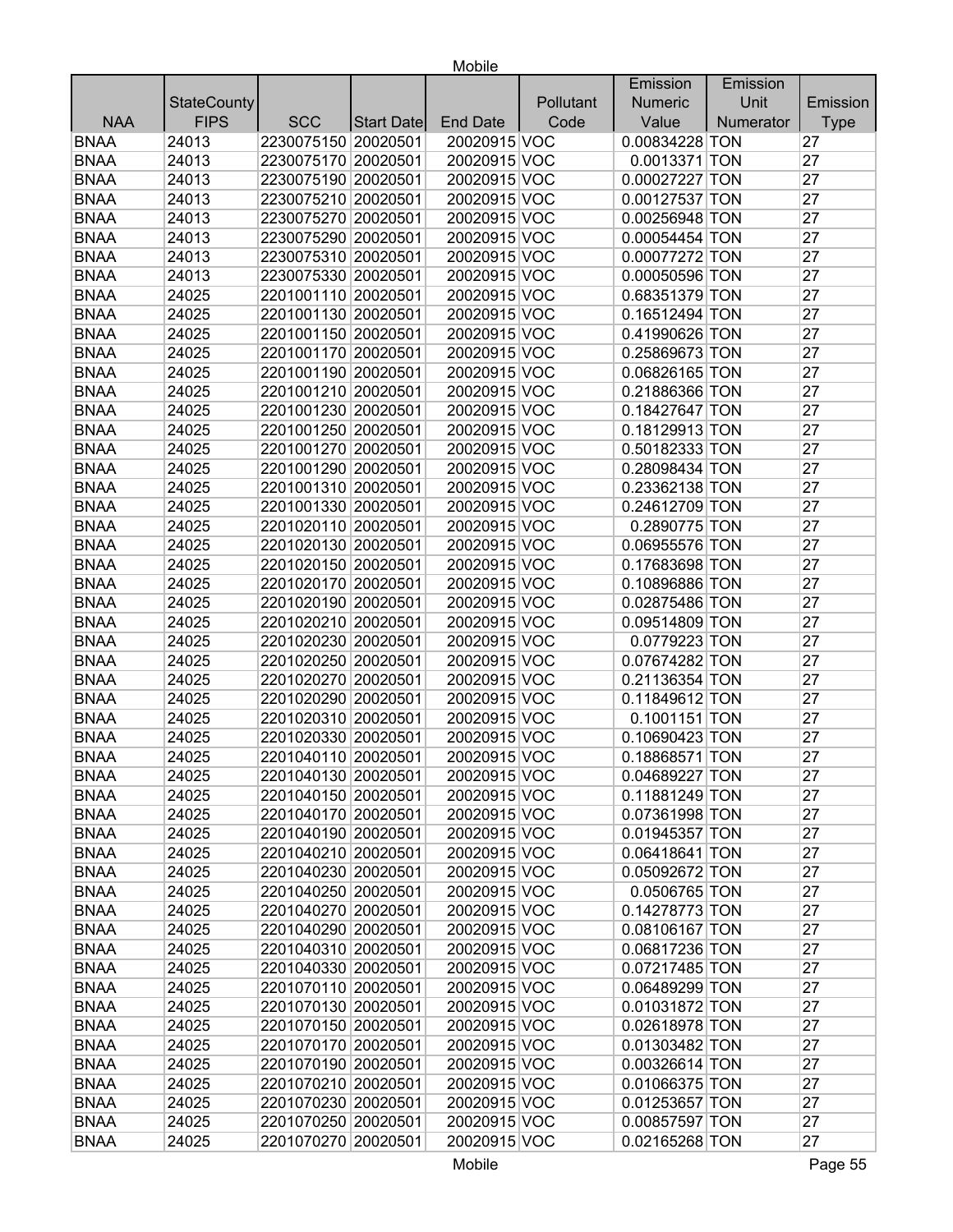|             |                    |                     |            |                 |           | Emission       | Emission  |             |
|-------------|--------------------|---------------------|------------|-----------------|-----------|----------------|-----------|-------------|
|             | <b>StateCounty</b> |                     |            |                 | Pollutant | <b>Numeric</b> | Unit      | Emission    |
| <b>NAA</b>  | <b>FIPS</b>        | <b>SCC</b>          | Start Date | <b>End Date</b> | Code      | Value          | Numerator | <b>Type</b> |
| <b>BNAA</b> | 24025              | 2201070290 20020501 |            | 20020915 VOC    |           | 0.01249579 TON |           | 27          |
| <b>BNAA</b> | 24025              | 2201070310 20020501 |            | 20020915 VOC    |           | 0.0150785 TON  |           | 27          |
| <b>BNAA</b> | 24025              | 2201070330 20020501 |            | 20020915 VOC    |           | 0.01476434 TON |           | 27          |
| <b>BNAA</b> | 24025              | 2201080110 20020501 |            | 20020915 VOC    |           | 0.0094953 TON  |           | 27          |
| <b>BNAA</b> | 24025              | 2201080130 20020501 |            | 20020915 VOC    |           | 0.00183424 TON |           | 27          |
| <b>BNAA</b> | 24025              | 2201080150 20020501 |            | 20020915 VOC    |           | 0.01879439 TON |           | 27          |
| <b>BNAA</b> | 24025              | 2201080170 20020501 |            | 20020915 VOC    |           | 0.0042472 TON  |           | 27          |
| <b>BNAA</b> | 24025              | 2201080190 20020501 |            | 20020915 VOC    |           | 0.00193786 TON |           | 27          |
| <b>BNAA</b> | 24025              | 2201080210 20020501 |            | 20020915 VOC    |           | 0.01196998 TON |           | 27          |
| <b>BNAA</b> | 24025              | 2201080230 20020501 |            | 20020915 VOC    |           | 0.00251657 TON |           | 27          |
| <b>BNAA</b> | 24025              | 2201080250 20020501 |            | 20020915 VOC    |           | 0.00223879 TON |           | 27          |
| <b>BNAA</b> | 24025              | 2201080270 20020501 |            | 20020915 VOC    |           | 0.00449853 TON |           | 27          |
| <b>BNAA</b> | 24025              | 2201080290 20020501 |            | 20020915 VOC    |           | 0.00424169 TON |           | 27          |
| <b>BNAA</b> | 24025              | 2201080310 20020501 |            | 20020915 VOC    |           | 0.00479615 TON |           | 27          |
| <b>BNAA</b> | 24025              | 2201080330 20020501 |            | 20020915 VOC    |           | 0.0073017 TON  |           | 27          |
| <b>BNAA</b> | 24025              | 2230001110 20020501 |            | 20020915 VOC    |           | 0.00105491 TON |           | 27          |
| <b>BNAA</b> | 24025              | 2230001130 20020501 |            | 20020915 VOC    |           | 0.00026125 TON |           | 27          |
| <b>BNAA</b> | 24025              | 2230001150 20020501 |            | 20020915 VOC    |           | 0.00066249 TON |           | 27          |
| <b>BNAA</b> | 24025              | 2230001170 20020501 |            | 20020915 VOC    |           | 0.00041337 TON |           | 27          |
| <b>BNAA</b> | 24025              | 2230001190 20020501 |            | 20020915 VOC    |           | 0.00010913 TON |           | 27          |
| <b>BNAA</b> | 24025              | 2230001210 20020501 |            | 20020915 VOC    |           | 0.00042218 TON |           | 27          |
| <b>BNAA</b> | 24025              | 2230001230 20020501 |            | 20020915 VOC    |           | 0.0002844 TON  |           | 27          |
| <b>BNAA</b> | 24025              | 2230001250 20020501 |            | 20020915 VOC    |           | 0.00028109 TON |           | 27          |
| <b>BNAA</b> | 24025              | 2230001270 20020501 |            | 20020915 VOC    |           | 0.0008102 TON  |           | 27          |
| <b>BNAA</b> | 24025              | 2230001290 20020501 |            | 20020915 VOC    |           | 0.00049824 TON |           | 27          |
| <b>BNAA</b> | 24025              | 2230001310 20020501 |            | 20020915 VOC    |           | 0.00043872 TON |           | 27          |
| <b>BNAA</b> | 24025              | 2230001330 20020501 |            | 20020915 VOC    |           | 0.0004762 TON  |           | 27          |
| <b>BNAA</b> | 24025              | 2230060110 20020501 |            | 20020915 VOC    |           | 0.00359574 TON |           | 27          |
| <b>BNAA</b> | 24025              | 2230060130 20020501 |            | 20020915 VOC    |           | 0.00090059 TON |           | 27          |
| <b>BNAA</b> | 24025              | 2230060150 20020501 |            | 20020915 VOC    |           | 0.00227627 TON |           | 27          |
| <b>BNAA</b> | 24025              | 2230060170 20020501 |            | 20020915 VOC    |           | 0.00142749 TON |           | 27          |
| <b>BNAA</b> | 24025              | 2230060190 20020501 |            | 20020915 VOC    |           | 0.00037809 TON |           | 27          |
| <b>BNAA</b> | 24025              | 2230060210 20020501 |            | 20020915 VOC    |           | 0.00156197 TON |           | 27          |
| <b>BNAA</b> | 24025              | 2230060230 20020501 |            | 20020915 VOC    |           | 0.00097003 TON |           | 27          |
| <b>BNAA</b> | 24025              | 2230060250 20020501 |            | 20020915 VOC    |           | 0.00096121 TON |           | 27          |
| <b>BNAA</b> | 24025              | 2230060270 20020501 |            | 20020915 VOC    |           | 0.00280207 TON |           | 27          |
| <b>BNAA</b> | 24025              | 2230060290 20020501 |            | 20020915 VOC    |           | 0.00176921 TON |           | 27          |
| <b>BNAA</b> | 24025              | 2230060310 20020501 |            | 20020915 VOC    |           | 0.00159284 TON |           | 27          |
| <b>BNAA</b> | 24025              | 2230060330 20020501 |            | 20020915 VOC    |           | 0.00176149 TON |           | 27          |
| <b>BNAA</b> | 24025              | 2230071110 20020501 |            | 20020915 VOC    |           | 0.00350865 TON |           | 27          |
| <b>BNAA</b> | 24025              | 2230071130 20020501 |            | 20020915 VOC    |           | 0.00056879 TON |           | 27          |
| <b>BNAA</b> | 24025              | 2230071150 20020501 |            | 20020915 VOC    |           | 0.001239 TON   |           | 27          |
| <b>BNAA</b> | 24025              | 2230071170 20020501 |            | 20020915 VOC    |           | 0.00070658 TON |           | 27          |
| <b>BNAA</b> | 24025              | 2230071190 20020501 |            | 20020915 VOC    |           | 0.00018298 TON |           | 27          |
| <b>BNAA</b> | 24025              | 2230071210 20020501 |            | 20020915 VOC    |           | 0.00049163 TON |           | 27          |
| <b>BNAA</b> | 24025              | 2230071230 20020501 |            | 20020915 VOC    |           | 0.00066469 TON |           | 27          |
| <b>BNAA</b> | 24025              | 2230071250 20020501 |            | 20020915 VOC    |           | 0.00045746 TON |           | 27          |
| <b>BNAA</b> | 24025              | 2230071270 20020501 |            | 20020915 VOC    |           | 0.00107585 TON |           | 27          |
| <b>BNAA</b> | 24025              | 2230071290 20020501 |            | 20020915 VOC    |           | 0.00060076 TON |           | 27          |
| <b>BNAA</b> | 24025              | 2230071310 20020501 |            | 20020915 VOC    |           | 0.00069997 TON |           | 27          |
| <b>BNAA</b> | 24025              | 2230071330 20020501 |            | 20020915 VOC    |           | 0.00054123 TON |           | 27          |
| <b>BNAA</b> | 24025              | 2230072110 20020501 |            | 20020915 VOC    |           | 0.00299167 TON |           | 27          |
| <b>BNAA</b> | 24025              | 2230072130 20020501 |            | 20020915 VOC    |           | 0.00048391 TON |           | 27          |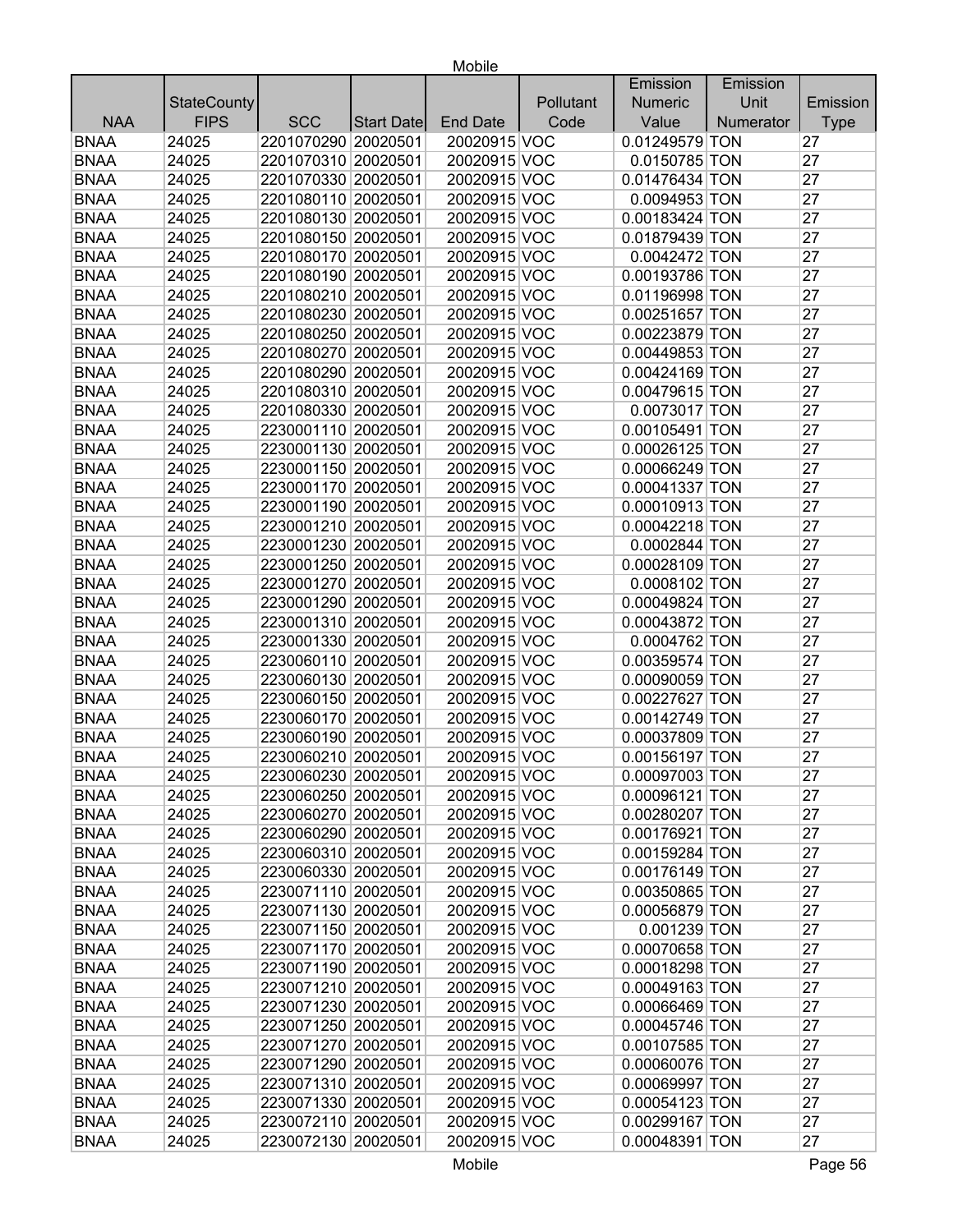| Unit<br><b>StateCounty</b><br>Pollutant<br><b>Numeric</b><br>Emission<br><b>FIPS</b><br><b>NAA</b><br><b>SCC</b><br>Code<br>Value<br><b>End Date</b><br>Numerator<br><b>Type</b><br>Start Date<br><b>BNAA</b><br>24025<br>2230072150 20020501<br>20020915 VOC<br>0.00105601 TON<br>27<br><b>BNAA</b><br>2230072170 20020501<br>24025<br>20020915 VOC<br>0.00060186 TON<br>27<br><b>BNAA</b><br>27<br>24025<br>2230072190 20020501<br>20020915 VOC<br>0.00015543 TON<br><b>BNAA</b><br>27<br>24025<br>2230072210 20020501<br>20020915 VOC<br>0.00041778 TON<br>27<br>24025<br>2230072230 20020501<br>20020915 VOC<br>0.00056659 TON<br><b>BNAA</b><br>27<br>24025<br>2230072250 20020501<br>20020915 VOC<br>0.00039132 TON<br>27<br>24025<br>2230072270 20020501<br>20020915 VOC<br>0.00091822 TON<br>27<br>24025<br>2230072290 20020501<br>20020915 VOC<br>0.00051147 TON<br>27<br>2230072310 20020501<br>0.00059635 TON<br>24025<br>20020915 VOC<br>27<br><b>BNAA</b><br>24025<br>2230072330 20020501<br>20020915 VOC<br>0.00046077 TON<br>27<br>24025<br>2230073110 20020501<br>20020915 VOC<br>0.01263247 TON<br><b>BNAA</b><br>27<br>24025<br>2230073130 20020501<br>20020915 VOC<br>0.00204699 TON<br>27<br><b>BNAA</b><br>24025<br>2230073150 20020501<br>20020915 VOC<br>0.00446325 TON<br><b>BNAA</b><br>27<br>24025<br>2230073170 20020501<br>20020915 VOC<br>0.00254303 TON<br><b>BNAA</b><br>27<br>24025<br>2230073190 20020501<br>20020915 VOC<br>0.00066028 TON<br><b>BNAA</b><br>20020915 VOC<br>27<br>24025<br>2230073210 20020501<br>0.00176811 TON<br><b>BNAA</b><br>27<br>24025<br>2230073230 20020501<br>20020915 VOC<br>0.00239201 TON<br><b>BNAA</b><br>27<br>24025<br>2230073250 20020501<br>20020915 VOC<br>0.00164795 TON<br><b>BNAA</b><br>27<br>24025<br>2230073270 20020501<br>20020915 VOC<br>0.00387572 TON<br><b>BNAA</b><br>27<br>24025<br>2230073290 20020501<br>20020915 VOC<br>0.00216163 TON<br>20020915 VOC<br>27<br>24025<br>2230073310 20020501<br>0.00251988 TON<br><b>BNAA</b><br>2230073330 20020501<br>20020915 VOC<br>27<br>24025<br>0.00194778 TON<br><b>BNAA</b><br>27<br>24025<br>2230074110 20020501<br>20020915 VOC<br>0.05074043 TON<br><b>BNAA</b><br>0.00822103 TON<br>27<br>24025<br>2230074130 20020501<br>20020915 VOC<br><b>BNAA</b><br>27<br>24025<br>2230074150 20020501<br>20020915 VOC<br>0.01792356 TON<br>27<br>2230074170 20020501<br>20020915 VOC<br>0.0102129 TON<br><b>BNAA</b><br>24025<br>2230074190 20020501<br>0.00265216 TON<br>27<br><b>BNAA</b><br>24025<br>20020915 VOC<br><b>BNAA</b><br>20020915 VOC<br>0.0071088 TON<br>27<br>24025<br>2230074210 20020501<br><b>BNAA</b><br>20020915 VOC<br>27<br>24025<br>2230074230 20020501<br>0.00961435 TON<br>27<br><b>BNAA</b><br>2230074250 20020501<br>24025<br>20020915 VOC<br>0.00661937 TON<br><b>BNAA</b><br>27<br>24025<br>2230074270 20020501<br>20020915 VOC<br>0.01556682 TON<br><b>BNAA</b><br>27<br>24025<br>2230074290 20020501<br>20020915 VOC<br>0.00868069 TON<br><b>BNAA</b><br>27<br>24025<br>2230074310 20020501<br>20020915 VOC<br>0.01012031 TON<br>27<br>20020915 VOC<br><b>BNAA</b><br>2230074330 20020501<br>24025<br>0.0078253 TON<br><b>BNAA</b><br>24025<br>2230075110 20020501<br>0.00677921 TON<br>27<br>20020915 VOC<br><b>BNAA</b><br>24025<br>2230075130 20020501<br>20020915 VOC<br>0.00102515 TON<br>27<br><b>BNAA</b><br>20020915 VOC<br>24025<br>2230075150 20020501<br>0.00654111 TON<br>27<br><b>BNAA</b><br>2230075170 20020501<br>20020915 VOC<br>0.00158512 TON<br>27<br>24025<br><b>BNAA</b><br>0.00027778 TON<br>24025<br>2230075190 20020501<br>20020915 VOC<br>27<br><b>BNAA</b><br>2230075210 20020501<br>0.00148922 TON<br>24025<br>20020915 VOC<br>27 |             |  |  | Emission | Emission |  |
|---------------------------------------------------------------------------------------------------------------------------------------------------------------------------------------------------------------------------------------------------------------------------------------------------------------------------------------------------------------------------------------------------------------------------------------------------------------------------------------------------------------------------------------------------------------------------------------------------------------------------------------------------------------------------------------------------------------------------------------------------------------------------------------------------------------------------------------------------------------------------------------------------------------------------------------------------------------------------------------------------------------------------------------------------------------------------------------------------------------------------------------------------------------------------------------------------------------------------------------------------------------------------------------------------------------------------------------------------------------------------------------------------------------------------------------------------------------------------------------------------------------------------------------------------------------------------------------------------------------------------------------------------------------------------------------------------------------------------------------------------------------------------------------------------------------------------------------------------------------------------------------------------------------------------------------------------------------------------------------------------------------------------------------------------------------------------------------------------------------------------------------------------------------------------------------------------------------------------------------------------------------------------------------------------------------------------------------------------------------------------------------------------------------------------------------------------------------------------------------------------------------------------------------------------------------------------------------------------------------------------------------------------------------------------------------------------------------------------------------------------------------------------------------------------------------------------------------------------------------------------------------------------------------------------------------------------------------------------------------------------------------------------------------------------------------------------------------------------------------------------------------------------------------------------------------------------------------------------------------------------------------------------------------------------------------------------------------------------------------------------------------------------------------------------------------------------------------------------------------------------------------------------------------------------------------------------------------------------------------------------------------------------------------------------------------------------------------------------|-------------|--|--|----------|----------|--|
|                                                                                                                                                                                                                                                                                                                                                                                                                                                                                                                                                                                                                                                                                                                                                                                                                                                                                                                                                                                                                                                                                                                                                                                                                                                                                                                                                                                                                                                                                                                                                                                                                                                                                                                                                                                                                                                                                                                                                                                                                                                                                                                                                                                                                                                                                                                                                                                                                                                                                                                                                                                                                                                                                                                                                                                                                                                                                                                                                                                                                                                                                                                                                                                                                                                                                                                                                                                                                                                                                                                                                                                                                                                                                                                           |             |  |  |          |          |  |
|                                                                                                                                                                                                                                                                                                                                                                                                                                                                                                                                                                                                                                                                                                                                                                                                                                                                                                                                                                                                                                                                                                                                                                                                                                                                                                                                                                                                                                                                                                                                                                                                                                                                                                                                                                                                                                                                                                                                                                                                                                                                                                                                                                                                                                                                                                                                                                                                                                                                                                                                                                                                                                                                                                                                                                                                                                                                                                                                                                                                                                                                                                                                                                                                                                                                                                                                                                                                                                                                                                                                                                                                                                                                                                                           |             |  |  |          |          |  |
|                                                                                                                                                                                                                                                                                                                                                                                                                                                                                                                                                                                                                                                                                                                                                                                                                                                                                                                                                                                                                                                                                                                                                                                                                                                                                                                                                                                                                                                                                                                                                                                                                                                                                                                                                                                                                                                                                                                                                                                                                                                                                                                                                                                                                                                                                                                                                                                                                                                                                                                                                                                                                                                                                                                                                                                                                                                                                                                                                                                                                                                                                                                                                                                                                                                                                                                                                                                                                                                                                                                                                                                                                                                                                                                           |             |  |  |          |          |  |
|                                                                                                                                                                                                                                                                                                                                                                                                                                                                                                                                                                                                                                                                                                                                                                                                                                                                                                                                                                                                                                                                                                                                                                                                                                                                                                                                                                                                                                                                                                                                                                                                                                                                                                                                                                                                                                                                                                                                                                                                                                                                                                                                                                                                                                                                                                                                                                                                                                                                                                                                                                                                                                                                                                                                                                                                                                                                                                                                                                                                                                                                                                                                                                                                                                                                                                                                                                                                                                                                                                                                                                                                                                                                                                                           |             |  |  |          |          |  |
|                                                                                                                                                                                                                                                                                                                                                                                                                                                                                                                                                                                                                                                                                                                                                                                                                                                                                                                                                                                                                                                                                                                                                                                                                                                                                                                                                                                                                                                                                                                                                                                                                                                                                                                                                                                                                                                                                                                                                                                                                                                                                                                                                                                                                                                                                                                                                                                                                                                                                                                                                                                                                                                                                                                                                                                                                                                                                                                                                                                                                                                                                                                                                                                                                                                                                                                                                                                                                                                                                                                                                                                                                                                                                                                           |             |  |  |          |          |  |
|                                                                                                                                                                                                                                                                                                                                                                                                                                                                                                                                                                                                                                                                                                                                                                                                                                                                                                                                                                                                                                                                                                                                                                                                                                                                                                                                                                                                                                                                                                                                                                                                                                                                                                                                                                                                                                                                                                                                                                                                                                                                                                                                                                                                                                                                                                                                                                                                                                                                                                                                                                                                                                                                                                                                                                                                                                                                                                                                                                                                                                                                                                                                                                                                                                                                                                                                                                                                                                                                                                                                                                                                                                                                                                                           |             |  |  |          |          |  |
|                                                                                                                                                                                                                                                                                                                                                                                                                                                                                                                                                                                                                                                                                                                                                                                                                                                                                                                                                                                                                                                                                                                                                                                                                                                                                                                                                                                                                                                                                                                                                                                                                                                                                                                                                                                                                                                                                                                                                                                                                                                                                                                                                                                                                                                                                                                                                                                                                                                                                                                                                                                                                                                                                                                                                                                                                                                                                                                                                                                                                                                                                                                                                                                                                                                                                                                                                                                                                                                                                                                                                                                                                                                                                                                           | <b>BNAA</b> |  |  |          |          |  |
|                                                                                                                                                                                                                                                                                                                                                                                                                                                                                                                                                                                                                                                                                                                                                                                                                                                                                                                                                                                                                                                                                                                                                                                                                                                                                                                                                                                                                                                                                                                                                                                                                                                                                                                                                                                                                                                                                                                                                                                                                                                                                                                                                                                                                                                                                                                                                                                                                                                                                                                                                                                                                                                                                                                                                                                                                                                                                                                                                                                                                                                                                                                                                                                                                                                                                                                                                                                                                                                                                                                                                                                                                                                                                                                           |             |  |  |          |          |  |
|                                                                                                                                                                                                                                                                                                                                                                                                                                                                                                                                                                                                                                                                                                                                                                                                                                                                                                                                                                                                                                                                                                                                                                                                                                                                                                                                                                                                                                                                                                                                                                                                                                                                                                                                                                                                                                                                                                                                                                                                                                                                                                                                                                                                                                                                                                                                                                                                                                                                                                                                                                                                                                                                                                                                                                                                                                                                                                                                                                                                                                                                                                                                                                                                                                                                                                                                                                                                                                                                                                                                                                                                                                                                                                                           | <b>BNAA</b> |  |  |          |          |  |
|                                                                                                                                                                                                                                                                                                                                                                                                                                                                                                                                                                                                                                                                                                                                                                                                                                                                                                                                                                                                                                                                                                                                                                                                                                                                                                                                                                                                                                                                                                                                                                                                                                                                                                                                                                                                                                                                                                                                                                                                                                                                                                                                                                                                                                                                                                                                                                                                                                                                                                                                                                                                                                                                                                                                                                                                                                                                                                                                                                                                                                                                                                                                                                                                                                                                                                                                                                                                                                                                                                                                                                                                                                                                                                                           | <b>BNAA</b> |  |  |          |          |  |
|                                                                                                                                                                                                                                                                                                                                                                                                                                                                                                                                                                                                                                                                                                                                                                                                                                                                                                                                                                                                                                                                                                                                                                                                                                                                                                                                                                                                                                                                                                                                                                                                                                                                                                                                                                                                                                                                                                                                                                                                                                                                                                                                                                                                                                                                                                                                                                                                                                                                                                                                                                                                                                                                                                                                                                                                                                                                                                                                                                                                                                                                                                                                                                                                                                                                                                                                                                                                                                                                                                                                                                                                                                                                                                                           | <b>BNAA</b> |  |  |          |          |  |
|                                                                                                                                                                                                                                                                                                                                                                                                                                                                                                                                                                                                                                                                                                                                                                                                                                                                                                                                                                                                                                                                                                                                                                                                                                                                                                                                                                                                                                                                                                                                                                                                                                                                                                                                                                                                                                                                                                                                                                                                                                                                                                                                                                                                                                                                                                                                                                                                                                                                                                                                                                                                                                                                                                                                                                                                                                                                                                                                                                                                                                                                                                                                                                                                                                                                                                                                                                                                                                                                                                                                                                                                                                                                                                                           |             |  |  |          |          |  |
|                                                                                                                                                                                                                                                                                                                                                                                                                                                                                                                                                                                                                                                                                                                                                                                                                                                                                                                                                                                                                                                                                                                                                                                                                                                                                                                                                                                                                                                                                                                                                                                                                                                                                                                                                                                                                                                                                                                                                                                                                                                                                                                                                                                                                                                                                                                                                                                                                                                                                                                                                                                                                                                                                                                                                                                                                                                                                                                                                                                                                                                                                                                                                                                                                                                                                                                                                                                                                                                                                                                                                                                                                                                                                                                           | <b>BNAA</b> |  |  |          |          |  |
|                                                                                                                                                                                                                                                                                                                                                                                                                                                                                                                                                                                                                                                                                                                                                                                                                                                                                                                                                                                                                                                                                                                                                                                                                                                                                                                                                                                                                                                                                                                                                                                                                                                                                                                                                                                                                                                                                                                                                                                                                                                                                                                                                                                                                                                                                                                                                                                                                                                                                                                                                                                                                                                                                                                                                                                                                                                                                                                                                                                                                                                                                                                                                                                                                                                                                                                                                                                                                                                                                                                                                                                                                                                                                                                           |             |  |  |          |          |  |
|                                                                                                                                                                                                                                                                                                                                                                                                                                                                                                                                                                                                                                                                                                                                                                                                                                                                                                                                                                                                                                                                                                                                                                                                                                                                                                                                                                                                                                                                                                                                                                                                                                                                                                                                                                                                                                                                                                                                                                                                                                                                                                                                                                                                                                                                                                                                                                                                                                                                                                                                                                                                                                                                                                                                                                                                                                                                                                                                                                                                                                                                                                                                                                                                                                                                                                                                                                                                                                                                                                                                                                                                                                                                                                                           |             |  |  |          |          |  |
|                                                                                                                                                                                                                                                                                                                                                                                                                                                                                                                                                                                                                                                                                                                                                                                                                                                                                                                                                                                                                                                                                                                                                                                                                                                                                                                                                                                                                                                                                                                                                                                                                                                                                                                                                                                                                                                                                                                                                                                                                                                                                                                                                                                                                                                                                                                                                                                                                                                                                                                                                                                                                                                                                                                                                                                                                                                                                                                                                                                                                                                                                                                                                                                                                                                                                                                                                                                                                                                                                                                                                                                                                                                                                                                           |             |  |  |          |          |  |
|                                                                                                                                                                                                                                                                                                                                                                                                                                                                                                                                                                                                                                                                                                                                                                                                                                                                                                                                                                                                                                                                                                                                                                                                                                                                                                                                                                                                                                                                                                                                                                                                                                                                                                                                                                                                                                                                                                                                                                                                                                                                                                                                                                                                                                                                                                                                                                                                                                                                                                                                                                                                                                                                                                                                                                                                                                                                                                                                                                                                                                                                                                                                                                                                                                                                                                                                                                                                                                                                                                                                                                                                                                                                                                                           |             |  |  |          |          |  |
|                                                                                                                                                                                                                                                                                                                                                                                                                                                                                                                                                                                                                                                                                                                                                                                                                                                                                                                                                                                                                                                                                                                                                                                                                                                                                                                                                                                                                                                                                                                                                                                                                                                                                                                                                                                                                                                                                                                                                                                                                                                                                                                                                                                                                                                                                                                                                                                                                                                                                                                                                                                                                                                                                                                                                                                                                                                                                                                                                                                                                                                                                                                                                                                                                                                                                                                                                                                                                                                                                                                                                                                                                                                                                                                           |             |  |  |          |          |  |
|                                                                                                                                                                                                                                                                                                                                                                                                                                                                                                                                                                                                                                                                                                                                                                                                                                                                                                                                                                                                                                                                                                                                                                                                                                                                                                                                                                                                                                                                                                                                                                                                                                                                                                                                                                                                                                                                                                                                                                                                                                                                                                                                                                                                                                                                                                                                                                                                                                                                                                                                                                                                                                                                                                                                                                                                                                                                                                                                                                                                                                                                                                                                                                                                                                                                                                                                                                                                                                                                                                                                                                                                                                                                                                                           |             |  |  |          |          |  |
|                                                                                                                                                                                                                                                                                                                                                                                                                                                                                                                                                                                                                                                                                                                                                                                                                                                                                                                                                                                                                                                                                                                                                                                                                                                                                                                                                                                                                                                                                                                                                                                                                                                                                                                                                                                                                                                                                                                                                                                                                                                                                                                                                                                                                                                                                                                                                                                                                                                                                                                                                                                                                                                                                                                                                                                                                                                                                                                                                                                                                                                                                                                                                                                                                                                                                                                                                                                                                                                                                                                                                                                                                                                                                                                           |             |  |  |          |          |  |
|                                                                                                                                                                                                                                                                                                                                                                                                                                                                                                                                                                                                                                                                                                                                                                                                                                                                                                                                                                                                                                                                                                                                                                                                                                                                                                                                                                                                                                                                                                                                                                                                                                                                                                                                                                                                                                                                                                                                                                                                                                                                                                                                                                                                                                                                                                                                                                                                                                                                                                                                                                                                                                                                                                                                                                                                                                                                                                                                                                                                                                                                                                                                                                                                                                                                                                                                                                                                                                                                                                                                                                                                                                                                                                                           |             |  |  |          |          |  |
|                                                                                                                                                                                                                                                                                                                                                                                                                                                                                                                                                                                                                                                                                                                                                                                                                                                                                                                                                                                                                                                                                                                                                                                                                                                                                                                                                                                                                                                                                                                                                                                                                                                                                                                                                                                                                                                                                                                                                                                                                                                                                                                                                                                                                                                                                                                                                                                                                                                                                                                                                                                                                                                                                                                                                                                                                                                                                                                                                                                                                                                                                                                                                                                                                                                                                                                                                                                                                                                                                                                                                                                                                                                                                                                           |             |  |  |          |          |  |
|                                                                                                                                                                                                                                                                                                                                                                                                                                                                                                                                                                                                                                                                                                                                                                                                                                                                                                                                                                                                                                                                                                                                                                                                                                                                                                                                                                                                                                                                                                                                                                                                                                                                                                                                                                                                                                                                                                                                                                                                                                                                                                                                                                                                                                                                                                                                                                                                                                                                                                                                                                                                                                                                                                                                                                                                                                                                                                                                                                                                                                                                                                                                                                                                                                                                                                                                                                                                                                                                                                                                                                                                                                                                                                                           | <b>BNAA</b> |  |  |          |          |  |
|                                                                                                                                                                                                                                                                                                                                                                                                                                                                                                                                                                                                                                                                                                                                                                                                                                                                                                                                                                                                                                                                                                                                                                                                                                                                                                                                                                                                                                                                                                                                                                                                                                                                                                                                                                                                                                                                                                                                                                                                                                                                                                                                                                                                                                                                                                                                                                                                                                                                                                                                                                                                                                                                                                                                                                                                                                                                                                                                                                                                                                                                                                                                                                                                                                                                                                                                                                                                                                                                                                                                                                                                                                                                                                                           |             |  |  |          |          |  |
|                                                                                                                                                                                                                                                                                                                                                                                                                                                                                                                                                                                                                                                                                                                                                                                                                                                                                                                                                                                                                                                                                                                                                                                                                                                                                                                                                                                                                                                                                                                                                                                                                                                                                                                                                                                                                                                                                                                                                                                                                                                                                                                                                                                                                                                                                                                                                                                                                                                                                                                                                                                                                                                                                                                                                                                                                                                                                                                                                                                                                                                                                                                                                                                                                                                                                                                                                                                                                                                                                                                                                                                                                                                                                                                           |             |  |  |          |          |  |
|                                                                                                                                                                                                                                                                                                                                                                                                                                                                                                                                                                                                                                                                                                                                                                                                                                                                                                                                                                                                                                                                                                                                                                                                                                                                                                                                                                                                                                                                                                                                                                                                                                                                                                                                                                                                                                                                                                                                                                                                                                                                                                                                                                                                                                                                                                                                                                                                                                                                                                                                                                                                                                                                                                                                                                                                                                                                                                                                                                                                                                                                                                                                                                                                                                                                                                                                                                                                                                                                                                                                                                                                                                                                                                                           |             |  |  |          |          |  |
|                                                                                                                                                                                                                                                                                                                                                                                                                                                                                                                                                                                                                                                                                                                                                                                                                                                                                                                                                                                                                                                                                                                                                                                                                                                                                                                                                                                                                                                                                                                                                                                                                                                                                                                                                                                                                                                                                                                                                                                                                                                                                                                                                                                                                                                                                                                                                                                                                                                                                                                                                                                                                                                                                                                                                                                                                                                                                                                                                                                                                                                                                                                                                                                                                                                                                                                                                                                                                                                                                                                                                                                                                                                                                                                           |             |  |  |          |          |  |
|                                                                                                                                                                                                                                                                                                                                                                                                                                                                                                                                                                                                                                                                                                                                                                                                                                                                                                                                                                                                                                                                                                                                                                                                                                                                                                                                                                                                                                                                                                                                                                                                                                                                                                                                                                                                                                                                                                                                                                                                                                                                                                                                                                                                                                                                                                                                                                                                                                                                                                                                                                                                                                                                                                                                                                                                                                                                                                                                                                                                                                                                                                                                                                                                                                                                                                                                                                                                                                                                                                                                                                                                                                                                                                                           |             |  |  |          |          |  |
|                                                                                                                                                                                                                                                                                                                                                                                                                                                                                                                                                                                                                                                                                                                                                                                                                                                                                                                                                                                                                                                                                                                                                                                                                                                                                                                                                                                                                                                                                                                                                                                                                                                                                                                                                                                                                                                                                                                                                                                                                                                                                                                                                                                                                                                                                                                                                                                                                                                                                                                                                                                                                                                                                                                                                                                                                                                                                                                                                                                                                                                                                                                                                                                                                                                                                                                                                                                                                                                                                                                                                                                                                                                                                                                           |             |  |  |          |          |  |
|                                                                                                                                                                                                                                                                                                                                                                                                                                                                                                                                                                                                                                                                                                                                                                                                                                                                                                                                                                                                                                                                                                                                                                                                                                                                                                                                                                                                                                                                                                                                                                                                                                                                                                                                                                                                                                                                                                                                                                                                                                                                                                                                                                                                                                                                                                                                                                                                                                                                                                                                                                                                                                                                                                                                                                                                                                                                                                                                                                                                                                                                                                                                                                                                                                                                                                                                                                                                                                                                                                                                                                                                                                                                                                                           |             |  |  |          |          |  |
|                                                                                                                                                                                                                                                                                                                                                                                                                                                                                                                                                                                                                                                                                                                                                                                                                                                                                                                                                                                                                                                                                                                                                                                                                                                                                                                                                                                                                                                                                                                                                                                                                                                                                                                                                                                                                                                                                                                                                                                                                                                                                                                                                                                                                                                                                                                                                                                                                                                                                                                                                                                                                                                                                                                                                                                                                                                                                                                                                                                                                                                                                                                                                                                                                                                                                                                                                                                                                                                                                                                                                                                                                                                                                                                           |             |  |  |          |          |  |
|                                                                                                                                                                                                                                                                                                                                                                                                                                                                                                                                                                                                                                                                                                                                                                                                                                                                                                                                                                                                                                                                                                                                                                                                                                                                                                                                                                                                                                                                                                                                                                                                                                                                                                                                                                                                                                                                                                                                                                                                                                                                                                                                                                                                                                                                                                                                                                                                                                                                                                                                                                                                                                                                                                                                                                                                                                                                                                                                                                                                                                                                                                                                                                                                                                                                                                                                                                                                                                                                                                                                                                                                                                                                                                                           |             |  |  |          |          |  |
|                                                                                                                                                                                                                                                                                                                                                                                                                                                                                                                                                                                                                                                                                                                                                                                                                                                                                                                                                                                                                                                                                                                                                                                                                                                                                                                                                                                                                                                                                                                                                                                                                                                                                                                                                                                                                                                                                                                                                                                                                                                                                                                                                                                                                                                                                                                                                                                                                                                                                                                                                                                                                                                                                                                                                                                                                                                                                                                                                                                                                                                                                                                                                                                                                                                                                                                                                                                                                                                                                                                                                                                                                                                                                                                           |             |  |  |          |          |  |
|                                                                                                                                                                                                                                                                                                                                                                                                                                                                                                                                                                                                                                                                                                                                                                                                                                                                                                                                                                                                                                                                                                                                                                                                                                                                                                                                                                                                                                                                                                                                                                                                                                                                                                                                                                                                                                                                                                                                                                                                                                                                                                                                                                                                                                                                                                                                                                                                                                                                                                                                                                                                                                                                                                                                                                                                                                                                                                                                                                                                                                                                                                                                                                                                                                                                                                                                                                                                                                                                                                                                                                                                                                                                                                                           |             |  |  |          |          |  |
|                                                                                                                                                                                                                                                                                                                                                                                                                                                                                                                                                                                                                                                                                                                                                                                                                                                                                                                                                                                                                                                                                                                                                                                                                                                                                                                                                                                                                                                                                                                                                                                                                                                                                                                                                                                                                                                                                                                                                                                                                                                                                                                                                                                                                                                                                                                                                                                                                                                                                                                                                                                                                                                                                                                                                                                                                                                                                                                                                                                                                                                                                                                                                                                                                                                                                                                                                                                                                                                                                                                                                                                                                                                                                                                           |             |  |  |          |          |  |
|                                                                                                                                                                                                                                                                                                                                                                                                                                                                                                                                                                                                                                                                                                                                                                                                                                                                                                                                                                                                                                                                                                                                                                                                                                                                                                                                                                                                                                                                                                                                                                                                                                                                                                                                                                                                                                                                                                                                                                                                                                                                                                                                                                                                                                                                                                                                                                                                                                                                                                                                                                                                                                                                                                                                                                                                                                                                                                                                                                                                                                                                                                                                                                                                                                                                                                                                                                                                                                                                                                                                                                                                                                                                                                                           |             |  |  |          |          |  |
|                                                                                                                                                                                                                                                                                                                                                                                                                                                                                                                                                                                                                                                                                                                                                                                                                                                                                                                                                                                                                                                                                                                                                                                                                                                                                                                                                                                                                                                                                                                                                                                                                                                                                                                                                                                                                                                                                                                                                                                                                                                                                                                                                                                                                                                                                                                                                                                                                                                                                                                                                                                                                                                                                                                                                                                                                                                                                                                                                                                                                                                                                                                                                                                                                                                                                                                                                                                                                                                                                                                                                                                                                                                                                                                           |             |  |  |          |          |  |
|                                                                                                                                                                                                                                                                                                                                                                                                                                                                                                                                                                                                                                                                                                                                                                                                                                                                                                                                                                                                                                                                                                                                                                                                                                                                                                                                                                                                                                                                                                                                                                                                                                                                                                                                                                                                                                                                                                                                                                                                                                                                                                                                                                                                                                                                                                                                                                                                                                                                                                                                                                                                                                                                                                                                                                                                                                                                                                                                                                                                                                                                                                                                                                                                                                                                                                                                                                                                                                                                                                                                                                                                                                                                                                                           |             |  |  |          |          |  |
|                                                                                                                                                                                                                                                                                                                                                                                                                                                                                                                                                                                                                                                                                                                                                                                                                                                                                                                                                                                                                                                                                                                                                                                                                                                                                                                                                                                                                                                                                                                                                                                                                                                                                                                                                                                                                                                                                                                                                                                                                                                                                                                                                                                                                                                                                                                                                                                                                                                                                                                                                                                                                                                                                                                                                                                                                                                                                                                                                                                                                                                                                                                                                                                                                                                                                                                                                                                                                                                                                                                                                                                                                                                                                                                           |             |  |  |          |          |  |
|                                                                                                                                                                                                                                                                                                                                                                                                                                                                                                                                                                                                                                                                                                                                                                                                                                                                                                                                                                                                                                                                                                                                                                                                                                                                                                                                                                                                                                                                                                                                                                                                                                                                                                                                                                                                                                                                                                                                                                                                                                                                                                                                                                                                                                                                                                                                                                                                                                                                                                                                                                                                                                                                                                                                                                                                                                                                                                                                                                                                                                                                                                                                                                                                                                                                                                                                                                                                                                                                                                                                                                                                                                                                                                                           |             |  |  |          |          |  |
|                                                                                                                                                                                                                                                                                                                                                                                                                                                                                                                                                                                                                                                                                                                                                                                                                                                                                                                                                                                                                                                                                                                                                                                                                                                                                                                                                                                                                                                                                                                                                                                                                                                                                                                                                                                                                                                                                                                                                                                                                                                                                                                                                                                                                                                                                                                                                                                                                                                                                                                                                                                                                                                                                                                                                                                                                                                                                                                                                                                                                                                                                                                                                                                                                                                                                                                                                                                                                                                                                                                                                                                                                                                                                                                           |             |  |  |          |          |  |
|                                                                                                                                                                                                                                                                                                                                                                                                                                                                                                                                                                                                                                                                                                                                                                                                                                                                                                                                                                                                                                                                                                                                                                                                                                                                                                                                                                                                                                                                                                                                                                                                                                                                                                                                                                                                                                                                                                                                                                                                                                                                                                                                                                                                                                                                                                                                                                                                                                                                                                                                                                                                                                                                                                                                                                                                                                                                                                                                                                                                                                                                                                                                                                                                                                                                                                                                                                                                                                                                                                                                                                                                                                                                                                                           |             |  |  |          |          |  |
| 2230075230 20020501<br>20020915 VOC<br>0.0015763 TON<br>27<br>24025                                                                                                                                                                                                                                                                                                                                                                                                                                                                                                                                                                                                                                                                                                                                                                                                                                                                                                                                                                                                                                                                                                                                                                                                                                                                                                                                                                                                                                                                                                                                                                                                                                                                                                                                                                                                                                                                                                                                                                                                                                                                                                                                                                                                                                                                                                                                                                                                                                                                                                                                                                                                                                                                                                                                                                                                                                                                                                                                                                                                                                                                                                                                                                                                                                                                                                                                                                                                                                                                                                                                                                                                                                                       | <b>BNAA</b> |  |  |          |          |  |
| 2230075250 20020501<br>20020915 VOC<br>0.00107585 TON<br>27<br>24025                                                                                                                                                                                                                                                                                                                                                                                                                                                                                                                                                                                                                                                                                                                                                                                                                                                                                                                                                                                                                                                                                                                                                                                                                                                                                                                                                                                                                                                                                                                                                                                                                                                                                                                                                                                                                                                                                                                                                                                                                                                                                                                                                                                                                                                                                                                                                                                                                                                                                                                                                                                                                                                                                                                                                                                                                                                                                                                                                                                                                                                                                                                                                                                                                                                                                                                                                                                                                                                                                                                                                                                                                                                      | <b>BNAA</b> |  |  |          |          |  |
| 2230075270 20020501<br>20020915 VOC<br>0.00457018 TON<br>27<br>24025                                                                                                                                                                                                                                                                                                                                                                                                                                                                                                                                                                                                                                                                                                                                                                                                                                                                                                                                                                                                                                                                                                                                                                                                                                                                                                                                                                                                                                                                                                                                                                                                                                                                                                                                                                                                                                                                                                                                                                                                                                                                                                                                                                                                                                                                                                                                                                                                                                                                                                                                                                                                                                                                                                                                                                                                                                                                                                                                                                                                                                                                                                                                                                                                                                                                                                                                                                                                                                                                                                                                                                                                                                                      | <b>BNAA</b> |  |  |          |          |  |
| 2230075290 20020501<br>0.00313717 TON<br><b>BNAA</b><br>24025<br>20020915 VOC<br>27                                                                                                                                                                                                                                                                                                                                                                                                                                                                                                                                                                                                                                                                                                                                                                                                                                                                                                                                                                                                                                                                                                                                                                                                                                                                                                                                                                                                                                                                                                                                                                                                                                                                                                                                                                                                                                                                                                                                                                                                                                                                                                                                                                                                                                                                                                                                                                                                                                                                                                                                                                                                                                                                                                                                                                                                                                                                                                                                                                                                                                                                                                                                                                                                                                                                                                                                                                                                                                                                                                                                                                                                                                       |             |  |  |          |          |  |
| 2230075310 20020501<br>20020915 VOC<br>27<br>24025<br>0.00330142 TON                                                                                                                                                                                                                                                                                                                                                                                                                                                                                                                                                                                                                                                                                                                                                                                                                                                                                                                                                                                                                                                                                                                                                                                                                                                                                                                                                                                                                                                                                                                                                                                                                                                                                                                                                                                                                                                                                                                                                                                                                                                                                                                                                                                                                                                                                                                                                                                                                                                                                                                                                                                                                                                                                                                                                                                                                                                                                                                                                                                                                                                                                                                                                                                                                                                                                                                                                                                                                                                                                                                                                                                                                                                      | <b>BNAA</b> |  |  |          |          |  |
| <b>BNAA</b><br>2230075330 20020501<br>20020915 VOC<br>27<br>24025<br>0.00445333 TON                                                                                                                                                                                                                                                                                                                                                                                                                                                                                                                                                                                                                                                                                                                                                                                                                                                                                                                                                                                                                                                                                                                                                                                                                                                                                                                                                                                                                                                                                                                                                                                                                                                                                                                                                                                                                                                                                                                                                                                                                                                                                                                                                                                                                                                                                                                                                                                                                                                                                                                                                                                                                                                                                                                                                                                                                                                                                                                                                                                                                                                                                                                                                                                                                                                                                                                                                                                                                                                                                                                                                                                                                                       |             |  |  |          |          |  |
| <b>BNAA</b><br>2201001110 20020501<br>20020915 VOC<br>27<br>24027<br>0.39109519 TON                                                                                                                                                                                                                                                                                                                                                                                                                                                                                                                                                                                                                                                                                                                                                                                                                                                                                                                                                                                                                                                                                                                                                                                                                                                                                                                                                                                                                                                                                                                                                                                                                                                                                                                                                                                                                                                                                                                                                                                                                                                                                                                                                                                                                                                                                                                                                                                                                                                                                                                                                                                                                                                                                                                                                                                                                                                                                                                                                                                                                                                                                                                                                                                                                                                                                                                                                                                                                                                                                                                                                                                                                                       |             |  |  |          |          |  |
| <b>BNAA</b><br>2201001130 20020501<br>27<br>24027<br>20020915 VOC<br>0.13786812 TON                                                                                                                                                                                                                                                                                                                                                                                                                                                                                                                                                                                                                                                                                                                                                                                                                                                                                                                                                                                                                                                                                                                                                                                                                                                                                                                                                                                                                                                                                                                                                                                                                                                                                                                                                                                                                                                                                                                                                                                                                                                                                                                                                                                                                                                                                                                                                                                                                                                                                                                                                                                                                                                                                                                                                                                                                                                                                                                                                                                                                                                                                                                                                                                                                                                                                                                                                                                                                                                                                                                                                                                                                                       |             |  |  |          |          |  |
| <b>BNAA</b><br>2201001150 20020501<br>20020915 VOC<br>27<br>24027<br>0.14572539 TON                                                                                                                                                                                                                                                                                                                                                                                                                                                                                                                                                                                                                                                                                                                                                                                                                                                                                                                                                                                                                                                                                                                                                                                                                                                                                                                                                                                                                                                                                                                                                                                                                                                                                                                                                                                                                                                                                                                                                                                                                                                                                                                                                                                                                                                                                                                                                                                                                                                                                                                                                                                                                                                                                                                                                                                                                                                                                                                                                                                                                                                                                                                                                                                                                                                                                                                                                                                                                                                                                                                                                                                                                                       |             |  |  |          |          |  |
| 2201001170 20020501<br>20020915 VOC<br>27<br>24027<br>0.11780387 TON                                                                                                                                                                                                                                                                                                                                                                                                                                                                                                                                                                                                                                                                                                                                                                                                                                                                                                                                                                                                                                                                                                                                                                                                                                                                                                                                                                                                                                                                                                                                                                                                                                                                                                                                                                                                                                                                                                                                                                                                                                                                                                                                                                                                                                                                                                                                                                                                                                                                                                                                                                                                                                                                                                                                                                                                                                                                                                                                                                                                                                                                                                                                                                                                                                                                                                                                                                                                                                                                                                                                                                                                                                                      | <b>BNAA</b> |  |  |          |          |  |
| <b>BNAA</b><br>20020915 VOC<br>27<br>24027<br>2201001190 20020501<br>0.05324378 TON                                                                                                                                                                                                                                                                                                                                                                                                                                                                                                                                                                                                                                                                                                                                                                                                                                                                                                                                                                                                                                                                                                                                                                                                                                                                                                                                                                                                                                                                                                                                                                                                                                                                                                                                                                                                                                                                                                                                                                                                                                                                                                                                                                                                                                                                                                                                                                                                                                                                                                                                                                                                                                                                                                                                                                                                                                                                                                                                                                                                                                                                                                                                                                                                                                                                                                                                                                                                                                                                                                                                                                                                                                       |             |  |  |          |          |  |
| 2201001210 20020501<br>0.09931372 TON<br><b>BNAA</b><br>24027<br>20020915 VOC<br>27                                                                                                                                                                                                                                                                                                                                                                                                                                                                                                                                                                                                                                                                                                                                                                                                                                                                                                                                                                                                                                                                                                                                                                                                                                                                                                                                                                                                                                                                                                                                                                                                                                                                                                                                                                                                                                                                                                                                                                                                                                                                                                                                                                                                                                                                                                                                                                                                                                                                                                                                                                                                                                                                                                                                                                                                                                                                                                                                                                                                                                                                                                                                                                                                                                                                                                                                                                                                                                                                                                                                                                                                                                       |             |  |  |          |          |  |
| 2201001230 20020501<br>27<br>24027<br>20020915 VOC<br>1.39593455 TON                                                                                                                                                                                                                                                                                                                                                                                                                                                                                                                                                                                                                                                                                                                                                                                                                                                                                                                                                                                                                                                                                                                                                                                                                                                                                                                                                                                                                                                                                                                                                                                                                                                                                                                                                                                                                                                                                                                                                                                                                                                                                                                                                                                                                                                                                                                                                                                                                                                                                                                                                                                                                                                                                                                                                                                                                                                                                                                                                                                                                                                                                                                                                                                                                                                                                                                                                                                                                                                                                                                                                                                                                                                      | <b>BNAA</b> |  |  |          |          |  |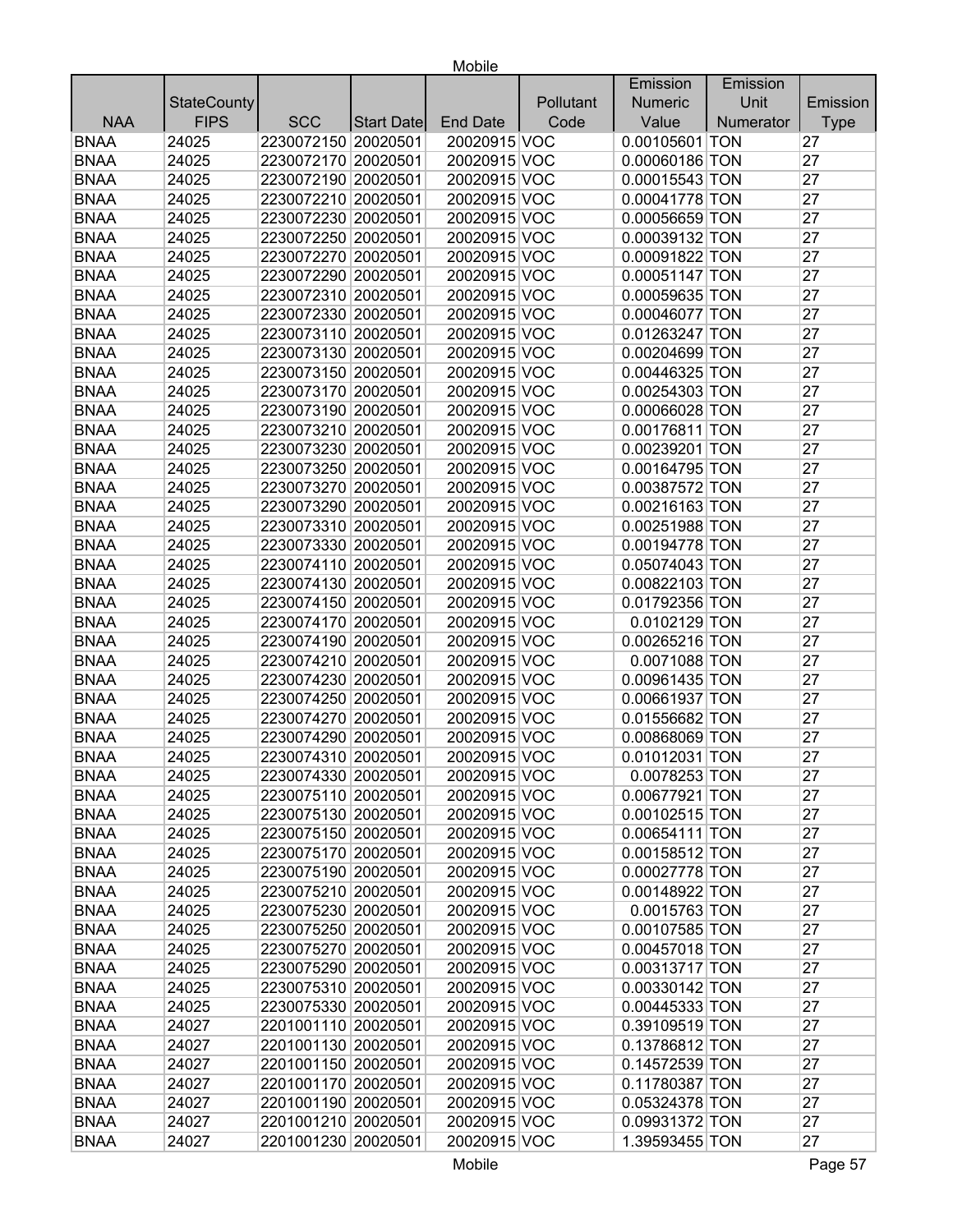|             |                    |                     |            |                 |           | Emission       | Emission  |             |
|-------------|--------------------|---------------------|------------|-----------------|-----------|----------------|-----------|-------------|
|             | <b>StateCounty</b> |                     |            |                 | Pollutant | <b>Numeric</b> | Unit      | Emission    |
| <b>NAA</b>  | <b>FIPS</b>        | <b>SCC</b>          | Start Date | <b>End Date</b> | Code      | Value          | Numerator | <b>Type</b> |
| <b>BNAA</b> | 24027              | 2201001250 20020501 |            | 20020915 VOC    |           | 1.31867695 TON |           | 27          |
| <b>BNAA</b> | 24027              | 2201001270 20020501 |            | 20020915 VOC    |           | 0.33744907 TON |           | 27          |
| <b>BNAA</b> | 24027              | 2201001290 20020501 |            | 20020915 VOC    |           | 0.72462554 TON |           | 27          |
| <b>BNAA</b> | 24027              | 2201001310 20020501 |            | 20020915 VOC    |           | 0.33071064 TON |           | 27          |
| <b>BNAA</b> | 24027              | 2201001330 20020501 |            | 20020915 VOC    |           | 0.28515878 TON |           | 27          |
| <b>BNAA</b> | 24027              | 2201020110 20020501 |            | 20020915 VOC    |           | 0.16540493 TON |           | 27          |
| <b>BNAA</b> | 24027              | 2201020130 20020501 |            | 20020915 VOC    |           | 0.05803883 TON |           | 27          |
| <b>BNAA</b> | 24027              | 2201020150 20020501 |            | 20020915 VOC    |           | 0.06137662 TON |           | 27          |
| <b>BNAA</b> | 24027              | 2201020170 20020501 |            | 20020915 VOC    |           | 0.04962489 TON |           | 27          |
| <b>BNAA</b> | 24027              | 2201020190 20020501 |            | 20020915 VOC    |           | 0.0224298 TON  |           | 27          |
| <b>BNAA</b> | 24027              | 2201020210 20020501 |            | 20020915 VOC    |           | 0.04317748 TON |           | 27          |
| <b>BNAA</b> | 24027              | 2201020230 20020501 |            | 20020915 VOC    |           | 0.59049094 TON |           | 27          |
| <b>BNAA</b> | 24027              | 2201020250 20020501 |            | 20020915 VOC    |           | 0.55732354 TON |           | 27          |
| <b>BNAA</b> | 24027              | 2201020270 20020501 |            | 20020915 VOC    |           | 0.1421043 TON  |           | 27          |
| <b>BNAA</b> | 24027              | 2201020290 20020501 |            | 20020915 VOC    |           | 0.30757095 TON |           | 27          |
| <b>BNAA</b> | 24027              | 2201020310 20020501 |            | 20020915 VOC    |           | 0.14238759 TON |           | 27          |
| <b>BNAA</b> | 24027              | 2201020330 20020501 |            | 20020915 VOC    |           | 0.12385886 TON |           | 27          |
| <b>BNAA</b> | 24027              | 2201040110 20020501 |            | 20020915 VOC    |           | 0.10795804 TON |           | 27          |
| <b>BNAA</b> | 24027              | 2201040130 20020501 |            | 20020915 VOC    |           | 0.03898319 TON |           | 27          |
| <b>BNAA</b> | 24027              | 2201040150 20020501 |            | 20020915 VOC    |           | 0.04133111 TON |           | 27          |
| <b>BNAA</b> | 24027              | 2201040170 20020501 |            | 20020915 VOC    |           | 0.03351133 TON |           | 27          |
| <b>BNAA</b> | 24027              | 2201040190 20020501 |            | 20020915 VOC    |           | 0.01516668 TON |           | 27          |
| <b>BNAA</b> | 24027              | 2201040210 20020501 |            | 20020915 VOC    |           | 0.02912634 TON |           | 27          |
| <b>BNAA</b> | 24027              | 2201040230 20020501 |            | 20020915 VOC    |           | 0.38942078 TON |           | 27          |
| <b>BNAA</b> | 24027              | 2201040250 20020501 |            | 20020915 VOC    |           | 0.36521956 TON |           | 27          |
| <b>BNAA</b> | 24027              | 2201040270 20020501 |            | 20020915 VOC    |           | 0.09652047 TON |           | 27          |
| <b>BNAA</b> | 24027              | 2201040290 20020501 |            | 20020915 VOC    |           | 0.21000108 TON |           | 27          |
| <b>BNAA</b> | 24027              | 2201040310 20020501 |            | 20020915 VOC    |           | 0.09675636 TON |           | 27          |
| <b>BNAA</b> | 24027              | 2201040330 20020501 |            | 20020915 VOC    |           | 0.08362124 TON |           | 27          |
| <b>BNAA</b> | 24027              | 2201070110 20020501 |            | 20020915 VOC    |           | 0.03713682 TON |           | 27          |
| <b>BNAA</b> | 24027              | 2201070130 20020501 |            | 20020915 VOC    |           | 0.00849109 TON |           | 27          |
| <b>BNAA</b> | 24027              | 2201070150 20020501 |            | 20020915 VOC    |           | 0.00912602 TON |           | 27          |
| <b>BNAA</b> | 24027              | 2201070170 20020501 |            | 20020915 VOC    |           | 0.00584775 TON |           | 27          |
| <b>BNAA</b> | 24027              | 2201070190 20020501 |            | 20020915 VOC    |           | 0.00265657 TON |           | 27          |
| <b>BNAA</b> | 24027              | 2201070210 20020501 |            | 20020915 VOC    |           | 0.00460876 TON |           | 27          |
| <b>BNAA</b> | 24027              | 2201070230 20020501 |            | 20020915 VOC    |           | 0.09644 TON    |           | 27          |
| <b>BNAA</b> | 24027              | 2201070250 20020501 |            | 20020915 VOC    |           | 0.06360219 TON |           | 27          |
| <b>BNAA</b> | 24027              | 2201070270 20020501 |            | 20020915 VOC    |           | 0.01506196 TON |           | 27          |
| <b>BNAA</b> | 24027              | 2201070290 20020501 |            | 20020915 VOC    |           | 0.03586366 TON |           | 27          |
| <b>BNAA</b> | 24027              | 2201070310 20020501 |            | 20020915 VOC    |           | 0.02255657 TON |           | 27          |
| <b>BNAA</b> | 24027              | 2201070330 20020501 |            | 20020915 VOC    |           | 0.0171332 TON  |           | 27          |
| <b>BNAA</b> | 24027              | 2201080110 20020501 |            | 20020915 VOC    |           | 0.00554572 TON |           | 27          |
| <b>BNAA</b> | 24027              | 2201080130 20020501 |            | 20020915 VOC    |           | 0.00127978 TON |           | 27          |
| <b>BNAA</b> | 24027              | 2201080150 20020501 |            | 20020915 VOC    |           | 0.00645513 TON |           | 27          |
| <b>BNAA</b> | 24027              | 2201080170 20020501 |            | 20020915 VOC    |           | 0.00222997 TON |           | 27          |
| <b>BNAA</b> | 24027              | 2201080190 20020501 |            | 20020915 VOC    |           | 0.00096673 TON |           | 27          |
| <b>BNAA</b> | 24027              | 2201080210 20020501 |            | 20020915 VOC    |           | 0.00576398 TON |           | 27          |
| <b>BNAA</b> | 24027              | 2201080230 20020501 |            | 20020915 VOC    |           | 0.01738674 TON |           | 27          |
| <b>BNAA</b> | 24027              | 2201080250 20020501 |            | 20020915 VOC    |           | 0.01713651 TON |           | 27          |
| <b>BNAA</b> | 24027              | 2201080270 20020501 |            | 20020915 VOC    |           | 0.00282191 TON |           | 27          |
| <b>BNAA</b> | 24027              | 2201080290 20020501 |            | 20020915 VOC    |           | 0.01034077 TON |           | 27          |
| <b>BNAA</b> | 24027              | 2201080310 20020501 |            | 20020915 VOC    |           | 0.00608475 TON |           | 27          |
| <b>BNAA</b> | 24027              | 2201080330 20020501 |            | 20020915 VOC    |           | 0.00964632 TON |           | 27          |
|             |                    |                     |            |                 |           |                |           |             |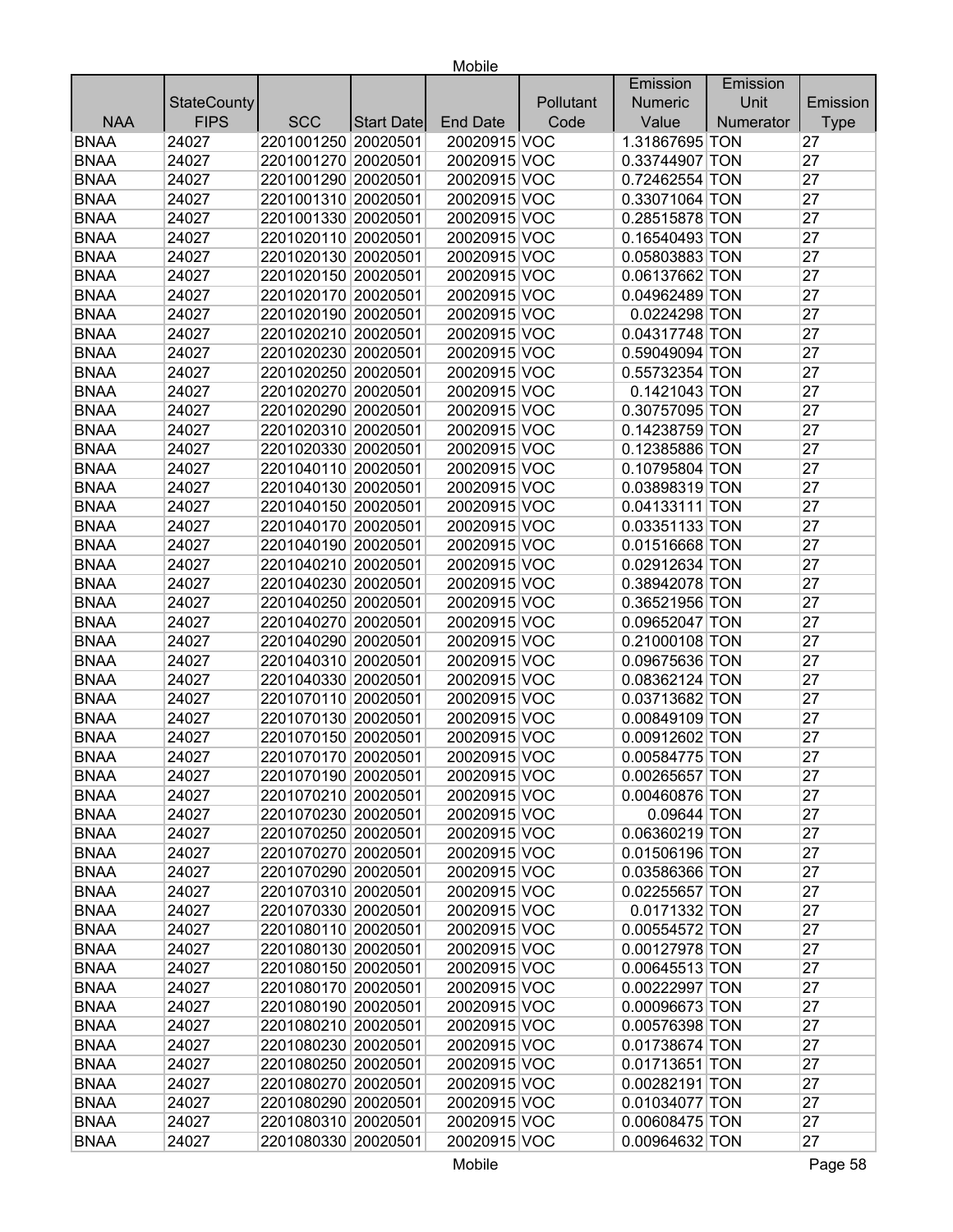|             |                    |                     |                   |                              |           | Emission                         | Emission  |             |
|-------------|--------------------|---------------------|-------------------|------------------------------|-----------|----------------------------------|-----------|-------------|
|             | <b>StateCounty</b> |                     |                   |                              | Pollutant | <b>Numeric</b>                   | Unit      | Emission    |
| <b>NAA</b>  | <b>FIPS</b>        | <b>SCC</b>          | <b>Start Date</b> | <b>End Date</b>              | Code      | Value                            | Numerator | <b>Type</b> |
| <b>BNAA</b> | 24027              | 2230001110 20020501 |                   | 20020915 VOC                 |           | 0.00060407 TON                   |           | 27          |
| <b>BNAA</b> | 24027              | 2230001130 20020501 |                   | 20020915 VOC                 |           | 0.00021716 TON                   |           | 27          |
| <b>BNAA</b> | 24027              | 2230001150 20020501 |                   | 20020915 VOC                 |           | 0.00023038 TON                   |           | 27          |
| <b>BNAA</b> | 24027              | 2230001170 20020501 |                   | 20020915 VOC                 |           | 0.00018739 TON                   |           | 27          |
| <b>BNAA</b> | 24027              | 2230001190 20020501 |                   | 20020915 VOC                 |           | 8.4878E-05 TON                   |           | 27          |
| <b>BNAA</b> | 24027              | 2230001210 20020501 |                   | 20020915 VOC                 |           | 0.0001918 TON                    |           | 27          |
| <b>BNAA</b> | 24027              | 2230001230 20020501 |                   | 20020915 VOC                 |           | 0.00216383 TON                   |           | 27          |
| <b>BNAA</b> | 24027              | 2230001250 20020501 |                   | 20020915 VOC                 |           | 0.00196652 TON                   |           | 27          |
| <b>BNAA</b> | 24027              | 2230001270 20020501 |                   | 20020915 VOC                 |           | 0.00055446 TON                   |           | 27          |
| <b>BNAA</b> | 24027              | 2230001290 20020501 |                   | 20020915 VOC                 |           | 0.00130183 TON                   |           | 27          |
| <b>BNAA</b> | 24027              | 2230001310 20020501 |                   | 20020915 VOC                 |           | 0.00062721 TON                   |           | 27          |
| <b>BNAA</b> | 24027              | 2230001330 20020501 |                   | 20020915 VOC                 |           | 0.00055116 TON                   |           | 27          |
| <b>BNAA</b> | 24027              | 2230060110 20020501 |                   | 20020915 VOC                 |           | 0.00205691 TON                   |           | 27          |
| <b>BNAA</b> | 24027              | 2230060130 20020501 |                   | 20020915 VOC                 |           | 0.00074516 TON                   |           | 27          |
| <b>BNAA</b> | 24027              | 2230060150 20020501 |                   | 20020915 VOC                 |           | 0.00079146 TON                   |           | 27          |
| <b>BNAA</b> | 24027              | 2230060170 20020501 |                   | 20020915 VOC                 |           | 0.00064595 TON                   |           | 27          |
| <b>BNAA</b> | 24027              | 2230060190 20020501 |                   | 20020915 VOC                 |           | 0.00029432 TON                   |           | 27          |
| <b>BNAA</b> | 24027              | 2230060210 20020501 |                   | 20020915 VOC                 |           | 0.00070879 TON                   |           | 27          |
| <b>BNAA</b> | 24027              | 2230060230 20020501 |                   | 20020915 VOC                 |           | 0.0073976 TON                    |           | 27          |
| <b>BNAA</b> | 24027              | 2230060250 20020501 |                   | 20020915 VOC                 |           | 0.00672299 TON                   |           | 27          |
| <b>BNAA</b> | 24027              | 2230060270 20020501 |                   | 20020915 VOC                 |           | 0.00192463 TON                   |           | 27          |
| <b>BNAA</b> | 24027              | 2230060290 20020501 |                   | 20020915 VOC                 |           | 0.00467159 TON                   |           | 27          |
| <b>BNAA</b> | 24027              | 2230060310 20020501 |                   | 20020915 VOC                 |           | 0.00228729 TON                   |           | 27          |
| <b>BNAA</b> | 24027              | 2230060330 20020501 |                   | 20020915 VOC                 |           | 0.00204038 TON                   |           | 27          |
| <b>BNAA</b> | 24027              | 2230071110 20020501 |                   | 20020915 VOC                 |           | 0.00200731 TON                   |           | 27          |
| <b>BNAA</b> | 24027              | 2230071130 20020501 |                   | 20020915 VOC                 |           | 0.00046407 TON                   |           | 27          |
| <b>BNAA</b> | 24027              | 2230071150 20020501 |                   | 20020915 VOC                 |           | 0.00043211 TON                   |           | 27          |
| <b>BNAA</b> | 24027              | 2230071170 20020501 |                   | 20020915 VOC                 |           | 0.00031747 TON                   |           | 27          |
| <b>BNAA</b> | 24027              | 2230071190 20020501 |                   | 20020915 VOC                 |           | 0.0001455 TON                    |           | 27          |
| <b>BNAA</b> | 24027              | 2230071210 20020501 |                   | 20020915 VOC                 |           | 0.00022046 TON                   |           | 27          |
| <b>BNAA</b> | 24027              | 2230071230 20020501 |                   | 20020915 VOC                 |           | 0.00513676 TON                   |           | 27          |
| <b>BNAA</b> | 24027              | 2230071250 20020501 |                   | 20020915 VOC                 |           | 0.0031956 TON                    |           | 27          |
| <b>BNAA</b> | 24027              | 2230071270 20020501 |                   | 20020915 VOC                 |           | 0.00075508 TON                   |           | 27          |
| BNAA        | 24027              | 2230071290 20020501 |                   | 20020915 VOC                 |           | $0.00164795$ TON                 |           | 27          |
| <b>BNAA</b> | 24027              | 2230071310 20020501 |                   | 20020915 VOC                 |           | 0.00101964 TON                   |           | 27          |
| <b>BNAA</b> | 24027              | 2230071330 20020501 |                   | 20020915 VOC                 |           | 0.00063162 TON                   |           | 27          |
| <b>BNAA</b> | 24027              | 2230072110 20020501 |                   | 20020915 VOC                 |           | 0.00171079 TON                   |           | 27          |
| <b>BNAA</b> | 24027              | 2230072130 20020501 |                   | 20020915 VOC                 |           | 0.00039573 TON                   |           | 27          |
| <b>BNAA</b> | 24027              | 2230072150 20020501 |                   | 20020915 VOC                 |           | 0.00036927 TON                   |           | 27          |
| <b>BNAA</b> | 24027              | 2230072170 20020501 |                   | 20020915 VOC                 |           | 0.00027007 TON                   |           | 27          |
| <b>BNAA</b> | 24027              | 2230072190 20020501 |                   | 20020915 VOC                 |           | 0.00012346 TON                   |           | 27          |
| <b>BNAA</b> | 24027              | 2230072210 20020501 |                   | 20020915 VOC                 |           | 0.00018739 TON                   |           | 27          |
| <b>BNAA</b> | 24027              | 2230072230 20020501 |                   | 20020915 VOC                 |           | 0.00438058 TON                   |           | 27          |
| <b>BNAA</b> | 24027              | 2230072250 20020501 |                   | 20020915 VOC                 |           | 0.00272381 TON                   |           | 27          |
| <b>BNAA</b> | 24027              | 2230072270 20020501 |                   | 20020915 VOC                 |           |                                  |           | 27          |
| <b>BNAA</b> | 24027              | 2230072290 20020501 |                   | 20020915 VOC                 |           | 0.00064485 TON<br>0.00140434 TON |           | 27          |
| <b>BNAA</b> |                    | 2230072310 20020501 |                   |                              |           |                                  |           | 27          |
|             | 24027              | 2230072330 20020501 |                   | 20020915 VOC<br>20020915 VOC |           | 0.00086972 TON                   |           | 27          |
| <b>BNAA</b> | 24027              |                     |                   |                              |           | 0.00053793 TON                   |           |             |
| <b>BNAA</b> | 24027              | 2230073110 20020501 |                   | 20020915 VOC                 |           | 0.00722674 TON                   |           | 27          |
| <b>BNAA</b> | 24027              | 2230073130 20020501 |                   | 20020915 VOC                 |           | 0.0016711 TON                    |           | 27          |
| <b>BNAA</b> | 24027              | 2230073150 20020501 |                   | 20020915 VOC                 |           | 0.00155646 TON                   |           | 27          |
| <b>BNAA</b> | 24027              | 2230073170 20020501 |                   | 20020915 VOC                 |           | 0.0011431 TON                    |           | 27          |
| <b>BNAA</b> | 24027              | 2230073190 20020501 |                   | 20020915 VOC                 |           | 0.00052249 TON                   |           | 27          |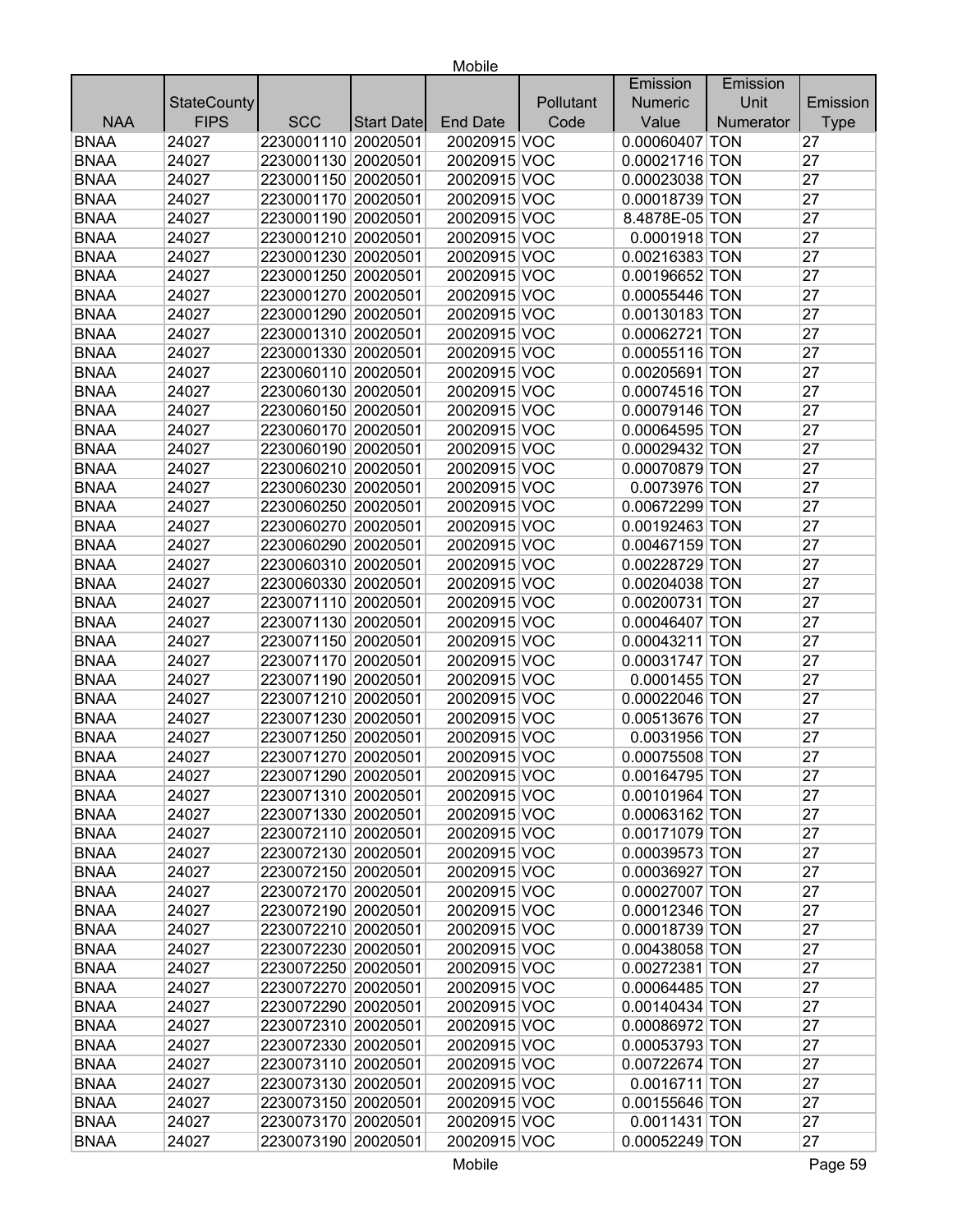|             |                    |                     |            |                 |           | Emission         | Emission  |             |
|-------------|--------------------|---------------------|------------|-----------------|-----------|------------------|-----------|-------------|
|             | <b>StateCounty</b> |                     |            |                 | Pollutant | <b>Numeric</b>   | Unit      | Emission    |
| <b>NAA</b>  | <b>FIPS</b>        | <b>SCC</b>          | Start Date | <b>End Date</b> | Code      | Value            | Numerator | <b>Type</b> |
| <b>BNAA</b> | 24027              | 2230073210 20020501 |            | 20020915 VOC    |           | 0.00079477 TON   |           | 27          |
| <b>BNAA</b> | 24027              | 2230073230 20020501 |            | 20020915 VOC    |           | 0.01849676 TON   |           | 27          |
| <b>BNAA</b> | 24027              | 2230073250 20020501 |            | 20020915 VOC    |           | 0.01150371 TON   |           | 27          |
| <b>BNAA</b> | 24027              | 2230073270 20020501 |            | 20020915 VOC    |           | 0.0027194 TON    |           | 27          |
| <b>BNAA</b> | 24027              | 2230073290 20020501 |            | 20020915 VOC    |           | 0.00593484 TON   |           | 27          |
| <b>BNAA</b> | 24027              | 2230073310 20020501 |            | 20020915 VOC    |           | 0.00367179 TON   |           | 27          |
| <b>BNAA</b> | 24027              | 2230073330 20020501 |            | 20020915 VOC    |           | 0.00227517 TON   |           | 27          |
| <b>BNAA</b> | 24027              | 2230074110 20020501 |            | 20020915 VOC    |           | 0.02903154 TON   |           | 27          |
| <b>BNAA</b> | 24027              | 2230074130 20020501 |            | 20020915 VOC    |           | 0.00671307 TON   |           | 27          |
| <b>BNAA</b> | 24027              | 2230074150 20020501 |            | 20020915 VOC    |           | 0.0062512 TON    |           | 27          |
| <b>BNAA</b> | 24027              | 2230074170 20020501 |            | 20020915 VOC    |           | 0.00459112 TON   |           | 27          |
| <b>BNAA</b> | 24027              | 2230074190 20020501 |            | 20020915 VOC    |           | $0.002101$ TON   |           | 27          |
| <b>BNAA</b> | 24027              | 2230074210 20020501 |            | 20020915 VOC    |           | 0.00319449 TON   |           | 27          |
| <b>BNAA</b> | 24027              | 2230074230 20020501 |            | 20020915 VOC    |           | 0.0742979 TON    |           | 27          |
| <b>BNAA</b> | 24027              | 2230074250 20020501 |            | 20020915 VOC    |           | 0.04621214 TON   |           | 27          |
| <b>BNAA</b> | 24027              | 2230074270 20020501 |            | 20020915 VOC    |           | 0.0109261 TON    |           | 27          |
| <b>BNAA</b> | 24027              | 2230074290 20020501 |            | 20020915 VOC    |           | 0.02383635 TON   |           | 27          |
| <b>BNAA</b> | 24027              | 2230074310 20020501 |            | 20020915 VOC    |           | 0.01475442 TON   |           | 27          |
| <b>BNAA</b> | 24027              | 2230074330 20020501 |            | 20020915 VOC    |           | 0.00913264 TON   |           | 27          |
| <b>BNAA</b> | 24027              | 2230075110 20020501 |            | 20020915 VOC    |           | 0.00388895 TON   |           | 27          |
| <b>BNAA</b> | 24027              | 2230075130 20020501 |            | 20020915 VOC    |           | 0.00087303 TON   |           | 27          |
| <b>BNAA</b> | 24027              | 2230075150 20020501 |            | 20020915 VOC    |           | 0.00228509 TON   |           | 27          |
| <b>BNAA</b> | 24027              | 2230075170 20020501 |            | 20020915 VOC    |           | 0.00068674 TON   |           | 27          |
| <b>BNAA</b> | 24027              | 2230075190 20020501 |            | 20020915 VOC    |           | 0.00030093 TON   |           | 27          |
| <b>BNAA</b> | 24027              | 2230075210 20020501 |            | 20020915 VOC    |           | 0.00050706 TON   |           | 27          |
| <b>BNAA</b> | 24027              | 2230075230 20020501 |            | 20020915 VOC    |           | 0.01214084 TON   |           | 27          |
| <b>BNAA</b> | 24027              | 2230075250 20020501 |            | 20020915 VOC    |           | 0.00753539 TON   |           | 27          |
| <b>BNAA</b> | 24027              | 2230075270 20020501 |            | 20020915 VOC    |           | 0.00318347 TON   |           | 27          |
| <b>BNAA</b> | 24027              | 2230075290 20020501 |            | 20020915 VOC    |           | 0.0088284 TON    |           | 27          |
| <b>BNAA</b> | 24027              | 2230075310 20020501 |            | 20020915 VOC    |           | 0.00509598 TON   |           | 27          |
| <b>BNAA</b> | 24027              | 2230075330 20020501 |            | 20020915 VOC    |           | 0.00509488 TON   |           | 27          |
| <b>BNAA</b> | 24510              | 2201001170 20020501 |            | 20020915 VOC    |           | 0.0059635 TON    |           | 27          |
| <b>BNAA</b> | 24510              | 2201001190 20020501 |            | 20020915 VOC    |           | 0.00895847 TON   |           | 27          |
| <b>BNAA</b> | 24510              | 2201001210 20020501 |            | 20020915 VOC    |           | $0.00451506$ TON |           | 27          |
| <b>BNAA</b> | 24510              | 2201001230 20020501 |            | 20020915 VOC    |           | 1.43514592 TON   |           | 27          |
| <b>BNAA</b> | 24510              | 2201001250 20020501 |            | 20020915 VOC    |           | 0.20017178 TON   |           | 27          |
| <b>BNAA</b> | 24510              | 2201001270 20020501 |            | 20020915 VOC    |           | 1.95929875 TON   |           | 27          |
| <b>BNAA</b> | 24510              | 2201001290 20020501 |            | 20020915 VOC    |           | 1.34948982 TON   |           | 27          |
| <b>BNAA</b> | 24510              | 2201001310 20020501 |            | 20020915 VOC    |           | 0.45038624 TON   |           | 27          |
| <b>BNAA</b> | 24510              | 2201001330 20020501 |            | 20020915 VOC    |           | 0.84657961 TON   |           | 27          |
| <b>BNAA</b> | 24510              | 2201020170 20020501 |            | 20020915 VOC    |           | 0.00251106 TON   |           | 27          |
| <b>BNAA</b> | 24510              | 2201020190 20020501 |            | 20020915 VOC    |           | 0.00377321 TON   |           | 27          |
| <b>BNAA</b> | 24510              | 2201020210 20020501 |            | 20020915 VOC    |           | 0.00196321 TON   |           | 27          |
| <b>BNAA</b> | 24510              | 2201020230 20020501 |            | 20020915 VOC    |           | 0.60761643 TON   |           | 27          |
| <b>BNAA</b> | 24510              | 2201020250 20020501 |            | 20020915 VOC    |           | 0.0846519 TON    |           | 27          |
| <b>BNAA</b> | 24510              | 2201020270 20020501 |            | 20020915 VOC    |           | 0.82528849 TON   |           | 27          |
| <b>BNAA</b> | 24510              | 2201020290 20020501 |            | 20020915 VOC    |           | 0.57094809 TON   |           | 27          |
| <b>BNAA</b> | 24510              | 2201020310 20020501 |            | 20020915 VOC    |           | 0.19373429 TON   |           | 27          |
| <b>BNAA</b> | 24510              | 2201020330 20020501 |            | 20020915 VOC    |           | 0.3676711 TON    |           | 27          |
| <b>BNAA</b> | 24510              | 2201040170 20020501 |            | 20020915 VOC    |           | 0.00170086 TON   |           | 27          |
| <b>BNAA</b> | 24510              | 2201040190 20020501 |            | 20020915 VOC    |           | 0.00255626 TON   |           | 27          |
| <b>BNAA</b> | 24510              | 2201040210 20020501 |            | 20020915 VOC    |           | 0.00132498 TON   |           | 27          |
| <b>BNAA</b> | 24510              | 2201040230 20020501 |            | 20020915 VOC    |           | 0.40015507 TON   |           | 27          |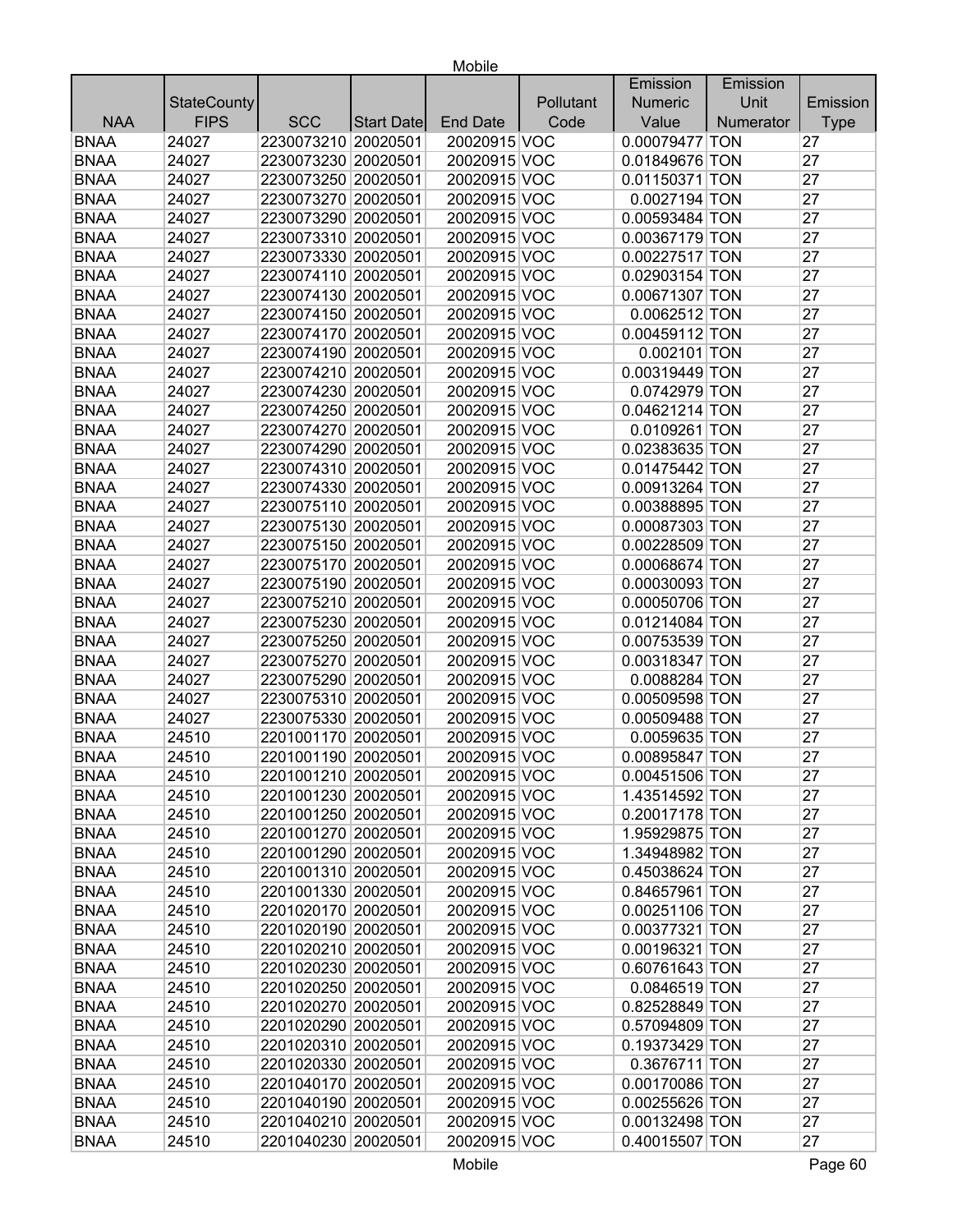|             |                    |                     |            |                 |           | Emission       | Emission  |             |
|-------------|--------------------|---------------------|------------|-----------------|-----------|----------------|-----------|-------------|
|             | <b>StateCounty</b> |                     |            |                 | Pollutant | <b>Numeric</b> | Unit      | Emission    |
| <b>NAA</b>  | <b>FIPS</b>        | <b>SCC</b>          | Start Date | <b>End Date</b> | Code      | Value          | Numerator | <b>Type</b> |
| <b>BNAA</b> | 24510              | 2201040250 20020501 |            | 20020915 VOC    |           | 0.0553547 TON  |           | 27          |
| <b>BNAA</b> | 24510              | 2201040270 20020501 |            | 20020915 VOC    |           | 0.56371914 TON |           | 27          |
| <b>BNAA</b> | 24510              | 2201040290 20020501 |            | 20020915 VOC    |           | 0.39057159 TON |           | 27          |
| <b>BNAA</b> | 24510              | 2201040310 20020501 |            | 20020915 VOC    |           | 0.13172054 TON |           | 27          |
| <b>BNAA</b> | 24510              | 2201040330 20020501 |            | 20020915 VOC    |           | 0.24824352 TON |           | 27          |
| <b>BNAA</b> | 24510              | 2201070170 20020501 |            | 20020915 VOC    |           | 0.00028991 TON |           | 27          |
| <b>BNAA</b> | 24510              | 2201070190 20020501 |            | 20020915 VOC    |           | 0.00044423 TON |           | 27          |
| <b>BNAA</b> | 24510              | 2201070210 20020501 |            | 20020915 VOC    |           | 0.00017637 TON |           | 27          |
| <b>BNAA</b> | 24510              | 2201070230 20020501 |            | 20020915 VOC    |           | 0.09992881 TON |           | 27          |
| <b>BNAA</b> | 24510              | 2201070250 20020501 |            | 20020915 VOC    |           | 0.00932995 TON |           | 27          |
| <b>BNAA</b> | 24510              | 2201070270 20020501 |            | 20020915 VOC    |           | 0.0973924 TON  |           | 27          |
| <b>BNAA</b> | 24510              | 2201070290 20020501 |            | 20020915 VOC    |           | 0.06707667 TON |           | 27          |
| <b>BNAA</b> | 24510              | 2201070310 20020501 |            | 20020915 VOC    |           | 0.03006771 TON |           | 27          |
| <b>BNAA</b> | 24510              | 2201070330 20020501 |            | 20020915 VOC    |           | 0.05094877 TON |           | 27          |
| <b>BNAA</b> | 24510              | 2201080170 20020501 |            | 20020915 VOC    |           | 0.00017637 TON |           | 27          |
| <b>BNAA</b> | 24510              | 2201080190 20020501 |            | 20020915 VOC    |           | 0.00021054 TON |           | 27          |
| <b>BNAA</b> | 24510              | 2201080210 20020501 |            | 20020915 VOC    |           | 0.00032518 TON |           | 27          |
| <b>BNAA</b> | 24510              | 2201080230 20020501 |            | 20020915 VOC    |           | 0.01791805 TON |           | 27          |
| <b>BNAA</b> | 24510              | 2201080250 20020501 |            | 20020915 VOC    |           | 0.00287042 TON |           | 27          |
| <b>BNAA</b> | 24510              | 2201080270 20020501 |            | 20020915 VOC    |           | 0.01735587 TON |           | 27          |
| <b>BNAA</b> | 24510              | 2201080290 20020501 |            | 20020915 VOC    |           | 0.02030786 TON |           | 27          |
| <b>BNAA</b> | 24510              | 2201080310 20020501 |            | 20020915 VOC    |           | 0.01030109 TON |           | 27          |
| <b>BNAA</b> | 24510              | 2201080330 20020501 |            | 20020915 VOC    |           | 0.02444813 TON |           | 27          |
| <b>BNAA</b> | 24510              | 2230001170 20020501 |            | 20020915 VOC    |           | 9.9208E-06 TON |           | 27          |
| <b>BNAA</b> | 24510              | 2230001190 20020501 |            | 20020915 VOC    |           | 1.433E-05 TON  |           | 27          |
| <b>BNAA</b> | 24510              | 2230001210 20020501 |            | 20020915 VOC    |           | 8.8185E-06 TON |           | 27          |
| <b>BNAA</b> | 24510              | 2230001230 20020501 |            | 20020915 VOC    |           | 0.00222336 TON |           | 27          |
| <b>BNAA</b> | 24510              | 2230001250 20020501 |            | 20020915 VOC    |           | 0.00030975 TON |           | 27          |
| <b>BNAA</b> | 24510              | 2230001270 20020501 |            | 20020915 VOC    |           | 0.00337197 TON |           | 27          |
| <b>BNAA</b> | 24510              | 2230001290 20020501 |            | 20020915 VOC    |           | 0.00247799 TON |           | 27          |
| <b>BNAA</b> | 24510              | 2230001310 20020501 |            | 20020915 VOC    |           | 0.00084437 TON |           | 27          |
| <b>BNAA</b> | 24510              | 2230001330 20020501 |            | 20020915 VOC    |           | 0.00163693 TON |           | 27          |
| <b>BNAA</b> | 24510              | 2230060170 20020501 |            | 20020915 VOC    |           | 3.3069E-05 TON |           | 27          |
| <b>BNAA</b> | 24510              | 2230060190 20020501 |            | 20020915 VOC    |           | 5.0706E-05 TON |           | 27          |
| <b>BNAA</b> | 24510              | 2230060210 20020501 |            | 20020915 VOC    |           | 3.1967E-05 TON |           | 27          |
| <b>BNAA</b> | 24510              | 2230060230 20020501 |            | 20020915 VOC    |           | 0.00759933 TON |           | 27          |
| <b>BNAA</b> | 24510              | 2230060250 20020501 |            | 20020915 VOC    |           | 0.00105712 TON |           | 27          |
| <b>BNAA</b> | 24510              | 2230060270 20020501 |            | 20020915 VOC    |           | 0.01186857 TON |           | 27          |
| <b>BNAA</b> | 24510              | 2230060290 20020501 |            | 20020915 VOC    |           | 0.00889895 TON |           | 27          |
| <b>BNAA</b> | 24510              | 2230060310 20020501 |            | 20020915 VOC    |           | 0.00307985 TON |           | 27          |
| <b>BNAA</b> | 24510              | 2230060330 20020501 |            | 20020915 VOC    |           | 0.0060616 TON  |           | 27          |
| <b>BNAA</b> | 24510              | 2230071170 20020501 |            | 20020915 VOC    |           | 1.6535E-05 TON |           | 27          |
| <b>BNAA</b> | 24510              | 2230071190 20020501 |            | 20020915 VOC    |           | 2.4251E-05 TON |           | 27          |
| <b>BNAA</b> | 24510              | 2230071210 20020501 |            | 20020915 VOC    |           | 8.8185E-06 TON |           | 27          |
| <b>BNAA</b> | 24510              | 2230071230 20020501 |            | 20020915 VOC    |           | 0.00528668 TON |           | 27          |
| <b>BNAA</b> | 24510              | 2230071250 20020501 |            | 20020915 VOC    |           | 0.00049604 TON |           | 27          |
| <b>BNAA</b> | 24510              | 2230071270 20020501 |            | 20020915 VOC    |           | 0.0049141 TON  |           | 27          |
| <b>BNAA</b> | 24510              | 2230071290 20020501 |            | 20020915 VOC    |           | 0.00315371 TON |           | 27          |
| <b>BNAA</b> | 24510              | 2230071310 20020501 |            | 20020915 VOC    |           | 0.00137127 TON |           | 27          |
| <b>BNAA</b> | 24510              | 2230071330 20020501 |            | 20020915 VOC    |           | 0.00188605 TON |           | 27          |
| <b>BNAA</b> | 24510              | 2230072170 20020501 |            | 20020915 VOC    |           | 1.3228E-05 TON |           | 27          |
| <b>BNAA</b> | 24510              | 2230072190 20020501 |            | 20020915 VOC    |           | 2.2046E-05 TON |           | 27          |
| <b>BNAA</b> | 24510              | 2230072210 20020501 |            | 20020915 VOC    |           | 2.2046E-06 TON |           | 27          |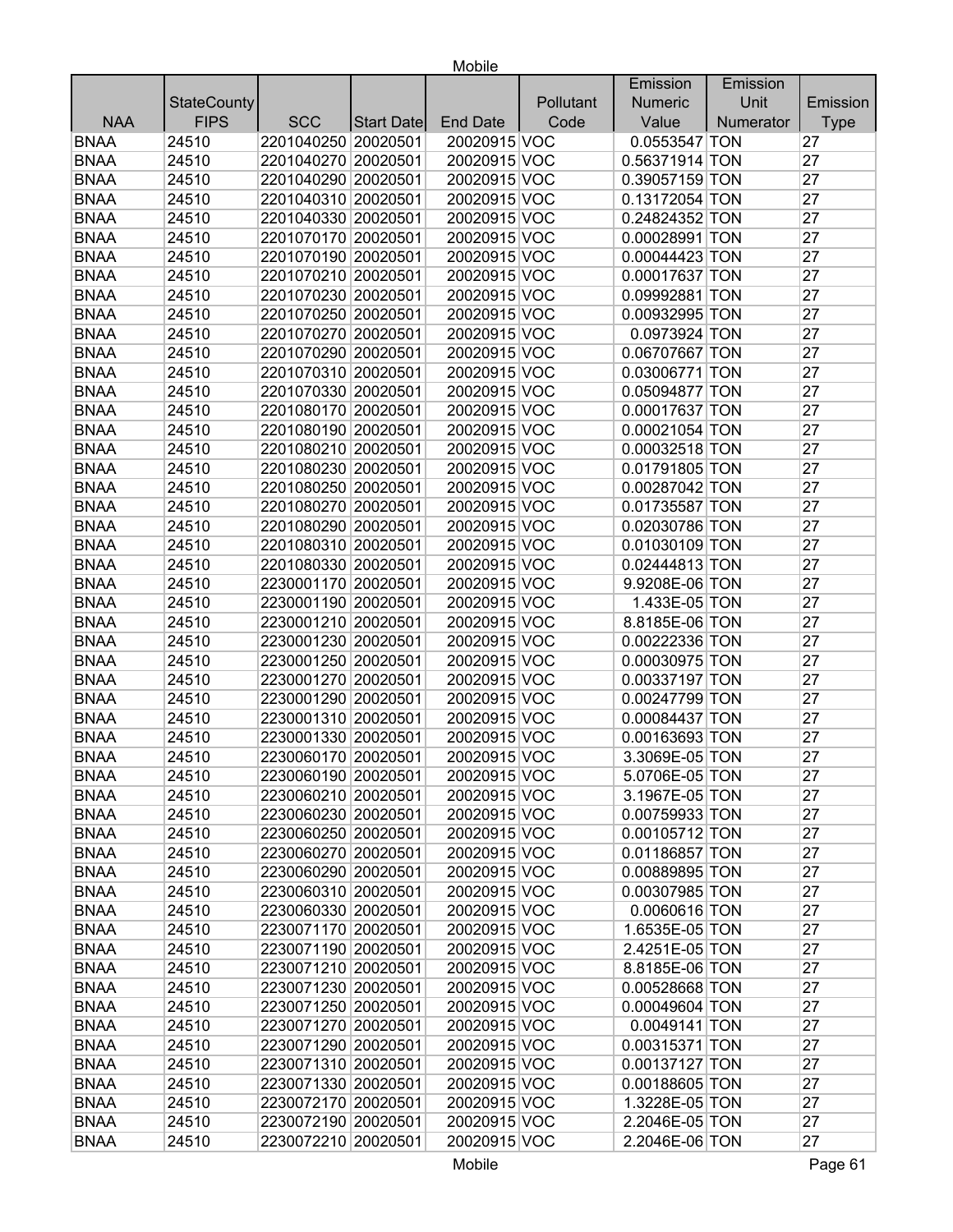|                   |                    |                     |                   |                 |            | Emission       | Emission  |             |
|-------------------|--------------------|---------------------|-------------------|-----------------|------------|----------------|-----------|-------------|
|                   | <b>StateCounty</b> |                     |                   |                 | Pollutant  | Numeric        | Unit      | Emission    |
| <b>NAA</b>        | <b>FIPS</b>        | <b>SCC</b>          | <b>Start Date</b> | <b>End Date</b> | Code       | Value          | Numerator | <b>Type</b> |
| <b>BNAA</b>       | 24510              | 2230072230 20020501 |                   | 20020915 VOC    |            | 0.00450624 TON |           | 27          |
| <b>BNAA</b>       | 24510              | 2230072250 20020501 |                   | 20020915 VOC    |            | 0.00042329 TON |           | 27          |
| <b>BNAA</b>       | 24510              | 2230072270 20020501 |                   | 20020915 VOC    |            | 0.00418988 TON |           | 27          |
| <b>BNAA</b>       | 24510              | 2230072290 20020501 |                   | 20020915 VOC    |            | 0.00268964 TON |           | 27          |
| <b>BNAA</b>       | 24510              | 2230072310 20020501 |                   | 20020915 VOC    |            | 0.00116955 TON |           | 27          |
| <b>BNAA</b>       | 24510              | 2230072330 20020501 |                   | 20020915 VOC    |            | 0.00160827 TON |           | 27          |
| <b>BNAA</b>       | 24510              | 2230073170 20020501 |                   | 20020915 VOC    |            | 5.9525E-05 TON |           | 27          |
| <b>BNAA</b>       | 24510              | 2230073190 20020501 |                   | 20020915 VOC    |            | 8.8185E-05 TON |           | 27          |
| <b>BNAA</b>       | 24510              | 2230073210 20020501 |                   | 20020915 VOC    |            | 3.3069E-05 TON |           | 27          |
| <b>BNAA</b>       | 24510              | 2230073230 20020501 |                   | 20020915 VOC    |            | 0.01903028 TON |           | 27          |
| <b>BNAA</b>       | 24510              | 2230073250 20020501 |                   | 20020915 VOC    |            | 0.00178574 TON |           | 27          |
| <b>BNAA</b>       | 24510              | 2230073270 20020501 |                   | 20020915 VOC    |            | 0.01769097 TON |           | 27          |
| <b>BNAA</b>       | 24510              | 2230073290 20020501 |                   | 20020915 VOC    |            | 0.0113549 TON  |           | 27          |
| <b>BNAA</b>       | 24510              | 2230073310 20020501 |                   | 20020915 VOC    |            | 0.00493835 TON |           | 27          |
| <b>BNAA</b>       | 24510              | 2230073330 20020501 |                   | 20020915 VOC    |            | 0.00679243 TON |           | 27          |
| <b>BNAA</b>       | 24510              | 2230074170 20020501 |                   | 20020915 VOC    |            | 0.00023589 TON |           | 27          |
| <b>BNAA</b>       | 24510              | 2230074190 20020501 |                   | 20020915 VOC    |            | 0.00035605 TON |           | 27          |
| <b>BNAA</b>       | 24510              | 2230074210 20020501 |                   | 20020915 VOC    |            | 0.00013228 TON |           | 27          |
| <b>BNAA</b>       | 24510              | 2230074230 20020501 |                   | 20020915 VOC    |            | 0.07643638 TON |           | 27          |
| <b>BNAA</b>       | 24510              | 2230074250 20020501 |                   | 20020915 VOC    |            | 0.00717383 TON |           | 27          |
| <b>BNAA</b>       | 24510              | 2230074270 20020501 |                   | 20020915 VOC    |            | 0.07105821 TON |           | 27          |
| <b>BNAA</b>       | 24510              | 2230074290 20020501 |                   | 20020915 VOC    |            | 0.0456169 TON  |           | 27          |
| <b>BNAA</b>       | 24510              | 2230074310 20020501 |                   | 20020915 VOC    |            | 0.01983276 TON |           | 27          |
| <b>BNAA</b>       | 24510              | 2230074330 20020501 |                   | 20020915 VOC    |            | 0.02728217 TON |           | 27          |
| <b>BNAA</b>       | 24510              | 2230075170 20020501 |                   | 20020915 VOC    |            | 2.4251E-05 TON |           | 27          |
| <b>BNAA</b>       | 24510              | 2230075190 20020501 |                   | 20020915 VOC    |            | 4.5195E-05 TON |           | 27          |
| <b>BNAA</b>       | 24510              | 2230075210 20020501 |                   | 20020915 VOC    |            | 1.6535E-05 TON |           | 27          |
| <b>BNAA</b>       | 24510              | 2230075230 20020501 |                   | 20020915 VOC    |            | 0.01247043 TON |           | 27          |
| <b>BNAA</b>       | 24510              | 2230075250 20020501 |                   | 20020915 VOC    |            | 0.00116294 TON |           | 27          |
| <b>BNAA</b>       | 24510              | 2230075270 20020501 |                   | 20020915 VOC    |            | 0.02076642 TON |           | 27          |
| <b>BNAA</b>       | 24510              | 2230075290 20020501 |                   | 20020915 VOC    |            | 0.0167507 TON  |           | 27          |
| <b>BNAA</b>       | 24510              | 2230075310 20020501 |                   | 20020915 VOC    |            | 0.00635041 TON |           | 27          |
| <b>BNAA</b>       | 24510              | 2230075330 20020501 |                   | 20020915 VOC    |            | 0.01502338 TON |           | 27          |
| <b>BNAA TOTAL</b> |                    |                     |                   |                 | <b>VOC</b> | 70.5712005     |           |             |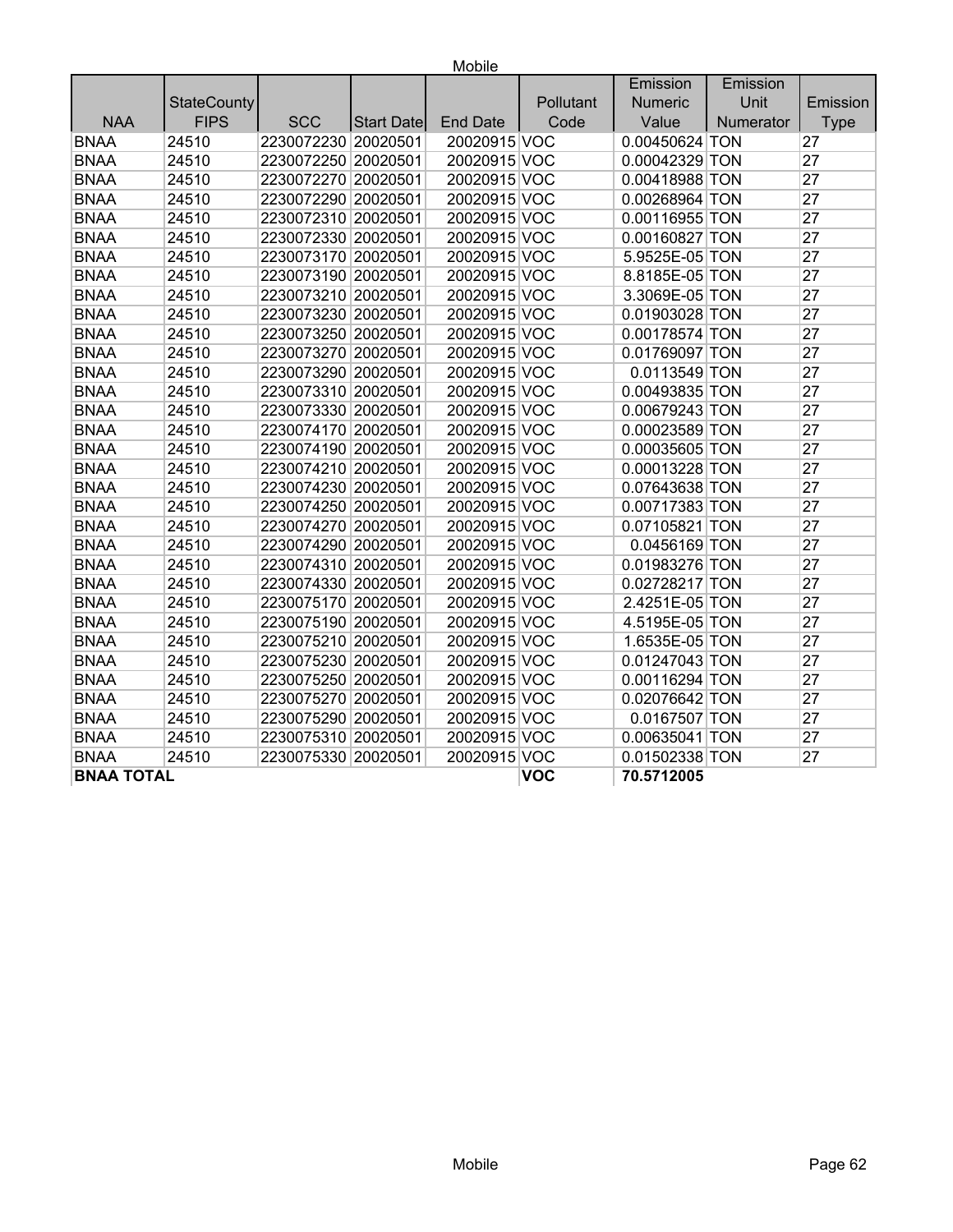Mobile Analysis

# Mobile Sources Control Program Baltimore Nonattainment Area MOBILE6 Modeling Emission AnalysisMaryland Department of the EnvironmentAir and Radiation Management AdministrationRate of Further Progress Runs

|      |                                   |            | <b>Baltimore Area</b> |                                                     |
|------|-----------------------------------|------------|-----------------------|-----------------------------------------------------|
| Step | <b>Modeling Scenario</b>          | <b>VOC</b> | <b>NOx</b>            | Remarks                                             |
|      | 2002 RFP Base-Year Inventory      | 70.6       | 177.1                 | All 2002 control programs in place, 2002 VMT        |
|      |                                   |            |                       |                                                     |
|      | 2002 RFP Adjusted Year Inventory  | 101.9      | 211.1                 | CAA Off, 7.8 RVP, 1990 I/M, 2002 Eval Yr & 2002 VMT |
|      | 2008 RFP Adjusted Year Inventory  | 92.8       | 188.5                 | CAA Off, 7.8 RVP, 1990 I/M, 2008 Eval Yr & 2002 VMT |
|      | 2009 RFP Adjusted Year Inventory  | 92.5       | 188.0                 | CAA Off, 7.8 RVP, 1990 I/M, 2009 Eval Yr & 2002 VMT |
|      |                                   |            |                       |                                                     |
|      | 2008 Projected Emission Inventory | 41.2       | 106.8                 | All 2008 control programs in place                  |
|      | 2009 Projected Emission Inventory | 38.7       | 97.0                  | All 2009 control programs in place                  |
|      | 2010 Projected Emission Inventory | 36.3       | 85.5                  | All 2010 control programs in place                  |
|      |                                   |            |                       |                                                     |

2008 RFP Analysis

| 2008 Non-Creditables (Step 2 minus Step 3)  | 9.1  | 22.6  |
|---------------------------------------------|------|-------|
| 2008 Adistd Base-Year minus Non-Creditables | 83.7 | 165.9 |
| 2008 Target Emissions (w/15% Reductions)    | 71.1 | 141.0 |
| 2008 Target Emissions (w/18% Reductions)    | 68.6 | 136.1 |
|                                             |      |       |

41.2 106.8 2008 Projctd Emissions (14% Projctd VMT Growth)

Notes:

Emission modeling performed with PPSuite system designed for the state of MD, using the SHA-Count data to compute VMT

U.S. EPA's latest model MOBILE6.2 is built into the PPSuite system for producing the emission factors

Prepared by: MDE's Mobile Sources Control Program, Phone (410) 537-4183 January 26, 2007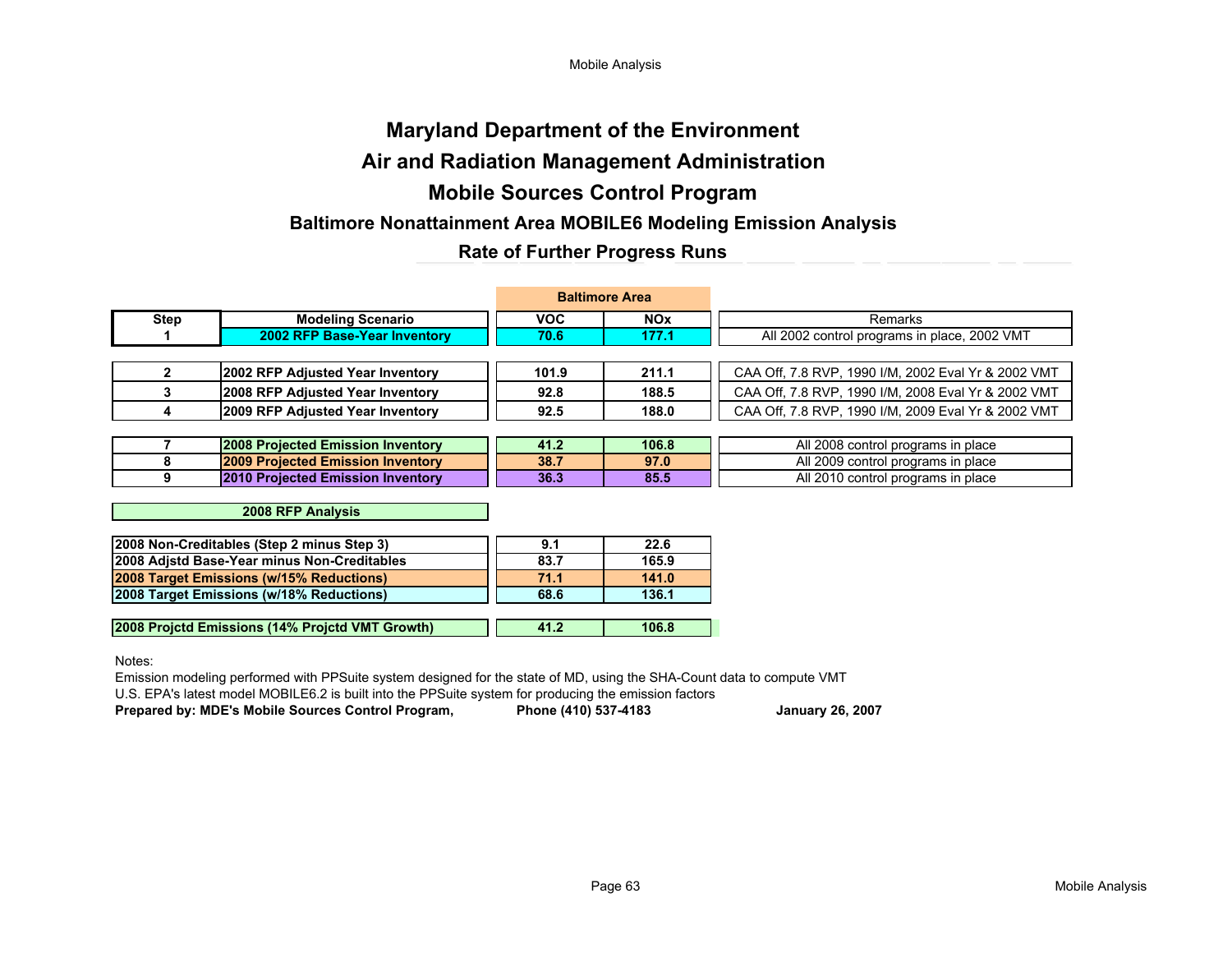|      | <b>State</b> |             |            |                                                                            |             |             |             |
|------|--------------|-------------|------------|----------------------------------------------------------------------------|-------------|-------------|-------------|
|      | County       |             |            |                                                                            |             |             |             |
| Year | <b>FIPs</b>  | <b>NAA</b>  | <b>SCC</b> | <b>Emission Process Description</b>                                        | CO          | <b>NOX</b>  | <b>VOC</b>  |
| 2002 | 24003        | <b>BNAA</b> | 2260001010 | 2-Stroke Gas Eng; Recreational Equip; Motorcycles: Off-road                | 0.402230717 | 0.001637713 | 0.492330931 |
| 2002 | 24003        | <b>BNAA</b> | 2260001030 | 2-Stroke Gas Eng; Recreational Equip; Offroad Motorcycles/ATVs             | 0.396580696 | 0.001655905 | 0.490228636 |
| 2002 | 24003        | <b>BNAA</b> | 2260001060 | 2-Stroke Gas Eng; Recreational Equip; Specialty Vehicles/Carts             | 0.478717207 | 0.004580716 | 0.020496214 |
| 2002 | 24003        | <b>BNAA</b> | 2260002006 | 2-Stroke Gas Eng; Construction & Mining Equip; Tampers/Rammers             | 0.107283416 | 0.000759927 | 0.045682279 |
| 2002 | 24003        | <b>BNAA</b> | 2260002009 | 2-Stroke Gas Eng; Construction & Mining Equip; Plate Compactors            | 0.005169896 | 1.11251E-05 | 0.002778584 |
| 2002 | 24003        | <b>BNAA</b> | 2260002021 | 2-Stroke Gas Eng; Construction & Mining Equip; Paving Equip                | 0.006206492 | 1.3468E-05  | 0.003305404 |
| 2002 | 24003        | <b>BNAA</b> | 2260002027 | 2-Stroke Gas Eng; Construction & Mining Equip; Signal Boards/Light Plants  | 4.6322E-05  | 1.16645E-07 | 2.40828E-05 |
| 2002 | 24003        | <b>BNAA</b> | 2260002039 | 2-Stroke Gas Eng; Construction & Mining Equip; Concrete/Industrial Saws    | 0.283488141 | 0.001820584 | 0.121199229 |
| 2002 | 24003        | <b>BNAA</b> | 2260002054 | 2-Stroke Gas Eng; Construction & Mining Equip; Crushing/Processing Equip   | 0.001210871 | 3.00325E-06 | 0.000612495 |
| 2002 | 24003        | <b>BNAA</b> | 2260003030 | 2-Stroke Gas Eng; Industrial Equip; Sweepers/Scrubbers                     | 0.001543301 | 4.03705E-06 | 0.000786182 |
| 2002 | 24003        | <b>BNAA</b> | 2260003040 | 2-Stroke Gas Eng; Industrial Equip; Other General Industrial Equip         | 0.000121549 | 3.17954E-07 | 6.10811E-05 |
| 2002 | 24003        | <b>BNAA</b> | 2260004015 | 2-Stroke Gas Eng; Lawn & Garden Equip; Rotary Tillers < 6 HP (Res)         | 0.027211515 | 5.32618E-05 | 0.015960811 |
| 2002 | 24003        | <b>BNAA</b> | 2260004016 | 2-Stroke Gas Eng; Lawn & Garden Equip; Rotary Tillers < 6 HP (Com)         | 0.211934762 | 0.000420683 | 0.116893987 |
| 2002 | 24003        | <b>BNAA</b> | 2260004020 | 2-Stroke Gas Eng; Lawn & Garden Equip; Chain Saws < 6 HP (Res)             | 0.222177337 | 0.000434841 | 0.146177371 |
| 2002 | 24003        | <b>BNAA</b> | 2260004021 | 2-Stroke Gas Eng; Lawn & Garden Equip; Chain Saws < 6 HP (Com)             | 1.951296435 | 0.012005599 | 0.933523425 |
| 2002 | 24003        | <b>BNAA</b> | 2260004025 | 2-Stroke Gas Eng; Lawn & Garden Equip; Trimmers/Edgers/Brush Cutters (Res) | 0.512058105 | 0.001066066 | 0.311554043 |
| 2002 | 24003        | <b>BNAA</b> | 2260004026 | 2-Stroke Gas Eng; Lawn & Garden Equip; Trimmers/Edgers/Brush Cutters (Com) | 2.10644113  | 0.005732653 | 1.138186387 |
| 2002 | 24003        | <b>BNAA</b> | 2260004030 | 2-Stroke Gas Eng; Lawn & Garden Equip; Leafblowers/Vacuums (Res)           | 0.319566566 | 0.000634438 | 0.198292142 |
| 2002 | 24003        | <b>BNAA</b> | 2260004031 | 2-Stroke Gas Eng; Lawn & Garden Equip; Leafblowers/Vacuums (Com)           | 2.124246261 | 0.009127807 | 1.036330682 |
| 2002 | 24003        | <b>BNAA</b> | 2260004035 | 2-Stroke Gas Eng; Lawn & Garden Equip; Snowblowers (Res)                   |             |             | 0.022550858 |
| 2002 | 24003        | <b>BNAA</b> | 2260004036 | 2-Stroke Gas Eng; Lawn & Garden Equip; Snowblowers (Com)                   |             |             | 0.005838077 |
| 2002 | 24003        | <b>BNAA</b> | 2260004071 | 2-Stroke Gas Eng; Lawn & Garden Equip; Turf Equip (Com)                    | 0.000857209 | 1.75927E-06 | 0.000453337 |
| 2002 | 24003        | <b>BNAA</b> | 2260005035 | 2-Stroke Gas Eng; Agricultural Equip; Sprayers                             | 0.000507829 | 1.10679E-06 | 0.000279305 |
| 2002 | 24003        | <b>BNAA</b> | 2260006005 | 2-Stroke Gas Eng; Commercial Equip; Generator Sets                         | 0.02752707  | 5.89182E-05 | 0.01501334  |
| 2002 | 24003        | <b>BNAA</b> | 2260006010 | 2-Stroke Gas Eng; Commercial Equip; Pumps                                  | 0.193772505 | 0.000468222 | 0.101979344 |
| 2002 | 24003        | <b>BNAA</b> | 2260006015 | 2-Stroke Gas Eng; Commercial Equip; Air Compressors                        | 7.04824E-05 | 1.81869E-07 | 3.52934E-05 |
| 2002 | 24003        | <b>BNAA</b> | 2260006035 | 2-Stroke Gas Eng; Commercial Equip; Other Equipment                        | 0.001112238 | 2.83831E-06 | 0.000557836 |
| 2002 | 24003        | <b>BNAA</b> | 2260007005 | 2-Stroke Gas Eng; Logging Equip; Chain Saws > 6 HP                         | 0.020088328 | 0.000136042 | 0.008879419 |
| 2002 | 24003        | <b>BNAA</b> | 2265001010 | 4-Stroke Gas Eng; Recreational Equip; Motorcycles: Off-road                | 0.182486848 | 0.001937727 | 0.019334426 |
| 2002 | 24003        | <b>BNAA</b> | 2265001030 | 4-Stroke Gas Eng; Recreational Equip; Offroad Motorcycles/ATVs             | 1.645032609 | 0.017493098 | 0.19769251  |
| 2002 | 24003        | <b>BNAA</b> | 2265001050 | 4-Stroke Gas Eng; Recreational Equip; Golf Carts                           | 2.087552935 | 0.012860223 | 0.041707667 |
| 2002 | 24003        | <b>BNAA</b> | 2265001060 | 4-Stroke Gas Eng; Recreational Equip; Specialty Vehicles/Carts             | 0.429968386 | 0.003364842 | 0.021712406 |
| 2002 | 24003        | <b>BNAA</b> | 2265002003 | 4-Stroke Gas Eng; Construction & Mining Equip; Pavers                      | 0.097859832 | 0.001161472 | 0.002442196 |
| 2002 | 24003        | <b>BNAA</b> | 2265002006 | 4-Stroke Gas Eng; Construction & Mining Equip; Tampers/Rammers             | 0.000768406 | 6.41739E-06 | 2.19322E-05 |
| 2002 | 24003        | <b>BNAA</b> | 2265002009 | 4-Stroke Gas Eng; Construction & Mining Equip; Plate Compactors            | 0.180865187 | 0.001382836 | 0.009424096 |
| 2002 | 24003        | <b>BNAA</b> | 2265002015 | 4-Stroke Gas Eng: Construction & Mining Equip: Rollers                     | 0.183800761 | 0.002005398 | 0.003926088 |
| 2002 | 24003        | <b>BNAA</b> | 2265002021 | 4-Stroke Gas Eng; Construction & Mining Equip; Paving Equip                | 0.354128032 | 0.002904019 | 0.013938889 |
| 2002 | 24003        | <b>BNAA</b> | 2265002024 | 4-Stroke Gas Eng; Construction & Mining Equip; Surfacing Equip             | 0.160510952 | 0.001207684 | 0.004829525 |
| 2002 | 24003        | <b>BNAA</b> | 2265002027 | 4-Stroke Gas Eng; Construction & Mining Equip; Signal Boards/Light Plants  | 0.008231376 | 5.71471E-05 | 0.000332762 |
| 2002 | 24003        | <b>BNAA</b> | 2265002030 | 4-Stroke Gas Eng; Construction & Mining Equip; Trenchers                   | 0.300261534 | 0.003514018 | 0.009525289 |
| 2002 | 24003        | <b>BNAA</b> | 2265002033 | 4-Stroke Gas Eng; Construction & Mining Equip; Bore/Drill Rigs             | 0.088477115 | 0.001105248 | 0.005792874 |
| 2002 | 24003        | <b>BNAA</b> | 2265002039 | 4-Stroke Gas Eng; Construction & Mining Equip; Concrete/Industrial Saws    | 0.74124741  | 0.00597256  | 0.013937533 |
| 2002 | 24003        | <b>BNAA</b> | 2265002042 | 4-Stroke Gas Eng; Construction & Mining Equip; Cement & Mortar Mixers      | 0.310069706 | 0.002255991 | 0.015514519 |
| 2002 | 24003        | <b>BNAA</b> | 2265002045 | 4-Stroke Gas Eng; Construction & Mining Equip; Cranes                      | 0.012406667 | 0.000578347 | 0.000493025 |
| 2002 | 24003        | <b>BNAA</b> | 2265002054 | 4-Stroke Gas Eng; Construction & Mining Equip; Crushing/Processing Equip   | 0.043542646 | 0.000388421 | 0.001269173 |
| 2002 | 24003        | <b>BNAA</b> | 2265002057 | 4-Stroke Gas Eng; Construction & Mining Equip; Rough Terrain Forklifts     | 0.016257683 | 0.000998202 | 0.000723018 |
| 2002 | 24003        | <b>BNAA</b> | 2265002060 | 4-Stroke Gas Eng; Construction & Mining Equip; Rubber Tire Loaders         | 0.038976208 | 0.002475713 | 0.001737182 |
| 2002 | 24003        | <b>BNAA</b> | 2265002066 | 4-Stroke Gas Eng; Construction & Mining Equip; Tractors/Loaders/Backhoes   | 0.233437941 | 0.001872309 | 0.004798652 |
| 2002 | 24003        | <b>BNAA</b> | 2265002072 | 4-Stroke Gas Eng; Construction & Mining Equip; Skid Steer Loaders          | 0.103279123 | 0.002628439 | 0.003444494 |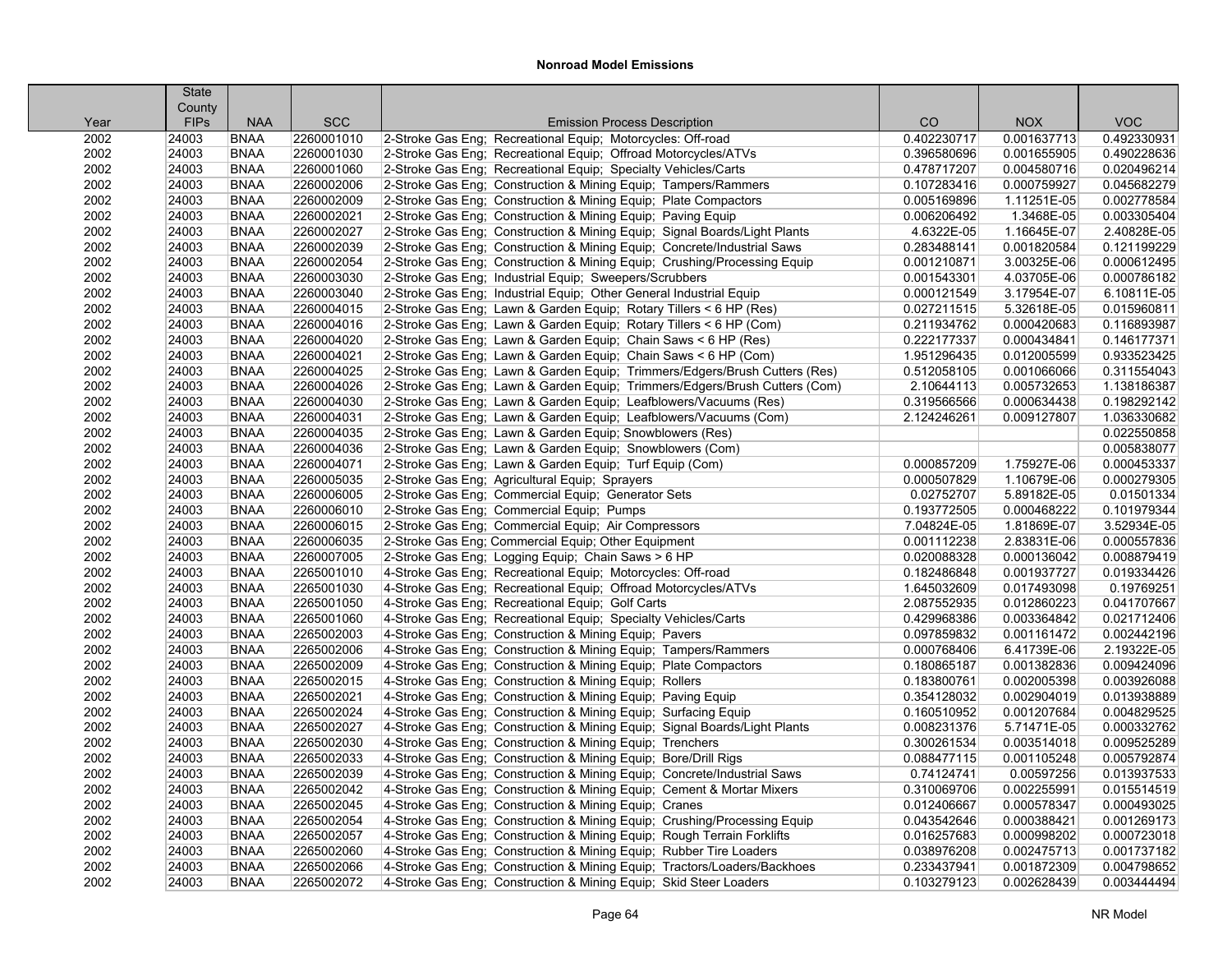|              | <b>State</b>          |                            |                          |                                                                              |                            |                           |                            |
|--------------|-----------------------|----------------------------|--------------------------|------------------------------------------------------------------------------|----------------------------|---------------------------|----------------------------|
|              | County<br><b>FIPs</b> | <b>NAA</b>                 | <b>SCC</b>               | <b>Emission Process Description</b>                                          | CO                         | <b>NOX</b>                | <b>VOC</b>                 |
| Year<br>2002 | 24003                 | <b>BNAA</b>                | 2265002078               | 4-Stroke Gas Eng; Construction & Mining Equip; Dumpers/Tenders               | 0.048289955                | 0.000369737               | 0.002284709                |
| 2002         | 24003                 | <b>BNAA</b>                | 2265002081               | 4-Stroke Gas Eng; Construction & Mining Equip; Other Construction Equip      | 0.013709307                | 0.000865896               | 0.000633386                |
|              | 24003                 | <b>BNAA</b>                | 2265003010               |                                                                              |                            |                           |                            |
| 2002         |                       |                            | 2265003020               | 4-Stroke Gas Eng; Industrial Equip; Aerial Lifts                             | 0.152400304                | 0.005118185               | 0.005751699<br>0.015081584 |
| 2002<br>2002 | 24003<br>24003        | <b>BNAA</b><br><b>BNAA</b> | 2265003030               | 4-Stroke Gas Eng; Industrial Equip; Forklifts                                | 0.344276266<br>0.147926249 | 0.02158663<br>0.003838586 | 0.004780101                |
|              |                       |                            |                          | 4-Stroke Gas Eng; Industrial Equip; Sweepers/Scrubbers                       |                            |                           |                            |
| 2002         | 24003                 | <b>BNAA</b>                | 2265003040<br>2265003050 | 4-Stroke Gas Eng; Industrial Equip; Other General Industrial Equip           | 0.377976599                | 0.003408871               | 0.016602916                |
| 2002         | 24003                 | <b>BNAA</b>                |                          | 4-Stroke Gas Eng; Industrial Equip; Other Material H&ling Equip              | 0.011650096                | 0.000339017               | 0.000411033                |
| 2002         | 24003                 | <b>BNAA</b>                | 2265003060               | 4-Stroke Gas Eng; Industrial Equip; AC\Refrigeration                         | 0.014582991                | 0.000114227               | 0.000385233                |
| 2002         | 24003                 | <b>BNAA</b>                | 2265003070               | 4-Stroke Gas Eng; Industrial Equip; Terminal Tractors                        | 0.036203511                | 0.002257583               | 0.001576506                |
| 2002         | 24003                 | <b>BNAA</b>                | 2265004010               | 4-Stroke Gas Eng; Lawn & Garden Equip; Lawn Mowers (Res)                     | 5.459354517                | 0.039561405               | 0.631532808                |
| 2002         | 24003                 | <b>BNAA</b>                | 2265004011               | 4-Stroke Gas Eng; Lawn & Garden Equip; Lawn Mowers (Com)                     | 7.685852394                | 0.054672178               | 0.591051021                |
| 2002         | 24003                 | <b>BNAA</b>                | 2265004015               | 4-Stroke Gas Eng; Lawn & Garden Equip; Rotary Tillers < 6 HP (Res)           | 0.459860967                | 0.003357268               | 0.054486755                |
| 2002         | 24003                 | <b>BNAA</b>                | 2265004016               | 4-Stroke Gas Eng; Lawn & Garden Equip; Rotary Tillers < 6 HP (Com)           | 3.744428913                | 0.027558882               | 0.298251062                |
| 2002         | 24003                 | <b>BNAA</b>                | 2265004025               | 4-Stroke Gas Eng; Lawn & Garden Equip; Trimmers/Edgers/Brush Cutters (Res)   | 0.030658937                | 0.000227328               | 0.003691717                |
| 2002         | 24003                 | <b>BNAA</b>                | 2265004026               | 4-Stroke Gas Eng; Lawn & Garden Equip; Trimmers/Edgers/Brush Cutters (Com)   | 0.190906883                | 0.001417726               | 0.011253149                |
| 2002         | 24003                 | <b>BNAA</b>                | 2265004030               | 4-Stroke Gas Eng; Lawn & Garden Equip; Leafblowers/Vacuums (Res)             | 0.05860407                 | 0.00043624                | 0.006519461                |
| 2002         | 24003                 | <b>BNAA</b>                | 2265004031               | 4-Stroke Gas Eng; Lawn & Garden Equip; Leafblowers/Vacuums (Com)             | 7.63946448                 | 0.09357762                | 0.221969245                |
| 2002         | 24003                 | <b>BNAA</b>                | 2265004035               | 4-Stroke Gas Eng; Lawn & Garden Equip; Snowblowers (Res)                     |                            |                           | 0.044978332                |
| 2002         | 24003                 | <b>BNAA</b>                | 2265004036               | 4-Stroke Gas Eng; Lawn & Garden Equip; Snowblowers (Com)                     |                            |                           | 0.012991043                |
| 2002         | 24003                 | <b>BNAA</b>                | 2265004040               | 4-Stroke Gas Eng; Lawn & Garden Equip; Rear Eng Riding Mowers (Res)          | 1.283910845                | 0.010319395               | 0.063584546                |
| 2002         | 24003                 | <b>BNAA</b>                | 2265004041               | 4-Stroke Gas Eng; Lawn & Garden Equip; Rear Eng Riding Mowers (Com)          | 0.989215765                | 0.007584545               | 0.022428323                |
| 2002         | 24003                 | <b>BNAA</b>                | 2265004046               | 4-Stroke Gas Eng: Lawn & Garden Equip: Front Mowers (Com)                    | 1.068130843                | 0.00800185                | 0.039124313                |
| 2002         | 24003                 | <b>BNAA</b>                | 2265004051               | 4-Stroke Gas Eng; Lawn & Garden Equip; Shredders < 6 HP (Com)                | 0.42907023                 | 0.003134617               | 0.036763202                |
| 2002         | 24003                 | <b>BNAA</b>                | 2265004055               | 4-Stroke Gas Eng; Lawn & Garden Equip; Lawn & Garden Tractors (Res)          | 17.07098494                | 0.141779284               | 0.741690648                |
| 2002         | 24003                 | <b>BNAA</b>                | 2265004056               | 4-Stroke Gas Eng; Lawn & Garden Equip; Lawn & Garden Tractors (Com)          | 13.30342893                | 0.105927997               | 0.300299741                |
| 2002         | 24003                 | <b>BNAA</b>                | 2265004066               | 4-Stroke Gas Eng; Lawn & Garden Equip; Chippers/Stump Grinders (Com)         | 1.766597008                | 0.033837411               | 0.043251596                |
| 2002         | 24003                 | <b>BNAA</b>                | 2265004071               | 4-Stroke Gas Eng; Lawn & Garden Equip; Turf Equip (Com)                      | 41.15032685                | 0.3709836                 | 1.048318138                |
| 2002         | 24003                 | <b>BNAA</b>                | 2265004075               | 4-Stroke Gas Eng; Lawn & Garden Equip; Other Lawn & Garden Equip (Res)       | 0.557223921                | 0.003887734               | 0.03491029                 |
| 2002         | 24003                 | <b>BNAA</b>                | 2265004076               | 4-Stroke Gas Eng; Lawn & Garden Equip; Other Lawn & Garden Equip (Com)       | 1.163379409                | 0.008231355               | 0.073401955                |
| 2002         | 24003                 | <b>BNAA</b>                | 2265005010               | 4-Stroke Gas Eng; Agricultural Equip; 2-Wheel Tractors                       | 0.001854949                | 1.40407E-05               | 4.06734E-05                |
| 2002         | 24003                 | <b>BNAA</b>                | 2265005015               | 4-Stroke Gas Eng; Agricultural Equip; Agricultural Tractors                  | 0.003739734                | 0.000154801               | 0.000128504                |
| 2002         | 24003                 | <b>BNAA</b>                | 2265005020               | 4-Stroke Gas Eng; Agricultural Equip; Combines                               | 1.57754E-05                | 1.02796E-06               | 8.17262E-07                |
| 2002         | 24003                 | <b>BNAA</b>                | 2265005025               | 4-Stroke Gas Eng; Agricultural Equip; Balers                                 | 0.001702957                | 0.000110957               | 9.92449E-05                |
| 2002         | 24003                 | <b>BNAA</b>                | 2265005030               | 4-Stroke Gas Eng; Agricultural Equip; Agricultural Mowers                    | 0.001445032                | 1.14913E-05               | 4.3273E-05                 |
| 2002         | 24003                 | <b>BNAA</b>                | 2265005035               | 4-Stroke Gas Eng; Agricultural Equip; Sprayers                               | 0.012335557                | 0.000180373               | 0.000619452                |
| 2002         | 24003                 | <b>BNAA</b>                | 2265005040               | 4-Stroke Gas Eng: Agricultural Equip: Tillers > 6 HP                         | 0.030684027                | 0.000173189               | 0.001289588                |
| 2002         | 24003                 | <b>BNAA</b>                | 2265005045               | 4-Stroke Gas Eng; Agricultural Equip; Swathers                               | 0.002702413                | 0.000176078               | 0.000143701                |
| 2002         | 24003                 | <b>BNAA</b>                | 2265005055               | 4-Stroke Gas Eng; Agricultural Equip; Other Agricultural Equip               | 0.005601302                | 0.000210454               | 0.000232838                |
| 2002         | 24003                 | <b>BNAA</b>                | 2265005060               | 4-Stroke Gas Eng; Agricultural Equip; Irrigation Sets                        | 0.005262354                | 0.000306523               | 0.000235201                |
| 2002         | 24003                 | <b>BNAA</b>                | 2265006005               | 4-Stroke Gas Eng; Commercial Equip; Generator Sets                           | 8.153481315                | 0.063895899               | 0.340343917                |
| 2002         | 24003                 | <b>BNAA</b>                | 2265006010               | 4-Stroke Gas Eng; Commercial Equip; Pumps                                    | 1.883992531                | 0.01933395                | 0.089686327                |
| 2002         | 24003                 | <b>BNAA</b>                | 2265006015               | 4-Stroke Gas Eng; Commercial Equip; Air Compressors                          | 0.935933297                | 0.013321466               | 0.035311986                |
| 2002         | 24003                 | <b>BNAA</b>                | 2265006025               | 4-Stroke Gas Eng; Commercial Equip; Welders                                  | 2.351351674                | 0.024065813               | 0.059980275                |
| 2002         | 24003                 | <b>BNAA</b>                | 2265006030               | 4-Stroke Gas Eng; Commercial Equip; Pressure Washers                         | 3.570931453                | 0.028185828               | 0.164689548                |
| 2002         | 24003                 | <b>BNAA</b>                | 2265006035               | 4-Stroke Gas Eng; Commercial Equip; Other Equipment                          | 0.180738082                | 0.00140641                | 0.005484522                |
| 2002         | 24003                 | <b>BNAA</b>                | 2265007010               | 2-Stroke Gas Eng; Logging Equip; Shredders > 6 HP                            | 0.045536239                | 0.000326741               | 0.001991426                |
| 2002         | 24003                 | <b>BNAA</b>                | 2265007015               | 2-Stroke Gas Eng; Logging Equip; Feller-Bunch-Skidder                        | 0.000545716                | 3.68999E-06               | 2.64406E-05                |
| 2002         | 24003                 | <b>BNAA</b>                | 2265008005               | 4-Stroke Gas Eng; Airport Ground Support Equip; Airport Ground Support Equip | 0.003517389                | 0.000120795               | 0.000143798                |
| 2002         | 24003                 | <b>BNAA</b>                | 2267001060               | LPG Eng; Recreational Equip; Specialty Vehicles/Carts                        | 0.004583474                | 0.001145641               | 0.000310389                |
|              |                       |                            |                          |                                                                              |                            |                           |                            |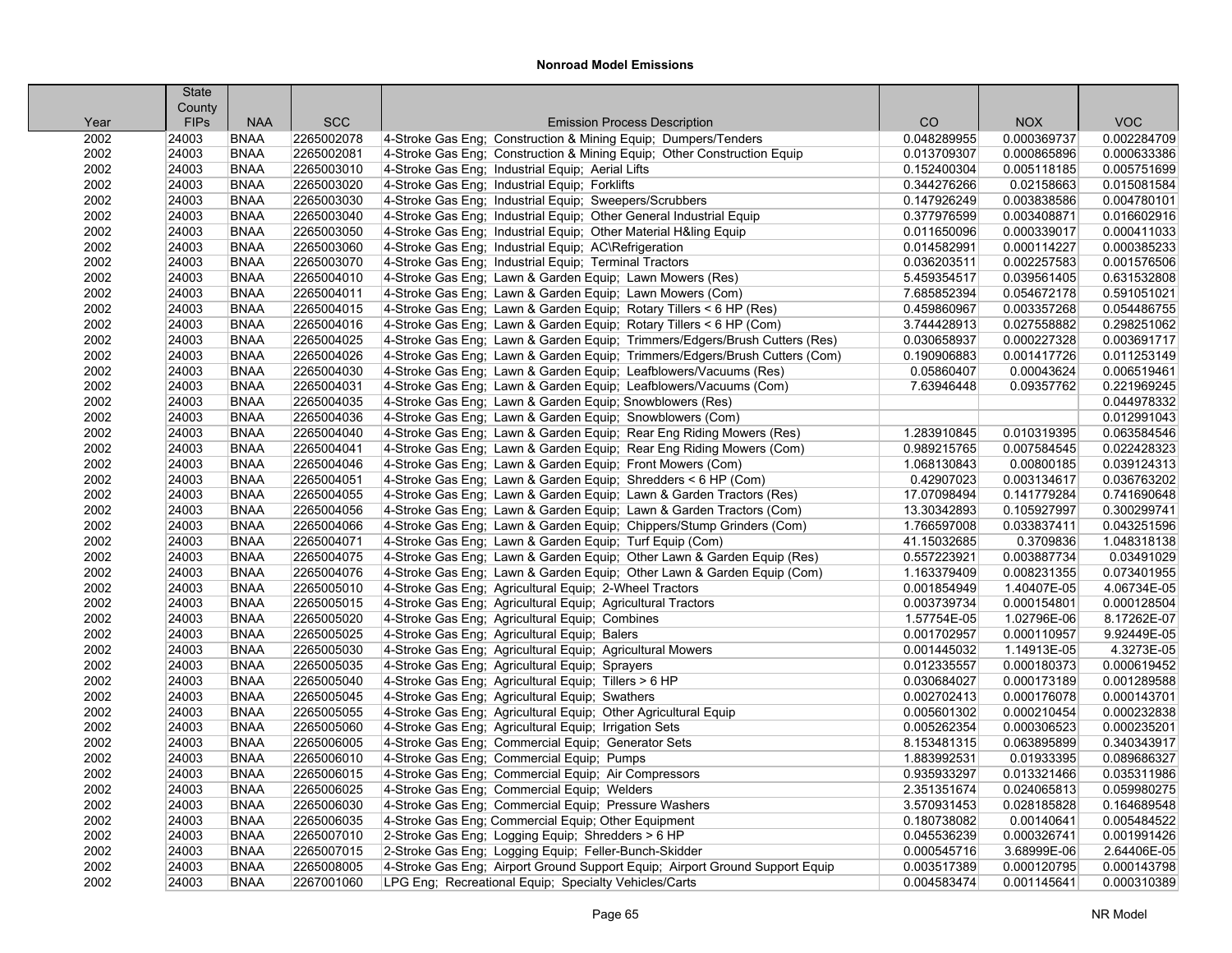| County<br><b>VOC</b><br><b>FIPs</b><br><b>SCC</b><br>CO<br><b>NOX</b><br><b>NAA</b><br><b>Emission Process Description</b><br>Year<br>2002<br>2267002003<br>LPG Eng; Construction & Mining Equip; Pavers<br>0.002575254<br>0.000638483<br>0.000174041<br>24003<br><b>BNAA</b><br>LPG Eng; Construction & Mining Equip; Rollers<br>0.00030014<br>2002<br>24003<br><b>BNAA</b><br>2267002015<br>0.004451356<br>0.001093419<br>2002<br><b>BNAA</b><br>2267002021<br>LPG Eng; Construction & Mining Equip; Paving Equip<br>0.000168942<br>4.56881E-05<br>24003<br>0.00067426<br>2002<br><b>BNAA</b><br>2267002024<br>LPG Eng; Construction & Mining Equip; Surfacing Equip<br>3.04647E-05<br>24003<br>0.000451118<br>0.00011151<br>2002<br>24003<br><b>BNAA</b><br>2267002030<br>LPG Eng; Construction & Mining Equip; Trenchers<br>0.007914286<br>0.001962729<br>0.000534901<br>2002<br><b>BNAA</b><br>2267002033<br>LPG Eng; Construction & Mining Equip; Bore/Drill Rigs<br>0.000647335<br>0.000173938<br>24003<br>0.002561388<br>2002<br>2267002039<br>LPG Eng; Construction & Mining Equip; Concrete/Industrial Saws<br>0.001866992<br>0.000517335<br>24003<br><b>BNAA</b><br>0.007696174<br>2002<br>2267002045<br>0.000186974<br>24003<br><b>BNAA</b><br>LPG Eng; Construction & Mining Equip; Cranes<br>0.002759767<br>0.000691051<br>LPG Eng; Construction & Mining Equip; Crushing/Processing Equip<br>3.02722E-05<br>2002<br>24003<br><b>BNAA</b><br>2267002054<br>0.000446894<br>0.000111833<br>LPG Eng; Construction & Mining Equip; Rough Terrain Forklifts<br>2002<br>24003<br><b>BNAA</b><br>2267002057<br>0.005020456<br>0.001249316<br>0.000339605<br>2002<br>24003<br><b>BNAA</b><br>2267002060<br>LPG Eng; Construction & Mining Equip; Rubber Tire Loaders<br>0.000851892<br>0.012616404<br>0.003116908<br>2002<br>24003<br><b>BNAA</b><br>2267002066<br>LPG Eng; Construction & Mining Equip; Tractors/Loaders/Backhoes<br>0.001332021<br>0.000327506<br>8.98348E-05<br>LPG Eng; Construction & Mining Equip; Skid Steer Loaders<br>24003<br><b>BNAA</b><br>2267002072<br>0.010262251<br>0.002563491<br>0.000694845<br>2002<br>2267002081<br>LPG Eng; Construction & Mining Equip; Other Construction Equip<br>0.000280362<br>2002<br>24003<br><b>BNAA</b><br>0.004135898<br>0.001037936<br>2002<br>2267003010<br>LPG Eng; Industrial Equip; Aerial Lifts<br>0.028304502<br>0.001920479<br>24003<br><b>BNAA</b><br>0.007129614<br>LPG Eng; Industrial Equip; Forklifts<br>0.183155211<br>2002<br>24003<br><b>BNAA</b><br>2267003020<br>2.710365036<br>0.671730515<br>0.001407404<br>2002<br>24003<br><b>BNAA</b><br>2267003030<br>LPG Eng; Industrial Equip; Sweepers/Scrubbers<br>0.020891009<br>0.00511383<br>2002<br>24003<br>2267003040<br>LPG Eng; Industrial Equip; Other General Industrial Equip<br>0.000432051<br><b>BNAA</b><br>0.006399472<br>0.00158015<br>2002<br>24003<br><b>BNAA</b><br>2267003050<br>LPG Eng; Industrial Equip; Other Material H&ling Equip<br>0.001529353<br>0.0003847<br>0.000103732<br><b>BNAA</b><br>2267003070<br>LPG Eng; Industrial Equip; Terminal Tractors<br>0.003125625<br>0.000862258<br>2002<br>24003<br>0.012808943<br>2267004066<br>LPG Eng; Lawn & Garden Equip; Chippers/Stump Grinders (Com)<br>0.028229458<br>0.007721063<br>2002<br>24003<br><b>BNAA</b><br>0.114375163<br>2002<br>2267005055<br>LPG Eng; Agri Equip; Other Equip<br>2.6982E-06<br>7.33112E-07<br>24003<br><b>BNAA</b><br>1.08361E-05<br>1.14398E-06<br>2002<br><b>BNAA</b><br>2267005060<br>LPG Eng; Agricultural Equip; Irrigation Sets<br>1.69709E-05<br>4.16403E-06<br>24003<br>2002<br>24003<br><b>BNAA</b><br>2267006005<br>LPG Eng; Commercial Equip; Generator Sets<br>0.032189833<br>0.006536534<br>0.085785616<br>2002<br>24003<br>2267006010<br>LPG Eng; Commercial Equip; Pumps<br>0.001540609<br><b>BNAA</b><br>0.020306648<br>0.007491742<br>2002<br>24003<br><b>BNAA</b><br>2267006015<br>LPG Eng; Commercial Equip; Air Compressors<br>0.024788465<br>0.009041714<br>0.001875233<br>LPG Eng; Commercial Equip; Welders<br>2002<br><b>BNAA</b><br>2267006025<br>0.044740795<br>0.011274961<br>0.003036045<br>24003<br>2267006030<br>LPG Eng; Commercial Equip; Pressure Washers<br>3.88283E-05<br>2002<br>24003<br><b>BNAA</b><br>0.000570265<br>0.00014564<br>2002<br>2267006035<br>LPG Eng: Commercial Equip: Other Equipment<br>2.95715E-05<br>24003<br><b>BNAA</b><br>0.000391405<br>0.000142038<br>4.21131E-05<br>2002<br><b>BNAA</b><br>2267008005<br>LPG Eng; Airport Ground Support Equip; Airport Ground Support Equip<br>0.000622748<br>0.000154788<br>24003<br>2002<br>24003<br>2268002081<br>CNG Eng; Construction & Mining Equip; Other Construction Equip<br>4.07993E-05<br>6.49549E-07<br><b>BNAA</b><br>0.000162575<br>CNG Eng; Industrial Equip; Forklifts<br>0.000786863<br>2002<br>24003<br><b>BNAA</b><br>2268003020<br>0.197639489<br>0.048902604<br>2268003030<br>2002<br>24003<br><b>BNAA</b><br>CNG Eng; Industrial Equip; Sweepers/Scrubbers<br>0.000224765<br>5.55741E-05<br>8.94697E-07<br>2002<br>24003<br><b>BNAA</b><br>2268003040<br>CNG Eng; Industrial Equip; Other General Industrial Equip<br>0.000122424<br>3.02773E-05<br>4.8735E-07<br>2002<br>2268003060<br>CNG Eng; Industrial Equip; AC\Refrigeration<br>0.000712583<br>2.83351E-06<br>24003<br><b>BNAA</b><br>0.000175442<br>2002<br>2268003070<br>CNG Eng; Industrial Equip; Terminal Tractors<br>3.67046E-06<br>24003<br><b>BNAA</b><br>0.000925197<br>0.000225664<br>6.81356E-08<br>2002<br>2268005055<br>CNG Eng; Agri Equip; Other Equip<br>1.74414E-05<br>3.98938E-06<br>24003<br><b>BNAA</b><br>CNG Eng; Agricultural Equip; Irrigation Sets<br>2002<br>24003<br><b>BNAA</b><br>2268005060<br>0.000294806<br>4.96589E-06<br>0.00126576<br>2002<br>2268006005<br>CNG Eng; Commercial Equip; Generator Sets<br>0.000127557<br>24003<br><b>BNAA</b><br>0.028495548<br>0.010554389<br>2268006010<br>6.56208E-06<br>2002<br>24003<br><b>BNAA</b><br>CNG Eng; Commercial Equip; Pumps<br>0.001469738<br>0.000538838<br>9.39553E-06<br>2002<br>24003<br><b>BNAA</b><br>2268006015<br>CNG Eng; Commercial Equip; Air Compressors<br>0.002110812<br>0.000764498<br>2268006020<br>CNG Eng; Commercial Equip; Gas Compressors<br>0.000476119<br>2002<br>24003<br><b>BNAA</b><br>0.122532645<br>0.027386256<br>2002<br>2270001060<br>Diesel Eng; Recreational Equip; Specialty Vehicles/Carts<br>0.003788084<br>24003<br><b>BNAA</b><br>0.014099024<br>0.011853837<br>2002<br>2270002003<br>Diesel Eng; Construction & Mining Equip; Pavers<br>0.026281033<br>0.051775843<br>0.004992838<br>24003<br><b>BNAA</b><br>2002<br>24003<br>2270002006<br>Diesel Eng; Construction & Mining Equip; Tampers/Rammers<br>0.000113839<br>1.85087E-05<br><b>BNAA</b><br>6.62892E-05<br>2002<br>24003<br><b>BNAA</b><br>2270002009<br>Diesel Eng; Construction & Mining Equip; Plate Compactors<br>0.001060686<br>0.001774248<br>0.000310058<br>2002<br>24003<br><b>BNAA</b><br>2270002015<br>Diesel Eng; Construction & Mining Equip; Rollers<br>0.075617403<br>0.128465496<br>0.014153577<br>Diesel Eng; Construction & Mining Equip; Scrapers<br>0.010390328<br>2002<br>24003<br><b>BNAA</b><br>2270002018<br>0.068360886<br>0.148793205<br>24003<br><b>BNAA</b><br>2270002021<br>Diesel Eng; Construction & Mining Equip; Paving Equip<br>0.004894171<br>0.008168382<br>0.000910685<br>2002 | <b>State</b> |  |  |  |
|-----------------------------------------------------------------------------------------------------------------------------------------------------------------------------------------------------------------------------------------------------------------------------------------------------------------------------------------------------------------------------------------------------------------------------------------------------------------------------------------------------------------------------------------------------------------------------------------------------------------------------------------------------------------------------------------------------------------------------------------------------------------------------------------------------------------------------------------------------------------------------------------------------------------------------------------------------------------------------------------------------------------------------------------------------------------------------------------------------------------------------------------------------------------------------------------------------------------------------------------------------------------------------------------------------------------------------------------------------------------------------------------------------------------------------------------------------------------------------------------------------------------------------------------------------------------------------------------------------------------------------------------------------------------------------------------------------------------------------------------------------------------------------------------------------------------------------------------------------------------------------------------------------------------------------------------------------------------------------------------------------------------------------------------------------------------------------------------------------------------------------------------------------------------------------------------------------------------------------------------------------------------------------------------------------------------------------------------------------------------------------------------------------------------------------------------------------------------------------------------------------------------------------------------------------------------------------------------------------------------------------------------------------------------------------------------------------------------------------------------------------------------------------------------------------------------------------------------------------------------------------------------------------------------------------------------------------------------------------------------------------------------------------------------------------------------------------------------------------------------------------------------------------------------------------------------------------------------------------------------------------------------------------------------------------------------------------------------------------------------------------------------------------------------------------------------------------------------------------------------------------------------------------------------------------------------------------------------------------------------------------------------------------------------------------------------------------------------------------------------------------------------------------------------------------------------------------------------------------------------------------------------------------------------------------------------------------------------------------------------------------------------------------------------------------------------------------------------------------------------------------------------------------------------------------------------------------------------------------------------------------------------------------------------------------------------------------------------------------------------------------------------------------------------------------------------------------------------------------------------------------------------------------------------------------------------------------------------------------------------------------------------------------------------------------------------------------------------------------------------------------------------------------------------------------------------------------------------------------------------------------------------------------------------------------------------------------------------------------------------------------------------------------------------------------------------------------------------------------------------------------------------------------------------------------------------------------------------------------------------------------------------------------------------------------------------------------------------------------------------------------------------------------------------------------------------------------------------------------------------------------------------------------------------------------------------------------------------------------------------------------------------------------------------------------------------------------------------------------------------------------------------------------------------------------------------------------------------------------------------------------------------------------------------------------------------------------------------------------------------------------------------------------------------------------------------------------------------------------------------------------------------------------------------------------------------------------------------------------------------------------------------------------------------------------------------------------------------------------------------------------------------------------------------------------------------------------------------------------------------------------------------------------------------------------------------------------------------------------------------------------------------------------------------------------------------------------------------------------------------------------------------------------------------------------------------------------------------------------------------------------------------------------------------------------------------------------------------------------------------------------------------------------------------------------------------------------------------------------------------------------------------------------------------------------------------------------------------------------------------------------------------------------------------------------------------------------------------------------------------------------------------------------------------------------|--------------|--|--|--|
|                                                                                                                                                                                                                                                                                                                                                                                                                                                                                                                                                                                                                                                                                                                                                                                                                                                                                                                                                                                                                                                                                                                                                                                                                                                                                                                                                                                                                                                                                                                                                                                                                                                                                                                                                                                                                                                                                                                                                                                                                                                                                                                                                                                                                                                                                                                                                                                                                                                                                                                                                                                                                                                                                                                                                                                                                                                                                                                                                                                                                                                                                                                                                                                                                                                                                                                                                                                                                                                                                                                                                                                                                                                                                                                                                                                                                                                                                                                                                                                                                                                                                                                                                                                                                                                                                                                                                                                                                                                                                                                                                                                                                                                                                                                                                                                                                                                                                                                                                                                                                                                                                                                                                                                                                                                                                                                                                                                                                                                                                                                                                                                                                                                                                                                                                                                                                                                                                                                                                                                                                                                                                                                                                                                                                                                                                                                                                                                                                                                                                                                                                                                                                                                                                                                                                                                                                                                                                                                                                                                                                                                                                                                                                                                                                                                                                                                                                                                                                             |              |  |  |  |
|                                                                                                                                                                                                                                                                                                                                                                                                                                                                                                                                                                                                                                                                                                                                                                                                                                                                                                                                                                                                                                                                                                                                                                                                                                                                                                                                                                                                                                                                                                                                                                                                                                                                                                                                                                                                                                                                                                                                                                                                                                                                                                                                                                                                                                                                                                                                                                                                                                                                                                                                                                                                                                                                                                                                                                                                                                                                                                                                                                                                                                                                                                                                                                                                                                                                                                                                                                                                                                                                                                                                                                                                                                                                                                                                                                                                                                                                                                                                                                                                                                                                                                                                                                                                                                                                                                                                                                                                                                                                                                                                                                                                                                                                                                                                                                                                                                                                                                                                                                                                                                                                                                                                                                                                                                                                                                                                                                                                                                                                                                                                                                                                                                                                                                                                                                                                                                                                                                                                                                                                                                                                                                                                                                                                                                                                                                                                                                                                                                                                                                                                                                                                                                                                                                                                                                                                                                                                                                                                                                                                                                                                                                                                                                                                                                                                                                                                                                                                                             |              |  |  |  |
|                                                                                                                                                                                                                                                                                                                                                                                                                                                                                                                                                                                                                                                                                                                                                                                                                                                                                                                                                                                                                                                                                                                                                                                                                                                                                                                                                                                                                                                                                                                                                                                                                                                                                                                                                                                                                                                                                                                                                                                                                                                                                                                                                                                                                                                                                                                                                                                                                                                                                                                                                                                                                                                                                                                                                                                                                                                                                                                                                                                                                                                                                                                                                                                                                                                                                                                                                                                                                                                                                                                                                                                                                                                                                                                                                                                                                                                                                                                                                                                                                                                                                                                                                                                                                                                                                                                                                                                                                                                                                                                                                                                                                                                                                                                                                                                                                                                                                                                                                                                                                                                                                                                                                                                                                                                                                                                                                                                                                                                                                                                                                                                                                                                                                                                                                                                                                                                                                                                                                                                                                                                                                                                                                                                                                                                                                                                                                                                                                                                                                                                                                                                                                                                                                                                                                                                                                                                                                                                                                                                                                                                                                                                                                                                                                                                                                                                                                                                                                             |              |  |  |  |
|                                                                                                                                                                                                                                                                                                                                                                                                                                                                                                                                                                                                                                                                                                                                                                                                                                                                                                                                                                                                                                                                                                                                                                                                                                                                                                                                                                                                                                                                                                                                                                                                                                                                                                                                                                                                                                                                                                                                                                                                                                                                                                                                                                                                                                                                                                                                                                                                                                                                                                                                                                                                                                                                                                                                                                                                                                                                                                                                                                                                                                                                                                                                                                                                                                                                                                                                                                                                                                                                                                                                                                                                                                                                                                                                                                                                                                                                                                                                                                                                                                                                                                                                                                                                                                                                                                                                                                                                                                                                                                                                                                                                                                                                                                                                                                                                                                                                                                                                                                                                                                                                                                                                                                                                                                                                                                                                                                                                                                                                                                                                                                                                                                                                                                                                                                                                                                                                                                                                                                                                                                                                                                                                                                                                                                                                                                                                                                                                                                                                                                                                                                                                                                                                                                                                                                                                                                                                                                                                                                                                                                                                                                                                                                                                                                                                                                                                                                                                                             |              |  |  |  |
|                                                                                                                                                                                                                                                                                                                                                                                                                                                                                                                                                                                                                                                                                                                                                                                                                                                                                                                                                                                                                                                                                                                                                                                                                                                                                                                                                                                                                                                                                                                                                                                                                                                                                                                                                                                                                                                                                                                                                                                                                                                                                                                                                                                                                                                                                                                                                                                                                                                                                                                                                                                                                                                                                                                                                                                                                                                                                                                                                                                                                                                                                                                                                                                                                                                                                                                                                                                                                                                                                                                                                                                                                                                                                                                                                                                                                                                                                                                                                                                                                                                                                                                                                                                                                                                                                                                                                                                                                                                                                                                                                                                                                                                                                                                                                                                                                                                                                                                                                                                                                                                                                                                                                                                                                                                                                                                                                                                                                                                                                                                                                                                                                                                                                                                                                                                                                                                                                                                                                                                                                                                                                                                                                                                                                                                                                                                                                                                                                                                                                                                                                                                                                                                                                                                                                                                                                                                                                                                                                                                                                                                                                                                                                                                                                                                                                                                                                                                                                             |              |  |  |  |
|                                                                                                                                                                                                                                                                                                                                                                                                                                                                                                                                                                                                                                                                                                                                                                                                                                                                                                                                                                                                                                                                                                                                                                                                                                                                                                                                                                                                                                                                                                                                                                                                                                                                                                                                                                                                                                                                                                                                                                                                                                                                                                                                                                                                                                                                                                                                                                                                                                                                                                                                                                                                                                                                                                                                                                                                                                                                                                                                                                                                                                                                                                                                                                                                                                                                                                                                                                                                                                                                                                                                                                                                                                                                                                                                                                                                                                                                                                                                                                                                                                                                                                                                                                                                                                                                                                                                                                                                                                                                                                                                                                                                                                                                                                                                                                                                                                                                                                                                                                                                                                                                                                                                                                                                                                                                                                                                                                                                                                                                                                                                                                                                                                                                                                                                                                                                                                                                                                                                                                                                                                                                                                                                                                                                                                                                                                                                                                                                                                                                                                                                                                                                                                                                                                                                                                                                                                                                                                                                                                                                                                                                                                                                                                                                                                                                                                                                                                                                                             |              |  |  |  |
|                                                                                                                                                                                                                                                                                                                                                                                                                                                                                                                                                                                                                                                                                                                                                                                                                                                                                                                                                                                                                                                                                                                                                                                                                                                                                                                                                                                                                                                                                                                                                                                                                                                                                                                                                                                                                                                                                                                                                                                                                                                                                                                                                                                                                                                                                                                                                                                                                                                                                                                                                                                                                                                                                                                                                                                                                                                                                                                                                                                                                                                                                                                                                                                                                                                                                                                                                                                                                                                                                                                                                                                                                                                                                                                                                                                                                                                                                                                                                                                                                                                                                                                                                                                                                                                                                                                                                                                                                                                                                                                                                                                                                                                                                                                                                                                                                                                                                                                                                                                                                                                                                                                                                                                                                                                                                                                                                                                                                                                                                                                                                                                                                                                                                                                                                                                                                                                                                                                                                                                                                                                                                                                                                                                                                                                                                                                                                                                                                                                                                                                                                                                                                                                                                                                                                                                                                                                                                                                                                                                                                                                                                                                                                                                                                                                                                                                                                                                                                             |              |  |  |  |
|                                                                                                                                                                                                                                                                                                                                                                                                                                                                                                                                                                                                                                                                                                                                                                                                                                                                                                                                                                                                                                                                                                                                                                                                                                                                                                                                                                                                                                                                                                                                                                                                                                                                                                                                                                                                                                                                                                                                                                                                                                                                                                                                                                                                                                                                                                                                                                                                                                                                                                                                                                                                                                                                                                                                                                                                                                                                                                                                                                                                                                                                                                                                                                                                                                                                                                                                                                                                                                                                                                                                                                                                                                                                                                                                                                                                                                                                                                                                                                                                                                                                                                                                                                                                                                                                                                                                                                                                                                                                                                                                                                                                                                                                                                                                                                                                                                                                                                                                                                                                                                                                                                                                                                                                                                                                                                                                                                                                                                                                                                                                                                                                                                                                                                                                                                                                                                                                                                                                                                                                                                                                                                                                                                                                                                                                                                                                                                                                                                                                                                                                                                                                                                                                                                                                                                                                                                                                                                                                                                                                                                                                                                                                                                                                                                                                                                                                                                                                                             |              |  |  |  |
|                                                                                                                                                                                                                                                                                                                                                                                                                                                                                                                                                                                                                                                                                                                                                                                                                                                                                                                                                                                                                                                                                                                                                                                                                                                                                                                                                                                                                                                                                                                                                                                                                                                                                                                                                                                                                                                                                                                                                                                                                                                                                                                                                                                                                                                                                                                                                                                                                                                                                                                                                                                                                                                                                                                                                                                                                                                                                                                                                                                                                                                                                                                                                                                                                                                                                                                                                                                                                                                                                                                                                                                                                                                                                                                                                                                                                                                                                                                                                                                                                                                                                                                                                                                                                                                                                                                                                                                                                                                                                                                                                                                                                                                                                                                                                                                                                                                                                                                                                                                                                                                                                                                                                                                                                                                                                                                                                                                                                                                                                                                                                                                                                                                                                                                                                                                                                                                                                                                                                                                                                                                                                                                                                                                                                                                                                                                                                                                                                                                                                                                                                                                                                                                                                                                                                                                                                                                                                                                                                                                                                                                                                                                                                                                                                                                                                                                                                                                                                             |              |  |  |  |
|                                                                                                                                                                                                                                                                                                                                                                                                                                                                                                                                                                                                                                                                                                                                                                                                                                                                                                                                                                                                                                                                                                                                                                                                                                                                                                                                                                                                                                                                                                                                                                                                                                                                                                                                                                                                                                                                                                                                                                                                                                                                                                                                                                                                                                                                                                                                                                                                                                                                                                                                                                                                                                                                                                                                                                                                                                                                                                                                                                                                                                                                                                                                                                                                                                                                                                                                                                                                                                                                                                                                                                                                                                                                                                                                                                                                                                                                                                                                                                                                                                                                                                                                                                                                                                                                                                                                                                                                                                                                                                                                                                                                                                                                                                                                                                                                                                                                                                                                                                                                                                                                                                                                                                                                                                                                                                                                                                                                                                                                                                                                                                                                                                                                                                                                                                                                                                                                                                                                                                                                                                                                                                                                                                                                                                                                                                                                                                                                                                                                                                                                                                                                                                                                                                                                                                                                                                                                                                                                                                                                                                                                                                                                                                                                                                                                                                                                                                                                                             |              |  |  |  |
|                                                                                                                                                                                                                                                                                                                                                                                                                                                                                                                                                                                                                                                                                                                                                                                                                                                                                                                                                                                                                                                                                                                                                                                                                                                                                                                                                                                                                                                                                                                                                                                                                                                                                                                                                                                                                                                                                                                                                                                                                                                                                                                                                                                                                                                                                                                                                                                                                                                                                                                                                                                                                                                                                                                                                                                                                                                                                                                                                                                                                                                                                                                                                                                                                                                                                                                                                                                                                                                                                                                                                                                                                                                                                                                                                                                                                                                                                                                                                                                                                                                                                                                                                                                                                                                                                                                                                                                                                                                                                                                                                                                                                                                                                                                                                                                                                                                                                                                                                                                                                                                                                                                                                                                                                                                                                                                                                                                                                                                                                                                                                                                                                                                                                                                                                                                                                                                                                                                                                                                                                                                                                                                                                                                                                                                                                                                                                                                                                                                                                                                                                                                                                                                                                                                                                                                                                                                                                                                                                                                                                                                                                                                                                                                                                                                                                                                                                                                                                             |              |  |  |  |
|                                                                                                                                                                                                                                                                                                                                                                                                                                                                                                                                                                                                                                                                                                                                                                                                                                                                                                                                                                                                                                                                                                                                                                                                                                                                                                                                                                                                                                                                                                                                                                                                                                                                                                                                                                                                                                                                                                                                                                                                                                                                                                                                                                                                                                                                                                                                                                                                                                                                                                                                                                                                                                                                                                                                                                                                                                                                                                                                                                                                                                                                                                                                                                                                                                                                                                                                                                                                                                                                                                                                                                                                                                                                                                                                                                                                                                                                                                                                                                                                                                                                                                                                                                                                                                                                                                                                                                                                                                                                                                                                                                                                                                                                                                                                                                                                                                                                                                                                                                                                                                                                                                                                                                                                                                                                                                                                                                                                                                                                                                                                                                                                                                                                                                                                                                                                                                                                                                                                                                                                                                                                                                                                                                                                                                                                                                                                                                                                                                                                                                                                                                                                                                                                                                                                                                                                                                                                                                                                                                                                                                                                                                                                                                                                                                                                                                                                                                                                                             |              |  |  |  |
|                                                                                                                                                                                                                                                                                                                                                                                                                                                                                                                                                                                                                                                                                                                                                                                                                                                                                                                                                                                                                                                                                                                                                                                                                                                                                                                                                                                                                                                                                                                                                                                                                                                                                                                                                                                                                                                                                                                                                                                                                                                                                                                                                                                                                                                                                                                                                                                                                                                                                                                                                                                                                                                                                                                                                                                                                                                                                                                                                                                                                                                                                                                                                                                                                                                                                                                                                                                                                                                                                                                                                                                                                                                                                                                                                                                                                                                                                                                                                                                                                                                                                                                                                                                                                                                                                                                                                                                                                                                                                                                                                                                                                                                                                                                                                                                                                                                                                                                                                                                                                                                                                                                                                                                                                                                                                                                                                                                                                                                                                                                                                                                                                                                                                                                                                                                                                                                                                                                                                                                                                                                                                                                                                                                                                                                                                                                                                                                                                                                                                                                                                                                                                                                                                                                                                                                                                                                                                                                                                                                                                                                                                                                                                                                                                                                                                                                                                                                                                             |              |  |  |  |
|                                                                                                                                                                                                                                                                                                                                                                                                                                                                                                                                                                                                                                                                                                                                                                                                                                                                                                                                                                                                                                                                                                                                                                                                                                                                                                                                                                                                                                                                                                                                                                                                                                                                                                                                                                                                                                                                                                                                                                                                                                                                                                                                                                                                                                                                                                                                                                                                                                                                                                                                                                                                                                                                                                                                                                                                                                                                                                                                                                                                                                                                                                                                                                                                                                                                                                                                                                                                                                                                                                                                                                                                                                                                                                                                                                                                                                                                                                                                                                                                                                                                                                                                                                                                                                                                                                                                                                                                                                                                                                                                                                                                                                                                                                                                                                                                                                                                                                                                                                                                                                                                                                                                                                                                                                                                                                                                                                                                                                                                                                                                                                                                                                                                                                                                                                                                                                                                                                                                                                                                                                                                                                                                                                                                                                                                                                                                                                                                                                                                                                                                                                                                                                                                                                                                                                                                                                                                                                                                                                                                                                                                                                                                                                                                                                                                                                                                                                                                                             |              |  |  |  |
|                                                                                                                                                                                                                                                                                                                                                                                                                                                                                                                                                                                                                                                                                                                                                                                                                                                                                                                                                                                                                                                                                                                                                                                                                                                                                                                                                                                                                                                                                                                                                                                                                                                                                                                                                                                                                                                                                                                                                                                                                                                                                                                                                                                                                                                                                                                                                                                                                                                                                                                                                                                                                                                                                                                                                                                                                                                                                                                                                                                                                                                                                                                                                                                                                                                                                                                                                                                                                                                                                                                                                                                                                                                                                                                                                                                                                                                                                                                                                                                                                                                                                                                                                                                                                                                                                                                                                                                                                                                                                                                                                                                                                                                                                                                                                                                                                                                                                                                                                                                                                                                                                                                                                                                                                                                                                                                                                                                                                                                                                                                                                                                                                                                                                                                                                                                                                                                                                                                                                                                                                                                                                                                                                                                                                                                                                                                                                                                                                                                                                                                                                                                                                                                                                                                                                                                                                                                                                                                                                                                                                                                                                                                                                                                                                                                                                                                                                                                                                             |              |  |  |  |
|                                                                                                                                                                                                                                                                                                                                                                                                                                                                                                                                                                                                                                                                                                                                                                                                                                                                                                                                                                                                                                                                                                                                                                                                                                                                                                                                                                                                                                                                                                                                                                                                                                                                                                                                                                                                                                                                                                                                                                                                                                                                                                                                                                                                                                                                                                                                                                                                                                                                                                                                                                                                                                                                                                                                                                                                                                                                                                                                                                                                                                                                                                                                                                                                                                                                                                                                                                                                                                                                                                                                                                                                                                                                                                                                                                                                                                                                                                                                                                                                                                                                                                                                                                                                                                                                                                                                                                                                                                                                                                                                                                                                                                                                                                                                                                                                                                                                                                                                                                                                                                                                                                                                                                                                                                                                                                                                                                                                                                                                                                                                                                                                                                                                                                                                                                                                                                                                                                                                                                                                                                                                                                                                                                                                                                                                                                                                                                                                                                                                                                                                                                                                                                                                                                                                                                                                                                                                                                                                                                                                                                                                                                                                                                                                                                                                                                                                                                                                                             |              |  |  |  |
|                                                                                                                                                                                                                                                                                                                                                                                                                                                                                                                                                                                                                                                                                                                                                                                                                                                                                                                                                                                                                                                                                                                                                                                                                                                                                                                                                                                                                                                                                                                                                                                                                                                                                                                                                                                                                                                                                                                                                                                                                                                                                                                                                                                                                                                                                                                                                                                                                                                                                                                                                                                                                                                                                                                                                                                                                                                                                                                                                                                                                                                                                                                                                                                                                                                                                                                                                                                                                                                                                                                                                                                                                                                                                                                                                                                                                                                                                                                                                                                                                                                                                                                                                                                                                                                                                                                                                                                                                                                                                                                                                                                                                                                                                                                                                                                                                                                                                                                                                                                                                                                                                                                                                                                                                                                                                                                                                                                                                                                                                                                                                                                                                                                                                                                                                                                                                                                                                                                                                                                                                                                                                                                                                                                                                                                                                                                                                                                                                                                                                                                                                                                                                                                                                                                                                                                                                                                                                                                                                                                                                                                                                                                                                                                                                                                                                                                                                                                                                             |              |  |  |  |
|                                                                                                                                                                                                                                                                                                                                                                                                                                                                                                                                                                                                                                                                                                                                                                                                                                                                                                                                                                                                                                                                                                                                                                                                                                                                                                                                                                                                                                                                                                                                                                                                                                                                                                                                                                                                                                                                                                                                                                                                                                                                                                                                                                                                                                                                                                                                                                                                                                                                                                                                                                                                                                                                                                                                                                                                                                                                                                                                                                                                                                                                                                                                                                                                                                                                                                                                                                                                                                                                                                                                                                                                                                                                                                                                                                                                                                                                                                                                                                                                                                                                                                                                                                                                                                                                                                                                                                                                                                                                                                                                                                                                                                                                                                                                                                                                                                                                                                                                                                                                                                                                                                                                                                                                                                                                                                                                                                                                                                                                                                                                                                                                                                                                                                                                                                                                                                                                                                                                                                                                                                                                                                                                                                                                                                                                                                                                                                                                                                                                                                                                                                                                                                                                                                                                                                                                                                                                                                                                                                                                                                                                                                                                                                                                                                                                                                                                                                                                                             |              |  |  |  |
|                                                                                                                                                                                                                                                                                                                                                                                                                                                                                                                                                                                                                                                                                                                                                                                                                                                                                                                                                                                                                                                                                                                                                                                                                                                                                                                                                                                                                                                                                                                                                                                                                                                                                                                                                                                                                                                                                                                                                                                                                                                                                                                                                                                                                                                                                                                                                                                                                                                                                                                                                                                                                                                                                                                                                                                                                                                                                                                                                                                                                                                                                                                                                                                                                                                                                                                                                                                                                                                                                                                                                                                                                                                                                                                                                                                                                                                                                                                                                                                                                                                                                                                                                                                                                                                                                                                                                                                                                                                                                                                                                                                                                                                                                                                                                                                                                                                                                                                                                                                                                                                                                                                                                                                                                                                                                                                                                                                                                                                                                                                                                                                                                                                                                                                                                                                                                                                                                                                                                                                                                                                                                                                                                                                                                                                                                                                                                                                                                                                                                                                                                                                                                                                                                                                                                                                                                                                                                                                                                                                                                                                                                                                                                                                                                                                                                                                                                                                                                             |              |  |  |  |
|                                                                                                                                                                                                                                                                                                                                                                                                                                                                                                                                                                                                                                                                                                                                                                                                                                                                                                                                                                                                                                                                                                                                                                                                                                                                                                                                                                                                                                                                                                                                                                                                                                                                                                                                                                                                                                                                                                                                                                                                                                                                                                                                                                                                                                                                                                                                                                                                                                                                                                                                                                                                                                                                                                                                                                                                                                                                                                                                                                                                                                                                                                                                                                                                                                                                                                                                                                                                                                                                                                                                                                                                                                                                                                                                                                                                                                                                                                                                                                                                                                                                                                                                                                                                                                                                                                                                                                                                                                                                                                                                                                                                                                                                                                                                                                                                                                                                                                                                                                                                                                                                                                                                                                                                                                                                                                                                                                                                                                                                                                                                                                                                                                                                                                                                                                                                                                                                                                                                                                                                                                                                                                                                                                                                                                                                                                                                                                                                                                                                                                                                                                                                                                                                                                                                                                                                                                                                                                                                                                                                                                                                                                                                                                                                                                                                                                                                                                                                                             |              |  |  |  |
|                                                                                                                                                                                                                                                                                                                                                                                                                                                                                                                                                                                                                                                                                                                                                                                                                                                                                                                                                                                                                                                                                                                                                                                                                                                                                                                                                                                                                                                                                                                                                                                                                                                                                                                                                                                                                                                                                                                                                                                                                                                                                                                                                                                                                                                                                                                                                                                                                                                                                                                                                                                                                                                                                                                                                                                                                                                                                                                                                                                                                                                                                                                                                                                                                                                                                                                                                                                                                                                                                                                                                                                                                                                                                                                                                                                                                                                                                                                                                                                                                                                                                                                                                                                                                                                                                                                                                                                                                                                                                                                                                                                                                                                                                                                                                                                                                                                                                                                                                                                                                                                                                                                                                                                                                                                                                                                                                                                                                                                                                                                                                                                                                                                                                                                                                                                                                                                                                                                                                                                                                                                                                                                                                                                                                                                                                                                                                                                                                                                                                                                                                                                                                                                                                                                                                                                                                                                                                                                                                                                                                                                                                                                                                                                                                                                                                                                                                                                                                             |              |  |  |  |
|                                                                                                                                                                                                                                                                                                                                                                                                                                                                                                                                                                                                                                                                                                                                                                                                                                                                                                                                                                                                                                                                                                                                                                                                                                                                                                                                                                                                                                                                                                                                                                                                                                                                                                                                                                                                                                                                                                                                                                                                                                                                                                                                                                                                                                                                                                                                                                                                                                                                                                                                                                                                                                                                                                                                                                                                                                                                                                                                                                                                                                                                                                                                                                                                                                                                                                                                                                                                                                                                                                                                                                                                                                                                                                                                                                                                                                                                                                                                                                                                                                                                                                                                                                                                                                                                                                                                                                                                                                                                                                                                                                                                                                                                                                                                                                                                                                                                                                                                                                                                                                                                                                                                                                                                                                                                                                                                                                                                                                                                                                                                                                                                                                                                                                                                                                                                                                                                                                                                                                                                                                                                                                                                                                                                                                                                                                                                                                                                                                                                                                                                                                                                                                                                                                                                                                                                                                                                                                                                                                                                                                                                                                                                                                                                                                                                                                                                                                                                                             |              |  |  |  |
|                                                                                                                                                                                                                                                                                                                                                                                                                                                                                                                                                                                                                                                                                                                                                                                                                                                                                                                                                                                                                                                                                                                                                                                                                                                                                                                                                                                                                                                                                                                                                                                                                                                                                                                                                                                                                                                                                                                                                                                                                                                                                                                                                                                                                                                                                                                                                                                                                                                                                                                                                                                                                                                                                                                                                                                                                                                                                                                                                                                                                                                                                                                                                                                                                                                                                                                                                                                                                                                                                                                                                                                                                                                                                                                                                                                                                                                                                                                                                                                                                                                                                                                                                                                                                                                                                                                                                                                                                                                                                                                                                                                                                                                                                                                                                                                                                                                                                                                                                                                                                                                                                                                                                                                                                                                                                                                                                                                                                                                                                                                                                                                                                                                                                                                                                                                                                                                                                                                                                                                                                                                                                                                                                                                                                                                                                                                                                                                                                                                                                                                                                                                                                                                                                                                                                                                                                                                                                                                                                                                                                                                                                                                                                                                                                                                                                                                                                                                                                             |              |  |  |  |
|                                                                                                                                                                                                                                                                                                                                                                                                                                                                                                                                                                                                                                                                                                                                                                                                                                                                                                                                                                                                                                                                                                                                                                                                                                                                                                                                                                                                                                                                                                                                                                                                                                                                                                                                                                                                                                                                                                                                                                                                                                                                                                                                                                                                                                                                                                                                                                                                                                                                                                                                                                                                                                                                                                                                                                                                                                                                                                                                                                                                                                                                                                                                                                                                                                                                                                                                                                                                                                                                                                                                                                                                                                                                                                                                                                                                                                                                                                                                                                                                                                                                                                                                                                                                                                                                                                                                                                                                                                                                                                                                                                                                                                                                                                                                                                                                                                                                                                                                                                                                                                                                                                                                                                                                                                                                                                                                                                                                                                                                                                                                                                                                                                                                                                                                                                                                                                                                                                                                                                                                                                                                                                                                                                                                                                                                                                                                                                                                                                                                                                                                                                                                                                                                                                                                                                                                                                                                                                                                                                                                                                                                                                                                                                                                                                                                                                                                                                                                                             |              |  |  |  |
|                                                                                                                                                                                                                                                                                                                                                                                                                                                                                                                                                                                                                                                                                                                                                                                                                                                                                                                                                                                                                                                                                                                                                                                                                                                                                                                                                                                                                                                                                                                                                                                                                                                                                                                                                                                                                                                                                                                                                                                                                                                                                                                                                                                                                                                                                                                                                                                                                                                                                                                                                                                                                                                                                                                                                                                                                                                                                                                                                                                                                                                                                                                                                                                                                                                                                                                                                                                                                                                                                                                                                                                                                                                                                                                                                                                                                                                                                                                                                                                                                                                                                                                                                                                                                                                                                                                                                                                                                                                                                                                                                                                                                                                                                                                                                                                                                                                                                                                                                                                                                                                                                                                                                                                                                                                                                                                                                                                                                                                                                                                                                                                                                                                                                                                                                                                                                                                                                                                                                                                                                                                                                                                                                                                                                                                                                                                                                                                                                                                                                                                                                                                                                                                                                                                                                                                                                                                                                                                                                                                                                                                                                                                                                                                                                                                                                                                                                                                                                             |              |  |  |  |
|                                                                                                                                                                                                                                                                                                                                                                                                                                                                                                                                                                                                                                                                                                                                                                                                                                                                                                                                                                                                                                                                                                                                                                                                                                                                                                                                                                                                                                                                                                                                                                                                                                                                                                                                                                                                                                                                                                                                                                                                                                                                                                                                                                                                                                                                                                                                                                                                                                                                                                                                                                                                                                                                                                                                                                                                                                                                                                                                                                                                                                                                                                                                                                                                                                                                                                                                                                                                                                                                                                                                                                                                                                                                                                                                                                                                                                                                                                                                                                                                                                                                                                                                                                                                                                                                                                                                                                                                                                                                                                                                                                                                                                                                                                                                                                                                                                                                                                                                                                                                                                                                                                                                                                                                                                                                                                                                                                                                                                                                                                                                                                                                                                                                                                                                                                                                                                                                                                                                                                                                                                                                                                                                                                                                                                                                                                                                                                                                                                                                                                                                                                                                                                                                                                                                                                                                                                                                                                                                                                                                                                                                                                                                                                                                                                                                                                                                                                                                                             |              |  |  |  |
|                                                                                                                                                                                                                                                                                                                                                                                                                                                                                                                                                                                                                                                                                                                                                                                                                                                                                                                                                                                                                                                                                                                                                                                                                                                                                                                                                                                                                                                                                                                                                                                                                                                                                                                                                                                                                                                                                                                                                                                                                                                                                                                                                                                                                                                                                                                                                                                                                                                                                                                                                                                                                                                                                                                                                                                                                                                                                                                                                                                                                                                                                                                                                                                                                                                                                                                                                                                                                                                                                                                                                                                                                                                                                                                                                                                                                                                                                                                                                                                                                                                                                                                                                                                                                                                                                                                                                                                                                                                                                                                                                                                                                                                                                                                                                                                                                                                                                                                                                                                                                                                                                                                                                                                                                                                                                                                                                                                                                                                                                                                                                                                                                                                                                                                                                                                                                                                                                                                                                                                                                                                                                                                                                                                                                                                                                                                                                                                                                                                                                                                                                                                                                                                                                                                                                                                                                                                                                                                                                                                                                                                                                                                                                                                                                                                                                                                                                                                                                             |              |  |  |  |
|                                                                                                                                                                                                                                                                                                                                                                                                                                                                                                                                                                                                                                                                                                                                                                                                                                                                                                                                                                                                                                                                                                                                                                                                                                                                                                                                                                                                                                                                                                                                                                                                                                                                                                                                                                                                                                                                                                                                                                                                                                                                                                                                                                                                                                                                                                                                                                                                                                                                                                                                                                                                                                                                                                                                                                                                                                                                                                                                                                                                                                                                                                                                                                                                                                                                                                                                                                                                                                                                                                                                                                                                                                                                                                                                                                                                                                                                                                                                                                                                                                                                                                                                                                                                                                                                                                                                                                                                                                                                                                                                                                                                                                                                                                                                                                                                                                                                                                                                                                                                                                                                                                                                                                                                                                                                                                                                                                                                                                                                                                                                                                                                                                                                                                                                                                                                                                                                                                                                                                                                                                                                                                                                                                                                                                                                                                                                                                                                                                                                                                                                                                                                                                                                                                                                                                                                                                                                                                                                                                                                                                                                                                                                                                                                                                                                                                                                                                                                                             |              |  |  |  |
|                                                                                                                                                                                                                                                                                                                                                                                                                                                                                                                                                                                                                                                                                                                                                                                                                                                                                                                                                                                                                                                                                                                                                                                                                                                                                                                                                                                                                                                                                                                                                                                                                                                                                                                                                                                                                                                                                                                                                                                                                                                                                                                                                                                                                                                                                                                                                                                                                                                                                                                                                                                                                                                                                                                                                                                                                                                                                                                                                                                                                                                                                                                                                                                                                                                                                                                                                                                                                                                                                                                                                                                                                                                                                                                                                                                                                                                                                                                                                                                                                                                                                                                                                                                                                                                                                                                                                                                                                                                                                                                                                                                                                                                                                                                                                                                                                                                                                                                                                                                                                                                                                                                                                                                                                                                                                                                                                                                                                                                                                                                                                                                                                                                                                                                                                                                                                                                                                                                                                                                                                                                                                                                                                                                                                                                                                                                                                                                                                                                                                                                                                                                                                                                                                                                                                                                                                                                                                                                                                                                                                                                                                                                                                                                                                                                                                                                                                                                                                             |              |  |  |  |
|                                                                                                                                                                                                                                                                                                                                                                                                                                                                                                                                                                                                                                                                                                                                                                                                                                                                                                                                                                                                                                                                                                                                                                                                                                                                                                                                                                                                                                                                                                                                                                                                                                                                                                                                                                                                                                                                                                                                                                                                                                                                                                                                                                                                                                                                                                                                                                                                                                                                                                                                                                                                                                                                                                                                                                                                                                                                                                                                                                                                                                                                                                                                                                                                                                                                                                                                                                                                                                                                                                                                                                                                                                                                                                                                                                                                                                                                                                                                                                                                                                                                                                                                                                                                                                                                                                                                                                                                                                                                                                                                                                                                                                                                                                                                                                                                                                                                                                                                                                                                                                                                                                                                                                                                                                                                                                                                                                                                                                                                                                                                                                                                                                                                                                                                                                                                                                                                                                                                                                                                                                                                                                                                                                                                                                                                                                                                                                                                                                                                                                                                                                                                                                                                                                                                                                                                                                                                                                                                                                                                                                                                                                                                                                                                                                                                                                                                                                                                                             |              |  |  |  |
|                                                                                                                                                                                                                                                                                                                                                                                                                                                                                                                                                                                                                                                                                                                                                                                                                                                                                                                                                                                                                                                                                                                                                                                                                                                                                                                                                                                                                                                                                                                                                                                                                                                                                                                                                                                                                                                                                                                                                                                                                                                                                                                                                                                                                                                                                                                                                                                                                                                                                                                                                                                                                                                                                                                                                                                                                                                                                                                                                                                                                                                                                                                                                                                                                                                                                                                                                                                                                                                                                                                                                                                                                                                                                                                                                                                                                                                                                                                                                                                                                                                                                                                                                                                                                                                                                                                                                                                                                                                                                                                                                                                                                                                                                                                                                                                                                                                                                                                                                                                                                                                                                                                                                                                                                                                                                                                                                                                                                                                                                                                                                                                                                                                                                                                                                                                                                                                                                                                                                                                                                                                                                                                                                                                                                                                                                                                                                                                                                                                                                                                                                                                                                                                                                                                                                                                                                                                                                                                                                                                                                                                                                                                                                                                                                                                                                                                                                                                                                             |              |  |  |  |
|                                                                                                                                                                                                                                                                                                                                                                                                                                                                                                                                                                                                                                                                                                                                                                                                                                                                                                                                                                                                                                                                                                                                                                                                                                                                                                                                                                                                                                                                                                                                                                                                                                                                                                                                                                                                                                                                                                                                                                                                                                                                                                                                                                                                                                                                                                                                                                                                                                                                                                                                                                                                                                                                                                                                                                                                                                                                                                                                                                                                                                                                                                                                                                                                                                                                                                                                                                                                                                                                                                                                                                                                                                                                                                                                                                                                                                                                                                                                                                                                                                                                                                                                                                                                                                                                                                                                                                                                                                                                                                                                                                                                                                                                                                                                                                                                                                                                                                                                                                                                                                                                                                                                                                                                                                                                                                                                                                                                                                                                                                                                                                                                                                                                                                                                                                                                                                                                                                                                                                                                                                                                                                                                                                                                                                                                                                                                                                                                                                                                                                                                                                                                                                                                                                                                                                                                                                                                                                                                                                                                                                                                                                                                                                                                                                                                                                                                                                                                                             |              |  |  |  |
|                                                                                                                                                                                                                                                                                                                                                                                                                                                                                                                                                                                                                                                                                                                                                                                                                                                                                                                                                                                                                                                                                                                                                                                                                                                                                                                                                                                                                                                                                                                                                                                                                                                                                                                                                                                                                                                                                                                                                                                                                                                                                                                                                                                                                                                                                                                                                                                                                                                                                                                                                                                                                                                                                                                                                                                                                                                                                                                                                                                                                                                                                                                                                                                                                                                                                                                                                                                                                                                                                                                                                                                                                                                                                                                                                                                                                                                                                                                                                                                                                                                                                                                                                                                                                                                                                                                                                                                                                                                                                                                                                                                                                                                                                                                                                                                                                                                                                                                                                                                                                                                                                                                                                                                                                                                                                                                                                                                                                                                                                                                                                                                                                                                                                                                                                                                                                                                                                                                                                                                                                                                                                                                                                                                                                                                                                                                                                                                                                                                                                                                                                                                                                                                                                                                                                                                                                                                                                                                                                                                                                                                                                                                                                                                                                                                                                                                                                                                                                             |              |  |  |  |
|                                                                                                                                                                                                                                                                                                                                                                                                                                                                                                                                                                                                                                                                                                                                                                                                                                                                                                                                                                                                                                                                                                                                                                                                                                                                                                                                                                                                                                                                                                                                                                                                                                                                                                                                                                                                                                                                                                                                                                                                                                                                                                                                                                                                                                                                                                                                                                                                                                                                                                                                                                                                                                                                                                                                                                                                                                                                                                                                                                                                                                                                                                                                                                                                                                                                                                                                                                                                                                                                                                                                                                                                                                                                                                                                                                                                                                                                                                                                                                                                                                                                                                                                                                                                                                                                                                                                                                                                                                                                                                                                                                                                                                                                                                                                                                                                                                                                                                                                                                                                                                                                                                                                                                                                                                                                                                                                                                                                                                                                                                                                                                                                                                                                                                                                                                                                                                                                                                                                                                                                                                                                                                                                                                                                                                                                                                                                                                                                                                                                                                                                                                                                                                                                                                                                                                                                                                                                                                                                                                                                                                                                                                                                                                                                                                                                                                                                                                                                                             |              |  |  |  |
|                                                                                                                                                                                                                                                                                                                                                                                                                                                                                                                                                                                                                                                                                                                                                                                                                                                                                                                                                                                                                                                                                                                                                                                                                                                                                                                                                                                                                                                                                                                                                                                                                                                                                                                                                                                                                                                                                                                                                                                                                                                                                                                                                                                                                                                                                                                                                                                                                                                                                                                                                                                                                                                                                                                                                                                                                                                                                                                                                                                                                                                                                                                                                                                                                                                                                                                                                                                                                                                                                                                                                                                                                                                                                                                                                                                                                                                                                                                                                                                                                                                                                                                                                                                                                                                                                                                                                                                                                                                                                                                                                                                                                                                                                                                                                                                                                                                                                                                                                                                                                                                                                                                                                                                                                                                                                                                                                                                                                                                                                                                                                                                                                                                                                                                                                                                                                                                                                                                                                                                                                                                                                                                                                                                                                                                                                                                                                                                                                                                                                                                                                                                                                                                                                                                                                                                                                                                                                                                                                                                                                                                                                                                                                                                                                                                                                                                                                                                                                             |              |  |  |  |
|                                                                                                                                                                                                                                                                                                                                                                                                                                                                                                                                                                                                                                                                                                                                                                                                                                                                                                                                                                                                                                                                                                                                                                                                                                                                                                                                                                                                                                                                                                                                                                                                                                                                                                                                                                                                                                                                                                                                                                                                                                                                                                                                                                                                                                                                                                                                                                                                                                                                                                                                                                                                                                                                                                                                                                                                                                                                                                                                                                                                                                                                                                                                                                                                                                                                                                                                                                                                                                                                                                                                                                                                                                                                                                                                                                                                                                                                                                                                                                                                                                                                                                                                                                                                                                                                                                                                                                                                                                                                                                                                                                                                                                                                                                                                                                                                                                                                                                                                                                                                                                                                                                                                                                                                                                                                                                                                                                                                                                                                                                                                                                                                                                                                                                                                                                                                                                                                                                                                                                                                                                                                                                                                                                                                                                                                                                                                                                                                                                                                                                                                                                                                                                                                                                                                                                                                                                                                                                                                                                                                                                                                                                                                                                                                                                                                                                                                                                                                                             |              |  |  |  |
|                                                                                                                                                                                                                                                                                                                                                                                                                                                                                                                                                                                                                                                                                                                                                                                                                                                                                                                                                                                                                                                                                                                                                                                                                                                                                                                                                                                                                                                                                                                                                                                                                                                                                                                                                                                                                                                                                                                                                                                                                                                                                                                                                                                                                                                                                                                                                                                                                                                                                                                                                                                                                                                                                                                                                                                                                                                                                                                                                                                                                                                                                                                                                                                                                                                                                                                                                                                                                                                                                                                                                                                                                                                                                                                                                                                                                                                                                                                                                                                                                                                                                                                                                                                                                                                                                                                                                                                                                                                                                                                                                                                                                                                                                                                                                                                                                                                                                                                                                                                                                                                                                                                                                                                                                                                                                                                                                                                                                                                                                                                                                                                                                                                                                                                                                                                                                                                                                                                                                                                                                                                                                                                                                                                                                                                                                                                                                                                                                                                                                                                                                                                                                                                                                                                                                                                                                                                                                                                                                                                                                                                                                                                                                                                                                                                                                                                                                                                                                             |              |  |  |  |
|                                                                                                                                                                                                                                                                                                                                                                                                                                                                                                                                                                                                                                                                                                                                                                                                                                                                                                                                                                                                                                                                                                                                                                                                                                                                                                                                                                                                                                                                                                                                                                                                                                                                                                                                                                                                                                                                                                                                                                                                                                                                                                                                                                                                                                                                                                                                                                                                                                                                                                                                                                                                                                                                                                                                                                                                                                                                                                                                                                                                                                                                                                                                                                                                                                                                                                                                                                                                                                                                                                                                                                                                                                                                                                                                                                                                                                                                                                                                                                                                                                                                                                                                                                                                                                                                                                                                                                                                                                                                                                                                                                                                                                                                                                                                                                                                                                                                                                                                                                                                                                                                                                                                                                                                                                                                                                                                                                                                                                                                                                                                                                                                                                                                                                                                                                                                                                                                                                                                                                                                                                                                                                                                                                                                                                                                                                                                                                                                                                                                                                                                                                                                                                                                                                                                                                                                                                                                                                                                                                                                                                                                                                                                                                                                                                                                                                                                                                                                                             |              |  |  |  |
|                                                                                                                                                                                                                                                                                                                                                                                                                                                                                                                                                                                                                                                                                                                                                                                                                                                                                                                                                                                                                                                                                                                                                                                                                                                                                                                                                                                                                                                                                                                                                                                                                                                                                                                                                                                                                                                                                                                                                                                                                                                                                                                                                                                                                                                                                                                                                                                                                                                                                                                                                                                                                                                                                                                                                                                                                                                                                                                                                                                                                                                                                                                                                                                                                                                                                                                                                                                                                                                                                                                                                                                                                                                                                                                                                                                                                                                                                                                                                                                                                                                                                                                                                                                                                                                                                                                                                                                                                                                                                                                                                                                                                                                                                                                                                                                                                                                                                                                                                                                                                                                                                                                                                                                                                                                                                                                                                                                                                                                                                                                                                                                                                                                                                                                                                                                                                                                                                                                                                                                                                                                                                                                                                                                                                                                                                                                                                                                                                                                                                                                                                                                                                                                                                                                                                                                                                                                                                                                                                                                                                                                                                                                                                                                                                                                                                                                                                                                                                             |              |  |  |  |
|                                                                                                                                                                                                                                                                                                                                                                                                                                                                                                                                                                                                                                                                                                                                                                                                                                                                                                                                                                                                                                                                                                                                                                                                                                                                                                                                                                                                                                                                                                                                                                                                                                                                                                                                                                                                                                                                                                                                                                                                                                                                                                                                                                                                                                                                                                                                                                                                                                                                                                                                                                                                                                                                                                                                                                                                                                                                                                                                                                                                                                                                                                                                                                                                                                                                                                                                                                                                                                                                                                                                                                                                                                                                                                                                                                                                                                                                                                                                                                                                                                                                                                                                                                                                                                                                                                                                                                                                                                                                                                                                                                                                                                                                                                                                                                                                                                                                                                                                                                                                                                                                                                                                                                                                                                                                                                                                                                                                                                                                                                                                                                                                                                                                                                                                                                                                                                                                                                                                                                                                                                                                                                                                                                                                                                                                                                                                                                                                                                                                                                                                                                                                                                                                                                                                                                                                                                                                                                                                                                                                                                                                                                                                                                                                                                                                                                                                                                                                                             |              |  |  |  |
|                                                                                                                                                                                                                                                                                                                                                                                                                                                                                                                                                                                                                                                                                                                                                                                                                                                                                                                                                                                                                                                                                                                                                                                                                                                                                                                                                                                                                                                                                                                                                                                                                                                                                                                                                                                                                                                                                                                                                                                                                                                                                                                                                                                                                                                                                                                                                                                                                                                                                                                                                                                                                                                                                                                                                                                                                                                                                                                                                                                                                                                                                                                                                                                                                                                                                                                                                                                                                                                                                                                                                                                                                                                                                                                                                                                                                                                                                                                                                                                                                                                                                                                                                                                                                                                                                                                                                                                                                                                                                                                                                                                                                                                                                                                                                                                                                                                                                                                                                                                                                                                                                                                                                                                                                                                                                                                                                                                                                                                                                                                                                                                                                                                                                                                                                                                                                                                                                                                                                                                                                                                                                                                                                                                                                                                                                                                                                                                                                                                                                                                                                                                                                                                                                                                                                                                                                                                                                                                                                                                                                                                                                                                                                                                                                                                                                                                                                                                                                             |              |  |  |  |
|                                                                                                                                                                                                                                                                                                                                                                                                                                                                                                                                                                                                                                                                                                                                                                                                                                                                                                                                                                                                                                                                                                                                                                                                                                                                                                                                                                                                                                                                                                                                                                                                                                                                                                                                                                                                                                                                                                                                                                                                                                                                                                                                                                                                                                                                                                                                                                                                                                                                                                                                                                                                                                                                                                                                                                                                                                                                                                                                                                                                                                                                                                                                                                                                                                                                                                                                                                                                                                                                                                                                                                                                                                                                                                                                                                                                                                                                                                                                                                                                                                                                                                                                                                                                                                                                                                                                                                                                                                                                                                                                                                                                                                                                                                                                                                                                                                                                                                                                                                                                                                                                                                                                                                                                                                                                                                                                                                                                                                                                                                                                                                                                                                                                                                                                                                                                                                                                                                                                                                                                                                                                                                                                                                                                                                                                                                                                                                                                                                                                                                                                                                                                                                                                                                                                                                                                                                                                                                                                                                                                                                                                                                                                                                                                                                                                                                                                                                                                                             |              |  |  |  |
|                                                                                                                                                                                                                                                                                                                                                                                                                                                                                                                                                                                                                                                                                                                                                                                                                                                                                                                                                                                                                                                                                                                                                                                                                                                                                                                                                                                                                                                                                                                                                                                                                                                                                                                                                                                                                                                                                                                                                                                                                                                                                                                                                                                                                                                                                                                                                                                                                                                                                                                                                                                                                                                                                                                                                                                                                                                                                                                                                                                                                                                                                                                                                                                                                                                                                                                                                                                                                                                                                                                                                                                                                                                                                                                                                                                                                                                                                                                                                                                                                                                                                                                                                                                                                                                                                                                                                                                                                                                                                                                                                                                                                                                                                                                                                                                                                                                                                                                                                                                                                                                                                                                                                                                                                                                                                                                                                                                                                                                                                                                                                                                                                                                                                                                                                                                                                                                                                                                                                                                                                                                                                                                                                                                                                                                                                                                                                                                                                                                                                                                                                                                                                                                                                                                                                                                                                                                                                                                                                                                                                                                                                                                                                                                                                                                                                                                                                                                                                             |              |  |  |  |
|                                                                                                                                                                                                                                                                                                                                                                                                                                                                                                                                                                                                                                                                                                                                                                                                                                                                                                                                                                                                                                                                                                                                                                                                                                                                                                                                                                                                                                                                                                                                                                                                                                                                                                                                                                                                                                                                                                                                                                                                                                                                                                                                                                                                                                                                                                                                                                                                                                                                                                                                                                                                                                                                                                                                                                                                                                                                                                                                                                                                                                                                                                                                                                                                                                                                                                                                                                                                                                                                                                                                                                                                                                                                                                                                                                                                                                                                                                                                                                                                                                                                                                                                                                                                                                                                                                                                                                                                                                                                                                                                                                                                                                                                                                                                                                                                                                                                                                                                                                                                                                                                                                                                                                                                                                                                                                                                                                                                                                                                                                                                                                                                                                                                                                                                                                                                                                                                                                                                                                                                                                                                                                                                                                                                                                                                                                                                                                                                                                                                                                                                                                                                                                                                                                                                                                                                                                                                                                                                                                                                                                                                                                                                                                                                                                                                                                                                                                                                                             |              |  |  |  |
|                                                                                                                                                                                                                                                                                                                                                                                                                                                                                                                                                                                                                                                                                                                                                                                                                                                                                                                                                                                                                                                                                                                                                                                                                                                                                                                                                                                                                                                                                                                                                                                                                                                                                                                                                                                                                                                                                                                                                                                                                                                                                                                                                                                                                                                                                                                                                                                                                                                                                                                                                                                                                                                                                                                                                                                                                                                                                                                                                                                                                                                                                                                                                                                                                                                                                                                                                                                                                                                                                                                                                                                                                                                                                                                                                                                                                                                                                                                                                                                                                                                                                                                                                                                                                                                                                                                                                                                                                                                                                                                                                                                                                                                                                                                                                                                                                                                                                                                                                                                                                                                                                                                                                                                                                                                                                                                                                                                                                                                                                                                                                                                                                                                                                                                                                                                                                                                                                                                                                                                                                                                                                                                                                                                                                                                                                                                                                                                                                                                                                                                                                                                                                                                                                                                                                                                                                                                                                                                                                                                                                                                                                                                                                                                                                                                                                                                                                                                                                             |              |  |  |  |
|                                                                                                                                                                                                                                                                                                                                                                                                                                                                                                                                                                                                                                                                                                                                                                                                                                                                                                                                                                                                                                                                                                                                                                                                                                                                                                                                                                                                                                                                                                                                                                                                                                                                                                                                                                                                                                                                                                                                                                                                                                                                                                                                                                                                                                                                                                                                                                                                                                                                                                                                                                                                                                                                                                                                                                                                                                                                                                                                                                                                                                                                                                                                                                                                                                                                                                                                                                                                                                                                                                                                                                                                                                                                                                                                                                                                                                                                                                                                                                                                                                                                                                                                                                                                                                                                                                                                                                                                                                                                                                                                                                                                                                                                                                                                                                                                                                                                                                                                                                                                                                                                                                                                                                                                                                                                                                                                                                                                                                                                                                                                                                                                                                                                                                                                                                                                                                                                                                                                                                                                                                                                                                                                                                                                                                                                                                                                                                                                                                                                                                                                                                                                                                                                                                                                                                                                                                                                                                                                                                                                                                                                                                                                                                                                                                                                                                                                                                                                                             |              |  |  |  |
|                                                                                                                                                                                                                                                                                                                                                                                                                                                                                                                                                                                                                                                                                                                                                                                                                                                                                                                                                                                                                                                                                                                                                                                                                                                                                                                                                                                                                                                                                                                                                                                                                                                                                                                                                                                                                                                                                                                                                                                                                                                                                                                                                                                                                                                                                                                                                                                                                                                                                                                                                                                                                                                                                                                                                                                                                                                                                                                                                                                                                                                                                                                                                                                                                                                                                                                                                                                                                                                                                                                                                                                                                                                                                                                                                                                                                                                                                                                                                                                                                                                                                                                                                                                                                                                                                                                                                                                                                                                                                                                                                                                                                                                                                                                                                                                                                                                                                                                                                                                                                                                                                                                                                                                                                                                                                                                                                                                                                                                                                                                                                                                                                                                                                                                                                                                                                                                                                                                                                                                                                                                                                                                                                                                                                                                                                                                                                                                                                                                                                                                                                                                                                                                                                                                                                                                                                                                                                                                                                                                                                                                                                                                                                                                                                                                                                                                                                                                                                             |              |  |  |  |
|                                                                                                                                                                                                                                                                                                                                                                                                                                                                                                                                                                                                                                                                                                                                                                                                                                                                                                                                                                                                                                                                                                                                                                                                                                                                                                                                                                                                                                                                                                                                                                                                                                                                                                                                                                                                                                                                                                                                                                                                                                                                                                                                                                                                                                                                                                                                                                                                                                                                                                                                                                                                                                                                                                                                                                                                                                                                                                                                                                                                                                                                                                                                                                                                                                                                                                                                                                                                                                                                                                                                                                                                                                                                                                                                                                                                                                                                                                                                                                                                                                                                                                                                                                                                                                                                                                                                                                                                                                                                                                                                                                                                                                                                                                                                                                                                                                                                                                                                                                                                                                                                                                                                                                                                                                                                                                                                                                                                                                                                                                                                                                                                                                                                                                                                                                                                                                                                                                                                                                                                                                                                                                                                                                                                                                                                                                                                                                                                                                                                                                                                                                                                                                                                                                                                                                                                                                                                                                                                                                                                                                                                                                                                                                                                                                                                                                                                                                                                                             |              |  |  |  |
|                                                                                                                                                                                                                                                                                                                                                                                                                                                                                                                                                                                                                                                                                                                                                                                                                                                                                                                                                                                                                                                                                                                                                                                                                                                                                                                                                                                                                                                                                                                                                                                                                                                                                                                                                                                                                                                                                                                                                                                                                                                                                                                                                                                                                                                                                                                                                                                                                                                                                                                                                                                                                                                                                                                                                                                                                                                                                                                                                                                                                                                                                                                                                                                                                                                                                                                                                                                                                                                                                                                                                                                                                                                                                                                                                                                                                                                                                                                                                                                                                                                                                                                                                                                                                                                                                                                                                                                                                                                                                                                                                                                                                                                                                                                                                                                                                                                                                                                                                                                                                                                                                                                                                                                                                                                                                                                                                                                                                                                                                                                                                                                                                                                                                                                                                                                                                                                                                                                                                                                                                                                                                                                                                                                                                                                                                                                                                                                                                                                                                                                                                                                                                                                                                                                                                                                                                                                                                                                                                                                                                                                                                                                                                                                                                                                                                                                                                                                                                             |              |  |  |  |
|                                                                                                                                                                                                                                                                                                                                                                                                                                                                                                                                                                                                                                                                                                                                                                                                                                                                                                                                                                                                                                                                                                                                                                                                                                                                                                                                                                                                                                                                                                                                                                                                                                                                                                                                                                                                                                                                                                                                                                                                                                                                                                                                                                                                                                                                                                                                                                                                                                                                                                                                                                                                                                                                                                                                                                                                                                                                                                                                                                                                                                                                                                                                                                                                                                                                                                                                                                                                                                                                                                                                                                                                                                                                                                                                                                                                                                                                                                                                                                                                                                                                                                                                                                                                                                                                                                                                                                                                                                                                                                                                                                                                                                                                                                                                                                                                                                                                                                                                                                                                                                                                                                                                                                                                                                                                                                                                                                                                                                                                                                                                                                                                                                                                                                                                                                                                                                                                                                                                                                                                                                                                                                                                                                                                                                                                                                                                                                                                                                                                                                                                                                                                                                                                                                                                                                                                                                                                                                                                                                                                                                                                                                                                                                                                                                                                                                                                                                                                                             |              |  |  |  |
|                                                                                                                                                                                                                                                                                                                                                                                                                                                                                                                                                                                                                                                                                                                                                                                                                                                                                                                                                                                                                                                                                                                                                                                                                                                                                                                                                                                                                                                                                                                                                                                                                                                                                                                                                                                                                                                                                                                                                                                                                                                                                                                                                                                                                                                                                                                                                                                                                                                                                                                                                                                                                                                                                                                                                                                                                                                                                                                                                                                                                                                                                                                                                                                                                                                                                                                                                                                                                                                                                                                                                                                                                                                                                                                                                                                                                                                                                                                                                                                                                                                                                                                                                                                                                                                                                                                                                                                                                                                                                                                                                                                                                                                                                                                                                                                                                                                                                                                                                                                                                                                                                                                                                                                                                                                                                                                                                                                                                                                                                                                                                                                                                                                                                                                                                                                                                                                                                                                                                                                                                                                                                                                                                                                                                                                                                                                                                                                                                                                                                                                                                                                                                                                                                                                                                                                                                                                                                                                                                                                                                                                                                                                                                                                                                                                                                                                                                                                                                             |              |  |  |  |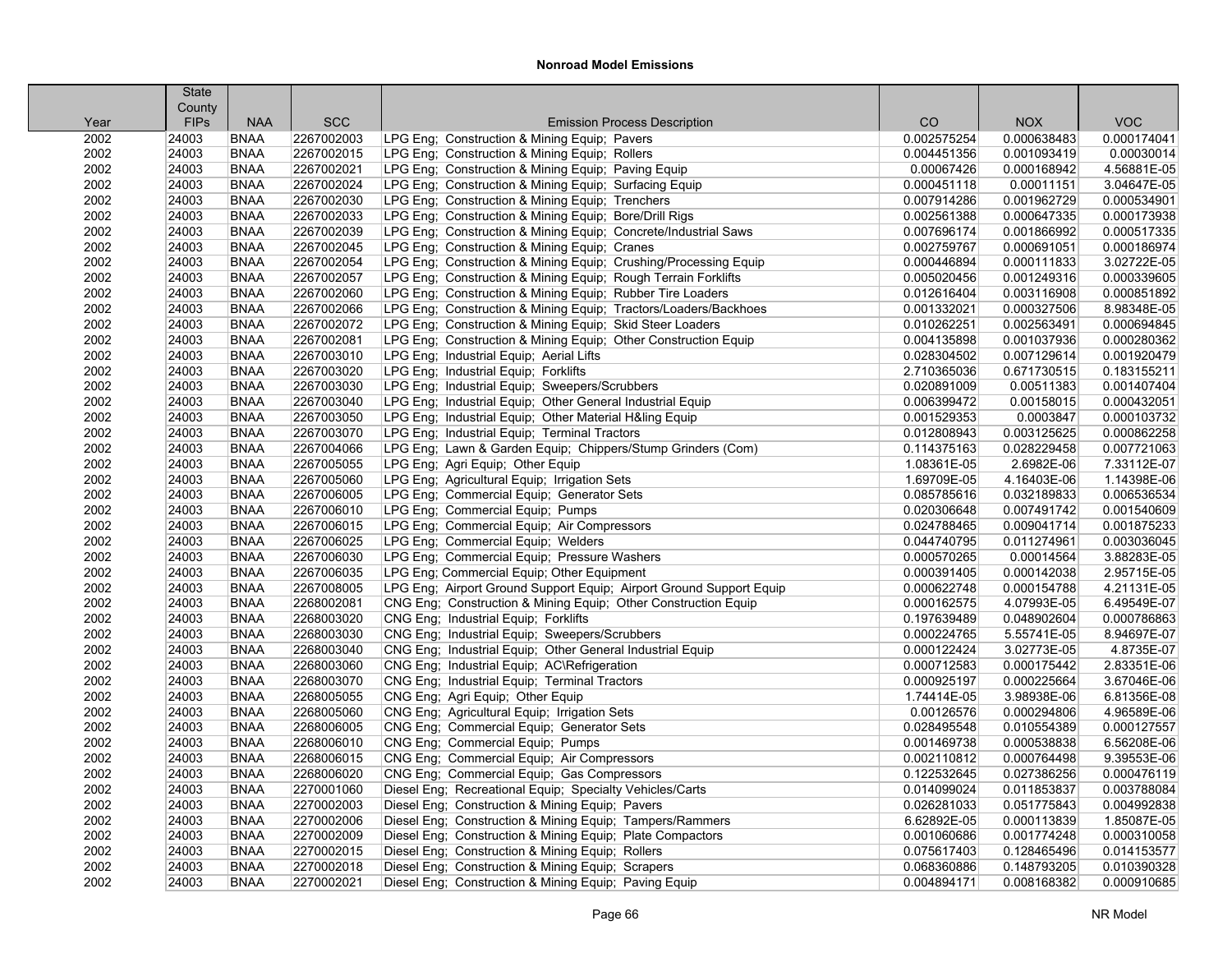|      | <b>State</b> |             |            |                                                                     |             |             |             |
|------|--------------|-------------|------------|---------------------------------------------------------------------|-------------|-------------|-------------|
|      | County       |             |            |                                                                     |             |             |             |
| Year | <b>FIPs</b>  | <b>NAA</b>  | <b>SCC</b> | <b>Emission Process Description</b>                                 | CO          | <b>NOX</b>  | <b>VOC</b>  |
| 2002 | 24003        | <b>BNAA</b> | 2270002024 | Diesel Eng; Construction & Mining Equip; Surfacing Equip            | 0.003693459 | 0.00550508  | 0.000628789 |
| 2002 | 24003        | <b>BNAA</b> | 2270002027 | Diesel Eng; Construction & Mining Equip; Signal Boards/Light Plants | 0.00965836  | 0.015509465 | 0.003059472 |
| 2002 | 24003        | <b>BNAA</b> | 2270002030 | Diesel Eng; Construction & Mining Equip; Trenchers                  | 0.045411828 | 0.059784999 | 0.008429892 |
| 2002 | 24003        | <b>BNAA</b> | 2270002033 | Diesel Eng; Construction & Mining Equip; Bore/Drill Rigs            | 0.027258152 | 0.070915137 | 0.006604991 |
| 2002 | 24003        | <b>BNAA</b> | 2270002036 | Diesel Eng; Construction & Mining Equip; Excavators                 | 0.209711718 | 0.513356329 | 0.040966512 |
| 2002 | 24003        | <b>BNAA</b> | 2270002039 | Diesel Eng; Construction & Mining Equip; Concrete/Industrial Saws   | 0.003514939 | 0.004026491 | 0.00067978  |
| 2002 | 24003        | <b>BNAA</b> | 2270002042 | Diesel Eng; Construction & Mining Equip; Cement & Mortar Mixers     | 0.001201932 | 0.002658064 | 0.000317251 |
| 2002 | 24003        | <b>BNAA</b> | 2270002045 | Diesel Eng; Construction & Mining Equip; Cranes                     | 0.038325544 | 0.139930296 | 0.010683577 |
| 2002 | 24003        | <b>BNAA</b> | 2270002048 | Diesel Eng; Construction & Mining Equip; Graders                    | 0.049380454 | 0.130397974 | 0.01019794  |
| 2002 | 24003        | <b>BNAA</b> | 2270002051 | Diesel Eng; Construction & Mining Equip; Off-highway Trucks         | 0.214516877 | 0.484692822 | 0.035351852 |
| 2002 | 24003        | <b>BNAA</b> | 2270002054 | Diesel Eng; Construction & Mining Equip; Crushing/Processing Equip  | 0.008954132 | 0.024510974 | 0.002172916 |
| 2002 | 24003        | <b>BNAA</b> | 2270002057 | Diesel Eng; Construction & Mining Equip; Rough Terrain Forklifts    | 0.112897844 | 0.164120966 | 0.020350146 |
| 2002 | 24003        | <b>BNAA</b> | 2270002060 | Diesel Eng; Construction & Mining Equip; Rubber Tire Loaders        | 0.290398771 | 0.628682774 | 0.050930414 |
| 2002 | 24003        | <b>BNAA</b> | 2270002066 | Diesel Eng; Construction & Mining Equip; Tractors/Loaders/Backhoes  | 0.354717343 | 0.38194742  | 0.087919849 |
| 2002 | 24003        | <b>BNAA</b> | 2270002069 | Diesel Eng; Construction & Mining Equip; Crawler Tractor/Dozers     | 0.248583546 | 0.552565863 | 0.044268058 |
| 2002 | 24003        | <b>BNAA</b> | 2270002072 | Diesel Eng; Construction & Mining Equip; Skid Steer Loaders         | 0.310206155 | 0.244896337 | 0.084884761 |
| 2002 | 24003        | <b>BNAA</b> | 2270002075 | Diesel Eng; Construction & Mining Equip; Off-highway Tractors       | 0.037619129 | 0.066612204 | 0.005980799 |
| 2002 | 24003        | <b>BNAA</b> | 2270002078 | Diesel Eng; Construction & Mining Equip; Dumpers/Tenders            | 0.000886804 | 0.000787211 | 0.00025798  |
| 2002 | 24003        | <b>BNAA</b> | 2270002081 | Diesel Eng; Construction & Mining Equip; Other Construction Equip   | 0.036074546 | 0.064744445 | 0.005587009 |
| 2002 | 24003        | <b>BNAA</b> | 2270003010 | Diesel Eng; Industrial Equip; Aerial Lifts                          | 0.007514364 | 0.007411422 | 0.002185474 |
| 2002 | 24003        | <b>BNAA</b> | 2270003020 | Diesel Eng; Industrial Equip; Forklifts                             | 0.045629813 | 0.078208828 | 0.007713899 |
| 2002 | 24003        | <b>BNAA</b> | 2270003030 | Diesel Eng; Industrial Equip; Sweepers/Scrubbers                    | 0.014038835 | 0.041455745 | 0.003988719 |
| 2002 | 24003        | <b>BNAA</b> | 2270003040 | Diesel Eng; Industrial Equip; Other General Industrial Equip        | 0.015229609 | 0.047222712 | 0.0043187   |
| 2002 | 24003        | <b>BNAA</b> | 2270003050 | Diesel Eng; Industrial Equip; Other Material H&ling Equip           | 0.001393258 | 0.002180714 | 0.000405865 |
| 2002 | 24003        | <b>BNAA</b> | 2270003060 | Diesel Eng; Industrial Equip; AC\Refrigeration                      | 0.100651239 | 0.194645264 | 0.026378469 |
| 2002 | 24003        | <b>BNAA</b> | 2270003070 | Diesel Eng; Industrial Equip; Terminal Tractors                     | 0.019284162 | 0.05347152  | 0.004224009 |
| 2002 | 24003        | <b>BNAA</b> | 2270004031 | Diesel Eng; Lawn & Garden Equip; Leafblowers/Vacuums (Com)          | 1.26547E-05 | 2.07499E-05 | 4.17464E-06 |
| 2002 | 24003        | <b>BNAA</b> | 2270004046 | Diesel Eng; Lawn & Garden Equip; Front Mowers (Com)                 | 0.080847808 | 0.128674398 | 0.025361404 |
| 2002 | 24003        | <b>BNAA</b> | 2270004056 | Diesel Eng; Lawn & Garden Equip; Lawn & Garden Tractors (Com)       | 0.017666847 | 0.02839713  | 0.005616726 |
| 2002 | 24003        | <b>BNAA</b> | 2270004066 | Diesel Eng; Lawn & Garden Equip; Chippers/Stump Grinders (Com)      | 0.086212046 | 0.192347803 | 0.021748183 |
| 2002 | 24003        | <b>BNAA</b> | 2270004071 | Diesel Eng; Lawn & Garden Equip; Turf Equip (Com)                   | 0.009082843 | 0.019377117 | 0.002619367 |
| 2002 | 24003        | <b>BNAA</b> | 2270004076 | Diesel Eng; Lawn & Garden Equip; Other Lawn & Garden Equip (Com)    | 0.000290186 | 0.00050785  | 8.12165E-05 |
| 2002 | 24003        | <b>BNAA</b> | 2270005010 | Diesel Eng; Agricultural Equip; 2-Wheel Tractors                    | 2.81962E-06 | 2.8822E-06  | 5.17296E-07 |
| 2002 | 24003        | <b>BNAA</b> | 2270005015 | Diesel Eng; Agricultural Equip; Agricultural Tractors               | 0.073920156 | 0.121972314 | 0.015147722 |
| 2002 | 24003        | <b>BNAA</b> | 2270005020 | Diesel Eng; Agricultural Equip; Combines                            | 0.004603641 | 0.012365342 | 0.001103057 |
| 2002 | 24003        | <b>BNAA</b> | 2270005025 | Diesel Eng; Agricultural Equip; Balers                              | 3.81702E-05 | 5.26593E-05 | 1.10928E-05 |
| 2002 | 24003        | <b>BNAA</b> | 2270005030 | Diesel Eng; Agricultural Equip; Agricultural Mowers                 | 9.13014E-06 | 1.16875E-05 | 1.8591E-06  |
| 2002 | 24003        | <b>BNAA</b> | 2270005035 | Diesel Eng; Agricultural Equip; Sprayers                            | 0.000518579 | 0.000876492 | 0.000160934 |
| 2002 | 24003        | <b>BNAA</b> | 2270005040 | Diesel Eng; Agricultural Equip; Tillers > 6HP                       | 1.55443E-06 | 2.25265E-06 | 2.57502E-07 |
| 2002 | 24003        | <b>BNAA</b> | 2270005045 | Diesel Eng; Agricultural Equip; Swathers                            | 0.0004428   | 0.00086563  | 9.92893E-05 |
| 2002 | 24003        | <b>BNAA</b> | 2270005055 | Diesel Eng; Agricultural Equip; Other Agricultural Equip            | 0.001470066 | 0.002550977 | 0.000338076 |
| 2002 | 24003        | <b>BNAA</b> | 2270005060 | Diesel Eng; Agricultural Equip; Irrigation Sets                     | 0.000658838 | 0.001601223 | 0.000208214 |
| 2002 | 24003        | <b>BNAA</b> | 2270006005 | Diesel Eng: Commercial Equip: Generator Sets                        | 0.075078416 | 0.140154693 | 0.021270866 |
| 2002 | 24003        | <b>BNAA</b> | 2270006010 | Diesel Eng; Commercial Equip; Pumps                                 | 0.017461806 | 0.03336985  | 0.004677968 |
| 2002 | 24003        | <b>BNAA</b> | 2270006015 | Diesel Eng; Commercial Equip; Air Compressors                       | 0.039837691 | 0.084238277 | 0.010545397 |
| 2002 | 24003        | <b>BNAA</b> | 2270006025 | Diesel Eng; Commercial Equip; Welders                               | 0.059110197 | 0.04078413  | 0.016052285 |
| 2002 | 24003        | <b>BNAA</b> | 2270006030 | Diesel Eng; Commercial Equip; Pressure Washers                      | 0.002257738 | 0.004674802 | 0.000667852 |
| 2002 | 24003        | <b>BNAA</b> | 2270006035 | Diesel Eng; Commercial Equip; Other Equipment                       | 0.001797108 | 0.003634754 | 0.00049037  |
| 2002 | 24003        | <b>BNAA</b> | 2270007015 | Diesel Eng; Logging Equip; Feller-Bunch-Skidder                     | 0.006699562 | 0.019456733 | 0.001415359 |
|      |              |             |            |                                                                     |             |             |             |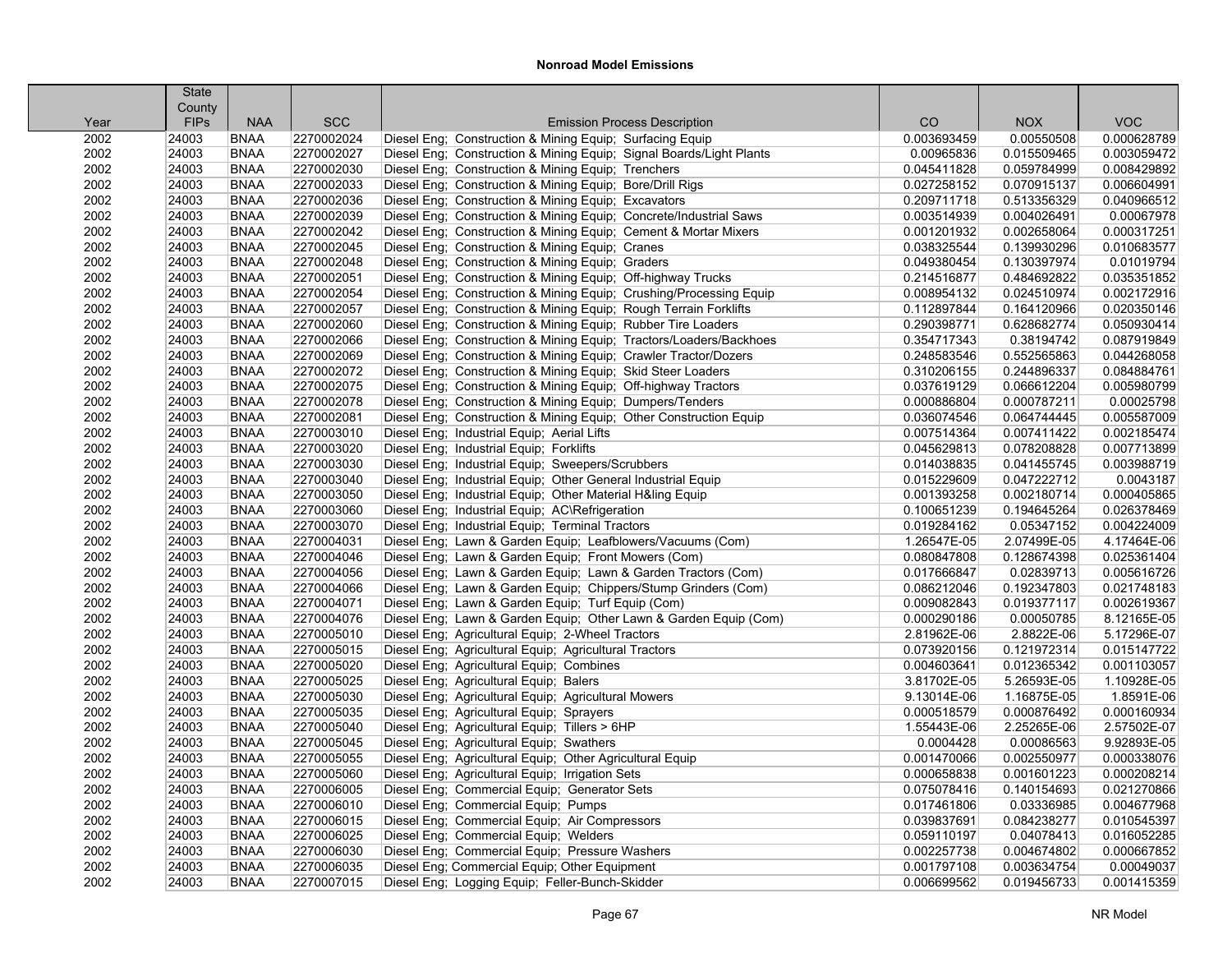| County<br><b>FIPs</b><br><b>SCC</b><br>CO<br><b>NOX</b><br><b>VOC</b><br><b>NAA</b><br><b>Emission Process Description</b><br>Year<br>2270008005<br>Diesel Eng; Airport Ground Support Equip; Airport Ground Support Equip<br>0.002759228<br>0.000501999<br>2002<br><b>BNAA</b><br>0.005953142<br>24003<br>2002<br>24003<br><b>BNAA</b><br>2282005010<br>2-Stroke Gas Eng; Marine Pleasure Craft; Outboard<br>8.683044097<br>0.113676946<br>5.161649842<br>2002<br><b>BNAA</b><br>2282005015<br>2-Stroke Gas Eng; Marine Pleasure Craft; Personal Water Craft<br>1.794760267<br>24003<br>3.142236711<br>0.031825083<br>2002<br>2282010005<br>0.448702339<br>24003<br><b>BNAA</b><br>4-Stroke Gas Eng; Marine Pleasure Craft; Inboard-Sterndrive<br>6.001917571<br>0.286207051<br>2002<br>24003<br><b>BNAA</b><br>2282020005<br>Diesel Eng; Marine Pleasure Craft; Inboard-Sterndrive<br>0.05041644<br>0.31873738<br>0.011924825<br><b>BNAA</b><br>2282020010<br>Diesel Eng; Marine Pleasure Craft; Outboard<br>0.000905559<br>0.000226041<br>2002<br>24003<br>0.000652921<br>2285002015<br>0.000811912<br>2002<br>24003<br><b>BNAA</b><br>Diesel Eng; Railroad Equip; RR Maintenance<br>0.00345584<br>0.004184807<br>2002<br>2285004015<br>0.000268665<br>24003<br><b>BNAA</b><br>4-Stroke Gas Eng; Railroad Equip; RR Maintenance<br>0.008705877<br>7.78889E-05<br>LPG Eng; Railroad Equip; RR Maintenance<br>2.79003E-06<br>2002<br>24003<br><b>BNAA</b><br>2285006015<br>4.12503E-05<br>1.03133E-05<br>2002<br>2260001010<br>2-Stroke Gas Eng; Recreational Equip; Motorcycles: Off-road<br>0.246165471<br>24005<br><b>BNAA</b><br>0.201115359<br>0.000818856<br>2002<br>2260001030<br>2-Stroke Gas Eng; Recreational Equip; Offroad Motorcycles/ATVs<br>0.000827953<br>0.245114324<br>24005<br><b>BNAA</b><br>0.198290348<br>2002<br>2260001060<br>2-Stroke Gas Eng; Recreational Equip; Specialty Vehicles/Carts<br>0.239358609<br>0.002290358<br>0.010248107<br>24005<br><b>BNAA</b><br>2260002006<br>2-Stroke Gas Eng; Construction & Mining Equip; Tampers/Rammers<br>0.063488724<br>2002<br>24005<br><b>BNAA</b><br>0.149101317<br>0.001056139<br>2260002009<br>2-Stroke Gas Eng; Construction & Mining Equip; Plate Compactors<br>0.003861646<br>2002<br>24005<br><b>BNAA</b><br>0.007185064<br>1.54616E-05<br>2002<br>2260002021<br>0.004593814<br>24005<br><b>BNAA</b><br>2-Stroke Gas Eng; Construction & Mining Equip; Paving Equip<br>0.008625714<br>1.87177E-05<br>2-Stroke Gas Eng; Construction & Mining Equip; Signal Boards/Light Plants<br>3.347E-05<br>2002<br>24005<br><b>BNAA</b><br>2260002027<br>6.43777E-05<br>1.62112E-07<br>2002<br>2260002039<br>2-Stroke Gas Eng; Construction & Mining Equip; Concrete/Industrial Saws<br>0.3939887<br>0.002530227<br>0.168441355<br>24005<br><b>BNAA</b><br>2002<br>2260002054<br>2-Stroke Gas Eng; Construction & Mining Equip; Crushing/Processing Equip<br>0.001682855<br>0.000851238<br>24005<br><b>BNAA</b><br>4.17389E-06<br>2002<br>24005<br>2260003030<br>2-Stroke Gas Eng; Industrial Equip; Sweepers/Scrubbers<br>0.002824363<br>7.38813E-06<br>0.001438775<br><b>BNAA</b><br>2260003040<br>2-Stroke Gas Eng; Industrial Equip; Other General Industrial Equip<br>0.000111783<br>2002<br>24005<br><b>BNAA</b><br>0.000222444<br>5.8188E-07<br>2260004015<br>0.026445338<br>2002<br>24005<br><b>BNAA</b><br>2-Stroke Gas Eng; Lawn & Garden Equip; Rotary Tillers < 6 HP (Res)<br>0.045086539<br>8.8249E-05<br>2002<br>2260004016<br>0.000505662<br>0.14050696<br>24005<br><b>BNAA</b><br>2-Stroke Gas Eng; Lawn & Garden Equip; Rotary Tillers < 6 HP (Com)<br>0.25474629<br>0.242200084<br>2002<br>2260004020<br>0.368123837<br>24005<br><b>BNAA</b><br>2-Stroke Gas Eng; Lawn & Garden Equip; Chain Saws < 6 HP (Res)<br>0.000720485<br>2002<br>2260004021<br>2-Stroke Gas Eng; Lawn & Garden Equip; Chain Saws < 6 HP (Com)<br>0.014430771<br>1.122098332<br>24005<br><b>BNAA</b><br>2.34546488<br>2002<br>2260004025<br>2-Stroke Gas Eng; Lawn & Garden Equip; Trimmers/Edgers/Brush Cutters (Res)<br>0.516211375<br>24005<br><b>BNAA</b><br>0.848424902<br>0.001766357<br>2002<br>24005<br>2260004026<br>2-Stroke Gas Eng; Lawn & Garden Equip; Trimmers/Edgers/Brush Cutters (Com)<br>2.531949489<br>0.006890668<br>1.368103857<br><b>BNAA</b><br>2260004030<br>2-Stroke Gas Eng; Lawn & Garden Equip; Leafblowers/Vacuums (Res)<br>0.328548627<br>2002<br>24005<br><b>BNAA</b><br>0.529487239<br>0.001051195<br>2260004031<br>1.245672978<br>2002<br>24005<br><b>BNAA</b><br>2-Stroke Gas Eng; Lawn & Garden Equip; Leafblowers/Vacuums (Com)<br>2.553351304<br>0.010971655<br>2002<br>2260004035<br>0.037364337<br>24005<br><b>BNAA</b><br>2-Stroke Gas Eng; Lawn & Garden Equip; Snowblowers (Res)<br>2002<br>2260004036<br>0.007017387<br>24005<br><b>BNAA</b><br>2-Stroke Gas Eng; Lawn & Garden Equip; Snowblowers (Com)<br>2002<br>2260004071<br>0.000544913<br>24005<br><b>BNAA</b><br>2-Stroke Gas Eng; Lawn & Garden Equip; Turf Equip (Com)<br>0.001030368<br>2.11465E-06<br>2002<br>24005<br><b>BNAA</b><br>2260005035<br>2-Stroke Gas Eng; Agricultural Equip; Sprayers<br>0.001038895<br>2.26423E-06<br>0.000571389<br>0.022964259<br>2002<br>24005<br><b>BNAA</b><br>2260006005<br>2-Stroke Gas Eng; Commercial Equip; Generator Sets<br>0.042105137<br>9.01207E-05<br><b>BNAA</b><br>2260006010<br>2-Stroke Gas Eng; Commercial Equip; Pumps<br>0.000716187<br>0.155986626<br>2002<br>24005<br>0.296392575<br>2260006015<br>5.39845E-05<br>2002<br>24005<br><b>BNAA</b><br>2-Stroke Gas Eng; Commercial Equip; Air Compressors<br>0.000107809<br>2.78185E-07<br>2002<br>2260006035<br>0.000853261<br>24005<br><b>BNAA</b><br>2-Stroke Gas Eng: Commercial Equip: Other Equipment<br>0.001701269<br>4.34145E-06<br>2002<br>2260007005<br>2-Stroke Gas Eng; Logging Equip; Chain Saws > 6 HP<br>7.57424E-05<br>0.00494368<br>24005<br><b>BNAA</b><br>0.01118432<br>2002<br>2265001010<br>4-Stroke Gas Eng; Recreational Equip; Motorcycles: Off-road<br>0.009667213<br>24005<br><b>BNAA</b><br>0.091243423<br>0.000968864<br>2002<br>24005<br><b>BNAA</b><br>2265001030<br>4-Stroke Gas Eng; Recreational Equip; Offroad Motorcycles/ATVs<br>0.822516315<br>0.008746549<br>0.098846255<br>2002<br>24005<br><b>BNAA</b><br>2265001050<br>4-Stroke Gas Eng; Recreational Equip; Golf Carts<br>4.407056413<br>0.027149361<br>0.088049522<br><b>BNAA</b><br>2265001060<br>4-Stroke Gas Eng; Recreational Equip; Specialty Vehicles/Carts<br>0.001682421<br>0.010856203<br>2002<br>24005<br>0.214984198<br>2265002003<br>2002<br>24005<br><b>BNAA</b><br>4-Stroke Gas Eng; Construction & Mining Equip; Pavers<br>0.13600451<br>0.001614201<br>0.003394137<br>2002<br>2265002006<br>3.04812E-05<br>24005<br><b>BNAA</b><br>4-Stroke Gas Eng; Construction & Mining Equip; Tampers/Rammers<br>0.001067922<br>8.91881E-06<br>2002<br>2265002009<br>4-Stroke Gas Eng; Construction & Mining Equip; Plate Compactors<br>0.013097506<br>24005<br><b>BNAA</b><br>0.251364445<br>0.001921851<br>2265002015<br>4-Stroke Gas Eng; Construction & Mining Equip; Rollers<br>0.005456433<br>2002<br>24005<br><b>BNAA</b><br>0.255444259<br>0.002787081<br>2002<br>24005<br><b>BNAA</b><br>2265002021<br>4-Stroke Gas Eng; Construction & Mining Equip; Paving Equip<br>0.492163234<br>0.004035974<br>0.019372114<br>2265002024<br>2002<br>24005<br><b>BNAA</b><br>4-Stroke Gas Eng; Construction & Mining Equip; Surfacing Equip<br>0.223076353<br>0.001678426<br>0.006712021 |      | <b>State</b> |             |            |                                                                           |             |             |            |
|-------------------------------------------------------------------------------------------------------------------------------------------------------------------------------------------------------------------------------------------------------------------------------------------------------------------------------------------------------------------------------------------------------------------------------------------------------------------------------------------------------------------------------------------------------------------------------------------------------------------------------------------------------------------------------------------------------------------------------------------------------------------------------------------------------------------------------------------------------------------------------------------------------------------------------------------------------------------------------------------------------------------------------------------------------------------------------------------------------------------------------------------------------------------------------------------------------------------------------------------------------------------------------------------------------------------------------------------------------------------------------------------------------------------------------------------------------------------------------------------------------------------------------------------------------------------------------------------------------------------------------------------------------------------------------------------------------------------------------------------------------------------------------------------------------------------------------------------------------------------------------------------------------------------------------------------------------------------------------------------------------------------------------------------------------------------------------------------------------------------------------------------------------------------------------------------------------------------------------------------------------------------------------------------------------------------------------------------------------------------------------------------------------------------------------------------------------------------------------------------------------------------------------------------------------------------------------------------------------------------------------------------------------------------------------------------------------------------------------------------------------------------------------------------------------------------------------------------------------------------------------------------------------------------------------------------------------------------------------------------------------------------------------------------------------------------------------------------------------------------------------------------------------------------------------------------------------------------------------------------------------------------------------------------------------------------------------------------------------------------------------------------------------------------------------------------------------------------------------------------------------------------------------------------------------------------------------------------------------------------------------------------------------------------------------------------------------------------------------------------------------------------------------------------------------------------------------------------------------------------------------------------------------------------------------------------------------------------------------------------------------------------------------------------------------------------------------------------------------------------------------------------------------------------------------------------------------------------------------------------------------------------------------------------------------------------------------------------------------------------------------------------------------------------------------------------------------------------------------------------------------------------------------------------------------------------------------------------------------------------------------------------------------------------------------------------------------------------------------------------------------------------------------------------------------------------------------------------------------------------------------------------------------------------------------------------------------------------------------------------------------------------------------------------------------------------------------------------------------------------------------------------------------------------------------------------------------------------------------------------------------------------------------------------------------------------------------------------------------------------------------------------------------------------------------------------------------------------------------------------------------------------------------------------------------------------------------------------------------------------------------------------------------------------------------------------------------------------------------------------------------------------------------------------------------------------------------------------------------------------------------------------------------------------------------------------------------------------------------------------------------------------------------------------------------------------------------------------------------------------------------------------------------------------------------------------------------------------------------------------------------------------------------------------------------------------------------------------------------------------------------------------------------------------------------------------------------------------------------------------------------------------------------------------------------------------------------------------------------------------------------------------------------------------------------------------------------------------------------------------------------------------------------------------------------------------------------------------------------------------------------------------------------------------------------------------------------------------------------------------------------------------------------------------------------------------------------------------------------------------------------------------------------------------------------------------------------------------------------------------------------------------------------------------------------------------------------------------------------------------------------------------------------------------------------------------------------------------------------------------------------------------------------------------------------------|------|--------------|-------------|------------|---------------------------------------------------------------------------|-------------|-------------|------------|
|                                                                                                                                                                                                                                                                                                                                                                                                                                                                                                                                                                                                                                                                                                                                                                                                                                                                                                                                                                                                                                                                                                                                                                                                                                                                                                                                                                                                                                                                                                                                                                                                                                                                                                                                                                                                                                                                                                                                                                                                                                                                                                                                                                                                                                                                                                                                                                                                                                                                                                                                                                                                                                                                                                                                                                                                                                                                                                                                                                                                                                                                                                                                                                                                                                                                                                                                                                                                                                                                                                                                                                                                                                                                                                                                                                                                                                                                                                                                                                                                                                                                                                                                                                                                                                                                                                                                                                                                                                                                                                                                                                                                                                                                                                                                                                                                                                                                                                                                                                                                                                                                                                                                                                                                                                                                                                                                                                                                                                                                                                                                                                                                                                                                                                                                                                                                                                                                                                                                                                                                                                                                                                                                                                                                                                                                                                                                                                                                                                                                                                                                                                                                                                                                                                                                                                                                                                                                                                                                                                                                                                                                                                                                                                                                                                                                                                                                                                                                                                                                                                                                                             |      |              |             |            |                                                                           |             |             |            |
|                                                                                                                                                                                                                                                                                                                                                                                                                                                                                                                                                                                                                                                                                                                                                                                                                                                                                                                                                                                                                                                                                                                                                                                                                                                                                                                                                                                                                                                                                                                                                                                                                                                                                                                                                                                                                                                                                                                                                                                                                                                                                                                                                                                                                                                                                                                                                                                                                                                                                                                                                                                                                                                                                                                                                                                                                                                                                                                                                                                                                                                                                                                                                                                                                                                                                                                                                                                                                                                                                                                                                                                                                                                                                                                                                                                                                                                                                                                                                                                                                                                                                                                                                                                                                                                                                                                                                                                                                                                                                                                                                                                                                                                                                                                                                                                                                                                                                                                                                                                                                                                                                                                                                                                                                                                                                                                                                                                                                                                                                                                                                                                                                                                                                                                                                                                                                                                                                                                                                                                                                                                                                                                                                                                                                                                                                                                                                                                                                                                                                                                                                                                                                                                                                                                                                                                                                                                                                                                                                                                                                                                                                                                                                                                                                                                                                                                                                                                                                                                                                                                                                             |      |              |             |            |                                                                           |             |             |            |
|                                                                                                                                                                                                                                                                                                                                                                                                                                                                                                                                                                                                                                                                                                                                                                                                                                                                                                                                                                                                                                                                                                                                                                                                                                                                                                                                                                                                                                                                                                                                                                                                                                                                                                                                                                                                                                                                                                                                                                                                                                                                                                                                                                                                                                                                                                                                                                                                                                                                                                                                                                                                                                                                                                                                                                                                                                                                                                                                                                                                                                                                                                                                                                                                                                                                                                                                                                                                                                                                                                                                                                                                                                                                                                                                                                                                                                                                                                                                                                                                                                                                                                                                                                                                                                                                                                                                                                                                                                                                                                                                                                                                                                                                                                                                                                                                                                                                                                                                                                                                                                                                                                                                                                                                                                                                                                                                                                                                                                                                                                                                                                                                                                                                                                                                                                                                                                                                                                                                                                                                                                                                                                                                                                                                                                                                                                                                                                                                                                                                                                                                                                                                                                                                                                                                                                                                                                                                                                                                                                                                                                                                                                                                                                                                                                                                                                                                                                                                                                                                                                                                                             |      |              |             |            |                                                                           |             |             |            |
|                                                                                                                                                                                                                                                                                                                                                                                                                                                                                                                                                                                                                                                                                                                                                                                                                                                                                                                                                                                                                                                                                                                                                                                                                                                                                                                                                                                                                                                                                                                                                                                                                                                                                                                                                                                                                                                                                                                                                                                                                                                                                                                                                                                                                                                                                                                                                                                                                                                                                                                                                                                                                                                                                                                                                                                                                                                                                                                                                                                                                                                                                                                                                                                                                                                                                                                                                                                                                                                                                                                                                                                                                                                                                                                                                                                                                                                                                                                                                                                                                                                                                                                                                                                                                                                                                                                                                                                                                                                                                                                                                                                                                                                                                                                                                                                                                                                                                                                                                                                                                                                                                                                                                                                                                                                                                                                                                                                                                                                                                                                                                                                                                                                                                                                                                                                                                                                                                                                                                                                                                                                                                                                                                                                                                                                                                                                                                                                                                                                                                                                                                                                                                                                                                                                                                                                                                                                                                                                                                                                                                                                                                                                                                                                                                                                                                                                                                                                                                                                                                                                                                             |      |              |             |            |                                                                           |             |             |            |
|                                                                                                                                                                                                                                                                                                                                                                                                                                                                                                                                                                                                                                                                                                                                                                                                                                                                                                                                                                                                                                                                                                                                                                                                                                                                                                                                                                                                                                                                                                                                                                                                                                                                                                                                                                                                                                                                                                                                                                                                                                                                                                                                                                                                                                                                                                                                                                                                                                                                                                                                                                                                                                                                                                                                                                                                                                                                                                                                                                                                                                                                                                                                                                                                                                                                                                                                                                                                                                                                                                                                                                                                                                                                                                                                                                                                                                                                                                                                                                                                                                                                                                                                                                                                                                                                                                                                                                                                                                                                                                                                                                                                                                                                                                                                                                                                                                                                                                                                                                                                                                                                                                                                                                                                                                                                                                                                                                                                                                                                                                                                                                                                                                                                                                                                                                                                                                                                                                                                                                                                                                                                                                                                                                                                                                                                                                                                                                                                                                                                                                                                                                                                                                                                                                                                                                                                                                                                                                                                                                                                                                                                                                                                                                                                                                                                                                                                                                                                                                                                                                                                                             |      |              |             |            |                                                                           |             |             |            |
|                                                                                                                                                                                                                                                                                                                                                                                                                                                                                                                                                                                                                                                                                                                                                                                                                                                                                                                                                                                                                                                                                                                                                                                                                                                                                                                                                                                                                                                                                                                                                                                                                                                                                                                                                                                                                                                                                                                                                                                                                                                                                                                                                                                                                                                                                                                                                                                                                                                                                                                                                                                                                                                                                                                                                                                                                                                                                                                                                                                                                                                                                                                                                                                                                                                                                                                                                                                                                                                                                                                                                                                                                                                                                                                                                                                                                                                                                                                                                                                                                                                                                                                                                                                                                                                                                                                                                                                                                                                                                                                                                                                                                                                                                                                                                                                                                                                                                                                                                                                                                                                                                                                                                                                                                                                                                                                                                                                                                                                                                                                                                                                                                                                                                                                                                                                                                                                                                                                                                                                                                                                                                                                                                                                                                                                                                                                                                                                                                                                                                                                                                                                                                                                                                                                                                                                                                                                                                                                                                                                                                                                                                                                                                                                                                                                                                                                                                                                                                                                                                                                                                             |      |              |             |            |                                                                           |             |             |            |
|                                                                                                                                                                                                                                                                                                                                                                                                                                                                                                                                                                                                                                                                                                                                                                                                                                                                                                                                                                                                                                                                                                                                                                                                                                                                                                                                                                                                                                                                                                                                                                                                                                                                                                                                                                                                                                                                                                                                                                                                                                                                                                                                                                                                                                                                                                                                                                                                                                                                                                                                                                                                                                                                                                                                                                                                                                                                                                                                                                                                                                                                                                                                                                                                                                                                                                                                                                                                                                                                                                                                                                                                                                                                                                                                                                                                                                                                                                                                                                                                                                                                                                                                                                                                                                                                                                                                                                                                                                                                                                                                                                                                                                                                                                                                                                                                                                                                                                                                                                                                                                                                                                                                                                                                                                                                                                                                                                                                                                                                                                                                                                                                                                                                                                                                                                                                                                                                                                                                                                                                                                                                                                                                                                                                                                                                                                                                                                                                                                                                                                                                                                                                                                                                                                                                                                                                                                                                                                                                                                                                                                                                                                                                                                                                                                                                                                                                                                                                                                                                                                                                                             |      |              |             |            |                                                                           |             |             |            |
|                                                                                                                                                                                                                                                                                                                                                                                                                                                                                                                                                                                                                                                                                                                                                                                                                                                                                                                                                                                                                                                                                                                                                                                                                                                                                                                                                                                                                                                                                                                                                                                                                                                                                                                                                                                                                                                                                                                                                                                                                                                                                                                                                                                                                                                                                                                                                                                                                                                                                                                                                                                                                                                                                                                                                                                                                                                                                                                                                                                                                                                                                                                                                                                                                                                                                                                                                                                                                                                                                                                                                                                                                                                                                                                                                                                                                                                                                                                                                                                                                                                                                                                                                                                                                                                                                                                                                                                                                                                                                                                                                                                                                                                                                                                                                                                                                                                                                                                                                                                                                                                                                                                                                                                                                                                                                                                                                                                                                                                                                                                                                                                                                                                                                                                                                                                                                                                                                                                                                                                                                                                                                                                                                                                                                                                                                                                                                                                                                                                                                                                                                                                                                                                                                                                                                                                                                                                                                                                                                                                                                                                                                                                                                                                                                                                                                                                                                                                                                                                                                                                                                             |      |              |             |            |                                                                           |             |             |            |
|                                                                                                                                                                                                                                                                                                                                                                                                                                                                                                                                                                                                                                                                                                                                                                                                                                                                                                                                                                                                                                                                                                                                                                                                                                                                                                                                                                                                                                                                                                                                                                                                                                                                                                                                                                                                                                                                                                                                                                                                                                                                                                                                                                                                                                                                                                                                                                                                                                                                                                                                                                                                                                                                                                                                                                                                                                                                                                                                                                                                                                                                                                                                                                                                                                                                                                                                                                                                                                                                                                                                                                                                                                                                                                                                                                                                                                                                                                                                                                                                                                                                                                                                                                                                                                                                                                                                                                                                                                                                                                                                                                                                                                                                                                                                                                                                                                                                                                                                                                                                                                                                                                                                                                                                                                                                                                                                                                                                                                                                                                                                                                                                                                                                                                                                                                                                                                                                                                                                                                                                                                                                                                                                                                                                                                                                                                                                                                                                                                                                                                                                                                                                                                                                                                                                                                                                                                                                                                                                                                                                                                                                                                                                                                                                                                                                                                                                                                                                                                                                                                                                                             |      |              |             |            |                                                                           |             |             |            |
|                                                                                                                                                                                                                                                                                                                                                                                                                                                                                                                                                                                                                                                                                                                                                                                                                                                                                                                                                                                                                                                                                                                                                                                                                                                                                                                                                                                                                                                                                                                                                                                                                                                                                                                                                                                                                                                                                                                                                                                                                                                                                                                                                                                                                                                                                                                                                                                                                                                                                                                                                                                                                                                                                                                                                                                                                                                                                                                                                                                                                                                                                                                                                                                                                                                                                                                                                                                                                                                                                                                                                                                                                                                                                                                                                                                                                                                                                                                                                                                                                                                                                                                                                                                                                                                                                                                                                                                                                                                                                                                                                                                                                                                                                                                                                                                                                                                                                                                                                                                                                                                                                                                                                                                                                                                                                                                                                                                                                                                                                                                                                                                                                                                                                                                                                                                                                                                                                                                                                                                                                                                                                                                                                                                                                                                                                                                                                                                                                                                                                                                                                                                                                                                                                                                                                                                                                                                                                                                                                                                                                                                                                                                                                                                                                                                                                                                                                                                                                                                                                                                                                             |      |              |             |            |                                                                           |             |             |            |
|                                                                                                                                                                                                                                                                                                                                                                                                                                                                                                                                                                                                                                                                                                                                                                                                                                                                                                                                                                                                                                                                                                                                                                                                                                                                                                                                                                                                                                                                                                                                                                                                                                                                                                                                                                                                                                                                                                                                                                                                                                                                                                                                                                                                                                                                                                                                                                                                                                                                                                                                                                                                                                                                                                                                                                                                                                                                                                                                                                                                                                                                                                                                                                                                                                                                                                                                                                                                                                                                                                                                                                                                                                                                                                                                                                                                                                                                                                                                                                                                                                                                                                                                                                                                                                                                                                                                                                                                                                                                                                                                                                                                                                                                                                                                                                                                                                                                                                                                                                                                                                                                                                                                                                                                                                                                                                                                                                                                                                                                                                                                                                                                                                                                                                                                                                                                                                                                                                                                                                                                                                                                                                                                                                                                                                                                                                                                                                                                                                                                                                                                                                                                                                                                                                                                                                                                                                                                                                                                                                                                                                                                                                                                                                                                                                                                                                                                                                                                                                                                                                                                                             |      |              |             |            |                                                                           |             |             |            |
|                                                                                                                                                                                                                                                                                                                                                                                                                                                                                                                                                                                                                                                                                                                                                                                                                                                                                                                                                                                                                                                                                                                                                                                                                                                                                                                                                                                                                                                                                                                                                                                                                                                                                                                                                                                                                                                                                                                                                                                                                                                                                                                                                                                                                                                                                                                                                                                                                                                                                                                                                                                                                                                                                                                                                                                                                                                                                                                                                                                                                                                                                                                                                                                                                                                                                                                                                                                                                                                                                                                                                                                                                                                                                                                                                                                                                                                                                                                                                                                                                                                                                                                                                                                                                                                                                                                                                                                                                                                                                                                                                                                                                                                                                                                                                                                                                                                                                                                                                                                                                                                                                                                                                                                                                                                                                                                                                                                                                                                                                                                                                                                                                                                                                                                                                                                                                                                                                                                                                                                                                                                                                                                                                                                                                                                                                                                                                                                                                                                                                                                                                                                                                                                                                                                                                                                                                                                                                                                                                                                                                                                                                                                                                                                                                                                                                                                                                                                                                                                                                                                                                             |      |              |             |            |                                                                           |             |             |            |
|                                                                                                                                                                                                                                                                                                                                                                                                                                                                                                                                                                                                                                                                                                                                                                                                                                                                                                                                                                                                                                                                                                                                                                                                                                                                                                                                                                                                                                                                                                                                                                                                                                                                                                                                                                                                                                                                                                                                                                                                                                                                                                                                                                                                                                                                                                                                                                                                                                                                                                                                                                                                                                                                                                                                                                                                                                                                                                                                                                                                                                                                                                                                                                                                                                                                                                                                                                                                                                                                                                                                                                                                                                                                                                                                                                                                                                                                                                                                                                                                                                                                                                                                                                                                                                                                                                                                                                                                                                                                                                                                                                                                                                                                                                                                                                                                                                                                                                                                                                                                                                                                                                                                                                                                                                                                                                                                                                                                                                                                                                                                                                                                                                                                                                                                                                                                                                                                                                                                                                                                                                                                                                                                                                                                                                                                                                                                                                                                                                                                                                                                                                                                                                                                                                                                                                                                                                                                                                                                                                                                                                                                                                                                                                                                                                                                                                                                                                                                                                                                                                                                                             |      |              |             |            |                                                                           |             |             |            |
|                                                                                                                                                                                                                                                                                                                                                                                                                                                                                                                                                                                                                                                                                                                                                                                                                                                                                                                                                                                                                                                                                                                                                                                                                                                                                                                                                                                                                                                                                                                                                                                                                                                                                                                                                                                                                                                                                                                                                                                                                                                                                                                                                                                                                                                                                                                                                                                                                                                                                                                                                                                                                                                                                                                                                                                                                                                                                                                                                                                                                                                                                                                                                                                                                                                                                                                                                                                                                                                                                                                                                                                                                                                                                                                                                                                                                                                                                                                                                                                                                                                                                                                                                                                                                                                                                                                                                                                                                                                                                                                                                                                                                                                                                                                                                                                                                                                                                                                                                                                                                                                                                                                                                                                                                                                                                                                                                                                                                                                                                                                                                                                                                                                                                                                                                                                                                                                                                                                                                                                                                                                                                                                                                                                                                                                                                                                                                                                                                                                                                                                                                                                                                                                                                                                                                                                                                                                                                                                                                                                                                                                                                                                                                                                                                                                                                                                                                                                                                                                                                                                                                             |      |              |             |            |                                                                           |             |             |            |
|                                                                                                                                                                                                                                                                                                                                                                                                                                                                                                                                                                                                                                                                                                                                                                                                                                                                                                                                                                                                                                                                                                                                                                                                                                                                                                                                                                                                                                                                                                                                                                                                                                                                                                                                                                                                                                                                                                                                                                                                                                                                                                                                                                                                                                                                                                                                                                                                                                                                                                                                                                                                                                                                                                                                                                                                                                                                                                                                                                                                                                                                                                                                                                                                                                                                                                                                                                                                                                                                                                                                                                                                                                                                                                                                                                                                                                                                                                                                                                                                                                                                                                                                                                                                                                                                                                                                                                                                                                                                                                                                                                                                                                                                                                                                                                                                                                                                                                                                                                                                                                                                                                                                                                                                                                                                                                                                                                                                                                                                                                                                                                                                                                                                                                                                                                                                                                                                                                                                                                                                                                                                                                                                                                                                                                                                                                                                                                                                                                                                                                                                                                                                                                                                                                                                                                                                                                                                                                                                                                                                                                                                                                                                                                                                                                                                                                                                                                                                                                                                                                                                                             |      |              |             |            |                                                                           |             |             |            |
|                                                                                                                                                                                                                                                                                                                                                                                                                                                                                                                                                                                                                                                                                                                                                                                                                                                                                                                                                                                                                                                                                                                                                                                                                                                                                                                                                                                                                                                                                                                                                                                                                                                                                                                                                                                                                                                                                                                                                                                                                                                                                                                                                                                                                                                                                                                                                                                                                                                                                                                                                                                                                                                                                                                                                                                                                                                                                                                                                                                                                                                                                                                                                                                                                                                                                                                                                                                                                                                                                                                                                                                                                                                                                                                                                                                                                                                                                                                                                                                                                                                                                                                                                                                                                                                                                                                                                                                                                                                                                                                                                                                                                                                                                                                                                                                                                                                                                                                                                                                                                                                                                                                                                                                                                                                                                                                                                                                                                                                                                                                                                                                                                                                                                                                                                                                                                                                                                                                                                                                                                                                                                                                                                                                                                                                                                                                                                                                                                                                                                                                                                                                                                                                                                                                                                                                                                                                                                                                                                                                                                                                                                                                                                                                                                                                                                                                                                                                                                                                                                                                                                             |      |              |             |            |                                                                           |             |             |            |
|                                                                                                                                                                                                                                                                                                                                                                                                                                                                                                                                                                                                                                                                                                                                                                                                                                                                                                                                                                                                                                                                                                                                                                                                                                                                                                                                                                                                                                                                                                                                                                                                                                                                                                                                                                                                                                                                                                                                                                                                                                                                                                                                                                                                                                                                                                                                                                                                                                                                                                                                                                                                                                                                                                                                                                                                                                                                                                                                                                                                                                                                                                                                                                                                                                                                                                                                                                                                                                                                                                                                                                                                                                                                                                                                                                                                                                                                                                                                                                                                                                                                                                                                                                                                                                                                                                                                                                                                                                                                                                                                                                                                                                                                                                                                                                                                                                                                                                                                                                                                                                                                                                                                                                                                                                                                                                                                                                                                                                                                                                                                                                                                                                                                                                                                                                                                                                                                                                                                                                                                                                                                                                                                                                                                                                                                                                                                                                                                                                                                                                                                                                                                                                                                                                                                                                                                                                                                                                                                                                                                                                                                                                                                                                                                                                                                                                                                                                                                                                                                                                                                                             |      |              |             |            |                                                                           |             |             |            |
|                                                                                                                                                                                                                                                                                                                                                                                                                                                                                                                                                                                                                                                                                                                                                                                                                                                                                                                                                                                                                                                                                                                                                                                                                                                                                                                                                                                                                                                                                                                                                                                                                                                                                                                                                                                                                                                                                                                                                                                                                                                                                                                                                                                                                                                                                                                                                                                                                                                                                                                                                                                                                                                                                                                                                                                                                                                                                                                                                                                                                                                                                                                                                                                                                                                                                                                                                                                                                                                                                                                                                                                                                                                                                                                                                                                                                                                                                                                                                                                                                                                                                                                                                                                                                                                                                                                                                                                                                                                                                                                                                                                                                                                                                                                                                                                                                                                                                                                                                                                                                                                                                                                                                                                                                                                                                                                                                                                                                                                                                                                                                                                                                                                                                                                                                                                                                                                                                                                                                                                                                                                                                                                                                                                                                                                                                                                                                                                                                                                                                                                                                                                                                                                                                                                                                                                                                                                                                                                                                                                                                                                                                                                                                                                                                                                                                                                                                                                                                                                                                                                                                             |      |              |             |            |                                                                           |             |             |            |
|                                                                                                                                                                                                                                                                                                                                                                                                                                                                                                                                                                                                                                                                                                                                                                                                                                                                                                                                                                                                                                                                                                                                                                                                                                                                                                                                                                                                                                                                                                                                                                                                                                                                                                                                                                                                                                                                                                                                                                                                                                                                                                                                                                                                                                                                                                                                                                                                                                                                                                                                                                                                                                                                                                                                                                                                                                                                                                                                                                                                                                                                                                                                                                                                                                                                                                                                                                                                                                                                                                                                                                                                                                                                                                                                                                                                                                                                                                                                                                                                                                                                                                                                                                                                                                                                                                                                                                                                                                                                                                                                                                                                                                                                                                                                                                                                                                                                                                                                                                                                                                                                                                                                                                                                                                                                                                                                                                                                                                                                                                                                                                                                                                                                                                                                                                                                                                                                                                                                                                                                                                                                                                                                                                                                                                                                                                                                                                                                                                                                                                                                                                                                                                                                                                                                                                                                                                                                                                                                                                                                                                                                                                                                                                                                                                                                                                                                                                                                                                                                                                                                                             |      |              |             |            |                                                                           |             |             |            |
|                                                                                                                                                                                                                                                                                                                                                                                                                                                                                                                                                                                                                                                                                                                                                                                                                                                                                                                                                                                                                                                                                                                                                                                                                                                                                                                                                                                                                                                                                                                                                                                                                                                                                                                                                                                                                                                                                                                                                                                                                                                                                                                                                                                                                                                                                                                                                                                                                                                                                                                                                                                                                                                                                                                                                                                                                                                                                                                                                                                                                                                                                                                                                                                                                                                                                                                                                                                                                                                                                                                                                                                                                                                                                                                                                                                                                                                                                                                                                                                                                                                                                                                                                                                                                                                                                                                                                                                                                                                                                                                                                                                                                                                                                                                                                                                                                                                                                                                                                                                                                                                                                                                                                                                                                                                                                                                                                                                                                                                                                                                                                                                                                                                                                                                                                                                                                                                                                                                                                                                                                                                                                                                                                                                                                                                                                                                                                                                                                                                                                                                                                                                                                                                                                                                                                                                                                                                                                                                                                                                                                                                                                                                                                                                                                                                                                                                                                                                                                                                                                                                                                             |      |              |             |            |                                                                           |             |             |            |
|                                                                                                                                                                                                                                                                                                                                                                                                                                                                                                                                                                                                                                                                                                                                                                                                                                                                                                                                                                                                                                                                                                                                                                                                                                                                                                                                                                                                                                                                                                                                                                                                                                                                                                                                                                                                                                                                                                                                                                                                                                                                                                                                                                                                                                                                                                                                                                                                                                                                                                                                                                                                                                                                                                                                                                                                                                                                                                                                                                                                                                                                                                                                                                                                                                                                                                                                                                                                                                                                                                                                                                                                                                                                                                                                                                                                                                                                                                                                                                                                                                                                                                                                                                                                                                                                                                                                                                                                                                                                                                                                                                                                                                                                                                                                                                                                                                                                                                                                                                                                                                                                                                                                                                                                                                                                                                                                                                                                                                                                                                                                                                                                                                                                                                                                                                                                                                                                                                                                                                                                                                                                                                                                                                                                                                                                                                                                                                                                                                                                                                                                                                                                                                                                                                                                                                                                                                                                                                                                                                                                                                                                                                                                                                                                                                                                                                                                                                                                                                                                                                                                                             |      |              |             |            |                                                                           |             |             |            |
|                                                                                                                                                                                                                                                                                                                                                                                                                                                                                                                                                                                                                                                                                                                                                                                                                                                                                                                                                                                                                                                                                                                                                                                                                                                                                                                                                                                                                                                                                                                                                                                                                                                                                                                                                                                                                                                                                                                                                                                                                                                                                                                                                                                                                                                                                                                                                                                                                                                                                                                                                                                                                                                                                                                                                                                                                                                                                                                                                                                                                                                                                                                                                                                                                                                                                                                                                                                                                                                                                                                                                                                                                                                                                                                                                                                                                                                                                                                                                                                                                                                                                                                                                                                                                                                                                                                                                                                                                                                                                                                                                                                                                                                                                                                                                                                                                                                                                                                                                                                                                                                                                                                                                                                                                                                                                                                                                                                                                                                                                                                                                                                                                                                                                                                                                                                                                                                                                                                                                                                                                                                                                                                                                                                                                                                                                                                                                                                                                                                                                                                                                                                                                                                                                                                                                                                                                                                                                                                                                                                                                                                                                                                                                                                                                                                                                                                                                                                                                                                                                                                                                             |      |              |             |            |                                                                           |             |             |            |
|                                                                                                                                                                                                                                                                                                                                                                                                                                                                                                                                                                                                                                                                                                                                                                                                                                                                                                                                                                                                                                                                                                                                                                                                                                                                                                                                                                                                                                                                                                                                                                                                                                                                                                                                                                                                                                                                                                                                                                                                                                                                                                                                                                                                                                                                                                                                                                                                                                                                                                                                                                                                                                                                                                                                                                                                                                                                                                                                                                                                                                                                                                                                                                                                                                                                                                                                                                                                                                                                                                                                                                                                                                                                                                                                                                                                                                                                                                                                                                                                                                                                                                                                                                                                                                                                                                                                                                                                                                                                                                                                                                                                                                                                                                                                                                                                                                                                                                                                                                                                                                                                                                                                                                                                                                                                                                                                                                                                                                                                                                                                                                                                                                                                                                                                                                                                                                                                                                                                                                                                                                                                                                                                                                                                                                                                                                                                                                                                                                                                                                                                                                                                                                                                                                                                                                                                                                                                                                                                                                                                                                                                                                                                                                                                                                                                                                                                                                                                                                                                                                                                                             |      |              |             |            |                                                                           |             |             |            |
|                                                                                                                                                                                                                                                                                                                                                                                                                                                                                                                                                                                                                                                                                                                                                                                                                                                                                                                                                                                                                                                                                                                                                                                                                                                                                                                                                                                                                                                                                                                                                                                                                                                                                                                                                                                                                                                                                                                                                                                                                                                                                                                                                                                                                                                                                                                                                                                                                                                                                                                                                                                                                                                                                                                                                                                                                                                                                                                                                                                                                                                                                                                                                                                                                                                                                                                                                                                                                                                                                                                                                                                                                                                                                                                                                                                                                                                                                                                                                                                                                                                                                                                                                                                                                                                                                                                                                                                                                                                                                                                                                                                                                                                                                                                                                                                                                                                                                                                                                                                                                                                                                                                                                                                                                                                                                                                                                                                                                                                                                                                                                                                                                                                                                                                                                                                                                                                                                                                                                                                                                                                                                                                                                                                                                                                                                                                                                                                                                                                                                                                                                                                                                                                                                                                                                                                                                                                                                                                                                                                                                                                                                                                                                                                                                                                                                                                                                                                                                                                                                                                                                             |      |              |             |            |                                                                           |             |             |            |
|                                                                                                                                                                                                                                                                                                                                                                                                                                                                                                                                                                                                                                                                                                                                                                                                                                                                                                                                                                                                                                                                                                                                                                                                                                                                                                                                                                                                                                                                                                                                                                                                                                                                                                                                                                                                                                                                                                                                                                                                                                                                                                                                                                                                                                                                                                                                                                                                                                                                                                                                                                                                                                                                                                                                                                                                                                                                                                                                                                                                                                                                                                                                                                                                                                                                                                                                                                                                                                                                                                                                                                                                                                                                                                                                                                                                                                                                                                                                                                                                                                                                                                                                                                                                                                                                                                                                                                                                                                                                                                                                                                                                                                                                                                                                                                                                                                                                                                                                                                                                                                                                                                                                                                                                                                                                                                                                                                                                                                                                                                                                                                                                                                                                                                                                                                                                                                                                                                                                                                                                                                                                                                                                                                                                                                                                                                                                                                                                                                                                                                                                                                                                                                                                                                                                                                                                                                                                                                                                                                                                                                                                                                                                                                                                                                                                                                                                                                                                                                                                                                                                                             |      |              |             |            |                                                                           |             |             |            |
|                                                                                                                                                                                                                                                                                                                                                                                                                                                                                                                                                                                                                                                                                                                                                                                                                                                                                                                                                                                                                                                                                                                                                                                                                                                                                                                                                                                                                                                                                                                                                                                                                                                                                                                                                                                                                                                                                                                                                                                                                                                                                                                                                                                                                                                                                                                                                                                                                                                                                                                                                                                                                                                                                                                                                                                                                                                                                                                                                                                                                                                                                                                                                                                                                                                                                                                                                                                                                                                                                                                                                                                                                                                                                                                                                                                                                                                                                                                                                                                                                                                                                                                                                                                                                                                                                                                                                                                                                                                                                                                                                                                                                                                                                                                                                                                                                                                                                                                                                                                                                                                                                                                                                                                                                                                                                                                                                                                                                                                                                                                                                                                                                                                                                                                                                                                                                                                                                                                                                                                                                                                                                                                                                                                                                                                                                                                                                                                                                                                                                                                                                                                                                                                                                                                                                                                                                                                                                                                                                                                                                                                                                                                                                                                                                                                                                                                                                                                                                                                                                                                                                             |      |              |             |            |                                                                           |             |             |            |
|                                                                                                                                                                                                                                                                                                                                                                                                                                                                                                                                                                                                                                                                                                                                                                                                                                                                                                                                                                                                                                                                                                                                                                                                                                                                                                                                                                                                                                                                                                                                                                                                                                                                                                                                                                                                                                                                                                                                                                                                                                                                                                                                                                                                                                                                                                                                                                                                                                                                                                                                                                                                                                                                                                                                                                                                                                                                                                                                                                                                                                                                                                                                                                                                                                                                                                                                                                                                                                                                                                                                                                                                                                                                                                                                                                                                                                                                                                                                                                                                                                                                                                                                                                                                                                                                                                                                                                                                                                                                                                                                                                                                                                                                                                                                                                                                                                                                                                                                                                                                                                                                                                                                                                                                                                                                                                                                                                                                                                                                                                                                                                                                                                                                                                                                                                                                                                                                                                                                                                                                                                                                                                                                                                                                                                                                                                                                                                                                                                                                                                                                                                                                                                                                                                                                                                                                                                                                                                                                                                                                                                                                                                                                                                                                                                                                                                                                                                                                                                                                                                                                                             |      |              |             |            |                                                                           |             |             |            |
|                                                                                                                                                                                                                                                                                                                                                                                                                                                                                                                                                                                                                                                                                                                                                                                                                                                                                                                                                                                                                                                                                                                                                                                                                                                                                                                                                                                                                                                                                                                                                                                                                                                                                                                                                                                                                                                                                                                                                                                                                                                                                                                                                                                                                                                                                                                                                                                                                                                                                                                                                                                                                                                                                                                                                                                                                                                                                                                                                                                                                                                                                                                                                                                                                                                                                                                                                                                                                                                                                                                                                                                                                                                                                                                                                                                                                                                                                                                                                                                                                                                                                                                                                                                                                                                                                                                                                                                                                                                                                                                                                                                                                                                                                                                                                                                                                                                                                                                                                                                                                                                                                                                                                                                                                                                                                                                                                                                                                                                                                                                                                                                                                                                                                                                                                                                                                                                                                                                                                                                                                                                                                                                                                                                                                                                                                                                                                                                                                                                                                                                                                                                                                                                                                                                                                                                                                                                                                                                                                                                                                                                                                                                                                                                                                                                                                                                                                                                                                                                                                                                                                             |      |              |             |            |                                                                           |             |             |            |
|                                                                                                                                                                                                                                                                                                                                                                                                                                                                                                                                                                                                                                                                                                                                                                                                                                                                                                                                                                                                                                                                                                                                                                                                                                                                                                                                                                                                                                                                                                                                                                                                                                                                                                                                                                                                                                                                                                                                                                                                                                                                                                                                                                                                                                                                                                                                                                                                                                                                                                                                                                                                                                                                                                                                                                                                                                                                                                                                                                                                                                                                                                                                                                                                                                                                                                                                                                                                                                                                                                                                                                                                                                                                                                                                                                                                                                                                                                                                                                                                                                                                                                                                                                                                                                                                                                                                                                                                                                                                                                                                                                                                                                                                                                                                                                                                                                                                                                                                                                                                                                                                                                                                                                                                                                                                                                                                                                                                                                                                                                                                                                                                                                                                                                                                                                                                                                                                                                                                                                                                                                                                                                                                                                                                                                                                                                                                                                                                                                                                                                                                                                                                                                                                                                                                                                                                                                                                                                                                                                                                                                                                                                                                                                                                                                                                                                                                                                                                                                                                                                                                                             |      |              |             |            |                                                                           |             |             |            |
|                                                                                                                                                                                                                                                                                                                                                                                                                                                                                                                                                                                                                                                                                                                                                                                                                                                                                                                                                                                                                                                                                                                                                                                                                                                                                                                                                                                                                                                                                                                                                                                                                                                                                                                                                                                                                                                                                                                                                                                                                                                                                                                                                                                                                                                                                                                                                                                                                                                                                                                                                                                                                                                                                                                                                                                                                                                                                                                                                                                                                                                                                                                                                                                                                                                                                                                                                                                                                                                                                                                                                                                                                                                                                                                                                                                                                                                                                                                                                                                                                                                                                                                                                                                                                                                                                                                                                                                                                                                                                                                                                                                                                                                                                                                                                                                                                                                                                                                                                                                                                                                                                                                                                                                                                                                                                                                                                                                                                                                                                                                                                                                                                                                                                                                                                                                                                                                                                                                                                                                                                                                                                                                                                                                                                                                                                                                                                                                                                                                                                                                                                                                                                                                                                                                                                                                                                                                                                                                                                                                                                                                                                                                                                                                                                                                                                                                                                                                                                                                                                                                                                             |      |              |             |            |                                                                           |             |             |            |
|                                                                                                                                                                                                                                                                                                                                                                                                                                                                                                                                                                                                                                                                                                                                                                                                                                                                                                                                                                                                                                                                                                                                                                                                                                                                                                                                                                                                                                                                                                                                                                                                                                                                                                                                                                                                                                                                                                                                                                                                                                                                                                                                                                                                                                                                                                                                                                                                                                                                                                                                                                                                                                                                                                                                                                                                                                                                                                                                                                                                                                                                                                                                                                                                                                                                                                                                                                                                                                                                                                                                                                                                                                                                                                                                                                                                                                                                                                                                                                                                                                                                                                                                                                                                                                                                                                                                                                                                                                                                                                                                                                                                                                                                                                                                                                                                                                                                                                                                                                                                                                                                                                                                                                                                                                                                                                                                                                                                                                                                                                                                                                                                                                                                                                                                                                                                                                                                                                                                                                                                                                                                                                                                                                                                                                                                                                                                                                                                                                                                                                                                                                                                                                                                                                                                                                                                                                                                                                                                                                                                                                                                                                                                                                                                                                                                                                                                                                                                                                                                                                                                                             |      |              |             |            |                                                                           |             |             |            |
|                                                                                                                                                                                                                                                                                                                                                                                                                                                                                                                                                                                                                                                                                                                                                                                                                                                                                                                                                                                                                                                                                                                                                                                                                                                                                                                                                                                                                                                                                                                                                                                                                                                                                                                                                                                                                                                                                                                                                                                                                                                                                                                                                                                                                                                                                                                                                                                                                                                                                                                                                                                                                                                                                                                                                                                                                                                                                                                                                                                                                                                                                                                                                                                                                                                                                                                                                                                                                                                                                                                                                                                                                                                                                                                                                                                                                                                                                                                                                                                                                                                                                                                                                                                                                                                                                                                                                                                                                                                                                                                                                                                                                                                                                                                                                                                                                                                                                                                                                                                                                                                                                                                                                                                                                                                                                                                                                                                                                                                                                                                                                                                                                                                                                                                                                                                                                                                                                                                                                                                                                                                                                                                                                                                                                                                                                                                                                                                                                                                                                                                                                                                                                                                                                                                                                                                                                                                                                                                                                                                                                                                                                                                                                                                                                                                                                                                                                                                                                                                                                                                                                             |      |              |             |            |                                                                           |             |             |            |
|                                                                                                                                                                                                                                                                                                                                                                                                                                                                                                                                                                                                                                                                                                                                                                                                                                                                                                                                                                                                                                                                                                                                                                                                                                                                                                                                                                                                                                                                                                                                                                                                                                                                                                                                                                                                                                                                                                                                                                                                                                                                                                                                                                                                                                                                                                                                                                                                                                                                                                                                                                                                                                                                                                                                                                                                                                                                                                                                                                                                                                                                                                                                                                                                                                                                                                                                                                                                                                                                                                                                                                                                                                                                                                                                                                                                                                                                                                                                                                                                                                                                                                                                                                                                                                                                                                                                                                                                                                                                                                                                                                                                                                                                                                                                                                                                                                                                                                                                                                                                                                                                                                                                                                                                                                                                                                                                                                                                                                                                                                                                                                                                                                                                                                                                                                                                                                                                                                                                                                                                                                                                                                                                                                                                                                                                                                                                                                                                                                                                                                                                                                                                                                                                                                                                                                                                                                                                                                                                                                                                                                                                                                                                                                                                                                                                                                                                                                                                                                                                                                                                                             |      |              |             |            |                                                                           |             |             |            |
|                                                                                                                                                                                                                                                                                                                                                                                                                                                                                                                                                                                                                                                                                                                                                                                                                                                                                                                                                                                                                                                                                                                                                                                                                                                                                                                                                                                                                                                                                                                                                                                                                                                                                                                                                                                                                                                                                                                                                                                                                                                                                                                                                                                                                                                                                                                                                                                                                                                                                                                                                                                                                                                                                                                                                                                                                                                                                                                                                                                                                                                                                                                                                                                                                                                                                                                                                                                                                                                                                                                                                                                                                                                                                                                                                                                                                                                                                                                                                                                                                                                                                                                                                                                                                                                                                                                                                                                                                                                                                                                                                                                                                                                                                                                                                                                                                                                                                                                                                                                                                                                                                                                                                                                                                                                                                                                                                                                                                                                                                                                                                                                                                                                                                                                                                                                                                                                                                                                                                                                                                                                                                                                                                                                                                                                                                                                                                                                                                                                                                                                                                                                                                                                                                                                                                                                                                                                                                                                                                                                                                                                                                                                                                                                                                                                                                                                                                                                                                                                                                                                                                             |      |              |             |            |                                                                           |             |             |            |
|                                                                                                                                                                                                                                                                                                                                                                                                                                                                                                                                                                                                                                                                                                                                                                                                                                                                                                                                                                                                                                                                                                                                                                                                                                                                                                                                                                                                                                                                                                                                                                                                                                                                                                                                                                                                                                                                                                                                                                                                                                                                                                                                                                                                                                                                                                                                                                                                                                                                                                                                                                                                                                                                                                                                                                                                                                                                                                                                                                                                                                                                                                                                                                                                                                                                                                                                                                                                                                                                                                                                                                                                                                                                                                                                                                                                                                                                                                                                                                                                                                                                                                                                                                                                                                                                                                                                                                                                                                                                                                                                                                                                                                                                                                                                                                                                                                                                                                                                                                                                                                                                                                                                                                                                                                                                                                                                                                                                                                                                                                                                                                                                                                                                                                                                                                                                                                                                                                                                                                                                                                                                                                                                                                                                                                                                                                                                                                                                                                                                                                                                                                                                                                                                                                                                                                                                                                                                                                                                                                                                                                                                                                                                                                                                                                                                                                                                                                                                                                                                                                                                                             |      |              |             |            |                                                                           |             |             |            |
|                                                                                                                                                                                                                                                                                                                                                                                                                                                                                                                                                                                                                                                                                                                                                                                                                                                                                                                                                                                                                                                                                                                                                                                                                                                                                                                                                                                                                                                                                                                                                                                                                                                                                                                                                                                                                                                                                                                                                                                                                                                                                                                                                                                                                                                                                                                                                                                                                                                                                                                                                                                                                                                                                                                                                                                                                                                                                                                                                                                                                                                                                                                                                                                                                                                                                                                                                                                                                                                                                                                                                                                                                                                                                                                                                                                                                                                                                                                                                                                                                                                                                                                                                                                                                                                                                                                                                                                                                                                                                                                                                                                                                                                                                                                                                                                                                                                                                                                                                                                                                                                                                                                                                                                                                                                                                                                                                                                                                                                                                                                                                                                                                                                                                                                                                                                                                                                                                                                                                                                                                                                                                                                                                                                                                                                                                                                                                                                                                                                                                                                                                                                                                                                                                                                                                                                                                                                                                                                                                                                                                                                                                                                                                                                                                                                                                                                                                                                                                                                                                                                                                             |      |              |             |            |                                                                           |             |             |            |
|                                                                                                                                                                                                                                                                                                                                                                                                                                                                                                                                                                                                                                                                                                                                                                                                                                                                                                                                                                                                                                                                                                                                                                                                                                                                                                                                                                                                                                                                                                                                                                                                                                                                                                                                                                                                                                                                                                                                                                                                                                                                                                                                                                                                                                                                                                                                                                                                                                                                                                                                                                                                                                                                                                                                                                                                                                                                                                                                                                                                                                                                                                                                                                                                                                                                                                                                                                                                                                                                                                                                                                                                                                                                                                                                                                                                                                                                                                                                                                                                                                                                                                                                                                                                                                                                                                                                                                                                                                                                                                                                                                                                                                                                                                                                                                                                                                                                                                                                                                                                                                                                                                                                                                                                                                                                                                                                                                                                                                                                                                                                                                                                                                                                                                                                                                                                                                                                                                                                                                                                                                                                                                                                                                                                                                                                                                                                                                                                                                                                                                                                                                                                                                                                                                                                                                                                                                                                                                                                                                                                                                                                                                                                                                                                                                                                                                                                                                                                                                                                                                                                                             |      |              |             |            |                                                                           |             |             |            |
|                                                                                                                                                                                                                                                                                                                                                                                                                                                                                                                                                                                                                                                                                                                                                                                                                                                                                                                                                                                                                                                                                                                                                                                                                                                                                                                                                                                                                                                                                                                                                                                                                                                                                                                                                                                                                                                                                                                                                                                                                                                                                                                                                                                                                                                                                                                                                                                                                                                                                                                                                                                                                                                                                                                                                                                                                                                                                                                                                                                                                                                                                                                                                                                                                                                                                                                                                                                                                                                                                                                                                                                                                                                                                                                                                                                                                                                                                                                                                                                                                                                                                                                                                                                                                                                                                                                                                                                                                                                                                                                                                                                                                                                                                                                                                                                                                                                                                                                                                                                                                                                                                                                                                                                                                                                                                                                                                                                                                                                                                                                                                                                                                                                                                                                                                                                                                                                                                                                                                                                                                                                                                                                                                                                                                                                                                                                                                                                                                                                                                                                                                                                                                                                                                                                                                                                                                                                                                                                                                                                                                                                                                                                                                                                                                                                                                                                                                                                                                                                                                                                                                             |      |              |             |            |                                                                           |             |             |            |
|                                                                                                                                                                                                                                                                                                                                                                                                                                                                                                                                                                                                                                                                                                                                                                                                                                                                                                                                                                                                                                                                                                                                                                                                                                                                                                                                                                                                                                                                                                                                                                                                                                                                                                                                                                                                                                                                                                                                                                                                                                                                                                                                                                                                                                                                                                                                                                                                                                                                                                                                                                                                                                                                                                                                                                                                                                                                                                                                                                                                                                                                                                                                                                                                                                                                                                                                                                                                                                                                                                                                                                                                                                                                                                                                                                                                                                                                                                                                                                                                                                                                                                                                                                                                                                                                                                                                                                                                                                                                                                                                                                                                                                                                                                                                                                                                                                                                                                                                                                                                                                                                                                                                                                                                                                                                                                                                                                                                                                                                                                                                                                                                                                                                                                                                                                                                                                                                                                                                                                                                                                                                                                                                                                                                                                                                                                                                                                                                                                                                                                                                                                                                                                                                                                                                                                                                                                                                                                                                                                                                                                                                                                                                                                                                                                                                                                                                                                                                                                                                                                                                                             |      |              |             |            |                                                                           |             |             |            |
|                                                                                                                                                                                                                                                                                                                                                                                                                                                                                                                                                                                                                                                                                                                                                                                                                                                                                                                                                                                                                                                                                                                                                                                                                                                                                                                                                                                                                                                                                                                                                                                                                                                                                                                                                                                                                                                                                                                                                                                                                                                                                                                                                                                                                                                                                                                                                                                                                                                                                                                                                                                                                                                                                                                                                                                                                                                                                                                                                                                                                                                                                                                                                                                                                                                                                                                                                                                                                                                                                                                                                                                                                                                                                                                                                                                                                                                                                                                                                                                                                                                                                                                                                                                                                                                                                                                                                                                                                                                                                                                                                                                                                                                                                                                                                                                                                                                                                                                                                                                                                                                                                                                                                                                                                                                                                                                                                                                                                                                                                                                                                                                                                                                                                                                                                                                                                                                                                                                                                                                                                                                                                                                                                                                                                                                                                                                                                                                                                                                                                                                                                                                                                                                                                                                                                                                                                                                                                                                                                                                                                                                                                                                                                                                                                                                                                                                                                                                                                                                                                                                                                             |      |              |             |            |                                                                           |             |             |            |
|                                                                                                                                                                                                                                                                                                                                                                                                                                                                                                                                                                                                                                                                                                                                                                                                                                                                                                                                                                                                                                                                                                                                                                                                                                                                                                                                                                                                                                                                                                                                                                                                                                                                                                                                                                                                                                                                                                                                                                                                                                                                                                                                                                                                                                                                                                                                                                                                                                                                                                                                                                                                                                                                                                                                                                                                                                                                                                                                                                                                                                                                                                                                                                                                                                                                                                                                                                                                                                                                                                                                                                                                                                                                                                                                                                                                                                                                                                                                                                                                                                                                                                                                                                                                                                                                                                                                                                                                                                                                                                                                                                                                                                                                                                                                                                                                                                                                                                                                                                                                                                                                                                                                                                                                                                                                                                                                                                                                                                                                                                                                                                                                                                                                                                                                                                                                                                                                                                                                                                                                                                                                                                                                                                                                                                                                                                                                                                                                                                                                                                                                                                                                                                                                                                                                                                                                                                                                                                                                                                                                                                                                                                                                                                                                                                                                                                                                                                                                                                                                                                                                                             |      |              |             |            |                                                                           |             |             |            |
|                                                                                                                                                                                                                                                                                                                                                                                                                                                                                                                                                                                                                                                                                                                                                                                                                                                                                                                                                                                                                                                                                                                                                                                                                                                                                                                                                                                                                                                                                                                                                                                                                                                                                                                                                                                                                                                                                                                                                                                                                                                                                                                                                                                                                                                                                                                                                                                                                                                                                                                                                                                                                                                                                                                                                                                                                                                                                                                                                                                                                                                                                                                                                                                                                                                                                                                                                                                                                                                                                                                                                                                                                                                                                                                                                                                                                                                                                                                                                                                                                                                                                                                                                                                                                                                                                                                                                                                                                                                                                                                                                                                                                                                                                                                                                                                                                                                                                                                                                                                                                                                                                                                                                                                                                                                                                                                                                                                                                                                                                                                                                                                                                                                                                                                                                                                                                                                                                                                                                                                                                                                                                                                                                                                                                                                                                                                                                                                                                                                                                                                                                                                                                                                                                                                                                                                                                                                                                                                                                                                                                                                                                                                                                                                                                                                                                                                                                                                                                                                                                                                                                             |      |              |             |            |                                                                           |             |             |            |
|                                                                                                                                                                                                                                                                                                                                                                                                                                                                                                                                                                                                                                                                                                                                                                                                                                                                                                                                                                                                                                                                                                                                                                                                                                                                                                                                                                                                                                                                                                                                                                                                                                                                                                                                                                                                                                                                                                                                                                                                                                                                                                                                                                                                                                                                                                                                                                                                                                                                                                                                                                                                                                                                                                                                                                                                                                                                                                                                                                                                                                                                                                                                                                                                                                                                                                                                                                                                                                                                                                                                                                                                                                                                                                                                                                                                                                                                                                                                                                                                                                                                                                                                                                                                                                                                                                                                                                                                                                                                                                                                                                                                                                                                                                                                                                                                                                                                                                                                                                                                                                                                                                                                                                                                                                                                                                                                                                                                                                                                                                                                                                                                                                                                                                                                                                                                                                                                                                                                                                                                                                                                                                                                                                                                                                                                                                                                                                                                                                                                                                                                                                                                                                                                                                                                                                                                                                                                                                                                                                                                                                                                                                                                                                                                                                                                                                                                                                                                                                                                                                                                                             |      |              |             |            |                                                                           |             |             |            |
|                                                                                                                                                                                                                                                                                                                                                                                                                                                                                                                                                                                                                                                                                                                                                                                                                                                                                                                                                                                                                                                                                                                                                                                                                                                                                                                                                                                                                                                                                                                                                                                                                                                                                                                                                                                                                                                                                                                                                                                                                                                                                                                                                                                                                                                                                                                                                                                                                                                                                                                                                                                                                                                                                                                                                                                                                                                                                                                                                                                                                                                                                                                                                                                                                                                                                                                                                                                                                                                                                                                                                                                                                                                                                                                                                                                                                                                                                                                                                                                                                                                                                                                                                                                                                                                                                                                                                                                                                                                                                                                                                                                                                                                                                                                                                                                                                                                                                                                                                                                                                                                                                                                                                                                                                                                                                                                                                                                                                                                                                                                                                                                                                                                                                                                                                                                                                                                                                                                                                                                                                                                                                                                                                                                                                                                                                                                                                                                                                                                                                                                                                                                                                                                                                                                                                                                                                                                                                                                                                                                                                                                                                                                                                                                                                                                                                                                                                                                                                                                                                                                                                             |      |              |             |            |                                                                           |             |             |            |
|                                                                                                                                                                                                                                                                                                                                                                                                                                                                                                                                                                                                                                                                                                                                                                                                                                                                                                                                                                                                                                                                                                                                                                                                                                                                                                                                                                                                                                                                                                                                                                                                                                                                                                                                                                                                                                                                                                                                                                                                                                                                                                                                                                                                                                                                                                                                                                                                                                                                                                                                                                                                                                                                                                                                                                                                                                                                                                                                                                                                                                                                                                                                                                                                                                                                                                                                                                                                                                                                                                                                                                                                                                                                                                                                                                                                                                                                                                                                                                                                                                                                                                                                                                                                                                                                                                                                                                                                                                                                                                                                                                                                                                                                                                                                                                                                                                                                                                                                                                                                                                                                                                                                                                                                                                                                                                                                                                                                                                                                                                                                                                                                                                                                                                                                                                                                                                                                                                                                                                                                                                                                                                                                                                                                                                                                                                                                                                                                                                                                                                                                                                                                                                                                                                                                                                                                                                                                                                                                                                                                                                                                                                                                                                                                                                                                                                                                                                                                                                                                                                                                                             |      |              |             |            |                                                                           |             |             |            |
|                                                                                                                                                                                                                                                                                                                                                                                                                                                                                                                                                                                                                                                                                                                                                                                                                                                                                                                                                                                                                                                                                                                                                                                                                                                                                                                                                                                                                                                                                                                                                                                                                                                                                                                                                                                                                                                                                                                                                                                                                                                                                                                                                                                                                                                                                                                                                                                                                                                                                                                                                                                                                                                                                                                                                                                                                                                                                                                                                                                                                                                                                                                                                                                                                                                                                                                                                                                                                                                                                                                                                                                                                                                                                                                                                                                                                                                                                                                                                                                                                                                                                                                                                                                                                                                                                                                                                                                                                                                                                                                                                                                                                                                                                                                                                                                                                                                                                                                                                                                                                                                                                                                                                                                                                                                                                                                                                                                                                                                                                                                                                                                                                                                                                                                                                                                                                                                                                                                                                                                                                                                                                                                                                                                                                                                                                                                                                                                                                                                                                                                                                                                                                                                                                                                                                                                                                                                                                                                                                                                                                                                                                                                                                                                                                                                                                                                                                                                                                                                                                                                                                             |      |              |             |            |                                                                           |             |             |            |
|                                                                                                                                                                                                                                                                                                                                                                                                                                                                                                                                                                                                                                                                                                                                                                                                                                                                                                                                                                                                                                                                                                                                                                                                                                                                                                                                                                                                                                                                                                                                                                                                                                                                                                                                                                                                                                                                                                                                                                                                                                                                                                                                                                                                                                                                                                                                                                                                                                                                                                                                                                                                                                                                                                                                                                                                                                                                                                                                                                                                                                                                                                                                                                                                                                                                                                                                                                                                                                                                                                                                                                                                                                                                                                                                                                                                                                                                                                                                                                                                                                                                                                                                                                                                                                                                                                                                                                                                                                                                                                                                                                                                                                                                                                                                                                                                                                                                                                                                                                                                                                                                                                                                                                                                                                                                                                                                                                                                                                                                                                                                                                                                                                                                                                                                                                                                                                                                                                                                                                                                                                                                                                                                                                                                                                                                                                                                                                                                                                                                                                                                                                                                                                                                                                                                                                                                                                                                                                                                                                                                                                                                                                                                                                                                                                                                                                                                                                                                                                                                                                                                                             |      |              |             |            |                                                                           |             |             |            |
|                                                                                                                                                                                                                                                                                                                                                                                                                                                                                                                                                                                                                                                                                                                                                                                                                                                                                                                                                                                                                                                                                                                                                                                                                                                                                                                                                                                                                                                                                                                                                                                                                                                                                                                                                                                                                                                                                                                                                                                                                                                                                                                                                                                                                                                                                                                                                                                                                                                                                                                                                                                                                                                                                                                                                                                                                                                                                                                                                                                                                                                                                                                                                                                                                                                                                                                                                                                                                                                                                                                                                                                                                                                                                                                                                                                                                                                                                                                                                                                                                                                                                                                                                                                                                                                                                                                                                                                                                                                                                                                                                                                                                                                                                                                                                                                                                                                                                                                                                                                                                                                                                                                                                                                                                                                                                                                                                                                                                                                                                                                                                                                                                                                                                                                                                                                                                                                                                                                                                                                                                                                                                                                                                                                                                                                                                                                                                                                                                                                                                                                                                                                                                                                                                                                                                                                                                                                                                                                                                                                                                                                                                                                                                                                                                                                                                                                                                                                                                                                                                                                                                             |      |              |             |            |                                                                           |             |             |            |
|                                                                                                                                                                                                                                                                                                                                                                                                                                                                                                                                                                                                                                                                                                                                                                                                                                                                                                                                                                                                                                                                                                                                                                                                                                                                                                                                                                                                                                                                                                                                                                                                                                                                                                                                                                                                                                                                                                                                                                                                                                                                                                                                                                                                                                                                                                                                                                                                                                                                                                                                                                                                                                                                                                                                                                                                                                                                                                                                                                                                                                                                                                                                                                                                                                                                                                                                                                                                                                                                                                                                                                                                                                                                                                                                                                                                                                                                                                                                                                                                                                                                                                                                                                                                                                                                                                                                                                                                                                                                                                                                                                                                                                                                                                                                                                                                                                                                                                                                                                                                                                                                                                                                                                                                                                                                                                                                                                                                                                                                                                                                                                                                                                                                                                                                                                                                                                                                                                                                                                                                                                                                                                                                                                                                                                                                                                                                                                                                                                                                                                                                                                                                                                                                                                                                                                                                                                                                                                                                                                                                                                                                                                                                                                                                                                                                                                                                                                                                                                                                                                                                                             |      |              |             |            |                                                                           |             |             |            |
|                                                                                                                                                                                                                                                                                                                                                                                                                                                                                                                                                                                                                                                                                                                                                                                                                                                                                                                                                                                                                                                                                                                                                                                                                                                                                                                                                                                                                                                                                                                                                                                                                                                                                                                                                                                                                                                                                                                                                                                                                                                                                                                                                                                                                                                                                                                                                                                                                                                                                                                                                                                                                                                                                                                                                                                                                                                                                                                                                                                                                                                                                                                                                                                                                                                                                                                                                                                                                                                                                                                                                                                                                                                                                                                                                                                                                                                                                                                                                                                                                                                                                                                                                                                                                                                                                                                                                                                                                                                                                                                                                                                                                                                                                                                                                                                                                                                                                                                                                                                                                                                                                                                                                                                                                                                                                                                                                                                                                                                                                                                                                                                                                                                                                                                                                                                                                                                                                                                                                                                                                                                                                                                                                                                                                                                                                                                                                                                                                                                                                                                                                                                                                                                                                                                                                                                                                                                                                                                                                                                                                                                                                                                                                                                                                                                                                                                                                                                                                                                                                                                                                             | 2002 | 24005        | <b>BNAA</b> | 2265002027 | 4-Stroke Gas Eng; Construction & Mining Equip; Signal Boards/Light Plants | 0.011439875 | 7.94224E-05 | 0.00046247 |
| 24005<br><b>BNAA</b><br>2265002030<br>4-Stroke Gas Eng; Construction & Mining Equip; Trenchers<br>0.417300174<br>0.004883744<br>0.013238142<br>2002                                                                                                                                                                                                                                                                                                                                                                                                                                                                                                                                                                                                                                                                                                                                                                                                                                                                                                                                                                                                                                                                                                                                                                                                                                                                                                                                                                                                                                                                                                                                                                                                                                                                                                                                                                                                                                                                                                                                                                                                                                                                                                                                                                                                                                                                                                                                                                                                                                                                                                                                                                                                                                                                                                                                                                                                                                                                                                                                                                                                                                                                                                                                                                                                                                                                                                                                                                                                                                                                                                                                                                                                                                                                                                                                                                                                                                                                                                                                                                                                                                                                                                                                                                                                                                                                                                                                                                                                                                                                                                                                                                                                                                                                                                                                                                                                                                                                                                                                                                                                                                                                                                                                                                                                                                                                                                                                                                                                                                                                                                                                                                                                                                                                                                                                                                                                                                                                                                                                                                                                                                                                                                                                                                                                                                                                                                                                                                                                                                                                                                                                                                                                                                                                                                                                                                                                                                                                                                                                                                                                                                                                                                                                                                                                                                                                                                                                                                                                         |      |              |             |            |                                                                           |             |             |            |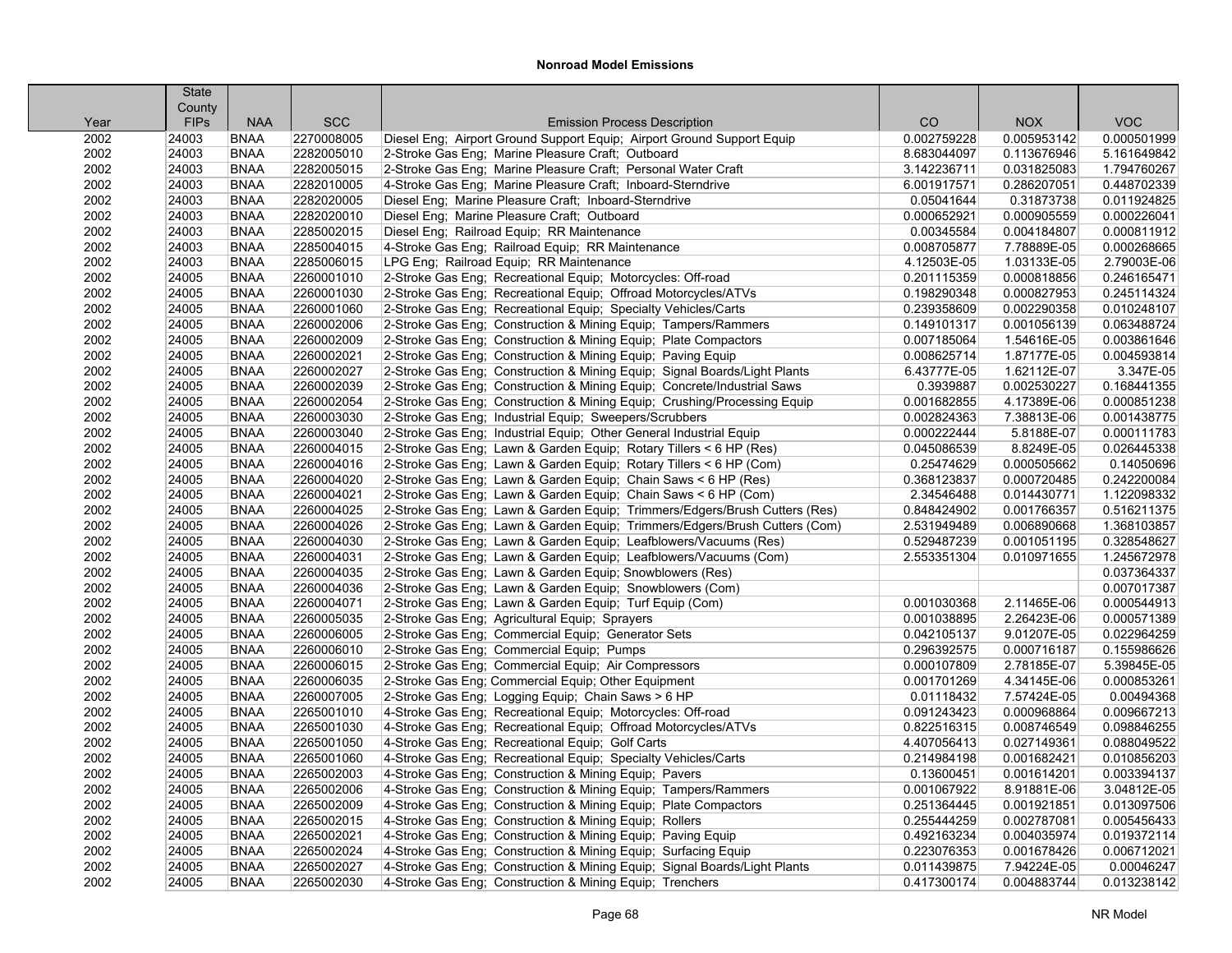|              | <b>State</b>         |                            |                          |                                                                                                                                               |                            |                           |                          |
|--------------|----------------------|----------------------------|--------------------------|-----------------------------------------------------------------------------------------------------------------------------------------------|----------------------------|---------------------------|--------------------------|
|              | County               | <b>NAA</b>                 | <b>SCC</b>               |                                                                                                                                               | CO                         | <b>NOX</b>                | <b>VOC</b>               |
| Year<br>2002 | <b>FIPs</b><br>24005 | <b>BNAA</b>                | 2265002033               | <b>Emission Process Description</b>                                                                                                           | 0.122964512                | 0.001536062               | 0.008050873              |
| 2002         | 24005                | <b>BNAA</b>                | 2265002039               | 4-Stroke Gas Eng; Construction & Mining Equip; Bore/Drill Rigs<br>4-Stroke Gas Eng; Construction & Mining Equip; Concrete/Industrial Saws     | 1.030177516                | 0.008300598               | 0.01937023               |
|              | 24005                | <b>BNAA</b>                | 2265002042               | 4-Stroke Gas Eng; Construction & Mining Equip; Cement & Mortar Mixers                                                                         | 0.430931452                |                           |                          |
| 2002         | 24005                | <b>BNAA</b>                | 2265002045               |                                                                                                                                               | 0.01724265                 | 0.003135352               | 0.021561907              |
| 2002<br>2002 |                      | <b>BNAA</b>                | 2265002054               | 4-Stroke Gas Eng; Construction & Mining Equip; Cranes                                                                                         | 0.060515089                | 0.00080378<br>0.000539823 | 0.0006852<br>0.001763883 |
|              | 24005                | <b>BNAA</b>                | 2265002057               | 4-Stroke Gas Eng; Construction & Mining Equip; Crushing/Processing Equip                                                                      |                            |                           | 0.001004842              |
| 2002<br>2002 | 24005<br>24005       | <b>BNAA</b>                | 2265002060               | 4-Stroke Gas Eng; Construction & Mining Equip; Rough Terrain Forklifts                                                                        | 0.02259475                 | 0.00138729                | 0.002414317              |
| 2002         | 24005                | <b>BNAA</b>                | 2265002066               | 4-Stroke Gas Eng; Construction & Mining Equip; Rubber Tire Loaders                                                                            | 0.054168706<br>0.324429475 | 0.003440719               | 0.006669114              |
|              |                      |                            |                          | 4-Stroke Gas Eng; Construction & Mining Equip; Tractors/Loaders/Backhoes<br>4-Stroke Gas Eng; Construction & Mining Equip; Skid Steer Loaders |                            | 0.002602114               |                          |
| 2002         | 24005                | <b>BNAA</b><br><b>BNAA</b> | 2265002072<br>2265002078 |                                                                                                                                               | 0.143536193                | 0.003652976               | 0.00478712               |
| 2002         | 24005                |                            |                          | 4-Stroke Gas Eng; Construction & Mining Equip; Dumpers/Tenders                                                                                | 0.067112847                | 0.000513857               | 0.003175263              |
| 2002         | 24005                | <b>BNAA</b>                | 2265002081               | 4-Stroke Gas Eng; Construction & Mining Equip; Other Construction Equip                                                                       | 0.019053044                | 0.001203413               | 0.000880273              |
| 2002         | 24005                | <b>BNAA</b>                | 2265003010               | 4-Stroke Gas Eng; Industrial Equip; Aerial Lifts                                                                                              | 0.278904654                | 0.009366684               | 0.010526065              |
| 2002         | 24005                | <b>BNAA</b>                | 2265003020               | 4-Stroke Gas Eng; Industrial Equip; Forklifts                                                                                                 | 0.63005288                 | 0.039505248               | 0.027600497              |
| 2002         | 24005                | <b>BNAA</b>                | 2265003030               | 4-Stroke Gas Eng; Industrial Equip; Sweepers/Scrubbers                                                                                        | 0.270716763                | 0.007024917               | 0.008747964              |
| 2002         | 24005                | <b>BNAA</b>                | 2265003040               | 4-Stroke Gas Eng; Industrial Equip; Other General Industrial Equip                                                                            | 0.691727195                | 0.006238504               | 0.030384658              |
| 2002         | 24005                | <b>BNAA</b>                | 2265003050               | 4-Stroke Gas Eng; Industrial Equip; Other Material H&ling Equip                                                                               | 0.0213206                  | 0.000620427               | 0.000752222              |
| 2002         | 24005                | <b>BNAA</b>                | 2265003060               | 4-Stroke Gas Eng; Industrial Equip; AC\Refrigeration                                                                                          | 0.022324729                | 0.000174867               | 0.000589744              |
| 2002         | 24005                | <b>BNAA</b>                | 2265003070               | 4-Stroke Gas Eng; Industrial Equip; Terminal Tractors                                                                                         | 0.0662553                  | 0.004131556               | 0.00288513               |
| 2002         | 24005                | <b>BNAA</b>                | 2265004010               | 4-Stroke Gas Eng; Lawn & Garden Equip; Lawn Mowers (Res)                                                                                      | 9.045559883                | 0.065548972               | 1.046381578              |
| 2002         | 24005                | <b>BNAA</b>                | 2265004011               | 4-Stroke Gas Eng; Lawn & Garden Equip; Lawn Mowers (Com)                                                                                      | 9.238420861                | 0.065716138               | 0.710445318              |
| 2002         | 24005                | <b>BNAA</b>                | 2265004015               | 4-Stroke Gas Eng; Lawn & Garden Equip; Rotary Tillers < 6 HP (Res)                                                                            | 0.761939924                | 0.00556263                | 0.090278665              |
| 2002         | 24005                | <b>BNAA</b>                | 2265004016               | 4-Stroke Gas Eng; Lawn & Garden Equip; Rotary Tillers < 6 HP (Com)                                                                            | 4.500815978                | 0.033125867               | 0.358498794              |
| 2002         | 24005                | <b>BNAA</b>                | 2265004025               | 4-Stroke Gas Eng; Lawn & Garden Equip; Trimmers/Edgers/Brush Cutters (Res)                                                                    | 0.050798546                | 0.000376658               | 0.006116776              |
| 2002         | 24005                | <b>BNAA</b>                | 2265004026               | 4-Stroke Gas Eng; Lawn & Garden Equip; Trimmers/Edgers/Brush Cutters (Com)                                                                    | 0.229470724                | 0.001704111               | 0.013526322              |
| 2002         | 24005                | <b>BNAA</b>                | 2265004030               | 4-Stroke Gas Eng; Lawn & Garden Equip; Leafblowers/Vacuums (Res)                                                                              | 0.09710061                 | 0.000722802               | 0.010802043              |
| 2002         | 24005                | <b>BNAA</b>                | 2265004031               | 4-Stroke Gas Eng; Lawn & Garden Equip; Leafblowers/Vacuums (Com)                                                                              | 9.18266215                 | 0.112480614               | 0.266807781              |
| 2002         | 24005                | <b>BNAA</b>                | 2265004035               | 4-Stroke Gas Eng; Lawn & Garden Equip; Snowblowers (Res)                                                                                      |                            |                           | 0.074524236              |
| 2002         | 24005                | <b>BNAA</b>                | 2265004036               | 4-Stroke Gas Eng; Lawn & Garden Equip; Snowblowers (Com)                                                                                      |                            |                           | 0.015615276              |
| 2002         | 24005                | <b>BNAA</b>                | 2265004040               | 4-Stroke Gas Eng; Lawn & Garden Equip; Rear Eng Riding Mowers (Res)                                                                           | 2.127301472                | 0.017098121               | 0.105352714              |
| 2002         | 24005                | <b>BNAA</b>                | 2265004041               | 4-Stroke Gas Eng; Lawn & Garden Equip; Rear Eng Riding Mowers (Com)                                                                           | 1.189040724                | 0.009116649               | 0.026958921              |
| 2002         | 24005                | <b>BNAA</b>                | 2265004046               | 4-Stroke Gas Eng; Lawn & Garden Equip; Front Mowers (Com)                                                                                     | 1.283896838                | 0.009618251               | 0.047027556              |
| 2002         | 24005                | <b>BNAA</b>                | 2265004051               | 4-Stroke Gas Eng; Lawn & Garden Equip; Shredders < 6 HP (Com)                                                                                 | 0.515743859                | 0.003767821               | 0.044189493              |
| 2002         | 24005                | <b>BNAA</b>                | 2265004055               | 4-Stroke Gas Eng; Lawn & Garden Equip; Lawn & Garden Tractors (Res)                                                                           | 28.28477686                | 0.234912941               | 1.228901171              |
| 2002         | 24005                | <b>BNAA</b>                | 2265004056               | 4-Stroke Gas Eng; Lawn & Garden Equip; Lawn & Garden Tractors (Com)                                                                           | 15.99076663                | 0.12732581                | 0.360961326              |
| 2002         | 24005                | <b>BNAA</b>                | 2265004066               | 4-Stroke Gas Eng; Lawn & Garden Equip; Chippers/Stump Grinders (Com)                                                                          | 2.12345559                 | 0.040672681               | 0.051988565              |
| 2002         | 24005                | <b>BNAA</b>                | 2265004071               | 4-Stroke Gas Eng: Lawn & Garden Equip: Turf Equip (Com)                                                                                       | 49.46283285                | 0.445923526               | 1.260081958              |
| 2002         | 24005                | <b>BNAA</b>                | 2265004075               | 4-Stroke Gas Eng; Lawn & Garden Equip; Other Lawn & Garden Equip (Res)                                                                        | 0.923259745                | 0.006441555               | 0.057842575              |
| 2002         | 24005                | <b>BNAA</b>                | 2265004076               | 4-Stroke Gas Eng; Lawn & Garden Equip; Other Lawn & Garden Equip (Com)                                                                        | 1.398385994                | 0.009894117               | 0.088229395              |
| 2002         | 24005                | <b>BNAA</b>                | 2265005010               | 4-Stroke Gas Eng; Agricultural Equip; 2-Wheel Tractors                                                                                        | 0.003794775                | 2.87239E-05               | 8.32079E-05              |
| 2002         | 24005                | <b>BNAA</b>                | 2265005015               | 4-Stroke Gas Eng; Agricultural Equip; Agricultural Tractors                                                                                   | 0.007650586                | 0.000316685               | 0.000262887              |
| 2002         | 24005                | <b>BNAA</b>                | 2265005020               | 4-Stroke Gas Eng; Agricultural Equip; Combines                                                                                                | 3.22726E-05                | 2.10296E-06               | 1.67192E-06              |
| 2002         | 24005                | <b>BNAA</b>                | 2265005025               | 4-Stroke Gas Eng; Agricultural Equip; Balers                                                                                                  | 0.003483835                | 0.000226992               | 0.000203031              |
| 2002         | 24005                | <b>BNAA</b>                | 2265005030               | 4-Stroke Gas Eng; Agricultural Equip; Agricultural Mowers                                                                                     | 0.002956183                | 2.35085E-05               | 8.85259E-05              |
| 2002         | 24005                | <b>BNAA</b>                | 2265005035               | 4-Stroke Gas Eng; Agricultural Equip; Sprayers                                                                                                | 0.025235546                | 0.000369                  | 0.001267248              |
| 2002         | 24005                | <b>BNAA</b>                | 2265005040               | 4-Stroke Gas Eng; Agricultural Equip; Tillers > 6 HP                                                                                          | 0.062772048                | 0.000354303               | 0.002638183              |
| 2002         | 24005                | <b>BNAA</b>                | 2265005045               | 4-Stroke Gas Eng; Agricultural Equip; Swathers                                                                                                | 0.005528479                | 0.000360212               | 0.000293977              |
| 2002         | 24005                | <b>BNAA</b>                | 2265005055               | 4-Stroke Gas Eng; Agricultural Equip; Other Agricultural Equip                                                                                | 0.0114589                  | 0.000430539               | 0.000476329              |
| 2002         | 24005                | <b>BNAA</b>                | 2265005060               | 4-Stroke Gas Eng; Agricultural Equip; Irrigation Sets                                                                                         | 0.010765495                | 0.000627071               | 0.000481164              |
| 2002         | 24005                | <b>BNAA</b>                | 2265006005               | 4-Stroke Gas Eng; Commercial Equip; Generator Sets                                                                                            | 12.4714862                 | 0.097734556               | 0.520586765              |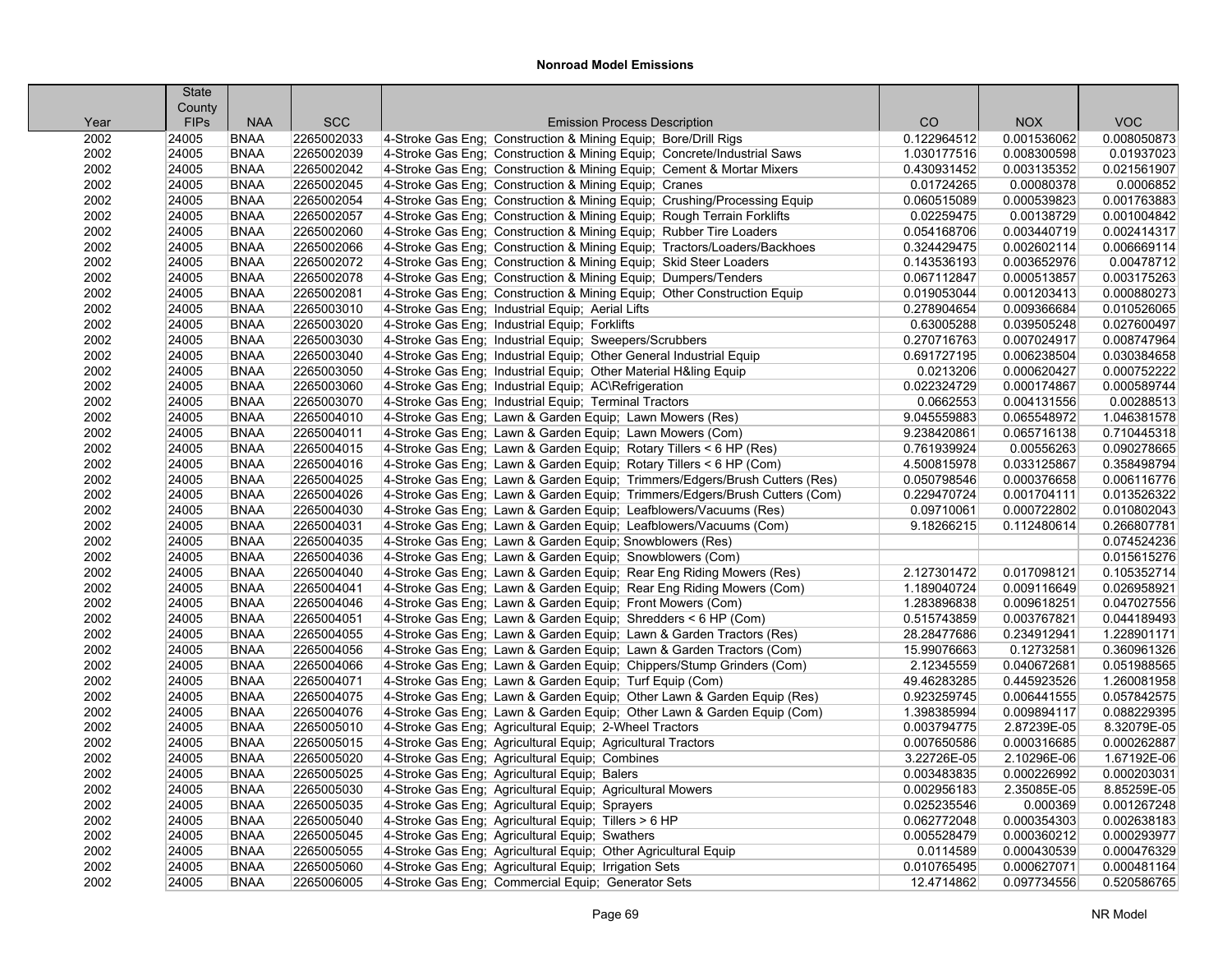|      | <b>State</b> |             |            |                                                                              |             |             |             |
|------|--------------|-------------|------------|------------------------------------------------------------------------------|-------------|-------------|-------------|
|      | County       |             |            |                                                                              |             |             |             |
| Year | <b>FIPs</b>  | <b>NAA</b>  | <b>SCC</b> | <b>Emission Process Description</b>                                          | CO          | <b>NOX</b>  | <b>VOC</b>  |
| 2002 | 24005        | <b>BNAA</b> | 2265006010 | 4-Stroke Gas Eng; Commercial Equip; Pumps                                    | 2.881736871 | 0.029573023 | 0.137183343 |
| 2002 | 24005        | <b>BNAA</b> | 2265006015 | 4-Stroke Gas Eng; Commercial Equip; Air Compressors                          | 1.431594529 | 0.020376386 | 0.054012872 |
| 2002 | 24005        | <b>BNAA</b> | 2265006025 | 4-Stroke Gas Eng; Commercial Equip; Welders                                  | 3.596604735 | 0.036810833 | 0.091745248 |
| 2002 | 24005        | <b>BNAA</b> | 2265006030 | 4-Stroke Gas Eng; Commercial Equip; Pressure Washers                         | 5.462062216 | 0.04311277  | 0.251907541 |
| 2002 | 24005        | <b>BNAA</b> | 2265006035 | 4-Stroke Gas Eng; Commercial Equip; Other Equipment                          | 0.276455222 | 0.002151231 | 0.008389072 |
| 2002 | 24005        | <b>BNAA</b> | 2265007010 | 2-Stroke Gas Eng; Logging Equip; Shredders > 6 HP                            | 0.025352624 | 0.000181915 | 0.001108741 |
| 2002 | 24005        | <b>BNAA</b> | 2265007015 | 2-Stroke Gas Eng; Logging Equip; Feller-Bunch-Skidder                        | 0.000303831 | 2.05443E-06 | 1.4721E-05  |
| 2002 | 24005        | <b>BNAA</b> | 2265008005 | 4-Stroke Gas Eng; Airport Ground Support Equip; Airport Ground Support Equip | 0.000174695 | 5.99939E-06 | 7.14188E-06 |
| 2002 | 24005        | <b>BNAA</b> | 2265010010 | 4-Stroke Gas Eng; Industrial Equip; Other Oil Field Equipment                | 0.04475783  | 0.000273665 | 0.000731414 |
| 2002 | 24005        | <b>BNAA</b> | 2267001060 | LPG Eng; Recreational Equip; Specialty Vehicles/Carts                        | 0.002291737 | 0.00057282  | 0.000155194 |
| 2002 | 24005        | <b>BNAA</b> | 2267002003 | LPG Eng; Construction & Mining Equip; Pavers                                 | 0.003579059 | 0.000887356 | 0.00024188  |
| 2002 | 24005        | <b>BNAA</b> | 2267002015 | LPG Eng; Construction & Mining Equip; Rollers                                | 0.006186446 | 0.001519621 | 0.000417131 |
| 2002 | 24005        | <b>BNAA</b> | 2267002021 | LPG Eng; Construction & Mining Equip; Paving Equip                           | 0.000937079 | 0.000234794 | 6.34968E-05 |
| 2002 | 24005        | <b>BNAA</b> | 2267002024 | LPG Eng; Construction & Mining Equip; Surfacing Equip                        | 0.000626958 | 0.000154976 | 4.23396E-05 |
| 2002 | 24005        | <b>BNAA</b> | 2267002030 | LPG Eng; Construction & Mining Equip; Trenchers                              | 0.010999187 | 0.002727779 | 0.000743399 |
| 2002 | 24005        | <b>BNAA</b> | 2267002033 | LPG Eng; Construction & Mining Equip; Bore/Drill Rigs                        | 0.003559789 | 0.000899659 | 0.000241736 |
| 2002 | 24005        | <b>BNAA</b> | 2267002039 | LPG Eng; Construction & Mining Equip; Concrete/Industrial Saws               | 0.010696059 | 0.002594725 | 0.000718987 |
| 2002 | 24005        | <b>BNAA</b> | 2267002045 | LPG Eng; Construction & Mining Equip; Cranes                                 | 0.003835493 | 0.000960415 | 0.000259854 |
| 2002 | 24005        | <b>BNAA</b> | 2267002054 | LPG Eng; Construction & Mining Equip; Crushing/Processing Equip              | 0.000621089 | 0.000155425 | 4.2072E-05  |
| 2002 | 24005        | <b>BNAA</b> | 2267002057 | LPG Eng; Construction & Mining Equip; Rough Terrain Forklifts                | 0.006977375 | 0.001736285 | 0.000471979 |
| 2002 | 24005        | <b>BNAA</b> | 2267002060 | LPG Eng; Construction & Mining Equip; Rubber Tire Loaders                    | 0.017534138 | 0.004331845 | 0.00118395  |
| 2002 | 24005        | <b>BNAA</b> | 2267002066 | LPG Eng; Construction & Mining Equip; Tractors/Loaders/Backhoes              | 0.001851228 | 0.000455164 | 0.000124851 |
| 2002 | 24005        | <b>BNAA</b> | 2267002072 | LPG Eng; Construction & Mining Equip; Skid Steer Loaders                     | 0.014262364 | 0.003562712 | 0.000965688 |
| 2002 | 24005        | <b>BNAA</b> | 2267002081 | LPG Eng; Construction & Mining Equip; Other Construction Equip               | 0.005748025 | 0.001442511 | 0.000389644 |
| 2002 | 24005        | <b>BNAA</b> | 2267003010 | LPG Eng; Industrial Equip; Aerial Lifts                                      | 0.051799483 | 0.013047759 | 0.003514629 |
| 2002 | 24005        | <b>BNAA</b> | 2267003020 | LPG Eng; Industrial Equip; Forklifts                                         | 4.960182911 | 1.229320105 | 0.335188555 |
| 2002 | 24005        | <b>BNAA</b> | 2267003030 | LPG Eng; Industrial Equip; Sweepers/Scrubbers                                | 0.038232202 | 0.009358714 | 0.002575662 |
| 2002 | 24005        | <b>BNAA</b> | 2267003040 | LPG Eng; Industrial Equip; Other General Industrial Equip                    | 0.011711541 | 0.0028918   | 0.000790688 |
| 2002 | 24005        | <b>BNAA</b> | 2267003050 | LPG Eng; Industrial Equip; Other Material H&ling Equip                       | 0.002798838 | 0.000704031 | 0.000189837 |
| 2002 | 24005        | <b>BNAA</b> | 2267003070 | LPG Eng; Industrial Equip; Terminal Tractors                                 | 0.023441383 | 0.005720141 | 0.001578001 |
| 2002 | 24005        | <b>BNAA</b> | 2267004066 | LPG Eng; Lawn & Garden Equip; Chippers/Stump Grinders (Com)                  | 0.137479326 | 0.033931903 | 0.009280743 |
| 2002 | 24005        | <b>BNAA</b> | 2267005055 | LPG Eng; Agri Equip; Other Equip                                             | 2.21679E-05 | 5.51987E-06 | 1.49977E-06 |
| 2002 | 24005        | <b>BNAA</b> | 2267005060 | LPG Eng; Agricultural Equip; Irrigation Sets                                 | 3.47184E-05 | 8.5186E-06  | 2.3403E-06  |
| 2002 | 24005        | <b>BNAA</b> | 2267006005 | LPG Eng; Commercial Equip; Generator Sets                                    | 0.131216849 | 0.049237255 | 0.009998219 |
| 2002 | 24005        | <b>BNAA</b> | 2267006010 | LPG Eng; Commercial Equip; Pumps                                             | 0.031060852 | 0.011459296 | 0.002356501 |
| 2002 | 24005        | <b>BNAA</b> | 2267006015 | LPG Eng: Commercial Equip: Air Compressors                                   | 0.037916197 | 0.013830119 | 0.002868338 |
| 2002 | 24005        | <b>BNAA</b> | 2267006025 | LPG Eng; Commercial Equip; Welders                                           | 0.068435085 | 0.017246071 | 0.004643905 |
| 2002 | 24005        | <b>BNAA</b> | 2267006030 | LPG Eng; Commercial Equip; Pressure Washers                                  | 0.000872273 | 0.00022277  | 5.93913E-05 |
| 2002 | 24005        | <b>BNAA</b> | 2267006035 | LPG Eng; Commercial Equip; Other Equipment                                   | 0.000598689 | 0.00021726  | 4.52323E-05 |
| 2002 | 24005        | <b>BNAA</b> | 2267008005 | LPG Eng; Airport Ground Support Equip; Airport Ground Support Equip          | 3.09294E-05 | 7.68771E-06 | 2.09159E-06 |
| 2002 | 24005        | <b>BNAA</b> | 2268002081 | CNG Eng; Construction & Mining Equip; Other Construction Equip               | 0.000225944 | 5.67025E-05 | 9.02736E-07 |
| 2002 | 24005        | <b>BNAA</b> | 2268003020 | CNG Eng; Industrial Equip; Forklifts                                         | 0.361695913 | 0.089495649 | 0.001440022 |
| 2002 | 24005        | <b>BNAA</b> | 2268003030 | CNG Eng; Industrial Equip; Sweepers/Scrubbers                                | 0.000411338 | 0.000101705 | 1.63737E-06 |
| 2002 | 24005        | <b>BNAA</b> | 2268003040 | CNG Eng; Industrial Equip; Other General Industrial Equip                    | 0.000224046 | 5.54099E-05 | 8.91889E-07 |
| 2002 | 24005        | <b>BNAA</b> | 2268003060 | CNG Eng; Industrial Equip; AC\Refrigeration                                  | 0.001090875 | 0.000268579 | 4.33775E-06 |
| 2002 | 24005        | <b>BNAA</b> | 2268003070 | CNG Eng; Industrial Equip; Terminal Tractors                                 | 0.001693183 | 0.000412983 | 6.71723E-06 |
| 2002 | 24005        | <b>BNAA</b> | 2268005055 | CNG Eng; Agri Equip; Other Equip                                             | 3.56808E-05 | 8.1613E-06  | 1.39389E-07 |
| 2002 | 24005        | <b>BNAA</b> | 2268005060 | CNG Eng; Agricultural Equip; Irrigation Sets                                 | 0.002589437 | 0.000603102 | 1.0159E-05  |
| 2002 | 24005        | <b>BNAA</b> | 2268006005 | CNG Eng; Commercial Equip; Generator Sets                                    | 0.043586515 | 0.016143892 | 0.00019511  |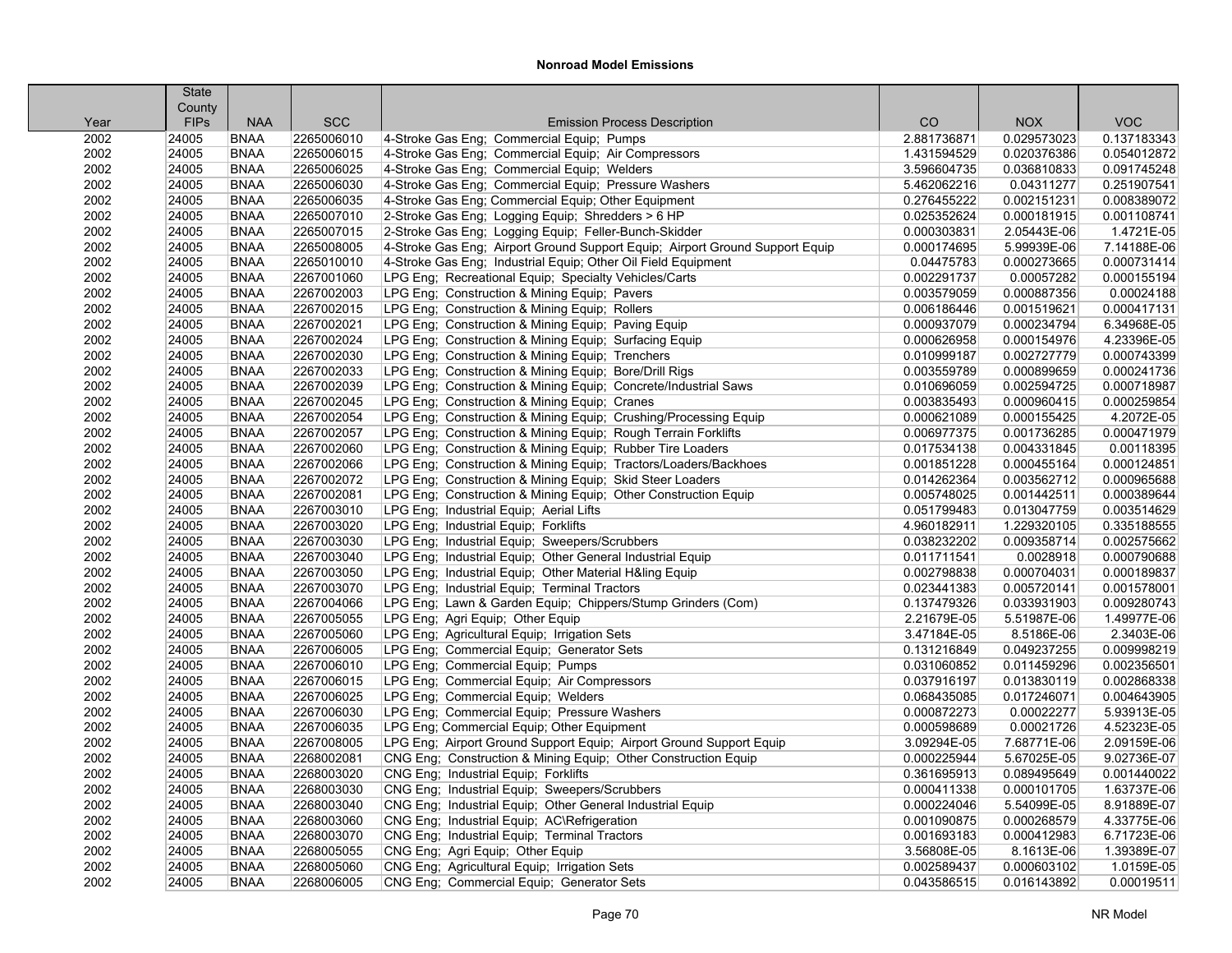|      | <b>State</b> |             |            |                                                                     |             |             |             |
|------|--------------|-------------|------------|---------------------------------------------------------------------|-------------|-------------|-------------|
|      | County       |             |            |                                                                     |             |             |             |
| Year | <b>FIPs</b>  | <b>NAA</b>  | <b>SCC</b> | <b>Emission Process Description</b>                                 | CO          | <b>NOX</b>  | <b>VOC</b>  |
| 2002 | 24005        | <b>BNAA</b> | 2268006010 | CNG Eng; Commercial Equip; Pumps                                    | 0.002248097 | 0.000824202 | 1.00373E-05 |
| 2002 | 24005        | <b>BNAA</b> | 2268006015 | CNG Eng; Commercial Equip; Air Compressors                          | 0.003228677 | 0.001169368 | 1.43713E-05 |
| 2002 | 24005        | <b>BNAA</b> | 2268006020 | CNG Eng; Commercial Equip; Gas Compressors                          | 0.187424748 | 0.041889752 | 0.000728267 |
| 2002 | 24005        | <b>BNAA</b> | 2268010010 | CNG Eng; Industrial Equip; Other Oil Field Equipment                | 0.005054236 | 0.001188513 | 1.98743E-05 |
| 2002 | 24005        | <b>BNAA</b> | 2270001060 | Diesel Eng; Recreational Equip; Specialty Vehicles/Carts            | 0.007049512 | 0.005926918 | 0.001894042 |
| 2002 | 24005        | <b>BNAA</b> | 2270002003 | Diesel Eng; Construction & Mining Equip; Pavers                     | 0.03652509  | 0.071957497 | 0.006938991 |
| 2002 | 24005        | <b>BNAA</b> | 2270002006 | Diesel Eng; Construction & Mining Equip; Tampers/Rammers            | 0.000153547 | 0.000263688 | 4.28719E-05 |
| 2002 | 24005        | <b>BNAA</b> | 2270002009 | Diesel Eng; Construction & Mining Equip; Plate Compactors           | 0.00147413  | 0.002465831 | 0.000430915 |
| 2002 | 24005        | <b>BNAA</b> | 2270002015 | Diesel Eng; Construction & Mining Equip; Rollers                    | 0.105092233 | 0.178539924 | 0.019670486 |
| 2002 | 24005        | <b>BNAA</b> | 2270002018 | Diesel Eng; Construction & Mining Equip; Scrapers                   | 0.095007208 | 0.206791157 | 0.014440363 |
| 2002 | 24005        | <b>BNAA</b> | 2270002021 | Diesel Eng; Construction & Mining Equip; Paving Equip               | 0.006801865 | 0.011352328 | 0.00126566  |
| 2002 | 24005        | <b>BNAA</b> | 2270002024 | Diesel Eng; Construction & Mining Equip; Surfacing Equip            | 0.005133129 | 0.007650899 | 0.000873884 |
| 2002 | 24005        | <b>BNAA</b> | 2270002027 | Diesel Eng; Construction & Mining Equip; Signal Boards/Light Plants | 0.013423082 | 0.021554883 | 0.004252021 |
| 2002 | 24005        | <b>BNAA</b> | 2270002030 | Diesel Eng; Construction & Mining Equip; Trenchers                  | 0.063112859 | 0.083088532 | 0.011715771 |
| 2002 | 24005        | <b>BNAA</b> | 2270002033 | Diesel Eng; Construction & Mining Equip; Bore/Drill Rigs            | 0.03788308  | 0.098557079 | 0.009179544 |
| 2002 | 24005        | <b>BNAA</b> | 2270002036 | Diesel Eng; Construction & Mining Equip; Excavators                 | 0.291455033 | 0.713457021 | 0.056934807 |
| 2002 | 24005        | <b>BNAA</b> | 2270002039 | Diesel Eng; Construction & Mining Equip; Concrete/Industrial Saws   | 0.004885024 | 0.005595973 | 0.000944751 |
| 2002 | 24005        | <b>BNAA</b> | 2270002042 | Diesel Eng; Construction & Mining Equip; Cement & Mortar Mixers     | 0.001670432 | 0.003694148 | 0.000440912 |
| 2002 | 24005        | <b>BNAA</b> | 2270002045 | Diesel Eng; Construction & Mining Equip; Cranes                     | 0.05326442  | 0.194473574 | 0.014847918 |
| 2002 | 24005        | <b>BNAA</b> | 2270002048 | Diesel Eng; Construction & Mining Equip; Graders                    | 0.06862841  | 0.181225665 | 0.014172983 |
| 2002 | 24005        | <b>BNAA</b> | 2270002051 | Diesel Eng; Construction & Mining Equip; Off-highway Trucks         | 0.298133193 | 0.673620752 | 0.049131614 |
| 2002 | 24005        | <b>BNAA</b> | 2270002054 | Diesel Eng; Construction & Mining Equip; Crushing/Processing Equip  | 0.012444353 | 0.034065082 | 0.003019894 |
| 2002 | 24005        | <b>BNAA</b> | 2270002057 | Diesel Eng; Construction & Mining Equip; Rough Terrain Forklifts    | 0.156904176 | 0.228093517 | 0.02828241  |
| 2002 | 24005        | <b>BNAA</b> | 2270002060 | Diesel Eng; Construction & Mining Equip; Rubber Tire Loaders        | 0.403593002 | 0.873736421 | 0.07078253  |
| 2002 | 24005        | <b>BNAA</b> | 2270002066 | Diesel Eng; Construction & Mining Equip; Tractors/Loaders/Backhoes  | 0.492982216 | 0.530826323 | 0.122190033 |
| 2002 | 24005        | <b>BNAA</b> | 2270002069 | Diesel Eng; Construction & Mining Equip; Crawler Tractor/Dozers     | 0.345478681 | 0.767949935 | 0.061523259 |
| 2002 | 24005        | <b>BNAA</b> | 2270002072 | Diesel Eng; Construction & Mining Equip; Skid Steer Loaders         | 0.43112111  | 0.340354234 | 0.117971913 |
| 2002 | 24005        | <b>BNAA</b> | 2270002075 | Diesel Eng; Construction & Mining Equip; Off-highway Tractors       | 0.052282651 | 0.092576908 | 0.008312049 |
| 2002 | 24005        | <b>BNAA</b> | 2270002078 | Diesel Eng; Construction & Mining Equip; Dumpers/Tenders            | 0.001232471 | 0.001094057 | 0.000358538 |
| 2002 | 24005        | <b>BNAA</b> | 2270002081 | Diesel Eng; Construction & Mining Equip; Other Construction Equip   | 0.05013601  | 0.089981118 | 0.007764764 |
| 2002 | 24005        | <b>BNAA</b> | 2270003010 | Diesel Eng; Industrial Equip; Aerial Lifts                          | 0.013751883 | 0.01356349  | 0.003999591 |
| 2002 | 24005        | <b>BNAA</b> | 2270003020 | Diesel Eng; Industrial Equip; Forklifts                             | 0.083506178 | 0.143128358 | 0.014117047 |
| 2002 | 24005        | <b>BNAA</b> | 2270003030 | Diesel Eng; Industrial Equip; Sweepers/Scrubbers                    | 0.025692184 | 0.075867305 | 0.007299672 |
| 2002 | 24005        | <b>BNAA</b> | 2270003040 | Diesel Eng; Industrial Equip; Other General Industrial Equip        | 0.027871394 | 0.086421311 | 0.007903564 |
| 2002 | 24005        | <b>BNAA</b> | 2270003050 | Diesel Eng; Industrial Equip; Other Material H&ling Equip           | 0.002549772 | 0.00399088  | 0.000742765 |
| 2002 | 24005        | <b>BNAA</b> | 2270003060 | Diesel Eng; Industrial Equip; AC\Refrigeration                      | 0.15408441  | 0.297977453 | 0.040382124 |
| 2002 | 24005        | <b>BNAA</b> | 2270003070 | Diesel Eng; Industrial Equip; Terminal Tractors                     | 0.035291548 | 0.097857136 | 0.007730273 |
| 2002 | 24005        | <b>BNAA</b> | 2270004031 | Diesel Eng; Lawn & Garden Equip; Leafblowers/Vacuums (Com)          | 1.5211E-05  | 2.49415E-05 | 5.01793E-06 |
| 2002 | 24005        | <b>BNAA</b> | 2270004046 | Diesel Eng; Lawn & Garden Equip; Front Mowers (Com)                 | 0.097179334 | 0.154667062 | 0.030484493 |
| 2002 | 24005        | <b>BNAA</b> | 2270004056 | Diesel Eng; Lawn & Garden Equip; Lawn & Garden Tractors (Com)       | 0.02123561  | 0.034133445 | 0.006751324 |
| 2002 | 24005        | <b>BNAA</b> | 2270004066 | Diesel Eng; Lawn & Garden Equip; Chippers/Stump Grinders (Com)      | 0.103627171 | 0.231202711 | 0.02614139  |
| 2002 | 24005        | <b>BNAA</b> | 2270004071 | Diesel Eng; Lawn & Garden Equip; Turf Equip (Com)                   | 0.010917608 | 0.02329136  | 0.003148488 |
| 2002 | 24005        | <b>BNAA</b> | 2270004076 | Diesel Eng: Lawn & Garden Equip: Other Lawn & Garden Equip (Com)    | 0.000348805 | 0.000610438 | 9.76225E-05 |
| 2002 | 24005        | <b>BNAA</b> | 2270005010 | Diesel Eng; Agricultural Equip; 2-Wheel Tractors                    | 5.76826E-06 | 5.89628E-06 | 1.05826E-06 |
| 2002 | 24005        | <b>BNAA</b> | 2270005015 | Diesel Eng; Agricultural Equip; Agricultural Tractors               | 0.151222635 | 0.249525658 | 0.03098855  |
| 2002 | 24005        | <b>BNAA</b> | 2270005020 | Diesel Eng; Agricultural Equip; Combines                            | 0.009417928 | 0.025296481 | 0.002256586 |
| 2002 | 24005        | <b>BNAA</b> | 2270005025 | Diesel Eng; Agricultural Equip; Balers                              | 7.80869E-05 | 0.000107728 | 2.26933E-05 |
| 2002 | 24005        | <b>BNAA</b> | 2270005030 | Diesel Eng; Agricultural Equip; Agricultural Mowers                 | 1.86781E-05 | 2.39097E-05 | 3.80327E-06 |
| 2002 | 24005        | <b>BNAA</b> | 2270005035 | Diesel Eng; Agricultural Equip; Sprayers                            | 0.001060886 | 0.001793088 | 0.000329232 |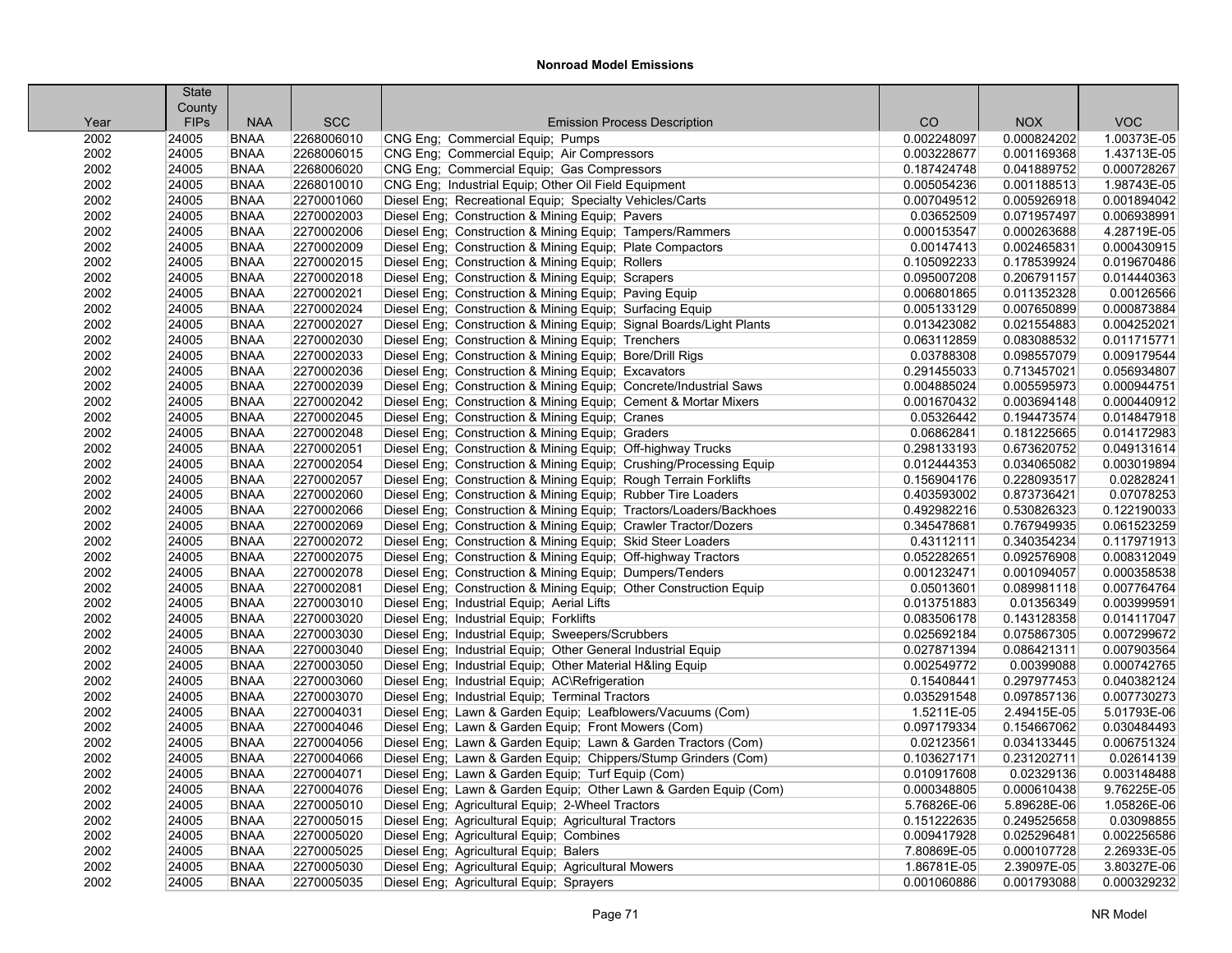|      | <b>State</b> |             |            |                                                                            |             |             |             |
|------|--------------|-------------|------------|----------------------------------------------------------------------------|-------------|-------------|-------------|
|      | County       |             |            |                                                                            |             |             |             |
| Year | <b>FIPs</b>  | <b>NAA</b>  | <b>SCC</b> | <b>Emission Process Description</b>                                        | CO          | <b>NOX</b>  | <b>VOC</b>  |
| 2002 | 24005        | <b>BNAA</b> | 2270005040 | Diesel Eng; Agricultural Equip; Tillers > 6HP                              | 3.17998E-06 | 4.60838E-06 | 5.26785E-07 |
| 2002 | 24005        | <b>BNAA</b> | 2270005045 | Diesel Eng; Agricultural Equip; Swathers                                   | 0.000905861 | 0.001770867 | 0.000203122 |
| 2002 | 24005        | <b>BNAA</b> | 2270005055 | Diesel Eng; Agricultural Equip; Other Agricultural Equip                   | 0.003007398 | 0.005218678 | 0.000691622 |
| 2002 | 24005        | <b>BNAA</b> | 2270005060 | Diesel Eng; Agricultural Equip; Irrigation Sets                            | 0.001347822 | 0.003275713 | 0.000425956 |
| 2002 | 24005        | <b>BNAA</b> | 2270006005 | Diesel Eng; Commercial Equip; Generator Sets                               | 0.114839218 | 0.214379258 | 0.03253571  |
| 2002 | 24005        | <b>BNAA</b> | 2270006010 | Diesel Eng; Commercial Equip; Pumps                                        | 0.02670941  | 0.0510422   | 0.007155375 |
| 2002 | 24005        | <b>BNAA</b> | 2270006015 | Diesel Eng; Commercial Equip; Air Compressors                              | 0.060935349 | 0.128850054 | 0.016130137 |
| 2002 | 24005        | <b>BNAA</b> | 2270006025 | Diesel Eng: Commercial Equip: Welders                                      | 0.090414384 | 0.06238301  | 0.024553419 |
| 2002 | 24005        | <b>BNAA</b> | 2270006030 | Diesel Eng; Commercial Equip; Pressure Washers                             | 0.003453415 | 0.007150532 | 0.00102154  |
| 2002 | 24005        | <b>BNAA</b> | 2270006035 | Diesel Eng; Commercial Equip; Other Equipment                              | 0.002748839 | 0.005559684 | 0.000750065 |
| 2002 | 24005        | <b>BNAA</b> | 2270007015 | Diesel Eng; Logging Equip; Feller-Bunch-Skidder                            | 0.003730029 | 0.010832676 | 0.000788011 |
| 2002 | 24005        | <b>BNAA</b> | 2270008005 | Diesel Eng; Airport Ground Support Equip; Airport Ground Support Equip     | 0.00013704  | 0.000295669 | 2.49323E-05 |
| 2002 | 24005        | <b>BNAA</b> | 2270010010 | Diesel Eng; Industrial Equip; Other Oil Field Equipment                    | 0.001148043 | 0.003378565 | 0.000278897 |
| 2002 | 24005        | <b>BNAA</b> | 2282005010 | 2-Stroke Gas Eng; Marine Pleasure Craft; Outboard                          | 6.684565564 | 0.087513202 | 3.973650989 |
| 2002 | 24005        | <b>BNAA</b> | 2282005015 | 2-Stroke Gas Eng; Marine Pleasure Craft; Personal Water Craft              | 2.419023343 | 0.024500261 | 1.381680446 |
| 2002 | 24005        | <b>BNAA</b> | 2282010005 | 4-Stroke Gas Eng; Marine Pleasure Craft; Inboard-Sterndrive                | 3.437630753 | 0.163926629 | 0.256996685 |
| 2002 | 24005        | <b>BNAA</b> | 2282020005 | Diesel Eng; Marine Pleasure Craft; Inboard-Sterndrive                      | 0.028876288 | 0.182558554 | 0.006830008 |
| 2002 | 24005        | <b>BNAA</b> | 2282020010 | Diesel Eng; Marine Pleasure Craft; Outboard                                | 0.000502646 | 0.000697137 | 0.000174016 |
| 2002 | 24005        | <b>BNAA</b> | 2285002015 | Diesel Eng; Railroad Equip; RR Maintenance                                 | 0.006673027 | 0.00808062  | 0.001567756 |
| 2002 | 24005        | <b>BNAA</b> | 2285004015 | 4-Stroke Gas Eng; Railroad Equip; RR Maintenance                           | 0.016810546 | 0.000150399 | 0.000518776 |
| 2002 | 24005        | <b>BNAA</b> | 2285006015 | LPG Eng; Railroad Equip; RR Maintenance                                    | 7.96519E-05 | 1.99143E-05 | 5.3874E-06  |
| 2002 | 24013        | <b>BNAA</b> | 2260001010 | 2-Stroke Gas Eng; Recreational Equip; Motorcycles: Off-road                | 0.201115359 | 0.000818856 | 0.246165471 |
| 2002 | 24013        | <b>BNAA</b> | 2260001030 | 2-Stroke Gas Eng; Recreational Equip; Offroad Motorcycles/ATVs             | 0.198290348 | 0.000827953 | 0.245114324 |
| 2002 | 24013        | <b>BNAA</b> | 2260001060 | 2-Stroke Gas Eng; Recreational Equip; Specialty Vehicles/Carts             | 0.239358609 | 0.002290358 | 0.010248107 |
| 2002 | 24013        | <b>BNAA</b> | 2260002006 | 2-Stroke Gas Eng; Construction & Mining Equip; Tampers/Rammers             | 0.031527159 | 0.000223318 | 0.013424558 |
| 2002 | 24013        | <b>BNAA</b> | 2260002009 | 2-Stroke Gas Eng; Construction & Mining Equip; Plate Compactors            | 0.001519267 | 3.26931E-06 | 0.000816537 |
| 2002 | 24013        | <b>BNAA</b> | 2260002021 | 2-Stroke Gas Eng; Construction & Mining Equip; Paving Equip                | 0.001823889 | 3.95782E-06 | 0.000971352 |
| 2002 | 24013        | <b>BNAA</b> | 2260002027 | 2-Stroke Gas Eng; Construction & Mining Equip; Signal Boards/Light Plants  | 1.36125E-05 | 3.42782E-08 | 7.07716E-06 |
| 2002 | 24013        | <b>BNAA</b> | 2260002039 | 2-Stroke Gas Eng; Construction & Mining Equip; Concrete/Industrial Saws    | 0.083308074 | 0.000535011 | 0.035616567 |
| 2002 | 24013        | <b>BNAA</b> | 2260002054 | 2-Stroke Gas Eng; Construction & Mining Equip; Crushing/Processing Equip   | 0.000355836 | 8.82559E-07 | 0.000179993 |
| 2002 | 24013        | <b>BNAA</b> | 2260003030 | 2-Stroke Gas Eng; Industrial Equip; Sweepers/Scrubbers                     | 0.000393635 | 1.02969E-06 | 0.000200524 |
| 2002 | 24013        | <b>BNAA</b> | 2260003040 | 2-Stroke Gas Eng; Industrial Equip; Other General Industrial Equip         | 3.10023E-05 | 8.10974E-08 | 1.55794E-05 |
| 2002 | 24013        | <b>BNAA</b> | 2260004015 | 2-Stroke Gas Eng; Lawn & Garden Equip; Rotary Tillers < 6 HP (Res)         | 0.008039371 | 1.57357E-05 | 0.004715462 |
| 2002 | 24013        | <b>BNAA</b> | 2260004016 | 2-Stroke Gas Eng; Lawn & Garden Equip; Rotary Tillers < 6 HP (Com)         | 0.080315845 | 0.000159424 | 0.044298723 |
| 2002 | 24013        | <b>BNAA</b> | 2260004020 | 2-Stroke Gas Eng; Lawn & Garden Equip; Chain Saws < 6 HP (Res)             | 0.065640071 | 0.000128469 | 0.043186641 |
| 2002 | 24013        | <b>BNAA</b> | 2260004021 | 2-Stroke Gas Eng: Lawn & Garden Equip: Chain Saws < 6 HP (Com)             | 0.739472905 | 0.004549701 | 0.353772657 |
| 2002 | 24013        | <b>BNAA</b> | 2260004025 | 2-Stroke Gas Eng; Lawn & Garden Equip; Trimmers/Edgers/Brush Cutters (Res) | 0.151282455 | 0.000314959 | 0.092045532 |
| 2002 | 24013        | <b>BNAA</b> | 2260004026 | 2-Stroke Gas Eng; Lawn & Garden Equip; Trimmers/Edgers/Brush Cutters (Com) | 0.798267354 | 0.002172475 | 0.431332739 |
| 2002 | 24013        | <b>BNAA</b> | 2260004030 | 2-Stroke Gas Eng; Lawn & Garden Equip; Leafblowers/Vacuums (Res)           | 0.094412745 | 0.000187438 | 0.058583429 |
| 2002 | 24013        | <b>BNAA</b> | 2260004031 | 2-Stroke Gas Eng; Lawn & Garden Equip; Leafblowers/Vacuums (Com)           | 0.805014902 | 0.003459119 | 0.392732994 |
| 2002 | 24013        | <b>BNAA</b> | 2260004035 | 2-Stroke Gas Eng; Lawn & Garden Equip; Snowblowers (Res)                   |             |             | 0.006662426 |
| 2002 | 24013        | <b>BNAA</b> | 2260004036 | 2-Stroke Gas Eng; Lawn & Garden Equip; Snowblowers (Com)                   |             |             | 0.002212426 |
| 2002 | 24013        | <b>BNAA</b> | 2260004071 | 2-Stroke Gas Eng: Lawn & Garden Equip: Turf Equip (Com)                    | 0.000324852 | 6.66702E-07 | 0.000171799 |
| 2002 | 24013        | <b>BNAA</b> | 2260005035 | 2-Stroke Gas Eng; Agricultural Equip; Sprayers                             | 0.002693112 | 5.86952E-06 | 0.001481203 |
| 2002 | 24013        | <b>BNAA</b> | 2260006005 | 2-Stroke Gas Eng; Commercial Equip; Generator Sets                         | 0.006933981 | 1.48413E-05 | 0.003781812 |
| 2002 | 24013        | <b>BNAA</b> | 2260006010 | 2-Stroke Gas Eng; Commercial Equip; Pumps                                  | 0.048810676 | 0.000117944 | 0.025688272 |
| 2002 | 24013        | <b>BNAA</b> | 2260006015 | 2-Stroke Gas Eng: Commercial Equip: Air Compressors                        | 1.77543E-05 | 4.58122E-08 | 8.8903E-06  |
| 2002 | 24013        | <b>BNAA</b> | 2260006035 | 2-Stroke Gas Eng; Commercial Equip; Other Equipment                        | 0.000280169 | 7.14961E-07 | 0.000140517 |
| 2002 | 24013        | <b>BNAA</b> | 2260007005 |                                                                            | 0.008423306 |             |             |
|      |              |             |            | 2-Stroke Gas Eng; Logging Equip; Chain Saws > 6 HP                         |             | 5.70443E-05 | 0.00372326  |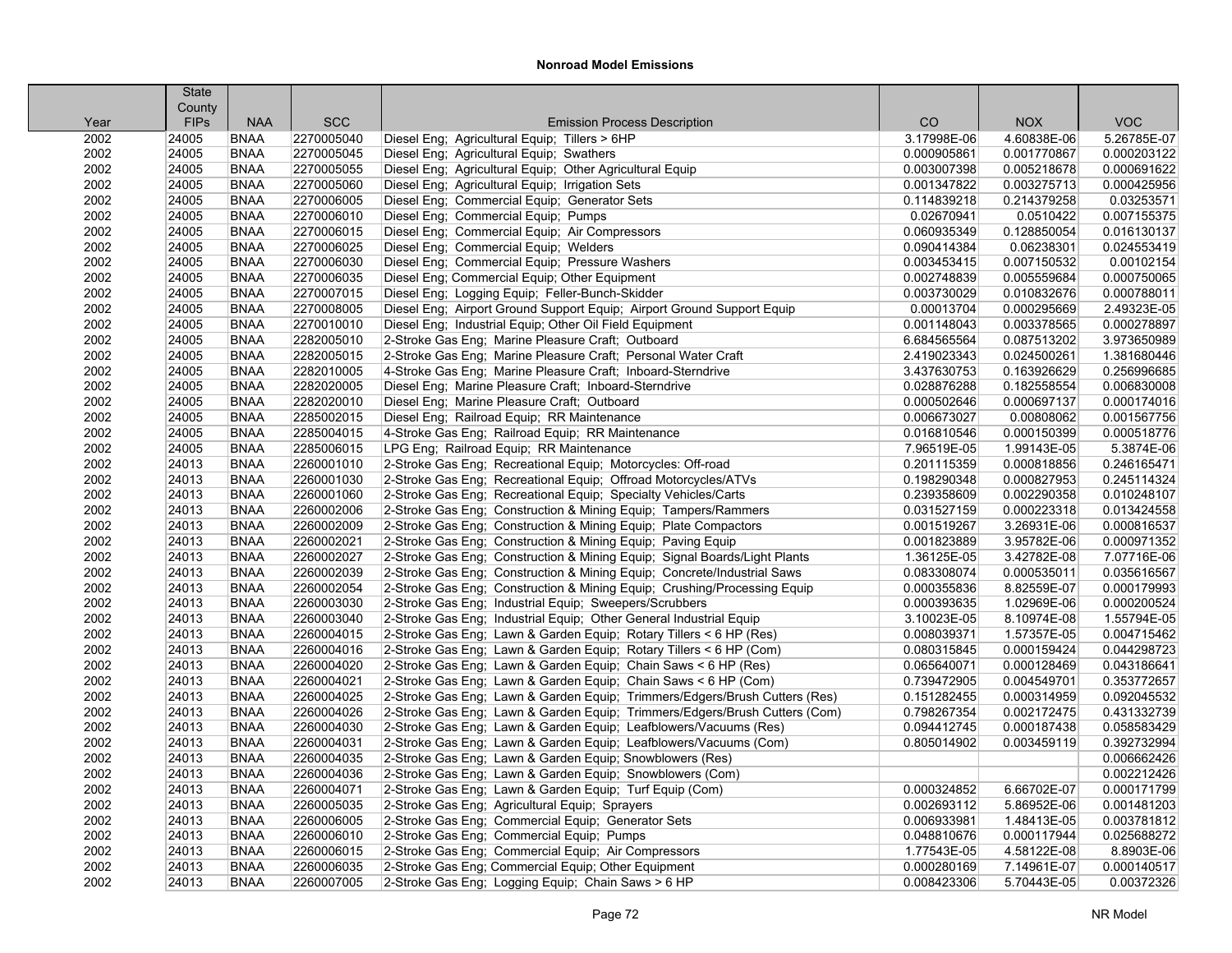|              | <b>State</b>          |                            |            |                                                                            |             |             |                            |
|--------------|-----------------------|----------------------------|------------|----------------------------------------------------------------------------|-------------|-------------|----------------------------|
|              | County<br><b>FIPs</b> | <b>NAA</b>                 | <b>SCC</b> | <b>Emission Process Description</b>                                        | CO          | <b>NOX</b>  | <b>VOC</b>                 |
| Year<br>2002 | 24013                 | <b>BNAA</b>                | 2265001010 | 4-Stroke Gas Eng; Recreational Equip; Motorcycles: Off-road                | 0.091243423 | 0.000968864 | 0.009667213                |
| 2002         | 24013                 | <b>BNAA</b>                | 2265001030 | 4-Stroke Gas Eng; Recreational Equip; Offroad Motorcycles/ATVs             | 0.822516315 | 0.008746549 | 0.098846255                |
| 2002         | 24013                 | <b>BNAA</b>                | 2265001050 | 4-Stroke Gas Eng; Recreational Equip; Golf Carts                           | 1.623652391 | 0.010002397 | 0.0324393                  |
|              | 24013                 | <b>BNAA</b>                | 2265001060 | 4-Stroke Gas Eng; Recreational Equip; Specialty Vehicles/Carts             | 0.214984198 | 0.001682421 |                            |
| 2002<br>2002 | 24013                 | <b>BNAA</b>                | 2265002003 |                                                                            | 0.028757865 | 0.000341319 | 0.010856203<br>0.000717683 |
|              |                       | <b>BNAA</b>                | 2265002006 | 4-Stroke Gas Eng; Construction & Mining Equip; Pavers                      |             |             | 6.44518E-06                |
| 2002<br>2002 | 24013<br>24013        | <b>BNAA</b>                | 2265002009 | 4-Stroke Gas Eng; Construction & Mining Equip; Tampers/Rammers             | 0.00022581  | 1.88586E-06 |                            |
| 2002         | 24013                 | <b>BNAA</b>                | 2265002015 | 4-Stroke Gas Eng; Construction & Mining Equip; Plate Compactors            | 0.053150478 | 0.000406371 | 0.00276944<br>0.001153751  |
|              |                       |                            |            | 4-Stroke Gas Eng; Construction & Mining Equip; Rollers                     | 0.05401315  | 0.000589322 |                            |
| 2002         | 24013                 | <b>BNAA</b><br><b>BNAA</b> | 2265002021 | 4-Stroke Gas Eng; Construction & Mining Equip; Paving Equip                | 0.104066864 | 0.000853398 | 0.004096192                |
| 2002         | 24013                 |                            | 2265002024 | 4-Stroke Gas Eng; Construction & Mining Equip; Surfacing Equip             | 0.047169022 | 0.0003549   | 0.001419243                |
| 2002         | 24013                 | <b>BNAA</b>                | 2265002027 | 4-Stroke Gas Eng; Construction & Mining Equip; Signal Boards/Light Plants  | 0.002418937 | 1.67937E-05 | 9.77882E-05                |
| 2002         | 24013                 | <b>BNAA</b>                | 2265002030 | 4-Stroke Gas Eng; Construction & Mining Equip; Trenchers                   | 0.088237236 | 0.001032657 | 0.002799177                |
| 2002         | 24013                 | <b>BNAA</b>                | 2265002033 | 4-Stroke Gas Eng; Construction & Mining Equip; Bore/Drill Rigs             | 0.026000585 | 0.000324797 | 0.00170234                 |
| 2002         | 24013                 | <b>BNAA</b>                | 2265002039 | 4-Stroke Gas Eng; Construction & Mining Equip; Concrete/Industrial Saws    | 0.21782885  | 0.001755144 | 0.004095794                |
| 2002         | 24013                 | <b>BNAA</b>                | 2265002042 | 4-Stroke Gas Eng; Construction & Mining Equip; Cement & Mortar Mixers      | 0.091119538 | 0.000662964 | 0.004559219                |
| 2002         | 24013                 | <b>BNAA</b>                | 2265002045 | 4-Stroke Gas Eng; Construction & Mining Equip; Cranes                      | 0.003645922 | 0.000169958 | 0.000144884                |
| 2002         | 24013                 | <b>BNAA</b>                | 2265002054 | 4-Stroke Gas Eng; Construction & Mining Equip; Crushing/Processing Equip   | 0.012795787 | 0.000114144 | 0.000372969                |
| 2002         | 24013                 | <b>BNAA</b>                | 2265002057 | 4-Stroke Gas Eng; Construction & Mining Equip; Rough Terrain Forklifts     | 0.004777612 | 0.000293339 | 0.000212472                |
| 2002         | 24013                 | <b>BNAA</b>                | 2265002060 | 4-Stroke Gas Eng; Construction & Mining Equip; Rubber Tire Loaders         | 0.011453858 | 0.000727533 | 0.000510502                |
| 2002         | 24013                 | <b>BNAA</b>                | 2265002066 | 4-Stroke Gas Eng; Construction & Mining Equip; Tractors/Loaders/Backhoes   | 0.068599923 | 0.000550211 | 0.00141017                 |
| 2002         | 24013                 | <b>BNAA</b>                | 2265002072 | 4-Stroke Gas Eng; Construction & Mining Equip; Skid Steer Loaders          | 0.030350423 | 0.000772414 | 0.001012226                |
| 2002         | 24013                 | <b>BNAA</b>                | 2265002078 | 4-Stroke Gas Eng; Construction & Mining Equip; Dumpers/Tenders             | 0.014190869 | 0.000108654 | 0.000671403                |
| 2002         | 24013                 | <b>BNAA</b>                | 2265002081 | 4-Stroke Gas Eng; Construction & Mining Equip; Other Construction Equip    | 0.004028726 | 0.000254459 | 0.000186132                |
| 2002         | 24013                 | <b>BNAA</b>                | 2265003010 | 4-Stroke Gas Eng; Industrial Equip; Aerial Lifts                           | 0.038871311 | 0.001305447 | 0.001467032                |
| 2002         | 24013                 | <b>BNAA</b>                | 2265003020 | 4-Stroke Gas Eng; Industrial Equip; Forklifts                              | 0.087811299 | 0.005505898 | 0.003846718                |
| 2002         | 24013                 | <b>BNAA</b>                | 2265003030 | 4-Stroke Gas Eng; Industrial Equip; Sweepers/Scrubbers                     | 0.037730154 | 0.000979072 | 0.001219215                |
| 2002         | 24013                 | <b>BNAA</b>                | 2265003040 | 4-Stroke Gas Eng; Industrial Equip; Other General Industrial Equip         | 0.096406939 | 0.000869469 | 0.00423475                 |
| 2002         | 24013                 | <b>BNAA</b>                | 2265003050 | 4-Stroke Gas Eng; Industrial Equip; Other Material H&ling Equip            | 0.00297148  | 8.64698E-05 | 0.000104838                |
| 2002         | 24013                 | <b>BNAA</b>                | 2265003060 | 4-Stroke Gas Eng: Industrial Equip: AC\Refrigeration                       | 0.004627552 | 3.62471E-05 | 0.000122244                |
| 2002         | 24013                 | <b>BNAA</b>                | 2265003070 | 4-Stroke Gas Eng; Industrial Equip; Terminal Tractors                      | 0.009234089 | 0.00057582  | 0.000402104                |
| 2002         | 24013                 | <b>BNAA</b>                | 2265004010 | 4-Stroke Gas Eng; Lawn & Garden Equip; Lawn Mowers (Res)                   | 1.612911655 | 0.011688022 | 0.186580059                |
| 2002         | 24013                 | <b>BNAA</b>                | 2265004011 | 4-Stroke Gas Eng; Lawn & Garden Equip; Lawn Mowers (Com)                   | 2.91266852  | 0.020718839 | 0.223987616                |
| 2002         | 24013                 | <b>BNAA</b>                | 2265004015 | 4-Stroke Gas Eng; Lawn & Garden Equip; Rotary Tillers < 6 HP (Res)         | 0.135861337 | 0.000991871 | 0.016097568                |
| 2002         | 24013                 | <b>BNAA</b>                | 2265004016 | 4-Stroke Gas Eng; Lawn & Garden Equip; Rotary Tillers < 6 HP (Com)         | 1.419007174 | 0.010443849 | 0.113026694                |
| 2002         | 24013                 | <b>BNAA</b>                | 2265004025 | 4-Stroke Gas Eng; Lawn & Garden Equip; Trimmers/Edgers/Brush Cutters (Res) | 0.009057877 | 6.71618E-05 | 0.001090681                |
| 2002         | 24013                 | <b>BNAA</b>                | 2265004026 | 4-Stroke Gas Eng: Lawn & Garden Equip: Trimmers/Edgers/Brush Cutters (Com) | 0.072347017 | 0.000537268 | 0.004264549                |
| 2002         | 24013                 | <b>BNAA</b>                | 2265004030 | 4-Stroke Gas Eng; Lawn & Garden Equip; Leafblowers/Vacuums (Res)           | 0.017313987 | 0.000128883 | 0.00192611                 |
| 2002         | 24013                 | <b>BNAA</b>                | 2265004031 | 4-Stroke Gas Eng; Lawn & Garden Equip; Leafblowers/Vacuums (Com)           | 2.895089256 | 0.035462637 | 0.084118562                |
| 2002         | 24013                 | <b>BNAA</b>                | 2265004035 | 4-Stroke Gas Eng; Lawn & Garden Equip; Snowblowers (Res)                   |             |             | 0.013288399                |
| 2002         | 24013                 | <b>BNAA</b>                | 2265004036 | 4-Stroke Gas Eng; Lawn & Garden Equip; Snowblowers (Com)                   |             |             | 0.00492315                 |
| 2002         | 24013                 | <b>BNAA</b>                | 2265004040 | 4-Stroke Gas Eng; Lawn & Garden Equip; Rear Eng Riding Mowers (Res)        | 0.379318638 | 0.003048762 | 0.018785419                |
| 2002         | 24013                 | <b>BNAA</b>                | 2265004041 | 4-Stroke Gas Eng; Lawn & Garden Equip; Rear Eng Riding Mowers (Com)        | 0.374878088 | 0.002874277 | 0.008499548                |
| 2002         | 24013                 | <b>BNAA</b>                | 2265004046 | 4-Stroke Gas Eng: Lawn & Garden Equip: Front Mowers (Com)                  | 0.404784143 | 0.003032421 | 0.014826742                |
| 2002         | 24013                 | <b>BNAA</b>                | 2265004051 | 4-Stroke Gas Eng; Lawn & Garden Equip; Shredders < 6 HP (Com)              | 0.162602578 | 0.00118791  | 0.013931964                |
| 2002         | 24013                 | <b>BNAA</b>                | 2265004055 | 4-Stroke Gas Eng; Lawn & Garden Equip; Lawn & Garden Tractors (Res)        | 5.043452156 | 0.041887275 | 0.219125097                |
| 2002         | 24013                 | <b>BNAA</b>                | 2265004056 | 4-Stroke Gas Eng; Lawn & Garden Equip; Lawn & Garden Tractors (Com)        | 5.041533289 | 0.040142997 | 0.113803079                |
| 2002         | 24013                 | <b>BNAA</b>                | 2265004066 | 4-Stroke Gas Eng: Lawn & Garden Equip: Chippers/Stump Grinders (Com)       | 0.669478333 | 0.012823192 | 0.016390839                |
| 2002         | 24013                 | <b>BNAA</b>                | 2265004071 | 4-Stroke Gas Eng; Lawn & Garden Equip; Turf Equip (Com)                    | 15.59453108 | 0.140589776 | 0.39727582                 |
| 2002         | 24013                 | <b>BNAA</b>                | 2265004075 | 4-Stroke Gas Eng; Lawn & Garden Equip; Other Lawn & Garden Equip (Res)     | 0.164626236 | 0.001148592 | 0.010313896                |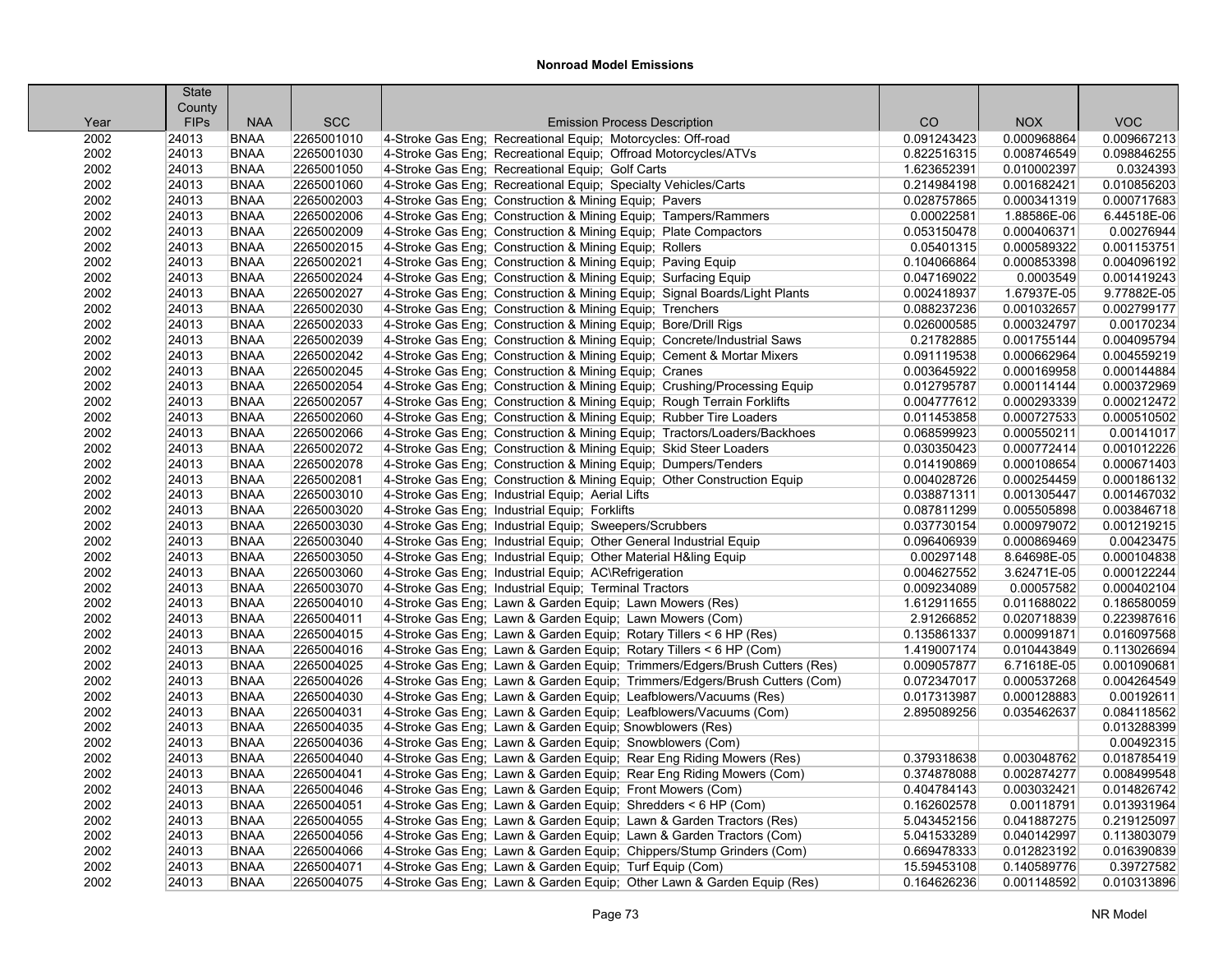|      | <b>State</b> |             |            |                                                                              |             |             |             |
|------|--------------|-------------|------------|------------------------------------------------------------------------------|-------------|-------------|-------------|
|      | County       |             |            |                                                                              |             |             |             |
| Year | <b>FIPs</b>  | <b>NAA</b>  | <b>SCC</b> | <b>Emission Process Description</b>                                          | CO          | <b>NOX</b>  | <b>VOC</b>  |
| 2002 | 24013        | <b>BNAA</b> | 2265004076 | 4-Stroke Gas Eng; Lawn & Garden Equip; Other Lawn & Garden Equip (Com)       | 0.440880021 | 0.003119395 | 0.027816768 |
| 2002 | 24013        | <b>BNAA</b> | 2265005010 | 4-Stroke Gas Eng; Agricultural Equip; 2-Wheel Tractors                       | 0.009837138 | 7.44606E-05 | 0.000215698 |
| 2002 | 24013        | <b>BNAA</b> | 2265005015 | 4-Stroke Gas Eng; Agricultural Equip; Agricultural Tractors                  | 0.019832496 | 0.000820938 | 0.000681478 |
| 2002 | 24013        | <b>BNAA</b> | 2265005020 | 4-Stroke Gas Eng; Agricultural Equip; Combines                               | 8.36597E-05 | 5.45147E-06 | 4.33409E-06 |
| 2002 | 24013        | <b>BNAA</b> | 2265005025 | 4-Stroke Gas Eng; Agricultural Equip; Balers                                 | 0.009031091 | 0.000588428 | 0.000526314 |
| 2002 | 24013        | <b>BNAA</b> | 2265005030 | 4-Stroke Gas Eng; Agricultural Equip; Agricultural Mowers                    | 0.007663267 | 6.09406E-05 | 0.000229484 |
| 2002 | 24013        | <b>BNAA</b> | 2265005035 | 4-Stroke Gas Eng; Agricultural Equip; Sprayers                               | 0.06541772  | 0.000956554 | 0.003285068 |
| 2002 | 24013        | <b>BNAA</b> | 2265005040 | 4-Stroke Gas Eng; Agricultural Equip; Tillers > 6 HP                         | 0.162723029 | 0.000918455 | 0.006838921 |
| 2002 | 24013        | <b>BNAA</b> | 2265005045 | 4-Stroke Gas Eng; Agricultural Equip; Swathers                               | 0.014331391 | 0.000933773 | 0.000762071 |
| 2002 | 24013        | <b>BNAA</b> | 2265005055 | 4-Stroke Gas Eng; Agricultural Equip; Other Agricultural Equip               | 0.029704732 | 0.001116079 | 0.001234782 |
| 2002 | 24013        | <b>BNAA</b> | 2265005060 | 4-Stroke Gas Eng; Agricultural Equip; Irrigation Sets                        | 0.027907227 | 0.001625546 | 0.001247315 |
| 2002 | 24013        | <b>BNAA</b> | 2265006005 | 4-Stroke Gas Eng; Commercial Equip; Generator Sets                           | 2.05383612  | 0.016095175 | 0.085731552 |
| 2002 | 24013        | <b>BNAA</b> | 2265006010 | 4-Stroke Gas Eng; Commercial Equip; Pumps                                    | 0.474571769 | 0.004870161 | 0.022591702 |
| 2002 | 24013        | <b>BNAA</b> | 2265006015 | 4-Stroke Gas Eng; Commercial Equip; Air Compressors                          | 0.23575863  | 0.003355635 | 0.008894977 |
| 2002 | 24013        | <b>BNAA</b> | 2265006025 | 4-Stroke Gas Eng: Commercial Equip: Welders                                  | 0.592297999 | 0.006062102 | 0.015108841 |
| 2002 | 24013        | <b>BNAA</b> | 2265006030 | 4-Stroke Gas Eng; Commercial Equip; Pressure Washers                         | 0.89950627  | 0.00709992  | 0.041484773 |
| 2002 | 24013        | <b>BNAA</b> | 2265006035 | 4-Stroke Gas Eng; Commercial Equip; Other Equipment                          | 0.04552735  | 0.00035427  | 0.001381534 |
| 2002 | 24013        | <b>BNAA</b> | 2265007010 | 2-Stroke Gas Eng; Logging Equip; Shredders > 6 HP                            | 0.019093955 | 0.000137007 | 0.000835032 |
| 2002 | 24013        | <b>BNAA</b> | 2265007015 | 2-Stroke Gas Eng; Logging Equip; Feller-Bunch-Skidder                        | 0.000228826 | 1.54726E-06 | 1.10869E-05 |
| 2002 | 24013        | <b>BNAA</b> | 2265008005 | 4-Stroke Gas Eng; Airport Ground Support Equip; Airport Ground Support Equip | 6.59264E-05 | 2.26406E-06 | 2.69521E-06 |
| 2002 | 24013        | <b>BNAA</b> | 2265010010 | 4-Stroke Gas Eng; Industrial Equip; Other Oil Field Equipment                | 0.04475783  | 0.000273665 | 0.000731414 |
| 2002 | 24013        | <b>BNAA</b> | 2267001060 | LPG Eng; Recreational Equip; Specialty Vehicles/Carts                        | 0.002291737 | 0.00057282  | 0.000155194 |
| 2002 | 24013        | <b>BNAA</b> | 2267002003 | LPG Eng; Construction & Mining Equip; Pavers                                 | 0.000756784 | 0.00018763  | 5.11451E-05 |
| 2002 | 24013        | <b>BNAA</b> | 2267002015 | LPG Eng; Construction & Mining Equip; Rollers                                | 0.001308111 | 0.000321321 | 8.82015E-05 |
| 2002 | 24013        | <b>BNAA</b> | 2267002021 | LPG Eng; Construction & Mining Equip; Paving Equip                           | 0.000198143 | 4.96467E-05 | 1.34263E-05 |
| 2002 | 24013        | <b>BNAA</b> | 2267002024 | LPG Eng; Construction & Mining Equip; Surfacing Equip                        | 0.000132569 | 3.27693E-05 | 8.95261E-06 |
| 2002 | 24013        | <b>BNAA</b> | 2267002030 | LPG Eng; Construction & Mining Equip; Trenchers                              | 0.002325755 | 0.000576783 | 0.00015719  |
| 2002 | 24013        | <b>BNAA</b> | 2267002033 | LPG Eng; Construction & Mining Equip; Bore/Drill Rigs                        | 0.00075271  | 0.000190231 | 5.11147E-05 |
| 2002 | 24013        | <b>BNAA</b> | 2267002039 | LPG Eng; Construction & Mining Equip; Concrete/Industrial Saws               | 0.002261659 | 0.000548649 | 0.000152028 |
| 2002 | 24013        | <b>BNAA</b> | 2267002045 | LPG Eng; Construction & Mining Equip; Cranes                                 | 0.000811007 | 0.000203078 | 5.49455E-05 |
| 2002 | 24013        | <b>BNAA</b> | 2267002054 | LPG Eng; Construction & Mining Equip; Crushing/Processing Equip              | 0.000131328 | 3.28642E-05 | 8.89604E-06 |
| 2002 | 24013        | <b>BNAA</b> | 2267002057 | LPG Eng; Construction & Mining Equip; Rough Terrain Forklifts                | 0.001475351 | 0.000367134 | 9.97989E-05 |
| 2002 | 24013        | <b>BNAA</b> | 2267002060 | LPG Eng; Construction & Mining Equip; Rubber Tire Loaders                    | 0.003707557 | 0.000915959 | 0.000250344 |
| 2002 | 24013        | <b>BNAA</b> | 2267002066 | LPG Eng; Construction & Mining Equip; Tractors/Loaders/Backhoes              | 0.000391438 | 9.62436E-05 | 2.63996E-05 |
| 2002 | 24013        | <b>BNAA</b> | 2267002072 | LPG Eng; Construction & Mining Equip; Skid Steer Loaders                     | 0.003015746 | 0.000753328 | 0.000204193 |
| 2002 | 24013        | <b>BNAA</b> | 2267002081 | LPG Eng; Construction & Mining Equip; Other Construction Equip               | 0.001215408 | 0.000305016 | 8.23894E-05 |
| 2002 | 24013        | <b>BNAA</b> | 2267003010 | LPG Eng; Industrial Equip; Aerial Lifts                                      | 0.007219363 | 0.001818483 | 0.000489838 |
| 2002 | 24013        | <b>BNAA</b> | 2267003020 | LPG Eng; Industrial Equip; Forklifts                                         | 0.691307243 | 0.171331967 | 0.046715672 |
| 2002 | 24013        | <b>BNAA</b> | 2267003030 | LPG Eng; Industrial Equip; Sweepers/Scrubbers                                | 0.005328473 | 0.001304336 | 0.000358973 |
| 2002 | 24013        | <b>BNAA</b> | 2267003040 | LPG Eng; Industrial Equip; Other General Industrial Equip                    | 0.001632253 | 0.000403034 | 0.000110199 |
| 2002 | 24013        | <b>BNAA</b> | 2267003050 | LPG Eng; Industrial Equip; Other Material H&ling Equip                       | 0.000390078 | 9.81217E-05 | 2.64579E-05 |
| 2002 | 24013        | <b>BNAA</b> | 2267003070 | LPG Eng; Industrial Equip; Terminal Tractors                                 | 0.003267056 | 0.000797224 | 0.000219928 |
| 2002 | 24013        | <b>BNAA</b> | 2267004066 | LPG Eng; Lawn & Garden Equip; Chippers/Stump Grinders (Com)                  | 0.043344176 | 0.010697975 | 0.002926012 |
| 2002 | 24013        | <b>BNAA</b> | 2267005055 | LPG Eng; Agri Equip; Other Equip                                             | 5.74656E-05 | 1.43091E-05 | 3.88783E-06 |
| 2002 | 24013        | <b>BNAA</b> | 2267005060 | LPG Eng; Agricultural Equip; Irrigation Sets                                 | 9E-05       | 2.20826E-05 | 6.06672E-06 |
| 2002 | 24013        | <b>BNAA</b> | 2267006005 | LPG Eng; Commercial Equip; Generator Sets                                    | 0.021609125 | 0.008108516 | 0.001646532 |
| 2002 | 24013        | <b>BNAA</b> | 2267006010 | LPG Eng; Commercial Equip; Pumps                                             | 0.00511518  | 0.001887146 | 0.000388075 |
| 2002 | 24013        | <b>BNAA</b> | 2267006015 | LPG Eng; Commercial Equip; Air Compressors                                   | 0.006244136 | 0.002277579 | 0.000472365 |
| 2002 | 24013        | <b>BNAA</b> | 2267006025 | LPG Eng; Commercial Equip; Welders                                           | 0.011270064 | 0.002840127 | 0.00076477  |
|      |              |             |            |                                                                              |             |             |             |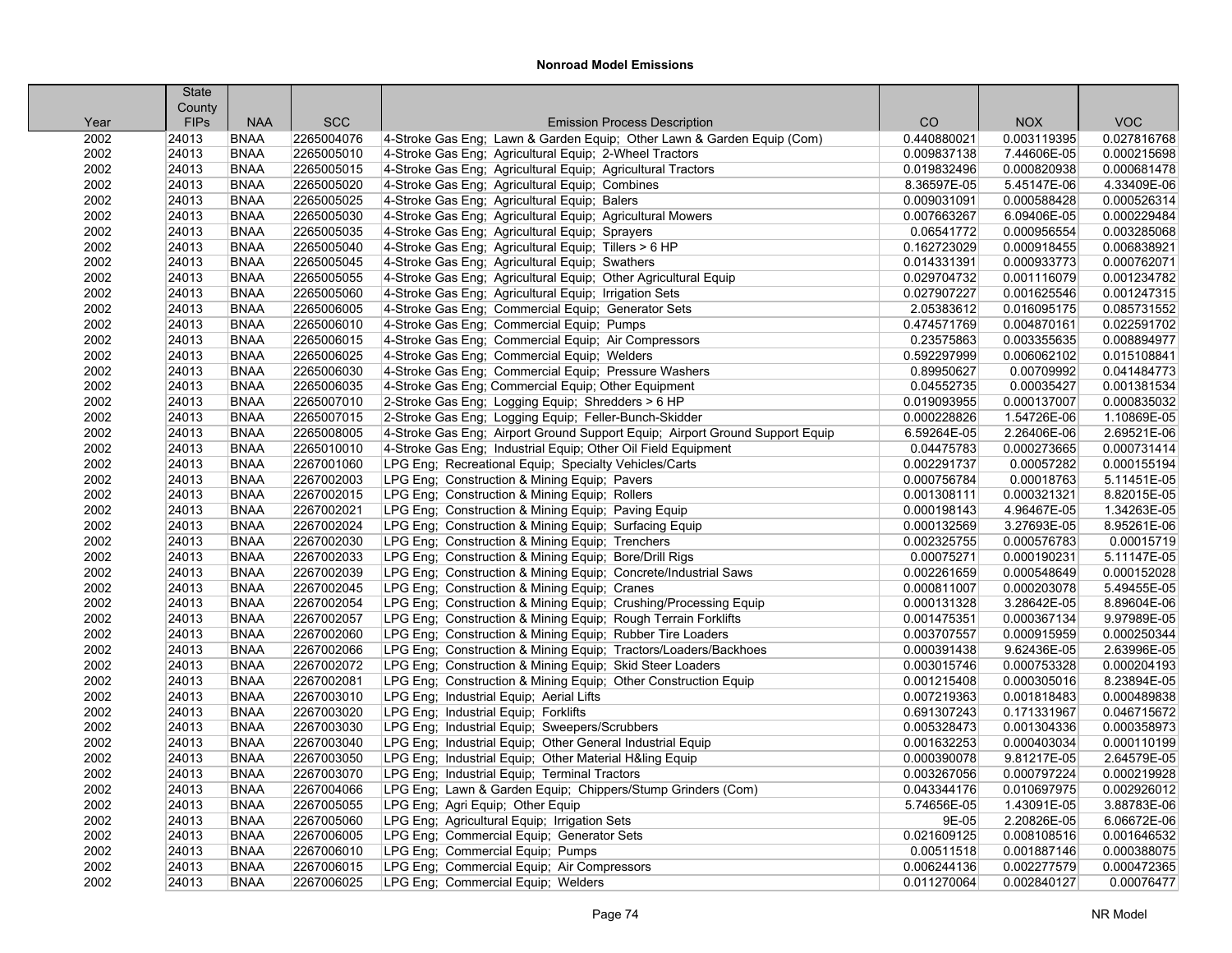|      | <b>State</b> |             |            |                                                                     |             |             |             |
|------|--------------|-------------|------------|---------------------------------------------------------------------|-------------|-------------|-------------|
|      | County       |             |            |                                                                     |             |             |             |
| Year | <b>FIPS</b>  | <b>NAA</b>  | <b>SCC</b> | <b>Emission Process Description</b>                                 | CO          | <b>NOX</b>  | <b>VOC</b>  |
| 2002 | 24013        | <b>BNAA</b> | 2267006030 | LPG Eng; Commercial Equip; Pressure Washers                         | 0.000143648 | 3.66864E-05 | 9.78072E-06 |
| 2002 | 24013        | <b>BNAA</b> | 2267006035 | LPG Eng; Commercial Equip; Other Equipment                          | 9.85936E-05 | 3.57789E-05 | 7.44897E-06 |
| 2002 | 24013        | <b>BNAA</b> | 2267008005 | LPG Eng; Airport Ground Support Equip; Airport Ground Support Equip | 1.16722E-05 | 2.9012E-06  | 7.89326E-07 |
| 2002 | 24013        | <b>BNAA</b> | 2268002081 | CNG Eng; Construction & Mining Equip; Other Construction Equip      | 4.77755E-05 | 1.19896E-05 | 1.90882E-07 |
| 2002 | 24013        | <b>BNAA</b> | 2268003020 | CNG Eng; Industrial Equip; Forklifts                                | 0.050410037 | 0.012473126 | 0.000200698 |
| 2002 | 24013        | <b>BNAA</b> | 2268003030 | CNG Eng; Industrial Equip; Sweepers/Scrubbers                       | 5.73287E-05 | 1.41748E-05 | 2.28202E-07 |
| 2002 | 24013        | <b>BNAA</b> | 2268003040 | CNG Eng; Industrial Equip; Other General Industrial Equip           | 3.12255E-05 | 7.72256E-06 | 1.24304E-07 |
| 2002 | 24013        | <b>BNAA</b> | 2268003060 | CNG Eng; Industrial Equip; AC\Refrigeration                         | 0.000226121 | 5.56721E-05 | 8.99145E-07 |
| 2002 | 24013        | <b>BNAA</b> | 2268003070 | CNG Eng; Industrial Equip; Terminal Tractors                        | 0.000235981 | 5.7558E-05  | 9.36189E-07 |
| 2002 | 24013        | <b>BNAA</b> | 2268005055 | CNG Eng; Agri Equip; Other Equip                                    | 9.24948E-05 | 2.11564E-05 | 3.61336E-07 |
| 2002 | 24013        | <b>BNAA</b> | 2268005060 | CNG Eng; Agricultural Equip; Irrigation Sets                        | 0.006712558 | 0.001563411 | 2.6335E-05  |
| 2002 | 24013        | <b>BNAA</b> | 2268006005 | CNG Eng; Commercial Equip; Generator Sets                           | 0.007177938 | 0.002658617 | 3.21311E-05 |
| 2002 | 24013        | <b>BNAA</b> | 2268006010 | CNG Eng; Commercial Equip; Pumps                                    | 0.000370222 | 0.000135732 | 1.65297E-06 |
| 2002 | 24013        | <b>BNAA</b> | 2268006015 | CNG Eng; Commercial Equip; Air Compressors                          | 0.000531707 | 0.000192575 | 2.3667E-06  |
| 2002 | 24013        | <b>BNAA</b> | 2268006020 | CNG Eng; Commercial Equip; Gas Compressors                          | 0.030865583 | 0.006898511 | 0.000119933 |
| 2002 | 24013        | <b>BNAA</b> | 2268010010 | CNG Eng; Industrial Equip; Other Oil Field Equipment                | 0.005054236 | 0.001188513 | 1.98743E-05 |
| 2002 | 24013        | <b>BNAA</b> | 2270001060 | Diesel Eng; Recreational Equip; Specialty Vehicles/Carts            | 0.007049512 | 0.005926918 | 0.001894042 |
| 2002 | 24013        | <b>BNAA</b> | 2270002003 | Diesel Eng; Construction & Mining Equip; Pavers                     | 0.007723153 | 0.015215259 | 0.001467235 |
| 2002 | 24013        | <b>BNAA</b> | 2270002006 | Diesel Eng; Construction & Mining Equip; Tampers/Rammers            | 1.94803E-05 | 3.34537E-05 | 5.43911E-06 |
| 2002 | 24013        | <b>BNAA</b> | 2270002009 | Diesel Eng; Construction & Mining Equip; Plate Compactors           | 0.000311702 | 0.000521395 | 9.1116E-05  |
| 2002 | 24013        | <b>BNAA</b> | 2270002015 | Diesel Eng; Construction & Mining Equip; Rollers                    | 0.022221529 | 0.037751889 | 0.004159282 |
| 2002 | 24013        | <b>BNAA</b> | 2270002018 | Diesel Eng; Construction & Mining Equip; Scrapers                   | 0.020089071 | 0.043725549 | 0.003053384 |
| 2002 | 24013        | <b>BNAA</b> | 2270002021 | Diesel Eng; Construction & Mining Equip; Paving Equip               | 0.00143824  | 0.002400426 | 0.000267621 |
| 2002 | 24013        | <b>BNAA</b> | 2270002024 | Diesel Eng; Construction & Mining Equip; Surfacing Equip            | 0.001085389 | 0.001617766 | 0.000184781 |
| 2002 | 24013        | <b>BNAA</b> | 2270002027 | Diesel Eng; Construction & Mining Equip; Signal Boards/Light Plants | 0.002838282 | 0.004557734 | 0.000899081 |
| 2002 | 24013        | <b>BNAA</b> | 2270002030 | Diesel Eng; Construction & Mining Equip; Trenchers                  | 0.01334508  | 0.017568894 | 0.002477275 |
| 2002 | 24013        | <b>BNAA</b> | 2270002033 | Diesel Eng; Construction & Mining Equip; Bore/Drill Rigs            | 0.008010296 | 0.020839684 | 0.001940995 |
| 2002 | 24013        | <b>BNAA</b> | 2270002036 | Diesel Eng; Construction & Mining Equip; Excavators                 | 0.061627546 | 0.150858959 | 0.012038744 |
| 2002 | 24013        | <b>BNAA</b> | 2270002039 | Diesel Eng; Construction & Mining Equip; Concrete/Industrial Saws   | 0.001032928 | 0.001183257 | 0.000199766 |
| 2002 | 24013        | <b>BNAA</b> | 2270002042 | Diesel Eng; Construction & Mining Equip; Cement & Mortar Mixers     | 0.000353209 | 0.00078112  | 9.32299E-05 |
| 2002 | 24013        | <b>BNAA</b> | 2270002045 | Diesel Eng; Construction & Mining Equip; Cranes                     | 0.011262648 | 0.041121026 | 0.003139561 |
| 2002 | 24013        | <b>BNAA</b> | 2270002048 | Diesel Eng; Construction & Mining Equip; Graders                    | 0.014511331 | 0.038319781 | 0.002996847 |
| 2002 | 24013        | <b>BNAA</b> | 2270002051 | Diesel Eng; Construction & Mining Equip; Off-highway Trucks         | 0.063039631 | 0.142435676 | 0.010388775 |
| 2002 | 24013        | <b>BNAA</b> | 2270002054 | Diesel Eng; Construction & Mining Equip; Crushing/Processing Equip  | 0.002631332 | 0.007202989 | 0.00063855  |
| 2002 | 24013        | <b>BNAA</b> | 2270002057 | Diesel Eng; Construction & Mining Equip; Rough Terrain Forklifts    | 0.033177055 | 0.04822989  | 0.005980255 |
| 2002 | 24013        | <b>BNAA</b> | 2270002060 | Diesel Eng; Construction & Mining Equip; Rubber Tire Loaders        | 0.085338887 | 0.184749717 | 0.014966816 |
| 2002 | 24013        | <b>BNAA</b> | 2270002066 | Diesel Eng; Construction & Mining Equip; Tractors/Loaders/Backhoes  | 0.104240049 | 0.112242098 | 0.025836823 |
| 2002 | 24013        | <b>BNAA</b> | 2270002069 | Diesel Eng; Construction & Mining Equip; Crawler Tractor/Dozers     | 0.073050736 | 0.162381378 | 0.013008962 |
| 2002 | 24013        | <b>BNAA</b> | 2270002072 | Diesel Eng; Construction & Mining Equip; Skid Steer Loaders         | 0.091159642 | 0.071967178 | 0.024944911 |
| 2002 | 24013        | <b>BNAA</b> | 2270002075 | Diesel Eng; Construction & Mining Equip; Off-highway Tractors       | 0.011055056 | 0.01957519  | 0.001757565 |
| 2002 | 24013        | <b>BNAA</b> | 2270002078 | Diesel Eng; Construction & Mining Equip; Dumpers/Tenders            | 0.000260603 | 0.000231336 | 7.58122E-05 |
| 2002 | 24013        | <b>BNAA</b> | 2270002081 | Diesel Eng; Construction & Mining Equip; Other Construction Equip   | 0.010601153 | 0.019026316 | 0.001641843 |
| 2002 | 24013        | <b>BNAA</b> | 2270003010 | Diesel Eng; Industrial Equip; Aerial Lifts                          | 0.001916618 | 0.001890361 | 0.000557428 |
| 2002 | 24013        | <b>BNAA</b> | 2270003020 | Diesel Eng; Industrial Equip; Forklifts                             | 0.011638366 | 0.019947988 | 0.001967511 |
| 2002 | 24013        | <b>BNAA</b> | 2270003030 | Diesel Eng; Industrial Equip; Sweepers/Scrubbers                    | 0.003580753 | 0.010573726 | 0.001017365 |
| 2002 | 24013        | <b>BNAA</b> | 2270003040 | Diesel Eng; Industrial Equip; Other General Industrial Equip        | 0.003884473 | 0.012044652 | 0.00110153  |
| 2002 | 24013        | <b>BNAA</b> | 2270003050 | Diesel Eng: Industrial Equip: Other Material H&ling Equip           | 0.000355365 | 0.000556214 | 0.00010352  |
| 2002 | 24013        | <b>BNAA</b> | 2270003060 | Diesel Eng; Industrial Equip; AC\Refrigeration                      | 0.031939186 | 0.061765861 | 0.008370555 |
| 2002 | 24013        | <b>BNAA</b> | 2270003070 | Diesel Eng; Industrial Equip; Terminal Tractors                     | 0.00491863  | 0.013638478 | 0.001077378 |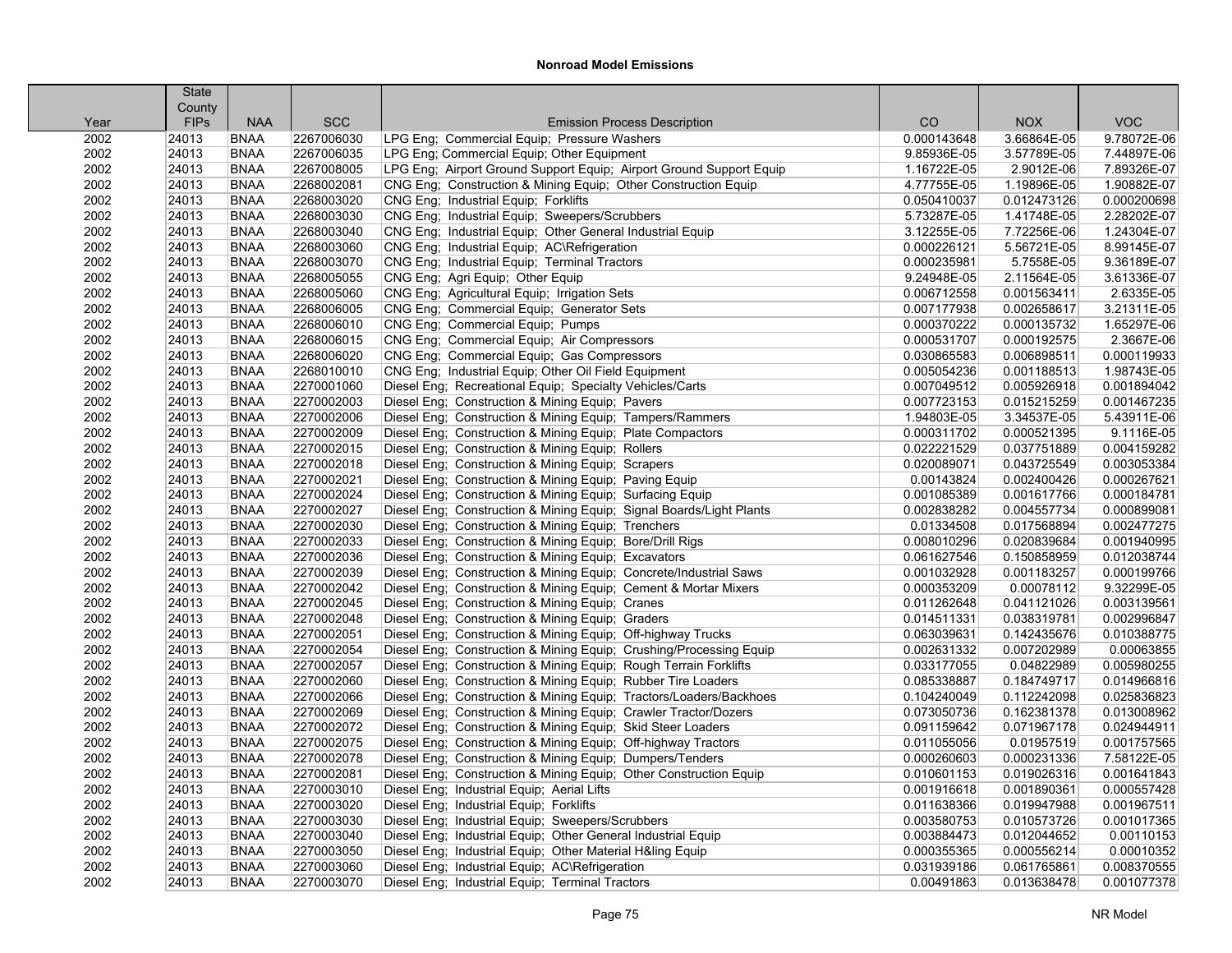| County<br><b>VOC</b><br><b>FIPs</b><br><b>NAA</b><br><b>SCC</b><br><b>Emission Process Description</b><br>CO<br><b>NOX</b><br>Year<br>2002<br><b>BNAA</b><br>2270004031<br>Diesel Eng; Lawn & Garden Equip; Leafblowers/Vacuums (Com)<br>1.58204E-06<br>24013<br>4.79569E-06<br>7.86349E-06<br>24013<br><b>BNAA</b><br>2270004046<br>Diesel Eng; Lawn & Garden Equip; Front Mowers (Com)<br>0.048763085<br>0.009611083<br>2002<br>0.030638483<br>0.002128542<br>2002<br>24013<br><b>BNAA</b><br>2270004056<br>Diesel Eng; Lawn & Garden Equip; Lawn & Garden Tractors (Com)<br>0.006695116<br>0.010761516<br>Diesel Eng; Lawn & Garden Equip; Chippers/Stump Grinders (Com)<br>2002<br>24013<br><b>BNAA</b><br>2270004066<br>0.032671343<br>0.072893074<br>0.008241799<br>Diesel Eng; Lawn & Garden Equip; Turf Equip (Com)<br>0.000992648<br>2002<br>24013<br><b>BNAA</b><br>2270004071<br>0.003442079<br>0.007343248<br>2270004076<br>Diesel Eng; Lawn & Garden Equip; Other Lawn & Garden Equip (Com)<br>3.07782E-05<br>2002<br>24013<br><b>BNAA</b><br>0.00010997<br>0.000192457<br>2002<br>24013<br><b>BNAA</b><br>2270005010<br>Diesel Eng; Agricultural Equip; 2-Wheel Tractors<br>1.4953E-05<br>1.52848E-05<br>2.74331E-06<br>2002<br>24013<br>2270005015<br>Diesel Eng; Agricultural Equip; Agricultural Tractors<br>0.392012115<br>0.64684154<br>0.080331145<br><b>BNAA</b><br>2270005020<br>Diesel Eng; Agricultural Equip; Combines<br>0.065575681<br>0.005849712<br>2002<br>24013<br><b>BNAA</b><br>0.024413951<br>2002<br>24013<br><b>BNAA</b><br>2270005025<br>Diesel Eng; Agricultural Equip; Balers<br>0.000202423<br>0.000279262<br>5.88274E-05<br>2002<br>24013<br>2270005030<br>Diesel Eng; Agricultural Equip; Agricultural Mowers<br>4.84188E-05<br>6.19809E-05<br>9.85916E-06<br><b>BNAA</b><br>Diesel Eng; Agricultural Equip; Sprayers<br>2002<br>24013<br><b>BNAA</b><br>2270005035<br>0.002750118<br>0.004648196<br>0.000853463<br>Diesel Eng; Agricultural Equip; Tillers > 6HP<br>1.36558E-06<br>2002<br>24013<br><b>BNAA</b><br>2270005040<br>8.24341E-06<br>1.19462E-05<br>2002<br>24013<br>2270005045<br>Diesel Eng; Agricultural Equip; Swathers<br>0.002348249<br>0.004590592<br>0.000526549<br><b>BNAA</b><br>2270005055<br>Diesel Eng; Agricultural Equip; Other Agricultural Equip<br>0.013528299<br>0.001792881<br>2002<br>24013<br><b>BNAA</b><br>0.007796032<br>2270005060<br>Diesel Eng; Agricultural Equip; Irrigation Sets<br>0.0011042<br>2002<br>24013<br><b>BNAA</b><br>0.003493939<br>0.008491581<br>2002<br>24013<br><b>BNAA</b><br>2270006005<br>Diesel Eng; Commercial Equip; Generator Sets<br>0.018912015<br>0.035304521<br>0.005358063<br>24013<br>2270006010<br>Diesel Eng; Commercial Equip; Pumps<br>0.001178365<br>2002<br><b>BNAA</b><br>0.004398573<br>0.008405759<br>2002<br>24013<br>2270006015<br>Diesel Eng; Commercial Equip; Air Compressors<br>0.021219354<br>0.002656352<br><b>BNAA</b><br>0.010034988<br>24013<br>2270006025<br>Diesel Eng; Commercial Equip; Welders<br>0.00404352<br>2002<br><b>BNAA</b><br>0.014889671<br>0.010273393<br>2270006030<br>Diesel Eng; Commercial Equip; Pressure Washers<br>0.00016823<br>2002<br>24013<br><b>BNAA</b><br>0.000568717<br>0.001177568<br>2270006035<br>Diesel Eng; Commercial Equip; Other Equipment<br>0.000123523<br>2002<br>24013<br><b>BNAA</b><br>0.000452686<br>0.000915583<br>2002<br>24013<br>2270007015<br>Diesel Eng; Logging Equip; Feller-Bunch-Skidder<br>0.000593479<br><b>BNAA</b><br>0.002809216<br>0.008158469<br>2002<br>24013<br><b>BNAA</b><br>2270008005<br>Diesel Eng; Airport Ground Support Equip; Airport Ground Support Equip<br>9.40896E-06<br>5.17162E-05<br>0.00011158<br>24013<br>2270010010<br>Diesel Eng; Industrial Equip; Other Oil Field Equipment<br>0.000278897<br>2002<br><b>BNAA</b><br>0.001148043<br>0.003378565<br>2002<br>24013<br>2282005010<br>2-Stroke Gas Eng; Marine Pleasure Craft; Outboard<br>0.327723803<br><b>BNAA</b><br>0.551304384<br>0.007217584<br>24013<br>2282005015<br>2-Stroke Gas Eng; Marine Pleasure Craft; Personal Water Craft<br>0.113953029<br>2002<br><b>BNAA</b><br>0.199507086<br>0.00202064<br>2282010005<br>2002<br>24013<br><b>BNAA</b><br>4-Stroke Gas Eng; Marine Pleasure Craft; Inboard-Sterndrive<br>0.148654303<br>0.007088719<br>0.01111337<br>2282020005<br>2002<br>24013<br><b>BNAA</b><br>Diesel Eng; Marine Pleasure Craft; Inboard-Sterndrive<br>0.001248704<br>0.007894424<br>0.000295352<br>2002<br>24013<br>BNAA<br>2282020010<br>Diesel Eng; Marine Pleasure Craft; Outboard<br>5.74958E-05<br>1.43518E-05<br>4.14553E-05<br>2002<br>24013<br>2285002015<br>0.000449513<br><b>BNAA</b><br>Diesel Eng; Railroad Equip; RR Maintenance<br>0.001913315<br>0.002316905<br>2002<br>24013<br>2285004015<br>4-Stroke Gas Eng; Railroad Equip; RR Maintenance<br>4.31229E-05<br>0.000148745<br><b>BNAA</b><br>0.004819981<br>2285006015<br>LPG Eng; Railroad Equip; RR Maintenance<br>5.7099E-06<br>1.54469E-06<br>2002<br>24013<br><b>BNAA</b><br>2.28381E-05<br>24025<br>2260001010<br>2-Stroke Gas Eng; Recreational Equip; Motorcycles: Off-road<br>0.410275808<br>2002<br><b>BNAA</b><br>0.335192261<br>0.001364761<br>0.408523862<br>2002<br>24025<br><b>BNAA</b><br>2260001030<br>2-Stroke Gas Eng; Recreational Equip; Offroad Motorcycles/ATVs<br>0.330483913<br>0.001379921<br>2002<br>24025<br><b>BNAA</b><br>2260001060<br>2-Stroke Gas Eng; Recreational Equip; Specialty Vehicles/Carts<br>0.398931015<br>0.003817264<br>0.017080179<br>2260002006<br>0.028286595<br>2002<br>24025<br><b>BNAA</b><br>2-Stroke Gas Eng; Construction & Mining Equip; Tampers/Rammers<br>0.06643019<br>0.000470549<br>2260002009<br>2002<br>24025<br><b>BNAA</b><br>2-Stroke Gas Eng; Construction & Mining Equip; Plate Compactors<br>0.003201214<br>6.8887E-06<br>0.001720507<br>2002<br>24025<br>2260002021<br>2-Stroke Gas Eng; Construction & Mining Equip; Paving Equip<br>8.33944E-06<br>0.002046715<br><b>BNAA</b><br>0.003843077<br>24025<br>2260002027<br>2-Stroke Gas Eng; Construction & Mining Equip; Signal Boards/Light Plants<br>1.49121E-05<br>2002<br><b>BNAA</b><br>2.86827E-05<br>7.22269E-08<br>2-Stroke Gas Eng; Construction & Mining Equip; Concrete/Industrial Saws<br>0.075046898<br>2002<br>24025<br><b>BNAA</b><br>2260002039<br>0.175536649<br>0.00112731<br>2002<br>24025<br>2260002054<br>2-Stroke Gas Eng; Construction & Mining Equip; Crushing/Processing Equip<br>1.85962E-06<br>0.000379258<br><b>BNAA</b><br>0.000749774<br>24025<br>2260003030<br>2-Stroke Gas Eng; Industrial Equip; Sweepers/Scrubbers<br>1.66284E-06<br>0.000323823<br>2002<br><b>BNAA</b><br>0.000635676<br>2.51589E-05<br>2002<br>24025<br><b>BNAA</b><br>2260003040<br>2-Stroke Gas Eng; Industrial Equip; Other General Industrial Equip<br>5.00651E-05<br>1.30963E-07<br>2002<br>24025<br><b>BNAA</b><br>2260004015<br>2-Stroke Gas Eng; Lawn & Garden Equip; Rotary Tillers < 6 HP (Res)<br>2.39958E-05<br>0.007190763<br>0.012259499<br>2260004016<br>2-Stroke Gas Eng; Lawn & Garden Equip; Rotary Tillers < 6 HP (Com)<br>0.032297086<br>2002<br>24025<br><b>BNAA</b><br>0.058556268<br>0.000116232<br>0.065856727<br>2002<br>24025<br><b>BNAA</b><br>2260004020<br>2-Stroke Gas Eng; Lawn & Garden Equip; Chain Saws < 6 HP (Res)<br>0.100096702<br>0.000195907<br>24025<br>2260004021<br>2-Stroke Gas Eng; Lawn & Garden Equip; Chain Saws < 6 HP (Com)<br>0.257926775<br>2002<br><b>BNAA</b><br>0.539131137<br>0.003317073<br>24025<br><b>BNAA</b><br>2260004025<br>2-Stroke Gas Eng; Lawn & Garden Equip; Trimmers/Edgers/Brush Cutters (Res)<br>0.23069557<br>0.000480291<br>0.140363247<br>2002 | <b>State</b> |  |  |  |
|---------------------------------------------------------------------------------------------------------------------------------------------------------------------------------------------------------------------------------------------------------------------------------------------------------------------------------------------------------------------------------------------------------------------------------------------------------------------------------------------------------------------------------------------------------------------------------------------------------------------------------------------------------------------------------------------------------------------------------------------------------------------------------------------------------------------------------------------------------------------------------------------------------------------------------------------------------------------------------------------------------------------------------------------------------------------------------------------------------------------------------------------------------------------------------------------------------------------------------------------------------------------------------------------------------------------------------------------------------------------------------------------------------------------------------------------------------------------------------------------------------------------------------------------------------------------------------------------------------------------------------------------------------------------------------------------------------------------------------------------------------------------------------------------------------------------------------------------------------------------------------------------------------------------------------------------------------------------------------------------------------------------------------------------------------------------------------------------------------------------------------------------------------------------------------------------------------------------------------------------------------------------------------------------------------------------------------------------------------------------------------------------------------------------------------------------------------------------------------------------------------------------------------------------------------------------------------------------------------------------------------------------------------------------------------------------------------------------------------------------------------------------------------------------------------------------------------------------------------------------------------------------------------------------------------------------------------------------------------------------------------------------------------------------------------------------------------------------------------------------------------------------------------------------------------------------------------------------------------------------------------------------------------------------------------------------------------------------------------------------------------------------------------------------------------------------------------------------------------------------------------------------------------------------------------------------------------------------------------------------------------------------------------------------------------------------------------------------------------------------------------------------------------------------------------------------------------------------------------------------------------------------------------------------------------------------------------------------------------------------------------------------------------------------------------------------------------------------------------------------------------------------------------------------------------------------------------------------------------------------------------------------------------------------------------------------------------------------------------------------------------------------------------------------------------------------------------------------------------------------------------------------------------------------------------------------------------------------------------------------------------------------------------------------------------------------------------------------------------------------------------------------------------------------------------------------------------------------------------------------------------------------------------------------------------------------------------------------------------------------------------------------------------------------------------------------------------------------------------------------------------------------------------------------------------------------------------------------------------------------------------------------------------------------------------------------------------------------------------------------------------------------------------------------------------------------------------------------------------------------------------------------------------------------------------------------------------------------------------------------------------------------------------------------------------------------------------------------------------------------------------------------------------------------------------------------------------------------------------------------------------------------------------------------------------------------------------------------------------------------------------------------------------------------------------------------------------------------------------------------------------------------------------------------------------------------------------------------------------------------------------------------------------------------------------------------------------------------------------------------------------------------------------------------------------------------------------------------------------------------------------------------------------------------------------------------------------------------------------------------------------------------------------------------------------------------------------------------------------------------------------------------------------------------------------------------------------------------------------------------------------------------------------------------------------------------------------------------------------------------------------------------------------------------------------------------------------------------------------------------------------------------------------------------------------------------------------------------------------------------------------------------------------------------------------------------------------------------------------------------------------------------------------------------------------------------------------------------------------------------------------------------------------------------------------------------------------------------------------------------------------------------------------------------------------------------------------------------------|--------------|--|--|--|
|                                                                                                                                                                                                                                                                                                                                                                                                                                                                                                                                                                                                                                                                                                                                                                                                                                                                                                                                                                                                                                                                                                                                                                                                                                                                                                                                                                                                                                                                                                                                                                                                                                                                                                                                                                                                                                                                                                                                                                                                                                                                                                                                                                                                                                                                                                                                                                                                                                                                                                                                                                                                                                                                                                                                                                                                                                                                                                                                                                                                                                                                                                                                                                                                                                                                                                                                                                                                                                                                                                                                                                                                                                                                                                                                                                                                                                                                                                                                                                                                                                                                                                                                                                                                                                                                                                                                                                                                                                                                                                                                                                                                                                                                                                                                                                                                                                                                                                                                                                                                                                                                                                                                                                                                                                                                                                                                                                                                                                                                                                                                                                                                                                                                                                                                                                                                                                                                                                                                                                                                                                                                                                                                                                                                                                                                                                                                                                                                                                                                                                                                                                                                                                                                                                                                                                                                                                                                                                                                                                                                                                                                                                                                                                                                                                                                                                                                                                                                                                                                                                                                                                                                                                                                                                                           |              |  |  |  |
|                                                                                                                                                                                                                                                                                                                                                                                                                                                                                                                                                                                                                                                                                                                                                                                                                                                                                                                                                                                                                                                                                                                                                                                                                                                                                                                                                                                                                                                                                                                                                                                                                                                                                                                                                                                                                                                                                                                                                                                                                                                                                                                                                                                                                                                                                                                                                                                                                                                                                                                                                                                                                                                                                                                                                                                                                                                                                                                                                                                                                                                                                                                                                                                                                                                                                                                                                                                                                                                                                                                                                                                                                                                                                                                                                                                                                                                                                                                                                                                                                                                                                                                                                                                                                                                                                                                                                                                                                                                                                                                                                                                                                                                                                                                                                                                                                                                                                                                                                                                                                                                                                                                                                                                                                                                                                                                                                                                                                                                                                                                                                                                                                                                                                                                                                                                                                                                                                                                                                                                                                                                                                                                                                                                                                                                                                                                                                                                                                                                                                                                                                                                                                                                                                                                                                                                                                                                                                                                                                                                                                                                                                                                                                                                                                                                                                                                                                                                                                                                                                                                                                                                                                                                                                                                           |              |  |  |  |
|                                                                                                                                                                                                                                                                                                                                                                                                                                                                                                                                                                                                                                                                                                                                                                                                                                                                                                                                                                                                                                                                                                                                                                                                                                                                                                                                                                                                                                                                                                                                                                                                                                                                                                                                                                                                                                                                                                                                                                                                                                                                                                                                                                                                                                                                                                                                                                                                                                                                                                                                                                                                                                                                                                                                                                                                                                                                                                                                                                                                                                                                                                                                                                                                                                                                                                                                                                                                                                                                                                                                                                                                                                                                                                                                                                                                                                                                                                                                                                                                                                                                                                                                                                                                                                                                                                                                                                                                                                                                                                                                                                                                                                                                                                                                                                                                                                                                                                                                                                                                                                                                                                                                                                                                                                                                                                                                                                                                                                                                                                                                                                                                                                                                                                                                                                                                                                                                                                                                                                                                                                                                                                                                                                                                                                                                                                                                                                                                                                                                                                                                                                                                                                                                                                                                                                                                                                                                                                                                                                                                                                                                                                                                                                                                                                                                                                                                                                                                                                                                                                                                                                                                                                                                                                                           |              |  |  |  |
|                                                                                                                                                                                                                                                                                                                                                                                                                                                                                                                                                                                                                                                                                                                                                                                                                                                                                                                                                                                                                                                                                                                                                                                                                                                                                                                                                                                                                                                                                                                                                                                                                                                                                                                                                                                                                                                                                                                                                                                                                                                                                                                                                                                                                                                                                                                                                                                                                                                                                                                                                                                                                                                                                                                                                                                                                                                                                                                                                                                                                                                                                                                                                                                                                                                                                                                                                                                                                                                                                                                                                                                                                                                                                                                                                                                                                                                                                                                                                                                                                                                                                                                                                                                                                                                                                                                                                                                                                                                                                                                                                                                                                                                                                                                                                                                                                                                                                                                                                                                                                                                                                                                                                                                                                                                                                                                                                                                                                                                                                                                                                                                                                                                                                                                                                                                                                                                                                                                                                                                                                                                                                                                                                                                                                                                                                                                                                                                                                                                                                                                                                                                                                                                                                                                                                                                                                                                                                                                                                                                                                                                                                                                                                                                                                                                                                                                                                                                                                                                                                                                                                                                                                                                                                                                           |              |  |  |  |
|                                                                                                                                                                                                                                                                                                                                                                                                                                                                                                                                                                                                                                                                                                                                                                                                                                                                                                                                                                                                                                                                                                                                                                                                                                                                                                                                                                                                                                                                                                                                                                                                                                                                                                                                                                                                                                                                                                                                                                                                                                                                                                                                                                                                                                                                                                                                                                                                                                                                                                                                                                                                                                                                                                                                                                                                                                                                                                                                                                                                                                                                                                                                                                                                                                                                                                                                                                                                                                                                                                                                                                                                                                                                                                                                                                                                                                                                                                                                                                                                                                                                                                                                                                                                                                                                                                                                                                                                                                                                                                                                                                                                                                                                                                                                                                                                                                                                                                                                                                                                                                                                                                                                                                                                                                                                                                                                                                                                                                                                                                                                                                                                                                                                                                                                                                                                                                                                                                                                                                                                                                                                                                                                                                                                                                                                                                                                                                                                                                                                                                                                                                                                                                                                                                                                                                                                                                                                                                                                                                                                                                                                                                                                                                                                                                                                                                                                                                                                                                                                                                                                                                                                                                                                                                                           |              |  |  |  |
|                                                                                                                                                                                                                                                                                                                                                                                                                                                                                                                                                                                                                                                                                                                                                                                                                                                                                                                                                                                                                                                                                                                                                                                                                                                                                                                                                                                                                                                                                                                                                                                                                                                                                                                                                                                                                                                                                                                                                                                                                                                                                                                                                                                                                                                                                                                                                                                                                                                                                                                                                                                                                                                                                                                                                                                                                                                                                                                                                                                                                                                                                                                                                                                                                                                                                                                                                                                                                                                                                                                                                                                                                                                                                                                                                                                                                                                                                                                                                                                                                                                                                                                                                                                                                                                                                                                                                                                                                                                                                                                                                                                                                                                                                                                                                                                                                                                                                                                                                                                                                                                                                                                                                                                                                                                                                                                                                                                                                                                                                                                                                                                                                                                                                                                                                                                                                                                                                                                                                                                                                                                                                                                                                                                                                                                                                                                                                                                                                                                                                                                                                                                                                                                                                                                                                                                                                                                                                                                                                                                                                                                                                                                                                                                                                                                                                                                                                                                                                                                                                                                                                                                                                                                                                                                           |              |  |  |  |
|                                                                                                                                                                                                                                                                                                                                                                                                                                                                                                                                                                                                                                                                                                                                                                                                                                                                                                                                                                                                                                                                                                                                                                                                                                                                                                                                                                                                                                                                                                                                                                                                                                                                                                                                                                                                                                                                                                                                                                                                                                                                                                                                                                                                                                                                                                                                                                                                                                                                                                                                                                                                                                                                                                                                                                                                                                                                                                                                                                                                                                                                                                                                                                                                                                                                                                                                                                                                                                                                                                                                                                                                                                                                                                                                                                                                                                                                                                                                                                                                                                                                                                                                                                                                                                                                                                                                                                                                                                                                                                                                                                                                                                                                                                                                                                                                                                                                                                                                                                                                                                                                                                                                                                                                                                                                                                                                                                                                                                                                                                                                                                                                                                                                                                                                                                                                                                                                                                                                                                                                                                                                                                                                                                                                                                                                                                                                                                                                                                                                                                                                                                                                                                                                                                                                                                                                                                                                                                                                                                                                                                                                                                                                                                                                                                                                                                                                                                                                                                                                                                                                                                                                                                                                                                                           |              |  |  |  |
|                                                                                                                                                                                                                                                                                                                                                                                                                                                                                                                                                                                                                                                                                                                                                                                                                                                                                                                                                                                                                                                                                                                                                                                                                                                                                                                                                                                                                                                                                                                                                                                                                                                                                                                                                                                                                                                                                                                                                                                                                                                                                                                                                                                                                                                                                                                                                                                                                                                                                                                                                                                                                                                                                                                                                                                                                                                                                                                                                                                                                                                                                                                                                                                                                                                                                                                                                                                                                                                                                                                                                                                                                                                                                                                                                                                                                                                                                                                                                                                                                                                                                                                                                                                                                                                                                                                                                                                                                                                                                                                                                                                                                                                                                                                                                                                                                                                                                                                                                                                                                                                                                                                                                                                                                                                                                                                                                                                                                                                                                                                                                                                                                                                                                                                                                                                                                                                                                                                                                                                                                                                                                                                                                                                                                                                                                                                                                                                                                                                                                                                                                                                                                                                                                                                                                                                                                                                                                                                                                                                                                                                                                                                                                                                                                                                                                                                                                                                                                                                                                                                                                                                                                                                                                                                           |              |  |  |  |
|                                                                                                                                                                                                                                                                                                                                                                                                                                                                                                                                                                                                                                                                                                                                                                                                                                                                                                                                                                                                                                                                                                                                                                                                                                                                                                                                                                                                                                                                                                                                                                                                                                                                                                                                                                                                                                                                                                                                                                                                                                                                                                                                                                                                                                                                                                                                                                                                                                                                                                                                                                                                                                                                                                                                                                                                                                                                                                                                                                                                                                                                                                                                                                                                                                                                                                                                                                                                                                                                                                                                                                                                                                                                                                                                                                                                                                                                                                                                                                                                                                                                                                                                                                                                                                                                                                                                                                                                                                                                                                                                                                                                                                                                                                                                                                                                                                                                                                                                                                                                                                                                                                                                                                                                                                                                                                                                                                                                                                                                                                                                                                                                                                                                                                                                                                                                                                                                                                                                                                                                                                                                                                                                                                                                                                                                                                                                                                                                                                                                                                                                                                                                                                                                                                                                                                                                                                                                                                                                                                                                                                                                                                                                                                                                                                                                                                                                                                                                                                                                                                                                                                                                                                                                                                                           |              |  |  |  |
|                                                                                                                                                                                                                                                                                                                                                                                                                                                                                                                                                                                                                                                                                                                                                                                                                                                                                                                                                                                                                                                                                                                                                                                                                                                                                                                                                                                                                                                                                                                                                                                                                                                                                                                                                                                                                                                                                                                                                                                                                                                                                                                                                                                                                                                                                                                                                                                                                                                                                                                                                                                                                                                                                                                                                                                                                                                                                                                                                                                                                                                                                                                                                                                                                                                                                                                                                                                                                                                                                                                                                                                                                                                                                                                                                                                                                                                                                                                                                                                                                                                                                                                                                                                                                                                                                                                                                                                                                                                                                                                                                                                                                                                                                                                                                                                                                                                                                                                                                                                                                                                                                                                                                                                                                                                                                                                                                                                                                                                                                                                                                                                                                                                                                                                                                                                                                                                                                                                                                                                                                                                                                                                                                                                                                                                                                                                                                                                                                                                                                                                                                                                                                                                                                                                                                                                                                                                                                                                                                                                                                                                                                                                                                                                                                                                                                                                                                                                                                                                                                                                                                                                                                                                                                                                           |              |  |  |  |
|                                                                                                                                                                                                                                                                                                                                                                                                                                                                                                                                                                                                                                                                                                                                                                                                                                                                                                                                                                                                                                                                                                                                                                                                                                                                                                                                                                                                                                                                                                                                                                                                                                                                                                                                                                                                                                                                                                                                                                                                                                                                                                                                                                                                                                                                                                                                                                                                                                                                                                                                                                                                                                                                                                                                                                                                                                                                                                                                                                                                                                                                                                                                                                                                                                                                                                                                                                                                                                                                                                                                                                                                                                                                                                                                                                                                                                                                                                                                                                                                                                                                                                                                                                                                                                                                                                                                                                                                                                                                                                                                                                                                                                                                                                                                                                                                                                                                                                                                                                                                                                                                                                                                                                                                                                                                                                                                                                                                                                                                                                                                                                                                                                                                                                                                                                                                                                                                                                                                                                                                                                                                                                                                                                                                                                                                                                                                                                                                                                                                                                                                                                                                                                                                                                                                                                                                                                                                                                                                                                                                                                                                                                                                                                                                                                                                                                                                                                                                                                                                                                                                                                                                                                                                                                                           |              |  |  |  |
|                                                                                                                                                                                                                                                                                                                                                                                                                                                                                                                                                                                                                                                                                                                                                                                                                                                                                                                                                                                                                                                                                                                                                                                                                                                                                                                                                                                                                                                                                                                                                                                                                                                                                                                                                                                                                                                                                                                                                                                                                                                                                                                                                                                                                                                                                                                                                                                                                                                                                                                                                                                                                                                                                                                                                                                                                                                                                                                                                                                                                                                                                                                                                                                                                                                                                                                                                                                                                                                                                                                                                                                                                                                                                                                                                                                                                                                                                                                                                                                                                                                                                                                                                                                                                                                                                                                                                                                                                                                                                                                                                                                                                                                                                                                                                                                                                                                                                                                                                                                                                                                                                                                                                                                                                                                                                                                                                                                                                                                                                                                                                                                                                                                                                                                                                                                                                                                                                                                                                                                                                                                                                                                                                                                                                                                                                                                                                                                                                                                                                                                                                                                                                                                                                                                                                                                                                                                                                                                                                                                                                                                                                                                                                                                                                                                                                                                                                                                                                                                                                                                                                                                                                                                                                                                           |              |  |  |  |
|                                                                                                                                                                                                                                                                                                                                                                                                                                                                                                                                                                                                                                                                                                                                                                                                                                                                                                                                                                                                                                                                                                                                                                                                                                                                                                                                                                                                                                                                                                                                                                                                                                                                                                                                                                                                                                                                                                                                                                                                                                                                                                                                                                                                                                                                                                                                                                                                                                                                                                                                                                                                                                                                                                                                                                                                                                                                                                                                                                                                                                                                                                                                                                                                                                                                                                                                                                                                                                                                                                                                                                                                                                                                                                                                                                                                                                                                                                                                                                                                                                                                                                                                                                                                                                                                                                                                                                                                                                                                                                                                                                                                                                                                                                                                                                                                                                                                                                                                                                                                                                                                                                                                                                                                                                                                                                                                                                                                                                                                                                                                                                                                                                                                                                                                                                                                                                                                                                                                                                                                                                                                                                                                                                                                                                                                                                                                                                                                                                                                                                                                                                                                                                                                                                                                                                                                                                                                                                                                                                                                                                                                                                                                                                                                                                                                                                                                                                                                                                                                                                                                                                                                                                                                                                                           |              |  |  |  |
|                                                                                                                                                                                                                                                                                                                                                                                                                                                                                                                                                                                                                                                                                                                                                                                                                                                                                                                                                                                                                                                                                                                                                                                                                                                                                                                                                                                                                                                                                                                                                                                                                                                                                                                                                                                                                                                                                                                                                                                                                                                                                                                                                                                                                                                                                                                                                                                                                                                                                                                                                                                                                                                                                                                                                                                                                                                                                                                                                                                                                                                                                                                                                                                                                                                                                                                                                                                                                                                                                                                                                                                                                                                                                                                                                                                                                                                                                                                                                                                                                                                                                                                                                                                                                                                                                                                                                                                                                                                                                                                                                                                                                                                                                                                                                                                                                                                                                                                                                                                                                                                                                                                                                                                                                                                                                                                                                                                                                                                                                                                                                                                                                                                                                                                                                                                                                                                                                                                                                                                                                                                                                                                                                                                                                                                                                                                                                                                                                                                                                                                                                                                                                                                                                                                                                                                                                                                                                                                                                                                                                                                                                                                                                                                                                                                                                                                                                                                                                                                                                                                                                                                                                                                                                                                           |              |  |  |  |
|                                                                                                                                                                                                                                                                                                                                                                                                                                                                                                                                                                                                                                                                                                                                                                                                                                                                                                                                                                                                                                                                                                                                                                                                                                                                                                                                                                                                                                                                                                                                                                                                                                                                                                                                                                                                                                                                                                                                                                                                                                                                                                                                                                                                                                                                                                                                                                                                                                                                                                                                                                                                                                                                                                                                                                                                                                                                                                                                                                                                                                                                                                                                                                                                                                                                                                                                                                                                                                                                                                                                                                                                                                                                                                                                                                                                                                                                                                                                                                                                                                                                                                                                                                                                                                                                                                                                                                                                                                                                                                                                                                                                                                                                                                                                                                                                                                                                                                                                                                                                                                                                                                                                                                                                                                                                                                                                                                                                                                                                                                                                                                                                                                                                                                                                                                                                                                                                                                                                                                                                                                                                                                                                                                                                                                                                                                                                                                                                                                                                                                                                                                                                                                                                                                                                                                                                                                                                                                                                                                                                                                                                                                                                                                                                                                                                                                                                                                                                                                                                                                                                                                                                                                                                                                                           |              |  |  |  |
|                                                                                                                                                                                                                                                                                                                                                                                                                                                                                                                                                                                                                                                                                                                                                                                                                                                                                                                                                                                                                                                                                                                                                                                                                                                                                                                                                                                                                                                                                                                                                                                                                                                                                                                                                                                                                                                                                                                                                                                                                                                                                                                                                                                                                                                                                                                                                                                                                                                                                                                                                                                                                                                                                                                                                                                                                                                                                                                                                                                                                                                                                                                                                                                                                                                                                                                                                                                                                                                                                                                                                                                                                                                                                                                                                                                                                                                                                                                                                                                                                                                                                                                                                                                                                                                                                                                                                                                                                                                                                                                                                                                                                                                                                                                                                                                                                                                                                                                                                                                                                                                                                                                                                                                                                                                                                                                                                                                                                                                                                                                                                                                                                                                                                                                                                                                                                                                                                                                                                                                                                                                                                                                                                                                                                                                                                                                                                                                                                                                                                                                                                                                                                                                                                                                                                                                                                                                                                                                                                                                                                                                                                                                                                                                                                                                                                                                                                                                                                                                                                                                                                                                                                                                                                                                           |              |  |  |  |
|                                                                                                                                                                                                                                                                                                                                                                                                                                                                                                                                                                                                                                                                                                                                                                                                                                                                                                                                                                                                                                                                                                                                                                                                                                                                                                                                                                                                                                                                                                                                                                                                                                                                                                                                                                                                                                                                                                                                                                                                                                                                                                                                                                                                                                                                                                                                                                                                                                                                                                                                                                                                                                                                                                                                                                                                                                                                                                                                                                                                                                                                                                                                                                                                                                                                                                                                                                                                                                                                                                                                                                                                                                                                                                                                                                                                                                                                                                                                                                                                                                                                                                                                                                                                                                                                                                                                                                                                                                                                                                                                                                                                                                                                                                                                                                                                                                                                                                                                                                                                                                                                                                                                                                                                                                                                                                                                                                                                                                                                                                                                                                                                                                                                                                                                                                                                                                                                                                                                                                                                                                                                                                                                                                                                                                                                                                                                                                                                                                                                                                                                                                                                                                                                                                                                                                                                                                                                                                                                                                                                                                                                                                                                                                                                                                                                                                                                                                                                                                                                                                                                                                                                                                                                                                                           |              |  |  |  |
|                                                                                                                                                                                                                                                                                                                                                                                                                                                                                                                                                                                                                                                                                                                                                                                                                                                                                                                                                                                                                                                                                                                                                                                                                                                                                                                                                                                                                                                                                                                                                                                                                                                                                                                                                                                                                                                                                                                                                                                                                                                                                                                                                                                                                                                                                                                                                                                                                                                                                                                                                                                                                                                                                                                                                                                                                                                                                                                                                                                                                                                                                                                                                                                                                                                                                                                                                                                                                                                                                                                                                                                                                                                                                                                                                                                                                                                                                                                                                                                                                                                                                                                                                                                                                                                                                                                                                                                                                                                                                                                                                                                                                                                                                                                                                                                                                                                                                                                                                                                                                                                                                                                                                                                                                                                                                                                                                                                                                                                                                                                                                                                                                                                                                                                                                                                                                                                                                                                                                                                                                                                                                                                                                                                                                                                                                                                                                                                                                                                                                                                                                                                                                                                                                                                                                                                                                                                                                                                                                                                                                                                                                                                                                                                                                                                                                                                                                                                                                                                                                                                                                                                                                                                                                                                           |              |  |  |  |
|                                                                                                                                                                                                                                                                                                                                                                                                                                                                                                                                                                                                                                                                                                                                                                                                                                                                                                                                                                                                                                                                                                                                                                                                                                                                                                                                                                                                                                                                                                                                                                                                                                                                                                                                                                                                                                                                                                                                                                                                                                                                                                                                                                                                                                                                                                                                                                                                                                                                                                                                                                                                                                                                                                                                                                                                                                                                                                                                                                                                                                                                                                                                                                                                                                                                                                                                                                                                                                                                                                                                                                                                                                                                                                                                                                                                                                                                                                                                                                                                                                                                                                                                                                                                                                                                                                                                                                                                                                                                                                                                                                                                                                                                                                                                                                                                                                                                                                                                                                                                                                                                                                                                                                                                                                                                                                                                                                                                                                                                                                                                                                                                                                                                                                                                                                                                                                                                                                                                                                                                                                                                                                                                                                                                                                                                                                                                                                                                                                                                                                                                                                                                                                                                                                                                                                                                                                                                                                                                                                                                                                                                                                                                                                                                                                                                                                                                                                                                                                                                                                                                                                                                                                                                                                                           |              |  |  |  |
|                                                                                                                                                                                                                                                                                                                                                                                                                                                                                                                                                                                                                                                                                                                                                                                                                                                                                                                                                                                                                                                                                                                                                                                                                                                                                                                                                                                                                                                                                                                                                                                                                                                                                                                                                                                                                                                                                                                                                                                                                                                                                                                                                                                                                                                                                                                                                                                                                                                                                                                                                                                                                                                                                                                                                                                                                                                                                                                                                                                                                                                                                                                                                                                                                                                                                                                                                                                                                                                                                                                                                                                                                                                                                                                                                                                                                                                                                                                                                                                                                                                                                                                                                                                                                                                                                                                                                                                                                                                                                                                                                                                                                                                                                                                                                                                                                                                                                                                                                                                                                                                                                                                                                                                                                                                                                                                                                                                                                                                                                                                                                                                                                                                                                                                                                                                                                                                                                                                                                                                                                                                                                                                                                                                                                                                                                                                                                                                                                                                                                                                                                                                                                                                                                                                                                                                                                                                                                                                                                                                                                                                                                                                                                                                                                                                                                                                                                                                                                                                                                                                                                                                                                                                                                                                           |              |  |  |  |
|                                                                                                                                                                                                                                                                                                                                                                                                                                                                                                                                                                                                                                                                                                                                                                                                                                                                                                                                                                                                                                                                                                                                                                                                                                                                                                                                                                                                                                                                                                                                                                                                                                                                                                                                                                                                                                                                                                                                                                                                                                                                                                                                                                                                                                                                                                                                                                                                                                                                                                                                                                                                                                                                                                                                                                                                                                                                                                                                                                                                                                                                                                                                                                                                                                                                                                                                                                                                                                                                                                                                                                                                                                                                                                                                                                                                                                                                                                                                                                                                                                                                                                                                                                                                                                                                                                                                                                                                                                                                                                                                                                                                                                                                                                                                                                                                                                                                                                                                                                                                                                                                                                                                                                                                                                                                                                                                                                                                                                                                                                                                                                                                                                                                                                                                                                                                                                                                                                                                                                                                                                                                                                                                                                                                                                                                                                                                                                                                                                                                                                                                                                                                                                                                                                                                                                                                                                                                                                                                                                                                                                                                                                                                                                                                                                                                                                                                                                                                                                                                                                                                                                                                                                                                                                                           |              |  |  |  |
|                                                                                                                                                                                                                                                                                                                                                                                                                                                                                                                                                                                                                                                                                                                                                                                                                                                                                                                                                                                                                                                                                                                                                                                                                                                                                                                                                                                                                                                                                                                                                                                                                                                                                                                                                                                                                                                                                                                                                                                                                                                                                                                                                                                                                                                                                                                                                                                                                                                                                                                                                                                                                                                                                                                                                                                                                                                                                                                                                                                                                                                                                                                                                                                                                                                                                                                                                                                                                                                                                                                                                                                                                                                                                                                                                                                                                                                                                                                                                                                                                                                                                                                                                                                                                                                                                                                                                                                                                                                                                                                                                                                                                                                                                                                                                                                                                                                                                                                                                                                                                                                                                                                                                                                                                                                                                                                                                                                                                                                                                                                                                                                                                                                                                                                                                                                                                                                                                                                                                                                                                                                                                                                                                                                                                                                                                                                                                                                                                                                                                                                                                                                                                                                                                                                                                                                                                                                                                                                                                                                                                                                                                                                                                                                                                                                                                                                                                                                                                                                                                                                                                                                                                                                                                                                           |              |  |  |  |
|                                                                                                                                                                                                                                                                                                                                                                                                                                                                                                                                                                                                                                                                                                                                                                                                                                                                                                                                                                                                                                                                                                                                                                                                                                                                                                                                                                                                                                                                                                                                                                                                                                                                                                                                                                                                                                                                                                                                                                                                                                                                                                                                                                                                                                                                                                                                                                                                                                                                                                                                                                                                                                                                                                                                                                                                                                                                                                                                                                                                                                                                                                                                                                                                                                                                                                                                                                                                                                                                                                                                                                                                                                                                                                                                                                                                                                                                                                                                                                                                                                                                                                                                                                                                                                                                                                                                                                                                                                                                                                                                                                                                                                                                                                                                                                                                                                                                                                                                                                                                                                                                                                                                                                                                                                                                                                                                                                                                                                                                                                                                                                                                                                                                                                                                                                                                                                                                                                                                                                                                                                                                                                                                                                                                                                                                                                                                                                                                                                                                                                                                                                                                                                                                                                                                                                                                                                                                                                                                                                                                                                                                                                                                                                                                                                                                                                                                                                                                                                                                                                                                                                                                                                                                                                                           |              |  |  |  |
|                                                                                                                                                                                                                                                                                                                                                                                                                                                                                                                                                                                                                                                                                                                                                                                                                                                                                                                                                                                                                                                                                                                                                                                                                                                                                                                                                                                                                                                                                                                                                                                                                                                                                                                                                                                                                                                                                                                                                                                                                                                                                                                                                                                                                                                                                                                                                                                                                                                                                                                                                                                                                                                                                                                                                                                                                                                                                                                                                                                                                                                                                                                                                                                                                                                                                                                                                                                                                                                                                                                                                                                                                                                                                                                                                                                                                                                                                                                                                                                                                                                                                                                                                                                                                                                                                                                                                                                                                                                                                                                                                                                                                                                                                                                                                                                                                                                                                                                                                                                                                                                                                                                                                                                                                                                                                                                                                                                                                                                                                                                                                                                                                                                                                                                                                                                                                                                                                                                                                                                                                                                                                                                                                                                                                                                                                                                                                                                                                                                                                                                                                                                                                                                                                                                                                                                                                                                                                                                                                                                                                                                                                                                                                                                                                                                                                                                                                                                                                                                                                                                                                                                                                                                                                                                           |              |  |  |  |
|                                                                                                                                                                                                                                                                                                                                                                                                                                                                                                                                                                                                                                                                                                                                                                                                                                                                                                                                                                                                                                                                                                                                                                                                                                                                                                                                                                                                                                                                                                                                                                                                                                                                                                                                                                                                                                                                                                                                                                                                                                                                                                                                                                                                                                                                                                                                                                                                                                                                                                                                                                                                                                                                                                                                                                                                                                                                                                                                                                                                                                                                                                                                                                                                                                                                                                                                                                                                                                                                                                                                                                                                                                                                                                                                                                                                                                                                                                                                                                                                                                                                                                                                                                                                                                                                                                                                                                                                                                                                                                                                                                                                                                                                                                                                                                                                                                                                                                                                                                                                                                                                                                                                                                                                                                                                                                                                                                                                                                                                                                                                                                                                                                                                                                                                                                                                                                                                                                                                                                                                                                                                                                                                                                                                                                                                                                                                                                                                                                                                                                                                                                                                                                                                                                                                                                                                                                                                                                                                                                                                                                                                                                                                                                                                                                                                                                                                                                                                                                                                                                                                                                                                                                                                                                                           |              |  |  |  |
|                                                                                                                                                                                                                                                                                                                                                                                                                                                                                                                                                                                                                                                                                                                                                                                                                                                                                                                                                                                                                                                                                                                                                                                                                                                                                                                                                                                                                                                                                                                                                                                                                                                                                                                                                                                                                                                                                                                                                                                                                                                                                                                                                                                                                                                                                                                                                                                                                                                                                                                                                                                                                                                                                                                                                                                                                                                                                                                                                                                                                                                                                                                                                                                                                                                                                                                                                                                                                                                                                                                                                                                                                                                                                                                                                                                                                                                                                                                                                                                                                                                                                                                                                                                                                                                                                                                                                                                                                                                                                                                                                                                                                                                                                                                                                                                                                                                                                                                                                                                                                                                                                                                                                                                                                                                                                                                                                                                                                                                                                                                                                                                                                                                                                                                                                                                                                                                                                                                                                                                                                                                                                                                                                                                                                                                                                                                                                                                                                                                                                                                                                                                                                                                                                                                                                                                                                                                                                                                                                                                                                                                                                                                                                                                                                                                                                                                                                                                                                                                                                                                                                                                                                                                                                                                           |              |  |  |  |
|                                                                                                                                                                                                                                                                                                                                                                                                                                                                                                                                                                                                                                                                                                                                                                                                                                                                                                                                                                                                                                                                                                                                                                                                                                                                                                                                                                                                                                                                                                                                                                                                                                                                                                                                                                                                                                                                                                                                                                                                                                                                                                                                                                                                                                                                                                                                                                                                                                                                                                                                                                                                                                                                                                                                                                                                                                                                                                                                                                                                                                                                                                                                                                                                                                                                                                                                                                                                                                                                                                                                                                                                                                                                                                                                                                                                                                                                                                                                                                                                                                                                                                                                                                                                                                                                                                                                                                                                                                                                                                                                                                                                                                                                                                                                                                                                                                                                                                                                                                                                                                                                                                                                                                                                                                                                                                                                                                                                                                                                                                                                                                                                                                                                                                                                                                                                                                                                                                                                                                                                                                                                                                                                                                                                                                                                                                                                                                                                                                                                                                                                                                                                                                                                                                                                                                                                                                                                                                                                                                                                                                                                                                                                                                                                                                                                                                                                                                                                                                                                                                                                                                                                                                                                                                                           |              |  |  |  |
|                                                                                                                                                                                                                                                                                                                                                                                                                                                                                                                                                                                                                                                                                                                                                                                                                                                                                                                                                                                                                                                                                                                                                                                                                                                                                                                                                                                                                                                                                                                                                                                                                                                                                                                                                                                                                                                                                                                                                                                                                                                                                                                                                                                                                                                                                                                                                                                                                                                                                                                                                                                                                                                                                                                                                                                                                                                                                                                                                                                                                                                                                                                                                                                                                                                                                                                                                                                                                                                                                                                                                                                                                                                                                                                                                                                                                                                                                                                                                                                                                                                                                                                                                                                                                                                                                                                                                                                                                                                                                                                                                                                                                                                                                                                                                                                                                                                                                                                                                                                                                                                                                                                                                                                                                                                                                                                                                                                                                                                                                                                                                                                                                                                                                                                                                                                                                                                                                                                                                                                                                                                                                                                                                                                                                                                                                                                                                                                                                                                                                                                                                                                                                                                                                                                                                                                                                                                                                                                                                                                                                                                                                                                                                                                                                                                                                                                                                                                                                                                                                                                                                                                                                                                                                                                           |              |  |  |  |
|                                                                                                                                                                                                                                                                                                                                                                                                                                                                                                                                                                                                                                                                                                                                                                                                                                                                                                                                                                                                                                                                                                                                                                                                                                                                                                                                                                                                                                                                                                                                                                                                                                                                                                                                                                                                                                                                                                                                                                                                                                                                                                                                                                                                                                                                                                                                                                                                                                                                                                                                                                                                                                                                                                                                                                                                                                                                                                                                                                                                                                                                                                                                                                                                                                                                                                                                                                                                                                                                                                                                                                                                                                                                                                                                                                                                                                                                                                                                                                                                                                                                                                                                                                                                                                                                                                                                                                                                                                                                                                                                                                                                                                                                                                                                                                                                                                                                                                                                                                                                                                                                                                                                                                                                                                                                                                                                                                                                                                                                                                                                                                                                                                                                                                                                                                                                                                                                                                                                                                                                                                                                                                                                                                                                                                                                                                                                                                                                                                                                                                                                                                                                                                                                                                                                                                                                                                                                                                                                                                                                                                                                                                                                                                                                                                                                                                                                                                                                                                                                                                                                                                                                                                                                                                                           |              |  |  |  |
|                                                                                                                                                                                                                                                                                                                                                                                                                                                                                                                                                                                                                                                                                                                                                                                                                                                                                                                                                                                                                                                                                                                                                                                                                                                                                                                                                                                                                                                                                                                                                                                                                                                                                                                                                                                                                                                                                                                                                                                                                                                                                                                                                                                                                                                                                                                                                                                                                                                                                                                                                                                                                                                                                                                                                                                                                                                                                                                                                                                                                                                                                                                                                                                                                                                                                                                                                                                                                                                                                                                                                                                                                                                                                                                                                                                                                                                                                                                                                                                                                                                                                                                                                                                                                                                                                                                                                                                                                                                                                                                                                                                                                                                                                                                                                                                                                                                                                                                                                                                                                                                                                                                                                                                                                                                                                                                                                                                                                                                                                                                                                                                                                                                                                                                                                                                                                                                                                                                                                                                                                                                                                                                                                                                                                                                                                                                                                                                                                                                                                                                                                                                                                                                                                                                                                                                                                                                                                                                                                                                                                                                                                                                                                                                                                                                                                                                                                                                                                                                                                                                                                                                                                                                                                                                           |              |  |  |  |
|                                                                                                                                                                                                                                                                                                                                                                                                                                                                                                                                                                                                                                                                                                                                                                                                                                                                                                                                                                                                                                                                                                                                                                                                                                                                                                                                                                                                                                                                                                                                                                                                                                                                                                                                                                                                                                                                                                                                                                                                                                                                                                                                                                                                                                                                                                                                                                                                                                                                                                                                                                                                                                                                                                                                                                                                                                                                                                                                                                                                                                                                                                                                                                                                                                                                                                                                                                                                                                                                                                                                                                                                                                                                                                                                                                                                                                                                                                                                                                                                                                                                                                                                                                                                                                                                                                                                                                                                                                                                                                                                                                                                                                                                                                                                                                                                                                                                                                                                                                                                                                                                                                                                                                                                                                                                                                                                                                                                                                                                                                                                                                                                                                                                                                                                                                                                                                                                                                                                                                                                                                                                                                                                                                                                                                                                                                                                                                                                                                                                                                                                                                                                                                                                                                                                                                                                                                                                                                                                                                                                                                                                                                                                                                                                                                                                                                                                                                                                                                                                                                                                                                                                                                                                                                                           |              |  |  |  |
|                                                                                                                                                                                                                                                                                                                                                                                                                                                                                                                                                                                                                                                                                                                                                                                                                                                                                                                                                                                                                                                                                                                                                                                                                                                                                                                                                                                                                                                                                                                                                                                                                                                                                                                                                                                                                                                                                                                                                                                                                                                                                                                                                                                                                                                                                                                                                                                                                                                                                                                                                                                                                                                                                                                                                                                                                                                                                                                                                                                                                                                                                                                                                                                                                                                                                                                                                                                                                                                                                                                                                                                                                                                                                                                                                                                                                                                                                                                                                                                                                                                                                                                                                                                                                                                                                                                                                                                                                                                                                                                                                                                                                                                                                                                                                                                                                                                                                                                                                                                                                                                                                                                                                                                                                                                                                                                                                                                                                                                                                                                                                                                                                                                                                                                                                                                                                                                                                                                                                                                                                                                                                                                                                                                                                                                                                                                                                                                                                                                                                                                                                                                                                                                                                                                                                                                                                                                                                                                                                                                                                                                                                                                                                                                                                                                                                                                                                                                                                                                                                                                                                                                                                                                                                                                           |              |  |  |  |
|                                                                                                                                                                                                                                                                                                                                                                                                                                                                                                                                                                                                                                                                                                                                                                                                                                                                                                                                                                                                                                                                                                                                                                                                                                                                                                                                                                                                                                                                                                                                                                                                                                                                                                                                                                                                                                                                                                                                                                                                                                                                                                                                                                                                                                                                                                                                                                                                                                                                                                                                                                                                                                                                                                                                                                                                                                                                                                                                                                                                                                                                                                                                                                                                                                                                                                                                                                                                                                                                                                                                                                                                                                                                                                                                                                                                                                                                                                                                                                                                                                                                                                                                                                                                                                                                                                                                                                                                                                                                                                                                                                                                                                                                                                                                                                                                                                                                                                                                                                                                                                                                                                                                                                                                                                                                                                                                                                                                                                                                                                                                                                                                                                                                                                                                                                                                                                                                                                                                                                                                                                                                                                                                                                                                                                                                                                                                                                                                                                                                                                                                                                                                                                                                                                                                                                                                                                                                                                                                                                                                                                                                                                                                                                                                                                                                                                                                                                                                                                                                                                                                                                                                                                                                                                                           |              |  |  |  |
|                                                                                                                                                                                                                                                                                                                                                                                                                                                                                                                                                                                                                                                                                                                                                                                                                                                                                                                                                                                                                                                                                                                                                                                                                                                                                                                                                                                                                                                                                                                                                                                                                                                                                                                                                                                                                                                                                                                                                                                                                                                                                                                                                                                                                                                                                                                                                                                                                                                                                                                                                                                                                                                                                                                                                                                                                                                                                                                                                                                                                                                                                                                                                                                                                                                                                                                                                                                                                                                                                                                                                                                                                                                                                                                                                                                                                                                                                                                                                                                                                                                                                                                                                                                                                                                                                                                                                                                                                                                                                                                                                                                                                                                                                                                                                                                                                                                                                                                                                                                                                                                                                                                                                                                                                                                                                                                                                                                                                                                                                                                                                                                                                                                                                                                                                                                                                                                                                                                                                                                                                                                                                                                                                                                                                                                                                                                                                                                                                                                                                                                                                                                                                                                                                                                                                                                                                                                                                                                                                                                                                                                                                                                                                                                                                                                                                                                                                                                                                                                                                                                                                                                                                                                                                                                           |              |  |  |  |
|                                                                                                                                                                                                                                                                                                                                                                                                                                                                                                                                                                                                                                                                                                                                                                                                                                                                                                                                                                                                                                                                                                                                                                                                                                                                                                                                                                                                                                                                                                                                                                                                                                                                                                                                                                                                                                                                                                                                                                                                                                                                                                                                                                                                                                                                                                                                                                                                                                                                                                                                                                                                                                                                                                                                                                                                                                                                                                                                                                                                                                                                                                                                                                                                                                                                                                                                                                                                                                                                                                                                                                                                                                                                                                                                                                                                                                                                                                                                                                                                                                                                                                                                                                                                                                                                                                                                                                                                                                                                                                                                                                                                                                                                                                                                                                                                                                                                                                                                                                                                                                                                                                                                                                                                                                                                                                                                                                                                                                                                                                                                                                                                                                                                                                                                                                                                                                                                                                                                                                                                                                                                                                                                                                                                                                                                                                                                                                                                                                                                                                                                                                                                                                                                                                                                                                                                                                                                                                                                                                                                                                                                                                                                                                                                                                                                                                                                                                                                                                                                                                                                                                                                                                                                                                                           |              |  |  |  |
|                                                                                                                                                                                                                                                                                                                                                                                                                                                                                                                                                                                                                                                                                                                                                                                                                                                                                                                                                                                                                                                                                                                                                                                                                                                                                                                                                                                                                                                                                                                                                                                                                                                                                                                                                                                                                                                                                                                                                                                                                                                                                                                                                                                                                                                                                                                                                                                                                                                                                                                                                                                                                                                                                                                                                                                                                                                                                                                                                                                                                                                                                                                                                                                                                                                                                                                                                                                                                                                                                                                                                                                                                                                                                                                                                                                                                                                                                                                                                                                                                                                                                                                                                                                                                                                                                                                                                                                                                                                                                                                                                                                                                                                                                                                                                                                                                                                                                                                                                                                                                                                                                                                                                                                                                                                                                                                                                                                                                                                                                                                                                                                                                                                                                                                                                                                                                                                                                                                                                                                                                                                                                                                                                                                                                                                                                                                                                                                                                                                                                                                                                                                                                                                                                                                                                                                                                                                                                                                                                                                                                                                                                                                                                                                                                                                                                                                                                                                                                                                                                                                                                                                                                                                                                                                           |              |  |  |  |
|                                                                                                                                                                                                                                                                                                                                                                                                                                                                                                                                                                                                                                                                                                                                                                                                                                                                                                                                                                                                                                                                                                                                                                                                                                                                                                                                                                                                                                                                                                                                                                                                                                                                                                                                                                                                                                                                                                                                                                                                                                                                                                                                                                                                                                                                                                                                                                                                                                                                                                                                                                                                                                                                                                                                                                                                                                                                                                                                                                                                                                                                                                                                                                                                                                                                                                                                                                                                                                                                                                                                                                                                                                                                                                                                                                                                                                                                                                                                                                                                                                                                                                                                                                                                                                                                                                                                                                                                                                                                                                                                                                                                                                                                                                                                                                                                                                                                                                                                                                                                                                                                                                                                                                                                                                                                                                                                                                                                                                                                                                                                                                                                                                                                                                                                                                                                                                                                                                                                                                                                                                                                                                                                                                                                                                                                                                                                                                                                                                                                                                                                                                                                                                                                                                                                                                                                                                                                                                                                                                                                                                                                                                                                                                                                                                                                                                                                                                                                                                                                                                                                                                                                                                                                                                                           |              |  |  |  |
|                                                                                                                                                                                                                                                                                                                                                                                                                                                                                                                                                                                                                                                                                                                                                                                                                                                                                                                                                                                                                                                                                                                                                                                                                                                                                                                                                                                                                                                                                                                                                                                                                                                                                                                                                                                                                                                                                                                                                                                                                                                                                                                                                                                                                                                                                                                                                                                                                                                                                                                                                                                                                                                                                                                                                                                                                                                                                                                                                                                                                                                                                                                                                                                                                                                                                                                                                                                                                                                                                                                                                                                                                                                                                                                                                                                                                                                                                                                                                                                                                                                                                                                                                                                                                                                                                                                                                                                                                                                                                                                                                                                                                                                                                                                                                                                                                                                                                                                                                                                                                                                                                                                                                                                                                                                                                                                                                                                                                                                                                                                                                                                                                                                                                                                                                                                                                                                                                                                                                                                                                                                                                                                                                                                                                                                                                                                                                                                                                                                                                                                                                                                                                                                                                                                                                                                                                                                                                                                                                                                                                                                                                                                                                                                                                                                                                                                                                                                                                                                                                                                                                                                                                                                                                                                           |              |  |  |  |
|                                                                                                                                                                                                                                                                                                                                                                                                                                                                                                                                                                                                                                                                                                                                                                                                                                                                                                                                                                                                                                                                                                                                                                                                                                                                                                                                                                                                                                                                                                                                                                                                                                                                                                                                                                                                                                                                                                                                                                                                                                                                                                                                                                                                                                                                                                                                                                                                                                                                                                                                                                                                                                                                                                                                                                                                                                                                                                                                                                                                                                                                                                                                                                                                                                                                                                                                                                                                                                                                                                                                                                                                                                                                                                                                                                                                                                                                                                                                                                                                                                                                                                                                                                                                                                                                                                                                                                                                                                                                                                                                                                                                                                                                                                                                                                                                                                                                                                                                                                                                                                                                                                                                                                                                                                                                                                                                                                                                                                                                                                                                                                                                                                                                                                                                                                                                                                                                                                                                                                                                                                                                                                                                                                                                                                                                                                                                                                                                                                                                                                                                                                                                                                                                                                                                                                                                                                                                                                                                                                                                                                                                                                                                                                                                                                                                                                                                                                                                                                                                                                                                                                                                                                                                                                                           |              |  |  |  |
|                                                                                                                                                                                                                                                                                                                                                                                                                                                                                                                                                                                                                                                                                                                                                                                                                                                                                                                                                                                                                                                                                                                                                                                                                                                                                                                                                                                                                                                                                                                                                                                                                                                                                                                                                                                                                                                                                                                                                                                                                                                                                                                                                                                                                                                                                                                                                                                                                                                                                                                                                                                                                                                                                                                                                                                                                                                                                                                                                                                                                                                                                                                                                                                                                                                                                                                                                                                                                                                                                                                                                                                                                                                                                                                                                                                                                                                                                                                                                                                                                                                                                                                                                                                                                                                                                                                                                                                                                                                                                                                                                                                                                                                                                                                                                                                                                                                                                                                                                                                                                                                                                                                                                                                                                                                                                                                                                                                                                                                                                                                                                                                                                                                                                                                                                                                                                                                                                                                                                                                                                                                                                                                                                                                                                                                                                                                                                                                                                                                                                                                                                                                                                                                                                                                                                                                                                                                                                                                                                                                                                                                                                                                                                                                                                                                                                                                                                                                                                                                                                                                                                                                                                                                                                                                           |              |  |  |  |
|                                                                                                                                                                                                                                                                                                                                                                                                                                                                                                                                                                                                                                                                                                                                                                                                                                                                                                                                                                                                                                                                                                                                                                                                                                                                                                                                                                                                                                                                                                                                                                                                                                                                                                                                                                                                                                                                                                                                                                                                                                                                                                                                                                                                                                                                                                                                                                                                                                                                                                                                                                                                                                                                                                                                                                                                                                                                                                                                                                                                                                                                                                                                                                                                                                                                                                                                                                                                                                                                                                                                                                                                                                                                                                                                                                                                                                                                                                                                                                                                                                                                                                                                                                                                                                                                                                                                                                                                                                                                                                                                                                                                                                                                                                                                                                                                                                                                                                                                                                                                                                                                                                                                                                                                                                                                                                                                                                                                                                                                                                                                                                                                                                                                                                                                                                                                                                                                                                                                                                                                                                                                                                                                                                                                                                                                                                                                                                                                                                                                                                                                                                                                                                                                                                                                                                                                                                                                                                                                                                                                                                                                                                                                                                                                                                                                                                                                                                                                                                                                                                                                                                                                                                                                                                                           |              |  |  |  |
|                                                                                                                                                                                                                                                                                                                                                                                                                                                                                                                                                                                                                                                                                                                                                                                                                                                                                                                                                                                                                                                                                                                                                                                                                                                                                                                                                                                                                                                                                                                                                                                                                                                                                                                                                                                                                                                                                                                                                                                                                                                                                                                                                                                                                                                                                                                                                                                                                                                                                                                                                                                                                                                                                                                                                                                                                                                                                                                                                                                                                                                                                                                                                                                                                                                                                                                                                                                                                                                                                                                                                                                                                                                                                                                                                                                                                                                                                                                                                                                                                                                                                                                                                                                                                                                                                                                                                                                                                                                                                                                                                                                                                                                                                                                                                                                                                                                                                                                                                                                                                                                                                                                                                                                                                                                                                                                                                                                                                                                                                                                                                                                                                                                                                                                                                                                                                                                                                                                                                                                                                                                                                                                                                                                                                                                                                                                                                                                                                                                                                                                                                                                                                                                                                                                                                                                                                                                                                                                                                                                                                                                                                                                                                                                                                                                                                                                                                                                                                                                                                                                                                                                                                                                                                                                           |              |  |  |  |
|                                                                                                                                                                                                                                                                                                                                                                                                                                                                                                                                                                                                                                                                                                                                                                                                                                                                                                                                                                                                                                                                                                                                                                                                                                                                                                                                                                                                                                                                                                                                                                                                                                                                                                                                                                                                                                                                                                                                                                                                                                                                                                                                                                                                                                                                                                                                                                                                                                                                                                                                                                                                                                                                                                                                                                                                                                                                                                                                                                                                                                                                                                                                                                                                                                                                                                                                                                                                                                                                                                                                                                                                                                                                                                                                                                                                                                                                                                                                                                                                                                                                                                                                                                                                                                                                                                                                                                                                                                                                                                                                                                                                                                                                                                                                                                                                                                                                                                                                                                                                                                                                                                                                                                                                                                                                                                                                                                                                                                                                                                                                                                                                                                                                                                                                                                                                                                                                                                                                                                                                                                                                                                                                                                                                                                                                                                                                                                                                                                                                                                                                                                                                                                                                                                                                                                                                                                                                                                                                                                                                                                                                                                                                                                                                                                                                                                                                                                                                                                                                                                                                                                                                                                                                                                                           |              |  |  |  |
|                                                                                                                                                                                                                                                                                                                                                                                                                                                                                                                                                                                                                                                                                                                                                                                                                                                                                                                                                                                                                                                                                                                                                                                                                                                                                                                                                                                                                                                                                                                                                                                                                                                                                                                                                                                                                                                                                                                                                                                                                                                                                                                                                                                                                                                                                                                                                                                                                                                                                                                                                                                                                                                                                                                                                                                                                                                                                                                                                                                                                                                                                                                                                                                                                                                                                                                                                                                                                                                                                                                                                                                                                                                                                                                                                                                                                                                                                                                                                                                                                                                                                                                                                                                                                                                                                                                                                                                                                                                                                                                                                                                                                                                                                                                                                                                                                                                                                                                                                                                                                                                                                                                                                                                                                                                                                                                                                                                                                                                                                                                                                                                                                                                                                                                                                                                                                                                                                                                                                                                                                                                                                                                                                                                                                                                                                                                                                                                                                                                                                                                                                                                                                                                                                                                                                                                                                                                                                                                                                                                                                                                                                                                                                                                                                                                                                                                                                                                                                                                                                                                                                                                                                                                                                                                           |              |  |  |  |
|                                                                                                                                                                                                                                                                                                                                                                                                                                                                                                                                                                                                                                                                                                                                                                                                                                                                                                                                                                                                                                                                                                                                                                                                                                                                                                                                                                                                                                                                                                                                                                                                                                                                                                                                                                                                                                                                                                                                                                                                                                                                                                                                                                                                                                                                                                                                                                                                                                                                                                                                                                                                                                                                                                                                                                                                                                                                                                                                                                                                                                                                                                                                                                                                                                                                                                                                                                                                                                                                                                                                                                                                                                                                                                                                                                                                                                                                                                                                                                                                                                                                                                                                                                                                                                                                                                                                                                                                                                                                                                                                                                                                                                                                                                                                                                                                                                                                                                                                                                                                                                                                                                                                                                                                                                                                                                                                                                                                                                                                                                                                                                                                                                                                                                                                                                                                                                                                                                                                                                                                                                                                                                                                                                                                                                                                                                                                                                                                                                                                                                                                                                                                                                                                                                                                                                                                                                                                                                                                                                                                                                                                                                                                                                                                                                                                                                                                                                                                                                                                                                                                                                                                                                                                                                                           |              |  |  |  |
|                                                                                                                                                                                                                                                                                                                                                                                                                                                                                                                                                                                                                                                                                                                                                                                                                                                                                                                                                                                                                                                                                                                                                                                                                                                                                                                                                                                                                                                                                                                                                                                                                                                                                                                                                                                                                                                                                                                                                                                                                                                                                                                                                                                                                                                                                                                                                                                                                                                                                                                                                                                                                                                                                                                                                                                                                                                                                                                                                                                                                                                                                                                                                                                                                                                                                                                                                                                                                                                                                                                                                                                                                                                                                                                                                                                                                                                                                                                                                                                                                                                                                                                                                                                                                                                                                                                                                                                                                                                                                                                                                                                                                                                                                                                                                                                                                                                                                                                                                                                                                                                                                                                                                                                                                                                                                                                                                                                                                                                                                                                                                                                                                                                                                                                                                                                                                                                                                                                                                                                                                                                                                                                                                                                                                                                                                                                                                                                                                                                                                                                                                                                                                                                                                                                                                                                                                                                                                                                                                                                                                                                                                                                                                                                                                                                                                                                                                                                                                                                                                                                                                                                                                                                                                                                           |              |  |  |  |
|                                                                                                                                                                                                                                                                                                                                                                                                                                                                                                                                                                                                                                                                                                                                                                                                                                                                                                                                                                                                                                                                                                                                                                                                                                                                                                                                                                                                                                                                                                                                                                                                                                                                                                                                                                                                                                                                                                                                                                                                                                                                                                                                                                                                                                                                                                                                                                                                                                                                                                                                                                                                                                                                                                                                                                                                                                                                                                                                                                                                                                                                                                                                                                                                                                                                                                                                                                                                                                                                                                                                                                                                                                                                                                                                                                                                                                                                                                                                                                                                                                                                                                                                                                                                                                                                                                                                                                                                                                                                                                                                                                                                                                                                                                                                                                                                                                                                                                                                                                                                                                                                                                                                                                                                                                                                                                                                                                                                                                                                                                                                                                                                                                                                                                                                                                                                                                                                                                                                                                                                                                                                                                                                                                                                                                                                                                                                                                                                                                                                                                                                                                                                                                                                                                                                                                                                                                                                                                                                                                                                                                                                                                                                                                                                                                                                                                                                                                                                                                                                                                                                                                                                                                                                                                                           |              |  |  |  |
|                                                                                                                                                                                                                                                                                                                                                                                                                                                                                                                                                                                                                                                                                                                                                                                                                                                                                                                                                                                                                                                                                                                                                                                                                                                                                                                                                                                                                                                                                                                                                                                                                                                                                                                                                                                                                                                                                                                                                                                                                                                                                                                                                                                                                                                                                                                                                                                                                                                                                                                                                                                                                                                                                                                                                                                                                                                                                                                                                                                                                                                                                                                                                                                                                                                                                                                                                                                                                                                                                                                                                                                                                                                                                                                                                                                                                                                                                                                                                                                                                                                                                                                                                                                                                                                                                                                                                                                                                                                                                                                                                                                                                                                                                                                                                                                                                                                                                                                                                                                                                                                                                                                                                                                                                                                                                                                                                                                                                                                                                                                                                                                                                                                                                                                                                                                                                                                                                                                                                                                                                                                                                                                                                                                                                                                                                                                                                                                                                                                                                                                                                                                                                                                                                                                                                                                                                                                                                                                                                                                                                                                                                                                                                                                                                                                                                                                                                                                                                                                                                                                                                                                                                                                                                                                           |              |  |  |  |
|                                                                                                                                                                                                                                                                                                                                                                                                                                                                                                                                                                                                                                                                                                                                                                                                                                                                                                                                                                                                                                                                                                                                                                                                                                                                                                                                                                                                                                                                                                                                                                                                                                                                                                                                                                                                                                                                                                                                                                                                                                                                                                                                                                                                                                                                                                                                                                                                                                                                                                                                                                                                                                                                                                                                                                                                                                                                                                                                                                                                                                                                                                                                                                                                                                                                                                                                                                                                                                                                                                                                                                                                                                                                                                                                                                                                                                                                                                                                                                                                                                                                                                                                                                                                                                                                                                                                                                                                                                                                                                                                                                                                                                                                                                                                                                                                                                                                                                                                                                                                                                                                                                                                                                                                                                                                                                                                                                                                                                                                                                                                                                                                                                                                                                                                                                                                                                                                                                                                                                                                                                                                                                                                                                                                                                                                                                                                                                                                                                                                                                                                                                                                                                                                                                                                                                                                                                                                                                                                                                                                                                                                                                                                                                                                                                                                                                                                                                                                                                                                                                                                                                                                                                                                                                                           |              |  |  |  |
|                                                                                                                                                                                                                                                                                                                                                                                                                                                                                                                                                                                                                                                                                                                                                                                                                                                                                                                                                                                                                                                                                                                                                                                                                                                                                                                                                                                                                                                                                                                                                                                                                                                                                                                                                                                                                                                                                                                                                                                                                                                                                                                                                                                                                                                                                                                                                                                                                                                                                                                                                                                                                                                                                                                                                                                                                                                                                                                                                                                                                                                                                                                                                                                                                                                                                                                                                                                                                                                                                                                                                                                                                                                                                                                                                                                                                                                                                                                                                                                                                                                                                                                                                                                                                                                                                                                                                                                                                                                                                                                                                                                                                                                                                                                                                                                                                                                                                                                                                                                                                                                                                                                                                                                                                                                                                                                                                                                                                                                                                                                                                                                                                                                                                                                                                                                                                                                                                                                                                                                                                                                                                                                                                                                                                                                                                                                                                                                                                                                                                                                                                                                                                                                                                                                                                                                                                                                                                                                                                                                                                                                                                                                                                                                                                                                                                                                                                                                                                                                                                                                                                                                                                                                                                                                           |              |  |  |  |
|                                                                                                                                                                                                                                                                                                                                                                                                                                                                                                                                                                                                                                                                                                                                                                                                                                                                                                                                                                                                                                                                                                                                                                                                                                                                                                                                                                                                                                                                                                                                                                                                                                                                                                                                                                                                                                                                                                                                                                                                                                                                                                                                                                                                                                                                                                                                                                                                                                                                                                                                                                                                                                                                                                                                                                                                                                                                                                                                                                                                                                                                                                                                                                                                                                                                                                                                                                                                                                                                                                                                                                                                                                                                                                                                                                                                                                                                                                                                                                                                                                                                                                                                                                                                                                                                                                                                                                                                                                                                                                                                                                                                                                                                                                                                                                                                                                                                                                                                                                                                                                                                                                                                                                                                                                                                                                                                                                                                                                                                                                                                                                                                                                                                                                                                                                                                                                                                                                                                                                                                                                                                                                                                                                                                                                                                                                                                                                                                                                                                                                                                                                                                                                                                                                                                                                                                                                                                                                                                                                                                                                                                                                                                                                                                                                                                                                                                                                                                                                                                                                                                                                                                                                                                                                                           |              |  |  |  |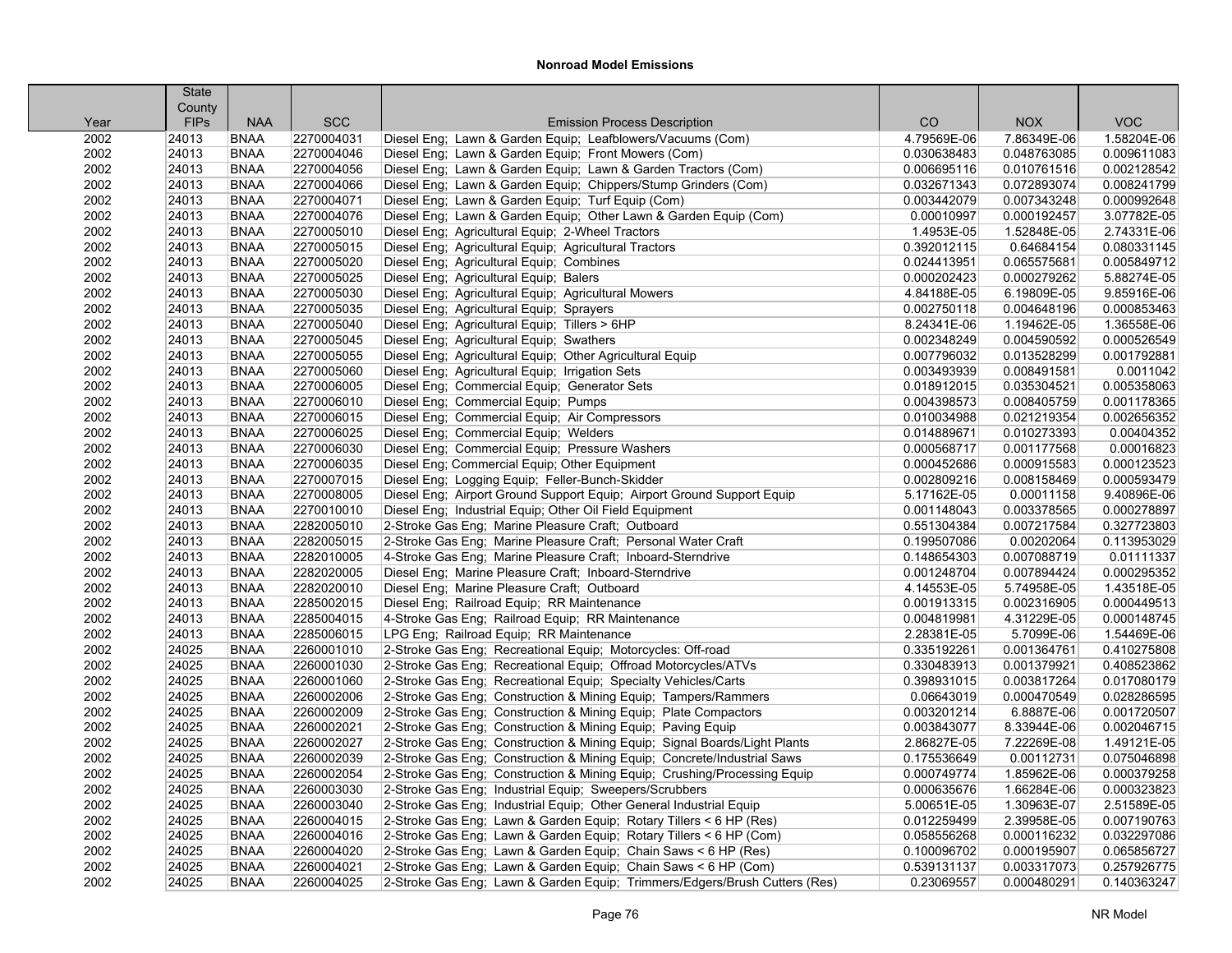|      | <b>State</b>          |             |            |                                                                            |             |             |             |
|------|-----------------------|-------------|------------|----------------------------------------------------------------------------|-------------|-------------|-------------|
| Year | County<br><b>FIPs</b> | <b>NAA</b>  | <b>SCC</b> | <b>Emission Process Description</b>                                        | CO          | <b>NOX</b>  | <b>VOC</b>  |
| 2002 | 24025                 | <b>BNAA</b> | 2260004026 | 2-Stroke Gas Eng; Lawn & Garden Equip; Trimmers/Edgers/Brush Cutters (Com) | 0.581996723 | 0.001583897 | 0.314473892 |
| 2002 | 24025                 | <b>BNAA</b> | 2260004030 | 2-Stroke Gas Eng; Lawn & Garden Equip; Leafblowers/Vacuums (Res)           | 0.143973103 | 0.000285831 | 0.089335791 |
| 2002 | 24025                 | <b>BNAA</b> | 2260004031 | 2-Stroke Gas Eng; Lawn & Garden Equip; Leafblowers/Vacuums (Com)           | 0.586916174 | 0.002521957 | 0.286331789 |
| 2002 | 24025                 | <b>BNAA</b> | 2260004035 | 2-Stroke Gas Eng; Lawn & Garden Equip; Snowblowers (Res)                   |             |             | 0.010159751 |
| 2002 | 24025                 | <b>BNAA</b> | 2260004036 | 2-Stroke Gas Eng; Lawn & Garden Equip; Snowblowers (Com)                   |             |             | 0.001613025 |
| 2002 | 24025                 | <b>BNAA</b> | 2260004071 | 2-Stroke Gas Eng; Lawn & Garden Equip; Turf Equip (Com)                    | 0.000236841 | 4.86075E-07 | 0.000125254 |
| 2002 | 24025                 | <b>BNAA</b> | 2260005035 | 2-Stroke Gas Eng; Agricultural Equip; Sprayers                             | 0.001226784 | 2.67372E-06 | 0.000674728 |
| 2002 | 24025                 | <b>BNAA</b> | 2260006005 | 2-Stroke Gas Eng; Commercial Equip; Generator Sets                         | 0.009398469 | 2.01162E-05 | 0.005125951 |
| 2002 | 24025                 | <b>BNAA</b> | 2260006010 | 2-Stroke Gas Eng; Commercial Equip; Pumps                                  | 0.066159055 | 0.000159863 | 0.034818444 |
| 2002 | 24025                 | <b>BNAA</b> | 2260006015 | 2-Stroke Gas Eng; Commercial Equip; Air Compressors                        | 2.40646E-05 | 6.20949E-08 | 1.20501E-05 |
| 2002 | 24025                 | <b>BNAA</b> | 2260006035 | 2-Stroke Gas Eng; Commercial Equip; Other Equipment                        | 0.000379748 | 9.69073E-07 | 0.00019046  |
| 2002 | 24025                 | <b>BNAA</b> | 2260007005 | 2-Stroke Gas Eng; Logging Equip; Chain Saws > 6 HP                         | 0.012723951 | 8.61691E-05 | 0.005624226 |
| 2002 | 24025                 | <b>BNAA</b> | 2265001010 | 4-Stroke Gas Eng; Recreational Equip; Motorcycles: Off-road                | 0.15207238  | 0.001614773 | 0.016112022 |
| 2002 | 24025                 | <b>BNAA</b> | 2265001030 | 4-Stroke Gas Eng; Recreational Equip; Offroad Motorcycles/ATVs             | 1.370860543 | 0.014577582 | 0.164743761 |
| 2002 | 24025                 | <b>BNAA</b> | 2265001050 | 4-Stroke Gas Eng; Recreational Equip; Golf Carts                           | 2.087552935 | 0.012860223 | 0.041707667 |
| 2002 | 24025                 | <b>BNAA</b> | 2265001060 | 4-Stroke Gas Eng; Recreational Equip; Specialty Vehicles/Carts             | 0.358307005 | 0.002804035 | 0.018093671 |
| 2002 | 24025                 | <b>BNAA</b> | 2265002003 | 4-Stroke Gas Eng; Construction & Mining Equip; Pavers                      | 0.060595077 | 0.000719187 | 0.001512214 |
| 2002 | 24025                 | <b>BNAA</b> | 2265002006 | 4-Stroke Gas Eng; Construction & Mining Equip; Tampers/Rammers             | 0.000475799 | 3.97366E-06 | 1.35805E-05 |
| 2002 | 24025                 | <b>BNAA</b> | 2265002009 | 4-Stroke Gas Eng; Construction & Mining Equip; Plate Compactors            | 0.111992226 | 0.000856256 | 0.005835427 |
| 2002 | 24025                 | <b>BNAA</b> | 2265002015 | 4-Stroke Gas Eng; Construction & Mining Equip; Rollers                     | 0.113809941 | 0.001241748 | 0.002431044 |
| 2002 | 24025                 | <b>BNAA</b> | 2265002021 | 4-Stroke Gas Eng; Construction & Mining Equip; Paving Equip                | 0.219277051 | 0.001798177 | 0.008630998 |
| 2002 | 24025                 | <b>BNAA</b> | 2265002024 | 4-Stroke Gas Eng; Construction & Mining Equip; Surfacing Equip             | 0.099388826 | 0.000747801 | 0.002990455 |
| 2002 | 24025                 | <b>BNAA</b> | 2265002027 | 4-Stroke Gas Eng; Construction & Mining Equip; Signal Boards/Light Plants  | 0.005096891 | 3.53856E-05 | 0.000206047 |
| 2002 | 24025                 | <b>BNAA</b> | 2265002030 | 4-Stroke Gas Eng; Construction & Mining Equip; Trenchers                   | 0.18592277  | 0.00217589  | 0.005898085 |
| 2002 | 24025                 | <b>BNAA</b> | 2265002033 | 4-Stroke Gas Eng; Construction & Mining Equip; Bore/Drill Rigs             | 0.05478527  | 0.000684373 | 0.003586964 |
| 2002 | 24025                 | <b>BNAA</b> | 2265002039 | 4-Stroke Gas Eng; Construction & Mining Equip; Concrete/Industrial Saws    | 0.458982455 | 0.003698225 | 0.008630158 |
| 2002 | 24025                 | <b>BNAA</b> | 2265002042 | 4-Stroke Gas Eng; Construction & Mining Equip; Cement & Mortar Mixers      | 0.191996011 | 0.001396916 | 0.009606632 |
| 2002 | 24025                 | <b>BNAA</b> | 2265002045 | 4-Stroke Gas Eng; Construction & Mining Equip; Cranes                      | 0.007682242 | 0.000358114 | 0.000305282 |
| 2002 | 24025                 | <b>BNAA</b> | 2265002054 | 4-Stroke Gas Eng; Construction & Mining Equip; Crushing/Processing Equip   | 0.026961726 | 0.000240511 | 0.000785875 |
| 2002 | 24025                 | <b>BNAA</b> | 2265002057 | 4-Stroke Gas Eng; Construction & Mining Equip; Rough Terrain Forklifts     | 0.010066803 | 0.000618089 | 0.000447694 |
| 2002 | 24025                 | <b>BNAA</b> | 2265002060 | 4-Stroke Gas Eng; Construction & Mining Equip; Rubber Tire Loaders         | 0.024134176 | 0.001532969 | 0.001075668 |
| 2002 | 24025                 | <b>BNAA</b> | 2265002066 | 4-Stroke Gas Eng; Construction & Mining Equip; Tractors/Loaders/Backhoes   | 0.144545402 | 0.001159339 | 0.002971339 |
| 2002 | 24025                 | <b>BNAA</b> | 2265002072 | 4-Stroke Gas Eng; Construction & Mining Equip; Skid Steer Loaders          | 0.063950716 | 0.001627537 | 0.00213284  |
| 2002 | 24025                 | <b>BNAA</b> | 2265002078 | 4-Stroke Gas Eng; Construction & Mining Equip; Dumpers/Tenders             | 0.029901271 | 0.000228942 | 0.001414698 |
| 2002 | 24025                 | <b>BNAA</b> | 2265002081 | 4-Stroke Gas Eng; Construction & Mining Equip; Other Construction Equip    | 0.00848884  | 0.000536165 | 0.000392194 |
| 2002 | 24025                 | <b>BNAA</b> | 2265003010 | 4-Stroke Gas Eng; Industrial Equip; Aerial Lifts                           | 0.062772725 | 0.002108148 | 0.002369088 |
| 2002 | 24025                 | <b>BNAA</b> | 2265003020 | 4-Stroke Gas Eng; Industrial Equip; Forklifts                              | 0.14180523  | 0.008891397 | 0.00621201  |
| 2002 | 24025                 | <b>BNAA</b> | 2265003030 | 4-Stroke Gas Eng; Industrial Equip; Sweepers/Scrubbers                     | 0.060929889 | 0.001581089 | 0.001968894 |
| 2002 | 24025                 | <b>BNAA</b> | 2265003040 | 4-Stroke Gas Eng; Industrial Equip; Other General Industrial Equip         | 0.155686191 | 0.001404092 | 0.006838637 |
| 2002 | 24025                 | <b>BNAA</b> | 2265003050 | 4-Stroke Gas Eng; Industrial Equip; Other Material H&ling Equip            | 0.004798601 | 0.000139639 | 0.000169302 |
| 2002 | 24025                 | <b>BNAA</b> | 2265003060 | 4-Stroke Gas Eng; Industrial Equip; AC\Refrigeration                       | 0.006603722 | 5.17262E-05 | 0.000174448 |
| 2002 | 24025                 | <b>BNAA</b> | 2265003070 | 4-Stroke Gas Eng; Industrial Equip; Terminal Tractors                      | 0.014911998 | 0.000929884 | 0.000649353 |
| 2002 | 24025                 | <b>BNAA</b> | 2265004010 | 4-Stroke Gas Eng: Lawn & Garden Equip: Lawn Mowers (Res)                   | 2.459582026 | 0.017823448 | 0.28452205  |
| 2002 | 24025                 | <b>BNAA</b> | 2265004011 | 4-Stroke Gas Eng; Lawn & Garden Equip; Lawn Mowers (Com)                   | 2.12355378  | 0.015105586 | 0.163303754 |
| 2002 | 24025                 | <b>BNAA</b> | 2265004015 | 4-Stroke Gas Eng; Lawn & Garden Equip; Rotary Tillers < 6 HP (Res)         | 0.207179402 | 0.001512537 | 0.024547708 |
| 2002 | 24025                 | <b>BNAA</b> | 2265004016 | 4-Stroke Gas Eng; Lawn & Garden Equip; Rotary Tillers < 6 HP (Com)         | 1.034562565 | 0.007614349 | 0.082404929 |
| 2002 | 24025                 | <b>BNAA</b> | 2265004025 | 4-Stroke Gas Eng; Lawn & Garden Equip; Trimmers/Edgers/Brush Cutters (Res) | 0.013812653 | 0.000102417 | 0.001663215 |
| 2002 | 24025                 | <b>BNAA</b> | 2265004026 | 4-Stroke Gas Eng; Lawn & Garden Equip; Trimmers/Edgers/Brush Cutters (Com) | 0.052746393 | 0.000391709 | 0.003109175 |
| 2002 | 24025                 | <b>BNAA</b> | 2265004030 | 4-Stroke Gas Eng; Lawn & Garden Equip; Leafblowers/Vacuums (Res)           | 0.026402663 | 0.000196537 | 0.002937188 |
|      |                       |             |            |                                                                            |             |             |             |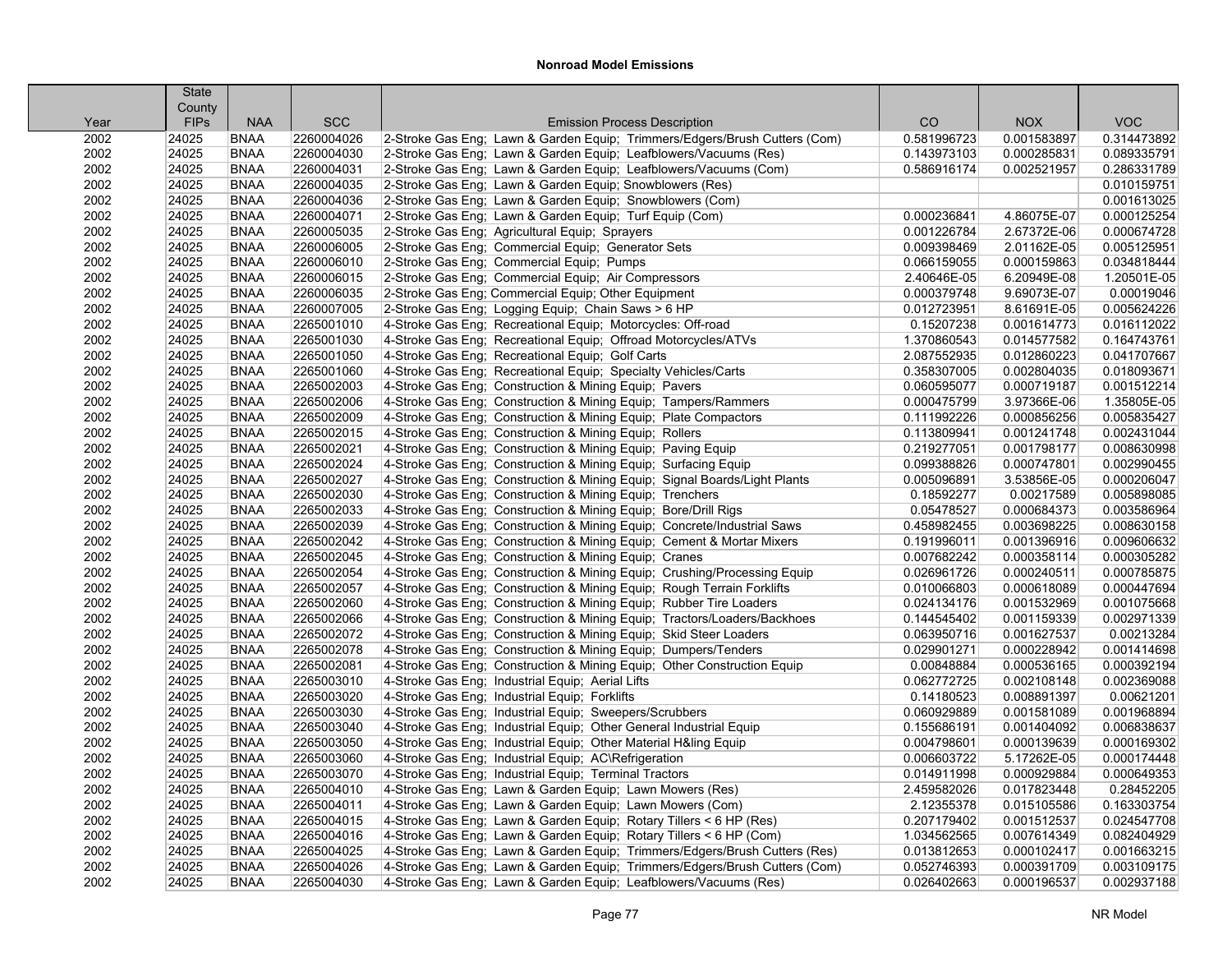| County<br><b>FIPs</b><br><b>NAA</b><br><b>SCC</b><br>CO<br><b>NOX</b><br><b>VOC</b><br><b>Emission Process Description</b><br>Year<br>2002<br>2265004031<br>4-Stroke Gas Eng; Lawn & Garden Equip; Leafblowers/Vacuums (Com)<br>2.110736834<br>0.061328733<br>24025<br><b>BNAA</b><br>0.025854919<br>4-Stroke Gas Eng; Lawn & Garden Equip; Snowblowers (Res)<br>0.020263914<br>2002<br>24025<br><b>BNAA</b><br>2265004035<br>2002<br><b>BNAA</b><br>2265004036<br>4-Stroke Gas Eng; Lawn & Garden Equip; Snowblowers (Com)<br>0.003589345<br>24025<br>2002<br><b>BNAA</b><br>2265004040<br>4-Stroke Gas Eng; Lawn & Garden Equip; Rear Eng Riding Mowers (Res)<br>0.028646501<br>24025<br>0.57843539<br>0.004649157<br>2002<br>24025<br><b>BNAA</b><br>2265004041<br>4-Stroke Gas Eng; Lawn & Garden Equip; Rear Eng Riding Mowers (Com)<br>0.273314214<br>0.002095563<br>0.006196807<br>2002<br>24025<br><b>BNAA</b><br>2265004046<br>4-Stroke Gas Eng; Lawn & Garden Equip; Front Mowers (Com)<br>0.295117957<br>0.002210862<br>0.010809806<br>2002<br>2265004051<br>4-Stroke Gas Eng; Lawn & Garden Equip; Shredders < 6 HP (Com)<br>0.010157445<br>24025<br><b>BNAA</b><br>0.118549455<br>0.000866075<br>2002<br>2265004055<br>4-Stroke Gas Eng; Lawn & Garden Equip; Lawn & Garden Tractors (Res)<br>7.690925453<br>0.334151027<br>24025<br><b>BNAA</b><br>0.063875277<br>2265004056<br>0.082970966<br>2002<br>24025<br><b>BNAA</b><br>4-Stroke Gas Eng; Lawn & Garden Equip; Lawn & Garden Tractors (Com)<br>3.675655221<br>0.02926725<br>2002<br>24025<br>2265004066<br>4-Stroke Gas Eng; Lawn & Garden Equip; Chippers/Stump Grinders (Com)<br>0.009349068<br>0.01195015<br><b>BNAA</b><br>0.488099863<br>2002<br>24025<br>2265004071<br>4-Stroke Gas Eng; Lawn & Garden Equip; Turf Equip (Com)<br>0.102500469<br>0.28964382<br><b>BNAA</b><br>11.3695807<br>2002<br>24025<br><b>BNAA</b><br>2265004075<br>4-Stroke Gas Eng; Lawn & Garden Equip; Other Lawn & Garden Equip (Res)<br>0.251043945<br>0.001751526<br>0.015727999<br>2002<br>24025<br><b>BNAA</b><br>2265004076<br>4-Stroke Gas Eng; Lawn & Garden Equip; Other Lawn & Garden Equip (Com)<br>0.002274273<br>0.020280506<br>0.321434535<br>2265005010<br>9.82564E-05<br>2002<br>24025<br><b>BNAA</b><br>4-Stroke Gas Eng; Agricultural Equip; 2-Wheel Tractors<br>0.004481078<br>3.39188E-05<br>2002<br>2265005015<br>0.000310431<br>24025<br><b>BNAA</b><br>4-Stroke Gas Eng; Agricultural Equip; Agricultural Tractors<br>0.00903423<br>0.000373959<br>1.97429E-06<br>2002<br>24025<br><b>BNAA</b><br>2265005020<br>4-Stroke Gas Eng; Agricultural Equip; Combines<br>3.81092E-05<br>2.48329E-06<br>2002<br>24025<br>2265005025<br>4-Stroke Gas Eng; Agricultural Equip; Balers<br>0.000268045<br>0.00023975<br><b>BNAA</b><br>0.004113903<br>2002<br>24025<br>2265005030<br>4-Stroke Gas Eng; Agricultural Equip; Agricultural Mowers<br>2.77601E-05<br>0.000104536<br><b>BNAA</b><br>0.003490822<br>2002<br>24025<br>2265005035<br>4-Stroke Gas Eng; Agricultural Equip; Sprayers<br>0.029799512<br>0.000435736<br>0.001496436<br><b>BNAA</b><br>2002<br>24025<br><b>BNAA</b><br>2265005040<br>4-Stroke Gas Eng; Agricultural Equip; Tillers > 6 HP<br>0.000418381<br>0.00311531<br>0.074124669<br>2002<br>2265005045<br>4-Stroke Gas Eng; Agricultural Equip; Swathers<br>0.000425358<br>0.000347144<br>24025<br><b>BNAA</b><br>0.00652833<br>2002<br>2265005055<br>4-Stroke Gas Eng; Agricultural Equip; Other Agricultural Equip<br>0.000562476<br>24025<br><b>BNAA</b><br>0.013531295<br>0.000508404<br>0.000568185<br>2002<br>24025<br>2265005060<br>4-Stroke Gas Eng; Agricultural Equip; Irrigation Sets<br>0.012712485<br>0.000740479<br><b>BNAA</b><br>2002<br>24025<br><b>BNAA</b><br>2265006005<br>4-Stroke Gas Eng; Commercial Equip; Generator Sets<br>0.11620241<br>2.783813946<br>0.021815749<br>2002<br>24025<br>2265006010<br>4-Stroke Gas Eng: Commercial Equip: Pumps<br>0.030621283<br><b>BNAA</b><br>0.643244867<br>0.006601122<br>2002<br>24025<br>2265006015<br>4-Stroke Gas Eng; Commercial Equip; Air Compressors<br>0.319552359<br>0.004548301<br>0.012056445<br><b>BNAA</b><br>24025<br><b>BNAA</b><br>2265006025<br>0.008216705<br>0.020478851 |
|------------------------------------------------------------------------------------------------------------------------------------------------------------------------------------------------------------------------------------------------------------------------------------------------------------------------------------------------------------------------------------------------------------------------------------------------------------------------------------------------------------------------------------------------------------------------------------------------------------------------------------------------------------------------------------------------------------------------------------------------------------------------------------------------------------------------------------------------------------------------------------------------------------------------------------------------------------------------------------------------------------------------------------------------------------------------------------------------------------------------------------------------------------------------------------------------------------------------------------------------------------------------------------------------------------------------------------------------------------------------------------------------------------------------------------------------------------------------------------------------------------------------------------------------------------------------------------------------------------------------------------------------------------------------------------------------------------------------------------------------------------------------------------------------------------------------------------------------------------------------------------------------------------------------------------------------------------------------------------------------------------------------------------------------------------------------------------------------------------------------------------------------------------------------------------------------------------------------------------------------------------------------------------------------------------------------------------------------------------------------------------------------------------------------------------------------------------------------------------------------------------------------------------------------------------------------------------------------------------------------------------------------------------------------------------------------------------------------------------------------------------------------------------------------------------------------------------------------------------------------------------------------------------------------------------------------------------------------------------------------------------------------------------------------------------------------------------------------------------------------------------------------------------------------------------------------------------------------------------------------------------------------------------------------------------------------------------------------------------------------------------------------------------------------------------------------------------------------------------------------------------------------------------------------------------------------------------------------------------------------------------------------------------------------------------------------------------------------------------------------------------------------------------------------------------------------------------------------------------------------------------------------------------------------------------------------------------------------------------------------------------------------------------------------------------------------------------------------------------------------------------------------------------------------------------------------------------------------------------------------------|
|                                                                                                                                                                                                                                                                                                                                                                                                                                                                                                                                                                                                                                                                                                                                                                                                                                                                                                                                                                                                                                                                                                                                                                                                                                                                                                                                                                                                                                                                                                                                                                                                                                                                                                                                                                                                                                                                                                                                                                                                                                                                                                                                                                                                                                                                                                                                                                                                                                                                                                                                                                                                                                                                                                                                                                                                                                                                                                                                                                                                                                                                                                                                                                                                                                                                                                                                                                                                                                                                                                                                                                                                                                                                                                                                                                                                                                                                                                                                                                                                                                                                                                                                                                                                                                                      |
|                                                                                                                                                                                                                                                                                                                                                                                                                                                                                                                                                                                                                                                                                                                                                                                                                                                                                                                                                                                                                                                                                                                                                                                                                                                                                                                                                                                                                                                                                                                                                                                                                                                                                                                                                                                                                                                                                                                                                                                                                                                                                                                                                                                                                                                                                                                                                                                                                                                                                                                                                                                                                                                                                                                                                                                                                                                                                                                                                                                                                                                                                                                                                                                                                                                                                                                                                                                                                                                                                                                                                                                                                                                                                                                                                                                                                                                                                                                                                                                                                                                                                                                                                                                                                                                      |
|                                                                                                                                                                                                                                                                                                                                                                                                                                                                                                                                                                                                                                                                                                                                                                                                                                                                                                                                                                                                                                                                                                                                                                                                                                                                                                                                                                                                                                                                                                                                                                                                                                                                                                                                                                                                                                                                                                                                                                                                                                                                                                                                                                                                                                                                                                                                                                                                                                                                                                                                                                                                                                                                                                                                                                                                                                                                                                                                                                                                                                                                                                                                                                                                                                                                                                                                                                                                                                                                                                                                                                                                                                                                                                                                                                                                                                                                                                                                                                                                                                                                                                                                                                                                                                                      |
|                                                                                                                                                                                                                                                                                                                                                                                                                                                                                                                                                                                                                                                                                                                                                                                                                                                                                                                                                                                                                                                                                                                                                                                                                                                                                                                                                                                                                                                                                                                                                                                                                                                                                                                                                                                                                                                                                                                                                                                                                                                                                                                                                                                                                                                                                                                                                                                                                                                                                                                                                                                                                                                                                                                                                                                                                                                                                                                                                                                                                                                                                                                                                                                                                                                                                                                                                                                                                                                                                                                                                                                                                                                                                                                                                                                                                                                                                                                                                                                                                                                                                                                                                                                                                                                      |
|                                                                                                                                                                                                                                                                                                                                                                                                                                                                                                                                                                                                                                                                                                                                                                                                                                                                                                                                                                                                                                                                                                                                                                                                                                                                                                                                                                                                                                                                                                                                                                                                                                                                                                                                                                                                                                                                                                                                                                                                                                                                                                                                                                                                                                                                                                                                                                                                                                                                                                                                                                                                                                                                                                                                                                                                                                                                                                                                                                                                                                                                                                                                                                                                                                                                                                                                                                                                                                                                                                                                                                                                                                                                                                                                                                                                                                                                                                                                                                                                                                                                                                                                                                                                                                                      |
|                                                                                                                                                                                                                                                                                                                                                                                                                                                                                                                                                                                                                                                                                                                                                                                                                                                                                                                                                                                                                                                                                                                                                                                                                                                                                                                                                                                                                                                                                                                                                                                                                                                                                                                                                                                                                                                                                                                                                                                                                                                                                                                                                                                                                                                                                                                                                                                                                                                                                                                                                                                                                                                                                                                                                                                                                                                                                                                                                                                                                                                                                                                                                                                                                                                                                                                                                                                                                                                                                                                                                                                                                                                                                                                                                                                                                                                                                                                                                                                                                                                                                                                                                                                                                                                      |
|                                                                                                                                                                                                                                                                                                                                                                                                                                                                                                                                                                                                                                                                                                                                                                                                                                                                                                                                                                                                                                                                                                                                                                                                                                                                                                                                                                                                                                                                                                                                                                                                                                                                                                                                                                                                                                                                                                                                                                                                                                                                                                                                                                                                                                                                                                                                                                                                                                                                                                                                                                                                                                                                                                                                                                                                                                                                                                                                                                                                                                                                                                                                                                                                                                                                                                                                                                                                                                                                                                                                                                                                                                                                                                                                                                                                                                                                                                                                                                                                                                                                                                                                                                                                                                                      |
|                                                                                                                                                                                                                                                                                                                                                                                                                                                                                                                                                                                                                                                                                                                                                                                                                                                                                                                                                                                                                                                                                                                                                                                                                                                                                                                                                                                                                                                                                                                                                                                                                                                                                                                                                                                                                                                                                                                                                                                                                                                                                                                                                                                                                                                                                                                                                                                                                                                                                                                                                                                                                                                                                                                                                                                                                                                                                                                                                                                                                                                                                                                                                                                                                                                                                                                                                                                                                                                                                                                                                                                                                                                                                                                                                                                                                                                                                                                                                                                                                                                                                                                                                                                                                                                      |
|                                                                                                                                                                                                                                                                                                                                                                                                                                                                                                                                                                                                                                                                                                                                                                                                                                                                                                                                                                                                                                                                                                                                                                                                                                                                                                                                                                                                                                                                                                                                                                                                                                                                                                                                                                                                                                                                                                                                                                                                                                                                                                                                                                                                                                                                                                                                                                                                                                                                                                                                                                                                                                                                                                                                                                                                                                                                                                                                                                                                                                                                                                                                                                                                                                                                                                                                                                                                                                                                                                                                                                                                                                                                                                                                                                                                                                                                                                                                                                                                                                                                                                                                                                                                                                                      |
|                                                                                                                                                                                                                                                                                                                                                                                                                                                                                                                                                                                                                                                                                                                                                                                                                                                                                                                                                                                                                                                                                                                                                                                                                                                                                                                                                                                                                                                                                                                                                                                                                                                                                                                                                                                                                                                                                                                                                                                                                                                                                                                                                                                                                                                                                                                                                                                                                                                                                                                                                                                                                                                                                                                                                                                                                                                                                                                                                                                                                                                                                                                                                                                                                                                                                                                                                                                                                                                                                                                                                                                                                                                                                                                                                                                                                                                                                                                                                                                                                                                                                                                                                                                                                                                      |
|                                                                                                                                                                                                                                                                                                                                                                                                                                                                                                                                                                                                                                                                                                                                                                                                                                                                                                                                                                                                                                                                                                                                                                                                                                                                                                                                                                                                                                                                                                                                                                                                                                                                                                                                                                                                                                                                                                                                                                                                                                                                                                                                                                                                                                                                                                                                                                                                                                                                                                                                                                                                                                                                                                                                                                                                                                                                                                                                                                                                                                                                                                                                                                                                                                                                                                                                                                                                                                                                                                                                                                                                                                                                                                                                                                                                                                                                                                                                                                                                                                                                                                                                                                                                                                                      |
|                                                                                                                                                                                                                                                                                                                                                                                                                                                                                                                                                                                                                                                                                                                                                                                                                                                                                                                                                                                                                                                                                                                                                                                                                                                                                                                                                                                                                                                                                                                                                                                                                                                                                                                                                                                                                                                                                                                                                                                                                                                                                                                                                                                                                                                                                                                                                                                                                                                                                                                                                                                                                                                                                                                                                                                                                                                                                                                                                                                                                                                                                                                                                                                                                                                                                                                                                                                                                                                                                                                                                                                                                                                                                                                                                                                                                                                                                                                                                                                                                                                                                                                                                                                                                                                      |
|                                                                                                                                                                                                                                                                                                                                                                                                                                                                                                                                                                                                                                                                                                                                                                                                                                                                                                                                                                                                                                                                                                                                                                                                                                                                                                                                                                                                                                                                                                                                                                                                                                                                                                                                                                                                                                                                                                                                                                                                                                                                                                                                                                                                                                                                                                                                                                                                                                                                                                                                                                                                                                                                                                                                                                                                                                                                                                                                                                                                                                                                                                                                                                                                                                                                                                                                                                                                                                                                                                                                                                                                                                                                                                                                                                                                                                                                                                                                                                                                                                                                                                                                                                                                                                                      |
|                                                                                                                                                                                                                                                                                                                                                                                                                                                                                                                                                                                                                                                                                                                                                                                                                                                                                                                                                                                                                                                                                                                                                                                                                                                                                                                                                                                                                                                                                                                                                                                                                                                                                                                                                                                                                                                                                                                                                                                                                                                                                                                                                                                                                                                                                                                                                                                                                                                                                                                                                                                                                                                                                                                                                                                                                                                                                                                                                                                                                                                                                                                                                                                                                                                                                                                                                                                                                                                                                                                                                                                                                                                                                                                                                                                                                                                                                                                                                                                                                                                                                                                                                                                                                                                      |
|                                                                                                                                                                                                                                                                                                                                                                                                                                                                                                                                                                                                                                                                                                                                                                                                                                                                                                                                                                                                                                                                                                                                                                                                                                                                                                                                                                                                                                                                                                                                                                                                                                                                                                                                                                                                                                                                                                                                                                                                                                                                                                                                                                                                                                                                                                                                                                                                                                                                                                                                                                                                                                                                                                                                                                                                                                                                                                                                                                                                                                                                                                                                                                                                                                                                                                                                                                                                                                                                                                                                                                                                                                                                                                                                                                                                                                                                                                                                                                                                                                                                                                                                                                                                                                                      |
|                                                                                                                                                                                                                                                                                                                                                                                                                                                                                                                                                                                                                                                                                                                                                                                                                                                                                                                                                                                                                                                                                                                                                                                                                                                                                                                                                                                                                                                                                                                                                                                                                                                                                                                                                                                                                                                                                                                                                                                                                                                                                                                                                                                                                                                                                                                                                                                                                                                                                                                                                                                                                                                                                                                                                                                                                                                                                                                                                                                                                                                                                                                                                                                                                                                                                                                                                                                                                                                                                                                                                                                                                                                                                                                                                                                                                                                                                                                                                                                                                                                                                                                                                                                                                                                      |
|                                                                                                                                                                                                                                                                                                                                                                                                                                                                                                                                                                                                                                                                                                                                                                                                                                                                                                                                                                                                                                                                                                                                                                                                                                                                                                                                                                                                                                                                                                                                                                                                                                                                                                                                                                                                                                                                                                                                                                                                                                                                                                                                                                                                                                                                                                                                                                                                                                                                                                                                                                                                                                                                                                                                                                                                                                                                                                                                                                                                                                                                                                                                                                                                                                                                                                                                                                                                                                                                                                                                                                                                                                                                                                                                                                                                                                                                                                                                                                                                                                                                                                                                                                                                                                                      |
|                                                                                                                                                                                                                                                                                                                                                                                                                                                                                                                                                                                                                                                                                                                                                                                                                                                                                                                                                                                                                                                                                                                                                                                                                                                                                                                                                                                                                                                                                                                                                                                                                                                                                                                                                                                                                                                                                                                                                                                                                                                                                                                                                                                                                                                                                                                                                                                                                                                                                                                                                                                                                                                                                                                                                                                                                                                                                                                                                                                                                                                                                                                                                                                                                                                                                                                                                                                                                                                                                                                                                                                                                                                                                                                                                                                                                                                                                                                                                                                                                                                                                                                                                                                                                                                      |
|                                                                                                                                                                                                                                                                                                                                                                                                                                                                                                                                                                                                                                                                                                                                                                                                                                                                                                                                                                                                                                                                                                                                                                                                                                                                                                                                                                                                                                                                                                                                                                                                                                                                                                                                                                                                                                                                                                                                                                                                                                                                                                                                                                                                                                                                                                                                                                                                                                                                                                                                                                                                                                                                                                                                                                                                                                                                                                                                                                                                                                                                                                                                                                                                                                                                                                                                                                                                                                                                                                                                                                                                                                                                                                                                                                                                                                                                                                                                                                                                                                                                                                                                                                                                                                                      |
|                                                                                                                                                                                                                                                                                                                                                                                                                                                                                                                                                                                                                                                                                                                                                                                                                                                                                                                                                                                                                                                                                                                                                                                                                                                                                                                                                                                                                                                                                                                                                                                                                                                                                                                                                                                                                                                                                                                                                                                                                                                                                                                                                                                                                                                                                                                                                                                                                                                                                                                                                                                                                                                                                                                                                                                                                                                                                                                                                                                                                                                                                                                                                                                                                                                                                                                                                                                                                                                                                                                                                                                                                                                                                                                                                                                                                                                                                                                                                                                                                                                                                                                                                                                                                                                      |
|                                                                                                                                                                                                                                                                                                                                                                                                                                                                                                                                                                                                                                                                                                                                                                                                                                                                                                                                                                                                                                                                                                                                                                                                                                                                                                                                                                                                                                                                                                                                                                                                                                                                                                                                                                                                                                                                                                                                                                                                                                                                                                                                                                                                                                                                                                                                                                                                                                                                                                                                                                                                                                                                                                                                                                                                                                                                                                                                                                                                                                                                                                                                                                                                                                                                                                                                                                                                                                                                                                                                                                                                                                                                                                                                                                                                                                                                                                                                                                                                                                                                                                                                                                                                                                                      |
|                                                                                                                                                                                                                                                                                                                                                                                                                                                                                                                                                                                                                                                                                                                                                                                                                                                                                                                                                                                                                                                                                                                                                                                                                                                                                                                                                                                                                                                                                                                                                                                                                                                                                                                                                                                                                                                                                                                                                                                                                                                                                                                                                                                                                                                                                                                                                                                                                                                                                                                                                                                                                                                                                                                                                                                                                                                                                                                                                                                                                                                                                                                                                                                                                                                                                                                                                                                                                                                                                                                                                                                                                                                                                                                                                                                                                                                                                                                                                                                                                                                                                                                                                                                                                                                      |
|                                                                                                                                                                                                                                                                                                                                                                                                                                                                                                                                                                                                                                                                                                                                                                                                                                                                                                                                                                                                                                                                                                                                                                                                                                                                                                                                                                                                                                                                                                                                                                                                                                                                                                                                                                                                                                                                                                                                                                                                                                                                                                                                                                                                                                                                                                                                                                                                                                                                                                                                                                                                                                                                                                                                                                                                                                                                                                                                                                                                                                                                                                                                                                                                                                                                                                                                                                                                                                                                                                                                                                                                                                                                                                                                                                                                                                                                                                                                                                                                                                                                                                                                                                                                                                                      |
|                                                                                                                                                                                                                                                                                                                                                                                                                                                                                                                                                                                                                                                                                                                                                                                                                                                                                                                                                                                                                                                                                                                                                                                                                                                                                                                                                                                                                                                                                                                                                                                                                                                                                                                                                                                                                                                                                                                                                                                                                                                                                                                                                                                                                                                                                                                                                                                                                                                                                                                                                                                                                                                                                                                                                                                                                                                                                                                                                                                                                                                                                                                                                                                                                                                                                                                                                                                                                                                                                                                                                                                                                                                                                                                                                                                                                                                                                                                                                                                                                                                                                                                                                                                                                                                      |
|                                                                                                                                                                                                                                                                                                                                                                                                                                                                                                                                                                                                                                                                                                                                                                                                                                                                                                                                                                                                                                                                                                                                                                                                                                                                                                                                                                                                                                                                                                                                                                                                                                                                                                                                                                                                                                                                                                                                                                                                                                                                                                                                                                                                                                                                                                                                                                                                                                                                                                                                                                                                                                                                                                                                                                                                                                                                                                                                                                                                                                                                                                                                                                                                                                                                                                                                                                                                                                                                                                                                                                                                                                                                                                                                                                                                                                                                                                                                                                                                                                                                                                                                                                                                                                                      |
|                                                                                                                                                                                                                                                                                                                                                                                                                                                                                                                                                                                                                                                                                                                                                                                                                                                                                                                                                                                                                                                                                                                                                                                                                                                                                                                                                                                                                                                                                                                                                                                                                                                                                                                                                                                                                                                                                                                                                                                                                                                                                                                                                                                                                                                                                                                                                                                                                                                                                                                                                                                                                                                                                                                                                                                                                                                                                                                                                                                                                                                                                                                                                                                                                                                                                                                                                                                                                                                                                                                                                                                                                                                                                                                                                                                                                                                                                                                                                                                                                                                                                                                                                                                                                                                      |
|                                                                                                                                                                                                                                                                                                                                                                                                                                                                                                                                                                                                                                                                                                                                                                                                                                                                                                                                                                                                                                                                                                                                                                                                                                                                                                                                                                                                                                                                                                                                                                                                                                                                                                                                                                                                                                                                                                                                                                                                                                                                                                                                                                                                                                                                                                                                                                                                                                                                                                                                                                                                                                                                                                                                                                                                                                                                                                                                                                                                                                                                                                                                                                                                                                                                                                                                                                                                                                                                                                                                                                                                                                                                                                                                                                                                                                                                                                                                                                                                                                                                                                                                                                                                                                                      |
|                                                                                                                                                                                                                                                                                                                                                                                                                                                                                                                                                                                                                                                                                                                                                                                                                                                                                                                                                                                                                                                                                                                                                                                                                                                                                                                                                                                                                                                                                                                                                                                                                                                                                                                                                                                                                                                                                                                                                                                                                                                                                                                                                                                                                                                                                                                                                                                                                                                                                                                                                                                                                                                                                                                                                                                                                                                                                                                                                                                                                                                                                                                                                                                                                                                                                                                                                                                                                                                                                                                                                                                                                                                                                                                                                                                                                                                                                                                                                                                                                                                                                                                                                                                                                                                      |
| 4-Stroke Gas Eng; Commercial Equip; Welders<br>2002<br>0.802813604                                                                                                                                                                                                                                                                                                                                                                                                                                                                                                                                                                                                                                                                                                                                                                                                                                                                                                                                                                                                                                                                                                                                                                                                                                                                                                                                                                                                                                                                                                                                                                                                                                                                                                                                                                                                                                                                                                                                                                                                                                                                                                                                                                                                                                                                                                                                                                                                                                                                                                                                                                                                                                                                                                                                                                                                                                                                                                                                                                                                                                                                                                                                                                                                                                                                                                                                                                                                                                                                                                                                                                                                                                                                                                                                                                                                                                                                                                                                                                                                                                                                                                                                                                                   |
| 2265006030<br>4-Stroke Gas Eng; Commercial Equip; Pressure Washers<br>0.056229363<br>2002<br>24025<br><b>BNAA</b><br>1.219210389<br>0.009623387                                                                                                                                                                                                                                                                                                                                                                                                                                                                                                                                                                                                                                                                                                                                                                                                                                                                                                                                                                                                                                                                                                                                                                                                                                                                                                                                                                                                                                                                                                                                                                                                                                                                                                                                                                                                                                                                                                                                                                                                                                                                                                                                                                                                                                                                                                                                                                                                                                                                                                                                                                                                                                                                                                                                                                                                                                                                                                                                                                                                                                                                                                                                                                                                                                                                                                                                                                                                                                                                                                                                                                                                                                                                                                                                                                                                                                                                                                                                                                                                                                                                                                      |
| 2002<br>2265006035<br>4-Stroke Gas Eng; Commercial Equip; Other Equipment<br>0.001872561<br>24025<br><b>BNAA</b><br>0.061708758<br>0.000480186                                                                                                                                                                                                                                                                                                                                                                                                                                                                                                                                                                                                                                                                                                                                                                                                                                                                                                                                                                                                                                                                                                                                                                                                                                                                                                                                                                                                                                                                                                                                                                                                                                                                                                                                                                                                                                                                                                                                                                                                                                                                                                                                                                                                                                                                                                                                                                                                                                                                                                                                                                                                                                                                                                                                                                                                                                                                                                                                                                                                                                                                                                                                                                                                                                                                                                                                                                                                                                                                                                                                                                                                                                                                                                                                                                                                                                                                                                                                                                                                                                                                                                       |
| 2002<br>24025<br>2265007010<br>2-Stroke Gas Eng; Logging Equip; Shredders > 6 HP<br>0.028842663<br>0.000206958<br>0.00126137<br><b>BNAA</b>                                                                                                                                                                                                                                                                                                                                                                                                                                                                                                                                                                                                                                                                                                                                                                                                                                                                                                                                                                                                                                                                                                                                                                                                                                                                                                                                                                                                                                                                                                                                                                                                                                                                                                                                                                                                                                                                                                                                                                                                                                                                                                                                                                                                                                                                                                                                                                                                                                                                                                                                                                                                                                                                                                                                                                                                                                                                                                                                                                                                                                                                                                                                                                                                                                                                                                                                                                                                                                                                                                                                                                                                                                                                                                                                                                                                                                                                                                                                                                                                                                                                                                          |
| 2002<br>24025<br>2265007015<br>2-Stroke Gas Eng; Logging Equip; Feller-Bunch-Skidder<br>2.33724E-06<br>1.67475E-05<br><b>BNAA</b><br>0.000345657                                                                                                                                                                                                                                                                                                                                                                                                                                                                                                                                                                                                                                                                                                                                                                                                                                                                                                                                                                                                                                                                                                                                                                                                                                                                                                                                                                                                                                                                                                                                                                                                                                                                                                                                                                                                                                                                                                                                                                                                                                                                                                                                                                                                                                                                                                                                                                                                                                                                                                                                                                                                                                                                                                                                                                                                                                                                                                                                                                                                                                                                                                                                                                                                                                                                                                                                                                                                                                                                                                                                                                                                                                                                                                                                                                                                                                                                                                                                                                                                                                                                                                     |
| 2002<br>0.000332461<br>24025<br><b>BNAA</b><br>2265010010<br>4-Stroke Gas Eng; Industrial Equip; Other Oil Field Equipment<br>0.020344469<br>0.000124393                                                                                                                                                                                                                                                                                                                                                                                                                                                                                                                                                                                                                                                                                                                                                                                                                                                                                                                                                                                                                                                                                                                                                                                                                                                                                                                                                                                                                                                                                                                                                                                                                                                                                                                                                                                                                                                                                                                                                                                                                                                                                                                                                                                                                                                                                                                                                                                                                                                                                                                                                                                                                                                                                                                                                                                                                                                                                                                                                                                                                                                                                                                                                                                                                                                                                                                                                                                                                                                                                                                                                                                                                                                                                                                                                                                                                                                                                                                                                                                                                                                                                             |
| 0.000258657<br>2002<br>24025<br><b>BNAA</b><br>2267001060<br>LPG Eng; Recreational Equip; Specialty Vehicles/Carts<br>0.003819562<br>0.000954701                                                                                                                                                                                                                                                                                                                                                                                                                                                                                                                                                                                                                                                                                                                                                                                                                                                                                                                                                                                                                                                                                                                                                                                                                                                                                                                                                                                                                                                                                                                                                                                                                                                                                                                                                                                                                                                                                                                                                                                                                                                                                                                                                                                                                                                                                                                                                                                                                                                                                                                                                                                                                                                                                                                                                                                                                                                                                                                                                                                                                                                                                                                                                                                                                                                                                                                                                                                                                                                                                                                                                                                                                                                                                                                                                                                                                                                                                                                                                                                                                                                                                                     |
| 2002<br>24025<br><b>BNAA</b><br>2267002003<br>LPG Eng; Construction & Mining Equip; Pavers<br>0.001594604<br>0.00039535<br>0.000107767                                                                                                                                                                                                                                                                                                                                                                                                                                                                                                                                                                                                                                                                                                                                                                                                                                                                                                                                                                                                                                                                                                                                                                                                                                                                                                                                                                                                                                                                                                                                                                                                                                                                                                                                                                                                                                                                                                                                                                                                                                                                                                                                                                                                                                                                                                                                                                                                                                                                                                                                                                                                                                                                                                                                                                                                                                                                                                                                                                                                                                                                                                                                                                                                                                                                                                                                                                                                                                                                                                                                                                                                                                                                                                                                                                                                                                                                                                                                                                                                                                                                                                               |
| 2002<br>2267002015<br>LPG Eng; Construction & Mining Equip; Rollers<br>0.002756292<br>0.000185847<br>24025<br><b>BNAA</b><br>0.000677048                                                                                                                                                                                                                                                                                                                                                                                                                                                                                                                                                                                                                                                                                                                                                                                                                                                                                                                                                                                                                                                                                                                                                                                                                                                                                                                                                                                                                                                                                                                                                                                                                                                                                                                                                                                                                                                                                                                                                                                                                                                                                                                                                                                                                                                                                                                                                                                                                                                                                                                                                                                                                                                                                                                                                                                                                                                                                                                                                                                                                                                                                                                                                                                                                                                                                                                                                                                                                                                                                                                                                                                                                                                                                                                                                                                                                                                                                                                                                                                                                                                                                                             |
| 2002<br>2267002021<br>2.82902E-05<br>24025<br><b>BNAA</b><br>LPG Eng; Construction & Mining Equip; Paving Equip<br>0.000417503<br>0.000104609                                                                                                                                                                                                                                                                                                                                                                                                                                                                                                                                                                                                                                                                                                                                                                                                                                                                                                                                                                                                                                                                                                                                                                                                                                                                                                                                                                                                                                                                                                                                                                                                                                                                                                                                                                                                                                                                                                                                                                                                                                                                                                                                                                                                                                                                                                                                                                                                                                                                                                                                                                                                                                                                                                                                                                                                                                                                                                                                                                                                                                                                                                                                                                                                                                                                                                                                                                                                                                                                                                                                                                                                                                                                                                                                                                                                                                                                                                                                                                                                                                                                                                        |
| 1.88639E-05<br>2002<br>24025<br>2267002024<br>LPG Eng; Construction & Mining Equip; Surfacing Equip<br>0.000279333<br>6.90475E-05<br><b>BNAA</b>                                                                                                                                                                                                                                                                                                                                                                                                                                                                                                                                                                                                                                                                                                                                                                                                                                                                                                                                                                                                                                                                                                                                                                                                                                                                                                                                                                                                                                                                                                                                                                                                                                                                                                                                                                                                                                                                                                                                                                                                                                                                                                                                                                                                                                                                                                                                                                                                                                                                                                                                                                                                                                                                                                                                                                                                                                                                                                                                                                                                                                                                                                                                                                                                                                                                                                                                                                                                                                                                                                                                                                                                                                                                                                                                                                                                                                                                                                                                                                                                                                                                                                     |
| 2002<br>2267002030<br>LPG Eng; Construction & Mining Equip; Trenchers<br>0.001215327<br>0.000331212<br>24025<br><b>BNAA</b><br>0.004900548                                                                                                                                                                                                                                                                                                                                                                                                                                                                                                                                                                                                                                                                                                                                                                                                                                                                                                                                                                                                                                                                                                                                                                                                                                                                                                                                                                                                                                                                                                                                                                                                                                                                                                                                                                                                                                                                                                                                                                                                                                                                                                                                                                                                                                                                                                                                                                                                                                                                                                                                                                                                                                                                                                                                                                                                                                                                                                                                                                                                                                                                                                                                                                                                                                                                                                                                                                                                                                                                                                                                                                                                                                                                                                                                                                                                                                                                                                                                                                                                                                                                                                           |
| 2002<br>0.000107703<br>24025<br><b>BNAA</b><br>2267002033<br>LPG Eng; Construction & Mining Equip; Bore/Drill Rigs<br>0.001586019<br>0.000400832                                                                                                                                                                                                                                                                                                                                                                                                                                                                                                                                                                                                                                                                                                                                                                                                                                                                                                                                                                                                                                                                                                                                                                                                                                                                                                                                                                                                                                                                                                                                                                                                                                                                                                                                                                                                                                                                                                                                                                                                                                                                                                                                                                                                                                                                                                                                                                                                                                                                                                                                                                                                                                                                                                                                                                                                                                                                                                                                                                                                                                                                                                                                                                                                                                                                                                                                                                                                                                                                                                                                                                                                                                                                                                                                                                                                                                                                                                                                                                                                                                                                                                     |
| 2267002039<br>0.000320335<br>2002<br>24025<br><b>BNAA</b><br>LPG Eng; Construction & Mining Equip; Concrete/Industrial Saws<br>0.004765493<br>0.001156047                                                                                                                                                                                                                                                                                                                                                                                                                                                                                                                                                                                                                                                                                                                                                                                                                                                                                                                                                                                                                                                                                                                                                                                                                                                                                                                                                                                                                                                                                                                                                                                                                                                                                                                                                                                                                                                                                                                                                                                                                                                                                                                                                                                                                                                                                                                                                                                                                                                                                                                                                                                                                                                                                                                                                                                                                                                                                                                                                                                                                                                                                                                                                                                                                                                                                                                                                                                                                                                                                                                                                                                                                                                                                                                                                                                                                                                                                                                                                                                                                                                                                            |
| 2002<br>24025<br><b>BNAA</b><br>2267002045<br>LPG Eng; Construction & Mining Equip; Cranes<br>0.000427901<br>0.000115775<br>0.001708855                                                                                                                                                                                                                                                                                                                                                                                                                                                                                                                                                                                                                                                                                                                                                                                                                                                                                                                                                                                                                                                                                                                                                                                                                                                                                                                                                                                                                                                                                                                                                                                                                                                                                                                                                                                                                                                                                                                                                                                                                                                                                                                                                                                                                                                                                                                                                                                                                                                                                                                                                                                                                                                                                                                                                                                                                                                                                                                                                                                                                                                                                                                                                                                                                                                                                                                                                                                                                                                                                                                                                                                                                                                                                                                                                                                                                                                                                                                                                                                                                                                                                                              |
| 2002<br>2267002054<br>LPG Eng; Construction & Mining Equip; Crushing/Processing Equip<br>1.87446E-05<br>24025<br><b>BNAA</b><br>0.000276718<br>6.92474E-05                                                                                                                                                                                                                                                                                                                                                                                                                                                                                                                                                                                                                                                                                                                                                                                                                                                                                                                                                                                                                                                                                                                                                                                                                                                                                                                                                                                                                                                                                                                                                                                                                                                                                                                                                                                                                                                                                                                                                                                                                                                                                                                                                                                                                                                                                                                                                                                                                                                                                                                                                                                                                                                                                                                                                                                                                                                                                                                                                                                                                                                                                                                                                                                                                                                                                                                                                                                                                                                                                                                                                                                                                                                                                                                                                                                                                                                                                                                                                                                                                                                                                           |
| 2002<br>2267002057<br>LPG Eng; Construction & Mining Equip; Rough Terrain Forklifts<br>0.000210284<br>24025<br><b>BNAA</b><br>0.00310868<br>0.00077358                                                                                                                                                                                                                                                                                                                                                                                                                                                                                                                                                                                                                                                                                                                                                                                                                                                                                                                                                                                                                                                                                                                                                                                                                                                                                                                                                                                                                                                                                                                                                                                                                                                                                                                                                                                                                                                                                                                                                                                                                                                                                                                                                                                                                                                                                                                                                                                                                                                                                                                                                                                                                                                                                                                                                                                                                                                                                                                                                                                                                                                                                                                                                                                                                                                                                                                                                                                                                                                                                                                                                                                                                                                                                                                                                                                                                                                                                                                                                                                                                                                                                               |
| 2002<br>24025<br>2267002060<br>LPG Eng; Construction & Mining Equip; Rubber Tire Loaders<br>0.007812112<br>0.001929998<br>0.000527494<br><b>BNAA</b>                                                                                                                                                                                                                                                                                                                                                                                                                                                                                                                                                                                                                                                                                                                                                                                                                                                                                                                                                                                                                                                                                                                                                                                                                                                                                                                                                                                                                                                                                                                                                                                                                                                                                                                                                                                                                                                                                                                                                                                                                                                                                                                                                                                                                                                                                                                                                                                                                                                                                                                                                                                                                                                                                                                                                                                                                                                                                                                                                                                                                                                                                                                                                                                                                                                                                                                                                                                                                                                                                                                                                                                                                                                                                                                                                                                                                                                                                                                                                                                                                                                                                                 |
| 2002<br>24025<br>2267002066<br>LPG Eng; Construction & Mining Equip; Tractors/Loaders/Backhoes<br>0.000202793<br>5.5626E-05<br><b>BNAA</b><br>0.000824791                                                                                                                                                                                                                                                                                                                                                                                                                                                                                                                                                                                                                                                                                                                                                                                                                                                                                                                                                                                                                                                                                                                                                                                                                                                                                                                                                                                                                                                                                                                                                                                                                                                                                                                                                                                                                                                                                                                                                                                                                                                                                                                                                                                                                                                                                                                                                                                                                                                                                                                                                                                                                                                                                                                                                                                                                                                                                                                                                                                                                                                                                                                                                                                                                                                                                                                                                                                                                                                                                                                                                                                                                                                                                                                                                                                                                                                                                                                                                                                                                                                                                            |
| LPG Eng; Construction & Mining Equip; Skid Steer Loaders<br>2002<br>24025<br><b>BNAA</b><br>2267002072<br>0.006354414<br>0.001587321<br>0.00043025                                                                                                                                                                                                                                                                                                                                                                                                                                                                                                                                                                                                                                                                                                                                                                                                                                                                                                                                                                                                                                                                                                                                                                                                                                                                                                                                                                                                                                                                                                                                                                                                                                                                                                                                                                                                                                                                                                                                                                                                                                                                                                                                                                                                                                                                                                                                                                                                                                                                                                                                                                                                                                                                                                                                                                                                                                                                                                                                                                                                                                                                                                                                                                                                                                                                                                                                                                                                                                                                                                                                                                                                                                                                                                                                                                                                                                                                                                                                                                                                                                                                                                   |
| 0.000173601<br>2002<br>24025<br><b>BNAA</b><br>2267002081<br>LPG Eng; Construction & Mining Equip; Other Construction Equip<br>0.002560959<br>0.000642693                                                                                                                                                                                                                                                                                                                                                                                                                                                                                                                                                                                                                                                                                                                                                                                                                                                                                                                                                                                                                                                                                                                                                                                                                                                                                                                                                                                                                                                                                                                                                                                                                                                                                                                                                                                                                                                                                                                                                                                                                                                                                                                                                                                                                                                                                                                                                                                                                                                                                                                                                                                                                                                                                                                                                                                                                                                                                                                                                                                                                                                                                                                                                                                                                                                                                                                                                                                                                                                                                                                                                                                                                                                                                                                                                                                                                                                                                                                                                                                                                                                                                            |
| 0.000791033<br>2002<br>24025<br><b>BNAA</b><br>2267003010<br>LPG Eng; Industrial Equip; Aerial Lifts<br>0.011658446<br>0.002936643                                                                                                                                                                                                                                                                                                                                                                                                                                                                                                                                                                                                                                                                                                                                                                                                                                                                                                                                                                                                                                                                                                                                                                                                                                                                                                                                                                                                                                                                                                                                                                                                                                                                                                                                                                                                                                                                                                                                                                                                                                                                                                                                                                                                                                                                                                                                                                                                                                                                                                                                                                                                                                                                                                                                                                                                                                                                                                                                                                                                                                                                                                                                                                                                                                                                                                                                                                                                                                                                                                                                                                                                                                                                                                                                                                                                                                                                                                                                                                                                                                                                                                                   |
| 24025<br><b>BNAA</b><br>2267003020<br>LPG Eng; Industrial Equip; Forklifts<br>1.116382291<br>0.276681557<br>0.075440477<br>2002                                                                                                                                                                                                                                                                                                                                                                                                                                                                                                                                                                                                                                                                                                                                                                                                                                                                                                                                                                                                                                                                                                                                                                                                                                                                                                                                                                                                                                                                                                                                                                                                                                                                                                                                                                                                                                                                                                                                                                                                                                                                                                                                                                                                                                                                                                                                                                                                                                                                                                                                                                                                                                                                                                                                                                                                                                                                                                                                                                                                                                                                                                                                                                                                                                                                                                                                                                                                                                                                                                                                                                                                                                                                                                                                                                                                                                                                                                                                                                                                                                                                                                                      |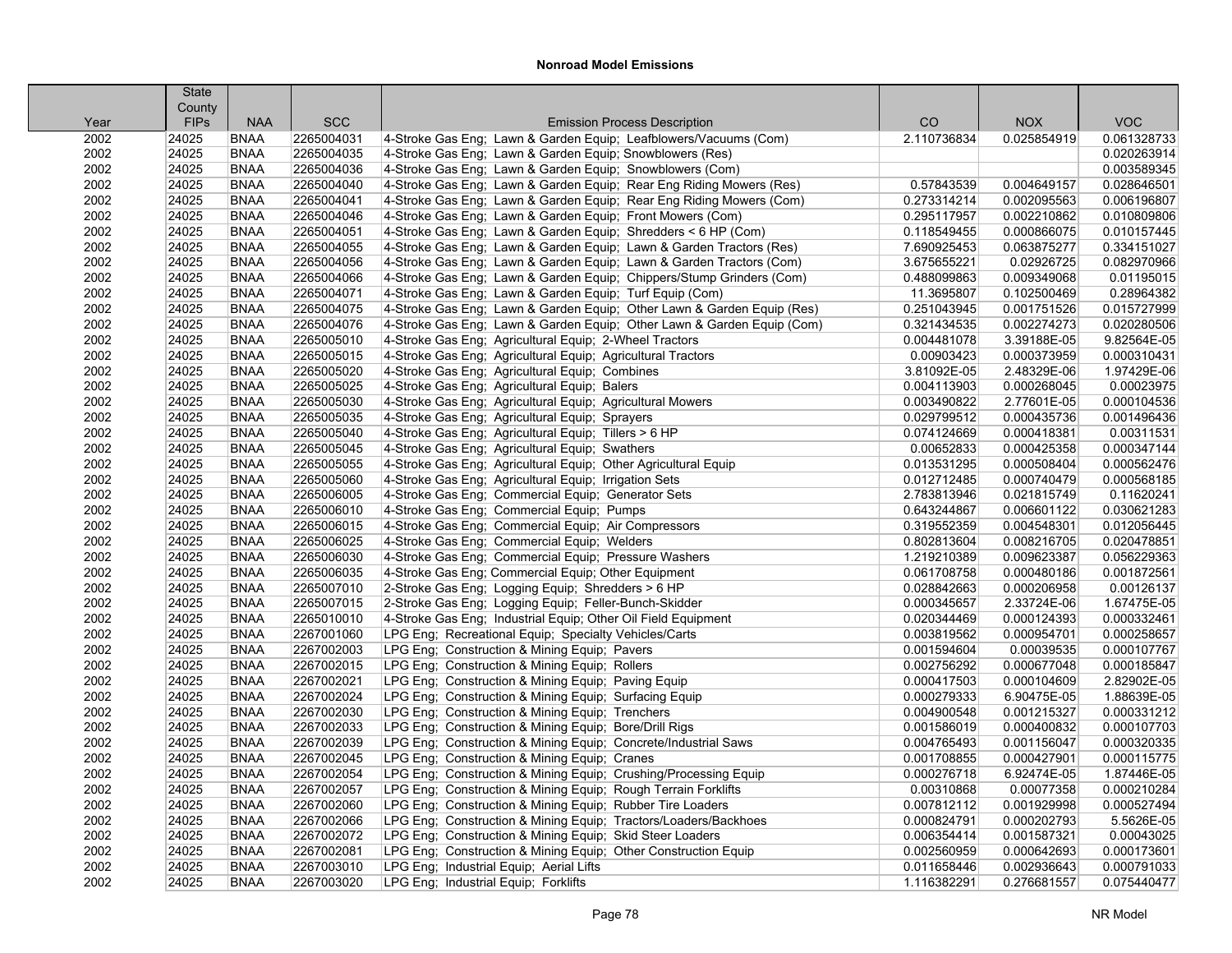|      | State       |             |            |                                                                     |             |             |             |
|------|-------------|-------------|------------|---------------------------------------------------------------------|-------------|-------------|-------------|
|      | County      |             |            |                                                                     |             |             |             |
| Year | <b>FIPs</b> | <b>NAA</b>  | <b>SCC</b> | <b>Emission Process Description</b>                                 | CO.         | <b>NOX</b>  | <b>VOC</b>  |
| 2002 | 24025       | <b>BNAA</b> | 2267003030 | LPG Eng; Industrial Equip; Sweepers/Scrubbers                       | 0.008604875 | 0.002106354 | 0.000579701 |
| 2002 | 24025       | <b>BNAA</b> | 2267003040 | LPG Eng; Industrial Equip; Other General Industrial Equip           | 0.002635902 | 0.000650854 | 0.000177959 |
| 2002 | 24025       | <b>BNAA</b> | 2267003050 | LPG Eng; Industrial Equip; Other Material H&ling Equip              | 0.000629931 | 0.000158455 | 4.27265E-05 |
| 2002 | 24025       | <b>BNAA</b> | 2267003070 | LPG Eng; Industrial Equip; Terminal Tractors                        | 0.005275923 | 0.001287425 | 0.000355159 |
| 2002 | 24025       | <b>BNAA</b> | 2267004066 | LPG Eng; Lawn & Garden Equip; Chippers/Stump Grinders (Com)         | 0.031601151 | 0.007799625 | 0.002133282 |
| 2002 | 24025       | <b>BNAA</b> | 2267005055 | LPG Eng; Agri Equip; Other Equip                                    | 2.61771E-05 | 6.51816E-06 | 1.77101E-06 |
| 2002 | 24025       | <b>BNAA</b> | 2267005060 | LPG Eng; Agricultural Equip; Irrigation Sets                        | 4.09974E-05 | 1.00592E-05 | 2.76355E-06 |
| 2002 | 24025       | <b>BNAA</b> | 2267006005 | LPG Eng; Commercial Equip; Generator Sets                           | 0.029289477 | 0.010990459 | 0.002231745 |
| 2002 | 24025       | <b>BNAA</b> | 2267006010 | LPG Eng; Commercial Equip; Pumps                                    | 0.006933226 | 0.002557879 | 0.000526005 |
| 2002 | 24025       | <b>BNAA</b> | 2267006015 | LPG Eng; Commercial Equip; Air Compressors                          | 0.008463437 | 0.00308708  | 0.000640254 |
| 2002 | 24025       | <b>BNAA</b> | 2267006025 | LPG Eng; Commercial Equip; Welders                                  | 0.015275691 | 0.003849569 | 0.001036586 |
| 2002 | 24025       | <b>BNAA</b> | 2267006030 | LPG Eng; Commercial Equip; Pressure Washers                         | 0.000194704 | 4.97255E-05 | 1.3257E-05  |
| 2002 | 24025       | <b>BNAA</b> | 2267006035 | LPG Eng; Commercial Equip; Other Equipment                          | 0.000133636 | 4.84956E-05 | 1.00965E-05 |
| 2002 | 24025       | <b>BNAA</b> | 2268002081 | CNG Eng; Construction & Mining Equip; Other Construction Equip      | 0.000100667 | 2.52631E-05 | 4.02203E-07 |
| 2002 | 24025       | <b>BNAA</b> | 2268003020 | CNG Eng; Industrial Equip; Forklifts                                | 0.081406464 | 0.020142676 | 0.000324104 |
| 2002 | 24025       | <b>BNAA</b> | 2268003030 | CNG Eng; Industrial Equip; Sweepers/Scrubbers                       | 9.25793E-05 | 2.28906E-05 | 3.6852E-07  |
| 2002 | 24025       | <b>BNAA</b> | 2268003040 | CNG Eng; Industrial Equip; Other General Industrial Equip           | 5.04257E-05 | 1.2471E-05  | 2.00736E-07 |
| 2002 | 24025       | <b>BNAA</b> | 2268003060 | CNG Eng; Industrial Equip; AC\Refrigeration                         | 0.000322684 | 7.94466E-05 | 1.28312E-06 |
| 2002 | 24025       | <b>BNAA</b> | 2268003070 | CNG Eng; Industrial Equip; Terminal Tractors                        | 0.000381083 | 9.29496E-05 | 1.51184E-06 |
| 2002 | 24025       | <b>BNAA</b> | 2268005055 | CNG Eng; Agri Equip; Other Equip                                    | 4.21339E-05 | 9.63731E-06 | 1.64598E-07 |
| 2002 | 24025       | <b>BNAA</b> | 2268005060 | CNG Eng; Agricultural Equip; Irrigation Sets                        | 0.003057749 | 0.000712175 | 1.19963E-05 |
| 2002 | 24025       | <b>BNAA</b> | 2268006005 | CNG Eng; Commercial Equip; Generator Sets                           | 0.009729133 | 0.003603547 | 4.35512E-05 |
| 2002 | 24025       | <b>BNAA</b> | 2268006010 | CNG Eng; Commercial Equip; Pumps                                    | 0.000501807 | 0.000183974 | 2.24047E-06 |
| 2002 | 24025       | <b>BNAA</b> | 2268006015 | CNG Eng; Commercial Equip; Air Compressors                          | 0.000720687 | 0.00026102  | 3.20788E-06 |
| 2002 | 24025       | <b>BNAA</b> | 2268006020 | CNG Eng; Commercial Equip; Gas Compressors                          | 0.041835881 | 0.009350391 | 0.00016256  |
| 2002 | 24025       | <b>BNAA</b> | 2268010010 | CNG Eng; Industrial Equip; Other Oil Field Equipment                | 0.00229738  | 0.000540233 | 9.03379E-06 |
| 2002 | 24025       | <b>BNAA</b> | 2270001060 | Diesel Eng; Recreational Equip; Specialty Vehicles/Carts            | 0.011749187 | 0.009878198 | 0.003156737 |
| 2002 | 24025       | <b>BNAA</b> | 2270002003 | Diesel Eng; Construction & Mining Equip; Pavers                     | 0.016273288 | 0.032059745 | 0.003091579 |
| 2002 | 24025       | <b>BNAA</b> | 2270002006 | Diesel Eng; Construction & Mining Equip; Tampers/Rammers            | 4.10464E-05 | 7.04896E-05 | 1.14606E-05 |
| 2002 | 24025       | <b>BNAA</b> | 2270002009 | Diesel Eng; Construction & Mining Equip; Plate Compactors           | 0.00065678  | 0.001098619 | 0.000191989 |
| 2002 | 24025       | <b>BNAA</b> | 2270002015 | Diesel Eng; Construction & Mining Equip; Rollers                    | 0.046822502 | 0.079546184 | 0.008763934 |
| 2002 | 24025       | <b>BNAA</b> | 2270002018 | Diesel Eng; Construction & Mining Equip; Scrapers                   | 0.042329249 | 0.092133157 | 0.006433719 |
| 2002 | 24025       | <b>BNAA</b> | 2270002021 | Diesel Eng; Construction & Mining Equip; Paving Equip               | 0.003030484 | 0.005057885 | 0.000563899 |
| 2002 | 24025       | <b>BNAA</b> | 2270002024 | Diesel Eng; Construction & Mining Equip; Surfacing Equip            | 0.002287    | 0.00340876  | 0.000389348 |
| 2002 | 24025       | <b>BNAA</b> | 2270002027 | Diesel Eng; Construction & Mining Equip; Signal Boards/Light Plants | 0.005980483 | 0.009603504 | 0.001894434 |
| 2002 | 24025       | <b>BNAA</b> | 2270002030 | Diesel Eng; Construction & Mining Equip; Trenchers                  | 0.028119129 | 0.037019037 | 0.005219812 |
| 2002 | 24025       | <b>BNAA</b> | 2270002033 | Diesel Eng; Construction & Mining Equip; Bore/Drill Rigs            | 0.016878322 | 0.043910848 | 0.004089829 |
| 2002 | 24025       | <b>BNAA</b> | 2270002036 | Diesel Eng; Construction & Mining Equip; Excavators                 | 0.129854078 | 0.317871659 | 0.025366577 |
| 2002 | 24025       | <b>BNAA</b> | 2270002039 | Diesel Eng; Construction & Mining Equip; Concrete/Industrial Saws   | 0.00217646  | 0.002493215 | 0.000420922 |
| 2002 | 24025       | <b>BNAA</b> | 2270002042 | Diesel Eng; Construction & Mining Equip; Cement & Mortar Mixers     | 0.000744239 | 0.00164588  | 0.000196443 |
| 2002 | 24025       | <b>BNAA</b> | 2270002045 | Diesel Eng; Construction & Mining Equip; Cranes                     | 0.023731283 | 0.086645225 | 0.006615301 |
| 2002 | 24025       | <b>BNAA</b> | 2270002048 | Diesel Eng; Construction & Mining Equip; Graders                    | 0.030576512 | 0.080742783 | 0.006314592 |
| 2002 | 24025       | <b>BNAA</b> | 2270002051 | Diesel Eng: Construction & Mining Equip: Off-highway Trucks         | 0.132829436 | 0.300123129 | 0.021889964 |
| 2002 | 24025       | <b>BNAA</b> | 2270002054 | Diesel Eng; Construction & Mining Equip; Crushing/Processing Equip  | 0.005544423 | 0.015177263 | 0.001345475 |
| 2002 | 24025       | <b>BNAA</b> | 2270002057 | Diesel Eng; Construction & Mining Equip; Rough Terrain Forklifts    | 0.069906655 | 0.101624157 | 0.012600867 |
| 2002 | 24025       | <b>BNAA</b> | 2270002060 | Diesel Eng; Construction & Mining Equip; Rubber Tire Loaders        | 0.179815715 | 0.389282129 | 0.031536253 |
| 2002 | 24025       | <b>BNAA</b> | 2270002066 | Diesel Eng; Construction & Mining Equip; Tractors/Loaders/Backhoes  | 0.219641941 | 0.236502892 | 0.054440209 |
| 2002 | 24025       | <b>BNAA</b> | 2270002069 | Diesel Eng; Construction & Mining Equip; Crawler Tractor/Dozers     | 0.153923623 | 0.342150299 | 0.027410903 |
| 2002 | 24025       | <b>BNAA</b> | 2270002072 | Diesel Eng; Construction & Mining Equip; Skid Steer Loaders         | 0.192080508 | 0.151640484 | 0.052560879 |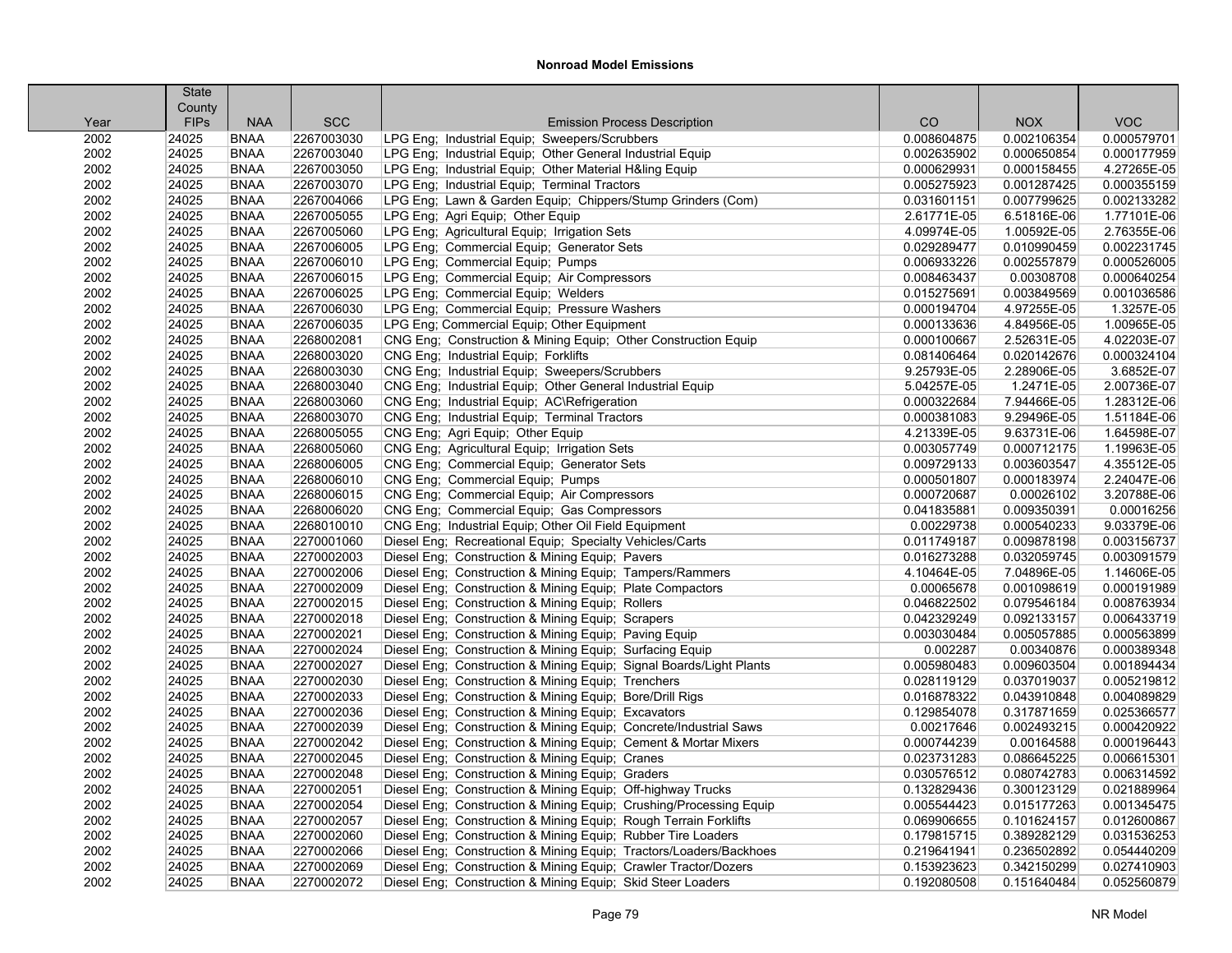|      | <b>State</b> |             |            |                                                                           |             |             |             |
|------|--------------|-------------|------------|---------------------------------------------------------------------------|-------------|-------------|-------------|
|      | County       |             |            |                                                                           |             |             |             |
| Year | <b>FIPs</b>  | <b>NAA</b>  | <b>SCC</b> | <b>Emission Process Description</b>                                       | CO          | <b>NOX</b>  | <b>VOC</b>  |
| 2002 | 24025        | <b>BNAA</b> | 2270002075 | Diesel Eng; Construction & Mining Equip; Off-highway Tractors             | 0.023293869 | 0.041246461 | 0.003703327 |
| 2002 | 24025        | <b>BNAA</b> | 2270002078 | Diesel Eng; Construction & Mining Equip; Dumpers/Tenders                  | 0.000549112 | 0.000487443 | 0.000159742 |
| 2002 | 24025        | <b>BNAA</b> | 2270002081 | Diesel Eng; Construction & Mining Equip; Other Construction Equip         | 0.022337458 | 0.040089938 | 0.003459492 |
| 2002 | 24025        | <b>BNAA</b> | 2270003010 | Diesel Eng; Industrial Equip; Aerial Lifts                                | 0.003095119 | 0.003052718 | 0.000900183 |
| 2002 | 24025        | <b>BNAA</b> | 2270003020 | Diesel Eng; Industrial Equip; Forklifts                                   | 0.018794632 | 0.032213723 | 0.003177306 |
| 2002 | 24025        | <b>BNAA</b> | 2270003030 | Diesel Eng; Industrial Equip; Sweepers/Scrubbers                          | 0.005782508 | 0.01707536  | 0.001642928 |
| 2002 | 24025        | <b>BNAA</b> | 2270003040 | Diesel Eng; Industrial Equip; Other General Industrial Equip              | 0.00627298  | 0.019450737 | 0.001778845 |
| 2002 | 24025        | <b>BNAA</b> | 2270003050 | Diesel Eng; Industrial Equip; Other Material H&ling Equip                 | 0.000573874 | 0.000898222 | 0.000167173 |
| 2002 | 24025        | <b>BNAA</b> | 2270003060 | Diesel Eng; Industrial Equip; AC\Refrigeration                            | 0.045578637 | 0.088142635 | 0.011945154 |
| 2002 | 24025        | <b>BNAA</b> | 2270003070 | Diesel Eng; Industrial Equip; Terminal Tractors                           | 0.007943025 | 0.022024584 | 0.001739843 |
| 2002 | 24025        | <b>BNAA</b> | 2270004031 | Diesel Eng; Lawn & Garden Equip; Leafblowers/Vacuums (Com)                | 3.49642E-06 | 5.73307E-06 | 1.15343E-06 |
| 2002 | 24025        | <b>BNAA</b> | 2270004046 | Diesel Eng; Lawn & Garden Equip; Front Mowers (Com)                       | 0.022337751 | 0.035551943 | 0.0070072   |
| 2002 | 24025        | <b>BNAA</b> | 2270004056 | Diesel Eng; Lawn & Garden Equip; Lawn & Garden Tractors (Com)             | 0.00488124  | 0.007845951 | 0.001551867 |
| 2002 | 24025        | <b>BNAA</b> | 2270004066 | Diesel Eng; Lawn & Garden Equip; Chippers/Stump Grinders (Com)            | 0.023819857 | 0.053144512 | 0.006008889 |
| 2002 | 24025        | <b>BNAA</b> | 2270004071 | Diesel Eng; Lawn & Garden Equip; Turf Equip (Com)                         | 0.002509533 | 0.005353778 | 0.000723715 |
| 2002 | 24025        | <b>BNAA</b> | 2270004076 | Diesel Eng; Lawn & Garden Equip; Other Lawn & Garden Equip (Com)          | 8.01767E-05 | 0.000140316 | 2.24396E-05 |
| 2002 | 24025        | <b>BNAA</b> | 2270005010 | Diesel Eng; Agricultural Equip; 2-Wheel Tractors                          | 6.81148E-06 | 6.96265E-06 | 1.24965E-06 |
| 2002 | 24025        | <b>BNAA</b> | 2270005015 | Diesel Eng; Agricultural Equip; Agricultural Tractors                     | 0.178571952 | 0.294653536 | 0.036592975 |
| 2002 | 24025        | <b>BNAA</b> | 2270005020 | Diesel Eng; Agricultural Equip; Combines                                  | 0.011121204 | 0.029871467 | 0.0026647   |
| 2002 | 24025        | <b>BNAA</b> | 2270005025 | Diesel Eng; Agricultural Equip; Balers                                    | 9.22093E-05 | 0.000127211 | 2.67974E-05 |
| 2002 | 24025        | <b>BNAA</b> | 2270005030 | Diesel Eng; Agricultural Equip; Agricultural Mowers                       | 2.20561E-05 | 2.82339E-05 | 4.49111E-06 |
| 2002 | 24025        | <b>BNAA</b> | 2270005035 | Diesel Eng; Agricultural Equip; Sprayers                                  | 0.001252752 | 0.002117377 | 0.000388775 |
| 2002 | 24025        | <b>BNAA</b> | 2270005040 | Diesel Eng; Agricultural Equip; Tillers > 6HP                             | 3.75509E-06 | 5.44183E-06 | 6.22057E-07 |
| 2002 | 24025        | <b>BNAA</b> | 2270005045 | Diesel Eng; Agricultural Equip; Swathers                                  | 0.00106969  | 0.002091137 | 0.000239857 |
| 2002 | 24025        | <b>BNAA</b> | 2270005055 | Diesel Eng; Agricultural Equip; Other Agricultural Equip                  | 0.0035513   | 0.0061625   | 0.000816705 |
| 2002 | 24025        | <b>BNAA</b> | 2270005060 | Diesel Eng; Agricultural Equip; Irrigation Sets                           | 0.001591582 | 0.003868141 | 0.000502992 |
| 2002 | 24025        | <b>BNAA</b> | 2270006005 | Diesel Eng; Commercial Equip; Generator Sets                              | 0.025633756 | 0.047852516 | 0.007262436 |
| 2002 | 24025        | <b>BNAA</b> | 2270006010 | Diesel Eng; Commercial Equip; Pumps                                       | 0.005961922 | 0.011393349 | 0.001597182 |
| 2002 | 24025        | <b>BNAA</b> | 2270006015 | Diesel Eng; Commercial Equip; Air Compressors                             | 0.013601641 | 0.028761174 | 0.003600477 |
| 2002 | 24025        | <b>BNAA</b> | 2270006025 | Diesel Eng; Commercial Equip; Welders                                     | 0.020181784 | 0.01392478  | 0.005480674 |
| 2002 | 24025        | <b>BNAA</b> | 2270006030 | Diesel Eng; Commercial Equip; Pressure Washers                            | 0.000770852 | 0.001596101 | 0.000228022 |
| 2002 | 24025        | <b>BNAA</b> | 2270006035 | Diesel Eng; Commercial Equip; Other Equipment                             | 0.00061358  | 0.001241001 | 0.000167425 |
| 2002 | 24025        | <b>BNAA</b> | 2270007015 | Diesel Eng; Logging Equip; Feller-Bunch-Skidder                           | 0.004243504 | 0.012323899 | 0.000896489 |
| 2002 | 24025        | <b>BNAA</b> | 2270010010 | Diesel Eng; Industrial Equip; Other Oil Field Equipment                   | 0.000521838 | 0.001535711 | 0.000126771 |
| 2002 | 24025        | <b>BNAA</b> | 2282005010 | 2-Stroke Gas Eng; Marine Pleasure Craft; Outboard                         | 5.099565455 | 0.066762651 | 3.031445161 |
| 2002 | 24025        | <b>BNAA</b> | 2282005015 | 2-Stroke Gas Eng; Marine Pleasure Craft; Personal Water Craft             | 1.845440588 | 0.018690922 | 1.054065494 |
| 2002 | 24025        | <b>BNAA</b> | 2282010005 | 4-Stroke Gas Eng; Marine Pleasure Craft; Inboard-Sterndrive               | 3.103158701 | 0.147977012 | 0.231991603 |
| 2002 | 24025        | <b>BNAA</b> | 2282020005 | Diesel Eng; Marine Pleasure Craft; Inboard-Sterndrive                     | 0.026066702 | 0.164796097 | 0.006165467 |
| 2002 | 24025        | <b>BNAA</b> | 2282020010 | Diesel Eng; Marine Pleasure Craft; Outboard                               | 0.000383462 | 0.000531836 | 0.000132754 |
| 2002 | 24025        | <b>BNAA</b> | 2285002015 | Diesel Eng; Railroad Equip; RR Maintenance                                | 0.00349271  | 0.004229455 | 0.000820575 |
| 2002 | 24025        | <b>BNAA</b> | 2285004015 | 4-Stroke Gas Eng; Railroad Equip; RR Maintenance                          | 0.00879876  | 7.87199E-05 | 0.000271531 |
| 2002 | 24025        | <b>BNAA</b> | 2285006015 | LPG Eng; Railroad Equip; RR Maintenance                                   | 4.16904E-05 | 1.04233E-05 | 2.8198E-06  |
| 2002 | 24027        | <b>BNAA</b> | 2260001010 | 2-Stroke Gas Eng; Recreational Equip; Motorcycles: Off-road               | 0.067038453 | 0.000272952 | 0.082055154 |
| 2002 | 24027        | <b>BNAA</b> | 2260001030 | 2-Stroke Gas Eng; Recreational Equip; Offroad Motorcycles/ATVs            | 0.066096783 | 0.000275984 | 0.081704776 |
| 2002 | 24027        | <b>BNAA</b> | 2260001060 | 2-Stroke Gas Eng; Recreational Equip; Specialty Vehicles/Carts            | 0.0797862   | 0.000763453 | 0.003416036 |
| 2002 | 24027        | <b>BNAA</b> | 2260002006 | 2-Stroke Gas Eng; Construction & Mining Equip; Tampers/Rammers            | 0.047682576 | 0.000337753 | 0.020303686 |
| 2002 | 24027        | <b>BNAA</b> | 2260002009 | 2-Stroke Gas Eng; Construction & Mining Equip; Plate Compactors           | 0.002297782 | 4.94461E-06 | 0.001234954 |
| 2002 | 24027        | <b>BNAA</b> | 2260002021 | 2-Stroke Gas Eng; Construction & Mining Equip; Paving Equip               | 0.002758502 | 5.98592E-06 | 0.001469101 |
| 2002 | 24027        | <b>BNAA</b> | 2260002027 | 2-Stroke Gas Eng; Construction & Mining Equip; Signal Boards/Light Plants | 2.0588E-05  | 5.18434E-08 | 1.07037E-05 |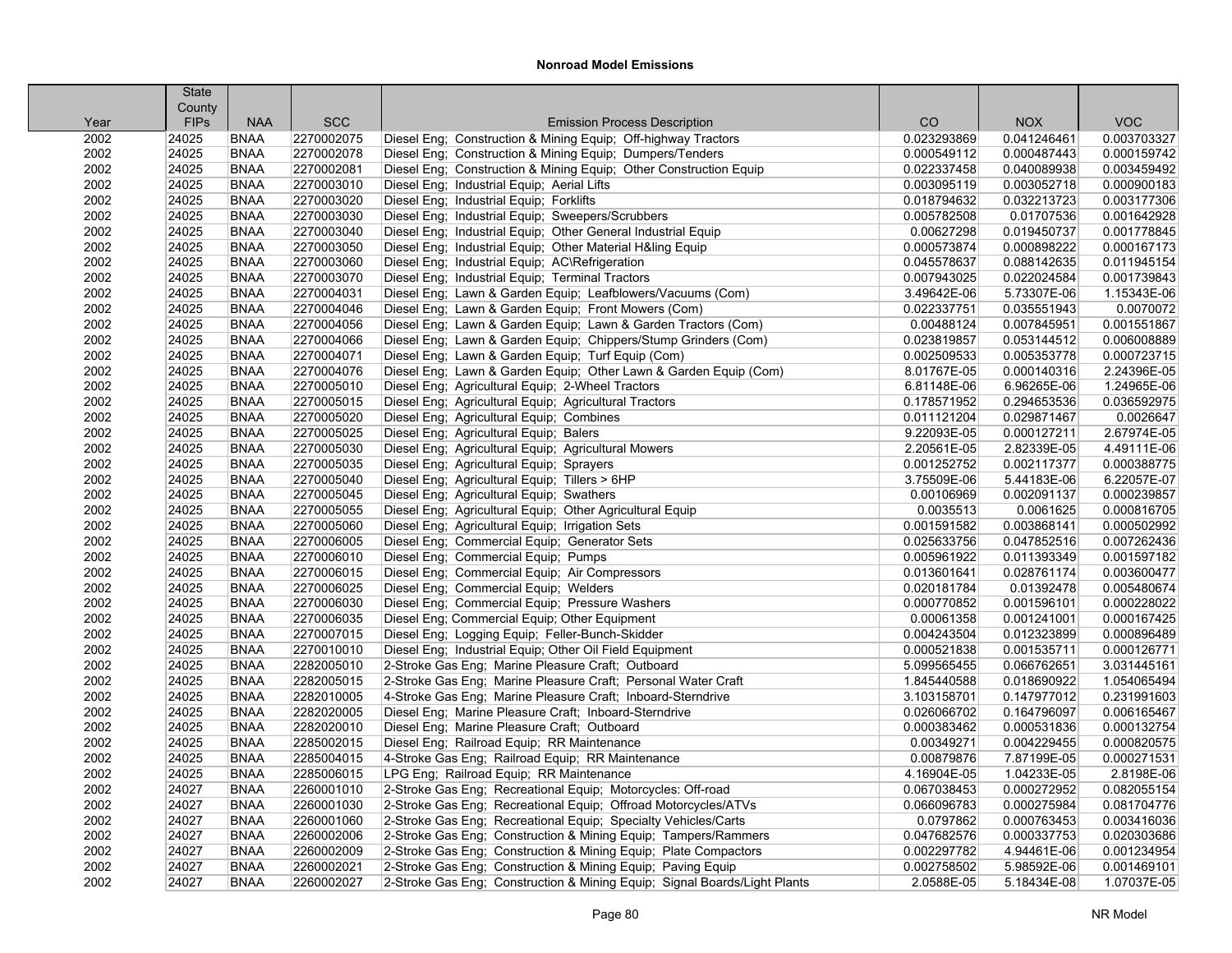|              | <b>State</b>         |                            |                          |                                                                                                                                                     |                            |                            |                            |
|--------------|----------------------|----------------------------|--------------------------|-----------------------------------------------------------------------------------------------------------------------------------------------------|----------------------------|----------------------------|----------------------------|
|              | County               | <b>NAA</b>                 | <b>SCC</b>               |                                                                                                                                                     | CO                         | <b>NOX</b>                 | <b>VOC</b>                 |
| Year<br>2002 | <b>FIPs</b><br>24027 | <b>BNAA</b>                | 2260002039               | <b>Emission Process Description</b>                                                                                                                 | 0.125997517                | 0.000809166                | 0.05386752                 |
| 2002         | 24027                | <b>BNAA</b>                | 2260002054               | 2-Stroke Gas Eng; Construction & Mining Equip; Concrete/Industrial Saws<br>2-Stroke Gas Eng; Construction & Mining Equip; Crushing/Processing Equip | 0.000538177                | 1.33481E-06                | 0.000272226                |
|              |                      | <b>BNAA</b>                | 2260003030               | 2-Stroke Gas Eng; Industrial Equip; Sweepers/Scrubbers                                                                                              |                            |                            |                            |
| 2002         | 24027<br>24027       | <b>BNAA</b>                | 2260003040               |                                                                                                                                                     | 0.000863345<br>6.79961E-05 | 2.25839E-06<br>1.77868E-07 | 0.000439802                |
| 2002<br>2002 | 24027                | <b>BNAA</b>                | 2260004015               | 2-Stroke Gas Eng; Industrial Equip; Other General Industrial Equip                                                                                  | 0.013664795                | 2.67464E-05                | 3.41697E-05<br>0.008015034 |
|              |                      | <b>BNAA</b>                | 2260004016               | 2-Stroke Gas Eng; Lawn & Garden Equip; Rotary Tillers < 6 HP (Res)                                                                                  |                            | 0.000342024                | 0.095037351                |
| 2002<br>2002 | 24027<br>24027       | <b>BNAA</b>                | 2260004020               | 2-Stroke Gas Eng; Lawn & Garden Equip; Rotary Tillers < 6 HP (Com)                                                                                  | 0.172307568                |                            | 0.073405824                |
| 2002         | 24027                | <b>BNAA</b>                | 2260004021               | 2-Stroke Gas Eng; Lawn & Garden Equip; Chain Saws < 6 HP (Res)                                                                                      | 0.111570696                | 0.000218364                | 0.758974833                |
|              |                      |                            |                          | 2-Stroke Gas Eng; Lawn & Garden Equip; Chain Saws < 6 HP (Com)                                                                                      | 1.586446348                | 0.009760813                |                            |
| 2002         | 24027                | <b>BNAA</b><br><b>BNAA</b> | 2260004025<br>2260004026 | 2-Stroke Gas Eng; Lawn & Garden Equip; Trimmers/Edgers/Brush Cutters (Res)                                                                          | 0.25713998                 | 0.000535346                | 0.156452954                |
| 2002         | 24027                |                            | 2260004030               | 2-Stroke Gas Eng; Lawn & Garden Equip; Trimmers/Edgers/Brush Cutters (Com)                                                                          | 1.712582511                | 0.004660771                | 0.925370251                |
| 2002<br>2002 | 24027<br>24027       | <b>BNAA</b>                | 2260004031               | 2-Stroke Gas Eng; Lawn & Garden Equip; Leafblowers/Vacuums (Res)                                                                                    | 0.160476598<br>1.727058413 | 0.000318595                | 0.099576273<br>0.842559358 |
|              |                      | <b>BNAA</b>                |                          | 2-Stroke Gas Eng; Lawn & Garden Equip; Leafblowers/Vacuums (Com)                                                                                    |                            | 0.007421105                |                            |
| 2002<br>2002 | 24027<br>24027       | <b>BNAA</b><br><b>BNAA</b> | 2260004035               | 2-Stroke Gas Eng; Lawn & Garden Equip; Snowblowers (Res)                                                                                            |                            |                            | 0.011324354                |
|              |                      |                            | 2260004036               | 2-Stroke Gas Eng; Lawn & Garden Equip; Snowblowers (Com)                                                                                            |                            |                            | 0.004746483                |
| 2002         | 24027                | <b>BNAA</b>                | 2260004071               | 2-Stroke Gas Eng; Lawn & Garden Equip; Turf Equip (Com)                                                                                             | 0.000696929                | 1.43032E-06                | 0.000368573                |
| 2002         | 24027                | <b>BNAA</b>                | 2260005035               | 2-Stroke Gas Eng; Agricultural Equip; Sprayers                                                                                                      | 0.000556515                | 1.2129E-06                 | 0.000306082                |
| 2002         | 24027                | <b>BNAA</b>                | 2260006005               | 2-Stroke Gas Eng; Commercial Equip; Generator Sets                                                                                                  | 0.024979039                | 5.34645E-05                | 0.013623636                |
| 2002         | 24027                | <b>BNAA</b>                | 2260006010               | 2-Stroke Gas Eng; Commercial Equip; Pumps                                                                                                           | 0.175836064                | 0.000424881                | 0.092539684                |
| 2002         | 24027                | <b>BNAA</b>                | 2260006015               | 2-Stroke Gas Eng; Commercial Equip; Air Compressors                                                                                                 | 6.39583E-05                | 1.65034E-07                | 3.20265E-05                |
| 2002         | 24027                | <b>BNAA</b>                | 2260006035               | 2-Stroke Gas Eng; Commercial Equip; Other Equipment                                                                                                 | 0.001009285                | 2.57558E-06                | 0.0005062                  |
| 2002         | 24027                | <b>BNAA</b>                | 2260007005               | 2-Stroke Gas Eng; Logging Equip; Chain Saws > 6 HP                                                                                                  | 0.005739114                | 3.88664E-05                | 0.002536797                |
| 2002         | 24027                | <b>BNAA</b>                | 2265001010               | 4-Stroke Gas Eng; Recreational Equip; Motorcycles: Off-road                                                                                         | 0.030414475                | 0.000322955                | 0.003222404<br>0.032948749 |
| 2002         | 24027                | <b>BNAA</b>                | 2265001030               | 4-Stroke Gas Eng; Recreational Equip; Offroad Motorcycles/ATVs                                                                                      | 0.274172098                | 0.002915516                |                            |
| 2002         | 24027                | <b>BNAA</b>                | 2265001050               | 4-Stroke Gas Eng; Recreational Equip; Golf Carts                                                                                                    | 1.623652391                | 0.010002397                | 0.0324393                  |
| 2002         | 24027                | <b>BNAA</b>                | 2265001060               | 4-Stroke Gas Eng; Recreational Equip; Specialty Vehicles/Carts                                                                                      | 0.071661396                | 0.000560807                | 0.003618734                |
| 2002         | 24027                | <b>BNAA</b>                | 2265002003               | 4-Stroke Gas Eng; Construction & Mining Equip; Pavers                                                                                               | 0.043494221                | 0.000516221                | 0.001085444                |
| 2002         | 24027                | <b>BNAA</b>                | 2265002006<br>2265002009 | 4-Stroke Gas Eng; Construction & Mining Equip; Tampers/Rammers                                                                                      | 0.000341521                | 2.85224E-06                | 9.74787E-06                |
| 2002         | 24027                | <b>BNAA</b>                | 2265002015               | 4-Stroke Gas Eng; Construction & Mining Equip; Plate Compactors                                                                                     | 0.080386309                | 0.000614608                | 0.00418858                 |
| 2002         | 24027                | <b>BNAA</b>                | 2265002021               | 4-Stroke Gas Eng; Construction & Mining Equip; Rollers                                                                                              | 0.081691034                | 0.000891308                | 0.001744966                |
| 2002         | 24027                | <b>BNAA</b>                |                          | 4-Stroke Gas Eng; Construction & Mining Equip; Paving Equip                                                                                         | 0.157393717                | 0.001290704                | 0.006195199                |
| 2002<br>2002 | 24027<br>24027       | <b>BNAA</b><br><b>BNAA</b> | 2265002024<br>2265002027 | 4-Stroke Gas Eng; Construction & Mining Equip; Surfacing Equip                                                                                      | 0.07133978<br>0.00365847   | 0.00053676<br>2.53993E-05  | 0.002146503<br>0.000147898 |
| 2002         | 24027                | <b>BNAA</b>                | 2265002030               | 4-Stroke Gas Eng; Construction & Mining Equip; Signal Boards/Light Plants                                                                           | 0.133452524                | 0.00156182                 | 0.004233556                |
|              | 24027                | <b>BNAA</b>                | 2265002033               | 4-Stroke Gas Eng; Construction & Mining Equip; Trenchers                                                                                            | 0.039324033                | 0.000491232                | 0.002574668                |
| 2002<br>2002 | 24027                | <b>BNAA</b>                | 2265002039               | 4-Stroke Gas Eng; Construction & Mining Equip; Bore/Drill Rigs<br>4-Stroke Gas Eng; Construction & Mining Equip; Concrete/Industrial Saws           | 0.329450592                | 0.00265453                 | 0.006194596                |
| 2002         | 24027                | <b>BNAA</b>                | 2265002042               | 4-Stroke Gas Eng; Construction & Mining Equip; Cement & Mortar Mixers                                                                               | 0.137811799                | 0.001002685                | 0.006895494                |
| 2002         | 24027                | <b>BNAA</b>                | 2265002045               | 4-Stroke Gas Eng; Construction & Mining Equip; Cranes                                                                                               | 0.005514196                | 0.000257049                | 0.000219127                |
| 2002         | 24027                | <b>BNAA</b>                | 2265002054               | 4-Stroke Gas Eng; Construction & Mining Equip; Crushing/Processing Equip                                                                            | 0.019352716                | 0.000172635                | 0.000564089                |
| 2002         | 24027                | <b>BNAA</b>                | 2265002057               |                                                                                                                                                     | 0.007225798                | 0.000443655                | 0.000321348                |
| 2002         | 24027                | <b>BNAA</b>                | 2265002060               | 4-Stroke Gas Eng; Construction & Mining Equip; Rough Terrain Forklifts<br>4-Stroke Gas Eng; Construction & Mining Equip; Rubber Tire Loaders        | 0.017323143                | 0.001100341                | 0.000772098                |
|              |                      | <b>BNAA</b>                | 2265002066               |                                                                                                                                                     |                            |                            | 0.002132781                |
| 2002<br>2002 | 24027<br>24027       | <b>BNAA</b>                | 2265002072               | 4-Stroke Gas Eng; Construction & Mining Equip; Tractors/Loaders/Backhoes                                                                            | 0.103752483                | 0.000832156                | 0.00153092                 |
|              |                      |                            | 2265002078               | 4-Stroke Gas Eng; Construction & Mining Equip; Skid Steer Loaders                                                                                   | 0.045902847                | 0.001168221                |                            |
| 2002<br>2002 | 24027<br>24027       | <b>BNAA</b><br><b>BNAA</b> | 2265002081               | 4-Stroke Gas Eng: Construction & Mining Equip: Dumpers/Tenders<br>4-Stroke Gas Eng; Construction & Mining Equip; Other Construction Equip           | 0.021462677<br>0.00609316  | 0.000164331<br>0.000384851 | 0.001015448<br>0.000281511 |
|              | 24027                | <b>BNAA</b>                | 2265003010               |                                                                                                                                                     |                            | 0.002863187                |                            |
| 2002<br>2002 | 24027                | <b>BNAA</b>                | 2265003020               | 4-Stroke Gas Eng; Industrial Equip; Aerial Lifts<br>4-Stroke Gas Eng; Industrial Equip; Forklifts                                                   | 0.085254965<br>0.192593193 | 0.012075878                | 0.003217585<br>0.00843686  |
| 2002         | 24027                | <b>BNAA</b>                | 2265003030               | 4-Stroke Gas Eng; Industrial Equip; Sweepers/Scrubbers                                                                                              | 0.082752109                | 0.002147361                | 0.002674059                |
| 2002         | 24027                | <b>BNAA</b>                | 2265003040               | 4-Stroke Gas Eng; Industrial Equip; Other General Industrial Equip                                                                                  | 0.211445664                | 0.001906972                | 0.009287916                |
| 2002         | 24027                | <b>BNAA</b>                | 2265003050               |                                                                                                                                                     |                            |                            | 0.000229938                |
|              |                      |                            |                          | 4-Stroke Gas Eng; Industrial Equip; Other Material H&ling Equip                                                                                     | 0.006517235                | 0.000189651                |                            |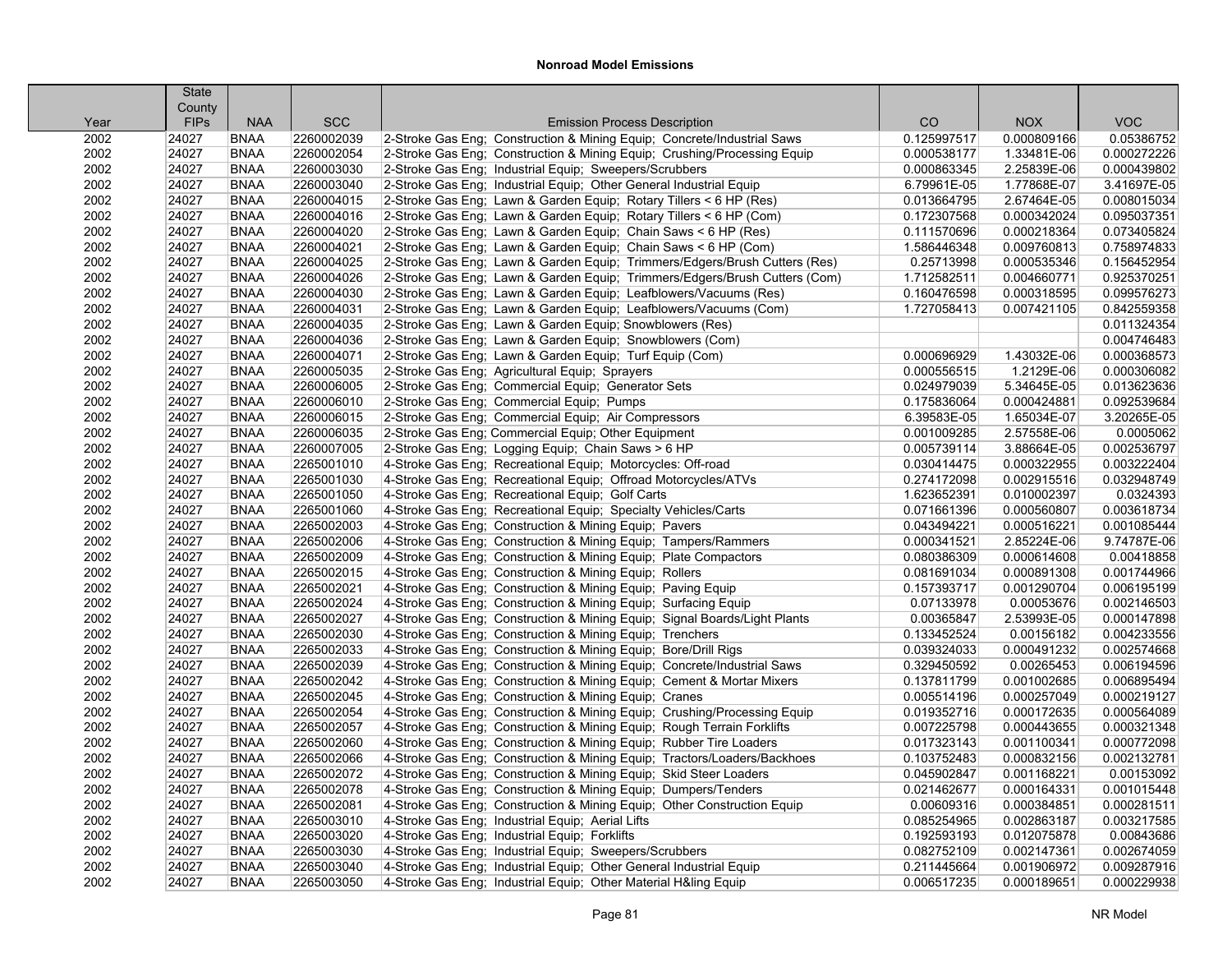|      | <b>State</b> |             |            |                                                                            |             |             |             |
|------|--------------|-------------|------------|----------------------------------------------------------------------------|-------------|-------------|-------------|
|      | County       |             |            |                                                                            |             |             |             |
| Year | <b>FIPs</b>  | <b>NAA</b>  | <b>SCC</b> | <b>Emission Process Description</b>                                        | CO          | <b>NOX</b>  | <b>VOC</b>  |
| 2002 | 24027        | <b>BNAA</b> | 2265003060 | 4-Stroke Gas Eng; Industrial Equip; AC\Refrigeration                       | 0.007548849 | 5.91293E-05 | 0.000199415 |
| 2002 | 24027        | <b>BNAA</b> | 2265003070 | 4-Stroke Gas Eng; Industrial Equip; Terminal Tractors                      | 0.020252775 | 0.001262925 | 0.00088192  |
| 2002 | 24027        | <b>BNAA</b> | 2265004010 | 4-Stroke Gas Eng; Lawn & Garden Equip; Lawn Mowers (Res)                   | 2.741521524 | 0.019866534 | 0.317136542 |
| 2002 | 24027        | <b>BNAA</b> | 2265004011 | 4-Stroke Gas Eng; Lawn & Garden Equip; Lawn Mowers (Com)                   | 6.248765041 | 0.044449665 | 0.480537317 |
| 2002 | 24027        | <b>BNAA</b> | 2265004015 | 4-Stroke Gas Eng; Lawn & Garden Equip; Rotary Tillers < 6 HP (Res)         | 0.230928174 | 0.001685918 | 0.027361589 |
| 2002 | 24027        | <b>BNAA</b> | 2265004016 | 4-Stroke Gas Eng; Lawn & Garden Equip; Rotary Tillers < 6 HP (Com)         | 3.044301957 | 0.02240597  | 0.24248459  |
| 2002 | 24027        | <b>BNAA</b> | 2265004025 | 4-Stroke Gas Eng; Lawn & Garden Equip; Trimmers/Edgers/Brush Cutters (Res) | 0.015395985 | 0.000114157 | 0.001853868 |
| 2002 | 24027        | <b>BNAA</b> | 2265004026 | 4-Stroke Gas Eng; Lawn & Garden Equip; Trimmers/Edgers/Brush Cutters (Com) | 0.155211444 | 0.001152642 | 0.009149054 |
| 2002 | 24027        | <b>BNAA</b> | 2265004030 | 4-Stroke Gas Eng; Lawn & Garden Equip; Leafblowers/Vacuums (Res)           | 0.029429179 | 0.000219066 | 0.003273875 |
| 2002 | 24027        | <b>BNAA</b> | 2265004031 | 4-Stroke Gas Eng; Lawn & Garden Equip; Leafblowers/Vacuums (Com)           | 6.211050515 | 0.076080639 | 0.180465822 |
| 2002 | 24027        | <b>BNAA</b> | 2265004035 | 4-Stroke Gas Eng; Lawn & Garden Equip; Snowblowers (Res)                   |             |             | 0.022586747 |
| 2002 | 24027        | <b>BNAA</b> | 2265004036 | 4-Stroke Gas Eng; Lawn & Garden Equip; Snowblowers (Com)                   |             |             | 0.010561999 |
| 2002 | 24027        | <b>BNAA</b> | 2265004040 | 4-Stroke Gas Eng; Lawn & Garden Equip; Rear Eng Riding Mowers (Res)        | 0.644740928 | 0.005182086 | 0.031930223 |
| 2002 | 24027        | <b>BNAA</b> | 2265004041 | 4-Stroke Gas Eng; Lawn & Garden Equip; Rear Eng Riding Mowers (Com)        | 0.8042539   | 0.006166399 | 0.018234714 |
| 2002 | 24027        | <b>BNAA</b> | 2265004046 | 4-Stroke Gas Eng; Lawn & Garden Equip; Front Mowers (Com)                  | 0.868413559 | 0.006505678 | 0.031808916 |
| 2002 | 24027        | <b>BNAA</b> | 2265004051 | 4-Stroke Gas Eng; Lawn & Garden Equip; Shredders < 6 HP (Com)              | 0.34884341  | 0.002548512 | 0.029889281 |
| 2002 | 24027        | <b>BNAA</b> | 2265004055 | 4-Stroke Gas Eng; Lawn & Garden Equip; Lawn & Garden Tractors (Res)        | 8.572528814 | 0.071197238 | 0.372454444 |
| 2002 | 24027        | <b>BNAA</b> | 2265004056 | 4-Stroke Gas Eng; Lawn & Garden Equip; Lawn & Garden Tractors (Com)        | 10.81597718 | 0.086121763 | 0.244150223 |
| 2002 | 24027        | <b>BNAA</b> | 2265004066 | 4-Stroke Gas Eng; Lawn & Garden Equip; Chippers/Stump Grinders (Com)       | 1.436281803 | 0.02751055  | 0.035164488 |
| 2002 | 24027        | <b>BNAA</b> | 2265004071 | 4-Stroke Gas Eng; Lawn & Garden Equip; Turf Equip (Com)                    | 33.45610986 | 0.301617709 | 0.852305413 |
| 2002 | 24027        | <b>BNAA</b> | 2265004075 | 4-Stroke Gas Eng; Lawn & Garden Equip; Other Lawn & Garden Equip (Res)     | 0.279820871 | 0.001952301 | 0.017530884 |
| 2002 | 24027        | <b>BNAA</b> | 2265004076 | 4-Stroke Gas Eng: Lawn & Garden Equip: Other Lawn & Garden Equip (Com)     | 0.945852727 | 0.006692271 | 0.059677384 |
| 2002 | 24027        | <b>BNAA</b> | 2265005010 | 4-Stroke Gas Eng; Agricultural Equip; 2-Wheel Tractors                     | 0.002032785 | 1.53868E-05 | 4.45728E-05 |
| 2002 | 24027        | <b>BNAA</b> | 2265005015 | 4-Stroke Gas Eng; Agricultural Equip; Agricultural Tractors                | 0.004098266 | 0.000169642 | 0.000140823 |
| 2002 | 24027        | <b>BNAA</b> | 2265005020 | 4-Stroke Gas Eng; Agricultural Equip; Combines                             | 1.72878E-05 | 1.12651E-06 | 8.95614E-07 |
| 2002 | 24027        | <b>BNAA</b> | 2265005025 | 4-Stroke Gas Eng; Agricultural Equip; Balers                               | 0.00186622  | 0.000121595 | 0.00010876  |
| 2002 | 24027        | <b>BNAA</b> | 2265005030 | 4-Stroke Gas Eng; Agricultural Equip; Agricultural Mowers                  | 0.001583568 | 1.2593E-05  | 4.74216E-05 |
| 2002 | 24027        | <b>BNAA</b> | 2265005035 | 4-Stroke Gas Eng; Agricultural Equip; Sprayers                             | 0.013518176 | 0.000197666 | 0.000678839 |
| 2002 | 24027        | <b>BNAA</b> | 2265005040 | 4-Stroke Gas Eng; Agricultural Equip; Tillers > 6 HP                       | 0.033625729 | 0.000189793 | 0.001413222 |
| 2002 | 24027        | <b>BNAA</b> | 2265005045 | 4-Stroke Gas Eng; Agricultural Equip; Swathers                             | 0.002961495 | 0.000192959 | 0.000157477 |
| 2002 | 24027        | <b>BNAA</b> | 2265005055 | 4-Stroke Gas Eng; Agricultural Equip; Other Agricultural Equip             | 0.006138303 | 0.000230631 | 0.00025516  |
| 2002 | 24027        | <b>BNAA</b> | 2265005060 | 4-Stroke Gas Eng; Agricultural Equip; Irrigation Sets                      | 0.00576686  | 0.000335909 | 0.00025775  |
| 2002 | 24027        | <b>BNAA</b> | 2265006005 | 4-Stroke Gas Eng; Commercial Equip; Generator Sets                         | 7.398759207 | 0.057981415 | 0.308840179 |
| 2002 | 24027        | <b>BNAA</b> | 2265006010 | 4-Stroke Gas Eng; Commercial Equip; Pumps                                  | 1.709601874 | 0.017544314 | 0.081384568 |
| 2002 | 24027        | <b>BNAA</b> | 2265006015 | 4-Stroke Gas Eng; Commercial Equip; Air Compressors                        | 0.849299207 | 0.012088373 | 0.032043353 |
| 2002 | 24027        | <b>BNAA</b> | 2265006025 | 4-Stroke Gas Eng: Commercial Equip: Welders                                | 2.133700205 | 0.021838174 | 0.054428236 |
| 2002 | 24027        | <b>BNAA</b> | 2265006030 | 4-Stroke Gas Eng; Commercial Equip; Pressure Washers                       | 3.240390233 | 0.025576822 | 0.149445154 |
| 2002 | 24027        | <b>BNAA</b> | 2265006035 | 4-Stroke Gas Eng; Commercial Equip; Other Equipment                        | 0.164008162 | 0.001276227 | 0.00497685  |
| 2002 | 24027        | <b>BNAA</b> | 2265007010 | 2-Stroke Gas Eng; Logging Equip; Shredders > 6 HP                          | 0.013009428 | 9.33478E-05 | 0.000568938 |
| 2002 | 24027        | <b>BNAA</b> | 2265007015 | 2-Stroke Gas Eng; Logging Equip; Feller-Bunch-Skidder                      | 0.000155908 | 1.05421E-06 | 7.55392E-06 |
| 2002 | 24027        | <b>BNAA</b> | 2265010010 | 4-Stroke Gas Eng; Industrial Equip; Other Oil Field Equipment              | 0.016275574 | 9.95146E-05 | 0.000265969 |
| 2002 | 24027        | <b>BNAA</b> | 2267001060 | LPG Eng; Recreational Equip; Specialty Vehicles/Carts                      | 0.000763912 | 0.00019094  | 5.17315E-05 |
| 2002 | 24027        | <b>BNAA</b> | 2267002003 | LPG Eng: Construction & Mining Equip: Pavers                               | 0.001144582 | 0.000283776 | 7.73533E-05 |
| 2002 | 24027        | <b>BNAA</b> | 2267002015 | LPG Eng; Construction & Mining Equip; Rollers                              | 0.001978424 | 0.000485975 | 0.000133398 |
| 2002 | 24027        | <b>BNAA</b> | 2267002021 | LPG Eng; Construction & Mining Equip; Paving Equip                         | 0.000299678 | 7.5087E-05  | 2.03063E-05 |
| 2002 | 24027        | <b>BNAA</b> | 2267002024 | LPG Eng; Construction & Mining Equip; Surfacing Equip                      | 0.000200501 | 4.95612E-05 | 1.35402E-05 |
| 2002 | 24027        | <b>BNAA</b> | 2267002030 | LPG Eng; Construction & Mining Equip; Trenchers                            | 0.003517538 | 0.000872343 | 0.000237739 |
| 2002 | 24027        | <b>BNAA</b> | 2267002033 | LPG Eng; Construction & Mining Equip; Bore/Drill Rigs                      | 0.00113842  | 0.000287711 | 7.73073E-05 |
| 2002 | 24027        | <b>BNAA</b> | 2267002039 | LPG Eng; Construction & Mining Equip; Concrete/Industrial Saws             | 0.003420598 | 0.000829793 | 0.000229932 |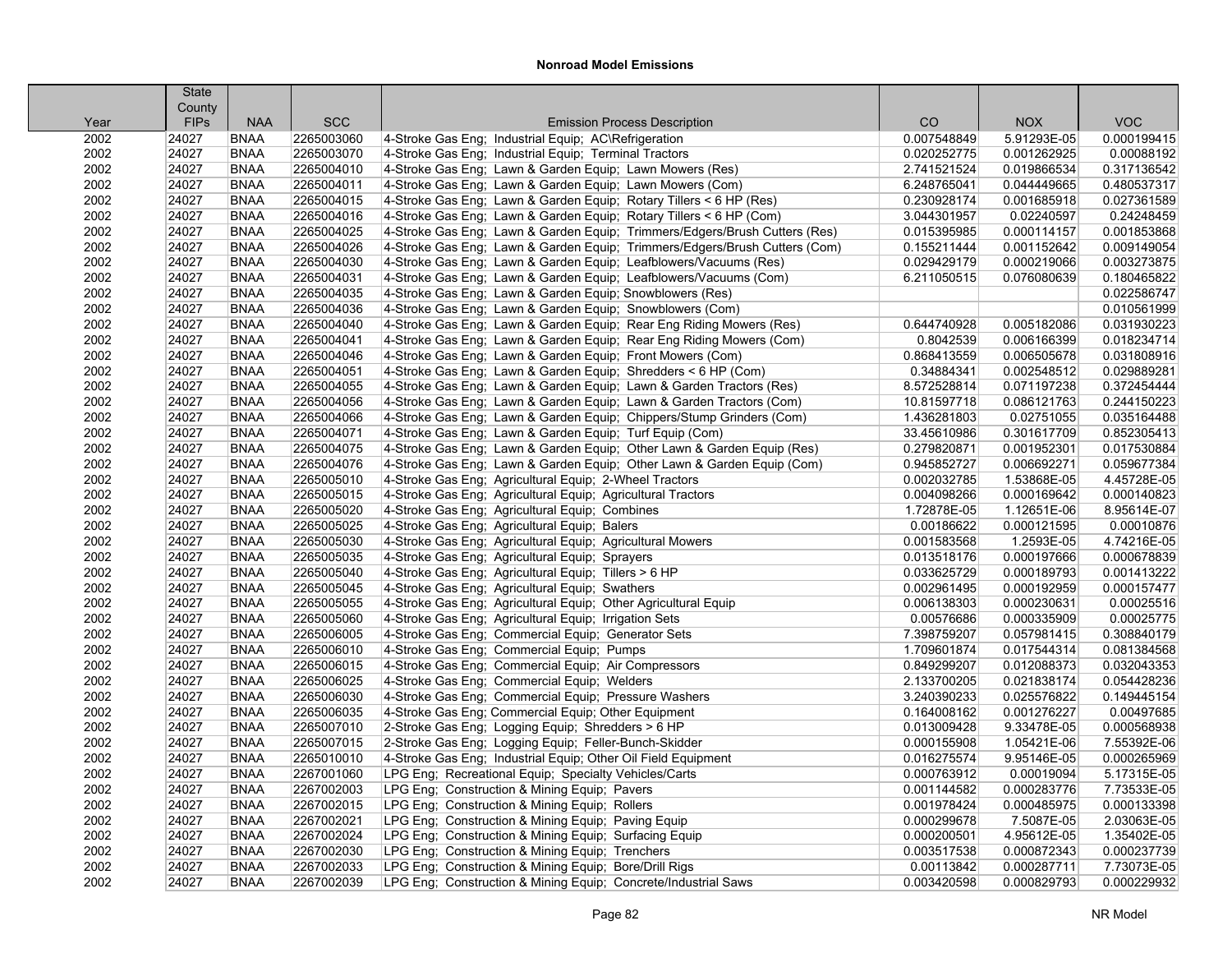|      | <b>State</b><br>County |             |            |                                                                     |             |             |             |
|------|------------------------|-------------|------------|---------------------------------------------------------------------|-------------|-------------|-------------|
| Year | <b>FIPs</b>            | <b>NAA</b>  | <b>SCC</b> | <b>Emission Process Description</b>                                 | CO          | <b>NOX</b>  | <b>VOC</b>  |
| 2002 | 24027                  | <b>BNAA</b> | 2267002045 | LPG Eng; Construction & Mining Equip; Cranes                        | 0.00122659  | 0.000307141 | 8.31012E-05 |
| 2002 | 24027                  | <b>BNAA</b> | 2267002054 | LPG Eng; Construction & Mining Equip; Crushing/Processing Equip     | 0.000198624 | 4.97047E-05 | 1.34546E-05 |
| 2002 | 24027                  | <b>BNAA</b> | 2267002057 | LPG Eng; Construction & Mining Equip; Rough Terrain Forklifts       | 0.002231363 | 0.000555264 | 0.000150939 |
| 2002 | 24027                  | <b>BNAA</b> | 2267002060 | LPG Eng; Construction & Mining Equip; Rubber Tire Loaders           | 0.005607415 | 0.001385323 | 0.000378627 |
| 2002 | 24027                  | <b>BNAA</b> | 2267002066 | LPG Eng; Construction & Mining Equip; Tractors/Loaders/Backhoes     | 0.000592022 | 0.000145562 | 3.99275E-05 |
| 2002 | 24027                  | <b>BNAA</b> | 2267002072 | LPG Eng; Construction & Mining Equip; Skid Steer Loaders            | 0.004561101 | 0.001139355 | 0.000308827 |
| 2002 | 24027                  | <b>BNAA</b> | 2267002081 | LPG Eng; Construction & Mining Equip; Other Construction Equip      | 0.001838218 | 0.000461315 | 0.000124608 |
| 2002 | 24027                  | <b>BNAA</b> | 2267003010 | LPG Eng; Industrial Equip; Aerial Lifts                             | 0.015833954 | 0.003988411 | 0.001074344 |
| 2002 | 24027                  | <b>BNAA</b> | 2267003020 | LPG Eng; Industrial Equip; Forklifts                                | 1.516217927 | 0.375775893 | 0.102459705 |
| 2002 | 24027                  | <b>BNAA</b> | 2267003030 | LPG Eng; Industrial Equip; Sweepers/Scrubbers                       | 0.011686736 | 0.002860751 | 0.000787323 |
| 2002 | 24027                  | <b>BNAA</b> | 2267003040 | LPG Eng; Industrial Equip; Other General Industrial Equip           | 0.003579958 | 0.000883959 | 0.000241696 |
| 2002 | 24027                  | <b>BNAA</b> | 2267003050 | LPG Eng; Industrial Equip; Other Material H&ling Equip              | 0.000855543 | 0.000215207 | 5.80291E-05 |
| 2002 | 24027                  | <b>BNAA</b> | 2267003070 | LPG Eng; Industrial Equip; Terminal Tractors                        | 0.00716551  | 0.00174852  | 0.00048236  |
| 2002 | 24027                  | <b>BNAA</b> | 2267004066 | LPG Eng; Lawn & Garden Equip; Chippers/Stump Grinders (Com)         | 0.092989494 | 0.022951164 | 0.006277392 |
| 2002 | 24027                  | <b>BNAA</b> | 2267005055 | LPG Eng; Agri Equip; Other Equip                                    | 1.18749E-05 | 2.95688E-06 | 8.03396E-07 |
| 2002 | 24027                  | <b>BNAA</b> | 2267005060 | LPG Eng; Agricultural Equip; Irrigation Sets                        | 1.85979E-05 | 4.56324E-06 | 1.25365E-06 |
| 2002 | 24027                  | <b>BNAA</b> | 2267006005 | LPG Eng; Commercial Equip; Generator Sets                           | 0.077844923 | 0.029210199 | 0.005931483 |
| 2002 | 24027                  | <b>BNAA</b> | 2267006010 | LPG Eng; Commercial Equip; Pumps                                    | 0.018426975 | 0.006798274 | 0.001398004 |
| 2002 | 24027                  | <b>BNAA</b> | 2267006015 | LPG Eng; Commercial Equip; Air Compressors                          | 0.022493935 | 0.008204773 | 0.001701653 |
| 2002 | 24027                  | <b>BNAA</b> | 2267006025 | LPG Eng: Commercial Equip: Welders                                  | 0.040599389 | 0.0102313   | 0.002755016 |
| 2002 | 24027                  | <b>BNAA</b> | 2267006030 | LPG Eng; Commercial Equip; Pressure Washers                         | 0.000517479 | 0.000132159 | 3.52342E-05 |
| 2002 | 24027                  | <b>BNAA</b> | 2267006035 | LPG Eng; Commercial Equip; Other Equipment                          | 0.000355174 | 0.00012889  | 2.68342E-05 |
| 2002 | 24027                  | <b>BNAA</b> | 2268002081 | CNG Eng; Construction & Mining Equip; Other Construction Equip      | 7.2257E-05  | 1.81334E-05 | 2.88695E-07 |
| 2002 | 24027                  | <b>BNAA</b> | 2268003020 | CNG Eng; Industrial Equip; Forklifts                                | 0.110562413 | 0.027356832 | 0.000440183 |
| 2002 | 24027                  | <b>BNAA</b> | 2268003030 | CNG Eng; Industrial Equip; Sweepers/Scrubbers                       | 0.000125737 | 3.10889E-05 | 5.00507E-07 |
| 2002 | 24027                  | <b>BNAA</b> | 2268003040 | CNG Eng; Industrial Equip; Other General Industrial Equip           | 6.84858E-05 | 1.69376E-05 | 2.72631E-07 |
| 2002 | 24027                  | <b>BNAA</b> | 2268003060 | CNG Eng; Industrial Equip; AC\Refrigeration                         | 0.000368867 | 9.0817E-05  | 1.46676E-06 |
| 2002 | 24027                  | <b>BNAA</b> | 2268003070 | CNG Eng; Industrial Equip; Terminal Tractors                        | 0.000517569 | 0.00012624  | 2.05331E-06 |
| 2002 | 24027                  | <b>BNAA</b> | 2268005055 | CNG Eng; Agri Equip; Other Equip                                    | 1.91135E-05 | 4.37185E-06 | 7.46678E-08 |
| 2002 | 24027                  | <b>BNAA</b> | 2268005060 | CNG Eng; Agricultural Equip; Irrigation Sets                        | 0.00138711  | 0.000323069 | 5.44198E-06 |
| 2002 | 24027                  | <b>BNAA</b> | 2268006005 | CNG Eng; Commercial Equip; Generator Sets                           | 0.025857872 | 0.009577428 | 0.00011575  |
| 2002 | 24027                  | <b>BNAA</b> | 2268006010 | CNG Eng; Commercial Equip; Pumps                                    | 0.001333693 | 0.000488961 | 5.95467E-06 |
| 2002 | 24027                  | <b>BNAA</b> | 2268006015 | CNG Eng; Commercial Equip; Air Compressors                          | 0.001915425 | 0.000693732 | 8.52583E-06 |
| 2002 | 24027                  | <b>BNAA</b> | 2268006020 | CNG Eng; Commercial Equip; Gas Compressors                          | 0.111190478 | 0.024851262 | 0.000432047 |
| 2002 | 24027                  | <b>BNAA</b> | 2268010010 | CNG Eng; Industrial Equip; Other Oil Field Equipment                | 0.001837904 | 0.000432187 | 7.22703E-06 |
| 2002 | 24027                  | <b>BNAA</b> | 2270001060 | Diesel Eng; Recreational Equip; Specialty Vehicles/Carts            | 0.002349837 | 0.001975639 | 0.000631347 |
| 2002 | 24027                  | <b>BNAA</b> | 2270002003 | Diesel Eng; Construction & Mining Equip; Pavers                     | 0.011680718 | 0.023011995 | 0.002219088 |
| 2002 | 24027                  | <b>BNAA</b> | 2270002006 | Diesel Eng; Construction & Mining Equip; Tampers/Rammers            | 2.94625E-05 | 5.05964E-05 | 8.22626E-06 |
| 2002 | 24027                  | <b>BNAA</b> | 2270002009 | Diesel Eng; Construction & Mining Equip; Plate Compactors           | 0.000471426 | 0.000788572 | 0.000137806 |
| 2002 | 24027                  | <b>BNAA</b> | 2270002015 | Diesel Eng; Construction & Mining Equip; Rollers                    | 0.033608479 | 0.057097039 | 0.006290618 |
| 2002 | 24027                  | <b>BNAA</b> | 2270002018 | Diesel Eng; Construction & Mining Equip; Scrapers                   | 0.030383288 | 0.066131778 | 0.004618026 |
| 2002 | 24027                  | <b>BNAA</b> | 2270002021 | Diesel Eng; Construction & Mining Equip; Paving Equip               | 0.002175235 | 0.003630473 | 0.000404758 |
| 2002 | 24027                  | <b>BNAA</b> | 2270002024 | Diesel Eng; Construction & Mining Equip; Surfacing Equip            | 0.001641574 | 0.002446756 | 0.000279468 |
| 2002 | 24027                  | <b>BNAA</b> | 2270002027 | Diesel Eng; Construction & Mining Equip; Signal Boards/Light Plants | 0.004292699 | 0.006893248 | 0.001359795 |
| 2002 | 24027                  | <b>BNAA</b> | 2270002030 | Diesel Eng; Construction & Mining Equip; Trenchers                  | 0.020183481 | 0.026571698 | 0.003746702 |
| 2002 | 24027                  | <b>BNAA</b> | 2270002033 | Diesel Eng; Construction & Mining Equip; Bore/Drill Rigs            | 0.012115002 | 0.031518536 | 0.002935617 |
| 2002 | 24027                  | <b>BNAA</b> | 2270002036 | Diesel Eng; Construction & Mining Equip; Excavators                 | 0.093207268 | 0.22816342  | 0.018207741 |
| 2002 | 24027                  | <b>BNAA</b> | 2270002039 | Diesel Eng; Construction & Mining Equip; Concrete/Industrial Saws   | 0.00156223  | 0.001789591 | 0.000302131 |
| 2002 | 24027                  | <b>BNAA</b> | 2270002042 | Diesel Eng; Construction & Mining Equip; Cement & Mortar Mixers     | 0.000534204 | 0.001181388 | 0.000141004 |
|      |                        |             |            |                                                                     |             |             |             |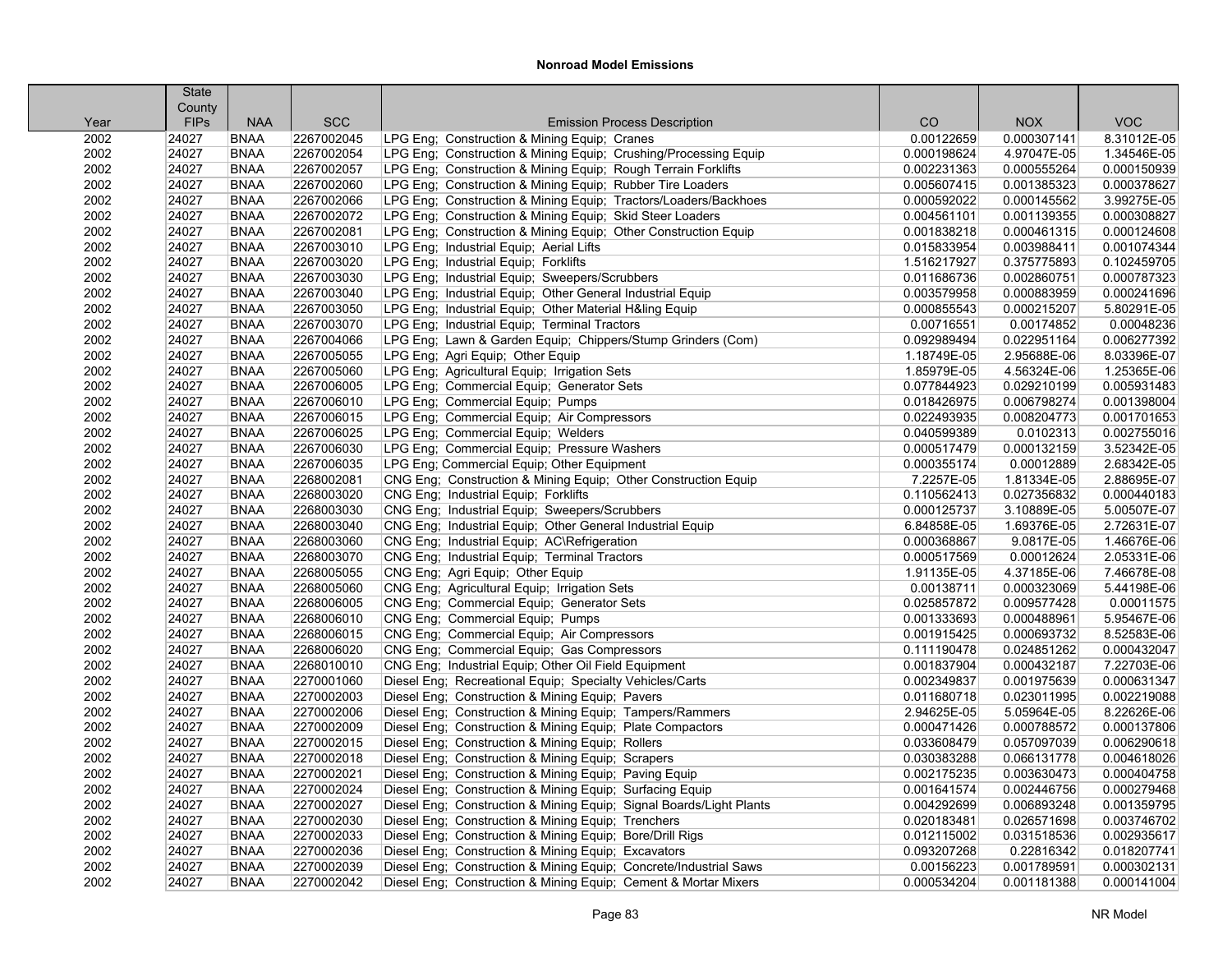| County<br><b>VOC</b><br><b>NAA</b><br><b>SCC</b><br>CO<br><b>NOX</b><br><b>FIPs</b><br><b>Emission Process Description</b><br>Year<br>2002<br>2270002045<br>Diesel Eng; Construction & Mining Equip; Cranes<br>0.017033952<br>0.06219262<br>0.004748362<br>24027<br><b>BNAA</b><br>2270002048<br>Diesel Eng; Construction & Mining Equip; Graders<br>0.057955936<br>0.004532518<br>2002<br>24027<br><b>BNAA</b><br>0.021947354<br>0.015712282<br>2002<br>24027<br><b>BNAA</b><br>2270002051<br>Diesel Eng; Construction & Mining Equip; Off-highway Trucks<br>0.095342944<br>0.215423799<br>2002<br><b>BNAA</b><br>2270002054<br>Diesel Eng; Construction & Mining Equip; Crushing/Processing Equip<br>0.003979702<br>0.010894007<br>0.000965762<br>24027<br>2002<br>2270002057<br>0.00904471<br>24027<br><b>BNAA</b><br>Diesel Eng; Construction & Mining Equip; Rough Terrain Forklifts<br>0.050177931<br>0.072944266<br>2270002060<br>0.022636241<br>2002<br>24027<br><b>BNAA</b><br>Diesel Eng; Construction & Mining Equip; Rubber Tire Loaders<br>0.129068975<br>0.27942076<br>2270002066<br>Diesel Eng; Construction & Mining Equip; Tractors/Loaders/Backhoes<br>0.039076352<br>2002<br>24027<br><b>BNAA</b><br>0.157655631<br>0.169758162<br>2002<br>2270002069<br>Diesel Eng; Construction & Mining Equip; Crawler Tractor/Dozers<br>0.245590258<br>0.019675128<br>24027<br><b>BNAA</b><br>0.110484026<br>2002<br>2270002072<br>Diesel Eng; Construction & Mining Equip; Skid Steer Loaders<br>0.137872458<br>0.037727396<br>24027<br><b>BNAA</b><br>0.108845228<br>2270002075<br>Diesel Eng; Construction & Mining Equip; Off-highway Tractors<br>2002<br>24027<br><b>BNAA</b><br>0.016719984<br>0.02960608<br>0.002658192<br>Diesel Eng; Construction & Mining Equip; Dumpers/Tenders<br>2002<br>24027<br><b>BNAA</b><br>2270002078<br>0.000394144<br>0.000349879<br>0.00011466<br>2002<br>2270002081<br>Diesel Eng; Construction & Mining Equip; Other Construction Equip<br>0.00248317<br>24027<br><b>BNAA</b><br>0.016033487<br>0.028775946<br>2270003010<br>0.001222586<br>2002<br>24027<br><b>BNAA</b><br>Diesel Eng; Industrial Equip; Aerial Lifts<br>0.004203646<br>0.004146058<br>2002<br>2270003020<br>Diesel Eng; Industrial Equip; Forklifts<br>0.004315268<br>24027<br><b>BNAA</b><br>0.025525985<br>0.043751165<br>2002<br>24027<br><b>BNAA</b><br>2270003030<br>Diesel Eng; Industrial Equip; Sweepers/Scrubbers<br>0.00785353<br>0.023190951<br>0.002231348<br>2002<br>24027<br>2270003040<br>Diesel Eng; Industrial Equip; Other General Industrial Equip<br>0.008519666<br>0.026417076<br>0.002415944<br><b>BNAA</b><br>2270003050<br>Diesel Eng; Industrial Equip; Other Material H&ling Equip<br>0.000227047<br>2002<br>24027<br><b>BNAA</b><br>0.000779409<br>0.001219923<br>0.013654749<br>2002<br>24027<br><b>BNAA</b><br>2270003060<br>Diesel Eng; Industrial Equip; AC\Refrigeration<br>0.052101868<br>0.100757638<br>2002<br>2270003070<br>Diesel Eng; Industrial Equip; Terminal Tractors<br>0.002362973<br>24027<br><b>BNAA</b><br>0.010787843<br>0.029912753<br>2270004031<br>Diesel Eng: Lawn & Garden Equip: Leafblowers/Vacuums (Com)<br>3.39407E-06<br>2002<br>24027<br><b>BNAA</b><br>1.02886E-05<br>1.68701E-05<br>2002<br><b>BNAA</b><br>2270004046<br>Diesel Eng; Lawn & Garden Equip; Front Mowers (Com)<br>0.104615079<br>0.020619373<br>24027<br>0.065731021<br>2002<br>24027<br><b>BNAA</b><br>2270004056<br>Diesel Eng; Lawn & Garden Equip; Lawn & Garden Tractors (Com)<br>0.01436353<br>0.023087484<br>0.00456652<br>2270004066<br>Diesel Eng; Lawn & Garden Equip; Chippers/Stump Grinders (Com)<br>0.070092265<br>0.017681745<br>2002<br>24027<br><b>BNAA</b><br>0.156382942<br>2270004071<br>0.002129603<br>2002<br>24027<br><b>BNAA</b><br>Diesel Eng; Lawn & Garden Equip; Turf Equip (Com)<br>0.007384549<br>0.015754017<br>2270004076<br>Diesel Eng; Lawn & Garden Equip; Other Lawn & Garden Equip (Com)<br>6.60308E-05<br>2002<br>24027<br><b>BNAA</b><br>0.000235928<br>0.000412893<br>2002<br>2270005010<br>Diesel Eng; Agricultural Equip; 2-Wheel Tractors<br>3.08994E-06<br>5.66889E-07<br>24027<br><b>BNAA</b><br>3.15852E-06<br>2270005015<br>Diesel Eng; Agricultural Equip; Agricultural Tractors<br>0.016599945<br>2002<br>24027<br><b>BNAA</b><br>0.081006933<br>0.13366589<br>2002<br><b>BNAA</b><br>2270005020<br>Diesel Eng; Agricultural Equip; Combines<br>0.005044995<br>0.013550818<br>0.001208808<br>24027<br>2270005025<br>1.21563E-05<br>2002<br>24027<br><b>BNAA</b><br>Diesel Eng; Agricultural Equip; Balers<br>4.18296E-05<br>5.77078E-05<br>2002<br>2270005030<br>Diesel Eng; Agricultural Equip; Agricultural Mowers<br>1.00055E-05<br>1.2808E-05<br>2.03734E-06<br>24027<br><b>BNAA</b><br>2270005035<br>Diesel Eng; Agricultural Equip; Sprayers<br>0.000960521<br>0.000176363<br>2002<br>24027<br><b>BNAA</b><br>0.000568295<br>2002<br>24027<br><b>BNAA</b><br>2270005040<br>Diesel Eng; Agricultural Equip; Tillers > 6HP<br>1.70345E-06<br>2.46862E-06<br>2.82188E-07<br>2002<br>24027<br>2270005045<br>Diesel Eng; Agricultural Equip; Swathers<br>0.000485251<br>0.000948618<br>0.000108808<br><b>BNAA</b><br>2002<br>24027<br>2270005055<br>Diesel Eng; Agricultural Equip; Other Agricultural Equip<br>0.002795541<br>0.000370488<br><b>BNAA</b><br>0.001611003<br>2002<br>24027<br><b>BNAA</b><br>2270005060<br>Diesel Eng; Agricultural Equip; Irrigation Sets<br>0.000722001<br>0.001754734<br>0.000228176<br>0.01930194<br>2002<br>24027<br><b>BNAA</b><br>2270006005<br>Diesel Eng; Commercial Equip; Generator Sets<br>0.068128827<br>0.127181352<br>2002<br>2270006010<br>Diesel Eng; Commercial Equip; Pumps<br>0.015845464<br>0.030280989<br>0.004244955<br>24027<br><b>BNAA</b><br>2270006015<br>Diesel Eng; Commercial Equip; Air Compressors<br>0.076440808<br>0.009569268<br>2002<br>24027<br><b>BNAA</b><br>0.036150138<br>2002<br>24027<br><b>BNAA</b><br>2270006025<br>Diesel Eng; Commercial Equip; Welders<br>0.053638695<br>0.03700897<br>0.014566414<br>2002<br>24027<br><b>BNAA</b><br>2270006030<br>Diesel Eng; Commercial Equip; Pressure Washers<br>0.002048752<br>0.004242082<br>0.000606033<br>2002<br>24027<br><b>BNAA</b><br>2270006035<br>Diesel Eng; Commercial Equip; Other Equipment<br>0.00163076<br>0.003298305<br>0.000444979<br>0.00040436<br>2002<br>24027<br><b>BNAA</b><br>2270007015<br>Diesel Eng; Logging Equip; Feller-Bunch-Skidder<br>0.001914025<br>0.005558671<br>2270010010<br>0.000101417<br>2002<br>24027<br><b>BNAA</b><br>Diesel Eng; Industrial Equip; Other Oil Field Equipment<br>0.00041747<br>0.001228569<br>2002<br>2282005010<br>0.27565219<br>0.003608792<br>0.163861902<br>24027<br><b>BNAA</b><br>2-Stroke Gas Eng; Marine Pleasure Craft; Outboard<br>24027<br>2282005015<br>2-Stroke Gas Eng; Marine Pleasure Craft; Personal Water Craft<br>0.056976514<br>2002<br><b>BNAA</b><br>0.099753545<br>0.00101032<br>2002<br>24027<br><b>BNAA</b><br>2282010005<br>4-Stroke Gas Eng; Marine Pleasure Craft; Inboard-Sterndrive<br>0.074327151<br>0.003544359<br>0.005556685<br>2282020005<br>2002<br>24027<br><b>BNAA</b><br>Diesel Eng; Marine Pleasure Craft; Inboard-Sterndrive<br>0.000624352<br>0.003947212<br>0.000147676<br>7.1759E-06<br>2002<br>24027<br><b>BNAA</b><br>2282020010<br>Diesel Eng; Marine Pleasure Craft; Outboard<br>2.07277E-05<br>2.87479E-05<br>24027<br><b>BNAA</b><br>2285002015<br>Diesel Eng; Railroad Equip; RR Maintenance<br>0.004385943<br>0.005311104<br>0.00103043<br>2002 |  | <b>State</b> |  |  |  |
|------------------------------------------------------------------------------------------------------------------------------------------------------------------------------------------------------------------------------------------------------------------------------------------------------------------------------------------------------------------------------------------------------------------------------------------------------------------------------------------------------------------------------------------------------------------------------------------------------------------------------------------------------------------------------------------------------------------------------------------------------------------------------------------------------------------------------------------------------------------------------------------------------------------------------------------------------------------------------------------------------------------------------------------------------------------------------------------------------------------------------------------------------------------------------------------------------------------------------------------------------------------------------------------------------------------------------------------------------------------------------------------------------------------------------------------------------------------------------------------------------------------------------------------------------------------------------------------------------------------------------------------------------------------------------------------------------------------------------------------------------------------------------------------------------------------------------------------------------------------------------------------------------------------------------------------------------------------------------------------------------------------------------------------------------------------------------------------------------------------------------------------------------------------------------------------------------------------------------------------------------------------------------------------------------------------------------------------------------------------------------------------------------------------------------------------------------------------------------------------------------------------------------------------------------------------------------------------------------------------------------------------------------------------------------------------------------------------------------------------------------------------------------------------------------------------------------------------------------------------------------------------------------------------------------------------------------------------------------------------------------------------------------------------------------------------------------------------------------------------------------------------------------------------------------------------------------------------------------------------------------------------------------------------------------------------------------------------------------------------------------------------------------------------------------------------------------------------------------------------------------------------------------------------------------------------------------------------------------------------------------------------------------------------------------------------------------------------------------------------------------------------------------------------------------------------------------------------------------------------------------------------------------------------------------------------------------------------------------------------------------------------------------------------------------------------------------------------------------------------------------------------------------------------------------------------------------------------------------------------------------------------------------------------------------------------------------------------------------------------------------------------------------------------------------------------------------------------------------------------------------------------------------------------------------------------------------------------------------------------------------------------------------------------------------------------------------------------------------------------------------------------------------------------------------------------------------------------------------------------------------------------------------------------------------------------------------------------------------------------------------------------------------------------------------------------------------------------------------------------------------------------------------------------------------------------------------------------------------------------------------------------------------------------------------------------------------------------------------------------------------------------------------------------------------------------------------------------------------------------------------------------------------------------------------------------------------------------------------------------------------------------------------------------------------------------------------------------------------------------------------------------------------------------------------------------------------------------------------------------------------------------------------------------------------------------------------------------------------------------------------------------------------------------------------------------------------------------------------------------------------------------------------------------------------------------------------------------------------------------------------------------------------------------------------------------------------------------------------------------------------------------------------------------------------------------------------------------------------------------------------------------------------------------------------------------------------------------------------------------------------------------------------------------------------------------------------------------------------------------------------------------------------------------------------------------------------------------------------------------------------------------------------------------------------------------------------------------------------------------------------------------------------------------------------------------------------------------------------------------------------------------------------------------------------------------------------------------------------------------------------------------------------------------------------------------------------------------------------------------------------------------------------------------------------------------------------------------------------------------------------------------------------------------------------------------------------------|--|--------------|--|--|--|
|                                                                                                                                                                                                                                                                                                                                                                                                                                                                                                                                                                                                                                                                                                                                                                                                                                                                                                                                                                                                                                                                                                                                                                                                                                                                                                                                                                                                                                                                                                                                                                                                                                                                                                                                                                                                                                                                                                                                                                                                                                                                                                                                                                                                                                                                                                                                                                                                                                                                                                                                                                                                                                                                                                                                                                                                                                                                                                                                                                                                                                                                                                                                                                                                                                                                                                                                                                                                                                                                                                                                                                                                                                                                                                                                                                                                                                                                                                                                                                                                                                                                                                                                                                                                                                                                                                                                                                                                                                                                                                                                                                                                                                                                                                                                                                                                                                                                                                                                                                                                                                                                                                                                                                                                                                                                                                                                                                                                                                                                                                                                                                                                                                                                                                                                                                                                                                                                                                                                                                                                                                                                                                                                                                                                                                                                                                                                                                                                                                                                                                                                                                                                                                                                                                                                                                                                                                                                                                                                                                                                                                                                                                                                                                                                                                                                                                                                                                                                                                                                                                                                                                                    |  |              |  |  |  |
|                                                                                                                                                                                                                                                                                                                                                                                                                                                                                                                                                                                                                                                                                                                                                                                                                                                                                                                                                                                                                                                                                                                                                                                                                                                                                                                                                                                                                                                                                                                                                                                                                                                                                                                                                                                                                                                                                                                                                                                                                                                                                                                                                                                                                                                                                                                                                                                                                                                                                                                                                                                                                                                                                                                                                                                                                                                                                                                                                                                                                                                                                                                                                                                                                                                                                                                                                                                                                                                                                                                                                                                                                                                                                                                                                                                                                                                                                                                                                                                                                                                                                                                                                                                                                                                                                                                                                                                                                                                                                                                                                                                                                                                                                                                                                                                                                                                                                                                                                                                                                                                                                                                                                                                                                                                                                                                                                                                                                                                                                                                                                                                                                                                                                                                                                                                                                                                                                                                                                                                                                                                                                                                                                                                                                                                                                                                                                                                                                                                                                                                                                                                                                                                                                                                                                                                                                                                                                                                                                                                                                                                                                                                                                                                                                                                                                                                                                                                                                                                                                                                                                                                    |  |              |  |  |  |
|                                                                                                                                                                                                                                                                                                                                                                                                                                                                                                                                                                                                                                                                                                                                                                                                                                                                                                                                                                                                                                                                                                                                                                                                                                                                                                                                                                                                                                                                                                                                                                                                                                                                                                                                                                                                                                                                                                                                                                                                                                                                                                                                                                                                                                                                                                                                                                                                                                                                                                                                                                                                                                                                                                                                                                                                                                                                                                                                                                                                                                                                                                                                                                                                                                                                                                                                                                                                                                                                                                                                                                                                                                                                                                                                                                                                                                                                                                                                                                                                                                                                                                                                                                                                                                                                                                                                                                                                                                                                                                                                                                                                                                                                                                                                                                                                                                                                                                                                                                                                                                                                                                                                                                                                                                                                                                                                                                                                                                                                                                                                                                                                                                                                                                                                                                                                                                                                                                                                                                                                                                                                                                                                                                                                                                                                                                                                                                                                                                                                                                                                                                                                                                                                                                                                                                                                                                                                                                                                                                                                                                                                                                                                                                                                                                                                                                                                                                                                                                                                                                                                                                                    |  |              |  |  |  |
|                                                                                                                                                                                                                                                                                                                                                                                                                                                                                                                                                                                                                                                                                                                                                                                                                                                                                                                                                                                                                                                                                                                                                                                                                                                                                                                                                                                                                                                                                                                                                                                                                                                                                                                                                                                                                                                                                                                                                                                                                                                                                                                                                                                                                                                                                                                                                                                                                                                                                                                                                                                                                                                                                                                                                                                                                                                                                                                                                                                                                                                                                                                                                                                                                                                                                                                                                                                                                                                                                                                                                                                                                                                                                                                                                                                                                                                                                                                                                                                                                                                                                                                                                                                                                                                                                                                                                                                                                                                                                                                                                                                                                                                                                                                                                                                                                                                                                                                                                                                                                                                                                                                                                                                                                                                                                                                                                                                                                                                                                                                                                                                                                                                                                                                                                                                                                                                                                                                                                                                                                                                                                                                                                                                                                                                                                                                                                                                                                                                                                                                                                                                                                                                                                                                                                                                                                                                                                                                                                                                                                                                                                                                                                                                                                                                                                                                                                                                                                                                                                                                                                                                    |  |              |  |  |  |
|                                                                                                                                                                                                                                                                                                                                                                                                                                                                                                                                                                                                                                                                                                                                                                                                                                                                                                                                                                                                                                                                                                                                                                                                                                                                                                                                                                                                                                                                                                                                                                                                                                                                                                                                                                                                                                                                                                                                                                                                                                                                                                                                                                                                                                                                                                                                                                                                                                                                                                                                                                                                                                                                                                                                                                                                                                                                                                                                                                                                                                                                                                                                                                                                                                                                                                                                                                                                                                                                                                                                                                                                                                                                                                                                                                                                                                                                                                                                                                                                                                                                                                                                                                                                                                                                                                                                                                                                                                                                                                                                                                                                                                                                                                                                                                                                                                                                                                                                                                                                                                                                                                                                                                                                                                                                                                                                                                                                                                                                                                                                                                                                                                                                                                                                                                                                                                                                                                                                                                                                                                                                                                                                                                                                                                                                                                                                                                                                                                                                                                                                                                                                                                                                                                                                                                                                                                                                                                                                                                                                                                                                                                                                                                                                                                                                                                                                                                                                                                                                                                                                                                                    |  |              |  |  |  |
|                                                                                                                                                                                                                                                                                                                                                                                                                                                                                                                                                                                                                                                                                                                                                                                                                                                                                                                                                                                                                                                                                                                                                                                                                                                                                                                                                                                                                                                                                                                                                                                                                                                                                                                                                                                                                                                                                                                                                                                                                                                                                                                                                                                                                                                                                                                                                                                                                                                                                                                                                                                                                                                                                                                                                                                                                                                                                                                                                                                                                                                                                                                                                                                                                                                                                                                                                                                                                                                                                                                                                                                                                                                                                                                                                                                                                                                                                                                                                                                                                                                                                                                                                                                                                                                                                                                                                                                                                                                                                                                                                                                                                                                                                                                                                                                                                                                                                                                                                                                                                                                                                                                                                                                                                                                                                                                                                                                                                                                                                                                                                                                                                                                                                                                                                                                                                                                                                                                                                                                                                                                                                                                                                                                                                                                                                                                                                                                                                                                                                                                                                                                                                                                                                                                                                                                                                                                                                                                                                                                                                                                                                                                                                                                                                                                                                                                                                                                                                                                                                                                                                                                    |  |              |  |  |  |
|                                                                                                                                                                                                                                                                                                                                                                                                                                                                                                                                                                                                                                                                                                                                                                                                                                                                                                                                                                                                                                                                                                                                                                                                                                                                                                                                                                                                                                                                                                                                                                                                                                                                                                                                                                                                                                                                                                                                                                                                                                                                                                                                                                                                                                                                                                                                                                                                                                                                                                                                                                                                                                                                                                                                                                                                                                                                                                                                                                                                                                                                                                                                                                                                                                                                                                                                                                                                                                                                                                                                                                                                                                                                                                                                                                                                                                                                                                                                                                                                                                                                                                                                                                                                                                                                                                                                                                                                                                                                                                                                                                                                                                                                                                                                                                                                                                                                                                                                                                                                                                                                                                                                                                                                                                                                                                                                                                                                                                                                                                                                                                                                                                                                                                                                                                                                                                                                                                                                                                                                                                                                                                                                                                                                                                                                                                                                                                                                                                                                                                                                                                                                                                                                                                                                                                                                                                                                                                                                                                                                                                                                                                                                                                                                                                                                                                                                                                                                                                                                                                                                                                                    |  |              |  |  |  |
|                                                                                                                                                                                                                                                                                                                                                                                                                                                                                                                                                                                                                                                                                                                                                                                                                                                                                                                                                                                                                                                                                                                                                                                                                                                                                                                                                                                                                                                                                                                                                                                                                                                                                                                                                                                                                                                                                                                                                                                                                                                                                                                                                                                                                                                                                                                                                                                                                                                                                                                                                                                                                                                                                                                                                                                                                                                                                                                                                                                                                                                                                                                                                                                                                                                                                                                                                                                                                                                                                                                                                                                                                                                                                                                                                                                                                                                                                                                                                                                                                                                                                                                                                                                                                                                                                                                                                                                                                                                                                                                                                                                                                                                                                                                                                                                                                                                                                                                                                                                                                                                                                                                                                                                                                                                                                                                                                                                                                                                                                                                                                                                                                                                                                                                                                                                                                                                                                                                                                                                                                                                                                                                                                                                                                                                                                                                                                                                                                                                                                                                                                                                                                                                                                                                                                                                                                                                                                                                                                                                                                                                                                                                                                                                                                                                                                                                                                                                                                                                                                                                                                                                    |  |              |  |  |  |
|                                                                                                                                                                                                                                                                                                                                                                                                                                                                                                                                                                                                                                                                                                                                                                                                                                                                                                                                                                                                                                                                                                                                                                                                                                                                                                                                                                                                                                                                                                                                                                                                                                                                                                                                                                                                                                                                                                                                                                                                                                                                                                                                                                                                                                                                                                                                                                                                                                                                                                                                                                                                                                                                                                                                                                                                                                                                                                                                                                                                                                                                                                                                                                                                                                                                                                                                                                                                                                                                                                                                                                                                                                                                                                                                                                                                                                                                                                                                                                                                                                                                                                                                                                                                                                                                                                                                                                                                                                                                                                                                                                                                                                                                                                                                                                                                                                                                                                                                                                                                                                                                                                                                                                                                                                                                                                                                                                                                                                                                                                                                                                                                                                                                                                                                                                                                                                                                                                                                                                                                                                                                                                                                                                                                                                                                                                                                                                                                                                                                                                                                                                                                                                                                                                                                                                                                                                                                                                                                                                                                                                                                                                                                                                                                                                                                                                                                                                                                                                                                                                                                                                                    |  |              |  |  |  |
|                                                                                                                                                                                                                                                                                                                                                                                                                                                                                                                                                                                                                                                                                                                                                                                                                                                                                                                                                                                                                                                                                                                                                                                                                                                                                                                                                                                                                                                                                                                                                                                                                                                                                                                                                                                                                                                                                                                                                                                                                                                                                                                                                                                                                                                                                                                                                                                                                                                                                                                                                                                                                                                                                                                                                                                                                                                                                                                                                                                                                                                                                                                                                                                                                                                                                                                                                                                                                                                                                                                                                                                                                                                                                                                                                                                                                                                                                                                                                                                                                                                                                                                                                                                                                                                                                                                                                                                                                                                                                                                                                                                                                                                                                                                                                                                                                                                                                                                                                                                                                                                                                                                                                                                                                                                                                                                                                                                                                                                                                                                                                                                                                                                                                                                                                                                                                                                                                                                                                                                                                                                                                                                                                                                                                                                                                                                                                                                                                                                                                                                                                                                                                                                                                                                                                                                                                                                                                                                                                                                                                                                                                                                                                                                                                                                                                                                                                                                                                                                                                                                                                                                    |  |              |  |  |  |
|                                                                                                                                                                                                                                                                                                                                                                                                                                                                                                                                                                                                                                                                                                                                                                                                                                                                                                                                                                                                                                                                                                                                                                                                                                                                                                                                                                                                                                                                                                                                                                                                                                                                                                                                                                                                                                                                                                                                                                                                                                                                                                                                                                                                                                                                                                                                                                                                                                                                                                                                                                                                                                                                                                                                                                                                                                                                                                                                                                                                                                                                                                                                                                                                                                                                                                                                                                                                                                                                                                                                                                                                                                                                                                                                                                                                                                                                                                                                                                                                                                                                                                                                                                                                                                                                                                                                                                                                                                                                                                                                                                                                                                                                                                                                                                                                                                                                                                                                                                                                                                                                                                                                                                                                                                                                                                                                                                                                                                                                                                                                                                                                                                                                                                                                                                                                                                                                                                                                                                                                                                                                                                                                                                                                                                                                                                                                                                                                                                                                                                                                                                                                                                                                                                                                                                                                                                                                                                                                                                                                                                                                                                                                                                                                                                                                                                                                                                                                                                                                                                                                                                                    |  |              |  |  |  |
|                                                                                                                                                                                                                                                                                                                                                                                                                                                                                                                                                                                                                                                                                                                                                                                                                                                                                                                                                                                                                                                                                                                                                                                                                                                                                                                                                                                                                                                                                                                                                                                                                                                                                                                                                                                                                                                                                                                                                                                                                                                                                                                                                                                                                                                                                                                                                                                                                                                                                                                                                                                                                                                                                                                                                                                                                                                                                                                                                                                                                                                                                                                                                                                                                                                                                                                                                                                                                                                                                                                                                                                                                                                                                                                                                                                                                                                                                                                                                                                                                                                                                                                                                                                                                                                                                                                                                                                                                                                                                                                                                                                                                                                                                                                                                                                                                                                                                                                                                                                                                                                                                                                                                                                                                                                                                                                                                                                                                                                                                                                                                                                                                                                                                                                                                                                                                                                                                                                                                                                                                                                                                                                                                                                                                                                                                                                                                                                                                                                                                                                                                                                                                                                                                                                                                                                                                                                                                                                                                                                                                                                                                                                                                                                                                                                                                                                                                                                                                                                                                                                                                                                    |  |              |  |  |  |
|                                                                                                                                                                                                                                                                                                                                                                                                                                                                                                                                                                                                                                                                                                                                                                                                                                                                                                                                                                                                                                                                                                                                                                                                                                                                                                                                                                                                                                                                                                                                                                                                                                                                                                                                                                                                                                                                                                                                                                                                                                                                                                                                                                                                                                                                                                                                                                                                                                                                                                                                                                                                                                                                                                                                                                                                                                                                                                                                                                                                                                                                                                                                                                                                                                                                                                                                                                                                                                                                                                                                                                                                                                                                                                                                                                                                                                                                                                                                                                                                                                                                                                                                                                                                                                                                                                                                                                                                                                                                                                                                                                                                                                                                                                                                                                                                                                                                                                                                                                                                                                                                                                                                                                                                                                                                                                                                                                                                                                                                                                                                                                                                                                                                                                                                                                                                                                                                                                                                                                                                                                                                                                                                                                                                                                                                                                                                                                                                                                                                                                                                                                                                                                                                                                                                                                                                                                                                                                                                                                                                                                                                                                                                                                                                                                                                                                                                                                                                                                                                                                                                                                                    |  |              |  |  |  |
|                                                                                                                                                                                                                                                                                                                                                                                                                                                                                                                                                                                                                                                                                                                                                                                                                                                                                                                                                                                                                                                                                                                                                                                                                                                                                                                                                                                                                                                                                                                                                                                                                                                                                                                                                                                                                                                                                                                                                                                                                                                                                                                                                                                                                                                                                                                                                                                                                                                                                                                                                                                                                                                                                                                                                                                                                                                                                                                                                                                                                                                                                                                                                                                                                                                                                                                                                                                                                                                                                                                                                                                                                                                                                                                                                                                                                                                                                                                                                                                                                                                                                                                                                                                                                                                                                                                                                                                                                                                                                                                                                                                                                                                                                                                                                                                                                                                                                                                                                                                                                                                                                                                                                                                                                                                                                                                                                                                                                                                                                                                                                                                                                                                                                                                                                                                                                                                                                                                                                                                                                                                                                                                                                                                                                                                                                                                                                                                                                                                                                                                                                                                                                                                                                                                                                                                                                                                                                                                                                                                                                                                                                                                                                                                                                                                                                                                                                                                                                                                                                                                                                                                    |  |              |  |  |  |
|                                                                                                                                                                                                                                                                                                                                                                                                                                                                                                                                                                                                                                                                                                                                                                                                                                                                                                                                                                                                                                                                                                                                                                                                                                                                                                                                                                                                                                                                                                                                                                                                                                                                                                                                                                                                                                                                                                                                                                                                                                                                                                                                                                                                                                                                                                                                                                                                                                                                                                                                                                                                                                                                                                                                                                                                                                                                                                                                                                                                                                                                                                                                                                                                                                                                                                                                                                                                                                                                                                                                                                                                                                                                                                                                                                                                                                                                                                                                                                                                                                                                                                                                                                                                                                                                                                                                                                                                                                                                                                                                                                                                                                                                                                                                                                                                                                                                                                                                                                                                                                                                                                                                                                                                                                                                                                                                                                                                                                                                                                                                                                                                                                                                                                                                                                                                                                                                                                                                                                                                                                                                                                                                                                                                                                                                                                                                                                                                                                                                                                                                                                                                                                                                                                                                                                                                                                                                                                                                                                                                                                                                                                                                                                                                                                                                                                                                                                                                                                                                                                                                                                                    |  |              |  |  |  |
|                                                                                                                                                                                                                                                                                                                                                                                                                                                                                                                                                                                                                                                                                                                                                                                                                                                                                                                                                                                                                                                                                                                                                                                                                                                                                                                                                                                                                                                                                                                                                                                                                                                                                                                                                                                                                                                                                                                                                                                                                                                                                                                                                                                                                                                                                                                                                                                                                                                                                                                                                                                                                                                                                                                                                                                                                                                                                                                                                                                                                                                                                                                                                                                                                                                                                                                                                                                                                                                                                                                                                                                                                                                                                                                                                                                                                                                                                                                                                                                                                                                                                                                                                                                                                                                                                                                                                                                                                                                                                                                                                                                                                                                                                                                                                                                                                                                                                                                                                                                                                                                                                                                                                                                                                                                                                                                                                                                                                                                                                                                                                                                                                                                                                                                                                                                                                                                                                                                                                                                                                                                                                                                                                                                                                                                                                                                                                                                                                                                                                                                                                                                                                                                                                                                                                                                                                                                                                                                                                                                                                                                                                                                                                                                                                                                                                                                                                                                                                                                                                                                                                                                    |  |              |  |  |  |
|                                                                                                                                                                                                                                                                                                                                                                                                                                                                                                                                                                                                                                                                                                                                                                                                                                                                                                                                                                                                                                                                                                                                                                                                                                                                                                                                                                                                                                                                                                                                                                                                                                                                                                                                                                                                                                                                                                                                                                                                                                                                                                                                                                                                                                                                                                                                                                                                                                                                                                                                                                                                                                                                                                                                                                                                                                                                                                                                                                                                                                                                                                                                                                                                                                                                                                                                                                                                                                                                                                                                                                                                                                                                                                                                                                                                                                                                                                                                                                                                                                                                                                                                                                                                                                                                                                                                                                                                                                                                                                                                                                                                                                                                                                                                                                                                                                                                                                                                                                                                                                                                                                                                                                                                                                                                                                                                                                                                                                                                                                                                                                                                                                                                                                                                                                                                                                                                                                                                                                                                                                                                                                                                                                                                                                                                                                                                                                                                                                                                                                                                                                                                                                                                                                                                                                                                                                                                                                                                                                                                                                                                                                                                                                                                                                                                                                                                                                                                                                                                                                                                                                                    |  |              |  |  |  |
|                                                                                                                                                                                                                                                                                                                                                                                                                                                                                                                                                                                                                                                                                                                                                                                                                                                                                                                                                                                                                                                                                                                                                                                                                                                                                                                                                                                                                                                                                                                                                                                                                                                                                                                                                                                                                                                                                                                                                                                                                                                                                                                                                                                                                                                                                                                                                                                                                                                                                                                                                                                                                                                                                                                                                                                                                                                                                                                                                                                                                                                                                                                                                                                                                                                                                                                                                                                                                                                                                                                                                                                                                                                                                                                                                                                                                                                                                                                                                                                                                                                                                                                                                                                                                                                                                                                                                                                                                                                                                                                                                                                                                                                                                                                                                                                                                                                                                                                                                                                                                                                                                                                                                                                                                                                                                                                                                                                                                                                                                                                                                                                                                                                                                                                                                                                                                                                                                                                                                                                                                                                                                                                                                                                                                                                                                                                                                                                                                                                                                                                                                                                                                                                                                                                                                                                                                                                                                                                                                                                                                                                                                                                                                                                                                                                                                                                                                                                                                                                                                                                                                                                    |  |              |  |  |  |
|                                                                                                                                                                                                                                                                                                                                                                                                                                                                                                                                                                                                                                                                                                                                                                                                                                                                                                                                                                                                                                                                                                                                                                                                                                                                                                                                                                                                                                                                                                                                                                                                                                                                                                                                                                                                                                                                                                                                                                                                                                                                                                                                                                                                                                                                                                                                                                                                                                                                                                                                                                                                                                                                                                                                                                                                                                                                                                                                                                                                                                                                                                                                                                                                                                                                                                                                                                                                                                                                                                                                                                                                                                                                                                                                                                                                                                                                                                                                                                                                                                                                                                                                                                                                                                                                                                                                                                                                                                                                                                                                                                                                                                                                                                                                                                                                                                                                                                                                                                                                                                                                                                                                                                                                                                                                                                                                                                                                                                                                                                                                                                                                                                                                                                                                                                                                                                                                                                                                                                                                                                                                                                                                                                                                                                                                                                                                                                                                                                                                                                                                                                                                                                                                                                                                                                                                                                                                                                                                                                                                                                                                                                                                                                                                                                                                                                                                                                                                                                                                                                                                                                                    |  |              |  |  |  |
|                                                                                                                                                                                                                                                                                                                                                                                                                                                                                                                                                                                                                                                                                                                                                                                                                                                                                                                                                                                                                                                                                                                                                                                                                                                                                                                                                                                                                                                                                                                                                                                                                                                                                                                                                                                                                                                                                                                                                                                                                                                                                                                                                                                                                                                                                                                                                                                                                                                                                                                                                                                                                                                                                                                                                                                                                                                                                                                                                                                                                                                                                                                                                                                                                                                                                                                                                                                                                                                                                                                                                                                                                                                                                                                                                                                                                                                                                                                                                                                                                                                                                                                                                                                                                                                                                                                                                                                                                                                                                                                                                                                                                                                                                                                                                                                                                                                                                                                                                                                                                                                                                                                                                                                                                                                                                                                                                                                                                                                                                                                                                                                                                                                                                                                                                                                                                                                                                                                                                                                                                                                                                                                                                                                                                                                                                                                                                                                                                                                                                                                                                                                                                                                                                                                                                                                                                                                                                                                                                                                                                                                                                                                                                                                                                                                                                                                                                                                                                                                                                                                                                                                    |  |              |  |  |  |
|                                                                                                                                                                                                                                                                                                                                                                                                                                                                                                                                                                                                                                                                                                                                                                                                                                                                                                                                                                                                                                                                                                                                                                                                                                                                                                                                                                                                                                                                                                                                                                                                                                                                                                                                                                                                                                                                                                                                                                                                                                                                                                                                                                                                                                                                                                                                                                                                                                                                                                                                                                                                                                                                                                                                                                                                                                                                                                                                                                                                                                                                                                                                                                                                                                                                                                                                                                                                                                                                                                                                                                                                                                                                                                                                                                                                                                                                                                                                                                                                                                                                                                                                                                                                                                                                                                                                                                                                                                                                                                                                                                                                                                                                                                                                                                                                                                                                                                                                                                                                                                                                                                                                                                                                                                                                                                                                                                                                                                                                                                                                                                                                                                                                                                                                                                                                                                                                                                                                                                                                                                                                                                                                                                                                                                                                                                                                                                                                                                                                                                                                                                                                                                                                                                                                                                                                                                                                                                                                                                                                                                                                                                                                                                                                                                                                                                                                                                                                                                                                                                                                                                                    |  |              |  |  |  |
|                                                                                                                                                                                                                                                                                                                                                                                                                                                                                                                                                                                                                                                                                                                                                                                                                                                                                                                                                                                                                                                                                                                                                                                                                                                                                                                                                                                                                                                                                                                                                                                                                                                                                                                                                                                                                                                                                                                                                                                                                                                                                                                                                                                                                                                                                                                                                                                                                                                                                                                                                                                                                                                                                                                                                                                                                                                                                                                                                                                                                                                                                                                                                                                                                                                                                                                                                                                                                                                                                                                                                                                                                                                                                                                                                                                                                                                                                                                                                                                                                                                                                                                                                                                                                                                                                                                                                                                                                                                                                                                                                                                                                                                                                                                                                                                                                                                                                                                                                                                                                                                                                                                                                                                                                                                                                                                                                                                                                                                                                                                                                                                                                                                                                                                                                                                                                                                                                                                                                                                                                                                                                                                                                                                                                                                                                                                                                                                                                                                                                                                                                                                                                                                                                                                                                                                                                                                                                                                                                                                                                                                                                                                                                                                                                                                                                                                                                                                                                                                                                                                                                                                    |  |              |  |  |  |
|                                                                                                                                                                                                                                                                                                                                                                                                                                                                                                                                                                                                                                                                                                                                                                                                                                                                                                                                                                                                                                                                                                                                                                                                                                                                                                                                                                                                                                                                                                                                                                                                                                                                                                                                                                                                                                                                                                                                                                                                                                                                                                                                                                                                                                                                                                                                                                                                                                                                                                                                                                                                                                                                                                                                                                                                                                                                                                                                                                                                                                                                                                                                                                                                                                                                                                                                                                                                                                                                                                                                                                                                                                                                                                                                                                                                                                                                                                                                                                                                                                                                                                                                                                                                                                                                                                                                                                                                                                                                                                                                                                                                                                                                                                                                                                                                                                                                                                                                                                                                                                                                                                                                                                                                                                                                                                                                                                                                                                                                                                                                                                                                                                                                                                                                                                                                                                                                                                                                                                                                                                                                                                                                                                                                                                                                                                                                                                                                                                                                                                                                                                                                                                                                                                                                                                                                                                                                                                                                                                                                                                                                                                                                                                                                                                                                                                                                                                                                                                                                                                                                                                                    |  |              |  |  |  |
|                                                                                                                                                                                                                                                                                                                                                                                                                                                                                                                                                                                                                                                                                                                                                                                                                                                                                                                                                                                                                                                                                                                                                                                                                                                                                                                                                                                                                                                                                                                                                                                                                                                                                                                                                                                                                                                                                                                                                                                                                                                                                                                                                                                                                                                                                                                                                                                                                                                                                                                                                                                                                                                                                                                                                                                                                                                                                                                                                                                                                                                                                                                                                                                                                                                                                                                                                                                                                                                                                                                                                                                                                                                                                                                                                                                                                                                                                                                                                                                                                                                                                                                                                                                                                                                                                                                                                                                                                                                                                                                                                                                                                                                                                                                                                                                                                                                                                                                                                                                                                                                                                                                                                                                                                                                                                                                                                                                                                                                                                                                                                                                                                                                                                                                                                                                                                                                                                                                                                                                                                                                                                                                                                                                                                                                                                                                                                                                                                                                                                                                                                                                                                                                                                                                                                                                                                                                                                                                                                                                                                                                                                                                                                                                                                                                                                                                                                                                                                                                                                                                                                                                    |  |              |  |  |  |
|                                                                                                                                                                                                                                                                                                                                                                                                                                                                                                                                                                                                                                                                                                                                                                                                                                                                                                                                                                                                                                                                                                                                                                                                                                                                                                                                                                                                                                                                                                                                                                                                                                                                                                                                                                                                                                                                                                                                                                                                                                                                                                                                                                                                                                                                                                                                                                                                                                                                                                                                                                                                                                                                                                                                                                                                                                                                                                                                                                                                                                                                                                                                                                                                                                                                                                                                                                                                                                                                                                                                                                                                                                                                                                                                                                                                                                                                                                                                                                                                                                                                                                                                                                                                                                                                                                                                                                                                                                                                                                                                                                                                                                                                                                                                                                                                                                                                                                                                                                                                                                                                                                                                                                                                                                                                                                                                                                                                                                                                                                                                                                                                                                                                                                                                                                                                                                                                                                                                                                                                                                                                                                                                                                                                                                                                                                                                                                                                                                                                                                                                                                                                                                                                                                                                                                                                                                                                                                                                                                                                                                                                                                                                                                                                                                                                                                                                                                                                                                                                                                                                                                                    |  |              |  |  |  |
|                                                                                                                                                                                                                                                                                                                                                                                                                                                                                                                                                                                                                                                                                                                                                                                                                                                                                                                                                                                                                                                                                                                                                                                                                                                                                                                                                                                                                                                                                                                                                                                                                                                                                                                                                                                                                                                                                                                                                                                                                                                                                                                                                                                                                                                                                                                                                                                                                                                                                                                                                                                                                                                                                                                                                                                                                                                                                                                                                                                                                                                                                                                                                                                                                                                                                                                                                                                                                                                                                                                                                                                                                                                                                                                                                                                                                                                                                                                                                                                                                                                                                                                                                                                                                                                                                                                                                                                                                                                                                                                                                                                                                                                                                                                                                                                                                                                                                                                                                                                                                                                                                                                                                                                                                                                                                                                                                                                                                                                                                                                                                                                                                                                                                                                                                                                                                                                                                                                                                                                                                                                                                                                                                                                                                                                                                                                                                                                                                                                                                                                                                                                                                                                                                                                                                                                                                                                                                                                                                                                                                                                                                                                                                                                                                                                                                                                                                                                                                                                                                                                                                                                    |  |              |  |  |  |
|                                                                                                                                                                                                                                                                                                                                                                                                                                                                                                                                                                                                                                                                                                                                                                                                                                                                                                                                                                                                                                                                                                                                                                                                                                                                                                                                                                                                                                                                                                                                                                                                                                                                                                                                                                                                                                                                                                                                                                                                                                                                                                                                                                                                                                                                                                                                                                                                                                                                                                                                                                                                                                                                                                                                                                                                                                                                                                                                                                                                                                                                                                                                                                                                                                                                                                                                                                                                                                                                                                                                                                                                                                                                                                                                                                                                                                                                                                                                                                                                                                                                                                                                                                                                                                                                                                                                                                                                                                                                                                                                                                                                                                                                                                                                                                                                                                                                                                                                                                                                                                                                                                                                                                                                                                                                                                                                                                                                                                                                                                                                                                                                                                                                                                                                                                                                                                                                                                                                                                                                                                                                                                                                                                                                                                                                                                                                                                                                                                                                                                                                                                                                                                                                                                                                                                                                                                                                                                                                                                                                                                                                                                                                                                                                                                                                                                                                                                                                                                                                                                                                                                                    |  |              |  |  |  |
|                                                                                                                                                                                                                                                                                                                                                                                                                                                                                                                                                                                                                                                                                                                                                                                                                                                                                                                                                                                                                                                                                                                                                                                                                                                                                                                                                                                                                                                                                                                                                                                                                                                                                                                                                                                                                                                                                                                                                                                                                                                                                                                                                                                                                                                                                                                                                                                                                                                                                                                                                                                                                                                                                                                                                                                                                                                                                                                                                                                                                                                                                                                                                                                                                                                                                                                                                                                                                                                                                                                                                                                                                                                                                                                                                                                                                                                                                                                                                                                                                                                                                                                                                                                                                                                                                                                                                                                                                                                                                                                                                                                                                                                                                                                                                                                                                                                                                                                                                                                                                                                                                                                                                                                                                                                                                                                                                                                                                                                                                                                                                                                                                                                                                                                                                                                                                                                                                                                                                                                                                                                                                                                                                                                                                                                                                                                                                                                                                                                                                                                                                                                                                                                                                                                                                                                                                                                                                                                                                                                                                                                                                                                                                                                                                                                                                                                                                                                                                                                                                                                                                                                    |  |              |  |  |  |
|                                                                                                                                                                                                                                                                                                                                                                                                                                                                                                                                                                                                                                                                                                                                                                                                                                                                                                                                                                                                                                                                                                                                                                                                                                                                                                                                                                                                                                                                                                                                                                                                                                                                                                                                                                                                                                                                                                                                                                                                                                                                                                                                                                                                                                                                                                                                                                                                                                                                                                                                                                                                                                                                                                                                                                                                                                                                                                                                                                                                                                                                                                                                                                                                                                                                                                                                                                                                                                                                                                                                                                                                                                                                                                                                                                                                                                                                                                                                                                                                                                                                                                                                                                                                                                                                                                                                                                                                                                                                                                                                                                                                                                                                                                                                                                                                                                                                                                                                                                                                                                                                                                                                                                                                                                                                                                                                                                                                                                                                                                                                                                                                                                                                                                                                                                                                                                                                                                                                                                                                                                                                                                                                                                                                                                                                                                                                                                                                                                                                                                                                                                                                                                                                                                                                                                                                                                                                                                                                                                                                                                                                                                                                                                                                                                                                                                                                                                                                                                                                                                                                                                                    |  |              |  |  |  |
|                                                                                                                                                                                                                                                                                                                                                                                                                                                                                                                                                                                                                                                                                                                                                                                                                                                                                                                                                                                                                                                                                                                                                                                                                                                                                                                                                                                                                                                                                                                                                                                                                                                                                                                                                                                                                                                                                                                                                                                                                                                                                                                                                                                                                                                                                                                                                                                                                                                                                                                                                                                                                                                                                                                                                                                                                                                                                                                                                                                                                                                                                                                                                                                                                                                                                                                                                                                                                                                                                                                                                                                                                                                                                                                                                                                                                                                                                                                                                                                                                                                                                                                                                                                                                                                                                                                                                                                                                                                                                                                                                                                                                                                                                                                                                                                                                                                                                                                                                                                                                                                                                                                                                                                                                                                                                                                                                                                                                                                                                                                                                                                                                                                                                                                                                                                                                                                                                                                                                                                                                                                                                                                                                                                                                                                                                                                                                                                                                                                                                                                                                                                                                                                                                                                                                                                                                                                                                                                                                                                                                                                                                                                                                                                                                                                                                                                                                                                                                                                                                                                                                                                    |  |              |  |  |  |
|                                                                                                                                                                                                                                                                                                                                                                                                                                                                                                                                                                                                                                                                                                                                                                                                                                                                                                                                                                                                                                                                                                                                                                                                                                                                                                                                                                                                                                                                                                                                                                                                                                                                                                                                                                                                                                                                                                                                                                                                                                                                                                                                                                                                                                                                                                                                                                                                                                                                                                                                                                                                                                                                                                                                                                                                                                                                                                                                                                                                                                                                                                                                                                                                                                                                                                                                                                                                                                                                                                                                                                                                                                                                                                                                                                                                                                                                                                                                                                                                                                                                                                                                                                                                                                                                                                                                                                                                                                                                                                                                                                                                                                                                                                                                                                                                                                                                                                                                                                                                                                                                                                                                                                                                                                                                                                                                                                                                                                                                                                                                                                                                                                                                                                                                                                                                                                                                                                                                                                                                                                                                                                                                                                                                                                                                                                                                                                                                                                                                                                                                                                                                                                                                                                                                                                                                                                                                                                                                                                                                                                                                                                                                                                                                                                                                                                                                                                                                                                                                                                                                                                                    |  |              |  |  |  |
|                                                                                                                                                                                                                                                                                                                                                                                                                                                                                                                                                                                                                                                                                                                                                                                                                                                                                                                                                                                                                                                                                                                                                                                                                                                                                                                                                                                                                                                                                                                                                                                                                                                                                                                                                                                                                                                                                                                                                                                                                                                                                                                                                                                                                                                                                                                                                                                                                                                                                                                                                                                                                                                                                                                                                                                                                                                                                                                                                                                                                                                                                                                                                                                                                                                                                                                                                                                                                                                                                                                                                                                                                                                                                                                                                                                                                                                                                                                                                                                                                                                                                                                                                                                                                                                                                                                                                                                                                                                                                                                                                                                                                                                                                                                                                                                                                                                                                                                                                                                                                                                                                                                                                                                                                                                                                                                                                                                                                                                                                                                                                                                                                                                                                                                                                                                                                                                                                                                                                                                                                                                                                                                                                                                                                                                                                                                                                                                                                                                                                                                                                                                                                                                                                                                                                                                                                                                                                                                                                                                                                                                                                                                                                                                                                                                                                                                                                                                                                                                                                                                                                                                    |  |              |  |  |  |
|                                                                                                                                                                                                                                                                                                                                                                                                                                                                                                                                                                                                                                                                                                                                                                                                                                                                                                                                                                                                                                                                                                                                                                                                                                                                                                                                                                                                                                                                                                                                                                                                                                                                                                                                                                                                                                                                                                                                                                                                                                                                                                                                                                                                                                                                                                                                                                                                                                                                                                                                                                                                                                                                                                                                                                                                                                                                                                                                                                                                                                                                                                                                                                                                                                                                                                                                                                                                                                                                                                                                                                                                                                                                                                                                                                                                                                                                                                                                                                                                                                                                                                                                                                                                                                                                                                                                                                                                                                                                                                                                                                                                                                                                                                                                                                                                                                                                                                                                                                                                                                                                                                                                                                                                                                                                                                                                                                                                                                                                                                                                                                                                                                                                                                                                                                                                                                                                                                                                                                                                                                                                                                                                                                                                                                                                                                                                                                                                                                                                                                                                                                                                                                                                                                                                                                                                                                                                                                                                                                                                                                                                                                                                                                                                                                                                                                                                                                                                                                                                                                                                                                                    |  |              |  |  |  |
|                                                                                                                                                                                                                                                                                                                                                                                                                                                                                                                                                                                                                                                                                                                                                                                                                                                                                                                                                                                                                                                                                                                                                                                                                                                                                                                                                                                                                                                                                                                                                                                                                                                                                                                                                                                                                                                                                                                                                                                                                                                                                                                                                                                                                                                                                                                                                                                                                                                                                                                                                                                                                                                                                                                                                                                                                                                                                                                                                                                                                                                                                                                                                                                                                                                                                                                                                                                                                                                                                                                                                                                                                                                                                                                                                                                                                                                                                                                                                                                                                                                                                                                                                                                                                                                                                                                                                                                                                                                                                                                                                                                                                                                                                                                                                                                                                                                                                                                                                                                                                                                                                                                                                                                                                                                                                                                                                                                                                                                                                                                                                                                                                                                                                                                                                                                                                                                                                                                                                                                                                                                                                                                                                                                                                                                                                                                                                                                                                                                                                                                                                                                                                                                                                                                                                                                                                                                                                                                                                                                                                                                                                                                                                                                                                                                                                                                                                                                                                                                                                                                                                                                    |  |              |  |  |  |
|                                                                                                                                                                                                                                                                                                                                                                                                                                                                                                                                                                                                                                                                                                                                                                                                                                                                                                                                                                                                                                                                                                                                                                                                                                                                                                                                                                                                                                                                                                                                                                                                                                                                                                                                                                                                                                                                                                                                                                                                                                                                                                                                                                                                                                                                                                                                                                                                                                                                                                                                                                                                                                                                                                                                                                                                                                                                                                                                                                                                                                                                                                                                                                                                                                                                                                                                                                                                                                                                                                                                                                                                                                                                                                                                                                                                                                                                                                                                                                                                                                                                                                                                                                                                                                                                                                                                                                                                                                                                                                                                                                                                                                                                                                                                                                                                                                                                                                                                                                                                                                                                                                                                                                                                                                                                                                                                                                                                                                                                                                                                                                                                                                                                                                                                                                                                                                                                                                                                                                                                                                                                                                                                                                                                                                                                                                                                                                                                                                                                                                                                                                                                                                                                                                                                                                                                                                                                                                                                                                                                                                                                                                                                                                                                                                                                                                                                                                                                                                                                                                                                                                                    |  |              |  |  |  |
|                                                                                                                                                                                                                                                                                                                                                                                                                                                                                                                                                                                                                                                                                                                                                                                                                                                                                                                                                                                                                                                                                                                                                                                                                                                                                                                                                                                                                                                                                                                                                                                                                                                                                                                                                                                                                                                                                                                                                                                                                                                                                                                                                                                                                                                                                                                                                                                                                                                                                                                                                                                                                                                                                                                                                                                                                                                                                                                                                                                                                                                                                                                                                                                                                                                                                                                                                                                                                                                                                                                                                                                                                                                                                                                                                                                                                                                                                                                                                                                                                                                                                                                                                                                                                                                                                                                                                                                                                                                                                                                                                                                                                                                                                                                                                                                                                                                                                                                                                                                                                                                                                                                                                                                                                                                                                                                                                                                                                                                                                                                                                                                                                                                                                                                                                                                                                                                                                                                                                                                                                                                                                                                                                                                                                                                                                                                                                                                                                                                                                                                                                                                                                                                                                                                                                                                                                                                                                                                                                                                                                                                                                                                                                                                                                                                                                                                                                                                                                                                                                                                                                                                    |  |              |  |  |  |
|                                                                                                                                                                                                                                                                                                                                                                                                                                                                                                                                                                                                                                                                                                                                                                                                                                                                                                                                                                                                                                                                                                                                                                                                                                                                                                                                                                                                                                                                                                                                                                                                                                                                                                                                                                                                                                                                                                                                                                                                                                                                                                                                                                                                                                                                                                                                                                                                                                                                                                                                                                                                                                                                                                                                                                                                                                                                                                                                                                                                                                                                                                                                                                                                                                                                                                                                                                                                                                                                                                                                                                                                                                                                                                                                                                                                                                                                                                                                                                                                                                                                                                                                                                                                                                                                                                                                                                                                                                                                                                                                                                                                                                                                                                                                                                                                                                                                                                                                                                                                                                                                                                                                                                                                                                                                                                                                                                                                                                                                                                                                                                                                                                                                                                                                                                                                                                                                                                                                                                                                                                                                                                                                                                                                                                                                                                                                                                                                                                                                                                                                                                                                                                                                                                                                                                                                                                                                                                                                                                                                                                                                                                                                                                                                                                                                                                                                                                                                                                                                                                                                                                                    |  |              |  |  |  |
|                                                                                                                                                                                                                                                                                                                                                                                                                                                                                                                                                                                                                                                                                                                                                                                                                                                                                                                                                                                                                                                                                                                                                                                                                                                                                                                                                                                                                                                                                                                                                                                                                                                                                                                                                                                                                                                                                                                                                                                                                                                                                                                                                                                                                                                                                                                                                                                                                                                                                                                                                                                                                                                                                                                                                                                                                                                                                                                                                                                                                                                                                                                                                                                                                                                                                                                                                                                                                                                                                                                                                                                                                                                                                                                                                                                                                                                                                                                                                                                                                                                                                                                                                                                                                                                                                                                                                                                                                                                                                                                                                                                                                                                                                                                                                                                                                                                                                                                                                                                                                                                                                                                                                                                                                                                                                                                                                                                                                                                                                                                                                                                                                                                                                                                                                                                                                                                                                                                                                                                                                                                                                                                                                                                                                                                                                                                                                                                                                                                                                                                                                                                                                                                                                                                                                                                                                                                                                                                                                                                                                                                                                                                                                                                                                                                                                                                                                                                                                                                                                                                                                                                    |  |              |  |  |  |
|                                                                                                                                                                                                                                                                                                                                                                                                                                                                                                                                                                                                                                                                                                                                                                                                                                                                                                                                                                                                                                                                                                                                                                                                                                                                                                                                                                                                                                                                                                                                                                                                                                                                                                                                                                                                                                                                                                                                                                                                                                                                                                                                                                                                                                                                                                                                                                                                                                                                                                                                                                                                                                                                                                                                                                                                                                                                                                                                                                                                                                                                                                                                                                                                                                                                                                                                                                                                                                                                                                                                                                                                                                                                                                                                                                                                                                                                                                                                                                                                                                                                                                                                                                                                                                                                                                                                                                                                                                                                                                                                                                                                                                                                                                                                                                                                                                                                                                                                                                                                                                                                                                                                                                                                                                                                                                                                                                                                                                                                                                                                                                                                                                                                                                                                                                                                                                                                                                                                                                                                                                                                                                                                                                                                                                                                                                                                                                                                                                                                                                                                                                                                                                                                                                                                                                                                                                                                                                                                                                                                                                                                                                                                                                                                                                                                                                                                                                                                                                                                                                                                                                                    |  |              |  |  |  |
|                                                                                                                                                                                                                                                                                                                                                                                                                                                                                                                                                                                                                                                                                                                                                                                                                                                                                                                                                                                                                                                                                                                                                                                                                                                                                                                                                                                                                                                                                                                                                                                                                                                                                                                                                                                                                                                                                                                                                                                                                                                                                                                                                                                                                                                                                                                                                                                                                                                                                                                                                                                                                                                                                                                                                                                                                                                                                                                                                                                                                                                                                                                                                                                                                                                                                                                                                                                                                                                                                                                                                                                                                                                                                                                                                                                                                                                                                                                                                                                                                                                                                                                                                                                                                                                                                                                                                                                                                                                                                                                                                                                                                                                                                                                                                                                                                                                                                                                                                                                                                                                                                                                                                                                                                                                                                                                                                                                                                                                                                                                                                                                                                                                                                                                                                                                                                                                                                                                                                                                                                                                                                                                                                                                                                                                                                                                                                                                                                                                                                                                                                                                                                                                                                                                                                                                                                                                                                                                                                                                                                                                                                                                                                                                                                                                                                                                                                                                                                                                                                                                                                                                    |  |              |  |  |  |
|                                                                                                                                                                                                                                                                                                                                                                                                                                                                                                                                                                                                                                                                                                                                                                                                                                                                                                                                                                                                                                                                                                                                                                                                                                                                                                                                                                                                                                                                                                                                                                                                                                                                                                                                                                                                                                                                                                                                                                                                                                                                                                                                                                                                                                                                                                                                                                                                                                                                                                                                                                                                                                                                                                                                                                                                                                                                                                                                                                                                                                                                                                                                                                                                                                                                                                                                                                                                                                                                                                                                                                                                                                                                                                                                                                                                                                                                                                                                                                                                                                                                                                                                                                                                                                                                                                                                                                                                                                                                                                                                                                                                                                                                                                                                                                                                                                                                                                                                                                                                                                                                                                                                                                                                                                                                                                                                                                                                                                                                                                                                                                                                                                                                                                                                                                                                                                                                                                                                                                                                                                                                                                                                                                                                                                                                                                                                                                                                                                                                                                                                                                                                                                                                                                                                                                                                                                                                                                                                                                                                                                                                                                                                                                                                                                                                                                                                                                                                                                                                                                                                                                                    |  |              |  |  |  |
|                                                                                                                                                                                                                                                                                                                                                                                                                                                                                                                                                                                                                                                                                                                                                                                                                                                                                                                                                                                                                                                                                                                                                                                                                                                                                                                                                                                                                                                                                                                                                                                                                                                                                                                                                                                                                                                                                                                                                                                                                                                                                                                                                                                                                                                                                                                                                                                                                                                                                                                                                                                                                                                                                                                                                                                                                                                                                                                                                                                                                                                                                                                                                                                                                                                                                                                                                                                                                                                                                                                                                                                                                                                                                                                                                                                                                                                                                                                                                                                                                                                                                                                                                                                                                                                                                                                                                                                                                                                                                                                                                                                                                                                                                                                                                                                                                                                                                                                                                                                                                                                                                                                                                                                                                                                                                                                                                                                                                                                                                                                                                                                                                                                                                                                                                                                                                                                                                                                                                                                                                                                                                                                                                                                                                                                                                                                                                                                                                                                                                                                                                                                                                                                                                                                                                                                                                                                                                                                                                                                                                                                                                                                                                                                                                                                                                                                                                                                                                                                                                                                                                                                    |  |              |  |  |  |
|                                                                                                                                                                                                                                                                                                                                                                                                                                                                                                                                                                                                                                                                                                                                                                                                                                                                                                                                                                                                                                                                                                                                                                                                                                                                                                                                                                                                                                                                                                                                                                                                                                                                                                                                                                                                                                                                                                                                                                                                                                                                                                                                                                                                                                                                                                                                                                                                                                                                                                                                                                                                                                                                                                                                                                                                                                                                                                                                                                                                                                                                                                                                                                                                                                                                                                                                                                                                                                                                                                                                                                                                                                                                                                                                                                                                                                                                                                                                                                                                                                                                                                                                                                                                                                                                                                                                                                                                                                                                                                                                                                                                                                                                                                                                                                                                                                                                                                                                                                                                                                                                                                                                                                                                                                                                                                                                                                                                                                                                                                                                                                                                                                                                                                                                                                                                                                                                                                                                                                                                                                                                                                                                                                                                                                                                                                                                                                                                                                                                                                                                                                                                                                                                                                                                                                                                                                                                                                                                                                                                                                                                                                                                                                                                                                                                                                                                                                                                                                                                                                                                                                                    |  |              |  |  |  |
|                                                                                                                                                                                                                                                                                                                                                                                                                                                                                                                                                                                                                                                                                                                                                                                                                                                                                                                                                                                                                                                                                                                                                                                                                                                                                                                                                                                                                                                                                                                                                                                                                                                                                                                                                                                                                                                                                                                                                                                                                                                                                                                                                                                                                                                                                                                                                                                                                                                                                                                                                                                                                                                                                                                                                                                                                                                                                                                                                                                                                                                                                                                                                                                                                                                                                                                                                                                                                                                                                                                                                                                                                                                                                                                                                                                                                                                                                                                                                                                                                                                                                                                                                                                                                                                                                                                                                                                                                                                                                                                                                                                                                                                                                                                                                                                                                                                                                                                                                                                                                                                                                                                                                                                                                                                                                                                                                                                                                                                                                                                                                                                                                                                                                                                                                                                                                                                                                                                                                                                                                                                                                                                                                                                                                                                                                                                                                                                                                                                                                                                                                                                                                                                                                                                                                                                                                                                                                                                                                                                                                                                                                                                                                                                                                                                                                                                                                                                                                                                                                                                                                                                    |  |              |  |  |  |
|                                                                                                                                                                                                                                                                                                                                                                                                                                                                                                                                                                                                                                                                                                                                                                                                                                                                                                                                                                                                                                                                                                                                                                                                                                                                                                                                                                                                                                                                                                                                                                                                                                                                                                                                                                                                                                                                                                                                                                                                                                                                                                                                                                                                                                                                                                                                                                                                                                                                                                                                                                                                                                                                                                                                                                                                                                                                                                                                                                                                                                                                                                                                                                                                                                                                                                                                                                                                                                                                                                                                                                                                                                                                                                                                                                                                                                                                                                                                                                                                                                                                                                                                                                                                                                                                                                                                                                                                                                                                                                                                                                                                                                                                                                                                                                                                                                                                                                                                                                                                                                                                                                                                                                                                                                                                                                                                                                                                                                                                                                                                                                                                                                                                                                                                                                                                                                                                                                                                                                                                                                                                                                                                                                                                                                                                                                                                                                                                                                                                                                                                                                                                                                                                                                                                                                                                                                                                                                                                                                                                                                                                                                                                                                                                                                                                                                                                                                                                                                                                                                                                                                                    |  |              |  |  |  |
|                                                                                                                                                                                                                                                                                                                                                                                                                                                                                                                                                                                                                                                                                                                                                                                                                                                                                                                                                                                                                                                                                                                                                                                                                                                                                                                                                                                                                                                                                                                                                                                                                                                                                                                                                                                                                                                                                                                                                                                                                                                                                                                                                                                                                                                                                                                                                                                                                                                                                                                                                                                                                                                                                                                                                                                                                                                                                                                                                                                                                                                                                                                                                                                                                                                                                                                                                                                                                                                                                                                                                                                                                                                                                                                                                                                                                                                                                                                                                                                                                                                                                                                                                                                                                                                                                                                                                                                                                                                                                                                                                                                                                                                                                                                                                                                                                                                                                                                                                                                                                                                                                                                                                                                                                                                                                                                                                                                                                                                                                                                                                                                                                                                                                                                                                                                                                                                                                                                                                                                                                                                                                                                                                                                                                                                                                                                                                                                                                                                                                                                                                                                                                                                                                                                                                                                                                                                                                                                                                                                                                                                                                                                                                                                                                                                                                                                                                                                                                                                                                                                                                                                    |  |              |  |  |  |
|                                                                                                                                                                                                                                                                                                                                                                                                                                                                                                                                                                                                                                                                                                                                                                                                                                                                                                                                                                                                                                                                                                                                                                                                                                                                                                                                                                                                                                                                                                                                                                                                                                                                                                                                                                                                                                                                                                                                                                                                                                                                                                                                                                                                                                                                                                                                                                                                                                                                                                                                                                                                                                                                                                                                                                                                                                                                                                                                                                                                                                                                                                                                                                                                                                                                                                                                                                                                                                                                                                                                                                                                                                                                                                                                                                                                                                                                                                                                                                                                                                                                                                                                                                                                                                                                                                                                                                                                                                                                                                                                                                                                                                                                                                                                                                                                                                                                                                                                                                                                                                                                                                                                                                                                                                                                                                                                                                                                                                                                                                                                                                                                                                                                                                                                                                                                                                                                                                                                                                                                                                                                                                                                                                                                                                                                                                                                                                                                                                                                                                                                                                                                                                                                                                                                                                                                                                                                                                                                                                                                                                                                                                                                                                                                                                                                                                                                                                                                                                                                                                                                                                                    |  |              |  |  |  |
|                                                                                                                                                                                                                                                                                                                                                                                                                                                                                                                                                                                                                                                                                                                                                                                                                                                                                                                                                                                                                                                                                                                                                                                                                                                                                                                                                                                                                                                                                                                                                                                                                                                                                                                                                                                                                                                                                                                                                                                                                                                                                                                                                                                                                                                                                                                                                                                                                                                                                                                                                                                                                                                                                                                                                                                                                                                                                                                                                                                                                                                                                                                                                                                                                                                                                                                                                                                                                                                                                                                                                                                                                                                                                                                                                                                                                                                                                                                                                                                                                                                                                                                                                                                                                                                                                                                                                                                                                                                                                                                                                                                                                                                                                                                                                                                                                                                                                                                                                                                                                                                                                                                                                                                                                                                                                                                                                                                                                                                                                                                                                                                                                                                                                                                                                                                                                                                                                                                                                                                                                                                                                                                                                                                                                                                                                                                                                                                                                                                                                                                                                                                                                                                                                                                                                                                                                                                                                                                                                                                                                                                                                                                                                                                                                                                                                                                                                                                                                                                                                                                                                                                    |  |              |  |  |  |
|                                                                                                                                                                                                                                                                                                                                                                                                                                                                                                                                                                                                                                                                                                                                                                                                                                                                                                                                                                                                                                                                                                                                                                                                                                                                                                                                                                                                                                                                                                                                                                                                                                                                                                                                                                                                                                                                                                                                                                                                                                                                                                                                                                                                                                                                                                                                                                                                                                                                                                                                                                                                                                                                                                                                                                                                                                                                                                                                                                                                                                                                                                                                                                                                                                                                                                                                                                                                                                                                                                                                                                                                                                                                                                                                                                                                                                                                                                                                                                                                                                                                                                                                                                                                                                                                                                                                                                                                                                                                                                                                                                                                                                                                                                                                                                                                                                                                                                                                                                                                                                                                                                                                                                                                                                                                                                                                                                                                                                                                                                                                                                                                                                                                                                                                                                                                                                                                                                                                                                                                                                                                                                                                                                                                                                                                                                                                                                                                                                                                                                                                                                                                                                                                                                                                                                                                                                                                                                                                                                                                                                                                                                                                                                                                                                                                                                                                                                                                                                                                                                                                                                                    |  |              |  |  |  |
|                                                                                                                                                                                                                                                                                                                                                                                                                                                                                                                                                                                                                                                                                                                                                                                                                                                                                                                                                                                                                                                                                                                                                                                                                                                                                                                                                                                                                                                                                                                                                                                                                                                                                                                                                                                                                                                                                                                                                                                                                                                                                                                                                                                                                                                                                                                                                                                                                                                                                                                                                                                                                                                                                                                                                                                                                                                                                                                                                                                                                                                                                                                                                                                                                                                                                                                                                                                                                                                                                                                                                                                                                                                                                                                                                                                                                                                                                                                                                                                                                                                                                                                                                                                                                                                                                                                                                                                                                                                                                                                                                                                                                                                                                                                                                                                                                                                                                                                                                                                                                                                                                                                                                                                                                                                                                                                                                                                                                                                                                                                                                                                                                                                                                                                                                                                                                                                                                                                                                                                                                                                                                                                                                                                                                                                                                                                                                                                                                                                                                                                                                                                                                                                                                                                                                                                                                                                                                                                                                                                                                                                                                                                                                                                                                                                                                                                                                                                                                                                                                                                                                                                    |  |              |  |  |  |
|                                                                                                                                                                                                                                                                                                                                                                                                                                                                                                                                                                                                                                                                                                                                                                                                                                                                                                                                                                                                                                                                                                                                                                                                                                                                                                                                                                                                                                                                                                                                                                                                                                                                                                                                                                                                                                                                                                                                                                                                                                                                                                                                                                                                                                                                                                                                                                                                                                                                                                                                                                                                                                                                                                                                                                                                                                                                                                                                                                                                                                                                                                                                                                                                                                                                                                                                                                                                                                                                                                                                                                                                                                                                                                                                                                                                                                                                                                                                                                                                                                                                                                                                                                                                                                                                                                                                                                                                                                                                                                                                                                                                                                                                                                                                                                                                                                                                                                                                                                                                                                                                                                                                                                                                                                                                                                                                                                                                                                                                                                                                                                                                                                                                                                                                                                                                                                                                                                                                                                                                                                                                                                                                                                                                                                                                                                                                                                                                                                                                                                                                                                                                                                                                                                                                                                                                                                                                                                                                                                                                                                                                                                                                                                                                                                                                                                                                                                                                                                                                                                                                                                                    |  |              |  |  |  |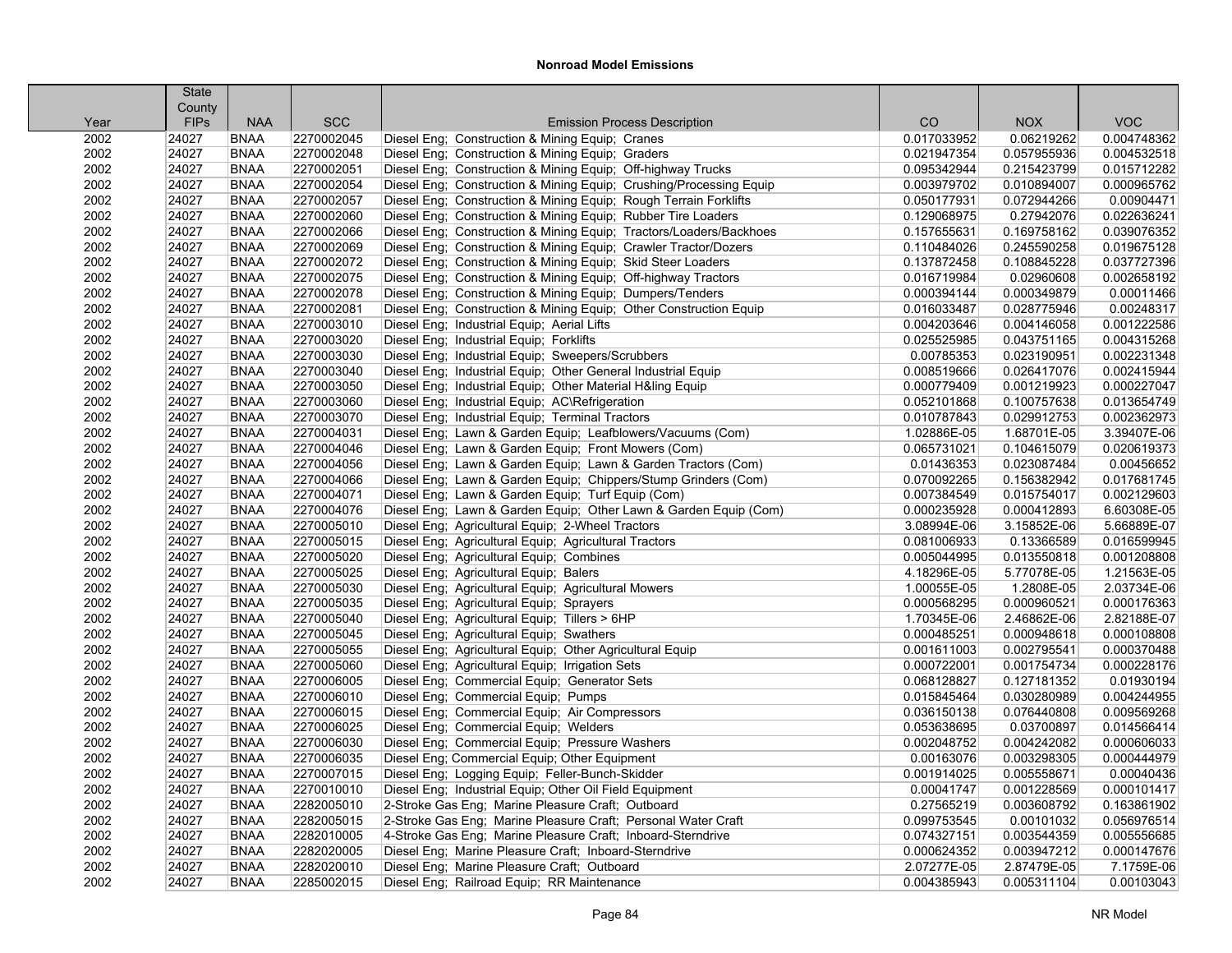|      | <b>State</b> |             |            |                                                                            |             |             |             |
|------|--------------|-------------|------------|----------------------------------------------------------------------------|-------------|-------------|-------------|
|      | County       |             |            |                                                                            |             |             |             |
| Year | <b>FIPs</b>  | <b>NAA</b>  | <b>SCC</b> | <b>Emission Process Description</b>                                        | CO          | <b>NOX</b>  | <b>VOC</b>  |
| 2002 | 24027        | <b>BNAA</b> | 2285004015 | 4-Stroke Gas Eng; Railroad Equip; RR Maintenance                           | 0.011048973 | 9.88518E-05 | 0.000340973 |
| 2002 | 24027        | <b>BNAA</b> | 2285006015 | LPG Eng; Railroad Equip; RR Maintenance                                    | 5.23524E-05 | 1.3089E-05  | 3.54094E-06 |
| 2002 | 24510        | <b>BNAA</b> | 2260003030 | 2-Stroke Gas Eng; Industrial Equip; Sweepers/Scrubbers                     | 0.002142909 | 5.60554E-06 | 0.001091632 |
| 2002 | 24510        | <b>BNAA</b> | 2260003040 | 2-Stroke Gas Eng; Industrial Equip; Other General Industrial Equip         | 0.000168773 | 4.41486E-07 | 8.48125E-05 |
| 2002 | 24510        | <b>BNAA</b> | 2260004015 | 2-Stroke Gas Eng; Lawn & Garden Equip; Rotary Tillers < 6 HP (Res)         | 0.041893867 | 8.19999E-05 | 0.024572689 |
| 2002 | 24510        | <b>BNAA</b> | 2260004016 | 2-Stroke Gas Eng; Lawn & Garden Equip; Rotary Tillers < 6 HP (Com)         | 0.032020194 | 6.35589E-05 | 0.017660944 |
| 2002 | 24510        | <b>BNAA</b> | 2260004020 | 2-Stroke Gas Eng; Lawn & Garden Equip; Chain Saws < 6 HP (Res)             | 0.342056217 | 0.000669466 | 0.225049405 |
| 2002 | 24510        | <b>BNAA</b> | 2260004021 | 2-Stroke Gas Eng; Lawn & Garden Equip; Chain Saws < 6 HP (Com)             | 0.294811883 | 0.001813868 | 0.141041521 |
| 2002 | 24510        | <b>BNAA</b> | 2260004025 | 2-Stroke Gas Eng; Lawn & Garden Equip; Trimmers/Edgers/Brush Cutters (Res) | 0.788346185 | 0.001641277 | 0.479657366 |
| 2002 | 24510        | <b>BNAA</b> | 2260004026 | 2-Stroke Gas Eng; Lawn & Garden Equip; Trimmers/Edgers/Brush Cutters (Com) | 0.318251967 | 0.000866119 | 0.171963048 |
| 2002 | 24510        | <b>BNAA</b> | 2260004030 | 2-Stroke Gas Eng; Lawn & Garden Equip; Leafblowers/Vacuums (Res)           | 0.491993153 | 0.000976757 | 0.305283407 |
| 2002 | 24510        | <b>BNAA</b> | 2260004031 | 2-Stroke Gas Eng; Lawn & Garden Equip; Leafblowers/Vacuums (Com)           | 0.320942065 | 0.001379076 | 0.156574167 |
| 2002 | 24510        | <b>BNAA</b> | 2260004035 | 2-Stroke Gas Eng; Lawn & Garden Equip; Snowblowers (Res)                   |             |             | 0.034718489 |
| 2002 | 24510        | <b>BNAA</b> | 2260004036 | 2-Stroke Gas Eng; Lawn & Garden Equip; Snowblowers (Com)                   |             |             | 0.000882047 |
| 2002 | 24510        | <b>BNAA</b> | 2260004071 | 2-Stroke Gas Eng; Lawn & Garden Equip; Turf Equip (Com)                    | 0.000129512 | 2.658E-07   | 6.84925E-05 |
| 2002 | 24510        | <b>BNAA</b> | 2260006005 | 2-Stroke Gas Eng; Commercial Equip; Generator Sets                         | 0.026566337 | 5.68619E-05 | 0.014489354 |
| 2002 | 24510        | <b>BNAA</b> | 2260006010 | 2-Stroke Gas Eng; Commercial Equip; Pumps                                  | 0.187009586 | 0.00045188  | 0.098420127 |
| 2002 | 24510        | <b>BNAA</b> | 2260006015 | 2-Stroke Gas Eng; Commercial Equip; Air Compressors                        | 6.80225E-05 | 1.75521E-07 | 3.40616E-05 |
| 2002 | 24510        | <b>BNAA</b> | 2260006035 | 2-Stroke Gas Eng; Commercial Equip; Other Equipment                        | 0.00107342  | 2.73925E-06 | 0.000538367 |
| 2002 | 24510        | <b>BNAA</b> | 2265001050 | 4-Stroke Gas Eng; Recreational Equip; Golf Carts                           | 1.159751739 | 0.007144569 | 0.023170928 |
| 2002 | 24510        | <b>BNAA</b> | 2265003010 | 4-Stroke Gas Eng; Industrial Equip; Aerial Lifts                           | 0.211611382 | 0.007106719 | 0.007986368 |
| 2002 | 24510        | <b>BNAA</b> | 2265003020 | 4-Stroke Gas Eng: Industrial Equip: Forklifts                              | 0.478035646 | 0.029973541 | 0.020941132 |
| 2002 | 24510        | <b>BNAA</b> | 2265003030 | 4-Stroke Gas Eng; Industrial Equip; Sweepers/Scrubbers                     | 0.205399048 | 0.005329966 | 0.006637282 |
| 2002 | 24510        | <b>BNAA</b> | 2265003040 | 4-Stroke Gas Eng; Industrial Equip; Other General Industrial Equip         | 0.524829359 | 0.004733297 | 0.023053539 |
| 2002 | 24510        | <b>BNAA</b> | 2265003050 | 4-Stroke Gas Eng; Industrial Equip; Other Material H&ling Equip            | 0.016176431 | 0.000470733 | 0.000570728 |
| 2002 | 24510        | <b>BNAA</b> | 2265003060 | 4-Stroke Gas Eng; Industrial Equip; AC\Refrigeration                       | 0.018476777 | 0.000144727 | 0.000488094 |
| 2002 | 24510        | <b>BNAA</b> | 2265003070 | 4-Stroke Gas Eng; Industrial Equip; Terminal Tractors                      | 0.050269422 | 0.003134707 | 0.002189015 |
| 2002 | 24510        | <b>BNAA</b> | 2265004010 | 4-Stroke Gas Eng; Lawn & Garden Equip; Lawn Mowers (Res)                   | 8.405025348 | 0.060907314 | 0.972285125 |
| 2002 | 24510        | <b>BNAA</b> | 2265004011 | 4-Stroke Gas Eng; Lawn & Garden Equip; Lawn Mowers (Com)                   | 1.161218092 | 0.008260153 | 0.089299026 |
| 2002 | 24510        | <b>BNAA</b> | 2265004015 | 4-Stroke Gas Eng; Lawn & Garden Equip; Rotary Tillers < 6 HP (Res)         | 0.707985337 | 0.005168729 | 0.083885843 |
| 2002 | 24510        | <b>BNAA</b> | 2265004016 | 4-Stroke Gas Eng; Lawn & Garden Equip; Rotary Tillers < 6 HP (Com)         | 0.565727565 | 0.004163738 | 0.045061304 |
| 2002 | 24510        | <b>BNAA</b> | 2265004025 | 4-Stroke Gas Eng; Lawn & Garden Equip; Trimmers/Edgers/Brush Cutters (Res) | 0.047201395 | 0.000349986 | 0.005683635 |
| 2002 | 24510        | <b>BNAA</b> | 2265004026 | 4-Stroke Gas Eng; Lawn & Garden Equip; Trimmers/Edgers/Brush Cutters (Com) | 0.028843194 | 0.000214197 | 0.001700184 |
| 2002 | 24510        | <b>BNAA</b> | 2265004030 | 4-Stroke Gas Eng; Lawn & Garden Equip; Leafblowers/Vacuums (Res)           | 0.090224712 | 0.000671619 | 0.010037128 |
| 2002 | 24510        | <b>BNAA</b> | 2265004031 | 4-Stroke Gas Eng; Lawn & Garden Equip; Leafblowers/Vacuums (Com)           | 1.154209586 | 0.014138188 | 0.033536255 |
| 2002 | 24510        | <b>BNAA</b> | 2265004035 | 4-Stroke Gas Eng: Lawn & Garden Equip: Snowblowers (Res)                   |             |             | 0.069247018 |
| 2002 | 24510        | <b>BNAA</b> | 2265004036 | 4-Stroke Gas Eng; Lawn & Garden Equip; Snowblowers (Com)                   |             |             | 0.001962753 |
| 2002 | 24510        | <b>BNAA</b> | 2265004040 | 4-Stroke Gas Eng; Lawn & Garden Equip; Rear Eng Riding Mowers (Res)        | 1.976662765 | 0.015887369 | 0.097892471 |
| 2002 | 24510        | <b>BNAA</b> | 2265004041 | 4-Stroke Gas Eng; Lawn & Garden Equip; Rear Eng Riding Mowers (Com)        | 0.149455806 | 0.001145912 | 0.003388587 |
| 2002 | 24510        | <b>BNAA</b> | 2265004046 | 4-Stroke Gas Eng; Lawn & Garden Equip; Front Mowers (Com)                  | 0.161378705 | 0.001208961 | 0.005911102 |
| 2002 | 24510        | <b>BNAA</b> | 2265004051 | 4-Stroke Gas Eng; Lawn & Garden Equip; Shredders < 6 HP (Com)              | 0.064826139 | 0.000473594 | 0.005554374 |
| 2002 | 24510        | <b>BNAA</b> | 2265004055 | 4-Stroke Gas Eng; Lawn & Garden Equip; Lawn & Garden Tractors (Res)        | 26.28187364 | 0.218278283 | 1.141880143 |
| 2002 | 24510        | <b>BNAA</b> | 2265004056 | 4-Stroke Gas Eng; Lawn & Garden Equip; Lawn & Garden Tractors (Com)        | 2.009950513 | 0.016004147 | 0.045370833 |
| 2002 | 24510        | <b>BNAA</b> | 2265004066 | 4-Stroke Gas Eng; Lawn & Garden Equip; Chippers/Stump Grinders (Com)       | 0.266906566 | 0.00511233  | 0.006534674 |
| 2002 | 24510        | <b>BNAA</b> | 2265004071 | 4-Stroke Gas Eng; Lawn & Garden Equip; Turf Equip (Com)                    | 6.217202979 | 0.056050109 | 0.158385297 |
| 2002 | 24510        | <b>BNAA</b> | 2265004075 | 4-Stroke Gas Eng; Lawn & Garden Equip; Other Lawn & Garden Equip (Res)     | 0.857881838 | 0.005985415 | 0.053746622 |
| 2002 | 24510        | <b>BNAA</b> | 2265004076 | 4-Stroke Gas Eng: Lawn & Garden Equip: Other Lawn & Garden Equip (Com)     | 0.175769349 | 0.001243636 | 0.011089945 |
| 2002 | 24510        | <b>BNAA</b> | 2265006005 | 4-Stroke Gas Eng; Commercial Equip; Generator Sets                         | 7.868914283 | 0.061665849 | 0.328465475 |
| 2002 | 24510        | <b>BNAA</b> | 2265006010 | 4-Stroke Gas Eng; Commercial Equip; Pumps                                  | 1.818238718 | 0.01865917  | 0.086556157 |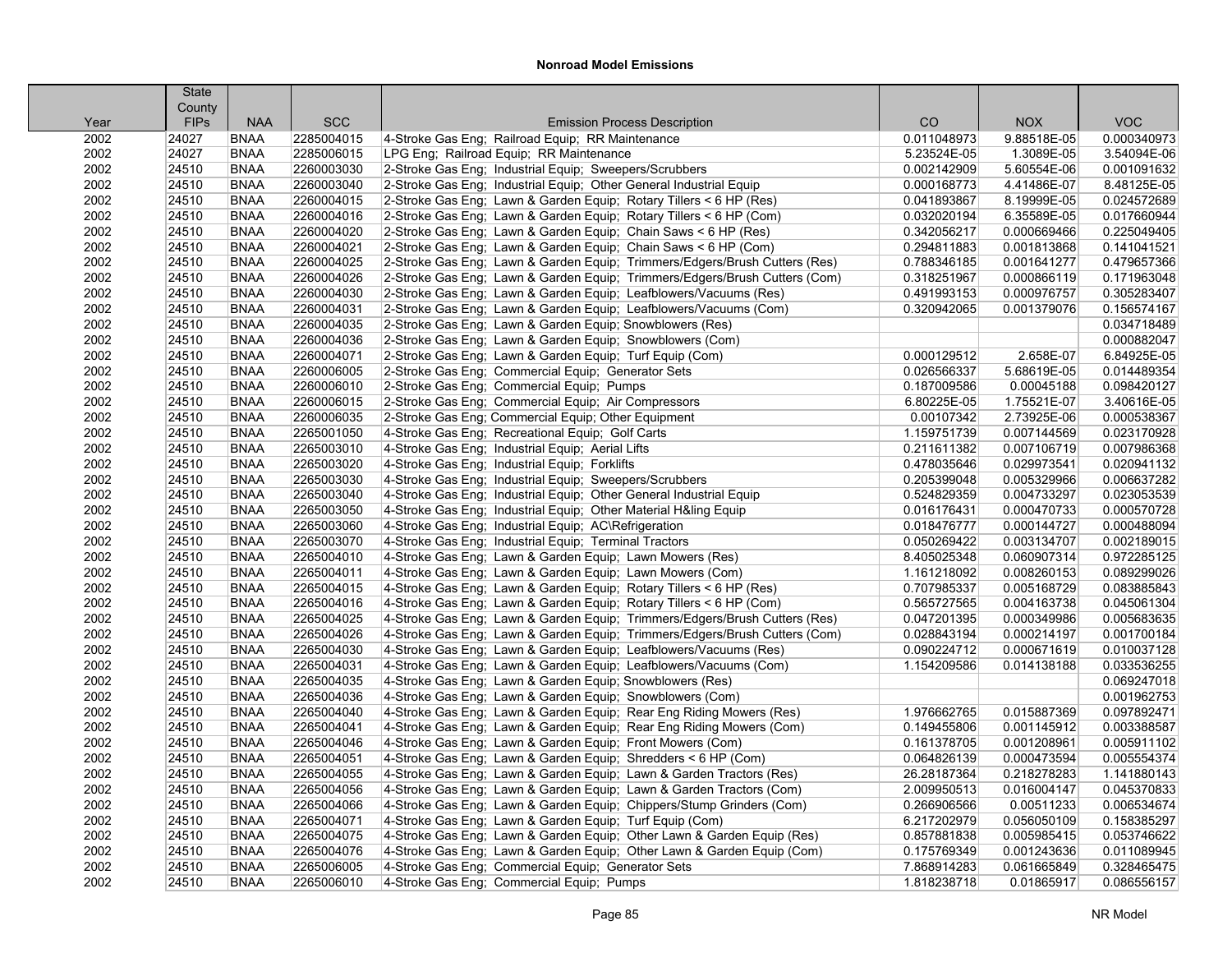|      | <b>State</b> |             |            |                                                                  |             |             |             |
|------|--------------|-------------|------------|------------------------------------------------------------------|-------------|-------------|-------------|
|      | County       |             |            |                                                                  |             |             |             |
| Year | <b>FIPs</b>  | <b>NAA</b>  | <b>SCC</b> | <b>Emission Process Description</b>                              | CO          | <b>NOX</b>  | <b>VOC</b>  |
| 2002 | 24510        | <b>BNAA</b> | 2265006015 | 4-Stroke Gas Eng; Commercial Equip; Air Compressors              | 0.903267926 | 0.012856529 | 0.034079549 |
| 2002 | 24510        | <b>BNAA</b> | 2265006025 | 4-Stroke Gas Eng; Commercial Equip; Welders                      | 2.2692865   | 0.023225884 | 0.057886884 |
| 2002 | 24510        | <b>BNAA</b> | 2265006030 | 4-Stroke Gas Eng; Commercial Equip; Pressure Washers             | 3.446301142 | 0.027202106 | 0.158941665 |
| 2002 | 24510        | <b>BNAA</b> | 2265006035 | 4-Stroke Gas Eng; Commercial Equip; Other Equipment              | 0.174430085 | 0.001357325 | 0.005293105 |
| 2002 | 24510        | <b>BNAA</b> | 2265010010 | 4-Stroke Gas Eng; Industrial Equip; Other Oil Field Equipment    | 0.04475783  | 0.000273665 | 0.000731414 |
| 2002 | 24510        | <b>BNAA</b> | 2267003010 | LPG Eng; Industrial Equip; Aerial Lifts                          | 0.039301462 | 0.009899636 | 0.00266663  |
| 2002 | 24510        | <b>BNAA</b> | 2267003020 | LPG Eng; Industrial Equip; Forklifts                             | 3.763405024 | 0.932713539 | 0.254315285 |
| 2002 | 24510        | <b>BNAA</b> | 2267003030 | LPG Eng; Industrial Equip; Sweepers/Scrubbers                    | 0.029007654 | 0.007100672 | 0.001954214 |
| 2002 | 24510        | <b>BNAA</b> | 2267003040 | LPG Eng; Industrial Equip; Other General Industrial Equip        | 0.008885816 | 0.002194075 | 0.000599913 |
| 2002 | 24510        | <b>BNAA</b> | 2267003050 | LPG Eng; Industrial Equip; Other Material H&ling Equip           | 0.002123543 | 0.000534165 | 0.000144034 |
| 2002 | 24510        | <b>BNAA</b> | 2267003070 | LPG Eng; Industrial Equip; Terminal Tractors                     | 0.017785516 | 0.004340003 | 0.001197265 |
| 2002 | 24510        | <b>BNAA</b> | 2267004066 | LPG Eng; Lawn & Garden Equip; Chippers/Stump Grinders (Com)      | 0.017280388 | 0.004265051 | 0.001166538 |
| 2002 | 24510        | <b>BNAA</b> | 2267006005 | LPG Eng; Commercial Equip; Generator Sets                        | 0.082791585 | 0.031066365 | 0.0063084   |
| 2002 | 24510        | <b>BNAA</b> | 2267006010 | LPG Eng; Commercial Equip; Pumps                                 | 0.019597919 | 0.007230271 | 0.00148684  |
| 2002 | 24510        | <b>BNAA</b> | 2267006015 | LPG Eng; Commercial Equip; Air Compressors                       | 0.023923316 | 0.008726147 | 0.001809785 |
| 2002 | 24510        | <b>BNAA</b> | 2267006025 | LPG Eng; Commercial Equip; Welders                               | 0.043179283 | 0.01088145  | 0.002930083 |
| 2002 | 24510        | <b>BNAA</b> | 2267006030 | LPG Eng; Commercial Equip; Pressure Washers                      | 0.000550362 | 0.000140557 | 3.74731E-05 |
| 2002 | 24510        | <b>BNAA</b> | 2267006035 | LPG Eng; Commercial Equip; Other Equipment                       | 0.000377744 | 0.000137081 | 2.85394E-05 |
| 2002 | 24510        | <b>BNAA</b> | 2268003020 | CNG Eng; Industrial Equip; Forklifts                             | 0.274427043 | 0.06790241  | 0.001092578 |
| 2002 | 24510        | <b>BNAA</b> | 2268003030 | CNG Eng; Industrial Equip; Sweepers/Scrubbers                    | 0.000312091 | 7.71659E-05 | 1.24231E-06 |
| 2002 | 24510        | <b>BNAA</b> | 2268003040 | CNG Eng; Industrial Equip; Other General Industrial Equip        | 0.000169989 | 4.20408E-05 | 6.76696E-07 |
| 2002 | 24510        | <b>BNAA</b> | 2268003060 | CNG Eng; Industrial Equip; AC\Refrigeration                      | 0.000902849 | 0.000222286 | 3.59009E-06 |
| 2002 | 24510        | <b>BNAA</b> | 2268003070 | CNG Eng; Industrial Equip; Terminal Tractors                     | 0.001284657 | 0.00031334  | 5.09652E-06 |
| 2002 | 24510        | <b>BNAA</b> | 2268006005 | CNG Eng; Commercial Equip; Generator Sets                        | 0.027501015 | 0.010186027 | 0.000123105 |
| 2002 | 24510        | <b>BNAA</b> | 2268006010 | CNG Eng: Commercial Equip: Pumps                                 | 0.001418442 | 0.000520032 | 6.33306E-06 |
| 2002 | 24510        | <b>BNAA</b> | 2268006015 | CNG Eng; Commercial Equip; Air Compressors                       | 0.002037141 | 0.000737816 | 9.06761E-06 |
| 2002 | 24510        | <b>BNAA</b> | 2268006020 | CNG Eng; Commercial Equip; Gas Compressors                       | 0.118256093 | 0.02643044  | 0.000459502 |
| 2002 | 24510        | <b>BNAA</b> | 2268010010 | CNG Eng; Industrial Equip; Other Oil Field Equipment             | 0.005054236 | 0.001188513 | 1.98743E-05 |
| 2002 | 24510        | <b>BNAA</b> | 2270003010 | Diesel Eng; Industrial Equip; Aerial Lifts                       | 0.01043387  | 0.010290932 | 0.003034582 |
| 2002 | 24510        | <b>BNAA</b> | 2270003020 | Diesel Eng; Industrial Equip; Forklifts                          | 0.063358062 | 0.108594785 | 0.010710929 |
| 2002 | 24510        | <b>BNAA</b> | 2270003030 | Diesel Eng; Industrial Equip; Sweepers/Scrubbers                 | 0.019493251 | 0.05756227  | 0.005538429 |
| 2002 | 24510        | <b>BNAA</b> | 2270003040 | Diesel Eng; Industrial Equip; Other General Industrial Equip     | 0.021146668 | 0.065569839 | 0.005996615 |
| 2002 | 24510        | <b>BNAA</b> | 2270003050 | Diesel Eng; Industrial Equip; Other Material H&ling Equip        | 0.001934571 | 0.003027972 | 0.000563553 |
| 2002 | 24510        | <b>BNAA</b> | 2270003060 | Diesel Eng; Industrial Equip; AC\Refrigeration                   | 0.127526009 | 0.246617243 | 0.033421749 |
| 2002 | 24510        | <b>BNAA</b> | 2270003070 | Diesel Eng; Industrial Equip; Terminal Tractors                  | 0.02677651  | 0.074246458 | 0.005865136 |
| 2002 | 24510        | <b>BNAA</b> | 2270004031 | Diesel Eng; Lawn & Garden Equip; Leafblowers/Vacuums (Com)       | 1.91194E-06 | 3.135E-06   | 6.30726E-07 |
| 2002 | 24510        | <b>BNAA</b> | 2270004046 | Diesel Eng; Lawn & Garden Equip; Front Mowers (Com)              | 0.012214902 | 0.01944079  | 0.003831731 |
| 2002 | 24510        | <b>BNAA</b> | 2270004056 | Diesel Eng; Lawn & Garden Equip; Lawn & Garden Tractors (Com)    | 0.002669198 | 0.004290384 | 0.000848604 |
| 2002 | 24510        | <b>BNAA</b> | 2270004066 | Diesel Eng; Lawn & Garden Equip; Chippers/Stump Grinders (Com)   | 0.013025359 | 0.029060895 | 0.003285827 |
| 2002 | 24510        | <b>BNAA</b> | 2270004071 | Diesel Eng; Lawn & Garden Equip; Turf Equip (Com)                | 0.001372283 | 0.002927594 | 0.000395747 |
| 2002 | 24510        | <b>BNAA</b> | 2270004076 | Diesel Eng; Lawn & Garden Equip; Other Lawn & Garden Equip (Com) | 4.38429E-05 | 7.67286E-05 | 1.22706E-05 |
| 2002 | 24510        | <b>BNAA</b> | 2270006005 | Diesel Eng; Commercial Equip; Generator Sets                     | 0.072458081 | 0.135263105 | 0.020528484 |
| 2002 | 24510        | <b>BNAA</b> | 2270006010 | Diesel Eng; Commercial Equip; Pumps                              | 0.016852366 | 0.032205198 | 0.004514701 |
| 2002 | 24510        | <b>BNAA</b> | 2270006015 | Diesel Eng; Commercial Equip; Air Compressors                    | 0.038447305 | 0.081298249 | 0.010177348 |
| 2002 | 24510        | <b>BNAA</b> | 2270006025 | Diesel Eng; Commercial Equip; Welders                            | 0.057047173 | 0.039360708 | 0.015492039 |
| 2002 | 24510        | <b>BNAA</b> | 2270006030 | Diesel Eng; Commercial Equip; Pressure Washers                   | 0.00217894  | 0.004511646 | 0.000644543 |
| 2002 | 24510        | <b>BNAA</b> | 2270006035 | Diesel Eng: Commercial Equip: Other Equipment                    | 0.001734386 | 0.003507896 | 0.000473255 |
| 2002 | 24510        | <b>BNAA</b> | 2270010010 | Diesel Eng; Industrial Equip; Other Oil Field Equipment          | 0.001148043 | 0.003378565 | 0.000278897 |
| 2002 | 24510        | <b>BNAA</b> | 2282005010 | 2-Stroke Gas Eng; Marine Pleasure Craft; Outboard                | 2.13630437  | 0.027968136 | 1.269929685 |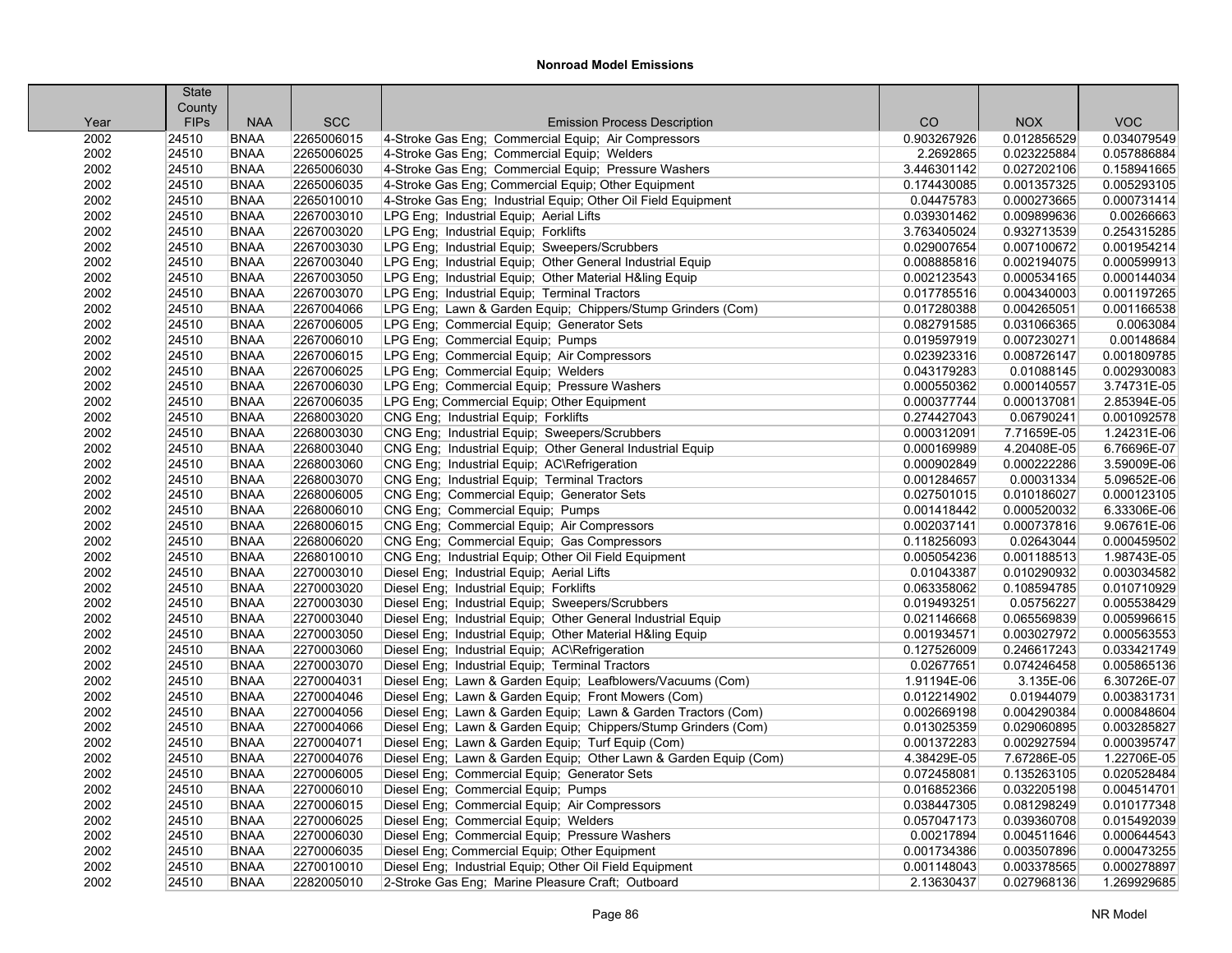|      | State       |                   |            |                                                               |               |             |             |
|------|-------------|-------------------|------------|---------------------------------------------------------------|---------------|-------------|-------------|
|      | County      |                   |            |                                                               |               |             |             |
| Year | <b>FIPs</b> | <b>NAA</b>        | SCC        | <b>Emission Process Description</b>                           | <sub>CO</sub> | <b>NOX</b>  | VOC         |
| 2002 | 24510       | <b>BNAA</b>       | 2282005015 | 2-Stroke Gas Eng; Marine Pleasure Craft; Personal Water Craft | 0.773089935   | 0.00782998  | 0.44156797  |
| 2002 | 24510       | <b>BNAA</b>       | 2282010005 | 4-Stroke Gas Eng: Marine Pleasure Craft: Inboard-Sterndrive   | 0.854762192   | 0.040760134 | 0.063901875 |
| 2002 | 24510       | <b>BNAA</b>       | 2282020005 | Diesel Eng; Marine Pleasure Craft; Inboard-Sterndrive         | 0.00718005    | 0.045392936 | 0.001698272 |
| 2002 | 24510       | <b>BNAA</b>       | 2282020010 | Diesel Eng; Marine Pleasure Craft; Outboard                   | 0.000160639   | 0.000222796 | 5.56132E-05 |
| 2002 | 24510       | <b>BNAA</b>       | 2285002015 | Diesel Eng; Railroad Equip; RR Maintenance                    | 0.003399454   | 0.004116527 | 0.000798665 |
| 2002 | 24510       | <b>BNAA</b>       | 2285004015 | 4-Stroke Gas Eng; Railroad Equip; RR Maintenance              | 0.008563831   | 7.6618E-05  | 0.000264281 |
| 2002 | 24510       | <b>BNAA</b>       | 2285006015 | LPG Eng; Railroad Equip; RR Maintenance                       | 4.05772E-05   | 1.0145E-05  | 2.74451E-06 |
| 2002 |             | <b>BNAA Total</b> |            |                                                               | 674 303       | 33.256      | 68.037      |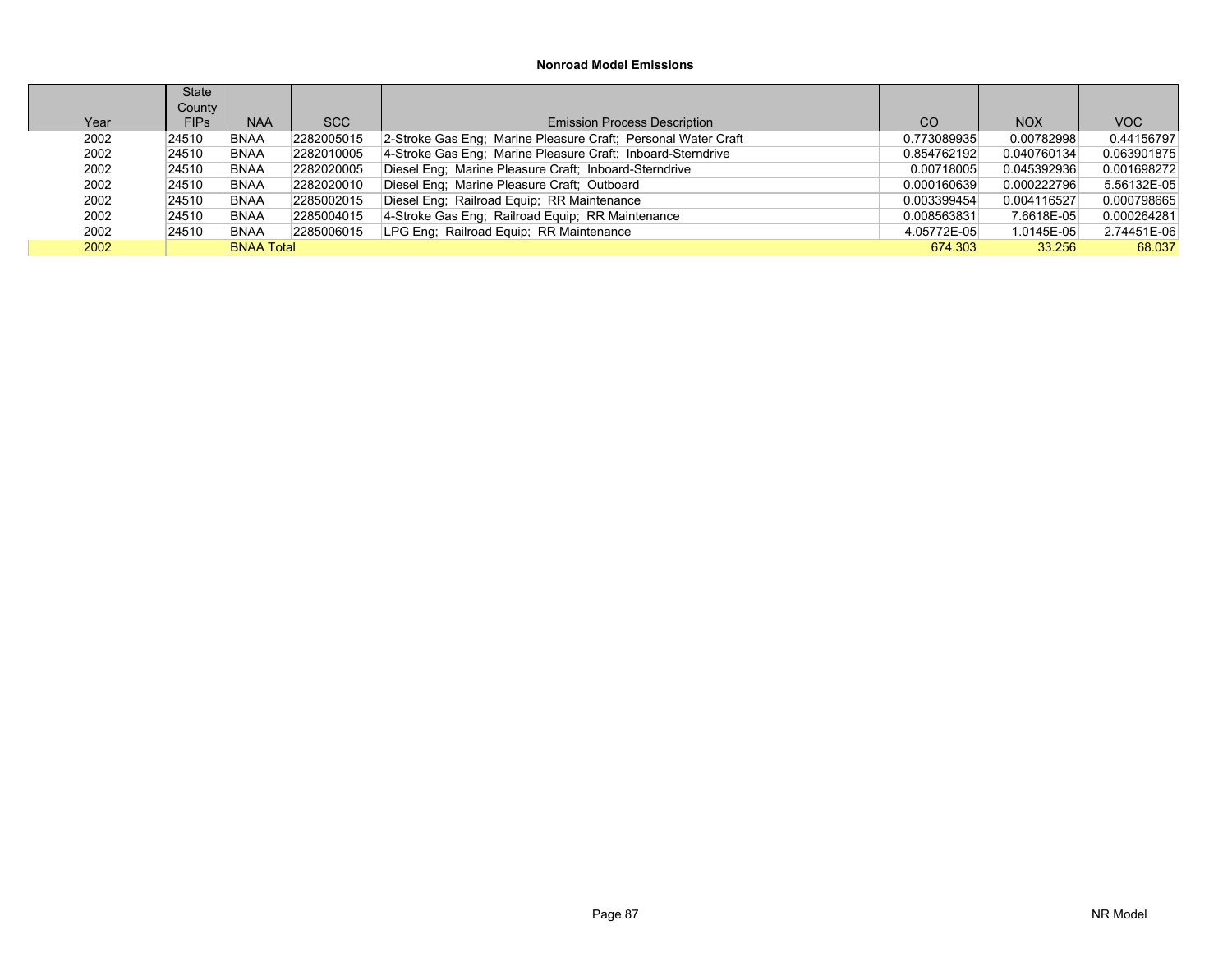|                   | <b>State</b> |             |            |                                                                            |                 |             |             |
|-------------------|--------------|-------------|------------|----------------------------------------------------------------------------|-----------------|-------------|-------------|
|                   | County       |             |            |                                                                            |                 |             |             |
| Year              | <b>FIPS</b>  | <b>NAA</b>  | <b>SCC</b> | <b>Emission Process Description</b>                                        | CO              | <b>NOX</b>  | <b>VOC</b>  |
| Year              | tateCountyl  | <b>NAA</b>  | strSCC     | <b>Emission Process Description</b>                                        | $\overline{CO}$ | <b>NOX</b>  | VOC         |
| 2008 Uncontrolled | 24003        | <b>BNAA</b> | 2260001010 | 2-Stroke Gas Eng; Recreational Equip; Motorcycles: Off-road                | 0.604167228     | 0.002404222 | 0.734366389 |
| 2008 Uncontrolled | 24003        | <b>BNAA</b> | 2260001030 | 2-Stroke Gas Eng; Recreational Equip; Offroad Motorcycles/ATVs             | 0.828620663     | 0.003330439 | 1.016578253 |
| 2008 Uncontrolled | 24003        | <b>BNAA</b> | 2260001060 | 2-Stroke Gas Eng; Recreational Equip; Specialty Vehicles/Carts             | 0.521004266     | 0.004119035 | 0.018669143 |
| 2008 Uncontrolled | 24003        | <b>BNAA</b> | 2260002006 | 2-Stroke Gas Eng; Construction & Mining Equip; Tampers/Rammers             | 0.109901174     | 0.000762301 | 0.046474825 |
| 2008 Uncontrolled | 24003        | <b>BNAA</b> | 2260002009 | 2-Stroke Gas Eng; Construction & Mining Equip; Plate Compactors            | 0.004996325     | 1.32939E-05 | 0.002504712 |
| 2008 Uncontrolled | 24003        | <b>BNAA</b> | 2260002021 | 2-Stroke Gas Eng; Construction & Mining Equip; Paving Equip                | 0.006019482     | 1.592E-05   | 0.0029991   |
| 2008 Uncontrolled | 24003        | <b>BNAA</b> | 2260002027 | 2-Stroke Gas Eng; Construction & Mining Equip; Signal Boards/Light Plants  | 4.69825E-05     | 1.2035E-07  | 2.39958E-05 |
| 2008 Uncontrolled | 24003        | <b>BNAA</b> | 2260002039 | 2-Stroke Gas Eng; Construction & Mining Equip; Concrete/Industrial Saws    | 0.290398682     | 0.001826271 | 0.123299946 |
| 2008 Uncontrolled | 24003        | <b>BNAA</b> | 2260002054 | 2-Stroke Gas Eng; Construction & Mining Equip; Crushing/Processing Equip   | 0.001223385     | 3.1338E-06  | 0.000604828 |
| 2008 Uncontrolled | 24003        | <b>BNAA</b> | 2260003030 | 2-Stroke Gas Eng; Industrial Equip; Sweepers/Scrubbers                     | 0.001068726     | 2.73763E-06 | 0.00054067  |
| 2008 Uncontrolled | 24003        | <b>BNAA</b> | 2260003040 | 2-Stroke Gas Eng; Industrial Equip; Other General Industrial Equip         | 8.41716E-05     | 2.15613E-07 | 4.20068E-05 |
| 2008 Uncontrolled | 24003        | <b>BNAA</b> | 2260004015 | 2-Stroke Gas Eng; Lawn & Garden Equip; Rotary Tillers < 6 HP (Res)         | 0.026352927     | 7.16857E-05 | 0.014957482 |
| 2008 Uncontrolled | 24003        | <b>BNAA</b> | 2260004016 | 2-Stroke Gas Eng; Lawn & Garden Equip; Rotary Tillers < 6 HP (Com)         | 0.21450856      | 0.00059179  | 0.109576328 |
| 2008 Uncontrolled | 24003        | <b>BNAA</b> | 2260004020 | 2-Stroke Gas Eng: Lawn & Garden Equip: Chain Saws < 6 HP (Res)             | 0.226213891     | 0.000617217 | 0.140557592 |
| 2008 Uncontrolled | 24003        | <b>BNAA</b> | 2260004021 | 2-Stroke Gas Eng; Lawn & Garden Equip; Chain Saws < 6 HP (Com)             | 2.206773739     | 0.01338712  | 1.043804836 |
| 2008 Uncontrolled | 24003        | <b>BNAA</b> | 2260004025 | 2-Stroke Gas Eng; Lawn & Garden Equip; Trimmers/Edgers/Brush Cutters (Res) | 0.509827128     | 0.001446793 | 0.300175476 |
| 2008 Uncontrolled | 24003        | <b>BNAA</b> | 2260004026 | 2-Stroke Gas Eng; Lawn & Garden Equip; Trimmers/Edgers/Brush Cutters (Com) | 2.222679391     | 0.007284681 | 1.137877982 |
| 2008 Uncontrolled | 24003        | <b>BNAA</b> | 2260004030 | 2-Stroke Gas Eng; Lawn & Garden Equip; Leafblowers/Vacuums (Res)           | 0.324421222     | 0.000895153 | 0.190523505 |
| 2008 Uncontrolled | 24003        | <b>BNAA</b> | 2260004031 | 2-Stroke Gas Eng; Lawn & Garden Equip; Leafblowers/Vacuums (Com)           | 2.318136935     | 0.010803086 | 1.068317714 |
| 2008 Uncontrolled | 24003        | <b>BNAA</b> | 2260004035 | 2-Stroke Gas Eng; Lawn & Garden Equip; Snowblowers (Res)                   |                 |             | 0.025392503 |
| 2008 Uncontrolled | 24003        | <b>BNAA</b> | 2260004036 | 2-Stroke Gas Eng; Lawn & Garden Equip; Snowblowers (Com)                   |                 |             | 0.006573736 |
| 2008 Uncontrolled | 24003        | <b>BNAA</b> | 2260004071 | 2-Stroke Gas Eng; Lawn & Garden Equip; Turf Equip (Com)                    | 0.000904811     | 2.44366E-06 | 0.000438055 |
| 2008 Uncontrolled | 24003        | <b>BNAA</b> | 2260005035 | 2-Stroke Gas Eng; Agricultural Equip; Sprayers                             | 0.000511398     | 1.47118E-06 | 0.000262132 |
| 2008 Uncontrolled | 24003        | <b>BNAA</b> | 2260006005 | 2-Stroke Gas Eng; Commercial Equip; Generator Sets                         | 0.031166222     | 8.372E-05   | 0.015819429 |
| 2008 Uncontrolled | 24003        | <b>BNAA</b> | 2260006010 | 2-Stroke Gas Eng; Commercial Equip; Pumps                                  | 0.225794691     | 0.000596282 | 0.114887283 |
| 2008 Uncontrolled | 24003        | <b>BNAA</b> | 2260006015 | 2-Stroke Gas Eng; Commercial Equip; Air Compressors                        | 8.46932E-05     | 2.16949E-07 | 4.19398E-05 |
| 2008 Uncontrolled | 24003        | <b>BNAA</b> | 2260006035 | 2-Stroke Gas Eng; Commercial Equip; Other Equipment                        | 0.001332631     | 3.41365E-06 | 0.000658734 |
| 2008 Uncontrolled | 24003        | <b>BNAA</b> | 2260007005 | 2-Stroke Gas Eng; Logging Equip; Chain Saws > 6 HP                         | 0.024784376     | 0.000164362 | 0.010879528 |
| 2008 Uncontrolled | 24003        | <b>BNAA</b> | 2265001010 | 4-Stroke Gas Eng; Recreational Equip; Motorcycles: Off-road                | 0.274116        | 0.002856511 | 0.02750404  |
| 2008 Uncontrolled | 24003        | <b>BNAA</b> | 2265001030 | 4-Stroke Gas Eng; Recreational Equip; Offroad Motorcycles/ATVs             | 2.672863696     | 0.027932501 | 0.305968885 |
| 2008 Uncontrolled | 24003        | <b>BNAA</b> | 2265001050 | 4-Stroke Gas Eng; Recreational Equip; Golf Carts                           | 2.20413337      | 0.013198859 | 0.043390156 |
| 2008 Uncontrolled | 24003        | <b>BNAA</b> | 2265001060 | 4-Stroke Gas Eng; Recreational Equip; Specialty Vehicles/Carts             | 0.442001841     | 0.003787953 | 0.020113326 |
| 2008 Uncontrolled | 24003        | <b>BNAA</b> | 2265002003 | 4-Stroke Gas Eng; Construction & Mining Equip; Pavers                      | 0.102068744     | 0.001115443 | 0.00232721  |
| 2008 Uncontrolled | 24003        | <b>BNAA</b> | 2265002006 | 4-Stroke Gas Eng; Construction & Mining Equip; Tampers/Rammers             | 0.000815777     | 5.54534E-06 | 1.86077E-05 |
| 2008 Uncontrolled | 24003        | <b>BNAA</b> | 2265002009 | 4-Stroke Gas Eng; Construction & Mining Equip; Plate Compactors            | 0.188104583     | 0.001301709 | 0.009262864 |
| 2008 Uncontrolled | 24003        | <b>BNAA</b> | 2265002015 | 4-Stroke Gas Eng; Construction & Mining Equip; Rollers                     | 0.190176865     | 0.001963592 | 0.003834338 |
| 2008 Uncontrolled | 24003        | <b>BNAA</b> | 2265002021 | 4-Stroke Gas Eng; Construction & Mining Equip; Paving Equip                | 0.370759819     | 0.002671969 | 0.012749147 |
| 2008 Uncontrolled | 24003        | <b>BNAA</b> | 2265002024 | 4-Stroke Gas Eng; Construction & Mining Equip; Surfacing Equip             | 0.166672104     | 0.00114938  | 0.00472473  |
| 2008 Uncontrolled | 24003        | <b>BNAA</b> | 2265002027 | 4-Stroke Gas Eng; Construction & Mining Equip; Signal Boards/Light Plants  | 0.00851923      | 5.49432E-05 | 0.000331641 |
| 2008 Uncontrolled | 24003        | <b>BNAA</b> | 2265002030 | 4-Stroke Gas Eng; Construction & Mining Equip; Trenchers                   | 0.311742156     | 0.003414412 | 0.009343997 |
| 2008 Uncontrolled | 24003        | <b>BNAA</b> | 2265002033 | 4-Stroke Gas Eng; Construction & Mining Equip; Bore/Drill Rigs             | 0.090870081     | 0.001103816 | 0.005814341 |
| 2008 Uncontrolled | 24003        | <b>BNAA</b> | 2265002039 | 4-Stroke Gas Eng; Construction & Mining Equip; Concrete/Industrial Saws    | 0.761665733     | 0.005940315 | 0.013994804 |
| 2008 Uncontrolled | 24003        | <b>BNAA</b> | 2265002042 | 4-Stroke Gas Eng; Construction & Mining Equip; Cement & Mortar Mixers      | 0.316604989     | 0.002299324 | 0.013623715 |
| 2008 Uncontrolled | 24003        | <b>BNAA</b> | 2265002045 | 4-Stroke Gas Eng; Construction & Mining Equip; Cranes                      | 0.012804102     | 0.00057923  | 0.000492174 |
| 2008 Uncontrolled | 24003        | <b>BNAA</b> | 2265002054 | 4-Stroke Gas Eng; Construction & Mining Equip; Crushing/Processing Equip   | 0.045277755     | 0.000371346 | 0.001234571 |
| 2008 Uncontrolled | 24003        | <b>BNAA</b> | 2265002057 | 4-Stroke Gas Eng; Construction & Mining Equip; Rough Terrain Forklifts     | 0.016661078     | 0.001004694 | 0.000734974 |
| 2008 Uncontrolled | 24003        | <b>BNAA</b> | 2265002060 | 4-Stroke Gas Eng; Construction & Mining Equip; Rubber Tire Loaders         | 0.039911288     | 0.002493805 | 0.001772118 |
| 2008 Uncontrolled | 24003        | <b>BNAA</b> | 2265002066 | 4-Stroke Gas Eng; Construction & Mining Equip; Tractors/Loaders/Backhoes   | 0.242693398     | 0.001780849 | 0.004576246 |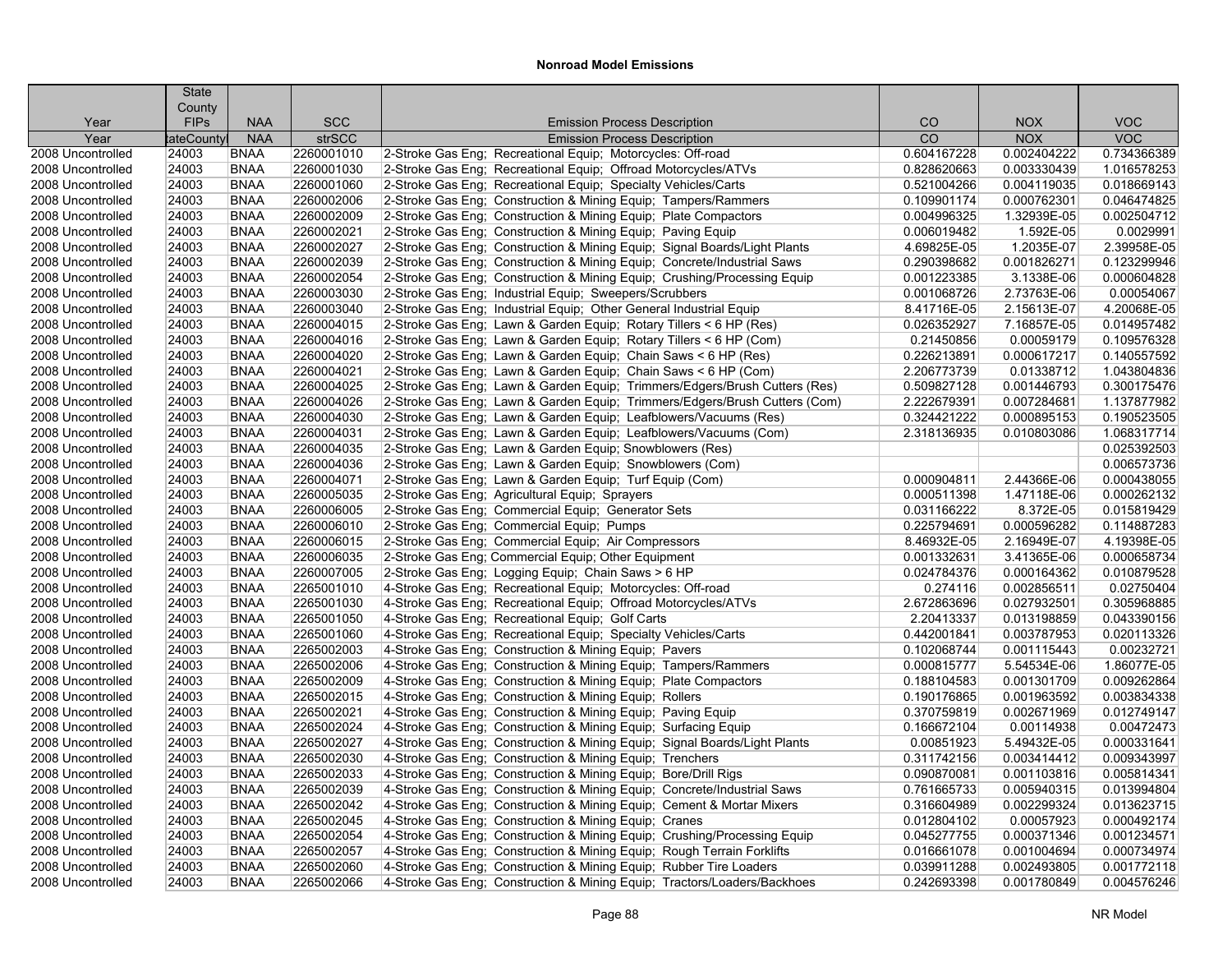|                                        | <b>State</b><br>County |                            |            |                                                                                                                                                  |                            |                            |             |
|----------------------------------------|------------------------|----------------------------|------------|--------------------------------------------------------------------------------------------------------------------------------------------------|----------------------------|----------------------------|-------------|
| Year                                   | <b>FIPs</b>            | <b>NAA</b>                 | <b>SCC</b> | <b>Emission Process Description</b>                                                                                                              | CO                         | <b>NOX</b>                 | <b>VOC</b>  |
| 2008 Uncontrolled                      | 24003                  | <b>BNAA</b>                | 2265002072 | 4-Stroke Gas Eng; Construction & Mining Equip; Skid Steer Loaders                                                                                | 0.108535471                | 0.002560314                | 0.003194758 |
| 2008 Uncontrolled                      | 24003                  | <b>BNAA</b>                | 2265002078 | 4-Stroke Gas Eng; Construction & Mining Equip; Dumpers/Tenders                                                                                   | 0.049277638                | 0.000376384                | 0.001968966 |
| 2008 Uncontrolled                      | 24003                  | <b>BNAA</b>                | 2265002081 | 4-Stroke Gas Eng; Construction & Mining Equip; Other Construction Equip                                                                          | 0.014028178                | 0.000871788                | 0.000644276 |
| 2008 Uncontrolled                      | 24003                  | <b>BNAA</b>                | 2265003010 | 4-Stroke Gas Eng; Industrial Equip; Aerial Lifts                                                                                                 | 0.108442183                | 0.00342479                 | 0.003714083 |
| 2008 Uncontrolled                      | 24003                  | <b>BNAA</b>                | 2265003020 | 4-Stroke Gas Eng; Industrial Equip; Forklifts                                                                                                    | 0.239889554                | 0.014709523                | 0.010450278 |
| 2008 Uncontrolled                      | 24003                  | <b>BNAA</b>                | 2265003030 | 4-Stroke Gas Eng; Industrial Equip; Sweepers/Scrubbers                                                                                           | 0.103509174                | 0.002589248                | 0.003224781 |
| 2008 Uncontrolled                      | 24003                  | <b>BNAA</b>                | 2265003040 | 4-Stroke Gas Eng; Industrial Equip; Other General Industrial Equip                                                                               | 0.263121888                | 0.00228291                 | 0.011343134 |
| 2008 Uncontrolled                      | 24003                  | <b>BNAA</b>                | 2265003050 | 4-Stroke Gas Eng; Industrial Equip; Other Material H&ling Equip                                                                                  | 0.008314958                | 0.000225034                | 0.000264508 |
| 2008 Uncontrolled                      | 24003                  | <b>BNAA</b>                | 2265003060 | 4-Stroke Gas Eng; Industrial Equip; AC\Refrigeration                                                                                             | 0.010450703                | 6.80231E-05                | 0.000236604 |
| 2008 Uncontrolled                      | 24003                  | <b>BNAA</b>                | 2265003070 | 4-Stroke Gas Eng; Industrial Equip; Terminal Tractors                                                                                            | 0.025151471                | 0.001537886                | 0.001090079 |
| 2008 Uncontrolled                      | 24003                  | <b>BNAA</b>                | 2265004010 | 4-Stroke Gas Eng; Lawn & Garden Equip; Lawn Mowers (Res)                                                                                         | 6.13876107                 | 0.046281193                | 0.67057701  |
| 2008 Uncontrolled                      | 24003                  | <b>BNAA</b>                | 2265004011 | 4-Stroke Gas Eng; Lawn & Garden Equip; Lawn Mowers (Com)                                                                                         | 8.717366612                | 0.060986867                | 0.668175406 |
| 2008 Uncontrolled                      | 24003                  | <b>BNAA</b>                | 2265004015 |                                                                                                                                                  | 0.516190489                | 0.003917158                | 0.058372535 |
| 2008 Uncontrolled                      | 24003                  | <b>BNAA</b>                | 2265004016 | 4-Stroke Gas Eng; Lawn & Garden Equip; Rotary Tillers < 6 HP (Res)<br>4-Stroke Gas Eng; Lawn & Garden Equip; Rotary Tillers < 6 HP (Com)         | 4.241516739                | 0.031325905                | 0.321800993 |
| 2008 Uncontrolled                      | 24003                  | <b>BNAA</b>                | 2265004025 | 4-Stroke Gas Eng; Lawn & Garden Equip; Trimmers/Edgers/Brush Cutters (Res)                                                                       | 0.0346668                  | 0.000257261                | 0.004100518 |
| 2008 Uncontrolled                      | 24003                  | <b>BNAA</b>                | 2265004026 | 4-Stroke Gas Eng; Lawn & Garden Equip; Trimmers/Edgers/Brush Cutters (Com)                                                                       | 0.219448857                | 0.001497503                | 0.012436942 |
| 2008 Uncontrolled                      | 24003                  | <b>BNAA</b>                | 2265004030 | 4-Stroke Gas Eng; Lawn & Garden Equip; Leafblowers/Vacuums (Res)                                                                                 | 0.066269138                | 0.000493487                | 0.007247736 |
| 2008 Uncontrolled                      | 24003                  | <b>BNAA</b>                | 2265004031 | 4-Stroke Gas Eng; Lawn & Garden Equip; Leafblowers/Vacuums (Com)                                                                                 | 8.883242063                | 0.098097887                | 0.230199082 |
| 2008 Uncontrolled                      | 24003                  | <b>BNAA</b>                | 2265004035 |                                                                                                                                                  |                            |                            | 0.050646074 |
|                                        | 24003                  | <b>BNAA</b>                | 2265004036 | 4-Stroke Gas Eng; Lawn & Garden Equip; Snowblowers (Res)                                                                                         |                            |                            | 0.014628054 |
| 2008 Uncontrolled<br>2008 Uncontrolled | 24003                  | <b>BNAA</b>                | 2265004040 | 4-Stroke Gas Eng; Lawn & Garden Equip; Snowblowers (Com)<br>4-Stroke Gas Eng; Lawn & Garden Equip; Rear Eng Riding Mowers (Res)                  | 1.492029314                | 0.010223326                | 0.065510392 |
| 2008 Uncontrolled                      | 24003                  | <b>BNAA</b>                | 2265004041 | 4-Stroke Gas Eng; Lawn & Garden Equip; Rear Eng Riding Mowers (Com)                                                                              | 1.15365806                 | 0.007462949                | 0.022353734 |
| 2008 Uncontrolled                      | 24003                  | <b>BNAA</b>                | 2265004046 |                                                                                                                                                  | 1.21153024                 | 0.008897706                | 0.03729405  |
| 2008 Uncontrolled                      | 24003                  | <b>BNAA</b>                | 2265004051 | 4-Stroke Gas Eng; Lawn & Garden Equip; Front Mowers (Com)<br>4-Stroke Gas Eng; Lawn & Garden Equip; Shredders < 6 HP (Com)                       | 0.485506174                | 0.003609285                | 0.038583189 |
| 2008 Uncontrolled                      | 24003                  | <b>BNAA</b>                | 2265004055 |                                                                                                                                                  | 19.912635                  | 0.139749008                | 0.743049406 |
| 2008 Uncontrolled                      | 24003                  | <b>BNAA</b>                | 2265004056 | 4-Stroke Gas Eng; Lawn & Garden Equip; Lawn & Garden Tractors (Res)                                                                              | 15.59900494                | 0.103247363                | 0.293693349 |
|                                        | 24003                  | <b>BNAA</b>                | 2265004066 | 4-Stroke Gas Eng; Lawn & Garden Equip; Lawn & Garden Tractors (Com)                                                                              | 2.02717226                 | 0.037081549                | 0.046842875 |
| 2008 Uncontrolled<br>2008 Uncontrolled | 24003                  | <b>BNAA</b>                | 2265004071 | 4-Stroke Gas Eng; Lawn & Garden Equip; Chippers/Stump Grinders (Com)<br>4-Stroke Gas Eng; Lawn & Garden Equip; Turf Equip (Com)                  | 47.31437125                | 0.389929278                | 1.117605895 |
| 2008 Uncontrolled                      | 24003                  | <b>BNAA</b>                | 2265004075 |                                                                                                                                                  | 0.623604647                | 0.004671105                | 0.034789542 |
| 2008 Uncontrolled                      | 24003                  | <b>BNAA</b>                | 2265004076 | 4-Stroke Gas Eng; Lawn & Garden Equip; Other Lawn & Garden Equip (Res)<br>4-Stroke Gas Eng; Lawn & Garden Equip; Other Lawn & Garden Equip (Com) | 1.30200198                 | 0.009878962                | 0.073231163 |
| 2008 Uncontrolled                      | 24003                  | <b>BNAA</b>                | 2265005010 | 4-Stroke Gas Eng; Agricultural Equip; 2-Wheel Tractors                                                                                           | 0.002110967                | 1.36408E-05                | 3.98669E-05 |
| 2008 Uncontrolled                      | 24003                  | <b>BNAA</b>                | 2265005015 |                                                                                                                                                  | 0.004186838                | 0.000167319                | 0.000137877 |
| 2008 Uncontrolled                      | 24003                  | <b>BNAA</b>                | 2265005020 | 4-Stroke Gas Eng; Agricultural Equip; Agricultural Tractors                                                                                      | 1.74908E-05                | 1.11981E-06                | 9.01822E-07 |
|                                        | 24003                  | <b>BNAA</b>                | 2265005025 | 4-Stroke Gas Eng; Agricultural Equip; Combines                                                                                                   | 0.00188815                 | 0.000120872                | 0.000109469 |
| 2008 Uncontrolled<br>2008 Uncontrolled | 24003                  | <b>BNAA</b>                | 2265005030 | 4-Stroke Gas Eng; Agricultural Equip; Balers                                                                                                     | 0.001631093                | 1.14826E-05                | 3.80021E-05 |
| 2008 Uncontrolled                      | 24003                  | <b>BNAA</b>                | 2265005035 | 4-Stroke Gas Eng; Agricultural Equip; Agricultural Mowers<br>4-Stroke Gas Eng; Agricultural Equip; Sprayers                                      | 0.013588749                | 0.000198681                | 0.000613751 |
| 2008 Uncontrolled                      | 24003                  | <b>BNAA</b>                | 2265005040 | 4-Stroke Gas Eng; Agricultural Equip; Tillers > 6 HP                                                                                             | 0.033343306                | 0.000208542                | 0.0012753   |
| 2008 Uncontrolled                      | 24003                  | <b>BNAA</b>                | 2265005045 | 4-Stroke Gas Eng; Agricultural Equip; Swathers                                                                                                   | 0.002996294                | 0.000191811                | 0.000158554 |
| 2008 Uncontrolled                      | 24003                  | <b>BNAA</b>                | 2265005055 | 4-Stroke Gas Eng; Agricultural Equip; Other Agricultural Equip                                                                                   | 0.006234171                | 0.000228251                | 0.00023728  |
| 2008 Uncontrolled                      | 24003                  | <b>BNAA</b>                | 2265005060 | 4-Stroke Gas Eng; Agricultural Equip; Irrigation Sets                                                                                            | 0.005829014                | 0.000333861                | 0.000259478 |
|                                        | 24003                  | <b>BNAA</b>                | 2265006005 |                                                                                                                                                  |                            | 0.070334241                | 0.357931045 |
| 2008 Uncontrolled<br>2008 Uncontrolled | 24003                  | <b>BNAA</b>                | 2265006010 | 4-Stroke Gas Eng; Commercial Equip; Generator Sets                                                                                               | 9.993766467<br>2.306237912 | 0.021849623                | 0.104413365 |
| 2008 Uncontrolled                      | 24003                  | <b>BNAA</b>                | 2265006015 | 4-Stroke Gas Eng; Commercial Equip; Pumps<br>4-Stroke Gas Eng: Commercial Equip: Air Compressors                                                 | 1.138964465                | 0.015494883                | 0.041504845 |
|                                        |                        |                            | 2265006025 |                                                                                                                                                  |                            |                            | 0.068434277 |
| 2008 Uncontrolled<br>2008 Uncontrolled | 24003                  | <b>BNAA</b><br><b>BNAA</b> | 2265006030 | 4-Stroke Gas Eng; Commercial Equip; Welders                                                                                                      | 2.875542093<br>4.407816583 | 0.027369839<br>0.030312674 | 0.185656468 |
| 2008 Uncontrolled                      | 24003<br>24003         | <b>BNAA</b>                | 2265006035 | 4-Stroke Gas Eng; Commercial Equip; Pressure Washers                                                                                             | 0.221887167                | 0.001552708                | 0.006242167 |
|                                        | 24003                  | <b>BNAA</b>                | 2265007010 | 4-Stroke Gas Eng; Commercial Equip; Other Equipment                                                                                              | 0.055545041                | 0.000416279                | 0.001978292 |
| 2008 Uncontrolled<br>2008 Uncontrolled | 24003                  | <b>BNAA</b>                | 2265007015 | 2-Stroke Gas Eng; Logging Equip; Shredders > 6 HP                                                                                                | 0.000676518                | 4.37871E-06                | 3.22192E-05 |
| 2008 Uncontrolled                      | 24003                  | <b>BNAA</b>                | 2265008005 | 2-Stroke Gas Eng; Logging Equip; Feller-Bunch-Skidder<br>4-Stroke Gas Eng; Airport Ground Support Equip; Airport Ground Support Equip            | 0.264642387                | 0.008901031                | 0.010709037 |
|                                        |                        |                            |            |                                                                                                                                                  |                            |                            |             |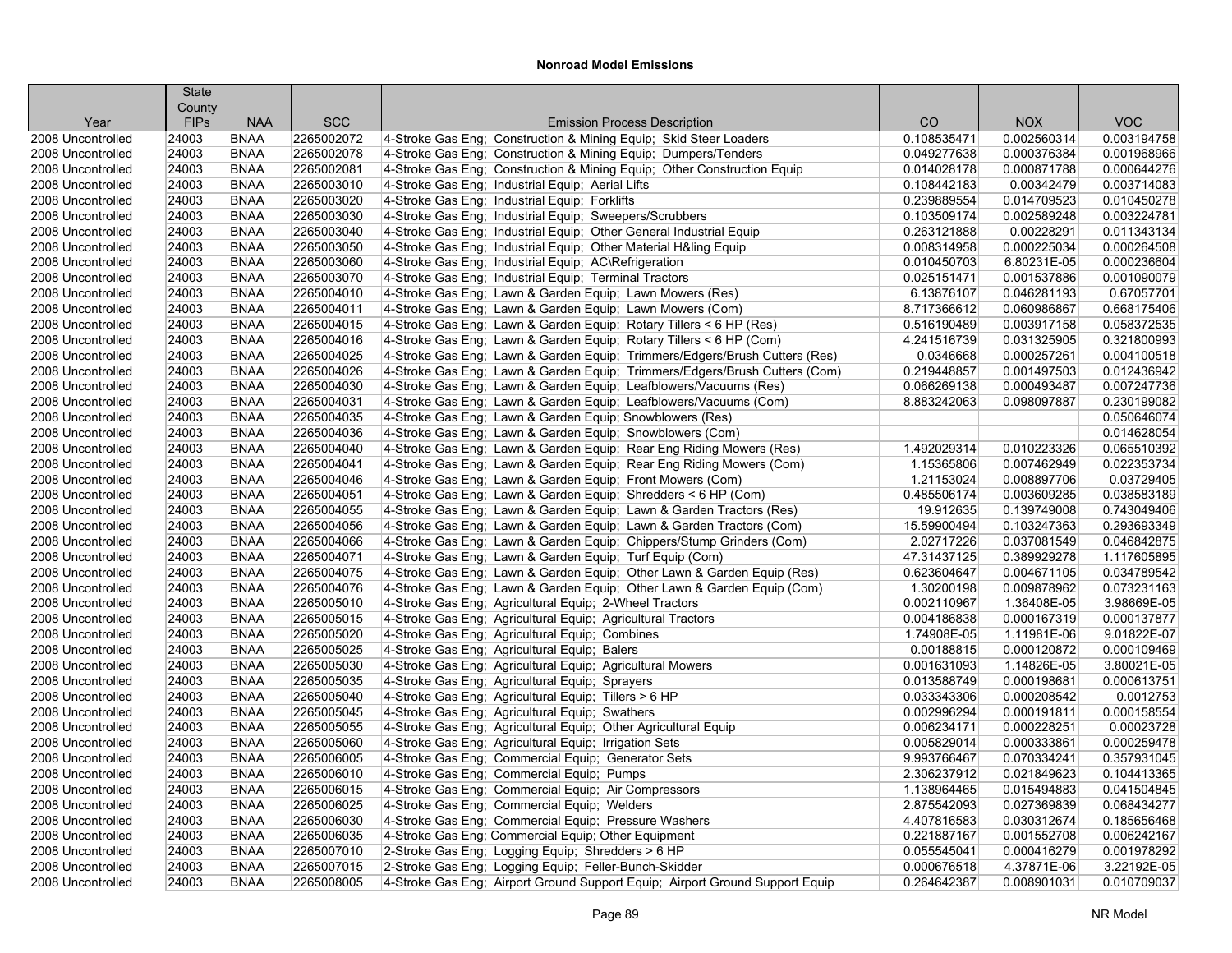|                   | <b>State</b><br>County |             |            |                                                                     |             |             |             |
|-------------------|------------------------|-------------|------------|---------------------------------------------------------------------|-------------|-------------|-------------|
| Year              | <b>FIPs</b>            | <b>NAA</b>  | <b>SCC</b> | <b>Emission Process Description</b>                                 | CO          | <b>NOX</b>  | <b>VOC</b>  |
| 2008 Uncontrolled | 24003                  | <b>BNAA</b> | 2267001060 | LPG Eng; Recreational Equip; Specialty Vehicles/Carts               | 0.004794336 | 0.001201421 | 0.000324877 |
| 2008 Uncontrolled | 24003                  | <b>BNAA</b> | 2267002003 | LPG Eng; Construction & Mining Equip; Pavers                        | 0.00289812  | 0.000718165 | 0.000195836 |
| 2008 Uncontrolled | 24003                  | <b>BNAA</b> | 2267002015 | LPG Eng; Construction & Mining Equip; Rollers                       | 0.005009485 | 0.00122988  | 0.000337729 |
| 2008 Uncontrolled | 24003                  | <b>BNAA</b> | 2267002021 | LPG Eng; Construction & Mining Equip; Paving Equip                  | 0.000758882 | 0.000190028 | 5.14142E-05 |
| 2008 Uncontrolled | 24003                  | <b>BNAA</b> | 2267002024 | LPG Eng; Construction & Mining Equip; Surfacing Equip               | 0.000507678 | 0.000125427 | 3.428E-05   |
| 2008 Uncontrolled | 24003                  | <b>BNAA</b> | 2267002030 | LPG Eng; Construction & Mining Equip; Trenchers                     | 0.00890659  | 0.00220768  | 0.00060189  |
| 2008 Uncontrolled | 24003                  | <b>BNAA</b> | 2267002033 | LPG Eng; Construction & Mining Equip; Bore/Drill Rigs               | 0.002884109 | 0.000728162 | 0.000195803 |
| 2008 Uncontrolled | 24003                  | <b>BNAA</b> | 2267002039 | LPG Eng; Construction & Mining Equip; Concrete/Industrial Saws      | 0.00865979  | 0.002099964 | 0.000582056 |
| 2008 Uncontrolled | 24003                  | <b>BNAA</b> | 2267002045 | LPG Eng; Construction & Mining Equip; Cranes                        | 0.003106076 | 0.000777302 | 0.000210404 |
| 2008 Uncontrolled | 24003                  | <b>BNAA</b> | 2267002054 | LPG Eng; Construction & Mining Equip; Crushing/Processing Equip     | 0.000502949 | 0.000125791 | 3.40646E-05 |
| 2008 Uncontrolled | 24003                  | <b>BNAA</b> | 2267002057 | LPG Eng; Construction & Mining Equip; Rough Terrain Forklifts       | 0.005650092 | 0.001405235 | 0.000382144 |
| 2008 Uncontrolled | 24003                  | <b>BNAA</b> | 2267002060 | LPG Eng; Construction & Mining Equip; Rubber Tire Loaders           | 0.014199555 | 0.003505936 | 0.000958648 |
| 2008 Uncontrolled | 24003                  | <b>BNAA</b> | 2267002066 | LPG Eng; Construction & Mining Equip; Tractors/Loaders/Backhoes     | 0.001499128 | 0.000368382 | 0.000101091 |
| 2008 Uncontrolled | 24003                  | <b>BNAA</b> | 2267002072 | LPG Eng; Construction & Mining Equip; Skid Steer Loaders            | 0.011550052 | 0.002883445 | 0.000781922 |
| 2008 Uncontrolled | 24003                  | <b>BNAA</b> | 2267002081 | LPG Eng; Construction & Mining Equip; Other Construction Equip      | 0.004655094 | 0.001167486 | 0.000315506 |
| 2008 Uncontrolled | 24003                  | <b>BNAA</b> | 2267003010 | LPG Eng; Industrial Equip; Aerial Lifts                             | 0.033490403 | 0.008408137 | 0.002270464 |
| 2008 Uncontrolled | 24003                  | <b>BNAA</b> | 2267003020 | LPG Eng; Industrial Equip; Forklifts                                | 3.199346482 | 0.792002764 | 0.216136439 |
| 2008 Uncontrolled | 24003                  | <b>BNAA</b> | 2267003030 | LPG Eng; Industrial Equip; Sweepers/Scrubbers                       | 0.02464899  | 0.006029185 | 0.001660267 |
| 2008 Uncontrolled | 24003                  | <b>BNAA</b> | 2267003040 | LPG Eng; Industrial Equip; Other General Industrial Equip           | 0.007551502 | 0.001863011 | 0.00050972  |
| 2008 Uncontrolled | 24003                  | <b>BNAA</b> | 2267003050 | LPG Eng; Industrial Equip; Other Material H&ling Equip              | 0.00180899  | 0.000453672 | 0.000122606 |
| 2008 Uncontrolled | 24003                  | <b>BNAA</b> | 2267003070 | LPG Eng; Industrial Equip; Terminal Tractors                        | 0.015109087 | 0.003685001 | 0.001016967 |
| 2008 Uncontrolled | 24003                  | <b>BNAA</b> | 2267004066 | LPG Eng; Lawn & Garden Equip; Chippers/Stump Grinders (Com)         | 0.129037622 | 0.03182908  | 0.008709566 |
| 2008 Uncontrolled | 24003                  | <b>BNAA</b> | 2267005055 | LPG Eng; Agri Equip; Other Equip                                    | 1.08361E-05 | 2.6982E-06  | 7.33112E-07 |
| 2008 Uncontrolled | 24003                  | <b>BNAA</b> | 2267005060 | LPG Eng; Agricultural Equip; Irrigation Sets                        | 1.69709E-05 | 4.16403E-06 | 1.14398E-06 |
| 2008 Uncontrolled | 24003                  | <b>BNAA</b> | 2267006005 | LPG Eng; Commercial Equip; Generator Sets                           | 0.117253546 | 0.043730474 | 0.008920328 |
| 2008 Uncontrolled | 24003                  | <b>BNAA</b> | 2267006010 | LPG Eng; Commercial Equip; Pumps                                    | 0.027728449 | 0.010176799 | 0.002100912 |
| 2008 Uncontrolled | 24003                  | <b>BNAA</b> | 2267006015 | LPG Eng: Commercial Equip: Air Compressors                          | 0.033823575 | 0.012281463 | 0.00255582  |
| 2008 Uncontrolled | 24003                  | <b>BNAA</b> | 2267006025 | LPG Eng; Commercial Equip; Welders                                  | 0.061048853 | 0.015314905 | 0.004137954 |
| 2008 Uncontrolled | 24003                  | <b>BNAA</b> | 2267006030 | LPG Eng; Commercial Equip; Pressure Washers                         | 0.000779098 | 0.000197848 | 5.29709E-05 |
| 2008 Uncontrolled | 24003                  | <b>BNAA</b> | 2267006035 | LPG Eng: Commercial Equip: Other Equipment                          | 0.000533701 | 0.000192919 | 4.02828E-05 |
| 2008 Uncontrolled | 24003                  | <b>BNAA</b> | 2267008005 | LPG Eng; Airport Ground Support Equip; Airport Ground Support Equip | 0.05509394  | 0.013660904 | 0.003723464 |
| 2008 Uncontrolled | 24003                  | <b>BNAA</b> | 2268002081 | CNG Eng; Construction & Mining Equip; Other Construction Equip      | 0.000182983 | 4.58917E-05 | 7.30972E-07 |
| 2008 Uncontrolled | 24003                  | <b>BNAA</b> | 2268003020 | CNG Eng; Industrial Equip; Forklifts                                | 0.226562685 | 0.056020804 | 0.000901862 |
| 2008 Uncontrolled | 24003                  | <b>BNAA</b> | 2268003030 | CNG Eng: Industrial Equip: Sweepers/Scrubbers                       | 0.000257681 | 6.36639E-05 | 1.02553E-06 |
| 2008 Uncontrolled | 24003                  | <b>BNAA</b> | 2268003040 | CNG Eng; Industrial Equip; Other General Industrial Equip           | 0.000140355 | 3.46849E-05 | 5.58621E-07 |
| 2008 Uncontrolled | 24003                  | <b>BNAA</b> | 2268003060 | CNG Eng; Industrial Equip; AC\Refrigeration                         | 0.000816747 | 0.000200976 | 3.24726E-06 |
| 2008 Uncontrolled | 24003                  | <b>BNAA</b> | 2268003070 | CNG Eng; Industrial Equip; Terminal Tractors                        | 0.001060309 | 0.000258505 | 4.20602E-06 |
| 2008 Uncontrolled | 24003                  | <b>BNAA</b> | 2268005055 | CNG Eng; Agri Equip; Other Equip                                    | 9.17464E-06 | 2.06696E-06 | 3.5715E-08  |
| 2008 Uncontrolled | 24003                  | <b>BNAA</b> | 2268005060 | CNG Eng; Agricultural Equip; Irrigation Sets                        | 0.000142403 | 3.18602E-05 | 5.53461E-07 |
| 2008 Uncontrolled | 24003                  | <b>BNAA</b> | 2268006005 | CNG Eng; Commercial Equip; Generator Sets                           | 0.034513615 | 0.012742676 | 0.000154371 |
| 2008 Uncontrolled | 24003                  | <b>BNAA</b> | 2268006010 | CNG Eng; Commercial Equip; Pumps                                    | 0.001778064 | 0.000650484 | 7.93441E-06 |
| 2008 Uncontrolled | 24003                  | <b>BNAA</b> | 2268006015 | CNG Eng; Commercial Equip; Air Compressors                          | 0.002552194 | 0.00092285  | 1.13555E-05 |
| 2008 Uncontrolled | 24003                  | <b>BNAA</b> | 2268006020 | CNG Eng; Commercial Equip; Gas Compressors                          | 0.147886269 | 0.033052835 | 0.000574634 |
| 2008 Uncontrolled | 24003                  | <b>BNAA</b> | 2270001060 | Diesel Eng; Recreational Equip; Specialty Vehicles/Carts            | 0.012916743 | 0.012568428 | 0.003434113 |
| 2008 Uncontrolled | 24003                  | <b>BNAA</b> | 2270002003 | Diesel Eng; Construction & Mining Equip; Pavers                     | 0.020046527 | 0.052278521 | 0.00414148  |
| 2008 Uncontrolled | 24003                  | <b>BNAA</b> | 2270002006 | Diesel Eng; Construction & Mining Equip; Tampers/Rammers            | 7.06688E-05 | 0.000105079 | 1.6902E-05  |
| 2008 Uncontrolled | 24003                  | <b>BNAA</b> | 2270002009 | Diesel Eng; Construction & Mining Equip; Plate Compactors           | 0.001058128 | 0.001623085 | 0.000263966 |
| 2008 Uncontrolled | 24003                  | <b>BNAA</b> | 2270002015 | Diesel Eng; Construction & Mining Equip; Rollers                    | 0.059931547 | 0.128772304 | 0.01125229  |
| 2008 Uncontrolled | 24003                  | <b>BNAA</b> | 2270002018 | Diesel Eng; Construction & Mining Equip; Scrapers                   | 0.053863369 | 0.139945866 | 0.007470253 |
|                   |                        |             |            |                                                                     |             |             |             |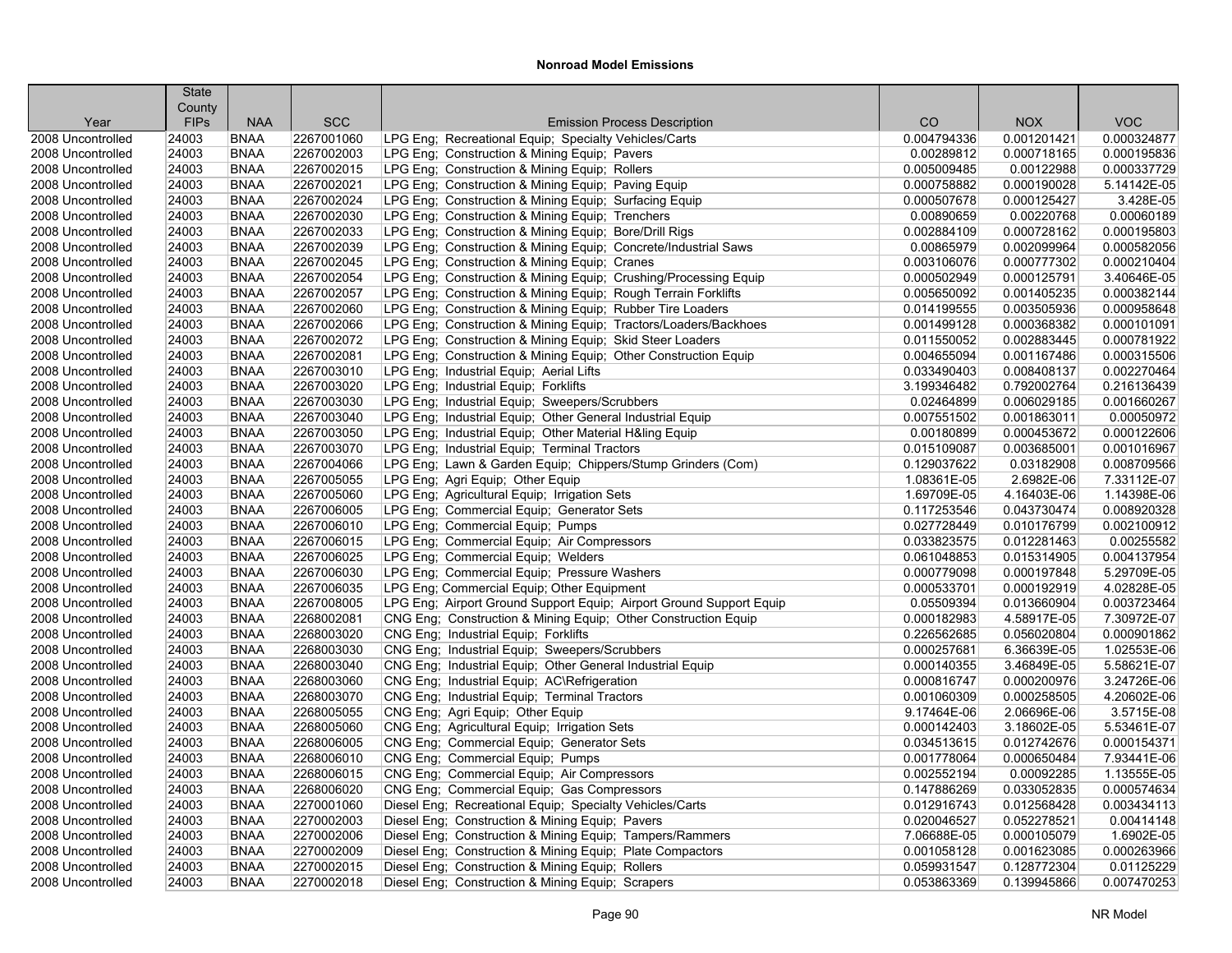| <b>VOC</b><br><b>FIPs</b><br><b>NAA</b><br><b>SCC</b><br><b>Emission Process Description</b><br>CO<br><b>NOX</b><br>Year<br>Diesel Eng; Construction & Mining Equip; Paving Equip<br>2008 Uncontrolled<br>24003<br><b>BNAA</b><br>2270002021<br>0.003811624<br>0.008051456<br>0.000739571<br>Diesel Eng; Construction & Mining Equip; Surfacing Equip<br>0.000478097<br>2008 Uncontrolled<br>24003<br><b>BNAA</b><br>2270002024<br>0.003013333<br>0.005330224<br>24003<br><b>BNAA</b><br>2270002027<br>Diesel Eng; Construction & Mining Equip; Signal Boards/Light Plants<br>0.007875615<br>0.01447952<br>0.002156651<br>2008 Uncontrolled<br>24003<br><b>BNAA</b><br>2270002030<br>Diesel Eng; Construction & Mining Equip; Trenchers<br>0.060629738<br>0.006526536<br>2008 Uncontrolled<br>0.038221896<br>2270002033<br>0.070553339<br>0.005839109<br>24003<br><b>BNAA</b><br>Diesel Eng; Construction & Mining Equip; Bore/Drill Rigs<br>0.023598274<br>2008 Uncontrolled<br>0.035924987<br>2008 Uncontrolled<br>24003<br><b>BNAA</b><br>2270002036<br>Diesel Eng; Construction & Mining Equip; Excavators<br>0.163706235<br>0.526412958<br><b>BNAA</b><br>2270002039<br>Diesel Eng; Construction & Mining Equip; Concrete/Industrial Saws<br>0.004054407<br>0.000490922<br>2008 Uncontrolled<br>24003<br>0.002920746<br><b>BNAA</b><br>2270002042<br>Diesel Eng; Construction & Mining Equip; Cement & Mortar Mixers<br>0.002668528<br>0.000301701<br>2008 Uncontrolled<br>24003<br>0.001172179<br>2270002045<br>Diesel Eng; Construction & Mining Equip; Cranes<br>0.029791306<br>0.136088454<br>0.008599023<br>2008 Uncontrolled<br>24003<br><b>BNAA</b><br>2270002048<br>0.008853532<br>24003<br><b>BNAA</b><br>Diesel Eng: Construction & Mining Equip: Graders<br>0.035875997<br>0.133203875<br>2008 Uncontrolled<br>24003<br><b>BNAA</b><br>2270002051<br>Diesel Eng; Construction & Mining Equip; Off-highway Trucks<br>0.466220435<br>0.025421063<br>2008 Uncontrolled<br>0.134996387<br><b>BNAA</b><br>2270002054<br>Diesel Eng; Construction & Mining Equip; Crushing/Processing Equip<br>0.00717385<br>0.023702989<br>0.001724334<br>2008 Uncontrolled<br>24003<br>2270002057<br>Diesel Eng; Construction & Mining Equip; Rough Terrain Forklifts<br>0.094821102<br>0.016879817<br>2008 Uncontrolled<br>24003<br><b>BNAA</b><br>0.168418928<br><b>BNAA</b><br>2270002060<br>Diesel Eng; Construction & Mining Equip; Rubber Tire Loaders<br>0.226728244<br>0.613492539<br>0.041875295<br>2008 Uncontrolled<br>24003<br>0.082520334<br>24003<br><b>BNAA</b><br>2270002066<br>Diesel Eng; Construction & Mining Equip; Tractors/Loaders/Backhoes<br>0.341738162<br>0.38666552<br>2008 Uncontrolled<br>0.0347833<br>24003<br><b>BNAA</b><br>2270002069<br>Diesel Eng; Construction & Mining Equip; Crawler Tractor/Dozers<br>0.190696163<br>0.540280363<br>2008 Uncontrolled<br>2270002072<br>0.253893804<br>0.07562271<br>2008 Uncontrolled<br>24003<br><b>BNAA</b><br>Diesel Eng; Construction & Mining Equip; Skid Steer Loaders<br>0.301946986<br>Diesel Eng; Construction & Mining Equip; Off-highway Tractors<br>0.004204512<br>24003<br><b>BNAA</b><br>2270002075<br>0.027291877<br>0.063522001<br>2008 Uncontrolled<br>24003<br><b>BNAA</b><br>2270002078<br>Diesel Eng; Construction & Mining Equip; Dumpers/Tenders<br>0.00091425<br>0.000813723<br>0.000244467<br>2008 Uncontrolled<br>24003<br><b>BNAA</b><br>2270002081<br>Diesel Eng; Construction & Mining Equip; Other Construction Equip<br>0.02818359<br>0.061441614<br>0.004344774<br>2008 Uncontrolled<br>24003<br><b>BNAA</b><br>2270003010<br>Diesel Eng; Industrial Equip; Aerial Lifts<br>0.007977881<br>0.007511529<br>0.00212978<br>2008 Uncontrolled<br><b>BNAA</b><br>0.008245456<br>24003<br>2270003020<br>Diesel Eng; Industrial Equip; Forklifts<br>0.04935206<br>0.088717585<br>2008 Uncontrolled<br>24003<br><b>BNAA</b><br>2270003030<br>Diesel Eng; Industrial Equip; Sweepers/Scrubbers<br>0.011588425<br>0.043384657<br>0.00341417<br>2008 Uncontrolled<br>2270003040<br>Diesel Eng; Industrial Equip; Other General Industrial Equip<br>0.047052595<br>0.003707091<br>2008 Uncontrolled<br>24003<br><b>BNAA</b><br>0.012493985<br>2270003050<br>Diesel Eng; Industrial Equip; Other Material H&ling Equip<br>0.002158561<br>0.000383323<br>2008 Uncontrolled<br>24003<br><b>BNAA</b><br>0.001356709<br>24003<br><b>BNAA</b><br>2270003060<br>Diesel Eng; Industrial Equip; AC\Refrigeration<br>0.093861609<br>0.20932892<br>0.021667525<br>2008 Uncontrolled<br>24003<br><b>BNAA</b><br>2270003070<br>Diesel Eng; Industrial Equip; Terminal Tractors<br>0.017861842<br>0.059641815<br>0.004282669<br>2008 Uncontrolled<br>4.32261E-06<br>2008 Uncontrolled<br>24003<br><b>BNAA</b><br>2270004031<br>Diesel Eng; Lawn & Garden Equip; Leafblowers/Vacuums (Com)<br>1.44152E-05<br>2.39599E-05<br>24003<br><b>BNAA</b><br>2270004046<br>0.077070323<br>0.021235802<br>Diesel Eng; Lawn & Garden Equip; Front Mowers (Com)<br>0.141570349<br>2008 Uncontrolled<br>24003<br><b>BNAA</b><br>2270004056<br>Diesel Eng; Lawn & Garden Equip; Lawn & Garden Tractors (Com)<br>0.01623647<br>0.028610572<br>0.004416397<br>2008 Uncontrolled<br>0.021722711<br>24003<br><b>BNAA</b><br>2270004066<br>Diesel Eng; Lawn & Garden Equip; Chippers/Stump Grinders (Com)<br>0.22605962<br>2008 Uncontrolled<br>0.086678792<br>2270004071<br>0.02184165<br>0.002027431<br>2008 Uncontrolled<br>24003<br><b>BNAA</b><br>Diesel Eng; Lawn & Garden Equip; Turf Equip (Com)<br>0.007854516<br>2270004076<br>8.11102E-05<br>2008 Uncontrolled<br>24003<br><b>BNAA</b><br>Diesel Eng; Lawn & Garden Equip; Other Lawn & Garden Equip (Com)<br>0.000309336<br>0.000588291<br>4.19209E-07<br>2008 Uncontrolled<br>24003<br><b>BNAA</b><br>2270005010<br>Diesel Eng; Agricultural Equip; 2-Wheel Tractors<br>2.84296E-06<br>2.37707E-06<br>0.118152326<br>0.011525223<br>2008 Uncontrolled<br>24003<br><b>BNAA</b><br>2270005015<br>Diesel Eng; Agricultural Equip; Agricultural Tractors<br>0.059104353<br>0.001022756<br>24003<br><b>BNAA</b><br>2270005020<br>Diesel Eng; Agricultural Equip; Combines<br>0.004364022<br>0.012214908<br>2008 Uncontrolled<br>2270005025<br>9.32939E-06<br>2008 Uncontrolled<br>24003<br><b>BNAA</b><br>Diesel Eng; Agricultural Equip; Balers<br>3.76769E-05<br>5.61204E-05<br>1.64773E-06<br>24003<br><b>BNAA</b><br>2270005030<br>Diesel Eng; Agricultural Equip; Agricultural Mowers<br>8.97829E-06<br>1.14679E-05<br>2008 Uncontrolled<br>24003<br><b>BNAA</b><br>2270005035<br>Diesel Eng; Agricultural Equip; Sprayers<br>0.000922816<br>0.000126481<br>2008 Uncontrolled<br>0.000458272<br>2270005040<br>2.28506E-06<br>2.09423E-07<br>2008 Uncontrolled<br>24003<br><b>BNAA</b><br>Diesel Eng; Agricultural Equip; Tillers > 6HP<br>1.31256E-06<br><b>BNAA</b><br>9.89633E-05<br>2008 Uncontrolled<br>24003<br>2270005045<br>Diesel Eng; Agricultural Equip; Swathers<br>0.000487379<br>0.000858637<br><b>BNAA</b><br>2270005055<br>Diesel Eng; Agricultural Equip; Other Agricultural Equip<br>0.001205411<br>0.002473112<br>0.00025563<br>2008 Uncontrolled<br>24003<br>24003<br><b>BNAA</b><br>2270005060<br>Diesel Eng; Agricultural Equip; Irrigation Sets<br>0.000569427<br>0.001639747<br>0.000163205<br>2008 Uncontrolled<br>2270006005<br>0.01979413<br>2008 Uncontrolled<br>24003<br><b>BNAA</b><br>Diesel Eng; Commercial Equip; Generator Sets<br>0.072714022<br>0.154134899<br>0.004458369<br>24003<br><b>BNAA</b><br>2270006010<br>Diesel Eng; Commercial Equip; Pumps<br>0.017122033<br>0.036837782<br>2008 Uncontrolled<br>24003<br><b>BNAA</b><br>2270006015<br>Diesel Eng; Commercial Equip; Air Compressors<br>0.037246958<br>0.092104111<br>0.009359272<br>2008 Uncontrolled<br><b>BNAA</b><br>2270006025<br>Diesel Eng: Commercial Equip: Welders<br>0.058533785<br>0.044985361<br>0.014838426<br>2008 Uncontrolled<br>24003<br>2008 Uncontrolled<br>24003<br><b>BNAA</b><br>2270006030<br>Diesel Eng; Commercial Equip; Pressure Washers<br>0.002164031<br>0.005156965<br>0.000633892<br>24003<br>2270006035<br>0.001640308<br>0.003929099<br>0.000414458<br>2008 Uncontrolled<br><b>BNAA</b><br>Diesel Eng; Commercial Equip; Other Equipment | <b>State</b><br>County |  |  |  |
|----------------------------------------------------------------------------------------------------------------------------------------------------------------------------------------------------------------------------------------------------------------------------------------------------------------------------------------------------------------------------------------------------------------------------------------------------------------------------------------------------------------------------------------------------------------------------------------------------------------------------------------------------------------------------------------------------------------------------------------------------------------------------------------------------------------------------------------------------------------------------------------------------------------------------------------------------------------------------------------------------------------------------------------------------------------------------------------------------------------------------------------------------------------------------------------------------------------------------------------------------------------------------------------------------------------------------------------------------------------------------------------------------------------------------------------------------------------------------------------------------------------------------------------------------------------------------------------------------------------------------------------------------------------------------------------------------------------------------------------------------------------------------------------------------------------------------------------------------------------------------------------------------------------------------------------------------------------------------------------------------------------------------------------------------------------------------------------------------------------------------------------------------------------------------------------------------------------------------------------------------------------------------------------------------------------------------------------------------------------------------------------------------------------------------------------------------------------------------------------------------------------------------------------------------------------------------------------------------------------------------------------------------------------------------------------------------------------------------------------------------------------------------------------------------------------------------------------------------------------------------------------------------------------------------------------------------------------------------------------------------------------------------------------------------------------------------------------------------------------------------------------------------------------------------------------------------------------------------------------------------------------------------------------------------------------------------------------------------------------------------------------------------------------------------------------------------------------------------------------------------------------------------------------------------------------------------------------------------------------------------------------------------------------------------------------------------------------------------------------------------------------------------------------------------------------------------------------------------------------------------------------------------------------------------------------------------------------------------------------------------------------------------------------------------------------------------------------------------------------------------------------------------------------------------------------------------------------------------------------------------------------------------------------------------------------------------------------------------------------------------------------------------------------------------------------------------------------------------------------------------------------------------------------------------------------------------------------------------------------------------------------------------------------------------------------------------------------------------------------------------------------------------------------------------------------------------------------------------------------------------------------------------------------------------------------------------------------------------------------------------------------------------------------------------------------------------------------------------------------------------------------------------------------------------------------------------------------------------------------------------------------------------------------------------------------------------------------------------------------------------------------------------------------------------------------------------------------------------------------------------------------------------------------------------------------------------------------------------------------------------------------------------------------------------------------------------------------------------------------------------------------------------------------------------------------------------------------------------------------------------------------------------------------------------------------------------------------------------------------------------------------------------------------------------------------------------------------------------------------------------------------------------------------------------------------------------------------------------------------------------------------------------------------------------------------------------------------------------------------------------------------------------------------------------------------------------------------------------------------------------------------------------------------------------------------------------------------------------------------------------------------------------------------------------------------------------------------------------------------------------------------------------------------------------------------------------------------------------------------------------------------------------------------------------------------------------------------------------------------------------------------------------------------------------------------------------------------------------------------------------------------------------------------------------------------------------------------------------------------------------------------------------------------------------------------------------------------------------------------------------------------------------------------------------------------------------------------------------------------------------------------------------------------------------------------------------------------------------------------------------------------------------------------------------------------------------------------------------------------------------------------------------------------------------------------------------------------------------------------------------------------------------------------------------------------------------------------------------------------------------------------------------------------------------------------------------------------------------------------------------------------------------------------------------------------------------------------------------------------------------------------------------------------------|------------------------|--|--|--|
|                                                                                                                                                                                                                                                                                                                                                                                                                                                                                                                                                                                                                                                                                                                                                                                                                                                                                                                                                                                                                                                                                                                                                                                                                                                                                                                                                                                                                                                                                                                                                                                                                                                                                                                                                                                                                                                                                                                                                                                                                                                                                                                                                                                                                                                                                                                                                                                                                                                                                                                                                                                                                                                                                                                                                                                                                                                                                                                                                                                                                                                                                                                                                                                                                                                                                                                                                                                                                                                                                                                                                                                                                                                                                                                                                                                                                                                                                                                                                                                                                                                                                                                                                                                                                                                                                                                                                                                                                                                                                                                                                                                                                                                                                                                                                                                                                                                                                                                                                                                                                                                                                                                                                                                                                                                                                                                                                                                                                                                                                                                                                                                                                                                                                                                                                                                                                                                                                                                                                                                                                                                                                                                                                                                                                                                                                                                                                                                                                                                                                                                                                                                                                                                                                                                                                                                                                                                                                                                                                                                                                                                                                                                                                                                                                                                                                                                                                                                                                                                                                                                                                                                                                                                                                                                                                                                                                                                                                                                                                                                                                                                                                                                                                                                                                                                                                              |                        |  |  |  |
|                                                                                                                                                                                                                                                                                                                                                                                                                                                                                                                                                                                                                                                                                                                                                                                                                                                                                                                                                                                                                                                                                                                                                                                                                                                                                                                                                                                                                                                                                                                                                                                                                                                                                                                                                                                                                                                                                                                                                                                                                                                                                                                                                                                                                                                                                                                                                                                                                                                                                                                                                                                                                                                                                                                                                                                                                                                                                                                                                                                                                                                                                                                                                                                                                                                                                                                                                                                                                                                                                                                                                                                                                                                                                                                                                                                                                                                                                                                                                                                                                                                                                                                                                                                                                                                                                                                                                                                                                                                                                                                                                                                                                                                                                                                                                                                                                                                                                                                                                                                                                                                                                                                                                                                                                                                                                                                                                                                                                                                                                                                                                                                                                                                                                                                                                                                                                                                                                                                                                                                                                                                                                                                                                                                                                                                                                                                                                                                                                                                                                                                                                                                                                                                                                                                                                                                                                                                                                                                                                                                                                                                                                                                                                                                                                                                                                                                                                                                                                                                                                                                                                                                                                                                                                                                                                                                                                                                                                                                                                                                                                                                                                                                                                                                                                                                                                              |                        |  |  |  |
|                                                                                                                                                                                                                                                                                                                                                                                                                                                                                                                                                                                                                                                                                                                                                                                                                                                                                                                                                                                                                                                                                                                                                                                                                                                                                                                                                                                                                                                                                                                                                                                                                                                                                                                                                                                                                                                                                                                                                                                                                                                                                                                                                                                                                                                                                                                                                                                                                                                                                                                                                                                                                                                                                                                                                                                                                                                                                                                                                                                                                                                                                                                                                                                                                                                                                                                                                                                                                                                                                                                                                                                                                                                                                                                                                                                                                                                                                                                                                                                                                                                                                                                                                                                                                                                                                                                                                                                                                                                                                                                                                                                                                                                                                                                                                                                                                                                                                                                                                                                                                                                                                                                                                                                                                                                                                                                                                                                                                                                                                                                                                                                                                                                                                                                                                                                                                                                                                                                                                                                                                                                                                                                                                                                                                                                                                                                                                                                                                                                                                                                                                                                                                                                                                                                                                                                                                                                                                                                                                                                                                                                                                                                                                                                                                                                                                                                                                                                                                                                                                                                                                                                                                                                                                                                                                                                                                                                                                                                                                                                                                                                                                                                                                                                                                                                                                              |                        |  |  |  |
|                                                                                                                                                                                                                                                                                                                                                                                                                                                                                                                                                                                                                                                                                                                                                                                                                                                                                                                                                                                                                                                                                                                                                                                                                                                                                                                                                                                                                                                                                                                                                                                                                                                                                                                                                                                                                                                                                                                                                                                                                                                                                                                                                                                                                                                                                                                                                                                                                                                                                                                                                                                                                                                                                                                                                                                                                                                                                                                                                                                                                                                                                                                                                                                                                                                                                                                                                                                                                                                                                                                                                                                                                                                                                                                                                                                                                                                                                                                                                                                                                                                                                                                                                                                                                                                                                                                                                                                                                                                                                                                                                                                                                                                                                                                                                                                                                                                                                                                                                                                                                                                                                                                                                                                                                                                                                                                                                                                                                                                                                                                                                                                                                                                                                                                                                                                                                                                                                                                                                                                                                                                                                                                                                                                                                                                                                                                                                                                                                                                                                                                                                                                                                                                                                                                                                                                                                                                                                                                                                                                                                                                                                                                                                                                                                                                                                                                                                                                                                                                                                                                                                                                                                                                                                                                                                                                                                                                                                                                                                                                                                                                                                                                                                                                                                                                                                              |                        |  |  |  |
|                                                                                                                                                                                                                                                                                                                                                                                                                                                                                                                                                                                                                                                                                                                                                                                                                                                                                                                                                                                                                                                                                                                                                                                                                                                                                                                                                                                                                                                                                                                                                                                                                                                                                                                                                                                                                                                                                                                                                                                                                                                                                                                                                                                                                                                                                                                                                                                                                                                                                                                                                                                                                                                                                                                                                                                                                                                                                                                                                                                                                                                                                                                                                                                                                                                                                                                                                                                                                                                                                                                                                                                                                                                                                                                                                                                                                                                                                                                                                                                                                                                                                                                                                                                                                                                                                                                                                                                                                                                                                                                                                                                                                                                                                                                                                                                                                                                                                                                                                                                                                                                                                                                                                                                                                                                                                                                                                                                                                                                                                                                                                                                                                                                                                                                                                                                                                                                                                                                                                                                                                                                                                                                                                                                                                                                                                                                                                                                                                                                                                                                                                                                                                                                                                                                                                                                                                                                                                                                                                                                                                                                                                                                                                                                                                                                                                                                                                                                                                                                                                                                                                                                                                                                                                                                                                                                                                                                                                                                                                                                                                                                                                                                                                                                                                                                                                              |                        |  |  |  |
|                                                                                                                                                                                                                                                                                                                                                                                                                                                                                                                                                                                                                                                                                                                                                                                                                                                                                                                                                                                                                                                                                                                                                                                                                                                                                                                                                                                                                                                                                                                                                                                                                                                                                                                                                                                                                                                                                                                                                                                                                                                                                                                                                                                                                                                                                                                                                                                                                                                                                                                                                                                                                                                                                                                                                                                                                                                                                                                                                                                                                                                                                                                                                                                                                                                                                                                                                                                                                                                                                                                                                                                                                                                                                                                                                                                                                                                                                                                                                                                                                                                                                                                                                                                                                                                                                                                                                                                                                                                                                                                                                                                                                                                                                                                                                                                                                                                                                                                                                                                                                                                                                                                                                                                                                                                                                                                                                                                                                                                                                                                                                                                                                                                                                                                                                                                                                                                                                                                                                                                                                                                                                                                                                                                                                                                                                                                                                                                                                                                                                                                                                                                                                                                                                                                                                                                                                                                                                                                                                                                                                                                                                                                                                                                                                                                                                                                                                                                                                                                                                                                                                                                                                                                                                                                                                                                                                                                                                                                                                                                                                                                                                                                                                                                                                                                                                              |                        |  |  |  |
|                                                                                                                                                                                                                                                                                                                                                                                                                                                                                                                                                                                                                                                                                                                                                                                                                                                                                                                                                                                                                                                                                                                                                                                                                                                                                                                                                                                                                                                                                                                                                                                                                                                                                                                                                                                                                                                                                                                                                                                                                                                                                                                                                                                                                                                                                                                                                                                                                                                                                                                                                                                                                                                                                                                                                                                                                                                                                                                                                                                                                                                                                                                                                                                                                                                                                                                                                                                                                                                                                                                                                                                                                                                                                                                                                                                                                                                                                                                                                                                                                                                                                                                                                                                                                                                                                                                                                                                                                                                                                                                                                                                                                                                                                                                                                                                                                                                                                                                                                                                                                                                                                                                                                                                                                                                                                                                                                                                                                                                                                                                                                                                                                                                                                                                                                                                                                                                                                                                                                                                                                                                                                                                                                                                                                                                                                                                                                                                                                                                                                                                                                                                                                                                                                                                                                                                                                                                                                                                                                                                                                                                                                                                                                                                                                                                                                                                                                                                                                                                                                                                                                                                                                                                                                                                                                                                                                                                                                                                                                                                                                                                                                                                                                                                                                                                                                              |                        |  |  |  |
|                                                                                                                                                                                                                                                                                                                                                                                                                                                                                                                                                                                                                                                                                                                                                                                                                                                                                                                                                                                                                                                                                                                                                                                                                                                                                                                                                                                                                                                                                                                                                                                                                                                                                                                                                                                                                                                                                                                                                                                                                                                                                                                                                                                                                                                                                                                                                                                                                                                                                                                                                                                                                                                                                                                                                                                                                                                                                                                                                                                                                                                                                                                                                                                                                                                                                                                                                                                                                                                                                                                                                                                                                                                                                                                                                                                                                                                                                                                                                                                                                                                                                                                                                                                                                                                                                                                                                                                                                                                                                                                                                                                                                                                                                                                                                                                                                                                                                                                                                                                                                                                                                                                                                                                                                                                                                                                                                                                                                                                                                                                                                                                                                                                                                                                                                                                                                                                                                                                                                                                                                                                                                                                                                                                                                                                                                                                                                                                                                                                                                                                                                                                                                                                                                                                                                                                                                                                                                                                                                                                                                                                                                                                                                                                                                                                                                                                                                                                                                                                                                                                                                                                                                                                                                                                                                                                                                                                                                                                                                                                                                                                                                                                                                                                                                                                                                              |                        |  |  |  |
|                                                                                                                                                                                                                                                                                                                                                                                                                                                                                                                                                                                                                                                                                                                                                                                                                                                                                                                                                                                                                                                                                                                                                                                                                                                                                                                                                                                                                                                                                                                                                                                                                                                                                                                                                                                                                                                                                                                                                                                                                                                                                                                                                                                                                                                                                                                                                                                                                                                                                                                                                                                                                                                                                                                                                                                                                                                                                                                                                                                                                                                                                                                                                                                                                                                                                                                                                                                                                                                                                                                                                                                                                                                                                                                                                                                                                                                                                                                                                                                                                                                                                                                                                                                                                                                                                                                                                                                                                                                                                                                                                                                                                                                                                                                                                                                                                                                                                                                                                                                                                                                                                                                                                                                                                                                                                                                                                                                                                                                                                                                                                                                                                                                                                                                                                                                                                                                                                                                                                                                                                                                                                                                                                                                                                                                                                                                                                                                                                                                                                                                                                                                                                                                                                                                                                                                                                                                                                                                                                                                                                                                                                                                                                                                                                                                                                                                                                                                                                                                                                                                                                                                                                                                                                                                                                                                                                                                                                                                                                                                                                                                                                                                                                                                                                                                                                              |                        |  |  |  |
|                                                                                                                                                                                                                                                                                                                                                                                                                                                                                                                                                                                                                                                                                                                                                                                                                                                                                                                                                                                                                                                                                                                                                                                                                                                                                                                                                                                                                                                                                                                                                                                                                                                                                                                                                                                                                                                                                                                                                                                                                                                                                                                                                                                                                                                                                                                                                                                                                                                                                                                                                                                                                                                                                                                                                                                                                                                                                                                                                                                                                                                                                                                                                                                                                                                                                                                                                                                                                                                                                                                                                                                                                                                                                                                                                                                                                                                                                                                                                                                                                                                                                                                                                                                                                                                                                                                                                                                                                                                                                                                                                                                                                                                                                                                                                                                                                                                                                                                                                                                                                                                                                                                                                                                                                                                                                                                                                                                                                                                                                                                                                                                                                                                                                                                                                                                                                                                                                                                                                                                                                                                                                                                                                                                                                                                                                                                                                                                                                                                                                                                                                                                                                                                                                                                                                                                                                                                                                                                                                                                                                                                                                                                                                                                                                                                                                                                                                                                                                                                                                                                                                                                                                                                                                                                                                                                                                                                                                                                                                                                                                                                                                                                                                                                                                                                                                              |                        |  |  |  |
|                                                                                                                                                                                                                                                                                                                                                                                                                                                                                                                                                                                                                                                                                                                                                                                                                                                                                                                                                                                                                                                                                                                                                                                                                                                                                                                                                                                                                                                                                                                                                                                                                                                                                                                                                                                                                                                                                                                                                                                                                                                                                                                                                                                                                                                                                                                                                                                                                                                                                                                                                                                                                                                                                                                                                                                                                                                                                                                                                                                                                                                                                                                                                                                                                                                                                                                                                                                                                                                                                                                                                                                                                                                                                                                                                                                                                                                                                                                                                                                                                                                                                                                                                                                                                                                                                                                                                                                                                                                                                                                                                                                                                                                                                                                                                                                                                                                                                                                                                                                                                                                                                                                                                                                                                                                                                                                                                                                                                                                                                                                                                                                                                                                                                                                                                                                                                                                                                                                                                                                                                                                                                                                                                                                                                                                                                                                                                                                                                                                                                                                                                                                                                                                                                                                                                                                                                                                                                                                                                                                                                                                                                                                                                                                                                                                                                                                                                                                                                                                                                                                                                                                                                                                                                                                                                                                                                                                                                                                                                                                                                                                                                                                                                                                                                                                                                              |                        |  |  |  |
|                                                                                                                                                                                                                                                                                                                                                                                                                                                                                                                                                                                                                                                                                                                                                                                                                                                                                                                                                                                                                                                                                                                                                                                                                                                                                                                                                                                                                                                                                                                                                                                                                                                                                                                                                                                                                                                                                                                                                                                                                                                                                                                                                                                                                                                                                                                                                                                                                                                                                                                                                                                                                                                                                                                                                                                                                                                                                                                                                                                                                                                                                                                                                                                                                                                                                                                                                                                                                                                                                                                                                                                                                                                                                                                                                                                                                                                                                                                                                                                                                                                                                                                                                                                                                                                                                                                                                                                                                                                                                                                                                                                                                                                                                                                                                                                                                                                                                                                                                                                                                                                                                                                                                                                                                                                                                                                                                                                                                                                                                                                                                                                                                                                                                                                                                                                                                                                                                                                                                                                                                                                                                                                                                                                                                                                                                                                                                                                                                                                                                                                                                                                                                                                                                                                                                                                                                                                                                                                                                                                                                                                                                                                                                                                                                                                                                                                                                                                                                                                                                                                                                                                                                                                                                                                                                                                                                                                                                                                                                                                                                                                                                                                                                                                                                                                                                              |                        |  |  |  |
|                                                                                                                                                                                                                                                                                                                                                                                                                                                                                                                                                                                                                                                                                                                                                                                                                                                                                                                                                                                                                                                                                                                                                                                                                                                                                                                                                                                                                                                                                                                                                                                                                                                                                                                                                                                                                                                                                                                                                                                                                                                                                                                                                                                                                                                                                                                                                                                                                                                                                                                                                                                                                                                                                                                                                                                                                                                                                                                                                                                                                                                                                                                                                                                                                                                                                                                                                                                                                                                                                                                                                                                                                                                                                                                                                                                                                                                                                                                                                                                                                                                                                                                                                                                                                                                                                                                                                                                                                                                                                                                                                                                                                                                                                                                                                                                                                                                                                                                                                                                                                                                                                                                                                                                                                                                                                                                                                                                                                                                                                                                                                                                                                                                                                                                                                                                                                                                                                                                                                                                                                                                                                                                                                                                                                                                                                                                                                                                                                                                                                                                                                                                                                                                                                                                                                                                                                                                                                                                                                                                                                                                                                                                                                                                                                                                                                                                                                                                                                                                                                                                                                                                                                                                                                                                                                                                                                                                                                                                                                                                                                                                                                                                                                                                                                                                                                              |                        |  |  |  |
|                                                                                                                                                                                                                                                                                                                                                                                                                                                                                                                                                                                                                                                                                                                                                                                                                                                                                                                                                                                                                                                                                                                                                                                                                                                                                                                                                                                                                                                                                                                                                                                                                                                                                                                                                                                                                                                                                                                                                                                                                                                                                                                                                                                                                                                                                                                                                                                                                                                                                                                                                                                                                                                                                                                                                                                                                                                                                                                                                                                                                                                                                                                                                                                                                                                                                                                                                                                                                                                                                                                                                                                                                                                                                                                                                                                                                                                                                                                                                                                                                                                                                                                                                                                                                                                                                                                                                                                                                                                                                                                                                                                                                                                                                                                                                                                                                                                                                                                                                                                                                                                                                                                                                                                                                                                                                                                                                                                                                                                                                                                                                                                                                                                                                                                                                                                                                                                                                                                                                                                                                                                                                                                                                                                                                                                                                                                                                                                                                                                                                                                                                                                                                                                                                                                                                                                                                                                                                                                                                                                                                                                                                                                                                                                                                                                                                                                                                                                                                                                                                                                                                                                                                                                                                                                                                                                                                                                                                                                                                                                                                                                                                                                                                                                                                                                                                              |                        |  |  |  |
|                                                                                                                                                                                                                                                                                                                                                                                                                                                                                                                                                                                                                                                                                                                                                                                                                                                                                                                                                                                                                                                                                                                                                                                                                                                                                                                                                                                                                                                                                                                                                                                                                                                                                                                                                                                                                                                                                                                                                                                                                                                                                                                                                                                                                                                                                                                                                                                                                                                                                                                                                                                                                                                                                                                                                                                                                                                                                                                                                                                                                                                                                                                                                                                                                                                                                                                                                                                                                                                                                                                                                                                                                                                                                                                                                                                                                                                                                                                                                                                                                                                                                                                                                                                                                                                                                                                                                                                                                                                                                                                                                                                                                                                                                                                                                                                                                                                                                                                                                                                                                                                                                                                                                                                                                                                                                                                                                                                                                                                                                                                                                                                                                                                                                                                                                                                                                                                                                                                                                                                                                                                                                                                                                                                                                                                                                                                                                                                                                                                                                                                                                                                                                                                                                                                                                                                                                                                                                                                                                                                                                                                                                                                                                                                                                                                                                                                                                                                                                                                                                                                                                                                                                                                                                                                                                                                                                                                                                                                                                                                                                                                                                                                                                                                                                                                                                              |                        |  |  |  |
|                                                                                                                                                                                                                                                                                                                                                                                                                                                                                                                                                                                                                                                                                                                                                                                                                                                                                                                                                                                                                                                                                                                                                                                                                                                                                                                                                                                                                                                                                                                                                                                                                                                                                                                                                                                                                                                                                                                                                                                                                                                                                                                                                                                                                                                                                                                                                                                                                                                                                                                                                                                                                                                                                                                                                                                                                                                                                                                                                                                                                                                                                                                                                                                                                                                                                                                                                                                                                                                                                                                                                                                                                                                                                                                                                                                                                                                                                                                                                                                                                                                                                                                                                                                                                                                                                                                                                                                                                                                                                                                                                                                                                                                                                                                                                                                                                                                                                                                                                                                                                                                                                                                                                                                                                                                                                                                                                                                                                                                                                                                                                                                                                                                                                                                                                                                                                                                                                                                                                                                                                                                                                                                                                                                                                                                                                                                                                                                                                                                                                                                                                                                                                                                                                                                                                                                                                                                                                                                                                                                                                                                                                                                                                                                                                                                                                                                                                                                                                                                                                                                                                                                                                                                                                                                                                                                                                                                                                                                                                                                                                                                                                                                                                                                                                                                                                              |                        |  |  |  |
|                                                                                                                                                                                                                                                                                                                                                                                                                                                                                                                                                                                                                                                                                                                                                                                                                                                                                                                                                                                                                                                                                                                                                                                                                                                                                                                                                                                                                                                                                                                                                                                                                                                                                                                                                                                                                                                                                                                                                                                                                                                                                                                                                                                                                                                                                                                                                                                                                                                                                                                                                                                                                                                                                                                                                                                                                                                                                                                                                                                                                                                                                                                                                                                                                                                                                                                                                                                                                                                                                                                                                                                                                                                                                                                                                                                                                                                                                                                                                                                                                                                                                                                                                                                                                                                                                                                                                                                                                                                                                                                                                                                                                                                                                                                                                                                                                                                                                                                                                                                                                                                                                                                                                                                                                                                                                                                                                                                                                                                                                                                                                                                                                                                                                                                                                                                                                                                                                                                                                                                                                                                                                                                                                                                                                                                                                                                                                                                                                                                                                                                                                                                                                                                                                                                                                                                                                                                                                                                                                                                                                                                                                                                                                                                                                                                                                                                                                                                                                                                                                                                                                                                                                                                                                                                                                                                                                                                                                                                                                                                                                                                                                                                                                                                                                                                                                              |                        |  |  |  |
|                                                                                                                                                                                                                                                                                                                                                                                                                                                                                                                                                                                                                                                                                                                                                                                                                                                                                                                                                                                                                                                                                                                                                                                                                                                                                                                                                                                                                                                                                                                                                                                                                                                                                                                                                                                                                                                                                                                                                                                                                                                                                                                                                                                                                                                                                                                                                                                                                                                                                                                                                                                                                                                                                                                                                                                                                                                                                                                                                                                                                                                                                                                                                                                                                                                                                                                                                                                                                                                                                                                                                                                                                                                                                                                                                                                                                                                                                                                                                                                                                                                                                                                                                                                                                                                                                                                                                                                                                                                                                                                                                                                                                                                                                                                                                                                                                                                                                                                                                                                                                                                                                                                                                                                                                                                                                                                                                                                                                                                                                                                                                                                                                                                                                                                                                                                                                                                                                                                                                                                                                                                                                                                                                                                                                                                                                                                                                                                                                                                                                                                                                                                                                                                                                                                                                                                                                                                                                                                                                                                                                                                                                                                                                                                                                                                                                                                                                                                                                                                                                                                                                                                                                                                                                                                                                                                                                                                                                                                                                                                                                                                                                                                                                                                                                                                                                              |                        |  |  |  |
|                                                                                                                                                                                                                                                                                                                                                                                                                                                                                                                                                                                                                                                                                                                                                                                                                                                                                                                                                                                                                                                                                                                                                                                                                                                                                                                                                                                                                                                                                                                                                                                                                                                                                                                                                                                                                                                                                                                                                                                                                                                                                                                                                                                                                                                                                                                                                                                                                                                                                                                                                                                                                                                                                                                                                                                                                                                                                                                                                                                                                                                                                                                                                                                                                                                                                                                                                                                                                                                                                                                                                                                                                                                                                                                                                                                                                                                                                                                                                                                                                                                                                                                                                                                                                                                                                                                                                                                                                                                                                                                                                                                                                                                                                                                                                                                                                                                                                                                                                                                                                                                                                                                                                                                                                                                                                                                                                                                                                                                                                                                                                                                                                                                                                                                                                                                                                                                                                                                                                                                                                                                                                                                                                                                                                                                                                                                                                                                                                                                                                                                                                                                                                                                                                                                                                                                                                                                                                                                                                                                                                                                                                                                                                                                                                                                                                                                                                                                                                                                                                                                                                                                                                                                                                                                                                                                                                                                                                                                                                                                                                                                                                                                                                                                                                                                                                              |                        |  |  |  |
|                                                                                                                                                                                                                                                                                                                                                                                                                                                                                                                                                                                                                                                                                                                                                                                                                                                                                                                                                                                                                                                                                                                                                                                                                                                                                                                                                                                                                                                                                                                                                                                                                                                                                                                                                                                                                                                                                                                                                                                                                                                                                                                                                                                                                                                                                                                                                                                                                                                                                                                                                                                                                                                                                                                                                                                                                                                                                                                                                                                                                                                                                                                                                                                                                                                                                                                                                                                                                                                                                                                                                                                                                                                                                                                                                                                                                                                                                                                                                                                                                                                                                                                                                                                                                                                                                                                                                                                                                                                                                                                                                                                                                                                                                                                                                                                                                                                                                                                                                                                                                                                                                                                                                                                                                                                                                                                                                                                                                                                                                                                                                                                                                                                                                                                                                                                                                                                                                                                                                                                                                                                                                                                                                                                                                                                                                                                                                                                                                                                                                                                                                                                                                                                                                                                                                                                                                                                                                                                                                                                                                                                                                                                                                                                                                                                                                                                                                                                                                                                                                                                                                                                                                                                                                                                                                                                                                                                                                                                                                                                                                                                                                                                                                                                                                                                                                              |                        |  |  |  |
|                                                                                                                                                                                                                                                                                                                                                                                                                                                                                                                                                                                                                                                                                                                                                                                                                                                                                                                                                                                                                                                                                                                                                                                                                                                                                                                                                                                                                                                                                                                                                                                                                                                                                                                                                                                                                                                                                                                                                                                                                                                                                                                                                                                                                                                                                                                                                                                                                                                                                                                                                                                                                                                                                                                                                                                                                                                                                                                                                                                                                                                                                                                                                                                                                                                                                                                                                                                                                                                                                                                                                                                                                                                                                                                                                                                                                                                                                                                                                                                                                                                                                                                                                                                                                                                                                                                                                                                                                                                                                                                                                                                                                                                                                                                                                                                                                                                                                                                                                                                                                                                                                                                                                                                                                                                                                                                                                                                                                                                                                                                                                                                                                                                                                                                                                                                                                                                                                                                                                                                                                                                                                                                                                                                                                                                                                                                                                                                                                                                                                                                                                                                                                                                                                                                                                                                                                                                                                                                                                                                                                                                                                                                                                                                                                                                                                                                                                                                                                                                                                                                                                                                                                                                                                                                                                                                                                                                                                                                                                                                                                                                                                                                                                                                                                                                                                              |                        |  |  |  |
|                                                                                                                                                                                                                                                                                                                                                                                                                                                                                                                                                                                                                                                                                                                                                                                                                                                                                                                                                                                                                                                                                                                                                                                                                                                                                                                                                                                                                                                                                                                                                                                                                                                                                                                                                                                                                                                                                                                                                                                                                                                                                                                                                                                                                                                                                                                                                                                                                                                                                                                                                                                                                                                                                                                                                                                                                                                                                                                                                                                                                                                                                                                                                                                                                                                                                                                                                                                                                                                                                                                                                                                                                                                                                                                                                                                                                                                                                                                                                                                                                                                                                                                                                                                                                                                                                                                                                                                                                                                                                                                                                                                                                                                                                                                                                                                                                                                                                                                                                                                                                                                                                                                                                                                                                                                                                                                                                                                                                                                                                                                                                                                                                                                                                                                                                                                                                                                                                                                                                                                                                                                                                                                                                                                                                                                                                                                                                                                                                                                                                                                                                                                                                                                                                                                                                                                                                                                                                                                                                                                                                                                                                                                                                                                                                                                                                                                                                                                                                                                                                                                                                                                                                                                                                                                                                                                                                                                                                                                                                                                                                                                                                                                                                                                                                                                                                              |                        |  |  |  |
|                                                                                                                                                                                                                                                                                                                                                                                                                                                                                                                                                                                                                                                                                                                                                                                                                                                                                                                                                                                                                                                                                                                                                                                                                                                                                                                                                                                                                                                                                                                                                                                                                                                                                                                                                                                                                                                                                                                                                                                                                                                                                                                                                                                                                                                                                                                                                                                                                                                                                                                                                                                                                                                                                                                                                                                                                                                                                                                                                                                                                                                                                                                                                                                                                                                                                                                                                                                                                                                                                                                                                                                                                                                                                                                                                                                                                                                                                                                                                                                                                                                                                                                                                                                                                                                                                                                                                                                                                                                                                                                                                                                                                                                                                                                                                                                                                                                                                                                                                                                                                                                                                                                                                                                                                                                                                                                                                                                                                                                                                                                                                                                                                                                                                                                                                                                                                                                                                                                                                                                                                                                                                                                                                                                                                                                                                                                                                                                                                                                                                                                                                                                                                                                                                                                                                                                                                                                                                                                                                                                                                                                                                                                                                                                                                                                                                                                                                                                                                                                                                                                                                                                                                                                                                                                                                                                                                                                                                                                                                                                                                                                                                                                                                                                                                                                                                              |                        |  |  |  |
|                                                                                                                                                                                                                                                                                                                                                                                                                                                                                                                                                                                                                                                                                                                                                                                                                                                                                                                                                                                                                                                                                                                                                                                                                                                                                                                                                                                                                                                                                                                                                                                                                                                                                                                                                                                                                                                                                                                                                                                                                                                                                                                                                                                                                                                                                                                                                                                                                                                                                                                                                                                                                                                                                                                                                                                                                                                                                                                                                                                                                                                                                                                                                                                                                                                                                                                                                                                                                                                                                                                                                                                                                                                                                                                                                                                                                                                                                                                                                                                                                                                                                                                                                                                                                                                                                                                                                                                                                                                                                                                                                                                                                                                                                                                                                                                                                                                                                                                                                                                                                                                                                                                                                                                                                                                                                                                                                                                                                                                                                                                                                                                                                                                                                                                                                                                                                                                                                                                                                                                                                                                                                                                                                                                                                                                                                                                                                                                                                                                                                                                                                                                                                                                                                                                                                                                                                                                                                                                                                                                                                                                                                                                                                                                                                                                                                                                                                                                                                                                                                                                                                                                                                                                                                                                                                                                                                                                                                                                                                                                                                                                                                                                                                                                                                                                                                              |                        |  |  |  |
|                                                                                                                                                                                                                                                                                                                                                                                                                                                                                                                                                                                                                                                                                                                                                                                                                                                                                                                                                                                                                                                                                                                                                                                                                                                                                                                                                                                                                                                                                                                                                                                                                                                                                                                                                                                                                                                                                                                                                                                                                                                                                                                                                                                                                                                                                                                                                                                                                                                                                                                                                                                                                                                                                                                                                                                                                                                                                                                                                                                                                                                                                                                                                                                                                                                                                                                                                                                                                                                                                                                                                                                                                                                                                                                                                                                                                                                                                                                                                                                                                                                                                                                                                                                                                                                                                                                                                                                                                                                                                                                                                                                                                                                                                                                                                                                                                                                                                                                                                                                                                                                                                                                                                                                                                                                                                                                                                                                                                                                                                                                                                                                                                                                                                                                                                                                                                                                                                                                                                                                                                                                                                                                                                                                                                                                                                                                                                                                                                                                                                                                                                                                                                                                                                                                                                                                                                                                                                                                                                                                                                                                                                                                                                                                                                                                                                                                                                                                                                                                                                                                                                                                                                                                                                                                                                                                                                                                                                                                                                                                                                                                                                                                                                                                                                                                                                              |                        |  |  |  |
|                                                                                                                                                                                                                                                                                                                                                                                                                                                                                                                                                                                                                                                                                                                                                                                                                                                                                                                                                                                                                                                                                                                                                                                                                                                                                                                                                                                                                                                                                                                                                                                                                                                                                                                                                                                                                                                                                                                                                                                                                                                                                                                                                                                                                                                                                                                                                                                                                                                                                                                                                                                                                                                                                                                                                                                                                                                                                                                                                                                                                                                                                                                                                                                                                                                                                                                                                                                                                                                                                                                                                                                                                                                                                                                                                                                                                                                                                                                                                                                                                                                                                                                                                                                                                                                                                                                                                                                                                                                                                                                                                                                                                                                                                                                                                                                                                                                                                                                                                                                                                                                                                                                                                                                                                                                                                                                                                                                                                                                                                                                                                                                                                                                                                                                                                                                                                                                                                                                                                                                                                                                                                                                                                                                                                                                                                                                                                                                                                                                                                                                                                                                                                                                                                                                                                                                                                                                                                                                                                                                                                                                                                                                                                                                                                                                                                                                                                                                                                                                                                                                                                                                                                                                                                                                                                                                                                                                                                                                                                                                                                                                                                                                                                                                                                                                                                              |                        |  |  |  |
|                                                                                                                                                                                                                                                                                                                                                                                                                                                                                                                                                                                                                                                                                                                                                                                                                                                                                                                                                                                                                                                                                                                                                                                                                                                                                                                                                                                                                                                                                                                                                                                                                                                                                                                                                                                                                                                                                                                                                                                                                                                                                                                                                                                                                                                                                                                                                                                                                                                                                                                                                                                                                                                                                                                                                                                                                                                                                                                                                                                                                                                                                                                                                                                                                                                                                                                                                                                                                                                                                                                                                                                                                                                                                                                                                                                                                                                                                                                                                                                                                                                                                                                                                                                                                                                                                                                                                                                                                                                                                                                                                                                                                                                                                                                                                                                                                                                                                                                                                                                                                                                                                                                                                                                                                                                                                                                                                                                                                                                                                                                                                                                                                                                                                                                                                                                                                                                                                                                                                                                                                                                                                                                                                                                                                                                                                                                                                                                                                                                                                                                                                                                                                                                                                                                                                                                                                                                                                                                                                                                                                                                                                                                                                                                                                                                                                                                                                                                                                                                                                                                                                                                                                                                                                                                                                                                                                                                                                                                                                                                                                                                                                                                                                                                                                                                                                              |                        |  |  |  |
|                                                                                                                                                                                                                                                                                                                                                                                                                                                                                                                                                                                                                                                                                                                                                                                                                                                                                                                                                                                                                                                                                                                                                                                                                                                                                                                                                                                                                                                                                                                                                                                                                                                                                                                                                                                                                                                                                                                                                                                                                                                                                                                                                                                                                                                                                                                                                                                                                                                                                                                                                                                                                                                                                                                                                                                                                                                                                                                                                                                                                                                                                                                                                                                                                                                                                                                                                                                                                                                                                                                                                                                                                                                                                                                                                                                                                                                                                                                                                                                                                                                                                                                                                                                                                                                                                                                                                                                                                                                                                                                                                                                                                                                                                                                                                                                                                                                                                                                                                                                                                                                                                                                                                                                                                                                                                                                                                                                                                                                                                                                                                                                                                                                                                                                                                                                                                                                                                                                                                                                                                                                                                                                                                                                                                                                                                                                                                                                                                                                                                                                                                                                                                                                                                                                                                                                                                                                                                                                                                                                                                                                                                                                                                                                                                                                                                                                                                                                                                                                                                                                                                                                                                                                                                                                                                                                                                                                                                                                                                                                                                                                                                                                                                                                                                                                                                              |                        |  |  |  |
|                                                                                                                                                                                                                                                                                                                                                                                                                                                                                                                                                                                                                                                                                                                                                                                                                                                                                                                                                                                                                                                                                                                                                                                                                                                                                                                                                                                                                                                                                                                                                                                                                                                                                                                                                                                                                                                                                                                                                                                                                                                                                                                                                                                                                                                                                                                                                                                                                                                                                                                                                                                                                                                                                                                                                                                                                                                                                                                                                                                                                                                                                                                                                                                                                                                                                                                                                                                                                                                                                                                                                                                                                                                                                                                                                                                                                                                                                                                                                                                                                                                                                                                                                                                                                                                                                                                                                                                                                                                                                                                                                                                                                                                                                                                                                                                                                                                                                                                                                                                                                                                                                                                                                                                                                                                                                                                                                                                                                                                                                                                                                                                                                                                                                                                                                                                                                                                                                                                                                                                                                                                                                                                                                                                                                                                                                                                                                                                                                                                                                                                                                                                                                                                                                                                                                                                                                                                                                                                                                                                                                                                                                                                                                                                                                                                                                                                                                                                                                                                                                                                                                                                                                                                                                                                                                                                                                                                                                                                                                                                                                                                                                                                                                                                                                                                                                              |                        |  |  |  |
|                                                                                                                                                                                                                                                                                                                                                                                                                                                                                                                                                                                                                                                                                                                                                                                                                                                                                                                                                                                                                                                                                                                                                                                                                                                                                                                                                                                                                                                                                                                                                                                                                                                                                                                                                                                                                                                                                                                                                                                                                                                                                                                                                                                                                                                                                                                                                                                                                                                                                                                                                                                                                                                                                                                                                                                                                                                                                                                                                                                                                                                                                                                                                                                                                                                                                                                                                                                                                                                                                                                                                                                                                                                                                                                                                                                                                                                                                                                                                                                                                                                                                                                                                                                                                                                                                                                                                                                                                                                                                                                                                                                                                                                                                                                                                                                                                                                                                                                                                                                                                                                                                                                                                                                                                                                                                                                                                                                                                                                                                                                                                                                                                                                                                                                                                                                                                                                                                                                                                                                                                                                                                                                                                                                                                                                                                                                                                                                                                                                                                                                                                                                                                                                                                                                                                                                                                                                                                                                                                                                                                                                                                                                                                                                                                                                                                                                                                                                                                                                                                                                                                                                                                                                                                                                                                                                                                                                                                                                                                                                                                                                                                                                                                                                                                                                                                              |                        |  |  |  |
|                                                                                                                                                                                                                                                                                                                                                                                                                                                                                                                                                                                                                                                                                                                                                                                                                                                                                                                                                                                                                                                                                                                                                                                                                                                                                                                                                                                                                                                                                                                                                                                                                                                                                                                                                                                                                                                                                                                                                                                                                                                                                                                                                                                                                                                                                                                                                                                                                                                                                                                                                                                                                                                                                                                                                                                                                                                                                                                                                                                                                                                                                                                                                                                                                                                                                                                                                                                                                                                                                                                                                                                                                                                                                                                                                                                                                                                                                                                                                                                                                                                                                                                                                                                                                                                                                                                                                                                                                                                                                                                                                                                                                                                                                                                                                                                                                                                                                                                                                                                                                                                                                                                                                                                                                                                                                                                                                                                                                                                                                                                                                                                                                                                                                                                                                                                                                                                                                                                                                                                                                                                                                                                                                                                                                                                                                                                                                                                                                                                                                                                                                                                                                                                                                                                                                                                                                                                                                                                                                                                                                                                                                                                                                                                                                                                                                                                                                                                                                                                                                                                                                                                                                                                                                                                                                                                                                                                                                                                                                                                                                                                                                                                                                                                                                                                                                              |                        |  |  |  |
|                                                                                                                                                                                                                                                                                                                                                                                                                                                                                                                                                                                                                                                                                                                                                                                                                                                                                                                                                                                                                                                                                                                                                                                                                                                                                                                                                                                                                                                                                                                                                                                                                                                                                                                                                                                                                                                                                                                                                                                                                                                                                                                                                                                                                                                                                                                                                                                                                                                                                                                                                                                                                                                                                                                                                                                                                                                                                                                                                                                                                                                                                                                                                                                                                                                                                                                                                                                                                                                                                                                                                                                                                                                                                                                                                                                                                                                                                                                                                                                                                                                                                                                                                                                                                                                                                                                                                                                                                                                                                                                                                                                                                                                                                                                                                                                                                                                                                                                                                                                                                                                                                                                                                                                                                                                                                                                                                                                                                                                                                                                                                                                                                                                                                                                                                                                                                                                                                                                                                                                                                                                                                                                                                                                                                                                                                                                                                                                                                                                                                                                                                                                                                                                                                                                                                                                                                                                                                                                                                                                                                                                                                                                                                                                                                                                                                                                                                                                                                                                                                                                                                                                                                                                                                                                                                                                                                                                                                                                                                                                                                                                                                                                                                                                                                                                                                              |                        |  |  |  |
|                                                                                                                                                                                                                                                                                                                                                                                                                                                                                                                                                                                                                                                                                                                                                                                                                                                                                                                                                                                                                                                                                                                                                                                                                                                                                                                                                                                                                                                                                                                                                                                                                                                                                                                                                                                                                                                                                                                                                                                                                                                                                                                                                                                                                                                                                                                                                                                                                                                                                                                                                                                                                                                                                                                                                                                                                                                                                                                                                                                                                                                                                                                                                                                                                                                                                                                                                                                                                                                                                                                                                                                                                                                                                                                                                                                                                                                                                                                                                                                                                                                                                                                                                                                                                                                                                                                                                                                                                                                                                                                                                                                                                                                                                                                                                                                                                                                                                                                                                                                                                                                                                                                                                                                                                                                                                                                                                                                                                                                                                                                                                                                                                                                                                                                                                                                                                                                                                                                                                                                                                                                                                                                                                                                                                                                                                                                                                                                                                                                                                                                                                                                                                                                                                                                                                                                                                                                                                                                                                                                                                                                                                                                                                                                                                                                                                                                                                                                                                                                                                                                                                                                                                                                                                                                                                                                                                                                                                                                                                                                                                                                                                                                                                                                                                                                                                              |                        |  |  |  |
|                                                                                                                                                                                                                                                                                                                                                                                                                                                                                                                                                                                                                                                                                                                                                                                                                                                                                                                                                                                                                                                                                                                                                                                                                                                                                                                                                                                                                                                                                                                                                                                                                                                                                                                                                                                                                                                                                                                                                                                                                                                                                                                                                                                                                                                                                                                                                                                                                                                                                                                                                                                                                                                                                                                                                                                                                                                                                                                                                                                                                                                                                                                                                                                                                                                                                                                                                                                                                                                                                                                                                                                                                                                                                                                                                                                                                                                                                                                                                                                                                                                                                                                                                                                                                                                                                                                                                                                                                                                                                                                                                                                                                                                                                                                                                                                                                                                                                                                                                                                                                                                                                                                                                                                                                                                                                                                                                                                                                                                                                                                                                                                                                                                                                                                                                                                                                                                                                                                                                                                                                                                                                                                                                                                                                                                                                                                                                                                                                                                                                                                                                                                                                                                                                                                                                                                                                                                                                                                                                                                                                                                                                                                                                                                                                                                                                                                                                                                                                                                                                                                                                                                                                                                                                                                                                                                                                                                                                                                                                                                                                                                                                                                                                                                                                                                                                              |                        |  |  |  |
|                                                                                                                                                                                                                                                                                                                                                                                                                                                                                                                                                                                                                                                                                                                                                                                                                                                                                                                                                                                                                                                                                                                                                                                                                                                                                                                                                                                                                                                                                                                                                                                                                                                                                                                                                                                                                                                                                                                                                                                                                                                                                                                                                                                                                                                                                                                                                                                                                                                                                                                                                                                                                                                                                                                                                                                                                                                                                                                                                                                                                                                                                                                                                                                                                                                                                                                                                                                                                                                                                                                                                                                                                                                                                                                                                                                                                                                                                                                                                                                                                                                                                                                                                                                                                                                                                                                                                                                                                                                                                                                                                                                                                                                                                                                                                                                                                                                                                                                                                                                                                                                                                                                                                                                                                                                                                                                                                                                                                                                                                                                                                                                                                                                                                                                                                                                                                                                                                                                                                                                                                                                                                                                                                                                                                                                                                                                                                                                                                                                                                                                                                                                                                                                                                                                                                                                                                                                                                                                                                                                                                                                                                                                                                                                                                                                                                                                                                                                                                                                                                                                                                                                                                                                                                                                                                                                                                                                                                                                                                                                                                                                                                                                                                                                                                                                                                              |                        |  |  |  |
|                                                                                                                                                                                                                                                                                                                                                                                                                                                                                                                                                                                                                                                                                                                                                                                                                                                                                                                                                                                                                                                                                                                                                                                                                                                                                                                                                                                                                                                                                                                                                                                                                                                                                                                                                                                                                                                                                                                                                                                                                                                                                                                                                                                                                                                                                                                                                                                                                                                                                                                                                                                                                                                                                                                                                                                                                                                                                                                                                                                                                                                                                                                                                                                                                                                                                                                                                                                                                                                                                                                                                                                                                                                                                                                                                                                                                                                                                                                                                                                                                                                                                                                                                                                                                                                                                                                                                                                                                                                                                                                                                                                                                                                                                                                                                                                                                                                                                                                                                                                                                                                                                                                                                                                                                                                                                                                                                                                                                                                                                                                                                                                                                                                                                                                                                                                                                                                                                                                                                                                                                                                                                                                                                                                                                                                                                                                                                                                                                                                                                                                                                                                                                                                                                                                                                                                                                                                                                                                                                                                                                                                                                                                                                                                                                                                                                                                                                                                                                                                                                                                                                                                                                                                                                                                                                                                                                                                                                                                                                                                                                                                                                                                                                                                                                                                                                              |                        |  |  |  |
|                                                                                                                                                                                                                                                                                                                                                                                                                                                                                                                                                                                                                                                                                                                                                                                                                                                                                                                                                                                                                                                                                                                                                                                                                                                                                                                                                                                                                                                                                                                                                                                                                                                                                                                                                                                                                                                                                                                                                                                                                                                                                                                                                                                                                                                                                                                                                                                                                                                                                                                                                                                                                                                                                                                                                                                                                                                                                                                                                                                                                                                                                                                                                                                                                                                                                                                                                                                                                                                                                                                                                                                                                                                                                                                                                                                                                                                                                                                                                                                                                                                                                                                                                                                                                                                                                                                                                                                                                                                                                                                                                                                                                                                                                                                                                                                                                                                                                                                                                                                                                                                                                                                                                                                                                                                                                                                                                                                                                                                                                                                                                                                                                                                                                                                                                                                                                                                                                                                                                                                                                                                                                                                                                                                                                                                                                                                                                                                                                                                                                                                                                                                                                                                                                                                                                                                                                                                                                                                                                                                                                                                                                                                                                                                                                                                                                                                                                                                                                                                                                                                                                                                                                                                                                                                                                                                                                                                                                                                                                                                                                                                                                                                                                                                                                                                                                              |                        |  |  |  |
|                                                                                                                                                                                                                                                                                                                                                                                                                                                                                                                                                                                                                                                                                                                                                                                                                                                                                                                                                                                                                                                                                                                                                                                                                                                                                                                                                                                                                                                                                                                                                                                                                                                                                                                                                                                                                                                                                                                                                                                                                                                                                                                                                                                                                                                                                                                                                                                                                                                                                                                                                                                                                                                                                                                                                                                                                                                                                                                                                                                                                                                                                                                                                                                                                                                                                                                                                                                                                                                                                                                                                                                                                                                                                                                                                                                                                                                                                                                                                                                                                                                                                                                                                                                                                                                                                                                                                                                                                                                                                                                                                                                                                                                                                                                                                                                                                                                                                                                                                                                                                                                                                                                                                                                                                                                                                                                                                                                                                                                                                                                                                                                                                                                                                                                                                                                                                                                                                                                                                                                                                                                                                                                                                                                                                                                                                                                                                                                                                                                                                                                                                                                                                                                                                                                                                                                                                                                                                                                                                                                                                                                                                                                                                                                                                                                                                                                                                                                                                                                                                                                                                                                                                                                                                                                                                                                                                                                                                                                                                                                                                                                                                                                                                                                                                                                                                              |                        |  |  |  |
|                                                                                                                                                                                                                                                                                                                                                                                                                                                                                                                                                                                                                                                                                                                                                                                                                                                                                                                                                                                                                                                                                                                                                                                                                                                                                                                                                                                                                                                                                                                                                                                                                                                                                                                                                                                                                                                                                                                                                                                                                                                                                                                                                                                                                                                                                                                                                                                                                                                                                                                                                                                                                                                                                                                                                                                                                                                                                                                                                                                                                                                                                                                                                                                                                                                                                                                                                                                                                                                                                                                                                                                                                                                                                                                                                                                                                                                                                                                                                                                                                                                                                                                                                                                                                                                                                                                                                                                                                                                                                                                                                                                                                                                                                                                                                                                                                                                                                                                                                                                                                                                                                                                                                                                                                                                                                                                                                                                                                                                                                                                                                                                                                                                                                                                                                                                                                                                                                                                                                                                                                                                                                                                                                                                                                                                                                                                                                                                                                                                                                                                                                                                                                                                                                                                                                                                                                                                                                                                                                                                                                                                                                                                                                                                                                                                                                                                                                                                                                                                                                                                                                                                                                                                                                                                                                                                                                                                                                                                                                                                                                                                                                                                                                                                                                                                                                              |                        |  |  |  |
|                                                                                                                                                                                                                                                                                                                                                                                                                                                                                                                                                                                                                                                                                                                                                                                                                                                                                                                                                                                                                                                                                                                                                                                                                                                                                                                                                                                                                                                                                                                                                                                                                                                                                                                                                                                                                                                                                                                                                                                                                                                                                                                                                                                                                                                                                                                                                                                                                                                                                                                                                                                                                                                                                                                                                                                                                                                                                                                                                                                                                                                                                                                                                                                                                                                                                                                                                                                                                                                                                                                                                                                                                                                                                                                                                                                                                                                                                                                                                                                                                                                                                                                                                                                                                                                                                                                                                                                                                                                                                                                                                                                                                                                                                                                                                                                                                                                                                                                                                                                                                                                                                                                                                                                                                                                                                                                                                                                                                                                                                                                                                                                                                                                                                                                                                                                                                                                                                                                                                                                                                                                                                                                                                                                                                                                                                                                                                                                                                                                                                                                                                                                                                                                                                                                                                                                                                                                                                                                                                                                                                                                                                                                                                                                                                                                                                                                                                                                                                                                                                                                                                                                                                                                                                                                                                                                                                                                                                                                                                                                                                                                                                                                                                                                                                                                                                              |                        |  |  |  |
|                                                                                                                                                                                                                                                                                                                                                                                                                                                                                                                                                                                                                                                                                                                                                                                                                                                                                                                                                                                                                                                                                                                                                                                                                                                                                                                                                                                                                                                                                                                                                                                                                                                                                                                                                                                                                                                                                                                                                                                                                                                                                                                                                                                                                                                                                                                                                                                                                                                                                                                                                                                                                                                                                                                                                                                                                                                                                                                                                                                                                                                                                                                                                                                                                                                                                                                                                                                                                                                                                                                                                                                                                                                                                                                                                                                                                                                                                                                                                                                                                                                                                                                                                                                                                                                                                                                                                                                                                                                                                                                                                                                                                                                                                                                                                                                                                                                                                                                                                                                                                                                                                                                                                                                                                                                                                                                                                                                                                                                                                                                                                                                                                                                                                                                                                                                                                                                                                                                                                                                                                                                                                                                                                                                                                                                                                                                                                                                                                                                                                                                                                                                                                                                                                                                                                                                                                                                                                                                                                                                                                                                                                                                                                                                                                                                                                                                                                                                                                                                                                                                                                                                                                                                                                                                                                                                                                                                                                                                                                                                                                                                                                                                                                                                                                                                                                              |                        |  |  |  |
|                                                                                                                                                                                                                                                                                                                                                                                                                                                                                                                                                                                                                                                                                                                                                                                                                                                                                                                                                                                                                                                                                                                                                                                                                                                                                                                                                                                                                                                                                                                                                                                                                                                                                                                                                                                                                                                                                                                                                                                                                                                                                                                                                                                                                                                                                                                                                                                                                                                                                                                                                                                                                                                                                                                                                                                                                                                                                                                                                                                                                                                                                                                                                                                                                                                                                                                                                                                                                                                                                                                                                                                                                                                                                                                                                                                                                                                                                                                                                                                                                                                                                                                                                                                                                                                                                                                                                                                                                                                                                                                                                                                                                                                                                                                                                                                                                                                                                                                                                                                                                                                                                                                                                                                                                                                                                                                                                                                                                                                                                                                                                                                                                                                                                                                                                                                                                                                                                                                                                                                                                                                                                                                                                                                                                                                                                                                                                                                                                                                                                                                                                                                                                                                                                                                                                                                                                                                                                                                                                                                                                                                                                                                                                                                                                                                                                                                                                                                                                                                                                                                                                                                                                                                                                                                                                                                                                                                                                                                                                                                                                                                                                                                                                                                                                                                                                              |                        |  |  |  |
|                                                                                                                                                                                                                                                                                                                                                                                                                                                                                                                                                                                                                                                                                                                                                                                                                                                                                                                                                                                                                                                                                                                                                                                                                                                                                                                                                                                                                                                                                                                                                                                                                                                                                                                                                                                                                                                                                                                                                                                                                                                                                                                                                                                                                                                                                                                                                                                                                                                                                                                                                                                                                                                                                                                                                                                                                                                                                                                                                                                                                                                                                                                                                                                                                                                                                                                                                                                                                                                                                                                                                                                                                                                                                                                                                                                                                                                                                                                                                                                                                                                                                                                                                                                                                                                                                                                                                                                                                                                                                                                                                                                                                                                                                                                                                                                                                                                                                                                                                                                                                                                                                                                                                                                                                                                                                                                                                                                                                                                                                                                                                                                                                                                                                                                                                                                                                                                                                                                                                                                                                                                                                                                                                                                                                                                                                                                                                                                                                                                                                                                                                                                                                                                                                                                                                                                                                                                                                                                                                                                                                                                                                                                                                                                                                                                                                                                                                                                                                                                                                                                                                                                                                                                                                                                                                                                                                                                                                                                                                                                                                                                                                                                                                                                                                                                                                              |                        |  |  |  |
|                                                                                                                                                                                                                                                                                                                                                                                                                                                                                                                                                                                                                                                                                                                                                                                                                                                                                                                                                                                                                                                                                                                                                                                                                                                                                                                                                                                                                                                                                                                                                                                                                                                                                                                                                                                                                                                                                                                                                                                                                                                                                                                                                                                                                                                                                                                                                                                                                                                                                                                                                                                                                                                                                                                                                                                                                                                                                                                                                                                                                                                                                                                                                                                                                                                                                                                                                                                                                                                                                                                                                                                                                                                                                                                                                                                                                                                                                                                                                                                                                                                                                                                                                                                                                                                                                                                                                                                                                                                                                                                                                                                                                                                                                                                                                                                                                                                                                                                                                                                                                                                                                                                                                                                                                                                                                                                                                                                                                                                                                                                                                                                                                                                                                                                                                                                                                                                                                                                                                                                                                                                                                                                                                                                                                                                                                                                                                                                                                                                                                                                                                                                                                                                                                                                                                                                                                                                                                                                                                                                                                                                                                                                                                                                                                                                                                                                                                                                                                                                                                                                                                                                                                                                                                                                                                                                                                                                                                                                                                                                                                                                                                                                                                                                                                                                                                              |                        |  |  |  |
|                                                                                                                                                                                                                                                                                                                                                                                                                                                                                                                                                                                                                                                                                                                                                                                                                                                                                                                                                                                                                                                                                                                                                                                                                                                                                                                                                                                                                                                                                                                                                                                                                                                                                                                                                                                                                                                                                                                                                                                                                                                                                                                                                                                                                                                                                                                                                                                                                                                                                                                                                                                                                                                                                                                                                                                                                                                                                                                                                                                                                                                                                                                                                                                                                                                                                                                                                                                                                                                                                                                                                                                                                                                                                                                                                                                                                                                                                                                                                                                                                                                                                                                                                                                                                                                                                                                                                                                                                                                                                                                                                                                                                                                                                                                                                                                                                                                                                                                                                                                                                                                                                                                                                                                                                                                                                                                                                                                                                                                                                                                                                                                                                                                                                                                                                                                                                                                                                                                                                                                                                                                                                                                                                                                                                                                                                                                                                                                                                                                                                                                                                                                                                                                                                                                                                                                                                                                                                                                                                                                                                                                                                                                                                                                                                                                                                                                                                                                                                                                                                                                                                                                                                                                                                                                                                                                                                                                                                                                                                                                                                                                                                                                                                                                                                                                                                              |                        |  |  |  |
|                                                                                                                                                                                                                                                                                                                                                                                                                                                                                                                                                                                                                                                                                                                                                                                                                                                                                                                                                                                                                                                                                                                                                                                                                                                                                                                                                                                                                                                                                                                                                                                                                                                                                                                                                                                                                                                                                                                                                                                                                                                                                                                                                                                                                                                                                                                                                                                                                                                                                                                                                                                                                                                                                                                                                                                                                                                                                                                                                                                                                                                                                                                                                                                                                                                                                                                                                                                                                                                                                                                                                                                                                                                                                                                                                                                                                                                                                                                                                                                                                                                                                                                                                                                                                                                                                                                                                                                                                                                                                                                                                                                                                                                                                                                                                                                                                                                                                                                                                                                                                                                                                                                                                                                                                                                                                                                                                                                                                                                                                                                                                                                                                                                                                                                                                                                                                                                                                                                                                                                                                                                                                                                                                                                                                                                                                                                                                                                                                                                                                                                                                                                                                                                                                                                                                                                                                                                                                                                                                                                                                                                                                                                                                                                                                                                                                                                                                                                                                                                                                                                                                                                                                                                                                                                                                                                                                                                                                                                                                                                                                                                                                                                                                                                                                                                                                              |                        |  |  |  |
|                                                                                                                                                                                                                                                                                                                                                                                                                                                                                                                                                                                                                                                                                                                                                                                                                                                                                                                                                                                                                                                                                                                                                                                                                                                                                                                                                                                                                                                                                                                                                                                                                                                                                                                                                                                                                                                                                                                                                                                                                                                                                                                                                                                                                                                                                                                                                                                                                                                                                                                                                                                                                                                                                                                                                                                                                                                                                                                                                                                                                                                                                                                                                                                                                                                                                                                                                                                                                                                                                                                                                                                                                                                                                                                                                                                                                                                                                                                                                                                                                                                                                                                                                                                                                                                                                                                                                                                                                                                                                                                                                                                                                                                                                                                                                                                                                                                                                                                                                                                                                                                                                                                                                                                                                                                                                                                                                                                                                                                                                                                                                                                                                                                                                                                                                                                                                                                                                                                                                                                                                                                                                                                                                                                                                                                                                                                                                                                                                                                                                                                                                                                                                                                                                                                                                                                                                                                                                                                                                                                                                                                                                                                                                                                                                                                                                                                                                                                                                                                                                                                                                                                                                                                                                                                                                                                                                                                                                                                                                                                                                                                                                                                                                                                                                                                                                              |                        |  |  |  |
|                                                                                                                                                                                                                                                                                                                                                                                                                                                                                                                                                                                                                                                                                                                                                                                                                                                                                                                                                                                                                                                                                                                                                                                                                                                                                                                                                                                                                                                                                                                                                                                                                                                                                                                                                                                                                                                                                                                                                                                                                                                                                                                                                                                                                                                                                                                                                                                                                                                                                                                                                                                                                                                                                                                                                                                                                                                                                                                                                                                                                                                                                                                                                                                                                                                                                                                                                                                                                                                                                                                                                                                                                                                                                                                                                                                                                                                                                                                                                                                                                                                                                                                                                                                                                                                                                                                                                                                                                                                                                                                                                                                                                                                                                                                                                                                                                                                                                                                                                                                                                                                                                                                                                                                                                                                                                                                                                                                                                                                                                                                                                                                                                                                                                                                                                                                                                                                                                                                                                                                                                                                                                                                                                                                                                                                                                                                                                                                                                                                                                                                                                                                                                                                                                                                                                                                                                                                                                                                                                                                                                                                                                                                                                                                                                                                                                                                                                                                                                                                                                                                                                                                                                                                                                                                                                                                                                                                                                                                                                                                                                                                                                                                                                                                                                                                                                              |                        |  |  |  |
|                                                                                                                                                                                                                                                                                                                                                                                                                                                                                                                                                                                                                                                                                                                                                                                                                                                                                                                                                                                                                                                                                                                                                                                                                                                                                                                                                                                                                                                                                                                                                                                                                                                                                                                                                                                                                                                                                                                                                                                                                                                                                                                                                                                                                                                                                                                                                                                                                                                                                                                                                                                                                                                                                                                                                                                                                                                                                                                                                                                                                                                                                                                                                                                                                                                                                                                                                                                                                                                                                                                                                                                                                                                                                                                                                                                                                                                                                                                                                                                                                                                                                                                                                                                                                                                                                                                                                                                                                                                                                                                                                                                                                                                                                                                                                                                                                                                                                                                                                                                                                                                                                                                                                                                                                                                                                                                                                                                                                                                                                                                                                                                                                                                                                                                                                                                                                                                                                                                                                                                                                                                                                                                                                                                                                                                                                                                                                                                                                                                                                                                                                                                                                                                                                                                                                                                                                                                                                                                                                                                                                                                                                                                                                                                                                                                                                                                                                                                                                                                                                                                                                                                                                                                                                                                                                                                                                                                                                                                                                                                                                                                                                                                                                                                                                                                                                              |                        |  |  |  |
|                                                                                                                                                                                                                                                                                                                                                                                                                                                                                                                                                                                                                                                                                                                                                                                                                                                                                                                                                                                                                                                                                                                                                                                                                                                                                                                                                                                                                                                                                                                                                                                                                                                                                                                                                                                                                                                                                                                                                                                                                                                                                                                                                                                                                                                                                                                                                                                                                                                                                                                                                                                                                                                                                                                                                                                                                                                                                                                                                                                                                                                                                                                                                                                                                                                                                                                                                                                                                                                                                                                                                                                                                                                                                                                                                                                                                                                                                                                                                                                                                                                                                                                                                                                                                                                                                                                                                                                                                                                                                                                                                                                                                                                                                                                                                                                                                                                                                                                                                                                                                                                                                                                                                                                                                                                                                                                                                                                                                                                                                                                                                                                                                                                                                                                                                                                                                                                                                                                                                                                                                                                                                                                                                                                                                                                                                                                                                                                                                                                                                                                                                                                                                                                                                                                                                                                                                                                                                                                                                                                                                                                                                                                                                                                                                                                                                                                                                                                                                                                                                                                                                                                                                                                                                                                                                                                                                                                                                                                                                                                                                                                                                                                                                                                                                                                                                              |                        |  |  |  |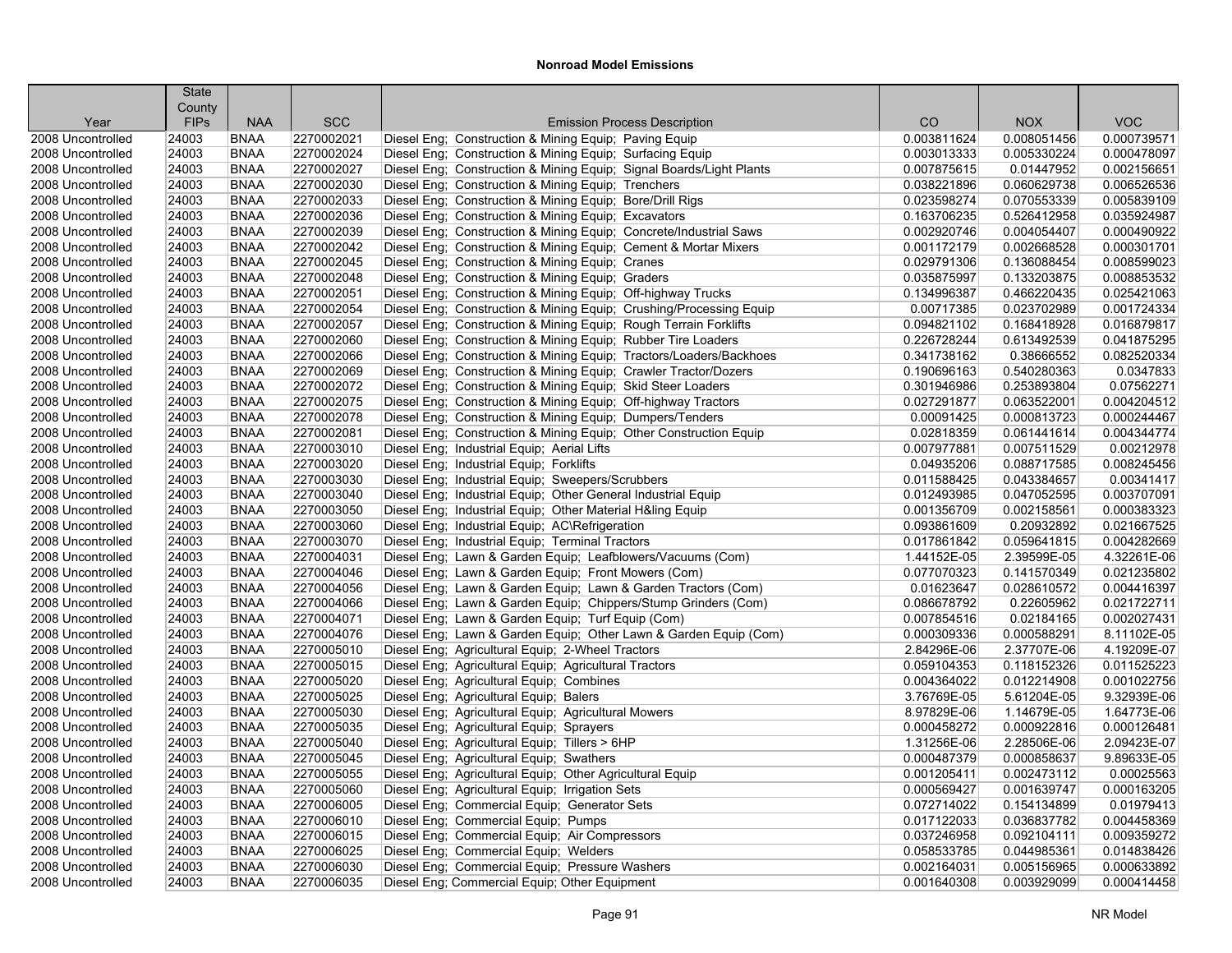|                   | <b>State</b>          |             |            |                                                                                                |             |             |             |
|-------------------|-----------------------|-------------|------------|------------------------------------------------------------------------------------------------|-------------|-------------|-------------|
| Year              | County<br><b>FIPs</b> | <b>NAA</b>  | <b>SCC</b> | <b>Emission Process Description</b>                                                            | CO          | <b>NOX</b>  | <b>VOC</b>  |
| 2008 Uncontrolled | 24003                 | <b>BNAA</b> | 2270007015 | Diesel Eng; Logging Equip; Feller-Bunch-Skidder                                                | 0.004574281 | 0.016752315 | 0.001089508 |
| 2008 Uncontrolled | 24003                 | <b>BNAA</b> | 2270008005 | Diesel Eng; Airport Ground Support Equip; Airport Ground Support Equip                         | 0.168363734 | 0.43778051  | 0.030746776 |
| 2008 Uncontrolled | 24003                 | <b>BNAA</b> | 2282005010 | 2-Stroke Gas Eng; Marine Pleasure Craft; Outboard                                              | 7.941220289 | 0.16697426  | 4.387153809 |
| 2008 Uncontrolled | 24003                 | <b>BNAA</b> | 2282005015 | 2-Stroke Gas Eng; Marine Pleasure Craft; Personal Water Craft                                  | 3.047181711 | 0.048427147 | 1.425006609 |
| 2008 Uncontrolled | 24003                 | <b>BNAA</b> | 2282010005 | 4-Stroke Gas Eng; Marine Pleasure Craft; Inboard-Sterndrive                                    | 5.710605292 | 0.324430165 | 0.450308629 |
| 2008 Uncontrolled | 24003                 | <b>BNAA</b> | 2282020005 | Diesel Eng; Marine Pleasure Craft; Inboard-Sterndrive                                          | 0.058734788 | 0.37266666  | 0.013793484 |
| 2008 Uncontrolled | 24003                 | <b>BNAA</b> | 2282020010 | Diesel Eng; Marine Pleasure Craft; Outboard                                                    | 0.000601332 | 0.000964276 | 0.000191989 |
| 2008 Uncontrolled | 24003                 | <b>BNAA</b> | 2285002015 |                                                                                                | 0.003152959 | 0.00440793  | 0.000768701 |
| 2008 Uncontrolled | 24003                 | <b>BNAA</b> | 2285004015 | Diesel Eng; Railroad Equip; RR Maintenance<br>4-Stroke Gas Eng: Railroad Equip: RR Maintenance | 0.009655401 | 7.31865E-05 | 0.000254756 |
| 2008 Uncontrolled | 24003                 | <b>BNAA</b> | 2285006015 | LPG Eng; Railroad Equip; RR Maintenance                                                        | 4.66527E-05 | 1.16404E-05 | 3.15384E-06 |
|                   |                       | <b>BNAA</b> | 2260001010 |                                                                                                |             | 0.001202111 | 0.3671832   |
| 2008 Uncontrolled | 24005                 | <b>BNAA</b> |            | 2-Stroke Gas Eng; Recreational Equip; Motorcycles: Off-road                                    | 0.30208362  |             |             |
| 2008 Uncontrolled | 24005                 |             | 2260001030 | 2-Stroke Gas Eng; Recreational Equip; Offroad Motorcycles/ATVs                                 | 0.414310326 | 0.001665219 | 0.508289127 |
| 2008 Uncontrolled | 24005                 | <b>BNAA</b> | 2260001060 | 2-Stroke Gas Eng: Recreational Equip: Specialty Vehicles/Carts                                 | 0.260502133 | 0.002059517 | 0.009334571 |
| 2008 Uncontrolled | 24005                 | <b>BNAA</b> | 2260002006 | 2-Stroke Gas Eng; Construction & Mining Equip; Tampers/Rammers                                 | 0.254565739 | 0.00176573  | 0.107650335 |
| 2008 Uncontrolled | 24005                 | <b>BNAA</b> | 2260002009 | 2-Stroke Gas Eng; Construction & Mining Equip; Plate Compactors                                | 0.011573062 | 3.07928E-05 | 0.005801701 |
| 2008 Uncontrolled | 24005                 | <b>BNAA</b> | 2260002021 | 2-Stroke Gas Eng; Construction & Mining Equip; Paving Equip                                    | 0.013943014 | 3.68757E-05 | 0.00694686  |
| 2008 Uncontrolled | 24005                 | <b>BNAA</b> | 2260002027 | 2-Stroke Gas Eng; Construction & Mining Equip; Signal Boards/Light Plants                      | 0.000108826 | 2.78767E-07 | 5.55818E-05 |
| 2008 Uncontrolled | 24005                 | <b>BNAA</b> | 2260002039 | 2-Stroke Gas Eng; Construction & Mining Equip; Concrete/Industrial Saws                        | 0.672654786 | 0.004230219 | 0.285601499 |
| 2008 Uncontrolled | 24005                 | <b>BNAA</b> | 2260002054 | 2-Stroke Gas Eng; Construction & Mining Equip; Crushing/Processing Equip                       | 0.002833745 | 7.25888E-06 | 0.001400973 |
| 2008 Uncontrolled | 24005                 | <b>BNAA</b> | 2260003030 | 2-Stroke Gas Eng: Industrial Equip: Sweepers/Scrubbers                                         | 0.001955853 | 5.01008E-06 | 0.000989468 |
| 2008 Uncontrolled | 24005                 | <b>BNAA</b> | 2260003040 | 2-Stroke Gas Eng; Industrial Equip; Other General Industrial Equip                             | 0.000154041 | 3.94588E-07 | 7.68757E-05 |
| 2008 Uncontrolled | 24005                 | <b>BNAA</b> | 2260004015 | 2-Stroke Gas Eng; Lawn & Garden Equip; Rotary Tillers < 6 HP (Res)                             | 0.043663951 | 0.000118775 | 0.024782932 |
| 2008 Uncontrolled | 24005                 | <b>BNAA</b> | 2260004016 | 2-Stroke Gas Eng; Lawn & Garden Equip; Rotary Tillers < 6 HP (Com)                             | 0.257840026 | 0.000711334 | 0.131711108 |
| 2008 Uncontrolled | 24005                 | <b>BNAA</b> | 2260004020 | 2-Stroke Gas Eng; Lawn & Garden Equip; Chain Saws < 6 HP (Res)                                 | 0.374811957 | 0.001022662 | 0.232888735 |
| 2008 Uncontrolled | 24005                 | <b>BNAA</b> | 2260004021 | 2-Stroke Gas Eng; Lawn & Garden Equip; Chain Saws < 6 HP (Com)                                 | 2.652549533 | 0.016091364 | 1.254656879 |
| 2008 Uncontrolled | 24005                 | <b>BNAA</b> | 2260004025 | 2-Stroke Gas Eng; Lawn & Garden Equip; Trimmers/Edgers/Brush Cutters (Res)                     | 0.84472838  | 0.002397179 | 0.49735829  |
| 2008 Uncontrolled | 24005                 | <b>BNAA</b> | 2260004026 | 2-Stroke Gas Eng; Lawn & Garden Equip; Trimmers/Edgers/Brush Cutters (Com)                     | 2.671668163 | 0.008756211 | 1.367733181 |
| 2008 Uncontrolled | 24005                 | <b>BNAA</b> | 2260004030 | 2-Stroke Gas Eng; Lawn & Garden Equip; Leafblowers/Vacuums (Res)                               | 0.537530888 | 0.001483172 | 0.31567683  |
| 2008 Uncontrolled | 24005                 | <b>BNAA</b> | 2260004031 | 2-Stroke Gas Eng; Lawn & Garden Equip; Leafblowers/Vacuums (Com)                               | 2.786408587 | 0.012985346 | 1.284121557 |
| 2008 Uncontrolled | 24005                 | <b>BNAA</b> | 2260004035 | 2-Stroke Gas Eng; Lawn & Garden Equip; Snowblowers (Res)                                       |             |             | 0.042072634 |
| 2008 Uncontrolled | 24005                 | <b>BNAA</b> | 2260004036 | 2-Stroke Gas Eng; Lawn & Garden Equip; Snowblowers (Com)                                       |             |             | 0.007901652 |
| 2008 Uncontrolled | 24005                 | <b>BNAA</b> | 2260004071 | 2-Stroke Gas Eng; Lawn & Garden Equip; Turf Equip (Com)                                        | 0.001087586 | 2.93729E-06 | 0.000526544 |
| 2008 Uncontrolled | 24005                 | <b>BNAA</b> | 2260005035 | 2-Stroke Gas Eng; Agricultural Equip; Sprayers                                                 | 0.001046196 | 3.00967E-06 | 0.000536259 |
| 2008 Uncontrolled | 24005                 | <b>BNAA</b> | 2260006005 | 2-Stroke Gas Eng; Commercial Equip; Generator Sets                                             | 0.047671551 | 0.000128057 | 0.024197244 |
| 2008 Uncontrolled | 24005                 | <b>BNAA</b> | 2260006010 | 2-Stroke Gas Eng; Commercial Equip; Pumps                                                      | 0.34537339  | 0.000912067 | 0.175730477 |
| 2008 Uncontrolled | 24005                 | <b>BNAA</b> | 2260006015 | 2-Stroke Gas Eng: Commercial Equip: Air Compressors                                            | 0.000129546 | 3.31843E-07 | 6.41508E-05 |
| 2008 Uncontrolled | 24005                 | <b>BNAA</b> | 2260006035 | 2-Stroke Gas Eng; Commercial Equip; Other Equipment                                            | 0.00203838  | 5.22148E-06 | 0.001007593 |
| 2008 Uncontrolled | 24005                 | <b>BNAA</b> | 2260007005 | 2-Stroke Gas Eng; Logging Equip; Chain Saws > 6 HP                                             | 0.013798878 | 9.151E-05   | 0.006057255 |
| 2008 Uncontrolled | 24005                 | <b>BNAA</b> | 2265001010 | 4-Stroke Gas Eng; Recreational Equip; Motorcycles: Off-road                                    | 0.137058    | 0.001428256 | 0.01375202  |
| 2008 Uncontrolled | 24005                 | <b>BNAA</b> | 2265001030 | 4-Stroke Gas Eng; Recreational Equip; Offroad Motorcycles/ATVs                                 | 1.336431848 | 0.013966251 | 0.152984444 |
| 2008 Uncontrolled | 24005                 | <b>BNAA</b> | 2265001050 | 4-Stroke Gas Eng; Recreational Equip; Golf Carts                                               | 4.653171087 | 0.027864259 | 0.091601444 |
| 2008 Uncontrolled | 24005                 | <b>BNAA</b> | 2265001060 | 4-Stroke Gas Eng; Recreational Equip; Specialty Vehicles/Carts                                 | 0.221000927 | 0.001893976 | 0.010056663 |
| 2008 Uncontrolled | 24005                 | <b>BNAA</b> | 2265002003 | 4-Stroke Gas Eng; Construction & Mining Equip; Pavers                                          | 0.236423351 | 0.002583716 | 0.005390551 |
| 2008 Uncontrolled | 24005                 | <b>BNAA</b> | 2265002006 | 4-Stroke Gas Eng; Construction & Mining Equip; Tampers/Rammers                                 | 0.001889595 | 1.28447E-05 | 4.31012E-05 |
| 2008 Uncontrolled | 24005                 | <b>BNAA</b> | 2265002009 | 4-Stroke Gas Eng; Construction & Mining Equip; Plate Compactors                                | 0.435709459 | 0.003015168 | 0.02145571  |
| 2008 Uncontrolled | 24005                 | <b>BNAA</b> | 2265002015 | 4-Stroke Gas Eng; Construction & Mining Equip; Rollers                                         | 0.440509489 | 0.004548298 | 0.008881535 |
| 2008 Uncontrolled | 24005                 | <b>BNAA</b> | 2265002021 | 4-Stroke Gas Eng; Construction & Mining Equip; Paving Equip                                    | 0.858796506 | 0.006189123 | 0.029531039 |
| 2008 Uncontrolled | 24005                 | <b>BNAA</b> | 2265002024 | 4-Stroke Gas Eng; Construction & Mining Equip; Surfacing Equip                                 | 0.386065104 | 0.002662327 | 0.010943963 |
| 2008 Uncontrolled | 24005                 | <b>BNAA</b> | 2265002027 | 4-Stroke Gas Eng; Construction & Mining Equip; Signal Boards/Light Plants                      | 0.01973322  | 0.000127266 | 0.000768184 |
|                   |                       |             |            |                                                                                                |             |             |             |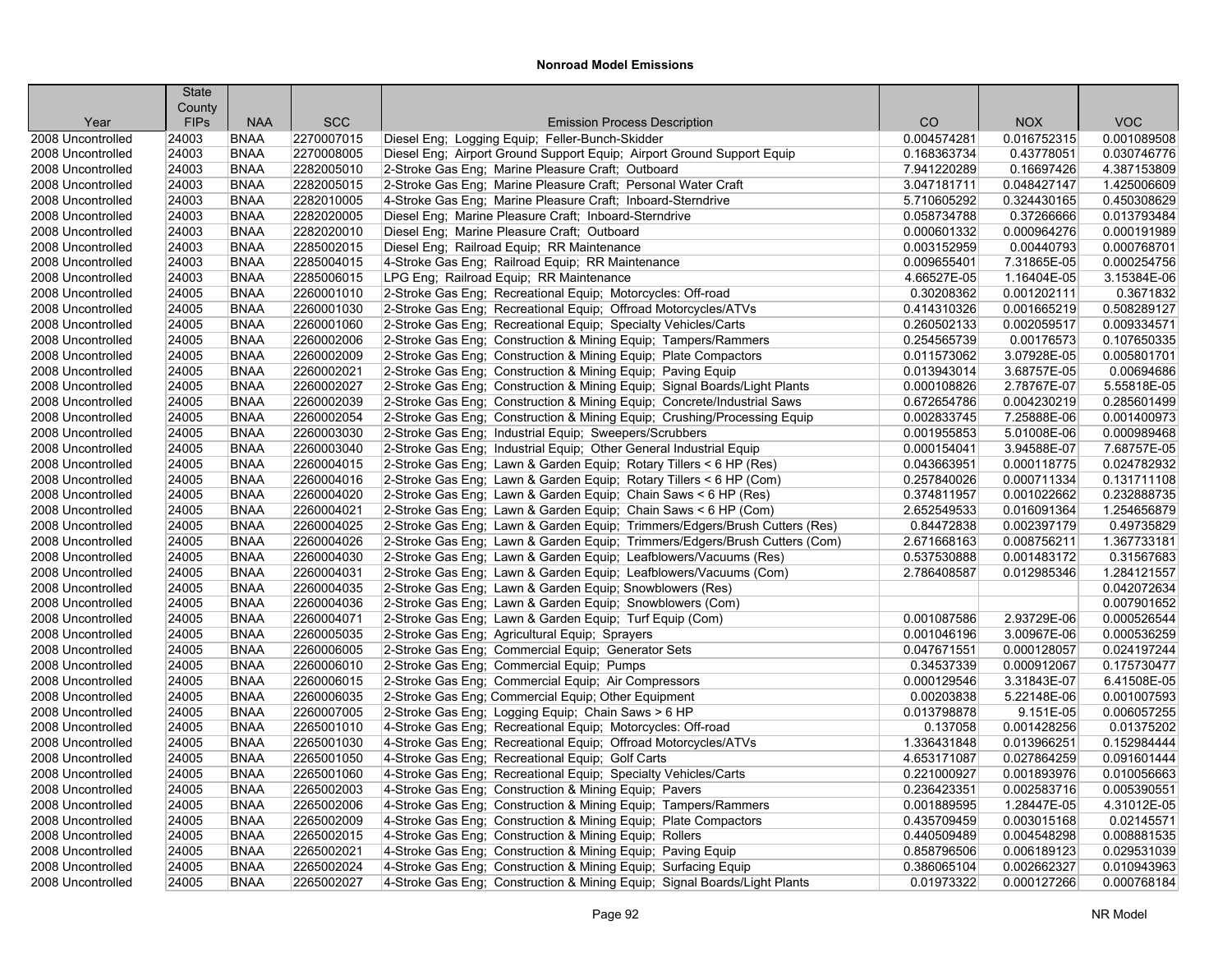|                   | <b>State</b> |             |            |                                                                                                |             |             |             |
|-------------------|--------------|-------------|------------|------------------------------------------------------------------------------------------------|-------------|-------------|-------------|
|                   | County       |             |            |                                                                                                |             |             |             |
| Year              | <b>FIPs</b>  | <b>NAA</b>  | <b>SCC</b> | <b>Emission Process Description</b>                                                            | CO          | <b>NOX</b>  | <b>VOC</b>  |
| 2008 Uncontrolled | 24005        | <b>BNAA</b> | 2265002030 | 4-Stroke Gas Eng; Construction & Mining Equip; Trenchers                                       | 0.722093026 | 0.007908853 | 0.02164364  |
| 2008 Uncontrolled | 24005        | <b>BNAA</b> | 2265002033 | 4-Stroke Gas Eng: Construction & Mining Equip: Bore/Drill Rigs                                 | 0.210483725 | 0.002556785 | 0.013467843 |
| 2008 Uncontrolled | 24005        | <b>BNAA</b> | 2265002039 | 4-Stroke Gas Eng; Construction & Mining Equip; Concrete/Industrial Saws                        | 1.764257724 | 0.013759642 | 0.032416374 |
| 2008 Uncontrolled | 24005        | <b>BNAA</b> | 2265002042 | 4-Stroke Gas Eng; Construction & Mining Equip; Cement & Mortar Mixers                          | 0.73335688  | 0.005325958 | 0.031556814 |
| 2008 Uncontrolled | 24005        | <b>BNAA</b> | 2265002045 | 4-Stroke Gas Eng; Construction & Mining Equip; Cranes                                          | 0.029658334 | 0.00134168  | 0.00114003  |
| 2008 Uncontrolled | 24005        | <b>BNAA</b> | 2265002054 | 4-Stroke Gas Eng; Construction & Mining Equip; Crushing/Processing Equip                       | 0.104877544 | 0.000860154 | 0.002859656 |
| 2008 Uncontrolled | 24005        | <b>BNAA</b> | 2265002057 | 4-Stroke Gas Eng; Construction & Mining Equip; Rough Terrain Forklifts                         | 0.038592306 | 0.002327189 | 0.001702432 |
| 2008 Uncontrolled | 24005        | <b>BNAA</b> | 2265002060 | 4-Stroke Gas Eng; Construction & Mining Equip; Rubber Tire Loaders                             | 0.092447117 | 0.005776437 | 0.004104783 |
| 2008 Uncontrolled | 24005        | <b>BNAA</b> | 2265002066 | 4-Stroke Gas Eng: Construction & Mining Equip: Tractors/Loaders/Backhoes                       | 0.562154361 | 0.004125006 | 0.010600027 |
| 2008 Uncontrolled | 24005        | <b>BNAA</b> | 2265002072 | 4-Stroke Gas Eng; Construction & Mining Equip; Skid Steer Loaders                              | 0.251402337 | 0.005930493 | 0.007400066 |
| 2008 Uncontrolled | 24005        | <b>BNAA</b> | 2265002078 | 4-Stroke Gas Eng; Construction & Mining Equip; Dumpers/Tenders                                 | 0.114142529 | 0.000871823 | 0.004560745 |
| 2008 Uncontrolled | 24005        | <b>BNAA</b> | 2265002081 | 4-Stroke Gas Eng; Construction & Mining Equip; Other Construction Equip                        | 0.032493678 | 0.002019336 | 0.001492346 |
| 2008 Uncontrolled | 24005        | <b>BNAA</b> | 2265003010 | 4-Stroke Gas Eng: Industrial Equip: Aerial Lifts                                               | 0.198457796 | 0.006267637 | 0.006797066 |
| 2008 Uncontrolled | 24005        | <b>BNAA</b> | 2265003020 | 4-Stroke Gas Eng; Industrial Equip; Forklifts                                                  | 0.439016929 | 0.026919594 | 0.019124838 |
| 2008 Uncontrolled | 24005        | <b>BNAA</b> | 2265003030 | 4-Stroke Gas Eng; Industrial Equip; Sweepers/Scrubbers                                         | 0.189429998 | 0.004738529 | 0.005901605 |
| 2008 Uncontrolled | 24005        | <b>BNAA</b> | 2265003040 | 4-Stroke Gas Eng; Industrial Equip; Other General Industrial Equip                             | 0.481533965 | 0.004177907 | 0.020758835 |
| 2008 Uncontrolled | 24005        | <b>BNAA</b> | 2265003050 | 4-Stroke Gas Eng; Industrial Equip; Other Material H&ling Equip                                | 0.015217032 | 0.000411829 | 0.000484071 |
| 2008 Uncontrolled | 24005        | <b>BNAA</b> | 2265003060 | 4-Stroke Gas Eng; Industrial Equip; AC\Refrigeration                                           | 0.015998715 | 0.000104135 | 0.000362212 |
| 2008 Uncontrolled | 24005        | <b>BNAA</b> | 2265003070 | 4-Stroke Gas Eng; Industrial Equip; Terminal Tractors                                          | 0.046029189 | 0.002814454 | 0.00199493  |
| 2008 Uncontrolled | 24005        | <b>BNAA</b> | 2265004010 | 4-Stroke Gas Eng: Lawn & Garden Equip: Lawn Mowers (Res)                                       | 10.17126385 | 0.076682939 | 1.111073594 |
| 2008 Uncontrolled | 24005        | <b>BNAA</b> | 2265004011 | 4-Stroke Gas Eng; Lawn & Garden Equip; Lawn Mowers (Com)                                       | 10.47830385 | 0.073306417 | 0.803149102 |
| 2008 Uncontrolled | 24005        | <b>BNAA</b> | 2265004015 | 4-Stroke Gas Eng; Lawn & Garden Equip; Rotary Tillers < 6 HP (Res)                             | 0.85527188  | 0.006490308 | 0.096716981 |
| 2008 Uncontrolled | 24005        | <b>BNAA</b> | 2265004016 | 4-Stroke Gas Eng; Lawn & Garden Equip; Rotary Tillers < 6 HP (Com)                             | 5.098317391 | 0.037653842 | 0.386805875 |
| 2008 Uncontrolled | 24005        | <b>BNAA</b> | 2265004025 | 4-Stroke Gas Eng; Lawn & Garden Equip; Trimmers/Edgers/Brush Cutters (Res)                     | 0.057439136 | 0.000426254 | 0.006794115 |
| 2008 Uncontrolled | 24005        | <b>BNAA</b> | 2265004026 | 4-Stroke Gas Eng; Lawn & Garden Equip; Trimmers/Edgers/Brush Cutters (Com)                     | 0.263778269 | 0.001800003 | 0.014949247 |
| 2008 Uncontrolled | 24005        | <b>BNAA</b> | 2265004030 | 4-Stroke Gas Eng; Lawn & Garden Equip; Leafblowers/Vacuums (Res)                               | 0.109800793 | 0.000817655 | 0.012008715 |
| 2008 Uncontrolled | 24005        | <b>BNAA</b> | 2265004031 | 4-Stroke Gas Eng; Lawn & Garden Equip; Leafblowers/Vacuums (Com)                               | 10.67768709 | 0.117913993 | 0.276700057 |
| 2008 Uncontrolled | 24005        | <b>BNAA</b> | 2265004035 | 4-Stroke Gas Eng; Lawn & Garden Equip; Snowblowers (Res)                                       |             |             | 0.083915072 |
| 2008 Uncontrolled | 24005        | <b>BNAA</b> | 2265004036 | 4-Stroke Gas Eng; Lawn & Garden Equip; Snowblowers (Com)                                       |             |             | 0.017582969 |
| 2008 Uncontrolled | 24005        | <b>BNAA</b> | 2265004040 | 4-Stroke Gas Eng; Lawn & Garden Equip; Rear Eng Riding Mowers (Res)                            | 2.472131169 | 0.016938946 | 0.108543635 |
| 2008 Uncontrolled | 24005        | <b>BNAA</b> | 2265004041 | 4-Stroke Gas Eng; Lawn & Garden Equip; Rear Eng Riding Mowers (Com)                            | 1.386700974 | 0.00897049  | 0.026869265 |
| 2008 Uncontrolled | 24005        | <b>BNAA</b> | 2265004046 | 4-Stroke Gas Eng; Lawn & Garden Equip; Front Mowers (Com)                                      | 1.456263447 | 0.010695074 | 0.044827576 |
| 2008 Uncontrolled | 24005        | <b>BNAA</b> | 2265004051 | 4-Stroke Gas Eng; Lawn & Garden Equip; Shredders < 6 HP (Com)                                  | 0.583580065 | 0.004338373 | 0.046377124 |
| 2008 Uncontrolled | 24005        | <b>BNAA</b> | 2265004055 | 4-Stroke Gas Eng; Lawn & Garden Equip; Lawn & Garden Tractors (Res)                            | 32.99308077 | 0.231548982 | 1.231152486 |
| 2008 Uncontrolled | 24005        | <b>BNAA</b> | 2265004056 | 4-Stroke Gas Eng; Lawn & Garden Equip; Lawn & Garden Tractors (Com)                            | 18.75005659 | 0.124103686 | 0.353020424 |
| 2008 Uncontrolled | 24005        | <b>BNAA</b> | 2265004066 | 4-Stroke Gas Eng; Lawn & Garden Equip; Chippers/Stump Grinders (Com)                           | 2.436667935 | 0.044572146 | 0.056305295 |
| 2008 Uncontrolled | 24005        | <b>BNAA</b> | 2265004071 | 4-Stroke Gas Eng; Lawn & Garden Equip; Turf Equip (Com)                                        | 56.87203337 | 0.468696311 | 1.34336604  |
| 2008 Uncontrolled | 24005        | <b>BNAA</b> | 2265004075 | 4-Stroke Gas Eng; Lawn & Garden Equip; Other Lawn & Garden Equip (Res)                         | 1.033245472 | 0.007739515 | 0.057642512 |
| 2008 Uncontrolled | 24005        | <b>BNAA</b> | 2265004076 | 4-Stroke Gas Eng; Lawn & Garden Equip; Other Lawn & Garden Equip (Com)                         | 1.565010734 | 0.011874546 | 0.088024105 |
| 2008 Uncontrolled | 24005        | <b>BNAA</b> | 2265005010 | 4-Stroke Gas Eng; Agricultural Equip; 2-Wheel Tractors                                         | 0.004318526 | 2.79057E-05 | 8.15581E-05 |
| 2008 Uncontrolled | 24005        | <b>BNAA</b> | 2265005015 | 4-Stroke Gas Eng; Agricultural Equip; Agricultural Tractors                                    | 0.008565251 | 0.000342295 | 0.000282064 |
| 2008 Uncontrolled | 24005        | <b>BNAA</b> | 2265005020 |                                                                                                | 0.000035782 | 2.29087E-06 | 1.84491E-06 |
| 2008 Uncontrolled | 24005        | <b>BNAA</b> | 2265005025 | 4-Stroke Gas Eng; Agricultural Equip; Combines<br>4-Stroke Gas Eng; Agricultural Equip; Balers | 0.003862694 | 0.000247274 | 0.000223946 |
| 2008 Uncontrolled | 24005        | <b>BNAA</b> | 2265005030 | 4-Stroke Gas Eng; Agricultural Equip; Agricultural Mowers                                      | 0.003336819 | 2.34905E-05 | 7.7743E-05  |
|                   |              |             |            |                                                                                                |             |             |             |
| 2008 Uncontrolled | 24005        | <b>BNAA</b> | 2265005035 | 4-Stroke Gas Eng; Agricultural Equip; Sprayers                                                 | 0.02779927  | 0.000406453 | 0.001255585 |
| 2008 Uncontrolled | 24005        | <b>BNAA</b> | 2265005040 | 4-Stroke Gas Eng; Agricultural Equip; Tillers > 6 HP                                           | 0.068212284 | 0.000426627 | 0.002608954 |
| 2008 Uncontrolled | 24005        | <b>BNAA</b> | 2265005045 | 4-Stroke Gas Eng; Agricultural Equip; Swathers                                                 | 0.006129688 | 0.000392398 | 0.000324364 |
| 2008 Uncontrolled | 24005        | <b>BNAA</b> | 2265005055 | 4-Stroke Gas Eng; Agricultural Equip; Other Agricultural Equip                                 | 0.012753596 | 0.000466947 | 0.000485417 |
| 2008 Uncontrolled | 24005        | <b>BNAA</b> | 2265005060 | 4-Stroke Gas Eng; Agricultural Equip; Irrigation Sets                                          | 0.011924743 | 0.000682998 | 0.000530828 |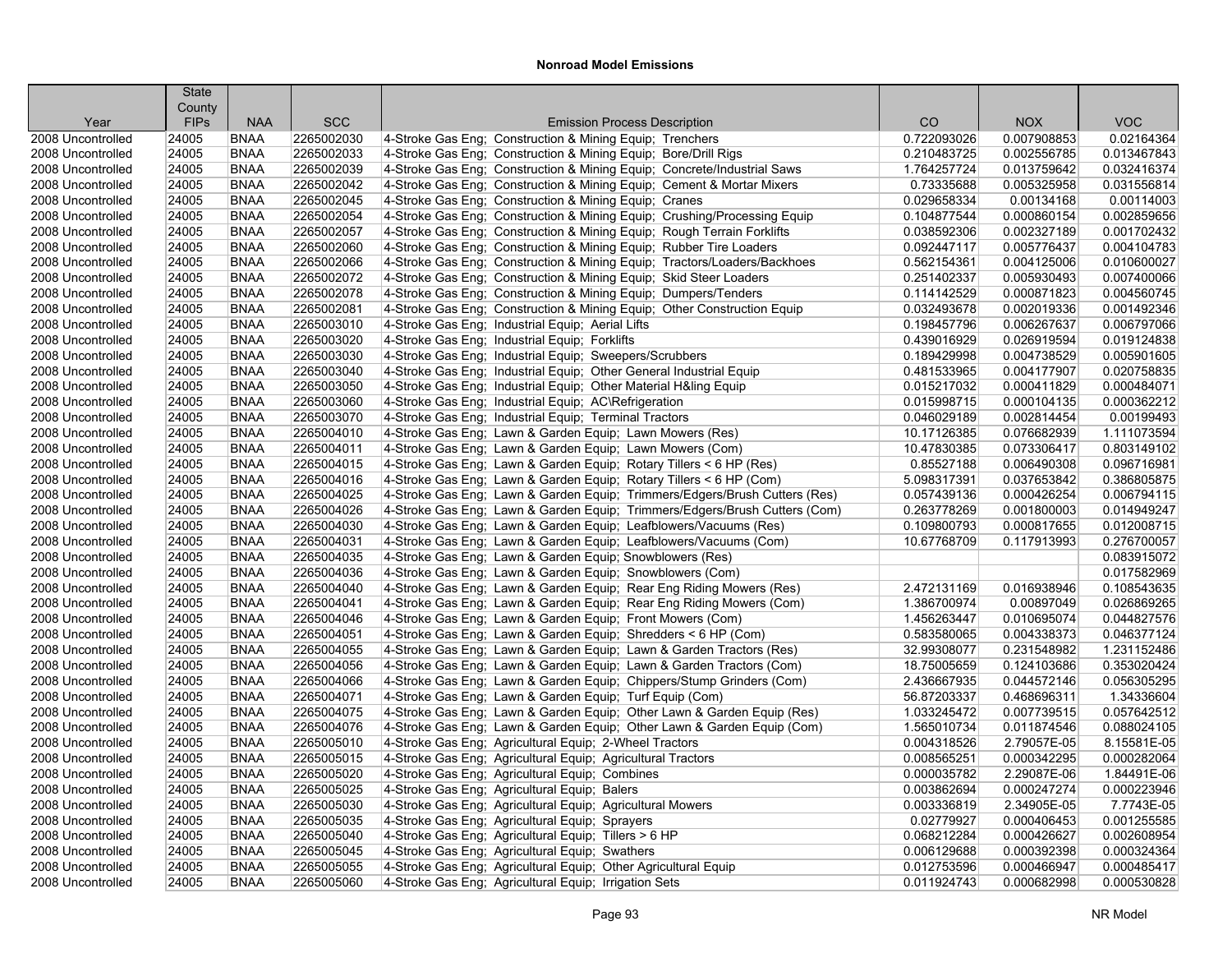|                   | <b>State</b>          |             |            |                                                                              |             |             |             |
|-------------------|-----------------------|-------------|------------|------------------------------------------------------------------------------|-------------|-------------|-------------|
| Year              | County<br><b>FIPs</b> | <b>NAA</b>  | <b>SCC</b> | <b>Emission Process Description</b>                                          | CO          | <b>NOX</b>  | <b>VOC</b>  |
| 2008 Uncontrolled | 24005                 | <b>BNAA</b> | 2265006005 | 4-Stroke Gas Eng; Commercial Equip; Generator Sets                           | 15.28636902 | 0.107582573 | 0.547487864 |
| 2008 Uncontrolled | 24005                 | <b>BNAA</b> | 2265006010 | 4-Stroke Gas Eng; Commercial Equip; Pumps                                    | 3.527599277 | 0.033420971 | 0.159709669 |
| 2008 Uncontrolled | 24005                 | <b>BNAA</b> | 2265006015 | 4-Stroke Gas Eng; Commercial Equip; Air Compressors                          | 1.742149029 | 0.023700823 | 0.063485411 |
| 2008 Uncontrolled | 24005                 | <b>BNAA</b> | 2265006025 | 4-Stroke Gas Eng; Commercial Equip; Welders                                  | 4.398401336 | 0.04186464  | 0.104676405 |
| 2008 Uncontrolled | 24005                 | <b>BNAA</b> | 2265006030 | 4-Stroke Gas Eng; Commercial Equip; Pressure Washers                         | 6.742153775 | 0.046365973 | 0.28397834  |
| 2008 Uncontrolled | 24005                 | <b>BNAA</b> | 2265006035 | 4-Stroke Gas Eng; Commercial Equip; Other Equipment                          | 0.339396474 | 0.002375007 | 0.009547957 |
| 2008 Uncontrolled | 24005                 | <b>BNAA</b> | 2265007010 | 2-Stroke Gas Eng; Logging Equip; Shredders > 6 HP                            | 0.030925099 | 0.000231766 | 0.001101428 |
| 2008 Uncontrolled | 24005                 | <b>BNAA</b> | 2265007015 | 2-Stroke Gas Eng; Logging Equip; Feller-Bunch-Skidder                        | 0.000376656 | 2.43788E-06 | 1.79383E-05 |
| 2008 Uncontrolled | 24005                 | <b>BNAA</b> | 2265008005 | 4-Stroke Gas Eng; Airport Ground Support Equip; Airport Ground Support Equip | 0.000190019 | 6.39114E-06 | 7.68933E-06 |
| 2008 Uncontrolled | 24005                 | <b>BNAA</b> | 2265010010 | 4-Stroke Gas Eng; Industrial Equip; Other Oil Field Equipment                | 0.044925616 | 0.000269025 | 0.000728537 |
| 2008 Uncontrolled | 24005                 | <b>BNAA</b> | 2267001060 | LPG Eng; Recreational Equip; Specialty Vehicles/Carts                        | 0.002397168 | 0.00060071  | 0.000162438 |
| 2008 Uncontrolled | 24005                 | <b>BNAA</b> | 2267002003 | LPG Eng; Construction & Mining Equip; Pavers                                 | 0.006712959 | 0.001663497 | 0.000453619 |
| 2008 Uncontrolled | 24005                 | <b>BNAA</b> | 2267002015 | LPG Eng; Construction & Mining Equip; Rollers                                | 0.011603544 | 0.002848788 | 0.000782288 |
| 2008 Uncontrolled | 24005                 | <b>BNAA</b> | 2267002021 | LPG Eng; Construction & Mining Equip; Paving Equip                           | 0.00175781  | 0.000440165 | 0.000119092 |
| 2008 Uncontrolled | 24005                 | <b>BNAA</b> | 2267002024 | LPG Eng; Construction & Mining Equip; Surfacing Equip                        | 0.001175942 | 0.000290528 | 7.94033E-05 |
| 2008 Uncontrolled | 24005                 | <b>BNAA</b> | 2267002030 | LPG Eng; Construction & Mining Equip; Trenchers                              | 0.020630466 | 0.005113682 | 0.001394167 |
| 2008 Uncontrolled | 24005                 | <b>BNAA</b> | 2267002033 | LPG Eng; Construction & Mining Equip; Bore/Drill Rigs                        | 0.006680505 | 0.001686652 | 0.000453541 |
| 2008 Uncontrolled | 24005                 | <b>BNAA</b> | 2267002039 | LPG Eng; Construction & Mining Equip; Concrete/Industrial Saws               | 0.0200588   | 0.004864177 | 0.001348224 |
| 2008 Uncontrolled | 24005                 | <b>BNAA</b> | 2267002045 | LPG Eng; Construction & Mining Equip; Cranes                                 | 0.007194651 | 0.001800476 | 0.000487363 |
| 2008 Uncontrolled | 24005                 | <b>BNAA</b> | 2267002054 | LPG Eng; Construction & Mining Equip; Crushing/Processing Equip              | 0.001164989 | 0.000291371 | 7.89043E-05 |
| 2008 Uncontrolled | 24005                 | <b>BNAA</b> | 2267002057 | LPG Eng; Construction & Mining Equip; Rough Terrain Forklifts                | 0.013087394 | 0.003254968 | 0.000885166 |
| 2008 Uncontrolled | 24005                 | <b>BNAA</b> | 2267002060 | LPG Eng; Construction & Mining Equip; Rubber Tire Loaders                    | 0.032890641 | 0.008120853 | 0.002220532 |
| 2008 Uncontrolled | 24005                 | <b>BNAA</b> | 2267002066 | LPG Eng; Construction & Mining Equip; Tractors/Loaders/Backhoes              | 0.003472454 | 0.000853289 | 0.000234158 |
| 2008 Uncontrolled | 24005                 | <b>BNAA</b> | 2267002072 | LPG Eng; Construction & Mining Equip; Skid Steer Loaders                     | 0.026753558 | 0.006678966 | 0.001811178 |
| 2008 Uncontrolled | 24005                 | <b>BNAA</b> | 2267002081 | LPG Eng; Construction & Mining Equip; Other Construction Equip               | 0.010782662 | 0.002704265 | 0.000730812 |
| 2008 Uncontrolled | 24005                 | <b>BNAA</b> | 2267003010 | LPG Eng; Industrial Equip; Aerial Lifts                                      | 0.061290096 | 0.015387558 | 0.004155128 |
| 2008 Uncontrolled | 24005                 | <b>BNAA</b> | 2267003020 | LPG Eng; Industrial Equip; Forklifts                                         | 5.855057639 | 1.449427796 | 0.395546822 |
| 2008 Uncontrolled | 24005                 | <b>BNAA</b> | 2267003030 | LPG Eng; Industrial Equip; Sweepers/Scrubbers                                | 0.045109602 | 0.011033887 | 0.00303842  |
| 2008 Uncontrolled | 24005                 | <b>BNAA</b> | 2267003040 | LPG Eng; Industrial Equip; Other General Industrial Equip                    | 0.013819848 | 0.003409458 | 0.000932829 |
| 2008 Uncontrolled | 24005                 | <b>BNAA</b> | 2267003050 | LPG Eng; Industrial Equip; Other Material H&ling Equip                       | 0.003310595 | 0.000830256 | 0.000224379 |
| 2008 Uncontrolled | 24005                 | <b>BNAA</b> | 2267003070 | LPG Eng; Industrial Equip; Terminal Tractors                                 | 0.027650827 | 0.006743843 | 0.001861131 |
| 2008 Uncontrolled | 24005                 | <b>BNAA</b> | 2267004066 | LPG Eng; Lawn & Garden Equip; Chippers/Stump Grinders (Com)                  | 0.155103658 | 0.038258661 | 0.010468927 |
| 2008 Uncontrolled | 24005                 | <b>BNAA</b> | 2267005055 | LPG Eng; Agri Equip; Other Equip                                             | 2.21679E-05 | 5.51987E-06 | 1.49977E-06 |
| 2008 Uncontrolled | 24005                 | <b>BNAA</b> | 2267005060 | LPG Eng: Agricultural Equip: Irrigation Sets                                 | 3.47184E-05 | 8.5186E-06  | 2.3403E-06  |
| 2008 Uncontrolled | 24005                 | <b>BNAA</b> | 2267006005 | LPG Eng; Commercial Equip; Generator Sets                                    | 0.179349888 | 0.066889714 | 0.013644446 |
| 2008 Uncontrolled | 24005                 | <b>BNAA</b> | 2267006010 | LPG Eng; Commercial Equip; Pumps                                             | 0.042413165 | 0.015566332 | 0.003213535 |
| 2008 Uncontrolled | 24005                 | <b>BNAA</b> | 2267006015 | LPG Eng; Commercial Equip; Air Compressors                                   | 0.051736213 | 0.018785606 | 0.003909357 |
| 2008 Uncontrolled | 24005                 | <b>BNAA</b> | 2267006025 | LPG Eng: Commercial Equip: Welders                                           | 0.093379738 | 0.023425531 | 0.006329374 |
| 2008 Uncontrolled | 24005                 | <b>BNAA</b> | 2267006030 | LPG Eng; Commercial Equip; Pressure Washers                                  | 0.001191701 | 0.000302627 | 8.10238E-05 |
| 2008 Uncontrolled | 24005                 | <b>BNAA</b> | 2267006035 | LPG Eng; Commercial Equip; Other Equipment                                   | 0.000816344 | 0.000295087 | 6.16162E-05 |
| 2008 Uncontrolled | 24005                 | <b>BNAA</b> | 2267008005 | LPG Eng; Airport Ground Support Equip; Airport Ground Support Equip          | 3.95587E-05 | 9.80883E-06 | 2.67353E-06 |
| 2008 Uncontrolled | 24005                 | <b>BNAA</b> | 2268002081 | CNG Eng; Construction & Mining Equip; Other Construction Equip               | 0.000423847 | 0.0001063   | 1.69316E-06 |
| 2008 Uncontrolled | 24005                 | <b>BNAA</b> | 2268003020 | CNG Eng; Industrial Equip; Forklifts                                         | 0.414627696 | 0.102522518 | 0.001650479 |
| 2008 Uncontrolled | 24005                 | <b>BNAA</b> | 2268003030 | CNG Eng; Industrial Equip; Sweepers/Scrubbers                                | 0.000471576 | 0.00011651  | 1.87679E-06 |
| 2008 Uncontrolled | 24005                 | <b>BNAA</b> | 2268003040 | CNG Eng; Industrial Equip; Other General Industrial Equip                    | 0.00025686  | 6.3476E-05  | 1.02232E-06 |
| 2008 Uncontrolled | 24005                 | <b>BNAA</b> | 2268003060 | CNG Eng; Industrial Equip; AC\Refrigeration                                  | 0.001250337 | 0.000307669 | 4.97115E-06 |
| 2008 Uncontrolled | 24005                 | <b>BNAA</b> | 2268003070 | CNG Eng; Industrial Equip; Terminal Tractors                                 | 0.001940449 | 0.000473084 | 7.69735E-06 |
| 2008 Uncontrolled | 24005                 | <b>BNAA</b> | 2268005055 | CNG Eng; Agri Equip; Other Equip                                             | 1.87691E-05 | 4.22849E-06 | 7.30642E-08 |
| 2008 Uncontrolled | 24005                 | <b>BNAA</b> | 2268005060 | CNG Eng; Agricultural Equip; Irrigation Sets                                 | 0.000291323 | 6.51782E-05 | 1.13225E-06 |
|                   |                       |             |            |                                                                              |             |             |             |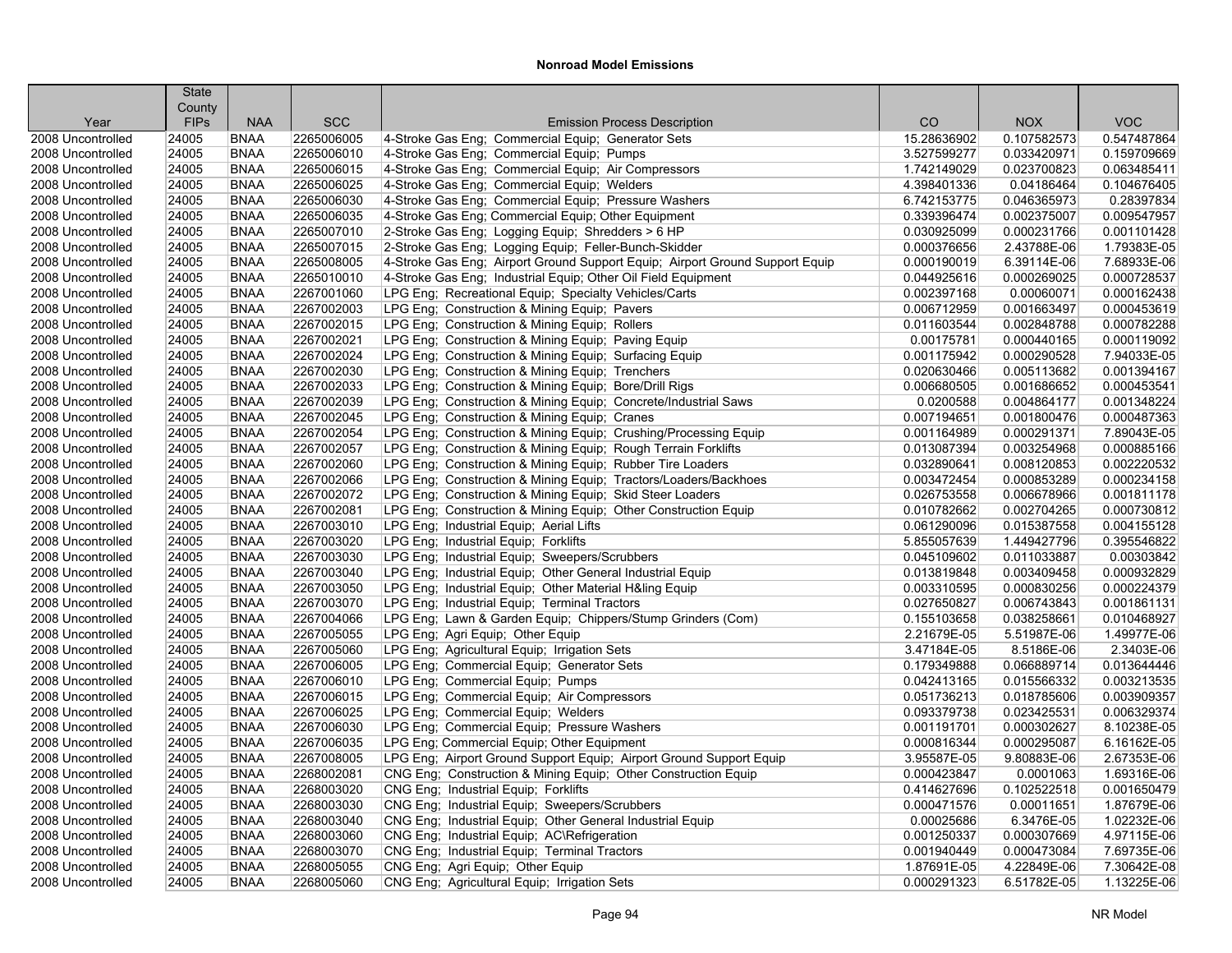|                           | <b>State</b> |                            |                          |                                                                     |                   |                            |             |
|---------------------------|--------------|----------------------------|--------------------------|---------------------------------------------------------------------|-------------------|----------------------------|-------------|
|                           | County       |                            | <b>SCC</b>               |                                                                     |                   |                            | <b>VOC</b>  |
| Year<br>2008 Uncontrolled | <b>FIPs</b>  | <b>NAA</b>                 |                          | <b>Emission Process Description</b>                                 | CO<br>0.052791693 | <b>NOX</b>                 | 0.000236124 |
|                           | 24005        | <b>BNAA</b><br><b>BNAA</b> | 2268006005<br>2268006010 | CNG Eng; Commercial Equip; Generator Sets                           | 0.002719709       | 0.019491073<br>0.000994975 | 1.21364E-05 |
| 2008 Uncontrolled         | 24005        |                            | 2268006015               | CNG Eng: Commercial Equip: Pumps                                    |                   |                            | 1.73693E-05 |
| 2008 Uncontrolled         | 24005        | <b>BNAA</b>                |                          | CNG Eng; Commercial Equip; Air Compressors                          | 0.003903811       | 0.001411583                |             |
| 2008 Uncontrolled         | 24005        | <b>BNAA</b>                | 2268006020               | CNG Eng; Commercial Equip; Gas Compressors                          | 0.226205403       | 0.050557296                | 0.000878955 |
| 2008 Uncontrolled         | 24005        | <b>BNAA</b>                | 2268010010               | CNG Eng; Industrial Equip; Other Oil Field Equipment                | 0.005032511       | 0.001183593                | 1.97897E-05 |
| 2008 Uncontrolled         | 24005        | <b>BNAA</b>                | 2270001060               | Diesel Eng; Recreational Equip; Specialty Vehicles/Carts            | 0.006458372       | 0.006284214                | 0.001717056 |
| 2008 Uncontrolled         | 24005        | <b>BNAA</b>                | 2270002003               | Diesel Eng; Construction & Mining Equip; Pavers                     | 0.046434071       | 0.121093518                | 0.009592972 |
| 2008 Uncontrolled         | 24005        | <b>BNAA</b>                | 2270002006               | Diesel Eng; Construction & Mining Equip; Tampers/Rammers            | 0.000163691       | 0.000243395                | 3.91503E-05 |
| 2008 Uncontrolled         | 24005        | <b>BNAA</b>                | 2270002009               | Diesel Eng: Construction & Mining Equip: Plate Compactors           | 0.002450959       | 0.003759576                | 0.000611429 |
| 2008 Uncontrolled         | 24005        | <b>BNAA</b>                | 2270002015               | Diesel Eng; Construction & Mining Equip; Rollers                    | 0.138820338       | 0.298277212                | 0.026063848 |
| 2008 Uncontrolled         | 24005        | <b>BNAA</b>                | 2270002018               | Diesel Eng; Construction & Mining Equip; Scrapers                   | 0.124764527       | 0.324158707                | 0.01730346  |
| 2008 Uncontrolled         | 24005        | <b>BNAA</b>                | 2270002021               | Diesel Eng; Construction & Mining Equip; Paving Equip               | 0.008828921       | 0.018649708                | 0.00171308  |
| 2008 Uncontrolled         | 24005        | <b>BNAA</b>                | 2270002024               | Diesel Eng: Construction & Mining Equip: Surfacing Equip            | 0.006979829       | 0.012346478                | 0.001107422 |
| 2008 Uncontrolled         | 24005        | <b>BNAA</b>                | 2270002027               | Diesel Eng; Construction & Mining Equip; Signal Boards/Light Plants | 0.018242406       | 0.03353913                 | 0.004995484 |
| 2008 Uncontrolled         | 24005        | <b>BNAA</b>                | 2270002030               | Diesel Eng; Construction & Mining Equip; Trenchers                  | 0.088533949       | 0.140437568                | 0.015117513 |
| 2008 Uncontrolled         | 24005        | <b>BNAA</b>                | 2270002033               | Diesel Eng; Construction & Mining Equip; Bore/Drill Rigs            | 0.054661035       | 0.163423754                | 0.013525216 |
| 2008 Uncontrolled         | 24005        | <b>BNAA</b>                | 2270002036               | Diesel Eng; Construction & Mining Equip; Excavators                 | 0.379195201       | 1.219338222                | 0.083213584 |
| 2008 Uncontrolled         | 24005        | <b>BNAA</b>                | 2270002039               | Diesel Eng; Construction & Mining Equip; Concrete/Industrial Saws   | 0.006765369       | 0.009391283                | 0.001137129 |
| 2008 Uncontrolled         | 24005        | <b>BNAA</b>                | 2270002042               | Diesel Eng; Construction & Mining Equip; Cement & Mortar Mixers     | 0.002715136       | 0.006181151                | 0.000698835 |
| 2008 Uncontrolled         | 24005        | <b>BNAA</b>                | 2270002045               | Diesel Eng: Construction & Mining Equip: Cranes                     | 0.069006048       | 0.31522371                 | 0.019918047 |
| 2008 Uncontrolled         | 24005        | <b>BNAA</b>                | 2270002048               | Diesel Eng; Construction & Mining Equip; Graders                    | 0.083100112       | 0.308542136                | 0.02050757  |
| 2008 Uncontrolled         | 24005        | <b>BNAA</b>                | 2270002051               | Diesel Eng; Construction & Mining Equip; Off-highway Trucks         | 0.312694151       | 1.079913361                | 0.05888319  |
| 2008 Uncontrolled         | 24005        | <b>BNAA</b>                | 2270002054               | Diesel Eng; Construction & Mining Equip; Crushing/Processing Equip  | 0.016616896       | 0.054903585                | 0.003994101 |
| 2008 Uncontrolled         | 24005        | <b>BNAA</b>                | 2270002057               | Diesel Eng; Construction & Mining Equip; Rough Terrain Forklifts    | 0.21963554        | 0.390111294                | 0.039098973 |
| 2008 Uncontrolled         | 24005        | <b>BNAA</b>                | 2270002060               | Diesel Eng; Construction & Mining Equip; Rubber Tire Loaders        | 0.525174041       | 1.421041918                | 0.096996375 |
| 2008 Uncontrolled         | 24005        | <b>BNAA</b>                | 2270002066               | Diesel Eng; Construction & Mining Equip; Tractors/Loaders/Backhoes  | 0.791573145       | 0.895639136                | 0.19114308  |
| 2008 Uncontrolled         | 24005        | <b>BNAA</b>                | 2270002069               | Diesel Eng; Construction & Mining Equip; Crawler Tractor/Dozers     | 0.44171238        | 1.251459533                | 0.080569076 |
| 2008 Uncontrolled         | 24005        | <b>BNAA</b>                | 2270002072               | Diesel Eng; Construction & Mining Equip; Skid Steer Loaders         | 0.699404327       | 0.588098031                | 0.175166018 |
| 2008 Uncontrolled         | 24005        | <b>BNAA</b>                | 2270002075               | Diesel Eng; Construction & Mining Equip; Off-highway Tractors       | 0.063216582       | 0.14713696                 | 0.009738974 |
| 2008 Uncontrolled         | 24005        | <b>BNAA</b>                | 2270002078               | Diesel Eng; Construction & Mining Equip; Dumpers/Tenders            | 0.002117692       | 0.001884839                | 0.000566263 |
| 2008 Uncontrolled         | 24005        | <b>BNAA</b>                | 2270002081               | Diesel Eng; Construction & Mining Equip; Other Construction Equip   | 0.065282078       | 0.142318139                | 0.010063865 |
| 2008 Uncontrolled         | 24005        | <b>BNAA</b>                | 2270003010               | Diesel Eng; Industrial Equip; Aerial Lifts                          | 0.014600156       | 0.013746694                | 0.003897667 |
| 2008 Uncontrolled         | 24005        | <b>BNAA</b>                | 2270003020               | Diesel Eng; Industrial Equip; Forklifts                             | 0.090318189       | 0.162360214                | 0.015089838 |
| 2008 Uncontrolled         | 24005        | <b>BNAA</b>                | 2270003030               | Diesel Eng; Industrial Equip; Sweepers/Scrubbers                    | 0.021207738       | 0.07939737                 | 0.006248201 |
| 2008 Uncontrolled         | 24005        | <b>BNAA</b>                | 2270003040               | Diesel Eng; Industrial Equip; Other General Industrial Equip        | 0.022864984       | 0.086109987                | 0.00678427  |
| 2008 Uncontrolled         | 24005        | <b>BNAA</b>                | 2270003050               | Diesel Eng; Industrial Equip; Other Material H&ling Equip           | 0.002482885       | 0.003950337                | 0.000701511 |
| 2008 Uncontrolled         | 24005        | <b>BNAA</b>                | 2270003060               | Diesel Eng; Industrial Equip; AC\Refrigeration                      | 0.143690349       | 0.320456292                | 0.03317026  |
| 2008 Uncontrolled         | 24005        | <b>BNAA</b>                | 2270003070               | Diesel Eng; Industrial Equip; Terminal Tractors                     | 0.032688589       | 0.109149264                | 0.007837626 |
| 2008 Uncontrolled         | 24005        | <b>BNAA</b>                | 2270004031               | Diesel Eng; Lawn & Garden Equip; Leafblowers/Vacuums (Com)          | 1.73272E-05       | 2.87999E-05                | 5.19579E-06 |
| 2008 Uncontrolled         | 24005        | <b>BNAA</b>                | 2270004046               | Diesel Eng; Lawn & Garden Equip; Front Mowers (Com)                 | 0.09263879        | 0.170168039                | 0.025525506 |
| 2008 Uncontrolled         | 24005        | <b>BNAA</b>                | 2270004056               | Diesel Eng; Lawn & Garden Equip; Lawn & Garden Tractors (Com)       | 0.019516293       | 0.034390005                | 0.005308524 |
| 2008 Uncontrolled         | 24005        | <b>BNAA</b>                | 2270004066               | Diesel Eng; Lawn & Garden Equip; Chippers/Stump Grinders (Com)      | 0.104188202       | 0.271724425                | 0.026110771 |
| 2008 Uncontrolled         | 24005        | <b>BNAA</b>                | 2270004071               | Diesel Eng; Lawn & Garden Equip; Turf Equip (Com)                   | 0.009441155       | 0.026253737                | 0.002436979 |
| 2008 Uncontrolled         | 24005        | <b>BNAA</b>                | 2270004076               | Diesel Eng; Lawn & Garden Equip; Other Lawn & Garden Equip (Com)    | 0.000371823       | 0.000707128                | 9.74948E-05 |
| 2008 Uncontrolled         | 24005        | <b>BNAA</b>                | 2270005010               | Diesel Eng; Agricultural Equip; 2-Wheel Tractors                    | 5.81601E-06       | 4.8629E-06                 | 8.57599E-07 |
| 2008 Uncontrolled         | 24005        | <b>BNAA</b>                | 2270005015               | Diesel Eng; Agricultural Equip; Agricultural Tractors               | 0.120913113       | 0.24171089                 | 0.0235778   |
| 2008 Uncontrolled         | 24005        | <b>BNAA</b>                | 2270005020               | Diesel Eng; Agricultural Equip; Combines                            | 0.008927727       | 0.024988727                | 0.002092311 |
| 2008 Uncontrolled         | 24005        | <b>BNAA</b>                | 2270005025               | Diesel Eng; Agricultural Equip; Balers                              | 7.70778E-05       | 0.000114809                | 1.90857E-05 |
| 2008 Uncontrolled         | 24005        | <b>BNAA</b>                | 2270005030               | Diesel Eng; Agricultural Equip; Agricultural Mowers                 | 1.83674E-05       | 2.34604E-05                | 3.37085E-06 |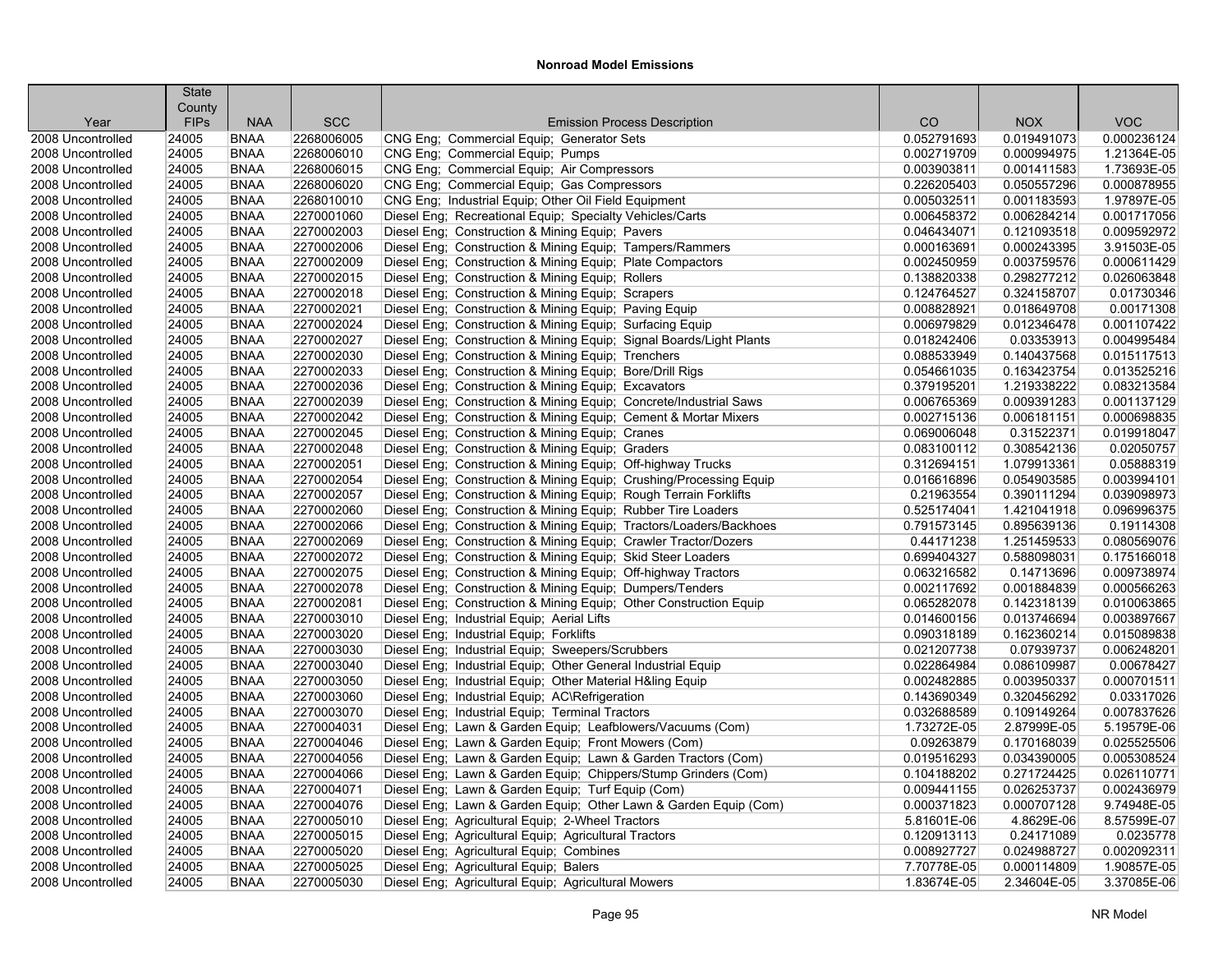|                   | <b>State</b> |             |            |                                                                            |             |             |             |
|-------------------|--------------|-------------|------------|----------------------------------------------------------------------------|-------------|-------------|-------------|
|                   | County       |             | <b>SCC</b> |                                                                            | CO          |             | <b>VOC</b>  |
| Year              | <b>FIPs</b>  | <b>NAA</b>  |            | <b>Emission Process Description</b>                                        |             | <b>NOX</b>  |             |
| 2008 Uncontrolled | 24005        | <b>BNAA</b> | 2270005035 | Diesel Eng; Agricultural Equip; Sprayers                                   | 0.000937512 | 0.001887857 | 0.000258749 |
| 2008 Uncontrolled | 24005        | <b>BNAA</b> | 2270005040 | Diesel Eng; Agricultural Equip; Tillers > 6HP                              | 2.68519E-06 | 4.67468E-06 | 4.28429E-07 |
| 2008 Uncontrolled | 24005        | <b>BNAA</b> | 2270005045 | Diesel Eng; Agricultural Equip; Swathers                                   | 0.000997059 | 0.001756563 | 0.000202455 |
| 2008 Uncontrolled | 24005        | <b>BNAA</b> | 2270005055 | Diesel Eng; Agricultural Equip; Other Agricultural Equip                   | 0.002465978 | 0.005059385 | 0.000522957 |
| 2008 Uncontrolled | 24005        | <b>BNAA</b> | 2270005060 | Diesel Eng; Agricultural Equip; Irrigation Sets                            | 0.001164908 | 0.003354524 | 0.000333877 |
| 2008 Uncontrolled | 24005        | <b>BNAA</b> | 2270006005 | Diesel Eng; Commercial Equip; Generator Sets                               | 0.111222664 | 0.235763253 | 0.03027691  |
| 2008 Uncontrolled | 24005        | <b>BNAA</b> | 2270006010 | Diesel Eng; Commercial Equip; Pumps                                        | 0.026189697 | 0.056346714 | 0.006819478 |
| 2008 Uncontrolled | 24005        | <b>BNAA</b> | 2270006015 | Diesel Eng; Commercial Equip; Air Compressors                              | 0.056972587 | 0.140881557 | 0.014315852 |
| 2008 Uncontrolled | 24005        | <b>BNAA</b> | 2270006025 | Diesel Eng; Commercial Equip; Welders                                      | 0.089532711 | 0.068809174 | 0.022696713 |
| 2008 Uncontrolled | 24005        | <b>BNAA</b> | 2270006030 | Diesel Eng; Commercial Equip; Pressure Washers                             | 0.003310081 | 0.007888043 | 0.000969596 |
| 2008 Uncontrolled | 24005        | <b>BNAA</b> | 2270006035 | Diesel Eng; Commercial Equip; Other Equipment                              | 0.002508999 | 0.006009911 | 0.000633951 |
| 2008 Uncontrolled | 24005        | <b>BNAA</b> | 2270007015 | Diesel Eng; Logging Equip; Feller-Bunch-Skidder                            | 0.002546764 | 0.009326972 | 0.000606592 |
| 2008 Uncontrolled | 24005        | <b>BNAA</b> | 2270008005 | Diesel Eng; Airport Ground Support Equip; Airport Ground Support Equip     | 0.000120889 | 0.000314336 | 2.20769E-05 |
| 2008 Uncontrolled | 24005        | <b>BNAA</b> | 2270010010 | Diesel Eng; Industrial Equip; Other Oil Field Equipment                    | 0.000727452 | 0.002858623 | 0.000179825 |
| 2008 Uncontrolled | 24005        | <b>BNAA</b> | 2282005010 | 2-Stroke Gas Eng; Marine Pleasure Craft; Outboard                          | 6.113479064 | 0.128543677 | 3.377412071 |
| 2008 Uncontrolled | 24005        | <b>BNAA</b> | 2282005015 | 2-Stroke Gas Eng; Marine Pleasure Craft; Personal Water Craft              | 2.345846306 | 0.037281216 | 1.097028888 |
| 2008 Uncontrolled | 24005        | <b>BNAA</b> | 2282010005 | 4-Stroke Gas Eng; Marine Pleasure Craft; Inboard-Sterndrive                | 3.270779961 | 0.185819122 | 0.257916691 |
| 2008 Uncontrolled | 24005        | <b>BNAA</b> | 2282020005 | Diesel Eng; Marine Pleasure Craft; Inboard-Sterndrive                      | 0.033640667 | 0.213446851 | 0.007900292 |
| 2008 Uncontrolled | 24005        | <b>BNAA</b> | 2282020010 | Diesel Eng; Marine Pleasure Craft; Outboard                                | 0.00046293  | 0.00074234  | 0.000147801 |
| 2008 Uncontrolled | 24005        | <b>BNAA</b> | 2285002015 | Diesel Eng; Railroad Equip; RR Maintenance                                 | 0.006088181 | 0.008511459 | 0.001484318 |
| 2008 Uncontrolled | 24005        | <b>BNAA</b> | 2285004015 | 4-Stroke Gas Eng; Railroad Equip; RR Maintenance                           | 0.018644023 | 0.000141319 | 0.000491919 |
| 2008 Uncontrolled | 24005        | <b>BNAA</b> | 2285006015 | LPG Eng: Railroad Equip: RR Maintenance                                    | 9.00836E-05 | 2.24769E-05 | 6.08988E-06 |
| 2008 Uncontrolled | 24013        | <b>BNAA</b> | 2260001010 | 2-Stroke Gas Eng; Recreational Equip; Motorcycles: Off-road                | 0.30208362  | 0.001202111 | 0.3671832   |
| 2008 Uncontrolled | 24013        | <b>BNAA</b> | 2260001030 | 2-Stroke Gas Eng; Recreational Equip; Offroad Motorcycles/ATVs             | 0.414310326 | 0.001665219 | 0.508289127 |
| 2008 Uncontrolled | 24013        | <b>BNAA</b> | 2260001060 | 2-Stroke Gas Eng; Recreational Equip; Specialty Vehicles/Carts             | 0.260502133 | 0.002059517 | 0.009334571 |
| 2008 Uncontrolled | 24013        | <b>BNAA</b> | 2260002006 | 2-Stroke Gas Eng; Construction & Mining Equip; Tampers/Rammers             | 0.032296435 | 0.000224016 | 0.013657462 |
| 2008 Uncontrolled | 24013        | <b>BNAA</b> | 2260002009 | 2-Stroke Gas Eng; Construction & Mining Equip; Plate Compactors            | 0.00146826  | 3.90665E-06 | 0.000736054 |
| 2008 Uncontrolled | 24013        | <b>BNAA</b> | 2260002021 | 2-Stroke Gas Eng; Construction & Mining Equip; Paving Equip                | 0.001768933 | 4.67837E-06 | 0.000881339 |
| 2008 Uncontrolled | 24013        | <b>BNAA</b> | 2260002027 | 2-Stroke Gas Eng; Construction & Mining Equip; Signal Boards/Light Plants  | 1.38066E-05 | 3.53669E-08 | 7.05159E-06 |
| 2008 Uncontrolled | 24013        | <b>BNAA</b> | 2260002039 | 2-Stroke Gas Eng; Construction & Mining Equip; Concrete/Industrial Saws    | 0.085338858 | 0.000536683 | 0.036233899 |
| 2008 Uncontrolled | 24013        | <b>BNAA</b> | 2260002054 | 2-Stroke Gas Eng; Construction & Mining Equip; Crushing/Processing Equip   | 0.000359514 | 9.20925E-07 | 0.00017774  |
| 2008 Uncontrolled | 24013        | <b>BNAA</b> | 2260003030 | 2-Stroke Gas Eng; Industrial Equip; Sweepers/Scrubbers                     | 0.00027259  | 6.98262E-07 | 0.000137904 |
| 2008 Uncontrolled | 24013        | <b>BNAA</b> | 2260003040 | 2-Stroke Gas Eng; Industrial Equip; Other General Industrial Equip         | 2.14689E-05 | 5.49943E-08 | 1.07143E-05 |
| 2008 Uncontrolled | 24013        | <b>BNAA</b> | 2260004015 | 2-Stroke Gas Eng; Lawn & Garden Equip; Rotary Tillers < 6 HP (Res)         | 0.007785709 | 2.11788E-05 | 0.004419039 |
| 2008 Uncontrolled | 24013        | <b>BNAA</b> | 2260004016 | 2-Stroke Gas Eng; Lawn & Garden Equip; Rotary Tillers < 6 HP (Com)         | 0.081291226 | 0.000224268 | 0.041525586 |
| 2008 Uncontrolled | 24013        | <b>BNAA</b> | 2260004020 | 2-Stroke Gas Eng: Lawn & Garden Equip: Chain Saws < 6 HP (Res)             | 0.06683263  | 0.000182351 | 0.041526333 |
| 2008 Uncontrolled | 24013        | <b>BNAA</b> | 2260004021 | 2-Stroke Gas Eng; Lawn & Garden Equip; Chain Saws < 6 HP (Com)             | 0.836289837 | 0.005073249 | 0.395565414 |
| 2008 Uncontrolled | 24013        | <b>BNAA</b> | 2260004025 | 2-Stroke Gas Eng; Lawn & Garden Equip; Trimmers/Edgers/Brush Cutters (Res) | 0.150623332 | 0.00042744  | 0.088683844 |
| 2008 Uncontrolled | 24013        | <b>BNAA</b> | 2260004026 | 2-Stroke Gas Eng; Lawn & Garden Equip; Trimmers/Edgers/Brush Cutters (Com) | 0.842317522 | 0.002760639 | 0.431215854 |
| 2008 Uncontrolled | 24013        | <b>BNAA</b> | 2260004030 | 2-Stroke Gas Eng; Lawn & Garden Equip; Leafblowers/Vacuums (Res)           | 0.095847013 | 0.000264464 | 0.056288263 |
| 2008 Uncontrolled | 24013        | <b>BNAA</b> | 2260004031 | 2-Stroke Gas Eng; Lawn & Garden Equip; Leafblowers/Vacuums (Com)           | 0.878492685 | 0.004093991 | 0.404854981 |
| 2008 Uncontrolled | 24013        | <b>BNAA</b> | 2260004035 | 2-Stroke Gas Eng; Lawn & Garden Equip; Snowblowers (Res)                   |             |             | 0.007501962 |
| 2008 Uncontrolled | 24013        | <b>BNAA</b> | 2260004036 | 2-Stroke Gas Eng; Lawn & Garden Equip; Snowblowers (Com)                   |             |             | 0.002491215 |
| 2008 Uncontrolled | 24013        | <b>BNAA</b> | 2260004071 | 2-Stroke Gas Eng; Lawn & Garden Equip; Turf Equip (Com)                    | 0.000342892 | 9.26062E-07 | 0.000166008 |
| 2008 Uncontrolled | 24013        | <b>BNAA</b> | 2260005035 | 2-Stroke Gas Eng; Agricultural Equip; Sprayers                             | 0.002712037 | 7.80191E-06 | 0.001390136 |
| 2008 Uncontrolled | 24013        | <b>BNAA</b> | 2260006005 | 2-Stroke Gas Eng; Commercial Equip; Generator Sets                         | 0.007850672 | 2.10888E-05 | 0.003984864 |
| 2008 Uncontrolled | 24013        | <b>BNAA</b> | 2260006010 | 2-Stroke Gas Eng; Commercial Equip; Pumps                                  | 0.056876961 | 0.000150202 | 0.028939739 |
| 2008 Uncontrolled | 24013        | <b>BNAA</b> | 2260006015 | 2-Stroke Gas Eng; Commercial Equip; Air Compressors                        | 2.13339E-05 | 5.46487E-08 | 1.05645E-05 |
| 2008 Uncontrolled | 24013        | <b>BNAA</b> | 2260006035 | 2-Stroke Gas Eng; Commercial Equip; Other Equipment                        | 0.000335686 | 8.59887E-07 | 0.000165933 |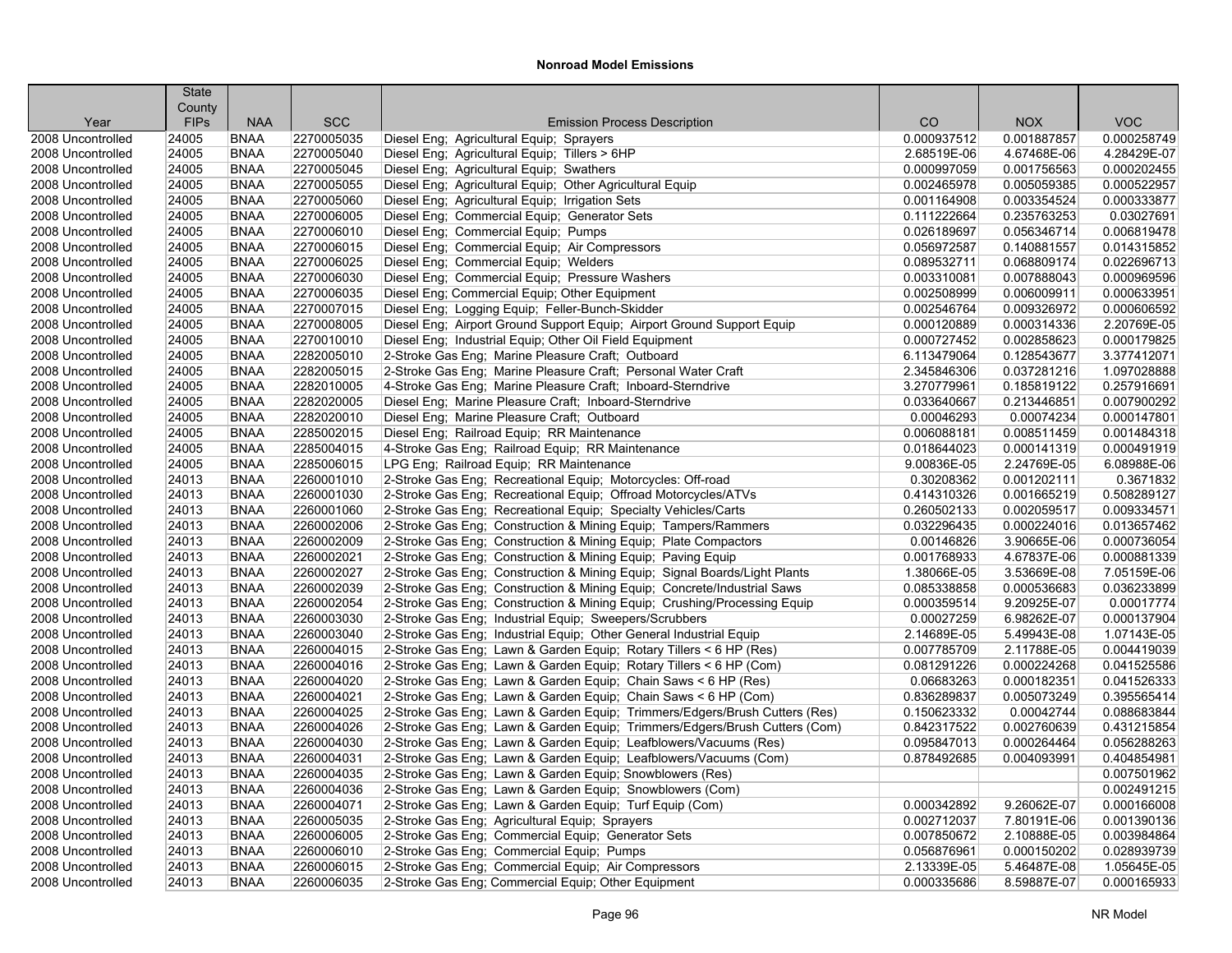| <b>FIPs</b><br><b>NAA</b><br><b>SCC</b><br><b>Emission Process Description</b><br>CO<br><b>NOX</b><br><b>VOC</b><br>Year<br><b>BNAA</b><br>2-Stroke Gas Eng; Logging Equip; Chain Saws > 6 HP<br>0.010392422<br>6.89194E-05<br>0.004561932<br>2008 Uncontrolled<br>24013<br>2260007005<br>4-Stroke Gas Eng; Recreational Equip; Motorcycles: Off-road<br>0.01375202<br>24013<br><b>BNAA</b><br>2265001010<br>0.137058<br>0.001428256<br>2008 Uncontrolled<br>24013<br><b>BNAA</b><br>2265001030<br>4-Stroke Gas Eng: Recreational Equip: Offroad Motorcycles/ATVs<br>1.336431848<br>0.013966251<br>0.152984444<br>2008 Uncontrolled<br><b>BNAA</b><br>4-Stroke Gas Eng; Recreational Equip; Golf Carts<br>0.01026578<br>0.0337479<br>2008 Uncontrolled<br>24013<br>2265001050<br>1.714326087<br>2265001060<br>0.010056663<br>2008 Uncontrolled<br>24013<br><b>BNAA</b><br>4-Stroke Gas Eng; Recreational Equip; Specialty Vehicles/Carts<br>0.221000927<br>0.001893976<br>2008 Uncontrolled<br>24013<br><b>BNAA</b><br>2265002003<br>4-Stroke Gas Eng: Construction & Mining Equip: Pavers<br>0.029994731<br>0.000327793<br>0.000683892<br>5.46819E-06<br>2008 Uncontrolled<br>24013<br><b>BNAA</b><br>2265002006<br>4-Stroke Gas Eng; Construction & Mining Equip; Tampers/Rammers<br>0.000239731<br>1.6296E-06<br><b>BNAA</b><br>0.000382531<br>0.002722059<br>2008 Uncontrolled<br>24013<br>2265002009<br>4-Stroke Gas Eng; Construction & Mining Equip; Plate Compactors<br>0.055277906<br>2265002015<br>4-Stroke Gas Eng; Construction & Mining Equip; Rollers<br>0.055886882<br>0.000577037<br>0.001126789<br>2008 Uncontrolled<br>24013<br><b>BNAA</b><br>24013<br><b>BNAA</b><br>2265002021<br>4-Stroke Gas Eng; Construction & Mining Equip; Paving Equip<br>0.108954413<br>0.000785206<br>0.003746565<br>2008 Uncontrolled<br><b>BNAA</b><br>2265002024<br>4-Stroke Gas Eng; Construction & Mining Equip; Surfacing Equip<br>0.000337766<br>0.001388447<br>2008 Uncontrolled<br>24013<br>0.048979588<br>24013<br><b>BNAA</b><br>2265002027<br>4-Stroke Gas Eng; Construction & Mining Equip; Signal Boards/Light Plants<br>9.74585E-05<br>2008 Uncontrolled<br>0.002503528<br>1.6146E-05<br>2265002030<br>0.002745901<br>2008 Uncontrolled<br>24013<br><b>BNAA</b><br>4-Stroke Gas Eng; Construction & Mining Equip; Trenchers<br>0.09161102<br>0.001003386<br><b>BNAA</b><br>2265002033<br>4-Stroke Gas Eng; Construction & Mining Equip; Bore/Drill Rigs<br>0.000324376<br>0.001708648<br>2008 Uncontrolled<br>24013<br>0.026703801<br>24013<br><b>BNAA</b><br>2265002039<br>4-Stroke Gas Eng; Construction & Mining Equip; Concrete/Industrial Saws<br>0.223829129<br>0.001745668<br>0.004112624<br>2008 Uncontrolled<br>2265002042<br>24013<br><b>BNAA</b><br>4-Stroke Gas Eng; Construction & Mining Equip; Cement & Mortar Mixers<br>0.093040055<br>0.000675698<br>0.004003573<br>2008 Uncontrolled<br>2265002045<br>0.000144634<br>24013<br><b>BNAA</b><br>4-Stroke Gas Eng; Construction & Mining Equip; Cranes<br>0.003762715<br>0.000170217<br>2008 Uncontrolled<br>4-Stroke Gas Eng; Construction & Mining Equip; Crushing/Processing Equip<br>24013<br><b>BNAA</b><br>2265002054<br>0.01330568<br>0.000109127<br>0.000362801<br>2008 Uncontrolled<br>24013<br><b>BNAA</b><br>2265002057<br>4-Stroke Gas Eng; Construction & Mining Equip; Rough Terrain Forklifts<br>0.004896157<br>0.000295247<br>0.000215985<br>2008 Uncontrolled<br><b>BNAA</b><br>2265002060<br>4-Stroke Gas Eng; Construction & Mining Equip; Rubber Tire Loaders<br>0.000732849<br>0.000520769<br>2008 Uncontrolled<br>24013<br>0.011728647<br>24013<br><b>BNAA</b><br>2265002066<br>4-Stroke Gas Eng; Construction & Mining Equip; Tractors/Loaders/Backhoes<br>0.071319809<br>0.000523334<br>0.001344812<br>2008 Uncontrolled<br>2265002072<br>0.000938837<br>24013<br><b>BNAA</b><br>4-Stroke Gas Eng; Construction & Mining Equip; Skid Steer Loaders<br>0.031895094<br>0.000752394<br>2008 Uncontrolled<br>24013<br><b>BNAA</b><br>2265002078<br>4-Stroke Gas Eng; Construction & Mining Equip; Dumpers/Tenders<br>0.000110607<br>0.000578616<br>2008 Uncontrolled<br>0.014481117<br>2265002081<br>4-Stroke Gas Eng; Construction & Mining Equip; Other Construction Equip<br>0.000189332<br>2008 Uncontrolled<br>24013<br><b>BNAA</b><br>0.004122432<br>0.000256191<br>2265003010<br>0.000947316<br>2008 Uncontrolled<br>24013<br><b>BNAA</b><br>4-Stroke Gas Eng; Industrial Equip; Aerial Lifts<br>0.027659326<br>0.000873529<br>24013<br><b>BNAA</b><br>2265003020<br>4-Stroke Gas Eng; Industrial Equip; Forklifts<br>0.061186365<br>0.003751819<br>0.002665454<br>2008 Uncontrolled<br>24013<br><b>BNAA</b><br>2265003030<br>4-Stroke Gas Eng; Industrial Equip; Sweepers/Scrubbers<br>0.02640111<br>0.000660415<br>0.000822515<br>2008 Uncontrolled<br>24013<br><b>BNAA</b><br>2265003040<br>4-Stroke Gas Eng; Industrial Equip; Other General Industrial Equip<br>0.067112026<br>0.00058228<br>0.002893187<br>2008 Uncontrolled<br>2265003050<br>5.73972E-05<br>6.74656E-05<br>24013<br><b>BNAA</b><br>4-Stroke Gas Eng; Industrial Equip; Other Material H&ling Equip<br>0.002120818<br>2008 Uncontrolled<br>24013<br><b>BNAA</b><br>2265003060<br>4-Stroke Gas Eng; Industrial Equip; AC\Refrigeration<br>0.003316272<br>2.15854E-05<br>7.50805E-05<br>2008 Uncontrolled<br><b>BNAA</b><br>2265003070<br>4-Stroke Gas Eng; Industrial Equip; Terminal Tractors<br>0.000392254<br>0.000278036<br>2008 Uncontrolled<br>24013<br>0.006415149<br>2265004010<br>0.19811528<br>2008 Uncontrolled<br>24013<br><b>BNAA</b><br>4-Stroke Gas Eng; Lawn & Garden Equip; Lawn Mowers (Res)<br>1.813635745<br>0.013673318<br>2265004011<br>0.253215056<br>2008 Uncontrolled<br>24013<br><b>BNAA</b><br>4-Stroke Gas Eng; Lawn & Garden Equip; Lawn Mowers (Com)<br>3.303576377<br>0.023111884<br>24013<br><b>BNAA</b><br>2265004015<br>4-Stroke Gas Eng; Lawn & Garden Equip; Rotary Tillers < 6 HP (Res)<br>0.152503326<br>0.001157285<br>0.017245583<br>2008 Uncontrolled<br>2265004016<br>4-Stroke Gas Eng; Lawn & Garden Equip; Rotary Tillers < 6 HP (Com)<br>2008 Uncontrolled<br>24013<br><b>BNAA</b><br>1.607386087<br>0.01187142<br>0.121951289<br>24013<br><b>BNAA</b><br>2265004025<br>4-Stroke Gas Eng; Lawn & Garden Equip; Trimmers/Edgers/Brush Cutters (Res)<br>0.010241959<br>7.60052E-05<br>0.001211457<br>2008 Uncontrolled<br>24013<br><b>BNAA</b><br>2265004026<br>4-Stroke Gas Eng; Lawn & Garden Equip; Trimmers/Edgers/Brush Cutters (Com)<br>0.083163424<br>0.000567501<br>0.004713165<br>2008 Uncontrolled<br>24013<br><b>BNAA</b><br>2265004030<br>4-Stroke Gas Eng; Lawn & Garden Equip; Leafblowers/Vacuums (Res)<br>0.000145796<br>0.002141271<br>2008 Uncontrolled<br>0.019578554<br><b>BNAA</b><br>2265004031<br>4-Stroke Gas Eng; Lawn & Garden Equip; Leafblowers/Vacuums (Com)<br>0.087237378<br>2008 Uncontrolled<br>24013<br>3.366437215<br>0.037175661<br>2265004035<br>0.014962876<br>2008 Uncontrolled<br>24013<br><b>BNAA</b><br>4-Stroke Gas Eng; Lawn & Garden Equip; Snowblowers (Res)<br>0.00554352<br>2008 Uncontrolled<br>24013<br><b>BNAA</b><br>2265004036<br>4-Stroke Gas Eng; Lawn & Garden Equip; Snowblowers (Com)<br><b>BNAA</b><br>2265004040<br>4-Stroke Gas Eng; Lawn & Garden Equip; Rear Eng Riding Mowers (Res)<br>0.440805173<br>0.00302038<br>0.019354391<br>2008 Uncontrolled<br>24013<br>24013<br><b>BNAA</b><br>2265004041<br>4-Stroke Gas Eng; Lawn & Garden Equip; Rear Eng Riding Mowers (Com)<br>0.437195967<br>0.002828196<br>0.008471282<br>2008 Uncontrolled<br>2008 Uncontrolled<br>24013<br><b>BNAA</b><br>2265004046<br>4-Stroke Gas Eng; Lawn & Garden Equip; Front Mowers (Com)<br>0.459127493<br>0.003371919<br>0.014133137<br>4-Stroke Gas Eng; Lawn & Garden Equip; Shredders < 6 HP (Com)<br>0.014621676<br>24013<br><b>BNAA</b><br>2265004051<br>0.183989824<br>0.001367793<br>2008 Uncontrolled<br>24013<br><b>BNAA</b><br>2265004055<br>4-Stroke Gas Eng; Lawn & Garden Equip; Lawn & Garden Tractors (Res)<br>5.882988791<br>0.041287448<br>0.219526525<br>2008 Uncontrolled<br><b>BNAA</b><br>2265004056<br>4-Stroke Gas Eng; Lawn & Garden Equip; Lawn & Garden Tractors (Com)<br>5.911476261<br>0.039127132<br>0.111299487<br>2008 Uncontrolled<br>24013<br>24013<br><b>BNAA</b><br>2265004066<br>4-Stroke Gas Eng; Lawn & Garden Equip; Chippers/Stump Grinders (Com)<br>0.768227258<br>0.014052607<br>0.017751808<br>2008 Uncontrolled<br>2265004071<br>17.9304872<br>0.147769525<br>0.423533438<br>2008 Uncontrolled<br>24013<br><b>BNAA</b><br>4-Stroke Gas Eng; Lawn & Garden Equip; Turf Equip (Com) | <b>State</b> |  |  |  |
|--------------------------------------------------------------------------------------------------------------------------------------------------------------------------------------------------------------------------------------------------------------------------------------------------------------------------------------------------------------------------------------------------------------------------------------------------------------------------------------------------------------------------------------------------------------------------------------------------------------------------------------------------------------------------------------------------------------------------------------------------------------------------------------------------------------------------------------------------------------------------------------------------------------------------------------------------------------------------------------------------------------------------------------------------------------------------------------------------------------------------------------------------------------------------------------------------------------------------------------------------------------------------------------------------------------------------------------------------------------------------------------------------------------------------------------------------------------------------------------------------------------------------------------------------------------------------------------------------------------------------------------------------------------------------------------------------------------------------------------------------------------------------------------------------------------------------------------------------------------------------------------------------------------------------------------------------------------------------------------------------------------------------------------------------------------------------------------------------------------------------------------------------------------------------------------------------------------------------------------------------------------------------------------------------------------------------------------------------------------------------------------------------------------------------------------------------------------------------------------------------------------------------------------------------------------------------------------------------------------------------------------------------------------------------------------------------------------------------------------------------------------------------------------------------------------------------------------------------------------------------------------------------------------------------------------------------------------------------------------------------------------------------------------------------------------------------------------------------------------------------------------------------------------------------------------------------------------------------------------------------------------------------------------------------------------------------------------------------------------------------------------------------------------------------------------------------------------------------------------------------------------------------------------------------------------------------------------------------------------------------------------------------------------------------------------------------------------------------------------------------------------------------------------------------------------------------------------------------------------------------------------------------------------------------------------------------------------------------------------------------------------------------------------------------------------------------------------------------------------------------------------------------------------------------------------------------------------------------------------------------------------------------------------------------------------------------------------------------------------------------------------------------------------------------------------------------------------------------------------------------------------------------------------------------------------------------------------------------------------------------------------------------------------------------------------------------------------------------------------------------------------------------------------------------------------------------------------------------------------------------------------------------------------------------------------------------------------------------------------------------------------------------------------------------------------------------------------------------------------------------------------------------------------------------------------------------------------------------------------------------------------------------------------------------------------------------------------------------------------------------------------------------------------------------------------------------------------------------------------------------------------------------------------------------------------------------------------------------------------------------------------------------------------------------------------------------------------------------------------------------------------------------------------------------------------------------------------------------------------------------------------------------------------------------------------------------------------------------------------------------------------------------------------------------------------------------------------------------------------------------------------------------------------------------------------------------------------------------------------------------------------------------------------------------------------------------------------------------------------------------------------------------------------------------------------------------------------------------------------------------------------------------------------------------------------------------------------------------------------------------------------------------------------------------------------------------------------------------------------------------------------------------------------------------------------------------------------------------------------------------------------------------------------------------------------------------------------------------------------------------------------------------------------------------------------------------------------------------------------------------------------------------------------------------------------------------------------------------------------------------------------------------------------------------------------------------------------------------------------------------------------------------------------------------------------------------------------------------------------------------------------------------------------------------------------------------------------------------------------------------------------------------------------------------------------------------------------------------------------------------------------------------------------------------------------------------------------------------------------------------------------------------------------------------------------------------------------------------------------------------------------------------------------------------------------------------------------------------------------------------------------------------------------------------------------------------------------------------------------------------------------------------------------------------------------------------------------------------------------------------------------------------------------------------------------------------------------------------------------------------------------------------------------------------------------------------------------------------------------------------------------------------------------------------------------------------|--------------|--|--|--|
|                                                                                                                                                                                                                                                                                                                                                                                                                                                                                                                                                                                                                                                                                                                                                                                                                                                                                                                                                                                                                                                                                                                                                                                                                                                                                                                                                                                                                                                                                                                                                                                                                                                                                                                                                                                                                                                                                                                                                                                                                                                                                                                                                                                                                                                                                                                                                                                                                                                                                                                                                                                                                                                                                                                                                                                                                                                                                                                                                                                                                                                                                                                                                                                                                                                                                                                                                                                                                                                                                                                                                                                                                                                                                                                                                                                                                                                                                                                                                                                                                                                                                                                                                                                                                                                                                                                                                                                                                                                                                                                                                                                                                                                                                                                                                                                                                                                                                                                                                                                                                                                                                                                                                                                                                                                                                                                                                                                                                                                                                                                                                                                                                                                                                                                                                                                                                                                                                                                                                                                                                                                                                                                                                                                                                                                                                                                                                                                                                                                                                                                                                                                                                                                                                                                                                                                                                                                                                                                                                                                                                                                                                                                                                                                                                                                                                                                                                                                                                                                                                                                                                                                                                                                                                                                                                                                                                                                                                                                                                                                                                                                                                                                                                                                                                                                                                                                                                                                                                                                                                                                                                                                                                                                                                                  | County       |  |  |  |
|                                                                                                                                                                                                                                                                                                                                                                                                                                                                                                                                                                                                                                                                                                                                                                                                                                                                                                                                                                                                                                                                                                                                                                                                                                                                                                                                                                                                                                                                                                                                                                                                                                                                                                                                                                                                                                                                                                                                                                                                                                                                                                                                                                                                                                                                                                                                                                                                                                                                                                                                                                                                                                                                                                                                                                                                                                                                                                                                                                                                                                                                                                                                                                                                                                                                                                                                                                                                                                                                                                                                                                                                                                                                                                                                                                                                                                                                                                                                                                                                                                                                                                                                                                                                                                                                                                                                                                                                                                                                                                                                                                                                                                                                                                                                                                                                                                                                                                                                                                                                                                                                                                                                                                                                                                                                                                                                                                                                                                                                                                                                                                                                                                                                                                                                                                                                                                                                                                                                                                                                                                                                                                                                                                                                                                                                                                                                                                                                                                                                                                                                                                                                                                                                                                                                                                                                                                                                                                                                                                                                                                                                                                                                                                                                                                                                                                                                                                                                                                                                                                                                                                                                                                                                                                                                                                                                                                                                                                                                                                                                                                                                                                                                                                                                                                                                                                                                                                                                                                                                                                                                                                                                                                                                                                  |              |  |  |  |
|                                                                                                                                                                                                                                                                                                                                                                                                                                                                                                                                                                                                                                                                                                                                                                                                                                                                                                                                                                                                                                                                                                                                                                                                                                                                                                                                                                                                                                                                                                                                                                                                                                                                                                                                                                                                                                                                                                                                                                                                                                                                                                                                                                                                                                                                                                                                                                                                                                                                                                                                                                                                                                                                                                                                                                                                                                                                                                                                                                                                                                                                                                                                                                                                                                                                                                                                                                                                                                                                                                                                                                                                                                                                                                                                                                                                                                                                                                                                                                                                                                                                                                                                                                                                                                                                                                                                                                                                                                                                                                                                                                                                                                                                                                                                                                                                                                                                                                                                                                                                                                                                                                                                                                                                                                                                                                                                                                                                                                                                                                                                                                                                                                                                                                                                                                                                                                                                                                                                                                                                                                                                                                                                                                                                                                                                                                                                                                                                                                                                                                                                                                                                                                                                                                                                                                                                                                                                                                                                                                                                                                                                                                                                                                                                                                                                                                                                                                                                                                                                                                                                                                                                                                                                                                                                                                                                                                                                                                                                                                                                                                                                                                                                                                                                                                                                                                                                                                                                                                                                                                                                                                                                                                                                                                  |              |  |  |  |
|                                                                                                                                                                                                                                                                                                                                                                                                                                                                                                                                                                                                                                                                                                                                                                                                                                                                                                                                                                                                                                                                                                                                                                                                                                                                                                                                                                                                                                                                                                                                                                                                                                                                                                                                                                                                                                                                                                                                                                                                                                                                                                                                                                                                                                                                                                                                                                                                                                                                                                                                                                                                                                                                                                                                                                                                                                                                                                                                                                                                                                                                                                                                                                                                                                                                                                                                                                                                                                                                                                                                                                                                                                                                                                                                                                                                                                                                                                                                                                                                                                                                                                                                                                                                                                                                                                                                                                                                                                                                                                                                                                                                                                                                                                                                                                                                                                                                                                                                                                                                                                                                                                                                                                                                                                                                                                                                                                                                                                                                                                                                                                                                                                                                                                                                                                                                                                                                                                                                                                                                                                                                                                                                                                                                                                                                                                                                                                                                                                                                                                                                                                                                                                                                                                                                                                                                                                                                                                                                                                                                                                                                                                                                                                                                                                                                                                                                                                                                                                                                                                                                                                                                                                                                                                                                                                                                                                                                                                                                                                                                                                                                                                                                                                                                                                                                                                                                                                                                                                                                                                                                                                                                                                                                                                  |              |  |  |  |
|                                                                                                                                                                                                                                                                                                                                                                                                                                                                                                                                                                                                                                                                                                                                                                                                                                                                                                                                                                                                                                                                                                                                                                                                                                                                                                                                                                                                                                                                                                                                                                                                                                                                                                                                                                                                                                                                                                                                                                                                                                                                                                                                                                                                                                                                                                                                                                                                                                                                                                                                                                                                                                                                                                                                                                                                                                                                                                                                                                                                                                                                                                                                                                                                                                                                                                                                                                                                                                                                                                                                                                                                                                                                                                                                                                                                                                                                                                                                                                                                                                                                                                                                                                                                                                                                                                                                                                                                                                                                                                                                                                                                                                                                                                                                                                                                                                                                                                                                                                                                                                                                                                                                                                                                                                                                                                                                                                                                                                                                                                                                                                                                                                                                                                                                                                                                                                                                                                                                                                                                                                                                                                                                                                                                                                                                                                                                                                                                                                                                                                                                                                                                                                                                                                                                                                                                                                                                                                                                                                                                                                                                                                                                                                                                                                                                                                                                                                                                                                                                                                                                                                                                                                                                                                                                                                                                                                                                                                                                                                                                                                                                                                                                                                                                                                                                                                                                                                                                                                                                                                                                                                                                                                                                                                  |              |  |  |  |
|                                                                                                                                                                                                                                                                                                                                                                                                                                                                                                                                                                                                                                                                                                                                                                                                                                                                                                                                                                                                                                                                                                                                                                                                                                                                                                                                                                                                                                                                                                                                                                                                                                                                                                                                                                                                                                                                                                                                                                                                                                                                                                                                                                                                                                                                                                                                                                                                                                                                                                                                                                                                                                                                                                                                                                                                                                                                                                                                                                                                                                                                                                                                                                                                                                                                                                                                                                                                                                                                                                                                                                                                                                                                                                                                                                                                                                                                                                                                                                                                                                                                                                                                                                                                                                                                                                                                                                                                                                                                                                                                                                                                                                                                                                                                                                                                                                                                                                                                                                                                                                                                                                                                                                                                                                                                                                                                                                                                                                                                                                                                                                                                                                                                                                                                                                                                                                                                                                                                                                                                                                                                                                                                                                                                                                                                                                                                                                                                                                                                                                                                                                                                                                                                                                                                                                                                                                                                                                                                                                                                                                                                                                                                                                                                                                                                                                                                                                                                                                                                                                                                                                                                                                                                                                                                                                                                                                                                                                                                                                                                                                                                                                                                                                                                                                                                                                                                                                                                                                                                                                                                                                                                                                                                                                  |              |  |  |  |
|                                                                                                                                                                                                                                                                                                                                                                                                                                                                                                                                                                                                                                                                                                                                                                                                                                                                                                                                                                                                                                                                                                                                                                                                                                                                                                                                                                                                                                                                                                                                                                                                                                                                                                                                                                                                                                                                                                                                                                                                                                                                                                                                                                                                                                                                                                                                                                                                                                                                                                                                                                                                                                                                                                                                                                                                                                                                                                                                                                                                                                                                                                                                                                                                                                                                                                                                                                                                                                                                                                                                                                                                                                                                                                                                                                                                                                                                                                                                                                                                                                                                                                                                                                                                                                                                                                                                                                                                                                                                                                                                                                                                                                                                                                                                                                                                                                                                                                                                                                                                                                                                                                                                                                                                                                                                                                                                                                                                                                                                                                                                                                                                                                                                                                                                                                                                                                                                                                                                                                                                                                                                                                                                                                                                                                                                                                                                                                                                                                                                                                                                                                                                                                                                                                                                                                                                                                                                                                                                                                                                                                                                                                                                                                                                                                                                                                                                                                                                                                                                                                                                                                                                                                                                                                                                                                                                                                                                                                                                                                                                                                                                                                                                                                                                                                                                                                                                                                                                                                                                                                                                                                                                                                                                                                  |              |  |  |  |
|                                                                                                                                                                                                                                                                                                                                                                                                                                                                                                                                                                                                                                                                                                                                                                                                                                                                                                                                                                                                                                                                                                                                                                                                                                                                                                                                                                                                                                                                                                                                                                                                                                                                                                                                                                                                                                                                                                                                                                                                                                                                                                                                                                                                                                                                                                                                                                                                                                                                                                                                                                                                                                                                                                                                                                                                                                                                                                                                                                                                                                                                                                                                                                                                                                                                                                                                                                                                                                                                                                                                                                                                                                                                                                                                                                                                                                                                                                                                                                                                                                                                                                                                                                                                                                                                                                                                                                                                                                                                                                                                                                                                                                                                                                                                                                                                                                                                                                                                                                                                                                                                                                                                                                                                                                                                                                                                                                                                                                                                                                                                                                                                                                                                                                                                                                                                                                                                                                                                                                                                                                                                                                                                                                                                                                                                                                                                                                                                                                                                                                                                                                                                                                                                                                                                                                                                                                                                                                                                                                                                                                                                                                                                                                                                                                                                                                                                                                                                                                                                                                                                                                                                                                                                                                                                                                                                                                                                                                                                                                                                                                                                                                                                                                                                                                                                                                                                                                                                                                                                                                                                                                                                                                                                                                  |              |  |  |  |
|                                                                                                                                                                                                                                                                                                                                                                                                                                                                                                                                                                                                                                                                                                                                                                                                                                                                                                                                                                                                                                                                                                                                                                                                                                                                                                                                                                                                                                                                                                                                                                                                                                                                                                                                                                                                                                                                                                                                                                                                                                                                                                                                                                                                                                                                                                                                                                                                                                                                                                                                                                                                                                                                                                                                                                                                                                                                                                                                                                                                                                                                                                                                                                                                                                                                                                                                                                                                                                                                                                                                                                                                                                                                                                                                                                                                                                                                                                                                                                                                                                                                                                                                                                                                                                                                                                                                                                                                                                                                                                                                                                                                                                                                                                                                                                                                                                                                                                                                                                                                                                                                                                                                                                                                                                                                                                                                                                                                                                                                                                                                                                                                                                                                                                                                                                                                                                                                                                                                                                                                                                                                                                                                                                                                                                                                                                                                                                                                                                                                                                                                                                                                                                                                                                                                                                                                                                                                                                                                                                                                                                                                                                                                                                                                                                                                                                                                                                                                                                                                                                                                                                                                                                                                                                                                                                                                                                                                                                                                                                                                                                                                                                                                                                                                                                                                                                                                                                                                                                                                                                                                                                                                                                                                                                  |              |  |  |  |
|                                                                                                                                                                                                                                                                                                                                                                                                                                                                                                                                                                                                                                                                                                                                                                                                                                                                                                                                                                                                                                                                                                                                                                                                                                                                                                                                                                                                                                                                                                                                                                                                                                                                                                                                                                                                                                                                                                                                                                                                                                                                                                                                                                                                                                                                                                                                                                                                                                                                                                                                                                                                                                                                                                                                                                                                                                                                                                                                                                                                                                                                                                                                                                                                                                                                                                                                                                                                                                                                                                                                                                                                                                                                                                                                                                                                                                                                                                                                                                                                                                                                                                                                                                                                                                                                                                                                                                                                                                                                                                                                                                                                                                                                                                                                                                                                                                                                                                                                                                                                                                                                                                                                                                                                                                                                                                                                                                                                                                                                                                                                                                                                                                                                                                                                                                                                                                                                                                                                                                                                                                                                                                                                                                                                                                                                                                                                                                                                                                                                                                                                                                                                                                                                                                                                                                                                                                                                                                                                                                                                                                                                                                                                                                                                                                                                                                                                                                                                                                                                                                                                                                                                                                                                                                                                                                                                                                                                                                                                                                                                                                                                                                                                                                                                                                                                                                                                                                                                                                                                                                                                                                                                                                                                                                  |              |  |  |  |
|                                                                                                                                                                                                                                                                                                                                                                                                                                                                                                                                                                                                                                                                                                                                                                                                                                                                                                                                                                                                                                                                                                                                                                                                                                                                                                                                                                                                                                                                                                                                                                                                                                                                                                                                                                                                                                                                                                                                                                                                                                                                                                                                                                                                                                                                                                                                                                                                                                                                                                                                                                                                                                                                                                                                                                                                                                                                                                                                                                                                                                                                                                                                                                                                                                                                                                                                                                                                                                                                                                                                                                                                                                                                                                                                                                                                                                                                                                                                                                                                                                                                                                                                                                                                                                                                                                                                                                                                                                                                                                                                                                                                                                                                                                                                                                                                                                                                                                                                                                                                                                                                                                                                                                                                                                                                                                                                                                                                                                                                                                                                                                                                                                                                                                                                                                                                                                                                                                                                                                                                                                                                                                                                                                                                                                                                                                                                                                                                                                                                                                                                                                                                                                                                                                                                                                                                                                                                                                                                                                                                                                                                                                                                                                                                                                                                                                                                                                                                                                                                                                                                                                                                                                                                                                                                                                                                                                                                                                                                                                                                                                                                                                                                                                                                                                                                                                                                                                                                                                                                                                                                                                                                                                                                                                  |              |  |  |  |
|                                                                                                                                                                                                                                                                                                                                                                                                                                                                                                                                                                                                                                                                                                                                                                                                                                                                                                                                                                                                                                                                                                                                                                                                                                                                                                                                                                                                                                                                                                                                                                                                                                                                                                                                                                                                                                                                                                                                                                                                                                                                                                                                                                                                                                                                                                                                                                                                                                                                                                                                                                                                                                                                                                                                                                                                                                                                                                                                                                                                                                                                                                                                                                                                                                                                                                                                                                                                                                                                                                                                                                                                                                                                                                                                                                                                                                                                                                                                                                                                                                                                                                                                                                                                                                                                                                                                                                                                                                                                                                                                                                                                                                                                                                                                                                                                                                                                                                                                                                                                                                                                                                                                                                                                                                                                                                                                                                                                                                                                                                                                                                                                                                                                                                                                                                                                                                                                                                                                                                                                                                                                                                                                                                                                                                                                                                                                                                                                                                                                                                                                                                                                                                                                                                                                                                                                                                                                                                                                                                                                                                                                                                                                                                                                                                                                                                                                                                                                                                                                                                                                                                                                                                                                                                                                                                                                                                                                                                                                                                                                                                                                                                                                                                                                                                                                                                                                                                                                                                                                                                                                                                                                                                                                                                  |              |  |  |  |
|                                                                                                                                                                                                                                                                                                                                                                                                                                                                                                                                                                                                                                                                                                                                                                                                                                                                                                                                                                                                                                                                                                                                                                                                                                                                                                                                                                                                                                                                                                                                                                                                                                                                                                                                                                                                                                                                                                                                                                                                                                                                                                                                                                                                                                                                                                                                                                                                                                                                                                                                                                                                                                                                                                                                                                                                                                                                                                                                                                                                                                                                                                                                                                                                                                                                                                                                                                                                                                                                                                                                                                                                                                                                                                                                                                                                                                                                                                                                                                                                                                                                                                                                                                                                                                                                                                                                                                                                                                                                                                                                                                                                                                                                                                                                                                                                                                                                                                                                                                                                                                                                                                                                                                                                                                                                                                                                                                                                                                                                                                                                                                                                                                                                                                                                                                                                                                                                                                                                                                                                                                                                                                                                                                                                                                                                                                                                                                                                                                                                                                                                                                                                                                                                                                                                                                                                                                                                                                                                                                                                                                                                                                                                                                                                                                                                                                                                                                                                                                                                                                                                                                                                                                                                                                                                                                                                                                                                                                                                                                                                                                                                                                                                                                                                                                                                                                                                                                                                                                                                                                                                                                                                                                                                                                  |              |  |  |  |
|                                                                                                                                                                                                                                                                                                                                                                                                                                                                                                                                                                                                                                                                                                                                                                                                                                                                                                                                                                                                                                                                                                                                                                                                                                                                                                                                                                                                                                                                                                                                                                                                                                                                                                                                                                                                                                                                                                                                                                                                                                                                                                                                                                                                                                                                                                                                                                                                                                                                                                                                                                                                                                                                                                                                                                                                                                                                                                                                                                                                                                                                                                                                                                                                                                                                                                                                                                                                                                                                                                                                                                                                                                                                                                                                                                                                                                                                                                                                                                                                                                                                                                                                                                                                                                                                                                                                                                                                                                                                                                                                                                                                                                                                                                                                                                                                                                                                                                                                                                                                                                                                                                                                                                                                                                                                                                                                                                                                                                                                                                                                                                                                                                                                                                                                                                                                                                                                                                                                                                                                                                                                                                                                                                                                                                                                                                                                                                                                                                                                                                                                                                                                                                                                                                                                                                                                                                                                                                                                                                                                                                                                                                                                                                                                                                                                                                                                                                                                                                                                                                                                                                                                                                                                                                                                                                                                                                                                                                                                                                                                                                                                                                                                                                                                                                                                                                                                                                                                                                                                                                                                                                                                                                                                                                  |              |  |  |  |
|                                                                                                                                                                                                                                                                                                                                                                                                                                                                                                                                                                                                                                                                                                                                                                                                                                                                                                                                                                                                                                                                                                                                                                                                                                                                                                                                                                                                                                                                                                                                                                                                                                                                                                                                                                                                                                                                                                                                                                                                                                                                                                                                                                                                                                                                                                                                                                                                                                                                                                                                                                                                                                                                                                                                                                                                                                                                                                                                                                                                                                                                                                                                                                                                                                                                                                                                                                                                                                                                                                                                                                                                                                                                                                                                                                                                                                                                                                                                                                                                                                                                                                                                                                                                                                                                                                                                                                                                                                                                                                                                                                                                                                                                                                                                                                                                                                                                                                                                                                                                                                                                                                                                                                                                                                                                                                                                                                                                                                                                                                                                                                                                                                                                                                                                                                                                                                                                                                                                                                                                                                                                                                                                                                                                                                                                                                                                                                                                                                                                                                                                                                                                                                                                                                                                                                                                                                                                                                                                                                                                                                                                                                                                                                                                                                                                                                                                                                                                                                                                                                                                                                                                                                                                                                                                                                                                                                                                                                                                                                                                                                                                                                                                                                                                                                                                                                                                                                                                                                                                                                                                                                                                                                                                                                  |              |  |  |  |
|                                                                                                                                                                                                                                                                                                                                                                                                                                                                                                                                                                                                                                                                                                                                                                                                                                                                                                                                                                                                                                                                                                                                                                                                                                                                                                                                                                                                                                                                                                                                                                                                                                                                                                                                                                                                                                                                                                                                                                                                                                                                                                                                                                                                                                                                                                                                                                                                                                                                                                                                                                                                                                                                                                                                                                                                                                                                                                                                                                                                                                                                                                                                                                                                                                                                                                                                                                                                                                                                                                                                                                                                                                                                                                                                                                                                                                                                                                                                                                                                                                                                                                                                                                                                                                                                                                                                                                                                                                                                                                                                                                                                                                                                                                                                                                                                                                                                                                                                                                                                                                                                                                                                                                                                                                                                                                                                                                                                                                                                                                                                                                                                                                                                                                                                                                                                                                                                                                                                                                                                                                                                                                                                                                                                                                                                                                                                                                                                                                                                                                                                                                                                                                                                                                                                                                                                                                                                                                                                                                                                                                                                                                                                                                                                                                                                                                                                                                                                                                                                                                                                                                                                                                                                                                                                                                                                                                                                                                                                                                                                                                                                                                                                                                                                                                                                                                                                                                                                                                                                                                                                                                                                                                                                                                  |              |  |  |  |
|                                                                                                                                                                                                                                                                                                                                                                                                                                                                                                                                                                                                                                                                                                                                                                                                                                                                                                                                                                                                                                                                                                                                                                                                                                                                                                                                                                                                                                                                                                                                                                                                                                                                                                                                                                                                                                                                                                                                                                                                                                                                                                                                                                                                                                                                                                                                                                                                                                                                                                                                                                                                                                                                                                                                                                                                                                                                                                                                                                                                                                                                                                                                                                                                                                                                                                                                                                                                                                                                                                                                                                                                                                                                                                                                                                                                                                                                                                                                                                                                                                                                                                                                                                                                                                                                                                                                                                                                                                                                                                                                                                                                                                                                                                                                                                                                                                                                                                                                                                                                                                                                                                                                                                                                                                                                                                                                                                                                                                                                                                                                                                                                                                                                                                                                                                                                                                                                                                                                                                                                                                                                                                                                                                                                                                                                                                                                                                                                                                                                                                                                                                                                                                                                                                                                                                                                                                                                                                                                                                                                                                                                                                                                                                                                                                                                                                                                                                                                                                                                                                                                                                                                                                                                                                                                                                                                                                                                                                                                                                                                                                                                                                                                                                                                                                                                                                                                                                                                                                                                                                                                                                                                                                                                                                  |              |  |  |  |
|                                                                                                                                                                                                                                                                                                                                                                                                                                                                                                                                                                                                                                                                                                                                                                                                                                                                                                                                                                                                                                                                                                                                                                                                                                                                                                                                                                                                                                                                                                                                                                                                                                                                                                                                                                                                                                                                                                                                                                                                                                                                                                                                                                                                                                                                                                                                                                                                                                                                                                                                                                                                                                                                                                                                                                                                                                                                                                                                                                                                                                                                                                                                                                                                                                                                                                                                                                                                                                                                                                                                                                                                                                                                                                                                                                                                                                                                                                                                                                                                                                                                                                                                                                                                                                                                                                                                                                                                                                                                                                                                                                                                                                                                                                                                                                                                                                                                                                                                                                                                                                                                                                                                                                                                                                                                                                                                                                                                                                                                                                                                                                                                                                                                                                                                                                                                                                                                                                                                                                                                                                                                                                                                                                                                                                                                                                                                                                                                                                                                                                                                                                                                                                                                                                                                                                                                                                                                                                                                                                                                                                                                                                                                                                                                                                                                                                                                                                                                                                                                                                                                                                                                                                                                                                                                                                                                                                                                                                                                                                                                                                                                                                                                                                                                                                                                                                                                                                                                                                                                                                                                                                                                                                                                                                  |              |  |  |  |
|                                                                                                                                                                                                                                                                                                                                                                                                                                                                                                                                                                                                                                                                                                                                                                                                                                                                                                                                                                                                                                                                                                                                                                                                                                                                                                                                                                                                                                                                                                                                                                                                                                                                                                                                                                                                                                                                                                                                                                                                                                                                                                                                                                                                                                                                                                                                                                                                                                                                                                                                                                                                                                                                                                                                                                                                                                                                                                                                                                                                                                                                                                                                                                                                                                                                                                                                                                                                                                                                                                                                                                                                                                                                                                                                                                                                                                                                                                                                                                                                                                                                                                                                                                                                                                                                                                                                                                                                                                                                                                                                                                                                                                                                                                                                                                                                                                                                                                                                                                                                                                                                                                                                                                                                                                                                                                                                                                                                                                                                                                                                                                                                                                                                                                                                                                                                                                                                                                                                                                                                                                                                                                                                                                                                                                                                                                                                                                                                                                                                                                                                                                                                                                                                                                                                                                                                                                                                                                                                                                                                                                                                                                                                                                                                                                                                                                                                                                                                                                                                                                                                                                                                                                                                                                                                                                                                                                                                                                                                                                                                                                                                                                                                                                                                                                                                                                                                                                                                                                                                                                                                                                                                                                                                                                  |              |  |  |  |
|                                                                                                                                                                                                                                                                                                                                                                                                                                                                                                                                                                                                                                                                                                                                                                                                                                                                                                                                                                                                                                                                                                                                                                                                                                                                                                                                                                                                                                                                                                                                                                                                                                                                                                                                                                                                                                                                                                                                                                                                                                                                                                                                                                                                                                                                                                                                                                                                                                                                                                                                                                                                                                                                                                                                                                                                                                                                                                                                                                                                                                                                                                                                                                                                                                                                                                                                                                                                                                                                                                                                                                                                                                                                                                                                                                                                                                                                                                                                                                                                                                                                                                                                                                                                                                                                                                                                                                                                                                                                                                                                                                                                                                                                                                                                                                                                                                                                                                                                                                                                                                                                                                                                                                                                                                                                                                                                                                                                                                                                                                                                                                                                                                                                                                                                                                                                                                                                                                                                                                                                                                                                                                                                                                                                                                                                                                                                                                                                                                                                                                                                                                                                                                                                                                                                                                                                                                                                                                                                                                                                                                                                                                                                                                                                                                                                                                                                                                                                                                                                                                                                                                                                                                                                                                                                                                                                                                                                                                                                                                                                                                                                                                                                                                                                                                                                                                                                                                                                                                                                                                                                                                                                                                                                                                  |              |  |  |  |
|                                                                                                                                                                                                                                                                                                                                                                                                                                                                                                                                                                                                                                                                                                                                                                                                                                                                                                                                                                                                                                                                                                                                                                                                                                                                                                                                                                                                                                                                                                                                                                                                                                                                                                                                                                                                                                                                                                                                                                                                                                                                                                                                                                                                                                                                                                                                                                                                                                                                                                                                                                                                                                                                                                                                                                                                                                                                                                                                                                                                                                                                                                                                                                                                                                                                                                                                                                                                                                                                                                                                                                                                                                                                                                                                                                                                                                                                                                                                                                                                                                                                                                                                                                                                                                                                                                                                                                                                                                                                                                                                                                                                                                                                                                                                                                                                                                                                                                                                                                                                                                                                                                                                                                                                                                                                                                                                                                                                                                                                                                                                                                                                                                                                                                                                                                                                                                                                                                                                                                                                                                                                                                                                                                                                                                                                                                                                                                                                                                                                                                                                                                                                                                                                                                                                                                                                                                                                                                                                                                                                                                                                                                                                                                                                                                                                                                                                                                                                                                                                                                                                                                                                                                                                                                                                                                                                                                                                                                                                                                                                                                                                                                                                                                                                                                                                                                                                                                                                                                                                                                                                                                                                                                                                                                  |              |  |  |  |
|                                                                                                                                                                                                                                                                                                                                                                                                                                                                                                                                                                                                                                                                                                                                                                                                                                                                                                                                                                                                                                                                                                                                                                                                                                                                                                                                                                                                                                                                                                                                                                                                                                                                                                                                                                                                                                                                                                                                                                                                                                                                                                                                                                                                                                                                                                                                                                                                                                                                                                                                                                                                                                                                                                                                                                                                                                                                                                                                                                                                                                                                                                                                                                                                                                                                                                                                                                                                                                                                                                                                                                                                                                                                                                                                                                                                                                                                                                                                                                                                                                                                                                                                                                                                                                                                                                                                                                                                                                                                                                                                                                                                                                                                                                                                                                                                                                                                                                                                                                                                                                                                                                                                                                                                                                                                                                                                                                                                                                                                                                                                                                                                                                                                                                                                                                                                                                                                                                                                                                                                                                                                                                                                                                                                                                                                                                                                                                                                                                                                                                                                                                                                                                                                                                                                                                                                                                                                                                                                                                                                                                                                                                                                                                                                                                                                                                                                                                                                                                                                                                                                                                                                                                                                                                                                                                                                                                                                                                                                                                                                                                                                                                                                                                                                                                                                                                                                                                                                                                                                                                                                                                                                                                                                                                  |              |  |  |  |
|                                                                                                                                                                                                                                                                                                                                                                                                                                                                                                                                                                                                                                                                                                                                                                                                                                                                                                                                                                                                                                                                                                                                                                                                                                                                                                                                                                                                                                                                                                                                                                                                                                                                                                                                                                                                                                                                                                                                                                                                                                                                                                                                                                                                                                                                                                                                                                                                                                                                                                                                                                                                                                                                                                                                                                                                                                                                                                                                                                                                                                                                                                                                                                                                                                                                                                                                                                                                                                                                                                                                                                                                                                                                                                                                                                                                                                                                                                                                                                                                                                                                                                                                                                                                                                                                                                                                                                                                                                                                                                                                                                                                                                                                                                                                                                                                                                                                                                                                                                                                                                                                                                                                                                                                                                                                                                                                                                                                                                                                                                                                                                                                                                                                                                                                                                                                                                                                                                                                                                                                                                                                                                                                                                                                                                                                                                                                                                                                                                                                                                                                                                                                                                                                                                                                                                                                                                                                                                                                                                                                                                                                                                                                                                                                                                                                                                                                                                                                                                                                                                                                                                                                                                                                                                                                                                                                                                                                                                                                                                                                                                                                                                                                                                                                                                                                                                                                                                                                                                                                                                                                                                                                                                                                                                  |              |  |  |  |
|                                                                                                                                                                                                                                                                                                                                                                                                                                                                                                                                                                                                                                                                                                                                                                                                                                                                                                                                                                                                                                                                                                                                                                                                                                                                                                                                                                                                                                                                                                                                                                                                                                                                                                                                                                                                                                                                                                                                                                                                                                                                                                                                                                                                                                                                                                                                                                                                                                                                                                                                                                                                                                                                                                                                                                                                                                                                                                                                                                                                                                                                                                                                                                                                                                                                                                                                                                                                                                                                                                                                                                                                                                                                                                                                                                                                                                                                                                                                                                                                                                                                                                                                                                                                                                                                                                                                                                                                                                                                                                                                                                                                                                                                                                                                                                                                                                                                                                                                                                                                                                                                                                                                                                                                                                                                                                                                                                                                                                                                                                                                                                                                                                                                                                                                                                                                                                                                                                                                                                                                                                                                                                                                                                                                                                                                                                                                                                                                                                                                                                                                                                                                                                                                                                                                                                                                                                                                                                                                                                                                                                                                                                                                                                                                                                                                                                                                                                                                                                                                                                                                                                                                                                                                                                                                                                                                                                                                                                                                                                                                                                                                                                                                                                                                                                                                                                                                                                                                                                                                                                                                                                                                                                                                                                  |              |  |  |  |
|                                                                                                                                                                                                                                                                                                                                                                                                                                                                                                                                                                                                                                                                                                                                                                                                                                                                                                                                                                                                                                                                                                                                                                                                                                                                                                                                                                                                                                                                                                                                                                                                                                                                                                                                                                                                                                                                                                                                                                                                                                                                                                                                                                                                                                                                                                                                                                                                                                                                                                                                                                                                                                                                                                                                                                                                                                                                                                                                                                                                                                                                                                                                                                                                                                                                                                                                                                                                                                                                                                                                                                                                                                                                                                                                                                                                                                                                                                                                                                                                                                                                                                                                                                                                                                                                                                                                                                                                                                                                                                                                                                                                                                                                                                                                                                                                                                                                                                                                                                                                                                                                                                                                                                                                                                                                                                                                                                                                                                                                                                                                                                                                                                                                                                                                                                                                                                                                                                                                                                                                                                                                                                                                                                                                                                                                                                                                                                                                                                                                                                                                                                                                                                                                                                                                                                                                                                                                                                                                                                                                                                                                                                                                                                                                                                                                                                                                                                                                                                                                                                                                                                                                                                                                                                                                                                                                                                                                                                                                                                                                                                                                                                                                                                                                                                                                                                                                                                                                                                                                                                                                                                                                                                                                                                  |              |  |  |  |
|                                                                                                                                                                                                                                                                                                                                                                                                                                                                                                                                                                                                                                                                                                                                                                                                                                                                                                                                                                                                                                                                                                                                                                                                                                                                                                                                                                                                                                                                                                                                                                                                                                                                                                                                                                                                                                                                                                                                                                                                                                                                                                                                                                                                                                                                                                                                                                                                                                                                                                                                                                                                                                                                                                                                                                                                                                                                                                                                                                                                                                                                                                                                                                                                                                                                                                                                                                                                                                                                                                                                                                                                                                                                                                                                                                                                                                                                                                                                                                                                                                                                                                                                                                                                                                                                                                                                                                                                                                                                                                                                                                                                                                                                                                                                                                                                                                                                                                                                                                                                                                                                                                                                                                                                                                                                                                                                                                                                                                                                                                                                                                                                                                                                                                                                                                                                                                                                                                                                                                                                                                                                                                                                                                                                                                                                                                                                                                                                                                                                                                                                                                                                                                                                                                                                                                                                                                                                                                                                                                                                                                                                                                                                                                                                                                                                                                                                                                                                                                                                                                                                                                                                                                                                                                                                                                                                                                                                                                                                                                                                                                                                                                                                                                                                                                                                                                                                                                                                                                                                                                                                                                                                                                                                                                  |              |  |  |  |
|                                                                                                                                                                                                                                                                                                                                                                                                                                                                                                                                                                                                                                                                                                                                                                                                                                                                                                                                                                                                                                                                                                                                                                                                                                                                                                                                                                                                                                                                                                                                                                                                                                                                                                                                                                                                                                                                                                                                                                                                                                                                                                                                                                                                                                                                                                                                                                                                                                                                                                                                                                                                                                                                                                                                                                                                                                                                                                                                                                                                                                                                                                                                                                                                                                                                                                                                                                                                                                                                                                                                                                                                                                                                                                                                                                                                                                                                                                                                                                                                                                                                                                                                                                                                                                                                                                                                                                                                                                                                                                                                                                                                                                                                                                                                                                                                                                                                                                                                                                                                                                                                                                                                                                                                                                                                                                                                                                                                                                                                                                                                                                                                                                                                                                                                                                                                                                                                                                                                                                                                                                                                                                                                                                                                                                                                                                                                                                                                                                                                                                                                                                                                                                                                                                                                                                                                                                                                                                                                                                                                                                                                                                                                                                                                                                                                                                                                                                                                                                                                                                                                                                                                                                                                                                                                                                                                                                                                                                                                                                                                                                                                                                                                                                                                                                                                                                                                                                                                                                                                                                                                                                                                                                                                                                  |              |  |  |  |
|                                                                                                                                                                                                                                                                                                                                                                                                                                                                                                                                                                                                                                                                                                                                                                                                                                                                                                                                                                                                                                                                                                                                                                                                                                                                                                                                                                                                                                                                                                                                                                                                                                                                                                                                                                                                                                                                                                                                                                                                                                                                                                                                                                                                                                                                                                                                                                                                                                                                                                                                                                                                                                                                                                                                                                                                                                                                                                                                                                                                                                                                                                                                                                                                                                                                                                                                                                                                                                                                                                                                                                                                                                                                                                                                                                                                                                                                                                                                                                                                                                                                                                                                                                                                                                                                                                                                                                                                                                                                                                                                                                                                                                                                                                                                                                                                                                                                                                                                                                                                                                                                                                                                                                                                                                                                                                                                                                                                                                                                                                                                                                                                                                                                                                                                                                                                                                                                                                                                                                                                                                                                                                                                                                                                                                                                                                                                                                                                                                                                                                                                                                                                                                                                                                                                                                                                                                                                                                                                                                                                                                                                                                                                                                                                                                                                                                                                                                                                                                                                                                                                                                                                                                                                                                                                                                                                                                                                                                                                                                                                                                                                                                                                                                                                                                                                                                                                                                                                                                                                                                                                                                                                                                                                                                  |              |  |  |  |
|                                                                                                                                                                                                                                                                                                                                                                                                                                                                                                                                                                                                                                                                                                                                                                                                                                                                                                                                                                                                                                                                                                                                                                                                                                                                                                                                                                                                                                                                                                                                                                                                                                                                                                                                                                                                                                                                                                                                                                                                                                                                                                                                                                                                                                                                                                                                                                                                                                                                                                                                                                                                                                                                                                                                                                                                                                                                                                                                                                                                                                                                                                                                                                                                                                                                                                                                                                                                                                                                                                                                                                                                                                                                                                                                                                                                                                                                                                                                                                                                                                                                                                                                                                                                                                                                                                                                                                                                                                                                                                                                                                                                                                                                                                                                                                                                                                                                                                                                                                                                                                                                                                                                                                                                                                                                                                                                                                                                                                                                                                                                                                                                                                                                                                                                                                                                                                                                                                                                                                                                                                                                                                                                                                                                                                                                                                                                                                                                                                                                                                                                                                                                                                                                                                                                                                                                                                                                                                                                                                                                                                                                                                                                                                                                                                                                                                                                                                                                                                                                                                                                                                                                                                                                                                                                                                                                                                                                                                                                                                                                                                                                                                                                                                                                                                                                                                                                                                                                                                                                                                                                                                                                                                                                                                  |              |  |  |  |
|                                                                                                                                                                                                                                                                                                                                                                                                                                                                                                                                                                                                                                                                                                                                                                                                                                                                                                                                                                                                                                                                                                                                                                                                                                                                                                                                                                                                                                                                                                                                                                                                                                                                                                                                                                                                                                                                                                                                                                                                                                                                                                                                                                                                                                                                                                                                                                                                                                                                                                                                                                                                                                                                                                                                                                                                                                                                                                                                                                                                                                                                                                                                                                                                                                                                                                                                                                                                                                                                                                                                                                                                                                                                                                                                                                                                                                                                                                                                                                                                                                                                                                                                                                                                                                                                                                                                                                                                                                                                                                                                                                                                                                                                                                                                                                                                                                                                                                                                                                                                                                                                                                                                                                                                                                                                                                                                                                                                                                                                                                                                                                                                                                                                                                                                                                                                                                                                                                                                                                                                                                                                                                                                                                                                                                                                                                                                                                                                                                                                                                                                                                                                                                                                                                                                                                                                                                                                                                                                                                                                                                                                                                                                                                                                                                                                                                                                                                                                                                                                                                                                                                                                                                                                                                                                                                                                                                                                                                                                                                                                                                                                                                                                                                                                                                                                                                                                                                                                                                                                                                                                                                                                                                                                                                  |              |  |  |  |
|                                                                                                                                                                                                                                                                                                                                                                                                                                                                                                                                                                                                                                                                                                                                                                                                                                                                                                                                                                                                                                                                                                                                                                                                                                                                                                                                                                                                                                                                                                                                                                                                                                                                                                                                                                                                                                                                                                                                                                                                                                                                                                                                                                                                                                                                                                                                                                                                                                                                                                                                                                                                                                                                                                                                                                                                                                                                                                                                                                                                                                                                                                                                                                                                                                                                                                                                                                                                                                                                                                                                                                                                                                                                                                                                                                                                                                                                                                                                                                                                                                                                                                                                                                                                                                                                                                                                                                                                                                                                                                                                                                                                                                                                                                                                                                                                                                                                                                                                                                                                                                                                                                                                                                                                                                                                                                                                                                                                                                                                                                                                                                                                                                                                                                                                                                                                                                                                                                                                                                                                                                                                                                                                                                                                                                                                                                                                                                                                                                                                                                                                                                                                                                                                                                                                                                                                                                                                                                                                                                                                                                                                                                                                                                                                                                                                                                                                                                                                                                                                                                                                                                                                                                                                                                                                                                                                                                                                                                                                                                                                                                                                                                                                                                                                                                                                                                                                                                                                                                                                                                                                                                                                                                                                                                  |              |  |  |  |
|                                                                                                                                                                                                                                                                                                                                                                                                                                                                                                                                                                                                                                                                                                                                                                                                                                                                                                                                                                                                                                                                                                                                                                                                                                                                                                                                                                                                                                                                                                                                                                                                                                                                                                                                                                                                                                                                                                                                                                                                                                                                                                                                                                                                                                                                                                                                                                                                                                                                                                                                                                                                                                                                                                                                                                                                                                                                                                                                                                                                                                                                                                                                                                                                                                                                                                                                                                                                                                                                                                                                                                                                                                                                                                                                                                                                                                                                                                                                                                                                                                                                                                                                                                                                                                                                                                                                                                                                                                                                                                                                                                                                                                                                                                                                                                                                                                                                                                                                                                                                                                                                                                                                                                                                                                                                                                                                                                                                                                                                                                                                                                                                                                                                                                                                                                                                                                                                                                                                                                                                                                                                                                                                                                                                                                                                                                                                                                                                                                                                                                                                                                                                                                                                                                                                                                                                                                                                                                                                                                                                                                                                                                                                                                                                                                                                                                                                                                                                                                                                                                                                                                                                                                                                                                                                                                                                                                                                                                                                                                                                                                                                                                                                                                                                                                                                                                                                                                                                                                                                                                                                                                                                                                                                                                  |              |  |  |  |
|                                                                                                                                                                                                                                                                                                                                                                                                                                                                                                                                                                                                                                                                                                                                                                                                                                                                                                                                                                                                                                                                                                                                                                                                                                                                                                                                                                                                                                                                                                                                                                                                                                                                                                                                                                                                                                                                                                                                                                                                                                                                                                                                                                                                                                                                                                                                                                                                                                                                                                                                                                                                                                                                                                                                                                                                                                                                                                                                                                                                                                                                                                                                                                                                                                                                                                                                                                                                                                                                                                                                                                                                                                                                                                                                                                                                                                                                                                                                                                                                                                                                                                                                                                                                                                                                                                                                                                                                                                                                                                                                                                                                                                                                                                                                                                                                                                                                                                                                                                                                                                                                                                                                                                                                                                                                                                                                                                                                                                                                                                                                                                                                                                                                                                                                                                                                                                                                                                                                                                                                                                                                                                                                                                                                                                                                                                                                                                                                                                                                                                                                                                                                                                                                                                                                                                                                                                                                                                                                                                                                                                                                                                                                                                                                                                                                                                                                                                                                                                                                                                                                                                                                                                                                                                                                                                                                                                                                                                                                                                                                                                                                                                                                                                                                                                                                                                                                                                                                                                                                                                                                                                                                                                                                                                  |              |  |  |  |
|                                                                                                                                                                                                                                                                                                                                                                                                                                                                                                                                                                                                                                                                                                                                                                                                                                                                                                                                                                                                                                                                                                                                                                                                                                                                                                                                                                                                                                                                                                                                                                                                                                                                                                                                                                                                                                                                                                                                                                                                                                                                                                                                                                                                                                                                                                                                                                                                                                                                                                                                                                                                                                                                                                                                                                                                                                                                                                                                                                                                                                                                                                                                                                                                                                                                                                                                                                                                                                                                                                                                                                                                                                                                                                                                                                                                                                                                                                                                                                                                                                                                                                                                                                                                                                                                                                                                                                                                                                                                                                                                                                                                                                                                                                                                                                                                                                                                                                                                                                                                                                                                                                                                                                                                                                                                                                                                                                                                                                                                                                                                                                                                                                                                                                                                                                                                                                                                                                                                                                                                                                                                                                                                                                                                                                                                                                                                                                                                                                                                                                                                                                                                                                                                                                                                                                                                                                                                                                                                                                                                                                                                                                                                                                                                                                                                                                                                                                                                                                                                                                                                                                                                                                                                                                                                                                                                                                                                                                                                                                                                                                                                                                                                                                                                                                                                                                                                                                                                                                                                                                                                                                                                                                                                                                  |              |  |  |  |
|                                                                                                                                                                                                                                                                                                                                                                                                                                                                                                                                                                                                                                                                                                                                                                                                                                                                                                                                                                                                                                                                                                                                                                                                                                                                                                                                                                                                                                                                                                                                                                                                                                                                                                                                                                                                                                                                                                                                                                                                                                                                                                                                                                                                                                                                                                                                                                                                                                                                                                                                                                                                                                                                                                                                                                                                                                                                                                                                                                                                                                                                                                                                                                                                                                                                                                                                                                                                                                                                                                                                                                                                                                                                                                                                                                                                                                                                                                                                                                                                                                                                                                                                                                                                                                                                                                                                                                                                                                                                                                                                                                                                                                                                                                                                                                                                                                                                                                                                                                                                                                                                                                                                                                                                                                                                                                                                                                                                                                                                                                                                                                                                                                                                                                                                                                                                                                                                                                                                                                                                                                                                                                                                                                                                                                                                                                                                                                                                                                                                                                                                                                                                                                                                                                                                                                                                                                                                                                                                                                                                                                                                                                                                                                                                                                                                                                                                                                                                                                                                                                                                                                                                                                                                                                                                                                                                                                                                                                                                                                                                                                                                                                                                                                                                                                                                                                                                                                                                                                                                                                                                                                                                                                                                                                  |              |  |  |  |
|                                                                                                                                                                                                                                                                                                                                                                                                                                                                                                                                                                                                                                                                                                                                                                                                                                                                                                                                                                                                                                                                                                                                                                                                                                                                                                                                                                                                                                                                                                                                                                                                                                                                                                                                                                                                                                                                                                                                                                                                                                                                                                                                                                                                                                                                                                                                                                                                                                                                                                                                                                                                                                                                                                                                                                                                                                                                                                                                                                                                                                                                                                                                                                                                                                                                                                                                                                                                                                                                                                                                                                                                                                                                                                                                                                                                                                                                                                                                                                                                                                                                                                                                                                                                                                                                                                                                                                                                                                                                                                                                                                                                                                                                                                                                                                                                                                                                                                                                                                                                                                                                                                                                                                                                                                                                                                                                                                                                                                                                                                                                                                                                                                                                                                                                                                                                                                                                                                                                                                                                                                                                                                                                                                                                                                                                                                                                                                                                                                                                                                                                                                                                                                                                                                                                                                                                                                                                                                                                                                                                                                                                                                                                                                                                                                                                                                                                                                                                                                                                                                                                                                                                                                                                                                                                                                                                                                                                                                                                                                                                                                                                                                                                                                                                                                                                                                                                                                                                                                                                                                                                                                                                                                                                                                  |              |  |  |  |
|                                                                                                                                                                                                                                                                                                                                                                                                                                                                                                                                                                                                                                                                                                                                                                                                                                                                                                                                                                                                                                                                                                                                                                                                                                                                                                                                                                                                                                                                                                                                                                                                                                                                                                                                                                                                                                                                                                                                                                                                                                                                                                                                                                                                                                                                                                                                                                                                                                                                                                                                                                                                                                                                                                                                                                                                                                                                                                                                                                                                                                                                                                                                                                                                                                                                                                                                                                                                                                                                                                                                                                                                                                                                                                                                                                                                                                                                                                                                                                                                                                                                                                                                                                                                                                                                                                                                                                                                                                                                                                                                                                                                                                                                                                                                                                                                                                                                                                                                                                                                                                                                                                                                                                                                                                                                                                                                                                                                                                                                                                                                                                                                                                                                                                                                                                                                                                                                                                                                                                                                                                                                                                                                                                                                                                                                                                                                                                                                                                                                                                                                                                                                                                                                                                                                                                                                                                                                                                                                                                                                                                                                                                                                                                                                                                                                                                                                                                                                                                                                                                                                                                                                                                                                                                                                                                                                                                                                                                                                                                                                                                                                                                                                                                                                                                                                                                                                                                                                                                                                                                                                                                                                                                                                                                  |              |  |  |  |
|                                                                                                                                                                                                                                                                                                                                                                                                                                                                                                                                                                                                                                                                                                                                                                                                                                                                                                                                                                                                                                                                                                                                                                                                                                                                                                                                                                                                                                                                                                                                                                                                                                                                                                                                                                                                                                                                                                                                                                                                                                                                                                                                                                                                                                                                                                                                                                                                                                                                                                                                                                                                                                                                                                                                                                                                                                                                                                                                                                                                                                                                                                                                                                                                                                                                                                                                                                                                                                                                                                                                                                                                                                                                                                                                                                                                                                                                                                                                                                                                                                                                                                                                                                                                                                                                                                                                                                                                                                                                                                                                                                                                                                                                                                                                                                                                                                                                                                                                                                                                                                                                                                                                                                                                                                                                                                                                                                                                                                                                                                                                                                                                                                                                                                                                                                                                                                                                                                                                                                                                                                                                                                                                                                                                                                                                                                                                                                                                                                                                                                                                                                                                                                                                                                                                                                                                                                                                                                                                                                                                                                                                                                                                                                                                                                                                                                                                                                                                                                                                                                                                                                                                                                                                                                                                                                                                                                                                                                                                                                                                                                                                                                                                                                                                                                                                                                                                                                                                                                                                                                                                                                                                                                                                                                  |              |  |  |  |
|                                                                                                                                                                                                                                                                                                                                                                                                                                                                                                                                                                                                                                                                                                                                                                                                                                                                                                                                                                                                                                                                                                                                                                                                                                                                                                                                                                                                                                                                                                                                                                                                                                                                                                                                                                                                                                                                                                                                                                                                                                                                                                                                                                                                                                                                                                                                                                                                                                                                                                                                                                                                                                                                                                                                                                                                                                                                                                                                                                                                                                                                                                                                                                                                                                                                                                                                                                                                                                                                                                                                                                                                                                                                                                                                                                                                                                                                                                                                                                                                                                                                                                                                                                                                                                                                                                                                                                                                                                                                                                                                                                                                                                                                                                                                                                                                                                                                                                                                                                                                                                                                                                                                                                                                                                                                                                                                                                                                                                                                                                                                                                                                                                                                                                                                                                                                                                                                                                                                                                                                                                                                                                                                                                                                                                                                                                                                                                                                                                                                                                                                                                                                                                                                                                                                                                                                                                                                                                                                                                                                                                                                                                                                                                                                                                                                                                                                                                                                                                                                                                                                                                                                                                                                                                                                                                                                                                                                                                                                                                                                                                                                                                                                                                                                                                                                                                                                                                                                                                                                                                                                                                                                                                                                                                  |              |  |  |  |
|                                                                                                                                                                                                                                                                                                                                                                                                                                                                                                                                                                                                                                                                                                                                                                                                                                                                                                                                                                                                                                                                                                                                                                                                                                                                                                                                                                                                                                                                                                                                                                                                                                                                                                                                                                                                                                                                                                                                                                                                                                                                                                                                                                                                                                                                                                                                                                                                                                                                                                                                                                                                                                                                                                                                                                                                                                                                                                                                                                                                                                                                                                                                                                                                                                                                                                                                                                                                                                                                                                                                                                                                                                                                                                                                                                                                                                                                                                                                                                                                                                                                                                                                                                                                                                                                                                                                                                                                                                                                                                                                                                                                                                                                                                                                                                                                                                                                                                                                                                                                                                                                                                                                                                                                                                                                                                                                                                                                                                                                                                                                                                                                                                                                                                                                                                                                                                                                                                                                                                                                                                                                                                                                                                                                                                                                                                                                                                                                                                                                                                                                                                                                                                                                                                                                                                                                                                                                                                                                                                                                                                                                                                                                                                                                                                                                                                                                                                                                                                                                                                                                                                                                                                                                                                                                                                                                                                                                                                                                                                                                                                                                                                                                                                                                                                                                                                                                                                                                                                                                                                                                                                                                                                                                                                  |              |  |  |  |
|                                                                                                                                                                                                                                                                                                                                                                                                                                                                                                                                                                                                                                                                                                                                                                                                                                                                                                                                                                                                                                                                                                                                                                                                                                                                                                                                                                                                                                                                                                                                                                                                                                                                                                                                                                                                                                                                                                                                                                                                                                                                                                                                                                                                                                                                                                                                                                                                                                                                                                                                                                                                                                                                                                                                                                                                                                                                                                                                                                                                                                                                                                                                                                                                                                                                                                                                                                                                                                                                                                                                                                                                                                                                                                                                                                                                                                                                                                                                                                                                                                                                                                                                                                                                                                                                                                                                                                                                                                                                                                                                                                                                                                                                                                                                                                                                                                                                                                                                                                                                                                                                                                                                                                                                                                                                                                                                                                                                                                                                                                                                                                                                                                                                                                                                                                                                                                                                                                                                                                                                                                                                                                                                                                                                                                                                                                                                                                                                                                                                                                                                                                                                                                                                                                                                                                                                                                                                                                                                                                                                                                                                                                                                                                                                                                                                                                                                                                                                                                                                                                                                                                                                                                                                                                                                                                                                                                                                                                                                                                                                                                                                                                                                                                                                                                                                                                                                                                                                                                                                                                                                                                                                                                                                                                  |              |  |  |  |
|                                                                                                                                                                                                                                                                                                                                                                                                                                                                                                                                                                                                                                                                                                                                                                                                                                                                                                                                                                                                                                                                                                                                                                                                                                                                                                                                                                                                                                                                                                                                                                                                                                                                                                                                                                                                                                                                                                                                                                                                                                                                                                                                                                                                                                                                                                                                                                                                                                                                                                                                                                                                                                                                                                                                                                                                                                                                                                                                                                                                                                                                                                                                                                                                                                                                                                                                                                                                                                                                                                                                                                                                                                                                                                                                                                                                                                                                                                                                                                                                                                                                                                                                                                                                                                                                                                                                                                                                                                                                                                                                                                                                                                                                                                                                                                                                                                                                                                                                                                                                                                                                                                                                                                                                                                                                                                                                                                                                                                                                                                                                                                                                                                                                                                                                                                                                                                                                                                                                                                                                                                                                                                                                                                                                                                                                                                                                                                                                                                                                                                                                                                                                                                                                                                                                                                                                                                                                                                                                                                                                                                                                                                                                                                                                                                                                                                                                                                                                                                                                                                                                                                                                                                                                                                                                                                                                                                                                                                                                                                                                                                                                                                                                                                                                                                                                                                                                                                                                                                                                                                                                                                                                                                                                                                  |              |  |  |  |
|                                                                                                                                                                                                                                                                                                                                                                                                                                                                                                                                                                                                                                                                                                                                                                                                                                                                                                                                                                                                                                                                                                                                                                                                                                                                                                                                                                                                                                                                                                                                                                                                                                                                                                                                                                                                                                                                                                                                                                                                                                                                                                                                                                                                                                                                                                                                                                                                                                                                                                                                                                                                                                                                                                                                                                                                                                                                                                                                                                                                                                                                                                                                                                                                                                                                                                                                                                                                                                                                                                                                                                                                                                                                                                                                                                                                                                                                                                                                                                                                                                                                                                                                                                                                                                                                                                                                                                                                                                                                                                                                                                                                                                                                                                                                                                                                                                                                                                                                                                                                                                                                                                                                                                                                                                                                                                                                                                                                                                                                                                                                                                                                                                                                                                                                                                                                                                                                                                                                                                                                                                                                                                                                                                                                                                                                                                                                                                                                                                                                                                                                                                                                                                                                                                                                                                                                                                                                                                                                                                                                                                                                                                                                                                                                                                                                                                                                                                                                                                                                                                                                                                                                                                                                                                                                                                                                                                                                                                                                                                                                                                                                                                                                                                                                                                                                                                                                                                                                                                                                                                                                                                                                                                                                                                  |              |  |  |  |
|                                                                                                                                                                                                                                                                                                                                                                                                                                                                                                                                                                                                                                                                                                                                                                                                                                                                                                                                                                                                                                                                                                                                                                                                                                                                                                                                                                                                                                                                                                                                                                                                                                                                                                                                                                                                                                                                                                                                                                                                                                                                                                                                                                                                                                                                                                                                                                                                                                                                                                                                                                                                                                                                                                                                                                                                                                                                                                                                                                                                                                                                                                                                                                                                                                                                                                                                                                                                                                                                                                                                                                                                                                                                                                                                                                                                                                                                                                                                                                                                                                                                                                                                                                                                                                                                                                                                                                                                                                                                                                                                                                                                                                                                                                                                                                                                                                                                                                                                                                                                                                                                                                                                                                                                                                                                                                                                                                                                                                                                                                                                                                                                                                                                                                                                                                                                                                                                                                                                                                                                                                                                                                                                                                                                                                                                                                                                                                                                                                                                                                                                                                                                                                                                                                                                                                                                                                                                                                                                                                                                                                                                                                                                                                                                                                                                                                                                                                                                                                                                                                                                                                                                                                                                                                                                                                                                                                                                                                                                                                                                                                                                                                                                                                                                                                                                                                                                                                                                                                                                                                                                                                                                                                                                                                  |              |  |  |  |
|                                                                                                                                                                                                                                                                                                                                                                                                                                                                                                                                                                                                                                                                                                                                                                                                                                                                                                                                                                                                                                                                                                                                                                                                                                                                                                                                                                                                                                                                                                                                                                                                                                                                                                                                                                                                                                                                                                                                                                                                                                                                                                                                                                                                                                                                                                                                                                                                                                                                                                                                                                                                                                                                                                                                                                                                                                                                                                                                                                                                                                                                                                                                                                                                                                                                                                                                                                                                                                                                                                                                                                                                                                                                                                                                                                                                                                                                                                                                                                                                                                                                                                                                                                                                                                                                                                                                                                                                                                                                                                                                                                                                                                                                                                                                                                                                                                                                                                                                                                                                                                                                                                                                                                                                                                                                                                                                                                                                                                                                                                                                                                                                                                                                                                                                                                                                                                                                                                                                                                                                                                                                                                                                                                                                                                                                                                                                                                                                                                                                                                                                                                                                                                                                                                                                                                                                                                                                                                                                                                                                                                                                                                                                                                                                                                                                                                                                                                                                                                                                                                                                                                                                                                                                                                                                                                                                                                                                                                                                                                                                                                                                                                                                                                                                                                                                                                                                                                                                                                                                                                                                                                                                                                                                                                  |              |  |  |  |
|                                                                                                                                                                                                                                                                                                                                                                                                                                                                                                                                                                                                                                                                                                                                                                                                                                                                                                                                                                                                                                                                                                                                                                                                                                                                                                                                                                                                                                                                                                                                                                                                                                                                                                                                                                                                                                                                                                                                                                                                                                                                                                                                                                                                                                                                                                                                                                                                                                                                                                                                                                                                                                                                                                                                                                                                                                                                                                                                                                                                                                                                                                                                                                                                                                                                                                                                                                                                                                                                                                                                                                                                                                                                                                                                                                                                                                                                                                                                                                                                                                                                                                                                                                                                                                                                                                                                                                                                                                                                                                                                                                                                                                                                                                                                                                                                                                                                                                                                                                                                                                                                                                                                                                                                                                                                                                                                                                                                                                                                                                                                                                                                                                                                                                                                                                                                                                                                                                                                                                                                                                                                                                                                                                                                                                                                                                                                                                                                                                                                                                                                                                                                                                                                                                                                                                                                                                                                                                                                                                                                                                                                                                                                                                                                                                                                                                                                                                                                                                                                                                                                                                                                                                                                                                                                                                                                                                                                                                                                                                                                                                                                                                                                                                                                                                                                                                                                                                                                                                                                                                                                                                                                                                                                                                  |              |  |  |  |
|                                                                                                                                                                                                                                                                                                                                                                                                                                                                                                                                                                                                                                                                                                                                                                                                                                                                                                                                                                                                                                                                                                                                                                                                                                                                                                                                                                                                                                                                                                                                                                                                                                                                                                                                                                                                                                                                                                                                                                                                                                                                                                                                                                                                                                                                                                                                                                                                                                                                                                                                                                                                                                                                                                                                                                                                                                                                                                                                                                                                                                                                                                                                                                                                                                                                                                                                                                                                                                                                                                                                                                                                                                                                                                                                                                                                                                                                                                                                                                                                                                                                                                                                                                                                                                                                                                                                                                                                                                                                                                                                                                                                                                                                                                                                                                                                                                                                                                                                                                                                                                                                                                                                                                                                                                                                                                                                                                                                                                                                                                                                                                                                                                                                                                                                                                                                                                                                                                                                                                                                                                                                                                                                                                                                                                                                                                                                                                                                                                                                                                                                                                                                                                                                                                                                                                                                                                                                                                                                                                                                                                                                                                                                                                                                                                                                                                                                                                                                                                                                                                                                                                                                                                                                                                                                                                                                                                                                                                                                                                                                                                                                                                                                                                                                                                                                                                                                                                                                                                                                                                                                                                                                                                                                                                  |              |  |  |  |
|                                                                                                                                                                                                                                                                                                                                                                                                                                                                                                                                                                                                                                                                                                                                                                                                                                                                                                                                                                                                                                                                                                                                                                                                                                                                                                                                                                                                                                                                                                                                                                                                                                                                                                                                                                                                                                                                                                                                                                                                                                                                                                                                                                                                                                                                                                                                                                                                                                                                                                                                                                                                                                                                                                                                                                                                                                                                                                                                                                                                                                                                                                                                                                                                                                                                                                                                                                                                                                                                                                                                                                                                                                                                                                                                                                                                                                                                                                                                                                                                                                                                                                                                                                                                                                                                                                                                                                                                                                                                                                                                                                                                                                                                                                                                                                                                                                                                                                                                                                                                                                                                                                                                                                                                                                                                                                                                                                                                                                                                                                                                                                                                                                                                                                                                                                                                                                                                                                                                                                                                                                                                                                                                                                                                                                                                                                                                                                                                                                                                                                                                                                                                                                                                                                                                                                                                                                                                                                                                                                                                                                                                                                                                                                                                                                                                                                                                                                                                                                                                                                                                                                                                                                                                                                                                                                                                                                                                                                                                                                                                                                                                                                                                                                                                                                                                                                                                                                                                                                                                                                                                                                                                                                                                                                  |              |  |  |  |
|                                                                                                                                                                                                                                                                                                                                                                                                                                                                                                                                                                                                                                                                                                                                                                                                                                                                                                                                                                                                                                                                                                                                                                                                                                                                                                                                                                                                                                                                                                                                                                                                                                                                                                                                                                                                                                                                                                                                                                                                                                                                                                                                                                                                                                                                                                                                                                                                                                                                                                                                                                                                                                                                                                                                                                                                                                                                                                                                                                                                                                                                                                                                                                                                                                                                                                                                                                                                                                                                                                                                                                                                                                                                                                                                                                                                                                                                                                                                                                                                                                                                                                                                                                                                                                                                                                                                                                                                                                                                                                                                                                                                                                                                                                                                                                                                                                                                                                                                                                                                                                                                                                                                                                                                                                                                                                                                                                                                                                                                                                                                                                                                                                                                                                                                                                                                                                                                                                                                                                                                                                                                                                                                                                                                                                                                                                                                                                                                                                                                                                                                                                                                                                                                                                                                                                                                                                                                                                                                                                                                                                                                                                                                                                                                                                                                                                                                                                                                                                                                                                                                                                                                                                                                                                                                                                                                                                                                                                                                                                                                                                                                                                                                                                                                                                                                                                                                                                                                                                                                                                                                                                                                                                                                                                  |              |  |  |  |
|                                                                                                                                                                                                                                                                                                                                                                                                                                                                                                                                                                                                                                                                                                                                                                                                                                                                                                                                                                                                                                                                                                                                                                                                                                                                                                                                                                                                                                                                                                                                                                                                                                                                                                                                                                                                                                                                                                                                                                                                                                                                                                                                                                                                                                                                                                                                                                                                                                                                                                                                                                                                                                                                                                                                                                                                                                                                                                                                                                                                                                                                                                                                                                                                                                                                                                                                                                                                                                                                                                                                                                                                                                                                                                                                                                                                                                                                                                                                                                                                                                                                                                                                                                                                                                                                                                                                                                                                                                                                                                                                                                                                                                                                                                                                                                                                                                                                                                                                                                                                                                                                                                                                                                                                                                                                                                                                                                                                                                                                                                                                                                                                                                                                                                                                                                                                                                                                                                                                                                                                                                                                                                                                                                                                                                                                                                                                                                                                                                                                                                                                                                                                                                                                                                                                                                                                                                                                                                                                                                                                                                                                                                                                                                                                                                                                                                                                                                                                                                                                                                                                                                                                                                                                                                                                                                                                                                                                                                                                                                                                                                                                                                                                                                                                                                                                                                                                                                                                                                                                                                                                                                                                                                                                                                  |              |  |  |  |
|                                                                                                                                                                                                                                                                                                                                                                                                                                                                                                                                                                                                                                                                                                                                                                                                                                                                                                                                                                                                                                                                                                                                                                                                                                                                                                                                                                                                                                                                                                                                                                                                                                                                                                                                                                                                                                                                                                                                                                                                                                                                                                                                                                                                                                                                                                                                                                                                                                                                                                                                                                                                                                                                                                                                                                                                                                                                                                                                                                                                                                                                                                                                                                                                                                                                                                                                                                                                                                                                                                                                                                                                                                                                                                                                                                                                                                                                                                                                                                                                                                                                                                                                                                                                                                                                                                                                                                                                                                                                                                                                                                                                                                                                                                                                                                                                                                                                                                                                                                                                                                                                                                                                                                                                                                                                                                                                                                                                                                                                                                                                                                                                                                                                                                                                                                                                                                                                                                                                                                                                                                                                                                                                                                                                                                                                                                                                                                                                                                                                                                                                                                                                                                                                                                                                                                                                                                                                                                                                                                                                                                                                                                                                                                                                                                                                                                                                                                                                                                                                                                                                                                                                                                                                                                                                                                                                                                                                                                                                                                                                                                                                                                                                                                                                                                                                                                                                                                                                                                                                                                                                                                                                                                                                                                  |              |  |  |  |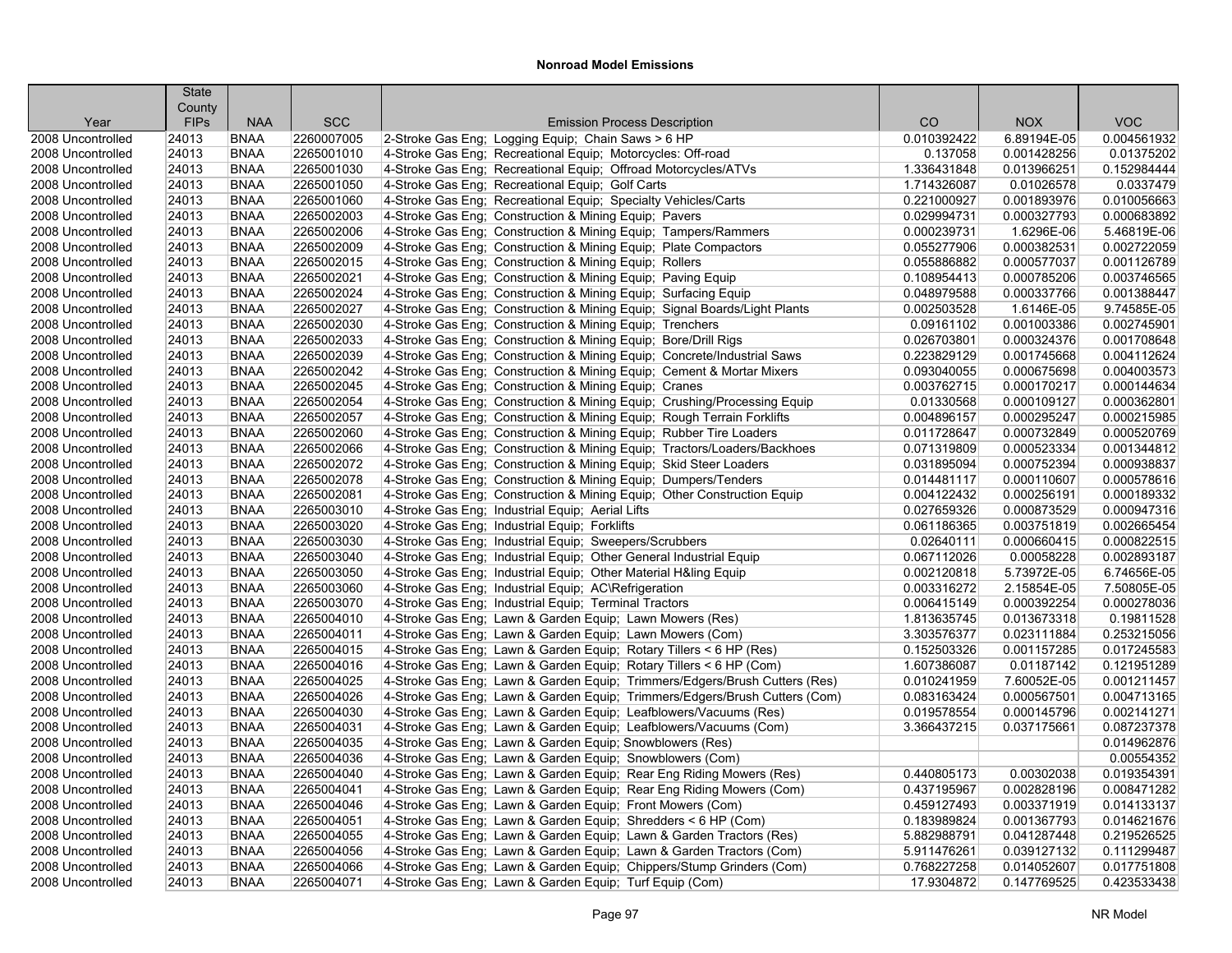|                                        | <b>State</b>   |                            |                          |                                                                                                        |                            |                            |                            |
|----------------------------------------|----------------|----------------------------|--------------------------|--------------------------------------------------------------------------------------------------------|----------------------------|----------------------------|----------------------------|
|                                        | County         |                            |                          |                                                                                                        |                            |                            |                            |
| Year                                   | <b>FIPs</b>    | <b>NAA</b>                 | <b>SCC</b>               | <b>Emission Process Description</b>                                                                    | CO                         | <b>NOX</b>                 | <b>VOC</b>                 |
| 2008 Uncontrolled                      | 24013          | <b>BNAA</b>                | 2265004075               | 4-Stroke Gas Eng; Lawn & Garden Equip; Other Lawn & Garden Equip (Res)                                 | 0.184237763                | 0.001380031                | 0.010278223                |
| 2008 Uncontrolled                      | 24013          | <b>BNAA</b>                | 2265004076               | 4-Stroke Gas Eng; Lawn & Garden Equip; Other Lawn & Garden Equip (Com)                                 | 0.493413104                | 0.00374378                 | 0.027752043<br>0.000211422 |
| 2008 Uncontrolled                      | 24013          | <b>BNAA</b>                | 2265005010               | 4-Stroke Gas Eng; Agricultural Equip; 2-Wheel Tractors                                                 | 0.011194848                | 7.23395E-05                |                            |
| 2008 Uncontrolled                      | 24013          | <b>BNAA</b>                | 2265005015               | 4-Stroke Gas Eng; Agricultural Equip; Agricultural Tractors                                            | 0.022203567                | 0.000887326<br>5.93858E-06 | 0.000731189                |
| 2008 Uncontrolled                      | 24013          | <b>BNAA</b><br><b>BNAA</b> | 2265005020<br>2265005025 | 4-Stroke Gas Eng; Agricultural Equip; Combines                                                         | 9.27571E-05<br>0.010013203 | 0.000641006                | 4.78253E-06<br>0.000580533 |
| 2008 Uncontrolled                      | 24013<br>24013 | <b>BNAA</b>                | 2265005030               | 4-Stroke Gas Eng; Agricultural Equip; Balers                                                           | 0.008649985                | 6.08942E-05                | 0.000201532                |
| 2008 Uncontrolled<br>2008 Uncontrolled | 24013          | <b>BNAA</b>                | 2265005035               | 4-Stroke Gas Eng; Agricultural Equip; Agricultural Mowers                                              | 0.072063623                | 0.001053643                | 0.003254833                |
|                                        | 24013          | <b>BNAA</b>                | 2265005040               | 4-Stroke Gas Eng; Agricultural Equip; Sprayers                                                         |                            | 0.001105938                | 0.006763151                |
| 2008 Uncontrolled                      |                | <b>BNAA</b>                | 2265005045               | 4-Stroke Gas Eng; Agricultural Equip; Tillers > 6 HP<br>4-Stroke Gas Eng; Agricultural Equip; Swathers | 0.176825663                |                            | 0.000840843                |
| 2008 Uncontrolled                      | 24013          |                            |                          |                                                                                                        | 0.015889897                | 0.001017209                |                            |
| 2008 Uncontrolled                      | 24013          | <b>BNAA</b>                | 2265005055               | 4-Stroke Gas Eng; Agricultural Equip; Other Agricultural Equip                                         | 0.033060951                | 0.001210458                | 0.001258339                |
| 2008 Uncontrolled                      | 24013          | <b>BNAA</b>                | 2265005060               | 4-Stroke Gas Eng; Agricultural Equip; Irrigation Sets                                                  | 0.030912328                | 0.001770525                | 0.001376058                |
| 2008 Uncontrolled                      | 24013          | <b>BNAA</b>                | 2265006005               | 4-Stroke Gas Eng; Commercial Equip; Generator Sets                                                     | 2.517398098                | 0.017716972                | 0.090161694                |
| 2008 Uncontrolled                      | 24013          | <b>BNAA</b>                | 2265006010               | 4-Stroke Gas Eng; Commercial Equip; Pumps                                                              | 0.580934034                | 0.005503851                | 0.026301396                |
| 2008 Uncontrolled                      | 24013          | <b>BNAA</b>                | 2265006015               | 4-Stroke Gas Eng; Commercial Equip; Air Compressors                                                    | 0.28690153                 | 0.003903112                | 0.010454939                |
| 2008 Uncontrolled                      | 24013          | <b>BNAA</b>                | 2265006025               | 4-Stroke Gas Eng; Commercial Equip; Welders                                                            | 0.72433991                 | 0.006894376                | 0.017238377                |
| 2008 Uncontrolled                      | 24013          | <b>BNAA</b>                | 2265006030               | 4-Stroke Gas Eng; Commercial Equip; Pressure Washers                                                   | 1.11031501                 | 0.007635666                | 0.046766272                |
| 2008 Uncontrolled                      | 24013          | <b>BNAA</b>                | 2265006035               | 4-Stroke Gas Eng; Commercial Equip; Other Equipment                                                    | 0.055892673                | 0.000391122                | 0.001572382                |
| 2008 Uncontrolled                      | 24013          | <b>BNAA</b>                | 2265007010               | 2-Stroke Gas Eng; Logging Equip; Shredders > 6 HP                                                      | 0.023290782                | 0.000174551                | 0.000829525                |
| 2008 Uncontrolled                      | 24013          | <b>BNAA</b>                | 2265007015               | 2-Stroke Gas Eng; Logging Equip; Feller-Bunch-Skidder                                                  | 0.000283673                | 1.83605E-06                | 1.35099E-05                |
| 2008 Uncontrolled                      | 24013          | <b>BNAA</b>                | 2265008005               | 4-Stroke Gas Eng; Airport Ground Support Equip; Airport Ground Support Equip                           | 7.17096E-05                | 2.41189E-06                | 2.90181E-06                |
| 2008 Uncontrolled                      | 24013          | <b>BNAA</b>                | 2265010010               | 4-Stroke Gas Eng; Industrial Equip; Other Oil Field Equipment                                          | 0.044925616                | 0.000269025                | 0.000728537                |
| 2008 Uncontrolled                      | 24013          | <b>BNAA</b>                | 2267001060               | LPG Eng; Recreational Equip; Specialty Vehicles/Carts                                                  | 0.002397168                | 0.00060071                 | 0.000162438                |
| 2008 Uncontrolled                      | 24013          | <b>BNAA</b>                | 2267002003               | LPG Eng; Construction & Mining Equip; Pavers                                                           | 0.000851665                | 0.000211046                | 5.755E-05                  |
| 2008 Uncontrolled                      | 24013          | <b>BNAA</b>                | 2267002015               | LPG Eng; Construction & Mining Equip; Rollers                                                          | 0.001472127                | 0.000361422                | 9.92479E-05                |
| 2008 Uncontrolled                      | 24013          | <b>BNAA</b>                | 2267002021               | LPG Eng; Construction & Mining Equip; Paving Equip                                                     | 0.000223011                | 5.58432E-05                | 1.5109E-05                 |
| 2008 Uncontrolled                      | 24013          | <b>BNAA</b>                | 2267002024               | LPG Eng; Construction & Mining Equip; Surfacing Equip                                                  | 0.00014919                 | 3.68589E-05                | 1.00738E-05                |
| 2008 Uncontrolled                      | 24013          | <b>BNAA</b>                | 2267002030               | LPG Eng; Construction & Mining Equip; Trenchers                                                        | 0.002617361                | 0.000648766                | 0.000176876                |
| 2008 Uncontrolled                      | 24013          | <b>BNAA</b>                | 2267002033               | LPG Eng; Construction & Mining Equip; Bore/Drill Rigs                                                  | 0.000847547                | 0.000213983                | 5.75402E-05                |
| 2008 Uncontrolled                      | 24013          | <b>BNAA</b>                | 2267002039               | LPG Eng; Construction & Mining Equip; Concrete/Industrial Saws                                         | 0.002544835                | 0.000617112                | 0.000171047                |
| 2008 Uncontrolled                      | 24013          | <b>BNAA</b>                | 2267002045               | LPG Eng; Construction & Mining Equip; Cranes                                                           | 0.000912776                | 0.000228424                | 6.18311E-05                |
| 2008 Uncontrolled                      | 24013          | <b>BNAA</b>                | 2267002054               | LPG Eng; Construction & Mining Equip; Crushing/Processing Equip                                        | 0.000147801                | 3.69658E-05                | 1.00105E-05                |
| 2008 Uncontrolled                      | 24013          | <b>BNAA</b>                | 2267002057               | LPG Eng; Construction & Mining Equip; Rough Terrain Forklifts                                          | 0.001660381                | 0.000412954                | 0.0001123                  |
| 2008 Uncontrolled                      | 24013          | <b>BNAA</b>                | 2267002060               | LPG Eng; Construction & Mining Equip; Rubber Tire Loaders                                              | 0.004172794                | 0.001030282                | 0.000281716                |
| 2008 Uncontrolled                      | 24013          | <b>BNAA</b>                | 2267002066               | LPG Eng; Construction & Mining Equip; Tractors/Loaders/Backhoes                                        | 0.000440546                | 0.000108256                | 2.97073E-05                |
| 2008 Uncontrolled                      | 24013          | <b>BNAA</b>                | 2267002072               | LPG Eng; Construction & Mining Equip; Skid Steer Loaders                                               | 0.00339419                 | 0.000847352                | 0.000229782                |
| 2008 Uncontrolled                      | 24013          | <b>BNAA</b>                | 2267002081               | LPG Eng; Construction & Mining Equip; Other Construction Equip                                         | 0.001367983                | 0.000343087                | 9.27172E-05                |
| 2008 Uncontrolled                      | 24013          | <b>BNAA</b>                | 2267003010               | LPG Eng; Industrial Equip; Aerial Lifts                                                                | 0.008542081                | 0.002144584                | 0.000579106                |
| 2008 Uncontrolled                      | 24013          | <b>BNAA</b>                | 2267003020               | LPG Eng; Industrial Equip; Forklifts                                                                   | 0.816027106                | 0.202008673                | 0.055127883                |
| 2008 Uncontrolled                      | 24013          | <b>BNAA</b>                | 2267003030               | LPG Eng; Industrial Equip; Sweepers/Scrubbers                                                          | 0.006286985                | 0.001537808                | 0.000423469                |
| 2008 Uncontrolled                      | 24013          | <b>BNAA</b>                | 2267003040               | LPG Eng; Industrial Equip; Other General Industrial Equip                                              | 0.00192609                 | 0.000475181                | 0.00013001                 |
| 2008 Uncontrolled                      | 24013          | <b>BNAA</b>                | 2267003050               | LPG Eng; Industrial Equip; Other Material H&ling Equip                                                 | 0.000461402                | 0.000115714                | 3.12719E-05                |
| 2008 Uncontrolled                      | 24013          | <b>BNAA</b>                | 2267003070               | LPG Eng; Industrial Equip; Terminal Tractors                                                           | 0.003853732                | 0.000939898                | 0.000259388                |
| 2008 Uncontrolled                      | 24013          | <b>BNAA</b>                | 2267004066               | LPG Eng; Lawn & Garden Equip; Chippers/Stump Grinders (Com)                                            | 0.048900736                | 0.012062106                | 0.00330062                 |
| 2008 Uncontrolled                      | 24013          | <b>BNAA</b>                | 2267005055               | LPG Eng; Agri Equip; Other Equip                                                                       | 5.74656E-05                | 1.43091E-05                | 3.88783E-06                |
| 2008 Uncontrolled                      | 24013          | <b>BNAA</b>                | 2267005060               | LPG Eng; Agricultural Equip; Irrigation Sets                                                           | 9E-05                      | 2.20826E-05                | 6.06672E-06                |
| 2008 Uncontrolled                      | 24013          | <b>BNAA</b>                | 2267006005               | LPG Eng; Commercial Equip; Generator Sets                                                              | 0.029535796                | 0.011015568                | 0.002247002                |
| 2008 Uncontrolled                      | 24013          | <b>BNAA</b>                | 2267006010               | LPG Eng; Commercial Equip; Pumps                                                                       | 0.006984708                | 0.002563503                | 0.000529213                |
| 2008 Uncontrolled                      | 24013          | <b>BNAA</b>                | 2267006015               | LPG Eng; Commercial Equip; Air Compressors                                                             | 0.008520051                | 0.003093661                | 0.000643803                |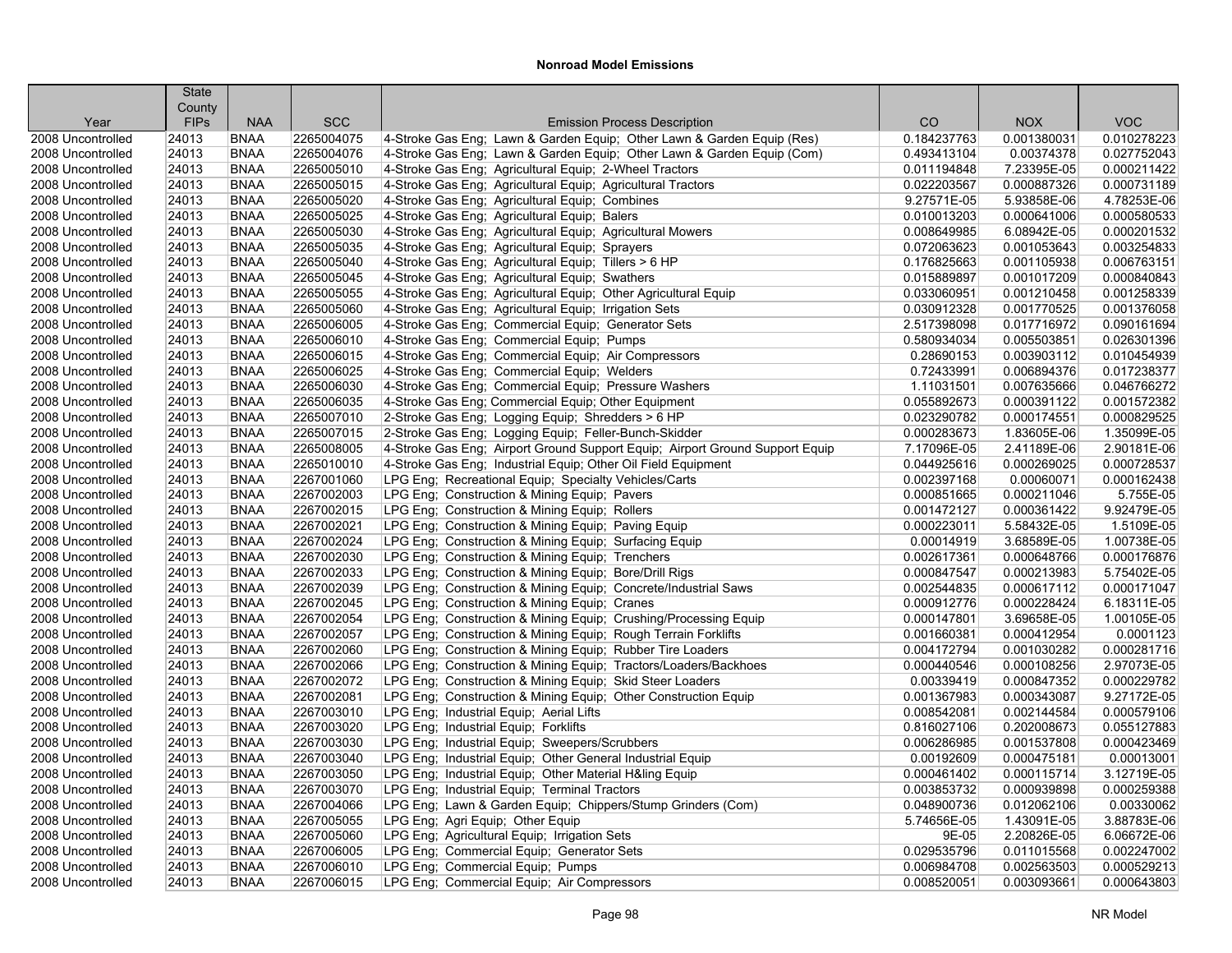| County<br><b>SCC</b><br><b>VOC</b><br><b>FIPs</b><br><b>NAA</b><br>CO<br><b>NOX</b><br>Year<br><b>Emission Process Description</b><br>2267006025<br>LPG Eng; Commercial Equip; Welders<br>0.015378013<br>0.001042337<br>2008 Uncontrolled<br>24013<br><b>BNAA</b><br>0.003857776<br>LPG Eng; Commercial Equip; Pressure Washers<br>1.33432E-05<br>24013<br><b>BNAA</b><br>2267006030<br>0.000196252<br>4.98373E-05<br>2008 Uncontrolled<br>2267006035<br>LPG Eng; Commercial Equip; Other Equipment<br>1.01471E-05<br>2008 Uncontrolled<br>24013<br><b>BNAA</b><br>0.000134438<br>4.85957E-05<br>LPG Eng; Airport Ground Support Equip; Airport Ground Support Equip<br>1.00894E-06<br>2008 Uncontrolled<br>24013<br><b>BNAA</b><br>2267008005<br>1.49287E-05<br>3.70167E-06<br>2.14809E-07<br>24013<br><b>BNAA</b><br>2268002081<br>CNG Eng; Construction & Mining Equip; Other Construction Equip<br>5.37729E-05<br>1.34861E-05<br>2008 Uncontrolled<br>24013<br><b>BNAA</b><br>2268003020<br>CNG Eng: Industrial Equip: Forklifts<br>0.057787211<br>0.014288699<br>0.000230029<br>2008 Uncontrolled<br>24013<br><b>BNAA</b><br>2268003030<br>CNG Eng; Industrial Equip; Sweepers/Scrubbers<br>6.57242E-05<br>1.62382E-05<br>2.61571E-07<br>2008 Uncontrolled<br>2268003040<br>1.42482E-07<br>24013<br><b>BNAA</b><br>CNG Eng; Industrial Equip; Other General Industrial Equip<br>3.57989E-05<br>8.84674E-06<br>2008 Uncontrolled<br>2268003060<br>CNG Eng; Industrial Equip; AC\Refrigeration<br>0.000259174<br>1.03044E-06<br>2008 Uncontrolled<br>24013<br><b>BNAA</b><br>6.37748E-05<br><b>BNAA</b><br>2268003070<br>CNG Eng; Industrial Equip; Terminal Tractors<br>0.000270443<br>6.59343E-05<br>1.07279E-06<br>2008 Uncontrolled<br>24013<br>CNG Eng; Agri Equip; Other Equip<br>1.89403E-07<br>2008 Uncontrolled<br>24013<br><b>BNAA</b><br>2268005055<br>4.86548E-05<br>1.09615E-05<br>2.9351E-06<br>24013<br><b>BNAA</b><br>2268005060<br>CNG Eng; Agricultural Equip; Irrigation Sets<br>0.000755191<br>0.000168961<br>2008 Uncontrolled<br>24013<br><b>BNAA</b><br>2268006005<br>CNG Eng; Commercial Equip; Generator Sets<br>0.00869387<br>0.00320984<br>3.88855E-05<br>2008 Uncontrolled<br>CNG Eng; Commercial Equip; Pumps<br>1.99865E-06<br>24013<br><b>BNAA</b><br>2268006010<br>0.000447889<br>0.000163855<br>2008 Uncontrolled<br>2268006015<br>CNG Eng; Commercial Equip; Air Compressors<br>0.000642889<br>0.000232463<br>2.86043E-06<br>24013<br><b>BNAA</b><br>2008 Uncontrolled<br>2268006020<br>CNG Eng; Commercial Equip; Gas Compressors<br>0.03725208<br>0.008325904<br>0.000144749<br>2008 Uncontrolled<br>24013<br><b>BNAA</b><br>CNG Eng; Industrial Equip; Other Oil Field Equipment<br>24013<br><b>BNAA</b><br>2268010010<br>0.005032511<br>0.001183593<br>1.97897E-05<br>2008 Uncontrolled<br>2270001060<br>Diesel Eng; Recreational Equip; Specialty Vehicles/Carts<br>0.006284214<br>0.001717056<br>2008 Uncontrolled<br>24013<br><b>BNAA</b><br>0.006458372<br>2270002003<br>24013<br><b>BNAA</b><br>Diesel Eng; Construction & Mining Equip; Pavers<br>0.005891031<br>0.01536298<br>0.001217048<br>2008 Uncontrolled<br>3.08792E-05<br>24013<br><b>BNAA</b><br>2270002006<br>Diesel Eng: Construction & Mining Equip: Tampers/Rammers<br>2.07673E-05<br>4.96695E-06<br>2008 Uncontrolled<br>2270002009<br>Diesel Eng; Construction & Mining Equip; Plate Compactors<br>7.75712E-05<br>2008 Uncontrolled<br>24013<br><b>BNAA</b><br>0.00031095<br>0.000476973<br>24013<br><b>BNAA</b><br>2270002015<br>Diesel Eng; Construction & Mining Equip; Rollers<br>0.037842049<br>0.003306687<br>2008 Uncontrolled<br>0.017611959<br>2270002018<br>24013<br><b>BNAA</b><br>Diesel Eng; Construction & Mining Equip; Scrapers<br>0.015828716<br>0.041125601<br>0.002195268<br>2008 Uncontrolled<br>24013<br><b>BNAA</b><br>2270002021<br>Diesel Eng; Construction & Mining Equip; Paving Equip<br>0.001120114<br>0.002366065<br>0.000217336<br>24013<br><b>BNAA</b><br>2270002024<br>Diesel Eng; Construction & Mining Equip; Surfacing Equip<br>0.001566382<br>0.000140497<br>0.000885522<br>2270002027<br>Diesel Eng; Construction & Mining Equip; Signal Boards/Light Plants<br>2008 Uncontrolled<br>24013<br><b>BNAA</b><br>0.002314391<br>0.004255067<br>0.000633771<br>24013<br><b>BNAA</b><br>2270002030<br>Diesel Eng; Construction & Mining Equip; Trenchers<br>0.011232189<br>0.017817136<br>0.00191794<br>2270002033<br>Diesel Eng; Construction & Mining Equip; Bore/Drill Rigs<br>0.020733363<br>0.001715927<br>24013<br><b>BNAA</b><br>0.006934776<br>24013<br><b>BNAA</b><br>2270002036<br>Diesel Eng; Construction & Mining Equip; Excavators<br>0.048108011<br>0.154695874<br>0.010557201<br>2270002039<br>Diesel Eng; Construction & Mining Equip; Concrete/Industrial Saws<br>24013<br><b>BNAA</b><br>0.000858314<br>0.00119146<br>0.000144266<br>2270002042<br>8.86603E-05<br>24013<br><b>BNAA</b><br>Diesel Eng; Construction & Mining Equip; Cement & Mortar Mixers<br>0.000344466<br>0.000784195<br>24013<br>2270002045<br>0.00875471<br>0.039992031<br>0.002526977<br><b>BNAA</b><br>Diesel Eng; Construction & Mining Equip; Cranes<br>2270002048<br>Diesel Eng; Construction & Mining Equip; Graders<br>0.010542805<br>0.039144346<br>0.002601769<br>24013<br><b>BNAA</b><br>2270002051<br>Diesel Eng; Construction & Mining Equip; Off-highway Trucks<br>0.007470435<br>24013<br><b>BNAA</b><br>0.039671109<br>0.13700723<br>2270002054<br>Diesel Eng; Construction & Mining Equip; Crushing/Processing Equip<br>0.002108164<br>0.006965548<br>0.000506727<br>24013<br><b>BNAA</b><br>0.004960437<br>24013<br><b>BNAA</b><br>2270002057<br>Diesel Eng; Construction & Mining Equip; Rough Terrain Forklifts<br>0.02786488<br>0.049492922<br>2270002060<br>0.012305806<br>2008 Uncontrolled<br>24013<br><b>BNAA</b><br>Diesel Eng; Construction & Mining Equip; Rubber Tire Loaders<br>0.066628162<br>0.180285787<br>0.024250081<br>24013<br><b>BNAA</b><br>2270002066<br>Diesel Eng; Construction & Mining Equip; Tractors/Loaders/Backhoes<br>0.100425881<br>0.113628601<br>24013<br><b>BNAA</b><br>2270002069<br>Diesel Eng; Construction & Mining Equip; Crawler Tractor/Dozers<br>0.056039488<br>0.158771074<br>0.010221696<br>2270002072<br>Diesel Eng; Construction & Mining Equip; Skid Steer Loaders<br>0.088732536<br>0.074611246<br>0.022223089<br>24013<br><b>BNAA</b><br>2270002075<br>0.018667079<br>0.001235571<br>24013<br><b>BNAA</b><br>Diesel Eng; Construction & Mining Equip; Off-highway Tractors<br>0.008020208<br><b>BNAA</b><br>2270002078<br>Diesel Eng; Construction & Mining Equip; Dumpers/Tenders<br>0.000268669<br>0.000239127<br>7.18411E-05<br>24013<br>0.00127679<br>24013<br><b>BNAA</b><br>2270002081<br>Diesel Eng; Construction & Mining Equip; Other Construction Equip<br>0.008282254<br>0.018055721<br>2270003010<br>0.000543223<br>24013<br><b>BNAA</b><br>Diesel Eng; Industrial Equip; Aerial Lifts<br>0.002034843<br>0.001915895<br>0.002103091<br>24013<br><b>BNAA</b><br>2270003020<br>Diesel Eng; Industrial Equip; Forklifts<br>0.012587765<br>0.022628358 |                   | <b>State</b> |             |            |                                                  |             |             |            |
|-----------------------------------------------------------------------------------------------------------------------------------------------------------------------------------------------------------------------------------------------------------------------------------------------------------------------------------------------------------------------------------------------------------------------------------------------------------------------------------------------------------------------------------------------------------------------------------------------------------------------------------------------------------------------------------------------------------------------------------------------------------------------------------------------------------------------------------------------------------------------------------------------------------------------------------------------------------------------------------------------------------------------------------------------------------------------------------------------------------------------------------------------------------------------------------------------------------------------------------------------------------------------------------------------------------------------------------------------------------------------------------------------------------------------------------------------------------------------------------------------------------------------------------------------------------------------------------------------------------------------------------------------------------------------------------------------------------------------------------------------------------------------------------------------------------------------------------------------------------------------------------------------------------------------------------------------------------------------------------------------------------------------------------------------------------------------------------------------------------------------------------------------------------------------------------------------------------------------------------------------------------------------------------------------------------------------------------------------------------------------------------------------------------------------------------------------------------------------------------------------------------------------------------------------------------------------------------------------------------------------------------------------------------------------------------------------------------------------------------------------------------------------------------------------------------------------------------------------------------------------------------------------------------------------------------------------------------------------------------------------------------------------------------------------------------------------------------------------------------------------------------------------------------------------------------------------------------------------------------------------------------------------------------------------------------------------------------------------------------------------------------------------------------------------------------------------------------------------------------------------------------------------------------------------------------------------------------------------------------------------------------------------------------------------------------------------------------------------------------------------------------------------------------------------------------------------------------------------------------------------------------------------------------------------------------------------------------------------------------------------------------------------------------------------------------------------------------------------------------------------------------------------------------------------------------------------------------------------------------------------------------------------------------------------------------------------------------------------------------------------------------------------------------------------------------------------------------------------------------------------------------------------------------------------------------------------------------------------------------------------------------------------------------------------------------------------------------------------------------------------------------------------------------------------------------------------------------------------------------------------------------------------------------------------------------------------------------------------------------------------------------------------------------------------------------------------------------------------------------------------------------------------------------------------------------------------------------------------------------------------------------------------------------------------------------------------------------------------------------------------------------------------------------------------------------------------------------------------------------------------------------------------------------------------------------------------------------------------------------------------------------------------------------------------------------------------------------------------------------------------------------------------------------------------------------------------------------------------------------------------------------------------------------------------------------------------------------------------------------------------------------------------------------------------------------------------------------------------------------------------------------------------------------------------------------------------------------------------------------------------------------------------------------------------------------------------------------------------------------------------------------------------------------------------------------------------------------------------------------------------------------------------------------------------------------------------------------------------------------------------------------------------------------------------------------------------------------------------------------------------------------------------------------------------------------------------------------------------------------------------------------------------------------------------------------------------------------------------------------------------------------------------------------------------------------------------------------------------------------------------------------------------------------------------|-------------------|--------------|-------------|------------|--------------------------------------------------|-------------|-------------|------------|
|                                                                                                                                                                                                                                                                                                                                                                                                                                                                                                                                                                                                                                                                                                                                                                                                                                                                                                                                                                                                                                                                                                                                                                                                                                                                                                                                                                                                                                                                                                                                                                                                                                                                                                                                                                                                                                                                                                                                                                                                                                                                                                                                                                                                                                                                                                                                                                                                                                                                                                                                                                                                                                                                                                                                                                                                                                                                                                                                                                                                                                                                                                                                                                                                                                                                                                                                                                                                                                                                                                                                                                                                                                                                                                                                                                                                                                                                                                                                                                                                                                                                                                                                                                                                                                                                                                                                                                                                                                                                                                                                                                                                                                                                                                                                                                                                                                                                                                                                                                                                                                                                                                                                                                                                                                                                                                                                                                                                                                                                                                                                                                                                                                                                                                                                                                                                                                                                                                                                                                                                                                                                                                                                                                                                                                                                                                                                                                                                                                                                                                                                                                                                                                                                                                                                                                                                                                                                                                                                                                                                                                                                                                                                                                       |                   |              |             |            |                                                  |             |             |            |
|                                                                                                                                                                                                                                                                                                                                                                                                                                                                                                                                                                                                                                                                                                                                                                                                                                                                                                                                                                                                                                                                                                                                                                                                                                                                                                                                                                                                                                                                                                                                                                                                                                                                                                                                                                                                                                                                                                                                                                                                                                                                                                                                                                                                                                                                                                                                                                                                                                                                                                                                                                                                                                                                                                                                                                                                                                                                                                                                                                                                                                                                                                                                                                                                                                                                                                                                                                                                                                                                                                                                                                                                                                                                                                                                                                                                                                                                                                                                                                                                                                                                                                                                                                                                                                                                                                                                                                                                                                                                                                                                                                                                                                                                                                                                                                                                                                                                                                                                                                                                                                                                                                                                                                                                                                                                                                                                                                                                                                                                                                                                                                                                                                                                                                                                                                                                                                                                                                                                                                                                                                                                                                                                                                                                                                                                                                                                                                                                                                                                                                                                                                                                                                                                                                                                                                                                                                                                                                                                                                                                                                                                                                                                                                       |                   |              |             |            |                                                  |             |             |            |
|                                                                                                                                                                                                                                                                                                                                                                                                                                                                                                                                                                                                                                                                                                                                                                                                                                                                                                                                                                                                                                                                                                                                                                                                                                                                                                                                                                                                                                                                                                                                                                                                                                                                                                                                                                                                                                                                                                                                                                                                                                                                                                                                                                                                                                                                                                                                                                                                                                                                                                                                                                                                                                                                                                                                                                                                                                                                                                                                                                                                                                                                                                                                                                                                                                                                                                                                                                                                                                                                                                                                                                                                                                                                                                                                                                                                                                                                                                                                                                                                                                                                                                                                                                                                                                                                                                                                                                                                                                                                                                                                                                                                                                                                                                                                                                                                                                                                                                                                                                                                                                                                                                                                                                                                                                                                                                                                                                                                                                                                                                                                                                                                                                                                                                                                                                                                                                                                                                                                                                                                                                                                                                                                                                                                                                                                                                                                                                                                                                                                                                                                                                                                                                                                                                                                                                                                                                                                                                                                                                                                                                                                                                                                                                       |                   |              |             |            |                                                  |             |             |            |
|                                                                                                                                                                                                                                                                                                                                                                                                                                                                                                                                                                                                                                                                                                                                                                                                                                                                                                                                                                                                                                                                                                                                                                                                                                                                                                                                                                                                                                                                                                                                                                                                                                                                                                                                                                                                                                                                                                                                                                                                                                                                                                                                                                                                                                                                                                                                                                                                                                                                                                                                                                                                                                                                                                                                                                                                                                                                                                                                                                                                                                                                                                                                                                                                                                                                                                                                                                                                                                                                                                                                                                                                                                                                                                                                                                                                                                                                                                                                                                                                                                                                                                                                                                                                                                                                                                                                                                                                                                                                                                                                                                                                                                                                                                                                                                                                                                                                                                                                                                                                                                                                                                                                                                                                                                                                                                                                                                                                                                                                                                                                                                                                                                                                                                                                                                                                                                                                                                                                                                                                                                                                                                                                                                                                                                                                                                                                                                                                                                                                                                                                                                                                                                                                                                                                                                                                                                                                                                                                                                                                                                                                                                                                                                       |                   |              |             |            |                                                  |             |             |            |
|                                                                                                                                                                                                                                                                                                                                                                                                                                                                                                                                                                                                                                                                                                                                                                                                                                                                                                                                                                                                                                                                                                                                                                                                                                                                                                                                                                                                                                                                                                                                                                                                                                                                                                                                                                                                                                                                                                                                                                                                                                                                                                                                                                                                                                                                                                                                                                                                                                                                                                                                                                                                                                                                                                                                                                                                                                                                                                                                                                                                                                                                                                                                                                                                                                                                                                                                                                                                                                                                                                                                                                                                                                                                                                                                                                                                                                                                                                                                                                                                                                                                                                                                                                                                                                                                                                                                                                                                                                                                                                                                                                                                                                                                                                                                                                                                                                                                                                                                                                                                                                                                                                                                                                                                                                                                                                                                                                                                                                                                                                                                                                                                                                                                                                                                                                                                                                                                                                                                                                                                                                                                                                                                                                                                                                                                                                                                                                                                                                                                                                                                                                                                                                                                                                                                                                                                                                                                                                                                                                                                                                                                                                                                                                       |                   |              |             |            |                                                  |             |             |            |
|                                                                                                                                                                                                                                                                                                                                                                                                                                                                                                                                                                                                                                                                                                                                                                                                                                                                                                                                                                                                                                                                                                                                                                                                                                                                                                                                                                                                                                                                                                                                                                                                                                                                                                                                                                                                                                                                                                                                                                                                                                                                                                                                                                                                                                                                                                                                                                                                                                                                                                                                                                                                                                                                                                                                                                                                                                                                                                                                                                                                                                                                                                                                                                                                                                                                                                                                                                                                                                                                                                                                                                                                                                                                                                                                                                                                                                                                                                                                                                                                                                                                                                                                                                                                                                                                                                                                                                                                                                                                                                                                                                                                                                                                                                                                                                                                                                                                                                                                                                                                                                                                                                                                                                                                                                                                                                                                                                                                                                                                                                                                                                                                                                                                                                                                                                                                                                                                                                                                                                                                                                                                                                                                                                                                                                                                                                                                                                                                                                                                                                                                                                                                                                                                                                                                                                                                                                                                                                                                                                                                                                                                                                                                                                       |                   |              |             |            |                                                  |             |             |            |
|                                                                                                                                                                                                                                                                                                                                                                                                                                                                                                                                                                                                                                                                                                                                                                                                                                                                                                                                                                                                                                                                                                                                                                                                                                                                                                                                                                                                                                                                                                                                                                                                                                                                                                                                                                                                                                                                                                                                                                                                                                                                                                                                                                                                                                                                                                                                                                                                                                                                                                                                                                                                                                                                                                                                                                                                                                                                                                                                                                                                                                                                                                                                                                                                                                                                                                                                                                                                                                                                                                                                                                                                                                                                                                                                                                                                                                                                                                                                                                                                                                                                                                                                                                                                                                                                                                                                                                                                                                                                                                                                                                                                                                                                                                                                                                                                                                                                                                                                                                                                                                                                                                                                                                                                                                                                                                                                                                                                                                                                                                                                                                                                                                                                                                                                                                                                                                                                                                                                                                                                                                                                                                                                                                                                                                                                                                                                                                                                                                                                                                                                                                                                                                                                                                                                                                                                                                                                                                                                                                                                                                                                                                                                                                       |                   |              |             |            |                                                  |             |             |            |
|                                                                                                                                                                                                                                                                                                                                                                                                                                                                                                                                                                                                                                                                                                                                                                                                                                                                                                                                                                                                                                                                                                                                                                                                                                                                                                                                                                                                                                                                                                                                                                                                                                                                                                                                                                                                                                                                                                                                                                                                                                                                                                                                                                                                                                                                                                                                                                                                                                                                                                                                                                                                                                                                                                                                                                                                                                                                                                                                                                                                                                                                                                                                                                                                                                                                                                                                                                                                                                                                                                                                                                                                                                                                                                                                                                                                                                                                                                                                                                                                                                                                                                                                                                                                                                                                                                                                                                                                                                                                                                                                                                                                                                                                                                                                                                                                                                                                                                                                                                                                                                                                                                                                                                                                                                                                                                                                                                                                                                                                                                                                                                                                                                                                                                                                                                                                                                                                                                                                                                                                                                                                                                                                                                                                                                                                                                                                                                                                                                                                                                                                                                                                                                                                                                                                                                                                                                                                                                                                                                                                                                                                                                                                                                       |                   |              |             |            |                                                  |             |             |            |
|                                                                                                                                                                                                                                                                                                                                                                                                                                                                                                                                                                                                                                                                                                                                                                                                                                                                                                                                                                                                                                                                                                                                                                                                                                                                                                                                                                                                                                                                                                                                                                                                                                                                                                                                                                                                                                                                                                                                                                                                                                                                                                                                                                                                                                                                                                                                                                                                                                                                                                                                                                                                                                                                                                                                                                                                                                                                                                                                                                                                                                                                                                                                                                                                                                                                                                                                                                                                                                                                                                                                                                                                                                                                                                                                                                                                                                                                                                                                                                                                                                                                                                                                                                                                                                                                                                                                                                                                                                                                                                                                                                                                                                                                                                                                                                                                                                                                                                                                                                                                                                                                                                                                                                                                                                                                                                                                                                                                                                                                                                                                                                                                                                                                                                                                                                                                                                                                                                                                                                                                                                                                                                                                                                                                                                                                                                                                                                                                                                                                                                                                                                                                                                                                                                                                                                                                                                                                                                                                                                                                                                                                                                                                                                       |                   |              |             |            |                                                  |             |             |            |
|                                                                                                                                                                                                                                                                                                                                                                                                                                                                                                                                                                                                                                                                                                                                                                                                                                                                                                                                                                                                                                                                                                                                                                                                                                                                                                                                                                                                                                                                                                                                                                                                                                                                                                                                                                                                                                                                                                                                                                                                                                                                                                                                                                                                                                                                                                                                                                                                                                                                                                                                                                                                                                                                                                                                                                                                                                                                                                                                                                                                                                                                                                                                                                                                                                                                                                                                                                                                                                                                                                                                                                                                                                                                                                                                                                                                                                                                                                                                                                                                                                                                                                                                                                                                                                                                                                                                                                                                                                                                                                                                                                                                                                                                                                                                                                                                                                                                                                                                                                                                                                                                                                                                                                                                                                                                                                                                                                                                                                                                                                                                                                                                                                                                                                                                                                                                                                                                                                                                                                                                                                                                                                                                                                                                                                                                                                                                                                                                                                                                                                                                                                                                                                                                                                                                                                                                                                                                                                                                                                                                                                                                                                                                                                       |                   |              |             |            |                                                  |             |             |            |
|                                                                                                                                                                                                                                                                                                                                                                                                                                                                                                                                                                                                                                                                                                                                                                                                                                                                                                                                                                                                                                                                                                                                                                                                                                                                                                                                                                                                                                                                                                                                                                                                                                                                                                                                                                                                                                                                                                                                                                                                                                                                                                                                                                                                                                                                                                                                                                                                                                                                                                                                                                                                                                                                                                                                                                                                                                                                                                                                                                                                                                                                                                                                                                                                                                                                                                                                                                                                                                                                                                                                                                                                                                                                                                                                                                                                                                                                                                                                                                                                                                                                                                                                                                                                                                                                                                                                                                                                                                                                                                                                                                                                                                                                                                                                                                                                                                                                                                                                                                                                                                                                                                                                                                                                                                                                                                                                                                                                                                                                                                                                                                                                                                                                                                                                                                                                                                                                                                                                                                                                                                                                                                                                                                                                                                                                                                                                                                                                                                                                                                                                                                                                                                                                                                                                                                                                                                                                                                                                                                                                                                                                                                                                                                       |                   |              |             |            |                                                  |             |             |            |
|                                                                                                                                                                                                                                                                                                                                                                                                                                                                                                                                                                                                                                                                                                                                                                                                                                                                                                                                                                                                                                                                                                                                                                                                                                                                                                                                                                                                                                                                                                                                                                                                                                                                                                                                                                                                                                                                                                                                                                                                                                                                                                                                                                                                                                                                                                                                                                                                                                                                                                                                                                                                                                                                                                                                                                                                                                                                                                                                                                                                                                                                                                                                                                                                                                                                                                                                                                                                                                                                                                                                                                                                                                                                                                                                                                                                                                                                                                                                                                                                                                                                                                                                                                                                                                                                                                                                                                                                                                                                                                                                                                                                                                                                                                                                                                                                                                                                                                                                                                                                                                                                                                                                                                                                                                                                                                                                                                                                                                                                                                                                                                                                                                                                                                                                                                                                                                                                                                                                                                                                                                                                                                                                                                                                                                                                                                                                                                                                                                                                                                                                                                                                                                                                                                                                                                                                                                                                                                                                                                                                                                                                                                                                                                       |                   |              |             |            |                                                  |             |             |            |
|                                                                                                                                                                                                                                                                                                                                                                                                                                                                                                                                                                                                                                                                                                                                                                                                                                                                                                                                                                                                                                                                                                                                                                                                                                                                                                                                                                                                                                                                                                                                                                                                                                                                                                                                                                                                                                                                                                                                                                                                                                                                                                                                                                                                                                                                                                                                                                                                                                                                                                                                                                                                                                                                                                                                                                                                                                                                                                                                                                                                                                                                                                                                                                                                                                                                                                                                                                                                                                                                                                                                                                                                                                                                                                                                                                                                                                                                                                                                                                                                                                                                                                                                                                                                                                                                                                                                                                                                                                                                                                                                                                                                                                                                                                                                                                                                                                                                                                                                                                                                                                                                                                                                                                                                                                                                                                                                                                                                                                                                                                                                                                                                                                                                                                                                                                                                                                                                                                                                                                                                                                                                                                                                                                                                                                                                                                                                                                                                                                                                                                                                                                                                                                                                                                                                                                                                                                                                                                                                                                                                                                                                                                                                                                       |                   |              |             |            |                                                  |             |             |            |
|                                                                                                                                                                                                                                                                                                                                                                                                                                                                                                                                                                                                                                                                                                                                                                                                                                                                                                                                                                                                                                                                                                                                                                                                                                                                                                                                                                                                                                                                                                                                                                                                                                                                                                                                                                                                                                                                                                                                                                                                                                                                                                                                                                                                                                                                                                                                                                                                                                                                                                                                                                                                                                                                                                                                                                                                                                                                                                                                                                                                                                                                                                                                                                                                                                                                                                                                                                                                                                                                                                                                                                                                                                                                                                                                                                                                                                                                                                                                                                                                                                                                                                                                                                                                                                                                                                                                                                                                                                                                                                                                                                                                                                                                                                                                                                                                                                                                                                                                                                                                                                                                                                                                                                                                                                                                                                                                                                                                                                                                                                                                                                                                                                                                                                                                                                                                                                                                                                                                                                                                                                                                                                                                                                                                                                                                                                                                                                                                                                                                                                                                                                                                                                                                                                                                                                                                                                                                                                                                                                                                                                                                                                                                                                       |                   |              |             |            |                                                  |             |             |            |
|                                                                                                                                                                                                                                                                                                                                                                                                                                                                                                                                                                                                                                                                                                                                                                                                                                                                                                                                                                                                                                                                                                                                                                                                                                                                                                                                                                                                                                                                                                                                                                                                                                                                                                                                                                                                                                                                                                                                                                                                                                                                                                                                                                                                                                                                                                                                                                                                                                                                                                                                                                                                                                                                                                                                                                                                                                                                                                                                                                                                                                                                                                                                                                                                                                                                                                                                                                                                                                                                                                                                                                                                                                                                                                                                                                                                                                                                                                                                                                                                                                                                                                                                                                                                                                                                                                                                                                                                                                                                                                                                                                                                                                                                                                                                                                                                                                                                                                                                                                                                                                                                                                                                                                                                                                                                                                                                                                                                                                                                                                                                                                                                                                                                                                                                                                                                                                                                                                                                                                                                                                                                                                                                                                                                                                                                                                                                                                                                                                                                                                                                                                                                                                                                                                                                                                                                                                                                                                                                                                                                                                                                                                                                                                       |                   |              |             |            |                                                  |             |             |            |
|                                                                                                                                                                                                                                                                                                                                                                                                                                                                                                                                                                                                                                                                                                                                                                                                                                                                                                                                                                                                                                                                                                                                                                                                                                                                                                                                                                                                                                                                                                                                                                                                                                                                                                                                                                                                                                                                                                                                                                                                                                                                                                                                                                                                                                                                                                                                                                                                                                                                                                                                                                                                                                                                                                                                                                                                                                                                                                                                                                                                                                                                                                                                                                                                                                                                                                                                                                                                                                                                                                                                                                                                                                                                                                                                                                                                                                                                                                                                                                                                                                                                                                                                                                                                                                                                                                                                                                                                                                                                                                                                                                                                                                                                                                                                                                                                                                                                                                                                                                                                                                                                                                                                                                                                                                                                                                                                                                                                                                                                                                                                                                                                                                                                                                                                                                                                                                                                                                                                                                                                                                                                                                                                                                                                                                                                                                                                                                                                                                                                                                                                                                                                                                                                                                                                                                                                                                                                                                                                                                                                                                                                                                                                                                       |                   |              |             |            |                                                  |             |             |            |
|                                                                                                                                                                                                                                                                                                                                                                                                                                                                                                                                                                                                                                                                                                                                                                                                                                                                                                                                                                                                                                                                                                                                                                                                                                                                                                                                                                                                                                                                                                                                                                                                                                                                                                                                                                                                                                                                                                                                                                                                                                                                                                                                                                                                                                                                                                                                                                                                                                                                                                                                                                                                                                                                                                                                                                                                                                                                                                                                                                                                                                                                                                                                                                                                                                                                                                                                                                                                                                                                                                                                                                                                                                                                                                                                                                                                                                                                                                                                                                                                                                                                                                                                                                                                                                                                                                                                                                                                                                                                                                                                                                                                                                                                                                                                                                                                                                                                                                                                                                                                                                                                                                                                                                                                                                                                                                                                                                                                                                                                                                                                                                                                                                                                                                                                                                                                                                                                                                                                                                                                                                                                                                                                                                                                                                                                                                                                                                                                                                                                                                                                                                                                                                                                                                                                                                                                                                                                                                                                                                                                                                                                                                                                                                       |                   |              |             |            |                                                  |             |             |            |
|                                                                                                                                                                                                                                                                                                                                                                                                                                                                                                                                                                                                                                                                                                                                                                                                                                                                                                                                                                                                                                                                                                                                                                                                                                                                                                                                                                                                                                                                                                                                                                                                                                                                                                                                                                                                                                                                                                                                                                                                                                                                                                                                                                                                                                                                                                                                                                                                                                                                                                                                                                                                                                                                                                                                                                                                                                                                                                                                                                                                                                                                                                                                                                                                                                                                                                                                                                                                                                                                                                                                                                                                                                                                                                                                                                                                                                                                                                                                                                                                                                                                                                                                                                                                                                                                                                                                                                                                                                                                                                                                                                                                                                                                                                                                                                                                                                                                                                                                                                                                                                                                                                                                                                                                                                                                                                                                                                                                                                                                                                                                                                                                                                                                                                                                                                                                                                                                                                                                                                                                                                                                                                                                                                                                                                                                                                                                                                                                                                                                                                                                                                                                                                                                                                                                                                                                                                                                                                                                                                                                                                                                                                                                                                       |                   |              |             |            |                                                  |             |             |            |
|                                                                                                                                                                                                                                                                                                                                                                                                                                                                                                                                                                                                                                                                                                                                                                                                                                                                                                                                                                                                                                                                                                                                                                                                                                                                                                                                                                                                                                                                                                                                                                                                                                                                                                                                                                                                                                                                                                                                                                                                                                                                                                                                                                                                                                                                                                                                                                                                                                                                                                                                                                                                                                                                                                                                                                                                                                                                                                                                                                                                                                                                                                                                                                                                                                                                                                                                                                                                                                                                                                                                                                                                                                                                                                                                                                                                                                                                                                                                                                                                                                                                                                                                                                                                                                                                                                                                                                                                                                                                                                                                                                                                                                                                                                                                                                                                                                                                                                                                                                                                                                                                                                                                                                                                                                                                                                                                                                                                                                                                                                                                                                                                                                                                                                                                                                                                                                                                                                                                                                                                                                                                                                                                                                                                                                                                                                                                                                                                                                                                                                                                                                                                                                                                                                                                                                                                                                                                                                                                                                                                                                                                                                                                                                       |                   |              |             |            |                                                  |             |             |            |
|                                                                                                                                                                                                                                                                                                                                                                                                                                                                                                                                                                                                                                                                                                                                                                                                                                                                                                                                                                                                                                                                                                                                                                                                                                                                                                                                                                                                                                                                                                                                                                                                                                                                                                                                                                                                                                                                                                                                                                                                                                                                                                                                                                                                                                                                                                                                                                                                                                                                                                                                                                                                                                                                                                                                                                                                                                                                                                                                                                                                                                                                                                                                                                                                                                                                                                                                                                                                                                                                                                                                                                                                                                                                                                                                                                                                                                                                                                                                                                                                                                                                                                                                                                                                                                                                                                                                                                                                                                                                                                                                                                                                                                                                                                                                                                                                                                                                                                                                                                                                                                                                                                                                                                                                                                                                                                                                                                                                                                                                                                                                                                                                                                                                                                                                                                                                                                                                                                                                                                                                                                                                                                                                                                                                                                                                                                                                                                                                                                                                                                                                                                                                                                                                                                                                                                                                                                                                                                                                                                                                                                                                                                                                                                       |                   |              |             |            |                                                  |             |             |            |
|                                                                                                                                                                                                                                                                                                                                                                                                                                                                                                                                                                                                                                                                                                                                                                                                                                                                                                                                                                                                                                                                                                                                                                                                                                                                                                                                                                                                                                                                                                                                                                                                                                                                                                                                                                                                                                                                                                                                                                                                                                                                                                                                                                                                                                                                                                                                                                                                                                                                                                                                                                                                                                                                                                                                                                                                                                                                                                                                                                                                                                                                                                                                                                                                                                                                                                                                                                                                                                                                                                                                                                                                                                                                                                                                                                                                                                                                                                                                                                                                                                                                                                                                                                                                                                                                                                                                                                                                                                                                                                                                                                                                                                                                                                                                                                                                                                                                                                                                                                                                                                                                                                                                                                                                                                                                                                                                                                                                                                                                                                                                                                                                                                                                                                                                                                                                                                                                                                                                                                                                                                                                                                                                                                                                                                                                                                                                                                                                                                                                                                                                                                                                                                                                                                                                                                                                                                                                                                                                                                                                                                                                                                                                                                       |                   |              |             |            |                                                  |             |             |            |
|                                                                                                                                                                                                                                                                                                                                                                                                                                                                                                                                                                                                                                                                                                                                                                                                                                                                                                                                                                                                                                                                                                                                                                                                                                                                                                                                                                                                                                                                                                                                                                                                                                                                                                                                                                                                                                                                                                                                                                                                                                                                                                                                                                                                                                                                                                                                                                                                                                                                                                                                                                                                                                                                                                                                                                                                                                                                                                                                                                                                                                                                                                                                                                                                                                                                                                                                                                                                                                                                                                                                                                                                                                                                                                                                                                                                                                                                                                                                                                                                                                                                                                                                                                                                                                                                                                                                                                                                                                                                                                                                                                                                                                                                                                                                                                                                                                                                                                                                                                                                                                                                                                                                                                                                                                                                                                                                                                                                                                                                                                                                                                                                                                                                                                                                                                                                                                                                                                                                                                                                                                                                                                                                                                                                                                                                                                                                                                                                                                                                                                                                                                                                                                                                                                                                                                                                                                                                                                                                                                                                                                                                                                                                                                       |                   |              |             |            |                                                  |             |             |            |
|                                                                                                                                                                                                                                                                                                                                                                                                                                                                                                                                                                                                                                                                                                                                                                                                                                                                                                                                                                                                                                                                                                                                                                                                                                                                                                                                                                                                                                                                                                                                                                                                                                                                                                                                                                                                                                                                                                                                                                                                                                                                                                                                                                                                                                                                                                                                                                                                                                                                                                                                                                                                                                                                                                                                                                                                                                                                                                                                                                                                                                                                                                                                                                                                                                                                                                                                                                                                                                                                                                                                                                                                                                                                                                                                                                                                                                                                                                                                                                                                                                                                                                                                                                                                                                                                                                                                                                                                                                                                                                                                                                                                                                                                                                                                                                                                                                                                                                                                                                                                                                                                                                                                                                                                                                                                                                                                                                                                                                                                                                                                                                                                                                                                                                                                                                                                                                                                                                                                                                                                                                                                                                                                                                                                                                                                                                                                                                                                                                                                                                                                                                                                                                                                                                                                                                                                                                                                                                                                                                                                                                                                                                                                                                       |                   |              |             |            |                                                  |             |             |            |
|                                                                                                                                                                                                                                                                                                                                                                                                                                                                                                                                                                                                                                                                                                                                                                                                                                                                                                                                                                                                                                                                                                                                                                                                                                                                                                                                                                                                                                                                                                                                                                                                                                                                                                                                                                                                                                                                                                                                                                                                                                                                                                                                                                                                                                                                                                                                                                                                                                                                                                                                                                                                                                                                                                                                                                                                                                                                                                                                                                                                                                                                                                                                                                                                                                                                                                                                                                                                                                                                                                                                                                                                                                                                                                                                                                                                                                                                                                                                                                                                                                                                                                                                                                                                                                                                                                                                                                                                                                                                                                                                                                                                                                                                                                                                                                                                                                                                                                                                                                                                                                                                                                                                                                                                                                                                                                                                                                                                                                                                                                                                                                                                                                                                                                                                                                                                                                                                                                                                                                                                                                                                                                                                                                                                                                                                                                                                                                                                                                                                                                                                                                                                                                                                                                                                                                                                                                                                                                                                                                                                                                                                                                                                                                       |                   |              |             |            |                                                  |             |             |            |
|                                                                                                                                                                                                                                                                                                                                                                                                                                                                                                                                                                                                                                                                                                                                                                                                                                                                                                                                                                                                                                                                                                                                                                                                                                                                                                                                                                                                                                                                                                                                                                                                                                                                                                                                                                                                                                                                                                                                                                                                                                                                                                                                                                                                                                                                                                                                                                                                                                                                                                                                                                                                                                                                                                                                                                                                                                                                                                                                                                                                                                                                                                                                                                                                                                                                                                                                                                                                                                                                                                                                                                                                                                                                                                                                                                                                                                                                                                                                                                                                                                                                                                                                                                                                                                                                                                                                                                                                                                                                                                                                                                                                                                                                                                                                                                                                                                                                                                                                                                                                                                                                                                                                                                                                                                                                                                                                                                                                                                                                                                                                                                                                                                                                                                                                                                                                                                                                                                                                                                                                                                                                                                                                                                                                                                                                                                                                                                                                                                                                                                                                                                                                                                                                                                                                                                                                                                                                                                                                                                                                                                                                                                                                                                       |                   |              |             |            |                                                  |             |             |            |
|                                                                                                                                                                                                                                                                                                                                                                                                                                                                                                                                                                                                                                                                                                                                                                                                                                                                                                                                                                                                                                                                                                                                                                                                                                                                                                                                                                                                                                                                                                                                                                                                                                                                                                                                                                                                                                                                                                                                                                                                                                                                                                                                                                                                                                                                                                                                                                                                                                                                                                                                                                                                                                                                                                                                                                                                                                                                                                                                                                                                                                                                                                                                                                                                                                                                                                                                                                                                                                                                                                                                                                                                                                                                                                                                                                                                                                                                                                                                                                                                                                                                                                                                                                                                                                                                                                                                                                                                                                                                                                                                                                                                                                                                                                                                                                                                                                                                                                                                                                                                                                                                                                                                                                                                                                                                                                                                                                                                                                                                                                                                                                                                                                                                                                                                                                                                                                                                                                                                                                                                                                                                                                                                                                                                                                                                                                                                                                                                                                                                                                                                                                                                                                                                                                                                                                                                                                                                                                                                                                                                                                                                                                                                                                       | 2008 Uncontrolled |              |             |            |                                                  |             |             |            |
|                                                                                                                                                                                                                                                                                                                                                                                                                                                                                                                                                                                                                                                                                                                                                                                                                                                                                                                                                                                                                                                                                                                                                                                                                                                                                                                                                                                                                                                                                                                                                                                                                                                                                                                                                                                                                                                                                                                                                                                                                                                                                                                                                                                                                                                                                                                                                                                                                                                                                                                                                                                                                                                                                                                                                                                                                                                                                                                                                                                                                                                                                                                                                                                                                                                                                                                                                                                                                                                                                                                                                                                                                                                                                                                                                                                                                                                                                                                                                                                                                                                                                                                                                                                                                                                                                                                                                                                                                                                                                                                                                                                                                                                                                                                                                                                                                                                                                                                                                                                                                                                                                                                                                                                                                                                                                                                                                                                                                                                                                                                                                                                                                                                                                                                                                                                                                                                                                                                                                                                                                                                                                                                                                                                                                                                                                                                                                                                                                                                                                                                                                                                                                                                                                                                                                                                                                                                                                                                                                                                                                                                                                                                                                                       | 2008 Uncontrolled |              |             |            |                                                  |             |             |            |
|                                                                                                                                                                                                                                                                                                                                                                                                                                                                                                                                                                                                                                                                                                                                                                                                                                                                                                                                                                                                                                                                                                                                                                                                                                                                                                                                                                                                                                                                                                                                                                                                                                                                                                                                                                                                                                                                                                                                                                                                                                                                                                                                                                                                                                                                                                                                                                                                                                                                                                                                                                                                                                                                                                                                                                                                                                                                                                                                                                                                                                                                                                                                                                                                                                                                                                                                                                                                                                                                                                                                                                                                                                                                                                                                                                                                                                                                                                                                                                                                                                                                                                                                                                                                                                                                                                                                                                                                                                                                                                                                                                                                                                                                                                                                                                                                                                                                                                                                                                                                                                                                                                                                                                                                                                                                                                                                                                                                                                                                                                                                                                                                                                                                                                                                                                                                                                                                                                                                                                                                                                                                                                                                                                                                                                                                                                                                                                                                                                                                                                                                                                                                                                                                                                                                                                                                                                                                                                                                                                                                                                                                                                                                                                       |                   |              |             |            |                                                  |             |             |            |
|                                                                                                                                                                                                                                                                                                                                                                                                                                                                                                                                                                                                                                                                                                                                                                                                                                                                                                                                                                                                                                                                                                                                                                                                                                                                                                                                                                                                                                                                                                                                                                                                                                                                                                                                                                                                                                                                                                                                                                                                                                                                                                                                                                                                                                                                                                                                                                                                                                                                                                                                                                                                                                                                                                                                                                                                                                                                                                                                                                                                                                                                                                                                                                                                                                                                                                                                                                                                                                                                                                                                                                                                                                                                                                                                                                                                                                                                                                                                                                                                                                                                                                                                                                                                                                                                                                                                                                                                                                                                                                                                                                                                                                                                                                                                                                                                                                                                                                                                                                                                                                                                                                                                                                                                                                                                                                                                                                                                                                                                                                                                                                                                                                                                                                                                                                                                                                                                                                                                                                                                                                                                                                                                                                                                                                                                                                                                                                                                                                                                                                                                                                                                                                                                                                                                                                                                                                                                                                                                                                                                                                                                                                                                                                       | 2008 Uncontrolled |              |             |            |                                                  |             |             |            |
|                                                                                                                                                                                                                                                                                                                                                                                                                                                                                                                                                                                                                                                                                                                                                                                                                                                                                                                                                                                                                                                                                                                                                                                                                                                                                                                                                                                                                                                                                                                                                                                                                                                                                                                                                                                                                                                                                                                                                                                                                                                                                                                                                                                                                                                                                                                                                                                                                                                                                                                                                                                                                                                                                                                                                                                                                                                                                                                                                                                                                                                                                                                                                                                                                                                                                                                                                                                                                                                                                                                                                                                                                                                                                                                                                                                                                                                                                                                                                                                                                                                                                                                                                                                                                                                                                                                                                                                                                                                                                                                                                                                                                                                                                                                                                                                                                                                                                                                                                                                                                                                                                                                                                                                                                                                                                                                                                                                                                                                                                                                                                                                                                                                                                                                                                                                                                                                                                                                                                                                                                                                                                                                                                                                                                                                                                                                                                                                                                                                                                                                                                                                                                                                                                                                                                                                                                                                                                                                                                                                                                                                                                                                                                                       | 2008 Uncontrolled |              |             |            |                                                  |             |             |            |
|                                                                                                                                                                                                                                                                                                                                                                                                                                                                                                                                                                                                                                                                                                                                                                                                                                                                                                                                                                                                                                                                                                                                                                                                                                                                                                                                                                                                                                                                                                                                                                                                                                                                                                                                                                                                                                                                                                                                                                                                                                                                                                                                                                                                                                                                                                                                                                                                                                                                                                                                                                                                                                                                                                                                                                                                                                                                                                                                                                                                                                                                                                                                                                                                                                                                                                                                                                                                                                                                                                                                                                                                                                                                                                                                                                                                                                                                                                                                                                                                                                                                                                                                                                                                                                                                                                                                                                                                                                                                                                                                                                                                                                                                                                                                                                                                                                                                                                                                                                                                                                                                                                                                                                                                                                                                                                                                                                                                                                                                                                                                                                                                                                                                                                                                                                                                                                                                                                                                                                                                                                                                                                                                                                                                                                                                                                                                                                                                                                                                                                                                                                                                                                                                                                                                                                                                                                                                                                                                                                                                                                                                                                                                                                       | 2008 Uncontrolled |              |             |            |                                                  |             |             |            |
|                                                                                                                                                                                                                                                                                                                                                                                                                                                                                                                                                                                                                                                                                                                                                                                                                                                                                                                                                                                                                                                                                                                                                                                                                                                                                                                                                                                                                                                                                                                                                                                                                                                                                                                                                                                                                                                                                                                                                                                                                                                                                                                                                                                                                                                                                                                                                                                                                                                                                                                                                                                                                                                                                                                                                                                                                                                                                                                                                                                                                                                                                                                                                                                                                                                                                                                                                                                                                                                                                                                                                                                                                                                                                                                                                                                                                                                                                                                                                                                                                                                                                                                                                                                                                                                                                                                                                                                                                                                                                                                                                                                                                                                                                                                                                                                                                                                                                                                                                                                                                                                                                                                                                                                                                                                                                                                                                                                                                                                                                                                                                                                                                                                                                                                                                                                                                                                                                                                                                                                                                                                                                                                                                                                                                                                                                                                                                                                                                                                                                                                                                                                                                                                                                                                                                                                                                                                                                                                                                                                                                                                                                                                                                                       | 2008 Uncontrolled |              |             |            |                                                  |             |             |            |
|                                                                                                                                                                                                                                                                                                                                                                                                                                                                                                                                                                                                                                                                                                                                                                                                                                                                                                                                                                                                                                                                                                                                                                                                                                                                                                                                                                                                                                                                                                                                                                                                                                                                                                                                                                                                                                                                                                                                                                                                                                                                                                                                                                                                                                                                                                                                                                                                                                                                                                                                                                                                                                                                                                                                                                                                                                                                                                                                                                                                                                                                                                                                                                                                                                                                                                                                                                                                                                                                                                                                                                                                                                                                                                                                                                                                                                                                                                                                                                                                                                                                                                                                                                                                                                                                                                                                                                                                                                                                                                                                                                                                                                                                                                                                                                                                                                                                                                                                                                                                                                                                                                                                                                                                                                                                                                                                                                                                                                                                                                                                                                                                                                                                                                                                                                                                                                                                                                                                                                                                                                                                                                                                                                                                                                                                                                                                                                                                                                                                                                                                                                                                                                                                                                                                                                                                                                                                                                                                                                                                                                                                                                                                                                       | 2008 Uncontrolled |              |             |            |                                                  |             |             |            |
|                                                                                                                                                                                                                                                                                                                                                                                                                                                                                                                                                                                                                                                                                                                                                                                                                                                                                                                                                                                                                                                                                                                                                                                                                                                                                                                                                                                                                                                                                                                                                                                                                                                                                                                                                                                                                                                                                                                                                                                                                                                                                                                                                                                                                                                                                                                                                                                                                                                                                                                                                                                                                                                                                                                                                                                                                                                                                                                                                                                                                                                                                                                                                                                                                                                                                                                                                                                                                                                                                                                                                                                                                                                                                                                                                                                                                                                                                                                                                                                                                                                                                                                                                                                                                                                                                                                                                                                                                                                                                                                                                                                                                                                                                                                                                                                                                                                                                                                                                                                                                                                                                                                                                                                                                                                                                                                                                                                                                                                                                                                                                                                                                                                                                                                                                                                                                                                                                                                                                                                                                                                                                                                                                                                                                                                                                                                                                                                                                                                                                                                                                                                                                                                                                                                                                                                                                                                                                                                                                                                                                                                                                                                                                                       | 2008 Uncontrolled |              |             |            |                                                  |             |             |            |
|                                                                                                                                                                                                                                                                                                                                                                                                                                                                                                                                                                                                                                                                                                                                                                                                                                                                                                                                                                                                                                                                                                                                                                                                                                                                                                                                                                                                                                                                                                                                                                                                                                                                                                                                                                                                                                                                                                                                                                                                                                                                                                                                                                                                                                                                                                                                                                                                                                                                                                                                                                                                                                                                                                                                                                                                                                                                                                                                                                                                                                                                                                                                                                                                                                                                                                                                                                                                                                                                                                                                                                                                                                                                                                                                                                                                                                                                                                                                                                                                                                                                                                                                                                                                                                                                                                                                                                                                                                                                                                                                                                                                                                                                                                                                                                                                                                                                                                                                                                                                                                                                                                                                                                                                                                                                                                                                                                                                                                                                                                                                                                                                                                                                                                                                                                                                                                                                                                                                                                                                                                                                                                                                                                                                                                                                                                                                                                                                                                                                                                                                                                                                                                                                                                                                                                                                                                                                                                                                                                                                                                                                                                                                                                       | 2008 Uncontrolled |              |             |            |                                                  |             |             |            |
|                                                                                                                                                                                                                                                                                                                                                                                                                                                                                                                                                                                                                                                                                                                                                                                                                                                                                                                                                                                                                                                                                                                                                                                                                                                                                                                                                                                                                                                                                                                                                                                                                                                                                                                                                                                                                                                                                                                                                                                                                                                                                                                                                                                                                                                                                                                                                                                                                                                                                                                                                                                                                                                                                                                                                                                                                                                                                                                                                                                                                                                                                                                                                                                                                                                                                                                                                                                                                                                                                                                                                                                                                                                                                                                                                                                                                                                                                                                                                                                                                                                                                                                                                                                                                                                                                                                                                                                                                                                                                                                                                                                                                                                                                                                                                                                                                                                                                                                                                                                                                                                                                                                                                                                                                                                                                                                                                                                                                                                                                                                                                                                                                                                                                                                                                                                                                                                                                                                                                                                                                                                                                                                                                                                                                                                                                                                                                                                                                                                                                                                                                                                                                                                                                                                                                                                                                                                                                                                                                                                                                                                                                                                                                                       | 2008 Uncontrolled |              |             |            |                                                  |             |             |            |
|                                                                                                                                                                                                                                                                                                                                                                                                                                                                                                                                                                                                                                                                                                                                                                                                                                                                                                                                                                                                                                                                                                                                                                                                                                                                                                                                                                                                                                                                                                                                                                                                                                                                                                                                                                                                                                                                                                                                                                                                                                                                                                                                                                                                                                                                                                                                                                                                                                                                                                                                                                                                                                                                                                                                                                                                                                                                                                                                                                                                                                                                                                                                                                                                                                                                                                                                                                                                                                                                                                                                                                                                                                                                                                                                                                                                                                                                                                                                                                                                                                                                                                                                                                                                                                                                                                                                                                                                                                                                                                                                                                                                                                                                                                                                                                                                                                                                                                                                                                                                                                                                                                                                                                                                                                                                                                                                                                                                                                                                                                                                                                                                                                                                                                                                                                                                                                                                                                                                                                                                                                                                                                                                                                                                                                                                                                                                                                                                                                                                                                                                                                                                                                                                                                                                                                                                                                                                                                                                                                                                                                                                                                                                                                       | 2008 Uncontrolled |              |             |            |                                                  |             |             |            |
|                                                                                                                                                                                                                                                                                                                                                                                                                                                                                                                                                                                                                                                                                                                                                                                                                                                                                                                                                                                                                                                                                                                                                                                                                                                                                                                                                                                                                                                                                                                                                                                                                                                                                                                                                                                                                                                                                                                                                                                                                                                                                                                                                                                                                                                                                                                                                                                                                                                                                                                                                                                                                                                                                                                                                                                                                                                                                                                                                                                                                                                                                                                                                                                                                                                                                                                                                                                                                                                                                                                                                                                                                                                                                                                                                                                                                                                                                                                                                                                                                                                                                                                                                                                                                                                                                                                                                                                                                                                                                                                                                                                                                                                                                                                                                                                                                                                                                                                                                                                                                                                                                                                                                                                                                                                                                                                                                                                                                                                                                                                                                                                                                                                                                                                                                                                                                                                                                                                                                                                                                                                                                                                                                                                                                                                                                                                                                                                                                                                                                                                                                                                                                                                                                                                                                                                                                                                                                                                                                                                                                                                                                                                                                                       | 2008 Uncontrolled |              |             |            |                                                  |             |             |            |
|                                                                                                                                                                                                                                                                                                                                                                                                                                                                                                                                                                                                                                                                                                                                                                                                                                                                                                                                                                                                                                                                                                                                                                                                                                                                                                                                                                                                                                                                                                                                                                                                                                                                                                                                                                                                                                                                                                                                                                                                                                                                                                                                                                                                                                                                                                                                                                                                                                                                                                                                                                                                                                                                                                                                                                                                                                                                                                                                                                                                                                                                                                                                                                                                                                                                                                                                                                                                                                                                                                                                                                                                                                                                                                                                                                                                                                                                                                                                                                                                                                                                                                                                                                                                                                                                                                                                                                                                                                                                                                                                                                                                                                                                                                                                                                                                                                                                                                                                                                                                                                                                                                                                                                                                                                                                                                                                                                                                                                                                                                                                                                                                                                                                                                                                                                                                                                                                                                                                                                                                                                                                                                                                                                                                                                                                                                                                                                                                                                                                                                                                                                                                                                                                                                                                                                                                                                                                                                                                                                                                                                                                                                                                                                       |                   |              |             |            |                                                  |             |             |            |
|                                                                                                                                                                                                                                                                                                                                                                                                                                                                                                                                                                                                                                                                                                                                                                                                                                                                                                                                                                                                                                                                                                                                                                                                                                                                                                                                                                                                                                                                                                                                                                                                                                                                                                                                                                                                                                                                                                                                                                                                                                                                                                                                                                                                                                                                                                                                                                                                                                                                                                                                                                                                                                                                                                                                                                                                                                                                                                                                                                                                                                                                                                                                                                                                                                                                                                                                                                                                                                                                                                                                                                                                                                                                                                                                                                                                                                                                                                                                                                                                                                                                                                                                                                                                                                                                                                                                                                                                                                                                                                                                                                                                                                                                                                                                                                                                                                                                                                                                                                                                                                                                                                                                                                                                                                                                                                                                                                                                                                                                                                                                                                                                                                                                                                                                                                                                                                                                                                                                                                                                                                                                                                                                                                                                                                                                                                                                                                                                                                                                                                                                                                                                                                                                                                                                                                                                                                                                                                                                                                                                                                                                                                                                                                       | 2008 Uncontrolled |              |             |            |                                                  |             |             |            |
|                                                                                                                                                                                                                                                                                                                                                                                                                                                                                                                                                                                                                                                                                                                                                                                                                                                                                                                                                                                                                                                                                                                                                                                                                                                                                                                                                                                                                                                                                                                                                                                                                                                                                                                                                                                                                                                                                                                                                                                                                                                                                                                                                                                                                                                                                                                                                                                                                                                                                                                                                                                                                                                                                                                                                                                                                                                                                                                                                                                                                                                                                                                                                                                                                                                                                                                                                                                                                                                                                                                                                                                                                                                                                                                                                                                                                                                                                                                                                                                                                                                                                                                                                                                                                                                                                                                                                                                                                                                                                                                                                                                                                                                                                                                                                                                                                                                                                                                                                                                                                                                                                                                                                                                                                                                                                                                                                                                                                                                                                                                                                                                                                                                                                                                                                                                                                                                                                                                                                                                                                                                                                                                                                                                                                                                                                                                                                                                                                                                                                                                                                                                                                                                                                                                                                                                                                                                                                                                                                                                                                                                                                                                                                                       | 2008 Uncontrolled |              |             |            |                                                  |             |             |            |
|                                                                                                                                                                                                                                                                                                                                                                                                                                                                                                                                                                                                                                                                                                                                                                                                                                                                                                                                                                                                                                                                                                                                                                                                                                                                                                                                                                                                                                                                                                                                                                                                                                                                                                                                                                                                                                                                                                                                                                                                                                                                                                                                                                                                                                                                                                                                                                                                                                                                                                                                                                                                                                                                                                                                                                                                                                                                                                                                                                                                                                                                                                                                                                                                                                                                                                                                                                                                                                                                                                                                                                                                                                                                                                                                                                                                                                                                                                                                                                                                                                                                                                                                                                                                                                                                                                                                                                                                                                                                                                                                                                                                                                                                                                                                                                                                                                                                                                                                                                                                                                                                                                                                                                                                                                                                                                                                                                                                                                                                                                                                                                                                                                                                                                                                                                                                                                                                                                                                                                                                                                                                                                                                                                                                                                                                                                                                                                                                                                                                                                                                                                                                                                                                                                                                                                                                                                                                                                                                                                                                                                                                                                                                                                       | 2008 Uncontrolled |              |             |            |                                                  |             |             |            |
|                                                                                                                                                                                                                                                                                                                                                                                                                                                                                                                                                                                                                                                                                                                                                                                                                                                                                                                                                                                                                                                                                                                                                                                                                                                                                                                                                                                                                                                                                                                                                                                                                                                                                                                                                                                                                                                                                                                                                                                                                                                                                                                                                                                                                                                                                                                                                                                                                                                                                                                                                                                                                                                                                                                                                                                                                                                                                                                                                                                                                                                                                                                                                                                                                                                                                                                                                                                                                                                                                                                                                                                                                                                                                                                                                                                                                                                                                                                                                                                                                                                                                                                                                                                                                                                                                                                                                                                                                                                                                                                                                                                                                                                                                                                                                                                                                                                                                                                                                                                                                                                                                                                                                                                                                                                                                                                                                                                                                                                                                                                                                                                                                                                                                                                                                                                                                                                                                                                                                                                                                                                                                                                                                                                                                                                                                                                                                                                                                                                                                                                                                                                                                                                                                                                                                                                                                                                                                                                                                                                                                                                                                                                                                                       | 2008 Uncontrolled |              |             |            |                                                  |             |             |            |
|                                                                                                                                                                                                                                                                                                                                                                                                                                                                                                                                                                                                                                                                                                                                                                                                                                                                                                                                                                                                                                                                                                                                                                                                                                                                                                                                                                                                                                                                                                                                                                                                                                                                                                                                                                                                                                                                                                                                                                                                                                                                                                                                                                                                                                                                                                                                                                                                                                                                                                                                                                                                                                                                                                                                                                                                                                                                                                                                                                                                                                                                                                                                                                                                                                                                                                                                                                                                                                                                                                                                                                                                                                                                                                                                                                                                                                                                                                                                                                                                                                                                                                                                                                                                                                                                                                                                                                                                                                                                                                                                                                                                                                                                                                                                                                                                                                                                                                                                                                                                                                                                                                                                                                                                                                                                                                                                                                                                                                                                                                                                                                                                                                                                                                                                                                                                                                                                                                                                                                                                                                                                                                                                                                                                                                                                                                                                                                                                                                                                                                                                                                                                                                                                                                                                                                                                                                                                                                                                                                                                                                                                                                                                                                       | 2008 Uncontrolled |              |             |            |                                                  |             |             |            |
|                                                                                                                                                                                                                                                                                                                                                                                                                                                                                                                                                                                                                                                                                                                                                                                                                                                                                                                                                                                                                                                                                                                                                                                                                                                                                                                                                                                                                                                                                                                                                                                                                                                                                                                                                                                                                                                                                                                                                                                                                                                                                                                                                                                                                                                                                                                                                                                                                                                                                                                                                                                                                                                                                                                                                                                                                                                                                                                                                                                                                                                                                                                                                                                                                                                                                                                                                                                                                                                                                                                                                                                                                                                                                                                                                                                                                                                                                                                                                                                                                                                                                                                                                                                                                                                                                                                                                                                                                                                                                                                                                                                                                                                                                                                                                                                                                                                                                                                                                                                                                                                                                                                                                                                                                                                                                                                                                                                                                                                                                                                                                                                                                                                                                                                                                                                                                                                                                                                                                                                                                                                                                                                                                                                                                                                                                                                                                                                                                                                                                                                                                                                                                                                                                                                                                                                                                                                                                                                                                                                                                                                                                                                                                                       | 2008 Uncontrolled |              |             |            |                                                  |             |             |            |
|                                                                                                                                                                                                                                                                                                                                                                                                                                                                                                                                                                                                                                                                                                                                                                                                                                                                                                                                                                                                                                                                                                                                                                                                                                                                                                                                                                                                                                                                                                                                                                                                                                                                                                                                                                                                                                                                                                                                                                                                                                                                                                                                                                                                                                                                                                                                                                                                                                                                                                                                                                                                                                                                                                                                                                                                                                                                                                                                                                                                                                                                                                                                                                                                                                                                                                                                                                                                                                                                                                                                                                                                                                                                                                                                                                                                                                                                                                                                                                                                                                                                                                                                                                                                                                                                                                                                                                                                                                                                                                                                                                                                                                                                                                                                                                                                                                                                                                                                                                                                                                                                                                                                                                                                                                                                                                                                                                                                                                                                                                                                                                                                                                                                                                                                                                                                                                                                                                                                                                                                                                                                                                                                                                                                                                                                                                                                                                                                                                                                                                                                                                                                                                                                                                                                                                                                                                                                                                                                                                                                                                                                                                                                                                       | 2008 Uncontrolled |              |             |            |                                                  |             |             |            |
|                                                                                                                                                                                                                                                                                                                                                                                                                                                                                                                                                                                                                                                                                                                                                                                                                                                                                                                                                                                                                                                                                                                                                                                                                                                                                                                                                                                                                                                                                                                                                                                                                                                                                                                                                                                                                                                                                                                                                                                                                                                                                                                                                                                                                                                                                                                                                                                                                                                                                                                                                                                                                                                                                                                                                                                                                                                                                                                                                                                                                                                                                                                                                                                                                                                                                                                                                                                                                                                                                                                                                                                                                                                                                                                                                                                                                                                                                                                                                                                                                                                                                                                                                                                                                                                                                                                                                                                                                                                                                                                                                                                                                                                                                                                                                                                                                                                                                                                                                                                                                                                                                                                                                                                                                                                                                                                                                                                                                                                                                                                                                                                                                                                                                                                                                                                                                                                                                                                                                                                                                                                                                                                                                                                                                                                                                                                                                                                                                                                                                                                                                                                                                                                                                                                                                                                                                                                                                                                                                                                                                                                                                                                                                                       | 2008 Uncontrolled |              |             |            |                                                  |             |             |            |
|                                                                                                                                                                                                                                                                                                                                                                                                                                                                                                                                                                                                                                                                                                                                                                                                                                                                                                                                                                                                                                                                                                                                                                                                                                                                                                                                                                                                                                                                                                                                                                                                                                                                                                                                                                                                                                                                                                                                                                                                                                                                                                                                                                                                                                                                                                                                                                                                                                                                                                                                                                                                                                                                                                                                                                                                                                                                                                                                                                                                                                                                                                                                                                                                                                                                                                                                                                                                                                                                                                                                                                                                                                                                                                                                                                                                                                                                                                                                                                                                                                                                                                                                                                                                                                                                                                                                                                                                                                                                                                                                                                                                                                                                                                                                                                                                                                                                                                                                                                                                                                                                                                                                                                                                                                                                                                                                                                                                                                                                                                                                                                                                                                                                                                                                                                                                                                                                                                                                                                                                                                                                                                                                                                                                                                                                                                                                                                                                                                                                                                                                                                                                                                                                                                                                                                                                                                                                                                                                                                                                                                                                                                                                                                       | 2008 Uncontrolled | 24013        | <b>BNAA</b> | 2270003030 | Diesel Eng; Industrial Equip; Sweepers/Scrubbers | 0.002955751 | 0.011065716 | 0.00087082 |
| 24013<br>2270003040<br>Diesel Eng; Industrial Equip; Other General Industrial Equip<br>0.003186723<br>0.012001262<br>0.000945533<br><b>BNAA</b>                                                                                                                                                                                                                                                                                                                                                                                                                                                                                                                                                                                                                                                                                                                                                                                                                                                                                                                                                                                                                                                                                                                                                                                                                                                                                                                                                                                                                                                                                                                                                                                                                                                                                                                                                                                                                                                                                                                                                                                                                                                                                                                                                                                                                                                                                                                                                                                                                                                                                                                                                                                                                                                                                                                                                                                                                                                                                                                                                                                                                                                                                                                                                                                                                                                                                                                                                                                                                                                                                                                                                                                                                                                                                                                                                                                                                                                                                                                                                                                                                                                                                                                                                                                                                                                                                                                                                                                                                                                                                                                                                                                                                                                                                                                                                                                                                                                                                                                                                                                                                                                                                                                                                                                                                                                                                                                                                                                                                                                                                                                                                                                                                                                                                                                                                                                                                                                                                                                                                                                                                                                                                                                                                                                                                                                                                                                                                                                                                                                                                                                                                                                                                                                                                                                                                                                                                                                                                                                                                                                                                       | 2008 Uncontrolled |              |             |            |                                                  |             |             |            |
| 24013<br><b>BNAA</b><br>2270003050<br>Diesel Eng; Industrial Equip; Other Material H&ling Equip<br>0.000346043<br>0.000550564<br>9.77705E-05                                                                                                                                                                                                                                                                                                                                                                                                                                                                                                                                                                                                                                                                                                                                                                                                                                                                                                                                                                                                                                                                                                                                                                                                                                                                                                                                                                                                                                                                                                                                                                                                                                                                                                                                                                                                                                                                                                                                                                                                                                                                                                                                                                                                                                                                                                                                                                                                                                                                                                                                                                                                                                                                                                                                                                                                                                                                                                                                                                                                                                                                                                                                                                                                                                                                                                                                                                                                                                                                                                                                                                                                                                                                                                                                                                                                                                                                                                                                                                                                                                                                                                                                                                                                                                                                                                                                                                                                                                                                                                                                                                                                                                                                                                                                                                                                                                                                                                                                                                                                                                                                                                                                                                                                                                                                                                                                                                                                                                                                                                                                                                                                                                                                                                                                                                                                                                                                                                                                                                                                                                                                                                                                                                                                                                                                                                                                                                                                                                                                                                                                                                                                                                                                                                                                                                                                                                                                                                                                                                                                                          | 2008 Uncontrolled |              |             |            |                                                  |             |             |            |
| 2270003060<br>0.029784664<br>0.066425359<br>0.006875653<br>24013<br><b>BNAA</b><br>Diesel Eng; Industrial Equip; AC\Refrigeration                                                                                                                                                                                                                                                                                                                                                                                                                                                                                                                                                                                                                                                                                                                                                                                                                                                                                                                                                                                                                                                                                                                                                                                                                                                                                                                                                                                                                                                                                                                                                                                                                                                                                                                                                                                                                                                                                                                                                                                                                                                                                                                                                                                                                                                                                                                                                                                                                                                                                                                                                                                                                                                                                                                                                                                                                                                                                                                                                                                                                                                                                                                                                                                                                                                                                                                                                                                                                                                                                                                                                                                                                                                                                                                                                                                                                                                                                                                                                                                                                                                                                                                                                                                                                                                                                                                                                                                                                                                                                                                                                                                                                                                                                                                                                                                                                                                                                                                                                                                                                                                                                                                                                                                                                                                                                                                                                                                                                                                                                                                                                                                                                                                                                                                                                                                                                                                                                                                                                                                                                                                                                                                                                                                                                                                                                                                                                                                                                                                                                                                                                                                                                                                                                                                                                                                                                                                                                                                                                                                                                                     | 2008 Uncontrolled |              |             |            |                                                  |             |             |            |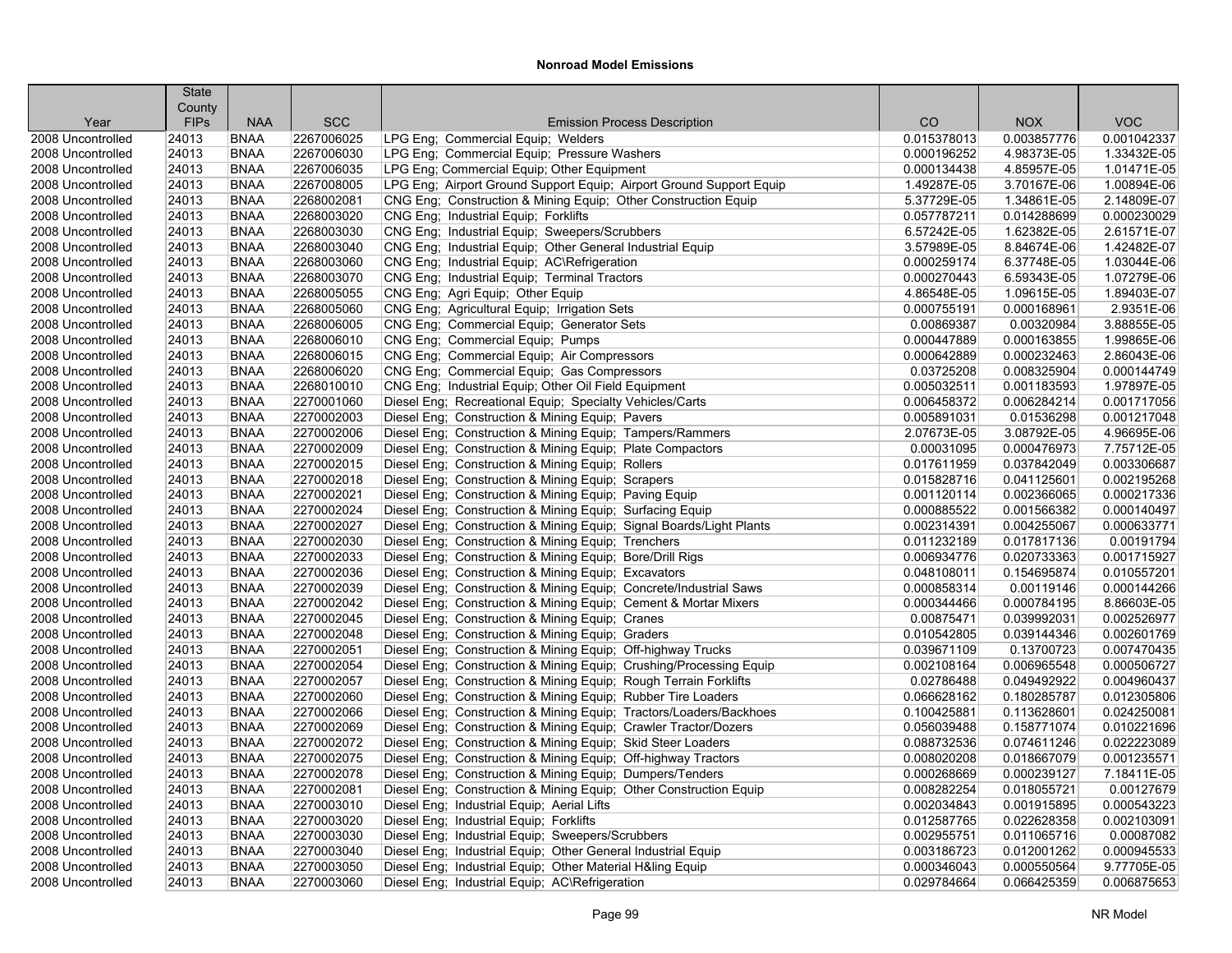|                   | <b>State</b><br>County |             |            |                                                                           |             |             |             |
|-------------------|------------------------|-------------|------------|---------------------------------------------------------------------------|-------------|-------------|-------------|
| Year              | <b>FIPs</b>            | <b>NAA</b>  | <b>SCC</b> | <b>Emission Process Description</b>                                       | CO          | <b>NOX</b>  | <b>VOC</b>  |
| 2008 Uncontrolled | 24013                  | <b>BNAA</b> | 2270003070 | Diesel Eng; Industrial Equip; Terminal Tractors                           | 0.004555852 | 0.015212276 | 0.00109234  |
| 2008 Uncontrolled | 24013                  | <b>BNAA</b> | 2270004031 | Diesel Eng; Lawn & Garden Equip; Leafblowers/Vacuums (Com)                | 5.46287E-06 | 9.07998E-06 | 1.63812E-06 |
| 2008 Uncontrolled | 24013                  | <b>BNAA</b> | 2270004046 | Diesel Eng; Lawn & Garden Equip; Front Mowers (Com)                       | 0.02920695  | 0.053650199 | 0.008047624 |
| 2008 Uncontrolled | 24013                  | <b>BNAA</b> | 2270004056 | Diesel Eng; Lawn & Garden Equip; Lawn & Garden Tractors (Com)             | 0.006153053 | 0.010842404 | 0.00167366  |
| 2008 Uncontrolled | 24013                  | <b>BNAA</b> | 2270004066 | Diesel Eng; Lawn & Garden Equip; Chippers/Stump Grinders (Com)            | 0.032848223 | 0.085668669 | 0.008232146 |
| 2008 Uncontrolled | 24013                  | <b>BNAA</b> | 2270004071 | Diesel Eng; Lawn & Garden Equip; Turf Equip (Com)                         | 0.002976586 | 0.008277219 | 0.000768325 |
| 2008 Uncontrolled | 24013                  | <b>BNAA</b> | 2270004076 | Diesel Eng; Lawn & Garden Equip; Other Lawn & Garden Equip (Com)          | 0.000117227 | 0.000222942 | 3.07379E-05 |
| 2008 Uncontrolled | 24013                  | <b>BNAA</b> | 2270005010 | Diesel Eng; Agricultural Equip; 2-Wheel Tractors                          | 1.50767E-05 | 1.2606E-05  | 2.22314E-06 |
| 2008 Uncontrolled | 24013                  | <b>BNAA</b> | 2270005015 | Diesel Eng; Agricultural Equip; Agricultural Tractors                     | 0.313441219 | 0.626583456 | 0.06112037  |
| 2008 Uncontrolled | 24013                  | <b>BNAA</b> | 2270005020 | Diesel Eng; Agricultural Equip; Combines                                  | 0.023143211 | 0.064777894 | 0.005423865 |
| 2008 Uncontrolled | 24013                  | <b>BNAA</b> | 2270005025 | Diesel Eng; Agricultural Equip; Balers                                    | 0.000199808 | 0.000297617 | 4.94755E-05 |
| 2008 Uncontrolled | 24013                  | <b>BNAA</b> | 2270005030 | Diesel Eng; Agricultural Equip; Agricultural Mowers                       | 4.76135E-05 | 6.08161E-05 | 8.73821E-06 |
| 2008 Uncontrolled | 24013                  | <b>BNAA</b> | 2270005035 | Diesel Eng; Agricultural Equip; Sprayers                                  | 0.002430298 | 0.004893863 | 0.000670752 |
| 2008 Uncontrolled | 24013                  | <b>BNAA</b> | 2270005040 | Diesel Eng; Agricultural Equip; Tillers > 6HP                             | 6.96076E-06 | 1.21181E-05 | 1.11061E-06 |
| 2008 Uncontrolled | 24013                  | <b>BNAA</b> | 2270005045 | Diesel Eng; Agricultural Equip; Swathers                                  | 0.002584661 | 0.004553511 | 0.000524821 |
| 2008 Uncontrolled | 24013                  | <b>BNAA</b> | 2270005055 | Diesel Eng; Agricultural Equip; Other Agricultural Equip                  | 0.006392515 | 0.013115366 | 0.001355655 |
| 2008 Uncontrolled | 24013                  | <b>BNAA</b> | 2270005060 | Diesel Eng; Agricultural Equip; Irrigation Sets                           | 0.003019774 | 0.00869588  | 0.000865505 |
| 2008 Uncontrolled | 24013                  | <b>BNAA</b> | 2270006005 | Diesel Eng; Commercial Equip; Generator Sets                              | 0.018316431 | 0.038826091 | 0.004986078 |
| 2008 Uncontrolled | 24013                  | <b>BNAA</b> | 2270006010 | Diesel Eng; Commercial Equip; Pumps                                       | 0.004312986 | 0.00927932  | 0.001123049 |
| 2008 Uncontrolled | 24013                  | <b>BNAA</b> | 2270006015 | Diesel Eng: Commercial Equip: Air Compressors                             | 0.00938239  | 0.023200733 | 0.002357571 |
| 2008 Uncontrolled | 24013                  | <b>BNAA</b> | 2270006025 | Diesel Eng; Commercial Equip; Welders                                     | 0.014744475 | 0.01133167  | 0.003737752 |
| 2008 Uncontrolled | 24013                  | <b>BNAA</b> | 2270006030 | Diesel Eng; Commercial Equip; Pressure Washers                            | 0.000545113 | 0.001299023 | 0.000159675 |
| 2008 Uncontrolled | 24013                  | <b>BNAA</b> | 2270006035 | Diesel Eng; Commercial Equip; Other Equipment                             | 0.000413188 | 0.000989727 | 0.000104401 |
| 2008 Uncontrolled | 24013                  | <b>BNAA</b> | 2270007015 | Diesel Eng; Logging Equip; Feller-Bunch-Skidder                           | 0.001918057 | 0.00702447  | 0.000456845 |
| 2008 Uncontrolled | 24013                  | <b>BNAA</b> | 2270008005 | Diesel Eng; Airport Ground Support Equip; Airport Ground Support Equip    | 4.56212E-05 | 0.000118624 | 8.33139E-06 |
| 2008 Uncontrolled | 24013                  | <b>BNAA</b> | 2270010010 | Diesel Eng; Industrial Equip; Other Oil Field Equipment                   | 0.000727452 | 0.002858623 | 0.000179825 |
| 2008 Uncontrolled | 24013                  | <b>BNAA</b> | 2282005010 | 2-Stroke Gas Eng; Marine Pleasure Craft; Outboard                         | 0.504204469 | 0.010601541 | 0.27854945  |
| 2008 Uncontrolled | 24013                  | <b>BNAA</b> | 2282005015 | 2-Stroke Gas Eng; Marine Pleasure Craft; Personal Water Craft             | 0.193471854 | 0.00307474  | 0.090476611 |
| 2008 Uncontrolled | 24013                  | <b>BNAA</b> | 2282010005 | 4-Stroke Gas Eng; Marine Pleasure Craft; Inboard-Sterndrive               | 0.141439135 | 0.008035422 | 0.011153154 |
| 2008 Uncontrolled | 24013                  | <b>BNAA</b> | 2282020005 | Diesel Eng; Marine Pleasure Craft; Inboard-Sterndrive                     | 0.001454732 | 0.009230133 | 0.000341634 |
| 2008 Uncontrolled | 24013                  | <b>BNAA</b> | 2282020010 | Diesel Eng; Marine Pleasure Craft; Outboard                               | 3.81798E-05 | 6.12239E-05 | 1.21897E-05 |
| 2008 Uncontrolled | 24013                  | <b>BNAA</b> | 2285002015 | Diesel Eng; Railroad Equip; RR Maintenance                                | 0.001745626 | 0.002440437 | 0.000425589 |
| 2008 Uncontrolled | 24013                  | <b>BNAA</b> | 2285004015 | 4-Stroke Gas Eng; Railroad Equip; RR Maintenance                          | 0.005345682 | 4.05195E-05 | 0.000141045 |
| 2008 Uncontrolled | 24013                  | <b>BNAA</b> | 2285006015 | LPG Eng; Railroad Equip; RR Maintenance                                   | 2.58291E-05 | 6.44465E-06 | 1.74611E-06 |
| 2008 Uncontrolled | 24025                  | <b>BNAA</b> | 2260001010 | 2-Stroke Gas Eng; Recreational Equip; Motorcycles: Off-road               | 0.503472707 | 0.002003518 | 0.611972022 |
| 2008 Uncontrolled | 24025                  | <b>BNAA</b> | 2260001030 | 2-Stroke Gas Eng; Recreational Equip; Offroad Motorcycles/ATVs            | 0.690517261 | 0.002775366 | 0.84714856  |
| 2008 Uncontrolled | 24025                  | <b>BNAA</b> | 2260001060 | 2-Stroke Gas Eng; Recreational Equip; Specialty Vehicles/Carts            | 0.434170236 | 0.003432529 | 0.01555762  |
| 2008 Uncontrolled | 24025                  | <b>BNAA</b> | 2260002006 | 2-Stroke Gas Eng; Construction & Mining Equip; Tampers/Rammers            | 0.068051115 | 0.000472019 | 0.02877734  |
| 2008 Uncontrolled | 24025                  | <b>BNAA</b> | 2260002009 | 2-Stroke Gas Eng; Construction & Mining Equip; Plate Compactors           | 0.003093738 | 8.23161E-06 | 0.001550924 |
| 2008 Uncontrolled | 24025                  | <b>BNAA</b> | 2260002021 | 2-Stroke Gas Eng; Construction & Mining Equip; Paving Equip               | 0.003727279 | 9.85769E-06 | 0.001857051 |
| 2008 Uncontrolled | 24025                  | <b>BNAA</b> | 2260002027 | 2-Stroke Gas Eng; Construction & Mining Equip; Signal Boards/Light Plants | 2.90917E-05 | 7.45208E-08 | 1.48582E-05 |
| 2008 Uncontrolled | 24025                  | <b>BNAA</b> | 2260002039 | 2-Stroke Gas Eng; Construction & Mining Equip; Concrete/Industrial Saws   | 0.179815663 | 0.001130832 | 0.076347663 |
| 2008 Uncontrolled | 24025                  | <b>BNAA</b> | 2260002054 | 2-Stroke Gas Eng; Construction & Mining Equip; Crushing/Processing Equip  | 0.000757523 | 1.94046E-06 | 0.000374511 |
| 2008 Uncontrolled | 24025                  | <b>BNAA</b> | 2260003030 | 2-Stroke Gas Eng; Industrial Equip; Sweepers/Scrubbers                    | 0.000440201 | 1.12761E-06 | 0.000222698 |
| 2008 Uncontrolled | 24025                  | <b>BNAA</b> | 2260003040 | 2-Stroke Gas Eng; Industrial Equip; Other General Industrial Equip        | 3.46697E-05 | 8.88095E-08 | 1.73023E-05 |
| 2008 Uncontrolled | 24025                  | <b>BNAA</b> | 2260004015 | 2-Stroke Gas Eng; Lawn & Garden Equip; Rotary Tillers < 6 HP (Res)        | 0.011872683 | 3.22963E-05 | 0.006738737 |
| 2008 Uncontrolled | 24025                  | <b>BNAA</b> | 2260004016 | 2-Stroke Gas Eng; Lawn & Garden Equip; Rotary Tillers < 6 HP (Com)        | 0.059267393 | 0.000163508 | 0.030275263 |
| 2008 Uncontrolled | 24025                  | <b>BNAA</b> | 2260004020 | 2-Stroke Gas Eng; Lawn & Garden Equip; Chain Saws < 6 HP (Res)            | 0.101915276 | 0.000278072 | 0.063324869 |
| 2008 Uncontrolled | 24025                  | <b>BNAA</b> | 2260004021 | 2-Stroke Gas Eng; Lawn & Garden Equip; Chain Saws < 6 HP (Com)            | 0.609717965 | 0.003698779 | 0.288396831 |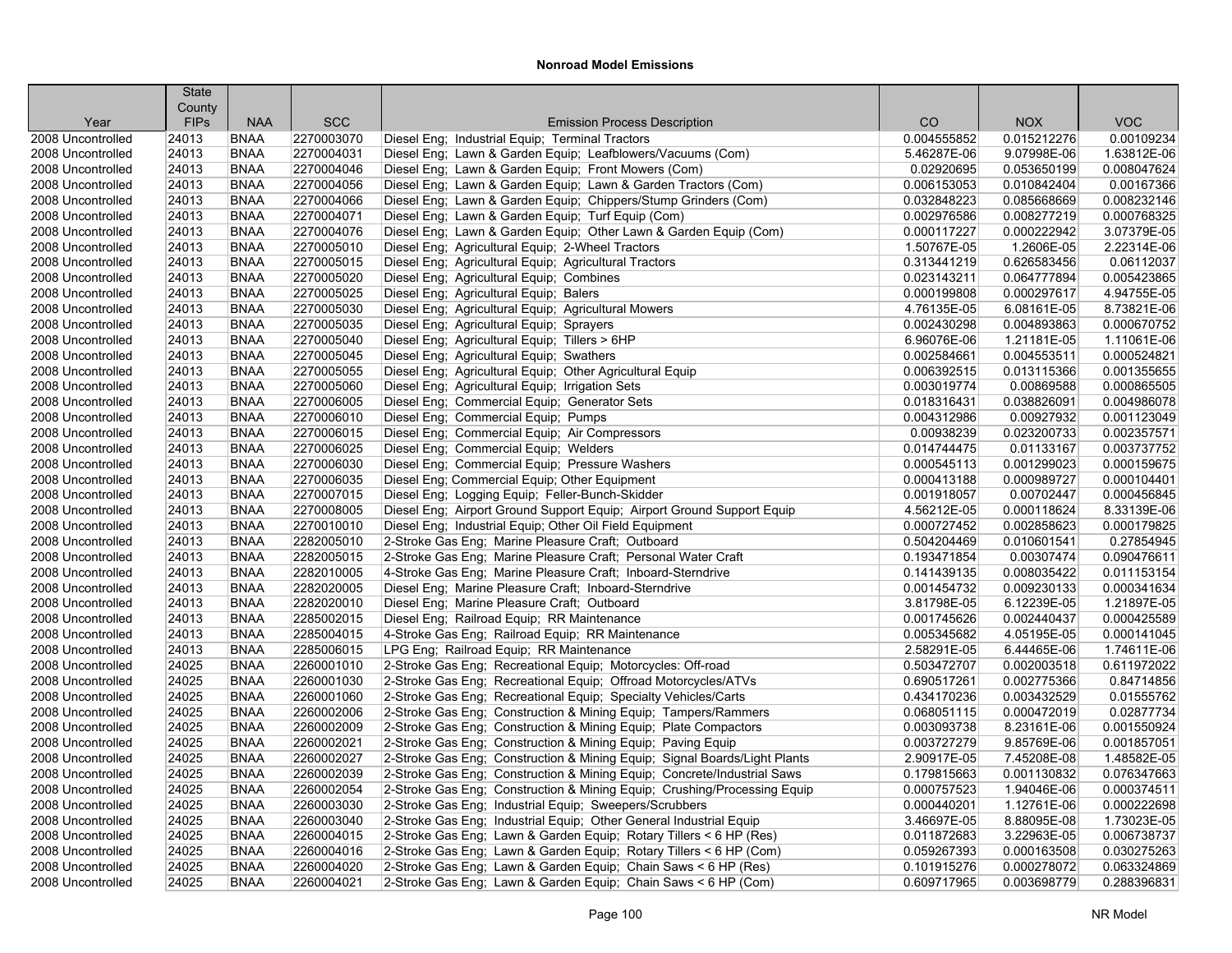|                                        | <b>State</b>         |                            |                          |                                                                                                                                                |                            |                            |                            |
|----------------------------------------|----------------------|----------------------------|--------------------------|------------------------------------------------------------------------------------------------------------------------------------------------|----------------------------|----------------------------|----------------------------|
|                                        | County               | <b>NAA</b>                 | <b>SCC</b>               |                                                                                                                                                | CO                         | <b>NOX</b>                 | <b>VOC</b>                 |
| Year                                   | <b>FIPs</b><br>24025 | <b>BNAA</b>                | 2260004025               | <b>Emission Process Description</b>                                                                                                            | 0.229690463                | 0.000651818                | 0.135236898                |
| 2008 Uncontrolled                      |                      |                            |                          | 2-Stroke Gas Eng; Lawn & Garden Equip; Trimmers/Edgers/Brush Cutters (Res)                                                                     |                            |                            | 0.314388664                |
| 2008 Uncontrolled<br>2008 Uncontrolled | 24025<br>24025       | <b>BNAA</b><br><b>BNAA</b> | 2260004026<br>2260004030 | 2-Stroke Gas Eng; Lawn & Garden Equip; Trimmers/Edgers/Brush Cutters (Com)<br>2-Stroke Gas Eng; Lawn & Garden Equip; Leafblowers/Vacuums (Res) | 0.614112593<br>0.146160244 | 0.002012713<br>0.00040329  | 0.085835816                |
| 2008 Uncontrolled                      | 24025                | <b>BNAA</b>                | 2260004031               |                                                                                                                                                | 0.640486978                | 0.002984826                | 0.295169613                |
| 2008 Uncontrolled                      | 24025                | <b>BNAA</b>                | 2260004035               | 2-Stroke Gas Eng; Lawn & Garden Equip; Leafblowers/Vacuums (Com)<br>2-Stroke Gas Eng; Lawn & Garden Equip; Snowblowers (Res)                   |                            |                            | 0.011439986                |
| 2008 Uncontrolled                      | 24025                | <b>BNAA</b>                | 2260004036               | 2-Stroke Gas Eng; Lawn & Garden Equip; Snowblowers (Com)                                                                                       |                            |                            | 0.001816283                |
| 2008 Uncontrolled                      | 24025                | <b>BNAA</b>                | 2260004071               | 2-Stroke Gas Eng; Lawn & Garden Equip; Turf Equip (Com)                                                                                        | 0.000249994                | 6.75168E-07                | 0.000121032                |
| 2008 Uncontrolled                      | 24025                | <b>BNAA</b>                | 2260005035               | 2-Stroke Gas Eng; Agricultural Equip; Sprayers                                                                                                 | 0.001235405                | 3.55398E-06                | 0.000633244                |
|                                        |                      |                            | 2260006005               |                                                                                                                                                |                            |                            | 0.005401171                |
| 2008 Uncontrolled                      | 24025<br>24025       | <b>BNAA</b><br><b>BNAA</b> | 2260006010               | 2-Stroke Gas Eng; Commercial Equip; Generator Sets                                                                                             | 0.010640972<br>0.077092274 | 2.85842E-05<br>0.000203586 | 0.039225554                |
| 2008 Uncontrolled                      |                      |                            |                          | 2-Stroke Gas Eng; Commercial Equip; Pumps                                                                                                      | 2.89165E-05                |                            |                            |
| 2008 Uncontrolled                      | 24025                | <b>BNAA</b>                | 2260006015               | 2-Stroke Gas Eng; Commercial Equip; Air Compressors                                                                                            |                            | 7.4072E-08                 | 1.43194E-05                |
| 2008 Uncontrolled                      | 24025                | <b>BNAA</b>                | 2260006035               | 2-Stroke Gas Eng; Commercial Equip; Other Equipment                                                                                            | 0.000454996                | 1.16551E-06                | 0.000224909                |
| 2008 Uncontrolled                      | 24025<br>24025       | <b>BNAA</b><br><b>BNAA</b> | 2260007005<br>2265001010 | 2-Stroke Gas Eng; Logging Equip; Chain Saws > 6 HP                                                                                             | 0.015698429<br>0.22843     | 0.000104107<br>0.002380426 | 0.006891095<br>0.022920034 |
| 2008 Uncontrolled                      |                      |                            |                          | 4-Stroke Gas Eng; Recreational Equip; Motorcycles: Off-road                                                                                    |                            |                            |                            |
| 2008 Uncontrolled                      | 24025                | <b>BNAA</b>                | 2265001030               | 4-Stroke Gas Eng; Recreational Equip; Offroad Motorcycles/ATVs                                                                                 | 2.227386522                | 0.023277084                | 0.254974083                |
| 2008 Uncontrolled                      | 24025                | <b>BNAA</b>                | 2265001050               | 4-Stroke Gas Eng; Recreational Equip; Golf Carts                                                                                               | 2.20413337                 | 0.013198859                | 0.043390156                |
| 2008 Uncontrolled                      | 24025                | <b>BNAA</b>                | 2265001060               | 4-Stroke Gas Eng; Recreational Equip; Specialty Vehicles/Carts                                                                                 | 0.368334845                | 0.003156627                | 0.016761105                |
| 2008 Uncontrolled                      | 24025                | <b>BNAA</b>                | 2265002003               | 4-Stroke Gas Eng; Construction & Mining Equip; Pavers                                                                                          | 0.063201247                | 0.000690685                | 0.001441015                |
| 2008 Uncontrolled                      | 24025                | <b>BNAA</b>                | 2265002006               | 4-Stroke Gas Eng; Construction & Mining Equip; Tampers/Rammers                                                                                 | 0.000505131                | 3.43369E-06                | 1.15219E-05                |
| 2008 Uncontrolled                      | 24025                | <b>BNAA</b>                | 2265002009               | 4-Stroke Gas Eng; Construction & Mining Equip; Plate Compactors                                                                                | 0.116474879                | 0.000806022                | 0.005735591                |
| 2008 Uncontrolled                      | 24025                | <b>BNAA</b>                | 2265002015               | 4-Stroke Gas Eng; Construction & Mining Equip; Rollers                                                                                         | 0.117758037                | 0.001215862                | 0.002374233                |
| 2008 Uncontrolled                      | 24025                | <b>BNAA</b>                | 2265002021               | 4-Stroke Gas Eng; Construction & Mining Equip; Paving Equip                                                                                    | 0.2295755                  | 0.001654491                | 0.007894307                |
| 2008 Uncontrolled                      | 24025                | <b>BNAA</b>                | 2265002024               | 4-Stroke Gas Eng; Construction & Mining Equip; Surfacing Equip                                                                                 | 0.103203829                | 0.000711699                | 0.002925566                |
| 2008 Uncontrolled                      | 24025                | <b>BNAA</b>                | 2265002027               | 4-Stroke Gas Eng; Construction & Mining Equip; Signal Boards/Light Plants                                                                      | 0.005275131                | 3.4021E-05                 | 0.000205353                |
| 2008 Uncontrolled                      | 24025                | <b>BNAA</b>                | 2265002030               | 4-Stroke Gas Eng; Construction & Mining Equip; Trenchers                                                                                       | 0.193031602                | 0.002114213                | 0.005785829                |
| 2008 Uncontrolled                      | 24025                | <b>BNAA</b>                | 2265002033               | 4-Stroke Gas Eng; Construction & Mining Equip; Bore/Drill Rigs                                                                                 | 0.056267002                | 0.000683486                | 0.003600255                |
| 2008 Uncontrolled                      | 24025                | <b>BNAA</b>                | 2265002039               | 4-Stroke Gas Eng; Construction & Mining Equip; Concrete/Industrial Saws                                                                        | 0.471625522                | 0.00367826                 | 0.008665621                |
| 2008 Uncontrolled                      | 24025                | <b>BNAA</b>                | 2265002042               | 4-Stroke Gas Eng; Construction & Mining Equip; Cement & Mortar Mixers                                                                          | 0.196042681                | 0.001423748                | 0.008435841                |
| 2008 Uncontrolled                      | 24025                | <b>BNAA</b>                | 2265002045               | 4-Stroke Gas Eng; Construction & Mining Equip; Cranes                                                                                          | 0.007928335                | 0.000358661                | 0.000304755                |
| 2008 Uncontrolled                      | 24025                | <b>BNAA</b>                | 2265002054               | 4-Stroke Gas Eng; Construction & Mining Equip; Crushing/Processing Equip                                                                       | 0.028036111                | 0.000229938                | 0.00076445                 |
| 2008 Uncontrolled                      | 24025                | <b>BNAA</b>                | 2265002057               | 4-Stroke Gas Eng; Construction & Mining Equip; Rough Terrain Forklifts                                                                         | 0.010316586                | 0.00062211                 | 0.000455098                |
| 2008 Uncontrolled                      | 24025                | <b>BNAA</b>                | 2265002060               | 4-Stroke Gas Eng; Construction & Mining Equip; Rubber Tire Loaders                                                                             | 0.024713179                | 0.001544171                | 0.0010973                  |
| 2008 Uncontrolled                      | 24025                | <b>BNAA</b>                | 2265002066               | 4-Stroke Gas Eng; Construction & Mining Equip; Tractors/Loaders/Backhoes                                                                       | 0.150276421                | 0.001102706                | 0.002833624                |
| 2008 Uncontrolled                      | 24025                | <b>BNAA</b>                | 2265002072               | 4-Stroke Gas Eng; Construction & Mining Equip; Skid Steer Loaders                                                                              | 0.067205464                | 0.001585353                | 0.001978203                |
| 2008 Uncontrolled                      | 24025                | <b>BNAA</b>                | 2265002078               | 4-Stroke Gas Eng; Construction & Mining Equip; Dumpers/Tenders                                                                                 | 0.030512849                | 0.000233058                | 0.001219189                |
| 2008 Uncontrolled                      | 24025                | <b>BNAA</b>                | 2265002081               | 4-Stroke Gas Eng; Construction & Mining Equip; Other Construction Equip                                                                        | 0.008686287                | 0.000539814                | 0.000398937                |
| 2008 Uncontrolled                      | 24025                | <b>BNAA</b>                | 2265003010               | 4-Stroke Gas Eng; Industrial Equip; Aerial Lifts                                                                                               | 0.044666651                | 0.001410649                | 0.001529807                |
| 2008 Uncontrolled                      | 24025                | <b>BNAA</b>                | 2265003020               | 4-Stroke Gas Eng; Industrial Equip; Forklifts                                                                                                  | 0.098808996                | 0.00605876                 | 0.004304404                |
| 2008 Uncontrolled                      | 24025                | <b>BNAA</b>                | 2265003030               | 4-Stroke Gas Eng; Industrial Equip; Sweepers/Scrubbers                                                                                         | 0.042634777                | 0.001066495                | 0.001328267                |
| 2008 Uncontrolled                      | 24025                | <b>BNAA</b>                | 2265003040               | 4-Stroke Gas Eng; Industrial Equip; Other General Industrial Equip                                                                             | 0.108378253                | 0.000940316                | 0.004672166                |
| 2008 Uncontrolled                      | 24025                | <b>BNAA</b>                | 2265003050               | 4-Stroke Gas Eng; Industrial Equip; Other Material H&ling Equip                                                                                | 0.003424878                | 9.269E-05                  | 0.000108949                |
| 2008 Uncontrolled                      | 24025                | <b>BNAA</b>                | 2265003060               | 4-Stroke Gas Eng; Industrial Equip; AC\Refrigeration                                                                                           | 0.004732468                | 3.08034E-05                | 0.000107143                |
| 2008 Uncontrolled                      | 24025                | <b>BNAA</b>                | 2265003070               | 4-Stroke Gas Eng: Industrial Equip: Terminal Tractors                                                                                          | 0.010359733                | 0.000633446                | 0.000448997                |
| 2008 Uncontrolled                      | 24025                | <b>BNAA</b>                | 2265004010               | 4-Stroke Gas Eng; Lawn & Garden Equip; Lawn Mowers (Res)                                                                                       | 2.765672484                | 0.020850889                | 0.302112473                |
| 2008 Uncontrolled                      | 24025                | <b>BNAA</b>                | 2265004011               | 4-Stroke Gas Eng; Lawn & Garden Equip; Lawn Mowers (Com)                                                                                       | 2.408554794                | 0.016850297                | 0.184612757                |
| 2008 Uncontrolled                      | 24025                | <b>BNAA</b>                | 2265004015               | 4-Stroke Gas Eng; Lawn & Garden Equip; Rotary Tillers < 6 HP (Res)                                                                             | 0.232557315                | 0.001764782                | 0.026298353                |
| 2008 Uncontrolled                      | 24025                | <b>BNAA</b>                | 2265004016               | 4-Stroke Gas Eng; Lawn & Garden Equip; Rotary Tillers < 6 HP (Com)                                                                             | 1.171904891                | 0.008655154                | 0.088911627                |
| 2008 Uncontrolled                      | 24025                | <b>BNAA</b>                | 2265004025               | 4-Stroke Gas Eng; Lawn & Garden Equip; Trimmers/Edgers/Brush Cutters (Res)                                                                     | 0.0156183                  | 0.000115903                | 0.001847391                |
| 2008 Uncontrolled                      | 24025                | <b>BNAA</b>                | 2265004026               | 4-Stroke Gas Eng; Lawn & Garden Equip; Trimmers/Edgers/Brush Cutters (Com)                                                                     | 0.060632365                | 0.000413751                | 0.003436251                |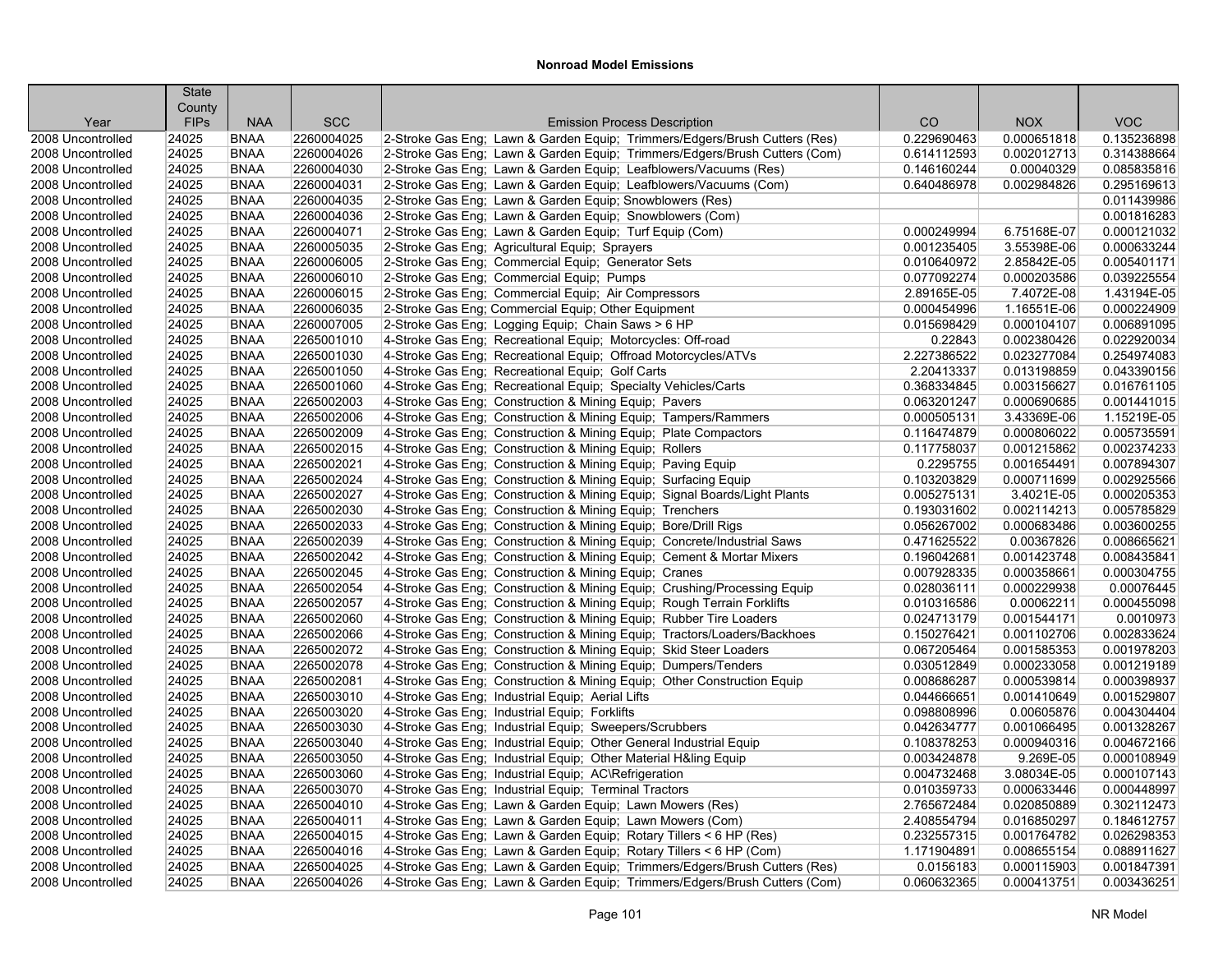|                   | <b>State</b> |             |            |                                                                        |             |             |             |
|-------------------|--------------|-------------|------------|------------------------------------------------------------------------|-------------|-------------|-------------|
|                   | County       |             |            |                                                                        |             |             |             |
| Year              | <b>FIPs</b>  | <b>NAA</b>  | <b>SCC</b> | <b>Emission Process Description</b>                                    | CO          | <b>NOX</b>  | <b>VOC</b>  |
| 2008 Uncontrolled | 24025        | <b>BNAA</b> | 2265004030 | 4-Stroke Gas Eng; Lawn & Garden Equip; Leafblowers/Vacuums (Res)       | 0.029855977 | 0.000222329 | 0.003265294 |
| 2008 Uncontrolled | 24025        | <b>BNAA</b> | 2265004031 | 4-Stroke Gas Eng; Lawn & Garden Equip; Leafblowers/Vacuums (Com)       | 2.454385037 | 0.027103842 | 0.063602583 |
| 2008 Uncontrolled | 24025        | <b>BNAA</b> | 2265004035 | 4-Stroke Gas Eng; Lawn & Garden Equip; Snowblowers (Res)               |             |             | 0.022817378 |
| 2008 Uncontrolled | 24025        | <b>BNAA</b> | 2265004036 | 4-Stroke Gas Eng; Lawn & Garden Equip; Snowblowers (Com)               |             |             | 0.004041641 |
| 2008 Uncontrolled | 24025        | <b>BNAA</b> | 2265004040 | 4-Stroke Gas Eng; Lawn & Garden Equip; Rear Eng Riding Mowers (Res)    | 0.672198207 | 0.004605876 | 0.029514145 |
| 2008 Uncontrolled | 24025        | <b>BNAA</b> | 2265004041 | 4-Stroke Gas Eng; Lawn & Garden Equip; Rear Eng Riding Mowers (Com)    | 0.31874861  | 0.002061967 | 0.006176199 |
| 2008 Uncontrolled | 24025        | <b>BNAA</b> | 2265004046 | 4-Stroke Gas Eng; Lawn & Garden Equip; Front Mowers (Com)              | 0.334738339 | 0.002458381 | 0.010304116 |
| 2008 Uncontrolled | 24025        | <b>BNAA</b> | 2265004051 | 4-Stroke Gas Eng; Lawn & Garden Equip; Shredders < 6 HP (Com)          | 0.134142358 | 0.000997223 | 0.010660297 |
| 2008 Uncontrolled | 24025        | <b>BNAA</b> | 2265004055 | 4-Stroke Gas Eng: Lawn & Garden Equip: Lawn & Garden Tractors (Res)    | 8.971162191 | 0.062960581 | 0.33476318  |
| 2008 Uncontrolled | 24025        | <b>BNAA</b> | 2265004056 | 4-Stroke Gas Eng; Lawn & Garden Equip; Lawn & Garden Tractors (Com)    | 4.309908561 | 0.028526609 | 0.081145661 |
| 2008 Uncontrolled | 24025        | <b>BNAA</b> | 2265004066 | 4-Stroke Gas Eng; Lawn & Garden Equip; Chippers/Stump Grinders (Com)   | 0.560095203 | 0.010245403 | 0.012942398 |
| 2008 Uncontrolled | 24025        | <b>BNAA</b> | 2265004071 | 4-Stroke Gas Eng; Lawn & Garden Equip; Turf Equip (Com)                | 13.07266811 | 0.107735048 | 0.308787597 |
| 2008 Uncontrolled | 24025        | <b>BNAA</b> | 2265004075 | 4-Stroke Gas Eng; Lawn & Garden Equip; Other Lawn & Garden Equip (Res) | 0.280950192 | 0.002104455 | 0.015673598 |
| 2008 Uncontrolled | 24025        | <b>BNAA</b> | 2265004076 | 4-Stroke Gas Eng; Lawn & Garden Equip; Other Lawn & Garden Equip (Com) | 0.359735109 | 0.002729496 | 0.020233317 |
| 2008 Uncontrolled | 24025        | <b>BNAA</b> | 2265005010 | 4-Stroke Gas Eng; Agricultural Equip; 2-Wheel Tractors                 | 0.005099551 | 3.29526E-05 | 9.63082E-05 |
| 2008 Uncontrolled | 24025        | <b>BNAA</b> | 2265005015 | 4-Stroke Gas Eng; Agricultural Equip; Agricultural Tractors            | 0.010114316 | 0.0004042   | 0.000333076 |
| 2008 Uncontrolled | 24025        | <b>BNAA</b> | 2265005020 | 4-Stroke Gas Eng; Agricultural Equip; Combines                         | 4.22533E-05 | 2.70518E-06 | 2.17857E-06 |
| 2008 Uncontrolled | 24025        | <b>BNAA</b> | 2265005025 | 4-Stroke Gas Eng; Agricultural Equip; Balers                           | 0.00456128  | 0.000291995 | 0.000264448 |
| 2008 Uncontrolled | 24025        | <b>BNAA</b> | 2265005030 | 4-Stroke Gas Eng; Agricultural Equip; Agricultural Mowers              | 0.003940298 | 2.77389E-05 | 9.18031E-05 |
| 2008 Uncontrolled | 24025        | <b>BNAA</b> | 2265005035 | 4-Stroke Gas Eng: Agricultural Equip: Sprayers                         | 0.032826898 | 0.000479962 | 0.001482663 |
| 2008 Uncontrolled | 24025        | <b>BNAA</b> | 2265005040 | 4-Stroke Gas Eng; Agricultural Equip; Tillers > 6 HP                   | 0.080548795 | 0.000503784 | 0.003080795 |
| 2008 Uncontrolled | 24025        | <b>BNAA</b> | 2265005045 | 4-Stroke Gas Eng; Agricultural Equip; Swathers                         | 0.007238271 | 0.000463366 | 0.000383026 |
| 2008 Uncontrolled | 24025        | <b>BNAA</b> | 2265005055 | 4-Stroke Gas Eng; Agricultural Equip; Other Agricultural Equip         | 0.015060143 | 0.000551396 | 0.000573207 |
| 2008 Uncontrolled | 24025        | <b>BNAA</b> | 2265005060 | 4-Stroke Gas Eng; Agricultural Equip; Irrigation Sets                  | 0.014081388 | 0.000806521 | 0.000626831 |
| 2008 Uncontrolled | 24025        | <b>BNAA</b> | 2265006005 | 4-Stroke Gas Eng; Commercial Equip; Generator Sets                     | 3.412136109 | 0.024013968 | 0.12220712  |
| 2008 Uncontrolled | 24025        | <b>BNAA</b> | 2265006010 | 4-Stroke Gas Eng; Commercial Equip; Pumps                              | 0.787410591 | 0.007460039 | 0.035649482 |
| 2008 Uncontrolled | 24025        | <b>BNAA</b> | 2265006015 | 4-Stroke Gas Eng; Commercial Equip; Air Compressors                    | 0.388872583 | 0.005290362 | 0.014170852 |
| 2008 Uncontrolled | 24025        | <b>BNAA</b> | 2265006025 | 4-Stroke Gas Eng; Commercial Equip; Welders                            | 0.981786082 | 0.009344787 | 0.023365271 |
| 2008 Uncontrolled | 24025        | <b>BNAA</b> | 2265006030 | 4-Stroke Gas Eng; Commercial Equip; Pressure Washers                   | 1.50494515  | 0.010349548 | 0.063388025 |
| 2008 Uncontrolled | 24025        | <b>BNAA</b> | 2265006035 | 4-Stroke Gas Eng; Commercial Equip; Other Equipment                    | 0.075758144 | 0.000530136 | 0.002131241 |
| 2008 Uncontrolled | 24025        | <b>BNAA</b> | 2265007010 | 2-Stroke Gas Eng; Logging Equip; Shredders > 6 HP                      | 0.035182243 | 0.000263671 | 0.001253051 |
| 2008 Uncontrolled | 24025        | <b>BNAA</b> | 2265007015 | 2-Stroke Gas Eng; Logging Equip; Feller-Bunch-Skidder                  | 0.000428507 | 2.77348E-06 | 2.04076E-05 |
| 2008 Uncontrolled | 24025        | <b>BNAA</b> | 2265010010 | 4-Stroke Gas Eng; Industrial Equip; Other Oil Field Equipment          | 0.020420735 | 0.000122284 | 0.000331153 |
| 2008 Uncontrolled | 24025        | <b>BNAA</b> | 2267001060 | LPG Eng; Recreational Equip; Specialty Vehicles/Carts                  | 0.00399528  | 0.001001184 | 0.000270731 |
| 2008 Uncontrolled | 24025        | <b>BNAA</b> | 2267002003 | LPG Eng; Construction & Mining Equip; Pavers                           | 0.001794524 | 0.00044469  | 0.000121262 |
| 2008 Uncontrolled | 24025        | <b>BNAA</b> | 2267002015 | LPG Eng; Construction & Mining Equip; Rollers                          | 0.003101887 | 0.000761545 | 0.000209123 |
| 2008 Uncontrolled | 24025        | <b>BNAA</b> | 2267002021 | LPG Eng; Construction & Mining Equip; Paving Equip                     | 0.000469902 | 0.000117666 | 3.18358E-05 |
| 2008 Uncontrolled | 24025        | <b>BNAA</b> | 2267002024 | LPG Eng; Construction & Mining Equip; Surfacing Equip                  | 0.000314356 | 7.76647E-05 | 2.12263E-05 |
| 2008 Uncontrolled | 24025        | <b>BNAA</b> | 2267002030 | LPG Eng; Construction & Mining Equip; Trenchers                        | 0.005514985 | 0.001367002 | 0.000372692 |
| 2008 Uncontrolled | 24025        | <b>BNAA</b> | 2267002033 | LPG Eng; Construction & Mining Equip; Bore/Drill Rigs                  | 0.001785848 | 0.00045088  | 0.000121242 |
| 2008 Uncontrolled | 24025        | <b>BNAA</b> | 2267002039 | LPG Eng; Construction & Mining Equip; Concrete/Industrial Saws         | 0.005362166 | 0.001300303 | 0.00036041  |
| 2008 Uncontrolled | 24025        | <b>BNAA</b> | 2267002045 | LPG Eng; Construction & Mining Equip; Cranes                           | 0.001923291 | 0.000481308 | 0.000130283 |
| 2008 Uncontrolled | 24025        | <b>BNAA</b> | 2267002054 | LPG Eng; Construction & Mining Equip; Crushing/Processing Equip        | 0.000311428 | 7.78899E-05 | 2.10929E-05 |
| 2008 Uncontrolled | 24025        | <b>BNAA</b> | 2267002057 | LPG Eng; Construction & Mining Equip; Rough Terrain Forklifts          | 0.003498553 | 0.000870126 | 0.000236625 |
| 2008 Uncontrolled | 24025        | <b>BNAA</b> | 2267002060 | LPG Eng; Construction & Mining Equip; Rubber Tire Loaders              | 0.008792403 | 0.002170885 | 0.000593598 |
| 2008 Uncontrolled | 24025        | <b>BNAA</b> | 2267002066 | LPG Eng; Construction & Mining Equip; Tractors/Loaders/Backhoes        | 0.000928264 | 0.000228103 | 6.25956E-05 |
| 2008 Uncontrolled | 24025        | <b>BNAA</b> | 2267002072 | LPG Eng; Construction & Mining Equip; Skid Steer Loaders               | 0.007151824 | 0.001785437 | 0.000484168 |
| 2008 Uncontrolled | 24025        | <b>BNAA</b> | 2267002081 | LPG Eng; Construction & Mining Equip; Other Construction Equip         | 0.002882447 | 0.000722911 | 0.000195362 |
| 2008 Uncontrolled | 24025        | <b>BNAA</b> | 2267003010 | LPG Eng; Industrial Equip; Aerial Lifts                                | 0.013794486 | 0.003463259 | 0.00093519  |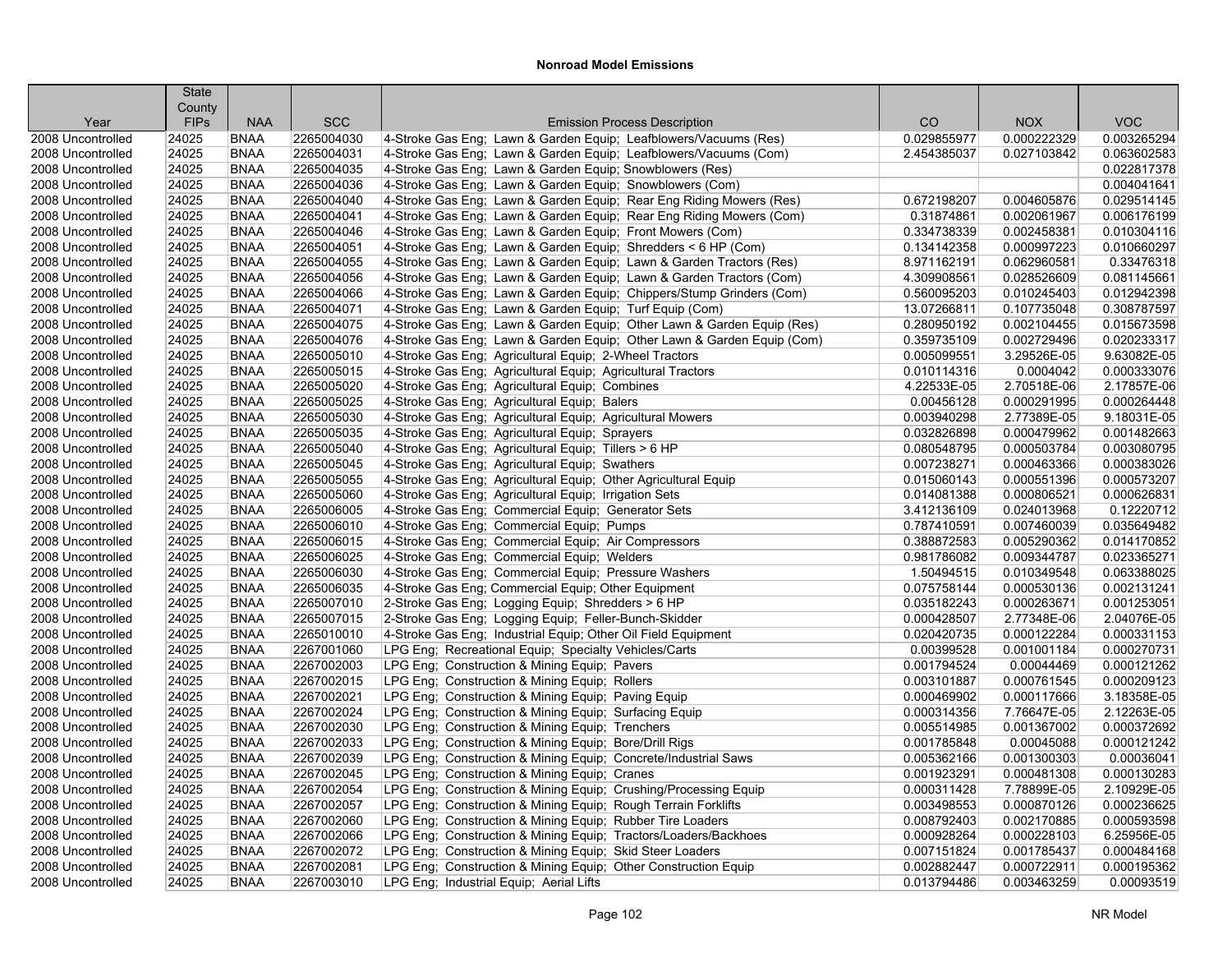|                                        | <b>State</b>   |                           |            |                                                                                                            |             |             |             |
|----------------------------------------|----------------|---------------------------|------------|------------------------------------------------------------------------------------------------------------|-------------|-------------|-------------|
|                                        | County         |                           | <b>SCC</b> |                                                                                                            | CO          | <b>NOX</b>  | <b>VOC</b>  |
| Year                                   | <b>FIPs</b>    | <b>NAA</b><br><b>BNAA</b> | 2267003020 | <b>Emission Process Description</b><br>LPG Eng: Industrial Equip: Forklifts                                | 1.317790624 | 0.326220934 | 0.089025234 |
| 2008 Uncontrolled<br>2008 Uncontrolled | 24025          | <b>BNAA</b>               | 2267003030 |                                                                                                            | 0.010152763 | 0.002483383 | 0.000683854 |
| 2008 Uncontrolled                      | 24025<br>24025 | <b>BNAA</b>               | 2267003040 | LPG Eng; Industrial Equip; Sweepers/Scrubbers<br>LPG Eng; Industrial Equip; Other General Industrial Equip | 0.003110416 | 0.000767363 | 0.000209951 |
| 2008 Uncontrolled                      | 24025          | <b>BNAA</b>               | 2267003050 | LPG Eng; Industrial Equip; Other Material H&ling Equip                                                     | 0.000745112 | 0.000186865 | 5.05006E-05 |
| 2008 Uncontrolled                      | 24025          | <b>BNAA</b>               | 2267003070 | LPG Eng; Industrial Equip; Terminal Tractors                                                               | 0.006223338 | 0.001517829 | 0.000418883 |
| 2008 Uncontrolled                      | 24025          | <b>BNAA</b>               | 2267004066 |                                                                                                            | 0.035652297 | 0.008794178 | 0.002406399 |
| 2008 Uncontrolled                      | 24025          | <b>BNAA</b>               | 2267005055 | LPG Eng; Lawn & Garden Equip; Chippers/Stump Grinders (Com)<br>LPG Eng; Agri Equip; Other Equip            | 2.61771E-05 | 6.51816E-06 | 1.77101E-06 |
| 2008 Uncontrolled                      | 24025          | <b>BNAA</b>               | 2267005060 | LPG Eng; Agricultural Equip; Irrigation Sets                                                               | 4.09974E-05 | 1.00592E-05 | 2.76355E-06 |
| 2008 Uncontrolled                      | 24025          | <b>BNAA</b>               | 2267006005 | LPG Eng; Commercial Equip; Generator Sets                                                                  | 0.040033461 | 0.01493074  | 0.003045636 |
| 2008 Uncontrolled                      | 24025          | <b>BNAA</b>               | 2267006010 | LPG Eng; Commercial Equip; Pumps                                                                           | 0.009467225 | 0.003474628 | 0.000717307 |
| 2008 Uncontrolled                      | 24025          | <b>BNAA</b>               | 2267006015 | LPG Eng; Commercial Equip; Air Compressors                                                                 | 0.011548263 | 0.004193216 | 0.000872624 |
| 2008 Uncontrolled                      | 24025          | <b>BNAA</b>               | 2267006025 | LPG Eng; Commercial Equip; Welders                                                                         | 0.020843692 | 0.005228914 | 0.001412807 |
| 2008 Uncontrolled                      | 24025          | <b>BNAA</b>               | 2267006030 | LPG Eng; Commercial Equip; Pressure Washers                                                                | 0.000266005 | 6.75506E-05 | 1.80857E-05 |
| 2008 Uncontrolled                      | 24025          | <b>BNAA</b>               | 2267006035 | LPG Eng; Commercial Equip; Other Equipment                                                                 | 0.00018222  | 6.58677E-05 | 1.37536E-05 |
| 2008 Uncontrolled                      | 24025          | <b>BNAA</b>               | 2268002081 | CNG Eng; Construction & Mining Equip; Other Construction Equip                                             | 0.000113304 | 2.84163E-05 | 4.5262E-07  |
| 2008 Uncontrolled                      | 24025          | <b>BNAA</b>               | 2268003020 | CNG Eng; Industrial Equip; Forklifts                                                                       | 0.093319748 | 0.02307462  | 0.000371471 |
| 2008 Uncontrolled                      | 24025          | <b>BNAA</b>               | 2268003030 | CNG Eng; Industrial Equip; Sweepers/Scrubbers                                                              | 0.000106137 | 2.62228E-05 | 4.22408E-07 |
| 2008 Uncontrolled                      | 24025          | <b>BNAA</b>               | 2268003040 | CNG Eng; Industrial Equip; Other General Industrial Equip                                                  | 5.78112E-05 | 1.42865E-05 | 2.30092E-07 |
| 2008 Uncontrolled                      | 24025          | <b>BNAA</b>               | 2268003060 | CNG Eng; Industrial Equip; AC\Refrigeration                                                                | 0.000369853 | 9.10094E-05 | 1.47048E-06 |
| 2008 Uncontrolled                      | 24025          | <b>BNAA</b>               | 2268003070 | CNG Eng: Industrial Equip: Terminal Tractors                                                               | 0.000436735 | 0.000106476 | 1.73243E-06 |
| 2008 Uncontrolled                      | 24025          | <b>BNAA</b>               | 2268005055 | CNG Eng; Agri Equip; Other Equip                                                                           | 2.21635E-05 | 4.99323E-06 | 8.62782E-08 |
| 2008 Uncontrolled                      | 24025          | <b>BNAA</b>               | 2268005060 | CNG Eng; Agricultural Equip; Irrigation Sets                                                               | 0.00034401  | 7.6966E-05  | 1.33702E-06 |
| 2008 Uncontrolled                      | 24025          | <b>BNAA</b>               | 2268006005 | CNG Eng; Commercial Equip; Generator Sets                                                                  | 0.01178386  | 0.004350686 | 5.27062E-05 |
| 2008 Uncontrolled                      | 24025          | <b>BNAA</b>               | 2268006010 | CNG Eng; Commercial Equip; Pumps                                                                           | 0.000607078 | 0.000222093 | 2.70902E-06 |
| 2008 Uncontrolled                      | 24025          | <b>BNAA</b>               | 2268006015 | CNG Eng; Commercial Equip; Air Compressors                                                                 | 0.000871386 | 0.000315086 | 3.87708E-06 |
| 2008 Uncontrolled                      | 24025          | <b>BNAA</b>               | 2268006020 | CNG Eng; Commercial Equip; Gas Compressors                                                                 | 0.050492279 | 0.011285111 | 0.000196195 |
| 2008 Uncontrolled                      | 24025          | <b>BNAA</b>               | 2268010010 | CNG Eng; Industrial Equip; Other Oil Field Equipment                                                       | 0.002287505 | 0.000537997 | 8.99531E-06 |
| 2008 Uncontrolled                      | 24025          | <b>BNAA</b>               | 2270001060 | Diesel Eng; Recreational Equip; Specialty Vehicles/Carts                                                   | 0.010763953 | 0.01047369  | 0.002861761 |
| 2008 Uncontrolled                      | 24025          | <b>BNAA</b>               | 2270002003 | Diesel Eng; Construction & Mining Equip; Pavers                                                            | 0.012412865 | 0.032371004 | 0.002564416 |
| 2008 Uncontrolled                      | 24025          | <b>BNAA</b>               | 2270002006 | Diesel Eng; Construction & Mining Equip; Tampers/Rammers                                                   | 4.37583E-05 | 6.5065E-05  | 1.04657E-05 |
| 2008 Uncontrolled                      | 24025          | <b>BNAA</b>               | 2270002009 | Diesel Eng; Construction & Mining Equip; Plate Compactors                                                  | 0.000655196 | 0.001005019 | 0.000163449 |
| 2008 Uncontrolled                      | 24025          | <b>BNAA</b>               | 2270002015 | Diesel Eng; Construction & Mining Equip; Rollers                                                           | 0.037109779 | 0.079736161 | 0.006967449 |
| 2008 Uncontrolled                      | 24025          | <b>BNAA</b>               | 2270002018 | Diesel Eng: Construction & Mining Equip: Scrapers                                                          | 0.033352345 | 0.086654865 | 0.004625601 |
| 2008 Uncontrolled                      | 24025          | <b>BNAA</b>               | 2270002021 | Diesel Eng; Construction & Mining Equip; Paving Equip                                                      | 0.002360168 | 0.004985484 | 0.000457945 |
| 2008 Uncontrolled                      | 24025          | <b>BNAA</b>               | 2270002024 | Diesel Eng; Construction & Mining Equip; Surfacing Equip                                                   | 0.001865864 | 0.003300489 | 0.000296039 |
| 2008 Uncontrolled                      | 24025          | <b>BNAA</b>               | 2270002027 | Diesel Eng; Construction & Mining Equip; Signal Boards/Light Plants                                        | 0.004876603 | 0.008965759 | 0.001335405 |
| 2008 Uncontrolled                      | 24025          | <b>BNAA</b>               | 2270002030 | Diesel Eng; Construction & Mining Equip; Trenchers                                                         | 0.023667103 | 0.0375421   | 0.004041249 |
| 2008 Uncontrolled                      | 24025          | <b>BNAA</b>               | 2270002033 | Diesel Eng; Construction & Mining Equip; Bore/Drill Rigs                                                   | 0.014612116 | 0.04368682  | 0.003615592 |
| 2008 Uncontrolled                      | 24025          | <b>BNAA</b>               | 2270002036 | Diesel Eng; Construction & Mining Equip; Excavators                                                        | 0.10136735  | 0.325956353 | 0.022244851 |
| 2008 Uncontrolled                      | 24025          | <b>BNAA</b>               | 2270002039 | Diesel Eng; Construction & Mining Equip; Concrete/Industrial Saws                                          | 0.001808534 | 0.0025105   | 0.00030398  |
| 2008 Uncontrolled                      | 24025          | <b>BNAA</b>               | 2270002042 | Diesel Eng; Construction & Mining Equip; Cement & Mortar Mixers                                            | 0.000725817 | 0.00165236  | 0.000186814 |
| 2008 Uncontrolled                      | 24025          | <b>BNAA</b>               | 2270002045 | Diesel Eng; Construction & Mining Equip; Cranes                                                            | 0.018446859 | 0.084266345 | 0.005324539 |
| 2008 Uncontrolled                      | 24025          | <b>BNAA</b>               | 2270002048 | Diesel Eng: Construction & Mining Equip: Graders                                                           | 0.022214517 | 0.082480206 | 0.005482132 |
| 2008 Uncontrolled                      | 24025          | <b>BNAA</b>               | 2270002051 | Diesel Eng; Construction & Mining Equip; Off-highway Trucks                                                | 0.083590133 | 0.288684971 | 0.015740792 |
| 2008 Uncontrolled                      | 24025          | <b>BNAA</b>               | 2270002054 | Diesel Eng; Construction & Mining Equip; Crushing/Processing Equip                                         | 0.004442068 | 0.014676955 | 0.001067712 |
| 2008 Uncontrolled                      | 24025          | <b>BNAA</b>               | 2270002057 | Diesel Eng; Construction & Mining Equip; Rough Terrain Forklifts                                           | 0.058713487 | 0.104285465 | 0.010452029 |
| 2008 Uncontrolled                      | 24025          | <b>BNAA</b>               | 2270002060 | Diesel Eng; Construction & Mining Equip; Rubber Tire Loaders                                               | 0.140390755 | 0.379876265 | 0.025929297 |
| 2008 Uncontrolled                      | 24025          | <b>BNAA</b>               | 2270002066 | Diesel Eng; Construction & Mining Equip; Tractors/Loaders/Backhoes                                         | 0.211605194 | 0.239424349 | 0.051096815 |
| 2008 Uncontrolled                      | 24025          | <b>BNAA</b>               | 2270002069 | Diesel Eng; Construction & Mining Equip; Crawler Tractor/Dozers                                            | 0.118079592 | 0.334543099 | 0.021537915 |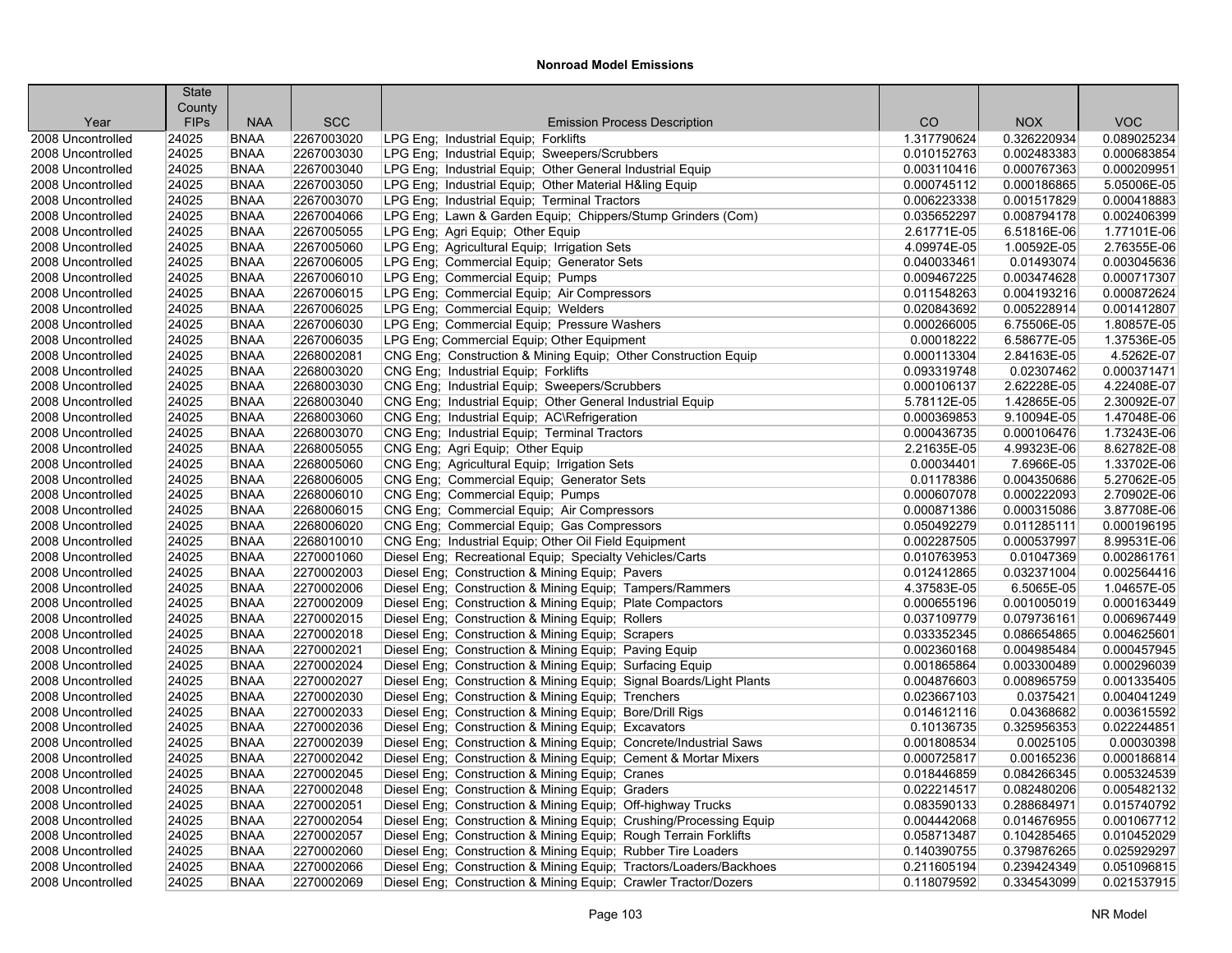|                                        | <b>State</b><br>County |             |            |                                                                   |             |             |             |
|----------------------------------------|------------------------|-------------|------------|-------------------------------------------------------------------|-------------|-------------|-------------|
| Year                                   | <b>FIPs</b>            | <b>NAA</b>  | <b>SCC</b> | <b>Emission Process Description</b>                               | CO          | <b>NOX</b>  | <b>VOC</b>  |
| 2008 Uncontrolled                      | 24025                  | <b>BNAA</b> | 2270002072 | Diesel Eng; Construction & Mining Equip; Skid Steer Loaders       | 0.186966407 | 0.157211742 | 0.046825789 |
| 2008 Uncontrolled                      | 24025                  | <b>BNAA</b> | 2270002075 | Diesel Eng; Construction & Mining Equip; Off-highway Tractors     | 0.016899206 | 0.039332998 | 0.002603445 |
| 2008 Uncontrolled                      | 24025                  | <b>BNAA</b> | 2270002078 | Diesel Eng; Construction & Mining Equip; Dumpers/Tenders          | 0.000566106 | 0.00050386  | 0.000151375 |
| 2008 Uncontrolled                      | 24025                  | <b>BNAA</b> | 2270002081 | Diesel Eng; Construction & Mining Equip; Other Construction Equip | 0.017451358 | 0.038044817 | 0.002690296 |
| 2008 Uncontrolled                      | 24025                  | <b>BNAA</b> | 2270003010 | Diesel Eng; Industrial Equip; Aerial Lifts                        | 0.003286039 | 0.003093951 | 0.000877243 |
| 2008 Uncontrolled                      | 24025                  | <b>BNAA</b> | 2270003020 | Diesel Eng; Industrial Equip; Forklifts                           | 0.020327803 | 0.036542212 | 0.003396251 |
| 2008 Uncontrolled                      | 24025                  | <b>BNAA</b> | 2270003030 | Diesel Eng; Industrial Equip; Sweepers/Scrubbers                  | 0.004773199 | 0.017869867 | 0.001406275 |
| 2008 Uncontrolled                      | 24025                  | <b>BNAA</b> | 2270003040 | Diesel Eng; Industrial Equip; Other General Industrial Equip      | 0.005146194 | 0.019380668 | 0.001526927 |
| 2008 Uncontrolled                      | 24025                  | <b>BNAA</b> | 2270003050 | Diesel Eng; Industrial Equip; Other Material H&ling Equip         | 0.00055882  | 0.000889098 | 0.000157888 |
| 2008 Uncontrolled                      | 24025                  | <b>BNAA</b> | 2270003060 | Diesel Eng; Industrial Equip; AC\Refrigeration                    | 0.042504038 | 0.09479194  | 0.009811863 |
| 2008 Uncontrolled                      | 24025                  | <b>BNAA</b> | 2270003070 | Diesel Eng; Industrial Equip; Terminal Tractors                   | 0.00735718  | 0.024566089 | 0.001764005 |
| 2008 Uncontrolled                      | 24025                  | <b>BNAA</b> | 2270004031 | Diesel Eng; Lawn & Garden Equip; Leafblowers/Vacuums (Com)        | 3.98284E-06 | 6.61999E-06 | 1.19431E-06 |
| 2008 Uncontrolled                      | 24025                  | <b>BNAA</b> | 2270004046 | Diesel Eng; Lawn & Garden Equip; Front Mowers (Com)               | 0.021294055 | 0.039115014 | 0.005867321 |
| 2008 Uncontrolled                      | 24025                  | <b>BNAA</b> | 2270004056 | Diesel Eng; Lawn & Garden Equip; Lawn & Garden Tractors (Com)     | 0.004486036 | 0.007904924 | 0.001220223 |
| 2008 Uncontrolled                      | 24025                  | <b>BNAA</b> | 2270004066 | Diesel Eng; Lawn & Garden Equip; Chippers/Stump Grinders (Com)    | 0.023948816 | 0.062458879 | 0.006001851 |
| 2008 Uncontrolled                      | 24025                  | <b>BNAA</b> | 2270004071 | Diesel Eng; Lawn & Garden Equip; Turf Equip (Com)                 | 0.002170154 | 0.006034713 | 0.000560167 |
| 2008 Uncontrolled                      | 24025                  | <b>BNAA</b> | 2270004076 | Diesel Eng; Lawn & Garden Equip; Other Lawn & Garden Equip (Com)  | 8.54676E-05 | 0.000162541 | 2.24103E-05 |
|                                        |                        | <b>BNAA</b> | 2270005010 |                                                                   | 6.86786E-06 | 5.74238E-06 | 1.0127E-06  |
| 2008 Uncontrolled<br>2008 Uncontrolled | 24025<br>24025         | <b>BNAA</b> | 2270005015 | Diesel Eng; Agricultural Equip; 2-Wheel Tractors                  | 0.14278082  | 0.285425434 | 0.027841956 |
|                                        | 24025                  | <b>BNAA</b> | 2270005020 | Diesel Eng; Agricultural Equip; Agricultural Tractors             | 0.010542348 | 0.029508055 | 0.002470715 |
| 2008 Uncontrolled                      | 24025                  | <b>BNAA</b> | 2270005025 | Diesel Eng; Agricultural Equip; Combines                          | 9.10176E-05 | 0.000135572 | 2.25374E-05 |
| 2008 Uncontrolled                      | 24025                  | <b>BNAA</b> |            | Diesel Eng; Agricultural Equip; Balers                            | 2.16892E-05 | 2.77034E-05 | 3.98049E-06 |
| 2008 Uncontrolled                      |                        |             | 2270005030 | Diesel Eng; Agricultural Equip; Agricultural Mowers               |             |             |             |
| 2008 Uncontrolled                      | 24025                  | <b>BNAA</b> | 2270005035 | Diesel Eng; Agricultural Equip; Sprayers                          | 0.001107065 | 0.002229285 | 0.000305545 |
| 2008 Uncontrolled                      | 24025                  | <b>BNAA</b> | 2270005040 | Diesel Eng; Agricultural Equip; Tillers > 6HP                     | 3.17081E-06 | 5.52012E-06 | 5.05913E-07 |
| 2008 Uncontrolled                      | 24025                  | <b>BNAA</b> | 2270005045 | Diesel Eng; Agricultural Equip; Swathers                          | 0.001177382 | 0.002074245 | 0.00023907  |
| 2008 Uncontrolled                      | 24025                  | <b>BNAA</b> | 2270005055 | Diesel Eng; Agricultural Equip; Other Agricultural Equip          | 0.002911961 | 0.005974398 | 0.000617537 |
| 2008 Uncontrolled                      | 24025                  | <b>BNAA</b> | 2270005060 | Diesel Eng; Agricultural Equip; Irrigation Sets                   | 0.001375587 | 0.003961205 | 0.000394261 |
| 2008 Uncontrolled                      | 24025                  | <b>BNAA</b> | 2270006005 | Diesel Eng; Commercial Equip; Generator Sets                      | 0.02482649  | 0.05262573  | 0.006758239 |
| 2008 Uncontrolled                      | 24025                  | <b>BNAA</b> | 2270006010 | Diesel Eng; Commercial Equip; Pumps                               | 0.005845915 | 0.012577392 | 0.001522205 |
| 2008 Uncontrolled                      | 24025                  | <b>BNAA</b> | 2270006015 | Diesel Eng; Commercial Equip; Air Compressors                     | 0.012717096 | 0.031446778 | 0.003195503 |
| 2008 Uncontrolled                      | 24025                  | <b>BNAA</b> | 2270006025 | Diesel Eng; Commercial Equip; Welders                             | 0.019984982 | 0.015359192 | 0.005066231 |
| 2008 Uncontrolled                      | 24025                  | <b>BNAA</b> | 2270006030 | Diesel Eng; Commercial Equip; Pressure Washers                    | 0.000738857 | 0.001760724 | 0.000216428 |
| 2008 Uncontrolled                      | 24025                  | <b>BNAA</b> | 2270006035 | Diesel Eng; Commercial Equip; Other Equipment                     | 0.000560045 | 0.001341498 | 0.000141507 |
| 2008 Uncontrolled                      | 24025                  | <b>BNAA</b> | 2270007015 | Diesel Eng; Logging Equip; Feller-Bunch-Skidder                   | 0.00289735  | 0.01061092  | 0.000690095 |
| 2008 Uncontrolled                      | 24025                  | <b>BNAA</b> | 2270010010 | Diesel Eng; Industrial Equip; Other Oil Field Equipment           | 0.00033066  | 0.001299374 | 8.17388E-05 |
| 2008 Uncontrolled                      | 24025                  | <b>BNAA</b> | 2282005010 | 2-Stroke Gas Eng; Marine Pleasure Craft; Outboard                 | 4.66389135  | 0.09806425  | 2.576582434 |
| 2008 Uncontrolled                      | 24025                  | <b>BNAA</b> | 2282005015 | 2-Stroke Gas Eng; Marine Pleasure Craft; Personal Water Craft     | 1.789614651 | 0.028441341 | 0.836908634 |
| 2008 Uncontrolled                      | 24025                  | <b>BNAA</b> | 2282010005 | 4-Stroke Gas Eng; Marine Pleasure Craft; Inboard-Sterndrive       | 2.952541968 | 0.167739429 | 0.232822099 |
| 2008 Uncontrolled                      | 24025                  | <b>BNAA</b> | 2282020005 | Diesel Eng; Marine Pleasure Craft; Inboard-Sterndrive             | 0.030367521 | 0.192679046 | 0.007131615 |
| 2008 Uncontrolled                      | 24025                  | <b>BNAA</b> | 2282020010 | Diesel Eng: Marine Pleasure Craft: Outboard                       | 0.000353163 | 0.000566321 | 0.000112755 |
| 2008 Uncontrolled                      | 24025                  | <b>BNAA</b> | 2285002015 | Diesel Eng; Railroad Equip; RR Maintenance                        | 0.003186598 | 0.004454959 | 0.000776902 |
| 2008 Uncontrolled                      | 24025                  | <b>BNAA</b> | 2285004015 | 4-Stroke Gas Eng; Railroad Equip; RR Maintenance                  | 0.009758415 | 7.39673E-05 | 0.000257474 |
| 2008 Uncontrolled                      | 24025                  | <b>BNAA</b> | 2285006015 | LPG Eng: Railroad Equip: RR Maintenance                           | 4.71504E-05 | 1.17646E-05 | 3.18749E-06 |
| 2008 Uncontrolled                      | 24027                  | <b>BNAA</b> | 2260001010 | 2-Stroke Gas Eng; Recreational Equip; Motorcycles: Off-road       | 0.100694532 | 0.000400704 | 0.1223944   |
| 2008 Uncontrolled                      | 24027                  | <b>BNAA</b> | 2260001030 | 2-Stroke Gas Eng; Recreational Equip; Offroad Motorcycles/ATVs    | 0.138103446 | 0.000555073 | 0.169429705 |
| 2008 Uncontrolled                      | 24027                  | <b>BNAA</b> | 2260001060 | 2-Stroke Gas Eng; Recreational Equip; Specialty Vehicles/Carts    | 0.08683404  | 0.000686506 | 0.003111524 |
| 2008 Uncontrolled                      | 24027                  | <b>BNAA</b> | 2260002006 | 2-Stroke Gas Eng; Construction & Mining Equip; Tampers/Rammers    | 0.048846053 | 0.000338808 | 0.020655935 |
| 2008 Uncontrolled                      | 24027                  | <b>BNAA</b> | 2260002009 | 2-Stroke Gas Eng; Construction & Mining Equip; Plate Compactors   | 0.002220638 | 5.90853E-06 | 0.00111323  |
| 2008 Uncontrolled                      | 24027                  | <b>BNAA</b> | 2260002021 | 2-Stroke Gas Eng; Construction & Mining Equip; Paving Equip       | 0.002675384 | 7.0757E-06  | 0.001332963 |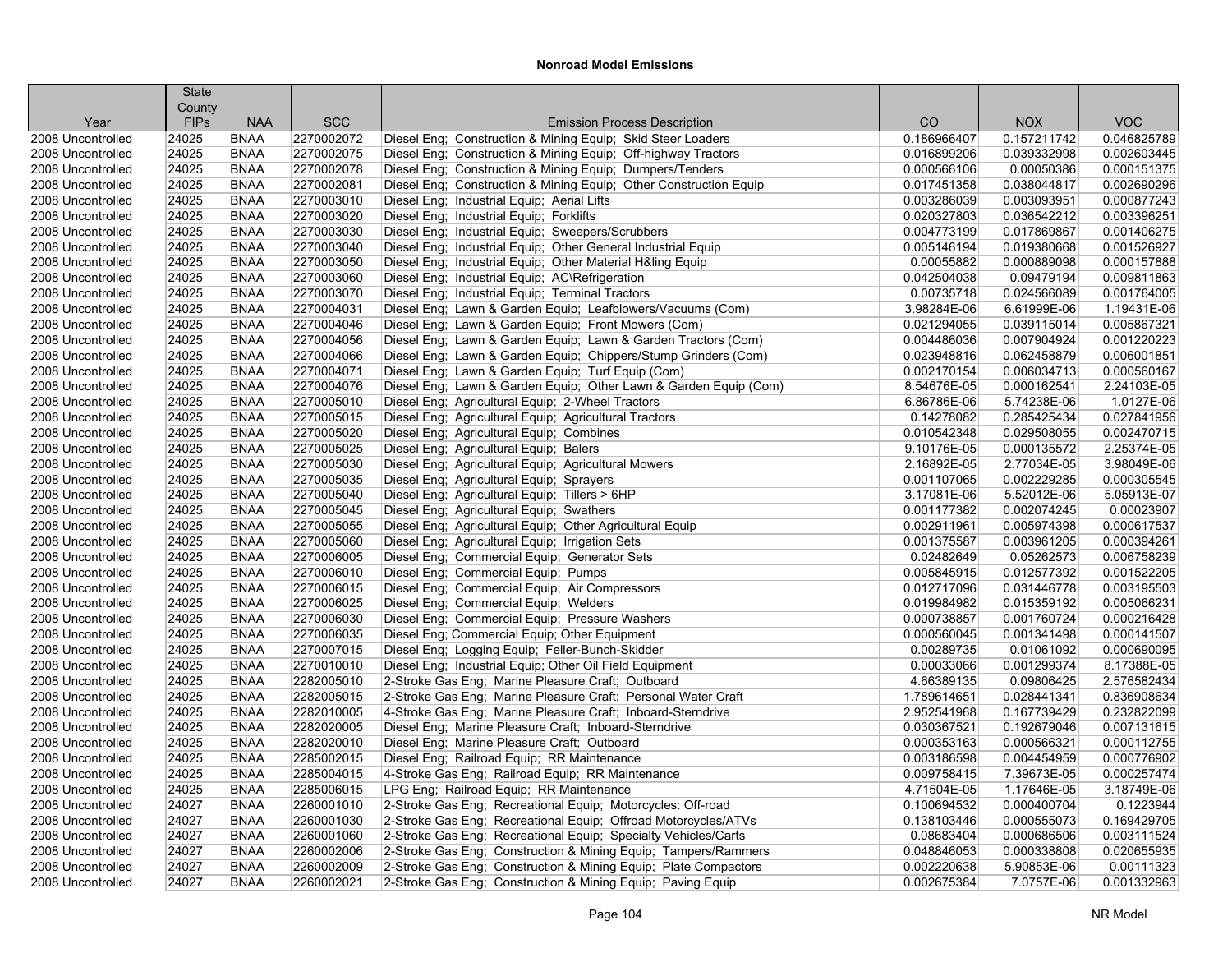|                                        | <b>State</b>          |                            |                          |                                                                                                                              |                            |                            |                            |
|----------------------------------------|-----------------------|----------------------------|--------------------------|------------------------------------------------------------------------------------------------------------------------------|----------------------------|----------------------------|----------------------------|
| Year                                   | County<br><b>FIPs</b> | <b>NAA</b>                 | <b>SCC</b>               | <b>Emission Process Description</b>                                                                                          | CO                         | <b>NOX</b>                 | <b>VOC</b>                 |
| 2008 Uncontrolled                      | 24027                 | <b>BNAA</b>                | 2260002027               | 2-Stroke Gas Eng; Construction & Mining Equip; Signal Boards/Light Plants                                                    | 2.08816E-05                | 5.34899E-08                | 1.0665E-05                 |
| 2008 Uncontrolled                      | 24027                 | <b>BNAA</b>                | 2260002039               | 2-Stroke Gas Eng; Construction & Mining Equip; Concrete/Industrial Saws                                                      | 0.129068937                | 0.000811694                | 0.054801189                |
| 2008 Uncontrolled                      | 24027                 | <b>BNAA</b>                | 2260002054               | 2-Stroke Gas Eng; Construction & Mining Equip; Crushing/Processing Equip                                                     | 0.000543739                | 1.39283E-06                | 0.000268819                |
| 2008 Uncontrolled                      | 24027                 | <b>BNAA</b>                | 2260003030               |                                                                                                                              | 0.000597861                | 1.53147E-06                | 0.000302459                |
| 2008 Uncontrolled                      | 24027                 | <b>BNAA</b>                | 2260003040               | 2-Stroke Gas Eng; Industrial Equip; Sweepers/Scrubbers<br>2-Stroke Gas Eng; Industrial Equip; Other General Industrial Equip | 4.70868E-05                | 1.20617E-07                | 2.34992E-05                |
| 2008 Uncontrolled                      | 24027                 | <b>BNAA</b>                | 2260004015               | 2-Stroke Gas Eng; Lawn & Garden Equip; Rotary Tillers < 6 HP (Res)                                                           | 0.013233637                | 3.59984E-05                | 0.007511193                |
| 2008 Uncontrolled                      | 24027                 | <b>BNAA</b>                | 2260004016               | 2-Stroke Gas Eng; Lawn & Garden Equip; Rotary Tillers < 6 HP (Com)                                                           | 0.174400124                | 0.000481138                | 0.089087934                |
| 2008 Uncontrolled                      | 24027                 | <b>BNAA</b>                | 2260004020               | 2-Stroke Gas Eng; Lawn & Garden Equip; Chain Saws < 6 HP (Res)                                                               | 0.113597739                | 0.000309948                | 0.070583739                |
| 2008 Uncontrolled                      | 24027                 | <b>BNAA</b>                | 2260004021               | 2-Stroke Gas Eng; Lawn & Garden Equip; Chain Saws < 6 HP (Com)                                                               | 1.794154935                | 0.01088402                 | 0.848635985                |
| 2008 Uncontrolled                      | 24027                 | <b>BNAA</b>                | 2260004025               | 2-Stroke Gas Eng; Lawn & Garden Equip; Trimmers/Edgers/Brush Cutters (Res)                                                   | 0.256019659                | 0.000726535                | 0.150738977                |
| 2008 Uncontrolled                      | 24027                 | <b>BNAA</b>                | 2260004026               | 2-Stroke Gas Eng; Lawn & Garden Equip; Trimmers/Edgers/Brush Cutters (Com)                                                   | 1.807086707                | 0.005922604                | 0.925119484                |
| 2008 Uncontrolled                      | 24027                 | <b>BNAA</b>                | 2260004030               | 2-Stroke Gas Eng; Lawn & Garden Equip; Leafblowers/Vacuums (Res)                                                             | 0.162914464                | 0.000449519                | 0.095675099                |
| 2008 Uncontrolled                      | 24027                 | <b>BNAA</b>                | 2260004031               | 2-Stroke Gas Eng; Lawn & Garden Equip; Leafblowers/Vacuums (Com)                                                             | 1.884695804                | 0.008783144                | 0.868565515                |
| 2008 Uncontrolled                      | 24027                 | <b>BNAA</b>                | 2260004035               |                                                                                                                              |                            |                            | 0.012751342                |
| 2008 Uncontrolled                      | 24027                 | <b>BNAA</b>                | 2260004036               | 2-Stroke Gas Eng; Lawn & Garden Equip; Snowblowers (Res)<br>2-Stroke Gas Eng; Lawn & Garden Equip; Snowblowers (Com)         |                            |                            | 0.00534459                 |
|                                        | 24027                 | <b>BNAA</b>                | 2260004071               |                                                                                                                              |                            |                            | 0.000356148                |
| 2008 Uncontrolled                      | 24027                 | <b>BNAA</b>                | 2260005035               | 2-Stroke Gas Eng; Lawn & Garden Equip; Turf Equip (Com)<br>2-Stroke Gas Eng; Agricultural Equip; Sprayers                    | 0.000735631<br>0.000560426 | 1.98675E-06<br>1.61222E-06 | 0.000287263                |
| 2008 Uncontrolled<br>2008 Uncontrolled |                       | <b>BNAA</b>                | 2260006005               |                                                                                                                              | 0.028281335                | 7.59705E-05                | 0.014355112                |
|                                        | 24027<br>24027        | <b>BNAA</b>                | 2260006010               | 2-Stroke Gas Eng; Commercial Equip; Generator Sets                                                                           | 0.204894128                | 0.000541088                | 0.104252801                |
| 2008 Uncontrolled                      |                       |                            |                          | 2-Stroke Gas Eng; Commercial Equip; Pumps                                                                                    |                            |                            |                            |
| 2008 Uncontrolled                      | 24027                 | <b>BNAA</b><br><b>BNAA</b> | 2260006015               | 2-Stroke Gas Eng; Commercial Equip; Air Compressors                                                                          | 7.68536E-05                | 1.96867E-07                | 3.80577E-05<br>0.000597759 |
| 2008 Uncontrolled                      | 24027                 |                            | 2260006035               | 2-Stroke Gas Eng; Commercial Equip; Other Equipment                                                                          | 0.001209277                | 3.09767E-06                | 0.003108216                |
| 2008 Uncontrolled                      | 24027<br>24027        | <b>BNAA</b>                | 2260007005<br>2265001010 | 2-Stroke Gas Eng; Logging Equip; Chain Saws > 6 HP                                                                           | 0.007080747                | 4.69574E-05                | 0.004584007                |
| 2008 Uncontrolled                      |                       | <b>BNAA</b>                |                          | 4-Stroke Gas Eng; Recreational Equip; Motorcycles: Off-road                                                                  | 0.045686001                | 0.000476085                |                            |
| 2008 Uncontrolled                      | 24027                 | <b>BNAA</b>                | 2265001030               | 4-Stroke Gas Eng; Recreational Equip; Offroad Motorcycles/ATVs                                                               | 0.445477239                | 0.004655416                | 0.05099481                 |
| 2008 Uncontrolled                      | 24027                 | <b>BNAA</b>                | 2265001050               | 4-Stroke Gas Eng; Recreational Equip; Golf Carts                                                                             | 1.714326087                | 0.01026578                 | 0.0337479                  |
| 2008 Uncontrolled                      | 24027                 | <b>BNAA</b>                | 2265001060               | 4-Stroke Gas Eng; Recreational Equip; Specialty Vehicles/Carts                                                               | 0.073666969                | 0.000631325                | 0.003352221                |
| 2008 Uncontrolled                      | 24027                 | <b>BNAA</b>                | 2265002003               | 4-Stroke Gas Eng; Construction & Mining Equip; Pavers                                                                        | 0.04536489                 | 0.000495763                | 0.001034338<br>8.27025E-06 |
| 2008 Uncontrolled                      | 24027                 | <b>BNAA</b>                | 2265002006               | 4-Stroke Gas Eng; Construction & Mining Equip; Tampers/Rammers                                                               | 0.000362575                | 2.46465E-06                |                            |
| 2008 Uncontrolled                      | 24027                 | <b>BNAA</b>                | 2265002009               | 4-Stroke Gas Eng: Construction & Mining Equip: Plate Compactors                                                              | 0.08360389                 | 0.00057855                 | 0.00411692                 |
| 2008 Uncontrolled                      | 24027                 | <b>BNAA</b>                | 2265002015               | 4-Stroke Gas Eng; Construction & Mining Equip; Rollers                                                                       | 0.08452492                 | 0.000872727                | 0.001704188                |
| 2008 Uncontrolled                      | 24027                 | <b>BNAA</b>                | 2265002021               | 4-Stroke Gas Eng; Construction & Mining Equip; Paving Equip                                                                  | 0.164785786                | 0.001187568                | 0.005666413                |
| 2008 Uncontrolled                      | 24027                 | <b>BNAA</b>                | 2265002024               | 4-Stroke Gas Eng; Construction & Mining Equip; Surfacing Equip                                                               | 0.07407813                 | 0.000510847                | 0.002099927                |
| 2008 Uncontrolled                      | 24027                 | <b>BNAA</b>                | 2265002027               | 4-Stroke Gas Eng; Construction & Mining Equip; Signal Boards/Light Plants                                                    | 0.003786408                | 2.44197E-05                | 0.000147399                |
| 2008 Uncontrolled                      | 24027                 | <b>BNAA</b><br><b>BNAA</b> | 2265002030<br>2265002033 | 4-Stroke Gas Eng; Construction & Mining Equip; Trenchers                                                                     | 0.138555135<br>0.040387598 | 0.00151755                 | 0.004152979                |
| 2008 Uncontrolled                      | 24027                 |                            | 2265002039               | 4-Stroke Gas Eng; Construction & Mining Equip; Bore/Drill Rigs                                                               |                            | 0.000490596                | 0.002584208<br>0.006220051 |
| 2008 Uncontrolled                      | 24027                 | <b>BNAA</b>                | 2265002042               | 4-Stroke Gas Eng; Construction & Mining Equip; Concrete/Industrial Saws                                                      | 0.338525605                | 0.002640199                | 0.006055118                |
| 2008 Uncontrolled                      | 24027                 | <b>BNAA</b>                |                          | 4-Stroke Gas Eng; Construction & Mining Equip; Cement & Mortar Mixers                                                        | 0.140716439                | 0.001021944                |                            |
| 2008 Uncontrolled                      | 24027                 | <b>BNAA</b>                | 2265002045               | 4-Stroke Gas Eng; Construction & Mining Equip; Cranes                                                                        | 0.005690838                | 0.000257441<br>0.000165046 | 0.000218749                |
| 2008 Uncontrolled                      | 24027                 | <b>BNAA</b>                | 2265002054               | 4-Stroke Gas Eng; Construction & Mining Equip; Crushing/Processing Equip                                                     | 0.020123892                |                            | 0.000548711                |
| 2008 Uncontrolled                      | 24027                 | <b>BNAA</b>                | 2265002057               | 4-Stroke Gas Eng; Construction & Mining Equip; Rough Terrain Forklifts                                                       | 0.007405088                | 0.000446541                | 0.000326662                |
| 2008 Uncontrolled                      | 24027                 | <b>BNAA</b>                | 2265002060               | 4-Stroke Gas Eng; Construction & Mining Equip; Rubber Tire Loaders                                                           | 0.017738742                | 0.001108382                | 0.000787625                |
| 2008 Uncontrolled                      | 24027                 | <b>BNAA</b>                | 2265002066<br>2265002072 | 4-Stroke Gas Eng; Construction & Mining Equip; Tractors/Loaders/Backhoes                                                     | 0.107866123                | 0.000791506                | 0.002033932                |
| 2008 Uncontrolled                      | 24027                 | <b>BNAA</b>                |                          | 4-Stroke Gas Eng; Construction & Mining Equip; Skid Steer Loaders                                                            | 0.048239055                | 0.001137942                | 0.001419924                |
| 2008 Uncontrolled                      | 24027                 | <b>BNAA</b>                | 2265002078               | 4-Stroke Gas Eng; Construction & Mining Equip; Dumpers/Tenders                                                               | 0.021901657                | 0.000167285                | 0.000875115                |
| 2008 Uncontrolled                      | 24027                 | <b>BNAA</b>                | 2265002081               | 4-Stroke Gas Eng; Construction & Mining Equip; Other Construction Equip                                                      | 0.006234884                | 0.00038747                 | 0.000286351                |
| 2008 Uncontrolled                      | 24027                 | <b>BNAA</b>                | 2265003010               | 4-Stroke Gas Eng; Industrial Equip; Aerial Lifts                                                                             | 0.060664146                | 0.001915877                | 0.002077712                |
| 2008 Uncontrolled                      | 24027                 | <b>BNAA</b>                | 2265003020               | 4-Stroke Gas Eng; Industrial Equip; Forklifts                                                                                | 0.134197731                | 0.008228723                | 0.005846039                |
| 2008 Uncontrolled                      | 24027                 | <b>BNAA</b>                | 2265003030               | 4-Stroke Gas Eng; Industrial Equip; Sweepers/Scrubbers                                                                       | 0.057904547                | 0.001448463                | 0.00180399                 |
| 2008 Uncontrolled                      | 24027                 | <b>BNAA</b>                | 2265003040               | 4-Stroke Gas Eng; Industrial Equip; Other General Industrial Equip                                                           | 0.147194246                | 0.001277094                | 0.006345515                |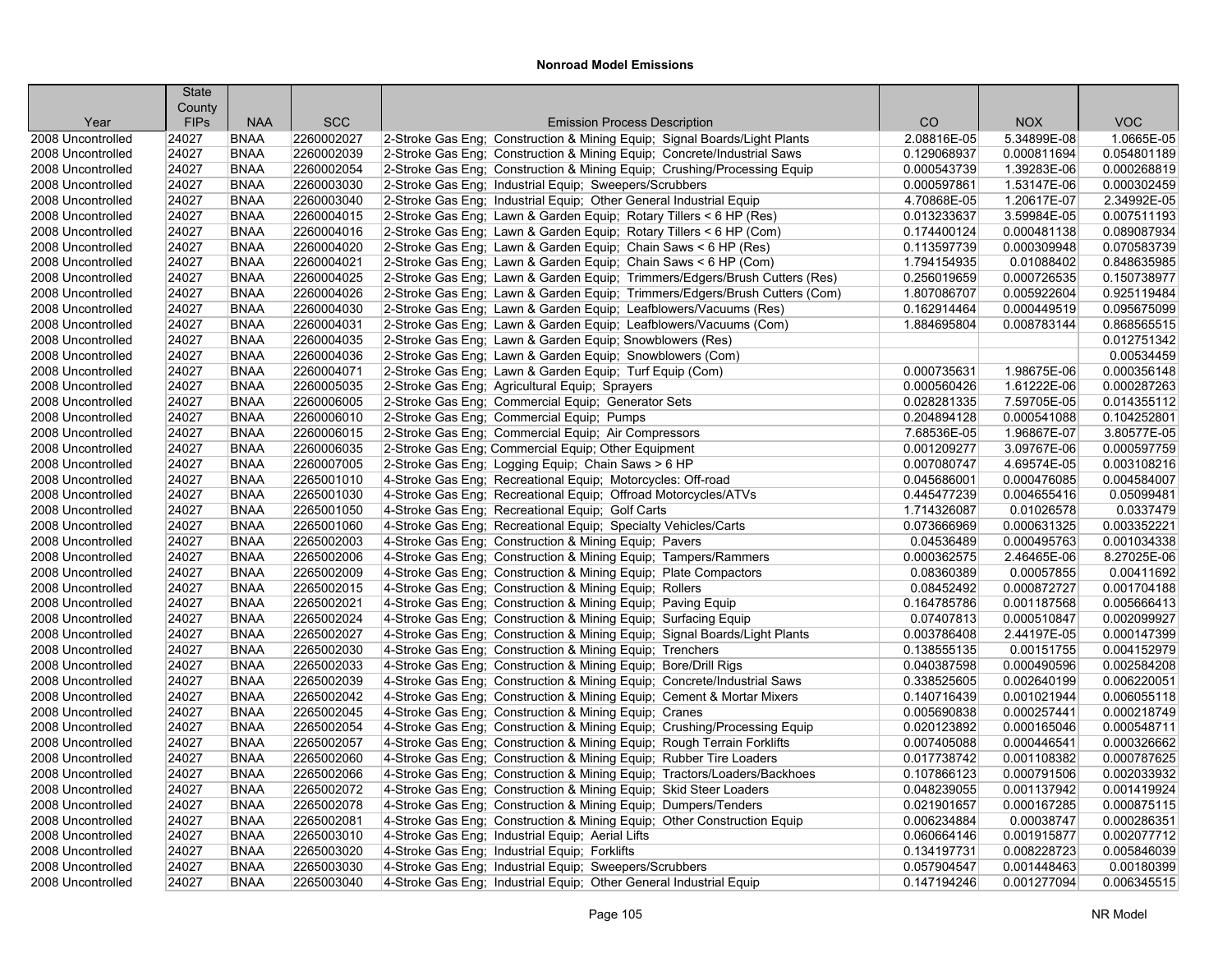|                                        | <b>State</b>   |                            |                          |                                                                                                                                                |                            |                           |                           |
|----------------------------------------|----------------|----------------------------|--------------------------|------------------------------------------------------------------------------------------------------------------------------------------------|----------------------------|---------------------------|---------------------------|
|                                        | County         |                            |                          |                                                                                                                                                |                            |                           |                           |
| Year                                   | <b>FIPs</b>    | <b>NAA</b>                 | <b>SCC</b>               | <b>Emission Process Description</b>                                                                                                            | CO                         | <b>NOX</b>                | <b>VOC</b>                |
| 2008 Uncontrolled                      | 24027          | <b>BNAA</b>                | 2265003050               | 4-Stroke Gas Eng; Industrial Equip; Other Material H&ling Equip                                                                                | 0.004651509                | 0.000125887               | 0.00014797                |
| 2008 Uncontrolled                      | 24027          | <b>BNAA</b>                | 2265003060               | 4-Stroke Gas Eng; Industrial Equip; AC\Refrigeration                                                                                           | 0.005409781                | 3.5212E-05                | 0.000122478               |
| 2008 Uncontrolled                      | 24027          | <b>BNAA</b>                | 2265003070               | 4-Stroke Gas Eng; Industrial Equip; Terminal Tractors                                                                                          | 0.014070102                | 0.000860316               | 0.000609806               |
| 2008 Uncontrolled                      | 24027          | <b>BNAA</b>                | 2265004010               | 4-Stroke Gas Eng; Lawn & Garden Equip; Lawn Mowers (Res)                                                                                       | 3.0826992                  | 0.023241007               | 0.336743353               |
| 2008 Uncontrolled                      | 24027          | <b>BNAA</b>                | 2265004011               | 4-Stroke Gas Eng; Lawn & Garden Equip; Lawn Mowers (Com)                                                                                       | 7.087408324                | 0.049583647               | 0.543241143               |
| 2008 Uncontrolled<br>2008 Uncontrolled | 24027<br>24027 | <b>BNAA</b><br><b>BNAA</b> | 2265004015<br>2265004016 | 4-Stroke Gas Eng; Lawn & Garden Equip; Rotary Tillers < 6 HP (Res)                                                                             | 0.259215152<br>3.448445217 | 0.001967078               | 0.02931291<br>0.261631194 |
|                                        | 24027          | <b>BNAA</b>                | 2265004025               | 4-Stroke Gas Eng; Lawn & Garden Equip; Rotary Tillers < 6 HP (Com)                                                                             |                            | 0.02546864<br>0.000129189 | 0.002059155               |
| 2008 Uncontrolled<br>2008 Uncontrolled | 24027          | <b>BNAA</b>                | 2265004026               | 4-Stroke Gas Eng; Lawn & Garden Equip; Trimmers/Edgers/Brush Cutters (Res)                                                                     | 0.017408611<br>0.178416683 | 0.001217502               | 0.010111504               |
|                                        |                | <b>BNAA</b>                |                          | 4-Stroke Gas Eng; Lawn & Garden Equip; Trimmers/Edgers/Brush Cutters (Com)<br>4-Stroke Gas Eng; Lawn & Garden Equip; Leafblowers/Vacuums (Res) |                            |                           | 0.003639592               |
| 2008 Uncontrolled<br>2008 Uncontrolled | 24027          | <b>BNAA</b>                | 2265004030<br>2265004031 | 4-Stroke Gas Eng; Lawn & Garden Equip; Leafblowers/Vacuums (Com)                                                                               | 0.033278341                | 0.000247814               | 0.187156843               |
| 2008 Uncontrolled                      | 24027<br>24027 | <b>BNAA</b>                | 2265004035               | 4-Stroke Gas Eng; Lawn & Garden Equip; Snowblowers (Res)                                                                                       | 7.222268723                | 0.079755712               | 0.025432915               |
| 2008 Uncontrolled                      | 24027          | <b>BNAA</b>                | 2265004036               | 4-Stroke Gas Eng; Lawn & Garden Equip; Snowblowers (Com)                                                                                       |                            |                           | 0.011892925               |
| 2008 Uncontrolled                      | 24027          | <b>BNAA</b>                | 2265004040               | 4-Stroke Gas Eng; Lawn & Garden Equip; Rear Eng Riding Mowers (Res)                                                                            | 0.749251662                | 0.005133843               | 0.032897324               |
| 2008 Uncontrolled                      | 24027          | <b>BNAA</b>                | 2265004041               | 4-Stroke Gas Eng; Lawn & Garden Equip; Rear Eng Riding Mowers (Com)                                                                            | 0.937949095                | 0.00606754                | 0.018174072               |
| 2008 Uncontrolled                      | 24027          | <b>BNAA</b>                | 2265004046               | 4-Stroke Gas Eng; Lawn & Garden Equip; Front Mowers (Com)                                                                                      | 0.985000379                | 0.007234029               | 0.030320874               |
| 2008 Uncontrolled                      | 24027          | <b>BNAA</b>                | 2265004051               | 4-Stroke Gas Eng; Lawn & Garden Equip; Shredders < 6 HP (Com)                                                                                  | 0.394727061                | 0.002934427               | 0.031368971               |
| 2008 Uncontrolled                      | 24027          | <b>BNAA</b>                | 2265004055               |                                                                                                                                                | 9.999518221                | 0.07017769                | 0.373136769               |
| 2008 Uncontrolled                      | 24027          | <b>BNAA</b>                | 2265004056               | 4-Stroke Gas Eng; Lawn & Garden Equip; Lawn & Garden Tractors (Res)<br>4-Stroke Gas Eng; Lawn & Garden Equip; Lawn & Garden Tractors (Com)     | 12.68233029                | 0.083942356               | 0.238779082               |
| 2008 Uncontrolled                      | 24027          | <b>BNAA</b>                | 2265004066               | 4-Stroke Gas Eng; Lawn & Garden Equip; Chippers/Stump Grinders (Com)                                                                           | 1.648135079                | 0.030148106               | 0.038084276               |
| 2008 Uncontrolled                      | 24027          | <b>BNAA</b>                | 2265004071               | 4-Stroke Gas Eng; Lawn & Garden Equip; Turf Equip (Com)                                                                                        | 38.46761136                | 0.317020968               | 0.908637834               |
| 2008 Uncontrolled                      | 24027          | <b>BNAA</b>                | 2265004075               | 4-Stroke Gas Eng; Lawn & Garden Equip; Other Lawn & Garden Equip (Res)                                                                         | 0.313155251                | 0.002345686               | 0.017470248               |
| 2008 Uncontrolled                      | 24027          | <b>BNAA</b>                | 2265004076               | 4-Stroke Gas Eng; Lawn & Garden Equip; Other Lawn & Garden Equip (Com)                                                                         | 1.058555849                | 0.00803181                | 0.059538525               |
| 2008 Uncontrolled                      | 24027          | <b>BNAA</b>                | 2265005010               | 4-Stroke Gas Eng; Agricultural Equip; 2-Wheel Tractors                                                                                         | 0.002313348                | 1.49485E-05               | 4.3689E-05                |
| 2008 Uncontrolled                      | 24027          | <b>BNAA</b>                | 2265005015               | 4-Stroke Gas Eng; Agricultural Equip; Agricultural Tractors                                                                                    | 0.004588233                | 0.00018336                | 0.000151096               |
| 2008 Uncontrolled                      | 24027          | <b>BNAA</b>                | 2265005020               | 4-Stroke Gas Eng; Agricultural Equip; Combines                                                                                                 | 1.91677E-05                | 1.22717E-06               | 9.88281E-07               |
| 2008 Uncontrolled                      | 24027          | <b>BNAA</b>                | 2265005025               | 4-Stroke Gas Eng; Agricultural Equip; Balers                                                                                                   | 0.002069168                | 0.00013246                | 0.000119964               |
| 2008 Uncontrolled                      | 24027          | <b>BNAA</b>                | 2265005030               | 4-Stroke Gas Eng; Agricultural Equip; Agricultural Mowers                                                                                      | 0.001787467                | 1.25834E-05               | 4.16453E-05               |
| 2008 Uncontrolled                      | 24027          | <b>BNAA</b>                | 2265005035               | 4-Stroke Gas Eng; Agricultural Equip; Sprayers                                                                                                 | 0.014891512                | 0.000217729               | 0.000672592               |
| 2008 Uncontrolled                      | 24027          | <b>BNAA</b>                | 2265005040               | 4-Stroke Gas Eng; Agricultural Equip; Tillers > 6 HP                                                                                           | 0.036539954                | 0.000228535               | 0.001397564               |
| 2008 Uncontrolled                      | 24027          | <b>BNAA</b>                | 2265005045               | 4-Stroke Gas Eng; Agricultural Equip; Swathers                                                                                                 | 0.003283551                | 0.0002102                 | 0.000173755               |
| 2008 Uncontrolled                      | 24027          | <b>BNAA</b>                | 2265005055               | 4-Stroke Gas Eng; Agricultural Equip; Other Agricultural Equip                                                                                 | 0.006831846                | 0.000250134               | 0.000260028               |
| 2008 Uncontrolled                      | 24027          | <b>BNAA</b>                | 2265005060               | 4-Stroke Gas Eng; Agricultural Equip; Irrigation Sets                                                                                          | 0.006387846                | 0.000365868               | 0.000284354               |
| 2008 Uncontrolled                      | 24027          | <b>BNAA</b>                | 2265006005               | 4-Stroke Gas Eng; Commercial Equip; Generator Sets                                                                                             | 9.068699478                | 0.063823793               | 0.324799369               |
| 2008 Uncontrolled                      | 24027          | <b>BNAA</b>                | 2265006010               | 4-Stroke Gas Eng; Commercial Equip; Pumps                                                                                                      | 2.092762402                | 0.019827125               | 0.094748403               |
| 2008 Uncontrolled                      | 24027          | <b>BNAA</b>                | 2265006015               | 4-Stroke Gas Eng: Commercial Equip: Air Compressors                                                                                            | 1.033536928                | 0.014060608               | 0.037662974               |
| 2008 Uncontrolled                      | 24027          | <b>BNAA</b>                | 2265006025               | 4-Stroke Gas Eng; Commercial Equip; Welders                                                                                                    | 2.609369143                | 0.024836365               | 0.062099696               |
| 2008 Uncontrolled                      | 24027          | <b>BNAA</b>                | 2265006030               | 4-Stroke Gas Eng; Commercial Equip; Pressure Washers                                                                                           | 3.999809731                | 0.027506799               | 0.16847128                |
| 2008 Uncontrolled                      | 24027          | <b>BNAA</b>                | 2265006035               | 4-Stroke Gas Eng; Commercial Equip; Other Equipment                                                                                            | 0.201348306                | 0.001408982               | 0.005664364               |
| 2008 Uncontrolled                      | 24027          | <b>BNAA</b>                | 2265007010               | 2-Stroke Gas Eng; Logging Equip; Shredders > 6 HP                                                                                              | 0.015868885                | 0.000118928               | 0.000565186               |
| 2008 Uncontrolled                      | 24027          | <b>BNAA</b>                | 2265007015               | 2-Stroke Gas Eng; Logging Equip; Feller-Bunch-Skidder                                                                                          | 0.000193277                | 1.25097E-06               | 9.20483E-06               |
| 2008 Uncontrolled                      | 24027          | <b>BNAA</b>                | 2265010010               | 4-Stroke Gas Eng; Industrial Equip; Other Oil Field Equipment                                                                                  | 0.016336588                | 9.78272E-05               | 0.000264923               |
| 2008 Uncontrolled                      | 24027          | <b>BNAA</b>                | 2267001060               | LPG Eng; Recreational Equip; Specialty Vehicles/Carts                                                                                          | 0.000799056                | 0.000200237               | 5.41461E-05               |
| 2008 Uncontrolled                      | 24027          | <b>BNAA</b>                | 2267002003               | LPG Eng; Construction & Mining Equip; Pavers                                                                                                   | 0.001288082                | 0.000319192               | 8.70403E-05               |
| 2008 Uncontrolled                      | 24027          | <b>BNAA</b>                | 2267002015               | LPG Eng; Construction & Mining Equip; Rollers                                                                                                  | 0.002226487                | 0.000546625               | 0.000150105               |
| 2008 Uncontrolled                      | 24027          | <b>BNAA</b>                | 2267002021               | LPG Eng; Construction & Mining Equip; Paving Equip                                                                                             | 0.000337288                | 8.44589E-05               | 2.28513E-05               |
| 2008 Uncontrolled                      | 24027          | <b>BNAA</b>                | 2267002024               | LPG Eng; Construction & Mining Equip; Surfacing Equip                                                                                          | 0.00022564                 | 5.57465E-05               | 1.52359E-05               |
| 2008 Uncontrolled                      | 24027          | <b>BNAA</b>                | 2267002030               | LPG Eng; Construction & Mining Equip; Trenchers                                                                                                | 0.003958572                | 0.000981213               | 0.000267513               |
| 2008 Uncontrolled                      | 24027          | <b>BNAA</b>                | 2267002033               | LPG Eng; Construction & Mining Equip; Bore/Drill Rigs                                                                                          | 0.001281855                | 0.000323635               | 8.70254E-05               |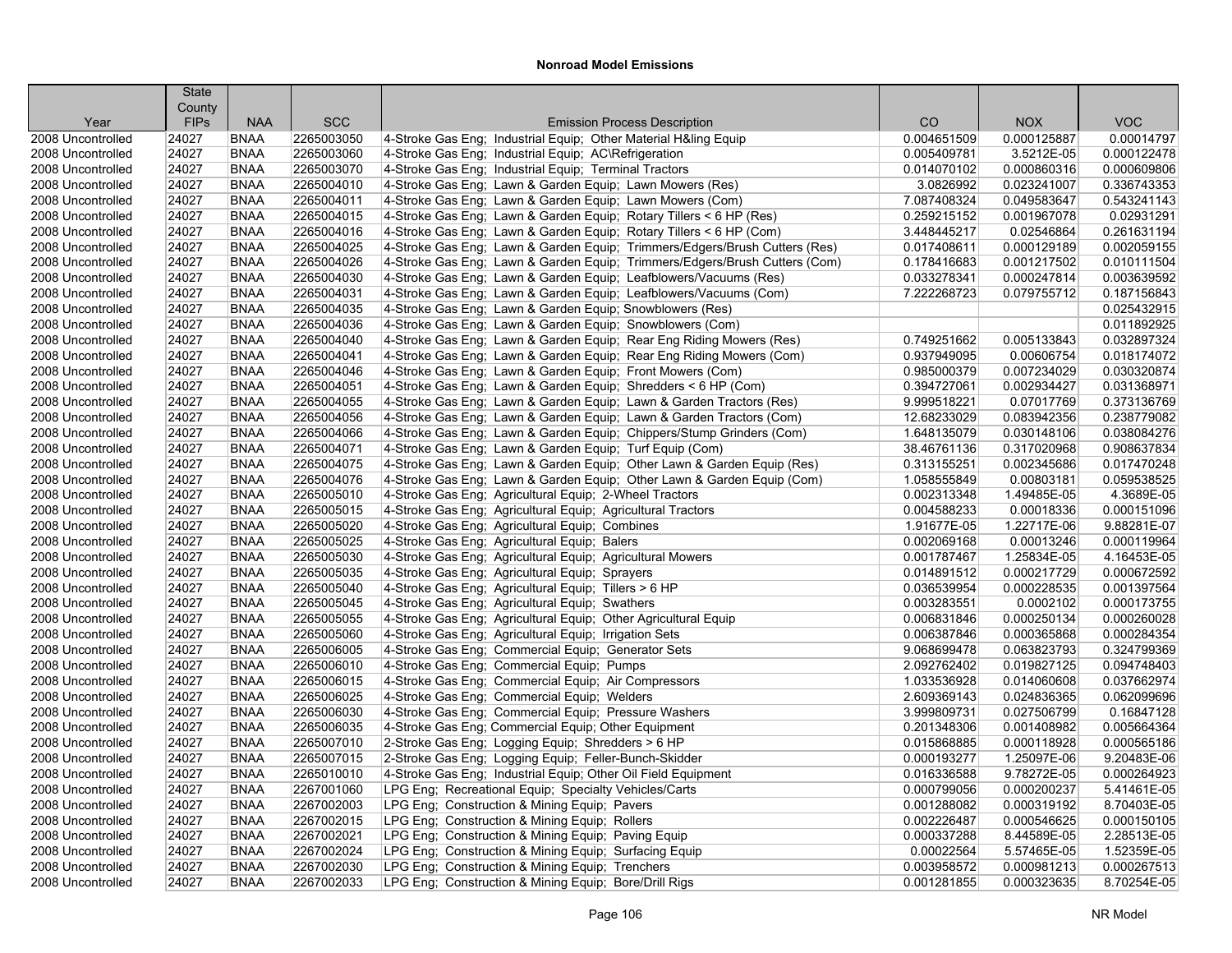|                   | <b>State</b><br>County |             |            |                                                                     |             |             |             |
|-------------------|------------------------|-------------|------------|---------------------------------------------------------------------|-------------|-------------|-------------|
| Year              | <b>FIPs</b>            | <b>NAA</b>  | <b>SCC</b> | <b>Emission Process Description</b>                                 | CO          | <b>NOX</b>  | <b>VOC</b>  |
| 2008 Uncontrolled | 24027                  | <b>BNAA</b> | 2267002039 | LPG Eng; Construction & Mining Equip; Concrete/Industrial Saws      | 0.003848881 | 0.000933338 | 0.000258697 |
| 2008 Uncontrolled | 24027                  | <b>BNAA</b> | 2267002045 | LPG Eng; Construction & Mining Equip; Cranes                        | 0.001380509 | 0.000345475 | 9.35151E-05 |
| 2008 Uncontrolled | 24027                  | <b>BNAA</b> | 2267002054 | LPG Eng; Construction & Mining Equip; Crushing/Processing Equip     | 0.000223538 | 5.59082E-05 | 1.51401E-05 |
| 2008 Uncontrolled | 24027                  | <b>BNAA</b> | 2267002057 | LPG Eng; Construction & Mining Equip; Rough Terrain Forklifts       | 0.002511208 | 0.000624563 | 0.000169846 |
| 2008 Uncontrolled | 24027                  | <b>BNAA</b> | 2267002060 | LPG Eng; Construction & Mining Equip; Rubber Tire Loaders           | 0.006311053 | 0.001558228 | 0.000426075 |
| 2008 Uncontrolled | 24027                  | <b>BNAA</b> | 2267002066 | LPG Eng; Construction & Mining Equip; Tractors/Loaders/Backhoes     | 0.000666294 | 0.000163729 | 4.49302E-05 |
| 2008 Uncontrolled | 24027                  | <b>BNAA</b> | 2267002072 | LPG Eng; Construction & Mining Equip; Skid Steer Loaders            | 0.00513347  | 0.001281559 | 0.000347529 |
| 2008 Uncontrolled | 24027                  | <b>BNAA</b> | 2267002081 | LPG Eng; Construction & Mining Equip; Other Construction Equip      | 0.002068976 | 0.000518894 | 0.000140228 |
| 2008 Uncontrolled | 24027                  | <b>BNAA</b> | 2267003010 | LPG Eng; Industrial Equip; Aerial Lifts                             | 0.018735022 | 0.004703635 | 0.001270131 |
| 2008 Uncontrolled | 24027                  | <b>BNAA</b> | 2267003020 | LPG Eng; Industrial Equip; Forklifts                                | 1.78976125  | 0.443057937 | 0.12090989  |
| 2008 Uncontrolled | 24027                  | <b>BNAA</b> | 2267003030 | LPG Eng; Industrial Equip; Sweepers/Scrubbers                       | 0.013789006 | 0.003372815 | 0.000928778 |
| 2008 Uncontrolled | 24027                  | <b>BNAA</b> | 2267003040 | LPG Eng; Industrial Equip; Other General Industrial Equip           | 0.004224421 | 0.001042196 | 0.000285145 |
| 2008 Uncontrolled | 24027                  | <b>BNAA</b> | 2267003050 | LPG Eng; Industrial Equip; Other Material H&ling Equip              | 0.001011975 | 0.000253791 | 6.85875E-05 |
| 2008 Uncontrolled | 24027                  | <b>BNAA</b> | 2267003070 | LPG Eng; Industrial Equip; Terminal Tractors                        | 0.008452245 | 0.002061443 | 0.000568907 |
| 2008 Uncontrolled | 24027                  | <b>BNAA</b> | 2267004066 | LPG Eng; Lawn & Garden Equip; Chippers/Stump Grinders (Com)         | 0.104910398 | 0.025877734 | 0.007081067 |
| 2008 Uncontrolled | 24027                  | <b>BNAA</b> | 2267005055 | LPG Eng; Agri Equip; Other Equip                                    | 1.18749E-05 | 2.95688E-06 | 8.03396E-07 |
| 2008 Uncontrolled | 24027                  | <b>BNAA</b> | 2267005060 | LPG Eng; Agricultural Equip; Irrigation Sets                        | 1.85979E-05 | 4.56324E-06 | 1.25365E-06 |
| 2008 Uncontrolled | 24027                  | <b>BNAA</b> | 2267006005 | LPG Eng; Commercial Equip; Generator Sets                           | 0.106400041 | 0.03968259  | 0.008094623 |
| 2008 Uncontrolled | 24027                  | <b>BNAA</b> | 2267006010 | LPG Eng; Commercial Equip; Pumps                                    | 0.025161781 | 0.009234789 | 0.001906442 |
| 2008 Uncontrolled | 24027                  | <b>BNAA</b> | 2267006015 | LPG Eng: Commercial Equip: Air Compressors                          | 0.030692716 | 0.011144636 | 0.002319242 |
| 2008 Uncontrolled | 24027                  | <b>BNAA</b> | 2267006025 | LPG Eng; Commercial Equip; Welders                                  | 0.055397902 | 0.01389729  | 0.003754926 |
| 2008 Uncontrolled | 24027                  | <b>BNAA</b> | 2267006030 | LPG Eng; Commercial Equip; Pressure Washers                         | 0.000706981 | 0.000179534 | 4.80677E-05 |
| 2008 Uncontrolled | 24027                  | <b>BNAA</b> | 2267006035 | LPG Eng; Commercial Equip; Other Equipment                          | 0.000484299 | 0.000175062 | 3.65541E-05 |
| 2008 Uncontrolled | 24027                  | <b>BNAA</b> | 2268002081 | CNG Eng; Construction & Mining Equip; Other Construction Equip      | 8.13277E-05 | 2.03968E-05 | 3.24884E-07 |
| 2008 Uncontrolled | 24027                  | <b>BNAA</b> | 2268003020 | CNG Eng; Industrial Equip; Forklifts                                | 0.126742489 | 0.03133886  | 0.000504515 |
| 2008 Uncontrolled | 24027                  | <b>BNAA</b> | 2268003030 | CNG Eng; Industrial Equip; Sweepers/Scrubbers                       | 0.00014415  | 3.56145E-05 | 5.73695E-07 |
| 2008 Uncontrolled | 24027                  | <b>BNAA</b> | 2268003040 | CNG Eng; Industrial Equip; Other General Industrial Equip           | 7.85165E-05 | 1.94032E-05 | 3.12501E-07 |
| 2008 Uncontrolled | 24027                  | <b>BNAA</b> | 2268003060 | CNG Eng; Industrial Equip; AC\Refrigeration                         | 0.000422787 | 0.000104035 | 1.68094E-06 |
| 2008 Uncontrolled | 24027                  | <b>BNAA</b> | 2268003070 | CNG Eng; Industrial Equip; Terminal Tractors                        | 0.000593152 | 0.000144611 | 2.35291E-06 |
| 2008 Uncontrolled | 24027                  | <b>BNAA</b> | 2268005055 | CNG Eng; Agri Equip; Other Equip                                    | 1.00542E-05 | 2.26512E-06 | 3.9139E-08  |
| 2008 Uncontrolled | 24027                  | <b>BNAA</b> | 2268005060 | CNG Eng; Agricultural Equip; Irrigation Sets                        | 0.000156056 | 3.49147E-05 | 6.06521E-07 |
| 2008 Uncontrolled | 24027                  | <b>BNAA</b> | 2268006005 | CNG Eng; Commercial Equip; Generator Sets                           | 0.031318882 | 0.011563157 | 0.000140081 |
| 2008 Uncontrolled | 24027                  | <b>BNAA</b> | 2268006010 | CNG Eng; Commercial Equip; Pumps                                    | 0.001613478 | 0.000590273 | 7.19997E-06 |
| 2008 Uncontrolled | 24027                  | <b>BNAA</b> | 2268006015 | CNG Eng; Commercial Equip; Air Compressors                          | 0.002315951 | 0.000837427 | 1.03044E-05 |
| 2008 Uncontrolled | 24027                  | <b>BNAA</b> | 2268006020 | CNG Eng; Commercial Equip; Gas Compressors                          | 0.134197258 | 0.029993318 | 0.000521443 |
| 2008 Uncontrolled | 24027                  | <b>BNAA</b> | 2268010010 | CNG Eng; Industrial Equip; Other Oil Field Equipment                | 0.001830004 | 0.000430397 | 7.19624E-06 |
| 2008 Uncontrolled | 24027                  | <b>BNAA</b> | 2270001060 | Diesel Eng; Recreational Equip; Specialty Vehicles/Carts            | 0.00215279  | 0.002094738 | 0.000572352 |
| 2008 Uncontrolled | 24027                  | <b>BNAA</b> | 2270002003 | Diesel Eng; Construction & Mining Equip; Pavers                     | 0.008909764 | 0.023235412 | 0.001840698 |
| 2008 Uncontrolled | 24027                  | <b>BNAA</b> | 2270002006 | Diesel Eng; Construction & Mining Equip; Tampers/Rammers            | 3.1409E-05  | 4.67026E-05 | 7.51215E-06 |
| 2008 Uncontrolled | 24027                  | <b>BNAA</b> | 2270002009 | Diesel Eng; Construction & Mining Equip; Plate Compactors           | 0.00047029  | 0.000721387 | 0.000117321 |
| 2008 Uncontrolled | 24027                  | <b>BNAA</b> | 2270002015 | Diesel Eng; Construction & Mining Equip; Rollers                    | 0.026636833 | 0.057233402 | 0.005001129 |
| 2008 Uncontrolled | 24027                  | <b>BNAA</b> | 2270002018 | Diesel Eng; Construction & Mining Equip; Scrapers                   | 0.023939805 | 0.062199539 | 0.003320186 |
| 2008 Uncontrolled | 24027                  | <b>BNAA</b> | 2270002021 | Diesel Eng; Construction & Mining Equip; Paving Equip               | 0.001694092 | 0.003578504 | 0.000328706 |
| 2008 Uncontrolled | 24027                  | <b>BNAA</b> | 2270002024 | Diesel Eng; Construction & Mining Equip; Surfacing Equip            | 0.001339289 | 0.002369041 | 0.000212492 |
| 2008 Uncontrolled | 24027                  | <b>BNAA</b> | 2270002027 | Diesel Eng; Construction & Mining Equip; Signal Boards/Light Plants | 0.003500351 | 0.006435485 | 0.000958533 |
| 2008 Uncontrolled | 24027                  | <b>BNAA</b> | 2270002030 | Diesel Eng; Construction & Mining Equip; Trenchers                  | 0.016987885 | 0.026947146 | 0.002900747 |
| 2008 Uncontrolled | 24027                  | <b>BNAA</b> | 2270002033 | Diesel Eng; Construction & Mining Equip; Bore/Drill Rigs            | 0.010488354 | 0.031357733 | 0.002595217 |
| 2008 Uncontrolled | 24027                  | <b>BNAA</b> | 2270002036 | Diesel Eng; Construction & Mining Equip; Excavators                 | 0.072759934 | 0.23396648  | 0.015967014 |
| 2008 Uncontrolled | 24027                  | <b>BNAA</b> | 2270002039 | Diesel Eng; Construction & Mining Equip; Concrete/Industrial Saws   | 0.001298138 | 0.001801998 | 0.000218192 |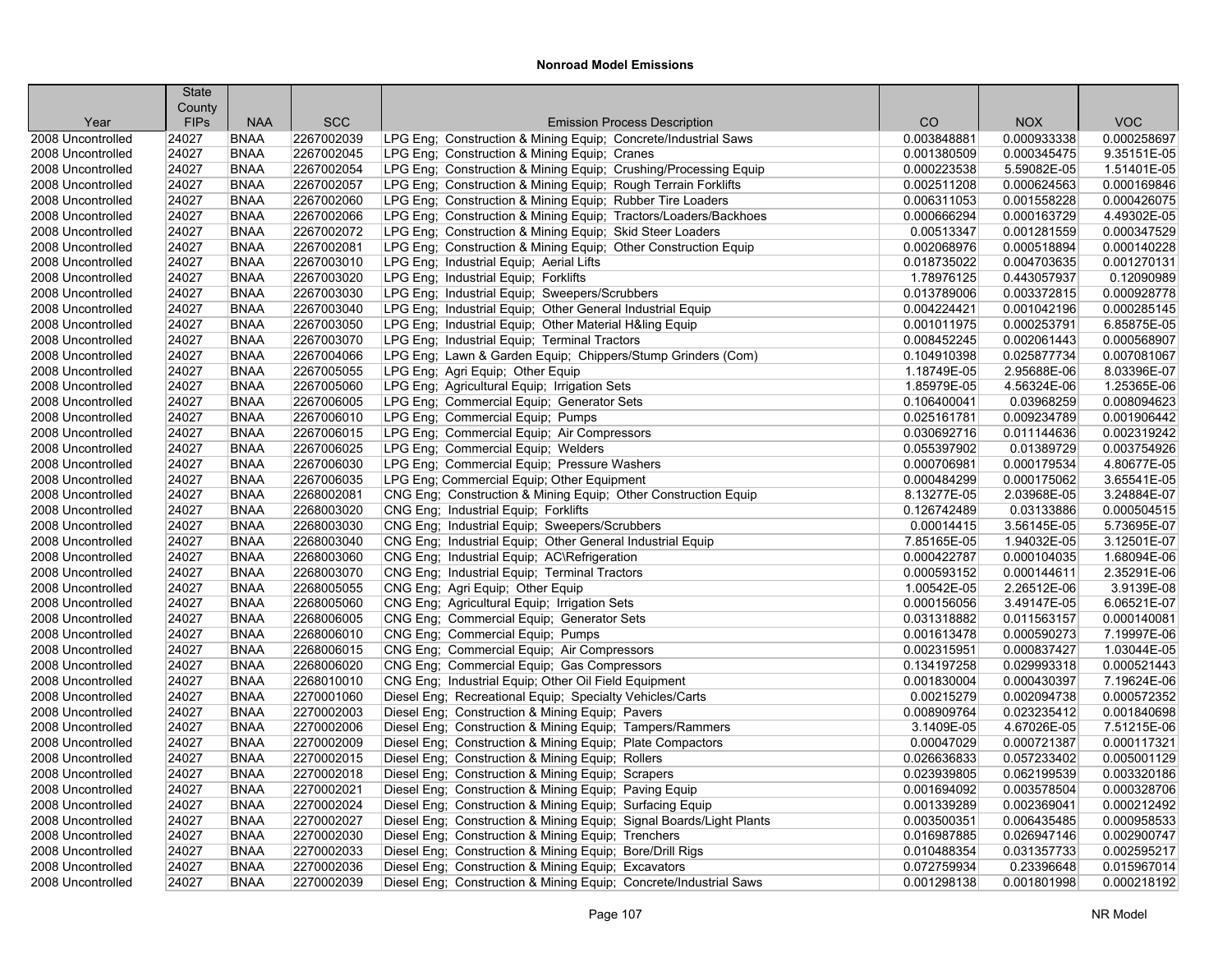|                   | <b>State</b><br>County |             |            |                                                                    |             |             |             |
|-------------------|------------------------|-------------|------------|--------------------------------------------------------------------|-------------|-------------|-------------|
| Year              | <b>FIPs</b>            | <b>NAA</b>  | <b>SCC</b> | <b>Emission Process Description</b>                                | CO          | <b>NOX</b>  | <b>VOC</b>  |
| 2008 Uncontrolled | 24027                  | <b>BNAA</b> | 2270002042 | Diesel Eng; Construction & Mining Equip; Cement & Mortar Mixers    | 0.00052098  | 0.001186039 | 0.000134092 |
| 2008 Uncontrolled | 24027                  | <b>BNAA</b> | 2270002045 | Diesel Eng; Construction & Mining Equip; Cranes                    | 0.013240874 | 0.060485095 | 0.003821873 |
| 2008 Uncontrolled | 24027                  | <b>BNAA</b> | 2270002048 | Diesel Eng; Construction & Mining Equip; Graders                   | 0.015945241 | 0.059203032 | 0.00393499  |
| 2008 Uncontrolled | 24027                  | <b>BNAA</b> | 2270002051 | Diesel Eng; Construction & Mining Equip; Off-highway Trucks        | 0.059999722 | 0.207213667 | 0.0112985   |
| 2008 Uncontrolled | 24027                  | <b>BNAA</b> | 2270002054 | Diesel Eng; Construction & Mining Equip; Crushing/Processing Equip | 0.003188448 | 0.010534894 | 0.000766388 |
| 2008 Uncontrolled | 24027                  | <b>BNAA</b> | 2270002057 | Diesel Eng; Construction & Mining Equip; Rough Terrain Forklifts   | 0.042143643 | 0.074854515 | 0.007502307 |
| 2008 Uncontrolled | 24027                  | <b>BNAA</b> | 2270002060 | Diesel Eng; Construction & Mining Equip; Rubber Tire Loaders       | 0.100770338 | 0.272669386 | 0.018611654 |
| 2008 Uncontrolled | 24027                  | <b>BNAA</b> | 2270002066 | Diesel Eng; Construction & Mining Equip; Tractors/Loaders/Backhoes | 0.151886975 | 0.17185514  | 0.036676513 |
| 2008 Uncontrolled | 24027                  | <b>BNAA</b> | 2270002069 | Diesel Eng; Construction & Mining Equip; Crawler Tractor/Dozers    | 0.084755726 | 0.240129916 | 0.015459586 |
| 2008 Uncontrolled | 24027                  | <b>BNAA</b> | 2270002072 | Diesel Eng; Construction & Mining Equip; Skid Steer Loaders        | 0.134201634 | 0.112844191 | 0.033610838 |
| 2008 Uncontrolled | 24027                  | <b>BNAA</b> | 2270002075 | Diesel Eng; Construction & Mining Equip; Off-highway Tractors      | 0.012129992 | 0.028232625 | 0.001868713 |
| 2008 Uncontrolled | 24027                  | <b>BNAA</b> | 2270002078 | Diesel Eng; Construction & Mining Equip; Dumpers/Tenders           | 0.000406342 | 0.000361663 | 0.000108655 |
| 2008 Uncontrolled | 24027                  | <b>BNAA</b> | 2270002081 | Diesel Eng: Construction & Mining Equip: Other Construction Equip  | 0.012526318 | 0.027307989 | 0.001931053 |
| 2008 Uncontrolled | 24027                  | <b>BNAA</b> | 2270003010 | Diesel Eng; Industrial Equip; Aerial Lifts                         | 0.004462944 | 0.004202059 | 0.00119143  |
| 2008 Uncontrolled | 24027                  | <b>BNAA</b> | 2270003020 | Diesel Eng; Industrial Equip; Forklifts                            | 0.027608266 | 0.049629916 | 0.004612629 |
| 2008 Uncontrolled | 24027                  | <b>BNAA</b> | 2270003030 | Diesel Eng; Industrial Equip; Sweepers/Scrubbers                   | 0.006482735 | 0.024270013 | 0.001909936 |
| 2008 Uncontrolled | 24027                  | <b>BNAA</b> | 2270003040 | Diesel Eng; Industrial Equip; Other General Industrial Equip       | 0.006989318 | 0.026321909 | 0.002073801 |
| 2008 Uncontrolled | 24027                  | <b>BNAA</b> | 2270003050 | Diesel Eng; Industrial Equip; Other Material H&ling Equip          | 0.000758963 | 0.001207531 | 0.000214436 |
| 2008 Uncontrolled | 24027                  | <b>BNAA</b> | 2270003060 | Diesel Eng; Industrial Equip; AC\Refrigeration                     | 0.048587231 | 0.1083586   | 0.011216141 |
| 2008 Uncontrolled | 24027                  | <b>BNAA</b> | 2270003070 | Diesel Eng; Industrial Equip; Terminal Tractors                    | 0.009992176 | 0.033364506 | 0.002395788 |
| 2008 Uncontrolled | 24027                  | <b>BNAA</b> | 2270004031 | Diesel Eng; Lawn & Garden Equip; Leafblowers/Vacuums (Com)         | 1.17199E-05 | 1.948E-05   | 3.51438E-06 |
| 2008 Uncontrolled | 24027                  | <b>BNAA</b> | 2270004046 | Diesel Eng; Lawn & Garden Equip; Front Mowers (Com)                | 0.062659846 | 0.115099766 | 0.017265168 |
| 2008 Uncontrolled | 24027                  | <b>BNAA</b> | 2270004056 | Diesel Eng; Lawn & Garden Equip; Lawn & Garden Tractors (Com)      | 0.013200602 | 0.023261016 | 0.003590627 |
| 2008 Uncontrolled | 24027                  | <b>BNAA</b> | 2270004066 | Diesel Eng; Lawn & Garden Equip; Chippers/Stump Grinders (Com)     | 0.07047174  | 0.183791376 | 0.017661035 |
| 2008 Uncontrolled | 24027                  | <b>BNAA</b> | 2270004071 | Diesel Eng; Lawn & Garden Equip; Turf Equip (Com)                  | 0.006385893 | 0.017757736 | 0.001648346 |
| 2008 Uncontrolled | 24027                  | <b>BNAA</b> | 2270004076 | Diesel Eng; Lawn & Garden Equip; Other Lawn & Garden Equip (Com)   | 0.000251497 | 0.000478293 | 6.59444E-05 |
| 2008 Uncontrolled | 24027                  | <b>BNAA</b> | 2270005010 | Diesel Eng; Agricultural Equip; 2-Wheel Tractors                   | 3.11552E-06 | 2.60496E-06 | 4.59398E-07 |
| 2008 Uncontrolled | 24027                  | <b>BNAA</b> | 2270005015 | Diesel Eng; Agricultural Equip; Agricultural Tractors              | 0.064770731 | 0.12947968  | 0.012630155 |
| 2008 Uncontrolled | 24027                  | <b>BNAA</b> | 2270005020 | Diesel Eng; Agricultural Equip; Combines                           | 0.004782404 | 0.01338596  | 0.001120809 |
| 2008 Uncontrolled | 24027                  | <b>BNAA</b> | 2270005025 | Diesel Eng; Agricultural Equip; Balers                             | 4.1289E-05  | 6.15007E-05 | 1.02238E-05 |
| 2008 Uncontrolled | 24027                  | <b>BNAA</b> | 2270005030 | Diesel Eng; Agricultural Equip; Agricultural Mowers                | 9.83904E-06 | 1.25673E-05 | 1.8057E-06  |
| 2008 Uncontrolled | 24027                  | <b>BNAA</b> | 2270005035 | Diesel Eng; Agricultural Equip; Sprayers                           | 0.000502206 | 0.001011287 | 0.000138607 |
| 2008 Uncontrolled | 24027                  | <b>BNAA</b> | 2270005040 | Diesel Eng; Agricultural Equip; Tillers > 6HP                      | 1.4384E-06  | 2.50413E-06 | 2.29501E-07 |
| 2008 Uncontrolled | 24027                  | <b>BNAA</b> | 2270005045 | Diesel Eng; Agricultural Equip; Swathers                           | 0.000534105 | 0.000940955 | 0.000108451 |
| 2008 Uncontrolled | 24027                  | <b>BNAA</b> | 2270005055 | Diesel Eng; Agricultural Equip; Other Agricultural Equip           | 0.001320975 | 0.002710211 | 0.000280138 |
| 2008 Uncontrolled | 24027                  | <b>BNAA</b> | 2270005060 | Diesel Eng; Agricultural Equip; Irrigation Sets                    | 0.000624018 | 0.001796951 | 0.000178851 |
| 2008 Uncontrolled | 24027                  | <b>BNAA</b> | 2270006005 | Diesel Eng; Commercial Equip; Generator Sets                       | 0.065983291 | 0.13986749  | 0.017961898 |
| 2008 Uncontrolled | 24027                  | <b>BNAA</b> | 2270006010 | Diesel Eng; Commercial Equip; Pumps                                | 0.015537142 | 0.033427913 | 0.004045682 |
| 2008 Uncontrolled | 24027                  | <b>BNAA</b> | 2270006015 | Diesel Eng; Commercial Equip; Air Compressors                      | 0.033799213 | 0.083578548 | 0.008492936 |
| 2008 Uncontrolled | 24027                  | <b>BNAA</b> | 2270006025 | Diesel Eng; Commercial Equip; Welders                              | 0.053115637 | 0.040821318 | 0.013464916 |
| 2008 Uncontrolled | 24027                  | <b>BNAA</b> | 2270006030 | Diesel Eng; Commercial Equip; Pressure Washers                     | 0.001963719 | 0.004679613 | 0.000575217 |
| 2008 Uncontrolled | 24027                  | <b>BNAA</b> | 2270006035 | Diesel Eng; Commercial Equip; Other Equipment                      | 0.001488474 | 0.003565404 | 0.000376094 |
| 2008 Uncontrolled | 24027                  | <b>BNAA</b> | 2270007015 | Diesel Eng; Logging Equip; Feller-Bunch-Skidder                    | 0.001306844 | 0.004786035 | 0.000311266 |
| 2008 Uncontrolled | 24027                  | <b>BNAA</b> | 2270010010 | Diesel Eng; Industrial Equip; Other Oil Field Equipment            | 0.000264528 | 0.001039499 | 6.5391E-05  |
| 2008 Uncontrolled | 24027                  | <b>BNAA</b> | 2282005010 | 2-Stroke Gas Eng; Marine Pleasure Craft; Outboard                  | 0.252102232 | 0.00530077  | 0.139274725 |
| 2008 Uncontrolled | 24027                  | <b>BNAA</b> | 2282005015 | 2-Stroke Gas Eng; Marine Pleasure Craft; Personal Water Craft      | 0.096735928 | 0.00153737  | 0.045238305 |
| 2008 Uncontrolled | 24027                  | <b>BNAA</b> | 2282010005 | 4-Stroke Gas Eng; Marine Pleasure Craft; Inboard-Sterndrive        | 0.070719567 | 0.004017711 | 0.005576577 |
| 2008 Uncontrolled | 24027                  | <b>BNAA</b> | 2282020005 | Diesel Eng; Marine Pleasure Craft; Inboard-Sterndrive              | 0.000727366 | 0.004615067 | 0.000170817 |
| 2008 Uncontrolled | 24027                  | <b>BNAA</b> | 2282020010 | Diesel Eng; Marine Pleasure Craft; Outboard                        | 1.90899E-05 | 3.06119E-05 | 6.09487E-06 |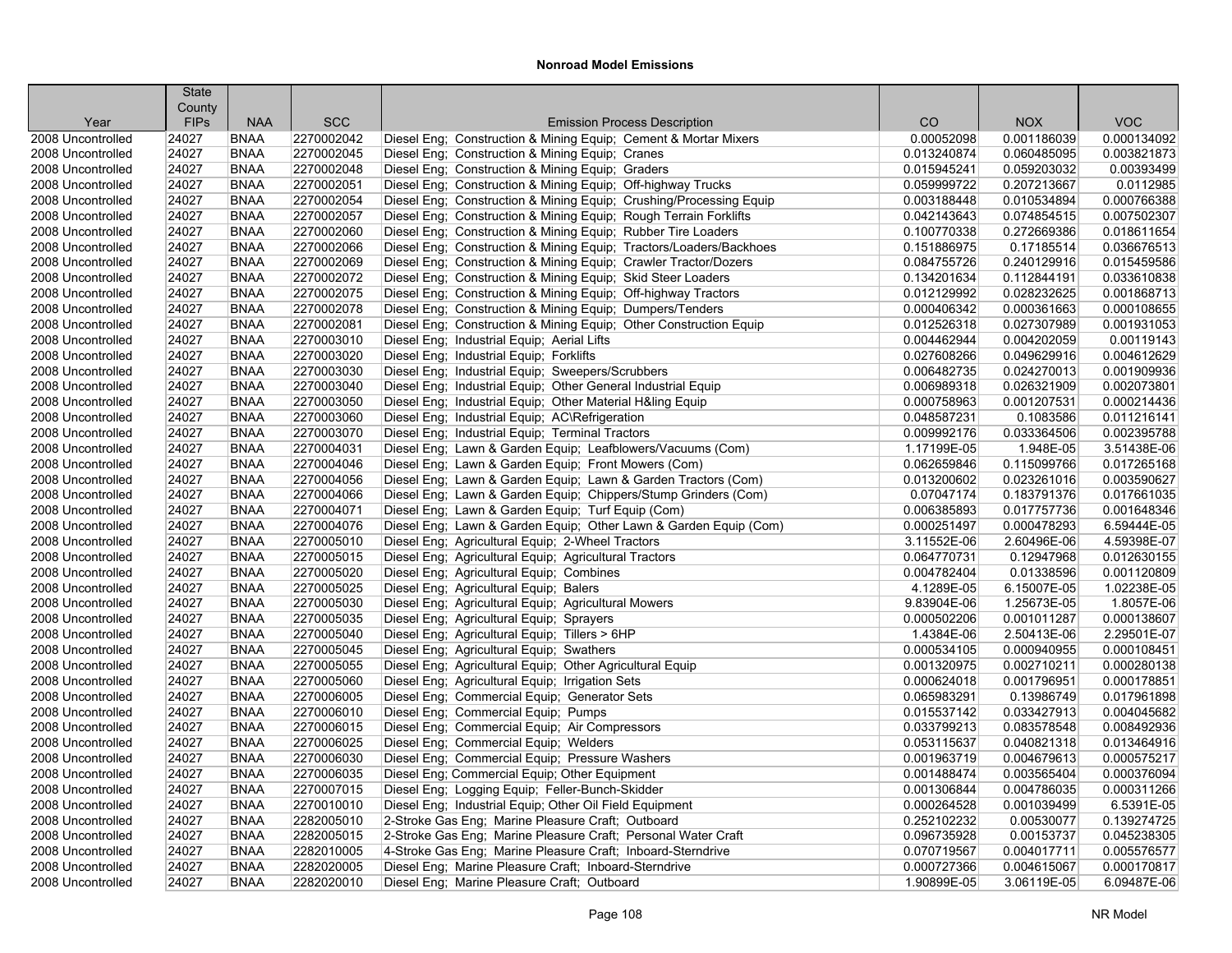|                           | <b>State</b>          |                            |            |                                                                                                                                              |             |             |                            |
|---------------------------|-----------------------|----------------------------|------------|----------------------------------------------------------------------------------------------------------------------------------------------|-------------|-------------|----------------------------|
|                           | County<br><b>FIPs</b> | <b>NAA</b>                 | <b>SCC</b> | <b>Emission Process Description</b>                                                                                                          | CO          | <b>NOX</b>  | <b>VOC</b>                 |
| Year<br>2008 Uncontrolled | 24027                 | <b>BNAA</b>                | 2285002015 | Diesel Eng; Railroad Equip; RR Maintenance                                                                                                   | 0.004001545 | 0.005594279 | 0.000975589                |
| 2008 Uncontrolled         | 24027                 | <b>BNAA</b>                | 2285004015 | 4-Stroke Gas Eng; Railroad Equip; RR Maintenance                                                                                             | 0.012254052 | 9.28838E-05 | 0.000323321                |
| 2008 Uncontrolled         | 24027                 | <b>BNAA</b>                | 2285006015 |                                                                                                                                              | 5.92087E-05 | 1.47733E-05 | 4.00266E-06                |
| 2008 Uncontrolled         | 24510                 | <b>BNAA</b>                | 2260003030 | LPG Eng; Railroad Equip; RR Maintenance                                                                                                      | 0.00148395  | 3.80126E-06 | 0.000750732                |
| 2008 Uncontrolled         | 24510                 | <b>BNAA</b>                | 2260003040 | 2-Stroke Gas Eng; Industrial Equip; Sweepers/Scrubbers<br>2-Stroke Gas Eng; Industrial Equip; Other General Industrial Equip                 | 0.000116874 | 2.99383E-07 | 5.83274E-05                |
| 2008 Uncontrolled         |                       | <b>BNAA</b>                | 2260004015 |                                                                                                                                              | 0.040572015 | 0.000110365 | 0.023028                   |
| 2008 Uncontrolled         | 24510<br>24510        | <b>BNAA</b>                | 2260004016 | 2-Stroke Gas Eng; Lawn & Garden Equip; Rotary Tillers < 6 HP (Res)<br>2-Stroke Gas Eng; Lawn & Garden Equip; Rotary Tillers < 6 HP (Com)     | 0.032409058 | 8.94107E-05 | 0.016555355                |
| 2008 Uncontrolled         | 24510                 | <b>BNAA</b>                | 2260004020 |                                                                                                                                              | 0.34827075  | 0.000950245 | 0.216397394                |
|                           |                       |                            | 2260004021 | 2-Stroke Gas Eng; Lawn & Garden Equip; Chain Saws < 6 HP (Res)                                                                               |             |             | 0.157703392                |
| 2008 Uncontrolled         | 24510                 | <b>BNAA</b><br><b>BNAA</b> |            | 2-Stroke Gas Eng; Lawn & Garden Equip; Chain Saws < 6 HP (Com)<br>2-Stroke Gas Eng; Lawn & Garden Equip; Trimmers/Edgers/Brush Cutters (Res) | 0.333410727 | 0.002022595 |                            |
| 2008 Uncontrolled         | 24510                 |                            | 2260004025 |                                                                                                                                              | 0.784911435 | 0.00222743  | 0.462139325                |
| 2008 Uncontrolled         | 24510                 | <b>BNAA</b>                | 2260004026 | 2-Stroke Gas Eng; Lawn & Garden Equip; Trimmers/Edgers/Brush Cutters (Com)                                                                   | 0.335813834 | 0.001100607 | 0.171916453                |
| 2008 Uncontrolled         | 24510                 | <b>BNAA</b>                | 2260004030 | 2-Stroke Gas Eng; Lawn & Garden Equip; Leafblowers/Vacuums (Res)                                                                             | 0.499467221 | 0.001378146 | 0.2933231                  |
| 2008 Uncontrolled         | 24510                 | <b>BNAA</b>                | 2260004031 | 2-Stroke Gas Eng; Lawn & Garden Equip; Leafblowers/Vacuums (Com)                                                                             | 0.350236065 | 0.001632186 | 0.161406939<br>0.039093384 |
| 2008 Uncontrolled         | 24510                 | <b>BNAA</b>                | 2260004035 | 2-Stroke Gas Eng; Lawn & Garden Equip; Snowblowers (Res)                                                                                     |             |             |                            |
| 2008 Uncontrolled         | 24510                 | <b>BNAA</b>                | 2260004036 | 2-Stroke Gas Eng; Lawn & Garden Equip; Snowblowers (Com)                                                                                     |             |             | 0.000993194                |
| 2008 Uncontrolled         | 24510                 | <b>BNAA</b>                | 2260004071 | 2-Stroke Gas Eng; Lawn & Garden Equip; Turf Equip (Com)                                                                                      | 0.000136704 | 3.69201E-07 | 6.61836E-05                |
| 2008 Uncontrolled         | 24510                 | <b>BNAA</b>                | 2260006005 | 2-Stroke Gas Eng; Commercial Equip; Generator Sets                                                                                           | 0.030078479 | 8.07981E-05 | 0.015267309                |
| 2008 Uncontrolled         | 24510                 | <b>BNAA</b>                | 2260006010 | 2-Stroke Gas Eng; Commercial Equip; Pumps                                                                                                    | 0.217914141 | 0.000575471 | 0.110877557                |
| 2008 Uncontrolled         | 24510                 | <b>BNAA</b>                | 2260006015 | 2-Stroke Gas Eng; Commercial Equip; Air Compressors                                                                                          | 8.17373E-05 | 2.09377E-07 | 4.04761E-05                |
| 2008 Uncontrolled         | 24510                 | <b>BNAA</b>                | 2260006035 | 2-Stroke Gas Eng; Commercial Equip; Other Equipment                                                                                          | 0.001286121 | 3.29451E-06 | 0.000635743                |
| 2008 Uncontrolled         | 24510                 | <b>BNAA</b>                | 2265001050 | 4-Stroke Gas Eng; Recreational Equip; Golf Carts                                                                                             | 1.224518696 | 0.0073327   | 0.024105645                |
| 2008 Uncontrolled         | 24510                 | <b>BNAA</b>                | 2265003010 | 4-Stroke Gas Eng; Industrial Equip; Aerial Lifts                                                                                             | 0.150574502 | 0.0047554   | 0.00515709                 |
| 2008 Uncontrolled         | 24510                 | <b>BNAA</b>                | 2265003020 | 4-Stroke Gas Eng; Industrial Equip; Forklifts                                                                                                | 0.333092248 | 0.020424516 | 0.014510455                |
| 2008 Uncontrolled         | 24510                 | <b>BNAA</b>                | 2265003030 | 4-Stroke Gas Eng; Industrial Equip; Sweepers/Scrubbers                                                                                       | 0.143724907 | 0.003595231 | 0.004477684                |
| 2008 Uncontrolled         | 24510                 | <b>BNAA</b>                | 2265003040 | 4-Stroke Gas Eng; Industrial Equip; Other General Industrial Equip                                                                           | 0.365350904 | 0.003169875 | 0.015750207                |
| 2008 Uncontrolled         | 24510                 | <b>BNAA</b>                | 2265003050 | 4-Stroke Gas Eng; Industrial Equip; Other Material H&ling Equip                                                                              | 0.011545513 | 0.000312465 | 0.000367276                |
| 2008 Uncontrolled         | 24510                 | <b>BNAA</b>                | 2265003060 | 4-Stroke Gas Eng; Industrial Equip; AC\Refrigeration                                                                                         | 0.013241131 | 8.61858E-05 | 0.00029978                 |
| 2008 Uncontrolled         | 24510                 | <b>BNAA</b>                | 2265003070 | 4-Stroke Gas Eng; Industrial Equip; Terminal Tractors                                                                                        | 0.034923405 | 0.002135391 | 0.0015136                  |
| 2008 Uncontrolled         | 24510                 | <b>BNAA</b>                | 2265004010 | 4-Stroke Gas Eng; Lawn & Garden Equip; Lawn Mowers (Res)                                                                                     | 9.451015698 | 0.071252858 | 1.032396202                |
| 2008 Uncontrolled         | 24510                 | <b>BNAA</b>                | 2265004011 | 4-Stroke Gas Eng; Lawn & Garden Equip; Lawn Mowers (Com)                                                                                     | 1.317064615 | 0.00921421  | 0.100951382                |
| 2008 Uncontrolled         | 24510                 | <b>BNAA</b>                | 2265004015 | 4-Stroke Gas Eng; Lawn & Garden Equip; Rotary Tillers < 6 HP (Res)                                                                           | 0.79470825  | 0.006030715 | 0.089868253                |
| 2008 Uncontrolled         | 24510                 | <b>BNAA</b>                | 2265004016 | 4-Stroke Gas Eng; Lawn & Garden Equip; Rotary Tillers < 6 HP (Com)                                                                           | 0.640830163 | 0.004732879 | 0.048619348                |
| 2008 Uncontrolled         | 24510                 | <b>BNAA</b>                | 2265004025 | 4-Stroke Gas Eng; Lawn & Garden Equip; Trimmers/Edgers/Brush Cutters (Res)                                                                   | 0.053371755 | 0.00039607  | 0.006313009                |
| 2008 Uncontrolled         | 24510                 | <b>BNAA</b>                | 2265004026 | 4-Stroke Gas Eng; Lawn & Garden Equip; Trimmers/Edgers/Brush Cutters (Com)                                                                   | 0.033155461 | 0.00022625  | 0.001879037                |
| 2008 Uncontrolled         | 24510                 | <b>BNAA</b>                | 2265004030 | 4-Stroke Gas Eng; Lawn & Garden Equip; Leafblowers/Vacuums (Res)                                                                             | 0.102025571 | 0.000759755 | 0.011158353                |
| 2008 Uncontrolled         | 24510                 | <b>BNAA</b>                | 2265004031 | 4-Stroke Gas Eng; Lawn & Garden Equip; Leafblowers/Vacuums (Com)                                                                             | 1.342125935 | 0.014821134 | 0.034779659                |
| 2008 Uncontrolled         | 24510                 | <b>BNAA</b>                | 2265004035 | 4-Stroke Gas Eng; Lawn & Garden Equip; Snowblowers (Res)                                                                                     |             |             | 0.077972871                |
| 2008 Uncontrolled         | 24510                 | <b>BNAA</b>                | 2265004036 | 4-Stroke Gas Eng; Lawn & Garden Equip; Snowblowers (Com)                                                                                     |             |             | 0.002210081                |
| 2008 Uncontrolled         | 24510                 | <b>BNAA</b>                | 2265004040 | 4-Stroke Gas Eng; Lawn & Garden Equip; Rear Eng Riding Mowers (Res)                                                                          | 2.297074471 | 0.015739464 | 0.100857434                |
| 2008 Uncontrolled         | 24510                 | <b>BNAA</b>                | 2265004041 | 4-Stroke Gas Eng; Lawn & Garden Equip; Rear Eng Riding Mowers (Com)                                                                          | 0.174300599 | 0.001127541 | 0.003377317                |
| 2008 Uncontrolled         | 24510                 | <b>BNAA</b>                | 2265004046 | 4-Stroke Gas Eng; Lawn & Garden Equip; Front Mowers (Com)                                                                                    | 0.183044219 | 0.001344311 | 0.005634577                |
| 2008 Uncontrolled         | 24510                 | <b>BNAA</b>                | 2265004051 | 4-Stroke Gas Eng; Lawn & Garden Equip; Shredders < 6 HP (Com)                                                                                | 0.073352773 | 0.000545309 | 0.005829347                |
| 2008 Uncontrolled         | 24510                 | <b>BNAA</b>                | 2265004055 | 4-Stroke Gas Eng: Lawn & Garden Equip: Lawn & Garden Tractors (Res)                                                                          | 30.6567732  | 0.215152523 | 1.143972039                |
| 2008 Uncontrolled         | 24510                 | <b>BNAA</b>                | 2265004056 | 4-Stroke Gas Eng; Lawn & Garden Equip; Lawn & Garden Tractors (Com)                                                                          | 2.35677805  | 0.015599144 | 0.044372706                |
| 2008 Uncontrolled         | 24510                 | <b>BNAA</b>                | 2265004066 | 4-Stroke Gas Eng; Lawn & Garden Equip; Chippers/Stump Grinders (Com)                                                                         | 0.30627562  | 0.005602471 | 0.007077263                |
| 2008 Uncontrolled         | 24510                 | <b>BNAA</b>                | 2265004071 | 4-Stroke Gas Eng; Lawn & Garden Equip; Turf Equip (Com)                                                                                      | 7.148498517 | 0.05891252  | 0.168853644                |
| 2008 Uncontrolled         | 24510                 | <b>BNAA</b>                | 2265004075 | 4-Stroke Gas Eng; Lawn & Garden Equip; Other Lawn & Garden Equip (Res)                                                                       | 0.960079232 | 0.007191464 | 0.053560724                |
| 2008 Uncontrolled         | 24510                 | <b>BNAA</b>                | 2265004076 | 4-Stroke Gas Eng; Lawn & Garden Equip; Other Lawn & Garden Equip (Com)                                                                       | 0.196713149 | 0.001492564 | 0.011064141                |
| 2008 Uncontrolled         | 24510                 | <b>BNAA</b>                | 2265006005 | 4-Stroke Gas Eng; Commercial Equip; Generator Sets                                                                                           | 9.644970902 | 0.067879482 | 0.345438787                |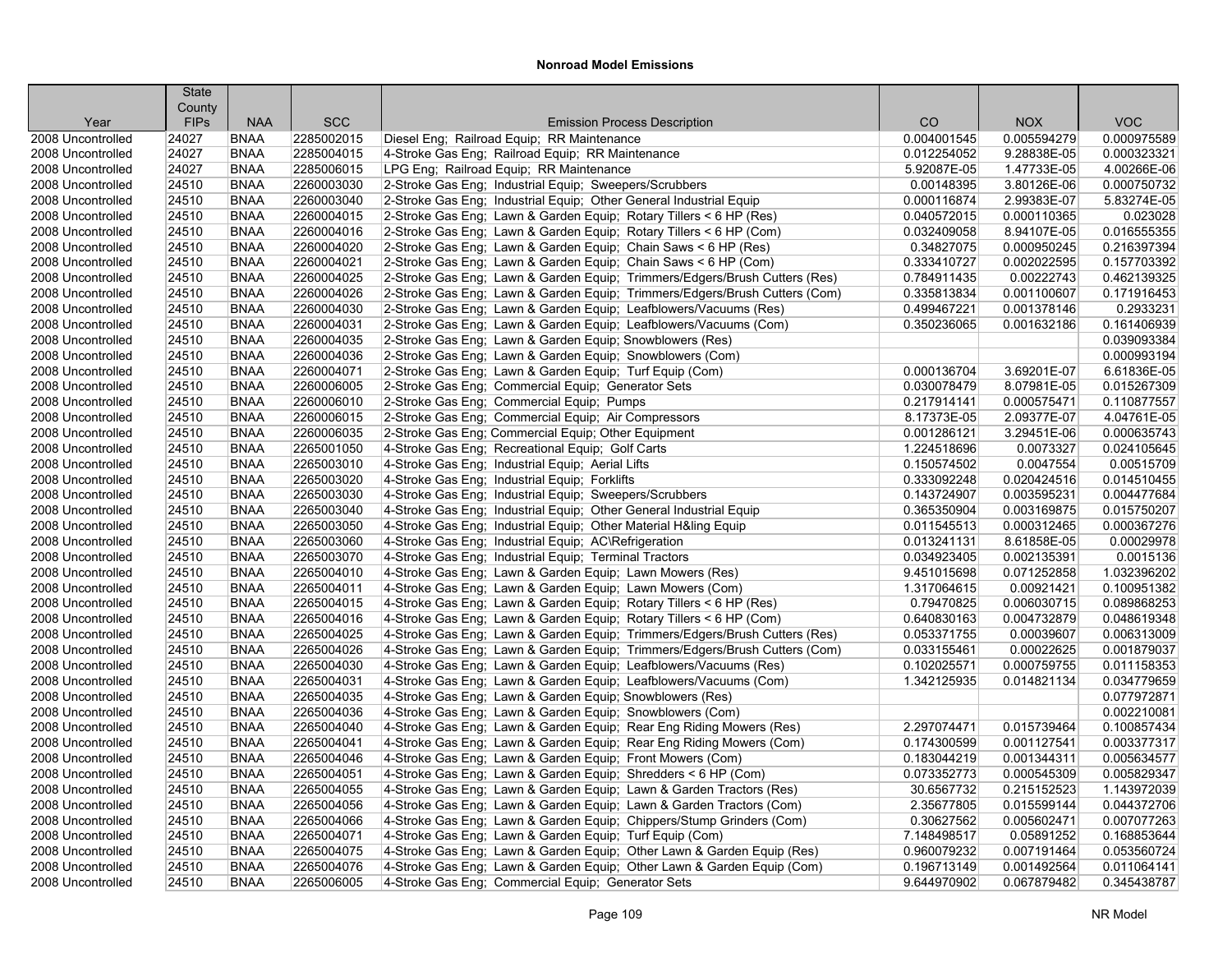|                   | <b>State</b><br>County |             |            |                                                                  |             |             |             |
|-------------------|------------------------|-------------|------------|------------------------------------------------------------------|-------------|-------------|-------------|
| Year              | <b>FIPs</b>            | <b>NAA</b>  | <b>SCC</b> | <b>Emission Process Description</b>                              | CO          | <b>NOX</b>  | <b>VOC</b>  |
| 2008 Uncontrolled | 24510                  | <b>BNAA</b> | 2265006010 | 4-Stroke Gas Eng; Commercial Equip; Pumps                        | 2.225747198 | 0.021087043 | 0.100769204 |
| 2008 Uncontrolled | 24510                  | <b>BNAA</b> | 2265006015 | 4-Stroke Gas Eng: Commercial Equip: Air Compressors              | 1.099213076 | 0.01495409  | 0.040056271 |
| 2008 Uncontrolled | 24510                  | <b>BNAA</b> | 2265006025 | 4-Stroke Gas Eng; Commercial Equip; Welders                      | 2.775181907 | 0.026414595 | 0.066045831 |
| 2008 Uncontrolled | 24510                  | <b>BNAA</b> | 2265006030 | 4-Stroke Gas Eng; Commercial Equip; Pressure Washers             | 4.253978103 | 0.029254722 | 0.179176813 |
| 2008 Uncontrolled | 24510                  | <b>BNAA</b> | 2265006035 | 4-Stroke Gas Eng; Commercial Equip; Other Equipment              | 0.214143017 | 0.001498516 | 0.006024306 |
| 2008 Uncontrolled | 24510                  | <b>BNAA</b> | 2265010010 | 4-Stroke Gas Eng; Industrial Equip; Other Oil Field Equipment    | 0.044925616 | 0.000269025 | 0.000728537 |
| 2008 Uncontrolled | 24510                  | <b>BNAA</b> | 2267003010 | LPG Eng; Industrial Equip; Aerial Lifts                          | 0.046502206 | 0.011674895 | 0.003152592 |
| 2008 Uncontrolled | 24510                  | <b>BNAA</b> | 2267003020 | LPG Eng; Industrial Equip; Forklifts                             | 4.442367353 | 1.099714335 | 0.300110488 |
| 2008 Uncontrolled | 24510                  | <b>BNAA</b> | 2267003030 | LPG Eng; Industrial Equip; Sweepers/Scrubbers                    | 0.034225698 | 0.008371665 | 0.00230532  |
| 2008 Uncontrolled | 24510                  | <b>BNAA</b> | 2267003040 | LPG Eng; Industrial Equip; Other General Industrial Equip        | 0.010485437 | 0.002586834 | 0.000707758 |
| 2008 Uncontrolled | 24510                  | <b>BNAA</b> | 2267003050 | LPG Eng; Industrial Equip; Other Material H&ling Equip           | 0.002511825 | 0.000629934 | 0.000170241 |
| 2008 Uncontrolled | 24510                  | <b>BNAA</b> | 2267003070 | LPG Eng; Industrial Equip; Terminal Tractors                     | 0.02097932  | 0.005116709 | 0.001412083 |
| 2008 Uncontrolled | 24510                  | <b>BNAA</b> | 2267004066 | LPG Eng; Lawn & Garden Equip; Chippers/Stump Grinders (Com)      | 0.019495666 | 0.004808901 | 0.001315886 |
| 2008 Uncontrolled | 24510                  | <b>BNAA</b> | 2267006005 | LPG Eng; Commercial Equip; Generator Sets                        | 0.113161241 | 0.042204224 | 0.008608996 |
| 2008 Uncontrolled | 24510                  | <b>BNAA</b> | 2267006010 | LPG Eng; Commercial Equip; Pumps                                 | 0.026760688 | 0.009821615 | 0.002027588 |
| 2008 Uncontrolled | 24510                  | <b>BNAA</b> | 2267006015 | LPG Eng; Commercial Equip; Air Compressors                       | 0.032643089 | 0.011852823 | 0.002466618 |
| 2008 Uncontrolled | 24510                  | <b>BNAA</b> | 2267006025 | LPG Eng; Commercial Equip; Welders                               | 0.05891817  | 0.014780395 | 0.003993533 |
| 2008 Uncontrolled | 24510                  | <b>BNAA</b> | 2267006030 | LPG Eng; Commercial Equip; Pressure Washers                      | 0.000751906 | 0.000190943 | 5.11221E-05 |
| 2008 Uncontrolled | 24510                  | <b>BNAA</b> | 2267006035 | LPG Eng; Commercial Equip; Other Equipment                       | 0.000515074 | 0.000186186 | 3.88769E-05 |
| 2008 Uncontrolled | 24510                  | <b>BNAA</b> | 2268003020 | CNG Eng: Industrial Equip: Forklifts                             | 0.314587598 | 0.077786197 | 0.001252256 |
| 2008 Uncontrolled | 24510                  | <b>BNAA</b> | 2268003030 | CNG Eng; Industrial Equip; Sweepers/Scrubbers                    | 0.000357796 | 8.83989E-05 | 1.42397E-06 |
| 2008 Uncontrolled | 24510                  | <b>BNAA</b> | 2268003040 | CNG Eng; Industrial Equip; Other General Industrial Equip        | 0.000194886 | 4.81607E-05 | 7.75658E-07 |
| 2008 Uncontrolled | 24510                  | <b>BNAA</b> | 2268003060 | CNG Eng; Industrial Equip; AC\Refrigeration                      | 0.001034825 | 0.000254638 | 4.11431E-06 |
| 2008 Uncontrolled | 24510                  | <b>BNAA</b> | 2268003070 | CNG Eng; Industrial Equip; Terminal Tractors                     | 0.001472264 | 0.00035894  | 5.84016E-06 |
| 2008 Uncontrolled | 24510                  | <b>BNAA</b> | 2268006005 | CNG Eng; Commercial Equip; Generator Sets                        | 0.033309045 | 0.012297939 | 0.000148983 |
| 2008 Uncontrolled | 24510                  | <b>BNAA</b> | 2268006010 | CNG Eng; Commercial Equip; Pumps                                 | 0.001716007 | 0.000627782 | 7.65749E-06 |
| 2008 Uncontrolled | 24510                  | <b>BNAA</b> | 2268006015 | CNG Eng; Commercial Equip; Air Compressors                       | 0.002463119 | 0.000890642 | 1.09592E-05 |
| 2008 Uncontrolled | 24510                  | <b>BNAA</b> | 2268006020 | CNG Eng; Commercial Equip; Gas Compressors                       | 0.142724844 | 0.031899247 | 0.000554579 |
| 2008 Uncontrolled | 24510                  | <b>BNAA</b> | 2268010010 | CNG Eng; Industrial Equip; Other Oil Field Equipment             | 0.005032511 | 0.001183593 | 1.97897E-05 |
| 2008 Uncontrolled | 24510                  | <b>BNAA</b> | 2270003010 | Diesel Eng; Industrial Equip; Aerial Lifts                       | 0.011077475 | 0.010429933 | 0.00295725  |
| 2008 Uncontrolled | 24510                  | <b>BNAA</b> | 2270003020 | Diesel Eng; Industrial Equip; Forklifts                          | 0.068526489 | 0.123186433 | 0.011449008 |
| 2008 Uncontrolled | 24510                  | <b>BNAA</b> | 2270003030 | Diesel Eng; Industrial Equip; Sweepers/Scrubbers                 | 0.016090799 | 0.06024061  | 0.004740654 |
| 2008 Uncontrolled | 24510                  | <b>BNAA</b> | 2270003040 | Diesel Eng; Industrial Equip; Other General Industrial Equip     | 0.017348189 | 0.065333627 | 0.005147382 |
| 2008 Uncontrolled | 24510                  | <b>BNAA</b> | 2270003050 | Diesel Eng; Industrial Equip; Other Material H&ling Equip        | 0.001883822 | 0.002997212 | 0.000532252 |
| 2008 Uncontrolled | 24510                  | <b>BNAA</b> | 2270003060 | Diesel Eng; Industrial Equip; AC\Refrigeration                   | 0.118923486 | 0.265221577 | 0.027452944 |
| 2008 Uncontrolled | 24510                  | <b>BNAA</b> | 2270003070 | Diesel Eng; Industrial Equip; Terminal Tractors                  | 0.024801585 | 0.082814054 | 0.005946587 |
| 2008 Uncontrolled | 24510                  | <b>BNAA</b> | 2270004031 | Diesel Eng; Lawn & Garden Equip; Leafblowers/Vacuums (Com)       | 2.17793E-06 | 3.61999E-06 | 6.53082E-07 |
| 2008 Uncontrolled | 24510                  | <b>BNAA</b> | 2270004046 | Diesel Eng; Lawn & Garden Equip; Front Mowers (Com)              | 0.011644181 | 0.021389176 | 0.003208414 |
| 2008 Uncontrolled | 24510                  | <b>BNAA</b> | 2270004056 | Diesel Eng; Lawn & Garden Equip; Lawn & Garden Tractors (Com)    | 0.002453089 | 0.004322632 | 0.000667252 |
| 2008 Uncontrolled | 24510                  | <b>BNAA</b> | 2270004066 | Diesel Eng; Lawn & Garden Equip; Chippers/Stump Grinders (Com)   | 0.013095878 | 0.03415425  | 0.003281979 |
| 2008 Uncontrolled | 24510                  | <b>BNAA</b> | 2270004071 | Diesel Eng; Lawn & Garden Equip; Turf Equip (Com)                | 0.001186701 | 0.003299949 | 0.000306315 |
| 2008 Uncontrolled | 24510                  | <b>BNAA</b> | 2270004076 | Diesel Eng; Lawn & Garden Equip; Other Lawn & Garden Equip (Com) | 4.6736E-05  | 8.8882E-05  | 1.22545E-05 |
| 2008 Uncontrolled | 24510                  | <b>BNAA</b> | 2270006005 | Diesel Eng; Commercial Equip; Generator Sets                     | 0.070176207 | 0.148755385 | 0.019103288 |
| 2008 Uncontrolled | 24510                  | <b>BNAA</b> | 2270006010 | Diesel Eng; Commercial Equip; Pumps                              | 0.016524452 | 0.035552095 | 0.004302766 |
| 2008 Uncontrolled | 24510                  | <b>BNAA</b> | 2270006015 | Diesel Eng; Commercial Equip; Air Compressors                    | 0.035946989 | 0.088889557 | 0.009032621 |
| 2008 Uncontrolled | 24510                  | <b>BNAA</b> | 2270006025 | Diesel Eng; Commercial Equip; Welders                            | 0.056490878 | 0.043415314 | 0.014320546 |
| 2008 Uncontrolled | 24510                  | <b>BNAA</b> | 2270006030 | Diesel Eng; Commercial Equip; Pressure Washers                   | 0.002088503 | 0.004976979 | 0.000611769 |
| 2008 Uncontrolled | 24510                  | <b>BNAA</b> | 2270006035 | Diesel Eng; Commercial Equip; Other Equipment                    | 0.001583059 | 0.003791968 | 0.000399993 |
| 2008 Uncontrolled | 24510                  | <b>BNAA</b> | 2270010010 | Diesel Eng; Industrial Equip; Other Oil Field Equipment          | 0.000727452 | 0.002858623 | 0.000179825 |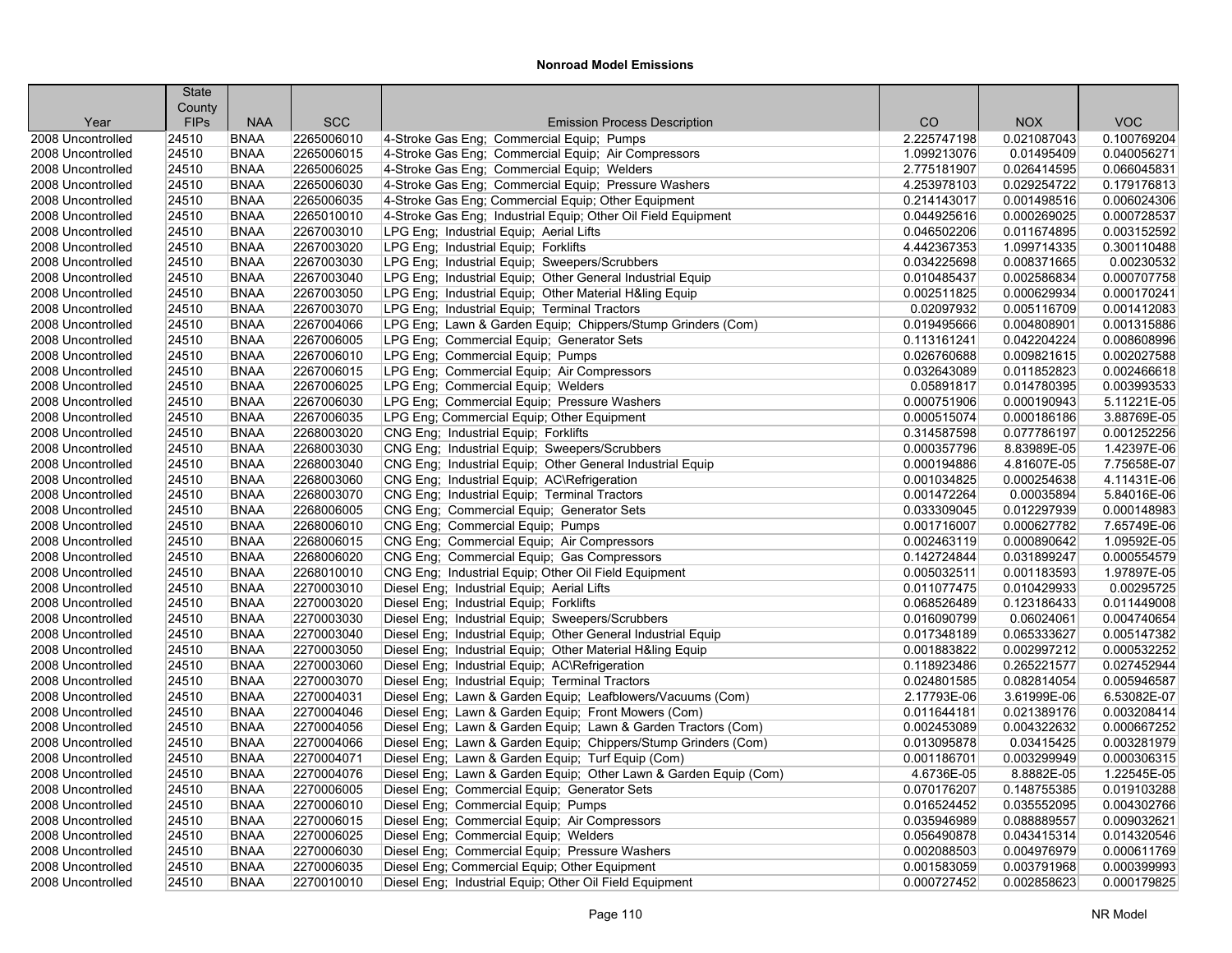|                   | <b>State</b> |                   |            |                                                               |               |             |             |
|-------------------|--------------|-------------------|------------|---------------------------------------------------------------|---------------|-------------|-------------|
|                   | County       |                   |            |                                                               |               |             |             |
| Year              | <b>FIPs</b>  | <b>NAA</b>        | SCC        | <b>Emission Process Description</b>                           | <sub>CO</sub> | <b>NOX</b>  | VOC         |
| 2008 Uncontrolled | 24510        | <b>BNAA</b>       | 2282005010 | 2-Stroke Gas Eng; Marine Pleasure Craft; Outboard             | 1.953792237   | 0.041080967 | 1.079379067 |
| 2008 Uncontrolled | 24510        | <b>BNAA</b>       | 2282005015 | 2-Stroke Gas Eng; Marine Pleasure Craft; Personal Water Craft | 0.749703399   | 0.011914615 | 0.350596846 |
| 2008 Uncontrolled | 24510        | <b>BNAA</b>       | 2282010005 | 4-Stroke Gas Eng; Marine Pleasure Craft; Inboard-Sterndrive   | 0.813275004   | 0.046203672 | 0.064130633 |
| 2008 Uncontrolled | 24510        | <b>BNAA</b>       | 2282020005 | Diesel Eng; Marine Pleasure Craft; Inboard-Sterndrive         | 0.008364706   | 0.053073268 | 0.001964397 |
| 2008 Uncontrolled | 24510        | <b>BNAA</b>       | 2282020010 | Diesel Eng; Marine Pleasure Craft; Outboard                   | 0.000147947   | 0.000237243 | 4.72353E-05 |
| 2008 Uncontrolled | 24510        | <b>BNAA</b>       | 2285002015 | Diesel Eng; Railroad Equip; RR Maintenance                    | 0.003101515   | 0.00433601  | 0.000756159 |
| 2008 Uncontrolled | 24510        | <b>BNAA</b>       | 2285004015 | 4-Stroke Gas Eng; Railroad Equip; RR Maintenance              | 0.009497863   | 7.19923E-05 | 0.000250599 |
| 2008 Uncontrolled | 24510        | <b>BNAA</b>       | 2285006015 | LPG Eng: Railroad Equip: RR Maintenance                       | 4.58915E-05   | 1.14504E-05 | 3.10238E-06 |
| 2008 Uncontrolled |              | <b>BNAA Total</b> |            |                                                               | 772.137       | 39.214      | 69.786      |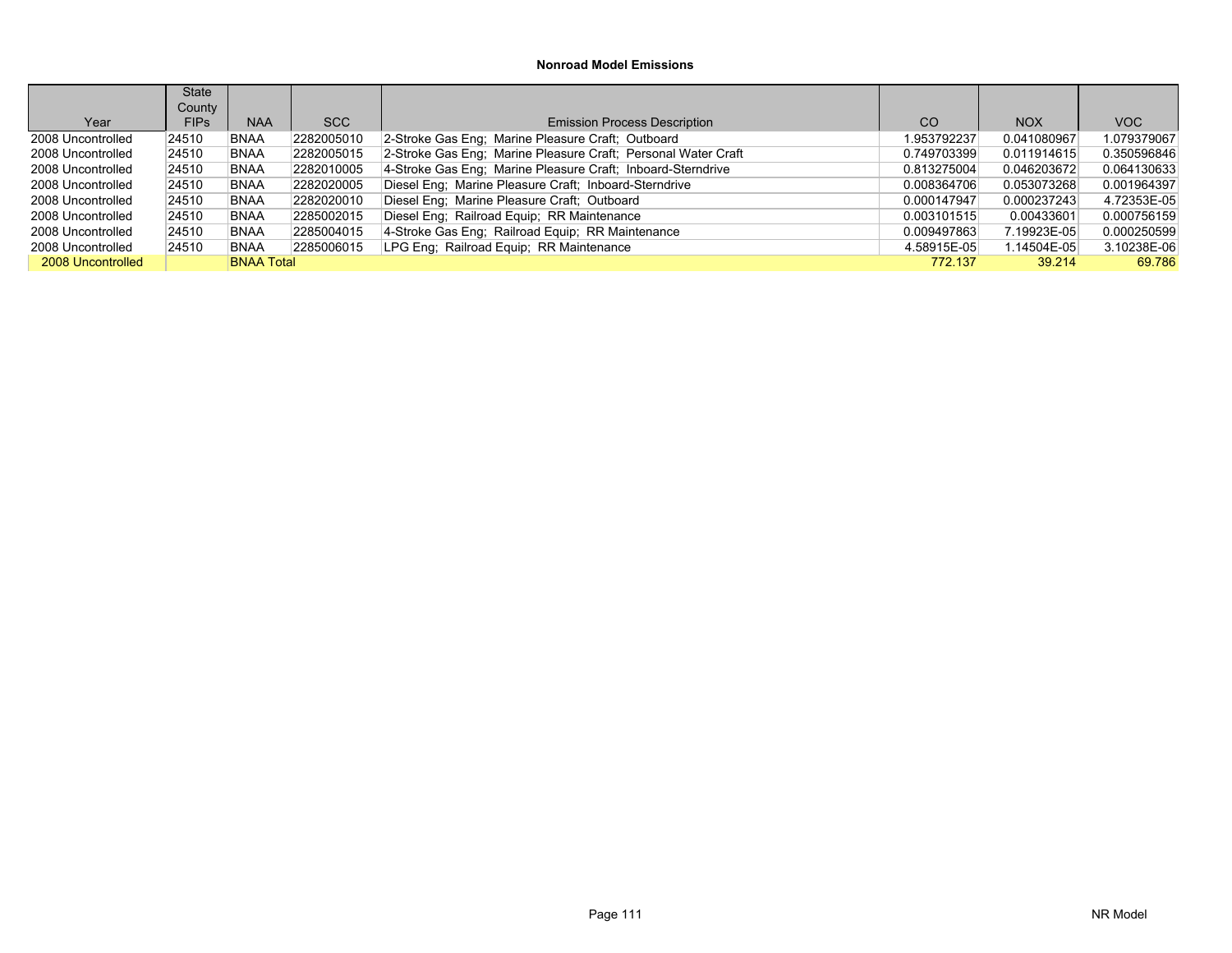|                 | <b>State</b> |             |               |                                                                            |             |             |             |
|-----------------|--------------|-------------|---------------|----------------------------------------------------------------------------|-------------|-------------|-------------|
|                 | County       |             |               |                                                                            |             |             |             |
| Year            | <b>FIPs</b>  | <b>NAA</b>  | <b>SCC</b>    | <b>Emission Process Description</b>                                        | CO          | <b>NOX</b>  | <b>VOC</b>  |
| Year            | tateCounty   | <b>NAA</b>  | <b>strSCC</b> | <b>Emission Process Description</b>                                        | CO          | <b>NOX</b>  | <b>VOC</b>  |
| 2008 Controlled | 24003        | <b>BNAA</b> | 2260001010    | 2-Stroke Gas Eng; Recreational Equip; Motorcycles: Off-road                | 0.574761761 | 0.002785095 | 0.653528884 |
| 2008 Controlled | 24003        | <b>BNAA</b> | 2260001030    | 2-Stroke Gas Eng; Recreational Equip; Offroad Motorcycles/ATVs             | 0.800015652 | 0.003824768 | 0.83527942  |
| 2008 Controlled | 24003        | <b>BNAA</b> | 2260001060    | 2-Stroke Gas Eng; Recreational Equip; Specialty Vehicles/Carts             | 0.531437023 | 0.00352502  | 0.01708375  |
| 2008 Controlled | 24003        | <b>BNAA</b> | 2260002006    | 2-Stroke Gas Eng; Construction & Mining Equip; Tampers/Rammers             | 0.091049174 | 0.000421557 | 0.022269693 |
| 2008 Controlled | 24003        | <b>BNAA</b> | 2260002009    | 2-Stroke Gas Eng; Construction & Mining Equip; Plate Compactors            | 0.003326372 | 2.54998E-05 | 0.000724136 |
| 2008 Controlled | 24003        | <b>BNAA</b> | 2260002021    | 2-Stroke Gas Eng; Construction & Mining Equip; Paving Equip                | 0.004013699 | 3.0537E-05  | 0.000856097 |
| 2008 Controlled | 24003        | <b>BNAA</b> | 2260002027    | 2-Stroke Gas Eng; Construction & Mining Equip; Signal Boards/Light Plants  | 3.14774E-05 | 2.3085E-07  | 7.33015E-06 |
| 2008 Controlled | 24003        | <b>BNAA</b> | 2260002039    | 2-Stroke Gas Eng; Construction & Mining Equip; Concrete/Industrial Saws    | 0.231108285 | 0.001003457 | 0.048538508 |
| 2008 Controlled | 24003        | <b>BNAA</b> | 2260002054    | 2-Stroke Gas Eng; Construction & Mining Equip; Crushing/Processing Equip   | 0.000819646 | 6.01114E-06 | 0.000170826 |
| 2008 Controlled | 24003        | <b>BNAA</b> | 2260003030    | 2-Stroke Gas Eng; Industrial Equip; Sweepers/Scrubbers                     | 0.000716027 | 5.25122E-06 | 0.000158901 |
| 2008 Controlled | 24003        | <b>BNAA</b> | 2260003040    | 2-Stroke Gas Eng; Industrial Equip; Other General Industrial Equip         | 5.63935E-05 | 4.1358E-07  | 1.20296E-05 |
| 2008 Controlled | 24003        | <b>BNAA</b> | 2260004015    | 2-Stroke Gas Eng; Lawn & Garden Equip; Rotary Tillers < 6 HP (Res)         | 0.019381889 | 0.000121017 | 0.007873375 |
| 2008 Controlled | 24003        | <b>BNAA</b> | 2260004016    | 2-Stroke Gas Eng; Lawn & Garden Equip; Rotary Tillers < 6 HP (Com)         | 0.148155532 | 0.001056432 | 0.041589814 |
| 2008 Controlled | 24003        | <b>BNAA</b> | 2260004020    | 2-Stroke Gas Eng; Lawn & Garden Equip; Chain Saws < 6 HP (Res)             | 0.158960859 | 0.001117947 | 0.065522751 |
| 2008 Controlled | 24003        | <b>BNAA</b> | 2260004021    | 2-Stroke Gas Eng; Lawn & Garden Equip; Chain Saws < 6 HP (Com)             | 1.739643109 | 0.007817437 | 0.433197805 |
| 2008 Controlled | 24003        | <b>BNAA</b> | 2260004025    | 2-Stroke Gas Eng; Lawn & Garden Equip; Trimmers/Edgers/Brush Cutters (Res) | 0.332157521 | 0.002512682 | 0.132412517 |
| 2008 Controlled | 24003        | <b>BNAA</b> | 2260004026    | 2-Stroke Gas Eng; Lawn & Garden Equip; Trimmers/Edgers/Brush Cutters (Com) | 1.528797837 | 0.011048032 | 0.369503898 |
| 2008 Controlled | 24003        | <b>BNAA</b> | 2260004030    | 2-Stroke Gas Eng; Lawn & Garden Equip; Leafblowers/Vacuums (Res)           | 0.223261891 | 0.001602906 | 0.087871819 |
| 2008 Controlled | 24003        | <b>BNAA</b> | 2260004031    | 2-Stroke Gas Eng; Lawn & Garden Equip; Leafblowers/Vacuums (Com)           | 1.717310533 | 0.010534583 | 0.384587852 |
| 2008 Controlled | 24003        | <b>BNAA</b> | 2260004035    | 2-Stroke Gas Eng; Lawn & Garden Equip; Snowblowers (Res)                   |             |             | 0.025392503 |
| 2008 Controlled | 24003        | <b>BNAA</b> | 2260004036    | 2-Stroke Gas Eng: Lawn & Garden Equip: Snowblowers (Com)                   |             |             | 0.006573736 |
| 2008 Controlled | 24003        | <b>BNAA</b> | 2260004071    | 2-Stroke Gas Eng; Lawn & Garden Equip; Turf Equip (Com)                    | 0.000602226 | 4.67058E-06 | 0.000117047 |
| 2008 Controlled | 24003        | <b>BNAA</b> | 2260005035    | 2-Stroke Gas Eng; Agricultural Equip; Sprayers                             | 0.000299385 | 2.62108E-06 | 7.58793E-05 |
| 2008 Controlled | 24003        | <b>BNAA</b> | 2260006005    | 2-Stroke Gas Eng; Commercial Equip; Generator Sets                         | 0.020516395 | 0.000159838 | 0.004604525 |
| 2008 Controlled | 24003        | <b>BNAA</b> | 2260006010    | 2-Stroke Gas Eng; Commercial Equip; Pumps                                  | 0.135115224 | 0.001087903 | 0.032384441 |
| 2008 Controlled | 24003        | <b>BNAA</b> | 2260006015    | 2-Stroke Gas Eng; Commercial Equip; Air Compressors                        | 5.67429E-05 | 4.16143E-07 | 1.17849E-05 |
| 2008 Controlled | 24003        | <b>BNAA</b> | 2260006035    | 2-Stroke Gas Eng; Commercial Equip; Other Equipment                        | 0.000892839 | 6.54792E-06 | 0.000184263 |
| 2008 Controlled | 24003        | <b>BNAA</b> | 2260007005    | 2-Stroke Gas Eng; Logging Equip; Chain Saws > 6 HP                         | 0.020011087 | 8.23169E-05 | 0.004549606 |
| 2008 Controlled | 24003        | <b>BNAA</b> | 2265001010    | 4-Stroke Gas Eng; Recreational Equip; Motorcycles: Off-road                | 0.251728717 | 0.002743516 | 0.025679539 |
| 2008 Controlled | 24003        | <b>BNAA</b> | 2265001030    | 4-Stroke Gas Eng; Recreational Equip; Offroad Motorcycles/ATVs             | 2.596949348 | 0.025304978 | 0.281904346 |
| 2008 Controlled | 24003        | <b>BNAA</b> | 2265001050    | 4-Stroke Gas Eng; Recreational Equip; Golf Carts                           | 2.290561196 | 0.010724164 | 0.035818116 |
| 2008 Controlled | 24003        | <b>BNAA</b> | 2265001060    | 4-Stroke Gas Eng; Recreational Equip; Specialty Vehicles/Carts             | 0.440439097 | 0.0034506   | 0.019715498 |
| 2008 Controlled | 24003        | <b>BNAA</b> | 2265002003    | 4-Stroke Gas Eng; Construction & Mining Equip; Pavers                      | 0.102007403 | 0.00078593  | 0.001740956 |
| 2008 Controlled | 24003        | <b>BNAA</b> | 2265002006    | 4-Stroke Gas Eng; Construction & Mining Equip; Tampers/Rammers             | 0.000835745 | 4.65932E-06 | 1.64185E-05 |
| 2008 Controlled | 24003        | <b>BNAA</b> | 2265002009    | 4-Stroke Gas Eng: Construction & Mining Equip: Plate Compactors            | 0.188838473 | 0.00103381  | 0.007331382 |
| 2008 Controlled | 24003        | <b>BNAA</b> | 2265002015    | 4-Stroke Gas Eng; Construction & Mining Equip; Rollers                     | 0.189493612 | 0.001273169 | 0.002893396 |
| 2008 Controlled | 24003        | <b>BNAA</b> | 2265002021    | 4-Stroke Gas Eng; Construction & Mining Equip; Paving Equip                | 0.375802374 | 0.002179511 | 0.010427703 |
| 2008 Controlled | 24003        | <b>BNAA</b> | 2265002024    | 4-Stroke Gas Eng; Construction & Mining Equip; Surfacing Equip             | 0.170066143 | 0.000864717 | 0.003228058 |
| 2008 Controlled | 24003        | <b>BNAA</b> | 2265002027    | 4-Stroke Gas Eng; Construction & Mining Equip; Signal Boards/Light Plants  | 0.008628593 | 3.97914E-05 | 0.000207144 |
| 2008 Controlled | 24003        | <b>BNAA</b> | 2265002030    | 4-Stroke Gas Eng; Construction & Mining Equip; Trenchers                   | 0.309349508 | 0.002357598 | 0.006109381 |
| 2008 Controlled | 24003        | <b>BNAA</b> | 2265002033    | 4-Stroke Gas Eng; Construction & Mining Equip; Bore/Drill Rigs             | 0.089243164 | 0.000892494 | 0.00472472  |
| 2008 Controlled | 24003        | <b>BNAA</b> | 2265002039    | 4-Stroke Gas Eng; Construction & Mining Equip; Concrete/Industrial Saws    | 0.774785182 | 0.004102351 | 0.010745414 |
| 2008 Controlled | 24003        | <b>BNAA</b> | 2265002042    | 4-Stroke Gas Eng; Construction & Mining Equip; Cement & Mortar Mixers      | 0.318545878 | 0.002046782 | 0.012665998 |
| 2008 Controlled | 24003        | <b>BNAA</b> | 2265002045    | 4-Stroke Gas Eng; Construction & Mining Equip; Cranes                      | 0.011037892 | 0.000434123 | 0.000382765 |
| 2008 Controlled | 24003        | <b>BNAA</b> | 2265002054    | 4-Stroke Gas Eng; Construction & Mining Equip; Crushing/Processing Equip   | 0.046076601 | 0.000284966 | 0.000872099 |
| 2008 Controlled | 24003        | <b>BNAA</b> | 2265002057    | 4-Stroke Gas Eng; Construction & Mining Equip; Rough Terrain Forklifts     | 0.011935259 | 0.000662216 | 0.00049659  |
| 2008 Controlled | 24003        | <b>BNAA</b> | 2265002060    | 4-Stroke Gas Eng; Construction & Mining Equip; Rubber Tire Loaders         | 0.024282748 | 0.001397501 | 0.001010575 |
| 2008 Controlled | 24003        | <b>BNAA</b> | 2265002066    | 4-Stroke Gas Eng; Construction & Mining Equip; Tractors/Loaders/Backhoes   | 0.249095517 | 0.001361296 | 0.003690118 |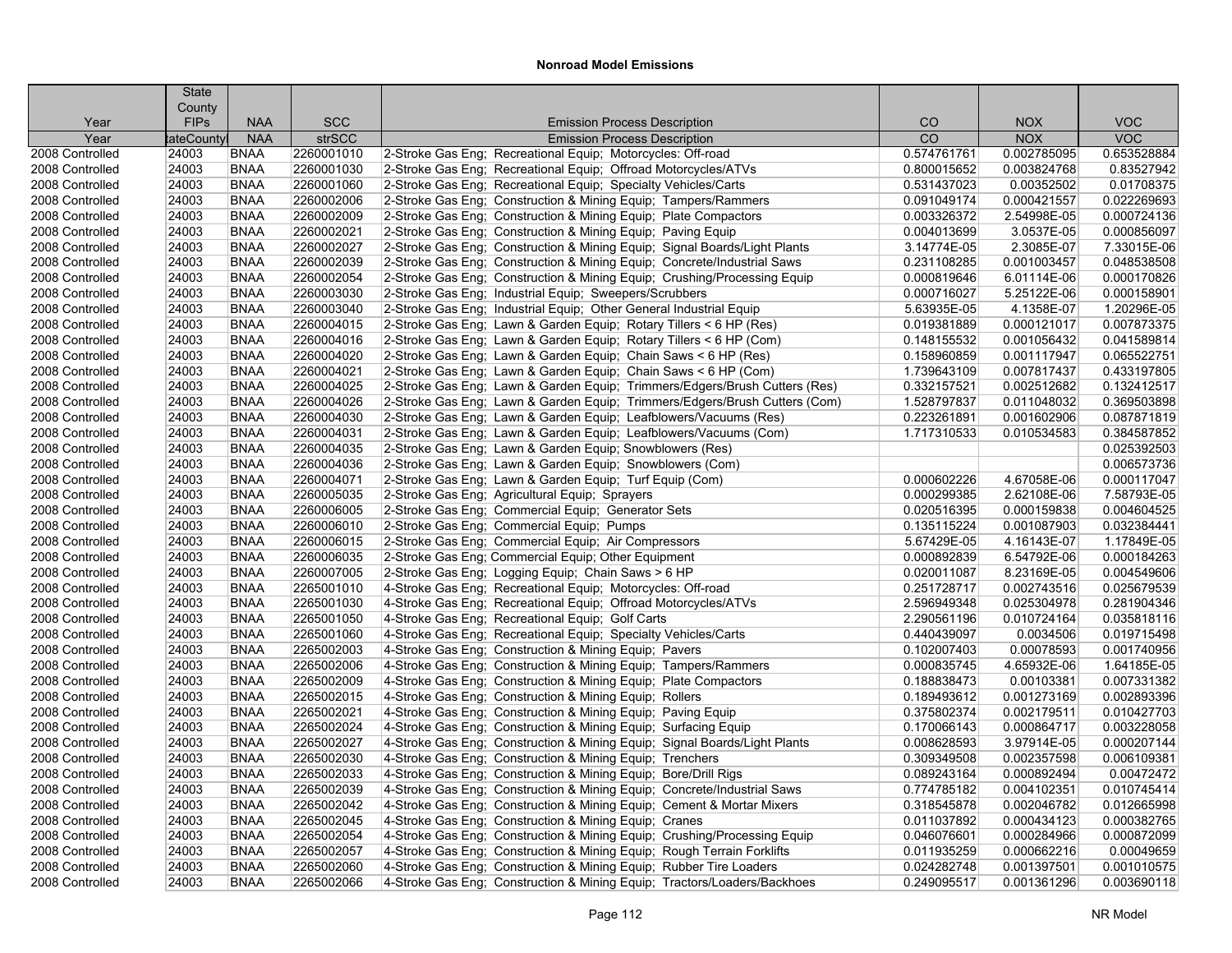|                                    | <b>State</b>         |                            |                          |                                                                                                                              |                            |                          |                            |
|------------------------------------|----------------------|----------------------------|--------------------------|------------------------------------------------------------------------------------------------------------------------------|----------------------------|--------------------------|----------------------------|
|                                    | County               |                            | <b>SCC</b>               | <b>Emission Process Description</b>                                                                                          | CO                         | <b>NOX</b>               | <b>VOC</b>                 |
| Year<br>2008 Controlled            | <b>FIPs</b><br>24003 | <b>NAA</b><br><b>BNAA</b>  | 2265002072               | 4-Stroke Gas Eng; Construction & Mining Equip; Skid Steer Loaders                                                            | 0.102249913                | 0.001873734              | 0.00256214                 |
| 2008 Controlled                    | 24003                | <b>BNAA</b>                | 2265002078               | 4-Stroke Gas Eng; Construction & Mining Equip; Dumpers/Tenders                                                               | 0.04961226                 | 0.000336474              | 0.001864212                |
| 2008 Controlled                    | 24003                | <b>BNAA</b>                | 2265002081               | 4-Stroke Gas Eng; Construction & Mining Equip; Other Construction Equip                                                      | 0.011299202                | 0.000668342              | 0.000504493                |
| 2008 Controlled                    | 24003                | <b>BNAA</b>                | 2265003010               |                                                                                                                              | 0.104793934                | 0.002990641              | 0.003296439                |
| 2008 Controlled                    | 24003                | <b>BNAA</b>                | 2265003020               | 4-Stroke Gas Eng; Industrial Equip; Aerial Lifts<br>4-Stroke Gas Eng; Industrial Equip; Forklifts                            | 0.168299618                | 0.009678889              | 0.006958076                |
| 2008 Controlled                    | 24003                | <b>BNAA</b>                | 2265003030               |                                                                                                                              | 0.087767142                | 0.001324969              | 0.001878891                |
| 2008 Controlled                    | 24003                | <b>BNAA</b>                | 2265003040               | 4-Stroke Gas Eng; Industrial Equip; Sweepers/Scrubbers<br>4-Stroke Gas Eng; Industrial Equip; Other General Industrial Equip | 0.260274321                | 0.001458752              | 0.006014734                |
| 2008 Controlled                    | 24003                | <b>BNAA</b>                | 2265003050               |                                                                                                                              | 0.008114248                | 0.000193319              | 0.000230702                |
| 2008 Controlled                    | 24003                | <b>BNAA</b>                | 2265003060               | 4-Stroke Gas Eng; Industrial Equip; Other Material H&ling Equip                                                              | 0.010792113                | 5.55431E-05              | 0.000203198                |
|                                    |                      | <b>BNAA</b>                | 2265003070               | 4-Stroke Gas Eng; Industrial Equip; AC\Refrigeration                                                                         | 0.009277489                | 0.000504655              |                            |
| 2008 Controlled<br>2008 Controlled | 24003<br>24003       | <b>BNAA</b>                | 2265004010               | 4-Stroke Gas Eng; Industrial Equip; Terminal Tractors<br>4-Stroke Gas Eng; Lawn & Garden Equip; Lawn Mowers (Res)            | 6.111403173                | 0.0409519                | 0.000341817<br>0.633227032 |
|                                    | 24003                |                            | 2265004011               |                                                                                                                              | 8.59423631                 | 0.044779963              | 0.498216414                |
| 2008 Controlled                    |                      | <b>BNAA</b>                |                          | 4-Stroke Gas Eng; Lawn & Garden Equip; Lawn Mowers (Com)                                                                     |                            |                          |                            |
| 2008 Controlled                    | 24003<br>24003       | <b>BNAA</b><br><b>BNAA</b> | 2265004015<br>2265004016 | 4-Stroke Gas Eng; Lawn & Garden Equip; Rotary Tillers < 6 HP (Res)                                                           | 0.513546739<br>4.218190109 | 0.00345759               | 0.054800866<br>0.288620857 |
| 2008 Controlled                    |                      |                            |                          | 4-Stroke Gas Eng; Lawn & Garden Equip; Rotary Tillers < 6 HP (Com)                                                           |                            | 0.026897404              |                            |
| 2008 Controlled                    | 24003                | <b>BNAA</b>                | 2265004025               | 4-Stroke Gas Eng; Lawn & Garden Equip; Trimmers/Edgers/Brush Cutters (Res)                                                   | 0.034440828                | 0.0002198                | 0.003779161                |
| 2008 Controlled                    | 24003                | <b>BNAA</b>                | 2265004026               | 4-Stroke Gas Eng; Lawn & Garden Equip; Trimmers/Edgers/Brush Cutters (Com)                                                   | 0.221524744                | 0.001174908              | 0.009909498                |
| 2008 Controlled                    | 24003                | <b>BNAA</b>                | 2265004030               | 4-Stroke Gas Eng; Lawn & Garden Equip; Leafblowers/Vacuums (Res)                                                             | 0.065801579                | 0.000420833              | 0.006641385                |
| 2008 Controlled                    | 24003                | <b>BNAA</b>                | 2265004031               | 4-Stroke Gas Eng; Lawn & Garden Equip; Leafblowers/Vacuums (Com)                                                             | 8.925485986                | 0.071826706              | 0.184854173                |
| 2008 Controlled                    | 24003                | <b>BNAA</b>                | 2265004035               | 4-Stroke Gas Eng; Lawn & Garden Equip; Snowblowers (Res)                                                                     |                            |                          | 0.050646074                |
| 2008 Controlled                    | 24003                | <b>BNAA</b>                | 2265004036               | 4-Stroke Gas Eng; Lawn & Garden Equip; Snowblowers (Com)                                                                     |                            |                          | 0.014628054                |
| 2008 Controlled                    | 24003                | <b>BNAA</b>                | 2265004040               | 4-Stroke Gas Eng; Lawn & Garden Equip; Rear Eng Riding Mowers (Res)                                                          | 1.515510678                | 0.008907308              | 0.062475331                |
| 2008 Controlled                    | 24003                | <b>BNAA</b>                | 2265004041               | 4-Stroke Gas Eng; Lawn & Garden Equip; Rear Eng Riding Mowers (Com)                                                          | 1.184173897                | 0.006191971              | 0.01894739                 |
| 2008 Controlled                    | 24003                | <b>BNAA</b>                | 2265004046               | 4-Stroke Gas Eng; Lawn & Garden Equip; Front Mowers (Com)                                                                    | 1.223560362                | 0.007985432              | 0.035436917                |
| 2008 Controlled                    | 24003                | <b>BNAA</b>                | 2265004051               | 4-Stroke Gas Eng; Lawn & Garden Equip; Shredders < 6 HP (Com)                                                                | 0.48319438                 | 0.003148209              | 0.035306926                |
| 2008 Controlled                    | 24003                | <b>BNAA</b>                | 2265004055               | 4-Stroke Gas Eng; Lawn & Garden Equip; Lawn & Garden Tractors (Res)                                                          | 20.28987654                | 0.120240439              | 0.6973983                  |
| 2008 Controlled                    | 24003                | <b>BNAA</b>                | 2265004056               | 4-Stroke Gas Eng; Lawn & Garden Equip; Lawn & Garden Tractors (Com)                                                          | 16.09474496                | 0.084232173              | 0.242416424                |
| 2008 Controlled                    | 24003                | <b>BNAA</b>                | 2265004066               | 4-Stroke Gas Eng; Lawn & Garden Equip; Chippers/Stump Grinders (Com)                                                         | 1.88821727                 | 0.021614479              | 0.031953114<br>0.895290145 |
| 2008 Controlled                    | 24003                | <b>BNAA</b>                | 2265004071               | 4-Stroke Gas Eng; Lawn & Garden Equip; Turf Equip (Com)                                                                      | 46.77418149                | 0.264046417              |                            |
| 2008 Controlled                    | 24003                | <b>BNAA</b>                | 2265004075               | 4-Stroke Gas Eng; Lawn & Garden Equip; Other Lawn & Garden Equip (Res)                                                       | 0.624099575                | 0.004217887              | 0.032729118                |
| 2008 Controlled                    | 24003                | <b>BNAA</b>                | 2265004076               | 4-Stroke Gas Eng; Lawn & Garden Equip; Other Lawn & Garden Equip (Com)                                                       | 1.302670733                | 0.0089069                | 0.068917621                |
| 2008 Controlled                    | 24003                | <b>BNAA</b>                | 2265005010               | 4-Stroke Gas Eng; Agricultural Equip; 2-Wheel Tractors                                                                       | 0.002182489                | 1.1096E-05               | 3.29386E-05                |
| 2008 Controlled                    | 24003                | <b>BNAA</b>                | 2265005015               | 4-Stroke Gas Eng; Agricultural Equip; Agricultural Tractors                                                                  | 0.003262844                | 9.61121E-05              | 8.49745E-05                |
| 2008 Controlled                    | 24003                | <b>BNAA</b>                | 2265005020               | 4-Stroke Gas Eng; Agricultural Equip; Combines                                                                               | 1.47681E-05                | 9.14045E-07              | 7.54979E-07                |
| 2008 Controlled                    | 24003                | <b>BNAA</b>                | 2265005025               | 4-Stroke Gas Eng; Agricultural Equip; Balers                                                                                 | 0.001594568                | 9.86845E-05<br>9.938E-06 | 9.25434E-05<br>3.4352E-05  |
| 2008 Controlled                    | 24003                | <b>BNAA</b>                | 2265005030               | 4-Stroke Gas Eng; Agricultural Equip; Agricultural Mowers                                                                    | 0.001660714                |                          |                            |
| 2008 Controlled                    | 24003                | <b>BNAA</b>                | 2265005035               | 4-Stroke Gas Eng; Agricultural Equip; Sprayers                                                                               | 0.013352315                | 0.000168269              | 0.000555502                |
| 2008 Controlled                    | 24003                | <b>BNAA</b>                | 2265005040               | 4-Stroke Gas Eng; Agricultural Equip; Tillers > 6 HP                                                                         | 0.03335815                 | 0.000198229              | 0.001260487                |
| 2008 Controlled                    | 24003                | <b>BNAA</b>                | 2265005045               | 4-Stroke Gas Eng; Agricultural Equip; Swathers                                                                               | 0.002530411                | 0.000156602              | 0.000133052                |
| 2008 Controlled                    | 24003                | <b>BNAA</b>                | 2265005055               | 4-Stroke Gas Eng; Agricultural Equip; Other Agricultural Equip                                                               | 0.005771607                | 0.000187693              | 0.000205007                |
| 2008 Controlled                    | 24003                | <b>BNAA</b>                | 2265005060               | 4-Stroke Gas Eng; Agricultural Equip; Irrigation Sets                                                                        | 0.003316508                | 0.000159357              | 0.000124845                |
| 2008 Controlled                    | 24003                | <b>BNAA</b>                | 2265006005               | 4-Stroke Gas Eng; Commercial Equip; Generator Sets                                                                           | 10.12547657                | 0.060825596              | 0.324079136<br>0.070669361 |
| 2008 Controlled                    | 24003                | <b>BNAA</b>                | 2265006010               | 4-Stroke Gas Eng; Commercial Equip; Pumps                                                                                    | 2.298495701                | 0.015807367              |                            |
| 2008 Controlled                    | 24003                | <b>BNAA</b>                | 2265006015               | 4-Stroke Gas Eng: Commercial Equip: Air Compressors                                                                          | 1.123845696                | 0.010139238              | 0.026392205                |
| 2008 Controlled                    | 24003                | <b>BNAA</b>                | 2265006025               | 4-Stroke Gas Eng; Commercial Equip; Welders                                                                                  | 2.914343907                | 0.020195397              | 0.054965517                |
| 2008 Controlled                    | 24003                | <b>BNAA</b>                | 2265006030               | 4-Stroke Gas Eng; Commercial Equip; Pressure Washers                                                                         | 4.460454489                | 0.02436325               | 0.150438292                |
| 2008 Controlled                    | 24003                | <b>BNAA</b>                | 2265006035               | 4-Stroke Gas Eng; Commercial Equip; Other Equipment                                                                          | 0.226947409                | 0.00117593               | 0.004533283                |
| 2008 Controlled                    | 24003                | <b>BNAA</b>                | 2265007010               | 2-Stroke Gas Eng; Logging Equip; Shredders > 6 HP                                                                            | 0.055962111                | 0.000379189              | 0.00190329                 |
| 2008 Controlled                    | 24003                | <b>BNAA</b>                | 2265007015               | 2-Stroke Gas Eng; Logging Equip; Feller-Bunch-Skidder                                                                        | 0.000675275                | 2.88955E-06              | 1.68915E-05                |
| 2008 Controlled                    | 24003                | <b>BNAA</b>                | 2265008005               | 4-Stroke Gas Eng; Airport Ground Support Equip; Airport Ground Support Equip                                                 | 0.211846387                | 0.004839809              | 0.00580937                 |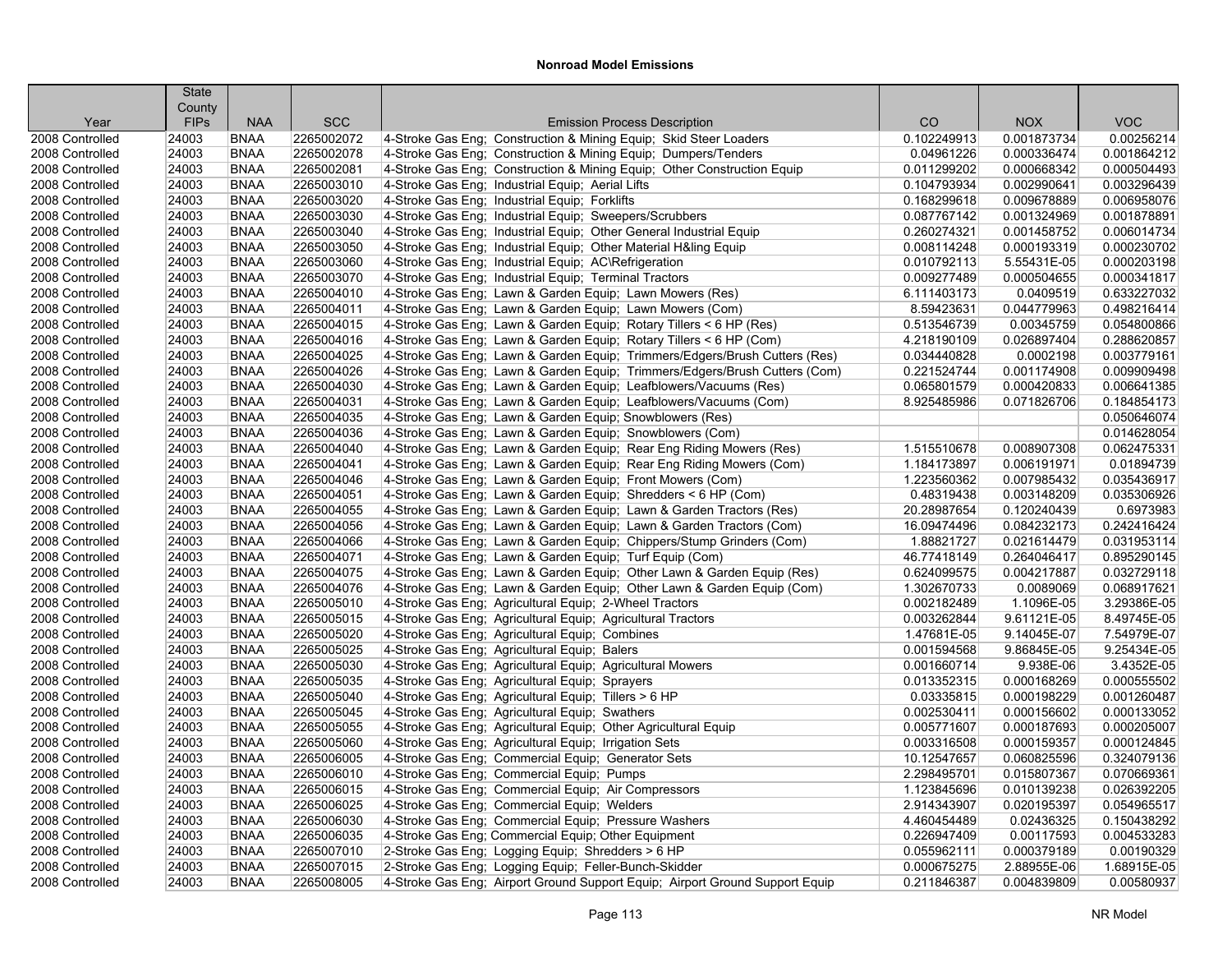|                 | <b>State</b>          |             |            |                                                                     |             |             |             |
|-----------------|-----------------------|-------------|------------|---------------------------------------------------------------------|-------------|-------------|-------------|
| Year            | County<br><b>FIPs</b> | <b>NAA</b>  | <b>SCC</b> | <b>Emission Process Description</b>                                 | CO          | <b>NOX</b>  | <b>VOC</b>  |
| 2008 Controlled | 24003                 | <b>BNAA</b> | 2267001060 | LPG Eng; Recreational Equip; Specialty Vehicles/Carts               | 0.004393287 | 0.000991938 | 0.000271989 |
| 2008 Controlled | 24003                 | <b>BNAA</b> | 2267002003 | LPG Eng; Construction & Mining Equip; Pavers                        | 0.002256303 | 0.000409205 | 0.000114833 |
| 2008 Controlled | 24003                 | <b>BNAA</b> | 2267002015 | LPG Eng; Construction & Mining Equip; Rollers                       | 0.003452406 | 0.00053075  | 0.000150604 |
| 2008 Controlled | 24003                 | <b>BNAA</b> | 2267002021 | LPG Eng; Construction & Mining Equip; Paving Equip                  | 0.000655269 | 0.000137573 | 3.80127E-05 |
| 2008 Controlled | 24003                 | <b>BNAA</b> | 2267002024 | LPG Eng; Construction & Mining Equip; Surfacing Equip               | 0.000386762 | 6.76846E-05 | 1.90735E-05 |
| 2008 Controlled | 24003                 | <b>BNAA</b> | 2267002030 | LPG Eng; Construction & Mining Equip; Trenchers                     | 0.00703143  | 0.001299059 | 0.000364377 |
| 2008 Controlled | 24003                 | <b>BNAA</b> | 2267002033 | LPG Eng; Construction & Mining Equip; Bore/Drill Rigs               | 0.002605288 | 0.000584206 | 0.000159417 |
| 2008 Controlled | 24003                 | <b>BNAA</b> | 2267002039 | LPG Eng; Construction & Mining Equip; Concrete/Industrial Saws      | 0.005207487 | 0.000671771 | 0.000191738 |
| 2008 Controlled | 24003                 | <b>BNAA</b> | 2267002045 | LPG Eng; Construction & Mining Equip; Cranes                        | 0.002679825 | 0.000561349 | 0.000155243 |
| 2008 Controlled | 24003                 | <b>BNAA</b> | 2267002054 | LPG Eng; Construction & Mining Equip; Crushing/Processing Equip     | 0.000431123 | 8.95008E-05 | 2.47836E-05 |
| 2008 Controlled | 24003                 | <b>BNAA</b> | 2267002057 | LPG Eng; Construction & Mining Equip; Rough Terrain Forklifts       | 0.004618925 | 0.000895836 | 0.000250337 |
| 2008 Controlled | 24003                 | <b>BNAA</b> | 2267002060 | LPG Eng; Construction & Mining Equip; Rubber Tire Loaders           | 0.010884978 | 0.001904653 | 0.000539053 |
| 2008 Controlled | 24003                 | <b>BNAA</b> | 2267002066 | LPG Eng; Construction & Mining Equip; Tractors/Loaders/Backhoes     | 0.001080627 | 0.000173678 | 4.94253E-05 |
| 2008 Controlled | 24003                 | <b>BNAA</b> | 2267002072 | LPG Eng; Construction & Mining Equip; Skid Steer Loaders            | 0.009720268 | 0.001971499 | 0.00054694  |
| 2008 Controlled | 24003                 | <b>BNAA</b> | 2267002081 | LPG Eng; Construction & Mining Equip; Other Construction Equip      | 0.004062349 | 0.000865756 | 0.00023865  |
| 2008 Controlled | 24003                 | <b>BNAA</b> | 2267003010 | LPG Eng; Industrial Equip; Aerial Lifts                             | 0.028658549 | 0.005991004 | 0.001651444 |
| 2008 Controlled | 24003                 | <b>BNAA</b> | 2267003020 | LPG Eng; Industrial Equip; Forklifts                                | 2.442058395 | 0.427750145 | 0.1208315   |
| 2008 Controlled | 24003                 | <b>BNAA</b> | 2267003030 | LPG Eng; Industrial Equip; Sweepers/Scrubbers                       | 0.016345347 | 0.002327599 | 0.000661984 |
| 2008 Controlled | 24003                 | <b>BNAA</b> | 2267003040 | LPG Eng; Industrial Equip; Other General Industrial Equip           | 0.005411357 | 0.000875974 | 0.000248034 |
| 2008 Controlled | 24003                 | <b>BNAA</b> | 2267003050 | LPG Eng; Industrial Equip; Other Material H&ling Equip              | 0.001539988 | 0.000318715 | 8.80932E-05 |
| 2008 Controlled | 24003                 | <b>BNAA</b> | 2267003070 | LPG Eng; Industrial Equip; Terminal Tractors                        | 0.009142125 | 0.001043873 | 0.000299025 |
| 2008 Controlled | 24003                 | <b>BNAA</b> | 2267004066 | LPG Eng; Lawn & Garden Equip; Chippers/Stump Grinders (Com)         | 0.095211407 | 0.015884029 | 0.004500297 |
| 2008 Controlled | 24003                 | <b>BNAA</b> | 2267005055 | LPG Eng; Agri Equip; Other Equip                                    | 1.00408E-05 | 2.28155E-06 | 6.27923E-07 |
| 2008 Controlled | 24003                 | <b>BNAA</b> | 2267005060 | LPG Eng; Agricultural Equip; Irrigation Sets                        | 1.25846E-05 | 2.05E-06    | 5.85047E-07 |
| 2008 Controlled | 24003                 | <b>BNAA</b> | 2267006005 | LPG Eng; Commercial Equip; Generator Sets                           | 0.102748705 | 0.031816878 | 0.006527452 |
| 2008 Controlled | 24003                 | <b>BNAA</b> | 2267006010 | LPG Eng; Commercial Equip; Pumps                                    | 0.022956597 | 0.006391819 | 0.001325144 |
| 2008 Controlled | 24003                 | <b>BNAA</b> | 2267006015 | LPG Eng; Commercial Equip; Air Compressors                          | 0.026933559 | 0.006912956 | 0.001443685 |
| 2008 Controlled | 24003                 | <b>BNAA</b> | 2267006025 | LPG Eng; Commercial Equip; Welders                                  | 0.048344902 | 0.009116727 | 0.002535755 |
| 2008 Controlled | 24003                 | <b>BNAA</b> | 2267006030 | LPG Eng; Commercial Equip; Pressure Washers                         | 0.00065572  | 0.000136019 | 3.7197E-05  |
| 2008 Controlled | 24003                 | <b>BNAA</b> | 2267006035 | LPG Eng; Commercial Equip; Other Equipment                          | 0.000401319 | 9.28875E-05 | 1.9209E-05  |
| 2008 Controlled | 24003                 | <b>BNAA</b> | 2267008005 | LPG Eng; Airport Ground Support Equip; Airport Ground Support Equip | 0.040510876 | 0.006775227 | 0.00191346  |
| 2008 Controlled | 24003                 | <b>BNAA</b> | 2268002081 | CNG Eng; Construction & Mining Equip; Other Construction Equip      | 0.000159684 | 3.40517E-05 | 5.53353E-07 |
| 2008 Controlled | 24003                 | <b>BNAA</b> | 2268003020 | CNG Eng; Industrial Equip; Forklifts                                | 0.173945348 | 0.030619836 | 0.00051045  |
| 2008 Controlled | 24003                 | <b>BNAA</b> | 2268003030 | CNG Eng; Industrial Equip; Sweepers/Scrubbers                       | 0.000197112 | 3.44993E-05 | 5.75713E-07 |
| 2008 Controlled | 24003                 | <b>BNAA</b> | 2268003040 | CNG Eng; Industrial Equip; Other General Industrial Equip           | 0.000105396 | 1.7937E-05  | 2.99616E-07 |
| 2008 Controlled | 24003                 | <b>BNAA</b> | 2268003060 | CNG Eng; Industrial Equip; AC\Refrigeration                         | 0.000581545 | 9.18302E-05 | 1.53438E-06 |
| 2008 Controlled | 24003                 | <b>BNAA</b> | 2268003070 | CNG Eng; Industrial Equip; Terminal Tractors                        | 0.000644645 | 7.42118E-05 | 1.25642E-06 |
| 2008 Controlled | 24003                 | <b>BNAA</b> | 2268005055 | CNG Eng; Agri Equip; Other Equip                                    | 9.17464E-06 | 2.06696E-06 | 3.5715E-08  |
| 2008 Controlled | 24003                 | <b>BNAA</b> | 2268005060 | CNG Eng; Agricultural Equip; Irrigation Sets                        | 0.000141335 | 3.14553E-05 | 5.46777E-07 |
| 2008 Controlled | 24003                 | <b>BNAA</b> | 2268006005 | CNG Eng; Commercial Equip; Generator Sets                           | 0.031039364 | 0.009873054 | 0.000120463 |
| 2008 Controlled | 24003                 | <b>BNAA</b> | 2268006010 | CNG Eng; Commercial Equip; Pumps                                    | 0.001539003 | 0.000457315 | 5.61932E-06 |
| 2008 Controlled | 24003                 | <b>BNAA</b> | 2268006015 | CNG Eng; Commercial Equip; Air Compressors                          | 0.002090358 | 0.000557226 | 6.91106E-06 |
| 2008 Controlled | 24003                 | <b>BNAA</b> | 2268006020 | CNG Eng; Commercial Equip; Gas Compressors                          | 0.014268468 | 0.002739303 | 2.75649E-05 |
| 2008 Controlled | 24003                 | <b>BNAA</b> | 2270001060 | Diesel Eng; Recreational Equip; Specialty Vehicles/Carts            | 0.012705164 | 0.011963844 | 0.003342219 |
| 2008 Controlled | 24003                 | <b>BNAA</b> | 2270002003 | Diesel Eng; Construction & Mining Equip; Pavers                     | 0.019727016 | 0.043814719 | 0.003668197 |
| 2008 Controlled | 24003                 | <b>BNAA</b> | 2270002006 | Diesel Eng; Construction & Mining Equip; Tampers/Rammers            | 7.03281E-05 | 9.87748E-05 | 1.55026E-05 |
| 2008 Controlled | 24003                 | <b>BNAA</b> | 2270002009 | Diesel Eng; Construction & Mining Equip; Plate Compactors           | 0.001048046 | 0.001542307 | 0.000245072 |
| 2008 Controlled | 24003                 | <b>BNAA</b> | 2270002015 | Diesel Eng; Construction & Mining Equip; Rollers                    | 0.058516342 | 0.112159401 | 0.009965473 |
| 2008 Controlled | 24003                 | <b>BNAA</b> | 2270002018 | Diesel Eng; Construction & Mining Equip; Scrapers                   | 0.053385743 | 0.12393099  | 0.007194683 |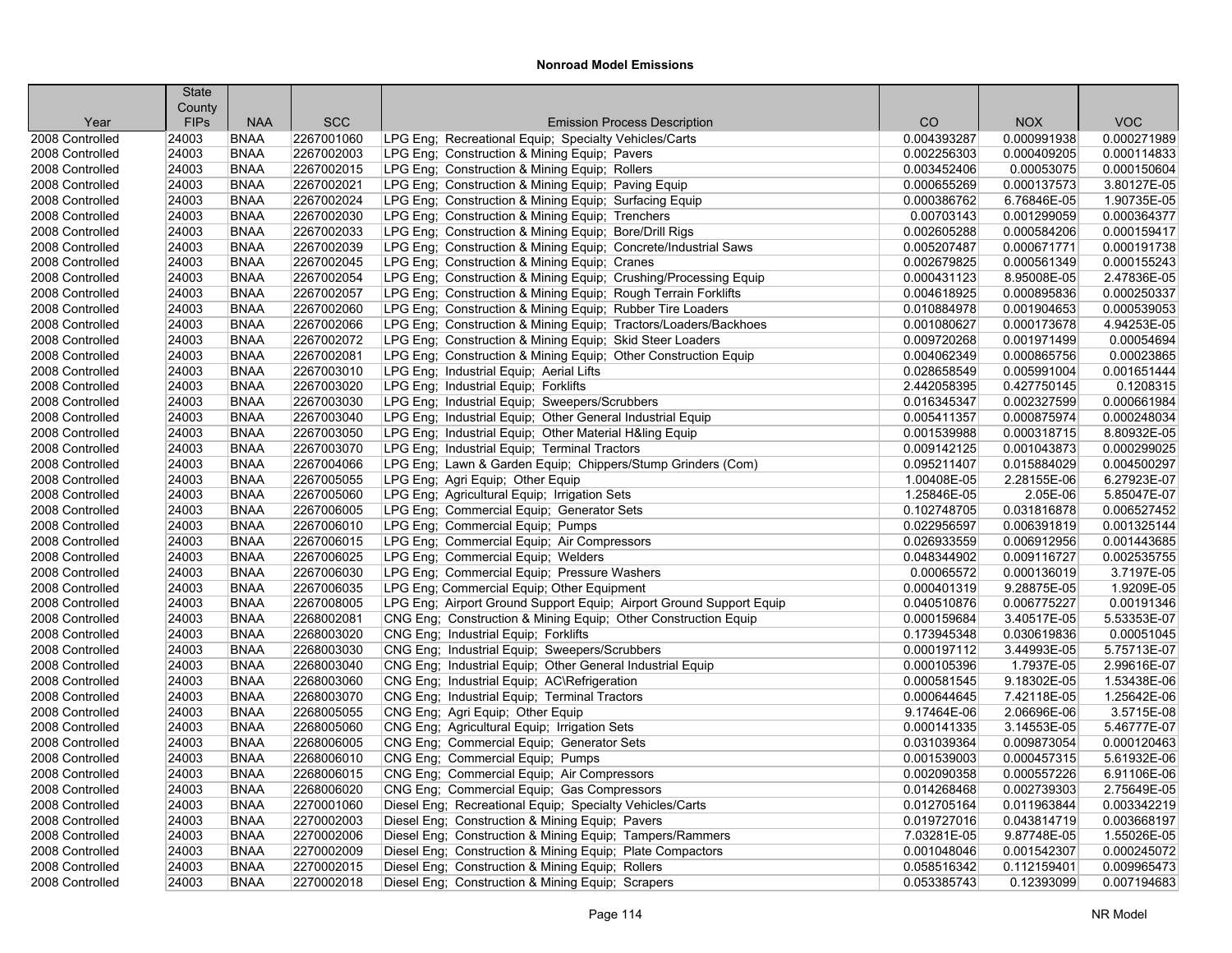| County<br><b>VOC</b><br><b>FIPs</b><br><b>NAA</b><br><b>SCC</b><br><b>Emission Process Description</b><br>CO<br><b>NOX</b><br>Year<br>2270002021<br>Diesel Eng; Construction & Mining Equip; Paving Equip<br>0.0070831<br>2008 Controlled<br><b>BNAA</b><br>0.003741066<br>0.000671525<br>24003<br><b>BNAA</b><br>2270002024<br>Diesel Eng; Construction & Mining Equip; Surfacing Equip<br>0.005056498<br>0.000453304<br>2008 Controlled<br>24003<br>0.002955171<br>24003<br><b>BNAA</b><br>2270002027<br>Diesel Eng; Construction & Mining Equip; Signal Boards/Light Plants<br>0.007662594<br>0.014059978<br>0.002038052<br>2008 Controlled<br><b>BNAA</b><br>2270002030<br>Diesel Eng; Construction & Mining Equip; Trenchers<br>0.005866062<br>2008 Controlled<br>24003<br>0.037038484<br>0.056076533<br>2270002033<br>0.005673863<br>24003<br><b>BNAA</b><br>Diesel Eng; Construction & Mining Equip; Bore/Drill Rigs<br>0.023505593<br>0.06637002<br>2008 Controlled<br>2270002036<br>2008 Controlled<br>24003<br><b>BNAA</b><br>Diesel Eng; Construction & Mining Equip; Excavators<br>0.161460909<br>0.41795575<br>0.031457687<br>2270002039<br>Diesel Eng; Construction & Mining Equip; Concrete/Industrial Saws<br>0.000433412<br>2008 Controlled<br>24003<br><b>BNAA</b><br>0.002794619<br>0.003820999<br><b>BNAA</b><br>2270002042<br>0.000290272<br>2008 Controlled<br>24003<br>Diesel Eng; Construction & Mining Equip; Cement & Mortar Mixers<br>0.001168326<br>0.002547196<br>24003<br><b>BNAA</b><br>2270002045<br>Diesel Eng; Construction & Mining Equip; Cranes<br>0.029587216<br>0.117471615<br>0.008070001<br>2008 Controlled<br>2270002048<br>0.007870915<br>2008 Controlled<br>24003<br><b>BNAA</b><br>Diesel Eng: Construction & Mining Equip: Graders<br>0.035834204<br>0.105033488<br>24003<br><b>BNAA</b><br>2270002051<br>Diesel Eng; Construction & Mining Equip; Off-highway Trucks<br>0.408499734<br>0.022952579<br>2008 Controlled<br>0.134144653<br>24003<br>2270002054<br>Diesel Eng; Construction & Mining Equip; Crushing/Processing Equip<br>0.00712122<br>0.02136021<br>0.00161066<br>2008 Controlled<br><b>BNAA</b><br>2270002057<br>Diesel Eng; Construction & Mining Equip; Rough Terrain Forklifts<br>0.150767011<br>0.015164184<br>2008 Controlled<br>24003<br><b>BNAA</b><br>0.094114486<br>24003<br><b>BNAA</b><br>2270002060<br>Diesel Eng; Construction & Mining Equip; Rubber Tire Loaders<br>0.224945909<br>0.542206454<br>0.039320497<br>2008 Controlled<br>24003<br><b>BNAA</b><br>2270002066<br>Diesel Eng; Construction & Mining Equip; Tractors/Loaders/Backhoes<br>0.340407115<br>0.36039483<br>0.077681367<br>2008 Controlled<br>0.03208302<br>24003<br><b>BNAA</b><br>2270002069<br>Diesel Eng; Construction & Mining Equip; Crawler Tractor/Dozers<br>0.189842791<br>0.464460242<br>2008 Controlled<br>2270002072<br>Diesel Eng; Construction & Mining Equip; Skid Steer Loaders<br>0.071609952<br>2008 Controlled<br>24003<br><b>BNAA</b><br>0.296168205<br>0.244612581<br>2270002075<br>Diesel Eng; Construction & Mining Equip; Off-highway Tractors<br>0.004070509<br>24003<br><b>BNAA</b><br>0.027260306<br>0.059310935<br>2008 Controlled<br>24003<br><b>BNAA</b><br>2270002078<br>Diesel Eng; Construction & Mining Equip; Dumpers/Tenders<br>0.00089434<br>0.000786542<br>0.000233723<br>2008 Controlled<br>2270002081<br>Diesel Eng; Construction & Mining Equip; Other Construction Equip<br>0.027971834<br>0.057000078<br>0.004252974<br>2008 Controlled<br>24003<br><b>BNAA</b><br>24003<br><b>BNAA</b><br>2270003010<br>Diesel Eng; Industrial Equip; Aerial Lifts<br>0.007811248<br>0.00727478<br>0.002026055<br>2008 Controlled<br>24003<br><b>BNAA</b><br>2270003020<br>Diesel Eng; Industrial Equip; Forklifts<br>0.048203857<br>0.069635596<br>0.006113968<br>2008 Controlled<br>24003<br><b>BNAA</b><br>2270003030<br>Diesel Eng; Industrial Equip; Sweepers/Scrubbers<br>0.011420673<br>0.035867301<br>0.002935166<br>2008 Controlled<br>2270003040<br>Diesel Eng; Industrial Equip; Other General Industrial Equip<br>0.003386347<br>2008 Controlled<br>24003<br><b>BNAA</b><br>0.01246903<br>0.040724771<br>2270003050<br>Diesel Eng; Industrial Equip; Other Material H&ling Equip<br>0.000369562<br>2008 Controlled<br>24003<br><b>BNAA</b><br>0.001347799<br>0.002024266<br>24003<br><b>BNAA</b><br>2270003060<br>Diesel Eng; Industrial Equip; AC\Refrigeration<br>0.091552059<br>0.188049463<br>0.017525396<br>2008 Controlled<br>24003<br><b>BNAA</b><br>2270003070<br>Diesel Eng; Industrial Equip; Terminal Tractors<br>0.017829922<br>0.044000649<br>0.003577225<br>2008 Controlled<br>4.14539E-06<br>24003<br><b>BNAA</b><br>2270004031<br>Diesel Eng; Lawn & Garden Equip; Leafblowers/Vacuums (Com)<br>1.42367E-05<br>2.3392E-05<br>2008 Controlled<br>24003<br>2270004046<br>0.075093269<br>0.137700317<br>0.019997014<br>2008 Controlled<br><b>BNAA</b><br>Diesel Eng; Lawn & Garden Equip; Front Mowers (Com)<br>24003<br><b>BNAA</b><br>2270004056<br>Diesel Eng; Lawn & Garden Equip; Lawn & Garden Tractors (Com)<br>0.01579234<br>0.027889233<br>0.004188864<br>2008 Controlled<br>24003<br><b>BNAA</b><br>2270004066<br>Diesel Eng; Lawn & Garden Equip; Chippers/Stump Grinders (Com)<br>0.086456242<br>0.210228753<br>0.020816916<br>2008 Controlled<br>24003<br>2270004071<br>0.019572292<br>0.001706193<br>2008 Controlled<br><b>BNAA</b><br>Diesel Eng; Lawn & Garden Equip; Turf Equip (Com)<br>0.007449042<br>2270004076<br>7.68609E-05<br>2008 Controlled<br>24003<br><b>BNAA</b><br>Diesel Eng; Lawn & Garden Equip; Other Lawn & Garden Equip (Com)<br>0.000307277<br>0.000562494<br>3.57251E-07<br>2008 Controlled<br>24003<br><b>BNAA</b><br>2270005010<br>Diesel Eng; Agricultural Equip; 2-Wheel Tractors<br>2.70296E-06<br>2.14086E-06<br>2270005015<br>Diesel Eng; Agricultural Equip; Agricultural Tractors<br>0.011012724<br>2008 Controlled<br>24003<br><b>BNAA</b><br>0.058395888<br>0.108977134<br>0.000992449<br>24003<br><b>BNAA</b><br>2270005020<br>0.004362176<br>0.011351186<br>2008 Controlled<br>Diesel Eng; Agricultural Equip; Combines<br>2270005025<br>9.00839E-06<br>2008 Controlled<br>24003<br><b>BNAA</b><br>Diesel Eng; Agricultural Equip; Balers<br>3.74335E-05<br>5.32477E-05 |
|------------------------------------------------------------------------------------------------------------------------------------------------------------------------------------------------------------------------------------------------------------------------------------------------------------------------------------------------------------------------------------------------------------------------------------------------------------------------------------------------------------------------------------------------------------------------------------------------------------------------------------------------------------------------------------------------------------------------------------------------------------------------------------------------------------------------------------------------------------------------------------------------------------------------------------------------------------------------------------------------------------------------------------------------------------------------------------------------------------------------------------------------------------------------------------------------------------------------------------------------------------------------------------------------------------------------------------------------------------------------------------------------------------------------------------------------------------------------------------------------------------------------------------------------------------------------------------------------------------------------------------------------------------------------------------------------------------------------------------------------------------------------------------------------------------------------------------------------------------------------------------------------------------------------------------------------------------------------------------------------------------------------------------------------------------------------------------------------------------------------------------------------------------------------------------------------------------------------------------------------------------------------------------------------------------------------------------------------------------------------------------------------------------------------------------------------------------------------------------------------------------------------------------------------------------------------------------------------------------------------------------------------------------------------------------------------------------------------------------------------------------------------------------------------------------------------------------------------------------------------------------------------------------------------------------------------------------------------------------------------------------------------------------------------------------------------------------------------------------------------------------------------------------------------------------------------------------------------------------------------------------------------------------------------------------------------------------------------------------------------------------------------------------------------------------------------------------------------------------------------------------------------------------------------------------------------------------------------------------------------------------------------------------------------------------------------------------------------------------------------------------------------------------------------------------------------------------------------------------------------------------------------------------------------------------------------------------------------------------------------------------------------------------------------------------------------------------------------------------------------------------------------------------------------------------------------------------------------------------------------------------------------------------------------------------------------------------------------------------------------------------------------------------------------------------------------------------------------------------------------------------------------------------------------------------------------------------------------------------------------------------------------------------------------------------------------------------------------------------------------------------------------------------------------------------------------------------------------------------------------------------------------------------------------------------------------------------------------------------------------------------------------------------------------------------------------------------------------------------------------------------------------------------------------------------------------------------------------------------------------------------------------------------------------------------------------------------------------------------------------------------------------------------------------------------------------------------------------------------------------------------------------------------------------------------------------------------------------------------------------------------------------------------------------------------------------------------------------------------------------------------------------------------------------------------------------------------------------------------------------------------------------------------------------------------------------------------------------------------------------------------------------------------------------------------------------------------------------------------------------------------------------------------------------------------------------------------------------------------------------------------------------------------------------------------------------------|
|                                                                                                                                                                                                                                                                                                                                                                                                                                                                                                                                                                                                                                                                                                                                                                                                                                                                                                                                                                                                                                                                                                                                                                                                                                                                                                                                                                                                                                                                                                                                                                                                                                                                                                                                                                                                                                                                                                                                                                                                                                                                                                                                                                                                                                                                                                                                                                                                                                                                                                                                                                                                                                                                                                                                                                                                                                                                                                                                                                                                                                                                                                                                                                                                                                                                                                                                                                                                                                                                                                                                                                                                                                                                                                                                                                                                                                                                                                                                                                                                                                                                                                                                                                                                                                                                                                                                                                                                                                                                                                                                                                                                                                                                                                                                                                                                                                                                                                                                                                                                                                                                                                                                                                                                                                                                                                                                                                                                                                                                                                                                                                                                                                                                                                                                                                                                                                                                                                                                                                                                                                                                                                                                                                                                                                                                                                                              |
|                                                                                                                                                                                                                                                                                                                                                                                                                                                                                                                                                                                                                                                                                                                                                                                                                                                                                                                                                                                                                                                                                                                                                                                                                                                                                                                                                                                                                                                                                                                                                                                                                                                                                                                                                                                                                                                                                                                                                                                                                                                                                                                                                                                                                                                                                                                                                                                                                                                                                                                                                                                                                                                                                                                                                                                                                                                                                                                                                                                                                                                                                                                                                                                                                                                                                                                                                                                                                                                                                                                                                                                                                                                                                                                                                                                                                                                                                                                                                                                                                                                                                                                                                                                                                                                                                                                                                                                                                                                                                                                                                                                                                                                                                                                                                                                                                                                                                                                                                                                                                                                                                                                                                                                                                                                                                                                                                                                                                                                                                                                                                                                                                                                                                                                                                                                                                                                                                                                                                                                                                                                                                                                                                                                                                                                                                                                              |
|                                                                                                                                                                                                                                                                                                                                                                                                                                                                                                                                                                                                                                                                                                                                                                                                                                                                                                                                                                                                                                                                                                                                                                                                                                                                                                                                                                                                                                                                                                                                                                                                                                                                                                                                                                                                                                                                                                                                                                                                                                                                                                                                                                                                                                                                                                                                                                                                                                                                                                                                                                                                                                                                                                                                                                                                                                                                                                                                                                                                                                                                                                                                                                                                                                                                                                                                                                                                                                                                                                                                                                                                                                                                                                                                                                                                                                                                                                                                                                                                                                                                                                                                                                                                                                                                                                                                                                                                                                                                                                                                                                                                                                                                                                                                                                                                                                                                                                                                                                                                                                                                                                                                                                                                                                                                                                                                                                                                                                                                                                                                                                                                                                                                                                                                                                                                                                                                                                                                                                                                                                                                                                                                                                                                                                                                                                                              |
|                                                                                                                                                                                                                                                                                                                                                                                                                                                                                                                                                                                                                                                                                                                                                                                                                                                                                                                                                                                                                                                                                                                                                                                                                                                                                                                                                                                                                                                                                                                                                                                                                                                                                                                                                                                                                                                                                                                                                                                                                                                                                                                                                                                                                                                                                                                                                                                                                                                                                                                                                                                                                                                                                                                                                                                                                                                                                                                                                                                                                                                                                                                                                                                                                                                                                                                                                                                                                                                                                                                                                                                                                                                                                                                                                                                                                                                                                                                                                                                                                                                                                                                                                                                                                                                                                                                                                                                                                                                                                                                                                                                                                                                                                                                                                                                                                                                                                                                                                                                                                                                                                                                                                                                                                                                                                                                                                                                                                                                                                                                                                                                                                                                                                                                                                                                                                                                                                                                                                                                                                                                                                                                                                                                                                                                                                                                              |
|                                                                                                                                                                                                                                                                                                                                                                                                                                                                                                                                                                                                                                                                                                                                                                                                                                                                                                                                                                                                                                                                                                                                                                                                                                                                                                                                                                                                                                                                                                                                                                                                                                                                                                                                                                                                                                                                                                                                                                                                                                                                                                                                                                                                                                                                                                                                                                                                                                                                                                                                                                                                                                                                                                                                                                                                                                                                                                                                                                                                                                                                                                                                                                                                                                                                                                                                                                                                                                                                                                                                                                                                                                                                                                                                                                                                                                                                                                                                                                                                                                                                                                                                                                                                                                                                                                                                                                                                                                                                                                                                                                                                                                                                                                                                                                                                                                                                                                                                                                                                                                                                                                                                                                                                                                                                                                                                                                                                                                                                                                                                                                                                                                                                                                                                                                                                                                                                                                                                                                                                                                                                                                                                                                                                                                                                                                                              |
|                                                                                                                                                                                                                                                                                                                                                                                                                                                                                                                                                                                                                                                                                                                                                                                                                                                                                                                                                                                                                                                                                                                                                                                                                                                                                                                                                                                                                                                                                                                                                                                                                                                                                                                                                                                                                                                                                                                                                                                                                                                                                                                                                                                                                                                                                                                                                                                                                                                                                                                                                                                                                                                                                                                                                                                                                                                                                                                                                                                                                                                                                                                                                                                                                                                                                                                                                                                                                                                                                                                                                                                                                                                                                                                                                                                                                                                                                                                                                                                                                                                                                                                                                                                                                                                                                                                                                                                                                                                                                                                                                                                                                                                                                                                                                                                                                                                                                                                                                                                                                                                                                                                                                                                                                                                                                                                                                                                                                                                                                                                                                                                                                                                                                                                                                                                                                                                                                                                                                                                                                                                                                                                                                                                                                                                                                                                              |
|                                                                                                                                                                                                                                                                                                                                                                                                                                                                                                                                                                                                                                                                                                                                                                                                                                                                                                                                                                                                                                                                                                                                                                                                                                                                                                                                                                                                                                                                                                                                                                                                                                                                                                                                                                                                                                                                                                                                                                                                                                                                                                                                                                                                                                                                                                                                                                                                                                                                                                                                                                                                                                                                                                                                                                                                                                                                                                                                                                                                                                                                                                                                                                                                                                                                                                                                                                                                                                                                                                                                                                                                                                                                                                                                                                                                                                                                                                                                                                                                                                                                                                                                                                                                                                                                                                                                                                                                                                                                                                                                                                                                                                                                                                                                                                                                                                                                                                                                                                                                                                                                                                                                                                                                                                                                                                                                                                                                                                                                                                                                                                                                                                                                                                                                                                                                                                                                                                                                                                                                                                                                                                                                                                                                                                                                                                                              |
|                                                                                                                                                                                                                                                                                                                                                                                                                                                                                                                                                                                                                                                                                                                                                                                                                                                                                                                                                                                                                                                                                                                                                                                                                                                                                                                                                                                                                                                                                                                                                                                                                                                                                                                                                                                                                                                                                                                                                                                                                                                                                                                                                                                                                                                                                                                                                                                                                                                                                                                                                                                                                                                                                                                                                                                                                                                                                                                                                                                                                                                                                                                                                                                                                                                                                                                                                                                                                                                                                                                                                                                                                                                                                                                                                                                                                                                                                                                                                                                                                                                                                                                                                                                                                                                                                                                                                                                                                                                                                                                                                                                                                                                                                                                                                                                                                                                                                                                                                                                                                                                                                                                                                                                                                                                                                                                                                                                                                                                                                                                                                                                                                                                                                                                                                                                                                                                                                                                                                                                                                                                                                                                                                                                                                                                                                                                              |
|                                                                                                                                                                                                                                                                                                                                                                                                                                                                                                                                                                                                                                                                                                                                                                                                                                                                                                                                                                                                                                                                                                                                                                                                                                                                                                                                                                                                                                                                                                                                                                                                                                                                                                                                                                                                                                                                                                                                                                                                                                                                                                                                                                                                                                                                                                                                                                                                                                                                                                                                                                                                                                                                                                                                                                                                                                                                                                                                                                                                                                                                                                                                                                                                                                                                                                                                                                                                                                                                                                                                                                                                                                                                                                                                                                                                                                                                                                                                                                                                                                                                                                                                                                                                                                                                                                                                                                                                                                                                                                                                                                                                                                                                                                                                                                                                                                                                                                                                                                                                                                                                                                                                                                                                                                                                                                                                                                                                                                                                                                                                                                                                                                                                                                                                                                                                                                                                                                                                                                                                                                                                                                                                                                                                                                                                                                                              |
|                                                                                                                                                                                                                                                                                                                                                                                                                                                                                                                                                                                                                                                                                                                                                                                                                                                                                                                                                                                                                                                                                                                                                                                                                                                                                                                                                                                                                                                                                                                                                                                                                                                                                                                                                                                                                                                                                                                                                                                                                                                                                                                                                                                                                                                                                                                                                                                                                                                                                                                                                                                                                                                                                                                                                                                                                                                                                                                                                                                                                                                                                                                                                                                                                                                                                                                                                                                                                                                                                                                                                                                                                                                                                                                                                                                                                                                                                                                                                                                                                                                                                                                                                                                                                                                                                                                                                                                                                                                                                                                                                                                                                                                                                                                                                                                                                                                                                                                                                                                                                                                                                                                                                                                                                                                                                                                                                                                                                                                                                                                                                                                                                                                                                                                                                                                                                                                                                                                                                                                                                                                                                                                                                                                                                                                                                                                              |
|                                                                                                                                                                                                                                                                                                                                                                                                                                                                                                                                                                                                                                                                                                                                                                                                                                                                                                                                                                                                                                                                                                                                                                                                                                                                                                                                                                                                                                                                                                                                                                                                                                                                                                                                                                                                                                                                                                                                                                                                                                                                                                                                                                                                                                                                                                                                                                                                                                                                                                                                                                                                                                                                                                                                                                                                                                                                                                                                                                                                                                                                                                                                                                                                                                                                                                                                                                                                                                                                                                                                                                                                                                                                                                                                                                                                                                                                                                                                                                                                                                                                                                                                                                                                                                                                                                                                                                                                                                                                                                                                                                                                                                                                                                                                                                                                                                                                                                                                                                                                                                                                                                                                                                                                                                                                                                                                                                                                                                                                                                                                                                                                                                                                                                                                                                                                                                                                                                                                                                                                                                                                                                                                                                                                                                                                                                                              |
|                                                                                                                                                                                                                                                                                                                                                                                                                                                                                                                                                                                                                                                                                                                                                                                                                                                                                                                                                                                                                                                                                                                                                                                                                                                                                                                                                                                                                                                                                                                                                                                                                                                                                                                                                                                                                                                                                                                                                                                                                                                                                                                                                                                                                                                                                                                                                                                                                                                                                                                                                                                                                                                                                                                                                                                                                                                                                                                                                                                                                                                                                                                                                                                                                                                                                                                                                                                                                                                                                                                                                                                                                                                                                                                                                                                                                                                                                                                                                                                                                                                                                                                                                                                                                                                                                                                                                                                                                                                                                                                                                                                                                                                                                                                                                                                                                                                                                                                                                                                                                                                                                                                                                                                                                                                                                                                                                                                                                                                                                                                                                                                                                                                                                                                                                                                                                                                                                                                                                                                                                                                                                                                                                                                                                                                                                                                              |
|                                                                                                                                                                                                                                                                                                                                                                                                                                                                                                                                                                                                                                                                                                                                                                                                                                                                                                                                                                                                                                                                                                                                                                                                                                                                                                                                                                                                                                                                                                                                                                                                                                                                                                                                                                                                                                                                                                                                                                                                                                                                                                                                                                                                                                                                                                                                                                                                                                                                                                                                                                                                                                                                                                                                                                                                                                                                                                                                                                                                                                                                                                                                                                                                                                                                                                                                                                                                                                                                                                                                                                                                                                                                                                                                                                                                                                                                                                                                                                                                                                                                                                                                                                                                                                                                                                                                                                                                                                                                                                                                                                                                                                                                                                                                                                                                                                                                                                                                                                                                                                                                                                                                                                                                                                                                                                                                                                                                                                                                                                                                                                                                                                                                                                                                                                                                                                                                                                                                                                                                                                                                                                                                                                                                                                                                                                                              |
|                                                                                                                                                                                                                                                                                                                                                                                                                                                                                                                                                                                                                                                                                                                                                                                                                                                                                                                                                                                                                                                                                                                                                                                                                                                                                                                                                                                                                                                                                                                                                                                                                                                                                                                                                                                                                                                                                                                                                                                                                                                                                                                                                                                                                                                                                                                                                                                                                                                                                                                                                                                                                                                                                                                                                                                                                                                                                                                                                                                                                                                                                                                                                                                                                                                                                                                                                                                                                                                                                                                                                                                                                                                                                                                                                                                                                                                                                                                                                                                                                                                                                                                                                                                                                                                                                                                                                                                                                                                                                                                                                                                                                                                                                                                                                                                                                                                                                                                                                                                                                                                                                                                                                                                                                                                                                                                                                                                                                                                                                                                                                                                                                                                                                                                                                                                                                                                                                                                                                                                                                                                                                                                                                                                                                                                                                                                              |
|                                                                                                                                                                                                                                                                                                                                                                                                                                                                                                                                                                                                                                                                                                                                                                                                                                                                                                                                                                                                                                                                                                                                                                                                                                                                                                                                                                                                                                                                                                                                                                                                                                                                                                                                                                                                                                                                                                                                                                                                                                                                                                                                                                                                                                                                                                                                                                                                                                                                                                                                                                                                                                                                                                                                                                                                                                                                                                                                                                                                                                                                                                                                                                                                                                                                                                                                                                                                                                                                                                                                                                                                                                                                                                                                                                                                                                                                                                                                                                                                                                                                                                                                                                                                                                                                                                                                                                                                                                                                                                                                                                                                                                                                                                                                                                                                                                                                                                                                                                                                                                                                                                                                                                                                                                                                                                                                                                                                                                                                                                                                                                                                                                                                                                                                                                                                                                                                                                                                                                                                                                                                                                                                                                                                                                                                                                                              |
|                                                                                                                                                                                                                                                                                                                                                                                                                                                                                                                                                                                                                                                                                                                                                                                                                                                                                                                                                                                                                                                                                                                                                                                                                                                                                                                                                                                                                                                                                                                                                                                                                                                                                                                                                                                                                                                                                                                                                                                                                                                                                                                                                                                                                                                                                                                                                                                                                                                                                                                                                                                                                                                                                                                                                                                                                                                                                                                                                                                                                                                                                                                                                                                                                                                                                                                                                                                                                                                                                                                                                                                                                                                                                                                                                                                                                                                                                                                                                                                                                                                                                                                                                                                                                                                                                                                                                                                                                                                                                                                                                                                                                                                                                                                                                                                                                                                                                                                                                                                                                                                                                                                                                                                                                                                                                                                                                                                                                                                                                                                                                                                                                                                                                                                                                                                                                                                                                                                                                                                                                                                                                                                                                                                                                                                                                                                              |
|                                                                                                                                                                                                                                                                                                                                                                                                                                                                                                                                                                                                                                                                                                                                                                                                                                                                                                                                                                                                                                                                                                                                                                                                                                                                                                                                                                                                                                                                                                                                                                                                                                                                                                                                                                                                                                                                                                                                                                                                                                                                                                                                                                                                                                                                                                                                                                                                                                                                                                                                                                                                                                                                                                                                                                                                                                                                                                                                                                                                                                                                                                                                                                                                                                                                                                                                                                                                                                                                                                                                                                                                                                                                                                                                                                                                                                                                                                                                                                                                                                                                                                                                                                                                                                                                                                                                                                                                                                                                                                                                                                                                                                                                                                                                                                                                                                                                                                                                                                                                                                                                                                                                                                                                                                                                                                                                                                                                                                                                                                                                                                                                                                                                                                                                                                                                                                                                                                                                                                                                                                                                                                                                                                                                                                                                                                                              |
|                                                                                                                                                                                                                                                                                                                                                                                                                                                                                                                                                                                                                                                                                                                                                                                                                                                                                                                                                                                                                                                                                                                                                                                                                                                                                                                                                                                                                                                                                                                                                                                                                                                                                                                                                                                                                                                                                                                                                                                                                                                                                                                                                                                                                                                                                                                                                                                                                                                                                                                                                                                                                                                                                                                                                                                                                                                                                                                                                                                                                                                                                                                                                                                                                                                                                                                                                                                                                                                                                                                                                                                                                                                                                                                                                                                                                                                                                                                                                                                                                                                                                                                                                                                                                                                                                                                                                                                                                                                                                                                                                                                                                                                                                                                                                                                                                                                                                                                                                                                                                                                                                                                                                                                                                                                                                                                                                                                                                                                                                                                                                                                                                                                                                                                                                                                                                                                                                                                                                                                                                                                                                                                                                                                                                                                                                                                              |
|                                                                                                                                                                                                                                                                                                                                                                                                                                                                                                                                                                                                                                                                                                                                                                                                                                                                                                                                                                                                                                                                                                                                                                                                                                                                                                                                                                                                                                                                                                                                                                                                                                                                                                                                                                                                                                                                                                                                                                                                                                                                                                                                                                                                                                                                                                                                                                                                                                                                                                                                                                                                                                                                                                                                                                                                                                                                                                                                                                                                                                                                                                                                                                                                                                                                                                                                                                                                                                                                                                                                                                                                                                                                                                                                                                                                                                                                                                                                                                                                                                                                                                                                                                                                                                                                                                                                                                                                                                                                                                                                                                                                                                                                                                                                                                                                                                                                                                                                                                                                                                                                                                                                                                                                                                                                                                                                                                                                                                                                                                                                                                                                                                                                                                                                                                                                                                                                                                                                                                                                                                                                                                                                                                                                                                                                                                                              |
|                                                                                                                                                                                                                                                                                                                                                                                                                                                                                                                                                                                                                                                                                                                                                                                                                                                                                                                                                                                                                                                                                                                                                                                                                                                                                                                                                                                                                                                                                                                                                                                                                                                                                                                                                                                                                                                                                                                                                                                                                                                                                                                                                                                                                                                                                                                                                                                                                                                                                                                                                                                                                                                                                                                                                                                                                                                                                                                                                                                                                                                                                                                                                                                                                                                                                                                                                                                                                                                                                                                                                                                                                                                                                                                                                                                                                                                                                                                                                                                                                                                                                                                                                                                                                                                                                                                                                                                                                                                                                                                                                                                                                                                                                                                                                                                                                                                                                                                                                                                                                                                                                                                                                                                                                                                                                                                                                                                                                                                                                                                                                                                                                                                                                                                                                                                                                                                                                                                                                                                                                                                                                                                                                                                                                                                                                                                              |
|                                                                                                                                                                                                                                                                                                                                                                                                                                                                                                                                                                                                                                                                                                                                                                                                                                                                                                                                                                                                                                                                                                                                                                                                                                                                                                                                                                                                                                                                                                                                                                                                                                                                                                                                                                                                                                                                                                                                                                                                                                                                                                                                                                                                                                                                                                                                                                                                                                                                                                                                                                                                                                                                                                                                                                                                                                                                                                                                                                                                                                                                                                                                                                                                                                                                                                                                                                                                                                                                                                                                                                                                                                                                                                                                                                                                                                                                                                                                                                                                                                                                                                                                                                                                                                                                                                                                                                                                                                                                                                                                                                                                                                                                                                                                                                                                                                                                                                                                                                                                                                                                                                                                                                                                                                                                                                                                                                                                                                                                                                                                                                                                                                                                                                                                                                                                                                                                                                                                                                                                                                                                                                                                                                                                                                                                                                                              |
|                                                                                                                                                                                                                                                                                                                                                                                                                                                                                                                                                                                                                                                                                                                                                                                                                                                                                                                                                                                                                                                                                                                                                                                                                                                                                                                                                                                                                                                                                                                                                                                                                                                                                                                                                                                                                                                                                                                                                                                                                                                                                                                                                                                                                                                                                                                                                                                                                                                                                                                                                                                                                                                                                                                                                                                                                                                                                                                                                                                                                                                                                                                                                                                                                                                                                                                                                                                                                                                                                                                                                                                                                                                                                                                                                                                                                                                                                                                                                                                                                                                                                                                                                                                                                                                                                                                                                                                                                                                                                                                                                                                                                                                                                                                                                                                                                                                                                                                                                                                                                                                                                                                                                                                                                                                                                                                                                                                                                                                                                                                                                                                                                                                                                                                                                                                                                                                                                                                                                                                                                                                                                                                                                                                                                                                                                                                              |
|                                                                                                                                                                                                                                                                                                                                                                                                                                                                                                                                                                                                                                                                                                                                                                                                                                                                                                                                                                                                                                                                                                                                                                                                                                                                                                                                                                                                                                                                                                                                                                                                                                                                                                                                                                                                                                                                                                                                                                                                                                                                                                                                                                                                                                                                                                                                                                                                                                                                                                                                                                                                                                                                                                                                                                                                                                                                                                                                                                                                                                                                                                                                                                                                                                                                                                                                                                                                                                                                                                                                                                                                                                                                                                                                                                                                                                                                                                                                                                                                                                                                                                                                                                                                                                                                                                                                                                                                                                                                                                                                                                                                                                                                                                                                                                                                                                                                                                                                                                                                                                                                                                                                                                                                                                                                                                                                                                                                                                                                                                                                                                                                                                                                                                                                                                                                                                                                                                                                                                                                                                                                                                                                                                                                                                                                                                                              |
|                                                                                                                                                                                                                                                                                                                                                                                                                                                                                                                                                                                                                                                                                                                                                                                                                                                                                                                                                                                                                                                                                                                                                                                                                                                                                                                                                                                                                                                                                                                                                                                                                                                                                                                                                                                                                                                                                                                                                                                                                                                                                                                                                                                                                                                                                                                                                                                                                                                                                                                                                                                                                                                                                                                                                                                                                                                                                                                                                                                                                                                                                                                                                                                                                                                                                                                                                                                                                                                                                                                                                                                                                                                                                                                                                                                                                                                                                                                                                                                                                                                                                                                                                                                                                                                                                                                                                                                                                                                                                                                                                                                                                                                                                                                                                                                                                                                                                                                                                                                                                                                                                                                                                                                                                                                                                                                                                                                                                                                                                                                                                                                                                                                                                                                                                                                                                                                                                                                                                                                                                                                                                                                                                                                                                                                                                                                              |
|                                                                                                                                                                                                                                                                                                                                                                                                                                                                                                                                                                                                                                                                                                                                                                                                                                                                                                                                                                                                                                                                                                                                                                                                                                                                                                                                                                                                                                                                                                                                                                                                                                                                                                                                                                                                                                                                                                                                                                                                                                                                                                                                                                                                                                                                                                                                                                                                                                                                                                                                                                                                                                                                                                                                                                                                                                                                                                                                                                                                                                                                                                                                                                                                                                                                                                                                                                                                                                                                                                                                                                                                                                                                                                                                                                                                                                                                                                                                                                                                                                                                                                                                                                                                                                                                                                                                                                                                                                                                                                                                                                                                                                                                                                                                                                                                                                                                                                                                                                                                                                                                                                                                                                                                                                                                                                                                                                                                                                                                                                                                                                                                                                                                                                                                                                                                                                                                                                                                                                                                                                                                                                                                                                                                                                                                                                                              |
|                                                                                                                                                                                                                                                                                                                                                                                                                                                                                                                                                                                                                                                                                                                                                                                                                                                                                                                                                                                                                                                                                                                                                                                                                                                                                                                                                                                                                                                                                                                                                                                                                                                                                                                                                                                                                                                                                                                                                                                                                                                                                                                                                                                                                                                                                                                                                                                                                                                                                                                                                                                                                                                                                                                                                                                                                                                                                                                                                                                                                                                                                                                                                                                                                                                                                                                                                                                                                                                                                                                                                                                                                                                                                                                                                                                                                                                                                                                                                                                                                                                                                                                                                                                                                                                                                                                                                                                                                                                                                                                                                                                                                                                                                                                                                                                                                                                                                                                                                                                                                                                                                                                                                                                                                                                                                                                                                                                                                                                                                                                                                                                                                                                                                                                                                                                                                                                                                                                                                                                                                                                                                                                                                                                                                                                                                                                              |
|                                                                                                                                                                                                                                                                                                                                                                                                                                                                                                                                                                                                                                                                                                                                                                                                                                                                                                                                                                                                                                                                                                                                                                                                                                                                                                                                                                                                                                                                                                                                                                                                                                                                                                                                                                                                                                                                                                                                                                                                                                                                                                                                                                                                                                                                                                                                                                                                                                                                                                                                                                                                                                                                                                                                                                                                                                                                                                                                                                                                                                                                                                                                                                                                                                                                                                                                                                                                                                                                                                                                                                                                                                                                                                                                                                                                                                                                                                                                                                                                                                                                                                                                                                                                                                                                                                                                                                                                                                                                                                                                                                                                                                                                                                                                                                                                                                                                                                                                                                                                                                                                                                                                                                                                                                                                                                                                                                                                                                                                                                                                                                                                                                                                                                                                                                                                                                                                                                                                                                                                                                                                                                                                                                                                                                                                                                                              |
|                                                                                                                                                                                                                                                                                                                                                                                                                                                                                                                                                                                                                                                                                                                                                                                                                                                                                                                                                                                                                                                                                                                                                                                                                                                                                                                                                                                                                                                                                                                                                                                                                                                                                                                                                                                                                                                                                                                                                                                                                                                                                                                                                                                                                                                                                                                                                                                                                                                                                                                                                                                                                                                                                                                                                                                                                                                                                                                                                                                                                                                                                                                                                                                                                                                                                                                                                                                                                                                                                                                                                                                                                                                                                                                                                                                                                                                                                                                                                                                                                                                                                                                                                                                                                                                                                                                                                                                                                                                                                                                                                                                                                                                                                                                                                                                                                                                                                                                                                                                                                                                                                                                                                                                                                                                                                                                                                                                                                                                                                                                                                                                                                                                                                                                                                                                                                                                                                                                                                                                                                                                                                                                                                                                                                                                                                                                              |
|                                                                                                                                                                                                                                                                                                                                                                                                                                                                                                                                                                                                                                                                                                                                                                                                                                                                                                                                                                                                                                                                                                                                                                                                                                                                                                                                                                                                                                                                                                                                                                                                                                                                                                                                                                                                                                                                                                                                                                                                                                                                                                                                                                                                                                                                                                                                                                                                                                                                                                                                                                                                                                                                                                                                                                                                                                                                                                                                                                                                                                                                                                                                                                                                                                                                                                                                                                                                                                                                                                                                                                                                                                                                                                                                                                                                                                                                                                                                                                                                                                                                                                                                                                                                                                                                                                                                                                                                                                                                                                                                                                                                                                                                                                                                                                                                                                                                                                                                                                                                                                                                                                                                                                                                                                                                                                                                                                                                                                                                                                                                                                                                                                                                                                                                                                                                                                                                                                                                                                                                                                                                                                                                                                                                                                                                                                                              |
|                                                                                                                                                                                                                                                                                                                                                                                                                                                                                                                                                                                                                                                                                                                                                                                                                                                                                                                                                                                                                                                                                                                                                                                                                                                                                                                                                                                                                                                                                                                                                                                                                                                                                                                                                                                                                                                                                                                                                                                                                                                                                                                                                                                                                                                                                                                                                                                                                                                                                                                                                                                                                                                                                                                                                                                                                                                                                                                                                                                                                                                                                                                                                                                                                                                                                                                                                                                                                                                                                                                                                                                                                                                                                                                                                                                                                                                                                                                                                                                                                                                                                                                                                                                                                                                                                                                                                                                                                                                                                                                                                                                                                                                                                                                                                                                                                                                                                                                                                                                                                                                                                                                                                                                                                                                                                                                                                                                                                                                                                                                                                                                                                                                                                                                                                                                                                                                                                                                                                                                                                                                                                                                                                                                                                                                                                                                              |
|                                                                                                                                                                                                                                                                                                                                                                                                                                                                                                                                                                                                                                                                                                                                                                                                                                                                                                                                                                                                                                                                                                                                                                                                                                                                                                                                                                                                                                                                                                                                                                                                                                                                                                                                                                                                                                                                                                                                                                                                                                                                                                                                                                                                                                                                                                                                                                                                                                                                                                                                                                                                                                                                                                                                                                                                                                                                                                                                                                                                                                                                                                                                                                                                                                                                                                                                                                                                                                                                                                                                                                                                                                                                                                                                                                                                                                                                                                                                                                                                                                                                                                                                                                                                                                                                                                                                                                                                                                                                                                                                                                                                                                                                                                                                                                                                                                                                                                                                                                                                                                                                                                                                                                                                                                                                                                                                                                                                                                                                                                                                                                                                                                                                                                                                                                                                                                                                                                                                                                                                                                                                                                                                                                                                                                                                                                                              |
|                                                                                                                                                                                                                                                                                                                                                                                                                                                                                                                                                                                                                                                                                                                                                                                                                                                                                                                                                                                                                                                                                                                                                                                                                                                                                                                                                                                                                                                                                                                                                                                                                                                                                                                                                                                                                                                                                                                                                                                                                                                                                                                                                                                                                                                                                                                                                                                                                                                                                                                                                                                                                                                                                                                                                                                                                                                                                                                                                                                                                                                                                                                                                                                                                                                                                                                                                                                                                                                                                                                                                                                                                                                                                                                                                                                                                                                                                                                                                                                                                                                                                                                                                                                                                                                                                                                                                                                                                                                                                                                                                                                                                                                                                                                                                                                                                                                                                                                                                                                                                                                                                                                                                                                                                                                                                                                                                                                                                                                                                                                                                                                                                                                                                                                                                                                                                                                                                                                                                                                                                                                                                                                                                                                                                                                                                                                              |
|                                                                                                                                                                                                                                                                                                                                                                                                                                                                                                                                                                                                                                                                                                                                                                                                                                                                                                                                                                                                                                                                                                                                                                                                                                                                                                                                                                                                                                                                                                                                                                                                                                                                                                                                                                                                                                                                                                                                                                                                                                                                                                                                                                                                                                                                                                                                                                                                                                                                                                                                                                                                                                                                                                                                                                                                                                                                                                                                                                                                                                                                                                                                                                                                                                                                                                                                                                                                                                                                                                                                                                                                                                                                                                                                                                                                                                                                                                                                                                                                                                                                                                                                                                                                                                                                                                                                                                                                                                                                                                                                                                                                                                                                                                                                                                                                                                                                                                                                                                                                                                                                                                                                                                                                                                                                                                                                                                                                                                                                                                                                                                                                                                                                                                                                                                                                                                                                                                                                                                                                                                                                                                                                                                                                                                                                                                                              |
|                                                                                                                                                                                                                                                                                                                                                                                                                                                                                                                                                                                                                                                                                                                                                                                                                                                                                                                                                                                                                                                                                                                                                                                                                                                                                                                                                                                                                                                                                                                                                                                                                                                                                                                                                                                                                                                                                                                                                                                                                                                                                                                                                                                                                                                                                                                                                                                                                                                                                                                                                                                                                                                                                                                                                                                                                                                                                                                                                                                                                                                                                                                                                                                                                                                                                                                                                                                                                                                                                                                                                                                                                                                                                                                                                                                                                                                                                                                                                                                                                                                                                                                                                                                                                                                                                                                                                                                                                                                                                                                                                                                                                                                                                                                                                                                                                                                                                                                                                                                                                                                                                                                                                                                                                                                                                                                                                                                                                                                                                                                                                                                                                                                                                                                                                                                                                                                                                                                                                                                                                                                                                                                                                                                                                                                                                                                              |
|                                                                                                                                                                                                                                                                                                                                                                                                                                                                                                                                                                                                                                                                                                                                                                                                                                                                                                                                                                                                                                                                                                                                                                                                                                                                                                                                                                                                                                                                                                                                                                                                                                                                                                                                                                                                                                                                                                                                                                                                                                                                                                                                                                                                                                                                                                                                                                                                                                                                                                                                                                                                                                                                                                                                                                                                                                                                                                                                                                                                                                                                                                                                                                                                                                                                                                                                                                                                                                                                                                                                                                                                                                                                                                                                                                                                                                                                                                                                                                                                                                                                                                                                                                                                                                                                                                                                                                                                                                                                                                                                                                                                                                                                                                                                                                                                                                                                                                                                                                                                                                                                                                                                                                                                                                                                                                                                                                                                                                                                                                                                                                                                                                                                                                                                                                                                                                                                                                                                                                                                                                                                                                                                                                                                                                                                                                                              |
|                                                                                                                                                                                                                                                                                                                                                                                                                                                                                                                                                                                                                                                                                                                                                                                                                                                                                                                                                                                                                                                                                                                                                                                                                                                                                                                                                                                                                                                                                                                                                                                                                                                                                                                                                                                                                                                                                                                                                                                                                                                                                                                                                                                                                                                                                                                                                                                                                                                                                                                                                                                                                                                                                                                                                                                                                                                                                                                                                                                                                                                                                                                                                                                                                                                                                                                                                                                                                                                                                                                                                                                                                                                                                                                                                                                                                                                                                                                                                                                                                                                                                                                                                                                                                                                                                                                                                                                                                                                                                                                                                                                                                                                                                                                                                                                                                                                                                                                                                                                                                                                                                                                                                                                                                                                                                                                                                                                                                                                                                                                                                                                                                                                                                                                                                                                                                                                                                                                                                                                                                                                                                                                                                                                                                                                                                                                              |
|                                                                                                                                                                                                                                                                                                                                                                                                                                                                                                                                                                                                                                                                                                                                                                                                                                                                                                                                                                                                                                                                                                                                                                                                                                                                                                                                                                                                                                                                                                                                                                                                                                                                                                                                                                                                                                                                                                                                                                                                                                                                                                                                                                                                                                                                                                                                                                                                                                                                                                                                                                                                                                                                                                                                                                                                                                                                                                                                                                                                                                                                                                                                                                                                                                                                                                                                                                                                                                                                                                                                                                                                                                                                                                                                                                                                                                                                                                                                                                                                                                                                                                                                                                                                                                                                                                                                                                                                                                                                                                                                                                                                                                                                                                                                                                                                                                                                                                                                                                                                                                                                                                                                                                                                                                                                                                                                                                                                                                                                                                                                                                                                                                                                                                                                                                                                                                                                                                                                                                                                                                                                                                                                                                                                                                                                                                                              |
|                                                                                                                                                                                                                                                                                                                                                                                                                                                                                                                                                                                                                                                                                                                                                                                                                                                                                                                                                                                                                                                                                                                                                                                                                                                                                                                                                                                                                                                                                                                                                                                                                                                                                                                                                                                                                                                                                                                                                                                                                                                                                                                                                                                                                                                                                                                                                                                                                                                                                                                                                                                                                                                                                                                                                                                                                                                                                                                                                                                                                                                                                                                                                                                                                                                                                                                                                                                                                                                                                                                                                                                                                                                                                                                                                                                                                                                                                                                                                                                                                                                                                                                                                                                                                                                                                                                                                                                                                                                                                                                                                                                                                                                                                                                                                                                                                                                                                                                                                                                                                                                                                                                                                                                                                                                                                                                                                                                                                                                                                                                                                                                                                                                                                                                                                                                                                                                                                                                                                                                                                                                                                                                                                                                                                                                                                                                              |
| 1.55768E-06<br>24003<br><b>BNAA</b><br>2270005030<br>Diesel Eng; Agricultural Equip; Agricultural Mowers<br>8.97904E-06<br>1.09915E-05<br>2008 Controlled                                                                                                                                                                                                                                                                                                                                                                                                                                                                                                                                                                                                                                                                                                                                                                                                                                                                                                                                                                                                                                                                                                                                                                                                                                                                                                                                                                                                                                                                                                                                                                                                                                                                                                                                                                                                                                                                                                                                                                                                                                                                                                                                                                                                                                                                                                                                                                                                                                                                                                                                                                                                                                                                                                                                                                                                                                                                                                                                                                                                                                                                                                                                                                                                                                                                                                                                                                                                                                                                                                                                                                                                                                                                                                                                                                                                                                                                                                                                                                                                                                                                                                                                                                                                                                                                                                                                                                                                                                                                                                                                                                                                                                                                                                                                                                                                                                                                                                                                                                                                                                                                                                                                                                                                                                                                                                                                                                                                                                                                                                                                                                                                                                                                                                                                                                                                                                                                                                                                                                                                                                                                                                                                                                    |
| 24003<br>2270005035<br>Diesel Eng; Agricultural Equip; Sprayers<br>0.000859014<br>0.000123975<br>2008 Controlled<br><b>BNAA</b><br>0.000457207                                                                                                                                                                                                                                                                                                                                                                                                                                                                                                                                                                                                                                                                                                                                                                                                                                                                                                                                                                                                                                                                                                                                                                                                                                                                                                                                                                                                                                                                                                                                                                                                                                                                                                                                                                                                                                                                                                                                                                                                                                                                                                                                                                                                                                                                                                                                                                                                                                                                                                                                                                                                                                                                                                                                                                                                                                                                                                                                                                                                                                                                                                                                                                                                                                                                                                                                                                                                                                                                                                                                                                                                                                                                                                                                                                                                                                                                                                                                                                                                                                                                                                                                                                                                                                                                                                                                                                                                                                                                                                                                                                                                                                                                                                                                                                                                                                                                                                                                                                                                                                                                                                                                                                                                                                                                                                                                                                                                                                                                                                                                                                                                                                                                                                                                                                                                                                                                                                                                                                                                                                                                                                                                                                               |
| 2270005040<br>1.30192E-06<br>2.18296E-06<br>2.08502E-07<br>2008 Controlled<br>24003<br><b>BNAA</b><br>Diesel Eng; Agricultural Equip; Tillers > 6HP                                                                                                                                                                                                                                                                                                                                                                                                                                                                                                                                                                                                                                                                                                                                                                                                                                                                                                                                                                                                                                                                                                                                                                                                                                                                                                                                                                                                                                                                                                                                                                                                                                                                                                                                                                                                                                                                                                                                                                                                                                                                                                                                                                                                                                                                                                                                                                                                                                                                                                                                                                                                                                                                                                                                                                                                                                                                                                                                                                                                                                                                                                                                                                                                                                                                                                                                                                                                                                                                                                                                                                                                                                                                                                                                                                                                                                                                                                                                                                                                                                                                                                                                                                                                                                                                                                                                                                                                                                                                                                                                                                                                                                                                                                                                                                                                                                                                                                                                                                                                                                                                                                                                                                                                                                                                                                                                                                                                                                                                                                                                                                                                                                                                                                                                                                                                                                                                                                                                                                                                                                                                                                                                                                          |
| <b>BNAA</b><br>Diesel Eng; Agricultural Equip; Swathers<br>0.000821816<br>9.40796E-05<br>2008 Controlled<br>24003<br>2270005045<br>0.000486562                                                                                                                                                                                                                                                                                                                                                                                                                                                                                                                                                                                                                                                                                                                                                                                                                                                                                                                                                                                                                                                                                                                                                                                                                                                                                                                                                                                                                                                                                                                                                                                                                                                                                                                                                                                                                                                                                                                                                                                                                                                                                                                                                                                                                                                                                                                                                                                                                                                                                                                                                                                                                                                                                                                                                                                                                                                                                                                                                                                                                                                                                                                                                                                                                                                                                                                                                                                                                                                                                                                                                                                                                                                                                                                                                                                                                                                                                                                                                                                                                                                                                                                                                                                                                                                                                                                                                                                                                                                                                                                                                                                                                                                                                                                                                                                                                                                                                                                                                                                                                                                                                                                                                                                                                                                                                                                                                                                                                                                                                                                                                                                                                                                                                                                                                                                                                                                                                                                                                                                                                                                                                                                                                                               |
| 24003<br><b>BNAA</b><br>2270005055<br>Diesel Eng; Agricultural Equip; Other Agricultural Equip<br>0.001200783<br>0.002295835<br>0.000248644<br>2008 Controlled                                                                                                                                                                                                                                                                                                                                                                                                                                                                                                                                                                                                                                                                                                                                                                                                                                                                                                                                                                                                                                                                                                                                                                                                                                                                                                                                                                                                                                                                                                                                                                                                                                                                                                                                                                                                                                                                                                                                                                                                                                                                                                                                                                                                                                                                                                                                                                                                                                                                                                                                                                                                                                                                                                                                                                                                                                                                                                                                                                                                                                                                                                                                                                                                                                                                                                                                                                                                                                                                                                                                                                                                                                                                                                                                                                                                                                                                                                                                                                                                                                                                                                                                                                                                                                                                                                                                                                                                                                                                                                                                                                                                                                                                                                                                                                                                                                                                                                                                                                                                                                                                                                                                                                                                                                                                                                                                                                                                                                                                                                                                                                                                                                                                                                                                                                                                                                                                                                                                                                                                                                                                                                                                                               |
| 24003<br><b>BNAA</b><br>2270005060<br>Diesel Eng; Agricultural Equip; Irrigation Sets<br>0.000567752<br>0.001477374<br>0.000151129<br>2008 Controlled                                                                                                                                                                                                                                                                                                                                                                                                                                                                                                                                                                                                                                                                                                                                                                                                                                                                                                                                                                                                                                                                                                                                                                                                                                                                                                                                                                                                                                                                                                                                                                                                                                                                                                                                                                                                                                                                                                                                                                                                                                                                                                                                                                                                                                                                                                                                                                                                                                                                                                                                                                                                                                                                                                                                                                                                                                                                                                                                                                                                                                                                                                                                                                                                                                                                                                                                                                                                                                                                                                                                                                                                                                                                                                                                                                                                                                                                                                                                                                                                                                                                                                                                                                                                                                                                                                                                                                                                                                                                                                                                                                                                                                                                                                                                                                                                                                                                                                                                                                                                                                                                                                                                                                                                                                                                                                                                                                                                                                                                                                                                                                                                                                                                                                                                                                                                                                                                                                                                                                                                                                                                                                                                                                        |
| 2270006005<br>0.01897839<br>2008 Controlled<br>24003<br><b>BNAA</b><br>Diesel Eng; Commercial Equip; Generator Sets<br>0.072134274<br>0.146432681                                                                                                                                                                                                                                                                                                                                                                                                                                                                                                                                                                                                                                                                                                                                                                                                                                                                                                                                                                                                                                                                                                                                                                                                                                                                                                                                                                                                                                                                                                                                                                                                                                                                                                                                                                                                                                                                                                                                                                                                                                                                                                                                                                                                                                                                                                                                                                                                                                                                                                                                                                                                                                                                                                                                                                                                                                                                                                                                                                                                                                                                                                                                                                                                                                                                                                                                                                                                                                                                                                                                                                                                                                                                                                                                                                                                                                                                                                                                                                                                                                                                                                                                                                                                                                                                                                                                                                                                                                                                                                                                                                                                                                                                                                                                                                                                                                                                                                                                                                                                                                                                                                                                                                                                                                                                                                                                                                                                                                                                                                                                                                                                                                                                                                                                                                                                                                                                                                                                                                                                                                                                                                                                                                            |
| 2270006010<br>0.004249568<br>24003<br><b>BNAA</b><br>Diesel Eng; Commercial Equip; Pumps<br>0.017048209<br>0.034772572<br>2008 Controlled                                                                                                                                                                                                                                                                                                                                                                                                                                                                                                                                                                                                                                                                                                                                                                                                                                                                                                                                                                                                                                                                                                                                                                                                                                                                                                                                                                                                                                                                                                                                                                                                                                                                                                                                                                                                                                                                                                                                                                                                                                                                                                                                                                                                                                                                                                                                                                                                                                                                                                                                                                                                                                                                                                                                                                                                                                                                                                                                                                                                                                                                                                                                                                                                                                                                                                                                                                                                                                                                                                                                                                                                                                                                                                                                                                                                                                                                                                                                                                                                                                                                                                                                                                                                                                                                                                                                                                                                                                                                                                                                                                                                                                                                                                                                                                                                                                                                                                                                                                                                                                                                                                                                                                                                                                                                                                                                                                                                                                                                                                                                                                                                                                                                                                                                                                                                                                                                                                                                                                                                                                                                                                                                                                                    |
| 2008 Controlled<br>24003<br><b>BNAA</b><br>2270006015<br>Diesel Eng; Commercial Equip; Air Compressors<br>0.037059204<br>0.083739418<br>0.00841991                                                                                                                                                                                                                                                                                                                                                                                                                                                                                                                                                                                                                                                                                                                                                                                                                                                                                                                                                                                                                                                                                                                                                                                                                                                                                                                                                                                                                                                                                                                                                                                                                                                                                                                                                                                                                                                                                                                                                                                                                                                                                                                                                                                                                                                                                                                                                                                                                                                                                                                                                                                                                                                                                                                                                                                                                                                                                                                                                                                                                                                                                                                                                                                                                                                                                                                                                                                                                                                                                                                                                                                                                                                                                                                                                                                                                                                                                                                                                                                                                                                                                                                                                                                                                                                                                                                                                                                                                                                                                                                                                                                                                                                                                                                                                                                                                                                                                                                                                                                                                                                                                                                                                                                                                                                                                                                                                                                                                                                                                                                                                                                                                                                                                                                                                                                                                                                                                                                                                                                                                                                                                                                                                                           |
| 24003<br>2270006025<br>Diesel Eng; Commercial Equip; Welders<br>0.056856435<br>0.043553683<br>0.014066663<br>2008 Controlled<br><b>BNAA</b>                                                                                                                                                                                                                                                                                                                                                                                                                                                                                                                                                                                                                                                                                                                                                                                                                                                                                                                                                                                                                                                                                                                                                                                                                                                                                                                                                                                                                                                                                                                                                                                                                                                                                                                                                                                                                                                                                                                                                                                                                                                                                                                                                                                                                                                                                                                                                                                                                                                                                                                                                                                                                                                                                                                                                                                                                                                                                                                                                                                                                                                                                                                                                                                                                                                                                                                                                                                                                                                                                                                                                                                                                                                                                                                                                                                                                                                                                                                                                                                                                                                                                                                                                                                                                                                                                                                                                                                                                                                                                                                                                                                                                                                                                                                                                                                                                                                                                                                                                                                                                                                                                                                                                                                                                                                                                                                                                                                                                                                                                                                                                                                                                                                                                                                                                                                                                                                                                                                                                                                                                                                                                                                                                                                  |
| 24003<br><b>BNAA</b><br>2270006030<br>Diesel Eng; Commercial Equip; Pressure Washers<br>0.002150293<br>0.00485962<br>0.000615205<br>2008 Controlled                                                                                                                                                                                                                                                                                                                                                                                                                                                                                                                                                                                                                                                                                                                                                                                                                                                                                                                                                                                                                                                                                                                                                                                                                                                                                                                                                                                                                                                                                                                                                                                                                                                                                                                                                                                                                                                                                                                                                                                                                                                                                                                                                                                                                                                                                                                                                                                                                                                                                                                                                                                                                                                                                                                                                                                                                                                                                                                                                                                                                                                                                                                                                                                                                                                                                                                                                                                                                                                                                                                                                                                                                                                                                                                                                                                                                                                                                                                                                                                                                                                                                                                                                                                                                                                                                                                                                                                                                                                                                                                                                                                                                                                                                                                                                                                                                                                                                                                                                                                                                                                                                                                                                                                                                                                                                                                                                                                                                                                                                                                                                                                                                                                                                                                                                                                                                                                                                                                                                                                                                                                                                                                                                                          |
| 24003<br>2270006035<br>0.000372357<br>2008 Controlled<br><b>BNAA</b><br>Diesel Eng; Commercial Equip; Other Equipment<br>0.001621631<br>0.003601116                                                                                                                                                                                                                                                                                                                                                                                                                                                                                                                                                                                                                                                                                                                                                                                                                                                                                                                                                                                                                                                                                                                                                                                                                                                                                                                                                                                                                                                                                                                                                                                                                                                                                                                                                                                                                                                                                                                                                                                                                                                                                                                                                                                                                                                                                                                                                                                                                                                                                                                                                                                                                                                                                                                                                                                                                                                                                                                                                                                                                                                                                                                                                                                                                                                                                                                                                                                                                                                                                                                                                                                                                                                                                                                                                                                                                                                                                                                                                                                                                                                                                                                                                                                                                                                                                                                                                                                                                                                                                                                                                                                                                                                                                                                                                                                                                                                                                                                                                                                                                                                                                                                                                                                                                                                                                                                                                                                                                                                                                                                                                                                                                                                                                                                                                                                                                                                                                                                                                                                                                                                                                                                                                                          |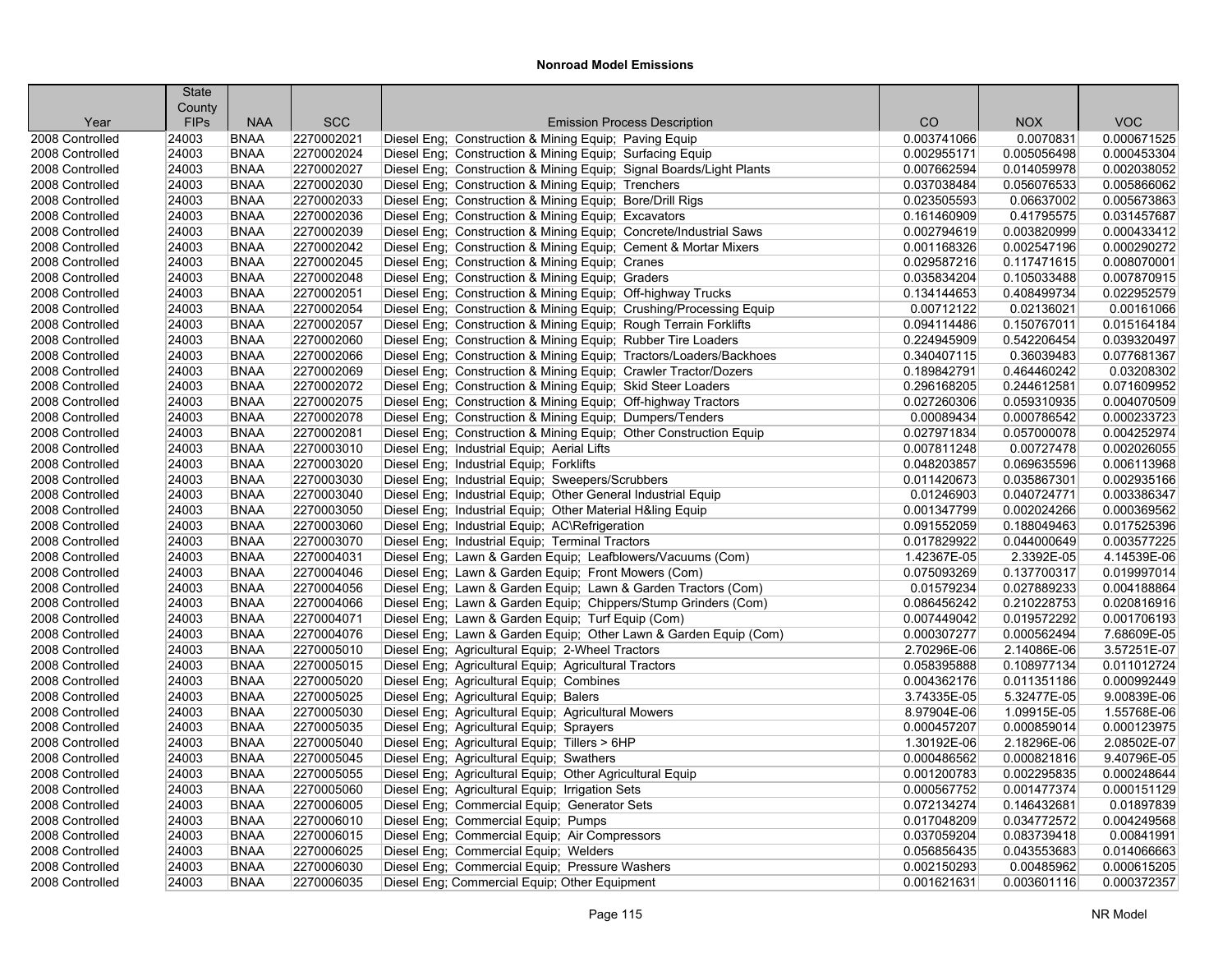|                                    | <b>State</b> |                            |                          |                                                                                        |                            |                            |                            |
|------------------------------------|--------------|----------------------------|--------------------------|----------------------------------------------------------------------------------------|----------------------------|----------------------------|----------------------------|
|                                    | County       |                            | <b>SCC</b>               |                                                                                        |                            |                            | <b>VOC</b>                 |
| Year                               | <b>FIPs</b>  | <b>NAA</b>                 |                          | <b>Emission Process Description</b><br>Diesel Eng; Logging Equip; Feller-Bunch-Skidder | CO                         | <b>NOX</b>                 |                            |
| 2008 Controlled                    | 24003        | <b>BNAA</b>                | 2270007015               |                                                                                        | 0.004575326                | 0.012651909                | 0.000947431                |
| 2008 Controlled                    | 24003        | <b>BNAA</b>                | 2270008005               | Diesel Eng; Airport Ground Support Equip; Airport Ground Support Equip                 | 0.166840847                | 0.382255114                | 0.028678846                |
| 2008 Controlled                    | 24003        | <b>BNAA</b>                | 2282005010<br>2282005015 | 2-Stroke Gas Eng; Marine Pleasure Craft; Outboard                                      | 7.589899695                | 0.18617755                 | 4.020257377<br>1.164978426 |
| 2008 Controlled                    | 24003        | <b>BNAA</b>                | 2282010005               | 2-Stroke Gas Eng: Marine Pleasure Craft: Personal Water Craft                          | 2.918529882<br>5.546502894 | 0.060458525<br>0.332662375 | 0.44475821                 |
| 2008 Controlled                    | 24003        | <b>BNAA</b><br><b>BNAA</b> | 2282020005               | 4-Stroke Gas Eng; Marine Pleasure Craft; Inboard-Sterndrive                            |                            |                            | 0.013018923                |
| 2008 Controlled<br>2008 Controlled | 24003        | <b>BNAA</b>                | 2282020010               | Diesel Eng; Marine Pleasure Craft; Inboard-Sterndrive                                  | 0.058716298<br>0.000590907 | 0.356497075                | 0.000187162                |
| 2008 Controlled                    | 24003        | <b>BNAA</b>                | 2285002015               | Diesel Eng; Marine Pleasure Craft; Outboard                                            | 0.003136041                | 0.000957415<br>0.00409524  | 0.000740264                |
|                                    | 24003        |                            |                          | Diesel Eng; Railroad Equip; RR Maintenance                                             |                            |                            |                            |
| 2008 Controlled                    | 24003        | <b>BNAA</b>                | 2285004015               | 4-Stroke Gas Eng; Railroad Equip; RR Maintenance                                       | 0.009841179                | 5.85982E-05                | 0.000206741                |
| 2008 Controlled                    | 24003        | <b>BNAA</b>                | 2285006015               | LPG Eng; Railroad Equip; RR Maintenance                                                | 3.94179E-05                | 8.01585E-06                | 2.22698E-06                |
| 2008 Controlled                    | 24005        | <b>BNAA</b>                | 2260001010               | 2-Stroke Gas Eng; Recreational Equip; Motorcycles: Off-road                            | 0.28738088                 | 0.001392548                | 0.326764442                |
| 2008 Controlled                    | 24005        | <b>BNAA</b>                | 2260001030               | 2-Stroke Gas Eng; Recreational Equip; Offroad Motorcycles/ATVs                         | 0.400007826                | 0.001912384                | 0.417639705                |
| 2008 Controlled                    | 24005        | <b>BNAA</b>                | 2260001060               | 2-Stroke Gas Eng; Recreational Equip; Specialty Vehicles/Carts                         | 0.265718511                | 0.00176251                 | 0.008541875                |
| 2008 Controlled                    | 24005        | <b>BNAA</b>                | 2260002006               | 2-Stroke Gas Eng; Construction & Mining Equip; Tampers/Rammers                         | 0.210898565                | 0.000976459                | 0.051583626                |
| 2008 Controlled                    | 24005        | <b>BNAA</b>                | 2260002009               | 2-Stroke Gas Eng; Construction & Mining Equip; Plate Compactors                        | 0.007704925                | 5.90656E-05                | 0.001677328                |
| 2008 Controlled                    | 24005        | <b>BNAA</b>                | 2260002021               | 2-Stroke Gas Eng; Construction & Mining Equip; Paving Equip                            | 0.009296991                | 7.07334E-05                | 0.001982989                |
| 2008 Controlled                    | 24005        | <b>BNAA</b>                | 2260002027               | 2-Stroke Gas Eng; Construction & Mining Equip; Signal Boards/Light Plants              | 7.29116E-05                | 5.34721E-07                | 1.69789E-05                |
| 2008 Controlled                    | 24005        | <b>BNAA</b>                | 2260002039               | 2-Stroke Gas Eng; Construction & Mining Equip; Concrete/Industrial Saws                | 0.535319576                | 0.002324322                | 0.112430466                |
| 2008 Controlled                    | 24005        | <b>BNAA</b>                | 2260002054               | 2-Stroke Gas Eng; Construction & Mining Equip; Crushing/Processing Equip               | 0.001898559                | 1.39237E-05                | 0.000395687                |
| 2008 Controlled                    | 24005        | <b>BNAA</b>                | 2260003030               | 2-Stroke Gas Eng; Industrial Equip; Sweepers/Scrubbers                                 | 0.001310387                | 9.61014E-06                | 0.000290801                |
| 2008 Controlled                    | 24005        | <b>BNAA</b>                | 2260003040               | 2-Stroke Gas Eng; Industrial Equip; Other General Industrial Equip                     | 0.000103205                | 7.56884E-07                | 2.20152E-05                |
| 2008 Controlled                    | 24005        | <b>BNAA</b>                | 2260004015               | 2-Stroke Gas Eng; Lawn & Garden Equip; Rotary Tillers < 6 HP (Res)                     | 0.032113694                | 0.000200513                | 0.013045332                |
| 2008 Controlled                    | 24005        | <b>BNAA</b>                | 2260004016               | 2-Stroke Gas Eng; Lawn & Garden Equip; Rotary Tillers < 6 HP (Com)                     | 0.178083453                | 0.001269834                | 0.049991096                |
| 2008 Controlled                    | 24005        | <b>BNAA</b>                | 2260004020               | 2-Stroke Gas Eng; Lawn & Garden Equip; Chain Saws < 6 HP (Res)                         | 0.263380967                | 0.001852317                | 0.108564115                |
| 2008 Controlled                    | 24005        | <b>BNAA</b>                | 2260004021               | 2-Stroke Gas Eng; Lawn & Garden Equip; Chain Saws < 6 HP (Com)                         | 2.091056957                | 0.009396585                | 0.52070522                 |
| 2008 Controlled                    | 24005        | <b>BNAA</b>                | 2260004025               | 2-Stroke Gas Eng; Lawn & Garden Equip; Trimmers/Edgers/Brush Cutters (Res)             | 0.550349105                | 0.004163242                | 0.219393218                |
| 2008 Controlled                    | 24005        | <b>BNAA</b>                | 2260004026               | 2-Stroke Gas Eng; Lawn & Garden Equip; Trimmers/Edgers/Brush Cutters (Com)             | 1.83762012                 | 0.013279773                | 0.44414494                 |
| 2008 Controlled                    | 24005        | <b>BNAA</b>                | 2260004030               | 2-Stroke Gas Eng; Lawn & Garden Equip; Leafblowers/Vacuums (Res)                       | 0.36992082                 | 0.002655842                | 0.145594108                |
| 2008 Controlled                    | 24005        | <b>BNAA</b>                | 2260004031               | 2-Stroke Gas Eng; Lawn & Garden Equip; Leafblowers/Vacuums (Com)                       | 2.06421313                 | 0.012662605                | 0.462275918                |
| 2008 Controlled                    | 24005        | <b>BNAA</b>                | 2260004035               | 2-Stroke Gas Eng; Lawn & Garden Equip; Snowblowers (Res)                               |                            |                            | 0.042072634                |
| 2008 Controlled                    | 24005        | <b>BNAA</b>                | 2260004036               | 2-Stroke Gas Eng; Lawn & Garden Equip; Snowblowers (Com)                               |                            |                            | 0.007901652                |
| 2008 Controlled                    | 24005        | <b>BNAA</b>                | 2260004071               | 2-Stroke Gas Eng; Lawn & Garden Equip; Turf Equip (Com)                                | 0.000723878                | 5.61406E-06                | 0.000140691                |
| 2008 Controlled                    | 24005        | <b>BNAA</b>                | 2260005035               | 2-Stroke Gas Eng; Agricultural Equip; Sprayers                                         | 0.000612469                | 5.36209E-06                | 0.000155231                |
| 2008 Controlled                    | 24005        | <b>BNAA</b>                | 2260006005               | 2-Stroke Gas Eng; Commercial Equip; Generator Sets                                     | 0.031381679                | 0.000244486                | 0.007043037                |
| 2008 Controlled                    | 24005        | <b>BNAA</b>                | 2260006010               | 2-Stroke Gas Eng; Commercial Equip; Pumps                                              | 0.206670954                | 0.001664046                | 0.04953493                 |
| 2008 Controlled                    | 24005        | <b>BNAA</b>                | 2260006015               | 2-Stroke Gas Eng: Commercial Equip: Air Compressors                                    | 8.67934E-05                | 6.36528E-07                | 1.8026E-05                 |
| 2008 Controlled                    | 24005        | <b>BNAA</b>                | 2260006035               | 2-Stroke Gas Eng; Commercial Equip; Other Equipment                                    | 0.001365678                | 1.00156E-05                | 0.000281846                |
| 2008 Controlled                    | 24005        | <b>BNAA</b>                | 2260007005               | 2-Stroke Gas Eng; Logging Equip; Chain Saws > 6 HP                                     | 0.011141314                | 4.58305E-05                | 0.002533026                |
| 2008 Controlled                    | 24005        | <b>BNAA</b>                | 2265001010               | 4-Stroke Gas Eng; Recreational Equip; Motorcycles: Off-road                            | 0.125864359                | 0.001371758                | 0.01283977                 |
| 2008 Controlled                    | 24005        | <b>BNAA</b>                | 2265001030               | 4-Stroke Gas Eng; Recreational Equip; Offroad Motorcycles/ATVs                         | 1.298474674                | 0.012652489                | 0.140952175                |
| 2008 Controlled                    | 24005        | <b>BNAA</b>                | 2265001050               | 4-Stroke Gas Eng; Recreational Equip; Golf Carts                                       | 4.835629348                | 0.022639902                | 0.075616028                |
| 2008 Controlled                    | 24005        | <b>BNAA</b>                | 2265001060               | 4-Stroke Gas Eng; Recreational Equip; Specialty Vehicles/Carts                         | 0.220219543                | 0.0017253                  | 0.009857749                |
| 2008 Controlled                    | 24005        | <b>BNAA</b>                | 2265002003               | 4-Stroke Gas Eng: Construction & Mining Equip: Pavers                                  | 0.236281268                | 0.001820462                | 0.004032601                |
| 2008 Controlled                    | 24005        | <b>BNAA</b>                | 2265002006               | 4-Stroke Gas Eng; Construction & Mining Equip; Tampers/Rammers                         | 0.00193585                 | 1.07925E-05                | 3.80303E-05                |
| 2008 Controlled                    | 24005        | <b>BNAA</b>                | 2265002009               | 4-Stroke Gas Eng; Construction & Mining Equip; Plate Compactors                        | 0.437409411                | 0.00239463                 | 0.016981792                |
| 2008 Controlled                    | 24005        | <b>BNAA</b>                | 2265002015               | 4-Stroke Gas Eng; Construction & Mining Equip; Rollers                                 | 0.43892688                 | 0.002949061                | 0.006702017                |
| 2008 Controlled                    | 24005        | <b>BNAA</b>                | 2265002021               | 4-Stroke Gas Eng; Construction & Mining Equip; Paving Equip                            | 0.870476665                | 0.005048434                | 0.024153844                |
| 2008 Controlled                    | 24005        | <b>BNAA</b>                | 2265002024               | 4-Stroke Gas Eng; Construction & Mining Equip; Surfacing Equip                         | 0.393926736                | 0.002002957                | 0.0074772                  |
| 2008 Controlled                    | 24005        | <b>BNAA</b>                | 2265002027               | 4-Stroke Gas Eng; Construction & Mining Equip; Signal Boards/Light Plants              | 0.019986539                | 9.21694E-05                | 0.000479811                |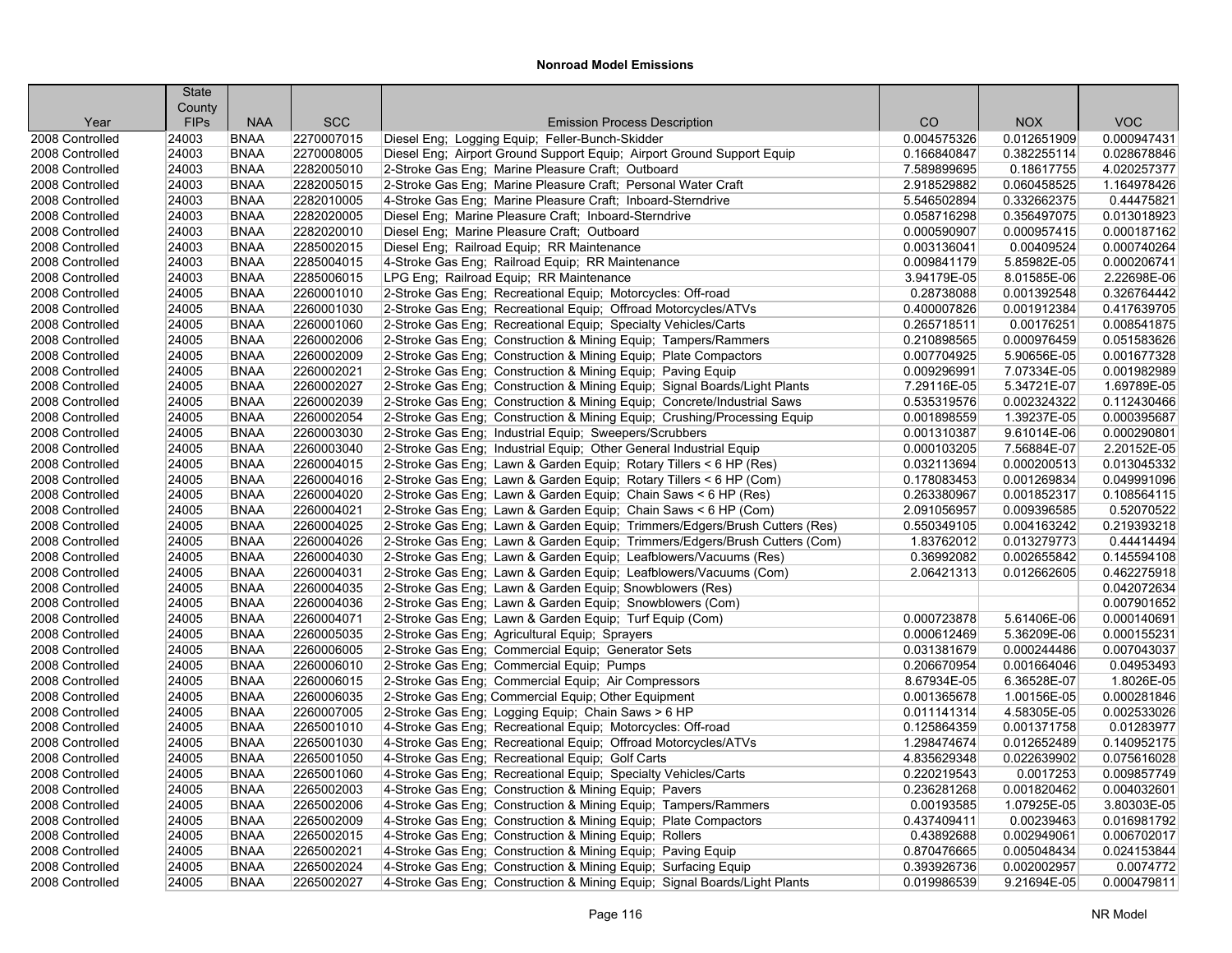|                 | <b>State</b>          |             |            |                                                                            |             |             |             |
|-----------------|-----------------------|-------------|------------|----------------------------------------------------------------------------|-------------|-------------|-------------|
| Year            | County<br><b>FIPs</b> | <b>NAA</b>  | <b>SCC</b> | <b>Emission Process Description</b>                                        | CO          | <b>NOX</b>  | <b>VOC</b>  |
| 2008 Controlled | 24005                 | <b>BNAA</b> | 2265002030 | 4-Stroke Gas Eng; Construction & Mining Equip; Trenchers                   | 0.71655086  | 0.005460939 | 0.01415125  |
| 2008 Controlled | 24005                 | <b>BNAA</b> | 2265002033 | 4-Stroke Gas Eng: Construction & Mining Equip: Bore/Drill Rigs             | 0.20671527  | 0.002067297 | 0.010943938 |
| 2008 Controlled | 24005                 | <b>BNAA</b> | 2265002039 | 4-Stroke Gas Eng; Construction & Mining Equip; Concrete/Industrial Saws    | 1.794646525 | 0.009502338 | 0.024889764 |
| 2008 Controlled | 24005                 | <b>BNAA</b> | 2265002042 | 4-Stroke Gas Eng; Construction & Mining Equip; Cement & Mortar Mixers      | 0.737852588 | 0.004740992 | 0.02933844  |
| 2008 Controlled | 24005                 | <b>BNAA</b> | 2265002045 | 4-Stroke Gas Eng; Construction & Mining Equip; Cranes                      | 0.025567236 | 0.001005565 | 0.000886605 |
| 2008 Controlled | 24005                 | <b>BNAA</b> | 2265002054 | 4-Stroke Gas Eng; Construction & Mining Equip; Crushing/Processing Equip   | 0.106727926 | 0.000660072 | 0.002020055 |
| 2008 Controlled | 24005                 | <b>BNAA</b> | 2265002057 | 4-Stroke Gas Eng; Construction & Mining Equip; Rough Terrain Forklifts     | 0.027645822 | 0.001533901 | 0.001150259 |
| 2008 Controlled | 24005                 | <b>BNAA</b> | 2265002060 | 4-Stroke Gas Eng; Construction & Mining Equip; Rubber Tire Loaders         | 0.05624649  | 0.003237052 | 0.00234081  |
| 2008 Controlled | 24005                 | <b>BNAA</b> | 2265002066 | 4-Stroke Gas Eng: Construction & Mining Equip: Tractors/Loaders/Backhoes   | 0.576983665 | 0.00315319  | 0.008547476 |
| 2008 Controlled | 24005                 | <b>BNAA</b> | 2265002072 | 4-Stroke Gas Eng; Construction & Mining Equip; Skid Steer Loaders          | 0.236843014 | 0.004340158 | 0.005934724 |
| 2008 Controlled | 24005                 | <b>BNAA</b> | 2265002078 | 4-Stroke Gas Eng; Construction & Mining Equip; Dumpers/Tenders             | 0.114917624 | 0.000779381 | 0.004318103 |
| 2008 Controlled | 24005                 | <b>BNAA</b> | 2265002081 | 4-Stroke Gas Eng; Construction & Mining Equip; Other Construction Equip    | 0.026172512 | 0.001548091 | 0.001168564 |
| 2008 Controlled | 24005                 | <b>BNAA</b> | 2265003010 | 4-Stroke Gas Eng; Industrial Equip; Aerial Lifts                           | 0.19178122  | 0.005473111 | 0.006032745 |
| 2008 Controlled | 24005                 | <b>BNAA</b> | 2265003020 | 4-Stroke Gas Eng; Industrial Equip; Forklifts                              | 0.308001646 | 0.017713136 | 0.012733831 |
| 2008 Controlled | 24005                 | <b>BNAA</b> | 2265003030 | 4-Stroke Gas Eng; Industrial Equip; Sweepers/Scrubbers                     | 0.16062083  | 0.002424799 | 0.003438519 |
| 2008 Controlled | 24005                 | <b>BNAA</b> | 2265003040 | 4-Stroke Gas Eng; Industrial Equip; Other General Industrial Equip         | 0.476322709 | 0.002669632 | 0.011007442 |
| 2008 Controlled | 24005                 | <b>BNAA</b> | 2265003050 | 4-Stroke Gas Eng; Industrial Equip; Other Material H&ling Equip            | 0.014849718 | 0.000353789 | 0.000422202 |
| 2008 Controlled | 24005                 | <b>BNAA</b> | 2265003060 | 4-Stroke Gas Eng; Industrial Equip; AC\Refrigeration                       | 0.01652137  | 8.50296E-05 | 0.000311071 |
| 2008 Controlled | 24005                 | <b>BNAA</b> | 2265003070 | 4-Stroke Gas Eng; Industrial Equip; Terminal Tractors                      | 0.01697854  | 0.000923558 | 0.000625553 |
| 2008 Controlled | 24005                 | <b>BNAA</b> | 2265004010 | 4-Stroke Gas Eng: Lawn & Garden Equip: Lawn Mowers (Res)                   | 10.12593351 | 0.067852873 | 1.049188708 |
| 2008 Controlled | 24005                 | <b>BNAA</b> | 2265004011 | 4-Stroke Gas Eng; Lawn & Garden Equip; Lawn Mowers (Com)                   | 10.3303011  | 0.053825666 | 0.598857831 |
| 2008 Controlled | 24005                 | <b>BNAA</b> | 2265004015 | 4-Stroke Gas Eng; Lawn & Garden Equip; Rotary Tillers < 6 HP (Res)         | 0.850891359 | 0.005728852 | 0.090799109 |
| 2008 Controlled | 24005                 | <b>BNAA</b> | 2265004016 | 4-Stroke Gas Eng; Lawn & Garden Equip; Rotary Tillers < 6 HP (Com)         | 5.070278696 | 0.03233077  | 0.346923242 |
| 2008 Controlled | 24005                 | <b>BNAA</b> | 2265004025 | 4-Stroke Gas Eng; Lawn & Garden Equip; Trimmers/Edgers/Brush Cutters (Res) | 0.05706473  | 0.000364184 | 0.006261661 |
| 2008 Controlled | 24005                 | <b>BNAA</b> | 2265004026 | 4-Stroke Gas Eng; Lawn & Garden Equip; Trimmers/Edgers/Brush Cutters (Com) | 0.266273493 | 0.001412243 | 0.01191125  |
| 2008 Controlled | 24005                 | <b>BNAA</b> | 2265004030 | 4-Stroke Gas Eng; Lawn & Garden Equip; Leafblowers/Vacuums (Res)           | 0.109026098 | 0.000697275 | 0.011004057 |
| 2008 Controlled | 24005                 | <b>BNAA</b> | 2265004031 | 4-Stroke Gas Eng; Lawn & Garden Equip; Leafblowers/Vacuums (Com)           | 10.72846474 | 0.086335939 | 0.222195337 |
| 2008 Controlled | 24005                 | <b>BNAA</b> | 2265004035 | 4-Stroke Gas Eng; Lawn & Garden Equip; Snowblowers (Res)                   |             |             | 0.083915072 |
| 2008 Controlled | 24005                 | <b>BNAA</b> | 2265004036 | 4-Stroke Gas Eng; Lawn & Garden Equip; Snowblowers (Com)                   |             |             | 0.017582969 |
| 2008 Controlled | 24005                 | <b>BNAA</b> | 2265004040 | 4-Stroke Gas Eng; Lawn & Garden Equip; Rear Eng Riding Mowers (Res)        | 2.511037333 | 0.014758446 | 0.103514868 |
| 2008 Controlled | 24005                 | <b>BNAA</b> | 2265004041 | 4-Stroke Gas Eng; Lawn & Garden Equip; Rear Eng Riding Mowers (Com)        | 1.423381047 | 0.00744277  | 0.022774827 |
| 2008 Controlled | 24005                 | <b>BNAA</b> | 2265004046 | 4-Stroke Gas Eng; Lawn & Garden Equip; Front Mowers (Com)                  | 1.47072364  | 0.009598516 | 0.042595294 |
| 2008 Controlled | 24005                 | <b>BNAA</b> | 2265004051 | 4-Stroke Gas Eng; Lawn & Garden Equip; Shredders < 6 HP (Com)              | 0.58080125  | 0.003784158 | 0.042439045 |
| 2008 Controlled | 24005                 | <b>BNAA</b> | 2265004055 | 4-Stroke Gas Eng; Lawn & Garden Equip; Lawn & Garden Tractors (Res)        | 33.6181315  | 0.199225403 | 1.155513499 |
| 2008 Controlled | 24005                 | <b>BNAA</b> | 2265004056 | 4-Stroke Gas Eng; Lawn & Garden Equip; Lawn & Garden Tractors (Com)        | 19.34593891 | 0.101247354 | 0.291385374 |
| 2008 Controlled | 24005                 | <b>BNAA</b> | 2265004066 | 4-Stroke Gas Eng; Lawn & Garden Equip; Chippers/Stump Grinders (Com)       | 2.269643571 | 0.025980677 | 0.03840775  |
| 2008 Controlled | 24005                 | <b>BNAA</b> | 2265004071 | 4-Stroke Gas Eng; Lawn & Garden Equip; Turf Equip (Com)                    | 56.22272761 | 0.317384669 | 1.076141797 |
| 2008 Controlled | 24005                 | <b>BNAA</b> | 2265004075 | 4-Stroke Gas Eng; Lawn & Garden Equip; Other Lawn & Garden Equip (Res)     | 1.034065469 | 0.006988582 | 0.054228612 |
| 2008 Controlled | 24005                 | <b>BNAA</b> | 2265004076 | 4-Stroke Gas Eng; Lawn & Garden Equip; Other Lawn & Garden Equip (Com)     | 1.565814658 | 0.010706124 | 0.082839212 |
| 2008 Controlled | 24005                 | <b>BNAA</b> | 2265005010 | 4-Stroke Gas Eng; Agricultural Equip; 2-Wheel Tractors                     | 0.004464841 | 2.26998E-05 | 6.73844E-05 |
| 2008 Controlled | 24005                 | <b>BNAA</b> | 2265005015 | 4-Stroke Gas Eng; Agricultural Equip; Agricultural Tractors                | 0.006674985 | 0.000196622 | 0.000173837 |
| 2008 Controlled | 24005                 | <b>BNAA</b> | 2265005020 | 4-Stroke Gas Eng; Agricultural Equip; Combines                             | 3.02119E-05 | 1.86991E-06 | 1.5445E-06  |
| 2008 Controlled | 24005                 | <b>BNAA</b> | 2265005025 | 4-Stroke Gas Eng; Agricultural Equip; Balers                               | 0.003262097 | 0.000201884 | 0.000189321 |
| 2008 Controlled | 24005                 | <b>BNAA</b> | 2265005030 | 4-Stroke Gas Eng; Agricultural Equip; Agricultural Mowers                  | 0.003397417 | 2.03307E-05 | 7.02759E-05 |
| 2008 Controlled | 24005                 | <b>BNAA</b> | 2265005035 | 4-Stroke Gas Eng; Agricultural Equip; Sprayers                             | 0.027315584 | 0.000344237 | 0.001136421 |
| 2008 Controlled | 24005                 | <b>BNAA</b> | 2265005040 | 4-Stroke Gas Eng; Agricultural Equip; Tillers > 6 HP                       | 0.068242656 | 0.000405528 | 0.00257865  |
| 2008 Controlled | 24005                 | <b>BNAA</b> | 2265005045 | 4-Stroke Gas Eng; Agricultural Equip; Swathers                             | 0.005176604 | 0.000320369 | 0.000272192 |
| 2008 Controlled | 24005                 | <b>BNAA</b> | 2265005055 | 4-Stroke Gas Eng; Agricultural Equip; Other Agricultural Equip             | 0.011807302 | 0.000383975 | 0.000419394 |
| 2008 Controlled | 24005                 | <b>BNAA</b> | 2265005060 | 4-Stroke Gas Eng; Agricultural Equip; Irrigation Sets                      | 0.006784768 | 0.000326006 | 0.000255402 |
|                 |                       |             |            |                                                                            |             |             |             |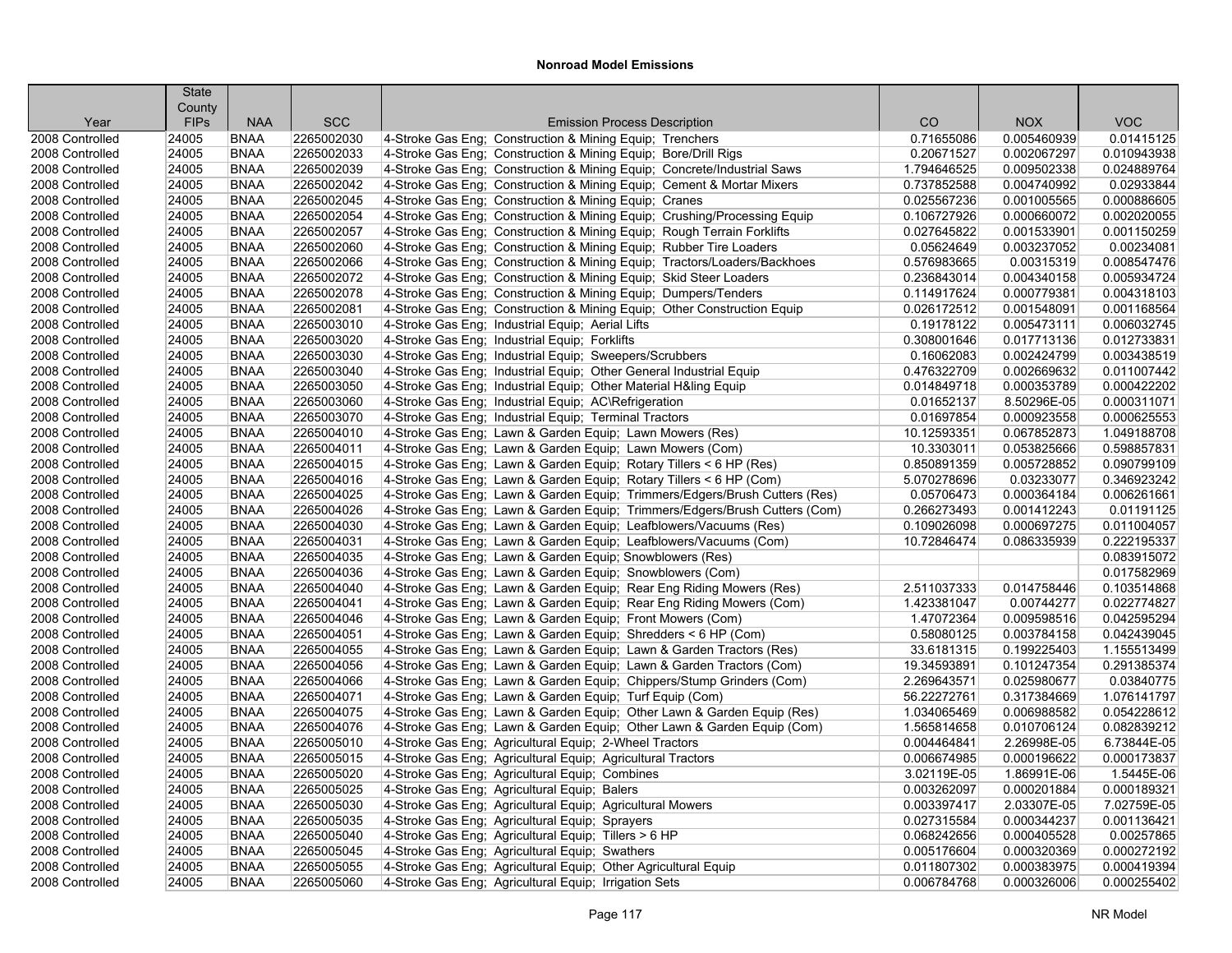|                 | <b>State</b>          |                            |                          |                                                                                                     |                            |                            |                           |
|-----------------|-----------------------|----------------------------|--------------------------|-----------------------------------------------------------------------------------------------------|----------------------------|----------------------------|---------------------------|
| Year            | County<br><b>FIPs</b> | <b>NAA</b>                 | <b>SCC</b>               | <b>Emission Process Description</b>                                                                 | CO                         | <b>NOX</b>                 | <b>VOC</b>                |
| 2008 Controlled | 24005                 | <b>BNAA</b>                | 2265006005               | 4-Stroke Gas Eng; Commercial Equip; Generator Sets                                                  | 15.48783098                | 0.093038242                | 0.495708303               |
| 2008 Controlled | 24005                 | <b>BNAA</b>                | 2265006010               | 4-Stroke Gas Eng; Commercial Equip; Pumps                                                           | 3.515756826                | 0.024178797                | 0.108095176               |
| 2008 Controlled | 24005                 | <b>BNAA</b>                | 2265006015               | 4-Stroke Gas Eng; Commercial Equip; Air Compressors                                                 | 1.719023567                | 0.015508881                | 0.040369262               |
| 2008 Controlled | 24005                 | <b>BNAA</b>                | 2265006025               | 4-Stroke Gas Eng; Commercial Equip; Welders                                                         | 4.457752145                | 0.030890683                | 0.084074721               |
| 2008 Controlled | 24005                 | <b>BNAA</b>                | 2265006030               | 4-Stroke Gas Eng; Commercial Equip; Pressure Washers                                                | 6.822668093                | 0.037265791                | 0.230108959               |
| 2008 Controlled | 24005                 | <b>BNAA</b>                | 2265006035               | 4-Stroke Gas Eng: Commercial Equip: Other Equipment                                                 | 0.34713656                 | 0.001798692                | 0.006934066               |
| 2008 Controlled | 24005                 | <b>BNAA</b>                | 2265007010               | 2-Stroke Gas Eng; Logging Equip; Shredders > 6 HP                                                   | 0.031157303                | 0.000211116                | 0.00105967                |
| 2008 Controlled | 24005                 | <b>BNAA</b>                | 2265007015               | 2-Stroke Gas Eng; Logging Equip; Feller-Bunch-Skidder                                               | 0.000375964                | 1.60878E-06                | 9.40447E-06               |
| 2008 Controlled | 24005                 | <b>BNAA</b>                | 2265008005               | 4-Stroke Gas Eng; Airport Ground Support Equip; Airport Ground Support Equip                        | 0.00015211                 | 3.47509E-06                | 4.17126E-06               |
| 2008 Controlled | 24005                 | <b>BNAA</b>                | 2265010010               | 4-Stroke Gas Eng; Industrial Equip; Other Oil Field Equipment                                       | 0.046687224                | 0.000218585                | 0.000574342               |
| 2008 Controlled | 24005                 | <b>BNAA</b>                | 2267001060               | LPG Eng; Recreational Equip; Specialty Vehicles/Carts                                               | 0.002196643                | 0.000495969                | 0.000135995               |
| 2008 Controlled | 24005                 | <b>BNAA</b>                | 2267002003               | LPG Eng; Construction & Mining Equip; Pavers                                                        | 0.005226307                | 0.000947847                | 0.000265991               |
| 2008 Controlled | 24005                 | <b>BNAA</b>                | 2267002015               |                                                                                                     | 0.00799686                 | 0.001229383                | 0.000348846               |
| 2008 Controlled | 24005                 | <b>BNAA</b>                | 2267002021               | LPG Eng; Construction & Mining Equip; Rollers<br>LPG Eng; Construction & Mining Equip; Paving Equip | 0.00151781                 | 0.000318662                | 8.80493E-05               |
| 2008 Controlled | 24005                 | <b>BNAA</b>                | 2267002024               | LPG Eng; Construction & Mining Equip; Surfacing Equip                                               | 0.000895863                | 0.000156779                | 4.41802E-05               |
| 2008 Controlled | 24005                 | <b>BNAA</b>                | 2267002030               | LPG Eng; Construction & Mining Equip; Trenchers                                                     | 0.016287006                | 0.00300903                 | 0.000844011               |
| 2008 Controlled | 24005                 | <b>BNAA</b>                | 2267002033               | LPG Eng; Construction & Mining Equip; Bore/Drill Rigs                                               | 0.006034666                | 0.001353204                | 0.00036926                |
| 2008 Controlled | 24005                 | <b>BNAA</b>                | 2267002039               | LPG Eng; Construction & Mining Equip; Concrete/Industrial Saws                                      | 0.01206218                 | 0.001556033                | 0.000444126               |
| 2008 Controlled | 24005                 | <b>BNAA</b>                | 2267002045               | LPG Eng; Construction & Mining Equip; Cranes                                                        | 0.006207319                | 0.00130026                 | 0.000359592               |
|                 |                       | <b>BNAA</b>                | 2267002054               |                                                                                                     | 0.000998618                | 0.000207312                | 5.74066E-05               |
| 2008 Controlled | 24005                 |                            |                          | LPG Eng; Construction & Mining Equip; Crushing/Processing Equip                                     |                            |                            |                           |
| 2008 Controlled | 24005                 | <b>BNAA</b>                | 2267002057<br>2267002060 | LPG Eng; Construction & Mining Equip; Rough Terrain Forklifts                                       | 0.010698885                | 0.002075039                | 0.00057986<br>0.001248617 |
| 2008 Controlled | 24005<br>24005        | <b>BNAA</b><br><b>BNAA</b> | 2267002066               | LPG Eng; Construction & Mining Equip; Rubber Tire Loaders                                           | 0.025213036<br>0.002503071 | 0.004411777<br>0.000402293 | 0.000114484               |
| 2008 Controlled |                       |                            |                          | LPG Eng; Construction & Mining Equip; Tractors/Loaders/Backhoes                                     |                            |                            |                           |
| 2008 Controlled | 24005                 | <b>BNAA</b>                | 2267002072               | LPG Eng; Construction & Mining Equip; Skid Steer Loaders                                            | 0.022515201                | 0.004566614                | 0.001266886               |
| 2008 Controlled | 24005                 | <b>BNAA</b>                | 2267002081               | LPG Eng; Construction & Mining Equip; Other Construction Equip                                      | 0.009409679                | 0.002005364                | 0.000552789               |
| 2008 Controlled | 24005                 | <b>BNAA</b>                | 2267003010               | LPG Eng; Industrial Equip; Aerial Lifts                                                             | 0.052447415                | 0.010964012                | 0.003022273               |
| 2008 Controlled | 24005                 | <b>BNAA</b>                | 2267003020               | LPG Eng; Industrial Equip; Forklifts                                                                | 4.469160461                | 0.782816684                | 0.221131223               |
| 2008 Controlled | 24005                 | <b>BNAA</b>                | 2267003030               | LPG Eng; Industrial Equip; Sweepers/Scrubbers                                                       | 0.029913279                | 0.00425969                 | 0.001211484               |
| 2008 Controlled | 24005                 | <b>BNAA</b>                | 2267003040               | LPG Eng; Industrial Equip; Other General Industrial Equip                                           | 0.009903213                | 0.001603101                | 0.000453921               |
| 2008 Controlled | 24005                 | <b>BNAA</b>                | 2267003050               | LPG Eng; Industrial Equip; Other Material H&ling Equip                                              | 0.002818301                | 0.000583274                | 0.000161218               |
| 2008 Controlled | 24005                 | <b>BNAA</b>                | 2267003070               | LPG Eng; Industrial Equip; Terminal Tractors                                                        | 0.016730815                | 0.001910371                | 0.000547239               |
| 2008 Controlled | 24005                 | <b>BNAA</b>                | 2267004066               | LPG Eng; Lawn & Garden Equip; Chippers/Stump Grinders (Com)                                         | 0.114444433                | 0.019092656                | 0.005409372               |
| 2008 Controlled | 24005                 | <b>BNAA</b>                | 2267005055               | LPG Eng; Agri Equip; Other Equip                                                                    | 2.05409E-05                | 4.6675E-06                 | 1.28458E-06               |
| 2008 Controlled | 24005                 | <b>BNAA</b>                | 2267005060               | LPG Eng: Agricultural Equip: Irrigation Sets                                                        | 2.5745E-05                 | 4.1938E-06                 | 1.19686E-06               |
| 2008 Controlled | 24005                 | <b>BNAA</b>                | 2267006005               | LPG Eng; Commercial Equip; Generator Sets                                                           | 0.157163426                | 0.04866679                 | 0.009984327               |
| 2008 Controlled | 24005                 | <b>BNAA</b>                | 2267006010               | LPG Eng; Commercial Equip; Pumps                                                                    | 0.03511419                 | 0.009776864                | 0.002026928               |
| 2008 Controlled | 24005                 | <b>BNAA</b>                | 2267006015               | LPG Eng; Commercial Equip; Air Compressors                                                          | 0.041197311                | 0.010573991                | 0.002208246               |
| 2008 Controlled | 24005                 | <b>BNAA</b>                | 2267006025               | LPG Eng; Commercial Equip; Welders                                                                  | 0.07394789                 | 0.013944857                | 0.003878666               |
| 2008 Controlled | 24005                 | <b>BNAA</b>                | 2267006030               | LPG Eng; Commercial Equip; Pressure Washers                                                         | 0.001002983                | 0.000208054                | 5.68962E-05               |
| 2008 Controlled | 24005                 | <b>BNAA</b>                | 2267006035               | LPG Eng; Commercial Equip; Other Equipment                                                          | 0.000613854                | 0.00014208                 | 2.9382E-05                |
| 2008 Controlled | 24005                 | <b>BNAA</b>                | 2267008005               | LPG Eng; Airport Ground Support Equip; Airport Ground Support Equip                                 | 2.90877E-05                | 4.86476E-06                | 1.37391E-06               |
| 2008 Controlled | 24005                 | <b>BNAA</b>                | 2268002081               | CNG Eng; Construction & Mining Equip; Other Construction Equip                                      | 0.000369877                | 7.88744E-05                | 1.28174E-06               |
| 2008 Controlled | 24005                 | <b>BNAA</b>                | 2268003020               | CNG Eng; Industrial Equip; Forklifts                                                                | 0.318333772                | 0.056036732                | 0.000934163               |
| 2008 Controlled | 24005                 | <b>BNAA</b>                | 2268003030               | CNG Eng; Industrial Equip; Sweepers/Scrubbers                                                       | 0.00036073                 | 6.31365E-05                | 1.0536E-06                |
| 2008 Controlled | 24005                 | <b>BNAA</b>                | 2268003040               | CNG Eng; Industrial Equip; Other General Industrial Equip                                           | 0.000192884                | 3.28262E-05                | 5.48321E-07               |
| 2008 Controlled | 24005                 | <b>BNAA</b>                | 2268003060               | CNG Eng; Industrial Equip; AC\Refrigeration                                                         | 0.000890272                | 0.00014058                 | 2.34894E-06               |
| 2008 Controlled | 24005                 | <b>BNAA</b>                | 2268003070               | CNG Eng; Industrial Equip; Terminal Tractors                                                        | 0.001179752                | 0.000135813                | 2.29935E-06               |
| 2008 Controlled | 24005                 | <b>BNAA</b>                | 2268005055               | CNG Eng; Agri Equip; Other Equip                                                                    | 1.87691E-05                | 4.22849E-06                | 7.30642E-08               |
| 2008 Controlled | 24005                 | <b>BNAA</b>                | 2268005060               | CNG Eng; Agricultural Equip; Irrigation Sets                                                        | 0.000289137                | 6.43499E-05                | 1.11857E-06               |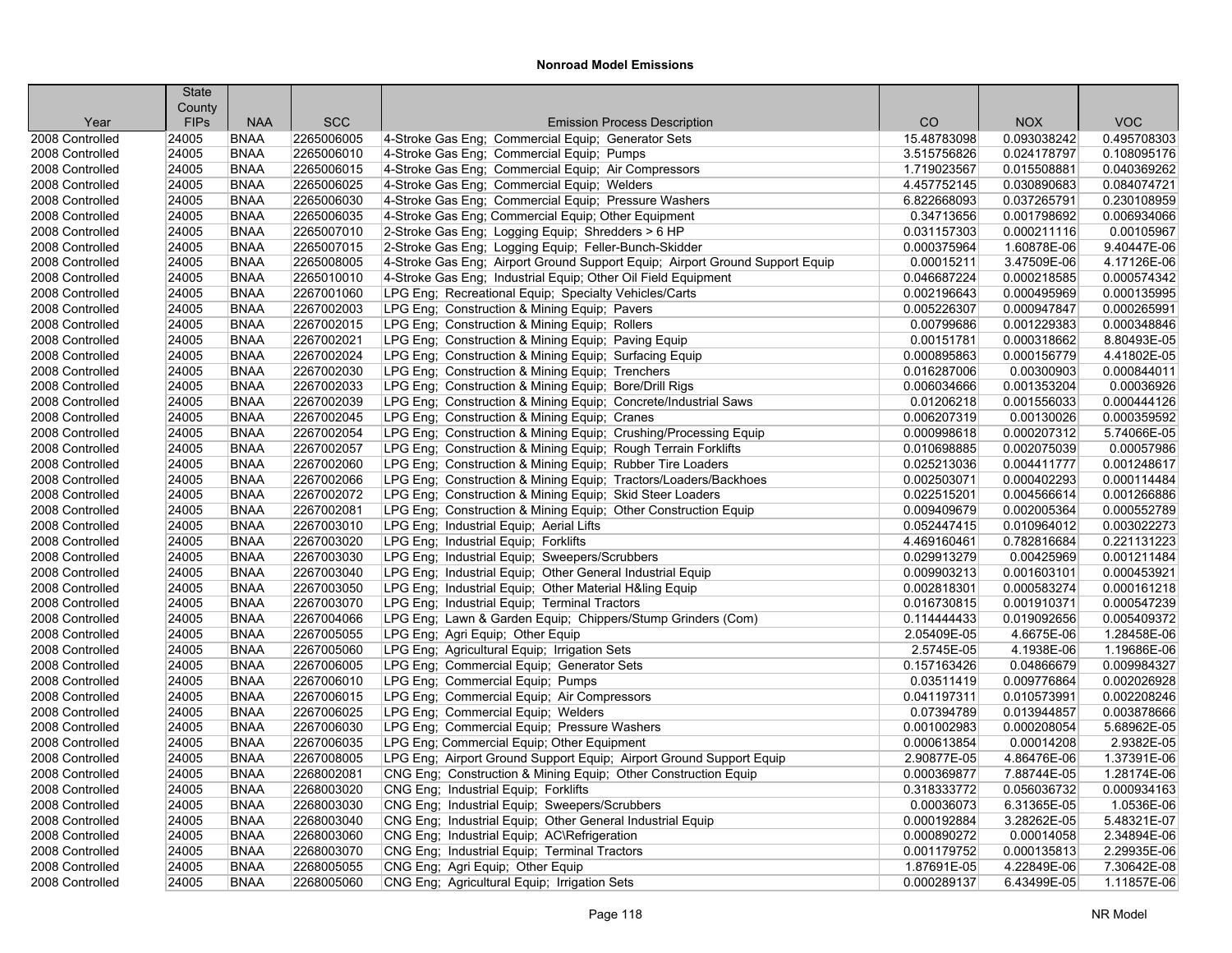|                 | <b>State</b>          |                            |                          |                                                                                                                                 |                            |                            |                            |
|-----------------|-----------------------|----------------------------|--------------------------|---------------------------------------------------------------------------------------------------------------------------------|----------------------------|----------------------------|----------------------------|
| Year            | County<br><b>FIPs</b> | <b>NAA</b>                 | <b>SCC</b>               | <b>Emission Process Description</b>                                                                                             | CO                         | <b>NOX</b>                 | <b>VOC</b>                 |
| 2008 Controlled | 24005                 | <b>BNAA</b>                | 2268006005               | CNG Eng; Commercial Equip; Generator Sets                                                                                       | 0.047477512                | 0.015101727                | 0.000184259                |
| 2008 Controlled | 24005                 | <b>BNAA</b>                | 2268006010               | CNG Eng; Commercial Equip; Pumps                                                                                                | 0.002354044                | 0.000699504                | 8.59525E-06                |
| 2008 Controlled | 24005                 | <b>BNAA</b>                | 2268006015               | CNG Eng; Commercial Equip; Air Compressors                                                                                      | 0.003197391                | 0.000852327                | 1.05711E-05                |
| 2008 Controlled | 24005                 | <b>BNAA</b>                | 2268006020               | CNG Eng; Commercial Equip; Gas Compressors                                                                                      | 0.021824911                | 0.004190012                | 4.21629E-05                |
| 2008 Controlled | 24005                 | <b>BNAA</b>                | 2268010010               | CNG Eng; Industrial Equip; Other Oil Field Equipment                                                                            | 0.00152842                 | 0.000166441                | 2.4837E-06                 |
| 2008 Controlled | 24005                 | <b>BNAA</b>                | 2270001060               | Diesel Eng; Recreational Equip; Specialty Vehicles/Carts                                                                        | 0.006352582                | 0.005981922                | 0.00167111                 |
| 2008 Controlled | 24005                 | <b>BNAA</b>                | 2270002003               | Diesel Eng; Construction & Mining Equip; Pavers                                                                                 | 0.045693985                | 0.101488689                | 0.008496699                |
| 2008 Controlled | 24005                 | <b>BNAA</b>                | 2270002006               | Diesel Eng; Construction & Mining Equip; Tampers/Rammers                                                                        | 0.000162902                | 0.000228794                | 3.59088E-05                |
| 2008 Controlled | 24005                 | <b>BNAA</b>                | 2270002009               | Diesel Eng; Construction & Mining Equip; Plate Compactors                                                                       | 0.002427605                | 0.003572469                | 0.000567664                |
| 2008 Controlled | 24005                 | <b>BNAA</b>                | 2270002015               | Diesel Eng: Construction & Mining Equip: Rollers                                                                                | 0.135542276                | 0.259796491                | 0.023083175                |
| 2008 Controlled | 24005                 | <b>BNAA</b>                | 2270002018               | Diesel Eng; Construction & Mining Equip; Scrapers                                                                               | 0.123658198                | 0.28706321                 | 0.016665151                |
| 2008 Controlled | 24005                 | <b>BNAA</b>                | 2270002021               | Diesel Eng; Construction & Mining Equip; Paving Equip                                                                           | 0.008665486                | 0.016406692                | 0.001555464                |
| 2008 Controlled | 24005                 | <b>BNAA</b>                | 2270002024               |                                                                                                                                 | 0.006845106                | 0.011712443                | 0.001049995                |
| 2008 Controlled | 24005                 | <b>BNAA</b>                | 2270002027               | Diesel Eng; Construction & Mining Equip; Surfacing Equip<br>Diesel Eng; Construction & Mining Equip; Signal Boards/Light Plants | 0.017748983                | 0.032567338                | 0.004720771                |
| 2008 Controlled | 24005                 | <b>BNAA</b>                | 2270002030               | Diesel Eng; Construction & Mining Equip; Trenchers                                                                              | 0.085792793                | 0.129890911                | 0.013587646                |
| 2008 Controlled | 24005                 | <b>BNAA</b>                | 2270002033               | Diesel Eng; Construction & Mining Equip; Bore/Drill Rigs                                                                        | 0.054446358                | 0.153733874                | 0.013142454                |
| 2008 Controlled | 24005                 | <b>BNAA</b>                | 2270002036               | Diesel Eng; Construction & Mining Equip; Excavators                                                                             | 0.373994328                | 0.968117128                | 0.072865909                |
| 2008 Controlled | 24005                 | <b>BNAA</b>                | 2270002039               | Diesel Eng; Construction & Mining Equip; Concrete/Industrial Saws                                                               | 0.006473218                | 0.008850638                | 0.001003919                |
| 2008 Controlled | 24005                 | <b>BNAA</b>                | 2270002042               | Diesel Eng; Construction & Mining Equip; Cement & Mortar Mixers                                                                 | 0.002706211                | 0.005900107                | 0.000672361                |
|                 |                       |                            | 2270002045               |                                                                                                                                 |                            | 0.272101259                | 0.018692664                |
| 2008 Controlled | 24005                 | <b>BNAA</b><br><b>BNAA</b> |                          | Diesel Eng; Construction & Mining Equip; Cranes                                                                                 | 0.068533308                |                            |                            |
| 2008 Controlled | 24005                 |                            | 2270002048<br>2270002051 | Diesel Eng; Construction & Mining Equip; Graders                                                                                | 0.083003301                | 0.243290652                | 0.018231517<br>0.053165403 |
| 2008 Controlled | 24005                 | <b>BNAA</b><br><b>BNAA</b> | 2270002054               | Diesel Eng; Construction & Mining Equip; Off-highway Trucks                                                                     | 0.310721272<br>0.016494987 | 0.946214044<br>0.049476972 | 0.003730796                |
| 2008 Controlled | 24005                 |                            |                          | Diesel Eng; Construction & Mining Equip; Crushing/Processing Equip                                                              |                            |                            |                            |
| 2008 Controlled | 24005                 | <b>BNAA</b>                | 2270002057               | Diesel Eng; Construction & Mining Equip; Rough Terrain Forklifts                                                                | 0.217998788                | 0.34922389                 | 0.035125028                |
| 2008 Controlled | 24005                 | <b>BNAA</b>                | 2270002060               | Diesel Eng; Construction & Mining Equip; Rubber Tire Loaders                                                                    | 0.521045581                | 1.255920901                | 0.091078655                |
| 2008 Controlled | 24005                 | <b>BNAA</b>                | 2270002066               | Diesel Eng; Construction & Mining Equip; Tractors/Loaders/Backhoes                                                              | 0.788490016                | 0.834787907                | 0.179934507                |
| 2008 Controlled | 24005                 | <b>BNAA</b>                | 2270002069               | Diesel Eng; Construction & Mining Equip; Crawler Tractor/Dozers                                                                 | 0.439735694                | 1.075836209                | 0.07431438                 |
| 2008 Controlled | 24005                 | <b>BNAA</b>                | 2270002072               | Diesel Eng; Construction & Mining Equip; Skid Steer Loaders                                                                     | 0.686018879                | 0.566599799                | 0.165871207                |
| 2008 Controlled | 24005                 | <b>BNAA</b>                | 2270002075               | Diesel Eng; Construction & Mining Equip; Off-highway Tractors                                                                   | 0.063143454                | 0.137382808                | 0.00942858                 |
| 2008 Controlled | 24005                 | <b>BNAA</b>                | 2270002078               | Diesel Eng; Construction & Mining Equip; Dumpers/Tenders                                                                        | 0.002071572                | 0.001821879                | 0.000541375                |
| 2008 Controlled | 24005                 | <b>BNAA</b>                | 2270002081               | Diesel Eng; Construction & Mining Equip; Other Construction Equip                                                               | 0.064791579                | 0.132030139                | 0.009851228                |
| 2008 Controlled | 24005                 | <b>BNAA</b>                | 2270003010               | Diesel Eng; Industrial Equip; Aerial Lifts                                                                                      | 0.014295205                | 0.013313426                | 0.003707841                |
| 2008 Controlled | 24005                 | <b>BNAA</b>                | 2270003020               | Diesel Eng; Industrial Equip; Forklifts                                                                                         | 0.088216881                | 0.127438667                | 0.011189047                |
| 2008 Controlled | 24005                 | <b>BNAA</b>                | 2270003030               | Diesel Eng: Industrial Equip: Sweepers/Scrubbers                                                                                | 0.020900739                | 0.065640011                | 0.005371587                |
| 2008 Controlled | 24005                 | <b>BNAA</b>                | 2270003040               | Diesel Eng; Industrial Equip; Other General Industrial Equip                                                                    | 0.022819315                | 0.074529566                | 0.006197284                |
| 2008 Controlled | 24005                 | <b>BNAA</b>                | 2270003050               | Diesel Eng; Industrial Equip; Other Material H&ling Equip                                                                       | 0.00246658                 | 0.003704568                | 0.000676328                |
| 2008 Controlled | 24005                 | <b>BNAA</b>                | 2270003060               | Diesel Eng; Industrial Equip; AC\Refrigeration                                                                                  | 0.140154706                | 0.287880139                | 0.026829182                |
| 2008 Controlled | 24005                 | <b>BNAA</b>                | 2270003070               | Diesel Eng; Industrial Equip; Terminal Tractors                                                                                 | 0.032630173                | 0.080524683                | 0.006546606                |
| 2008 Controlled | 24005                 | <b>BNAA</b>                | 2270004031               | Diesel Eng; Lawn & Garden Equip; Leafblowers/Vacuums (Com)                                                                      | 1.71126E-05                | 2.81172E-05                | 4.98278E-06                |
| 2008 Controlled | 24005                 | <b>BNAA</b>                | 2270004046               | Diesel Eng; Lawn & Garden Equip; Front Mowers (Com)                                                                             | 0.090262363                | 0.165516251                | 0.024036479                |
| 2008 Controlled | 24005                 | <b>BNAA</b>                | 2270004056               | Diesel Eng; Lawn & Garden Equip; Lawn & Garden Tractors (Com)                                                                   | 0.018982445                | 0.033522951                | 0.005035028                |
| 2008 Controlled | 24005                 | <b>BNAA</b>                | 2270004066               | Diesel Eng; Lawn & Garden Equip; Chippers/Stump Grinders (Com)                                                                  | 0.103920692                | 0.252695671                | 0.025022004                |
| 2008 Controlled | 24005                 | <b>BNAA</b>                | 2270004071               | Diesel Eng; Lawn & Garden Equip; Turf Equip (Com)                                                                               | 0.008953774                | 0.02352596                 | 0.00205085                 |
| 2008 Controlled | 24005                 | <b>BNAA</b>                | 2270004076               | Diesel Eng; Lawn & Garden Equip; Other Lawn & Garden Equip (Com)                                                                | 0.000369348                | 0.000676119                | 9.23871E-05                |
| 2008 Controlled | 24005                 | <b>BNAA</b>                | 2270005010               | Diesel Eng; Agricultural Equip; 2-Wheel Tractors                                                                                | 5.5296E-06                 | 4.37967E-06                | 7.30849E-07                |
| 2008 Controlled | 24005                 | <b>BNAA</b>                | 2270005015               | Diesel Eng; Agricultural Equip; Agricultural Tractors                                                                           | 0.11946377                 | 0.222940678                | 0.02252935                 |
| 2008 Controlled | 24005                 | <b>BNAA</b>                | 2270005020               | Diesel Eng; Agricultural Equip; Combines                                                                                        | 0.008923951                | 0.023221764                | 0.002030308                |
| 2008 Controlled | 24005                 | <b>BNAA</b>                | 2270005025               | Diesel Eng; Agricultural Equip; Balers                                                                                          | 7.65799E-05                | 0.000108932                | 1.8429E-05                 |
| 2008 Controlled | 24005                 | <b>BNAA</b>                | 2270005030               | Diesel Eng; Agricultural Equip; Agricultural Mowers                                                                             | 1.83689E-05                | 2.2486E-05                 | 3.18662E-06                |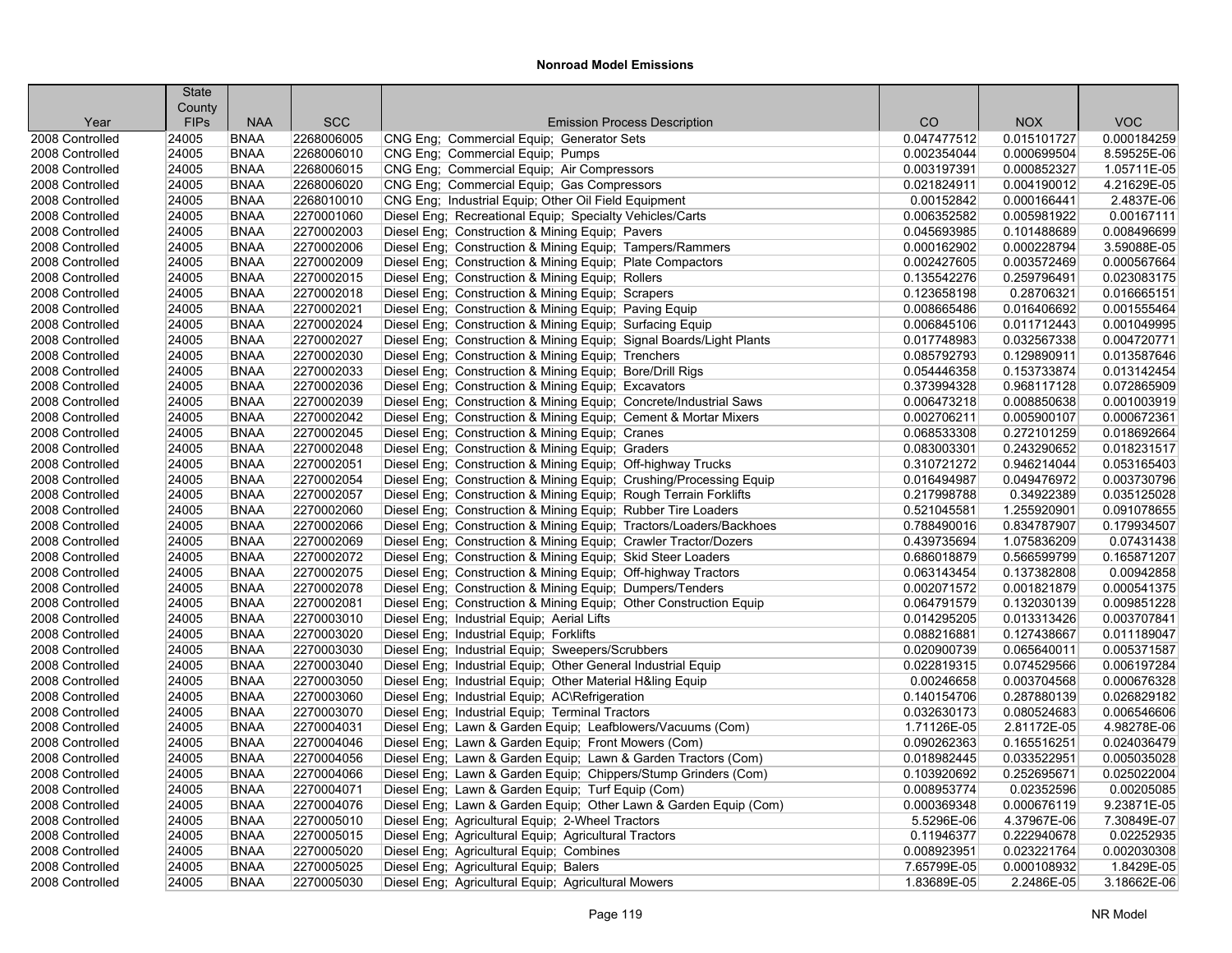| <b>SCC</b><br><b>VOC</b><br><b>FIPs</b><br><b>NAA</b><br>CO<br><b>NOX</b><br><b>Emission Process Description</b><br>Year<br>2270005035<br>24005<br><b>BNAA</b><br>Diesel Eng; Agricultural Equip; Sprayers<br>0.000935334<br>0.001757333<br>0.000253623<br>2008 Controlled<br><b>BNAA</b><br>2270005040<br>Diesel Eng; Agricultural Equip; Tillers > 6HP<br>4.26545E-07<br>2008 Controlled<br>24005<br>2.66342E-06<br>4.46581E-06<br>Diesel Eng; Agricultural Equip; Swathers<br>0.000192464<br>24005<br><b>BNAA</b><br>2270005045<br>0.000995388<br>0.001681236<br>2008 Controlled<br>2008 Controlled<br>24005<br><b>BNAA</b><br>2270005055<br>Diesel Eng; Agricultural Equip; Other Agricultural Equip<br>0.002456509<br>0.00469672<br>0.000508666<br>0.003022347<br>2008 Controlled<br>24005<br><b>BNAA</b><br>2270005060<br>Diesel Eng; Agricultural Equip; Irrigation Sets<br>0.001161482<br>0.000309173<br><b>BNAA</b><br>Diesel Eng; Commercial Equip; Generator Sets<br>0.029029162<br>24005<br>2270006005<br>0.110335888<br>0.223982016<br>2008 Controlled<br>24005<br><b>BNAA</b><br>2270006010<br>Diesel Eng; Commercial Equip; Pumps<br>0.026076774<br>0.053187789<br>0.006500098<br>2008 Controlled<br>24005<br><b>BNAA</b><br>2270006015<br>Diesel Eng; Commercial Equip; Air Compressors<br>0.056685399<br>0.128087002<br>0.012879013<br>2008 Controlled<br><b>BNAA</b><br>2270006025<br>Diesel Eng; Commercial Equip; Welders<br>0.021516231<br>2008 Controlled<br>24005<br>0.086967051<br>0.066619289<br>0.000941011<br>24005<br><b>BNAA</b><br>2270006030<br>Diesel Eng; Commercial Equip; Pressure Washers<br>0.003289067<br>0.007433227<br>2008 Controlled<br>2008 Controlled<br>24005<br><b>BNAA</b><br>2270006035<br>Diesel Eng; Commercial Equip; Other Equipment<br>0.002480431<br>0.005508232<br>0.000569554<br>2008 Controlled<br>24005<br><b>BNAA</b><br>2270007015<br>Diesel Eng; Logging Equip; Feller-Bunch-Skidder<br>0.002547346<br>0.007044041<br>0.000527489<br>24005<br><b>BNAA</b><br>2270008005<br>Diesel Eng; Airport Ground Support Equip; Airport Ground Support Equip<br>0.000119795<br>0.000274468<br>2.05921E-05<br>2008 Controlled<br>24005<br><b>BNAA</b><br>2270010010<br>Diesel Eng; Industrial Equip; Other Oil Field Equipment<br>0.002608979<br>0.000171873<br>2008 Controlled<br>0.000725098<br>24005<br><b>BNAA</b><br>2282005010<br>2-Stroke Gas Eng; Marine Pleasure Craft; Outboard<br>0.143327153<br>3.094959915<br>2008 Controlled<br>5.843017918<br><b>BNAA</b><br>2282005015<br>2-Stroke Gas Eng; Marine Pleasure Craft; Personal Water Craft<br>0.89684847<br>2008 Controlled<br>24005<br>2.246804774<br>0.046543466<br>2282010005<br>0.254737662<br>24005<br><b>BNAA</b><br>4-Stroke Gas Eng; Marine Pleasure Craft; Inboard-Sterndrive<br>3.176789466<br>0.190534167<br>2008 Controlled<br>24005<br><b>BNAA</b><br>2282020005<br>Diesel Eng; Marine Pleasure Craft; Inboard-Sterndrive<br>0.033630077<br>0.20418562<br>0.007456658<br>2008 Controlled<br>2282020010<br>2008 Controlled<br>24005<br><b>BNAA</b><br>Diesel Eng; Marine Pleasure Craft; Outboard<br>0.000454905<br>0.000737058<br>0.000144085<br>0.001429407<br>24005<br><b>BNAA</b><br>2285002015<br>Diesel Eng; Railroad Equip; RR Maintenance<br>0.007907672<br>2008 Controlled<br>0.006055515<br><b>BNAA</b><br>2285004015<br>4-Stroke Gas Eng; Railroad Equip; RR Maintenance<br>0.00011315<br>0.000399206<br>2008 Controlled<br>24005<br>0.019002749<br>24005<br><b>BNAA</b><br>2285006015<br>LPG Eng; Railroad Equip; RR Maintenance<br>1.54782E-05<br>4.30018E-06<br>2008 Controlled<br>7.61137E-05<br>24013<br><b>BNAA</b><br>2260001010<br>2-Stroke Gas Eng; Recreational Equip; Motorcycles: Off-road<br>0.28738088<br>0.001392548<br>0.326764442<br>2008 Controlled<br>24013<br><b>BNAA</b><br>2260001030<br>2-Stroke Gas Eng; Recreational Equip; Offroad Motorcycles/ATVs<br>0.400007826<br>0.001912384<br>0.417639705<br>2008 Controlled<br>24013<br><b>BNAA</b><br>2260001060<br>2-Stroke Gas Eng; Recreational Equip; Specialty Vehicles/Carts<br>0.00176251<br>0.008541875<br>2008 Controlled<br>0.265718511<br>24013<br><b>BNAA</b><br>2260002006<br>2-Stroke Gas Eng; Construction & Mining Equip; Tampers/Rammers<br>0.026756437<br>0.000123882<br>0.00654435<br>2008 Controlled<br>24013<br><b>BNAA</b><br>2260002009<br>2-Stroke Gas Eng; Construction & Mining Equip; Plate Compactors<br>7.49358E-06<br>0.0002128<br>2008 Controlled<br>0.000977514<br>2260002021<br>2-Stroke Gas Eng; Construction & Mining Equip; Paving Equip<br>0.001179498<br>8.97386E-06<br>0.000251579<br>2008 Controlled<br>24013<br><b>BNAA</b><br>24013<br>2260002027<br>6.78393E-08<br>2.1541E-06<br>2008 Controlled<br><b>BNAA</b><br>2-Stroke Gas Eng; Construction & Mining Equip; Signal Boards/Light Plants<br>9.2502E-06<br>0.01426391<br>24013<br><b>BNAA</b><br>2260002039<br>2-Stroke Gas Eng; Construction & Mining Equip; Concrete/Industrial Saws<br>0.067915312<br>0.000294884<br>2008 Controlled<br>24013<br><b>BNAA</b><br>2260002054<br>2-Stroke Gas Eng; Construction & Mining Equip; Crushing/Processing Equip<br>5.02003E-05<br>2008 Controlled<br>0.000240868<br>1.76648E-06<br>2260003030<br>4.05294E-05<br>2008 Controlled<br>24013<br><b>BNAA</b><br>2-Stroke Gas Eng; Industrial Equip; Sweepers/Scrubbers<br>0.00018263<br>1.33938E-06<br>3.06829E-06<br>24013<br><b>BNAA</b><br>2260003040<br>2-Stroke Gas Eng; Industrial Equip; Other General Industrial Equip<br>1.43838E-05<br>1.05488E-07<br>2008 Controlled<br>24013<br><b>BNAA</b><br>2260004015<br>2-Stroke Gas Eng; Lawn & Garden Equip; Rotary Tillers < 6 HP (Res)<br>0.005726185<br>3.57534E-05<br>0.00232611<br>2008 Controlled<br>2260004016<br>2-Stroke Gas Eng; Lawn & Garden Equip; Rotary Tillers < 6 HP (Com)<br>0.01576108<br>2008 Controlled<br>24013<br><b>BNAA</b><br>0.056145754<br>0.000400351<br>24013<br>2260004020<br>2-Stroke Gas Eng; Lawn & Garden Equip; Chain Saws < 6 HP (Res)<br>0.019358041<br><b>BNAA</b><br>0.046963397<br>0.000330286<br>24013<br><b>BNAA</b><br>2260004021<br>2-Stroke Gas Eng; Lawn & Garden Equip; Chain Saws < 6 HP (Com)<br>0.002962534<br>0.164166771<br>2008 Controlled<br>0.659263745<br>2260004025<br>2-Stroke Gas Eng; Lawn & Garden Equip; Trimmers/Edgers/Brush Cutters (Res)<br>0.039119955<br>2008 Controlled<br>24013<br><b>BNAA</b><br>0.098132621<br>0.000742347<br>24013<br><b>BNAA</b><br>2260004026<br>2-Stroke Gas Eng; Lawn & Garden Equip; Trimmers/Edgers/Brush Cutters (Com)<br>0.57936079<br>0.004186817<br>0.14002902<br>24013<br><b>BNAA</b><br>2260004030<br>2-Stroke Gas Eng; Lawn & Garden Equip; Leafblowers/Vacuums (Res)<br>0.065960498<br>0.000473563<br>0.025960852<br>24013<br><b>BNAA</b><br>2260004031<br>2-Stroke Gas Eng; Lawn & Garden Equip; Leafblowers/Vacuums (Com)<br>0.6508005<br>0.003992238<br>0.145745317<br>2008 Controlled<br>0.007501962<br>24013<br><b>BNAA</b><br>2260004035<br>2-Stroke Gas Eng; Lawn & Garden Equip; Snowblowers (Res)<br>0.002491215<br>24013<br><b>BNAA</b><br>2260004036<br>2-Stroke Gas Eng: Lawn & Garden Equip: Snowblowers (Com)<br><b>BNAA</b><br>2260004071<br>4.43567E-05<br>24013<br>2-Stroke Gas Eng; Lawn & Garden Equip; Turf Equip (Com)<br>0.000228223<br>1.76999E-06<br>2260005035<br>0.000402402<br>24013<br><b>BNAA</b><br>2-Stroke Gas Eng; Agricultural Equip; Sprayers<br>0.001587694<br>1.39001E-05<br>24013<br><b>BNAA</b><br>2260006005<br>2-Stroke Gas Eng; Commercial Equip; Generator Sets<br>0.005168014<br>4.02626E-05<br>0.001159865<br>24013<br><b>BNAA</b><br>2260006010<br>2-Stroke Gas Eng; Commercial Equip; Pumps<br>0.034035095<br>0.000274039<br>0.008157537<br>2.96858E-06<br>24013<br><b>BNAA</b><br>2260006015<br>2-Stroke Gas Eng; Commercial Equip; Air Compressors<br>1.42934E-05<br>1.04825E-07 |                 | <b>State</b> |             |            |                                                     |             |            |             |
|-----------------------------------------------------------------------------------------------------------------------------------------------------------------------------------------------------------------------------------------------------------------------------------------------------------------------------------------------------------------------------------------------------------------------------------------------------------------------------------------------------------------------------------------------------------------------------------------------------------------------------------------------------------------------------------------------------------------------------------------------------------------------------------------------------------------------------------------------------------------------------------------------------------------------------------------------------------------------------------------------------------------------------------------------------------------------------------------------------------------------------------------------------------------------------------------------------------------------------------------------------------------------------------------------------------------------------------------------------------------------------------------------------------------------------------------------------------------------------------------------------------------------------------------------------------------------------------------------------------------------------------------------------------------------------------------------------------------------------------------------------------------------------------------------------------------------------------------------------------------------------------------------------------------------------------------------------------------------------------------------------------------------------------------------------------------------------------------------------------------------------------------------------------------------------------------------------------------------------------------------------------------------------------------------------------------------------------------------------------------------------------------------------------------------------------------------------------------------------------------------------------------------------------------------------------------------------------------------------------------------------------------------------------------------------------------------------------------------------------------------------------------------------------------------------------------------------------------------------------------------------------------------------------------------------------------------------------------------------------------------------------------------------------------------------------------------------------------------------------------------------------------------------------------------------------------------------------------------------------------------------------------------------------------------------------------------------------------------------------------------------------------------------------------------------------------------------------------------------------------------------------------------------------------------------------------------------------------------------------------------------------------------------------------------------------------------------------------------------------------------------------------------------------------------------------------------------------------------------------------------------------------------------------------------------------------------------------------------------------------------------------------------------------------------------------------------------------------------------------------------------------------------------------------------------------------------------------------------------------------------------------------------------------------------------------------------------------------------------------------------------------------------------------------------------------------------------------------------------------------------------------------------------------------------------------------------------------------------------------------------------------------------------------------------------------------------------------------------------------------------------------------------------------------------------------------------------------------------------------------------------------------------------------------------------------------------------------------------------------------------------------------------------------------------------------------------------------------------------------------------------------------------------------------------------------------------------------------------------------------------------------------------------------------------------------------------------------------------------------------------------------------------------------------------------------------------------------------------------------------------------------------------------------------------------------------------------------------------------------------------------------------------------------------------------------------------------------------------------------------------------------------------------------------------------------------------------------------------------------------------------------------------------------------------------------------------------------------------------------------------------------------------------------------------------------------------------------------------------------------------------------------------------------------------------------------------------------------------------------------------------------------------------------------------------------------------------------------------------------------------------------------------------------------------------------------------------------------------------------------------------------------------------------------------------------------------------------------------------------------------------------------------------------------------------------------------------------------------------------------------------------------------------------------------------------------------------------------------------------------------------------------------------------------------------------------------------------------------------------------------------------------------------------------------------------------------------------------------------------------------------------------------------------------------------------------------------------------------------------------------------------------------------------------------------------------------------------------------------------------------------------------------------------------------------------------------------------------------------------------------------------------------------------------------------------------------------------------------------------------------------------------------------------------------------------------------------------------------------------------------------------------------------------------------------------------------------------------------------------------------------------------|-----------------|--------------|-------------|------------|-----------------------------------------------------|-------------|------------|-------------|
|                                                                                                                                                                                                                                                                                                                                                                                                                                                                                                                                                                                                                                                                                                                                                                                                                                                                                                                                                                                                                                                                                                                                                                                                                                                                                                                                                                                                                                                                                                                                                                                                                                                                                                                                                                                                                                                                                                                                                                                                                                                                                                                                                                                                                                                                                                                                                                                                                                                                                                                                                                                                                                                                                                                                                                                                                                                                                                                                                                                                                                                                                                                                                                                                                                                                                                                                                                                                                                                                                                                                                                                                                                                                                                                                                                                                                                                                                                                                                                                                                                                                                                                                                                                                                                                                                                                                                                                                                                                                                                                                                                                                                                                                                                                                                                                                                                                                                                                                                                                                                                                                                                                                                                                                                                                                                                                                                                                                                                                                                                                                                                                                                                                                                                                                                                                                                                                                                                                                                                                                                                                                                                                                                                                                                                                                                                                                                                                                                                                                                                                                                                                                                                                                                                                                                                                                                                                                                                                                                                                                                                                                                                                                                                                                                                                                                                                                                                                                                                                                                                                                                                                                                                                                                                                                                                                                                                                                                         |                 | County       |             |            |                                                     |             |            |             |
|                                                                                                                                                                                                                                                                                                                                                                                                                                                                                                                                                                                                                                                                                                                                                                                                                                                                                                                                                                                                                                                                                                                                                                                                                                                                                                                                                                                                                                                                                                                                                                                                                                                                                                                                                                                                                                                                                                                                                                                                                                                                                                                                                                                                                                                                                                                                                                                                                                                                                                                                                                                                                                                                                                                                                                                                                                                                                                                                                                                                                                                                                                                                                                                                                                                                                                                                                                                                                                                                                                                                                                                                                                                                                                                                                                                                                                                                                                                                                                                                                                                                                                                                                                                                                                                                                                                                                                                                                                                                                                                                                                                                                                                                                                                                                                                                                                                                                                                                                                                                                                                                                                                                                                                                                                                                                                                                                                                                                                                                                                                                                                                                                                                                                                                                                                                                                                                                                                                                                                                                                                                                                                                                                                                                                                                                                                                                                                                                                                                                                                                                                                                                                                                                                                                                                                                                                                                                                                                                                                                                                                                                                                                                                                                                                                                                                                                                                                                                                                                                                                                                                                                                                                                                                                                                                                                                                                                                                         |                 |              |             |            |                                                     |             |            |             |
|                                                                                                                                                                                                                                                                                                                                                                                                                                                                                                                                                                                                                                                                                                                                                                                                                                                                                                                                                                                                                                                                                                                                                                                                                                                                                                                                                                                                                                                                                                                                                                                                                                                                                                                                                                                                                                                                                                                                                                                                                                                                                                                                                                                                                                                                                                                                                                                                                                                                                                                                                                                                                                                                                                                                                                                                                                                                                                                                                                                                                                                                                                                                                                                                                                                                                                                                                                                                                                                                                                                                                                                                                                                                                                                                                                                                                                                                                                                                                                                                                                                                                                                                                                                                                                                                                                                                                                                                                                                                                                                                                                                                                                                                                                                                                                                                                                                                                                                                                                                                                                                                                                                                                                                                                                                                                                                                                                                                                                                                                                                                                                                                                                                                                                                                                                                                                                                                                                                                                                                                                                                                                                                                                                                                                                                                                                                                                                                                                                                                                                                                                                                                                                                                                                                                                                                                                                                                                                                                                                                                                                                                                                                                                                                                                                                                                                                                                                                                                                                                                                                                                                                                                                                                                                                                                                                                                                                                                         |                 |              |             |            |                                                     |             |            |             |
|                                                                                                                                                                                                                                                                                                                                                                                                                                                                                                                                                                                                                                                                                                                                                                                                                                                                                                                                                                                                                                                                                                                                                                                                                                                                                                                                                                                                                                                                                                                                                                                                                                                                                                                                                                                                                                                                                                                                                                                                                                                                                                                                                                                                                                                                                                                                                                                                                                                                                                                                                                                                                                                                                                                                                                                                                                                                                                                                                                                                                                                                                                                                                                                                                                                                                                                                                                                                                                                                                                                                                                                                                                                                                                                                                                                                                                                                                                                                                                                                                                                                                                                                                                                                                                                                                                                                                                                                                                                                                                                                                                                                                                                                                                                                                                                                                                                                                                                                                                                                                                                                                                                                                                                                                                                                                                                                                                                                                                                                                                                                                                                                                                                                                                                                                                                                                                                                                                                                                                                                                                                                                                                                                                                                                                                                                                                                                                                                                                                                                                                                                                                                                                                                                                                                                                                                                                                                                                                                                                                                                                                                                                                                                                                                                                                                                                                                                                                                                                                                                                                                                                                                                                                                                                                                                                                                                                                                                         |                 |              |             |            |                                                     |             |            |             |
|                                                                                                                                                                                                                                                                                                                                                                                                                                                                                                                                                                                                                                                                                                                                                                                                                                                                                                                                                                                                                                                                                                                                                                                                                                                                                                                                                                                                                                                                                                                                                                                                                                                                                                                                                                                                                                                                                                                                                                                                                                                                                                                                                                                                                                                                                                                                                                                                                                                                                                                                                                                                                                                                                                                                                                                                                                                                                                                                                                                                                                                                                                                                                                                                                                                                                                                                                                                                                                                                                                                                                                                                                                                                                                                                                                                                                                                                                                                                                                                                                                                                                                                                                                                                                                                                                                                                                                                                                                                                                                                                                                                                                                                                                                                                                                                                                                                                                                                                                                                                                                                                                                                                                                                                                                                                                                                                                                                                                                                                                                                                                                                                                                                                                                                                                                                                                                                                                                                                                                                                                                                                                                                                                                                                                                                                                                                                                                                                                                                                                                                                                                                                                                                                                                                                                                                                                                                                                                                                                                                                                                                                                                                                                                                                                                                                                                                                                                                                                                                                                                                                                                                                                                                                                                                                                                                                                                                                                         |                 |              |             |            |                                                     |             |            |             |
|                                                                                                                                                                                                                                                                                                                                                                                                                                                                                                                                                                                                                                                                                                                                                                                                                                                                                                                                                                                                                                                                                                                                                                                                                                                                                                                                                                                                                                                                                                                                                                                                                                                                                                                                                                                                                                                                                                                                                                                                                                                                                                                                                                                                                                                                                                                                                                                                                                                                                                                                                                                                                                                                                                                                                                                                                                                                                                                                                                                                                                                                                                                                                                                                                                                                                                                                                                                                                                                                                                                                                                                                                                                                                                                                                                                                                                                                                                                                                                                                                                                                                                                                                                                                                                                                                                                                                                                                                                                                                                                                                                                                                                                                                                                                                                                                                                                                                                                                                                                                                                                                                                                                                                                                                                                                                                                                                                                                                                                                                                                                                                                                                                                                                                                                                                                                                                                                                                                                                                                                                                                                                                                                                                                                                                                                                                                                                                                                                                                                                                                                                                                                                                                                                                                                                                                                                                                                                                                                                                                                                                                                                                                                                                                                                                                                                                                                                                                                                                                                                                                                                                                                                                                                                                                                                                                                                                                                                         |                 |              |             |            |                                                     |             |            |             |
|                                                                                                                                                                                                                                                                                                                                                                                                                                                                                                                                                                                                                                                                                                                                                                                                                                                                                                                                                                                                                                                                                                                                                                                                                                                                                                                                                                                                                                                                                                                                                                                                                                                                                                                                                                                                                                                                                                                                                                                                                                                                                                                                                                                                                                                                                                                                                                                                                                                                                                                                                                                                                                                                                                                                                                                                                                                                                                                                                                                                                                                                                                                                                                                                                                                                                                                                                                                                                                                                                                                                                                                                                                                                                                                                                                                                                                                                                                                                                                                                                                                                                                                                                                                                                                                                                                                                                                                                                                                                                                                                                                                                                                                                                                                                                                                                                                                                                                                                                                                                                                                                                                                                                                                                                                                                                                                                                                                                                                                                                                                                                                                                                                                                                                                                                                                                                                                                                                                                                                                                                                                                                                                                                                                                                                                                                                                                                                                                                                                                                                                                                                                                                                                                                                                                                                                                                                                                                                                                                                                                                                                                                                                                                                                                                                                                                                                                                                                                                                                                                                                                                                                                                                                                                                                                                                                                                                                                                         |                 |              |             |            |                                                     |             |            |             |
|                                                                                                                                                                                                                                                                                                                                                                                                                                                                                                                                                                                                                                                                                                                                                                                                                                                                                                                                                                                                                                                                                                                                                                                                                                                                                                                                                                                                                                                                                                                                                                                                                                                                                                                                                                                                                                                                                                                                                                                                                                                                                                                                                                                                                                                                                                                                                                                                                                                                                                                                                                                                                                                                                                                                                                                                                                                                                                                                                                                                                                                                                                                                                                                                                                                                                                                                                                                                                                                                                                                                                                                                                                                                                                                                                                                                                                                                                                                                                                                                                                                                                                                                                                                                                                                                                                                                                                                                                                                                                                                                                                                                                                                                                                                                                                                                                                                                                                                                                                                                                                                                                                                                                                                                                                                                                                                                                                                                                                                                                                                                                                                                                                                                                                                                                                                                                                                                                                                                                                                                                                                                                                                                                                                                                                                                                                                                                                                                                                                                                                                                                                                                                                                                                                                                                                                                                                                                                                                                                                                                                                                                                                                                                                                                                                                                                                                                                                                                                                                                                                                                                                                                                                                                                                                                                                                                                                                                                         |                 |              |             |            |                                                     |             |            |             |
|                                                                                                                                                                                                                                                                                                                                                                                                                                                                                                                                                                                                                                                                                                                                                                                                                                                                                                                                                                                                                                                                                                                                                                                                                                                                                                                                                                                                                                                                                                                                                                                                                                                                                                                                                                                                                                                                                                                                                                                                                                                                                                                                                                                                                                                                                                                                                                                                                                                                                                                                                                                                                                                                                                                                                                                                                                                                                                                                                                                                                                                                                                                                                                                                                                                                                                                                                                                                                                                                                                                                                                                                                                                                                                                                                                                                                                                                                                                                                                                                                                                                                                                                                                                                                                                                                                                                                                                                                                                                                                                                                                                                                                                                                                                                                                                                                                                                                                                                                                                                                                                                                                                                                                                                                                                                                                                                                                                                                                                                                                                                                                                                                                                                                                                                                                                                                                                                                                                                                                                                                                                                                                                                                                                                                                                                                                                                                                                                                                                                                                                                                                                                                                                                                                                                                                                                                                                                                                                                                                                                                                                                                                                                                                                                                                                                                                                                                                                                                                                                                                                                                                                                                                                                                                                                                                                                                                                                                         |                 |              |             |            |                                                     |             |            |             |
|                                                                                                                                                                                                                                                                                                                                                                                                                                                                                                                                                                                                                                                                                                                                                                                                                                                                                                                                                                                                                                                                                                                                                                                                                                                                                                                                                                                                                                                                                                                                                                                                                                                                                                                                                                                                                                                                                                                                                                                                                                                                                                                                                                                                                                                                                                                                                                                                                                                                                                                                                                                                                                                                                                                                                                                                                                                                                                                                                                                                                                                                                                                                                                                                                                                                                                                                                                                                                                                                                                                                                                                                                                                                                                                                                                                                                                                                                                                                                                                                                                                                                                                                                                                                                                                                                                                                                                                                                                                                                                                                                                                                                                                                                                                                                                                                                                                                                                                                                                                                                                                                                                                                                                                                                                                                                                                                                                                                                                                                                                                                                                                                                                                                                                                                                                                                                                                                                                                                                                                                                                                                                                                                                                                                                                                                                                                                                                                                                                                                                                                                                                                                                                                                                                                                                                                                                                                                                                                                                                                                                                                                                                                                                                                                                                                                                                                                                                                                                                                                                                                                                                                                                                                                                                                                                                                                                                                                                         |                 |              |             |            |                                                     |             |            |             |
|                                                                                                                                                                                                                                                                                                                                                                                                                                                                                                                                                                                                                                                                                                                                                                                                                                                                                                                                                                                                                                                                                                                                                                                                                                                                                                                                                                                                                                                                                                                                                                                                                                                                                                                                                                                                                                                                                                                                                                                                                                                                                                                                                                                                                                                                                                                                                                                                                                                                                                                                                                                                                                                                                                                                                                                                                                                                                                                                                                                                                                                                                                                                                                                                                                                                                                                                                                                                                                                                                                                                                                                                                                                                                                                                                                                                                                                                                                                                                                                                                                                                                                                                                                                                                                                                                                                                                                                                                                                                                                                                                                                                                                                                                                                                                                                                                                                                                                                                                                                                                                                                                                                                                                                                                                                                                                                                                                                                                                                                                                                                                                                                                                                                                                                                                                                                                                                                                                                                                                                                                                                                                                                                                                                                                                                                                                                                                                                                                                                                                                                                                                                                                                                                                                                                                                                                                                                                                                                                                                                                                                                                                                                                                                                                                                                                                                                                                                                                                                                                                                                                                                                                                                                                                                                                                                                                                                                                                         |                 |              |             |            |                                                     |             |            |             |
|                                                                                                                                                                                                                                                                                                                                                                                                                                                                                                                                                                                                                                                                                                                                                                                                                                                                                                                                                                                                                                                                                                                                                                                                                                                                                                                                                                                                                                                                                                                                                                                                                                                                                                                                                                                                                                                                                                                                                                                                                                                                                                                                                                                                                                                                                                                                                                                                                                                                                                                                                                                                                                                                                                                                                                                                                                                                                                                                                                                                                                                                                                                                                                                                                                                                                                                                                                                                                                                                                                                                                                                                                                                                                                                                                                                                                                                                                                                                                                                                                                                                                                                                                                                                                                                                                                                                                                                                                                                                                                                                                                                                                                                                                                                                                                                                                                                                                                                                                                                                                                                                                                                                                                                                                                                                                                                                                                                                                                                                                                                                                                                                                                                                                                                                                                                                                                                                                                                                                                                                                                                                                                                                                                                                                                                                                                                                                                                                                                                                                                                                                                                                                                                                                                                                                                                                                                                                                                                                                                                                                                                                                                                                                                                                                                                                                                                                                                                                                                                                                                                                                                                                                                                                                                                                                                                                                                                                                         |                 |              |             |            |                                                     |             |            |             |
|                                                                                                                                                                                                                                                                                                                                                                                                                                                                                                                                                                                                                                                                                                                                                                                                                                                                                                                                                                                                                                                                                                                                                                                                                                                                                                                                                                                                                                                                                                                                                                                                                                                                                                                                                                                                                                                                                                                                                                                                                                                                                                                                                                                                                                                                                                                                                                                                                                                                                                                                                                                                                                                                                                                                                                                                                                                                                                                                                                                                                                                                                                                                                                                                                                                                                                                                                                                                                                                                                                                                                                                                                                                                                                                                                                                                                                                                                                                                                                                                                                                                                                                                                                                                                                                                                                                                                                                                                                                                                                                                                                                                                                                                                                                                                                                                                                                                                                                                                                                                                                                                                                                                                                                                                                                                                                                                                                                                                                                                                                                                                                                                                                                                                                                                                                                                                                                                                                                                                                                                                                                                                                                                                                                                                                                                                                                                                                                                                                                                                                                                                                                                                                                                                                                                                                                                                                                                                                                                                                                                                                                                                                                                                                                                                                                                                                                                                                                                                                                                                                                                                                                                                                                                                                                                                                                                                                                                                         |                 |              |             |            |                                                     |             |            |             |
|                                                                                                                                                                                                                                                                                                                                                                                                                                                                                                                                                                                                                                                                                                                                                                                                                                                                                                                                                                                                                                                                                                                                                                                                                                                                                                                                                                                                                                                                                                                                                                                                                                                                                                                                                                                                                                                                                                                                                                                                                                                                                                                                                                                                                                                                                                                                                                                                                                                                                                                                                                                                                                                                                                                                                                                                                                                                                                                                                                                                                                                                                                                                                                                                                                                                                                                                                                                                                                                                                                                                                                                                                                                                                                                                                                                                                                                                                                                                                                                                                                                                                                                                                                                                                                                                                                                                                                                                                                                                                                                                                                                                                                                                                                                                                                                                                                                                                                                                                                                                                                                                                                                                                                                                                                                                                                                                                                                                                                                                                                                                                                                                                                                                                                                                                                                                                                                                                                                                                                                                                                                                                                                                                                                                                                                                                                                                                                                                                                                                                                                                                                                                                                                                                                                                                                                                                                                                                                                                                                                                                                                                                                                                                                                                                                                                                                                                                                                                                                                                                                                                                                                                                                                                                                                                                                                                                                                                                         |                 |              |             |            |                                                     |             |            |             |
|                                                                                                                                                                                                                                                                                                                                                                                                                                                                                                                                                                                                                                                                                                                                                                                                                                                                                                                                                                                                                                                                                                                                                                                                                                                                                                                                                                                                                                                                                                                                                                                                                                                                                                                                                                                                                                                                                                                                                                                                                                                                                                                                                                                                                                                                                                                                                                                                                                                                                                                                                                                                                                                                                                                                                                                                                                                                                                                                                                                                                                                                                                                                                                                                                                                                                                                                                                                                                                                                                                                                                                                                                                                                                                                                                                                                                                                                                                                                                                                                                                                                                                                                                                                                                                                                                                                                                                                                                                                                                                                                                                                                                                                                                                                                                                                                                                                                                                                                                                                                                                                                                                                                                                                                                                                                                                                                                                                                                                                                                                                                                                                                                                                                                                                                                                                                                                                                                                                                                                                                                                                                                                                                                                                                                                                                                                                                                                                                                                                                                                                                                                                                                                                                                                                                                                                                                                                                                                                                                                                                                                                                                                                                                                                                                                                                                                                                                                                                                                                                                                                                                                                                                                                                                                                                                                                                                                                                                         |                 |              |             |            |                                                     |             |            |             |
|                                                                                                                                                                                                                                                                                                                                                                                                                                                                                                                                                                                                                                                                                                                                                                                                                                                                                                                                                                                                                                                                                                                                                                                                                                                                                                                                                                                                                                                                                                                                                                                                                                                                                                                                                                                                                                                                                                                                                                                                                                                                                                                                                                                                                                                                                                                                                                                                                                                                                                                                                                                                                                                                                                                                                                                                                                                                                                                                                                                                                                                                                                                                                                                                                                                                                                                                                                                                                                                                                                                                                                                                                                                                                                                                                                                                                                                                                                                                                                                                                                                                                                                                                                                                                                                                                                                                                                                                                                                                                                                                                                                                                                                                                                                                                                                                                                                                                                                                                                                                                                                                                                                                                                                                                                                                                                                                                                                                                                                                                                                                                                                                                                                                                                                                                                                                                                                                                                                                                                                                                                                                                                                                                                                                                                                                                                                                                                                                                                                                                                                                                                                                                                                                                                                                                                                                                                                                                                                                                                                                                                                                                                                                                                                                                                                                                                                                                                                                                                                                                                                                                                                                                                                                                                                                                                                                                                                                                         |                 |              |             |            |                                                     |             |            |             |
|                                                                                                                                                                                                                                                                                                                                                                                                                                                                                                                                                                                                                                                                                                                                                                                                                                                                                                                                                                                                                                                                                                                                                                                                                                                                                                                                                                                                                                                                                                                                                                                                                                                                                                                                                                                                                                                                                                                                                                                                                                                                                                                                                                                                                                                                                                                                                                                                                                                                                                                                                                                                                                                                                                                                                                                                                                                                                                                                                                                                                                                                                                                                                                                                                                                                                                                                                                                                                                                                                                                                                                                                                                                                                                                                                                                                                                                                                                                                                                                                                                                                                                                                                                                                                                                                                                                                                                                                                                                                                                                                                                                                                                                                                                                                                                                                                                                                                                                                                                                                                                                                                                                                                                                                                                                                                                                                                                                                                                                                                                                                                                                                                                                                                                                                                                                                                                                                                                                                                                                                                                                                                                                                                                                                                                                                                                                                                                                                                                                                                                                                                                                                                                                                                                                                                                                                                                                                                                                                                                                                                                                                                                                                                                                                                                                                                                                                                                                                                                                                                                                                                                                                                                                                                                                                                                                                                                                                                         |                 |              |             |            |                                                     |             |            |             |
|                                                                                                                                                                                                                                                                                                                                                                                                                                                                                                                                                                                                                                                                                                                                                                                                                                                                                                                                                                                                                                                                                                                                                                                                                                                                                                                                                                                                                                                                                                                                                                                                                                                                                                                                                                                                                                                                                                                                                                                                                                                                                                                                                                                                                                                                                                                                                                                                                                                                                                                                                                                                                                                                                                                                                                                                                                                                                                                                                                                                                                                                                                                                                                                                                                                                                                                                                                                                                                                                                                                                                                                                                                                                                                                                                                                                                                                                                                                                                                                                                                                                                                                                                                                                                                                                                                                                                                                                                                                                                                                                                                                                                                                                                                                                                                                                                                                                                                                                                                                                                                                                                                                                                                                                                                                                                                                                                                                                                                                                                                                                                                                                                                                                                                                                                                                                                                                                                                                                                                                                                                                                                                                                                                                                                                                                                                                                                                                                                                                                                                                                                                                                                                                                                                                                                                                                                                                                                                                                                                                                                                                                                                                                                                                                                                                                                                                                                                                                                                                                                                                                                                                                                                                                                                                                                                                                                                                                                         |                 |              |             |            |                                                     |             |            |             |
|                                                                                                                                                                                                                                                                                                                                                                                                                                                                                                                                                                                                                                                                                                                                                                                                                                                                                                                                                                                                                                                                                                                                                                                                                                                                                                                                                                                                                                                                                                                                                                                                                                                                                                                                                                                                                                                                                                                                                                                                                                                                                                                                                                                                                                                                                                                                                                                                                                                                                                                                                                                                                                                                                                                                                                                                                                                                                                                                                                                                                                                                                                                                                                                                                                                                                                                                                                                                                                                                                                                                                                                                                                                                                                                                                                                                                                                                                                                                                                                                                                                                                                                                                                                                                                                                                                                                                                                                                                                                                                                                                                                                                                                                                                                                                                                                                                                                                                                                                                                                                                                                                                                                                                                                                                                                                                                                                                                                                                                                                                                                                                                                                                                                                                                                                                                                                                                                                                                                                                                                                                                                                                                                                                                                                                                                                                                                                                                                                                                                                                                                                                                                                                                                                                                                                                                                                                                                                                                                                                                                                                                                                                                                                                                                                                                                                                                                                                                                                                                                                                                                                                                                                                                                                                                                                                                                                                                                                         |                 |              |             |            |                                                     |             |            |             |
|                                                                                                                                                                                                                                                                                                                                                                                                                                                                                                                                                                                                                                                                                                                                                                                                                                                                                                                                                                                                                                                                                                                                                                                                                                                                                                                                                                                                                                                                                                                                                                                                                                                                                                                                                                                                                                                                                                                                                                                                                                                                                                                                                                                                                                                                                                                                                                                                                                                                                                                                                                                                                                                                                                                                                                                                                                                                                                                                                                                                                                                                                                                                                                                                                                                                                                                                                                                                                                                                                                                                                                                                                                                                                                                                                                                                                                                                                                                                                                                                                                                                                                                                                                                                                                                                                                                                                                                                                                                                                                                                                                                                                                                                                                                                                                                                                                                                                                                                                                                                                                                                                                                                                                                                                                                                                                                                                                                                                                                                                                                                                                                                                                                                                                                                                                                                                                                                                                                                                                                                                                                                                                                                                                                                                                                                                                                                                                                                                                                                                                                                                                                                                                                                                                                                                                                                                                                                                                                                                                                                                                                                                                                                                                                                                                                                                                                                                                                                                                                                                                                                                                                                                                                                                                                                                                                                                                                                                         |                 |              |             |            |                                                     |             |            |             |
|                                                                                                                                                                                                                                                                                                                                                                                                                                                                                                                                                                                                                                                                                                                                                                                                                                                                                                                                                                                                                                                                                                                                                                                                                                                                                                                                                                                                                                                                                                                                                                                                                                                                                                                                                                                                                                                                                                                                                                                                                                                                                                                                                                                                                                                                                                                                                                                                                                                                                                                                                                                                                                                                                                                                                                                                                                                                                                                                                                                                                                                                                                                                                                                                                                                                                                                                                                                                                                                                                                                                                                                                                                                                                                                                                                                                                                                                                                                                                                                                                                                                                                                                                                                                                                                                                                                                                                                                                                                                                                                                                                                                                                                                                                                                                                                                                                                                                                                                                                                                                                                                                                                                                                                                                                                                                                                                                                                                                                                                                                                                                                                                                                                                                                                                                                                                                                                                                                                                                                                                                                                                                                                                                                                                                                                                                                                                                                                                                                                                                                                                                                                                                                                                                                                                                                                                                                                                                                                                                                                                                                                                                                                                                                                                                                                                                                                                                                                                                                                                                                                                                                                                                                                                                                                                                                                                                                                                                         |                 |              |             |            |                                                     |             |            |             |
|                                                                                                                                                                                                                                                                                                                                                                                                                                                                                                                                                                                                                                                                                                                                                                                                                                                                                                                                                                                                                                                                                                                                                                                                                                                                                                                                                                                                                                                                                                                                                                                                                                                                                                                                                                                                                                                                                                                                                                                                                                                                                                                                                                                                                                                                                                                                                                                                                                                                                                                                                                                                                                                                                                                                                                                                                                                                                                                                                                                                                                                                                                                                                                                                                                                                                                                                                                                                                                                                                                                                                                                                                                                                                                                                                                                                                                                                                                                                                                                                                                                                                                                                                                                                                                                                                                                                                                                                                                                                                                                                                                                                                                                                                                                                                                                                                                                                                                                                                                                                                                                                                                                                                                                                                                                                                                                                                                                                                                                                                                                                                                                                                                                                                                                                                                                                                                                                                                                                                                                                                                                                                                                                                                                                                                                                                                                                                                                                                                                                                                                                                                                                                                                                                                                                                                                                                                                                                                                                                                                                                                                                                                                                                                                                                                                                                                                                                                                                                                                                                                                                                                                                                                                                                                                                                                                                                                                                                         |                 |              |             |            |                                                     |             |            |             |
|                                                                                                                                                                                                                                                                                                                                                                                                                                                                                                                                                                                                                                                                                                                                                                                                                                                                                                                                                                                                                                                                                                                                                                                                                                                                                                                                                                                                                                                                                                                                                                                                                                                                                                                                                                                                                                                                                                                                                                                                                                                                                                                                                                                                                                                                                                                                                                                                                                                                                                                                                                                                                                                                                                                                                                                                                                                                                                                                                                                                                                                                                                                                                                                                                                                                                                                                                                                                                                                                                                                                                                                                                                                                                                                                                                                                                                                                                                                                                                                                                                                                                                                                                                                                                                                                                                                                                                                                                                                                                                                                                                                                                                                                                                                                                                                                                                                                                                                                                                                                                                                                                                                                                                                                                                                                                                                                                                                                                                                                                                                                                                                                                                                                                                                                                                                                                                                                                                                                                                                                                                                                                                                                                                                                                                                                                                                                                                                                                                                                                                                                                                                                                                                                                                                                                                                                                                                                                                                                                                                                                                                                                                                                                                                                                                                                                                                                                                                                                                                                                                                                                                                                                                                                                                                                                                                                                                                                                         |                 |              |             |            |                                                     |             |            |             |
|                                                                                                                                                                                                                                                                                                                                                                                                                                                                                                                                                                                                                                                                                                                                                                                                                                                                                                                                                                                                                                                                                                                                                                                                                                                                                                                                                                                                                                                                                                                                                                                                                                                                                                                                                                                                                                                                                                                                                                                                                                                                                                                                                                                                                                                                                                                                                                                                                                                                                                                                                                                                                                                                                                                                                                                                                                                                                                                                                                                                                                                                                                                                                                                                                                                                                                                                                                                                                                                                                                                                                                                                                                                                                                                                                                                                                                                                                                                                                                                                                                                                                                                                                                                                                                                                                                                                                                                                                                                                                                                                                                                                                                                                                                                                                                                                                                                                                                                                                                                                                                                                                                                                                                                                                                                                                                                                                                                                                                                                                                                                                                                                                                                                                                                                                                                                                                                                                                                                                                                                                                                                                                                                                                                                                                                                                                                                                                                                                                                                                                                                                                                                                                                                                                                                                                                                                                                                                                                                                                                                                                                                                                                                                                                                                                                                                                                                                                                                                                                                                                                                                                                                                                                                                                                                                                                                                                                                                         |                 |              |             |            |                                                     |             |            |             |
|                                                                                                                                                                                                                                                                                                                                                                                                                                                                                                                                                                                                                                                                                                                                                                                                                                                                                                                                                                                                                                                                                                                                                                                                                                                                                                                                                                                                                                                                                                                                                                                                                                                                                                                                                                                                                                                                                                                                                                                                                                                                                                                                                                                                                                                                                                                                                                                                                                                                                                                                                                                                                                                                                                                                                                                                                                                                                                                                                                                                                                                                                                                                                                                                                                                                                                                                                                                                                                                                                                                                                                                                                                                                                                                                                                                                                                                                                                                                                                                                                                                                                                                                                                                                                                                                                                                                                                                                                                                                                                                                                                                                                                                                                                                                                                                                                                                                                                                                                                                                                                                                                                                                                                                                                                                                                                                                                                                                                                                                                                                                                                                                                                                                                                                                                                                                                                                                                                                                                                                                                                                                                                                                                                                                                                                                                                                                                                                                                                                                                                                                                                                                                                                                                                                                                                                                                                                                                                                                                                                                                                                                                                                                                                                                                                                                                                                                                                                                                                                                                                                                                                                                                                                                                                                                                                                                                                                                                         |                 |              |             |            |                                                     |             |            |             |
|                                                                                                                                                                                                                                                                                                                                                                                                                                                                                                                                                                                                                                                                                                                                                                                                                                                                                                                                                                                                                                                                                                                                                                                                                                                                                                                                                                                                                                                                                                                                                                                                                                                                                                                                                                                                                                                                                                                                                                                                                                                                                                                                                                                                                                                                                                                                                                                                                                                                                                                                                                                                                                                                                                                                                                                                                                                                                                                                                                                                                                                                                                                                                                                                                                                                                                                                                                                                                                                                                                                                                                                                                                                                                                                                                                                                                                                                                                                                                                                                                                                                                                                                                                                                                                                                                                                                                                                                                                                                                                                                                                                                                                                                                                                                                                                                                                                                                                                                                                                                                                                                                                                                                                                                                                                                                                                                                                                                                                                                                                                                                                                                                                                                                                                                                                                                                                                                                                                                                                                                                                                                                                                                                                                                                                                                                                                                                                                                                                                                                                                                                                                                                                                                                                                                                                                                                                                                                                                                                                                                                                                                                                                                                                                                                                                                                                                                                                                                                                                                                                                                                                                                                                                                                                                                                                                                                                                                                         |                 |              |             |            |                                                     |             |            |             |
|                                                                                                                                                                                                                                                                                                                                                                                                                                                                                                                                                                                                                                                                                                                                                                                                                                                                                                                                                                                                                                                                                                                                                                                                                                                                                                                                                                                                                                                                                                                                                                                                                                                                                                                                                                                                                                                                                                                                                                                                                                                                                                                                                                                                                                                                                                                                                                                                                                                                                                                                                                                                                                                                                                                                                                                                                                                                                                                                                                                                                                                                                                                                                                                                                                                                                                                                                                                                                                                                                                                                                                                                                                                                                                                                                                                                                                                                                                                                                                                                                                                                                                                                                                                                                                                                                                                                                                                                                                                                                                                                                                                                                                                                                                                                                                                                                                                                                                                                                                                                                                                                                                                                                                                                                                                                                                                                                                                                                                                                                                                                                                                                                                                                                                                                                                                                                                                                                                                                                                                                                                                                                                                                                                                                                                                                                                                                                                                                                                                                                                                                                                                                                                                                                                                                                                                                                                                                                                                                                                                                                                                                                                                                                                                                                                                                                                                                                                                                                                                                                                                                                                                                                                                                                                                                                                                                                                                                                         |                 |              |             |            |                                                     |             |            |             |
|                                                                                                                                                                                                                                                                                                                                                                                                                                                                                                                                                                                                                                                                                                                                                                                                                                                                                                                                                                                                                                                                                                                                                                                                                                                                                                                                                                                                                                                                                                                                                                                                                                                                                                                                                                                                                                                                                                                                                                                                                                                                                                                                                                                                                                                                                                                                                                                                                                                                                                                                                                                                                                                                                                                                                                                                                                                                                                                                                                                                                                                                                                                                                                                                                                                                                                                                                                                                                                                                                                                                                                                                                                                                                                                                                                                                                                                                                                                                                                                                                                                                                                                                                                                                                                                                                                                                                                                                                                                                                                                                                                                                                                                                                                                                                                                                                                                                                                                                                                                                                                                                                                                                                                                                                                                                                                                                                                                                                                                                                                                                                                                                                                                                                                                                                                                                                                                                                                                                                                                                                                                                                                                                                                                                                                                                                                                                                                                                                                                                                                                                                                                                                                                                                                                                                                                                                                                                                                                                                                                                                                                                                                                                                                                                                                                                                                                                                                                                                                                                                                                                                                                                                                                                                                                                                                                                                                                                                         |                 |              |             |            |                                                     |             |            |             |
|                                                                                                                                                                                                                                                                                                                                                                                                                                                                                                                                                                                                                                                                                                                                                                                                                                                                                                                                                                                                                                                                                                                                                                                                                                                                                                                                                                                                                                                                                                                                                                                                                                                                                                                                                                                                                                                                                                                                                                                                                                                                                                                                                                                                                                                                                                                                                                                                                                                                                                                                                                                                                                                                                                                                                                                                                                                                                                                                                                                                                                                                                                                                                                                                                                                                                                                                                                                                                                                                                                                                                                                                                                                                                                                                                                                                                                                                                                                                                                                                                                                                                                                                                                                                                                                                                                                                                                                                                                                                                                                                                                                                                                                                                                                                                                                                                                                                                                                                                                                                                                                                                                                                                                                                                                                                                                                                                                                                                                                                                                                                                                                                                                                                                                                                                                                                                                                                                                                                                                                                                                                                                                                                                                                                                                                                                                                                                                                                                                                                                                                                                                                                                                                                                                                                                                                                                                                                                                                                                                                                                                                                                                                                                                                                                                                                                                                                                                                                                                                                                                                                                                                                                                                                                                                                                                                                                                                                                         |                 |              |             |            |                                                     |             |            |             |
|                                                                                                                                                                                                                                                                                                                                                                                                                                                                                                                                                                                                                                                                                                                                                                                                                                                                                                                                                                                                                                                                                                                                                                                                                                                                                                                                                                                                                                                                                                                                                                                                                                                                                                                                                                                                                                                                                                                                                                                                                                                                                                                                                                                                                                                                                                                                                                                                                                                                                                                                                                                                                                                                                                                                                                                                                                                                                                                                                                                                                                                                                                                                                                                                                                                                                                                                                                                                                                                                                                                                                                                                                                                                                                                                                                                                                                                                                                                                                                                                                                                                                                                                                                                                                                                                                                                                                                                                                                                                                                                                                                                                                                                                                                                                                                                                                                                                                                                                                                                                                                                                                                                                                                                                                                                                                                                                                                                                                                                                                                                                                                                                                                                                                                                                                                                                                                                                                                                                                                                                                                                                                                                                                                                                                                                                                                                                                                                                                                                                                                                                                                                                                                                                                                                                                                                                                                                                                                                                                                                                                                                                                                                                                                                                                                                                                                                                                                                                                                                                                                                                                                                                                                                                                                                                                                                                                                                                                         |                 |              |             |            |                                                     |             |            |             |
|                                                                                                                                                                                                                                                                                                                                                                                                                                                                                                                                                                                                                                                                                                                                                                                                                                                                                                                                                                                                                                                                                                                                                                                                                                                                                                                                                                                                                                                                                                                                                                                                                                                                                                                                                                                                                                                                                                                                                                                                                                                                                                                                                                                                                                                                                                                                                                                                                                                                                                                                                                                                                                                                                                                                                                                                                                                                                                                                                                                                                                                                                                                                                                                                                                                                                                                                                                                                                                                                                                                                                                                                                                                                                                                                                                                                                                                                                                                                                                                                                                                                                                                                                                                                                                                                                                                                                                                                                                                                                                                                                                                                                                                                                                                                                                                                                                                                                                                                                                                                                                                                                                                                                                                                                                                                                                                                                                                                                                                                                                                                                                                                                                                                                                                                                                                                                                                                                                                                                                                                                                                                                                                                                                                                                                                                                                                                                                                                                                                                                                                                                                                                                                                                                                                                                                                                                                                                                                                                                                                                                                                                                                                                                                                                                                                                                                                                                                                                                                                                                                                                                                                                                                                                                                                                                                                                                                                                                         |                 |              |             |            |                                                     |             |            |             |
|                                                                                                                                                                                                                                                                                                                                                                                                                                                                                                                                                                                                                                                                                                                                                                                                                                                                                                                                                                                                                                                                                                                                                                                                                                                                                                                                                                                                                                                                                                                                                                                                                                                                                                                                                                                                                                                                                                                                                                                                                                                                                                                                                                                                                                                                                                                                                                                                                                                                                                                                                                                                                                                                                                                                                                                                                                                                                                                                                                                                                                                                                                                                                                                                                                                                                                                                                                                                                                                                                                                                                                                                                                                                                                                                                                                                                                                                                                                                                                                                                                                                                                                                                                                                                                                                                                                                                                                                                                                                                                                                                                                                                                                                                                                                                                                                                                                                                                                                                                                                                                                                                                                                                                                                                                                                                                                                                                                                                                                                                                                                                                                                                                                                                                                                                                                                                                                                                                                                                                                                                                                                                                                                                                                                                                                                                                                                                                                                                                                                                                                                                                                                                                                                                                                                                                                                                                                                                                                                                                                                                                                                                                                                                                                                                                                                                                                                                                                                                                                                                                                                                                                                                                                                                                                                                                                                                                                                                         |                 |              |             |            |                                                     |             |            |             |
|                                                                                                                                                                                                                                                                                                                                                                                                                                                                                                                                                                                                                                                                                                                                                                                                                                                                                                                                                                                                                                                                                                                                                                                                                                                                                                                                                                                                                                                                                                                                                                                                                                                                                                                                                                                                                                                                                                                                                                                                                                                                                                                                                                                                                                                                                                                                                                                                                                                                                                                                                                                                                                                                                                                                                                                                                                                                                                                                                                                                                                                                                                                                                                                                                                                                                                                                                                                                                                                                                                                                                                                                                                                                                                                                                                                                                                                                                                                                                                                                                                                                                                                                                                                                                                                                                                                                                                                                                                                                                                                                                                                                                                                                                                                                                                                                                                                                                                                                                                                                                                                                                                                                                                                                                                                                                                                                                                                                                                                                                                                                                                                                                                                                                                                                                                                                                                                                                                                                                                                                                                                                                                                                                                                                                                                                                                                                                                                                                                                                                                                                                                                                                                                                                                                                                                                                                                                                                                                                                                                                                                                                                                                                                                                                                                                                                                                                                                                                                                                                                                                                                                                                                                                                                                                                                                                                                                                                                         |                 |              |             |            |                                                     |             |            |             |
|                                                                                                                                                                                                                                                                                                                                                                                                                                                                                                                                                                                                                                                                                                                                                                                                                                                                                                                                                                                                                                                                                                                                                                                                                                                                                                                                                                                                                                                                                                                                                                                                                                                                                                                                                                                                                                                                                                                                                                                                                                                                                                                                                                                                                                                                                                                                                                                                                                                                                                                                                                                                                                                                                                                                                                                                                                                                                                                                                                                                                                                                                                                                                                                                                                                                                                                                                                                                                                                                                                                                                                                                                                                                                                                                                                                                                                                                                                                                                                                                                                                                                                                                                                                                                                                                                                                                                                                                                                                                                                                                                                                                                                                                                                                                                                                                                                                                                                                                                                                                                                                                                                                                                                                                                                                                                                                                                                                                                                                                                                                                                                                                                                                                                                                                                                                                                                                                                                                                                                                                                                                                                                                                                                                                                                                                                                                                                                                                                                                                                                                                                                                                                                                                                                                                                                                                                                                                                                                                                                                                                                                                                                                                                                                                                                                                                                                                                                                                                                                                                                                                                                                                                                                                                                                                                                                                                                                                                         |                 |              |             |            |                                                     |             |            |             |
|                                                                                                                                                                                                                                                                                                                                                                                                                                                                                                                                                                                                                                                                                                                                                                                                                                                                                                                                                                                                                                                                                                                                                                                                                                                                                                                                                                                                                                                                                                                                                                                                                                                                                                                                                                                                                                                                                                                                                                                                                                                                                                                                                                                                                                                                                                                                                                                                                                                                                                                                                                                                                                                                                                                                                                                                                                                                                                                                                                                                                                                                                                                                                                                                                                                                                                                                                                                                                                                                                                                                                                                                                                                                                                                                                                                                                                                                                                                                                                                                                                                                                                                                                                                                                                                                                                                                                                                                                                                                                                                                                                                                                                                                                                                                                                                                                                                                                                                                                                                                                                                                                                                                                                                                                                                                                                                                                                                                                                                                                                                                                                                                                                                                                                                                                                                                                                                                                                                                                                                                                                                                                                                                                                                                                                                                                                                                                                                                                                                                                                                                                                                                                                                                                                                                                                                                                                                                                                                                                                                                                                                                                                                                                                                                                                                                                                                                                                                                                                                                                                                                                                                                                                                                                                                                                                                                                                                                                         |                 |              |             |            |                                                     |             |            |             |
|                                                                                                                                                                                                                                                                                                                                                                                                                                                                                                                                                                                                                                                                                                                                                                                                                                                                                                                                                                                                                                                                                                                                                                                                                                                                                                                                                                                                                                                                                                                                                                                                                                                                                                                                                                                                                                                                                                                                                                                                                                                                                                                                                                                                                                                                                                                                                                                                                                                                                                                                                                                                                                                                                                                                                                                                                                                                                                                                                                                                                                                                                                                                                                                                                                                                                                                                                                                                                                                                                                                                                                                                                                                                                                                                                                                                                                                                                                                                                                                                                                                                                                                                                                                                                                                                                                                                                                                                                                                                                                                                                                                                                                                                                                                                                                                                                                                                                                                                                                                                                                                                                                                                                                                                                                                                                                                                                                                                                                                                                                                                                                                                                                                                                                                                                                                                                                                                                                                                                                                                                                                                                                                                                                                                                                                                                                                                                                                                                                                                                                                                                                                                                                                                                                                                                                                                                                                                                                                                                                                                                                                                                                                                                                                                                                                                                                                                                                                                                                                                                                                                                                                                                                                                                                                                                                                                                                                                                         |                 |              |             |            |                                                     |             |            |             |
|                                                                                                                                                                                                                                                                                                                                                                                                                                                                                                                                                                                                                                                                                                                                                                                                                                                                                                                                                                                                                                                                                                                                                                                                                                                                                                                                                                                                                                                                                                                                                                                                                                                                                                                                                                                                                                                                                                                                                                                                                                                                                                                                                                                                                                                                                                                                                                                                                                                                                                                                                                                                                                                                                                                                                                                                                                                                                                                                                                                                                                                                                                                                                                                                                                                                                                                                                                                                                                                                                                                                                                                                                                                                                                                                                                                                                                                                                                                                                                                                                                                                                                                                                                                                                                                                                                                                                                                                                                                                                                                                                                                                                                                                                                                                                                                                                                                                                                                                                                                                                                                                                                                                                                                                                                                                                                                                                                                                                                                                                                                                                                                                                                                                                                                                                                                                                                                                                                                                                                                                                                                                                                                                                                                                                                                                                                                                                                                                                                                                                                                                                                                                                                                                                                                                                                                                                                                                                                                                                                                                                                                                                                                                                                                                                                                                                                                                                                                                                                                                                                                                                                                                                                                                                                                                                                                                                                                                                         | 2008 Controlled |              |             |            |                                                     |             |            |             |
|                                                                                                                                                                                                                                                                                                                                                                                                                                                                                                                                                                                                                                                                                                                                                                                                                                                                                                                                                                                                                                                                                                                                                                                                                                                                                                                                                                                                                                                                                                                                                                                                                                                                                                                                                                                                                                                                                                                                                                                                                                                                                                                                                                                                                                                                                                                                                                                                                                                                                                                                                                                                                                                                                                                                                                                                                                                                                                                                                                                                                                                                                                                                                                                                                                                                                                                                                                                                                                                                                                                                                                                                                                                                                                                                                                                                                                                                                                                                                                                                                                                                                                                                                                                                                                                                                                                                                                                                                                                                                                                                                                                                                                                                                                                                                                                                                                                                                                                                                                                                                                                                                                                                                                                                                                                                                                                                                                                                                                                                                                                                                                                                                                                                                                                                                                                                                                                                                                                                                                                                                                                                                                                                                                                                                                                                                                                                                                                                                                                                                                                                                                                                                                                                                                                                                                                                                                                                                                                                                                                                                                                                                                                                                                                                                                                                                                                                                                                                                                                                                                                                                                                                                                                                                                                                                                                                                                                                                         |                 |              |             |            |                                                     |             |            |             |
|                                                                                                                                                                                                                                                                                                                                                                                                                                                                                                                                                                                                                                                                                                                                                                                                                                                                                                                                                                                                                                                                                                                                                                                                                                                                                                                                                                                                                                                                                                                                                                                                                                                                                                                                                                                                                                                                                                                                                                                                                                                                                                                                                                                                                                                                                                                                                                                                                                                                                                                                                                                                                                                                                                                                                                                                                                                                                                                                                                                                                                                                                                                                                                                                                                                                                                                                                                                                                                                                                                                                                                                                                                                                                                                                                                                                                                                                                                                                                                                                                                                                                                                                                                                                                                                                                                                                                                                                                                                                                                                                                                                                                                                                                                                                                                                                                                                                                                                                                                                                                                                                                                                                                                                                                                                                                                                                                                                                                                                                                                                                                                                                                                                                                                                                                                                                                                                                                                                                                                                                                                                                                                                                                                                                                                                                                                                                                                                                                                                                                                                                                                                                                                                                                                                                                                                                                                                                                                                                                                                                                                                                                                                                                                                                                                                                                                                                                                                                                                                                                                                                                                                                                                                                                                                                                                                                                                                                                         |                 |              |             |            |                                                     |             |            |             |
|                                                                                                                                                                                                                                                                                                                                                                                                                                                                                                                                                                                                                                                                                                                                                                                                                                                                                                                                                                                                                                                                                                                                                                                                                                                                                                                                                                                                                                                                                                                                                                                                                                                                                                                                                                                                                                                                                                                                                                                                                                                                                                                                                                                                                                                                                                                                                                                                                                                                                                                                                                                                                                                                                                                                                                                                                                                                                                                                                                                                                                                                                                                                                                                                                                                                                                                                                                                                                                                                                                                                                                                                                                                                                                                                                                                                                                                                                                                                                                                                                                                                                                                                                                                                                                                                                                                                                                                                                                                                                                                                                                                                                                                                                                                                                                                                                                                                                                                                                                                                                                                                                                                                                                                                                                                                                                                                                                                                                                                                                                                                                                                                                                                                                                                                                                                                                                                                                                                                                                                                                                                                                                                                                                                                                                                                                                                                                                                                                                                                                                                                                                                                                                                                                                                                                                                                                                                                                                                                                                                                                                                                                                                                                                                                                                                                                                                                                                                                                                                                                                                                                                                                                                                                                                                                                                                                                                                                                         | 2008 Controlled |              |             |            |                                                     |             |            |             |
|                                                                                                                                                                                                                                                                                                                                                                                                                                                                                                                                                                                                                                                                                                                                                                                                                                                                                                                                                                                                                                                                                                                                                                                                                                                                                                                                                                                                                                                                                                                                                                                                                                                                                                                                                                                                                                                                                                                                                                                                                                                                                                                                                                                                                                                                                                                                                                                                                                                                                                                                                                                                                                                                                                                                                                                                                                                                                                                                                                                                                                                                                                                                                                                                                                                                                                                                                                                                                                                                                                                                                                                                                                                                                                                                                                                                                                                                                                                                                                                                                                                                                                                                                                                                                                                                                                                                                                                                                                                                                                                                                                                                                                                                                                                                                                                                                                                                                                                                                                                                                                                                                                                                                                                                                                                                                                                                                                                                                                                                                                                                                                                                                                                                                                                                                                                                                                                                                                                                                                                                                                                                                                                                                                                                                                                                                                                                                                                                                                                                                                                                                                                                                                                                                                                                                                                                                                                                                                                                                                                                                                                                                                                                                                                                                                                                                                                                                                                                                                                                                                                                                                                                                                                                                                                                                                                                                                                                                         | 2008 Controlled |              |             |            |                                                     |             |            |             |
|                                                                                                                                                                                                                                                                                                                                                                                                                                                                                                                                                                                                                                                                                                                                                                                                                                                                                                                                                                                                                                                                                                                                                                                                                                                                                                                                                                                                                                                                                                                                                                                                                                                                                                                                                                                                                                                                                                                                                                                                                                                                                                                                                                                                                                                                                                                                                                                                                                                                                                                                                                                                                                                                                                                                                                                                                                                                                                                                                                                                                                                                                                                                                                                                                                                                                                                                                                                                                                                                                                                                                                                                                                                                                                                                                                                                                                                                                                                                                                                                                                                                                                                                                                                                                                                                                                                                                                                                                                                                                                                                                                                                                                                                                                                                                                                                                                                                                                                                                                                                                                                                                                                                                                                                                                                                                                                                                                                                                                                                                                                                                                                                                                                                                                                                                                                                                                                                                                                                                                                                                                                                                                                                                                                                                                                                                                                                                                                                                                                                                                                                                                                                                                                                                                                                                                                                                                                                                                                                                                                                                                                                                                                                                                                                                                                                                                                                                                                                                                                                                                                                                                                                                                                                                                                                                                                                                                                                                         |                 |              |             |            |                                                     |             |            |             |
|                                                                                                                                                                                                                                                                                                                                                                                                                                                                                                                                                                                                                                                                                                                                                                                                                                                                                                                                                                                                                                                                                                                                                                                                                                                                                                                                                                                                                                                                                                                                                                                                                                                                                                                                                                                                                                                                                                                                                                                                                                                                                                                                                                                                                                                                                                                                                                                                                                                                                                                                                                                                                                                                                                                                                                                                                                                                                                                                                                                                                                                                                                                                                                                                                                                                                                                                                                                                                                                                                                                                                                                                                                                                                                                                                                                                                                                                                                                                                                                                                                                                                                                                                                                                                                                                                                                                                                                                                                                                                                                                                                                                                                                                                                                                                                                                                                                                                                                                                                                                                                                                                                                                                                                                                                                                                                                                                                                                                                                                                                                                                                                                                                                                                                                                                                                                                                                                                                                                                                                                                                                                                                                                                                                                                                                                                                                                                                                                                                                                                                                                                                                                                                                                                                                                                                                                                                                                                                                                                                                                                                                                                                                                                                                                                                                                                                                                                                                                                                                                                                                                                                                                                                                                                                                                                                                                                                                                                         | 2008 Controlled |              |             |            |                                                     |             |            |             |
|                                                                                                                                                                                                                                                                                                                                                                                                                                                                                                                                                                                                                                                                                                                                                                                                                                                                                                                                                                                                                                                                                                                                                                                                                                                                                                                                                                                                                                                                                                                                                                                                                                                                                                                                                                                                                                                                                                                                                                                                                                                                                                                                                                                                                                                                                                                                                                                                                                                                                                                                                                                                                                                                                                                                                                                                                                                                                                                                                                                                                                                                                                                                                                                                                                                                                                                                                                                                                                                                                                                                                                                                                                                                                                                                                                                                                                                                                                                                                                                                                                                                                                                                                                                                                                                                                                                                                                                                                                                                                                                                                                                                                                                                                                                                                                                                                                                                                                                                                                                                                                                                                                                                                                                                                                                                                                                                                                                                                                                                                                                                                                                                                                                                                                                                                                                                                                                                                                                                                                                                                                                                                                                                                                                                                                                                                                                                                                                                                                                                                                                                                                                                                                                                                                                                                                                                                                                                                                                                                                                                                                                                                                                                                                                                                                                                                                                                                                                                                                                                                                                                                                                                                                                                                                                                                                                                                                                                                         | 2008 Controlled |              |             |            |                                                     |             |            |             |
|                                                                                                                                                                                                                                                                                                                                                                                                                                                                                                                                                                                                                                                                                                                                                                                                                                                                                                                                                                                                                                                                                                                                                                                                                                                                                                                                                                                                                                                                                                                                                                                                                                                                                                                                                                                                                                                                                                                                                                                                                                                                                                                                                                                                                                                                                                                                                                                                                                                                                                                                                                                                                                                                                                                                                                                                                                                                                                                                                                                                                                                                                                                                                                                                                                                                                                                                                                                                                                                                                                                                                                                                                                                                                                                                                                                                                                                                                                                                                                                                                                                                                                                                                                                                                                                                                                                                                                                                                                                                                                                                                                                                                                                                                                                                                                                                                                                                                                                                                                                                                                                                                                                                                                                                                                                                                                                                                                                                                                                                                                                                                                                                                                                                                                                                                                                                                                                                                                                                                                                                                                                                                                                                                                                                                                                                                                                                                                                                                                                                                                                                                                                                                                                                                                                                                                                                                                                                                                                                                                                                                                                                                                                                                                                                                                                                                                                                                                                                                                                                                                                                                                                                                                                                                                                                                                                                                                                                                         | 2008 Controlled |              |             |            |                                                     |             |            |             |
|                                                                                                                                                                                                                                                                                                                                                                                                                                                                                                                                                                                                                                                                                                                                                                                                                                                                                                                                                                                                                                                                                                                                                                                                                                                                                                                                                                                                                                                                                                                                                                                                                                                                                                                                                                                                                                                                                                                                                                                                                                                                                                                                                                                                                                                                                                                                                                                                                                                                                                                                                                                                                                                                                                                                                                                                                                                                                                                                                                                                                                                                                                                                                                                                                                                                                                                                                                                                                                                                                                                                                                                                                                                                                                                                                                                                                                                                                                                                                                                                                                                                                                                                                                                                                                                                                                                                                                                                                                                                                                                                                                                                                                                                                                                                                                                                                                                                                                                                                                                                                                                                                                                                                                                                                                                                                                                                                                                                                                                                                                                                                                                                                                                                                                                                                                                                                                                                                                                                                                                                                                                                                                                                                                                                                                                                                                                                                                                                                                                                                                                                                                                                                                                                                                                                                                                                                                                                                                                                                                                                                                                                                                                                                                                                                                                                                                                                                                                                                                                                                                                                                                                                                                                                                                                                                                                                                                                                                         | 2008 Controlled |              |             |            |                                                     |             |            |             |
|                                                                                                                                                                                                                                                                                                                                                                                                                                                                                                                                                                                                                                                                                                                                                                                                                                                                                                                                                                                                                                                                                                                                                                                                                                                                                                                                                                                                                                                                                                                                                                                                                                                                                                                                                                                                                                                                                                                                                                                                                                                                                                                                                                                                                                                                                                                                                                                                                                                                                                                                                                                                                                                                                                                                                                                                                                                                                                                                                                                                                                                                                                                                                                                                                                                                                                                                                                                                                                                                                                                                                                                                                                                                                                                                                                                                                                                                                                                                                                                                                                                                                                                                                                                                                                                                                                                                                                                                                                                                                                                                                                                                                                                                                                                                                                                                                                                                                                                                                                                                                                                                                                                                                                                                                                                                                                                                                                                                                                                                                                                                                                                                                                                                                                                                                                                                                                                                                                                                                                                                                                                                                                                                                                                                                                                                                                                                                                                                                                                                                                                                                                                                                                                                                                                                                                                                                                                                                                                                                                                                                                                                                                                                                                                                                                                                                                                                                                                                                                                                                                                                                                                                                                                                                                                                                                                                                                                                                         | 2008 Controlled |              |             |            |                                                     |             |            |             |
|                                                                                                                                                                                                                                                                                                                                                                                                                                                                                                                                                                                                                                                                                                                                                                                                                                                                                                                                                                                                                                                                                                                                                                                                                                                                                                                                                                                                                                                                                                                                                                                                                                                                                                                                                                                                                                                                                                                                                                                                                                                                                                                                                                                                                                                                                                                                                                                                                                                                                                                                                                                                                                                                                                                                                                                                                                                                                                                                                                                                                                                                                                                                                                                                                                                                                                                                                                                                                                                                                                                                                                                                                                                                                                                                                                                                                                                                                                                                                                                                                                                                                                                                                                                                                                                                                                                                                                                                                                                                                                                                                                                                                                                                                                                                                                                                                                                                                                                                                                                                                                                                                                                                                                                                                                                                                                                                                                                                                                                                                                                                                                                                                                                                                                                                                                                                                                                                                                                                                                                                                                                                                                                                                                                                                                                                                                                                                                                                                                                                                                                                                                                                                                                                                                                                                                                                                                                                                                                                                                                                                                                                                                                                                                                                                                                                                                                                                                                                                                                                                                                                                                                                                                                                                                                                                                                                                                                                                         | 2008 Controlled |              |             |            |                                                     |             |            |             |
|                                                                                                                                                                                                                                                                                                                                                                                                                                                                                                                                                                                                                                                                                                                                                                                                                                                                                                                                                                                                                                                                                                                                                                                                                                                                                                                                                                                                                                                                                                                                                                                                                                                                                                                                                                                                                                                                                                                                                                                                                                                                                                                                                                                                                                                                                                                                                                                                                                                                                                                                                                                                                                                                                                                                                                                                                                                                                                                                                                                                                                                                                                                                                                                                                                                                                                                                                                                                                                                                                                                                                                                                                                                                                                                                                                                                                                                                                                                                                                                                                                                                                                                                                                                                                                                                                                                                                                                                                                                                                                                                                                                                                                                                                                                                                                                                                                                                                                                                                                                                                                                                                                                                                                                                                                                                                                                                                                                                                                                                                                                                                                                                                                                                                                                                                                                                                                                                                                                                                                                                                                                                                                                                                                                                                                                                                                                                                                                                                                                                                                                                                                                                                                                                                                                                                                                                                                                                                                                                                                                                                                                                                                                                                                                                                                                                                                                                                                                                                                                                                                                                                                                                                                                                                                                                                                                                                                                                                         | 2008 Controlled |              |             |            |                                                     |             |            |             |
|                                                                                                                                                                                                                                                                                                                                                                                                                                                                                                                                                                                                                                                                                                                                                                                                                                                                                                                                                                                                                                                                                                                                                                                                                                                                                                                                                                                                                                                                                                                                                                                                                                                                                                                                                                                                                                                                                                                                                                                                                                                                                                                                                                                                                                                                                                                                                                                                                                                                                                                                                                                                                                                                                                                                                                                                                                                                                                                                                                                                                                                                                                                                                                                                                                                                                                                                                                                                                                                                                                                                                                                                                                                                                                                                                                                                                                                                                                                                                                                                                                                                                                                                                                                                                                                                                                                                                                                                                                                                                                                                                                                                                                                                                                                                                                                                                                                                                                                                                                                                                                                                                                                                                                                                                                                                                                                                                                                                                                                                                                                                                                                                                                                                                                                                                                                                                                                                                                                                                                                                                                                                                                                                                                                                                                                                                                                                                                                                                                                                                                                                                                                                                                                                                                                                                                                                                                                                                                                                                                                                                                                                                                                                                                                                                                                                                                                                                                                                                                                                                                                                                                                                                                                                                                                                                                                                                                                                                         | 2008 Controlled | 24013        | <b>BNAA</b> | 2260006035 | 2-Stroke Gas Eng; Commercial Equip; Other Equipment | 0.000224903 | 1.6494E-06 | 4.64152E-05 |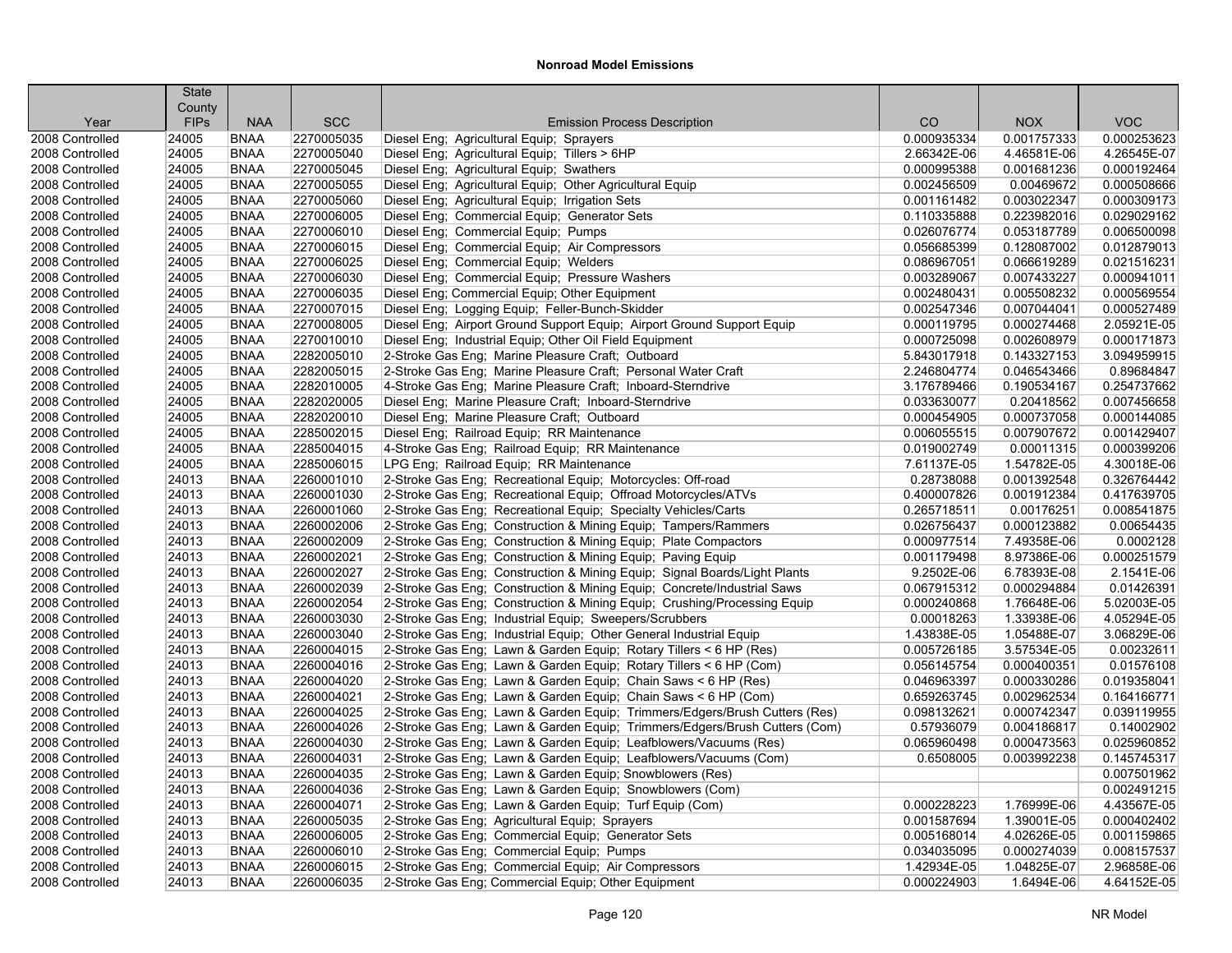| County<br><b>SCC</b><br><b>VOC</b><br><b>FIPs</b><br><b>NAA</b><br>CO<br><b>NOX</b><br>Year<br><b>Emission Process Description</b><br>2260007005<br>2-Stroke Gas Eng; Logging Equip; Chain Saws > 6 HP<br>0.008390917<br>2008 Controlled<br><b>BNAA</b><br>3.45166E-05<br>0.001907711<br>24013<br>0.01283977<br>2008 Controlled<br>24013<br><b>BNAA</b><br>2265001010<br>4-Stroke Gas Eng; Recreational Equip; Motorcycles: Off-road<br>0.125864359<br>0.001371758<br><b>BNAA</b><br>2265001030<br>4-Stroke Gas Eng; Recreational Equip; Offroad Motorcycles/ATVs<br>0.140952175<br>2008 Controlled<br>24013<br>1.298474674<br>0.012652489<br>0.027858536<br>2008 Controlled<br>24013<br><b>BNAA</b><br>2265001050<br>4-Stroke Gas Eng; Recreational Equip; Golf Carts<br>1.781547717<br>0.008341017<br>24013<br><b>BNAA</b><br>2265001060<br>4-Stroke Gas Eng; Recreational Equip; Specialty Vehicles/Carts<br>0.220219543<br>0.0017253<br>0.009857749<br>2008 Controlled<br>24013<br><b>BNAA</b><br>2265002003<br>4-Stroke Gas Eng: Construction & Mining Equip: Pavers<br>0.029976705<br>0.00023096<br>0.000511611<br>2008 Controlled<br>4.82486E-06<br>24013<br><b>BNAA</b><br>2265002006<br>4-Stroke Gas Eng; Construction & Mining Equip; Tampers/Rammers<br>0.000245599<br>1.36923E-06<br>2008 Controlled<br>2265002009<br>0.002154458<br>2008 Controlled<br>24013<br><b>BNAA</b><br>4-Stroke Gas Eng; Construction & Mining Equip; Plate Compactors<br>0.055493574<br>0.000303804<br>2265002015<br>0.000850276<br>2008 Controlled<br>24013<br><b>BNAA</b><br>4-Stroke Gas Eng: Construction & Mining Equip: Rollers<br>0.055686095<br>0.000374144<br>2265002021<br>24013<br><b>BNAA</b><br>4-Stroke Gas Eng; Construction & Mining Equip; Paving Equip<br>0.000640488<br>0.003064367<br>2008 Controlled<br>0.110436259<br><b>BNAA</b><br>2265002024<br>4-Stroke Gas Eng; Construction & Mining Equip; Surfacing Equip<br>0.000948623<br>2008 Controlled<br>24013<br>0.049976984<br>0.000254113<br>2265002027<br>24013<br><b>BNAA</b><br>4-Stroke Gas Eng; Construction & Mining Equip; Signal Boards/Light Plants<br>0.002535667<br>1.16934E-05<br>6.0873E-05<br>2008 Controlled<br>24013<br><b>BNAA</b><br>2265002030<br>4-Stroke Gas Eng: Construction & Mining Equip: Trenchers<br>0.090907896<br>0.000692822<br>0.001795351<br>2008 Controlled<br>2265002033<br>0.001388443<br>24013<br><b>BNAA</b><br>4-Stroke Gas Eng; Construction & Mining Equip; Bore/Drill Rigs<br>0.026225702<br>0.000262275<br>2008 Controlled<br>24013<br>2265002039<br>0.003157733<br>2008 Controlled<br><b>BNAA</b><br>4-Stroke Gas Eng; Construction & Mining Equip; Concrete/Industrial Saws<br>0.227684515<br>0.00120555<br>2265002042<br>4-Stroke Gas Eng; Construction & Mining Equip; Cement & Mortar Mixers<br>0.000601484<br>0.003722131<br>2008 Controlled<br>24013<br><b>BNAA</b><br>0.093610414<br>2265002045<br>24013<br><b>BNAA</b><br>4-Stroke Gas Eng; Construction & Mining Equip; Cranes<br>0.000127575<br>0.000112483<br>2008 Controlled<br>0.003243682<br><b>BNAA</b><br>2265002054<br>4-Stroke Gas Eng; Construction & Mining Equip; Crushing/Processing Equip<br>8.37424E-05<br>0.000256282<br>2008 Controlled<br>24013<br>0.013540436<br>2265002057<br>2008 Controlled<br>24013<br><b>BNAA</b><br>4-Stroke Gas Eng; Construction & Mining Equip; Rough Terrain Forklifts<br>0.00350739<br>0.000194604<br>0.000145932<br>0.000296976<br>2008 Controlled<br>24013<br><b>BNAA</b><br>2265002060<br>4-Stroke Gas Eng: Construction & Mining Equip: Rubber Tire Loaders<br>0.00713592<br>0.000410681<br>2265002066<br>4-Stroke Gas Eng; Construction & Mining Equip; Tractors/Loaders/Backhoes<br>0.001084407<br>2008 Controlled<br>24013<br><b>BNAA</b><br>0.073201182<br>0.000400041<br>24013<br><b>BNAA</b><br>2265002072<br>4-Stroke Gas Eng; Construction & Mining Equip; Skid Steer Loaders<br>0.03004797<br>0.00055063<br>0.000752931<br>2008 Controlled<br>2265002078<br>2008 Controlled<br>24013<br><b>BNAA</b><br>4-Stroke Gas Eng; Construction & Mining Equip; Dumpers/Tenders<br>0.014579452<br>9.8879E-05<br>0.000547832<br>2265002081<br>24013<br><b>BNAA</b><br>4-Stroke Gas Eng; Construction & Mining Equip; Other Construction Equip<br>0.000196404<br>0.000148254<br>2008 Controlled<br>0.003320474<br>2008 Controlled<br><b>BNAA</b><br>2265003010<br>0.000762795<br>0.000840792<br>24013<br>4-Stroke Gas Eng; Industrial Equip; Aerial Lifts<br>0.026728802<br>2265003020<br>0.001774731<br>2008 Controlled<br>24013<br><b>BNAA</b><br>4-Stroke Gas Eng; Industrial Equip; Forklifts<br>0.042926597<br>0.002468703<br>2008 Controlled<br>24013<br><b>BNAA</b><br>2265003030<br>4-Stroke Gas Eng; Industrial Equip; Sweepers/Scrubbers<br>0.022385938<br>0.000337947<br>0.000479231<br><b>BNAA</b><br>2265003040<br>4-Stroke Gas Eng; Industrial Equip; Other General Industrial Equip<br>0.00037207<br>0.001534122<br>2008 Controlled<br>24013<br>0.066385725<br>24013<br><b>BNAA</b><br>2265003050<br>4-Stroke Gas Eng; Industrial Equip; Other Material H&ling Equip<br>0.002069625<br>4.93081E-05<br>5.88429E-05<br>2008 Controlled<br>2265003060<br>1.76252E-05<br>6.448E-05<br>2008 Controlled<br>24013<br><b>BNAA</b><br>4-Stroke Gas Eng; Industrial Equip; AC\Refrigeration<br>0.00342461<br>8.71841E-05<br>24013<br><b>BNAA</b><br>2265003070<br>4-Stroke Gas Eng: Industrial Equip: Terminal Tractors<br>0.002366322<br>0.000128717<br>2008 Controlled<br>24013<br><b>BNAA</b><br>2265004010<br>4-Stroke Gas Eng; Lawn & Garden Equip; Lawn Mowers (Res)<br>0.01209883<br>0.187080602<br>2008 Controlled<br>1.805552939<br>2265004011<br>4-Stroke Gas Eng; Lawn & Garden Equip; Lawn Mowers (Com)<br>3.25691427<br>0.016970036<br>0.188806546<br>2008 Controlled<br>24013<br><b>BNAA</b><br>4-Stroke Gas Eng; Lawn & Garden Equip; Rotary Tillers < 6 HP (Res)<br>2008 Controlled<br>24013<br><b>BNAA</b><br>2265004015<br>0.15172225<br>0.00102151<br>0.016190369<br><b>BNAA</b><br>2265004016<br>4-Stroke Gas Eng; Lawn & Garden Equip; Rotary Tillers < 6 HP (Com)<br>0.010193173<br>0.109377185<br>2008 Controlled<br>24013<br>1.598546196<br>24013<br><b>BNAA</b><br>2265004025<br>4-Stroke Gas Eng; Lawn & Garden Equip; Trimmers/Edgers/Brush Cutters (Res)<br>0.010175199<br>6.49376E-05<br>0.001116515<br>2008 Controlled<br>2265004026<br>2008 Controlled<br>24013<br><b>BNAA</b><br>4-Stroke Gas Eng; Lawn & Garden Equip; Trimmers/Edgers/Brush Cutters (Com)<br>0.083950111<br>0.000445249<br>0.003755352<br>24013<br><b>BNAA</b><br>2265004030<br>4-Stroke Gas Eng; Lawn & Garden Equip; Leafblowers/Vacuums (Res)<br>0.019440418<br>0.000124331<br>0.001962131<br>2008 Controlled<br>24013<br><b>BNAA</b><br>2265004031<br>4-Stroke Gas Eng; Lawn & Garden Equip; Leafblowers/Vacuums (Com)<br>0.027219802<br>0.070053251<br>2008 Controlled<br>3.382446206<br>2265004035<br>0.014962876<br>2008 Controlled<br>24013<br><b>BNAA</b><br>4-Stroke Gas Eng; Lawn & Garden Equip; Snowblowers (Res)<br><b>BNAA</b><br>2265004036<br>4-Stroke Gas Eng; Lawn & Garden Equip; Snowblowers (Com)<br>0.00554352<br>2008 Controlled<br>24013<br>24013<br><b>BNAA</b><br>2265004040<br>4-Stroke Gas Eng; Lawn & Garden Equip; Rear Eng Riding Mowers (Res)<br>0.447742487<br>0.002631575<br>0.018457713<br>2008 Controlled<br>0.007180397<br>24013<br><b>BNAA</b><br>2265004041<br>4-Stroke Gas Eng; Lawn & Garden Equip; Rear Eng Riding Mowers (Com)<br>0.448760403<br>0.00234654<br>2008 Controlled<br>0.003026199<br>0.013429349<br>2008 Controlled<br>24013<br><b>BNAA</b><br>2265004046<br>4-Stroke Gas Eng; Lawn & Garden Equip; Front Mowers (Com)<br>0.46368648<br>0.013380087<br>24013<br><b>BNAA</b><br>2265004051<br>4-Stroke Gas Eng; Lawn & Garden Equip; Shredders < 6 HP (Com)<br>0.183113727<br>0.001193061<br>2008 Controlled<br>2008 Controlled<br>24013<br><b>BNAA</b><br>2265004055<br>4-Stroke Gas Eng; Lawn & Garden Equip; Lawn & Garden Tractors (Res)<br>5.994441619<br>0.035523838<br>0.206039357<br>2265004056<br>4-Stroke Gas Eng: Lawn & Garden Equip: Lawn & Garden Tractors (Com)<br>6.099344442<br>0.03192104<br>0.091867328<br>2008 Controlled<br>24013<br><b>BNAA</b><br>24013<br><b>BNAA</b><br>2265004066<br>4-Stroke Gas Eng; Lawn & Garden Equip; Chippers/Stump Grinders (Com)<br>0.00819113<br>0.01210911<br>2008 Controlled<br>0.715568147<br>24013<br>2265004071<br>0.33928358<br>2008 Controlled<br><b>BNAA</b><br>4-Stroke Gas Eng; Lawn & Garden Equip; Turf Equip (Com)<br>17.72577583<br>0.100064332 | <b>State</b> |  |  |  |
|--------------------------------------------------------------------------------------------------------------------------------------------------------------------------------------------------------------------------------------------------------------------------------------------------------------------------------------------------------------------------------------------------------------------------------------------------------------------------------------------------------------------------------------------------------------------------------------------------------------------------------------------------------------------------------------------------------------------------------------------------------------------------------------------------------------------------------------------------------------------------------------------------------------------------------------------------------------------------------------------------------------------------------------------------------------------------------------------------------------------------------------------------------------------------------------------------------------------------------------------------------------------------------------------------------------------------------------------------------------------------------------------------------------------------------------------------------------------------------------------------------------------------------------------------------------------------------------------------------------------------------------------------------------------------------------------------------------------------------------------------------------------------------------------------------------------------------------------------------------------------------------------------------------------------------------------------------------------------------------------------------------------------------------------------------------------------------------------------------------------------------------------------------------------------------------------------------------------------------------------------------------------------------------------------------------------------------------------------------------------------------------------------------------------------------------------------------------------------------------------------------------------------------------------------------------------------------------------------------------------------------------------------------------------------------------------------------------------------------------------------------------------------------------------------------------------------------------------------------------------------------------------------------------------------------------------------------------------------------------------------------------------------------------------------------------------------------------------------------------------------------------------------------------------------------------------------------------------------------------------------------------------------------------------------------------------------------------------------------------------------------------------------------------------------------------------------------------------------------------------------------------------------------------------------------------------------------------------------------------------------------------------------------------------------------------------------------------------------------------------------------------------------------------------------------------------------------------------------------------------------------------------------------------------------------------------------------------------------------------------------------------------------------------------------------------------------------------------------------------------------------------------------------------------------------------------------------------------------------------------------------------------------------------------------------------------------------------------------------------------------------------------------------------------------------------------------------------------------------------------------------------------------------------------------------------------------------------------------------------------------------------------------------------------------------------------------------------------------------------------------------------------------------------------------------------------------------------------------------------------------------------------------------------------------------------------------------------------------------------------------------------------------------------------------------------------------------------------------------------------------------------------------------------------------------------------------------------------------------------------------------------------------------------------------------------------------------------------------------------------------------------------------------------------------------------------------------------------------------------------------------------------------------------------------------------------------------------------------------------------------------------------------------------------------------------------------------------------------------------------------------------------------------------------------------------------------------------------------------------------------------------------------------------------------------------------------------------------------------------------------------------------------------------------------------------------------------------------------------------------------------------------------------------------------------------------------------------------------------------------------------------------------------------------------------------------------------------------------------------------------------------------------------------------------------------------------------------------------------------------------------------------------------------------------------------------------------------------------------------------------------------------------------------------------------------------------------------------------------------------------------------------------------------------------------------------------------------------------------------------------------------------------------------------------------------------------------------------------------------------------------------------------------------------------------------------------------------------------------------------------------------------------------------------------------------------------------------------------------------------------------------------------------------------------------------------------------------------------------------------------------------------------------------------------------------------------------------------------------------------------------------------------------------------------------------------------------------------------------------------------------------------------------------------------------------------------------------------------------------------------------------------------------------------------------------------------------------------------------------------------------------------------------------------------------------------------------------------------------------------------------------------------------------------------------------------------------------------------------------------------------------------------------------------------------------------------------------------------------------------------------------------------------------------------------------------------------------------------------------------------------------------------------------------------------------------------------------------------------------------------------------------------------------------------------------------------------------------------|--------------|--|--|--|
|                                                                                                                                                                                                                                                                                                                                                                                                                                                                                                                                                                                                                                                                                                                                                                                                                                                                                                                                                                                                                                                                                                                                                                                                                                                                                                                                                                                                                                                                                                                                                                                                                                                                                                                                                                                                                                                                                                                                                                                                                                                                                                                                                                                                                                                                                                                                                                                                                                                                                                                                                                                                                                                                                                                                                                                                                                                                                                                                                                                                                                                                                                                                                                                                                                                                                                                                                                                                                                                                                                                                                                                                                                                                                                                                                                                                                                                                                                                                                                                                                                                                                                                                                                                                                                                                                                                                                                                                                                                                                                                                                                                                                                                                                                                                                                                                                                                                                                                                                                                                                                                                                                                                                                                                                                                                                                                                                                                                                                                                                                                                                                                                                                                                                                                                                                                                                                                                                                                                                                                                                                                                                                                                                                                                                                                                                                                                                                                                                                                                                                                                                                                                                                                                                                                                                                                                                                                                                                                                                                                                                                                                                                                                                                                                                                                                                                                                                                                                                                                                                                                                                                                                                                                                                                                                                                                                                                                                                                                                                                                                                                                                                                                                                                                                                                                                                                                                                                                                                                                                                                                                                                                                  |              |  |  |  |
|                                                                                                                                                                                                                                                                                                                                                                                                                                                                                                                                                                                                                                                                                                                                                                                                                                                                                                                                                                                                                                                                                                                                                                                                                                                                                                                                                                                                                                                                                                                                                                                                                                                                                                                                                                                                                                                                                                                                                                                                                                                                                                                                                                                                                                                                                                                                                                                                                                                                                                                                                                                                                                                                                                                                                                                                                                                                                                                                                                                                                                                                                                                                                                                                                                                                                                                                                                                                                                                                                                                                                                                                                                                                                                                                                                                                                                                                                                                                                                                                                                                                                                                                                                                                                                                                                                                                                                                                                                                                                                                                                                                                                                                                                                                                                                                                                                                                                                                                                                                                                                                                                                                                                                                                                                                                                                                                                                                                                                                                                                                                                                                                                                                                                                                                                                                                                                                                                                                                                                                                                                                                                                                                                                                                                                                                                                                                                                                                                                                                                                                                                                                                                                                                                                                                                                                                                                                                                                                                                                                                                                                                                                                                                                                                                                                                                                                                                                                                                                                                                                                                                                                                                                                                                                                                                                                                                                                                                                                                                                                                                                                                                                                                                                                                                                                                                                                                                                                                                                                                                                                                                                                                  |              |  |  |  |
|                                                                                                                                                                                                                                                                                                                                                                                                                                                                                                                                                                                                                                                                                                                                                                                                                                                                                                                                                                                                                                                                                                                                                                                                                                                                                                                                                                                                                                                                                                                                                                                                                                                                                                                                                                                                                                                                                                                                                                                                                                                                                                                                                                                                                                                                                                                                                                                                                                                                                                                                                                                                                                                                                                                                                                                                                                                                                                                                                                                                                                                                                                                                                                                                                                                                                                                                                                                                                                                                                                                                                                                                                                                                                                                                                                                                                                                                                                                                                                                                                                                                                                                                                                                                                                                                                                                                                                                                                                                                                                                                                                                                                                                                                                                                                                                                                                                                                                                                                                                                                                                                                                                                                                                                                                                                                                                                                                                                                                                                                                                                                                                                                                                                                                                                                                                                                                                                                                                                                                                                                                                                                                                                                                                                                                                                                                                                                                                                                                                                                                                                                                                                                                                                                                                                                                                                                                                                                                                                                                                                                                                                                                                                                                                                                                                                                                                                                                                                                                                                                                                                                                                                                                                                                                                                                                                                                                                                                                                                                                                                                                                                                                                                                                                                                                                                                                                                                                                                                                                                                                                                                                                                  |              |  |  |  |
|                                                                                                                                                                                                                                                                                                                                                                                                                                                                                                                                                                                                                                                                                                                                                                                                                                                                                                                                                                                                                                                                                                                                                                                                                                                                                                                                                                                                                                                                                                                                                                                                                                                                                                                                                                                                                                                                                                                                                                                                                                                                                                                                                                                                                                                                                                                                                                                                                                                                                                                                                                                                                                                                                                                                                                                                                                                                                                                                                                                                                                                                                                                                                                                                                                                                                                                                                                                                                                                                                                                                                                                                                                                                                                                                                                                                                                                                                                                                                                                                                                                                                                                                                                                                                                                                                                                                                                                                                                                                                                                                                                                                                                                                                                                                                                                                                                                                                                                                                                                                                                                                                                                                                                                                                                                                                                                                                                                                                                                                                                                                                                                                                                                                                                                                                                                                                                                                                                                                                                                                                                                                                                                                                                                                                                                                                                                                                                                                                                                                                                                                                                                                                                                                                                                                                                                                                                                                                                                                                                                                                                                                                                                                                                                                                                                                                                                                                                                                                                                                                                                                                                                                                                                                                                                                                                                                                                                                                                                                                                                                                                                                                                                                                                                                                                                                                                                                                                                                                                                                                                                                                                                                  |              |  |  |  |
|                                                                                                                                                                                                                                                                                                                                                                                                                                                                                                                                                                                                                                                                                                                                                                                                                                                                                                                                                                                                                                                                                                                                                                                                                                                                                                                                                                                                                                                                                                                                                                                                                                                                                                                                                                                                                                                                                                                                                                                                                                                                                                                                                                                                                                                                                                                                                                                                                                                                                                                                                                                                                                                                                                                                                                                                                                                                                                                                                                                                                                                                                                                                                                                                                                                                                                                                                                                                                                                                                                                                                                                                                                                                                                                                                                                                                                                                                                                                                                                                                                                                                                                                                                                                                                                                                                                                                                                                                                                                                                                                                                                                                                                                                                                                                                                                                                                                                                                                                                                                                                                                                                                                                                                                                                                                                                                                                                                                                                                                                                                                                                                                                                                                                                                                                                                                                                                                                                                                                                                                                                                                                                                                                                                                                                                                                                                                                                                                                                                                                                                                                                                                                                                                                                                                                                                                                                                                                                                                                                                                                                                                                                                                                                                                                                                                                                                                                                                                                                                                                                                                                                                                                                                                                                                                                                                                                                                                                                                                                                                                                                                                                                                                                                                                                                                                                                                                                                                                                                                                                                                                                                                                  |              |  |  |  |
|                                                                                                                                                                                                                                                                                                                                                                                                                                                                                                                                                                                                                                                                                                                                                                                                                                                                                                                                                                                                                                                                                                                                                                                                                                                                                                                                                                                                                                                                                                                                                                                                                                                                                                                                                                                                                                                                                                                                                                                                                                                                                                                                                                                                                                                                                                                                                                                                                                                                                                                                                                                                                                                                                                                                                                                                                                                                                                                                                                                                                                                                                                                                                                                                                                                                                                                                                                                                                                                                                                                                                                                                                                                                                                                                                                                                                                                                                                                                                                                                                                                                                                                                                                                                                                                                                                                                                                                                                                                                                                                                                                                                                                                                                                                                                                                                                                                                                                                                                                                                                                                                                                                                                                                                                                                                                                                                                                                                                                                                                                                                                                                                                                                                                                                                                                                                                                                                                                                                                                                                                                                                                                                                                                                                                                                                                                                                                                                                                                                                                                                                                                                                                                                                                                                                                                                                                                                                                                                                                                                                                                                                                                                                                                                                                                                                                                                                                                                                                                                                                                                                                                                                                                                                                                                                                                                                                                                                                                                                                                                                                                                                                                                                                                                                                                                                                                                                                                                                                                                                                                                                                                                                  |              |  |  |  |
|                                                                                                                                                                                                                                                                                                                                                                                                                                                                                                                                                                                                                                                                                                                                                                                                                                                                                                                                                                                                                                                                                                                                                                                                                                                                                                                                                                                                                                                                                                                                                                                                                                                                                                                                                                                                                                                                                                                                                                                                                                                                                                                                                                                                                                                                                                                                                                                                                                                                                                                                                                                                                                                                                                                                                                                                                                                                                                                                                                                                                                                                                                                                                                                                                                                                                                                                                                                                                                                                                                                                                                                                                                                                                                                                                                                                                                                                                                                                                                                                                                                                                                                                                                                                                                                                                                                                                                                                                                                                                                                                                                                                                                                                                                                                                                                                                                                                                                                                                                                                                                                                                                                                                                                                                                                                                                                                                                                                                                                                                                                                                                                                                                                                                                                                                                                                                                                                                                                                                                                                                                                                                                                                                                                                                                                                                                                                                                                                                                                                                                                                                                                                                                                                                                                                                                                                                                                                                                                                                                                                                                                                                                                                                                                                                                                                                                                                                                                                                                                                                                                                                                                                                                                                                                                                                                                                                                                                                                                                                                                                                                                                                                                                                                                                                                                                                                                                                                                                                                                                                                                                                                                                  |              |  |  |  |
|                                                                                                                                                                                                                                                                                                                                                                                                                                                                                                                                                                                                                                                                                                                                                                                                                                                                                                                                                                                                                                                                                                                                                                                                                                                                                                                                                                                                                                                                                                                                                                                                                                                                                                                                                                                                                                                                                                                                                                                                                                                                                                                                                                                                                                                                                                                                                                                                                                                                                                                                                                                                                                                                                                                                                                                                                                                                                                                                                                                                                                                                                                                                                                                                                                                                                                                                                                                                                                                                                                                                                                                                                                                                                                                                                                                                                                                                                                                                                                                                                                                                                                                                                                                                                                                                                                                                                                                                                                                                                                                                                                                                                                                                                                                                                                                                                                                                                                                                                                                                                                                                                                                                                                                                                                                                                                                                                                                                                                                                                                                                                                                                                                                                                                                                                                                                                                                                                                                                                                                                                                                                                                                                                                                                                                                                                                                                                                                                                                                                                                                                                                                                                                                                                                                                                                                                                                                                                                                                                                                                                                                                                                                                                                                                                                                                                                                                                                                                                                                                                                                                                                                                                                                                                                                                                                                                                                                                                                                                                                                                                                                                                                                                                                                                                                                                                                                                                                                                                                                                                                                                                                                                  |              |  |  |  |
|                                                                                                                                                                                                                                                                                                                                                                                                                                                                                                                                                                                                                                                                                                                                                                                                                                                                                                                                                                                                                                                                                                                                                                                                                                                                                                                                                                                                                                                                                                                                                                                                                                                                                                                                                                                                                                                                                                                                                                                                                                                                                                                                                                                                                                                                                                                                                                                                                                                                                                                                                                                                                                                                                                                                                                                                                                                                                                                                                                                                                                                                                                                                                                                                                                                                                                                                                                                                                                                                                                                                                                                                                                                                                                                                                                                                                                                                                                                                                                                                                                                                                                                                                                                                                                                                                                                                                                                                                                                                                                                                                                                                                                                                                                                                                                                                                                                                                                                                                                                                                                                                                                                                                                                                                                                                                                                                                                                                                                                                                                                                                                                                                                                                                                                                                                                                                                                                                                                                                                                                                                                                                                                                                                                                                                                                                                                                                                                                                                                                                                                                                                                                                                                                                                                                                                                                                                                                                                                                                                                                                                                                                                                                                                                                                                                                                                                                                                                                                                                                                                                                                                                                                                                                                                                                                                                                                                                                                                                                                                                                                                                                                                                                                                                                                                                                                                                                                                                                                                                                                                                                                                                                  |              |  |  |  |
|                                                                                                                                                                                                                                                                                                                                                                                                                                                                                                                                                                                                                                                                                                                                                                                                                                                                                                                                                                                                                                                                                                                                                                                                                                                                                                                                                                                                                                                                                                                                                                                                                                                                                                                                                                                                                                                                                                                                                                                                                                                                                                                                                                                                                                                                                                                                                                                                                                                                                                                                                                                                                                                                                                                                                                                                                                                                                                                                                                                                                                                                                                                                                                                                                                                                                                                                                                                                                                                                                                                                                                                                                                                                                                                                                                                                                                                                                                                                                                                                                                                                                                                                                                                                                                                                                                                                                                                                                                                                                                                                                                                                                                                                                                                                                                                                                                                                                                                                                                                                                                                                                                                                                                                                                                                                                                                                                                                                                                                                                                                                                                                                                                                                                                                                                                                                                                                                                                                                                                                                                                                                                                                                                                                                                                                                                                                                                                                                                                                                                                                                                                                                                                                                                                                                                                                                                                                                                                                                                                                                                                                                                                                                                                                                                                                                                                                                                                                                                                                                                                                                                                                                                                                                                                                                                                                                                                                                                                                                                                                                                                                                                                                                                                                                                                                                                                                                                                                                                                                                                                                                                                                                  |              |  |  |  |
|                                                                                                                                                                                                                                                                                                                                                                                                                                                                                                                                                                                                                                                                                                                                                                                                                                                                                                                                                                                                                                                                                                                                                                                                                                                                                                                                                                                                                                                                                                                                                                                                                                                                                                                                                                                                                                                                                                                                                                                                                                                                                                                                                                                                                                                                                                                                                                                                                                                                                                                                                                                                                                                                                                                                                                                                                                                                                                                                                                                                                                                                                                                                                                                                                                                                                                                                                                                                                                                                                                                                                                                                                                                                                                                                                                                                                                                                                                                                                                                                                                                                                                                                                                                                                                                                                                                                                                                                                                                                                                                                                                                                                                                                                                                                                                                                                                                                                                                                                                                                                                                                                                                                                                                                                                                                                                                                                                                                                                                                                                                                                                                                                                                                                                                                                                                                                                                                                                                                                                                                                                                                                                                                                                                                                                                                                                                                                                                                                                                                                                                                                                                                                                                                                                                                                                                                                                                                                                                                                                                                                                                                                                                                                                                                                                                                                                                                                                                                                                                                                                                                                                                                                                                                                                                                                                                                                                                                                                                                                                                                                                                                                                                                                                                                                                                                                                                                                                                                                                                                                                                                                                                                  |              |  |  |  |
|                                                                                                                                                                                                                                                                                                                                                                                                                                                                                                                                                                                                                                                                                                                                                                                                                                                                                                                                                                                                                                                                                                                                                                                                                                                                                                                                                                                                                                                                                                                                                                                                                                                                                                                                                                                                                                                                                                                                                                                                                                                                                                                                                                                                                                                                                                                                                                                                                                                                                                                                                                                                                                                                                                                                                                                                                                                                                                                                                                                                                                                                                                                                                                                                                                                                                                                                                                                                                                                                                                                                                                                                                                                                                                                                                                                                                                                                                                                                                                                                                                                                                                                                                                                                                                                                                                                                                                                                                                                                                                                                                                                                                                                                                                                                                                                                                                                                                                                                                                                                                                                                                                                                                                                                                                                                                                                                                                                                                                                                                                                                                                                                                                                                                                                                                                                                                                                                                                                                                                                                                                                                                                                                                                                                                                                                                                                                                                                                                                                                                                                                                                                                                                                                                                                                                                                                                                                                                                                                                                                                                                                                                                                                                                                                                                                                                                                                                                                                                                                                                                                                                                                                                                                                                                                                                                                                                                                                                                                                                                                                                                                                                                                                                                                                                                                                                                                                                                                                                                                                                                                                                                                                  |              |  |  |  |
|                                                                                                                                                                                                                                                                                                                                                                                                                                                                                                                                                                                                                                                                                                                                                                                                                                                                                                                                                                                                                                                                                                                                                                                                                                                                                                                                                                                                                                                                                                                                                                                                                                                                                                                                                                                                                                                                                                                                                                                                                                                                                                                                                                                                                                                                                                                                                                                                                                                                                                                                                                                                                                                                                                                                                                                                                                                                                                                                                                                                                                                                                                                                                                                                                                                                                                                                                                                                                                                                                                                                                                                                                                                                                                                                                                                                                                                                                                                                                                                                                                                                                                                                                                                                                                                                                                                                                                                                                                                                                                                                                                                                                                                                                                                                                                                                                                                                                                                                                                                                                                                                                                                                                                                                                                                                                                                                                                                                                                                                                                                                                                                                                                                                                                                                                                                                                                                                                                                                                                                                                                                                                                                                                                                                                                                                                                                                                                                                                                                                                                                                                                                                                                                                                                                                                                                                                                                                                                                                                                                                                                                                                                                                                                                                                                                                                                                                                                                                                                                                                                                                                                                                                                                                                                                                                                                                                                                                                                                                                                                                                                                                                                                                                                                                                                                                                                                                                                                                                                                                                                                                                                                                  |              |  |  |  |
|                                                                                                                                                                                                                                                                                                                                                                                                                                                                                                                                                                                                                                                                                                                                                                                                                                                                                                                                                                                                                                                                                                                                                                                                                                                                                                                                                                                                                                                                                                                                                                                                                                                                                                                                                                                                                                                                                                                                                                                                                                                                                                                                                                                                                                                                                                                                                                                                                                                                                                                                                                                                                                                                                                                                                                                                                                                                                                                                                                                                                                                                                                                                                                                                                                                                                                                                                                                                                                                                                                                                                                                                                                                                                                                                                                                                                                                                                                                                                                                                                                                                                                                                                                                                                                                                                                                                                                                                                                                                                                                                                                                                                                                                                                                                                                                                                                                                                                                                                                                                                                                                                                                                                                                                                                                                                                                                                                                                                                                                                                                                                                                                                                                                                                                                                                                                                                                                                                                                                                                                                                                                                                                                                                                                                                                                                                                                                                                                                                                                                                                                                                                                                                                                                                                                                                                                                                                                                                                                                                                                                                                                                                                                                                                                                                                                                                                                                                                                                                                                                                                                                                                                                                                                                                                                                                                                                                                                                                                                                                                                                                                                                                                                                                                                                                                                                                                                                                                                                                                                                                                                                                                                  |              |  |  |  |
|                                                                                                                                                                                                                                                                                                                                                                                                                                                                                                                                                                                                                                                                                                                                                                                                                                                                                                                                                                                                                                                                                                                                                                                                                                                                                                                                                                                                                                                                                                                                                                                                                                                                                                                                                                                                                                                                                                                                                                                                                                                                                                                                                                                                                                                                                                                                                                                                                                                                                                                                                                                                                                                                                                                                                                                                                                                                                                                                                                                                                                                                                                                                                                                                                                                                                                                                                                                                                                                                                                                                                                                                                                                                                                                                                                                                                                                                                                                                                                                                                                                                                                                                                                                                                                                                                                                                                                                                                                                                                                                                                                                                                                                                                                                                                                                                                                                                                                                                                                                                                                                                                                                                                                                                                                                                                                                                                                                                                                                                                                                                                                                                                                                                                                                                                                                                                                                                                                                                                                                                                                                                                                                                                                                                                                                                                                                                                                                                                                                                                                                                                                                                                                                                                                                                                                                                                                                                                                                                                                                                                                                                                                                                                                                                                                                                                                                                                                                                                                                                                                                                                                                                                                                                                                                                                                                                                                                                                                                                                                                                                                                                                                                                                                                                                                                                                                                                                                                                                                                                                                                                                                                                  |              |  |  |  |
|                                                                                                                                                                                                                                                                                                                                                                                                                                                                                                                                                                                                                                                                                                                                                                                                                                                                                                                                                                                                                                                                                                                                                                                                                                                                                                                                                                                                                                                                                                                                                                                                                                                                                                                                                                                                                                                                                                                                                                                                                                                                                                                                                                                                                                                                                                                                                                                                                                                                                                                                                                                                                                                                                                                                                                                                                                                                                                                                                                                                                                                                                                                                                                                                                                                                                                                                                                                                                                                                                                                                                                                                                                                                                                                                                                                                                                                                                                                                                                                                                                                                                                                                                                                                                                                                                                                                                                                                                                                                                                                                                                                                                                                                                                                                                                                                                                                                                                                                                                                                                                                                                                                                                                                                                                                                                                                                                                                                                                                                                                                                                                                                                                                                                                                                                                                                                                                                                                                                                                                                                                                                                                                                                                                                                                                                                                                                                                                                                                                                                                                                                                                                                                                                                                                                                                                                                                                                                                                                                                                                                                                                                                                                                                                                                                                                                                                                                                                                                                                                                                                                                                                                                                                                                                                                                                                                                                                                                                                                                                                                                                                                                                                                                                                                                                                                                                                                                                                                                                                                                                                                                                                                  |              |  |  |  |
|                                                                                                                                                                                                                                                                                                                                                                                                                                                                                                                                                                                                                                                                                                                                                                                                                                                                                                                                                                                                                                                                                                                                                                                                                                                                                                                                                                                                                                                                                                                                                                                                                                                                                                                                                                                                                                                                                                                                                                                                                                                                                                                                                                                                                                                                                                                                                                                                                                                                                                                                                                                                                                                                                                                                                                                                                                                                                                                                                                                                                                                                                                                                                                                                                                                                                                                                                                                                                                                                                                                                                                                                                                                                                                                                                                                                                                                                                                                                                                                                                                                                                                                                                                                                                                                                                                                                                                                                                                                                                                                                                                                                                                                                                                                                                                                                                                                                                                                                                                                                                                                                                                                                                                                                                                                                                                                                                                                                                                                                                                                                                                                                                                                                                                                                                                                                                                                                                                                                                                                                                                                                                                                                                                                                                                                                                                                                                                                                                                                                                                                                                                                                                                                                                                                                                                                                                                                                                                                                                                                                                                                                                                                                                                                                                                                                                                                                                                                                                                                                                                                                                                                                                                                                                                                                                                                                                                                                                                                                                                                                                                                                                                                                                                                                                                                                                                                                                                                                                                                                                                                                                                                                  |              |  |  |  |
|                                                                                                                                                                                                                                                                                                                                                                                                                                                                                                                                                                                                                                                                                                                                                                                                                                                                                                                                                                                                                                                                                                                                                                                                                                                                                                                                                                                                                                                                                                                                                                                                                                                                                                                                                                                                                                                                                                                                                                                                                                                                                                                                                                                                                                                                                                                                                                                                                                                                                                                                                                                                                                                                                                                                                                                                                                                                                                                                                                                                                                                                                                                                                                                                                                                                                                                                                                                                                                                                                                                                                                                                                                                                                                                                                                                                                                                                                                                                                                                                                                                                                                                                                                                                                                                                                                                                                                                                                                                                                                                                                                                                                                                                                                                                                                                                                                                                                                                                                                                                                                                                                                                                                                                                                                                                                                                                                                                                                                                                                                                                                                                                                                                                                                                                                                                                                                                                                                                                                                                                                                                                                                                                                                                                                                                                                                                                                                                                                                                                                                                                                                                                                                                                                                                                                                                                                                                                                                                                                                                                                                                                                                                                                                                                                                                                                                                                                                                                                                                                                                                                                                                                                                                                                                                                                                                                                                                                                                                                                                                                                                                                                                                                                                                                                                                                                                                                                                                                                                                                                                                                                                                                  |              |  |  |  |
|                                                                                                                                                                                                                                                                                                                                                                                                                                                                                                                                                                                                                                                                                                                                                                                                                                                                                                                                                                                                                                                                                                                                                                                                                                                                                                                                                                                                                                                                                                                                                                                                                                                                                                                                                                                                                                                                                                                                                                                                                                                                                                                                                                                                                                                                                                                                                                                                                                                                                                                                                                                                                                                                                                                                                                                                                                                                                                                                                                                                                                                                                                                                                                                                                                                                                                                                                                                                                                                                                                                                                                                                                                                                                                                                                                                                                                                                                                                                                                                                                                                                                                                                                                                                                                                                                                                                                                                                                                                                                                                                                                                                                                                                                                                                                                                                                                                                                                                                                                                                                                                                                                                                                                                                                                                                                                                                                                                                                                                                                                                                                                                                                                                                                                                                                                                                                                                                                                                                                                                                                                                                                                                                                                                                                                                                                                                                                                                                                                                                                                                                                                                                                                                                                                                                                                                                                                                                                                                                                                                                                                                                                                                                                                                                                                                                                                                                                                                                                                                                                                                                                                                                                                                                                                                                                                                                                                                                                                                                                                                                                                                                                                                                                                                                                                                                                                                                                                                                                                                                                                                                                                                                  |              |  |  |  |
|                                                                                                                                                                                                                                                                                                                                                                                                                                                                                                                                                                                                                                                                                                                                                                                                                                                                                                                                                                                                                                                                                                                                                                                                                                                                                                                                                                                                                                                                                                                                                                                                                                                                                                                                                                                                                                                                                                                                                                                                                                                                                                                                                                                                                                                                                                                                                                                                                                                                                                                                                                                                                                                                                                                                                                                                                                                                                                                                                                                                                                                                                                                                                                                                                                                                                                                                                                                                                                                                                                                                                                                                                                                                                                                                                                                                                                                                                                                                                                                                                                                                                                                                                                                                                                                                                                                                                                                                                                                                                                                                                                                                                                                                                                                                                                                                                                                                                                                                                                                                                                                                                                                                                                                                                                                                                                                                                                                                                                                                                                                                                                                                                                                                                                                                                                                                                                                                                                                                                                                                                                                                                                                                                                                                                                                                                                                                                                                                                                                                                                                                                                                                                                                                                                                                                                                                                                                                                                                                                                                                                                                                                                                                                                                                                                                                                                                                                                                                                                                                                                                                                                                                                                                                                                                                                                                                                                                                                                                                                                                                                                                                                                                                                                                                                                                                                                                                                                                                                                                                                                                                                                                                  |              |  |  |  |
|                                                                                                                                                                                                                                                                                                                                                                                                                                                                                                                                                                                                                                                                                                                                                                                                                                                                                                                                                                                                                                                                                                                                                                                                                                                                                                                                                                                                                                                                                                                                                                                                                                                                                                                                                                                                                                                                                                                                                                                                                                                                                                                                                                                                                                                                                                                                                                                                                                                                                                                                                                                                                                                                                                                                                                                                                                                                                                                                                                                                                                                                                                                                                                                                                                                                                                                                                                                                                                                                                                                                                                                                                                                                                                                                                                                                                                                                                                                                                                                                                                                                                                                                                                                                                                                                                                                                                                                                                                                                                                                                                                                                                                                                                                                                                                                                                                                                                                                                                                                                                                                                                                                                                                                                                                                                                                                                                                                                                                                                                                                                                                                                                                                                                                                                                                                                                                                                                                                                                                                                                                                                                                                                                                                                                                                                                                                                                                                                                                                                                                                                                                                                                                                                                                                                                                                                                                                                                                                                                                                                                                                                                                                                                                                                                                                                                                                                                                                                                                                                                                                                                                                                                                                                                                                                                                                                                                                                                                                                                                                                                                                                                                                                                                                                                                                                                                                                                                                                                                                                                                                                                                                                  |              |  |  |  |
|                                                                                                                                                                                                                                                                                                                                                                                                                                                                                                                                                                                                                                                                                                                                                                                                                                                                                                                                                                                                                                                                                                                                                                                                                                                                                                                                                                                                                                                                                                                                                                                                                                                                                                                                                                                                                                                                                                                                                                                                                                                                                                                                                                                                                                                                                                                                                                                                                                                                                                                                                                                                                                                                                                                                                                                                                                                                                                                                                                                                                                                                                                                                                                                                                                                                                                                                                                                                                                                                                                                                                                                                                                                                                                                                                                                                                                                                                                                                                                                                                                                                                                                                                                                                                                                                                                                                                                                                                                                                                                                                                                                                                                                                                                                                                                                                                                                                                                                                                                                                                                                                                                                                                                                                                                                                                                                                                                                                                                                                                                                                                                                                                                                                                                                                                                                                                                                                                                                                                                                                                                                                                                                                                                                                                                                                                                                                                                                                                                                                                                                                                                                                                                                                                                                                                                                                                                                                                                                                                                                                                                                                                                                                                                                                                                                                                                                                                                                                                                                                                                                                                                                                                                                                                                                                                                                                                                                                                                                                                                                                                                                                                                                                                                                                                                                                                                                                                                                                                                                                                                                                                                                                  |              |  |  |  |
|                                                                                                                                                                                                                                                                                                                                                                                                                                                                                                                                                                                                                                                                                                                                                                                                                                                                                                                                                                                                                                                                                                                                                                                                                                                                                                                                                                                                                                                                                                                                                                                                                                                                                                                                                                                                                                                                                                                                                                                                                                                                                                                                                                                                                                                                                                                                                                                                                                                                                                                                                                                                                                                                                                                                                                                                                                                                                                                                                                                                                                                                                                                                                                                                                                                                                                                                                                                                                                                                                                                                                                                                                                                                                                                                                                                                                                                                                                                                                                                                                                                                                                                                                                                                                                                                                                                                                                                                                                                                                                                                                                                                                                                                                                                                                                                                                                                                                                                                                                                                                                                                                                                                                                                                                                                                                                                                                                                                                                                                                                                                                                                                                                                                                                                                                                                                                                                                                                                                                                                                                                                                                                                                                                                                                                                                                                                                                                                                                                                                                                                                                                                                                                                                                                                                                                                                                                                                                                                                                                                                                                                                                                                                                                                                                                                                                                                                                                                                                                                                                                                                                                                                                                                                                                                                                                                                                                                                                                                                                                                                                                                                                                                                                                                                                                                                                                                                                                                                                                                                                                                                                                                                  |              |  |  |  |
|                                                                                                                                                                                                                                                                                                                                                                                                                                                                                                                                                                                                                                                                                                                                                                                                                                                                                                                                                                                                                                                                                                                                                                                                                                                                                                                                                                                                                                                                                                                                                                                                                                                                                                                                                                                                                                                                                                                                                                                                                                                                                                                                                                                                                                                                                                                                                                                                                                                                                                                                                                                                                                                                                                                                                                                                                                                                                                                                                                                                                                                                                                                                                                                                                                                                                                                                                                                                                                                                                                                                                                                                                                                                                                                                                                                                                                                                                                                                                                                                                                                                                                                                                                                                                                                                                                                                                                                                                                                                                                                                                                                                                                                                                                                                                                                                                                                                                                                                                                                                                                                                                                                                                                                                                                                                                                                                                                                                                                                                                                                                                                                                                                                                                                                                                                                                                                                                                                                                                                                                                                                                                                                                                                                                                                                                                                                                                                                                                                                                                                                                                                                                                                                                                                                                                                                                                                                                                                                                                                                                                                                                                                                                                                                                                                                                                                                                                                                                                                                                                                                                                                                                                                                                                                                                                                                                                                                                                                                                                                                                                                                                                                                                                                                                                                                                                                                                                                                                                                                                                                                                                                                                  |              |  |  |  |
|                                                                                                                                                                                                                                                                                                                                                                                                                                                                                                                                                                                                                                                                                                                                                                                                                                                                                                                                                                                                                                                                                                                                                                                                                                                                                                                                                                                                                                                                                                                                                                                                                                                                                                                                                                                                                                                                                                                                                                                                                                                                                                                                                                                                                                                                                                                                                                                                                                                                                                                                                                                                                                                                                                                                                                                                                                                                                                                                                                                                                                                                                                                                                                                                                                                                                                                                                                                                                                                                                                                                                                                                                                                                                                                                                                                                                                                                                                                                                                                                                                                                                                                                                                                                                                                                                                                                                                                                                                                                                                                                                                                                                                                                                                                                                                                                                                                                                                                                                                                                                                                                                                                                                                                                                                                                                                                                                                                                                                                                                                                                                                                                                                                                                                                                                                                                                                                                                                                                                                                                                                                                                                                                                                                                                                                                                                                                                                                                                                                                                                                                                                                                                                                                                                                                                                                                                                                                                                                                                                                                                                                                                                                                                                                                                                                                                                                                                                                                                                                                                                                                                                                                                                                                                                                                                                                                                                                                                                                                                                                                                                                                                                                                                                                                                                                                                                                                                                                                                                                                                                                                                                                                  |              |  |  |  |
|                                                                                                                                                                                                                                                                                                                                                                                                                                                                                                                                                                                                                                                                                                                                                                                                                                                                                                                                                                                                                                                                                                                                                                                                                                                                                                                                                                                                                                                                                                                                                                                                                                                                                                                                                                                                                                                                                                                                                                                                                                                                                                                                                                                                                                                                                                                                                                                                                                                                                                                                                                                                                                                                                                                                                                                                                                                                                                                                                                                                                                                                                                                                                                                                                                                                                                                                                                                                                                                                                                                                                                                                                                                                                                                                                                                                                                                                                                                                                                                                                                                                                                                                                                                                                                                                                                                                                                                                                                                                                                                                                                                                                                                                                                                                                                                                                                                                                                                                                                                                                                                                                                                                                                                                                                                                                                                                                                                                                                                                                                                                                                                                                                                                                                                                                                                                                                                                                                                                                                                                                                                                                                                                                                                                                                                                                                                                                                                                                                                                                                                                                                                                                                                                                                                                                                                                                                                                                                                                                                                                                                                                                                                                                                                                                                                                                                                                                                                                                                                                                                                                                                                                                                                                                                                                                                                                                                                                                                                                                                                                                                                                                                                                                                                                                                                                                                                                                                                                                                                                                                                                                                                                  |              |  |  |  |
|                                                                                                                                                                                                                                                                                                                                                                                                                                                                                                                                                                                                                                                                                                                                                                                                                                                                                                                                                                                                                                                                                                                                                                                                                                                                                                                                                                                                                                                                                                                                                                                                                                                                                                                                                                                                                                                                                                                                                                                                                                                                                                                                                                                                                                                                                                                                                                                                                                                                                                                                                                                                                                                                                                                                                                                                                                                                                                                                                                                                                                                                                                                                                                                                                                                                                                                                                                                                                                                                                                                                                                                                                                                                                                                                                                                                                                                                                                                                                                                                                                                                                                                                                                                                                                                                                                                                                                                                                                                                                                                                                                                                                                                                                                                                                                                                                                                                                                                                                                                                                                                                                                                                                                                                                                                                                                                                                                                                                                                                                                                                                                                                                                                                                                                                                                                                                                                                                                                                                                                                                                                                                                                                                                                                                                                                                                                                                                                                                                                                                                                                                                                                                                                                                                                                                                                                                                                                                                                                                                                                                                                                                                                                                                                                                                                                                                                                                                                                                                                                                                                                                                                                                                                                                                                                                                                                                                                                                                                                                                                                                                                                                                                                                                                                                                                                                                                                                                                                                                                                                                                                                                                                  |              |  |  |  |
|                                                                                                                                                                                                                                                                                                                                                                                                                                                                                                                                                                                                                                                                                                                                                                                                                                                                                                                                                                                                                                                                                                                                                                                                                                                                                                                                                                                                                                                                                                                                                                                                                                                                                                                                                                                                                                                                                                                                                                                                                                                                                                                                                                                                                                                                                                                                                                                                                                                                                                                                                                                                                                                                                                                                                                                                                                                                                                                                                                                                                                                                                                                                                                                                                                                                                                                                                                                                                                                                                                                                                                                                                                                                                                                                                                                                                                                                                                                                                                                                                                                                                                                                                                                                                                                                                                                                                                                                                                                                                                                                                                                                                                                                                                                                                                                                                                                                                                                                                                                                                                                                                                                                                                                                                                                                                                                                                                                                                                                                                                                                                                                                                                                                                                                                                                                                                                                                                                                                                                                                                                                                                                                                                                                                                                                                                                                                                                                                                                                                                                                                                                                                                                                                                                                                                                                                                                                                                                                                                                                                                                                                                                                                                                                                                                                                                                                                                                                                                                                                                                                                                                                                                                                                                                                                                                                                                                                                                                                                                                                                                                                                                                                                                                                                                                                                                                                                                                                                                                                                                                                                                                                                  |              |  |  |  |
|                                                                                                                                                                                                                                                                                                                                                                                                                                                                                                                                                                                                                                                                                                                                                                                                                                                                                                                                                                                                                                                                                                                                                                                                                                                                                                                                                                                                                                                                                                                                                                                                                                                                                                                                                                                                                                                                                                                                                                                                                                                                                                                                                                                                                                                                                                                                                                                                                                                                                                                                                                                                                                                                                                                                                                                                                                                                                                                                                                                                                                                                                                                                                                                                                                                                                                                                                                                                                                                                                                                                                                                                                                                                                                                                                                                                                                                                                                                                                                                                                                                                                                                                                                                                                                                                                                                                                                                                                                                                                                                                                                                                                                                                                                                                                                                                                                                                                                                                                                                                                                                                                                                                                                                                                                                                                                                                                                                                                                                                                                                                                                                                                                                                                                                                                                                                                                                                                                                                                                                                                                                                                                                                                                                                                                                                                                                                                                                                                                                                                                                                                                                                                                                                                                                                                                                                                                                                                                                                                                                                                                                                                                                                                                                                                                                                                                                                                                                                                                                                                                                                                                                                                                                                                                                                                                                                                                                                                                                                                                                                                                                                                                                                                                                                                                                                                                                                                                                                                                                                                                                                                                                                  |              |  |  |  |
|                                                                                                                                                                                                                                                                                                                                                                                                                                                                                                                                                                                                                                                                                                                                                                                                                                                                                                                                                                                                                                                                                                                                                                                                                                                                                                                                                                                                                                                                                                                                                                                                                                                                                                                                                                                                                                                                                                                                                                                                                                                                                                                                                                                                                                                                                                                                                                                                                                                                                                                                                                                                                                                                                                                                                                                                                                                                                                                                                                                                                                                                                                                                                                                                                                                                                                                                                                                                                                                                                                                                                                                                                                                                                                                                                                                                                                                                                                                                                                                                                                                                                                                                                                                                                                                                                                                                                                                                                                                                                                                                                                                                                                                                                                                                                                                                                                                                                                                                                                                                                                                                                                                                                                                                                                                                                                                                                                                                                                                                                                                                                                                                                                                                                                                                                                                                                                                                                                                                                                                                                                                                                                                                                                                                                                                                                                                                                                                                                                                                                                                                                                                                                                                                                                                                                                                                                                                                                                                                                                                                                                                                                                                                                                                                                                                                                                                                                                                                                                                                                                                                                                                                                                                                                                                                                                                                                                                                                                                                                                                                                                                                                                                                                                                                                                                                                                                                                                                                                                                                                                                                                                                                  |              |  |  |  |
|                                                                                                                                                                                                                                                                                                                                                                                                                                                                                                                                                                                                                                                                                                                                                                                                                                                                                                                                                                                                                                                                                                                                                                                                                                                                                                                                                                                                                                                                                                                                                                                                                                                                                                                                                                                                                                                                                                                                                                                                                                                                                                                                                                                                                                                                                                                                                                                                                                                                                                                                                                                                                                                                                                                                                                                                                                                                                                                                                                                                                                                                                                                                                                                                                                                                                                                                                                                                                                                                                                                                                                                                                                                                                                                                                                                                                                                                                                                                                                                                                                                                                                                                                                                                                                                                                                                                                                                                                                                                                                                                                                                                                                                                                                                                                                                                                                                                                                                                                                                                                                                                                                                                                                                                                                                                                                                                                                                                                                                                                                                                                                                                                                                                                                                                                                                                                                                                                                                                                                                                                                                                                                                                                                                                                                                                                                                                                                                                                                                                                                                                                                                                                                                                                                                                                                                                                                                                                                                                                                                                                                                                                                                                                                                                                                                                                                                                                                                                                                                                                                                                                                                                                                                                                                                                                                                                                                                                                                                                                                                                                                                                                                                                                                                                                                                                                                                                                                                                                                                                                                                                                                                                  |              |  |  |  |
|                                                                                                                                                                                                                                                                                                                                                                                                                                                                                                                                                                                                                                                                                                                                                                                                                                                                                                                                                                                                                                                                                                                                                                                                                                                                                                                                                                                                                                                                                                                                                                                                                                                                                                                                                                                                                                                                                                                                                                                                                                                                                                                                                                                                                                                                                                                                                                                                                                                                                                                                                                                                                                                                                                                                                                                                                                                                                                                                                                                                                                                                                                                                                                                                                                                                                                                                                                                                                                                                                                                                                                                                                                                                                                                                                                                                                                                                                                                                                                                                                                                                                                                                                                                                                                                                                                                                                                                                                                                                                                                                                                                                                                                                                                                                                                                                                                                                                                                                                                                                                                                                                                                                                                                                                                                                                                                                                                                                                                                                                                                                                                                                                                                                                                                                                                                                                                                                                                                                                                                                                                                                                                                                                                                                                                                                                                                                                                                                                                                                                                                                                                                                                                                                                                                                                                                                                                                                                                                                                                                                                                                                                                                                                                                                                                                                                                                                                                                                                                                                                                                                                                                                                                                                                                                                                                                                                                                                                                                                                                                                                                                                                                                                                                                                                                                                                                                                                                                                                                                                                                                                                                                                  |              |  |  |  |
|                                                                                                                                                                                                                                                                                                                                                                                                                                                                                                                                                                                                                                                                                                                                                                                                                                                                                                                                                                                                                                                                                                                                                                                                                                                                                                                                                                                                                                                                                                                                                                                                                                                                                                                                                                                                                                                                                                                                                                                                                                                                                                                                                                                                                                                                                                                                                                                                                                                                                                                                                                                                                                                                                                                                                                                                                                                                                                                                                                                                                                                                                                                                                                                                                                                                                                                                                                                                                                                                                                                                                                                                                                                                                                                                                                                                                                                                                                                                                                                                                                                                                                                                                                                                                                                                                                                                                                                                                                                                                                                                                                                                                                                                                                                                                                                                                                                                                                                                                                                                                                                                                                                                                                                                                                                                                                                                                                                                                                                                                                                                                                                                                                                                                                                                                                                                                                                                                                                                                                                                                                                                                                                                                                                                                                                                                                                                                                                                                                                                                                                                                                                                                                                                                                                                                                                                                                                                                                                                                                                                                                                                                                                                                                                                                                                                                                                                                                                                                                                                                                                                                                                                                                                                                                                                                                                                                                                                                                                                                                                                                                                                                                                                                                                                                                                                                                                                                                                                                                                                                                                                                                                                  |              |  |  |  |
|                                                                                                                                                                                                                                                                                                                                                                                                                                                                                                                                                                                                                                                                                                                                                                                                                                                                                                                                                                                                                                                                                                                                                                                                                                                                                                                                                                                                                                                                                                                                                                                                                                                                                                                                                                                                                                                                                                                                                                                                                                                                                                                                                                                                                                                                                                                                                                                                                                                                                                                                                                                                                                                                                                                                                                                                                                                                                                                                                                                                                                                                                                                                                                                                                                                                                                                                                                                                                                                                                                                                                                                                                                                                                                                                                                                                                                                                                                                                                                                                                                                                                                                                                                                                                                                                                                                                                                                                                                                                                                                                                                                                                                                                                                                                                                                                                                                                                                                                                                                                                                                                                                                                                                                                                                                                                                                                                                                                                                                                                                                                                                                                                                                                                                                                                                                                                                                                                                                                                                                                                                                                                                                                                                                                                                                                                                                                                                                                                                                                                                                                                                                                                                                                                                                                                                                                                                                                                                                                                                                                                                                                                                                                                                                                                                                                                                                                                                                                                                                                                                                                                                                                                                                                                                                                                                                                                                                                                                                                                                                                                                                                                                                                                                                                                                                                                                                                                                                                                                                                                                                                                                                                  |              |  |  |  |
|                                                                                                                                                                                                                                                                                                                                                                                                                                                                                                                                                                                                                                                                                                                                                                                                                                                                                                                                                                                                                                                                                                                                                                                                                                                                                                                                                                                                                                                                                                                                                                                                                                                                                                                                                                                                                                                                                                                                                                                                                                                                                                                                                                                                                                                                                                                                                                                                                                                                                                                                                                                                                                                                                                                                                                                                                                                                                                                                                                                                                                                                                                                                                                                                                                                                                                                                                                                                                                                                                                                                                                                                                                                                                                                                                                                                                                                                                                                                                                                                                                                                                                                                                                                                                                                                                                                                                                                                                                                                                                                                                                                                                                                                                                                                                                                                                                                                                                                                                                                                                                                                                                                                                                                                                                                                                                                                                                                                                                                                                                                                                                                                                                                                                                                                                                                                                                                                                                                                                                                                                                                                                                                                                                                                                                                                                                                                                                                                                                                                                                                                                                                                                                                                                                                                                                                                                                                                                                                                                                                                                                                                                                                                                                                                                                                                                                                                                                                                                                                                                                                                                                                                                                                                                                                                                                                                                                                                                                                                                                                                                                                                                                                                                                                                                                                                                                                                                                                                                                                                                                                                                                                                  |              |  |  |  |
|                                                                                                                                                                                                                                                                                                                                                                                                                                                                                                                                                                                                                                                                                                                                                                                                                                                                                                                                                                                                                                                                                                                                                                                                                                                                                                                                                                                                                                                                                                                                                                                                                                                                                                                                                                                                                                                                                                                                                                                                                                                                                                                                                                                                                                                                                                                                                                                                                                                                                                                                                                                                                                                                                                                                                                                                                                                                                                                                                                                                                                                                                                                                                                                                                                                                                                                                                                                                                                                                                                                                                                                                                                                                                                                                                                                                                                                                                                                                                                                                                                                                                                                                                                                                                                                                                                                                                                                                                                                                                                                                                                                                                                                                                                                                                                                                                                                                                                                                                                                                                                                                                                                                                                                                                                                                                                                                                                                                                                                                                                                                                                                                                                                                                                                                                                                                                                                                                                                                                                                                                                                                                                                                                                                                                                                                                                                                                                                                                                                                                                                                                                                                                                                                                                                                                                                                                                                                                                                                                                                                                                                                                                                                                                                                                                                                                                                                                                                                                                                                                                                                                                                                                                                                                                                                                                                                                                                                                                                                                                                                                                                                                                                                                                                                                                                                                                                                                                                                                                                                                                                                                                                                  |              |  |  |  |
|                                                                                                                                                                                                                                                                                                                                                                                                                                                                                                                                                                                                                                                                                                                                                                                                                                                                                                                                                                                                                                                                                                                                                                                                                                                                                                                                                                                                                                                                                                                                                                                                                                                                                                                                                                                                                                                                                                                                                                                                                                                                                                                                                                                                                                                                                                                                                                                                                                                                                                                                                                                                                                                                                                                                                                                                                                                                                                                                                                                                                                                                                                                                                                                                                                                                                                                                                                                                                                                                                                                                                                                                                                                                                                                                                                                                                                                                                                                                                                                                                                                                                                                                                                                                                                                                                                                                                                                                                                                                                                                                                                                                                                                                                                                                                                                                                                                                                                                                                                                                                                                                                                                                                                                                                                                                                                                                                                                                                                                                                                                                                                                                                                                                                                                                                                                                                                                                                                                                                                                                                                                                                                                                                                                                                                                                                                                                                                                                                                                                                                                                                                                                                                                                                                                                                                                                                                                                                                                                                                                                                                                                                                                                                                                                                                                                                                                                                                                                                                                                                                                                                                                                                                                                                                                                                                                                                                                                                                                                                                                                                                                                                                                                                                                                                                                                                                                                                                                                                                                                                                                                                                                                  |              |  |  |  |
|                                                                                                                                                                                                                                                                                                                                                                                                                                                                                                                                                                                                                                                                                                                                                                                                                                                                                                                                                                                                                                                                                                                                                                                                                                                                                                                                                                                                                                                                                                                                                                                                                                                                                                                                                                                                                                                                                                                                                                                                                                                                                                                                                                                                                                                                                                                                                                                                                                                                                                                                                                                                                                                                                                                                                                                                                                                                                                                                                                                                                                                                                                                                                                                                                                                                                                                                                                                                                                                                                                                                                                                                                                                                                                                                                                                                                                                                                                                                                                                                                                                                                                                                                                                                                                                                                                                                                                                                                                                                                                                                                                                                                                                                                                                                                                                                                                                                                                                                                                                                                                                                                                                                                                                                                                                                                                                                                                                                                                                                                                                                                                                                                                                                                                                                                                                                                                                                                                                                                                                                                                                                                                                                                                                                                                                                                                                                                                                                                                                                                                                                                                                                                                                                                                                                                                                                                                                                                                                                                                                                                                                                                                                                                                                                                                                                                                                                                                                                                                                                                                                                                                                                                                                                                                                                                                                                                                                                                                                                                                                                                                                                                                                                                                                                                                                                                                                                                                                                                                                                                                                                                                                                  |              |  |  |  |
|                                                                                                                                                                                                                                                                                                                                                                                                                                                                                                                                                                                                                                                                                                                                                                                                                                                                                                                                                                                                                                                                                                                                                                                                                                                                                                                                                                                                                                                                                                                                                                                                                                                                                                                                                                                                                                                                                                                                                                                                                                                                                                                                                                                                                                                                                                                                                                                                                                                                                                                                                                                                                                                                                                                                                                                                                                                                                                                                                                                                                                                                                                                                                                                                                                                                                                                                                                                                                                                                                                                                                                                                                                                                                                                                                                                                                                                                                                                                                                                                                                                                                                                                                                                                                                                                                                                                                                                                                                                                                                                                                                                                                                                                                                                                                                                                                                                                                                                                                                                                                                                                                                                                                                                                                                                                                                                                                                                                                                                                                                                                                                                                                                                                                                                                                                                                                                                                                                                                                                                                                                                                                                                                                                                                                                                                                                                                                                                                                                                                                                                                                                                                                                                                                                                                                                                                                                                                                                                                                                                                                                                                                                                                                                                                                                                                                                                                                                                                                                                                                                                                                                                                                                                                                                                                                                                                                                                                                                                                                                                                                                                                                                                                                                                                                                                                                                                                                                                                                                                                                                                                                                                                  |              |  |  |  |
|                                                                                                                                                                                                                                                                                                                                                                                                                                                                                                                                                                                                                                                                                                                                                                                                                                                                                                                                                                                                                                                                                                                                                                                                                                                                                                                                                                                                                                                                                                                                                                                                                                                                                                                                                                                                                                                                                                                                                                                                                                                                                                                                                                                                                                                                                                                                                                                                                                                                                                                                                                                                                                                                                                                                                                                                                                                                                                                                                                                                                                                                                                                                                                                                                                                                                                                                                                                                                                                                                                                                                                                                                                                                                                                                                                                                                                                                                                                                                                                                                                                                                                                                                                                                                                                                                                                                                                                                                                                                                                                                                                                                                                                                                                                                                                                                                                                                                                                                                                                                                                                                                                                                                                                                                                                                                                                                                                                                                                                                                                                                                                                                                                                                                                                                                                                                                                                                                                                                                                                                                                                                                                                                                                                                                                                                                                                                                                                                                                                                                                                                                                                                                                                                                                                                                                                                                                                                                                                                                                                                                                                                                                                                                                                                                                                                                                                                                                                                                                                                                                                                                                                                                                                                                                                                                                                                                                                                                                                                                                                                                                                                                                                                                                                                                                                                                                                                                                                                                                                                                                                                                                                                  |              |  |  |  |
|                                                                                                                                                                                                                                                                                                                                                                                                                                                                                                                                                                                                                                                                                                                                                                                                                                                                                                                                                                                                                                                                                                                                                                                                                                                                                                                                                                                                                                                                                                                                                                                                                                                                                                                                                                                                                                                                                                                                                                                                                                                                                                                                                                                                                                                                                                                                                                                                                                                                                                                                                                                                                                                                                                                                                                                                                                                                                                                                                                                                                                                                                                                                                                                                                                                                                                                                                                                                                                                                                                                                                                                                                                                                                                                                                                                                                                                                                                                                                                                                                                                                                                                                                                                                                                                                                                                                                                                                                                                                                                                                                                                                                                                                                                                                                                                                                                                                                                                                                                                                                                                                                                                                                                                                                                                                                                                                                                                                                                                                                                                                                                                                                                                                                                                                                                                                                                                                                                                                                                                                                                                                                                                                                                                                                                                                                                                                                                                                                                                                                                                                                                                                                                                                                                                                                                                                                                                                                                                                                                                                                                                                                                                                                                                                                                                                                                                                                                                                                                                                                                                                                                                                                                                                                                                                                                                                                                                                                                                                                                                                                                                                                                                                                                                                                                                                                                                                                                                                                                                                                                                                                                                                  |              |  |  |  |
|                                                                                                                                                                                                                                                                                                                                                                                                                                                                                                                                                                                                                                                                                                                                                                                                                                                                                                                                                                                                                                                                                                                                                                                                                                                                                                                                                                                                                                                                                                                                                                                                                                                                                                                                                                                                                                                                                                                                                                                                                                                                                                                                                                                                                                                                                                                                                                                                                                                                                                                                                                                                                                                                                                                                                                                                                                                                                                                                                                                                                                                                                                                                                                                                                                                                                                                                                                                                                                                                                                                                                                                                                                                                                                                                                                                                                                                                                                                                                                                                                                                                                                                                                                                                                                                                                                                                                                                                                                                                                                                                                                                                                                                                                                                                                                                                                                                                                                                                                                                                                                                                                                                                                                                                                                                                                                                                                                                                                                                                                                                                                                                                                                                                                                                                                                                                                                                                                                                                                                                                                                                                                                                                                                                                                                                                                                                                                                                                                                                                                                                                                                                                                                                                                                                                                                                                                                                                                                                                                                                                                                                                                                                                                                                                                                                                                                                                                                                                                                                                                                                                                                                                                                                                                                                                                                                                                                                                                                                                                                                                                                                                                                                                                                                                                                                                                                                                                                                                                                                                                                                                                                                                  |              |  |  |  |
|                                                                                                                                                                                                                                                                                                                                                                                                                                                                                                                                                                                                                                                                                                                                                                                                                                                                                                                                                                                                                                                                                                                                                                                                                                                                                                                                                                                                                                                                                                                                                                                                                                                                                                                                                                                                                                                                                                                                                                                                                                                                                                                                                                                                                                                                                                                                                                                                                                                                                                                                                                                                                                                                                                                                                                                                                                                                                                                                                                                                                                                                                                                                                                                                                                                                                                                                                                                                                                                                                                                                                                                                                                                                                                                                                                                                                                                                                                                                                                                                                                                                                                                                                                                                                                                                                                                                                                                                                                                                                                                                                                                                                                                                                                                                                                                                                                                                                                                                                                                                                                                                                                                                                                                                                                                                                                                                                                                                                                                                                                                                                                                                                                                                                                                                                                                                                                                                                                                                                                                                                                                                                                                                                                                                                                                                                                                                                                                                                                                                                                                                                                                                                                                                                                                                                                                                                                                                                                                                                                                                                                                                                                                                                                                                                                                                                                                                                                                                                                                                                                                                                                                                                                                                                                                                                                                                                                                                                                                                                                                                                                                                                                                                                                                                                                                                                                                                                                                                                                                                                                                                                                                                  |              |  |  |  |
|                                                                                                                                                                                                                                                                                                                                                                                                                                                                                                                                                                                                                                                                                                                                                                                                                                                                                                                                                                                                                                                                                                                                                                                                                                                                                                                                                                                                                                                                                                                                                                                                                                                                                                                                                                                                                                                                                                                                                                                                                                                                                                                                                                                                                                                                                                                                                                                                                                                                                                                                                                                                                                                                                                                                                                                                                                                                                                                                                                                                                                                                                                                                                                                                                                                                                                                                                                                                                                                                                                                                                                                                                                                                                                                                                                                                                                                                                                                                                                                                                                                                                                                                                                                                                                                                                                                                                                                                                                                                                                                                                                                                                                                                                                                                                                                                                                                                                                                                                                                                                                                                                                                                                                                                                                                                                                                                                                                                                                                                                                                                                                                                                                                                                                                                                                                                                                                                                                                                                                                                                                                                                                                                                                                                                                                                                                                                                                                                                                                                                                                                                                                                                                                                                                                                                                                                                                                                                                                                                                                                                                                                                                                                                                                                                                                                                                                                                                                                                                                                                                                                                                                                                                                                                                                                                                                                                                                                                                                                                                                                                                                                                                                                                                                                                                                                                                                                                                                                                                                                                                                                                                                                  |              |  |  |  |
|                                                                                                                                                                                                                                                                                                                                                                                                                                                                                                                                                                                                                                                                                                                                                                                                                                                                                                                                                                                                                                                                                                                                                                                                                                                                                                                                                                                                                                                                                                                                                                                                                                                                                                                                                                                                                                                                                                                                                                                                                                                                                                                                                                                                                                                                                                                                                                                                                                                                                                                                                                                                                                                                                                                                                                                                                                                                                                                                                                                                                                                                                                                                                                                                                                                                                                                                                                                                                                                                                                                                                                                                                                                                                                                                                                                                                                                                                                                                                                                                                                                                                                                                                                                                                                                                                                                                                                                                                                                                                                                                                                                                                                                                                                                                                                                                                                                                                                                                                                                                                                                                                                                                                                                                                                                                                                                                                                                                                                                                                                                                                                                                                                                                                                                                                                                                                                                                                                                                                                                                                                                                                                                                                                                                                                                                                                                                                                                                                                                                                                                                                                                                                                                                                                                                                                                                                                                                                                                                                                                                                                                                                                                                                                                                                                                                                                                                                                                                                                                                                                                                                                                                                                                                                                                                                                                                                                                                                                                                                                                                                                                                                                                                                                                                                                                                                                                                                                                                                                                                                                                                                                                                  |              |  |  |  |
|                                                                                                                                                                                                                                                                                                                                                                                                                                                                                                                                                                                                                                                                                                                                                                                                                                                                                                                                                                                                                                                                                                                                                                                                                                                                                                                                                                                                                                                                                                                                                                                                                                                                                                                                                                                                                                                                                                                                                                                                                                                                                                                                                                                                                                                                                                                                                                                                                                                                                                                                                                                                                                                                                                                                                                                                                                                                                                                                                                                                                                                                                                                                                                                                                                                                                                                                                                                                                                                                                                                                                                                                                                                                                                                                                                                                                                                                                                                                                                                                                                                                                                                                                                                                                                                                                                                                                                                                                                                                                                                                                                                                                                                                                                                                                                                                                                                                                                                                                                                                                                                                                                                                                                                                                                                                                                                                                                                                                                                                                                                                                                                                                                                                                                                                                                                                                                                                                                                                                                                                                                                                                                                                                                                                                                                                                                                                                                                                                                                                                                                                                                                                                                                                                                                                                                                                                                                                                                                                                                                                                                                                                                                                                                                                                                                                                                                                                                                                                                                                                                                                                                                                                                                                                                                                                                                                                                                                                                                                                                                                                                                                                                                                                                                                                                                                                                                                                                                                                                                                                                                                                                                                  |              |  |  |  |
|                                                                                                                                                                                                                                                                                                                                                                                                                                                                                                                                                                                                                                                                                                                                                                                                                                                                                                                                                                                                                                                                                                                                                                                                                                                                                                                                                                                                                                                                                                                                                                                                                                                                                                                                                                                                                                                                                                                                                                                                                                                                                                                                                                                                                                                                                                                                                                                                                                                                                                                                                                                                                                                                                                                                                                                                                                                                                                                                                                                                                                                                                                                                                                                                                                                                                                                                                                                                                                                                                                                                                                                                                                                                                                                                                                                                                                                                                                                                                                                                                                                                                                                                                                                                                                                                                                                                                                                                                                                                                                                                                                                                                                                                                                                                                                                                                                                                                                                                                                                                                                                                                                                                                                                                                                                                                                                                                                                                                                                                                                                                                                                                                                                                                                                                                                                                                                                                                                                                                                                                                                                                                                                                                                                                                                                                                                                                                                                                                                                                                                                                                                                                                                                                                                                                                                                                                                                                                                                                                                                                                                                                                                                                                                                                                                                                                                                                                                                                                                                                                                                                                                                                                                                                                                                                                                                                                                                                                                                                                                                                                                                                                                                                                                                                                                                                                                                                                                                                                                                                                                                                                                                                  |              |  |  |  |
|                                                                                                                                                                                                                                                                                                                                                                                                                                                                                                                                                                                                                                                                                                                                                                                                                                                                                                                                                                                                                                                                                                                                                                                                                                                                                                                                                                                                                                                                                                                                                                                                                                                                                                                                                                                                                                                                                                                                                                                                                                                                                                                                                                                                                                                                                                                                                                                                                                                                                                                                                                                                                                                                                                                                                                                                                                                                                                                                                                                                                                                                                                                                                                                                                                                                                                                                                                                                                                                                                                                                                                                                                                                                                                                                                                                                                                                                                                                                                                                                                                                                                                                                                                                                                                                                                                                                                                                                                                                                                                                                                                                                                                                                                                                                                                                                                                                                                                                                                                                                                                                                                                                                                                                                                                                                                                                                                                                                                                                                                                                                                                                                                                                                                                                                                                                                                                                                                                                                                                                                                                                                                                                                                                                                                                                                                                                                                                                                                                                                                                                                                                                                                                                                                                                                                                                                                                                                                                                                                                                                                                                                                                                                                                                                                                                                                                                                                                                                                                                                                                                                                                                                                                                                                                                                                                                                                                                                                                                                                                                                                                                                                                                                                                                                                                                                                                                                                                                                                                                                                                                                                                                                  |              |  |  |  |
|                                                                                                                                                                                                                                                                                                                                                                                                                                                                                                                                                                                                                                                                                                                                                                                                                                                                                                                                                                                                                                                                                                                                                                                                                                                                                                                                                                                                                                                                                                                                                                                                                                                                                                                                                                                                                                                                                                                                                                                                                                                                                                                                                                                                                                                                                                                                                                                                                                                                                                                                                                                                                                                                                                                                                                                                                                                                                                                                                                                                                                                                                                                                                                                                                                                                                                                                                                                                                                                                                                                                                                                                                                                                                                                                                                                                                                                                                                                                                                                                                                                                                                                                                                                                                                                                                                                                                                                                                                                                                                                                                                                                                                                                                                                                                                                                                                                                                                                                                                                                                                                                                                                                                                                                                                                                                                                                                                                                                                                                                                                                                                                                                                                                                                                                                                                                                                                                                                                                                                                                                                                                                                                                                                                                                                                                                                                                                                                                                                                                                                                                                                                                                                                                                                                                                                                                                                                                                                                                                                                                                                                                                                                                                                                                                                                                                                                                                                                                                                                                                                                                                                                                                                                                                                                                                                                                                                                                                                                                                                                                                                                                                                                                                                                                                                                                                                                                                                                                                                                                                                                                                                                                  |              |  |  |  |
|                                                                                                                                                                                                                                                                                                                                                                                                                                                                                                                                                                                                                                                                                                                                                                                                                                                                                                                                                                                                                                                                                                                                                                                                                                                                                                                                                                                                                                                                                                                                                                                                                                                                                                                                                                                                                                                                                                                                                                                                                                                                                                                                                                                                                                                                                                                                                                                                                                                                                                                                                                                                                                                                                                                                                                                                                                                                                                                                                                                                                                                                                                                                                                                                                                                                                                                                                                                                                                                                                                                                                                                                                                                                                                                                                                                                                                                                                                                                                                                                                                                                                                                                                                                                                                                                                                                                                                                                                                                                                                                                                                                                                                                                                                                                                                                                                                                                                                                                                                                                                                                                                                                                                                                                                                                                                                                                                                                                                                                                                                                                                                                                                                                                                                                                                                                                                                                                                                                                                                                                                                                                                                                                                                                                                                                                                                                                                                                                                                                                                                                                                                                                                                                                                                                                                                                                                                                                                                                                                                                                                                                                                                                                                                                                                                                                                                                                                                                                                                                                                                                                                                                                                                                                                                                                                                                                                                                                                                                                                                                                                                                                                                                                                                                                                                                                                                                                                                                                                                                                                                                                                                                                  |              |  |  |  |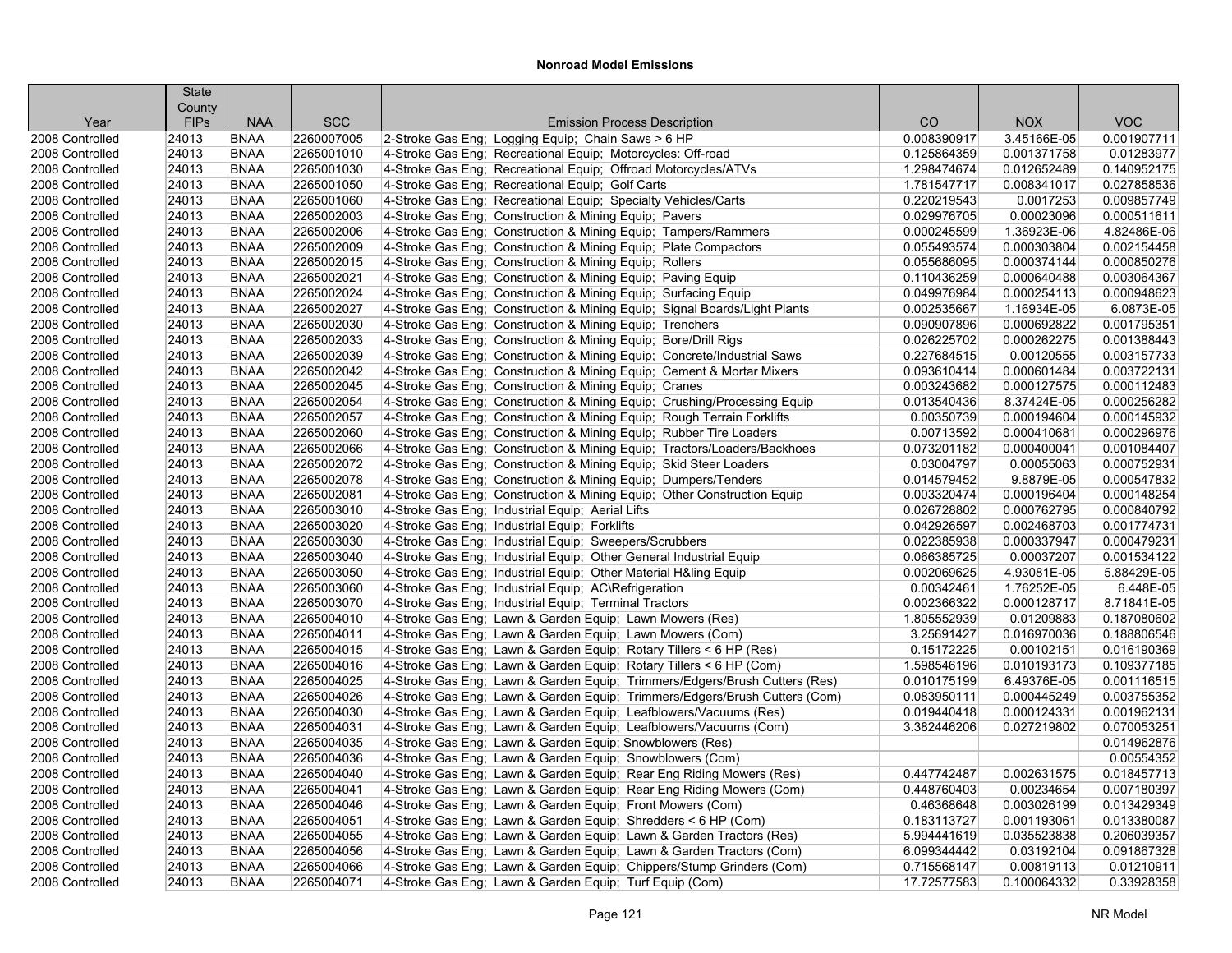|                                    | <b>State</b>          |                            |                          |                                                                                                                            |                            |                            |                            |
|------------------------------------|-----------------------|----------------------------|--------------------------|----------------------------------------------------------------------------------------------------------------------------|----------------------------|----------------------------|----------------------------|
|                                    | County<br><b>FIPs</b> | <b>NAA</b>                 | <b>SCC</b>               | <b>Emission Process Description</b>                                                                                        | CO                         | <b>NOX</b>                 | <b>VOC</b>                 |
| Year<br>2008 Controlled            | 24013                 | <b>BNAA</b>                | 2265004075               |                                                                                                                            | 0.184383986                | 0.001246132                | 0.009669491                |
| 2008 Controlled                    |                       | <b>BNAA</b>                | 2265004076               | 4-Stroke Gas Eng; Lawn & Garden Equip; Other Lawn & Garden Equip (Res)                                                     | 0.493666541                | 0.003375403                | 0.026117362                |
| 2008 Controlled                    | 24013<br>24013        | <b>BNAA</b>                | 2265005010               | 4-Stroke Gas Eng; Lawn & Garden Equip; Other Lawn & Garden Equip (Com)                                                     | 0.011574138                | 5.88443E-05                | 0.00017468                 |
| 2008 Controlled                    | 24013                 | <b>BNAA</b>                | 2265005015               | 4-Stroke Gas Eng; Agricultural Equip; 2-Wheel Tractors                                                                     | 0.017303462                | 0.0005097                  | 0.000450635                |
| 2008 Controlled                    | 24013                 | <b>BNAA</b>                | 2265005020               | 4-Stroke Gas Eng; Agricultural Equip; Agricultural Tractors<br>4-Stroke Gas Eng; Agricultural Equip; Combines              | 7.83179E-05                | 4.84735E-06                | 4.00379E-06                |
| 2008 Controlled                    | 24013                 | <b>BNAA</b>                | 2265005025               | 4-Stroke Gas Eng; Agricultural Equip; Balers                                                                               | 0.008456284                | 0.000523342                | 0.000490775                |
| 2008 Controlled                    | 24013                 | <b>BNAA</b>                | 2265005030               | 4-Stroke Gas Eng; Agricultural Equip; Agricultural Mowers                                                                  | 0.008807072                | 5.2703E-05                 | 0.000182175                |
| 2008 Controlled                    | 24013                 | <b>BNAA</b>                | 2265005035               | 4-Stroke Gas Eng; Agricultural Equip; Sprayers                                                                             | 0.07080977                 | 0.000892361                | 0.002945927                |
| 2008 Controlled                    |                       | <b>BNAA</b>                | 2265005040               |                                                                                                                            | 0.176904396                | 0.001051245                | 0.006684596                |
| 2008 Controlled                    | 24013<br>24013        | <b>BNAA</b>                | 2265005045               | 4-Stroke Gas Eng; Agricultural Equip; Tillers > 6 HP<br>4-Stroke Gas Eng; Agricultural Equip; Swathers                     | 0.013419232                | 0.000830489                | 0.0007056                  |
| 2008 Controlled                    | 24013                 | <b>BNAA</b>                | 2265005055               |                                                                                                                            | 0.03060789                 | 0.000995373                | 0.001087189                |
|                                    |                       | <b>BNAA</b>                |                          | 4-Stroke Gas Eng; Agricultural Equip; Other Agricultural Equip                                                             |                            |                            |                            |
| 2008 Controlled<br>2008 Controlled | 24013                 |                            | 2265005060<br>2265006005 | 4-Stroke Gas Eng; Agricultural Equip; Irrigation Sets                                                                      | 0.01758805<br>2.550575391  | 0.0008451                  | 0.000662075<br>0.081634504 |
| 2008 Controlled                    | 24013<br>24013        | <b>BNAA</b><br><b>BNAA</b> | 2265006010               | 4-Stroke Gas Eng; Commercial Equip; Generator Sets<br>4-Stroke Gas Eng; Commercial Equip; Pumps                            | 0.578983788                | 0.015321774<br>0.003981826 | 0.017801388                |
| 2008 Controlled                    | 24013                 | <b>BNAA</b>                | 2265006015               |                                                                                                                            | 0.283093169                | 0.002554042                | 0.006648113                |
|                                    |                       |                            |                          | 4-Stroke Gas Eng; Commercial Equip; Air Compressors                                                                        |                            |                            |                            |
| 2008 Controlled                    | 24013                 | <b>BNAA</b>                | 2265006025<br>2265006030 | 4-Stroke Gas Eng; Commercial Equip; Welders                                                                                | 0.734113989                | 0.005087156                | 0.013845639<br>0.037894926 |
| 2008 Controlled                    | 24013                 | <b>BNAA</b>                |                          | 4-Stroke Gas Eng; Commercial Equip; Pressure Washers                                                                       | 1.123574304                | 0.006137025                | 0.00114192                 |
| 2008 Controlled                    | 24013                 | <b>BNAA</b><br><b>BNAA</b> | 2265006035               | 4-Stroke Gas Eng; Commercial Equip; Other Equipment                                                                        | 0.057167334                | 0.000296213                |                            |
| 2008 Controlled                    | 24013                 |                            | 2265007010               | 2-Stroke Gas Eng; Logging Equip; Shredders > 6 HP                                                                          | 0.023465663                | 0.000158999                | 0.000798075                |
| 2008 Controlled                    | 24013<br>24013        | <b>BNAA</b><br><b>BNAA</b> | 2265007015<br>2265008005 | 2-Stroke Gas Eng; Logging Equip; Feller-Bunch-Skidder                                                                      | 0.000283152<br>5.74036E-05 | 1.21163E-06<br>1.31143E-06 | 7.08284E-06<br>1.57415E-06 |
| 2008 Controlled                    |                       |                            |                          | 4-Stroke Gas Eng; Airport Ground Support Equip; Airport Ground Support Equip                                               |                            |                            |                            |
| 2008 Controlled                    | 24013                 | <b>BNAA</b>                | 2265010010               | 4-Stroke Gas Eng; Industrial Equip; Other Oil Field Equipment                                                              | 0.046687224                | 0.000218585                | 0.000574342                |
| 2008 Controlled                    | 24013                 | <b>BNAA</b>                | 2267001060               | LPG Eng; Recreational Equip; Specialty Vehicles/Carts                                                                      | 0.002196643                | 0.000495969                | 0.000135995                |
| 2008 Controlled                    | 24013                 | <b>BNAA</b>                | 2267002003               | LPG Eng; Construction & Mining Equip; Pavers                                                                               | 0.000663055                | 0.000120252                | 3.37459E-05                |
| 2008 Controlled                    | 24013                 | <b>BNAA</b>                | 2267002015               | LPG Eng; Construction & Mining Equip; Rollers                                                                              | 0.001014551                | 0.00015597                 | 4.42576E-05                |
| 2008 Controlled                    | 24013                 | <b>BNAA</b>                | 2267002021               | LPG Eng; Construction & Mining Equip; Paving Equip                                                                         | 0.000192563                | 4.04283E-05                | 1.11707E-05                |
| 2008 Controlled                    | 24013                 | <b>BNAA</b>                | 2267002024               | LPG Eng; Construction & Mining Equip; Surfacing Equip                                                                      | 0.000113657                | 1.98903E-05                | 5.60508E-06                |
| 2008 Controlled                    | 24013                 | <b>BNAA</b>                | 2267002030               | LPG Eng; Construction & Mining Equip; Trenchers                                                                            | 0.002066312                | 0.000381752                | 0.000107079                |
| 2008 Controlled                    | 24013                 | <b>BNAA</b>                | 2267002033               | LPG Eng; Construction & Mining Equip; Bore/Drill Rigs                                                                      | 0.00076561                 | 0.000171679                | 4.68476E-05                |
| 2008 Controlled                    | 24013                 | <b>BNAA</b>                | 2267002039               | LPG Eng; Construction & Mining Equip; Concrete/Industrial Saws                                                             | 0.001530314                | 0.000197412                | 5.63457E-05                |
| 2008 Controlled                    | 24013                 | <b>BNAA</b>                | 2267002045               | LPG Eng; Construction & Mining Equip; Cranes                                                                               | 0.000787515                | 0.000164962                | 4.5621E-05<br>7.2831E-06   |
| 2008 Controlled                    | 24013                 | <b>BNAA</b>                | 2267002054               | LPG Eng; Construction & Mining Equip; Crushing/Processing Equip                                                            | 0.000126693                | 2.63014E-05                |                            |
| 2008 Controlled                    | 24013                 | <b>BNAA</b>                | 2267002057               | LPG Eng; Construction & Mining Equip; Rough Terrain Forklifts<br>LPG Eng; Construction & Mining Equip; Rubber Tire Loaders | 0.001357354                | 0.000263258                | 7.35661E-05                |
| 2008 Controlled<br>2008 Controlled | 24013<br>24013        | <b>BNAA</b><br><b>BNAA</b> | 2267002060<br>2267002066 | LPG Eng; Construction & Mining Equip; Tractors/Loaders/Backhoes                                                            | 0.003198746<br>0.000317561 | 0.000559717<br>5.10384E-05 | 0.00015841<br>1.45245E-05  |
| 2008 Controlled                    | 24013                 | <b>BNAA</b>                | 2267002072               |                                                                                                                            | 0.002856475                | 0.00057936                 | 0.000160728                |
|                                    |                       | <b>BNAA</b>                | 2267002081               | LPG Eng; Construction & Mining Equip; Skid Steer Loaders                                                                   |                            | 0.000254418                | 7.01316E-05                |
| 2008 Controlled                    | 24013                 |                            | 2267003010               | LPG Eng; Construction & Mining Equip; Other Construction Equip                                                             | 0.001193794                | 0.001528069                | 0.000421218                |
| 2008 Controlled<br>2008 Controlled | 24013                 | <b>BNAA</b><br><b>BNAA</b> |                          | LPG Eng; Industrial Equip; Aerial Lifts                                                                                    | 0.007309666<br>0.622872795 |                            | 0.030819351                |
|                                    | 24013                 |                            | 2267003020               | LPG Eng; Industrial Equip; Forklifts                                                                                       |                            | 0.109102199                |                            |
| 2008 Controlled                    | 24013                 | <b>BNAA</b>                | 2267003030               | LPG Eng; Industrial Equip; Sweepers/Scrubbers                                                                              | 0.004169054                | 0.000593679                | 0.000168846                |
| 2008 Controlled                    | 24013                 | <b>BNAA</b>                | 2267003040               | LPG Eng; Industrial Equip; Other General Industrial Equip                                                                  | 0.001380224                | 0.000223426                | 6.32636E-05                |
| 2008 Controlled                    | 24013                 | <b>BNAA</b>                | 2267003050               | LPG Eng; Industrial Equip; Other Material H&ling Equip                                                                     | 0.00039279                 | 8.12917E-05                | 2.24691E-05                |
| 2008 Controlled                    | 24013                 | <b>BNAA</b>                | 2267003070               | LPG Eng; Industrial Equip; Terminal Tractors                                                                               | 0.002331796                | 0.000266251                | 7.62694E-05                |
| 2008 Controlled                    | 24013                 | <b>BNAA</b>                | 2267004066               | LPG Eng; Lawn & Garden Equip; Chippers/Stump Grinders (Com)                                                                | 0.036081788                | 0.00601949                 | 0.001705455                |
| 2008 Controlled                    | 24013                 | <b>BNAA</b>                | 2267005055               | LPG Eng; Agri Equip; Other Equip                                                                                           | 5.32479E-05                | 1.20995E-05                | 3.32999E-06                |
| 2008 Controlled                    | 24013                 | <b>BNAA</b>                | 2267005060               | LPG Eng; Agricultural Equip; Irrigation Sets                                                                               | 6.67383E-05                | 1.08715E-05                | 3.10261E-06                |
| 2008 Controlled                    | 24013                 | <b>BNAA</b>                | 2267006005               | LPG Eng; Commercial Equip; Generator Sets                                                                                  | 0.025882072                | 0.008014571                | 0.001644244                |
| 2008 Controlled                    | 24013                 | <b>BNAA</b>                | 2267006010               | LPG Eng; Commercial Equip; Pumps                                                                                           | 0.005782694                | 0.001610079                | 0.0003338                  |
| 2008 Controlled                    | 24013                 | <b>BNAA</b>                | 2267006015               | LPG Eng; Commercial Equip; Air Compressors                                                                                 | 0.006784478                | 0.001741352                | 0.00036366                 |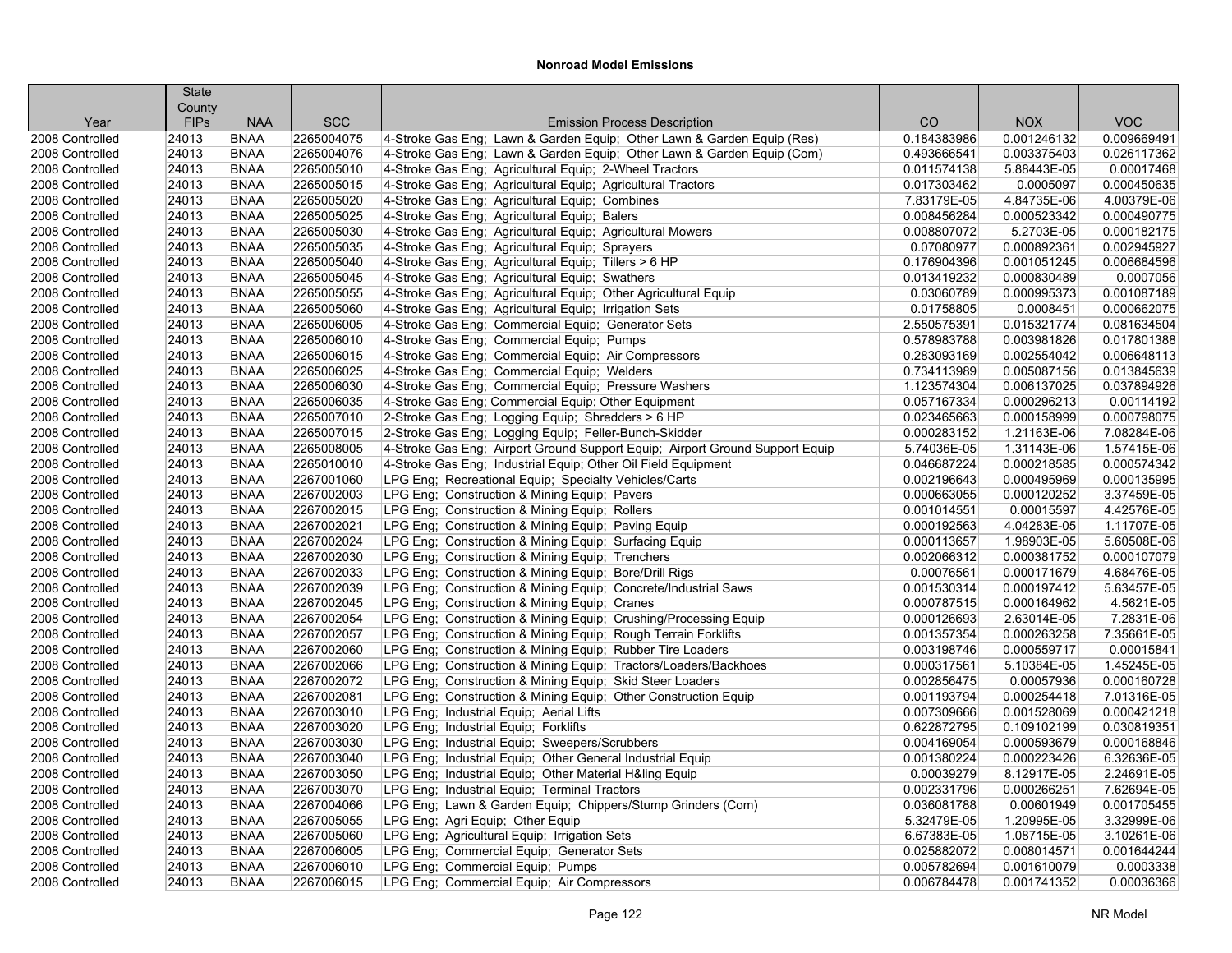|                 | <b>State</b> |             |            |                                                                     |             |             |             |
|-----------------|--------------|-------------|------------|---------------------------------------------------------------------|-------------|-------------|-------------|
|                 | County       |             |            |                                                                     |             |             |             |
| Year            | <b>FIPs</b>  | <b>NAA</b>  | <b>SCC</b> | <b>Emission Process Description</b>                                 | CO          | <b>NOX</b>  | <b>VOC</b>  |
| 2008 Controlled | 24013        | <b>BNAA</b> | 2267006025 | LPG Eng; Commercial Equip; Welders                                  | 0.012177927 | 0.002296474 | 0.000638749 |
| 2008 Controlled | 24013        | <b>BNAA</b> | 2267006030 | LPG Eng; Commercial Equip; Pressure Washers                         | 0.000165174 | 3.42628E-05 | 9.36981E-06 |
| 2008 Controlled | 24013        | <b>BNAA</b> | 2267006035 | LPG Eng; Commercial Equip; Other Equipment                          | 0.000101091 | 2.33981E-05 | 4.8387E-06  |
| 2008 Controlled | 24013        | <b>BNAA</b> | 2267008005 | LPG Eng; Airport Ground Support Equip; Airport Ground Support Equip | 1.09771E-05 | 1.83587E-06 | 5.18486E-07 |
| 2008 Controlled | 24013        | <b>BNAA</b> | 2268002081 | CNG Eng; Construction & Mining Equip; Other Construction Equip      | 4.69259E-05 | 1.00067E-05 | 1.62613E-07 |
| 2008 Controlled | 24013        | <b>BNAA</b> | 2268003020 | CNG Eng; Industrial Equip; Forklifts                                | 0.044366598 | 0.007809913 | 0.000130196 |
| 2008 Controlled | 24013        | <b>BNAA</b> | 2268003030 | CNG Eng; Industrial Equip; Sweepers/Scrubbers                       | 5.02754E-05 | 8.79942E-06 | 1.46842E-07 |
| 2008 Controlled | 24013        | <b>BNAA</b> | 2268003040 | CNG Eng; Industrial Equip; Other General Industrial Equip           | 2.68825E-05 | 4.57503E-06 | 7.64203E-08 |
| 2008 Controlled | 24013        | <b>BNAA</b> | 2268003060 | CNG Eng; Industrial Equip; AC\Refrigeration                         | 0.000184539 | 2.914E-05   | 4.86896E-07 |
| 2008 Controlled | 24013        | <b>BNAA</b> | 2268003070 | CNG Eng; Industrial Equip; Terminal Tractors                        | 0.000164424 | 1.89285E-05 | 3.20463E-07 |
| 2008 Controlled | 24013        | <b>BNAA</b> | 2268005055 | CNG Eng; Agri Equip; Other Equip                                    | 4.86548E-05 | 1.09615E-05 | 1.89403E-07 |
| 2008 Controlled | 24013        | <b>BNAA</b> | 2268005060 | CNG Eng; Agricultural Equip; Irrigation Sets                        | 0.000749526 | 0.000166813 | 2.89966E-06 |
| 2008 Controlled | 24013        | <b>BNAA</b> | 2268006005 | CNG Eng; Commercial Equip; Generator Sets                           | 0.007818718 | 0.002486991 | 3.03443E-05 |
| 2008 Controlled | 24013        | <b>BNAA</b> | 2268006010 | CNG Eng; Commercial Equip; Pumps                                    | 0.00038767  | 0.000115196 | 1.41549E-06 |
| 2008 Controlled | 24013        | <b>BNAA</b> | 2268006015 | CNG Eng; Commercial Equip; Air Compressors                          | 0.000526554 | 0.000140363 | 1.74087E-06 |
| 2008 Controlled | 24013        | <b>BNAA</b> | 2268006020 | CNG Eng; Commercial Equip; Gas Compressors                          | 0.003594182 | 0.000690022 | 6.9435E-06  |
| 2008 Controlled | 24013        | <b>BNAA</b> | 2268010010 | CNG Eng; Industrial Equip; Other Oil Field Equipment                | 0.00152842  | 0.000166441 | 2.4837E-06  |
| 2008 Controlled | 24013        | <b>BNAA</b> | 2270001060 | Diesel Eng; Recreational Equip; Specialty Vehicles/Carts            | 0.006352582 | 0.005981922 | 0.00167111  |
| 2008 Controlled | 24013        | <b>BNAA</b> | 2270002003 | Diesel Eng; Construction & Mining Equip; Pavers                     | 0.005797137 | 0.01287574  | 0.001077965 |
| 2008 Controlled | 24013        | <b>BNAA</b> | 2270002006 | Diesel Eng; Construction & Mining Equip; Tampers/Rammers            | 2.06672E-05 | 2.90267E-05 | 4.55571E-06 |
| 2008 Controlled | 24013        | <b>BNAA</b> | 2270002009 | Diesel Eng; Construction & Mining Equip; Plate Compactors           | 0.000307987 | 0.000453235 | 7.20188E-05 |
| 2008 Controlled | 24013        | <b>BNAA</b> | 2270002015 | Diesel Eng; Construction & Mining Equip; Rollers                    | 0.017196076 | 0.032960051 | 0.002928533 |
| 2008 Controlled | 24013        | <b>BNAA</b> | 2270002018 | Diesel Eng; Construction & Mining Equip; Scrapers                   | 0.015688357 | 0.036419344 | 0.002114286 |
| 2008 Controlled | 24013        | <b>BNAA</b> | 2270002021 | Diesel Eng; Construction & Mining Equip; Paving Equip               | 0.001099379 | 0.002081496 | 0.00019734  |
| 2008 Controlled | 24013        | <b>BNAA</b> | 2270002024 | Diesel Eng; Construction & Mining Equip; Surfacing Equip            | 0.00086843  | 0.001485943 | 0.000133212 |
| 2008 Controlled | 24013        | <b>BNAA</b> | 2270002027 | Diesel Eng; Construction & Mining Equip; Signal Boards/Light Plants | 0.002251791 | 0.004131777 | 0.000598918 |
| 2008 Controlled | 24013        | <b>BNAA</b> | 2270002030 | Diesel Eng; Construction & Mining Equip; Trenchers                  | 0.010884423 | 0.016479095 | 0.001723847 |
| 2008 Controlled | 24013        | <b>BNAA</b> | 2270002033 | Diesel Eng; Construction & Mining Equip; Bore/Drill Rigs            | 0.00690754  | 0.01950402  | 0.001667366 |
| 2008 Controlled | 24013        | <b>BNAA</b> | 2270002036 | Diesel Eng; Construction & Mining Equip; Excavators                 | 0.047448183 | 0.122823786 | 0.009244405 |
| 2008 Controlled | 24013        | <b>BNAA</b> | 2270002039 | Diesel Eng; Construction & Mining Equip; Concrete/Industrial Saws   | 0.000821249 | 0.001122869 | 0.000127366 |
| 2008 Controlled | 24013        | <b>BNAA</b> | 2270002042 | Diesel Eng; Construction & Mining Equip; Cement & Mortar Mixers     | 0.000343334 | 0.000748539 | 8.53015E-05 |
| 2008 Controlled | 24013        | <b>BNAA</b> | 2270002045 | Diesel Eng; Construction & Mining Equip; Cranes                     | 0.008694734 | 0.03452114  | 0.002371514 |
| 2008 Controlled | 24013        | <b>BNAA</b> | 2270002048 | Diesel Eng; Construction & Mining Equip; Graders                    | 0.010530524 | 0.030865974 | 0.002313009 |
| 2008 Controlled | 24013        | <b>BNAA</b> | 2270002051 | Diesel Eng; Construction & Mining Equip; Off-highway Trucks         | 0.039420813 | 0.12004497  | 0.006745027 |
| 2008 Controlled | 24013        | <b>BNAA</b> | 2270002054 | Diesel Eng; Construction & Mining Equip; Crushing/Processing Equip  | 0.002092698 | 0.00627708  | 0.000473321 |
| 2008 Controlled | 24013        | <b>BNAA</b> | 2270002057 | Diesel Eng; Construction & Mining Equip; Rough Terrain Forklifts    | 0.027657228 | 0.044305591 | 0.004456267 |
| 2008 Controlled | 24013        | <b>BNAA</b> | 2270002060 | Diesel Eng; Construction & Mining Equip; Rubber Tire Loaders        | 0.066104391 | 0.159337092 | 0.011555033 |
| 2008 Controlled | 24013        | <b>BNAA</b> | 2270002066 | Diesel Eng; Construction & Mining Equip; Tractors/Loaders/Backhoes  | 0.10003473  | 0.105908485 | 0.022828063 |
| 2008 Controlled | 24013        | <b>BNAA</b> | 2270002069 | Diesel Eng; Construction & Mining Equip; Crawler Tractor/Dozers     | 0.055788707 | 0.136489968 | 0.009428171 |
| 2008 Controlled | 24013        | <b>BNAA</b> | 2270002072 | Diesel Eng; Construction & Mining Equip; Skid Steer Loaders         | 0.087034342 | 0.071883793 | 0.021043868 |
| 2008 Controlled | 24013        | <b>BNAA</b> | 2270002075 | Diesel Eng; Construction & Mining Equip; Off-highway Tractors       | 0.00801093  | 0.017429582 | 0.001196192 |
| 2008 Controlled | 24013        | <b>BNAA</b> | 2270002078 | Diesel Eng; Construction & Mining Equip; Dumpers/Tenders            | 0.000262818 | 0.000231139 | 6.86836E-05 |
| 2008 Controlled | 24013        | <b>BNAA</b> | 2270002081 | Diesel Eng; Construction & Mining Equip; Other Construction Equip   | 0.008220025 | 0.016750495 | 0.001249813 |
| 2008 Controlled | 24013        | <b>BNAA</b> | 2270003010 | Diesel Eng; Industrial Equip; Aerial Lifts                          | 0.001992342 | 0.00185551  | 0.000516767 |
| 2008 Controlled | 24013        | <b>BNAA</b> | 2270003020 | Diesel Eng; Industrial Equip; Forklifts                             | 0.012294903 | 0.017761295 | 0.001559432 |
| 2008 Controlled | 24013        | <b>BNAA</b> | 2270003030 | Diesel Eng; Industrial Equip; Sweepers/Scrubbers                    | 0.002912964 | 0.009148335 | 0.000748645 |
|                 | 24013        | <b>BNAA</b> | 2270003040 |                                                                     | 0.003180358 | 0.010387284 | 0.000863724 |
| 2008 Controlled |              |             |            | Diesel Eng; Industrial Equip; Other General Industrial Equip        |             |             |             |
| 2008 Controlled | 24013        | <b>BNAA</b> | 2270003050 | Diesel Eng; Industrial Equip; Other Material H&ling Equip           | 0.00034377  | 0.000516311 | 9.42608E-05 |
| 2008 Controlled | 24013        | <b>BNAA</b> | 2270003060 | Diesel Eng; Industrial Equip; AC\Refrigeration                      | 0.029051783 | 0.05967285  | 0.005561251 |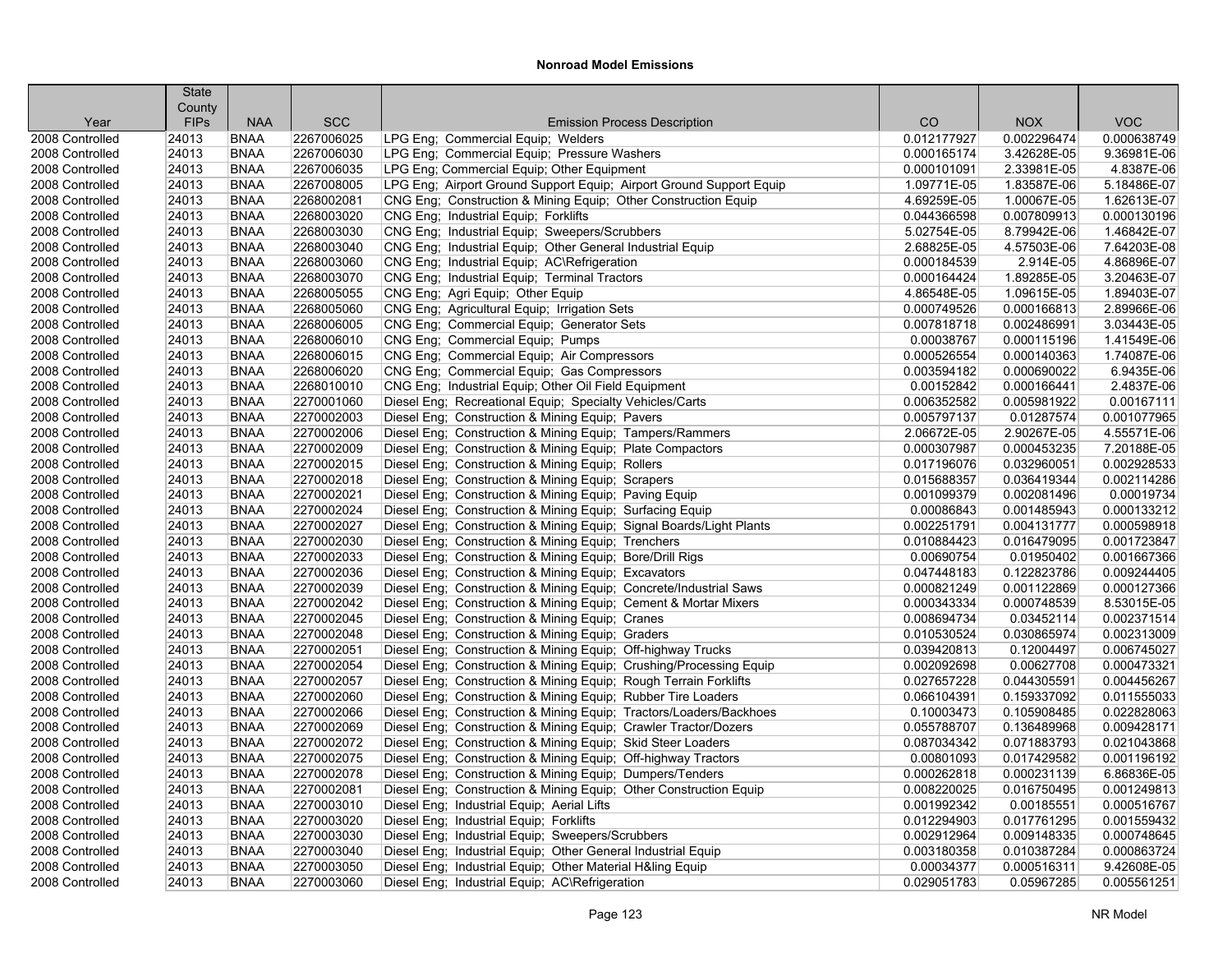|                                    | <b>State</b>   |                            |                          |                                                                                                               |                            |                            |                            |
|------------------------------------|----------------|----------------------------|--------------------------|---------------------------------------------------------------------------------------------------------------|----------------------------|----------------------------|----------------------------|
|                                    | County         |                            | <b>SCC</b>               |                                                                                                               |                            |                            | <b>VOC</b>                 |
| Year                               | <b>FIPs</b>    | <b>NAA</b>                 |                          | <b>Emission Process Description</b>                                                                           | CO                         | <b>NOX</b>                 |                            |
| 2008 Controlled                    | 24013          | <b>BNAA</b>                | 2270003070               | Diesel Eng; Industrial Equip; Terminal Tractors<br>Diesel Eng; Lawn & Garden Equip; Leafblowers/Vacuums (Com) | 0.00454771                 | 0.011222831                | 0.000912409                |
| 2008 Controlled                    | 24013          | <b>BNAA</b>                | 2270004031               |                                                                                                               | 5.39521E-06                | 8.86473E-06                | 1.57096E-06                |
| 2008 Controlled                    | 24013          | <b>BNAA</b>                | 2270004046               | Diesel Eng; Lawn & Garden Equip; Front Mowers (Com)                                                           | 0.028457717                | 0.052183593                | 0.007578167                |
| 2008 Controlled                    | 24013<br>24013 | <b>BNAA</b>                | 2270004056<br>2270004066 | Diesel Eng; Lawn & Garden Equip; Lawn & Garden Tractors (Com)                                                 | 0.005984743<br>0.032763885 | 0.010569041<br>0.079669329 | 0.001587432<br>0.007888881 |
| 2008 Controlled                    | 24013          | <b>BNAA</b><br><b>BNAA</b> | 2270004071               | Diesel Eng; Lawn & Garden Equip; Chippers/Stump Grinders (Com)                                                |                            | 0.007417212                | 0.000646587                |
| 2008 Controlled<br>2008 Controlled | 24013          | <b>BNAA</b>                | 2270004076               | Diesel Eng; Lawn & Garden Equip; Turf Equip (Com)                                                             | 0.002822926<br>0.000116447 | 0.000213165                | 2.91276E-05                |
| 2008 Controlled                    |                | <b>BNAA</b>                |                          | Diesel Eng; Lawn & Garden Equip; Other Lawn & Garden Equip (Com)                                              |                            |                            | 1.89457E-06                |
|                                    | 24013          |                            | 2270005010               | Diesel Eng; Agricultural Equip; 2-Wheel Tractors                                                              | 1.43343E-05                | 1.13534E-05                |                            |
| 2008 Controlled                    | 24013          | <b>BNAA</b><br><b>BNAA</b> | 2270005015               | Diesel Eng; Agricultural Equip; Agricultural Tractors                                                         | 0.309684099                | 0.577925699                | 0.058402492                |
| 2008 Controlled<br>2008 Controlled | 24013          | <b>BNAA</b>                | 2270005020<br>2270005025 | Diesel Eng; Agricultural Equip; Combines                                                                      | 0.02313342<br>0.000198517  | 0.060197421<br>0.000282382 | 0.005263137<br>4.77732E-05 |
|                                    | 24013<br>24013 |                            | 2270005030               | Diesel Eng; Agricultural Equip; Balers                                                                        | 4.76175E-05                | 5.82901E-05                | 8.26064E-06                |
| 2008 Controlled                    | 24013          | <b>BNAA</b><br><b>BNAA</b> | 2270005035               | Diesel Eng; Agricultural Equip; Agricultural Mowers                                                           |                            | 0.004555507                | 0.000657463                |
| 2008 Controlled<br>2008 Controlled |                | <b>BNAA</b>                |                          | Diesel Eng; Agricultural Equip; Sprayers                                                                      | 0.002424651<br>6.90433E-06 |                            | 1.10573E-06                |
|                                    | 24013          |                            | 2270005040               | Diesel Eng; Agricultural Equip; Tillers > 6HP                                                                 |                            | 1.15767E-05<br>0.004358242 |                            |
| 2008 Controlled                    | 24013          | <b>BNAA</b>                | 2270005045               | Diesel Eng; Agricultural Equip; Swathers                                                                      | 0.00258033                 |                            | 0.000498921                |
| 2008 Controlled                    | 24013          | <b>BNAA</b>                | 2270005055               | Diesel Eng; Agricultural Equip; Other Agricultural Equip                                                      | 0.00636797                 | 0.012175234                | 0.001318606<br>0.000801464 |
| 2008 Controlled                    | 24013          | <b>BNAA</b>                | 2270005060               | Diesel Eng; Agricultural Equip; Irrigation Sets                                                               | 0.003010891                | 0.007834783                |                            |
| 2008 Controlled                    | 24013<br>24013 | <b>BNAA</b>                | 2270006005<br>2270006010 | Diesel Eng; Commercial Equip; Generator Sets                                                                  | 0.018170394<br>0.00429439  | 0.036885927<br>0.0087591   | 0.004780596<br>0.001070453 |
| 2008 Controlled                    |                | <b>BNAA</b>                |                          | Diesel Eng; Commercial Equip; Pumps                                                                           |                            |                            |                            |
| 2008 Controlled                    | 24013          | <b>BNAA</b>                | 2270006015               | Diesel Eng; Commercial Equip; Air Compressors                                                                 | 0.009335096                | 0.021093694                | 0.002120949                |
| 2008 Controlled                    | 24013          | <b>BNAA</b>                | 2270006025               | Diesel Eng; Commercial Equip; Welders                                                                         | 0.014321956                | 0.010971034                | 0.003543348                |
| 2008 Controlled                    | 24013          | <b>BNAA</b>                | 2270006030               | Diesel Eng; Commercial Equip; Pressure Washers                                                                | 0.000541652                | 0.001224123                | 0.000154968                |
| 2008 Controlled                    | 24013          | <b>BNAA</b>                | 2270006035               | Diesel Eng; Commercial Equip; Other Equipment                                                                 | 0.000408484                | 0.00090711                 | 9.37956E-05                |
| 2008 Controlled                    | 24013          | <b>BNAA</b>                | 2270007015               | Diesel Eng; Logging Equip; Feller-Bunch-Skidder                                                               | 0.001918496                | 0.005305115                | 0.000397271                |
| 2008 Controlled                    | 24013          | <b>BNAA</b>                | 2270008005               | Diesel Eng; Airport Ground Support Equip; Airport Ground Support Equip                                        | 4.52085E-05                | 0.000103579                | 7.77105E-06                |
| 2008 Controlled                    | 24013          | <b>BNAA</b>                | 2270010010               | Diesel Eng; Industrial Equip; Other Oil Field Equipment                                                       | 0.000725098                | 0.002608979                | 0.000171873                |
| 2008 Controlled                    | 24013          | <b>BNAA</b>                | 2282005010               | 2-Stroke Gas Eng; Marine Pleasure Craft; Outboard                                                             | 0.48189839                 | 0.011820797                | 0.255254433<br>0.073966883 |
| 2008 Controlled                    | 24013          | <b>BNAA</b>                | 2282005015               | 2-Stroke Gas Eng; Marine Pleasure Craft; Personal Water Craft                                                 | 0.185303489                | 0.003838636                |                            |
| 2008 Controlled                    | 24013          | <b>BNAA</b>                | 2282010005               | 4-Stroke Gas Eng; Marine Pleasure Craft; Inboard-Sterndrive                                                   | 0.137374675                | 0.008239315                | 0.011015683                |
| 2008 Controlled                    | 24013          | <b>BNAA</b>                | 2282020005               | Diesel Eng; Marine Pleasure Craft; Inboard-Sterndrive                                                         | 0.001454274                | 0.008829648                | 0.00032245                 |
| 2008 Controlled                    | 24013          | <b>BNAA</b><br><b>BNAA</b> | 2282020010               | Diesel Eng; Marine Pleasure Craft; Outboard                                                                   | 3.75179E-05                | 6.07883E-05                | 1.18833E-05<br>0.000409845 |
| 2008 Controlled                    | 24013          |                            | 2285002015               | Diesel Eng; Railroad Equip; RR Maintenance                                                                    | 0.001736259                | 0.002267317                |                            |
| 2008 Controlled                    | 24013          | <b>BNAA</b>                | 2285004015               | 4-Stroke Gas Eng; Railroad Equip; RR Maintenance                                                              | 0.005448538                | 3.24427E-05                | 0.000114462                |
| 2008 Controlled                    | 24013          | <b>BNAA</b><br><b>BNAA</b> | 2285006015               | LPG Eng; Railroad Equip; RR Maintenance                                                                       | 2.18236E-05                | 4.43795E-06                | 1.23296E-06<br>0.5446074   |
| 2008 Controlled                    | 24025          |                            | 2260001010               | 2-Stroke Gas Eng; Recreational Equip; Motorcycles: Off-road                                                   | 0.47896812                 | 0.002320913                | 0.696066209                |
| 2008 Controlled                    | 24025          | <b>BNAA</b><br><b>BNAA</b> | 2260001030               | 2-Stroke Gas Eng; Recreational Equip; Offroad Motorcycles/ATVs                                                | 0.666679761                | 0.003187307                |                            |
| 2008 Controlled                    | 24025          |                            | 2260001060               | 2-Stroke Gas Eng; Recreational Equip; Specialty Vehicles/Carts                                                | 0.442864215                | 0.002937517                | 0.014236458                |
| 2008 Controlled                    | 24025          | <b>BNAA</b>                | 2260002006               | 2-Stroke Gas Eng; Construction & Mining Equip; Tampers/Rammers                                                | 0.056377903                | 0.000261029                | 0.013789457                |
| 2008 Controlled                    | 24025          | <b>BNAA</b>                | 2260002009               | 2-Stroke Gas Eng; Construction & Mining Equip; Plate Compactors                                               | 0.002059699                | 1.57896E-05                | 0.000448387                |
| 2008 Controlled                    | 24025          | <b>BNAA</b>                | 2260002021               | 2-Stroke Gas Eng; Construction & Mining Equip; Paving Equip                                                   | 0.002485294                | 1.89086E-05                | 0.000530097                |
| 2008 Controlled                    | 24025          | <b>BNAA</b>                | 2260002027               | 2-Stroke Gas Eng; Construction & Mining Equip; Signal Boards/Light Plants                                     | 1.94909E-05                | 1.42943E-07                | 4.53885E-06                |
| 2008 Controlled                    | 24025          | <b>BNAA</b>                | 2260002039<br>2260002054 | 2-Stroke Gas Eng; Construction & Mining Equip; Concrete/Industrial Saws                                       | 0.143102878                | 0.000621343                | 0.030055178                |
| 2008 Controlled                    | 24025          | <b>BNAA</b>                |                          | 2-Stroke Gas Eng; Construction & Mining Equip; Crushing/Processing Equip                                      | 0.000507527                | 3.72211E-06                | 0.000105776                |
| 2008 Controlled                    | 24025          | <b>BNAA</b>                | 2260003030               | 2-Stroke Gas Eng; Industrial Equip; Sweepers/Scrubbers                                                        | 0.000294927                | 2.16294E-06                | 6.54503E-05                |
| 2008 Controlled                    | 24025          | <b>BNAA</b>                | 2260003040               | 2-Stroke Gas Eng; Industrial Equip; Other General Industrial Equip                                            | 2.32281E-05                | 1.70351E-07                | 4.95494E-06                |
| 2008 Controlled                    | 24025          | <b>BNAA</b>                | 2260004015               | 2-Stroke Gas Eng; Lawn & Garden Equip; Rotary Tillers < 6 HP (Res)                                            | 0.008732048                | 5.45215E-05                | 0.003547161                |
| 2008 Controlled                    | 24025          | <b>BNAA</b>                | 2260004016               | 2-Stroke Gas Eng: Lawn & Garden Equip: Rotary Tillers < 6 HP (Com)                                            | 0.040934459                | 0.000291886                | 0.011491009                |
| 2008 Controlled                    | 24025          | <b>BNAA</b>                | 2260004020               | 2-Stroke Gas Eng; Lawn & Garden Equip; Chain Saws < 6 HP (Res)                                                | 0.071616027                | 0.000503664                | 0.029519713                |
| 2008 Controlled                    | 24025          | <b>BNAA</b>                | 2260004021               | 2-Stroke Gas Eng; Lawn & Garden Equip; Chain Saws < 6 HP (Com)                                                | 0.480652643                | 0.00215991                 | 0.119689877                |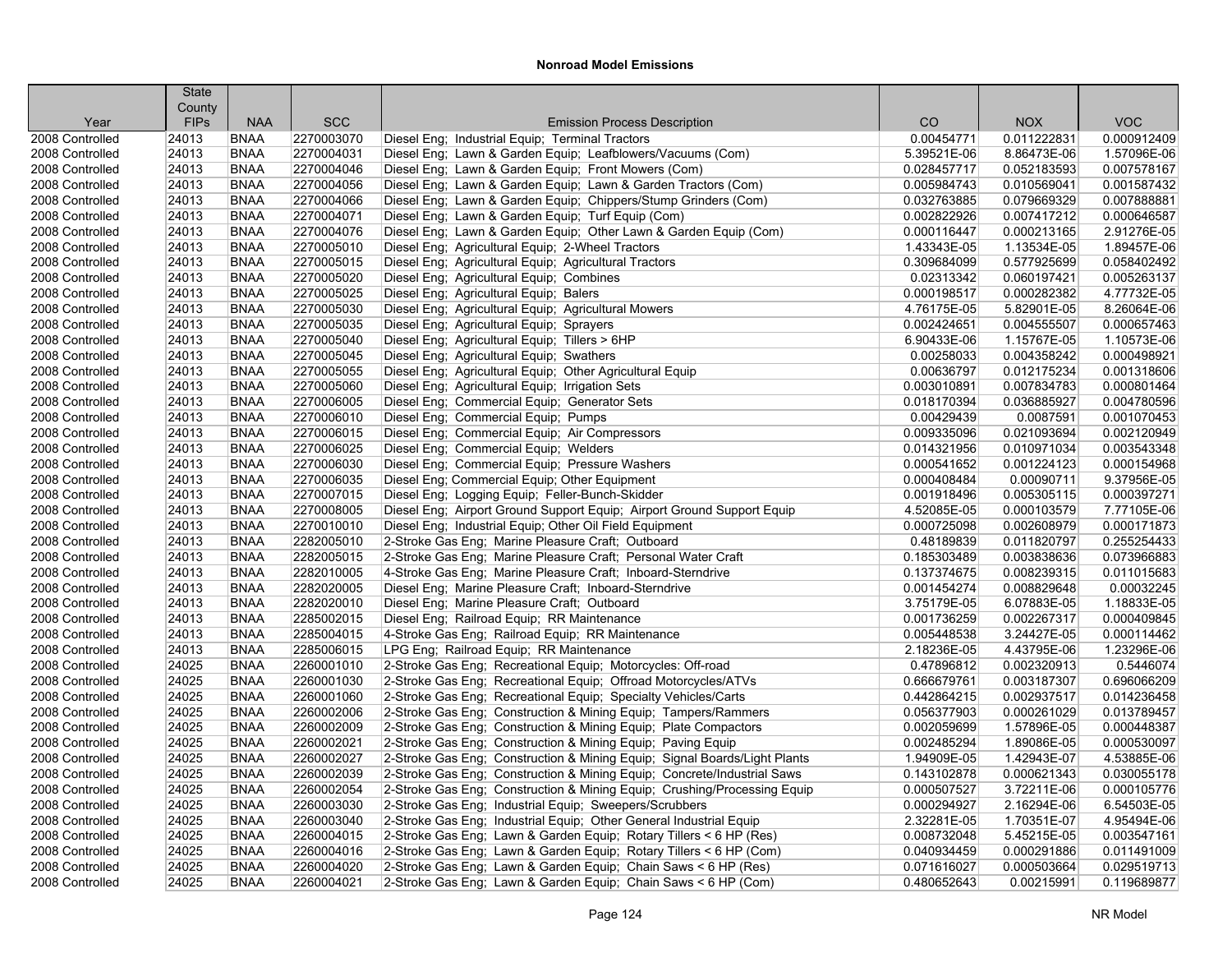| County<br><b>SCC</b><br>CO<br><b>NOX</b><br><b>VOC</b><br><b>FIPs</b><br><b>NAA</b><br><b>Emission Process Description</b><br>Year<br>2260004025<br><b>BNAA</b><br>2-Stroke Gas Eng; Lawn & Garden Equip; Trimmers/Edgers/Brush Cutters (Res)<br>0.149645653<br>0.001132029<br>0.059655302<br>24025<br><b>BNAA</b><br>2-Stroke Gas Eng; Lawn & Garden Equip; Trimmers/Edgers/Brush Cutters (Com)<br>0.102091647<br>24025<br>2260004026<br>0.422397403<br>0.003052503<br>24025<br><b>BNAA</b><br>2260004030<br>2-Stroke Gas Eng; Lawn & Garden Equip; Leafblowers/Vacuums (Res)<br>0.100585316<br>0.000722151<br>0.039588552<br>24025<br><b>BNAA</b><br>2260004031<br>2-Stroke Gas Eng; Lawn & Garden Equip; Leafblowers/Vacuums (Com)<br>0.474482326<br>0.002910641<br>0.10625926<br>24025<br><b>BNAA</b><br>2260004035<br>2-Stroke Gas Eng; Lawn & Garden Equip; Snowblowers (Res)<br>0.011439986<br>0.001816283<br>24025<br><b>BNAA</b><br>2260004036<br>2-Stroke Gas Eng; Lawn & Garden Equip; Snowblowers (Com)<br><b>BNAA</b><br>2260004071<br>3.23394E-05<br>24025<br>2-Stroke Gas Eng; Lawn & Garden Equip; Turf Equip (Com)<br>0.000166391<br>1.29045E-06<br>2260005035<br>0.000183305<br>24025<br><b>BNAA</b><br>2-Stroke Gas Eng; Agricultural Equip; Sprayers<br>0.000723237<br>6.33185E-06<br>24025<br><b>BNAA</b><br>2260006005<br>2-Stroke Gas Eng: Commercial Equip: Generator Sets<br>0.007004839<br>5.45728E-05<br>0.001572107<br>24025<br><b>BNAA</b><br>2260006010<br>2-Stroke Gas Eng; Commercial Equip; Pumps<br>0.000371439<br>0.011056904<br>0.046131912<br>2260006015<br>2-Stroke Gas Eng; Commercial Equip; Air Compressors<br>4.02367E-06<br>24025<br><b>BNAA</b><br>1.93735E-05<br>1.42082E-07<br><b>BNAA</b><br>2260006035<br>0.000304839<br>6.29121E-05<br>24025<br>2-Stroke Gas Eng; Commercial Equip; Other Equipment<br>2.23563E-06<br>24025<br><b>BNAA</b><br>2260007005<br>2-Stroke Gas Eng; Logging Equip; Chain Saws > 6 HP<br>0.002881722<br>0.012675026<br>5.21395E-05<br>2265001010<br>0.002286263<br>0.021399616<br>24025<br><b>BNAA</b><br>4-Stroke Gas Eng; Recreational Equip; Motorcycles: Off-road<br>0.209773935<br>0.2349203<br>24025<br><b>BNAA</b><br>2265001030<br>4-Stroke Gas Eng: Recreational Equip: Offroad Motorcycles/ATVs<br>2.164124565<br>0.021087482<br>0.035818116<br>24025<br><b>BNAA</b><br>2265001050<br>4-Stroke Gas Eng; Recreational Equip; Golf Carts<br>2.290561196<br>0.010724164<br>24025<br>2265001060<br>4-Stroke Gas Eng; Recreational Equip; Specialty Vehicles/Carts<br>0.016429582<br><b>BNAA</b><br>0.367032583<br>0.0028755<br>2265002003<br>24025<br><b>BNAA</b><br>4-Stroke Gas Eng; Construction & Mining Equip; Pavers<br>0.063163265<br>0.00048665<br>0.001078005<br>2265002006<br>1.01664E-05<br>24025<br><b>BNAA</b><br>4-Stroke Gas Eng; Construction & Mining Equip; Tampers/Rammers<br>0.000517496<br>2.88507E-06<br><b>BNAA</b><br>0.004539612<br>24025<br>2265002009<br>4-Stroke Gas Eng; Construction & Mining Equip; Plate Compactors<br>0.116929307<br>0.000640138<br>0.001791599<br>24025<br><b>BNAA</b><br>2265002015<br>4-Stroke Gas Eng; Construction & Mining Equip; Rollers<br>0.117334968<br>0.00078835<br>24025<br><b>BNAA</b><br>2265002021<br>4-Stroke Gas Eng; Construction & Mining Equip; Paving Equip<br>0.232697869<br>0.001349559<br>0.006456862<br>2265002024<br>24025<br><b>BNAA</b><br>4-Stroke Gas Eng; Construction & Mining Equip; Surfacing Equip<br>0.105305422<br>0.000535435<br>0.001998823<br>24025<br>2265002027<br>0.000128264<br><b>BNAA</b><br>4-Stroke Gas Eng; Construction & Mining Equip; Signal Boards/Light Plants<br>0.005342848<br>2.46389E-05<br>2265002030<br>24025<br><b>BNAA</b><br>4-Stroke Gas Eng; Construction & Mining Equip; Trenchers<br>0.191550061<br>0.001459831<br>0.003782945<br>2265002033<br>24025<br><b>BNAA</b><br>4-Stroke Gas Eng; Construction & Mining Equip; Bore/Drill Rigs<br>0.05525961<br>0.000552635<br>0.002925559<br>0.00665359<br>24025<br><b>BNAA</b><br>2265002039<br>4-Stroke Gas Eng; Construction & Mining Equip; Concrete/Industrial Saws<br>0.479749126<br>0.002540187<br>2265002042<br>24025<br><b>BNAA</b><br>4-Stroke Gas Eng; Construction & Mining Equip; Cement & Mortar Mixers<br>0.197244478<br>0.001267373<br>0.007842821<br>24025<br><b>BNAA</b><br>2265002045<br>4-Stroke Gas Eng; Construction & Mining Equip; Cranes<br>0.00026881<br>0.000237009<br>0.006834693<br>2265002054<br>0.000540006<br>24025<br><b>BNAA</b><br>4-Stroke Gas Eng; Construction & Mining Equip; Crushing/Processing Equip<br>0.028530759<br>0.000176452<br>24025<br><b>BNAA</b><br>2265002057<br>4-Stroke Gas Eng; Construction & Mining Equip; Rough Terrain Forklifts<br>0.007390345<br>0.000410046<br>0.00030749<br>24025<br>2265002060<br>0.000865336<br>0.000625751<br><b>BNAA</b><br>4-Stroke Gas Eng; Construction & Mining Equip; Rubber Tire Loaders<br>0.015035944<br>2265002066<br>0.002284931<br>24025<br><b>BNAA</b><br>4-Stroke Gas Eng; Construction & Mining Equip; Tractors/Loaders/Backhoes<br>0.154240625<br>0.000842918<br>24025<br><b>BNAA</b><br>2265002072<br>4-Stroke Gas Eng: Construction & Mining Equip: Skid Steer Loaders<br>0.063313426<br>0.001160221<br>0.001586484<br>24025<br><b>BNAA</b><br>2265002078<br>4-Stroke Gas Eng; Construction & Mining Equip; Dumpers/Tenders<br>0.000208346<br>0.001154325<br>0.030720046<br>24025<br><b>BNAA</b><br>2265002081<br>4-Stroke Gas Eng; Construction & Mining Equip; Other Construction Equip<br>0.000312383<br>0.006996497<br>0.000413839<br>24025<br><b>BNAA</b><br>2265003010<br>0.001231826<br>0.001357783<br>4-Stroke Gas Eng; Industrial Equip; Aerial Lifts<br>0.04316396<br>24025<br><b>BNAA</b><br>2265003020<br>0.002865988<br>4-Stroke Gas Eng; Industrial Equip; Forklifts<br>0.069321553<br>0.003986674<br>2265003030<br>24025<br><b>BNAA</b><br>4-Stroke Gas Eng; Industrial Equip; Sweepers/Scrubbers<br>0.036150732<br>0.000545746<br>0.000773903<br>4-Stroke Gas Eng; Industrial Equip; Other General Industrial Equip<br>24025<br><b>BNAA</b><br>2265003040<br>0.107205361<br>0.000600851<br>0.002477431<br>24025<br><b>BNAA</b><br>2265003050<br>4-Stroke Gas Eng; Industrial Equip; Other Material H&ling Equip<br>7.9627E-05<br>9.50245E-05<br>0.003342208<br>2265003060<br>2.5152E-05<br>9.20158E-05<br>24025<br><b>BNAA</b><br>4-Stroke Gas Eng; Industrial Equip; AC\Refrigeration<br>0.004887071<br>24025<br>2265003070<br>0.000207864<br>0.000140792<br><b>BNAA</b><br>4-Stroke Gas Eng; Industrial Equip; Terminal Tractors<br>0.003821339<br><b>BNAA</b><br>2265004010<br>4-Stroke Gas Eng; Lawn & Garden Equip; Lawn Mowers (Res)<br>0.285285339<br>24025<br>2.753346854<br>0.018449902 |                 | <b>State</b> |             |            |                                                          |            |             |             |
|---------------------------------------------------------------------------------------------------------------------------------------------------------------------------------------------------------------------------------------------------------------------------------------------------------------------------------------------------------------------------------------------------------------------------------------------------------------------------------------------------------------------------------------------------------------------------------------------------------------------------------------------------------------------------------------------------------------------------------------------------------------------------------------------------------------------------------------------------------------------------------------------------------------------------------------------------------------------------------------------------------------------------------------------------------------------------------------------------------------------------------------------------------------------------------------------------------------------------------------------------------------------------------------------------------------------------------------------------------------------------------------------------------------------------------------------------------------------------------------------------------------------------------------------------------------------------------------------------------------------------------------------------------------------------------------------------------------------------------------------------------------------------------------------------------------------------------------------------------------------------------------------------------------------------------------------------------------------------------------------------------------------------------------------------------------------------------------------------------------------------------------------------------------------------------------------------------------------------------------------------------------------------------------------------------------------------------------------------------------------------------------------------------------------------------------------------------------------------------------------------------------------------------------------------------------------------------------------------------------------------------------------------------------------------------------------------------------------------------------------------------------------------------------------------------------------------------------------------------------------------------------------------------------------------------------------------------------------------------------------------------------------------------------------------------------------------------------------------------------------------------------------------------------------------------------------------------------------------------------------------------------------------------------------------------------------------------------------------------------------------------------------------------------------------------------------------------------------------------------------------------------------------------------------------------------------------------------------------------------------------------------------------------------------------------------------------------------------------------------------------------------------------------------------------------------------------------------------------------------------------------------------------------------------------------------------------------------------------------------------------------------------------------------------------------------------------------------------------------------------------------------------------------------------------------------------------------------------------------------------------------------------------------------------------------------------------------------------------------------------------------------------------------------------------------------------------------------------------------------------------------------------------------------------------------------------------------------------------------------------------------------------------------------------------------------------------------------------------------------------------------------------------------------------------------------------------------------------------------------------------------------------------------------------------------------------------------------------------------------------------------------------------------------------------------------------------------------------------------------------------------------------------------------------------------------------------------------------------------------------------------------------------------------------------------------------------------------------------------------------------------------------------------------------------------------------------------------------------------------------------------------------------------------------------------------------------------------------------------------------------------------------------------------------------------------------------------------------------------------------------------------------------------------------------------------------------------------------------------------------------------------------------------------------------------------------------------------------------------------------------------------------------------------------------------------------------------------------------------------------------------------------------------------------------------------------------------------------------------------------------------------------------------------------------------------------------------------------------------------------------------------------------------------------------------------------------------------------------------------------------------------------------------------------------------------------------------------------------------------------------------------------------------------------------------------------------------------------------------------------------------------------|-----------------|--------------|-------------|------------|----------------------------------------------------------|------------|-------------|-------------|
|                                                                                                                                                                                                                                                                                                                                                                                                                                                                                                                                                                                                                                                                                                                                                                                                                                                                                                                                                                                                                                                                                                                                                                                                                                                                                                                                                                                                                                                                                                                                                                                                                                                                                                                                                                                                                                                                                                                                                                                                                                                                                                                                                                                                                                                                                                                                                                                                                                                                                                                                                                                                                                                                                                                                                                                                                                                                                                                                                                                                                                                                                                                                                                                                                                                                                                                                                                                                                                                                                                                                                                                                                                                                                                                                                                                                                                                                                                                                                                                                                                                                                                                                                                                                                                                                                                                                                                                                                                                                                                                                                                                                                                                                                                                                                                                                                                                                                                                                                                                                                                                                                                                                                                                                                                                                                                                                                                                                                                                                                                                                                                                                                                                                                                                                                                                                                                                                                                                                                                                                                                                                                                                                                                                                                                                                                                                                                                                                                                                                                                                                                                                                                                                                                                                                                                     |                 |              |             |            |                                                          |            |             |             |
|                                                                                                                                                                                                                                                                                                                                                                                                                                                                                                                                                                                                                                                                                                                                                                                                                                                                                                                                                                                                                                                                                                                                                                                                                                                                                                                                                                                                                                                                                                                                                                                                                                                                                                                                                                                                                                                                                                                                                                                                                                                                                                                                                                                                                                                                                                                                                                                                                                                                                                                                                                                                                                                                                                                                                                                                                                                                                                                                                                                                                                                                                                                                                                                                                                                                                                                                                                                                                                                                                                                                                                                                                                                                                                                                                                                                                                                                                                                                                                                                                                                                                                                                                                                                                                                                                                                                                                                                                                                                                                                                                                                                                                                                                                                                                                                                                                                                                                                                                                                                                                                                                                                                                                                                                                                                                                                                                                                                                                                                                                                                                                                                                                                                                                                                                                                                                                                                                                                                                                                                                                                                                                                                                                                                                                                                                                                                                                                                                                                                                                                                                                                                                                                                                                                                                                     |                 |              |             |            |                                                          |            |             |             |
|                                                                                                                                                                                                                                                                                                                                                                                                                                                                                                                                                                                                                                                                                                                                                                                                                                                                                                                                                                                                                                                                                                                                                                                                                                                                                                                                                                                                                                                                                                                                                                                                                                                                                                                                                                                                                                                                                                                                                                                                                                                                                                                                                                                                                                                                                                                                                                                                                                                                                                                                                                                                                                                                                                                                                                                                                                                                                                                                                                                                                                                                                                                                                                                                                                                                                                                                                                                                                                                                                                                                                                                                                                                                                                                                                                                                                                                                                                                                                                                                                                                                                                                                                                                                                                                                                                                                                                                                                                                                                                                                                                                                                                                                                                                                                                                                                                                                                                                                                                                                                                                                                                                                                                                                                                                                                                                                                                                                                                                                                                                                                                                                                                                                                                                                                                                                                                                                                                                                                                                                                                                                                                                                                                                                                                                                                                                                                                                                                                                                                                                                                                                                                                                                                                                                                                     | 2008 Controlled |              |             |            |                                                          |            |             |             |
|                                                                                                                                                                                                                                                                                                                                                                                                                                                                                                                                                                                                                                                                                                                                                                                                                                                                                                                                                                                                                                                                                                                                                                                                                                                                                                                                                                                                                                                                                                                                                                                                                                                                                                                                                                                                                                                                                                                                                                                                                                                                                                                                                                                                                                                                                                                                                                                                                                                                                                                                                                                                                                                                                                                                                                                                                                                                                                                                                                                                                                                                                                                                                                                                                                                                                                                                                                                                                                                                                                                                                                                                                                                                                                                                                                                                                                                                                                                                                                                                                                                                                                                                                                                                                                                                                                                                                                                                                                                                                                                                                                                                                                                                                                                                                                                                                                                                                                                                                                                                                                                                                                                                                                                                                                                                                                                                                                                                                                                                                                                                                                                                                                                                                                                                                                                                                                                                                                                                                                                                                                                                                                                                                                                                                                                                                                                                                                                                                                                                                                                                                                                                                                                                                                                                                                     | 2008 Controlled |              |             |            |                                                          |            |             |             |
|                                                                                                                                                                                                                                                                                                                                                                                                                                                                                                                                                                                                                                                                                                                                                                                                                                                                                                                                                                                                                                                                                                                                                                                                                                                                                                                                                                                                                                                                                                                                                                                                                                                                                                                                                                                                                                                                                                                                                                                                                                                                                                                                                                                                                                                                                                                                                                                                                                                                                                                                                                                                                                                                                                                                                                                                                                                                                                                                                                                                                                                                                                                                                                                                                                                                                                                                                                                                                                                                                                                                                                                                                                                                                                                                                                                                                                                                                                                                                                                                                                                                                                                                                                                                                                                                                                                                                                                                                                                                                                                                                                                                                                                                                                                                                                                                                                                                                                                                                                                                                                                                                                                                                                                                                                                                                                                                                                                                                                                                                                                                                                                                                                                                                                                                                                                                                                                                                                                                                                                                                                                                                                                                                                                                                                                                                                                                                                                                                                                                                                                                                                                                                                                                                                                                                                     | 2008 Controlled |              |             |            |                                                          |            |             |             |
|                                                                                                                                                                                                                                                                                                                                                                                                                                                                                                                                                                                                                                                                                                                                                                                                                                                                                                                                                                                                                                                                                                                                                                                                                                                                                                                                                                                                                                                                                                                                                                                                                                                                                                                                                                                                                                                                                                                                                                                                                                                                                                                                                                                                                                                                                                                                                                                                                                                                                                                                                                                                                                                                                                                                                                                                                                                                                                                                                                                                                                                                                                                                                                                                                                                                                                                                                                                                                                                                                                                                                                                                                                                                                                                                                                                                                                                                                                                                                                                                                                                                                                                                                                                                                                                                                                                                                                                                                                                                                                                                                                                                                                                                                                                                                                                                                                                                                                                                                                                                                                                                                                                                                                                                                                                                                                                                                                                                                                                                                                                                                                                                                                                                                                                                                                                                                                                                                                                                                                                                                                                                                                                                                                                                                                                                                                                                                                                                                                                                                                                                                                                                                                                                                                                                                                     | 2008 Controlled |              |             |            |                                                          |            |             |             |
|                                                                                                                                                                                                                                                                                                                                                                                                                                                                                                                                                                                                                                                                                                                                                                                                                                                                                                                                                                                                                                                                                                                                                                                                                                                                                                                                                                                                                                                                                                                                                                                                                                                                                                                                                                                                                                                                                                                                                                                                                                                                                                                                                                                                                                                                                                                                                                                                                                                                                                                                                                                                                                                                                                                                                                                                                                                                                                                                                                                                                                                                                                                                                                                                                                                                                                                                                                                                                                                                                                                                                                                                                                                                                                                                                                                                                                                                                                                                                                                                                                                                                                                                                                                                                                                                                                                                                                                                                                                                                                                                                                                                                                                                                                                                                                                                                                                                                                                                                                                                                                                                                                                                                                                                                                                                                                                                                                                                                                                                                                                                                                                                                                                                                                                                                                                                                                                                                                                                                                                                                                                                                                                                                                                                                                                                                                                                                                                                                                                                                                                                                                                                                                                                                                                                                                     | 2008 Controlled |              |             |            |                                                          |            |             |             |
|                                                                                                                                                                                                                                                                                                                                                                                                                                                                                                                                                                                                                                                                                                                                                                                                                                                                                                                                                                                                                                                                                                                                                                                                                                                                                                                                                                                                                                                                                                                                                                                                                                                                                                                                                                                                                                                                                                                                                                                                                                                                                                                                                                                                                                                                                                                                                                                                                                                                                                                                                                                                                                                                                                                                                                                                                                                                                                                                                                                                                                                                                                                                                                                                                                                                                                                                                                                                                                                                                                                                                                                                                                                                                                                                                                                                                                                                                                                                                                                                                                                                                                                                                                                                                                                                                                                                                                                                                                                                                                                                                                                                                                                                                                                                                                                                                                                                                                                                                                                                                                                                                                                                                                                                                                                                                                                                                                                                                                                                                                                                                                                                                                                                                                                                                                                                                                                                                                                                                                                                                                                                                                                                                                                                                                                                                                                                                                                                                                                                                                                                                                                                                                                                                                                                                                     | 2008 Controlled |              |             |            |                                                          |            |             |             |
|                                                                                                                                                                                                                                                                                                                                                                                                                                                                                                                                                                                                                                                                                                                                                                                                                                                                                                                                                                                                                                                                                                                                                                                                                                                                                                                                                                                                                                                                                                                                                                                                                                                                                                                                                                                                                                                                                                                                                                                                                                                                                                                                                                                                                                                                                                                                                                                                                                                                                                                                                                                                                                                                                                                                                                                                                                                                                                                                                                                                                                                                                                                                                                                                                                                                                                                                                                                                                                                                                                                                                                                                                                                                                                                                                                                                                                                                                                                                                                                                                                                                                                                                                                                                                                                                                                                                                                                                                                                                                                                                                                                                                                                                                                                                                                                                                                                                                                                                                                                                                                                                                                                                                                                                                                                                                                                                                                                                                                                                                                                                                                                                                                                                                                                                                                                                                                                                                                                                                                                                                                                                                                                                                                                                                                                                                                                                                                                                                                                                                                                                                                                                                                                                                                                                                                     | 2008 Controlled |              |             |            |                                                          |            |             |             |
|                                                                                                                                                                                                                                                                                                                                                                                                                                                                                                                                                                                                                                                                                                                                                                                                                                                                                                                                                                                                                                                                                                                                                                                                                                                                                                                                                                                                                                                                                                                                                                                                                                                                                                                                                                                                                                                                                                                                                                                                                                                                                                                                                                                                                                                                                                                                                                                                                                                                                                                                                                                                                                                                                                                                                                                                                                                                                                                                                                                                                                                                                                                                                                                                                                                                                                                                                                                                                                                                                                                                                                                                                                                                                                                                                                                                                                                                                                                                                                                                                                                                                                                                                                                                                                                                                                                                                                                                                                                                                                                                                                                                                                                                                                                                                                                                                                                                                                                                                                                                                                                                                                                                                                                                                                                                                                                                                                                                                                                                                                                                                                                                                                                                                                                                                                                                                                                                                                                                                                                                                                                                                                                                                                                                                                                                                                                                                                                                                                                                                                                                                                                                                                                                                                                                                                     | 2008 Controlled |              |             |            |                                                          |            |             |             |
|                                                                                                                                                                                                                                                                                                                                                                                                                                                                                                                                                                                                                                                                                                                                                                                                                                                                                                                                                                                                                                                                                                                                                                                                                                                                                                                                                                                                                                                                                                                                                                                                                                                                                                                                                                                                                                                                                                                                                                                                                                                                                                                                                                                                                                                                                                                                                                                                                                                                                                                                                                                                                                                                                                                                                                                                                                                                                                                                                                                                                                                                                                                                                                                                                                                                                                                                                                                                                                                                                                                                                                                                                                                                                                                                                                                                                                                                                                                                                                                                                                                                                                                                                                                                                                                                                                                                                                                                                                                                                                                                                                                                                                                                                                                                                                                                                                                                                                                                                                                                                                                                                                                                                                                                                                                                                                                                                                                                                                                                                                                                                                                                                                                                                                                                                                                                                                                                                                                                                                                                                                                                                                                                                                                                                                                                                                                                                                                                                                                                                                                                                                                                                                                                                                                                                                     | 2008 Controlled |              |             |            |                                                          |            |             |             |
|                                                                                                                                                                                                                                                                                                                                                                                                                                                                                                                                                                                                                                                                                                                                                                                                                                                                                                                                                                                                                                                                                                                                                                                                                                                                                                                                                                                                                                                                                                                                                                                                                                                                                                                                                                                                                                                                                                                                                                                                                                                                                                                                                                                                                                                                                                                                                                                                                                                                                                                                                                                                                                                                                                                                                                                                                                                                                                                                                                                                                                                                                                                                                                                                                                                                                                                                                                                                                                                                                                                                                                                                                                                                                                                                                                                                                                                                                                                                                                                                                                                                                                                                                                                                                                                                                                                                                                                                                                                                                                                                                                                                                                                                                                                                                                                                                                                                                                                                                                                                                                                                                                                                                                                                                                                                                                                                                                                                                                                                                                                                                                                                                                                                                                                                                                                                                                                                                                                                                                                                                                                                                                                                                                                                                                                                                                                                                                                                                                                                                                                                                                                                                                                                                                                                                                     | 2008 Controlled |              |             |            |                                                          |            |             |             |
|                                                                                                                                                                                                                                                                                                                                                                                                                                                                                                                                                                                                                                                                                                                                                                                                                                                                                                                                                                                                                                                                                                                                                                                                                                                                                                                                                                                                                                                                                                                                                                                                                                                                                                                                                                                                                                                                                                                                                                                                                                                                                                                                                                                                                                                                                                                                                                                                                                                                                                                                                                                                                                                                                                                                                                                                                                                                                                                                                                                                                                                                                                                                                                                                                                                                                                                                                                                                                                                                                                                                                                                                                                                                                                                                                                                                                                                                                                                                                                                                                                                                                                                                                                                                                                                                                                                                                                                                                                                                                                                                                                                                                                                                                                                                                                                                                                                                                                                                                                                                                                                                                                                                                                                                                                                                                                                                                                                                                                                                                                                                                                                                                                                                                                                                                                                                                                                                                                                                                                                                                                                                                                                                                                                                                                                                                                                                                                                                                                                                                                                                                                                                                                                                                                                                                                     | 2008 Controlled |              |             |            |                                                          |            |             |             |
|                                                                                                                                                                                                                                                                                                                                                                                                                                                                                                                                                                                                                                                                                                                                                                                                                                                                                                                                                                                                                                                                                                                                                                                                                                                                                                                                                                                                                                                                                                                                                                                                                                                                                                                                                                                                                                                                                                                                                                                                                                                                                                                                                                                                                                                                                                                                                                                                                                                                                                                                                                                                                                                                                                                                                                                                                                                                                                                                                                                                                                                                                                                                                                                                                                                                                                                                                                                                                                                                                                                                                                                                                                                                                                                                                                                                                                                                                                                                                                                                                                                                                                                                                                                                                                                                                                                                                                                                                                                                                                                                                                                                                                                                                                                                                                                                                                                                                                                                                                                                                                                                                                                                                                                                                                                                                                                                                                                                                                                                                                                                                                                                                                                                                                                                                                                                                                                                                                                                                                                                                                                                                                                                                                                                                                                                                                                                                                                                                                                                                                                                                                                                                                                                                                                                                                     | 2008 Controlled |              |             |            |                                                          |            |             |             |
|                                                                                                                                                                                                                                                                                                                                                                                                                                                                                                                                                                                                                                                                                                                                                                                                                                                                                                                                                                                                                                                                                                                                                                                                                                                                                                                                                                                                                                                                                                                                                                                                                                                                                                                                                                                                                                                                                                                                                                                                                                                                                                                                                                                                                                                                                                                                                                                                                                                                                                                                                                                                                                                                                                                                                                                                                                                                                                                                                                                                                                                                                                                                                                                                                                                                                                                                                                                                                                                                                                                                                                                                                                                                                                                                                                                                                                                                                                                                                                                                                                                                                                                                                                                                                                                                                                                                                                                                                                                                                                                                                                                                                                                                                                                                                                                                                                                                                                                                                                                                                                                                                                                                                                                                                                                                                                                                                                                                                                                                                                                                                                                                                                                                                                                                                                                                                                                                                                                                                                                                                                                                                                                                                                                                                                                                                                                                                                                                                                                                                                                                                                                                                                                                                                                                                                     | 2008 Controlled |              |             |            |                                                          |            |             |             |
|                                                                                                                                                                                                                                                                                                                                                                                                                                                                                                                                                                                                                                                                                                                                                                                                                                                                                                                                                                                                                                                                                                                                                                                                                                                                                                                                                                                                                                                                                                                                                                                                                                                                                                                                                                                                                                                                                                                                                                                                                                                                                                                                                                                                                                                                                                                                                                                                                                                                                                                                                                                                                                                                                                                                                                                                                                                                                                                                                                                                                                                                                                                                                                                                                                                                                                                                                                                                                                                                                                                                                                                                                                                                                                                                                                                                                                                                                                                                                                                                                                                                                                                                                                                                                                                                                                                                                                                                                                                                                                                                                                                                                                                                                                                                                                                                                                                                                                                                                                                                                                                                                                                                                                                                                                                                                                                                                                                                                                                                                                                                                                                                                                                                                                                                                                                                                                                                                                                                                                                                                                                                                                                                                                                                                                                                                                                                                                                                                                                                                                                                                                                                                                                                                                                                                                     | 2008 Controlled |              |             |            |                                                          |            |             |             |
|                                                                                                                                                                                                                                                                                                                                                                                                                                                                                                                                                                                                                                                                                                                                                                                                                                                                                                                                                                                                                                                                                                                                                                                                                                                                                                                                                                                                                                                                                                                                                                                                                                                                                                                                                                                                                                                                                                                                                                                                                                                                                                                                                                                                                                                                                                                                                                                                                                                                                                                                                                                                                                                                                                                                                                                                                                                                                                                                                                                                                                                                                                                                                                                                                                                                                                                                                                                                                                                                                                                                                                                                                                                                                                                                                                                                                                                                                                                                                                                                                                                                                                                                                                                                                                                                                                                                                                                                                                                                                                                                                                                                                                                                                                                                                                                                                                                                                                                                                                                                                                                                                                                                                                                                                                                                                                                                                                                                                                                                                                                                                                                                                                                                                                                                                                                                                                                                                                                                                                                                                                                                                                                                                                                                                                                                                                                                                                                                                                                                                                                                                                                                                                                                                                                                                                     | 2008 Controlled |              |             |            |                                                          |            |             |             |
|                                                                                                                                                                                                                                                                                                                                                                                                                                                                                                                                                                                                                                                                                                                                                                                                                                                                                                                                                                                                                                                                                                                                                                                                                                                                                                                                                                                                                                                                                                                                                                                                                                                                                                                                                                                                                                                                                                                                                                                                                                                                                                                                                                                                                                                                                                                                                                                                                                                                                                                                                                                                                                                                                                                                                                                                                                                                                                                                                                                                                                                                                                                                                                                                                                                                                                                                                                                                                                                                                                                                                                                                                                                                                                                                                                                                                                                                                                                                                                                                                                                                                                                                                                                                                                                                                                                                                                                                                                                                                                                                                                                                                                                                                                                                                                                                                                                                                                                                                                                                                                                                                                                                                                                                                                                                                                                                                                                                                                                                                                                                                                                                                                                                                                                                                                                                                                                                                                                                                                                                                                                                                                                                                                                                                                                                                                                                                                                                                                                                                                                                                                                                                                                                                                                                                                     | 2008 Controlled |              |             |            |                                                          |            |             |             |
|                                                                                                                                                                                                                                                                                                                                                                                                                                                                                                                                                                                                                                                                                                                                                                                                                                                                                                                                                                                                                                                                                                                                                                                                                                                                                                                                                                                                                                                                                                                                                                                                                                                                                                                                                                                                                                                                                                                                                                                                                                                                                                                                                                                                                                                                                                                                                                                                                                                                                                                                                                                                                                                                                                                                                                                                                                                                                                                                                                                                                                                                                                                                                                                                                                                                                                                                                                                                                                                                                                                                                                                                                                                                                                                                                                                                                                                                                                                                                                                                                                                                                                                                                                                                                                                                                                                                                                                                                                                                                                                                                                                                                                                                                                                                                                                                                                                                                                                                                                                                                                                                                                                                                                                                                                                                                                                                                                                                                                                                                                                                                                                                                                                                                                                                                                                                                                                                                                                                                                                                                                                                                                                                                                                                                                                                                                                                                                                                                                                                                                                                                                                                                                                                                                                                                                     | 2008 Controlled |              |             |            |                                                          |            |             |             |
|                                                                                                                                                                                                                                                                                                                                                                                                                                                                                                                                                                                                                                                                                                                                                                                                                                                                                                                                                                                                                                                                                                                                                                                                                                                                                                                                                                                                                                                                                                                                                                                                                                                                                                                                                                                                                                                                                                                                                                                                                                                                                                                                                                                                                                                                                                                                                                                                                                                                                                                                                                                                                                                                                                                                                                                                                                                                                                                                                                                                                                                                                                                                                                                                                                                                                                                                                                                                                                                                                                                                                                                                                                                                                                                                                                                                                                                                                                                                                                                                                                                                                                                                                                                                                                                                                                                                                                                                                                                                                                                                                                                                                                                                                                                                                                                                                                                                                                                                                                                                                                                                                                                                                                                                                                                                                                                                                                                                                                                                                                                                                                                                                                                                                                                                                                                                                                                                                                                                                                                                                                                                                                                                                                                                                                                                                                                                                                                                                                                                                                                                                                                                                                                                                                                                                                     | 2008 Controlled |              |             |            |                                                          |            |             |             |
|                                                                                                                                                                                                                                                                                                                                                                                                                                                                                                                                                                                                                                                                                                                                                                                                                                                                                                                                                                                                                                                                                                                                                                                                                                                                                                                                                                                                                                                                                                                                                                                                                                                                                                                                                                                                                                                                                                                                                                                                                                                                                                                                                                                                                                                                                                                                                                                                                                                                                                                                                                                                                                                                                                                                                                                                                                                                                                                                                                                                                                                                                                                                                                                                                                                                                                                                                                                                                                                                                                                                                                                                                                                                                                                                                                                                                                                                                                                                                                                                                                                                                                                                                                                                                                                                                                                                                                                                                                                                                                                                                                                                                                                                                                                                                                                                                                                                                                                                                                                                                                                                                                                                                                                                                                                                                                                                                                                                                                                                                                                                                                                                                                                                                                                                                                                                                                                                                                                                                                                                                                                                                                                                                                                                                                                                                                                                                                                                                                                                                                                                                                                                                                                                                                                                                                     | 2008 Controlled |              |             |            |                                                          |            |             |             |
|                                                                                                                                                                                                                                                                                                                                                                                                                                                                                                                                                                                                                                                                                                                                                                                                                                                                                                                                                                                                                                                                                                                                                                                                                                                                                                                                                                                                                                                                                                                                                                                                                                                                                                                                                                                                                                                                                                                                                                                                                                                                                                                                                                                                                                                                                                                                                                                                                                                                                                                                                                                                                                                                                                                                                                                                                                                                                                                                                                                                                                                                                                                                                                                                                                                                                                                                                                                                                                                                                                                                                                                                                                                                                                                                                                                                                                                                                                                                                                                                                                                                                                                                                                                                                                                                                                                                                                                                                                                                                                                                                                                                                                                                                                                                                                                                                                                                                                                                                                                                                                                                                                                                                                                                                                                                                                                                                                                                                                                                                                                                                                                                                                                                                                                                                                                                                                                                                                                                                                                                                                                                                                                                                                                                                                                                                                                                                                                                                                                                                                                                                                                                                                                                                                                                                                     | 2008 Controlled |              |             |            |                                                          |            |             |             |
|                                                                                                                                                                                                                                                                                                                                                                                                                                                                                                                                                                                                                                                                                                                                                                                                                                                                                                                                                                                                                                                                                                                                                                                                                                                                                                                                                                                                                                                                                                                                                                                                                                                                                                                                                                                                                                                                                                                                                                                                                                                                                                                                                                                                                                                                                                                                                                                                                                                                                                                                                                                                                                                                                                                                                                                                                                                                                                                                                                                                                                                                                                                                                                                                                                                                                                                                                                                                                                                                                                                                                                                                                                                                                                                                                                                                                                                                                                                                                                                                                                                                                                                                                                                                                                                                                                                                                                                                                                                                                                                                                                                                                                                                                                                                                                                                                                                                                                                                                                                                                                                                                                                                                                                                                                                                                                                                                                                                                                                                                                                                                                                                                                                                                                                                                                                                                                                                                                                                                                                                                                                                                                                                                                                                                                                                                                                                                                                                                                                                                                                                                                                                                                                                                                                                                                     | 2008 Controlled |              |             |            |                                                          |            |             |             |
|                                                                                                                                                                                                                                                                                                                                                                                                                                                                                                                                                                                                                                                                                                                                                                                                                                                                                                                                                                                                                                                                                                                                                                                                                                                                                                                                                                                                                                                                                                                                                                                                                                                                                                                                                                                                                                                                                                                                                                                                                                                                                                                                                                                                                                                                                                                                                                                                                                                                                                                                                                                                                                                                                                                                                                                                                                                                                                                                                                                                                                                                                                                                                                                                                                                                                                                                                                                                                                                                                                                                                                                                                                                                                                                                                                                                                                                                                                                                                                                                                                                                                                                                                                                                                                                                                                                                                                                                                                                                                                                                                                                                                                                                                                                                                                                                                                                                                                                                                                                                                                                                                                                                                                                                                                                                                                                                                                                                                                                                                                                                                                                                                                                                                                                                                                                                                                                                                                                                                                                                                                                                                                                                                                                                                                                                                                                                                                                                                                                                                                                                                                                                                                                                                                                                                                     | 2008 Controlled |              |             |            |                                                          |            |             |             |
|                                                                                                                                                                                                                                                                                                                                                                                                                                                                                                                                                                                                                                                                                                                                                                                                                                                                                                                                                                                                                                                                                                                                                                                                                                                                                                                                                                                                                                                                                                                                                                                                                                                                                                                                                                                                                                                                                                                                                                                                                                                                                                                                                                                                                                                                                                                                                                                                                                                                                                                                                                                                                                                                                                                                                                                                                                                                                                                                                                                                                                                                                                                                                                                                                                                                                                                                                                                                                                                                                                                                                                                                                                                                                                                                                                                                                                                                                                                                                                                                                                                                                                                                                                                                                                                                                                                                                                                                                                                                                                                                                                                                                                                                                                                                                                                                                                                                                                                                                                                                                                                                                                                                                                                                                                                                                                                                                                                                                                                                                                                                                                                                                                                                                                                                                                                                                                                                                                                                                                                                                                                                                                                                                                                                                                                                                                                                                                                                                                                                                                                                                                                                                                                                                                                                                                     | 2008 Controlled |              |             |            |                                                          |            |             |             |
|                                                                                                                                                                                                                                                                                                                                                                                                                                                                                                                                                                                                                                                                                                                                                                                                                                                                                                                                                                                                                                                                                                                                                                                                                                                                                                                                                                                                                                                                                                                                                                                                                                                                                                                                                                                                                                                                                                                                                                                                                                                                                                                                                                                                                                                                                                                                                                                                                                                                                                                                                                                                                                                                                                                                                                                                                                                                                                                                                                                                                                                                                                                                                                                                                                                                                                                                                                                                                                                                                                                                                                                                                                                                                                                                                                                                                                                                                                                                                                                                                                                                                                                                                                                                                                                                                                                                                                                                                                                                                                                                                                                                                                                                                                                                                                                                                                                                                                                                                                                                                                                                                                                                                                                                                                                                                                                                                                                                                                                                                                                                                                                                                                                                                                                                                                                                                                                                                                                                                                                                                                                                                                                                                                                                                                                                                                                                                                                                                                                                                                                                                                                                                                                                                                                                                                     | 2008 Controlled |              |             |            |                                                          |            |             |             |
|                                                                                                                                                                                                                                                                                                                                                                                                                                                                                                                                                                                                                                                                                                                                                                                                                                                                                                                                                                                                                                                                                                                                                                                                                                                                                                                                                                                                                                                                                                                                                                                                                                                                                                                                                                                                                                                                                                                                                                                                                                                                                                                                                                                                                                                                                                                                                                                                                                                                                                                                                                                                                                                                                                                                                                                                                                                                                                                                                                                                                                                                                                                                                                                                                                                                                                                                                                                                                                                                                                                                                                                                                                                                                                                                                                                                                                                                                                                                                                                                                                                                                                                                                                                                                                                                                                                                                                                                                                                                                                                                                                                                                                                                                                                                                                                                                                                                                                                                                                                                                                                                                                                                                                                                                                                                                                                                                                                                                                                                                                                                                                                                                                                                                                                                                                                                                                                                                                                                                                                                                                                                                                                                                                                                                                                                                                                                                                                                                                                                                                                                                                                                                                                                                                                                                                     | 2008 Controlled |              |             |            |                                                          |            |             |             |
|                                                                                                                                                                                                                                                                                                                                                                                                                                                                                                                                                                                                                                                                                                                                                                                                                                                                                                                                                                                                                                                                                                                                                                                                                                                                                                                                                                                                                                                                                                                                                                                                                                                                                                                                                                                                                                                                                                                                                                                                                                                                                                                                                                                                                                                                                                                                                                                                                                                                                                                                                                                                                                                                                                                                                                                                                                                                                                                                                                                                                                                                                                                                                                                                                                                                                                                                                                                                                                                                                                                                                                                                                                                                                                                                                                                                                                                                                                                                                                                                                                                                                                                                                                                                                                                                                                                                                                                                                                                                                                                                                                                                                                                                                                                                                                                                                                                                                                                                                                                                                                                                                                                                                                                                                                                                                                                                                                                                                                                                                                                                                                                                                                                                                                                                                                                                                                                                                                                                                                                                                                                                                                                                                                                                                                                                                                                                                                                                                                                                                                                                                                                                                                                                                                                                                                     | 2008 Controlled |              |             |            |                                                          |            |             |             |
|                                                                                                                                                                                                                                                                                                                                                                                                                                                                                                                                                                                                                                                                                                                                                                                                                                                                                                                                                                                                                                                                                                                                                                                                                                                                                                                                                                                                                                                                                                                                                                                                                                                                                                                                                                                                                                                                                                                                                                                                                                                                                                                                                                                                                                                                                                                                                                                                                                                                                                                                                                                                                                                                                                                                                                                                                                                                                                                                                                                                                                                                                                                                                                                                                                                                                                                                                                                                                                                                                                                                                                                                                                                                                                                                                                                                                                                                                                                                                                                                                                                                                                                                                                                                                                                                                                                                                                                                                                                                                                                                                                                                                                                                                                                                                                                                                                                                                                                                                                                                                                                                                                                                                                                                                                                                                                                                                                                                                                                                                                                                                                                                                                                                                                                                                                                                                                                                                                                                                                                                                                                                                                                                                                                                                                                                                                                                                                                                                                                                                                                                                                                                                                                                                                                                                                     | 2008 Controlled |              |             |            |                                                          |            |             |             |
|                                                                                                                                                                                                                                                                                                                                                                                                                                                                                                                                                                                                                                                                                                                                                                                                                                                                                                                                                                                                                                                                                                                                                                                                                                                                                                                                                                                                                                                                                                                                                                                                                                                                                                                                                                                                                                                                                                                                                                                                                                                                                                                                                                                                                                                                                                                                                                                                                                                                                                                                                                                                                                                                                                                                                                                                                                                                                                                                                                                                                                                                                                                                                                                                                                                                                                                                                                                                                                                                                                                                                                                                                                                                                                                                                                                                                                                                                                                                                                                                                                                                                                                                                                                                                                                                                                                                                                                                                                                                                                                                                                                                                                                                                                                                                                                                                                                                                                                                                                                                                                                                                                                                                                                                                                                                                                                                                                                                                                                                                                                                                                                                                                                                                                                                                                                                                                                                                                                                                                                                                                                                                                                                                                                                                                                                                                                                                                                                                                                                                                                                                                                                                                                                                                                                                                     | 2008 Controlled |              |             |            |                                                          |            |             |             |
|                                                                                                                                                                                                                                                                                                                                                                                                                                                                                                                                                                                                                                                                                                                                                                                                                                                                                                                                                                                                                                                                                                                                                                                                                                                                                                                                                                                                                                                                                                                                                                                                                                                                                                                                                                                                                                                                                                                                                                                                                                                                                                                                                                                                                                                                                                                                                                                                                                                                                                                                                                                                                                                                                                                                                                                                                                                                                                                                                                                                                                                                                                                                                                                                                                                                                                                                                                                                                                                                                                                                                                                                                                                                                                                                                                                                                                                                                                                                                                                                                                                                                                                                                                                                                                                                                                                                                                                                                                                                                                                                                                                                                                                                                                                                                                                                                                                                                                                                                                                                                                                                                                                                                                                                                                                                                                                                                                                                                                                                                                                                                                                                                                                                                                                                                                                                                                                                                                                                                                                                                                                                                                                                                                                                                                                                                                                                                                                                                                                                                                                                                                                                                                                                                                                                                                     | 2008 Controlled |              |             |            |                                                          |            |             |             |
|                                                                                                                                                                                                                                                                                                                                                                                                                                                                                                                                                                                                                                                                                                                                                                                                                                                                                                                                                                                                                                                                                                                                                                                                                                                                                                                                                                                                                                                                                                                                                                                                                                                                                                                                                                                                                                                                                                                                                                                                                                                                                                                                                                                                                                                                                                                                                                                                                                                                                                                                                                                                                                                                                                                                                                                                                                                                                                                                                                                                                                                                                                                                                                                                                                                                                                                                                                                                                                                                                                                                                                                                                                                                                                                                                                                                                                                                                                                                                                                                                                                                                                                                                                                                                                                                                                                                                                                                                                                                                                                                                                                                                                                                                                                                                                                                                                                                                                                                                                                                                                                                                                                                                                                                                                                                                                                                                                                                                                                                                                                                                                                                                                                                                                                                                                                                                                                                                                                                                                                                                                                                                                                                                                                                                                                                                                                                                                                                                                                                                                                                                                                                                                                                                                                                                                     | 2008 Controlled |              |             |            |                                                          |            |             |             |
|                                                                                                                                                                                                                                                                                                                                                                                                                                                                                                                                                                                                                                                                                                                                                                                                                                                                                                                                                                                                                                                                                                                                                                                                                                                                                                                                                                                                                                                                                                                                                                                                                                                                                                                                                                                                                                                                                                                                                                                                                                                                                                                                                                                                                                                                                                                                                                                                                                                                                                                                                                                                                                                                                                                                                                                                                                                                                                                                                                                                                                                                                                                                                                                                                                                                                                                                                                                                                                                                                                                                                                                                                                                                                                                                                                                                                                                                                                                                                                                                                                                                                                                                                                                                                                                                                                                                                                                                                                                                                                                                                                                                                                                                                                                                                                                                                                                                                                                                                                                                                                                                                                                                                                                                                                                                                                                                                                                                                                                                                                                                                                                                                                                                                                                                                                                                                                                                                                                                                                                                                                                                                                                                                                                                                                                                                                                                                                                                                                                                                                                                                                                                                                                                                                                                                                     | 2008 Controlled |              |             |            |                                                          |            |             |             |
|                                                                                                                                                                                                                                                                                                                                                                                                                                                                                                                                                                                                                                                                                                                                                                                                                                                                                                                                                                                                                                                                                                                                                                                                                                                                                                                                                                                                                                                                                                                                                                                                                                                                                                                                                                                                                                                                                                                                                                                                                                                                                                                                                                                                                                                                                                                                                                                                                                                                                                                                                                                                                                                                                                                                                                                                                                                                                                                                                                                                                                                                                                                                                                                                                                                                                                                                                                                                                                                                                                                                                                                                                                                                                                                                                                                                                                                                                                                                                                                                                                                                                                                                                                                                                                                                                                                                                                                                                                                                                                                                                                                                                                                                                                                                                                                                                                                                                                                                                                                                                                                                                                                                                                                                                                                                                                                                                                                                                                                                                                                                                                                                                                                                                                                                                                                                                                                                                                                                                                                                                                                                                                                                                                                                                                                                                                                                                                                                                                                                                                                                                                                                                                                                                                                                                                     | 2008 Controlled |              |             |            |                                                          |            |             |             |
|                                                                                                                                                                                                                                                                                                                                                                                                                                                                                                                                                                                                                                                                                                                                                                                                                                                                                                                                                                                                                                                                                                                                                                                                                                                                                                                                                                                                                                                                                                                                                                                                                                                                                                                                                                                                                                                                                                                                                                                                                                                                                                                                                                                                                                                                                                                                                                                                                                                                                                                                                                                                                                                                                                                                                                                                                                                                                                                                                                                                                                                                                                                                                                                                                                                                                                                                                                                                                                                                                                                                                                                                                                                                                                                                                                                                                                                                                                                                                                                                                                                                                                                                                                                                                                                                                                                                                                                                                                                                                                                                                                                                                                                                                                                                                                                                                                                                                                                                                                                                                                                                                                                                                                                                                                                                                                                                                                                                                                                                                                                                                                                                                                                                                                                                                                                                                                                                                                                                                                                                                                                                                                                                                                                                                                                                                                                                                                                                                                                                                                                                                                                                                                                                                                                                                                     | 2008 Controlled |              |             |            |                                                          |            |             |             |
|                                                                                                                                                                                                                                                                                                                                                                                                                                                                                                                                                                                                                                                                                                                                                                                                                                                                                                                                                                                                                                                                                                                                                                                                                                                                                                                                                                                                                                                                                                                                                                                                                                                                                                                                                                                                                                                                                                                                                                                                                                                                                                                                                                                                                                                                                                                                                                                                                                                                                                                                                                                                                                                                                                                                                                                                                                                                                                                                                                                                                                                                                                                                                                                                                                                                                                                                                                                                                                                                                                                                                                                                                                                                                                                                                                                                                                                                                                                                                                                                                                                                                                                                                                                                                                                                                                                                                                                                                                                                                                                                                                                                                                                                                                                                                                                                                                                                                                                                                                                                                                                                                                                                                                                                                                                                                                                                                                                                                                                                                                                                                                                                                                                                                                                                                                                                                                                                                                                                                                                                                                                                                                                                                                                                                                                                                                                                                                                                                                                                                                                                                                                                                                                                                                                                                                     | 2008 Controlled |              |             |            |                                                          |            |             |             |
|                                                                                                                                                                                                                                                                                                                                                                                                                                                                                                                                                                                                                                                                                                                                                                                                                                                                                                                                                                                                                                                                                                                                                                                                                                                                                                                                                                                                                                                                                                                                                                                                                                                                                                                                                                                                                                                                                                                                                                                                                                                                                                                                                                                                                                                                                                                                                                                                                                                                                                                                                                                                                                                                                                                                                                                                                                                                                                                                                                                                                                                                                                                                                                                                                                                                                                                                                                                                                                                                                                                                                                                                                                                                                                                                                                                                                                                                                                                                                                                                                                                                                                                                                                                                                                                                                                                                                                                                                                                                                                                                                                                                                                                                                                                                                                                                                                                                                                                                                                                                                                                                                                                                                                                                                                                                                                                                                                                                                                                                                                                                                                                                                                                                                                                                                                                                                                                                                                                                                                                                                                                                                                                                                                                                                                                                                                                                                                                                                                                                                                                                                                                                                                                                                                                                                                     | 2008 Controlled |              |             |            |                                                          |            |             |             |
|                                                                                                                                                                                                                                                                                                                                                                                                                                                                                                                                                                                                                                                                                                                                                                                                                                                                                                                                                                                                                                                                                                                                                                                                                                                                                                                                                                                                                                                                                                                                                                                                                                                                                                                                                                                                                                                                                                                                                                                                                                                                                                                                                                                                                                                                                                                                                                                                                                                                                                                                                                                                                                                                                                                                                                                                                                                                                                                                                                                                                                                                                                                                                                                                                                                                                                                                                                                                                                                                                                                                                                                                                                                                                                                                                                                                                                                                                                                                                                                                                                                                                                                                                                                                                                                                                                                                                                                                                                                                                                                                                                                                                                                                                                                                                                                                                                                                                                                                                                                                                                                                                                                                                                                                                                                                                                                                                                                                                                                                                                                                                                                                                                                                                                                                                                                                                                                                                                                                                                                                                                                                                                                                                                                                                                                                                                                                                                                                                                                                                                                                                                                                                                                                                                                                                                     | 2008 Controlled |              |             |            |                                                          |            |             |             |
|                                                                                                                                                                                                                                                                                                                                                                                                                                                                                                                                                                                                                                                                                                                                                                                                                                                                                                                                                                                                                                                                                                                                                                                                                                                                                                                                                                                                                                                                                                                                                                                                                                                                                                                                                                                                                                                                                                                                                                                                                                                                                                                                                                                                                                                                                                                                                                                                                                                                                                                                                                                                                                                                                                                                                                                                                                                                                                                                                                                                                                                                                                                                                                                                                                                                                                                                                                                                                                                                                                                                                                                                                                                                                                                                                                                                                                                                                                                                                                                                                                                                                                                                                                                                                                                                                                                                                                                                                                                                                                                                                                                                                                                                                                                                                                                                                                                                                                                                                                                                                                                                                                                                                                                                                                                                                                                                                                                                                                                                                                                                                                                                                                                                                                                                                                                                                                                                                                                                                                                                                                                                                                                                                                                                                                                                                                                                                                                                                                                                                                                                                                                                                                                                                                                                                                     | 2008 Controlled |              |             |            |                                                          |            |             |             |
|                                                                                                                                                                                                                                                                                                                                                                                                                                                                                                                                                                                                                                                                                                                                                                                                                                                                                                                                                                                                                                                                                                                                                                                                                                                                                                                                                                                                                                                                                                                                                                                                                                                                                                                                                                                                                                                                                                                                                                                                                                                                                                                                                                                                                                                                                                                                                                                                                                                                                                                                                                                                                                                                                                                                                                                                                                                                                                                                                                                                                                                                                                                                                                                                                                                                                                                                                                                                                                                                                                                                                                                                                                                                                                                                                                                                                                                                                                                                                                                                                                                                                                                                                                                                                                                                                                                                                                                                                                                                                                                                                                                                                                                                                                                                                                                                                                                                                                                                                                                                                                                                                                                                                                                                                                                                                                                                                                                                                                                                                                                                                                                                                                                                                                                                                                                                                                                                                                                                                                                                                                                                                                                                                                                                                                                                                                                                                                                                                                                                                                                                                                                                                                                                                                                                                                     | 2008 Controlled |              |             |            |                                                          |            |             |             |
|                                                                                                                                                                                                                                                                                                                                                                                                                                                                                                                                                                                                                                                                                                                                                                                                                                                                                                                                                                                                                                                                                                                                                                                                                                                                                                                                                                                                                                                                                                                                                                                                                                                                                                                                                                                                                                                                                                                                                                                                                                                                                                                                                                                                                                                                                                                                                                                                                                                                                                                                                                                                                                                                                                                                                                                                                                                                                                                                                                                                                                                                                                                                                                                                                                                                                                                                                                                                                                                                                                                                                                                                                                                                                                                                                                                                                                                                                                                                                                                                                                                                                                                                                                                                                                                                                                                                                                                                                                                                                                                                                                                                                                                                                                                                                                                                                                                                                                                                                                                                                                                                                                                                                                                                                                                                                                                                                                                                                                                                                                                                                                                                                                                                                                                                                                                                                                                                                                                                                                                                                                                                                                                                                                                                                                                                                                                                                                                                                                                                                                                                                                                                                                                                                                                                                                     | 2008 Controlled |              |             |            |                                                          |            |             |             |
|                                                                                                                                                                                                                                                                                                                                                                                                                                                                                                                                                                                                                                                                                                                                                                                                                                                                                                                                                                                                                                                                                                                                                                                                                                                                                                                                                                                                                                                                                                                                                                                                                                                                                                                                                                                                                                                                                                                                                                                                                                                                                                                                                                                                                                                                                                                                                                                                                                                                                                                                                                                                                                                                                                                                                                                                                                                                                                                                                                                                                                                                                                                                                                                                                                                                                                                                                                                                                                                                                                                                                                                                                                                                                                                                                                                                                                                                                                                                                                                                                                                                                                                                                                                                                                                                                                                                                                                                                                                                                                                                                                                                                                                                                                                                                                                                                                                                                                                                                                                                                                                                                                                                                                                                                                                                                                                                                                                                                                                                                                                                                                                                                                                                                                                                                                                                                                                                                                                                                                                                                                                                                                                                                                                                                                                                                                                                                                                                                                                                                                                                                                                                                                                                                                                                                                     | 2008 Controlled |              |             |            |                                                          |            |             |             |
|                                                                                                                                                                                                                                                                                                                                                                                                                                                                                                                                                                                                                                                                                                                                                                                                                                                                                                                                                                                                                                                                                                                                                                                                                                                                                                                                                                                                                                                                                                                                                                                                                                                                                                                                                                                                                                                                                                                                                                                                                                                                                                                                                                                                                                                                                                                                                                                                                                                                                                                                                                                                                                                                                                                                                                                                                                                                                                                                                                                                                                                                                                                                                                                                                                                                                                                                                                                                                                                                                                                                                                                                                                                                                                                                                                                                                                                                                                                                                                                                                                                                                                                                                                                                                                                                                                                                                                                                                                                                                                                                                                                                                                                                                                                                                                                                                                                                                                                                                                                                                                                                                                                                                                                                                                                                                                                                                                                                                                                                                                                                                                                                                                                                                                                                                                                                                                                                                                                                                                                                                                                                                                                                                                                                                                                                                                                                                                                                                                                                                                                                                                                                                                                                                                                                                                     | 2008 Controlled |              |             |            |                                                          |            |             |             |
|                                                                                                                                                                                                                                                                                                                                                                                                                                                                                                                                                                                                                                                                                                                                                                                                                                                                                                                                                                                                                                                                                                                                                                                                                                                                                                                                                                                                                                                                                                                                                                                                                                                                                                                                                                                                                                                                                                                                                                                                                                                                                                                                                                                                                                                                                                                                                                                                                                                                                                                                                                                                                                                                                                                                                                                                                                                                                                                                                                                                                                                                                                                                                                                                                                                                                                                                                                                                                                                                                                                                                                                                                                                                                                                                                                                                                                                                                                                                                                                                                                                                                                                                                                                                                                                                                                                                                                                                                                                                                                                                                                                                                                                                                                                                                                                                                                                                                                                                                                                                                                                                                                                                                                                                                                                                                                                                                                                                                                                                                                                                                                                                                                                                                                                                                                                                                                                                                                                                                                                                                                                                                                                                                                                                                                                                                                                                                                                                                                                                                                                                                                                                                                                                                                                                                                     | 2008 Controlled |              |             |            |                                                          |            |             |             |
|                                                                                                                                                                                                                                                                                                                                                                                                                                                                                                                                                                                                                                                                                                                                                                                                                                                                                                                                                                                                                                                                                                                                                                                                                                                                                                                                                                                                                                                                                                                                                                                                                                                                                                                                                                                                                                                                                                                                                                                                                                                                                                                                                                                                                                                                                                                                                                                                                                                                                                                                                                                                                                                                                                                                                                                                                                                                                                                                                                                                                                                                                                                                                                                                                                                                                                                                                                                                                                                                                                                                                                                                                                                                                                                                                                                                                                                                                                                                                                                                                                                                                                                                                                                                                                                                                                                                                                                                                                                                                                                                                                                                                                                                                                                                                                                                                                                                                                                                                                                                                                                                                                                                                                                                                                                                                                                                                                                                                                                                                                                                                                                                                                                                                                                                                                                                                                                                                                                                                                                                                                                                                                                                                                                                                                                                                                                                                                                                                                                                                                                                                                                                                                                                                                                                                                     | 2008 Controlled |              |             |            |                                                          |            |             |             |
|                                                                                                                                                                                                                                                                                                                                                                                                                                                                                                                                                                                                                                                                                                                                                                                                                                                                                                                                                                                                                                                                                                                                                                                                                                                                                                                                                                                                                                                                                                                                                                                                                                                                                                                                                                                                                                                                                                                                                                                                                                                                                                                                                                                                                                                                                                                                                                                                                                                                                                                                                                                                                                                                                                                                                                                                                                                                                                                                                                                                                                                                                                                                                                                                                                                                                                                                                                                                                                                                                                                                                                                                                                                                                                                                                                                                                                                                                                                                                                                                                                                                                                                                                                                                                                                                                                                                                                                                                                                                                                                                                                                                                                                                                                                                                                                                                                                                                                                                                                                                                                                                                                                                                                                                                                                                                                                                                                                                                                                                                                                                                                                                                                                                                                                                                                                                                                                                                                                                                                                                                                                                                                                                                                                                                                                                                                                                                                                                                                                                                                                                                                                                                                                                                                                                                                     | 2008 Controlled |              |             |            |                                                          |            |             |             |
|                                                                                                                                                                                                                                                                                                                                                                                                                                                                                                                                                                                                                                                                                                                                                                                                                                                                                                                                                                                                                                                                                                                                                                                                                                                                                                                                                                                                                                                                                                                                                                                                                                                                                                                                                                                                                                                                                                                                                                                                                                                                                                                                                                                                                                                                                                                                                                                                                                                                                                                                                                                                                                                                                                                                                                                                                                                                                                                                                                                                                                                                                                                                                                                                                                                                                                                                                                                                                                                                                                                                                                                                                                                                                                                                                                                                                                                                                                                                                                                                                                                                                                                                                                                                                                                                                                                                                                                                                                                                                                                                                                                                                                                                                                                                                                                                                                                                                                                                                                                                                                                                                                                                                                                                                                                                                                                                                                                                                                                                                                                                                                                                                                                                                                                                                                                                                                                                                                                                                                                                                                                                                                                                                                                                                                                                                                                                                                                                                                                                                                                                                                                                                                                                                                                                                                     | 2008 Controlled | 24025        | <b>BNAA</b> | 2265004011 | 4-Stroke Gas Eng; Lawn & Garden Equip; Lawn Mowers (Com) | 2.37453464 | 0.012372428 | 0.137654129 |
| 24025<br><b>BNAA</b><br>2265004015<br>4-Stroke Gas Eng; Lawn & Garden Equip; Rotary Tillers < 6 HP (Res)<br>0.231366239<br>0.001557735<br>0.024689223                                                                                                                                                                                                                                                                                                                                                                                                                                                                                                                                                                                                                                                                                                                                                                                                                                                                                                                                                                                                                                                                                                                                                                                                                                                                                                                                                                                                                                                                                                                                                                                                                                                                                                                                                                                                                                                                                                                                                                                                                                                                                                                                                                                                                                                                                                                                                                                                                                                                                                                                                                                                                                                                                                                                                                                                                                                                                                                                                                                                                                                                                                                                                                                                                                                                                                                                                                                                                                                                                                                                                                                                                                                                                                                                                                                                                                                                                                                                                                                                                                                                                                                                                                                                                                                                                                                                                                                                                                                                                                                                                                                                                                                                                                                                                                                                                                                                                                                                                                                                                                                                                                                                                                                                                                                                                                                                                                                                                                                                                                                                                                                                                                                                                                                                                                                                                                                                                                                                                                                                                                                                                                                                                                                                                                                                                                                                                                                                                                                                                                                                                                                                               | 2008 Controlled |              |             |            |                                                          |            |             |             |
| 24025<br><b>BNAA</b><br>2265004016<br>4-Stroke Gas Eng: Lawn & Garden Equip: Rotary Tillers < 6 HP (Com)<br>1.165459891<br>0.007431587<br>0.079744163                                                                                                                                                                                                                                                                                                                                                                                                                                                                                                                                                                                                                                                                                                                                                                                                                                                                                                                                                                                                                                                                                                                                                                                                                                                                                                                                                                                                                                                                                                                                                                                                                                                                                                                                                                                                                                                                                                                                                                                                                                                                                                                                                                                                                                                                                                                                                                                                                                                                                                                                                                                                                                                                                                                                                                                                                                                                                                                                                                                                                                                                                                                                                                                                                                                                                                                                                                                                                                                                                                                                                                                                                                                                                                                                                                                                                                                                                                                                                                                                                                                                                                                                                                                                                                                                                                                                                                                                                                                                                                                                                                                                                                                                                                                                                                                                                                                                                                                                                                                                                                                                                                                                                                                                                                                                                                                                                                                                                                                                                                                                                                                                                                                                                                                                                                                                                                                                                                                                                                                                                                                                                                                                                                                                                                                                                                                                                                                                                                                                                                                                                                                                               | 2008 Controlled |              |             |            |                                                          |            |             |             |
| 24025<br><b>BNAA</b><br>2265004025<br>4-Stroke Gas Eng; Lawn & Garden Equip; Trimmers/Edgers/Brush Cutters (Res)<br>0.015516493<br>9.90254E-05<br>0.001702611                                                                                                                                                                                                                                                                                                                                                                                                                                                                                                                                                                                                                                                                                                                                                                                                                                                                                                                                                                                                                                                                                                                                                                                                                                                                                                                                                                                                                                                                                                                                                                                                                                                                                                                                                                                                                                                                                                                                                                                                                                                                                                                                                                                                                                                                                                                                                                                                                                                                                                                                                                                                                                                                                                                                                                                                                                                                                                                                                                                                                                                                                                                                                                                                                                                                                                                                                                                                                                                                                                                                                                                                                                                                                                                                                                                                                                                                                                                                                                                                                                                                                                                                                                                                                                                                                                                                                                                                                                                                                                                                                                                                                                                                                                                                                                                                                                                                                                                                                                                                                                                                                                                                                                                                                                                                                                                                                                                                                                                                                                                                                                                                                                                                                                                                                                                                                                                                                                                                                                                                                                                                                                                                                                                                                                                                                                                                                                                                                                                                                                                                                                                                       | 2008 Controlled |              |             |            |                                                          |            |             |             |
| 24025<br>2265004026<br>4-Stroke Gas Eng; Lawn & Garden Equip; Trimmers/Edgers/Brush Cutters (Com)<br>0.00032462<br>0.002737933<br><b>BNAA</b><br>0.061205923                                                                                                                                                                                                                                                                                                                                                                                                                                                                                                                                                                                                                                                                                                                                                                                                                                                                                                                                                                                                                                                                                                                                                                                                                                                                                                                                                                                                                                                                                                                                                                                                                                                                                                                                                                                                                                                                                                                                                                                                                                                                                                                                                                                                                                                                                                                                                                                                                                                                                                                                                                                                                                                                                                                                                                                                                                                                                                                                                                                                                                                                                                                                                                                                                                                                                                                                                                                                                                                                                                                                                                                                                                                                                                                                                                                                                                                                                                                                                                                                                                                                                                                                                                                                                                                                                                                                                                                                                                                                                                                                                                                                                                                                                                                                                                                                                                                                                                                                                                                                                                                                                                                                                                                                                                                                                                                                                                                                                                                                                                                                                                                                                                                                                                                                                                                                                                                                                                                                                                                                                                                                                                                                                                                                                                                                                                                                                                                                                                                                                                                                                                                                        | 2008 Controlled |              |             |            |                                                          |            |             |             |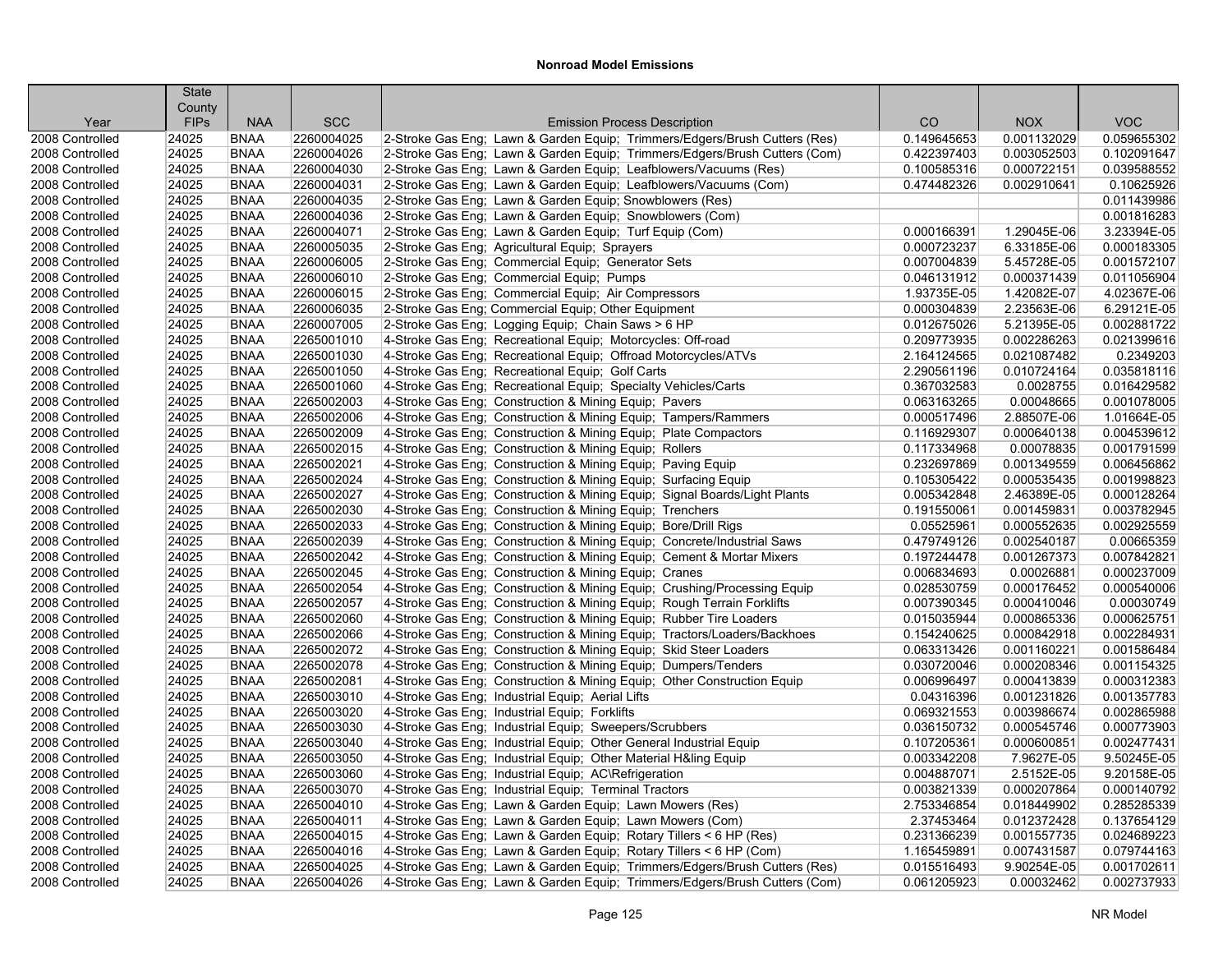|                 | <b>State</b>          |             |            |                                                                                                                              |             |                            |                            |
|-----------------|-----------------------|-------------|------------|------------------------------------------------------------------------------------------------------------------------------|-------------|----------------------------|----------------------------|
| Year            | County<br><b>FIPs</b> | <b>NAA</b>  | <b>SCC</b> | <b>Emission Process Description</b>                                                                                          | CO          | <b>NOX</b>                 | <b>VOC</b>                 |
| 2008 Controlled | 24025                 | <b>BNAA</b> | 2265004030 | 4-Stroke Gas Eng; Lawn & Garden Equip; Leafblowers/Vacuums (Res)                                                             | 0.029645329 | 0.000189596                | 0.002992117                |
| 2008 Controlled | 24025                 | <b>BNAA</b> | 2265004031 | 4-Stroke Gas Eng: Lawn & Garden Equip: Leafblowers/Vacuums (Com)                                                             | 2.466056723 | 0.019845275                | 0.051074069                |
| 2008 Controlled | 24025                 | <b>BNAA</b> | 2265004035 | 4-Stroke Gas Eng; Lawn & Garden Equip; Snowblowers (Res)                                                                     |             |                            | 0.022817378                |
| 2008 Controlled | 24025                 | <b>BNAA</b> | 2265004036 | 4-Stroke Gas Eng; Lawn & Garden Equip; Snowblowers (Com)                                                                     |             |                            | 0.004041641                |
| 2008 Controlled | 24025                 | <b>BNAA</b> | 2265004040 | 4-Stroke Gas Eng; Lawn & Garden Equip; Rear Eng Riding Mowers (Res)                                                          | 0.682777198 | 0.004012975                | 0.02814677                 |
| 2008 Controlled | 24025                 | <b>BNAA</b> | 2265004041 | 4-Stroke Gas Eng: Lawn & Garden Equip: Rear Eng Riding Mowers (Com)                                                          | 0.327179936 | 0.001710803                | 0.005235047                |
| 2008 Controlled | 24025                 | <b>BNAA</b> | 2265004046 | 4-Stroke Gas Eng; Lawn & Garden Equip; Front Mowers (Com)                                                                    | 0.338062171 | 0.002206326                | 0.009791002                |
| 2008 Controlled | 24025                 | <b>BNAA</b> | 2265004051 | 4-Stroke Gas Eng; Lawn & Garden Equip; Shredders < 6 HP (Com)                                                                | 0.133503624 | 0.000869831                | 0.009755086                |
| 2008 Controlled | 24025                 | <b>BNAA</b> | 2265004055 | 4-Stroke Gas Eng: Lawn & Garden Equip: Lawn & Garden Tractors (Res)                                                          | 9.141119822 | 0.054171461                | 0.314196161                |
| 2008 Controlled | 24025                 | <b>BNAA</b> | 2265004056 | 4-Stroke Gas Eng; Lawn & Garden Equip; Lawn & Garden Tractors (Com)                                                          | 4.446878821 | 0.023272828                | 0.066978162                |
| 2008 Controlled | 24025                 | <b>BNAA</b> | 2265004066 | 4-Stroke Gas Eng; Lawn & Garden Equip; Chippers/Stump Grinders (Com)                                                         | 0.521702792 | 0.005971947                | 0.008828448                |
| 2008 Controlled | 24025                 | <b>BNAA</b> | 2265004071 | 4-Stroke Gas Eng; Lawn & Garden Equip; Turf Equip (Com)                                                                      | 12.92341774 | 0.072954391                | 0.247363136                |
| 2008 Controlled | 24025                 | <b>BNAA</b> | 2265004075 | 4-Stroke Gas Eng: Lawn & Garden Equip: Other Lawn & Garden Equip (Res)                                                       | 0.281173177 | 0.001900268                | 0.014745324                |
| 2008 Controlled | 24025                 | <b>BNAA</b> | 2265004076 | 4-Stroke Gas Eng; Lawn & Garden Equip; Other Lawn & Garden Equip (Com)                                                       | 0.359919867 | 0.002460921                | 0.019041513                |
| 2008 Controlled | 24025                 | <b>BNAA</b> | 2265005010 | 4-Stroke Gas Eng; Agricultural Equip; 2-Wheel Tractors                                                                       | 0.005272328 | 2.68052E-05                | 7.95712E-05                |
| 2008 Controlled | 24025                 | <b>BNAA</b> | 2265005015 | 4-Stroke Gas Eng; Agricultural Equip; Agricultural Tractors                                                                  | 0.007882188 | 0.000232182                | 0.000205276                |
| 2008 Controlled | 24025                 | <b>BNAA</b> | 2265005020 | 4-Stroke Gas Eng; Agricultural Equip; Combines                                                                               | 3.56759E-05 | 2.2081E-06                 | 1.82383E-06                |
| 2008 Controlled | 24025                 | <b>BNAA</b> | 2265005025 | 4-Stroke Gas Eng; Agricultural Equip; Balers                                                                                 | 0.003852062 | 0.000238396                | 0.000223561                |
| 2008 Controlled | 24025                 | <b>BNAA</b> | 2265005030 | 4-Stroke Gas Eng; Agricultural Equip; Agricultural Mowers                                                                    | 0.004011856 | 2.40076E-05                | 8.29856E-05                |
| 2008 Controlled | 24025                 | <b>BNAA</b> | 2265005035 | 4-Stroke Gas Eng: Agricultural Equip: Sprayers                                                                               | 0.032255735 | 0.000406494                | 0.001341948                |
| 2008 Controlled | 24025                 | <b>BNAA</b> | 2265005040 | 4-Stroke Gas Eng; Agricultural Equip; Tillers > 6 HP                                                                         | 0.080584655 | 0.00047887                 | 0.003045011                |
| 2008 Controlled | 24025                 | <b>BNAA</b> | 2265005045 | 4-Stroke Gas Eng; Agricultural Equip; Swathers                                                                               | 0.006112817 | 0.00037831                 | 0.00032142                 |
| 2008 Controlled | 24025                 | <b>BNAA</b> | 2265005055 | 4-Stroke Gas Eng; Agricultural Equip; Other Agricultural Equip                                                               | 0.013942708 | 0.000453419                | 0.000495243                |
| 2008 Controlled | 24025                 | <b>BNAA</b> | 2265005060 | 4-Stroke Gas Eng; Agricultural Equip; Irrigation Sets                                                                        | 0.008011825 | 0.000384966                | 0.000301593                |
| 2008 Controlled | 24025                 | <b>BNAA</b> | 2265006005 | 4-Stroke Gas Eng; Commercial Equip; Generator Sets                                                                           | 3.457105304 | 0.020767466                | 0.110649181                |
| 2008 Controlled | 24025                 | <b>BNAA</b> | 2265006010 | 4-Stroke Gas Eng; Commercial Equip; Pumps                                                                                    | 0.784767167 | 0.005397053                | 0.024128388                |
| 2008 Controlled | 24025                 | <b>BNAA</b> | 2265006015 | 4-Stroke Gas Eng; Commercial Equip; Air Compressors                                                                          | 0.383710629 | 0.003461804                | 0.009010997                |
| 2008 Controlled | 24025                 | <b>BNAA</b> | 2265006025 | 4-Stroke Gas Eng; Commercial Equip; Welders                                                                                  | 0.995034075 | 0.006895242                | 0.018766681                |
| 2008 Controlled | 24025                 | <b>BNAA</b> | 2265006030 | 4-Stroke Gas Eng; Commercial Equip; Pressure Washers                                                                         | 1.522917039 | 0.008318258                | 0.051363609                |
| 2008 Controlled | 24025                 | <b>BNAA</b> | 2265006035 | 4-Stroke Gas Eng; Commercial Equip; Other Equipment                                                                          | 0.077485845 | 0.000401494                | 0.001547783                |
| 2008 Controlled | 24025                 | <b>BNAA</b> | 2265007010 | 2-Stroke Gas Eng; Logging Equip; Shredders > 6 HP                                                                            | 0.035446412 | 0.000240178                | 0.001205544                |
| 2008 Controlled | 24025                 | <b>BNAA</b> | 2265007015 | 2-Stroke Gas Eng; Logging Equip; Feller-Bunch-Skidder                                                                        | 0.00042772  | 1.83024E-06                | 1.06991E-05                |
| 2008 Controlled | 24025                 | <b>BNAA</b> | 2265010010 | 4-Stroke Gas Eng; Industrial Equip; Other Oil Field Equipment                                                                | 0.021221467 | 9.93566E-05                | 0.000261065                |
| 2008 Controlled | 24025                 | <b>BNAA</b> | 2267001060 | LPG Eng; Recreational Equip; Specialty Vehicles/Carts                                                                        | 0.003661072 | 0.000826615                | 0.000226658                |
| 2008 Controlled | 24025                 | <b>BNAA</b> | 2267002003 | LPG Eng; Construction & Mining Equip; Pavers                                                                                 | 0.001397109 | 0.000253381                | 7.11052E-05                |
| 2008 Controlled | 24025                 | <b>BNAA</b> | 2267002015 | LPG Eng; Construction & Mining Equip; Rollers                                                                                | 0.002137739 | 0.000328642                | 9.32543E-05                |
| 2008 Controlled | 24025                 | <b>BNAA</b> | 2267002021 | LPG Eng; Construction & Mining Equip; Paving Equip                                                                           | 0.000405744 | 8.51856E-05                | 2.35375E-05                |
| 2008 Controlled | 24025                 | <b>BNAA</b> | 2267002024 | LPG Eng; Construction & Mining Equip; Surfacing Equip                                                                        | 0.000239484 | 4.19105E-05                | 1.18104E-05                |
| 2008 Controlled | 24025                 | <b>BNAA</b> | 2267002030 | LPG Eng; Construction & Mining Equip; Trenchers                                                                              | 0.004353881 | 0.000804381                | 0.000225623                |
| 2008 Controlled | 24025                 | <b>BNAA</b> | 2267002033 | LPG Eng; Construction & Mining Equip; Bore/Drill Rigs                                                                        | 0.001613201 | 0.000361742                | 9.87115E-05                |
| 2008 Controlled | 24025                 | <b>BNAA</b> | 2267002039 | LPG Eng; Construction & Mining Equip; Concrete/Industrial Saws                                                               | 0.00322449  | 0.000415962                | 0.000118725                |
| 2008 Controlled | 24025                 | <b>BNAA</b> | 2267002045 |                                                                                                                              | 0.001659355 | 0.000347589                | 9.61271E-05                |
| 2008 Controlled | 24025                 | <b>BNAA</b> | 2267002054 | LPG Eng; Construction & Mining Equip; Cranes                                                                                 | 0.000266953 | 5.54192E-05                | 1.53461E-05                |
| 2008 Controlled |                       | <b>BNAA</b> | 2267002057 | LPG Eng; Construction & Mining Equip; Crushing/Processing Equip                                                              | 0.002860051 |                            | 0.000155009                |
| 2008 Controlled | 24025                 | <b>BNAA</b> | 2267002060 | LPG Eng; Construction & Mining Equip; Rough Terrain Forklifts                                                                | 0.006740008 | 0.000554704<br>0.001179366 |                            |
| 2008 Controlled | 24025<br>24025        | <b>BNAA</b> | 2267002066 | LPG Eng; Construction & Mining Equip; Rubber Tire Loaders<br>LPG Eng; Construction & Mining Equip; Tractors/Loaders/Backhoes | 0.000669127 | 0.000107542                | 0.000333783<br>3.06043E-05 |
|                 | 24025                 | <b>BNAA</b> | 2267002072 |                                                                                                                              | 0.006018817 | 0.001220758                | 0.000338667                |
| 2008 Controlled |                       |             |            | LPG Eng; Construction & Mining Equip; Skid Steer Loaders                                                                     |             |                            |                            |
| 2008 Controlled | 24025                 | <b>BNAA</b> | 2267002081 | LPG Eng; Construction & Mining Equip; Other Construction Equip                                                               | 0.002515418 | 0.000536079                | 0.000147773                |
| 2008 Controlled | 24025                 | <b>BNAA</b> | 2267003010 | LPG Eng; Industrial Equip; Aerial Lifts                                                                                      | 0.011804275 | 0.002467657                | 0.000680219                |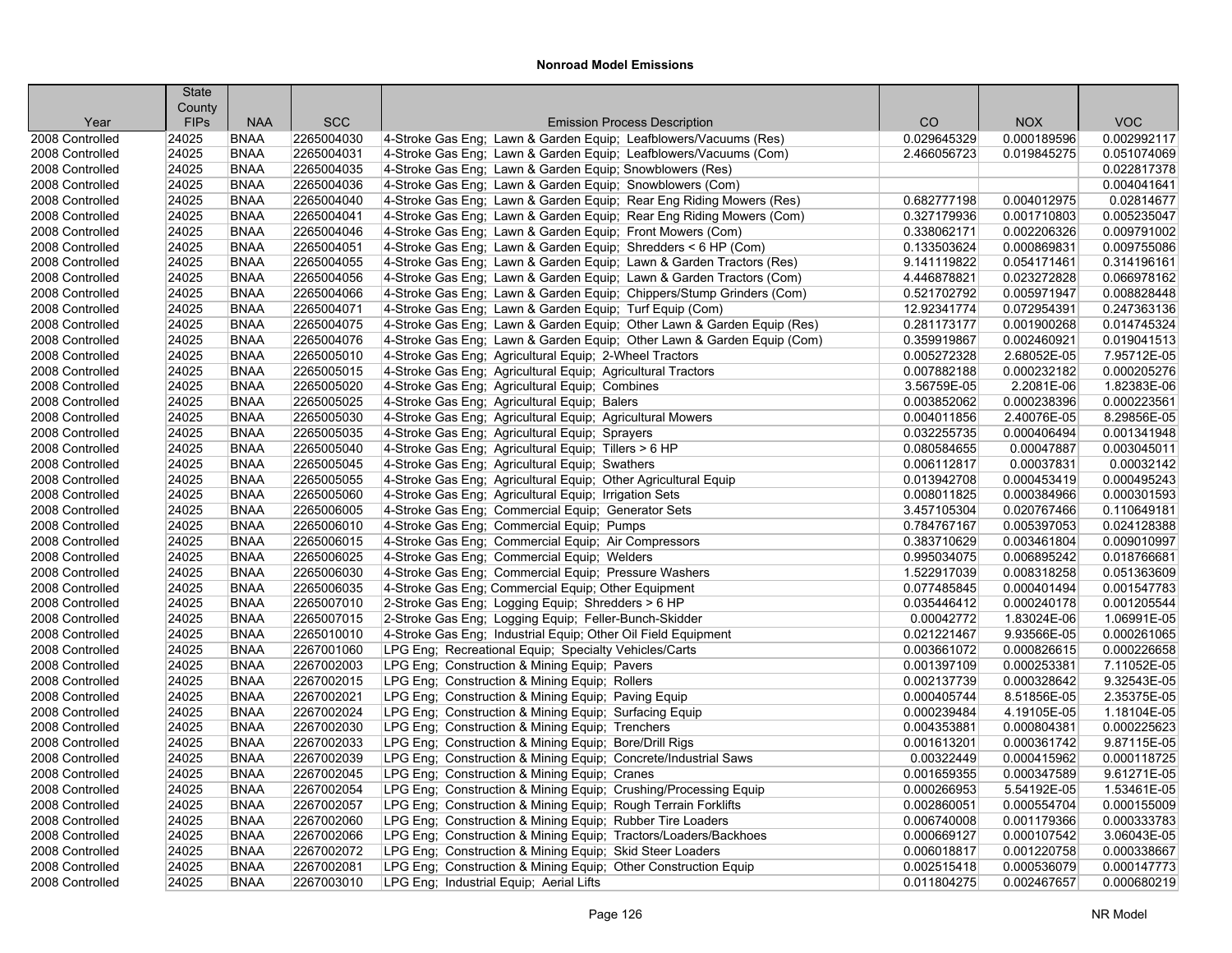|                 | <b>State</b>          |             |            |                                                                     |             |             |             |
|-----------------|-----------------------|-------------|------------|---------------------------------------------------------------------|-------------|-------------|-------------|
| Year            | County<br><b>FIPs</b> | <b>NAA</b>  | <b>SCC</b> | <b>Emission Process Description</b>                                 | CO          | <b>NOX</b>  | <b>VOC</b>  |
| 2008 Controlled | 24025                 | <b>BNAA</b> | 2267003020 | LPG Eng: Industrial Equip: Forklifts                                | 1.005868464 | 0.176187588 | 0.049769732 |
| 2008 Controlled | 24025                 | <b>BNAA</b> | 2267003030 | LPG Eng; Industrial Equip; Sweepers/Scrubbers                       | 0.006732545 | 0.000958723 | 0.000272667 |
| 2008 Controlled | 24025                 | <b>BNAA</b> | 2267003040 | LPG Eng; Industrial Equip; Other General Industrial Equip           | 0.002228904 | 0.000360808 | 0.000102163 |
| 2008 Controlled | 24025                 | <b>BNAA</b> | 2267003050 | LPG Eng; Industrial Equip; Other Material H&ling Equip              | 0.000634311 | 0.000131277 | 3.6285E-05  |
| 2008 Controlled | 24025                 | <b>BNAA</b> | 2267003070 | LPG Eng; Industrial Equip; Terminal Tractors                        | 0.003765584 | 0.000429965 | 0.000123166 |
| 2008 Controlled | 24025                 | <b>BNAA</b> | 2267004066 | LPG Eng; Lawn & Garden Equip; Chippers/Stump Grinders (Com)         | 0.026306325 | 0.004388659 | 0.001243404 |
| 2008 Controlled | 24025                 | <b>BNAA</b> | 2267005055 | LPG Eng; Agri Equip; Other Equip                                    | 2.42559E-05 | 5.51164E-06 | 1.5169E-06  |
| 2008 Controlled | 24025                 | <b>BNAA</b> | 2267005060 | LPG Eng; Agricultural Equip; Irrigation Sets                        | 3.04011E-05 | 4.95227E-06 | 1.41332E-06 |
| 2008 Controlled | 24025                 | <b>BNAA</b> | 2267006005 | LPG Eng; Commercial Equip; Generator Sets                           | 0.035081123 | 0.010863123 | 0.002228645 |
| 2008 Controlled | 24025                 | <b>BNAA</b> | 2267006010 | LPG Eng; Commercial Equip; Pumps                                    | 0.007837989 | 0.002182336 | 0.000452439 |
| 2008 Controlled | 24025                 | <b>BNAA</b> | 2267006015 | LPG Eng; Commercial Equip; Air Compressors                          | 0.009195829 | 0.002360266 | 0.000492912 |
| 2008 Controlled | 24025                 | <b>BNAA</b> | 2267006025 | LPG Eng; Commercial Equip; Welders                                  | 0.016506227 | 0.003112692 | 0.000865774 |
| 2008 Controlled | 24025                 | <b>BNAA</b> | 2267006030 | LPG Eng; Commercial Equip; Pressure Washers                         | 0.00022388  | 4.64405E-05 | 1.27001E-05 |
| 2008 Controlled | 24025                 | <b>BNAA</b> | 2267006035 | LPG Eng; Commercial Equip; Other Equipment                          | 0.000137021 | 3.17142E-05 | 6.55848E-06 |
| 2008 Controlled | 24025                 | <b>BNAA</b> | 2268002081 | CNG Eng; Construction & Mining Equip; Other Construction Equip      | 9.88765E-05 | 2.10849E-05 | 3.42638E-07 |
| 2008 Controlled | 24025                 | <b>BNAA</b> | 2268003020 | CNG Eng; Industrial Equip; Forklifts                                | 0.071646996 | 0.012612118 | 0.000210251 |
| 2008 Controlled | 24025                 | <b>BNAA</b> | 2268003030 | CNG Eng; Industrial Equip; Sweepers/Scrubbers                       | 8.11891E-05 | 1.42101E-05 | 2.37133E-07 |
| 2008 Controlled | 24025                 | <b>BNAA</b> | 2268003040 | CNG Eng; Industrial Equip; Other General Industrial Equip           | 4.34121E-05 | 7.38814E-06 | 1.2341E-07  |
| 2008 Controlled | 24025                 | <b>BNAA</b> | 2268003060 | CNG Eng; Industrial Equip; AC\Refrigeration                         | 0.000263345 | 4.15841E-05 | 6.94823E-07 |
| 2008 Controlled | 24025                 | <b>BNAA</b> | 2268003070 | CNG Eng; Industrial Equip; Terminal Tractors                        | 0.000265525 | 3.05674E-05 | 5.17511E-07 |
| 2008 Controlled | 24025                 | <b>BNAA</b> | 2268005055 | CNG Eng; Agri Equip; Other Equip                                    | 2.21635E-05 | 4.99323E-06 | 8.62782E-08 |
| 2008 Controlled | 24025                 | <b>BNAA</b> | 2268005060 | CNG Eng; Agricultural Equip; Irrigation Sets                        | 0.000341429 | 7.59879E-05 | 1.32087E-06 |
| 2008 Controlled | 24025                 | <b>BNAA</b> | 2268006005 | CNG Eng; Commercial Equip; Generator Sets                           | 0.010597659 | 0.003370921 | 4.11293E-05 |
| 2008 Controlled | 24025                 | <b>BNAA</b> | 2268006010 | CNG Eng; Commercial Equip; Pumps                                    | 0.000525456 | 0.000156139 | 1.91858E-06 |
| 2008 Controlled | 24025                 | <b>BNAA</b> | 2268006015 | CNG Eng; Commercial Equip; Air Compressors                          | 0.000713703 | 0.000190252 | 2.35962E-06 |
| 2008 Controlled | 24025                 | <b>BNAA</b> | 2268006020 | CNG Eng; Commercial Equip; Gas Compressors                          | 0.004871632 | 0.000935271 | 9.41137E-06 |
| 2008 Controlled | 24025                 | <b>BNAA</b> | 2268010010 | CNG Eng; Industrial Equip; Other Oil Field Equipment                | 0.000694736 | 7.56548E-05 | 1.12895E-06 |
| 2008 Controlled | 24025                 | <b>BNAA</b> | 2270001060 | Diesel Eng; Recreational Equip; Specialty Vehicles/Carts            | 0.010587638 | 0.00996987  | 0.002785183 |
| 2008 Controlled | 24025                 | <b>BNAA</b> | 2270002003 | Diesel Eng; Construction & Mining Equip; Pavers                     | 0.012215022 | 0.027130194 | 0.002271358 |
| 2008 Controlled | 24025                 | <b>BNAA</b> | 2270002006 | Diesel Eng; Construction & Mining Equip; Tampers/Rammers            | 4.35473E-05 | 6.11616E-05 | 9.59924E-06 |
| 2008 Controlled | 24025                 | <b>BNAA</b> | 2270002009 | Diesel Eng; Construction & Mining Equip; Plate Compactors           | 0.000648953 | 0.000955001 | 0.000151749 |
| 2008 Controlled | 24025                 | <b>BNAA</b> | 2270002015 | Diesel Eng; Construction & Mining Equip; Rollers                    | 0.03623348  | 0.069449407 | 0.006170648 |
| 2008 Controlled | 24025                 | <b>BNAA</b> | 2270002018 | Diesel Eng; Construction & Mining Equip; Scrapers                   | 0.033056598 | 0.076738411 | 0.004454967 |
| 2008 Controlled | 24025                 | <b>BNAA</b> | 2270002021 | Diesel Eng; Construction & Mining Equip; Paving Equip               | 0.002316478 | 0.004385875 | 0.00041581  |
| 2008 Controlled | 24025                 | <b>BNAA</b> | 2270002024 | Diesel Eng; Construction & Mining Equip; Surfacing Equip            | 0.00182985  | 0.003130998 | 0.000280687 |
| 2008 Controlled | 24025                 | <b>BNAA</b> | 2270002027 | Diesel Eng; Construction & Mining Equip; Signal Boards/Light Plants | 0.0047447   | 0.008705978 | 0.001261968 |
| 2008 Controlled | 24025                 | <b>BNAA</b> | 2270002030 | Diesel Eng; Construction & Mining Equip; Trenchers                  | 0.022934331 | 0.034722743 | 0.003632282 |
| 2008 Controlled | 24025                 | <b>BNAA</b> | 2270002033 | Diesel Eng; Construction & Mining Equip; Bore/Drill Rigs            | 0.014554727 | 0.041096499 | 0.003513272 |
| 2008 Controlled | 24025                 | <b>BNAA</b> | 2270002036 | Diesel Eng; Construction & Mining Equip; Excavators                 | 0.09997704  | 0.258799353 | 0.019478687 |
| 2008 Controlled | 24025                 | <b>BNAA</b> | 2270002039 | Diesel Eng; Construction & Mining Equip; Concrete/Industrial Saws   | 0.001730436 | 0.002365973 | 0.00026837  |
| 2008 Controlled | 24025                 | <b>BNAA</b> | 2270002042 | Diesel Eng; Construction & Mining Equip; Cement & Mortar Mixers     | 0.000723431 | 0.00157723  | 0.000179737 |
| 2008 Controlled | 24025                 | <b>BNAA</b> | 2270002045 | Diesel Eng; Construction & Mining Equip; Cranes                     | 0.018320486 | 0.072738746 | 0.004996967 |
| 2008 Controlled | 24025                 | <b>BNAA</b> | 2270002048 | Diesel Eng; Construction & Mining Equip; Graders                    | 0.022188638 | 0.065037025 | 0.004873692 |
| 2008 Controlled | 24025                 | <b>BNAA</b> | 2270002051 | Diesel Eng; Construction & Mining Equip; Off-highway Trucks         | 0.083062738 | 0.252944157 | 0.0142123   |
| 2008 Controlled | 24025                 | <b>BNAA</b> | 2270002054 | Diesel Eng; Construction & Mining Equip; Crushing/Processing Equip  | 0.004409479 | 0.013226301 | 0.000997325 |
| 2008 Controlled | 24025                 | <b>BNAA</b> | 2270002057 | Diesel Eng; Construction & Mining Equip; Rough Terrain Forklifts    | 0.058275949 | 0.093355352 | 0.009389705 |
| 2008 Controlled | 24025                 | <b>BNAA</b> | 2270002060 | Diesel Eng; Construction & Mining Equip; Rubber Tire Loaders        | 0.139287127 | 0.33573573  | 0.02434736  |
| 2008 Controlled | 24025                 | <b>BNAA</b> | 2270002066 | Diesel Eng; Construction & Mining Equip; Tractors/Loaders/Backhoes  | 0.210781009 | 0.223157469 | 0.048100513 |
| 2008 Controlled | 24025                 | <b>BNAA</b> | 2270002069 | Diesel Eng; Construction & Mining Equip; Crawler Tractor/Dozers     | 0.117551179 | 0.287595062 | 0.019865895 |
|                 |                       |             |            |                                                                     |             |             |             |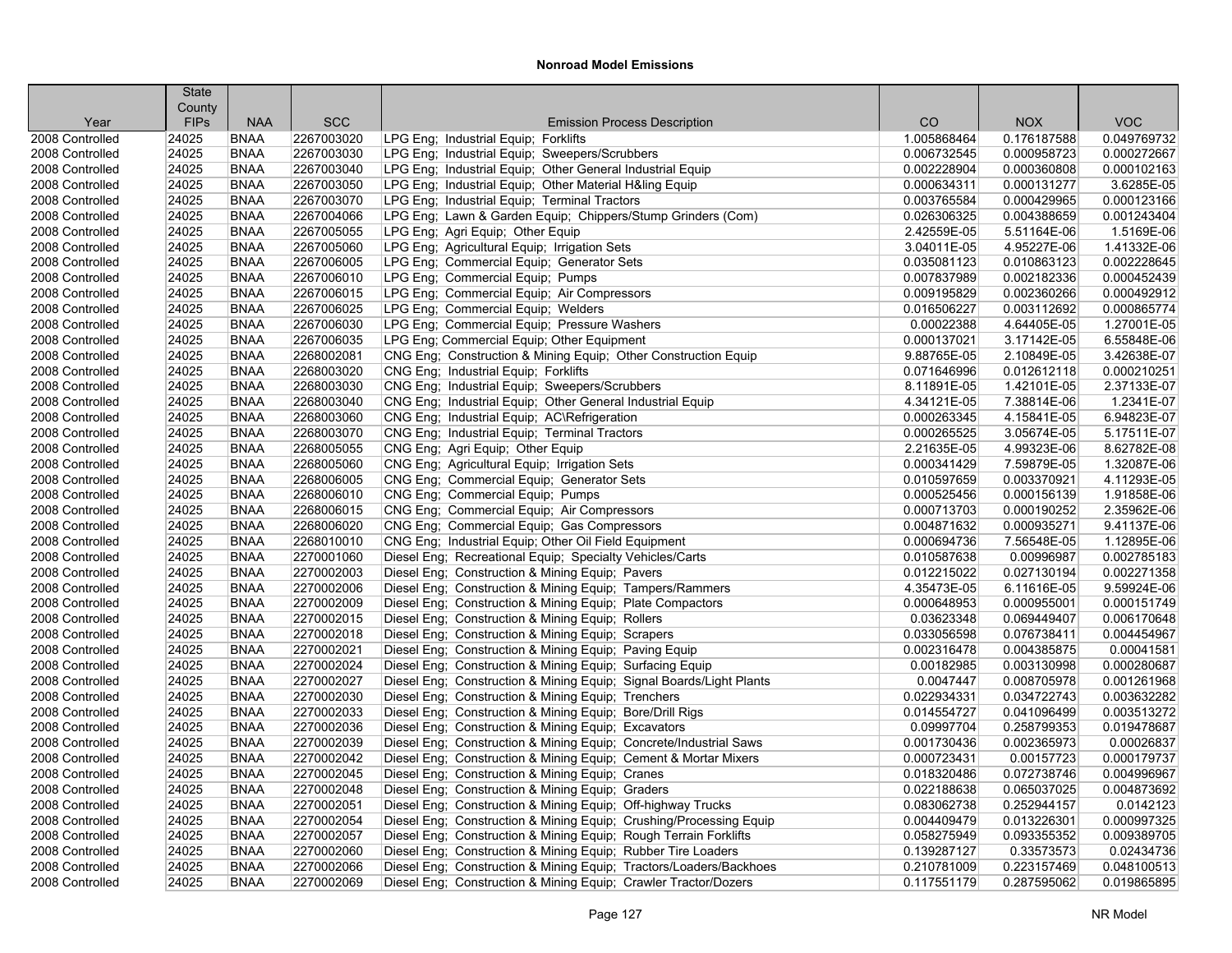|                 | <b>State</b><br>County |             |            |                                                                   |             |             |             |
|-----------------|------------------------|-------------|------------|-------------------------------------------------------------------|-------------|-------------|-------------|
| Year            | <b>FIPs</b>            | <b>NAA</b>  | <b>SCC</b> | <b>Emission Process Description</b>                               | CO          | <b>NOX</b>  | <b>VOC</b>  |
| 2008 Controlled | 24025                  | <b>BNAA</b> | 2270002072 | Diesel Eng; Construction & Mining Equip; Skid Steer Loaders       | 0.183388171 | 0.151464786 | 0.044341079 |
| 2008 Controlled | 24025                  | <b>BNAA</b> | 2270002075 | Diesel Eng; Construction & Mining Equip; Off-highway Tractors     | 0.016879657 | 0.036725495 | 0.00252047  |
| 2008 Controlled | 24025                  | <b>BNAA</b> | 2270002078 | Diesel Eng; Construction & Mining Equip; Dumpers/Tenders          | 0.000553778 | 0.000487029 | 0.000144722 |
| 2008 Controlled | 24025                  | <b>BNAA</b> | 2270002081 | Diesel Eng; Construction & Mining Equip; Other Construction Equip | 0.017320236 | 0.035294604 | 0.002633453 |
| 2008 Controlled | 24025                  | <b>BNAA</b> | 2270003010 | Diesel Eng; Industrial Equip; Aerial Lifts                        | 0.003217404 | 0.002996436 | 0.000834519 |
| 2008 Controlled | 24025                  | <b>BNAA</b> | 2270003020 | Diesel Eng; Industrial Equip; Forklifts                           | 0.019854865 | 0.028682463 | 0.002518305 |
| 2008 Controlled | 24025                  | <b>BNAA</b> | 2270003030 | Diesel Eng; Industrial Equip; Sweepers/Scrubbers                  | 0.004704103 | 0.014773515 | 0.001208976 |
| 2008 Controlled | 24025                  | <b>BNAA</b> | 2270003040 | Diesel Eng; Industrial Equip; Other General Industrial Equip      | 0.005135915 | 0.016774278 | 0.001394815 |
| 2008 Controlled | 24025                  | <b>BNAA</b> | 2270003050 | Diesel Eng; Industrial Equip; Other Material H&ling Equip         | 0.00055515  | 0.000833783 | 0.00015222  |
| 2008 Controlled | 24025                  | <b>BNAA</b> | 2270003060 | Diesel Eng; Industrial Equip; AC\Refrigeration                    | 0.041458188 | 0.085155816 | 0.007936153 |
| 2008 Controlled | 24025                  | <b>BNAA</b> | 2270003070 | Diesel Eng; Industrial Equip; Terminal Tractors                   | 0.007344033 | 0.01812359  | 0.001473436 |
| 2008 Controlled | 24025                  | <b>BNAA</b> | 2270004031 | Diesel Eng; Lawn & Garden Equip; Leafblowers/Vacuums (Com)        | 3.93351E-06 | 6.46305E-06 | 1.14535E-06 |
| 2008 Controlled | 24025                  | <b>BNAA</b> | 2270004046 | Diesel Eng; Lawn & Garden Equip; Front Mowers (Com)               | 0.020747807 | 0.03804575  | 0.005525052 |
| 2008 Controlled | 24025                  | <b>BNAA</b> | 2270004056 | Diesel Eng; Lawn & Garden Equip; Lawn & Garden Tractors (Com)     | 0.004363326 | 0.007705622 | 0.001157357 |
| 2008 Controlled | 24025                  | <b>BNAA</b> | 2270004066 | Diesel Eng; Lawn & Garden Equip; Chippers/Stump Grinders (Com)    | 0.023887326 | 0.058084909 | 0.005751586 |
| 2008 Controlled | 24025                  | <b>BNAA</b> | 2270004071 | Diesel Eng; Lawn & Garden Equip; Turf Equip (Com)                 | 0.002058124 | 0.005407703 | 0.000471411 |
| 2008 Controlled | 24025                  | <b>BNAA</b> | 2270004076 | Diesel Eng; Lawn & Garden Equip; Other Lawn & Garden Equip (Com)  | 8.48987E-05 | 0.000155414 | 2.12362E-05 |
| 2008 Controlled | 24025                  | <b>BNAA</b> | 2270005010 | Diesel Eng; Agricultural Equip; 2-Wheel Tractors                  | 6.52965E-06 | 5.17175E-06 | 8.63026E-07 |
| 2008 Controlled | 24025                  | <b>BNAA</b> | 2270005015 | Diesel Eng; Agricultural Equip; Agricultural Tractors             | 0.141069348 | 0.263260543 | 0.026603889 |
| 2008 Controlled | 24025                  | <b>BNAA</b> | 2270005020 | Diesel Eng; Agricultural Equip; Combines                          | 0.010537889 | 0.027421527 | 0.002397499 |
| 2008 Controlled | 24025                  | <b>BNAA</b> | 2270005025 | Diesel Eng; Agricultural Equip; Balers                            | 9.04297E-05 | 0.000128633 | 2.17619E-05 |
| 2008 Controlled | 24025                  | <b>BNAA</b> | 2270005030 | Diesel Eng; Agricultural Equip; Agricultural Mowers               | 2.1691E-05  | 2.65527E-05 | 3.76294E-06 |
| 2008 Controlled | 24025                  | <b>BNAA</b> | 2270005035 | Diesel Eng; Agricultural Equip; Sprayers                          | 0.001104493 | 0.002075155 | 0.000299492 |
| 2008 Controlled | 24025                  | <b>BNAA</b> | 2270005040 | Diesel Eng; Agricultural Equip; Tillers > 6HP                     | 3.14511E-06 | 5.27347E-06 | 5.03688E-07 |
| 2008 Controlled | 24025                  | <b>BNAA</b> | 2270005045 | Diesel Eng; Agricultural Equip; Swathers                          | 0.001175409 | 0.001985295 | 0.000227272 |
| 2008 Controlled | 24025                  | <b>BNAA</b> | 2270005055 | Diesel Eng; Agricultural Equip; Other Agricultural Equip          | 0.00290078  | 0.005546143 | 0.00060066  |
| 2008 Controlled | 24025                  | <b>BNAA</b> | 2270005060 | Diesel Eng; Agricultural Equip; Irrigation Sets                   | 0.001371541 | 0.003568952 | 0.000365088 |
| 2008 Controlled | 24025                  | <b>BNAA</b> | 2270006005 | Diesel Eng; Commercial Equip; Generator Sets                      | 0.024628548 | 0.049995988 | 0.006479724 |
| 2008 Controlled | 24025                  | <b>BNAA</b> | 2270006010 | Diesel Eng; Commercial Equip; Pumps                               | 0.005820709 | 0.011872275 | 0.001450915 |
| 2008 Controlled | 24025                  | <b>BNAA</b> | 2270006015 | Diesel Eng; Commercial Equip; Air Compressors                     | 0.012652992 | 0.02859085  | 0.00287478  |
| 2008 Controlled | 24025                  | <b>BNAA</b> | 2270006025 | Diesel Eng; Commercial Equip; Welders                             | 0.019412289 | 0.014870378 | 0.004802731 |
| 2008 Controlled | 24025                  | <b>BNAA</b> | 2270006030 | Diesel Eng; Commercial Equip; Pressure Washers                    | 0.000734167 | 0.001659203 | 0.000210047 |
| 2008 Controlled | 24025                  | <b>BNAA</b> | 2270006035 | Diesel Eng: Commercial Equip: Other Equipment                     | 0.000553668 | 0.001229516 | 0.000127133 |
| 2008 Controlled | 24025                  | <b>BNAA</b> | 2270007015 | Diesel Eng; Logging Equip; Feller-Bunch-Skidder                   | 0.002898012 | 0.008013722 | 0.000600103 |
| 2008 Controlled | 24025                  | <b>BNAA</b> | 2270010010 | Diesel Eng; Industrial Equip; Other Oil Field Equipment           | 0.00032959  | 0.0011859   | 7.8124E-05  |
| 2008 Controlled | 24025                  | <b>BNAA</b> | 2282005010 | 2-Stroke Gas Eng; Marine Pleasure Craft; Outboard                 | 4.457560107 | 0.109342371 | 2.361103504 |
| 2008 Controlled | 24025                  | <b>BNAA</b> | 2282005015 | 2-Stroke Gas Eng; Marine Pleasure Craft; Personal Water Craft     | 1.714057179 | 0.035507387 | 0.684193675 |
| 2008 Controlled | 24025                  | <b>BNAA</b> | 2282010005 | 4-Stroke Gas Eng; Marine Pleasure Craft; Inboard-Sterndrive       | 2.867696356 | 0.171995706 | 0.229952377 |
| 2008 Controlled | 24025                  | <b>BNAA</b> | 2282020005 | Diesel Eng; Marine Pleasure Craft; Inboard-Sterndrive             | 0.030357961 | 0.184318905 | 0.006731145 |
| 2008 Controlled | 24025                  | <b>BNAA</b> | 2282020010 | Diesel Eng; Marine Pleasure Craft; Outboard                       | 0.000347041 | 0.000562291 | 0.000109921 |
| 2008 Controlled | 24025                  | <b>BNAA</b> | 2285002015 | Diesel Eng; Railroad Equip; RR Maintenance                        | 0.0031695   | 0.004138932 | 0.000748162 |
| 2008 Controlled | 24025                  | <b>BNAA</b> | 2285004015 | 4-Stroke Gas Eng; Railroad Equip; RR Maintenance                  | 0.009946176 | 5.92234E-05 | 0.000208947 |
| 2008 Controlled | 24025                  | <b>BNAA</b> | 2285006015 | LPG Eng: Railroad Equip: RR Maintenance                           | 3.98385E-05 | 8.10138E-06 | 2.25074E-06 |
| 2008 Controlled | 24027                  | <b>BNAA</b> | 2260001010 | 2-Stroke Gas Eng; Recreational Equip; Motorcycles: Off-road       | 0.095793621 | 0.000464183 | 0.108921478 |
| 2008 Controlled | 24027                  | <b>BNAA</b> | 2260001030 | 2-Stroke Gas Eng; Recreational Equip; Offroad Motorcycles/ATVs    | 0.133335946 | 0.000637461 | 0.139213235 |
| 2008 Controlled | 24027                  | <b>BNAA</b> | 2260001060 | 2-Stroke Gas Eng; Recreational Equip; Specialty Vehicles/Carts    | 0.088572833 | 0.000587503 | 0.002847292 |
| 2008 Controlled | 24027                  | <b>BNAA</b> | 2260002006 | 2-Stroke Gas Eng; Construction & Mining Equip; Tampers/Rammers    | 0.0404672   | 0.000187363 | 0.009897861 |
| 2008 Controlled | 24027                  | <b>BNAA</b> | 2260002009 | 2-Stroke Gas Eng; Construction & Mining Equip; Plate Compactors   | 0.00147842  | 1.13335E-05 | 0.000321845 |
| 2008 Controlled | 24027                  | <b>BNAA</b> | 2260002021 | 2-Stroke Gas Eng; Construction & Mining Equip; Paving Equip       | 0.001783906 | 1.35723E-05 | 0.000380496 |
|                 |                        |             |            |                                                                   |             |             |             |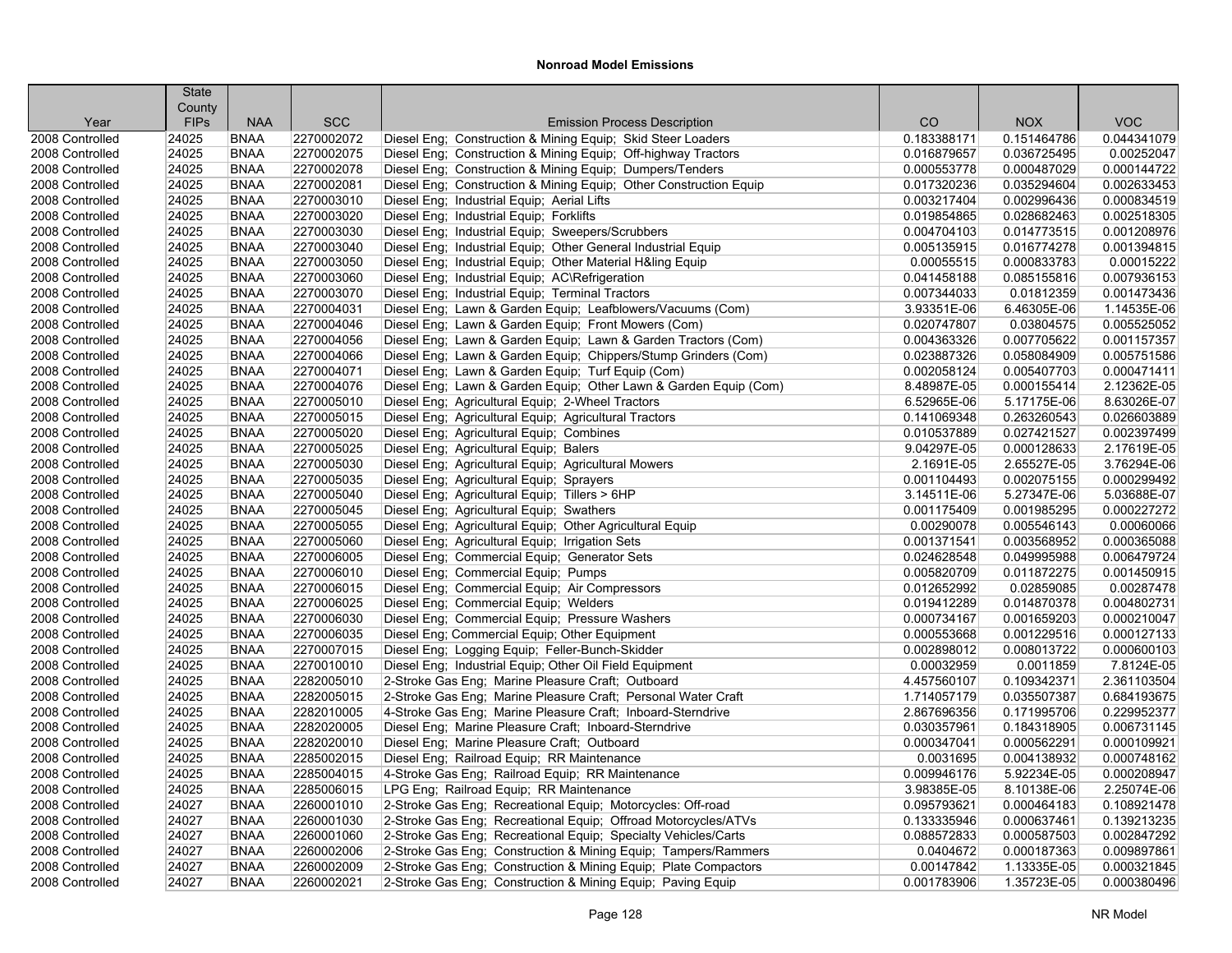|                                    | <b>State</b>   |                            |                          |                                                                                                                                                      |                            |                            |                            |
|------------------------------------|----------------|----------------------------|--------------------------|------------------------------------------------------------------------------------------------------------------------------------------------------|----------------------------|----------------------------|----------------------------|
|                                    | County         |                            | <b>SCC</b>               |                                                                                                                                                      |                            |                            | <b>VOC</b>                 |
| Year                               | <b>FIPs</b>    | <b>NAA</b>                 |                          | <b>Emission Process Description</b>                                                                                                                  | CO                         | <b>NOX</b>                 |                            |
| 2008 Controlled                    | 24027          | <b>BNAA</b>                | 2260002027               | 2-Stroke Gas Eng; Construction & Mining Equip; Signal Boards/Light Plants<br>2-Stroke Gas Eng; Construction & Mining Equip; Concrete/Industrial Saws | 1.39903E-05                | 1.02602E-07                | 3.25792E-06                |
| 2008 Controlled                    | 24027          | <b>BNAA</b><br><b>BNAA</b> | 2260002039<br>2260002054 |                                                                                                                                                      | 0.102717071<br>0.000364295 | 0.000445991<br>2.67168E-06 | 0.021573147<br>7.59243E-05 |
| 2008 Controlled<br>2008 Controlled | 24027<br>24027 | <b>BNAA</b>                | 2260003030               | 2-Stroke Gas Eng; Construction & Mining Equip; Crushing/Processing Equip                                                                             | 0.000400556                | 2.93761E-06                | 8.88915E-05                |
|                                    | 24027          |                            | 2260003040               | 2-Stroke Gas Eng; Industrial Equip; Sweepers/Scrubbers                                                                                               |                            | 2.31363E-07                | 6.72956E-06                |
| 2008 Controlled                    |                | <b>BNAA</b><br><b>BNAA</b> | 2260004015               | 2-Stroke Gas Eng; Industrial Equip; Other General Industrial Equip                                                                                   | 3.15473E-05                |                            | 0.003953769                |
| 2008 Controlled<br>2008 Controlled | 24027<br>24027 | <b>BNAA</b>                | 2260004016               | 2-Stroke Gas Eng; Lawn & Garden Equip; Rotary Tillers < 6 HP (Res)                                                                                   | 0.009732995                | 6.07713E-05                | 0.033813422                |
| 2008 Controlled                    | 24027          | <b>BNAA</b>                | 2260004020               | 2-Stroke Gas Eng; Lawn & Garden Equip; Rotary Tillers < 6 HP (Com)                                                                                   | 0.120453661<br>0.079825308 | 0.000858902<br>0.000561399 | 0.032903531                |
|                                    |                |                            |                          | 2-Stroke Gas Eng; Lawn & Garden Equip; Chain Saws < 6 HP (Res)                                                                                       |                            |                            |                            |
| 2008 Controlled                    | 24027          | <b>BNAA</b>                | 2260004021<br>2260004025 | 2-Stroke Gas Eng; Lawn & Garden Equip; Chain Saws < 6 HP (Com)                                                                                       | 1.414367587                | 0.006355746                | 0.352199225                |
| 2008 Controlled                    | 24027          | <b>BNAA</b>                |                          | 2-Stroke Gas Eng; Lawn & Garden Equip; Trimmers/Edgers/Brush Cutters (Res)                                                                           | 0.1667994                  | 0.001261792                | 0.066493534                |
| 2008 Controlled                    | 24027          | <b>BNAA</b>                | 2260004026               | 2-Stroke Gas Eng; Lawn & Garden Equip; Trimmers/Edgers/Brush Cutters (Com)                                                                           | 1.242945859                | 0.00898229                 | 0.300414709                |
| 2008 Controlled                    | 24027          | <b>BNAA</b>                | 2260004030               | 2-Stroke Gas Eng; Lawn & Garden Equip; Leafblowers/Vacuums (Res)                                                                                     | 0.112115327                | 0.000804931                | 0.044126552                |
| 2008 Controlled                    | 24027          | <b>BNAA</b>                | 2260004031               | 2-Stroke Gas Eng; Lawn & Garden Equip; Leafblowers/Vacuums (Com)                                                                                     | 1.396210837                | 0.008564845                | 0.312678278                |
| 2008 Controlled                    | 24027          | <b>BNAA</b>                | 2260004035               | 2-Stroke Gas Eng; Lawn & Garden Equip; Snowblowers (Res)                                                                                             |                            |                            | 0.012751342                |
| 2008 Controlled                    | 24027          | <b>BNAA</b>                | 2260004036               | 2-Stroke Gas Eng; Lawn & Garden Equip; Snowblowers (Com)                                                                                             |                            |                            | 0.00534459                 |
| 2008 Controlled                    | 24027          | <b>BNAA</b>                | 2260004071               | 2-Stroke Gas Eng; Lawn & Garden Equip; Turf Equip (Com)                                                                                              | 0.000489623                | 3.79729E-06                | 9.51618E-05                |
| 2008 Controlled                    | 24027          | <b>BNAA</b>                | 2260005035               | 2-Stroke Gas Eng; Agricultural Equip; Sprayers                                                                                                       | 0.000328087                | 2.87236E-06                | 8.3154E-05                 |
| 2008 Controlled                    | 24027          | <b>BNAA</b>                | 2260006005               | 2-Stroke Gas Eng; Commercial Equip; Generator Sets                                                                                                   | 0.018617305                | 0.000145042                | 0.004178309                |
| 2008 Controlled                    | 24027          | <b>BNAA</b>                | 2260006010               | 2-Stroke Gas Eng; Commercial Equip; Pumps                                                                                                            | 0.12260837                 | 0.000987202                | 0.029386793                |
| 2008 Controlled                    | 24027          | <b>BNAA</b>                | 2260006015               | 2-Stroke Gas Eng; Commercial Equip; Air Compressors                                                                                                  | 5.14906E-05                | 3.77623E-07                | 1.0694E-05                 |
| 2008 Controlled                    | 24027          | <b>BNAA</b>                | 2260006035               | 2-Stroke Gas Eng; Commercial Equip; Other Equipment                                                                                                  | 0.000810194                | 5.94182E-06                | 0.000167206                |
| 2008 Controlled                    | 24027          | <b>BNAA</b>                | 2260007005               | 2-Stroke Gas Eng; Logging Equip; Chain Saws > 6 HP                                                                                                   | 0.005717047                | 2.35174E-05                | 0.001299795                |
| 2008 Controlled                    | 24027          | <b>BNAA</b>                | 2265001010               | 4-Stroke Gas Eng; Recreational Equip; Motorcycles: Off-road                                                                                          | 0.041954787                | 0.000457253                | 0.004279923                |
| 2008 Controlled                    | 24027          | <b>BNAA</b>                | 2265001030               | 4-Stroke Gas Eng; Recreational Equip; Offroad Motorcycles/ATVs                                                                                       | 0.432824837                | 0.004217496                | 0.046984054                |
| 2008 Controlled                    | 24027          | <b>BNAA</b>                | 2265001050               | 4-Stroke Gas Eng; Recreational Equip; Golf Carts                                                                                                     | 1.781547717                | 0.008341017                | 0.027858536                |
| 2008 Controlled                    | 24027          | <b>BNAA</b>                | 2265001060               | 4-Stroke Gas Eng; Recreational Equip; Specialty Vehicles/Carts                                                                                       | 0.073406516                | 0.0005751                  | 0.003285916                |
| 2008 Controlled                    | 24027          | <b>BNAA</b>                | 2265002003               | 4-Stroke Gas Eng; Construction & Mining Equip; Pavers                                                                                                | 0.045337627                | 0.00034931                 | 0.000773775                |
| 2008 Controlled                    | 24027          | <b>BNAA</b>                | 2265002006               | 4-Stroke Gas Eng; Construction & Mining Equip; Tampers/Rammers                                                                                       | 0.000371451                | 2.07086E-06                | 7.29725E-06                |
| 2008 Controlled                    | 24027          | <b>BNAA</b>                | 2265002009               | 4-Stroke Gas Eng: Construction & Mining Equip: Plate Compactors                                                                                      | 0.08393007                 | 0.000459481                | 0.003258464                |
| 2008 Controlled                    | 24027          | <b>BNAA</b>                | 2265002015               | 4-Stroke Gas Eng; Construction & Mining Equip; Rollers                                                                                               | 0.084221242                | 0.000565866                | 0.001285982                |
| 2008 Controlled                    | 24027          | <b>BNAA</b>                | 2265002021               | 4-Stroke Gas Eng; Construction & Mining Equip; Paving Equip                                                                                          | 0.167026972                | 0.000968693                | 0.004634637                |
| 2008 Controlled                    | 24027          | <b>BNAA</b>                | 2265002024               | 4-Stroke Gas Eng; Construction & Mining Equip; Surfacing Equip                                                                                       | 0.075586623                | 0.000384327                | 0.001434724                |
| 2008 Controlled                    | 24027          | <b>BNAA</b>                | 2265002027               | 4-Stroke Gas Eng; Construction & Mining Equip; Signal Boards/Light Plants                                                                            | 0.003835015                | 1.76855E-05                | 9.2066E-05                 |
| 2008 Controlled                    | 24027<br>24027 | <b>BNAA</b><br><b>BNAA</b> | 2265002030<br>2265002033 | 4-Stroke Gas Eng; Construction & Mining Equip; Trenchers                                                                                             | 0.137491709<br>0.039664508 | 0.001047844<br>0.000396673 | 0.00271534<br>0.002099922  |
| 2008 Controlled                    | 24027          |                            | 2265002039               | 4-Stroke Gas Eng; Construction & Mining Equip; Bore/Drill Rigs                                                                                       |                            |                            | 0.004775845                |
| 2008 Controlled                    |                | <b>BNAA</b>                | 2265002042               | 4-Stroke Gas Eng; Construction & Mining Equip; Concrete/Industrial Saws                                                                              | 0.344356588                | 0.001823308<br>0.000909701 | 0.005629457                |
| 2008 Controlled                    | 24027          | <b>BNAA</b>                |                          | 4-Stroke Gas Eng; Construction & Mining Equip; Cement & Mortar Mixers                                                                                | 0.141579069                |                            |                            |
| 2008 Controlled                    | 24027          | <b>BNAA</b><br><b>BNAA</b> | 2265002045               | 4-Stroke Gas Eng; Construction & Mining Equip; Cranes                                                                                                | 0.004905839                | 0.000192948                | 0.000170122                |
| 2008 Controlled                    | 24027<br>24027 | <b>BNAA</b>                | 2265002054<br>2265002057 | 4-Stroke Gas Eng; Construction & Mining Equip; Crushing/Processing Equip                                                                             | 0.020478943<br>0.005304677 | 0.000126654<br>0.000294325 | 0.000387608<br>0.000220712 |
| 2008 Controlled                    |                |                            |                          | 4-Stroke Gas Eng; Construction & Mining Equip; Rough Terrain Forklifts                                                                               |                            |                            |                            |
| 2008 Controlled                    | 24027          | <b>BNAA</b><br><b>BNAA</b> | 2265002060<br>2265002066 | 4-Stroke Gas Eng; Construction & Mining Equip; Rubber Tire Loaders                                                                                   | 0.010792571                | 0.000621125<br>0.000605034 | 0.000449154<br>0.001640089 |
| 2008 Controlled                    | 24027          |                            |                          | 4-Stroke Gas Eng; Construction & Mining Equip; Tractors/Loaders/Backhoes                                                                             | 0.110711566                |                            |                            |
| 2008 Controlled                    | 24027          | <b>BNAA</b>                | 2265002072               | 4-Stroke Gas Eng: Construction & Mining Equip: Skid Steer Loaders                                                                                    | 0.045445411                | 0.000832789                | 0.001138754                |
| 2008 Controlled                    | 24027          | <b>BNAA</b>                | 2265002078               | 4-Stroke Gas Eng; Construction & Mining Equip; Dumpers/Tenders                                                                                       | 0.022050382                | 0.000149547                | 0.000828557                |
| 2008 Controlled                    | 24027          | <b>BNAA</b>                | 2265002081               | 4-Stroke Gas Eng; Construction & Mining Equip; Other Construction Equip                                                                              | 0.005021979                | 0.000297048                | 0.000224224                |
| 2008 Controlled                    | 24027          | <b>BNAA</b>                | 2265003010               | 4-Stroke Gas Eng; Industrial Equip; Aerial Lifts                                                                                                     | 0.058623261                | 0.001673008                | 0.001844076                |
| 2008 Controlled                    | 24027          | <b>BNAA</b>                | 2265003020               | 4-Stroke Gas Eng; Industrial Equip; Forklifts                                                                                                        | 0.094149273                | 0.005414513                | 0.00389245                 |
| 2008 Controlled                    | 24027          | <b>BNAA</b>                | 2265003030               | 4-Stroke Gas Eng; Industrial Equip; Sweepers/Scrubbers                                                                                               | 0.049098222                | 0.000741207                | 0.001051079                |
| 2008 Controlled                    | 24027          | <b>BNAA</b>                | 2265003040               | 4-Stroke Gas Eng; Industrial Equip; Other General Industrial Equip                                                                                   | 0.145601282                | 0.000816047                | 0.003364731                |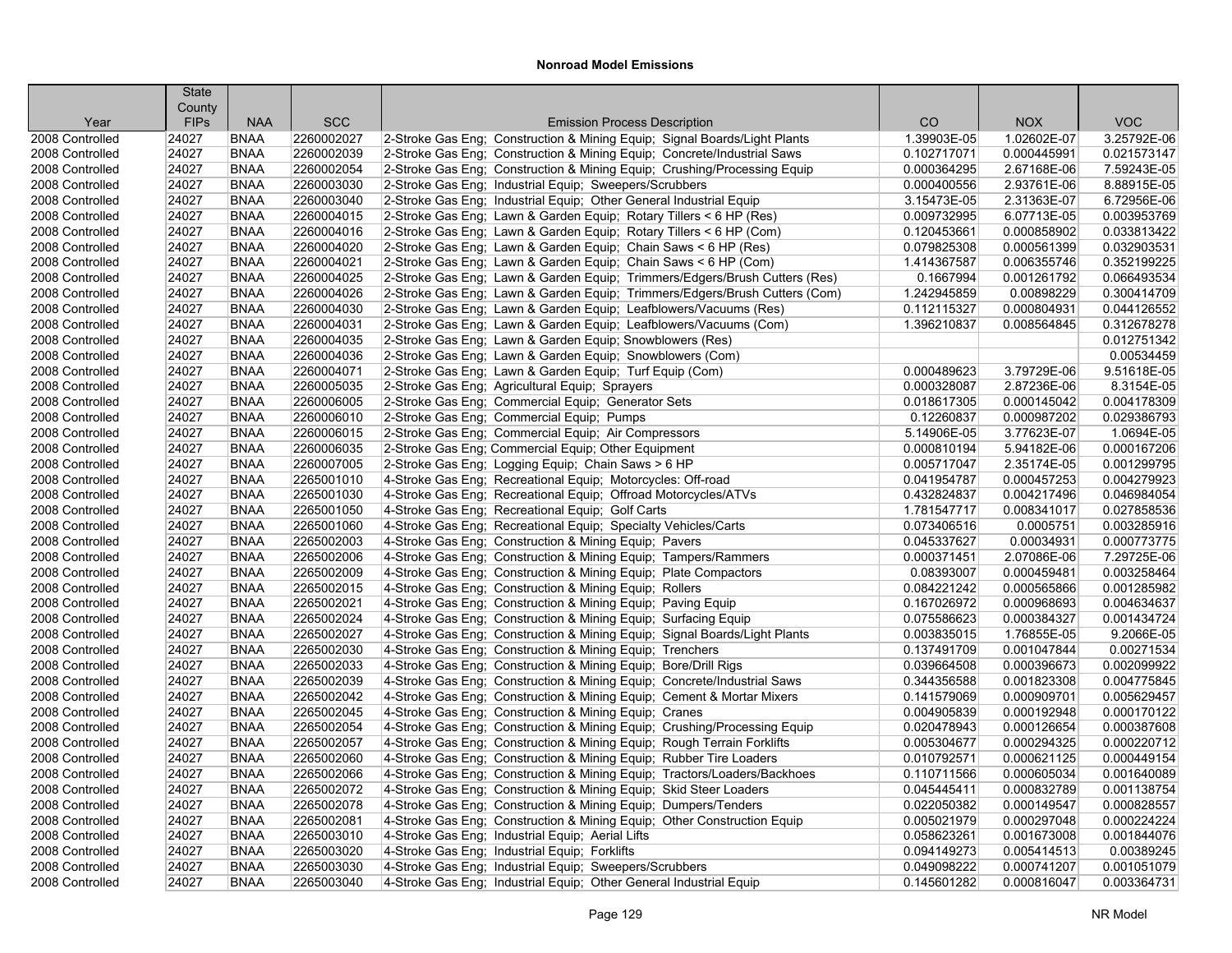|                                    | <b>State</b>          |                            |                          |                                                                                                                                |                            |                            |                            |
|------------------------------------|-----------------------|----------------------------|--------------------------|--------------------------------------------------------------------------------------------------------------------------------|----------------------------|----------------------------|----------------------------|
| Year                               | County<br><b>FIPs</b> | <b>NAA</b>                 | <b>SCC</b>               | <b>Emission Process Description</b>                                                                                            | CO                         | <b>NOX</b>                 | <b>VOC</b>                 |
| 2008 Controlled                    | 24027                 | <b>BNAA</b>                | 2265003050               | 4-Stroke Gas Eng; Industrial Equip; Other Material H&ling Equip                                                                | 0.004539229                | 0.000108146                | 0.000129058                |
| 2008 Controlled                    | 24027                 | <b>BNAA</b>                | 2265003060               | 4-Stroke Gas Eng; Industrial Equip; AC\Refrigeration                                                                           | 0.005586511                | 2.87518E-05                | 0.000105185                |
| 2008 Controlled                    | 24027                 | <b>BNAA</b>                | 2265003070               | 4-Stroke Gas Eng; Industrial Equip; Terminal Tractors                                                                          | 0.005189963                | 0.000282311                | 0.000191218                |
| 2008 Controlled                    |                       |                            | 2265004010               |                                                                                                                                | 3.068960436                | 0.020564798                | 0.31798733                 |
| 2008 Controlled                    | 24027<br>24027        | <b>BNAA</b><br><b>BNAA</b> | 2265004011               | 4-Stroke Gas Eng; Lawn & Garden Equip; Lawn Mowers (Res)                                                                       | 6.987300602                | 0.036407081                | 0.405060769                |
| 2008 Controlled                    | 24027                 | <b>BNAA</b>                | 2265004015               | 4-Stroke Gas Eng; Lawn & Garden Equip; Lawn Mowers (Com)<br>4-Stroke Gas Eng: Lawn & Garden Equip: Rotary Tillers < 6 HP (Res) | 0.257887533                | 0.001736296                | 0.027519326                |
| 2008 Controlled                    | 24027                 | <b>BNAA</b>                | 2265004016               | 4-Stroke Gas Eng; Lawn & Garden Equip; Rotary Tillers < 6 HP (Com)                                                             | 3.429480217                | 0.021868175                | 0.234655022                |
| 2008 Controlled                    | 24027                 | <b>BNAA</b>                | 2265004025               | 4-Stroke Gas Eng; Lawn & Garden Equip; Trimmers/Edgers/Brush Cutters (Res)                                                     | 0.017295135                | 0.000110377                | 0.001897779                |
| 2008 Controlled                    | 24027                 | <b>BNAA</b>                | 2265004026               | 4-Stroke Gas Eng; Lawn & Garden Equip; Trimmers/Edgers/Brush Cutters (Com)                                                     | 0.180104428                | 0.000955225                | 0.008056637                |
| 2008 Controlled                    | 24027                 | <b>BNAA</b>                | 2265004030               | 4-Stroke Gas Eng; Lawn & Garden Equip; Leafblowers/Vacuums (Res)                                                               | 0.033043548                | 0.00021133                 | 0.003335101                |
| 2008 Controlled                    | 24027                 | <b>BNAA</b>                | 2265004031               | 4-Stroke Gas Eng; Lawn & Garden Equip; Leafblowers/Vacuums (Com)                                                               | 7.256614315                | 0.058396671                | 0.150290455                |
| 2008 Controlled                    | 24027                 | <b>BNAA</b>                | 2265004035               |                                                                                                                                |                            |                            | 0.025432915                |
| 2008 Controlled                    | 24027                 | <b>BNAA</b>                | 2265004036               | 4-Stroke Gas Eng; Lawn & Garden Equip; Snowblowers (Res)<br>4-Stroke Gas Eng: Lawn & Garden Equip: Snowblowers (Com)           |                            |                            | 0.011892925                |
| 2008 Controlled                    | 24027                 | <b>BNAA</b>                | 2265004040               | 4-Stroke Gas Eng; Lawn & Garden Equip; Rear Eng Riding Mowers (Res)                                                            | 0.7610433                  | 0.004472979                | 0.031373208                |
| 2008 Controlled                    | 24027                 | <b>BNAA</b>                | 2265004041               | 4-Stroke Gas Eng; Lawn & Garden Equip; Rear Eng Riding Mowers (Com)                                                            | 0.962759077                | 0.005034207                | 0.015404639                |
| 2008 Controlled                    | 24027                 | <b>BNAA</b>                | 2265004046               |                                                                                                                                | 0.994781143                | 0.006492329                | 0.028810984                |
|                                    | 24027                 | <b>BNAA</b>                | 2265004051               | 4-Stroke Gas Eng; Lawn & Garden Equip; Front Mowers (Com)                                                                      | 0.392847503                | 0.002559562                | 0.028705297                |
| 2008 Controlled                    | 24027                 | <b>BNAA</b>                | 2265004055               | 4-Stroke Gas Eng; Lawn & Garden Equip; Shredders < 6 HP (Com)                                                                  |                            | 0.060381083                | 0.350212169                |
| 2008 Controlled<br>2008 Controlled | 24027                 | <b>BNAA</b>                | 2265004056               | 4-Stroke Gas Eng; Lawn & Garden Equip; Lawn & Garden Tractors (Res)                                                            | 10.18895754<br>13.08537773 |                            | 0.197089823                |
|                                    |                       |                            |                          | 4-Stroke Gas Eng; Lawn & Garden Equip; Lawn & Garden Tractors (Com)                                                            |                            | 0.068482585                |                            |
| 2008 Controlled                    | 24027                 | <b>BNAA</b><br><b>BNAA</b> | 2265004066<br>2265004071 | 4-Stroke Gas Eng: Lawn & Garden Equip: Chippers/Stump Grinders (Com)                                                           | 1.535161698                | 0.017573041<br>0.214675464 | 0.025978575<br>0.727890349 |
| 2008 Controlled                    | 24027<br>24027        | <b>BNAA</b>                | 2265004075               | 4-Stroke Gas Eng; Lawn & Garden Equip; Turf Equip (Com)                                                                        | 38.02842698                | 0.002118094                | 0.016435566                |
| 2008 Controlled                    |                       |                            |                          | 4-Stroke Gas Eng; Lawn & Garden Equip; Other Lawn & Garden Equip (Res)                                                         | 0.313403778                |                            |                            |
| 2008 Controlled                    | 24027                 | <b>BNAA</b>                | 2265004076               | 4-Stroke Gas Eng; Lawn & Garden Equip; Other Lawn & Garden Equip (Com)                                                         | 1.059099633                | 0.007241503                | 0.056031522                |
| 2008 Controlled                    | 24027                 | <b>BNAA</b>                | 2265005010               | 4-Stroke Gas Eng; Agricultural Equip; 2-Wheel Tractors                                                                         | 0.002391726                | 1.21598E-05                | 3.60965E-05                |
| 2008 Controlled                    | 24027                 | <b>BNAA</b>                | 2265005015               | 4-Stroke Gas Eng; Agricultural Equip; Agricultural Tractors                                                                    | 0.003575656                | 0.000105326                | 9.31211E-05                |
| 2008 Controlled                    | 24027                 | <b>BNAA</b>                | 2265005020               | 4-Stroke Gas Eng; Agricultural Equip; Combines                                                                                 | 1.61839E-05                | 1.00168E-06                | 8.2736E-07                 |
| 2008 Controlled                    | 24027                 | <b>BNAA</b>                | 2265005025               | 4-Stroke Gas Eng; Agricultural Equip; Balers                                                                                   | 0.00174744                 | 0.000108145                | 0.000101416                |
| 2008 Controlled                    | 24027                 | <b>BNAA</b>                | 2265005030               | 4-Stroke Gas Eng; Agricultural Equip; Agricultural Mowers                                                                      | 0.001819928                | 1.08908E-05                | 3.76454E-05                |
| 2008 Controlled                    | 24027                 | <b>BNAA</b><br><b>BNAA</b> | 2265005035               | 4-Stroke Gas Eng; Agricultural Equip; Sprayers                                                                                 | 0.01463241<br>0.036556223  | 0.000184401                | 0.000608758                |
| 2008 Controlled                    | 24027                 |                            | 2265005040               | 4-Stroke Gas Eng; Agricultural Equip; Tillers > 6 HP                                                                           |                            | 0.000217233                | 0.001381331                |
| 2008 Controlled                    | 24027<br>24027        | <b>BNAA</b><br><b>BNAA</b> | 2265005045<br>2265005055 | 4-Stroke Gas Eng; Agricultural Equip; Swathers                                                                                 | 0.002773003<br>0.006324935 | 0.000171615<br>0.000205688 | 0.000145808<br>0.000224661 |
| 2008 Controlled                    |                       |                            |                          | 4-Stroke Gas Eng; Agricultural Equip; Other Agricultural Equip                                                                 |                            |                            |                            |
| 2008 Controlled                    | 24027                 | <b>BNAA</b>                | 2265005060               | 4-Stroke Gas Eng; Agricultural Equip; Irrigation Sets                                                                          | 0.003634464                | 0.000174635                | 0.000136814                |
| 2008 Controlled                    | 24027                 | <b>BNAA</b>                | 2265006005               | 4-Stroke Gas Eng; Commercial Equip; Generator Sets                                                                             | 9.188217652                | 0.055195309                | 0.294080933                |
| 2008 Controlled                    | 24027<br>24027        | <b>BNAA</b><br><b>BNAA</b> | 2265006010               | 4-Stroke Gas Eng; Commercial Equip; Pumps                                                                                      | 2.085736791                | 0.014344167                | 0.064127893<br>0.023949227 |
| 2008 Controlled                    |                       |                            | 2265006015               | 4-Stroke Gas Eng; Commercial Equip; Air Compressors                                                                            | 1.019817637                | 0.009200705                |                            |
| 2008 Controlled                    | 24027                 | <b>BNAA</b>                | 2265006025               | 4-Stroke Gas Eng; Commercial Equip; Welders                                                                                    | 2.644579404                | 0.018326022                | 0.049877666                |
| 2008 Controlled                    | 24027                 | <b>BNAA</b>                | 2265006030               | 4-Stroke Gas Eng; Commercial Equip; Pressure Washers                                                                           | 4.047575145                | 0.022108079                | 0.136513054                |
| 2008 Controlled                    | 24027                 | <b>BNAA</b>                | 2265006035               | 4-Stroke Gas Eng; Commercial Equip; Other Equipment                                                                            | 0.205940149                | 0.001067081                | 0.004113662                |
| 2008 Controlled                    | 24027                 | <b>BNAA</b>                | 2265007010               | 2-Stroke Gas Eng; Logging Equip; Shredders > 6 HP                                                                              | 0.015988038                | 0.000108332                | 0.000543759                |
| 2008 Controlled                    | 24027                 | <b>BNAA</b>                | 2265007015               | 2-Stroke Gas Eng; Logging Equip; Feller-Bunch-Skidder                                                                          | 0.000192922                | 8.25527E-07                | 4.82581E-06                |
| 2008 Controlled                    | 24027                 | <b>BNAA</b>                | 2265010010               | 4-Stroke Gas Eng; Industrial Equip; Other Oil Field Equipment                                                                  | 0.016977172                | 7.94853E-05                | 0.000208852                |
| 2008 Controlled                    | 24027                 | <b>BNAA</b>                | 2267001060               | LPG Eng: Recreational Equip: Specialty Vehicles/Carts                                                                          | 0.000732214                | 0.000165323                | 4.53315E-05                |
| 2008 Controlled                    | 24027                 | <b>BNAA</b>                | 2267002003               | LPG Eng; Construction & Mining Equip; Pavers                                                                                   | 0.001002823                | 0.000181873                | 5.10382E-05                |
| 2008 Controlled                    | 24027                 | <b>BNAA</b>                | 2267002015               | LPG Eng; Construction & Mining Equip; Rollers                                                                                  | 0.001534437                | 0.000235894                | 6.69365E-05                |
| 2008 Controlled                    | 24027                 | <b>BNAA</b>                | 2267002021               | LPG Eng; Construction & Mining Equip; Paving Equip                                                                             | 0.000291237                | 6.11449E-05                | 1.68949E-05                |
| 2008 Controlled                    | 24027                 | <b>BNAA</b>                | 2267002024               | LPG Eng; Construction & Mining Equip; Surfacing Equip                                                                          | 0.000171898                | 3.00827E-05                | 8.47729E-06                |
| 2008 Controlled                    | 24027                 | <b>BNAA</b>                | 2267002030               | LPG Eng; Construction & Mining Equip; Trenchers                                                                                | 0.003125149                | 0.000577372                | 0.000161949                |
| 2008 Controlled                    | 24027                 | <b>BNAA</b>                | 2267002033               | LPG Eng; Construction & Mining Equip; Bore/Drill Rigs                                                                          | 0.001157931                | 0.000259653                | 7.08536E-05                |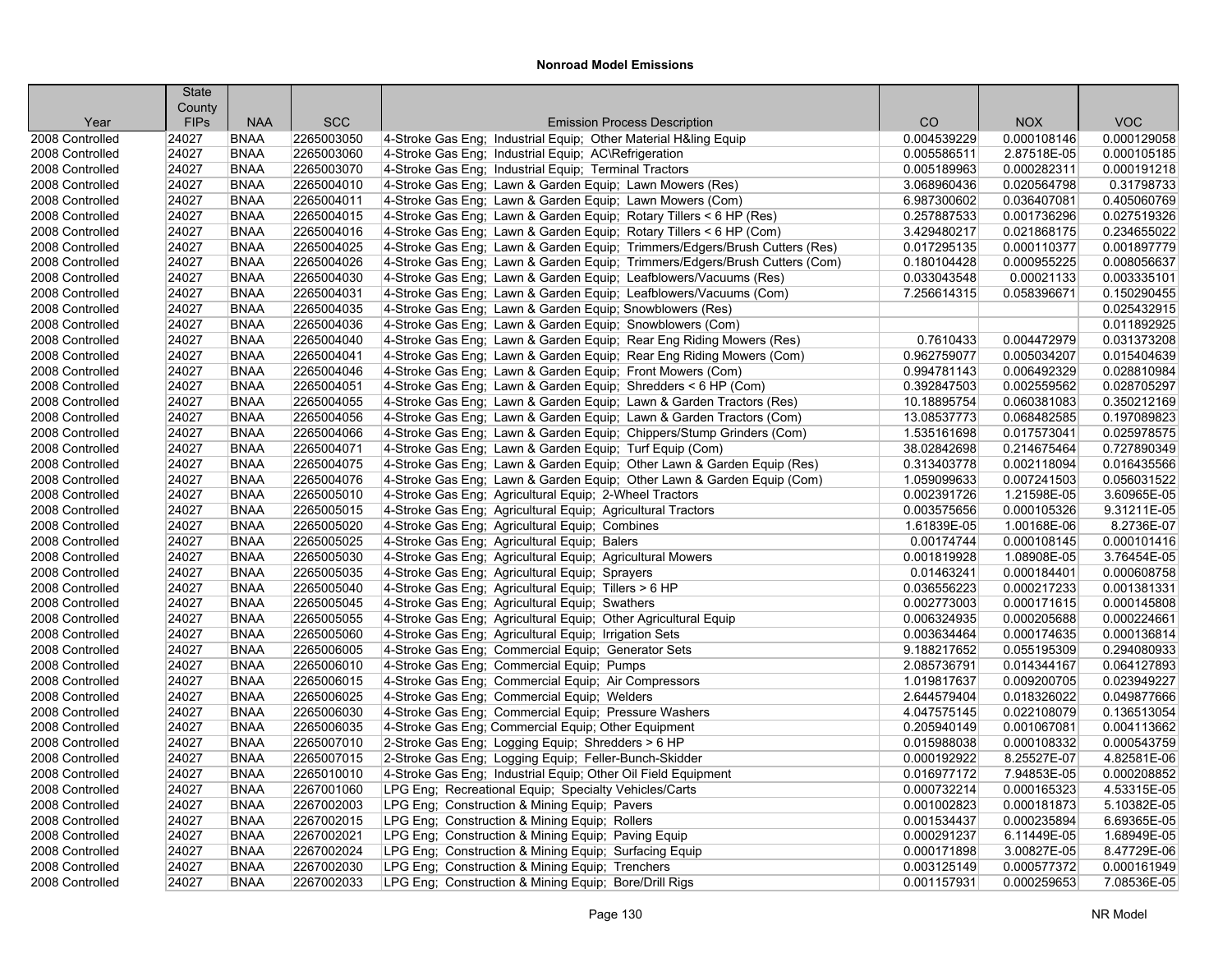|                 | <b>State</b><br>County |             |            |                                                                     |             |             |             |
|-----------------|------------------------|-------------|------------|---------------------------------------------------------------------|-------------|-------------|-------------|
| Year            | <b>FIPs</b>            | <b>NAA</b>  | <b>SCC</b> | <b>Emission Process Description</b>                                 | CO          | <b>NOX</b>  | <b>VOC</b>  |
| 2008 Controlled | 24027                  | <b>BNAA</b> | 2267002039 | LPG Eng; Construction & Mining Equip; Concrete/Industrial Saws      | 0.00231449  | 0.000298572 | 8.52188E-05 |
| 2008 Controlled | 24027                  | <b>BNAA</b> | 2267002045 | LPG Eng; Construction & Mining Equip; Cranes                        | 0.00119106  | 0.000249494 | 6.89985E-05 |
| 2008 Controlled | 24027                  | <b>BNAA</b> | 2267002054 | LPG Eng; Construction & Mining Equip; Crushing/Processing Equip     | 0.000191615 | 3.9779E-05  | 1.10152E-05 |
| 2008 Controlled | 24027                  | <b>BNAA</b> | 2267002057 | LPG Eng; Construction & Mining Equip; Rough Terrain Forklifts       | 0.002052901 | 0.000398158 | 0.000111263 |
| 2008 Controlled | 24027                  | <b>BNAA</b> | 2267002060 | LPG Eng; Construction & Mining Equip; Rubber Tire Loaders           | 0.004837875 | 0.000846531 | 0.000239584 |
| 2008 Controlled | 24027                  | <b>BNAA</b> | 2267002066 | LPG Eng; Construction & Mining Equip; Tractors/Loaders/Backhoes     | 0.000480289 | 7.71919E-05 | 2.19673E-05 |
| 2008 Controlled | 24027                  | <b>BNAA</b> | 2267002072 | LPG Eng; Construction & Mining Equip; Skid Steer Loaders            | 0.004320214 | 0.000876241 | 0.00024309  |
| 2008 Controlled | 24027                  | <b>BNAA</b> | 2267002081 | LPG Eng; Construction & Mining Equip; Other Construction Equip      | 0.001805528 | 0.000384789 | 0.000106069 |
| 2008 Controlled | 24027                  | <b>BNAA</b> | 2267003010 | LPG Eng: Industrial Equip: Aerial Lifts                             | 0.016032011 | 0.003351455 | 0.000923842 |
| 2008 Controlled | 24027                  | <b>BNAA</b> | 2267003020 | LPG Eng; Industrial Equip; Forklifts                                | 1.366123289 | 0.239289698 | 0.067594911 |
| 2008 Controlled | 24027                  | <b>BNAA</b> | 2267003030 | LPG Eng; Industrial Equip; Sweepers/Scrubbers                       | 0.009143826 | 0.001302093 | 0.000370324 |
| 2008 Controlled | 24027                  | <b>BNAA</b> | 2267003040 | LPG Eng; Industrial Equip; Other General Industrial Equip           | 0.003027192 | 0.000490033 | 0.000138754 |
| 2008 Controlled | 24027                  | <b>BNAA</b> | 2267003050 | LPG Eng: Industrial Equip: Other Material H&ling Equip              | 0.000861492 | 0.000178294 | 4.92806E-05 |
| 2008 Controlled | 24027                  | <b>BNAA</b> | 2267003070 | LPG Eng; Industrial Equip; Terminal Tractors                        | 0.005114239 | 0.000583958 | 0.000167279 |
| 2008 Controlled | 24027                  | <b>BNAA</b> | 2267004066 | LPG Eng; Lawn & Garden Equip; Chippers/Stump Grinders (Com)         | 0.077408949 | 0.012914061 | 0.003658839 |
| 2008 Controlled | 24027                  | <b>BNAA</b> | 2267005055 | LPG Eng; Agri Equip; Other Equip                                    | 1.10034E-05 | 2.50028E-06 | 6.88122E-07 |
| 2008 Controlled | 24027                  | <b>BNAA</b> | 2267005060 | LPG Eng; Agricultural Equip; Irrigation Sets                        | 1.37911E-05 | 2.24654E-06 | 6.41136E-07 |
| 2008 Controlled | 24027                  | <b>BNAA</b> | 2267006005 | LPG Eng; Commercial Equip; Generator Sets                           | 0.093237827 | 0.028871768 | 0.005923242 |
| 2008 Controlled | 24027                  | <b>BNAA</b> | 2267006010 | LPG Eng; Commercial Equip; Pumps                                    | 0.020831633 | 0.005800164 | 0.001202483 |
| 2008 Controlled | 24027                  | <b>BNAA</b> | 2267006015 | LPG Eng: Commercial Equip: Air Compressors                          | 0.024440469 | 0.006273062 | 0.001310051 |
| 2008 Controlled | 24027                  | <b>BNAA</b> | 2267006025 | LPG Eng; Commercial Equip; Welders                                  | 0.043869882 | 0.008272842 | 0.002301034 |
| 2008 Controlled | 24027                  | <b>BNAA</b> | 2267006030 | LPG Eng; Commercial Equip; Pressure Washers                         | 0.000595024 | 0.000123429 | 3.37539E-05 |
| 2008 Controlled | 24027                  | <b>BNAA</b> | 2267006035 | LPG Eng; Commercial Equip; Other Equipment                          | 0.000364171 | 8.42894E-05 | 1.7431E-05  |
| 2008 Controlled | 24027                  | <b>BNAA</b> | 2268002081 | CNG Eng; Construction & Mining Equip; Other Construction Equip      | 7.0972E-05  | 1.51344E-05 | 2.4594E-07  |
| 2008 Controlled | 24027                  | <b>BNAA</b> | 2268003020 | CNG Eng; Industrial Equip; Forklifts                                | 0.097307568 | 0.017129186 | 0.000285553 |
| 2008 Controlled | 24027                  | <b>BNAA</b> | 2268003030 | CNG Eng; Industrial Equip; Sweepers/Scrubbers                       | 0.000110267 | 1.92994E-05 | 3.22063E-07 |
| 2008 Controlled | 24027                  | <b>BNAA</b> | 2268003040 | CNG Eng; Industrial Equip; Other General Industrial Equip           | 5.89603E-05 | 1.00342E-05 | 1.6761E-07  |
| 2008 Controlled | 24027                  | <b>BNAA</b> | 2268003060 | CNG Eng; Industrial Equip; AC\Refrigeration                         | 0.000301035 | 4.75357E-05 | 7.94266E-07 |
| 2008 Controlled | 24027                  | <b>BNAA</b> | 2268003070 | CNG Eng; Industrial Equip; Terminal Tractors                        | 0.000360624 | 4.15152E-05 | 7.02859E-07 |
| 2008 Controlled | 24027                  | <b>BNAA</b> | 2268005055 | CNG Eng; Agri Equip; Other Equip                                    | 1.00542E-05 | 2.26512E-06 | 3.9139E-08  |
| 2008 Controlled | 24027                  | <b>BNAA</b> | 2268005060 | CNG Eng; Agricultural Equip; Irrigation Sets                        | 0.000154885 | 3.4471E-05  | 5.99197E-07 |
| 2008 Controlled | 24027                  | <b>BNAA</b> | 2268006005 | CNG Eng; Commercial Equip; Generator Sets                           | 0.028166223 | 0.00895916  | 0.000109313 |
| 2008 Controlled | 24027                  | <b>BNAA</b> | 2268006010 | CNG Eng; Commercial Equip; Pumps                                    | 0.001396546 | 0.000414984 | 5.09917E-06 |
| 2008 Controlled | 24027                  | <b>BNAA</b> | 2268006015 | CNG Eng; Commercial Equip; Air Compressors                          | 0.001896865 | 0.000505647 | 6.27134E-06 |
| 2008 Controlled | 24027                  | <b>BNAA</b> | 2268006020 | CNG Eng; Commercial Equip; Gas Compressors                          | 0.012947715 | 0.002485741 | 2.50133E-05 |
| 2008 Controlled | 24027                  | <b>BNAA</b> | 2268010010 | CNG Eng; Industrial Equip; Other Oil Field Equipment                | 0.000555789 | 6.05238E-05 | 9.03163E-07 |
| 2008 Controlled | 24027                  | <b>BNAA</b> | 2270001060 | Diesel Eng; Recreational Equip; Specialty Vehicles/Carts            | 0.002117527 | 0.001993974 | 0.000557037 |
| 2008 Controlled | 24027                  | <b>BNAA</b> | 2270002003 | Diesel Eng; Construction & Mining Equip; Pavers                     | 0.008767757 | 0.019473639 | 0.001630346 |
| 2008 Controlled | 24027                  | <b>BNAA</b> | 2270002006 | Diesel Eng; Construction & Mining Equip; Tampers/Rammers            | 3.12576E-05 | 4.39009E-05 | 6.89018E-06 |
| 2008 Controlled | 24027                  | <b>BNAA</b> | 2270002009 | Diesel Eng; Construction & Mining Equip; Plate Compactors           | 0.000465808 | 0.000685485 | 0.000108923 |
| 2008 Controlled | 24027                  | <b>BNAA</b> | 2270002015 | Diesel Eng; Construction & Mining Equip; Rollers                    | 0.026007839 | 0.049849727 | 0.004429197 |
| 2008 Controlled | 24027                  | <b>BNAA</b> | 2270002018 | Diesel Eng; Construction & Mining Equip; Scrapers                   | 0.023727523 | 0.05508166  | 0.003197708 |
| 2008 Controlled | 24027                  | <b>BNAA</b> | 2270002021 | Diesel Eng; Construction & Mining Equip; Paving Equip               | 0.001662733 | 0.003148114 | 0.000298462 |
| 2008 Controlled | 24027                  | <b>BNAA</b> | 2270002024 | Diesel Eng; Construction & Mining Equip; Surfacing Equip            | 0.001313438 | 0.002247382 | 0.000201473 |
| 2008 Controlled | 24027                  | <b>BNAA</b> | 2270002027 | Diesel Eng; Construction & Mining Equip; Signal Boards/Light Plants | 0.003405673 | 0.006249018 | 0.000905821 |
| 2008 Controlled | 24027                  | <b>BNAA</b> | 2270002030 | Diesel Eng; Construction & Mining Equip; Trenchers                  | 0.016461913 | 0.024923455 | 0.002607196 |
| 2008 Controlled | 24027                  | <b>BNAA</b> | 2270002033 | Diesel Eng; Construction & Mining Equip; Bore/Drill Rigs            | 0.010447162 | 0.02949844  | 0.002521773 |
| 2008 Controlled | 24027                  | <b>BNAA</b> | 2270002036 | Diesel Eng; Construction & Mining Equip; Excavators                 | 0.071761992 | 0.185762208 | 0.013981503 |
| 2008 Controlled | 24027                  | <b>BNAA</b> | 2270002039 | Diesel Eng; Construction & Mining Equip; Concrete/Industrial Saws   | 0.00124208  | 0.001698259 | 0.000192632 |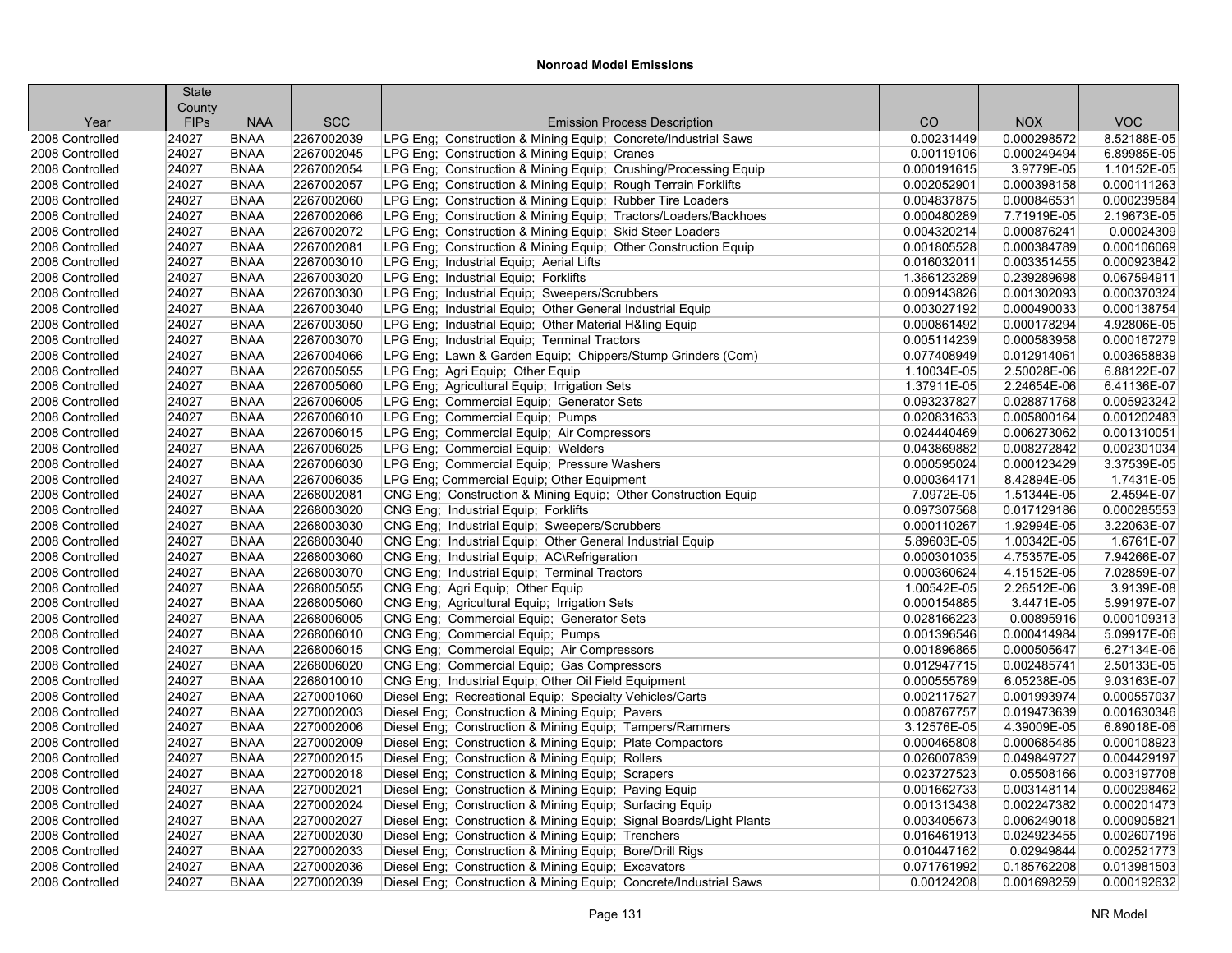|                 | <b>State</b><br>County |             |            |                                                                    |             |             |             |
|-----------------|------------------------|-------------|------------|--------------------------------------------------------------------|-------------|-------------|-------------|
| Year            | <b>FIPs</b>            | <b>NAA</b>  | <b>SCC</b> | <b>Emission Process Description</b>                                | CO          | <b>NOX</b>  | <b>VOC</b>  |
| 2008 Controlled | 24027                  | <b>BNAA</b> | 2270002042 | Diesel Eng; Construction & Mining Equip; Cement & Mortar Mixers    | 0.000519267 | 0.001132112 | 0.000129012 |
| 2008 Controlled | 24027                  | <b>BNAA</b> | 2270002045 | Diesel Eng: Construction & Mining Equip: Cranes                    | 0.013150164 | 0.052210761 | 0.003586746 |
| 2008 Controlled | 24027                  | <b>BNAA</b> | 2270002048 | Diesel Eng; Construction & Mining Equip; Graders                   | 0.015926665 | 0.046682585 | 0.003498262 |
| 2008 Controlled | 24027                  | <b>BNAA</b> | 2270002051 | Diesel Eng; Construction & Mining Equip; Off-highway Trucks        | 0.059621167 | 0.181559455 | 0.010201372 |
| 2008 Controlled | 24027                  | <b>BNAA</b> | 2270002054 | Diesel Eng; Construction & Mining Equip; Crushing/Processing Equip | 0.003165057 | 0.009493636 | 0.000715865 |
| 2008 Controlled | 24027                  | <b>BNAA</b> | 2270002057 | Diesel Eng; Construction & Mining Equip; Rough Terrain Forklifts   | 0.041829587 | 0.067009043 | 0.006739787 |
| 2008 Controlled | 24027                  | <b>BNAA</b> | 2270002060 | Diesel Eng; Construction & Mining Equip; Rubber Tire Loaders       | 0.099978175 | 0.240985986 | 0.017476163 |
| 2008 Controlled | 24027                  | <b>BNAA</b> | 2270002066 | Diesel Eng; Construction & Mining Equip; Tractors/Loaders/Backhoes | 0.151295387 | 0.160179018 | 0.034525814 |
| 2008 Controlled | 24027                  | <b>BNAA</b> | 2270002069 | Diesel Eng; Construction & Mining Equip; Crawler Tractor/Dozers    | 0.084376441 | 0.206431341 | 0.014259436 |
| 2008 Controlled | 24027                  | <b>BNAA</b> | 2270002072 | Diesel Eng; Construction & Mining Equip; Skid Steer Loaders        | 0.13163323  | 0.10871911  | 0.031827351 |
| 2008 Controlled | 24027                  | <b>BNAA</b> | 2270002075 | Diesel Eng; Construction & Mining Equip; Off-highway Tractors      | 0.01211596  | 0.026361    | 0.001809155 |
| 2008 Controlled | 24027                  | <b>BNAA</b> | 2270002078 | Diesel Eng; Construction & Mining Equip; Dumpers/Tenders           | 0.000397493 | 0.000349582 | 0.000103879 |
| 2008 Controlled | 24027                  | <b>BNAA</b> | 2270002081 | Diesel Eng: Construction & Mining Equip: Other Construction Equip  | 0.012432202 | 0.025333929 | 0.001890253 |
| 2008 Controlled | 24027                  | <b>BNAA</b> | 2270003010 | Diesel Eng; Industrial Equip; Aerial Lifts                         | 0.004369727 | 0.004069619 | 0.001133405 |
| 2008 Controlled | 24027                  | <b>BNAA</b> | 2270003020 | Diesel Eng; Industrial Equip; Forklifts                            | 0.026965944 | 0.038955173 | 0.003420243 |
| 2008 Controlled | 24027                  | <b>BNAA</b> | 2270003030 | Diesel Eng; Industrial Equip; Sweepers/Scrubbers                   | 0.006388892 | 0.020064694 | 0.001641975 |
| 2008 Controlled | 24027                  | <b>BNAA</b> | 2270003040 | Diesel Eng; Industrial Equip; Other General Industrial Equip       | 0.006975358 | 0.022782034 | 0.001894372 |
| 2008 Controlled | 24027                  | <b>BNAA</b> | 2270003050 | Diesel Eng; Industrial Equip; Other Material H&ling Equip          | 0.000753979 | 0.001132404 | 0.000206739 |
| 2008 Controlled | 24027                  | <b>BNAA</b> | 2270003060 | Diesel Eng; Industrial Equip; AC\Refrigeration                     | 0.047391698 | 0.097343347 | 0.009071978 |
| 2008 Controlled | 24027                  | <b>BNAA</b> | 2270003070 | Diesel Eng; Industrial Equip; Terminal Tractors                    | 0.009974319 | 0.024614609 | 0.002001152 |
| 2008 Controlled | 24027                  | <b>BNAA</b> | 2270004031 | Diesel Eng; Lawn & Garden Equip; Leafblowers/Vacuums (Com)         | 1.15747E-05 | 1.90182E-05 | 3.37029E-06 |
| 2008 Controlled | 24027                  | <b>BNAA</b> | 2270004046 | Diesel Eng; Lawn & Garden Equip; Front Mowers (Com)                | 0.06105246  | 0.111953353 | 0.016258007 |
| 2008 Controlled | 24027                  | <b>BNAA</b> | 2270004056 | Diesel Eng; Lawn & Garden Equip; Lawn & Garden Tractors (Com)      | 0.012839515 | 0.022674552 | 0.003405637 |
| 2008 Controlled | 24027                  | <b>BNAA</b> | 2270004066 | Diesel Eng; Lawn & Garden Equip; Chippers/Stump Grinders (Com)     | 0.0702908   | 0.170920538 | 0.016924605 |
| 2008 Controlled | 24027                  | <b>BNAA</b> | 2270004071 | Diesel Eng; Lawn & Garden Equip; Turf Equip (Com)                  | 0.006056233 | 0.015912698 | 0.001387172 |
| 2008 Controlled | 24027                  | <b>BNAA</b> | 2270004076 | Diesel Eng; Lawn & Garden Equip; Other Lawn & Garden Equip (Com)   | 0.000249823 | 0.000457319 | 6.24896E-05 |
| 2008 Controlled | 24027                  | <b>BNAA</b> | 2270005010 | Diesel Eng; Agricultural Equip; 2-Wheel Tractors                   | 2.9621E-06  | 2.3461E-06  | 3.91501E-07 |
| 2008 Controlled | 24027                  | <b>BNAA</b> | 2270005015 | Diesel Eng; Agricultural Equip; Agricultural Tractors              | 0.063994346 | 0.119424851 | 0.012068522 |
| 2008 Controlled | 24027                  | <b>BNAA</b> | 2270005020 | Diesel Eng; Agricultural Equip; Combines                           | 0.004780381 | 0.012439433 | 0.001087595 |
| 2008 Controlled | 24027                  | <b>BNAA</b> | 2270005025 | Diesel Eng; Agricultural Equip; Balers                             | 4.10223E-05 | 5.83526E-05 | 9.87204E-06 |
| 2008 Controlled | 24027                  | <b>BNAA</b> | 2270005030 | Diesel Eng; Agricultural Equip; Agricultural Mowers                | 9.83987E-06 | 1.20453E-05 | 1.70701E-06 |
| 2008 Controlled | 24027                  | <b>BNAA</b> | 2270005035 | Diesel Eng; Agricultural Equip; Sprayers                           | 0.000501039 | 0.000941368 | 0.000135861 |
| 2008 Controlled | 24027                  | <b>BNAA</b> | 2270005040 | Diesel Eng; Agricultural Equip; Tillers > 6HP                      | 1.42674E-06 | 2.39225E-06 | 2.28492E-07 |
| 2008 Controlled | 24027                  | <b>BNAA</b> | 2270005045 | Diesel Eng; Agricultural Equip; Swathers                           | 0.00053321  | 0.000900604 | 0.000103099 |
| 2008 Controlled | 24027                  | <b>BNAA</b> | 2270005055 | Diesel Eng; Agricultural Equip; Other Agricultural Equip           | 0.001315903 | 0.002515939 | 0.000272482 |
| 2008 Controlled | 24027                  | <b>BNAA</b> | 2270005060 | Diesel Eng; Agricultural Equip; Irrigation Sets                    | 0.000622182 | 0.00161901  | 0.000165618 |
| 2008 Controlled | 24027                  | <b>BNAA</b> | 2270006005 | Diesel Eng; Commercial Equip; Generator Sets                       | 0.065457208 | 0.132878226 | 0.017221667 |
| 2008 Controlled | 24027                  | <b>BNAA</b> | 2270006010 | Diesel Eng; Commercial Equip; Pumps                                | 0.01547015  | 0.031553868 | 0.003856209 |
| 2008 Controlled | 24027                  | <b>BNAA</b> | 2270006015 | Diesel Eng; Commercial Equip; Air Compressors                      | 0.03362884  | 0.075988125 | 0.007640526 |
| 2008 Controlled | 24027                  | <b>BNAA</b> | 2270006025 | Diesel Eng; Commercial Equip; Welders                              | 0.05159355  | 0.03952216  | 0.01276459  |
| 2008 Controlled | 24027                  | <b>BNAA</b> | 2270006030 | Diesel Eng; Commercial Equip; Pressure Washers                     | 0.001951252 | 0.004409792 | 0.000558259 |
| 2008 Controlled | 24027                  | <b>BNAA</b> | 2270006035 | Diesel Eng; Commercial Equip; Other Equipment                      | 0.001471525 | 0.003267781 | 0.00033789  |
| 2008 Controlled | 24027                  | <b>BNAA</b> | 2270007015 | Diesel Eng; Logging Equip; Feller-Bunch-Skidder                    | 0.001307143 | 0.003614574 | 0.000270675 |
| 2008 Controlled | 24027                  | <b>BNAA</b> | 2270010010 | Diesel Eng; Industrial Equip; Other Oil Field Equipment            | 0.000263672 | 0.00094872  | 6.24992E-05 |
| 2008 Controlled | 24027                  | <b>BNAA</b> | 2282005010 | 2-Stroke Gas Eng; Marine Pleasure Craft; Outboard                  | 0.240949195 | 0.005910398 | 0.127627216 |
| 2008 Controlled | 24027                  | <b>BNAA</b> | 2282005015 | 2-Stroke Gas Eng; Marine Pleasure Craft; Personal Water Craft      | 0.092651743 | 0.001919318 | 0.036983441 |
| 2008 Controlled | 24027                  | <b>BNAA</b> | 2282010005 | 4-Stroke Gas Eng; Marine Pleasure Craft; Inboard-Sterndrive        | 0.068687338 | 0.004119658 | 0.005507841 |
| 2008 Controlled | 24027                  | <b>BNAA</b> | 2282020005 | Diesel Eng; Marine Pleasure Craft; Inboard-Sterndrive              | 0.000727137 | 0.004414824 | 0.000161225 |
| 2008 Controlled | 24027                  | <b>BNAA</b> | 2282020010 | Diesel Eng; Marine Pleasure Craft; Outboard                        | 1.8759E-05  | 3.03941E-05 | 5.94166E-06 |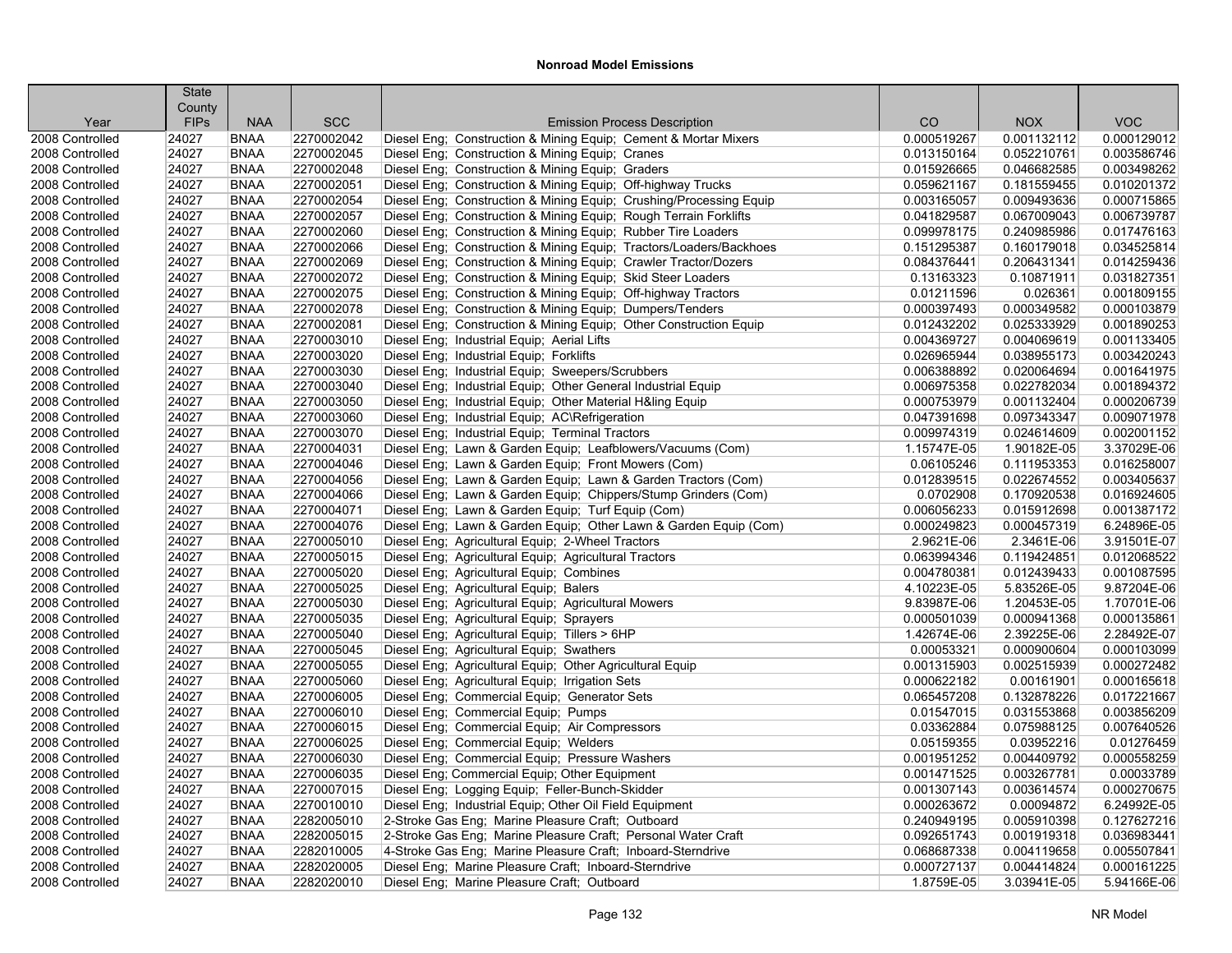|                                    | <b>State</b>   |                            |                          |                                                                                                                                            |                            |                           |                            |
|------------------------------------|----------------|----------------------------|--------------------------|--------------------------------------------------------------------------------------------------------------------------------------------|----------------------------|---------------------------|----------------------------|
|                                    | County         |                            |                          |                                                                                                                                            |                            |                           |                            |
| Year                               | <b>FIPs</b>    | <b>NAA</b>                 | <b>SCC</b>               | <b>Emission Process Description</b>                                                                                                        | CO                         | <b>NOX</b>                | <b>VOC</b>                 |
| 2008 Controlled                    | 24027          | <b>BNAA</b>                | 2285002015               | Diesel Eng; Railroad Equip; RR Maintenance                                                                                                 | 0.003980074                | 0.005197431               | 0.000939498                |
| 2008 Controlled                    | 24027          | <b>BNAA</b>                | 2285004015               | 4-Stroke Gas Eng; Railroad Equip; RR Maintenance                                                                                           | 0.012489831                | 7.43693E-05               | 0.000262384                |
| 2008 Controlled                    | 24027          | <b>BNAA</b>                | 2285006015               | LPG Eng; Railroad Equip; RR Maintenance                                                                                                    | 5.00268E-05                | 1.01732E-05               | 2.82635E-06                |
| 2008 Controlled                    | 24510          | <b>BNAA</b>                | 2260003030               | 2-Stroke Gas Eng; Industrial Equip; Sweepers/Scrubbers                                                                                     | 0.000994221                | 7.29144E-06               | 0.000220638                |
| 2008 Controlled                    | 24510          | <b>BNAA</b>                | 2260003040               | 2-Stroke Gas Eng; Industrial Equip; Other General Industrial Equip                                                                         | 7.83037E-05                | 5.74265E-07               | 1.67034E-05                |
| 2008 Controlled                    | 24510          | <b>BNAA</b>                | 2260004015               | 2-Stroke Gas Eng; Lawn & Garden Equip; Rotary Tillers < 6 HP (Res)                                                                         | 0.029839658                | 0.000186314               | 0.012121564                |
| 2008 Controlled                    | 24510          | <b>BNAA</b>                | 2260004016               | 2-Stroke Gas Eng; Lawn & Garden Equip; Rotary Tillers < 6 HP (Com)                                                                         | 0.022384099                | 0.000159611               | 0.006283603                |
| 2008 Controlled                    | 24510          | <b>BNAA</b>                | 2260004020               | 2-Stroke Gas Eng; Lawn & Garden Equip; Chain Saws < 6 HP (Res)                                                                             | 0.244730413                | 0.001721151               | 0.100876464                |
| 2008 Controlled                    | 24510          | <b>BNAA</b>                | 2260004021               | 2-Stroke Gas Eng; Lawn & Garden Equip; Chain Saws < 6 HP (Com)                                                                             | 0.26283423                 | 0.001181099               | 0.065449749                |
| 2008 Controlled                    | 24510          | <b>BNAA</b>                | 2260004025               | 2-Stroke Gas Eng; Lawn & Garden Equip; Trimmers/Edgers/Brush Cutters (Res)                                                                 | 0.511377721                | 0.003868434               | 0.203857537                |
| 2008 Controlled                    | 24510          | <b>BNAA</b>                | 2260004026               | 2-Stroke Gas Eng; Lawn & Garden Equip; Trimmers/Edgers/Brush Cutters (Com)                                                                 | 0.230978638                | 0.001669194               | 0.055826549                |
| 2008 Controlled                    | 24510          | <b>BNAA</b>                | 2260004030               | 2-Stroke Gas Eng; Lawn & Garden Equip; Leafblowers/Vacuums (Res)                                                                           | 0.343725951                | 0.002467777               | 0.135284287                |
| 2008 Controlled                    | 24510          | <b>BNAA</b>                | 2260004031               | 2-Stroke Gas Eng; Lawn & Garden Equip; Leafblowers/Vacuums (Com)                                                                           | 0.25946012                 | 0.001591619               | 0.058105511                |
| 2008 Controlled                    | 24510          | <b>BNAA</b>                | 2260004035               | 2-Stroke Gas Eng; Lawn & Garden Equip; Snowblowers (Res)                                                                                   |                            |                           | 0.039093384                |
| 2008 Controlled                    | 24510          | <b>BNAA</b>                | 2260004036               | 2-Stroke Gas Eng; Lawn & Garden Equip; Snowblowers (Com)                                                                                   |                            |                           | 0.000993194                |
| 2008 Controlled                    | 24510          | <b>BNAA</b>                | 2260004071               | 2-Stroke Gas Eng; Lawn & Garden Equip; Turf Equip (Com)                                                                                    | 9.09874E-05                | 7.05656E-07               | 1.76841E-05                |
| 2008 Controlled                    | 24510          | <b>BNAA</b>                | 2260006005               | 2-Stroke Gas Eng; Commercial Equip; Generator Sets                                                                                         | 0.019800345                | 0.000154259               | 0.004443821                |
| 2008 Controlled                    | 24510          | <b>BNAA</b>                | 2260006010               | 2-Stroke Gas Eng; Commercial Equip; Pumps                                                                                                  | 0.130399532                | 0.001049934               | 0.031254181                |
| 2008 Controlled                    | 24510          | <b>BNAA</b>                | 2260006015               | 2-Stroke Gas Eng; Commercial Equip; Air Compressors                                                                                        | 5.47625E-05                | 4.01619E-07               | 1.13736E-05                |
| 2008 Controlled                    | 24510          | <b>BNAA</b>                | 2260006035               | 2-Stroke Gas Eng; Commercial Equip; Other Equipment                                                                                        | 0.000861678                | 6.31939E-06               | 0.000177832                |
| 2008 Controlled                    | 24510          | <b>BNAA</b>                | 2265001050               | 4-Stroke Gas Eng; Recreational Equip; Golf Carts                                                                                           | 1.27253413                 | 0.005957869               | 0.019898956                |
| 2008 Controlled                    | 24510          | <b>BNAA</b>                | 2265003010               | 4-Stroke Gas Eng: Industrial Equip: Aerial Lifts                                                                                           | 0.145508828                | 0.004152575               | 0.004577183                |
| 2008 Controlled                    | 24510          | <b>BNAA</b>                | 2265003020               | 4-Stroke Gas Eng; Industrial Equip; Forklifts                                                                                              | 0.233687949                | 0.013439364               | 0.009661451                |
| 2008 Controlled                    | 24510          | <b>BNAA</b>                | 2265003030               | 4-Stroke Gas Eng; Industrial Equip; Sweepers/Scrubbers                                                                                     | 0.121866722                | 0.001839751               | 0.002608884                |
| 2008 Controlled                    | 24510          | <b>BNAA</b>                | 2265003040               | 4-Stroke Gas Eng; Industrial Equip; Other General Industrial Equip                                                                         | 0.361397                   | 0.002025511               | 0.008351599                |
| 2008 Controlled                    | 24510          | <b>BNAA</b>                | 2265003050               | 4-Stroke Gas Eng; Industrial Equip; Other Material H&ling Equip                                                                            | 0.011266823                | 0.000268428               | 0.000320335                |
| 2008 Controlled                    | 24510          | <b>BNAA</b>                | 2265003060               | 4-Stroke Gas Eng; Industrial Equip; AC\Refrigeration                                                                                       | 0.013673701                | 7.03736E-05               | 0.000257454                |
| 2008 Controlled                    | 24510          | <b>BNAA</b>                | 2265003070               | 4-Stroke Gas Eng; Industrial Equip; Terminal Tractors                                                                                      | 0.01288201                 | 0.000700725               | 0.000474621                |
| 2008 Controlled                    | 24510          | <b>BNAA</b><br><b>BNAA</b> | 2265004010<br>2265004011 | 4-Stroke Gas Eng; Lawn & Garden Equip; Lawn Mowers (Res)                                                                                   | 9.408895224                | 0.063048071               | 0.974893509                |
| 2008 Controlled                    | 24510          |                            |                          | 4-Stroke Gas Eng; Lawn & Garden Equip; Lawn Mowers (Com)                                                                                   | 1.298461445                | 0.006765587               | 0.075273097                |
| 2008 Controlled<br>2008 Controlled | 24510<br>24510 | <b>BNAA</b><br><b>BNAA</b> | 2265004015<br>2265004016 | 4-Stroke Gas Eng; Lawn & Garden Equip; Rotary Tillers < 6 HP (Res)                                                                         | 0.790638054<br>0.63730588  | 0.00532318<br>0.004063798 | 0.084369441<br>0.043606324 |
|                                    | 24510          | <b>BNAA</b>                | 2265004025               | 4-Stroke Gas Eng; Lawn & Garden Equip; Rotary Tillers < 6 HP (Com)                                                                         | 0.053023857                | 0.000338395               | 0.00581826                 |
| 2008 Controlled<br>2008 Controlled | 24510          | <b>BNAA</b>                | 2265004026               | 4-Stroke Gas Eng; Lawn & Garden Equip; Trimmers/Edgers/Brush Cutters (Res)                                                                 | 0.033469099                | 0.000177511               | 0.001497178                |
| 2008 Controlled                    | 24510          | <b>BNAA</b>                | 2265004030               | 4-Stroke Gas Eng; Lawn & Garden Equip; Trimmers/Edgers/Brush Cutters (Com)                                                                 | 0.101305734                | 0.0006479                 | 0.010224837                |
| 2008 Controlled                    | 24510          | <b>BNAA</b>                | 2265004031               | 4-Stroke Gas Eng; Lawn & Garden Equip; Leafblowers/Vacuums (Res)<br>4-Stroke Gas Eng; Lawn & Garden Equip; Leafblowers/Vacuums (Com)       | 1.348508333                | 0.010851948               | 0.02792872                 |
| 2008 Controlled                    | 24510          | <b>BNAA</b>                | 2265004035               | 4-Stroke Gas Eng; Lawn & Garden Equip; Snowblowers (Res)                                                                                   |                            |                           | 0.077972871                |
| 2008 Controlled                    | 24510          | <b>BNAA</b>                | 2265004036               | 4-Stroke Gas Eng; Lawn & Garden Equip; Snowblowers (Com)                                                                                   |                            |                           | 0.002210081                |
| 2008 Controlled                    | 24510          | <b>BNAA</b>                | 2265004040               |                                                                                                                                            | 2.333225681                | 0.01371337                | 0.096184765                |
| 2008 Controlled                    | 24510          | <b>BNAA</b>                | 2265004041               | 4-Stroke Gas Eng; Lawn & Garden Equip; Rear Eng Riding Mowers (Res)<br>4-Stroke Gas Eng; Lawn & Garden Equip; Rear Eng Riding Mowers (Com) | 0.178911079                | 0.000935515               | 0.002862669                |
|                                    | 24510          | <b>BNAA</b>                | 2265004046               |                                                                                                                                            |                            |                           | 0.005353992                |
| 2008 Controlled<br>2008 Controlled |                | <b>BNAA</b>                | 2265004051               | 4-Stroke Gas Eng; Lawn & Garden Equip; Front Mowers (Com)                                                                                  | 0.184861789                | 0.00120648                | 0.005334352                |
| 2008 Controlled                    | 24510<br>24510 | <b>BNAA</b>                | 2265004055               | 4-Stroke Gas Eng; Lawn & Garden Equip; Shredders < 6 HP (Com)                                                                              | 0.073003488<br>31.23756285 | 0.000475648               | 1.073689227                |
|                                    |                |                            | 2265004056               | 4-Stroke Gas Eng: Lawn & Garden Equip: Lawn & Garden Tractors (Res)                                                                        |                            | 0.185117836               | 0.036625523                |
| 2008 Controlled<br>2008 Controlled | 24510<br>24510 | <b>BNAA</b><br><b>BNAA</b> | 2265004066               | 4-Stroke Gas Eng; Lawn & Garden Equip; Lawn & Garden Tractors (Com)                                                                        | 2.431677016<br>0.285281582 | 0.01272623<br>0.003265627 | 0.004827641                |
| 2008 Controlled                    | 24510          | <b>BNAA</b>                | 2265004071               | 4-Stroke Gas Eng; Lawn & Garden Equip; Chippers/Stump Grinders (Com)                                                                       | 7.066883956                | 0.03989349                | 0.135265041                |
|                                    | 24510          | <b>BNAA</b>                | 2265004075               | 4-Stroke Gas Eng; Lawn & Garden Equip; Turf Equip (Com)<br>4-Stroke Gas Eng: Lawn & Garden Equip: Other Lawn & Garden Equip (Res)          | 0.960841155                | 0.006493706               | 0.05038857                 |
| 2008 Controlled<br>2008 Controlled | 24510          | <b>BNAA</b>                | 2265004076               | 4-Stroke Gas Eng; Lawn & Garden Equip; Other Lawn & Garden Equip (Com)                                                                     |                            | 0.0013457                 | 0.010412429                |
| 2008 Controlled                    | 24510          | <b>BNAA</b>                | 2265006005               |                                                                                                                                            | 0.196814195<br>9.772083946 | 0.058702703               |                            |
|                                    |                |                            |                          | 4-Stroke Gas Eng; Commercial Equip; Generator Sets                                                                                         |                            |                           | 0.31276834                 |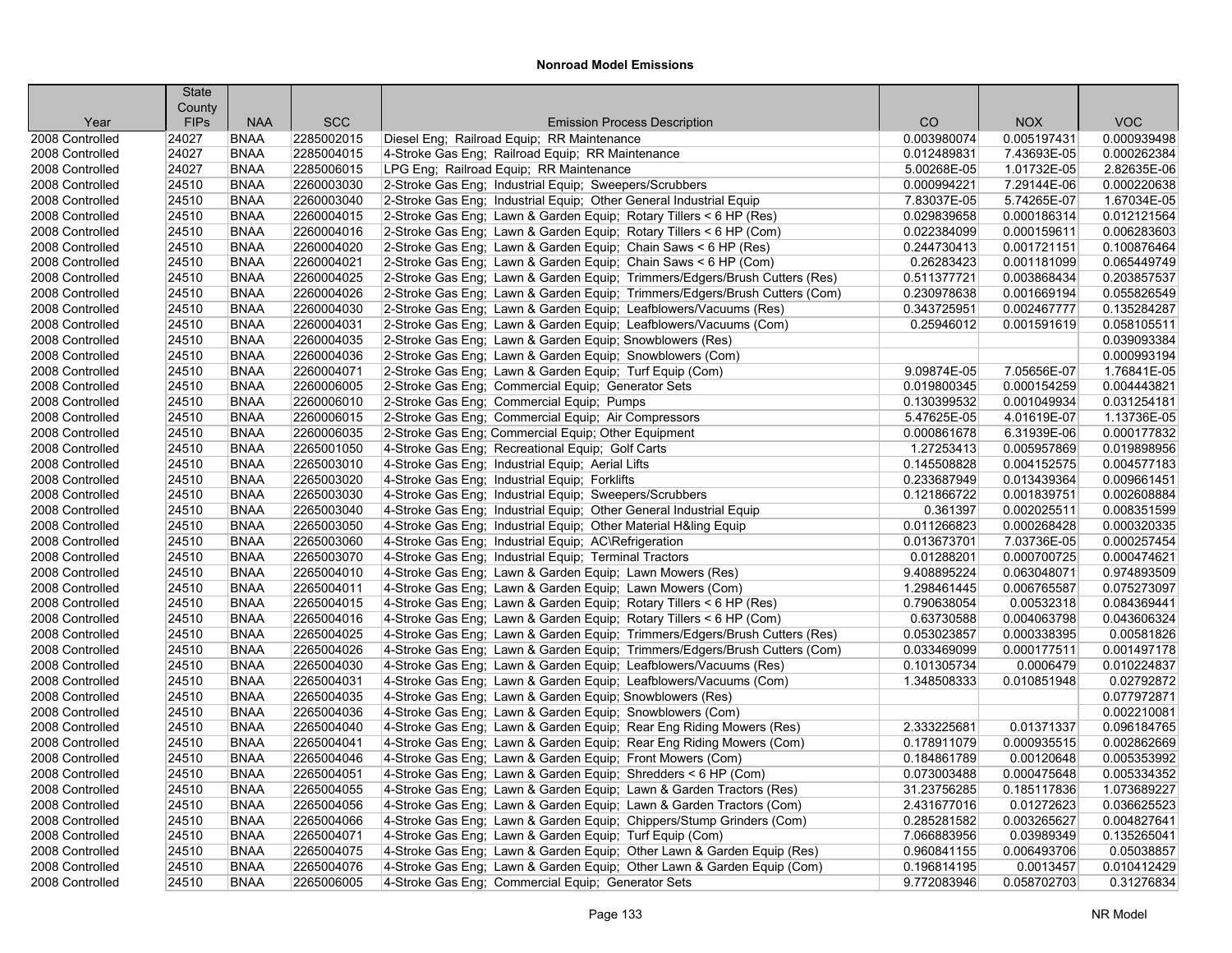|                 | <b>State</b>          |                            |                          |                                                                                             |                            |                            |                            |
|-----------------|-----------------------|----------------------------|--------------------------|---------------------------------------------------------------------------------------------|----------------------------|----------------------------|----------------------------|
| Year            | County<br><b>FIPs</b> | <b>NAA</b>                 | <b>SCC</b>               | <b>Emission Process Description</b>                                                         | CO                         | <b>NOX</b>                 | <b>VOC</b>                 |
| 2008 Controlled | 24510                 | <b>BNAA</b>                | 2265006010               | 4-Stroke Gas Eng; Commercial Equip; Pumps                                                   | 2.218275205                | 0.01525567                 | 0.06820291                 |
| 2008 Controlled | 24510                 | <b>BNAA</b>                | 2265006015               | 4-Stroke Gas Eng: Commercial Equip: Air Compressors                                         | 1.084621985                | 0.009785365                | 0.025471082                |
| 2008 Controlled | 24510                 | <b>BNAA</b>                | 2265006025               | 4-Stroke Gas Eng; Commercial Equip; Welders                                                 | 2.812629535                | 0.019490551                | 0.053047148                |
| 2008 Controlled | 24510                 | <b>BNAA</b>                | 2265006030               | 4-Stroke Gas Eng; Commercial Equip; Pressure Washers                                        | 4.304778707                | 0.023512941                | 0.145187797                |
| 2008 Controlled | 24510                 | <b>BNAA</b>                | 2265006035               | 4-Stroke Gas Eng; Commercial Equip; Other Equipment                                         | 0.219026652                | 0.001134889                | 0.004375065                |
| 2008 Controlled | 24510                 | <b>BNAA</b>                | 2265010010               | 4-Stroke Gas Eng; Industrial Equip; Other Oil Field Equipment                               | 0.046687224                | 0.000218585                | 0.000574342                |
| 2008 Controlled | 24510                 | <b>BNAA</b>                | 2267003010               | LPG Eng; Industrial Equip; Aerial Lifts                                                     | 0.039793062                | 0.008318648                | 0.002293068                |
| 2008 Controlled | 24510                 | <b>BNAA</b>                | 2267003020               | LPG Eng; Industrial Equip; Forklifts                                                        | 3.390855168                | 0.593941063                | 0.167777355                |
| 2008 Controlled | 24510                 | <b>BNAA</b>                | 2267003030               | LPG Eng; Industrial Equip; Sweepers/Scrubbers                                               | 0.022695895                | 0.003231925                | 0.000919181                |
| 2008 Controlled | 24510                 | <b>BNAA</b>                | 2267003040               | LPG Eng; Industrial Equip; Other General Industrial Equip                                   | 0.007513796                | 0.00121631                 | 0.0003444                  |
| 2008 Controlled | 24510                 | <b>BNAA</b>                | 2267003050               | LPG Eng; Industrial Equip; Other Material H&ling Equip                                      | 0.002138309                | 0.000442544                | 0.000122319                |
| 2008 Controlled | 24510                 | <b>BNAA</b>                | 2267003070               | LPG Eng; Industrial Equip; Terminal Tractors                                                | 0.012694054                | 0.001449442                | 0.000415203                |
| 2008 Controlled | 24510                 | <b>BNAA</b>                | 2267004066               | LPG Eng; Lawn & Garden Equip; Chippers/Stump Grinders (Com)                                 | 0.014385029                | 0.002399841                | 0.000679928                |
| 2008 Controlled | 24510                 | <b>BNAA</b>                | 2267006005               | LPG Eng; Commercial Equip; Generator Sets                                                   | 0.099162636                | 0.030706426                | 0.006299635                |
| 2008 Controlled | 24510                 | <b>BNAA</b>                | 2267006010               | LPG Eng; Commercial Equip; Pumps                                                            | 0.022155381                | 0.006168736                | 0.001278895                |
| 2008 Controlled | 24510                 | <b>BNAA</b>                | 2267006015               | LPG Eng; Commercial Equip; Air Compressors                                                  | 0.025993542                | 0.006671685                | 0.001393298                |
| 2008 Controlled | 24510                 | <b>BNAA</b>                | 2267006025               | LPG Eng; Commercial Equip; Welders                                                          | 0.046657598                | 0.008798541                | 0.002447254                |
| 2008 Controlled | 24510                 | <b>BNAA</b>                | 2267006030               | LPG Eng; Commercial Equip; Pressure Washers                                                 | 0.000632834                | 0.000131272                | 3.58988E-05                |
| 2008 Controlled | 24510                 | <b>BNAA</b>                | 2267006035               | LPG Eng; Commercial Equip; Other Equipment                                                  | 0.000387312                | 8.96456E-05                | 1.85386E-05                |
|                 |                       |                            |                          |                                                                                             |                            |                            | 0.000708771                |
| 2008 Controlled | 24510                 | <b>BNAA</b><br><b>BNAA</b> | 2268003020<br>2268003030 | CNG Eng: Industrial Equip: Forklifts                                                        | 0.241527163                | 0.042516359                | 7.99392E-07                |
| 2008 Controlled | 24510<br>24510        | <b>BNAA</b>                | 2268003040               | CNG Eng; Industrial Equip; Sweepers/Scrubbers                                               | 0.000273694<br>0.000146345 | 4.79031E-05<br>2.4906E-05  | 4.16024E-07                |
| 2008 Controlled |                       |                            |                          | CNG Eng; Industrial Equip; Other General Industrial Equip                                   |                            |                            |                            |
| 2008 Controlled | 24510                 | <b>BNAA</b>                | 2268003060               | CNG Eng; Industrial Equip; AC\Refrigeration<br>CNG Eng; Industrial Equip; Terminal Tractors | 0.000736823                | 0.00011635                 | 1.94407E-06                |
| 2008 Controlled | 24510                 | <b>BNAA</b>                | 2268003070               |                                                                                             | 0.000895105                | 0.000103045                | 1.74457E-06                |
| 2008 Controlled | 24510                 | <b>BNAA</b>                | 2268006005               | CNG Eng; Commercial Equip; Generator Sets                                                   | 0.02995605                 | 0.009528471                | 0.000116259                |
| 2008 Controlled | 24510                 | <b>BNAA</b>                | 2268006010               | CNG Eng; Commercial Equip; Pumps                                                            | 0.00148529                 | 0.000441354                | 5.42319E-06                |
| 2008 Controlled | 24510                 | <b>BNAA</b>                | 2268006015               | CNG Eng; Commercial Equip; Air Compressors                                                  | 0.002017401                | 0.000537778                | 6.66986E-06                |
| 2008 Controlled | 24510                 | <b>BNAA</b>                | 2268006020               | CNG Eng; Commercial Equip; Gas Compressors                                                  | 0.01377048                 | 0.002643698                | 2.66028E-05                |
| 2008 Controlled | 24510                 | <b>BNAA</b>                | 2268010010               | CNG Eng; Industrial Equip; Other Oil Field Equipment                                        | 0.00152842                 | 0.000166441                | 2.4837E-06                 |
| 2008 Controlled | 24510                 | <b>BNAA</b>                | 2270003010               | Diesel Eng; Industrial Equip; Aerial Lifts                                                  | 0.010846101                | 0.010101202                | 0.002813224                |
| 2008 Controlled | 24510<br>24510        | <b>BNAA</b><br><b>BNAA</b> | 2270003020<br>2270003030 | Diesel Eng; Industrial Equip; Forklifts                                                     | 0.06693218<br>0.015857872  | 0.096690652<br>0.049802584 | 0.008489387<br>0.004075546 |
| 2008 Controlled |                       |                            |                          | Diesel Eng; Industrial Equip; Sweepers/Scrubbers                                            |                            |                            |                            |
| 2008 Controlled | 24510                 | <b>BNAA</b>                | 2270003040               | Diesel Eng; Industrial Equip; Other General Industrial Equip                                | 0.01731354                 | 0.056547298                | 0.004702022                |
| 2008 Controlled | 24510                 | <b>BNAA</b>                | 2270003050               | Diesel Eng; Industrial Equip; Other Material H&ling Equip                                   | 0.001871451                | 0.002810741                | 0.000513146                |
| 2008 Controlled | 24510                 | <b>BNAA</b><br><b>BNAA</b> | 2270003060               | Diesel Eng; Industrial Equip; AC\Refrigeration                                              | 0.115997252                | 0.238260326                | 0.02220483                 |
| 2008 Controlled | 24510                 |                            | 2270003070               | Diesel Eng; Industrial Equip; Terminal Tractors                                             | 0.024757263                | 0.061095932                | 0.00496706                 |
| 2008 Controlled | 24510                 | <b>BNAA</b>                | 2270004031<br>2270004046 | Diesel Eng; Lawn & Garden Equip; Leafblowers/Vacuums (Com)                                  | 2.15095E-06                | 3.53418E-06                | 6.26307E-07                |
| 2008 Controlled | 24510                 | <b>BNAA</b>                |                          | Diesel Eng; Lawn & Garden Equip; Front Mowers (Com)                                         | 0.011345477                | 0.020804473                | 0.003021252                |
| 2008 Controlled | 24510                 | <b>BNAA</b>                | 2270004056               | Diesel Eng; Lawn & Garden Equip; Lawn & Garden Tractors (Com)                               | 0.002385988                | 0.004213649                | 0.000632875                |
| 2008 Controlled | 24510                 | <b>BNAA</b>                | 2270004066               | Diesel Eng; Lawn & Garden Equip; Chippers/Stump Grinders (Com)                              | 0.013062253                | 0.031762442                | 0.003145127                |
| 2008 Controlled | 24510                 | <b>BNAA</b>                | 2270004071               | Diesel Eng; Lawn & Garden Equip; Turf Equip (Com)                                           | 0.00112544                 | 0.002957082                | 0.00025778                 |
| 2008 Controlled | 24510                 | <b>BNAA</b>                | 2270004076               | Diesel Eng; Lawn & Garden Equip; Other Lawn & Garden Equip (Com)                            | 4.6425E-05                 | 8.49844E-05                | 1.16125E-05                |
| 2008 Controlled | 24510                 | <b>BNAA</b>                | 2270006005               | Diesel Eng: Commercial Equip: Generator Sets                                                | 0.069616692                | 0.141321986                | 0.01831602                 |
| 2008 Controlled | 24510                 | <b>BNAA</b>                | 2270006010               | Diesel Eng; Commercial Equip; Pumps                                                         | 0.016453203                | 0.033558963                | 0.004101253                |
| 2008 Controlled | 24510                 | <b>BNAA</b>                | 2270006015               | Diesel Eng; Commercial Equip; Air Compressors                                               | 0.03576579                 | 0.080816802                | 0.008126044                |
| 2008 Controlled | 24510                 | <b>BNAA</b>                | 2270006025               | Diesel Eng; Commercial Equip; Welders                                                       | 0.054872069                | 0.0420336                  | 0.013575718                |
| 2008 Controlled | 24510                 | <b>BNAA</b>                | 2270006030               | Diesel Eng; Commercial Equip; Pressure Washers                                              | 0.002075245                | 0.004690013                | 0.000593733                |
| 2008 Controlled | 24510                 | <b>BNAA</b>                | 2270006035               | Diesel Eng; Commercial Equip; Other Equipment                                               | 0.001565034                | 0.003475432                | 0.000359361                |
| 2008 Controlled | 24510                 | <b>BNAA</b>                | 2270010010               | Diesel Eng; Industrial Equip; Other Oil Field Equipment                                     | 0.000725098                | 0.002608979                | 0.000171873                |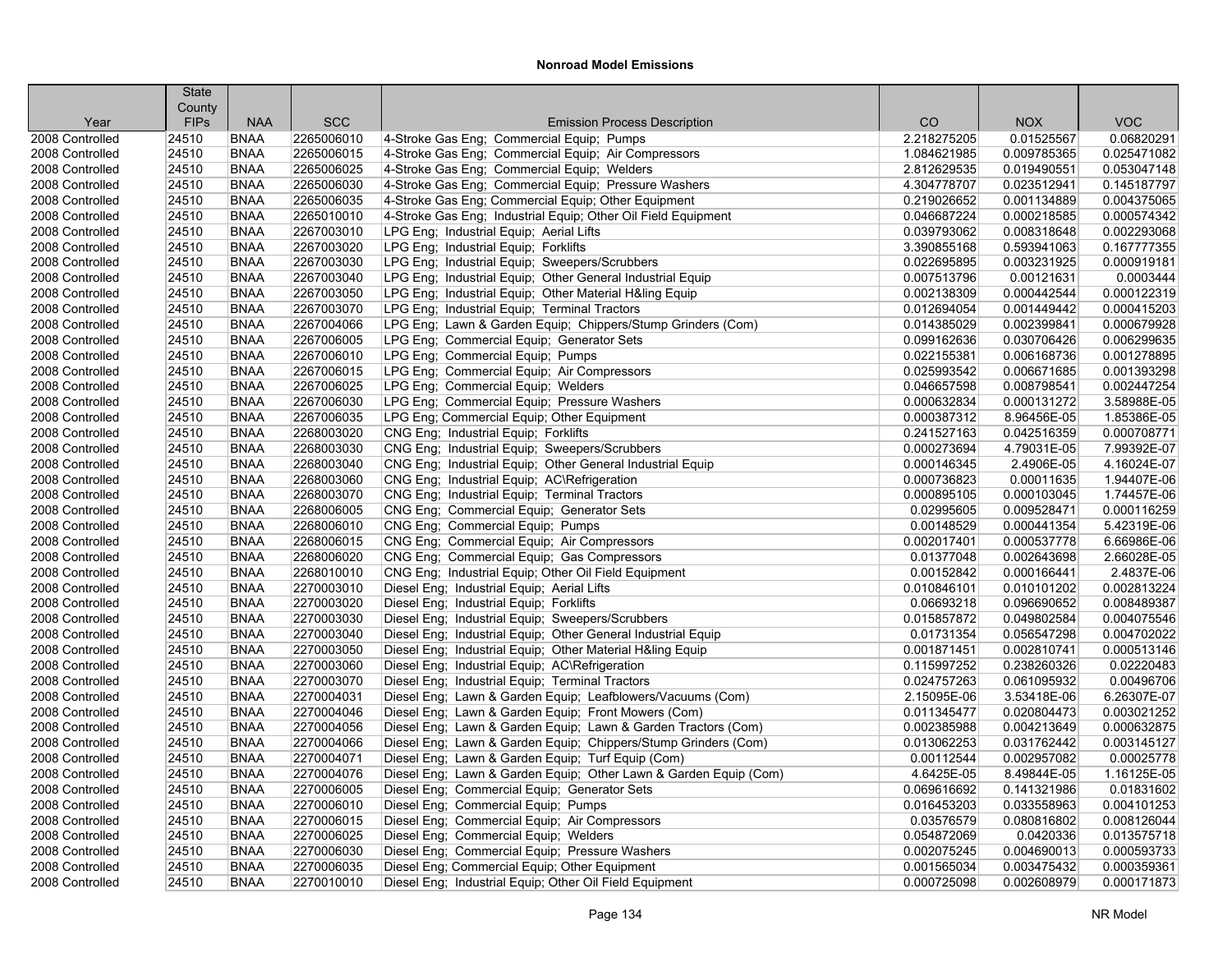|                 | State       |                   |            |                                                               |             |             |             |
|-----------------|-------------|-------------------|------------|---------------------------------------------------------------|-------------|-------------|-------------|
|                 | County      |                   |            |                                                               |             |             |             |
| Year            | <b>FIPs</b> | <b>NAA</b>        | SCC        | <b>Emission Process Description</b>                           | CO          | <b>NOX</b>  | VOC.        |
| 2008 Controlled | 24510       | BNAA              | 2282005010 | 2-Stroke Gas Eng: Marine Pleasure Craft: Outboard             | 1.86735617  | 0.045805586 | 0.989110881 |
| 2008 Controlled | 24510       | BNAA              | 2282005015 | 2-Stroke Gas Eng; Marine Pleasure Craft; Personal Water Craft | 0.718050988 | 0.014874716 | 0.286621665 |
| 2008 Controlled | 24510       | BNAA              | 2282010005 | 4-Stroke Gas Eng; Marine Pleasure Craft; Inboard-Sterndrive   | 0.789904328 | 0.047376059 | 0.063340172 |
| 2008 Controlled | 24510       | BNAA              | 2282020005 | Diesel Eng; Marine Pleasure Craft; Inboard-Sterndrive         | 0.008362073 | 0.050770475 | 0.001854088 |
| 2008 Controlled | 24510       | BNAA              | 2282020010 | Diesel Eng; Marine Pleasure Craft; Outboard                   | 0.000145382 | 0.000235555 | 4.60479E-05 |
| 2008 Controlled | 24510       | BNAA              | 2285002015 | Diesel Eng; Railroad Equip; RR Maintenance                    | 0.003084874 | 0.004028422 | 0.000728186 |
| 2008 Controlled | 24510       | BNAA              | 2285004015 | 4-Stroke Gas Eng; Railroad Equip; RR Maintenance              | 0.00968061  | 5.76421E-05 | 0.000203368 |
| 2008 Controlled | 24510       | <b>BNAA</b>       | 2285006015 | LPG Eng; Railroad Equip; RR Maintenance                       | 3.87748E-05 | 7.88507E-06 | 2.19065E-06 |
| 2008 Controlled |             | <b>BNAA Total</b> |            |                                                               | 756.350     | 32.463      | 51.882      |
|                 |             |                   |            |                                                               |             |             |             |
| 2008 Benefits   |             | <b>BNAA Total</b> |            |                                                               | 15.787      | 6.751       | 17.905      |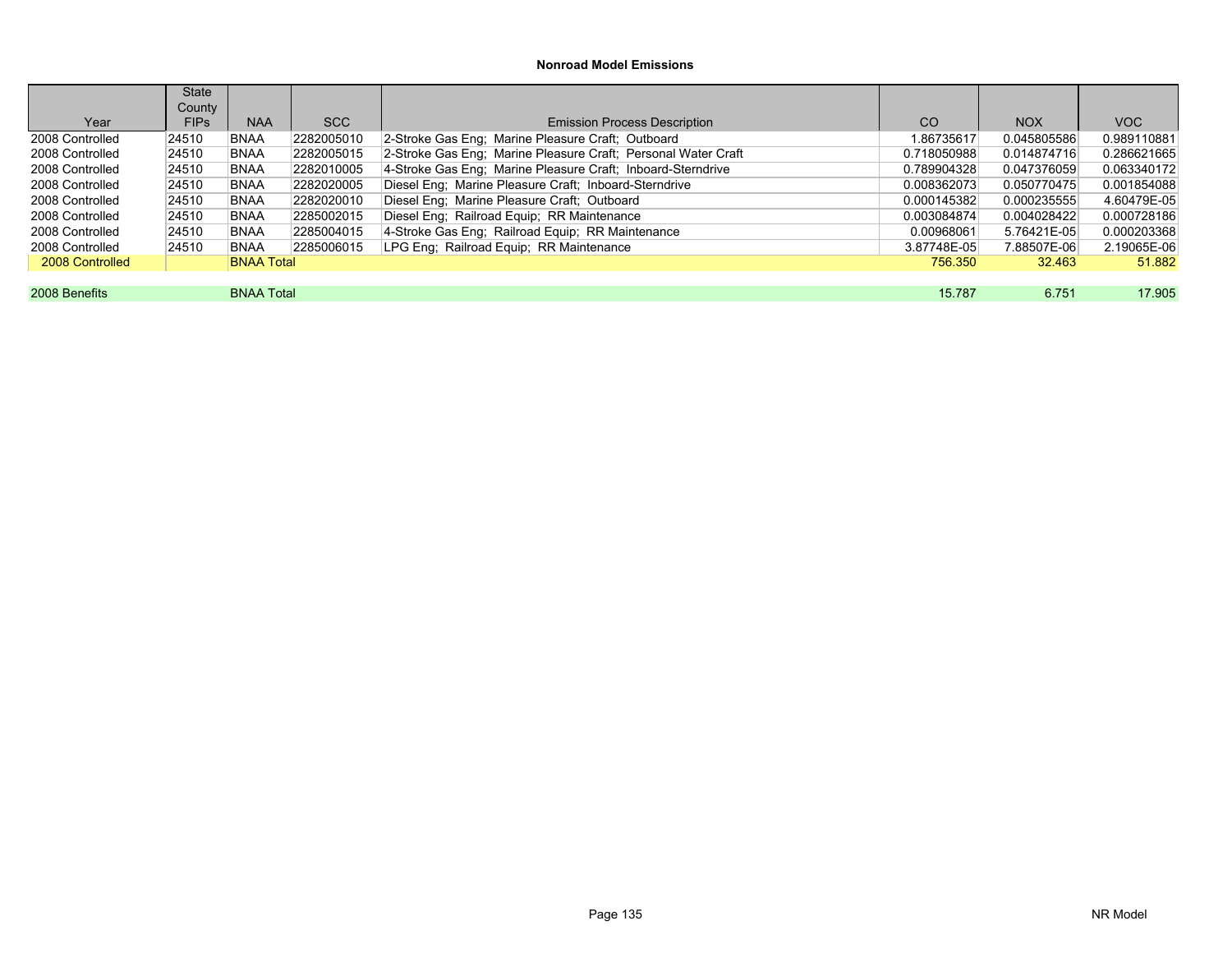|                 | <b>State</b>    |             |            |                                     |             |             |             |
|-----------------|-----------------|-------------|------------|-------------------------------------|-------------|-------------|-------------|
|                 | County          |             |            |                                     |             |             |             |
| Year            | <b>FIPs</b>     | <b>NAA</b>  | <b>SCC</b> | <b>Emission Process Description</b> | CO          | <b>NOX</b>  | <b>VOC</b>  |
|                 | <b>StateCou</b> |             |            |                                     |             |             |             |
| Year            | nty FIPS        | <b>NAA</b>  | <b>SCC</b> | Source Subcategory                  | CO          | <b>NOX</b>  | <b>VOC</b>  |
| 2009 Controlled | 24003           | <b>BNAA</b> | 2260001010 | Recreational                        | 0.593801    | 0.003075305 | 0.655770284 |
| 2009 Controlled | 24003           | BNAA        | 2260001030 | Recreational                        | 0.841051348 | 0.004267661 | 0.813381142 |
| 2009 Controlled | 24003           | <b>BNAA</b> | 2260001060 | Recreational                        | 0.53821097  | 0.003450802 | 0.016865029 |
| 2009 Controlled | 24003           | <b>BNAA</b> | 2260002006 | Construction and Mining             | 0.089459585 | 0.000391081 | 0.019953916 |
| 2009 Controlled | 24003           | <b>BNAA</b> | 2260002009 | <b>Construction and Mining</b>      | 0.003335476 | 2.55697E-05 | 0.000726116 |
| 2009 Controlled | 24003           | <b>BNAA</b> | 2260002021 | <b>Construction and Mining</b>      | 0.004024692 | 3.06208E-05 | 0.00085844  |
| 2009 Controlled | 24003           | <b>BNAA</b> | 2260002027 | Construction and Mining             | 3.15637E-05 | 2.31483E-07 | 7.35024E-06 |
| 2009 Controlled | 24003           | <b>BNAA</b> | 2260002039 | <b>Construction and Mining</b>      | 0.231741813 | 0.001006208 | 0.04867156  |
| 2009 Controlled | 24003           | <b>BNAA</b> | 2260002054 | <b>Construction and Mining</b>      | 0.000821893 | 6.02762E-06 | 0.000171294 |
| 2009 Controlled | 24003           | <b>BNAA</b> | 2260003030 | Industrial                          | 0.0006616   | 4.85206E-06 | 0.000146823 |
| 2009 Controlled | 24003           | <b>BNAA</b> | 2260003040 | Industrial                          | 5.21069E-05 | 3.82143E-07 | 1.11152E-05 |
| 2009 Controlled | 24003           | <b>BNAA</b> | 2260004015 | Lawn and Garden                     | 0.01865081  | 0.000130614 | 0.006877805 |
| 2009 Controlled | 24003           | <b>BNAA</b> | 2260004016 | Lawn and Garden                     | 0.144645026 | 0.0011179   | 0.035799711 |
| 2009 Controlled | 24003           | <b>BNAA</b> | 2260004020 | Lawn and Garden                     | 0.155827717 | 0.001182146 | 0.059790594 |
| 2009 Controlled | 24003           | <b>BNAA</b> | 2260004021 | Lawn and Garden                     | 1.771954261 | 0.007962634 | 0.441243764 |
| 2009 Controlled | 24003           | <b>BNAA</b> | 2260004025 | Lawn and Garden                     | 0.32194133  | 0.002651315 | 0.11938854  |
| 2009 Controlled | 24003           | <b>BNAA</b> | 2260004026 | Lawn and Garden                     | 1.548373098 | 0.011190899 | 0.365387734 |
| 2009 Controlled | 24003           | <b>BNAA</b> | 2260004030 | Lawn and Garden                     | 0.218222536 | 0.001694078 | 0.079969355 |
| 2009 Controlled | 24003           | <b>BNAA</b> | 2260004031 | Lawn and Garden                     | 1.72873962  | 0.010436176 | 0.36553503  |
| 2009 Controlled | 24003           | <b>BNAA</b> | 2260004035 | Lawn and Garden                     |             |             | 0.025864128 |
| 2009 Controlled | 24003           | <b>BNAA</b> | 2260004036 | Lawn and Garden                     |             |             | 0.006695832 |
| 2009 Controlled | 24003           | <b>BNAA</b> | 2260004071 | Lawn and Garden                     | 0.000611037 | 4.77439E-06 | 0.000116651 |
| 2009 Controlled | 24003           | <b>BNAA</b> | 2260005035 | Agricultural                        | 0.000299664 | 2.68252E-06 | 7.32841E-05 |
| 2009 Controlled | 24003           | <b>BNAA</b> | 2260006005 | Commercial                          | 0.021081015 | 0.000164232 | 0.004731303 |
| 2009 Controlled | 24003           | <b>BNAA</b> | 2260006010 | Commercial                          | 0.138485562 | 0.001117786 | 0.033116334 |
| 2009 Controlled | 24003           | <b>BNAA</b> | 2260006015 | Commercial                          | 5.83029E-05 | 4.27583E-07 | 1.21089E-05 |
| 2009 Controlled | 24003           | <b>BNAA</b> | 2260006035 | Commercial                          | 0.000917385 | 6.72794E-06 | 0.000189328 |
| 2009 Controlled | 24003           | <b>BNAA</b> | 2260007005 | Logging                             | 0.020623925 | 8.48379E-05 | 0.004688938 |
| 2009 Controlled | 24003           | <b>BNAA</b> | 2265001010 | Recreational                        | 0.25612012  | 0.002840407 | 0.026067488 |
| 2009 Controlled | 24003           | BNAA        | 2265001030 | Recreational                        | 2.719674674 | 0.025837152 | 0.287464759 |
| 2009 Controlled | 24003           | <b>BNAA</b> | 2265001050 | Recreational                        | 2.307205652 | 0.010802091 | 0.036078389 |
| 2009 Controlled | 24003           | <b>BNAA</b> | 2265001060 | Recreational                        | 0.442402435 | 0.003443379 | 0.019346085 |
| 2009 Controlled | 24003           | <b>BNAA</b> | 2265002003 | <b>Construction and Mining</b>      | 0.101603046 | 0.000743281 | 0.001698013 |
| 2009 Controlled | 24003           | <b>BNAA</b> | 2265002006 | <b>Construction and Mining</b>      | 0.000841553 | 4.57336E-06 | 1.61589E-05 |
| 2009 Controlled | 24003           | <b>BNAA</b> | 2265002009 | <b>Construction and Mining</b>      | 0.18871215  | 0.000918728 | 0.006020109 |
| 2009 Controlled | 24003           | <b>BNAA</b> | 2265002015 | Construction and Mining             | 0.188674795 | 0.001200086 | 0.002845722 |
| 2009 Controlled | 24003           | <b>BNAA</b> | 2265002021 | <b>Construction and Mining</b>      | 0.377030909 | 0.002071274 | 0.009401624 |
| 2009 Controlled | 24003           | <b>BNAA</b> | 2265002024 | Construction and Mining             | 0.17032978  | 0.000849139 | 0.003114126 |
| 2009 Controlled | 24003           | <b>BNAA</b> | 2265002027 | Construction and Mining             | 0.008642647 | 3.87814E-05 | 0.000194098 |
| 2009 Controlled | 24003           | <b>BNAA</b> | 2265002030 | <b>Construction and Mining</b>      | 0.308065848 | 0.00222126  | 0.005848663 |
| 2009 Controlled | 24003           | <b>BNAA</b> | 2265002033 | <b>Construction and Mining</b>      | 0.088714103 | 0.000805937 | 0.003926668 |
| 2009 Controlled | 24003           | <b>BNAA</b> | 2265002039 | Construction and Mining             | 0.77453041  | 0.003987296 | 0.010683439 |
| 2009 Controlled | 24003           | <b>BNAA</b> | 2265002042 | <b>Construction and Mining</b>      | 0.320772089 | 0.00194348  | 0.011907814 |
| 2009 Controlled | 24003           | <b>BNAA</b> | 2265002045 | <b>Construction and Mining</b>      | 0.010612895 | 0.00040504  | 0.000362048 |
| 2009 Controlled | 24003           | <b>BNAA</b> | 2265002054 | <b>Construction and Mining</b>      | 0.046095085 | 0.000277328 | 0.00083003  |
| 2009 Controlled | 24003           | <b>BNAA</b> | 2265002057 |                                     | 0.010832244 | 0.000592131 | 0.000446322 |
|                 |                 |             |            | <b>Construction and Mining</b>      |             |             |             |
| 2009 Controlled | 24003           | <b>BNAA</b> | 2265002060 | <b>Construction and Mining</b>      | 0.020636206 | 0.001176424 | 0.000850999 |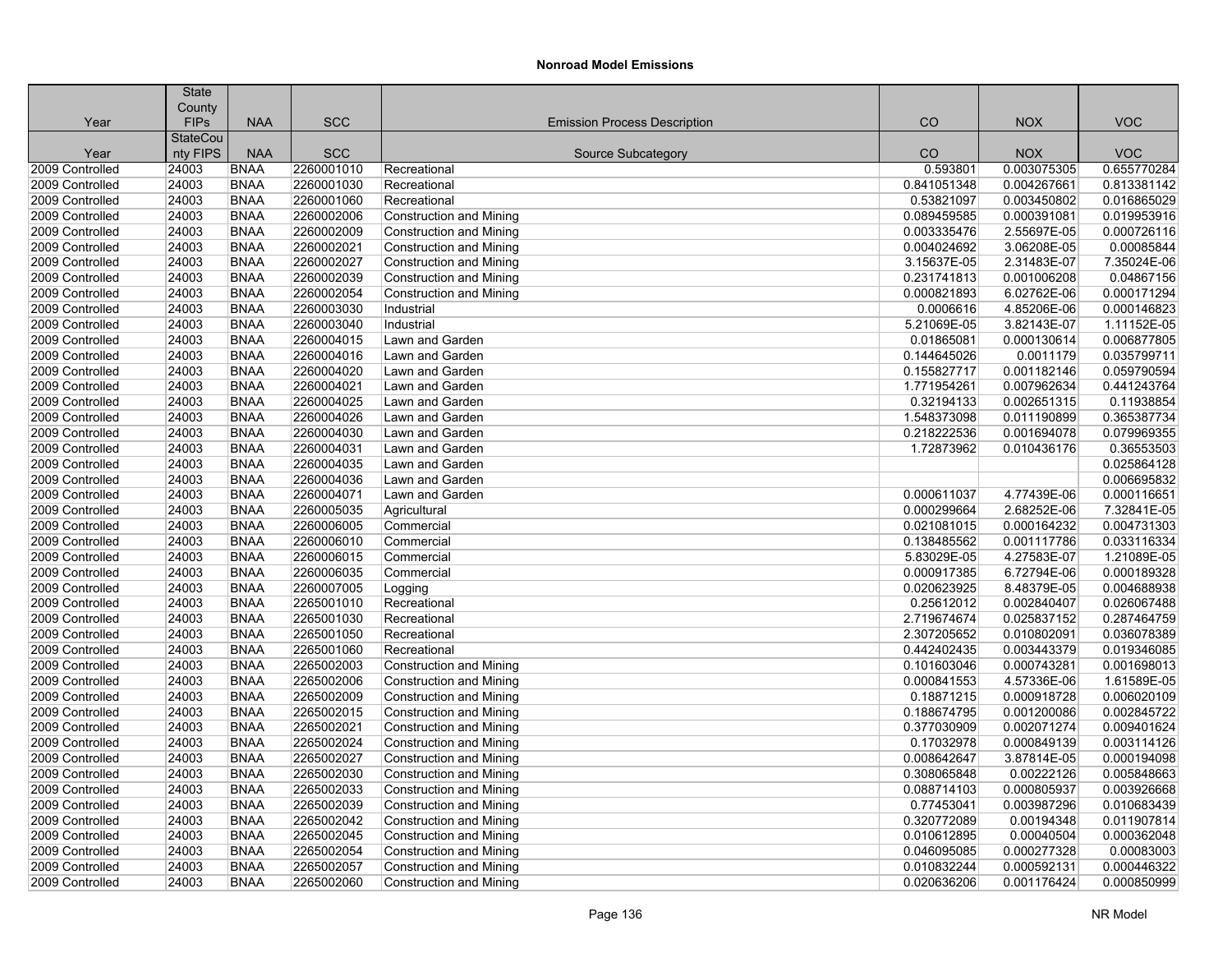|                                    | <b>State</b><br>County |                            |                          |                                     |             |             |                            |
|------------------------------------|------------------------|----------------------------|--------------------------|-------------------------------------|-------------|-------------|----------------------------|
| Year                               | <b>FIPs</b>            | <b>NAA</b>                 | <b>SCC</b>               | <b>Emission Process Description</b> | CO          | <b>NOX</b>  | <b>VOC</b>                 |
| 2009 Controlled                    | 24003                  | <b>BNAA</b>                | 2265002066               | <b>Construction and Mining</b>      | 0.249338396 | 0.001339449 | 0.003681612                |
| 2009 Controlled                    | 24003                  | <b>BNAA</b>                | 2265002072               | <b>Construction and Mining</b>      | 0.100793066 | 0.001743887 | 0.002453055                |
| 2009 Controlled                    | 24003                  | <b>BNAA</b>                | 2265002078               | <b>Construction and Mining</b>      | 0.049901822 | 0.000326517 | 0.001787957                |
| 2009 Controlled                    | 24003                  | <b>BNAA</b>                | 2265002081               | Construction and Mining             | 0.010672804 | 0.000626255 | 0.00047457                 |
| 2009 Controlled                    | 24003                  | <b>BNAA</b>                | 2265003010               | Industrial                          | 0.096192571 | 0.002686914 | 0.002975935                |
| 2009 Controlled                    | 24003                  | <b>BNAA</b>                | 2265003020               | Industrial                          | 0.137763792 | 0.007839666 | 0.005641072                |
| 2009 Controlled                    | 24003                  | <b>BNAA</b>                | 2265003030               | Industrial                          | 0.078386865 | 0.00107019  | 0.001617986                |
| 2009 Controlled                    | 24003                  | <b>BNAA</b>                | 2265003040               | Industrial                          | 0.239540272 | 0.001288635 | 0.005476104                |
| 2009 Controlled                    | 24003                  | <b>BNAA</b>                | 2265003050               | Industrial                          | 0.007444404 | 0.00017332  | 0.000208708                |
| 2009 Controlled                    | 24003                  | <b>BNAA</b>                | 2265003060               | Industrial                          | 0.009985443 | 5.11154E-05 | 0.000187186                |
| 2009 Controlled                    | 24003                  | <b>BNAA</b>                | 2265003070               | Industrial                          | 0.006490972 | 0.000354988 | 0.000237105                |
| 2009 Controlled                    | 24003                  | <b>BNAA</b>                | 2265004010               | Lawn and Garden                     | 6.20170679  | 0.038121142 | 0.612686656                |
| 2009 Controlled                    | 24003                  | <b>BNAA</b>                | 2265004011               | Lawn and Garden                     | 8.673222908 | 0.036888459 | 0.395812211                |
| 2009 Controlled                    | 24003                  | <b>BNAA</b>                | 2265004015               | Lawn and Garden                     | 0.520918685 | 0.003214622 | 0.052821334                |
| 2009 Controlled                    | 24003                  | <b>BNAA</b>                | 2265004016               | Lawn and Garden                     | 4.276358913 | 0.024436652 | 0.265060162                |
| 2009 Controlled                    | 24003                  | <b>BNAA</b>                | 2265004025               | Lawn and Garden                     | 0.034892613 |             | 0.003579671                |
|                                    |                        |                            |                          |                                     |             | 0.000199055 |                            |
| 2009 Controlled                    | 24003                  | <b>BNAA</b>                | 2265004026               | Lawn and Garden                     | 0.224554091 | 0.001078175 | 0.008518151                |
| 2009 Controlled<br>2009 Controlled | 24003<br>24003         | <b>BNAA</b><br><b>BNAA</b> | 2265004030<br>2265004031 | Lawn and Garden<br>Lawn and Garden  | 0.066641942 | 0.000380728 | 0.006253762<br>0.181933883 |
|                                    |                        |                            |                          |                                     | 9.03799394  | 0.069483093 |                            |
| 2009 Controlled                    | 24003                  | <b>BNAA</b>                | 2265004035               | Lawn and Garden                     |             |             | 0.051586749                |
| 2009 Controlled                    | 24003                  | <b>BNAA</b>                | 2265004036               | Lawn and Garden                     |             |             | 0.014899745                |
| 2009 Controlled                    | 24003                  | <b>BNAA</b>                | 2265004040               | Lawn and Garden                     | 1.551411788 | 0.008827645 | 0.062889459<br>0.019213557 |
| 2009 Controlled                    | 24003                  | <b>BNAA</b>                | 2265004041               | Lawn and Garden                     | 1.207026843 | 0.006281469 |                            |
| 2009 Controlled                    | 24003                  | <b>BNAA</b>                | 2265004046               | Lawn and Garden                     | 1.251556342 | 0.007959187 | 0.035085168                |
| 2009 Controlled                    | 24003                  | <b>BNAA</b>                | 2265004051               | Lawn and Garden                     | 0.490161011 | 0.002895996 | 0.033090772                |
| 2009 Controlled                    | 24003                  | <b>BNAA</b>                | 2265004055               | Lawn and Garden                     | 20.79100817 | 0.118849564 | 0.699205012                |
| 2009 Controlled                    | 24003                  | <b>BNAA</b>                | 2265004056               | Lawn and Garden                     | 16.4075146  | 0.085426869 | 0.245756913                |
| 2009 Controlled                    | 24003                  | <b>BNAA</b>                | 2265004066               | Lawn and Garden                     | 1.880366246 | 0.019472008 | 0.03072479                 |
| 2009 Controlled                    | 24003                  | <b>BNAA</b>                | 2265004071               | Lawn and Garden                     | 47.46750863 | 0.254844597 | 0.837874201                |
| 2009 Controlled                    | 24003                  | <b>BNAA</b>                | 2265004075               | Lawn and Garden                     | 0.635897821 | 0.004063401 | 0.031520135                |
| 2009 Controlled                    | 24003                  | <b>BNAA</b>                | 2265004076               | Lawn and Garden                     | 1.327212592 | 0.008581258 | 0.066406588                |
| 2009 Controlled                    | 24003                  | <b>BNAA</b>                | 2265005010               | Agricultural                        | 0.002215865 | 1.12502E-05 | 3.33954E-05                |
| 2009 Controlled                    | 24003                  | <b>BNAA</b>                | 2265005015               | Agricultural                        | 0.003085528 | 8.37342E-05 | 7.66E-05                   |
| 2009 Controlled                    | 24003                  | <b>BNAA</b>                | 2265005020               | Agricultural                        | 1.4353E-05  | 8.83775E-07 | 7.32007E-07<br>8.97215E-05 |
| 2009 Controlled                    | 24003                  | <b>BNAA</b>                | 2265005025               | Agricultural                        | 0.001549844 | 9.54225E-05 |                            |
| 2009 Controlled                    | 24003                  | <b>BNAA</b>                | 2265005030               | Agricultural                        | 0.001694859 | 9.80599E-06 | 3.37046E-05                |
| 2009 Controlled                    | 24003                  | <b>BNAA</b>                | 2265005035               | Agricultural                        | 0.013491495 | 0.000162574 | 0.000522119                |
| 2009 Controlled                    | 24003                  | <b>BNAA</b>                | 2265005040               | Agricultural                        | 0.033792713 | 0.000202332 | 0.001251668                |
| 2009 Controlled                    | 24003                  | <b>BNAA</b>                | 2265005045               | Agricultural                        | 0.002459439 | 0.000151425 | 0.00012901                 |
| 2009 Controlled                    | 24003                  | <b>BNAA</b>                | 2265005055               | Agricultural                        | 0.005756591 | 0.000181775 | 0.00019919                 |
| 2009 Controlled                    | 24003                  | <b>BNAA</b>                | 2265005060               | Agricultural                        | 0.002778798 | 0.000127365 | 0.000101897                |
| 2009 Controlled                    | 24003                  | <b>BNAA</b>                | 2265006005               | Commercial                          | 10.44666529 | 0.060008296 | 0.31506808                 |
| 2009 Controlled                    | 24003                  | <b>BNAA</b>                | 2265006010               | Commercial                          | 2.350588942 | 0.01494361  | 0.061915044                |
| 2009 Controlled                    | 24003                  | <b>BNAA</b>                | 2265006015               | Commercial                          | 1.147034744 | 0.009669523 | 0.025845842                |
| 2009 Controlled                    | 24003                  | <b>BNAA</b>                | 2265006025               | Commercial                          | 2.982507017 | 0.01994734  | 0.055742931                |
| 2009 Controlled                    | 24003                  | <b>BNAA</b>                | 2265006030               | Commercial                          | 4.579033884 | 0.023164906 | 0.134114191                |
| 2009 Controlled                    | 24003                  | <b>BNAA</b>                | 2265006035               | Commercial                          | 0.233060537 | 0.001186352 | 0.004539564                |
| 2009 Controlled                    | 24003                  | <b>BNAA</b>                | 2265007010               | Logging                             | 0.058016591 | 0.00037971  | 0.001902289                |
| 2009 Controlled                    | 24003                  | <b>BNAA</b>                | 2265007015               | Logging                             | 0.000694816 | 2.85174E-06 | 1.58525E-05                |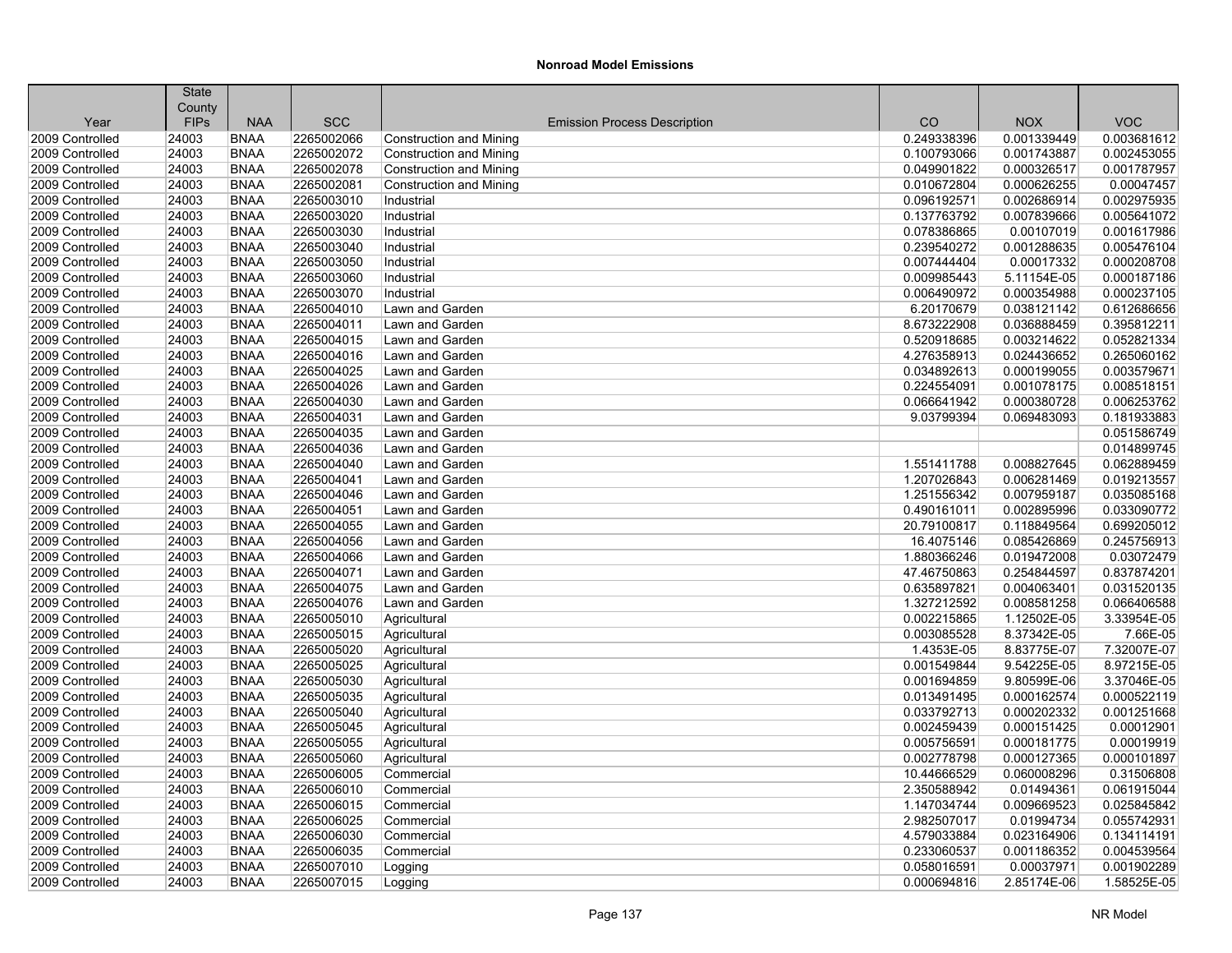|                                    | <b>State</b><br>County |                            |            |                                     |                            |             |                            |
|------------------------------------|------------------------|----------------------------|------------|-------------------------------------|----------------------------|-------------|----------------------------|
| Year                               | <b>FIPs</b>            | <b>NAA</b>                 | <b>SCC</b> | <b>Emission Process Description</b> | CO                         | <b>NOX</b>  | <b>VOC</b>                 |
| 2009 Controlled                    | 24003                  | <b>BNAA</b>                | 2265008005 | Airport                             | 0.201293187                | 0.004113029 | 0.005286365                |
| 2009 Controlled                    | 24003                  | <b>BNAA</b>                | 2267001060 | Recreational                        | 0.004261767                | 0.000953771 | 0.000262066                |
| 2009 Controlled                    | 24003                  | <b>BNAA</b>                | 2267002003 | <b>Construction and Mining</b>      | 0.002034037                | 0.00035434  | 9.93108E-05                |
|                                    |                        |                            |            |                                     |                            |             |                            |
| 2009 Controlled<br>2009 Controlled | 24003                  | <b>BNAA</b><br><b>BNAA</b> | 2267002015 | <b>Construction and Mining</b>      | 0.002889744<br>0.000624942 | 0.000429353 | 0.000120473<br>3.57256E-05 |
|                                    | 24003                  |                            | 2267002021 | <b>Construction and Mining</b>      |                            | 0.000128942 |                            |
| 2009 Controlled                    | 24003                  | <b>BNAA</b>                | 2267002024 | <b>Construction and Mining</b>      | 0.000343988                | 5.73185E-05 | 1.61035E-05                |
| 2009 Controlled                    | 24003                  | <b>BNAA</b>                | 2267002030 | <b>Construction and Mining</b>      | 0.006389207                | 0.00113796  | 0.000319162                |
| 2009 Controlled                    | 24003                  | <b>BNAA</b>                | 2267002033 | <b>Construction and Mining</b>      | 0.002540284                | 0.000564053 | 0.000154285                |
| 2009 Controlled                    | 24003                  | <b>BNAA</b>                | 2267002039 | <b>Construction and Mining</b>      | 0.003935702                | 0.000499458 | 0.000136853                |
| 2009 Controlled                    | 24003                  | <b>BNAA</b>                | 2267002045 | <b>Construction and Mining</b>      | 0.002554865                | 0.000525686 | 0.0001458                  |
| 2009 Controlled                    | 24003                  | <b>BNAA</b>                | 2267002054 | <b>Construction and Mining</b>      | 0.000409647                | 8.34324E-05 | 2.31705E-05                |
| 2009 Controlled                    | 24003                  | <b>BNAA</b>                | 2267002057 | <b>Construction and Mining</b>      | 0.004281163                | 0.000805993 | 0.000225711                |
| 2009 Controlled                    | 24003                  | <b>BNAA</b>                | 2267002060 | <b>Construction and Mining</b>      | 0.009713585                | 0.001613142 | 0.00045663                 |
| 2009 Controlled                    | 24003                  | <b>BNAA</b>                | 2267002066 | <b>Construction and Mining</b>      | 0.000928476                | 0.000140128 | 3.96605E-05                |
| 2009 Controlled                    | 24003                  | <b>BNAA</b>                | 2267002072 | <b>Construction and Mining</b>      | 0.009148132                | 0.001815997 | 0.000504734                |
| 2009 Controlled                    | 24003                  | <b>BNAA</b>                | 2267002081 | <b>Construction and Mining</b>      | 0.003895555                | 0.000817272 | 0.000225922                |
| 2009 Controlled                    | 24003                  | <b>BNAA</b>                | 2267003010 | Industrial                          | 0.027417996                | 0.005634178 | 0.001556734                |
| 2009 Controlled                    | 24003                  | <b>BNAA</b>                | 2267003020 | Industrial                          | 2.190700527                | 0.36415113  | 0.102863302                |
| 2009 Controlled                    | 24003                  | <b>BNAA</b>                | 2267003030 | Industrial                          | 0.013514148                | 0.001893352 | 0.000529594                |
| 2009 Controlled                    | 24003                  | <b>BNAA</b>                | 2267003040 | Industrial                          | 0.00468367                 | 0.000721534 | 0.000203145                |
| 2009 Controlled                    | 24003                  | <b>BNAA</b>                | 2267003050 | Industrial                          | 0.001469167                | 0.00029818  | 8.26623E-05                |
| 2009 Controlled                    | 24003                  | <b>BNAA</b>                | 2267003070 | Industrial                          | 0.007095104                | 0.00078864  | 0.000217863                |
| 2009 Controlled                    | 24003                  | <b>BNAA</b>                | 2267004066 | Lawn and Garden                     | 0.083106158                | 0.013132275 | 0.003709698                |
| 2009 Controlled                    | 24003                  | <b>BNAA</b>                | 2267005055 | Agricultural                        | 9.71066E-06                | 2.18806E-06 | 6.0353E-07                 |
| 2009 Controlled                    | 24003                  | <b>BNAA</b>                | 2267005060 | Agricultural                        | 1.07424E-05                | 1.61142E-06 | 4.58687E-07                |
| 2009 Controlled                    | 24003                  | <b>BNAA</b>                | 2267006005 | Commercial                          | 0.101797941                | 0.031057103 | 0.00638994                 |
| 2009 Controlled                    | 24003                  | <b>BNAA</b>                | 2267006010 | Commercial                          | 0.022109983                | 0.005985582 | 0.001241798                |
| 2009 Controlled                    | 24003                  | <b>BNAA</b>                | 2267006015 | Commercial                          | 0.025411692                | 0.00625281  | 0.00130446                 |
| 2009 Controlled                    | 24003                  | <b>BNAA</b>                | 2267006025 | Commercial                          | 0.045420482                | 0.008294168 | 0.002312172                |
| 2009 Controlled                    | 24003                  | <b>BNAA</b>                | 2267006030 | Commercial                          | 0.000636441                | 0.000129767 | 3.55894E-05                |
| 2009 Controlled                    | 24003                  | <b>BNAA</b>                | 2267006035 | Commercial                          | 0.000366274                | 7.94895E-05 | 1.62482E-05                |
| 2009 Controlled                    | 24003                  | <b>BNAA</b>                | 2267008005 | Airport                             | 0.036024967                | 0.005678391 | 0.001600061                |
| 2009 Controlled                    | 24003                  | <b>BNAA</b>                | 2268002081 | Construction and Mining             | 0.000153127                | 3.21563E-05 | 5.23986E-07                |
| 2009 Controlled                    | 24003                  | <b>BNAA</b>                | 2268003020 | Industrial                          | 0.155913185                | 0.02608467  | 0.000434979                |
| 2009 Controlled                    | 24003                  | <b>BNAA</b>                | 2268003030 | Industrial                          | 0.000176209                | 2.92568E-05 | 4.88277E-07                |
| 2009 Controlled                    | 24003                  | <b>BNAA</b>                | 2268003040 | Industrial                          | 9.31205E-05                | 1.4897E-05  | 2.48556E-07                |
| 2009 Controlled                    | 24003                  | <b>BNAA</b>                | 2268003060 | Industrial                          | 0.00049763                 | 7.3212E-05  | 1.21271E-06                |
| 2009 Controlled                    | 24003                  | <b>BNAA</b>                | 2268003070 | Industrial                          | 0.000499567                | 5.61443E-05 | 9.17001E-07                |
| 2009 Controlled                    | 24003                  | <b>BNAA</b>                | 2268005055 | Agricultural                        | 8.10589E-06                | 1.82261E-06 | 3.15403E-08                |
| 2009 Controlled                    | 24003                  | <b>BNAA</b>                | 2268005060 | Agricultural                        | 8.59212E-05                | 1.90846E-05 | 3.31758E-07                |
| 2009 Controlled                    | 24003                  | <b>BNAA</b>                | 2268006005 | Commercial                          | 0.030561205                | 0.009599477 | 0.000117431                |
| 2009 Controlled                    | 24003                  | <b>BNAA</b>                | 2268006010 | Commercial                          | 0.001487831                | 0.000433289 | 5.33392E-06                |
| 2009 Controlled                    | 24003                  | <b>BNAA</b>                | 2268006015 | Commercial                          | 0.001964228                | 0.000503657 | 6.2483E-06                 |
| 2009 Controlled                    | 24003                  | <b>BNAA</b>                | 2268006020 | Commercial                          | 0.014675215                | 0.002817392 | 2.83506E-05                |
| 2009 Controlled                    | 24003                  | <b>BNAA</b>                | 2270001060 | Recreational                        | 0.012339105                | 0.011888071 | 0.003231538                |
| 2009 Controlled                    | 24003                  | <b>BNAA</b>                | 2270002003 | <b>Construction and Mining</b>      | 0.019442596                | 0.042174108 | 0.003485782                |
| 2009 Controlled                    | 24003                  | <b>BNAA</b>                | 2270002006 | <b>Construction and Mining</b>      | 7.08478E-05                | 9.54967E-05 | 1.48235E-05                |
| 2009 Controlled                    | 24003                  | <b>BNAA</b>                | 2270002009 | <b>Construction and Mining</b>      | 0.001042484                | 0.001493938 | 0.000231736                |
| 2009 Controlled                    | 24003                  | <b>BNAA</b>                | 2270002015 | <b>Construction and Mining</b>      | 0.057576113                | 0.108915961 | 0.009445053                |
|                                    |                        |                            |            |                                     |                            |             |                            |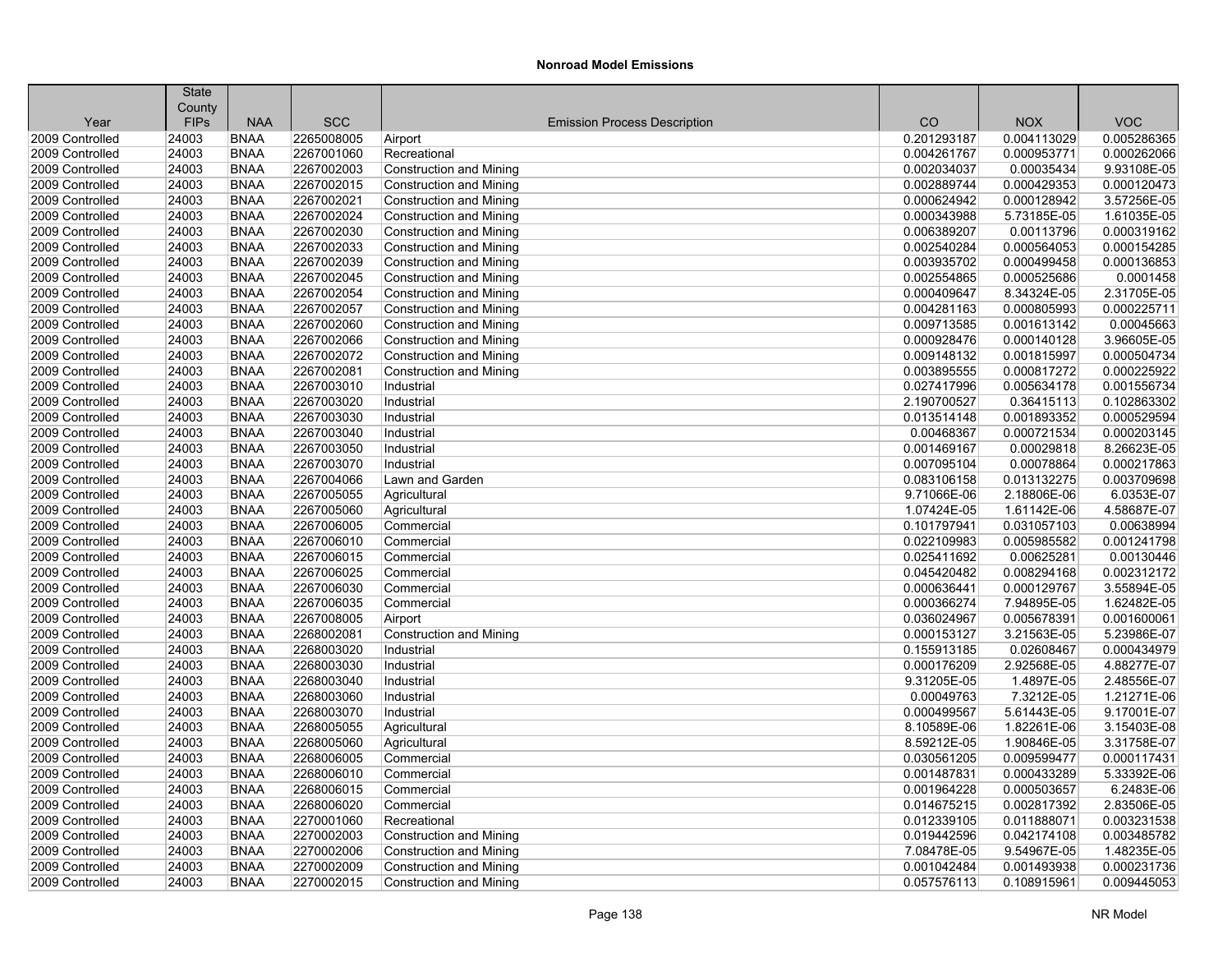|                                    | <b>State</b>         |                            |                          |                                                                  |                            |                            |                            |
|------------------------------------|----------------------|----------------------------|--------------------------|------------------------------------------------------------------|----------------------------|----------------------------|----------------------------|
|                                    | County               | <b>NAA</b>                 |                          |                                                                  | CO                         | <b>NOX</b>                 | <b>VOC</b>                 |
| Year<br>2009 Controlled            | <b>FIPs</b><br>24003 | <b>BNAA</b>                | <b>SCC</b><br>2270002018 | <b>Emission Process Description</b>                              | 0.052314924                | 0.118944154                | 0.00688699                 |
| 2009 Controlled                    | 24003                | <b>BNAA</b>                | 2270002021               | <b>Construction and Mining</b>                                   | 0.003589744                | 0.006844804                | 0.000631144                |
| 2009 Controlled                    | 24003                | <b>BNAA</b>                | 2270002024               | <b>Construction and Mining</b><br><b>Construction and Mining</b> | 0.002848875                | 0.004953757                | 0.000429144                |
| 2009 Controlled                    |                      |                            |                          |                                                                  |                            |                            |                            |
|                                    | 24003                | <b>BNAA</b>                | 2270002027<br>2270002030 | <b>Construction and Mining</b>                                   | 0.007302124<br>0.035768392 | 0.013769782<br>0.054982215 | 0.001857613                |
| 2009 Controlled                    | 24003                | <b>BNAA</b>                |                          | <b>Construction and Mining</b>                                   |                            |                            | 0.005487534                |
| 2009 Controlled                    | 24003                | <b>BNAA</b><br><b>BNAA</b> | 2270002033               | <b>Construction and Mining</b>                                   | 0.02280596                 | 0.064930788                | 0.005470192                |
| 2009 Controlled                    | 24003                |                            | 2270002036               | <b>Construction and Mining</b>                                   | 0.160943366                | 0.396904653                | 0.029968337                |
| 2009 Controlled                    | 24003                | <b>BNAA</b>                | 2270002039               | <b>Construction and Mining</b>                                   | 0.002703322                | 0.003780339                | 0.000404068<br>0.000283071 |
| 2009 Controlled<br>2009 Controlled | 24003                | <b>BNAA</b><br><b>BNAA</b> | 2270002042<br>2270002045 | <b>Construction and Mining</b>                                   | 0.001160132                | 0.002504618                | 0.007693178                |
|                                    | 24003                |                            |                          | <b>Construction and Mining</b>                                   | 0.028871373                | 0.112738538                |                            |
| 2009 Controlled                    | 24003                | <b>BNAA</b>                | 2270002048               | <b>Construction and Mining</b>                                   | 0.03576735                 | 0.099882325                | 0.007540423                |
| 2009 Controlled                    | 24003                | <b>BNAA</b>                | 2270002051               | <b>Construction and Mining</b>                                   | 0.132567189                | 0.392510373                | 0.021861823                |
| 2009 Controlled                    | 24003                | <b>BNAA</b>                | 2270002054               | <b>Construction and Mining</b>                                   | 0.006940845                | 0.020606511                | 0.001517292                |
| 2009 Controlled                    | 24003                | <b>BNAA</b>                | 2270002057               | <b>Construction and Mining</b>                                   | 0.092282859                | 0.146493741                | 0.014167623                |
| 2009 Controlled                    | 24003                | <b>BNAA</b>                | 2270002060               | <b>Construction and Mining</b>                                   | 0.218641211                | 0.523624319                | 0.037432483                |
| 2009 Controlled                    | 24003                | <b>BNAA</b>                | 2270002066               | <b>Construction and Mining</b>                                   | 0.336853337                | 0.353883873                | 0.074873531                |
| 2009 Controlled                    | 24003                | <b>BNAA</b>                | 2270002069               | <b>Construction and Mining</b>                                   | 0.186679945                | 0.445805289                | 0.030551519                |
| 2009 Controlled                    | 24003                | <b>BNAA</b>                | 2270002072               | <b>Construction and Mining</b>                                   | 0.289717279                | 0.2417703                  | 0.068243235                |
| 2009 Controlled                    | 24003                | <b>BNAA</b>                | 2270002075               | <b>Construction and Mining</b>                                   | 0.025867552                | 0.057362093                | 0.003776172                |
| 2009 Controlled                    | 24003                | <b>BNAA</b>                | 2270002078               | <b>Construction and Mining</b>                                   | 0.000883127                | 0.000779809                | 0.000226166                |
| 2009 Controlled                    | 24003                | <b>BNAA</b>                | 2270002081               | Construction and Mining                                          | 0.026951896                | 0.055349481                | 0.004052242                |
| 2009 Controlled                    | 24003                | <b>BNAA</b>                | 2270003010               | Industrial                                                       | 0.007740663                | 0.00717211                 | 0.001967246                |
| 2009 Controlled                    | 24003                | <b>BNAA</b>                | 2270003020               | Industrial                                                       | 0.048513181                | 0.066368069                | 0.005619313                |
| 2009 Controlled                    | 24003                | <b>BNAA</b>                | 2270003030               | Industrial                                                       | 0.011502775                | 0.034434431                | 0.002784144                |
| 2009 Controlled                    | 24003                | <b>BNAA</b>                | 2270003040               | Industrial                                                       | 0.012175641                | 0.0391051                  | 0.003194412                |
| 2009 Controlled                    | 24003                | <b>BNAA</b>                | 2270003050               | Industrial                                                       | 0.001330671                | 0.001976921                | 0.000358732                |
| 2009 Controlled                    | 24003                | <b>BNAA</b>                | 2270003060               | Industrial                                                       | 0.092962485                | 0.183946741                | 0.016412146                |
| 2009 Controlled                    | 24003                | <b>BNAA</b>                | 2270003070               | Industrial                                                       | 0.018203763                | 0.041498362                | 0.003393492                |
| 2009 Controlled                    | 24003                | <b>BNAA</b>                | 2270004031               | Lawn and Garden                                                  | 1.44531E-05                | 2.37307E-05                | 4.10708E-06                |
| 2009 Controlled                    | 24003                | <b>BNAA</b>                | 2270004046               | Lawn and Garden                                                  | 0.073487835                | 0.138167485                | 0.018810697                |
| 2009 Controlled                    | 24003                | <b>BNAA</b>                | 2270004056               | Lawn and Garden                                                  | 0.015330392                | 0.027638405                | 0.003895342                |
| 2009 Controlled                    | 24003                | <b>BNAA</b>                | 2270004066               | Lawn and Garden                                                  | 0.08605222                 | 0.210080247                | 0.020354974                |
| 2009 Controlled                    | 24003                | <b>BNAA</b>                | 2270004071               | Lawn and Garden                                                  | 0.007538122                | 0.019523216                | 0.001637672                |
| 2009 Controlled                    | 24003                | <b>BNAA</b>                | 2270004076               | Lawn and Garden                                                  | 0.000308529                | 0.000564139                | 7.48761E-05                |
| 2009 Controlled                    | 24003                | <b>BNAA</b>                | 2270005010               | Agricultural                                                     | 2.61264E-06                | 2.07929E-06                | 3.37161E-07                |
| 2009 Controlled                    | 24003                | <b>BNAA</b>                | 2270005015               | Agricultural                                                     | 0.056053847                | 0.106099528                | 0.010395982                |
| 2009 Controlled                    | 24003                | <b>BNAA</b>                | 2270005020               | Agricultural                                                     | 0.004312983                | 0.011085674                | 0.000964657                |
| 2009 Controlled                    | 24003                | <b>BNAA</b>                | 2270005025               | Agricultural                                                     | 3.7071E-05                 | 5.27763E-05                | 8.57086E-06                |
| 2009 Controlled                    | 24003                | <b>BNAA</b>                | 2270005030               | Agricultural                                                     | 8.94525E-06                | 1.07644E-05                | 1.48842E-06                |
| 2009 Controlled                    | 24003                | <b>BNAA</b>                | 2270005035               | Agricultural                                                     | 0.000445917                | 0.000848251                | 0.000116991                |
| 2009 Controlled                    | 24003                | <b>BNAA</b>                | 2270005040               | Agricultural                                                     | 1.25573E-06                | 2.15256E-06                | 1.9983E-07                 |
| 2009 Controlled                    | 24003                | <b>BNAA</b>                | 2270005045               | Agricultural                                                     | 0.000492744                | 0.000806462                | 9.19888E-05                |
| 2009 Controlled                    | 24003                | <b>BNAA</b>                | 2270005055               | Agricultural                                                     | 0.001160222                | 0.002239927                | 0.000235735                |
| 2009 Controlled                    | 24003                | <b>BNAA</b>                | 2270005060               | Agricultural                                                     | 0.000554394                | 0.001430994                | 0.00014104                 |
| 2009 Controlled                    | 24003                | <b>BNAA</b>                | 2270006005               | Commercial                                                       | 0.071335852                | 0.145947691                | 0.018378402                |
| 2009 Controlled                    | 24003                | <b>BNAA</b>                | 2270006010               | Commercial                                                       | 0.016915509                | 0.034582887                | 0.004121843                |
| 2009 Controlled                    | 24003                | <b>BNAA</b>                | 2270006015               | Commercial                                                       | 0.036792726                | 0.081996287                | 0.007936886                |
| 2009 Controlled                    | 24003                | <b>BNAA</b>                | 2270006025               | Commercial                                                       | 0.055391364                | 0.043545706                | 0.013476744                |
| 2009 Controlled                    | 24003                | <b>BNAA</b>                | 2270006030               | Commercial                                                       | 0.002124246                | 0.004843895                | 0.000600764                |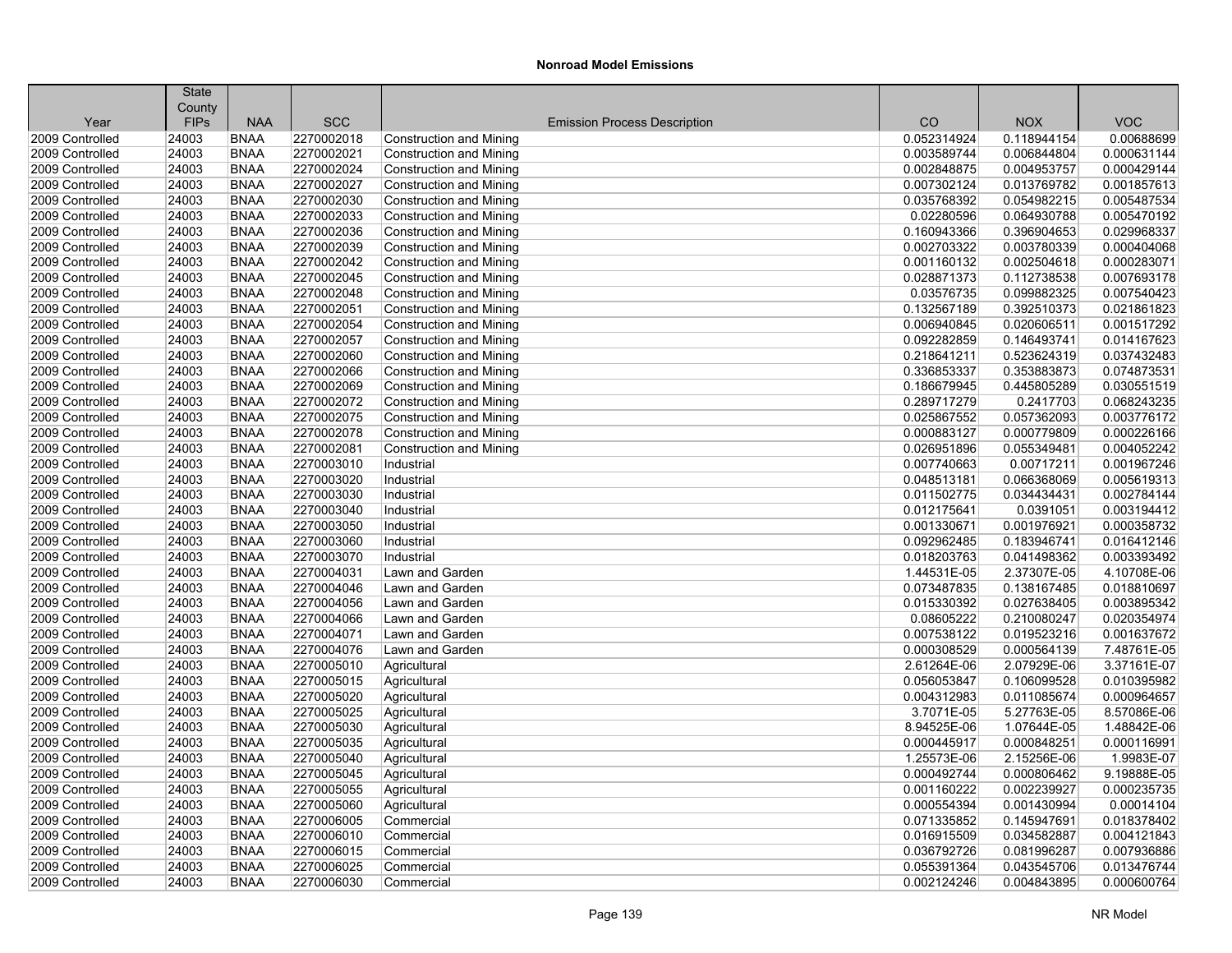|                 | <b>State</b> |             |            |                                     |             |             |             |
|-----------------|--------------|-------------|------------|-------------------------------------|-------------|-------------|-------------|
|                 | County       |             |            |                                     |             |             |             |
| Year            | <b>FIPs</b>  | <b>NAA</b>  | <b>SCC</b> | <b>Emission Process Description</b> | CO          | <b>NOX</b>  | <b>VOC</b>  |
| 2009 Controlled | 24003        | <b>BNAA</b> | 2270006035 | Commercial                          | 0.001608456 | 0.003537635 | 0.000351152 |
| 2009 Controlled | 24003        | <b>BNAA</b> | 2270007015 | Logging                             | 0.004499675 | 0.011517614 | 0.000876426 |
| 2009 Controlled | 24003        | <b>BNAA</b> | 2270008005 | Airport                             | 0.16556599  | 0.373381897 | 0.02764628  |
| 2009 Controlled | 24003        | <b>BNAA</b> | 2282005010 | <b>Pleasure Craft</b>               | 7.399183572 | 0.198536777 | 3.831828535 |
| 2009 Controlled | 24003        | <b>BNAA</b> | 2282005015 | Pleasure Craft                      | 2.885695434 | 0.064839439 | 1.066863893 |
| 2009 Controlled | 24003        | <b>BNAA</b> | 2282010005 | Pleasure Craft                      | 5.445940613 | 0.341469213 | 0.443352818 |
| 2009 Controlled | 24003        | <b>BNAA</b> | 2282020005 | <b>Pleasure Craft</b>               | 0.060094311 | 0.359070805 | 0.013021531 |
| 2009 Controlled | 24003        | <b>BNAA</b> | 2282020010 | Pleasure Craft                      | 0.000576773 | 0.00096424  | 0.000179302 |
| 2009 Controlled | 24003        | <b>BNAA</b> | 2285002015 | Railroad                            | 0.003062794 | 0.004034591 | 0.00071841  |
| 2009 Controlled | 24003        | <b>BNAA</b> | 2285004015 | Railroad                            | 0.009946605 | 5.71958E-05 | 0.000195435 |
| 2009 Controlled | 24003        | <b>BNAA</b> | 2285006015 | Railroad                            | 3.7179E-05  | 7.39097E-06 | 2.05964E-06 |
| 2009 Controlled | 24005        | <b>BNAA</b> | 2260001010 | Recreational                        | 0.2969005   | 0.001537653 | 0.327885136 |
| 2009 Controlled | 24005        | <b>BNAA</b> | 2260001030 | Recreational                        | 0.420525674 | 0.00213383  | 0.406690576 |
| 2009 Controlled | 24005        | <b>BNAA</b> | 2260001060 | Recreational                        | 0.269105485 | 0.001725401 | 0.008432515 |
| 2009 Controlled | 24005        | <b>BNAA</b> | 2260002006 | <b>Construction and Mining</b>      | 0.207216598 | 0.000905867 | 0.046219558 |
| 2009 Controlled | 24005        | <b>BNAA</b> | 2260002009 | <b>Construction and Mining</b>      | 0.007726013 | 5.92275E-05 | 0.001681914 |
| 2009 Controlled | 24005        | <b>BNAA</b> | 2260002021 | Construction and Mining             | 0.009322453 | 7.09273E-05 | 0.001988417 |
| 2009 Controlled | 24005        | <b>BNAA</b> | 2260002027 | Construction and Mining             | 7.31115E-05 | 5.36186E-07 | 1.70255E-05 |
| 2009 Controlled | 24005        | <b>BNAA</b> | 2260002039 | <b>Construction and Mining</b>      | 0.536787026 | 0.002330694 | 0.112738665 |
| 2009 Controlled | 24005        | <b>BNAA</b> | 2260002054 | Construction and Mining             | 0.001903764 | 1.39619E-05 | 0.000396771 |
| 2009 Controlled | 24005        | <b>BNAA</b> | 2260003030 | Industrial                          | 0.001210781 | 8.87965E-06 | 0.000268697 |
| 2009 Controlled | 24005        | <b>BNAA</b> | 2260003040 | Industrial                          | 9.53597E-05 | 6.99351E-07 | 2.03418E-05 |
| 2009 Controlled | 24005        | <b>BNAA</b> | 2260004015 | Lawn and Garden                     | 0.030902377 | 0.000216414 | 0.011395779 |
| 2009 Controlled | 24005        | <b>BNAA</b> | 2260004016 | Lawn and Garden                     | 0.173863813 | 0.001343719 | 0.043031373 |
| 2009 Controlled | 24005        | <b>BNAA</b> | 2260004020 | Lawn and Garden                     | 0.258189674 | 0.001958689 | 0.099066553 |
| 2009 Controlled | 24005        | <b>BNAA</b> | 2260004021 | Lawn and Garden                     | 2.12989512  | 0.009571113 | 0.530376462 |
| 2009 Controlled | 24005        | <b>BNAA</b> | 2260004025 | Lawn and Garden                     | 0.533421973 | 0.004392942 | 0.197813893 |
| 2009 Controlled | 24005        | <b>BNAA</b> | 2260004026 | Lawn and Garden                     | 1.86114963  | 0.013451498 | 0.439197276 |
| 2009 Controlled | 24005        | <b>BNAA</b> | 2260004030 | Lawn and Garden                     | 0.361571127 | 0.002806905 | 0.132500577 |
| 2009 Controlled | 24005        | <b>BNAA</b> | 2260004031 | Lawn and Garden                     | 2.077950935 | 0.012544319 | 0.439374354 |
| 2009 Controlled | 24005        | <b>BNAA</b> | 2260004035 | Lawn and Garden                     |             |             | 0.042854066 |
| 2009 Controlled | 24005        | <b>BNAA</b> | 2260004036 | Lawn and Garden                     |             |             | 0.008048412 |
| 2009 Controlled | 24005        | <b>BNAA</b> | 2260004071 | Lawn and Garden                     | 0.000734468 | 5.73884E-06 | 0.000140215 |
| 2009 Controlled | 24005        | <b>BNAA</b> | 2260005035 | Agricultural                        | 0.00061304  | 5.48779E-06 | 0.000149921 |
| 2009 Controlled | 24005        | <b>BNAA</b> | 2260006005 | Commercial                          | 0.032245316 | 0.000251207 | 0.007236954 |
| 2009 Controlled | 24005        | <b>BNAA</b> | 2260006010 | Commercial                          | 0.211826182 | 0.001709755 | 0.050654425 |
| 2009 Controlled | 24005        | <b>BNAA</b> | 2260006015 | Commercial                          | 8.91795E-05 | 6.54027E-07 | 1.85216E-05 |
| 2009 Controlled | 24005        | <b>BNAA</b> | 2260006035 | Commercial                          | 0.001403223 | 1.0291E-05  | 0.000289595 |
| 2009 Controlled | 24005        | <b>BNAA</b> | 2260007005 | Logging                             | 0.011482516 | 4.72341E-05 | 0.002610599 |
| 2009 Controlled | 24005        | <b>BNAA</b> | 2265001010 | Recreational                        | 0.128060065 | 0.001420204 | 0.013033744 |
| 2009 Controlled | 24005        | <b>BNAA</b> | 2265001030 | Recreational                        | 1.359837283 | 0.012918576 | 0.143732381 |
| 2009 Controlled | 24005        | <b>BNAA</b> | 2265001050 | Recreational                        | 4.870767717 | 0.022804415 | 0.076165491 |
| 2009 Controlled | 24005        | <b>BNAA</b> | 2265001060 | Recreational                        | 0.221201223 | 0.00172169  | 0.009673043 |
| 2009 Controlled | 24005        | <b>BNAA</b> | 2265002003 | <b>Construction and Mining</b>      | 0.23534465  | 0.001721674 | 0.003933134 |
| 2009 Controlled | 24005        | <b>BNAA</b> | 2265002006 | <b>Construction and Mining</b>      | 0.001949301 | 1.05933E-05 | 3.74291E-05 |
| 2009 Controlled | 24005        | <b>BNAA</b> | 2265002009 | <b>Construction and Mining</b>      | 0.437116771 | 0.002128064 | 0.01394447  |
| 2009 Controlled | 24005        | <b>BNAA</b> | 2265002015 | <b>Construction and Mining</b>      | 0.437030248 | 0.002779778 | 0.006591588 |
| 2009 Controlled | 24005        | <b>BNAA</b> | 2265002021 | <b>Construction and Mining</b>      | 0.873322352 | 0.004797723 | 0.021777123 |
| 2009 Controlled | 24005        | <b>BNAA</b> | 2265002024 | <b>Construction and Mining</b>      | 0.394537415 | 0.001966874 | 0.007213296 |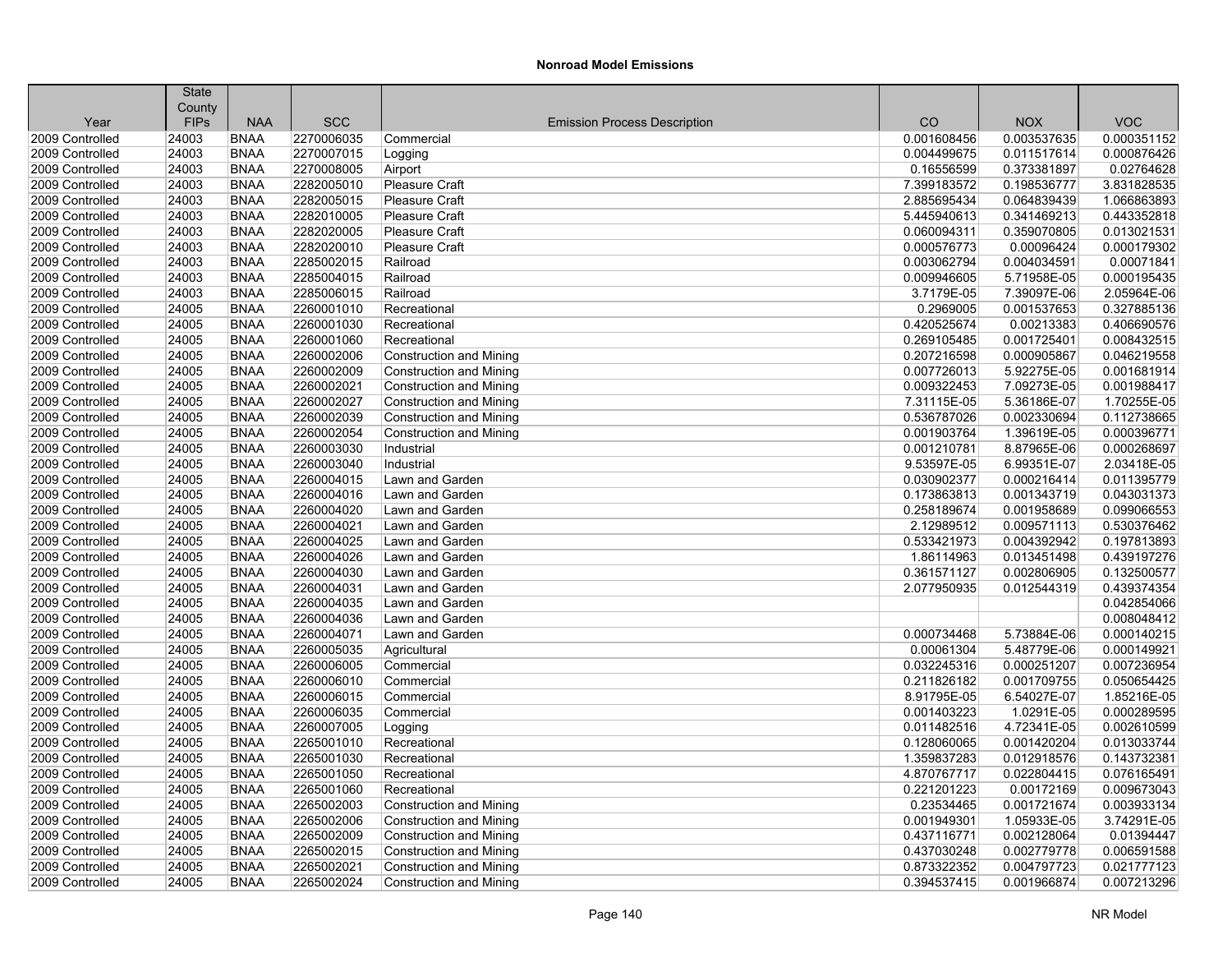|                                    | <b>State</b><br>County |                            |                          |                                     |                            |                            |                            |
|------------------------------------|------------------------|----------------------------|--------------------------|-------------------------------------|----------------------------|----------------------------|----------------------------|
| Year                               | <b>FIPs</b>            | <b>NAA</b>                 | <b>SCC</b>               | <b>Emission Process Description</b> | CO                         | <b>NOX</b>                 | <b>VOC</b>                 |
| 2009 Controlled                    | 24005                  | <b>BNAA</b>                | 2265002027               | <b>Construction and Mining</b>      | 0.020019093                | 8.983E-05                  | 0.000449591                |
| 2009 Controlled                    | 24005                  | <b>BNAA</b>                | 2265002030               | Construction and Mining             | 0.713577541                | 0.005145138                | 0.013547345                |
| 2009 Controlled                    | 24005                  | <b>BNAA</b>                | 2265002033               | <b>Construction and Mining</b>      | 0.205489787                | 0.001866805                | 0.009095398                |
| 2009 Controlled                    | 24005                  | <b>BNAA</b>                | 2265002039               | <b>Construction and Mining</b>      | 1.794056389                | 0.009235833                | 0.024746211                |
| 2009 Controlled                    | 24005                  | <b>BNAA</b>                | 2265002042               | <b>Construction and Mining</b>      | 0.743009192                | 0.004501712                | 0.027582248                |
| 2009 Controlled                    |                        |                            |                          |                                     |                            |                            |                            |
| 2009 Controlled                    | 24005<br>24005         | <b>BNAA</b><br><b>BNAA</b> | 2265002045<br>2265002054 | <b>Construction and Mining</b>      | 0.024582808<br>0.106770737 | 0.000938201<br>0.00064238  | 0.000838617<br>0.001922611 |
| 2009 Controlled                    | 24005                  | <b>BNAA</b>                | 2265002057               | <b>Construction and Mining</b>      | 0.025090889                | 0.001371562                | 0.001033822                |
| 2009 Controlled                    |                        | <b>BNAA</b>                | 2265002060               | <b>Construction and Mining</b>      |                            | 0.002724969                | 0.001971181                |
|                                    | 24005                  |                            |                          | Construction and Mining             | 0.047799953                |                            |                            |
| 2009 Controlled                    | 24005                  | <b>BNAA</b>                | 2265002066               | <b>Construction and Mining</b>      | 0.577546256                | 0.003102585                | 0.008527774                |
| 2009 Controlled<br>2009 Controlled | 24005                  | <b>BNAA</b><br><b>BNAA</b> | 2265002072               | <b>Construction and Mining</b>      | 0.233468498<br>0.115588334 | 0.004039391<br>0.000756317 | 0.00568205<br>0.004141472  |
|                                    | 24005                  |                            | 2265002078               | <b>Construction and Mining</b>      |                            |                            |                            |
| 2009 Controlled                    | 24005                  | <b>BNAA</b>                | 2265002081               | <b>Construction and Mining</b>      | 0.024721576                | 0.001450605                | 0.001099255                |
| 2009 Controlled                    | 24005                  | <b>BNAA</b>                | 2265003010               | Industrial                          | 0.176040037                | 0.004917265                | 0.005446197                |
| 2009 Controlled                    | 24005                  | <b>BNAA</b>                | 2265003020               | Industrial                          | 0.252118677                | 0.014347211                | 0.01032361                 |
| 2009 Controlled                    | 24005                  | <b>BNAA</b>                | 2265003030               | Industrial                          | 0.143454182                | 0.001958532                | 0.002961043                |
| 2009 Controlled                    | 24005                  | <b>BNAA</b>                | 2265003040               | Industrial                          | 0.438377713                | 0.002358304                | 0.010021705                |
| 2009 Controlled                    | 24005                  | <b>BNAA</b>                | 2265003050               | Industrial                          | 0.013623851                | 0.000317189                | 0.000381951                |
| 2009 Controlled                    | 24005                  | <b>BNAA</b>                | 2265003060               | Industrial                          | 0.01528646                 | 7.82512E-05                | 0.000286558                |
| 2009 Controlled                    | 24005                  | <b>BNAA</b>                | 2265003070               | Industrial                          | 0.011878993                | 0.000649656                | 0.000433921                |
| 2009 Controlled                    | 24005                  | <b>BNAA</b>                | 2265004010               | Lawn and Garden                     | 10.27555727                | 0.063162614                | 1.015155562                |
| 2009 Controlled                    | 24005                  | <b>BNAA</b>                | 2265004011               | Lawn and Garden                     | 10.42524295                | 0.044340051                | 0.475767616                |
| 2009 Controlled                    | 24005                  | <b>BNAA</b>                | 2265004015               | Lawn and Garden                     | 0.863105935                | 0.005326281                | 0.087519239                |
| 2009 Controlled                    | 24005                  | <b>BNAA</b>                | 2265004016               | Lawn and Garden                     | 5.140197717                | 0.029372938                | 0.318603208                |
| 2009 Controlled                    | 24005                  | <b>BNAA</b>                | 2265004025               | Lawn and Garden                     | 0.057813287                | 0.000329813                | 0.005931129                |
| 2009 Controlled                    | 24005                  | <b>BNAA</b>                | 2265004026               | Lawn and Garden                     | 0.269914778                | 0.00129597                 | 0.010238847                |
| 2009 Controlled                    | 24005                  | <b>BNAA</b>                | 2265004030               | Lawn and Garden                     | 0.1104185                  | 0.000630824                | 0.010361808                |
| 2009 Controlled                    | 24005                  | <b>BNAA</b>                | 2265004031               | Lawn and Garden                     | 10.86369938                | 0.083518914                | 0.218685136                |
| 2009 Controlled                    | 24005                  | <b>BNAA</b>                | 2265004035               | Lawn and Garden                     |                            |                            | 0.085473666                |
| 2009 Controlled                    | 24005                  | <b>BNAA</b>                | 2265004036               | Lawn and Garden                     |                            |                            | 0.017909543                |
| 2009 Controlled                    | 24005                  | <b>BNAA</b>                | 2265004040               | Lawn and Garden                     | 2.570521583                | 0.014626453                | 0.104201033                |
| 2009 Controlled                    | 24005                  | <b>BNAA</b>                | 2265004041               | Lawn and Garden                     | 1.450850422                | 0.007550347                | 0.023094762                |
| 2009 Controlled                    | 24005                  | <b>BNAA</b>                | 2265004046               | Lawn and Garden                     | 1.504375002                | 0.009566969                | 0.04217249                 |
| 2009 Controlled                    | 24005                  | <b>BNAA</b>                | 2265004051               | Lawn and Garden                     | 0.589175185                | 0.003480997                | 0.039775219                |
| 2009 Controlled                    | 24005                  | <b>BNAA</b>                | 2265004055               | Lawn and Garden                     | 34.44845044                | 0.196920865                | 1.158507084                |
| 2009 Controlled                    | 24005                  | <b>BNAA</b>                | 2265004056               | Lawn and Garden                     | 19.72188997                | 0.10268339                 | 0.295400641                |
| 2009 Controlled                    | 24005                  | <b>BNAA</b>                | 2265004066               | Lawn and Garden                     | 2.260206601                | 0.023405419                | 0.036931302                |
| 2009 Controlled                    | 24005                  | <b>BNAA</b>                | 2265004071               | Lawn and Garden                     | 57.05610565                | 0.306324071                | 1.007127607                |
| 2009 Controlled                    | 24005                  | <b>BNAA</b>                | 2265004075               | Lawn and Garden                     | 1.053613938                | 0.006732616                | 0.052225455                |
| 2009 Controlled                    | 24005                  | <b>BNAA</b>                | 2265004076               | Lawn and Garden                     | 1.595314002                | 0.010314701                | 0.079820942                |
| 2009 Controlled                    | 24005                  | <b>BNAA</b>                | 2265005010               | Agricultural                        | 0.00453312                 | 2.30152E-05                | 6.83189E-05                |
| 2009 Controlled                    | 24005                  | <b>BNAA</b>                | 2265005015               | Agricultural                        | 0.006312239                | 0.0001713                  | 0.000156705                |
| 2009 Controlled                    | 24005                  | <b>BNAA</b>                | 2265005020               | Agricultural                        | 2.93628E-05                | 1.80799E-06                | 1.49751E-06                |
| 2009 Controlled                    | 24005                  | <b>BNAA</b>                | 2265005025               | Agricultural                        | 0.003170603                | 0.000195211                | 0.000183548                |
| 2009 Controlled                    | 24005                  | <b>BNAA</b>                | 2265005030               | Agricultural                        | 0.003467269                | 2.00607E-05                | 6.89513E-05                |
| 2009 Controlled                    | 24005                  | <b>BNAA</b>                | 2265005035               | Agricultural                        | 0.027600314                | 0.000332588                | 0.001068129                |
| 2009 Controlled                    | 24005                  | <b>BNAA</b>                | 2265005040               | Agricultural                        | 0.069131667                | 0.000413922                | 0.002560609                |
| 2009 Controlled                    | 24005                  | <b>BNAA</b>                | 2265005045               | Agricultural                        | 0.005031414                | 0.00030978                 | 0.000263922                |
| 2009 Controlled                    | 24005                  | <b>BNAA</b>                | 2265005055               | Agricultural                        | 0.011776583                | 0.000371867                | 0.000407495                |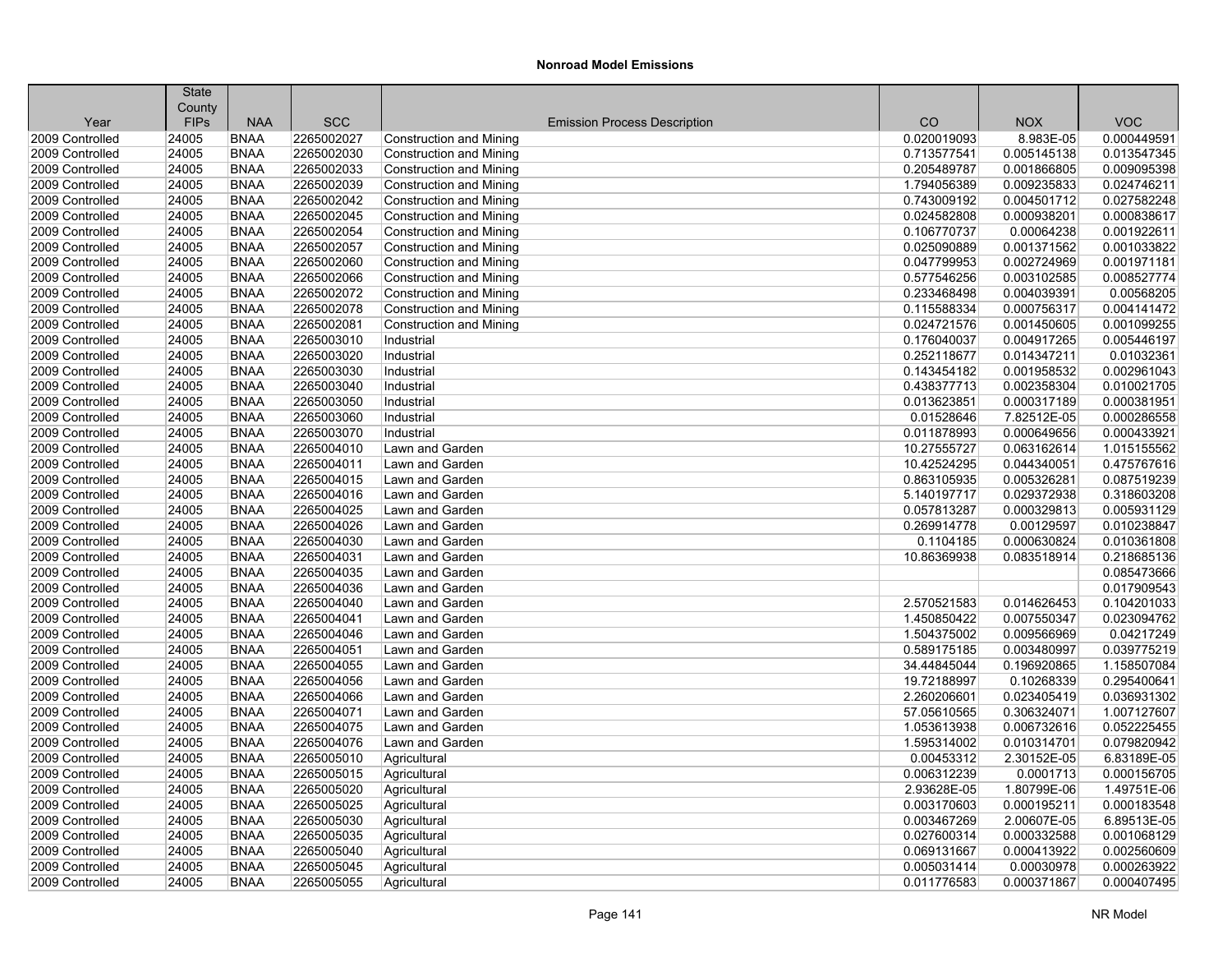|                 | <b>State</b><br>County |             |            |                                     |             |             |             |
|-----------------|------------------------|-------------|------------|-------------------------------------|-------------|-------------|-------------|
| Year            | <b>FIPs</b>            | <b>NAA</b>  | <b>SCC</b> | <b>Emission Process Description</b> | CO          | <b>NOX</b>  | <b>VOC</b>  |
| 2009 Controlled | 24005                  | <b>BNAA</b> | 2265005060 | Agricultural                        | 0.005684744 | 0.000260557 | 0.000208456 |
| 2009 Controlled | 24005                  | <b>BNAA</b> | 2265006005 | Commercial                          | 15.97911793 | 0.09178811  | 0.481925085 |
| 2009 Controlled | 24005                  | <b>BNAA</b> | 2265006010 | Commercial                          | 3.595438132 | 0.022857603 | 0.094704655 |
| 2009 Controlled | 24005                  | <b>BNAA</b> | 2265006015 | Commercial                          | 1.754493224 | 0.014790408 | 0.03953355  |
| 2009 Controlled | 24005                  | <b>BNAA</b> | 2265006025 | Commercial                          | 4.562013648 | 0.030511256 | 0.085263846 |
| 2009 Controlled | 24005                  | <b>BNAA</b> | 2265006030 | Commercial                          | 7.004046198 | 0.035432816 | 0.20513977  |
| 2009 Controlled | 24005                  | <b>BNAA</b> | 2265006035 | Commercial                          | 0.356487152 | 0.001814632 | 0.006943673 |
| 2009 Controlled | 24005                  | <b>BNAA</b> | 2265007010 | Logging                             | 0.032301151 | 0.000211406 | 0.001059113 |
| 2009 Controlled | 24005                  | <b>BNAA</b> | 2265007015 | Logging                             | 0.000386844 | 1.58773E-06 | 8.82597E-06 |
| 2009 Controlled | 24005                  | <b>BNAA</b> | 2265008005 | Airport                             | 0.000144533 | 2.95325E-06 | 3.79573E-06 |
| 2009 Controlled | 24005                  | <b>BNAA</b> | 2265010010 | Industrial                          | 0.046687224 | 0.000218585 | 0.000574342 |
| 2009 Controlled | 24005                  | <b>BNAA</b> | 2267001060 | Recreational                        | 0.002130884 | 0.000476885 | 0.000131033 |
| 2009 Controlled | 24005                  | <b>BNAA</b> | 2267002003 | <b>Construction and Mining</b>      | 0.00471147  | 0.000820763 | 0.000230035 |
| 2009 Controlled | 24005                  | <b>BNAA</b> | 2267002015 | <b>Construction and Mining</b>      | 0.006693557 | 0.000994516 | 0.000279053 |
| 2009 Controlled | 24005                  | <b>BNAA</b> | 2267002021 | <b>Construction and Mining</b>      | 0.001447562 | 0.000298669 | 8.27517E-05 |
| 2009 Controlled | 24005                  | <b>BNAA</b> | 2267002024 | <b>Construction and Mining</b>      | 0.000796784 | 0.000132768 | 3.73007E-05 |
| 2009 Controlled | 24005                  | <b>BNAA</b> | 2267002030 | <b>Construction and Mining</b>      | 0.014799415 | 0.002635874 | 0.000739281 |
| 2009 Controlled | 24005                  | <b>BNAA</b> | 2267002033 | <b>Construction and Mining</b>      | 0.005884097 | 0.001306525 | 0.000357372 |
| 2009 Controlled | 24005                  | <b>BNAA</b> | 2267002039 | <b>Construction and Mining</b>      | 0.009116324 | 0.001156902 | 0.000316996 |
| 2009 Controlled | 24005                  | <b>BNAA</b> | 2267002045 | <b>Construction and Mining</b>      | 0.005917872 | 0.001217654 | 0.000337718 |
| 2009 Controlled | 24005                  | <b>BNAA</b> | 2267002054 | <b>Construction and Mining</b>      | 0.000948872 | 0.000193256 | 5.36701E-05 |
| 2009 Controlled | 24005                  | <b>BNAA</b> | 2267002057 | <b>Construction and Mining</b>      | 0.009916524 | 0.001866933 | 0.000522817 |
| 2009 Controlled | 24005                  | <b>BNAA</b> | 2267002060 | <b>Construction and Mining</b>      | 0.022499722 | 0.003736546 | 0.001057698 |
| 2009 Controlled | 24005                  | <b>BNAA</b> | 2267002066 | <b>Construction and Mining</b>      | 0.002150642 | 0.00032458  | 9.18662E-05 |
| 2009 Controlled | 24005                  | <b>BNAA</b> | 2267002072 | Construction and Mining             | 0.021189956 | 0.004206421 | 0.001169123 |
| 2009 Controlled | 24005                  | <b>BNAA</b> | 2267002081 | <b>Construction and Mining</b>      | 0.009023331 | 0.00189306  | 0.000523307 |
| 2009 Controlled | 24005                  | <b>BNAA</b> | 2267003010 | Industrial                          | 0.050177107 | 0.010310994 | 0.002848947 |
| 2009 Controlled | 24005                  | <b>BNAA</b> | 2267003020 | Industrial                          | 4.009155537 | 0.666425408 | 0.188247998 |
| 2009 Controlled | 24005                  | <b>BNAA</b> | 2267003030 | Industrial                          | 0.024731962 | 0.003464984 | 0.000969198 |
| 2009 Controlled | 24005                  | <b>BNAA</b> | 2267003040 | Industrial                          | 0.008571489 | 0.001320464 | 0.000371771 |
| 2009 Controlled | 24005                  | <b>BNAA</b> | 2267003050 | Industrial                          | 0.002688692 | 0.000545693 | 0.000151279 |
| 2009 Controlled | 24005                  | <b>BNAA</b> | 2267003070 | Industrial                          | 0.012984603 | 0.001443274 | 0.000398707 |
| 2009 Controlled | 24005                  | <b>BNAA</b> | 2267004066 | Lawn and Garden                     | 0.099893883 | 0.015785039 | 0.004459069 |
| 2009 Controlled | 24005                  | <b>BNAA</b> | 2267005055 | Agricultural                        | 1.98656E-05 | 4.47624E-06 | 1.23468E-06 |
| 2009 Controlled | 24005                  | <b>BNAA</b> | 2267005060 | Agricultural                        | 2.19763E-05 | 3.29657E-06 | 9.38363E-07 |
| 2009 Controlled | 24005                  | <b>BNAA</b> | 2267006005 | Commercial                          | 0.155709142 | 0.047504645 | 0.00977399  |
| 2009 Controlled | 24005                  | <b>BNAA</b> | 2267006010 | Commercial                          | 0.033819216 | 0.009155488 | 0.001899442 |
| 2009 Controlled | 24005                  | <b>BNAA</b> | 2267006015 | Commercial                          | 0.038869477 | 0.009564237 | 0.001995289 |
| 2009 Controlled | 24005                  | <b>BNAA</b> | 2267006025 | Commercial                          | 0.069474729 | 0.012686679 | 0.003536676 |
| 2009 Controlled | 24005                  | <b>BNAA</b> | 2267006030 | Commercial                          | 0.000973494 | 0.000198491 | 5.44373E-05 |
| 2009 Controlled | 24005                  | <b>BNAA</b> | 2267006035 | Commercial                          | 0.000560249 | 0.000121586 | 2.48531E-05 |
| 2009 Controlled | 24005                  | <b>BNAA</b> | 2267008005 | Airport                             | 2.58667E-05 | 4.07721E-06 | 1.14888E-06 |
| 2009 Controlled | 24005                  | <b>BNAA</b> | 2268002081 | <b>Construction and Mining</b>      | 0.000354691 | 7.44841E-05 | 1.21372E-06 |
| 2009 Controlled | 24005                  | <b>BNAA</b> | 2268003020 | Industrial                          | 0.285333511 | 0.047737017 | 0.000796047 |
| 2009 Controlled | 24005                  | <b>BNAA</b> | 2268003030 | Industrial                          | 0.000322476 | 5.35422E-05 | 8.93586E-07 |
| 2009 Controlled | 24005                  | <b>BNAA</b> | 2268003040 | Industrial                          | 0.000170418 | 2.72627E-05 | 4.54877E-07 |
| 2009 Controlled | 24005                  | <b>BNAA</b> | 2268003060 | Industrial                          | 0.000761809 | 0.000112078 | 1.85651E-06 |
| 2009 Controlled | 24005                  | <b>BNAA</b> | 2268003070 | Industrial                          | 0.000914247 | 0.000102748 | 1.67818E-06 |
| 2009 Controlled | 24005                  | <b>BNAA</b> | 2268005055 | Agricultural                        | 1.65827E-05 | 3.72862E-06 | 6.45239E-08 |
|                 |                        |             |            |                                     |             |             |             |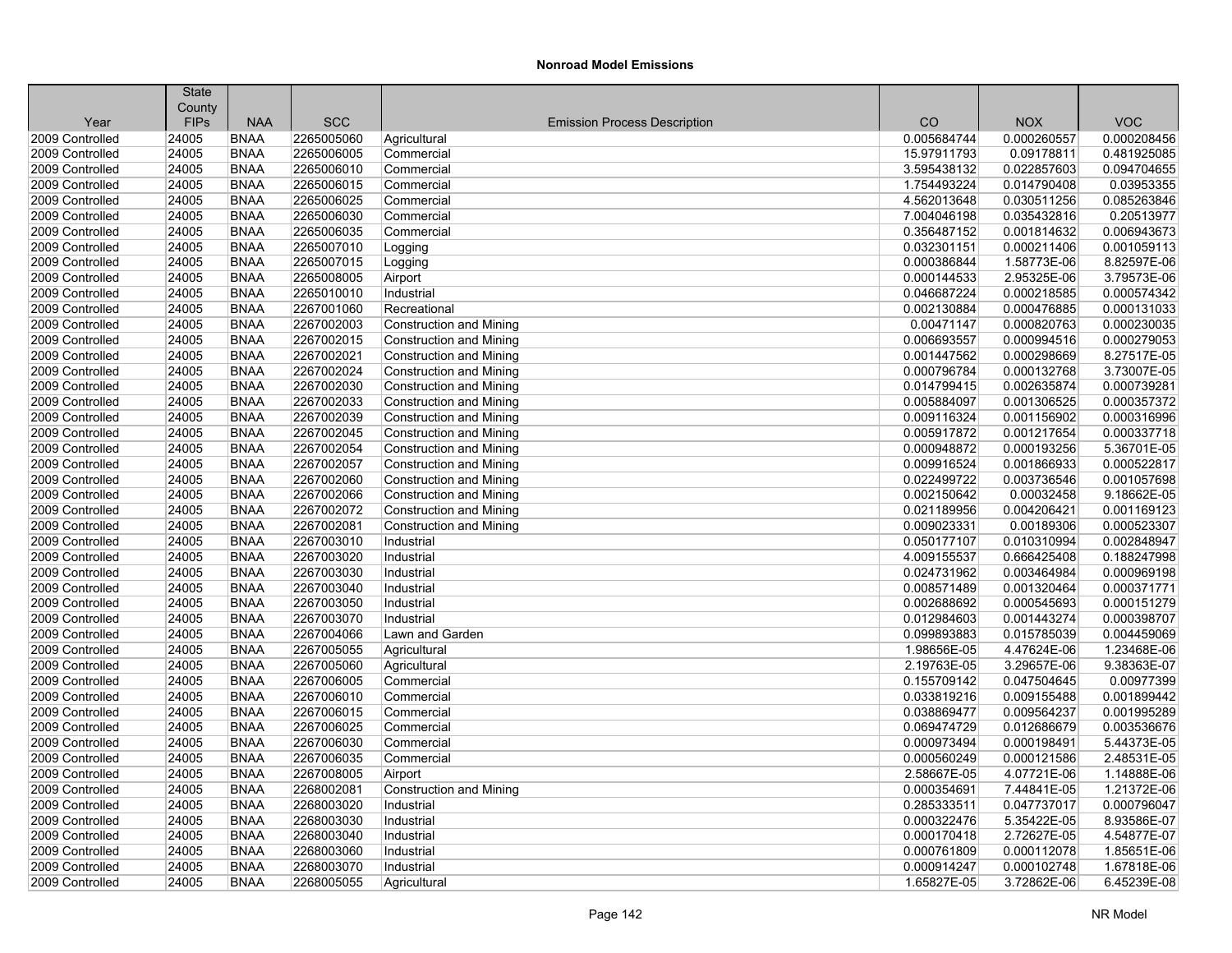| County<br><b>SCC</b><br>CO<br><b>VOC</b><br><b>FIPs</b><br><b>NAA</b><br><b>NOX</b><br>Year<br><b>Emission Process Description</b><br>24005<br><b>BNAA</b><br>2268005060<br>0.000175774<br>3.90425E-05<br>6.78696E-07<br>2009 Controlled<br>Agricultural<br><b>BNAA</b><br>2268006005<br>0.014683267<br>0.000179621<br>2009 Controlled<br>24005<br>Commercial<br>0.046746123<br>8.15871E-06<br>24005<br><b>BNAA</b><br>2268006010<br>0.002275772<br>0.000662755<br>2009 Controlled<br>Commercial<br>24005<br><b>BNAA</b><br>2268006015<br>0.003004465<br>0.000770389<br>9.55733E-06<br>2009 Controlled<br>Commercial<br>0.022447066<br>4.33649E-05<br>2009 Controlled<br>24005<br><b>BNAA</b><br>2268006020<br>Commercial<br>0.004309456<br>1.51161E-06<br>2009 Controlled<br>24005<br><b>BNAA</b><br>2268010010<br>0.000910645<br>0.000122189<br>Industrial<br>2270001060<br>0.005944035<br>0.001615769<br>2009 Controlled<br>24005<br><b>BNAA</b><br>Recreational<br>0.006169552<br>0.008074168<br>2009 Controlled<br>24005<br><b>BNAA</b><br>2270002003<br>0.045035177<br>0.097688519<br><b>Construction and Mining</b><br>2009 Controlled<br>24005<br><b>BNAA</b><br>2270002006<br>0.000164106<br>0.0002212<br>3.43359E-05<br><b>Construction and Mining</b><br>2270002009<br>0.000536773<br>24005<br><b>BNAA</b><br><b>Construction and Mining</b><br>0.002414721<br>0.003460431<br>2009 Controlled<br>0.021877719<br>2009 Controlled<br>24005<br><b>BNAA</b><br>2270002015<br>0.13336441<br>0.252283667<br><b>Construction and Mining</b><br>2270002018<br>0.121177842<br>0.275512121<br>0.015952437<br>2009 Controlled<br>24005<br><b>BNAA</b><br><b>Construction and Mining</b><br>2270002021<br>0.001461928<br>2009 Controlled<br>24005<br><b>BNAA</b><br><b>Construction and Mining</b><br>0.008314979<br>0.015854721<br><b>BNAA</b><br>2270002024<br>0.011474462<br>0.000994032<br>2009 Controlled<br>24005<br><b>Construction and Mining</b><br>0.006598892<br>0.004302818<br>2009 Controlled<br>24005<br><b>BNAA</b><br>2270002027<br>0.016914019<br>0.031895153<br><b>Construction and Mining</b><br>2009 Controlled<br>24005<br><b>BNAA</b><br>2270002030<br>0.082850863<br>0.127356126<br>0.012710856<br><b>Construction and Mining</b><br>2270002033<br>0.012670687<br>2009 Controlled<br>24005<br><b>BNAA</b><br>Construction and Mining<br>0.052825787<br>0.150400158<br>2009 Controlled<br>24005<br><b>BNAA</b><br>2270002036<br>0.372795526<br>0.919356182<br>0.069416109<br><b>Construction and Mining</b><br>24005<br><b>BNAA</b><br>2270002039<br>0.006261746<br>0.008756456<br>0.00093595<br>2009 Controlled<br><b>Construction and Mining</b><br>2270002042<br>0.000655682<br>2009 Controlled<br>24005<br><b>BNAA</b><br><b>Construction and Mining</b><br>0.002687231<br>0.005801484<br>2009 Controlled<br>24005<br><b>BNAA</b><br>2270002045<br>0.066875193<br>0.261137964<br>0.017819824<br><b>Construction and Mining</b><br>2270002048<br>0.082848452<br>0.017465995<br>2009 Controlled<br>24005<br><b>BNAA</b><br>0.231358916<br>Construction and Mining<br>2270002051<br>0.909177705<br>0.050638866<br>2009 Controlled<br>24005<br><b>BNAA</b><br><b>Construction and Mining</b><br>0.307067364<br>24005<br><b>BNAA</b><br>2270002054<br>0.003514526<br>2009 Controlled<br><b>Construction and Mining</b><br>0.016077183<br>0.047731167<br>0.339325654<br>0.032816676<br>2009 Controlled<br>24005<br><b>BNAA</b><br>2270002057<br><b>Construction and Mining</b><br>0.213756164<br>24005<br><b>BNAA</b><br>2270002060<br>0.506441904<br>1.212878828<br>0.086705422<br>2009 Controlled<br><b>Construction and Mining</b><br><b>BNAA</b><br>2270002066<br>0.819706521<br>0.173430671<br>2009 Controlled<br>24005<br><b>Construction and Mining</b><br>0.780258397<br>0.070766941<br>2009 Controlled<br>24005<br><b>BNAA</b><br>2270002069<br>0.432409541<br>1.032625467<br><b>Construction and Mining</b><br>24005<br>2270002072<br>0.560016194<br>0.158072833<br>2009 Controlled<br><b>BNAA</b><br>0.671076502<br><b>Construction and Mining</b><br>24005<br><b>BNAA</b><br>2270002075<br>0.059917398<br>0.132868675<br>0.008746804<br>2009 Controlled<br><b>Construction and Mining</b><br>24005<br><b>BNAA</b><br>2270002078<br>0.001806282<br>0.000523871<br>2009 Controlled<br><b>Construction and Mining</b><br>0.002045601<br>2009 Controlled<br>24005<br><b>BNAA</b><br>2270002081<br>0.062429081<br>0.128206845<br>0.00938627<br><b>Construction and Mining</b><br>2009 Controlled<br>24005<br><b>BNAA</b><br>2270003010<br>0.014166027<br>0.013125532<br>0.003600217<br>Industrial<br>24005<br><b>BNAA</b><br>2270003020<br>0.121458838<br>0.010283788<br>2009 Controlled<br>Industrial<br>0.088782971<br>0.005095206<br>2009 Controlled<br>24005<br><b>BNAA</b><br>2270003030<br>0.021050993<br>0.063017743<br>Industrial<br>24005<br>0.022282389<br>0.005846027<br>2009 Controlled<br><b>BNAA</b><br>2270003040<br>Industrial<br>0.071565437<br>24005<br><b>BNAA</b><br>2270003050<br>0.002435233<br>0.003617922<br>0.000656507<br>2009 Controlled<br>Industrial<br>24005<br><b>BNAA</b><br>0.281599366<br>0.025124937<br>2009 Controlled<br>2270003060<br>Industrial<br>0.142313898<br>0.0759453<br>2009 Controlled<br>24005<br><b>BNAA</b><br>2270003070<br>0.033314335<br>0.006210359<br>Industrial<br>2009 Controlled<br>24005<br><b>BNAA</b><br>2270004031<br>Lawn and Garden<br>1.73727E-05<br>2.85244E-05<br>4.93673E-06<br>24005<br><b>BNAA</b><br>2270004046<br>0.088332625<br>0.166077779<br>0.022610521<br>2009 Controlled<br>Lawn and Garden<br>2270004056<br>0.033221457<br>0.004682214<br>2009 Controlled<br>24005<br><b>BNAA</b><br>Lawn and Garden<br>0.018427183<br>24005<br>0.103435059<br>0.252517158<br>0.024466748<br>2009 Controlled<br><b>BNAA</b><br>2270004066<br>Lawn and Garden<br>2009 Controlled<br>24005<br><b>BNAA</b><br>2270004071<br>0.009060848<br>0.023466971<br>0.001968487<br>Lawn and Garden |                 | <b>State</b> |             |            |                 |             |             |             |
|--------------------------------------------------------------------------------------------------------------------------------------------------------------------------------------------------------------------------------------------------------------------------------------------------------------------------------------------------------------------------------------------------------------------------------------------------------------------------------------------------------------------------------------------------------------------------------------------------------------------------------------------------------------------------------------------------------------------------------------------------------------------------------------------------------------------------------------------------------------------------------------------------------------------------------------------------------------------------------------------------------------------------------------------------------------------------------------------------------------------------------------------------------------------------------------------------------------------------------------------------------------------------------------------------------------------------------------------------------------------------------------------------------------------------------------------------------------------------------------------------------------------------------------------------------------------------------------------------------------------------------------------------------------------------------------------------------------------------------------------------------------------------------------------------------------------------------------------------------------------------------------------------------------------------------------------------------------------------------------------------------------------------------------------------------------------------------------------------------------------------------------------------------------------------------------------------------------------------------------------------------------------------------------------------------------------------------------------------------------------------------------------------------------------------------------------------------------------------------------------------------------------------------------------------------------------------------------------------------------------------------------------------------------------------------------------------------------------------------------------------------------------------------------------------------------------------------------------------------------------------------------------------------------------------------------------------------------------------------------------------------------------------------------------------------------------------------------------------------------------------------------------------------------------------------------------------------------------------------------------------------------------------------------------------------------------------------------------------------------------------------------------------------------------------------------------------------------------------------------------------------------------------------------------------------------------------------------------------------------------------------------------------------------------------------------------------------------------------------------------------------------------------------------------------------------------------------------------------------------------------------------------------------------------------------------------------------------------------------------------------------------------------------------------------------------------------------------------------------------------------------------------------------------------------------------------------------------------------------------------------------------------------------------------------------------------------------------------------------------------------------------------------------------------------------------------------------------------------------------------------------------------------------------------------------------------------------------------------------------------------------------------------------------------------------------------------------------------------------------------------------------------------------------------------------------------------------------------------------------------------------------------------------------------------------------------------------------------------------------------------------------------------------------------------------------------------------------------------------------------------------------------------------------------------------------------------------------------------------------------------------------------------------------------------------------------------------------------------------------------------------------------------------------------------------------------------------------------------------------------------------------------------------------------------------------------------------------------------------------------------------------------------------------------------------------------------------------------------------------------------------------------------------------------------------------------------------------------------------------------------------------------------------------------------------------------------------------------------------|-----------------|--------------|-------------|------------|-----------------|-------------|-------------|-------------|
|                                                                                                                                                                                                                                                                                                                                                                                                                                                                                                                                                                                                                                                                                                                                                                                                                                                                                                                                                                                                                                                                                                                                                                                                                                                                                                                                                                                                                                                                                                                                                                                                                                                                                                                                                                                                                                                                                                                                                                                                                                                                                                                                                                                                                                                                                                                                                                                                                                                                                                                                                                                                                                                                                                                                                                                                                                                                                                                                                                                                                                                                                                                                                                                                                                                                                                                                                                                                                                                                                                                                                                                                                                                                                                                                                                                                                                                                                                                                                                                                                                                                                                                                                                                                                                                                                                                                                                                                                                                                                                                                                                                                                                                                                                                                                                                                                                                                                                                                                                                                                                                                                                                                                                                                                                                                                                                                                                                                                                                                                                                                                                                                                                                                                                                                                                                                                                                                                                                                                                                |                 |              |             |            |                 |             |             |             |
|                                                                                                                                                                                                                                                                                                                                                                                                                                                                                                                                                                                                                                                                                                                                                                                                                                                                                                                                                                                                                                                                                                                                                                                                                                                                                                                                                                                                                                                                                                                                                                                                                                                                                                                                                                                                                                                                                                                                                                                                                                                                                                                                                                                                                                                                                                                                                                                                                                                                                                                                                                                                                                                                                                                                                                                                                                                                                                                                                                                                                                                                                                                                                                                                                                                                                                                                                                                                                                                                                                                                                                                                                                                                                                                                                                                                                                                                                                                                                                                                                                                                                                                                                                                                                                                                                                                                                                                                                                                                                                                                                                                                                                                                                                                                                                                                                                                                                                                                                                                                                                                                                                                                                                                                                                                                                                                                                                                                                                                                                                                                                                                                                                                                                                                                                                                                                                                                                                                                                                                |                 |              |             |            |                 |             |             |             |
|                                                                                                                                                                                                                                                                                                                                                                                                                                                                                                                                                                                                                                                                                                                                                                                                                                                                                                                                                                                                                                                                                                                                                                                                                                                                                                                                                                                                                                                                                                                                                                                                                                                                                                                                                                                                                                                                                                                                                                                                                                                                                                                                                                                                                                                                                                                                                                                                                                                                                                                                                                                                                                                                                                                                                                                                                                                                                                                                                                                                                                                                                                                                                                                                                                                                                                                                                                                                                                                                                                                                                                                                                                                                                                                                                                                                                                                                                                                                                                                                                                                                                                                                                                                                                                                                                                                                                                                                                                                                                                                                                                                                                                                                                                                                                                                                                                                                                                                                                                                                                                                                                                                                                                                                                                                                                                                                                                                                                                                                                                                                                                                                                                                                                                                                                                                                                                                                                                                                                                                |                 |              |             |            |                 |             |             |             |
|                                                                                                                                                                                                                                                                                                                                                                                                                                                                                                                                                                                                                                                                                                                                                                                                                                                                                                                                                                                                                                                                                                                                                                                                                                                                                                                                                                                                                                                                                                                                                                                                                                                                                                                                                                                                                                                                                                                                                                                                                                                                                                                                                                                                                                                                                                                                                                                                                                                                                                                                                                                                                                                                                                                                                                                                                                                                                                                                                                                                                                                                                                                                                                                                                                                                                                                                                                                                                                                                                                                                                                                                                                                                                                                                                                                                                                                                                                                                                                                                                                                                                                                                                                                                                                                                                                                                                                                                                                                                                                                                                                                                                                                                                                                                                                                                                                                                                                                                                                                                                                                                                                                                                                                                                                                                                                                                                                                                                                                                                                                                                                                                                                                                                                                                                                                                                                                                                                                                                                                |                 |              |             |            |                 |             |             |             |
|                                                                                                                                                                                                                                                                                                                                                                                                                                                                                                                                                                                                                                                                                                                                                                                                                                                                                                                                                                                                                                                                                                                                                                                                                                                                                                                                                                                                                                                                                                                                                                                                                                                                                                                                                                                                                                                                                                                                                                                                                                                                                                                                                                                                                                                                                                                                                                                                                                                                                                                                                                                                                                                                                                                                                                                                                                                                                                                                                                                                                                                                                                                                                                                                                                                                                                                                                                                                                                                                                                                                                                                                                                                                                                                                                                                                                                                                                                                                                                                                                                                                                                                                                                                                                                                                                                                                                                                                                                                                                                                                                                                                                                                                                                                                                                                                                                                                                                                                                                                                                                                                                                                                                                                                                                                                                                                                                                                                                                                                                                                                                                                                                                                                                                                                                                                                                                                                                                                                                                                |                 |              |             |            |                 |             |             |             |
|                                                                                                                                                                                                                                                                                                                                                                                                                                                                                                                                                                                                                                                                                                                                                                                                                                                                                                                                                                                                                                                                                                                                                                                                                                                                                                                                                                                                                                                                                                                                                                                                                                                                                                                                                                                                                                                                                                                                                                                                                                                                                                                                                                                                                                                                                                                                                                                                                                                                                                                                                                                                                                                                                                                                                                                                                                                                                                                                                                                                                                                                                                                                                                                                                                                                                                                                                                                                                                                                                                                                                                                                                                                                                                                                                                                                                                                                                                                                                                                                                                                                                                                                                                                                                                                                                                                                                                                                                                                                                                                                                                                                                                                                                                                                                                                                                                                                                                                                                                                                                                                                                                                                                                                                                                                                                                                                                                                                                                                                                                                                                                                                                                                                                                                                                                                                                                                                                                                                                                                |                 |              |             |            |                 |             |             |             |
|                                                                                                                                                                                                                                                                                                                                                                                                                                                                                                                                                                                                                                                                                                                                                                                                                                                                                                                                                                                                                                                                                                                                                                                                                                                                                                                                                                                                                                                                                                                                                                                                                                                                                                                                                                                                                                                                                                                                                                                                                                                                                                                                                                                                                                                                                                                                                                                                                                                                                                                                                                                                                                                                                                                                                                                                                                                                                                                                                                                                                                                                                                                                                                                                                                                                                                                                                                                                                                                                                                                                                                                                                                                                                                                                                                                                                                                                                                                                                                                                                                                                                                                                                                                                                                                                                                                                                                                                                                                                                                                                                                                                                                                                                                                                                                                                                                                                                                                                                                                                                                                                                                                                                                                                                                                                                                                                                                                                                                                                                                                                                                                                                                                                                                                                                                                                                                                                                                                                                                                |                 |              |             |            |                 |             |             |             |
|                                                                                                                                                                                                                                                                                                                                                                                                                                                                                                                                                                                                                                                                                                                                                                                                                                                                                                                                                                                                                                                                                                                                                                                                                                                                                                                                                                                                                                                                                                                                                                                                                                                                                                                                                                                                                                                                                                                                                                                                                                                                                                                                                                                                                                                                                                                                                                                                                                                                                                                                                                                                                                                                                                                                                                                                                                                                                                                                                                                                                                                                                                                                                                                                                                                                                                                                                                                                                                                                                                                                                                                                                                                                                                                                                                                                                                                                                                                                                                                                                                                                                                                                                                                                                                                                                                                                                                                                                                                                                                                                                                                                                                                                                                                                                                                                                                                                                                                                                                                                                                                                                                                                                                                                                                                                                                                                                                                                                                                                                                                                                                                                                                                                                                                                                                                                                                                                                                                                                                                |                 |              |             |            |                 |             |             |             |
|                                                                                                                                                                                                                                                                                                                                                                                                                                                                                                                                                                                                                                                                                                                                                                                                                                                                                                                                                                                                                                                                                                                                                                                                                                                                                                                                                                                                                                                                                                                                                                                                                                                                                                                                                                                                                                                                                                                                                                                                                                                                                                                                                                                                                                                                                                                                                                                                                                                                                                                                                                                                                                                                                                                                                                                                                                                                                                                                                                                                                                                                                                                                                                                                                                                                                                                                                                                                                                                                                                                                                                                                                                                                                                                                                                                                                                                                                                                                                                                                                                                                                                                                                                                                                                                                                                                                                                                                                                                                                                                                                                                                                                                                                                                                                                                                                                                                                                                                                                                                                                                                                                                                                                                                                                                                                                                                                                                                                                                                                                                                                                                                                                                                                                                                                                                                                                                                                                                                                                                |                 |              |             |            |                 |             |             |             |
|                                                                                                                                                                                                                                                                                                                                                                                                                                                                                                                                                                                                                                                                                                                                                                                                                                                                                                                                                                                                                                                                                                                                                                                                                                                                                                                                                                                                                                                                                                                                                                                                                                                                                                                                                                                                                                                                                                                                                                                                                                                                                                                                                                                                                                                                                                                                                                                                                                                                                                                                                                                                                                                                                                                                                                                                                                                                                                                                                                                                                                                                                                                                                                                                                                                                                                                                                                                                                                                                                                                                                                                                                                                                                                                                                                                                                                                                                                                                                                                                                                                                                                                                                                                                                                                                                                                                                                                                                                                                                                                                                                                                                                                                                                                                                                                                                                                                                                                                                                                                                                                                                                                                                                                                                                                                                                                                                                                                                                                                                                                                                                                                                                                                                                                                                                                                                                                                                                                                                                                |                 |              |             |            |                 |             |             |             |
|                                                                                                                                                                                                                                                                                                                                                                                                                                                                                                                                                                                                                                                                                                                                                                                                                                                                                                                                                                                                                                                                                                                                                                                                                                                                                                                                                                                                                                                                                                                                                                                                                                                                                                                                                                                                                                                                                                                                                                                                                                                                                                                                                                                                                                                                                                                                                                                                                                                                                                                                                                                                                                                                                                                                                                                                                                                                                                                                                                                                                                                                                                                                                                                                                                                                                                                                                                                                                                                                                                                                                                                                                                                                                                                                                                                                                                                                                                                                                                                                                                                                                                                                                                                                                                                                                                                                                                                                                                                                                                                                                                                                                                                                                                                                                                                                                                                                                                                                                                                                                                                                                                                                                                                                                                                                                                                                                                                                                                                                                                                                                                                                                                                                                                                                                                                                                                                                                                                                                                                |                 |              |             |            |                 |             |             |             |
|                                                                                                                                                                                                                                                                                                                                                                                                                                                                                                                                                                                                                                                                                                                                                                                                                                                                                                                                                                                                                                                                                                                                                                                                                                                                                                                                                                                                                                                                                                                                                                                                                                                                                                                                                                                                                                                                                                                                                                                                                                                                                                                                                                                                                                                                                                                                                                                                                                                                                                                                                                                                                                                                                                                                                                                                                                                                                                                                                                                                                                                                                                                                                                                                                                                                                                                                                                                                                                                                                                                                                                                                                                                                                                                                                                                                                                                                                                                                                                                                                                                                                                                                                                                                                                                                                                                                                                                                                                                                                                                                                                                                                                                                                                                                                                                                                                                                                                                                                                                                                                                                                                                                                                                                                                                                                                                                                                                                                                                                                                                                                                                                                                                                                                                                                                                                                                                                                                                                                                                |                 |              |             |            |                 |             |             |             |
|                                                                                                                                                                                                                                                                                                                                                                                                                                                                                                                                                                                                                                                                                                                                                                                                                                                                                                                                                                                                                                                                                                                                                                                                                                                                                                                                                                                                                                                                                                                                                                                                                                                                                                                                                                                                                                                                                                                                                                                                                                                                                                                                                                                                                                                                                                                                                                                                                                                                                                                                                                                                                                                                                                                                                                                                                                                                                                                                                                                                                                                                                                                                                                                                                                                                                                                                                                                                                                                                                                                                                                                                                                                                                                                                                                                                                                                                                                                                                                                                                                                                                                                                                                                                                                                                                                                                                                                                                                                                                                                                                                                                                                                                                                                                                                                                                                                                                                                                                                                                                                                                                                                                                                                                                                                                                                                                                                                                                                                                                                                                                                                                                                                                                                                                                                                                                                                                                                                                                                                |                 |              |             |            |                 |             |             |             |
|                                                                                                                                                                                                                                                                                                                                                                                                                                                                                                                                                                                                                                                                                                                                                                                                                                                                                                                                                                                                                                                                                                                                                                                                                                                                                                                                                                                                                                                                                                                                                                                                                                                                                                                                                                                                                                                                                                                                                                                                                                                                                                                                                                                                                                                                                                                                                                                                                                                                                                                                                                                                                                                                                                                                                                                                                                                                                                                                                                                                                                                                                                                                                                                                                                                                                                                                                                                                                                                                                                                                                                                                                                                                                                                                                                                                                                                                                                                                                                                                                                                                                                                                                                                                                                                                                                                                                                                                                                                                                                                                                                                                                                                                                                                                                                                                                                                                                                                                                                                                                                                                                                                                                                                                                                                                                                                                                                                                                                                                                                                                                                                                                                                                                                                                                                                                                                                                                                                                                                                |                 |              |             |            |                 |             |             |             |
|                                                                                                                                                                                                                                                                                                                                                                                                                                                                                                                                                                                                                                                                                                                                                                                                                                                                                                                                                                                                                                                                                                                                                                                                                                                                                                                                                                                                                                                                                                                                                                                                                                                                                                                                                                                                                                                                                                                                                                                                                                                                                                                                                                                                                                                                                                                                                                                                                                                                                                                                                                                                                                                                                                                                                                                                                                                                                                                                                                                                                                                                                                                                                                                                                                                                                                                                                                                                                                                                                                                                                                                                                                                                                                                                                                                                                                                                                                                                                                                                                                                                                                                                                                                                                                                                                                                                                                                                                                                                                                                                                                                                                                                                                                                                                                                                                                                                                                                                                                                                                                                                                                                                                                                                                                                                                                                                                                                                                                                                                                                                                                                                                                                                                                                                                                                                                                                                                                                                                                                |                 |              |             |            |                 |             |             |             |
|                                                                                                                                                                                                                                                                                                                                                                                                                                                                                                                                                                                                                                                                                                                                                                                                                                                                                                                                                                                                                                                                                                                                                                                                                                                                                                                                                                                                                                                                                                                                                                                                                                                                                                                                                                                                                                                                                                                                                                                                                                                                                                                                                                                                                                                                                                                                                                                                                                                                                                                                                                                                                                                                                                                                                                                                                                                                                                                                                                                                                                                                                                                                                                                                                                                                                                                                                                                                                                                                                                                                                                                                                                                                                                                                                                                                                                                                                                                                                                                                                                                                                                                                                                                                                                                                                                                                                                                                                                                                                                                                                                                                                                                                                                                                                                                                                                                                                                                                                                                                                                                                                                                                                                                                                                                                                                                                                                                                                                                                                                                                                                                                                                                                                                                                                                                                                                                                                                                                                                                |                 |              |             |            |                 |             |             |             |
|                                                                                                                                                                                                                                                                                                                                                                                                                                                                                                                                                                                                                                                                                                                                                                                                                                                                                                                                                                                                                                                                                                                                                                                                                                                                                                                                                                                                                                                                                                                                                                                                                                                                                                                                                                                                                                                                                                                                                                                                                                                                                                                                                                                                                                                                                                                                                                                                                                                                                                                                                                                                                                                                                                                                                                                                                                                                                                                                                                                                                                                                                                                                                                                                                                                                                                                                                                                                                                                                                                                                                                                                                                                                                                                                                                                                                                                                                                                                                                                                                                                                                                                                                                                                                                                                                                                                                                                                                                                                                                                                                                                                                                                                                                                                                                                                                                                                                                                                                                                                                                                                                                                                                                                                                                                                                                                                                                                                                                                                                                                                                                                                                                                                                                                                                                                                                                                                                                                                                                                |                 |              |             |            |                 |             |             |             |
|                                                                                                                                                                                                                                                                                                                                                                                                                                                                                                                                                                                                                                                                                                                                                                                                                                                                                                                                                                                                                                                                                                                                                                                                                                                                                                                                                                                                                                                                                                                                                                                                                                                                                                                                                                                                                                                                                                                                                                                                                                                                                                                                                                                                                                                                                                                                                                                                                                                                                                                                                                                                                                                                                                                                                                                                                                                                                                                                                                                                                                                                                                                                                                                                                                                                                                                                                                                                                                                                                                                                                                                                                                                                                                                                                                                                                                                                                                                                                                                                                                                                                                                                                                                                                                                                                                                                                                                                                                                                                                                                                                                                                                                                                                                                                                                                                                                                                                                                                                                                                                                                                                                                                                                                                                                                                                                                                                                                                                                                                                                                                                                                                                                                                                                                                                                                                                                                                                                                                                                |                 |              |             |            |                 |             |             |             |
|                                                                                                                                                                                                                                                                                                                                                                                                                                                                                                                                                                                                                                                                                                                                                                                                                                                                                                                                                                                                                                                                                                                                                                                                                                                                                                                                                                                                                                                                                                                                                                                                                                                                                                                                                                                                                                                                                                                                                                                                                                                                                                                                                                                                                                                                                                                                                                                                                                                                                                                                                                                                                                                                                                                                                                                                                                                                                                                                                                                                                                                                                                                                                                                                                                                                                                                                                                                                                                                                                                                                                                                                                                                                                                                                                                                                                                                                                                                                                                                                                                                                                                                                                                                                                                                                                                                                                                                                                                                                                                                                                                                                                                                                                                                                                                                                                                                                                                                                                                                                                                                                                                                                                                                                                                                                                                                                                                                                                                                                                                                                                                                                                                                                                                                                                                                                                                                                                                                                                                                |                 |              |             |            |                 |             |             |             |
|                                                                                                                                                                                                                                                                                                                                                                                                                                                                                                                                                                                                                                                                                                                                                                                                                                                                                                                                                                                                                                                                                                                                                                                                                                                                                                                                                                                                                                                                                                                                                                                                                                                                                                                                                                                                                                                                                                                                                                                                                                                                                                                                                                                                                                                                                                                                                                                                                                                                                                                                                                                                                                                                                                                                                                                                                                                                                                                                                                                                                                                                                                                                                                                                                                                                                                                                                                                                                                                                                                                                                                                                                                                                                                                                                                                                                                                                                                                                                                                                                                                                                                                                                                                                                                                                                                                                                                                                                                                                                                                                                                                                                                                                                                                                                                                                                                                                                                                                                                                                                                                                                                                                                                                                                                                                                                                                                                                                                                                                                                                                                                                                                                                                                                                                                                                                                                                                                                                                                                                |                 |              |             |            |                 |             |             |             |
|                                                                                                                                                                                                                                                                                                                                                                                                                                                                                                                                                                                                                                                                                                                                                                                                                                                                                                                                                                                                                                                                                                                                                                                                                                                                                                                                                                                                                                                                                                                                                                                                                                                                                                                                                                                                                                                                                                                                                                                                                                                                                                                                                                                                                                                                                                                                                                                                                                                                                                                                                                                                                                                                                                                                                                                                                                                                                                                                                                                                                                                                                                                                                                                                                                                                                                                                                                                                                                                                                                                                                                                                                                                                                                                                                                                                                                                                                                                                                                                                                                                                                                                                                                                                                                                                                                                                                                                                                                                                                                                                                                                                                                                                                                                                                                                                                                                                                                                                                                                                                                                                                                                                                                                                                                                                                                                                                                                                                                                                                                                                                                                                                                                                                                                                                                                                                                                                                                                                                                                |                 |              |             |            |                 |             |             |             |
|                                                                                                                                                                                                                                                                                                                                                                                                                                                                                                                                                                                                                                                                                                                                                                                                                                                                                                                                                                                                                                                                                                                                                                                                                                                                                                                                                                                                                                                                                                                                                                                                                                                                                                                                                                                                                                                                                                                                                                                                                                                                                                                                                                                                                                                                                                                                                                                                                                                                                                                                                                                                                                                                                                                                                                                                                                                                                                                                                                                                                                                                                                                                                                                                                                                                                                                                                                                                                                                                                                                                                                                                                                                                                                                                                                                                                                                                                                                                                                                                                                                                                                                                                                                                                                                                                                                                                                                                                                                                                                                                                                                                                                                                                                                                                                                                                                                                                                                                                                                                                                                                                                                                                                                                                                                                                                                                                                                                                                                                                                                                                                                                                                                                                                                                                                                                                                                                                                                                                                                |                 |              |             |            |                 |             |             |             |
|                                                                                                                                                                                                                                                                                                                                                                                                                                                                                                                                                                                                                                                                                                                                                                                                                                                                                                                                                                                                                                                                                                                                                                                                                                                                                                                                                                                                                                                                                                                                                                                                                                                                                                                                                                                                                                                                                                                                                                                                                                                                                                                                                                                                                                                                                                                                                                                                                                                                                                                                                                                                                                                                                                                                                                                                                                                                                                                                                                                                                                                                                                                                                                                                                                                                                                                                                                                                                                                                                                                                                                                                                                                                                                                                                                                                                                                                                                                                                                                                                                                                                                                                                                                                                                                                                                                                                                                                                                                                                                                                                                                                                                                                                                                                                                                                                                                                                                                                                                                                                                                                                                                                                                                                                                                                                                                                                                                                                                                                                                                                                                                                                                                                                                                                                                                                                                                                                                                                                                                |                 |              |             |            |                 |             |             |             |
|                                                                                                                                                                                                                                                                                                                                                                                                                                                                                                                                                                                                                                                                                                                                                                                                                                                                                                                                                                                                                                                                                                                                                                                                                                                                                                                                                                                                                                                                                                                                                                                                                                                                                                                                                                                                                                                                                                                                                                                                                                                                                                                                                                                                                                                                                                                                                                                                                                                                                                                                                                                                                                                                                                                                                                                                                                                                                                                                                                                                                                                                                                                                                                                                                                                                                                                                                                                                                                                                                                                                                                                                                                                                                                                                                                                                                                                                                                                                                                                                                                                                                                                                                                                                                                                                                                                                                                                                                                                                                                                                                                                                                                                                                                                                                                                                                                                                                                                                                                                                                                                                                                                                                                                                                                                                                                                                                                                                                                                                                                                                                                                                                                                                                                                                                                                                                                                                                                                                                                                |                 |              |             |            |                 |             |             |             |
|                                                                                                                                                                                                                                                                                                                                                                                                                                                                                                                                                                                                                                                                                                                                                                                                                                                                                                                                                                                                                                                                                                                                                                                                                                                                                                                                                                                                                                                                                                                                                                                                                                                                                                                                                                                                                                                                                                                                                                                                                                                                                                                                                                                                                                                                                                                                                                                                                                                                                                                                                                                                                                                                                                                                                                                                                                                                                                                                                                                                                                                                                                                                                                                                                                                                                                                                                                                                                                                                                                                                                                                                                                                                                                                                                                                                                                                                                                                                                                                                                                                                                                                                                                                                                                                                                                                                                                                                                                                                                                                                                                                                                                                                                                                                                                                                                                                                                                                                                                                                                                                                                                                                                                                                                                                                                                                                                                                                                                                                                                                                                                                                                                                                                                                                                                                                                                                                                                                                                                                |                 |              |             |            |                 |             |             |             |
|                                                                                                                                                                                                                                                                                                                                                                                                                                                                                                                                                                                                                                                                                                                                                                                                                                                                                                                                                                                                                                                                                                                                                                                                                                                                                                                                                                                                                                                                                                                                                                                                                                                                                                                                                                                                                                                                                                                                                                                                                                                                                                                                                                                                                                                                                                                                                                                                                                                                                                                                                                                                                                                                                                                                                                                                                                                                                                                                                                                                                                                                                                                                                                                                                                                                                                                                                                                                                                                                                                                                                                                                                                                                                                                                                                                                                                                                                                                                                                                                                                                                                                                                                                                                                                                                                                                                                                                                                                                                                                                                                                                                                                                                                                                                                                                                                                                                                                                                                                                                                                                                                                                                                                                                                                                                                                                                                                                                                                                                                                                                                                                                                                                                                                                                                                                                                                                                                                                                                                                |                 |              |             |            |                 |             |             |             |
|                                                                                                                                                                                                                                                                                                                                                                                                                                                                                                                                                                                                                                                                                                                                                                                                                                                                                                                                                                                                                                                                                                                                                                                                                                                                                                                                                                                                                                                                                                                                                                                                                                                                                                                                                                                                                                                                                                                                                                                                                                                                                                                                                                                                                                                                                                                                                                                                                                                                                                                                                                                                                                                                                                                                                                                                                                                                                                                                                                                                                                                                                                                                                                                                                                                                                                                                                                                                                                                                                                                                                                                                                                                                                                                                                                                                                                                                                                                                                                                                                                                                                                                                                                                                                                                                                                                                                                                                                                                                                                                                                                                                                                                                                                                                                                                                                                                                                                                                                                                                                                                                                                                                                                                                                                                                                                                                                                                                                                                                                                                                                                                                                                                                                                                                                                                                                                                                                                                                                                                |                 |              |             |            |                 |             |             |             |
|                                                                                                                                                                                                                                                                                                                                                                                                                                                                                                                                                                                                                                                                                                                                                                                                                                                                                                                                                                                                                                                                                                                                                                                                                                                                                                                                                                                                                                                                                                                                                                                                                                                                                                                                                                                                                                                                                                                                                                                                                                                                                                                                                                                                                                                                                                                                                                                                                                                                                                                                                                                                                                                                                                                                                                                                                                                                                                                                                                                                                                                                                                                                                                                                                                                                                                                                                                                                                                                                                                                                                                                                                                                                                                                                                                                                                                                                                                                                                                                                                                                                                                                                                                                                                                                                                                                                                                                                                                                                                                                                                                                                                                                                                                                                                                                                                                                                                                                                                                                                                                                                                                                                                                                                                                                                                                                                                                                                                                                                                                                                                                                                                                                                                                                                                                                                                                                                                                                                                                                |                 |              |             |            |                 |             |             |             |
|                                                                                                                                                                                                                                                                                                                                                                                                                                                                                                                                                                                                                                                                                                                                                                                                                                                                                                                                                                                                                                                                                                                                                                                                                                                                                                                                                                                                                                                                                                                                                                                                                                                                                                                                                                                                                                                                                                                                                                                                                                                                                                                                                                                                                                                                                                                                                                                                                                                                                                                                                                                                                                                                                                                                                                                                                                                                                                                                                                                                                                                                                                                                                                                                                                                                                                                                                                                                                                                                                                                                                                                                                                                                                                                                                                                                                                                                                                                                                                                                                                                                                                                                                                                                                                                                                                                                                                                                                                                                                                                                                                                                                                                                                                                                                                                                                                                                                                                                                                                                                                                                                                                                                                                                                                                                                                                                                                                                                                                                                                                                                                                                                                                                                                                                                                                                                                                                                                                                                                                |                 |              |             |            |                 |             |             |             |
|                                                                                                                                                                                                                                                                                                                                                                                                                                                                                                                                                                                                                                                                                                                                                                                                                                                                                                                                                                                                                                                                                                                                                                                                                                                                                                                                                                                                                                                                                                                                                                                                                                                                                                                                                                                                                                                                                                                                                                                                                                                                                                                                                                                                                                                                                                                                                                                                                                                                                                                                                                                                                                                                                                                                                                                                                                                                                                                                                                                                                                                                                                                                                                                                                                                                                                                                                                                                                                                                                                                                                                                                                                                                                                                                                                                                                                                                                                                                                                                                                                                                                                                                                                                                                                                                                                                                                                                                                                                                                                                                                                                                                                                                                                                                                                                                                                                                                                                                                                                                                                                                                                                                                                                                                                                                                                                                                                                                                                                                                                                                                                                                                                                                                                                                                                                                                                                                                                                                                                                |                 |              |             |            |                 |             |             |             |
|                                                                                                                                                                                                                                                                                                                                                                                                                                                                                                                                                                                                                                                                                                                                                                                                                                                                                                                                                                                                                                                                                                                                                                                                                                                                                                                                                                                                                                                                                                                                                                                                                                                                                                                                                                                                                                                                                                                                                                                                                                                                                                                                                                                                                                                                                                                                                                                                                                                                                                                                                                                                                                                                                                                                                                                                                                                                                                                                                                                                                                                                                                                                                                                                                                                                                                                                                                                                                                                                                                                                                                                                                                                                                                                                                                                                                                                                                                                                                                                                                                                                                                                                                                                                                                                                                                                                                                                                                                                                                                                                                                                                                                                                                                                                                                                                                                                                                                                                                                                                                                                                                                                                                                                                                                                                                                                                                                                                                                                                                                                                                                                                                                                                                                                                                                                                                                                                                                                                                                                |                 |              |             |            |                 |             |             |             |
|                                                                                                                                                                                                                                                                                                                                                                                                                                                                                                                                                                                                                                                                                                                                                                                                                                                                                                                                                                                                                                                                                                                                                                                                                                                                                                                                                                                                                                                                                                                                                                                                                                                                                                                                                                                                                                                                                                                                                                                                                                                                                                                                                                                                                                                                                                                                                                                                                                                                                                                                                                                                                                                                                                                                                                                                                                                                                                                                                                                                                                                                                                                                                                                                                                                                                                                                                                                                                                                                                                                                                                                                                                                                                                                                                                                                                                                                                                                                                                                                                                                                                                                                                                                                                                                                                                                                                                                                                                                                                                                                                                                                                                                                                                                                                                                                                                                                                                                                                                                                                                                                                                                                                                                                                                                                                                                                                                                                                                                                                                                                                                                                                                                                                                                                                                                                                                                                                                                                                                                |                 |              |             |            |                 |             |             |             |
|                                                                                                                                                                                                                                                                                                                                                                                                                                                                                                                                                                                                                                                                                                                                                                                                                                                                                                                                                                                                                                                                                                                                                                                                                                                                                                                                                                                                                                                                                                                                                                                                                                                                                                                                                                                                                                                                                                                                                                                                                                                                                                                                                                                                                                                                                                                                                                                                                                                                                                                                                                                                                                                                                                                                                                                                                                                                                                                                                                                                                                                                                                                                                                                                                                                                                                                                                                                                                                                                                                                                                                                                                                                                                                                                                                                                                                                                                                                                                                                                                                                                                                                                                                                                                                                                                                                                                                                                                                                                                                                                                                                                                                                                                                                                                                                                                                                                                                                                                                                                                                                                                                                                                                                                                                                                                                                                                                                                                                                                                                                                                                                                                                                                                                                                                                                                                                                                                                                                                                                |                 |              |             |            |                 |             |             |             |
|                                                                                                                                                                                                                                                                                                                                                                                                                                                                                                                                                                                                                                                                                                                                                                                                                                                                                                                                                                                                                                                                                                                                                                                                                                                                                                                                                                                                                                                                                                                                                                                                                                                                                                                                                                                                                                                                                                                                                                                                                                                                                                                                                                                                                                                                                                                                                                                                                                                                                                                                                                                                                                                                                                                                                                                                                                                                                                                                                                                                                                                                                                                                                                                                                                                                                                                                                                                                                                                                                                                                                                                                                                                                                                                                                                                                                                                                                                                                                                                                                                                                                                                                                                                                                                                                                                                                                                                                                                                                                                                                                                                                                                                                                                                                                                                                                                                                                                                                                                                                                                                                                                                                                                                                                                                                                                                                                                                                                                                                                                                                                                                                                                                                                                                                                                                                                                                                                                                                                                                |                 |              |             |            |                 |             |             |             |
|                                                                                                                                                                                                                                                                                                                                                                                                                                                                                                                                                                                                                                                                                                                                                                                                                                                                                                                                                                                                                                                                                                                                                                                                                                                                                                                                                                                                                                                                                                                                                                                                                                                                                                                                                                                                                                                                                                                                                                                                                                                                                                                                                                                                                                                                                                                                                                                                                                                                                                                                                                                                                                                                                                                                                                                                                                                                                                                                                                                                                                                                                                                                                                                                                                                                                                                                                                                                                                                                                                                                                                                                                                                                                                                                                                                                                                                                                                                                                                                                                                                                                                                                                                                                                                                                                                                                                                                                                                                                                                                                                                                                                                                                                                                                                                                                                                                                                                                                                                                                                                                                                                                                                                                                                                                                                                                                                                                                                                                                                                                                                                                                                                                                                                                                                                                                                                                                                                                                                                                |                 |              |             |            |                 |             |             |             |
|                                                                                                                                                                                                                                                                                                                                                                                                                                                                                                                                                                                                                                                                                                                                                                                                                                                                                                                                                                                                                                                                                                                                                                                                                                                                                                                                                                                                                                                                                                                                                                                                                                                                                                                                                                                                                                                                                                                                                                                                                                                                                                                                                                                                                                                                                                                                                                                                                                                                                                                                                                                                                                                                                                                                                                                                                                                                                                                                                                                                                                                                                                                                                                                                                                                                                                                                                                                                                                                                                                                                                                                                                                                                                                                                                                                                                                                                                                                                                                                                                                                                                                                                                                                                                                                                                                                                                                                                                                                                                                                                                                                                                                                                                                                                                                                                                                                                                                                                                                                                                                                                                                                                                                                                                                                                                                                                                                                                                                                                                                                                                                                                                                                                                                                                                                                                                                                                                                                                                                                |                 |              |             |            |                 |             |             |             |
|                                                                                                                                                                                                                                                                                                                                                                                                                                                                                                                                                                                                                                                                                                                                                                                                                                                                                                                                                                                                                                                                                                                                                                                                                                                                                                                                                                                                                                                                                                                                                                                                                                                                                                                                                                                                                                                                                                                                                                                                                                                                                                                                                                                                                                                                                                                                                                                                                                                                                                                                                                                                                                                                                                                                                                                                                                                                                                                                                                                                                                                                                                                                                                                                                                                                                                                                                                                                                                                                                                                                                                                                                                                                                                                                                                                                                                                                                                                                                                                                                                                                                                                                                                                                                                                                                                                                                                                                                                                                                                                                                                                                                                                                                                                                                                                                                                                                                                                                                                                                                                                                                                                                                                                                                                                                                                                                                                                                                                                                                                                                                                                                                                                                                                                                                                                                                                                                                                                                                                                |                 |              |             |            |                 |             |             |             |
|                                                                                                                                                                                                                                                                                                                                                                                                                                                                                                                                                                                                                                                                                                                                                                                                                                                                                                                                                                                                                                                                                                                                                                                                                                                                                                                                                                                                                                                                                                                                                                                                                                                                                                                                                                                                                                                                                                                                                                                                                                                                                                                                                                                                                                                                                                                                                                                                                                                                                                                                                                                                                                                                                                                                                                                                                                                                                                                                                                                                                                                                                                                                                                                                                                                                                                                                                                                                                                                                                                                                                                                                                                                                                                                                                                                                                                                                                                                                                                                                                                                                                                                                                                                                                                                                                                                                                                                                                                                                                                                                                                                                                                                                                                                                                                                                                                                                                                                                                                                                                                                                                                                                                                                                                                                                                                                                                                                                                                                                                                                                                                                                                                                                                                                                                                                                                                                                                                                                                                                |                 |              |             |            |                 |             |             |             |
|                                                                                                                                                                                                                                                                                                                                                                                                                                                                                                                                                                                                                                                                                                                                                                                                                                                                                                                                                                                                                                                                                                                                                                                                                                                                                                                                                                                                                                                                                                                                                                                                                                                                                                                                                                                                                                                                                                                                                                                                                                                                                                                                                                                                                                                                                                                                                                                                                                                                                                                                                                                                                                                                                                                                                                                                                                                                                                                                                                                                                                                                                                                                                                                                                                                                                                                                                                                                                                                                                                                                                                                                                                                                                                                                                                                                                                                                                                                                                                                                                                                                                                                                                                                                                                                                                                                                                                                                                                                                                                                                                                                                                                                                                                                                                                                                                                                                                                                                                                                                                                                                                                                                                                                                                                                                                                                                                                                                                                                                                                                                                                                                                                                                                                                                                                                                                                                                                                                                                                                |                 |              |             |            |                 |             |             |             |
|                                                                                                                                                                                                                                                                                                                                                                                                                                                                                                                                                                                                                                                                                                                                                                                                                                                                                                                                                                                                                                                                                                                                                                                                                                                                                                                                                                                                                                                                                                                                                                                                                                                                                                                                                                                                                                                                                                                                                                                                                                                                                                                                                                                                                                                                                                                                                                                                                                                                                                                                                                                                                                                                                                                                                                                                                                                                                                                                                                                                                                                                                                                                                                                                                                                                                                                                                                                                                                                                                                                                                                                                                                                                                                                                                                                                                                                                                                                                                                                                                                                                                                                                                                                                                                                                                                                                                                                                                                                                                                                                                                                                                                                                                                                                                                                                                                                                                                                                                                                                                                                                                                                                                                                                                                                                                                                                                                                                                                                                                                                                                                                                                                                                                                                                                                                                                                                                                                                                                                                |                 |              |             |            |                 |             |             |             |
|                                                                                                                                                                                                                                                                                                                                                                                                                                                                                                                                                                                                                                                                                                                                                                                                                                                                                                                                                                                                                                                                                                                                                                                                                                                                                                                                                                                                                                                                                                                                                                                                                                                                                                                                                                                                                                                                                                                                                                                                                                                                                                                                                                                                                                                                                                                                                                                                                                                                                                                                                                                                                                                                                                                                                                                                                                                                                                                                                                                                                                                                                                                                                                                                                                                                                                                                                                                                                                                                                                                                                                                                                                                                                                                                                                                                                                                                                                                                                                                                                                                                                                                                                                                                                                                                                                                                                                                                                                                                                                                                                                                                                                                                                                                                                                                                                                                                                                                                                                                                                                                                                                                                                                                                                                                                                                                                                                                                                                                                                                                                                                                                                                                                                                                                                                                                                                                                                                                                                                                |                 |              |             |            |                 |             |             |             |
|                                                                                                                                                                                                                                                                                                                                                                                                                                                                                                                                                                                                                                                                                                                                                                                                                                                                                                                                                                                                                                                                                                                                                                                                                                                                                                                                                                                                                                                                                                                                                                                                                                                                                                                                                                                                                                                                                                                                                                                                                                                                                                                                                                                                                                                                                                                                                                                                                                                                                                                                                                                                                                                                                                                                                                                                                                                                                                                                                                                                                                                                                                                                                                                                                                                                                                                                                                                                                                                                                                                                                                                                                                                                                                                                                                                                                                                                                                                                                                                                                                                                                                                                                                                                                                                                                                                                                                                                                                                                                                                                                                                                                                                                                                                                                                                                                                                                                                                                                                                                                                                                                                                                                                                                                                                                                                                                                                                                                                                                                                                                                                                                                                                                                                                                                                                                                                                                                                                                                                                |                 |              |             |            |                 |             |             |             |
|                                                                                                                                                                                                                                                                                                                                                                                                                                                                                                                                                                                                                                                                                                                                                                                                                                                                                                                                                                                                                                                                                                                                                                                                                                                                                                                                                                                                                                                                                                                                                                                                                                                                                                                                                                                                                                                                                                                                                                                                                                                                                                                                                                                                                                                                                                                                                                                                                                                                                                                                                                                                                                                                                                                                                                                                                                                                                                                                                                                                                                                                                                                                                                                                                                                                                                                                                                                                                                                                                                                                                                                                                                                                                                                                                                                                                                                                                                                                                                                                                                                                                                                                                                                                                                                                                                                                                                                                                                                                                                                                                                                                                                                                                                                                                                                                                                                                                                                                                                                                                                                                                                                                                                                                                                                                                                                                                                                                                                                                                                                                                                                                                                                                                                                                                                                                                                                                                                                                                                                |                 |              |             |            |                 |             |             |             |
|                                                                                                                                                                                                                                                                                                                                                                                                                                                                                                                                                                                                                                                                                                                                                                                                                                                                                                                                                                                                                                                                                                                                                                                                                                                                                                                                                                                                                                                                                                                                                                                                                                                                                                                                                                                                                                                                                                                                                                                                                                                                                                                                                                                                                                                                                                                                                                                                                                                                                                                                                                                                                                                                                                                                                                                                                                                                                                                                                                                                                                                                                                                                                                                                                                                                                                                                                                                                                                                                                                                                                                                                                                                                                                                                                                                                                                                                                                                                                                                                                                                                                                                                                                                                                                                                                                                                                                                                                                                                                                                                                                                                                                                                                                                                                                                                                                                                                                                                                                                                                                                                                                                                                                                                                                                                                                                                                                                                                                                                                                                                                                                                                                                                                                                                                                                                                                                                                                                                                                                |                 |              |             |            |                 |             |             |             |
|                                                                                                                                                                                                                                                                                                                                                                                                                                                                                                                                                                                                                                                                                                                                                                                                                                                                                                                                                                                                                                                                                                                                                                                                                                                                                                                                                                                                                                                                                                                                                                                                                                                                                                                                                                                                                                                                                                                                                                                                                                                                                                                                                                                                                                                                                                                                                                                                                                                                                                                                                                                                                                                                                                                                                                                                                                                                                                                                                                                                                                                                                                                                                                                                                                                                                                                                                                                                                                                                                                                                                                                                                                                                                                                                                                                                                                                                                                                                                                                                                                                                                                                                                                                                                                                                                                                                                                                                                                                                                                                                                                                                                                                                                                                                                                                                                                                                                                                                                                                                                                                                                                                                                                                                                                                                                                                                                                                                                                                                                                                                                                                                                                                                                                                                                                                                                                                                                                                                                                                |                 |              |             |            |                 |             |             |             |
|                                                                                                                                                                                                                                                                                                                                                                                                                                                                                                                                                                                                                                                                                                                                                                                                                                                                                                                                                                                                                                                                                                                                                                                                                                                                                                                                                                                                                                                                                                                                                                                                                                                                                                                                                                                                                                                                                                                                                                                                                                                                                                                                                                                                                                                                                                                                                                                                                                                                                                                                                                                                                                                                                                                                                                                                                                                                                                                                                                                                                                                                                                                                                                                                                                                                                                                                                                                                                                                                                                                                                                                                                                                                                                                                                                                                                                                                                                                                                                                                                                                                                                                                                                                                                                                                                                                                                                                                                                                                                                                                                                                                                                                                                                                                                                                                                                                                                                                                                                                                                                                                                                                                                                                                                                                                                                                                                                                                                                                                                                                                                                                                                                                                                                                                                                                                                                                                                                                                                                                |                 |              |             |            |                 |             |             |             |
|                                                                                                                                                                                                                                                                                                                                                                                                                                                                                                                                                                                                                                                                                                                                                                                                                                                                                                                                                                                                                                                                                                                                                                                                                                                                                                                                                                                                                                                                                                                                                                                                                                                                                                                                                                                                                                                                                                                                                                                                                                                                                                                                                                                                                                                                                                                                                                                                                                                                                                                                                                                                                                                                                                                                                                                                                                                                                                                                                                                                                                                                                                                                                                                                                                                                                                                                                                                                                                                                                                                                                                                                                                                                                                                                                                                                                                                                                                                                                                                                                                                                                                                                                                                                                                                                                                                                                                                                                                                                                                                                                                                                                                                                                                                                                                                                                                                                                                                                                                                                                                                                                                                                                                                                                                                                                                                                                                                                                                                                                                                                                                                                                                                                                                                                                                                                                                                                                                                                                                                | 2009 Controlled | 24005        | <b>BNAA</b> | 2270004076 | Lawn and Garden | 0.000370853 | 0.000678096 | 9.00014E-05 |
| 2009 Controlled<br>24005<br><b>BNAA</b><br>2270005010<br>5.34484E-06<br>4.25372E-06<br>6.89749E-07<br>Agricultural                                                                                                                                                                                                                                                                                                                                                                                                                                                                                                                                                                                                                                                                                                                                                                                                                                                                                                                                                                                                                                                                                                                                                                                                                                                                                                                                                                                                                                                                                                                                                                                                                                                                                                                                                                                                                                                                                                                                                                                                                                                                                                                                                                                                                                                                                                                                                                                                                                                                                                                                                                                                                                                                                                                                                                                                                                                                                                                                                                                                                                                                                                                                                                                                                                                                                                                                                                                                                                                                                                                                                                                                                                                                                                                                                                                                                                                                                                                                                                                                                                                                                                                                                                                                                                                                                                                                                                                                                                                                                                                                                                                                                                                                                                                                                                                                                                                                                                                                                                                                                                                                                                                                                                                                                                                                                                                                                                                                                                                                                                                                                                                                                                                                                                                                                                                                                                                             |                 |              |             |            |                 |             |             |             |
| 0.021267647<br>2009 Controlled<br>24005<br><b>BNAA</b><br>2270005015<br>0.11467252<br>0.217053795<br>Agricultural                                                                                                                                                                                                                                                                                                                                                                                                                                                                                                                                                                                                                                                                                                                                                                                                                                                                                                                                                                                                                                                                                                                                                                                                                                                                                                                                                                                                                                                                                                                                                                                                                                                                                                                                                                                                                                                                                                                                                                                                                                                                                                                                                                                                                                                                                                                                                                                                                                                                                                                                                                                                                                                                                                                                                                                                                                                                                                                                                                                                                                                                                                                                                                                                                                                                                                                                                                                                                                                                                                                                                                                                                                                                                                                                                                                                                                                                                                                                                                                                                                                                                                                                                                                                                                                                                                                                                                                                                                                                                                                                                                                                                                                                                                                                                                                                                                                                                                                                                                                                                                                                                                                                                                                                                                                                                                                                                                                                                                                                                                                                                                                                                                                                                                                                                                                                                                                              |                 |              |             |            |                 |             |             |             |
| 0.001973454<br>2009 Controlled<br>24005<br><b>BNAA</b><br>2270005020<br>Agricultural<br>0.008823314<br>0.022678592                                                                                                                                                                                                                                                                                                                                                                                                                                                                                                                                                                                                                                                                                                                                                                                                                                                                                                                                                                                                                                                                                                                                                                                                                                                                                                                                                                                                                                                                                                                                                                                                                                                                                                                                                                                                                                                                                                                                                                                                                                                                                                                                                                                                                                                                                                                                                                                                                                                                                                                                                                                                                                                                                                                                                                                                                                                                                                                                                                                                                                                                                                                                                                                                                                                                                                                                                                                                                                                                                                                                                                                                                                                                                                                                                                                                                                                                                                                                                                                                                                                                                                                                                                                                                                                                                                                                                                                                                                                                                                                                                                                                                                                                                                                                                                                                                                                                                                                                                                                                                                                                                                                                                                                                                                                                                                                                                                                                                                                                                                                                                                                                                                                                                                                                                                                                                                                             |                 |              |             |            |                 |             |             |             |
| 24005<br><b>BNAA</b><br>7.58382E-05<br>1.75339E-05<br>2009 Controlled<br>2270005025<br>Agricultural<br>0.000107967                                                                                                                                                                                                                                                                                                                                                                                                                                                                                                                                                                                                                                                                                                                                                                                                                                                                                                                                                                                                                                                                                                                                                                                                                                                                                                                                                                                                                                                                                                                                                                                                                                                                                                                                                                                                                                                                                                                                                                                                                                                                                                                                                                                                                                                                                                                                                                                                                                                                                                                                                                                                                                                                                                                                                                                                                                                                                                                                                                                                                                                                                                                                                                                                                                                                                                                                                                                                                                                                                                                                                                                                                                                                                                                                                                                                                                                                                                                                                                                                                                                                                                                                                                                                                                                                                                                                                                                                                                                                                                                                                                                                                                                                                                                                                                                                                                                                                                                                                                                                                                                                                                                                                                                                                                                                                                                                                                                                                                                                                                                                                                                                                                                                                                                                                                                                                                                             |                 |              |             |            |                 |             |             |             |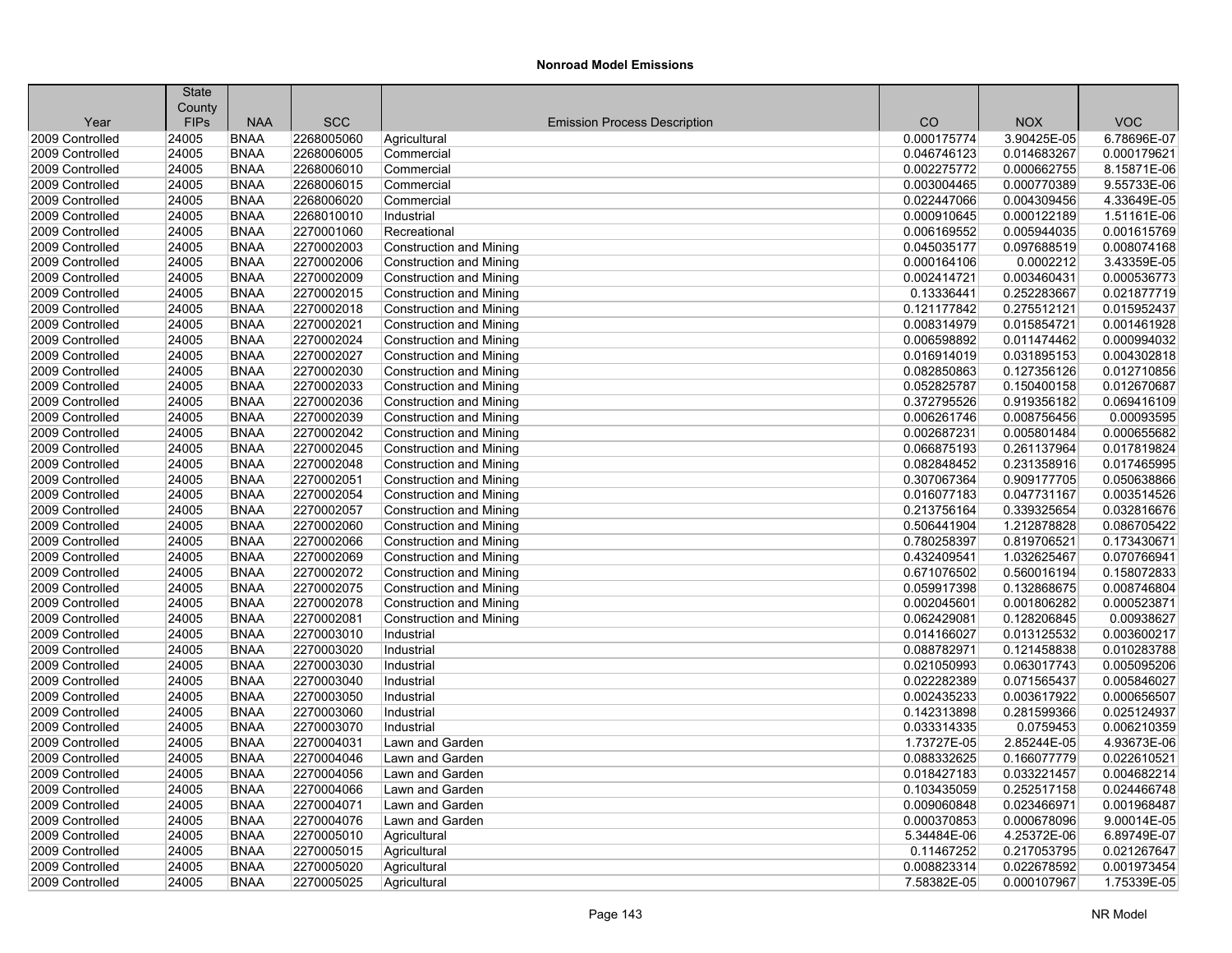|                         | <b>State</b>          |             |            |                                     |             |             |                            |
|-------------------------|-----------------------|-------------|------------|-------------------------------------|-------------|-------------|----------------------------|
|                         | County<br><b>FIPs</b> | <b>NAA</b>  | <b>SCC</b> | <b>Emission Process Description</b> | CO          | <b>NOX</b>  | <b>VOC</b>                 |
| Year<br>2009 Controlled | 24005                 | <b>BNAA</b> | 2270005030 |                                     | 1.82998E-05 | 2.20213E-05 | 3.04495E-06                |
|                         |                       |             |            | Agricultural                        |             |             |                            |
| 2009 Controlled         | 24005                 | <b>BNAA</b> | 2270005035 | Agricultural                        | 0.000912237 | 0.001735315 | 0.000239335                |
| 2009 Controlled         | 24005                 | <b>BNAA</b> | 2270005040 | Agricultural                        | 2.56892E-06 | 4.40362E-06 | 4.08803E-07<br>0.000188187 |
| 2009 Controlled         | 24005                 | <b>BNAA</b> | 2270005045 | Agricultural                        | 0.001008034 | 0.001649825 |                            |
| 2009 Controlled         | 24005                 | <b>BNAA</b> | 2270005055 | Agricultural                        | 0.002373531 | 0.004582346 | 0.000482257                |
| 2009 Controlled         | 24005                 | <b>BNAA</b> | 2270005060 | Agricultural                        | 0.001134156 | 0.002927466 | 0.000288533                |
| 2009 Controlled         | 24005                 | <b>BNAA</b> | 2270006005 | Commercial                          | 0.109114628 | 0.223240181 | 0.028111425                |
| 2009 Controlled         | 24005                 | <b>BNAA</b> | 2270006010 | Commercial                          | 0.025873799 | 0.052897652 | 0.006304731                |
| 2009 Controlled         | 24005                 | <b>BNAA</b> | 2270006015 | Commercial                          | 0.056277796 | 0.125420724 | 0.012140185                |
| 2009 Controlled         | 24005                 | <b>BNAA</b> | 2270006025 | Commercial                          | 0.084726095 | 0.06660709  | 0.020613897                |
| 2009 Controlled         | 24005                 | <b>BNAA</b> | 2270006030 | Commercial                          | 0.003249227 | 0.007409175 | 0.000918922                |
| 2009 Controlled         | 24005                 | <b>BNAA</b> | 2270006035 | Commercial                          | 0.002460279 | 0.005411132 | 0.000537119                |
| 2009 Controlled         | 24005                 | <b>BNAA</b> | 2270007015 | Logging                             | 0.002505226 | 0.006412514 | 0.000487956                |
| 2009 Controlled         | 24005                 | <b>BNAA</b> | 2270008005 | Airport                             | 0.00011888  | 0.000268097 | 1.98506E-05                |
| 2009 Controlled         | 24005                 | <b>BNAA</b> | 2270010010 | Industrial                          | 0.000674606 | 0.002460861 | 0.000156951                |
| 2009 Controlled         | 24005                 | <b>BNAA</b> | 2282005010 | <b>Pleasure Craft</b>               | 5.696196718 | 0.152841799 | 2.949899667                |
| 2009 Controlled         | 24005                 | <b>BNAA</b> | 2282005015 | Pleasure Craft                      | 2.221527398 | 0.049916075 | 0.821315829                |
| 2009 Controlled         | 24005                 | <b>BNAA</b> | 2282010005 | <b>Pleasure Craft</b>               | 3.119191993 | 0.195578329 | 0.253932711                |
| 2009 Controlled         | 24005                 | <b>BNAA</b> | 2282020005 | <b>Pleasure Craft</b>               | 0.034419341 | 0.205659742 | 0.007458152                |
| 2009 Controlled         | 24005                 | <b>BNAA</b> | 2282020010 | Pleasure Craft                      | 0.000444024 | 0.000742311 | 0.000138034                |
| 2009 Controlled         | 24005                 | <b>BNAA</b> | 2285002015 | Railroad                            | 0.005914079 | 0.007790562 | 0.001387208                |
| 2009 Controlled         | 24005                 | <b>BNAA</b> | 2285004015 | Railroad                            | 0.019206321 | 0.000110442 | 0.000377374                |
| 2009 Controlled         | 24005                 | <b>BNAA</b> | 2285006015 | Railroad                            | 7.17904E-05 | 1.42715E-05 | 3.97705E-06                |
| 2009 Controlled         | 24013                 | <b>BNAA</b> | 2260001010 | Recreational                        | 0.2969005   | 0.001537653 | 0.327885136                |
| 2009 Controlled         | 24013                 | <b>BNAA</b> | 2260001030 | Recreational                        | 0.420525674 | 0.00213383  | 0.406690576                |
| 2009 Controlled         | 24013                 | <b>BNAA</b> | 2260001060 | Recreational                        | 0.269105485 | 0.001725401 | 0.008432515                |
| 2009 Controlled         | 24013                 | <b>BNAA</b> | 2260002006 | <b>Construction and Mining</b>      | 0.026289308 | 0.000114926 | 0.005863817                |
| 2009 Controlled         | 24013                 | <b>BNAA</b> | 2260002009 | <b>Construction and Mining</b>      | 0.000980189 | 7.51412E-06 | 0.000213382                |
| 2009 Controlled         | 24013                 | <b>BNAA</b> | 2260002021 | <b>Construction and Mining</b>      | 0.001182728 | 8.99846E-06 | 0.000252268                |
| 2009 Controlled         | 24013                 | <b>BNAA</b> | 2260002027 | <b>Construction and Mining</b>      | 9.27556E-06 | 6.80253E-08 | 2.16E-06                   |
| 2009 Controlled         | 24013                 | <b>BNAA</b> | 2260002039 | <b>Construction and Mining</b>      | 0.068101488 | 0.000295692 | 0.014303011                |
| 2009 Controlled         | 24013                 | <b>BNAA</b> | 2260002054 | <b>Construction and Mining</b>      | 0.000241528 | 1.77132E-06 | 5.03379E-05                |
| 2009 Controlled         | 24013                 | <b>BNAA</b> | 2260003030 | Industrial                          | 0.000168748 | 1.23757E-06 | 3.74486E-05                |
| 2009 Controlled         | 24013                 | <b>BNAA</b> | 2260003040 | Industrial                          | 1.32904E-05 | 9.74695E-08 | 2.83506E-06                |
| 2009 Controlled         | 24013                 | <b>BNAA</b> | 2260004015 | Lawn and Garden                     | 0.005510196 | 3.85887E-05 | 0.002031979                |
| 2009 Controlled         | 24013                 | <b>BNAA</b> | 2260004016 | Lawn and Garden                     | 0.054815396 | 0.000423645 | 0.013566835                |
| 2009 Controlled         | 24013                 | <b>BNAA</b> | 2260004020 | Lawn and Garden                     | 0.046037741 | 0.000349253 | 0.017664532                |
| 2009 Controlled         | 24013                 | <b>BNAA</b> | 2260004021 | Lawn and Garden                     | 0.671508563 | 0.003017559 | 0.167215909                |
| 2009 Controlled         | 24013                 | <b>BNAA</b> | 2260004025 | Lawn and Garden                     | 0.095114351 | 0.000783305 | 0.035272152                |
| 2009 Controlled         | 24013                 | <b>BNAA</b> | 2260004026 | Lawn and Garden                     | 0.586779122 | 0.004240958 | 0.13846914                 |
| 2009 Controlled         | 24013                 | <b>BNAA</b> | 2260004030 | Lawn and Garden                     | 0.064471667 | 0.000500499 | 0.023626147                |
| 2009 Controlled         | 24013                 | <b>BNAA</b> | 2260004031 | Lawn and Garden                     | 0.655131728 | 0.003954945 | 0.138524965                |
| 2009 Controlled         | 24013                 | <b>BNAA</b> | 2260004035 | Lawn and Garden                     |             |             | 0.007641298                |
| 2009 Controlled         | 24013                 | <b>BNAA</b> | 2260004036 | Lawn and Garden                     |             |             | 0.002537486                |
| 2009 Controlled         | 24013                 | <b>BNAA</b> | 2260004071 | Lawn and Garden                     | 0.000231561 | 1.80933E-06 | 4.42068E-05                |
| 2009 Controlled         | 24013                 | <b>BNAA</b> | 2260005035 | Agricultural                        | 0.001589175 | 1.42259E-05 | 0.000388639                |
| 2009 Controlled         | 24013                 | <b>BNAA</b> | 2260006005 | Commercial                          | 0.00531024  | 4.13695E-05 | 0.0011918                  |
| 2009 Controlled         | 24013                 | <b>BNAA</b> | 2260006010 | Commercial                          | 0.034884069 | 0.000281567 | 0.008341899                |
| 2009 Controlled         | 24013                 | <b>BNAA</b> | 2260006015 | Commercial                          | 1.46863E-05 | 1.07707E-07 | 3.05019E-06                |
|                         |                       |             |            |                                     |             |             |                            |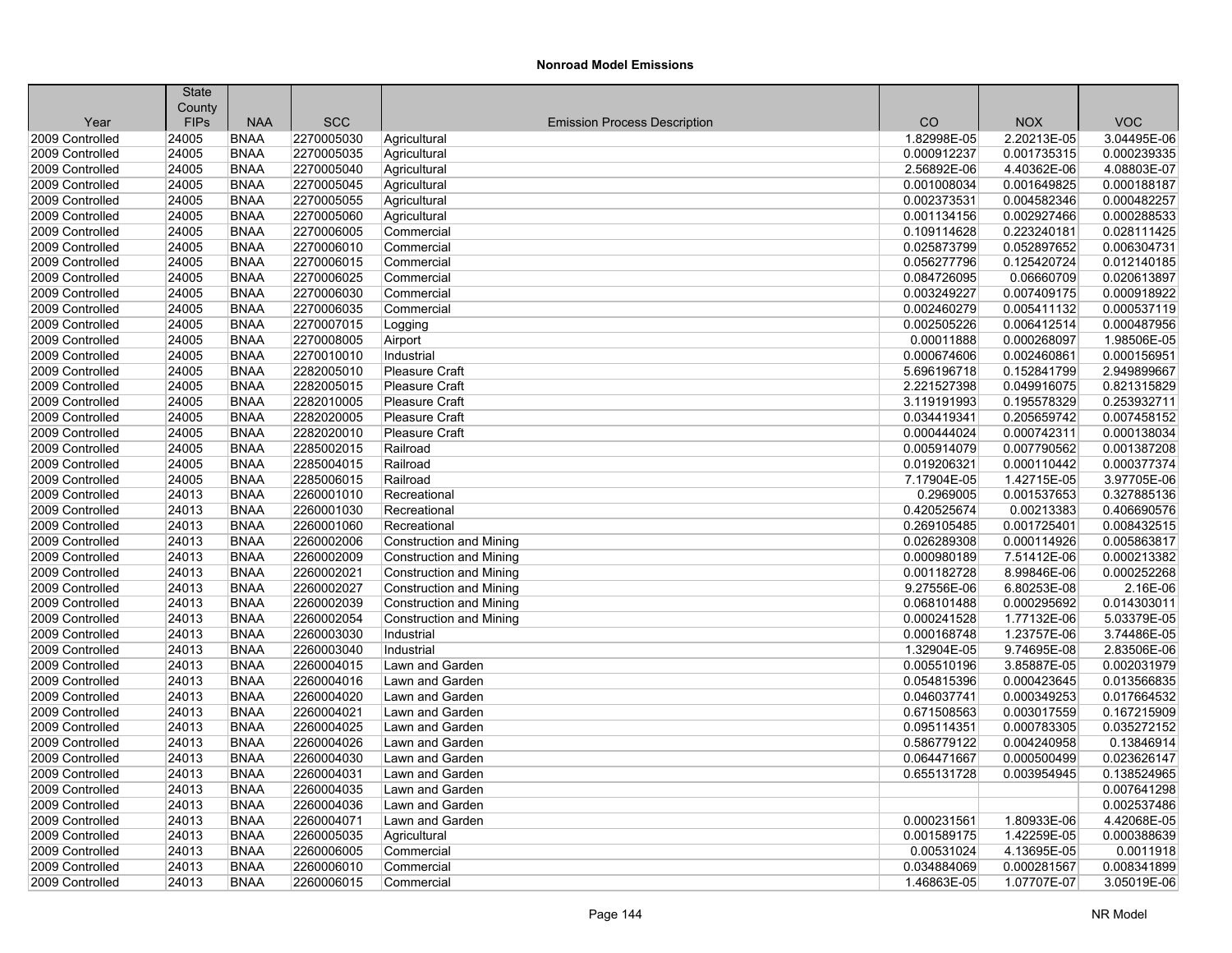|                 | <b>State</b> |             |            |                                     |             |             |             |
|-----------------|--------------|-------------|------------|-------------------------------------|-------------|-------------|-------------|
|                 | County       |             |            |                                     |             |             |             |
| Year            | <b>FIPs</b>  | <b>NAA</b>  | <b>SCC</b> | <b>Emission Process Description</b> | CO          | <b>NOX</b>  | <b>VOC</b>  |
| 2009 Controlled | 24013        | <b>BNAA</b> | 2260006035 | Commercial                          | 0.000231086 | 1.69475E-06 | 4.76912E-05 |
| 2009 Controlled | 24013        | <b>BNAA</b> | 2260007005 | Logging                             | 0.008647888 | 3.55737E-05 | 0.001966134 |
| 2009 Controlled | 24013        | <b>BNAA</b> | 2265001010 | Recreational                        | 0.128060065 | 0.001420204 | 0.013033744 |
| 2009 Controlled | 24013        | <b>BNAA</b> | 2265001030 | Recreational                        | 1.359837283 | 0.012918576 | 0.143732381 |
| 2009 Controlled | 24013        | <b>BNAA</b> | 2265001050 | Recreational                        | 1.794493478 | 0.008401627 | 0.028060972 |
| 2009 Controlled | 24013        | <b>BNAA</b> | 2265001060 | Recreational                        | 0.221201223 | 0.00172169  | 0.009673043 |
| 2009 Controlled | 24013        | <b>BNAA</b> | 2265002003 | Construction and Mining             | 0.029857877 | 0.000218427 | 0.000498992 |
| 2009 Controlled | 24013        | <b>BNAA</b> | 2265002006 | <b>Construction and Mining</b>      | 0.000247305 | 1.34396E-06 | 4.74858E-06 |
| 2009 Controlled | 24013        | <b>BNAA</b> | 2265002009 | Construction and Mining             | 0.05545645  | 0.000269985 | 0.001769117 |
| 2009 Controlled | 24013        | <b>BNAA</b> | 2265002015 | Construction and Mining             | 0.055445474 | 0.000352667 | 0.000836266 |
| 2009 Controlled | 24013        | <b>BNAA</b> | 2265002021 | <b>Construction and Mining</b>      | 0.11079729  | 0.000608681 | 0.002762836 |
| 2009 Controlled | 24013        | <b>BNAA</b> | 2265002024 | Construction and Mining             | 0.050054458 | 0.000249535 | 0.000915142 |
| 2009 Controlled | 24013        | <b>BNAA</b> | 2265002027 | <b>Construction and Mining</b>      | 0.002539797 | 1.13966E-05 | 5.70391E-05 |
| 2009 Controlled | 24013        | <b>BNAA</b> | 2265002030 | Construction and Mining             | 0.090530672 | 0.000652757 | 0.001718734 |
| 2009 Controlled | 24013        | <b>BNAA</b> | 2265002033 | <b>Construction and Mining</b>      | 0.026070227 | 0.000236839 | 0.001153922 |
| 2009 Controlled | 24013        | <b>BNAA</b> | 2265002039 | <b>Construction and Mining</b>      | 0.227609647 | 0.001171738 | 0.00313952  |
| 2009 Controlled | 24013        | <b>BNAA</b> | 2265002042 | Construction and Mining             | 0.094264625 | 0.000571126 | 0.003499325 |
| 2009 Controlled | 24013        | <b>BNAA</b> | 2265002045 | Construction and Mining             | 0.003118789 | 0.000119028 | 0.000106394 |
| 2009 Controlled | 24013        | <b>BNAA</b> | 2265002054 | <b>Construction and Mining</b>      | 0.013545867 | 8.14979E-05 | 0.000243919 |
| 2009 Controlled | 24013        | <b>BNAA</b> | 2265002057 | <b>Construction and Mining</b>      | 0.003183249 | 0.000174008 | 0.00013116  |
| 2009 Controlled | 24013        | <b>BNAA</b> | 2265002060 | Construction and Mining             | 0.006064319 | 0.000345713 | 0.000250081 |
| 2009 Controlled | 24013        | <b>BNAA</b> | 2265002066 | <b>Construction and Mining</b>      | 0.073272558 | 0.000393621 | 0.001081908 |
| 2009 Controlled | 24013        | <b>BNAA</b> | 2265002072 | <b>Construction and Mining</b>      | 0.02961985  | 0.000512472 | 0.000720874 |
| 2009 Controlled | 24013        | <b>BNAA</b> | 2265002078 | Construction and Mining             | 0.014664545 | 9.5953E-05  | 0.000525423 |
| 2009 Controlled | 24013        | <b>BNAA</b> | 2265002081 | Construction and Mining             | 0.003136395 | 0.000184036 | 0.000139461 |
| 2009 Controlled | 24013        | <b>BNAA</b> | 2265003010 | Industrial                          | 0.024534934 | 0.000685326 | 0.000759044 |
| 2009 Controlled | 24013        | <b>BNAA</b> | 2265003020 | Industrial                          | 0.035138113 | 0.00199959  | 0.001438815 |
| 2009 Controlled | 24013        | <b>BNAA</b> | 2265003030 | Industrial                          | 0.019993399 | 0.000272963 | 0.000412684 |
| 2009 Controlled | 24013        | <b>BNAA</b> | 2265003040 | Industrial                          | 0.061097284 | 0.00032868  | 0.001396738 |
| 2009 Controlled | 24013        | <b>BNAA</b> | 2265003050 | Industrial                          | 0.001898774 | 4.4207E-05  | 5.32331E-05 |
| 2009 Controlled | 24013        | <b>BNAA</b> | 2265003060 | Industrial                          | 0.003168634 | 1.62202E-05 | 5.93987E-05 |
| 2009 Controlled | 24013        | <b>BNAA</b> | 2265003070 | Industrial                          | 0.001655591 | 9.05434E-05 | 6.04762E-05 |
| 2009 Controlled | 24013        | <b>BNAA</b> | 2265004010 | Lawn and Garden                     | 1.832232249 | 0.011262511 | 0.181012159 |
| 2009 Controlled | 24013        | <b>BNAA</b> | 2265004011 | Lawn and Garden                     | 3.286847241 | 0.013979433 | 0.149998951 |
| 2009 Controlled | 24013        | <b>BNAA</b> | 2265004015 | Lawn and Garden                     | 0.153900228 | 0.000949728 | 0.015605535 |
| 2009 Controlled | 24013        | <b>BNAA</b> | 2265004016 | Lawn and Garden                     | 1.62059     | 0.009260634 | 0.100448508 |
| 2009 Controlled | 24013        | <b>BNAA</b> | 2265004025 | Lawn and Garden                     | 0.010308674 | 5.88089E-05 | 0.001057578 |
| 2009 Controlled | 24013        | <b>BNAA</b> | 2265004026 | Lawn and Garden                     | 0.085098124 | 0.000408591 | 0.003228081 |
| 2009 Controlled | 24013        | <b>BNAA</b> | 2265004030 | Lawn and Garden                     | 0.019688697 | 0.000112482 | 0.001847612 |
| 2009 Controlled | 24013        | <b>BNAA</b> | 2265004031 | Lawn and Garden                     | 3.42508275  | 0.026331656 | 0.068946562 |
| 2009 Controlled | 24013        | <b>BNAA</b> | 2265004035 | Lawn and Garden                     |             |             | 0.015240789 |
| 2009 Controlled | 24013        | <b>BNAA</b> | 2265004036 | Lawn and Garden                     |             |             | 0.005646481 |
| 2009 Controlled | 24013        | <b>BNAA</b> | 2265004040 | Lawn and Garden                     | 0.458349116 | 0.002608039 | 0.018580063 |
| 2009 Controlled | 24013        | <b>BNAA</b> | 2265004041 | Lawn and Garden                     | 0.457420879 | 0.002380457 | 0.007281265 |
| 2009 Controlled | 24013        | <b>BNAA</b> | 2265004046 | Lawn and Garden                     | 0.474295972 | 0.003016253 | 0.013296048 |
| 2009 Controlled | 24013        | <b>BNAA</b> | 2265004051 | Lawn and Garden                     | 0.18575383  | 0.001097481 | 0.012540242 |
| 2009 Controlled | 24013        | <b>BNAA</b> | 2265004055 | Lawn and Garden                     | 6.142495404 | 0.035112915 | 0.206573138 |
| 2009 Controlled | 24013        | <b>BNAA</b> | 2265004056 | Lawn and Garden                     | 6.217873142 | 0.032373789 | 0.093133258 |
|                 |              | <b>BNAA</b> |            |                                     |             |             |             |
| 2009 Controlled | 24013        |             | 2265004066 | Lawn and Garden                     | 0.712592907 | 0.007379208 | 0.011643618 |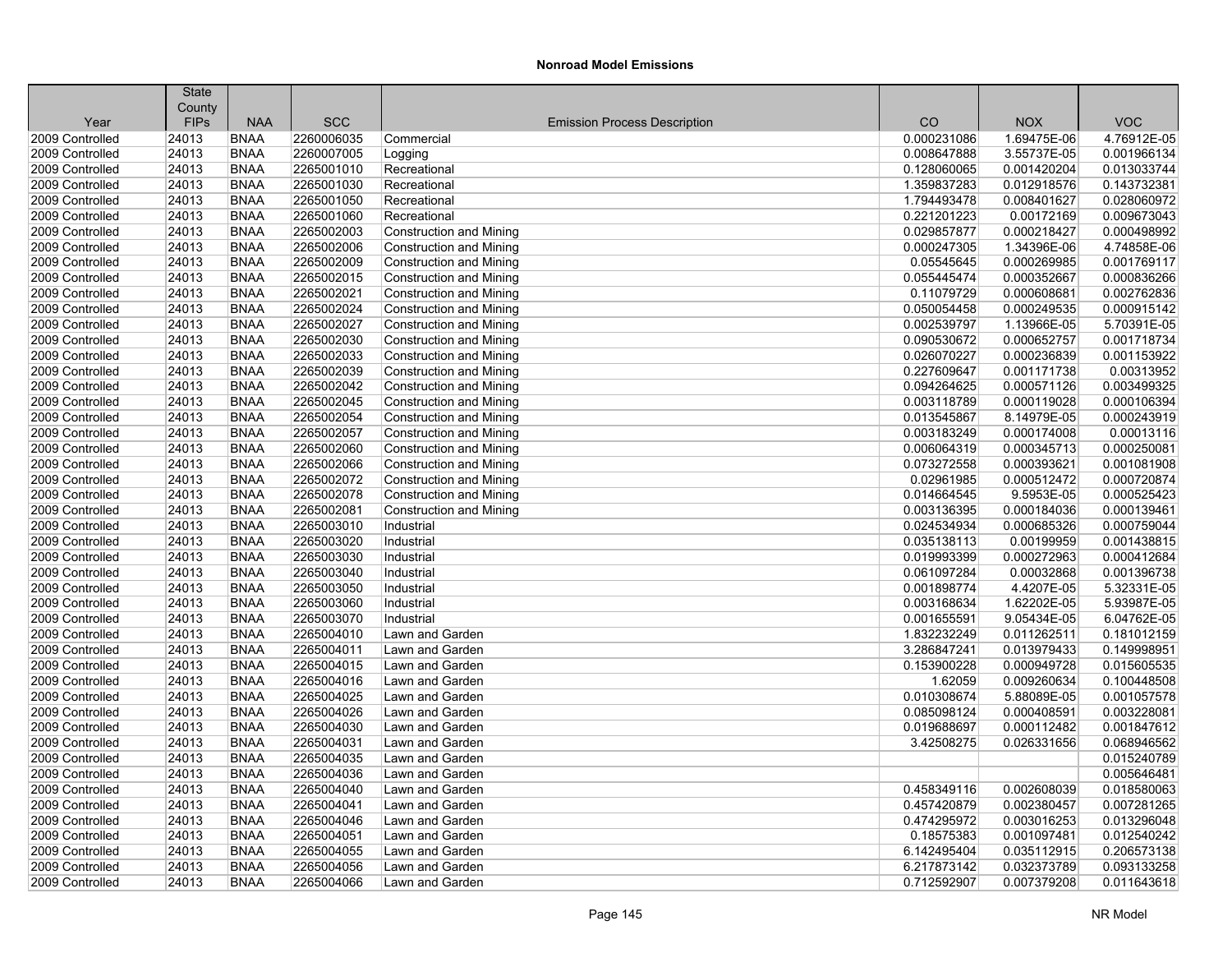|                                    | <b>State</b>          |                            |                          |                                     |                            |                            |             |
|------------------------------------|-----------------------|----------------------------|--------------------------|-------------------------------------|----------------------------|----------------------------|-------------|
| Year                               | County<br><b>FIPs</b> | <b>NAA</b>                 | <b>SCC</b>               | <b>Emission Process Description</b> | CO                         | <b>NOX</b>                 | <b>VOC</b>  |
| 2009 Controlled                    | 24013                 | <b>BNAA</b>                | 2265004071               | Lawn and Garden                     | 17.98852147                | 0.096577169                | 0.317524948 |
| 2009 Controlled                    | 24013                 | <b>BNAA</b>                | 2265004075               | Lawn and Garden                     | 0.187869663                | 0.001200491                | 0.009312309 |
| 2009 Controlled                    | 24013                 | <b>BNAA</b>                | 2265004076               | Lawn and Garden                     | 0.50296703                 | 0.003251996                | 0.025165769 |
|                                    |                       |                            |                          |                                     |                            |                            | 0.000177102 |
| 2009 Controlled<br>2009 Controlled | 24013<br>24013        | <b>BNAA</b><br><b>BNAA</b> | 2265005010<br>2265005015 | Agricultural                        | 0.011751137<br>0.01636312  | 5.9662E-05<br>0.000444058  | 0.000406224 |
| 2009 Controlled                    |                       |                            |                          | Agricultural                        |                            |                            | 3.88197E-06 |
| 2009 Controlled                    | 24013<br>24013        | <b>BNAA</b><br><b>BNAA</b> | 2265005020<br>2265005025 | Agricultural                        | 7.61166E-05<br>0.008219107 | 4.68682E-06<br>0.000506043 | 0.000475809 |
| 2009 Controlled                    | 24013                 | <b>BNAA</b>                | 2265005030               | Agricultural                        | 0.008988148                | 5.2003E-05                 | 0.000178742 |
| 2009 Controlled                    | 24013                 | <b>BNAA</b>                | 2265005035               | Agricultural                        | 0.07154787                 | 0.000862162                | 0.002768895 |
|                                    |                       | <b>BNAA</b>                |                          | Agricultural                        |                            |                            |             |
| 2009 Controlled                    | 24013                 |                            | 2265005040               | Agricultural                        | 0.179208951                | 0.001073005                | 0.006637828 |
| 2009 Controlled                    | 24013                 | <b>BNAA</b>                | 2265005045               | Agricultural                        | 0.013042857                | 0.000803037                | 0.000684162 |
| 2009 Controlled                    | 24013                 | <b>BNAA</b>                | 2265005055               | Agricultural                        | 0.030528258                | 0.000963985                | 0.001056344 |
| 2009 Controlled                    | 24013                 | <b>BNAA</b>                | 2265005060               | Agricultural                        | 0.014736473                | 0.000675437                | 0.000540378 |
| 2009 Controlled                    | 24013                 | <b>BNAA</b>                | 2265006005               | Commercial                          | 2.631481772                | 0.015115899                | 0.079364649 |
| 2009 Controlled                    | 24013                 | <b>BNAA</b>                | 2265006010               | Commercial                          | 0.592105913                | 0.003764248                | 0.015596203 |
| 2009 Controlled                    | 24013                 | <b>BNAA</b>                | 2265006015               | Commercial                          | 0.288934406                | 0.002435722                | 0.006510485 |
| 2009 Controlled                    | 24013                 | <b>BNAA</b>                | 2265006025               | Commercial                          | 0.751284048                | 0.005024671                | 0.014041467 |
| 2009 Controlled                    | 24013                 | <b>BNAA</b>                | 2265006030               | Commercial                          | 1.153444082                | 0.005835166                | 0.033782937 |
| 2009 Controlled                    | 24013                 | <b>BNAA</b>                | 2265006035               | Commercial                          | 0.058707208                | 0.000298838                | 0.001143502 |
| 2009 Controlled                    | 24013                 | <b>BNAA</b>                | 2265007010               | Logging                             | 0.024327135                | 0.000159218                | 0.000797655 |
| 2009 Controlled                    | 24013                 | <b>BNAA</b>                | 2265007015               | Logging                             | 0.000291345                | 1.19577E-06                | 6.64715E-06 |
| 2009 Controlled                    | 24013                 | <b>BNAA</b>                | 2265008005               | Airport                             | 5.4544E-05                 | 1.1145E-06                 | 1.43244E-06 |
| 2009 Controlled                    | 24013                 | <b>BNAA</b>                | 2265010010               | Industrial                          | 0.046687224                | 0.000218585                | 0.000574342 |
| 2009 Controlled                    | 24013                 | <b>BNAA</b>                | 2267001060               | Recreational                        | 0.002130884                | 0.000476885                | 0.000131033 |
| 2009 Controlled                    | 24013                 | <b>BNAA</b>                | 2267002003               | <b>Construction and Mining</b>      | 0.000597738                | 0.000104129                | 2.91843E-05 |
| 2009 Controlled                    | 24013                 | <b>BNAA</b>                | 2267002015               | <b>Construction and Mining</b>      | 0.000849203                | 0.000126173                | 3.54031E-05 |
| 2009 Controlled                    | 24013                 | <b>BNAA</b>                | 2267002021               | <b>Construction and Mining</b>      | 0.00018365                 | 3.78918E-05                | 1.04986E-05 |
| 2009 Controlled                    | 24013                 | <b>BNAA</b>                | 2267002024               | <b>Construction and Mining</b>      | 0.000101087                | 1.68441E-05                | 4.73229E-06 |
| 2009 Controlled                    | 24013                 | <b>BNAA</b>                | 2267002030               | <b>Construction and Mining</b>      | 0.001877583                | 0.00033441                 | 9.37916E-05 |
| 2009 Controlled                    | 24013                 | <b>BNAA</b>                | 2267002033               | <b>Construction and Mining</b>      | 0.000746508                | 0.000165757                | 4.53393E-05 |
| 2009 Controlled                    | 24013                 | <b>BNAA</b>                | 2267002039               | <b>Construction and Mining</b>      | 0.001156577                | 0.000146775                | 4.02168E-05 |
| 2009 Controlled                    | 24013                 | <b>BNAA</b>                | 2267002045               | <b>Construction and Mining</b>      | 0.000750793                | 0.000154482                | 4.28459E-05 |
| 2009 Controlled                    | 24013                 | <b>BNAA</b>                | 2267002054               | <b>Construction and Mining</b>      | 0.000120382                | 2.45181E-05                | 6.80906E-06 |
| 2009 Controlled                    | 24013                 | <b>BNAA</b>                | 2267002057               | <b>Construction and Mining</b>      | 0.001258097                | 0.000236855                | 6.63292E-05 |
| 2009 Controlled                    | 24013                 | <b>BNAA</b>                | 2267002060               | <b>Construction and Mining</b>      | 0.002854511                | 0.000474051                | 0.000134189 |
| 2009 Controlled                    | 24013                 | <b>BNAA</b>                | 2267002066               | <b>Construction and Mining</b>      | 0.000272849                | 4.1179E-05                 | 1.16549E-05 |
| 2009 Controlled                    | 24013                 | <b>BNAA</b>                | 2267002072               | <b>Construction and Mining</b>      | 0.002688343                | 0.000533663                | 0.000148325 |
| 2009 Controlled                    | 24013                 | <b>BNAA</b>                | 2267002081               | <b>Construction and Mining</b>      | 0.001144779                | 0.00024017                 | 6.63912E-05 |
| 2009 Controlled                    | 24013                 | <b>BNAA</b>                | 2267003010               | Industrial                          | 0.006993249                | 0.001437057                | 0.000397062 |
| 2009 Controlled                    | 24013                 | <b>BNAA</b>                | 2267003020               | Industrial                          | 0.558761312                | 0.09288059                 | 0.026236372 |
| 2009 Controlled                    | 24013                 | <b>BNAA</b>                | 2267003030               | Industrial                          | 0.003446927                | 0.000482919                | 0.000135078 |
| 2009 Controlled                    | 24013                 | <b>BNAA</b>                | 2267003040               | Industrial                          | 0.00119462                 | 0.000184035                | 5.18142E-05 |
| 2009 Controlled                    | 24013                 | <b>BNAA</b>                | 2267003050               | Industrial                          | 0.000374727                | 7.60539E-05                | 2.10839E-05 |
| 2009 Controlled                    | 24013                 | <b>BNAA</b>                | 2267003070               | Industrial                          | 0.001809681                | 0.000201151                | 5.55683E-05 |
| 2009 Controlled                    | 24013                 | <b>BNAA</b>                | 2267004066               | Lawn and Garden                     | 0.031494322                | 0.004976672                | 0.001405846 |
| 2009 Controlled                    | 24013                 | <b>BNAA</b>                | 2267005055               | Agricultural                        | 5.14974E-05                | 1.16037E-05                | 3.20063E-06 |
| 2009 Controlled                    | 24013                 | <b>BNAA</b>                | 2267005060               | Agricultural                        | 5.69687E-05                | 8.54564E-06                | 2.4325E-06  |
| 2009 Controlled                    | 24013                 | <b>BNAA</b>                | 2267006005               | Commercial                          | 0.025642578                | 0.007823186                | 0.001609606 |
| 2009 Controlled                    | 24013                 | <b>BNAA</b>                | 2267006010               | Commercial                          | 0.005569434                | 0.001507749                | 0.000312805 |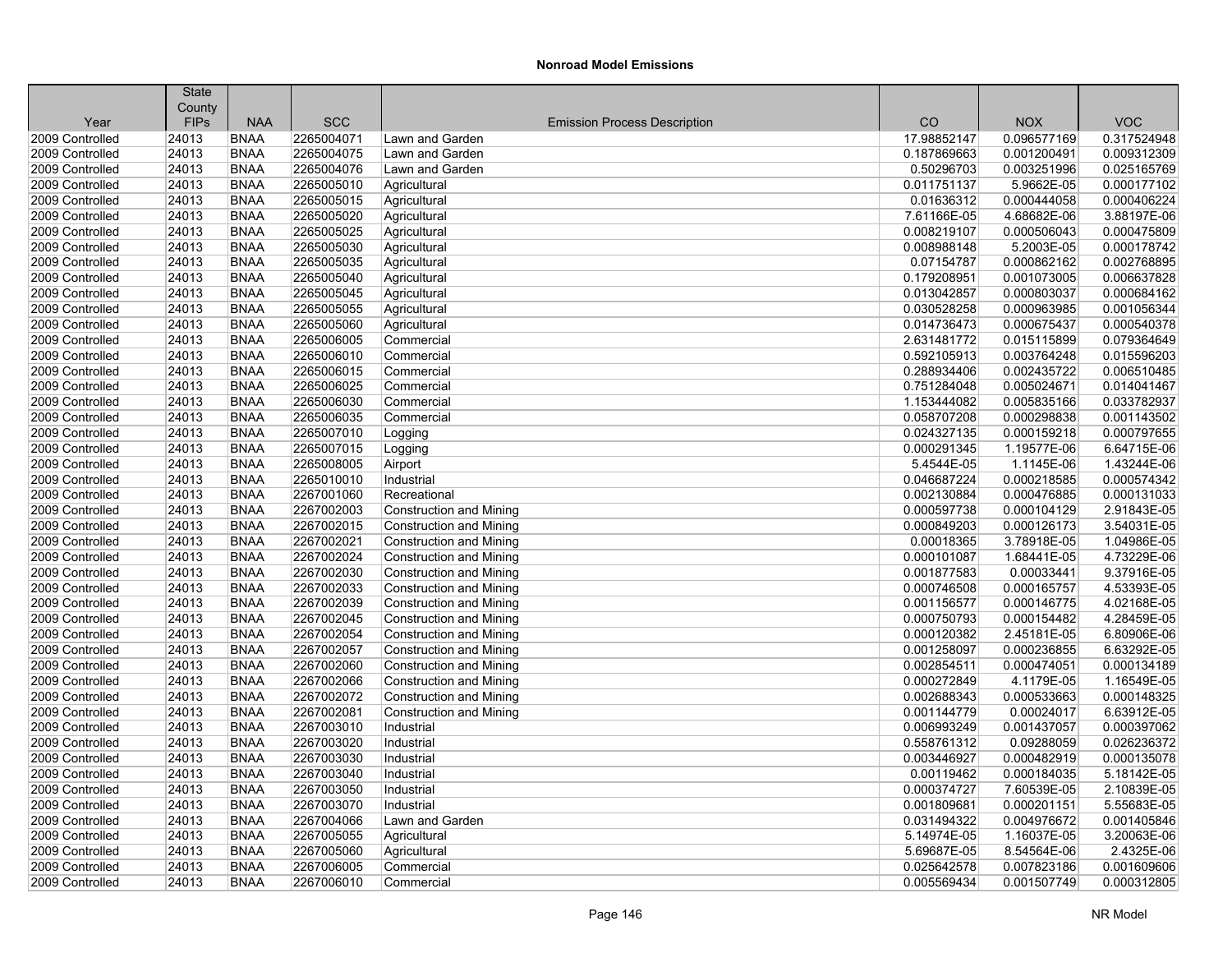| <b>SCC</b><br>CO<br><b>VOC</b><br><b>FIPs</b><br><b>NAA</b><br><b>NOX</b><br>Year<br><b>Emission Process Description</b><br>2009 Controlled<br>24013<br><b>BNAA</b><br>2267006015<br>0.006401124<br>0.001575063<br>0.000328589<br>Commercial<br><b>BNAA</b><br>2009 Controlled<br>24013<br>2267006025<br>Commercial<br>0.011441275<br>0.002089275<br>0.000582429<br>24013<br><b>BNAA</b><br>2267006030<br>3.2688E-05<br>8.96487E-06<br>2009 Controlled<br>Commercial<br>0.000160318<br>24013<br>2267006035<br>9.22632E-05<br>2.00232E-05<br>4.09287E-06<br>2009 Controlled<br><b>BNAA</b><br>Commercial<br>24013<br><b>BNAA</b><br>2267008005<br>9.76161E-06<br>1.53866E-06<br>4.33565E-07<br>2009 Controlled<br>Airport<br>24013<br><b>BNAA</b><br>2268002081<br>4.49991E-05<br>9.4497E-06<br>1.53983E-07<br>2009 Controlled<br>Construction and Mining<br>0.000110946<br>2009 Controlled<br>24013<br><b>BNAA</b><br>2268003020<br>0.039767307<br>0.006653171<br>Industrial<br>24013<br>2268003030<br>7.46225E-06<br>1.2454E-07<br>2009 Controlled<br><b>BNAA</b><br>Industrial<br>4.49439E-05<br>6.33968E-08<br>2009 Controlled<br>24013<br><b>BNAA</b><br>2268003040<br>2.37514E-05<br>3.79964E-06<br>Industrial<br>24013<br><b>BNAA</b><br>2268003060<br>2.3232E-05<br>3.84824E-07<br>2009 Controlled<br>Industrial<br>0.00015791<br>24013<br>2268003070<br>1.43202E-05<br>2.33891E-07<br>2009 Controlled<br><b>BNAA</b><br>0.00012742<br>Industrial<br>2009 Controlled<br>24013<br><b>BNAA</b><br>2268005055<br>4.2987E-05<br>9.66565E-06<br>1.67264E-07<br>Agricultural<br>2009 Controlled<br>24013<br><b>BNAA</b><br>2268005060<br>0.000455656<br>0.000101209<br>1.75937E-06<br>Agricultural<br>2.95805E-05<br>2009 Controlled<br>24013<br><b>BNAA</b><br>2268006005<br>Commercial<br>0.007698271<br>0.002418078<br>24013<br>0.00037478<br>1.3436E-06<br>2009 Controlled<br><b>BNAA</b><br>2268006010<br>Commercial<br>0.000109144<br>1.57393E-06<br>2009 Controlled<br>24013<br><b>BNAA</b><br>2268006015<br>Commercial<br>0.000494783<br>0.00012687<br>24013<br><b>BNAA</b><br>2268006020<br>0.00369664<br>0.000709692<br>7.14144E-06<br>2009 Controlled<br>Commercial<br>24013<br>2268010010<br>0.000122189<br>1.51161E-06<br>2009 Controlled<br><b>BNAA</b><br>Industrial<br>0.000910645<br>2009 Controlled<br>24013<br><b>BNAA</b><br>2270001060<br>0.006169552<br>0.005944035<br>0.001615769<br>Recreational<br>2009 Controlled<br>24013<br><b>BNAA</b><br>2270002003<br>0.012393618<br>0.001024359<br>Construction and Mining<br>0.005713555<br>2270002006<br>2.80634E-05<br>4.35615E-06<br>2009 Controlled<br>24013<br><b>BNAA</b><br><b>Construction and Mining</b><br>2.08199E-05<br>24013<br>2270002009<br>0.000306353<br>0.00043902<br>6.80997E-05<br>2009 Controlled<br><b>BNAA</b><br>Construction and Mining<br>2009 Controlled<br>24013<br><b>BNAA</b><br>2270002015<br>0.016919773<br>0.032006908<br>0.002775598<br><b>Construction and Mining</b><br>24013<br><b>BNAA</b><br>2270002018<br>0.002023865<br>2009 Controlled<br><b>Construction and Mining</b><br>0.015373678<br>0.034953871<br>24013<br>2270002021<br>0.002011468<br>0.000185473<br>2009 Controlled<br><b>BNAA</b><br><b>Construction and Mining</b><br>0.001054911<br>2009 Controlled<br>24013<br><b>BNAA</b><br>2270002024<br>0.000837193<br>0.00145575<br>0.000126112<br>Construction and Mining<br>24013<br><b>BNAA</b><br>2270002027<br><b>Construction and Mining</b><br>0.00214586<br>0.004046498<br>0.000545893<br>2009 Controlled<br>2270002030<br>0.00161261<br>2009 Controlled<br>24013<br><b>BNAA</b><br><b>Construction and Mining</b><br>0.010511183<br>0.01615751<br>24013<br>2270002033<br>0.00670194<br>0.001607514<br>2009 Controlled<br><b>BNAA</b><br>0.019081076<br><b>Construction and Mining</b><br>2009 Controlled<br>24013<br><b>BNAA</b><br>2270002036<br>0.047296091<br>0.116637544<br>0.008806733<br><b>Construction and Mining</b><br>24013<br><b>BNAA</b><br>2270002039<br>0.00079442<br>0.00111092<br>0.000118743<br>2009 Controlled<br><b>Construction and Mining</b><br>2009 Controlled<br>24013<br><b>BNAA</b><br>2270002042<br>0.000340926<br>0.000736027<br>8.31856E-05<br>Construction and Mining<br>2009 Controlled<br>24013<br><b>BNAA</b><br>2270002045<br><b>Construction and Mining</b><br>0.008484371<br>0.033130241<br>0.002260778<br>2009 Controlled<br>24013<br><b>BNAA</b><br>2270002048<br><b>Construction and Mining</b><br>0.010510877<br>0.029352211<br>0.002215888<br>2270002051<br>0.006424488<br>2009 Controlled<br>24013<br><b>BNAA</b><br><b>Construction and Mining</b><br>0.038957246<br>0.115346216<br>24013<br>2270002054<br>0.002039692<br>0.006055593<br>0.000445883<br>2009 Controlled<br><b>BNAA</b><br>Construction and Mining<br>2009 Controlled<br>24013<br><b>BNAA</b><br>2270002057<br>0.027118972<br>0.043049812<br>0.00416341<br><b>Construction and Mining</b><br>24013<br><b>BNAA</b><br>2270002060<br>0.064251641<br>0.011000207<br>2009 Controlled<br><b>Construction and Mining</b><br>0.153876395<br>2009 Controlled<br>24013<br><b>BNAA</b><br>2270002066<br>0.098990393<br>0.103995121<br>0.022002929<br>Construction and Mining<br>2009 Controlled<br>24013<br><b>BNAA</b><br>2270002069<br><b>Construction and Mining</b><br>0.054859248<br>0.131007875<br>0.008978112<br>2009 Controlled<br>24013<br><b>BNAA</b><br>2270002072<br><b>Construction and Mining</b><br>0.085138621<br>0.071048541<br>0.020054499<br>2270002075<br>0.016856879<br>0.001109696<br>2009 Controlled<br>24013<br><b>BNAA</b><br><b>Construction and Mining</b><br>0.007601644<br>24013<br>2270002078<br>0.000259523<br>0.000229161<br>6.64628E-05<br>2009 Controlled<br><b>BNAA</b><br><b>Construction and Mining</b><br>2009 Controlled<br>24013<br><b>BNAA</b><br>2270002081<br>0.007920298<br>0.016265438<br>0.001190824<br><b>Construction and Mining</b><br>24013<br>2270003010<br>0.001829323<br>0.000501767<br>2009 Controlled<br><b>BNAA</b><br>Industrial<br>0.001974338<br>0.016927878<br>2009 Controlled<br>24013<br><b>BNAA</b><br>2270003020<br>0.0123738<br>0.001433265<br>Industrial<br>2009 Controlled<br>24013<br><b>BNAA</b><br>2270003030<br>0.002933905<br>0.008782866<br>0.000710126<br>Industrial<br>2009 Controlled<br>24013<br><b>BNAA</b><br>2270003040<br>Industrial<br>0.003105526<br>0.009974169<br>0.000814769 |                 | <b>State</b> |             |            |            |             |             |             |
|----------------------------------------------------------------------------------------------------------------------------------------------------------------------------------------------------------------------------------------------------------------------------------------------------------------------------------------------------------------------------------------------------------------------------------------------------------------------------------------------------------------------------------------------------------------------------------------------------------------------------------------------------------------------------------------------------------------------------------------------------------------------------------------------------------------------------------------------------------------------------------------------------------------------------------------------------------------------------------------------------------------------------------------------------------------------------------------------------------------------------------------------------------------------------------------------------------------------------------------------------------------------------------------------------------------------------------------------------------------------------------------------------------------------------------------------------------------------------------------------------------------------------------------------------------------------------------------------------------------------------------------------------------------------------------------------------------------------------------------------------------------------------------------------------------------------------------------------------------------------------------------------------------------------------------------------------------------------------------------------------------------------------------------------------------------------------------------------------------------------------------------------------------------------------------------------------------------------------------------------------------------------------------------------------------------------------------------------------------------------------------------------------------------------------------------------------------------------------------------------------------------------------------------------------------------------------------------------------------------------------------------------------------------------------------------------------------------------------------------------------------------------------------------------------------------------------------------------------------------------------------------------------------------------------------------------------------------------------------------------------------------------------------------------------------------------------------------------------------------------------------------------------------------------------------------------------------------------------------------------------------------------------------------------------------------------------------------------------------------------------------------------------------------------------------------------------------------------------------------------------------------------------------------------------------------------------------------------------------------------------------------------------------------------------------------------------------------------------------------------------------------------------------------------------------------------------------------------------------------------------------------------------------------------------------------------------------------------------------------------------------------------------------------------------------------------------------------------------------------------------------------------------------------------------------------------------------------------------------------------------------------------------------------------------------------------------------------------------------------------------------------------------------------------------------------------------------------------------------------------------------------------------------------------------------------------------------------------------------------------------------------------------------------------------------------------------------------------------------------------------------------------------------------------------------------------------------------------------------------------------------------------------------------------------------------------------------------------------------------------------------------------------------------------------------------------------------------------------------------------------------------------------------------------------------------------------------------------------------------------------------------------------------------------------------------------------------------------------------------------------------------------------------------------------------------------------------------------------------------------------------------------------------------------------------------------------------------------------------------------------------------------------------------------------------------------------------------------------------------------------------------------------------------------------------------------------------------------------------------------------------------------------------------------------------------------------------------------------------------------------------------------------------------------------------------------------------------------------------------------------------------------------------------------------------------------------------------------------------------------------------------------------------------------------------------------------------------------------------------------------------------------|-----------------|--------------|-------------|------------|------------|-------------|-------------|-------------|
|                                                                                                                                                                                                                                                                                                                                                                                                                                                                                                                                                                                                                                                                                                                                                                                                                                                                                                                                                                                                                                                                                                                                                                                                                                                                                                                                                                                                                                                                                                                                                                                                                                                                                                                                                                                                                                                                                                                                                                                                                                                                                                                                                                                                                                                                                                                                                                                                                                                                                                                                                                                                                                                                                                                                                                                                                                                                                                                                                                                                                                                                                                                                                                                                                                                                                                                                                                                                                                                                                                                                                                                                                                                                                                                                                                                                                                                                                                                                                                                                                                                                                                                                                                                                                                                                                                                                                                                                                                                                                                                                                                                                                                                                                                                                                                                                                                                                                                                                                                                                                                                                                                                                                                                                                                                                                                                                                                                                                                                                                                                                                                                                                                                                                                                                                                                                                                                                                                                                                                                                                                                                                                                                                                                                                                                                                                                                                                                              |                 | County       |             |            |            |             |             |             |
|                                                                                                                                                                                                                                                                                                                                                                                                                                                                                                                                                                                                                                                                                                                                                                                                                                                                                                                                                                                                                                                                                                                                                                                                                                                                                                                                                                                                                                                                                                                                                                                                                                                                                                                                                                                                                                                                                                                                                                                                                                                                                                                                                                                                                                                                                                                                                                                                                                                                                                                                                                                                                                                                                                                                                                                                                                                                                                                                                                                                                                                                                                                                                                                                                                                                                                                                                                                                                                                                                                                                                                                                                                                                                                                                                                                                                                                                                                                                                                                                                                                                                                                                                                                                                                                                                                                                                                                                                                                                                                                                                                                                                                                                                                                                                                                                                                                                                                                                                                                                                                                                                                                                                                                                                                                                                                                                                                                                                                                                                                                                                                                                                                                                                                                                                                                                                                                                                                                                                                                                                                                                                                                                                                                                                                                                                                                                                                                              |                 |              |             |            |            |             |             |             |
|                                                                                                                                                                                                                                                                                                                                                                                                                                                                                                                                                                                                                                                                                                                                                                                                                                                                                                                                                                                                                                                                                                                                                                                                                                                                                                                                                                                                                                                                                                                                                                                                                                                                                                                                                                                                                                                                                                                                                                                                                                                                                                                                                                                                                                                                                                                                                                                                                                                                                                                                                                                                                                                                                                                                                                                                                                                                                                                                                                                                                                                                                                                                                                                                                                                                                                                                                                                                                                                                                                                                                                                                                                                                                                                                                                                                                                                                                                                                                                                                                                                                                                                                                                                                                                                                                                                                                                                                                                                                                                                                                                                                                                                                                                                                                                                                                                                                                                                                                                                                                                                                                                                                                                                                                                                                                                                                                                                                                                                                                                                                                                                                                                                                                                                                                                                                                                                                                                                                                                                                                                                                                                                                                                                                                                                                                                                                                                                              |                 |              |             |            |            |             |             |             |
|                                                                                                                                                                                                                                                                                                                                                                                                                                                                                                                                                                                                                                                                                                                                                                                                                                                                                                                                                                                                                                                                                                                                                                                                                                                                                                                                                                                                                                                                                                                                                                                                                                                                                                                                                                                                                                                                                                                                                                                                                                                                                                                                                                                                                                                                                                                                                                                                                                                                                                                                                                                                                                                                                                                                                                                                                                                                                                                                                                                                                                                                                                                                                                                                                                                                                                                                                                                                                                                                                                                                                                                                                                                                                                                                                                                                                                                                                                                                                                                                                                                                                                                                                                                                                                                                                                                                                                                                                                                                                                                                                                                                                                                                                                                                                                                                                                                                                                                                                                                                                                                                                                                                                                                                                                                                                                                                                                                                                                                                                                                                                                                                                                                                                                                                                                                                                                                                                                                                                                                                                                                                                                                                                                                                                                                                                                                                                                                              |                 |              |             |            |            |             |             |             |
|                                                                                                                                                                                                                                                                                                                                                                                                                                                                                                                                                                                                                                                                                                                                                                                                                                                                                                                                                                                                                                                                                                                                                                                                                                                                                                                                                                                                                                                                                                                                                                                                                                                                                                                                                                                                                                                                                                                                                                                                                                                                                                                                                                                                                                                                                                                                                                                                                                                                                                                                                                                                                                                                                                                                                                                                                                                                                                                                                                                                                                                                                                                                                                                                                                                                                                                                                                                                                                                                                                                                                                                                                                                                                                                                                                                                                                                                                                                                                                                                                                                                                                                                                                                                                                                                                                                                                                                                                                                                                                                                                                                                                                                                                                                                                                                                                                                                                                                                                                                                                                                                                                                                                                                                                                                                                                                                                                                                                                                                                                                                                                                                                                                                                                                                                                                                                                                                                                                                                                                                                                                                                                                                                                                                                                                                                                                                                                                              |                 |              |             |            |            |             |             |             |
|                                                                                                                                                                                                                                                                                                                                                                                                                                                                                                                                                                                                                                                                                                                                                                                                                                                                                                                                                                                                                                                                                                                                                                                                                                                                                                                                                                                                                                                                                                                                                                                                                                                                                                                                                                                                                                                                                                                                                                                                                                                                                                                                                                                                                                                                                                                                                                                                                                                                                                                                                                                                                                                                                                                                                                                                                                                                                                                                                                                                                                                                                                                                                                                                                                                                                                                                                                                                                                                                                                                                                                                                                                                                                                                                                                                                                                                                                                                                                                                                                                                                                                                                                                                                                                                                                                                                                                                                                                                                                                                                                                                                                                                                                                                                                                                                                                                                                                                                                                                                                                                                                                                                                                                                                                                                                                                                                                                                                                                                                                                                                                                                                                                                                                                                                                                                                                                                                                                                                                                                                                                                                                                                                                                                                                                                                                                                                                                              |                 |              |             |            |            |             |             |             |
|                                                                                                                                                                                                                                                                                                                                                                                                                                                                                                                                                                                                                                                                                                                                                                                                                                                                                                                                                                                                                                                                                                                                                                                                                                                                                                                                                                                                                                                                                                                                                                                                                                                                                                                                                                                                                                                                                                                                                                                                                                                                                                                                                                                                                                                                                                                                                                                                                                                                                                                                                                                                                                                                                                                                                                                                                                                                                                                                                                                                                                                                                                                                                                                                                                                                                                                                                                                                                                                                                                                                                                                                                                                                                                                                                                                                                                                                                                                                                                                                                                                                                                                                                                                                                                                                                                                                                                                                                                                                                                                                                                                                                                                                                                                                                                                                                                                                                                                                                                                                                                                                                                                                                                                                                                                                                                                                                                                                                                                                                                                                                                                                                                                                                                                                                                                                                                                                                                                                                                                                                                                                                                                                                                                                                                                                                                                                                                                              |                 |              |             |            |            |             |             |             |
|                                                                                                                                                                                                                                                                                                                                                                                                                                                                                                                                                                                                                                                                                                                                                                                                                                                                                                                                                                                                                                                                                                                                                                                                                                                                                                                                                                                                                                                                                                                                                                                                                                                                                                                                                                                                                                                                                                                                                                                                                                                                                                                                                                                                                                                                                                                                                                                                                                                                                                                                                                                                                                                                                                                                                                                                                                                                                                                                                                                                                                                                                                                                                                                                                                                                                                                                                                                                                                                                                                                                                                                                                                                                                                                                                                                                                                                                                                                                                                                                                                                                                                                                                                                                                                                                                                                                                                                                                                                                                                                                                                                                                                                                                                                                                                                                                                                                                                                                                                                                                                                                                                                                                                                                                                                                                                                                                                                                                                                                                                                                                                                                                                                                                                                                                                                                                                                                                                                                                                                                                                                                                                                                                                                                                                                                                                                                                                                              |                 |              |             |            |            |             |             |             |
|                                                                                                                                                                                                                                                                                                                                                                                                                                                                                                                                                                                                                                                                                                                                                                                                                                                                                                                                                                                                                                                                                                                                                                                                                                                                                                                                                                                                                                                                                                                                                                                                                                                                                                                                                                                                                                                                                                                                                                                                                                                                                                                                                                                                                                                                                                                                                                                                                                                                                                                                                                                                                                                                                                                                                                                                                                                                                                                                                                                                                                                                                                                                                                                                                                                                                                                                                                                                                                                                                                                                                                                                                                                                                                                                                                                                                                                                                                                                                                                                                                                                                                                                                                                                                                                                                                                                                                                                                                                                                                                                                                                                                                                                                                                                                                                                                                                                                                                                                                                                                                                                                                                                                                                                                                                                                                                                                                                                                                                                                                                                                                                                                                                                                                                                                                                                                                                                                                                                                                                                                                                                                                                                                                                                                                                                                                                                                                                              |                 |              |             |            |            |             |             |             |
|                                                                                                                                                                                                                                                                                                                                                                                                                                                                                                                                                                                                                                                                                                                                                                                                                                                                                                                                                                                                                                                                                                                                                                                                                                                                                                                                                                                                                                                                                                                                                                                                                                                                                                                                                                                                                                                                                                                                                                                                                                                                                                                                                                                                                                                                                                                                                                                                                                                                                                                                                                                                                                                                                                                                                                                                                                                                                                                                                                                                                                                                                                                                                                                                                                                                                                                                                                                                                                                                                                                                                                                                                                                                                                                                                                                                                                                                                                                                                                                                                                                                                                                                                                                                                                                                                                                                                                                                                                                                                                                                                                                                                                                                                                                                                                                                                                                                                                                                                                                                                                                                                                                                                                                                                                                                                                                                                                                                                                                                                                                                                                                                                                                                                                                                                                                                                                                                                                                                                                                                                                                                                                                                                                                                                                                                                                                                                                                              |                 |              |             |            |            |             |             |             |
|                                                                                                                                                                                                                                                                                                                                                                                                                                                                                                                                                                                                                                                                                                                                                                                                                                                                                                                                                                                                                                                                                                                                                                                                                                                                                                                                                                                                                                                                                                                                                                                                                                                                                                                                                                                                                                                                                                                                                                                                                                                                                                                                                                                                                                                                                                                                                                                                                                                                                                                                                                                                                                                                                                                                                                                                                                                                                                                                                                                                                                                                                                                                                                                                                                                                                                                                                                                                                                                                                                                                                                                                                                                                                                                                                                                                                                                                                                                                                                                                                                                                                                                                                                                                                                                                                                                                                                                                                                                                                                                                                                                                                                                                                                                                                                                                                                                                                                                                                                                                                                                                                                                                                                                                                                                                                                                                                                                                                                                                                                                                                                                                                                                                                                                                                                                                                                                                                                                                                                                                                                                                                                                                                                                                                                                                                                                                                                                              |                 |              |             |            |            |             |             |             |
|                                                                                                                                                                                                                                                                                                                                                                                                                                                                                                                                                                                                                                                                                                                                                                                                                                                                                                                                                                                                                                                                                                                                                                                                                                                                                                                                                                                                                                                                                                                                                                                                                                                                                                                                                                                                                                                                                                                                                                                                                                                                                                                                                                                                                                                                                                                                                                                                                                                                                                                                                                                                                                                                                                                                                                                                                                                                                                                                                                                                                                                                                                                                                                                                                                                                                                                                                                                                                                                                                                                                                                                                                                                                                                                                                                                                                                                                                                                                                                                                                                                                                                                                                                                                                                                                                                                                                                                                                                                                                                                                                                                                                                                                                                                                                                                                                                                                                                                                                                                                                                                                                                                                                                                                                                                                                                                                                                                                                                                                                                                                                                                                                                                                                                                                                                                                                                                                                                                                                                                                                                                                                                                                                                                                                                                                                                                                                                                              |                 |              |             |            |            |             |             |             |
|                                                                                                                                                                                                                                                                                                                                                                                                                                                                                                                                                                                                                                                                                                                                                                                                                                                                                                                                                                                                                                                                                                                                                                                                                                                                                                                                                                                                                                                                                                                                                                                                                                                                                                                                                                                                                                                                                                                                                                                                                                                                                                                                                                                                                                                                                                                                                                                                                                                                                                                                                                                                                                                                                                                                                                                                                                                                                                                                                                                                                                                                                                                                                                                                                                                                                                                                                                                                                                                                                                                                                                                                                                                                                                                                                                                                                                                                                                                                                                                                                                                                                                                                                                                                                                                                                                                                                                                                                                                                                                                                                                                                                                                                                                                                                                                                                                                                                                                                                                                                                                                                                                                                                                                                                                                                                                                                                                                                                                                                                                                                                                                                                                                                                                                                                                                                                                                                                                                                                                                                                                                                                                                                                                                                                                                                                                                                                                                              |                 |              |             |            |            |             |             |             |
|                                                                                                                                                                                                                                                                                                                                                                                                                                                                                                                                                                                                                                                                                                                                                                                                                                                                                                                                                                                                                                                                                                                                                                                                                                                                                                                                                                                                                                                                                                                                                                                                                                                                                                                                                                                                                                                                                                                                                                                                                                                                                                                                                                                                                                                                                                                                                                                                                                                                                                                                                                                                                                                                                                                                                                                                                                                                                                                                                                                                                                                                                                                                                                                                                                                                                                                                                                                                                                                                                                                                                                                                                                                                                                                                                                                                                                                                                                                                                                                                                                                                                                                                                                                                                                                                                                                                                                                                                                                                                                                                                                                                                                                                                                                                                                                                                                                                                                                                                                                                                                                                                                                                                                                                                                                                                                                                                                                                                                                                                                                                                                                                                                                                                                                                                                                                                                                                                                                                                                                                                                                                                                                                                                                                                                                                                                                                                                                              |                 |              |             |            |            |             |             |             |
|                                                                                                                                                                                                                                                                                                                                                                                                                                                                                                                                                                                                                                                                                                                                                                                                                                                                                                                                                                                                                                                                                                                                                                                                                                                                                                                                                                                                                                                                                                                                                                                                                                                                                                                                                                                                                                                                                                                                                                                                                                                                                                                                                                                                                                                                                                                                                                                                                                                                                                                                                                                                                                                                                                                                                                                                                                                                                                                                                                                                                                                                                                                                                                                                                                                                                                                                                                                                                                                                                                                                                                                                                                                                                                                                                                                                                                                                                                                                                                                                                                                                                                                                                                                                                                                                                                                                                                                                                                                                                                                                                                                                                                                                                                                                                                                                                                                                                                                                                                                                                                                                                                                                                                                                                                                                                                                                                                                                                                                                                                                                                                                                                                                                                                                                                                                                                                                                                                                                                                                                                                                                                                                                                                                                                                                                                                                                                                                              |                 |              |             |            |            |             |             |             |
|                                                                                                                                                                                                                                                                                                                                                                                                                                                                                                                                                                                                                                                                                                                                                                                                                                                                                                                                                                                                                                                                                                                                                                                                                                                                                                                                                                                                                                                                                                                                                                                                                                                                                                                                                                                                                                                                                                                                                                                                                                                                                                                                                                                                                                                                                                                                                                                                                                                                                                                                                                                                                                                                                                                                                                                                                                                                                                                                                                                                                                                                                                                                                                                                                                                                                                                                                                                                                                                                                                                                                                                                                                                                                                                                                                                                                                                                                                                                                                                                                                                                                                                                                                                                                                                                                                                                                                                                                                                                                                                                                                                                                                                                                                                                                                                                                                                                                                                                                                                                                                                                                                                                                                                                                                                                                                                                                                                                                                                                                                                                                                                                                                                                                                                                                                                                                                                                                                                                                                                                                                                                                                                                                                                                                                                                                                                                                                                              |                 |              |             |            |            |             |             |             |
|                                                                                                                                                                                                                                                                                                                                                                                                                                                                                                                                                                                                                                                                                                                                                                                                                                                                                                                                                                                                                                                                                                                                                                                                                                                                                                                                                                                                                                                                                                                                                                                                                                                                                                                                                                                                                                                                                                                                                                                                                                                                                                                                                                                                                                                                                                                                                                                                                                                                                                                                                                                                                                                                                                                                                                                                                                                                                                                                                                                                                                                                                                                                                                                                                                                                                                                                                                                                                                                                                                                                                                                                                                                                                                                                                                                                                                                                                                                                                                                                                                                                                                                                                                                                                                                                                                                                                                                                                                                                                                                                                                                                                                                                                                                                                                                                                                                                                                                                                                                                                                                                                                                                                                                                                                                                                                                                                                                                                                                                                                                                                                                                                                                                                                                                                                                                                                                                                                                                                                                                                                                                                                                                                                                                                                                                                                                                                                                              |                 |              |             |            |            |             |             |             |
|                                                                                                                                                                                                                                                                                                                                                                                                                                                                                                                                                                                                                                                                                                                                                                                                                                                                                                                                                                                                                                                                                                                                                                                                                                                                                                                                                                                                                                                                                                                                                                                                                                                                                                                                                                                                                                                                                                                                                                                                                                                                                                                                                                                                                                                                                                                                                                                                                                                                                                                                                                                                                                                                                                                                                                                                                                                                                                                                                                                                                                                                                                                                                                                                                                                                                                                                                                                                                                                                                                                                                                                                                                                                                                                                                                                                                                                                                                                                                                                                                                                                                                                                                                                                                                                                                                                                                                                                                                                                                                                                                                                                                                                                                                                                                                                                                                                                                                                                                                                                                                                                                                                                                                                                                                                                                                                                                                                                                                                                                                                                                                                                                                                                                                                                                                                                                                                                                                                                                                                                                                                                                                                                                                                                                                                                                                                                                                                              |                 |              |             |            |            |             |             |             |
|                                                                                                                                                                                                                                                                                                                                                                                                                                                                                                                                                                                                                                                                                                                                                                                                                                                                                                                                                                                                                                                                                                                                                                                                                                                                                                                                                                                                                                                                                                                                                                                                                                                                                                                                                                                                                                                                                                                                                                                                                                                                                                                                                                                                                                                                                                                                                                                                                                                                                                                                                                                                                                                                                                                                                                                                                                                                                                                                                                                                                                                                                                                                                                                                                                                                                                                                                                                                                                                                                                                                                                                                                                                                                                                                                                                                                                                                                                                                                                                                                                                                                                                                                                                                                                                                                                                                                                                                                                                                                                                                                                                                                                                                                                                                                                                                                                                                                                                                                                                                                                                                                                                                                                                                                                                                                                                                                                                                                                                                                                                                                                                                                                                                                                                                                                                                                                                                                                                                                                                                                                                                                                                                                                                                                                                                                                                                                                                              |                 |              |             |            |            |             |             |             |
|                                                                                                                                                                                                                                                                                                                                                                                                                                                                                                                                                                                                                                                                                                                                                                                                                                                                                                                                                                                                                                                                                                                                                                                                                                                                                                                                                                                                                                                                                                                                                                                                                                                                                                                                                                                                                                                                                                                                                                                                                                                                                                                                                                                                                                                                                                                                                                                                                                                                                                                                                                                                                                                                                                                                                                                                                                                                                                                                                                                                                                                                                                                                                                                                                                                                                                                                                                                                                                                                                                                                                                                                                                                                                                                                                                                                                                                                                                                                                                                                                                                                                                                                                                                                                                                                                                                                                                                                                                                                                                                                                                                                                                                                                                                                                                                                                                                                                                                                                                                                                                                                                                                                                                                                                                                                                                                                                                                                                                                                                                                                                                                                                                                                                                                                                                                                                                                                                                                                                                                                                                                                                                                                                                                                                                                                                                                                                                                              |                 |              |             |            |            |             |             |             |
|                                                                                                                                                                                                                                                                                                                                                                                                                                                                                                                                                                                                                                                                                                                                                                                                                                                                                                                                                                                                                                                                                                                                                                                                                                                                                                                                                                                                                                                                                                                                                                                                                                                                                                                                                                                                                                                                                                                                                                                                                                                                                                                                                                                                                                                                                                                                                                                                                                                                                                                                                                                                                                                                                                                                                                                                                                                                                                                                                                                                                                                                                                                                                                                                                                                                                                                                                                                                                                                                                                                                                                                                                                                                                                                                                                                                                                                                                                                                                                                                                                                                                                                                                                                                                                                                                                                                                                                                                                                                                                                                                                                                                                                                                                                                                                                                                                                                                                                                                                                                                                                                                                                                                                                                                                                                                                                                                                                                                                                                                                                                                                                                                                                                                                                                                                                                                                                                                                                                                                                                                                                                                                                                                                                                                                                                                                                                                                                              |                 |              |             |            |            |             |             |             |
|                                                                                                                                                                                                                                                                                                                                                                                                                                                                                                                                                                                                                                                                                                                                                                                                                                                                                                                                                                                                                                                                                                                                                                                                                                                                                                                                                                                                                                                                                                                                                                                                                                                                                                                                                                                                                                                                                                                                                                                                                                                                                                                                                                                                                                                                                                                                                                                                                                                                                                                                                                                                                                                                                                                                                                                                                                                                                                                                                                                                                                                                                                                                                                                                                                                                                                                                                                                                                                                                                                                                                                                                                                                                                                                                                                                                                                                                                                                                                                                                                                                                                                                                                                                                                                                                                                                                                                                                                                                                                                                                                                                                                                                                                                                                                                                                                                                                                                                                                                                                                                                                                                                                                                                                                                                                                                                                                                                                                                                                                                                                                                                                                                                                                                                                                                                                                                                                                                                                                                                                                                                                                                                                                                                                                                                                                                                                                                                              |                 |              |             |            |            |             |             |             |
|                                                                                                                                                                                                                                                                                                                                                                                                                                                                                                                                                                                                                                                                                                                                                                                                                                                                                                                                                                                                                                                                                                                                                                                                                                                                                                                                                                                                                                                                                                                                                                                                                                                                                                                                                                                                                                                                                                                                                                                                                                                                                                                                                                                                                                                                                                                                                                                                                                                                                                                                                                                                                                                                                                                                                                                                                                                                                                                                                                                                                                                                                                                                                                                                                                                                                                                                                                                                                                                                                                                                                                                                                                                                                                                                                                                                                                                                                                                                                                                                                                                                                                                                                                                                                                                                                                                                                                                                                                                                                                                                                                                                                                                                                                                                                                                                                                                                                                                                                                                                                                                                                                                                                                                                                                                                                                                                                                                                                                                                                                                                                                                                                                                                                                                                                                                                                                                                                                                                                                                                                                                                                                                                                                                                                                                                                                                                                                                              |                 |              |             |            |            |             |             |             |
|                                                                                                                                                                                                                                                                                                                                                                                                                                                                                                                                                                                                                                                                                                                                                                                                                                                                                                                                                                                                                                                                                                                                                                                                                                                                                                                                                                                                                                                                                                                                                                                                                                                                                                                                                                                                                                                                                                                                                                                                                                                                                                                                                                                                                                                                                                                                                                                                                                                                                                                                                                                                                                                                                                                                                                                                                                                                                                                                                                                                                                                                                                                                                                                                                                                                                                                                                                                                                                                                                                                                                                                                                                                                                                                                                                                                                                                                                                                                                                                                                                                                                                                                                                                                                                                                                                                                                                                                                                                                                                                                                                                                                                                                                                                                                                                                                                                                                                                                                                                                                                                                                                                                                                                                                                                                                                                                                                                                                                                                                                                                                                                                                                                                                                                                                                                                                                                                                                                                                                                                                                                                                                                                                                                                                                                                                                                                                                                              |                 |              |             |            |            |             |             |             |
|                                                                                                                                                                                                                                                                                                                                                                                                                                                                                                                                                                                                                                                                                                                                                                                                                                                                                                                                                                                                                                                                                                                                                                                                                                                                                                                                                                                                                                                                                                                                                                                                                                                                                                                                                                                                                                                                                                                                                                                                                                                                                                                                                                                                                                                                                                                                                                                                                                                                                                                                                                                                                                                                                                                                                                                                                                                                                                                                                                                                                                                                                                                                                                                                                                                                                                                                                                                                                                                                                                                                                                                                                                                                                                                                                                                                                                                                                                                                                                                                                                                                                                                                                                                                                                                                                                                                                                                                                                                                                                                                                                                                                                                                                                                                                                                                                                                                                                                                                                                                                                                                                                                                                                                                                                                                                                                                                                                                                                                                                                                                                                                                                                                                                                                                                                                                                                                                                                                                                                                                                                                                                                                                                                                                                                                                                                                                                                                              |                 |              |             |            |            |             |             |             |
|                                                                                                                                                                                                                                                                                                                                                                                                                                                                                                                                                                                                                                                                                                                                                                                                                                                                                                                                                                                                                                                                                                                                                                                                                                                                                                                                                                                                                                                                                                                                                                                                                                                                                                                                                                                                                                                                                                                                                                                                                                                                                                                                                                                                                                                                                                                                                                                                                                                                                                                                                                                                                                                                                                                                                                                                                                                                                                                                                                                                                                                                                                                                                                                                                                                                                                                                                                                                                                                                                                                                                                                                                                                                                                                                                                                                                                                                                                                                                                                                                                                                                                                                                                                                                                                                                                                                                                                                                                                                                                                                                                                                                                                                                                                                                                                                                                                                                                                                                                                                                                                                                                                                                                                                                                                                                                                                                                                                                                                                                                                                                                                                                                                                                                                                                                                                                                                                                                                                                                                                                                                                                                                                                                                                                                                                                                                                                                                              |                 |              |             |            |            |             |             |             |
|                                                                                                                                                                                                                                                                                                                                                                                                                                                                                                                                                                                                                                                                                                                                                                                                                                                                                                                                                                                                                                                                                                                                                                                                                                                                                                                                                                                                                                                                                                                                                                                                                                                                                                                                                                                                                                                                                                                                                                                                                                                                                                                                                                                                                                                                                                                                                                                                                                                                                                                                                                                                                                                                                                                                                                                                                                                                                                                                                                                                                                                                                                                                                                                                                                                                                                                                                                                                                                                                                                                                                                                                                                                                                                                                                                                                                                                                                                                                                                                                                                                                                                                                                                                                                                                                                                                                                                                                                                                                                                                                                                                                                                                                                                                                                                                                                                                                                                                                                                                                                                                                                                                                                                                                                                                                                                                                                                                                                                                                                                                                                                                                                                                                                                                                                                                                                                                                                                                                                                                                                                                                                                                                                                                                                                                                                                                                                                                              |                 |              |             |            |            |             |             |             |
|                                                                                                                                                                                                                                                                                                                                                                                                                                                                                                                                                                                                                                                                                                                                                                                                                                                                                                                                                                                                                                                                                                                                                                                                                                                                                                                                                                                                                                                                                                                                                                                                                                                                                                                                                                                                                                                                                                                                                                                                                                                                                                                                                                                                                                                                                                                                                                                                                                                                                                                                                                                                                                                                                                                                                                                                                                                                                                                                                                                                                                                                                                                                                                                                                                                                                                                                                                                                                                                                                                                                                                                                                                                                                                                                                                                                                                                                                                                                                                                                                                                                                                                                                                                                                                                                                                                                                                                                                                                                                                                                                                                                                                                                                                                                                                                                                                                                                                                                                                                                                                                                                                                                                                                                                                                                                                                                                                                                                                                                                                                                                                                                                                                                                                                                                                                                                                                                                                                                                                                                                                                                                                                                                                                                                                                                                                                                                                                              |                 |              |             |            |            |             |             |             |
|                                                                                                                                                                                                                                                                                                                                                                                                                                                                                                                                                                                                                                                                                                                                                                                                                                                                                                                                                                                                                                                                                                                                                                                                                                                                                                                                                                                                                                                                                                                                                                                                                                                                                                                                                                                                                                                                                                                                                                                                                                                                                                                                                                                                                                                                                                                                                                                                                                                                                                                                                                                                                                                                                                                                                                                                                                                                                                                                                                                                                                                                                                                                                                                                                                                                                                                                                                                                                                                                                                                                                                                                                                                                                                                                                                                                                                                                                                                                                                                                                                                                                                                                                                                                                                                                                                                                                                                                                                                                                                                                                                                                                                                                                                                                                                                                                                                                                                                                                                                                                                                                                                                                                                                                                                                                                                                                                                                                                                                                                                                                                                                                                                                                                                                                                                                                                                                                                                                                                                                                                                                                                                                                                                                                                                                                                                                                                                                              |                 |              |             |            |            |             |             |             |
|                                                                                                                                                                                                                                                                                                                                                                                                                                                                                                                                                                                                                                                                                                                                                                                                                                                                                                                                                                                                                                                                                                                                                                                                                                                                                                                                                                                                                                                                                                                                                                                                                                                                                                                                                                                                                                                                                                                                                                                                                                                                                                                                                                                                                                                                                                                                                                                                                                                                                                                                                                                                                                                                                                                                                                                                                                                                                                                                                                                                                                                                                                                                                                                                                                                                                                                                                                                                                                                                                                                                                                                                                                                                                                                                                                                                                                                                                                                                                                                                                                                                                                                                                                                                                                                                                                                                                                                                                                                                                                                                                                                                                                                                                                                                                                                                                                                                                                                                                                                                                                                                                                                                                                                                                                                                                                                                                                                                                                                                                                                                                                                                                                                                                                                                                                                                                                                                                                                                                                                                                                                                                                                                                                                                                                                                                                                                                                                              |                 |              |             |            |            |             |             |             |
|                                                                                                                                                                                                                                                                                                                                                                                                                                                                                                                                                                                                                                                                                                                                                                                                                                                                                                                                                                                                                                                                                                                                                                                                                                                                                                                                                                                                                                                                                                                                                                                                                                                                                                                                                                                                                                                                                                                                                                                                                                                                                                                                                                                                                                                                                                                                                                                                                                                                                                                                                                                                                                                                                                                                                                                                                                                                                                                                                                                                                                                                                                                                                                                                                                                                                                                                                                                                                                                                                                                                                                                                                                                                                                                                                                                                                                                                                                                                                                                                                                                                                                                                                                                                                                                                                                                                                                                                                                                                                                                                                                                                                                                                                                                                                                                                                                                                                                                                                                                                                                                                                                                                                                                                                                                                                                                                                                                                                                                                                                                                                                                                                                                                                                                                                                                                                                                                                                                                                                                                                                                                                                                                                                                                                                                                                                                                                                                              |                 |              |             |            |            |             |             |             |
|                                                                                                                                                                                                                                                                                                                                                                                                                                                                                                                                                                                                                                                                                                                                                                                                                                                                                                                                                                                                                                                                                                                                                                                                                                                                                                                                                                                                                                                                                                                                                                                                                                                                                                                                                                                                                                                                                                                                                                                                                                                                                                                                                                                                                                                                                                                                                                                                                                                                                                                                                                                                                                                                                                                                                                                                                                                                                                                                                                                                                                                                                                                                                                                                                                                                                                                                                                                                                                                                                                                                                                                                                                                                                                                                                                                                                                                                                                                                                                                                                                                                                                                                                                                                                                                                                                                                                                                                                                                                                                                                                                                                                                                                                                                                                                                                                                                                                                                                                                                                                                                                                                                                                                                                                                                                                                                                                                                                                                                                                                                                                                                                                                                                                                                                                                                                                                                                                                                                                                                                                                                                                                                                                                                                                                                                                                                                                                                              |                 |              |             |            |            |             |             |             |
|                                                                                                                                                                                                                                                                                                                                                                                                                                                                                                                                                                                                                                                                                                                                                                                                                                                                                                                                                                                                                                                                                                                                                                                                                                                                                                                                                                                                                                                                                                                                                                                                                                                                                                                                                                                                                                                                                                                                                                                                                                                                                                                                                                                                                                                                                                                                                                                                                                                                                                                                                                                                                                                                                                                                                                                                                                                                                                                                                                                                                                                                                                                                                                                                                                                                                                                                                                                                                                                                                                                                                                                                                                                                                                                                                                                                                                                                                                                                                                                                                                                                                                                                                                                                                                                                                                                                                                                                                                                                                                                                                                                                                                                                                                                                                                                                                                                                                                                                                                                                                                                                                                                                                                                                                                                                                                                                                                                                                                                                                                                                                                                                                                                                                                                                                                                                                                                                                                                                                                                                                                                                                                                                                                                                                                                                                                                                                                                              |                 |              |             |            |            |             |             |             |
|                                                                                                                                                                                                                                                                                                                                                                                                                                                                                                                                                                                                                                                                                                                                                                                                                                                                                                                                                                                                                                                                                                                                                                                                                                                                                                                                                                                                                                                                                                                                                                                                                                                                                                                                                                                                                                                                                                                                                                                                                                                                                                                                                                                                                                                                                                                                                                                                                                                                                                                                                                                                                                                                                                                                                                                                                                                                                                                                                                                                                                                                                                                                                                                                                                                                                                                                                                                                                                                                                                                                                                                                                                                                                                                                                                                                                                                                                                                                                                                                                                                                                                                                                                                                                                                                                                                                                                                                                                                                                                                                                                                                                                                                                                                                                                                                                                                                                                                                                                                                                                                                                                                                                                                                                                                                                                                                                                                                                                                                                                                                                                                                                                                                                                                                                                                                                                                                                                                                                                                                                                                                                                                                                                                                                                                                                                                                                                                              |                 |              |             |            |            |             |             |             |
|                                                                                                                                                                                                                                                                                                                                                                                                                                                                                                                                                                                                                                                                                                                                                                                                                                                                                                                                                                                                                                                                                                                                                                                                                                                                                                                                                                                                                                                                                                                                                                                                                                                                                                                                                                                                                                                                                                                                                                                                                                                                                                                                                                                                                                                                                                                                                                                                                                                                                                                                                                                                                                                                                                                                                                                                                                                                                                                                                                                                                                                                                                                                                                                                                                                                                                                                                                                                                                                                                                                                                                                                                                                                                                                                                                                                                                                                                                                                                                                                                                                                                                                                                                                                                                                                                                                                                                                                                                                                                                                                                                                                                                                                                                                                                                                                                                                                                                                                                                                                                                                                                                                                                                                                                                                                                                                                                                                                                                                                                                                                                                                                                                                                                                                                                                                                                                                                                                                                                                                                                                                                                                                                                                                                                                                                                                                                                                                              |                 |              |             |            |            |             |             |             |
|                                                                                                                                                                                                                                                                                                                                                                                                                                                                                                                                                                                                                                                                                                                                                                                                                                                                                                                                                                                                                                                                                                                                                                                                                                                                                                                                                                                                                                                                                                                                                                                                                                                                                                                                                                                                                                                                                                                                                                                                                                                                                                                                                                                                                                                                                                                                                                                                                                                                                                                                                                                                                                                                                                                                                                                                                                                                                                                                                                                                                                                                                                                                                                                                                                                                                                                                                                                                                                                                                                                                                                                                                                                                                                                                                                                                                                                                                                                                                                                                                                                                                                                                                                                                                                                                                                                                                                                                                                                                                                                                                                                                                                                                                                                                                                                                                                                                                                                                                                                                                                                                                                                                                                                                                                                                                                                                                                                                                                                                                                                                                                                                                                                                                                                                                                                                                                                                                                                                                                                                                                                                                                                                                                                                                                                                                                                                                                                              |                 |              |             |            |            |             |             |             |
|                                                                                                                                                                                                                                                                                                                                                                                                                                                                                                                                                                                                                                                                                                                                                                                                                                                                                                                                                                                                                                                                                                                                                                                                                                                                                                                                                                                                                                                                                                                                                                                                                                                                                                                                                                                                                                                                                                                                                                                                                                                                                                                                                                                                                                                                                                                                                                                                                                                                                                                                                                                                                                                                                                                                                                                                                                                                                                                                                                                                                                                                                                                                                                                                                                                                                                                                                                                                                                                                                                                                                                                                                                                                                                                                                                                                                                                                                                                                                                                                                                                                                                                                                                                                                                                                                                                                                                                                                                                                                                                                                                                                                                                                                                                                                                                                                                                                                                                                                                                                                                                                                                                                                                                                                                                                                                                                                                                                                                                                                                                                                                                                                                                                                                                                                                                                                                                                                                                                                                                                                                                                                                                                                                                                                                                                                                                                                                                              |                 |              |             |            |            |             |             |             |
|                                                                                                                                                                                                                                                                                                                                                                                                                                                                                                                                                                                                                                                                                                                                                                                                                                                                                                                                                                                                                                                                                                                                                                                                                                                                                                                                                                                                                                                                                                                                                                                                                                                                                                                                                                                                                                                                                                                                                                                                                                                                                                                                                                                                                                                                                                                                                                                                                                                                                                                                                                                                                                                                                                                                                                                                                                                                                                                                                                                                                                                                                                                                                                                                                                                                                                                                                                                                                                                                                                                                                                                                                                                                                                                                                                                                                                                                                                                                                                                                                                                                                                                                                                                                                                                                                                                                                                                                                                                                                                                                                                                                                                                                                                                                                                                                                                                                                                                                                                                                                                                                                                                                                                                                                                                                                                                                                                                                                                                                                                                                                                                                                                                                                                                                                                                                                                                                                                                                                                                                                                                                                                                                                                                                                                                                                                                                                                                              |                 |              |             |            |            |             |             |             |
|                                                                                                                                                                                                                                                                                                                                                                                                                                                                                                                                                                                                                                                                                                                                                                                                                                                                                                                                                                                                                                                                                                                                                                                                                                                                                                                                                                                                                                                                                                                                                                                                                                                                                                                                                                                                                                                                                                                                                                                                                                                                                                                                                                                                                                                                                                                                                                                                                                                                                                                                                                                                                                                                                                                                                                                                                                                                                                                                                                                                                                                                                                                                                                                                                                                                                                                                                                                                                                                                                                                                                                                                                                                                                                                                                                                                                                                                                                                                                                                                                                                                                                                                                                                                                                                                                                                                                                                                                                                                                                                                                                                                                                                                                                                                                                                                                                                                                                                                                                                                                                                                                                                                                                                                                                                                                                                                                                                                                                                                                                                                                                                                                                                                                                                                                                                                                                                                                                                                                                                                                                                                                                                                                                                                                                                                                                                                                                                              |                 |              |             |            |            |             |             |             |
|                                                                                                                                                                                                                                                                                                                                                                                                                                                                                                                                                                                                                                                                                                                                                                                                                                                                                                                                                                                                                                                                                                                                                                                                                                                                                                                                                                                                                                                                                                                                                                                                                                                                                                                                                                                                                                                                                                                                                                                                                                                                                                                                                                                                                                                                                                                                                                                                                                                                                                                                                                                                                                                                                                                                                                                                                                                                                                                                                                                                                                                                                                                                                                                                                                                                                                                                                                                                                                                                                                                                                                                                                                                                                                                                                                                                                                                                                                                                                                                                                                                                                                                                                                                                                                                                                                                                                                                                                                                                                                                                                                                                                                                                                                                                                                                                                                                                                                                                                                                                                                                                                                                                                                                                                                                                                                                                                                                                                                                                                                                                                                                                                                                                                                                                                                                                                                                                                                                                                                                                                                                                                                                                                                                                                                                                                                                                                                                              |                 |              |             |            |            |             |             |             |
|                                                                                                                                                                                                                                                                                                                                                                                                                                                                                                                                                                                                                                                                                                                                                                                                                                                                                                                                                                                                                                                                                                                                                                                                                                                                                                                                                                                                                                                                                                                                                                                                                                                                                                                                                                                                                                                                                                                                                                                                                                                                                                                                                                                                                                                                                                                                                                                                                                                                                                                                                                                                                                                                                                                                                                                                                                                                                                                                                                                                                                                                                                                                                                                                                                                                                                                                                                                                                                                                                                                                                                                                                                                                                                                                                                                                                                                                                                                                                                                                                                                                                                                                                                                                                                                                                                                                                                                                                                                                                                                                                                                                                                                                                                                                                                                                                                                                                                                                                                                                                                                                                                                                                                                                                                                                                                                                                                                                                                                                                                                                                                                                                                                                                                                                                                                                                                                                                                                                                                                                                                                                                                                                                                                                                                                                                                                                                                                              |                 |              |             |            |            |             |             |             |
|                                                                                                                                                                                                                                                                                                                                                                                                                                                                                                                                                                                                                                                                                                                                                                                                                                                                                                                                                                                                                                                                                                                                                                                                                                                                                                                                                                                                                                                                                                                                                                                                                                                                                                                                                                                                                                                                                                                                                                                                                                                                                                                                                                                                                                                                                                                                                                                                                                                                                                                                                                                                                                                                                                                                                                                                                                                                                                                                                                                                                                                                                                                                                                                                                                                                                                                                                                                                                                                                                                                                                                                                                                                                                                                                                                                                                                                                                                                                                                                                                                                                                                                                                                                                                                                                                                                                                                                                                                                                                                                                                                                                                                                                                                                                                                                                                                                                                                                                                                                                                                                                                                                                                                                                                                                                                                                                                                                                                                                                                                                                                                                                                                                                                                                                                                                                                                                                                                                                                                                                                                                                                                                                                                                                                                                                                                                                                                                              |                 |              |             |            |            |             |             |             |
|                                                                                                                                                                                                                                                                                                                                                                                                                                                                                                                                                                                                                                                                                                                                                                                                                                                                                                                                                                                                                                                                                                                                                                                                                                                                                                                                                                                                                                                                                                                                                                                                                                                                                                                                                                                                                                                                                                                                                                                                                                                                                                                                                                                                                                                                                                                                                                                                                                                                                                                                                                                                                                                                                                                                                                                                                                                                                                                                                                                                                                                                                                                                                                                                                                                                                                                                                                                                                                                                                                                                                                                                                                                                                                                                                                                                                                                                                                                                                                                                                                                                                                                                                                                                                                                                                                                                                                                                                                                                                                                                                                                                                                                                                                                                                                                                                                                                                                                                                                                                                                                                                                                                                                                                                                                                                                                                                                                                                                                                                                                                                                                                                                                                                                                                                                                                                                                                                                                                                                                                                                                                                                                                                                                                                                                                                                                                                                                              |                 |              |             |            |            |             |             |             |
|                                                                                                                                                                                                                                                                                                                                                                                                                                                                                                                                                                                                                                                                                                                                                                                                                                                                                                                                                                                                                                                                                                                                                                                                                                                                                                                                                                                                                                                                                                                                                                                                                                                                                                                                                                                                                                                                                                                                                                                                                                                                                                                                                                                                                                                                                                                                                                                                                                                                                                                                                                                                                                                                                                                                                                                                                                                                                                                                                                                                                                                                                                                                                                                                                                                                                                                                                                                                                                                                                                                                                                                                                                                                                                                                                                                                                                                                                                                                                                                                                                                                                                                                                                                                                                                                                                                                                                                                                                                                                                                                                                                                                                                                                                                                                                                                                                                                                                                                                                                                                                                                                                                                                                                                                                                                                                                                                                                                                                                                                                                                                                                                                                                                                                                                                                                                                                                                                                                                                                                                                                                                                                                                                                                                                                                                                                                                                                                              |                 |              |             |            |            |             |             |             |
|                                                                                                                                                                                                                                                                                                                                                                                                                                                                                                                                                                                                                                                                                                                                                                                                                                                                                                                                                                                                                                                                                                                                                                                                                                                                                                                                                                                                                                                                                                                                                                                                                                                                                                                                                                                                                                                                                                                                                                                                                                                                                                                                                                                                                                                                                                                                                                                                                                                                                                                                                                                                                                                                                                                                                                                                                                                                                                                                                                                                                                                                                                                                                                                                                                                                                                                                                                                                                                                                                                                                                                                                                                                                                                                                                                                                                                                                                                                                                                                                                                                                                                                                                                                                                                                                                                                                                                                                                                                                                                                                                                                                                                                                                                                                                                                                                                                                                                                                                                                                                                                                                                                                                                                                                                                                                                                                                                                                                                                                                                                                                                                                                                                                                                                                                                                                                                                                                                                                                                                                                                                                                                                                                                                                                                                                                                                                                                                              |                 |              |             |            |            |             |             |             |
|                                                                                                                                                                                                                                                                                                                                                                                                                                                                                                                                                                                                                                                                                                                                                                                                                                                                                                                                                                                                                                                                                                                                                                                                                                                                                                                                                                                                                                                                                                                                                                                                                                                                                                                                                                                                                                                                                                                                                                                                                                                                                                                                                                                                                                                                                                                                                                                                                                                                                                                                                                                                                                                                                                                                                                                                                                                                                                                                                                                                                                                                                                                                                                                                                                                                                                                                                                                                                                                                                                                                                                                                                                                                                                                                                                                                                                                                                                                                                                                                                                                                                                                                                                                                                                                                                                                                                                                                                                                                                                                                                                                                                                                                                                                                                                                                                                                                                                                                                                                                                                                                                                                                                                                                                                                                                                                                                                                                                                                                                                                                                                                                                                                                                                                                                                                                                                                                                                                                                                                                                                                                                                                                                                                                                                                                                                                                                                                              |                 |              |             |            |            |             |             |             |
|                                                                                                                                                                                                                                                                                                                                                                                                                                                                                                                                                                                                                                                                                                                                                                                                                                                                                                                                                                                                                                                                                                                                                                                                                                                                                                                                                                                                                                                                                                                                                                                                                                                                                                                                                                                                                                                                                                                                                                                                                                                                                                                                                                                                                                                                                                                                                                                                                                                                                                                                                                                                                                                                                                                                                                                                                                                                                                                                                                                                                                                                                                                                                                                                                                                                                                                                                                                                                                                                                                                                                                                                                                                                                                                                                                                                                                                                                                                                                                                                                                                                                                                                                                                                                                                                                                                                                                                                                                                                                                                                                                                                                                                                                                                                                                                                                                                                                                                                                                                                                                                                                                                                                                                                                                                                                                                                                                                                                                                                                                                                                                                                                                                                                                                                                                                                                                                                                                                                                                                                                                                                                                                                                                                                                                                                                                                                                                                              |                 |              |             |            |            |             |             |             |
|                                                                                                                                                                                                                                                                                                                                                                                                                                                                                                                                                                                                                                                                                                                                                                                                                                                                                                                                                                                                                                                                                                                                                                                                                                                                                                                                                                                                                                                                                                                                                                                                                                                                                                                                                                                                                                                                                                                                                                                                                                                                                                                                                                                                                                                                                                                                                                                                                                                                                                                                                                                                                                                                                                                                                                                                                                                                                                                                                                                                                                                                                                                                                                                                                                                                                                                                                                                                                                                                                                                                                                                                                                                                                                                                                                                                                                                                                                                                                                                                                                                                                                                                                                                                                                                                                                                                                                                                                                                                                                                                                                                                                                                                                                                                                                                                                                                                                                                                                                                                                                                                                                                                                                                                                                                                                                                                                                                                                                                                                                                                                                                                                                                                                                                                                                                                                                                                                                                                                                                                                                                                                                                                                                                                                                                                                                                                                                                              |                 |              |             |            |            |             |             |             |
|                                                                                                                                                                                                                                                                                                                                                                                                                                                                                                                                                                                                                                                                                                                                                                                                                                                                                                                                                                                                                                                                                                                                                                                                                                                                                                                                                                                                                                                                                                                                                                                                                                                                                                                                                                                                                                                                                                                                                                                                                                                                                                                                                                                                                                                                                                                                                                                                                                                                                                                                                                                                                                                                                                                                                                                                                                                                                                                                                                                                                                                                                                                                                                                                                                                                                                                                                                                                                                                                                                                                                                                                                                                                                                                                                                                                                                                                                                                                                                                                                                                                                                                                                                                                                                                                                                                                                                                                                                                                                                                                                                                                                                                                                                                                                                                                                                                                                                                                                                                                                                                                                                                                                                                                                                                                                                                                                                                                                                                                                                                                                                                                                                                                                                                                                                                                                                                                                                                                                                                                                                                                                                                                                                                                                                                                                                                                                                                              |                 |              |             |            |            |             |             |             |
|                                                                                                                                                                                                                                                                                                                                                                                                                                                                                                                                                                                                                                                                                                                                                                                                                                                                                                                                                                                                                                                                                                                                                                                                                                                                                                                                                                                                                                                                                                                                                                                                                                                                                                                                                                                                                                                                                                                                                                                                                                                                                                                                                                                                                                                                                                                                                                                                                                                                                                                                                                                                                                                                                                                                                                                                                                                                                                                                                                                                                                                                                                                                                                                                                                                                                                                                                                                                                                                                                                                                                                                                                                                                                                                                                                                                                                                                                                                                                                                                                                                                                                                                                                                                                                                                                                                                                                                                                                                                                                                                                                                                                                                                                                                                                                                                                                                                                                                                                                                                                                                                                                                                                                                                                                                                                                                                                                                                                                                                                                                                                                                                                                                                                                                                                                                                                                                                                                                                                                                                                                                                                                                                                                                                                                                                                                                                                                                              |                 |              |             |            |            |             |             |             |
|                                                                                                                                                                                                                                                                                                                                                                                                                                                                                                                                                                                                                                                                                                                                                                                                                                                                                                                                                                                                                                                                                                                                                                                                                                                                                                                                                                                                                                                                                                                                                                                                                                                                                                                                                                                                                                                                                                                                                                                                                                                                                                                                                                                                                                                                                                                                                                                                                                                                                                                                                                                                                                                                                                                                                                                                                                                                                                                                                                                                                                                                                                                                                                                                                                                                                                                                                                                                                                                                                                                                                                                                                                                                                                                                                                                                                                                                                                                                                                                                                                                                                                                                                                                                                                                                                                                                                                                                                                                                                                                                                                                                                                                                                                                                                                                                                                                                                                                                                                                                                                                                                                                                                                                                                                                                                                                                                                                                                                                                                                                                                                                                                                                                                                                                                                                                                                                                                                                                                                                                                                                                                                                                                                                                                                                                                                                                                                                              | 2009 Controlled | 24013        | <b>BNAA</b> | 2270003050 | Industrial | 0.000339402 | 0.000504235 | 9.14983E-05 |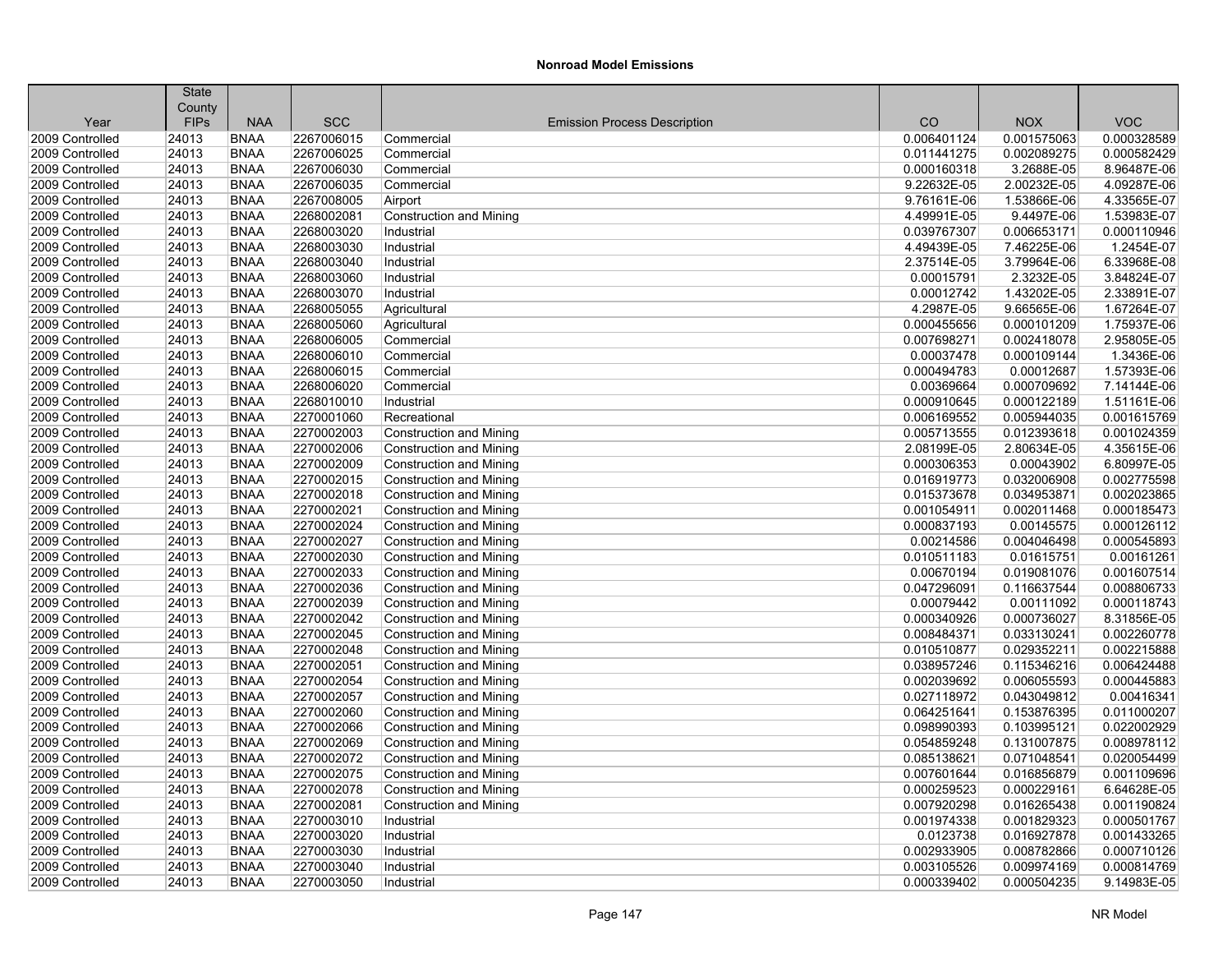| <b>SCC</b><br><b>VOC</b><br><b>FIPs</b><br><b>NAA</b><br>CO<br><b>NOX</b><br>Year<br><b>Emission Process Description</b><br><b>BNAA</b><br>2270003060<br>0.029499348<br>0.058370953<br>0.005207989<br>24013<br>Industrial<br><b>BNAA</b><br>24013<br>2270003070<br>0.004643062<br>0.010584597<br>0.000865546<br>Industrial<br>24013<br><b>BNAA</b><br>2270004031<br>5.47722E-06<br>1.55644E-06<br>Lawn and Garden<br>8.9931E-06<br>0.027849313<br>0.052360632<br>0.007128595<br>24013<br><b>BNAA</b><br>2270004046<br>Lawn and Garden<br>24013<br><b>BNAA</b><br>2270004056<br>0.005809681<br>0.010473987<br>0.001476198<br>Lawn and Garden<br>24013<br><b>BNAA</b><br>0.007713822<br>2270004066<br>Lawn and Garden<br>0.032610774<br>0.079613045<br>0.00062062<br>24013<br><b>BNAA</b><br>2270004071<br>Lawn and Garden<br>0.002856684<br>0.007398614<br>24013<br>2.83754E-05<br><b>BNAA</b><br>2270004076<br>Lawn and Garden<br>0.000116922<br>0.000213789<br>1.78803E-06<br>24013<br><b>BNAA</b><br>2270005010<br>1.38553E-05<br>1.10269E-05<br>Agricultural<br>24013<br>2270005015<br>0.297263828<br>0.562665249<br>0.055131796<br><b>BNAA</b><br>Agricultural<br>0.022872541<br>0.058789365<br>24013<br><b>BNAA</b><br>2270005020<br>0.005115754<br>Agricultural<br>24013<br>2270005025<br>0.000196594<br>4.54528E-05<br><b>BNAA</b><br>Agricultural<br>0.000279882<br>7.89336E-06<br>24013<br><b>BNAA</b><br>2270005030<br>Agricultural<br>4.74383E-05<br>5.70855E-05<br>0.000620424<br>24013<br><b>BNAA</b><br>2270005035<br>0.002364778<br>0.004498431<br>Agricultural<br>24013<br>1.05973E-06<br><b>BNAA</b><br>2270005040<br>6.65938E-06<br>1.14154E-05<br>Agricultural<br>0.000487833<br>24013<br><b>BNAA</b><br>2270005045<br>0.002613112<br>0.004276817<br>Agricultural<br>24013<br>0.011878744<br>0.001250147<br><b>BNAA</b><br>2270005055<br>0.006152868<br>Agricultural<br>24013<br><b>BNAA</b><br>2270005060<br>0.002940054<br>0.007588825<br>0.000747959<br>Agricultural<br>24013<br>0.017969274<br>0.004629461<br><b>BNAA</b><br>2270006005<br>Commercial<br>0.036763759<br>0.001038279<br>24013<br><b>BNAA</b><br>2270006010<br>Commercial<br>0.004260963<br>0.00871132<br>24013<br><b>BNAA</b><br>2270006015<br>0.00926797<br>0.020654604<br>0.001999276<br>Commercial<br>0.003394749<br>24013<br><b>BNAA</b><br>2270006025<br>0.013952909<br>0.010969025<br>Commercial<br>0.00015133<br>24013<br><b>BNAA</b><br>2270006030<br>Commercial<br>0.000535091<br>0.001220162<br>8.84542E-05<br>24013<br><b>BNAA</b><br>2270006035<br>0.000405165<br>0.000891119<br>Commercial<br>24013<br><b>BNAA</b><br>2270007015<br>0.001886774<br>0.00482949<br>0.000367497<br>Logging<br>7.49126E-06<br>24013<br><b>BNAA</b><br>2270008005<br>4.48631E-05<br>0.000101175<br>Airport<br>0.000156951<br>24013<br><b>BNAA</b><br>2270010010<br>Industrial<br>0.000674606<br>0.002460861<br>0.243290694<br>24013<br><b>BNAA</b><br>2282005010<br>Pleasure Craft<br>0.469789442<br>0.012605509<br>24013<br><b>BNAA</b><br>2282005015<br>Pleasure Craft<br>0.183218759<br>0.00411679<br>0.067737389<br>2282010005<br>0.010980874<br>24013<br><b>BNAA</b><br><b>Pleasure Craft</b><br>0.134883978<br>0.008457441<br>0.000322515<br>24013<br><b>BNAA</b><br>2282020005<br>Pleasure Craft<br>0.001488404<br>0.008893394<br>24013<br>2282020010<br>6.12216E-05<br>1.13843E-05<br><b>BNAA</b><br>Pleasure Craft<br>3.66205E-05<br>2285002015<br>0.002233739<br>0.000397745<br>24013<br><b>BNAA</b><br>Railroad<br>0.001695706<br>24013<br><b>BNAA</b><br>2285004015<br>Railroad<br>0.005506907<br>3.16663E-05<br>0.000108202<br>24013<br><b>BNAA</b><br>2285006015<br>2.0584E-05<br>4.09199E-06<br>1.14031E-06<br>Railroad<br>24025<br><b>BNAA</b><br>2260001010<br>0.494834152<br>0.002562754<br>0.546475249<br>Recreational<br>0.677817577<br>24025<br><b>BNAA</b><br>2260001030<br>0.700876152<br>0.003556384<br>Recreational<br>24025<br><b>BNAA</b><br>2260001060<br>0.448509149<br>0.002875669<br>0.014054192<br>Recreational<br>24025<br>0.055393628<br>0.000242158<br>0.012355521<br><b>BNAA</b><br>2260002006<br>Construction and Mining<br>24025<br>2260002009<br>0.002065336<br>1.58328E-05<br>0.000449613<br><b>BNAA</b><br><b>Construction and Mining</b><br>24025<br><b>BNAA</b><br>2260002021<br>Construction and Mining<br>0.0024921<br>1.89605E-05<br>0.000531548<br>24025<br>2260002027<br>1.95443E-05<br>1.43335E-07<br>4.55129E-06<br><b>BNAA</b><br>Construction and Mining<br>24025<br><b>BNAA</b><br>2260002039<br>0.000623047<br>0.030137564<br><b>Construction and Mining</b><br>0.143495166<br>3.73232E-06<br>0.000106066<br>24025<br><b>BNAA</b><br>2260002054<br>0.000508919<br>Construction and Mining<br>24025<br><b>BNAA</b><br>2260003030<br>0.000272509<br>1.99853E-06<br>6.04753E-05<br>Industrial<br>4.5783E-06<br>24025<br><b>BNAA</b><br>2260003040<br>Industrial<br>2.14625E-05<br>1.57402E-07<br>0.003098631<br>24025<br><b>BNAA</b><br>2260004015<br>Lawn and Garden<br>0.008402678<br>5.88452E-05<br><b>BNAA</b><br>0.009891239<br>24025<br>2260004016<br>Lawn and Garden<br>0.039964528<br>0.000308869 |                 | <b>State</b> |             |            |                 |            |             |             |
|--------------------------------------------------------------------------------------------------------------------------------------------------------------------------------------------------------------------------------------------------------------------------------------------------------------------------------------------------------------------------------------------------------------------------------------------------------------------------------------------------------------------------------------------------------------------------------------------------------------------------------------------------------------------------------------------------------------------------------------------------------------------------------------------------------------------------------------------------------------------------------------------------------------------------------------------------------------------------------------------------------------------------------------------------------------------------------------------------------------------------------------------------------------------------------------------------------------------------------------------------------------------------------------------------------------------------------------------------------------------------------------------------------------------------------------------------------------------------------------------------------------------------------------------------------------------------------------------------------------------------------------------------------------------------------------------------------------------------------------------------------------------------------------------------------------------------------------------------------------------------------------------------------------------------------------------------------------------------------------------------------------------------------------------------------------------------------------------------------------------------------------------------------------------------------------------------------------------------------------------------------------------------------------------------------------------------------------------------------------------------------------------------------------------------------------------------------------------------------------------------------------------------------------------------------------------------------------------------------------------------------------------------------------------------------------------------------------------------------------------------------------------------------------------------------------------------------------------------------------------------------------------------------------------------------------------------------------------------------------------------------------------------------------------------------------------------------------------------------------------------------------------------------------------------------------------------------------------------------------------------------------------------------------------------------------------------------------------------------------------------------------------------------------------------------------------------------------------------------------------------------------------------------------------------------------------------------------------------------------------------------------------------------------------------------------------------------------------------------------------------------------------------------------------------------------------------------------------------------------------------------------------------------------------------------------------------------------------------------------------------------------------------------------------------------------------------------------------------------------------------------------------------------------------------------------------------------------------------------------------------------------------------------------------------------------------------------------------------------------------------------------------------------------------------------------------------------------------------------------------------------------------------------------------------------------------------------------------------------------------------------------------------------------------------------------------------------------------------------------------------------------------------------------------------------------------------------------------------------------------------------------------------------------------------------------------------------------------------------------------------------------------------------------------------------------------------------------------------------------------------------------------|-----------------|--------------|-------------|------------|-----------------|------------|-------------|-------------|
|                                                                                                                                                                                                                                                                                                                                                                                                                                                                                                                                                                                                                                                                                                                                                                                                                                                                                                                                                                                                                                                                                                                                                                                                                                                                                                                                                                                                                                                                                                                                                                                                                                                                                                                                                                                                                                                                                                                                                                                                                                                                                                                                                                                                                                                                                                                                                                                                                                                                                                                                                                                                                                                                                                                                                                                                                                                                                                                                                                                                                                                                                                                                                                                                                                                                                                                                                                                                                                                                                                                                                                                                                                                                                                                                                                                                                                                                                                                                                                                                                                                                                                                                                                                                                                                                                                                                                                                                                                                                                                                                                                                                                                                                                                                                                                                                                                                                                                                                                                                                                                                                                                                                            |                 | County       |             |            |                 |            |             |             |
|                                                                                                                                                                                                                                                                                                                                                                                                                                                                                                                                                                                                                                                                                                                                                                                                                                                                                                                                                                                                                                                                                                                                                                                                                                                                                                                                                                                                                                                                                                                                                                                                                                                                                                                                                                                                                                                                                                                                                                                                                                                                                                                                                                                                                                                                                                                                                                                                                                                                                                                                                                                                                                                                                                                                                                                                                                                                                                                                                                                                                                                                                                                                                                                                                                                                                                                                                                                                                                                                                                                                                                                                                                                                                                                                                                                                                                                                                                                                                                                                                                                                                                                                                                                                                                                                                                                                                                                                                                                                                                                                                                                                                                                                                                                                                                                                                                                                                                                                                                                                                                                                                                                                            |                 |              |             |            |                 |            |             |             |
|                                                                                                                                                                                                                                                                                                                                                                                                                                                                                                                                                                                                                                                                                                                                                                                                                                                                                                                                                                                                                                                                                                                                                                                                                                                                                                                                                                                                                                                                                                                                                                                                                                                                                                                                                                                                                                                                                                                                                                                                                                                                                                                                                                                                                                                                                                                                                                                                                                                                                                                                                                                                                                                                                                                                                                                                                                                                                                                                                                                                                                                                                                                                                                                                                                                                                                                                                                                                                                                                                                                                                                                                                                                                                                                                                                                                                                                                                                                                                                                                                                                                                                                                                                                                                                                                                                                                                                                                                                                                                                                                                                                                                                                                                                                                                                                                                                                                                                                                                                                                                                                                                                                                            | 2009 Controlled |              |             |            |                 |            |             |             |
|                                                                                                                                                                                                                                                                                                                                                                                                                                                                                                                                                                                                                                                                                                                                                                                                                                                                                                                                                                                                                                                                                                                                                                                                                                                                                                                                                                                                                                                                                                                                                                                                                                                                                                                                                                                                                                                                                                                                                                                                                                                                                                                                                                                                                                                                                                                                                                                                                                                                                                                                                                                                                                                                                                                                                                                                                                                                                                                                                                                                                                                                                                                                                                                                                                                                                                                                                                                                                                                                                                                                                                                                                                                                                                                                                                                                                                                                                                                                                                                                                                                                                                                                                                                                                                                                                                                                                                                                                                                                                                                                                                                                                                                                                                                                                                                                                                                                                                                                                                                                                                                                                                                                            | 2009 Controlled |              |             |            |                 |            |             |             |
|                                                                                                                                                                                                                                                                                                                                                                                                                                                                                                                                                                                                                                                                                                                                                                                                                                                                                                                                                                                                                                                                                                                                                                                                                                                                                                                                                                                                                                                                                                                                                                                                                                                                                                                                                                                                                                                                                                                                                                                                                                                                                                                                                                                                                                                                                                                                                                                                                                                                                                                                                                                                                                                                                                                                                                                                                                                                                                                                                                                                                                                                                                                                                                                                                                                                                                                                                                                                                                                                                                                                                                                                                                                                                                                                                                                                                                                                                                                                                                                                                                                                                                                                                                                                                                                                                                                                                                                                                                                                                                                                                                                                                                                                                                                                                                                                                                                                                                                                                                                                                                                                                                                                            | 2009 Controlled |              |             |            |                 |            |             |             |
|                                                                                                                                                                                                                                                                                                                                                                                                                                                                                                                                                                                                                                                                                                                                                                                                                                                                                                                                                                                                                                                                                                                                                                                                                                                                                                                                                                                                                                                                                                                                                                                                                                                                                                                                                                                                                                                                                                                                                                                                                                                                                                                                                                                                                                                                                                                                                                                                                                                                                                                                                                                                                                                                                                                                                                                                                                                                                                                                                                                                                                                                                                                                                                                                                                                                                                                                                                                                                                                                                                                                                                                                                                                                                                                                                                                                                                                                                                                                                                                                                                                                                                                                                                                                                                                                                                                                                                                                                                                                                                                                                                                                                                                                                                                                                                                                                                                                                                                                                                                                                                                                                                                                            | 2009 Controlled |              |             |            |                 |            |             |             |
|                                                                                                                                                                                                                                                                                                                                                                                                                                                                                                                                                                                                                                                                                                                                                                                                                                                                                                                                                                                                                                                                                                                                                                                                                                                                                                                                                                                                                                                                                                                                                                                                                                                                                                                                                                                                                                                                                                                                                                                                                                                                                                                                                                                                                                                                                                                                                                                                                                                                                                                                                                                                                                                                                                                                                                                                                                                                                                                                                                                                                                                                                                                                                                                                                                                                                                                                                                                                                                                                                                                                                                                                                                                                                                                                                                                                                                                                                                                                                                                                                                                                                                                                                                                                                                                                                                                                                                                                                                                                                                                                                                                                                                                                                                                                                                                                                                                                                                                                                                                                                                                                                                                                            | 2009 Controlled |              |             |            |                 |            |             |             |
|                                                                                                                                                                                                                                                                                                                                                                                                                                                                                                                                                                                                                                                                                                                                                                                                                                                                                                                                                                                                                                                                                                                                                                                                                                                                                                                                                                                                                                                                                                                                                                                                                                                                                                                                                                                                                                                                                                                                                                                                                                                                                                                                                                                                                                                                                                                                                                                                                                                                                                                                                                                                                                                                                                                                                                                                                                                                                                                                                                                                                                                                                                                                                                                                                                                                                                                                                                                                                                                                                                                                                                                                                                                                                                                                                                                                                                                                                                                                                                                                                                                                                                                                                                                                                                                                                                                                                                                                                                                                                                                                                                                                                                                                                                                                                                                                                                                                                                                                                                                                                                                                                                                                            | 2009 Controlled |              |             |            |                 |            |             |             |
|                                                                                                                                                                                                                                                                                                                                                                                                                                                                                                                                                                                                                                                                                                                                                                                                                                                                                                                                                                                                                                                                                                                                                                                                                                                                                                                                                                                                                                                                                                                                                                                                                                                                                                                                                                                                                                                                                                                                                                                                                                                                                                                                                                                                                                                                                                                                                                                                                                                                                                                                                                                                                                                                                                                                                                                                                                                                                                                                                                                                                                                                                                                                                                                                                                                                                                                                                                                                                                                                                                                                                                                                                                                                                                                                                                                                                                                                                                                                                                                                                                                                                                                                                                                                                                                                                                                                                                                                                                                                                                                                                                                                                                                                                                                                                                                                                                                                                                                                                                                                                                                                                                                                            | 2009 Controlled |              |             |            |                 |            |             |             |
|                                                                                                                                                                                                                                                                                                                                                                                                                                                                                                                                                                                                                                                                                                                                                                                                                                                                                                                                                                                                                                                                                                                                                                                                                                                                                                                                                                                                                                                                                                                                                                                                                                                                                                                                                                                                                                                                                                                                                                                                                                                                                                                                                                                                                                                                                                                                                                                                                                                                                                                                                                                                                                                                                                                                                                                                                                                                                                                                                                                                                                                                                                                                                                                                                                                                                                                                                                                                                                                                                                                                                                                                                                                                                                                                                                                                                                                                                                                                                                                                                                                                                                                                                                                                                                                                                                                                                                                                                                                                                                                                                                                                                                                                                                                                                                                                                                                                                                                                                                                                                                                                                                                                            | 2009 Controlled |              |             |            |                 |            |             |             |
|                                                                                                                                                                                                                                                                                                                                                                                                                                                                                                                                                                                                                                                                                                                                                                                                                                                                                                                                                                                                                                                                                                                                                                                                                                                                                                                                                                                                                                                                                                                                                                                                                                                                                                                                                                                                                                                                                                                                                                                                                                                                                                                                                                                                                                                                                                                                                                                                                                                                                                                                                                                                                                                                                                                                                                                                                                                                                                                                                                                                                                                                                                                                                                                                                                                                                                                                                                                                                                                                                                                                                                                                                                                                                                                                                                                                                                                                                                                                                                                                                                                                                                                                                                                                                                                                                                                                                                                                                                                                                                                                                                                                                                                                                                                                                                                                                                                                                                                                                                                                                                                                                                                                            | 2009 Controlled |              |             |            |                 |            |             |             |
|                                                                                                                                                                                                                                                                                                                                                                                                                                                                                                                                                                                                                                                                                                                                                                                                                                                                                                                                                                                                                                                                                                                                                                                                                                                                                                                                                                                                                                                                                                                                                                                                                                                                                                                                                                                                                                                                                                                                                                                                                                                                                                                                                                                                                                                                                                                                                                                                                                                                                                                                                                                                                                                                                                                                                                                                                                                                                                                                                                                                                                                                                                                                                                                                                                                                                                                                                                                                                                                                                                                                                                                                                                                                                                                                                                                                                                                                                                                                                                                                                                                                                                                                                                                                                                                                                                                                                                                                                                                                                                                                                                                                                                                                                                                                                                                                                                                                                                                                                                                                                                                                                                                                            | 2009 Controlled |              |             |            |                 |            |             |             |
|                                                                                                                                                                                                                                                                                                                                                                                                                                                                                                                                                                                                                                                                                                                                                                                                                                                                                                                                                                                                                                                                                                                                                                                                                                                                                                                                                                                                                                                                                                                                                                                                                                                                                                                                                                                                                                                                                                                                                                                                                                                                                                                                                                                                                                                                                                                                                                                                                                                                                                                                                                                                                                                                                                                                                                                                                                                                                                                                                                                                                                                                                                                                                                                                                                                                                                                                                                                                                                                                                                                                                                                                                                                                                                                                                                                                                                                                                                                                                                                                                                                                                                                                                                                                                                                                                                                                                                                                                                                                                                                                                                                                                                                                                                                                                                                                                                                                                                                                                                                                                                                                                                                                            | 2009 Controlled |              |             |            |                 |            |             |             |
|                                                                                                                                                                                                                                                                                                                                                                                                                                                                                                                                                                                                                                                                                                                                                                                                                                                                                                                                                                                                                                                                                                                                                                                                                                                                                                                                                                                                                                                                                                                                                                                                                                                                                                                                                                                                                                                                                                                                                                                                                                                                                                                                                                                                                                                                                                                                                                                                                                                                                                                                                                                                                                                                                                                                                                                                                                                                                                                                                                                                                                                                                                                                                                                                                                                                                                                                                                                                                                                                                                                                                                                                                                                                                                                                                                                                                                                                                                                                                                                                                                                                                                                                                                                                                                                                                                                                                                                                                                                                                                                                                                                                                                                                                                                                                                                                                                                                                                                                                                                                                                                                                                                                            | 2009 Controlled |              |             |            |                 |            |             |             |
|                                                                                                                                                                                                                                                                                                                                                                                                                                                                                                                                                                                                                                                                                                                                                                                                                                                                                                                                                                                                                                                                                                                                                                                                                                                                                                                                                                                                                                                                                                                                                                                                                                                                                                                                                                                                                                                                                                                                                                                                                                                                                                                                                                                                                                                                                                                                                                                                                                                                                                                                                                                                                                                                                                                                                                                                                                                                                                                                                                                                                                                                                                                                                                                                                                                                                                                                                                                                                                                                                                                                                                                                                                                                                                                                                                                                                                                                                                                                                                                                                                                                                                                                                                                                                                                                                                                                                                                                                                                                                                                                                                                                                                                                                                                                                                                                                                                                                                                                                                                                                                                                                                                                            | 2009 Controlled |              |             |            |                 |            |             |             |
|                                                                                                                                                                                                                                                                                                                                                                                                                                                                                                                                                                                                                                                                                                                                                                                                                                                                                                                                                                                                                                                                                                                                                                                                                                                                                                                                                                                                                                                                                                                                                                                                                                                                                                                                                                                                                                                                                                                                                                                                                                                                                                                                                                                                                                                                                                                                                                                                                                                                                                                                                                                                                                                                                                                                                                                                                                                                                                                                                                                                                                                                                                                                                                                                                                                                                                                                                                                                                                                                                                                                                                                                                                                                                                                                                                                                                                                                                                                                                                                                                                                                                                                                                                                                                                                                                                                                                                                                                                                                                                                                                                                                                                                                                                                                                                                                                                                                                                                                                                                                                                                                                                                                            | 2009 Controlled |              |             |            |                 |            |             |             |
|                                                                                                                                                                                                                                                                                                                                                                                                                                                                                                                                                                                                                                                                                                                                                                                                                                                                                                                                                                                                                                                                                                                                                                                                                                                                                                                                                                                                                                                                                                                                                                                                                                                                                                                                                                                                                                                                                                                                                                                                                                                                                                                                                                                                                                                                                                                                                                                                                                                                                                                                                                                                                                                                                                                                                                                                                                                                                                                                                                                                                                                                                                                                                                                                                                                                                                                                                                                                                                                                                                                                                                                                                                                                                                                                                                                                                                                                                                                                                                                                                                                                                                                                                                                                                                                                                                                                                                                                                                                                                                                                                                                                                                                                                                                                                                                                                                                                                                                                                                                                                                                                                                                                            | 2009 Controlled |              |             |            |                 |            |             |             |
|                                                                                                                                                                                                                                                                                                                                                                                                                                                                                                                                                                                                                                                                                                                                                                                                                                                                                                                                                                                                                                                                                                                                                                                                                                                                                                                                                                                                                                                                                                                                                                                                                                                                                                                                                                                                                                                                                                                                                                                                                                                                                                                                                                                                                                                                                                                                                                                                                                                                                                                                                                                                                                                                                                                                                                                                                                                                                                                                                                                                                                                                                                                                                                                                                                                                                                                                                                                                                                                                                                                                                                                                                                                                                                                                                                                                                                                                                                                                                                                                                                                                                                                                                                                                                                                                                                                                                                                                                                                                                                                                                                                                                                                                                                                                                                                                                                                                                                                                                                                                                                                                                                                                            | 2009 Controlled |              |             |            |                 |            |             |             |
|                                                                                                                                                                                                                                                                                                                                                                                                                                                                                                                                                                                                                                                                                                                                                                                                                                                                                                                                                                                                                                                                                                                                                                                                                                                                                                                                                                                                                                                                                                                                                                                                                                                                                                                                                                                                                                                                                                                                                                                                                                                                                                                                                                                                                                                                                                                                                                                                                                                                                                                                                                                                                                                                                                                                                                                                                                                                                                                                                                                                                                                                                                                                                                                                                                                                                                                                                                                                                                                                                                                                                                                                                                                                                                                                                                                                                                                                                                                                                                                                                                                                                                                                                                                                                                                                                                                                                                                                                                                                                                                                                                                                                                                                                                                                                                                                                                                                                                                                                                                                                                                                                                                                            | 2009 Controlled |              |             |            |                 |            |             |             |
|                                                                                                                                                                                                                                                                                                                                                                                                                                                                                                                                                                                                                                                                                                                                                                                                                                                                                                                                                                                                                                                                                                                                                                                                                                                                                                                                                                                                                                                                                                                                                                                                                                                                                                                                                                                                                                                                                                                                                                                                                                                                                                                                                                                                                                                                                                                                                                                                                                                                                                                                                                                                                                                                                                                                                                                                                                                                                                                                                                                                                                                                                                                                                                                                                                                                                                                                                                                                                                                                                                                                                                                                                                                                                                                                                                                                                                                                                                                                                                                                                                                                                                                                                                                                                                                                                                                                                                                                                                                                                                                                                                                                                                                                                                                                                                                                                                                                                                                                                                                                                                                                                                                                            | 2009 Controlled |              |             |            |                 |            |             |             |
|                                                                                                                                                                                                                                                                                                                                                                                                                                                                                                                                                                                                                                                                                                                                                                                                                                                                                                                                                                                                                                                                                                                                                                                                                                                                                                                                                                                                                                                                                                                                                                                                                                                                                                                                                                                                                                                                                                                                                                                                                                                                                                                                                                                                                                                                                                                                                                                                                                                                                                                                                                                                                                                                                                                                                                                                                                                                                                                                                                                                                                                                                                                                                                                                                                                                                                                                                                                                                                                                                                                                                                                                                                                                                                                                                                                                                                                                                                                                                                                                                                                                                                                                                                                                                                                                                                                                                                                                                                                                                                                                                                                                                                                                                                                                                                                                                                                                                                                                                                                                                                                                                                                                            | 2009 Controlled |              |             |            |                 |            |             |             |
|                                                                                                                                                                                                                                                                                                                                                                                                                                                                                                                                                                                                                                                                                                                                                                                                                                                                                                                                                                                                                                                                                                                                                                                                                                                                                                                                                                                                                                                                                                                                                                                                                                                                                                                                                                                                                                                                                                                                                                                                                                                                                                                                                                                                                                                                                                                                                                                                                                                                                                                                                                                                                                                                                                                                                                                                                                                                                                                                                                                                                                                                                                                                                                                                                                                                                                                                                                                                                                                                                                                                                                                                                                                                                                                                                                                                                                                                                                                                                                                                                                                                                                                                                                                                                                                                                                                                                                                                                                                                                                                                                                                                                                                                                                                                                                                                                                                                                                                                                                                                                                                                                                                                            | 2009 Controlled |              |             |            |                 |            |             |             |
|                                                                                                                                                                                                                                                                                                                                                                                                                                                                                                                                                                                                                                                                                                                                                                                                                                                                                                                                                                                                                                                                                                                                                                                                                                                                                                                                                                                                                                                                                                                                                                                                                                                                                                                                                                                                                                                                                                                                                                                                                                                                                                                                                                                                                                                                                                                                                                                                                                                                                                                                                                                                                                                                                                                                                                                                                                                                                                                                                                                                                                                                                                                                                                                                                                                                                                                                                                                                                                                                                                                                                                                                                                                                                                                                                                                                                                                                                                                                                                                                                                                                                                                                                                                                                                                                                                                                                                                                                                                                                                                                                                                                                                                                                                                                                                                                                                                                                                                                                                                                                                                                                                                                            | 2009 Controlled |              |             |            |                 |            |             |             |
|                                                                                                                                                                                                                                                                                                                                                                                                                                                                                                                                                                                                                                                                                                                                                                                                                                                                                                                                                                                                                                                                                                                                                                                                                                                                                                                                                                                                                                                                                                                                                                                                                                                                                                                                                                                                                                                                                                                                                                                                                                                                                                                                                                                                                                                                                                                                                                                                                                                                                                                                                                                                                                                                                                                                                                                                                                                                                                                                                                                                                                                                                                                                                                                                                                                                                                                                                                                                                                                                                                                                                                                                                                                                                                                                                                                                                                                                                                                                                                                                                                                                                                                                                                                                                                                                                                                                                                                                                                                                                                                                                                                                                                                                                                                                                                                                                                                                                                                                                                                                                                                                                                                                            | 2009 Controlled |              |             |            |                 |            |             |             |
|                                                                                                                                                                                                                                                                                                                                                                                                                                                                                                                                                                                                                                                                                                                                                                                                                                                                                                                                                                                                                                                                                                                                                                                                                                                                                                                                                                                                                                                                                                                                                                                                                                                                                                                                                                                                                                                                                                                                                                                                                                                                                                                                                                                                                                                                                                                                                                                                                                                                                                                                                                                                                                                                                                                                                                                                                                                                                                                                                                                                                                                                                                                                                                                                                                                                                                                                                                                                                                                                                                                                                                                                                                                                                                                                                                                                                                                                                                                                                                                                                                                                                                                                                                                                                                                                                                                                                                                                                                                                                                                                                                                                                                                                                                                                                                                                                                                                                                                                                                                                                                                                                                                                            | 2009 Controlled |              |             |            |                 |            |             |             |
|                                                                                                                                                                                                                                                                                                                                                                                                                                                                                                                                                                                                                                                                                                                                                                                                                                                                                                                                                                                                                                                                                                                                                                                                                                                                                                                                                                                                                                                                                                                                                                                                                                                                                                                                                                                                                                                                                                                                                                                                                                                                                                                                                                                                                                                                                                                                                                                                                                                                                                                                                                                                                                                                                                                                                                                                                                                                                                                                                                                                                                                                                                                                                                                                                                                                                                                                                                                                                                                                                                                                                                                                                                                                                                                                                                                                                                                                                                                                                                                                                                                                                                                                                                                                                                                                                                                                                                                                                                                                                                                                                                                                                                                                                                                                                                                                                                                                                                                                                                                                                                                                                                                                            | 2009 Controlled |              |             |            |                 |            |             |             |
|                                                                                                                                                                                                                                                                                                                                                                                                                                                                                                                                                                                                                                                                                                                                                                                                                                                                                                                                                                                                                                                                                                                                                                                                                                                                                                                                                                                                                                                                                                                                                                                                                                                                                                                                                                                                                                                                                                                                                                                                                                                                                                                                                                                                                                                                                                                                                                                                                                                                                                                                                                                                                                                                                                                                                                                                                                                                                                                                                                                                                                                                                                                                                                                                                                                                                                                                                                                                                                                                                                                                                                                                                                                                                                                                                                                                                                                                                                                                                                                                                                                                                                                                                                                                                                                                                                                                                                                                                                                                                                                                                                                                                                                                                                                                                                                                                                                                                                                                                                                                                                                                                                                                            | 2009 Controlled |              |             |            |                 |            |             |             |
|                                                                                                                                                                                                                                                                                                                                                                                                                                                                                                                                                                                                                                                                                                                                                                                                                                                                                                                                                                                                                                                                                                                                                                                                                                                                                                                                                                                                                                                                                                                                                                                                                                                                                                                                                                                                                                                                                                                                                                                                                                                                                                                                                                                                                                                                                                                                                                                                                                                                                                                                                                                                                                                                                                                                                                                                                                                                                                                                                                                                                                                                                                                                                                                                                                                                                                                                                                                                                                                                                                                                                                                                                                                                                                                                                                                                                                                                                                                                                                                                                                                                                                                                                                                                                                                                                                                                                                                                                                                                                                                                                                                                                                                                                                                                                                                                                                                                                                                                                                                                                                                                                                                                            | 2009 Controlled |              |             |            |                 |            |             |             |
|                                                                                                                                                                                                                                                                                                                                                                                                                                                                                                                                                                                                                                                                                                                                                                                                                                                                                                                                                                                                                                                                                                                                                                                                                                                                                                                                                                                                                                                                                                                                                                                                                                                                                                                                                                                                                                                                                                                                                                                                                                                                                                                                                                                                                                                                                                                                                                                                                                                                                                                                                                                                                                                                                                                                                                                                                                                                                                                                                                                                                                                                                                                                                                                                                                                                                                                                                                                                                                                                                                                                                                                                                                                                                                                                                                                                                                                                                                                                                                                                                                                                                                                                                                                                                                                                                                                                                                                                                                                                                                                                                                                                                                                                                                                                                                                                                                                                                                                                                                                                                                                                                                                                            | 2009 Controlled |              |             |            |                 |            |             |             |
|                                                                                                                                                                                                                                                                                                                                                                                                                                                                                                                                                                                                                                                                                                                                                                                                                                                                                                                                                                                                                                                                                                                                                                                                                                                                                                                                                                                                                                                                                                                                                                                                                                                                                                                                                                                                                                                                                                                                                                                                                                                                                                                                                                                                                                                                                                                                                                                                                                                                                                                                                                                                                                                                                                                                                                                                                                                                                                                                                                                                                                                                                                                                                                                                                                                                                                                                                                                                                                                                                                                                                                                                                                                                                                                                                                                                                                                                                                                                                                                                                                                                                                                                                                                                                                                                                                                                                                                                                                                                                                                                                                                                                                                                                                                                                                                                                                                                                                                                                                                                                                                                                                                                            | 2009 Controlled |              |             |            |                 |            |             |             |
|                                                                                                                                                                                                                                                                                                                                                                                                                                                                                                                                                                                                                                                                                                                                                                                                                                                                                                                                                                                                                                                                                                                                                                                                                                                                                                                                                                                                                                                                                                                                                                                                                                                                                                                                                                                                                                                                                                                                                                                                                                                                                                                                                                                                                                                                                                                                                                                                                                                                                                                                                                                                                                                                                                                                                                                                                                                                                                                                                                                                                                                                                                                                                                                                                                                                                                                                                                                                                                                                                                                                                                                                                                                                                                                                                                                                                                                                                                                                                                                                                                                                                                                                                                                                                                                                                                                                                                                                                                                                                                                                                                                                                                                                                                                                                                                                                                                                                                                                                                                                                                                                                                                                            | 2009 Controlled |              |             |            |                 |            |             |             |
|                                                                                                                                                                                                                                                                                                                                                                                                                                                                                                                                                                                                                                                                                                                                                                                                                                                                                                                                                                                                                                                                                                                                                                                                                                                                                                                                                                                                                                                                                                                                                                                                                                                                                                                                                                                                                                                                                                                                                                                                                                                                                                                                                                                                                                                                                                                                                                                                                                                                                                                                                                                                                                                                                                                                                                                                                                                                                                                                                                                                                                                                                                                                                                                                                                                                                                                                                                                                                                                                                                                                                                                                                                                                                                                                                                                                                                                                                                                                                                                                                                                                                                                                                                                                                                                                                                                                                                                                                                                                                                                                                                                                                                                                                                                                                                                                                                                                                                                                                                                                                                                                                                                                            | 2009 Controlled |              |             |            |                 |            |             |             |
|                                                                                                                                                                                                                                                                                                                                                                                                                                                                                                                                                                                                                                                                                                                                                                                                                                                                                                                                                                                                                                                                                                                                                                                                                                                                                                                                                                                                                                                                                                                                                                                                                                                                                                                                                                                                                                                                                                                                                                                                                                                                                                                                                                                                                                                                                                                                                                                                                                                                                                                                                                                                                                                                                                                                                                                                                                                                                                                                                                                                                                                                                                                                                                                                                                                                                                                                                                                                                                                                                                                                                                                                                                                                                                                                                                                                                                                                                                                                                                                                                                                                                                                                                                                                                                                                                                                                                                                                                                                                                                                                                                                                                                                                                                                                                                                                                                                                                                                                                                                                                                                                                                                                            | 2009 Controlled |              |             |            |                 |            |             |             |
|                                                                                                                                                                                                                                                                                                                                                                                                                                                                                                                                                                                                                                                                                                                                                                                                                                                                                                                                                                                                                                                                                                                                                                                                                                                                                                                                                                                                                                                                                                                                                                                                                                                                                                                                                                                                                                                                                                                                                                                                                                                                                                                                                                                                                                                                                                                                                                                                                                                                                                                                                                                                                                                                                                                                                                                                                                                                                                                                                                                                                                                                                                                                                                                                                                                                                                                                                                                                                                                                                                                                                                                                                                                                                                                                                                                                                                                                                                                                                                                                                                                                                                                                                                                                                                                                                                                                                                                                                                                                                                                                                                                                                                                                                                                                                                                                                                                                                                                                                                                                                                                                                                                                            | 2009 Controlled |              |             |            |                 |            |             |             |
|                                                                                                                                                                                                                                                                                                                                                                                                                                                                                                                                                                                                                                                                                                                                                                                                                                                                                                                                                                                                                                                                                                                                                                                                                                                                                                                                                                                                                                                                                                                                                                                                                                                                                                                                                                                                                                                                                                                                                                                                                                                                                                                                                                                                                                                                                                                                                                                                                                                                                                                                                                                                                                                                                                                                                                                                                                                                                                                                                                                                                                                                                                                                                                                                                                                                                                                                                                                                                                                                                                                                                                                                                                                                                                                                                                                                                                                                                                                                                                                                                                                                                                                                                                                                                                                                                                                                                                                                                                                                                                                                                                                                                                                                                                                                                                                                                                                                                                                                                                                                                                                                                                                                            | 2009 Controlled |              |             |            |                 |            |             |             |
|                                                                                                                                                                                                                                                                                                                                                                                                                                                                                                                                                                                                                                                                                                                                                                                                                                                                                                                                                                                                                                                                                                                                                                                                                                                                                                                                                                                                                                                                                                                                                                                                                                                                                                                                                                                                                                                                                                                                                                                                                                                                                                                                                                                                                                                                                                                                                                                                                                                                                                                                                                                                                                                                                                                                                                                                                                                                                                                                                                                                                                                                                                                                                                                                                                                                                                                                                                                                                                                                                                                                                                                                                                                                                                                                                                                                                                                                                                                                                                                                                                                                                                                                                                                                                                                                                                                                                                                                                                                                                                                                                                                                                                                                                                                                                                                                                                                                                                                                                                                                                                                                                                                                            | 2009 Controlled |              |             |            |                 |            |             |             |
|                                                                                                                                                                                                                                                                                                                                                                                                                                                                                                                                                                                                                                                                                                                                                                                                                                                                                                                                                                                                                                                                                                                                                                                                                                                                                                                                                                                                                                                                                                                                                                                                                                                                                                                                                                                                                                                                                                                                                                                                                                                                                                                                                                                                                                                                                                                                                                                                                                                                                                                                                                                                                                                                                                                                                                                                                                                                                                                                                                                                                                                                                                                                                                                                                                                                                                                                                                                                                                                                                                                                                                                                                                                                                                                                                                                                                                                                                                                                                                                                                                                                                                                                                                                                                                                                                                                                                                                                                                                                                                                                                                                                                                                                                                                                                                                                                                                                                                                                                                                                                                                                                                                                            | 2009 Controlled |              |             |            |                 |            |             |             |
|                                                                                                                                                                                                                                                                                                                                                                                                                                                                                                                                                                                                                                                                                                                                                                                                                                                                                                                                                                                                                                                                                                                                                                                                                                                                                                                                                                                                                                                                                                                                                                                                                                                                                                                                                                                                                                                                                                                                                                                                                                                                                                                                                                                                                                                                                                                                                                                                                                                                                                                                                                                                                                                                                                                                                                                                                                                                                                                                                                                                                                                                                                                                                                                                                                                                                                                                                                                                                                                                                                                                                                                                                                                                                                                                                                                                                                                                                                                                                                                                                                                                                                                                                                                                                                                                                                                                                                                                                                                                                                                                                                                                                                                                                                                                                                                                                                                                                                                                                                                                                                                                                                                                            | 2009 Controlled |              |             |            |                 |            |             |             |
|                                                                                                                                                                                                                                                                                                                                                                                                                                                                                                                                                                                                                                                                                                                                                                                                                                                                                                                                                                                                                                                                                                                                                                                                                                                                                                                                                                                                                                                                                                                                                                                                                                                                                                                                                                                                                                                                                                                                                                                                                                                                                                                                                                                                                                                                                                                                                                                                                                                                                                                                                                                                                                                                                                                                                                                                                                                                                                                                                                                                                                                                                                                                                                                                                                                                                                                                                                                                                                                                                                                                                                                                                                                                                                                                                                                                                                                                                                                                                                                                                                                                                                                                                                                                                                                                                                                                                                                                                                                                                                                                                                                                                                                                                                                                                                                                                                                                                                                                                                                                                                                                                                                                            | 2009 Controlled |              |             |            |                 |            |             |             |
|                                                                                                                                                                                                                                                                                                                                                                                                                                                                                                                                                                                                                                                                                                                                                                                                                                                                                                                                                                                                                                                                                                                                                                                                                                                                                                                                                                                                                                                                                                                                                                                                                                                                                                                                                                                                                                                                                                                                                                                                                                                                                                                                                                                                                                                                                                                                                                                                                                                                                                                                                                                                                                                                                                                                                                                                                                                                                                                                                                                                                                                                                                                                                                                                                                                                                                                                                                                                                                                                                                                                                                                                                                                                                                                                                                                                                                                                                                                                                                                                                                                                                                                                                                                                                                                                                                                                                                                                                                                                                                                                                                                                                                                                                                                                                                                                                                                                                                                                                                                                                                                                                                                                            | 2009 Controlled |              |             |            |                 |            |             |             |
|                                                                                                                                                                                                                                                                                                                                                                                                                                                                                                                                                                                                                                                                                                                                                                                                                                                                                                                                                                                                                                                                                                                                                                                                                                                                                                                                                                                                                                                                                                                                                                                                                                                                                                                                                                                                                                                                                                                                                                                                                                                                                                                                                                                                                                                                                                                                                                                                                                                                                                                                                                                                                                                                                                                                                                                                                                                                                                                                                                                                                                                                                                                                                                                                                                                                                                                                                                                                                                                                                                                                                                                                                                                                                                                                                                                                                                                                                                                                                                                                                                                                                                                                                                                                                                                                                                                                                                                                                                                                                                                                                                                                                                                                                                                                                                                                                                                                                                                                                                                                                                                                                                                                            | 2009 Controlled |              |             |            |                 |            |             |             |
|                                                                                                                                                                                                                                                                                                                                                                                                                                                                                                                                                                                                                                                                                                                                                                                                                                                                                                                                                                                                                                                                                                                                                                                                                                                                                                                                                                                                                                                                                                                                                                                                                                                                                                                                                                                                                                                                                                                                                                                                                                                                                                                                                                                                                                                                                                                                                                                                                                                                                                                                                                                                                                                                                                                                                                                                                                                                                                                                                                                                                                                                                                                                                                                                                                                                                                                                                                                                                                                                                                                                                                                                                                                                                                                                                                                                                                                                                                                                                                                                                                                                                                                                                                                                                                                                                                                                                                                                                                                                                                                                                                                                                                                                                                                                                                                                                                                                                                                                                                                                                                                                                                                                            | 2009 Controlled |              |             |            |                 |            |             |             |
|                                                                                                                                                                                                                                                                                                                                                                                                                                                                                                                                                                                                                                                                                                                                                                                                                                                                                                                                                                                                                                                                                                                                                                                                                                                                                                                                                                                                                                                                                                                                                                                                                                                                                                                                                                                                                                                                                                                                                                                                                                                                                                                                                                                                                                                                                                                                                                                                                                                                                                                                                                                                                                                                                                                                                                                                                                                                                                                                                                                                                                                                                                                                                                                                                                                                                                                                                                                                                                                                                                                                                                                                                                                                                                                                                                                                                                                                                                                                                                                                                                                                                                                                                                                                                                                                                                                                                                                                                                                                                                                                                                                                                                                                                                                                                                                                                                                                                                                                                                                                                                                                                                                                            | 2009 Controlled |              |             |            |                 |            |             |             |
|                                                                                                                                                                                                                                                                                                                                                                                                                                                                                                                                                                                                                                                                                                                                                                                                                                                                                                                                                                                                                                                                                                                                                                                                                                                                                                                                                                                                                                                                                                                                                                                                                                                                                                                                                                                                                                                                                                                                                                                                                                                                                                                                                                                                                                                                                                                                                                                                                                                                                                                                                                                                                                                                                                                                                                                                                                                                                                                                                                                                                                                                                                                                                                                                                                                                                                                                                                                                                                                                                                                                                                                                                                                                                                                                                                                                                                                                                                                                                                                                                                                                                                                                                                                                                                                                                                                                                                                                                                                                                                                                                                                                                                                                                                                                                                                                                                                                                                                                                                                                                                                                                                                                            | 2009 Controlled |              |             |            |                 |            |             |             |
|                                                                                                                                                                                                                                                                                                                                                                                                                                                                                                                                                                                                                                                                                                                                                                                                                                                                                                                                                                                                                                                                                                                                                                                                                                                                                                                                                                                                                                                                                                                                                                                                                                                                                                                                                                                                                                                                                                                                                                                                                                                                                                                                                                                                                                                                                                                                                                                                                                                                                                                                                                                                                                                                                                                                                                                                                                                                                                                                                                                                                                                                                                                                                                                                                                                                                                                                                                                                                                                                                                                                                                                                                                                                                                                                                                                                                                                                                                                                                                                                                                                                                                                                                                                                                                                                                                                                                                                                                                                                                                                                                                                                                                                                                                                                                                                                                                                                                                                                                                                                                                                                                                                                            | 2009 Controlled |              |             |            |                 |            |             |             |
|                                                                                                                                                                                                                                                                                                                                                                                                                                                                                                                                                                                                                                                                                                                                                                                                                                                                                                                                                                                                                                                                                                                                                                                                                                                                                                                                                                                                                                                                                                                                                                                                                                                                                                                                                                                                                                                                                                                                                                                                                                                                                                                                                                                                                                                                                                                                                                                                                                                                                                                                                                                                                                                                                                                                                                                                                                                                                                                                                                                                                                                                                                                                                                                                                                                                                                                                                                                                                                                                                                                                                                                                                                                                                                                                                                                                                                                                                                                                                                                                                                                                                                                                                                                                                                                                                                                                                                                                                                                                                                                                                                                                                                                                                                                                                                                                                                                                                                                                                                                                                                                                                                                                            | 2009 Controlled |              |             |            |                 |            |             |             |
|                                                                                                                                                                                                                                                                                                                                                                                                                                                                                                                                                                                                                                                                                                                                                                                                                                                                                                                                                                                                                                                                                                                                                                                                                                                                                                                                                                                                                                                                                                                                                                                                                                                                                                                                                                                                                                                                                                                                                                                                                                                                                                                                                                                                                                                                                                                                                                                                                                                                                                                                                                                                                                                                                                                                                                                                                                                                                                                                                                                                                                                                                                                                                                                                                                                                                                                                                                                                                                                                                                                                                                                                                                                                                                                                                                                                                                                                                                                                                                                                                                                                                                                                                                                                                                                                                                                                                                                                                                                                                                                                                                                                                                                                                                                                                                                                                                                                                                                                                                                                                                                                                                                                            | 2009 Controlled |              |             |            |                 |            |             |             |
|                                                                                                                                                                                                                                                                                                                                                                                                                                                                                                                                                                                                                                                                                                                                                                                                                                                                                                                                                                                                                                                                                                                                                                                                                                                                                                                                                                                                                                                                                                                                                                                                                                                                                                                                                                                                                                                                                                                                                                                                                                                                                                                                                                                                                                                                                                                                                                                                                                                                                                                                                                                                                                                                                                                                                                                                                                                                                                                                                                                                                                                                                                                                                                                                                                                                                                                                                                                                                                                                                                                                                                                                                                                                                                                                                                                                                                                                                                                                                                                                                                                                                                                                                                                                                                                                                                                                                                                                                                                                                                                                                                                                                                                                                                                                                                                                                                                                                                                                                                                                                                                                                                                                            | 2009 Controlled |              |             |            |                 |            |             |             |
|                                                                                                                                                                                                                                                                                                                                                                                                                                                                                                                                                                                                                                                                                                                                                                                                                                                                                                                                                                                                                                                                                                                                                                                                                                                                                                                                                                                                                                                                                                                                                                                                                                                                                                                                                                                                                                                                                                                                                                                                                                                                                                                                                                                                                                                                                                                                                                                                                                                                                                                                                                                                                                                                                                                                                                                                                                                                                                                                                                                                                                                                                                                                                                                                                                                                                                                                                                                                                                                                                                                                                                                                                                                                                                                                                                                                                                                                                                                                                                                                                                                                                                                                                                                                                                                                                                                                                                                                                                                                                                                                                                                                                                                                                                                                                                                                                                                                                                                                                                                                                                                                                                                                            | 2009 Controlled |              |             |            |                 |            |             |             |
|                                                                                                                                                                                                                                                                                                                                                                                                                                                                                                                                                                                                                                                                                                                                                                                                                                                                                                                                                                                                                                                                                                                                                                                                                                                                                                                                                                                                                                                                                                                                                                                                                                                                                                                                                                                                                                                                                                                                                                                                                                                                                                                                                                                                                                                                                                                                                                                                                                                                                                                                                                                                                                                                                                                                                                                                                                                                                                                                                                                                                                                                                                                                                                                                                                                                                                                                                                                                                                                                                                                                                                                                                                                                                                                                                                                                                                                                                                                                                                                                                                                                                                                                                                                                                                                                                                                                                                                                                                                                                                                                                                                                                                                                                                                                                                                                                                                                                                                                                                                                                                                                                                                                            | 2009 Controlled |              |             |            |                 |            |             |             |
|                                                                                                                                                                                                                                                                                                                                                                                                                                                                                                                                                                                                                                                                                                                                                                                                                                                                                                                                                                                                                                                                                                                                                                                                                                                                                                                                                                                                                                                                                                                                                                                                                                                                                                                                                                                                                                                                                                                                                                                                                                                                                                                                                                                                                                                                                                                                                                                                                                                                                                                                                                                                                                                                                                                                                                                                                                                                                                                                                                                                                                                                                                                                                                                                                                                                                                                                                                                                                                                                                                                                                                                                                                                                                                                                                                                                                                                                                                                                                                                                                                                                                                                                                                                                                                                                                                                                                                                                                                                                                                                                                                                                                                                                                                                                                                                                                                                                                                                                                                                                                                                                                                                                            | 2009 Controlled | 24025        | <b>BNAA</b> | 2260004020 | Lawn and Garden | 0.07020446 | 0.000532588 | 0.026937227 |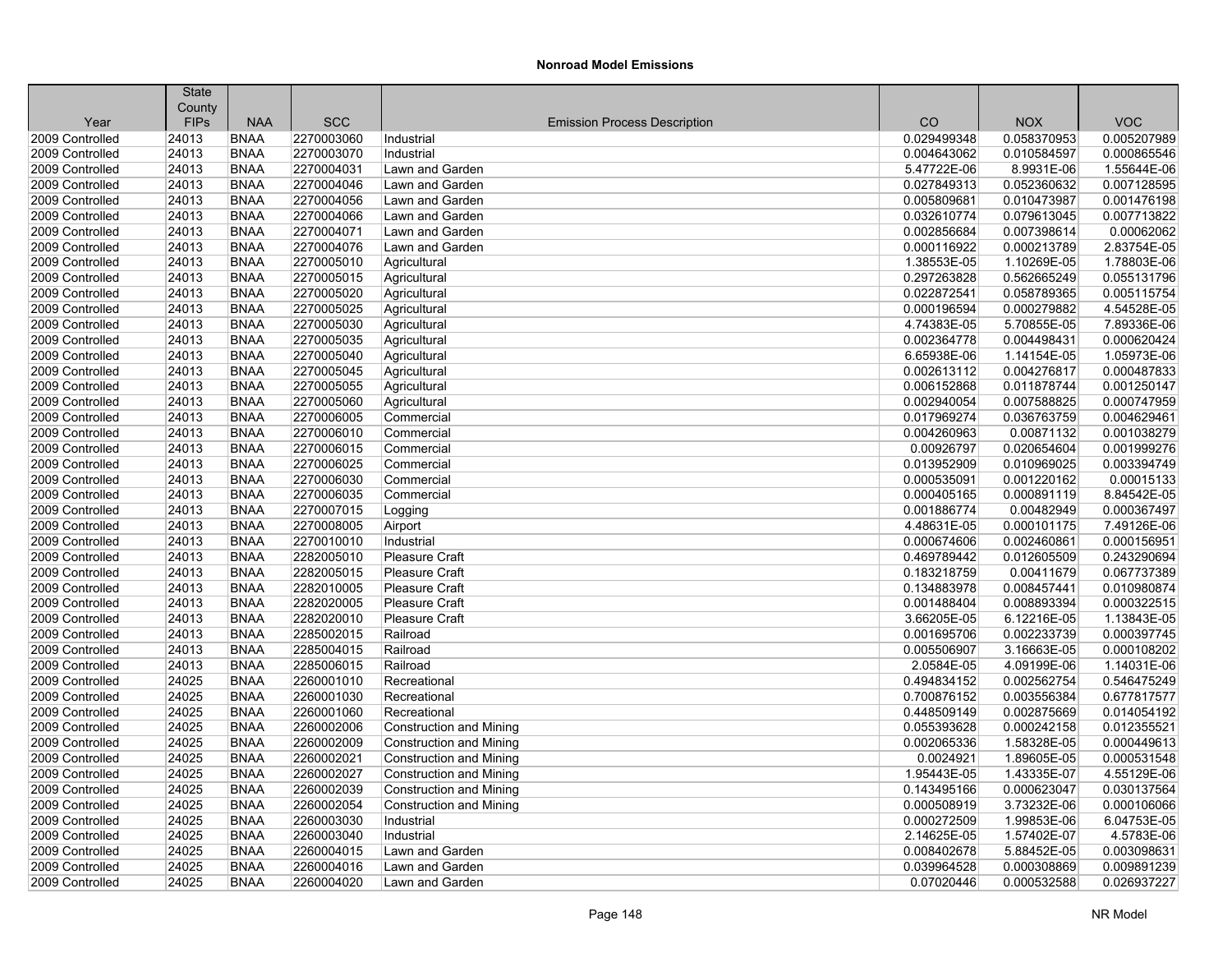|                 | <b>State</b> |             |            |                                     |             |             |             |
|-----------------|--------------|-------------|------------|-------------------------------------|-------------|-------------|-------------|
|                 | County       |             |            |                                     |             |             |             |
| Year            | <b>FIPs</b>  | <b>NAA</b>  | <b>SCC</b> | <b>Emission Process Description</b> | CO          | <b>NOX</b>  | <b>VOC</b>  |
| 2009 Controlled | 24025        | <b>BNAA</b> | 2260004021 | Lawn and Garden                     | 0.489580023 | 0.002200027 | 0.121912923 |
| 2009 Controlled | 24025        | <b>BNAA</b> | 2260004025 | Lawn and Garden                     | 0.145042995 | 0.001194487 | 0.053787657 |
| 2009 Controlled | 24025        | <b>BNAA</b> | 2260004026 | Lawn and Garden                     | 0.427805938 | 0.003091976 | 0.100954378 |
| 2009 Controlled | 24025        | <b>BNAA</b> | 2260004030 | Lawn and Garden                     | 0.098314956 | 0.000763227 | 0.036028287 |
| 2009 Controlled | 24025        | <b>BNAA</b> | 2260004031 | Lawn and Garden                     | 0.477640141 | 0.002883451 | 0.100995075 |
| 2009 Controlled | 24025        | <b>BNAA</b> | 2260004035 | Lawn and Garden                     |             |             | 0.011652465 |
| 2009 Controlled | 24025        | <b>BNAA</b> | 2260004036 | Lawn and Garden                     |             |             | 0.001850017 |
| 2009 Controlled | 24025        | <b>BNAA</b> | 2260004071 | Lawn and Garden                     | 0.000168826 | 1.31914E-06 | 3.223E-05   |
| 2009 Controlled | 24025        | <b>BNAA</b> | 2260005035 | Agricultural                        | 0.000723911 | 6.48028E-06 | 0.000177035 |
| 2009 Controlled | 24025        | <b>BNAA</b> | 2260006005 | Commercial                          | 0.007197615 | 5.60731E-05 | 0.001615392 |
| 2009 Controlled | 24025        | <b>BNAA</b> | 2260006010 | Commercial                          | 0.047282627 | 0.000381642 | 0.011306792 |
| 2009 Controlled | 24025        | <b>BNAA</b> | 2260006015 | Commercial                          | 1.99061E-05 | 1.45988E-07 | 4.13429E-06 |
| 2009 Controlled | 24025        | <b>BNAA</b> | 2260006035 | Commercial                          | 0.000313219 | 2.2971E-06  | 6.46417E-05 |
| 2009 Controlled | 24025        | <b>BNAA</b> | 2260007005 | Logging                             | 0.013063198 | 5.37363E-05 | 0.002969974 |
| 2009 Controlled | 24025        | <b>BNAA</b> | 2265001010 | Recreational                        | 0.213433457 | 0.002367006 | 0.021722908 |
| 2009 Controlled | 24025        | <b>BNAA</b> | 2265001030 | Recreational                        | 2.266395543 | 0.02153096  | 0.239553977 |
| 2009 Controlled | 24025        | <b>BNAA</b> | 2265001050 | Recreational                        | 2.307205652 | 0.010802091 | 0.036078389 |
| 2009 Controlled | 24025        | <b>BNAA</b> | 2265001060 | Recreational                        | 0.368668722 | 0.002869483 | 0.016121738 |
| 2009 Controlled | 24025        | <b>BNAA</b> | 2265002003 | <b>Construction and Mining</b>      | 0.062912887 | 0.000460242 | 0.001051415 |
| 2009 Controlled | 24025        | <b>BNAA</b> | 2265002006 | <b>Construction and Mining</b>      | 0.000521092 | 2.83184E-06 | 1.00056E-05 |
| 2009 Controlled | 24025        | <b>BNAA</b> | 2265002009 | <b>Construction and Mining</b>      | 0.116851086 | 0.000568879 | 0.003727669 |
| 2009 Controlled | 24025        | <b>BNAA</b> | 2265002015 | <b>Construction and Mining</b>      | 0.116827959 | 0.000743097 | 0.001762079 |
| 2009 Controlled | 24025        | <b>BNAA</b> | 2265002021 | <b>Construction and Mining</b>      | 0.233458582 | 0.001282539 | 0.005821512 |
| 2009 Controlled | 24025        | <b>BNAA</b> | 2265002024 | <b>Construction and Mining</b>      | 0.105468666 | 0.000525789 | 0.001928275 |
| 2009 Controlled | 24025        | <b>BNAA</b> | 2265002027 | <b>Construction and Mining</b>      | 0.005351551 | 2.40136E-05 | 0.000120186 |
| 2009 Controlled | 24025        | <b>BNAA</b> | 2265002030 | <b>Construction and Mining</b>      | 0.190755225 | 0.00137541  | 0.003621508 |
| 2009 Controlled | 24025        | <b>BNAA</b> | 2265002033 | <b>Construction and Mining</b>      | 0.054932013 | 0.000499039 | 0.002431403 |
| 2009 Controlled | 24025        | <b>BNAA</b> | 2265002039 | <b>Construction and Mining</b>      | 0.479591352 | 0.002468944 | 0.006615215 |
| 2009 Controlled | 24025        | <b>BNAA</b> | 2265002042 | <b>Construction and Mining</b>      | 0.198622956 | 0.001203408 | 0.007373351 |
| 2009 Controlled | 24025        | <b>BNAA</b> | 2265002045 | <b>Construction and Mining</b>      | 0.006571534 | 0.000250802 | 0.000224181 |
| 2009 Controlled | 24025        | <b>BNAA</b> | 2265002054 | Construction and Mining             | 0.028542204 | 0.000171723 | 0.000513957 |
| 2009 Controlled | 24025        | <b>BNAA</b> | 2265002057 | <b>Construction and Mining</b>      | 0.006707356 | 0.000366649 | 0.000276364 |
| 2009 Controlled | 24025        | <b>BNAA</b> | 2265002060 | <b>Construction and Mining</b>      | 0.012777995 | 0.000728445 | 0.000526941 |
| 2009 Controlled | 24025        | <b>BNAA</b> | 2265002066 | <b>Construction and Mining</b>      | 0.154391018 | 0.00082939  | 0.002279665 |
| 2009 Controlled | 24025        | <b>BNAA</b> | 2265002072 | Construction and Mining             | 0.062411345 | 0.001079819 | 0.001518939 |
| 2009 Controlled | 24025        | <b>BNAA</b> | 2265002078 | <b>Construction and Mining</b>      | 0.030899343 | 0.00020218  | 0.001107108 |
| 2009 Controlled | 24025        | <b>BNAA</b> | 2265002081 | Construction and Mining             | 0.00660863  | 0.000387779 | 0.000293855 |
| 2009 Controlled | 24025        | <b>BNAA</b> | 2265003010 | Industrial                          | 0.039621114 | 0.001106723 | 0.001225769 |
| 2009 Controlled | 24025        | <b>BNAA</b> | 2265003020 | Industrial                          | 0.056744039 | 0.003229109 | 0.002323522 |
| 2009 Controlled | 24025        | <b>BNAA</b> | 2265003030 | Industrial                          | 0.032287055 | 0.000440804 | 0.000666438 |
| 2009 Controlled | 24025        | <b>BNAA</b> | 2265003040 | Industrial                          | 0.098665132 | 0.000530781 | 0.002255573 |
| 2009 Controlled | 24025        | <b>BNAA</b> | 2265003050 | Industrial                          | 0.003066303 | 7.13893E-05 | 8.59653E-05 |
| 2009 Controlled | 24025        | <b>BNAA</b> | 2265003060 | Industrial                          | 0.004521781 | 2.31469E-05 | 8.47647E-05 |
| 2009 Controlled | 24025        | <b>BNAA</b> | 2265003070 | Industrial                          | 0.00267359  | 0.000146217 | 9.76621E-05 |
| 2009 Controlled | 24025        | <b>BNAA</b> | 2265004010 | Lawn and Garden                     | 2.794031042 | 0.017174572 | 0.276031356 |
| 2009 Controlled | 24025        | <b>BNAA</b> | 2265004011 | Lawn and Garden                     | 2.396358217 | 0.010192054 | 0.109360476 |
| 2009 Controlled | 24025        | <b>BNAA</b> | 2265004015 | Lawn and Garden                     | 0.234687489 | 0.001448271 | 0.023797392 |
| 2009 Controlled | 24025        | <b>BNAA</b> | 2265004016 | Lawn and Garden                     | 1.181531522 | 0.006751696 | 0.073234484 |
| 2009 Controlled | 24025        | <b>BNAA</b> | 2265004025 | Lawn and Garden                     | 0.015720035 | 8.96797E-05 | 0.001612736 |
|                 |              |             |            |                                     |             |             |             |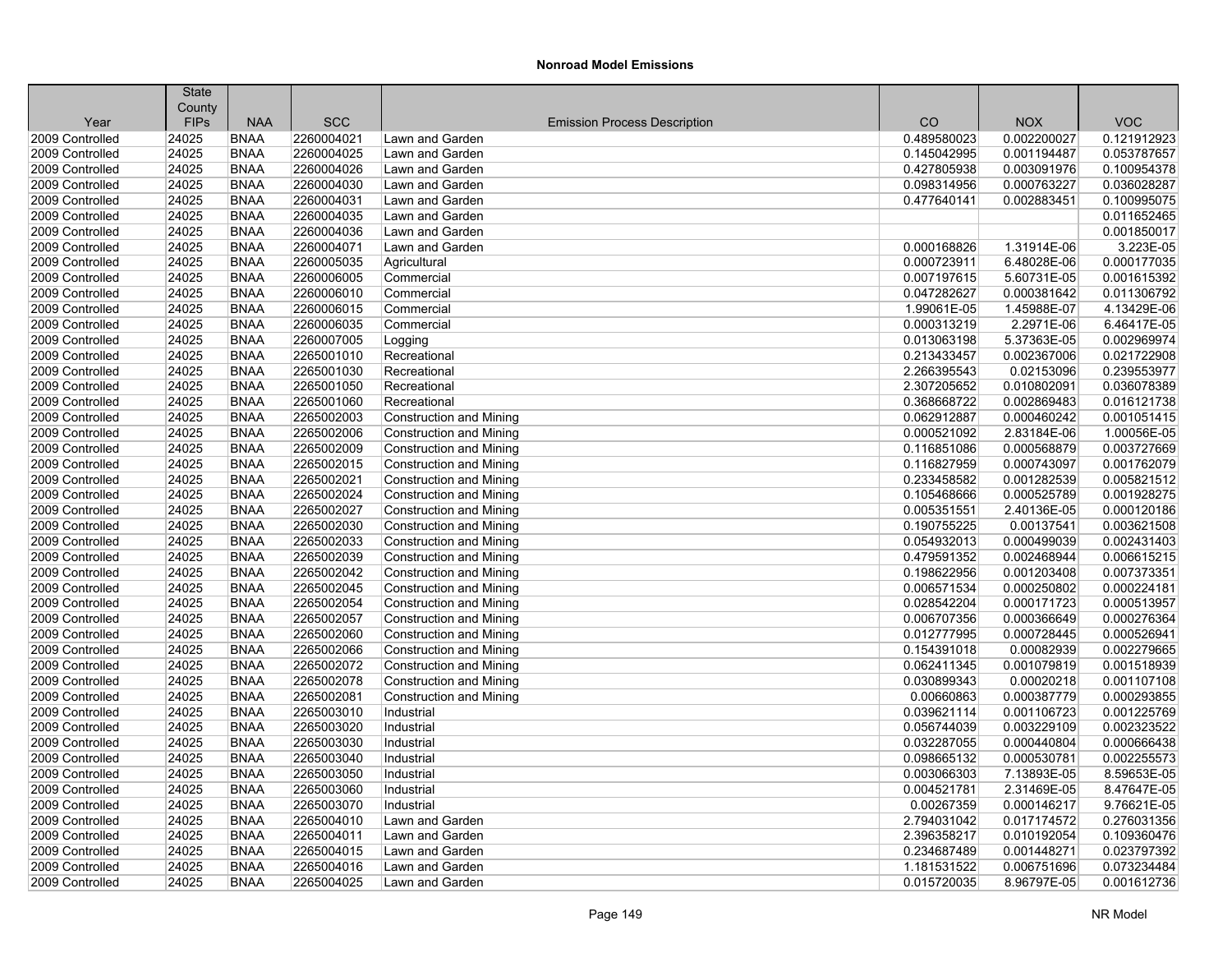|                                    | <b>State</b>          |                            |                          |                                     |                            |                            |                            |
|------------------------------------|-----------------------|----------------------------|--------------------------|-------------------------------------|----------------------------|----------------------------|----------------------------|
| Year                               | County<br><b>FIPs</b> | <b>NAA</b>                 | <b>SCC</b>               | <b>Emission Process Description</b> | CO                         | <b>NOX</b>                 | <b>VOC</b>                 |
| 2009 Controlled                    | 24025                 | <b>BNAA</b>                | 2265004026               | Lawn and Garden                     | 0.062042909                | 0.000297893                | 0.002353513                |
| 2009 Controlled                    | 24025                 | <b>BNAA</b>                | 2265004030               | Lawn and Garden                     | 0.030023935                | 0.000171528                | 0.002817483                |
| 2009 Controlled                    | 24025                 | <b>BNAA</b>                | 2265004031               | Lawn and Garden                     | 2.497141852                | 0.01919775                 | 0.050267207                |
| 2009 Controlled                    | 24025                 | <b>BNAA</b>                | 2265004035               | Lawn and Garden                     |                            |                            | 0.023241177                |
| 2009 Controlled                    | 24025                 | <b>BNAA</b>                | 2265004036               | Lawn and Garden                     |                            |                            | 0.004116707                |
| 2009 Controlled                    |                       |                            |                          |                                     |                            |                            |                            |
| 2009 Controlled                    | 24025<br>24025        | <b>BNAA</b><br><b>BNAA</b> | 2265004040<br>2265004041 | Lawn and Garden<br>Lawn and Garden  | 0.698951559<br>0.333494078 | 0.003977085<br>0.001735531 | 0.028333346<br>0.005308588 |
| 2009 Controlled                    | 24025                 | <b>BNAA</b>                |                          | Lawn and Garden                     |                            |                            | 0.009693815                |
|                                    |                       |                            | 2265004046               |                                     | 0.345797291                | 0.002199074                | 0.009142776                |
| 2009 Controlled<br>2009 Controlled | 24025<br>24025        | <b>BNAA</b><br><b>BNAA</b> | 2265004051<br>2265004055 | Lawn and Garden<br>Lawn and Garden  | 0.135428455<br>9.366892353 | 0.000800146                | 0.315010141                |
|                                    | 24025                 |                            |                          |                                     |                            | 0.053544835                |                            |
| 2009 Controlled                    |                       | <b>BNAA</b>                | 2265004056               | Lawn and Garden                     | 4.533295203                | 0.023602917                | 0.067901119                |
| 2009 Controlled                    | 24025                 | <b>BNAA</b>                | 2265004066               | Lawn and Garden                     | 0.519533616                | 0.005379996                | 0.00848907                 |
| 2009 Controlled<br>2009 Controlled | 24025<br>24025        | <b>BNAA</b><br><b>BNAA</b> | 2265004071<br>2265004075 | Lawn and Garden                     | 13.11497894<br>0.286488609 | 0.070411985                | 0.231499456<br>0.014200645 |
|                                    |                       |                            |                          | Lawn and Garden                     |                            | 0.001830668                |                            |
| 2009 Controlled                    | 24025                 | <b>BNAA</b>                | 2265004076               | Lawn and Garden                     | 0.366700632                | 0.002370949                | 0.018347729                |
| 2009 Controlled                    | 24025                 | <b>BNAA</b>                | 2265005010               | Agricultural                        | 0.005352956                | 2.71776E-05                | 8.06747E-05                |
| 2009 Controlled                    | 24025                 | <b>BNAA</b>                | 2265005015               | Agricultural                        | 0.007453837                | 0.00020228                 | 0.000185046                |
| 2009 Controlled                    | 24025                 | <b>BNAA</b>                | 2265005020               | Agricultural                        | 3.46732E-05                | 2.13497E-06                | 1.76834E-06                |
| 2009 Controlled                    | 24025                 | <b>BNAA</b>                | 2265005025               | Agricultural                        | 0.003744022                | 0.000230516                | 0.000216744                |
| 2009 Controlled                    | 24025                 | <b>BNAA</b>                | 2265005030               | Agricultural                        | 0.004094341                | 2.36887E-05                | 8.14215E-05                |
| 2009 Controlled                    | 24025                 | <b>BNAA</b>                | 2265005035               | Agricultural                        | 0.032591959                | 0.000392738                | 0.001261305                |
| 2009 Controlled                    | 24025                 | <b>BNAA</b>                | 2265005040               | Agricultural                        | 0.081634453                | 0.000488782                | 0.003023707                |
| 2009 Controlled                    | 24025                 | <b>BNAA</b>                | 2265005045               | Agricultural                        | 0.005941368                | 0.000365805                | 0.000311654                |
| 2009 Controlled                    | 24025                 | <b>BNAA</b>                | 2265005055               | Agricultural                        | 0.013906434                | 0.000439121                | 0.000481193                |
| 2009 Controlled                    | 24025                 | <b>BNAA</b>                | 2265005060               | Agricultural                        | 0.006712856                | 0.00030768                 | 0.000246156                |
| 2009 Controlled                    | 24025                 | <b>BNAA</b>                | 2265006005               | Commercial                          | 3.56676763                 | 0.020488418                | 0.10757257                 |
| 2009 Controlled                    | 24025                 | <b>BNAA</b>                | 2265006010               | Commercial                          | 0.802553165                | 0.005102144                | 0.021139433                |
| 2009 Controlled                    | 24025                 | <b>BNAA</b>                | 2265006015               | Commercial                          | 0.39162798                 | 0.003301431                | 0.008824454                |
| 2009 Controlled                    | 24025                 | <b>BNAA</b>                | 2265006025               | Commercial                          | 1.018306718                | 0.006810549                | 0.01903211                 |
| 2009 Controlled                    | 24025                 | <b>BNAA</b>                | 2265006030               | Commercial                          | 1.563403258                | 0.007909111                | 0.045790129                |
| 2009 Controlled                    | 24025                 | <b>BNAA</b>                | 2265006035               | Commercial                          | 0.079573026                | 0.000405052                | 0.001549927                |
| 2009 Controlled                    | 24025                 | <b>BNAA</b>                | 2265007010               | Logging                             | 0.036747722                | 0.000240508                | 0.00120491                 |
| 2009 Controlled                    | 24025                 | <b>BNAA</b>                | 2265007015               | Logging                             | 0.000440096                | 1.80629E-06                | 1.0041E-05                 |
| 2009 Controlled                    | 24025                 | <b>BNAA</b>                | 2265010010               | Industrial                          | 0.021221467                | 9.93566E-05                | 0.000261065                |
| 2009 Controlled                    | 24025                 | <b>BNAA</b>                | 2267001060               | Recreational                        | 0.003551472                | 0.000794809                | 0.000218388                |
| 2009 Controlled                    | 24025                 | <b>BNAA</b>                | 2267002003               | <b>Construction and Mining</b>      | 0.001259481                | 0.000219408                | 6.14935E-05                |
| 2009 Controlled                    | 24025                 | <b>BNAA</b>                | 2267002015               | <b>Construction and Mining</b>      | 0.001789337                | 0.000265856                | 7.45971E-05                |
| 2009 Controlled                    | 24025                 | <b>BNAA</b>                | 2267002021               | <b>Construction and Mining</b>      | 0.000386966                | 7.9841E-05                 | 2.21214E-05                |
| 2009 Controlled                    | 24025                 | <b>BNAA</b>                | 2267002024               | <b>Construction and Mining</b>      | 0.000212998                | 3.54918E-05                | 9.97131E-06                |
| 2009 Controlled                    | 24025                 | <b>BNAA</b>                | 2267002030               | <b>Construction and Mining</b>      | 0.003956214                | 0.000704628                | 0.000197626                |
| 2009 Controlled                    | 24025                 | <b>BNAA</b>                | 2267002033               | <b>Construction and Mining</b>      | 0.001572951                | 0.000349263                | 9.55335E-05                |
| 2009 Controlled                    | 24025                 | <b>BNAA</b>                | 2267002039               | <b>Construction and Mining</b>      | 0.002436997                | 0.000309266                | 8.474E-05                  |
| 2009 Controlled                    | 24025                 | <b>BNAA</b>                | 2267002045               | <b>Construction and Mining</b>      | 0.001581979                | 0.000325506                | 9.02796E-05                |
| 2009 Controlled                    | 24025                 | <b>BNAA</b>                | 2267002054               | Construction and Mining             | 0.000253655                | 5.16616E-05                | 1.43472E-05                |
| 2009 Controlled                    | 24025                 | <b>BNAA</b>                | 2267002057               | <b>Construction and Mining</b>      | 0.002650908                | 0.000499073                | 0.000139761                |
| 2009 Controlled                    | 24025                 | <b>BNAA</b>                | 2267002060               | <b>Construction and Mining</b>      | 0.006014678                | 0.000998862                | 0.000282746                |
| 2009 Controlled                    | 24025                 | <b>BNAA</b>                | 2267002066               | <b>Construction and Mining</b>      | 0.000574915                | 8.67675E-05                | 2.45579E-05                |
| 2009 Controlled                    | 24025                 | <b>BNAA</b>                | 2267002072               | <b>Construction and Mining</b>      | 0.005664549                | 0.00112447                 | 0.000312533                |
| 2009 Controlled                    | 24025                 | <b>BNAA</b>                | 2267002081               | <b>Construction and Mining</b>      | 0.002412138                | 0.000506057                | 0.000139892                |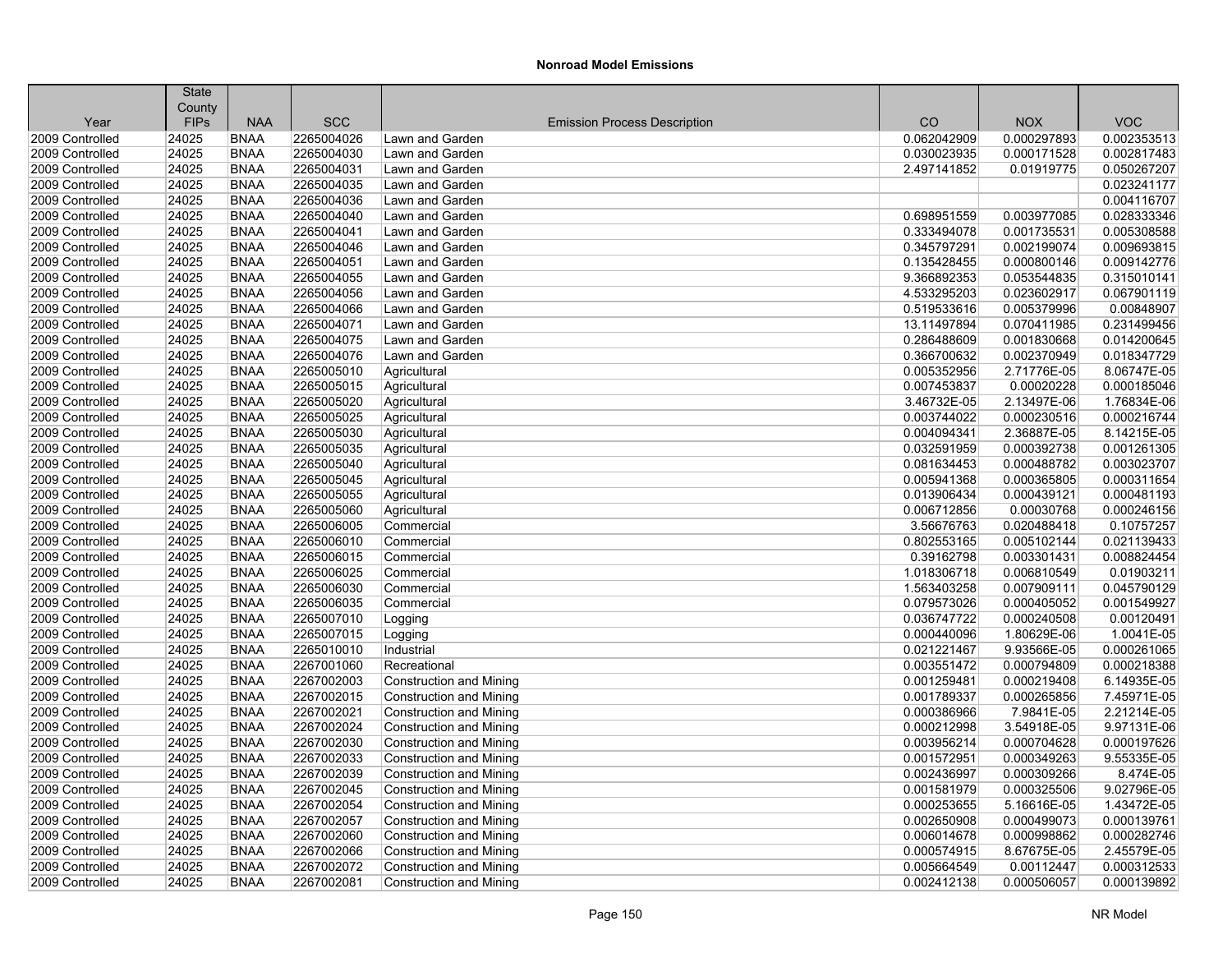|                 | <b>State</b> |             |            |                                     |             |             |             |
|-----------------|--------------|-------------|------------|-------------------------------------|-------------|-------------|-------------|
|                 | County       |             |            |                                     |             |             |             |
| Year            | <b>FIPs</b>  | <b>NAA</b>  | <b>SCC</b> | <b>Emission Process Description</b> | CO          | <b>NOX</b>  | <b>VOC</b>  |
| 2009 Controlled | 24025        | <b>BNAA</b> | 2267003010 | Industrial                          | 0.011293299 | 0.002320683 | 0.000641209 |
| 2009 Controlled | 24025        | <b>BNAA</b> | 2267003020 | Industrial                          | 0.902335688 | 0.149991545 | 0.042368744 |
| 2009 Controlled | 24025        | <b>BNAA</b> | 2267003030 | Industrial                          | 0.005566392 | 0.00077986  | 0.000218136 |
| 2009 Controlled | 24025        | <b>BNAA</b> | 2267003040 | Industrial                          | 0.001929174 | 0.000297195 | 8.36741E-05 |
| 2009 Controlled | 24025        | <b>BNAA</b> | 2267003050 | Industrial                          | 0.000605141 | 0.000122818 | 3.40481E-05 |
| 2009 Controlled | 24025        | <b>BNAA</b> | 2267003070 | Industrial                          | 0.002922429 | 0.000324836 | 8.97365E-05 |
| 2009 Controlled | 24025        | <b>BNAA</b> | 2267004066 | Lawn and Garden                     | 0.022961719 | 0.003628367 | 0.001024967 |
| 2009 Controlled | 24025        | <b>BNAA</b> | 2267005055 | Agricultural                        | 2.34584E-05 | 5.28579E-06 | 1.45797E-06 |
| 2009 Controlled | 24025        | <b>BNAA</b> | 2267005060 | Agricultural                        | 2.59508E-05 | 3.89277E-06 | 1.10807E-06 |
| 2009 Controlled | 24025        | <b>BNAA</b> | 2267006005 | Commercial                          | 0.034756507 | 0.010603716 | 0.002181694 |
| 2009 Controlled | 24025        | <b>BNAA</b> | 2267006010 | Commercial                          | 0.007548932 | 0.002043636 | 0.000423983 |
| 2009 Controlled | 24025        | <b>BNAA</b> | 2267006015 | Commercial                          | 0.008676223 | 0.002134874 | 0.000445377 |
| 2009 Controlled | 24025        | <b>BNAA</b> | 2267006025 | Commercial                          | 0.015507753 | 0.002831848 | 0.000789437 |
| 2009 Controlled | 24025        | <b>BNAA</b> | 2267006030 | Commercial                          | 0.000217298 | 4.4306E-05  | 1.21512E-05 |
| 2009 Controlled | 24025        | <b>BNAA</b> | 2267006035 | Commercial                          | 0.000125056 | 2.71398E-05 | 5.54756E-06 |
| 2009 Controlled | 24025        | <b>BNAA</b> | 2268002081 | Construction and Mining             | 9.48167E-05 | 1.99113E-05 | 3.24453E-07 |
| 2009 Controlled | 24025        | <b>BNAA</b> | 2268003020 | Industrial                          | 0.064219666 | 0.010744112 | 0.000179165 |
| 2009 Controlled | 24025        | <b>BNAA</b> | 2268003030 | Industrial                          | 7.25793E-05 | 1.20507E-05 | 2.01118E-07 |
| 2009 Controlled | 24025        | <b>BNAA</b> | 2268003040 | Industrial                          | 3.83558E-05 | 6.13598E-06 | 1.02379E-07 |
| 2009 Controlled | 24025        | <b>BNAA</b> | 2268003060 | Industrial                          | 0.000225345 | 3.31531E-05 | 5.49161E-07 |
| 2009 Controlled | 24025        | <b>BNAA</b> | 2268003070 | Industrial                          | 0.000205768 | 2.31255E-05 | 3.77707E-07 |
| 2009 Controlled | 24025        | <b>BNAA</b> | 2268005055 | Agricultural                        | 1.95817E-05 | 4.40296E-06 | 7.61933E-08 |
| 2009 Controlled | 24025        | <b>BNAA</b> | 2268005060 | Agricultural                        | 0.000207563 | 4.61035E-05 | 8.01442E-07 |
| 2009 Controlled | 24025        | <b>BNAA</b> | 2268006005 | Commercial                          | 0.010434403 | 0.003277515 | 4.0094E-05  |
| 2009 Controlled | 24025        | <b>BNAA</b> | 2268006010 | Commercial                          | 0.000507985 | 0.000147936 | 1.82114E-06 |
| 2009 Controlled | 24025        | <b>BNAA</b> | 2268006015 | Commercial                          | 0.000670639 | 0.000171962 | 2.13333E-06 |
| 2009 Controlled | 24025        | <b>BNAA</b> | 2268006020 | Commercial                          | 0.005010506 | 0.000961932 | 9.67966E-06 |
| 2009 Controlled | 24025        | <b>BNAA</b> | 2268010010 | Industrial                          | 0.00041393  | 5.55406E-05 | 6.87094E-07 |
| 2009 Controlled | 24025        | <b>BNAA</b> | 2270001060 | Recreational                        | 0.010282588 | 0.009906726 | 0.002692949 |
| 2009 Controlled | 24025        | <b>BNAA</b> | 2270002003 | <b>Construction and Mining</b>      | 0.012038909 | 0.026114324 | 0.002158406 |
| 2009 Controlled | 24025        | <b>BNAA</b> | 2270002006 | <b>Construction and Mining</b>      | 4.38692E-05 | 5.91318E-05 | 9.17875E-06 |
| 2009 Controlled | 24025        | <b>BNAA</b> | 2270002009 | <b>Construction and Mining</b>      | 0.000645509 | 0.00092505  | 0.000143491 |
| 2009 Controlled | 24025        | <b>BNAA</b> | 2270002015 | <b>Construction and Mining</b>      | 0.035651286 | 0.067441061 | 0.005848403 |
| 2009 Controlled | 24025        | <b>BNAA</b> | 2270002018 | <b>Construction and Mining</b>      | 0.032393544 | 0.073650547 | 0.004264443 |
| 2009 Controlled | 24025        | <b>BNAA</b> | 2270002021 | <b>Construction and Mining</b>      | 0.00222278  | 0.004238321 | 0.000390806 |
| 2009 Controlled | 24025        | <b>BNAA</b> | 2270002024 | <b>Construction and Mining</b>      | 0.001764031 | 0.00306738  | 0.000265727 |
| 2009 Controlled | 24025        | <b>BNAA</b> | 2270002027 | <b>Construction and Mining</b>      | 0.004521495 | 0.008526287 | 0.001150239 |
| 2009 Controlled | 24025        | <b>BNAA</b> | 2270002030 | <b>Construction and Mining</b>      | 0.022147887 | 0.034045139 | 0.003397896 |
| 2009 Controlled | 24025        | <b>BNAA</b> | 2270002033 | <b>Construction and Mining</b>      | 0.014121513 | 0.040205322 | 0.003387158 |
| 2009 Controlled | 24025        | <b>BNAA</b> | 2270002036 | <b>Construction and Mining</b>      | 0.099656575 | 0.24576446  | 0.018556477 |
| 2009 Controlled | 24025        | <b>BNAA</b> | 2270002039 | <b>Construction and Mining</b>      | 0.001673904 | 0.002340796 | 0.0002502   |
| 2009 Controlled | 24025        | <b>BNAA</b> | 2270002042 | <b>Construction and Mining</b>      | 0.000718357 | 0.001550866 | 0.000175279 |
| 2009 Controlled | 24025        | <b>BNAA</b> | 2270002045 | <b>Construction and Mining</b>      | 0.017877234 | 0.069808017 | 0.004763637 |
| 2009 Controlled | 24025        | <b>BNAA</b> | 2270002048 | <b>Construction and Mining</b>      | 0.022147242 | 0.061847408 | 0.004669051 |
| 2009 Controlled | 24025        | <b>BNAA</b> | 2270002051 | <b>Construction and Mining</b>      | 0.082085967 | 0.243043509 | 0.013536901 |
| 2009 Controlled | 24025        | <b>BNAA</b> | 2270002054 | <b>Construction and Mining</b>      | 0.00429779  | 0.012759608 | 0.000939511 |
| 2009 Controlled | 24025        | <b>BNAA</b> | 2270002057 | <b>Construction and Mining</b>      | 0.057141798 | 0.090709328 | 0.008772631 |
| 2009 Controlled | 24025        | <b>BNAA</b> | 2270002060 | <b>Construction and Mining</b>      | 0.135383238 | 0.324229615 | 0.023178296 |
| 2009 Controlled | 24025        | <b>BNAA</b> | 2270002066 | <b>Construction and Mining</b>      | 0.208580512 | 0.219125871 | 0.046361894 |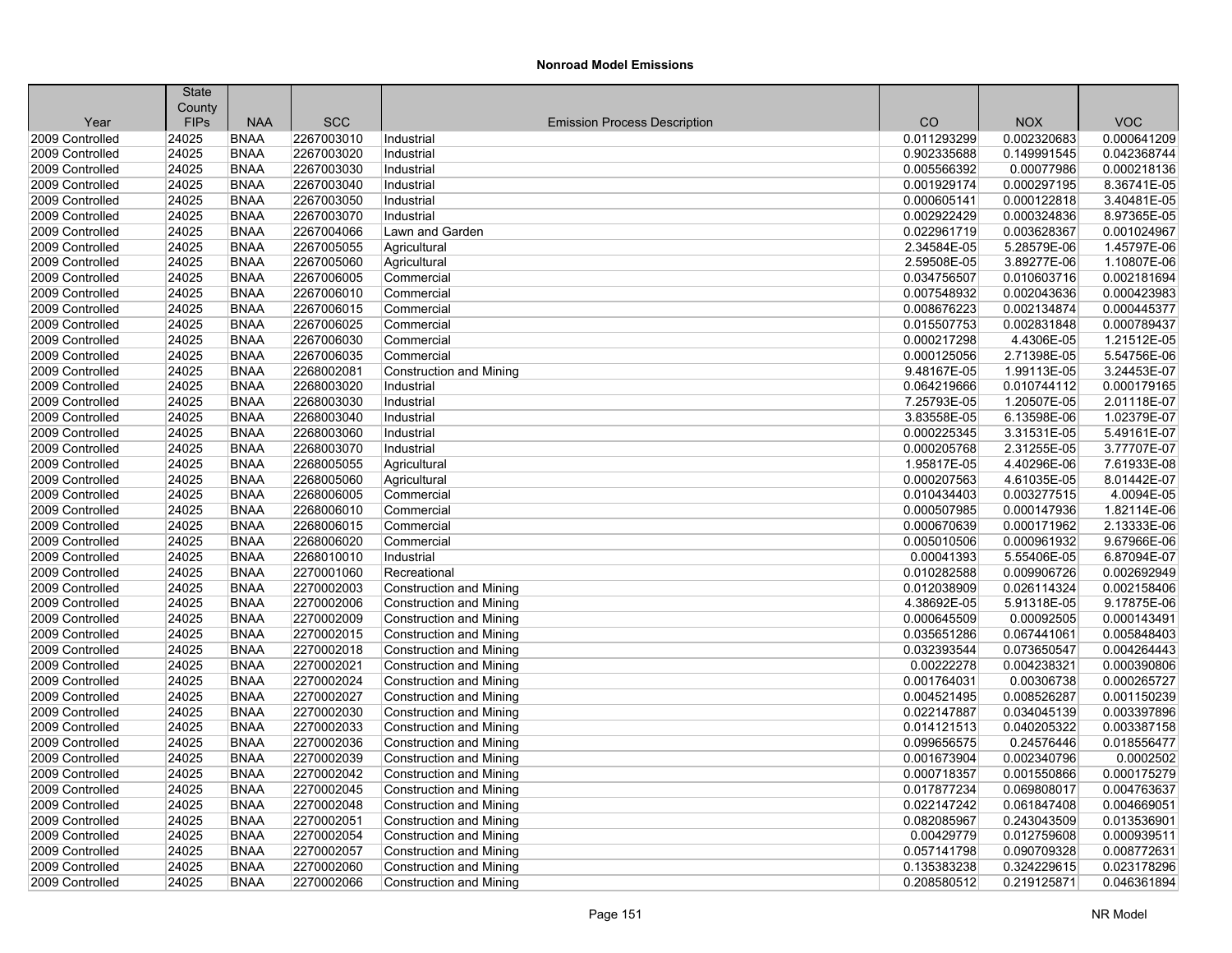|                 | <b>State</b> |             |            |                                     |             |             |             |
|-----------------|--------------|-------------|------------|-------------------------------------|-------------|-------------|-------------|
|                 | County       |             |            |                                     |             |             |             |
| Year            | <b>FIPs</b>  | <b>NAA</b>  | <b>SCC</b> | <b>Emission Process Description</b> | CO          | <b>NOX</b>  | <b>VOC</b>  |
| 2009 Controlled | 24025        | <b>BNAA</b> | 2270002069 | <b>Construction and Mining</b>      | 0.115592737 | 0.276043868 | 0.018917586 |
| 2009 Controlled | 24025        | <b>BNAA</b> | 2270002072 | <b>Construction and Mining</b>      | 0.179393737 | 0.149704839 | 0.0422564   |
| 2009 Controlled | 24025        | <b>BNAA</b> | 2270002075 | <b>Construction and Mining</b>      | 0.01601726  | 0.035518766 | 0.002338216 |
| 2009 Controlled | 24025        | <b>BNAA</b> | 2270002078 | Construction and Mining             | 0.000546835 | 0.00048286  | 0.000140042 |
| 2009 Controlled | 24025        | <b>BNAA</b> | 2270002081 | <b>Construction and Mining</b>      | 0.016688688 | 0.034272551 | 0.00250916  |
| 2009 Controlled | 24025        | <b>BNAA</b> | 2270003010 | Industrial                          | 0.00318833  | 0.002954147 | 0.000810296 |
| 2009 Controlled | 24025        | <b>BNAA</b> | 2270003020 | Industrial                          | 0.019982273 | 0.027336591 | 0.002314559 |
| 2009 Controlled | 24025        | <b>BNAA</b> | 2270003030 | Industrial                          | 0.004737921 | 0.014183325 | 0.001146772 |
| 2009 Controlled | 24025        | <b>BNAA</b> | 2270003040 | Industrial                          | 0.00501507  | 0.016107144 | 0.001315758 |
| 2009 Controlled | 24025        | <b>BNAA</b> | 2270003050 | Industrial                          | 0.000548095 | 0.000814281 | 0.000147759 |
| 2009 Controlled | 24025        | <b>BNAA</b> | 2270003060 | Industrial                          | 0.04209688  | 0.083297947 | 0.007432032 |
| 2009 Controlled | 24025        | <b>BNAA</b> | 2270003070 | Industrial                          | 0.007498016 | 0.017092915 | 0.001397758 |
| 2009 Controlled | 24025        | <b>BNAA</b> | 2270004031 | Lawn and Garden                     | 3.9933E-06  | 6.55664E-06 | 1.13476E-06 |
| 2009 Controlled | 24025        | <b>BNAA</b> | 2270004046 | Lawn and Garden                     | 0.020304236 | 0.038174823 | 0.00519728  |
| 2009 Controlled | 24025        | <b>BNAA</b> | 2270004056 | Lawn and Garden                     | 0.004235692 | 0.00763632  | 0.001076259 |
| 2009 Controlled | 24025        | <b>BNAA</b> | 2270004066 | Lawn and Garden                     | 0.023775698 | 0.058043876 | 0.005623954 |
| 2009 Controlled | 24025        | <b>BNAA</b> | 2270004071 | Lawn and Garden                     | 0.002082737 | 0.005394144 | 0.000452479 |
| 2009 Controlled | 24025        | <b>BNAA</b> | 2270004076 | Lawn and Garden                     | 8.52446E-05 | 0.000155868 | 2.06878E-05 |
| 2009 Controlled | 24025        | <b>BNAA</b> | 2270005010 | Agricultural                        | 6.31147E-06 | 5.02303E-06 | 8.14494E-07 |
| 2009 Controlled | 24025        | <b>BNAA</b> | 2270005015 | Agricultural                        | 0.135411582 | 0.256308989 | 0.025114001 |
| 2009 Controlled | 24025        | <b>BNAA</b> | 2270005020 | Agricultural                        | 0.010419051 | 0.026780121 | 0.002330362 |
| 2009 Controlled | 24025        | <b>BNAA</b> | 2270005025 | Agricultural                        | 8.95539E-05 | 0.000127494 | 2.0705E-05  |
| 2009 Controlled | 24025        | <b>BNAA</b> | 2270005030 | Agricultural                        | 2.16094E-05 | 2.6004E-05  | 3.59564E-06 |
| 2009 Controlled | 24025        | <b>BNAA</b> | 2270005035 | Agricultural                        | 0.001077219 | 0.002049155 | 0.00028262  |
| 2009 Controlled | 24025        | <b>BNAA</b> | 2270005040 | Agricultural                        | 3.03353E-06 | 5.20004E-06 | 4.82737E-07 |
| 2009 Controlled | 24025        | <b>BNAA</b> | 2270005045 | Agricultural                        | 0.001190342 | 0.001948204 | 0.000222221 |
| 2009 Controlled | 24025        | <b>BNAA</b> | 2270005055 | Agricultural                        | 0.002802795 | 0.005411084 | 0.000569475 |
| 2009 Controlled | 24025        | <b>BNAA</b> | 2270005060 | Agricultural                        | 0.001339273 | 0.003456912 | 0.000340715 |
| 2009 Controlled | 24025        | <b>BNAA</b> | 2270006005 | Commercial                          | 0.024355945 | 0.0498304   | 0.006274872 |
| 2009 Controlled | 24025        | <b>BNAA</b> | 2270006010 | Commercial                          | 0.005775402 | 0.011807512 | 0.001407306 |
| 2009 Controlled | 24025        | <b>BNAA</b> | 2270006015 | Commercial                          | 0.012562009 | 0.0279957   | 0.002709863 |
| 2009 Controlled | 24025        | <b>BNAA</b> | 2270006025 | Commercial                          | 0.018912076 | 0.014867654 | 0.004601316 |
| 2009 Controlled | 24025        | <b>BNAA</b> | 2270006030 | Commercial                          | 0.000725274 | 0.001653834 | 0.000205117 |
| 2009 Controlled | 24025        | <b>BNAA</b> | 2270006035 | Commercial                          | 0.000549169 | 0.001207842 | 0.000119893 |
| 2009 Controlled | 24025        | <b>BNAA</b> | 2270007015 | Logging                             | 0.002850095 | 0.007295259 | 0.000555128 |
| 2009 Controlled | 24025        | <b>BNAA</b> | 2270010010 | Industrial                          | 0.000306639 | 0.001118573 | 7.13412E-05 |
| 2009 Controlled | 24025        | <b>BNAA</b> | 2282005010 | Pleasure Craft                      | 4.345552309 | 0.116600965 | 2.250438971 |
| 2009 Controlled | 24025        | <b>BNAA</b> | 2282005015 | Pleasure Craft                      | 1.694773447 | 0.038080304 | 0.626570855 |
| 2009 Controlled | 24025        | <b>BNAA</b> | 2282010005 | <b>Pleasure Craft</b>               | 2.815702988 | 0.176549085 | 0.229225749 |
| 2009 Controlled | 24025        | <b>BNAA</b> | 2282020005 | <b>Pleasure Craft</b>               | 0.031070431 | 0.185649597 | 0.006732494 |
| 2009 Controlled | 24025        | <b>BNAA</b> | 2282020010 | Pleasure Craft                      | 0.00033874  | 0.000566299 | 0.000105304 |
| 2009 Controlled | 24025        | <b>BNAA</b> | 2285002015 | Railroad                            | 0.003095472 | 0.004077636 | 0.000726075 |
| 2009 Controlled | 24025        | <b>BNAA</b> | 2285004015 | Railroad                            | 0.010052727 | 5.7806E-05  | 0.00019752  |
| 2009 Controlled | 24025        | <b>BNAA</b> | 2285006015 | Railroad                            | 3.75756E-05 | 7.46983E-06 | 2.08162E-06 |
| 2009 Controlled | 24027        | <b>BNAA</b> | 2260001010 | Recreational                        | 0.098966826 | 0.000512551 | 0.109295043 |
| 2009 Controlled | 24027        | <b>BNAA</b> | 2260001030 | Recreational                        | 0.140175228 | 0.000711277 | 0.135563517 |
| 2009 Controlled | 24027        | <b>BNAA</b> | 2260001060 | Recreational                        | 0.089701821 | 0.000575134 | 0.002810838 |
| 2009 Controlled | 24027        | <b>BNAA</b> | 2260002006 | Construction and Mining             | 0.039760701 | 0.000173818 | 0.008868604 |
|                 | 24027        | <b>BNAA</b> |            |                                     |             |             |             |
| 2009 Controlled |              |             | 2260002009 | Construction and Mining             | 0.001482467 | 1.13646E-05 | 0.000322726 |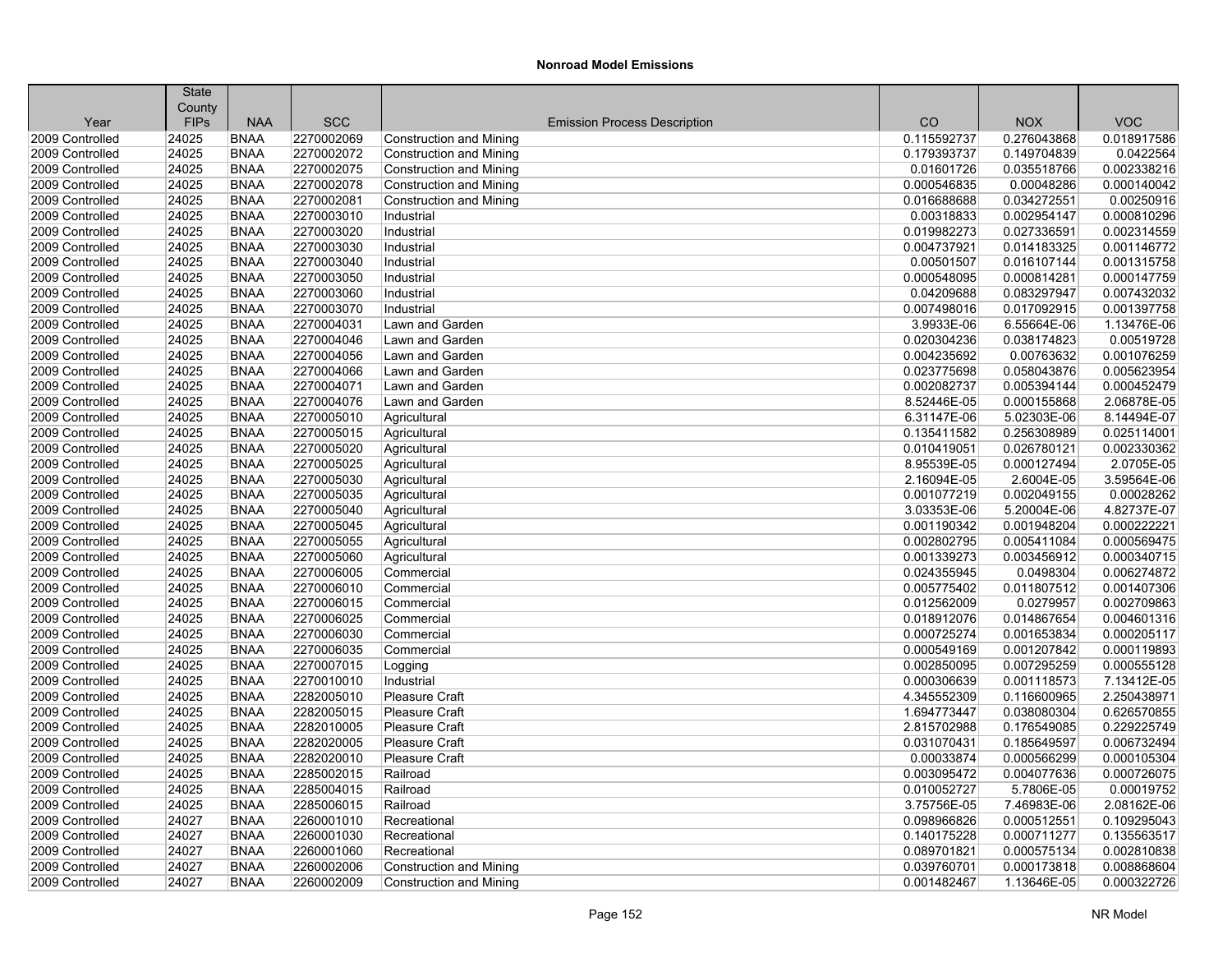|                 | <b>State</b> |             |            |                                     |             |             |             |
|-----------------|--------------|-------------|------------|-------------------------------------|-------------|-------------|-------------|
|                 | County       |             |            |                                     |             |             |             |
| Year            | <b>FIPs</b>  | <b>NAA</b>  | <b>SCC</b> | <b>Emission Process Description</b> | CO          | <b>NOX</b>  | <b>VOC</b>  |
| 2009 Controlled | 24027        | <b>BNAA</b> | 2260002021 | <b>Construction and Mining</b>      | 0.001788791 | 1.36095E-05 | 0.000381537 |
| 2009 Controlled | 24027        | <b>BNAA</b> | 2260002027 | <b>Construction and Mining</b>      | 1.40286E-05 | 1.02883E-07 | 3.26685E-06 |
| 2009 Controlled | 24027        | <b>BNAA</b> | 2260002039 | <b>Construction and Mining</b>      | 0.102998636 | 0.000447213 | 0.021632284 |
| 2009 Controlled | 24027        | <b>BNAA</b> | 2260002054 | <b>Construction and Mining</b>      | 0.000365294 | 2.679E-06   | 7.61325E-05 |
| 2009 Controlled | 24027        | <b>BNAA</b> | 2260003030 | Industrial                          | 0.000370109 | 2.71431E-06 | 8.21347E-05 |
| 2009 Controlled | 24027        | <b>BNAA</b> | 2260003040 | Industrial                          | 2.91494E-05 | 2.13776E-07 | 6.21803E-06 |
| 2009 Controlled | 24027        | <b>BNAA</b> | 2260004015 | Lawn and Garden                     | 0.009365869 | 6.55905E-05 | 0.003453824 |
| 2009 Controlled | 24027        | <b>BNAA</b> | 2260004016 | Lawn and Garden                     | 0.117599555 | 0.000908877 | 0.029105941 |
| 2009 Controlled | 24027        | <b>BNAA</b> | 2260004020 | Lawn and Garden                     | 0.078251932 | 0.000593638 | 0.030025016 |
| 2009 Controlled | 24027        | <b>BNAA</b> | 2260004021 | Lawn and Garden                     | 1.440637413 | 0.006473794 | 0.358740741 |
| 2009 Controlled | 24027        | <b>BNAA</b> | 2260004025 | Lawn and Garden                     | 0.161669132 | 0.00133141  | 0.059953289 |
| 2009 Controlled | 24027        | <b>BNAA</b> | 2260004026 | Lawn and Garden                     | 1.258860957 | 0.009098444 | 0.297068166 |
| 2009 Controlled | 24027        | <b>BNAA</b> | 2260004030 | Lawn and Garden                     | 0.109584716 | 0.000850715 | 0.040158175 |
| 2009 Controlled | 24027        | <b>BNAA</b> | 2260004031 | Lawn and Garden                     | 1.405502946 | 0.008484838 | 0.297187912 |
| 2009 Controlled | 24027        | <b>BNAA</b> | 2260004035 | Lawn and Garden                     |             |             | 0.012988177 |
| 2009 Controlled | 24027        | <b>BNAA</b> | 2260004036 | Lawn and Garden                     |             |             | 0.005443857 |
| 2009 Controlled | 24027        | <b>BNAA</b> | 2260004071 | Lawn and Garden                     | 0.000496786 | 3.88168E-06 | 9.48401E-05 |
| 2009 Controlled | 24027        | <b>BNAA</b> | 2260005035 | Agricultural                        | 0.000328393 | 2.9397E-06  | 8.03099E-05 |
| 2009 Controlled | 24027        | <b>BNAA</b> | 2260006005 | Commercial                          | 0.01912966  | 0.00014903  | 0.004293351 |
| 2009 Controlled | 24027        | <b>BNAA</b> | 2260006010 | Commercial                          | 0.125666715 | 0.001014319 | 0.030050939 |
| 2009 Controlled | 24027        | <b>BNAA</b> | 2260006015 | Commercial                          | 5.29061E-05 | 3.88004E-07 | 1.0988E-05  |
| 2009 Controlled | 24027        | <b>BNAA</b> | 2260006035 | Commercial                          | 0.000832468 | 6.10517E-06 | 0.000171803 |
| 2009 Controlled | 24027        | <b>BNAA</b> | 2260007005 | Logging                             | 0.005892131 | 2.42377E-05 | 0.001339601 |
| 2009 Controlled | 24027        | <b>BNAA</b> | 2265001010 | Recreational                        | 0.042686688 | 0.000473401 | 0.004344581 |
| 2009 Controlled | 24027        | <b>BNAA</b> | 2265001030 | Recreational                        | 0.453279076 | 0.004306191 | 0.04791079  |
| 2009 Controlled | 24027        | <b>BNAA</b> | 2265001050 | Recreational                        | 1.794493478 | 0.008401627 | 0.028060972 |
| 2009 Controlled | 24027        | <b>BNAA</b> | 2265001060 | Recreational                        | 0.07373374  | 0.000573897 | 0.003224348 |
| 2009 Controlled | 24027        | <b>BNAA</b> | 2265002003 | <b>Construction and Mining</b>      | 0.045157907 | 0.000330355 | 0.000754689 |
| 2009 Controlled | 24027        | <b>BNAA</b> | 2265002006 | <b>Construction and Mining</b>      | 0.000374032 | 2.03265E-06 | 7.18188E-06 |
| 2009 Controlled | 24027        | <b>BNAA</b> | 2265002009 | <b>Construction and Mining</b>      | 0.083873922 | 0.000408333 | 0.002675663 |
| 2009 Controlled | 24027        | <b>BNAA</b> | 2265002015 | Construction and Mining             | 0.083857321 | 0.000533384 | 0.001264793 |
| 2009 Controlled | 24027        | <b>BNAA</b> | 2265002021 | <b>Construction and Mining</b>      | 0.167573003 | 0.000920587 | 0.004178592 |
| 2009 Controlled | 24027        | <b>BNAA</b> | 2265002024 | <b>Construction and Mining</b>      | 0.075703799 | 0.000377404 | 0.001384086 |
| 2009 Controlled | 24027        | <b>BNAA</b> | 2265002027 | <b>Construction and Mining</b>      | 0.003841262 | 1.72366E-05 | 8.62676E-05 |
| 2009 Controlled | 24027        | <b>BNAA</b> | 2265002030 | Construction and Mining             | 0.136921184 | 0.000987249 | 0.002599463 |
| 2009 Controlled | 24027        | <b>BNAA</b> | 2265002033 | <b>Construction and Mining</b>      | 0.039429362 | 0.000358202 | 0.001745224 |
| 2009 Controlled | 24027        | <b>BNAA</b> | 2265002039 | Construction and Mining             | 0.344243341 | 0.001772171 | 0.0047483   |
| 2009 Controlled | 24027        | <b>BNAA</b> | 2265002042 | Construction and Mining             | 0.142568525 | 0.000863788 | 0.005292479 |
| 2009 Controlled | 24027        | <b>BNAA</b> | 2265002045 | <b>Construction and Mining</b>      | 0.004716947 | 0.000180022 | 0.000160914 |
| 2009 Controlled | 24027        | <b>BNAA</b> | 2265002054 | <b>Construction and Mining</b>      | 0.020487159 | 0.00012326  | 0.00036891  |
| 2009 Controlled | 24027        | <b>BNAA</b> | 2265002057 | <b>Construction and Mining</b>      | 0.004814438 | 0.000263175 | 0.00019837  |
| 2009 Controlled | 24027        | <b>BNAA</b> | 2265002060 | <b>Construction and Mining</b>      | 0.00917185  | 0.000522867 | 0.00037823  |
| 2009 Controlled | 24027        | <b>BNAA</b> | 2265002066 | <b>Construction and Mining</b>      | 0.110819519 | 0.000595324 | 0.001636308 |
| 2009 Controlled | 24027        | <b>BNAA</b> | 2265002072 | <b>Construction and Mining</b>      | 0.044797912 | 0.000775078 | 0.001090271 |
| 2009 Controlled | 24027        | <b>BNAA</b> | 2265002078 | <b>Construction and Mining</b>      | 0.022179079 | 0.000145122 | 0.000794665 |
| 2009 Controlled | 24027        | <b>BNAA</b> | 2265002081 | <b>Construction and Mining</b>      | 0.004743573 | 0.000278342 | 0.000210925 |
| 2009 Controlled | 24027        | <b>BNAA</b> | 2265003010 | Industrial                          | 0.053811535 | 0.001503099 | 0.001664781 |
| 2009 Controlled | 24027        | <b>BNAA</b> | 2265003020 | Industrial                          | 0.077067088 | 0.004385624 | 0.003155698 |
| 2009 Controlled | 24027        | <b>BNAA</b> | 2265003030 | Industrial                          | 0.043850761 | 0.00059868  | 0.000905125 |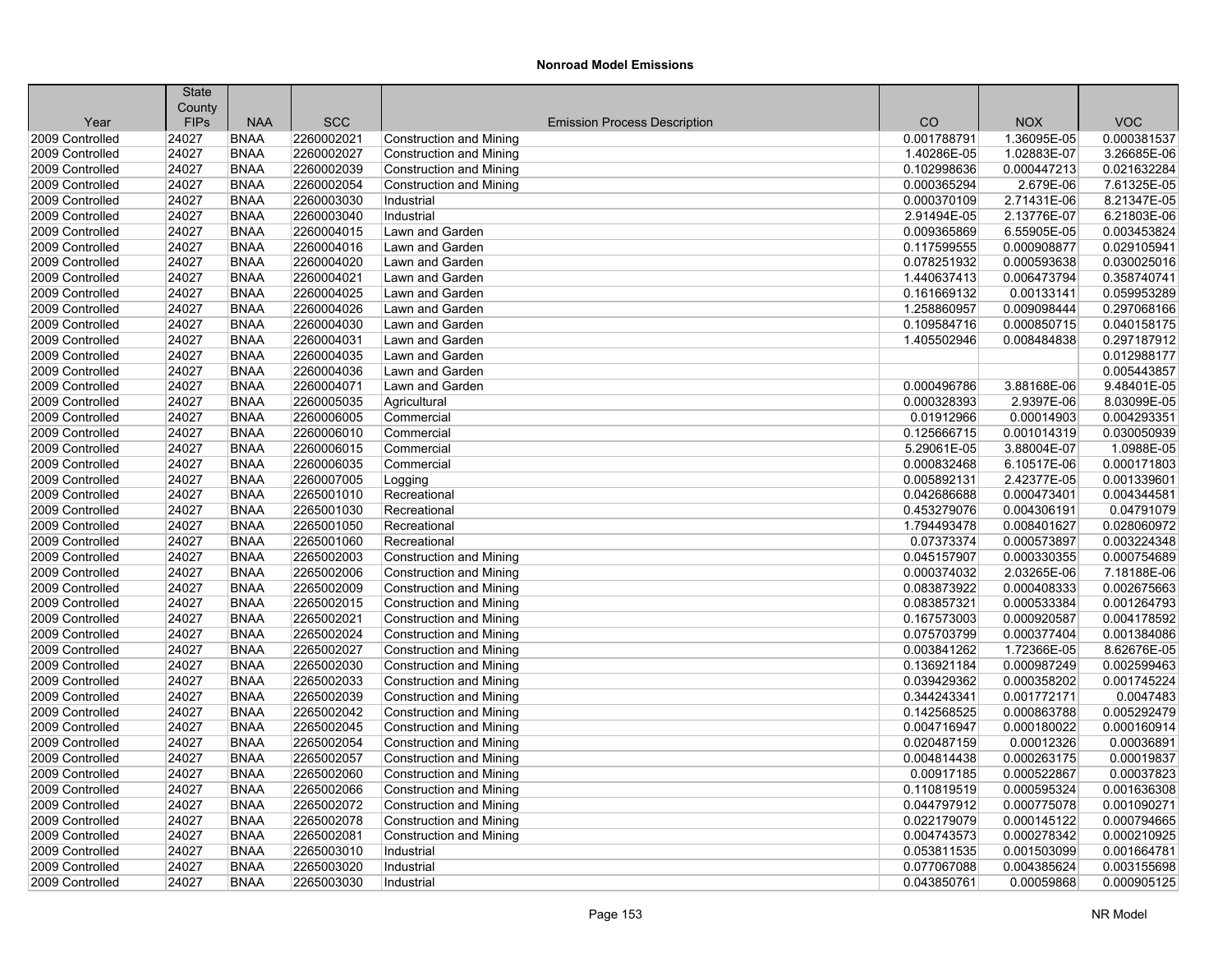| County<br><b>SCC</b><br>CO<br><b>VOC</b><br><b>FIPs</b><br><b>NAA</b><br><b>NOX</b><br>Year<br><b>Emission Process Description</b><br>0.134002339<br>2009 Controlled<br>24027<br><b>BNAA</b><br>2265003040<br>0.000720881<br>0.003063413<br>Industrial<br><b>BNAA</b><br>2009 Controlled<br>24027<br>2265003050<br>0.004164509<br>9.69575E-05<br>0.000116754<br>Industrial<br>24027<br><b>BNAA</b><br>2265003060<br>2.64598E-05<br>9.68962E-05<br>2009 Controlled<br>Industrial<br>0.00516894<br>24027<br>2265003070<br>0.000198585<br>0.00013264<br>2009 Controlled<br><b>BNAA</b><br>Industrial<br>0.003631145<br>24027<br><b>BNAA</b><br>2265004010<br>3.114308184<br>0.019143278<br>0.307672585<br>2009 Controlled<br>Lawn and Garden<br>24027<br><b>BNAA</b><br>2265004011<br>Lawn and Garden<br>7.051518929<br>0.029991119<br>0.321803921<br>2009 Controlled<br>24027<br>2265004015<br>0.026525265<br>2009 Controlled<br><b>BNAA</b><br>Lawn and Garden<br>0.261589511<br>0.001614285<br>24027<br>2265004016<br>0.215499665<br>2009 Controlled<br><b>BNAA</b><br>Lawn and Garden<br>3.4767725<br>0.019867529<br>2265004025<br>0.017522009<br>0.001797602<br>2009 Controlled<br>24027<br><b>BNAA</b><br>Lawn and Garden<br>9.99596E-05<br>24027<br><b>BNAA</b><br>2265004026<br>0.00087658<br>0.006925442<br>2009 Controlled<br>Lawn and Garden<br>0.18256735<br>24027<br>2265004030<br>0.00019119<br>0.003140449<br>2009 Controlled<br><b>BNAA</b><br>Lawn and Garden<br>0.033465554<br>24027<br><b>BNAA</b><br>2265004031<br>7.348085486<br>0.056491264<br>0.147916196<br>2009 Controlled<br>Lawn and Garden<br>24027<br><b>BNAA</b><br>2265004035<br>0.025905292<br>2009 Controlled<br>Lawn and Garden<br>24027<br>2265004036<br>0.012113816<br>2009 Controlled<br><b>BNAA</b><br>Lawn and Garden<br>24027<br>2265004040<br>0.031581171<br>2009 Controlled<br><b>BNAA</b><br>Lawn and Garden<br>0.779071704<br>0.004432974<br>2265004041<br>0.01562104<br>2009 Controlled<br>24027<br><b>BNAA</b><br>Lawn and Garden<br>0.981339071<br>0.005106971<br>24027<br><b>BNAA</b><br>2265004046<br>1.017542499<br>0.028525003<br>2009 Controlled<br>Lawn and Garden<br>0.006470991<br>24027<br>2265004051<br>0.398511541<br>0.002354508<br>0.026903516<br>2009 Controlled<br><b>BNAA</b><br>Lawn and Garden<br>24027<br><b>BNAA</b><br>2265004055<br>10.44061024<br>0.059682629<br>0.351119456<br>2009 Controlled<br>Lawn and Garden<br>24027<br><b>BNAA</b><br>2265004056<br>0.199805712<br>2009 Controlled<br>Lawn and Garden<br>13.33966644<br>0.069453903<br>24027<br>2265004066<br>0.015831166<br>0.024979923<br>2009 Controlled<br><b>BNAA</b><br>Lawn and Garden<br>1.528778644<br>24027<br>38.59211628<br>0.207194193<br>0.681209913<br>2009 Controlled<br><b>BNAA</b><br>2265004071<br>Lawn and Garden<br>0.015828452<br>2009 Controlled<br>24027<br><b>BNAA</b><br>2265004075<br>Lawn and Garden<br>0.319328502<br>0.002040516<br>24027<br><b>BNAA</b><br>2265004076<br>Lawn and Garden<br>0.006976749<br>0.053989998<br>2009 Controlled<br>1.079052661<br>24027<br>2265005010<br>0.002428301<br>1.23288E-05<br>3.65971E-05<br>2009 Controlled<br>BNAA<br>Agricultural<br>24027<br><b>BNAA</b><br>2265005015<br>0.00338134<br>9.17619E-05<br>8.39437E-05<br>2009 Controlled<br>Agricultural<br>24027<br><b>BNAA</b><br>2265005020<br>1.5729E-05<br>9.68504E-07<br>8.02185E-07<br>2009 Controlled<br>Agricultural<br>24027<br>2265005025<br>0.001698429<br>9.83231E-05<br>2009 Controlled<br><b>BNAA</b><br>Agricultural<br>0.000104571<br>24027<br>2265005030<br>3.69359E-05<br>2009 Controlled<br><b>BNAA</b><br>Agricultural<br>0.001857347<br>1.07461E-05<br>0.000572175<br>2009 Controlled<br>24027<br><b>BNAA</b><br>2265005035<br>0.014784935<br>0.000178161<br>Agricultural<br>24027<br>BNAA<br>2265005040<br>0.037032448<br>0.00022173<br>0.001371667<br>2009 Controlled<br>Agricultural<br>2009 Controlled<br>24027<br><b>BNAA</b><br>2265005045<br>Agricultural<br>0.002695228<br>0.000165943<br>0.000141378<br>2009 Controlled<br>24027<br><b>BNAA</b><br>2265005055<br>Agricultural<br>0.00630848<br>0.000199202<br>0.000218287<br>2009 Controlled<br>24027<br><b>BNAA</b><br>2265005060<br>0.003045203<br>0.000139575<br>0.000111666<br>Agricultural<br>24027<br>2265006005<br>9.479675772<br>0.054453664<br>0.285903986<br>2009 Controlled<br><b>BNAA</b><br>Commercial<br>24027<br>2265006010<br>0.056183915<br>2009 Controlled<br><b>BNAA</b><br>Commercial<br>2.133008032<br>0.013560364<br>0.023453437<br>2009 Controlled<br>24027<br><b>BNAA</b><br>2265006015<br>1.040860147<br>0.008774469<br>Commercial<br>24027<br>BNAA<br>2265006025<br>0.018100926<br>0.05058312<br>2009 Controlled<br>Commercial<br>2.70643304<br>4.155178362<br>0.121699988<br>2009 Controlled<br>24027<br><b>BNAA</b><br>2265006030<br>0.021020659<br>Commercial<br>2009 Controlled<br>24027<br><b>BNAA</b><br>2265006035<br>Commercial<br>0.211487417<br>0.001076538<br>0.004119362<br>24027<br><b>BNAA</b><br>2265007010<br>0.016574991<br>0.000108481<br>0.000543473<br>2009 Controlled<br>Logging<br>24027<br>2265007015<br>8.14725E-07<br>4.52895E-06<br>2009 Controlled<br><b>BNAA</b><br>0.000198505<br>Logging<br>24027<br>7.94853E-05<br>0.000208852<br>2009 Controlled<br><b>BNAA</b><br>2265010010<br>Industrial<br>0.016977172<br>4.36776E-05<br>2009 Controlled<br>24027<br><b>BNAA</b><br>2267001060<br>0.000710294<br>0.000158962<br>Recreational<br>24027<br>BNAA<br>2267002003<br>4.41391E-05<br>2009 Controlled<br><b>Construction and Mining</b><br>0.000904036<br>0.000157488<br>5.35446E-05<br>2009 Controlled<br>24027<br><b>BNAA</b><br>2267002015<br><b>Construction and Mining</b><br>0.001284359<br>0.000190828<br>1.58784E-05<br>2009 Controlled<br>24027<br><b>BNAA</b><br>2267002021<br><b>Construction and Mining</b><br>0.000277758<br>5.73087E-05<br>2009 Controlled<br>BNAA<br>7.15725E-06<br>24027<br>2267002024<br><b>Construction and Mining</b><br>0.000152887<br>2.54755E-05<br>24027<br>2267002030<br>0.000141853<br>2009 Controlled<br><b>BNAA</b><br>0.00283971<br>0.000505771<br>Construction and Mining | <b>State</b> |  |  |  |
|-----------------------------------------------------------------------------------------------------------------------------------------------------------------------------------------------------------------------------------------------------------------------------------------------------------------------------------------------------------------------------------------------------------------------------------------------------------------------------------------------------------------------------------------------------------------------------------------------------------------------------------------------------------------------------------------------------------------------------------------------------------------------------------------------------------------------------------------------------------------------------------------------------------------------------------------------------------------------------------------------------------------------------------------------------------------------------------------------------------------------------------------------------------------------------------------------------------------------------------------------------------------------------------------------------------------------------------------------------------------------------------------------------------------------------------------------------------------------------------------------------------------------------------------------------------------------------------------------------------------------------------------------------------------------------------------------------------------------------------------------------------------------------------------------------------------------------------------------------------------------------------------------------------------------------------------------------------------------------------------------------------------------------------------------------------------------------------------------------------------------------------------------------------------------------------------------------------------------------------------------------------------------------------------------------------------------------------------------------------------------------------------------------------------------------------------------------------------------------------------------------------------------------------------------------------------------------------------------------------------------------------------------------------------------------------------------------------------------------------------------------------------------------------------------------------------------------------------------------------------------------------------------------------------------------------------------------------------------------------------------------------------------------------------------------------------------------------------------------------------------------------------------------------------------------------------------------------------------------------------------------------------------------------------------------------------------------------------------------------------------------------------------------------------------------------------------------------------------------------------------------------------------------------------------------------------------------------------------------------------------------------------------------------------------------------------------------------------------------------------------------------------------------------------------------------------------------------------------------------------------------------------------------------------------------------------------------------------------------------------------------------------------------------------------------------------------------------------------------------------------------------------------------------------------------------------------------------------------------------------------------------------------------------------------------------------------------------------------------------------------------------------------------------------------------------------------------------------------------------------------------------------------------------------------------------------------------------------------------------------------------------------------------------------------------------------------------------------------------------------------------------------------------------------------------------------------------------------------------------------------------------------------------------------------------------------------------------------------------------------------------------------------------------------------------------------------------------------------------------------------------------------------------------------------------------------------------------------------------------------------------------------------------------------------------------------------------------------------------------------------------------------------------------------------------------------------------------------------------------------------------------------------------------------------------------------------------------------------------------------------------------------------------------------------------------------------------------------------------------------------------------------------------------------------------------------------------------------------------------------------------------------------------------------------------------------------------------------------------------------------------------------------------------------------------------------------------------------------------------------------------------------------------------|--------------|--|--|--|
|                                                                                                                                                                                                                                                                                                                                                                                                                                                                                                                                                                                                                                                                                                                                                                                                                                                                                                                                                                                                                                                                                                                                                                                                                                                                                                                                                                                                                                                                                                                                                                                                                                                                                                                                                                                                                                                                                                                                                                                                                                                                                                                                                                                                                                                                                                                                                                                                                                                                                                                                                                                                                                                                                                                                                                                                                                                                                                                                                                                                                                                                                                                                                                                                                                                                                                                                                                                                                                                                                                                                                                                                                                                                                                                                                                                                                                                                                                                                                                                                                                                                                                                                                                                                                                                                                                                                                                                                                                                                                                                                                                                                                                                                                                                                                                                                                                                                                                                                                                                                                                                                                                                                                                                                                                                                                                                                                                                                                                                                                                                                                                                                                                                                                                                                                                                                                                                                                                                                                                                                                                                                                                                                                           |              |  |  |  |
|                                                                                                                                                                                                                                                                                                                                                                                                                                                                                                                                                                                                                                                                                                                                                                                                                                                                                                                                                                                                                                                                                                                                                                                                                                                                                                                                                                                                                                                                                                                                                                                                                                                                                                                                                                                                                                                                                                                                                                                                                                                                                                                                                                                                                                                                                                                                                                                                                                                                                                                                                                                                                                                                                                                                                                                                                                                                                                                                                                                                                                                                                                                                                                                                                                                                                                                                                                                                                                                                                                                                                                                                                                                                                                                                                                                                                                                                                                                                                                                                                                                                                                                                                                                                                                                                                                                                                                                                                                                                                                                                                                                                                                                                                                                                                                                                                                                                                                                                                                                                                                                                                                                                                                                                                                                                                                                                                                                                                                                                                                                                                                                                                                                                                                                                                                                                                                                                                                                                                                                                                                                                                                                                                           |              |  |  |  |
|                                                                                                                                                                                                                                                                                                                                                                                                                                                                                                                                                                                                                                                                                                                                                                                                                                                                                                                                                                                                                                                                                                                                                                                                                                                                                                                                                                                                                                                                                                                                                                                                                                                                                                                                                                                                                                                                                                                                                                                                                                                                                                                                                                                                                                                                                                                                                                                                                                                                                                                                                                                                                                                                                                                                                                                                                                                                                                                                                                                                                                                                                                                                                                                                                                                                                                                                                                                                                                                                                                                                                                                                                                                                                                                                                                                                                                                                                                                                                                                                                                                                                                                                                                                                                                                                                                                                                                                                                                                                                                                                                                                                                                                                                                                                                                                                                                                                                                                                                                                                                                                                                                                                                                                                                                                                                                                                                                                                                                                                                                                                                                                                                                                                                                                                                                                                                                                                                                                                                                                                                                                                                                                                                           |              |  |  |  |
|                                                                                                                                                                                                                                                                                                                                                                                                                                                                                                                                                                                                                                                                                                                                                                                                                                                                                                                                                                                                                                                                                                                                                                                                                                                                                                                                                                                                                                                                                                                                                                                                                                                                                                                                                                                                                                                                                                                                                                                                                                                                                                                                                                                                                                                                                                                                                                                                                                                                                                                                                                                                                                                                                                                                                                                                                                                                                                                                                                                                                                                                                                                                                                                                                                                                                                                                                                                                                                                                                                                                                                                                                                                                                                                                                                                                                                                                                                                                                                                                                                                                                                                                                                                                                                                                                                                                                                                                                                                                                                                                                                                                                                                                                                                                                                                                                                                                                                                                                                                                                                                                                                                                                                                                                                                                                                                                                                                                                                                                                                                                                                                                                                                                                                                                                                                                                                                                                                                                                                                                                                                                                                                                                           |              |  |  |  |
|                                                                                                                                                                                                                                                                                                                                                                                                                                                                                                                                                                                                                                                                                                                                                                                                                                                                                                                                                                                                                                                                                                                                                                                                                                                                                                                                                                                                                                                                                                                                                                                                                                                                                                                                                                                                                                                                                                                                                                                                                                                                                                                                                                                                                                                                                                                                                                                                                                                                                                                                                                                                                                                                                                                                                                                                                                                                                                                                                                                                                                                                                                                                                                                                                                                                                                                                                                                                                                                                                                                                                                                                                                                                                                                                                                                                                                                                                                                                                                                                                                                                                                                                                                                                                                                                                                                                                                                                                                                                                                                                                                                                                                                                                                                                                                                                                                                                                                                                                                                                                                                                                                                                                                                                                                                                                                                                                                                                                                                                                                                                                                                                                                                                                                                                                                                                                                                                                                                                                                                                                                                                                                                                                           |              |  |  |  |
|                                                                                                                                                                                                                                                                                                                                                                                                                                                                                                                                                                                                                                                                                                                                                                                                                                                                                                                                                                                                                                                                                                                                                                                                                                                                                                                                                                                                                                                                                                                                                                                                                                                                                                                                                                                                                                                                                                                                                                                                                                                                                                                                                                                                                                                                                                                                                                                                                                                                                                                                                                                                                                                                                                                                                                                                                                                                                                                                                                                                                                                                                                                                                                                                                                                                                                                                                                                                                                                                                                                                                                                                                                                                                                                                                                                                                                                                                                                                                                                                                                                                                                                                                                                                                                                                                                                                                                                                                                                                                                                                                                                                                                                                                                                                                                                                                                                                                                                                                                                                                                                                                                                                                                                                                                                                                                                                                                                                                                                                                                                                                                                                                                                                                                                                                                                                                                                                                                                                                                                                                                                                                                                                                           |              |  |  |  |
|                                                                                                                                                                                                                                                                                                                                                                                                                                                                                                                                                                                                                                                                                                                                                                                                                                                                                                                                                                                                                                                                                                                                                                                                                                                                                                                                                                                                                                                                                                                                                                                                                                                                                                                                                                                                                                                                                                                                                                                                                                                                                                                                                                                                                                                                                                                                                                                                                                                                                                                                                                                                                                                                                                                                                                                                                                                                                                                                                                                                                                                                                                                                                                                                                                                                                                                                                                                                                                                                                                                                                                                                                                                                                                                                                                                                                                                                                                                                                                                                                                                                                                                                                                                                                                                                                                                                                                                                                                                                                                                                                                                                                                                                                                                                                                                                                                                                                                                                                                                                                                                                                                                                                                                                                                                                                                                                                                                                                                                                                                                                                                                                                                                                                                                                                                                                                                                                                                                                                                                                                                                                                                                                                           |              |  |  |  |
|                                                                                                                                                                                                                                                                                                                                                                                                                                                                                                                                                                                                                                                                                                                                                                                                                                                                                                                                                                                                                                                                                                                                                                                                                                                                                                                                                                                                                                                                                                                                                                                                                                                                                                                                                                                                                                                                                                                                                                                                                                                                                                                                                                                                                                                                                                                                                                                                                                                                                                                                                                                                                                                                                                                                                                                                                                                                                                                                                                                                                                                                                                                                                                                                                                                                                                                                                                                                                                                                                                                                                                                                                                                                                                                                                                                                                                                                                                                                                                                                                                                                                                                                                                                                                                                                                                                                                                                                                                                                                                                                                                                                                                                                                                                                                                                                                                                                                                                                                                                                                                                                                                                                                                                                                                                                                                                                                                                                                                                                                                                                                                                                                                                                                                                                                                                                                                                                                                                                                                                                                                                                                                                                                           |              |  |  |  |
|                                                                                                                                                                                                                                                                                                                                                                                                                                                                                                                                                                                                                                                                                                                                                                                                                                                                                                                                                                                                                                                                                                                                                                                                                                                                                                                                                                                                                                                                                                                                                                                                                                                                                                                                                                                                                                                                                                                                                                                                                                                                                                                                                                                                                                                                                                                                                                                                                                                                                                                                                                                                                                                                                                                                                                                                                                                                                                                                                                                                                                                                                                                                                                                                                                                                                                                                                                                                                                                                                                                                                                                                                                                                                                                                                                                                                                                                                                                                                                                                                                                                                                                                                                                                                                                                                                                                                                                                                                                                                                                                                                                                                                                                                                                                                                                                                                                                                                                                                                                                                                                                                                                                                                                                                                                                                                                                                                                                                                                                                                                                                                                                                                                                                                                                                                                                                                                                                                                                                                                                                                                                                                                                                           |              |  |  |  |
|                                                                                                                                                                                                                                                                                                                                                                                                                                                                                                                                                                                                                                                                                                                                                                                                                                                                                                                                                                                                                                                                                                                                                                                                                                                                                                                                                                                                                                                                                                                                                                                                                                                                                                                                                                                                                                                                                                                                                                                                                                                                                                                                                                                                                                                                                                                                                                                                                                                                                                                                                                                                                                                                                                                                                                                                                                                                                                                                                                                                                                                                                                                                                                                                                                                                                                                                                                                                                                                                                                                                                                                                                                                                                                                                                                                                                                                                                                                                                                                                                                                                                                                                                                                                                                                                                                                                                                                                                                                                                                                                                                                                                                                                                                                                                                                                                                                                                                                                                                                                                                                                                                                                                                                                                                                                                                                                                                                                                                                                                                                                                                                                                                                                                                                                                                                                                                                                                                                                                                                                                                                                                                                                                           |              |  |  |  |
|                                                                                                                                                                                                                                                                                                                                                                                                                                                                                                                                                                                                                                                                                                                                                                                                                                                                                                                                                                                                                                                                                                                                                                                                                                                                                                                                                                                                                                                                                                                                                                                                                                                                                                                                                                                                                                                                                                                                                                                                                                                                                                                                                                                                                                                                                                                                                                                                                                                                                                                                                                                                                                                                                                                                                                                                                                                                                                                                                                                                                                                                                                                                                                                                                                                                                                                                                                                                                                                                                                                                                                                                                                                                                                                                                                                                                                                                                                                                                                                                                                                                                                                                                                                                                                                                                                                                                                                                                                                                                                                                                                                                                                                                                                                                                                                                                                                                                                                                                                                                                                                                                                                                                                                                                                                                                                                                                                                                                                                                                                                                                                                                                                                                                                                                                                                                                                                                                                                                                                                                                                                                                                                                                           |              |  |  |  |
|                                                                                                                                                                                                                                                                                                                                                                                                                                                                                                                                                                                                                                                                                                                                                                                                                                                                                                                                                                                                                                                                                                                                                                                                                                                                                                                                                                                                                                                                                                                                                                                                                                                                                                                                                                                                                                                                                                                                                                                                                                                                                                                                                                                                                                                                                                                                                                                                                                                                                                                                                                                                                                                                                                                                                                                                                                                                                                                                                                                                                                                                                                                                                                                                                                                                                                                                                                                                                                                                                                                                                                                                                                                                                                                                                                                                                                                                                                                                                                                                                                                                                                                                                                                                                                                                                                                                                                                                                                                                                                                                                                                                                                                                                                                                                                                                                                                                                                                                                                                                                                                                                                                                                                                                                                                                                                                                                                                                                                                                                                                                                                                                                                                                                                                                                                                                                                                                                                                                                                                                                                                                                                                                                           |              |  |  |  |
|                                                                                                                                                                                                                                                                                                                                                                                                                                                                                                                                                                                                                                                                                                                                                                                                                                                                                                                                                                                                                                                                                                                                                                                                                                                                                                                                                                                                                                                                                                                                                                                                                                                                                                                                                                                                                                                                                                                                                                                                                                                                                                                                                                                                                                                                                                                                                                                                                                                                                                                                                                                                                                                                                                                                                                                                                                                                                                                                                                                                                                                                                                                                                                                                                                                                                                                                                                                                                                                                                                                                                                                                                                                                                                                                                                                                                                                                                                                                                                                                                                                                                                                                                                                                                                                                                                                                                                                                                                                                                                                                                                                                                                                                                                                                                                                                                                                                                                                                                                                                                                                                                                                                                                                                                                                                                                                                                                                                                                                                                                                                                                                                                                                                                                                                                                                                                                                                                                                                                                                                                                                                                                                                                           |              |  |  |  |
|                                                                                                                                                                                                                                                                                                                                                                                                                                                                                                                                                                                                                                                                                                                                                                                                                                                                                                                                                                                                                                                                                                                                                                                                                                                                                                                                                                                                                                                                                                                                                                                                                                                                                                                                                                                                                                                                                                                                                                                                                                                                                                                                                                                                                                                                                                                                                                                                                                                                                                                                                                                                                                                                                                                                                                                                                                                                                                                                                                                                                                                                                                                                                                                                                                                                                                                                                                                                                                                                                                                                                                                                                                                                                                                                                                                                                                                                                                                                                                                                                                                                                                                                                                                                                                                                                                                                                                                                                                                                                                                                                                                                                                                                                                                                                                                                                                                                                                                                                                                                                                                                                                                                                                                                                                                                                                                                                                                                                                                                                                                                                                                                                                                                                                                                                                                                                                                                                                                                                                                                                                                                                                                                                           |              |  |  |  |
|                                                                                                                                                                                                                                                                                                                                                                                                                                                                                                                                                                                                                                                                                                                                                                                                                                                                                                                                                                                                                                                                                                                                                                                                                                                                                                                                                                                                                                                                                                                                                                                                                                                                                                                                                                                                                                                                                                                                                                                                                                                                                                                                                                                                                                                                                                                                                                                                                                                                                                                                                                                                                                                                                                                                                                                                                                                                                                                                                                                                                                                                                                                                                                                                                                                                                                                                                                                                                                                                                                                                                                                                                                                                                                                                                                                                                                                                                                                                                                                                                                                                                                                                                                                                                                                                                                                                                                                                                                                                                                                                                                                                                                                                                                                                                                                                                                                                                                                                                                                                                                                                                                                                                                                                                                                                                                                                                                                                                                                                                                                                                                                                                                                                                                                                                                                                                                                                                                                                                                                                                                                                                                                                                           |              |  |  |  |
|                                                                                                                                                                                                                                                                                                                                                                                                                                                                                                                                                                                                                                                                                                                                                                                                                                                                                                                                                                                                                                                                                                                                                                                                                                                                                                                                                                                                                                                                                                                                                                                                                                                                                                                                                                                                                                                                                                                                                                                                                                                                                                                                                                                                                                                                                                                                                                                                                                                                                                                                                                                                                                                                                                                                                                                                                                                                                                                                                                                                                                                                                                                                                                                                                                                                                                                                                                                                                                                                                                                                                                                                                                                                                                                                                                                                                                                                                                                                                                                                                                                                                                                                                                                                                                                                                                                                                                                                                                                                                                                                                                                                                                                                                                                                                                                                                                                                                                                                                                                                                                                                                                                                                                                                                                                                                                                                                                                                                                                                                                                                                                                                                                                                                                                                                                                                                                                                                                                                                                                                                                                                                                                                                           |              |  |  |  |
|                                                                                                                                                                                                                                                                                                                                                                                                                                                                                                                                                                                                                                                                                                                                                                                                                                                                                                                                                                                                                                                                                                                                                                                                                                                                                                                                                                                                                                                                                                                                                                                                                                                                                                                                                                                                                                                                                                                                                                                                                                                                                                                                                                                                                                                                                                                                                                                                                                                                                                                                                                                                                                                                                                                                                                                                                                                                                                                                                                                                                                                                                                                                                                                                                                                                                                                                                                                                                                                                                                                                                                                                                                                                                                                                                                                                                                                                                                                                                                                                                                                                                                                                                                                                                                                                                                                                                                                                                                                                                                                                                                                                                                                                                                                                                                                                                                                                                                                                                                                                                                                                                                                                                                                                                                                                                                                                                                                                                                                                                                                                                                                                                                                                                                                                                                                                                                                                                                                                                                                                                                                                                                                                                           |              |  |  |  |
|                                                                                                                                                                                                                                                                                                                                                                                                                                                                                                                                                                                                                                                                                                                                                                                                                                                                                                                                                                                                                                                                                                                                                                                                                                                                                                                                                                                                                                                                                                                                                                                                                                                                                                                                                                                                                                                                                                                                                                                                                                                                                                                                                                                                                                                                                                                                                                                                                                                                                                                                                                                                                                                                                                                                                                                                                                                                                                                                                                                                                                                                                                                                                                                                                                                                                                                                                                                                                                                                                                                                                                                                                                                                                                                                                                                                                                                                                                                                                                                                                                                                                                                                                                                                                                                                                                                                                                                                                                                                                                                                                                                                                                                                                                                                                                                                                                                                                                                                                                                                                                                                                                                                                                                                                                                                                                                                                                                                                                                                                                                                                                                                                                                                                                                                                                                                                                                                                                                                                                                                                                                                                                                                                           |              |  |  |  |
|                                                                                                                                                                                                                                                                                                                                                                                                                                                                                                                                                                                                                                                                                                                                                                                                                                                                                                                                                                                                                                                                                                                                                                                                                                                                                                                                                                                                                                                                                                                                                                                                                                                                                                                                                                                                                                                                                                                                                                                                                                                                                                                                                                                                                                                                                                                                                                                                                                                                                                                                                                                                                                                                                                                                                                                                                                                                                                                                                                                                                                                                                                                                                                                                                                                                                                                                                                                                                                                                                                                                                                                                                                                                                                                                                                                                                                                                                                                                                                                                                                                                                                                                                                                                                                                                                                                                                                                                                                                                                                                                                                                                                                                                                                                                                                                                                                                                                                                                                                                                                                                                                                                                                                                                                                                                                                                                                                                                                                                                                                                                                                                                                                                                                                                                                                                                                                                                                                                                                                                                                                                                                                                                                           |              |  |  |  |
|                                                                                                                                                                                                                                                                                                                                                                                                                                                                                                                                                                                                                                                                                                                                                                                                                                                                                                                                                                                                                                                                                                                                                                                                                                                                                                                                                                                                                                                                                                                                                                                                                                                                                                                                                                                                                                                                                                                                                                                                                                                                                                                                                                                                                                                                                                                                                                                                                                                                                                                                                                                                                                                                                                                                                                                                                                                                                                                                                                                                                                                                                                                                                                                                                                                                                                                                                                                                                                                                                                                                                                                                                                                                                                                                                                                                                                                                                                                                                                                                                                                                                                                                                                                                                                                                                                                                                                                                                                                                                                                                                                                                                                                                                                                                                                                                                                                                                                                                                                                                                                                                                                                                                                                                                                                                                                                                                                                                                                                                                                                                                                                                                                                                                                                                                                                                                                                                                                                                                                                                                                                                                                                                                           |              |  |  |  |
|                                                                                                                                                                                                                                                                                                                                                                                                                                                                                                                                                                                                                                                                                                                                                                                                                                                                                                                                                                                                                                                                                                                                                                                                                                                                                                                                                                                                                                                                                                                                                                                                                                                                                                                                                                                                                                                                                                                                                                                                                                                                                                                                                                                                                                                                                                                                                                                                                                                                                                                                                                                                                                                                                                                                                                                                                                                                                                                                                                                                                                                                                                                                                                                                                                                                                                                                                                                                                                                                                                                                                                                                                                                                                                                                                                                                                                                                                                                                                                                                                                                                                                                                                                                                                                                                                                                                                                                                                                                                                                                                                                                                                                                                                                                                                                                                                                                                                                                                                                                                                                                                                                                                                                                                                                                                                                                                                                                                                                                                                                                                                                                                                                                                                                                                                                                                                                                                                                                                                                                                                                                                                                                                                           |              |  |  |  |
|                                                                                                                                                                                                                                                                                                                                                                                                                                                                                                                                                                                                                                                                                                                                                                                                                                                                                                                                                                                                                                                                                                                                                                                                                                                                                                                                                                                                                                                                                                                                                                                                                                                                                                                                                                                                                                                                                                                                                                                                                                                                                                                                                                                                                                                                                                                                                                                                                                                                                                                                                                                                                                                                                                                                                                                                                                                                                                                                                                                                                                                                                                                                                                                                                                                                                                                                                                                                                                                                                                                                                                                                                                                                                                                                                                                                                                                                                                                                                                                                                                                                                                                                                                                                                                                                                                                                                                                                                                                                                                                                                                                                                                                                                                                                                                                                                                                                                                                                                                                                                                                                                                                                                                                                                                                                                                                                                                                                                                                                                                                                                                                                                                                                                                                                                                                                                                                                                                                                                                                                                                                                                                                                                           |              |  |  |  |
|                                                                                                                                                                                                                                                                                                                                                                                                                                                                                                                                                                                                                                                                                                                                                                                                                                                                                                                                                                                                                                                                                                                                                                                                                                                                                                                                                                                                                                                                                                                                                                                                                                                                                                                                                                                                                                                                                                                                                                                                                                                                                                                                                                                                                                                                                                                                                                                                                                                                                                                                                                                                                                                                                                                                                                                                                                                                                                                                                                                                                                                                                                                                                                                                                                                                                                                                                                                                                                                                                                                                                                                                                                                                                                                                                                                                                                                                                                                                                                                                                                                                                                                                                                                                                                                                                                                                                                                                                                                                                                                                                                                                                                                                                                                                                                                                                                                                                                                                                                                                                                                                                                                                                                                                                                                                                                                                                                                                                                                                                                                                                                                                                                                                                                                                                                                                                                                                                                                                                                                                                                                                                                                                                           |              |  |  |  |
|                                                                                                                                                                                                                                                                                                                                                                                                                                                                                                                                                                                                                                                                                                                                                                                                                                                                                                                                                                                                                                                                                                                                                                                                                                                                                                                                                                                                                                                                                                                                                                                                                                                                                                                                                                                                                                                                                                                                                                                                                                                                                                                                                                                                                                                                                                                                                                                                                                                                                                                                                                                                                                                                                                                                                                                                                                                                                                                                                                                                                                                                                                                                                                                                                                                                                                                                                                                                                                                                                                                                                                                                                                                                                                                                                                                                                                                                                                                                                                                                                                                                                                                                                                                                                                                                                                                                                                                                                                                                                                                                                                                                                                                                                                                                                                                                                                                                                                                                                                                                                                                                                                                                                                                                                                                                                                                                                                                                                                                                                                                                                                                                                                                                                                                                                                                                                                                                                                                                                                                                                                                                                                                                                           |              |  |  |  |
|                                                                                                                                                                                                                                                                                                                                                                                                                                                                                                                                                                                                                                                                                                                                                                                                                                                                                                                                                                                                                                                                                                                                                                                                                                                                                                                                                                                                                                                                                                                                                                                                                                                                                                                                                                                                                                                                                                                                                                                                                                                                                                                                                                                                                                                                                                                                                                                                                                                                                                                                                                                                                                                                                                                                                                                                                                                                                                                                                                                                                                                                                                                                                                                                                                                                                                                                                                                                                                                                                                                                                                                                                                                                                                                                                                                                                                                                                                                                                                                                                                                                                                                                                                                                                                                                                                                                                                                                                                                                                                                                                                                                                                                                                                                                                                                                                                                                                                                                                                                                                                                                                                                                                                                                                                                                                                                                                                                                                                                                                                                                                                                                                                                                                                                                                                                                                                                                                                                                                                                                                                                                                                                                                           |              |  |  |  |
|                                                                                                                                                                                                                                                                                                                                                                                                                                                                                                                                                                                                                                                                                                                                                                                                                                                                                                                                                                                                                                                                                                                                                                                                                                                                                                                                                                                                                                                                                                                                                                                                                                                                                                                                                                                                                                                                                                                                                                                                                                                                                                                                                                                                                                                                                                                                                                                                                                                                                                                                                                                                                                                                                                                                                                                                                                                                                                                                                                                                                                                                                                                                                                                                                                                                                                                                                                                                                                                                                                                                                                                                                                                                                                                                                                                                                                                                                                                                                                                                                                                                                                                                                                                                                                                                                                                                                                                                                                                                                                                                                                                                                                                                                                                                                                                                                                                                                                                                                                                                                                                                                                                                                                                                                                                                                                                                                                                                                                                                                                                                                                                                                                                                                                                                                                                                                                                                                                                                                                                                                                                                                                                                                           |              |  |  |  |
|                                                                                                                                                                                                                                                                                                                                                                                                                                                                                                                                                                                                                                                                                                                                                                                                                                                                                                                                                                                                                                                                                                                                                                                                                                                                                                                                                                                                                                                                                                                                                                                                                                                                                                                                                                                                                                                                                                                                                                                                                                                                                                                                                                                                                                                                                                                                                                                                                                                                                                                                                                                                                                                                                                                                                                                                                                                                                                                                                                                                                                                                                                                                                                                                                                                                                                                                                                                                                                                                                                                                                                                                                                                                                                                                                                                                                                                                                                                                                                                                                                                                                                                                                                                                                                                                                                                                                                                                                                                                                                                                                                                                                                                                                                                                                                                                                                                                                                                                                                                                                                                                                                                                                                                                                                                                                                                                                                                                                                                                                                                                                                                                                                                                                                                                                                                                                                                                                                                                                                                                                                                                                                                                                           |              |  |  |  |
|                                                                                                                                                                                                                                                                                                                                                                                                                                                                                                                                                                                                                                                                                                                                                                                                                                                                                                                                                                                                                                                                                                                                                                                                                                                                                                                                                                                                                                                                                                                                                                                                                                                                                                                                                                                                                                                                                                                                                                                                                                                                                                                                                                                                                                                                                                                                                                                                                                                                                                                                                                                                                                                                                                                                                                                                                                                                                                                                                                                                                                                                                                                                                                                                                                                                                                                                                                                                                                                                                                                                                                                                                                                                                                                                                                                                                                                                                                                                                                                                                                                                                                                                                                                                                                                                                                                                                                                                                                                                                                                                                                                                                                                                                                                                                                                                                                                                                                                                                                                                                                                                                                                                                                                                                                                                                                                                                                                                                                                                                                                                                                                                                                                                                                                                                                                                                                                                                                                                                                                                                                                                                                                                                           |              |  |  |  |
|                                                                                                                                                                                                                                                                                                                                                                                                                                                                                                                                                                                                                                                                                                                                                                                                                                                                                                                                                                                                                                                                                                                                                                                                                                                                                                                                                                                                                                                                                                                                                                                                                                                                                                                                                                                                                                                                                                                                                                                                                                                                                                                                                                                                                                                                                                                                                                                                                                                                                                                                                                                                                                                                                                                                                                                                                                                                                                                                                                                                                                                                                                                                                                                                                                                                                                                                                                                                                                                                                                                                                                                                                                                                                                                                                                                                                                                                                                                                                                                                                                                                                                                                                                                                                                                                                                                                                                                                                                                                                                                                                                                                                                                                                                                                                                                                                                                                                                                                                                                                                                                                                                                                                                                                                                                                                                                                                                                                                                                                                                                                                                                                                                                                                                                                                                                                                                                                                                                                                                                                                                                                                                                                                           |              |  |  |  |
|                                                                                                                                                                                                                                                                                                                                                                                                                                                                                                                                                                                                                                                                                                                                                                                                                                                                                                                                                                                                                                                                                                                                                                                                                                                                                                                                                                                                                                                                                                                                                                                                                                                                                                                                                                                                                                                                                                                                                                                                                                                                                                                                                                                                                                                                                                                                                                                                                                                                                                                                                                                                                                                                                                                                                                                                                                                                                                                                                                                                                                                                                                                                                                                                                                                                                                                                                                                                                                                                                                                                                                                                                                                                                                                                                                                                                                                                                                                                                                                                                                                                                                                                                                                                                                                                                                                                                                                                                                                                                                                                                                                                                                                                                                                                                                                                                                                                                                                                                                                                                                                                                                                                                                                                                                                                                                                                                                                                                                                                                                                                                                                                                                                                                                                                                                                                                                                                                                                                                                                                                                                                                                                                                           |              |  |  |  |
|                                                                                                                                                                                                                                                                                                                                                                                                                                                                                                                                                                                                                                                                                                                                                                                                                                                                                                                                                                                                                                                                                                                                                                                                                                                                                                                                                                                                                                                                                                                                                                                                                                                                                                                                                                                                                                                                                                                                                                                                                                                                                                                                                                                                                                                                                                                                                                                                                                                                                                                                                                                                                                                                                                                                                                                                                                                                                                                                                                                                                                                                                                                                                                                                                                                                                                                                                                                                                                                                                                                                                                                                                                                                                                                                                                                                                                                                                                                                                                                                                                                                                                                                                                                                                                                                                                                                                                                                                                                                                                                                                                                                                                                                                                                                                                                                                                                                                                                                                                                                                                                                                                                                                                                                                                                                                                                                                                                                                                                                                                                                                                                                                                                                                                                                                                                                                                                                                                                                                                                                                                                                                                                                                           |              |  |  |  |
|                                                                                                                                                                                                                                                                                                                                                                                                                                                                                                                                                                                                                                                                                                                                                                                                                                                                                                                                                                                                                                                                                                                                                                                                                                                                                                                                                                                                                                                                                                                                                                                                                                                                                                                                                                                                                                                                                                                                                                                                                                                                                                                                                                                                                                                                                                                                                                                                                                                                                                                                                                                                                                                                                                                                                                                                                                                                                                                                                                                                                                                                                                                                                                                                                                                                                                                                                                                                                                                                                                                                                                                                                                                                                                                                                                                                                                                                                                                                                                                                                                                                                                                                                                                                                                                                                                                                                                                                                                                                                                                                                                                                                                                                                                                                                                                                                                                                                                                                                                                                                                                                                                                                                                                                                                                                                                                                                                                                                                                                                                                                                                                                                                                                                                                                                                                                                                                                                                                                                                                                                                                                                                                                                           |              |  |  |  |
|                                                                                                                                                                                                                                                                                                                                                                                                                                                                                                                                                                                                                                                                                                                                                                                                                                                                                                                                                                                                                                                                                                                                                                                                                                                                                                                                                                                                                                                                                                                                                                                                                                                                                                                                                                                                                                                                                                                                                                                                                                                                                                                                                                                                                                                                                                                                                                                                                                                                                                                                                                                                                                                                                                                                                                                                                                                                                                                                                                                                                                                                                                                                                                                                                                                                                                                                                                                                                                                                                                                                                                                                                                                                                                                                                                                                                                                                                                                                                                                                                                                                                                                                                                                                                                                                                                                                                                                                                                                                                                                                                                                                                                                                                                                                                                                                                                                                                                                                                                                                                                                                                                                                                                                                                                                                                                                                                                                                                                                                                                                                                                                                                                                                                                                                                                                                                                                                                                                                                                                                                                                                                                                                                           |              |  |  |  |
|                                                                                                                                                                                                                                                                                                                                                                                                                                                                                                                                                                                                                                                                                                                                                                                                                                                                                                                                                                                                                                                                                                                                                                                                                                                                                                                                                                                                                                                                                                                                                                                                                                                                                                                                                                                                                                                                                                                                                                                                                                                                                                                                                                                                                                                                                                                                                                                                                                                                                                                                                                                                                                                                                                                                                                                                                                                                                                                                                                                                                                                                                                                                                                                                                                                                                                                                                                                                                                                                                                                                                                                                                                                                                                                                                                                                                                                                                                                                                                                                                                                                                                                                                                                                                                                                                                                                                                                                                                                                                                                                                                                                                                                                                                                                                                                                                                                                                                                                                                                                                                                                                                                                                                                                                                                                                                                                                                                                                                                                                                                                                                                                                                                                                                                                                                                                                                                                                                                                                                                                                                                                                                                                                           |              |  |  |  |
|                                                                                                                                                                                                                                                                                                                                                                                                                                                                                                                                                                                                                                                                                                                                                                                                                                                                                                                                                                                                                                                                                                                                                                                                                                                                                                                                                                                                                                                                                                                                                                                                                                                                                                                                                                                                                                                                                                                                                                                                                                                                                                                                                                                                                                                                                                                                                                                                                                                                                                                                                                                                                                                                                                                                                                                                                                                                                                                                                                                                                                                                                                                                                                                                                                                                                                                                                                                                                                                                                                                                                                                                                                                                                                                                                                                                                                                                                                                                                                                                                                                                                                                                                                                                                                                                                                                                                                                                                                                                                                                                                                                                                                                                                                                                                                                                                                                                                                                                                                                                                                                                                                                                                                                                                                                                                                                                                                                                                                                                                                                                                                                                                                                                                                                                                                                                                                                                                                                                                                                                                                                                                                                                                           |              |  |  |  |
|                                                                                                                                                                                                                                                                                                                                                                                                                                                                                                                                                                                                                                                                                                                                                                                                                                                                                                                                                                                                                                                                                                                                                                                                                                                                                                                                                                                                                                                                                                                                                                                                                                                                                                                                                                                                                                                                                                                                                                                                                                                                                                                                                                                                                                                                                                                                                                                                                                                                                                                                                                                                                                                                                                                                                                                                                                                                                                                                                                                                                                                                                                                                                                                                                                                                                                                                                                                                                                                                                                                                                                                                                                                                                                                                                                                                                                                                                                                                                                                                                                                                                                                                                                                                                                                                                                                                                                                                                                                                                                                                                                                                                                                                                                                                                                                                                                                                                                                                                                                                                                                                                                                                                                                                                                                                                                                                                                                                                                                                                                                                                                                                                                                                                                                                                                                                                                                                                                                                                                                                                                                                                                                                                           |              |  |  |  |
|                                                                                                                                                                                                                                                                                                                                                                                                                                                                                                                                                                                                                                                                                                                                                                                                                                                                                                                                                                                                                                                                                                                                                                                                                                                                                                                                                                                                                                                                                                                                                                                                                                                                                                                                                                                                                                                                                                                                                                                                                                                                                                                                                                                                                                                                                                                                                                                                                                                                                                                                                                                                                                                                                                                                                                                                                                                                                                                                                                                                                                                                                                                                                                                                                                                                                                                                                                                                                                                                                                                                                                                                                                                                                                                                                                                                                                                                                                                                                                                                                                                                                                                                                                                                                                                                                                                                                                                                                                                                                                                                                                                                                                                                                                                                                                                                                                                                                                                                                                                                                                                                                                                                                                                                                                                                                                                                                                                                                                                                                                                                                                                                                                                                                                                                                                                                                                                                                                                                                                                                                                                                                                                                                           |              |  |  |  |
|                                                                                                                                                                                                                                                                                                                                                                                                                                                                                                                                                                                                                                                                                                                                                                                                                                                                                                                                                                                                                                                                                                                                                                                                                                                                                                                                                                                                                                                                                                                                                                                                                                                                                                                                                                                                                                                                                                                                                                                                                                                                                                                                                                                                                                                                                                                                                                                                                                                                                                                                                                                                                                                                                                                                                                                                                                                                                                                                                                                                                                                                                                                                                                                                                                                                                                                                                                                                                                                                                                                                                                                                                                                                                                                                                                                                                                                                                                                                                                                                                                                                                                                                                                                                                                                                                                                                                                                                                                                                                                                                                                                                                                                                                                                                                                                                                                                                                                                                                                                                                                                                                                                                                                                                                                                                                                                                                                                                                                                                                                                                                                                                                                                                                                                                                                                                                                                                                                                                                                                                                                                                                                                                                           |              |  |  |  |
|                                                                                                                                                                                                                                                                                                                                                                                                                                                                                                                                                                                                                                                                                                                                                                                                                                                                                                                                                                                                                                                                                                                                                                                                                                                                                                                                                                                                                                                                                                                                                                                                                                                                                                                                                                                                                                                                                                                                                                                                                                                                                                                                                                                                                                                                                                                                                                                                                                                                                                                                                                                                                                                                                                                                                                                                                                                                                                                                                                                                                                                                                                                                                                                                                                                                                                                                                                                                                                                                                                                                                                                                                                                                                                                                                                                                                                                                                                                                                                                                                                                                                                                                                                                                                                                                                                                                                                                                                                                                                                                                                                                                                                                                                                                                                                                                                                                                                                                                                                                                                                                                                                                                                                                                                                                                                                                                                                                                                                                                                                                                                                                                                                                                                                                                                                                                                                                                                                                                                                                                                                                                                                                                                           |              |  |  |  |
|                                                                                                                                                                                                                                                                                                                                                                                                                                                                                                                                                                                                                                                                                                                                                                                                                                                                                                                                                                                                                                                                                                                                                                                                                                                                                                                                                                                                                                                                                                                                                                                                                                                                                                                                                                                                                                                                                                                                                                                                                                                                                                                                                                                                                                                                                                                                                                                                                                                                                                                                                                                                                                                                                                                                                                                                                                                                                                                                                                                                                                                                                                                                                                                                                                                                                                                                                                                                                                                                                                                                                                                                                                                                                                                                                                                                                                                                                                                                                                                                                                                                                                                                                                                                                                                                                                                                                                                                                                                                                                                                                                                                                                                                                                                                                                                                                                                                                                                                                                                                                                                                                                                                                                                                                                                                                                                                                                                                                                                                                                                                                                                                                                                                                                                                                                                                                                                                                                                                                                                                                                                                                                                                                           |              |  |  |  |
|                                                                                                                                                                                                                                                                                                                                                                                                                                                                                                                                                                                                                                                                                                                                                                                                                                                                                                                                                                                                                                                                                                                                                                                                                                                                                                                                                                                                                                                                                                                                                                                                                                                                                                                                                                                                                                                                                                                                                                                                                                                                                                                                                                                                                                                                                                                                                                                                                                                                                                                                                                                                                                                                                                                                                                                                                                                                                                                                                                                                                                                                                                                                                                                                                                                                                                                                                                                                                                                                                                                                                                                                                                                                                                                                                                                                                                                                                                                                                                                                                                                                                                                                                                                                                                                                                                                                                                                                                                                                                                                                                                                                                                                                                                                                                                                                                                                                                                                                                                                                                                                                                                                                                                                                                                                                                                                                                                                                                                                                                                                                                                                                                                                                                                                                                                                                                                                                                                                                                                                                                                                                                                                                                           |              |  |  |  |
|                                                                                                                                                                                                                                                                                                                                                                                                                                                                                                                                                                                                                                                                                                                                                                                                                                                                                                                                                                                                                                                                                                                                                                                                                                                                                                                                                                                                                                                                                                                                                                                                                                                                                                                                                                                                                                                                                                                                                                                                                                                                                                                                                                                                                                                                                                                                                                                                                                                                                                                                                                                                                                                                                                                                                                                                                                                                                                                                                                                                                                                                                                                                                                                                                                                                                                                                                                                                                                                                                                                                                                                                                                                                                                                                                                                                                                                                                                                                                                                                                                                                                                                                                                                                                                                                                                                                                                                                                                                                                                                                                                                                                                                                                                                                                                                                                                                                                                                                                                                                                                                                                                                                                                                                                                                                                                                                                                                                                                                                                                                                                                                                                                                                                                                                                                                                                                                                                                                                                                                                                                                                                                                                                           |              |  |  |  |
|                                                                                                                                                                                                                                                                                                                                                                                                                                                                                                                                                                                                                                                                                                                                                                                                                                                                                                                                                                                                                                                                                                                                                                                                                                                                                                                                                                                                                                                                                                                                                                                                                                                                                                                                                                                                                                                                                                                                                                                                                                                                                                                                                                                                                                                                                                                                                                                                                                                                                                                                                                                                                                                                                                                                                                                                                                                                                                                                                                                                                                                                                                                                                                                                                                                                                                                                                                                                                                                                                                                                                                                                                                                                                                                                                                                                                                                                                                                                                                                                                                                                                                                                                                                                                                                                                                                                                                                                                                                                                                                                                                                                                                                                                                                                                                                                                                                                                                                                                                                                                                                                                                                                                                                                                                                                                                                                                                                                                                                                                                                                                                                                                                                                                                                                                                                                                                                                                                                                                                                                                                                                                                                                                           |              |  |  |  |
|                                                                                                                                                                                                                                                                                                                                                                                                                                                                                                                                                                                                                                                                                                                                                                                                                                                                                                                                                                                                                                                                                                                                                                                                                                                                                                                                                                                                                                                                                                                                                                                                                                                                                                                                                                                                                                                                                                                                                                                                                                                                                                                                                                                                                                                                                                                                                                                                                                                                                                                                                                                                                                                                                                                                                                                                                                                                                                                                                                                                                                                                                                                                                                                                                                                                                                                                                                                                                                                                                                                                                                                                                                                                                                                                                                                                                                                                                                                                                                                                                                                                                                                                                                                                                                                                                                                                                                                                                                                                                                                                                                                                                                                                                                                                                                                                                                                                                                                                                                                                                                                                                                                                                                                                                                                                                                                                                                                                                                                                                                                                                                                                                                                                                                                                                                                                                                                                                                                                                                                                                                                                                                                                                           |              |  |  |  |
|                                                                                                                                                                                                                                                                                                                                                                                                                                                                                                                                                                                                                                                                                                                                                                                                                                                                                                                                                                                                                                                                                                                                                                                                                                                                                                                                                                                                                                                                                                                                                                                                                                                                                                                                                                                                                                                                                                                                                                                                                                                                                                                                                                                                                                                                                                                                                                                                                                                                                                                                                                                                                                                                                                                                                                                                                                                                                                                                                                                                                                                                                                                                                                                                                                                                                                                                                                                                                                                                                                                                                                                                                                                                                                                                                                                                                                                                                                                                                                                                                                                                                                                                                                                                                                                                                                                                                                                                                                                                                                                                                                                                                                                                                                                                                                                                                                                                                                                                                                                                                                                                                                                                                                                                                                                                                                                                                                                                                                                                                                                                                                                                                                                                                                                                                                                                                                                                                                                                                                                                                                                                                                                                                           |              |  |  |  |
|                                                                                                                                                                                                                                                                                                                                                                                                                                                                                                                                                                                                                                                                                                                                                                                                                                                                                                                                                                                                                                                                                                                                                                                                                                                                                                                                                                                                                                                                                                                                                                                                                                                                                                                                                                                                                                                                                                                                                                                                                                                                                                                                                                                                                                                                                                                                                                                                                                                                                                                                                                                                                                                                                                                                                                                                                                                                                                                                                                                                                                                                                                                                                                                                                                                                                                                                                                                                                                                                                                                                                                                                                                                                                                                                                                                                                                                                                                                                                                                                                                                                                                                                                                                                                                                                                                                                                                                                                                                                                                                                                                                                                                                                                                                                                                                                                                                                                                                                                                                                                                                                                                                                                                                                                                                                                                                                                                                                                                                                                                                                                                                                                                                                                                                                                                                                                                                                                                                                                                                                                                                                                                                                                           |              |  |  |  |
|                                                                                                                                                                                                                                                                                                                                                                                                                                                                                                                                                                                                                                                                                                                                                                                                                                                                                                                                                                                                                                                                                                                                                                                                                                                                                                                                                                                                                                                                                                                                                                                                                                                                                                                                                                                                                                                                                                                                                                                                                                                                                                                                                                                                                                                                                                                                                                                                                                                                                                                                                                                                                                                                                                                                                                                                                                                                                                                                                                                                                                                                                                                                                                                                                                                                                                                                                                                                                                                                                                                                                                                                                                                                                                                                                                                                                                                                                                                                                                                                                                                                                                                                                                                                                                                                                                                                                                                                                                                                                                                                                                                                                                                                                                                                                                                                                                                                                                                                                                                                                                                                                                                                                                                                                                                                                                                                                                                                                                                                                                                                                                                                                                                                                                                                                                                                                                                                                                                                                                                                                                                                                                                                                           |              |  |  |  |
|                                                                                                                                                                                                                                                                                                                                                                                                                                                                                                                                                                                                                                                                                                                                                                                                                                                                                                                                                                                                                                                                                                                                                                                                                                                                                                                                                                                                                                                                                                                                                                                                                                                                                                                                                                                                                                                                                                                                                                                                                                                                                                                                                                                                                                                                                                                                                                                                                                                                                                                                                                                                                                                                                                                                                                                                                                                                                                                                                                                                                                                                                                                                                                                                                                                                                                                                                                                                                                                                                                                                                                                                                                                                                                                                                                                                                                                                                                                                                                                                                                                                                                                                                                                                                                                                                                                                                                                                                                                                                                                                                                                                                                                                                                                                                                                                                                                                                                                                                                                                                                                                                                                                                                                                                                                                                                                                                                                                                                                                                                                                                                                                                                                                                                                                                                                                                                                                                                                                                                                                                                                                                                                                                           |              |  |  |  |
|                                                                                                                                                                                                                                                                                                                                                                                                                                                                                                                                                                                                                                                                                                                                                                                                                                                                                                                                                                                                                                                                                                                                                                                                                                                                                                                                                                                                                                                                                                                                                                                                                                                                                                                                                                                                                                                                                                                                                                                                                                                                                                                                                                                                                                                                                                                                                                                                                                                                                                                                                                                                                                                                                                                                                                                                                                                                                                                                                                                                                                                                                                                                                                                                                                                                                                                                                                                                                                                                                                                                                                                                                                                                                                                                                                                                                                                                                                                                                                                                                                                                                                                                                                                                                                                                                                                                                                                                                                                                                                                                                                                                                                                                                                                                                                                                                                                                                                                                                                                                                                                                                                                                                                                                                                                                                                                                                                                                                                                                                                                                                                                                                                                                                                                                                                                                                                                                                                                                                                                                                                                                                                                                                           |              |  |  |  |
|                                                                                                                                                                                                                                                                                                                                                                                                                                                                                                                                                                                                                                                                                                                                                                                                                                                                                                                                                                                                                                                                                                                                                                                                                                                                                                                                                                                                                                                                                                                                                                                                                                                                                                                                                                                                                                                                                                                                                                                                                                                                                                                                                                                                                                                                                                                                                                                                                                                                                                                                                                                                                                                                                                                                                                                                                                                                                                                                                                                                                                                                                                                                                                                                                                                                                                                                                                                                                                                                                                                                                                                                                                                                                                                                                                                                                                                                                                                                                                                                                                                                                                                                                                                                                                                                                                                                                                                                                                                                                                                                                                                                                                                                                                                                                                                                                                                                                                                                                                                                                                                                                                                                                                                                                                                                                                                                                                                                                                                                                                                                                                                                                                                                                                                                                                                                                                                                                                                                                                                                                                                                                                                                                           |              |  |  |  |
|                                                                                                                                                                                                                                                                                                                                                                                                                                                                                                                                                                                                                                                                                                                                                                                                                                                                                                                                                                                                                                                                                                                                                                                                                                                                                                                                                                                                                                                                                                                                                                                                                                                                                                                                                                                                                                                                                                                                                                                                                                                                                                                                                                                                                                                                                                                                                                                                                                                                                                                                                                                                                                                                                                                                                                                                                                                                                                                                                                                                                                                                                                                                                                                                                                                                                                                                                                                                                                                                                                                                                                                                                                                                                                                                                                                                                                                                                                                                                                                                                                                                                                                                                                                                                                                                                                                                                                                                                                                                                                                                                                                                                                                                                                                                                                                                                                                                                                                                                                                                                                                                                                                                                                                                                                                                                                                                                                                                                                                                                                                                                                                                                                                                                                                                                                                                                                                                                                                                                                                                                                                                                                                                                           |              |  |  |  |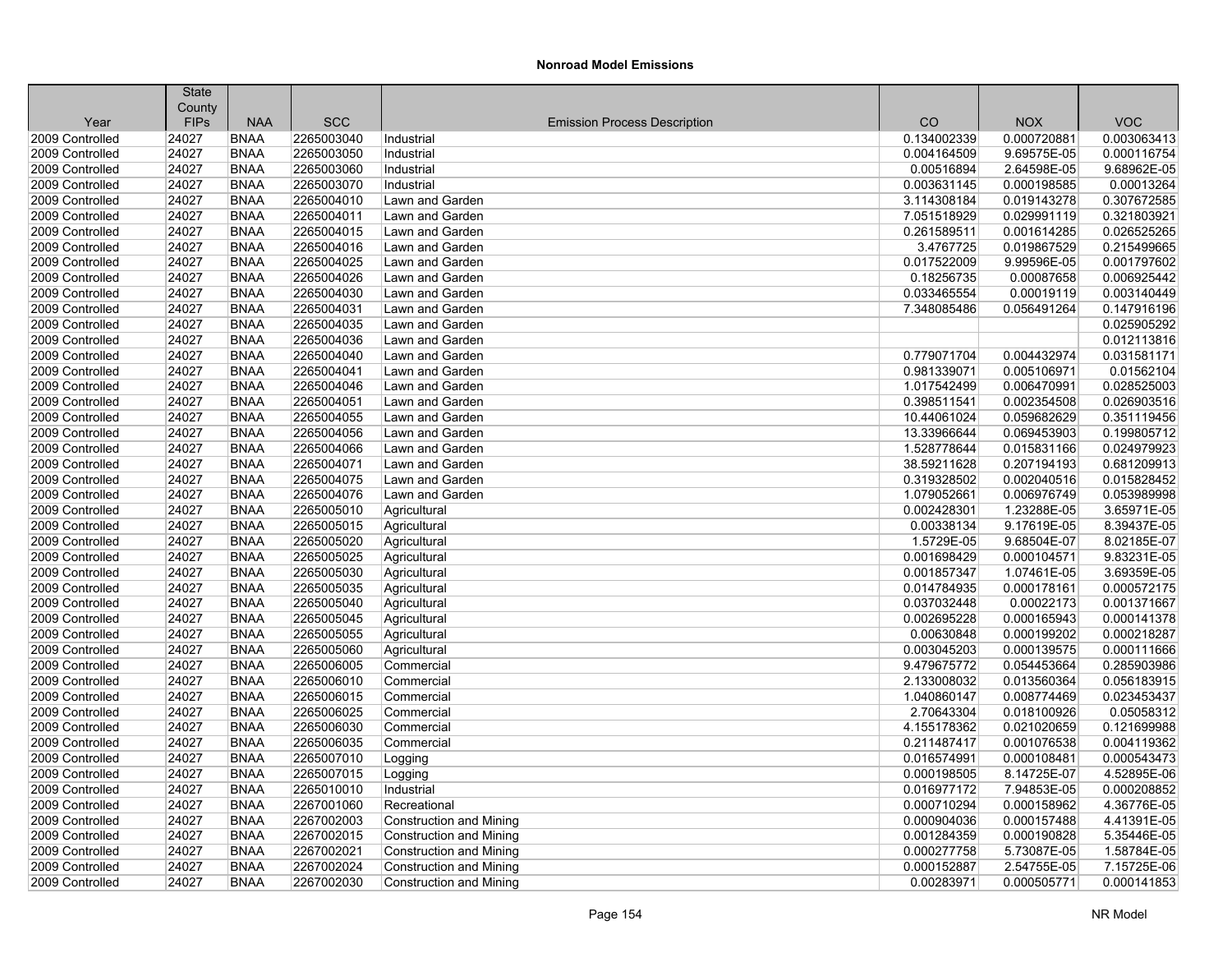|                 | <b>State</b> |                            |            |                                     |             |             |             |
|-----------------|--------------|----------------------------|------------|-------------------------------------|-------------|-------------|-------------|
|                 | County       |                            |            |                                     |             |             |             |
| Year            | <b>FIPs</b>  | <b>NAA</b>                 | <b>SCC</b> | <b>Emission Process Description</b> | CO          | <b>NOX</b>  | <b>VOC</b>  |
| 2009 Controlled | 24027        | <b>BNAA</b>                | 2267002033 | Construction and Mining             | 0.00112904  | 0.000250696 | 6.85725E-05 |
| 2009 Controlled | 24027        | <b>BNAA</b>                | 2267002039 | <b>Construction and Mining</b>      | 0.001749239 | 0.000221986 | 6.08251E-05 |
| 2009 Controlled | 24027        | <b>BNAA</b>                | 2267002045 | <b>Construction and Mining</b>      | 0.001135521 | 0.000233643 | 6.48013E-05 |
| 2009 Controlled | 24027        | <b>BNAA</b>                | 2267002054 | <b>Construction and Mining</b>      | 0.000182069 | 3.70819E-05 | 1.02982E-05 |
| 2009 Controlled | 24027        | <b>BNAA</b>                | 2267002057 | <b>Construction and Mining</b>      | 0.001902782 | 0.000358227 | 0.000100318 |
| 2009 Controlled | 24027        | <b>BNAA</b>                | 2267002060 | <b>Construction and Mining</b>      | 0.004317244 | 0.000716968 | 0.000202951 |
| 2009 Controlled | 24027        | <b>BNAA</b>                | 2267002066 | <b>Construction and Mining</b>      | 0.000412665 | 6.22804E-05 | 1.76273E-05 |
| 2009 Controlled | 24027        | <b>BNAA</b>                | 2267002072 | <b>Construction and Mining</b>      | 0.004065926 | 0.000807128 | 0.000224331 |
| 2009 Controlled | 24027        | <b>BNAA</b>                | 2267002081 | <b>Construction and Mining</b>      | 0.001731396 | 0.00036324  | 0.000100412 |
| 2009 Controlled | 24027        | <b>BNAA</b>                | 2267003010 | Industrial                          | 0.015338028 | 0.003151842 | 0.00087086  |
| 2009 Controlled | 24027        | <b>BNAA</b>                | 2267003020 | Industrial                          | 1.22550992  | 0.203711465 | 0.057543237 |
| 2009 Controlled | 24027        | <b>BNAA</b>                | 2267003030 | Industrial                          | 0.007560012 | 0.001059169 | 0.000296262 |
| 2009 Controlled | 24027        | <b>BNAA</b>                | 2267003040 | Industrial                          | 0.002620114 | 0.000403636 | 0.000113642 |
| 2009 Controlled | 24027        | <b>BNAA</b>                | 2267003050 | Industrial                          | 0.000821873 | 0.000166806 | 4.62425E-05 |
| 2009 Controlled | 24027        | <b>BNAA</b>                | 2267003070 | Industrial                          | 0.003969105 | 0.000441177 | 0.000121876 |
| 2009 Controlled | 24027        | <b>BNAA</b>                | 2267004066 | Lawn and Garden                     | 0.067567117 | 0.010676826 | 0.003016065 |
| 2009 Controlled | 24027        | <b>BNAA</b>                | 2267005055 | Agricultural                        | 1.06416E-05 | 2.39783E-06 | 6.61391E-07 |
| 2009 Controlled | 24027        | <b>BNAA</b>                | 2267005060 | Agricultural                        | 1.17722E-05 | 1.76591E-06 | 5.02662E-07 |
| 2009 Controlled | 24027        | <b>BNAA</b>                | 2267006005 | Commercial                          | 0.092375071 | 0.028182321 | 0.005798459 |
| 2009 Controlled | 24027        | <b>BNAA</b>                | 2267006010 | Commercial                          | 0.020063385 | 0.00543153  | 0.001126852 |
| 2009 Controlled | 24027        | <b>BNAA</b>                | 2267006015 | Commercial                          | 0.023059472 | 0.005674022 | 0.001183713 |
| 2009 Controlled | 24027        | <b>BNAA</b>                | 2267006025 | Commercial                          | 0.041216161 | 0.007526423 | 0.002098147 |
| 2009 Controlled | 24027        | <b>BNAA</b>                | 2267006030 | Commercial                          | 0.000577529 | 0.000117756 | 3.22951E-05 |
| 2009 Controlled | 24027        | <b>BNAA</b>                | 2267006035 | Commercial                          | 0.00033237  | 7.21316E-05 | 1.47442E-05 |
| 2009 Controlled | 24027        | <b>BNAA</b>                | 2268002081 | Construction and Mining             | 6.8058E-05  | 0.000014292 | 2.32888E-07 |
| 2009 Controlled | 24027        | <b>BNAA</b>                | 2268003020 | Industrial                          | 0.08722012  | 0.014592146 | 0.000243334 |
| 2009 Controlled | 24027        | <b>BNAA</b>                | 2268003030 | Industrial                          | 9.85738E-05 | 1.63667E-05 | 2.7315E-07  |
| 2009 Controlled | 24027        | <b>BNAA</b>                | 2268003040 | Industrial                          | 5.2093E-05  | 8.3336E-06  | 1.39046E-07 |
| 2009 Controlled | 24027        | <b>BNAA</b>                | 2268003060 | Industrial                          | 0.000257597 | 3.7898E-05  | 6.27757E-07 |
| 2009 Controlled | 24027        | <b>BNAA</b>                | 2268003070 | Industrial                          | 0.000279465 | 3.14079E-05 | 5.12984E-07 |
| 2009 Controlled | 24027        | <b>BNAA</b>                | 2268005055 | Agricultural                        | 8.88301E-06 | 1.99735E-06 | 3.45641E-08 |
| 2009 Controlled | 24027        | <b>BNAA</b>                | 2268005060 | Agricultural                        | 9.41586E-05 | 2.09143E-05 | 3.63564E-07 |
| 2009 Controlled | 24027        | <b>BNAA</b>                | 2268006005 | Commercial                          | 0.027732324 | 0.008710907 | 0.000106561 |
| 2009 Controlled | 24027        | <b>BNAA</b>                | 2268006010 | Commercial                          | 0.001350111 | 0.000393182 | 4.84019E-06 |
| 2009 Controlled | 24027        | <b>BNAA</b>                | 2268006015 | Commercial                          | 0.001782411 | 0.000457036 | 5.66993E-06 |
| 2009 Controlled | 24027        | <b>BNAA</b>                | 2268006020 | Commercial                          | 0.013316812 | 0.002556602 | 2.57264E-05 |
| 2009 Controlled | 24027        | <b>BNAA</b>                | 2268010010 | Industrial                          | 0.000331144 | 4.44325E-05 | 5.49676E-07 |
| 2009 Controlled | 24027        | <b>BNAA</b>                | 2270001060 | Recreational                        | 0.002056517 | 0.001981345 | 0.00053859  |
| 2009 Controlled | 24027        | <b>BNAA</b>                | 2270002003 | <b>Construction and Mining</b>      | 0.008641345 | 0.018744463 | 0.001549271 |
| 2009 Controlled | 24027        | <b>BNAA</b>                | 2270002006 | <b>Construction and Mining</b>      | 3.14886E-05 | 4.24439E-05 | 6.58837E-06 |
| 2009 Controlled | 24027        | <b>BNAA</b>                | 2270002009 | <b>Construction and Mining</b>      | 0.000463336 | 0.000663987 | 0.000102996 |
| 2009 Controlled | 24027        | <b>BNAA</b>                | 2270002015 | <b>Construction and Mining</b>      | 0.025589951 | 0.048408167 | 0.004197895 |
| 2009 Controlled | 24027        | <b>BNAA</b>                | 2270002018 | <b>Construction and Mining</b>      | 0.023251592 | 0.052865239 | 0.003060952 |
| 2009 Controlled | 24027        | <b>BNAA</b>                | 2270002021 | <b>Construction and Mining</b>      | 0.001595477 | 0.003042202 | 0.000280515 |
| 2009 Controlled | 24027        | <b>BNAA</b>                | 2270002024 | <b>Construction and Mining</b>      | 0.001266195 | 0.002201719 | 0.000190735 |
| 2009 Controlled | 24027        | <b>BNAA</b>                | 2270002027 | <b>Construction and Mining</b>      | 0.00324546  | 0.006120038 | 0.000825624 |
| 2009 Controlled | 24027        | <b>BNAA</b>                | 2270002030 | <b>Construction and Mining</b>      | 0.015897416 | 0.024437081 | 0.002438958 |
|                 |              |                            |            |                                     |             |             |             |
| 2009 Controlled | 24027        | <b>BNAA</b><br><b>BNAA</b> | 2270002033 | Construction and Mining             | 0.010136207 | 0.028858767 | 0.00243125  |
| 2009 Controlled | 24027        |                            | 2270002036 | <b>Construction and Mining</b>      | 0.071531966 | 0.176405967 | 0.013319555 |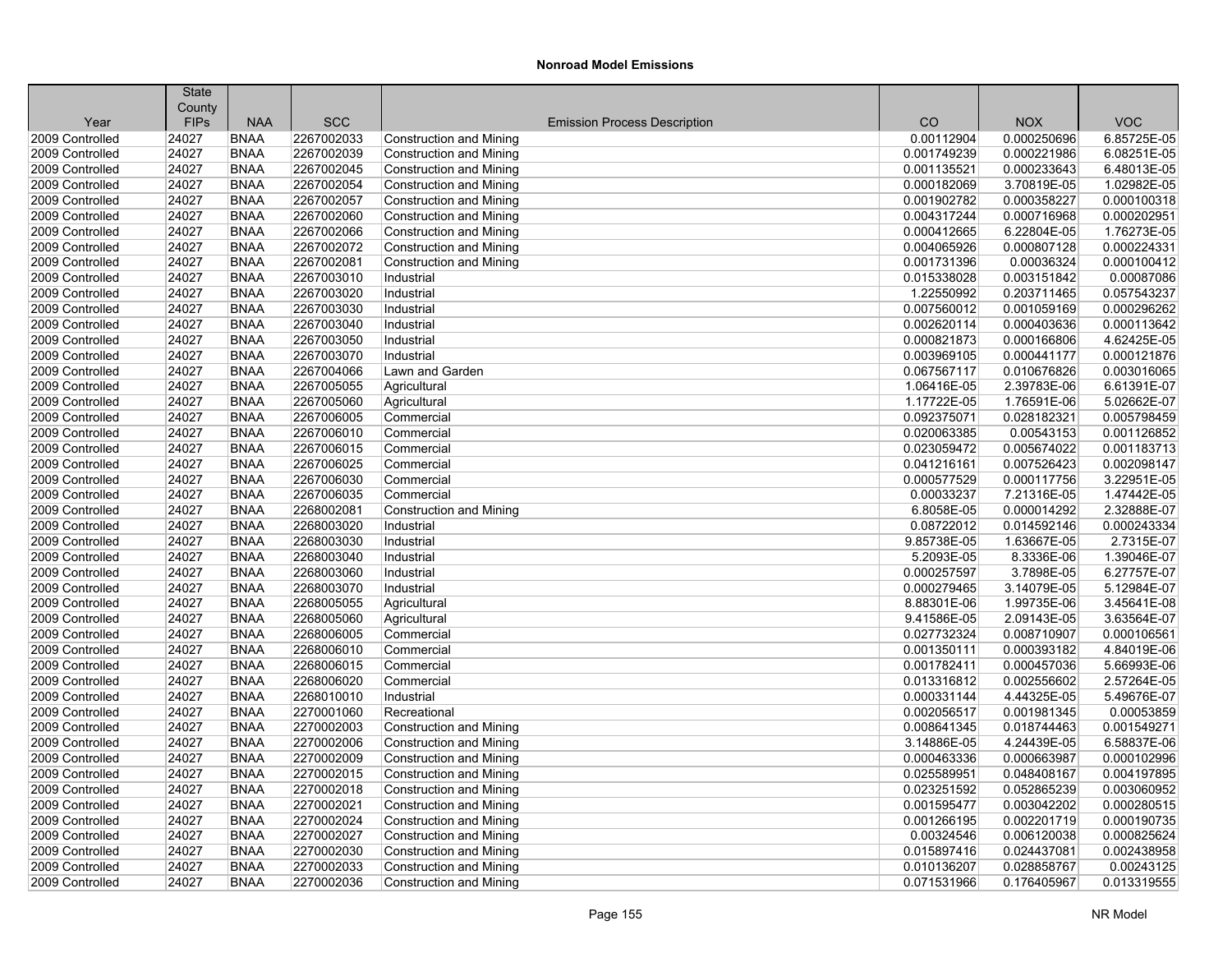|                                    | <b>State</b> |                            |                          |                                     |                            |                           |                            |
|------------------------------------|--------------|----------------------------|--------------------------|-------------------------------------|----------------------------|---------------------------|----------------------------|
|                                    | County       | <b>NAA</b>                 |                          |                                     | CO                         | <b>NOX</b>                | <b>VOC</b>                 |
| Year                               | <b>FIPs</b>  |                            | <b>SCC</b><br>2270002039 | <b>Emission Process Description</b> |                            |                           |                            |
| 2009 Controlled                    | 24027        | <b>BNAA</b>                |                          | Construction and Mining             | 0.001201503                | 0.001680188               | 0.00017959                 |
| 2009 Controlled                    | 24027        | <b>BNAA</b>                | 2270002042               | <b>Construction and Mining</b>      | 0.000515626                | 0.001113188               | 0.000125812                |
| 2009 Controlled                    | 24027        | <b>BNAA</b>                | 2270002045               | <b>Construction and Mining</b>      | 0.012832005                | 0.050107127               | 0.003419266                |
| 2009 Controlled<br>2009 Controlled | 24027        | <b>BNAA</b><br><b>BNAA</b> | 2270002048               | Construction and Mining             | 0.015896952<br>0.058920056 | 0.044393127<br>0.17445292 | 0.003351373<br>0.009716581 |
|                                    | 24027        |                            | 2270002051               | <b>Construction and Mining</b>      |                            |                           |                            |
| 2009 Controlled                    | 24027        | <b>BNAA</b>                | 2270002054               | <b>Construction and Mining</b>      | 0.003084888                | 0.009158652               | 0.000674367                |
| 2009 Controlled                    | 24027        | <b>BNAA</b>                | 2270002057               | <b>Construction and Mining</b>      | 0.041015511                | 0.065109772               | 0.00629686                 |
| 2009 Controlled                    | 24027        | <b>BNAA</b>                | 2270002060               | <b>Construction and Mining</b>      | 0.097176022                | 0.232727073               | 0.016637027                |
| 2009 Controlled                    | 24027        | <b>BNAA</b>                | 2270002066               | <b>Construction and Mining</b>      | 0.149715902                | 0.157285204               | 0.033277859                |
| 2009 Controlled                    | 24027        | <b>BNAA</b>                | 2270002069               | <b>Construction and Mining</b>      | 0.082970699                | 0.198140065               | 0.013578754                |
| 2009 Controlled                    | 24027        | <b>BNAA</b>                | 2270002072               | <b>Construction and Mining</b>      | 0.128766086                | 0.107455848               | 0.030330999                |
| 2009 Controlled                    | 24027        | <b>BNAA</b>                | 2270002075               | <b>Construction and Mining</b>      | 0.011496945                | 0.025494828               | 0.001678336                |
| 2009 Controlled                    | 24027        | <b>BNAA</b>                | 2270002078               | <b>Construction and Mining</b>      | 0.00039251                 | 0.000346589               | 0.00010052                 |
| 2009 Controlled                    | 24027        | <b>BNAA</b>                | 2270002081               | Construction and Mining             | 0.011978886                | 0.024600316               | 0.001801037                |
| 2009 Controlled                    | 24027        | <b>BNAA</b>                | 2270003010               | Industrial                          | 0.00433024                 | 0.004012184               | 0.001100506                |
| 2009 Controlled                    | 24027        | <b>BNAA</b>                | 2270003020               | Industrial                          | 0.027138984                | 0.037127271               | 0.003143526                |
| 2009 Controlled                    | 24027        | <b>BNAA</b>                | 2270003030               | Industrial                          | 0.006434821                | 0.019263125               | 0.001557491                |
| 2009 Controlled                    | 24027        | <b>BNAA</b>                | 2270003040               | Industrial                          | 0.006811232                | 0.021875965               | 0.001787001                |
| 2009 Controlled                    | 24027        | <b>BNAA</b>                | 2270003050               | Industrial                          | 0.000744397                | 0.001105918               | 0.00020068                 |
| 2009 Controlled                    | 24027        | <b>BNAA</b>                | 2270003060               | Industrial                          | 0.048121801                | 0.095219576               | 0.008495708                |
| 2009 Controlled                    | 24027        | <b>BNAA</b>                | 2270003070               | Industrial                          | 0.010183452                | 0.023214793               | 0.001898369                |
| 2009 Controlled                    | 24027        | <b>BNAA</b>                | 2270004031               | Lawn and Garden                     | 1.17507E-05                | 1.92936E-05               | 3.33915E-06                |
| 2009 Controlled                    | 24027        | <b>BNAA</b>                | 2270004046               | Lawn and Garden                     | 0.059747207                | 0.112333163               | 0.015293505                |
| 2009 Controlled                    | 24027        | <b>BNAA</b>                | 2270004056               | Lawn and Garden                     | 0.012463941                | 0.022470624               | 0.003166998                |
| 2009 Controlled                    | 24027        | <b>BNAA</b>                | 2270004066               | Lawn and Garden                     | 0.069962324                | 0.170799802               | 0.016549036                |
| 2009 Controlled                    | 24027        | <b>BNAA</b>                | 2270004071               | Lawn and Garden                     | 0.006128657                | 0.015872798               | 0.001331463                |
| 2009 Controlled                    | 24027        | <b>BNAA</b>                | 2270004076               | Lawn and Garden                     | 0.000250841                | 0.000458657               | 6.08759E-05                |
| 2009 Controlled                    | 24027        | <b>BNAA</b>                | 2270005010               | Agricultural                        | 2.86312E-06                | 2.27863E-06               | 3.69485E-07                |
| 2009 Controlled                    | 24027        | <b>BNAA</b>                | 2270005015               | Agricultural                        | 0.061427773                | 0.116271366               | 0.011392652                |
| 2009 Controlled                    | 24027        | <b>BNAA</b>                | 2270005020               | Agricultural                        | 0.004726472                | 0.012148467               | 0.00105714                 |
| 2009 Controlled                    | 24027        | <b>BNAA</b>                | 2270005025               | Agricultural                        | 4.0625E-05                 | 5.7836E-05                | 9.39255E-06                |
| 2009 Controlled                    | 24027        | <b>BNAA</b>                | 2270005030               | Agricultural                        | 9.80284E-06                | 1.17964E-05               | 1.63112E-06                |
| 2009 Controlled                    | 24027        | <b>BNAA</b>                | 2270005035               | Agricultural                        | 0.000488667                | 0.000929573               | 0.000128207                |
| 2009 Controlled                    | 24027        | <b>BNAA</b>                | 2270005040               | Agricultural                        | 1.37612E-06                | 2.35893E-06               | 2.18988E-07                |
| 2009 Controlled                    | 24027        | <b>BNAA</b>                | 2270005045               | Agricultural                        | 0.000539984                | 0.000883778               | 0.000100808                |
| 2009 Controlled                    | 24027        | <b>BNAA</b>                | 2270005055               | Agricultural                        | 0.001271453                | 0.002454671               | 0.000258335                |
| 2009 Controlled                    | 24027        | <b>BNAA</b>                | 2270005060               | Agricultural                        | 0.000607544                | 0.001568185               | 0.000154561                |
| 2009 Controlled                    | 24027        | <b>BNAA</b>                | 2270006005               | Commercial                          | 0.064732689                | 0.132438125               | 0.016677215                |
| 2009 Controlled                    | 24027        | <b>BNAA</b>                | 2270006010               | Commercial                          | 0.015349734                | 0.031381742               | 0.003740307                |
| 2009 Controlled                    | 24027        | <b>BNAA</b>                | 2270006015               | Commercial                          | 0.033387028                | 0.074406348               | 0.007202213                |
| 2009 Controlled                    | 24027        | <b>BNAA</b>                | 2270006025               | Commercial                          | 0.050264092                | 0.03951492                | 0.012229277                |
| 2009 Controlled                    | 24027        | <b>BNAA</b>                | 2270006030               | Commercial                          | 0.001927617                | 0.004395523               | 0.000545154                |
| 2009 Controlled                    | 24027        | <b>BNAA</b>                | 2270006035               | Commercial                          | 0.00145957                 | 0.003210176               | 0.000318648                |
| 2009 Controlled                    | 24027        | <b>BNAA</b>                | 2270007015               | Logging                             | 0.00128553                 | 0.003290513               | 0.00025039                 |
| 2009 Controlled                    | 24027        | <b>BNAA</b>                | 2270010010               | Industrial                          | 0.000245311                | 0.000894859               | 5.70729E-05                |
| 2009 Controlled                    | 24027        | <b>BNAA</b>                | 2282005010               | <b>Pleasure Craft</b>               | 0.234894719                | 0.006302755               | 0.121645345                |
| 2009 Controlled                    | 24027        | <b>BNAA</b>                | 2282005015               | <b>Pleasure Craft</b>               | 0.091609377                | 0.002058395               | 0.033868694                |
| 2009 Controlled                    | 24027        | <b>BNAA</b>                | 2282010005               | Pleasure Craft                      | 0.067441989                | 0.004228721               | 0.005490437                |
| 2009 Controlled                    | 24027        | <b>BNAA</b>                | 2282020005               | Pleasure Craft                      | 0.000744202                | 0.004446697               | 0.000161257                |
|                                    |              |                            |                          |                                     |                            |                           |                            |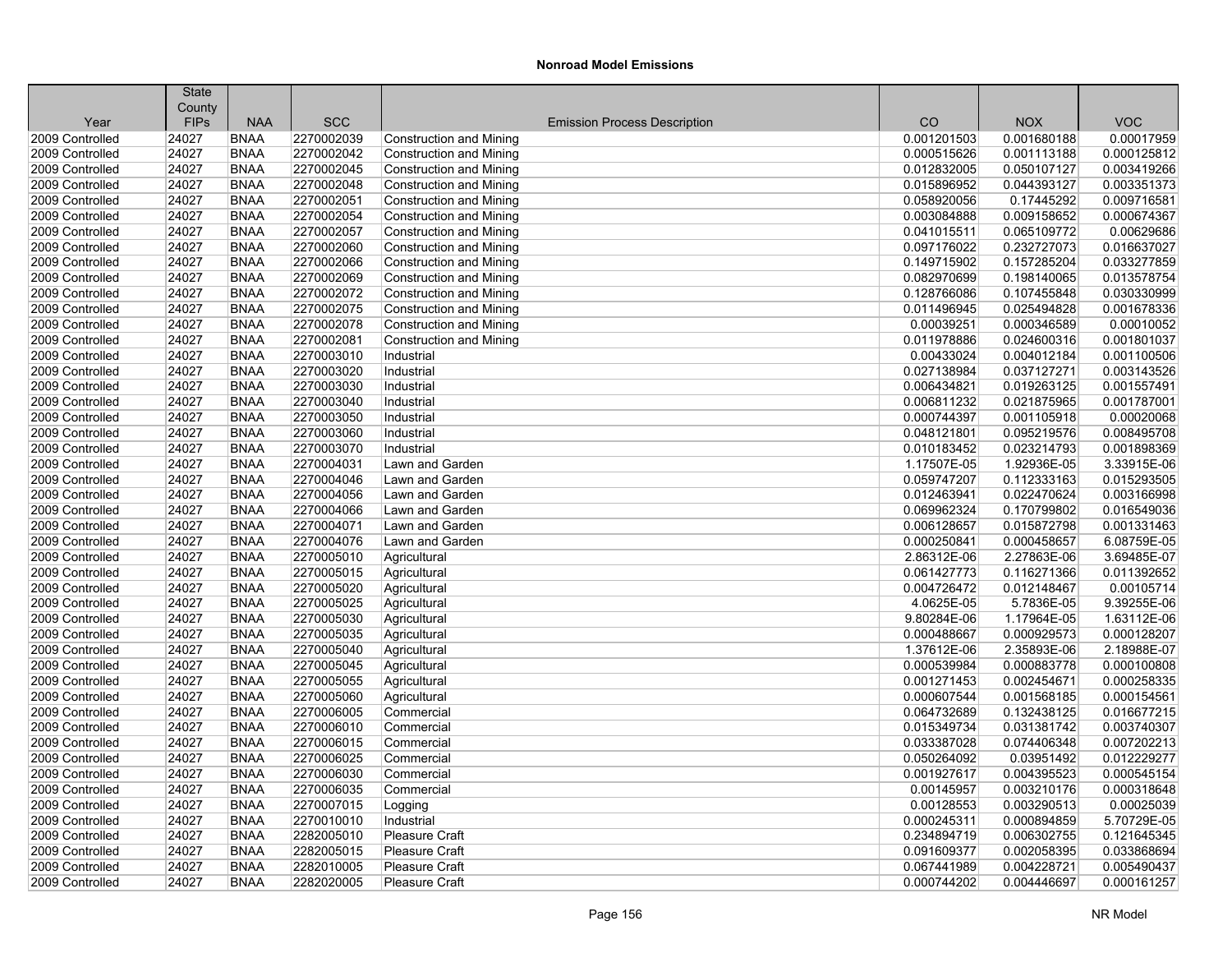| <b>SCC</b><br>CO<br><b>NOX</b><br><b>VOC</b><br>Year<br><b>FIPs</b><br><b>NAA</b><br><b>Emission Process Description</b><br>2282020010<br>24027<br><b>BNAA</b><br><b>Pleasure Craft</b><br>1.83103E-05<br>3.06108E-05<br>5.69213E-06<br>2009 Controlled<br>24027<br><b>BNAA</b><br>2285002015<br>0.005120459<br>0.000911762<br>2009 Controlled<br>0.003887114<br>Railroad<br>2009 Controlled<br>24027<br><b>BNAA</b><br>2285004015<br>Railroad<br>0.012623631<br>7.25894E-05<br>0.000248034<br>2009 Controlled<br>24027<br>2285006015<br>4.71853E-05<br>9.38018E-06<br>2.61397E-06<br><b>BNAA</b><br>Railroad<br>2009 Controlled<br>24510<br><b>BNAA</b><br>2260003030<br>0.000918648<br>6.7372E-06<br>0.000203866<br>Industrial<br>1.54338E-05<br>2009 Controlled<br>24510<br><b>BNAA</b><br>2260003040<br>7.23516E-05<br>5.30614E-07<br>Industrial<br>2009 Controlled<br>24510<br><b>BNAA</b><br>2260004015<br>0.028714115<br>0.000201089<br>0.010588821<br>Lawn and Garden<br>0.005408804<br>2009 Controlled<br>24510<br><b>BNAA</b><br>2260004016<br>Lawn and Garden<br>0.021853714<br>0.000168898<br>0.092051442<br>2009 Controlled<br>24510<br><b>BNAA</b><br>2260004020<br>Lawn and Garden<br>0.239906728<br>0.00181999<br>24510<br>2260004021<br>0.267715966<br>0.001203036<br>0.066665373<br>2009 Controlled<br><b>BNAA</b><br>Lawn and Garden<br>24510<br>2260004025<br>0.495649258<br>0.183806286<br>2009 Controlled<br><b>BNAA</b><br>Lawn and Garden<br>0.004081869<br>2009 Controlled<br>24510<br>2260004026<br>0.23393616<br>0.055204658<br><b>BNAA</b><br>Lawn and Garden<br>0.001690779<br>2009 Controlled<br>24510<br><b>BNAA</b><br>2260004030<br>Lawn and Garden<br>0.335967542<br>0.002608142<br>0.123117938<br>24510<br>2260004031<br>0.261186891<br>0.001576751<br>0.055226911<br>2009 Controlled<br><b>BNAA</b><br>Lawn and Garden<br>0.03981948<br>2009 Controlled<br>24510<br><b>BNAA</b><br>2260004035<br>Lawn and Garden<br>0.001011641<br>2009 Controlled<br>24510<br><b>BNAA</b><br>2260004036<br>Lawn and Garden<br>24510<br>2260004071<br>1.76243E-05<br>2009 Controlled<br><b>BNAA</b><br>Lawn and Garden<br>9.23186E-05<br>7.2134E-07<br>0.004566174<br>2009 Controlled<br>24510<br><b>BNAA</b><br>2260006005<br>0.020345259<br>0.0001585<br>Commercial<br>0.133652222<br>0.031960529<br>2009 Controlled<br>24510<br><b>BNAA</b><br>2260006010<br>Commercial<br>0.001078774<br>1.16863E-05<br>2009 Controlled<br>24510<br><b>BNAA</b><br>2260006015<br>Commercial<br>5.6268E-05<br>4.1266E-07<br>6.49312E-06<br>0.00018272<br>2009 Controlled<br>24510<br><b>BNAA</b><br>2260006035<br>0.000885367<br>Commercial<br>0.020043552<br>2009 Controlled<br>24510<br><b>BNAA</b><br>2265001050<br>1.281780978<br>0.006001162<br>Recreational<br><b>BNAA</b><br>2265003010<br>0.133565636<br>0.003730842<br>0.004132155<br>2009 Controlled<br>24510<br>Industrial<br>2265003020<br>0.00783276<br>2009 Controlled<br>24510<br><b>BNAA</b><br>0.191288248<br>0.010885559<br>Industrial<br>2009 Controlled<br>24510<br><b>BNAA</b><br>2265003030<br>0.108841993<br>0.001485984<br>0.002246611<br>Industrial<br>2265003040<br>0.007603698<br>2009 Controlled<br>24510<br><b>BNAA</b><br>Industrial<br>0.332607263<br>0.001789299<br>2009 Controlled<br>24510<br><b>BNAA</b><br>2265003050<br>0.01033673<br>0.000240658<br>0.000289795<br>Industrial<br>2009 Controlled<br>24510<br><b>BNAA</b><br>2265003060<br>0.012651643<br>6.47636E-05<br>0.000237166<br>Industrial<br>24510<br><b>BNAA</b><br>2265003070<br>0.009012866<br>0.000492909<br>0.000329226<br>2009 Controlled<br>Industrial<br>2265004010<br>9.547923298<br>0.943270272<br>2009 Controlled<br>24510<br><b>BNAA</b><br>Lawn and Garden<br>0.058689937<br>0.059801344<br>2009 Controlled<br>24510<br><b>BNAA</b><br>2265004011<br>Lawn and Garden<br>1.310395145<br>0.005573298<br>24510<br>2265004015<br>0.801987609<br>0.004949116<br>0.08132182<br>2009 Controlled<br><b>BNAA</b><br>Lawn and Garden<br>2265004016<br>0.040046651<br>2009 Controlled<br>24510<br><b>BNAA</b><br>Lawn and Garden<br>0.646094283<br>0.003692015<br>2009 Controlled<br>24510<br><b>BNAA</b><br>2265004025<br>Lawn and Garden<br>0.053719412<br>0.000306459<br>0.005511133<br>2009 Controlled<br>24510<br><b>BNAA</b><br>2265004026<br>0.033926785<br>0.000162896<br>0.001286966<br>Lawn and Garden<br>24510<br>2265004030<br>0.102599538<br>0.000586154<br>0.009628067<br>2009 Controlled<br><b>BNAA</b><br>Lawn and Garden<br>0.027487507<br>2009 Controlled<br>24510<br><b>BNAA</b><br>2265004031<br>1.365506576<br>0.010497863<br>Lawn and Garden<br>0.079421096<br>24510<br><b>BNAA</b><br>2265004035<br>2009 Controlled<br>Lawn and Garden<br>2265004036<br>0.00225113<br>2009 Controlled<br>24510<br><b>BNAA</b><br>Lawn and Garden<br>0.096822343<br>2009 Controlled<br>24510<br><b>BNAA</b><br>2265004040<br>Lawn and Garden<br>2.388497433<br>0.013590724<br>2009 Controlled<br>24510<br><b>BNAA</b><br>2265004041<br>Lawn and Garden<br>0.182363827<br>0.000949037<br>0.002902883<br>2009 Controlled<br>2265004046<br>0.001202515<br>0.005300847<br>24510<br><b>BNAA</b><br>Lawn and Garden<br>0.189091565<br>24510<br>0.000437542<br>0.004999524<br>2009 Controlled<br><b>BNAA</b><br>2265004051<br>Lawn and Garden<br>0.074056043<br>1.076470771<br>2009 Controlled<br>24510<br><b>BNAA</b><br>2265004055<br>32.00908519<br>0.182976494<br>Lawn and Garden<br>2265004056<br>2.478931959<br>0.012906731<br>0.037130219<br>2009 Controlled<br>24510<br><b>BNAA</b><br>Lawn and Garden<br>2009 Controlled<br>24510<br><b>BNAA</b><br>2265004066<br>Lawn and Garden<br>0.284095415<br>0.002941931<br>0.004642059<br>0.126590342<br>2009 Controlled<br>24510<br>2265004071<br>7.17163558<br>0.038503231<br><b>BNAA</b><br>Lawn and Garden<br>2009 Controlled<br>24510<br><b>BNAA</b><br>2265004075<br>Lawn and Garden<br>0.979005358<br>0.006255866<br>0.048527262<br>2265004076<br>2009 Controlled<br>24510<br><b>BNAA</b><br>Lawn and Garden<br>0.2005221<br>0.001296501<br>0.010033049 | <b>State</b> |  |  |  |
|-----------------------------------------------------------------------------------------------------------------------------------------------------------------------------------------------------------------------------------------------------------------------------------------------------------------------------------------------------------------------------------------------------------------------------------------------------------------------------------------------------------------------------------------------------------------------------------------------------------------------------------------------------------------------------------------------------------------------------------------------------------------------------------------------------------------------------------------------------------------------------------------------------------------------------------------------------------------------------------------------------------------------------------------------------------------------------------------------------------------------------------------------------------------------------------------------------------------------------------------------------------------------------------------------------------------------------------------------------------------------------------------------------------------------------------------------------------------------------------------------------------------------------------------------------------------------------------------------------------------------------------------------------------------------------------------------------------------------------------------------------------------------------------------------------------------------------------------------------------------------------------------------------------------------------------------------------------------------------------------------------------------------------------------------------------------------------------------------------------------------------------------------------------------------------------------------------------------------------------------------------------------------------------------------------------------------------------------------------------------------------------------------------------------------------------------------------------------------------------------------------------------------------------------------------------------------------------------------------------------------------------------------------------------------------------------------------------------------------------------------------------------------------------------------------------------------------------------------------------------------------------------------------------------------------------------------------------------------------------------------------------------------------------------------------------------------------------------------------------------------------------------------------------------------------------------------------------------------------------------------------------------------------------------------------------------------------------------------------------------------------------------------------------------------------------------------------------------------------------------------------------------------------------------------------------------------------------------------------------------------------------------------------------------------------------------------------------------------------------------------------------------------------------------------------------------------------------------------------------------------------------------------------------------------------------------------------------------------------------------------------------------------------------------------------------------------------------------------------------------------------------------------------------------------------------------------------------------------------------------------------------------------------------------------------------------------------------------------------------------------------------------------------------------------------------------------------------------------------------------------------------------------------------------------------------------------------------------------------------------------------------------------------------------------------------------------------------------------------------------------------------------------------------------------------------------------------------------------------------------------------------------------------------------------------------------------------------------------------------------------------------------------------------------------------------------------------------------------------------------------------------------------------------------------------------------------------------------------------------------------------------------------------------------------------------------------------------------------------------------------------------------------------------------------------------------------------------------------------------------------------------------------------------------------------------------------------------------------------------------------------------------------------------------------------------------------------------------------------------------------------------------------------------------------------------------------------------------------------------------------------------------------------------------------------------------------------------------------------------------------------------------------------------------------------------------------|--------------|--|--|--|
|                                                                                                                                                                                                                                                                                                                                                                                                                                                                                                                                                                                                                                                                                                                                                                                                                                                                                                                                                                                                                                                                                                                                                                                                                                                                                                                                                                                                                                                                                                                                                                                                                                                                                                                                                                                                                                                                                                                                                                                                                                                                                                                                                                                                                                                                                                                                                                                                                                                                                                                                                                                                                                                                                                                                                                                                                                                                                                                                                                                                                                                                                                                                                                                                                                                                                                                                                                                                                                                                                                                                                                                                                                                                                                                                                                                                                                                                                                                                                                                                                                                                                                                                                                                                                                                                                                                                                                                                                                                                                                                                                                                                                                                                                                                                                                                                                                                                                                                                                                                                                                                                                                                                                                                                                                                                                                                                                                                                                                                                                                                                                                                                                                                                                                                                                                                                                                                                                                                                                                                                                                                                       | County       |  |  |  |
|                                                                                                                                                                                                                                                                                                                                                                                                                                                                                                                                                                                                                                                                                                                                                                                                                                                                                                                                                                                                                                                                                                                                                                                                                                                                                                                                                                                                                                                                                                                                                                                                                                                                                                                                                                                                                                                                                                                                                                                                                                                                                                                                                                                                                                                                                                                                                                                                                                                                                                                                                                                                                                                                                                                                                                                                                                                                                                                                                                                                                                                                                                                                                                                                                                                                                                                                                                                                                                                                                                                                                                                                                                                                                                                                                                                                                                                                                                                                                                                                                                                                                                                                                                                                                                                                                                                                                                                                                                                                                                                                                                                                                                                                                                                                                                                                                                                                                                                                                                                                                                                                                                                                                                                                                                                                                                                                                                                                                                                                                                                                                                                                                                                                                                                                                                                                                                                                                                                                                                                                                                                                       |              |  |  |  |
|                                                                                                                                                                                                                                                                                                                                                                                                                                                                                                                                                                                                                                                                                                                                                                                                                                                                                                                                                                                                                                                                                                                                                                                                                                                                                                                                                                                                                                                                                                                                                                                                                                                                                                                                                                                                                                                                                                                                                                                                                                                                                                                                                                                                                                                                                                                                                                                                                                                                                                                                                                                                                                                                                                                                                                                                                                                                                                                                                                                                                                                                                                                                                                                                                                                                                                                                                                                                                                                                                                                                                                                                                                                                                                                                                                                                                                                                                                                                                                                                                                                                                                                                                                                                                                                                                                                                                                                                                                                                                                                                                                                                                                                                                                                                                                                                                                                                                                                                                                                                                                                                                                                                                                                                                                                                                                                                                                                                                                                                                                                                                                                                                                                                                                                                                                                                                                                                                                                                                                                                                                                                       |              |  |  |  |
|                                                                                                                                                                                                                                                                                                                                                                                                                                                                                                                                                                                                                                                                                                                                                                                                                                                                                                                                                                                                                                                                                                                                                                                                                                                                                                                                                                                                                                                                                                                                                                                                                                                                                                                                                                                                                                                                                                                                                                                                                                                                                                                                                                                                                                                                                                                                                                                                                                                                                                                                                                                                                                                                                                                                                                                                                                                                                                                                                                                                                                                                                                                                                                                                                                                                                                                                                                                                                                                                                                                                                                                                                                                                                                                                                                                                                                                                                                                                                                                                                                                                                                                                                                                                                                                                                                                                                                                                                                                                                                                                                                                                                                                                                                                                                                                                                                                                                                                                                                                                                                                                                                                                                                                                                                                                                                                                                                                                                                                                                                                                                                                                                                                                                                                                                                                                                                                                                                                                                                                                                                                                       |              |  |  |  |
|                                                                                                                                                                                                                                                                                                                                                                                                                                                                                                                                                                                                                                                                                                                                                                                                                                                                                                                                                                                                                                                                                                                                                                                                                                                                                                                                                                                                                                                                                                                                                                                                                                                                                                                                                                                                                                                                                                                                                                                                                                                                                                                                                                                                                                                                                                                                                                                                                                                                                                                                                                                                                                                                                                                                                                                                                                                                                                                                                                                                                                                                                                                                                                                                                                                                                                                                                                                                                                                                                                                                                                                                                                                                                                                                                                                                                                                                                                                                                                                                                                                                                                                                                                                                                                                                                                                                                                                                                                                                                                                                                                                                                                                                                                                                                                                                                                                                                                                                                                                                                                                                                                                                                                                                                                                                                                                                                                                                                                                                                                                                                                                                                                                                                                                                                                                                                                                                                                                                                                                                                                                                       |              |  |  |  |
|                                                                                                                                                                                                                                                                                                                                                                                                                                                                                                                                                                                                                                                                                                                                                                                                                                                                                                                                                                                                                                                                                                                                                                                                                                                                                                                                                                                                                                                                                                                                                                                                                                                                                                                                                                                                                                                                                                                                                                                                                                                                                                                                                                                                                                                                                                                                                                                                                                                                                                                                                                                                                                                                                                                                                                                                                                                                                                                                                                                                                                                                                                                                                                                                                                                                                                                                                                                                                                                                                                                                                                                                                                                                                                                                                                                                                                                                                                                                                                                                                                                                                                                                                                                                                                                                                                                                                                                                                                                                                                                                                                                                                                                                                                                                                                                                                                                                                                                                                                                                                                                                                                                                                                                                                                                                                                                                                                                                                                                                                                                                                                                                                                                                                                                                                                                                                                                                                                                                                                                                                                                                       |              |  |  |  |
|                                                                                                                                                                                                                                                                                                                                                                                                                                                                                                                                                                                                                                                                                                                                                                                                                                                                                                                                                                                                                                                                                                                                                                                                                                                                                                                                                                                                                                                                                                                                                                                                                                                                                                                                                                                                                                                                                                                                                                                                                                                                                                                                                                                                                                                                                                                                                                                                                                                                                                                                                                                                                                                                                                                                                                                                                                                                                                                                                                                                                                                                                                                                                                                                                                                                                                                                                                                                                                                                                                                                                                                                                                                                                                                                                                                                                                                                                                                                                                                                                                                                                                                                                                                                                                                                                                                                                                                                                                                                                                                                                                                                                                                                                                                                                                                                                                                                                                                                                                                                                                                                                                                                                                                                                                                                                                                                                                                                                                                                                                                                                                                                                                                                                                                                                                                                                                                                                                                                                                                                                                                                       |              |  |  |  |
|                                                                                                                                                                                                                                                                                                                                                                                                                                                                                                                                                                                                                                                                                                                                                                                                                                                                                                                                                                                                                                                                                                                                                                                                                                                                                                                                                                                                                                                                                                                                                                                                                                                                                                                                                                                                                                                                                                                                                                                                                                                                                                                                                                                                                                                                                                                                                                                                                                                                                                                                                                                                                                                                                                                                                                                                                                                                                                                                                                                                                                                                                                                                                                                                                                                                                                                                                                                                                                                                                                                                                                                                                                                                                                                                                                                                                                                                                                                                                                                                                                                                                                                                                                                                                                                                                                                                                                                                                                                                                                                                                                                                                                                                                                                                                                                                                                                                                                                                                                                                                                                                                                                                                                                                                                                                                                                                                                                                                                                                                                                                                                                                                                                                                                                                                                                                                                                                                                                                                                                                                                                                       |              |  |  |  |
|                                                                                                                                                                                                                                                                                                                                                                                                                                                                                                                                                                                                                                                                                                                                                                                                                                                                                                                                                                                                                                                                                                                                                                                                                                                                                                                                                                                                                                                                                                                                                                                                                                                                                                                                                                                                                                                                                                                                                                                                                                                                                                                                                                                                                                                                                                                                                                                                                                                                                                                                                                                                                                                                                                                                                                                                                                                                                                                                                                                                                                                                                                                                                                                                                                                                                                                                                                                                                                                                                                                                                                                                                                                                                                                                                                                                                                                                                                                                                                                                                                                                                                                                                                                                                                                                                                                                                                                                                                                                                                                                                                                                                                                                                                                                                                                                                                                                                                                                                                                                                                                                                                                                                                                                                                                                                                                                                                                                                                                                                                                                                                                                                                                                                                                                                                                                                                                                                                                                                                                                                                                                       |              |  |  |  |
|                                                                                                                                                                                                                                                                                                                                                                                                                                                                                                                                                                                                                                                                                                                                                                                                                                                                                                                                                                                                                                                                                                                                                                                                                                                                                                                                                                                                                                                                                                                                                                                                                                                                                                                                                                                                                                                                                                                                                                                                                                                                                                                                                                                                                                                                                                                                                                                                                                                                                                                                                                                                                                                                                                                                                                                                                                                                                                                                                                                                                                                                                                                                                                                                                                                                                                                                                                                                                                                                                                                                                                                                                                                                                                                                                                                                                                                                                                                                                                                                                                                                                                                                                                                                                                                                                                                                                                                                                                                                                                                                                                                                                                                                                                                                                                                                                                                                                                                                                                                                                                                                                                                                                                                                                                                                                                                                                                                                                                                                                                                                                                                                                                                                                                                                                                                                                                                                                                                                                                                                                                                                       |              |  |  |  |
|                                                                                                                                                                                                                                                                                                                                                                                                                                                                                                                                                                                                                                                                                                                                                                                                                                                                                                                                                                                                                                                                                                                                                                                                                                                                                                                                                                                                                                                                                                                                                                                                                                                                                                                                                                                                                                                                                                                                                                                                                                                                                                                                                                                                                                                                                                                                                                                                                                                                                                                                                                                                                                                                                                                                                                                                                                                                                                                                                                                                                                                                                                                                                                                                                                                                                                                                                                                                                                                                                                                                                                                                                                                                                                                                                                                                                                                                                                                                                                                                                                                                                                                                                                                                                                                                                                                                                                                                                                                                                                                                                                                                                                                                                                                                                                                                                                                                                                                                                                                                                                                                                                                                                                                                                                                                                                                                                                                                                                                                                                                                                                                                                                                                                                                                                                                                                                                                                                                                                                                                                                                                       |              |  |  |  |
|                                                                                                                                                                                                                                                                                                                                                                                                                                                                                                                                                                                                                                                                                                                                                                                                                                                                                                                                                                                                                                                                                                                                                                                                                                                                                                                                                                                                                                                                                                                                                                                                                                                                                                                                                                                                                                                                                                                                                                                                                                                                                                                                                                                                                                                                                                                                                                                                                                                                                                                                                                                                                                                                                                                                                                                                                                                                                                                                                                                                                                                                                                                                                                                                                                                                                                                                                                                                                                                                                                                                                                                                                                                                                                                                                                                                                                                                                                                                                                                                                                                                                                                                                                                                                                                                                                                                                                                                                                                                                                                                                                                                                                                                                                                                                                                                                                                                                                                                                                                                                                                                                                                                                                                                                                                                                                                                                                                                                                                                                                                                                                                                                                                                                                                                                                                                                                                                                                                                                                                                                                                                       |              |  |  |  |
|                                                                                                                                                                                                                                                                                                                                                                                                                                                                                                                                                                                                                                                                                                                                                                                                                                                                                                                                                                                                                                                                                                                                                                                                                                                                                                                                                                                                                                                                                                                                                                                                                                                                                                                                                                                                                                                                                                                                                                                                                                                                                                                                                                                                                                                                                                                                                                                                                                                                                                                                                                                                                                                                                                                                                                                                                                                                                                                                                                                                                                                                                                                                                                                                                                                                                                                                                                                                                                                                                                                                                                                                                                                                                                                                                                                                                                                                                                                                                                                                                                                                                                                                                                                                                                                                                                                                                                                                                                                                                                                                                                                                                                                                                                                                                                                                                                                                                                                                                                                                                                                                                                                                                                                                                                                                                                                                                                                                                                                                                                                                                                                                                                                                                                                                                                                                                                                                                                                                                                                                                                                                       |              |  |  |  |
|                                                                                                                                                                                                                                                                                                                                                                                                                                                                                                                                                                                                                                                                                                                                                                                                                                                                                                                                                                                                                                                                                                                                                                                                                                                                                                                                                                                                                                                                                                                                                                                                                                                                                                                                                                                                                                                                                                                                                                                                                                                                                                                                                                                                                                                                                                                                                                                                                                                                                                                                                                                                                                                                                                                                                                                                                                                                                                                                                                                                                                                                                                                                                                                                                                                                                                                                                                                                                                                                                                                                                                                                                                                                                                                                                                                                                                                                                                                                                                                                                                                                                                                                                                                                                                                                                                                                                                                                                                                                                                                                                                                                                                                                                                                                                                                                                                                                                                                                                                                                                                                                                                                                                                                                                                                                                                                                                                                                                                                                                                                                                                                                                                                                                                                                                                                                                                                                                                                                                                                                                                                                       |              |  |  |  |
|                                                                                                                                                                                                                                                                                                                                                                                                                                                                                                                                                                                                                                                                                                                                                                                                                                                                                                                                                                                                                                                                                                                                                                                                                                                                                                                                                                                                                                                                                                                                                                                                                                                                                                                                                                                                                                                                                                                                                                                                                                                                                                                                                                                                                                                                                                                                                                                                                                                                                                                                                                                                                                                                                                                                                                                                                                                                                                                                                                                                                                                                                                                                                                                                                                                                                                                                                                                                                                                                                                                                                                                                                                                                                                                                                                                                                                                                                                                                                                                                                                                                                                                                                                                                                                                                                                                                                                                                                                                                                                                                                                                                                                                                                                                                                                                                                                                                                                                                                                                                                                                                                                                                                                                                                                                                                                                                                                                                                                                                                                                                                                                                                                                                                                                                                                                                                                                                                                                                                                                                                                                                       |              |  |  |  |
|                                                                                                                                                                                                                                                                                                                                                                                                                                                                                                                                                                                                                                                                                                                                                                                                                                                                                                                                                                                                                                                                                                                                                                                                                                                                                                                                                                                                                                                                                                                                                                                                                                                                                                                                                                                                                                                                                                                                                                                                                                                                                                                                                                                                                                                                                                                                                                                                                                                                                                                                                                                                                                                                                                                                                                                                                                                                                                                                                                                                                                                                                                                                                                                                                                                                                                                                                                                                                                                                                                                                                                                                                                                                                                                                                                                                                                                                                                                                                                                                                                                                                                                                                                                                                                                                                                                                                                                                                                                                                                                                                                                                                                                                                                                                                                                                                                                                                                                                                                                                                                                                                                                                                                                                                                                                                                                                                                                                                                                                                                                                                                                                                                                                                                                                                                                                                                                                                                                                                                                                                                                                       |              |  |  |  |
|                                                                                                                                                                                                                                                                                                                                                                                                                                                                                                                                                                                                                                                                                                                                                                                                                                                                                                                                                                                                                                                                                                                                                                                                                                                                                                                                                                                                                                                                                                                                                                                                                                                                                                                                                                                                                                                                                                                                                                                                                                                                                                                                                                                                                                                                                                                                                                                                                                                                                                                                                                                                                                                                                                                                                                                                                                                                                                                                                                                                                                                                                                                                                                                                                                                                                                                                                                                                                                                                                                                                                                                                                                                                                                                                                                                                                                                                                                                                                                                                                                                                                                                                                                                                                                                                                                                                                                                                                                                                                                                                                                                                                                                                                                                                                                                                                                                                                                                                                                                                                                                                                                                                                                                                                                                                                                                                                                                                                                                                                                                                                                                                                                                                                                                                                                                                                                                                                                                                                                                                                                                                       |              |  |  |  |
|                                                                                                                                                                                                                                                                                                                                                                                                                                                                                                                                                                                                                                                                                                                                                                                                                                                                                                                                                                                                                                                                                                                                                                                                                                                                                                                                                                                                                                                                                                                                                                                                                                                                                                                                                                                                                                                                                                                                                                                                                                                                                                                                                                                                                                                                                                                                                                                                                                                                                                                                                                                                                                                                                                                                                                                                                                                                                                                                                                                                                                                                                                                                                                                                                                                                                                                                                                                                                                                                                                                                                                                                                                                                                                                                                                                                                                                                                                                                                                                                                                                                                                                                                                                                                                                                                                                                                                                                                                                                                                                                                                                                                                                                                                                                                                                                                                                                                                                                                                                                                                                                                                                                                                                                                                                                                                                                                                                                                                                                                                                                                                                                                                                                                                                                                                                                                                                                                                                                                                                                                                                                       |              |  |  |  |
|                                                                                                                                                                                                                                                                                                                                                                                                                                                                                                                                                                                                                                                                                                                                                                                                                                                                                                                                                                                                                                                                                                                                                                                                                                                                                                                                                                                                                                                                                                                                                                                                                                                                                                                                                                                                                                                                                                                                                                                                                                                                                                                                                                                                                                                                                                                                                                                                                                                                                                                                                                                                                                                                                                                                                                                                                                                                                                                                                                                                                                                                                                                                                                                                                                                                                                                                                                                                                                                                                                                                                                                                                                                                                                                                                                                                                                                                                                                                                                                                                                                                                                                                                                                                                                                                                                                                                                                                                                                                                                                                                                                                                                                                                                                                                                                                                                                                                                                                                                                                                                                                                                                                                                                                                                                                                                                                                                                                                                                                                                                                                                                                                                                                                                                                                                                                                                                                                                                                                                                                                                                                       |              |  |  |  |
|                                                                                                                                                                                                                                                                                                                                                                                                                                                                                                                                                                                                                                                                                                                                                                                                                                                                                                                                                                                                                                                                                                                                                                                                                                                                                                                                                                                                                                                                                                                                                                                                                                                                                                                                                                                                                                                                                                                                                                                                                                                                                                                                                                                                                                                                                                                                                                                                                                                                                                                                                                                                                                                                                                                                                                                                                                                                                                                                                                                                                                                                                                                                                                                                                                                                                                                                                                                                                                                                                                                                                                                                                                                                                                                                                                                                                                                                                                                                                                                                                                                                                                                                                                                                                                                                                                                                                                                                                                                                                                                                                                                                                                                                                                                                                                                                                                                                                                                                                                                                                                                                                                                                                                                                                                                                                                                                                                                                                                                                                                                                                                                                                                                                                                                                                                                                                                                                                                                                                                                                                                                                       |              |  |  |  |
|                                                                                                                                                                                                                                                                                                                                                                                                                                                                                                                                                                                                                                                                                                                                                                                                                                                                                                                                                                                                                                                                                                                                                                                                                                                                                                                                                                                                                                                                                                                                                                                                                                                                                                                                                                                                                                                                                                                                                                                                                                                                                                                                                                                                                                                                                                                                                                                                                                                                                                                                                                                                                                                                                                                                                                                                                                                                                                                                                                                                                                                                                                                                                                                                                                                                                                                                                                                                                                                                                                                                                                                                                                                                                                                                                                                                                                                                                                                                                                                                                                                                                                                                                                                                                                                                                                                                                                                                                                                                                                                                                                                                                                                                                                                                                                                                                                                                                                                                                                                                                                                                                                                                                                                                                                                                                                                                                                                                                                                                                                                                                                                                                                                                                                                                                                                                                                                                                                                                                                                                                                                                       |              |  |  |  |
|                                                                                                                                                                                                                                                                                                                                                                                                                                                                                                                                                                                                                                                                                                                                                                                                                                                                                                                                                                                                                                                                                                                                                                                                                                                                                                                                                                                                                                                                                                                                                                                                                                                                                                                                                                                                                                                                                                                                                                                                                                                                                                                                                                                                                                                                                                                                                                                                                                                                                                                                                                                                                                                                                                                                                                                                                                                                                                                                                                                                                                                                                                                                                                                                                                                                                                                                                                                                                                                                                                                                                                                                                                                                                                                                                                                                                                                                                                                                                                                                                                                                                                                                                                                                                                                                                                                                                                                                                                                                                                                                                                                                                                                                                                                                                                                                                                                                                                                                                                                                                                                                                                                                                                                                                                                                                                                                                                                                                                                                                                                                                                                                                                                                                                                                                                                                                                                                                                                                                                                                                                                                       |              |  |  |  |
|                                                                                                                                                                                                                                                                                                                                                                                                                                                                                                                                                                                                                                                                                                                                                                                                                                                                                                                                                                                                                                                                                                                                                                                                                                                                                                                                                                                                                                                                                                                                                                                                                                                                                                                                                                                                                                                                                                                                                                                                                                                                                                                                                                                                                                                                                                                                                                                                                                                                                                                                                                                                                                                                                                                                                                                                                                                                                                                                                                                                                                                                                                                                                                                                                                                                                                                                                                                                                                                                                                                                                                                                                                                                                                                                                                                                                                                                                                                                                                                                                                                                                                                                                                                                                                                                                                                                                                                                                                                                                                                                                                                                                                                                                                                                                                                                                                                                                                                                                                                                                                                                                                                                                                                                                                                                                                                                                                                                                                                                                                                                                                                                                                                                                                                                                                                                                                                                                                                                                                                                                                                                       |              |  |  |  |
|                                                                                                                                                                                                                                                                                                                                                                                                                                                                                                                                                                                                                                                                                                                                                                                                                                                                                                                                                                                                                                                                                                                                                                                                                                                                                                                                                                                                                                                                                                                                                                                                                                                                                                                                                                                                                                                                                                                                                                                                                                                                                                                                                                                                                                                                                                                                                                                                                                                                                                                                                                                                                                                                                                                                                                                                                                                                                                                                                                                                                                                                                                                                                                                                                                                                                                                                                                                                                                                                                                                                                                                                                                                                                                                                                                                                                                                                                                                                                                                                                                                                                                                                                                                                                                                                                                                                                                                                                                                                                                                                                                                                                                                                                                                                                                                                                                                                                                                                                                                                                                                                                                                                                                                                                                                                                                                                                                                                                                                                                                                                                                                                                                                                                                                                                                                                                                                                                                                                                                                                                                                                       |              |  |  |  |
|                                                                                                                                                                                                                                                                                                                                                                                                                                                                                                                                                                                                                                                                                                                                                                                                                                                                                                                                                                                                                                                                                                                                                                                                                                                                                                                                                                                                                                                                                                                                                                                                                                                                                                                                                                                                                                                                                                                                                                                                                                                                                                                                                                                                                                                                                                                                                                                                                                                                                                                                                                                                                                                                                                                                                                                                                                                                                                                                                                                                                                                                                                                                                                                                                                                                                                                                                                                                                                                                                                                                                                                                                                                                                                                                                                                                                                                                                                                                                                                                                                                                                                                                                                                                                                                                                                                                                                                                                                                                                                                                                                                                                                                                                                                                                                                                                                                                                                                                                                                                                                                                                                                                                                                                                                                                                                                                                                                                                                                                                                                                                                                                                                                                                                                                                                                                                                                                                                                                                                                                                                                                       |              |  |  |  |
|                                                                                                                                                                                                                                                                                                                                                                                                                                                                                                                                                                                                                                                                                                                                                                                                                                                                                                                                                                                                                                                                                                                                                                                                                                                                                                                                                                                                                                                                                                                                                                                                                                                                                                                                                                                                                                                                                                                                                                                                                                                                                                                                                                                                                                                                                                                                                                                                                                                                                                                                                                                                                                                                                                                                                                                                                                                                                                                                                                                                                                                                                                                                                                                                                                                                                                                                                                                                                                                                                                                                                                                                                                                                                                                                                                                                                                                                                                                                                                                                                                                                                                                                                                                                                                                                                                                                                                                                                                                                                                                                                                                                                                                                                                                                                                                                                                                                                                                                                                                                                                                                                                                                                                                                                                                                                                                                                                                                                                                                                                                                                                                                                                                                                                                                                                                                                                                                                                                                                                                                                                                                       |              |  |  |  |
|                                                                                                                                                                                                                                                                                                                                                                                                                                                                                                                                                                                                                                                                                                                                                                                                                                                                                                                                                                                                                                                                                                                                                                                                                                                                                                                                                                                                                                                                                                                                                                                                                                                                                                                                                                                                                                                                                                                                                                                                                                                                                                                                                                                                                                                                                                                                                                                                                                                                                                                                                                                                                                                                                                                                                                                                                                                                                                                                                                                                                                                                                                                                                                                                                                                                                                                                                                                                                                                                                                                                                                                                                                                                                                                                                                                                                                                                                                                                                                                                                                                                                                                                                                                                                                                                                                                                                                                                                                                                                                                                                                                                                                                                                                                                                                                                                                                                                                                                                                                                                                                                                                                                                                                                                                                                                                                                                                                                                                                                                                                                                                                                                                                                                                                                                                                                                                                                                                                                                                                                                                                                       |              |  |  |  |
|                                                                                                                                                                                                                                                                                                                                                                                                                                                                                                                                                                                                                                                                                                                                                                                                                                                                                                                                                                                                                                                                                                                                                                                                                                                                                                                                                                                                                                                                                                                                                                                                                                                                                                                                                                                                                                                                                                                                                                                                                                                                                                                                                                                                                                                                                                                                                                                                                                                                                                                                                                                                                                                                                                                                                                                                                                                                                                                                                                                                                                                                                                                                                                                                                                                                                                                                                                                                                                                                                                                                                                                                                                                                                                                                                                                                                                                                                                                                                                                                                                                                                                                                                                                                                                                                                                                                                                                                                                                                                                                                                                                                                                                                                                                                                                                                                                                                                                                                                                                                                                                                                                                                                                                                                                                                                                                                                                                                                                                                                                                                                                                                                                                                                                                                                                                                                                                                                                                                                                                                                                                                       |              |  |  |  |
|                                                                                                                                                                                                                                                                                                                                                                                                                                                                                                                                                                                                                                                                                                                                                                                                                                                                                                                                                                                                                                                                                                                                                                                                                                                                                                                                                                                                                                                                                                                                                                                                                                                                                                                                                                                                                                                                                                                                                                                                                                                                                                                                                                                                                                                                                                                                                                                                                                                                                                                                                                                                                                                                                                                                                                                                                                                                                                                                                                                                                                                                                                                                                                                                                                                                                                                                                                                                                                                                                                                                                                                                                                                                                                                                                                                                                                                                                                                                                                                                                                                                                                                                                                                                                                                                                                                                                                                                                                                                                                                                                                                                                                                                                                                                                                                                                                                                                                                                                                                                                                                                                                                                                                                                                                                                                                                                                                                                                                                                                                                                                                                                                                                                                                                                                                                                                                                                                                                                                                                                                                                                       |              |  |  |  |
|                                                                                                                                                                                                                                                                                                                                                                                                                                                                                                                                                                                                                                                                                                                                                                                                                                                                                                                                                                                                                                                                                                                                                                                                                                                                                                                                                                                                                                                                                                                                                                                                                                                                                                                                                                                                                                                                                                                                                                                                                                                                                                                                                                                                                                                                                                                                                                                                                                                                                                                                                                                                                                                                                                                                                                                                                                                                                                                                                                                                                                                                                                                                                                                                                                                                                                                                                                                                                                                                                                                                                                                                                                                                                                                                                                                                                                                                                                                                                                                                                                                                                                                                                                                                                                                                                                                                                                                                                                                                                                                                                                                                                                                                                                                                                                                                                                                                                                                                                                                                                                                                                                                                                                                                                                                                                                                                                                                                                                                                                                                                                                                                                                                                                                                                                                                                                                                                                                                                                                                                                                                                       |              |  |  |  |
|                                                                                                                                                                                                                                                                                                                                                                                                                                                                                                                                                                                                                                                                                                                                                                                                                                                                                                                                                                                                                                                                                                                                                                                                                                                                                                                                                                                                                                                                                                                                                                                                                                                                                                                                                                                                                                                                                                                                                                                                                                                                                                                                                                                                                                                                                                                                                                                                                                                                                                                                                                                                                                                                                                                                                                                                                                                                                                                                                                                                                                                                                                                                                                                                                                                                                                                                                                                                                                                                                                                                                                                                                                                                                                                                                                                                                                                                                                                                                                                                                                                                                                                                                                                                                                                                                                                                                                                                                                                                                                                                                                                                                                                                                                                                                                                                                                                                                                                                                                                                                                                                                                                                                                                                                                                                                                                                                                                                                                                                                                                                                                                                                                                                                                                                                                                                                                                                                                                                                                                                                                                                       |              |  |  |  |
|                                                                                                                                                                                                                                                                                                                                                                                                                                                                                                                                                                                                                                                                                                                                                                                                                                                                                                                                                                                                                                                                                                                                                                                                                                                                                                                                                                                                                                                                                                                                                                                                                                                                                                                                                                                                                                                                                                                                                                                                                                                                                                                                                                                                                                                                                                                                                                                                                                                                                                                                                                                                                                                                                                                                                                                                                                                                                                                                                                                                                                                                                                                                                                                                                                                                                                                                                                                                                                                                                                                                                                                                                                                                                                                                                                                                                                                                                                                                                                                                                                                                                                                                                                                                                                                                                                                                                                                                                                                                                                                                                                                                                                                                                                                                                                                                                                                                                                                                                                                                                                                                                                                                                                                                                                                                                                                                                                                                                                                                                                                                                                                                                                                                                                                                                                                                                                                                                                                                                                                                                                                                       |              |  |  |  |
|                                                                                                                                                                                                                                                                                                                                                                                                                                                                                                                                                                                                                                                                                                                                                                                                                                                                                                                                                                                                                                                                                                                                                                                                                                                                                                                                                                                                                                                                                                                                                                                                                                                                                                                                                                                                                                                                                                                                                                                                                                                                                                                                                                                                                                                                                                                                                                                                                                                                                                                                                                                                                                                                                                                                                                                                                                                                                                                                                                                                                                                                                                                                                                                                                                                                                                                                                                                                                                                                                                                                                                                                                                                                                                                                                                                                                                                                                                                                                                                                                                                                                                                                                                                                                                                                                                                                                                                                                                                                                                                                                                                                                                                                                                                                                                                                                                                                                                                                                                                                                                                                                                                                                                                                                                                                                                                                                                                                                                                                                                                                                                                                                                                                                                                                                                                                                                                                                                                                                                                                                                                                       |              |  |  |  |
|                                                                                                                                                                                                                                                                                                                                                                                                                                                                                                                                                                                                                                                                                                                                                                                                                                                                                                                                                                                                                                                                                                                                                                                                                                                                                                                                                                                                                                                                                                                                                                                                                                                                                                                                                                                                                                                                                                                                                                                                                                                                                                                                                                                                                                                                                                                                                                                                                                                                                                                                                                                                                                                                                                                                                                                                                                                                                                                                                                                                                                                                                                                                                                                                                                                                                                                                                                                                                                                                                                                                                                                                                                                                                                                                                                                                                                                                                                                                                                                                                                                                                                                                                                                                                                                                                                                                                                                                                                                                                                                                                                                                                                                                                                                                                                                                                                                                                                                                                                                                                                                                                                                                                                                                                                                                                                                                                                                                                                                                                                                                                                                                                                                                                                                                                                                                                                                                                                                                                                                                                                                                       |              |  |  |  |
|                                                                                                                                                                                                                                                                                                                                                                                                                                                                                                                                                                                                                                                                                                                                                                                                                                                                                                                                                                                                                                                                                                                                                                                                                                                                                                                                                                                                                                                                                                                                                                                                                                                                                                                                                                                                                                                                                                                                                                                                                                                                                                                                                                                                                                                                                                                                                                                                                                                                                                                                                                                                                                                                                                                                                                                                                                                                                                                                                                                                                                                                                                                                                                                                                                                                                                                                                                                                                                                                                                                                                                                                                                                                                                                                                                                                                                                                                                                                                                                                                                                                                                                                                                                                                                                                                                                                                                                                                                                                                                                                                                                                                                                                                                                                                                                                                                                                                                                                                                                                                                                                                                                                                                                                                                                                                                                                                                                                                                                                                                                                                                                                                                                                                                                                                                                                                                                                                                                                                                                                                                                                       |              |  |  |  |
|                                                                                                                                                                                                                                                                                                                                                                                                                                                                                                                                                                                                                                                                                                                                                                                                                                                                                                                                                                                                                                                                                                                                                                                                                                                                                                                                                                                                                                                                                                                                                                                                                                                                                                                                                                                                                                                                                                                                                                                                                                                                                                                                                                                                                                                                                                                                                                                                                                                                                                                                                                                                                                                                                                                                                                                                                                                                                                                                                                                                                                                                                                                                                                                                                                                                                                                                                                                                                                                                                                                                                                                                                                                                                                                                                                                                                                                                                                                                                                                                                                                                                                                                                                                                                                                                                                                                                                                                                                                                                                                                                                                                                                                                                                                                                                                                                                                                                                                                                                                                                                                                                                                                                                                                                                                                                                                                                                                                                                                                                                                                                                                                                                                                                                                                                                                                                                                                                                                                                                                                                                                                       |              |  |  |  |
|                                                                                                                                                                                                                                                                                                                                                                                                                                                                                                                                                                                                                                                                                                                                                                                                                                                                                                                                                                                                                                                                                                                                                                                                                                                                                                                                                                                                                                                                                                                                                                                                                                                                                                                                                                                                                                                                                                                                                                                                                                                                                                                                                                                                                                                                                                                                                                                                                                                                                                                                                                                                                                                                                                                                                                                                                                                                                                                                                                                                                                                                                                                                                                                                                                                                                                                                                                                                                                                                                                                                                                                                                                                                                                                                                                                                                                                                                                                                                                                                                                                                                                                                                                                                                                                                                                                                                                                                                                                                                                                                                                                                                                                                                                                                                                                                                                                                                                                                                                                                                                                                                                                                                                                                                                                                                                                                                                                                                                                                                                                                                                                                                                                                                                                                                                                                                                                                                                                                                                                                                                                                       |              |  |  |  |
|                                                                                                                                                                                                                                                                                                                                                                                                                                                                                                                                                                                                                                                                                                                                                                                                                                                                                                                                                                                                                                                                                                                                                                                                                                                                                                                                                                                                                                                                                                                                                                                                                                                                                                                                                                                                                                                                                                                                                                                                                                                                                                                                                                                                                                                                                                                                                                                                                                                                                                                                                                                                                                                                                                                                                                                                                                                                                                                                                                                                                                                                                                                                                                                                                                                                                                                                                                                                                                                                                                                                                                                                                                                                                                                                                                                                                                                                                                                                                                                                                                                                                                                                                                                                                                                                                                                                                                                                                                                                                                                                                                                                                                                                                                                                                                                                                                                                                                                                                                                                                                                                                                                                                                                                                                                                                                                                                                                                                                                                                                                                                                                                                                                                                                                                                                                                                                                                                                                                                                                                                                                                       |              |  |  |  |
|                                                                                                                                                                                                                                                                                                                                                                                                                                                                                                                                                                                                                                                                                                                                                                                                                                                                                                                                                                                                                                                                                                                                                                                                                                                                                                                                                                                                                                                                                                                                                                                                                                                                                                                                                                                                                                                                                                                                                                                                                                                                                                                                                                                                                                                                                                                                                                                                                                                                                                                                                                                                                                                                                                                                                                                                                                                                                                                                                                                                                                                                                                                                                                                                                                                                                                                                                                                                                                                                                                                                                                                                                                                                                                                                                                                                                                                                                                                                                                                                                                                                                                                                                                                                                                                                                                                                                                                                                                                                                                                                                                                                                                                                                                                                                                                                                                                                                                                                                                                                                                                                                                                                                                                                                                                                                                                                                                                                                                                                                                                                                                                                                                                                                                                                                                                                                                                                                                                                                                                                                                                                       |              |  |  |  |
|                                                                                                                                                                                                                                                                                                                                                                                                                                                                                                                                                                                                                                                                                                                                                                                                                                                                                                                                                                                                                                                                                                                                                                                                                                                                                                                                                                                                                                                                                                                                                                                                                                                                                                                                                                                                                                                                                                                                                                                                                                                                                                                                                                                                                                                                                                                                                                                                                                                                                                                                                                                                                                                                                                                                                                                                                                                                                                                                                                                                                                                                                                                                                                                                                                                                                                                                                                                                                                                                                                                                                                                                                                                                                                                                                                                                                                                                                                                                                                                                                                                                                                                                                                                                                                                                                                                                                                                                                                                                                                                                                                                                                                                                                                                                                                                                                                                                                                                                                                                                                                                                                                                                                                                                                                                                                                                                                                                                                                                                                                                                                                                                                                                                                                                                                                                                                                                                                                                                                                                                                                                                       |              |  |  |  |
|                                                                                                                                                                                                                                                                                                                                                                                                                                                                                                                                                                                                                                                                                                                                                                                                                                                                                                                                                                                                                                                                                                                                                                                                                                                                                                                                                                                                                                                                                                                                                                                                                                                                                                                                                                                                                                                                                                                                                                                                                                                                                                                                                                                                                                                                                                                                                                                                                                                                                                                                                                                                                                                                                                                                                                                                                                                                                                                                                                                                                                                                                                                                                                                                                                                                                                                                                                                                                                                                                                                                                                                                                                                                                                                                                                                                                                                                                                                                                                                                                                                                                                                                                                                                                                                                                                                                                                                                                                                                                                                                                                                                                                                                                                                                                                                                                                                                                                                                                                                                                                                                                                                                                                                                                                                                                                                                                                                                                                                                                                                                                                                                                                                                                                                                                                                                                                                                                                                                                                                                                                                                       |              |  |  |  |
|                                                                                                                                                                                                                                                                                                                                                                                                                                                                                                                                                                                                                                                                                                                                                                                                                                                                                                                                                                                                                                                                                                                                                                                                                                                                                                                                                                                                                                                                                                                                                                                                                                                                                                                                                                                                                                                                                                                                                                                                                                                                                                                                                                                                                                                                                                                                                                                                                                                                                                                                                                                                                                                                                                                                                                                                                                                                                                                                                                                                                                                                                                                                                                                                                                                                                                                                                                                                                                                                                                                                                                                                                                                                                                                                                                                                                                                                                                                                                                                                                                                                                                                                                                                                                                                                                                                                                                                                                                                                                                                                                                                                                                                                                                                                                                                                                                                                                                                                                                                                                                                                                                                                                                                                                                                                                                                                                                                                                                                                                                                                                                                                                                                                                                                                                                                                                                                                                                                                                                                                                                                                       |              |  |  |  |
|                                                                                                                                                                                                                                                                                                                                                                                                                                                                                                                                                                                                                                                                                                                                                                                                                                                                                                                                                                                                                                                                                                                                                                                                                                                                                                                                                                                                                                                                                                                                                                                                                                                                                                                                                                                                                                                                                                                                                                                                                                                                                                                                                                                                                                                                                                                                                                                                                                                                                                                                                                                                                                                                                                                                                                                                                                                                                                                                                                                                                                                                                                                                                                                                                                                                                                                                                                                                                                                                                                                                                                                                                                                                                                                                                                                                                                                                                                                                                                                                                                                                                                                                                                                                                                                                                                                                                                                                                                                                                                                                                                                                                                                                                                                                                                                                                                                                                                                                                                                                                                                                                                                                                                                                                                                                                                                                                                                                                                                                                                                                                                                                                                                                                                                                                                                                                                                                                                                                                                                                                                                                       |              |  |  |  |
|                                                                                                                                                                                                                                                                                                                                                                                                                                                                                                                                                                                                                                                                                                                                                                                                                                                                                                                                                                                                                                                                                                                                                                                                                                                                                                                                                                                                                                                                                                                                                                                                                                                                                                                                                                                                                                                                                                                                                                                                                                                                                                                                                                                                                                                                                                                                                                                                                                                                                                                                                                                                                                                                                                                                                                                                                                                                                                                                                                                                                                                                                                                                                                                                                                                                                                                                                                                                                                                                                                                                                                                                                                                                                                                                                                                                                                                                                                                                                                                                                                                                                                                                                                                                                                                                                                                                                                                                                                                                                                                                                                                                                                                                                                                                                                                                                                                                                                                                                                                                                                                                                                                                                                                                                                                                                                                                                                                                                                                                                                                                                                                                                                                                                                                                                                                                                                                                                                                                                                                                                                                                       |              |  |  |  |
|                                                                                                                                                                                                                                                                                                                                                                                                                                                                                                                                                                                                                                                                                                                                                                                                                                                                                                                                                                                                                                                                                                                                                                                                                                                                                                                                                                                                                                                                                                                                                                                                                                                                                                                                                                                                                                                                                                                                                                                                                                                                                                                                                                                                                                                                                                                                                                                                                                                                                                                                                                                                                                                                                                                                                                                                                                                                                                                                                                                                                                                                                                                                                                                                                                                                                                                                                                                                                                                                                                                                                                                                                                                                                                                                                                                                                                                                                                                                                                                                                                                                                                                                                                                                                                                                                                                                                                                                                                                                                                                                                                                                                                                                                                                                                                                                                                                                                                                                                                                                                                                                                                                                                                                                                                                                                                                                                                                                                                                                                                                                                                                                                                                                                                                                                                                                                                                                                                                                                                                                                                                                       |              |  |  |  |
|                                                                                                                                                                                                                                                                                                                                                                                                                                                                                                                                                                                                                                                                                                                                                                                                                                                                                                                                                                                                                                                                                                                                                                                                                                                                                                                                                                                                                                                                                                                                                                                                                                                                                                                                                                                                                                                                                                                                                                                                                                                                                                                                                                                                                                                                                                                                                                                                                                                                                                                                                                                                                                                                                                                                                                                                                                                                                                                                                                                                                                                                                                                                                                                                                                                                                                                                                                                                                                                                                                                                                                                                                                                                                                                                                                                                                                                                                                                                                                                                                                                                                                                                                                                                                                                                                                                                                                                                                                                                                                                                                                                                                                                                                                                                                                                                                                                                                                                                                                                                                                                                                                                                                                                                                                                                                                                                                                                                                                                                                                                                                                                                                                                                                                                                                                                                                                                                                                                                                                                                                                                                       |              |  |  |  |
|                                                                                                                                                                                                                                                                                                                                                                                                                                                                                                                                                                                                                                                                                                                                                                                                                                                                                                                                                                                                                                                                                                                                                                                                                                                                                                                                                                                                                                                                                                                                                                                                                                                                                                                                                                                                                                                                                                                                                                                                                                                                                                                                                                                                                                                                                                                                                                                                                                                                                                                                                                                                                                                                                                                                                                                                                                                                                                                                                                                                                                                                                                                                                                                                                                                                                                                                                                                                                                                                                                                                                                                                                                                                                                                                                                                                                                                                                                                                                                                                                                                                                                                                                                                                                                                                                                                                                                                                                                                                                                                                                                                                                                                                                                                                                                                                                                                                                                                                                                                                                                                                                                                                                                                                                                                                                                                                                                                                                                                                                                                                                                                                                                                                                                                                                                                                                                                                                                                                                                                                                                                                       |              |  |  |  |
|                                                                                                                                                                                                                                                                                                                                                                                                                                                                                                                                                                                                                                                                                                                                                                                                                                                                                                                                                                                                                                                                                                                                                                                                                                                                                                                                                                                                                                                                                                                                                                                                                                                                                                                                                                                                                                                                                                                                                                                                                                                                                                                                                                                                                                                                                                                                                                                                                                                                                                                                                                                                                                                                                                                                                                                                                                                                                                                                                                                                                                                                                                                                                                                                                                                                                                                                                                                                                                                                                                                                                                                                                                                                                                                                                                                                                                                                                                                                                                                                                                                                                                                                                                                                                                                                                                                                                                                                                                                                                                                                                                                                                                                                                                                                                                                                                                                                                                                                                                                                                                                                                                                                                                                                                                                                                                                                                                                                                                                                                                                                                                                                                                                                                                                                                                                                                                                                                                                                                                                                                                                                       |              |  |  |  |
|                                                                                                                                                                                                                                                                                                                                                                                                                                                                                                                                                                                                                                                                                                                                                                                                                                                                                                                                                                                                                                                                                                                                                                                                                                                                                                                                                                                                                                                                                                                                                                                                                                                                                                                                                                                                                                                                                                                                                                                                                                                                                                                                                                                                                                                                                                                                                                                                                                                                                                                                                                                                                                                                                                                                                                                                                                                                                                                                                                                                                                                                                                                                                                                                                                                                                                                                                                                                                                                                                                                                                                                                                                                                                                                                                                                                                                                                                                                                                                                                                                                                                                                                                                                                                                                                                                                                                                                                                                                                                                                                                                                                                                                                                                                                                                                                                                                                                                                                                                                                                                                                                                                                                                                                                                                                                                                                                                                                                                                                                                                                                                                                                                                                                                                                                                                                                                                                                                                                                                                                                                                                       |              |  |  |  |
|                                                                                                                                                                                                                                                                                                                                                                                                                                                                                                                                                                                                                                                                                                                                                                                                                                                                                                                                                                                                                                                                                                                                                                                                                                                                                                                                                                                                                                                                                                                                                                                                                                                                                                                                                                                                                                                                                                                                                                                                                                                                                                                                                                                                                                                                                                                                                                                                                                                                                                                                                                                                                                                                                                                                                                                                                                                                                                                                                                                                                                                                                                                                                                                                                                                                                                                                                                                                                                                                                                                                                                                                                                                                                                                                                                                                                                                                                                                                                                                                                                                                                                                                                                                                                                                                                                                                                                                                                                                                                                                                                                                                                                                                                                                                                                                                                                                                                                                                                                                                                                                                                                                                                                                                                                                                                                                                                                                                                                                                                                                                                                                                                                                                                                                                                                                                                                                                                                                                                                                                                                                                       |              |  |  |  |
|                                                                                                                                                                                                                                                                                                                                                                                                                                                                                                                                                                                                                                                                                                                                                                                                                                                                                                                                                                                                                                                                                                                                                                                                                                                                                                                                                                                                                                                                                                                                                                                                                                                                                                                                                                                                                                                                                                                                                                                                                                                                                                                                                                                                                                                                                                                                                                                                                                                                                                                                                                                                                                                                                                                                                                                                                                                                                                                                                                                                                                                                                                                                                                                                                                                                                                                                                                                                                                                                                                                                                                                                                                                                                                                                                                                                                                                                                                                                                                                                                                                                                                                                                                                                                                                                                                                                                                                                                                                                                                                                                                                                                                                                                                                                                                                                                                                                                                                                                                                                                                                                                                                                                                                                                                                                                                                                                                                                                                                                                                                                                                                                                                                                                                                                                                                                                                                                                                                                                                                                                                                                       |              |  |  |  |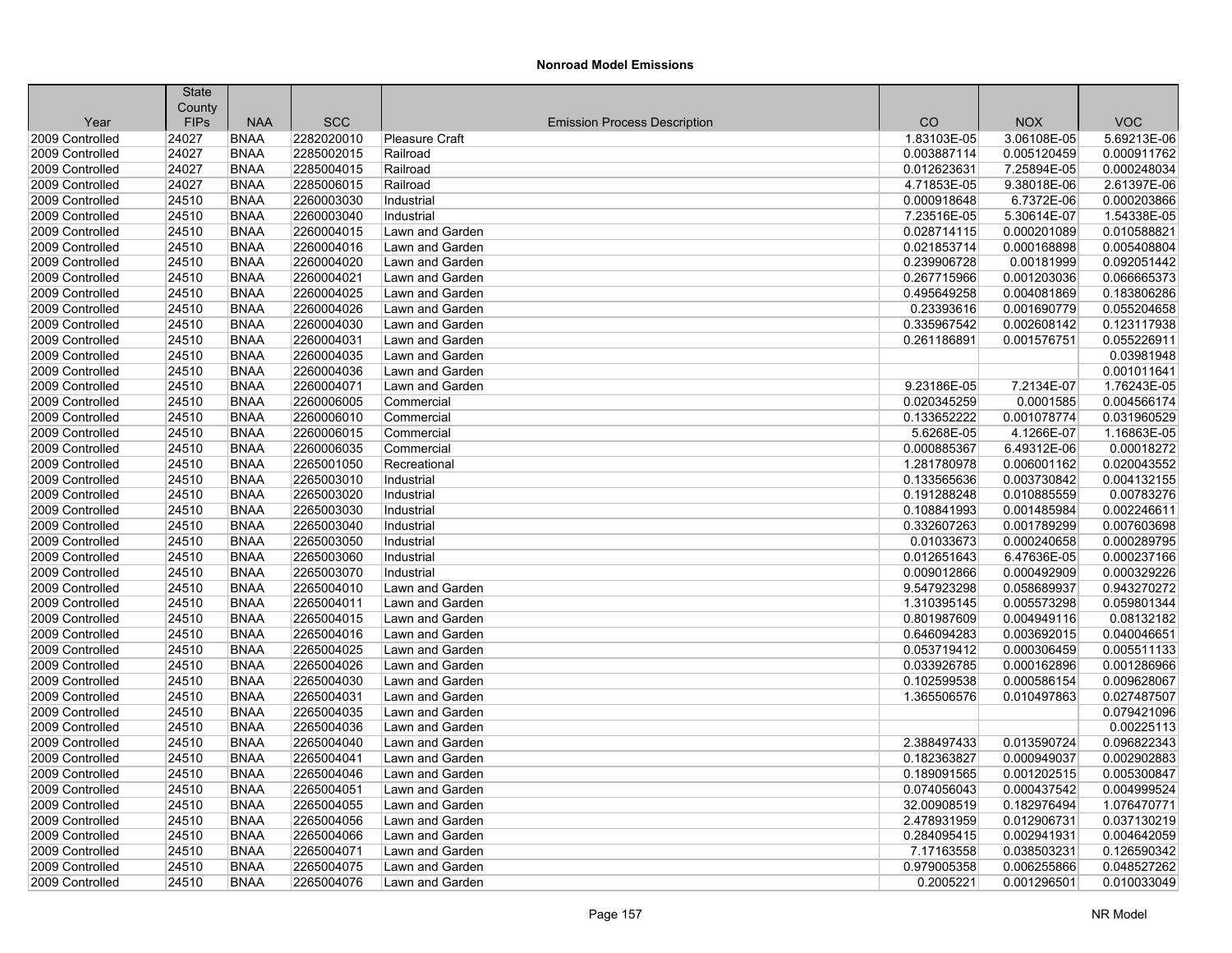|                 | <b>State</b>          |                            |                          |                                     |                            |                           |                           |
|-----------------|-----------------------|----------------------------|--------------------------|-------------------------------------|----------------------------|---------------------------|---------------------------|
| Year            | County<br><b>FIPs</b> | <b>NAA</b>                 | <b>SCC</b>               | <b>Emission Process Description</b> | CO                         | <b>NOX</b>                | <b>VOC</b>                |
| 2009 Controlled | 24510                 | <b>BNAA</b>                | 2265006005               | Commercial                          | 10.08206282                | 0.057913926               | 0.304071789               |
| 2009 Controlled | 24510                 | <b>BNAA</b>                | 2265006010               | Commercial                          | 2.268550337                | 0.014422059               | 0.05975413                |
| 2009 Controlled |                       | <b>BNAA</b>                |                          |                                     |                            |                           |                           |
|                 | 24510                 |                            | 2265006015               | Commercial                          | 1.10700167                 | 0.009332043               | 0.024943787               |
| 2009 Controlled | 24510<br>24510        | <b>BNAA</b><br><b>BNAA</b> | 2265006025<br>2265006030 | Commercial                          | 2.878413558<br>4.419219572 | 0.019251151<br>0.02235642 | 0.05379743<br>0.129433429 |
| 2009 Controlled |                       |                            |                          | Commercial                          |                            |                           |                           |
| 2009 Controlled | 24510                 | <b>BNAA</b>                | 2265006035               | Commercial                          | 0.224926414                | 0.001144946               | 0.004381127               |
| 2009 Controlled | 24510                 | <b>BNAA</b>                | 2265010010               | Industrial                          | 0.046687224                | 0.000218585               | 0.000574342               |
| 2009 Controlled | 24510                 | <b>BNAA</b>                | 2267003010               | Industrial                          | 0.038070528                | 0.007823189               | 0.002161562               |
| 2009 Controlled | 24510                 | <b>BNAA</b>                | 2267003020               | Industrial                          | 3.041838578                | 0.5056323                 | 0.142828093               |
| 2009 Controlled | 24510                 | <b>BNAA</b>                | 2267003030               | Industrial                          | 0.01876471                 | 0.002628963               | 0.000735353               |
| 2009 Controlled | 24510                 | <b>BNAA</b>                | 2267003040               | Industrial                          | 0.006503386                | 0.001001866               | 0.000282071               |
| 2009 Controlled | 24510                 | <b>BNAA</b>                | 2267003050               | Industrial                          | 0.002039972                | 0.00041403                | 0.000114779               |
| 2009 Controlled | 24510                 | <b>BNAA</b>                | 2267003070               | Industrial                          | 0.009851718                | 0.001095045               | 0.000302508               |
| 2009 Controlled | 24510                 | <b>BNAA</b>                | 2267004066               | Lawn and Garden                     | 0.012556106                | 0.001984092               | 0.00056048                |
| 2009 Controlled | 24510                 | <b>BNAA</b>                | 2267006005               | Commercial                          | 0.098245054                | 0.02997317                | 0.006166922               |
| 2009 Controlled | 24510                 | <b>BNAA</b>                | 2267006010               | Commercial                          | 0.021338315                | 0.005776678               | 0.001198458               |
| 2009 Controlled | 24510                 | <b>BNAA</b>                | 2267006015               | Commercial                          | 0.02452479                 | 0.006034578               | 0.001258932               |
| 2009 Controlled | 24510                 | <b>BNAA</b>                | 2267006025               | Commercial                          | 0.043835246                | 0.008004691               | 0.002231474               |
| 2009 Controlled | 24510                 | <b>BNAA</b>                | 2267006030               | Commercial                          | 0.000614229                | 0.000125238               | 3.43473E-05               |
| 2009 Controlled | 24510                 | <b>BNAA</b>                | 2267006035               | Commercial                          | 0.00035349                 | 7.67152E-05               | 1.56811E-05               |
| 2009 Controlled | 24510                 | <b>BNAA</b>                | 2268003020               | Industrial                          | 0.216489109                | 0.036219174               | 0.000603979               |
| 2009 Controlled | 24510                 | <b>BNAA</b>                | 2268003030               | Industrial                          | 0.00024467                 | 4.06237E-05               | 6.77985E-07               |
| 2009 Controlled | 24510                 | <b>BNAA</b>                | 2268003040               | Industrial                          | 0.0001293                  | 2.06848E-05               | 3.45125E-07               |
| 2009 Controlled | 24510                 | <b>BNAA</b>                | 2268003060               | Industrial                          | 0.000630501                | 9.27602E-05               | 1.53652E-06               |
| 2009 Controlled | 24510                 | <b>BNAA</b>                | 2268003070               | Industrial                          | 0.00069366                 | 7.79577E-05               | 1.27328E-06               |
| 2009 Controlled | 24510                 | <b>BNAA</b>                | 2268006005               | Commercial                          | 0.029494578                | 0.009264442               | 0.000113332               |
| 2009 Controlled | 24510                 | <b>BNAA</b>                | 2268006010               | Commercial                          | 0.001435904                | 0.000418167               | 5.14776E-06               |
| 2009 Controlled | 24510                 | <b>BNAA</b>                | 2268006015               | Commercial                          | 0.001895674                | 0.000486079               | 6.03022E-06               |
| 2009 Controlled | 24510                 | <b>BNAA</b>                | 2268006020               | Commercial                          | 0.014163031                | 0.002719062               | 2.73612E-05               |
| 2009 Controlled | 24510                 | <b>BNAA</b>                | 2268010010               | Industrial                          | 0.000910645                | 0.000122189               | 1.51161E-06               |
| 2009 Controlled | 24510                 | <b>BNAA</b>                | 2270003010               | Industrial                          | 0.010748092                | 0.009958643               | 0.002731567               |
| 2009 Controlled | 24510                 | <b>BNAA</b>                | 2270003020               | Industrial                          | 0.067361684                | 0.092153618               | 0.007802547               |
| 2009 Controlled | 24510                 | <b>BNAA</b>                | 2270003030               | Industrial                          | 0.015971872                | 0.047813011               | 0.00386585                |
| 2009 Controlled | 24510                 | <b>BNAA</b>                | 2270003040               | Industrial                          | 0.016906162                | 0.054298344               | 0.004435516               |
| 2009 Controlled | 24510                 | <b>BNAA</b>                | 2270003050               | Industrial                          | 0.001847667                | 0.002745001               | 0.000498107               |
| 2009 Controlled | 24510                 | <b>BNAA</b>                | 2270003060               | Industrial                          | 0.117784282                | 0.233062133               | 0.020794334               |
| 2009 Controlled | 24510                 | <b>BNAA</b>                | 2270003070               | Industrial                          | 0.025276351                | 0.057621448               | 0.004711943               |
| 2009 Controlled | 24510                 | <b>BNAA</b>                | 2270004031               | Lawn and Garden                     | 2.18365E-06                | 3.58535E-06               | 6.20519E-07               |
| 2009 Controlled | 24510                 | <b>BNAA</b>                | 2270004046               | Lawn and Garden                     | 0.01110292                 | 0.020875054               | 0.002842017               |
| 2009 Controlled | 24510                 | <b>BNAA</b>                | 2270004056               | Lawn and Garden                     | 0.002316194                | 0.004175753               | 0.000588528               |
| 2009 Controlled | 24510                 | <b>BNAA</b>                | 2270004066               | Lawn and Garden                     | 0.013001212                | 0.031740004               | 0.003075334               |
| 2009 Controlled | 24510                 | <b>BNAA</b>                | 2270004071               | Lawn and Garden                     | 0.001138898                | 0.002949668               | 0.000247428               |
| 2009 Controlled | 24510                 | <b>BNAA</b>                | 2270004076               | Lawn and Garden                     | 4.66141E-05                | 8.5233E-05                | 1.13127E-05               |
| 2009 Controlled | 24510                 | <b>BNAA</b>                | 2270006005               | Commercial                          | 0.068846136                | 0.140853925               | 0.017736971               |
| 2009 Controlled | 24510                 | <b>BNAA</b>                | 2270006010               | Commercial                          | 0.016325136                | 0.0333759                 | 0.003977985               |
| 2009 Controlled | 24510                 | <b>BNAA</b>                | 2270006015               | Commercial                          | 0.035508611                | 0.079134507               | 0.007659878               |
| 2009 Controlled | 24510                 | <b>BNAA</b>                | 2270006025               | Commercial                          | 0.053458133                | 0.042025904               | 0.013006387               |
| 2009 Controlled | 24510                 | <b>BNAA</b>                | 2270006030               | Commercial                          | 0.002050107                | 0.004674837               | 0.000579796               |
| 2009 Controlled | 24510                 | <b>BNAA</b>                | 2270006035               | Commercial                          | 0.001552319                | 0.003414167               | 0.000338897               |
|                 |                       |                            |                          |                                     |                            |                           |                           |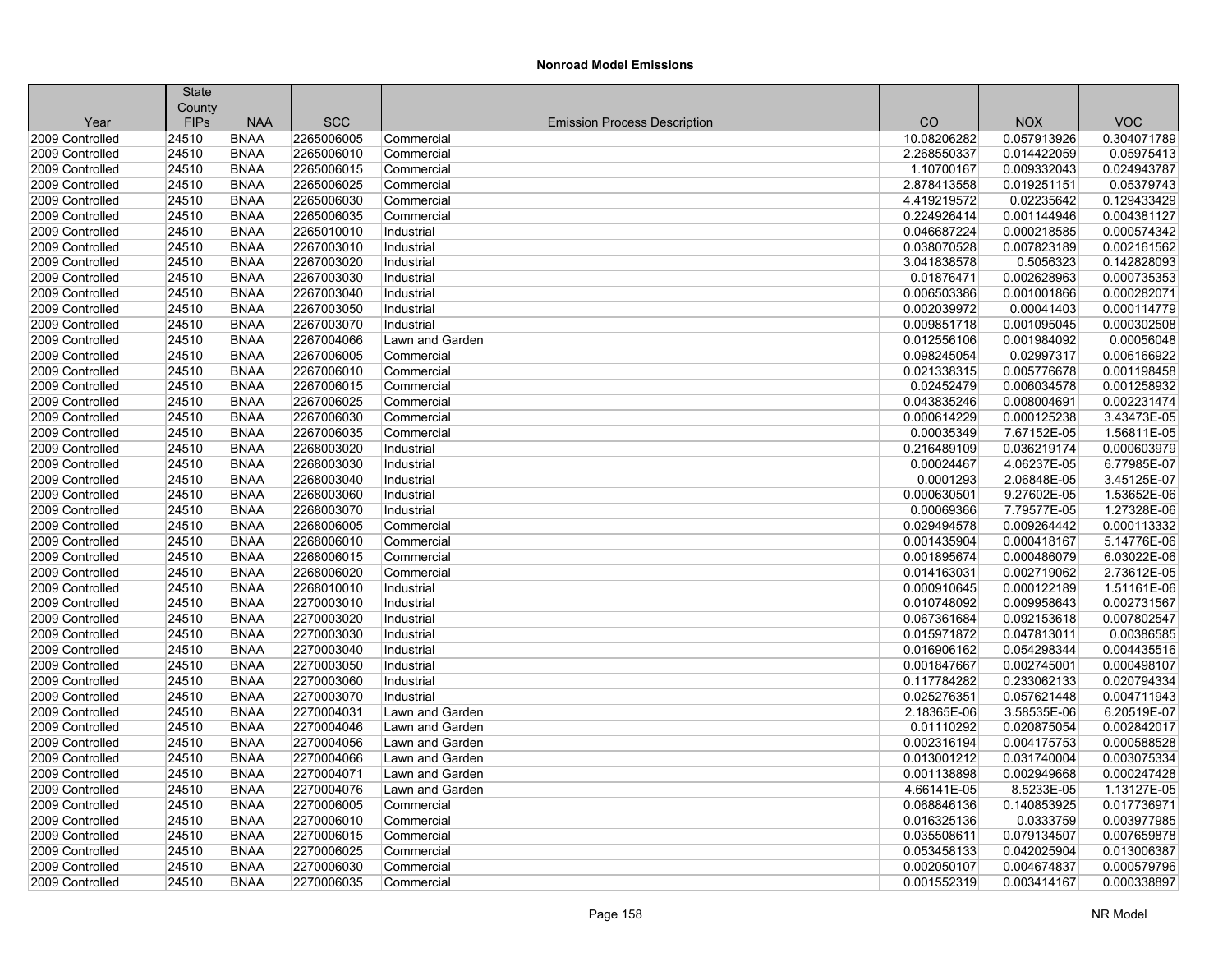|                 | <b>State</b> |                   |            |                                     |               |             |             |
|-----------------|--------------|-------------------|------------|-------------------------------------|---------------|-------------|-------------|
|                 | County       |                   |            |                                     |               |             |             |
| Year            | <b>FIPs</b>  | <b>NAA</b>        | <b>SCC</b> | <b>Emission Process Description</b> | <sub>CO</sub> | <b>NOX</b>  | VOC         |
| 2009 Controlled | 24510        | <b>BNAA</b>       | 2270010010 | Industrial                          | 0.000674606   | 0.002460861 | 0.000156951 |
| 2009 Controlled | 24510        | <b>BNAA</b>       | 2282005010 | Pleasure Craft                      | 1.820433976   | 0.048846346 | 0.942751396 |
| 2009 Controlled | 24510        | <b>BNAA</b>       | 2282005015 | Pleasure Craft                      | 0.709972656   | 0.015952558 | 0.262482382 |
| 2009 Controlled | 24510        | <b>BNAA</b>       | 2282010005 | Pleasure Craft                      | 0.775582846   | 0.048630285 | 0.063140024 |
| 2009 Controlled | 24510        | <b>BNAA</b>       | 2282020005 | Pleasure Craft                      | 0.008558322   | 0.051137015 | 0.001854459 |
| 2009 Controlled | 24510        | <b>BNAA</b>       | 2282020010 | Pleasure Craft                      | 0.000141905   | 0.000237234 | 4.4114E-05  |
| 2009 Controlled | 24510        | <b>BNAA</b>       | 2285002015 | Railroad                            | 0.003012822   | 0.003968762 | 0.000706688 |
| 2009 Controlled | 24510        | <b>BNAA</b>       | 2285004015 | Railroad                            | 0.009784316   | 5.62626E-05 | 0.000192246 |
| 2009 Controlled | 24510        | <b>BNAA</b>       | 2285006015 | Railroad                            | 3.65724E-05   | 7.27038E-06 | 2.02604E-06 |
| 2009 Controlled |              | <b>BNAA Total</b> |            |                                     | 765.672       | 31.301      | 49.558      |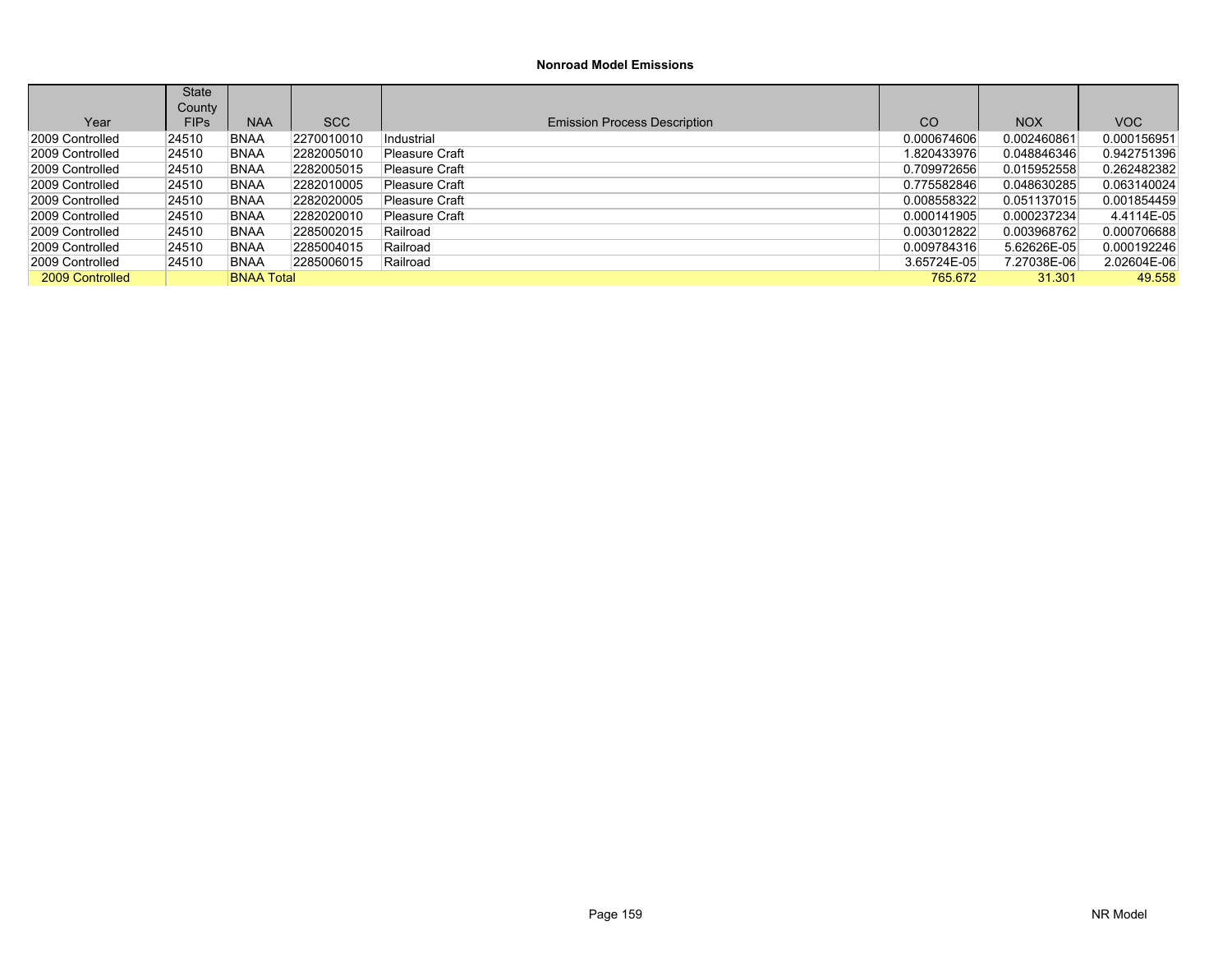| County<br><b>SCC</b><br><b>VOC</b><br>Year<br><b>FIPs</b><br><b>NAA</b><br><b>Emission Process Description</b><br>CO<br><b>NOX</b><br><b>NAA</b><br><b>SCC</b><br>$\overline{CO}$<br><b>NOX</b><br><b>VOC</b><br>Year<br><b>leCounty</b><br>Source Subcategory<br>2009 Uncontrolled<br><b>BNAA</b><br>2260001010<br>0.636426804<br>0.00252745<br>0.773534323<br>24003<br>Recreational<br>24003<br><b>BNAA</b><br>2260001030<br>0.883680837<br>0.003536347<br>1.083954905<br>Recreational<br>24003<br>2260001060<br>0.525501332<br>0.004124853<br>0.018727068<br><b>BNAA</b><br>Recreational<br>0.000764391<br>24003<br><b>BNAA</b><br>2260002006<br>0.110203793<br>0.046602851<br><b>Construction and Mining</b><br>24003<br><b>BNAA</b><br>2260002009<br>0.005010002<br>1.33303E-05<br>0.002511567<br><b>Construction and Mining</b><br>24003<br>2260002021<br>0.006035969<br>0.003007314<br><b>BNAA</b><br><b>Construction and Mining</b><br>1.59636E-05<br>2260002027<br>24003<br><b>BNAA</b><br><b>Construction and Mining</b><br>4.71112E-05<br>1.20679E-07<br>2260002039<br>0.123637937<br>24003<br><b>BNAA</b><br>0.291194721<br>0.001831278<br><b>Construction and Mining</b><br>2260002054<br>3.1424E-06<br>0.000606486<br>24003<br><b>BNAA</b><br><b>Construction and Mining</b><br>0.001226739<br>24003<br>2260003030<br><b>BNAA</b><br>0.00098749<br>2.52954E-06<br>Industrial<br>24003<br>2260003040<br>1.99223E-07<br>BNAA<br>Industrial<br>7.77735E-05<br>24003<br>2260004015<br>0.026742481<br>7.36903E-05<br><b>BNAA</b><br>Lawn and Garden<br>24003<br><b>BNAA</b><br>2260004016<br>Lawn and Garden<br>0.218078822<br>0.000605611<br>0.111173267<br>0.142741821<br>24003<br>2260004020<br>0.23004725<br>0.000631383<br>BNAA<br>Lawn and Garden<br>24003<br>2260004021<br>2.247760696<br>0.013635764<br>1.063191739<br><b>BNAA</b><br>Lawn and Garden<br>24003<br><b>BNAA</b><br>2260004025<br>Lawn and Garden<br>0.518182852<br>0.00147892<br>0.304852112<br>24003<br>2260004026<br>2.264016174<br>0.007419982<br>1.159042127<br>BNAA<br>Lawn and Garden<br>24003<br><b>BNAA</b><br>2260004030<br>0.329889682<br>0.000915601<br>Lawn and Garden<br>24003<br>2260004031<br><b>BNAA</b><br>2.361247826<br>0.011003736<br>Lawn and Garden<br>24003<br>2260004035<br>0.025864128<br><b>BNAA</b><br>Lawn and Garden<br>24003<br>2260004036<br><b>BNAA</b><br>Lawn and Garden<br>24003<br>0.000446205<br><b>BNAA</b><br>2260004071<br>Lawn and Garden<br>0.00092164<br>2.48905E-06<br>24003<br>2260005035<br>0.00051911<br>1.49334E-06<br>0.000266086<br>BNAA<br>Agricultural<br>24003<br>2260006005<br>0.032023783<br>8.60216E-05<br>0.016254756<br><b>BNAA</b><br>Commercial<br>24003<br>2260006010<br>0.232003297<br>0.000612675<br>BNAA<br>Commercial<br>24003<br>2260006015<br>2.22913E-07<br>BNAA<br>Commercial<br>8.70215E-05<br>24003<br>2260006035<br>0.001369267<br>3.50749E-06<br><b>BNAA</b><br>Commercial<br>0.011212714<br>24003<br><b>BNAA</b><br>2260007005<br>0.025543395<br>0.000169396<br>Logging<br>0.028779393<br>24003<br>2265001010<br>0.288533891<br>0.003002922<br><b>BNAA</b><br>Recreational<br>24003<br>2265001030<br>2.825852717<br>0.029486501<br>0.321816839<br><b>BNAA</b><br>Recreational |
|----------------------------------------------------------------------------------------------------------------------------------------------------------------------------------------------------------------------------------------------------------------------------------------------------------------------------------------------------------------------------------------------------------------------------------------------------------------------------------------------------------------------------------------------------------------------------------------------------------------------------------------------------------------------------------------------------------------------------------------------------------------------------------------------------------------------------------------------------------------------------------------------------------------------------------------------------------------------------------------------------------------------------------------------------------------------------------------------------------------------------------------------------------------------------------------------------------------------------------------------------------------------------------------------------------------------------------------------------------------------------------------------------------------------------------------------------------------------------------------------------------------------------------------------------------------------------------------------------------------------------------------------------------------------------------------------------------------------------------------------------------------------------------------------------------------------------------------------------------------------------------------------------------------------------------------------------------------------------------------------------------------------------------------------------------------------------------------------------------------------------------------------------------------------------------------------------------------------------------------------------------------------------------------------------------------------------------------------------------------------------------------------------------------------------------------------------------------------------------------------------------------------------------------------------------------------------------------------------------------------------------------------------------------------------------------------------------------------------------------------------------------------------------------------------------------------------------------------------------------------------------------------------------------------------------------------------------------------------------------------------------------------------------------------------------------------------------------------------------------------------------------------------------------------------------------------------------------------------------------|
| 2.40615E-05<br>0.000499572<br>3.88137E-05<br>0.015130216<br>0.193477096<br>1.088188632<br>0.006695832<br>0.118046238<br>4.30928E-05<br>0.000676843                                                                                                                                                                                                                                                                                                                                                                                                                                                                                                                                                                                                                                                                                                                                                                                                                                                                                                                                                                                                                                                                                                                                                                                                                                                                                                                                                                                                                                                                                                                                                                                                                                                                                                                                                                                                                                                                                                                                                                                                                                                                                                                                                                                                                                                                                                                                                                                                                                                                                                                                                                                                                                                                                                                                                                                                                                                                                                                                                                                                                                                                                     |
|                                                                                                                                                                                                                                                                                                                                                                                                                                                                                                                                                                                                                                                                                                                                                                                                                                                                                                                                                                                                                                                                                                                                                                                                                                                                                                                                                                                                                                                                                                                                                                                                                                                                                                                                                                                                                                                                                                                                                                                                                                                                                                                                                                                                                                                                                                                                                                                                                                                                                                                                                                                                                                                                                                                                                                                                                                                                                                                                                                                                                                                                                                                                                                                                                                        |
|                                                                                                                                                                                                                                                                                                                                                                                                                                                                                                                                                                                                                                                                                                                                                                                                                                                                                                                                                                                                                                                                                                                                                                                                                                                                                                                                                                                                                                                                                                                                                                                                                                                                                                                                                                                                                                                                                                                                                                                                                                                                                                                                                                                                                                                                                                                                                                                                                                                                                                                                                                                                                                                                                                                                                                                                                                                                                                                                                                                                                                                                                                                                                                                                                                        |
|                                                                                                                                                                                                                                                                                                                                                                                                                                                                                                                                                                                                                                                                                                                                                                                                                                                                                                                                                                                                                                                                                                                                                                                                                                                                                                                                                                                                                                                                                                                                                                                                                                                                                                                                                                                                                                                                                                                                                                                                                                                                                                                                                                                                                                                                                                                                                                                                                                                                                                                                                                                                                                                                                                                                                                                                                                                                                                                                                                                                                                                                                                                                                                                                                                        |
|                                                                                                                                                                                                                                                                                                                                                                                                                                                                                                                                                                                                                                                                                                                                                                                                                                                                                                                                                                                                                                                                                                                                                                                                                                                                                                                                                                                                                                                                                                                                                                                                                                                                                                                                                                                                                                                                                                                                                                                                                                                                                                                                                                                                                                                                                                                                                                                                                                                                                                                                                                                                                                                                                                                                                                                                                                                                                                                                                                                                                                                                                                                                                                                                                                        |
|                                                                                                                                                                                                                                                                                                                                                                                                                                                                                                                                                                                                                                                                                                                                                                                                                                                                                                                                                                                                                                                                                                                                                                                                                                                                                                                                                                                                                                                                                                                                                                                                                                                                                                                                                                                                                                                                                                                                                                                                                                                                                                                                                                                                                                                                                                                                                                                                                                                                                                                                                                                                                                                                                                                                                                                                                                                                                                                                                                                                                                                                                                                                                                                                                                        |
|                                                                                                                                                                                                                                                                                                                                                                                                                                                                                                                                                                                                                                                                                                                                                                                                                                                                                                                                                                                                                                                                                                                                                                                                                                                                                                                                                                                                                                                                                                                                                                                                                                                                                                                                                                                                                                                                                                                                                                                                                                                                                                                                                                                                                                                                                                                                                                                                                                                                                                                                                                                                                                                                                                                                                                                                                                                                                                                                                                                                                                                                                                                                                                                                                                        |
|                                                                                                                                                                                                                                                                                                                                                                                                                                                                                                                                                                                                                                                                                                                                                                                                                                                                                                                                                                                                                                                                                                                                                                                                                                                                                                                                                                                                                                                                                                                                                                                                                                                                                                                                                                                                                                                                                                                                                                                                                                                                                                                                                                                                                                                                                                                                                                                                                                                                                                                                                                                                                                                                                                                                                                                                                                                                                                                                                                                                                                                                                                                                                                                                                                        |
|                                                                                                                                                                                                                                                                                                                                                                                                                                                                                                                                                                                                                                                                                                                                                                                                                                                                                                                                                                                                                                                                                                                                                                                                                                                                                                                                                                                                                                                                                                                                                                                                                                                                                                                                                                                                                                                                                                                                                                                                                                                                                                                                                                                                                                                                                                                                                                                                                                                                                                                                                                                                                                                                                                                                                                                                                                                                                                                                                                                                                                                                                                                                                                                                                                        |
|                                                                                                                                                                                                                                                                                                                                                                                                                                                                                                                                                                                                                                                                                                                                                                                                                                                                                                                                                                                                                                                                                                                                                                                                                                                                                                                                                                                                                                                                                                                                                                                                                                                                                                                                                                                                                                                                                                                                                                                                                                                                                                                                                                                                                                                                                                                                                                                                                                                                                                                                                                                                                                                                                                                                                                                                                                                                                                                                                                                                                                                                                                                                                                                                                                        |
|                                                                                                                                                                                                                                                                                                                                                                                                                                                                                                                                                                                                                                                                                                                                                                                                                                                                                                                                                                                                                                                                                                                                                                                                                                                                                                                                                                                                                                                                                                                                                                                                                                                                                                                                                                                                                                                                                                                                                                                                                                                                                                                                                                                                                                                                                                                                                                                                                                                                                                                                                                                                                                                                                                                                                                                                                                                                                                                                                                                                                                                                                                                                                                                                                                        |
|                                                                                                                                                                                                                                                                                                                                                                                                                                                                                                                                                                                                                                                                                                                                                                                                                                                                                                                                                                                                                                                                                                                                                                                                                                                                                                                                                                                                                                                                                                                                                                                                                                                                                                                                                                                                                                                                                                                                                                                                                                                                                                                                                                                                                                                                                                                                                                                                                                                                                                                                                                                                                                                                                                                                                                                                                                                                                                                                                                                                                                                                                                                                                                                                                                        |
|                                                                                                                                                                                                                                                                                                                                                                                                                                                                                                                                                                                                                                                                                                                                                                                                                                                                                                                                                                                                                                                                                                                                                                                                                                                                                                                                                                                                                                                                                                                                                                                                                                                                                                                                                                                                                                                                                                                                                                                                                                                                                                                                                                                                                                                                                                                                                                                                                                                                                                                                                                                                                                                                                                                                                                                                                                                                                                                                                                                                                                                                                                                                                                                                                                        |
|                                                                                                                                                                                                                                                                                                                                                                                                                                                                                                                                                                                                                                                                                                                                                                                                                                                                                                                                                                                                                                                                                                                                                                                                                                                                                                                                                                                                                                                                                                                                                                                                                                                                                                                                                                                                                                                                                                                                                                                                                                                                                                                                                                                                                                                                                                                                                                                                                                                                                                                                                                                                                                                                                                                                                                                                                                                                                                                                                                                                                                                                                                                                                                                                                                        |
|                                                                                                                                                                                                                                                                                                                                                                                                                                                                                                                                                                                                                                                                                                                                                                                                                                                                                                                                                                                                                                                                                                                                                                                                                                                                                                                                                                                                                                                                                                                                                                                                                                                                                                                                                                                                                                                                                                                                                                                                                                                                                                                                                                                                                                                                                                                                                                                                                                                                                                                                                                                                                                                                                                                                                                                                                                                                                                                                                                                                                                                                                                                                                                                                                                        |
|                                                                                                                                                                                                                                                                                                                                                                                                                                                                                                                                                                                                                                                                                                                                                                                                                                                                                                                                                                                                                                                                                                                                                                                                                                                                                                                                                                                                                                                                                                                                                                                                                                                                                                                                                                                                                                                                                                                                                                                                                                                                                                                                                                                                                                                                                                                                                                                                                                                                                                                                                                                                                                                                                                                                                                                                                                                                                                                                                                                                                                                                                                                                                                                                                                        |
|                                                                                                                                                                                                                                                                                                                                                                                                                                                                                                                                                                                                                                                                                                                                                                                                                                                                                                                                                                                                                                                                                                                                                                                                                                                                                                                                                                                                                                                                                                                                                                                                                                                                                                                                                                                                                                                                                                                                                                                                                                                                                                                                                                                                                                                                                                                                                                                                                                                                                                                                                                                                                                                                                                                                                                                                                                                                                                                                                                                                                                                                                                                                                                                                                                        |
|                                                                                                                                                                                                                                                                                                                                                                                                                                                                                                                                                                                                                                                                                                                                                                                                                                                                                                                                                                                                                                                                                                                                                                                                                                                                                                                                                                                                                                                                                                                                                                                                                                                                                                                                                                                                                                                                                                                                                                                                                                                                                                                                                                                                                                                                                                                                                                                                                                                                                                                                                                                                                                                                                                                                                                                                                                                                                                                                                                                                                                                                                                                                                                                                                                        |
|                                                                                                                                                                                                                                                                                                                                                                                                                                                                                                                                                                                                                                                                                                                                                                                                                                                                                                                                                                                                                                                                                                                                                                                                                                                                                                                                                                                                                                                                                                                                                                                                                                                                                                                                                                                                                                                                                                                                                                                                                                                                                                                                                                                                                                                                                                                                                                                                                                                                                                                                                                                                                                                                                                                                                                                                                                                                                                                                                                                                                                                                                                                                                                                                                                        |
|                                                                                                                                                                                                                                                                                                                                                                                                                                                                                                                                                                                                                                                                                                                                                                                                                                                                                                                                                                                                                                                                                                                                                                                                                                                                                                                                                                                                                                                                                                                                                                                                                                                                                                                                                                                                                                                                                                                                                                                                                                                                                                                                                                                                                                                                                                                                                                                                                                                                                                                                                                                                                                                                                                                                                                                                                                                                                                                                                                                                                                                                                                                                                                                                                                        |
|                                                                                                                                                                                                                                                                                                                                                                                                                                                                                                                                                                                                                                                                                                                                                                                                                                                                                                                                                                                                                                                                                                                                                                                                                                                                                                                                                                                                                                                                                                                                                                                                                                                                                                                                                                                                                                                                                                                                                                                                                                                                                                                                                                                                                                                                                                                                                                                                                                                                                                                                                                                                                                                                                                                                                                                                                                                                                                                                                                                                                                                                                                                                                                                                                                        |
|                                                                                                                                                                                                                                                                                                                                                                                                                                                                                                                                                                                                                                                                                                                                                                                                                                                                                                                                                                                                                                                                                                                                                                                                                                                                                                                                                                                                                                                                                                                                                                                                                                                                                                                                                                                                                                                                                                                                                                                                                                                                                                                                                                                                                                                                                                                                                                                                                                                                                                                                                                                                                                                                                                                                                                                                                                                                                                                                                                                                                                                                                                                                                                                                                                        |
|                                                                                                                                                                                                                                                                                                                                                                                                                                                                                                                                                                                                                                                                                                                                                                                                                                                                                                                                                                                                                                                                                                                                                                                                                                                                                                                                                                                                                                                                                                                                                                                                                                                                                                                                                                                                                                                                                                                                                                                                                                                                                                                                                                                                                                                                                                                                                                                                                                                                                                                                                                                                                                                                                                                                                                                                                                                                                                                                                                                                                                                                                                                                                                                                                                        |
|                                                                                                                                                                                                                                                                                                                                                                                                                                                                                                                                                                                                                                                                                                                                                                                                                                                                                                                                                                                                                                                                                                                                                                                                                                                                                                                                                                                                                                                                                                                                                                                                                                                                                                                                                                                                                                                                                                                                                                                                                                                                                                                                                                                                                                                                                                                                                                                                                                                                                                                                                                                                                                                                                                                                                                                                                                                                                                                                                                                                                                                                                                                                                                                                                                        |
|                                                                                                                                                                                                                                                                                                                                                                                                                                                                                                                                                                                                                                                                                                                                                                                                                                                                                                                                                                                                                                                                                                                                                                                                                                                                                                                                                                                                                                                                                                                                                                                                                                                                                                                                                                                                                                                                                                                                                                                                                                                                                                                                                                                                                                                                                                                                                                                                                                                                                                                                                                                                                                                                                                                                                                                                                                                                                                                                                                                                                                                                                                                                                                                                                                        |
|                                                                                                                                                                                                                                                                                                                                                                                                                                                                                                                                                                                                                                                                                                                                                                                                                                                                                                                                                                                                                                                                                                                                                                                                                                                                                                                                                                                                                                                                                                                                                                                                                                                                                                                                                                                                                                                                                                                                                                                                                                                                                                                                                                                                                                                                                                                                                                                                                                                                                                                                                                                                                                                                                                                                                                                                                                                                                                                                                                                                                                                                                                                                                                                                                                        |
|                                                                                                                                                                                                                                                                                                                                                                                                                                                                                                                                                                                                                                                                                                                                                                                                                                                                                                                                                                                                                                                                                                                                                                                                                                                                                                                                                                                                                                                                                                                                                                                                                                                                                                                                                                                                                                                                                                                                                                                                                                                                                                                                                                                                                                                                                                                                                                                                                                                                                                                                                                                                                                                                                                                                                                                                                                                                                                                                                                                                                                                                                                                                                                                                                                        |
|                                                                                                                                                                                                                                                                                                                                                                                                                                                                                                                                                                                                                                                                                                                                                                                                                                                                                                                                                                                                                                                                                                                                                                                                                                                                                                                                                                                                                                                                                                                                                                                                                                                                                                                                                                                                                                                                                                                                                                                                                                                                                                                                                                                                                                                                                                                                                                                                                                                                                                                                                                                                                                                                                                                                                                                                                                                                                                                                                                                                                                                                                                                                                                                                                                        |
|                                                                                                                                                                                                                                                                                                                                                                                                                                                                                                                                                                                                                                                                                                                                                                                                                                                                                                                                                                                                                                                                                                                                                                                                                                                                                                                                                                                                                                                                                                                                                                                                                                                                                                                                                                                                                                                                                                                                                                                                                                                                                                                                                                                                                                                                                                                                                                                                                                                                                                                                                                                                                                                                                                                                                                                                                                                                                                                                                                                                                                                                                                                                                                                                                                        |
|                                                                                                                                                                                                                                                                                                                                                                                                                                                                                                                                                                                                                                                                                                                                                                                                                                                                                                                                                                                                                                                                                                                                                                                                                                                                                                                                                                                                                                                                                                                                                                                                                                                                                                                                                                                                                                                                                                                                                                                                                                                                                                                                                                                                                                                                                                                                                                                                                                                                                                                                                                                                                                                                                                                                                                                                                                                                                                                                                                                                                                                                                                                                                                                                                                        |
|                                                                                                                                                                                                                                                                                                                                                                                                                                                                                                                                                                                                                                                                                                                                                                                                                                                                                                                                                                                                                                                                                                                                                                                                                                                                                                                                                                                                                                                                                                                                                                                                                                                                                                                                                                                                                                                                                                                                                                                                                                                                                                                                                                                                                                                                                                                                                                                                                                                                                                                                                                                                                                                                                                                                                                                                                                                                                                                                                                                                                                                                                                                                                                                                                                        |
|                                                                                                                                                                                                                                                                                                                                                                                                                                                                                                                                                                                                                                                                                                                                                                                                                                                                                                                                                                                                                                                                                                                                                                                                                                                                                                                                                                                                                                                                                                                                                                                                                                                                                                                                                                                                                                                                                                                                                                                                                                                                                                                                                                                                                                                                                                                                                                                                                                                                                                                                                                                                                                                                                                                                                                                                                                                                                                                                                                                                                                                                                                                                                                                                                                        |
|                                                                                                                                                                                                                                                                                                                                                                                                                                                                                                                                                                                                                                                                                                                                                                                                                                                                                                                                                                                                                                                                                                                                                                                                                                                                                                                                                                                                                                                                                                                                                                                                                                                                                                                                                                                                                                                                                                                                                                                                                                                                                                                                                                                                                                                                                                                                                                                                                                                                                                                                                                                                                                                                                                                                                                                                                                                                                                                                                                                                                                                                                                                                                                                                                                        |
| 24003<br>2265001050<br>2.220149783<br>0.013294768<br>0.04370545<br>BNAA<br>Recreational                                                                                                                                                                                                                                                                                                                                                                                                                                                                                                                                                                                                                                                                                                                                                                                                                                                                                                                                                                                                                                                                                                                                                                                                                                                                                                                                                                                                                                                                                                                                                                                                                                                                                                                                                                                                                                                                                                                                                                                                                                                                                                                                                                                                                                                                                                                                                                                                                                                                                                                                                                                                                                                                                                                                                                                                                                                                                                                                                                                                                                                                                                                                                |
| 24003<br>2265001060<br>0.444138154<br>0.00385385<br>0.019861786<br><b>BNAA</b><br>Recreational                                                                                                                                                                                                                                                                                                                                                                                                                                                                                                                                                                                                                                                                                                                                                                                                                                                                                                                                                                                                                                                                                                                                                                                                                                                                                                                                                                                                                                                                                                                                                                                                                                                                                                                                                                                                                                                                                                                                                                                                                                                                                                                                                                                                                                                                                                                                                                                                                                                                                                                                                                                                                                                                                                                                                                                                                                                                                                                                                                                                                                                                                                                                         |
| 24003<br>2265002003<br>0.00233362<br><b>BNAA</b><br><b>Construction and Mining</b><br>0.102349984<br>0.001118503                                                                                                                                                                                                                                                                                                                                                                                                                                                                                                                                                                                                                                                                                                                                                                                                                                                                                                                                                                                                                                                                                                                                                                                                                                                                                                                                                                                                                                                                                                                                                                                                                                                                                                                                                                                                                                                                                                                                                                                                                                                                                                                                                                                                                                                                                                                                                                                                                                                                                                                                                                                                                                                                                                                                                                                                                                                                                                                                                                                                                                                                                                                       |
| 1.86026E-05<br>24003<br><b>BNAA</b><br>2265002006<br>0.000818719<br>5.54209E-06<br><b>Construction and Mining</b>                                                                                                                                                                                                                                                                                                                                                                                                                                                                                                                                                                                                                                                                                                                                                                                                                                                                                                                                                                                                                                                                                                                                                                                                                                                                                                                                                                                                                                                                                                                                                                                                                                                                                                                                                                                                                                                                                                                                                                                                                                                                                                                                                                                                                                                                                                                                                                                                                                                                                                                                                                                                                                                                                                                                                                                                                                                                                                                                                                                                                                                                                                                      |
| 0.009284<br>24003<br><b>BNAA</b><br>2265002009<br>0.188680422<br>0.001303807<br><b>Construction and Mining</b>                                                                                                                                                                                                                                                                                                                                                                                                                                                                                                                                                                                                                                                                                                                                                                                                                                                                                                                                                                                                                                                                                                                                                                                                                                                                                                                                                                                                                                                                                                                                                                                                                                                                                                                                                                                                                                                                                                                                                                                                                                                                                                                                                                                                                                                                                                                                                                                                                                                                                                                                                                                                                                                                                                                                                                                                                                                                                                                                                                                                                                                                                                                         |
| 2265002015<br>0.003844824<br>24003<br><b>BNAA</b><br>0.190697295<br>0.00196897<br>Construction and Mining                                                                                                                                                                                                                                                                                                                                                                                                                                                                                                                                                                                                                                                                                                                                                                                                                                                                                                                                                                                                                                                                                                                                                                                                                                                                                                                                                                                                                                                                                                                                                                                                                                                                                                                                                                                                                                                                                                                                                                                                                                                                                                                                                                                                                                                                                                                                                                                                                                                                                                                                                                                                                                                                                                                                                                                                                                                                                                                                                                                                                                                                                                                              |
| 2265002021<br>0.012744229<br>24003<br><b>BNAA</b><br>0.37199516<br>0.002673046<br><b>Construction and Mining</b>                                                                                                                                                                                                                                                                                                                                                                                                                                                                                                                                                                                                                                                                                                                                                                                                                                                                                                                                                                                                                                                                                                                                                                                                                                                                                                                                                                                                                                                                                                                                                                                                                                                                                                                                                                                                                                                                                                                                                                                                                                                                                                                                                                                                                                                                                                                                                                                                                                                                                                                                                                                                                                                                                                                                                                                                                                                                                                                                                                                                                                                                                                                       |
| 24003<br>2265002024<br>0.167127056<br>0.001152531<br>0.00473765<br><b>BNAA</b><br><b>Construction and Mining</b>                                                                                                                                                                                                                                                                                                                                                                                                                                                                                                                                                                                                                                                                                                                                                                                                                                                                                                                                                                                                                                                                                                                                                                                                                                                                                                                                                                                                                                                                                                                                                                                                                                                                                                                                                                                                                                                                                                                                                                                                                                                                                                                                                                                                                                                                                                                                                                                                                                                                                                                                                                                                                                                                                                                                                                                                                                                                                                                                                                                                                                                                                                                       |
| 24003<br>2265002027<br>0.008542527<br>0.000332549<br><b>BNAA</b><br><b>Construction and Mining</b><br>5.50938E-05                                                                                                                                                                                                                                                                                                                                                                                                                                                                                                                                                                                                                                                                                                                                                                                                                                                                                                                                                                                                                                                                                                                                                                                                                                                                                                                                                                                                                                                                                                                                                                                                                                                                                                                                                                                                                                                                                                                                                                                                                                                                                                                                                                                                                                                                                                                                                                                                                                                                                                                                                                                                                                                                                                                                                                                                                                                                                                                                                                                                                                                                                                                      |
| 24003<br>2265002030<br><b>Construction and Mining</b><br>0.31260116<br>0.003423786<br>0.009369715<br>BNAA                                                                                                                                                                                                                                                                                                                                                                                                                                                                                                                                                                                                                                                                                                                                                                                                                                                                                                                                                                                                                                                                                                                                                                                                                                                                                                                                                                                                                                                                                                                                                                                                                                                                                                                                                                                                                                                                                                                                                                                                                                                                                                                                                                                                                                                                                                                                                                                                                                                                                                                                                                                                                                                                                                                                                                                                                                                                                                                                                                                                                                                                                                                              |
| 24003<br>2265002033<br>0.091155642<br>0.001105946<br>0.005825005<br><b>BNAA</b><br><b>Construction and Mining</b>                                                                                                                                                                                                                                                                                                                                                                                                                                                                                                                                                                                                                                                                                                                                                                                                                                                                                                                                                                                                                                                                                                                                                                                                                                                                                                                                                                                                                                                                                                                                                                                                                                                                                                                                                                                                                                                                                                                                                                                                                                                                                                                                                                                                                                                                                                                                                                                                                                                                                                                                                                                                                                                                                                                                                                                                                                                                                                                                                                                                                                                                                                                      |
| 24003<br>2265002039<br>0.763751392<br>0.014033103<br><b>BNAA</b><br><b>Construction and Mining</b><br>0.005956588                                                                                                                                                                                                                                                                                                                                                                                                                                                                                                                                                                                                                                                                                                                                                                                                                                                                                                                                                                                                                                                                                                                                                                                                                                                                                                                                                                                                                                                                                                                                                                                                                                                                                                                                                                                                                                                                                                                                                                                                                                                                                                                                                                                                                                                                                                                                                                                                                                                                                                                                                                                                                                                                                                                                                                                                                                                                                                                                                                                                                                                                                                                      |
| 2265002042<br>0.013496184<br>24003<br>0.318402579<br>0.00228357<br>BNAA<br><b>Construction and Mining</b>                                                                                                                                                                                                                                                                                                                                                                                                                                                                                                                                                                                                                                                                                                                                                                                                                                                                                                                                                                                                                                                                                                                                                                                                                                                                                                                                                                                                                                                                                                                                                                                                                                                                                                                                                                                                                                                                                                                                                                                                                                                                                                                                                                                                                                                                                                                                                                                                                                                                                                                                                                                                                                                                                                                                                                                                                                                                                                                                                                                                                                                                                                                              |
| 24003<br>2265002045<br>0.012839141<br>0.000580814<br>0.000493508<br><b>BNAA</b><br><b>Construction and Mining</b>                                                                                                                                                                                                                                                                                                                                                                                                                                                                                                                                                                                                                                                                                                                                                                                                                                                                                                                                                                                                                                                                                                                                                                                                                                                                                                                                                                                                                                                                                                                                                                                                                                                                                                                                                                                                                                                                                                                                                                                                                                                                                                                                                                                                                                                                                                                                                                                                                                                                                                                                                                                                                                                                                                                                                                                                                                                                                                                                                                                                                                                                                                                      |
| 2265002054<br>0.001237955<br>24003<br><b>BNAA</b><br><b>Construction and Mining</b><br>0.045401833<br>0.000372364                                                                                                                                                                                                                                                                                                                                                                                                                                                                                                                                                                                                                                                                                                                                                                                                                                                                                                                                                                                                                                                                                                                                                                                                                                                                                                                                                                                                                                                                                                                                                                                                                                                                                                                                                                                                                                                                                                                                                                                                                                                                                                                                                                                                                                                                                                                                                                                                                                                                                                                                                                                                                                                                                                                                                                                                                                                                                                                                                                                                                                                                                                                      |
| 24003<br><b>BNAA</b><br>2265002057<br><b>Construction and Mining</b><br>0.01670849<br>0.001007459<br>0.000737043                                                                                                                                                                                                                                                                                                                                                                                                                                                                                                                                                                                                                                                                                                                                                                                                                                                                                                                                                                                                                                                                                                                                                                                                                                                                                                                                                                                                                                                                                                                                                                                                                                                                                                                                                                                                                                                                                                                                                                                                                                                                                                                                                                                                                                                                                                                                                                                                                                                                                                                                                                                                                                                                                                                                                                                                                                                                                                                                                                                                                                                                                                                       |
| 24003<br><b>BNAA</b><br>2265002060<br><b>Construction and Mining</b><br>0.040027238<br>0.002500682<br>0.001777181                                                                                                                                                                                                                                                                                                                                                                                                                                                                                                                                                                                                                                                                                                                                                                                                                                                                                                                                                                                                                                                                                                                                                                                                                                                                                                                                                                                                                                                                                                                                                                                                                                                                                                                                                                                                                                                                                                                                                                                                                                                                                                                                                                                                                                                                                                                                                                                                                                                                                                                                                                                                                                                                                                                                                                                                                                                                                                                                                                                                                                                                                                                      |
| 24003<br>2265002066<br>0.243356939<br>0.004588755<br><b>BNAA</b><br><b>Construction and Mining</b><br>0.001785727                                                                                                                                                                                                                                                                                                                                                                                                                                                                                                                                                                                                                                                                                                                                                                                                                                                                                                                                                                                                                                                                                                                                                                                                                                                                                                                                                                                                                                                                                                                                                                                                                                                                                                                                                                                                                                                                                                                                                                                                                                                                                                                                                                                                                                                                                                                                                                                                                                                                                                                                                                                                                                                                                                                                                                                                                                                                                                                                                                                                                                                                                                                      |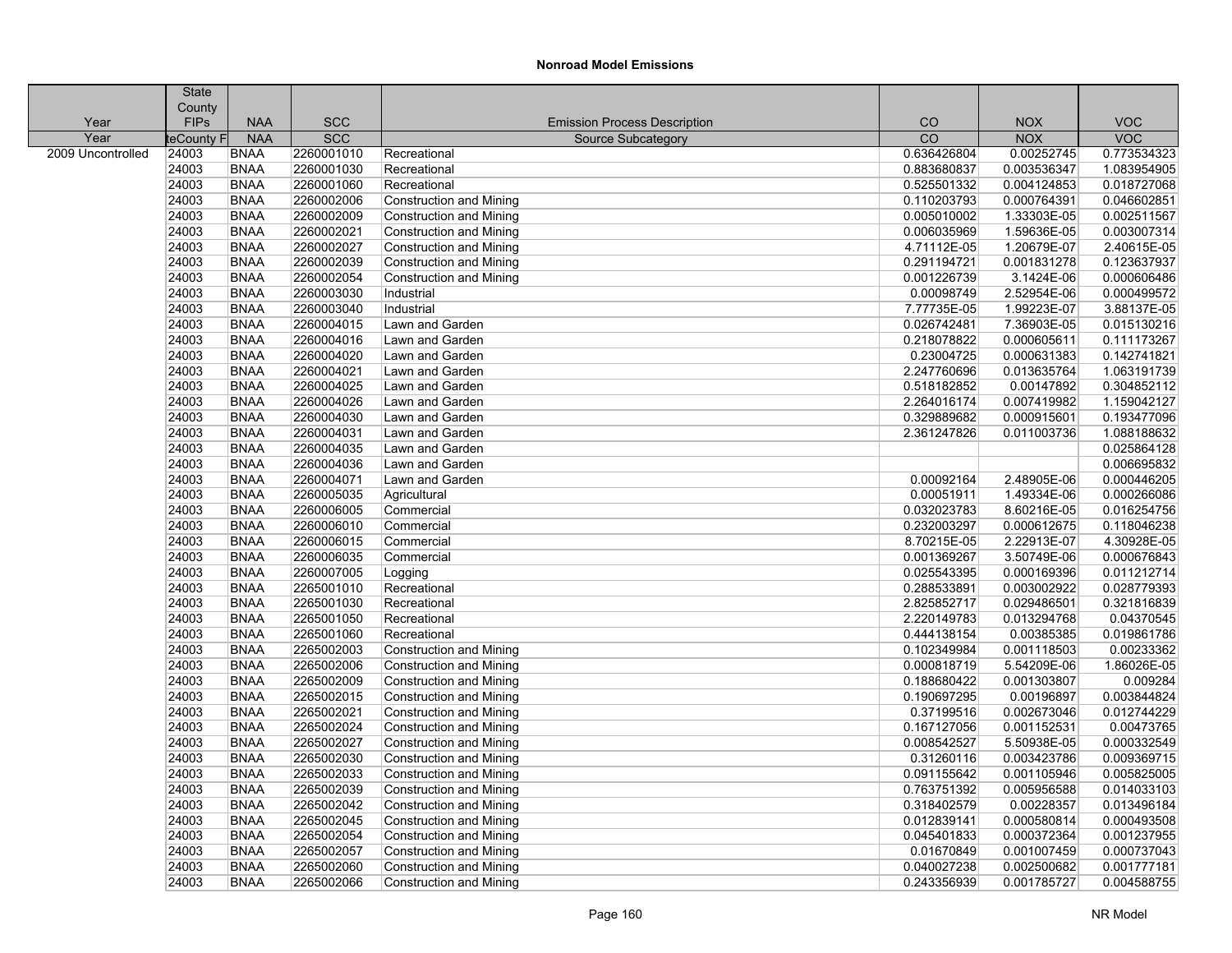|      | <b>State</b> |             |            |                                     |             |             |             |
|------|--------------|-------------|------------|-------------------------------------|-------------|-------------|-------------|
|      | County       |             |            |                                     |             |             |             |
| Year | <b>FIPs</b>  | <b>NAA</b>  | <b>SCC</b> | <b>Emission Process Description</b> | CO          | <b>NOX</b>  | <b>VOC</b>  |
|      | 24003        | <b>BNAA</b> | 2265002072 | <b>Construction and Mining</b>      | 0.108867003 | 0.00256655  | 0.003201228 |
|      | 24003        | <b>BNAA</b> | 2265002078 | <b>Construction and Mining</b>      | 0.049460455 | 0.000376594 | 0.001944501 |
|      | 24003        | <b>BNAA</b> | 2265002081 | <b>Construction and Mining</b>      | 0.014066013 | 0.00087417  | 0.000646008 |
|      | 24003        | <b>BNAA</b> | 2265003010 | Industrial                          | 0.100467534 | 0.003163881 | 0.003432763 |
|      | 24003        | <b>BNAA</b> | 2265003020 | Industrial                          | 0.222053282 | 0.013593959 | 0.009668455 |
|      | 24003        | <b>BNAA</b> | 2265003030 | Industrial                          | 0.095691091 | 0.002392683 | 0.00298106  |
|      | 24003        | <b>BNAA</b> | 2265003040 | Industrial                          | 0.243150668 | 0.002109476 | 0.010481612 |
|      | 24003        | <b>BNAA</b> | 2265003050 | Industrial                          | 0.007696672 | 0.000207972 | 0.000244712 |
|      | 24003        | <b>BNAA</b> | 2265003060 | Industrial                          | 0.009662187 | 6.28525E-05 | 0.000218712 |
|      | 24003        | <b>BNAA</b> | 2265003070 | Industrial                          | 0.023260144 | 0.001421119 | 0.001007864 |
|      | 24003        | <b>BNAA</b> | 2265004010 | Lawn and Garden                     | 6.253165215 | 0.047141067 | 0.68306925  |
|      | 24003        | <b>BNAA</b> | 2265004011 | Lawn and Garden                     | 8.87947312  | 0.062119603 | 0.680604461 |
|      | 24003        | <b>BNAA</b> | 2265004015 | Lawn and Garden                     | 0.525814674 | 0.003989914 | 0.059460564 |
|      | 24003        | <b>BNAA</b> | 2265004016 | Lawn and Garden                     | 4.320647826 | 0.031907735 | 0.327811307 |
|      | 24003        | <b>BNAA</b> | 2265004025 | Lawn and Garden                     | 0.035313642 | 0.000262039 | 0.004176977 |
|      | 24003        | <b>BNAA</b> | 2265004026 | Lawn and Garden                     | 0.223533538 | 0.001525316 | 0.012668463 |
|      | 24003        | <b>BNAA</b> | 2265004030 | Lawn and Garden                     | 0.06750551  | 0.000502653 | 0.007382929 |
|      | 24003        | <b>BNAA</b> | 2265004031 | Lawn and Garden                     | 9.048694471 | 0.099920738 | 0.234484953 |
|      | 24003        | <b>BNAA</b> | 2265004035 | Lawn and Garden                     |             |             | 0.051586749 |
|      | 24003        | <b>BNAA</b> | 2265004036 | Lawn and Garden                     |             |             | 0.014899745 |
|      | 24003        | <b>BNAA</b> | 2265004040 | Lawn and Garden                     | 1.521980009 | 0.010347675 | 0.06652572  |
|      | 24003        | <b>BNAA</b> | 2265004041 | Lawn and Garden                     | 1.175147291 | 0.007601561 | 0.022769839 |
|      | 24003        | <b>BNAA</b> | 2265004046 | Lawn and Garden                     | 1.235238864 | 0.009047575 | 0.037399865 |
|      | 24003        | <b>BNAA</b> | 2265004051 | Lawn and Garden                     | 0.494560804 | 0.003676322 | 0.039303324 |
|      | 24003        | <b>BNAA</b> | 2265004055 | Lawn and Garden                     | 20.31812059 | 0.141368861 | 0.753826364 |
|      | 24003        | <b>BNAA</b> | 2265004056 | Lawn and Garden                     | 15.88956206 | 0.105165016 | 0.299161371 |
|      | 24003        | <b>BNAA</b> | 2265004066 | Lawn and Garden                     | 2.064874154 | 0.03777048  | 0.047714179 |
|      | 24003        | <b>BNAA</b> | 2265004071 | Lawn and Garden                     | 48.19519511 | 0.397171765 | 1.13841173  |
|      | 24003        | <b>BNAA</b> | 2265004075 | Lawn and Garden                     | 0.63585163  | 0.004742656 | 0.035243596 |
|      | 24003        | <b>BNAA</b> | 2265004076 | Lawn and Garden                     | 1.327570379 | 0.010030754 | 0.074190926 |
|      | 24003        | <b>BNAA</b> | 2265005010 | Agricultural                        | 0.002142808 | 1.38463E-05 | 4.04682E-05 |
|      | 24003        | <b>BNAA</b> | 2265005015 | Agricultural                        | 0.004250091 | 0.000169841 | 0.00013996  |
|      | 24003        | <b>BNAA</b> | 2265005020 | Agricultural                        | 1.77579E-05 | 1.13671E-06 | 9.15522E-07 |
|      | 24003        | <b>BNAA</b> | 2265005025 | Agricultural                        | 0.001916984 | 0.000122696 | 0.00011113  |
|      | 24003        | <b>BNAA</b> | 2265005030 | Agricultural                        | 0.001659271 | 1.15635E-05 | 3.80455E-05 |
|      | 24003        | <b>BNAA</b> | 2265005035 | Agricultural                        | 0.01379562  | 0.000201795 | 0.000616557 |
|      | 24003        | <b>BNAA</b> | 2265005040 | Agricultural                        | 0.033760506 | 0.000214747 | 0.001270216 |
|      | 24003        | <b>BNAA</b> | 2265005045 | Agricultural                        | 0.003042052 | 0.000194705 | 0.000160963 |
|      | 24003        | <b>BNAA</b> | 2265005055 | Agricultural                        | 0.006334556 | 0.000231538 | 0.000239767 |
|      | 24003        | <b>BNAA</b> | 2265005060 | Agricultural                        | 0.005917133 | 0.000338893 | 0.000263397 |
|      | 24003        | <b>BNAA</b> | 2265006005 | Commercial                          | 10.28864063 | 0.071792117 | 0.365166572 |
|      | 24003        | <b>BNAA</b> | 2265006010 | Commercial                          | 2.369939437 | 0.022447273 | 0.107278247 |
|      | 24003        | <b>BNAA</b> | 2265006015 | Commercial                          | 1.170347184 | 0.015921276 | 0.042647862 |
|      | 24003        | <b>BNAA</b> | 2265006025 | Commercial                          | 2.954775322 | 0.028122765 | 0.070319679 |
|      | 24003        | <b>BNAA</b> | 2265006030 | Commercial                          | 4.53091194  | 0.031113392 | 0.190629117 |
|      | 24003        | <b>BNAA</b> | 2265006035 | Commercial                          | 0.227998521 | 0.001595398 | 0.006413959 |
|      | 24003        | <b>BNAA</b> | 2265007010 | Logging                             | 0.057434745 | 0.000424409 | 0.001996648 |
|      | 24003        | <b>BNAA</b> | 2265007015 | Logging                             | 0.000697247 | 4.51281E-06 | 3.32061E-05 |
|      | 24003        | <b>BNAA</b> | 2265008005 | Airport                             | 0.26777517  | 0.009007753 | 0.010836261 |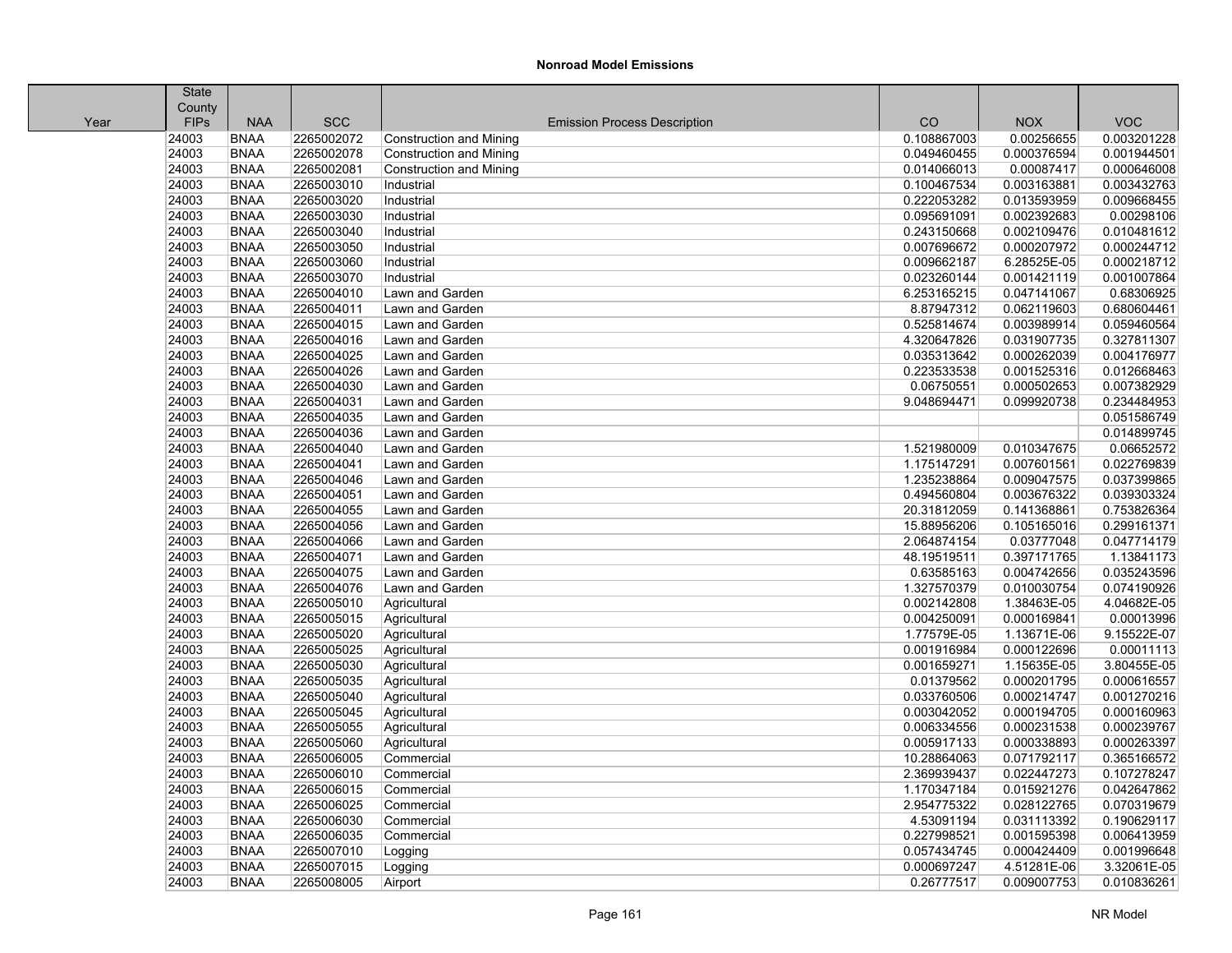|      | <b>State</b> |             |            |                                     |             |             |             |
|------|--------------|-------------|------------|-------------------------------------|-------------|-------------|-------------|
|      | County       |             |            |                                     |             |             |             |
| Year | <b>FIPs</b>  | <b>NAA</b>  | <b>SCC</b> | <b>Emission Process Description</b> | CO          | <b>NOX</b>  | <b>VOC</b>  |
|      | 24003        | <b>BNAA</b> | 2267001060 | Recreational                        | 0.004830413 | 0.001210741 | 0.00032734  |
|      | 24003        | <b>BNAA</b> | 2267002003 | <b>Construction and Mining</b>      | 0.002952127 | 0.000731451 | 0.000199479 |
|      | 24003        | <b>BNAA</b> | 2267002015 | <b>Construction and Mining</b>      | 0.005102327 | 0.001252619 | 0.000343985 |
|      | 24003        | <b>BNAA</b> | 2267002021 | <b>Construction and Mining</b>      | 0.000773055 | 0.000193544 | 5.23722E-05 |
|      | 24003        | <b>BNAA</b> | 2267002024 | <b>Construction and Mining</b>      | 0.000517113 | 0.000127747 | 3.49163E-05 |
|      | 24003        | <b>BNAA</b> | 2267002030 | <b>Construction and Mining</b>      | 0.009072633 | 0.002248521 | 0.00061309  |
|      | 24003        | <b>BNAA</b> | 2267002033 | <b>Construction and Mining</b>      | 0.002938046 | 0.000741637 | 0.000199455 |
|      | 24003        | <b>BNAA</b> | 2267002039 | <b>Construction and Mining</b>      | 0.008820049 | 0.002138784 | 0.000592824 |
|      | 24003        | <b>BNAA</b> | 2267002045 | <b>Construction and Mining</b>      | 0.003164042 | 0.000791684 | 0.000214322 |
|      | 24003        | <b>BNAA</b> | 2267002054 | <b>Construction and Mining</b>      | 0.000512339 | 0.000128118 | 3.46991E-05 |
|      | 24003        | <b>BNAA</b> | 2267002057 | <b>Construction and Mining</b>      | 0.005755629 | 0.001431237 | 0.000389265 |
|      | 24003        | <b>BNAA</b> | 2267002060 | <b>Construction and Mining</b>      | 0.014464162 | 0.003570792 | 0.000976481 |
|      | 24003        | <b>BNAA</b> | 2267002066 | <b>Construction and Mining</b>      | 0.001526878 | 0.000375192 | 0.000102961 |
|      | 24003        | <b>BNAA</b> | 2267002072 | <b>Construction and Mining</b>      | 0.011765567 | 0.002936792 | 0.000796482 |
|      | 24003        | <b>BNAA</b> | 2267002081 | <b>Construction and Mining</b>      | 0.004741979 | 0.001189087 | 0.000321382 |
|      | 24003        | <b>BNAA</b> | 2267003010 | Industrial                          | 0.034352048 | 0.008621676 | 0.002328689 |
|      | 24003        | <b>BNAA</b> | 2267003020 | Industrial                          | 3.280531397 | 0.812089142 | 0.22162026  |
|      | 24003        | <b>BNAA</b> | 2267003030 | Industrial                          | 0.025274567 | 0.006182097 | 0.001702396 |
|      | 24003        | <b>BNAA</b> | 2267003040 | Industrial                          | 0.00774453  | 0.001910295 | 0.000522727 |
|      | 24003        | <b>BNAA</b> | 2267003050 | Industrial                          | 0.001855463 | 0.000465192 | 0.000125747 |
|      | 24003        | <b>BNAA</b> | 2267003070 | Industrial                          | 0.015492987 | 0.003778469 | 0.001042796 |
|      | 24003        | <b>BNAA</b> | 2267004066 | Lawn and Garden                     | 0.13147708  | 0.032428908 | 0.008874091 |
|      | 24003        | <b>BNAA</b> | 2267005055 | Agricultural                        | 1.08361E-05 | 2.6982E-06  | 7.33112E-07 |
|      | 24003        | <b>BNAA</b> | 2267005060 | Agricultural                        | 1.69709E-05 | 4.16403E-06 | 1.14398E-06 |
|      | 24003        | <b>BNAA</b> | 2267006005 | Commercial                          | 0.122544756 | 0.045655618 | 0.009320351 |
|      | 24003        | <b>BNAA</b> | 2267006010 | Commercial                          | 0.028975052 | 0.010624658 | 0.00219486  |
|      | 24003        | <b>BNAA</b> | 2267006015 | Commercial                          | 0.035343295 | 0.012821925 | 0.002670063 |
|      | 24003        | <b>BNAA</b> | 2267006025 | Commercial                          | 0.063789637 | 0.015988804 | 0.0043228   |
|      | 24003        | <b>BNAA</b> | 2267006030 | Commercial                          | 0.00081415  | 0.000206556 | 5.53409E-05 |
|      | 24003        | <b>BNAA</b> | 2267006035 | Commercial                          | 0.000557491 | 0.000201402 | 4.20723E-05 |
|      | 24003        | <b>BNAA</b> | 2267008005 | Airport                             | 0.057097076 | 0.014153966 | 0.003858598 |
|      | 24003        | <b>BNAA</b> | 2268002081 | <b>Construction and Mining</b>      | 0.000186399 | 4.67408E-05 | 7.44586E-07 |
|      | 24003        | <b>BNAA</b> | 2268003020 | Industrial                          | 0.23142813  | 0.057212104 | 0.000921183 |
|      | 24003        | <b>BNAA</b> | 2268003030 | Industrial                          | 0.000263205 | 6.50175E-05 | 1.04747E-06 |
|      | 24003        | <b>BNAA</b> | 2268003040 | Industrial                          | 0.000143345 | 3.54218E-05 | 5.70515E-07 |
|      | 24003        | <b>BNAA</b> | 2268003060 | Industrial                          | 0.000834202 | 0.000205248 | 3.31657E-06 |
|      | 24003        | <b>BNAA</b> | 2268003070 | Industrial                          | 0.001082934 | 0.000263998 | 4.29568E-06 |
|      | 24003        | <b>BNAA</b> | 2268005055 | Agricultural                        | 8.10589E-06 | 1.82261E-06 | 3.15403E-08 |
|      | 24003        | <b>BNAA</b> | 2268005060 | Agricultural                        | 8.6976E-05  | 1.94471E-05 | 3.3799E-07  |
|      | 24003        | <b>BNAA</b> | 2268006005 | Commercial                          | 0.035517916 | 0.013106673 | 0.000158842 |
|      | 24003        | <b>BNAA</b> | 2268006010 | Commercial                          | 0.001829603 | 0.000669059 | 8.16354E-06 |
|      | 24003        | <b>BNAA</b> | 2268006015 | Commercial                          | 0.00262616  | 0.000949202 | 1.16834E-05 |
|      | 24003        | <b>BNAA</b> | 2268006020 | Commercial                          | 0.152102033 | 0.033995064 | 0.000591015 |
|      | 24003        | <b>BNAA</b> | 2270001060 | Recreational                        | 0.012686558 | 0.012678116 | 0.003367848 |
|      | 24003        | <b>BNAA</b> | 2270002003 | <b>Construction and Mining</b>      | 0.019963443 | 0.053046853 | 0.004152617 |
|      | 24003        | <b>BNAA</b> | 2270002006 | <b>Construction and Mining</b>      | 7.12785E-05 | 0.000103601 | 1.66249E-05 |
|      | 24003        | <b>BNAA</b> | 2270002009 | <b>Construction and Mining</b>      | 0.001055621 | 0.001598242 | 0.000256244 |
|      | 24003        | <b>BNAA</b> | 2270002015 | <b>Construction and Mining</b>      | 0.05973872  | 0.130509485 | 0.011237639 |
|      | 24003        | <b>BNAA</b> | 2270002018 | <b>Construction and Mining</b>      | 0.052882495 | 0.139779264 | 0.007264667 |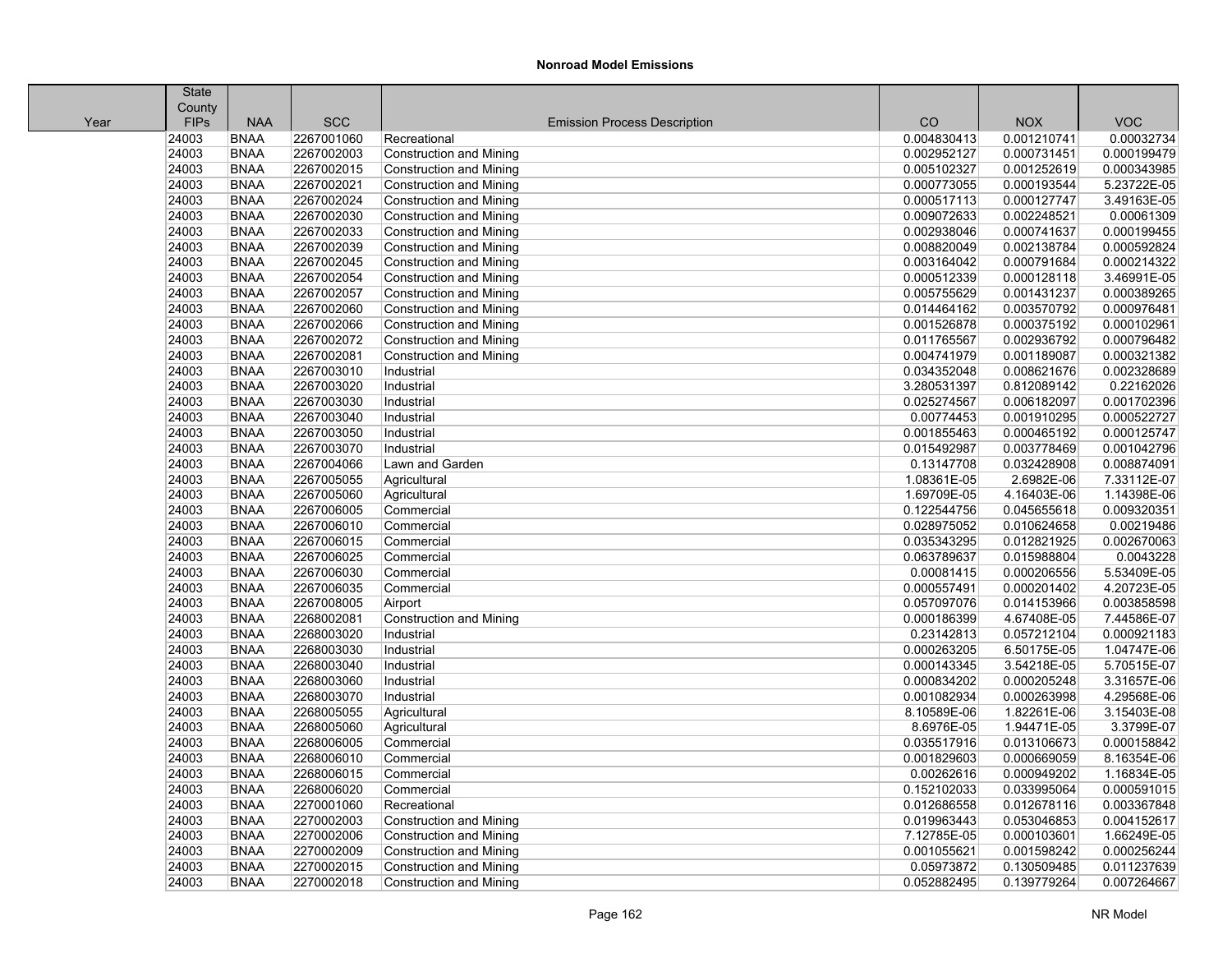|      | State       |             |            |                                     |             |             |             |
|------|-------------|-------------|------------|-------------------------------------|-------------|-------------|-------------|
|      | County      |             |            |                                     |             |             |             |
| Year | <b>FIPs</b> | <b>NAA</b>  | <b>SCC</b> | <b>Emission Process Description</b> | CO          | <b>NOX</b>  | <b>VOC</b>  |
|      | 24003       | <b>BNAA</b> | 2270002021 | Construction and Mining             | 0.003707156 | 0.008095771 | 0.000726763 |
|      | 24003       | <b>BNAA</b> | 2270002024 | <b>Construction and Mining</b>      | 0.00293527  | 0.005321631 | 0.000462931 |
|      | 24003       | <b>BNAA</b> | 2270002027 | <b>Construction and Mining</b>      | 0.007578856 | 0.014327628 | 0.002014892 |
|      | 24003       | <b>BNAA</b> | 2270002030 | Construction and Mining             | 0.037670055 | 0.061076182 | 0.006385212 |
|      | 24003       | <b>BNAA</b> | 2270002033 | <b>Construction and Mining</b>      | 0.022920694 | 0.070431924 | 0.005701791 |
|      | 24003       | <b>BNAA</b> | 2270002036 | <b>Construction and Mining</b>      | 0.163865859 | 0.534666672 | 0.036276516 |
|      | 24003       | <b>BNAA</b> | 2270002039 | <b>Construction and Mining</b>      | 0.002897356 | 0.004094865 | 0.000481079 |
|      | 24003       | <b>BNAA</b> | 2270002042 | <b>Construction and Mining</b>      | 0.001165042 | 0.002667726 | 0.000298635 |
|      | 24003       | <b>BNAA</b> | 2270002045 | <b>Construction and Mining</b>      | 0.029113606 | 0.136767669 | 0.008447323 |
|      | 24003       | <b>BNAA</b> | 2270002048 | Construction and Mining             | 0.035778928 | 0.135370314 | 0.008930113 |
|      | 24003       | <b>BNAA</b> | 2270002051 | Construction and Mining             | 0.133511048 | 0.472102902 | 0.025425834 |
|      | 24003       | <b>BNAA</b> | 2270002054 | <b>Construction and Mining</b>      | 0.007004049 | 0.023732944 | 0.001676949 |
|      | 24003       | <b>BNAA</b> | 2270002057 | <b>Construction and Mining</b>      | 0.093365617 | 0.170062295 | 0.016578828 |
|      | 24003       | <b>BNAA</b> | 2270002060 | <b>Construction and Mining</b>      | 0.220916174 | 0.616003739 | 0.041062634 |
|      | 24003       | <b>BNAA</b> | 2270002066 | <b>Construction and Mining</b>      | 0.339375922 | 0.389197646 | 0.081781696 |
|      | 24003       | <b>BNAA</b> | 2270002069 | <b>Construction and Mining</b>      | 0.187621977 | 0.544103832 | 0.034408067 |
|      | 24003       | <b>BNAA</b> | 2270002072 | <b>Construction and Mining</b>      | 0.299961767 | 0.255236009 | 0.073960188 |
|      | 24003       | <b>BNAA</b> | 2270002075 | <b>Construction and Mining</b>      | 0.025899827 | 0.06319209  | 0.003971014 |
|      | 24003       | <b>BNAA</b> | 2270002078 | <b>Construction and Mining</b>      | 0.00091719  | 0.000817491 | 0.000241796 |
|      | 24003       | <b>BNAA</b> | 2270002081 | Construction and Mining             | 0.02722118  | 0.061165933 | 0.004181609 |
|      | 24003       | <b>BNAA</b> | 2270003010 | Industrial                          | 0.008042765 | 0.007518703 | 0.002116331 |
|      | 24003       | <b>BNAA</b> | 2270003020 | Industrial                          | 0.050602787 | 0.090963523 | 0.0084574   |
|      | 24003       | <b>BNAA</b> | 2270003030 | Industrial                          | 0.011697987 | 0.04430214  | 0.003458499 |
|      | 24003       | <b>BNAA</b> | 2270003040 | Industrial                          | 0.01220073  | 0.047401798 | 0.003654951 |
|      | 24003       | <b>BNAA</b> | 2270003050 | Industrial                          | 0.001347353 | 0.002151654 | 0.000378755 |
|      | 24003       | <b>BNAA</b> | 2270003060 | Industrial                          | 0.095696639 | 0.21427528  | 0.022012826 |
|      | 24003       | <b>BNAA</b> | 2270003070 | Industrial                          | 0.018263125 | 0.061135089 | 0.004384775 |
|      | 24003       | <b>BNAA</b> | 2270004031 | Lawn and Garden                     | 1.46799E-05 | 2.44608E-05 | 4.33435E-06 |
|      | 24003       | <b>BNAA</b> | 2270004046 | Lawn and Garden                     | 0.07604033  | 0.143538124 | 0.020459157 |
|      | 24003       | <b>BNAA</b> | 2270004056 | Lawn and Garden                     | 0.015921917 | 0.028622534 | 0.004204752 |
|      | 24003       | <b>BNAA</b> | 2270004066 | Lawn and Garden                     | 0.086322982 | 0.231383698 | 0.021630706 |
|      | 24003       | <b>BNAA</b> | 2270004071 | Lawn and Garden                     | 0.008044047 | 0.022573871 | 0.002070565 |
|      | 24003       | <b>BNAA</b> | 2270004076 | Lawn and Garden                     | 0.000311248 | 0.000600857 | 8.07881E-05 |
|      | 24003       | <b>BNAA</b> | 2270005010 | Agricultural                        | 2.87775E-06 | 2.37256E-06 | 4.17719E-07 |
|      | 24003       | <b>BNAA</b> | 2270005015 | Agricultural                        | 0.057117314 | 0.117915055 | 0.011106704 |
|      | 24003       | <b>BNAA</b> | 2270005020 | Agricultural                        | 0.004315087 | 0.012180013 | 0.001008016 |
|      | 24003       | <b>BNAA</b> | 2270005025 | Agricultural                        | 3.75491E-05 | 5.6667E-05  | 9.0227E-06  |
|      | 24003       | <b>BNAA</b> | 2270005030 | Agricultural                        | 8.94299E-06 | 1.14393E-05 | 1.61267E-06 |
|      | 24003       | <b>BNAA</b> | 2270005035 | Agricultural                        | 0.000447368 | 0.0009299   | 0.000120539 |
|      | 24003       | <b>BNAA</b> | 2270005040 | Agricultural                        | 1.26954E-06 | 2.28836E-06 | 2.01005E-07 |
|      | 24003       | <b>BNAA</b> | 2270005045 | Agricultural                        | 0.000494377 | 0.000856904 | 9.88034E-05 |
|      | 24003       | <b>BNAA</b> | 2270005055 | Agricultural                        | 0.001166902 | 0.002467411 | 0.000245626 |
|      | 24003       | <b>BNAA</b> | 2270005060 | Agricultural                        | 0.000556314 | 0.001647744 | 0.000158066 |
|      | 24003       | <b>BNAA</b> | 2270006005 | Commercial                          | 0.072071801 | 0.156310078 | 0.019491347 |
|      | 24003       | <b>BNAA</b> | 2270006010 | Commercial                          | 0.0170083   | 0.037380969 | 0.004410403 |
|      | 24003       | <b>BNAA</b> | 2270006015 | Commercial                          | 0.037013113 | 0.093538191 | 0.009240738 |
|      | 24003       | <b>BNAA</b> | 2270006025 | Commercial                          | 0.058252541 | 0.045642841 | 0.01459203  |
|      | 24003       | <b>BNAA</b> | 2270006030 | Commercial                          | 0.002141891 | 0.005232003 | 0.000626503 |
|      | 24003       | <b>BNAA</b> | 2270006035 | Commercial                          | 0.001631487 | 0.003991328 | 0.00040928  |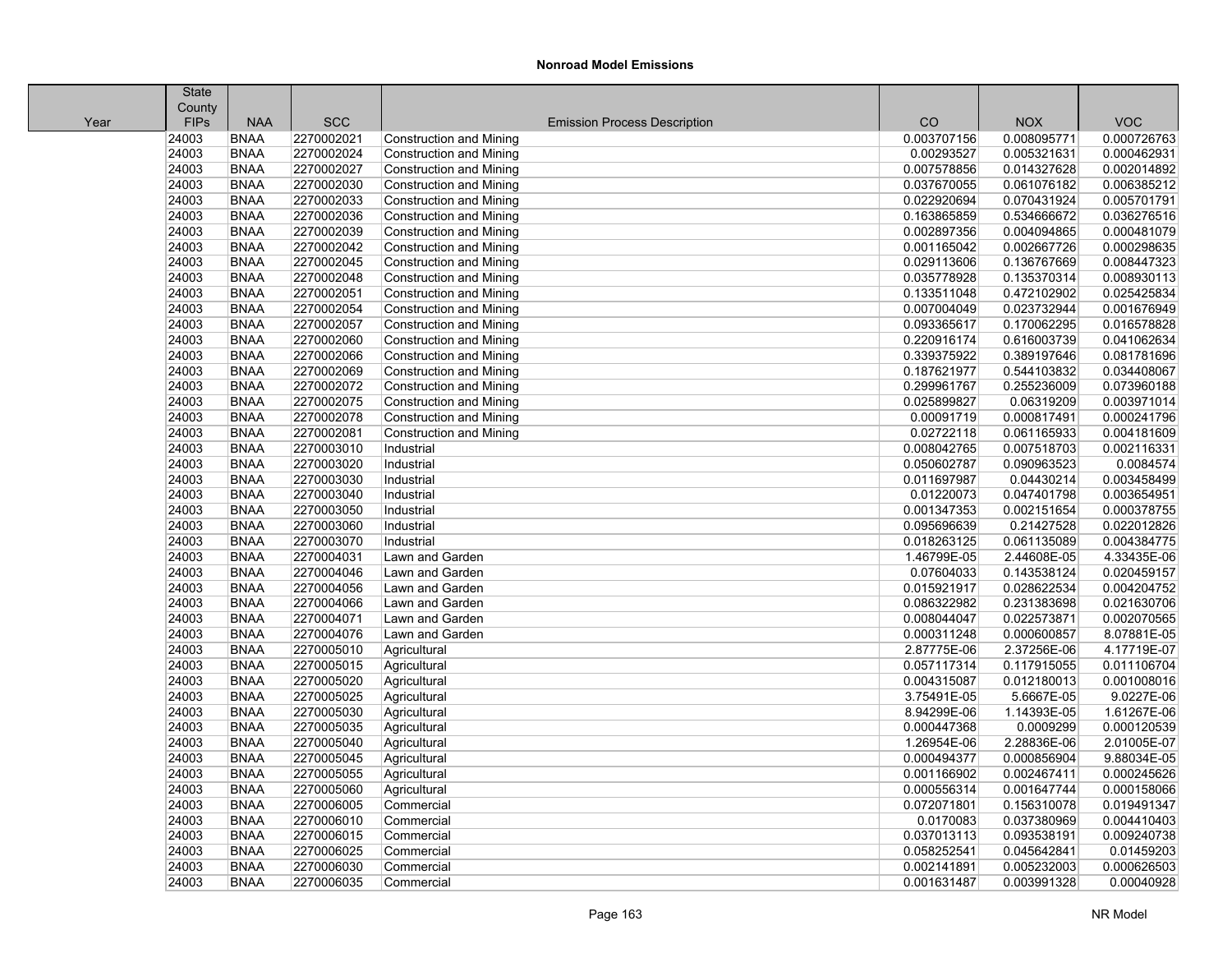|      | <b>State</b> |             |            |                                     |             |             |             |
|------|--------------|-------------|------------|-------------------------------------|-------------|-------------|-------------|
|      | County       |             |            |                                     |             |             |             |
| Year | FIPs         | <b>NAA</b>  | <b>SCC</b> | <b>Emission Process Description</b> | CO          | <b>NOX</b>  | <b>VOC</b>  |
|      | 24003        | <b>BNAA</b> | 2270007015 | Logging                             | 0.004489681 | 0.016524951 | 0.001073613 |
|      | 24003        | <b>BNAA</b> | 2270008005 | Airport                             | 0.167668734 | 0.445917542 | 0.030645873 |
|      | 24003        | <b>BNAA</b> | 2282005010 | Pleasure Craft                      | 7.82108606  | 0.175718506 | 4.268079045 |
|      | 24003        | <b>BNAA</b> | 2282005015 | Pleasure Craft                      | 3.037887939 | 0.05092151  | 1.375652063 |
|      | 24003        | <b>BNAA</b> | 2282010005 | Pleasure Craft                      | 5.654399707 | 0.331075988 | 0.450391097 |
|      | 24003        | <b>BNAA</b> | 2282020005 | Pleasure Craft                      | 0.060120627 | 0.381678533 | 0.01410465  |
|      | 24003        | <b>BNAA</b> | 2282020010 | Pleasure Craft                      | 0.000590817 | 0.000973473 | 0.000185778 |
|      | 24003        | <b>BNAA</b> | 2285002015 | Railroad                            | 0.003090946 | 0.004440723 | 0.000759922 |
|      | 24003        | <b>BNAA</b> | 2285004015 | Railroad                            | 0.009760542 | 7.39069E-05 | 0.000257231 |
|      | 24003        | <b>BNAA</b> | 2285006015 | Railroad                            | 4.75433E-05 | 1.18613E-05 | 3.21396E-06 |
|      | 24005        | <b>BNAA</b> | 2260001010 | Recreational                        | 0.318213402 | 0.001263725 | 0.386767167 |
|      | 24005        | <b>BNAA</b> | 2260001030 | Recreational                        | 0.441840424 | 0.001768174 | 0.541977452 |
|      | 24005        | <b>BNAA</b> | 2260001060 | Recreational                        | 0.262750666 | 0.002062427 | 0.009363534 |
|      | 24005        | <b>BNAA</b> | 2260002006 | <b>Construction and Mining</b>      | 0.255266707 | 0.00177057  | 0.107946886 |
|      | 24005        | <b>BNAA</b> | 2260002009 | <b>Construction and Mining</b>      | 0.011604743 | 3.08772E-05 | 0.00581758  |
|      | 24005        | <b>BNAA</b> | 2260002021 | <b>Construction and Mining</b>      | 0.013981203 | 3.69767E-05 | 0.006965885 |
|      | 24005        | <b>BNAA</b> | 2260002027 | <b>Construction and Mining</b>      | 0.000109124 | 2.79532E-07 | 5.57341E-05 |
|      | 24005        | <b>BNAA</b> | 2260002039 | <b>Construction and Mining</b>      | 0.674498664 | 0.004241816 | 0.286384396 |
|      | 24005        | <b>BNAA</b> | 2260002054 | <b>Construction and Mining</b>      | 0.002841513 | 7.27878E-06 | 0.001404814 |
|      | 24005        | <b>BNAA</b> | 2260003030 | Industrial                          | 0.001807184 | 4.62926E-06 | 0.000914257 |
|      | 24005        | <b>BNAA</b> | 2260003040 | Industrial                          | 0.000142332 | 3.64595E-07 | 7.10322E-05 |
|      | 24005        | <b>BNAA</b> | 2260004015 | Lawn and Garden                     | 0.044309401 | 0.000122097 | 0.025069133 |
|      | 24005        | <b>BNAA</b> | 2260004016 | Lawn and Garden                     | 0.262131467 | 0.000727947 | 0.133630647 |
|      | 24005        | <b>BNAA</b> | 2260004020 | Lawn and Garden                     | 0.381163391 | 0.001046133 | 0.236507772 |
|      | 24005        | <b>BNAA</b> | 2260004021 | Lawn and Garden                     | 2.701815837 | 0.016390235 | 1.277960101 |
|      | 24005        | <b>BNAA</b> | 2260004025 | Lawn and Garden                     | 0.858572978 | 0.002450411 | 0.505107001 |
|      | 24005        | <b>BNAA</b> | 2260004026 | Lawn and Garden                     | 2.72135512  | 0.008918843 | 1.393172613 |
|      | 24005        | <b>BNAA</b> | 2260004030 | Lawn and Garden                     | 0.546591503 | 0.001517051 | 0.320570632 |
|      | 24005        | <b>BNAA</b> | 2260004031 | Lawn and Garden                     | 2.838228152 | 0.013226527 | 1.3080065   |
|      | 24005        | <b>BNAA</b> | 2260004035 | Lawn and Garden                     |             |             | 0.042854066 |
|      | 24005        | <b>BNAA</b> | 2260004036 | Lawn and Garden                     |             |             | 0.008048412 |
|      | 24005        | <b>BNAA</b> | 2260004071 | Lawn and Garden                     | 0.001107815 | 2.99184E-06 | 0.000536339 |
|      | 24005        | <b>BNAA</b> | 2260005035 | Agricultural                        | 0.001061973 | 3.05501E-06 | 0.000544347 |
|      | 24005        | <b>BNAA</b> | 2260006005 | Commercial                          | 0.048983264 | 0.000131578 | 0.024863117 |
|      | 24005        | <b>BNAA</b> | 2260006010 | Commercial                          | 0.354870037 | 0.000937141 | 0.180562388 |
|      | 24005        | <b>BNAA</b> | 2260006015 | Commercial                          | 0.000133107 | 3.40966E-07 | 6.59144E-05 |
|      | 24005        | <b>BNAA</b> | 2260006035 | Commercial                          | 0.002094418 | 5.36503E-06 | 0.001035293 |
|      | 24005        | <b>BNAA</b> | 2260007005 | Logging                             | 0.014221466 | 9.43124E-05 | 0.006242758 |
|      | 24005        | <b>BNAA</b> | 2265001010 | Recreational                        | 0.144266946 | 0.001501461 | 0.014389696 |
|      | 24005        | <b>BNAA</b> | 2265001030 | Recreational                        | 1.412926413 | 0.01474325  | 0.160908419 |
|      | 24005        | <b>BNAA</b> | 2265001050 | Recreational                        | 4.686983152 | 0.028066734 | 0.092267065 |
|      | 24005        | <b>BNAA</b> | 2265001060 | Recreational                        | 0.222069072 | 0.001926925 | 0.009930893 |
|      | 24005        | <b>BNAA</b> | 2265002003 | <b>Construction and Mining</b>      | 0.237074791 | 0.002590806 | 0.005405399 |
|      | 24005        | <b>BNAA</b> | 2265002006 | <b>Construction and Mining</b>      | 0.00189641  | 1.28372E-05 | 4.30895E-05 |
|      | 24005        | <b>BNAA</b> | 2265002009 | <b>Construction and Mining</b>      | 0.437043286 | 0.003020029 | 0.021504669 |
|      | 24005        | <b>BNAA</b> | 2265002015 | <b>Construction and Mining</b>      | 0.441714984 | 0.004560755 | 0.008905823 |
|      | 24005        | <b>BNAA</b> | 2265002021 | <b>Construction and Mining</b>      | 0.861657936 | 0.006191616 | 0.029519649 |
|      | 24005        | <b>BNAA</b> | 2265002024 | <b>Construction and Mining</b>      | 0.387118918 | 0.002669624 | 0.010973891 |
|      | 24005        | <b>BNAA</b> | 2265002027 | <b>Construction and Mining</b>      | 0.019787181 | 0.000127615 | 0.000770288 |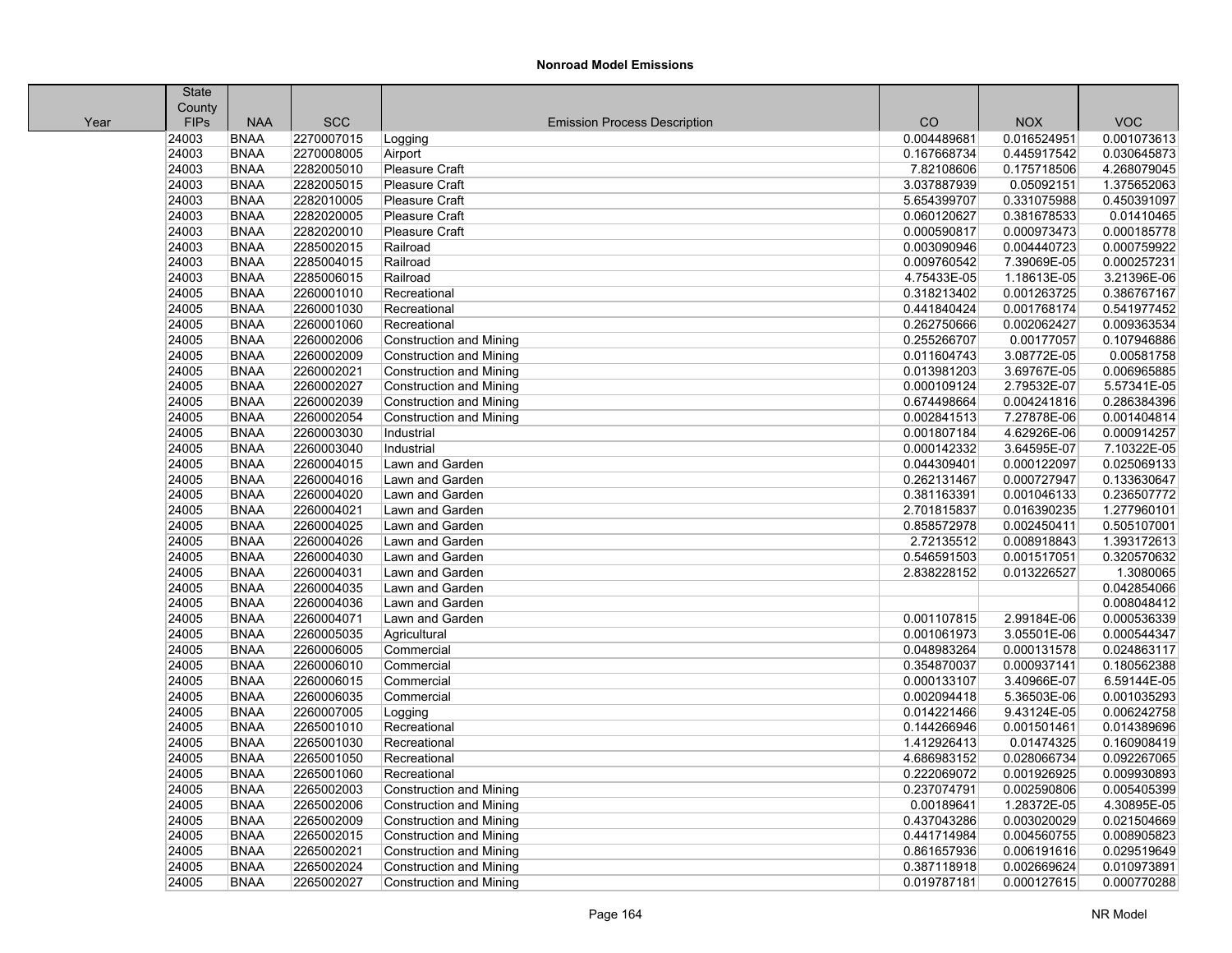|      | <b>State</b> |             |            |                                     |             |             |             |
|------|--------------|-------------|------------|-------------------------------------|-------------|-------------|-------------|
|      | County       |             |            |                                     |             |             |             |
| Year | <b>FIPs</b>  | <b>NAA</b>  | <b>SCC</b> | <b>Emission Process Description</b> | CO          | <b>NOX</b>  | <b>VOC</b>  |
|      | 24005        | <b>BNAA</b> | 2265002030 | <b>Construction and Mining</b>      | 0.724082734 | 0.007930566 | 0.021703212 |
|      | 24005        | <b>BNAA</b> | 2265002033 | <b>Construction and Mining</b>      | 0.21114517  | 0.00256172  | 0.013492546 |
|      | 24005        | <b>BNAA</b> | 2265002039 | <b>Construction and Mining</b>      | 1.769088807 | 0.013797333 | 0.032505087 |
|      | 24005        | <b>BNAA</b> | 2265002042 | <b>Construction and Mining</b>      | 0.737520631 | 0.005289467 | 0.031261411 |
|      | 24005        | <b>BNAA</b> | 2265002045 | <b>Construction and Mining</b>      | 0.029739494 | 0.001345348 | 0.00114312  |
|      | 24005        | <b>BNAA</b> | 2265002054 | <b>Construction and Mining</b>      | 0.105164941 | 0.000862512 | 0.002867494 |
|      | 24005        | <b>BNAA</b> | 2265002057 | <b>Construction and Mining</b>      | 0.038702128 | 0.002333593 | 0.001707225 |
|      | 24005        | <b>BNAA</b> | 2265002060 | <b>Construction and Mining</b>      | 0.09271569  | 0.005792368 | 0.004116512 |
|      | 24005        | <b>BNAA</b> | 2265002066 | <b>Construction and Mining</b>      | 0.563691316 | 0.004136307 | 0.010629002 |
|      | 24005        | <b>BNAA</b> | 2265002072 | Construction and Mining             | 0.252170273 | 0.005944939 | 0.007415053 |
|      | 24005        | <b>BNAA</b> | 2265002078 | <b>Construction and Mining</b>      | 0.114565993 | 0.00087231  | 0.004504076 |
|      | 24005        | <b>BNAA</b> | 2265002081 | <b>Construction and Mining</b>      | 0.032581316 | 0.002024853 | 0.001496359 |
|      | 24005        | <b>BNAA</b> | 2265003010 | Industrial                          | 0.183863564 | 0.005790153 | 0.006282228 |
|      | 24005        | <b>BNAA</b> | 2265003020 | Industrial                          | 0.406375124 | 0.024878024 | 0.017694039 |
|      | 24005        | <b>BNAA</b> | 2265003030 | Industrial                          | 0.175122285 | 0.0043788   | 0.005455576 |
|      | 24005        | <b>BNAA</b> | 2265003040 | Industrial                          | 0.444985044 | 0.003860509 | 0.019182183 |
|      | 24005        | <b>BNAA</b> | 2265003050 | Industrial                          | 0.01408552  | 0.000380606 | 0.000447842 |
|      | 24005        | <b>BNAA</b> | 2265003060 | Industrial                          | 0.014791597 | 9.62193E-05 | 0.00033482  |
|      | 24005        | <b>BNAA</b> | 2265003070 | Industrial                          | 0.042567909 | 0.002600761 | 0.001844471 |
|      | 24005        | <b>BNAA</b> | 2265004010 | Lawn and Garden                     | 10.36081892 | 0.078107655 | 1.131771892 |
|      | 24005        | <b>BNAA</b> | 2265004011 | Lawn and Garden                     | 10.67315669 | 0.074667969 | 0.818088883 |
|      | 24005        | <b>BNAA</b> | 2265004015 | Lawn and Garden                     | 0.871218054 | 0.006610855 | 0.098519727 |
|      | 24005        | <b>BNAA</b> | 2265004016 | Lawn and Garden                     | 5.19343337  | 0.038353204 | 0.394030297 |
|      | 24005        | <b>BNAA</b> | 2265004025 | Lawn and Garden                     | 0.058510889 | 0.000434171 | 0.0069208   |
|      | 24005        | <b>BNAA</b> | 2265004026 | Lawn and Garden                     | 0.268688063 | 0.001833435 | 0.015227536 |
|      | 24005        | <b>BNAA</b> | 2265004030 | Lawn and Garden                     | 0.111849326 | 0.000832842 | 0.012232714 |
|      | 24005        | <b>BNAA</b> | 2265004031 | Lawn and Garden                     | 10.87656125 | 0.120105064 | 0.281851706 |
|      | 24005        | <b>BNAA</b> | 2265004035 | Lawn and Garden                     |             |             | 0.085473666 |
|      | 24005        | <b>BNAA</b> | 2265004036 | Lawn and Garden                     |             |             | 0.017909543 |
|      | 24005        | <b>BNAA</b> | 2265004040 | Lawn and Garden                     | 2.52175625  | 0.017144979 | 0.110225925 |
|      | 24005        | <b>BNAA</b> | 2265004041 | Lawn and Garden                     | 1.41253103  | 0.009137103 | 0.027369425 |
|      | 24005        | <b>BNAA</b> | 2265004046 | Lawn and Garden                     | 1.484761234 | 0.010875216 | 0.044954763 |
|      | 24005        | <b>BNAA</b> | 2265004051 | Lawn and Garden                     | 0.594463739 | 0.004418951 | 0.047242729 |
|      | 24005        | <b>BNAA</b> | 2265004055 | Lawn and Garden                     | 33.66492669 | 0.234232915 | 1.249008778 |
|      | 24005        | <b>BNAA</b> | 2265004056 | Lawn and Garden                     | 19.09930811 | 0.126408709 | 0.359592987 |
|      | 24005        | <b>BNAA</b> | 2265004066 | Lawn and Garden                     | 2.481985687 | 0.045400245 | 0.057352606 |
|      | 24005        | <b>BNAA</b> | 2265004071 | Lawn and Garden                     | 57.93078545 | 0.477401813 | 1.368374718 |
|      | 24005        | <b>BNAA</b> | 2265004075 | Lawn and Garden                     | 1.053537401 | 0.007858068 | 0.058394829 |
|      | 24005        | <b>BNAA</b> | 2265004076 | Lawn and Garden                     | 1.595744009 | 0.012057001 | 0.089177745 |
|      | 24005        | <b>BNAA</b> | 2265005010 | Agricultural                        | 0.004383663 | 2.83262E-05 | 8.2788E-05  |
|      | 24005        | <b>BNAA</b> | 2265005015 | Agricultural                        | 0.008694651 | 0.000347454 | 0.000286323 |
|      | 24005        | <b>BNAA</b> | 2265005020 | Agricultural                        | 3.63284E-05 | 2.32543E-06 | 1.87294E-06 |
|      | 24005        | <b>BNAA</b> | 2265005025 | Agricultural                        | 0.003921683 | 0.000251005 | 0.000227346 |
|      | 24005        | <b>BNAA</b> | 2265005030 | Agricultural                        | 0.003394465 | 2.36561E-05 | 7.78318E-05 |
|      | 24005        | <b>BNAA</b> | 2265005035 | Agricultural                        | 0.028222479 | 0.000412823 | 0.001261325 |
|      | 24005        | <b>BNAA</b> | 2265005040 | Agricultural                        | 0.069065775 | 0.00043932  | 0.002598553 |
|      | 24005        | <b>BNAA</b> | 2265005045 | Agricultural                        | 0.006223297 | 0.000398319 | 0.00032929  |
|      | 24005        | <b>BNAA</b> | 2265005055 | Agricultural                        | 0.012958959 | 0.000473671 | 0.000490504 |
|      | 24005        | <b>BNAA</b> | 2265005060 | Agricultural                        | 0.012105013 | 0.000693293 | 0.000538845 |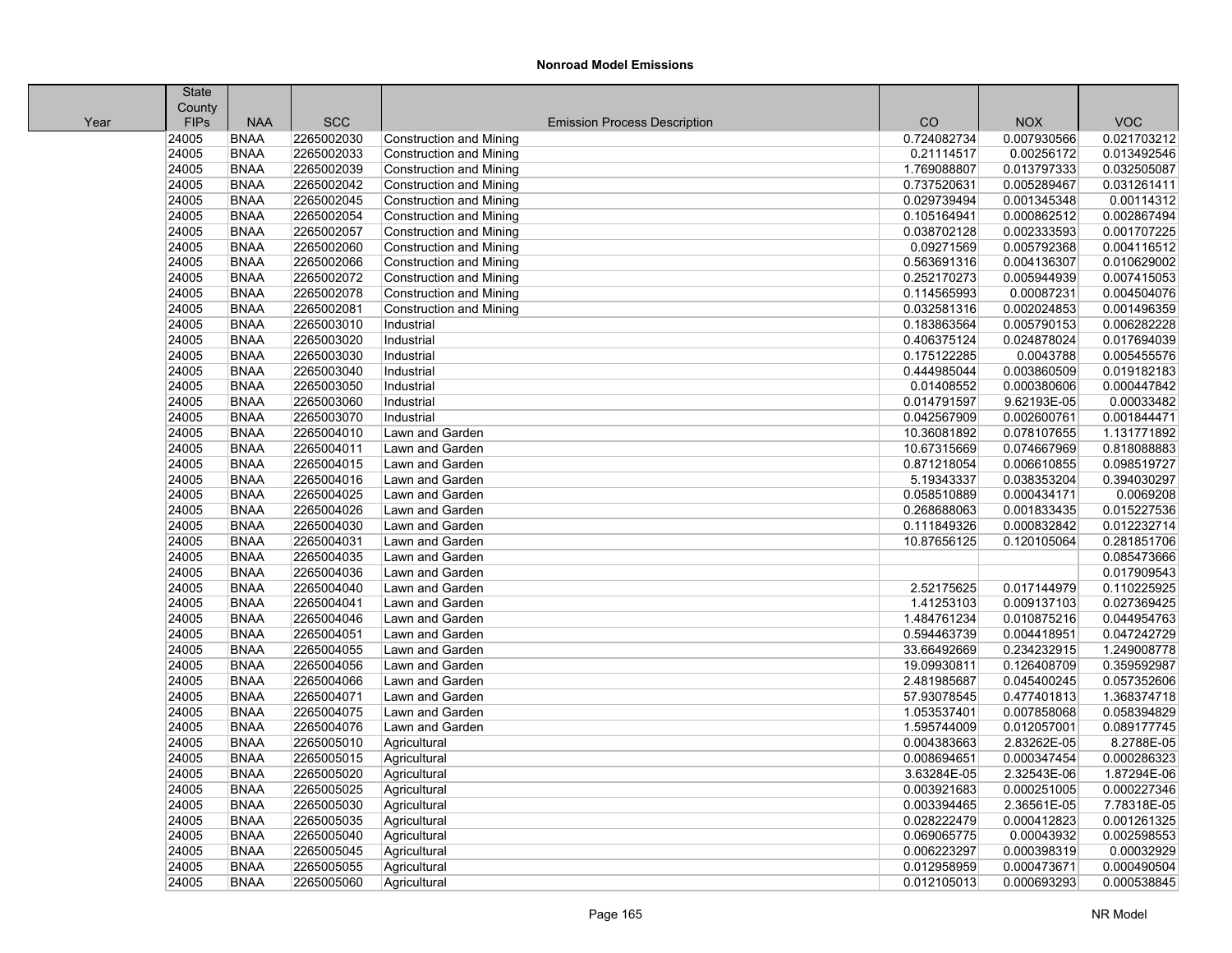|      | State       |             |            |                                     |             |             |             |
|------|-------------|-------------|------------|-------------------------------------|-------------|-------------|-------------|
|      | County      |             |            |                                     |             |             |             |
| Year | <b>FIPs</b> | <b>NAA</b>  | <b>SCC</b> | <b>Emission Process Description</b> | CO          | <b>NOX</b>  | <b>VOC</b>  |
|      | 24005       | <b>BNAA</b> | 2265006005 | Commercial                          | 15.73740457 | 0.109812528 | 0.558555252 |
|      | 24005       | <b>BNAA</b> | 2265006010 | Commercial                          | 3.625036643 | 0.034335132 | 0.164091769 |
|      | 24005       | <b>BNAA</b> | 2265006015 | Commercial                          | 1.790151757 | 0.024353031 | 0.065233759 |
|      | 24005       | <b>BNAA</b> | 2265006025 | Commercial                          | 4.519595789 | 0.043016307 | 0.107560299 |
|      | 24005       | <b>BNAA</b> | 2265006030 | Commercial                          | 6.930439116 | 0.047590746 | 0.291584453 |
|      | 24005       | <b>BNAA</b> | 2265006035 | Commercial                          | 0.348744346 | 0.002440305 | 0.009810729 |
|      | 24005       | <b>BNAA</b> | 2265007010 | Logging                             | 0.031977202 | 0.000236293 | 0.001111648 |
|      | 24005       | <b>BNAA</b> | 2265007015 | Logging                             | 0.000388197 | 2.51254E-06 | 1.84877E-05 |
|      | 24005       | <b>BNAA</b> | 2265008005 | Airport                             | 0.000192269 | 6.46777E-06 | 7.78068E-06 |
|      | 24005       | <b>BNAA</b> | 2265010010 | Industrial                          | 0.044925616 | 0.000269025 | 0.000728537 |
|      | 24005       | <b>BNAA</b> | 2267001060 | Recreational                        | 0.002415206 | 0.00060537  | 0.00016367  |
|      | 24005       | <b>BNAA</b> | 2267002003 | <b>Construction and Mining</b>      | 0.006838055 | 0.00169427  | 0.000462056 |
|      | 24005       | <b>BNAA</b> | 2267002015 | <b>Construction and Mining</b>      | 0.011818596 | 0.002901459 | 0.000796778 |
|      | 24005       | <b>BNAA</b> | 2267002021 | Construction and Mining             | 0.001790639 | 0.00044831  | 0.000121311 |
|      | 24005       | <b>BNAA</b> | 2267002024 | <b>Construction and Mining</b>      | 0.001197797 | 0.000295901 | 8.08772E-05 |
|      | 24005       | <b>BNAA</b> | 2267002030 | <b>Construction and Mining</b>      | 0.021015077 | 0.005208284 | 0.001420109 |
|      | 24005       | <b>BNAA</b> | 2267002033 | <b>Construction and Mining</b>      | 0.006805439 | 0.001717864 | 0.000462    |
|      | 24005       | <b>BNAA</b> | 2267002039 | <b>Construction and Mining</b>      | 0.020430012 | 0.004954096 | 0.001373168 |
|      | 24005       | <b>BNAA</b> | 2267002045 | <b>Construction and Mining</b>      | 0.007328918 | 0.001833789 | 0.000496438 |
|      | 24005       | <b>BNAA</b> | 2267002054 | <b>Construction and Mining</b>      | 0.001186738 | 0.000296762 | 8.03741E-05 |
|      | 24005       | <b>BNAA</b> | 2267002057 | Construction and Mining             | 0.013331851 | 0.003315196 | 0.000901661 |
|      | 24005       | <b>BNAA</b> | 2267002060 | <b>Construction and Mining</b>      | 0.033503557 | 0.00827108  | 0.002261836 |
|      | 24005       | <b>BNAA</b> | 2267002066 | <b>Construction and Mining</b>      | 0.00353673  | 0.000869063 | 0.000238491 |
|      | 24005       | <b>BNAA</b> | 2267002072 | <b>Construction and Mining</b>      | 0.027252759 | 0.006802535 | 0.001844902 |
|      | 24005       | <b>BNAA</b> | 2267002081 | <b>Construction and Mining</b>      | 0.010983916 | 0.002754299 | 0.000744422 |
|      | 24005       | <b>BNAA</b> | 2267003010 | Industrial                          | 0.062866973 | 0.015778351 | 0.004261686 |
|      | 24005       | <b>BNAA</b> | 2267003020 | Industrial                          | 6.00363256  | 1.486187538 | 0.405582629 |
|      | 24005       | <b>BNAA</b> | 2267003030 | Industrial                          | 0.046254456 | 0.011313728 | 0.00311552  |
|      | 24005       | <b>BNAA</b> | 2267003040 | Industrial                          | 0.014173105 | 0.003495991 | 0.000956631 |
|      | 24005       | <b>BNAA</b> | 2267003050 | Industrial                          | 0.003395644 | 0.000851339 | 0.000230126 |
|      | 24005       | <b>BNAA</b> | 2267003070 | Industrial                          | 0.028353395 | 0.006914898 | 0.0019084   |
|      | 24005       | <b>BNAA</b> | 2267004066 | Lawn and Garden                     | 0.158035897 | 0.038979655 | 0.010666687 |
|      | 24005       | <b>BNAA</b> | 2267005055 | Agricultural                        | 2.21679E-05 | 5.51987E-06 | 1.49977E-06 |
|      | 24005       | <b>BNAA</b> | 2267005060 | Agricultural                        | 3.47184E-05 | 8.5186E-06  | 2.3403E-06  |
|      | 24005       | <b>BNAA</b> | 2267006005 | Commercial                          | 0.18744327  | 0.069834391 | 0.014256319 |
|      | 24005       | <b>BNAA</b> | 2267006010 | Commercial                          | 0.044319958 | 0.016251373 | 0.003357236 |
|      | 24005       | <b>BNAA</b> | 2267006015 | Commercial                          | 0.054060764 | 0.019612293 | 0.004084102 |
|      | 24005       | <b>BNAA</b> | 2267006025 | Commercial                          | 0.097572008 | 0.024456321 | 0.006612113 |
|      | 24005       | <b>BNAA</b> | 2267006030 | Commercial                          | 0.001245316 | 0.000315945 | 8.4649E-05  |
|      | 24005       | <b>BNAA</b> | 2267006035 | Commercial                          | 0.000852732 | 0.000308063 | 6.43535E-05 |
|      | 24005       | <b>BNAA</b> | 2267008005 | Airport                             | 4.0997E-05  | 1.01629E-05 | 2.77056E-06 |
|      | 24005       | <b>BNAA</b> | 2268002081 | <b>Construction and Mining</b>      | 0.000431758 | 0.000108266 | 1.7247E-06  |
|      | 24005       | <b>BNAA</b> | 2268003020 | Industrial                          | 0.423531859 | 0.10470269  | 0.001685837 |
|      | 24005       | <b>BNAA</b> | 2268003030 | Industrial                          | 0.000481686 | 0.000118987 | 1.91695E-06 |
|      | 24005       | <b>BNAA</b> | 2268003040 | Industrial                          | 0.000262333 | 6.48248E-05 | 1.04409E-06 |
|      | 24005       | <b>BNAA</b> | 2268003060 | Industrial                          | 0.001277058 | 0.000314208 | 5.07725E-06 |
|      | 24005       | <b>BNAA</b> | 2268003070 | Industrial                          | 0.001981855 | 0.000483138 | 7.86143E-06 |
|      | 24005       | <b>BNAA</b> | 2268005055 | Agricultural                        | 1.65827E-05 | 3.72862E-06 | 6.45239E-08 |
|      | 24005       | <b>BNAA</b> | 2268005060 | Agricultural                        | 0.000177932 | 3.97841E-05 | 6.91444E-07 |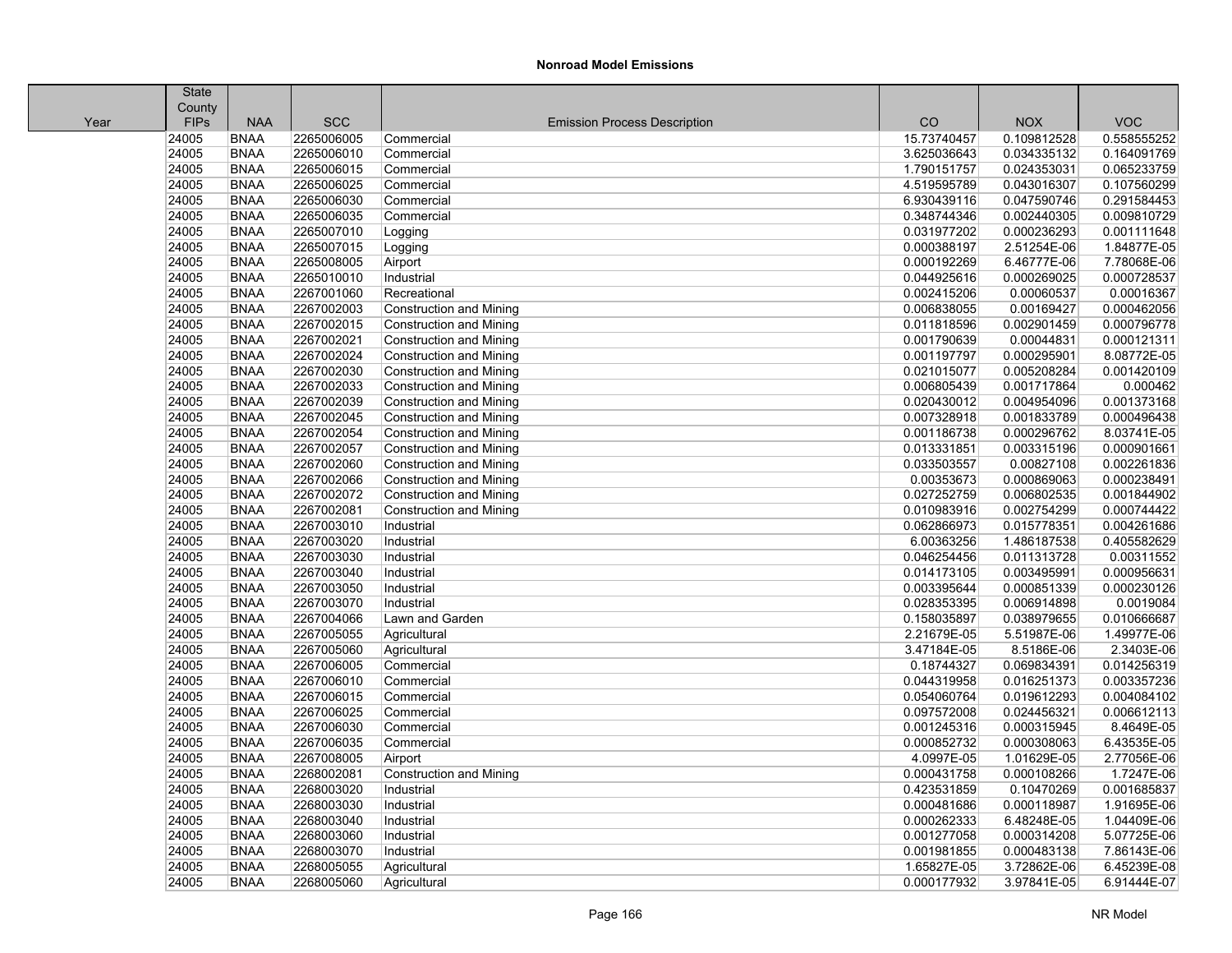| County<br><b>VOC</b><br><b>FIPs</b><br><b>NAA</b><br><b>SCC</b><br>CO<br><b>NOX</b><br><b>Emission Process Description</b><br>Year<br>24005<br><b>BNAA</b><br>2268006005<br>0.02004784<br>0.000242963<br>0.054327862<br>Commercial<br>24005<br><b>BNAA</b><br>0.001023386<br>2268006010<br>Commercial<br>0.002798544<br>1.24869E-05<br>24005<br><b>BNAA</b><br>2268006015<br>0.004016949<br>0.00145189<br>1.78709E-05<br>Commercial<br>24005<br><b>BNAA</b><br>2268006020<br>0.232653796<br>0.05199852<br>0.000904011<br>Commercial<br>24005<br><b>BNAA</b><br>2268010010<br>0.005032775<br>0.0011836<br>1.97905E-05<br>Industrial<br>24005<br><b>BNAA</b><br>2270001060<br>0.006343279<br>0.006339058<br>0.001683924<br>Recreational<br>24005<br>2270002003<br>0.009618769<br><b>BNAA</b><br><b>Construction and Mining</b><br>0.046241621<br>0.122873216<br>24005<br><b>BNAA</b><br>2270002006<br>0.000239972<br>3.85085E-05<br><b>Construction and Mining</b><br>0.000165103<br>24005<br>2270002009<br>0.003702031<br>0.000593542<br><b>BNAA</b><br><b>Construction and Mining</b><br>0.002445151<br>24005<br><b>BNAA</b><br>2270002015<br>0.138373692<br>0.302301074<br>0.02602991<br><b>Construction and Mining</b><br>24005<br><b>BNAA</b><br>2270002018<br>0.122492509<br>0.323772787<br>0.016827257<br>Construction and Mining<br>24005<br><b>BNAA</b><br>2270002021<br>0.008586942<br>0.018752357<br>0.001683413<br>Construction and Mining<br>24005<br><b>BNAA</b><br>2270002024<br>0.00679901<br>0.012326573<br>0.001072294<br><b>Construction and Mining</b><br>24005<br>2270002027<br>0.033187299<br>0.004667124<br><b>BNAA</b><br>0.017555018<br>Construction and Mining<br>24005<br><b>BNAA</b><br>0.141471678<br>0.014790162<br>2270002030<br>0.08725571<br>Construction and Mining<br>24005<br>2270002033<br>0.013207145<br><b>BNAA</b><br><b>Construction and Mining</b><br>0.053091547<br>0.163142517<br>24005<br><b>BNAA</b><br>2270002036<br>0.37956493<br>1.238456399<br>0.084027839<br><b>Construction and Mining</b><br>24005<br><b>BNAA</b><br>2270002039<br>0.00671119<br>0.009484998<br>0.00111433<br>Construction and Mining<br>24005<br><b>BNAA</b><br>2270002042<br>0.002698604<br>0.006179293<br>0.000691733<br>Construction and Mining<br>24005<br><b>BNAA</b><br>2270002045<br>0.067436279<br>0.316796992<br>0.019566661<br><b>Construction and Mining</b><br>24005<br>2270002048<br>0.31356029<br>0.020684955<br><b>BNAA</b><br>0.082875267<br>Construction and Mining<br>24005<br><b>BNAA</b><br>2270002051<br>0.309253633<br>1.093539011<br>0.058894239<br>Construction and Mining<br>24005<br><b>BNAA</b><br>2270002054<br>0.016223583<br>0.054972973<br>0.003884343<br><b>Construction and Mining</b><br>24005<br><b>BNAA</b><br>2270002057<br>0.393917837<br>0.038401786<br>Construction and Mining<br>0.216264176<br>24005<br><b>BNAA</b><br>2270002060<br>0.511711447<br>1.426858663<br>0.095113997<br>Construction and Mining<br>24005<br><b>BNAA</b><br>2270002066<br>0.786101492<br>0.901504264<br>0.189432158<br>Construction and Mining<br>24005<br><b>BNAA</b><br>2270002069<br>0.434591597<br>1.260315855<br>0.079699919<br><b>Construction and Mining</b><br>24005<br>2270002072<br>0.591207015<br>0.171315091<br><b>BNAA</b><br>0.694805959<br>Construction and Mining<br>24005<br><b>BNAA</b><br>2270002075<br>0.146372782<br>0.009198118<br>Construction and Mining<br>0.059992156<br>2270002078<br>24005<br><b>BNAA</b><br>0.002124501<br>0.001893567<br>0.000560076<br><b>Construction and Mining</b><br>24005<br><b>BNAA</b><br>2270002081<br>0.063052832<br>0.141679573<br>0.009685925<br><b>Construction and Mining</b><br>24005<br>0.003873053<br><b>BNAA</b><br>2270003010<br>0.014718898<br>0.013759823<br>Industrial<br>24005<br><b>BNAA</b><br>2270003020<br>Industrial<br>0.092607119<br>0.16647047<br>0.015477712<br>24005<br><b>BNAA</b><br>2270003030<br>0.021408245<br>0.081076435<br>0.006329328<br>Industrial<br>24005<br>2270003040<br>0.022328305<br>0.086749056<br>0.006688851<br><b>BNAA</b><br>Industrial<br>24005<br><b>BNAA</b><br>0.003937698<br>0.000693152<br>2270003050<br>Industrial<br>0.002465763<br>0.033698875<br>24005<br><b>BNAA</b><br>2270003060<br>0.146499546<br>0.328028551<br>Industrial<br>24005<br><b>BNAA</b><br>2270003070<br>0.03342297<br>0.111882078<br>0.008024486<br>Industrial<br>24005<br><b>BNAA</b><br>2270004031<br>Lawn and Garden<br>1.76452E-05<br>2.9402E-05<br>5.2099E-06<br>2270004046<br>24005<br><b>BNAA</b><br>Lawn and Garden<br>0.091400731<br>0.172533315<br>0.024591976<br>24005<br><b>BNAA</b><br>2270004056<br>0.019138197<br>0.034404382<br>0.005054126<br>Lawn and Garden<br>24005<br>2270004066<br>0.278123986<br>0.026000183<br><b>BNAA</b><br>Lawn and Garden<br>0.103760517<br>24005<br><b>BNAA</b><br>2270004071<br>0.027133869<br>0.002488826<br>Lawn and Garden<br>0.009668971<br>24005<br><b>BNAA</b><br>2270004076<br>0.000374121<br>0.000722233<br>9.71076E-05<br>Lawn and Garden<br>24005<br><b>BNAA</b><br>2270005010<br>4.85369E-06<br>8.54552E-07<br>Agricultural<br>5.88717E-06<br>0.241225481<br>0.022721611<br>24005<br><b>BNAA</b><br>2270005015<br>Agricultural<br>0.116848116<br>24005<br><b>BNAA</b><br>2270005020<br>Agricultural<br>0.008827618<br>0.024917342<br>0.002062156<br>24005<br><b>BNAA</b><br>2270005025<br>Agricultural<br>7.68164E-05<br>0.000115927<br>1.84582E-05<br>24005<br><b>BNAA</b><br>2270005030<br>1.82952E-05<br>2.3402E-05<br>3.29913E-06<br>Agricultural | <b>State</b> |  |  |  |
|---------------------------------------------------------------------------------------------------------------------------------------------------------------------------------------------------------------------------------------------------------------------------------------------------------------------------------------------------------------------------------------------------------------------------------------------------------------------------------------------------------------------------------------------------------------------------------------------------------------------------------------------------------------------------------------------------------------------------------------------------------------------------------------------------------------------------------------------------------------------------------------------------------------------------------------------------------------------------------------------------------------------------------------------------------------------------------------------------------------------------------------------------------------------------------------------------------------------------------------------------------------------------------------------------------------------------------------------------------------------------------------------------------------------------------------------------------------------------------------------------------------------------------------------------------------------------------------------------------------------------------------------------------------------------------------------------------------------------------------------------------------------------------------------------------------------------------------------------------------------------------------------------------------------------------------------------------------------------------------------------------------------------------------------------------------------------------------------------------------------------------------------------------------------------------------------------------------------------------------------------------------------------------------------------------------------------------------------------------------------------------------------------------------------------------------------------------------------------------------------------------------------------------------------------------------------------------------------------------------------------------------------------------------------------------------------------------------------------------------------------------------------------------------------------------------------------------------------------------------------------------------------------------------------------------------------------------------------------------------------------------------------------------------------------------------------------------------------------------------------------------------------------------------------------------------------------------------------------------------------------------------------------------------------------------------------------------------------------------------------------------------------------------------------------------------------------------------------------------------------------------------------------------------------------------------------------------------------------------------------------------------------------------------------------------------------------------------------------------------------------------------------------------------------------------------------------------------------------------------------------------------------------------------------------------------------------------------------------------------------------------------------------------------------------------------------------------------------------------------------------------------------------------------------------------------------------------------------------------------------------------------------------------------------------------------------------------------------------------------------------------------------------------------------------------------------------------------------------------------------------------------------------------------------------------------------------------------------------------------------------------------------------------------------------------------------------------------------------------------------------------------------------------------------------------------------------------------------------------------------------------------------------------------------------------------------------------------------------------------------------------------------------------------------------------------------------------------------------------------------------------------------------------------------------------------------------------------------------------------------------------------------------------------------------------------------------------------------------------------------------------------------------------------------------------------------------------------------------------------------------------------------------------------|--------------|--|--|--|
|                                                                                                                                                                                                                                                                                                                                                                                                                                                                                                                                                                                                                                                                                                                                                                                                                                                                                                                                                                                                                                                                                                                                                                                                                                                                                                                                                                                                                                                                                                                                                                                                                                                                                                                                                                                                                                                                                                                                                                                                                                                                                                                                                                                                                                                                                                                                                                                                                                                                                                                                                                                                                                                                                                                                                                                                                                                                                                                                                                                                                                                                                                                                                                                                                                                                                                                                                                                                                                                                                                                                                                                                                                                                                                                                                                                                                                                                                                                                                                                                                                                                                                                                                                                                                                                                                                                                                                                                                                                                                                                                                                                                                                                                                                                                                                                                                                                                                                                                                                                                                                                                                                                                                                                                                                                                                                                                                                                                                                                                                                                                       |              |  |  |  |
|                                                                                                                                                                                                                                                                                                                                                                                                                                                                                                                                                                                                                                                                                                                                                                                                                                                                                                                                                                                                                                                                                                                                                                                                                                                                                                                                                                                                                                                                                                                                                                                                                                                                                                                                                                                                                                                                                                                                                                                                                                                                                                                                                                                                                                                                                                                                                                                                                                                                                                                                                                                                                                                                                                                                                                                                                                                                                                                                                                                                                                                                                                                                                                                                                                                                                                                                                                                                                                                                                                                                                                                                                                                                                                                                                                                                                                                                                                                                                                                                                                                                                                                                                                                                                                                                                                                                                                                                                                                                                                                                                                                                                                                                                                                                                                                                                                                                                                                                                                                                                                                                                                                                                                                                                                                                                                                                                                                                                                                                                                                                       |              |  |  |  |
|                                                                                                                                                                                                                                                                                                                                                                                                                                                                                                                                                                                                                                                                                                                                                                                                                                                                                                                                                                                                                                                                                                                                                                                                                                                                                                                                                                                                                                                                                                                                                                                                                                                                                                                                                                                                                                                                                                                                                                                                                                                                                                                                                                                                                                                                                                                                                                                                                                                                                                                                                                                                                                                                                                                                                                                                                                                                                                                                                                                                                                                                                                                                                                                                                                                                                                                                                                                                                                                                                                                                                                                                                                                                                                                                                                                                                                                                                                                                                                                                                                                                                                                                                                                                                                                                                                                                                                                                                                                                                                                                                                                                                                                                                                                                                                                                                                                                                                                                                                                                                                                                                                                                                                                                                                                                                                                                                                                                                                                                                                                                       |              |  |  |  |
|                                                                                                                                                                                                                                                                                                                                                                                                                                                                                                                                                                                                                                                                                                                                                                                                                                                                                                                                                                                                                                                                                                                                                                                                                                                                                                                                                                                                                                                                                                                                                                                                                                                                                                                                                                                                                                                                                                                                                                                                                                                                                                                                                                                                                                                                                                                                                                                                                                                                                                                                                                                                                                                                                                                                                                                                                                                                                                                                                                                                                                                                                                                                                                                                                                                                                                                                                                                                                                                                                                                                                                                                                                                                                                                                                                                                                                                                                                                                                                                                                                                                                                                                                                                                                                                                                                                                                                                                                                                                                                                                                                                                                                                                                                                                                                                                                                                                                                                                                                                                                                                                                                                                                                                                                                                                                                                                                                                                                                                                                                                                       |              |  |  |  |
|                                                                                                                                                                                                                                                                                                                                                                                                                                                                                                                                                                                                                                                                                                                                                                                                                                                                                                                                                                                                                                                                                                                                                                                                                                                                                                                                                                                                                                                                                                                                                                                                                                                                                                                                                                                                                                                                                                                                                                                                                                                                                                                                                                                                                                                                                                                                                                                                                                                                                                                                                                                                                                                                                                                                                                                                                                                                                                                                                                                                                                                                                                                                                                                                                                                                                                                                                                                                                                                                                                                                                                                                                                                                                                                                                                                                                                                                                                                                                                                                                                                                                                                                                                                                                                                                                                                                                                                                                                                                                                                                                                                                                                                                                                                                                                                                                                                                                                                                                                                                                                                                                                                                                                                                                                                                                                                                                                                                                                                                                                                                       |              |  |  |  |
|                                                                                                                                                                                                                                                                                                                                                                                                                                                                                                                                                                                                                                                                                                                                                                                                                                                                                                                                                                                                                                                                                                                                                                                                                                                                                                                                                                                                                                                                                                                                                                                                                                                                                                                                                                                                                                                                                                                                                                                                                                                                                                                                                                                                                                                                                                                                                                                                                                                                                                                                                                                                                                                                                                                                                                                                                                                                                                                                                                                                                                                                                                                                                                                                                                                                                                                                                                                                                                                                                                                                                                                                                                                                                                                                                                                                                                                                                                                                                                                                                                                                                                                                                                                                                                                                                                                                                                                                                                                                                                                                                                                                                                                                                                                                                                                                                                                                                                                                                                                                                                                                                                                                                                                                                                                                                                                                                                                                                                                                                                                                       |              |  |  |  |
|                                                                                                                                                                                                                                                                                                                                                                                                                                                                                                                                                                                                                                                                                                                                                                                                                                                                                                                                                                                                                                                                                                                                                                                                                                                                                                                                                                                                                                                                                                                                                                                                                                                                                                                                                                                                                                                                                                                                                                                                                                                                                                                                                                                                                                                                                                                                                                                                                                                                                                                                                                                                                                                                                                                                                                                                                                                                                                                                                                                                                                                                                                                                                                                                                                                                                                                                                                                                                                                                                                                                                                                                                                                                                                                                                                                                                                                                                                                                                                                                                                                                                                                                                                                                                                                                                                                                                                                                                                                                                                                                                                                                                                                                                                                                                                                                                                                                                                                                                                                                                                                                                                                                                                                                                                                                                                                                                                                                                                                                                                                                       |              |  |  |  |
|                                                                                                                                                                                                                                                                                                                                                                                                                                                                                                                                                                                                                                                                                                                                                                                                                                                                                                                                                                                                                                                                                                                                                                                                                                                                                                                                                                                                                                                                                                                                                                                                                                                                                                                                                                                                                                                                                                                                                                                                                                                                                                                                                                                                                                                                                                                                                                                                                                                                                                                                                                                                                                                                                                                                                                                                                                                                                                                                                                                                                                                                                                                                                                                                                                                                                                                                                                                                                                                                                                                                                                                                                                                                                                                                                                                                                                                                                                                                                                                                                                                                                                                                                                                                                                                                                                                                                                                                                                                                                                                                                                                                                                                                                                                                                                                                                                                                                                                                                                                                                                                                                                                                                                                                                                                                                                                                                                                                                                                                                                                                       |              |  |  |  |
|                                                                                                                                                                                                                                                                                                                                                                                                                                                                                                                                                                                                                                                                                                                                                                                                                                                                                                                                                                                                                                                                                                                                                                                                                                                                                                                                                                                                                                                                                                                                                                                                                                                                                                                                                                                                                                                                                                                                                                                                                                                                                                                                                                                                                                                                                                                                                                                                                                                                                                                                                                                                                                                                                                                                                                                                                                                                                                                                                                                                                                                                                                                                                                                                                                                                                                                                                                                                                                                                                                                                                                                                                                                                                                                                                                                                                                                                                                                                                                                                                                                                                                                                                                                                                                                                                                                                                                                                                                                                                                                                                                                                                                                                                                                                                                                                                                                                                                                                                                                                                                                                                                                                                                                                                                                                                                                                                                                                                                                                                                                                       |              |  |  |  |
|                                                                                                                                                                                                                                                                                                                                                                                                                                                                                                                                                                                                                                                                                                                                                                                                                                                                                                                                                                                                                                                                                                                                                                                                                                                                                                                                                                                                                                                                                                                                                                                                                                                                                                                                                                                                                                                                                                                                                                                                                                                                                                                                                                                                                                                                                                                                                                                                                                                                                                                                                                                                                                                                                                                                                                                                                                                                                                                                                                                                                                                                                                                                                                                                                                                                                                                                                                                                                                                                                                                                                                                                                                                                                                                                                                                                                                                                                                                                                                                                                                                                                                                                                                                                                                                                                                                                                                                                                                                                                                                                                                                                                                                                                                                                                                                                                                                                                                                                                                                                                                                                                                                                                                                                                                                                                                                                                                                                                                                                                                                                       |              |  |  |  |
|                                                                                                                                                                                                                                                                                                                                                                                                                                                                                                                                                                                                                                                                                                                                                                                                                                                                                                                                                                                                                                                                                                                                                                                                                                                                                                                                                                                                                                                                                                                                                                                                                                                                                                                                                                                                                                                                                                                                                                                                                                                                                                                                                                                                                                                                                                                                                                                                                                                                                                                                                                                                                                                                                                                                                                                                                                                                                                                                                                                                                                                                                                                                                                                                                                                                                                                                                                                                                                                                                                                                                                                                                                                                                                                                                                                                                                                                                                                                                                                                                                                                                                                                                                                                                                                                                                                                                                                                                                                                                                                                                                                                                                                                                                                                                                                                                                                                                                                                                                                                                                                                                                                                                                                                                                                                                                                                                                                                                                                                                                                                       |              |  |  |  |
|                                                                                                                                                                                                                                                                                                                                                                                                                                                                                                                                                                                                                                                                                                                                                                                                                                                                                                                                                                                                                                                                                                                                                                                                                                                                                                                                                                                                                                                                                                                                                                                                                                                                                                                                                                                                                                                                                                                                                                                                                                                                                                                                                                                                                                                                                                                                                                                                                                                                                                                                                                                                                                                                                                                                                                                                                                                                                                                                                                                                                                                                                                                                                                                                                                                                                                                                                                                                                                                                                                                                                                                                                                                                                                                                                                                                                                                                                                                                                                                                                                                                                                                                                                                                                                                                                                                                                                                                                                                                                                                                                                                                                                                                                                                                                                                                                                                                                                                                                                                                                                                                                                                                                                                                                                                                                                                                                                                                                                                                                                                                       |              |  |  |  |
|                                                                                                                                                                                                                                                                                                                                                                                                                                                                                                                                                                                                                                                                                                                                                                                                                                                                                                                                                                                                                                                                                                                                                                                                                                                                                                                                                                                                                                                                                                                                                                                                                                                                                                                                                                                                                                                                                                                                                                                                                                                                                                                                                                                                                                                                                                                                                                                                                                                                                                                                                                                                                                                                                                                                                                                                                                                                                                                                                                                                                                                                                                                                                                                                                                                                                                                                                                                                                                                                                                                                                                                                                                                                                                                                                                                                                                                                                                                                                                                                                                                                                                                                                                                                                                                                                                                                                                                                                                                                                                                                                                                                                                                                                                                                                                                                                                                                                                                                                                                                                                                                                                                                                                                                                                                                                                                                                                                                                                                                                                                                       |              |  |  |  |
|                                                                                                                                                                                                                                                                                                                                                                                                                                                                                                                                                                                                                                                                                                                                                                                                                                                                                                                                                                                                                                                                                                                                                                                                                                                                                                                                                                                                                                                                                                                                                                                                                                                                                                                                                                                                                                                                                                                                                                                                                                                                                                                                                                                                                                                                                                                                                                                                                                                                                                                                                                                                                                                                                                                                                                                                                                                                                                                                                                                                                                                                                                                                                                                                                                                                                                                                                                                                                                                                                                                                                                                                                                                                                                                                                                                                                                                                                                                                                                                                                                                                                                                                                                                                                                                                                                                                                                                                                                                                                                                                                                                                                                                                                                                                                                                                                                                                                                                                                                                                                                                                                                                                                                                                                                                                                                                                                                                                                                                                                                                                       |              |  |  |  |
|                                                                                                                                                                                                                                                                                                                                                                                                                                                                                                                                                                                                                                                                                                                                                                                                                                                                                                                                                                                                                                                                                                                                                                                                                                                                                                                                                                                                                                                                                                                                                                                                                                                                                                                                                                                                                                                                                                                                                                                                                                                                                                                                                                                                                                                                                                                                                                                                                                                                                                                                                                                                                                                                                                                                                                                                                                                                                                                                                                                                                                                                                                                                                                                                                                                                                                                                                                                                                                                                                                                                                                                                                                                                                                                                                                                                                                                                                                                                                                                                                                                                                                                                                                                                                                                                                                                                                                                                                                                                                                                                                                                                                                                                                                                                                                                                                                                                                                                                                                                                                                                                                                                                                                                                                                                                                                                                                                                                                                                                                                                                       |              |  |  |  |
|                                                                                                                                                                                                                                                                                                                                                                                                                                                                                                                                                                                                                                                                                                                                                                                                                                                                                                                                                                                                                                                                                                                                                                                                                                                                                                                                                                                                                                                                                                                                                                                                                                                                                                                                                                                                                                                                                                                                                                                                                                                                                                                                                                                                                                                                                                                                                                                                                                                                                                                                                                                                                                                                                                                                                                                                                                                                                                                                                                                                                                                                                                                                                                                                                                                                                                                                                                                                                                                                                                                                                                                                                                                                                                                                                                                                                                                                                                                                                                                                                                                                                                                                                                                                                                                                                                                                                                                                                                                                                                                                                                                                                                                                                                                                                                                                                                                                                                                                                                                                                                                                                                                                                                                                                                                                                                                                                                                                                                                                                                                                       |              |  |  |  |
|                                                                                                                                                                                                                                                                                                                                                                                                                                                                                                                                                                                                                                                                                                                                                                                                                                                                                                                                                                                                                                                                                                                                                                                                                                                                                                                                                                                                                                                                                                                                                                                                                                                                                                                                                                                                                                                                                                                                                                                                                                                                                                                                                                                                                                                                                                                                                                                                                                                                                                                                                                                                                                                                                                                                                                                                                                                                                                                                                                                                                                                                                                                                                                                                                                                                                                                                                                                                                                                                                                                                                                                                                                                                                                                                                                                                                                                                                                                                                                                                                                                                                                                                                                                                                                                                                                                                                                                                                                                                                                                                                                                                                                                                                                                                                                                                                                                                                                                                                                                                                                                                                                                                                                                                                                                                                                                                                                                                                                                                                                                                       |              |  |  |  |
|                                                                                                                                                                                                                                                                                                                                                                                                                                                                                                                                                                                                                                                                                                                                                                                                                                                                                                                                                                                                                                                                                                                                                                                                                                                                                                                                                                                                                                                                                                                                                                                                                                                                                                                                                                                                                                                                                                                                                                                                                                                                                                                                                                                                                                                                                                                                                                                                                                                                                                                                                                                                                                                                                                                                                                                                                                                                                                                                                                                                                                                                                                                                                                                                                                                                                                                                                                                                                                                                                                                                                                                                                                                                                                                                                                                                                                                                                                                                                                                                                                                                                                                                                                                                                                                                                                                                                                                                                                                                                                                                                                                                                                                                                                                                                                                                                                                                                                                                                                                                                                                                                                                                                                                                                                                                                                                                                                                                                                                                                                                                       |              |  |  |  |
|                                                                                                                                                                                                                                                                                                                                                                                                                                                                                                                                                                                                                                                                                                                                                                                                                                                                                                                                                                                                                                                                                                                                                                                                                                                                                                                                                                                                                                                                                                                                                                                                                                                                                                                                                                                                                                                                                                                                                                                                                                                                                                                                                                                                                                                                                                                                                                                                                                                                                                                                                                                                                                                                                                                                                                                                                                                                                                                                                                                                                                                                                                                                                                                                                                                                                                                                                                                                                                                                                                                                                                                                                                                                                                                                                                                                                                                                                                                                                                                                                                                                                                                                                                                                                                                                                                                                                                                                                                                                                                                                                                                                                                                                                                                                                                                                                                                                                                                                                                                                                                                                                                                                                                                                                                                                                                                                                                                                                                                                                                                                       |              |  |  |  |
|                                                                                                                                                                                                                                                                                                                                                                                                                                                                                                                                                                                                                                                                                                                                                                                                                                                                                                                                                                                                                                                                                                                                                                                                                                                                                                                                                                                                                                                                                                                                                                                                                                                                                                                                                                                                                                                                                                                                                                                                                                                                                                                                                                                                                                                                                                                                                                                                                                                                                                                                                                                                                                                                                                                                                                                                                                                                                                                                                                                                                                                                                                                                                                                                                                                                                                                                                                                                                                                                                                                                                                                                                                                                                                                                                                                                                                                                                                                                                                                                                                                                                                                                                                                                                                                                                                                                                                                                                                                                                                                                                                                                                                                                                                                                                                                                                                                                                                                                                                                                                                                                                                                                                                                                                                                                                                                                                                                                                                                                                                                                       |              |  |  |  |
|                                                                                                                                                                                                                                                                                                                                                                                                                                                                                                                                                                                                                                                                                                                                                                                                                                                                                                                                                                                                                                                                                                                                                                                                                                                                                                                                                                                                                                                                                                                                                                                                                                                                                                                                                                                                                                                                                                                                                                                                                                                                                                                                                                                                                                                                                                                                                                                                                                                                                                                                                                                                                                                                                                                                                                                                                                                                                                                                                                                                                                                                                                                                                                                                                                                                                                                                                                                                                                                                                                                                                                                                                                                                                                                                                                                                                                                                                                                                                                                                                                                                                                                                                                                                                                                                                                                                                                                                                                                                                                                                                                                                                                                                                                                                                                                                                                                                                                                                                                                                                                                                                                                                                                                                                                                                                                                                                                                                                                                                                                                                       |              |  |  |  |
|                                                                                                                                                                                                                                                                                                                                                                                                                                                                                                                                                                                                                                                                                                                                                                                                                                                                                                                                                                                                                                                                                                                                                                                                                                                                                                                                                                                                                                                                                                                                                                                                                                                                                                                                                                                                                                                                                                                                                                                                                                                                                                                                                                                                                                                                                                                                                                                                                                                                                                                                                                                                                                                                                                                                                                                                                                                                                                                                                                                                                                                                                                                                                                                                                                                                                                                                                                                                                                                                                                                                                                                                                                                                                                                                                                                                                                                                                                                                                                                                                                                                                                                                                                                                                                                                                                                                                                                                                                                                                                                                                                                                                                                                                                                                                                                                                                                                                                                                                                                                                                                                                                                                                                                                                                                                                                                                                                                                                                                                                                                                       |              |  |  |  |
|                                                                                                                                                                                                                                                                                                                                                                                                                                                                                                                                                                                                                                                                                                                                                                                                                                                                                                                                                                                                                                                                                                                                                                                                                                                                                                                                                                                                                                                                                                                                                                                                                                                                                                                                                                                                                                                                                                                                                                                                                                                                                                                                                                                                                                                                                                                                                                                                                                                                                                                                                                                                                                                                                                                                                                                                                                                                                                                                                                                                                                                                                                                                                                                                                                                                                                                                                                                                                                                                                                                                                                                                                                                                                                                                                                                                                                                                                                                                                                                                                                                                                                                                                                                                                                                                                                                                                                                                                                                                                                                                                                                                                                                                                                                                                                                                                                                                                                                                                                                                                                                                                                                                                                                                                                                                                                                                                                                                                                                                                                                                       |              |  |  |  |
|                                                                                                                                                                                                                                                                                                                                                                                                                                                                                                                                                                                                                                                                                                                                                                                                                                                                                                                                                                                                                                                                                                                                                                                                                                                                                                                                                                                                                                                                                                                                                                                                                                                                                                                                                                                                                                                                                                                                                                                                                                                                                                                                                                                                                                                                                                                                                                                                                                                                                                                                                                                                                                                                                                                                                                                                                                                                                                                                                                                                                                                                                                                                                                                                                                                                                                                                                                                                                                                                                                                                                                                                                                                                                                                                                                                                                                                                                                                                                                                                                                                                                                                                                                                                                                                                                                                                                                                                                                                                                                                                                                                                                                                                                                                                                                                                                                                                                                                                                                                                                                                                                                                                                                                                                                                                                                                                                                                                                                                                                                                                       |              |  |  |  |
|                                                                                                                                                                                                                                                                                                                                                                                                                                                                                                                                                                                                                                                                                                                                                                                                                                                                                                                                                                                                                                                                                                                                                                                                                                                                                                                                                                                                                                                                                                                                                                                                                                                                                                                                                                                                                                                                                                                                                                                                                                                                                                                                                                                                                                                                                                                                                                                                                                                                                                                                                                                                                                                                                                                                                                                                                                                                                                                                                                                                                                                                                                                                                                                                                                                                                                                                                                                                                                                                                                                                                                                                                                                                                                                                                                                                                                                                                                                                                                                                                                                                                                                                                                                                                                                                                                                                                                                                                                                                                                                                                                                                                                                                                                                                                                                                                                                                                                                                                                                                                                                                                                                                                                                                                                                                                                                                                                                                                                                                                                                                       |              |  |  |  |
|                                                                                                                                                                                                                                                                                                                                                                                                                                                                                                                                                                                                                                                                                                                                                                                                                                                                                                                                                                                                                                                                                                                                                                                                                                                                                                                                                                                                                                                                                                                                                                                                                                                                                                                                                                                                                                                                                                                                                                                                                                                                                                                                                                                                                                                                                                                                                                                                                                                                                                                                                                                                                                                                                                                                                                                                                                                                                                                                                                                                                                                                                                                                                                                                                                                                                                                                                                                                                                                                                                                                                                                                                                                                                                                                                                                                                                                                                                                                                                                                                                                                                                                                                                                                                                                                                                                                                                                                                                                                                                                                                                                                                                                                                                                                                                                                                                                                                                                                                                                                                                                                                                                                                                                                                                                                                                                                                                                                                                                                                                                                       |              |  |  |  |
|                                                                                                                                                                                                                                                                                                                                                                                                                                                                                                                                                                                                                                                                                                                                                                                                                                                                                                                                                                                                                                                                                                                                                                                                                                                                                                                                                                                                                                                                                                                                                                                                                                                                                                                                                                                                                                                                                                                                                                                                                                                                                                                                                                                                                                                                                                                                                                                                                                                                                                                                                                                                                                                                                                                                                                                                                                                                                                                                                                                                                                                                                                                                                                                                                                                                                                                                                                                                                                                                                                                                                                                                                                                                                                                                                                                                                                                                                                                                                                                                                                                                                                                                                                                                                                                                                                                                                                                                                                                                                                                                                                                                                                                                                                                                                                                                                                                                                                                                                                                                                                                                                                                                                                                                                                                                                                                                                                                                                                                                                                                                       |              |  |  |  |
|                                                                                                                                                                                                                                                                                                                                                                                                                                                                                                                                                                                                                                                                                                                                                                                                                                                                                                                                                                                                                                                                                                                                                                                                                                                                                                                                                                                                                                                                                                                                                                                                                                                                                                                                                                                                                                                                                                                                                                                                                                                                                                                                                                                                                                                                                                                                                                                                                                                                                                                                                                                                                                                                                                                                                                                                                                                                                                                                                                                                                                                                                                                                                                                                                                                                                                                                                                                                                                                                                                                                                                                                                                                                                                                                                                                                                                                                                                                                                                                                                                                                                                                                                                                                                                                                                                                                                                                                                                                                                                                                                                                                                                                                                                                                                                                                                                                                                                                                                                                                                                                                                                                                                                                                                                                                                                                                                                                                                                                                                                                                       |              |  |  |  |
|                                                                                                                                                                                                                                                                                                                                                                                                                                                                                                                                                                                                                                                                                                                                                                                                                                                                                                                                                                                                                                                                                                                                                                                                                                                                                                                                                                                                                                                                                                                                                                                                                                                                                                                                                                                                                                                                                                                                                                                                                                                                                                                                                                                                                                                                                                                                                                                                                                                                                                                                                                                                                                                                                                                                                                                                                                                                                                                                                                                                                                                                                                                                                                                                                                                                                                                                                                                                                                                                                                                                                                                                                                                                                                                                                                                                                                                                                                                                                                                                                                                                                                                                                                                                                                                                                                                                                                                                                                                                                                                                                                                                                                                                                                                                                                                                                                                                                                                                                                                                                                                                                                                                                                                                                                                                                                                                                                                                                                                                                                                                       |              |  |  |  |
|                                                                                                                                                                                                                                                                                                                                                                                                                                                                                                                                                                                                                                                                                                                                                                                                                                                                                                                                                                                                                                                                                                                                                                                                                                                                                                                                                                                                                                                                                                                                                                                                                                                                                                                                                                                                                                                                                                                                                                                                                                                                                                                                                                                                                                                                                                                                                                                                                                                                                                                                                                                                                                                                                                                                                                                                                                                                                                                                                                                                                                                                                                                                                                                                                                                                                                                                                                                                                                                                                                                                                                                                                                                                                                                                                                                                                                                                                                                                                                                                                                                                                                                                                                                                                                                                                                                                                                                                                                                                                                                                                                                                                                                                                                                                                                                                                                                                                                                                                                                                                                                                                                                                                                                                                                                                                                                                                                                                                                                                                                                                       |              |  |  |  |
|                                                                                                                                                                                                                                                                                                                                                                                                                                                                                                                                                                                                                                                                                                                                                                                                                                                                                                                                                                                                                                                                                                                                                                                                                                                                                                                                                                                                                                                                                                                                                                                                                                                                                                                                                                                                                                                                                                                                                                                                                                                                                                                                                                                                                                                                                                                                                                                                                                                                                                                                                                                                                                                                                                                                                                                                                                                                                                                                                                                                                                                                                                                                                                                                                                                                                                                                                                                                                                                                                                                                                                                                                                                                                                                                                                                                                                                                                                                                                                                                                                                                                                                                                                                                                                                                                                                                                                                                                                                                                                                                                                                                                                                                                                                                                                                                                                                                                                                                                                                                                                                                                                                                                                                                                                                                                                                                                                                                                                                                                                                                       |              |  |  |  |
|                                                                                                                                                                                                                                                                                                                                                                                                                                                                                                                                                                                                                                                                                                                                                                                                                                                                                                                                                                                                                                                                                                                                                                                                                                                                                                                                                                                                                                                                                                                                                                                                                                                                                                                                                                                                                                                                                                                                                                                                                                                                                                                                                                                                                                                                                                                                                                                                                                                                                                                                                                                                                                                                                                                                                                                                                                                                                                                                                                                                                                                                                                                                                                                                                                                                                                                                                                                                                                                                                                                                                                                                                                                                                                                                                                                                                                                                                                                                                                                                                                                                                                                                                                                                                                                                                                                                                                                                                                                                                                                                                                                                                                                                                                                                                                                                                                                                                                                                                                                                                                                                                                                                                                                                                                                                                                                                                                                                                                                                                                                                       |              |  |  |  |
|                                                                                                                                                                                                                                                                                                                                                                                                                                                                                                                                                                                                                                                                                                                                                                                                                                                                                                                                                                                                                                                                                                                                                                                                                                                                                                                                                                                                                                                                                                                                                                                                                                                                                                                                                                                                                                                                                                                                                                                                                                                                                                                                                                                                                                                                                                                                                                                                                                                                                                                                                                                                                                                                                                                                                                                                                                                                                                                                                                                                                                                                                                                                                                                                                                                                                                                                                                                                                                                                                                                                                                                                                                                                                                                                                                                                                                                                                                                                                                                                                                                                                                                                                                                                                                                                                                                                                                                                                                                                                                                                                                                                                                                                                                                                                                                                                                                                                                                                                                                                                                                                                                                                                                                                                                                                                                                                                                                                                                                                                                                                       |              |  |  |  |
|                                                                                                                                                                                                                                                                                                                                                                                                                                                                                                                                                                                                                                                                                                                                                                                                                                                                                                                                                                                                                                                                                                                                                                                                                                                                                                                                                                                                                                                                                                                                                                                                                                                                                                                                                                                                                                                                                                                                                                                                                                                                                                                                                                                                                                                                                                                                                                                                                                                                                                                                                                                                                                                                                                                                                                                                                                                                                                                                                                                                                                                                                                                                                                                                                                                                                                                                                                                                                                                                                                                                                                                                                                                                                                                                                                                                                                                                                                                                                                                                                                                                                                                                                                                                                                                                                                                                                                                                                                                                                                                                                                                                                                                                                                                                                                                                                                                                                                                                                                                                                                                                                                                                                                                                                                                                                                                                                                                                                                                                                                                                       |              |  |  |  |
|                                                                                                                                                                                                                                                                                                                                                                                                                                                                                                                                                                                                                                                                                                                                                                                                                                                                                                                                                                                                                                                                                                                                                                                                                                                                                                                                                                                                                                                                                                                                                                                                                                                                                                                                                                                                                                                                                                                                                                                                                                                                                                                                                                                                                                                                                                                                                                                                                                                                                                                                                                                                                                                                                                                                                                                                                                                                                                                                                                                                                                                                                                                                                                                                                                                                                                                                                                                                                                                                                                                                                                                                                                                                                                                                                                                                                                                                                                                                                                                                                                                                                                                                                                                                                                                                                                                                                                                                                                                                                                                                                                                                                                                                                                                                                                                                                                                                                                                                                                                                                                                                                                                                                                                                                                                                                                                                                                                                                                                                                                                                       |              |  |  |  |
|                                                                                                                                                                                                                                                                                                                                                                                                                                                                                                                                                                                                                                                                                                                                                                                                                                                                                                                                                                                                                                                                                                                                                                                                                                                                                                                                                                                                                                                                                                                                                                                                                                                                                                                                                                                                                                                                                                                                                                                                                                                                                                                                                                                                                                                                                                                                                                                                                                                                                                                                                                                                                                                                                                                                                                                                                                                                                                                                                                                                                                                                                                                                                                                                                                                                                                                                                                                                                                                                                                                                                                                                                                                                                                                                                                                                                                                                                                                                                                                                                                                                                                                                                                                                                                                                                                                                                                                                                                                                                                                                                                                                                                                                                                                                                                                                                                                                                                                                                                                                                                                                                                                                                                                                                                                                                                                                                                                                                                                                                                                                       |              |  |  |  |
|                                                                                                                                                                                                                                                                                                                                                                                                                                                                                                                                                                                                                                                                                                                                                                                                                                                                                                                                                                                                                                                                                                                                                                                                                                                                                                                                                                                                                                                                                                                                                                                                                                                                                                                                                                                                                                                                                                                                                                                                                                                                                                                                                                                                                                                                                                                                                                                                                                                                                                                                                                                                                                                                                                                                                                                                                                                                                                                                                                                                                                                                                                                                                                                                                                                                                                                                                                                                                                                                                                                                                                                                                                                                                                                                                                                                                                                                                                                                                                                                                                                                                                                                                                                                                                                                                                                                                                                                                                                                                                                                                                                                                                                                                                                                                                                                                                                                                                                                                                                                                                                                                                                                                                                                                                                                                                                                                                                                                                                                                                                                       |              |  |  |  |
|                                                                                                                                                                                                                                                                                                                                                                                                                                                                                                                                                                                                                                                                                                                                                                                                                                                                                                                                                                                                                                                                                                                                                                                                                                                                                                                                                                                                                                                                                                                                                                                                                                                                                                                                                                                                                                                                                                                                                                                                                                                                                                                                                                                                                                                                                                                                                                                                                                                                                                                                                                                                                                                                                                                                                                                                                                                                                                                                                                                                                                                                                                                                                                                                                                                                                                                                                                                                                                                                                                                                                                                                                                                                                                                                                                                                                                                                                                                                                                                                                                                                                                                                                                                                                                                                                                                                                                                                                                                                                                                                                                                                                                                                                                                                                                                                                                                                                                                                                                                                                                                                                                                                                                                                                                                                                                                                                                                                                                                                                                                                       |              |  |  |  |
|                                                                                                                                                                                                                                                                                                                                                                                                                                                                                                                                                                                                                                                                                                                                                                                                                                                                                                                                                                                                                                                                                                                                                                                                                                                                                                                                                                                                                                                                                                                                                                                                                                                                                                                                                                                                                                                                                                                                                                                                                                                                                                                                                                                                                                                                                                                                                                                                                                                                                                                                                                                                                                                                                                                                                                                                                                                                                                                                                                                                                                                                                                                                                                                                                                                                                                                                                                                                                                                                                                                                                                                                                                                                                                                                                                                                                                                                                                                                                                                                                                                                                                                                                                                                                                                                                                                                                                                                                                                                                                                                                                                                                                                                                                                                                                                                                                                                                                                                                                                                                                                                                                                                                                                                                                                                                                                                                                                                                                                                                                                                       |              |  |  |  |
|                                                                                                                                                                                                                                                                                                                                                                                                                                                                                                                                                                                                                                                                                                                                                                                                                                                                                                                                                                                                                                                                                                                                                                                                                                                                                                                                                                                                                                                                                                                                                                                                                                                                                                                                                                                                                                                                                                                                                                                                                                                                                                                                                                                                                                                                                                                                                                                                                                                                                                                                                                                                                                                                                                                                                                                                                                                                                                                                                                                                                                                                                                                                                                                                                                                                                                                                                                                                                                                                                                                                                                                                                                                                                                                                                                                                                                                                                                                                                                                                                                                                                                                                                                                                                                                                                                                                                                                                                                                                                                                                                                                                                                                                                                                                                                                                                                                                                                                                                                                                                                                                                                                                                                                                                                                                                                                                                                                                                                                                                                                                       |              |  |  |  |
|                                                                                                                                                                                                                                                                                                                                                                                                                                                                                                                                                                                                                                                                                                                                                                                                                                                                                                                                                                                                                                                                                                                                                                                                                                                                                                                                                                                                                                                                                                                                                                                                                                                                                                                                                                                                                                                                                                                                                                                                                                                                                                                                                                                                                                                                                                                                                                                                                                                                                                                                                                                                                                                                                                                                                                                                                                                                                                                                                                                                                                                                                                                                                                                                                                                                                                                                                                                                                                                                                                                                                                                                                                                                                                                                                                                                                                                                                                                                                                                                                                                                                                                                                                                                                                                                                                                                                                                                                                                                                                                                                                                                                                                                                                                                                                                                                                                                                                                                                                                                                                                                                                                                                                                                                                                                                                                                                                                                                                                                                                                                       |              |  |  |  |
|                                                                                                                                                                                                                                                                                                                                                                                                                                                                                                                                                                                                                                                                                                                                                                                                                                                                                                                                                                                                                                                                                                                                                                                                                                                                                                                                                                                                                                                                                                                                                                                                                                                                                                                                                                                                                                                                                                                                                                                                                                                                                                                                                                                                                                                                                                                                                                                                                                                                                                                                                                                                                                                                                                                                                                                                                                                                                                                                                                                                                                                                                                                                                                                                                                                                                                                                                                                                                                                                                                                                                                                                                                                                                                                                                                                                                                                                                                                                                                                                                                                                                                                                                                                                                                                                                                                                                                                                                                                                                                                                                                                                                                                                                                                                                                                                                                                                                                                                                                                                                                                                                                                                                                                                                                                                                                                                                                                                                                                                                                                                       |              |  |  |  |
|                                                                                                                                                                                                                                                                                                                                                                                                                                                                                                                                                                                                                                                                                                                                                                                                                                                                                                                                                                                                                                                                                                                                                                                                                                                                                                                                                                                                                                                                                                                                                                                                                                                                                                                                                                                                                                                                                                                                                                                                                                                                                                                                                                                                                                                                                                                                                                                                                                                                                                                                                                                                                                                                                                                                                                                                                                                                                                                                                                                                                                                                                                                                                                                                                                                                                                                                                                                                                                                                                                                                                                                                                                                                                                                                                                                                                                                                                                                                                                                                                                                                                                                                                                                                                                                                                                                                                                                                                                                                                                                                                                                                                                                                                                                                                                                                                                                                                                                                                                                                                                                                                                                                                                                                                                                                                                                                                                                                                                                                                                                                       |              |  |  |  |
|                                                                                                                                                                                                                                                                                                                                                                                                                                                                                                                                                                                                                                                                                                                                                                                                                                                                                                                                                                                                                                                                                                                                                                                                                                                                                                                                                                                                                                                                                                                                                                                                                                                                                                                                                                                                                                                                                                                                                                                                                                                                                                                                                                                                                                                                                                                                                                                                                                                                                                                                                                                                                                                                                                                                                                                                                                                                                                                                                                                                                                                                                                                                                                                                                                                                                                                                                                                                                                                                                                                                                                                                                                                                                                                                                                                                                                                                                                                                                                                                                                                                                                                                                                                                                                                                                                                                                                                                                                                                                                                                                                                                                                                                                                                                                                                                                                                                                                                                                                                                                                                                                                                                                                                                                                                                                                                                                                                                                                                                                                                                       |              |  |  |  |
|                                                                                                                                                                                                                                                                                                                                                                                                                                                                                                                                                                                                                                                                                                                                                                                                                                                                                                                                                                                                                                                                                                                                                                                                                                                                                                                                                                                                                                                                                                                                                                                                                                                                                                                                                                                                                                                                                                                                                                                                                                                                                                                                                                                                                                                                                                                                                                                                                                                                                                                                                                                                                                                                                                                                                                                                                                                                                                                                                                                                                                                                                                                                                                                                                                                                                                                                                                                                                                                                                                                                                                                                                                                                                                                                                                                                                                                                                                                                                                                                                                                                                                                                                                                                                                                                                                                                                                                                                                                                                                                                                                                                                                                                                                                                                                                                                                                                                                                                                                                                                                                                                                                                                                                                                                                                                                                                                                                                                                                                                                                                       |              |  |  |  |
|                                                                                                                                                                                                                                                                                                                                                                                                                                                                                                                                                                                                                                                                                                                                                                                                                                                                                                                                                                                                                                                                                                                                                                                                                                                                                                                                                                                                                                                                                                                                                                                                                                                                                                                                                                                                                                                                                                                                                                                                                                                                                                                                                                                                                                                                                                                                                                                                                                                                                                                                                                                                                                                                                                                                                                                                                                                                                                                                                                                                                                                                                                                                                                                                                                                                                                                                                                                                                                                                                                                                                                                                                                                                                                                                                                                                                                                                                                                                                                                                                                                                                                                                                                                                                                                                                                                                                                                                                                                                                                                                                                                                                                                                                                                                                                                                                                                                                                                                                                                                                                                                                                                                                                                                                                                                                                                                                                                                                                                                                                                                       |              |  |  |  |
|                                                                                                                                                                                                                                                                                                                                                                                                                                                                                                                                                                                                                                                                                                                                                                                                                                                                                                                                                                                                                                                                                                                                                                                                                                                                                                                                                                                                                                                                                                                                                                                                                                                                                                                                                                                                                                                                                                                                                                                                                                                                                                                                                                                                                                                                                                                                                                                                                                                                                                                                                                                                                                                                                                                                                                                                                                                                                                                                                                                                                                                                                                                                                                                                                                                                                                                                                                                                                                                                                                                                                                                                                                                                                                                                                                                                                                                                                                                                                                                                                                                                                                                                                                                                                                                                                                                                                                                                                                                                                                                                                                                                                                                                                                                                                                                                                                                                                                                                                                                                                                                                                                                                                                                                                                                                                                                                                                                                                                                                                                                                       |              |  |  |  |
|                                                                                                                                                                                                                                                                                                                                                                                                                                                                                                                                                                                                                                                                                                                                                                                                                                                                                                                                                                                                                                                                                                                                                                                                                                                                                                                                                                                                                                                                                                                                                                                                                                                                                                                                                                                                                                                                                                                                                                                                                                                                                                                                                                                                                                                                                                                                                                                                                                                                                                                                                                                                                                                                                                                                                                                                                                                                                                                                                                                                                                                                                                                                                                                                                                                                                                                                                                                                                                                                                                                                                                                                                                                                                                                                                                                                                                                                                                                                                                                                                                                                                                                                                                                                                                                                                                                                                                                                                                                                                                                                                                                                                                                                                                                                                                                                                                                                                                                                                                                                                                                                                                                                                                                                                                                                                                                                                                                                                                                                                                                                       |              |  |  |  |
|                                                                                                                                                                                                                                                                                                                                                                                                                                                                                                                                                                                                                                                                                                                                                                                                                                                                                                                                                                                                                                                                                                                                                                                                                                                                                                                                                                                                                                                                                                                                                                                                                                                                                                                                                                                                                                                                                                                                                                                                                                                                                                                                                                                                                                                                                                                                                                                                                                                                                                                                                                                                                                                                                                                                                                                                                                                                                                                                                                                                                                                                                                                                                                                                                                                                                                                                                                                                                                                                                                                                                                                                                                                                                                                                                                                                                                                                                                                                                                                                                                                                                                                                                                                                                                                                                                                                                                                                                                                                                                                                                                                                                                                                                                                                                                                                                                                                                                                                                                                                                                                                                                                                                                                                                                                                                                                                                                                                                                                                                                                                       |              |  |  |  |
|                                                                                                                                                                                                                                                                                                                                                                                                                                                                                                                                                                                                                                                                                                                                                                                                                                                                                                                                                                                                                                                                                                                                                                                                                                                                                                                                                                                                                                                                                                                                                                                                                                                                                                                                                                                                                                                                                                                                                                                                                                                                                                                                                                                                                                                                                                                                                                                                                                                                                                                                                                                                                                                                                                                                                                                                                                                                                                                                                                                                                                                                                                                                                                                                                                                                                                                                                                                                                                                                                                                                                                                                                                                                                                                                                                                                                                                                                                                                                                                                                                                                                                                                                                                                                                                                                                                                                                                                                                                                                                                                                                                                                                                                                                                                                                                                                                                                                                                                                                                                                                                                                                                                                                                                                                                                                                                                                                                                                                                                                                                                       |              |  |  |  |
|                                                                                                                                                                                                                                                                                                                                                                                                                                                                                                                                                                                                                                                                                                                                                                                                                                                                                                                                                                                                                                                                                                                                                                                                                                                                                                                                                                                                                                                                                                                                                                                                                                                                                                                                                                                                                                                                                                                                                                                                                                                                                                                                                                                                                                                                                                                                                                                                                                                                                                                                                                                                                                                                                                                                                                                                                                                                                                                                                                                                                                                                                                                                                                                                                                                                                                                                                                                                                                                                                                                                                                                                                                                                                                                                                                                                                                                                                                                                                                                                                                                                                                                                                                                                                                                                                                                                                                                                                                                                                                                                                                                                                                                                                                                                                                                                                                                                                                                                                                                                                                                                                                                                                                                                                                                                                                                                                                                                                                                                                                                                       |              |  |  |  |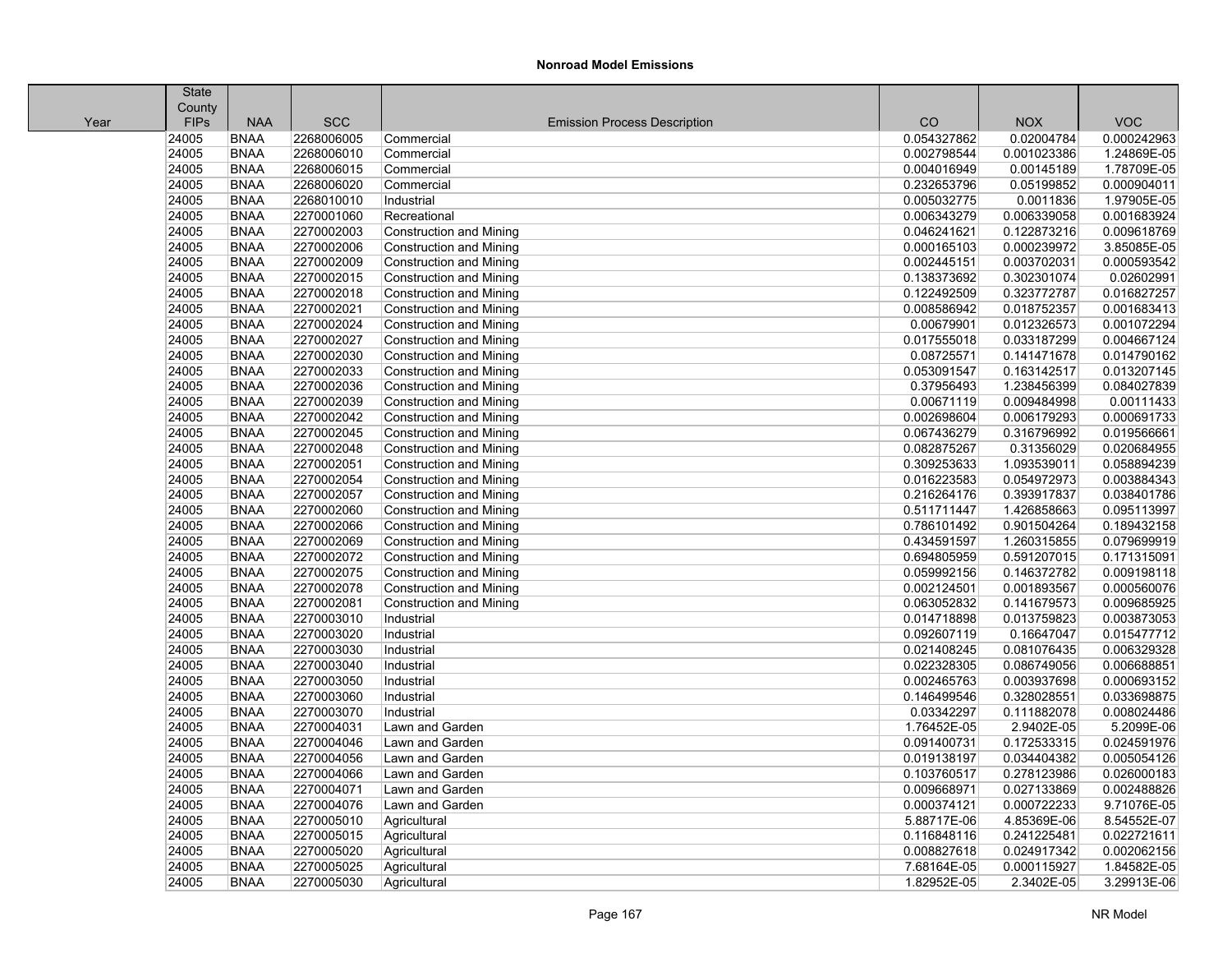|      | <b>State</b> |             |            |                                     |             |             |             |
|------|--------------|-------------|------------|-------------------------------------|-------------|-------------|-------------|
|      | County       |             |            |                                     |             |             |             |
| Year | <b>FIPs</b>  | <b>NAA</b>  | <b>SCC</b> | <b>Emission Process Description</b> | CO          | <b>NOX</b>  | <b>VOC</b>  |
|      | 24005        | <b>BNAA</b> | 2270005035 | Agricultural                        | 0.000915207 | 0.001902349 | 0.000246593 |
|      | 24005        | <b>BNAA</b> | 2270005040 | Agricultural                        | 2.59717E-06 | 4.68142E-06 | 4.11208E-07 |
|      | 24005        | <b>BNAA</b> | 2270005045 | Agricultural                        | 0.001011376 | 0.001753017 | 0.000202128 |
|      | 24005        | <b>BNAA</b> | 2270005055 | Agricultural                        | 0.002387197 | 0.005047721 | 0.000502492 |
|      | 24005        | <b>BNAA</b> | 2270005060 | Agricultural                        | 0.001138083 | 0.003370884 | 0.000323364 |
|      | 24005        | <b>BNAA</b> | 2270006005 | Commercial                          | 0.110240333 | 0.23909039  | 0.029813775 |
|      | 24005        | <b>BNAA</b> | 2270006010 | Commercial                          | 0.026015731 | 0.05717757  | 0.00674611  |
|      | 24005        | <b>BNAA</b> | 2270006015 | Commercial                          | 0.0566149   | 0.143075115 | 0.014134543 |
|      | 24005        | <b>BNAA</b> | 2270006025 | Commercial                          | 0.089102522 | 0.06981485  | 0.022319829 |
|      | 24005        | <b>BNAA</b> | 2270006030 | Commercial                          | 0.003276216 | 0.008002821 | 0.000958293 |
|      | 24005        | <b>BNAA</b> | 2270006035 | Commercial                          | 0.002495506 | 0.006105096 | 0.00062603  |
|      | 24005        | <b>BNAA</b> | 2270007015 | Logging                             | 0.002499662 | 0.009200385 | 0.000597742 |
|      | 24005        | <b>BNAA</b> | 2270008005 | Airport                             | 0.00012039  | 0.000320179 | 2.20044E-05 |
|      | 24005        | <b>BNAA</b> | 2270010010 | Industrial                          | 0.00067727  | 0.002792536 | 0.000168313 |
|      | 24005        | <b>BNAA</b> | 2282005010 | <b>Pleasure Craft</b>               | 6.020994695 | 0.135275356 | 3.285743434 |
|      | 24005        | <b>BNAA</b> | 2282005015 | Pleasure Craft                      | 2.338691406 | 0.039201477 | 1.059033675 |
|      | 24005        | <b>BNAA</b> | 2282010005 | Pleasure Craft                      | 3.238587946 | 0.189625551 | 0.257963932 |
|      | 24005        | <b>BNAA</b> | 2282020005 | Pleasure Craft                      | 0.034434414 | 0.218608436 | 0.008078514 |
|      | 24005        | <b>BNAA</b> | 2282020010 | Pleasure Craft                      | 0.000454836 | 0.00074942  | 0.00014302  |
|      | 24005        | <b>BNAA</b> | 2285002015 | Railroad                            | 0.005968439 | 0.008574781 | 0.001467366 |
|      | 24005        | <b>BNAA</b> | 2285004015 | Railroad                            | 0.018847043 | 0.00014271  | 0.000496698 |
|      | 24005        | <b>BNAA</b> | 2285006015 | Railroad                            | 9.18034E-05 | 2.29035E-05 | 6.20598E-06 |
|      | 24013        | <b>BNAA</b> | 2260001010 | Recreational                        | 0.318213402 | 0.001263725 | 0.386767167 |
|      | 24013        | <b>BNAA</b> | 2260001030 | Recreational                        | 0.441840424 | 0.001768174 | 0.541977452 |
|      | 24013        | <b>BNAA</b> | 2260001060 | Recreational                        | 0.262750666 | 0.002062427 | 0.009363534 |
|      | 24013        | <b>BNAA</b> | 2260002006 | <b>Construction and Mining</b>      | 0.032385367 | 0.00022463  | 0.013695086 |
|      | 24013        | <b>BNAA</b> | 2260002009 | <b>Construction and Mining</b>      | 0.001472279 | 3.91736E-06 | 0.000738069 |
|      | 24013        | <b>BNAA</b> | 2260002021 | <b>Construction and Mining</b>      | 0.001773778 | 4.69119E-06 | 0.000883753 |
|      | 24013        | <b>BNAA</b> | 2260002027 | <b>Construction and Mining</b>      | 1.38445E-05 | 3.54638E-08 | 7.07092E-06 |
|      | 24013        | <b>BNAA</b> | 2260002039 | <b>Construction and Mining</b>      | 0.085572788 | 0.000538154 | 0.036333222 |
|      | 24013        | <b>BNAA</b> | 2260002054 | <b>Construction and Mining</b>      | 0.000360499 | 9.23449E-07 | 0.000178227 |
|      | 24013        | <b>BNAA</b> | 2260003030 | Industrial                          | 0.00025187  | 6.45186E-07 | 0.000127421 |
|      | 24013        | <b>BNAA</b> | 2260003040 | Industrial                          | 1.9837E-05  | 5.08141E-08 | 9.89986E-06 |
|      | 24013        | <b>BNAA</b> | 2260004015 | Lawn and Garden                     | 0.007900799 | 2.17711E-05 | 0.004470071 |
|      | 24013        | <b>BNAA</b> | 2260004016 | Lawn and Garden                     | 0.082644229 | 0.000229505 | 0.042130769 |
|      | 24013        | <b>BNAA</b> | 2260004020 | Lawn and Garden                     | 0.067965155 | 0.000186536 | 0.042171643 |
|      | 24013        | <b>BNAA</b> | 2260004021 | Lawn and Garden                     | 0.851822511 | 0.005167476 | 0.402912413 |
|      | 24013        | <b>BNAA</b> | 2260004025 | Lawn and Garden                     | 0.153091949 | 0.000436932 | 0.09006551  |
|      | 24013        | <b>BNAA</b> | 2260004026 | Lawn and Garden                     | 0.857982783 | 0.002811913 | 0.439236348 |
|      | 24013        | <b>BNAA</b> | 2260004030 | Lawn and Garden                     | 0.097462614 | 0.000270505 | 0.057160877 |
|      | 24013        | <b>BNAA</b> | 2260004031 | Lawn and Garden                     | 0.894830207 | 0.00417003  | 0.412385351 |
|      | 24013        | <b>BNAA</b> | 2260004035 | Lawn and Garden                     |             |             | 0.007641298 |
|      | 24013        | <b>BNAA</b> | 2260004036 | Lawn and Garden                     |             |             | 0.002537486 |
|      | 24013        | <b>BNAA</b> | 2260004071 | Lawn and Garden                     | 0.000349269 | 9.43262E-07 | 0.000169096 |
|      | 24013        | <b>BNAA</b> | 2260005035 | Agricultural                        | 0.002752937 | 7.91947E-06 | 0.001411102 |
|      | 24013        | <b>BNAA</b> | 2260006005 | Commercial                          | 0.008066689 | 2.16686E-05 | 0.004094521 |
|      | 24013        | <b>BNAA</b> | 2260006010 | Commercial                          | 0.058440893 | 0.000154331 | 0.029735472 |
|      | 24013        | <b>BNAA</b> | 2260006015 | Commercial                          | 2.19204E-05 | 5.61511E-08 | 1.08549E-05 |
|      | 24013        | <b>BNAA</b> | 2260006035 | Commercial                          | 0.000344914 | 8.83527E-07 | 0.000170495 |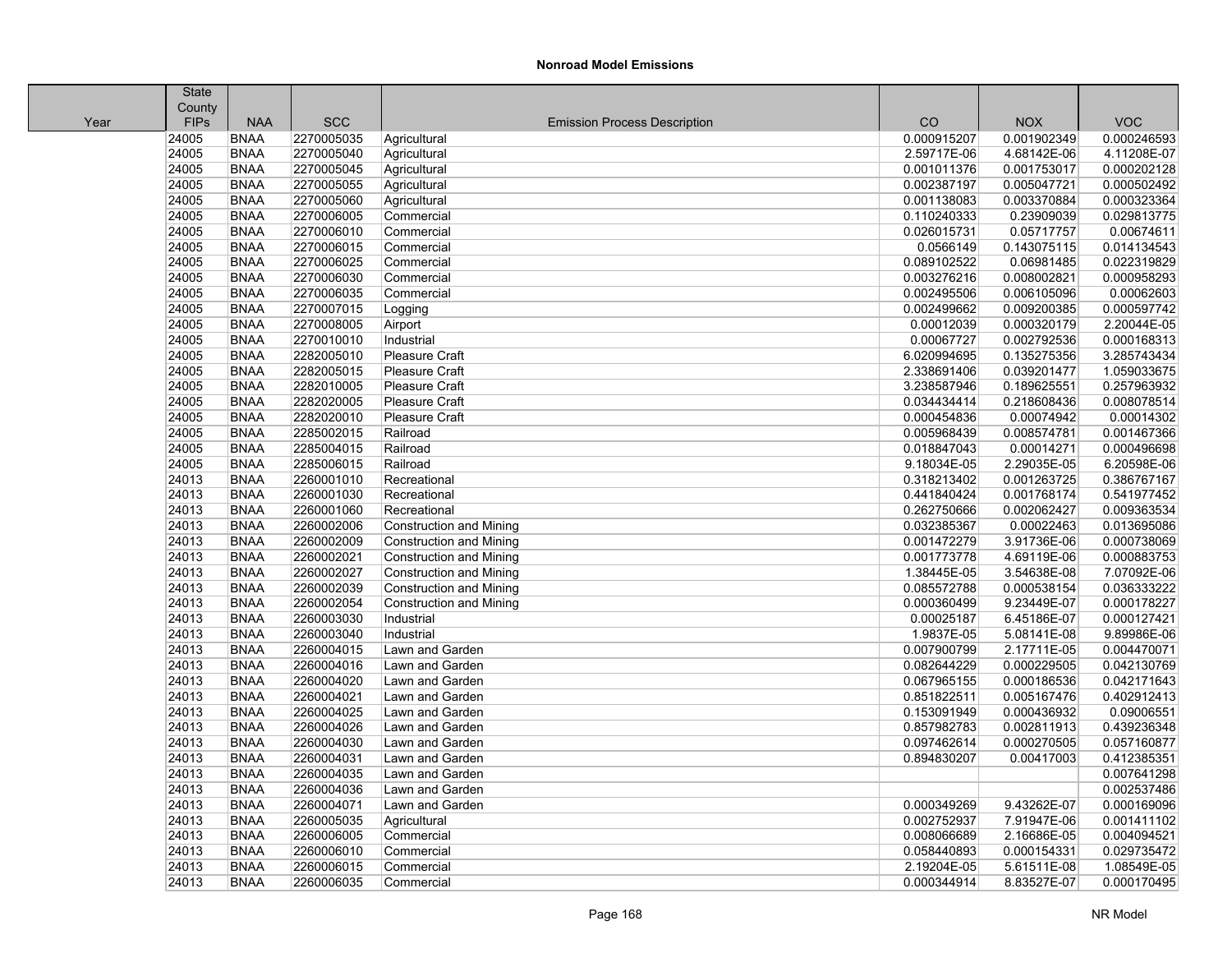|      | <b>State</b> |             |            |                                     |             |             |             |
|------|--------------|-------------|------------|-------------------------------------|-------------|-------------|-------------|
|      | County       |             |            |                                     |             |             |             |
| Year | <b>FIPs</b>  | <b>NAA</b>  | <b>SCC</b> | <b>Emission Process Description</b> | CO          | <b>NOX</b>  | <b>VOC</b>  |
|      | 24013        | <b>BNAA</b> | 2260007005 | Logging                             | 0.010710688 | 7.103E-05   | 0.004701641 |
|      | 24013        | <b>BNAA</b> | 2265001010 | Recreational                        | 0.144266946 | 0.001501461 | 0.014389696 |
|      | 24013        | <b>BNAA</b> | 2265001030 | Recreational                        | 1.412926413 | 0.01474325  | 0.160908419 |
|      | 24013        | <b>BNAA</b> | 2265001050 | Recreational                        | 1.726783261 | 0.010340376 | 0.033993129 |
|      | 24013        | <b>BNAA</b> | 2265001060 | Recreational                        | 0.222069072 | 0.001926925 | 0.009930893 |
|      | 24013        | <b>BNAA</b> | 2265002003 | <b>Construction and Mining</b>      | 0.030077377 | 0.000328692 | 0.000685776 |
|      | 24013        | <b>BNAA</b> | 2265002006 | <b>Construction and Mining</b>      | 0.000240595 | 1.62864E-06 | 5.46671E-06 |
|      | 24013        | <b>BNAA</b> | 2265002009 | <b>Construction and Mining</b>      | 0.055447125 | 0.000383147 | 0.00272827  |
|      | 24013        | <b>BNAA</b> | 2265002015 | <b>Construction and Mining</b>      | 0.056039821 | 0.000578617 | 0.00112987  |
|      | 24013        | <b>BNAA</b> | 2265002021 | Construction and Mining             | 0.109317437 | 0.000785522 | 0.00374512  |
|      | 24013        | <b>BNAA</b> | 2265002024 | Construction and Mining             | 0.049113282 | 0.000338692 | 0.001392244 |
|      | 24013        | <b>BNAA</b> | 2265002027 | Construction and Mining             | 0.002510375 | 1.61903E-05 | 9.77254E-05 |
|      | 24013        | <b>BNAA</b> | 2265002030 | <b>Construction and Mining</b>      | 0.091863453 | 0.001006141 | 0.002753459 |
|      | 24013        | <b>BNAA</b> | 2265002033 | Construction and Mining             | 0.026787718 | 0.000325002 | 0.001711782 |
|      | 24013        | <b>BNAA</b> | 2265002039 | Construction and Mining             | 0.22444205  | 0.00175045  | 0.004123879 |
|      | 24013        | <b>BNAA</b> | 2265002042 | <b>Construction and Mining</b>      | 0.093568304 | 0.000671068 | 0.003966095 |
|      | 24013        | <b>BNAA</b> | 2265002045 | <b>Construction and Mining</b>      | 0.003773012 | 0.000170683 | 0.000145026 |
|      | 24013        | <b>BNAA</b> | 2265002054 | Construction and Mining             | 0.013342142 | 0.000109426 | 0.000363795 |
|      | 24013        | <b>BNAA</b> | 2265002057 | Construction and Mining             | 0.00491009  | 0.00029606  | 0.000216593 |
|      | 24013        | <b>BNAA</b> | 2265002060 | <b>Construction and Mining</b>      | 0.011762721 | 0.00073487  | 0.000522257 |
|      | 24013        | <b>BNAA</b> | 2265002066 | Construction and Mining             | 0.071514802 | 0.000524768 | 0.001348488 |
|      | 24013        | <b>BNAA</b> | 2265002072 | Construction and Mining             | 0.031992521 | 0.000754227 | 0.000940738 |
|      | 24013        | <b>BNAA</b> | 2265002078 | <b>Construction and Mining</b>      | 0.014534842 | 0.000110669 | 0.000571426 |
|      | 24013        | <b>BNAA</b> | 2265002081 | Construction and Mining             | 0.00413355  | 0.00025689  | 0.000189841 |
|      | 24013        | <b>BNAA</b> | 2265003010 | Industrial                          | 0.025625307 | 0.000806981 | 0.000875562 |
|      | 24013        | <b>BNAA</b> | 2265003020 | Industrial                          | 0.056637036 | 0.003467283 | 0.002466041 |
|      | 24013        | <b>BNAA</b> | 2265003030 | Industrial                          | 0.024407025 | 0.000610279 | 0.000760351 |
|      | 24013        | <b>BNAA</b> | 2265003040 | Industrial                          | 0.062018157 | 0.000538044 | 0.002673446 |
|      | 24013        | <b>BNAA</b> | 2265003050 | Industrial                          | 0.001963118 | 5.30456E-05 | 6.24163E-05 |
|      | 24013        | <b>BNAA</b> | 2265003060 | Industrial                          | 0.003066056 | 1.99447E-05 | 6.94028E-05 |
|      | 24013        | <b>BNAA</b> | 2265003070 | Industrial                          | 0.005932746 | 0.000362471 | 0.000257066 |
|      | 24013        | <b>BNAA</b> | 2265004010 | Lawn and Garden                     | 1.847435304 | 0.013927358 | 0.201805984 |
|      | 24013        | <b>BNAA</b> | 2265004011 | Lawn and Garden                     | 3.365008939 | 0.023541152 | 0.257925245 |
|      | 24013        | <b>BNAA</b> | 2265004015 | Lawn and Garden                     | 0.155346696 | 0.00117878  | 0.01756703  |
|      | 24013        | <b>BNAA</b> | 2265004016 | Lawn and Garden                     | 1.637374022 | 0.012091913 | 0.124228994 |
|      | 24013        | <b>BNAA</b> | 2265004025 | Lawn and Garden                     | 0.010433063 | 7.74169E-05 | 0.001234046 |
|      | 24013        | <b>BNAA</b> | 2265004026 | Lawn and Garden                     | 0.084711373 | 0.000578041 | 0.004800903 |
|      | 24013        | <b>BNAA</b> | 2265004030 | Lawn and Garden                     | 0.019943828 | 0.000148504 | 0.002181213 |
|      | 24013        | <b>BNAA</b> | 2265004031 | Lawn and Garden                     | 3.429138096 | 0.037866456 | 0.088861576 |
|      | 24013        | <b>BNAA</b> | 2265004035 | Lawn and Garden                     |             |             | 0.015240789 |
|      | 24013        | <b>BNAA</b> | 2265004036 | Lawn and Garden                     |             |             | 0.005646481 |
|      | 24013        | <b>BNAA</b> | 2265004040 | Lawn and Garden                     | 0.449653785 | 0.003057117 | 0.01965436  |
|      | 24013        | <b>BNAA</b> | 2265004041 | Lawn and Garden                     | 0.445339632 | 0.002880725 | 0.008628971 |
|      | 24013        | <b>BNAA</b> | 2265004046 | Lawn and Garden                     | 0.46811222  | 0.003428714 | 0.014173237 |
|      | 24013        | <b>BNAA</b> | 2265004051 | Lawn and Garden                     | 0.187421196 | 0.001393197 | 0.014894582 |
|      | 24013        | <b>BNAA</b> | 2265004055 | Lawn and Garden                     | 6.002785458 | 0.041766021 | 0.222710478 |
|      | 24013        | <b>BNAA</b> | 2265004056 | Lawn and Garden                     | 6.021587132 | 0.039853855 | 0.113371676 |
|      | 24013        | <b>BNAA</b> | 2265004066 | Lawn and Garden                     | 0.782514921 | 0.014313688 | 0.018082001 |
|      | 24013        | <b>BNAA</b> | 2265004071 | Lawn and Garden                     | 18.26428918 | 0.150514177 | 0.431418133 |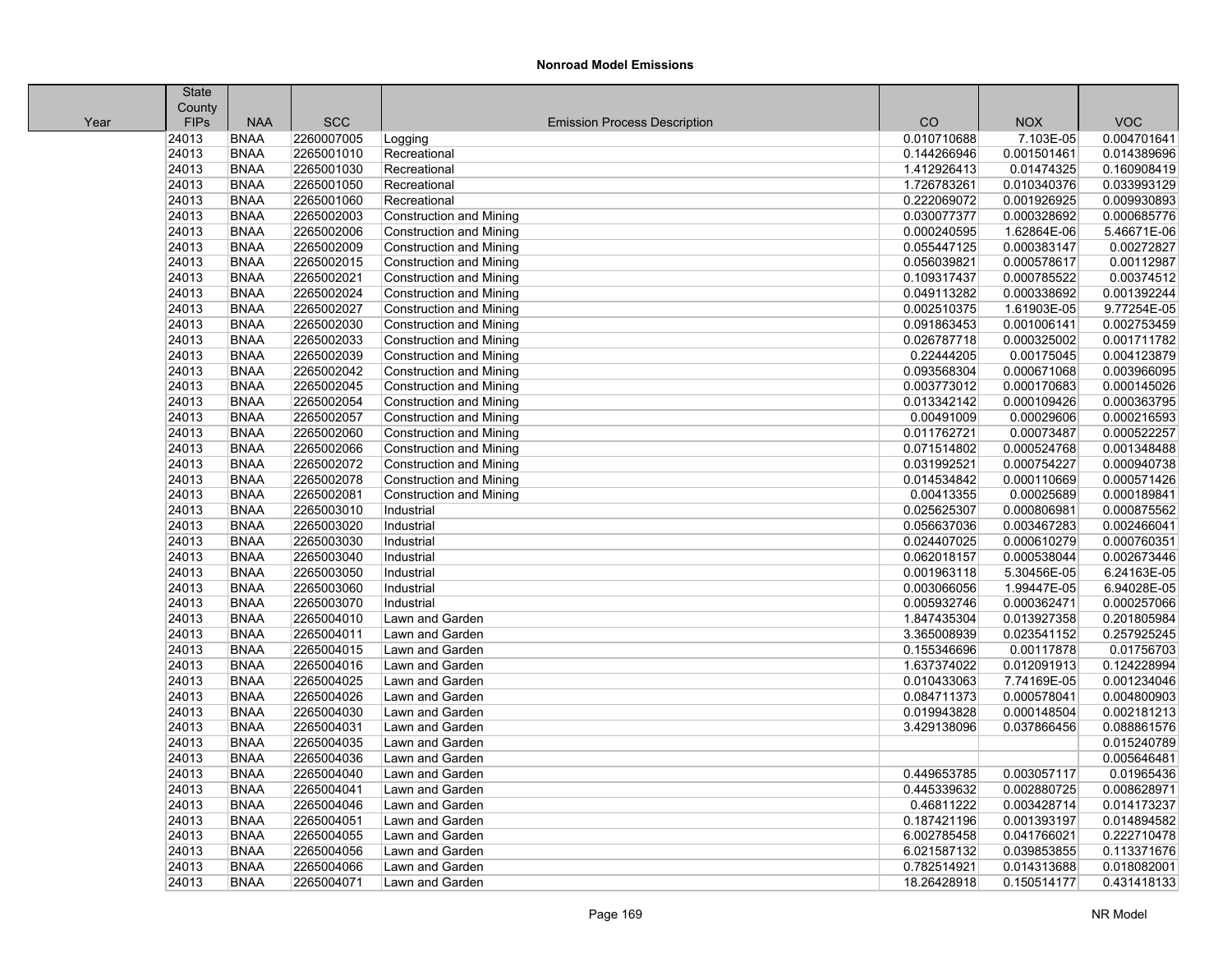|      | <b>State</b> |             |            |                                     |             |             |             |
|------|--------------|-------------|------------|-------------------------------------|-------------|-------------|-------------|
|      | County       |             |            |                                     |             |             |             |
| Year | <b>FIPs</b>  | <b>NAA</b>  | <b>SCC</b> | <b>Emission Process Description</b> | CO          | <b>NOX</b>  | <b>VOC</b>  |
|      | 24013        | <b>BNAA</b> | 2265004075 | Lawn and Garden                     | 0.187856019 | 0.00140117  | 0.010412369 |
|      | 24013        | <b>BNAA</b> | 2265004076 | Lawn and Garden                     | 0.503102617 | 0.003801304 | 0.02811576  |
|      | 24013        | <b>BNAA</b> | 2265005010 | Agricultural                        | 0.011363703 | 7.34295E-05 | 0.00021461  |
|      | 24013        | <b>BNAA</b> | 2265005015 | Agricultural                        | 0.022539011 | 0.0009007   | 0.000742232 |
|      | 24013        | <b>BNAA</b> | 2265005020 | Agricultural                        | 9.41736E-05 | 6.02818E-06 | 4.85518E-06 |
|      | 24013        | <b>BNAA</b> | 2265005025 | Agricultural                        | 0.010166118 | 0.000650677 | 0.000589344 |
|      | 24013        | <b>BNAA</b> | 2265005030 | Agricultural                        | 0.008799419 | 6.13234E-05 | 0.000201762 |
|      | 24013        | <b>BNAA</b> | 2265005035 | Agricultural                        | 0.073160701 | 0.001070155 | 0.003269715 |
|      | 24013        | <b>BNAA</b> | 2265005040 | Agricultural                        | 0.17903816  | 0.001138842 | 0.006736189 |
|      | 24013        | <b>BNAA</b> | 2265005045 | Agricultural                        | 0.016132558 | 0.001032555 | 0.000853614 |
|      | 24013        | <b>BNAA</b> | 2265005055 | Agricultural                        | 0.033593312 | 0.001227889 | 0.001271527 |
|      | 24013        | <b>BNAA</b> | 2265005060 | Agricultural                        | 0.03137964  | 0.001797212 | 0.00139684  |
|      | 24013        | <b>BNAA</b> | 2265006005 | Commercial                          | 2.591675859 | 0.018084205 | 0.091984299 |
|      | 24013        | <b>BNAA</b> | 2265006010 | Commercial                          | 0.596980245 | 0.005654397 | 0.02702305  |
|      | 24013        | <b>BNAA</b> | 2265006015 | Commercial                          | 0.294806745 | 0.004010519 | 0.010742861 |
|      | 24013        | <b>BNAA</b> | 2265006025 | Commercial                          | 0.744298546 | 0.007084035 | 0.017713304 |
|      | 24013        | <b>BNAA</b> | 2265006030 | Commercial                          | 1.141322285 | 0.007837364 | 0.048018867 |
|      | 24013        | <b>BNAA</b> | 2265006035 | Commercial                          | 0.057432105 | 0.000401876 | 0.001615656 |
|      | 24013        | <b>BNAA</b> | 2265007010 | Logging                             | 0.024083159 | 0.000177961 | 0.000837221 |
|      | 24013        | <b>BNAA</b> | 2265007015 | Logging                             | 0.000292365 | 1.89228E-06 | 1.39238E-05 |
|      | 24013        | <b>BNAA</b> | 2265008005 | Airport                             | 7.25585E-05 | 2.44081E-06 | 2.93628E-06 |
|      | 24013        | <b>BNAA</b> | 2265010010 | Industrial                          | 0.044925616 | 0.000269025 | 0.000728537 |
|      | 24013        | <b>BNAA</b> | 2267001060 | Recreational                        | 0.002415206 | 0.00060537  | 0.00016367  |
|      | 24013        | <b>BNAA</b> | 2267002003 | <b>Construction and Mining</b>      | 0.000867535 | 0.00021495  | 5.86205E-05 |
|      | 24013        | <b>BNAA</b> | 2267002015 | <b>Construction and Mining</b>      | 0.00149941  | 0.000368104 | 0.000101086 |
|      | 24013        | <b>BNAA</b> | 2267002021 | <b>Construction and Mining</b>      | 0.000227176 | 5.68765E-05 | 1.53905E-05 |
|      | 24013        | <b>BNAA</b> | 2267002024 | <b>Construction and Mining</b>      | 0.000151963 | 3.75406E-05 | 1.02608E-05 |
|      | 24013        | <b>BNAA</b> | 2267002030 | <b>Construction and Mining</b>      | 0.002666156 | 0.000660768 | 0.000180167 |
|      | 24013        | <b>BNAA</b> | 2267002033 | Construction and Mining             | 0.000863397 | 0.000217943 | 5.86134E-05 |
|      | 24013        | <b>BNAA</b> | 2267002039 | <b>Construction and Mining</b>      | 0.00259193  | 0.00062852  | 0.000174212 |
|      | 24013        | <b>BNAA</b> | 2267002045 | <b>Construction and Mining</b>      | 0.00092981  | 0.00023265  | 6.29825E-05 |
|      | 24013        | <b>BNAA</b> | 2267002054 | <b>Construction and Mining</b>      | 0.00015056  | 3.76498E-05 | 1.0197E-05  |
|      | 24013        | <b>BNAA</b> | 2267002057 | <b>Construction and Mining</b>      | 0.001691395 | 0.000420595 | 0.000114393 |
|      | 24013        | <b>BNAA</b> | 2267002060 | <b>Construction and Mining</b>      | 0.004250554 | 0.001049341 | 0.000286956 |
|      | 24013        | <b>BNAA</b> | 2267002066 | <b>Construction and Mining</b>      | 0.0004487   | 0.000110257 | 3.0257E-05  |
|      | 24013        | <b>BNAA</b> | 2267002072 | <b>Construction and Mining</b>      | 0.003457523 | 0.000863029 | 0.00023406  |
|      | 24013        | <b>BNAA</b> | 2267002081 | Construction and Mining             | 0.001393516 | 0.000349434 | 9.44439E-05 |
|      | 24013        | <b>BNAA</b> | 2267003010 | Industrial                          | 0.008761854 | 0.00219905  | 0.000593957 |
|      | 24013        | <b>BNAA</b> | 2267003020 | Industrial                          | 0.836734213 | 0.207131918 | 0.056526589 |
|      | 24013        | <b>BNAA</b> | 2267003030 | Industrial                          | 0.006446545 | 0.001576809 | 0.000434214 |
|      | 24013        | <b>BNAA</b> | 2267003040 | Industrial                          | 0.001975324 | 0.000487241 | 0.000133327 |
|      | 24013        | <b>BNAA</b> | 2267003050 | Industrial                          | 0.000473255 | 0.000118652 | 3.2073E-05  |
|      | 24013        | <b>BNAA</b> | 2267003070 | Industrial                          | 0.00395165  | 0.000963738 | 0.000265976 |
|      | 24013        | <b>BNAA</b> | 2267004066 | Lawn and Garden                     | 0.049825206 | 0.012289419 | 0.003362969 |
|      | 24013        | <b>BNAA</b> | 2267005055 | Agricultural                        | 5.74656E-05 | 1.43091E-05 | 3.88783E-06 |
|      | 24013        | <b>BNAA</b> | 2267005060 | Agricultural                        | 9E-05       | 2.20826E-05 | 6.06672E-06 |
|      | 24013        | <b>BNAA</b> | 2267006005 | Commercial                          | 0.030868634 | 0.011500505 | 0.002347767 |
|      | 24013        | <b>BNAA</b> | 2267006010 | Commercial                          | 0.007298724 | 0.002676318 | 0.000552878 |
|      | 24013        | <b>BNAA</b> | 2267006015 | Commercial                          | 0.008902864 | 0.003229802 | 0.00067258  |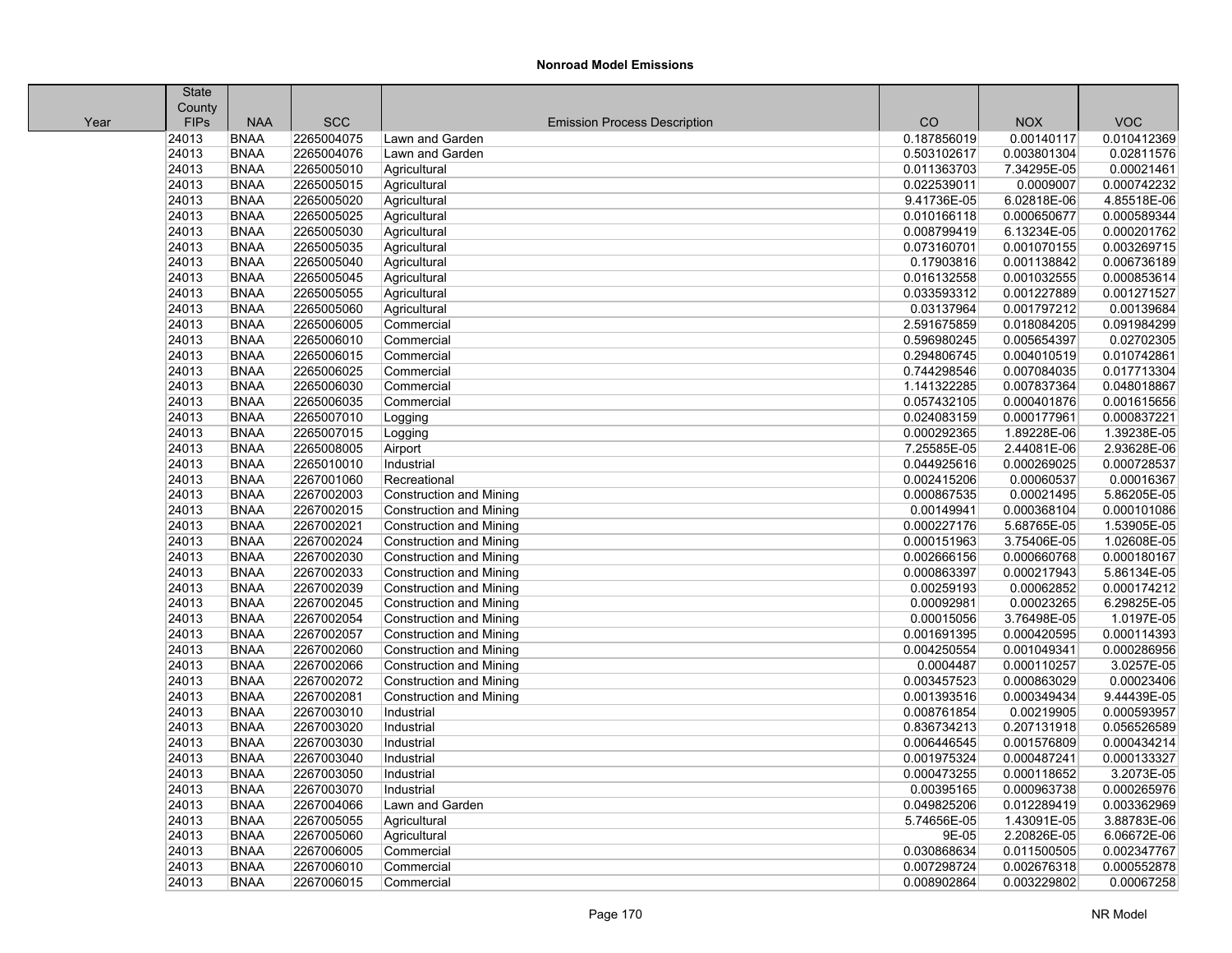Ш

| County<br><b>NAA</b><br><b>SCC</b><br><b>FIPs</b><br><b>Emission Process Description</b><br>CO<br><b>NOX</b><br>Year<br><b>BNAA</b><br>2267006025<br>24013<br>0.016068406<br>0.004027529<br>Commercial<br>24013<br><b>BNAA</b><br>2267006030<br>0.000205082<br>5.20307E-05<br>Commercial<br>24013<br><b>BNAA</b><br>2267006035<br>5.07325E-05<br>Commercial<br>0.00014043 | <b>VOC</b><br>1.04556E-06<br>2.1881E-07 | 0.0010889<br>1.39402E-05<br>1.05979E-05 |
|---------------------------------------------------------------------------------------------------------------------------------------------------------------------------------------------------------------------------------------------------------------------------------------------------------------------------------------------------------------------------|-----------------------------------------|-----------------------------------------|
|                                                                                                                                                                                                                                                                                                                                                                           |                                         |                                         |
|                                                                                                                                                                                                                                                                                                                                                                           |                                         |                                         |
|                                                                                                                                                                                                                                                                                                                                                                           |                                         |                                         |
|                                                                                                                                                                                                                                                                                                                                                                           |                                         |                                         |
|                                                                                                                                                                                                                                                                                                                                                                           |                                         |                                         |
| 24013<br>3.83527E-06<br><b>BNAA</b><br>2267008005<br>Airport<br>1.54715E-05                                                                                                                                                                                                                                                                                               |                                         |                                         |
| 24013<br><b>BNAA</b><br>2268002081<br>5.47765E-05<br>1.37356E-05<br><b>Construction and Mining</b>                                                                                                                                                                                                                                                                        |                                         |                                         |
| 24013<br>2268003020<br>0.014592552<br><b>BNAA</b><br>Industrial<br>0.059028196                                                                                                                                                                                                                                                                                            |                                         | 0.000234957                             |
| 24013<br>1.65834E-05<br><b>BNAA</b><br>2268003030<br>Industrial<br>6.71332E-05                                                                                                                                                                                                                                                                                            |                                         | 2.67168E-07                             |
| 24013<br><b>BNAA</b><br>2268003040<br>Industrial<br>3.65617E-05<br>9.03472E-06                                                                                                                                                                                                                                                                                            |                                         | 1.45516E-07                             |
| 24013<br><b>BNAA</b><br>2268003060<br>0.000264713<br>6.51303E-05<br>Industrial                                                                                                                                                                                                                                                                                            | 1.05243E-06                             |                                         |
| 24013<br>2268003070<br>6.73355E-05<br><b>BNAA</b><br>Industrial<br>0.000276214                                                                                                                                                                                                                                                                                            |                                         | 1.09566E-06                             |
| 24013<br><b>BNAA</b><br>2268005055<br>4.2987E-05<br>9.66565E-06<br>Agricultural                                                                                                                                                                                                                                                                                           |                                         | 1.67264E-07                             |
| 24013<br><b>BNAA</b><br>0.00046125<br>2268005060<br>Agricultural<br>0.000103132                                                                                                                                                                                                                                                                                           |                                         | 1.79242E-06                             |
| 24013<br><b>BNAA</b><br>2268006005<br>Commercial<br>0.00894685<br>0.003301529                                                                                                                                                                                                                                                                                             |                                         | 4.00117E-05                             |
| 24013<br><b>BNAA</b><br>2268006010<br>Commercial<br>0.000460871<br>0.000168534                                                                                                                                                                                                                                                                                            |                                         | 2.05637E-06                             |
| 24013<br><b>BNAA</b><br>2268006015<br>0.000661521<br>0.000239101<br>Commercial                                                                                                                                                                                                                                                                                            |                                         | 2.94302E-06                             |
| 24013<br><b>BNAA</b><br>2268006020<br>0.038314017<br>0.008563248<br>Commercial                                                                                                                                                                                                                                                                                            |                                         | 0.000148875                             |
| 24013<br>2268010010<br>0.0011836<br><b>BNAA</b><br>Industrial<br>0.005032775                                                                                                                                                                                                                                                                                              |                                         | 1.97905E-05                             |
| 24013<br><b>BNAA</b><br>2270001060<br>0.006343279<br>0.006339058<br>Recreational                                                                                                                                                                                                                                                                                          | 0.001683924                             |                                         |
| 24013<br>2270002003<br><b>BNAA</b><br><b>Construction and Mining</b><br>0.005866615<br>0.015588768                                                                                                                                                                                                                                                                        | 0.001220321                             |                                         |
| 24013<br><b>BNAA</b><br>2270002006<br><b>Construction and Mining</b><br>2.09465E-05<br>3.04449E-05                                                                                                                                                                                                                                                                        |                                         | 4.88553E-06                             |
| 24013<br><b>BNAA</b><br>2270002009<br>0.000310213<br>0.000469672<br>Construction and Mining                                                                                                                                                                                                                                                                               |                                         | 7.5302E-05                              |
| 24013<br><b>BNAA</b><br>2270002015<br>0.017555294<br>0.038352552<br><b>Construction and Mining</b>                                                                                                                                                                                                                                                                        | 0.003302381                             |                                         |
| 24013<br><b>BNAA</b><br>2270002018<br><b>Construction and Mining</b><br>0.015540468<br>0.041076641                                                                                                                                                                                                                                                                        | 0.002134853                             |                                         |
| 24013<br>2270002021<br><b>BNAA</b><br>0.001089414<br>0.002379088<br><b>Construction and Mining</b>                                                                                                                                                                                                                                                                        | 0.000213572                             |                                         |
| 24013<br><b>BNAA</b><br>2270002024<br>0.000862582<br>0.001563857<br><b>Construction and Mining</b>                                                                                                                                                                                                                                                                        | 0.000136041                             |                                         |
| 24013<br><b>BNAA</b><br>2270002027<br><b>Construction and Mining</b><br>0.002227183<br>0.00421043                                                                                                                                                                                                                                                                         |                                         | 0.000592112                             |
| 24013<br><b>BNAA</b><br>2270002030<br><b>Construction and Mining</b><br>0.011070021<br>0.017948331                                                                                                                                                                                                                                                                        |                                         | 0.001876409                             |
| 24013<br><b>BNAA</b><br>2270002033<br>0.020697683<br><b>Construction and Mining</b><br>0.006735657                                                                                                                                                                                                                                                                        | 0.001675574                             |                                         |
| 24013<br><b>BNAA</b><br>2270002036<br>0.048154917<br>0.157121382<br><b>Construction and Mining</b>                                                                                                                                                                                                                                                                        |                                         | 0.010660504                             |
| 24013<br><b>BNAA</b><br>2270002039<br>0.00120335<br><b>Construction and Mining</b><br>0.00085144                                                                                                                                                                                                                                                                          | 0.000141374                             |                                         |
| 24013<br>2270002042<br><b>BNAA</b><br>0.000342368<br>0.000783959<br>Construction and Mining                                                                                                                                                                                                                                                                               | 8.77593E-05                             |                                         |
| 24013<br><b>BNAA</b><br>2270002045<br><b>Construction and Mining</b><br>0.008555555<br>0.040191632                                                                                                                                                                                                                                                                        |                                         | 0.002482397                             |
| 24013<br>2270002048<br><b>BNAA</b><br><b>Construction and Mining</b><br>0.010514279<br>0.039780993                                                                                                                                                                                                                                                                        |                                         | 0.002624274                             |
| 24013<br><b>BNAA</b><br>2270002051<br><b>Construction and Mining</b><br>0.039234614<br>0.138735898                                                                                                                                                                                                                                                                        |                                         | 0.007471837                             |
| 24013<br><b>BNAA</b><br>2270002054<br>0.002058265<br>0.006974351<br><b>Construction and Mining</b>                                                                                                                                                                                                                                                                        |                                         | 0.000492802                             |
| 24013<br><b>BNAA</b><br>2270002057<br>0.027437159<br>0.049975854<br><b>Construction and Mining</b>                                                                                                                                                                                                                                                                        |                                         | 0.004871986                             |
| 24013<br><b>BNAA</b><br>2270002060<br>0.064920181<br>0.181023744<br><b>Construction and Mining</b>                                                                                                                                                                                                                                                                        |                                         | 0.012066992                             |
| 24013<br><b>BNAA</b><br>2270002066<br>0.0997317<br>0.114372699<br><b>Construction and Mining</b>                                                                                                                                                                                                                                                                          | 0.024033018                             |                                         |
| 24013<br>2270002069<br><b>BNAA</b><br><b>Construction and Mining</b><br>0.055136083<br>0.15989467                                                                                                                                                                                                                                                                         |                                         | 0.010111427                             |
| 24013<br>2270002072<br><b>BNAA</b><br>Construction and Mining<br>0.088149146<br>0.07500568                                                                                                                                                                                                                                                                                |                                         | 0.021734527                             |
| 24013<br><b>BNAA</b><br>2270002075<br><b>Construction and Mining</b><br>0.007611129<br>0.018570128                                                                                                                                                                                                                                                                        |                                         | 0.001166953                             |
| 24013<br><b>BNAA</b><br>2270002078<br>0.000269533<br>0.000240234<br><b>Construction and Mining</b>                                                                                                                                                                                                                                                                        |                                         | 7.10562E-05                             |
| 24013<br><b>BNAA</b><br>2270002081<br>0.007999432<br>0.017974707<br><b>Construction and Mining</b>                                                                                                                                                                                                                                                                        | 0.001228841                             |                                         |
| 24013<br><b>BNAA</b><br>2270003010<br>0.002051392<br>0.001917725<br>Industrial                                                                                                                                                                                                                                                                                            | 0.000539793                             |                                         |
| 24013<br><b>BNAA</b><br>2270003020<br>0.012906776<br>0.023201209<br>Industrial                                                                                                                                                                                                                                                                                            | 0.002157149                             |                                         |
| 24013<br><b>BNAA</b><br>2270003030<br>Industrial<br>0.002983695<br>0.01129973                                                                                                                                                                                                                                                                                             |                                         | 0.000882127                             |
| 24013<br><b>BNAA</b><br>2270003040<br>Industrial<br>0.003111925<br>0.01209033                                                                                                                                                                                                                                                                                             |                                         | 0.000932234                             |
| 24013<br><b>BNAA</b><br>2270003050<br>Industrial<br>0.000343657<br>0.000548802                                                                                                                                                                                                                                                                                            |                                         | 9.66055E-05                             |
| 24013<br><b>BNAA</b><br>2270003060<br>0.030366964<br>0.067994963<br>Industrial                                                                                                                                                                                                                                                                                            | 0.006985227                             |                                         |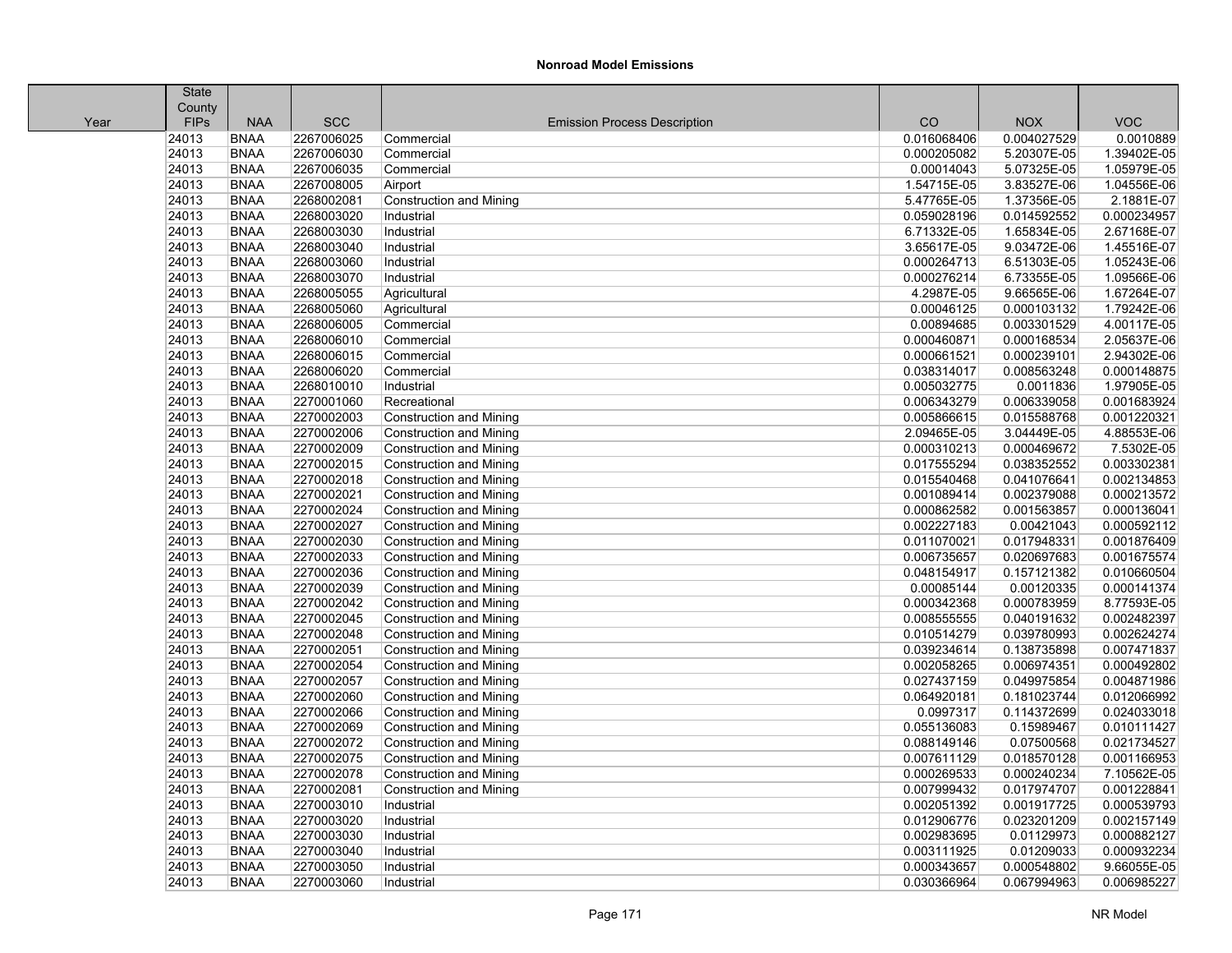|      | State       |             |            |                                     |             |             |             |
|------|-------------|-------------|------------|-------------------------------------|-------------|-------------|-------------|
|      | County      |             |            |                                     |             |             |             |
| Year | <b>FIPs</b> | <b>NAA</b>  | <b>SCC</b> | <b>Emission Process Description</b> | CO          | <b>NOX</b>  | <b>VOC</b>  |
|      | 24013       | <b>BNAA</b> | 2270003070 | Industrial                          | 0.004658203 | 0.015593152 | 0.001118383 |
|      | 24013       | <b>BNAA</b> | 2270004031 | Lawn and Garden                     | 5.56315E-06 | 9.2698E-06  | 1.64257E-06 |
|      | 24013       | <b>BNAA</b> | 2270004046 | Lawn and Garden                     | 0.028816618 | 0.054395917 | 0.007753303 |
|      | 24013       | <b>BNAA</b> | 2270004056 | Lawn and Garden                     | 0.006033848 | 0.010846937 | 0.001593454 |
|      | 24013       | <b>BNAA</b> | 2270004066 | Lawn and Garden                     | 0.032713385 | 0.087686307 | 0.008197279 |
|      | 24013       | <b>BNAA</b> | 2270004071 | Lawn and Garden                     | 0.003048412 | 0.008554706 | 0.000784671 |
|      | 24013       | <b>BNAA</b> | 2270004076 | Lawn and Garden                     | 0.000117952 | 0.000227704 | 3.06159E-05 |
|      | 24013       | <b>BNAA</b> | 2270005010 | Agricultural                        | 1.52612E-05 | 1.25821E-05 | 2.21524E-06 |
|      | 24013       | <b>BNAA</b> | 2270005015 | Agricultural                        | 0.302903584 | 0.625325135 | 0.058900883 |
|      | 24013       | <b>BNAA</b> | 2270005020 | Agricultural                        | 0.022883699 | 0.064592842 | 0.005345696 |
|      | 24013       | <b>BNAA</b> | 2270005025 | Agricultural                        | 0.00019913  | 0.000300515 | 4.7849E-05  |
|      | 24013       | <b>BNAA</b> | 2270005030 | Agricultural                        | 4.74263E-05 | 6.06647E-05 | 8.5523E-06  |
|      | 24013       | <b>BNAA</b> | 2270005035 | Agricultural                        | 0.002372477 | 0.00493143  | 0.000639239 |
|      | 24013       | <b>BNAA</b> | 2270005040 | Agricultural                        | 6.73261E-06 | 1.21356E-05 | 1.06597E-06 |
|      | 24013       | <b>BNAA</b> | 2270005045 | Agricultural                        | 0.002621774 | 0.004544319 | 0.000523973 |
|      | 24013       | <b>BNAA</b> | 2270005055 | Agricultural                        | 0.006188295 | 0.01308513  | 0.001302602 |
|      | 24013       | <b>BNAA</b> | 2270005060 | Agricultural                        | 0.002950236 | 0.00873829  | 0.000838252 |
|      | 24013       | <b>BNAA</b> | 2270006005 | Commercial                          | 0.018154658 | 0.039374012 | 0.004909808 |
|      | 24013       | <b>BNAA</b> | 2270006010 | Commercial                          | 0.004284337 | 0.009416147 | 0.001110966 |
|      | 24013       | <b>BNAA</b> | 2270006015 | Commercial                          | 0.009323486 | 0.023561974 | 0.002327712 |
|      | 24013       | <b>BNAA</b> | 2270006025 | Commercial                          | 0.01467363  | 0.011497287 | 0.003675686 |
|      | 24013       | <b>BNAA</b> | 2270006030 | Commercial                          | 0.000539536 | 0.001317925 | 0.000157814 |
|      | 24013       | <b>BNAA</b> | 2270006035 | Commercial                          | 0.000410966 | 0.001005403 | 0.000103096 |
|      | 24013       | <b>BNAA</b> | 2270007015 | Logging                             | 0.001882584 | 0.006929134 | 0.00045018  |
|      | 24013       | <b>BNAA</b> | 2270008005 | Airport                             | 4.54329E-05 | 0.000120829 | 8.30405E-06 |
|      | 24013       | <b>BNAA</b> | 2270010010 | Industrial                          | 0.00067727  | 0.002792536 | 0.000168313 |
|      | 24013       | <b>BNAA</b> | 2282005010 | <b>Pleasure Craft</b>               | 0.496576878 | 0.01115673  | 0.270989148 |
|      | 24013       | <b>BNAA</b> | 2282005015 | Pleasure Craft                      | 0.192881774 | 0.003233112 | 0.087342986 |
|      | 24013       | <b>BNAA</b> | 2282010005 | Pleasure Craft                      | 0.140047046 | 0.008200024 | 0.011155197 |
|      | 24013       | <b>BNAA</b> | 2282020005 | Pleasure Craft                      | 0.001489056 | 0.009453337 | 0.000349341 |
|      | 24013       | <b>BNAA</b> | 2282020010 | Pleasure Craft                      | 3.75122E-05 | 6.18078E-05 | 1.17954E-05 |
|      | 24013       | <b>BNAA</b> | 2285002015 | Railroad                            | 0.001711293 | 0.002458592 | 0.000420728 |
|      | 24013       | <b>BNAA</b> | 2285004015 | Railroad                            | 0.005403893 | 4.09183E-05 | 0.000142415 |
|      | 24013       | <b>BNAA</b> | 2285006015 | Railroad                            | 2.63222E-05 | 6.56698E-06 | 1.7794E-06  |
|      | 24025       | <b>BNAA</b> | 2260001010 | Recreational                        | 0.530355663 | 0.002106209 | 0.644611987 |
|      | 24025       | <b>BNAA</b> | 2260001030 | Recreational                        | 0.736400685 | 0.002946956 | 0.903295761 |
|      | 24025       | <b>BNAA</b> | 2260001060 | Recreational                        | 0.437917784 | 0.003437378 | 0.015605891 |
|      | 24025       | <b>BNAA</b> | 2260002006 | <b>Construction and Mining</b>      | 0.068238502 | 0.000473313 | 0.028856618 |
|      | 24025       | <b>BNAA</b> | 2260002009 | <b>Construction and Mining</b>      | 0.003102207 | 8.25418E-06 | 0.001555169 |
|      | 24025       | <b>BNAA</b> | 2260002021 | <b>Construction and Mining</b>      | 0.003737488 | 9.88471E-06 | 0.001862137 |
|      | 24025       | <b>BNAA</b> | 2260002027 | <b>Construction and Mining</b>      | 2.91714E-05 | 7.4725E-08  | 1.4899E-05  |
|      | 24025       | <b>BNAA</b> | 2260002039 | <b>Construction and Mining</b>      | 0.180308567 | 0.001133932 | 0.07655695  |
|      | 24025       | <b>BNAA</b> | 2260002054 | <b>Construction and Mining</b>      | 0.0007596   | 1.94578E-06 | 0.000375538 |
|      | 24025       | <b>BNAA</b> | 2260003030 | Industrial                          | 0.000406741 | 1.0419E-06  | 0.000205771 |
|      | 24025       | <b>BNAA</b> | 2260003040 | Industrial                          | 3.20344E-05 | 8.20589E-08 | 1.59871E-05 |
|      | 24025       | <b>BNAA</b> | 2260004015 | Lawn and Garden                     | 0.012048187 | 3.31994E-05 | 0.006816558 |
|      | 24025       | <b>BNAA</b> | 2260004016 | Lawn and Garden                     | 0.060253835 | 0.000167327 | 0.030716486 |
|      | 24025       | <b>BNAA</b> | 2260004020 | Lawn and Garden                     | 0.103642298 | 0.000284455 | 0.064308922 |
|      | 24025       | <b>BNAA</b> | 2260004021 | Lawn and Garden                     | 0.621042379 | 0.003767477 | 0.293753331 |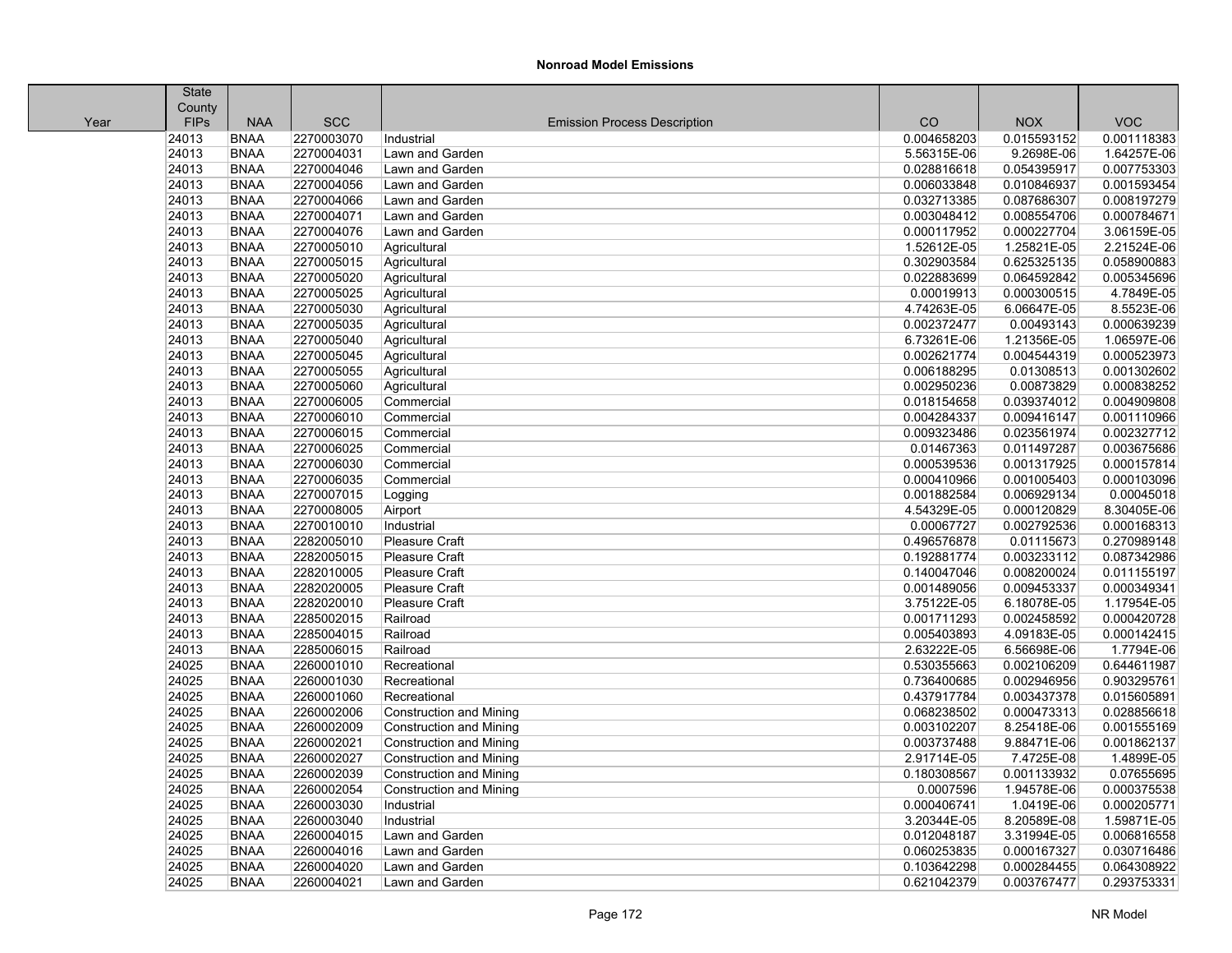|      | <b>State</b> |             |            |                                     |             |             |             |
|------|--------------|-------------|------------|-------------------------------------|-------------|-------------|-------------|
|      | County       |             |            |                                     |             |             |             |
| Year | <b>FIPs</b>  | <b>NAA</b>  | <b>SCC</b> | <b>Emission Process Description</b> | CO          | <b>NOX</b>  | <b>VOC</b>  |
|      | 24025        | <b>BNAA</b> | 2260004025 | Lawn and Garden                     | 0.233454922 | 0.000666292 | 0.13734385  |
|      | 24025        | <b>BNAA</b> | 2260004026 | Lawn and Garden                     | 0.625533698 | 0.002050095 | 0.320236189 |
|      | 24025        | <b>BNAA</b> | 2260004030 | Lawn and Garden                     | 0.14862393  | 0.000412502 | 0.087166494 |
|      | 24025        | <b>BNAA</b> | 2260004031 | Lawn and Garden                     | 0.65239825  | 0.003040264 | 0.300659829 |
|      | 24025        | <b>BNAA</b> | 2260004035 | Lawn and Garden                     |             |             | 0.011652465 |
|      | 24025        | <b>BNAA</b> | 2260004036 | Lawn and Garden                     |             |             | 0.001850017 |
|      | 24025        | <b>BNAA</b> | 2260004071 | Lawn and Garden                     | 0.000254643 | 6.87708E-07 | 0.000123284 |
|      | 24025        | <b>BNAA</b> | 2260005035 | Agricultural                        | 0.001254036 | 3.60753E-06 | 0.000642794 |
|      | 24025        | <b>BNAA</b> | 2260006005 | Commercial                          | 0.010933765 | 2.93701E-05 | 0.005549803 |
|      | 24025        | <b>BNAA</b> | 2260006010 | Commercial                          | 0.079212063 | 0.000209183 | 0.040304105 |
|      | 24025        | <b>BNAA</b> | 2260006015 | Commercial                          | 2.97114E-05 | 7.61084E-08 | 1.4713E-05  |
|      | 24025        | <b>BNAA</b> | 2260006035 | Commercial                          | 0.000467504 | 1.19755E-06 | 0.000231092 |
|      | 24025        | <b>BNAA</b> | 2260007005 | Logging                             | 0.016179191 | 0.000107295 | 0.007102135 |
|      | 24025        | <b>BNAA</b> | 2265001010 | Recreational                        | 0.240444913 | 0.002502435 | 0.023982828 |
|      | 24025        | <b>BNAA</b> | 2265001030 | Recreational                        | 2.354877283 | 0.024572085 | 0.268180702 |
|      | 24025        | <b>BNAA</b> | 2265001050 | Recreational                        | 2.220149783 | 0.013294768 | 0.04370545  |
|      | 24025        | <b>BNAA</b> | 2265001060 | Recreational                        | 0.370115144 | 0.003211541 | 0.016551488 |
|      | 24025        | <b>BNAA</b> | 2265002003 | <b>Construction and Mining</b>      | 0.063375395 | 0.00069258  | 0.001444984 |
|      | 24025        | <b>BNAA</b> | 2265002006 | <b>Construction and Mining</b>      | 0.000506953 | 3.43168E-06 | 1.15188E-05 |
|      | 24025        | <b>BNAA</b> | 2265002009 | <b>Construction and Mining</b>      | 0.116831443 | 0.000807321 | 0.005748679 |
|      | 24025        | <b>BNAA</b> | 2265002015 | <b>Construction and Mining</b>      | 0.118080296 | 0.001219192 | 0.002380726 |
|      | 24025        | <b>BNAA</b> | 2265002021 | <b>Construction and Mining</b>      | 0.230340418 | 0.001655157 | 0.007891262 |
|      | 24025        | <b>BNAA</b> | 2265002024 | <b>Construction and Mining</b>      | 0.103485535 | 0.00071365  | 0.002933566 |
|      | 24025        | <b>BNAA</b> | 2265002027 | <b>Construction and Mining</b>      | 0.005289556 | 3.41142E-05 | 0.000205915 |
|      | 24025        | <b>BNAA</b> | 2265002030 | <b>Construction and Mining</b>      | 0.193563491 | 0.002120018 | 0.005801754 |
|      | 24025        | <b>BNAA</b> | 2265002033 | <b>Construction and Mining</b>      | 0.056443822 | 0.000684805 | 0.003606859 |
|      | 24025        | <b>BNAA</b> | 2265002039 | <b>Construction and Mining</b>      | 0.472916961 | 0.003688335 | 0.008689336 |
|      | 24025        | <b>BNAA</b> | 2265002042 | <b>Construction and Mining</b>      | 0.197155748 | 0.001413993 | 0.008356874 |
|      | 24025        | <b>BNAA</b> | 2265002045 | <b>Construction and Mining</b>      | 0.007950031 | 0.000359642 | 0.000305581 |
|      | 24025        | <b>BNAA</b> | 2265002054 | <b>Construction and Mining</b>      | 0.028112939 | 0.000230569 | 0.000766545 |
|      | 24025        | <b>BNAA</b> | 2265002057 | <b>Construction and Mining</b>      | 0.010345944 | 0.000623822 | 0.000456379 |
|      | 24025        | <b>BNAA</b> | 2265002060 | <b>Construction and Mining</b>      | 0.024784975 | 0.001548429 | 0.001100436 |
|      | 24025        | <b>BNAA</b> | 2265002066 | <b>Construction and Mining</b>      | 0.150687297 | 0.001105727 | 0.00284137  |
|      | 24025        | <b>BNAA</b> | 2265002072 | <b>Construction and Mining</b>      | 0.06741075  | 0.001589215 | 0.001982209 |
|      | 24025        | <b>BNAA</b> | 2265002078 | <b>Construction and Mining</b>      | 0.03062605  | 0.000233188 | 0.00120404  |
|      | 24025        | <b>BNAA</b> | 2265002081 | <b>Construction and Mining</b>      | 0.008709714 | 0.000541288 | 0.00040001  |
|      | 24025        | <b>BNAA</b> | 2265003010 | Industrial                          | 0.041381944 | 0.001303183 | 0.001413933 |
|      | 24025        | <b>BNAA</b> | 2265003020 | Industrial                          | 0.091462347 | 0.005599266 | 0.003982375 |
|      | 24025        | <b>BNAA</b> | 2265003030 | Industrial                          | 0.039414557 | 0.000985531 | 0.00122788  |
|      | 24025        | <b>BNAA</b> | 2265003040 | Industrial                          | 0.100152232 | 0.00086888  | 0.00431731  |
|      | 24025        | <b>BNAA</b> | 2265003050 | Industrial                          | 0.003170211 | 8.56625E-05 | 0.000100795 |
|      | 24025        | <b>BNAA</b> | 2265003060 | Industrial                          | 0.004375399 | 2.8462E-05  | 9.90409E-05 |
|      | 24025        | <b>BNAA</b> | 2265003070 | Industrial                          | 0.009580706 | 0.00058535  | 0.000415133 |
|      | 24025        | <b>BNAA</b> | 2265004010 | Lawn and Garden                     | 2.817214562 | 0.021238284 | 0.30774055  |
|      | 24025        | <b>BNAA</b> | 2265004011 | Lawn and Garden                     | 2.453343803 | 0.017163263 | 0.188046827 |
|      | 24025        | <b>BNAA</b> | 2265004015 | Lawn and Garden                     | 0.236893261 | 0.00179756  | 0.026788539 |
|      | 24025        | <b>BNAA</b> | 2265004016 | Lawn and Garden                     | 1.193768261 | 0.00881591  | 0.09057224  |
|      | 24025        | <b>BNAA</b> | 2265004025 | Lawn and Garden                     | 0.01590972  | 0.000118056 | 0.001881837 |
|      | 24025        | <b>BNAA</b> | 2265004026 | Lawn and Garden                     | 0.061760937 | 0.000421435 | 0.003500218 |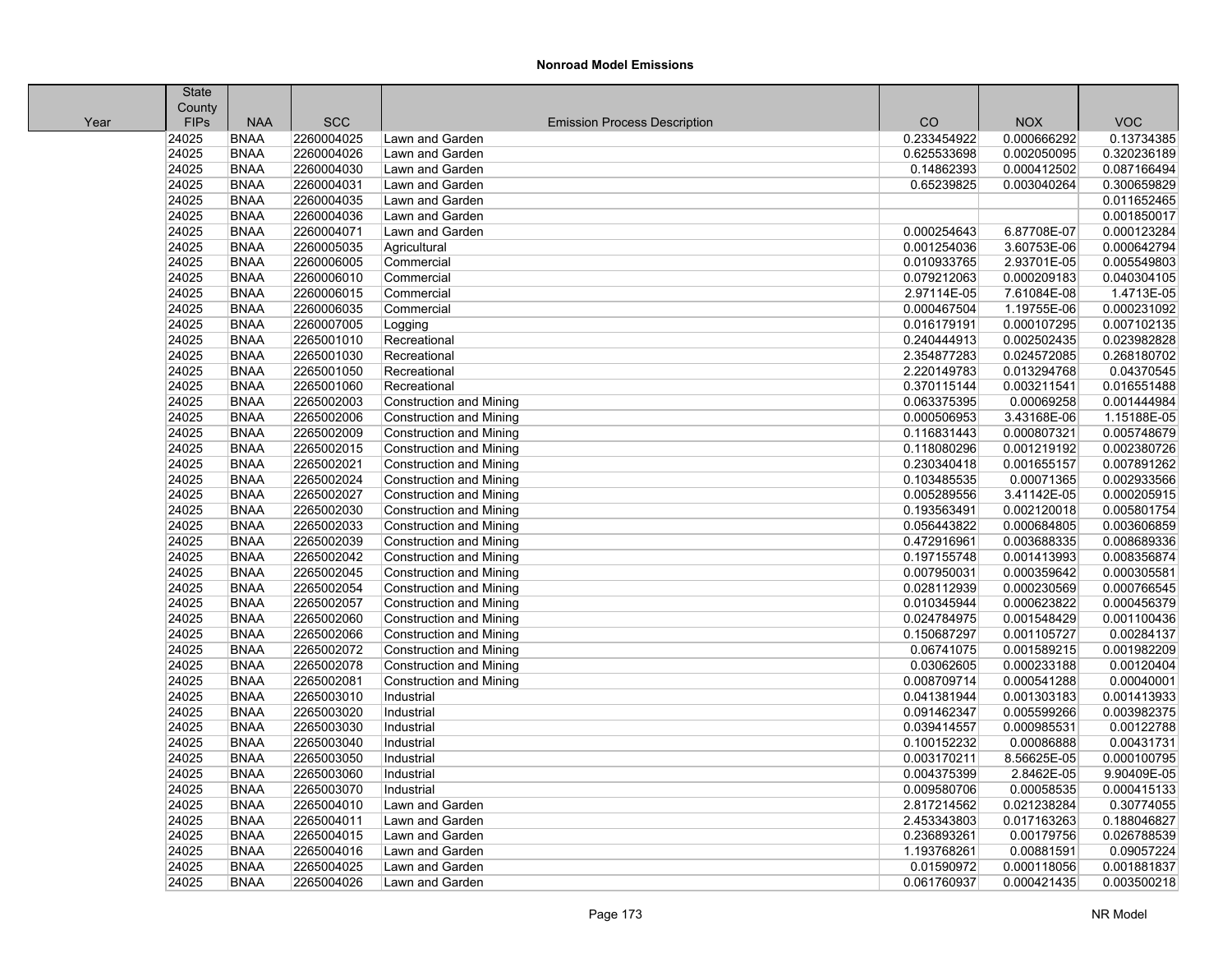|      | <b>State</b> |             |            |                                     |             |             |             |
|------|--------------|-------------|------------|-------------------------------------|-------------|-------------|-------------|
|      | County       |             |            |                                     |             |             |             |
| Year | <b>FIPs</b>  | <b>NAA</b>  | <b>SCC</b> | <b>Emission Process Description</b> | CO          | <b>NOX</b>  | <b>VOC</b>  |
|      | 24025        | <b>BNAA</b> | 2265004030 | Lawn and Garden                     | 0.030412996 | 0.000226458 | 0.003326202 |
|      | 24025        | <b>BNAA</b> | 2265004031 | Lawn and Garden                     | 2.500098496 | 0.027607483 | 0.064786744 |
|      | 24025        | <b>BNAA</b> | 2265004035 | Lawn and Garden                     |             |             | 0.023241177 |
|      | 24025        | <b>BNAA</b> | 2265004036 | Lawn and Garden                     |             |             | 0.004116707 |
|      | 24025        | <b>BNAA</b> | 2265004040 | Lawn and Garden                     | 0.685691767 | 0.004661898 | 0.029971577 |
|      | 24025        | <b>BNAA</b> | 2265004041 | Lawn and Garden                     | 0.32468595  | 0.002100265 | 0.006291166 |
|      | 24025        | <b>BNAA</b> | 2265004046 | Lawn and Garden                     | 0.341288881 | 0.002499789 | 0.010333352 |
|      | 24025        | <b>BNAA</b> | 2265004051 | Lawn and Garden                     | 0.136644091 | 0.001015745 | 0.010859266 |
|      | 24025        | <b>BNAA</b> | 2265004055 | Lawn and Garden                     | 9.153844363 | 0.06369037  | 0.339618489 |
|      | 24025        | <b>BNAA</b> | 2265004056 | Lawn and Garden                     | 4.390187941 | 0.029056446 | 0.082656443 |
|      | 24025        | <b>BNAA</b> | 2265004066 | Lawn and Garden                     | 0.570511998 | 0.010435751 | 0.013183134 |
|      | 24025        | <b>BNAA</b> | 2265004071 | Lawn and Garden                     | 13.31603397 | 0.109736107 | 0.314536126 |
|      | 24025        | <b>BNAA</b> | 2265004075 | Lawn and Garden                     | 0.286467792 | 0.00213669  | 0.015878162 |
|      | 24025        | <b>BNAA</b> | 2265004076 | Lawn and Garden                     | 0.366799488 | 0.002771435 | 0.020498495 |
|      | 24025        | <b>BNAA</b> | 2265005010 | Agricultural                        | 0.005176469 | 3.34491E-05 | 9.77606E-05 |
|      | 24025        | <b>BNAA</b> | 2265005015 | Agricultural                        | 0.010267119 | 0.000410293 | 0.000338106 |
|      | 24025        | <b>BNAA</b> | 2265005020 | Agricultural                        | 4.28986E-05 | 2.746E-06   | 2.21166E-06 |
|      | 24025        | <b>BNAA</b> | 2265005025 | Agricultural                        | 0.004630938 | 0.000296401 | 0.000268462 |
|      | 24025        | <b>BNAA</b> | 2265005030 | Agricultural                        | 0.004008369 | 2.79344E-05 | 9.19081E-05 |
|      | 24025        | <b>BNAA</b> | 2265005035 | Agricultural                        | 0.033326647 | 0.000487484 | 0.001489442 |
|      | 24025        | <b>BNAA</b> | 2265005040 | Agricultural                        | 0.081556643 | 0.000518773 | 0.003068513 |
|      | 24025        | <b>BNAA</b> | 2265005045 | Agricultural                        | 0.007348809 | 0.000470356 | 0.000388844 |
|      | 24025        | <b>BNAA</b> | 2265005055 | Agricultural                        | 0.015302648 | 0.000559336 | 0.000579214 |
|      | 24025        | <b>BNAA</b> | 2265005060 | Agricultural                        | 0.014294261 | 0.000818678 | 0.000636298 |
|      | 24025        | <b>BNAA</b> | 2265006005 | Commercial                          | 3.512813848 | 0.024511726 | 0.124677518 |
|      | 24025        | <b>BNAA</b> | 2265006010 | Commercial                          | 0.809159985 | 0.007664092 | 0.036627629 |
|      | 24025        | <b>BNAA</b> | 2265006015 | Commercial                          | 0.399587465 | 0.005435945 | 0.014561108 |
|      | 24025        | <b>BNAA</b> | 2265006025 | Commercial                          | 1.008838465 | 0.009601855 | 0.024008997 |
|      | 24025        | <b>BNAA</b> | 2265006030 | Commercial                          | 1.546973119 | 0.010622935 | 0.065085821 |
|      | 24025        | <b>BNAA</b> | 2265006035 | Commercial                          | 0.077844722 | 0.000544711 | 0.002189895 |
|      | 24025        | <b>BNAA</b> | 2265007010 | Logging                             | 0.036379179 | 0.000268821 | 0.001264677 |
|      | 24025        | <b>BNAA</b> | 2265007015 | Logging                             | 0.000441637 | 2.85842E-06 | 2.10327E-05 |
|      | 24025        | <b>BNAA</b> | 2265010010 | Industrial                          | 0.020420735 | 0.000122284 | 0.000331153 |
|      | 24025        | <b>BNAA</b> | 2267001060 | Recreational                        | 0.004025344 | 0.001008951 | 0.000272784 |
|      | 24025        | <b>BNAA</b> | 2267002003 | Construction and Mining             | 0.001827965 | 0.000452916 | 0.000123518 |
|      | 24025        | <b>BNAA</b> | 2267002015 | <b>Construction and Mining</b>      | 0.003159375 | 0.000775625 | 0.000212996 |
|      | 24025        | <b>BNAA</b> | 2267002021 | <b>Construction and Mining</b>      | 0.000478678 | 0.000119843 | 3.2429E-05  |
|      | 24025        | <b>BNAA</b> | 2267002024 | <b>Construction and Mining</b>      | 0.000320198 | 7.9101E-05  | 2.16203E-05 |
|      | 24025        | <b>BNAA</b> | 2267002030 | <b>Construction and Mining</b>      | 0.0056178   | 0.001392291 | 0.000379627 |
|      | 24025        | <b>BNAA</b> | 2267002033 | <b>Construction and Mining</b>      | 0.001819246 | 0.000459223 | 0.000123503 |
|      | 24025        | <b>BNAA</b> | 2267002039 | <b>Construction and Mining</b>      | 0.005461398 | 0.001324341 | 0.000367078 |
|      | 24025        | <b>BNAA</b> | 2267002045 | <b>Construction and Mining</b>      | 0.001959184 | 0.000490213 | 0.000132709 |
|      | 24025        | <b>BNAA</b> | 2267002054 | <b>Construction and Mining</b>      | 0.000317241 | 7.9331E-05  | 2.14858E-05 |
|      | 24025        | <b>BNAA</b> | 2267002057 | Construction and Mining             | 0.003563902 | 0.000886226 | 0.000241034 |
|      | 24025        | <b>BNAA</b> | 2267002060 | <b>Construction and Mining</b>      | 0.008956249 | 0.002211044 | 0.000604639 |
|      | 24025        | <b>BNAA</b> | 2267002066 | <b>Construction and Mining</b>      | 0.000945447 | 0.00023232  | 6.37539E-05 |
|      | 24025        | <b>BNAA</b> | 2267002072 | <b>Construction and Mining</b>      | 0.007285271 | 0.00181847  | 0.000493184 |
|      | 24025        | <b>BNAA</b> | 2267002081 | <b>Construction and Mining</b>      | 0.002936247 | 0.000736286 | 0.000199001 |
|      | 24025        | <b>BNAA</b> | 2267003010 | Industrial                          | 0.014149392 | 0.003551214 | 0.000959172 |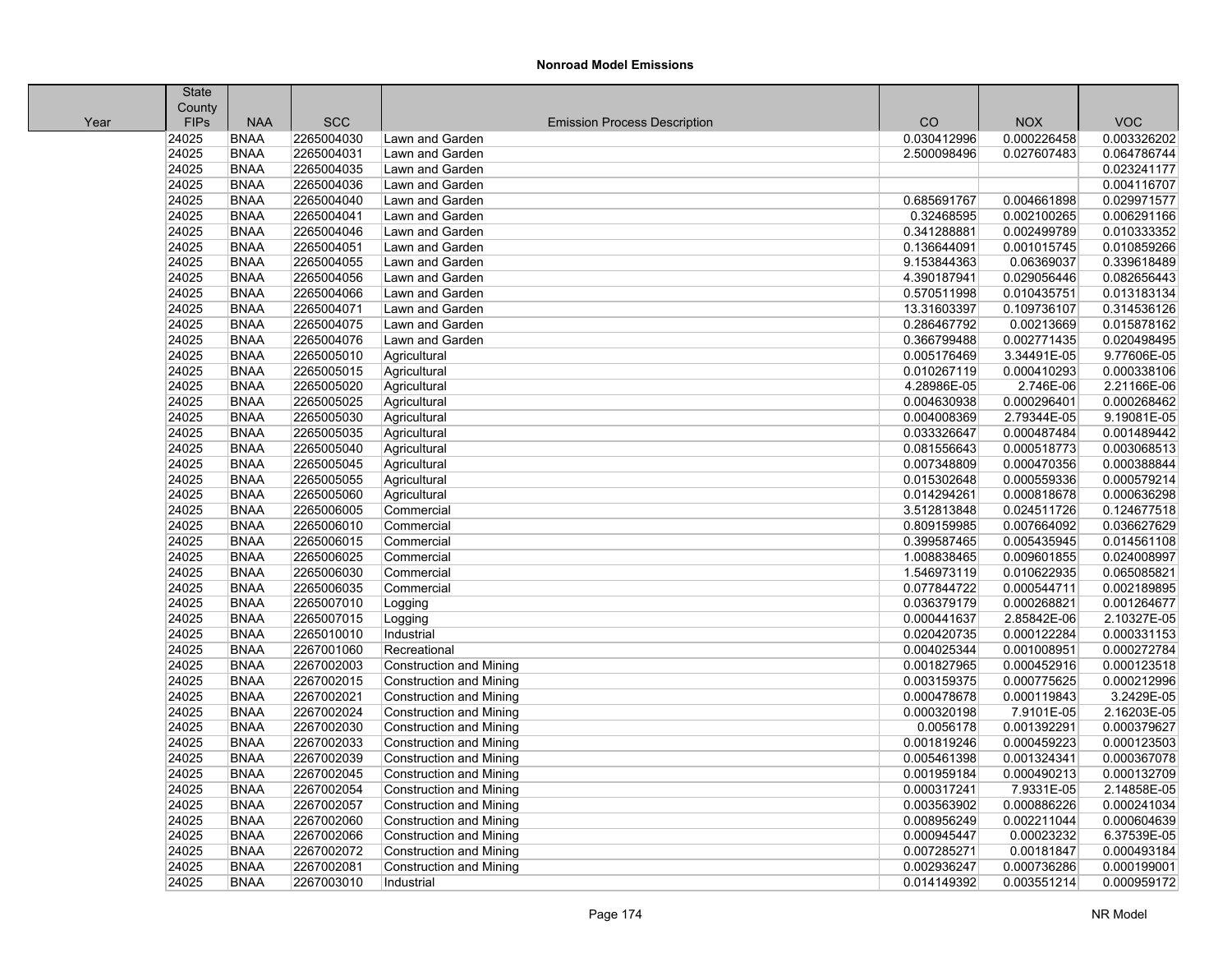| County<br><b>FIPs</b><br><b>NAA</b><br><b>SCC</b><br>CO<br><b>NOX</b><br><b>VOC</b><br><b>Emission Process Description</b><br>Year<br>24025<br><b>BNAA</b><br>0.091283985<br>2267003020<br>Industrial<br>1.351230255<br>0.334494396<br>24025<br><b>BNAA</b><br>2267003030<br>Industrial<br>0.010410434<br>0.002546367<br>0.000701206<br>24025<br><b>BNAA</b><br>2267003040<br>0.003189923<br>0.000786838<br>0.000215308<br>Industrial<br>24025<br><b>BNAA</b><br>2267003050<br>5.17942E-05<br>Industrial<br>0.000764253<br>0.00019161<br>24025<br><b>BNAA</b><br>2267003070<br>0.006381464<br>0.001556328<br>0.000429521<br>Industrial<br>24025<br><b>BNAA</b><br>2267004066<br>0.036326307<br>0.008959907<br>0.002451857<br>Lawn and Garden<br>24025<br>2267005055<br>1.77101E-06<br><b>BNAA</b><br>2.61771E-05<br>6.51816E-06<br>Agricultural<br>24025<br><b>BNAA</b><br>4.09974E-05<br>1.00592E-05<br>2.76355E-06<br>2267005060<br>Agricultural<br>24025<br>0.003182214<br><b>BNAA</b><br>2267006005<br>0.041840019<br>0.015588035<br>Commercial<br>24025<br><b>BNAA</b><br>2267006010<br>0.003627539<br>0.000749383<br>Commercial<br>0.009892849<br>24025<br><b>BNAA</b><br>2267006015<br>0.004377744<br>0.00091163<br>Commercial<br>0.012067136<br>24025<br><b>BNAA</b><br>2267006025<br>0.021779468<br>0.005459001<br>0.001475918<br>Commercial<br>24025<br><b>BNAA</b><br>2267006030<br>0.000277972<br>7.05235E-05<br>1.88949E-05<br>Commercial<br>24025<br>2267006035<br>6.8764E-05<br>1.43646E-05<br><b>BNAA</b><br>Commercial<br>0.000190342<br>24025<br><b>BNAA</b><br>2.8942E-05<br>4.6105E-07<br>2268002081<br><b>Construction and Mining</b><br>0.000115418<br>24025<br>2268003020<br>0.023565308<br>0.000379429<br><b>BNAA</b><br>0.095323801<br>Industrial<br>24025<br><b>BNAA</b><br>2268003030<br>2.67803E-05<br>4.31445E-07<br>Industrial<br>0.000108412<br>24025<br><b>BNAA</b><br>2268003040<br>5.90429E-05<br>1.459E-05<br>2.34991E-07<br>Industrial<br>24025<br><b>BNAA</b><br>2268003060<br>0.000377758<br>9.29438E-05<br>1.50187E-06<br>Industrial<br>24025<br><b>BNAA</b><br>2268003070<br>0.000108739<br>1.76936E-06<br>Industrial<br>0.000446054<br>24025<br>2268005055<br>4.40296E-06<br>7.61933E-08<br><b>BNAA</b><br>1.95817E-05<br>Agricultural<br>24025<br><b>BNAA</b><br>4.69792E-05<br>8.16495E-07<br>2268005060<br>Agricultural<br>0.000210112<br>24025<br>5.42328E-05<br><b>BNAA</b><br>2268006005<br>0.012126755<br>0.004474964<br>Commercial<br>24025<br><b>BNAA</b><br>2268006010<br>0.000228434<br>2.78725E-06<br>Commercial<br>0.000624675<br>24025<br><b>BNAA</b><br>2268006015<br>0.000324083<br>3.98903E-06<br>Commercial<br>0.000896641<br>24025<br><b>BNAA</b><br>2268006020<br>0.051931652<br>0.011606813<br>0.000201788<br>Commercial<br>24025<br><b>BNAA</b><br>2268010010<br>0.002287625<br>8.99568E-06<br>Industrial<br>0.000538<br>24025<br>2270001060<br>0.00280654<br><b>BNAA</b><br>Recreational<br>0.010572132<br>0.010565097<br>24025<br><b>BNAA</b><br>2270002003<br>0.032846756<br>0.002571312<br><b>Construction and Mining</b><br>0.012361419<br>1.02942E-05<br>24025<br><b>BNAA</b><br>2270002006<br>4.41358E-05<br>6.41498E-05<br><b>Construction and Mining</b><br>24025<br><b>BNAA</b><br>2270002009<br>0.000653644<br>0.000989636<br>0.000158667<br><b>Construction and Mining</b><br>24025<br><b>BNAA</b><br>2270002015<br>0.03699038<br>0.080811831<br>0.006958376<br>Construction and Mining<br>24025<br><b>BNAA</b><br>2270002018<br><b>Construction and Mining</b><br>0.032744984<br>0.086551705<br>0.004498302<br>24025<br><b>BNAA</b><br>2270002021<br><b>Construction and Mining</b><br>0.002295481<br>0.005012924<br>0.000450014<br>24025<br>2270002024<br>0.003295168<br>0.000286648<br><b>BNAA</b><br><b>Construction and Mining</b><br>0.001817527<br>24025<br><b>BNAA</b><br>2270002027<br>0.004692849<br>0.008871707<br>0.001247627<br><b>Construction and Mining</b><br>2270002030<br>0.003953741<br>24025<br><b>BNAA</b><br>0.023325401<br>0.037818541<br><b>Construction and Mining</b><br>24025<br><b>BNAA</b><br>2270002033<br>0.043611639<br>0.003530565<br><b>Construction and Mining</b><br>0.014192556<br>24025<br>2270002036<br><b>BNAA</b><br>0.101466188<br>0.331067089<br>0.022462518<br>Construction and Mining<br>24025<br>2270002039<br>0.000297885<br><b>BNAA</b><br>0.001794051<br>0.002535552<br><b>Construction and Mining</b><br>24025<br><b>BNAA</b><br>2270002042<br>0.001651863<br>0.000184916<br><b>Construction and Mining</b><br>0.000721397<br>24025<br>2270002045<br>0.084686918<br>0.005230606<br><b>BNAA</b><br><b>Construction and Mining</b><br>0.018027225<br>24025<br>2270002048<br>0.022154411<br>0.083821671<br>0.005529551<br><b>BNAA</b><br><b>Construction and Mining</b><br>24025<br><b>BNAA</b><br>2270002051<br>0.082670406<br>0.292327402<br>0.015743746<br><b>Construction and Mining</b><br>24025<br><b>BNAA</b><br>2270002054<br>0.014695504<br>0.001038372<br><b>Construction and Mining</b><br>0.004336926<br>24025<br><b>BNAA</b><br>2270002057<br>0.057812245<br>0.105303044<br>0.010265656<br>Construction and Mining<br>24025<br>0.025426096<br><b>BNAA</b><br>2270002060<br><b>Construction and Mining</b><br>0.136791903<br>0.381431206<br>24025<br><b>BNAA</b><br>2270002066<br><b>Construction and Mining</b><br>0.210142496<br>0.240992242<br>0.05063945<br>24025<br><b>BNAA</b><br>2270002069<br><b>Construction and Mining</b><br>0.116176047<br>0.336910596<br>0.02130557 | <b>State</b> |  |  |  |
|-------------------------------------------------------------------------------------------------------------------------------------------------------------------------------------------------------------------------------------------------------------------------------------------------------------------------------------------------------------------------------------------------------------------------------------------------------------------------------------------------------------------------------------------------------------------------------------------------------------------------------------------------------------------------------------------------------------------------------------------------------------------------------------------------------------------------------------------------------------------------------------------------------------------------------------------------------------------------------------------------------------------------------------------------------------------------------------------------------------------------------------------------------------------------------------------------------------------------------------------------------------------------------------------------------------------------------------------------------------------------------------------------------------------------------------------------------------------------------------------------------------------------------------------------------------------------------------------------------------------------------------------------------------------------------------------------------------------------------------------------------------------------------------------------------------------------------------------------------------------------------------------------------------------------------------------------------------------------------------------------------------------------------------------------------------------------------------------------------------------------------------------------------------------------------------------------------------------------------------------------------------------------------------------------------------------------------------------------------------------------------------------------------------------------------------------------------------------------------------------------------------------------------------------------------------------------------------------------------------------------------------------------------------------------------------------------------------------------------------------------------------------------------------------------------------------------------------------------------------------------------------------------------------------------------------------------------------------------------------------------------------------------------------------------------------------------------------------------------------------------------------------------------------------------------------------------------------------------------------------------------------------------------------------------------------------------------------------------------------------------------------------------------------------------------------------------------------------------------------------------------------------------------------------------------------------------------------------------------------------------------------------------------------------------------------------------------------------------------------------------------------------------------------------------------------------------------------------------------------------------------------------------------------------------------------------------------------------------------------------------------------------------------------------------------------------------------------------------------------------------------------------------------------------------------------------------------------------------------------------------------------------------------------------------------------------------------------------------------------------------------------------------------------------------------------------------------------------------------------------------------------------------------------------------------------------------------------------------------------------------------------------------------------------------------------------------------------------------------------------------------------------------------------------------------------------------------------------------------------------------------------------------------------------------------------------------------------------------------------------------------------------------------------------------------------------------------------------------------------------------------------------------------------------------------------------------------------------------------------------------------------------------------------------------------------------------------------------------------------------------------------------------------------------------------------------------------------------------------------------------------------------------|--------------|--|--|--|
|                                                                                                                                                                                                                                                                                                                                                                                                                                                                                                                                                                                                                                                                                                                                                                                                                                                                                                                                                                                                                                                                                                                                                                                                                                                                                                                                                                                                                                                                                                                                                                                                                                                                                                                                                                                                                                                                                                                                                                                                                                                                                                                                                                                                                                                                                                                                                                                                                                                                                                                                                                                                                                                                                                                                                                                                                                                                                                                                                                                                                                                                                                                                                                                                                                                                                                                                                                                                                                                                                                                                                                                                                                                                                                                                                                                                                                                                                                                                                                                                                                                                                                                                                                                                                                                                                                                                                                                                                                                                                                                                                                                                                                                                                                                                                                                                                                                                                                                                                                                                                                                                                                                                                                                                                                                                                                                                                                                                                                                                                                                         |              |  |  |  |
|                                                                                                                                                                                                                                                                                                                                                                                                                                                                                                                                                                                                                                                                                                                                                                                                                                                                                                                                                                                                                                                                                                                                                                                                                                                                                                                                                                                                                                                                                                                                                                                                                                                                                                                                                                                                                                                                                                                                                                                                                                                                                                                                                                                                                                                                                                                                                                                                                                                                                                                                                                                                                                                                                                                                                                                                                                                                                                                                                                                                                                                                                                                                                                                                                                                                                                                                                                                                                                                                                                                                                                                                                                                                                                                                                                                                                                                                                                                                                                                                                                                                                                                                                                                                                                                                                                                                                                                                                                                                                                                                                                                                                                                                                                                                                                                                                                                                                                                                                                                                                                                                                                                                                                                                                                                                                                                                                                                                                                                                                                                         |              |  |  |  |
|                                                                                                                                                                                                                                                                                                                                                                                                                                                                                                                                                                                                                                                                                                                                                                                                                                                                                                                                                                                                                                                                                                                                                                                                                                                                                                                                                                                                                                                                                                                                                                                                                                                                                                                                                                                                                                                                                                                                                                                                                                                                                                                                                                                                                                                                                                                                                                                                                                                                                                                                                                                                                                                                                                                                                                                                                                                                                                                                                                                                                                                                                                                                                                                                                                                                                                                                                                                                                                                                                                                                                                                                                                                                                                                                                                                                                                                                                                                                                                                                                                                                                                                                                                                                                                                                                                                                                                                                                                                                                                                                                                                                                                                                                                                                                                                                                                                                                                                                                                                                                                                                                                                                                                                                                                                                                                                                                                                                                                                                                                                         |              |  |  |  |
|                                                                                                                                                                                                                                                                                                                                                                                                                                                                                                                                                                                                                                                                                                                                                                                                                                                                                                                                                                                                                                                                                                                                                                                                                                                                                                                                                                                                                                                                                                                                                                                                                                                                                                                                                                                                                                                                                                                                                                                                                                                                                                                                                                                                                                                                                                                                                                                                                                                                                                                                                                                                                                                                                                                                                                                                                                                                                                                                                                                                                                                                                                                                                                                                                                                                                                                                                                                                                                                                                                                                                                                                                                                                                                                                                                                                                                                                                                                                                                                                                                                                                                                                                                                                                                                                                                                                                                                                                                                                                                                                                                                                                                                                                                                                                                                                                                                                                                                                                                                                                                                                                                                                                                                                                                                                                                                                                                                                                                                                                                                         |              |  |  |  |
|                                                                                                                                                                                                                                                                                                                                                                                                                                                                                                                                                                                                                                                                                                                                                                                                                                                                                                                                                                                                                                                                                                                                                                                                                                                                                                                                                                                                                                                                                                                                                                                                                                                                                                                                                                                                                                                                                                                                                                                                                                                                                                                                                                                                                                                                                                                                                                                                                                                                                                                                                                                                                                                                                                                                                                                                                                                                                                                                                                                                                                                                                                                                                                                                                                                                                                                                                                                                                                                                                                                                                                                                                                                                                                                                                                                                                                                                                                                                                                                                                                                                                                                                                                                                                                                                                                                                                                                                                                                                                                                                                                                                                                                                                                                                                                                                                                                                                                                                                                                                                                                                                                                                                                                                                                                                                                                                                                                                                                                                                                                         |              |  |  |  |
|                                                                                                                                                                                                                                                                                                                                                                                                                                                                                                                                                                                                                                                                                                                                                                                                                                                                                                                                                                                                                                                                                                                                                                                                                                                                                                                                                                                                                                                                                                                                                                                                                                                                                                                                                                                                                                                                                                                                                                                                                                                                                                                                                                                                                                                                                                                                                                                                                                                                                                                                                                                                                                                                                                                                                                                                                                                                                                                                                                                                                                                                                                                                                                                                                                                                                                                                                                                                                                                                                                                                                                                                                                                                                                                                                                                                                                                                                                                                                                                                                                                                                                                                                                                                                                                                                                                                                                                                                                                                                                                                                                                                                                                                                                                                                                                                                                                                                                                                                                                                                                                                                                                                                                                                                                                                                                                                                                                                                                                                                                                         |              |  |  |  |
|                                                                                                                                                                                                                                                                                                                                                                                                                                                                                                                                                                                                                                                                                                                                                                                                                                                                                                                                                                                                                                                                                                                                                                                                                                                                                                                                                                                                                                                                                                                                                                                                                                                                                                                                                                                                                                                                                                                                                                                                                                                                                                                                                                                                                                                                                                                                                                                                                                                                                                                                                                                                                                                                                                                                                                                                                                                                                                                                                                                                                                                                                                                                                                                                                                                                                                                                                                                                                                                                                                                                                                                                                                                                                                                                                                                                                                                                                                                                                                                                                                                                                                                                                                                                                                                                                                                                                                                                                                                                                                                                                                                                                                                                                                                                                                                                                                                                                                                                                                                                                                                                                                                                                                                                                                                                                                                                                                                                                                                                                                                         |              |  |  |  |
|                                                                                                                                                                                                                                                                                                                                                                                                                                                                                                                                                                                                                                                                                                                                                                                                                                                                                                                                                                                                                                                                                                                                                                                                                                                                                                                                                                                                                                                                                                                                                                                                                                                                                                                                                                                                                                                                                                                                                                                                                                                                                                                                                                                                                                                                                                                                                                                                                                                                                                                                                                                                                                                                                                                                                                                                                                                                                                                                                                                                                                                                                                                                                                                                                                                                                                                                                                                                                                                                                                                                                                                                                                                                                                                                                                                                                                                                                                                                                                                                                                                                                                                                                                                                                                                                                                                                                                                                                                                                                                                                                                                                                                                                                                                                                                                                                                                                                                                                                                                                                                                                                                                                                                                                                                                                                                                                                                                                                                                                                                                         |              |  |  |  |
|                                                                                                                                                                                                                                                                                                                                                                                                                                                                                                                                                                                                                                                                                                                                                                                                                                                                                                                                                                                                                                                                                                                                                                                                                                                                                                                                                                                                                                                                                                                                                                                                                                                                                                                                                                                                                                                                                                                                                                                                                                                                                                                                                                                                                                                                                                                                                                                                                                                                                                                                                                                                                                                                                                                                                                                                                                                                                                                                                                                                                                                                                                                                                                                                                                                                                                                                                                                                                                                                                                                                                                                                                                                                                                                                                                                                                                                                                                                                                                                                                                                                                                                                                                                                                                                                                                                                                                                                                                                                                                                                                                                                                                                                                                                                                                                                                                                                                                                                                                                                                                                                                                                                                                                                                                                                                                                                                                                                                                                                                                                         |              |  |  |  |
|                                                                                                                                                                                                                                                                                                                                                                                                                                                                                                                                                                                                                                                                                                                                                                                                                                                                                                                                                                                                                                                                                                                                                                                                                                                                                                                                                                                                                                                                                                                                                                                                                                                                                                                                                                                                                                                                                                                                                                                                                                                                                                                                                                                                                                                                                                                                                                                                                                                                                                                                                                                                                                                                                                                                                                                                                                                                                                                                                                                                                                                                                                                                                                                                                                                                                                                                                                                                                                                                                                                                                                                                                                                                                                                                                                                                                                                                                                                                                                                                                                                                                                                                                                                                                                                                                                                                                                                                                                                                                                                                                                                                                                                                                                                                                                                                                                                                                                                                                                                                                                                                                                                                                                                                                                                                                                                                                                                                                                                                                                                         |              |  |  |  |
|                                                                                                                                                                                                                                                                                                                                                                                                                                                                                                                                                                                                                                                                                                                                                                                                                                                                                                                                                                                                                                                                                                                                                                                                                                                                                                                                                                                                                                                                                                                                                                                                                                                                                                                                                                                                                                                                                                                                                                                                                                                                                                                                                                                                                                                                                                                                                                                                                                                                                                                                                                                                                                                                                                                                                                                                                                                                                                                                                                                                                                                                                                                                                                                                                                                                                                                                                                                                                                                                                                                                                                                                                                                                                                                                                                                                                                                                                                                                                                                                                                                                                                                                                                                                                                                                                                                                                                                                                                                                                                                                                                                                                                                                                                                                                                                                                                                                                                                                                                                                                                                                                                                                                                                                                                                                                                                                                                                                                                                                                                                         |              |  |  |  |
|                                                                                                                                                                                                                                                                                                                                                                                                                                                                                                                                                                                                                                                                                                                                                                                                                                                                                                                                                                                                                                                                                                                                                                                                                                                                                                                                                                                                                                                                                                                                                                                                                                                                                                                                                                                                                                                                                                                                                                                                                                                                                                                                                                                                                                                                                                                                                                                                                                                                                                                                                                                                                                                                                                                                                                                                                                                                                                                                                                                                                                                                                                                                                                                                                                                                                                                                                                                                                                                                                                                                                                                                                                                                                                                                                                                                                                                                                                                                                                                                                                                                                                                                                                                                                                                                                                                                                                                                                                                                                                                                                                                                                                                                                                                                                                                                                                                                                                                                                                                                                                                                                                                                                                                                                                                                                                                                                                                                                                                                                                                         |              |  |  |  |
|                                                                                                                                                                                                                                                                                                                                                                                                                                                                                                                                                                                                                                                                                                                                                                                                                                                                                                                                                                                                                                                                                                                                                                                                                                                                                                                                                                                                                                                                                                                                                                                                                                                                                                                                                                                                                                                                                                                                                                                                                                                                                                                                                                                                                                                                                                                                                                                                                                                                                                                                                                                                                                                                                                                                                                                                                                                                                                                                                                                                                                                                                                                                                                                                                                                                                                                                                                                                                                                                                                                                                                                                                                                                                                                                                                                                                                                                                                                                                                                                                                                                                                                                                                                                                                                                                                                                                                                                                                                                                                                                                                                                                                                                                                                                                                                                                                                                                                                                                                                                                                                                                                                                                                                                                                                                                                                                                                                                                                                                                                                         |              |  |  |  |
|                                                                                                                                                                                                                                                                                                                                                                                                                                                                                                                                                                                                                                                                                                                                                                                                                                                                                                                                                                                                                                                                                                                                                                                                                                                                                                                                                                                                                                                                                                                                                                                                                                                                                                                                                                                                                                                                                                                                                                                                                                                                                                                                                                                                                                                                                                                                                                                                                                                                                                                                                                                                                                                                                                                                                                                                                                                                                                                                                                                                                                                                                                                                                                                                                                                                                                                                                                                                                                                                                                                                                                                                                                                                                                                                                                                                                                                                                                                                                                                                                                                                                                                                                                                                                                                                                                                                                                                                                                                                                                                                                                                                                                                                                                                                                                                                                                                                                                                                                                                                                                                                                                                                                                                                                                                                                                                                                                                                                                                                                                                         |              |  |  |  |
|                                                                                                                                                                                                                                                                                                                                                                                                                                                                                                                                                                                                                                                                                                                                                                                                                                                                                                                                                                                                                                                                                                                                                                                                                                                                                                                                                                                                                                                                                                                                                                                                                                                                                                                                                                                                                                                                                                                                                                                                                                                                                                                                                                                                                                                                                                                                                                                                                                                                                                                                                                                                                                                                                                                                                                                                                                                                                                                                                                                                                                                                                                                                                                                                                                                                                                                                                                                                                                                                                                                                                                                                                                                                                                                                                                                                                                                                                                                                                                                                                                                                                                                                                                                                                                                                                                                                                                                                                                                                                                                                                                                                                                                                                                                                                                                                                                                                                                                                                                                                                                                                                                                                                                                                                                                                                                                                                                                                                                                                                                                         |              |  |  |  |
|                                                                                                                                                                                                                                                                                                                                                                                                                                                                                                                                                                                                                                                                                                                                                                                                                                                                                                                                                                                                                                                                                                                                                                                                                                                                                                                                                                                                                                                                                                                                                                                                                                                                                                                                                                                                                                                                                                                                                                                                                                                                                                                                                                                                                                                                                                                                                                                                                                                                                                                                                                                                                                                                                                                                                                                                                                                                                                                                                                                                                                                                                                                                                                                                                                                                                                                                                                                                                                                                                                                                                                                                                                                                                                                                                                                                                                                                                                                                                                                                                                                                                                                                                                                                                                                                                                                                                                                                                                                                                                                                                                                                                                                                                                                                                                                                                                                                                                                                                                                                                                                                                                                                                                                                                                                                                                                                                                                                                                                                                                                         |              |  |  |  |
|                                                                                                                                                                                                                                                                                                                                                                                                                                                                                                                                                                                                                                                                                                                                                                                                                                                                                                                                                                                                                                                                                                                                                                                                                                                                                                                                                                                                                                                                                                                                                                                                                                                                                                                                                                                                                                                                                                                                                                                                                                                                                                                                                                                                                                                                                                                                                                                                                                                                                                                                                                                                                                                                                                                                                                                                                                                                                                                                                                                                                                                                                                                                                                                                                                                                                                                                                                                                                                                                                                                                                                                                                                                                                                                                                                                                                                                                                                                                                                                                                                                                                                                                                                                                                                                                                                                                                                                                                                                                                                                                                                                                                                                                                                                                                                                                                                                                                                                                                                                                                                                                                                                                                                                                                                                                                                                                                                                                                                                                                                                         |              |  |  |  |
|                                                                                                                                                                                                                                                                                                                                                                                                                                                                                                                                                                                                                                                                                                                                                                                                                                                                                                                                                                                                                                                                                                                                                                                                                                                                                                                                                                                                                                                                                                                                                                                                                                                                                                                                                                                                                                                                                                                                                                                                                                                                                                                                                                                                                                                                                                                                                                                                                                                                                                                                                                                                                                                                                                                                                                                                                                                                                                                                                                                                                                                                                                                                                                                                                                                                                                                                                                                                                                                                                                                                                                                                                                                                                                                                                                                                                                                                                                                                                                                                                                                                                                                                                                                                                                                                                                                                                                                                                                                                                                                                                                                                                                                                                                                                                                                                                                                                                                                                                                                                                                                                                                                                                                                                                                                                                                                                                                                                                                                                                                                         |              |  |  |  |
|                                                                                                                                                                                                                                                                                                                                                                                                                                                                                                                                                                                                                                                                                                                                                                                                                                                                                                                                                                                                                                                                                                                                                                                                                                                                                                                                                                                                                                                                                                                                                                                                                                                                                                                                                                                                                                                                                                                                                                                                                                                                                                                                                                                                                                                                                                                                                                                                                                                                                                                                                                                                                                                                                                                                                                                                                                                                                                                                                                                                                                                                                                                                                                                                                                                                                                                                                                                                                                                                                                                                                                                                                                                                                                                                                                                                                                                                                                                                                                                                                                                                                                                                                                                                                                                                                                                                                                                                                                                                                                                                                                                                                                                                                                                                                                                                                                                                                                                                                                                                                                                                                                                                                                                                                                                                                                                                                                                                                                                                                                                         |              |  |  |  |
|                                                                                                                                                                                                                                                                                                                                                                                                                                                                                                                                                                                                                                                                                                                                                                                                                                                                                                                                                                                                                                                                                                                                                                                                                                                                                                                                                                                                                                                                                                                                                                                                                                                                                                                                                                                                                                                                                                                                                                                                                                                                                                                                                                                                                                                                                                                                                                                                                                                                                                                                                                                                                                                                                                                                                                                                                                                                                                                                                                                                                                                                                                                                                                                                                                                                                                                                                                                                                                                                                                                                                                                                                                                                                                                                                                                                                                                                                                                                                                                                                                                                                                                                                                                                                                                                                                                                                                                                                                                                                                                                                                                                                                                                                                                                                                                                                                                                                                                                                                                                                                                                                                                                                                                                                                                                                                                                                                                                                                                                                                                         |              |  |  |  |
|                                                                                                                                                                                                                                                                                                                                                                                                                                                                                                                                                                                                                                                                                                                                                                                                                                                                                                                                                                                                                                                                                                                                                                                                                                                                                                                                                                                                                                                                                                                                                                                                                                                                                                                                                                                                                                                                                                                                                                                                                                                                                                                                                                                                                                                                                                                                                                                                                                                                                                                                                                                                                                                                                                                                                                                                                                                                                                                                                                                                                                                                                                                                                                                                                                                                                                                                                                                                                                                                                                                                                                                                                                                                                                                                                                                                                                                                                                                                                                                                                                                                                                                                                                                                                                                                                                                                                                                                                                                                                                                                                                                                                                                                                                                                                                                                                                                                                                                                                                                                                                                                                                                                                                                                                                                                                                                                                                                                                                                                                                                         |              |  |  |  |
|                                                                                                                                                                                                                                                                                                                                                                                                                                                                                                                                                                                                                                                                                                                                                                                                                                                                                                                                                                                                                                                                                                                                                                                                                                                                                                                                                                                                                                                                                                                                                                                                                                                                                                                                                                                                                                                                                                                                                                                                                                                                                                                                                                                                                                                                                                                                                                                                                                                                                                                                                                                                                                                                                                                                                                                                                                                                                                                                                                                                                                                                                                                                                                                                                                                                                                                                                                                                                                                                                                                                                                                                                                                                                                                                                                                                                                                                                                                                                                                                                                                                                                                                                                                                                                                                                                                                                                                                                                                                                                                                                                                                                                                                                                                                                                                                                                                                                                                                                                                                                                                                                                                                                                                                                                                                                                                                                                                                                                                                                                                         |              |  |  |  |
|                                                                                                                                                                                                                                                                                                                                                                                                                                                                                                                                                                                                                                                                                                                                                                                                                                                                                                                                                                                                                                                                                                                                                                                                                                                                                                                                                                                                                                                                                                                                                                                                                                                                                                                                                                                                                                                                                                                                                                                                                                                                                                                                                                                                                                                                                                                                                                                                                                                                                                                                                                                                                                                                                                                                                                                                                                                                                                                                                                                                                                                                                                                                                                                                                                                                                                                                                                                                                                                                                                                                                                                                                                                                                                                                                                                                                                                                                                                                                                                                                                                                                                                                                                                                                                                                                                                                                                                                                                                                                                                                                                                                                                                                                                                                                                                                                                                                                                                                                                                                                                                                                                                                                                                                                                                                                                                                                                                                                                                                                                                         |              |  |  |  |
|                                                                                                                                                                                                                                                                                                                                                                                                                                                                                                                                                                                                                                                                                                                                                                                                                                                                                                                                                                                                                                                                                                                                                                                                                                                                                                                                                                                                                                                                                                                                                                                                                                                                                                                                                                                                                                                                                                                                                                                                                                                                                                                                                                                                                                                                                                                                                                                                                                                                                                                                                                                                                                                                                                                                                                                                                                                                                                                                                                                                                                                                                                                                                                                                                                                                                                                                                                                                                                                                                                                                                                                                                                                                                                                                                                                                                                                                                                                                                                                                                                                                                                                                                                                                                                                                                                                                                                                                                                                                                                                                                                                                                                                                                                                                                                                                                                                                                                                                                                                                                                                                                                                                                                                                                                                                                                                                                                                                                                                                                                                         |              |  |  |  |
|                                                                                                                                                                                                                                                                                                                                                                                                                                                                                                                                                                                                                                                                                                                                                                                                                                                                                                                                                                                                                                                                                                                                                                                                                                                                                                                                                                                                                                                                                                                                                                                                                                                                                                                                                                                                                                                                                                                                                                                                                                                                                                                                                                                                                                                                                                                                                                                                                                                                                                                                                                                                                                                                                                                                                                                                                                                                                                                                                                                                                                                                                                                                                                                                                                                                                                                                                                                                                                                                                                                                                                                                                                                                                                                                                                                                                                                                                                                                                                                                                                                                                                                                                                                                                                                                                                                                                                                                                                                                                                                                                                                                                                                                                                                                                                                                                                                                                                                                                                                                                                                                                                                                                                                                                                                                                                                                                                                                                                                                                                                         |              |  |  |  |
|                                                                                                                                                                                                                                                                                                                                                                                                                                                                                                                                                                                                                                                                                                                                                                                                                                                                                                                                                                                                                                                                                                                                                                                                                                                                                                                                                                                                                                                                                                                                                                                                                                                                                                                                                                                                                                                                                                                                                                                                                                                                                                                                                                                                                                                                                                                                                                                                                                                                                                                                                                                                                                                                                                                                                                                                                                                                                                                                                                                                                                                                                                                                                                                                                                                                                                                                                                                                                                                                                                                                                                                                                                                                                                                                                                                                                                                                                                                                                                                                                                                                                                                                                                                                                                                                                                                                                                                                                                                                                                                                                                                                                                                                                                                                                                                                                                                                                                                                                                                                                                                                                                                                                                                                                                                                                                                                                                                                                                                                                                                         |              |  |  |  |
|                                                                                                                                                                                                                                                                                                                                                                                                                                                                                                                                                                                                                                                                                                                                                                                                                                                                                                                                                                                                                                                                                                                                                                                                                                                                                                                                                                                                                                                                                                                                                                                                                                                                                                                                                                                                                                                                                                                                                                                                                                                                                                                                                                                                                                                                                                                                                                                                                                                                                                                                                                                                                                                                                                                                                                                                                                                                                                                                                                                                                                                                                                                                                                                                                                                                                                                                                                                                                                                                                                                                                                                                                                                                                                                                                                                                                                                                                                                                                                                                                                                                                                                                                                                                                                                                                                                                                                                                                                                                                                                                                                                                                                                                                                                                                                                                                                                                                                                                                                                                                                                                                                                                                                                                                                                                                                                                                                                                                                                                                                                         |              |  |  |  |
|                                                                                                                                                                                                                                                                                                                                                                                                                                                                                                                                                                                                                                                                                                                                                                                                                                                                                                                                                                                                                                                                                                                                                                                                                                                                                                                                                                                                                                                                                                                                                                                                                                                                                                                                                                                                                                                                                                                                                                                                                                                                                                                                                                                                                                                                                                                                                                                                                                                                                                                                                                                                                                                                                                                                                                                                                                                                                                                                                                                                                                                                                                                                                                                                                                                                                                                                                                                                                                                                                                                                                                                                                                                                                                                                                                                                                                                                                                                                                                                                                                                                                                                                                                                                                                                                                                                                                                                                                                                                                                                                                                                                                                                                                                                                                                                                                                                                                                                                                                                                                                                                                                                                                                                                                                                                                                                                                                                                                                                                                                                         |              |  |  |  |
|                                                                                                                                                                                                                                                                                                                                                                                                                                                                                                                                                                                                                                                                                                                                                                                                                                                                                                                                                                                                                                                                                                                                                                                                                                                                                                                                                                                                                                                                                                                                                                                                                                                                                                                                                                                                                                                                                                                                                                                                                                                                                                                                                                                                                                                                                                                                                                                                                                                                                                                                                                                                                                                                                                                                                                                                                                                                                                                                                                                                                                                                                                                                                                                                                                                                                                                                                                                                                                                                                                                                                                                                                                                                                                                                                                                                                                                                                                                                                                                                                                                                                                                                                                                                                                                                                                                                                                                                                                                                                                                                                                                                                                                                                                                                                                                                                                                                                                                                                                                                                                                                                                                                                                                                                                                                                                                                                                                                                                                                                                                         |              |  |  |  |
|                                                                                                                                                                                                                                                                                                                                                                                                                                                                                                                                                                                                                                                                                                                                                                                                                                                                                                                                                                                                                                                                                                                                                                                                                                                                                                                                                                                                                                                                                                                                                                                                                                                                                                                                                                                                                                                                                                                                                                                                                                                                                                                                                                                                                                                                                                                                                                                                                                                                                                                                                                                                                                                                                                                                                                                                                                                                                                                                                                                                                                                                                                                                                                                                                                                                                                                                                                                                                                                                                                                                                                                                                                                                                                                                                                                                                                                                                                                                                                                                                                                                                                                                                                                                                                                                                                                                                                                                                                                                                                                                                                                                                                                                                                                                                                                                                                                                                                                                                                                                                                                                                                                                                                                                                                                                                                                                                                                                                                                                                                                         |              |  |  |  |
|                                                                                                                                                                                                                                                                                                                                                                                                                                                                                                                                                                                                                                                                                                                                                                                                                                                                                                                                                                                                                                                                                                                                                                                                                                                                                                                                                                                                                                                                                                                                                                                                                                                                                                                                                                                                                                                                                                                                                                                                                                                                                                                                                                                                                                                                                                                                                                                                                                                                                                                                                                                                                                                                                                                                                                                                                                                                                                                                                                                                                                                                                                                                                                                                                                                                                                                                                                                                                                                                                                                                                                                                                                                                                                                                                                                                                                                                                                                                                                                                                                                                                                                                                                                                                                                                                                                                                                                                                                                                                                                                                                                                                                                                                                                                                                                                                                                                                                                                                                                                                                                                                                                                                                                                                                                                                                                                                                                                                                                                                                                         |              |  |  |  |
|                                                                                                                                                                                                                                                                                                                                                                                                                                                                                                                                                                                                                                                                                                                                                                                                                                                                                                                                                                                                                                                                                                                                                                                                                                                                                                                                                                                                                                                                                                                                                                                                                                                                                                                                                                                                                                                                                                                                                                                                                                                                                                                                                                                                                                                                                                                                                                                                                                                                                                                                                                                                                                                                                                                                                                                                                                                                                                                                                                                                                                                                                                                                                                                                                                                                                                                                                                                                                                                                                                                                                                                                                                                                                                                                                                                                                                                                                                                                                                                                                                                                                                                                                                                                                                                                                                                                                                                                                                                                                                                                                                                                                                                                                                                                                                                                                                                                                                                                                                                                                                                                                                                                                                                                                                                                                                                                                                                                                                                                                                                         |              |  |  |  |
|                                                                                                                                                                                                                                                                                                                                                                                                                                                                                                                                                                                                                                                                                                                                                                                                                                                                                                                                                                                                                                                                                                                                                                                                                                                                                                                                                                                                                                                                                                                                                                                                                                                                                                                                                                                                                                                                                                                                                                                                                                                                                                                                                                                                                                                                                                                                                                                                                                                                                                                                                                                                                                                                                                                                                                                                                                                                                                                                                                                                                                                                                                                                                                                                                                                                                                                                                                                                                                                                                                                                                                                                                                                                                                                                                                                                                                                                                                                                                                                                                                                                                                                                                                                                                                                                                                                                                                                                                                                                                                                                                                                                                                                                                                                                                                                                                                                                                                                                                                                                                                                                                                                                                                                                                                                                                                                                                                                                                                                                                                                         |              |  |  |  |
|                                                                                                                                                                                                                                                                                                                                                                                                                                                                                                                                                                                                                                                                                                                                                                                                                                                                                                                                                                                                                                                                                                                                                                                                                                                                                                                                                                                                                                                                                                                                                                                                                                                                                                                                                                                                                                                                                                                                                                                                                                                                                                                                                                                                                                                                                                                                                                                                                                                                                                                                                                                                                                                                                                                                                                                                                                                                                                                                                                                                                                                                                                                                                                                                                                                                                                                                                                                                                                                                                                                                                                                                                                                                                                                                                                                                                                                                                                                                                                                                                                                                                                                                                                                                                                                                                                                                                                                                                                                                                                                                                                                                                                                                                                                                                                                                                                                                                                                                                                                                                                                                                                                                                                                                                                                                                                                                                                                                                                                                                                                         |              |  |  |  |
|                                                                                                                                                                                                                                                                                                                                                                                                                                                                                                                                                                                                                                                                                                                                                                                                                                                                                                                                                                                                                                                                                                                                                                                                                                                                                                                                                                                                                                                                                                                                                                                                                                                                                                                                                                                                                                                                                                                                                                                                                                                                                                                                                                                                                                                                                                                                                                                                                                                                                                                                                                                                                                                                                                                                                                                                                                                                                                                                                                                                                                                                                                                                                                                                                                                                                                                                                                                                                                                                                                                                                                                                                                                                                                                                                                                                                                                                                                                                                                                                                                                                                                                                                                                                                                                                                                                                                                                                                                                                                                                                                                                                                                                                                                                                                                                                                                                                                                                                                                                                                                                                                                                                                                                                                                                                                                                                                                                                                                                                                                                         |              |  |  |  |
|                                                                                                                                                                                                                                                                                                                                                                                                                                                                                                                                                                                                                                                                                                                                                                                                                                                                                                                                                                                                                                                                                                                                                                                                                                                                                                                                                                                                                                                                                                                                                                                                                                                                                                                                                                                                                                                                                                                                                                                                                                                                                                                                                                                                                                                                                                                                                                                                                                                                                                                                                                                                                                                                                                                                                                                                                                                                                                                                                                                                                                                                                                                                                                                                                                                                                                                                                                                                                                                                                                                                                                                                                                                                                                                                                                                                                                                                                                                                                                                                                                                                                                                                                                                                                                                                                                                                                                                                                                                                                                                                                                                                                                                                                                                                                                                                                                                                                                                                                                                                                                                                                                                                                                                                                                                                                                                                                                                                                                                                                                                         |              |  |  |  |
|                                                                                                                                                                                                                                                                                                                                                                                                                                                                                                                                                                                                                                                                                                                                                                                                                                                                                                                                                                                                                                                                                                                                                                                                                                                                                                                                                                                                                                                                                                                                                                                                                                                                                                                                                                                                                                                                                                                                                                                                                                                                                                                                                                                                                                                                                                                                                                                                                                                                                                                                                                                                                                                                                                                                                                                                                                                                                                                                                                                                                                                                                                                                                                                                                                                                                                                                                                                                                                                                                                                                                                                                                                                                                                                                                                                                                                                                                                                                                                                                                                                                                                                                                                                                                                                                                                                                                                                                                                                                                                                                                                                                                                                                                                                                                                                                                                                                                                                                                                                                                                                                                                                                                                                                                                                                                                                                                                                                                                                                                                                         |              |  |  |  |
|                                                                                                                                                                                                                                                                                                                                                                                                                                                                                                                                                                                                                                                                                                                                                                                                                                                                                                                                                                                                                                                                                                                                                                                                                                                                                                                                                                                                                                                                                                                                                                                                                                                                                                                                                                                                                                                                                                                                                                                                                                                                                                                                                                                                                                                                                                                                                                                                                                                                                                                                                                                                                                                                                                                                                                                                                                                                                                                                                                                                                                                                                                                                                                                                                                                                                                                                                                                                                                                                                                                                                                                                                                                                                                                                                                                                                                                                                                                                                                                                                                                                                                                                                                                                                                                                                                                                                                                                                                                                                                                                                                                                                                                                                                                                                                                                                                                                                                                                                                                                                                                                                                                                                                                                                                                                                                                                                                                                                                                                                                                         |              |  |  |  |
|                                                                                                                                                                                                                                                                                                                                                                                                                                                                                                                                                                                                                                                                                                                                                                                                                                                                                                                                                                                                                                                                                                                                                                                                                                                                                                                                                                                                                                                                                                                                                                                                                                                                                                                                                                                                                                                                                                                                                                                                                                                                                                                                                                                                                                                                                                                                                                                                                                                                                                                                                                                                                                                                                                                                                                                                                                                                                                                                                                                                                                                                                                                                                                                                                                                                                                                                                                                                                                                                                                                                                                                                                                                                                                                                                                                                                                                                                                                                                                                                                                                                                                                                                                                                                                                                                                                                                                                                                                                                                                                                                                                                                                                                                                                                                                                                                                                                                                                                                                                                                                                                                                                                                                                                                                                                                                                                                                                                                                                                                                                         |              |  |  |  |
|                                                                                                                                                                                                                                                                                                                                                                                                                                                                                                                                                                                                                                                                                                                                                                                                                                                                                                                                                                                                                                                                                                                                                                                                                                                                                                                                                                                                                                                                                                                                                                                                                                                                                                                                                                                                                                                                                                                                                                                                                                                                                                                                                                                                                                                                                                                                                                                                                                                                                                                                                                                                                                                                                                                                                                                                                                                                                                                                                                                                                                                                                                                                                                                                                                                                                                                                                                                                                                                                                                                                                                                                                                                                                                                                                                                                                                                                                                                                                                                                                                                                                                                                                                                                                                                                                                                                                                                                                                                                                                                                                                                                                                                                                                                                                                                                                                                                                                                                                                                                                                                                                                                                                                                                                                                                                                                                                                                                                                                                                                                         |              |  |  |  |
|                                                                                                                                                                                                                                                                                                                                                                                                                                                                                                                                                                                                                                                                                                                                                                                                                                                                                                                                                                                                                                                                                                                                                                                                                                                                                                                                                                                                                                                                                                                                                                                                                                                                                                                                                                                                                                                                                                                                                                                                                                                                                                                                                                                                                                                                                                                                                                                                                                                                                                                                                                                                                                                                                                                                                                                                                                                                                                                                                                                                                                                                                                                                                                                                                                                                                                                                                                                                                                                                                                                                                                                                                                                                                                                                                                                                                                                                                                                                                                                                                                                                                                                                                                                                                                                                                                                                                                                                                                                                                                                                                                                                                                                                                                                                                                                                                                                                                                                                                                                                                                                                                                                                                                                                                                                                                                                                                                                                                                                                                                                         |              |  |  |  |
|                                                                                                                                                                                                                                                                                                                                                                                                                                                                                                                                                                                                                                                                                                                                                                                                                                                                                                                                                                                                                                                                                                                                                                                                                                                                                                                                                                                                                                                                                                                                                                                                                                                                                                                                                                                                                                                                                                                                                                                                                                                                                                                                                                                                                                                                                                                                                                                                                                                                                                                                                                                                                                                                                                                                                                                                                                                                                                                                                                                                                                                                                                                                                                                                                                                                                                                                                                                                                                                                                                                                                                                                                                                                                                                                                                                                                                                                                                                                                                                                                                                                                                                                                                                                                                                                                                                                                                                                                                                                                                                                                                                                                                                                                                                                                                                                                                                                                                                                                                                                                                                                                                                                                                                                                                                                                                                                                                                                                                                                                                                         |              |  |  |  |
|                                                                                                                                                                                                                                                                                                                                                                                                                                                                                                                                                                                                                                                                                                                                                                                                                                                                                                                                                                                                                                                                                                                                                                                                                                                                                                                                                                                                                                                                                                                                                                                                                                                                                                                                                                                                                                                                                                                                                                                                                                                                                                                                                                                                                                                                                                                                                                                                                                                                                                                                                                                                                                                                                                                                                                                                                                                                                                                                                                                                                                                                                                                                                                                                                                                                                                                                                                                                                                                                                                                                                                                                                                                                                                                                                                                                                                                                                                                                                                                                                                                                                                                                                                                                                                                                                                                                                                                                                                                                                                                                                                                                                                                                                                                                                                                                                                                                                                                                                                                                                                                                                                                                                                                                                                                                                                                                                                                                                                                                                                                         |              |  |  |  |
|                                                                                                                                                                                                                                                                                                                                                                                                                                                                                                                                                                                                                                                                                                                                                                                                                                                                                                                                                                                                                                                                                                                                                                                                                                                                                                                                                                                                                                                                                                                                                                                                                                                                                                                                                                                                                                                                                                                                                                                                                                                                                                                                                                                                                                                                                                                                                                                                                                                                                                                                                                                                                                                                                                                                                                                                                                                                                                                                                                                                                                                                                                                                                                                                                                                                                                                                                                                                                                                                                                                                                                                                                                                                                                                                                                                                                                                                                                                                                                                                                                                                                                                                                                                                                                                                                                                                                                                                                                                                                                                                                                                                                                                                                                                                                                                                                                                                                                                                                                                                                                                                                                                                                                                                                                                                                                                                                                                                                                                                                                                         |              |  |  |  |
|                                                                                                                                                                                                                                                                                                                                                                                                                                                                                                                                                                                                                                                                                                                                                                                                                                                                                                                                                                                                                                                                                                                                                                                                                                                                                                                                                                                                                                                                                                                                                                                                                                                                                                                                                                                                                                                                                                                                                                                                                                                                                                                                                                                                                                                                                                                                                                                                                                                                                                                                                                                                                                                                                                                                                                                                                                                                                                                                                                                                                                                                                                                                                                                                                                                                                                                                                                                                                                                                                                                                                                                                                                                                                                                                                                                                                                                                                                                                                                                                                                                                                                                                                                                                                                                                                                                                                                                                                                                                                                                                                                                                                                                                                                                                                                                                                                                                                                                                                                                                                                                                                                                                                                                                                                                                                                                                                                                                                                                                                                                         |              |  |  |  |
|                                                                                                                                                                                                                                                                                                                                                                                                                                                                                                                                                                                                                                                                                                                                                                                                                                                                                                                                                                                                                                                                                                                                                                                                                                                                                                                                                                                                                                                                                                                                                                                                                                                                                                                                                                                                                                                                                                                                                                                                                                                                                                                                                                                                                                                                                                                                                                                                                                                                                                                                                                                                                                                                                                                                                                                                                                                                                                                                                                                                                                                                                                                                                                                                                                                                                                                                                                                                                                                                                                                                                                                                                                                                                                                                                                                                                                                                                                                                                                                                                                                                                                                                                                                                                                                                                                                                                                                                                                                                                                                                                                                                                                                                                                                                                                                                                                                                                                                                                                                                                                                                                                                                                                                                                                                                                                                                                                                                                                                                                                                         |              |  |  |  |
|                                                                                                                                                                                                                                                                                                                                                                                                                                                                                                                                                                                                                                                                                                                                                                                                                                                                                                                                                                                                                                                                                                                                                                                                                                                                                                                                                                                                                                                                                                                                                                                                                                                                                                                                                                                                                                                                                                                                                                                                                                                                                                                                                                                                                                                                                                                                                                                                                                                                                                                                                                                                                                                                                                                                                                                                                                                                                                                                                                                                                                                                                                                                                                                                                                                                                                                                                                                                                                                                                                                                                                                                                                                                                                                                                                                                                                                                                                                                                                                                                                                                                                                                                                                                                                                                                                                                                                                                                                                                                                                                                                                                                                                                                                                                                                                                                                                                                                                                                                                                                                                                                                                                                                                                                                                                                                                                                                                                                                                                                                                         |              |  |  |  |
|                                                                                                                                                                                                                                                                                                                                                                                                                                                                                                                                                                                                                                                                                                                                                                                                                                                                                                                                                                                                                                                                                                                                                                                                                                                                                                                                                                                                                                                                                                                                                                                                                                                                                                                                                                                                                                                                                                                                                                                                                                                                                                                                                                                                                                                                                                                                                                                                                                                                                                                                                                                                                                                                                                                                                                                                                                                                                                                                                                                                                                                                                                                                                                                                                                                                                                                                                                                                                                                                                                                                                                                                                                                                                                                                                                                                                                                                                                                                                                                                                                                                                                                                                                                                                                                                                                                                                                                                                                                                                                                                                                                                                                                                                                                                                                                                                                                                                                                                                                                                                                                                                                                                                                                                                                                                                                                                                                                                                                                                                                                         |              |  |  |  |
|                                                                                                                                                                                                                                                                                                                                                                                                                                                                                                                                                                                                                                                                                                                                                                                                                                                                                                                                                                                                                                                                                                                                                                                                                                                                                                                                                                                                                                                                                                                                                                                                                                                                                                                                                                                                                                                                                                                                                                                                                                                                                                                                                                                                                                                                                                                                                                                                                                                                                                                                                                                                                                                                                                                                                                                                                                                                                                                                                                                                                                                                                                                                                                                                                                                                                                                                                                                                                                                                                                                                                                                                                                                                                                                                                                                                                                                                                                                                                                                                                                                                                                                                                                                                                                                                                                                                                                                                                                                                                                                                                                                                                                                                                                                                                                                                                                                                                                                                                                                                                                                                                                                                                                                                                                                                                                                                                                                                                                                                                                                         |              |  |  |  |
|                                                                                                                                                                                                                                                                                                                                                                                                                                                                                                                                                                                                                                                                                                                                                                                                                                                                                                                                                                                                                                                                                                                                                                                                                                                                                                                                                                                                                                                                                                                                                                                                                                                                                                                                                                                                                                                                                                                                                                                                                                                                                                                                                                                                                                                                                                                                                                                                                                                                                                                                                                                                                                                                                                                                                                                                                                                                                                                                                                                                                                                                                                                                                                                                                                                                                                                                                                                                                                                                                                                                                                                                                                                                                                                                                                                                                                                                                                                                                                                                                                                                                                                                                                                                                                                                                                                                                                                                                                                                                                                                                                                                                                                                                                                                                                                                                                                                                                                                                                                                                                                                                                                                                                                                                                                                                                                                                                                                                                                                                                                         |              |  |  |  |
|                                                                                                                                                                                                                                                                                                                                                                                                                                                                                                                                                                                                                                                                                                                                                                                                                                                                                                                                                                                                                                                                                                                                                                                                                                                                                                                                                                                                                                                                                                                                                                                                                                                                                                                                                                                                                                                                                                                                                                                                                                                                                                                                                                                                                                                                                                                                                                                                                                                                                                                                                                                                                                                                                                                                                                                                                                                                                                                                                                                                                                                                                                                                                                                                                                                                                                                                                                                                                                                                                                                                                                                                                                                                                                                                                                                                                                                                                                                                                                                                                                                                                                                                                                                                                                                                                                                                                                                                                                                                                                                                                                                                                                                                                                                                                                                                                                                                                                                                                                                                                                                                                                                                                                                                                                                                                                                                                                                                                                                                                                                         |              |  |  |  |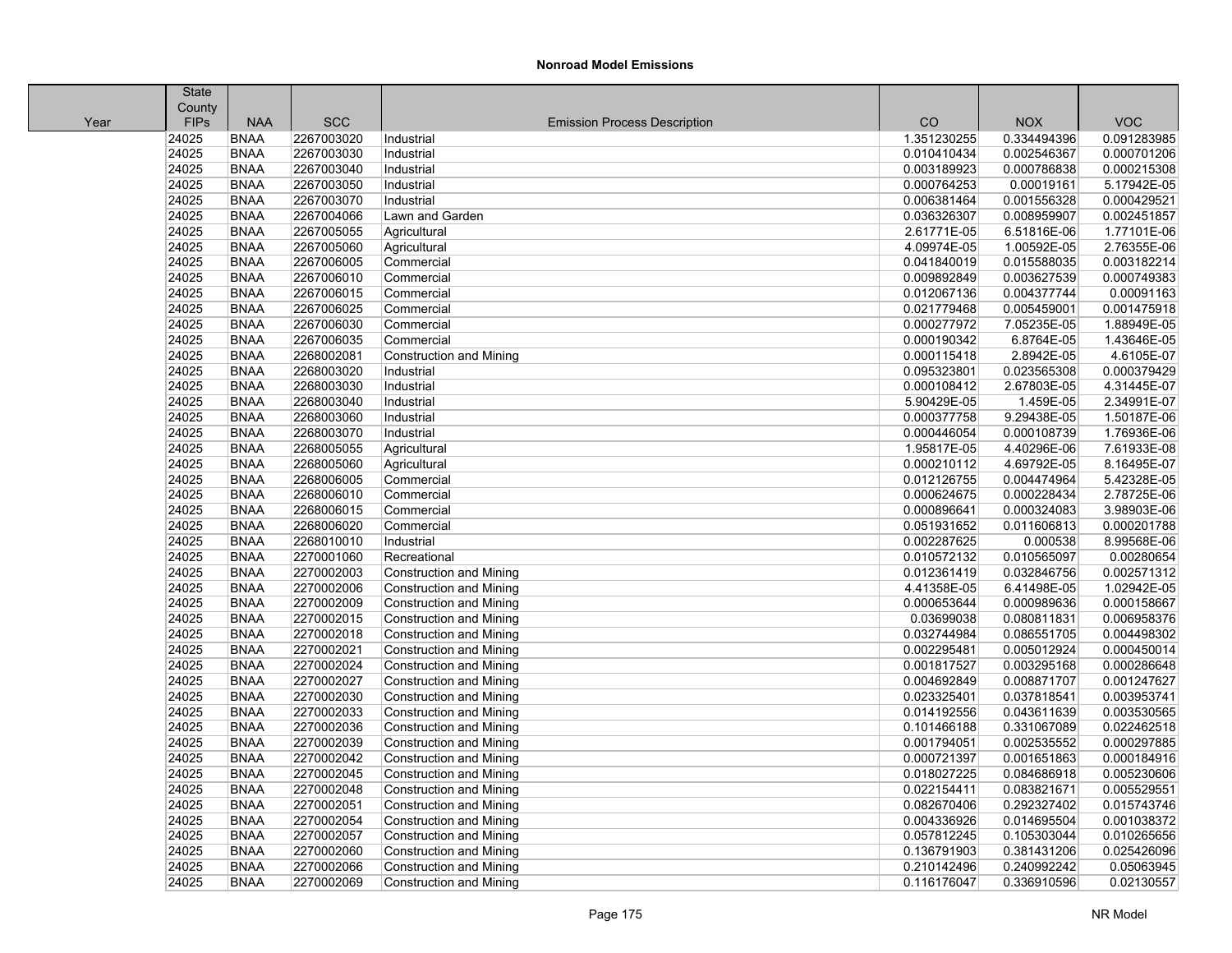|      | State       |             |            |                                     |             |             |             |
|------|-------------|-------------|------------|-------------------------------------|-------------|-------------|-------------|
|      | County      |             |            |                                     |             |             |             |
| Year | <b>FIPs</b> | <b>NAA</b>  | <b>SCC</b> | <b>Emission Process Description</b> | CO          | <b>NOX</b>  | <b>VOC</b>  |
|      | 24025       | <b>BNAA</b> | 2270002072 | <b>Construction and Mining</b>      | 0.185737156 | 0.158042843 | 0.045796351 |
|      | 24025       | <b>BNAA</b> | 2270002075 | <b>Construction and Mining</b>      | 0.016037245 | 0.039128717 | 0.002458862 |
|      | 24025       | <b>BNAA</b> | 2270002078 | Construction and Mining             | 0.000567927 | 0.000506193 | 0.000149721 |
|      | 24025       | <b>BNAA</b> | 2270002081 | <b>Construction and Mining</b>      | 0.01685543  | 0.037874114 | 0.002589264 |
|      | 24025       | <b>BNAA</b> | 2270003010 | Industrial                          | 0.003312764 | 0.003096906 | 0.000871703 |
|      | 24025       | <b>BNAA</b> | 2270003020 | Industrial                          | 0.02084297  | 0.037467303 | 0.00348355  |
|      | 24025       | <b>BNAA</b> | 2270003030 | Industrial                          | 0.004818327 | 0.018247772 | 0.001424534 |
|      | 24025       | <b>BNAA</b> | 2270003040 | Industrial                          | 0.005025404 | 0.019524502 | 0.001505451 |
|      | 24025       | <b>BNAA</b> | 2270003050 | Industrial                          | 0.000554966 | 0.000886253 | 0.000156007 |
|      | 24025       | <b>BNAA</b> | 2270003060 | Industrial                          | 0.043335007 | 0.097031837 | 0.009968229 |
|      | 24025       | <b>BNAA</b> | 2270003070 | Industrial                          | 0.007522466 | 0.025181159 | 0.001806061 |
|      | 24025       | <b>BNAA</b> | 2270004031 | Lawn and Garden                     | 4.05596E-06 | 6.75838E-06 | 1.19755E-06 |
|      | 24025       | <b>BNAA</b> | 2270004046 | Lawn and Garden                     | 0.021009474 | 0.039658701 | 0.005652739 |
|      | 24025       | <b>BNAA</b> | 2270004056 | Lawn and Garden                     | 0.004399127 | 0.007908229 | 0.001161747 |
|      | 24025       | <b>BNAA</b> | 2270004066 | Lawn and Garden                     | 0.023850508 | 0.06392989  | 0.005976431 |
|      | 24025       | <b>BNAA</b> | 2270004071 | Lawn and Garden                     | 0.00222252  | 0.006237021 | 0.000572084 |
|      | 24025       | <b>BNAA</b> | 2270004076 | Lawn and Garden                     | 8.59959E-05 | 0.000166013 | 2.23213E-05 |
|      | 24025       | <b>BNAA</b> | 2270005010 | Agricultural                        | 6.9519E-06  | 5.7315E-06  | 1.0091E-06  |
|      | 24025       | <b>BNAA</b> | 2270005015 | Agricultural                        | 0.137980647 | 0.284852236 | 0.02683092  |
|      | 24025       | <b>BNAA</b> | 2270005020 | Agricultural                        | 0.010424134 | 0.029423758 | 0.002435107 |
|      | 24025       | <b>BNAA</b> | 2270005025 | Agricultural                        | 9.0709E-05  | 0.000136893 | 2.17965E-05 |
|      | 24025       | <b>BNAA</b> | 2270005030 | Agricultural                        | 2.16039E-05 | 2.76344E-05 | 3.8958E-06  |
|      | 24025       | <b>BNAA</b> | 2270005035 | Agricultural                        | 0.001080726 | 0.002246398 | 0.00029119  |
|      | 24025       | <b>BNAA</b> | 2270005040 | Agricultural                        | 3.06688E-06 | 5.52808E-06 | 4.85577E-07 |
|      | 24025       | <b>BNAA</b> | 2270005045 | Agricultural                        | 0.001194288 | 0.002070058 | 0.000238684 |
|      | 24025       | <b>BNAA</b> | 2270005055 | Agricultural                        | 0.002818933 | 0.005960625 | 0.00059337  |
|      | 24025       | <b>BNAA</b> | 2270005060 | Agricultural                        | 0.001343911 | 0.003980524 | 0.000381846 |
|      | 24025       | <b>BNAA</b> | 2270006005 | Commercial                          | 0.024607218 | 0.053368392 | 0.006654861 |
|      | 24025       | <b>BNAA</b> | 2270006010 | Commercial                          | 0.005807083 | 0.012762851 | 0.001505828 |
|      | 24025       | <b>BNAA</b> | 2270006015 | Commercial                          | 0.012637255 | 0.031936412 | 0.003155032 |
|      | 24025       | <b>BNAA</b> | 2270006025 | Commercial                          | 0.019888957 | 0.015583673 | 0.004982105 |
|      | 24025       | <b>BNAA</b> | 2270006030 | Commercial                          | 0.000731298 | 0.001786344 | 0.000213905 |
|      | 24025       | <b>BNAA</b> | 2270006035 | Commercial                          | 0.000557033 | 0.001362745 | 0.000139739 |
|      | 24025       | <b>BNAA</b> | 2270007015 | Logging                             | 0.002843765 | 0.010466908 | 0.000680027 |
|      | 24025       | <b>BNAA</b> | 2270010010 | Industrial                          | 0.00030785  | 0.001269335 | 7.6506E-05  |
|      | 24025       | <b>BNAA</b> | 2282005010 | Pleasure Craft                      | 4.593336242 | 0.10319976  | 2.506649665 |
|      | 24025       | <b>BNAA</b> | 2282005015 | Pleasure Craft                      | 1.784156393 | 0.029906283 | 0.807922622 |
|      | 24025       | <b>BNAA</b> | 2282010005 | Pleasure Craft                      | 2.923482156 | 0.1711755   | 0.232864741 |
|      | 24025       | <b>BNAA</b> | 2282020005 | Pleasure Craft                      | 0.031084038 | 0.197338421 | 0.007292496 |
|      | 24025       | <b>BNAA</b> | 2282020010 | <b>Pleasure Craft</b>               | 0.000346988 | 0.000571722 | 0.000109108 |
|      | 24025       | <b>BNAA</b> | 2285002015 | Railroad                            | 0.003123924 | 0.004488102 | 0.00076803  |
|      | 24025       | <b>BNAA</b> | 2285004015 | Railroad                            | 0.009864678 | 7.46954E-05 | 0.000259975 |
|      | 24025       | <b>BNAA</b> | 2285006015 | Railroad                            | 4.80506E-05 | 1.19879E-05 | 3.24825E-06 |
|      | 24027       | <b>BNAA</b> | 2260001010 | Recreational                        | 0.10607113  | 0.000421242 | 0.128922393 |
|      | 24027       | <b>BNAA</b> | 2260001030 | Recreational                        | 0.14728013  | 0.000589391 | 0.180659143 |
|      | 24027       | <b>BNAA</b> | 2260001060 | Recreational                        | 0.087583549 | 0.000687476 | 0.003121178 |
|      | 24027       | <b>BNAA</b> | 2260002006 | <b>Construction and Mining</b>      | 0.048980552 | 0.000339737 | 0.02071284  |
|      | 24027       | <b>BNAA</b> | 2260002009 | <b>Construction and Mining</b>      | 0.002226717 | 5.92472E-06 | 0.001116277 |
|      | 24027       | <b>BNAA</b> | 2260002021 | <b>Construction and Mining</b>      | 0.002682712 | 7.09509E-06 | 0.001336613 |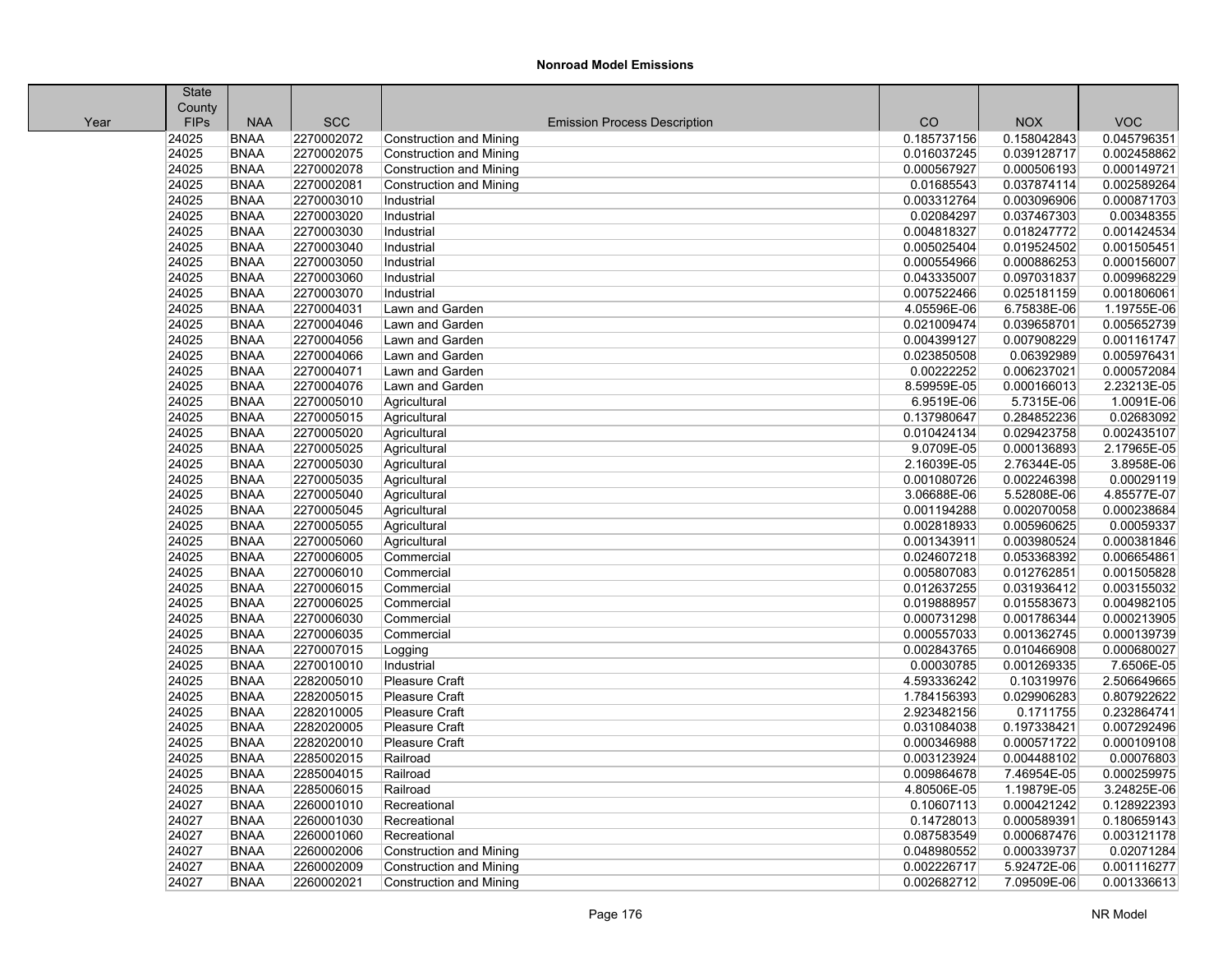|      | State       |             |            |                                     |             |             |             |
|------|-------------|-------------|------------|-------------------------------------|-------------|-------------|-------------|
|      | County      |             |            |                                     |             |             |             |
| Year | <b>FIPs</b> | <b>NAA</b>  | <b>SCC</b> | <b>Emission Process Description</b> | CO          | <b>NOX</b>  | <b>VOC</b>  |
|      | 24027       | <b>BNAA</b> | 2260002027 | Construction and Mining             | 2.09388E-05 | 5.36365E-08 | 1.06943E-05 |
|      | 24027       | <b>BNAA</b> | 2260002039 | <b>Construction and Mining</b>      | 0.129422743 | 0.000813919 | 0.05495141  |
|      | 24027       | <b>BNAA</b> | 2260002054 | Construction and Mining             | 0.000545229 | 1.39665E-06 | 0.000269555 |
|      | 24027       | <b>BNAA</b> | 2260003030 | Industrial                          | 0.000552416 | 1.41506E-06 | 0.000279468 |
|      | 24027       | <b>BNAA</b> | 2260003040 | Industrial                          | 4.35076E-05 | 1.11449E-07 | 2.1713E-05  |
|      | 24027       | <b>BNAA</b> | 2260004015 | Lawn and Garden                     | 0.013429259 | 3.7005E-05  | 0.007597934 |
|      | 24027       | <b>BNAA</b> | 2260004016 | Lawn and Garden                     | 0.177302817 | 0.000492375 | 0.090386275 |
|      | 24027       | <b>BNAA</b> | 2260004020 | Lawn and Garden                     | 0.115522717 | 0.000317061 | 0.071680594 |
|      | 24027       | <b>BNAA</b> | 2260004021 | Lawn and Garden                     | 1.827478315 | 0.011086172 | 0.86439801  |
|      | 24027       | <b>BNAA</b> | 2260004025 | Lawn and Garden                     | 0.260215655 | 0.000742669 | 0.15308745  |
|      | 24027       | <b>BNAA</b> | 2260004026 | Lawn and Garden                     | 1.840694228 | 0.006032606 | 0.942326462 |
|      | 24027       | <b>BNAA</b> | 2260004030 | Lawn and Garden                     | 0.165660539 | 0.000459787 | 0.097158306 |
|      | 24027       | <b>BNAA</b> | 2260004031 | Lawn and Garden                     | 1.919745815 | 0.008946276 | 0.884721056 |
|      | 24027       | <b>BNAA</b> | 2260004035 | Lawn and Garden                     |             |             | 0.012988177 |
|      | 24027       | <b>BNAA</b> | 2260004036 | Lawn and Garden                     |             |             | 0.005443857 |
|      | 24027       | <b>BNAA</b> | 2260004071 | Lawn and Garden                     | 0.000749313 | 2.02365E-06 | 0.000362774 |
|      | 24027       | <b>BNAA</b> | 2260005035 | Agricultural                        | 0.000568878 | 1.63651E-06 | 0.000291596 |
|      | 24027       | <b>BNAA</b> | 2260006005 | Commercial                          | 0.029059517 | 7.80591E-05 | 0.014750143 |
|      | 24027       | <b>BNAA</b> | 2260006010 | Commercial                          | 0.21052805  | 0.000555963 | 0.107119352 |
|      | 24027       | <b>BNAA</b> | 2260006015 | Commercial                          | 7.89664E-05 | 2.02279E-07 | 3.9104E-05  |
|      | 24027       | <b>BNAA</b> | 2260006035 | Commercial                          | 0.001242522 | 3.18283E-06 | 0.000614192 |
|      | 24027       | <b>BNAA</b> | 2260007005 | Logging                             | 0.007297594 | 4.83954E-05 | 0.003203405 |
|      | 24027       | <b>BNAA</b> | 2265001010 | Recreational                        | 0.04808898  | 0.000500487 | 0.004796565 |
|      | 24027       | <b>BNAA</b> | 2265001030 | Recreational                        | 0.470975424 | 0.004914416 | 0.053636134 |
|      | 24027       | <b>BNAA</b> | 2265001050 | Recreational                        | 1.726783261 | 0.010340376 | 0.033993129 |
|      | 24027       | <b>BNAA</b> | 2265001060 | Recreational                        | 0.074023026 | 0.000642308 | 0.003310298 |
|      | 24027       | <b>BNAA</b> | 2265002003 | Construction and Mining             | 0.045489889 | 0.000497124 | 0.001037187 |
|      | 24027       | <b>BNAA</b> | 2265002006 | <b>Construction and Mining</b>      | 0.000363883 | 2.46321E-06 | 8.26801E-06 |
|      | 24027       | <b>BNAA</b> | 2265002009 | <b>Construction and Mining</b>      | 0.083859822 | 0.000579483 | 0.004126314 |
|      | 24027       | <b>BNAA</b> | 2265002015 | Construction and Mining             | 0.084756227 | 0.000875117 | 0.001708848 |
|      | 24027       | <b>BNAA</b> | 2265002021 | Construction and Mining             | 0.165334833 | 0.001188047 | 0.005664227 |
|      | 24027       | <b>BNAA</b> | 2265002024 | <b>Construction and Mining</b>      | 0.074280336 | 0.000512247 | 0.002105669 |
|      | 24027       | <b>BNAA</b> | 2265002027 | Construction and Mining             | 0.003796763 | 2.44867E-05 | 0.000147803 |
|      | 24027       | <b>BNAA</b> | 2265002030 | <b>Construction and Mining</b>      | 0.138936917 | 0.001521716 | 0.00416441  |
|      | 24027       | <b>BNAA</b> | 2265002033 | <b>Construction and Mining</b>      | 0.040514518 | 0.000491543 | 0.002588949 |
|      | 24027       | <b>BNAA</b> | 2265002039 | <b>Construction and Mining</b>      | 0.339452574 | 0.002647431 | 0.006237073 |
|      | 24027       | <b>BNAA</b> | 2265002042 | Construction and Mining             | 0.141515385 | 0.001014942 | 0.005998436 |
|      | 24027       | <b>BNAA</b> | 2265002045 | Construction and Mining             | 0.005706411 | 0.000258145 | 0.000219342 |
|      | 24027       | <b>BNAA</b> | 2265002054 | <b>Construction and Mining</b>      | 0.020179039 | 0.000165499 | 0.000550214 |
|      | 24027       | <b>BNAA</b> | 2265002057 | Construction and Mining             | 0.00742616  | 0.00044777  | 0.000327582 |
|      | 24027       | <b>BNAA</b> | 2265002060 | Construction and Mining             | 0.017790277 | 0.001111439 | 0.000789876 |
|      | 24027       | <b>BNAA</b> | 2265002066 | Construction and Mining             | 0.108161036 | 0.000793674 | 0.002039492 |
|      | 24027       | <b>BNAA</b> | 2265002072 | <b>Construction and Mining</b>      | 0.048386404 | 0.001140714 | 0.0014228   |
|      | 24027       | <b>BNAA</b> | 2265002078 | <b>Construction and Mining</b>      | 0.021982911 | 0.000167379 | 0.000864242 |
|      | 24027       | <b>BNAA</b> | 2265002081 | <b>Construction and Mining</b>      | 0.0062517   | 0.000388529 | 0.000287121 |
|      | 24027       | <b>BNAA</b> | 2265003010 | Industrial                          | 0.056203009 | 0.001769921 | 0.001920338 |
|      | 24027       | <b>BNAA</b> | 2265003020 | Industrial                          | 0.124219859 | 0.00760466  | 0.005408675 |
|      | 24027       | <b>BNAA</b> | 2265003030 | Industrial                          | 0.053530998 | 0.001338502 | 0.001667649 |
|      | 24027       | <b>BNAA</b> | 2265003040 | Industrial                          | 0.136022056 | 0.001180072 | 0.005863568 |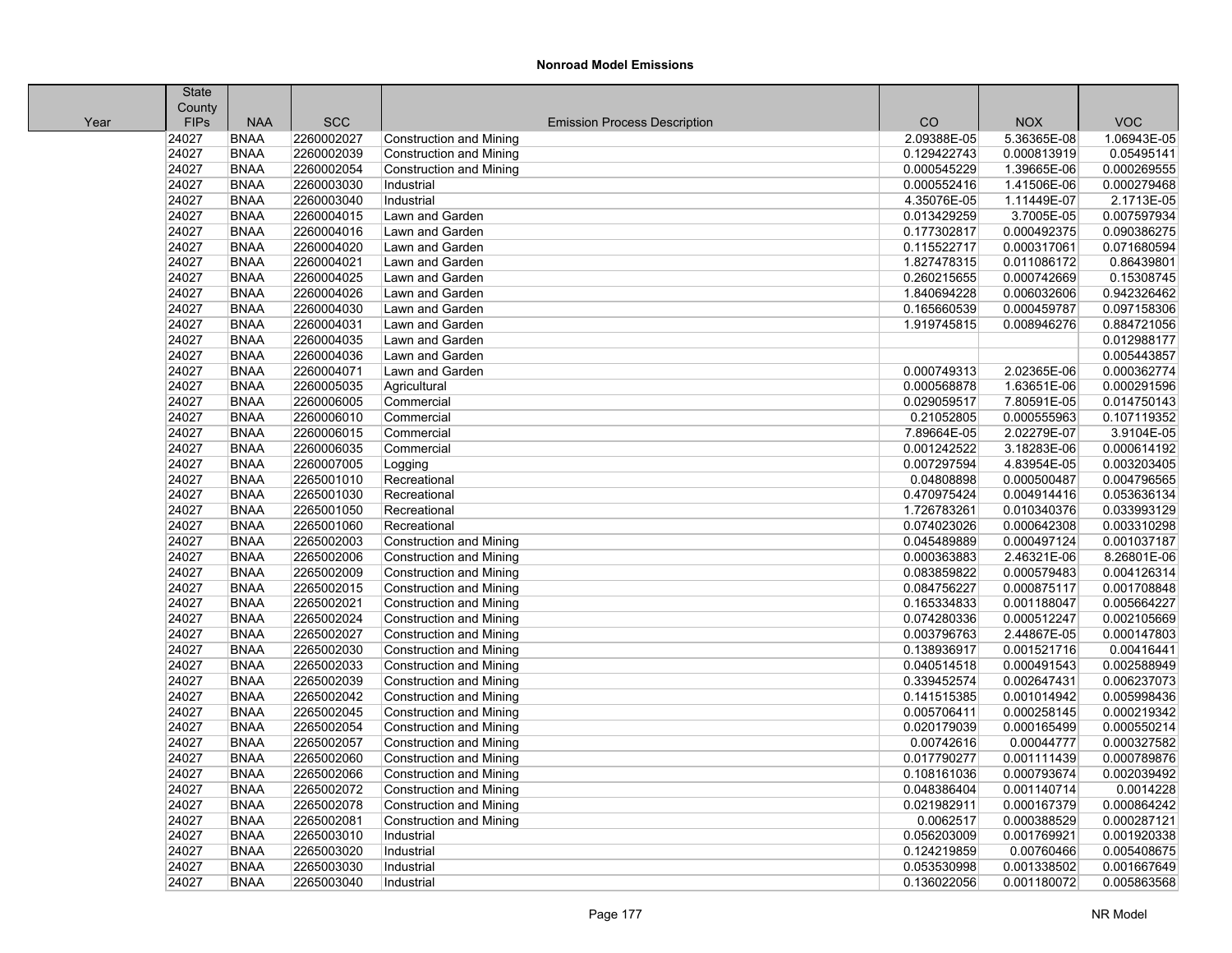|      | <b>State</b> |             |            |                                     |             |             |             |
|------|--------------|-------------|------------|-------------------------------------|-------------|-------------|-------------|
|      | County       |             |            |                                     |             |             |             |
| Year | <b>FIPs</b>  | <b>NAA</b>  | <b>SCC</b> | <b>Emission Process Description</b> | CO          | <b>NOX</b>  | <b>VOC</b>  |
|      | 24027        | <b>BNAA</b> | 2265003050 | Industrial                          | 0.004305631 | 0.000116343 | 0.000136895 |
|      | 24027        | <b>BNAA</b> | 2265003060 | Industrial                          | 0.005001608 | 3.25354E-05 | 0.000113216 |
|      | 24027        | <b>BNAA</b> | 2265003070 | Industrial                          | 0.013012065 | 0.000794995 | 0.000563814 |
|      | 24027        | <b>BNAA</b> | 2265004010 | Lawn and Garden                     | 3.140149214 | 0.023672811 | 0.34301657  |
|      | 24027        | <b>BNAA</b> | 2265004011 | Lawn and Garden                     | 7.219204588 | 0.050504584 | 0.553346218 |
|      | 24027        | <b>BNAA</b> | 2265004015 | Lawn and Garden                     | 0.264048098 | 0.002003613 | 0.029859285 |
|      | 24027        | <b>BNAA</b> | 2265004016 | Lawn and Garden                     | 3.512780543 | 0.02594168  | 0.266517717 |
|      | 24027        | <b>BNAA</b> | 2265004025 | Lawn and Garden                     | 0.017733437 | 0.000131588 | 0.002097551 |
|      | 24027        | <b>BNAA</b> | 2265004026 | Lawn and Garden                     | 0.18173762  | 0.001240115 | 0.010299736 |
|      | 24027        | <b>BNAA</b> | 2265004030 | Lawn and Garden                     | 0.033899211 | 0.000252417 | 0.003707482 |
|      | 24027        | <b>BNAA</b> | 2265004031 | Lawn and Garden                     | 7.356785487 | 0.081237729 | 0.190641359 |
|      | 24027        | <b>BNAA</b> | 2265004035 | Lawn and Garden                     |             |             | 0.025905292 |
|      | 24027        | <b>BNAA</b> | 2265004036 | Lawn and Garden                     |             |             | 0.012113816 |
|      | 24027        | <b>BNAA</b> | 2265004040 | Lawn and Garden                     | 0.764291981 | 0.005196288 | 0.033407191 |
|      | 24027        | <b>BNAA</b> | 2265004041 | Lawn and Garden                     | 0.955420271 | 0.006180235 | 0.018512374 |
|      | 24027        | <b>BNAA</b> | 2265004046 | Lawn and Garden                     | 1.004275984 | 0.007355875 | 0.030406902 |
|      | 24027        | <b>BNAA</b> | 2265004051 | Lawn and Garden                     | 0.402088655 | 0.00298893  | 0.031954456 |
|      | 24027        | <b>BNAA</b> | 2265004055 | Lawn and Garden                     | 10.20314042 | 0.070991133 | 0.378548636 |
|      | 24027        | <b>BNAA</b> | 2265004056 | Lawn and Garden                     | 12.91855951 | 0.085501446 | 0.243224703 |
|      | 24027        | <b>BNAA</b> | 2265004066 | Lawn and Garden                     | 1.678787577 | 0.030708222 | 0.038792665 |
|      | 24027        | <b>BNAA</b> | 2265004071 | Lawn and Garden                     | 39.18373924 | 0.322909271 | 0.925553461 |
|      | 24027        | <b>BNAA</b> | 2265004075 | Lawn and Garden                     | 0.319305301 | 0.002381617 | 0.01769826  |
|      | 24027        | <b>BNAA</b> | 2265004076 | Lawn and Garden                     | 1.079343511 | 0.008155221 | 0.060318833 |
|      | 24027        | <b>BNAA</b> | 2265005010 | Agricultural                        | 0.00234824  | 1.51738E-05 | 4.43479E-05 |
|      | 24027        | <b>BNAA</b> | 2265005015 | Agricultural                        | 0.00465755  | 0.000186124 | 0.000153378 |
|      | 24027        | <b>BNAA</b> | 2265005020 | Agricultural                        | 1.94604E-05 | 1.24569E-06 | 1.00329E-06 |
|      | 24027        | <b>BNAA</b> | 2265005025 | Agricultural                        | 0.002100767 | 0.000134458 | 0.000121784 |
|      | 24027        | <b>BNAA</b> | 2265005030 | Agricultural                        | 0.001818347 | 1.26721E-05 | 4.16929E-05 |
|      | 24027        | <b>BNAA</b> | 2265005035 | Agricultural                        | 0.015118217 | 0.000221141 | 0.000675667 |
|      | 24027        | <b>BNAA</b> | 2265005040 | Agricultural                        | 0.03699715  | 0.000235335 | 0.001391993 |
|      | 24027        | <b>BNAA</b> | 2265005045 | Agricultural                        | 0.003333695 | 0.000213371 | 0.000176394 |
|      | 24027        | <b>BNAA</b> | 2265005055 | Agricultural                        | 0.006941855 | 0.000253736 | 0.000262753 |
|      | 24027        | <b>BNAA</b> | 2265005060 | Agricultural                        | 0.006484413 | 0.000371383 | 0.000288649 |
|      | 24027        | <b>BNAA</b> | 2265006005 | Commercial                          | 9.336278652 | 0.06514672  | 0.331365138 |
|      | 24027        | <b>BNAA</b> | 2265006010 | Commercial                          | 2.150567405 | 0.020369454 | 0.097348096 |
|      | 24027        | <b>BNAA</b> | 2265006015 | Commercial                          | 1.062014722 | 0.014447533 | 0.038700189 |
|      | 24027        | <b>BNAA</b> | 2265006025 | Commercial                          | 2.681268212 | 0.025519596 | 0.063810579 |
|      | 24027        | <b>BNAA</b> | 2265006030 | Commercial                          | 4.111510653 | 0.0282334   | 0.172983639 |
|      | 24027        | <b>BNAA</b> | 2265006035 | Commercial                          | 0.206893966 | 0.00144772  | 0.005820254 |
|      | 24027        | <b>BNAA</b> | 2265007010 | Logging                             | 0.016408759 | 0.000121251 | 0.00057043  |
|      | 24027        | <b>BNAA</b> | 2265007015 | Logging                             | 0.000199199 | 1.28928E-06 | 9.48678E-06 |
|      | 24027        | <b>BNAA</b> | 2265010010 | Industrial                          | 0.016336588 | 9.78272E-05 | 0.000264923 |
|      | 24027        | <b>BNAA</b> | 2267001060 | Recreational                        | 0.000805069 | 0.00020179  | 5.45567E-05 |
|      | 24027        | <b>BNAA</b> | 2267002003 | <b>Construction and Mining</b>      | 0.001312085 | 0.000325096 | 8.86593E-05 |
|      | 24027        | <b>BNAA</b> | 2267002015 | <b>Construction and Mining</b>      | 0.002267751 | 0.000556732 | 0.000152886 |
|      | 24027        | <b>BNAA</b> | 2267002021 | <b>Construction and Mining</b>      | 0.000343588 | 8.60216E-05 | 2.32771E-05 |
|      | 24027        | <b>BNAA</b> | 2267002024 | <b>Construction and Mining</b>      | 0.000229833 | 5.67775E-05 | 1.55187E-05 |
|      | 24027        | <b>BNAA</b> | 2267002030 | <b>Construction and Mining</b>      | 0.004032371 | 0.000999365 | 0.00027249  |
|      | 24027        | <b>BNAA</b> | 2267002033 | <b>Construction and Mining</b>      | 0.001305827 | 0.000329624 | 8.86486E-05 |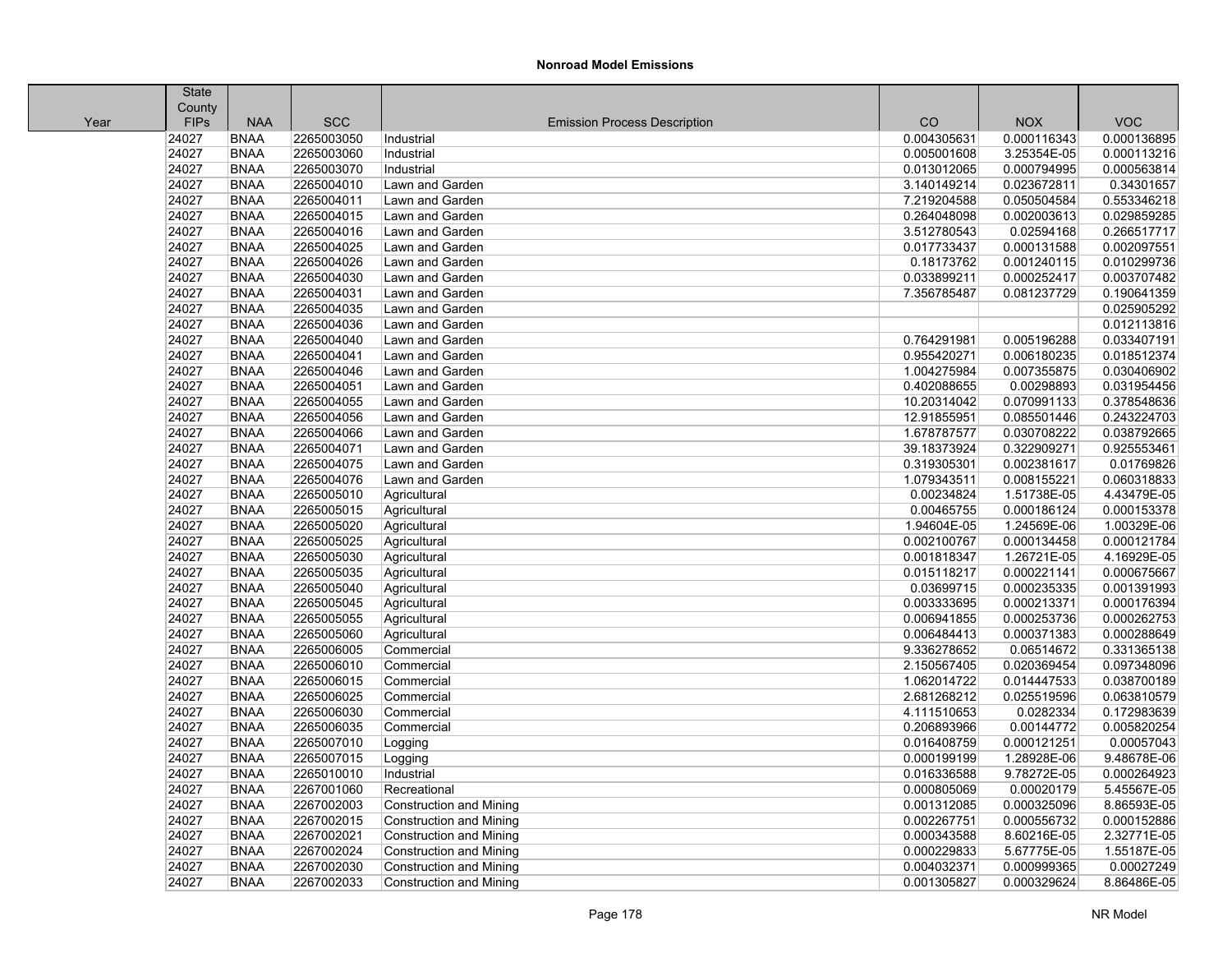|      | <b>State</b> |             |            |                                     |             |             |             |
|------|--------------|-------------|------------|-------------------------------------|-------------|-------------|-------------|
|      | County       |             |            |                                     |             |             |             |
| Year | <b>FIPs</b>  | <b>NAA</b>  | <b>SCC</b> | <b>Emission Process Description</b> | CO          | <b>NOX</b>  | <b>VOC</b>  |
|      | 24027        | <b>BNAA</b> | 2267002039 | <b>Construction and Mining</b>      | 0.003920109 | 0.000950591 | 0.000263483 |
|      | 24027        | <b>BNAA</b> | 2267002045 | <b>Construction and Mining</b>      | 0.001406272 | 0.000351867 | 9.52565E-05 |
|      | 24027        | <b>BNAA</b> | 2267002054 | <b>Construction and Mining</b>      | 0.000227711 | 5.69426E-05 | 1.54222E-05 |
|      | 24027        | <b>BNAA</b> | 2267002057 | <b>Construction and Mining</b>      | 0.002558114 | 0.000636119 | 0.000173011 |
|      | 24027        | <b>BNAA</b> | 2267002060 | <b>Construction and Mining</b>      | 0.006428659 | 0.001587054 | 0.000434001 |
|      | 24027        | <b>BNAA</b> | 2267002066 | <b>Construction and Mining</b>      | 0.000678627 | 0.000166756 | 4.57616E-05 |
|      | 24027        | <b>BNAA</b> | 2267002072 | <b>Construction and Mining</b>      | 0.005229257 | 0.00130527  | 0.000354    |
|      | 24027        | <b>BNAA</b> | 2267002081 | <b>Construction and Mining</b>      | 0.002107593 | 0.000528495 | 0.00014284  |
|      | 24027        | <b>BNAA</b> | 2267003010 | Industrial                          | 0.019217039 | 0.004823092 | 0.001302703 |
|      | 24027        | <b>BNAA</b> | 2267003020 | Industrial                          | 1.83517733  | 0.454294558 | 0.123977615 |
|      | 24027        | <b>BNAA</b> | 2267003030 | Industrial                          | 0.014138962 | 0.003458356 | 0.000952346 |
|      | 24027        | <b>BNAA</b> | 2267003040 | Industrial                          | 0.004332404 | 0.001068647 | 0.000292421 |
|      | 24027        | <b>BNAA</b> | 2267003050 | Industrial                          | 0.001037973 | 0.000260235 | 7.03444E-05 |
|      | 24027        | <b>BNAA</b> | 2267003070 | Industrial                          | 0.008667004 | 0.002113731 | 0.000583355 |
|      | 24027        | <b>BNAA</b> | 2267004066 | Lawn and Garden                     | 0.10689373  | 0.026365408 | 0.007214829 |
|      | 24027        | <b>BNAA</b> | 2267005055 | Agricultural                        | 1.18749E-05 | 2.95688E-06 | 8.03396E-07 |
|      | 24027        | <b>BNAA</b> | 2267005060 | Agricultural                        | 1.85979E-05 | 4.56324E-06 | 1.25365E-06 |
|      | 24027        | <b>BNAA</b> | 2267006005 | Commercial                          | 0.111201466 | 0.041429533 | 0.008457618 |
|      | 24027        | <b>BNAA</b> | 2267006010 | Commercial                          | 0.026292992 | 0.009641192 | 0.001991694 |
|      | 24027        | <b>BNAA</b> | 2267006015 | Commercial                          | 0.032071764 | 0.011635071 | 0.00242291  |
|      | 24027        | <b>BNAA</b> | 2267006025 | Commercial                          | 0.057884983 | 0.01450881  | 0.003922663 |
|      | 24027        | <b>BNAA</b> | 2267006030 | Commercial                          | 0.000738789 | 0.000187436 | 5.02183E-05 |
|      | 24027        | <b>BNAA</b> | 2267006035 | Commercial                          | 0.000505887 | 0.000182759 | 3.81779E-05 |
|      | 24027        | <b>BNAA</b> | 2268002081 | <b>Construction and Mining</b>      | 8.28456E-05 | 2.07742E-05 | 3.30934E-07 |
|      | 24027        | <b>BNAA</b> | 2268003020 | Industrial                          | 0.129464293 | 0.032005289 | 0.000515323 |
|      | 24027        | <b>BNAA</b> | 2268003030 | Industrial                          | 0.000147241 | 3.63717E-05 | 5.85969E-07 |
|      | 24027        | <b>BNAA</b> | 2268003040 | Industrial                          | 8.01893E-05 | 1.98155E-05 | 3.19154E-07 |
|      | 24027        | <b>BNAA</b> | 2268003060 | Industrial                          | 0.000431822 | 0.000106246 | 1.71681E-06 |
|      | 24027        | <b>BNAA</b> | 2268003070 | Industrial                          | 0.000605809 | 0.000147684 | 2.40307E-06 |
|      | 24027        | <b>BNAA</b> | 2268005055 | Agricultural                        | 8.88301E-06 | 1.99735E-06 | 3.45641E-08 |
|      | 24027        | <b>BNAA</b> | 2268005060 | Agricultural                        | 9.53145E-05 | 2.13115E-05 | 3.70393E-07 |
|      | 24027        | <b>BNAA</b> | 2268006005 | Commercial                          | 0.03223022  | 0.011893461 | 0.000144139 |
|      | 24027        | <b>BNAA</b> | 2268006010 | Commercial                          | 0.001660247 | 0.000607128 | 7.40788E-06 |
|      | 24027        | <b>BNAA</b> | 2268006015 | Commercial                          | 0.002383071 | 0.00086134  | 1.0602E-05  |
|      | 24027        | <b>BNAA</b> | 2268006020 | Commercial                          | 0.138022794 | 0.03084833  | 0.000536308 |
|      | 24027        | <b>BNAA</b> | 2268010010 | Industrial                          | 0.0018301   | 0.0004304   | 7.19654E-06 |
|      | 24027        | <b>BNAA</b> | 2270001060 | Recreational                        | 0.002114426 | 0.002113019 | 0.000561308 |
|      | 24027        | <b>BNAA</b> | 2270002003 | <b>Construction and Mining</b>      | 0.008872837 | 0.0235769   | 0.001845648 |
|      | 24027        | <b>BNAA</b> | 2270002006 | <b>Construction and Mining</b>      | 3.168E-05   | 4.60457E-05 | 7.38901E-06 |
|      | 24027        | <b>BNAA</b> | 2270002009 | <b>Construction and Mining</b>      | 0.000469175 | 0.000710345 | 0.000113889 |
|      | 24027        | <b>BNAA</b> | 2270002015 | <b>Construction and Mining</b>      | 0.02655113  | 0.0580055   | 0.004994617 |
|      | 24027        | <b>BNAA</b> | 2270002018 | <b>Construction and Mining</b>      | 0.02350385  | 0.062125492 | 0.003228812 |
|      | 24027        | <b>BNAA</b> | 2270002021 | <b>Construction and Mining</b>      | 0.001647661 | 0.0035982   | 0.000323013 |
|      | 24027        | <b>BNAA</b> | 2270002024 | <b>Construction and Mining</b>      | 0.001304593 | 0.002365221 | 0.000205752 |
|      | 24027        | <b>BNAA</b> | 2270002027 | <b>Construction and Mining</b>      | 0.003368455 | 0.006367976 | 0.000895527 |
|      | 24027        | <b>BNAA</b> | 2270002030 | <b>Construction and Mining</b>      | 0.016742616 | 0.02714557  | 0.002837935 |
|      | 24027        | <b>BNAA</b> | 2270002033 | <b>Construction and Mining</b>      | 0.010187201 | 0.031303769 | 0.002534186 |
|      | 24027        | <b>BNAA</b> | 2270002036 | <b>Construction and Mining</b>      | 0.072830879 | 0.237634889 | 0.016123252 |
|      | 24027        | <b>BNAA</b> | 2270002039 | <b>Construction and Mining</b>      | 0.001287742 | 0.00181998  | 0.000213818 |
|      |              |             |            |                                     |             |             |             |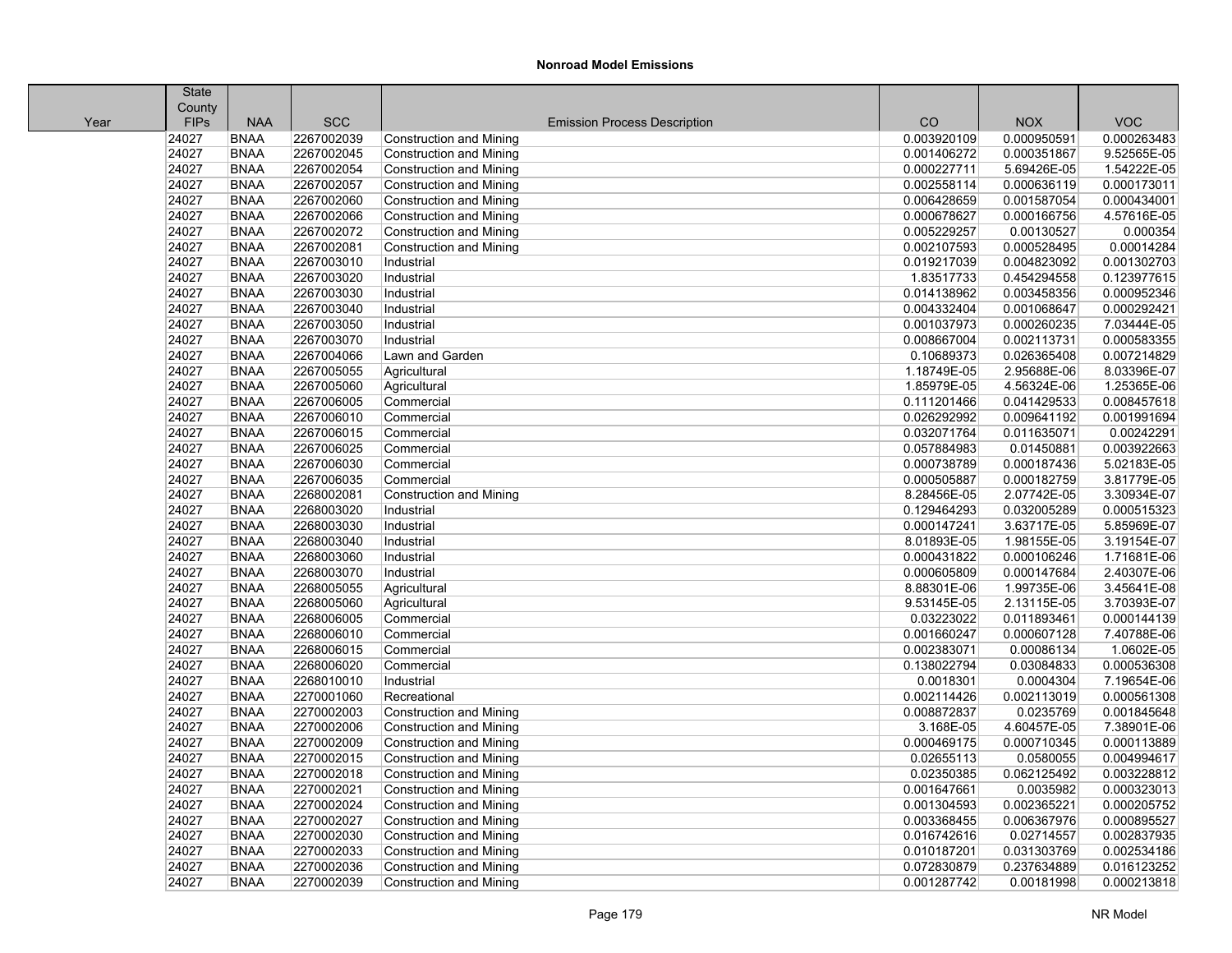|      | <b>State</b> |             |            |                                     |             |             |             |
|------|--------------|-------------|------------|-------------------------------------|-------------|-------------|-------------|
|      | County       |             |            |                                     |             |             |             |
| Year | <b>FIPs</b>  | <b>NAA</b>  | <b>SCC</b> | <b>Emission Process Description</b> | CO          | <b>NOX</b>  | <b>VOC</b>  |
|      | 24027        | <b>BNAA</b> | 2270002042 | <b>Construction and Mining</b>      | 0.000517808 | 0.001185682 | 0.00013273  |
|      | 24027        | <b>BNAA</b> | 2270002045 | <b>Construction and Mining</b>      | 0.012939667 | 0.060786976 | 0.003754449 |
|      | 24027        | <b>BNAA</b> | 2270002048 | <b>Construction and Mining</b>      | 0.015902097 | 0.060165916 | 0.003969027 |
|      | 24027        | <b>BNAA</b> | 2270002051 | <b>Construction and Mining</b>      | 0.059339557 | 0.209828156 | 0.011300621 |
|      | 24027        | <b>BNAA</b> | 2270002054 | <b>Construction and Mining</b>      | 0.00311298  | 0.010548208 | 0.000745327 |
|      | 24027        | <b>BNAA</b> | 2270002057 | <b>Construction and Mining</b>      | 0.041496748 | 0.075584914 | 0.007368531 |
|      | 24027        | <b>BNAA</b> | 2270002060 | <b>Construction and Mining</b>      | 0.098187141 | 0.273785497 | 0.018250464 |
|      | 24027        | <b>BNAA</b> | 2270002066 | <b>Construction and Mining</b>      | 0.150837071 | 0.172980552 | 0.036348222 |
|      | 24027        | <b>BNAA</b> | 2270002069 | <b>Construction and Mining</b>      | 0.083389391 | 0.241829283 | 0.015292813 |
|      | 24027        | <b>BNAA</b> | 2270002072 | <b>Construction and Mining</b>      | 0.133319294 | 0.113440743 | 0.032871922 |
|      | 24027        | <b>BNAA</b> | 2270002075 | <b>Construction and Mining</b>      | 0.011511289 | 0.028085996 | 0.001764934 |
|      | 24027        | <b>BNAA</b> | 2270002078 | <b>Construction and Mining</b>      | 0.000407649 | 0.000363337 | 0.000107467 |
|      | 24027        | <b>BNAA</b> | 2270002081 | <b>Construction and Mining</b>      | 0.012098571 | 0.027185462 | 0.001858534 |
|      | 24027        | <b>BNAA</b> | 2270003010 | Industrial                          | 0.004499241 | 0.004206073 | 0.001183906 |
|      | 24027        | <b>BNAA</b> | 2270003020 | Industrial                          | 0.028307942 | 0.05088633  | 0.004731193 |
|      | 24027        | <b>BNAA</b> | 2270003030 | Industrial                          | 0.006544025 | 0.024783266 | 0.001934735 |
|      | 24027        | <b>BNAA</b> | 2270003040 | Industrial                          | 0.006825267 | 0.026517259 | 0.002044633 |
|      | 24027        | <b>BNAA</b> | 2270003050 | Industrial                          | 0.000753729 | 0.001203667 | 0.000211881 |
|      | 24027        | <b>BNAA</b> | 2270003060 | Industrial                          | 0.04953713  | 0.110919072 | 0.011394886 |
|      | 24027        | <b>BNAA</b> | 2270003070 | Industrial                          | 0.01021666  | 0.034199866 | 0.002452907 |
|      | 24027        | <b>BNAA</b> | 2270004031 | Lawn and Garden                     | 1.1935E-05  | 1.98872E-05 | 3.52392E-06 |
|      | 24027        | <b>BNAA</b> | 2270004046 | Lawn and Garden                     | 0.061822437 | 0.116699612 | 0.016633739 |
|      | 24027        | <b>BNAA</b> | 2270004056 | Lawn and Garden                     | 0.012944863 | 0.023270743 | 0.003418555 |
|      | 24027        | <b>BNAA</b> | 2270004066 | Lawn and Garden                     | 0.070182458 | 0.188119971 | 0.017586234 |
|      | 24027        | <b>BNAA</b> | 2270004071 | Lawn and Garden                     | 0.006539985 | 0.018353047 | 0.001683414 |
|      | 24027        | <b>BNAA</b> | 2270004076 | Lawn and Garden                     | 0.000253051 | 0.00048851  | 6.56825E-05 |
|      | 24027        | <b>BNAA</b> | 2270005010 | Agricultural                        | 3.15364E-06 | 2.60002E-06 | 4.57766E-07 |
|      | 24027        | <b>BNAA</b> | 2270005015 | Agricultural                        | 0.062593194 | 0.129219656 | 0.012171511 |
|      | 24027        | <b>BNAA</b> | 2270005020 | Agricultural                        | 0.004728778 | 0.01334772  | 0.001104656 |
|      | 24027        | <b>BNAA</b> | 2270005025 | Agricultural                        | 4.1149E-05  | 6.20997E-05 | 9.88771E-06 |
|      | 24027        | <b>BNAA</b> | 2270005030 | Agricultural                        | 9.80036E-06 | 1.2536E-05  | 1.76728E-06 |
|      | 24027        | <b>BNAA</b> | 2270005035 | Agricultural                        | 0.000490258 | 0.00101905  | 0.000132095 |
|      | 24027        | <b>BNAA</b> | 2270005040 | Agricultural                        | 1.39125E-06 | 2.50774E-06 | 2.20276E-07 |
|      | 24027        | <b>BNAA</b> | 2270005045 | Agricultural                        | 0.000541774 | 0.000939056 | 0.000108276 |
|      | 24027        | <b>BNAA</b> | 2270005055 | Agricultural                        | 0.001278774 | 0.002703963 | 0.000269175 |
|      | 24027        | <b>BNAA</b> | 2270005060 | Agricultural                        | 0.000609648 | 0.001805715 | 0.00017322  |
|      | 24027        | <b>BNAA</b> | 2270006005 | Commercial                          | 0.065400516 | 0.141841326 | 0.017687141 |
|      | 24027        | <b>BNAA</b> | 2270006010 | Commercial                          | 0.015433936 | 0.033920821 | 0.004002156 |
|      | 24027        | <b>BNAA</b> | 2270006015 | Commercial                          | 0.033587016 | 0.084879882 | 0.008385374 |
|      | 24027        | <b>BNAA</b> | 2270006025 | Commercial                          | 0.052860426 | 0.041417939 | 0.013241327 |
|      | 24027        | <b>BNAA</b> | 2270006030 | Commercial                          | 0.001943628 | 0.004747706 | 0.000568511 |
|      | 24027        | <b>BNAA</b> | 2270006035 | Commercial                          | 0.001480469 | 0.003621873 | 0.000371395 |
|      | 24027        | <b>BNAA</b> | 2270007015 | Logging                             | 0.001282675 | 0.004721079 | 0.000306725 |
|      | 24027        | <b>BNAA</b> | 2270010010 | Industrial                          | 0.00024628  | 0.001015468 | 6.12048E-05 |
|      | 24027        | <b>BNAA</b> | 2282005010 | <b>Pleasure Craft</b>               | 0.248288439 | 0.005578365 | 0.135494575 |
|      | 24027        | <b>BNAA</b> | 2282005015 | <b>Pleasure Craft</b>               | 0.096440885 | 0.001616556 | 0.043671493 |
|      | 24027        | <b>BNAA</b> | 2282010005 | <b>Pleasure Craft</b>               | 0.070023523 | 0.004100012 | 0.005577599 |
|      | 24027        | <b>BNAA</b> | 2282020005 | Pleasure Craft                      | 0.000744528 | 0.004726669 | 0.000174671 |
|      | 24027        | <b>BNAA</b> | 2282020010 | Pleasure Craft                      | 1.87561E-05 | 3.09039E-05 | 5.89772E-06 |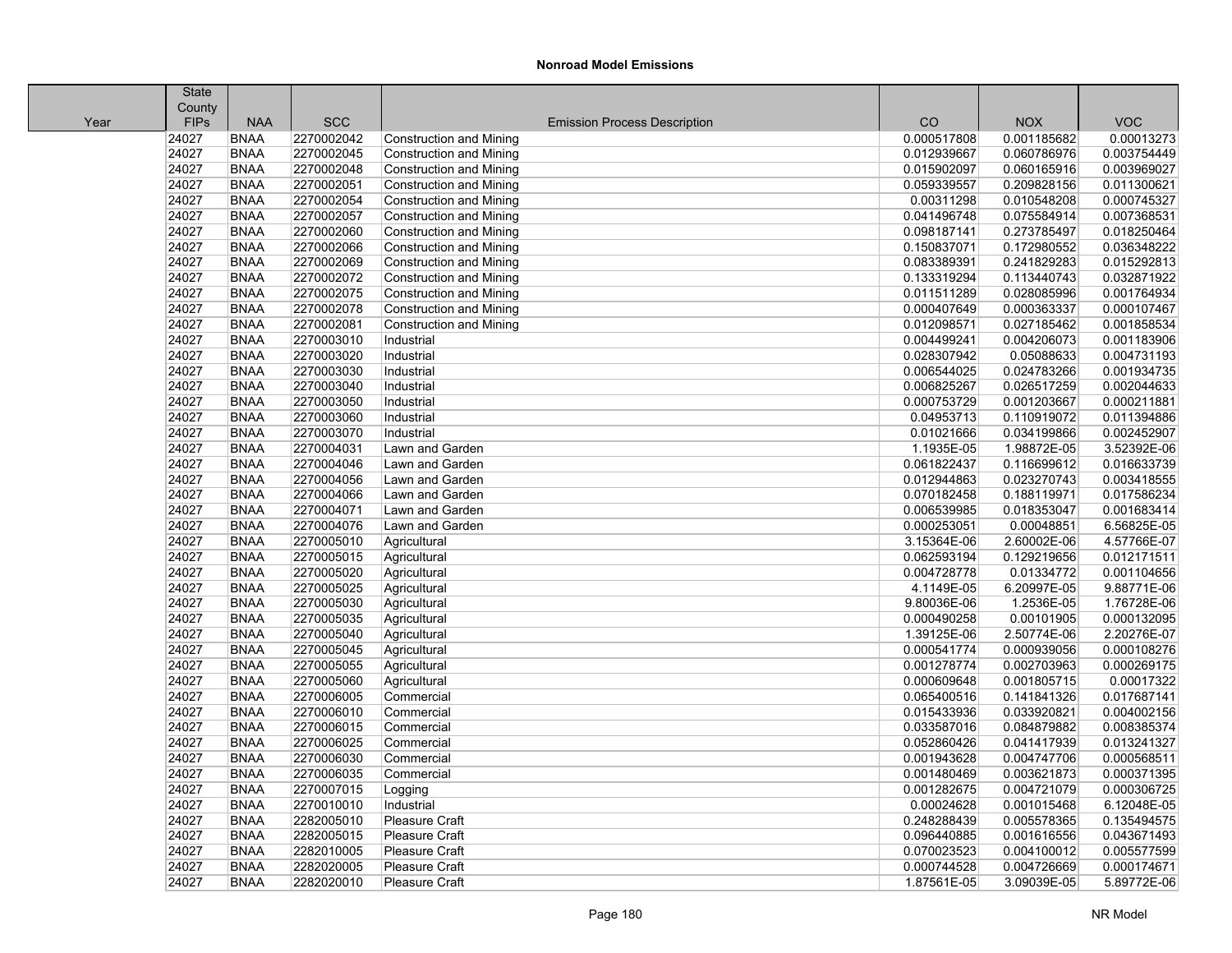|      | <b>State</b> |             |            |                                     |             |             |             |
|------|--------------|-------------|------------|-------------------------------------|-------------|-------------|-------------|
|      | County       |             |            |                                     |             |             |             |
| Year | <b>FIPs</b>  | <b>NAA</b>  | <b>SCC</b> | <b>Emission Process Description</b> | CO          | <b>NOX</b>  | <b>VOC</b>  |
|      | 24027        | <b>BNAA</b> | 2285002015 | Railroad                            | 0.003922842 | 0.005635898 | 0.000964447 |
|      | 24027        | <b>BNAA</b> | 2285004015 | Railroad                            | 0.01238749  | 9.37982E-05 | 0.000326462 |
|      | 24027        | <b>BNAA</b> | 2285006015 | Railroad                            | 6.03391E-05 | 1.50537E-05 | 4.07897E-06 |
|      | 24510        | <b>BNAA</b> | 2260003030 | Industrial                          | 0.001371152 | 3.51232E-06 | 0.000693668 |
|      | 24510        | <b>BNAA</b> | 2260003040 | Industrial                          | 0.00010799  | 2.76626E-07 | 5.38938E-05 |
|      | 24510        | <b>BNAA</b> | 2260004015 | Lawn and Garden                     | 0.041171761 | 0.000113451 | 0.023293935 |
|      | 24510        | <b>BNAA</b> | 2260004016 | Lawn and Garden                     | 0.032948469 | 9.14989E-05 | 0.016796628 |
|      | 24510        | <b>BNAA</b> | 2260004020 | Lawn and Garden                     | 0.354172413 | 0.000972054 | 0.21976016  |
|      | 24510        | <b>BNAA</b> | 2260004021 | Lawn and Garden                     | 0.339603229 | 0.002060161 | 0.160632486 |
|      | 24510        | <b>BNAA</b> | 2260004025 | Lawn and Garden                     | 0.797775641 | 0.002276892 | 0.469339312 |
|      | 24510        | <b>BNAA</b> | 2260004026 | Lawn and Garden                     | 0.342059204 | 0.001121049 | 0.175114051 |
|      | 24510        | <b>BNAA</b> | 2260004030 | Lawn and Garden                     | 0.507886253 | 0.001409626 | 0.297870365 |
|      | 24510        | <b>BNAA</b> | 2260004031 | Lawn and Garden                     | 0.356749511 | 0.001662501 | 0.164409148 |
|      | 24510        | <b>BNAA</b> | 2260004035 | Lawn and Garden                     |             |             | 0.03981948  |
|      | 24510        | <b>BNAA</b> | 2260004036 | Lawn and Garden                     |             |             | 0.001011641 |
|      | 24510        | <b>BNAA</b> | 2260004071 | Lawn and Garden                     | 0.000139246 | 3.76058E-07 | 6.74149E-05 |
|      | 24510        | <b>BNAA</b> | 2260006005 | Commercial                          | 0.03090611  | 8.30193E-05 | 0.015687443 |
|      | 24510        | <b>BNAA</b> | 2260006010 | Commercial                          | 0.223906087 | 0.000591292 | 0.113926262 |
|      | 24510        | <b>BNAA</b> | 2260006015 | Commercial                          | 8.39844E-05 | 2.15133E-07 | 4.15888E-05 |
|      | 24510        | <b>BNAA</b> | 2260006035 | Commercial                          | 0.001321478 | 3.38508E-06 | 0.000653221 |
|      | 24510        | <b>BNAA</b> | 2265001050 | Recreational                        | 1.23341663  | 0.007385983 | 0.024280808 |
|      | 24510        | <b>BNAA</b> | 2265003010 | Industrial                          | 0.13950152  | 0.004393122 | 0.004766471 |
|      | 24510        | <b>BNAA</b> | 2265003020 | Industrial                          | 0.308326169 | 0.01887553  | 0.013424875 |
|      | 24510        | <b>BNAA</b> | 2265003030 | Industrial                          | 0.132869315 | 0.003322297 | 0.004139271 |
|      | 24510        | <b>BNAA</b> | 2265003040 | Industrial                          | 0.337620392 | 0.002929057 | 0.014553963 |
|      | 24510        | <b>BNAA</b> | 2265003050 | Industrial                          | 0.010687009 | 0.000288775 | 0.000339788 |
|      | 24510        | <b>BNAA</b> | 2265003060 | Industrial                          | 0.012242076 | 7.96347E-05 | 0.00027711  |
|      | 24510        | <b>BNAA</b> | 2265003070 | Industrial                          | 0.032297252 | 0.001973257 | 0.001399442 |
|      | 24510        | <b>BNAA</b> | 2265004010 | Lawn and Garden                     | 9.627148026 | 0.072576691 | 1.051628803 |
|      | 24510        | <b>BNAA</b> | 2265004011 | Lawn and Garden                     | 1.341556467 | 0.009385349 | 0.102829226 |
|      | 24510        | <b>BNAA</b> | 2265004015 | Lawn and Garden                     | 0.809525283 | 0.006142727 | 0.091543342 |
|      | 24510        | <b>BNAA</b> | 2265004016 | Lawn and Garden                     | 0.652785674 | 0.004820784 | 0.049527418 |
|      | 24510        | <b>BNAA</b> | 2265004025 | Lawn and Garden                     | 0.05436761  | 0.000403426 | 0.006430723 |
|      | 24510        | <b>BNAA</b> | 2265004026 | Lawn and Garden                     | 0.033772597 | 0.000230453 | 0.001914017 |
|      | 24510        | <b>BNAA</b> | 2265004030 | Lawn and Garden                     | 0.103929042 | 0.000773866 | 0.011366491 |
|      | 24510        | <b>BNAA</b> | 2265004031 | Lawn and Garden                     | 1.367123304 | 0.015096539 | 0.035427192 |
|      | 24510        | <b>BNAA</b> | 2265004035 | Lawn and Garden                     |             |             | 0.079421096 |
|      | 24510        | <b>BNAA</b> | 2265004036 | Lawn and Garden                     |             |             | 0.00225113  |
|      | 24510        | <b>BNAA</b> | 2265004040 | Lawn and Garden                     | 2.343185531 | 0.015930908 | 0.1024206   |
|      | 24510        | <b>BNAA</b> | 2265004041 | Lawn and Garden                     | 0.177547304 | 0.001148483 | 0.003440184 |
|      | 24510        | <b>BNAA</b> | 2265004046 | Lawn and Garden                     | 0.186626232 | 0.001366954 | 0.005650564 |
|      | 24510        | <b>BNAA</b> | 2265004051 | Lawn and Garden                     | 0.074720789 | 0.000555438 | 0.005938148 |
|      | 24510        | <b>BNAA</b> | 2265004055 | Lawn and Garden                     | 31.28104359 | 0.217646397 | 1.16056386  |
|      | 24510        | <b>BNAA</b> | 2265004056 | Lawn and Garden                     | 2.40067684  | 0.015888872 | 0.045198841 |
|      | 24510        | <b>BNAA</b> | 2265004066 | Lawn and Garden                     | 0.311971808 | 0.005706558 | 0.007208904 |
|      | 24510        | <b>BNAA</b> | 2265004071 | Lawn and Garden                     | 7.281577828 | 0.060006754 | 0.1719971   |
|      | 24510        | <b>BNAA</b> | 2265004075 | Lawn and Garden                     | 0.978934254 | 0.007301622 | 0.054259769 |
|      | 24510        | <b>BNAA</b> | 2265004076 | Lawn and Garden                     | 0.200576159 | 0.001515498 | 0.011209147 |
|      | 24510        | <b>BNAA</b> | 2265006005 | Commercial                          | 9.929553315 | 0.069286477 | 0.35242178  |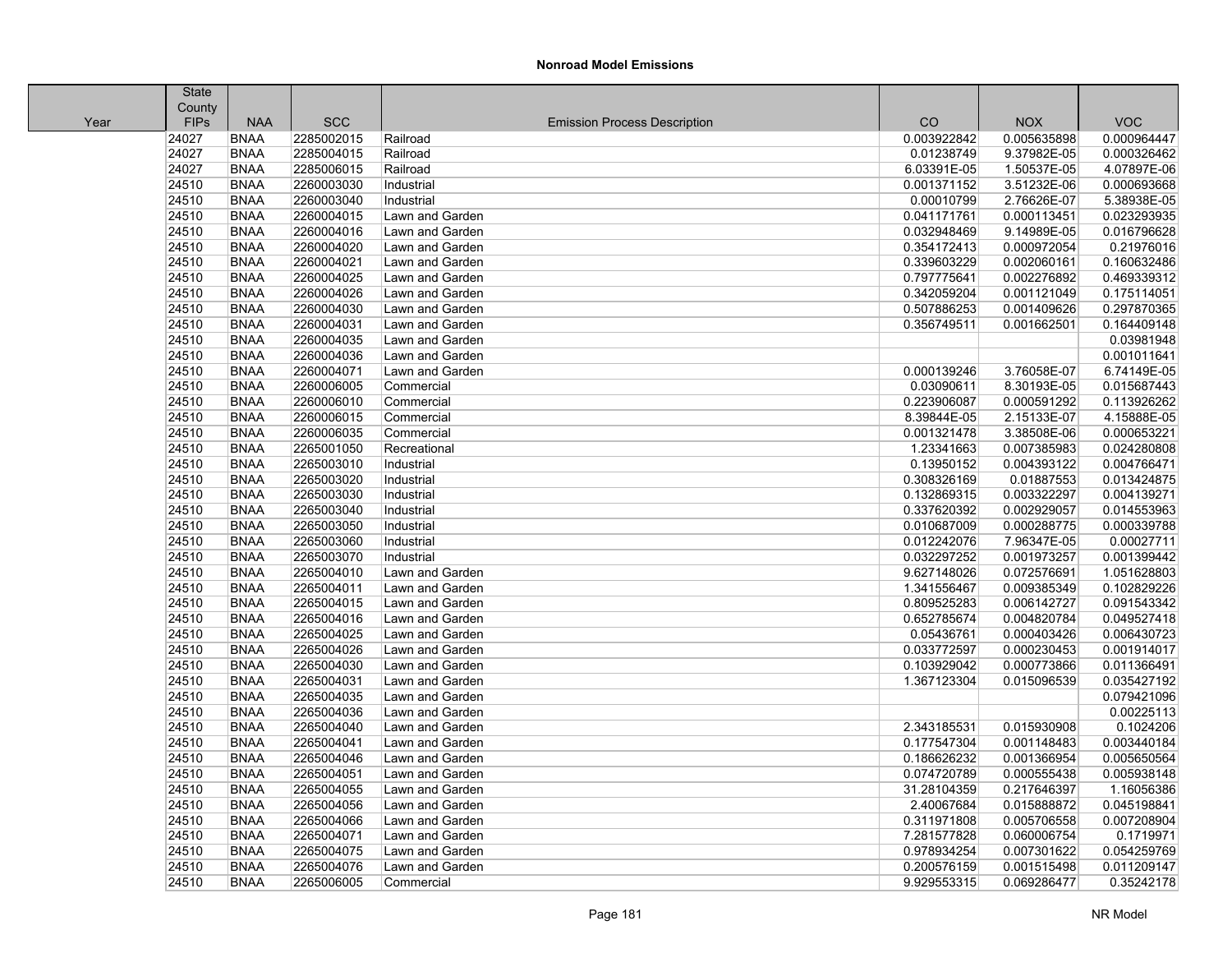|      | <b>State</b> |             |            |                                     |             |             |             |
|------|--------------|-------------|------------|-------------------------------------|-------------|-------------|-------------|
|      | County       |             |            |                                     |             |             |             |
| Year | <b>FIPs</b>  | <b>NAA</b>  | <b>SCC</b> | <b>Emission Process Description</b> | CO          | <b>NOX</b>  | <b>VOC</b>  |
|      | 24510        | <b>BNAA</b> | 2265006010 | Commercial                          | 2.287225516 | 0.021663834 | 0.103534092 |
|      | 24510        | <b>BNAA</b> | 2265006015 | Commercial                          | 1.129500531 | 0.015365603 | 0.041159395 |
|      | 24510        | <b>BNAA</b> | 2265006025 | Commercial                          | 2.851649857 | 0.027141242 | 0.067865431 |
|      | 24510        | <b>BNAA</b> | 2265006030 | Commercial                          | 4.372776977 | 0.030027495 | 0.183975909 |
|      | 24510        | <b>BNAA</b> | 2265006035 | Commercial                          | 0.220041072 | 0.001539716 | 0.006190103 |
|      | 24510        | <b>BNAA</b> | 2265010010 | Industrial                          | 0.044925616 | 0.000269025 | 0.000728537 |
|      | 24510        | <b>BNAA</b> | 2267003010 | Industrial                          | 0.04769862  | 0.011971398 | 0.00323344  |
|      | 24510        | <b>BNAA</b> | 2267003020 | Industrial                          | 4.555094625 | 1.127604725 | 0.307724897 |
|      | 24510        | <b>BNAA</b> | 2267003030 | Industrial                          | 0.035094324 | 0.008583986 | 0.002363817 |
|      | 24510        | <b>BNAA</b> | 2267003040 | Industrial                          | 0.010753461 | 0.002652489 | 0.000725818 |
|      | 24510        | <b>BNAA</b> | 2267003050 | Industrial                          | 0.002576353 | 0.00064593  | 0.000174602 |
|      | 24510        | <b>BNAA</b> | 2267003070 | Industrial                          | 0.021512373 | 0.005246492 | 0.001447947 |
|      | 24510        | <b>BNAA</b> | 2267004066 | Lawn and Garden                     | 0.019864233 | 0.004899526 | 0.001340743 |
|      | 24510        | <b>BNAA</b> | 2267006005 | Commercial                          | 0.118267778 | 0.044062176 | 0.008995058 |
|      | 24510        | <b>BNAA</b> | 2267006010 | Commercial                          | 0.027963784 | 0.010253843 | 0.002118256 |
|      | 24510        | <b>BNAA</b> | 2267006015 | Commercial                          | 0.034109768 | 0.012374423 | 0.002576874 |
|      | 24510        | <b>BNAA</b> | 2267006025 | Commercial                          | 0.061563292 | 0.015430775 | 0.004171929 |
|      | 24510        | <b>BNAA</b> | 2267006030 | Commercial                          | 0.000785735 | 0.000199347 | 5.34095E-05 |
|      | 24510        | <b>BNAA</b> | 2267006035 | Commercial                          | 0.000538033 | 0.000194373 | 4.0604E-05  |
|      | 24510        | <b>BNAA</b> | 2268003020 | Industrial                          | 0.32134338  | 0.07944034  | 0.001279084 |
|      | 24510        | <b>BNAA</b> | 2268003030 | Industrial                          | 0.000365466 | 9.02783E-05 | 1.45443E-06 |
|      | 24510        | <b>BNAA</b> | 2268003040 | Industrial                          | 0.000199038 | 4.91841E-05 | 7.92173E-07 |
|      | 24510        | <b>BNAA</b> | 2268003060 | Industrial                          | 0.001056941 | 0.000260051 | 4.20212E-06 |
|      | 24510        | <b>BNAA</b> | 2268003070 | Industrial                          | 0.001503679 | 0.000366568 | 5.96465E-06 |
|      | 24510        | <b>BNAA</b> | 2268006005 | Commercial                          | 0.034278294 | 0.012649232 | 0.000153298 |
|      | 24510        | <b>BNAA</b> | 2268006010 | Commercial                          | 0.001765748 | 0.000645708 | 7.87862E-06 |
|      | 24510        | <b>BNAA</b> | 2268006015 | Commercial                          | 0.002534504 | 0.000916074 | 1.12757E-05 |
|      | 24510        | <b>BNAA</b> | 2268006020 | Commercial                          | 0.146793469 | 0.032808593 | 0.000570388 |
|      | 24510        | <b>BNAA</b> | 2268010010 | Industrial                          | 0.005032775 | 0.0011836   | 1.97905E-05 |
|      | 24510        | <b>BNAA</b> | 2270003010 | Industrial                          | 0.011167567 | 0.010439895 | 0.002938575 |
|      | 24510        | <b>BNAA</b> | 2270003020 | Industrial                          | 0.070263152 | 0.126304978 | 0.011743296 |
|      | 24510        | <b>BNAA</b> | 2270003030 | Industrial                          | 0.016242927 | 0.061514557 | 0.004802207 |
|      | 24510        | <b>BNAA</b> | 2270003040 | Industrial                          | 0.016940998 | 0.065818505 | 0.005074985 |
|      | 24510        | <b>BNAA</b> | 2270003050 | Industrial                          | 0.001870831 | 0.002987622 | 0.000525911 |
|      | 24510        | <b>BNAA</b> | 2270003060 | Industrial                          | 0.12124848  | 0.271488646 | 0.027890444 |
|      | 24510        | <b>BNAA</b> | 2270003070 | Industrial                          | 0.025358777 | 0.084887502 | 0.006088362 |
|      | 24510        | <b>BNAA</b> | 2270004031 | Lawn and Garden                     | 2.21791E-06 | 3.69567E-06 | 6.54856E-07 |
|      | 24510        | <b>BNAA</b> | 2270004046 | Lawn and Garden                     | 0.011488564 | 0.021686478 | 0.003091075 |
|      | 24510        | <b>BNAA</b> | 2270004056 | Lawn and Garden                     | 0.002405565 | 0.00432444  | 0.000635276 |
|      | 24510        | <b>BNAA</b> | 2270004066 | Lawn and Garden                     | 0.01304212  | 0.034958639 | 0.003268078 |
|      | 24510        | <b>BNAA</b> | 2270004071 | Lawn and Garden                     | 0.001215336 | 0.003410576 | 0.000312832 |
|      | 24510        | <b>BNAA</b> | 2270004076 | Lawn and Garden                     | 4.70249E-05 | 9.07806E-05 | 1.22059E-05 |
|      | 24510        | <b>BNAA</b> | 2270006005 | Commercial                          | 0.069556401 | 0.150854654 | 0.018811072 |
|      | 24510        | <b>BNAA</b> | 2270006010 | Commercial                          | 0.016414688 | 0.036076324 | 0.004256474 |
|      | 24510        | <b>BNAA</b> | 2270006015 | Commercial                          | 0.035721306 | 0.090273588 | 0.008918224 |
|      | 24510        | <b>BNAA</b> | 2270006025 | Commercial                          | 0.05621945  | 0.044049848 | 0.014082749 |
|      | 24510        | <b>BNAA</b> | 2270006030 | Commercial                          | 0.002067136 | 0.005049399 | 0.000604638 |
|      | 24510        | <b>BNAA</b> | 2270006035 | Commercial                          | 0.001574546 | 0.003852025 | 0.000394995 |
|      | 24510        | <b>BNAA</b> | 2270010010 | Industrial                          | 0.00067727  | 0.002792536 | 0.000168313 |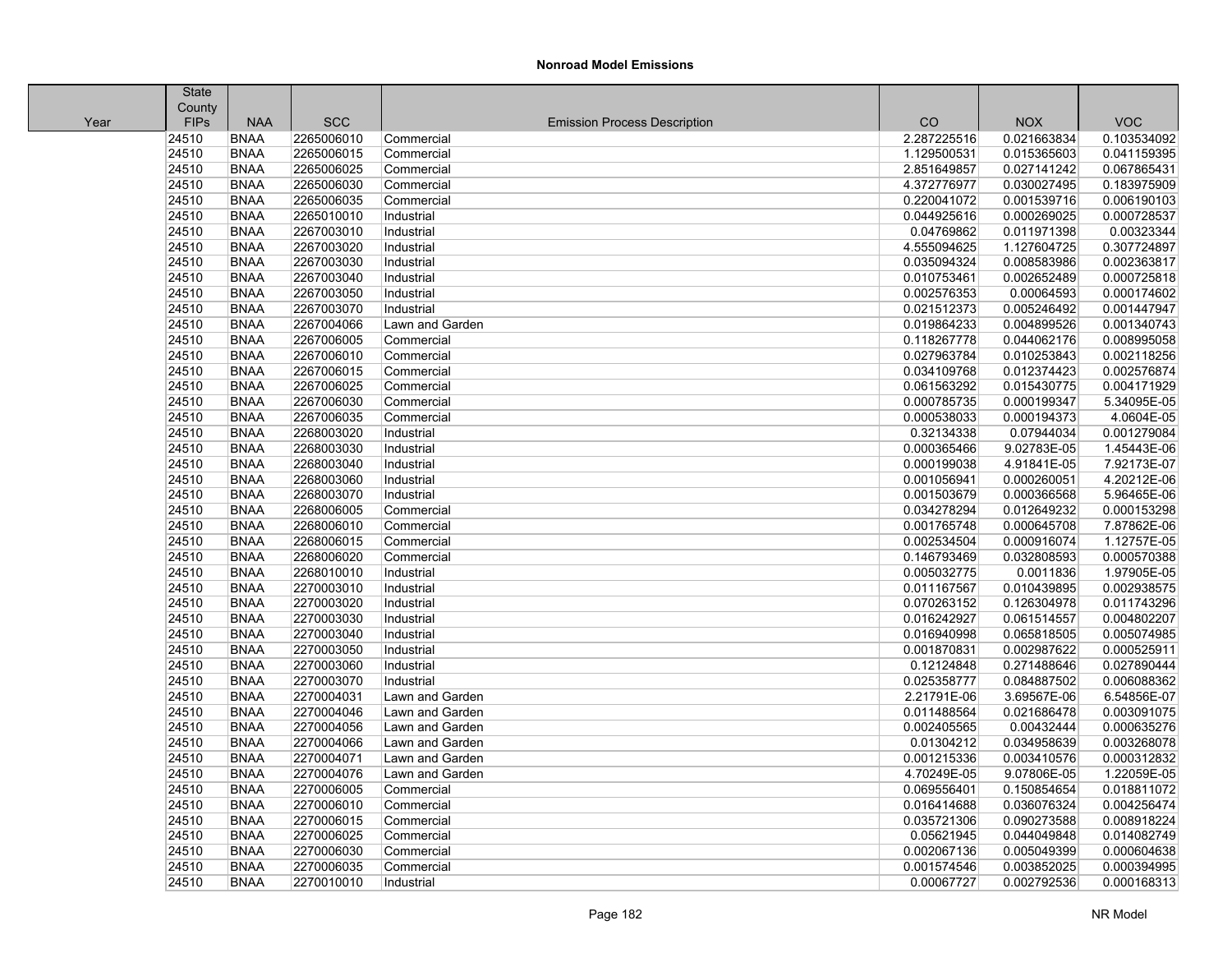|                   | <b>State</b> |                   |            |                                     |             |             |             |
|-------------------|--------------|-------------------|------------|-------------------------------------|-------------|-------------|-------------|
|                   | County       |                   |            |                                     |             |             |             |
| Year              | <b>FIPs</b>  | <b>NAA</b>        | <b>SCC</b> | <b>Emission Process Description</b> | CO          | <b>NOX</b>  | VOC         |
|                   | 24510        | <b>BNAA</b>       | 2282005010 | Pleasure Craft                      | 1.924235308 | 0.043232329 | 1.050082925 |
|                   | 24510        | <b>BNAA</b>       | 2282005015 | Pleasure Craft                      | 0.747416808 | 0.012528307 | 0.338454059 |
|                   | 24510        | <b>BNAA</b>       | 2282010005 | Pleasure Craft                      | 0.805270495 | 0.047150135 | 0.064142381 |
|                   | 24510        | BNAA              | 2282020005 | Pleasure Craft                      | 0.00856207  | 0.054356691 | 0.002008712 |
|                   | 24510        | <b>BNAA</b>       | 2282020010 | Pleasure Craft                      | 0.00014536  | 0.000239505 | 4.57073E-05 |
|                   | 24510        | <b>BNAA</b>       | 2285002015 | Railroad                            | 0.003040514 | 0.004368268 | 0.000747523 |
|                   | 24510        | <b>BNAA</b>       | 2285004015 | Railroad                            | 0.009601288 | 7.27011E-05 | 0.000253034 |
|                   | 24510        | <b>BNAA</b>       | 2285006015 | Railroad                            | 4.67676E-05 | l.16678E-05 | 3.16152E-06 |
| 2009 Uncontrolled |              | <b>BNAA TOTAL</b> |            |                                     | 785.998     | 39.773      | 70.451      |
|                   |              |                   |            |                                     |             |             |             |

2009 Benefits BNAA Total 20.326 8.471 20.893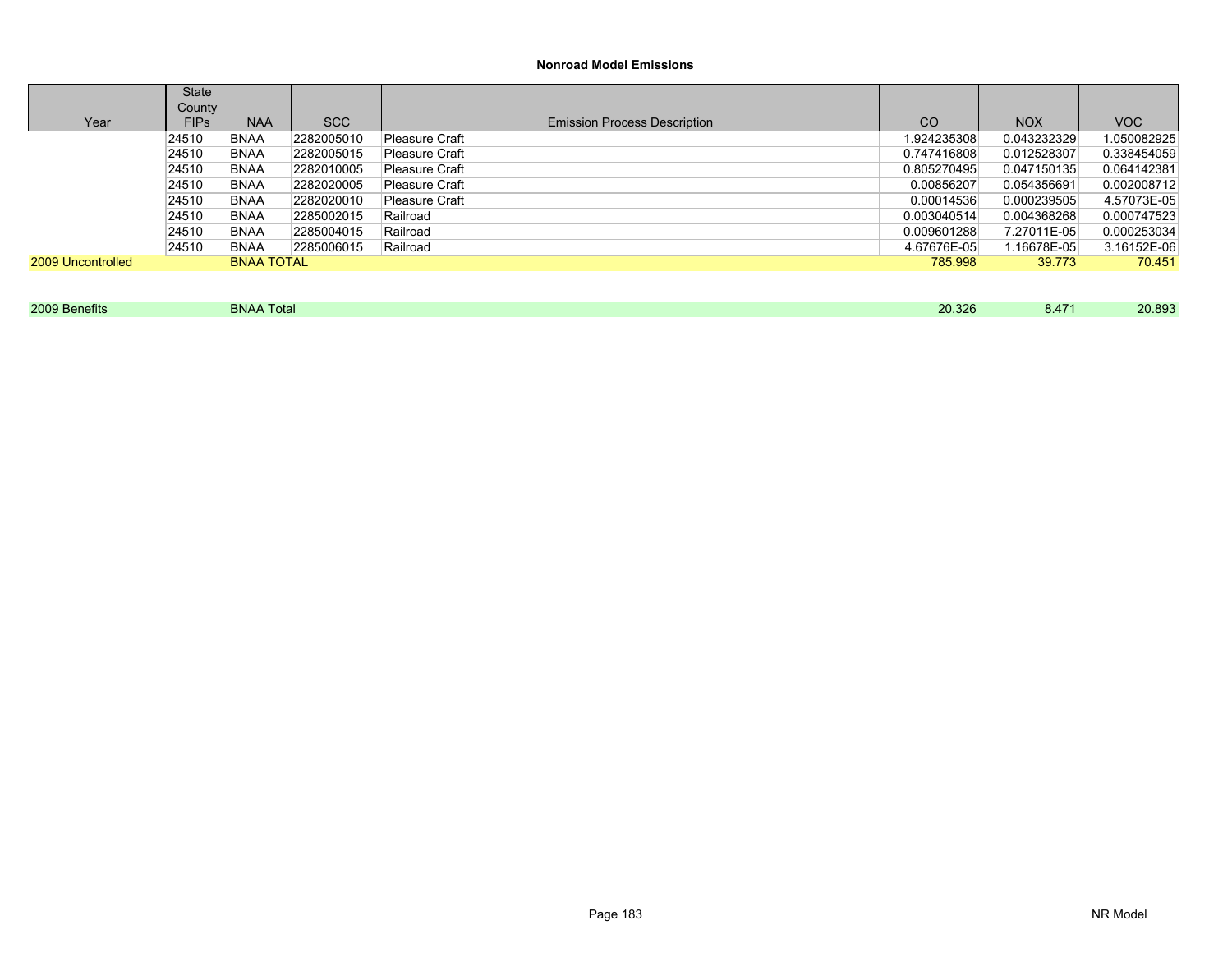|                                                                      | <b>State</b>         |                            |                         |            |                                    |                            | Emission             |                           |                                   | Primary PCT |      |                                 |          |             |
|----------------------------------------------------------------------|----------------------|----------------------------|-------------------------|------------|------------------------------------|----------------------------|----------------------|---------------------------|-----------------------------------|-------------|------|---------------------------------|----------|-------------|
|                                                                      | Facility             |                            | Emission                |            |                                    | Pollutant                  | Numeric              | 2008 EM                   | 2009 EM                           | Control     | 2009 |                                 | 2009 OSD | 2009 OSD    |
| <b>Facility Name</b>                                                 | Identifier           | <b>NAA</b>                 | Unit ID                 | Process ID | <b>Registration ID</b>             | Code                       | Value                | (tpd)                     | (tpd)                             | Efficiency  |      | Controlled EM   2009 Controlled | Limit    | Limit (tpd) |
| <b>CPSG - WAGNER</b>                                                 | 003-0014             | <b>BNAA</b>                | 4                       | 01         | 003-0014-4-0307                    | <b>CO</b>                  | 503                  | 0.22673687                | 0.20344447                        |             |      | 0.203444466                     |          |             |
| <b>CPSG - WAGNER</b>                                                 | 003-0014             | <b>BNAA</b>                | 5                       | 101        | 003-0014-4-0308                    | <b>CO</b>                  | 450                  |                           | 0.26477169 0.26869254             |             |      | 0.268692541                     |          |             |
| CPSG - WAGNER                                                        | 003-0014             | <b>BNAA</b>                | $\vert$ 1               | 01         | 003-0014-3-0003                    | <b>CO</b>                  | 1231                 |                           | 0.72429766 0.73502337             |             |      | 0.735023374                     |          |             |
| <b>CPSG - WAGNER</b>                                                 | 003-0014             | <b>BNAA</b>                | 3                       | 01         | 003-0014-4-0017                    | <b>CO</b>                  | 1367                 |                           | 0.26349551 0.24428082             |             |      | 0.244280822                     |          |             |
| <b>CPSG - WAGNER</b>                                                 | 003-0014             | <b>BNAA</b>                | $\overline{2}$          | 01         | 003-0014-4-0007                    | <sub>CO</sub>              | 3                    |                           | 0.0026786 0.00245092              |             |      | 0.002450925                     |          |             |
| NEVAMAR COMPANY                                                      | 003-0021             | <b>BNAA</b>                | 55                      | 01         | 003-0021-9-0546                    | CO                         | $\Omega$             | $\Omega$                  | $\Omega$                          |             |      | $\Omega$                        |          |             |
| <b>NEVAMAR COMPANY</b>                                               | 003-0021             | <b>BNAA</b>                | 57                      | 01         | 003-0021-6-0737                    | <sub>CO</sub>              | $\Omega$             | $\Omega$                  | $\Omega$                          |             |      | $\Omega$                        |          |             |
| <b>NEVAMAR COMPANY</b>                                               | 003-0021             | <b>BNAA</b>                | 52                      | 01         | 003-0021-6-0549                    | <sub>CO</sub>              | $\Omega$             | $\Omega$                  | 0                                 |             |      | $\Omega$                        |          |             |
| NEVAMAR COMPANY                                                      | 003-0021             | <b>BNAA</b>                | 53                      | 01         | 003-0021-7-0414                    | <b>CO</b>                  | $\Omega$             | $\Omega$                  | 0                                 |             |      | $\Omega$                        |          |             |
| NEVAMAR COMPANY                                                      | 003-0021             | <b>BNAA</b>                | 54                      | 01         | 003-0021-9-0555                    | <b>CO</b>                  | $\Omega$             | $\Omega$                  | $\Omega$                          |             |      | $\Omega$                        |          |             |
| NEVAMAR COMPANY                                                      | 003-0021             | <b>BNAA</b>                | 17                      | 01         | 003-0021-7-0226                    | <sub>CO</sub>              | 2.27                 |                           | 0.00141775 0.00146568             |             |      | 0.001465676                     |          |             |
| NEVAMAR COMPANY                                                      | 003-0021             | <b>BNAA</b>                | 62                      | 01         | 003-0021-9-0596                    | <b>CO</b>                  | $\Omega$             | <sup>0</sup>              | <sup>0</sup>                      |             |      | $\Omega$                        |          |             |
| NEVAMAR COMPANY                                                      | 003-0021             | <b>BNAA</b>                | 6                       | 101        | 003-0021-7-0225                    | <sub>CO</sub>              | 2.37                 | 0.00148021                | 0.00153024                        |             |      | 0.001530243                     |          |             |
| <b>NEVAMAR COMPANY</b>                                               | 003-0021             | <b>BNAA</b>                | 59                      | 01         | 003-0021-6-0755                    | <b>CO</b>                  | $\Omega$             | n                         | 0                                 |             |      | $\Omega$                        |          |             |
| <b>NEVAMAR COMPANY</b>                                               | 003-0021             | <b>BNAA</b>                | 61                      | 01         | 003-0021-6-0757                    | <sub>CO</sub>              | $\Omega$             | $\Omega$                  | $\Omega$                          |             |      | $\Omega$                        |          |             |
| NEVAMAR COMPANY                                                      | 003-0021             | <b>BNAA</b>                | 60                      | 01         | 003-0021-6-0756                    | <b>CO</b>                  | $\overline{0}$       | $\overline{0}$            | 0                                 |             |      | $\Omega$<br>0.05362007          |          |             |
| NEVAMAR COMPANY<br><b>NEVAMAR COMPANY</b>                            | 003-0021<br>003-0021 | <b>BNAA</b><br><b>BNAA</b> | 17<br>15                | 01<br>01   | 003-0021-5-0294<br>003-0021-6-0103 | <b>CO</b><br><sub>CO</sub> | 93.18<br>$\Omega$    | 0.05259991<br>U           | 0.05362007<br>$\Omega$            |             |      | n                               |          |             |
| NEVAMAR COMPANY                                                      | 003-0021             | <b>BNAA</b>                | 14                      | 01         | 003-0021-5-0233                    | <b>CO</b>                  | 43.1                 |                           | 0.02432986 0.02480173             |             |      | 0.024801727                     |          |             |
| NEVAMAR COMPANY                                                      | 003-0021             | <b>BNAA</b>                | 12                      | 01         | 003-0021-7-0293                    | <b>CO</b>                  | 3.2                  | 0.00199859                | 0.00206615                        |             |      | 0.002066151                     |          |             |
| NEVAMAR COMPANY                                                      | 003-0021             | <b>BNAA</b>                | 11                      | 01         | 003-0021-7-0280                    | <sub>CO</sub>              | $\Omega$             | $\Omega$                  | $\Omega$                          |             |      | $\Omega$                        |          |             |
| NEVAMAR COMPANY                                                      | 003-0021             | <b>BNAA</b>                | 11.                     | 01         | 003-0021-5-0232                    | <sub>CO</sub>              | 48.39                |                           | 0.02731605 0.02784584             |             |      | 0.027845838                     |          |             |
| NEVAMAR COMPANY                                                      | 003-0021             | <b>BNAA</b>                | 50                      | 01         | 003-0021-9-0531                    | <b>CO</b>                  | $\overline{0}$       | $\overline{0}$            | $\Omega$                          |             |      | $\Omega$                        |          |             |
| NEVAMAR COMPANY                                                      | 003-0021             | <b>BNAA</b>                | 5                       | 01         | 003-0021-7-0224                    | CO                         |                      | 1.9 0.00118666 0.00122678 |                                   |             |      | 0.001226777                     |          |             |
| NEVAMAR COMPANY                                                      | 003-0021             | <b>BNAA</b>                | 49                      | 01         | 003-0021-9-0530                    | CO                         | $\Omega$             | $\Omega$                  | $\Omega$                          |             |      | $\Omega$                        |          |             |
| <b>NEVAMAR COMPANY</b>                                               | 003-0021             | <b>BNAA</b>                | 24                      | 01         | 003-0021-6-0478                    | <sub>CO</sub>              | $\Omega$             | $\overline{0}$            | $\Omega$                          |             |      | $\Omega$                        |          |             |
| NEVAMAR COMPANY                                                      | 003-0021             | <b>BNAA</b>                | 25                      | 01         | 003-0021-9-0509                    | <b>CO</b>                  | $\Omega$             | $\Omega$                  | 0                                 |             |      | $\Omega$                        |          |             |
| NEVAMAR COMPANY                                                      | 003-0021             | <b>BNAA</b>                | 41                      | 01         | 003-0021-6-0531                    | <b>CO</b>                  | $\Omega$             | $\Omega$                  | $\Omega$                          |             |      | $\Omega$                        |          |             |
| RELIABLE CONTRACTING                                                 | 003-0043             | <b>BNAA</b>                | $\overline{\mathbf{4}}$ | 01         | 003-0043-6-0866                    | <b>CO</b>                  | 92                   |                           | 0.05501374 0.05710918             |             |      | 0.057109182                     |          |             |
| <b>RELIABLE CONTRACTING</b>                                          | 003-0043             | <b>BNAA</b>                | 3                       | 01         | 003-0043-6-0080                    | <b>CO</b>                  | 191                  | 0.11421331                | 0.11856363                        |             |      | 0.118563628                     |          |             |
| RAINBOW CLEANERS & UNIFORM RENTAL                                    | 003-0046             | <b>BNAA</b>                | 16                      | 01         | 003-0046-6-0939                    | <b>CO</b>                  | $\Omega$             | $\overline{0}$            | $\Omega$                          |             |      | $\Omega$                        |          |             |
| RAINBOW CLEANERS & UNIFORM RENTAL                                    | 003-0046             | <b>BNAA</b>                | $\overline{2}$          | 01         | 003-0046-5-0242                    | <b>CO</b>                  | 1.85                 |                           | 0.00103945 0.00107528             |             |      | 0.001075283                     |          |             |
| RAINBOW CLEANERS & UNIFORM RENTAL                                    | 003-0046             | <b>BNAA</b>                | 12                      | 01         | 003-0046-6-0935                    | <sub>CO</sub>              | $\Omega$             | $\Omega$                  | $\Omega$                          |             |      | $\Omega$                        |          |             |
| RAINBOW CLEANERS & UNIFORM RENTAL                                    | 003-0046             | <b>BNAA</b>                | 15                      | 01         | 003-0046-6-0938                    | <b>CO</b>                  | $\Omega$             | $\overline{0}$            | $\Omega$                          |             |      | $\Omega$                        |          |             |
| RAINBOW CLEANERS & UNIFORM RENTAL                                    | 003-0046             | <b>BNAA</b>                | 11.                     | 01         | 003-0046-4-0032                    | <b>CO</b>                  | 0.12                 |                           | 7.5505E-05 7.6875E-05             |             |      | 7.68746E-05                     |          |             |
| BURNETT, WM. T. COMPANY                                              | 003-0118             | <b>BNAA</b>                | 17                      | 01         | 003-0118-5-0458                    | <b>CO</b>                  | 0.076                |                           | 4.2902E-05 4.3734E-05             |             |      | 4.37339E-05                     |          |             |
| BURNETT, WM. T. COMPANY                                              | 003-0118             | <b>BNAA</b>                | 17                      | 01         | 003-0118-5-0458                    | <b>CO</b>                  | $\Omega$             | $\Omega$                  | 0                                 |             |      | $\Omega$                        |          |             |
| <b>BALTO-WASH INTERNATIONAL AIRPORT</b>                              | 003-0208             | <b>BNAA</b>                | 17                      | 101        |                                    | <sub>CO</sub>              | $\Omega$             | $\Omega$                  | 0                                 |             |      | $\Omega$                        |          |             |
| BALTO-WASH INTERNATIONAL AIRPORT                                     | 003-0208             | <b>BNAA</b>                | 11                      | 01         |                                    | <b>CO</b>                  | $\Omega$             | $\Omega$                  | $\Omega$                          |             |      | $\Omega$                        |          |             |
| <b>BALTO-WASH INTERNATIONAL AIRPORT</b>                              | 003-0208             | <b>BNAA</b>                | 9                       | 01         |                                    | <sub>CO</sub>              |                      | 3.570652 0.00200623       | 0.00207538                        |             |      | 0.002075384                     |          |             |
| BALTO-WASH INTERNATIONAL AIRPORT                                     | 003-0208             | <b>BNAA</b>                | 11                      | 01         |                                    | <sub>CO</sub>              | $\Omega$             | <sup>0</sup>              | 0                                 |             |      | $\Omega$                        |          |             |
| BALTO-WASH INTERNATIONAL AIRPORT<br>BALTO-WASH INTERNATIONAL AIRPORT | 003-0208<br>003-0208 | <b>BNAA</b><br><b>BNAA</b> | 17                      | 01<br> 01  |                                    | <b>CO</b>                  | 4.76087              | 0.00267497                | 0.00276718                        |             |      | 0.002767178                     |          |             |
| NORTHROP-GRUMMAN - BWI                                               | 003-0250             | <b>BNAA</b>                | 10<br>134               | 01         | 003-0250-5-0438                    | <b>CO</b><br><b>CO</b>     | 3.570652<br>$\Omega$ | $\Omega$                  | 0.00200623 0.00207538<br>$\Omega$ |             |      | 0.002075384<br>$\Omega$         |          |             |
| NORTHROP-GRUMMAN - BWI                                               | 003-0250             | <b>BNAA</b>                | 134                     | 01         | 003-0250-5-0438                    | <b>CO</b>                  | 63.38129             | 0.03577861                | 0.03647252                        |             |      | 0.036472521                     |          |             |
| <b>HI-TECH COLOR</b>                                                 | 003-0276             | <b>BNAA</b>                | 7                       | 01         | 003-0276-9-0350                    | <sub>CO</sub>              | <sup>0</sup>         | 0                         | 0                                 |             |      | $\Omega$                        |          |             |
| <b>HI-TECH COLOR</b>                                                 | 003-0276             | <b>BNAA</b>                | 8                       | 01         | 003-0276-6-0844                    | <sub>CO</sub>              | $\Omega$             | $\Omega$                  | $\Omega$                          |             |      | $\Omega$                        |          |             |
| <b>HI-TECH COLOR</b>                                                 | 003-0276             | <b>BNAA</b>                | 5                       | 01         | 003-0276-5-0308                    | CO                         | $\Omega$             | $\Omega$                  | 0                                 |             |      | $\Omega$                        |          |             |
| <b>HI-TECH COLOR</b>                                                 | 003-0276             | <b>BNAA</b>                | 6                       | 01         | 003-0276-6-0175                    | CO                         | $\Omega$             | $\Omega$                  | $\Omega$                          |             |      | $\Omega$                        |          |             |
| US NAVAL ACADEMY                                                     | 003-0310             | <b>BNAA</b>                | 34                      | 01         | 003-0310-6-0750                    | <b>CO</b>                  | $\Omega$             | $\Omega$                  | $\Omega$                          |             |      | $\Omega$                        |          |             |
| US NAVAL ACADEMY                                                     | 003-0310             | <b>BNAA</b>                | 35                      | 01         | 003-0310-6-0751                    | <sub>CO</sub>              | $\Omega$             | U                         | $\Omega$                          |             |      | $\Omega$                        |          |             |
| US NAVAL ACADEMY                                                     | 003-0310             | <b>BNAA</b>                | 33                      | 01         | 003-0310-6-0749                    | <b>CO</b>                  | $\Omega$             | n                         | <sup>0</sup>                      |             |      | n                               |          |             |
| US NAVAL ACADEMY                                                     | 003-0310             | <b>BNAA</b>                | 24                      | 01         | 003-0310-4-0685                    | <b>CO</b>                  | $\vert$              | 0.00251685                | 0.00256249                        |             |      | 0.002562486                     |          |             |
| US NAVAL ACADEMY                                                     | 003-0310             | <b>BNAA</b>                | 23                      | 01         | 003-0310-4-0684                    | <sub>CO</sub>              | $\vert$              | 0.00251685                | 0.00256249                        |             |      | 0.002562486                     |          |             |
| US NAVAL ACADEMY                                                     | 003-0310             | <b>BNAA</b>                | g                       | 01         | 003-0310-6-0121                    | <b>CO</b>                  | $\Omega$             | $\Omega$                  | <sup>0</sup>                      |             |      | $\Omega$                        |          |             |
| US NAVAL ACADEMY                                                     | 003-0310             | <b>BNAA</b>                | 8                       | 01         | 003-0310-6-0120                    | <b>CO</b>                  | $\Omega$             | $\Omega$                  | $\Omega$                          |             |      | $\Omega$                        |          |             |
| US NAVAL ACADEMY                                                     | 003-0310             | <b>BNAA</b>                | 7                       | 01         | 003-0310-6-0119                    | <sub>CO</sub>              | $\Omega$             | $\Omega$                  | 0                                 |             |      | $\Omega$                        |          |             |
| US NAVAL ACADEMY                                                     | 003-0310             | <b>BNAA</b>                | 6                       | 01         | 003-0310-6-0118                    | <sub>CO</sub>              | $\Omega$             | $\Omega$                  | $\Omega$                          |             |      | $\Omega$                        |          |             |
| US NAVAL ACADEMY                                                     | 003-0310             | <b>BNAA</b>                | 38                      | 01         | 003-0310-4-0688                    | <sub>CO</sub>              |                      | 3 0.00188764 0.00192186   |                                   |             |      | 0.001921865                     |          |             |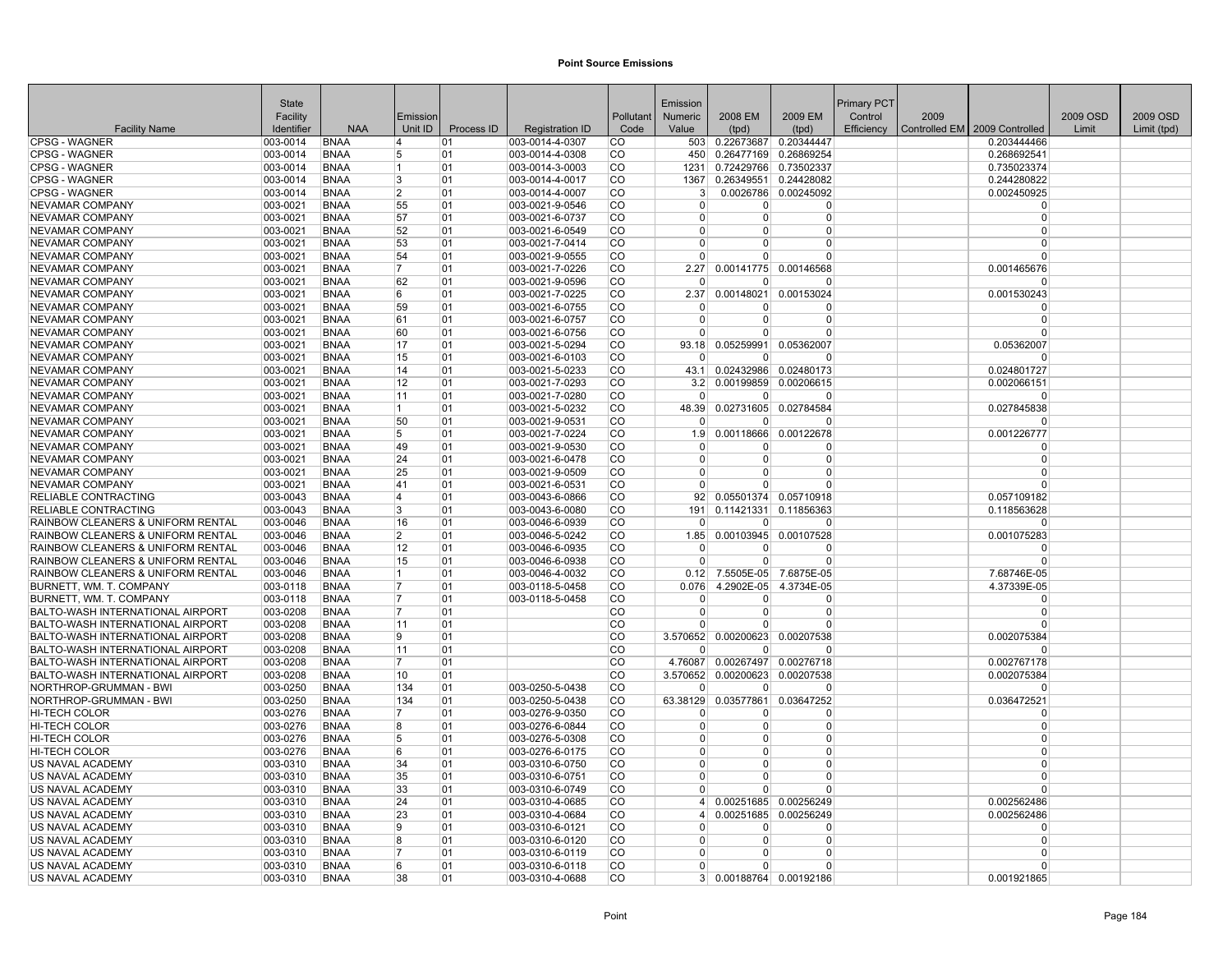|                                                      | <b>State</b>         |                            |          |            |                                    |                            | Emission             |                |                       | <b>Primary PCT</b> |      |                                 |          |             |
|------------------------------------------------------|----------------------|----------------------------|----------|------------|------------------------------------|----------------------------|----------------------|----------------|-----------------------|--------------------|------|---------------------------------|----------|-------------|
|                                                      | Facility             |                            | Emission |            |                                    | Pollutant                  | Numeric              | 2008 EM        | 2009 EM               | Control            | 2009 |                                 | 2009 OSD | 2009 OSD    |
| <b>Facility Name</b>                                 | Identifier           | <b>NAA</b>                 | Unit ID  | Process ID | <b>Registration ID</b>             | Code                       | Value                | (tpd)          | (tpd)                 | Efficiency         |      | Controlled EM   2009 Controlled | Limit    | Limit (tpd) |
| US NAVAL ACADEMY                                     | 003-0310             | <b>BNAA</b>                | 12       | 01         | 003-0310-6-0153                    | CO                         | $\Omega$             | $\overline{0}$ | $\overline{0}$        |                    |      | $\Omega$                        |          |             |
| US NAVAL ACADEMY                                     | 003-0310             | <b>BNAA</b>                | 10       | 01         | 003-0310-6-0122                    | <b>CO</b>                  | $\Omega$             | $\Omega$       | 0                     |                    |      | $\Omega$                        |          |             |
| US NAVAL ACADEMY                                     | 003-0310             | <b>BNAA</b>                | 14       | 01         | 003-0310-6-0171                    | <b>CO</b>                  | $\Omega$             | $\Omega$       | $\Omega$              |                    |      | $\Omega$                        |          |             |
| US NAVAL ACADEMY                                     | 003-0310             | <b>BNAA</b>                | 13       | 01         | 003-0310-6-0170                    | <sub>CO</sub>              | $\Omega$             | <sup>0</sup>   | 0                     |                    |      | $\Omega$                        |          |             |
| US NAVAL ACADEMY                                     | 003-0310             | <b>BNAA</b>                | 11       | 01         | 003-0310-6-0123                    | <sub>CO</sub>              | $\Omega$             | $\Omega$       | 0                     |                    |      | $\Omega$                        |          |             |
| US NAVAL ACADEMY                                     | 003-0310             | <b>BNAA</b>                | 22       | 01         | 003-0310-9-0584                    | CO                         | $\Omega$             | $\Omega$       | $\Omega$              |                    |      | $\Omega$                        |          |             |
| US NAVAL ACADEMY                                     | 003-0310             | <b>BNAA</b>                | 20       | 01         | 003-0310-6-0722                    | <b>CO</b>                  | $\Omega$             | U              | $\Omega$              |                    |      | $\Omega$                        |          |             |
| US NAVAL ACADEMY                                     | 003-0310             | <b>BNAA</b>                | 18       | 01         | 003-0310-5-0313                    | <b>CO</b>                  | 90 <sup>°</sup>      | 0.05056795     | 0.05231104            |                    |      | 0.052311042                     |          |             |
| US NAVAL ACADEMY                                     | 003-0310             | <b>BNAA</b>                | 15       | 01         | 003-0310-6-0497                    | CO                         | $\Omega$             | $\overline{0}$ | O                     |                    |      | $\Omega$                        |          |             |
| US NAVAL ACADEMY                                     | 003-0310             | <b>BNAA</b>                | 16       | 01         | 003-0310-5-0311                    | <b>CO</b>                  | 87                   | 0.04888235     | 0.05056734            |                    |      | 0.050567341                     |          |             |
| <b>US NAVAL ACADEMY</b>                              | 003-0310             | <b>BNAA</b>                | 17       | 01         | 003-0310-5-0312                    | <sub>CO</sub>              | 204                  | 0.11462069     | 0.1185717             |                    |      | 0.118571695                     |          |             |
| U.S. COAST GUARD YARD - CURTIS BAY                   | 003-0316             | <b>BNAA</b>                | 17       | 01         | 003-0316-5-0495                    | CO                         | $\Omega$             | $\Omega$       | 0                     |                    |      | $\Omega$                        |          |             |
| U.S. COAST GUARD YARD - CURTIS BAY                   | 003-0316             | <b>BNAA</b>                | 17       | 01         | 003-0316-5-0495                    | CO                         | $\Omega$             | $\overline{0}$ | $\Omega$              |                    |      | $\Omega$                        |          |             |
| NATIONAL SECURITY AGENCY                             | 003-0317             | <b>BNAA</b>                | 85       | 01         | 003-0317-9-0682                    | <sub>CO</sub>              | $\Omega$             | U              | $\Omega$              |                    |      | $\Omega$                        |          |             |
| NATIONAL SECURITY AGENCY                             | 003-0317             | <b>BNAA</b>                | 85       | 01         | 003-0317-9-0682                    | CO                         | 7                    | 0.00440448     | 0.00448435            |                    |      | 0.004484351                     |          |             |
| NATIONAL SECURITY AGENCY                             | 003-0317             | <b>BNAA</b>                | 86       | 01         | 003-0317-9-0683                    | <b>CO</b>                  | $\Omega$             | $\Omega$       | O                     |                    |      | $\Omega$                        |          |             |
| NATIONAL SECURITY AGENCY                             | 003-0317             | <b>BNAA</b>                | 86       | 01         | 003-0317-9-0683                    | CO                         | 7 <sup>1</sup>       | 0.00440448     | 0.00448435            |                    |      | 0.004484351                     |          |             |
| NATIONAL SECURITY AGENCY                             | 003-0317             | <b>BNAA</b>                | 84       | 01         | 003-0317-9-0681                    | CO                         | $\Omega$             | 0              | O                     |                    |      | $\Omega$                        |          |             |
| NATIONAL SECURITY AGENCY                             | 003-0317             | <b>BNAA</b>                | 87       | 101        | 003-0317-9-0684                    | <b>CO</b>                  | $\Omega$             | $\overline{0}$ | 0                     |                    |      | $\Omega$                        |          |             |
| NATIONAL SECURITY AGENCY                             | 003-0317             | <b>BNAA</b>                | 83       | 01         | 003-03179-0680                     | CO                         | $\Omega$             | $\Omega$       | $\Omega$              |                    |      | $\Omega$                        |          |             |
| NATIONAL SECURITY AGENCY                             | 003-0317             | <b>BNAA</b>                | 87       | 01         | 003-0317-9-0684                    | <b>CO</b>                  | 4                    |                | 0.00251685 0.00256249 |                    |      | 0.002562486                     |          |             |
| NATIONAL SECURITY AGENCY                             | 003-0317             | <b>BNAA</b>                | 88       | 01         | 003-0317-9-0685                    | <sub>CO</sub>              | $\Omega$             | $\Omega$       | $\Omega$              |                    |      | $\Omega$                        |          |             |
| NATIONAL SECURITY AGENCY                             | 003-0317             | <b>BNAA</b>                | 88       | 01         | 003-0317-9-0685                    | CO                         |                      |                | 0.00440448 0.00448435 |                    |      | 0.004484351                     |          |             |
| NATIONAL SECURITY AGENCY                             | 003-0317             | <b>BNAA</b>                | 8        | 01         | 003-0317-9-0127                    | CO                         | $\Omega$             | $\Omega$       | $\Omega$              |                    |      | n                               |          |             |
| NATIONAL SECURITY AGENCY                             | 003-0317             | <b>BNAA</b>                | ۱R.      | 01         | 003-0317-9-0127                    | <b>CO</b>                  | 2 <sup>1</sup>       |                | 0.00114147 0.00116426 |                    |      | 0.001164262                     |          |             |
| NATIONAL SECURITY AGENCY                             | 003-0317             | <b>BNAA</b>                | 84       | 01         | 003-0317-9-0681                    | <b>CO</b>                  | $\Omega$             | U              | O                     |                    |      | $\Omega$                        |          |             |
| NATIONAL SECURITY AGENCY                             | 003-0317             | <b>BNAA</b>                | 82       | 01         | 003-0317-9-0679                    | <b>CO</b>                  | $\Omega$             | 0              | $\Omega$              |                    |      | $\Omega$                        |          |             |
| NATIONAL SECURITY AGENCY                             | 003-0317             | <b>BNAA</b>                | 82       | 01         | 003-0317-9-0679                    | <b>CO</b>                  | 7 <sup>1</sup>       |                | 0.00440448 0.00448435 |                    |      | 0.004484351                     |          |             |
| NATIONAL SECURITY AGENCY                             | 003-0317             | <b>BNAA</b>                | 83       | 01         | 003-03179-0680                     | <b>CO</b>                  | 10 <sup>1</sup>      |                | 0.00629212 0.00640622 |                    |      | 0.006406215                     |          |             |
| NATIONAL SECURITY AGENCY                             | 003-0317             | <b>BNAA</b>                | 99       | 01         | 003-0317-9-0674                    | <b>CO</b>                  | $\Omega$             | $\Omega$       | 0                     |                    |      | $\Omega$                        |          |             |
| NATIONAL SECURITY AGENCY                             | 003-0317             | <b>BNAA</b>                | 97       | 01         | 003-0317-9-0672                    | CO                         | $\Omega$             | $\Omega$       | $\Omega$              |                    |      | $\Omega$                        |          |             |
| NATIONAL SECURITY AGENCY                             | 003-0317             | <b>BNAA</b>                | 97       | 01         | 003-0317-9-0672                    | <b>CO</b>                  | 42                   | 0.02642691     | 0.0269061             |                    |      | 0.026906105                     |          |             |
| NATIONAL SECURITY AGENCY                             | 003-0317             | <b>BNAA</b>                | 98       | 01         | 003-0317-9-0673                    | <b>CO</b>                  | 44                   | 0.02768533     | 0.02818735            |                    |      | 0.028187348                     |          |             |
| NATIONAL SECURITY AGENCY                             | 003-0317             | <b>BNAA</b>                | 99       | 01         | 003-0317-9-0674                    | <b>CO</b>                  | 44                   |                | 0.02768533 0.02818735 |                    |      | 0.028187348                     |          |             |
| NATIONAL SECURITY AGENCY                             | 003-0317             | <b>BNAA</b><br><b>BNAA</b> | 96       | 01<br>01   | 003-0317-9-0671                    | <b>CO</b><br><sub>CO</sub> | $\Omega$<br>$\Omega$ | $\Omega$<br>0  | $\Omega$<br>0         |                    |      | $\Omega$<br>$\Omega$            |          |             |
| NATIONAL SECURITY AGENCY                             | 003-0317             |                            | 98       |            | 003-0317-9-0673                    | <b>CO</b>                  | $\Omega$             | $\Omega$       | $\Omega$              |                    |      | $\Omega$                        |          |             |
| NATIONAL SECURITY AGENCY                             | 003-0317<br>003-0317 | <b>BNAA</b><br><b>BNAA</b> | 92<br>90 | 01<br>01   | 003-0317-9-0689                    | <b>CO</b>                  | $\vert$              |                | 0.00251685 0.00256249 |                    |      |                                 |          |             |
| NATIONAL SECURITY AGENCY<br>NATIONAL SECURITY AGENCY | 003-0317             | <b>BNAA</b>                | 91       | 01         | 003-0317-9-0687<br>003-0317-9-0688 | <b>CO</b>                  | $\Omega$             | $\Omega$       | n                     |                    |      | 0.002562486<br>$\Omega$         |          |             |
| NATIONAL SECURITY AGENCY                             | 003-0317             | <b>BNAA</b>                | 91       | 01         | 003-0317-9-0688                    | <b>CO</b>                  | 11 <sup>1</sup>      |                | 0.00692133 0.00704684 |                    |      | 0.007046837                     |          |             |
| NATIONAL SECURITY AGENCY                             | 003-0317             | <b>BNAA</b>                | 96       | 01         | 003-0317-9-0671                    | <sub>CO</sub>              | 42                   | 0.02642691     | 0.0269061             |                    |      | 0.026906105                     |          |             |
| NATIONAL SECURITY AGENCY                             | 003-0317             | <b>BNAA</b>                | 92       | 01         | 003-0317-9-0689                    | CO                         | 11                   | 0.00692133     | 0.00704684            |                    |      | 0.007046837                     |          |             |
| NATIONAL SECURITY AGENCY                             | 003-0317             | <b>BNAA</b>                | 93       | 01         | 003-0317-9-0690                    | <b>CO</b>                  | $\Omega$             | $\Omega$       | $\Omega$              |                    |      | $\Omega$                        |          |             |
| NATIONAL SECURITY AGENCY                             | 003-0317             | <b>BNAA</b>                | 93       | 01         | 003-0317-9-0690                    | <b>CO</b>                  | 11                   |                | 0.00692133 0.00704684 |                    |      | 0.007046837                     |          |             |
| NATIONAL SECURITY AGENCY                             | 003-0317             | <b>BNAA</b>                | 89       | 01         | 003-0317-9-0686                    | <b>CO</b>                  | 8                    |                | 0.0050337 0.00512497  |                    |      | 0.005124972                     |          |             |
| NATIONAL SECURITY AGENCY                             | 003-0317             | <b>BNAA</b>                | 105      | 01         | 003-0317-5-0505                    | <b>CO</b>                  | -1                   |                | 0.00056187 0.00058123 |                    |      | 0.000581234                     |          |             |
| NATIONAL SECURITY AGENCY                             | 003-0317             | <b>BNAA</b>                | 100      | 01         | 003-0317-9-0675                    | CO                         | $\Omega$             | <sup>0</sup>   | $\Omega$              |                    |      | $\Omega$                        |          |             |
| NATIONAL SECURITY AGENCY                             | 003-0317             | <b>BNAA</b>                | 104      | 01         | 003-0317-5-0504                    | CO                         | $\Omega$             | $\overline{0}$ | 0                     |                    |      | 0                               |          |             |
| NATIONAL SECURITY AGENCY                             | 003-0317             | <b>BNAA</b>                | 41       | 01         | 003-0317-9-0470                    | CO                         | $\overline{0}$       | $\overline{0}$ | $\Omega$              |                    |      | $\Omega$                        |          |             |
| NATIONAL SECURITY AGENCY                             | 003-0317             | <b>BNAA</b>                | 105      | 01         | 003-0317-5-0505                    | <b>CO</b>                  | $\Omega$             | $\Omega$       | $\Omega$              |                    |      | $\Omega$                        |          |             |
| NATIONAL SECURITY AGENCY                             | 003-0317             | <b>BNAA</b>                | 103      | 01         | 003-0317-5-0503                    | <b>CO</b>                  |                      | 0.00056187     | 0.00058123            |                    |      | 0.000581234                     |          |             |
| NATIONAL SECURITY AGENCY                             | 003-0317             | <b>BNAA</b>                | 16       | 01         | 003-0317-9-0442                    | <b>CO</b>                  | 14                   | 0.00880897     | 0.0089687             |                    |      | 0.008968702                     |          |             |
| NATIONAL SECURITY AGENCY                             | 003-0317             | <b>BNAA</b>                | 100      | 01         | 003-0317-9-0675                    | CO                         | 42                   | 0.02642691     | 0.0269061             |                    |      | 0.026906105                     |          |             |
| NATIONAL SECURITY AGENCY                             | 003-0317             | <b>BNAA</b>                | 101      | 01         | 003-0317-9-0676                    | CO                         | $\Omega$             | $\Omega$       | $\Omega$              |                    |      | $\Omega$                        |          |             |
| NATIONAL SECURITY AGENCY                             | 003-0317             | <b>BNAA</b>                | 101      | 01         | 003-0317-9-0676                    | <b>CO</b>                  | 42                   | 0.02642691     | 0.0269061             |                    |      | 0.026906105                     |          |             |
| NATIONAL SECURITY AGENCY                             | 003-0317             | <b>BNAA</b>                | 102      | 01         | 003-0317-5-0502                    | CO                         | $\Omega$             | $\Omega$       | O                     |                    |      | n                               |          |             |
| NATIONAL SECURITY AGENCY                             | 003-0317             | <b>BNAA</b>                | 102      | 01         | 003-0317-5-0502                    | <b>CO</b>                  |                      |                | 0.00056187 0.00058123 |                    |      | 0.000581234                     |          |             |
| NATIONAL SECURITY AGENCY                             | 003-0317             | <b>BNAA</b>                | 103      | 01         | 003-0317-5-0503                    | <sub>CO</sub>              | $\Omega$             | $\Omega$       | $\Omega$              |                    |      | $\Omega$                        |          |             |
| NATIONAL SECURITY AGENCY                             | 003-0317             | <b>BNAA</b>                | 104      | 01         | 003-0317-5-0504                    | <b>CO</b>                  |                      | 0.0016856      | 0.0017437             |                    |      | 0.001743701                     |          |             |
|                                                      |                      |                            |          |            |                                    |                            |                      |                |                       |                    |      |                                 |          |             |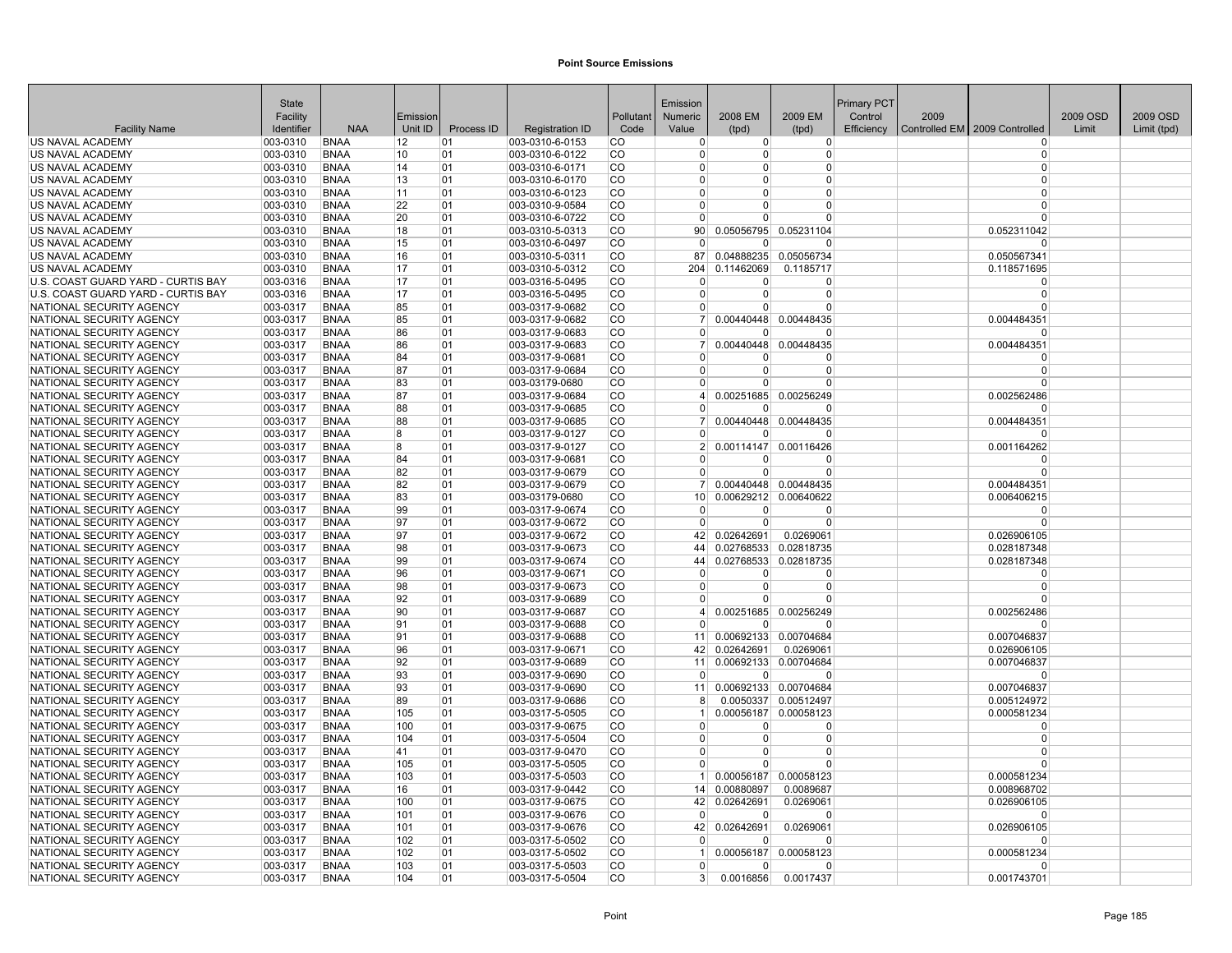|                                                      | <b>State</b>         |                            |                |            |                                    |                        | Emission        |                |                                   | <b>Primary PCT</b> |      |                               |          |             |
|------------------------------------------------------|----------------------|----------------------------|----------------|------------|------------------------------------|------------------------|-----------------|----------------|-----------------------------------|--------------------|------|-------------------------------|----------|-------------|
|                                                      | Facility             |                            | Emission       |            |                                    | Pollutant              | <b>Numeric</b>  | 2008 EM        | 2009 EM                           | Control            | 2009 |                               | 2009 OSD | 2009 OSD    |
| <b>Facility Name</b>                                 | Identifier           | <b>NAA</b>                 | Unit ID        | Process ID | <b>Registration ID</b>             | Code                   | Value           | (tpd)          | (tpd)                             | Efficiency         |      | Controlled EM 2009 Controlled | Limit    | Limit (tpd) |
| NATIONAL SECURITY AGENCY                             | 003-0317             | <b>BNAA</b>                | 17             | 01         | 003-0317-9-0126                    | CO                     | $\Omega$        | $\overline{0}$ | $\overline{0}$                    |                    |      | $\Omega$                      |          |             |
| NATIONAL SECURITY AGENCY                             | 003-0317             | <b>BNAA</b>                | 41             | 101        | 003-0317-9-0470                    | lCO                    | 25              |                | 0.0157303 0.01601554              |                    |      | 0.016015539                   |          |             |
| NATIONAL SECURITY AGENCY                             | 003-0317             | <b>BNAA</b>                | 17             | 01         | 003-0317-9-0126                    | <b>CO</b>              | $\overline{2}$  |                | 0.00114147 0.00116426             |                    |      | 0.001164262                   |          |             |
| NATIONAL SECURITY AGENCY                             | 003-0317             | <b>BNAA</b>                | 43             | 01         | 003-0317-9-0472                    | <b>CO</b>              | 23              | 0.01447188     | 0.0147343                         |                    |      | 0.014734295                   |          |             |
| NATIONAL SECURITY AGENCY<br>NATIONAL SECURITY AGENCY | 003-0317<br>003-0317 | <b>BNAA</b><br><b>BNAA</b> | 42<br>42       | 01<br>01   | 003-0317-9-0471<br>003-0317-9-0471 | <b>CO</b><br>CO        | $\Omega$<br>24  | $\Omega$       | $\Omega$<br>0.01510109 0.01537492 |                    |      | $\Omega$<br>0.015374917       |          |             |
| NATIONAL SECURITY AGENCY                             | 003-0317             | <b>BNAA</b>                | 43             | 01         | 003-0317-9-0472                    | <b>CO</b>              | $\Omega$        | $\Omega$       | $\Omega$                          |                    |      | $\Omega$                      |          |             |
| NATIONAL SECURITY AGENCY                             | 003-0317             | <b>BNAA</b>                | 44             | 01         | 003-0317-9-0473                    | <b>CO</b>              | $\Omega$        | $\Omega$       | $\overline{0}$                    |                    |      | $\Omega$                      |          |             |
| NATIONAL SECURITY AGENCY                             | 003-0317             | <b>BNAA</b>                | 44             | 01         | 003-0317-9-0473                    | <b>CO</b>              | $\Omega$        | 0              | $\Omega$                          |                    |      | $\Omega$                      |          |             |
| <b>FORT GEORGE MEADE</b>                             | 003-0322             | <b>BNAA</b>                | 133            | 01         | 003-0322-5-0487                    | <b>CO</b>              | $\Omega$        | U              | $\overline{0}$                    |                    |      | $\Omega$                      |          |             |
| <b>FORT GEORGE MEADE</b>                             | 003-0322             | <b>BNAA</b>                | 133            | 01         | 003-0322-5-0487                    | <b>CO</b>              | 113.4286        |                | 0.06373167 0.06592852             |                    |      | 0.06592852                    |          |             |
| <b>CPSG - BRANDON SHORES</b>                         | 003-0468             | <b>BNAA</b>                | 14             | 01         | 003-0468-3-0016                    | lCO                    | 2324.159        | 1.36749224     | 1.38774265                        |                    |      | 1.387742652                   |          |             |
| <b>CPSG - BRANDON SHORES</b>                         | 003-0468             | <b>BNAA</b>                | 14             | 01         | 003-0468-3-0016                    | <b>CO</b>              |                 | <sup>0</sup>   | $\Omega$                          |                    |      | $\Omega$                      |          |             |
| <b>CPSG - BRANDON SHORES</b>                         | 003-0468             | <b>BNAA</b>                | 11             | 01         | 003-0468-3-0015                    | <b>CO</b>              | 2339.286        |                | 1.3763925 1.39677472              |                    |      | 1.396774718                   |          |             |
| <b>CPSG - BRANDON SHORES</b>                         | 003-0468             | <b>BNAA</b>                | 11             | 01         | 003-0468-3-0015                    | <b>CO</b>              | $\Omega$        | 0              | $\Omega$                          |                    |      | $\Omega$                      |          |             |
| <b>FRENCH BRAY</b>                                   | 003-0734             | <b>BNAA</b>                | 2              | 01         | 003-0734-9-0308                    | <b>CO</b>              | $\overline{0}$  | $\overline{0}$ | $\overline{0}$                    |                    |      | $\Omega$                      |          |             |
| <b>FRENCH BRAY</b>                                   | 003-0734             | <b>BNAA</b>                | 3              | 01         | 003-0734-9-0316                    | <b>CO</b>              | $\Omega$        | $\Omega$       | $\Omega$                          |                    |      | $\Omega$                      |          |             |
| <b>FRENCH BRAY</b>                                   | 003-0734             | <b>BNAA</b>                | 11             | 01         | 003-0734-6-0480                    | <b>CO</b>              | $\Omega$        | $\Omega$       | $\Omega$                          |                    |      | $\Omega$                      |          |             |
| <b>FRENCH BRAY</b>                                   | 003-0734             | <b>BNAA</b>                | 12             | 01         | 003-0734-6-0481                    | lCO                    | $\Omega$        | <sup>0</sup>   | <sup>0</sup>                      |                    |      | $\Omega$                      |          |             |
| <b>FRENCH BRAY</b>                                   | 003-0734             | <b>BNAA</b>                | 16             | 01         | 003-0734-6-0873                    | lCO                    | $\Omega$        | $\Omega$       | $\Omega$                          |                    |      | $\Omega$                      |          |             |
| <b>CPSG - NOTCH CLIFF</b>                            | 005-0076             | <b>BNAA</b>                | 6              | 01         | 005-0076-5-0010                    | <b>CO</b>              | 21              |                | 0.00946615 0.00849371             |                    |      | 0.008493705                   |          |             |
| <b>CPSG - NOTCH CLIFF</b>                            | 005-0076             | <b>BNAA</b>                | 17             | 01         | 005-0076-5-0011                    | ICO.                   | 22              |                | 0.00991692 0.00889817             |                    |      | 0.008898167                   |          |             |
| <b>CPSG - NOTCH CLIFF</b>                            | 005-0076             | <b>BNAA</b>                | 3              | 01         | 005-0076-5-0007                    | <b>CO</b>              | 22              |                | 0.00991692 0.00889817             |                    |      | 0.008898167                   |          |             |
| CPSG - NOTCH CLIFF                                   | 005-0076             | <b>BNAA</b>                | 8              | 01         | 005-0076-5-0012                    | <b>CO</b>              | 22              |                | 0.00991692 0.00889817             |                    |      | 0.008898167                   |          |             |
| CPSG - NOTCH CLIFF                                   | 005-0076             | <b>BNAA</b>                | 5              | 01         | 005-0076-5-0009                    | <b>CO</b>              | 23              |                | 0.01036769 0.00930263             |                    |      | 0.00930263                    |          |             |
| <b>CPSG - NOTCH CLIFF</b>                            | 005-0076             | <b>BNAA</b>                |                | 01         | 005-0076-5-0005                    | <b>CO</b>              | 20 <sup>1</sup> |                | 0.00901538 0.00808924             |                    |      | 0.008089243                   |          |             |
| <b>CPSG - NOTCH CLIFF</b>                            | 005-0076             | <b>BNAA</b>                | 12<br>14       | 01<br> 01  | 005-0076-5-0006                    | <b>CO</b>              | 22<br>22        |                | 0.00991692 0.00889817             |                    |      | 0.008898167                   |          |             |
| <b>CPSG - NOTCH CLIFF</b><br><b>CPSG - RIVERSIDE</b> | 005-0076<br>005-0078 | <b>BNAA</b><br><b>BNAA</b> | R              | 01         | 005-0076-5-0008<br>005-0078-4-1363 | <b>CO</b><br><b>CO</b> | $\Omega$        | $\Omega$       | 0.00991692 0.00889817<br>$\Omega$ |                    |      | 0.008898167<br>$\Omega$       |          |             |
| <b>CPSG - RIVERSIDE</b>                              | 005-0078             | <b>BNAA</b>                | R              | 01         | 005-0078-4-1363                    | <b>CO</b>              | 27.27273        |                | 0.0122937 0.01103079              |                    |      | 0.011030786                   |          |             |
| <b>CPSG - RIVERSIDE</b>                              | 005-0078             | <b>BNAA</b>                | 3              | 01         | 005-0078-4-1082                    | <b>CO</b>              | 816.3265        |                | 0.3679748 0.33017319              |                    |      | 0.330173191                   |          |             |
| <b>CPSG - RIVERSIDE</b>                              | 005-0078             | <b>BNAA</b>                | l3             | 01         | 005-0078-4-1082                    | <b>CO</b>              | $\Omega$        | $\Omega$       | $\Omega$                          |                    |      | $\Omega$                      |          |             |
| <b>CPSG - RIVERSIDE</b>                              | 005-0078             | <b>BNAA</b>                | 11             | 01         | 005-0078-4-0658                    | <b>CO</b>              | 2.7             |                | 0.00121708 0.00109205             |                    |      | 0.001092048                   |          |             |
| <b>CPSG - RIVERSIDE</b>                              | 005-0078             | <b>BNAA</b>                | 2              | 01         | 005-0078-4-0659                    | <b>CO</b>              | $\Omega$        | $\Omega$       | $\Omega$                          |                    |      |                               |          |             |
| <b>CPSG - RIVERSIDE</b>                              | 005-0078             | <b>BNAA</b>                | 12             | 01         | 005-0078-4-0659                    | <b>CO</b>              | 2.8             |                | 0.00126215 0.00113249             |                    |      | 0.001132494                   |          |             |
| <b>CPSG - RIVERSIDE</b>                              | 005-0078             | <b>BNAA</b>                | 11             | 01         | 005-0078-4-0658                    | <b>CO</b>              | $\Omega$        | <sup>0</sup>   | $\Omega$                          |                    |      | $\Omega$                      |          |             |
| CPSG - CP CRANE                                      | 005-0079             | <b>BNAA</b>                | 15             | 01         | 005-0079-4-1227                    | l CO                   | $\Omega$        | $\Omega$       | $\Omega$                          |                    |      | $\Omega$                      |          |             |
| <b>CPSG - CP CRANE</b>                               | 005-0079             | <b>BNAA</b>                | 5              | 01         | 005-0079-4-1227                    | <b>CO</b>              | 694.1176        |                | 0.408406 0.41445385               |                    |      | 0.414453854                   |          |             |
| CPSG - CP CRANE                                      | 005-0079             | <b>BNAA</b>                | 6              | 01         | 005-0079-4-1228                    | <b>CO</b>              | $\Omega$        | <sup>0</sup>   | O                                 |                    |      | n                             |          |             |
| <b>CPSG - CP CRANE</b>                               | 005-0079             | <b>BNAA</b>                | 6              | 01         | 005-0079-4-1228                    | <b>CO</b>              | 679.1367        |                | 0.39959148 0.40550881             |                    |      | 0.405508807                   |          |             |
| <b>CPSG - CP CRANE</b>                               | 005-0079             | <b>BNAA</b>                | 14             | 01         | 005-0079-4-1107                    | <b>CO</b>              | 200             | 0.17857329     | 0.163395                          |                    |      | 0.163395                      |          |             |
| CPSG - CP CRANE                                      | 005-0079             | <b>BNAA</b>                | 11             | 01         | 005-0079-4-0089                    | <b>CO</b>              | $\Omega$        | $\Omega$       | 0                                 |                    |      | $\Omega$                      |          |             |
| CPSG - CP CRANE                                      | 005-0079             | <b>BNAA</b>                | 3              | 01         | 005-0079-4-0091                    | <b>CO</b>              | $\Omega$        | $\Omega$       | $\overline{0}$                    |                    |      | $\Omega$                      |          |             |
| CPSG - CP CRANE                                      | 005-0079             | <b>BNAA</b>                | 14<br>l3       | 01         | 005-0079-4-1107                    | l CO                   | $\Omega$        | $\overline{0}$ | $\Omega$                          |                    |      | n                             |          |             |
| CPSG - CP CRANE<br>CPSG - CP CRANE                   | 005-0079             | <b>BNAA</b>                |                | 01         | 005-0079-4-0091                    | <b>CO</b><br><b>CO</b> | 240             | 0.21428794     | 0.196074<br>0.00303575 0.00277771 |                    |      | 0.196073999                   |          |             |
| SIGNODE EASTERN OPERATIONS                           | 005-0079<br>005-0097 | <b>BNAA</b><br><b>BNAA</b> | 11<br>14       | 01<br> 01  | 005-0079-4-0089                    | <b>CO</b>              | 3.4<br>$\Omega$ | ŋ              | O                                 |                    |      | 0.002777715                   |          |             |
| SIGNODE EASTERN OPERATIONS                           | 005-0097             | <b>BNAA</b>                | 14             | 01         | 005-0097-5-0658<br>005-0097-5-0658 | <b>CO</b>              | 20              | 0.01128996     | 0.01150892                        |                    |      | 0.011508923                   |          |             |
| SIGNODE EASTERN OPERATIONS                           | 005-0097             | <b>BNAA</b>                | 11             | 01         | 005-0097-6-0795                    | <b>CO</b>              | $\Omega$        | $\Omega$       | $\Omega$                          |                    |      | $\Omega$                      |          |             |
| SIGNODE EASTERN OPERATIONS                           | 005-0097             | <b>BNAA</b>                | $\overline{2}$ | 01         | 005-0097-6-0882                    | <b>CO</b>              | 0.809717        | 0.00051654     | 0.0005305                         |                    |      | 0.000530504                   |          |             |
| SIGNODE EASTERN OPERATIONS                           | 005-0097             | <b>BNAA</b>                | 2              | 01         | 005-0097-6-0882                    | <b>CO</b>              |                 | $\Omega$       | $\Omega$                          |                    |      | U                             |          |             |
| SIGNODE EASTERN OPERATIONS                           | 005-0097             | <b>BNAA</b>                | 11             | 01         | 005-0097-6-0795                    | <b>CO</b>              | 10.91954        |                | 0.00696591 0.00715418             |                    |      | 0.007154181                   |          |             |
| DIAGEO NORTH AMERICA, INC.                           | 005-0146             | <b>BNAA</b>                | ا 4            | 01         | 005-0146-5-1057                    | <b>CO</b>              | $\Omega$        | O              | $\Omega$                          |                    |      | $\Omega$                      |          |             |
| DIAGEO NORTH AMERICA. INC.                           | 005-0146             | <b>BNAA</b>                | ا 4            | 01         | 005-0146-5-1057                    | <b>CO</b>              | $\Omega$        | $\Omega$       | $\Omega$                          |                    |      | $\Omega$                      |          |             |
| DIAGEO NORTH AMERICA. INC.                           | 005-0146             | <b>BNAA</b>                | Β.             | 01         | 005-0146-5-1056                    | l CO                   | $\Omega$        | $\Omega$       | $\Omega$                          |                    |      | $\Omega$                      |          |             |
| DIAGEO NORTH AMERICA, INC.                           | 005-0146             | <b>BNAA</b>                | 3              | 01         | 005-0146-5-1056                    | <b>CO</b>              | 5.79            |                | 0.00326844 0.00333183             |                    |      | 0.003331833                   |          |             |
| <b>BETHLEHEM STEEL</b>                               | 005-0147             | <b>BNAA</b>                | 47             | 01         | 005-0147-9-0949                    | <b>CO</b>              | $\Omega$        | $\Omega$       | $\Omega$                          |                    |      | $\Omega$                      |          |             |
| <b>BETHLEHEM STEEL</b>                               | 005-0147             | <b>BNAA</b>                | 49             | 01         | 005-0147-6-2207                    | <b>CO</b>              | 7 <sup>1</sup>  | 0.00362319     | 0.0036087                         |                    |      | 0.003608696                   |          |             |
| <b>BETHLEHEM STEEL</b>                               | 005-0147             | <b>BNAA</b>                | 49             | 01         | 005-0147-6-2207                    | <b>CO</b>              | $\overline{0}$  | $\overline{0}$ | $\mathbf 0$                       |                    |      | $\Omega$                      |          |             |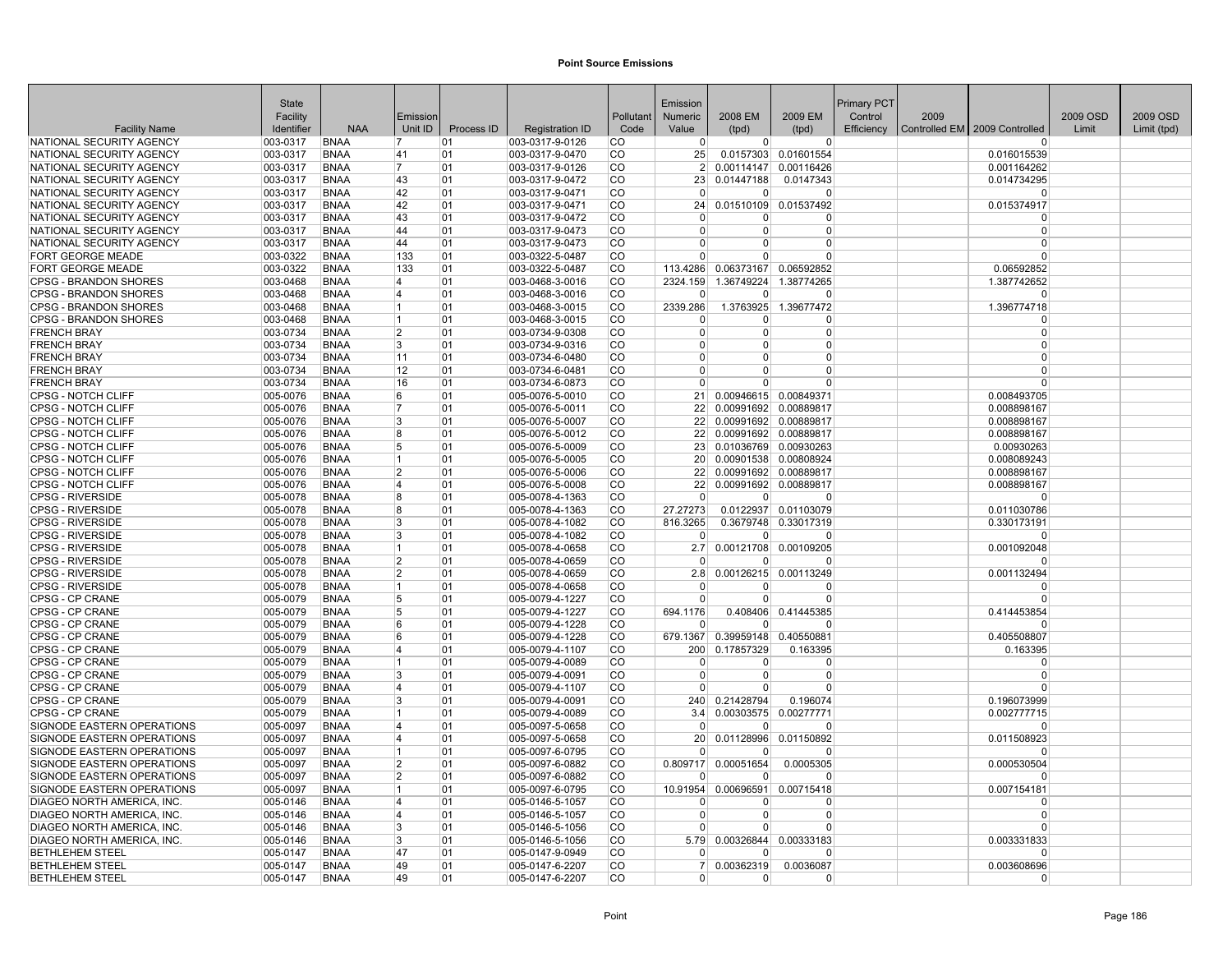|                                                              | State                |                            |                |            |                                    |                        | Emission                   |                                |                                              | Primary PCT |      |                               |          |             |
|--------------------------------------------------------------|----------------------|----------------------------|----------------|------------|------------------------------------|------------------------|----------------------------|--------------------------------|----------------------------------------------|-------------|------|-------------------------------|----------|-------------|
|                                                              | Facility             |                            | Emission       |            |                                    | Pollutant              | <b>Numeric</b>             | 2008 EM                        | 2009 EM                                      | Control     | 2009 |                               | 2009 OSD | 2009 OSD    |
| <b>Facility Name</b>                                         | Identifier           | <b>NAA</b>                 | Unit ID        | Process ID | <b>Registration ID</b>             | Code                   | Value                      | (tpd)                          | (tpd)                                        | Efficiency  |      | Controlled EM 2009 Controlled | Limit    | Limit (tpd) |
| <b>BETHLEHEM STEEL</b>                                       | 005-0147             | <b>BNAA</b><br><b>BNAA</b> | 48             | 01<br>01   | 005-0147-9-0950                    | <b>CO</b><br><b>CO</b> | $\overline{0}$             | $\Omega$                       | $\Omega$                                     |             |      | $\Omega$                      |          |             |
| <b>BETHLEHEM STEEL</b><br><b>BETHLEHEM STEEL</b>             | 005-0147<br>005-0147 | <b>BNAA</b>                | 39<br>44       | 01         | 005-0147-6-0949<br>005-0147-6-1732 | <b>CO</b>              | 661.274<br>22.52055        |                                | 0.3422743 0.34090522<br>0.0116566 0.01160997 |             |      | 0.340905225<br>0.011609972    |          |             |
| <b>BETHLEHEM STEEL</b>                                       | 005-0147             | <b>BNAA</b>                | 46             | 01         | 005-0147-9-0948                    | CO                     | $\overline{0}$             | $\Omega$                       | $\overline{0}$                               |             |      | $\Omega$                      |          |             |
| <b>BETHLEHEM STEEL</b>                                       | 005-0147             | <b>BNAA</b>                | 45             | 01         | 005-0147-9-0947                    | <b>CO</b>              | $\Omega$                   | $\Omega$                       | $\Omega$                                     |             |      | $\Omega$                      |          |             |
| <b>BETHLEHEM STEEL</b>                                       | 005-0147             | <b>BNAA</b>                | 54             | 01         | 005-0147-6-2589                    | <b>CO</b>              | 6                          |                                | 0.00310559 0.00309317                        |             |      | 0.003093168                   |          |             |
| <b>BETHLEHEM STEEL</b>                                       | 005-0147             | <b>BNAA</b>                | 39             | 01         | 005-0147-6-0949                    | lco                    | 5 <sup>1</sup>             |                                | 0.00258799 0.00257764                        |             |      | 0.00257764                    |          |             |
| <b>BETHLEHEM STEEL</b>                                       | 005-0147             | <b>BNAA</b>                | 55             | 01         | 005-0147-6-2582                    | <b>CO</b>              | $\Omega$                   | 0                              | $\Omega$                                     |             |      | $\Omega$                      |          |             |
| <b>BETHLEHEM STEEL</b>                                       | 005-0147             | <b>BNAA</b>                | 54             | 01         | 005-0147-6-2589                    | <b>CO</b>              | $\Omega$                   | 0                              | $\Omega$                                     |             |      | $\Omega$                      |          |             |
| <b>BETHLEHEM STEEL</b>                                       | 005-0147             | <b>BNAA</b>                | 51             | 01         | 005-0147-9-1027                    | CO                     | $\overline{0}$             | $\Omega$                       | $\Omega$                                     |             |      | $\Omega$                      |          |             |
| <b>BETHLEHEM STEEL</b>                                       | 005-0147             | <b>BNAA</b>                | 50             | 01         | 005-0147-6-2219                    | CO                     | 40                         |                                | 0.02070393 0.02062112                        |             |      | 0.020621119                   |          |             |
| <b>BETHLEHEM STEEL</b>                                       | 005-0147             | <b>BNAA</b>                | 50             | 01         | 005-0147-6-2219                    | <b>CO</b>              | $\overline{0}$             | $\Omega$                       | $\Omega$                                     |             |      | $\Omega$                      |          |             |
| <b>BETHLEHEM STEEL</b>                                       | 005-0147             | <b>BNAA</b>                | 53             | 01         | 005-0147-6-2453                    | <b>CO</b>              | $\overline{0}$             | $\Omega$                       | $\Omega$                                     |             |      | n                             |          |             |
| <b>BETHLEHEM STEEL</b>                                       | $ 005 - 0147$        | <b>BNAA</b>                | 52             | 01         | 005-0147-6-2371                    | CO                     | 1 <sup>1</sup>             |                                | 0.0005176 0.00051553                         |             |      | 0.000515528                   |          |             |
| <b>BETHLEHEM STEEL</b>                                       | 005-0147             | <b>BNAA</b>                | 19             | 01         | 005-0147-5-0492                    | <b>CO</b>              | 23.35165                   |                                | 0.01200732 0.01175572                        |             |      | 0.011755717                   |          |             |
| <b>BETHLEHEM STEEL</b>                                       | 005-0147             | <b>BNAA</b>                | 21             | 01         | 005-0147-5-0757                    | ∣co                    | 56.52055                   |                                | 0.03190573 0.03252453                        |             |      | 0.032524531                   |          |             |
| <b>BETHLEHEM STEEL</b>                                       | 005-0147             | <b>BNAA</b>                | 18             | 01         | 005-0147-5-0491                    | lco                    | 23.35165                   |                                | 0.01200732 0.01175572                        |             |      | 0.011755717                   |          |             |
| <b>BETHLEHEM STEEL</b>                                       | 005-0147             | <b>BNAA</b>                | 22             | 01         | 005-0147-5-0758                    | lco                    | $\Omega$                   | $\Omega$                       | $\Omega$                                     |             |      | $\Omega$                      |          |             |
| <b>BETHLEHEM STEEL</b>                                       | 005-0147             | <b>BNAA</b>                | 11             | 01         | 005-0147-4-1701                    | <b>CO</b>              | 5 <sup>1</sup>             | 0.00253695 0.00251667          |                                              |             |      | 0.00251667                    |          |             |
| <b>BETHLEHEM STEEL</b>                                       | 005-0147             | <b>BNAA</b>                | 16             | 01         | 005-0147-5-0414                    | <b>CO</b>              | 23.35165                   |                                | 0.01200732 0.01175572                        |             |      | 0.011755717                   |          |             |
| <b>BETHLEHEM STEEL</b>                                       | 005-0147             | <b>BNAA</b>                | 36             | 01         | 005-0147-6-0946                    | CO                     | $\Omega$                   | 0                              | $\Omega$                                     |             |      | $\Omega$                      |          |             |
| <b>BETHLEHEM STEEL</b>                                       | 005-0147             | <b>BNAA</b>                | 37             | 01         | 005-0147-6-0947                    | CO                     | 127.3973                   |                                | 0.06594061 0.06567685                        |             |      | 0.06567685                    |          |             |
| <b>BETHLEHEM STEEL</b>                                       | 005-0147             | <b>BNAA</b>                | 38             | 01         | 005-0147-6-0948                    | ∣CO                    |                            | 69.9589 0.03621061 0.03606577  |                                              |             |      | 0.036065771                   |          |             |
| <b>BETHLEHEM STEEL</b>                                       | 005-0147             | <b>BNAA</b>                | 17             | 01         | 005-0147-5-0415                    | CO                     |                            | 23.35165 0.01200732 0.01175572 |                                              |             |      | 0.011755717                   |          |             |
| <b>BETHLEHEM STEEL</b>                                       | 005-0147             | <b>BNAA</b>                | 30             | 01         | 005-0147-6-0940                    | CO                     | $\Omega$                   | $\Omega$                       | n                                            |             |      | $\Omega$                      |          |             |
| <b>BETHLEHEM STEEL</b>                                       | 005-0147             | <b>BNAA</b>                | 29             | 01         | 005-0147-6-0939                    | lco                    | 49992.33                   |                                | 25.8759459 25.7724434                        |             |      | 25.77244345                   |          |             |
| BETHLEHEM STEEL                                              | 005-0147             | <b>BNAA</b>                | 33             | 01         | 005-0147-6-0943                    | <b>CO</b>              |                            | 75287.74 38.9688084 38.8129351 |                                              |             |      | 38.81293515                   |          |             |
| <b>BETHLEHEM STEEL</b>                                       | 005-0147             | <b>BNAA</b>                | 31             | 01         | 005-0147-6-0941                    | co                     |                            | 225099.4 116.511082 116.045043 |                                              |             |      | 116.0450431                   |          |             |
| <b>BETHLEHEM STEEL</b>                                       | 005-0147             | <b>BNAA</b>                | 33             | 01         | 005-0147-6-0943                    | lco                    |                            | 33 0.01708074 0.01701242       |                                              |             |      | 0.017012423                   |          |             |
| U.S. CAN - STEELTIN DIVISION                                 | 005-0148             | <b>BNAA</b>                | 32             | 01         | 005-0148-6-2122                    | <b>CO</b>              | $\overline{0}$             | $\Omega$                       | $\Omega$                                     |             |      | $\Omega$                      |          |             |
| U.S. CAN - STEELTIN DIVISION                                 | 005-0148             | <b>BNAA</b>                | 33             | 01         | 005-0148-6-2311                    | <b>CO</b>              | $\mathbf 0$                | 0                              | 0                                            |             |      | $\mathbf 0$<br>$\Omega$       |          |             |
| U.S. CAN - STEELTIN DIVISION                                 | 005-0148             | <b>BNAA</b>                | 30             | 01         | 005-0148-6-2120                    | CO                     | $\overline{0}$             | $\Omega$<br>$\Omega$           | $\overline{0}$<br>$\Omega$                   |             |      | $\Omega$                      |          |             |
| U.S. CAN - STEELTIN DIVISION                                 | 005-0148             | <b>BNAA</b>                | 35             | 01         | 005-0148-6-2470                    | <b>CO</b>              | $\overline{0}$<br>$\Omega$ | U                              | $\Omega$                                     |             |      | $\Omega$                      |          |             |
| U.S. CAN - STEELTIN DIVISION<br>U.S. CAN - STEELTIN DIVISION | 005-0148<br>005-0148 | <b>BNAA</b><br><b>BNAA</b> | 40<br>39       | 01<br>01   | 005-0148-6-2699<br>005-0148-6-2698 | ∣CO<br><b>CO</b>       | $\Omega$                   | 0                              | $\Omega$                                     |             |      | $\Omega$                      |          |             |
| U.S. CAN - STEELTIN DIVISION                                 | 005-0148             | <b>BNAA</b>                | 37             | 01         | 005-0148-6-2658                    | <b>CO</b>              | 1                          |                                | 0.00058528 0.00060535                        |             |      | 0.000605351                   |          |             |
| U.S. CAN - STEELTIN DIVISION                                 | 005-0148             | <b>BNAA</b>                | 36             | 01         | 005-0148-6-2471                    | <b>CO</b>              | $\Omega$                   | $\Omega$                       | $\Omega$                                     |             |      | $\Omega$                      |          |             |
| U.S. CAN - STEELTIN DIVISION                                 | 005-0148             | <b>BNAA</b>                | 22             | 01         | 005-0148-6-2112                    | <b>CO</b>              | 1                          |                                | 0.00057808 0.00059252                        |             |      | 0.000592516                   |          |             |
| U.S. CAN - STEELTIN DIVISION                                 | 005-0148             | <b>BNAA</b>                | 23             | 01         | 005-0148-6-2113                    | CO                     | $\Omega$                   | $\Omega$                       | $\Omega$                                     |             |      | $\Omega$                      |          |             |
| U.S. CAN - STEELTIN DIVISION                                 | 005-0148             | <b>BNAA</b>                | 21             | 01         | 005-0148-6-2111                    | <b>CO</b>              | $\Omega$                   | $\Omega$                       | $\Omega$                                     |             |      | $\Omega$                      |          |             |
| U.S. CAN - STEELTIN DIVISION                                 | 005-0148             | <b>BNAA</b>                | 20             | 01         | 005-0148-6-2110                    | <b>CO</b>              | $\mathbf 0$                | $\Omega$                       | $\Omega$                                     |             |      | $\mathbf 0$                   |          |             |
| U.S. CAN - STEELTIN DIVISION                                 | 005-0148             | <b>BNAA</b>                | 16             | 01         | 005-0148-6-2086                    | <b>CO</b>              | $\mathbf 0$                | 0                              | $\mathbf 0$                                  |             |      | $\mathbf 0$                   |          |             |
| U.S. CAN - STEELTIN DIVISION                                 | 005-0148             | <b>BNAA</b>                | 29             | 01         | 005-0148-6-2119                    | CO                     | $\mathbf 0$                | $\Omega$                       | $\Omega$                                     |             |      | $\Omega$                      |          |             |
| U.S. CAN - STEELTIN DIVISION                                 | 005-0148             | <b>BNAA</b>                | 27             | 01         | 005-0148-6-2117                    | ∣co                    | $\Omega$                   | $\Omega$                       | $\Omega$                                     |             |      | $\Omega$                      |          |             |
| U.S. CAN - STEELTIN DIVISION                                 | $ 005 - 0148$        | <b>BNAA</b>                | 28             | 01         | 005-0148-6-2118                    | lco                    | $\Omega$                   | 0                              | $\Omega$                                     |             |      | $\Omega$                      |          |             |
| U.S. CAN - STEELTIN DIVISION                                 | 005-0148             | <b>BNAA</b>                | 24             | 01         | 005-0148-6-2114                    | lco                    | $\Omega$                   | 0                              | $\Omega$                                     |             |      | $\Omega$                      |          |             |
| U.S. CAN - STEELTIN DIVISION                                 | 005-0148             | <b>BNAA</b>                | 26             | 01         | 005-0148-6-2116                    | <b>CO</b>              | $\Omega$                   | $\Omega$                       | $\Omega$                                     |             |      | $\Omega$                      |          |             |
| <b>SCHMIDT BAKING</b>                                        | 005-0236             | <b>BNAA</b>                | 6              | 01         | 005-0236-8-0213                    | <b>CO</b>              | 3.486667                   | 0.00178938                     | 0.00179925                                   |             |      | 0.001799252                   |          |             |
| <b>SCHMIDT BAKING</b>                                        | 005-0236             | <b>BNAA</b>                | 6              | 01         | 005-0236-8-0213                    | CO                     | $\Omega$                   | 0                              | $\Omega$                                     |             |      | $\Omega$                      |          |             |
| <b>SCHMIDT BAKING</b>                                        | 005-0236             | <b>BNAA</b>                | 3              | 01         | 005-0236-8-0163                    | CO                     | $\Omega$                   | $\Omega$                       | $\Omega$                                     |             |      | $\Omega$                      |          |             |
| <b>SCHMIDT BAKING</b>                                        | 005-0236             | <b>BNAA</b>                | 11             | 01         | 005-0236-5-0945                    | <b>CO</b>              | 1.512329                   |                                | 0.00077614 0.00078042                        |             |      | 0.000780419                   |          |             |
| <b>SCHMIDT BAKING</b>                                        | 005-0236             | <b>BNAA</b>                | 11             | 01         | 005-0236-5-0945                    | CO                     | $\Omega$                   | o                              | 0                                            |             |      | n                             |          |             |
| <b>SCHMIDT BAKING</b>                                        | 005-0236             | <b>BNAA</b>                | 3              | 01         | 005-0236-8-0163                    | lco                    | 5.3                        | 0.00272                        | 0.002735                                     |             |      | 0.002735                      |          |             |
| THOMAS MANUFACTURING CORPORATION                             | 005-0240             | <b>BNAA</b>                | 11             | 01         | 005-0240-4-1803                    | lco                    | 0.610169                   |                                | 0.00030959 0.00030712                        |             |      | 0.000307119                   |          |             |
| <b>THOMAS MANUFACTURING CORPORATION</b>                      | 005-0240             | <b>BNAA</b>                | $\overline{1}$ | 01         | 005-0240-4-1803                    | <b>CO</b>              | $\Omega$                   | $\Omega$                       | $\Omega$                                     |             |      | $\Omega$                      |          |             |
| MAIL-WELL LABEL                                              | 005-0290             | <b>BNAA</b>                | 11             | 01         | 005-0290-5-1353                    | CO                     | 1                          |                                | 0.0005645 0.00057545                         |             |      | 0.000575446                   |          |             |
| MAIL-WELL LABEL                                              | 005-0290             | <b>BNAA</b>                | 11             | 01         | 005-0290-5-1353                    | <b>CO</b>              | $\overline{0}$             | $\Omega$                       | $\Omega$                                     |             |      | $\Omega$                      |          |             |
| <b>SWEETHEART HOLDINGS</b>                                   | 005-0306             | <b>BNAA</b>                | 212            | 01         | 005-0306-6-2692                    | <b>CO</b>              | $\overline{0}$             | 0                              | $\Omega$                                     |             |      | $\Omega$                      |          |             |
| <b>SWEETHEART HOLDINGS</b>                                   | 005-0306             | <b>BNAA</b>                | 211            | 01         | 005-0306-6-2683                    | <b>CO</b>              | $\overline{0}$             | 0                              | 0                                            |             |      | $\Omega$                      |          |             |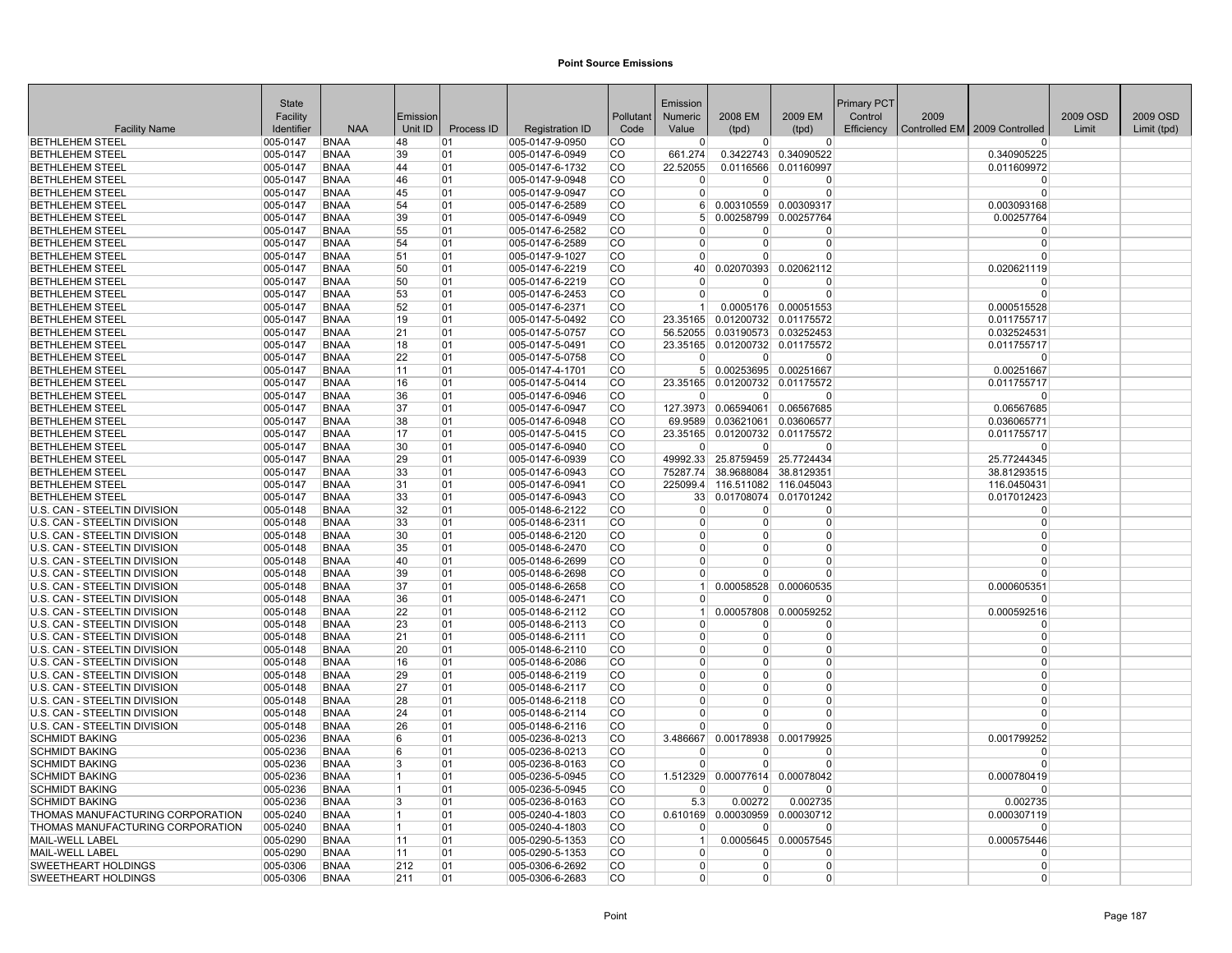|                                                   | <b>State</b>         |                            |                |            |                                    |               | Emission                |                      |                       | <b>Primary PCT</b> |      |                               |          |             |
|---------------------------------------------------|----------------------|----------------------------|----------------|------------|------------------------------------|---------------|-------------------------|----------------------|-----------------------|--------------------|------|-------------------------------|----------|-------------|
|                                                   | Facility             |                            | Emission       |            |                                    | Pollutant     | <b>Numeric</b>          | 2008 EM              | 2009 EM               | Control            | 2009 |                               | 2009 OSD | 2009 OSD    |
| <b>Facility Name</b>                              | Identifier           | <b>NAA</b>                 | Unit ID        | Process ID | <b>Registration ID</b>             | Code          | Value                   | (tpd)                | (tpd)                 | Efficiency         |      | Controlled EM 2009 Controlled | Limit    | Limit (tpd) |
| <b>SWEETHEART HOLDINGS</b>                        | 005-0306             | <b>BNAA</b>                | 67             | 01         | 005-0306-5-1362                    | <b>CO</b>     | 8.7                     |                      | 0.00491113 0.00500638 |                    |      | 0.005006381                   |          |             |
| <b>SWEETHEART HOLDINGS</b>                        | 005-0306             | <b>BNAA</b>                | 213            | 01         | 005-0306-5-1752                    | <b>CO</b>     | 66 K                    |                      | 0.00323854 0.00320308 |                    |      | 0.00320308                    |          |             |
| <b>SWEETHEART HOLDINGS</b>                        | 005-0306             | <b>BNAA</b>                | 210            | 01         | 005-0306-6-2672                    | CO            | 0.5                     |                      | 0.00026017 0.00026023 |                    |      | 0.000260228                   |          |             |
| <b>SWEETHEART HOLDINGS</b>                        | 005-0306             | <b>BNAA</b>                | 214            | 01         | 005-0306-5-1753                    | <b>CO</b>     | 7.577143                | 0.00371801           | 0.0036773             |                    |      | 0.003677302                   |          |             |
| <b>SWEETHEART HOLDINGS</b>                        | 005-0306             | <b>BNAA</b>                | 64             | 01         | 005-0306-6-1452                    | ∣co           | $\Omega$                | <sup>0</sup>         | $\Omega$              |                    |      | $\Omega$                      |          |             |
| SWEETHEART HOLDINGS                               | 005-0306             | <b>BNAA</b>                | 204            | 01         | 005-0306-6-2496                    | CO            | $\Omega$                | $\Omega$             | $\Omega$              |                    |      | $\Omega$                      |          |             |
| <b>SWEETHEART HOLDINGS</b>                        | 005-0306             | <b>BNAA</b>                | 203            | 01         | 005-0306-6-2495                    | lco           | $\Omega$                | $\Omega$             | $\Omega$              |                    |      | $\Omega$                      |          |             |
| <b>SWEETHEART HOLDINGS</b>                        | 005-0306             | <b>BNAA</b>                | 209            | 01         | 005-0306-6-2671                    | <b>CO</b>     | 0.5                     |                      | 0.00026017 0.00026023 |                    |      | 0.000260228                   |          |             |
| SWEETHEART HOLDINGS                               | 005-0306             | <b>BNAA</b>                | 205            | 01         | 005-0306-6-2497                    | <b>CO</b>     | $\mathbf 0$             | 0                    | $\Omega$              |                    |      | $\Omega$                      |          |             |
| <b>SWEETHEART HOLDINGS</b>                        | 005-0306             | <b>BNAA</b>                | 206            | 01         | 005-0306-6-2498                    | CO            | $\mathbf 0$             | 0                    | $\Omega$              |                    |      | $\mathbf 0$                   |          |             |
| <b>SWEETHEART HOLDINGS</b>                        | 005-0306             | <b>BNAA</b>                | 93             | 01         | 005-0306-6-1670                    | <b>CO</b>     | $\Omega$                | $\Omega$             | $\Omega$              |                    |      | $\Omega$                      |          |             |
| <b>SWEETHEART HOLDINGS</b>                        | 005-0306             | <b>BNAA</b>                | 89             | 01         | 005-0306-6-1666                    | ∣CO           | $\Omega$                | U                    | $\Omega$              |                    |      | $\Omega$                      |          |             |
| <b>SWEETHEART HOLDINGS</b>                        | 005-0306             | <b>BNAA</b>                | 202            | 01         | 005-0306-6-2494                    | lco           | $\Omega$                | 0                    | $\Omega$              |                    |      | $\Omega$                      |          |             |
| <b>SWEETHEART HOLDINGS</b>                        | 005-0306             | <b>BNAA</b>                | 88             | 01         | 005-0306-6-1665                    | <b>CO</b>     | $\Omega$                | 0                    | $\Omega$              |                    |      | $\Omega$                      |          |             |
| <b>SWEETHEART HOLDINGS</b>                        | 005-0306             | <b>BNAA</b>                | 99             | 01         | 005-0306-6-1676                    | <b>CO</b>     | 0.5                     | 0.00024534           | 0.00024266            |                    |      | 0.000242658                   |          |             |
| <b>SWEETHEART HOLDINGS</b>                        | 005-0306             | <b>BNAA</b>                | 97             | 01         | 005-0306-6-1674                    | <b>CO</b>     | $\Omega$                | 0                    | $\Omega$              |                    |      | $\Omega$                      |          |             |
| SWEETHEART HOLDINGS                               | 005-0306             | <b>BNAA</b>                | 96             | 01         | 005-0306-6-1673                    | CO            | $\mathbf 0$             | $\Omega$             | $\Omega$              |                    |      | $\Omega$                      |          |             |
| <b>SWEETHEART HOLDINGS</b>                        | 005-0306             | <b>BNAA</b>                | 69             | 01         | 005-0306-5-1364                    | <b>CO</b>     | 17.4                    |                      | 0.00982226 0.01001276 |                    |      | 0.010012762                   |          |             |
| <b>SWEETHEART HOLDINGS</b>                        | 005-0306             | <b>BNAA</b>                | 75             | 01         | 005-0306-5-1370                    | CO            | 8.2                     |                      | 0.00462888 0.00471866 |                    |      | 0.004718658                   |          |             |
| <b>SWEETHEART HOLDINGS</b>                        | 005-0306             | <b>BNAA</b>                | 79             | 01         | 005-0306-6-1656                    | <b>CO</b>     | $\Omega$                | 0                    | 0                     |                    |      | $\Omega$                      |          |             |
| <b>SWEETHEART HOLDINGS</b>                        | 005-0306             | <b>BNAA</b>                | 68             | 01         | 005-0306-5-1363                    | lco<br>lco    | 8.7                     |                      | 0.00491113 0.00500638 |                    |      | 0.005006381                   |          |             |
| <b>SWEETHEART HOLDINGS</b>                        | 005-0306             | <b>BNAA</b><br><b>BNAA</b> | 87             | 01         | 005-0306-6-1664                    | CO            | $\Omega$                | $\Omega$<br>$\Omega$ | $\Omega$<br>$\Omega$  |                    |      | $\Omega$<br>$\Omega$          |          |             |
| SWEETHEART HOLDINGS<br><b>SWEETHEART HOLDINGS</b> | 005-0306<br>005-0306 | <b>BNAA</b>                | 81<br>80       | 01<br>01   | 005-0306-6-1658                    | <b>ICO</b>    | $\mathbf 0$<br>$\Omega$ | $\Omega$             | $\Omega$              |                    |      | $\Omega$                      |          |             |
| <b>SWEETHEART HOLDINGS</b>                        | 005-0306             | <b>BNAA</b>                | 175            | 01         | 005-0306-6-1657<br>005-0306-6-1682 | <b>CO</b>     | 0.5                     |                      | 0.00024534 0.00024266 |                    |      | 0.000242658                   |          |             |
| <b>SWEETHEART HOLDINGS</b>                        | 005-0306             | <b>BNAA</b>                | 174            | 01         | 005-0306-6-1681                    | <b>CO</b>     | 0.5                     |                      | 0.00024534 0.00024266 |                    |      | 0.000242658                   |          |             |
| <b>SWEETHEART HOLDINGS</b>                        | 005-0306             | <b>BNAA</b>                | 173            | 01         | 005-0306-6-1680                    | CO            | 0.5                     |                      | 0.00024534 0.00024266 |                    |      | 0.000242658                   |          |             |
| SWEETHEART HOLDINGS                               | 005-0306             | <b>BNAA</b>                | 179            | 01         | 005-0306-6-1686                    | CO            | $\Omega$                | $\Omega$             | $\Omega$              |                    |      | $\Omega$                      |          |             |
| <b>SWEETHEART HOLDINGS</b>                        | 005-0306             | <b>BNAA</b>                | 178            | 01         | 005-0306-6-1685                    | <b>CO</b>     | $\Omega$                | $\Omega$             | $\Omega$              |                    |      | $\Omega$                      |          |             |
| <b>SWEETHEART HOLDINGS</b>                        | 005-0306             | <b>BNAA</b>                | 177            | 01         | 005-0306-6-1684                    | ∣co           | $\Omega$                | 0                    | $\Omega$              |                    |      | $\Omega$                      |          |             |
| <b>SWEETHEART HOLDINGS</b>                        | 005-0306             | <b>BNAA</b>                | 176            | 01         | 005-0306-6-1683                    | CO            | 0.5                     | 0.00024534           | 0.00024266            |                    |      | 0.000242658                   |          |             |
| <b>SWEETHEART HOLDINGS</b>                        | 005-0306             | <b>BNAA</b>                | 136            | 01         | 005-0306-6-1847                    | <b>CO</b>     | $\mathbf 0$             | 0                    | $\Omega$              |                    |      | $\mathbf 0$                   |          |             |
| <b>SWEETHEART HOLDINGS</b>                        | 005-0306             | <b>BNAA</b>                | 137            | 01         | 005-0306-6-1925                    | <b>CO</b>     | $\overline{0}$          | $\Omega$             | $\Omega$              |                    |      | $\Omega$                      |          |             |
| SWEETHEART HOLDINGS                               | 005-0306             | <b>BNAA</b>                | 138            | 01         | 005-0306-6-1926                    | <b>CO</b>     | $\Omega$                | 0                    | $\Omega$              |                    |      | $\Omega$                      |          |             |
| <b>SWEETHEART HOLDINGS</b>                        | 005-0306             | <b>BNAA</b>                | 135            | 01         | 005-0306-6-1846                    | CO            | $\Omega$                | 0                    | $\Omega$              |                    |      | $\Omega$                      |          |             |
| <b>SWEETHEART HOLDINGS</b>                        | 005-0306             | <b>BNAA</b>                | 208            | 01         | 005-0306-6-2673                    | CO            | $\Omega$                | U                    | $\Omega$              |                    |      | $\Omega$                      |          |             |
| <b>SWEETHEART HOLDINGS</b>                        | 005-0306             | <b>BNAA</b>                | 172            | 01         | 005-0306-6-1679                    | CO            | 0.5                     | 0.00024534           | 0.00024266            |                    |      | 0.000242658                   |          |             |
| <b>SWEETHEART HOLDINGS</b>                        | 005-0306             | <b>BNAA</b>                | 171            | 01         | 005-0306-6-1678                    | lco           | 0.5                     |                      | 0.00024534 0.00024266 |                    |      | 0.000242658                   |          |             |
| <b>SWEETHEART HOLDINGS</b>                        | 005-0306             | <b>BNAA</b>                | 170            | 01         | 005-0306-6-1677                    | <b>CO</b>     | 0.5                     |                      | 0.00024534 0.00024266 |                    |      | 0.000242658                   |          |             |
| <b>SWEETHEART HOLDINGS</b>                        | 005-0306             | <b>BNAA</b>                | 193            | 01         | 005-0306-6-1700                    | <b>CO</b>     | $\overline{0}$          | $\Omega$             | $\Omega$              |                    |      | $\Omega$                      |          |             |
| <b>SWEETHEART HOLDINGS</b>                        | 005-0306             | <b>BNAA</b>                | 196            | 01         | 005-0306-6-2159                    | <sub>CO</sub> | 0.1                     | 5.2033E-05           | 5.2046E-05            |                    |      | 5.20456E-05                   |          |             |
| <b>SWEETHEART HOLDINGS</b>                        | 005-0306             | <b>BNAA</b>                | 195            | 01         | 005-0306-6-2042                    | <b>CO</b>     | $\mathbf 0$             | 0                    | $\Omega$              |                    |      | $\Omega$                      |          |             |
| <b>SWEETHEART HOLDINGS</b>                        | 005-0306             | <b>BNAA</b>                | 194            | 01         | 005-0306-9-0819                    | <b>CO</b>     | $\overline{0}$          | $\Omega$             | $\overline{0}$        |                    |      | $\Omega$                      |          |             |
| <b>SWEETHEART HOLDINGS</b>                        | 005-0306             | <b>BNAA</b>                | 201            | 01         | 005-0306-6-2493                    | CO            | $\Omega$                | $\Omega$             | $\Omega$              |                    |      | $\mathbf 0$                   |          |             |
| SWEETHEART HOLDINGS                               | 005-0306             | <b>BNAA</b>                | 198            | 01         | 005-0306-6-2254                    | <b>CO</b>     | $\Omega$                | U                    | $\Omega$              |                    |      | $\Omega$                      |          |             |
| <b>SWEETHEART HOLDINGS</b>                        | 005-0306             | <b>BNAA</b>                | 197            | 01         | 005-0306-6-2177                    | lco           | $\Omega$                | 0                    | $\Omega$              |                    |      | $\Omega$                      |          |             |
| <b>SWEETHEART HOLDINGS</b>                        | 005-0306             | <b>BNAA</b>                | 186            | 01         | 005-0306-6-1693                    | ∣co           |                         | U                    | $\Omega$              |                    |      |                               |          |             |
| SWEETHEART HOLDINGS                               | 005-0306             | <b>BNAA</b>                | 183            | 01         | 005-0306-6-1690                    | <b>CO</b>     | 0.5                     | 0.00024534           | 0.00024266            |                    |      | 0.000242658                   |          |             |
| <b>SWEETHEART HOLDINGS</b>                        | 005-0306             | <b>BNAA</b>                | 182            | 01         | 005-0306-6-1689                    | CO            | 0.5                     | 0.00024534           | 0.00024266            |                    |      | 0.000242658                   |          |             |
| <b>SWEETHEART HOLDINGS</b>                        | 005-0306             | <b>BNAA</b>                | 191            | 01         | 005-0306-6-1698                    | CO            | $\Omega$                | $\Omega$             | $\Omega$              |                    |      | $\Omega$                      |          |             |
| <b>SWEETHEART HOLDINGS</b>                        | 005-0306             | <b>BNAA</b>                | 189            | 01         | 005-0306-6-1696                    | <b>CO</b>     | $\Omega$                | $\Omega$             | $\Omega$              |                    |      | $\Omega$                      |          |             |
| <b>SWEETHEART HOLDINGS</b>                        | 005-0306             | <b>BNAA</b>                | 187            | 01         | 005-0306-6-1694                    | CO            | $\Omega$                | 0                    | 0                     |                    |      | n                             |          |             |
| <b>SCHLUMBERGER MALCO</b>                         | 005-0384             | <b>BNAA</b>                | 2              | 01         | 005-0384-4-0548                    | CO            | $\Omega$                | $\Omega$             | $\Omega$              |                    |      | $\Omega$                      |          |             |
| <b>SCHLUMBERGER MALCO</b>                         | 005-0384             | <b>BNAA</b>                | $\overline{2}$ | 01         | 005-0384-4-0548                    | <b>CO</b>     | 0.666667                | 0.00033826           | 0.00033556            |                    |      | 0.000335556                   |          |             |
| <b>SCHLUMBERGER MALCO</b>                         | 005-0384             | <b>BNAA</b>                | <sup>3</sup>   | 01         | 005-0384-4-1285                    | ∣co           | 1.185185                | 0.00060135           | 0.00059654            |                    |      | 0.000596544<br>$\Omega$       |          |             |
| SCHLUMBERGER MALCO<br><b>SCHLUMBERGER MALCO</b>   | 005-0384<br>005-0384 | <b>BNAA</b><br><b>BNAA</b> | 3              | 01<br>01   | 005-0384-4-1285                    | CO<br>lco     | $\Omega$<br>$\Omega$    | 0<br>$\Omega$        | $\Omega$<br>$\Omega$  |                    |      | $\Omega$                      |          |             |
| <b>SCHLUMBERGER MALCO</b>                         | 005-0384             | <b>BNAA</b>                | 11             | 01         | 005-0384-4-0547<br>005-0384-4-0547 | <b>CO</b>     | 0.666667                |                      | 0.00033826 0.00033556 |                    |      | 0.000335556                   |          |             |
| <b>BACK RIVER WASTE WATER TRTMNT PLANT</b>        | 005-0812             | <b>BNAA</b>                | 29             | 01         | 005-0812-5-1439                    | <b>CO</b>     |                         |                      | 0.0029178 0.00301572  |                    |      | 0.003015719                   |          |             |
|                                                   |                      |                            |                |            |                                    |               | 5 <sup>1</sup>          |                      |                       |                    |      |                               |          |             |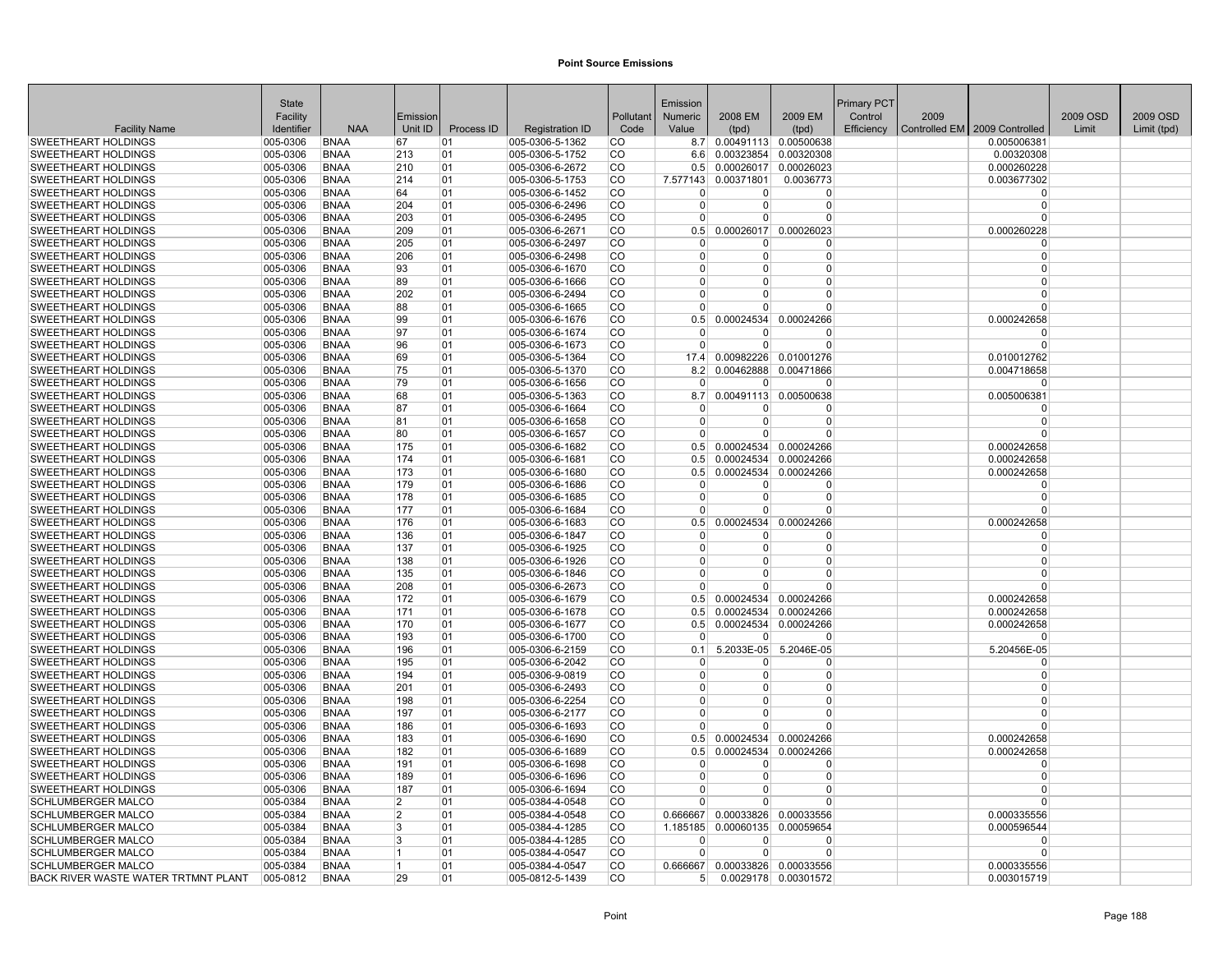| <b>State</b><br>Emission<br><b>Primary PCT</b>                                                                                                                                                                                                                                      |          |             |
|-------------------------------------------------------------------------------------------------------------------------------------------------------------------------------------------------------------------------------------------------------------------------------------|----------|-------------|
| 2009 EM<br>2009<br>Facility<br>Pollutant<br>2008 EM<br>Control<br>Emission<br><b>Numeric</b>                                                                                                                                                                                        | 2009 OSD | 2009 OSD    |
| <b>NAA</b><br>Unit ID<br>Process ID<br>Controlled EM 2009 Controlled<br><b>Facility Name</b><br>Identifier<br><b>Registration ID</b><br>Code<br>Value<br>(tpd)<br>(tpd)<br>Efficiency                                                                                               | Limit    | Limit (tpd) |
| BACK RIVER WASTE WATER TRTMNT PLANT<br>005-0812<br><b>BNAA</b><br>30<br>01<br>005-0812-5-1465<br>CO.<br>$\overline{0}$<br>$\overline{0}$<br>$\Omega$                                                                                                                                |          |             |
| 005-0812<br>BACK RIVER WASTE WATER TRTMNT PLANT<br><b>BNAA</b><br>01<br>005-0812-5-1504<br>CO<br>31<br>$\overline{0}$<br>0<br>0<br>$\Omega$                                                                                                                                         |          |             |
| BACK RIVER WASTE WATER TRTMNT PLANT<br>005-0812<br>005-0812-5-1434<br>CO<br><b>BNAA</b><br>25<br>01<br>$\overline{0}$<br>0<br>$\Omega$<br>$\Omega$                                                                                                                                  |          |             |
| BACK RIVER WASTE WATER TRTMNT PLANT<br>005-0812<br><b>BNAA</b><br>26<br>01<br>005-0812-5-1435<br>CO<br>0<br>0<br>$\Omega$<br>$\Omega$                                                                                                                                               |          |             |
| BACK RIVER WASTE WATER TRTMNT PLANT<br>005-0812<br><b>BNAA</b><br>28<br>01<br>005-0812-6-1881<br>CO<br>$\Omega$<br>$\Omega$<br>$\Omega$<br>$\Omega$                                                                                                                                 |          |             |
| $\overline{CO}$<br>0.0029178 0.00301572<br>BACK RIVER WASTE WATER TRTMNT PLANT<br>005-0812<br><b>BNAA</b><br>27<br>01<br>005-0812-5-1438<br>5 <sup>1</sup><br>0.003015719                                                                                                           |          |             |
| BACK RIVER WASTE WATER TRTMNT PLANT<br>005-0812<br><b>BNAA</b><br>36<br>01<br>005-0812-9-1005<br>CO.<br>$\overline{0}$<br>$\Omega$<br>$\Omega$<br>U                                                                                                                                 |          |             |
| BACK RIVER WASTE WATER TRTMNT PLANT<br>005-0812<br><b>BNAA</b><br>005-0812-5-0511<br>CO<br>0.01348479<br>0.01394961<br>0.013949611<br>4<br>01<br>24                                                                                                                                 |          |             |
| BACK RIVER WASTE WATER TRTMNT PLANT<br>005-0812<br>5<br>005-0812-5-0512<br>CO.<br><b>BNAA</b><br>01<br>$\mathbf 0$<br>$\Omega$<br>$\Omega$<br>0                                                                                                                                     |          |             |
| BACK RIVER WASTE WATER TRTMNT PLANT<br>005-0812<br><b>BNAA</b><br>32<br>01<br>005-0812-5-1554<br>CO<br>$\mathbf 0$<br>$\overline{0}$<br>$\overline{0}$<br>$\overline{0}$                                                                                                            |          |             |
| BACK RIVER WASTE WATER TRTMNT PLANT<br>005-0812<br>005-0812-5-1555<br>CO<br><b>BNAA</b><br>33<br>01<br>$\Omega$<br>$\Omega$<br>$\Omega$<br>$\Omega$                                                                                                                                 |          |             |
| BACK RIVER WASTE WATER TRTMNT PLANT<br>005-0812<br><b>BNAA</b><br>37<br>01<br>005-0812-9-1036<br>CO<br>0<br>$\Omega$<br>$\Omega$<br>$\Omega$                                                                                                                                        |          |             |
| CO<br>BACK RIVER WASTE WATER TRTMNT PLANT<br>005-0812<br><b>BNAA</b><br>34<br>01<br>005-0812-5-1556<br>$\Omega$<br>$\Omega$<br>$\Omega$<br>$\Omega$<br>$\Omega$<br>$\Omega$                                                                                                         |          |             |
| BACK RIVER WASTE WATER TRTMNT PLANT<br>005-0812<br><b>BNAA</b><br>14<br>01<br>005-0812-9-0105<br>CO.<br>$\overline{0}$<br>0<br>BACK RIVER WASTE WATER TRTMNT PLANT<br>005-0812<br><b>BNAA</b><br>17<br>01<br>005-0812-9-0884<br>CO.<br>$\Omega$<br>$\Omega$<br>$\Omega$<br>0        |          |             |
| BACK RIVER WASTE WATER TRTMNT PLANT<br>005-0812<br>01<br>CO<br>$\Omega$<br><b>BNAA</b><br>$\overline{0}$<br>$\overline{0}$<br>$\Omega$                                                                                                                                              |          |             |
| 16<br>005-0812-6-1860<br>BACK RIVER WASTE WATER TRTMNT PLANT<br>005-0812<br>$_{\rm CO}$<br><b>BNAA</b><br>01<br>005-0812-5-0664<br>$\Omega$<br>$\Omega$<br>$\Omega$<br>$\Omega$<br>10                                                                                               |          |             |
| BACK RIVER WASTE WATER TRTMNT PLANT<br>005-0812<br><b>BNAA</b><br>12<br>01<br>005-0812-5-0676<br>CO.<br>$\Omega$<br>$\Omega$<br>$\Omega$<br>0                                                                                                                                       |          |             |
| BACK RIVER WASTE WATER TRTMNT PLANT<br>005-0812<br><b>BNAA</b><br>13<br>01<br>005-0812-5-0677<br>CO<br>$\Omega$<br>$\Omega$<br>$\overline{0}$<br>$\Omega$                                                                                                                           |          |             |
| BACK RIVER WASTE WATER TRTMNT PLANT<br>005-0812<br>CO<br>$\Omega$<br>$\Omega$<br>$\Omega$<br><b>BNAA</b><br>11<br>01<br>005-0812-5-0665<br>0                                                                                                                                        |          |             |
| BACK RIVER WASTE WATER TRTMNT PLANT<br>005-0812<br><b>BNAA</b><br>01<br>005-0812-5-1429<br>CO<br>$\Omega$<br>21<br>$\overline{0}$<br>$\Omega$<br>$\Omega$                                                                                                                           |          |             |
| <b>BACK RIVER WASTE WATER TRTMNT PLANT</b><br>005-0812<br><b>BNAA</b><br>22<br>01<br>005-0812-5-1430<br>CO<br>$\Omega$<br>$\Omega$<br>$\Omega$<br>$\Omega$                                                                                                                          |          |             |
| BACK RIVER WASTE WATER TRTMNT PLANT<br>005-0812<br><b>BNAA</b><br>23<br>01<br>005-0812-5-1431<br>CO.<br>$\Omega$<br>0<br>$\Omega$<br>$\Omega$                                                                                                                                       |          |             |
| CO<br>BACK RIVER WASTE WATER TRTMNT PLANT<br>005-0812<br><b>BNAA</b><br>18<br>01<br>005-0812-5-1426<br>$\overline{0}$<br>$\Omega$<br>$\Omega$<br>$\Omega$                                                                                                                           |          |             |
| BACK RIVER WASTE WATER TRTMNT PLANT<br>005-0812<br><b>BNAA</b><br>01<br>005-0812-5-1432<br>CO.<br>$\overline{0}$<br>$\Omega$<br>$\Omega$<br>24<br>0                                                                                                                                 |          |             |
| BACK RIVER WASTE WATER TRTMNT PLANT<br>005-0812<br><b>BNAA</b><br>01<br>005-0812-5-1427<br>CO.<br>19<br>$\Omega$<br>0<br>$\Omega$<br>$\Omega$                                                                                                                                       |          |             |
| CO<br>$\mathbf 0$<br>BACK RIVER WASTE WATER TRTMNT PLANT<br>005-0812<br><b>BNAA</b><br>01<br>005-0812-5-0338<br>$\overline{0}$<br>$\Omega$<br>2<br>$\overline{0}$                                                                                                                   |          |             |
| BACK RIVER WASTE WATER TRTMNT PLANT<br>005-0812<br>20<br>005-0812-5-1428<br>CO<br>$\Omega$<br>$\Omega$<br>$\Omega$<br>$\Omega$<br><b>BNAA</b><br>01                                                                                                                                 |          |             |
| CO<br><b>AMERICAN YEAST</b><br>005-0979<br><b>BNAA</b><br>5<br>01<br>005-0979-4-1920<br>$\Omega$<br>$\Omega$<br>$\Omega$<br>$\Omega$                                                                                                                                                |          |             |
| 0.00083792<br><b>AMERICAN YEAST</b><br>005-0979<br><b>BNAA</b><br>5<br>01<br>005-0979-4-1920<br>CO<br>1.651429<br>0.00083122<br>0.00083122                                                                                                                                          |          |             |
| CO<br><b>AMERICAN YEAST</b><br>005-0979<br><b>BNAA</b><br>$\overline{1}$<br>005-0979-4-1296<br>$\Omega$<br>$\Omega$<br>$\Omega$<br>01<br>$\Omega$                                                                                                                                   |          |             |
| <b>AMERICAN YEAST</b><br>005-0979<br><b>BNAA</b><br>01<br>005-0979-4-1296<br>CO.<br>1.651429<br>0.00083792 0.00083122<br>0.00083122<br>$\overline{1}$                                                                                                                               |          |             |
| <b>AMERICAN YEAST</b><br>005-0979<br><b>BNAA</b><br>005-0979-4-1954<br>CO<br>$\overline{4}$<br>01<br>$\Omega$<br>$\Omega$<br>$\Omega$<br>$\Omega$                                                                                                                                   |          |             |
| 005-0979-4-1954<br>CO.<br><b>AMERICAN YEAST</b><br>005-0979<br><b>BNAA</b><br>4<br>01<br>4.948571<br>0.00251085<br>0.00249078<br>0.002490784                                                                                                                                        |          |             |
| CROWN BEVERAGE PACKAGING<br>01<br>CO<br>005-1040<br><b>BNAA</b><br>8<br>$ 005 - 1040 - 6 - 1585 $<br>$\Omega$<br><sup>0</sup><br>U<br>n                                                                                                                                             |          |             |
| CROWN BEVERAGE PACKAGING<br>CO<br>005-1040<br><b>BNAA</b><br>8<br>01<br>$ 005 - 1040 - 6 - 1585 $<br>15.45171<br>0.00904365 0.00935371<br>0.009353712                                                                                                                               |          |             |
| <b>GAMSE LITHOGRAPHING COMPANY</b><br>005-1149<br><b>BNAA</b><br>16<br>01<br>005-1149-6-2633<br>CO<br>$\Omega$<br>0<br>$\Omega$<br>$\Omega$                                                                                                                                         |          |             |
| CO<br>$\Omega$<br><b>GAMSE LITHOGRAPHING COMPANY</b><br>005-1149<br><b>BNAA</b><br>15<br>01<br>005-1149-6-2634<br>$\overline{0}$<br>$\Omega$<br>$\overline{0}$                                                                                                                      |          |             |
| <b>GAMSE LITHOGRAPHING COMPANY</b><br>005-1149<br><b>BNAA</b><br>9<br>01<br>005-1149-6-1845<br>CO.<br>$\Omega$<br>0<br>$\Omega$<br>$\Omega$                                                                                                                                         |          |             |
| <b>GAMSE LITHOGRAPHING COMPANY</b><br>005-1149<br><b>BNAA</b><br>01<br>005-1149-6-2156<br>CO.<br>12<br>$\Omega$<br>0<br>$\Omega$<br>$\Omega$                                                                                                                                        |          |             |
| <b>GAMSE LITHOGRAPHING COMPANY</b><br>CO<br>005-1149<br><b>BNAA</b><br>14<br>01<br>005-1149-6-2377<br>0<br>0<br>$\Omega$<br>$\Omega$                                                                                                                                                |          |             |
| <b>GAMSE LITHOGRAPHING COMPANY</b><br>10<br>005-1149-6-1983<br>CO<br>$\Omega$<br>$\Omega$<br>$\Omega$<br>005-1149<br><b>BNAA</b><br>01<br>0<br>$\Omega$<br>$\Omega$<br>$\Omega$                                                                                                     |          |             |
| <b>GAMSE LITHOGRAPHING COMPANY</b><br>005-1149<br><b>BNAA</b><br>13<br>01<br>005-1149-6-2376<br>CO.<br>$\Omega$<br>1<br>1 <sup>1</sup>                                                                                                                                              |          |             |
| <b>GAMSE LITHOGRAPHING COMPANY</b><br>005-1149<br><b>BNAA</b><br>01<br>005-1149-9-0159<br>CO<br>0.00049069 0.00048532<br>0.000485315<br>POLYSTYRENE PRODUCTS<br>CO<br>8.4098E-05<br>005-1956<br><b>BNAA</b><br>11<br>01<br>005-1956-4-1900<br>0.165746<br>8.3426E-05<br>8.34255E-05 |          |             |
| POLYSTYRENE PRODUCTS<br>CO<br>005-1956<br><b>BNAA</b><br>01<br>$ 005-1956-4-1900$<br>$\Omega$<br>$\Omega$<br>$\Omega$<br>$\Omega$<br>11                                                                                                                                             |          |             |
| RUSSELL-STANLEY SERVICES<br>3.459916 0.00202503<br>005-2220<br><b>BNAA</b><br>3<br>01<br>005-2220-6-2263<br>CO<br>0.00209446<br>0.002094464                                                                                                                                         |          |             |
| RUSSELL-STANLEY SERVICES<br>005-2220-9-0923<br>CO.<br>005-2220<br><b>BNAA</b><br>1<br>01<br>0<br>$\overline{0}$<br>$\Omega$                                                                                                                                                         |          |             |
| 005-2220-9-0923<br>CO<br>RUSSELL-STANLEY SERVICES<br>005-2220<br><b>BNAA</b><br>01<br>11.72996<br>0.00678084 0.00695019<br>0.00695019<br>11                                                                                                                                         |          |             |
| RUSSELL-STANLEY SERVICES<br>005-2220<br><b>BNAA</b><br>3<br>01<br>005-2220-6-2263<br>CO.<br>$\Omega$<br>$\Omega$<br>$\Omega$<br>$\Omega$                                                                                                                                            |          |             |
| POLYSTYRENE PRODUCTS<br>005-2305<br><b>BNAA</b><br>005-2305-5-1644<br>CO.<br>7<br>01<br>2.849315<br>0.00144571<br>0.00143416<br>0.001434157                                                                                                                                         |          |             |
| CO<br>POLYSTYRENE PRODUCTS<br>005-2305<br>01<br>$ 005 - 2305 - 5 - 1644$<br>BNAA<br>7<br>$\Omega$<br>$\Omega$<br><sup>0</sup>                                                                                                                                                       |          |             |
| MIDDLE RIVER AIRCRAFT SYSTEMS<br>005-2407-5-1655<br>CO<br>$\Omega$<br>$\Omega$<br>$\Omega$<br>005-2407<br><b>BNAA</b><br>$\overline{1}$<br>01<br>$\Omega$                                                                                                                           |          |             |
| MIDDLE RIVER AIRCRAFT SYSTEMS<br>CO<br>005-2407<br><b>BNAA</b><br>$\overline{1}$<br>01<br>005-2407-5-1655<br>16.48352<br>0.00930491<br>0.00948538<br>0.009485376                                                                                                                    |          |             |
| <b>LEHIGH PORTLAND CEMENT</b><br>013-0012<br><b>BNAA</b><br>32<br>01<br>013-0012-6-0124<br>CO<br>$\Omega$<br><sup>0</sup><br>$\Omega$<br>$\Omega$                                                                                                                                   |          |             |
| $\overline{CO}$<br><b>LEHIGH PORTLAND CEMENT</b><br>013-0012<br><b>BNAA</b><br>013-0012-6-0049<br>$\overline{0}$<br>$\Omega$<br>$\Omega$<br>31<br>01<br>0                                                                                                                           |          |             |
| <b>LEHIGH PORTLAND CEMENT</b><br>013-0012<br><b>BNAA</b><br>30<br>01<br>013-0012-6-0048<br>CO.<br>$\Omega$<br>$\Omega$<br>$\overline{0}$<br>0                                                                                                                                       |          |             |
| <b>LEHIGH PORTLAND CEMENT</b><br>013-0012<br>013-0012-6-0125<br>CO<br><b>BNAA</b><br>33<br>01<br>0<br>0<br>$\Omega$<br>$\Omega$                                                                                                                                                     |          |             |
| LEHIGH PORTLAND CEMENT<br>013-0012<br><b>BNAA</b><br>29<br>01<br>$ 013 - 0012 - 6 - 0047$<br>CO.<br>0<br>$\Omega$<br>$\Omega$<br>$\Omega$                                                                                                                                           |          |             |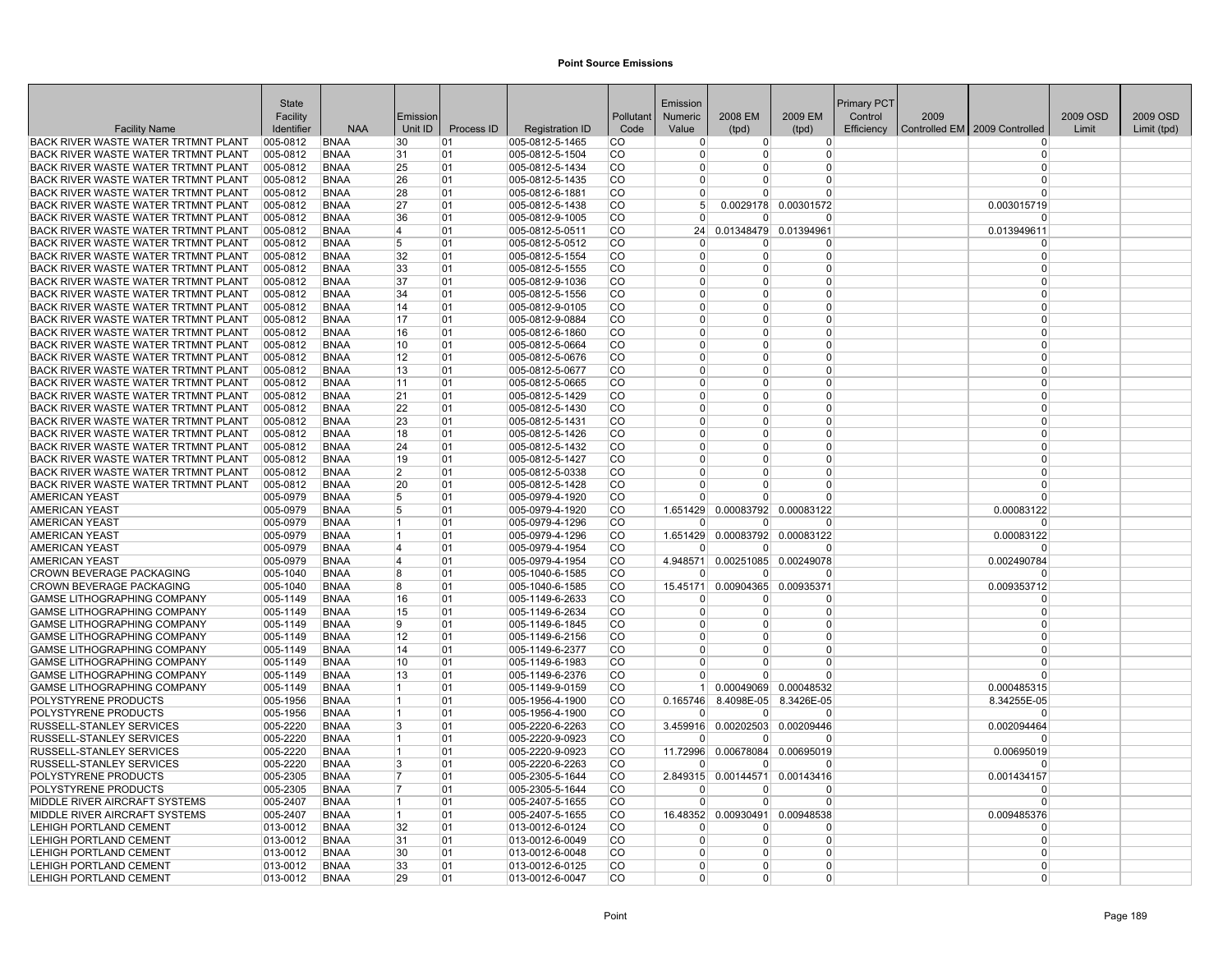|                                                                        | <b>State</b>              |                            |                |            |                                    |                  | Emission             |                      |                                | Primary PCT |      |                               |          |             |
|------------------------------------------------------------------------|---------------------------|----------------------------|----------------|------------|------------------------------------|------------------|----------------------|----------------------|--------------------------------|-------------|------|-------------------------------|----------|-------------|
|                                                                        | Facility                  |                            | Emission       |            |                                    | Pollutant        | <b>Numeric</b>       | 2008 EM              | 2009 EM                        | Control     | 2009 |                               | 2009 OSD | 2009 OSD    |
| <b>Facility Name</b>                                                   | Identifier                | <b>NAA</b>                 | Unit ID        | Process ID | <b>Registration ID</b>             | Code             | Value                | (tpd)                | (tpd)                          | Efficiency  |      | Controlled EM 2009 Controlled | Limit    | Limit (tpd) |
| LEHIGH PORTLAND CEMENT                                                 | 013-0012                  | <b>BNAA</b>                | 6              | 01         | 013-0012-6-0007                    | <b>CO</b>        | $\overline{0}$       | $\Omega$             | $\overline{0}$                 |             |      |                               |          |             |
| LEHIGH PORTLAND CEMENT                                                 | 013-0012                  | <b>BNAA</b>                | 39             | 01         | 013-0012-6-0256                    | <b>CO</b>        | 4476                 |                      | 2.54155437 2.59553834          |             |      | 2.595538341                   |          |             |
| LEHIGH PORTLAND CEMENT                                                 | 013-0012                  | <b>BNAA</b>                | 38             | 01         | 013-0012-9-0108                    | CO               | $\Omega$             | <sup>0</sup>         | 0                              |             |      | $\Omega$                      |          |             |
| LEHIGH PORTLAND CEMENT                                                 | 013-0012                  | <b>BNAA</b>                | 37             | 01         | 013-0012-9-0107                    | lco.             | $\Omega$             | $\Omega$             | $\Omega$                       |             |      | $\Omega$                      |          |             |
| LEHIGH PORTLAND CEMENT<br>LEHIGH PORTLAND CEMENT                       | $ 013 - 0012$<br>013-0012 | <b>BNAA</b><br><b>BNAA</b> | 21<br>20       | 01<br>01   | 013-0012-6-0031<br>013-0012-6-0030 | lco<br> CO       | $\Omega$<br>$\Omega$ | $\Omega$<br>$\Omega$ | $\Omega$<br>$\Omega$           |             |      | $\Omega$<br>$\Omega$          |          |             |
| LEHIGH PORTLAND CEMENT                                                 | 013-0012                  | <b>BNAA</b>                | 19             | 01         | 013-0012-6-0029                    | lco              | $\Omega$             | $\Omega$             | $\Omega$                       |             |      | $\Omega$                      |          |             |
| <b>LEHIGH PORTLAND CEMENT</b>                                          | 013-0012                  | <b>BNAA</b>                | 18             | 01         | 013-0012-6-0028                    | <b>CO</b>        | $\Omega$             | $\Omega$             | 0                              |             |      | $\Omega$                      |          |             |
| <b>LEHIGH PORTLAND CEMENT</b>                                          | 013-0012                  | <b>BNAA</b>                | 17             | 01         | 013-0012-6-0027                    | <b>CO</b>        | $\mathbf 0$          | $\Omega$             | $\overline{0}$                 |             |      | $\Omega$                      |          |             |
| LEHIGH PORTLAND CEMENT                                                 | 013-0012                  | <b>BNAA</b>                | 25             | 01         | 013-0012-6-0039                    | CO               | $\Omega$             | $\Omega$             | $\overline{0}$                 |             |      | $\Omega$                      |          |             |
| <b>LEHIGH PORTLAND CEMENT</b>                                          | $ 013 - 0012$             | <b>BNAA</b>                | 26             | 01         | 013-0012-6-0040                    | <b>CO</b>        | $\Omega$             | $\Omega$             | $\Omega$                       |             |      | $\Omega$                      |          |             |
| LEHIGH PORTLAND CEMENT                                                 | 013-0012                  | <b>BNAA</b>                | 22             | 01         | 013-0012-6-0032                    | <b>CO</b>        | $\Omega$             | $\Omega$             | $\Omega$                       |             |      | $\Omega$                      |          |             |
| LEHIGH PORTLAND CEMENT                                                 | 013-0012                  | <b>BNAA</b>                | 24             | 01         | 013-0012-6-0034                    | lco              | $\Omega$             | $\Omega$             | 0                              |             |      | $\Omega$                      |          |             |
| <b>LEHIGH PORTLAND CEMENT</b>                                          | 013-0012                  | <b>BNAA</b>                | 23             | 01         | 013-0012-6-0033                    | <b>CO</b>        | $\Omega$             | $\Omega$             | $\Omega$                       |             |      | $\Omega$                      |          |             |
| MCCORQUODALE COLOR CARD                                                | 025-0002                  | <b>BNAA</b>                | 9              | 01         | 025-0002-4-0621                    | <b>CO</b>        | $\Omega$             | $\Omega$             | $\Omega$                       |             |      | $\Omega$                      |          |             |
| MCCORQUODALE COLOR CARD                                                | $ 025 - 0002$             | <b>BNAA</b>                | 10             | 01         | 025-0002-4-0622                    | <b>CO</b>        | $\overline{0}$       | $\Omega$             | $\overline{0}$                 |             |      | $\Omega$                      |          |             |
| MCCORQUODALE COLOR CARD                                                | 025-0002                  | <b>BNAA</b>                | 11             | 01         | 025-0002-6-0020                    | CO               | $\mathbf{1}$         |                      | 0.00052033 0.00052046          |             |      | 0.000520456                   |          |             |
| <b>J.M. HUBER CORPORATION</b>                                          | 025-0005                  | <b>BNAA</b>                | 3              | 01         | 025-0005-5-0013                    | <b>CO</b>        | 35                   |                      | 0.01975743 0.02014061          |             |      | 0.020140615                   |          |             |
| <b>J.M. HUBER CORPORATION</b>                                          | $ 025 - 0005$             | <b>BNAA</b>                | 25             | 01         | 025-0005-5-0126                    | CO               | $\Omega$             | $\Omega$             | $\Omega$                       |             |      | $\Omega$                      |          |             |
| J.M. HUBER CORPORATION                                                 | $ 025 - 0005$             | <b>BNAA</b>                | 14             | 01         | 025-0005-5-0032                    | <b>CO</b>        | 34                   | 0.01919293           | 0.01956517                     |             |      | 0.019565168                   |          |             |
| <b>J.M. HUBER CORPORATION</b>                                          | 025-0005                  | <b>BNAA</b>                | 6              | 01         | 025-0005-7-0028                    | lco              | 0                    | 0                    | $\overline{0}$                 |             |      | $\Omega$                      |          |             |
| <b>J.M. HUBER CORPORATION</b>                                          | 025-0005                  | <b>BNAA</b>                | 24             | 01         | 025-0005-5-0125                    | lco              | $\Omega$             | $\Omega$             | $\Omega$                       |             |      | $\Omega$                      |          |             |
| J.M. HUBER CORPORATION                                                 | 025-0005                  | <b>BNAA</b>                | 8              | 01         | 025-0005-7-0064                    | <b>CO</b>        | $\mathbf 0$          | $\Omega$             | $\Omega$                       |             |      |                               |          |             |
| J.M. HUBER CORPORATION                                                 | 025-0005                  | <b>BNAA</b>                | 9              | 01         | 025-0005-7-0065                    | co               | $\Omega$             | $\Omega$             | $\Omega$                       |             |      |                               |          |             |
| J.M. HUBER CORPORATION                                                 | 025-0005                  | <b>BNAA</b>                | 11             | 01         | 025-0005-7-0069                    | CO               | 46                   | 0.02350234           | 0.02330499                     |             |      | 0.023304991                   |          |             |
| <b>J.M. HUBER CORPORATION</b>                                          | 025-0005                  | <b>BNAA</b>                | 14             | 01         | 025-0005-7-0105                    | <b>CO</b>        | $\Omega$             | $\Omega$             | $\Omega$                       |             |      | $\Omega$                      |          |             |
| <b>J.M. HUBER CORPORATION</b>                                          | $ 025 - 0005$             | <b>BNAA</b>                | 12             | 01         | 025-0005-7-0102                    | CO               | 43                   | 0.02196958           | 0.0217851                      |             |      | 0.0217851                     |          |             |
| J.M. HUBER CORPORATION                                                 | $ 025 - 0005$             | <b>BNAA</b>                | 11.            | 01         | 025-0005-4-0012                    | CO               | $\Omega$             | $\Omega$             | $\Omega$                       |             |      |                               |          |             |
| J.M. HUBER CORPORATION                                                 | 025-0005                  | <b>BNAA</b>                | 18             | 01         | 025-0005-7-0151                    | lco.             | $1 \vert$            |                      | 0.00051092 0.00050663          |             |      | 0.00050663                    |          |             |
| <b>J.M. HUBER CORPORATION</b>                                          | 025-0005                  | <b>BNAA</b>                | 17             | 01         | 025-0005-7-0136                    | lco              | $\mathcal{P}$        | 0.00124708           | 0.0012909                      |             |      | 0.001290903                   |          |             |
| J.M. HUBER CORPORATION                                                 | 025-0005                  | <b>BNAA</b>                | 15             | 01         | 025-0005-7-0131                    | CO               | $\Omega$             | $\Omega$             | $\Omega$                       |             |      | $\Omega$                      |          |             |
| J.M. HUBER CORPORATION                                                 | 025-0005                  | <b>BNAA</b>                | 16             | 01         | 025-0005-7-0132                    | <b>CO</b>        | 1                    |                      | 0.00051092 0.00050663          |             |      | 0.00050663                    |          |             |
| <b>CYTEC ENGINEERED MATERIALS</b>                                      | 025-0006                  | <b>BNAA</b>                | 56             | 01         | 025-0006-9-0226                    | <b>CO</b>        | $\Omega$             | $\Omega$             | $\Omega$                       |             |      | $\Omega$                      |          |             |
| <b>CYTEC ENGINEERED MATERIALS</b>                                      | 025-0006                  | <b>BNAA</b><br><b>BNAA</b> | 57<br>54       | 01         | 025-0006-9-0246                    | <b>CO</b><br> CO | $\Omega$<br>$\Omega$ | $\Omega$<br>$\Omega$ | $\Omega$<br>$\Omega$           |             |      | $\Omega$                      |          |             |
| <b>CYTEC ENGINEERED MATERIALS</b><br><b>CYTEC ENGINEERED MATERIALS</b> | 025-0006<br>025-0006      | <b>BNAA</b>                | 61             | 01<br>01   | 025-0006-6-0210<br>025-0006-6-0348 | <b>CO</b>        | $\Omega$             | U                    | $\Omega$                       |             |      |                               |          |             |
| <b>CYTEC ENGINEERED MATERIALS</b>                                      | 025-0006                  | <b>BNAA</b>                | 59             | 01         | 025-0006-5-0137                    | CO               | 0.81                 | 0.00045724           | 0.00046611                     |             |      | 0.000466111                   |          |             |
| <b>CYTEC ENGINEERED MATERIALS</b>                                      | 025-0006                  | <b>BNAA</b>                | 58             | 01         | 025-0006-5-0136                    | lco              | 0.82                 |                      | 0.00046289 0.00047187          |             |      | 0.000471866                   |          |             |
| <b>CYTEC ENGINEERED MATERIALS</b>                                      | 025-0006                  | <b>BNAA</b>                | 60             | 01         | 025-0006-7-0180                    | <b>CO</b>        | $\Omega$             | $\Omega$             | <sup>0</sup>                   |             |      | $\Omega$                      |          |             |
| <b>CYTEC ENGINEERED MATERIALS</b>                                      | 025-0006                  | <b>BNAA</b>                | 46             | 01         | 025-0006-7-0172                    | <b>CO</b>        | $\mathbf 0$          | $\Omega$             | $\Omega$                       |             |      | $\Omega$                      |          |             |
| <b>CYTEC ENGINEERED MATERIALS</b>                                      | 025-0006                  | <b>BNAA</b>                | 45             | 01         | 025-0006-7-0171                    | <b>CO</b>        | $\Omega$             | $\Omega$             | $\Omega$                       |             |      |                               |          |             |
| <b>CYTEC ENGINEERED MATERIALS</b>                                      | 025-0006                  | <b>BNAA</b>                | 41             | 01         | 025-0006-5-0076                    | CO               | 4.15                 | 0.00234267           | 0.0023881                      |             |      | 0.002388101                   |          |             |
| <b>CYTEC ENGINEERED MATERIALS</b>                                      | 025-0006                  | <b>BNAA</b>                | 42             | 01         | 025-0006-5-0077                    | <b>CO</b>        | 0.02                 | 1.129E-05            | 1.1509E-05                     |             |      | 1.15089E-05                   |          |             |
| <b>CYTEC ENGINEERED MATERIALS</b>                                      | 025-0006                  | <b>BNAA</b>                | 55             | 01         | 025-0006-6-0263                    | CO               | $\Omega$             | $\Omega$             | $\Omega$                       |             |      | $\Omega$                      |          |             |
| <b>CYTEC ENGINEERED MATERIALS</b>                                      | 025-0006                  | <b>BNAA</b>                | 52             | 01         | 025-0006-4-0519                    | <b>CO</b>        | 0                    | $\Omega$             | $\Omega$                       |             |      |                               |          |             |
| <b>CYTEC ENGINEERED MATERIALS</b>                                      | 025-0006                  | <b>BNAA</b>                | 49             | 01         | 025-0006-7-0175                    | lco              | $\Omega$             | $\Omega$             | $\Omega$                       |             |      | $\Omega$                      |          |             |
| <b>CYTEC ENGINEERED MATERIALS</b>                                      | 025-0006                  | <b>BNAA</b>                | 47             | 01         | 025-0006-7-0173                    | lco              | 0.16                 |                      | 9.194E-05 9.3134E-05           |             |      | 9.31343E-05                   |          |             |
| <b>CYTEC ENGINEERED MATERIALS</b>                                      | 025-0006                  | <b>BNAA</b>                | 48             | 01         | 025-0006-7-0174                    | <b>CO</b>        | $\Omega$             | $\Omega$             | $\Omega$                       |             |      |                               |          |             |
| <b>CPSG - PERRYMAN</b>                                                 | 025-0024                  | <b>BNAA</b>                | 4              | 01         | 025-0024-4-0084                    | co               | 5.594406             |                      | 0.00499506 0.00457049          |             |      | 0.004570489                   |          |             |
| <b>CPSG - PERRYMAN</b>                                                 | 025-0024                  | <b>BNAA</b>                | 4              | 01         | 025-0024-4-0084                    | CO               | $\Omega$             | $\Omega$             | $\Omega$                       |             |      |                               |          |             |
| <b>CPSG - PERRYMAN</b>                                                 | 025-0024                  | <b>BNAA</b>                | 17             | 01         | 025-0024-5-0088                    | <b>CO</b>        | $\Omega$             | $\Omega$             | $\overline{0}$                 |             |      | $\Omega$                      |          |             |
| <b>CPSG - PERRYMAN</b>                                                 | $ 025 - 0024$             | <b>BNAA</b>                | 17             | 01         | 025-0024-5-0088                    | CO               |                      | 71.05263 0.03202833  | 0.0287381                      |             |      | 0.028738101                   |          |             |
| <b>CPSG - PERRYMAN</b>                                                 | 025-0024                  | <b>BNAA</b>                | 2              | 01         | 025-0024-4-0082                    | CO               | $\Omega$             | $\Omega$             | $\Omega$                       |             |      | $\Omega$                      |          |             |
| <b>CPSG - PERRYMAN</b>                                                 | 025-0024                  | <b>BNAA</b>                | 1              | 01         | 025-0024-4-0081                    | <b>CO</b>        | $\Omega$             | $\Omega$             | $\Omega$                       |             |      | $\Omega$                      |          |             |
| <b>CPSG - PERRYMAN</b>                                                 | 025-0024                  | <b>BNAA</b>                | Β.             | 01         | 025-0024-4-0083                    | ∣co              | $\Omega$             | $\Omega$             | $\Omega$                       |             |      |                               |          |             |
| <b>CPSG - PERRYMAN</b>                                                 | 025-0024                  | <b>BNAA</b>                | 3              | 01         | 025-0024-4-0083                    | CO               | 5.594406             |                      | 0.00499506 0.00457049          |             |      | 0.004570489                   |          |             |
| <b>CPSG - PERRYMAN</b>                                                 | 025-0024                  | <b>BNAA</b>                | $\overline{2}$ | 01         | 025-0024-4-0082                    | lco              |                      |                      | 5.839416 0.00521382 0.00477066 |             |      | 0.004770657                   |          |             |
| <b>CPSG - PERRYMAN</b>                                                 | 025-0024                  | <b>BNAA</b>                | 11             | 01         | 025-0024-4-0081                    | <b>CO</b>        | 5.555556             |                      | 0.00496037 0.00453875          |             |      | 0.00453875                    |          |             |
| <b>COLONIAL PIPELINE COMPANY</b>                                       | 025-0076                  | <b>BNAA</b>                | $\overline{2}$ | 01         | 025-0076-9-0213                    | <b>CO</b>        | $\Omega$             | $\overline{0}$       | $\mathbf 0$                    |             |      | $\Omega$                      |          |             |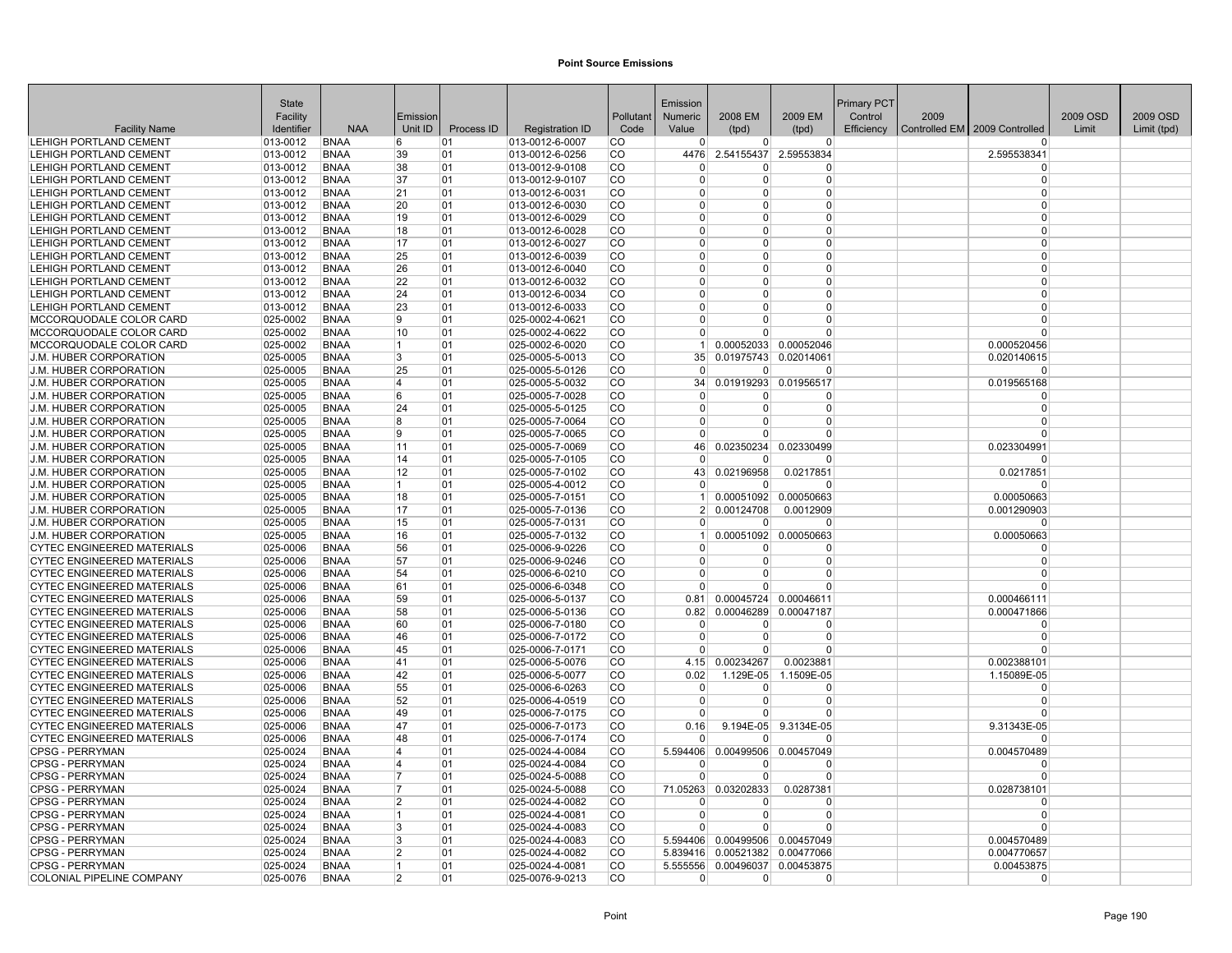|                                                    | State                |                            |            |            |                                    |                        | Emission             |                          |                                         | Primary PCT |      |                               |          |             |
|----------------------------------------------------|----------------------|----------------------------|------------|------------|------------------------------------|------------------------|----------------------|--------------------------|-----------------------------------------|-------------|------|-------------------------------|----------|-------------|
|                                                    | Facility             |                            | Emission   |            |                                    | Pollutant              | Numeric              | 2008 EM                  | 2009 EM                                 | Control     | 2009 |                               | 2009 OSD | 2009 OSD    |
| <b>Facility Name</b>                               | Identifier           | <b>NAA</b>                 | Unit ID    | Process ID | <b>Registration ID</b>             | Code                   | Value                | (tpd)                    | (tpd)                                   | Efficiency  |      | Controlled EM 2009 Controlled | Limit    | Limit (tpd) |
| COLONIAL PIPELINE COMPANY                          | 025-0076             | <b>BNAA</b>                | L 1.       | 01         | 025-0076-9-0007                    | CO                     | $\Omega$             | 0                        | $\overline{0}$                          |             |      | <sup>0</sup>                  |          |             |
| ABERDEEN PROVING GROUND                            | 025-0081             | <b>BNAA</b>                | 264        | 01         | 025-0081-9-0227                    | <b>CO</b>              | $\Omega$             | $\Omega$                 | 0                                       |             |      | $\Omega$                      |          |             |
| ABERDEEN PROVING GROUND                            | 025-0081             | <b>BNAA</b>                | 258        | 01         | 025-0081-9-0225                    | <b>CO</b>              | 2.138<br>n           | 0.00134526               | 0.00136965<br>$\Omega$                  |             |      | 0.001369649<br>n              |          |             |
| ABERDEEN PROVING GROUND<br>ABERDEEN PROVING GROUND | 025-0081             | <b>BNAA</b>                | 258        | 01         | 025-0081-9-0225                    | <b>CO</b><br><b>CO</b> | $\Omega$             | 0<br>$\Omega$            |                                         |             |      | $\Omega$                      |          |             |
|                                                    | 025-0081<br>025-0081 | <b>BNAA</b><br><b>BNAA</b> | 255<br>264 | 01<br> 01  | 025-0081-9-0216                    | <b>CO</b>              | 3.799                |                          | $\overline{0}$<br>0.00239038 0.00243372 |             |      |                               |          |             |
| ABERDEEN PROVING GROUND<br>ABERDEEN PROVING GROUND | 025-0081             | <b>BNAA</b>                | 266        | 01         | 025-0081-9-0227<br>025-0081-9-0229 | <b>CO</b>              | n                    | U                        | $\Omega$                                |             |      | 0.002433721<br>n              |          |             |
| ABERDEEN PROVING GROUND                            | 025-0081             | <b>BNAA</b>                | 255        | 01         | 025-0081-9-0216                    | <b>CO</b>              | 0.0154               | 0.0000077                | 0.0000077                               |             |      | 0.0000077                     |          |             |
| ABERDEEN PROVING GROUND                            | 025-0081             | <b>BNAA</b>                | 265        | 01         | 025-0081-9-0228                    | <b>CO</b>              | 4.512                | 0.00283901               | 0.00289048                              |             |      | 0.002890484                   |          |             |
| ABERDEEN PROVING GROUND                            | 025-0081             | <b>BNAA</b>                | 265        | 01         | 025-0081-9-0228                    | <b>CO</b>              | $\Omega$             | $\Omega$                 | $\Omega$                                |             |      | $\Omega$                      |          |             |
| ABERDEEN PROVING GROUND                            | 025-0081             | <b>BNAA</b>                | 266        | 01         | 025-0081-9-0229                    | <b>CO</b>              | 4.936                |                          | 0.00310579 0.00316211                   |             |      | 0.003162108                   |          |             |
| ABERDEEN PROVING GROUND                            | 025-0081             | <b>BNAA</b>                | 222        | 01         | 025-0081-5-0086                    | <b>CO</b>              | $\Omega$             | 0                        | $\Omega$                                |             |      | $\Omega$                      |          |             |
| ABERDEEN PROVING GROUND                            | 025-0081             | <b>BNAA</b>                | 216        | 01         | 025-0081-6-0232                    | <b>CO</b>              | n                    | 0                        | $\Omega$                                |             |      | $\Omega$                      |          |             |
| ABERDEEN PROVING GROUND                            | 025-0081             | <b>BNAA</b>                | 216        | 01         | 025-0081-6-0232                    | <b>CO</b>              | $\Omega$             | $\Omega$                 | $\Omega$                                |             |      | $\Omega$                      |          |             |
| ABERDEEN PROVING GROUND                            | 025-0081             | <b>BNAA</b>                | 221        | 01         | 025-0081-5-0085                    | <b>CO</b>              | 4.717                |                          | 0.00265032 0.00274168                   |             |      | 0.00274168                    |          |             |
| ABERDEEN PROVING GROUND                            | 025-0081             | <b>BNAA</b>                | 221        | 01         | 025-0081-5-0085                    | <b>CO</b>              | $\Omega$             | $\Omega$                 | <sup>0</sup>                            |             |      | $\Omega$                      |          |             |
| ABERDEEN PROVING GROUND                            | 025-0081             | <b>BNAA</b>                | 223        | 01         | 025-0081-5-0087                    | <b>CO</b>              | 4.717                | 0.00265032               | 0.00274168                              |             |      | 0.00274168                    |          |             |
| ABERDEEN PROVING GROUND                            | 025-0081             | <b>BNAA</b>                | 231        | 01         | 025-0081-6-0269                    | <b>CO</b>              | n                    | <sup>0</sup>             | 0                                       |             |      | n                             |          |             |
| ABERDEEN PROVING GROUND                            | 025-0081             | <b>BNAA</b>                | 231        | 01         | 025-0081-6-0269                    | <b>CO</b>              | $\Omega$             | $\Omega$                 | $\Omega$                                |             |      | $\Omega$                      |          |             |
| ABERDEEN PROVING GROUND                            | 025-0081             | <b>BNAA</b>                | 223        | 01         | 025-0081-5-0087                    | <b>CO</b>              | $\Omega$             | 0                        | $\Omega$                                |             |      | $\Omega$                      |          |             |
| ABERDEEN PROVING GROUND                            | 025-0081             | <b>BNAA</b>                | 222        | 01         | 025-0081-5-0086                    | <b>CO</b>              | 4.717                |                          | 0.00265032 0.00274168                   |             |      | 0.00274168                    |          |             |
| ABERDEEN PROVING GROUND                            | 025-0081             | <b>BNAA</b>                | 321        | 01         | 025-0081-5-0164                    | <b>CO</b>              | $\Omega$             | $\Omega$                 | $\Omega$                                |             |      | $\Omega$                      |          |             |
| ABERDEEN PROVING GROUND                            | 025-0081             | <b>BNAA</b>                | 321        | 01         | 025-0081-5-0164                    | <b>CO</b>              | $\Omega$             | $\Omega$                 | 0                                       |             |      | $\Omega$                      |          |             |
| ABERDEEN PROVING GROUND                            | 025-0081             | <b>BNAA</b>                | 322        | 01         | 025-0081-5-0165                    | <b>CO</b>              | n                    | <sup>0</sup>             | 0                                       |             |      | $\Omega$                      |          |             |
| ABERDEEN PROVING GROUND                            | 025-0081             | <b>BNAA</b>                | 322        | 01         | 025-0081-5-0165                    | <b>CO</b>              | $\Omega$             | U                        | $\Omega$                                |             |      | $\Omega$                      |          |             |
| ABERDEEN PROVING GROUND                            | 025-0081             | <b>BNAA</b>                | 320        | 01         | 025-0081-9-0277                    | <b>CO</b>              | 2.925                |                          | 0.00184045 0.00187382                   |             |      | 0.001873818                   |          |             |
| ABERDEEN PROVING GROUND                            | 025-0081             | <b>BNAA</b>                | 324        | 01         | 025-0081-5-0167                    | <b>CO</b>              | - 0                  | 0                        | $\Omega$                                |             |      | - 0                           |          |             |
| ABERDEEN PROVING GROUND                            | 025-0081             | <b>BNAA</b>                | 323        | 01         | 025-0081-5-0166                    | <b>CO</b>              | $\Omega$             | $\Omega$                 | 0                                       |             |      | $\Omega$                      |          |             |
| ABERDEEN PROVING GROUND                            | 025-0081             | <b>BNAA</b>                | 323        | 01         | 025-0081-5-0166                    | <b>CO</b>              | $\Omega$             | 0                        | $\Omega$                                |             |      | $\Omega$                      |          |             |
| ABERDEEN PROVING GROUND                            | 025-0081             | <b>BNAA</b>                | 324        | 01         | 025-0081-5-0167                    | <b>CO</b>              | $\Omega$             | $\Omega$                 | 0                                       |             |      | $\Omega$                      |          |             |
| ABERDEEN PROVING GROUND                            | 025-0081             | <b>BNAA</b>                | 300        | 01         | 025-0081-9-0212                    | <b>CO</b>              | $\Omega$             | 0                        | 0                                       |             |      | $\overline{0}$                |          |             |
| ABERDEEN PROVING GROUND                            | 025-0081             | <b>BNAA</b>                | 300        | 01         | 025-0081-9-0212                    | <b>CO</b>              | $\Omega$             | $\Omega$                 | $\overline{0}$                          |             |      | $\Omega$                      |          |             |
| ABERDEEN PROVING GROUND                            | 025-0081             | <b>BNAA</b>                | 316        | 01         | 025-0081-6-0308                    | <b>CO</b>              | $\Omega$             | $\Omega$                 | $\Omega$                                |             |      | $\Omega$                      |          |             |
| ABERDEEN PROVING GROUND                            | 025-0081             | <b>BNAA</b>                | 316        | 01         | 025-0081-6-0308                    | <b>CO</b>              | $\Omega$             | $\Omega$                 | $\Omega$                                |             |      | $\Omega$                      |          |             |
| ABERDEEN PROVING GROUND                            | 025-0081             | <b>BNAA</b>                | 317        | 01         | 025-0081-4-0619                    | <b>CO</b>              | n                    | O                        | 0                                       |             |      | $\Omega$                      |          |             |
| ABERDEEN PROVING GROUND                            | 025-0081             | <b>BNAA</b>                | 320        | 01         | 025-0081-9-0277                    | <b>CO</b>              | n                    | $\Omega$                 | $\Omega$                                |             |      | $\Omega$                      |          |             |
| ABERDEEN PROVING GROUND                            | 025-0081             | <b>BNAA</b>                | 319        | 01         | 025-0081-9-0276                    | <b>CO</b>              | 2.925                | 0.00184045               | 0.00187382                              |             |      | 0.001873818                   |          |             |
| ABERDEEN PROVING GROUND                            | 025-0081             | <b>BNAA</b>                | 319        | 01         | 025-0081-9-0276                    | <b>CO</b>              |                      | 0                        | $\Omega$                                |             |      | - 0                           |          |             |
| ABERDEEN PROVING GROUND                            | 025-0081             | <b>BNAA</b>                | 317        | 01         | 025-0081-4-0619                    | <b>CO</b>              | $\Omega$             | $\Omega$                 | $\Omega$                                |             |      | $\Omega$                      |          |             |
| ABERDEEN PROVING GROUND                            | 025-0081             | <b>BNAA</b>                | 318        | 01         | 025-0081-5-0152                    | <b>CO</b>              |                      | U                        | $\Omega$                                |             |      | $\Omega$                      |          |             |
| ABERDEEN PROVING GROUND                            | 025-0081             | <b>BNAA</b>                | 318        | 01         | 025-0081-5-0152                    | <b>CO</b>              | 38.75                | 0.02177231               | 0.02252281                              |             |      | 0.02252281                    |          |             |
| ABERDEEN PROVING GROUND                            | 025-0081             | <b>BNAA</b>                | 205        | 01         | 025-0081-5-0079                    | <b>CO</b>              | $\Omega$             | O                        | 0                                       |             |      | $\Omega$                      |          |             |
| ABERDEEN PROVING GROUND                            | 025-0081             | <b>BNAA</b>                | 205        | 01         | 025-0081-5-0079                    | <b>CO</b>              | $\Omega$             | $\Omega$                 | $\overline{0}$                          |             |      | $\Omega$                      |          |             |
| ABERDEEN PROVING GROUND                            | 025-0081             | <b>BNAA</b>                | 206        | 01         | 025-0081-5-0080                    | <b>CO</b>              | $\Omega$             | $\Omega$                 | 0                                       |             |      | $\Omega$<br>$\Omega$          |          |             |
| ABERDEEN PROVING GROUND                            | 025-0081             | <b>BNAA</b>                | 206        | 01         | 025-0081-5-0080                    | <b>CO</b>              | $\Omega$             | $\Omega$                 | $\Omega$                                |             |      | $\Omega$                      |          |             |
| ABERDEEN PROVING GROUND                            | 025-0081             | <b>BNAA</b>                | 200        | 01         | 025-0081-9-0186                    | <b>CO</b>              | $\Omega$<br>$\Omega$ | <sup>0</sup><br>$\Omega$ | $\Omega$<br>$\Omega$                    |             |      |                               |          |             |
| ABERDEEN PROVING GROUND                            | 025-0081             | <b>BNAA</b><br><b>BNAA</b> | 172<br>173 | 01         | 025-0081-6-0133                    | <b>CO</b><br><b>CO</b> | $\Omega$             | 0                        | $\Omega$                                |             |      | $\Omega$<br>$\overline{0}$    |          |             |
| ABERDEEN PROVING GROUND                            | 025-0081             |                            |            | 01<br> 01  | 025-0081-6-0157                    | <b>CO</b>              | $\Omega$             | 0                        | $\overline{0}$                          |             |      | $\Omega$                      |          |             |
| ABERDEEN PROVING GROUND                            | 025-0081             | <b>BNAA</b><br><b>BNAA</b> | 173<br>172 | 01         | 025-0081-6-0157                    | <b>CO</b>              | $\Omega$             | $\Omega$                 | $\Omega$                                |             |      | $\Omega$                      |          |             |
| ABERDEEN PROVING GROUND<br>ABERDEEN PROVING GROUND | 025-0081<br>025-0081 | <b>BNAA</b>                | 207        | 01         | 025-0081-6-0133<br>025-0081-5-0081 | <b>CO</b>              | $\Omega$             | 0                        | $\Omega$                                |             |      | $\Omega$                      |          |             |
| ABERDEEN PROVING GROUND                            | 025-0081             | <b>BNAA</b>                | 171        | 01         | 025-0081-6-0132                    | lCO                    | $\Omega$             | $\Omega$                 | 0                                       |             |      | $\Omega$                      |          |             |
| ABERDEEN PROVING GROUND                            | 025-0081             | <b>BNAA</b>                | 171        | 01         | 025-0081-6-0132                    | <b>CO</b>              | $\Omega$             | $\Omega$                 | $\overline{0}$                          |             |      | $\Omega$                      |          |             |
| ABERDEEN PROVING GROUND                            | 025-0081             | <b>BNAA</b>                | 190        | 01         | 025-0081-6-0202                    | <b>CO</b>              | $\Omega$             | $\Omega$                 | $\Omega$                                |             |      | $\Omega$                      |          |             |
| ABERDEEN PROVING GROUND                            | 025-0081             | <b>BNAA</b>                | 215        | 01         | 025-0081-6-0231                    | <b>CO</b>              | $\Omega$             | <sup>0</sup>             | $\Omega$                                |             |      | $\Omega$                      |          |             |
| ABERDEEN PROVING GROUND                            | 025-0081             | <b>BNAA</b>                | 192        | 01         | 025-0081-6-0207                    | <b>CO</b>              | $\Omega$             | $\Omega$                 | $\Omega$                                |             |      | $\Omega$                      |          |             |
| ABERDEEN PROVING GROUND                            | 025-0081             | <b>BNAA</b>                | 200        | 01         | 025-0081-9-0186                    | <b>CO</b>              | $\Omega$             | $\Omega$                 | $\Omega$                                |             |      | $\Omega$                      |          |             |
| ABERDEEN PROVING GROUND                            | 025-0081             | <b>BNAA</b>                | 199        | 01         | 025-0081-9-0182                    | <b>CO</b>              | $\Omega$             | $\Omega$                 | 0                                       |             |      | $\Omega$                      |          |             |
| ABERDEEN PROVING GROUND                            | 025-0081             | <b>BNAA</b>                | 199        | 01         | 025-0081-9-0182                    | <b>CO</b>              | $\overline{0}$       | $\Omega$                 | 0                                       |             |      | $\overline{0}$                |          |             |
|                                                    |                      |                            |            |            |                                    |                        |                      |                          |                                         |             |      |                               |          |             |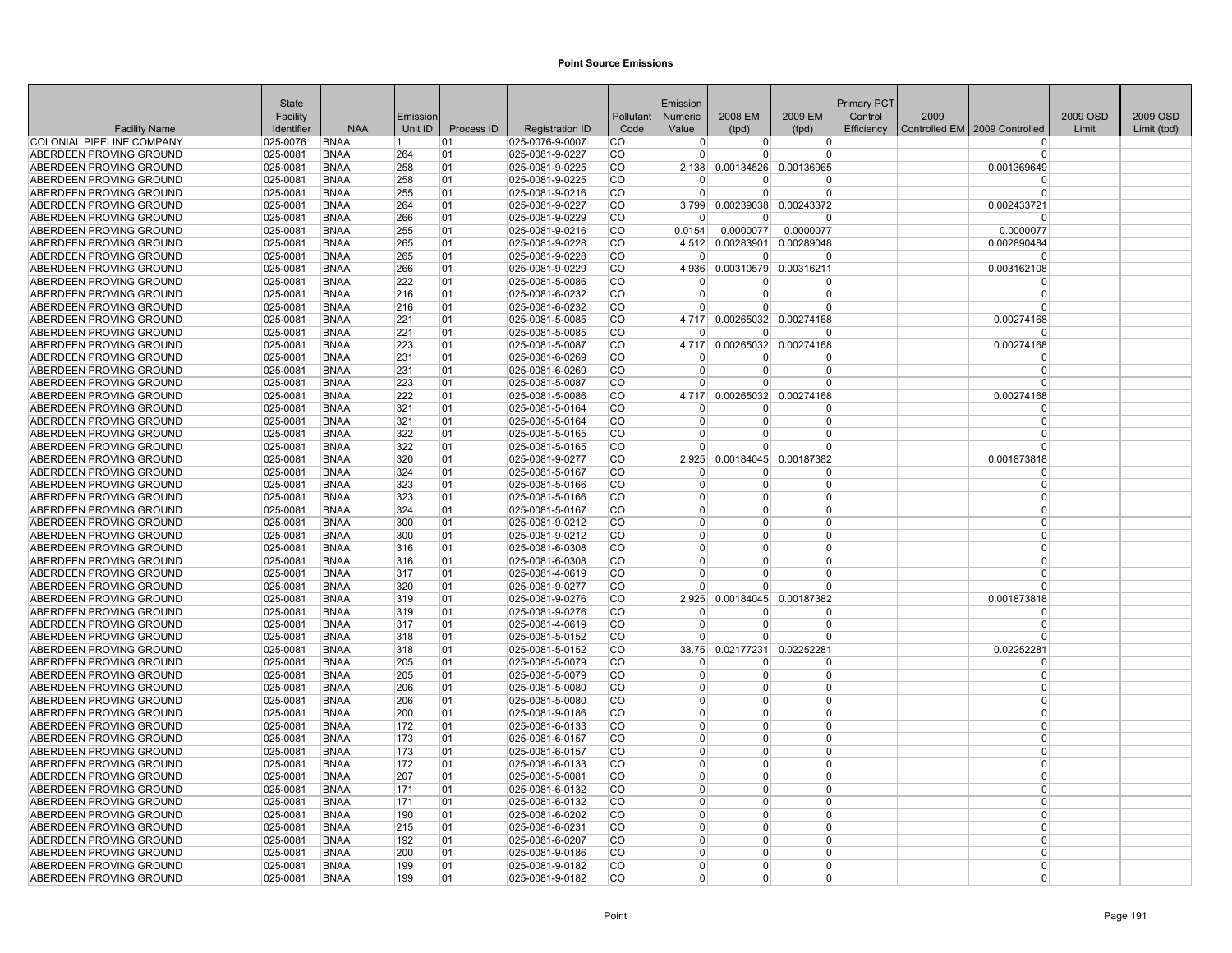|                                                    | <b>State</b>         |                            |            |            |                                    |                        | Emission             |                        |                       | <b>Primary PCT</b> |      |                                 |          |             |
|----------------------------------------------------|----------------------|----------------------------|------------|------------|------------------------------------|------------------------|----------------------|------------------------|-----------------------|--------------------|------|---------------------------------|----------|-------------|
|                                                    | Facility             |                            | Emission   |            |                                    | Pollutant              | <b>Numeric</b>       | 2008 EM                | 2009 EM               | Control            | 2009 |                                 | 2009 OSD | 2009 OSD    |
| <b>Facility Name</b>                               | Identifier           | <b>NAA</b>                 | Unit ID    | Process ID | <b>Registration ID</b>             | Code                   | Value                | (tpd)                  | (tpd)                 | Efficiency         |      | Controlled EM   2009 Controlled | Limit    | Limit (tpd) |
| ABERDEEN PROVING GROUND                            | 025-0081             | <b>BNAA</b>                | 192        | 01         | 025-0081-6-0207                    | <b>CO</b>              | $\Omega$             | $\overline{0}$         | $\Omega$              |                    |      | $\Omega$                        |          |             |
| ABERDEEN PROVING GROUND                            | $ 025 - 0081$        | <b>BNAA</b>                | 196        | 01         | 025-0081-9-0152                    | l CO                   | $\Omega$             | $\Omega$               | 0                     |                    |      | $\Omega$                        |          |             |
| ABERDEEN PROVING GROUND                            | $ 025 - 0081$        | <b>BNAA</b>                | 196        | 01         | 025-0081-9-0152                    | <b>CO</b>              | $\Omega$             | $\Omega$               | 0                     |                    |      | $\Omega$                        |          |             |
| ABERDEEN PROVING GROUND                            | $ 025 - 0081$        | <b>BNAA</b>                | 182        | 01         | 025-0081-6-0170                    | <b>CO</b>              | $\Omega$             | $\Omega$               | 0                     |                    |      | $\Omega$                        |          |             |
| ABERDEEN PROVING GROUND                            | $ 025 - 0081$        | <b>BNAA</b>                | 182        | 01         | 025-0081-6-0170                    | <b>CO</b><br>CO        | $\Omega$<br>$\Omega$ | $\Omega$<br>$\Omega$   | 0<br>$\Omega$         |                    |      | $\Omega$<br>$\Omega$            |          |             |
| ABERDEEN PROVING GROUND<br>ABERDEEN PROVING GROUND | 025-0081<br>025-0081 | <b>BNAA</b><br><b>BNAA</b> | 184<br>184 | 01<br>01   | 025-0081-6-0189<br>025-0081-6-0189 | <b>CO</b>              | $\Omega$             | $\Omega$               | $\Omega$              |                    |      | $\Omega$                        |          |             |
| ABERDEEN PROVING GROUND                            | 025-0081             | <b>BNAA</b>                | 190        | 01         | 025-0081-6-0202                    | <b>CO</b>              | $\Omega$             | $\Omega$               | 0                     |                    |      | $\Omega$                        |          |             |
| ABERDEEN PROVING GROUND                            | $ 025 - 0081$        | <b>BNAA</b>                | 215        | 01         | 025-0081-6-0231                    | <b>CO</b>              | $\overline{0}$       | $\Omega$               | 0                     |                    |      | $\Omega$                        |          |             |
| ABERDEEN PROVING GROUND                            | 025-0081             | <b>BNAA</b>                | 186        | 01         | 025-0081-6-0198                    | <b>CO</b>              | $\Omega$             | $\Omega$               | 0                     |                    |      | $\Omega$                        |          |             |
| ABERDEEN PROVING GROUND                            | 025-0081             | <b>BNAA</b>                | 214        | 01         | 025-0081-9-0198                    | <b>CO</b>              | $\Omega$             | U                      | 0                     |                    |      | $\Omega$                        |          |             |
| ABERDEEN PROVING GROUND                            | $ 025 - 0081$        | <b>BNAA</b>                | 186        | 01         | 025-0081-6-0198                    | <b>CO</b>              | $\Omega$             | $\Omega$               | 0                     |                    |      | $\Omega$                        |          |             |
| ABERDEEN PROVING GROUND                            | 025-0081             | <b>BNAA</b>                | 207        | 01         | 025-0081-5-0081                    | <b>CO</b>              | n                    | O                      | 0                     |                    |      | $\Omega$                        |          |             |
| ABERDEEN PROVING GROUND                            | 025-0081             | <b>BNAA</b>                | 214        | 01         | 025-0081-9-0198                    | <b>CO</b>              | $\Omega$             | $\Omega$               | $\Omega$              |                    |      | $\Omega$                        |          |             |
| ABERDEEN PROVING GROUND                            | 025-0081             | <b>BNAA</b>                | 175        | 01         | 025-0081-6-0159                    | <b>CO</b>              | $\Omega$             | $\Omega$               | 0                     |                    |      | $\Omega$                        |          |             |
| ABERDEEN PROVING GROUND                            | $ 025 - 0081$        | <b>BNAA</b>                | 178        | 01         | 025-0081-6-0162                    | <b>CO</b>              | $\Omega$             | 0                      | 0                     |                    |      | $\Omega$                        |          |             |
| ABERDEEN PROVING GROUND                            | 025-0081             | <b>BNAA</b>                | 174        | 01         | 025-0081-6-0158                    | <b>CO</b>              | $\Omega$             | $\Omega$               | 0                     |                    |      | $\Omega$                        |          |             |
| ABERDEEN PROVING GROUND                            | 025-0081             | <b>BNAA</b>                | 174        | 01         | 025-0081-6-0158                    | <b>CO</b>              | $\Omega$             | $\Omega$               | $\Omega$              |                    |      | $\Omega$                        |          |             |
| ABERDEEN PROVING GROUND                            | $ 025 - 0081$        | <b>BNAA</b>                | 175        | 01         | 025-0081-6-0159                    | lCO                    | $\Omega$             | <sup>0</sup>           | $\Omega$              |                    |      | $\Omega$                        |          |             |
| ABERDEEN PROVING GROUND                            | $ 025 - 0081$        | <b>BNAA</b>                | 180        | 01         | 025-0081-6-0164                    | <b>CO</b>              | $\Omega$             | $\Omega$               | 0                     |                    |      | $\Omega$                        |          |             |
| ABERDEEN PROVING GROUND                            | 025-0081             | <b>BNAA</b>                | 178        | 01         | 025-0081-6-0162                    | <b>CO</b>              | $\Omega$             | $\Omega$               | $\Omega$              |                    |      | $\Omega$                        |          |             |
| ABERDEEN PROVING GROUND                            | 025-0081             | <b>BNAA</b>                | 180        | 01         | 025-0081-6-0164                    | <b>CO</b>              | $\Omega$             | $\Omega$               | 0                     |                    |      | $\Omega$                        |          |             |
| ABERDEEN PROVING GROUND                            | $ 025 - 0081$        | <b>BNAA</b>                | 179        | 01         | 025-0081-6-0163                    | <b>CO</b>              | $\Omega$             | $\Omega$               | 0                     |                    |      | $\Omega$                        |          |             |
| ABERDEEN PROVING GROUND                            | 025-0081             | <b>BNAA</b>                | 179        | 01         | 025-0081-6-0163                    | <b>CO</b>              | $\Omega$             | $\Omega$               | 0                     |                    |      | $\Omega$                        |          |             |
| <b>EDGEWOOD AREA</b>                               | 025-0082             | <b>BNAA</b>                | 28         | 01         | 025-0082-4-0294                    | <b>CO</b>              | $\Omega$             | $\Omega$               | $\Omega$              |                    |      | $\Omega$                        |          |             |
| <b>EDGEWOOD AREA</b><br><b>EDGEWOOD AREA</b>       | 025-0082<br>025-0082 | <b>BNAA</b><br><b>BNAA</b> | 31<br> 31  | 01<br>01   | 025-0082-4-0301<br>025-0082-4-0301 | <b>CO</b><br><b>CO</b> | $\Omega$<br>0.2258   | $\Omega$<br>0.00014208 | 0<br>0.00014465       |                    |      | $\Omega$<br>0.000144652         |          |             |
| <b>EDGEWOOD AREA</b>                               | $ 025 - 0082$        | <b>BNAA</b>                | 28         | 01         | 025-0082-4-0294                    | <b>CO</b>              | $\Omega$             | $\Omega$               | U                     |                    |      | $\Omega$                        |          |             |
| <b>EDGEWOOD AREA</b>                               | 025-0082             | <b>BNAA</b>                | 20         | 01         | 025-0082-4-0271                    | <b>CO</b>              | 0.8363               | 0.00052621             | 0.00053575            |                    |      | 0.000535752                     |          |             |
| EDGEWOOD AREA                                      | 025-0082             | <b>BNAA</b>                | 20         | 01         | 025-0082-4-0271                    | <b>CO</b>              |                      | O                      | ŋ                     |                    |      | $\Omega$                        |          |             |
| <b>EDGEWOOD AREA</b>                               | 025-0082             | <b>BNAA</b>                | 19         | 01         | 025-0082-4-0270                    | <b>CO</b>              | $\Omega$             | $\Omega$               | 0                     |                    |      | $\Omega$                        |          |             |
| <b>EDGEWOOD AREA</b>                               | 025-0082             | <b>BNAA</b>                | 19         | 01         | 025-0082-4-0270                    | <b>CO</b>              | $\Omega$             | $\Omega$               | $\Omega$              |                    |      | $\Omega$                        |          |             |
| <b>EDGEWOOD AREA</b>                               | 025-0082             | <b>BNAA</b>                | 18         | 01         | 025-0082-4-0265                    | <b>CO</b>              | 0.8363               | 0.00052621             | 0.00053575            |                    |      | 0.000535752                     |          |             |
| EDGEWOOD AREA                                      | 025-0082             | <b>BNAA</b>                | 18         | 01         | 025-0082-4-0265                    | <b>CO</b>              | $\Omega$             | 0                      | 0                     |                    |      | $\Omega$                        |          |             |
| <b>EDGEWOOD AREA</b>                               | 025-0082             | <b>BNAA</b>                | 41         | 01         | 025-0082-4-0385                    | <b>CO</b>              | $\Omega$             | $\Omega$               | 0                     |                    |      | $\Omega$                        |          |             |
| <b>EDGEWOOD AREA</b>                               | 025-0082             | <b>BNAA</b>                | 41         | 01         | 025-0082-4-0385                    | <b>CO</b>              | 0.1346               | 8.4692E-05             | 8.6228E-05            |                    |      | 8.62277E-05                     |          |             |
| EDGEWOOD AREA                                      | 025-0082             | <b>BNAA</b>                | 39         | 01         | 025-0082-4-0383                    | <b>CO</b>              | $\Omega$             | O                      | ŋ                     |                    |      | $\Omega$                        |          |             |
| EDGEWOOD AREA                                      | 025-0082             | <b>BNAA</b>                | 38         | 01         | 025-0082-4-0382                    | <b>CO</b>              | $\Omega$             | $\Omega$               | $\overline{0}$        |                    |      | $\Omega$                        |          |             |
| <b>EDGEWOOD AREA</b>                               | 025-0082             | <b>BNAA</b>                | 38         | 01         | 025-0082-4-0382                    | <b>CO</b>              | $\Omega$             | $\Omega$               | $\Omega$              |                    |      | $\Omega$                        |          |             |
| <b>EDGEWOOD AREA</b>                               | 025-0082             | <b>BNAA</b>                | 37         | 01         | 025-0082-4-0381                    | <b>CO</b>              | $\Omega$             | $\Omega$               | 0                     |                    |      | $\Omega$                        |          |             |
| <b>EDGEWOOD AREA</b>                               | 025-0082             | <b>BNAA</b>                | 37         | 01         | 025-0082-4-0381                    | <b>CO</b>              | $\Omega$<br>$\Omega$ | O<br>n                 | 0<br>$\Omega$         |                    |      | $\Omega$<br>$\Omega$            |          |             |
| <b>EDGEWOOD AREA</b><br><b>EDGEWOOD AREA</b>       | 025-0082<br>025-0082 | <b>BNAA</b><br><b>BNAA</b> | 39<br>10   | 01<br>01   | 025-0082-4-0383<br>025-0082-4-0103 | <b>CO</b><br><b>CO</b> | 3.295                | 0.00207325             | 0.00211085            |                    |      | 0.002110848                     |          |             |
| <b>EDGEWOOD AREA</b>                               | 025-0082             | <b>BNAA</b>                | 10         | 01         | 025-0082-4-0103                    | lCO                    | $\Omega$             | $\Omega$               | ŋ                     |                    |      | $\Omega$                        |          |             |
| EDGEWOOD AREA                                      | 025-0082             | <b>BNAA</b>                | 17         | 01         | 025-0082-4-0100                    | <b>CO</b>              | $\Omega$             | $\Omega$               | 0                     |                    |      | $\Omega$                        |          |             |
| EDGEWOOD AREA                                      | 025-0082             | <b>BNAA</b>                | 17         | 01         | 025-0082-4-0100                    | <b>CO</b>              | $\Omega$             | $\Omega$               | 0                     |                    |      | $\Omega$                        |          |             |
| EDGEWOOD AREA                                      | 025-0082             | <b>BNAA</b>                | 11         | 01         | 025-0082-4-0104                    | <b>CO</b>              | 3.295                | 0.00207325             | 0.00211085            |                    |      | 0.002110848                     |          |             |
| EDGEWOOD AREA                                      | 025-0082             | <b>BNAA</b>                | 6          | 01         | 025-0082-4-0099                    | <b>CO</b>              | <sup>0</sup>         | 0                      | 0                     |                    |      | $\Omega$                        |          |             |
| <b>EDGEWOOD AREA</b>                               | 025-0082             | <b>BNAA</b>                | 6          | 01         | 025-0082-4-0099                    | <b>CO</b>              | $\Omega$             | $\Omega$               | 0                     |                    |      | $\Omega$                        |          |             |
| <b>EDGEWOOD AREA</b>                               | 025-0082             | <b>BNAA</b>                | 5          | 01         | 025-0082-4-0098                    | <b>CO</b>              | $\Omega$             | $\Omega$               | $\Omega$              |                    |      | $\Omega$                        |          |             |
| <b>EDGEWOOD AREA</b>                               | 025-0082             | <b>BNAA</b>                | 5          | 01         | 025-0082-4-0098                    | <b>CO</b>              |                      | $\Omega$               | 0                     |                    |      | $\Omega$                        |          |             |
| <b>EDGEWOOD AREA</b>                               | 025-0082             | <b>BNAA</b>                | 17         | 01         | 025-0082-4-0264                    | <b>CO</b>              | 0.8363               |                        | 0.00052621 0.00053575 |                    |      | 0.000535752                     |          |             |
| <b>EDGEWOOD AREA</b>                               | $ 025 - 0082$        | <b>BNAA</b>                | 17         | 01         | 025-0082-4-0264                    | <b>CO</b>              | $\Omega$             | $\Omega$               | 0                     |                    |      | $\Omega$                        |          |             |
| EDGEWOOD AREA                                      | 025-0082             | <b>BNAA</b>                | 15         | 01         | 025-0082-4-0115                    | <b>CO</b>              | $\Omega$             | $\Omega$               | 0                     |                    |      | $\Omega$                        |          |             |
| EDGEWOOD AREA                                      | 025-0082             | <b>BNAA</b>                | 15         | 01         | 025-0082-4-0115                    | <b>CO</b>              | $\Omega$<br>$\Omega$ | <sup>0</sup>           | $\Omega$              |                    |      | $\Omega$                        |          |             |
| <b>EDGEWOOD AREA</b>                               | 025-0082             | <b>BNAA</b>                | 11         | 01         | 025-0082-4-0104                    | <b>CO</b>              | $\Omega$             | $\Omega$<br>$\Omega$   | 0<br>$\Omega$         |                    |      | $\Omega$<br>$\Omega$            |          |             |
| <b>EDGEWOOD AREA</b><br><b>EDGEWOOD AREA</b>       | 025-0082<br>025-0082 | <b>BNAA</b><br><b>BNAA</b> | 14<br>14   | 01<br>01   | 025-0082-4-0114<br>025-0082-4-0114 | <b>CO</b><br><b>CO</b> | $\Omega$             | $\Omega$               | 0                     |                    |      | $\Omega$                        |          |             |
| EDGEWOOD AREA                                      | 025-0082             | <b>BNAA</b>                | 13         | 01         | 025-0082-4-0113                    | <b>CO</b>              | $\overline{0}$       | 0                      | 0                     |                    |      | $\Omega$                        |          |             |
|                                                    |                      |                            |            |            |                                    |                        |                      |                        |                       |                    |      |                                 |          |             |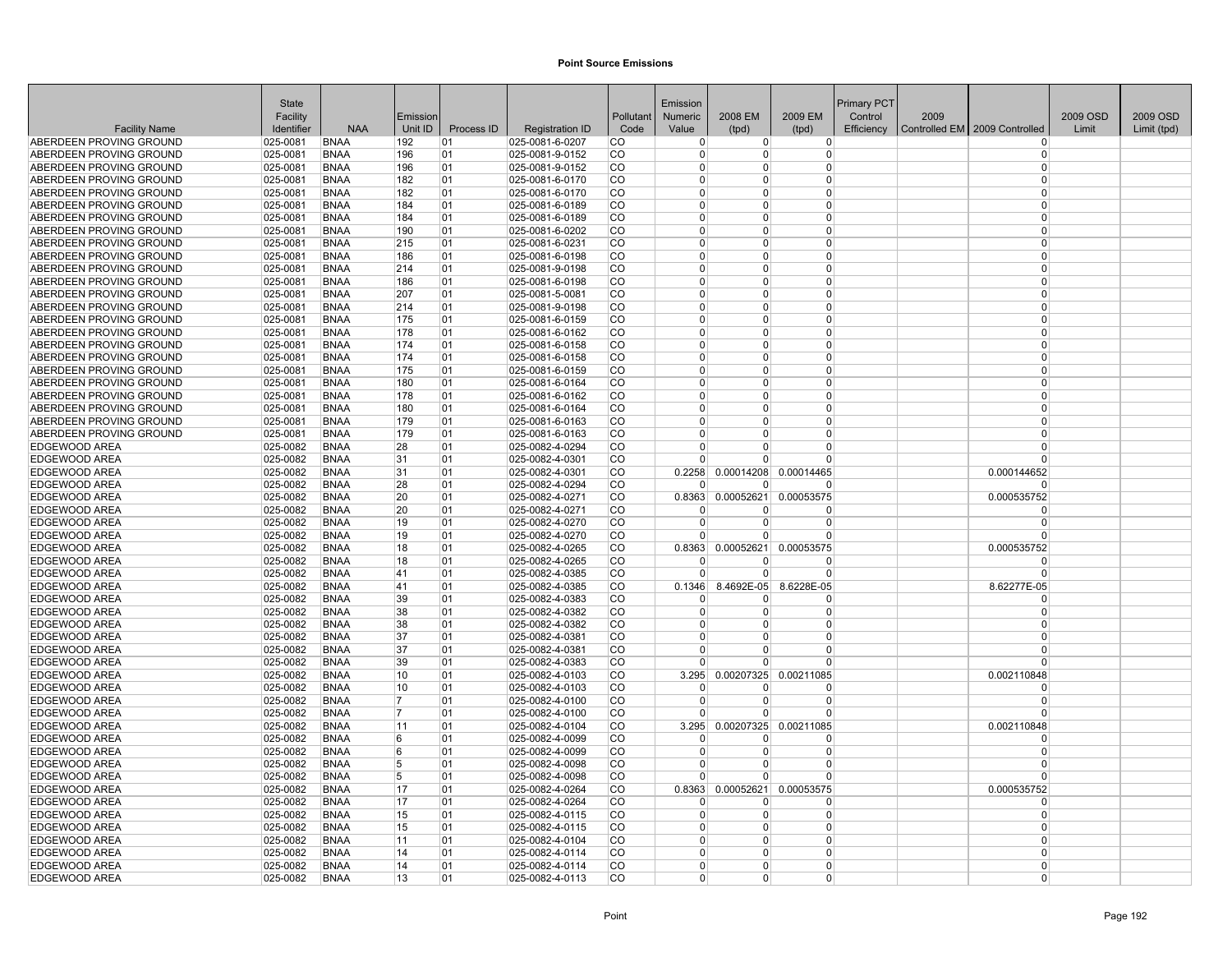|                                | State                |                            |            |            |                                    |                        | Emission             |                |                              | <b>Primary PCT</b> |      |                                 |          |             |
|--------------------------------|----------------------|----------------------------|------------|------------|------------------------------------|------------------------|----------------------|----------------|------------------------------|--------------------|------|---------------------------------|----------|-------------|
|                                | Facility             |                            | Emission   |            |                                    | Pollutant              | <b>Numeric</b>       | 2008 EM        | 2009 EM                      | Control            | 2009 |                                 | 2009 OSD | 2009 OSD    |
| <b>Facility Name</b>           | Identifier           | <b>NAA</b>                 | Unit ID    | Process ID | <b>Registration ID</b>             | Code                   | Value                | (tpd)          | (tpd)                        | Efficiency         |      | Controlled EM   2009 Controlled | Limit    | Limit (tpd) |
| EDGEWOOD AREA<br>EDGEWOOD AREA | 025-0082<br>025-0082 | <b>BNAA</b><br><b>BNAA</b> | 13<br>119  | 01<br>01   | 025-0082-4-0113<br>025-0082-9-0235 | <b>CO</b><br><b>CO</b> | $\Omega$<br>$\Omega$ | 0 <br>$\Omega$ | $\overline{0}$<br>0          |                    |      | $\Omega$<br>$\Omega$            |          |             |
| EDGEWOOD AREA                  | 025-0082             | <b>BNAA</b>                | 116        | 01         | 025-0082-5-0127                    | CO                     | $\Omega$             | U              | $\Omega$                     |                    |      | $\Omega$                        |          |             |
| <b>EDGEWOOD AREA</b>           | 025-0082             | <b>BNAA</b>                | 118        | 01         | 025-0082-5-0129                    | CO                     | 1.427                |                | 0.00080178 0.00082942        |                    |      | 0.000829421                     |          |             |
| <b>EDGEWOOD AREA</b>           | 025-0082             | <b>BNAA</b>                | 117        | 01         | 025-0082-5-0128                    | <b>CO</b>              | $\Omega$             | $\Omega$       | $\Omega$                     |                    |      | $\Omega$                        |          |             |
| EDGEWOOD AREA                  | 025-0082             | <b>BNAA</b>                | 117        | 01         | 025-0082-5-0128                    | <b>CO</b>              | $\Omega$             | $\Omega$       | $\Omega$                     |                    |      | $\Omega$                        |          |             |
| EDGEWOOD AREA                  | 025-0082             | <b>BNAA</b>                | 44         | 01         | 025-0082-4-0388                    | lco                    | $\Omega$             | $\Omega$       | $\Omega$                     |                    |      | $\Omega$                        |          |             |
| <b>EDGEWOOD AREA</b>           | 025-0082             | <b>BNAA</b>                | 118        | 01         | 025-0082-5-0129                    | <b>CO</b>              | $\Omega$             | $\Omega$       | $\Omega$                     |                    |      | $\Omega$                        |          |             |
| EDGEWOOD AREA                  | 025-0082             | <b>BNAA</b>                | 122        | 01         | 025-0082-4-0620                    | <b>CO</b>              | <sup>0</sup>         | <sup>0</sup>   | <sup>0</sup>                 |                    |      | $\Omega$                        |          |             |
| EDGEWOOD AREA                  | 025-0082             | <b>BNAA</b>                | 123        | 01         | 025-0082-9-0278                    | CO                     | 1.429                |                | 0.00089914 0.00091545        |                    |      | 0.000915448                     |          |             |
| EDGEWOOD AREA                  | 025-0082             | <b>BNAA</b>                | 123        | 01         | 025-0082-9-0278                    | CO                     | $\Omega$             | 0              | $\Omega$                     |                    |      | $\Omega$                        |          |             |
| EDGEWOOD AREA                  | 025-0082             | <b>BNAA</b>                | 120        | 01         | 025-0082-9-0237                    | <b>CO</b>              | $\Omega$             | 0              | $\Omega$                     |                    |      | $\Omega$                        |          |             |
| EDGEWOOD AREA                  | $ 025 - 0082$        | <b>BNAA</b>                | 122        | 01         | 025-0082-4-0620                    | <b>CO</b>              | 0                    | $\overline{0}$ | 0                            |                    |      | $\Omega$                        |          |             |
| EDGEWOOD AREA                  | 025-0082             | <b>BNAA</b>                | 120        | 01         | 025-0082-9-0237                    | CO                     | $\Omega$             | $\Omega$       | $\Omega$                     |                    |      | $\Omega$                        |          |             |
| EDGEWOOD AREA                  | 025-0082             | <b>BNAA</b>                | 121        | 01         | 025-0082-9-0238                    | CO                     | $\Omega$             | $\Omega$       | $\Omega$                     |                    |      | $\Omega$                        |          |             |
| EDGEWOOD AREA                  | 025-0082             | <b>BNAA</b>                | 121        | 01         | 025-0082-9-0238                    | ∣co                    | $\Omega$             | $\Omega$       | 0                            |                    |      | $\Omega$                        |          |             |
| EDGEWOOD AREA                  | 025-0082             | <b>BNAA</b>                | 116        | 01         | 025-0082-5-0127                    | lco                    | $\Omega$             | $\Omega$       | $\Omega$                     |                    |      | $\Omega$                        |          |             |
| <b>EDGEWOOD AREA</b>           | 025-0082             | <b>BNAA</b>                | 109        | 01         | 025-0082-9-0232                    | lco                    | $\Omega$             | $\Omega$       | $\Omega$                     |                    |      | $\Omega$                        |          |             |
| <b>EDGEWOOD AREA</b>           | 025-0082             | <b>BNAA</b>                | 110        | 01         | 025-0082-4-0558                    | <b>CO</b>              | $\Omega$             | $\Omega$       | $\Omega$                     |                    |      | $\Omega$                        |          |             |
| EDGEWOOD AREA                  | $ 025 - 0082 $       | <b>BNAA</b>                | 110        | 01         | 025-0082-4-0558                    | <b>CO</b>              | $\Omega$             | 0              | $\Omega$                     |                    |      | $\Omega$                        |          |             |
| EDGEWOOD AREA                  | 025-0082             | <b>BNAA</b>                | 109        | 01         | 025-0082-9-0232                    | CO                     |                      |                | 0.8813 0.00055452 0.00056458 |                    |      | 0.00056458                      |          |             |
| EDGEWOOD AREA                  | 025-0082             | <b>BNAA</b>                | 108        | 01         | 025-0082-9-0231                    | CO                     | 3.501                | 0.00220287     | 0.00224282                   |                    |      | 0.002242816                     |          |             |
| EDGEWOOD AREA                  | 025-0082             | <b>BNAA</b>                | 108        | 01         | 025-0082-9-0231                    | CO                     | $\Omega$             | 0              | 0                            |                    |      | $\Omega$                        |          |             |
| EDGEWOOD AREA                  | $ 025 - 0082 $       | <b>BNAA</b>                | 113        | 01         | 025-0082-9-0249                    | CO                     | $\Omega$             | $\Omega$       | 0                            |                    |      | $\Omega$                        |          |             |
| EDGEWOOD AREA                  | 025-0082             | <b>BNAA</b>                | 115        | 01         | 025-0082-4-0570                    | CO                     | $\Omega$             | $\Omega$       | $\overline{0}$               |                    |      | $\Omega$                        |          |             |
| EDGEWOOD AREA                  | 025-0082             | <b>BNAA</b>                | 115        | 01         | 025-0082-4-0570                    | lco                    | $\Omega$             | $\Omega$       | $\Omega$                     |                    |      | $\Omega$                        |          |             |
| EDGEWOOD AREA                  | 025-0082             | <b>BNAA</b>                | 111        | 01         | 025-0082-4-0559                    | <b>CO</b>              | $\Omega$             | $\Omega$       | $\overline{0}$               |                    |      | $\Omega$                        |          |             |
| EDGEWOOD AREA                  | 025-0082             | <b>BNAA</b>                | 113        | 01         | 025-0082-9-0249                    | co                     | $\Omega$             | $\Omega$       | $\Omega$                     |                    |      | $\Omega$                        |          |             |
| <b>EDGEWOOD AREA</b>           | 025-0082             | <b>BNAA</b>                | 111        | 01         | 025-0082-4-0559                    | <b>CO</b>              | $\Omega$             | 0              | $\Omega$                     |                    |      | $\Omega$                        |          |             |
| <b>EDGEWOOD AREA</b>           | 025-0082             | <b>BNAA</b>                | 112        | 01         | 025-0082-4-0560                    | <b>CO</b>              | $\Omega$             | $\Omega$       | 0                            |                    |      | $\Omega$                        |          |             |
| EDGEWOOD AREA                  | 025-0082             | <b>BNAA</b>                | 112        | 01         | 025-0082-4-0560                    | CO                     | $\Omega$<br>$\Omega$ | 0<br>$\Omega$  | 0<br>$\Omega$                |                    |      | $\Omega$<br>$\Omega$            |          |             |
| EDGEWOOD AREA                  | 025-0082             | <b>BNAA</b><br><b>BNAA</b> | 136        | 01<br>01   | 025-0082-4-0626                    | CO<br><b>CO</b>        | $\Omega$             | $\Omega$       | $\Omega$                     |                    |      | $\Omega$                        |          |             |
| EDGEWOOD AREA<br>EDGEWOOD AREA | 025-0082<br>025-0082 | <b>BNAA</b>                | 136<br>124 | 01         | 025-0082-4-0626<br>025-0082-9-0279 | CO                     | 1.374                | 0.00086454     | 0.00088021                   |                    |      |                                 |          |             |
| EDGEWOOD AREA                  | 025-0082             | <b>BNAA</b>                | 135        | 01         | 025-0082-4-0625                    | <b>CO</b>              | <sup>0</sup>         | 0              | 0                            |                    |      | 0.000880214<br>$\Omega$         |          |             |
| <b>EDGEWOOD AREA</b>           | 025-0082             | <b>BNAA</b>                | 137        | 01         | 025-0082-4-0627                    | <b>CO</b>              | $\Omega$             | $\Omega$       | $\Omega$                     |                    |      | $\Omega$                        |          |             |
| EDGEWOOD AREA                  | 025-0082             | <b>BNAA</b>                | 134        | 01         | 025-0082-5-0171                    | <b>CO</b>              | $\Omega$             | 0              | $\Omega$                     |                    |      | $\Omega$                        |          |             |
| EDGEWOOD AREA                  | 025-0082             | <b>BNAA</b>                | 134        | 01         | 025-0082-5-0171                    | <b>CO</b>              | $\Omega$             | $\Omega$       | $\overline{0}$               |                    |      | $\Omega$                        |          |             |
| EDGEWOOD AREA                  | 025-0082             | <b>BNAA</b>                | 135        | 01         | 025-0082-4-0625                    | CO                     | $\Omega$             | $\Omega$       | $\Omega$                     |                    |      | $\Omega$                        |          |             |
| EDGEWOOD AREA                  | 025-0082             | <b>BNAA</b>                | 140        | 01         | 025-0082-4-0630                    | <b>CO</b>              | $\Omega$             | 0              | $\Omega$                     |                    |      | $\Omega$                        |          |             |
| EDGEWOOD AREA                  | $ 025 - 0082$        | <b>BNAA</b>                | 140        | 01         | 025-0082-4-0630                    | CO                     | $\Omega$             | $\Omega$       | 0                            |                    |      | $\Omega$                        |          |             |
| EDGEWOOD AREA                  | $ 025 - 0082 $       | <b>BNAA</b>                | 139        | 01         | 025-0082-4-0629                    | CO                     | $\Omega$             | $\Omega$       | 0                            |                    |      | $\Omega$                        |          |             |
| EDGEWOOD AREA                  | 025-0082             | <b>BNAA</b>                | 137        | 01         | 025-0082-4-0627                    | CO                     | $\Omega$             | $\Omega$       | $\overline{0}$               |                    |      | $\Omega$                        |          |             |
| EDGEWOOD AREA                  | 025-0082             | <b>BNAA</b>                | 138        | 01         | 025-0082-4-0628                    | ∣co                    | $\Omega$             | $\Omega$       | 0                            |                    |      | $\Omega$                        |          |             |
| EDGEWOOD AREA                  | 025-0082             | <b>BNAA</b>                | 138        | 01         | 025-0082-4-0628                    | lco                    | $\Omega$             | 0              | $\Omega$                     |                    |      | $\Omega$                        |          |             |
| EDGEWOOD AREA                  | 025-0082             | <b>BNAA</b>                | 139        | 01         | 025-0082-4-0629                    | lco                    | $\Omega$             | $\Omega$       | $\Omega$                     |                    |      | $\Omega$                        |          |             |
| <b>EDGEWOOD AREA</b>           | 025-0082             | <b>BNAA</b>                | 126        | 01         | 025-0082-5-0163                    | <b>CO</b>              | $\Omega$             | $\Omega$       | $\Omega$                     |                    |      | $\Omega$                        |          |             |
| EDGEWOOD AREA                  | 025-0082             | <b>BNAA</b>                | 133        | 01         | 025-0082-4-0623                    | CO                     | $\Omega$             | 0              | $\Omega$                     |                    |      | $\Omega$                        |          |             |
| EDGEWOOD AREA                  | 025-0082             | <b>BNAA</b>                | 127        | 01         | 025-0082-9-0293                    | CO                     | $\mathbf 0$          | $\overline{0}$ | $\overline{0}$               |                    |      | $\Omega$                        |          |             |
| EDGEWOOD AREA                  | 025-0082             | <b>BNAA</b>                | 127        | 01         | 025-0082-9-0293                    | CO                     | $\Omega$             | $\Omega$       | $\Omega$                     |                    |      | $\Omega$                        |          |             |
| <b>EDGEWOOD AREA</b>           | 025-0082             | <b>BNAA</b>                | 128        | 01         | 025-0082-9-0294                    | <b>CO</b>              | $\Omega$             | 0              | $\Omega$                     |                    |      | $\Omega$                        |          |             |
| EDGEWOOD AREA                  | $ 025 - 0082 $       | BNAA                       | 126        | 01         | 025-0082-5-0163                    | CO                     | $\Omega$             | $\Omega$       | 0                            |                    |      | $\Omega$                        |          |             |
| EDGEWOOD AREA                  | 025-0082             | <b>BNAA</b>                | 128        | 01         | 025-0082-9-0294                    | <b>CO</b>              | $\Omega$             | U              | $\Omega$                     |                    |      | $\Omega$                        |          |             |
| EDGEWOOD AREA                  | 025-0082             | <b>BNAA</b>                | 125        | 01         | 025-0082-9-0280                    | ICO                    | <sup>n</sup>         | $\Omega$       | $\Omega$                     |                    |      | $\Omega$                        |          |             |
| <b>EDGEWOOD AREA</b>           | 025-0082             | <b>BNAA</b>                | 125        | 01         | 025-0082-9-0280                    | <b>CO</b>              | 1.247                | 0.00078463     | 0.00079886                   |                    |      | 0.000798855                     |          |             |
| EDGEWOOD AREA                  | 025-0082             | <b>BNAA</b>                | 130        | 01         | 025-0082-9-0296                    | CO                     | $\Omega$             | 0              | $\Omega$                     |                    |      | $\Omega$                        |          |             |
| <b>EDGEWOOD AREA</b>           | 025-0082             | <b>BNAA</b>                | 124        | 01         | 025-0082-9-0279                    | <b>CO</b>              | $\Omega$             | $\Omega$       | $\overline{0}$               |                    |      | $\Omega$                        |          |             |
| <b>EDGEWOOD AREA</b>           | 025-0082             | <b>BNAA</b>                | 131        | 01         | 025-0082-5-0170                    | <b>CO</b>              | $\Omega$             | 0              | 0                            |                    |      | $\Omega$                        |          |             |
| EDGEWOOD AREA                  | $ 025 - 0082 $       | <b>BNAA</b>                | 131        | 01         | 025-0082-5-0170                    | <b>CO</b>              | $\Omega$             | $\Omega$       | 0                            |                    |      | $\Omega$                        |          |             |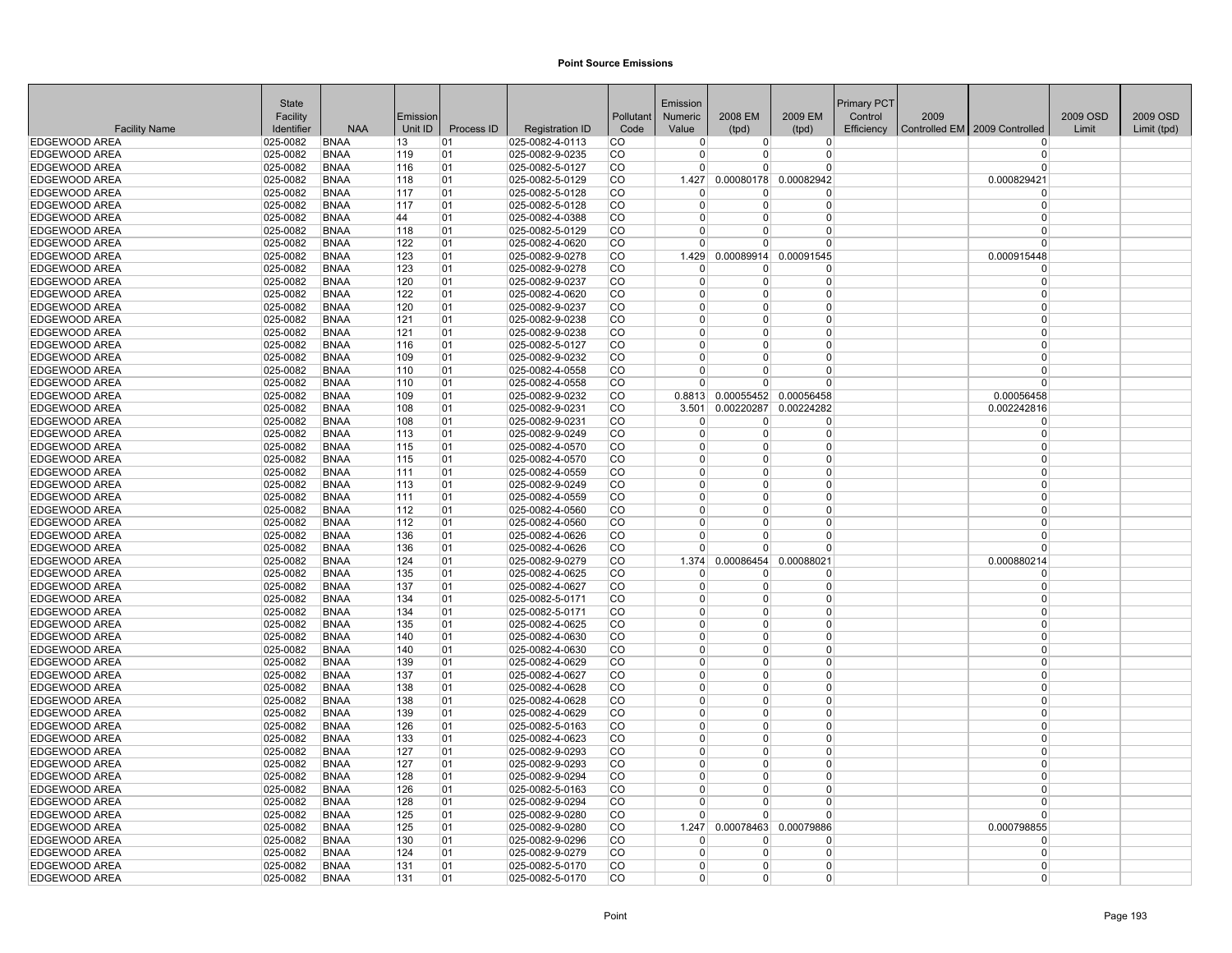|                                              | <b>State</b>              |                            |          |            |                                             |                  | Emission                |                              |                              | <b>Primary PCT</b> |      |                               |          |             |
|----------------------------------------------|---------------------------|----------------------------|----------|------------|---------------------------------------------|------------------|-------------------------|------------------------------|------------------------------|--------------------|------|-------------------------------|----------|-------------|
|                                              | Facility                  |                            | Emission |            |                                             | Pollutant        | Numeric                 | 2008 EM                      | 2009 EM                      | Control            | 2009 |                               | 2009 OSD | 2009 OSD    |
| <b>Facility Name</b>                         | Identifier                | <b>NAA</b>                 | Unit ID  | Process ID | <b>Registration ID</b>                      | Code             | Value                   | (tpd)                        | (tpd)                        | Efficiency         |      | Controlled EM 2009 Controlled | Limit    | Limit (tpd) |
| <b>EDGEWOOD AREA</b>                         | 025-0082                  | <b>BNAA</b>                | 130      | 01         | 025-0082-9-0296                             | CO.              | $\overline{0}$          | $\overline{0}$               | $\overline{0}$               |                    |      | $\Omega$                      |          |             |
| EDGEWOOD AREA                                | 025-0082                  | <b>BNAA</b>                | 133      | 01         | $ 025 - 0082 - 4 - 0623$                    | <b>CO</b>        | $\overline{0}$          | $\Omega$                     | $\overline{0}$               |                    |      | $\Omega$                      |          |             |
| <b>EDGEWOOD AREA</b>                         | 025-0082                  | <b>BNAA</b>                | 129      | 01         | 025-0082-9-0295                             | CO               | $\Omega$                | $\Omega$                     | $\Omega$                     |                    |      | $\Omega$                      |          |             |
| <b>EDGEWOOD AREA</b>                         | 025-0082                  | <b>BNAA</b>                | 129      | 01         | 025-0082-9-0295                             | CO               | $\Omega$                | $\Omega$                     | $\Omega$                     |                    |      | $\Omega$                      |          |             |
| <b>EDGEWOOD AREA</b>                         | 025-0082                  | <b>BNAA</b>                | 73       | 01         | 025-0082-4-0438                             | ∣co              | $\Omega$                | $\Omega$                     | $\Omega$                     |                    |      | $\Omega$                      |          |             |
| <b>EDGEWOOD AREA</b>                         | 025-0082                  | <b>BNAA</b>                | 73       | 01         | 025-0082-4-0438                             | CO               | $\Omega$                | $\Omega$                     | $\Omega$                     |                    |      | $\Omega$                      |          |             |
| <b>EDGEWOOD AREA</b>                         | 025-0082                  | <b>BNAA</b>                | 72       | 01         | 025-0082-4-0437                             | lco              | $\Omega$                | $\Omega$                     | $\Omega$                     |                    |      | $\Omega$                      |          |             |
| <b>EDGEWOOD AREA</b>                         | 025-0082                  | <b>BNAA</b>                | 72       | 01         | 025-0082-4-0437                             | <sub>CO</sub>    | $\Omega$                | $\Omega$                     | 0                            |                    |      | $\Omega$                      |          |             |
| EDGEWOOD AREA                                | 025-0082                  | <b>BNAA</b>                | 68       | 01         | $ 025 - 0082 - 4 - 0433$                    | CO               | $\mathbf{0}$            | $\Omega$                     | $\overline{0}$               |                    |      | $\Omega$                      |          |             |
| <b>EDGEWOOD AREA</b>                         | 025-0082                  | <b>BNAA</b>                | 68       | 01         | 025-0082-4-0433                             | CO               | $\mathbf{0}$            | 0                            | $\overline{0}$               |                    |      | $\Omega$                      |          |             |
| <b>EDGEWOOD AREA</b>                         | 025-0082                  | <b>BNAA</b>                | 67       | 01         | 025-0082-4-0432                             | <b>CO</b>        | $\Omega$                | $\Omega$                     | $\Omega$                     |                    |      | $\Omega$                      |          |             |
| EDGEWOOD AREA                                | 025-0082                  | <b>BNAA</b>                | 80       | 01         | 025-0082-6-0166                             | CO               | $\Omega$                | $\Omega$                     | $\Omega$                     |                    |      | $\Omega$                      |          |             |
| <b>EDGEWOOD AREA</b>                         | 025-0082                  | <b>BNAA</b>                | 80       | 01         | 025-0082-6-0166                             | <b>CO</b>        | $\Omega$<br>$\Omega$    | $\Omega$                     | 0<br>$\Omega$                |                    |      | $\Omega$<br>$\Omega$          |          |             |
| EDGEWOOD AREA<br><b>EDGEWOOD AREA</b>        | 025-0082<br>025-0082      | <b>BNAA</b><br><b>BNAA</b> | 79<br>79 | 01         | 025-0082-9-0151<br>025-0082-9-0151          | <b>CO</b><br>lco | $\Omega$                | $\Omega$<br>0                | $\Omega$                     |                    |      | $\Omega$                      |          |             |
|                                              |                           |                            | 77       | 01         |                                             | <sub>CO</sub>    |                         |                              |                              |                    |      | $\Omega$                      |          |             |
| <b>EDGEWOOD AREA</b><br><b>EDGEWOOD AREA</b> | 025-0082<br>025-0082      | <b>BNAA</b><br><b>BNAA</b> | 77       | 01         | 025-0082-4-0460<br>025-0082-4-0460          | CO               | $\overline{0}$<br>3.295 | $\overline{0}$<br>0.00207325 | $\overline{0}$<br>0.00211085 |                    |      | 0.002110848                   |          |             |
| <b>EDGEWOOD AREA</b>                         | 025-0082                  | <b>BNAA</b>                | 76       | 01<br>01   | 025-0082-4-0441                             | lco              | $\Omega$                | $\Omega$                     | $\Omega$                     |                    |      | $\Omega$                      |          |             |
| <b>EDGEWOOD AREA</b>                         | 025-0082                  | <b>BNAA</b>                | 76       | 01         | $ 025 - 0082 - 4 - 0441$                    | <b>CO</b>        | $\Omega$                | $\Omega$                     | $\overline{0}$               |                    |      | $\Omega$                      |          |             |
| <b>EDGEWOOD AREA</b>                         | 025-0082                  | <b>BNAA</b>                | 51       | 01         | $ 025 - 0082 - 4 - 0395$                    | CO               | $\Omega$                | $\Omega$                     | $\Omega$                     |                    |      | $\Omega$                      |          |             |
| <b>EDGEWOOD AREA</b>                         | 025-0082                  | <b>BNAA</b>                | 51       | 01         | 025-0082-4-0395                             | lco              | $\Omega$                | $\Omega$                     | $\overline{0}$               |                    |      | $\Omega$                      |          |             |
| <b>EDGEWOOD AREA</b>                         | 025-0082                  | <b>BNAA</b>                | 48       | 01         | 025-0082-4-0392                             | lco              | $\Omega$                | $\Omega$                     | $\Omega$                     |                    |      | $\Omega$                      |          |             |
| <b>EDGEWOOD AREA</b>                         | 025-0082                  | <b>BNAA</b>                | 67       | 01         | 025-0082-4-0432                             | lco.             | $\Omega$                | 0                            | $\Omega$                     |                    |      | $\Omega$                      |          |             |
| <b>EDGEWOOD AREA</b>                         | 025-0082                  | <b>BNAA</b>                | 52       | 01         | $ 025 - 0082 - 4 - 0396$                    | <b>CO</b>        | $\mathbf 0$             | $\Omega$                     | $\overline{0}$               |                    |      | $\Omega$                      |          |             |
| <b>EDGEWOOD AREA</b>                         | 025-0082                  | <b>BNAA</b>                | 45       | 01         | 025-0082-4-0389                             | lco              | $\Omega$                | $\Omega$                     | $\overline{0}$               |                    |      | $\Omega$                      |          |             |
| EDGEWOOD AREA                                | 025-0082                  | <b>BNAA</b>                | 45       | 01         | 025-0082-4-0389                             | lco              | $\Omega$                | $\Omega$                     | $\Omega$                     |                    |      | $\Omega$                      |          |             |
| <b>EDGEWOOD AREA</b>                         | 025-0082                  | <b>BNAA</b>                | 44       | 01         | 025-0082-4-0388                             | <b>CO</b>        | 0                       | 0                            | $\overline{0}$               |                    |      | $\Omega$                      |          |             |
| <b>EDGEWOOD AREA</b>                         | 025-0082                  | <b>BNAA</b>                | 48       | 01         | 025-0082-4-0392                             | CO               | $\Omega$                | $\Omega$                     | $\Omega$                     |                    |      | $\Omega$                      |          |             |
| <b>EDGEWOOD AREA</b>                         | 025-0082                  | <b>BNAA</b>                | 107      | 01         | 025-0082-9-0230                             | CO               | 3.267                   |                              | 0.00205564 0.00209291        |                    |      | 0.002092911                   |          |             |
| <b>EDGEWOOD AREA</b>                         | 025-0082                  | <b>BNAA</b>                | 66       | 01         | 025-0082-4-0431                             | <b>CO</b>        | 0.2258                  | 0.00014208                   | 0.00014465                   |                    |      | 0.000144652                   |          |             |
| <b>EDGEWOOD AREA</b>                         | 025-0082                  | <b>BNAA</b>                | 65       | 01         | 025-0082-4-0430                             | CO               | $\Omega$                | 0                            | $\Omega$                     |                    |      | $\Omega$                      |          |             |
| <b>EDGEWOOD AREA</b>                         | 025-0082                  | <b>BNAA</b>                | 53       | 01         | 025-0082-4-0397                             | lco              | $\Omega$                | $\Omega$                     | $\overline{0}$               |                    |      | $\Omega$                      |          |             |
| <b>EDGEWOOD AREA</b>                         | 025-0082                  | <b>BNAA</b>                | 53       | 01         | 025-0082-4-0397                             | <b>CO</b>        | $\Omega$                | $\Omega$                     | $\overline{0}$               |                    |      | $\Omega$                      |          |             |
| <b>EDGEWOOD AREA</b>                         | 025-0082                  | <b>BNAA</b>                | 52       | 01         | 025-0082-4-0396                             | CO               | $\Omega$                | 0                            | $\Omega$                     |                    |      | $\Omega$                      |          |             |
| <b>EDGEWOOD AREA</b>                         | 025-0082                  | <b>BNAA</b>                | 65       | 01         | 025-0082-4-0430                             | lco              | $\Omega$                | $\Omega$                     | $\Omega$                     |                    |      | $\Omega$                      |          |             |
| <b>EDGEWOOD AREA</b>                         | 025-0082                  | <b>BNAA</b>                | 100      | 01         | 025-0082-4-0544                             | <b>CO</b>        | 3.295                   |                              | 0.00207325 0.00211085        |                    |      | 0.002110848                   |          |             |
| EDGEWOOD AREA                                | 025-0082                  | <b>BNAA</b>                | 103      | 01         | 025-0082-4-0571                             | CO               | $\Omega$                | $\Omega$                     | $\Omega$                     |                    |      | $\Omega$                      |          |             |
| EDGEWOOD AREA                                | 025-0082                  | <b>BNAA</b>                | 102      | 01         | 025-0082-4-0568                             | lco              | 1.092                   | 0.0006871                    | 0.00069956                   |                    |      | 0.000699559                   |          |             |
| <b>EDGEWOOD AREA</b>                         | 025-0082                  | <b>BNAA</b>                | 102      | 01         | 025-0082-4-0568                             | <b>CO</b>        | $\Omega$                | 0                            | <sup>0</sup>                 |                    |      | $\Omega$                      |          |             |
| <b>EDGEWOOD AREA</b>                         | 025-0082                  | <b>BNAA</b>                | 100      | 01         | 025-0082-4-0544                             | <b>CO</b>        | $\Omega$                | $\Omega$                     | $\Omega$                     |                    |      | $\Omega$                      |          |             |
| <b>EDGEWOOD AREA</b>                         | 025-0082                  | <b>BNAA</b>                | 99       | 01         | 025-0082-4-0543                             | <b>CO</b>        | $\Omega$                | $\Omega$                     | 0                            |                    |      | $\Omega$                      |          |             |
| <b>EDGEWOOD AREA</b>                         | 025-0082                  | <b>BNAA</b>                | 99       | 01         | 025-0082-4-0543                             | CO               | 3.295                   | 0.00207325                   | 0.00211085                   |                    |      | 0.002110848                   |          |             |
| <b>EDGEWOOD AREA</b>                         | 025-0082                  | <b>BNAA</b>                | 105      | 01         | 025-0082-6-0287                             | lco              | $\Omega$                | $\Omega$                     | $\Omega$                     |                    |      | $\Omega$                      |          |             |
| <b>EDGEWOOD AREA</b>                         | 025-0082                  | <b>BNAA</b>                | 107      | 01         | $ 025 - 0082 - 9 - 0230$                    | CO               | $\overline{0}$          | $\overline{0}$               | $\overline{0}$               |                    |      | $\Omega$                      |          |             |
| <b>EDGEWOOD AREA</b>                         | 025-0082                  | <b>BNAA</b>                | 106      | 01         | 025-0082-4-0569                             | CO               | 1.092                   | 0.0006871                    | 0.00069956                   |                    |      | 0.000699559                   |          |             |
| <b>EDGEWOOD AREA</b>                         | 025-0082                  | <b>BNAA</b>                | 106      | 01         | 025-0082-4-0569                             | lco              | $\overline{0}$          | 0                            | $\overline{0}$               |                    |      | $\Omega$                      |          |             |
| <b>EDGEWOOD AREA</b>                         | 025-0082                  | <b>BNAA</b>                | 103      | 01         | 025-0082-4-0571                             | lco              | $\Omega$                | $\Omega$                     | $\Omega$                     |                    |      | $\Omega$                      |          |             |
| EDGEWOOD AREA                                | 025-0082                  | <b>BNAA</b>                | 105      | 01         | 025-0082-6-0287                             | <b>CO</b>        | $\mathbf{0}$            | $\Omega$                     | 0                            |                    |      | $\Omega$<br>$\Omega$          |          |             |
| <b>EDGEWOOD AREA</b>                         | 025-0082                  | <b>BNAA</b>                | 104      | 01         | 025-0082-4-0572                             | CO               | $\mathbf 0$<br>$\Omega$ | $\Omega$<br>$\Omega$         | $\overline{0}$               |                    |      | $\Omega$                      |          |             |
| <b>EDGEWOOD AREA</b>                         | 025-0082                  | <b>BNAA</b>                | 104      | 01         | 025-0082-4-0572                             | <b>CO</b>        | $\Omega$                |                              | $\overline{0}$               |                    |      | $\Omega$                      |          |             |
| <b>EDGEWOOD AREA</b>                         | 025-0082                  | <b>BNAA</b>                | 98       | 01         | 025-0082-4-0556                             | lco<br><b>CO</b> | $\Omega$                | $\Omega$<br>$\Omega$         | 0                            |                    |      | $\Omega$                      |          |             |
| <b>EDGEWOOD AREA</b><br>EDGEWOOD AREA        | $ 025 - 0082$<br>025-0082 | BNAA<br><b>BNAA</b>        | 88       | 01<br>01   | $ 025 - 0082 - 4 - 0506$<br>025-0082-4-0506 | CO               | $\Omega$                | $\Omega$                     | 0<br>$\Omega$                |                    |      | $\Omega$                      |          |             |
| <b>EDGEWOOD AREA</b>                         | 025-0082                  | <b>BNAA</b>                | 88<br>86 | 01         | 025-0082-4-0501                             | ICO.             | $\Omega$                | $\Omega$                     | $\Omega$                     |                    |      | $\Omega$                      |          |             |
| <b>EDGEWOOD AREA</b>                         | 025-0082                  | <b>BNAA</b>                | 86       | 01         | 025-0082-4-0501                             | ∣co              | 0.3476                  | 0.00021871                   | 0.00022268                   |                    |      | 0.00022268                    |          |             |
| <b>EDGEWOOD AREA</b>                         | 025-0082                  | <b>BNAA</b>                | 82       | 01         | 025-0082-9-0154                             | CO               | $\Omega$                | 0                            | 0                            |                    |      | $\Omega$                      |          |             |
| <b>EDGEWOOD AREA</b>                         | 025-0082                  | <b>BNAA</b>                | 82       | 01         | 025-0082-9-0154                             | <b>CO</b>        | $\Omega$                | $\Omega$                     | $\overline{0}$               |                    |      | $\Omega$                      |          |             |
| <b>EDGEWOOD AREA</b>                         | 025-0082                  | <b>BNAA</b>                | 81       | 01         | 025-0082-6-0167                             | <sub>CO</sub>    | $\Omega$                | $\Omega$                     | 0                            |                    |      | $\Omega$                      |          |             |
| EDGEWOOD AREA                                | 025-0082                  | <b>BNAA</b>                | 81       | 01         | 025-0082-6-0167                             | <b>CO</b>        | $\overline{0}$          | $\Omega$                     | 0                            |                    |      | $\Omega$                      |          |             |
|                                              |                           |                            |          |            |                                             |                  |                         |                              |                              |                    |      |                               |          |             |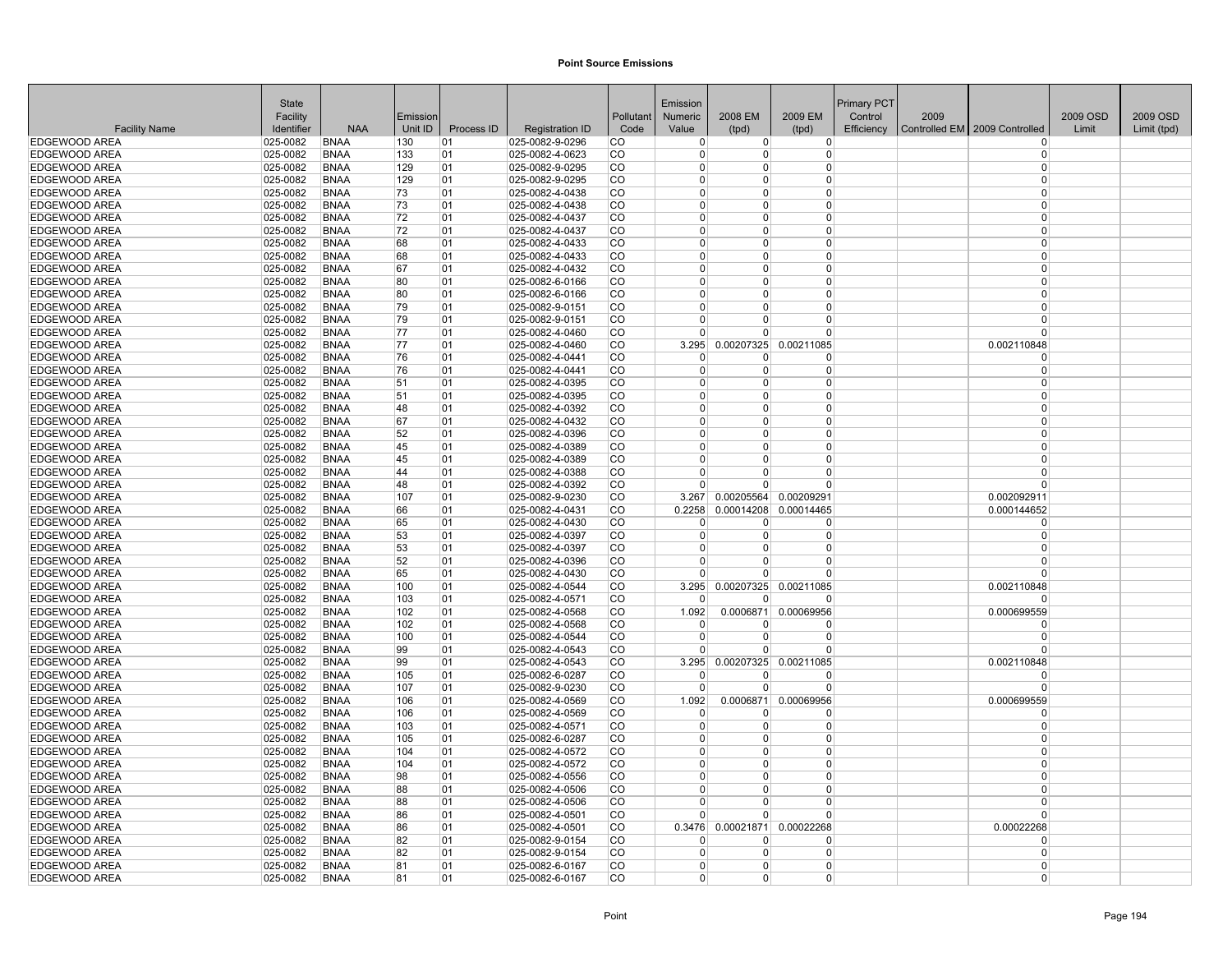|                                                | State                  |                            |                |                  |                                           |                        | Emission             |                      |                                | Primary PCT |      |                                 |          |             |
|------------------------------------------------|------------------------|----------------------------|----------------|------------------|-------------------------------------------|------------------------|----------------------|----------------------|--------------------------------|-------------|------|---------------------------------|----------|-------------|
|                                                | Facility               |                            | Emission       |                  |                                           | Pollutant              | Numeric              | 2008 EM              | 2009 EM                        | Control     | 2009 |                                 | 2009 OSD | 2009 OSD    |
| <b>Facility Name</b><br><b>EDGEWOOD AREA</b>   | Identifier<br>025-0082 | <b>NAA</b><br><b>BNAA</b>  | Unit ID<br>98  | Process ID<br>01 | <b>Registration ID</b><br>025-0082-4-0556 | Code<br><b>CO</b>      | Value<br>$\Omega$    | (tpd)                | (tpd)                          | Efficiency  |      | Controlled EM   2009 Controlled | Limit    | Limit (tpd) |
| EDGEWOOD AREA                                  | 025-0082               | <b>BNAA</b>                | 66             | 01               | 025-0082-4-0431                           | CO                     | $\Omega$             | 0 <br>$\Omega$       | $\overline{0}$<br>0            |             |      | $^{(1)}$<br>$\Omega$            |          |             |
| <b>EDGEWOOD AREA</b>                           | 025-0082               | <b>BNAA</b>                | 97             | 01               | 025-0082-4-0545                           | <b>CO</b>              | $\Omega$             | $\overline{0}$       | 0                              |             |      | $\Omega$                        |          |             |
| <b>EDGEWOOD AREA</b>                           | 025-0082               | <b>BNAA</b>                | 97             | 01               | 025-0082-4-0545                           | <b>CO</b>              | $\Omega$             | $\Omega$             | $\overline{0}$                 |             |      | $\Omega$                        |          |             |
| <b>EDGEWOOD AREA</b>                           | 025-0082               | <b>BNAA</b>                | 96             | 01               | 025-0082-5-0092                           | <b>CO</b>              | $\Omega$             | $\Omega$             | $\Omega$                       |             |      | $\Omega$                        |          |             |
| <b>EDGEWOOD AREA</b>                           | 025-0082               | <b>BNAA</b>                | 96             | 01               | 025-0082-5-0092                           | <b>CO</b>              | $\Omega$             | $\Omega$             | $\Omega$                       |             |      | $\Omega$                        |          |             |
| <b>EDGEWOOD AREA</b>                           | 025-0082               | <b>BNAA</b>                | 92             | 01               | 025-0082-4-0523                           | <b>CO</b>              | $\Omega$             | <sup>0</sup>         | $\Omega$                       |             |      | $\Omega$                        |          |             |
| <b>EDGEWOOD AREA</b>                           | 025-0082               | <b>BNAA</b>                | 92             | 01               | 025-0082-4-0523                           | <b>CO</b>              | $\Omega$             | $\Omega$             | $\Omega$                       |             |      | $\Omega$                        |          |             |
| SHERWIN WILLIAMS CLEANING SOLUTIONS            | 025-0145               | <b>BNAA</b>                | 14             | 01               | 025-0145-5-0100                           | <b>CO</b>              | $\Omega$             | <sup>0</sup>         | $\Omega$                       |             |      |                                 |          |             |
| SHERWIN WILLIAMS CLEANING SOLUTIONS            | 025-0145               | <b>BNAA</b>                | 14             | 01               | 025-0145-5-0100                           | <b>CO</b>              |                      |                      | 3.287671 0.00185588 0.00189188 |             |      | 0.001891878                     |          |             |
| <b>WASTE ENERGY PARTNERS</b>                   | 025-0212               | <b>BNAA</b>                | 11.            | 01               | 025-0212-2-0019                           | <b>CO</b>              | 90.9589              |                      | 0.04922482 0.04975987          |             |      | 0.049759871                     |          |             |
| <b>WASTE ENERGY PARTNERS</b>                   | 025-0212               | <b>BNAA</b>                | 11             | 01               | 025-0212-2-0019                           | <b>CO</b>              | $\Omega$             | 0                    | $\Omega$                       |             |      | $\Omega$                        |          |             |
| ALCORE - QUARRY DRIVE                          | 025-0423               | <b>BNAA</b>                | 3              | 01               | 025-0423-5-0133                           | <b>CO</b>              | 5.804255             |                      | 0.00327649 0.00334004          |             |      | 0.003340036                     |          |             |
| ALCORE - QUARRY DRIVE                          | 025-0423               | <b>BNAA</b>                | 3              | 01               | 025-0423-5-0133                           | <b>CO</b>              |                      | ŋ                    | O                              |             |      |                                 |          |             |
| <b>SIMKINS INDUSTRIES</b>                      | 027-0005               | <b>BNAA</b>                | Ι3             | 01               | 027-0005-7-0001                           | <b>CO</b>              | $\Omega$             | $\Omega$             | $\Omega$                       |             |      | $\Omega$                        |          |             |
| <b>SIMKINS INDUSTRIES</b>                      | 027-0005               | <b>BNAA</b>                | 11             | 01               | 027-0005-4-0005                           | <b>CO</b>              | 61.7                 | 0.03172587           | 0.0310611                      |             |      | 0.031061095                     |          |             |
| <b>SIMKINS INDUSTRIES</b>                      | 027-0005               | <b>BNAA</b>                | $\overline{2}$ | 01               | 027-0005-4-0080                           | <b>CO</b>              | $\Omega$             | $\Omega$             | $\Omega$                       |             |      |                                 |          |             |
| OWENS CORNING - JESUP ROOFING AND ASPH027-0055 |                        | <b>BNAA</b>                | 3              | 01               | 027-0055-9-0037                           | <b>CO</b>              | 114.43               |                      | 0.06842633 0.07103265          |             |      | 0.071032649                     |          |             |
| OWENS CORNING - JESUP ROOFING AND ASPH027-0055 |                        | <b>BNAA</b>                | 6              | 01               | 027-0055-9-0072                           | <b>CO</b>              | $\Omega$             | $\Omega$             | $\Omega$                       |             |      | $\Omega$                        |          |             |
| OWENS CORNING - JESUP ROOFING AND ASPH027-0055 |                        | <b>BNAA</b>                | 17             | 01               | 027-0055-9-0219                           | <b>CO</b>              | $\overline{0}$       | $\overline{0}$       | $\Omega$                       |             |      |                                 |          |             |
| OWENS CORNING - JESUP ROOFING AND ASPH027-0055 |                        | <b>BNAA</b>                | Ι9             | 01               | 027-0055-9-0097                           | <b>CO</b>              | 159.29               |                      | 0.0952515 0.09887958           |             |      | 0.098879578                     |          |             |
| OWENS CORNING - JESUP ROOFING AND ASPH027-0055 |                        | <b>BNAA</b>                | 8              | 01               | 027-0055-9-0074                           | <b>CO</b>              | 167.07               |                      | 0.09990376 0.10370904          |             |      | 0.103709037                     |          |             |
| OWENS CORNING - JESUP ROOFING AND ASPH027-0055 |                        | <b>BNAA</b>                | 12             | 01               | 027-0055-9-0129                           | <b>CO</b>              | $\overline{0}$       | $\overline{0}$       | $\Omega$                       |             |      |                                 |          |             |
| OWENS CORNING - JESUP ROOFING AND ASPH027-0055 |                        | <b>BNAA</b>                | 13             | 01               | 027-0055-9-0130                           | <b>CO</b>              |                      |                      | $0.231$ 0.00012651 0.00012979  |             |      | 0.000129789                     |          |             |
| OWENS CORNING - JESUP ROOFING AND ASPH027-0055 |                        | <b>BNAA</b>                | 5              | 01               | 027-0055-9-0071                           | <b>CO</b>              | 7.97                 |                      | 0.00436501 0.00447799          |             |      | 0.00447799                      |          |             |
| OWENS CORNING - JESUP ROOFING AND ASPH027-0055 |                        | <b>BNAA</b>                | 10             | 01               | 027-0055-9-0098                           | <b>CO</b>              | 1.712                | 0.00093763           | 0.0009619                      |             |      | 0.000961897                     |          |             |
| OWENS CORNING - JESUP ROOFING AND ASPH027-0055 |                        | <b>BNAA</b>                | 16             | 01               | 027-0055-6-0029                           | <b>CO</b>              | 11.533               |                      | 0.00689645 0.00715913          |             |      | 0.007159133                     |          |             |
| OWENS CORNING - JESUP ROOFING AND ASPH027-0055 |                        | <b>BNAA</b>                | 14             | 01               | 027-0055-9-0131                           | <b>CO</b>              | 0.0631               |                      | 3.4559E-05 3.5453E-05          |             |      | 3.54531E-05                     |          |             |
| OWENS CORNING - JESUP ROOFING AND ASPH027-0055 |                        | <b>BNAA</b>                | 15             | 01               | 027-0055-9-0225                           | <b>CO</b>              | $\Omega$             | $\overline{0}$       | $\Omega$                       |             |      | $\Omega$                        |          |             |
| TRANSCONTINENTAL GAS PIPE LINE                 | 027-0223               | <b>BNAA</b>                | 3              | 01               | 027-0223-5-0064                           | <b>CO</b>              | 1 <sup>1</sup>       |                      | 0.00056187 0.00058123          |             |      | 0.000581234                     |          |             |
| TRANSCONTINENTAL GAS PIPE LINE                 | 027-0223               | <b>BNAA</b>                | 4              | 01               | 027-0223-9-0186                           | <b>CO</b>              | $\Omega$             | $\Omega$             | 0                              |             |      |                                 |          |             |
| TRANSCONTINENTAL GAS PIPE LINE                 | 027-0223               | <b>BNAA</b>                | 2              | 01               | 027-0223-5-0063                           | <b>CO</b>              | 1                    |                      | 0.00056187 0.00058123          |             |      | 0.000581234                     |          |             |
| TRANSCONTINENTAL GAS PIPE LINE                 | 027-0223               | <b>BNAA</b>                | 11             | 01               | 027-0223-5-0054                           | <b>CO</b>              | 3941.84              |                      | 2.21478629 2.29113064          |             |      | 2.29113064                      |          |             |
| JOHNS HOPKINS HOSPITAL                         | 510-0001               | <b>BNAA</b>                | 5              | 01               | 510-0001-5-0306                           | <b>CO</b>              | $\Omega$             | $\Omega$             | $\Omega$                       |             |      |                                 |          |             |
| JOHNS HOPKINS HOSPITAL                         | 510-0001               | <b>BNAA</b>                | 5              | 01               | 510-0001-5-0306                           | <b>CO</b>              | 48                   |                      | 0.02696957 0.02789922          |             |      | 0.027899222                     |          |             |
| <b>JOHNS HOPKINS HOSPITAL</b>                  | 510-0001               | <b>BNAA</b>                | 6              | 01               | 510-0001-5-0734                           | <b>CO</b>              | $\Omega$             | $\Omega$             | $\Omega$                       |             |      |                                 |          |             |
| <b>JOHNS HOPKINS HOSPITAL</b>                  | 510-0001               | <b>BNAA</b>                | 6              | 01               | 510-0001-5-0734                           | <b>CO</b>              | 49.00274             |                      | 0.02753298 0.02848205          |             |      | 0.028482049                     |          |             |
| <b>JOHNS HOPKINS HOSPITAL</b>                  | 510-0001               | <b>BNAA</b>                | $\overline{2}$ | 01               | 510-0001-5-0303                           | <b>CO</b>              | 48                   |                      | 0.02696957 0.02789922          |             |      | 0.027899222                     |          |             |
| JOHNS HOPKINS HOSPITAL                         | 510-0001               | <b>BNAA</b>                | 2              | 01               | 510-0001-5-0303                           | <b>CO</b>              | $\Omega$             | $\Omega$             | $\Omega$                       |             |      | $\Omega$                        |          |             |
| JOHNS HOPKINS HOSPITAL                         | 510-0001               | <b>BNAA</b>                | $\overline{4}$ | 01               | 510-0001-5-0305                           | <b>CO</b>              | $\Omega$             | $\overline{0}$       | $\Omega$                       |             |      | $\Omega$                        |          |             |
| <b>JOHNS HOPKINS HOSPITAL</b>                  | 510-0001               | <b>BNAA</b>                | 3              | 01               | 510-0001-5-0304                           | <b>CO</b>              | 48                   |                      | 0.02696957 0.02789922          |             |      | 0.027899222                     |          |             |
| JOHNS HOPKINS HOSPITAL                         | 510-0001               | <b>BNAA</b>                | 4              | 01               | 510-0001-5-0305                           | <b>CO</b>              | 49.00274<br>$\Omega$ | 0.02753298           | 0.02848205                     |             |      | 0.028482049                     |          |             |
| JOHNS HOPKINS HOSPITAL<br><b>CPSG WESTPORT</b> | 510-0001<br>510-0006   | <b>BNAA</b><br><b>BNAA</b> | 3<br>4         | 01<br>01         | 510-0001-5-0304<br>510-0006-5-0005        | <b>CO</b><br><b>CO</b> | $\Omega$             | $\Omega$<br>$\Omega$ | $\Omega$<br>$\Omega$           |             |      | $\Omega$<br>$\Omega$            |          |             |
| <b>CPSG WESTPORT</b>                           |                        | <b>BNAA</b>                |                | 01               |                                           | <b>CO</b>              | 571.4286             |                      | 0.25758236 0.23112123          |             |      |                                 |          |             |
| <b>CPSG GOULD STRRET</b>                       | 510-0006<br>510-0007   | <b>BNAA</b>                | 14<br>2        | 01               | 510-0006-5-0005<br>510-0007-4-0536        | <b>CO</b>              | 421                  |                      | 0.1897738 0.17027857           |             |      | 0.231121234<br>0.170278569      |          |             |
| <b>GAF BUILDING PRODUCTS</b>                   | 510-0071               | <b>BNAA</b>                | 22             | 01               | 510-0071-6-1128                           | <b>CO</b>              | $\Omega$             | $\Omega$             | $\Omega$                       |             |      | n                               |          |             |
| <b>GAF BUILDING PRODUCTS</b>                   | 510-0071               | <b>BNAA</b>                | 24             | 01               | 510-0071-6-1743                           | <b>CO</b>              | 204                  | 0.11172681           | 0.11461856                     |             |      | 0.114618557                     |          |             |
| <b>GAF BUILDING PRODUCTS</b>                   | 510-0071               | <b>BNAA</b>                | 25             | 01               | 510-0071-6-1725                           | <b>CO</b>              | $\cap$               | $\Omega$             | $\Omega$                       |             |      | $\Omega$                        |          |             |
| <b>GAF BUILDING PRODUCTS</b>                   | 510-0071               | <b>BNAA</b>                | 5              | 01               | 510-0071-6-0003                           | <b>CO</b>              | 44                   |                      | 0.02631092 0.02731309          |             |      | 0.027313087                     |          |             |
| <b>GAF BUILDING PRODUCTS</b>                   | 510-0071               | <b>BNAA</b>                | 21             | 01               | 510-0071-9-0621                           | <b>CO</b>              | $\Omega$             | $\Omega$             | $\Omega$                       |             |      |                                 |          |             |
| <b>GAF BUILDING PRODUCTS</b>                   | 510-0071               | <b>BNAA</b>                | 16             | 01               | 510-0071-6-0912                           | <b>CO</b>              | $\Omega$             | $\Omega$             | 0                              |             |      |                                 |          |             |
| <b>GAF BUILDING PRODUCTS</b>                   | 510-0071               | <b>BNAA</b>                | 18             | 01               | 510-0071-5-1142                           | <b>CO</b>              | 7 <sup>1</sup>       |                      | 0.00395149 0.00402812          |             |      | 0.004028123                     |          |             |
| <b>GAF BUILDING PRODUCTS</b>                   | 510-0071               | <b>BNAA</b>                | 15             | 01               | 510-0071-6-0892                           | <b>CO</b>              | 178                  |                      | 0.10643963 0.11049385          |             |      | 0.110493852                     |          |             |
| <b>GAF BUILDING PRODUCTS</b>                   | 510-0071               | <b>BNAA</b>                | 17             | 01               | 510-0071-6-0924                           | <b>CO</b>              | $\Omega$             | $\Omega$             | $\Omega$                       |             |      |                                 |          |             |
| <b>GAF BUILDING PRODUCTS</b>                   | 510-0071               | <b>BNAA</b>                | 19             | 01               | 510-0071-5-1143                           | <b>CO</b>              | 7 <sup>1</sup>       |                      | 0.00395149 0.00402812          |             |      | 0.004028123                     |          |             |
| FMC CORP. ORGANIC CHEMICALS DIVISION           | 510-0073               | <b>BNAA</b>                | 3              | 01               | 510-0073-4-0151                           | <b>CO</b>              | $\mathsf{Q}$         |                      | 0.00508048 0.00517902          |             |      | 0.005179015                     |          |             |
| FMC CORP. ORGANIC CHEMICALS DIVISION           | 510-0073               | <b>BNAA</b>                | 3              | 01               | 510-0073-4-0151                           | CO                     | $\Omega$             | $\Omega$             | $\Omega$                       |             |      | $\Omega$                        |          |             |
| FMC CORP. ORGANIC CHEMICALS DIVISION           | 510-0073               | <b>BNAA</b>                | 29             | 01               | 510-0073-5-1439                           | <b>CO</b>              |                      |                      | 20 0.01128996 0.01150892       |             |      | 0.011508923                     |          |             |
|                                                |                        |                            |                |                  |                                           |                        |                      |                      |                                |             |      |                                 |          |             |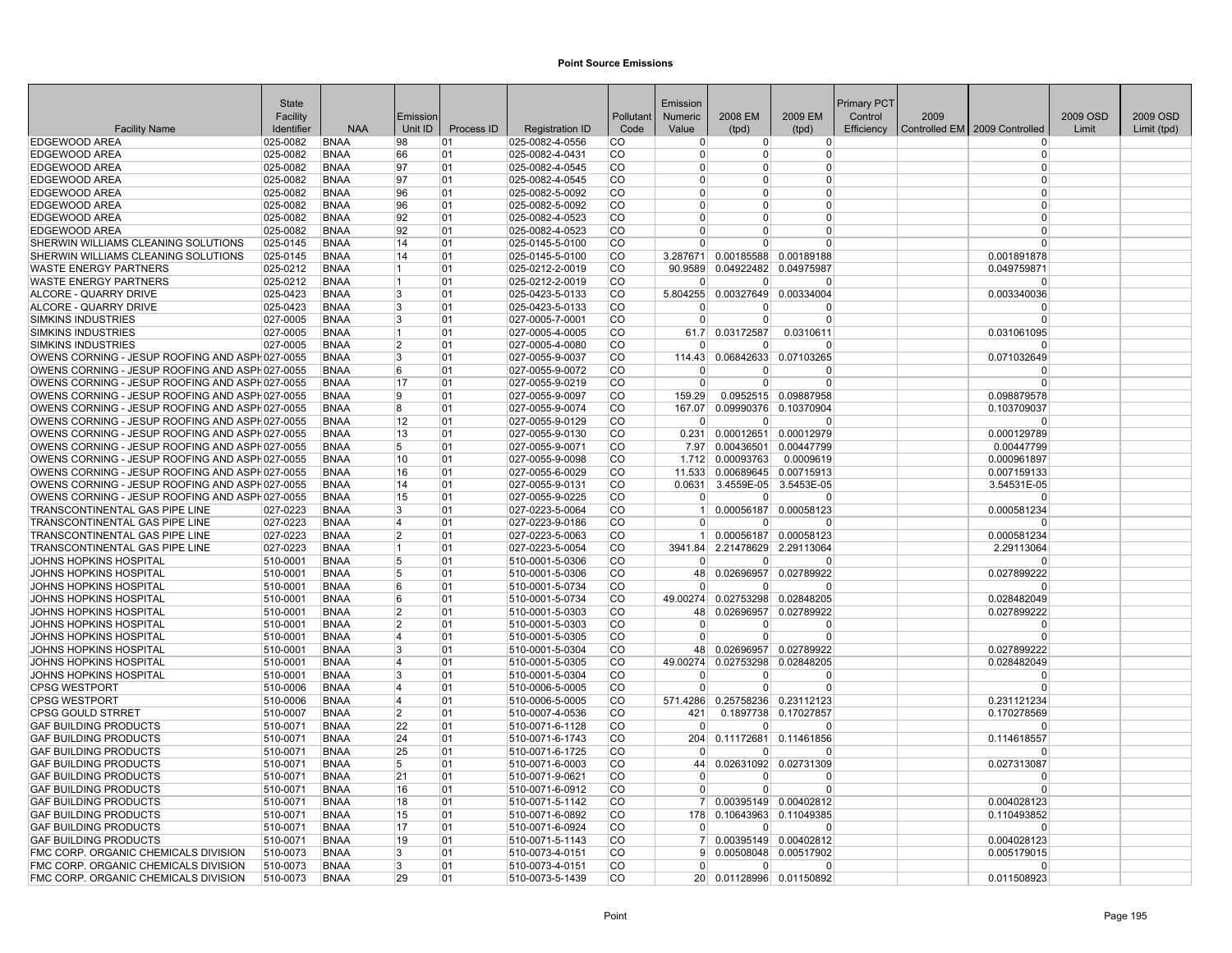| 2009 EM<br>2009 OSD<br>2009 OSD<br>Facility<br>Emission<br>Pollutant<br>Numeric<br>2008 EM<br>Control<br>2009<br>Unit ID<br><b>NAA</b><br>Process ID<br>Code<br>Efficiency<br>Controlled EM   2009 Controlled<br><b>Facility Name</b><br>Identifier<br><b>Registration ID</b><br>Value<br>(tpd)<br>Limit<br>Limit (tpd)<br>(tpd)<br>FMC CORP. ORGANIC CHEMICALS DIVISION<br>510-0073<br><b>BNAA</b><br>510-0073-4-0152<br><b>CO</b><br>01<br>$\Omega$<br>$\overline{0}$<br>$\overline{0}$<br>14<br><sup>0</sup><br><b>FMC CORP. ORGANIC CHEMICALS DIVISION</b><br>510-0073<br><b>BNAA</b><br>29<br>01<br>510-0073-5-1439<br><b>CO</b><br>$\Omega$<br>$\Omega$<br>0<br>$\Omega$<br>0.02359329<br>FMC CORP. ORGANIC CHEMICALS DIVISION<br>510-0073<br><b>CO</b><br>0.02314441<br>0.023593291<br><b>BNAA</b><br>6<br>01<br>510-0073-4-2088<br>41<br>FMC CORP. ORGANIC CHEMICALS DIVISION<br>510-0073<br><b>BNAA</b><br>6<br>01<br>510-0073-4-2088<br><b>CO</b><br>$\Omega$<br>U<br>$\Omega$<br>$\Omega$<br>FMC CORP. ORGANIC CHEMICALS DIVISION<br><b>BNAA</b><br>510-0073-4-0152<br><b>CO</b><br>0.02483791<br>510-0073<br>4<br>01<br>44<br>0.02531963<br>0.02531963<br>FMC CORP. ORGANIC CHEMICALS DIVISION<br><b>CO</b><br>35<br>510-0073<br><b>BNAA</b><br>5<br>01<br>510-0073-4-0153<br>0.01975743 0.02014061<br>0.020140615<br>FMC CORP. ORGANIC CHEMICALS DIVISION<br><b>CO</b><br>510-0073<br><b>BNAA</b><br>5<br>01<br>510-0073-4-0153<br>$\Omega$<br>$\mathbf{0}$<br>$\Omega$<br>ŋ<br><b>FMC CORP. ORGANIC CHEMICALS DIVISION</b><br>510-0073<br><b>BNAA</b><br>15<br>01<br>510-0073-7-0923<br><b>CO</b><br>7 <sup>1</sup><br>0.00445455 0.00464545<br>0.004645455<br>FMC CORP. ORGANIC CHEMICALS DIVISION<br>510-0073<br><b>BNAA</b><br>15<br>01<br>510-0073-7-0923<br><b>CO</b><br>O<br>0<br>$\Omega$<br>FMC CORP. ORGANIC CHEMICALS DIVISION<br><b>BNAA</b><br>01<br>510-0073-2-0209<br><b>CO</b><br>$\Omega$<br>510-0073<br>$\Omega$<br>$\Omega$<br>$\Omega$<br>11.<br>FMC CORP. ORGANIC CHEMICALS DIVISION<br>510-0073<br><b>BNAA</b><br>11<br>01<br>510-0073-2-0209<br><b>CO</b><br>$\Omega$<br>$\Omega$<br>$\Omega$<br>$\Omega$<br>FMC CORP. ORGANIC CHEMICALS DIVISION<br>510-0073<br><b>BNAA</b><br>13<br>510-0073-7-0471<br><b>CO</b><br>0.00063636<br>01<br>0.00066364<br>0.000663636<br>FMC CORP. ORGANIC CHEMICALS DIVISION<br><b>CO</b><br>510-0073<br><b>BNAA</b><br>21<br>01<br>510-0073-7-1153<br>$\Omega$<br>0<br>0<br>$\Omega$<br>FMC CORP. ORGANIC CHEMICALS DIVISION<br>510-0073<br><b>CO</b><br>$\Omega$<br><b>BNAA</b><br>21<br>01<br>510-0073-7-1153<br>$\Omega$<br>$\Omega$<br>0<br><b>CO</b><br><b>GRACE - DAVISON CHEMICAL</b><br>510-0076<br><b>BNAA</b><br>63<br>01<br>510-0076-7-1667<br>$\Omega$<br>$\Omega$<br>$\Omega$<br>$\Omega$<br><b>GRACE - DAVISON CHEMICAL</b><br>510-0076<br><b>BNAA</b><br>59<br>01<br>510-0076-7-1644<br><b>CO</b><br>$\Omega$<br>$\Omega$<br>0<br>$\Omega$<br>1.232227<br><b>GRACE - DAVISON CHEMICAL</b><br>510-0076<br><b>BNAA</b><br>63<br>01<br>510-0076-7-1667<br><b>CO</b><br>0.00062957<br>0.00062428<br>0.000624284<br><b>GRACE - DAVISON CHEMICAL</b><br>59<br><b>CO</b><br>0.03330898<br>510-0076<br><b>BNAA</b><br>01<br>510-0076-7-1644<br>53.41935<br>0.0344796<br>0.034479596<br><b>GRACE - DAVISON CHEMICAL</b><br><b>BNAA</b><br>510-0076-7-1076<br><b>CO</b><br>22.51748<br>0.01150464<br>0.01140804<br>0.011408038<br>510-0076<br>8<br>01<br><b>CO</b><br><b>GRACE - DAVISON CHEMICAL</b><br>510-0076<br><b>BNAA</b><br>19<br>01<br>510-0076-7-1077<br>21.10092<br>0.01078089<br>0.01069036<br>0.010690363<br><b>GRACE - DAVISON CHEMICAL</b><br>510-0076<br><b>BNAA</b><br>9<br>01<br>510-0076-7-1077<br><b>CO</b><br>$\Omega$<br>$\Omega$<br>$\Omega$<br>$\Omega$<br><b>GRACE - DAVISON CHEMICAL</b><br>510-0076<br><b>BNAA</b><br>8<br>01<br>510-0076-7-1076<br><b>CO</b><br>$\Omega$<br>$\Omega$<br>$\Omega$<br>$\Omega$<br><b>GRACE - DAVISON CHEMICAL</b><br>510-0076<br><b>BNAA</b><br>17<br>01<br>510-0076-7-1024<br>l CO<br>1.316614<br>0.00067269 0.00066704<br>0.000667037<br><b>CO</b><br><b>GRACE - DAVISON CHEMICAL</b><br>510-0076<br><b>BNAA</b><br>01<br>510-0076-7-1024<br>17<br>$\Omega$<br>ŋ<br>$\Omega$<br>n<br><b>GRACE - DAVISON CHEMICAL</b><br><b>CO</b><br>4.08<br>0.00208456<br>0.00206705<br>0.002067051<br>510-0076<br><b>BNAA</b><br> 11<br>01<br>510-0076-7-1087<br><b>GRACE - DAVISON CHEMICAL</b><br>510-0076<br><b>BNAA</b><br>11<br>01<br>510-0076-7-1087<br><b>CO</b><br>$\Omega$<br>$\Omega$<br>$\Omega$<br>$\Omega$<br><b>GRACE - DAVISON CHEMICAL</b><br><b>BNAA</b><br><b>CO</b><br>7.741935<br>0.00437031 0.00445507<br>510-0076<br>01<br>510-0076-5-0016<br>0.004455067<br>11<br>0.00598012 0.00604512<br><b>GRACE - DAVISON CHEMICAL</b><br>510-0076<br><b>BNAA</b><br>10<br>01<br>510-0076-7-1079<br><b>CO</b><br>11.05023<br>0.006045125<br><b>GRACE - DAVISON CHEMICAL</b><br>510-0076<br><b>BNAA</b><br>10<br>01<br>510-0076-7-1079<br><b>CO</b><br>$\Omega$<br>$\overline{0}$<br>$\Omega$<br>$\Omega$<br><b>GRACE - DAVISON CHEMICAL</b><br>510-0076<br><b>BNAA</b><br>01<br>510-0076-5-0016<br><b>CO</b><br>11.<br>$\Omega$<br>$\Omega$<br>0<br>$\Omega$<br><b>GRACE - DAVISON CHEMICAL</b><br><b>CO</b><br>68.71233<br>0.03878796<br>0.03954024<br>0.039540244<br>510-0076<br><b>BNAA</b><br>5<br>01<br>510-0076-5-0294<br><b>GRACE - DAVISON CHEMICAL</b><br>510-0076<br><b>BNAA</b><br>12<br>01<br>510-0076-7-1094<br><b>CO</b><br>$\Omega$<br>$\Omega$<br>$\Omega$<br>ŋ<br><b>GRACE - DAVISON CHEMICAL</b><br>510-0076-5-0294<br><b>CO</b><br>510-0076<br><b>BNAA</b><br>5<br>01<br>$\Omega$<br>U<br>0<br>$\Omega$<br><b>GRACE - DAVISON CHEMICAL</b><br>510-0076<br><b>BNAA</b><br>15<br>01<br>510-0076-7-1405<br>l CO<br>4.705882<br>0.00240433<br>0.00238414<br>0.002384142<br><b>CO</b><br><b>GRACE - DAVISON CHEMICAL</b><br>510-0076<br><b>BNAA</b><br>15<br>01<br>510-0076-7-1405<br>n<br>n<br>n<br>n<br>0.00396748<br><b>GRACE - DAVISON CHEMICAL</b><br>510-0076<br><b>BNAA</b><br>13<br>01<br>510-0076-7-1095<br><b>CO</b><br>7.765363<br>0.00393417<br>0.003934168<br><b>GRACE - DAVISON CHEMICAL</b><br>510-0076<br><b>BNAA</b><br>13<br>01<br>510-0076-7-1095<br><b>CO</b><br>$\Omega$<br>$\Omega$<br>$\Omega$<br>$\Omega$<br><b>GRACE - DAVISON CHEMICAL</b><br><b>BNAA</b><br>12<br>01<br>510-0076-7-1094<br><b>CO</b><br>10.43478<br>0.00533134 0.00528658<br>510-0076<br>0.005286576<br>JOHNS HOPKINS - HOMEWOOD CAMPUS<br><b>BNAA</b><br>510-0077-5-0534<br><b>CO</b><br>0.00842799 0.00871851<br>0.008718507<br>510-0077<br>6<br>01<br>15 <sup>1</sup><br>JOHNS HOPKINS - HOMEWOOD CAMPUS<br><b>BNAA</b><br>17<br>01<br>510-0077-5-0535<br><b>CO</b><br>15 0.00842799 0.00871851<br>0.008718507<br>510-0077<br>12<br><b>CO</b><br>JOHNS HOPKINS - HOMEWOOD CAMPUS<br>510-0077<br><b>BNAA</b><br>01<br>510-0077-5-0965<br>$\Omega$<br>$\Omega$<br>0<br>$\Omega$<br>JOHNS HOPKINS - HOMEWOOD CAMPUS<br><b>CO</b><br>0.00842799<br>0.00871851<br>0.008718507<br>510-0077<br><b>BNAA</b><br>5<br>01<br>510-0077-5-0533<br>15 <sup>1</sup><br>JOHNS HOPKINS - HOMEWOOD CAMPUS<br>510-0077<br><b>BNAA</b><br>11<br>01<br>510-0077-5-0964<br><b>CO</b><br>$\Omega$<br>$\Omega$<br>$\Omega$<br>$\Omega$<br>JOHNS HOPKINS - HOMEWOOD CAMPUS<br>510-0077<br><b>BNAA</b><br>10<br>01<br>510-0077-5-0763<br><b>CO</b><br>15 <sup>1</sup><br>0.00842799<br>0.00871851<br>0.008718507<br>SASOL NORTH AMERICA, INC<br><b>BNAA</b><br>3<br>01<br>510-0100-7-1394<br><b>CO</b><br>510-0100<br>$\Omega$<br>0<br>0<br>$\Omega$<br><b>CO</b><br>SASOL NORTH AMERICA, INC<br>510-0100<br><b>BNAA</b><br>01<br>510-0100-4-2853<br>$\Omega$<br>$\Omega$<br>$\Omega$<br>$\Omega$<br>11<br>0.04876262<br>0.04835316<br><b>SASOL NORTH AMERICA. INC</b><br>510-0100<br><b>BNAA</b><br>3<br>01<br>510-0100-7-1394<br><b>CO</b><br>95.44073<br>0.04835316<br>2<br><b>CO</b><br>SASOL NORTH AMERICA, INC.<br>510-0100<br><b>BNAA</b><br>01<br>510-0100-4-2854<br>$\overline{0}$<br>$\Omega$<br>$\Omega$<br>$\Omega$<br>SASOL NORTH AMERICA, INC<br>510-0100<br><b>BNAA</b><br>2<br>01<br>510-0100-4-2854<br><b>CO</b><br>25.17986 0.01294737 0.01267608<br>0.012676076<br>SASOL NORTH AMERICA, INC<br>510-0100<br><b>BNAA</b><br>01<br>510-0100-4-2853<br><b>CO</b><br>24.31373<br>0.01250201 0.01224005<br>0.012240047<br>11<br>UNITED STATES GYPSUM COMPANY<br><b>BNAA</b><br><b>CO</b><br>0.02836041 0.02901614<br>510-0106<br>5<br>01<br>510-0106-6-0881<br>52.29462<br>0.029016135<br><b>CO</b><br>UNITED STATES GYPSUM COMPANY<br><b>BNAA</b><br>01<br>88.83853 0.04807244 0.04915179<br>0.049151786<br>510-0106<br>3<br>510-0106-6-0879<br>UNITED STATES GYPSUM COMPANY<br>3<br><b>CO</b><br>510-0106<br><b>BNAA</b><br>01<br>510-0106-6-0879<br>$\Omega$<br>0<br>$\Omega$<br>O<br>UNITED STATES GYPSUM COMPANY<br>510-0106<br><b>BNAA</b><br>5<br>01<br>510-0106-6-0881<br>ICO.<br>$\Omega$<br>$\Omega$<br>$\Omega$<br>$\Omega$<br>MILLENIUM INORGANIC CHEMICALS<br>510-0109<br><b>BNAA</b><br>01<br>510-0109-5-0438<br><b>CO</b><br>65.37912<br>0.03690637 0.03762216<br>0.03762216<br>14<br>0.0221904<br>MILLENIUM INORGANIC CHEMICALS<br><b>BNAA</b><br>510-0109-7-1109<br><b>CO</b><br>43.8<br>0.02237832<br>0.022190404<br>510-0109<br>30<br>01<br>MILLENIUM INORGANIC CHEMICALS<br>510-0109<br><b>BNAA</b><br>52<br>01<br>510-0109-9-0831<br><b>CO</b><br>$\Omega$<br>$\Omega$<br>0<br>$\Omega$<br>MILLENIUM INORGANIC CHEMICALS<br><b>BNAA</b><br>510-0109-7-1139<br><b>CO</b><br>510-0109<br>31<br>01<br>$\Omega$<br>$\Omega$<br>0<br>$\Omega$<br><b>CO</b><br>MILLENIUM INORGANIC CHEMICALS<br>510-0109<br><b>BNAA</b><br>53<br>01<br>510-0109-5-1430<br>39.37387 0.02222647 0.02265754<br>0.022657542 | State |  |  | Emission |  | Primary PCT |  |  |
|---------------------------------------------------------------------------------------------------------------------------------------------------------------------------------------------------------------------------------------------------------------------------------------------------------------------------------------------------------------------------------------------------------------------------------------------------------------------------------------------------------------------------------------------------------------------------------------------------------------------------------------------------------------------------------------------------------------------------------------------------------------------------------------------------------------------------------------------------------------------------------------------------------------------------------------------------------------------------------------------------------------------------------------------------------------------------------------------------------------------------------------------------------------------------------------------------------------------------------------------------------------------------------------------------------------------------------------------------------------------------------------------------------------------------------------------------------------------------------------------------------------------------------------------------------------------------------------------------------------------------------------------------------------------------------------------------------------------------------------------------------------------------------------------------------------------------------------------------------------------------------------------------------------------------------------------------------------------------------------------------------------------------------------------------------------------------------------------------------------------------------------------------------------------------------------------------------------------------------------------------------------------------------------------------------------------------------------------------------------------------------------------------------------------------------------------------------------------------------------------------------------------------------------------------------------------------------------------------------------------------------------------------------------------------------------------------------------------------------------------------------------------------------------------------------------------------------------------------------------------------------------------------------------------------------------------------------------------------------------------------------------------------------------------------------------------------------------------------------------------------------------------------------------------------------------------------------------------------------------------------------------------------------------------------------------------------------------------------------------------------------------------------------------------------------------------------------------------------------------------------------------------------------------------------------------------------------------------------------------------------------------------------------------------------------------------------------------------------------------------------------------------------------------------------------------------------------------------------------------------------------------------------------------------------------------------------------------------------------------------------------------------------------------------------------------------------------------------------------------------------------------------------------------------------------------------------------------------------------------------------------------------------------------------------------------------------------------------------------------------------------------------------------------------------------------------------------------------------------------------------------------------------------------------------------------------------------------------------------------------------------------------------------------------------------------------------------------------------------------------------------------------------------------------------------------------------------------------------------------------------------------------------------------------------------------------------------------------------------------------------------------------------------------------------------------------------------------------------------------------------------------------------------------------------------------------------------------------------------------------------------------------------------------------------------------------------------------------------------------------------------------------------------------------------------------------------------------------------------------------------------------------------------------------------------------------------------------------------------------------------------------------------------------------------------------------------------------------------------------------------------------------------------------------------------------------------------------------------------------------------------------------------------------------------------------------------------------------------------------------------------------------------------------------------------------------------------------------------------------------------------------------------------------------------------------------------------------------------------------------------------------------------------------------------------------------------------------------------------------------------------------------------------------------------------------------------------------------------------------------------------------------------------------------------------------------------------------------------------------------------------------------------------------------------------------------------------------------------------------------------------------------------------------------------------------------------------------------------------------------------------------------------------------------------------------------------------------------------------------------------------------------------------------------------------------------------------------------------------------------------------------------------------------------------------------------------------------------------------------------------------------------------------------------------------------------------------------------------------------------------------------------------------------------------------------------------------------------------------------------------------------------------------------------------------------------------------------------------------------------------------------------------------------------------------------------------------------------------------------------------------------------------------------------------------------------------------------------------------------------------------------------------------------------------------------------------------------------------------------------------------------------------------------------------------------------------------------------------------------------------------------------------------------------------------------------------------------------------------------------------------------------------------------------------------------------------------------------------------------------------------------------------------------------------------------------------------------------------------------------------------------------------------------------------------------------------------------------------------------------------------------------------------------------------------------------------------------------------------------------------------------------------------------------------------------------------------------------------------------------------------------------------------------------------------------------------------------------------------------------------------------------------------------------------------------------------------------------------------------------------------------------------------------------------------------------------------------------------------------------------------------------------------------------------------------------------------------------------------------------------------------------------------------------------------------------------------------------------------------------------------------------------------------------------------------------------------------------------------------------------------------------------------------------------------------------------------------------------------------------------------|-------|--|--|----------|--|-------------|--|--|
|                                                                                                                                                                                                                                                                                                                                                                                                                                                                                                                                                                                                                                                                                                                                                                                                                                                                                                                                                                                                                                                                                                                                                                                                                                                                                                                                                                                                                                                                                                                                                                                                                                                                                                                                                                                                                                                                                                                                                                                                                                                                                                                                                                                                                                                                                                                                                                                                                                                                                                                                                                                                                                                                                                                                                                                                                                                                                                                                                                                                                                                                                                                                                                                                                                                                                                                                                                                                                                                                                                                                                                                                                                                                                                                                                                                                                                                                                                                                                                                                                                                                                                                                                                                                                                                                                                                                                                                                                                                                                                                                                                                                                                                                                                                                                                                                                                                                                                                                                                                                                                                                                                                                                                                                                                                                                                                                                                                                                                                                                                                                                                                                                                                                                                                                                                                                                                                                                                                                                                                                                                                                                                                                                                                                                                                                                                                                                                                                                                                                                                                                                                                                                                                                                                                                                                                                                                                                                                                                                                                                                                                                                                                                                                                                                                                                                                                                                                                                                                                                                                                                                                                                                                                                                                                                                                                                                                                                                                                                                                                                                                                                                                                                                                                                                                                                                                                                                                                                                                                                                                                                                                                                                                                                                                                                                                                                                                                                                                                                                                                                                                                                                                                                                                                                                                                                                                                                                                                                                                                                                                                                                                                                                                                                                                                                                         |       |  |  |          |  |             |  |  |
|                                                                                                                                                                                                                                                                                                                                                                                                                                                                                                                                                                                                                                                                                                                                                                                                                                                                                                                                                                                                                                                                                                                                                                                                                                                                                                                                                                                                                                                                                                                                                                                                                                                                                                                                                                                                                                                                                                                                                                                                                                                                                                                                                                                                                                                                                                                                                                                                                                                                                                                                                                                                                                                                                                                                                                                                                                                                                                                                                                                                                                                                                                                                                                                                                                                                                                                                                                                                                                                                                                                                                                                                                                                                                                                                                                                                                                                                                                                                                                                                                                                                                                                                                                                                                                                                                                                                                                                                                                                                                                                                                                                                                                                                                                                                                                                                                                                                                                                                                                                                                                                                                                                                                                                                                                                                                                                                                                                                                                                                                                                                                                                                                                                                                                                                                                                                                                                                                                                                                                                                                                                                                                                                                                                                                                                                                                                                                                                                                                                                                                                                                                                                                                                                                                                                                                                                                                                                                                                                                                                                                                                                                                                                                                                                                                                                                                                                                                                                                                                                                                                                                                                                                                                                                                                                                                                                                                                                                                                                                                                                                                                                                                                                                                                                                                                                                                                                                                                                                                                                                                                                                                                                                                                                                                                                                                                                                                                                                                                                                                                                                                                                                                                                                                                                                                                                                                                                                                                                                                                                                                                                                                                                                                                                                                                                                         |       |  |  |          |  |             |  |  |
|                                                                                                                                                                                                                                                                                                                                                                                                                                                                                                                                                                                                                                                                                                                                                                                                                                                                                                                                                                                                                                                                                                                                                                                                                                                                                                                                                                                                                                                                                                                                                                                                                                                                                                                                                                                                                                                                                                                                                                                                                                                                                                                                                                                                                                                                                                                                                                                                                                                                                                                                                                                                                                                                                                                                                                                                                                                                                                                                                                                                                                                                                                                                                                                                                                                                                                                                                                                                                                                                                                                                                                                                                                                                                                                                                                                                                                                                                                                                                                                                                                                                                                                                                                                                                                                                                                                                                                                                                                                                                                                                                                                                                                                                                                                                                                                                                                                                                                                                                                                                                                                                                                                                                                                                                                                                                                                                                                                                                                                                                                                                                                                                                                                                                                                                                                                                                                                                                                                                                                                                                                                                                                                                                                                                                                                                                                                                                                                                                                                                                                                                                                                                                                                                                                                                                                                                                                                                                                                                                                                                                                                                                                                                                                                                                                                                                                                                                                                                                                                                                                                                                                                                                                                                                                                                                                                                                                                                                                                                                                                                                                                                                                                                                                                                                                                                                                                                                                                                                                                                                                                                                                                                                                                                                                                                                                                                                                                                                                                                                                                                                                                                                                                                                                                                                                                                                                                                                                                                                                                                                                                                                                                                                                                                                                                                                         |       |  |  |          |  |             |  |  |
|                                                                                                                                                                                                                                                                                                                                                                                                                                                                                                                                                                                                                                                                                                                                                                                                                                                                                                                                                                                                                                                                                                                                                                                                                                                                                                                                                                                                                                                                                                                                                                                                                                                                                                                                                                                                                                                                                                                                                                                                                                                                                                                                                                                                                                                                                                                                                                                                                                                                                                                                                                                                                                                                                                                                                                                                                                                                                                                                                                                                                                                                                                                                                                                                                                                                                                                                                                                                                                                                                                                                                                                                                                                                                                                                                                                                                                                                                                                                                                                                                                                                                                                                                                                                                                                                                                                                                                                                                                                                                                                                                                                                                                                                                                                                                                                                                                                                                                                                                                                                                                                                                                                                                                                                                                                                                                                                                                                                                                                                                                                                                                                                                                                                                                                                                                                                                                                                                                                                                                                                                                                                                                                                                                                                                                                                                                                                                                                                                                                                                                                                                                                                                                                                                                                                                                                                                                                                                                                                                                                                                                                                                                                                                                                                                                                                                                                                                                                                                                                                                                                                                                                                                                                                                                                                                                                                                                                                                                                                                                                                                                                                                                                                                                                                                                                                                                                                                                                                                                                                                                                                                                                                                                                                                                                                                                                                                                                                                                                                                                                                                                                                                                                                                                                                                                                                                                                                                                                                                                                                                                                                                                                                                                                                                                                                                         |       |  |  |          |  |             |  |  |
|                                                                                                                                                                                                                                                                                                                                                                                                                                                                                                                                                                                                                                                                                                                                                                                                                                                                                                                                                                                                                                                                                                                                                                                                                                                                                                                                                                                                                                                                                                                                                                                                                                                                                                                                                                                                                                                                                                                                                                                                                                                                                                                                                                                                                                                                                                                                                                                                                                                                                                                                                                                                                                                                                                                                                                                                                                                                                                                                                                                                                                                                                                                                                                                                                                                                                                                                                                                                                                                                                                                                                                                                                                                                                                                                                                                                                                                                                                                                                                                                                                                                                                                                                                                                                                                                                                                                                                                                                                                                                                                                                                                                                                                                                                                                                                                                                                                                                                                                                                                                                                                                                                                                                                                                                                                                                                                                                                                                                                                                                                                                                                                                                                                                                                                                                                                                                                                                                                                                                                                                                                                                                                                                                                                                                                                                                                                                                                                                                                                                                                                                                                                                                                                                                                                                                                                                                                                                                                                                                                                                                                                                                                                                                                                                                                                                                                                                                                                                                                                                                                                                                                                                                                                                                                                                                                                                                                                                                                                                                                                                                                                                                                                                                                                                                                                                                                                                                                                                                                                                                                                                                                                                                                                                                                                                                                                                                                                                                                                                                                                                                                                                                                                                                                                                                                                                                                                                                                                                                                                                                                                                                                                                                                                                                                                                                         |       |  |  |          |  |             |  |  |
|                                                                                                                                                                                                                                                                                                                                                                                                                                                                                                                                                                                                                                                                                                                                                                                                                                                                                                                                                                                                                                                                                                                                                                                                                                                                                                                                                                                                                                                                                                                                                                                                                                                                                                                                                                                                                                                                                                                                                                                                                                                                                                                                                                                                                                                                                                                                                                                                                                                                                                                                                                                                                                                                                                                                                                                                                                                                                                                                                                                                                                                                                                                                                                                                                                                                                                                                                                                                                                                                                                                                                                                                                                                                                                                                                                                                                                                                                                                                                                                                                                                                                                                                                                                                                                                                                                                                                                                                                                                                                                                                                                                                                                                                                                                                                                                                                                                                                                                                                                                                                                                                                                                                                                                                                                                                                                                                                                                                                                                                                                                                                                                                                                                                                                                                                                                                                                                                                                                                                                                                                                                                                                                                                                                                                                                                                                                                                                                                                                                                                                                                                                                                                                                                                                                                                                                                                                                                                                                                                                                                                                                                                                                                                                                                                                                                                                                                                                                                                                                                                                                                                                                                                                                                                                                                                                                                                                                                                                                                                                                                                                                                                                                                                                                                                                                                                                                                                                                                                                                                                                                                                                                                                                                                                                                                                                                                                                                                                                                                                                                                                                                                                                                                                                                                                                                                                                                                                                                                                                                                                                                                                                                                                                                                                                                                                         |       |  |  |          |  |             |  |  |
|                                                                                                                                                                                                                                                                                                                                                                                                                                                                                                                                                                                                                                                                                                                                                                                                                                                                                                                                                                                                                                                                                                                                                                                                                                                                                                                                                                                                                                                                                                                                                                                                                                                                                                                                                                                                                                                                                                                                                                                                                                                                                                                                                                                                                                                                                                                                                                                                                                                                                                                                                                                                                                                                                                                                                                                                                                                                                                                                                                                                                                                                                                                                                                                                                                                                                                                                                                                                                                                                                                                                                                                                                                                                                                                                                                                                                                                                                                                                                                                                                                                                                                                                                                                                                                                                                                                                                                                                                                                                                                                                                                                                                                                                                                                                                                                                                                                                                                                                                                                                                                                                                                                                                                                                                                                                                                                                                                                                                                                                                                                                                                                                                                                                                                                                                                                                                                                                                                                                                                                                                                                                                                                                                                                                                                                                                                                                                                                                                                                                                                                                                                                                                                                                                                                                                                                                                                                                                                                                                                                                                                                                                                                                                                                                                                                                                                                                                                                                                                                                                                                                                                                                                                                                                                                                                                                                                                                                                                                                                                                                                                                                                                                                                                                                                                                                                                                                                                                                                                                                                                                                                                                                                                                                                                                                                                                                                                                                                                                                                                                                                                                                                                                                                                                                                                                                                                                                                                                                                                                                                                                                                                                                                                                                                                                                                         |       |  |  |          |  |             |  |  |
|                                                                                                                                                                                                                                                                                                                                                                                                                                                                                                                                                                                                                                                                                                                                                                                                                                                                                                                                                                                                                                                                                                                                                                                                                                                                                                                                                                                                                                                                                                                                                                                                                                                                                                                                                                                                                                                                                                                                                                                                                                                                                                                                                                                                                                                                                                                                                                                                                                                                                                                                                                                                                                                                                                                                                                                                                                                                                                                                                                                                                                                                                                                                                                                                                                                                                                                                                                                                                                                                                                                                                                                                                                                                                                                                                                                                                                                                                                                                                                                                                                                                                                                                                                                                                                                                                                                                                                                                                                                                                                                                                                                                                                                                                                                                                                                                                                                                                                                                                                                                                                                                                                                                                                                                                                                                                                                                                                                                                                                                                                                                                                                                                                                                                                                                                                                                                                                                                                                                                                                                                                                                                                                                                                                                                                                                                                                                                                                                                                                                                                                                                                                                                                                                                                                                                                                                                                                                                                                                                                                                                                                                                                                                                                                                                                                                                                                                                                                                                                                                                                                                                                                                                                                                                                                                                                                                                                                                                                                                                                                                                                                                                                                                                                                                                                                                                                                                                                                                                                                                                                                                                                                                                                                                                                                                                                                                                                                                                                                                                                                                                                                                                                                                                                                                                                                                                                                                                                                                                                                                                                                                                                                                                                                                                                                                                         |       |  |  |          |  |             |  |  |
|                                                                                                                                                                                                                                                                                                                                                                                                                                                                                                                                                                                                                                                                                                                                                                                                                                                                                                                                                                                                                                                                                                                                                                                                                                                                                                                                                                                                                                                                                                                                                                                                                                                                                                                                                                                                                                                                                                                                                                                                                                                                                                                                                                                                                                                                                                                                                                                                                                                                                                                                                                                                                                                                                                                                                                                                                                                                                                                                                                                                                                                                                                                                                                                                                                                                                                                                                                                                                                                                                                                                                                                                                                                                                                                                                                                                                                                                                                                                                                                                                                                                                                                                                                                                                                                                                                                                                                                                                                                                                                                                                                                                                                                                                                                                                                                                                                                                                                                                                                                                                                                                                                                                                                                                                                                                                                                                                                                                                                                                                                                                                                                                                                                                                                                                                                                                                                                                                                                                                                                                                                                                                                                                                                                                                                                                                                                                                                                                                                                                                                                                                                                                                                                                                                                                                                                                                                                                                                                                                                                                                                                                                                                                                                                                                                                                                                                                                                                                                                                                                                                                                                                                                                                                                                                                                                                                                                                                                                                                                                                                                                                                                                                                                                                                                                                                                                                                                                                                                                                                                                                                                                                                                                                                                                                                                                                                                                                                                                                                                                                                                                                                                                                                                                                                                                                                                                                                                                                                                                                                                                                                                                                                                                                                                                                                                         |       |  |  |          |  |             |  |  |
|                                                                                                                                                                                                                                                                                                                                                                                                                                                                                                                                                                                                                                                                                                                                                                                                                                                                                                                                                                                                                                                                                                                                                                                                                                                                                                                                                                                                                                                                                                                                                                                                                                                                                                                                                                                                                                                                                                                                                                                                                                                                                                                                                                                                                                                                                                                                                                                                                                                                                                                                                                                                                                                                                                                                                                                                                                                                                                                                                                                                                                                                                                                                                                                                                                                                                                                                                                                                                                                                                                                                                                                                                                                                                                                                                                                                                                                                                                                                                                                                                                                                                                                                                                                                                                                                                                                                                                                                                                                                                                                                                                                                                                                                                                                                                                                                                                                                                                                                                                                                                                                                                                                                                                                                                                                                                                                                                                                                                                                                                                                                                                                                                                                                                                                                                                                                                                                                                                                                                                                                                                                                                                                                                                                                                                                                                                                                                                                                                                                                                                                                                                                                                                                                                                                                                                                                                                                                                                                                                                                                                                                                                                                                                                                                                                                                                                                                                                                                                                                                                                                                                                                                                                                                                                                                                                                                                                                                                                                                                                                                                                                                                                                                                                                                                                                                                                                                                                                                                                                                                                                                                                                                                                                                                                                                                                                                                                                                                                                                                                                                                                                                                                                                                                                                                                                                                                                                                                                                                                                                                                                                                                                                                                                                                                                                                         |       |  |  |          |  |             |  |  |
|                                                                                                                                                                                                                                                                                                                                                                                                                                                                                                                                                                                                                                                                                                                                                                                                                                                                                                                                                                                                                                                                                                                                                                                                                                                                                                                                                                                                                                                                                                                                                                                                                                                                                                                                                                                                                                                                                                                                                                                                                                                                                                                                                                                                                                                                                                                                                                                                                                                                                                                                                                                                                                                                                                                                                                                                                                                                                                                                                                                                                                                                                                                                                                                                                                                                                                                                                                                                                                                                                                                                                                                                                                                                                                                                                                                                                                                                                                                                                                                                                                                                                                                                                                                                                                                                                                                                                                                                                                                                                                                                                                                                                                                                                                                                                                                                                                                                                                                                                                                                                                                                                                                                                                                                                                                                                                                                                                                                                                                                                                                                                                                                                                                                                                                                                                                                                                                                                                                                                                                                                                                                                                                                                                                                                                                                                                                                                                                                                                                                                                                                                                                                                                                                                                                                                                                                                                                                                                                                                                                                                                                                                                                                                                                                                                                                                                                                                                                                                                                                                                                                                                                                                                                                                                                                                                                                                                                                                                                                                                                                                                                                                                                                                                                                                                                                                                                                                                                                                                                                                                                                                                                                                                                                                                                                                                                                                                                                                                                                                                                                                                                                                                                                                                                                                                                                                                                                                                                                                                                                                                                                                                                                                                                                                                                                                         |       |  |  |          |  |             |  |  |
|                                                                                                                                                                                                                                                                                                                                                                                                                                                                                                                                                                                                                                                                                                                                                                                                                                                                                                                                                                                                                                                                                                                                                                                                                                                                                                                                                                                                                                                                                                                                                                                                                                                                                                                                                                                                                                                                                                                                                                                                                                                                                                                                                                                                                                                                                                                                                                                                                                                                                                                                                                                                                                                                                                                                                                                                                                                                                                                                                                                                                                                                                                                                                                                                                                                                                                                                                                                                                                                                                                                                                                                                                                                                                                                                                                                                                                                                                                                                                                                                                                                                                                                                                                                                                                                                                                                                                                                                                                                                                                                                                                                                                                                                                                                                                                                                                                                                                                                                                                                                                                                                                                                                                                                                                                                                                                                                                                                                                                                                                                                                                                                                                                                                                                                                                                                                                                                                                                                                                                                                                                                                                                                                                                                                                                                                                                                                                                                                                                                                                                                                                                                                                                                                                                                                                                                                                                                                                                                                                                                                                                                                                                                                                                                                                                                                                                                                                                                                                                                                                                                                                                                                                                                                                                                                                                                                                                                                                                                                                                                                                                                                                                                                                                                                                                                                                                                                                                                                                                                                                                                                                                                                                                                                                                                                                                                                                                                                                                                                                                                                                                                                                                                                                                                                                                                                                                                                                                                                                                                                                                                                                                                                                                                                                                                                                         |       |  |  |          |  |             |  |  |
|                                                                                                                                                                                                                                                                                                                                                                                                                                                                                                                                                                                                                                                                                                                                                                                                                                                                                                                                                                                                                                                                                                                                                                                                                                                                                                                                                                                                                                                                                                                                                                                                                                                                                                                                                                                                                                                                                                                                                                                                                                                                                                                                                                                                                                                                                                                                                                                                                                                                                                                                                                                                                                                                                                                                                                                                                                                                                                                                                                                                                                                                                                                                                                                                                                                                                                                                                                                                                                                                                                                                                                                                                                                                                                                                                                                                                                                                                                                                                                                                                                                                                                                                                                                                                                                                                                                                                                                                                                                                                                                                                                                                                                                                                                                                                                                                                                                                                                                                                                                                                                                                                                                                                                                                                                                                                                                                                                                                                                                                                                                                                                                                                                                                                                                                                                                                                                                                                                                                                                                                                                                                                                                                                                                                                                                                                                                                                                                                                                                                                                                                                                                                                                                                                                                                                                                                                                                                                                                                                                                                                                                                                                                                                                                                                                                                                                                                                                                                                                                                                                                                                                                                                                                                                                                                                                                                                                                                                                                                                                                                                                                                                                                                                                                                                                                                                                                                                                                                                                                                                                                                                                                                                                                                                                                                                                                                                                                                                                                                                                                                                                                                                                                                                                                                                                                                                                                                                                                                                                                                                                                                                                                                                                                                                                                                                         |       |  |  |          |  |             |  |  |
|                                                                                                                                                                                                                                                                                                                                                                                                                                                                                                                                                                                                                                                                                                                                                                                                                                                                                                                                                                                                                                                                                                                                                                                                                                                                                                                                                                                                                                                                                                                                                                                                                                                                                                                                                                                                                                                                                                                                                                                                                                                                                                                                                                                                                                                                                                                                                                                                                                                                                                                                                                                                                                                                                                                                                                                                                                                                                                                                                                                                                                                                                                                                                                                                                                                                                                                                                                                                                                                                                                                                                                                                                                                                                                                                                                                                                                                                                                                                                                                                                                                                                                                                                                                                                                                                                                                                                                                                                                                                                                                                                                                                                                                                                                                                                                                                                                                                                                                                                                                                                                                                                                                                                                                                                                                                                                                                                                                                                                                                                                                                                                                                                                                                                                                                                                                                                                                                                                                                                                                                                                                                                                                                                                                                                                                                                                                                                                                                                                                                                                                                                                                                                                                                                                                                                                                                                                                                                                                                                                                                                                                                                                                                                                                                                                                                                                                                                                                                                                                                                                                                                                                                                                                                                                                                                                                                                                                                                                                                                                                                                                                                                                                                                                                                                                                                                                                                                                                                                                                                                                                                                                                                                                                                                                                                                                                                                                                                                                                                                                                                                                                                                                                                                                                                                                                                                                                                                                                                                                                                                                                                                                                                                                                                                                                                                         |       |  |  |          |  |             |  |  |
|                                                                                                                                                                                                                                                                                                                                                                                                                                                                                                                                                                                                                                                                                                                                                                                                                                                                                                                                                                                                                                                                                                                                                                                                                                                                                                                                                                                                                                                                                                                                                                                                                                                                                                                                                                                                                                                                                                                                                                                                                                                                                                                                                                                                                                                                                                                                                                                                                                                                                                                                                                                                                                                                                                                                                                                                                                                                                                                                                                                                                                                                                                                                                                                                                                                                                                                                                                                                                                                                                                                                                                                                                                                                                                                                                                                                                                                                                                                                                                                                                                                                                                                                                                                                                                                                                                                                                                                                                                                                                                                                                                                                                                                                                                                                                                                                                                                                                                                                                                                                                                                                                                                                                                                                                                                                                                                                                                                                                                                                                                                                                                                                                                                                                                                                                                                                                                                                                                                                                                                                                                                                                                                                                                                                                                                                                                                                                                                                                                                                                                                                                                                                                                                                                                                                                                                                                                                                                                                                                                                                                                                                                                                                                                                                                                                                                                                                                                                                                                                                                                                                                                                                                                                                                                                                                                                                                                                                                                                                                                                                                                                                                                                                                                                                                                                                                                                                                                                                                                                                                                                                                                                                                                                                                                                                                                                                                                                                                                                                                                                                                                                                                                                                                                                                                                                                                                                                                                                                                                                                                                                                                                                                                                                                                                                                                         |       |  |  |          |  |             |  |  |
|                                                                                                                                                                                                                                                                                                                                                                                                                                                                                                                                                                                                                                                                                                                                                                                                                                                                                                                                                                                                                                                                                                                                                                                                                                                                                                                                                                                                                                                                                                                                                                                                                                                                                                                                                                                                                                                                                                                                                                                                                                                                                                                                                                                                                                                                                                                                                                                                                                                                                                                                                                                                                                                                                                                                                                                                                                                                                                                                                                                                                                                                                                                                                                                                                                                                                                                                                                                                                                                                                                                                                                                                                                                                                                                                                                                                                                                                                                                                                                                                                                                                                                                                                                                                                                                                                                                                                                                                                                                                                                                                                                                                                                                                                                                                                                                                                                                                                                                                                                                                                                                                                                                                                                                                                                                                                                                                                                                                                                                                                                                                                                                                                                                                                                                                                                                                                                                                                                                                                                                                                                                                                                                                                                                                                                                                                                                                                                                                                                                                                                                                                                                                                                                                                                                                                                                                                                                                                                                                                                                                                                                                                                                                                                                                                                                                                                                                                                                                                                                                                                                                                                                                                                                                                                                                                                                                                                                                                                                                                                                                                                                                                                                                                                                                                                                                                                                                                                                                                                                                                                                                                                                                                                                                                                                                                                                                                                                                                                                                                                                                                                                                                                                                                                                                                                                                                                                                                                                                                                                                                                                                                                                                                                                                                                                                                         |       |  |  |          |  |             |  |  |
|                                                                                                                                                                                                                                                                                                                                                                                                                                                                                                                                                                                                                                                                                                                                                                                                                                                                                                                                                                                                                                                                                                                                                                                                                                                                                                                                                                                                                                                                                                                                                                                                                                                                                                                                                                                                                                                                                                                                                                                                                                                                                                                                                                                                                                                                                                                                                                                                                                                                                                                                                                                                                                                                                                                                                                                                                                                                                                                                                                                                                                                                                                                                                                                                                                                                                                                                                                                                                                                                                                                                                                                                                                                                                                                                                                                                                                                                                                                                                                                                                                                                                                                                                                                                                                                                                                                                                                                                                                                                                                                                                                                                                                                                                                                                                                                                                                                                                                                                                                                                                                                                                                                                                                                                                                                                                                                                                                                                                                                                                                                                                                                                                                                                                                                                                                                                                                                                                                                                                                                                                                                                                                                                                                                                                                                                                                                                                                                                                                                                                                                                                                                                                                                                                                                                                                                                                                                                                                                                                                                                                                                                                                                                                                                                                                                                                                                                                                                                                                                                                                                                                                                                                                                                                                                                                                                                                                                                                                                                                                                                                                                                                                                                                                                                                                                                                                                                                                                                                                                                                                                                                                                                                                                                                                                                                                                                                                                                                                                                                                                                                                                                                                                                                                                                                                                                                                                                                                                                                                                                                                                                                                                                                                                                                                                                                         |       |  |  |          |  |             |  |  |
|                                                                                                                                                                                                                                                                                                                                                                                                                                                                                                                                                                                                                                                                                                                                                                                                                                                                                                                                                                                                                                                                                                                                                                                                                                                                                                                                                                                                                                                                                                                                                                                                                                                                                                                                                                                                                                                                                                                                                                                                                                                                                                                                                                                                                                                                                                                                                                                                                                                                                                                                                                                                                                                                                                                                                                                                                                                                                                                                                                                                                                                                                                                                                                                                                                                                                                                                                                                                                                                                                                                                                                                                                                                                                                                                                                                                                                                                                                                                                                                                                                                                                                                                                                                                                                                                                                                                                                                                                                                                                                                                                                                                                                                                                                                                                                                                                                                                                                                                                                                                                                                                                                                                                                                                                                                                                                                                                                                                                                                                                                                                                                                                                                                                                                                                                                                                                                                                                                                                                                                                                                                                                                                                                                                                                                                                                                                                                                                                                                                                                                                                                                                                                                                                                                                                                                                                                                                                                                                                                                                                                                                                                                                                                                                                                                                                                                                                                                                                                                                                                                                                                                                                                                                                                                                                                                                                                                                                                                                                                                                                                                                                                                                                                                                                                                                                                                                                                                                                                                                                                                                                                                                                                                                                                                                                                                                                                                                                                                                                                                                                                                                                                                                                                                                                                                                                                                                                                                                                                                                                                                                                                                                                                                                                                                                                                         |       |  |  |          |  |             |  |  |
|                                                                                                                                                                                                                                                                                                                                                                                                                                                                                                                                                                                                                                                                                                                                                                                                                                                                                                                                                                                                                                                                                                                                                                                                                                                                                                                                                                                                                                                                                                                                                                                                                                                                                                                                                                                                                                                                                                                                                                                                                                                                                                                                                                                                                                                                                                                                                                                                                                                                                                                                                                                                                                                                                                                                                                                                                                                                                                                                                                                                                                                                                                                                                                                                                                                                                                                                                                                                                                                                                                                                                                                                                                                                                                                                                                                                                                                                                                                                                                                                                                                                                                                                                                                                                                                                                                                                                                                                                                                                                                                                                                                                                                                                                                                                                                                                                                                                                                                                                                                                                                                                                                                                                                                                                                                                                                                                                                                                                                                                                                                                                                                                                                                                                                                                                                                                                                                                                                                                                                                                                                                                                                                                                                                                                                                                                                                                                                                                                                                                                                                                                                                                                                                                                                                                                                                                                                                                                                                                                                                                                                                                                                                                                                                                                                                                                                                                                                                                                                                                                                                                                                                                                                                                                                                                                                                                                                                                                                                                                                                                                                                                                                                                                                                                                                                                                                                                                                                                                                                                                                                                                                                                                                                                                                                                                                                                                                                                                                                                                                                                                                                                                                                                                                                                                                                                                                                                                                                                                                                                                                                                                                                                                                                                                                                                                         |       |  |  |          |  |             |  |  |
|                                                                                                                                                                                                                                                                                                                                                                                                                                                                                                                                                                                                                                                                                                                                                                                                                                                                                                                                                                                                                                                                                                                                                                                                                                                                                                                                                                                                                                                                                                                                                                                                                                                                                                                                                                                                                                                                                                                                                                                                                                                                                                                                                                                                                                                                                                                                                                                                                                                                                                                                                                                                                                                                                                                                                                                                                                                                                                                                                                                                                                                                                                                                                                                                                                                                                                                                                                                                                                                                                                                                                                                                                                                                                                                                                                                                                                                                                                                                                                                                                                                                                                                                                                                                                                                                                                                                                                                                                                                                                                                                                                                                                                                                                                                                                                                                                                                                                                                                                                                                                                                                                                                                                                                                                                                                                                                                                                                                                                                                                                                                                                                                                                                                                                                                                                                                                                                                                                                                                                                                                                                                                                                                                                                                                                                                                                                                                                                                                                                                                                                                                                                                                                                                                                                                                                                                                                                                                                                                                                                                                                                                                                                                                                                                                                                                                                                                                                                                                                                                                                                                                                                                                                                                                                                                                                                                                                                                                                                                                                                                                                                                                                                                                                                                                                                                                                                                                                                                                                                                                                                                                                                                                                                                                                                                                                                                                                                                                                                                                                                                                                                                                                                                                                                                                                                                                                                                                                                                                                                                                                                                                                                                                                                                                                                                                         |       |  |  |          |  |             |  |  |
|                                                                                                                                                                                                                                                                                                                                                                                                                                                                                                                                                                                                                                                                                                                                                                                                                                                                                                                                                                                                                                                                                                                                                                                                                                                                                                                                                                                                                                                                                                                                                                                                                                                                                                                                                                                                                                                                                                                                                                                                                                                                                                                                                                                                                                                                                                                                                                                                                                                                                                                                                                                                                                                                                                                                                                                                                                                                                                                                                                                                                                                                                                                                                                                                                                                                                                                                                                                                                                                                                                                                                                                                                                                                                                                                                                                                                                                                                                                                                                                                                                                                                                                                                                                                                                                                                                                                                                                                                                                                                                                                                                                                                                                                                                                                                                                                                                                                                                                                                                                                                                                                                                                                                                                                                                                                                                                                                                                                                                                                                                                                                                                                                                                                                                                                                                                                                                                                                                                                                                                                                                                                                                                                                                                                                                                                                                                                                                                                                                                                                                                                                                                                                                                                                                                                                                                                                                                                                                                                                                                                                                                                                                                                                                                                                                                                                                                                                                                                                                                                                                                                                                                                                                                                                                                                                                                                                                                                                                                                                                                                                                                                                                                                                                                                                                                                                                                                                                                                                                                                                                                                                                                                                                                                                                                                                                                                                                                                                                                                                                                                                                                                                                                                                                                                                                                                                                                                                                                                                                                                                                                                                                                                                                                                                                                                                         |       |  |  |          |  |             |  |  |
|                                                                                                                                                                                                                                                                                                                                                                                                                                                                                                                                                                                                                                                                                                                                                                                                                                                                                                                                                                                                                                                                                                                                                                                                                                                                                                                                                                                                                                                                                                                                                                                                                                                                                                                                                                                                                                                                                                                                                                                                                                                                                                                                                                                                                                                                                                                                                                                                                                                                                                                                                                                                                                                                                                                                                                                                                                                                                                                                                                                                                                                                                                                                                                                                                                                                                                                                                                                                                                                                                                                                                                                                                                                                                                                                                                                                                                                                                                                                                                                                                                                                                                                                                                                                                                                                                                                                                                                                                                                                                                                                                                                                                                                                                                                                                                                                                                                                                                                                                                                                                                                                                                                                                                                                                                                                                                                                                                                                                                                                                                                                                                                                                                                                                                                                                                                                                                                                                                                                                                                                                                                                                                                                                                                                                                                                                                                                                                                                                                                                                                                                                                                                                                                                                                                                                                                                                                                                                                                                                                                                                                                                                                                                                                                                                                                                                                                                                                                                                                                                                                                                                                                                                                                                                                                                                                                                                                                                                                                                                                                                                                                                                                                                                                                                                                                                                                                                                                                                                                                                                                                                                                                                                                                                                                                                                                                                                                                                                                                                                                                                                                                                                                                                                                                                                                                                                                                                                                                                                                                                                                                                                                                                                                                                                                                                                         |       |  |  |          |  |             |  |  |
|                                                                                                                                                                                                                                                                                                                                                                                                                                                                                                                                                                                                                                                                                                                                                                                                                                                                                                                                                                                                                                                                                                                                                                                                                                                                                                                                                                                                                                                                                                                                                                                                                                                                                                                                                                                                                                                                                                                                                                                                                                                                                                                                                                                                                                                                                                                                                                                                                                                                                                                                                                                                                                                                                                                                                                                                                                                                                                                                                                                                                                                                                                                                                                                                                                                                                                                                                                                                                                                                                                                                                                                                                                                                                                                                                                                                                                                                                                                                                                                                                                                                                                                                                                                                                                                                                                                                                                                                                                                                                                                                                                                                                                                                                                                                                                                                                                                                                                                                                                                                                                                                                                                                                                                                                                                                                                                                                                                                                                                                                                                                                                                                                                                                                                                                                                                                                                                                                                                                                                                                                                                                                                                                                                                                                                                                                                                                                                                                                                                                                                                                                                                                                                                                                                                                                                                                                                                                                                                                                                                                                                                                                                                                                                                                                                                                                                                                                                                                                                                                                                                                                                                                                                                                                                                                                                                                                                                                                                                                                                                                                                                                                                                                                                                                                                                                                                                                                                                                                                                                                                                                                                                                                                                                                                                                                                                                                                                                                                                                                                                                                                                                                                                                                                                                                                                                                                                                                                                                                                                                                                                                                                                                                                                                                                                                                         |       |  |  |          |  |             |  |  |
|                                                                                                                                                                                                                                                                                                                                                                                                                                                                                                                                                                                                                                                                                                                                                                                                                                                                                                                                                                                                                                                                                                                                                                                                                                                                                                                                                                                                                                                                                                                                                                                                                                                                                                                                                                                                                                                                                                                                                                                                                                                                                                                                                                                                                                                                                                                                                                                                                                                                                                                                                                                                                                                                                                                                                                                                                                                                                                                                                                                                                                                                                                                                                                                                                                                                                                                                                                                                                                                                                                                                                                                                                                                                                                                                                                                                                                                                                                                                                                                                                                                                                                                                                                                                                                                                                                                                                                                                                                                                                                                                                                                                                                                                                                                                                                                                                                                                                                                                                                                                                                                                                                                                                                                                                                                                                                                                                                                                                                                                                                                                                                                                                                                                                                                                                                                                                                                                                                                                                                                                                                                                                                                                                                                                                                                                                                                                                                                                                                                                                                                                                                                                                                                                                                                                                                                                                                                                                                                                                                                                                                                                                                                                                                                                                                                                                                                                                                                                                                                                                                                                                                                                                                                                                                                                                                                                                                                                                                                                                                                                                                                                                                                                                                                                                                                                                                                                                                                                                                                                                                                                                                                                                                                                                                                                                                                                                                                                                                                                                                                                                                                                                                                                                                                                                                                                                                                                                                                                                                                                                                                                                                                                                                                                                                                                                         |       |  |  |          |  |             |  |  |
|                                                                                                                                                                                                                                                                                                                                                                                                                                                                                                                                                                                                                                                                                                                                                                                                                                                                                                                                                                                                                                                                                                                                                                                                                                                                                                                                                                                                                                                                                                                                                                                                                                                                                                                                                                                                                                                                                                                                                                                                                                                                                                                                                                                                                                                                                                                                                                                                                                                                                                                                                                                                                                                                                                                                                                                                                                                                                                                                                                                                                                                                                                                                                                                                                                                                                                                                                                                                                                                                                                                                                                                                                                                                                                                                                                                                                                                                                                                                                                                                                                                                                                                                                                                                                                                                                                                                                                                                                                                                                                                                                                                                                                                                                                                                                                                                                                                                                                                                                                                                                                                                                                                                                                                                                                                                                                                                                                                                                                                                                                                                                                                                                                                                                                                                                                                                                                                                                                                                                                                                                                                                                                                                                                                                                                                                                                                                                                                                                                                                                                                                                                                                                                                                                                                                                                                                                                                                                                                                                                                                                                                                                                                                                                                                                                                                                                                                                                                                                                                                                                                                                                                                                                                                                                                                                                                                                                                                                                                                                                                                                                                                                                                                                                                                                                                                                                                                                                                                                                                                                                                                                                                                                                                                                                                                                                                                                                                                                                                                                                                                                                                                                                                                                                                                                                                                                                                                                                                                                                                                                                                                                                                                                                                                                                                                                         |       |  |  |          |  |             |  |  |
|                                                                                                                                                                                                                                                                                                                                                                                                                                                                                                                                                                                                                                                                                                                                                                                                                                                                                                                                                                                                                                                                                                                                                                                                                                                                                                                                                                                                                                                                                                                                                                                                                                                                                                                                                                                                                                                                                                                                                                                                                                                                                                                                                                                                                                                                                                                                                                                                                                                                                                                                                                                                                                                                                                                                                                                                                                                                                                                                                                                                                                                                                                                                                                                                                                                                                                                                                                                                                                                                                                                                                                                                                                                                                                                                                                                                                                                                                                                                                                                                                                                                                                                                                                                                                                                                                                                                                                                                                                                                                                                                                                                                                                                                                                                                                                                                                                                                                                                                                                                                                                                                                                                                                                                                                                                                                                                                                                                                                                                                                                                                                                                                                                                                                                                                                                                                                                                                                                                                                                                                                                                                                                                                                                                                                                                                                                                                                                                                                                                                                                                                                                                                                                                                                                                                                                                                                                                                                                                                                                                                                                                                                                                                                                                                                                                                                                                                                                                                                                                                                                                                                                                                                                                                                                                                                                                                                                                                                                                                                                                                                                                                                                                                                                                                                                                                                                                                                                                                                                                                                                                                                                                                                                                                                                                                                                                                                                                                                                                                                                                                                                                                                                                                                                                                                                                                                                                                                                                                                                                                                                                                                                                                                                                                                                                                                         |       |  |  |          |  |             |  |  |
|                                                                                                                                                                                                                                                                                                                                                                                                                                                                                                                                                                                                                                                                                                                                                                                                                                                                                                                                                                                                                                                                                                                                                                                                                                                                                                                                                                                                                                                                                                                                                                                                                                                                                                                                                                                                                                                                                                                                                                                                                                                                                                                                                                                                                                                                                                                                                                                                                                                                                                                                                                                                                                                                                                                                                                                                                                                                                                                                                                                                                                                                                                                                                                                                                                                                                                                                                                                                                                                                                                                                                                                                                                                                                                                                                                                                                                                                                                                                                                                                                                                                                                                                                                                                                                                                                                                                                                                                                                                                                                                                                                                                                                                                                                                                                                                                                                                                                                                                                                                                                                                                                                                                                                                                                                                                                                                                                                                                                                                                                                                                                                                                                                                                                                                                                                                                                                                                                                                                                                                                                                                                                                                                                                                                                                                                                                                                                                                                                                                                                                                                                                                                                                                                                                                                                                                                                                                                                                                                                                                                                                                                                                                                                                                                                                                                                                                                                                                                                                                                                                                                                                                                                                                                                                                                                                                                                                                                                                                                                                                                                                                                                                                                                                                                                                                                                                                                                                                                                                                                                                                                                                                                                                                                                                                                                                                                                                                                                                                                                                                                                                                                                                                                                                                                                                                                                                                                                                                                                                                                                                                                                                                                                                                                                                                                                         |       |  |  |          |  |             |  |  |
|                                                                                                                                                                                                                                                                                                                                                                                                                                                                                                                                                                                                                                                                                                                                                                                                                                                                                                                                                                                                                                                                                                                                                                                                                                                                                                                                                                                                                                                                                                                                                                                                                                                                                                                                                                                                                                                                                                                                                                                                                                                                                                                                                                                                                                                                                                                                                                                                                                                                                                                                                                                                                                                                                                                                                                                                                                                                                                                                                                                                                                                                                                                                                                                                                                                                                                                                                                                                                                                                                                                                                                                                                                                                                                                                                                                                                                                                                                                                                                                                                                                                                                                                                                                                                                                                                                                                                                                                                                                                                                                                                                                                                                                                                                                                                                                                                                                                                                                                                                                                                                                                                                                                                                                                                                                                                                                                                                                                                                                                                                                                                                                                                                                                                                                                                                                                                                                                                                                                                                                                                                                                                                                                                                                                                                                                                                                                                                                                                                                                                                                                                                                                                                                                                                                                                                                                                                                                                                                                                                                                                                                                                                                                                                                                                                                                                                                                                                                                                                                                                                                                                                                                                                                                                                                                                                                                                                                                                                                                                                                                                                                                                                                                                                                                                                                                                                                                                                                                                                                                                                                                                                                                                                                                                                                                                                                                                                                                                                                                                                                                                                                                                                                                                                                                                                                                                                                                                                                                                                                                                                                                                                                                                                                                                                                                                         |       |  |  |          |  |             |  |  |
|                                                                                                                                                                                                                                                                                                                                                                                                                                                                                                                                                                                                                                                                                                                                                                                                                                                                                                                                                                                                                                                                                                                                                                                                                                                                                                                                                                                                                                                                                                                                                                                                                                                                                                                                                                                                                                                                                                                                                                                                                                                                                                                                                                                                                                                                                                                                                                                                                                                                                                                                                                                                                                                                                                                                                                                                                                                                                                                                                                                                                                                                                                                                                                                                                                                                                                                                                                                                                                                                                                                                                                                                                                                                                                                                                                                                                                                                                                                                                                                                                                                                                                                                                                                                                                                                                                                                                                                                                                                                                                                                                                                                                                                                                                                                                                                                                                                                                                                                                                                                                                                                                                                                                                                                                                                                                                                                                                                                                                                                                                                                                                                                                                                                                                                                                                                                                                                                                                                                                                                                                                                                                                                                                                                                                                                                                                                                                                                                                                                                                                                                                                                                                                                                                                                                                                                                                                                                                                                                                                                                                                                                                                                                                                                                                                                                                                                                                                                                                                                                                                                                                                                                                                                                                                                                                                                                                                                                                                                                                                                                                                                                                                                                                                                                                                                                                                                                                                                                                                                                                                                                                                                                                                                                                                                                                                                                                                                                                                                                                                                                                                                                                                                                                                                                                                                                                                                                                                                                                                                                                                                                                                                                                                                                                                                                                         |       |  |  |          |  |             |  |  |
|                                                                                                                                                                                                                                                                                                                                                                                                                                                                                                                                                                                                                                                                                                                                                                                                                                                                                                                                                                                                                                                                                                                                                                                                                                                                                                                                                                                                                                                                                                                                                                                                                                                                                                                                                                                                                                                                                                                                                                                                                                                                                                                                                                                                                                                                                                                                                                                                                                                                                                                                                                                                                                                                                                                                                                                                                                                                                                                                                                                                                                                                                                                                                                                                                                                                                                                                                                                                                                                                                                                                                                                                                                                                                                                                                                                                                                                                                                                                                                                                                                                                                                                                                                                                                                                                                                                                                                                                                                                                                                                                                                                                                                                                                                                                                                                                                                                                                                                                                                                                                                                                                                                                                                                                                                                                                                                                                                                                                                                                                                                                                                                                                                                                                                                                                                                                                                                                                                                                                                                                                                                                                                                                                                                                                                                                                                                                                                                                                                                                                                                                                                                                                                                                                                                                                                                                                                                                                                                                                                                                                                                                                                                                                                                                                                                                                                                                                                                                                                                                                                                                                                                                                                                                                                                                                                                                                                                                                                                                                                                                                                                                                                                                                                                                                                                                                                                                                                                                                                                                                                                                                                                                                                                                                                                                                                                                                                                                                                                                                                                                                                                                                                                                                                                                                                                                                                                                                                                                                                                                                                                                                                                                                                                                                                                                                         |       |  |  |          |  |             |  |  |
|                                                                                                                                                                                                                                                                                                                                                                                                                                                                                                                                                                                                                                                                                                                                                                                                                                                                                                                                                                                                                                                                                                                                                                                                                                                                                                                                                                                                                                                                                                                                                                                                                                                                                                                                                                                                                                                                                                                                                                                                                                                                                                                                                                                                                                                                                                                                                                                                                                                                                                                                                                                                                                                                                                                                                                                                                                                                                                                                                                                                                                                                                                                                                                                                                                                                                                                                                                                                                                                                                                                                                                                                                                                                                                                                                                                                                                                                                                                                                                                                                                                                                                                                                                                                                                                                                                                                                                                                                                                                                                                                                                                                                                                                                                                                                                                                                                                                                                                                                                                                                                                                                                                                                                                                                                                                                                                                                                                                                                                                                                                                                                                                                                                                                                                                                                                                                                                                                                                                                                                                                                                                                                                                                                                                                                                                                                                                                                                                                                                                                                                                                                                                                                                                                                                                                                                                                                                                                                                                                                                                                                                                                                                                                                                                                                                                                                                                                                                                                                                                                                                                                                                                                                                                                                                                                                                                                                                                                                                                                                                                                                                                                                                                                                                                                                                                                                                                                                                                                                                                                                                                                                                                                                                                                                                                                                                                                                                                                                                                                                                                                                                                                                                                                                                                                                                                                                                                                                                                                                                                                                                                                                                                                                                                                                                                                         |       |  |  |          |  |             |  |  |
|                                                                                                                                                                                                                                                                                                                                                                                                                                                                                                                                                                                                                                                                                                                                                                                                                                                                                                                                                                                                                                                                                                                                                                                                                                                                                                                                                                                                                                                                                                                                                                                                                                                                                                                                                                                                                                                                                                                                                                                                                                                                                                                                                                                                                                                                                                                                                                                                                                                                                                                                                                                                                                                                                                                                                                                                                                                                                                                                                                                                                                                                                                                                                                                                                                                                                                                                                                                                                                                                                                                                                                                                                                                                                                                                                                                                                                                                                                                                                                                                                                                                                                                                                                                                                                                                                                                                                                                                                                                                                                                                                                                                                                                                                                                                                                                                                                                                                                                                                                                                                                                                                                                                                                                                                                                                                                                                                                                                                                                                                                                                                                                                                                                                                                                                                                                                                                                                                                                                                                                                                                                                                                                                                                                                                                                                                                                                                                                                                                                                                                                                                                                                                                                                                                                                                                                                                                                                                                                                                                                                                                                                                                                                                                                                                                                                                                                                                                                                                                                                                                                                                                                                                                                                                                                                                                                                                                                                                                                                                                                                                                                                                                                                                                                                                                                                                                                                                                                                                                                                                                                                                                                                                                                                                                                                                                                                                                                                                                                                                                                                                                                                                                                                                                                                                                                                                                                                                                                                                                                                                                                                                                                                                                                                                                                                                         |       |  |  |          |  |             |  |  |
|                                                                                                                                                                                                                                                                                                                                                                                                                                                                                                                                                                                                                                                                                                                                                                                                                                                                                                                                                                                                                                                                                                                                                                                                                                                                                                                                                                                                                                                                                                                                                                                                                                                                                                                                                                                                                                                                                                                                                                                                                                                                                                                                                                                                                                                                                                                                                                                                                                                                                                                                                                                                                                                                                                                                                                                                                                                                                                                                                                                                                                                                                                                                                                                                                                                                                                                                                                                                                                                                                                                                                                                                                                                                                                                                                                                                                                                                                                                                                                                                                                                                                                                                                                                                                                                                                                                                                                                                                                                                                                                                                                                                                                                                                                                                                                                                                                                                                                                                                                                                                                                                                                                                                                                                                                                                                                                                                                                                                                                                                                                                                                                                                                                                                                                                                                                                                                                                                                                                                                                                                                                                                                                                                                                                                                                                                                                                                                                                                                                                                                                                                                                                                                                                                                                                                                                                                                                                                                                                                                                                                                                                                                                                                                                                                                                                                                                                                                                                                                                                                                                                                                                                                                                                                                                                                                                                                                                                                                                                                                                                                                                                                                                                                                                                                                                                                                                                                                                                                                                                                                                                                                                                                                                                                                                                                                                                                                                                                                                                                                                                                                                                                                                                                                                                                                                                                                                                                                                                                                                                                                                                                                                                                                                                                                                                                         |       |  |  |          |  |             |  |  |
|                                                                                                                                                                                                                                                                                                                                                                                                                                                                                                                                                                                                                                                                                                                                                                                                                                                                                                                                                                                                                                                                                                                                                                                                                                                                                                                                                                                                                                                                                                                                                                                                                                                                                                                                                                                                                                                                                                                                                                                                                                                                                                                                                                                                                                                                                                                                                                                                                                                                                                                                                                                                                                                                                                                                                                                                                                                                                                                                                                                                                                                                                                                                                                                                                                                                                                                                                                                                                                                                                                                                                                                                                                                                                                                                                                                                                                                                                                                                                                                                                                                                                                                                                                                                                                                                                                                                                                                                                                                                                                                                                                                                                                                                                                                                                                                                                                                                                                                                                                                                                                                                                                                                                                                                                                                                                                                                                                                                                                                                                                                                                                                                                                                                                                                                                                                                                                                                                                                                                                                                                                                                                                                                                                                                                                                                                                                                                                                                                                                                                                                                                                                                                                                                                                                                                                                                                                                                                                                                                                                                                                                                                                                                                                                                                                                                                                                                                                                                                                                                                                                                                                                                                                                                                                                                                                                                                                                                                                                                                                                                                                                                                                                                                                                                                                                                                                                                                                                                                                                                                                                                                                                                                                                                                                                                                                                                                                                                                                                                                                                                                                                                                                                                                                                                                                                                                                                                                                                                                                                                                                                                                                                                                                                                                                                                                         |       |  |  |          |  |             |  |  |
|                                                                                                                                                                                                                                                                                                                                                                                                                                                                                                                                                                                                                                                                                                                                                                                                                                                                                                                                                                                                                                                                                                                                                                                                                                                                                                                                                                                                                                                                                                                                                                                                                                                                                                                                                                                                                                                                                                                                                                                                                                                                                                                                                                                                                                                                                                                                                                                                                                                                                                                                                                                                                                                                                                                                                                                                                                                                                                                                                                                                                                                                                                                                                                                                                                                                                                                                                                                                                                                                                                                                                                                                                                                                                                                                                                                                                                                                                                                                                                                                                                                                                                                                                                                                                                                                                                                                                                                                                                                                                                                                                                                                                                                                                                                                                                                                                                                                                                                                                                                                                                                                                                                                                                                                                                                                                                                                                                                                                                                                                                                                                                                                                                                                                                                                                                                                                                                                                                                                                                                                                                                                                                                                                                                                                                                                                                                                                                                                                                                                                                                                                                                                                                                                                                                                                                                                                                                                                                                                                                                                                                                                                                                                                                                                                                                                                                                                                                                                                                                                                                                                                                                                                                                                                                                                                                                                                                                                                                                                                                                                                                                                                                                                                                                                                                                                                                                                                                                                                                                                                                                                                                                                                                                                                                                                                                                                                                                                                                                                                                                                                                                                                                                                                                                                                                                                                                                                                                                                                                                                                                                                                                                                                                                                                                                                                         |       |  |  |          |  |             |  |  |
|                                                                                                                                                                                                                                                                                                                                                                                                                                                                                                                                                                                                                                                                                                                                                                                                                                                                                                                                                                                                                                                                                                                                                                                                                                                                                                                                                                                                                                                                                                                                                                                                                                                                                                                                                                                                                                                                                                                                                                                                                                                                                                                                                                                                                                                                                                                                                                                                                                                                                                                                                                                                                                                                                                                                                                                                                                                                                                                                                                                                                                                                                                                                                                                                                                                                                                                                                                                                                                                                                                                                                                                                                                                                                                                                                                                                                                                                                                                                                                                                                                                                                                                                                                                                                                                                                                                                                                                                                                                                                                                                                                                                                                                                                                                                                                                                                                                                                                                                                                                                                                                                                                                                                                                                                                                                                                                                                                                                                                                                                                                                                                                                                                                                                                                                                                                                                                                                                                                                                                                                                                                                                                                                                                                                                                                                                                                                                                                                                                                                                                                                                                                                                                                                                                                                                                                                                                                                                                                                                                                                                                                                                                                                                                                                                                                                                                                                                                                                                                                                                                                                                                                                                                                                                                                                                                                                                                                                                                                                                                                                                                                                                                                                                                                                                                                                                                                                                                                                                                                                                                                                                                                                                                                                                                                                                                                                                                                                                                                                                                                                                                                                                                                                                                                                                                                                                                                                                                                                                                                                                                                                                                                                                                                                                                                                                         |       |  |  |          |  |             |  |  |
|                                                                                                                                                                                                                                                                                                                                                                                                                                                                                                                                                                                                                                                                                                                                                                                                                                                                                                                                                                                                                                                                                                                                                                                                                                                                                                                                                                                                                                                                                                                                                                                                                                                                                                                                                                                                                                                                                                                                                                                                                                                                                                                                                                                                                                                                                                                                                                                                                                                                                                                                                                                                                                                                                                                                                                                                                                                                                                                                                                                                                                                                                                                                                                                                                                                                                                                                                                                                                                                                                                                                                                                                                                                                                                                                                                                                                                                                                                                                                                                                                                                                                                                                                                                                                                                                                                                                                                                                                                                                                                                                                                                                                                                                                                                                                                                                                                                                                                                                                                                                                                                                                                                                                                                                                                                                                                                                                                                                                                                                                                                                                                                                                                                                                                                                                                                                                                                                                                                                                                                                                                                                                                                                                                                                                                                                                                                                                                                                                                                                                                                                                                                                                                                                                                                                                                                                                                                                                                                                                                                                                                                                                                                                                                                                                                                                                                                                                                                                                                                                                                                                                                                                                                                                                                                                                                                                                                                                                                                                                                                                                                                                                                                                                                                                                                                                                                                                                                                                                                                                                                                                                                                                                                                                                                                                                                                                                                                                                                                                                                                                                                                                                                                                                                                                                                                                                                                                                                                                                                                                                                                                                                                                                                                                                                                                                         |       |  |  |          |  |             |  |  |
|                                                                                                                                                                                                                                                                                                                                                                                                                                                                                                                                                                                                                                                                                                                                                                                                                                                                                                                                                                                                                                                                                                                                                                                                                                                                                                                                                                                                                                                                                                                                                                                                                                                                                                                                                                                                                                                                                                                                                                                                                                                                                                                                                                                                                                                                                                                                                                                                                                                                                                                                                                                                                                                                                                                                                                                                                                                                                                                                                                                                                                                                                                                                                                                                                                                                                                                                                                                                                                                                                                                                                                                                                                                                                                                                                                                                                                                                                                                                                                                                                                                                                                                                                                                                                                                                                                                                                                                                                                                                                                                                                                                                                                                                                                                                                                                                                                                                                                                                                                                                                                                                                                                                                                                                                                                                                                                                                                                                                                                                                                                                                                                                                                                                                                                                                                                                                                                                                                                                                                                                                                                                                                                                                                                                                                                                                                                                                                                                                                                                                                                                                                                                                                                                                                                                                                                                                                                                                                                                                                                                                                                                                                                                                                                                                                                                                                                                                                                                                                                                                                                                                                                                                                                                                                                                                                                                                                                                                                                                                                                                                                                                                                                                                                                                                                                                                                                                                                                                                                                                                                                                                                                                                                                                                                                                                                                                                                                                                                                                                                                                                                                                                                                                                                                                                                                                                                                                                                                                                                                                                                                                                                                                                                                                                                                                                         |       |  |  |          |  |             |  |  |
|                                                                                                                                                                                                                                                                                                                                                                                                                                                                                                                                                                                                                                                                                                                                                                                                                                                                                                                                                                                                                                                                                                                                                                                                                                                                                                                                                                                                                                                                                                                                                                                                                                                                                                                                                                                                                                                                                                                                                                                                                                                                                                                                                                                                                                                                                                                                                                                                                                                                                                                                                                                                                                                                                                                                                                                                                                                                                                                                                                                                                                                                                                                                                                                                                                                                                                                                                                                                                                                                                                                                                                                                                                                                                                                                                                                                                                                                                                                                                                                                                                                                                                                                                                                                                                                                                                                                                                                                                                                                                                                                                                                                                                                                                                                                                                                                                                                                                                                                                                                                                                                                                                                                                                                                                                                                                                                                                                                                                                                                                                                                                                                                                                                                                                                                                                                                                                                                                                                                                                                                                                                                                                                                                                                                                                                                                                                                                                                                                                                                                                                                                                                                                                                                                                                                                                                                                                                                                                                                                                                                                                                                                                                                                                                                                                                                                                                                                                                                                                                                                                                                                                                                                                                                                                                                                                                                                                                                                                                                                                                                                                                                                                                                                                                                                                                                                                                                                                                                                                                                                                                                                                                                                                                                                                                                                                                                                                                                                                                                                                                                                                                                                                                                                                                                                                                                                                                                                                                                                                                                                                                                                                                                                                                                                                                                                         |       |  |  |          |  |             |  |  |
|                                                                                                                                                                                                                                                                                                                                                                                                                                                                                                                                                                                                                                                                                                                                                                                                                                                                                                                                                                                                                                                                                                                                                                                                                                                                                                                                                                                                                                                                                                                                                                                                                                                                                                                                                                                                                                                                                                                                                                                                                                                                                                                                                                                                                                                                                                                                                                                                                                                                                                                                                                                                                                                                                                                                                                                                                                                                                                                                                                                                                                                                                                                                                                                                                                                                                                                                                                                                                                                                                                                                                                                                                                                                                                                                                                                                                                                                                                                                                                                                                                                                                                                                                                                                                                                                                                                                                                                                                                                                                                                                                                                                                                                                                                                                                                                                                                                                                                                                                                                                                                                                                                                                                                                                                                                                                                                                                                                                                                                                                                                                                                                                                                                                                                                                                                                                                                                                                                                                                                                                                                                                                                                                                                                                                                                                                                                                                                                                                                                                                                                                                                                                                                                                                                                                                                                                                                                                                                                                                                                                                                                                                                                                                                                                                                                                                                                                                                                                                                                                                                                                                                                                                                                                                                                                                                                                                                                                                                                                                                                                                                                                                                                                                                                                                                                                                                                                                                                                                                                                                                                                                                                                                                                                                                                                                                                                                                                                                                                                                                                                                                                                                                                                                                                                                                                                                                                                                                                                                                                                                                                                                                                                                                                                                                                                                         |       |  |  |          |  |             |  |  |
|                                                                                                                                                                                                                                                                                                                                                                                                                                                                                                                                                                                                                                                                                                                                                                                                                                                                                                                                                                                                                                                                                                                                                                                                                                                                                                                                                                                                                                                                                                                                                                                                                                                                                                                                                                                                                                                                                                                                                                                                                                                                                                                                                                                                                                                                                                                                                                                                                                                                                                                                                                                                                                                                                                                                                                                                                                                                                                                                                                                                                                                                                                                                                                                                                                                                                                                                                                                                                                                                                                                                                                                                                                                                                                                                                                                                                                                                                                                                                                                                                                                                                                                                                                                                                                                                                                                                                                                                                                                                                                                                                                                                                                                                                                                                                                                                                                                                                                                                                                                                                                                                                                                                                                                                                                                                                                                                                                                                                                                                                                                                                                                                                                                                                                                                                                                                                                                                                                                                                                                                                                                                                                                                                                                                                                                                                                                                                                                                                                                                                                                                                                                                                                                                                                                                                                                                                                                                                                                                                                                                                                                                                                                                                                                                                                                                                                                                                                                                                                                                                                                                                                                                                                                                                                                                                                                                                                                                                                                                                                                                                                                                                                                                                                                                                                                                                                                                                                                                                                                                                                                                                                                                                                                                                                                                                                                                                                                                                                                                                                                                                                                                                                                                                                                                                                                                                                                                                                                                                                                                                                                                                                                                                                                                                                                                                         |       |  |  |          |  |             |  |  |
|                                                                                                                                                                                                                                                                                                                                                                                                                                                                                                                                                                                                                                                                                                                                                                                                                                                                                                                                                                                                                                                                                                                                                                                                                                                                                                                                                                                                                                                                                                                                                                                                                                                                                                                                                                                                                                                                                                                                                                                                                                                                                                                                                                                                                                                                                                                                                                                                                                                                                                                                                                                                                                                                                                                                                                                                                                                                                                                                                                                                                                                                                                                                                                                                                                                                                                                                                                                                                                                                                                                                                                                                                                                                                                                                                                                                                                                                                                                                                                                                                                                                                                                                                                                                                                                                                                                                                                                                                                                                                                                                                                                                                                                                                                                                                                                                                                                                                                                                                                                                                                                                                                                                                                                                                                                                                                                                                                                                                                                                                                                                                                                                                                                                                                                                                                                                                                                                                                                                                                                                                                                                                                                                                                                                                                                                                                                                                                                                                                                                                                                                                                                                                                                                                                                                                                                                                                                                                                                                                                                                                                                                                                                                                                                                                                                                                                                                                                                                                                                                                                                                                                                                                                                                                                                                                                                                                                                                                                                                                                                                                                                                                                                                                                                                                                                                                                                                                                                                                                                                                                                                                                                                                                                                                                                                                                                                                                                                                                                                                                                                                                                                                                                                                                                                                                                                                                                                                                                                                                                                                                                                                                                                                                                                                                                                                         |       |  |  |          |  |             |  |  |
|                                                                                                                                                                                                                                                                                                                                                                                                                                                                                                                                                                                                                                                                                                                                                                                                                                                                                                                                                                                                                                                                                                                                                                                                                                                                                                                                                                                                                                                                                                                                                                                                                                                                                                                                                                                                                                                                                                                                                                                                                                                                                                                                                                                                                                                                                                                                                                                                                                                                                                                                                                                                                                                                                                                                                                                                                                                                                                                                                                                                                                                                                                                                                                                                                                                                                                                                                                                                                                                                                                                                                                                                                                                                                                                                                                                                                                                                                                                                                                                                                                                                                                                                                                                                                                                                                                                                                                                                                                                                                                                                                                                                                                                                                                                                                                                                                                                                                                                                                                                                                                                                                                                                                                                                                                                                                                                                                                                                                                                                                                                                                                                                                                                                                                                                                                                                                                                                                                                                                                                                                                                                                                                                                                                                                                                                                                                                                                                                                                                                                                                                                                                                                                                                                                                                                                                                                                                                                                                                                                                                                                                                                                                                                                                                                                                                                                                                                                                                                                                                                                                                                                                                                                                                                                                                                                                                                                                                                                                                                                                                                                                                                                                                                                                                                                                                                                                                                                                                                                                                                                                                                                                                                                                                                                                                                                                                                                                                                                                                                                                                                                                                                                                                                                                                                                                                                                                                                                                                                                                                                                                                                                                                                                                                                                                                                         |       |  |  |          |  |             |  |  |
|                                                                                                                                                                                                                                                                                                                                                                                                                                                                                                                                                                                                                                                                                                                                                                                                                                                                                                                                                                                                                                                                                                                                                                                                                                                                                                                                                                                                                                                                                                                                                                                                                                                                                                                                                                                                                                                                                                                                                                                                                                                                                                                                                                                                                                                                                                                                                                                                                                                                                                                                                                                                                                                                                                                                                                                                                                                                                                                                                                                                                                                                                                                                                                                                                                                                                                                                                                                                                                                                                                                                                                                                                                                                                                                                                                                                                                                                                                                                                                                                                                                                                                                                                                                                                                                                                                                                                                                                                                                                                                                                                                                                                                                                                                                                                                                                                                                                                                                                                                                                                                                                                                                                                                                                                                                                                                                                                                                                                                                                                                                                                                                                                                                                                                                                                                                                                                                                                                                                                                                                                                                                                                                                                                                                                                                                                                                                                                                                                                                                                                                                                                                                                                                                                                                                                                                                                                                                                                                                                                                                                                                                                                                                                                                                                                                                                                                                                                                                                                                                                                                                                                                                                                                                                                                                                                                                                                                                                                                                                                                                                                                                                                                                                                                                                                                                                                                                                                                                                                                                                                                                                                                                                                                                                                                                                                                                                                                                                                                                                                                                                                                                                                                                                                                                                                                                                                                                                                                                                                                                                                                                                                                                                                                                                                                                                         |       |  |  |          |  |             |  |  |
|                                                                                                                                                                                                                                                                                                                                                                                                                                                                                                                                                                                                                                                                                                                                                                                                                                                                                                                                                                                                                                                                                                                                                                                                                                                                                                                                                                                                                                                                                                                                                                                                                                                                                                                                                                                                                                                                                                                                                                                                                                                                                                                                                                                                                                                                                                                                                                                                                                                                                                                                                                                                                                                                                                                                                                                                                                                                                                                                                                                                                                                                                                                                                                                                                                                                                                                                                                                                                                                                                                                                                                                                                                                                                                                                                                                                                                                                                                                                                                                                                                                                                                                                                                                                                                                                                                                                                                                                                                                                                                                                                                                                                                                                                                                                                                                                                                                                                                                                                                                                                                                                                                                                                                                                                                                                                                                                                                                                                                                                                                                                                                                                                                                                                                                                                                                                                                                                                                                                                                                                                                                                                                                                                                                                                                                                                                                                                                                                                                                                                                                                                                                                                                                                                                                                                                                                                                                                                                                                                                                                                                                                                                                                                                                                                                                                                                                                                                                                                                                                                                                                                                                                                                                                                                                                                                                                                                                                                                                                                                                                                                                                                                                                                                                                                                                                                                                                                                                                                                                                                                                                                                                                                                                                                                                                                                                                                                                                                                                                                                                                                                                                                                                                                                                                                                                                                                                                                                                                                                                                                                                                                                                                                                                                                                                                                         |       |  |  |          |  |             |  |  |
|                                                                                                                                                                                                                                                                                                                                                                                                                                                                                                                                                                                                                                                                                                                                                                                                                                                                                                                                                                                                                                                                                                                                                                                                                                                                                                                                                                                                                                                                                                                                                                                                                                                                                                                                                                                                                                                                                                                                                                                                                                                                                                                                                                                                                                                                                                                                                                                                                                                                                                                                                                                                                                                                                                                                                                                                                                                                                                                                                                                                                                                                                                                                                                                                                                                                                                                                                                                                                                                                                                                                                                                                                                                                                                                                                                                                                                                                                                                                                                                                                                                                                                                                                                                                                                                                                                                                                                                                                                                                                                                                                                                                                                                                                                                                                                                                                                                                                                                                                                                                                                                                                                                                                                                                                                                                                                                                                                                                                                                                                                                                                                                                                                                                                                                                                                                                                                                                                                                                                                                                                                                                                                                                                                                                                                                                                                                                                                                                                                                                                                                                                                                                                                                                                                                                                                                                                                                                                                                                                                                                                                                                                                                                                                                                                                                                                                                                                                                                                                                                                                                                                                                                                                                                                                                                                                                                                                                                                                                                                                                                                                                                                                                                                                                                                                                                                                                                                                                                                                                                                                                                                                                                                                                                                                                                                                                                                                                                                                                                                                                                                                                                                                                                                                                                                                                                                                                                                                                                                                                                                                                                                                                                                                                                                                                                                         |       |  |  |          |  |             |  |  |
|                                                                                                                                                                                                                                                                                                                                                                                                                                                                                                                                                                                                                                                                                                                                                                                                                                                                                                                                                                                                                                                                                                                                                                                                                                                                                                                                                                                                                                                                                                                                                                                                                                                                                                                                                                                                                                                                                                                                                                                                                                                                                                                                                                                                                                                                                                                                                                                                                                                                                                                                                                                                                                                                                                                                                                                                                                                                                                                                                                                                                                                                                                                                                                                                                                                                                                                                                                                                                                                                                                                                                                                                                                                                                                                                                                                                                                                                                                                                                                                                                                                                                                                                                                                                                                                                                                                                                                                                                                                                                                                                                                                                                                                                                                                                                                                                                                                                                                                                                                                                                                                                                                                                                                                                                                                                                                                                                                                                                                                                                                                                                                                                                                                                                                                                                                                                                                                                                                                                                                                                                                                                                                                                                                                                                                                                                                                                                                                                                                                                                                                                                                                                                                                                                                                                                                                                                                                                                                                                                                                                                                                                                                                                                                                                                                                                                                                                                                                                                                                                                                                                                                                                                                                                                                                                                                                                                                                                                                                                                                                                                                                                                                                                                                                                                                                                                                                                                                                                                                                                                                                                                                                                                                                                                                                                                                                                                                                                                                                                                                                                                                                                                                                                                                                                                                                                                                                                                                                                                                                                                                                                                                                                                                                                                                                                                         |       |  |  |          |  |             |  |  |
|                                                                                                                                                                                                                                                                                                                                                                                                                                                                                                                                                                                                                                                                                                                                                                                                                                                                                                                                                                                                                                                                                                                                                                                                                                                                                                                                                                                                                                                                                                                                                                                                                                                                                                                                                                                                                                                                                                                                                                                                                                                                                                                                                                                                                                                                                                                                                                                                                                                                                                                                                                                                                                                                                                                                                                                                                                                                                                                                                                                                                                                                                                                                                                                                                                                                                                                                                                                                                                                                                                                                                                                                                                                                                                                                                                                                                                                                                                                                                                                                                                                                                                                                                                                                                                                                                                                                                                                                                                                                                                                                                                                                                                                                                                                                                                                                                                                                                                                                                                                                                                                                                                                                                                                                                                                                                                                                                                                                                                                                                                                                                                                                                                                                                                                                                                                                                                                                                                                                                                                                                                                                                                                                                                                                                                                                                                                                                                                                                                                                                                                                                                                                                                                                                                                                                                                                                                                                                                                                                                                                                                                                                                                                                                                                                                                                                                                                                                                                                                                                                                                                                                                                                                                                                                                                                                                                                                                                                                                                                                                                                                                                                                                                                                                                                                                                                                                                                                                                                                                                                                                                                                                                                                                                                                                                                                                                                                                                                                                                                                                                                                                                                                                                                                                                                                                                                                                                                                                                                                                                                                                                                                                                                                                                                                                                                         |       |  |  |          |  |             |  |  |
|                                                                                                                                                                                                                                                                                                                                                                                                                                                                                                                                                                                                                                                                                                                                                                                                                                                                                                                                                                                                                                                                                                                                                                                                                                                                                                                                                                                                                                                                                                                                                                                                                                                                                                                                                                                                                                                                                                                                                                                                                                                                                                                                                                                                                                                                                                                                                                                                                                                                                                                                                                                                                                                                                                                                                                                                                                                                                                                                                                                                                                                                                                                                                                                                                                                                                                                                                                                                                                                                                                                                                                                                                                                                                                                                                                                                                                                                                                                                                                                                                                                                                                                                                                                                                                                                                                                                                                                                                                                                                                                                                                                                                                                                                                                                                                                                                                                                                                                                                                                                                                                                                                                                                                                                                                                                                                                                                                                                                                                                                                                                                                                                                                                                                                                                                                                                                                                                                                                                                                                                                                                                                                                                                                                                                                                                                                                                                                                                                                                                                                                                                                                                                                                                                                                                                                                                                                                                                                                                                                                                                                                                                                                                                                                                                                                                                                                                                                                                                                                                                                                                                                                                                                                                                                                                                                                                                                                                                                                                                                                                                                                                                                                                                                                                                                                                                                                                                                                                                                                                                                                                                                                                                                                                                                                                                                                                                                                                                                                                                                                                                                                                                                                                                                                                                                                                                                                                                                                                                                                                                                                                                                                                                                                                                                                                                         |       |  |  |          |  |             |  |  |
|                                                                                                                                                                                                                                                                                                                                                                                                                                                                                                                                                                                                                                                                                                                                                                                                                                                                                                                                                                                                                                                                                                                                                                                                                                                                                                                                                                                                                                                                                                                                                                                                                                                                                                                                                                                                                                                                                                                                                                                                                                                                                                                                                                                                                                                                                                                                                                                                                                                                                                                                                                                                                                                                                                                                                                                                                                                                                                                                                                                                                                                                                                                                                                                                                                                                                                                                                                                                                                                                                                                                                                                                                                                                                                                                                                                                                                                                                                                                                                                                                                                                                                                                                                                                                                                                                                                                                                                                                                                                                                                                                                                                                                                                                                                                                                                                                                                                                                                                                                                                                                                                                                                                                                                                                                                                                                                                                                                                                                                                                                                                                                                                                                                                                                                                                                                                                                                                                                                                                                                                                                                                                                                                                                                                                                                                                                                                                                                                                                                                                                                                                                                                                                                                                                                                                                                                                                                                                                                                                                                                                                                                                                                                                                                                                                                                                                                                                                                                                                                                                                                                                                                                                                                                                                                                                                                                                                                                                                                                                                                                                                                                                                                                                                                                                                                                                                                                                                                                                                                                                                                                                                                                                                                                                                                                                                                                                                                                                                                                                                                                                                                                                                                                                                                                                                                                                                                                                                                                                                                                                                                                                                                                                                                                                                                                                         |       |  |  |          |  |             |  |  |
|                                                                                                                                                                                                                                                                                                                                                                                                                                                                                                                                                                                                                                                                                                                                                                                                                                                                                                                                                                                                                                                                                                                                                                                                                                                                                                                                                                                                                                                                                                                                                                                                                                                                                                                                                                                                                                                                                                                                                                                                                                                                                                                                                                                                                                                                                                                                                                                                                                                                                                                                                                                                                                                                                                                                                                                                                                                                                                                                                                                                                                                                                                                                                                                                                                                                                                                                                                                                                                                                                                                                                                                                                                                                                                                                                                                                                                                                                                                                                                                                                                                                                                                                                                                                                                                                                                                                                                                                                                                                                                                                                                                                                                                                                                                                                                                                                                                                                                                                                                                                                                                                                                                                                                                                                                                                                                                                                                                                                                                                                                                                                                                                                                                                                                                                                                                                                                                                                                                                                                                                                                                                                                                                                                                                                                                                                                                                                                                                                                                                                                                                                                                                                                                                                                                                                                                                                                                                                                                                                                                                                                                                                                                                                                                                                                                                                                                                                                                                                                                                                                                                                                                                                                                                                                                                                                                                                                                                                                                                                                                                                                                                                                                                                                                                                                                                                                                                                                                                                                                                                                                                                                                                                                                                                                                                                                                                                                                                                                                                                                                                                                                                                                                                                                                                                                                                                                                                                                                                                                                                                                                                                                                                                                                                                                                                                         |       |  |  |          |  |             |  |  |
|                                                                                                                                                                                                                                                                                                                                                                                                                                                                                                                                                                                                                                                                                                                                                                                                                                                                                                                                                                                                                                                                                                                                                                                                                                                                                                                                                                                                                                                                                                                                                                                                                                                                                                                                                                                                                                                                                                                                                                                                                                                                                                                                                                                                                                                                                                                                                                                                                                                                                                                                                                                                                                                                                                                                                                                                                                                                                                                                                                                                                                                                                                                                                                                                                                                                                                                                                                                                                                                                                                                                                                                                                                                                                                                                                                                                                                                                                                                                                                                                                                                                                                                                                                                                                                                                                                                                                                                                                                                                                                                                                                                                                                                                                                                                                                                                                                                                                                                                                                                                                                                                                                                                                                                                                                                                                                                                                                                                                                                                                                                                                                                                                                                                                                                                                                                                                                                                                                                                                                                                                                                                                                                                                                                                                                                                                                                                                                                                                                                                                                                                                                                                                                                                                                                                                                                                                                                                                                                                                                                                                                                                                                                                                                                                                                                                                                                                                                                                                                                                                                                                                                                                                                                                                                                                                                                                                                                                                                                                                                                                                                                                                                                                                                                                                                                                                                                                                                                                                                                                                                                                                                                                                                                                                                                                                                                                                                                                                                                                                                                                                                                                                                                                                                                                                                                                                                                                                                                                                                                                                                                                                                                                                                                                                                                                                         |       |  |  |          |  |             |  |  |
|                                                                                                                                                                                                                                                                                                                                                                                                                                                                                                                                                                                                                                                                                                                                                                                                                                                                                                                                                                                                                                                                                                                                                                                                                                                                                                                                                                                                                                                                                                                                                                                                                                                                                                                                                                                                                                                                                                                                                                                                                                                                                                                                                                                                                                                                                                                                                                                                                                                                                                                                                                                                                                                                                                                                                                                                                                                                                                                                                                                                                                                                                                                                                                                                                                                                                                                                                                                                                                                                                                                                                                                                                                                                                                                                                                                                                                                                                                                                                                                                                                                                                                                                                                                                                                                                                                                                                                                                                                                                                                                                                                                                                                                                                                                                                                                                                                                                                                                                                                                                                                                                                                                                                                                                                                                                                                                                                                                                                                                                                                                                                                                                                                                                                                                                                                                                                                                                                                                                                                                                                                                                                                                                                                                                                                                                                                                                                                                                                                                                                                                                                                                                                                                                                                                                                                                                                                                                                                                                                                                                                                                                                                                                                                                                                                                                                                                                                                                                                                                                                                                                                                                                                                                                                                                                                                                                                                                                                                                                                                                                                                                                                                                                                                                                                                                                                                                                                                                                                                                                                                                                                                                                                                                                                                                                                                                                                                                                                                                                                                                                                                                                                                                                                                                                                                                                                                                                                                                                                                                                                                                                                                                                                                                                                                                                                         |       |  |  |          |  |             |  |  |
|                                                                                                                                                                                                                                                                                                                                                                                                                                                                                                                                                                                                                                                                                                                                                                                                                                                                                                                                                                                                                                                                                                                                                                                                                                                                                                                                                                                                                                                                                                                                                                                                                                                                                                                                                                                                                                                                                                                                                                                                                                                                                                                                                                                                                                                                                                                                                                                                                                                                                                                                                                                                                                                                                                                                                                                                                                                                                                                                                                                                                                                                                                                                                                                                                                                                                                                                                                                                                                                                                                                                                                                                                                                                                                                                                                                                                                                                                                                                                                                                                                                                                                                                                                                                                                                                                                                                                                                                                                                                                                                                                                                                                                                                                                                                                                                                                                                                                                                                                                                                                                                                                                                                                                                                                                                                                                                                                                                                                                                                                                                                                                                                                                                                                                                                                                                                                                                                                                                                                                                                                                                                                                                                                                                                                                                                                                                                                                                                                                                                                                                                                                                                                                                                                                                                                                                                                                                                                                                                                                                                                                                                                                                                                                                                                                                                                                                                                                                                                                                                                                                                                                                                                                                                                                                                                                                                                                                                                                                                                                                                                                                                                                                                                                                                                                                                                                                                                                                                                                                                                                                                                                                                                                                                                                                                                                                                                                                                                                                                                                                                                                                                                                                                                                                                                                                                                                                                                                                                                                                                                                                                                                                                                                                                                                                                                         |       |  |  |          |  |             |  |  |
|                                                                                                                                                                                                                                                                                                                                                                                                                                                                                                                                                                                                                                                                                                                                                                                                                                                                                                                                                                                                                                                                                                                                                                                                                                                                                                                                                                                                                                                                                                                                                                                                                                                                                                                                                                                                                                                                                                                                                                                                                                                                                                                                                                                                                                                                                                                                                                                                                                                                                                                                                                                                                                                                                                                                                                                                                                                                                                                                                                                                                                                                                                                                                                                                                                                                                                                                                                                                                                                                                                                                                                                                                                                                                                                                                                                                                                                                                                                                                                                                                                                                                                                                                                                                                                                                                                                                                                                                                                                                                                                                                                                                                                                                                                                                                                                                                                                                                                                                                                                                                                                                                                                                                                                                                                                                                                                                                                                                                                                                                                                                                                                                                                                                                                                                                                                                                                                                                                                                                                                                                                                                                                                                                                                                                                                                                                                                                                                                                                                                                                                                                                                                                                                                                                                                                                                                                                                                                                                                                                                                                                                                                                                                                                                                                                                                                                                                                                                                                                                                                                                                                                                                                                                                                                                                                                                                                                                                                                                                                                                                                                                                                                                                                                                                                                                                                                                                                                                                                                                                                                                                                                                                                                                                                                                                                                                                                                                                                                                                                                                                                                                                                                                                                                                                                                                                                                                                                                                                                                                                                                                                                                                                                                                                                                                                                         |       |  |  |          |  |             |  |  |
|                                                                                                                                                                                                                                                                                                                                                                                                                                                                                                                                                                                                                                                                                                                                                                                                                                                                                                                                                                                                                                                                                                                                                                                                                                                                                                                                                                                                                                                                                                                                                                                                                                                                                                                                                                                                                                                                                                                                                                                                                                                                                                                                                                                                                                                                                                                                                                                                                                                                                                                                                                                                                                                                                                                                                                                                                                                                                                                                                                                                                                                                                                                                                                                                                                                                                                                                                                                                                                                                                                                                                                                                                                                                                                                                                                                                                                                                                                                                                                                                                                                                                                                                                                                                                                                                                                                                                                                                                                                                                                                                                                                                                                                                                                                                                                                                                                                                                                                                                                                                                                                                                                                                                                                                                                                                                                                                                                                                                                                                                                                                                                                                                                                                                                                                                                                                                                                                                                                                                                                                                                                                                                                                                                                                                                                                                                                                                                                                                                                                                                                                                                                                                                                                                                                                                                                                                                                                                                                                                                                                                                                                                                                                                                                                                                                                                                                                                                                                                                                                                                                                                                                                                                                                                                                                                                                                                                                                                                                                                                                                                                                                                                                                                                                                                                                                                                                                                                                                                                                                                                                                                                                                                                                                                                                                                                                                                                                                                                                                                                                                                                                                                                                                                                                                                                                                                                                                                                                                                                                                                                                                                                                                                                                                                                                                                         |       |  |  |          |  |             |  |  |
|                                                                                                                                                                                                                                                                                                                                                                                                                                                                                                                                                                                                                                                                                                                                                                                                                                                                                                                                                                                                                                                                                                                                                                                                                                                                                                                                                                                                                                                                                                                                                                                                                                                                                                                                                                                                                                                                                                                                                                                                                                                                                                                                                                                                                                                                                                                                                                                                                                                                                                                                                                                                                                                                                                                                                                                                                                                                                                                                                                                                                                                                                                                                                                                                                                                                                                                                                                                                                                                                                                                                                                                                                                                                                                                                                                                                                                                                                                                                                                                                                                                                                                                                                                                                                                                                                                                                                                                                                                                                                                                                                                                                                                                                                                                                                                                                                                                                                                                                                                                                                                                                                                                                                                                                                                                                                                                                                                                                                                                                                                                                                                                                                                                                                                                                                                                                                                                                                                                                                                                                                                                                                                                                                                                                                                                                                                                                                                                                                                                                                                                                                                                                                                                                                                                                                                                                                                                                                                                                                                                                                                                                                                                                                                                                                                                                                                                                                                                                                                                                                                                                                                                                                                                                                                                                                                                                                                                                                                                                                                                                                                                                                                                                                                                                                                                                                                                                                                                                                                                                                                                                                                                                                                                                                                                                                                                                                                                                                                                                                                                                                                                                                                                                                                                                                                                                                                                                                                                                                                                                                                                                                                                                                                                                                                                                                         |       |  |  |          |  |             |  |  |
|                                                                                                                                                                                                                                                                                                                                                                                                                                                                                                                                                                                                                                                                                                                                                                                                                                                                                                                                                                                                                                                                                                                                                                                                                                                                                                                                                                                                                                                                                                                                                                                                                                                                                                                                                                                                                                                                                                                                                                                                                                                                                                                                                                                                                                                                                                                                                                                                                                                                                                                                                                                                                                                                                                                                                                                                                                                                                                                                                                                                                                                                                                                                                                                                                                                                                                                                                                                                                                                                                                                                                                                                                                                                                                                                                                                                                                                                                                                                                                                                                                                                                                                                                                                                                                                                                                                                                                                                                                                                                                                                                                                                                                                                                                                                                                                                                                                                                                                                                                                                                                                                                                                                                                                                                                                                                                                                                                                                                                                                                                                                                                                                                                                                                                                                                                                                                                                                                                                                                                                                                                                                                                                                                                                                                                                                                                                                                                                                                                                                                                                                                                                                                                                                                                                                                                                                                                                                                                                                                                                                                                                                                                                                                                                                                                                                                                                                                                                                                                                                                                                                                                                                                                                                                                                                                                                                                                                                                                                                                                                                                                                                                                                                                                                                                                                                                                                                                                                                                                                                                                                                                                                                                                                                                                                                                                                                                                                                                                                                                                                                                                                                                                                                                                                                                                                                                                                                                                                                                                                                                                                                                                                                                                                                                                                                                         |       |  |  |          |  |             |  |  |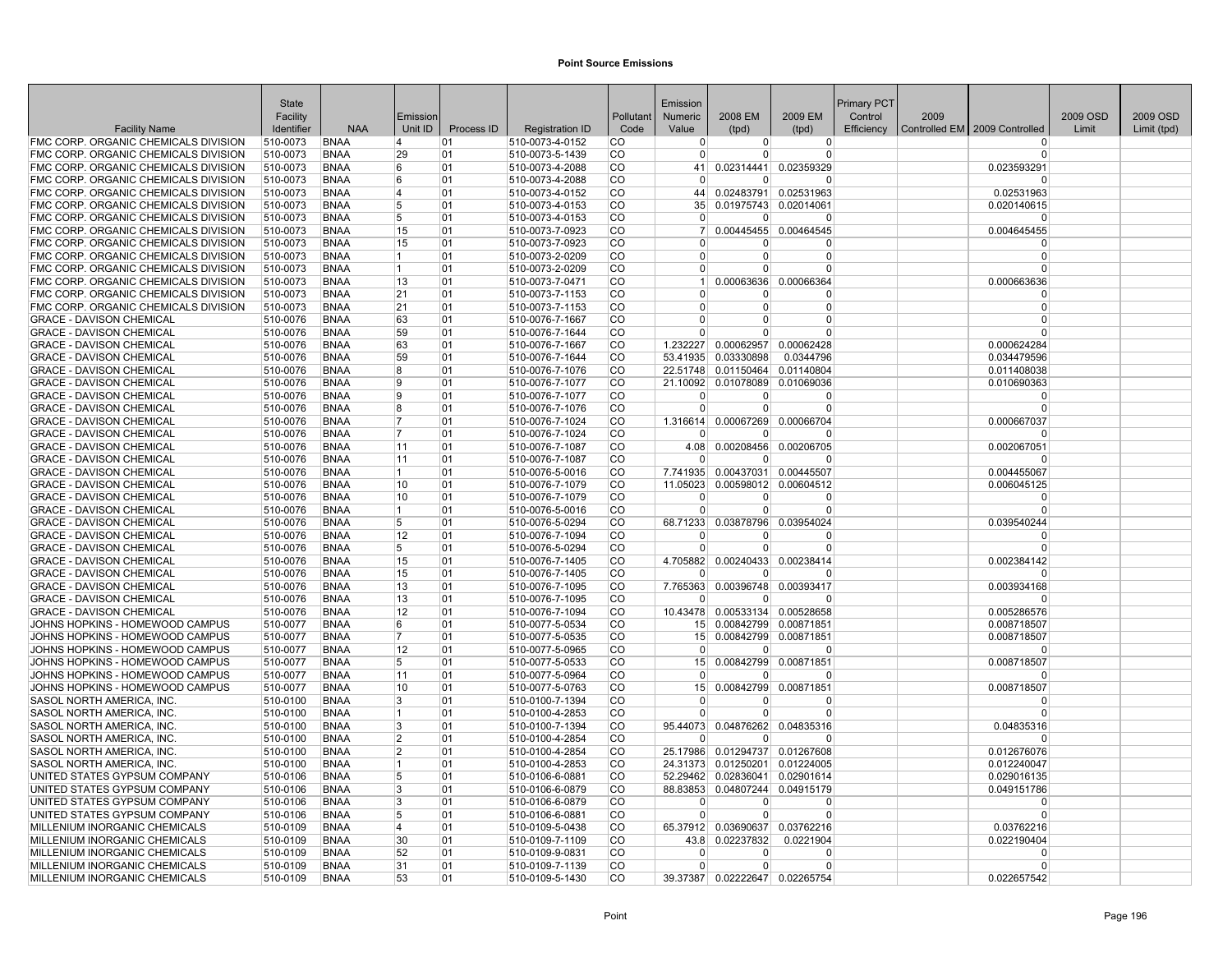|                                                                | State                |                            |                |            |                                    |                        | Emission             |                           |                                   | Primary PCT |      |                               |          |             |
|----------------------------------------------------------------|----------------------|----------------------------|----------------|------------|------------------------------------|------------------------|----------------------|---------------------------|-----------------------------------|-------------|------|-------------------------------|----------|-------------|
|                                                                | Facility             |                            | Emission       |            |                                    | Pollutant              | Numeric              | 2008 EM                   | 2009 EM                           | Control     | 2009 |                               | 2009 OSD | 2009 OSD    |
| <b>Facility Name</b>                                           | Identifier           | <b>NAA</b>                 | Unit ID        | Process ID | <b>Registration ID</b>             | Code                   | Value                | (tpd)                     | (tpd)                             | Efficiency  |      | Controlled EM 2009 Controlled | Limit    | Limit (tpd) |
| MILLENIUM INORGANIC CHEMICALS                                  | 510-0109             | <b>BNAA</b>                | 34             | 01         | 510-0109-7-1579                    | CO.                    | 0                    | $\overline{0}$            | $\overline{0}$                    |             |      | $^{(1)}$                      |          |             |
| MILLENIUM INORGANIC CHEMICALS                                  | 510-0109             | <b>BNAA</b>                | 16             | 01         | 510-0109-7-0103                    | CO                     | $\Omega$             | 0                         | 0                                 |             |      | $\Omega$                      |          |             |
| MILLENIUM INORGANIC CHEMICALS                                  | 510-0109             | <b>BNAA</b>                | 9              | 01         | 510-0109-7-0080                    | <b>CO</b>              | 35800                | 21.7147538                | 22.1842619                        |             |      | 22.18426188                   |          |             |
| MILLENIUM INORGANIC CHEMICALS                                  | 510-0109             | <b>BNAA</b>                | 7              | 01         | 510-0109-5-0761                    | lco                    | $\Omega$             | 0                         | $\Omega$                          |             |      |                               |          |             |
| MILLENIUM INORGANIC CHEMICALS                                  | 510-0109             | <b>BNAA</b>                | 55             | 01         | 510-0109-5-1432                    | <b>CO</b>              | 39.37387             | 0.02222647                | 0.02265754                        |             |      | 0.022657542                   |          |             |
| MILLENIUM INORGANIC CHEMICALS                                  | 510-0109             | <b>BNAA</b>                | 6              | 01         | 510-0109-5-0760                    | <b>CO</b>              | 9.826923             | 0.00554728                | 0.00565486                        |             |      | 0.005654865                   |          |             |
| MILLENIUM INORGANIC CHEMICALS                                  | 510-0109             | <b>BNAA</b>                | 54             | 01         | 510-0109-5-1431                    | lco<br><b>CO</b>       | 39.37387<br>$\Omega$ | 0.02222647 0.02265754     | $\Omega$                          |             |      | 0.022657542                   |          |             |
| MILLENIUM INORGANIC CHEMICALS<br>MILLENIUM INORGANIC CHEMICALS | 510-0109<br>510-0109 | <b>BNAA</b><br><b>BNAA</b> | 15<br>22       | 01<br>01   | 510-0109-7-0102<br>510-0109-7-0776 | lco                    | $\Omega$             | U<br>$\Omega$             | $\overline{0}$                    |             |      | $\Omega$<br>$\Omega$          |          |             |
| MILLENIUM INORGANIC CHEMICALS                                  | 510-0109             | <b>BNAA</b>                | 3              | 01         | 510-0109-5-0437                    | CO                     | 14.43956             |                           | 0.0081511 0.00830919              |             |      | 0.008309189                   |          |             |
| MILLENIUM INORGANIC CHEMICALS                                  | 510-0109             | <b>BNAA</b>                | 12             | 01         | 510-0109-7-0099                    | CO                     | $\Omega$             | 0                         | $\Omega$                          |             |      | $\Omega$                      |          |             |
| MILLENIUM INORGANIC CHEMICALS                                  | 510-0109             | <b>BNAA</b>                | 11             | 01         | 510-0109-7-0098                    | <b>CO</b>              | $\Omega$             | $\Omega$                  | 0                                 |             |      | $\Omega$                      |          |             |
| MILLENIUM INORGANIC CHEMICALS                                  | 510-0109             | <b>BNAA</b>                | 14             | 01         | 510-0109-7-0101                    | <b>CO</b>              | $\overline{0}$       | 0                         | 0                                 |             |      | $\Omega$                      |          |             |
| MILLENIUM INORGANIC CHEMICALS                                  | 510-0109             | <b>BNAA</b>                | 13             | 01         | 510-0109-7-0100                    | CO                     | $\Omega$             | 0                         | $\Omega$                          |             |      | $\Omega$                      |          |             |
| MILLENIUM INORGANIC CHEMICALS                                  | 510-0109             | <b>BNAA</b>                | 27             | 01         | 510-0109-7-0941                    | CO                     | $\Omega$             | 0                         | $\Omega$                          |             |      | $\Omega$                      |          |             |
| MILLENIUM INORGANIC CHEMICALS                                  | 510-0109             | <b>BNAA</b>                | 29             | 01         | 510-0109-7-1108                    | ∣co                    | $\Omega$             | $\Omega$                  | $\Omega$                          |             |      | $\Omega$                      |          |             |
| MILLENIUM INORGANIC CHEMICALS                                  | 510-0109             | <b>BNAA</b>                | 25             | 01         | 510-0109-7-0779                    | lco                    | 16 <sup>1</sup>      | 0.00817473                | 0.00810608                        |             |      | 0.008106084                   |          |             |
| MILLENIUM INORGANIC CHEMICALS                                  | 510-0109             | <b>BNAA</b>                | 24             | 01         | 510-0109-7-0778                    | <b>CO</b>              | $\Omega$             | 0                         | $\Omega$                          |             |      | n                             |          |             |
| MILLENIUM INORGANIC CHEMICALS                                  | 510-0109             | <b>BNAA</b>                | 23             | 01         | 510-0109-7-0777                    | <b>CO</b>              | $\Omega$             | 0                         | 0                                 |             |      | $\Omega$                      |          |             |
| PEMCO CORPORATION                                              | 510-0111             | <b>BNAA</b>                | 40             | 01         | 510-0111-6-1618                    | CO                     | $\Omega$             | 0                         | $\Omega$                          |             |      |                               |          |             |
| PEMCO CORPORATION                                              | 510-0111             | <b>BNAA</b>                | 39             | 01         | 510-0111-6-1617                    | CO                     | 60                   |                           | 0.03737288 0.03855932             |             |      | 0.038559322                   |          |             |
| PEMCO CORPORATION                                              | 510-0111             | <b>BNAA</b>                | 38             | 01         | 510-0111-6-1614                    | <b>CO</b>              | 5                    | 0.00311441                | 0.00321328                        |             |      | 0.003213277                   |          |             |
| PEMCO CORPORATION                                              | 510-0111             | <b>BNAA</b>                | 41             | 01         | 510-0111-6-1619                    | <b>CO</b>              | $\Omega$             | U                         | 0                                 |             |      | $\Omega$                      |          |             |
| PEMCO CORPORATION                                              | 510-0111             | <b>BNAA</b>                | 44             | 01         | 510-0111-6-1736                    | <b>CO</b>              | $\Omega$             | 0                         | 0                                 |             |      | $\Omega$                      |          |             |
| PEMCO CORPORATION                                              | 510-0111             | <b>BNAA</b>                | 43             | 01         | 510-0111-6-1735                    | CO                     | $\Omega$             | $\Omega$                  | $\Omega$                          |             |      | $\Omega$                      |          |             |
| PEMCO CORPORATION                                              | 510-0111             | <b>BNAA</b>                | 42             | 01         | 510-0111-6-1620                    | lco                    | $\Omega$             | $\Omega$                  | $\Omega$                          |             |      |                               |          |             |
| PEMCO CORPORATION                                              | 510-0111             | <b>BNAA</b>                | 33             | 01         | 510-0111-5-1455                    | <b>CO</b>              | 1 <sup>1</sup>       |                           | 0.00056187 0.00058123             |             |      | 0.000581234                   |          |             |
| PEMCO CORPORATION                                              | 510-0111             | <b>BNAA</b>                | 34             | 01         | 510-0111-5-1456                    | CO                     | $\vert$ 1            |                           | 0.00056187 0.00058123             |             |      | 0.000581234                   |          |             |
| PEMCO CORPORATION                                              | 510-0111             | <b>BNAA</b>                | 32             | 01         | 510-0111-5-1454                    | <b>CO</b>              | 1 <sup>1</sup>       |                           | 0.00056187 0.00058123             |             |      | 0.000581234                   |          |             |
| PEMCO CORPORATION                                              | 510-0111             | <b>BNAA</b>                | 31             | 01         | 510-0111-5-1443                    | <b>CO</b>              | $\vert$ 1            |                           | 0.00056187 0.00058123             |             |      | 0.000581234                   |          |             |
| PEMCO CORPORATION                                              | 510-0111             | <b>BNAA</b>                | 36             | 01         | 510-0111-6-1615                    | <b>CO</b>              | $\overline{0}$       | 0                         | 0                                 |             |      | $\Omega$                      |          |             |
| PEMCO CORPORATION                                              | 510-0111             | <b>BNAA</b>                | 37             | 01         | 510-0111-6-1616                    | CO                     | $\mathbf{0}$         | $\Omega$                  | $\overline{0}$                    |             |      | $\Omega$                      |          |             |
| PEMCO CORPORATION                                              | 510-0111             | <b>BNAA</b>                | 35             | 01         | 510-0111-6-1613                    | <b>CO</b>              | $\overline{0}$       | $\Omega$                  | $\Omega$                          |             |      | $\Omega$                      |          |             |
| CITGO-STAR - TERMINAL                                          | 510-0119             | <b>BNAA</b>                | 4              | 02         | 510-0119-9-0093                    | lCO                    | $\Omega$             | 0                         | $\Omega$                          |             |      |                               |          |             |
| CITGO-STAR - TERMINAL                                          | 510-0119             | <b>BNAA</b>                | 4              | 02         | 510-0119-9-0093                    | <b>CO</b>              |                      | 80.76712 0.04044073       | 0.0404759                         |             |      | 0.040475896                   |          |             |
| UNILEVER HOME & PERSONAL CARE                                  | 510-0121             | <b>BNAA</b>                | 4              | 01         | 510-0121-5-0489                    | <b>CO</b>              | 29.53425             | 0.01667202                | 0.01699537                        |             |      | 0.016995368                   |          |             |
| UNILEVER HOME & PERSONAL CARE                                  | 510-0121             | <b>BNAA</b>                | 11             | 01         | 510-0121-6-1441                    | <b>CO</b>              | $\Omega$             | $\Omega$                  | $\Omega$                          |             |      | $\Omega$                      |          |             |
| UNILEVER HOME & PERSONAL CARE                                  | 510-0121             | <b>BNAA</b>                | 11             | 01         | 510-0121-6-1441                    | <b>CO</b>              | 1.744966<br>$\Omega$ |                           | 0.00107146 0.00110636<br>$\Omega$ |             |      | 0.001106361                   |          |             |
| UNILEVER HOME & PERSONAL CARE<br><b>RED STAR YEAST</b>         | 510-0121             | <b>BNAA</b><br><b>BNAA</b> | $\overline{4}$ | 01         | 510-0121-5-0489<br>510-0191-8-0282 | <b>CO</b><br><b>CO</b> |                      | 0<br>$\Omega$             | $\Omega$                          |             |      | $\Omega$                      |          |             |
|                                                                | 510-0191             |                            | 5<br>6         | 01         |                                    | <b>CO</b>              | $\overline{0}$       |                           |                                   |             |      |                               |          |             |
| <b>RED STAR YEAST</b><br><b>RED STAR YEAST</b>                 | 510-0191<br>510-0191 | <b>BNAA</b><br><b>BNAA</b> | 3              | 01<br>01   | 510-0191-9-0644<br>510-0191-8-0272 | <b>CO</b>              | 16.5<br>$\Omega$     | U                         | 0.00850012 0.00855616<br>0        |             |      | 0.008556163<br>$\Omega$       |          |             |
| <b>RED STAR YEAST</b>                                          | 510-0191             | <b>BNAA</b>                | 1              | 01         | 510-0191-5-1175                    | CO                     | 15.1                 |                           | 0.00852392 0.00868924             |             |      | 0.008689237                   |          |             |
| <b>RED STAR YEAST</b>                                          | 510-0191             | <b>BNAA</b>                | $\overline{4}$ | 01         | 510-0191-8-0273                    | l CO                   | $\Omega$             | $\Omega$                  | $\Omega$                          |             |      | $\Omega$                      |          |             |
| <b>RED STAR YEAST</b>                                          | 510-0191             | <b>BNAA</b>                | $\overline{2}$ | 01         | 510-0191-5-1176                    | <b>CO</b>              | 48.3                 |                           | 0.02726525 0.02779405             |             |      | 0.027794048                   |          |             |
| NATIONAL GYPSUM                                                | 510-0233             | <b>BNAA</b>                | 4              | 01         | 510-0233-6-0213                    | <b>CO</b>              | $\overline{0}$       | 0                         | $\Omega$                          |             |      | $\Omega$                      |          |             |
| NATIONAL GYPSUM                                                | 510-0233             | <b>BNAA</b>                | 24             | 01         | 510-0233-6-1724                    | <b>CO</b>              | $\Omega$             | 0                         | $\Omega$                          |             |      | $\Omega$                      |          |             |
| NATIONAL GYPSUM                                                | 510-0233             | <b>BNAA</b>                | 9              | 01         | 510-0233-6-0515                    | <b>CO</b>              | $\mathbf{0}$         | 0                         | 0                                 |             |      | $\Omega$                      |          |             |
| NATIONAL GYPSUM                                                | 510-0233             | <b>BNAA</b>                | 8              | 01         | 510-0233-6-0223                    | CO                     | $\Omega$             | $\Omega$                  | $\Omega$                          |             |      | $\Omega$                      |          |             |
| NATIONAL GYPSUM                                                | 510-0233             | <b>BNAA</b>                | 5              | 01         | 510-0233-6-0216                    | <b>CO</b>              | $\Omega$             | $\Omega$                  | $\Omega$                          |             |      | $\Omega$                      |          |             |
| NATIONAL GYPSUM                                                | 510-0233             | <b>BNAA</b>                | 10             | 01         | 510-0233-6-0646                    | <b>CO</b>              | 177                  | 0.0957785                 | 0.09792898                        |             |      | 0.097928977                   |          |             |
| <b>NATIONAL GYPSUM</b>                                         | 510-0233             | BNAA                       | 13             | 01         | 510-0233-9-0305                    | <b>CO</b>              | $\Omega$             | o                         | 0                                 |             |      | 0                             |          |             |
| NATIONAL GYPSUM                                                | 510-0233             | <b>BNAA</b>                | $\overline{2}$ | 01         | 510-0233-6-0210                    | lco                    | $\Omega$             | $\Omega$                  | $\Omega$                          |             |      | $\Omega$                      |          |             |
| NATIONAL GYPSUM                                                | 510-0233             | <b>BNAA</b>                | 23             | 01         | 510-0233-6-1569                    | lco                    | 197                  | 0.10660093                | 0.1089944                         |             |      | 0.108994398                   |          |             |
| <b>NATIONAL GYPSUM</b>                                         | 510-0233             | <b>BNAA</b>                | 22             | 01         | 510-0233-6-1426                    | <b>CO</b>              | 163                  |                           | 0.0882028 0.09018318              |             |      | 0.090183182                   |          |             |
| NATIONAL GYPSUM                                                | 510-0233             | <b>BNAA</b>                | 21             | 01         | 510-0233-6-1348                    | <b>CO</b>              | $\Omega$             | $\Omega$                  | $\Omega$                          |             |      | $\Omega$                      |          |             |
| CPSG PHILADELPHIA ROAD                                         | 510-0265             | <b>BNAA</b>                | 4              | 01         | 510-0265-4-0434                    | <b>CO</b>              | 2 <sup>1</sup>       |                           | 0.00178573 0.00163395             |             |      | 0.00163395                    |          |             |
| <b>CPSG PHILADELPHIA ROAD</b>                                  | 510-0265             | <b>BNAA</b>                | 3              | 01         | 510-0265-4-0433                    | <b>CO</b>              | $\mathcal{P}$        |                           | 0.00178573 0.00163395             |             |      | 0.00163395                    |          |             |
| CPSG PHILADELPHIA ROAD                                         | 510-0265             | <b>BNAA</b>                | 1              | 01         | 510-0265-4-0431                    | <b>CO</b>              |                      | 2.2 0.00196431 0.00179734 |                                   |             |      | 0.001797345                   |          |             |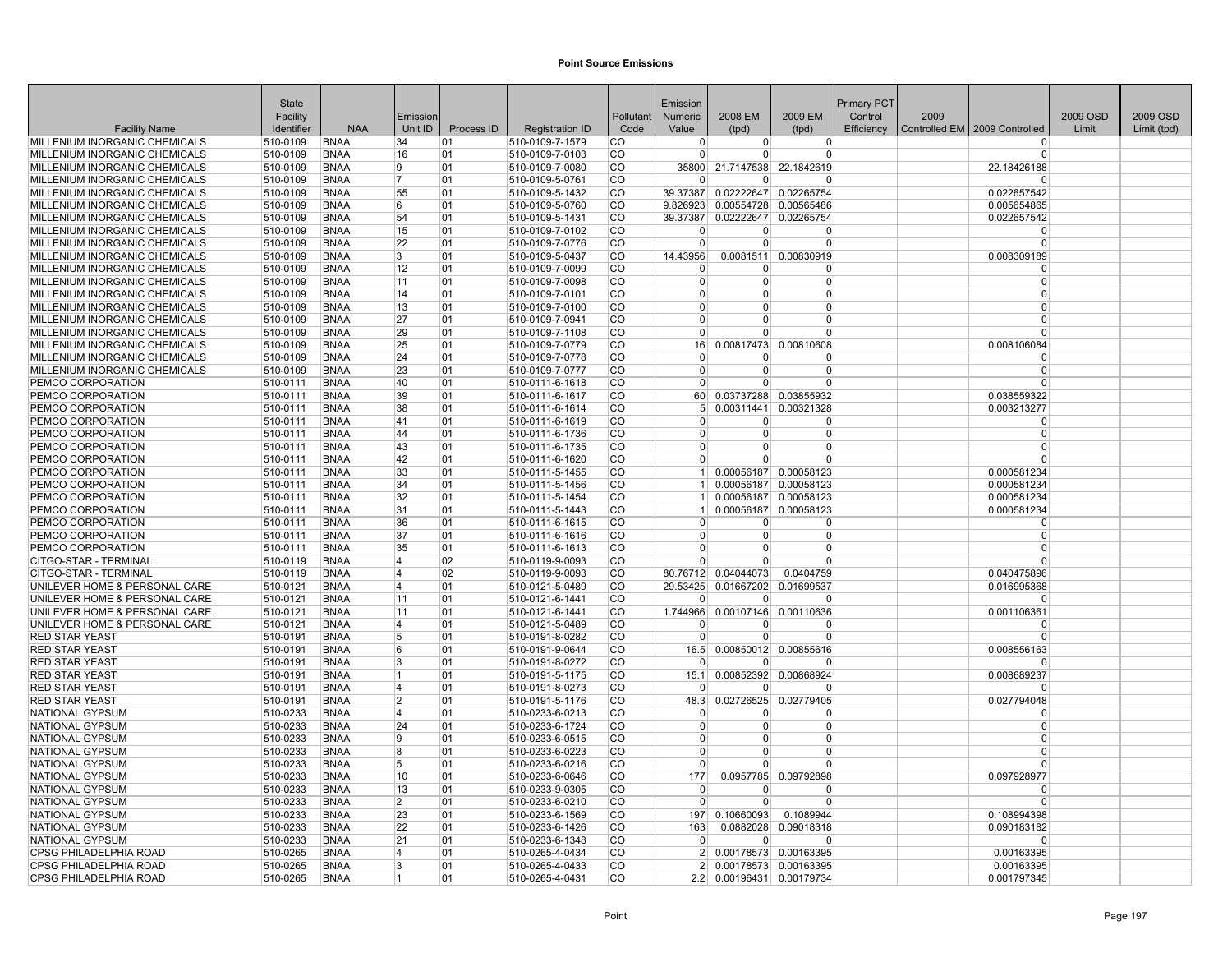|                                                                    | State                |                            |                         |            |                                    |               | Emission             |                      |                                                     | Primary PCT |      |                                 |          |             |
|--------------------------------------------------------------------|----------------------|----------------------------|-------------------------|------------|------------------------------------|---------------|----------------------|----------------------|-----------------------------------------------------|-------------|------|---------------------------------|----------|-------------|
|                                                                    | Facility             |                            | Emission                |            |                                    | Pollutant     | <b>Numeric</b>       | 2008 EM              | 2009 EM                                             | Control     | 2009 |                                 | 2009 OSD | 2009 OSD    |
| <b>Facility Name</b>                                               | Identifier           | <b>NAA</b>                 | Unit ID                 | Process ID | <b>Registration ID</b>             | Code          | Value                | (tpd)                | (tpd)                                               | Efficiency  |      | Controlled EM   2009 Controlled | Limit    | Limit (tpd) |
| <b>CPSG PHILADELPHIA ROAD</b>                                      | 510-0265             | <b>BNAA</b>                | $\overline{2}$          | 01         | 510-0265-4-0432                    | <b>CO</b>     |                      |                      | 2.5 0.00223217 0.00204244                           |             |      | 0.002042437                     |          |             |
| <b>CARR-LOWREY GLASS</b>                                           | 510-0285             | <b>BNAA</b>                | 15                      | 01         | 510-0285-6-0884                    | <b>CO</b>     |                      | 0                    | $\Omega$                                            |             |      | $\Omega$                        |          |             |
| <b>CARR-LOWREY GLASS</b>                                           | 510-0285             | <b>BNAA</b>                | 16                      | 01         | 510-0285-6-0885                    | <b>CO</b>     | $\Omega$             | $\Omega$             | 0                                                   |             |      | $\Omega$                        |          |             |
| <b>CARR-LOWREY GLASS</b>                                           | 510-0285             | <b>BNAA</b>                | 14                      | 01         | 510-0285-6-0883                    | CO            | $\Omega$             | $\overline{0}$       | $\overline{0}$                                      |             |      | $\Omega$                        |          |             |
| <b>CARR-LOWREY GLASS</b>                                           | 510-0285             | <b>BNAA</b>                | 10                      | 01         | 510-0285-6-0235                    | <b>CO</b>     | 10 <sup>1</sup>      | 0.00588028           | 0.00602113                                          |             |      | 0.006021127                     |          |             |
| CARR-LOWREY GLASS                                                  | 510-0285             | <b>BNAA</b>                | 11                      | 01         | 510-0285-6-0770                    | <b>CO</b>     | $\Omega$             | 0                    | 0                                                   |             |      | $\Omega$                        |          |             |
| CARR-LOWREY GLASS                                                  | 510-0285             | <b>BNAA</b>                | 12                      | 01         | 510-0285-6-0773                    | lco           | $\Omega$             | $\Omega$             | 0                                                   |             |      | $\Omega$                        |          |             |
| SHERWIN-WILLIAMS COMPANY                                           | 510-0286             | <b>BNAA</b>                | 34                      | 01         | 510-0286-5-1367                    | <b>CO</b>     | $\Omega$             | $\Omega$             | $\Omega$                                            |             |      | $\Omega$                        |          |             |
| SHERWIN-WILLIAMS COMPANY                                           | 510-0286             | <b>BNAA</b>                | 30                      | 01         | 510-0286-5-1329                    | <b>CO</b>     | 3.49                 |                      | 0.0019701 0.00200831                                |             |      | 0.002008307                     |          |             |
| SHERWIN-WILLIAMS COMPANY                                           | 510-0286             | <b>BNAA</b>                | 29                      | 01         | 510-0286-5-1328                    | CO            | 3.49                 |                      | 0.0019701 0.00200831                                |             |      | 0.002008307                     |          |             |
| SHERWIN-WILLIAMS COMPANY                                           | 510-0286             | <b>BNAA</b>                | 10                      | 01         | 510-0286-7-1070                    | CO            | $\Omega$             | $\Omega$             | $\Omega$                                            |             |      | $\Omega$                        |          |             |
| SHERWIN-WILLIAMS COMPANY                                           | 510-0286             | <b>BNAA</b>                | $\overline{7}$          | 01         | 510-0286-7-1067                    | <b>CO</b>     | $\Omega$             | 0                    | $\Omega$                                            |             |      | $\Omega$                        |          |             |
| <b>SHERWIN-WILLIAMS COMPANY</b>                                    | 510-0286             | <b>BNAA</b>                | 36                      | 01         | 510-0286-9-0825                    | <b>CO</b>     | $\Omega$             | $\Omega$             | $\Omega$                                            |             |      | $\Omega$                        |          |             |
| SHERWIN-WILLIAMS COMPANY                                           | 510-0286             | <b>BNAA</b>                | 35                      | 01         | 510-0286-5-1368                    | CO            | $\Omega$             | U                    | $\Omega$                                            |             |      | $\Omega$                        |          |             |
| SHERWIN-WILLIAMS COMPANY                                           | 510-0286             | <b>BNAA</b>                | $\overline{2}$          | 01         | 510-0286-7-0154                    | <b>CO</b>     | 16.68                |                      | 0.01044125 0.01083117                               |             |      | 0.010831169                     |          |             |
| SHERWIN-WILLIAMS COMPANY                                           | 510-0286             | <b>BNAA</b>                | 25                      | 01         | 510-0286-5-0721                    | ∣co<br>lco    | 6.64                 |                      | 0.00374827 0.00382096                               |             |      | 0.003820962                     |          |             |
| SHERWIN-WILLIAMS COMPANY                                           | 510-0286             | <b>BNAA</b>                | 12<br>28                | 01         | 510-0286-7-1424                    | lco           | $\Omega$             | $\overline{0}$       | 0                                                   |             |      | $\Omega$                        |          |             |
| <b>SHERWIN-WILLIAMS COMPANY</b><br><b>SHERWIN-WILLIAMS COMPANY</b> | 510-0286<br>510-0286 | <b>BNAA</b><br><b>BNAA</b> | 26                      | 01<br>01   | 510-0286-5-1165<br>510-0286-5-1045 | <b>CO</b>     | 4.8                  |                      | 5.55 0.00313296 0.00319373<br>0.00270959 0.00276214 |             |      | 0.003193726<br>0.002762141      |          |             |
| SHERWIN-WILLIAMS COMPANY                                           | 510-0286             | <b>BNAA</b>                | 27                      | 01         | 510-0286-7-1487                    | <b>CO</b>     | $\mathbf 0$          | $\Omega$             | $\Omega$                                            |             |      | $\Omega$                        |          |             |
| H & S BAKERY                                                       | 510-0301             | <b>BNAA</b>                | 4                       | 01         | 510-0301-9-0298                    | CO            | $\mathbf 0$          | $\Omega$             | $\overline{0}$                                      |             |      | $\Omega$                        |          |             |
| <b>H &amp; S BAKERY</b>                                            | 510-0301             | <b>BNAA</b>                | $\overline{\mathbf{A}}$ | 01         | 510-0301-9-0298                    | <b>CO</b>     | 22.58065             |                      | 0.01130631 0.01131614                               |             |      | 0.011316137                     |          |             |
| TATE & LYLE NORTH AMERICAN SUGARS                                  | 510-0314             | <b>BNAA</b>                | 48                      | 01         | 510-0314-8-0301                    | <b>CO</b>     | 77                   | 0.04089911           | 0.04147032                                          |             |      | 0.041470325                     |          |             |
| TATE & LYLE NORTH AMERICAN SUGARS                                  | 510-0314             | <b>BNAA</b>                | 49                      | 01         | 510-0314-8-0320                    | CO            | $\Omega$             | $\overline{0}$       | $\Omega$                                            |             |      | $\Omega$                        |          |             |
| TATE & LYLE NORTH AMERICAN SUGARS                                  | 510-0314             | <b>BNAA</b>                | 5                       | 01         | 510-0314-5-0687                    | <b>CO</b>     | $\Omega$             | $\Omega$             | 0                                                   |             |      | $\Omega$                        |          |             |
| TATE & LYLE NORTH AMERICAN SUGARS                                  | 510-0314             | <b>BNAA</b>                | 46                      | 01         | 510-0314-8-0287                    | lco.          | $\Omega$             | $\Omega$             | $\Omega$                                            |             |      | $\Omega$                        |          |             |
| TATE & LYLE NORTH AMERICAN SUGARS                                  | 510-0314             | <b>BNAA</b>                | 45                      | 01         | 510-0314-8-0296                    | <b>CO</b>     | $\Omega$             | $\Omega$             | $\overline{0}$                                      |             |      | $\Omega$                        |          |             |
| TATE & LYLE NORTH AMERICAN SUGARS                                  | 510-0314             | <b>BNAA</b>                | 47                      | 01         | 510-0314-8-0293                    | co            | $\Omega$             | $\Omega$             | $\Omega$                                            |             |      | $\Omega$                        |          |             |
| TATE & LYLE NORTH AMERICAN SUGARS                                  | 510-0314             | <b>BNAA</b>                | 54                      | 01         | 510-0314-5-1476                    | <b>CO</b>     | 175                  |                      | 0.09878713 0.10070307                               |             |      | 0.100703073                     |          |             |
| TATE & LYLE NORTH AMERICAN SUGARS                                  | 510-0314             | <b>BNAA</b>                | 8                       | 01         | 510-0314-8-0106                    | <b>CO</b>     | $\Omega$             | $\Omega$             | $\Omega$                                            |             |      | $\Omega$                        |          |             |
| TATE & LYLE NORTH AMERICAN SUGARS                                  | 510-0314             | <b>BNAA</b>                | 50                      | 01         | 510-0314-5-1444                    | <b>CO</b>     | 175                  |                      | 0.09878713 0.10070307                               |             |      | 0.100703073                     |          |             |
| TATE & LYLE NORTH AMERICAN SUGARS                                  | 510-0314             | <b>BNAA</b>                | 53                      | 01         | 510-0314-5-1447                    | CO            | 175                  |                      | 0.09878713 0.10070307                               |             |      | 0.100703073                     |          |             |
| TATE & LYLE NORTH AMERICAN SUGARS                                  | 510-0314             | <b>BNAA</b>                | 51                      | 01         | 510-0314-5-1445                    | <b>CO</b>     | 175                  |                      | 0.09878713 0.10070307                               |             |      | 0.100703073                     |          |             |
| TATE & LYLE NORTH AMERICAN SUGARS                                  | 510-0314             | <b>BNAA</b>                | 52                      | 01         | 510-0314-5-1446                    | <b>CO</b>     | 175                  |                      | 0.09878713 0.10070307                               |             |      | 0.100703073                     |          |             |
| TATE & LYLE NORTH AMERICAN SUGARS                                  | 510-0314             | <b>BNAA</b>                | 33                      | 01         | 510-0314-8-0222                    | <b>CO</b>     | 0                    | $\Omega$             | $\Omega$                                            |             |      | $\Omega$                        |          |             |
| TATE & LYLE NORTH AMERICAN SUGARS                                  | 510-0314             | <b>BNAA</b>                | 23                      | 01         | 510-0314-8-0212                    | <b>CO</b>     | $\Omega$             | $\Omega$             | $\Omega$                                            |             |      | $\Omega$                        |          |             |
| TATE & LYLE NORTH AMERICAN SUGARS                                  | 510-0314             | <b>BNAA</b>                | 44                      | 01         | 510-0314-8-0286                    | <b>CO</b>     | $\Omega$             | 0                    | $\Omega$                                            |             |      | $\Omega$                        |          |             |
| TATE & LYLE NORTH AMERICAN SUGARS                                  | 510-0314             | <b>BNAA</b>                | 28                      | 01         | 510-0314-8-0217                    | <b>CO</b>     | $\Omega$             | $\overline{0}$       | $\overline{0}$                                      |             |      | $\Omega$                        |          |             |
| TATE & LYLE NORTH AMERICAN SUGARS                                  | 510-0314             | <b>BNAA</b>                | 13                      | 01         | 510-0314-8-0115                    | CO            | $\Omega$             | 0                    | $\Omega$                                            |             |      | $\Omega$                        |          |             |
| TATE & LYLE NORTH AMERICAN SUGARS                                  | 510-0314             | <b>BNAA</b>                | 20                      | 01         | 510-0314-8-0209                    | <b>CO</b>     | $\Omega$             | U                    | $\Omega$                                            |             |      | $\Omega$                        |          |             |
| TATE & LYLE NORTH AMERICAN SUGARS                                  | 510-0314             | <b>BNAA</b>                | 19                      | 01         | 510-0314-8-0205                    | <b>CO</b>     | 29                   |                      | 0.01481669 0.01469228                               |             |      | 0.014692277                     |          |             |
| TATE & LYLE NORTH AMERICAN SUGARS                                  | 510-0314             | <b>BNAA</b>                | 14                      | 01         | 510-0314-8-0125                    | <b>CO</b>     | $\mathbf 0$          | <sup>0</sup>         | 0                                                   |             |      | $\mathbf 0$                     |          |             |
| TATE & LYLE NORTH AMERICAN SUGARS                                  | 510-0314             | <b>BNAA</b>                | 43                      | 01         | 510-0314-8-0266                    | CO            | $\mathbf 0$          | $\overline{0}$       | $\overline{0}$                                      |             |      | $\Omega$                        |          |             |
| TATE & LYLE NORTH AMERICAN SUGARS                                  | 510-0314             | <b>BNAA</b>                | 42                      | 01         | 510-0314-8-0265                    | ∣co           | $\Omega$             | $\overline{0}$       | 0                                                   |             |      | $\Omega$                        |          |             |
| TATE & LYLE NORTH AMERICAN SUGARS                                  | 510-0314             | <b>BNAA</b>                | 41                      | 01         | 510-0314-8-0235                    | lco           | $\Omega$             | $\Omega$             | $\Omega$                                            |             |      | $\Omega$                        |          |             |
| TATE & LYLE NORTH AMERICAN SUGARS                                  | 510-0314             | <b>BNAA</b>                | 34                      | 01         | 510-0314-8-0223                    | lco           | $\Omega$             | $\Omega$             | $\Omega$                                            |             |      | $\Omega$                        |          |             |
| TATE & LYLE NORTH AMERICAN SUGARS                                  | 510-0314             | <b>BNAA</b>                | 36                      | 01         | 510-0314-8-0225                    | <b>CO</b>     | $\Omega$             | $\Omega$             | $\Omega$                                            |             |      | $\Omega$                        |          |             |
| TATE & LYLE NORTH AMERICAN SUGARS                                  | 510-0314             | <b>BNAA</b>                | 37                      | 01         | 510-0314-8-0226                    | <b>CO</b>     | $\Omega$             | 0                    | $\Omega$                                            |             |      | $\Omega$                        |          |             |
| KAYDON RING & SEAL INC.                                            | 510-0337             | <b>BNAA</b>                | 46                      | 01         | 510-0337-5-1126                    | CO            | $\Omega$             | $\Omega$             | $\Omega$                                            |             |      | $\Omega$                        |          |             |
| KAYDON RING & SEAL INC.                                            | 510-0337             | <b>BNAA</b>                | 45                      | 01         | 510-0337-4-2959                    | CO            | 3.45                 | 0.00175049           | 0.0017365                                           |             |      | 0.001736502                     |          |             |
| KAYDON RING & SEAL INC.                                            | 510-0337             | <b>BNAA</b>                | 44                      | 01         | 510-0337-4-2958                    | <b>CO</b>     | 3.45                 | 0.00175049           | 0.0017365                                           |             |      | 0.001736502                     |          |             |
| KAYDON RING & SEAL INC                                             | 510-0337             | BNAA                       | 51                      | 01         | 510-0337-6-1780                    | CO            | <sup>0</sup>         | <sup>0</sup>         | 0                                                   |             |      | 0                               |          |             |
| KAYDON RING & SEAL INC.                                            | 510-0337             | <b>BNAA</b>                | 50                      | 01         | 510-0337-6-1749                    | lco           | $\Omega$             | $\Omega$             | $\Omega$                                            |             |      | $\Omega$                        |          |             |
| KAYDON RING & SEAL INC.                                            | 510-0337             | <b>BNAA</b>                | 47                      | 01         | 510-0337-5-1127                    | lco           | 12.32                | 0.00695461           | 0.0070895                                           |             |      | 0.007089496                     |          |             |
| KAYDON RING & SEAL INC.                                            | 510-0337             | <b>BNAA</b>                | 37                      | 01         | 510-0337-6-1052                    | <b>CO</b>     | $\Omega$             | $\Omega$             | <sup>0</sup>                                        |             |      | $\Omega$                        |          |             |
| KAYDON RING & SEAL INC.                                            | 510-0337             | <b>BNAA</b>                | 35                      | 01         | 510-0337-6-1050                    | CO            | $\mathbf 0$          | $\Omega$             | 0                                                   |             |      | $\Omega$<br>$\Omega$            |          |             |
| KAYDON RING & SEAL INC.                                            | 510-0337             | <b>BNAA</b>                | 36                      | 01         | 510-0337-6-1051                    | <b>CO</b>     | $\Omega$<br>$\Omega$ | $\Omega$<br>$\Omega$ | $\Omega$                                            |             |      | $\Omega$                        |          |             |
| KAYDON RING & SEAL INC.                                            | 510-0337             | <b>BNAA</b>                | 41                      | 01         | 510-0337-7-1577                    | <sub>CO</sub> |                      |                      | 0                                                   |             |      |                                 |          |             |
| KAYDON RING & SEAL INC.                                            | 510-0337             | <b>BNAA</b>                | 42                      | 01         | 510-0337-7-1578                    | <b>CO</b>     | $\Omega$             | $\Omega$             | 0                                                   |             |      | $\overline{0}$                  |          |             |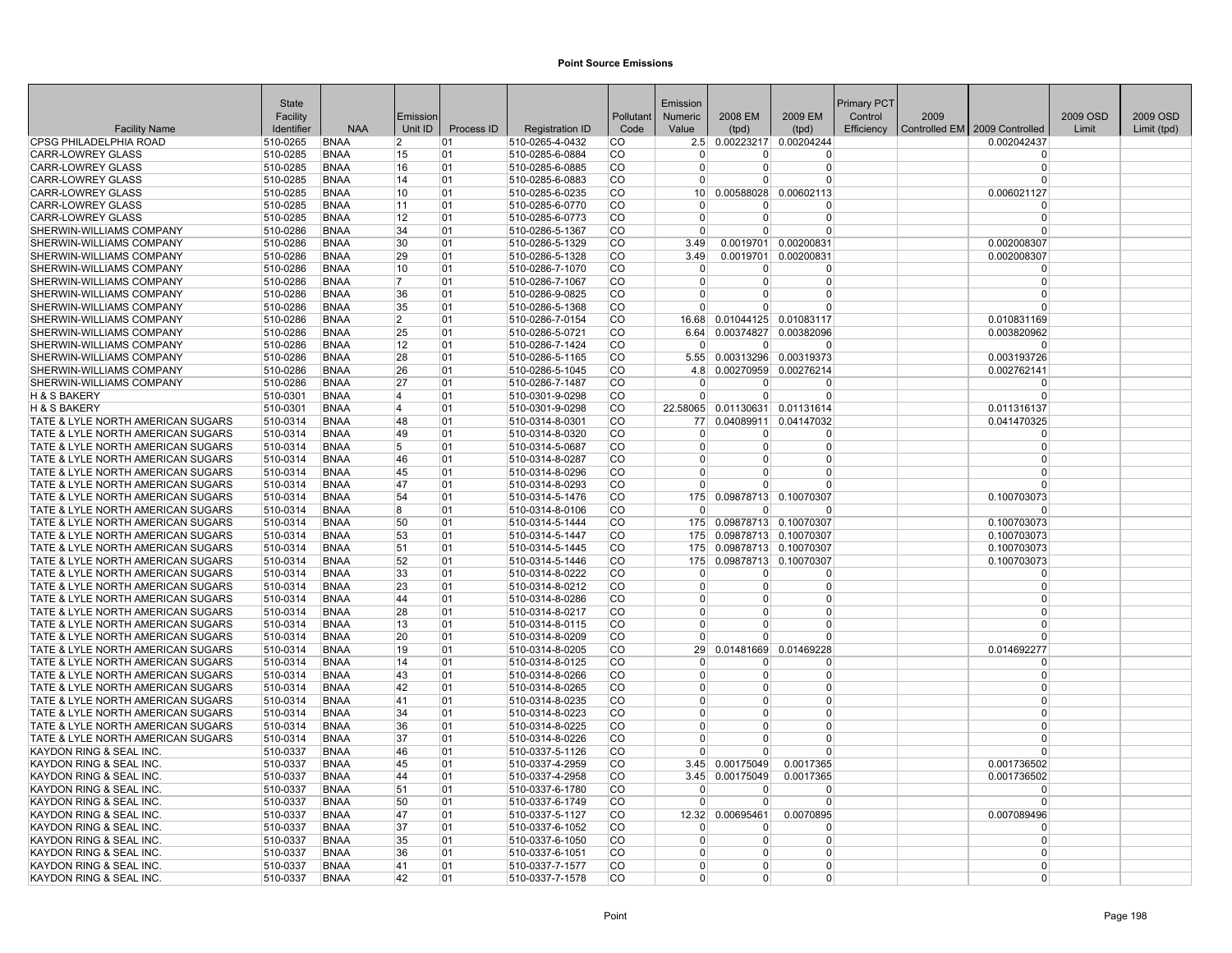|                                                                                            | <b>State</b>         |                            |                     |            |                                    |                      | Emission             |                |                                   | <b>Primary PCT</b> |      |                               |          |             |
|--------------------------------------------------------------------------------------------|----------------------|----------------------------|---------------------|------------|------------------------------------|----------------------|----------------------|----------------|-----------------------------------|--------------------|------|-------------------------------|----------|-------------|
|                                                                                            | Facility             |                            | Emission            |            |                                    | Pollutant            | <b>Numeric</b>       | 2008 EM        | 2009 EM                           | Control            | 2009 |                               | 2009 OSD | 2009 OSD    |
| <b>Facility Name</b>                                                                       | Identifier           | <b>NAA</b>                 | Unit ID             | Process ID | <b>Registration ID</b>             | Code                 | Value                | (tpd)          | (tpd)                             | Efficiency         |      | Controlled EM 2009 Controlled | Limit    | Limit (tpd) |
| KAYDON RING & SEAL INC                                                                     | 510-0337             | <b>BNAA</b>                | 38                  | 01         | 510-0337-6-1053                    | <b>CO</b>            | $\Omega$             | 0              | $\overline{0}$                    |                    |      | $\Omega$                      |          |             |
| KAYDON RING & SEAL INC                                                                     | 510-0337             | <b>BNAA</b>                | 40                  | 01         | 510-0337-7-1575                    | <b>CO</b>            | $\Omega$             | $\Omega$       | $\Omega$                          |                    |      | $\Omega$                      |          |             |
| GENERAL MOTORS TRUCK & BUS GROUP                                                           | 510-0354             | <b>BNAA</b>                | 42                  | 01         | 510-0354-6-1778                    | CO                   | 7.804878             |                | 0.00491066 0.00510965             |                    |      | 0.005109653                   |          |             |
| <b>GENERAL MOTORS TRUCK &amp; BUS GROUP</b>                                                | 510-0354             | <b>BNAA</b>                | 42                  | 01         | 510-0354-6-1778                    | ICO.                 | $\Omega$             | $\Omega$       | $\Omega$                          |                    |      | $\Omega$                      |          |             |
| <b>GENERAL MOTORS TRUCK &amp; BUS GROUP</b>                                                | 510-0354             | <b>BNAA</b>                | 41                  | 01         | 510-0354-6-1751                    | lco                  | 0.938967             |                | 0.00059078 0.00061472             |                    |      | 0.000614718                   |          |             |
| <b>GENERAL MOTORS TRUCK &amp; BUS GROUP</b>                                                | 510-0354             | <b>BNAA</b>                | 41                  | 01         | 510-0354-6-1751                    | CO                   | $\Omega$             | $\Omega$       | $\Omega$                          |                    |      | $\Omega$                      |          |             |
| <b>GENERAL MOTORS TRUCK &amp; BUS GROUP</b>                                                | 510-0354             | <b>BNAA</b>                | 7                   | 01         | 510-0354-5-1357                    | lco                  | $\Omega$             | $\Omega$       | $\Omega$                          |                    |      | $\Omega$                      |          |             |
| <b>GENERAL MOTORS TRUCK &amp; BUS GROUP</b>                                                | 510-0354             | <b>BNAA</b>                | 5                   | 01         | 510-0354-4-0557                    | <b>CO</b>            | $\Omega$             | $\Omega$       | $\Omega$                          |                    |      | $\Omega$                      |          |             |
| <b>GENERAL MOTORS TRUCK &amp; BUS GROUP</b>                                                | 510-0354             | <b>BNAA</b>                | 5                   | 01         | 510-0354-4-0557                    | <b>CO</b>            | 5.531915             | 0.00312275     | 0.00318332                        |                    |      | 0.003183319                   |          |             |
| <b>GENERAL MOTORS TRUCK &amp; BUS GROUP</b>                                                | 510-0354             | <b>BNAA</b>                | 7                   | 01         | 510-0354-5-1357                    | CO                   | $\Omega$             | <sup>0</sup>   | $\Omega$                          |                    |      | $\Omega$                      |          |             |
| <b>GENERAL MOTORS TRUCK &amp; BUS GROUP</b>                                                | 510-0354             | <b>BNAA</b>                | 40                  | 01         | 510-0354-6-1750                    | <b>CO</b>            | 15.60976<br>$\Omega$ |                | 0.00982132 0.01021931             |                    |      | 0.010219305<br>$\Omega$       |          |             |
| <b>GENERAL MOTORS TRUCK &amp; BUS GROUP</b>                                                | 510-0354             | <b>BNAA</b>                | 40                  | 01         | 510-0354-6-1750                    | ∣CO<br><sub>CO</sub> | $\Omega$             | 0<br>$\Omega$  | 0                                 |                    |      | $\Omega$                      |          |             |
| <b>GENERAL MOTORS TRUCK &amp; BUS GROUP</b><br><b>GENERAL MOTORS TRUCK &amp; BUS GROUP</b> | 510-0354<br>510-0354 | <b>BNAA</b><br><b>BNAA</b> | 3<br>$\mathbf{3}$   | 01<br>01   | 510-0354-4-0555<br>510-0354-4-0555 | <b>CO</b>            | $\Omega$             | $\Omega$       | 0<br>$\Omega$                     |                    |      | $\Omega$                      |          |             |
| <b>GENERAL MOTORS TRUCK &amp; BUS GROUP</b>                                                | 510-0354             | <b>BNAA</b>                | 29                  | 01         | 510-0354-6-1191                    | <b>CO</b>            | 5.853659             | 0.003683       | 0.00383224                        |                    |      | 0.003832239                   |          |             |
| GENERAL MOTORS TRUCK & BUS GROUP                                                           | 510-0354             | <b>BNAA</b>                | 29                  | 01         | 510-0354-6-1191                    | <b>CO</b>            | $\Omega$             | $\Omega$       | $\Omega$                          |                    |      | $\Omega$                      |          |             |
| <b>GENERAL MOTORS TRUCK &amp; BUS GROUP</b>                                                | 510-0354             | <b>BNAA</b>                | $\overline{4}$      | 01         | 510-0354-4-0556                    | <b>CO</b>            | 5.074627             |                | 0.00286462 0.00292017             |                    |      | 0.002920174                   |          |             |
| <b>GENERAL MOTORS TRUCK &amp; BUS GROUP</b>                                                | 510-0354             | <b>BNAA</b>                | 1                   | 01         | 510-0354-2-0248                    | <b>CO</b>            |                      |                | 1.325203 0.00075176 0.00076797    |                    |      | 0.000767969                   |          |             |
| GENERAL MOTORS TRUCK & BUS GROUP                                                           | 510-0354             | <b>BNAA</b>                | 1                   | 01         | 510-0354-2-0248                    | <b>CO</b>            | $\Omega$             | $\Omega$       | $\Omega$                          |                    |      | $\Omega$                      |          |             |
| GENERAL MOTORS TRUCK & BUS GROUP                                                           | 510-0354             | <b>BNAA</b>                | 14                  | 01         | 510-0354-4-0556                    | <b>CO</b>            | $\Omega$             | $\Omega$       | $\Omega$                          |                    |      | $\Omega$                      |          |             |
| <b>GENERAL MOTORS TRUCK &amp; BUS GROUP</b>                                                | 510-0354             | <b>BNAA</b>                | 37                  | 01         | 510-0354-6-1358                    | lco                  | 11.70732             |                | 0.00736599 0.00766448             |                    |      | 0.007664479                   |          |             |
| <b>GENERAL MOTORS TRUCK &amp; BUS GROUP</b>                                                | 510-0354             | <b>BNAA</b>                | 37                  | 01         | 510-0354-6-1358                    | ICO.                 | $\Omega$             | $\Omega$       | $\Omega$                          |                    |      | $\Omega$                      |          |             |
| HAUSWALD BAKERY/DIV OF SCHMIDT'S                                                           | 510-0582             | <b>BNAA</b>                | 4                   | 01         | 510-0582-8-0284                    | <b>CO</b>            | 1.723077             |                | 0.0008843 0.00088917              |                    |      | 0.000889173                   |          |             |
| HAUSWALD BAKERY/DIV OF SCHMIDT'S                                                           | 510-0582             | <b>BNAA</b>                | $\overline{4}$      | 01         | 510-0582-8-0284                    | co                   | $\Omega$             | $\Omega$       | $\Omega$                          |                    |      | $\Omega$                      |          |             |
| HAUSWALD BAKERY/DIV OF SCHMIDT'S                                                           | 510-0582             | <b>BNAA</b>                | 3                   | 01         | 510-0582-5-1252                    | <b>CO</b>            | 4.558904             | 0.00257349     | 0.0026234                         |                    |      | 0.002623404                   |          |             |
| HAUSWALD BAKERY/DIV OF SCHMIDT'S                                                           | 510-0582             | <b>BNAA</b>                | 3                   | 01         | 510-0582-5-1252                    | <b>CO</b>            | $\Omega$             | $\overline{0}$ | $\Omega$                          |                    |      | $\Omega$                      |          |             |
| TRIGEN - NORTH CENTRAL AVENUE                                                              | 510-0651             | <b>BNAA</b>                | 7                   | 01         | 510-0651-5-1350                    | CO                   | 45.1                 |                | 0.02534016 0.02621364             |                    |      | 0.026213644                   |          |             |
| TRIGEN - NORTH CENTRAL AVENUE                                                              | 510-0651             | <b>BNAA</b>                | 8                   | 01         | 510-0651-5-1351                    | CO                   | 25.2                 |                | 0.01415903 0.01464709             |                    |      | 0.014647092                   |          |             |
| TRIGEN - NORTH CENTRAL AVENUE                                                              | 510-0651             | <b>BNAA</b>                | 3                   | 01         | 510-0651-5-1281                    | ICO.                 | 52.3                 |                | 0.0293856 0.03039853              |                    |      | 0.030398528                   |          |             |
| TRIGEN - NORTH CENTRAL AVENUE                                                              | 510-0651             | <b>BNAA</b>                | 4                   | 01         | 510-0651-5-1282                    | <sub>CO</sub>        | 0.4                  |                | 0.00022475 0.00023249             |                    |      | 0.000232494                   |          |             |
| PETROLEUM FUEL & TERMINAL COMPANY                                                          | 510-0677             | <b>BNAA</b>                | 5                   | 01         | 510-0677-4-3049                    | CO                   | 0.087671             |                | 4.508E-05 4.4136E-05              |                    |      | 4.41356E-05                   |          |             |
| PETROLEUM FUEL & TERMINAL COMPANY                                                          | 510-0677             | <b>BNAA</b>                | 5                   | 01         | 510-0677-4-3049                    | <b>CO</b>            | $\Omega$             | $\Omega$       | $\Omega$                          |                    |      | $\Omega$                      |          |             |
| PETROLEUM FUEL & TERMINAL COMPANY                                                          | 510-0677             | <b>BNAA</b>                | $\overline{2}$      | 01         | 510-0677-4-0293                    | <b>CO</b>            | 0.186301             |                | 9.5795E-05 9.3788E-05             |                    |      | 9.37881E-05                   |          |             |
| PETROLEUM FUEL & TERMINAL COMPANY                                                          | 510-0677             | <b>BNAA</b>                | $\overline{2}$      | 01         | 510-0677-4-0293                    | <b>CO</b>            | $\overline{0}$       | $\overline{0}$ | $\Omega$                          |                    |      | $\Omega$                      |          |             |
| CONOCOPHILLIPS BALTIMORE TERMINAL                                                          | 510-0703             | <b>BNAA</b>                | 3                   | 01         | 510-0703-4-3046                    | CO                   |                      |                | 0.131868 6.6909E-05 6.6374E-05    |                    |      | 6.63737E-05                   |          |             |
| CONOCOPHILLIPS BALTIMORE TERMINAL                                                          | 510-0703             | <b>BNAA</b>                | 3                   | 01         | 510-0703-4-3046                    | CO                   |                      | $\Omega$       | $\Omega$                          |                    |      | $\Omega$                      |          |             |
| MOTIVA TERMINAL                                                                            | 510-0728             | <b>BNAA</b>                | 7                   | 01         | 510-0728-9-0828                    | CO                   | 5 <sup>1</sup>       |                | 0.00250354 0.00250572             |                    |      | 0.002505716                   |          |             |
| <b>STRATUS PETROLEUM</b>                                                                   | 510-0730             | <b>BNAA</b>                | $\overline{2}$      | 01         | 510-0730-9-0694                    | lco                  | 5 <sup>1</sup>       |                | 0.00250354 0.00250572             |                    |      | 0.002505716                   |          |             |
| AMERADA HESS TERMINAL                                                                      | 510-0918             | <b>BNAA</b>                | 5                   | 02         | 510-0918-9-0102                    | <b>CO</b>            | $\Omega$             | $\Omega$       | $\Omega$                          |                    |      | $\Omega$                      |          |             |
| AMERADA HESS TERMINAL                                                                      | 510-0918             | <b>BNAA</b>                | 5                   | 02         | 510-0918-9-0102                    | <b>CO</b>            | 58                   |                | 0.02904106 0.02906631             |                    |      | 0.029066307                   |          |             |
| AMERADA HESS TERMINAL<br><b>AMERADA HESS TERMINAL</b>                                      | 510-0918             | <b>BNAA</b>                | 3<br>$\overline{1}$ | 01<br>01   | 510-0918-4-1241<br>510-0918-4-1239 | <b>CO</b><br> CO     | $\Omega$<br>$\Omega$ | 0<br>$\Omega$  | 0<br>$\mathbf 0$                  |                    |      | $\Omega$<br>$\Omega$          |          |             |
|                                                                                            | 510-0918<br>510-0918 | <b>BNAA</b>                | 1                   | 01         |                                    | <b>CO</b>            | $\vert$ 1            |                |                                   |                    |      |                               |          |             |
| <b>AMERADA HESS TERMINAL</b><br>AMERADA HESS TERMINAL                                      | 510-0918             | <b>BNAA</b><br><b>BNAA</b> | 2                   | 01         | 510-0918-4-1239<br>510-0918-4-1240 | CO                   | $\Omega$             | $\Omega$       | 0.00077281 0.00077833<br>$\Omega$ |                    |      | 0.000778326<br>$\Omega$       |          |             |
| AMERADA HESS TERMINAL                                                                      | 510-0918             | <b>BNAA</b>                | 2                   | 01         | 510-0918-4-1240                    | <b>CO</b>            | $\Omega$             | $\overline{0}$ | $\Omega$                          |                    |      | $\Omega$                      |          |             |
| AMERADA HESS TERMINAL                                                                      | 510-0918             | <b>BNAA</b>                | 3                   | 01         | 510-0918-4-1241                    | lco                  | 2 <sup>1</sup>       |                | 0.00154562 0.00155665             |                    |      | 0.001556652                   |          |             |
| AMERADA HESS TERMINAL                                                                      | 510-0918             | <b>BNAA</b>                | $\overline{4}$      | 01         | 510-0918-4-1242                    | ∣co                  |                      | <sup>0</sup>   | $\Omega$                          |                    |      | $\Omega$                      |          |             |
| AMERADA HESS TERMINAL                                                                      | 510-0918             | <b>BNAA</b>                | 14                  | 01         | 510-0918-4-1242                    | <b>CO</b>            | $\vert$              | 0.00309124     | 0.0031133                         |                    |      | 0.003113304                   |          |             |
| <b>AMERADA HESS TERMINAL</b>                                                               | 510-0918             | <b>BNAA</b>                | $\overline{4}$      | 02         | 510-0918-4-1242                    | CO                   | $\Omega$             | $\Omega$       | $\Omega$                          |                    |      | $\Omega$                      |          |             |
| SINAI HOSPITAL OF BALTIMORE                                                                | 510-1043             | <b>BNAA</b>                | 4                   | 01         | 510-1043-4-2839                    | CO                   | 10.93                |                | 0.0061412 0.00635289              |                    |      | 0.006352886                   |          |             |
| SINAI HOSPITAL OF BALTIMORE                                                                | 510-1043             | <b>BNAA</b>                | 5                   | 01         | 510-1043-4-2840                    | <b>CO</b>            | 8.34                 |                | 0.00468596 0.00484749             |                    |      | 0.00484749                    |          |             |
| SINAI HOSPITAL OF BALTIMORE                                                                | 510-1043             | BNAA                       | 6                   | 01         | 510-1043-4-2841                    | CO                   | 13.51                |                | 0.00759081 0.00785247             |                    |      | 0.007852469                   |          |             |
| SINAI HOSPITAL OF BALTIMORE                                                                | 510-1043             | <b>BNAA</b>                | 3                   | 01         | 510-1043-4-2838                    | CO                   | 7.19                 |                | 0.00403982 0.00417907             |                    |      | 0.004179071                   |          |             |
| SINAI HOSPITAL OF BALTIMORE                                                                | 510-1043             | <b>BNAA</b>                | 1                   | 01         | 510-1043-2-0275                    | ICO                  | 1.68                 |                | 0.0008896 0.00089689              |                    |      | 0.000896889                   |          |             |
| SINAI HOSPITAL OF BALTIMORE                                                                | 510-1043             | <b>BNAA</b>                | 13                  | 01         | 510-1043-9-0821                    | ∣co                  | 74.28                |                | 0.04673788 0.04758537             |                    |      | 0.047585367                   |          |             |
| SINAI HOSPITAL OF BALTIMORE                                                                | 510-1043             | <b>BNAA</b>                | 14                  | 01         | 510-1043-9-0822                    | CO                   | 74.28                |                | 0.04673788 0.04758537             |                    |      | 0.047585367                   |          |             |
| SINAI HOSPITAL OF BALTIMORE                                                                | 510-1043             | <b>BNAA</b>                | 12                  | 01         | 510-1043-9-0820                    | <b>CO</b>            | 74.28                |                | 0.04673788 0.04758537             |                    |      | 0.047585367                   |          |             |
| LENMAR, INC.                                                                               | 510-1056             | <b>BNAA</b>                | 3                   | 01         | 510-1056-5-1438                    | <b>CO</b>            | 0.070175             |                | 3.9614E-05 4.0382E-05             |                    |      | 4.03822E-05                   |          |             |
| LENMAR, INC.                                                                               | 510-1056             | <b>BNAA</b>                | 3                   | 01         | 510-1056-5-1438                    | <b>CO</b>            | $\Omega$             | $\overline{0}$ | 0                                 |                    |      | $\Omega$                      |          |             |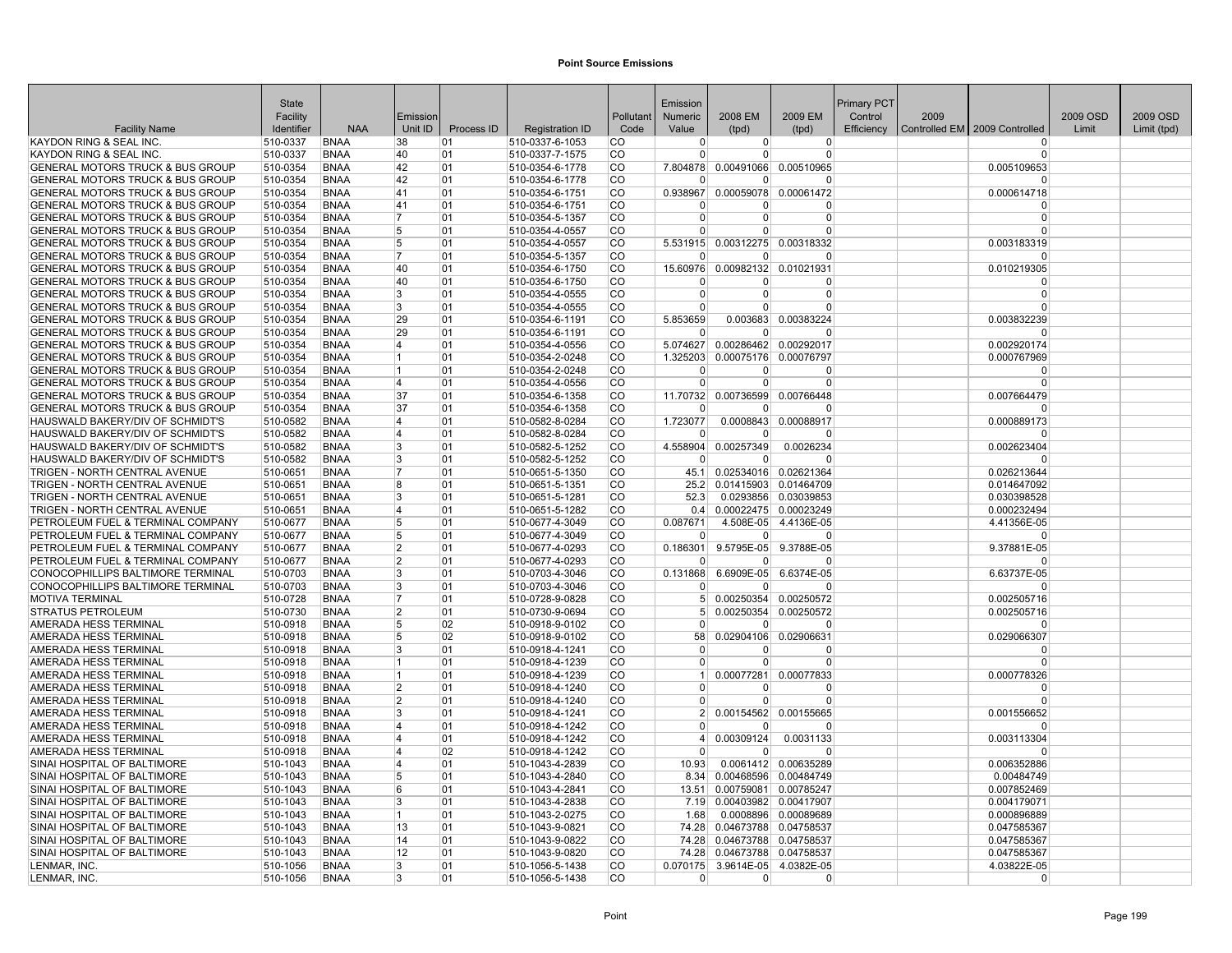| 2008 EM<br>2009 EM<br>2009<br>2009 OSD<br>2009 OSD<br>Facility<br>Pollutant<br>Control<br>Emission<br>Numeric<br><b>Facility Name</b><br>Identifier<br><b>NAA</b><br>Unit ID<br>Process ID<br><b>Registration ID</b><br>Code<br>Value<br>(tpd)<br>Efficiency<br>Controlled EM   2009 Controlled<br>Limit<br>Limit (tpd)<br>(tpd)<br>02<br>510-1400-8-0291<br>lco<br>$\Omega$<br><b>AUTOMATIC ROLLS</b><br><b>BNAA</b><br>3<br>$\Omega$<br>$\Omega$<br>$\Omega$<br>510-1400<br> CO<br><b>BNAA</b><br>$\mathbf{3}$<br>02<br>510-1400-8-0291<br>1.794872 0.00092114 0.00092622<br>0.000926222<br><b>AUTOMATIC ROLLS</b><br>510-1400<br><b>AUTOMATIC ROLLS</b><br>510-1400<br><b>BNAA</b><br>3<br>01<br>510-1400-8-0291<br><b>CO</b><br>1.794872 0.00092114 0.00092622<br>0.000926222<br><b>AUTOMATIC ROLLS</b><br><b>BNAA</b><br>3<br>lco.<br>510-1400<br>01<br>510-1400-8-0291<br>$\Omega$<br>$\Omega$<br>$\Omega$<br>O<br>510-1400<br><b>BNAA</b><br>01<br>510-1400-5-0360<br><b>CO</b><br>1.555556 0.00087811 0.00089514<br>0.000895138<br><b>AUTOMATIC ROLLS</b><br>$\overline{1}$<br><b>CO</b><br>510-1400<br><b>BNAA</b><br>01<br>510-1400-5-0360<br><b>AUTOMATIC ROLLS</b><br>$\overline{1}$<br>$\Omega$<br>$\Omega$<br>$\Omega$<br>$\Omega$<br><b>AUTOMATIC ROLLS</b><br>510-1400<br><b>BNAA</b><br>$\overline{2}$<br>01<br>510-1400-5-0361<br><b>CO</b><br>$\Omega$<br>$\Omega$<br>$\Omega$<br>$\Omega$<br><b>BNAA</b><br>$\overline{2}$<br><b>CO</b><br>1.555556 0.00087811 0.00089514<br><b>AUTOMATIC ROLLS</b><br>510-1400<br>01<br>510-1400-5-0361<br>0.000895138<br>P Q CORPORATION<br>510-1665<br><b>BNAA</b><br>$\overline{2}$<br>01<br>510-1665-7-1078<br><b>CO</b><br>19.03 0.01119018<br>0.0114582<br>0.011458204<br><b>CO</b><br><b>WHEELABRATOR BALTIMORE LP</b><br><b>BNAA</b><br>$\mathbf{3}$<br>01<br>510-1886-2-0257<br>0.07630589 0.07713529<br>510-1886<br>141<br>0.077135294<br><b>WHEELABRATOR BALTIMORE LP</b><br>510-1886<br><b>BNAA</b><br>$\overline{2}$<br>01<br>510-1886-2-0256<br><b>CO</b><br>137 0.07414118 0.07494706<br>0.074947058<br><b>WHEELABRATOR BALTIMORE LP</b><br><b>BNAA</b><br>510-1886-2-0255<br><b>CO</b><br>0.1266353 0.12801176<br>510-1886<br>01<br>234<br>0.128011764<br>1<br>PETROLEUM FUEL & TERMINAL COMPANY<br>510-1923<br><b>BNAA</b><br>01<br>510-1923-4-1949<br><b>CO</b><br>0.00272386 0.00277325<br>0.002773251<br>14<br>4.329<br>5<br><b>CO</b><br>PETROLEUM FUEL & TERMINAL COMPANY<br><b>BNAA</b><br>01<br>510-1923-5-1435<br>4.927<br>0.00276831 0.00286374<br>510-1923<br>0.002863739<br>lco<br>PETROLEUM FUEL & TERMINAL COMPANY<br>510-1923<br><b>BNAA</b><br>01<br>510-1923-9-0261<br>$\Omega$<br>$\Omega$<br>1<br>$\Omega$<br>$\Omega$<br><b>BNAA</b><br>2<br>510-1923-9-0283<br> CO<br>4.927 0.00278128 0.00283522<br>0.002835223<br>PETROLEUM FUEL & TERMINAL COMPANY<br>510-1923<br>01<br>PETROLEUM FUEL & TERMINAL COMPANY<br>510-1923<br><b>BNAA</b><br>3<br>01<br>510-1923-9-0284<br><b>CO</b><br>4.927<br>0.00278128 0.00283522<br>0.002835223<br><b>CO</b><br><b>TNEMEC COMPANY</b><br>510-1986<br><b>BNAA</b><br>$\mathbf{3}$<br>01<br>510-1986-4-2386<br>$\Omega$<br>$\Omega$<br>$\Omega$<br>$\Omega$<br><b>TNEMEC COMPANY</b><br>510-1986<br><b>BNAA</b><br>$\overline{2}$<br>01<br>510-1986-7-0910<br><b>CO</b><br>$\mathbf 0$<br>$\overline{0}$<br>$\overline{0}$<br>$\Omega$<br><b>TNEMEC COMPANY</b><br><b>BNAA</b><br>01<br>510-1986-7-0909<br><b>CO</b><br>$\Omega$<br>$\Omega$<br>510-1986<br>$\Omega$<br>$\Omega$<br>1<br><b>VICTOR GRAPHICS</b><br>510-2244<br><b>BNAA</b><br>8<br>01<br>510-2244-6-1528<br> CO<br>$\Omega$<br>$\Omega$<br>$\overline{0}$<br>$\Omega$<br>5<br>lco<br><b>VICTOR GRAPHICS</b><br>510-2244<br><b>BNAA</b><br>01<br>510-2244-6-1400<br>$\Omega$<br>$\Omega$<br>$\Omega$<br>$\Omega$<br><b>CO</b><br><b>VICTOR GRAPHICS</b><br>510-2244<br><b>BNAA</b><br>9<br>01<br>510-2244-6-1529<br>$\Omega$<br>$\Omega$<br>$\Omega$<br>$\Omega$<br><b>VICTOR GRAPHICS</b><br>510-2244<br><b>BNAA</b><br>10<br>510-2244-6-1720<br><b>CO</b><br>01<br>2 <sup>1</sup><br>0.00098138 0.00097063<br>0.00097063<br><b>VICTOR GRAPHICS</b><br>510-2244<br><b>BNAA</b><br>17<br>01<br>510-2244-6-1474<br> CO<br>0.00098138 0.00097063<br>2 <sup>1</sup><br>0.00097063<br>510-2244<br><b>CO</b><br><b>VICTOR GRAPHICS</b><br><b>BNAA</b><br>$\overline{2}$<br>01<br>510-2244-6-1397<br>$\Omega$<br>$\Omega$<br>U<br>$\Omega$<br><b>VICTOR GRAPHICS</b><br>510-2244<br><b>BNAA</b><br>3<br>01<br>510-2244-6-1398<br><b>CO</b><br>$\Omega$<br>$\overline{0}$<br>$\overline{0}$<br>$\Omega$<br><b>VICTOR GRAPHICS</b><br>510-2244<br><b>BNAA</b><br>01<br>510-2244-6-1399<br><b>CO</b><br>2 0.00098138 0.00097063<br>0.00097063<br>4<br><b>CLEAN HARBORS OF BALTIMORE</b><br>510-2260<br><b>BNAA</b><br>15<br>01<br>510-2260-6-1610<br> CO<br>$\Omega$<br>$\Omega$<br>$\Omega$<br>$\Omega$<br><b>BNAA</b><br>4<br>01<br><b>CO</b><br>1.17<br>0.00073618 0.00074953<br>0.000749527<br>CLEAN HARBORS OF BALTIMORE<br>510-2260<br>510-2260-4-3001<br><b>CO</b><br><b>CLEAN HARBORS OF BALTIMORE</b><br>510-2260<br><b>BNAA</b><br>9<br>01<br>510-2260-9-0670<br>$\Omega$<br>$\Omega$<br>$\Omega$<br>$\Omega$<br><b>CLEAN HARBORS OF BALTIMORE</b><br>510-2260<br><b>BNAA</b><br>510-2260-9-0684<br><b>CO</b><br>$\Omega$<br>10<br>01<br>$\Omega$<br>$\overline{0}$<br>$\Omega$<br><b>CLEAN HARBORS OF BALTIMORE</b><br>510-2260<br><b>BNAA</b><br>11<br>01<br>510-2260-9-0685<br> CO<br>$\Omega$<br>$\overline{0}$<br>$\Omega$<br>$\Omega$<br>lco<br>510-2260<br>12<br>01<br>CLEAN HARBORS OF BALTIMORE<br><b>BNAA</b><br>510-2260-9-0740<br>$\Omega$<br>$\Omega$<br>$\Omega$<br>$\Omega$<br><b>CLEAN HARBORS OF BALTIMORE</b><br>510-2260<br><b>BNAA</b><br>14<br>01<br>510-2260-9-0750<br><b>CO</b><br>$\Omega$<br>$\Omega$<br>$\Omega$<br>$\Omega$<br>3<br><b>TRIGEN - LEADENHALL STREET</b><br>510-2796<br><b>BNAA</b><br>01<br>510-2796-4-2870<br><b>CO</b><br>0.00348919 0.00360946<br>0.003609462<br>6.21<br><b>TRIGEN - LEADENHALL STREET</b><br>510-2796<br><b>BNAA</b><br>$\overline{2}$<br>01<br>510-2796-4-2869<br> CO<br>0.00297789 0.00308054<br>0.003080539<br>5.3<br><b>BNAA</b><br>01<br><b>CO</b><br>TRIGEN - LEADENHALL STREET<br>510-2796<br>1<br>510-2796-4-2868<br>$\Omega$<br>$\Omega$<br>$\Omega$<br>$\Omega$<br><b>CO</b><br><b>TRIGEN - LEADENHALL STREET</b><br>510-2796<br><b>BNAA</b><br>8<br>01<br>510-2796-4-2875<br>44.5 0.02500304<br>0.0258649<br>0.025864904<br> CO<br><b>TRIGEN - LEADENHALL STREET</b><br>510-2796<br><b>BNAA</b><br>510-2796-4-2874<br>0.02185659<br>0.02260999<br>0.022609995<br>01<br>38.9<br><b>TRIGEN - LEADENHALL STREET</b><br>510-2796<br><b>BNAA</b><br>4<br>01<br>510-2796-4-2871<br> CO<br>$\Omega$<br>$\Omega$<br>$\Omega$<br>$\Omega$<br>5<br><b>TRIGEN - LEADENHALL STREET</b><br>01<br> CO<br>510-2796<br><b>BNAA</b><br>510-2796-4-2872<br>$\Omega$<br>$\Omega$<br>$\Omega$<br>$\Omega$<br><b>TRIGEN - LEADENHALL STREET</b><br>510-2796<br><sup>6</sup><br>510-2796-4-2873<br>lco<br>3.3 0.00185416 0.00191807<br><b>BNAA</b><br>01<br>0.001918072<br>lco<br><b>DEXT COMPANY</b><br><b>BNAA</b><br>01<br>510-2871-8-0259<br>25 0.01413488 0.01444142<br>510-2871<br>0.014441417<br>1<br>PHOENIX SERVICES INCORPORATED<br>510-2975<br><b>BNAA</b><br>$\overline{1}$<br>01<br>510-2975-2-0279<br> CO<br>0.00052953 0.00053386<br>0.000533862<br>1 <sup>1</sup><br>LIFE LIKE PRODUCTS - CHESAPEAKE AVE.<br> CO<br>0.00780362 0.00795497<br>510-3071<br><b>BNAA</b><br>$\overline{1}$<br>01<br>510-3071-5-1257<br>13.824<br>0.007954967<br>LIFE LIKE PRODUCTS - CHESAPEAKE AVE.<br>ICO.<br>510-3071<br><b>BNAA</b><br>$\overline{1}$<br>01<br>510-3071-5-1257<br>$\Omega$<br>$\Omega$<br>$\Omega$<br>$\Omega$<br>$\overline{2}$<br>LUCAS, JOHN D. PRINTING<br><b>BNAA</b><br>510-3242-6-1590<br><b>CO</b><br>$\Omega$<br>510-3242<br>01<br>$\Omega$<br>$\Omega$<br>$\Omega$<br>LUCAS, JOHN D. PRINTING<br>510-3242<br><b>BNAA</b><br>$\overline{2}$<br>01<br>510-3242-6-1590<br><b>CO</b><br>0.0050805 0.00502488<br>10.35385<br>0.005024879<br>lco<br><b>BNAA TOTAL</b><br>207.6326 218.996228 218.852573<br>$\Omega$<br> 0 <br>218.8525732 |              |  |  |          |  |                    |  |  |
|-------------------------------------------------------------------------------------------------------------------------------------------------------------------------------------------------------------------------------------------------------------------------------------------------------------------------------------------------------------------------------------------------------------------------------------------------------------------------------------------------------------------------------------------------------------------------------------------------------------------------------------------------------------------------------------------------------------------------------------------------------------------------------------------------------------------------------------------------------------------------------------------------------------------------------------------------------------------------------------------------------------------------------------------------------------------------------------------------------------------------------------------------------------------------------------------------------------------------------------------------------------------------------------------------------------------------------------------------------------------------------------------------------------------------------------------------------------------------------------------------------------------------------------------------------------------------------------------------------------------------------------------------------------------------------------------------------------------------------------------------------------------------------------------------------------------------------------------------------------------------------------------------------------------------------------------------------------------------------------------------------------------------------------------------------------------------------------------------------------------------------------------------------------------------------------------------------------------------------------------------------------------------------------------------------------------------------------------------------------------------------------------------------------------------------------------------------------------------------------------------------------------------------------------------------------------------------------------------------------------------------------------------------------------------------------------------------------------------------------------------------------------------------------------------------------------------------------------------------------------------------------------------------------------------------------------------------------------------------------------------------------------------------------------------------------------------------------------------------------------------------------------------------------------------------------------------------------------------------------------------------------------------------------------------------------------------------------------------------------------------------------------------------------------------------------------------------------------------------------------------------------------------------------------------------------------------------------------------------------------------------------------------------------------------------------------------------------------------------------------------------------------------------------------------------------------------------------------------------------------------------------------------------------------------------------------------------------------------------------------------------------------------------------------------------------------------------------------------------------------------------------------------------------------------------------------------------------------------------------------------------------------------------------------------------------------------------------------------------------------------------------------------------------------------------------------------------------------------------------------------------------------------------------------------------------------------------------------------------------------------------------------------------------------------------------------------------------------------------------------------------------------------------------------------------------------------------------------------------------------------------------------------------------------------------------------------------------------------------------------------------------------------------------------------------------------------------------------------------------------------------------------------------------------------------------------------------------------------------------------------------------------------------------------------------------------------------------------------------------------------------------------------------------------------------------------------------------------------------------------------------------------------------------------------------------------------------------------------------------------------------------------------------------------------------------------------------------------------------------------------------------------------------------------------------------------------------------------------------------------------------------------------------------------------------------------------------------------------------------------------------------------------------------------------------------------------------------------------------------------------------------------------------------------------------------------------------------------------------------------------------------------------------------------------------------------------------------------------------------------------------------------------------------------------------------------------------------------------------------------------------------------------------------------------------------------------------------------------------------------------------------------------------------------------------------------------------------------------------------------------------------------------------------------------------------------------------------------------------------------------------------------------------------------------------------------------------------------------------------------------------------------------------------------------------------------------------------------------------------------------------------------------------------------------------------------------------------------------------------------------------------------------------------------------------------------------------------------------------------------------------------------------------------------------------------------------------------------------------------------------------------------------------------------------------------------------------------------------------------------------------------------------------------------------------------------------------------------------------------------------------------------------------------------------------------------------------------------------------------------------------------------------------------------------------------------------------------------------------------------------------------------------------------------------------------------------------------------------------------------------------------------------------------------------------------------------------------|--------------|--|--|----------|--|--------------------|--|--|
|                                                                                                                                                                                                                                                                                                                                                                                                                                                                                                                                                                                                                                                                                                                                                                                                                                                                                                                                                                                                                                                                                                                                                                                                                                                                                                                                                                                                                                                                                                                                                                                                                                                                                                                                                                                                                                                                                                                                                                                                                                                                                                                                                                                                                                                                                                                                                                                                                                                                                                                                                                                                                                                                                                                                                                                                                                                                                                                                                                                                                                                                                                                                                                                                                                                                                                                                                                                                                                                                                                                                                                                                                                                                                                                                                                                                                                                                                                                                                                                                                                                                                                                                                                                                                                                                                                                                                                                                                                                                                                                                                                                                                                                                                                                                                                                                                                                                                                                                                                                                                                                                                                                                                                                                                                                                                                                                                                                                                                                                                                                                                                                                                                                                                                                                                                                                                                                                                                                                                                                                                                                                                                                                                                                                                                                                                                                                                                                                                                                                                                                                                                                                                                                                                                                                                                                                                                                                                                                                                                                                                                                                                                                                                                                                                                                                                                                                                                                                                                                                                                                                                                                                                                                                                                                                                                                                                                                                                                                                                                                                                                                                                                                                                                                                             | <b>State</b> |  |  | Emission |  | <b>Primary PCT</b> |  |  |
|                                                                                                                                                                                                                                                                                                                                                                                                                                                                                                                                                                                                                                                                                                                                                                                                                                                                                                                                                                                                                                                                                                                                                                                                                                                                                                                                                                                                                                                                                                                                                                                                                                                                                                                                                                                                                                                                                                                                                                                                                                                                                                                                                                                                                                                                                                                                                                                                                                                                                                                                                                                                                                                                                                                                                                                                                                                                                                                                                                                                                                                                                                                                                                                                                                                                                                                                                                                                                                                                                                                                                                                                                                                                                                                                                                                                                                                                                                                                                                                                                                                                                                                                                                                                                                                                                                                                                                                                                                                                                                                                                                                                                                                                                                                                                                                                                                                                                                                                                                                                                                                                                                                                                                                                                                                                                                                                                                                                                                                                                                                                                                                                                                                                                                                                                                                                                                                                                                                                                                                                                                                                                                                                                                                                                                                                                                                                                                                                                                                                                                                                                                                                                                                                                                                                                                                                                                                                                                                                                                                                                                                                                                                                                                                                                                                                                                                                                                                                                                                                                                                                                                                                                                                                                                                                                                                                                                                                                                                                                                                                                                                                                                                                                                                                             |              |  |  |          |  |                    |  |  |
|                                                                                                                                                                                                                                                                                                                                                                                                                                                                                                                                                                                                                                                                                                                                                                                                                                                                                                                                                                                                                                                                                                                                                                                                                                                                                                                                                                                                                                                                                                                                                                                                                                                                                                                                                                                                                                                                                                                                                                                                                                                                                                                                                                                                                                                                                                                                                                                                                                                                                                                                                                                                                                                                                                                                                                                                                                                                                                                                                                                                                                                                                                                                                                                                                                                                                                                                                                                                                                                                                                                                                                                                                                                                                                                                                                                                                                                                                                                                                                                                                                                                                                                                                                                                                                                                                                                                                                                                                                                                                                                                                                                                                                                                                                                                                                                                                                                                                                                                                                                                                                                                                                                                                                                                                                                                                                                                                                                                                                                                                                                                                                                                                                                                                                                                                                                                                                                                                                                                                                                                                                                                                                                                                                                                                                                                                                                                                                                                                                                                                                                                                                                                                                                                                                                                                                                                                                                                                                                                                                                                                                                                                                                                                                                                                                                                                                                                                                                                                                                                                                                                                                                                                                                                                                                                                                                                                                                                                                                                                                                                                                                                                                                                                                                                             |              |  |  |          |  |                    |  |  |
|                                                                                                                                                                                                                                                                                                                                                                                                                                                                                                                                                                                                                                                                                                                                                                                                                                                                                                                                                                                                                                                                                                                                                                                                                                                                                                                                                                                                                                                                                                                                                                                                                                                                                                                                                                                                                                                                                                                                                                                                                                                                                                                                                                                                                                                                                                                                                                                                                                                                                                                                                                                                                                                                                                                                                                                                                                                                                                                                                                                                                                                                                                                                                                                                                                                                                                                                                                                                                                                                                                                                                                                                                                                                                                                                                                                                                                                                                                                                                                                                                                                                                                                                                                                                                                                                                                                                                                                                                                                                                                                                                                                                                                                                                                                                                                                                                                                                                                                                                                                                                                                                                                                                                                                                                                                                                                                                                                                                                                                                                                                                                                                                                                                                                                                                                                                                                                                                                                                                                                                                                                                                                                                                                                                                                                                                                                                                                                                                                                                                                                                                                                                                                                                                                                                                                                                                                                                                                                                                                                                                                                                                                                                                                                                                                                                                                                                                                                                                                                                                                                                                                                                                                                                                                                                                                                                                                                                                                                                                                                                                                                                                                                                                                                                                             |              |  |  |          |  |                    |  |  |
|                                                                                                                                                                                                                                                                                                                                                                                                                                                                                                                                                                                                                                                                                                                                                                                                                                                                                                                                                                                                                                                                                                                                                                                                                                                                                                                                                                                                                                                                                                                                                                                                                                                                                                                                                                                                                                                                                                                                                                                                                                                                                                                                                                                                                                                                                                                                                                                                                                                                                                                                                                                                                                                                                                                                                                                                                                                                                                                                                                                                                                                                                                                                                                                                                                                                                                                                                                                                                                                                                                                                                                                                                                                                                                                                                                                                                                                                                                                                                                                                                                                                                                                                                                                                                                                                                                                                                                                                                                                                                                                                                                                                                                                                                                                                                                                                                                                                                                                                                                                                                                                                                                                                                                                                                                                                                                                                                                                                                                                                                                                                                                                                                                                                                                                                                                                                                                                                                                                                                                                                                                                                                                                                                                                                                                                                                                                                                                                                                                                                                                                                                                                                                                                                                                                                                                                                                                                                                                                                                                                                                                                                                                                                                                                                                                                                                                                                                                                                                                                                                                                                                                                                                                                                                                                                                                                                                                                                                                                                                                                                                                                                                                                                                                                                             |              |  |  |          |  |                    |  |  |
|                                                                                                                                                                                                                                                                                                                                                                                                                                                                                                                                                                                                                                                                                                                                                                                                                                                                                                                                                                                                                                                                                                                                                                                                                                                                                                                                                                                                                                                                                                                                                                                                                                                                                                                                                                                                                                                                                                                                                                                                                                                                                                                                                                                                                                                                                                                                                                                                                                                                                                                                                                                                                                                                                                                                                                                                                                                                                                                                                                                                                                                                                                                                                                                                                                                                                                                                                                                                                                                                                                                                                                                                                                                                                                                                                                                                                                                                                                                                                                                                                                                                                                                                                                                                                                                                                                                                                                                                                                                                                                                                                                                                                                                                                                                                                                                                                                                                                                                                                                                                                                                                                                                                                                                                                                                                                                                                                                                                                                                                                                                                                                                                                                                                                                                                                                                                                                                                                                                                                                                                                                                                                                                                                                                                                                                                                                                                                                                                                                                                                                                                                                                                                                                                                                                                                                                                                                                                                                                                                                                                                                                                                                                                                                                                                                                                                                                                                                                                                                                                                                                                                                                                                                                                                                                                                                                                                                                                                                                                                                                                                                                                                                                                                                                                             |              |  |  |          |  |                    |  |  |
|                                                                                                                                                                                                                                                                                                                                                                                                                                                                                                                                                                                                                                                                                                                                                                                                                                                                                                                                                                                                                                                                                                                                                                                                                                                                                                                                                                                                                                                                                                                                                                                                                                                                                                                                                                                                                                                                                                                                                                                                                                                                                                                                                                                                                                                                                                                                                                                                                                                                                                                                                                                                                                                                                                                                                                                                                                                                                                                                                                                                                                                                                                                                                                                                                                                                                                                                                                                                                                                                                                                                                                                                                                                                                                                                                                                                                                                                                                                                                                                                                                                                                                                                                                                                                                                                                                                                                                                                                                                                                                                                                                                                                                                                                                                                                                                                                                                                                                                                                                                                                                                                                                                                                                                                                                                                                                                                                                                                                                                                                                                                                                                                                                                                                                                                                                                                                                                                                                                                                                                                                                                                                                                                                                                                                                                                                                                                                                                                                                                                                                                                                                                                                                                                                                                                                                                                                                                                                                                                                                                                                                                                                                                                                                                                                                                                                                                                                                                                                                                                                                                                                                                                                                                                                                                                                                                                                                                                                                                                                                                                                                                                                                                                                                                                             |              |  |  |          |  |                    |  |  |
|                                                                                                                                                                                                                                                                                                                                                                                                                                                                                                                                                                                                                                                                                                                                                                                                                                                                                                                                                                                                                                                                                                                                                                                                                                                                                                                                                                                                                                                                                                                                                                                                                                                                                                                                                                                                                                                                                                                                                                                                                                                                                                                                                                                                                                                                                                                                                                                                                                                                                                                                                                                                                                                                                                                                                                                                                                                                                                                                                                                                                                                                                                                                                                                                                                                                                                                                                                                                                                                                                                                                                                                                                                                                                                                                                                                                                                                                                                                                                                                                                                                                                                                                                                                                                                                                                                                                                                                                                                                                                                                                                                                                                                                                                                                                                                                                                                                                                                                                                                                                                                                                                                                                                                                                                                                                                                                                                                                                                                                                                                                                                                                                                                                                                                                                                                                                                                                                                                                                                                                                                                                                                                                                                                                                                                                                                                                                                                                                                                                                                                                                                                                                                                                                                                                                                                                                                                                                                                                                                                                                                                                                                                                                                                                                                                                                                                                                                                                                                                                                                                                                                                                                                                                                                                                                                                                                                                                                                                                                                                                                                                                                                                                                                                                                             |              |  |  |          |  |                    |  |  |
|                                                                                                                                                                                                                                                                                                                                                                                                                                                                                                                                                                                                                                                                                                                                                                                                                                                                                                                                                                                                                                                                                                                                                                                                                                                                                                                                                                                                                                                                                                                                                                                                                                                                                                                                                                                                                                                                                                                                                                                                                                                                                                                                                                                                                                                                                                                                                                                                                                                                                                                                                                                                                                                                                                                                                                                                                                                                                                                                                                                                                                                                                                                                                                                                                                                                                                                                                                                                                                                                                                                                                                                                                                                                                                                                                                                                                                                                                                                                                                                                                                                                                                                                                                                                                                                                                                                                                                                                                                                                                                                                                                                                                                                                                                                                                                                                                                                                                                                                                                                                                                                                                                                                                                                                                                                                                                                                                                                                                                                                                                                                                                                                                                                                                                                                                                                                                                                                                                                                                                                                                                                                                                                                                                                                                                                                                                                                                                                                                                                                                                                                                                                                                                                                                                                                                                                                                                                                                                                                                                                                                                                                                                                                                                                                                                                                                                                                                                                                                                                                                                                                                                                                                                                                                                                                                                                                                                                                                                                                                                                                                                                                                                                                                                                                             |              |  |  |          |  |                    |  |  |
|                                                                                                                                                                                                                                                                                                                                                                                                                                                                                                                                                                                                                                                                                                                                                                                                                                                                                                                                                                                                                                                                                                                                                                                                                                                                                                                                                                                                                                                                                                                                                                                                                                                                                                                                                                                                                                                                                                                                                                                                                                                                                                                                                                                                                                                                                                                                                                                                                                                                                                                                                                                                                                                                                                                                                                                                                                                                                                                                                                                                                                                                                                                                                                                                                                                                                                                                                                                                                                                                                                                                                                                                                                                                                                                                                                                                                                                                                                                                                                                                                                                                                                                                                                                                                                                                                                                                                                                                                                                                                                                                                                                                                                                                                                                                                                                                                                                                                                                                                                                                                                                                                                                                                                                                                                                                                                                                                                                                                                                                                                                                                                                                                                                                                                                                                                                                                                                                                                                                                                                                                                                                                                                                                                                                                                                                                                                                                                                                                                                                                                                                                                                                                                                                                                                                                                                                                                                                                                                                                                                                                                                                                                                                                                                                                                                                                                                                                                                                                                                                                                                                                                                                                                                                                                                                                                                                                                                                                                                                                                                                                                                                                                                                                                                                             |              |  |  |          |  |                    |  |  |
|                                                                                                                                                                                                                                                                                                                                                                                                                                                                                                                                                                                                                                                                                                                                                                                                                                                                                                                                                                                                                                                                                                                                                                                                                                                                                                                                                                                                                                                                                                                                                                                                                                                                                                                                                                                                                                                                                                                                                                                                                                                                                                                                                                                                                                                                                                                                                                                                                                                                                                                                                                                                                                                                                                                                                                                                                                                                                                                                                                                                                                                                                                                                                                                                                                                                                                                                                                                                                                                                                                                                                                                                                                                                                                                                                                                                                                                                                                                                                                                                                                                                                                                                                                                                                                                                                                                                                                                                                                                                                                                                                                                                                                                                                                                                                                                                                                                                                                                                                                                                                                                                                                                                                                                                                                                                                                                                                                                                                                                                                                                                                                                                                                                                                                                                                                                                                                                                                                                                                                                                                                                                                                                                                                                                                                                                                                                                                                                                                                                                                                                                                                                                                                                                                                                                                                                                                                                                                                                                                                                                                                                                                                                                                                                                                                                                                                                                                                                                                                                                                                                                                                                                                                                                                                                                                                                                                                                                                                                                                                                                                                                                                                                                                                                                             |              |  |  |          |  |                    |  |  |
|                                                                                                                                                                                                                                                                                                                                                                                                                                                                                                                                                                                                                                                                                                                                                                                                                                                                                                                                                                                                                                                                                                                                                                                                                                                                                                                                                                                                                                                                                                                                                                                                                                                                                                                                                                                                                                                                                                                                                                                                                                                                                                                                                                                                                                                                                                                                                                                                                                                                                                                                                                                                                                                                                                                                                                                                                                                                                                                                                                                                                                                                                                                                                                                                                                                                                                                                                                                                                                                                                                                                                                                                                                                                                                                                                                                                                                                                                                                                                                                                                                                                                                                                                                                                                                                                                                                                                                                                                                                                                                                                                                                                                                                                                                                                                                                                                                                                                                                                                                                                                                                                                                                                                                                                                                                                                                                                                                                                                                                                                                                                                                                                                                                                                                                                                                                                                                                                                                                                                                                                                                                                                                                                                                                                                                                                                                                                                                                                                                                                                                                                                                                                                                                                                                                                                                                                                                                                                                                                                                                                                                                                                                                                                                                                                                                                                                                                                                                                                                                                                                                                                                                                                                                                                                                                                                                                                                                                                                                                                                                                                                                                                                                                                                                                             |              |  |  |          |  |                    |  |  |
|                                                                                                                                                                                                                                                                                                                                                                                                                                                                                                                                                                                                                                                                                                                                                                                                                                                                                                                                                                                                                                                                                                                                                                                                                                                                                                                                                                                                                                                                                                                                                                                                                                                                                                                                                                                                                                                                                                                                                                                                                                                                                                                                                                                                                                                                                                                                                                                                                                                                                                                                                                                                                                                                                                                                                                                                                                                                                                                                                                                                                                                                                                                                                                                                                                                                                                                                                                                                                                                                                                                                                                                                                                                                                                                                                                                                                                                                                                                                                                                                                                                                                                                                                                                                                                                                                                                                                                                                                                                                                                                                                                                                                                                                                                                                                                                                                                                                                                                                                                                                                                                                                                                                                                                                                                                                                                                                                                                                                                                                                                                                                                                                                                                                                                                                                                                                                                                                                                                                                                                                                                                                                                                                                                                                                                                                                                                                                                                                                                                                                                                                                                                                                                                                                                                                                                                                                                                                                                                                                                                                                                                                                                                                                                                                                                                                                                                                                                                                                                                                                                                                                                                                                                                                                                                                                                                                                                                                                                                                                                                                                                                                                                                                                                                                             |              |  |  |          |  |                    |  |  |
|                                                                                                                                                                                                                                                                                                                                                                                                                                                                                                                                                                                                                                                                                                                                                                                                                                                                                                                                                                                                                                                                                                                                                                                                                                                                                                                                                                                                                                                                                                                                                                                                                                                                                                                                                                                                                                                                                                                                                                                                                                                                                                                                                                                                                                                                                                                                                                                                                                                                                                                                                                                                                                                                                                                                                                                                                                                                                                                                                                                                                                                                                                                                                                                                                                                                                                                                                                                                                                                                                                                                                                                                                                                                                                                                                                                                                                                                                                                                                                                                                                                                                                                                                                                                                                                                                                                                                                                                                                                                                                                                                                                                                                                                                                                                                                                                                                                                                                                                                                                                                                                                                                                                                                                                                                                                                                                                                                                                                                                                                                                                                                                                                                                                                                                                                                                                                                                                                                                                                                                                                                                                                                                                                                                                                                                                                                                                                                                                                                                                                                                                                                                                                                                                                                                                                                                                                                                                                                                                                                                                                                                                                                                                                                                                                                                                                                                                                                                                                                                                                                                                                                                                                                                                                                                                                                                                                                                                                                                                                                                                                                                                                                                                                                                                             |              |  |  |          |  |                    |  |  |
|                                                                                                                                                                                                                                                                                                                                                                                                                                                                                                                                                                                                                                                                                                                                                                                                                                                                                                                                                                                                                                                                                                                                                                                                                                                                                                                                                                                                                                                                                                                                                                                                                                                                                                                                                                                                                                                                                                                                                                                                                                                                                                                                                                                                                                                                                                                                                                                                                                                                                                                                                                                                                                                                                                                                                                                                                                                                                                                                                                                                                                                                                                                                                                                                                                                                                                                                                                                                                                                                                                                                                                                                                                                                                                                                                                                                                                                                                                                                                                                                                                                                                                                                                                                                                                                                                                                                                                                                                                                                                                                                                                                                                                                                                                                                                                                                                                                                                                                                                                                                                                                                                                                                                                                                                                                                                                                                                                                                                                                                                                                                                                                                                                                                                                                                                                                                                                                                                                                                                                                                                                                                                                                                                                                                                                                                                                                                                                                                                                                                                                                                                                                                                                                                                                                                                                                                                                                                                                                                                                                                                                                                                                                                                                                                                                                                                                                                                                                                                                                                                                                                                                                                                                                                                                                                                                                                                                                                                                                                                                                                                                                                                                                                                                                                             |              |  |  |          |  |                    |  |  |
|                                                                                                                                                                                                                                                                                                                                                                                                                                                                                                                                                                                                                                                                                                                                                                                                                                                                                                                                                                                                                                                                                                                                                                                                                                                                                                                                                                                                                                                                                                                                                                                                                                                                                                                                                                                                                                                                                                                                                                                                                                                                                                                                                                                                                                                                                                                                                                                                                                                                                                                                                                                                                                                                                                                                                                                                                                                                                                                                                                                                                                                                                                                                                                                                                                                                                                                                                                                                                                                                                                                                                                                                                                                                                                                                                                                                                                                                                                                                                                                                                                                                                                                                                                                                                                                                                                                                                                                                                                                                                                                                                                                                                                                                                                                                                                                                                                                                                                                                                                                                                                                                                                                                                                                                                                                                                                                                                                                                                                                                                                                                                                                                                                                                                                                                                                                                                                                                                                                                                                                                                                                                                                                                                                                                                                                                                                                                                                                                                                                                                                                                                                                                                                                                                                                                                                                                                                                                                                                                                                                                                                                                                                                                                                                                                                                                                                                                                                                                                                                                                                                                                                                                                                                                                                                                                                                                                                                                                                                                                                                                                                                                                                                                                                                                             |              |  |  |          |  |                    |  |  |
|                                                                                                                                                                                                                                                                                                                                                                                                                                                                                                                                                                                                                                                                                                                                                                                                                                                                                                                                                                                                                                                                                                                                                                                                                                                                                                                                                                                                                                                                                                                                                                                                                                                                                                                                                                                                                                                                                                                                                                                                                                                                                                                                                                                                                                                                                                                                                                                                                                                                                                                                                                                                                                                                                                                                                                                                                                                                                                                                                                                                                                                                                                                                                                                                                                                                                                                                                                                                                                                                                                                                                                                                                                                                                                                                                                                                                                                                                                                                                                                                                                                                                                                                                                                                                                                                                                                                                                                                                                                                                                                                                                                                                                                                                                                                                                                                                                                                                                                                                                                                                                                                                                                                                                                                                                                                                                                                                                                                                                                                                                                                                                                                                                                                                                                                                                                                                                                                                                                                                                                                                                                                                                                                                                                                                                                                                                                                                                                                                                                                                                                                                                                                                                                                                                                                                                                                                                                                                                                                                                                                                                                                                                                                                                                                                                                                                                                                                                                                                                                                                                                                                                                                                                                                                                                                                                                                                                                                                                                                                                                                                                                                                                                                                                                                             |              |  |  |          |  |                    |  |  |
|                                                                                                                                                                                                                                                                                                                                                                                                                                                                                                                                                                                                                                                                                                                                                                                                                                                                                                                                                                                                                                                                                                                                                                                                                                                                                                                                                                                                                                                                                                                                                                                                                                                                                                                                                                                                                                                                                                                                                                                                                                                                                                                                                                                                                                                                                                                                                                                                                                                                                                                                                                                                                                                                                                                                                                                                                                                                                                                                                                                                                                                                                                                                                                                                                                                                                                                                                                                                                                                                                                                                                                                                                                                                                                                                                                                                                                                                                                                                                                                                                                                                                                                                                                                                                                                                                                                                                                                                                                                                                                                                                                                                                                                                                                                                                                                                                                                                                                                                                                                                                                                                                                                                                                                                                                                                                                                                                                                                                                                                                                                                                                                                                                                                                                                                                                                                                                                                                                                                                                                                                                                                                                                                                                                                                                                                                                                                                                                                                                                                                                                                                                                                                                                                                                                                                                                                                                                                                                                                                                                                                                                                                                                                                                                                                                                                                                                                                                                                                                                                                                                                                                                                                                                                                                                                                                                                                                                                                                                                                                                                                                                                                                                                                                                                             |              |  |  |          |  |                    |  |  |
|                                                                                                                                                                                                                                                                                                                                                                                                                                                                                                                                                                                                                                                                                                                                                                                                                                                                                                                                                                                                                                                                                                                                                                                                                                                                                                                                                                                                                                                                                                                                                                                                                                                                                                                                                                                                                                                                                                                                                                                                                                                                                                                                                                                                                                                                                                                                                                                                                                                                                                                                                                                                                                                                                                                                                                                                                                                                                                                                                                                                                                                                                                                                                                                                                                                                                                                                                                                                                                                                                                                                                                                                                                                                                                                                                                                                                                                                                                                                                                                                                                                                                                                                                                                                                                                                                                                                                                                                                                                                                                                                                                                                                                                                                                                                                                                                                                                                                                                                                                                                                                                                                                                                                                                                                                                                                                                                                                                                                                                                                                                                                                                                                                                                                                                                                                                                                                                                                                                                                                                                                                                                                                                                                                                                                                                                                                                                                                                                                                                                                                                                                                                                                                                                                                                                                                                                                                                                                                                                                                                                                                                                                                                                                                                                                                                                                                                                                                                                                                                                                                                                                                                                                                                                                                                                                                                                                                                                                                                                                                                                                                                                                                                                                                                                             |              |  |  |          |  |                    |  |  |
|                                                                                                                                                                                                                                                                                                                                                                                                                                                                                                                                                                                                                                                                                                                                                                                                                                                                                                                                                                                                                                                                                                                                                                                                                                                                                                                                                                                                                                                                                                                                                                                                                                                                                                                                                                                                                                                                                                                                                                                                                                                                                                                                                                                                                                                                                                                                                                                                                                                                                                                                                                                                                                                                                                                                                                                                                                                                                                                                                                                                                                                                                                                                                                                                                                                                                                                                                                                                                                                                                                                                                                                                                                                                                                                                                                                                                                                                                                                                                                                                                                                                                                                                                                                                                                                                                                                                                                                                                                                                                                                                                                                                                                                                                                                                                                                                                                                                                                                                                                                                                                                                                                                                                                                                                                                                                                                                                                                                                                                                                                                                                                                                                                                                                                                                                                                                                                                                                                                                                                                                                                                                                                                                                                                                                                                                                                                                                                                                                                                                                                                                                                                                                                                                                                                                                                                                                                                                                                                                                                                                                                                                                                                                                                                                                                                                                                                                                                                                                                                                                                                                                                                                                                                                                                                                                                                                                                                                                                                                                                                                                                                                                                                                                                                                             |              |  |  |          |  |                    |  |  |
|                                                                                                                                                                                                                                                                                                                                                                                                                                                                                                                                                                                                                                                                                                                                                                                                                                                                                                                                                                                                                                                                                                                                                                                                                                                                                                                                                                                                                                                                                                                                                                                                                                                                                                                                                                                                                                                                                                                                                                                                                                                                                                                                                                                                                                                                                                                                                                                                                                                                                                                                                                                                                                                                                                                                                                                                                                                                                                                                                                                                                                                                                                                                                                                                                                                                                                                                                                                                                                                                                                                                                                                                                                                                                                                                                                                                                                                                                                                                                                                                                                                                                                                                                                                                                                                                                                                                                                                                                                                                                                                                                                                                                                                                                                                                                                                                                                                                                                                                                                                                                                                                                                                                                                                                                                                                                                                                                                                                                                                                                                                                                                                                                                                                                                                                                                                                                                                                                                                                                                                                                                                                                                                                                                                                                                                                                                                                                                                                                                                                                                                                                                                                                                                                                                                                                                                                                                                                                                                                                                                                                                                                                                                                                                                                                                                                                                                                                                                                                                                                                                                                                                                                                                                                                                                                                                                                                                                                                                                                                                                                                                                                                                                                                                                                             |              |  |  |          |  |                    |  |  |
|                                                                                                                                                                                                                                                                                                                                                                                                                                                                                                                                                                                                                                                                                                                                                                                                                                                                                                                                                                                                                                                                                                                                                                                                                                                                                                                                                                                                                                                                                                                                                                                                                                                                                                                                                                                                                                                                                                                                                                                                                                                                                                                                                                                                                                                                                                                                                                                                                                                                                                                                                                                                                                                                                                                                                                                                                                                                                                                                                                                                                                                                                                                                                                                                                                                                                                                                                                                                                                                                                                                                                                                                                                                                                                                                                                                                                                                                                                                                                                                                                                                                                                                                                                                                                                                                                                                                                                                                                                                                                                                                                                                                                                                                                                                                                                                                                                                                                                                                                                                                                                                                                                                                                                                                                                                                                                                                                                                                                                                                                                                                                                                                                                                                                                                                                                                                                                                                                                                                                                                                                                                                                                                                                                                                                                                                                                                                                                                                                                                                                                                                                                                                                                                                                                                                                                                                                                                                                                                                                                                                                                                                                                                                                                                                                                                                                                                                                                                                                                                                                                                                                                                                                                                                                                                                                                                                                                                                                                                                                                                                                                                                                                                                                                                                             |              |  |  |          |  |                    |  |  |
|                                                                                                                                                                                                                                                                                                                                                                                                                                                                                                                                                                                                                                                                                                                                                                                                                                                                                                                                                                                                                                                                                                                                                                                                                                                                                                                                                                                                                                                                                                                                                                                                                                                                                                                                                                                                                                                                                                                                                                                                                                                                                                                                                                                                                                                                                                                                                                                                                                                                                                                                                                                                                                                                                                                                                                                                                                                                                                                                                                                                                                                                                                                                                                                                                                                                                                                                                                                                                                                                                                                                                                                                                                                                                                                                                                                                                                                                                                                                                                                                                                                                                                                                                                                                                                                                                                                                                                                                                                                                                                                                                                                                                                                                                                                                                                                                                                                                                                                                                                                                                                                                                                                                                                                                                                                                                                                                                                                                                                                                                                                                                                                                                                                                                                                                                                                                                                                                                                                                                                                                                                                                                                                                                                                                                                                                                                                                                                                                                                                                                                                                                                                                                                                                                                                                                                                                                                                                                                                                                                                                                                                                                                                                                                                                                                                                                                                                                                                                                                                                                                                                                                                                                                                                                                                                                                                                                                                                                                                                                                                                                                                                                                                                                                                                             |              |  |  |          |  |                    |  |  |
|                                                                                                                                                                                                                                                                                                                                                                                                                                                                                                                                                                                                                                                                                                                                                                                                                                                                                                                                                                                                                                                                                                                                                                                                                                                                                                                                                                                                                                                                                                                                                                                                                                                                                                                                                                                                                                                                                                                                                                                                                                                                                                                                                                                                                                                                                                                                                                                                                                                                                                                                                                                                                                                                                                                                                                                                                                                                                                                                                                                                                                                                                                                                                                                                                                                                                                                                                                                                                                                                                                                                                                                                                                                                                                                                                                                                                                                                                                                                                                                                                                                                                                                                                                                                                                                                                                                                                                                                                                                                                                                                                                                                                                                                                                                                                                                                                                                                                                                                                                                                                                                                                                                                                                                                                                                                                                                                                                                                                                                                                                                                                                                                                                                                                                                                                                                                                                                                                                                                                                                                                                                                                                                                                                                                                                                                                                                                                                                                                                                                                                                                                                                                                                                                                                                                                                                                                                                                                                                                                                                                                                                                                                                                                                                                                                                                                                                                                                                                                                                                                                                                                                                                                                                                                                                                                                                                                                                                                                                                                                                                                                                                                                                                                                                                             |              |  |  |          |  |                    |  |  |
|                                                                                                                                                                                                                                                                                                                                                                                                                                                                                                                                                                                                                                                                                                                                                                                                                                                                                                                                                                                                                                                                                                                                                                                                                                                                                                                                                                                                                                                                                                                                                                                                                                                                                                                                                                                                                                                                                                                                                                                                                                                                                                                                                                                                                                                                                                                                                                                                                                                                                                                                                                                                                                                                                                                                                                                                                                                                                                                                                                                                                                                                                                                                                                                                                                                                                                                                                                                                                                                                                                                                                                                                                                                                                                                                                                                                                                                                                                                                                                                                                                                                                                                                                                                                                                                                                                                                                                                                                                                                                                                                                                                                                                                                                                                                                                                                                                                                                                                                                                                                                                                                                                                                                                                                                                                                                                                                                                                                                                                                                                                                                                                                                                                                                                                                                                                                                                                                                                                                                                                                                                                                                                                                                                                                                                                                                                                                                                                                                                                                                                                                                                                                                                                                                                                                                                                                                                                                                                                                                                                                                                                                                                                                                                                                                                                                                                                                                                                                                                                                                                                                                                                                                                                                                                                                                                                                                                                                                                                                                                                                                                                                                                                                                                                                             |              |  |  |          |  |                    |  |  |
|                                                                                                                                                                                                                                                                                                                                                                                                                                                                                                                                                                                                                                                                                                                                                                                                                                                                                                                                                                                                                                                                                                                                                                                                                                                                                                                                                                                                                                                                                                                                                                                                                                                                                                                                                                                                                                                                                                                                                                                                                                                                                                                                                                                                                                                                                                                                                                                                                                                                                                                                                                                                                                                                                                                                                                                                                                                                                                                                                                                                                                                                                                                                                                                                                                                                                                                                                                                                                                                                                                                                                                                                                                                                                                                                                                                                                                                                                                                                                                                                                                                                                                                                                                                                                                                                                                                                                                                                                                                                                                                                                                                                                                                                                                                                                                                                                                                                                                                                                                                                                                                                                                                                                                                                                                                                                                                                                                                                                                                                                                                                                                                                                                                                                                                                                                                                                                                                                                                                                                                                                                                                                                                                                                                                                                                                                                                                                                                                                                                                                                                                                                                                                                                                                                                                                                                                                                                                                                                                                                                                                                                                                                                                                                                                                                                                                                                                                                                                                                                                                                                                                                                                                                                                                                                                                                                                                                                                                                                                                                                                                                                                                                                                                                                                             |              |  |  |          |  |                    |  |  |
|                                                                                                                                                                                                                                                                                                                                                                                                                                                                                                                                                                                                                                                                                                                                                                                                                                                                                                                                                                                                                                                                                                                                                                                                                                                                                                                                                                                                                                                                                                                                                                                                                                                                                                                                                                                                                                                                                                                                                                                                                                                                                                                                                                                                                                                                                                                                                                                                                                                                                                                                                                                                                                                                                                                                                                                                                                                                                                                                                                                                                                                                                                                                                                                                                                                                                                                                                                                                                                                                                                                                                                                                                                                                                                                                                                                                                                                                                                                                                                                                                                                                                                                                                                                                                                                                                                                                                                                                                                                                                                                                                                                                                                                                                                                                                                                                                                                                                                                                                                                                                                                                                                                                                                                                                                                                                                                                                                                                                                                                                                                                                                                                                                                                                                                                                                                                                                                                                                                                                                                                                                                                                                                                                                                                                                                                                                                                                                                                                                                                                                                                                                                                                                                                                                                                                                                                                                                                                                                                                                                                                                                                                                                                                                                                                                                                                                                                                                                                                                                                                                                                                                                                                                                                                                                                                                                                                                                                                                                                                                                                                                                                                                                                                                                                             |              |  |  |          |  |                    |  |  |
|                                                                                                                                                                                                                                                                                                                                                                                                                                                                                                                                                                                                                                                                                                                                                                                                                                                                                                                                                                                                                                                                                                                                                                                                                                                                                                                                                                                                                                                                                                                                                                                                                                                                                                                                                                                                                                                                                                                                                                                                                                                                                                                                                                                                                                                                                                                                                                                                                                                                                                                                                                                                                                                                                                                                                                                                                                                                                                                                                                                                                                                                                                                                                                                                                                                                                                                                                                                                                                                                                                                                                                                                                                                                                                                                                                                                                                                                                                                                                                                                                                                                                                                                                                                                                                                                                                                                                                                                                                                                                                                                                                                                                                                                                                                                                                                                                                                                                                                                                                                                                                                                                                                                                                                                                                                                                                                                                                                                                                                                                                                                                                                                                                                                                                                                                                                                                                                                                                                                                                                                                                                                                                                                                                                                                                                                                                                                                                                                                                                                                                                                                                                                                                                                                                                                                                                                                                                                                                                                                                                                                                                                                                                                                                                                                                                                                                                                                                                                                                                                                                                                                                                                                                                                                                                                                                                                                                                                                                                                                                                                                                                                                                                                                                                                             |              |  |  |          |  |                    |  |  |
|                                                                                                                                                                                                                                                                                                                                                                                                                                                                                                                                                                                                                                                                                                                                                                                                                                                                                                                                                                                                                                                                                                                                                                                                                                                                                                                                                                                                                                                                                                                                                                                                                                                                                                                                                                                                                                                                                                                                                                                                                                                                                                                                                                                                                                                                                                                                                                                                                                                                                                                                                                                                                                                                                                                                                                                                                                                                                                                                                                                                                                                                                                                                                                                                                                                                                                                                                                                                                                                                                                                                                                                                                                                                                                                                                                                                                                                                                                                                                                                                                                                                                                                                                                                                                                                                                                                                                                                                                                                                                                                                                                                                                                                                                                                                                                                                                                                                                                                                                                                                                                                                                                                                                                                                                                                                                                                                                                                                                                                                                                                                                                                                                                                                                                                                                                                                                                                                                                                                                                                                                                                                                                                                                                                                                                                                                                                                                                                                                                                                                                                                                                                                                                                                                                                                                                                                                                                                                                                                                                                                                                                                                                                                                                                                                                                                                                                                                                                                                                                                                                                                                                                                                                                                                                                                                                                                                                                                                                                                                                                                                                                                                                                                                                                                             |              |  |  |          |  |                    |  |  |
|                                                                                                                                                                                                                                                                                                                                                                                                                                                                                                                                                                                                                                                                                                                                                                                                                                                                                                                                                                                                                                                                                                                                                                                                                                                                                                                                                                                                                                                                                                                                                                                                                                                                                                                                                                                                                                                                                                                                                                                                                                                                                                                                                                                                                                                                                                                                                                                                                                                                                                                                                                                                                                                                                                                                                                                                                                                                                                                                                                                                                                                                                                                                                                                                                                                                                                                                                                                                                                                                                                                                                                                                                                                                                                                                                                                                                                                                                                                                                                                                                                                                                                                                                                                                                                                                                                                                                                                                                                                                                                                                                                                                                                                                                                                                                                                                                                                                                                                                                                                                                                                                                                                                                                                                                                                                                                                                                                                                                                                                                                                                                                                                                                                                                                                                                                                                                                                                                                                                                                                                                                                                                                                                                                                                                                                                                                                                                                                                                                                                                                                                                                                                                                                                                                                                                                                                                                                                                                                                                                                                                                                                                                                                                                                                                                                                                                                                                                                                                                                                                                                                                                                                                                                                                                                                                                                                                                                                                                                                                                                                                                                                                                                                                                                                             |              |  |  |          |  |                    |  |  |
|                                                                                                                                                                                                                                                                                                                                                                                                                                                                                                                                                                                                                                                                                                                                                                                                                                                                                                                                                                                                                                                                                                                                                                                                                                                                                                                                                                                                                                                                                                                                                                                                                                                                                                                                                                                                                                                                                                                                                                                                                                                                                                                                                                                                                                                                                                                                                                                                                                                                                                                                                                                                                                                                                                                                                                                                                                                                                                                                                                                                                                                                                                                                                                                                                                                                                                                                                                                                                                                                                                                                                                                                                                                                                                                                                                                                                                                                                                                                                                                                                                                                                                                                                                                                                                                                                                                                                                                                                                                                                                                                                                                                                                                                                                                                                                                                                                                                                                                                                                                                                                                                                                                                                                                                                                                                                                                                                                                                                                                                                                                                                                                                                                                                                                                                                                                                                                                                                                                                                                                                                                                                                                                                                                                                                                                                                                                                                                                                                                                                                                                                                                                                                                                                                                                                                                                                                                                                                                                                                                                                                                                                                                                                                                                                                                                                                                                                                                                                                                                                                                                                                                                                                                                                                                                                                                                                                                                                                                                                                                                                                                                                                                                                                                                                             |              |  |  |          |  |                    |  |  |
|                                                                                                                                                                                                                                                                                                                                                                                                                                                                                                                                                                                                                                                                                                                                                                                                                                                                                                                                                                                                                                                                                                                                                                                                                                                                                                                                                                                                                                                                                                                                                                                                                                                                                                                                                                                                                                                                                                                                                                                                                                                                                                                                                                                                                                                                                                                                                                                                                                                                                                                                                                                                                                                                                                                                                                                                                                                                                                                                                                                                                                                                                                                                                                                                                                                                                                                                                                                                                                                                                                                                                                                                                                                                                                                                                                                                                                                                                                                                                                                                                                                                                                                                                                                                                                                                                                                                                                                                                                                                                                                                                                                                                                                                                                                                                                                                                                                                                                                                                                                                                                                                                                                                                                                                                                                                                                                                                                                                                                                                                                                                                                                                                                                                                                                                                                                                                                                                                                                                                                                                                                                                                                                                                                                                                                                                                                                                                                                                                                                                                                                                                                                                                                                                                                                                                                                                                                                                                                                                                                                                                                                                                                                                                                                                                                                                                                                                                                                                                                                                                                                                                                                                                                                                                                                                                                                                                                                                                                                                                                                                                                                                                                                                                                                                             |              |  |  |          |  |                    |  |  |
|                                                                                                                                                                                                                                                                                                                                                                                                                                                                                                                                                                                                                                                                                                                                                                                                                                                                                                                                                                                                                                                                                                                                                                                                                                                                                                                                                                                                                                                                                                                                                                                                                                                                                                                                                                                                                                                                                                                                                                                                                                                                                                                                                                                                                                                                                                                                                                                                                                                                                                                                                                                                                                                                                                                                                                                                                                                                                                                                                                                                                                                                                                                                                                                                                                                                                                                                                                                                                                                                                                                                                                                                                                                                                                                                                                                                                                                                                                                                                                                                                                                                                                                                                                                                                                                                                                                                                                                                                                                                                                                                                                                                                                                                                                                                                                                                                                                                                                                                                                                                                                                                                                                                                                                                                                                                                                                                                                                                                                                                                                                                                                                                                                                                                                                                                                                                                                                                                                                                                                                                                                                                                                                                                                                                                                                                                                                                                                                                                                                                                                                                                                                                                                                                                                                                                                                                                                                                                                                                                                                                                                                                                                                                                                                                                                                                                                                                                                                                                                                                                                                                                                                                                                                                                                                                                                                                                                                                                                                                                                                                                                                                                                                                                                                                             |              |  |  |          |  |                    |  |  |
|                                                                                                                                                                                                                                                                                                                                                                                                                                                                                                                                                                                                                                                                                                                                                                                                                                                                                                                                                                                                                                                                                                                                                                                                                                                                                                                                                                                                                                                                                                                                                                                                                                                                                                                                                                                                                                                                                                                                                                                                                                                                                                                                                                                                                                                                                                                                                                                                                                                                                                                                                                                                                                                                                                                                                                                                                                                                                                                                                                                                                                                                                                                                                                                                                                                                                                                                                                                                                                                                                                                                                                                                                                                                                                                                                                                                                                                                                                                                                                                                                                                                                                                                                                                                                                                                                                                                                                                                                                                                                                                                                                                                                                                                                                                                                                                                                                                                                                                                                                                                                                                                                                                                                                                                                                                                                                                                                                                                                                                                                                                                                                                                                                                                                                                                                                                                                                                                                                                                                                                                                                                                                                                                                                                                                                                                                                                                                                                                                                                                                                                                                                                                                                                                                                                                                                                                                                                                                                                                                                                                                                                                                                                                                                                                                                                                                                                                                                                                                                                                                                                                                                                                                                                                                                                                                                                                                                                                                                                                                                                                                                                                                                                                                                                                             |              |  |  |          |  |                    |  |  |
|                                                                                                                                                                                                                                                                                                                                                                                                                                                                                                                                                                                                                                                                                                                                                                                                                                                                                                                                                                                                                                                                                                                                                                                                                                                                                                                                                                                                                                                                                                                                                                                                                                                                                                                                                                                                                                                                                                                                                                                                                                                                                                                                                                                                                                                                                                                                                                                                                                                                                                                                                                                                                                                                                                                                                                                                                                                                                                                                                                                                                                                                                                                                                                                                                                                                                                                                                                                                                                                                                                                                                                                                                                                                                                                                                                                                                                                                                                                                                                                                                                                                                                                                                                                                                                                                                                                                                                                                                                                                                                                                                                                                                                                                                                                                                                                                                                                                                                                                                                                                                                                                                                                                                                                                                                                                                                                                                                                                                                                                                                                                                                                                                                                                                                                                                                                                                                                                                                                                                                                                                                                                                                                                                                                                                                                                                                                                                                                                                                                                                                                                                                                                                                                                                                                                                                                                                                                                                                                                                                                                                                                                                                                                                                                                                                                                                                                                                                                                                                                                                                                                                                                                                                                                                                                                                                                                                                                                                                                                                                                                                                                                                                                                                                                                             |              |  |  |          |  |                    |  |  |
|                                                                                                                                                                                                                                                                                                                                                                                                                                                                                                                                                                                                                                                                                                                                                                                                                                                                                                                                                                                                                                                                                                                                                                                                                                                                                                                                                                                                                                                                                                                                                                                                                                                                                                                                                                                                                                                                                                                                                                                                                                                                                                                                                                                                                                                                                                                                                                                                                                                                                                                                                                                                                                                                                                                                                                                                                                                                                                                                                                                                                                                                                                                                                                                                                                                                                                                                                                                                                                                                                                                                                                                                                                                                                                                                                                                                                                                                                                                                                                                                                                                                                                                                                                                                                                                                                                                                                                                                                                                                                                                                                                                                                                                                                                                                                                                                                                                                                                                                                                                                                                                                                                                                                                                                                                                                                                                                                                                                                                                                                                                                                                                                                                                                                                                                                                                                                                                                                                                                                                                                                                                                                                                                                                                                                                                                                                                                                                                                                                                                                                                                                                                                                                                                                                                                                                                                                                                                                                                                                                                                                                                                                                                                                                                                                                                                                                                                                                                                                                                                                                                                                                                                                                                                                                                                                                                                                                                                                                                                                                                                                                                                                                                                                                                                             |              |  |  |          |  |                    |  |  |
|                                                                                                                                                                                                                                                                                                                                                                                                                                                                                                                                                                                                                                                                                                                                                                                                                                                                                                                                                                                                                                                                                                                                                                                                                                                                                                                                                                                                                                                                                                                                                                                                                                                                                                                                                                                                                                                                                                                                                                                                                                                                                                                                                                                                                                                                                                                                                                                                                                                                                                                                                                                                                                                                                                                                                                                                                                                                                                                                                                                                                                                                                                                                                                                                                                                                                                                                                                                                                                                                                                                                                                                                                                                                                                                                                                                                                                                                                                                                                                                                                                                                                                                                                                                                                                                                                                                                                                                                                                                                                                                                                                                                                                                                                                                                                                                                                                                                                                                                                                                                                                                                                                                                                                                                                                                                                                                                                                                                                                                                                                                                                                                                                                                                                                                                                                                                                                                                                                                                                                                                                                                                                                                                                                                                                                                                                                                                                                                                                                                                                                                                                                                                                                                                                                                                                                                                                                                                                                                                                                                                                                                                                                                                                                                                                                                                                                                                                                                                                                                                                                                                                                                                                                                                                                                                                                                                                                                                                                                                                                                                                                                                                                                                                                                                             |              |  |  |          |  |                    |  |  |
|                                                                                                                                                                                                                                                                                                                                                                                                                                                                                                                                                                                                                                                                                                                                                                                                                                                                                                                                                                                                                                                                                                                                                                                                                                                                                                                                                                                                                                                                                                                                                                                                                                                                                                                                                                                                                                                                                                                                                                                                                                                                                                                                                                                                                                                                                                                                                                                                                                                                                                                                                                                                                                                                                                                                                                                                                                                                                                                                                                                                                                                                                                                                                                                                                                                                                                                                                                                                                                                                                                                                                                                                                                                                                                                                                                                                                                                                                                                                                                                                                                                                                                                                                                                                                                                                                                                                                                                                                                                                                                                                                                                                                                                                                                                                                                                                                                                                                                                                                                                                                                                                                                                                                                                                                                                                                                                                                                                                                                                                                                                                                                                                                                                                                                                                                                                                                                                                                                                                                                                                                                                                                                                                                                                                                                                                                                                                                                                                                                                                                                                                                                                                                                                                                                                                                                                                                                                                                                                                                                                                                                                                                                                                                                                                                                                                                                                                                                                                                                                                                                                                                                                                                                                                                                                                                                                                                                                                                                                                                                                                                                                                                                                                                                                                             |              |  |  |          |  |                    |  |  |
|                                                                                                                                                                                                                                                                                                                                                                                                                                                                                                                                                                                                                                                                                                                                                                                                                                                                                                                                                                                                                                                                                                                                                                                                                                                                                                                                                                                                                                                                                                                                                                                                                                                                                                                                                                                                                                                                                                                                                                                                                                                                                                                                                                                                                                                                                                                                                                                                                                                                                                                                                                                                                                                                                                                                                                                                                                                                                                                                                                                                                                                                                                                                                                                                                                                                                                                                                                                                                                                                                                                                                                                                                                                                                                                                                                                                                                                                                                                                                                                                                                                                                                                                                                                                                                                                                                                                                                                                                                                                                                                                                                                                                                                                                                                                                                                                                                                                                                                                                                                                                                                                                                                                                                                                                                                                                                                                                                                                                                                                                                                                                                                                                                                                                                                                                                                                                                                                                                                                                                                                                                                                                                                                                                                                                                                                                                                                                                                                                                                                                                                                                                                                                                                                                                                                                                                                                                                                                                                                                                                                                                                                                                                                                                                                                                                                                                                                                                                                                                                                                                                                                                                                                                                                                                                                                                                                                                                                                                                                                                                                                                                                                                                                                                                                             |              |  |  |          |  |                    |  |  |
|                                                                                                                                                                                                                                                                                                                                                                                                                                                                                                                                                                                                                                                                                                                                                                                                                                                                                                                                                                                                                                                                                                                                                                                                                                                                                                                                                                                                                                                                                                                                                                                                                                                                                                                                                                                                                                                                                                                                                                                                                                                                                                                                                                                                                                                                                                                                                                                                                                                                                                                                                                                                                                                                                                                                                                                                                                                                                                                                                                                                                                                                                                                                                                                                                                                                                                                                                                                                                                                                                                                                                                                                                                                                                                                                                                                                                                                                                                                                                                                                                                                                                                                                                                                                                                                                                                                                                                                                                                                                                                                                                                                                                                                                                                                                                                                                                                                                                                                                                                                                                                                                                                                                                                                                                                                                                                                                                                                                                                                                                                                                                                                                                                                                                                                                                                                                                                                                                                                                                                                                                                                                                                                                                                                                                                                                                                                                                                                                                                                                                                                                                                                                                                                                                                                                                                                                                                                                                                                                                                                                                                                                                                                                                                                                                                                                                                                                                                                                                                                                                                                                                                                                                                                                                                                                                                                                                                                                                                                                                                                                                                                                                                                                                                                                             |              |  |  |          |  |                    |  |  |
|                                                                                                                                                                                                                                                                                                                                                                                                                                                                                                                                                                                                                                                                                                                                                                                                                                                                                                                                                                                                                                                                                                                                                                                                                                                                                                                                                                                                                                                                                                                                                                                                                                                                                                                                                                                                                                                                                                                                                                                                                                                                                                                                                                                                                                                                                                                                                                                                                                                                                                                                                                                                                                                                                                                                                                                                                                                                                                                                                                                                                                                                                                                                                                                                                                                                                                                                                                                                                                                                                                                                                                                                                                                                                                                                                                                                                                                                                                                                                                                                                                                                                                                                                                                                                                                                                                                                                                                                                                                                                                                                                                                                                                                                                                                                                                                                                                                                                                                                                                                                                                                                                                                                                                                                                                                                                                                                                                                                                                                                                                                                                                                                                                                                                                                                                                                                                                                                                                                                                                                                                                                                                                                                                                                                                                                                                                                                                                                                                                                                                                                                                                                                                                                                                                                                                                                                                                                                                                                                                                                                                                                                                                                                                                                                                                                                                                                                                                                                                                                                                                                                                                                                                                                                                                                                                                                                                                                                                                                                                                                                                                                                                                                                                                                                             |              |  |  |          |  |                    |  |  |
|                                                                                                                                                                                                                                                                                                                                                                                                                                                                                                                                                                                                                                                                                                                                                                                                                                                                                                                                                                                                                                                                                                                                                                                                                                                                                                                                                                                                                                                                                                                                                                                                                                                                                                                                                                                                                                                                                                                                                                                                                                                                                                                                                                                                                                                                                                                                                                                                                                                                                                                                                                                                                                                                                                                                                                                                                                                                                                                                                                                                                                                                                                                                                                                                                                                                                                                                                                                                                                                                                                                                                                                                                                                                                                                                                                                                                                                                                                                                                                                                                                                                                                                                                                                                                                                                                                                                                                                                                                                                                                                                                                                                                                                                                                                                                                                                                                                                                                                                                                                                                                                                                                                                                                                                                                                                                                                                                                                                                                                                                                                                                                                                                                                                                                                                                                                                                                                                                                                                                                                                                                                                                                                                                                                                                                                                                                                                                                                                                                                                                                                                                                                                                                                                                                                                                                                                                                                                                                                                                                                                                                                                                                                                                                                                                                                                                                                                                                                                                                                                                                                                                                                                                                                                                                                                                                                                                                                                                                                                                                                                                                                                                                                                                                                                             |              |  |  |          |  |                    |  |  |
|                                                                                                                                                                                                                                                                                                                                                                                                                                                                                                                                                                                                                                                                                                                                                                                                                                                                                                                                                                                                                                                                                                                                                                                                                                                                                                                                                                                                                                                                                                                                                                                                                                                                                                                                                                                                                                                                                                                                                                                                                                                                                                                                                                                                                                                                                                                                                                                                                                                                                                                                                                                                                                                                                                                                                                                                                                                                                                                                                                                                                                                                                                                                                                                                                                                                                                                                                                                                                                                                                                                                                                                                                                                                                                                                                                                                                                                                                                                                                                                                                                                                                                                                                                                                                                                                                                                                                                                                                                                                                                                                                                                                                                                                                                                                                                                                                                                                                                                                                                                                                                                                                                                                                                                                                                                                                                                                                                                                                                                                                                                                                                                                                                                                                                                                                                                                                                                                                                                                                                                                                                                                                                                                                                                                                                                                                                                                                                                                                                                                                                                                                                                                                                                                                                                                                                                                                                                                                                                                                                                                                                                                                                                                                                                                                                                                                                                                                                                                                                                                                                                                                                                                                                                                                                                                                                                                                                                                                                                                                                                                                                                                                                                                                                                                             |              |  |  |          |  |                    |  |  |
|                                                                                                                                                                                                                                                                                                                                                                                                                                                                                                                                                                                                                                                                                                                                                                                                                                                                                                                                                                                                                                                                                                                                                                                                                                                                                                                                                                                                                                                                                                                                                                                                                                                                                                                                                                                                                                                                                                                                                                                                                                                                                                                                                                                                                                                                                                                                                                                                                                                                                                                                                                                                                                                                                                                                                                                                                                                                                                                                                                                                                                                                                                                                                                                                                                                                                                                                                                                                                                                                                                                                                                                                                                                                                                                                                                                                                                                                                                                                                                                                                                                                                                                                                                                                                                                                                                                                                                                                                                                                                                                                                                                                                                                                                                                                                                                                                                                                                                                                                                                                                                                                                                                                                                                                                                                                                                                                                                                                                                                                                                                                                                                                                                                                                                                                                                                                                                                                                                                                                                                                                                                                                                                                                                                                                                                                                                                                                                                                                                                                                                                                                                                                                                                                                                                                                                                                                                                                                                                                                                                                                                                                                                                                                                                                                                                                                                                                                                                                                                                                                                                                                                                                                                                                                                                                                                                                                                                                                                                                                                                                                                                                                                                                                                                                             |              |  |  |          |  |                    |  |  |
|                                                                                                                                                                                                                                                                                                                                                                                                                                                                                                                                                                                                                                                                                                                                                                                                                                                                                                                                                                                                                                                                                                                                                                                                                                                                                                                                                                                                                                                                                                                                                                                                                                                                                                                                                                                                                                                                                                                                                                                                                                                                                                                                                                                                                                                                                                                                                                                                                                                                                                                                                                                                                                                                                                                                                                                                                                                                                                                                                                                                                                                                                                                                                                                                                                                                                                                                                                                                                                                                                                                                                                                                                                                                                                                                                                                                                                                                                                                                                                                                                                                                                                                                                                                                                                                                                                                                                                                                                                                                                                                                                                                                                                                                                                                                                                                                                                                                                                                                                                                                                                                                                                                                                                                                                                                                                                                                                                                                                                                                                                                                                                                                                                                                                                                                                                                                                                                                                                                                                                                                                                                                                                                                                                                                                                                                                                                                                                                                                                                                                                                                                                                                                                                                                                                                                                                                                                                                                                                                                                                                                                                                                                                                                                                                                                                                                                                                                                                                                                                                                                                                                                                                                                                                                                                                                                                                                                                                                                                                                                                                                                                                                                                                                                                                             |              |  |  |          |  |                    |  |  |
|                                                                                                                                                                                                                                                                                                                                                                                                                                                                                                                                                                                                                                                                                                                                                                                                                                                                                                                                                                                                                                                                                                                                                                                                                                                                                                                                                                                                                                                                                                                                                                                                                                                                                                                                                                                                                                                                                                                                                                                                                                                                                                                                                                                                                                                                                                                                                                                                                                                                                                                                                                                                                                                                                                                                                                                                                                                                                                                                                                                                                                                                                                                                                                                                                                                                                                                                                                                                                                                                                                                                                                                                                                                                                                                                                                                                                                                                                                                                                                                                                                                                                                                                                                                                                                                                                                                                                                                                                                                                                                                                                                                                                                                                                                                                                                                                                                                                                                                                                                                                                                                                                                                                                                                                                                                                                                                                                                                                                                                                                                                                                                                                                                                                                                                                                                                                                                                                                                                                                                                                                                                                                                                                                                                                                                                                                                                                                                                                                                                                                                                                                                                                                                                                                                                                                                                                                                                                                                                                                                                                                                                                                                                                                                                                                                                                                                                                                                                                                                                                                                                                                                                                                                                                                                                                                                                                                                                                                                                                                                                                                                                                                                                                                                                                             |              |  |  |          |  |                    |  |  |
|                                                                                                                                                                                                                                                                                                                                                                                                                                                                                                                                                                                                                                                                                                                                                                                                                                                                                                                                                                                                                                                                                                                                                                                                                                                                                                                                                                                                                                                                                                                                                                                                                                                                                                                                                                                                                                                                                                                                                                                                                                                                                                                                                                                                                                                                                                                                                                                                                                                                                                                                                                                                                                                                                                                                                                                                                                                                                                                                                                                                                                                                                                                                                                                                                                                                                                                                                                                                                                                                                                                                                                                                                                                                                                                                                                                                                                                                                                                                                                                                                                                                                                                                                                                                                                                                                                                                                                                                                                                                                                                                                                                                                                                                                                                                                                                                                                                                                                                                                                                                                                                                                                                                                                                                                                                                                                                                                                                                                                                                                                                                                                                                                                                                                                                                                                                                                                                                                                                                                                                                                                                                                                                                                                                                                                                                                                                                                                                                                                                                                                                                                                                                                                                                                                                                                                                                                                                                                                                                                                                                                                                                                                                                                                                                                                                                                                                                                                                                                                                                                                                                                                                                                                                                                                                                                                                                                                                                                                                                                                                                                                                                                                                                                                                                             |              |  |  |          |  |                    |  |  |
|                                                                                                                                                                                                                                                                                                                                                                                                                                                                                                                                                                                                                                                                                                                                                                                                                                                                                                                                                                                                                                                                                                                                                                                                                                                                                                                                                                                                                                                                                                                                                                                                                                                                                                                                                                                                                                                                                                                                                                                                                                                                                                                                                                                                                                                                                                                                                                                                                                                                                                                                                                                                                                                                                                                                                                                                                                                                                                                                                                                                                                                                                                                                                                                                                                                                                                                                                                                                                                                                                                                                                                                                                                                                                                                                                                                                                                                                                                                                                                                                                                                                                                                                                                                                                                                                                                                                                                                                                                                                                                                                                                                                                                                                                                                                                                                                                                                                                                                                                                                                                                                                                                                                                                                                                                                                                                                                                                                                                                                                                                                                                                                                                                                                                                                                                                                                                                                                                                                                                                                                                                                                                                                                                                                                                                                                                                                                                                                                                                                                                                                                                                                                                                                                                                                                                                                                                                                                                                                                                                                                                                                                                                                                                                                                                                                                                                                                                                                                                                                                                                                                                                                                                                                                                                                                                                                                                                                                                                                                                                                                                                                                                                                                                                                                             |              |  |  |          |  |                    |  |  |
|                                                                                                                                                                                                                                                                                                                                                                                                                                                                                                                                                                                                                                                                                                                                                                                                                                                                                                                                                                                                                                                                                                                                                                                                                                                                                                                                                                                                                                                                                                                                                                                                                                                                                                                                                                                                                                                                                                                                                                                                                                                                                                                                                                                                                                                                                                                                                                                                                                                                                                                                                                                                                                                                                                                                                                                                                                                                                                                                                                                                                                                                                                                                                                                                                                                                                                                                                                                                                                                                                                                                                                                                                                                                                                                                                                                                                                                                                                                                                                                                                                                                                                                                                                                                                                                                                                                                                                                                                                                                                                                                                                                                                                                                                                                                                                                                                                                                                                                                                                                                                                                                                                                                                                                                                                                                                                                                                                                                                                                                                                                                                                                                                                                                                                                                                                                                                                                                                                                                                                                                                                                                                                                                                                                                                                                                                                                                                                                                                                                                                                                                                                                                                                                                                                                                                                                                                                                                                                                                                                                                                                                                                                                                                                                                                                                                                                                                                                                                                                                                                                                                                                                                                                                                                                                                                                                                                                                                                                                                                                                                                                                                                                                                                                                                             |              |  |  |          |  |                    |  |  |
|                                                                                                                                                                                                                                                                                                                                                                                                                                                                                                                                                                                                                                                                                                                                                                                                                                                                                                                                                                                                                                                                                                                                                                                                                                                                                                                                                                                                                                                                                                                                                                                                                                                                                                                                                                                                                                                                                                                                                                                                                                                                                                                                                                                                                                                                                                                                                                                                                                                                                                                                                                                                                                                                                                                                                                                                                                                                                                                                                                                                                                                                                                                                                                                                                                                                                                                                                                                                                                                                                                                                                                                                                                                                                                                                                                                                                                                                                                                                                                                                                                                                                                                                                                                                                                                                                                                                                                                                                                                                                                                                                                                                                                                                                                                                                                                                                                                                                                                                                                                                                                                                                                                                                                                                                                                                                                                                                                                                                                                                                                                                                                                                                                                                                                                                                                                                                                                                                                                                                                                                                                                                                                                                                                                                                                                                                                                                                                                                                                                                                                                                                                                                                                                                                                                                                                                                                                                                                                                                                                                                                                                                                                                                                                                                                                                                                                                                                                                                                                                                                                                                                                                                                                                                                                                                                                                                                                                                                                                                                                                                                                                                                                                                                                                                             |              |  |  |          |  |                    |  |  |
|                                                                                                                                                                                                                                                                                                                                                                                                                                                                                                                                                                                                                                                                                                                                                                                                                                                                                                                                                                                                                                                                                                                                                                                                                                                                                                                                                                                                                                                                                                                                                                                                                                                                                                                                                                                                                                                                                                                                                                                                                                                                                                                                                                                                                                                                                                                                                                                                                                                                                                                                                                                                                                                                                                                                                                                                                                                                                                                                                                                                                                                                                                                                                                                                                                                                                                                                                                                                                                                                                                                                                                                                                                                                                                                                                                                                                                                                                                                                                                                                                                                                                                                                                                                                                                                                                                                                                                                                                                                                                                                                                                                                                                                                                                                                                                                                                                                                                                                                                                                                                                                                                                                                                                                                                                                                                                                                                                                                                                                                                                                                                                                                                                                                                                                                                                                                                                                                                                                                                                                                                                                                                                                                                                                                                                                                                                                                                                                                                                                                                                                                                                                                                                                                                                                                                                                                                                                                                                                                                                                                                                                                                                                                                                                                                                                                                                                                                                                                                                                                                                                                                                                                                                                                                                                                                                                                                                                                                                                                                                                                                                                                                                                                                                                                             |              |  |  |          |  |                    |  |  |
|                                                                                                                                                                                                                                                                                                                                                                                                                                                                                                                                                                                                                                                                                                                                                                                                                                                                                                                                                                                                                                                                                                                                                                                                                                                                                                                                                                                                                                                                                                                                                                                                                                                                                                                                                                                                                                                                                                                                                                                                                                                                                                                                                                                                                                                                                                                                                                                                                                                                                                                                                                                                                                                                                                                                                                                                                                                                                                                                                                                                                                                                                                                                                                                                                                                                                                                                                                                                                                                                                                                                                                                                                                                                                                                                                                                                                                                                                                                                                                                                                                                                                                                                                                                                                                                                                                                                                                                                                                                                                                                                                                                                                                                                                                                                                                                                                                                                                                                                                                                                                                                                                                                                                                                                                                                                                                                                                                                                                                                                                                                                                                                                                                                                                                                                                                                                                                                                                                                                                                                                                                                                                                                                                                                                                                                                                                                                                                                                                                                                                                                                                                                                                                                                                                                                                                                                                                                                                                                                                                                                                                                                                                                                                                                                                                                                                                                                                                                                                                                                                                                                                                                                                                                                                                                                                                                                                                                                                                                                                                                                                                                                                                                                                                                                             |              |  |  |          |  |                    |  |  |
|                                                                                                                                                                                                                                                                                                                                                                                                                                                                                                                                                                                                                                                                                                                                                                                                                                                                                                                                                                                                                                                                                                                                                                                                                                                                                                                                                                                                                                                                                                                                                                                                                                                                                                                                                                                                                                                                                                                                                                                                                                                                                                                                                                                                                                                                                                                                                                                                                                                                                                                                                                                                                                                                                                                                                                                                                                                                                                                                                                                                                                                                                                                                                                                                                                                                                                                                                                                                                                                                                                                                                                                                                                                                                                                                                                                                                                                                                                                                                                                                                                                                                                                                                                                                                                                                                                                                                                                                                                                                                                                                                                                                                                                                                                                                                                                                                                                                                                                                                                                                                                                                                                                                                                                                                                                                                                                                                                                                                                                                                                                                                                                                                                                                                                                                                                                                                                                                                                                                                                                                                                                                                                                                                                                                                                                                                                                                                                                                                                                                                                                                                                                                                                                                                                                                                                                                                                                                                                                                                                                                                                                                                                                                                                                                                                                                                                                                                                                                                                                                                                                                                                                                                                                                                                                                                                                                                                                                                                                                                                                                                                                                                                                                                                                                             |              |  |  |          |  |                    |  |  |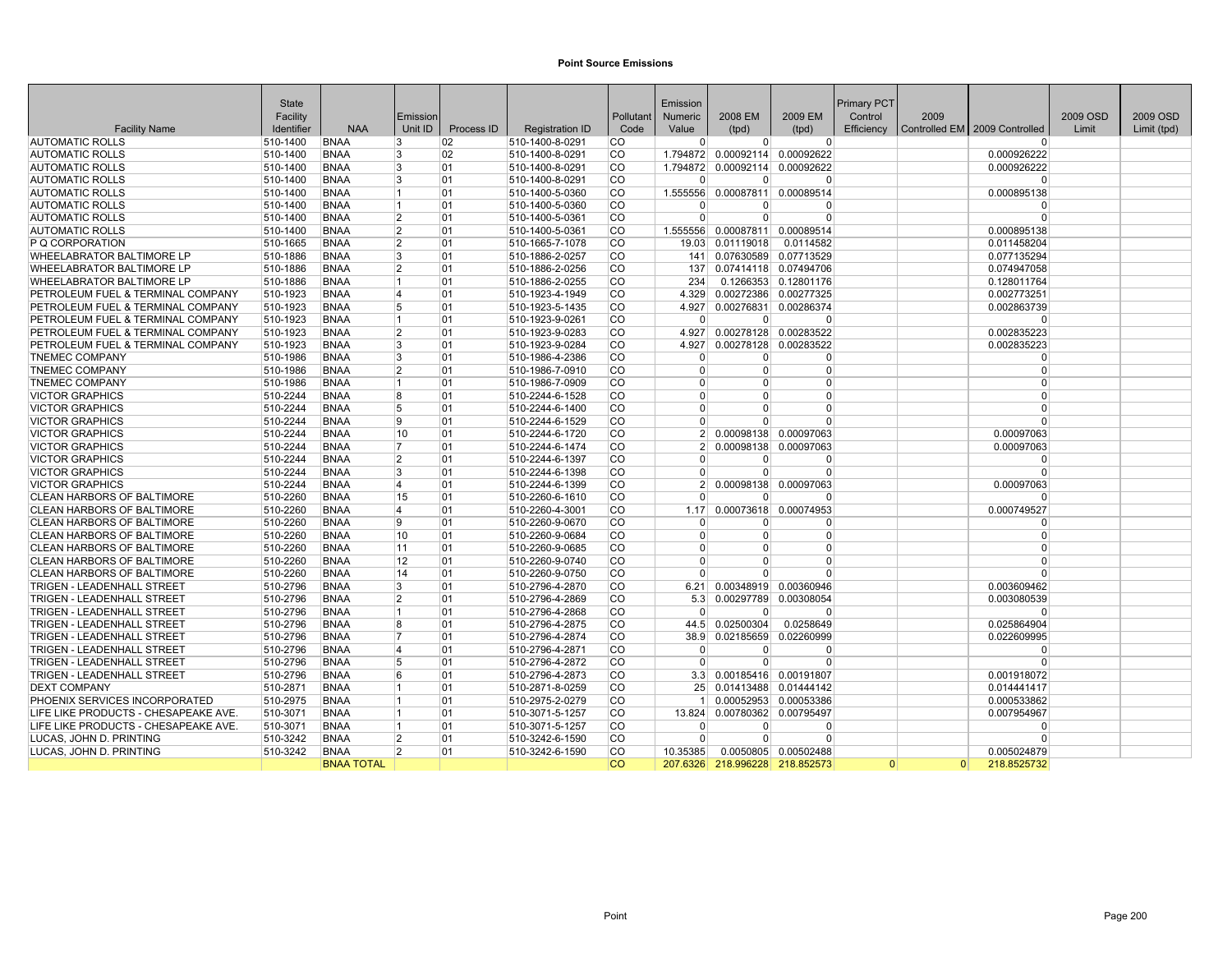|                                              | State                |                            |                |            |                                    |                          | Emission             |                               |                          | Primary PCT                  |                            |                                 |          |             |
|----------------------------------------------|----------------------|----------------------------|----------------|------------|------------------------------------|--------------------------|----------------------|-------------------------------|--------------------------|------------------------------|----------------------------|---------------------------------|----------|-------------|
|                                              | Facility             |                            | Emission       |            |                                    | Pollutant                | Numeric              | 2008 EM                       | 2009 EM                  | Control                      | 2009                       |                                 | 2009 OSD | 2009 OSD    |
| <b>Facility Name</b>                         | Identifier           | <b>NAA</b>                 | Unit ID        | Process ID | <b>Registration ID</b>             | Code                     | Value                | (tpd)                         | (tpd)                    | Efficiency                   |                            | Controlled EM   2009 Controlled | Limit    | Limit (tpd) |
| <b>CPSG - WAGNER</b>                         | 003-0014             | <b>BNAA</b>                | $\overline{4}$ | 01         | 003-0014-4-0307                    | <b>NOX</b>               | $\Omega$             | $\Omega$                      | $\Omega$                 | $\overline{0}$               | $\Omega$                   | 0                               |          |             |
| <b>CPSG - WAGNER</b><br><b>CPSG - WAGNER</b> | 003-0014             | <b>BNAA</b>                | 14             | 01         | 003-0014-4-0307                    | <b>NOX</b>               |                      | 1517 0.68381676<br>8.09142278 | 0.61356909               | 01                           | 0.613569095                | 0.613569095                     |          | 1.816993464 |
| <b>CPSG - WAGNER</b>                         | 003-0014<br>003-0014 | <b>BNAA</b><br><b>BNAA</b> | 5<br>3         | 01<br>01   | 003-0014-4-0308<br>003-0014-4-0017 | <b>NOX</b><br><b>NOX</b> | 13752<br>17318       | 3.33812384                    | 8.21124406<br>3.09470028 | 0.77871886<br>$\overline{0}$ | 1.816993464<br>3.094700279 | 1.816993464 278<br>3.094700279  |          |             |
| <b>CPSG - WAGNER</b>                         | 003-0014             | <b>BNAA</b>                | 5              | 01         | 003-0014-4-0308                    | <b>NOX</b>               | $\overline{0}$       | $\Omega$                      | $\overline{0}$           | 0.77871886                   | $\overline{0}$             |                                 | 0 278    | 1.816993464 |
| <b>CPSG - WAGNER</b>                         | 003-0014             | <b>BNAA</b>                | 11             | 01         | 003-0014-3-0003                    | <b>NOX</b>               | 6556                 | 3.8574293                     | 3.91455178               | 0.02659162                   | 3.810457516                | 3.810457516 583                 |          | 3.810457516 |
| <b>CPSG - WAGNER</b>                         | $ 003 - 0014$        | <b>BNAA</b>                | 3              | 01         | 003-0014-4-0017                    | <b>NOX</b>               | $\overline{0}$       | - 0                           | $\Omega$                 | 0                            | $\Omega$                   | $\Omega$                        |          |             |
| <b>CPSG - WAGNER</b>                         | 003-0014             | <b>BNAA</b>                | 11             | 01         | 003-0014-3-0003                    | <b>NOX</b>               | $\Omega$             | $\Omega$                      | $\Omega$                 | 0.02659162                   | $\Omega$                   |                                 | 0 583    | 3.810457516 |
| <b>CPSG - WAGNER</b>                         | 003-0014             | <b>BNAA</b>                | $\overline{2}$ | 01         | 003-0014-4-0007                    | <b>NOX</b>               | $\Omega$             | $\Omega$                      | <sup>0</sup>             | ŋ                            | $\Omega$                   | $\Omega$                        |          |             |
| <b>CPSG - WAGNER</b>                         | 003-0014             | <b>BNAA</b>                | 2              | 01         | 003-0014-4-0007                    | <b>NOX</b>               | $\Omega$             | $\Omega$                      | $\Omega$                 | $\Omega$                     | $\Omega$                   | $\Omega$                        |          |             |
| NEVAMAR COMPANY                              | 003-0021             | <b>BNAA</b>                | 55             | 01         | 003-0021-9-0546                    | <b>NOX</b>               | $\Omega$             | $\Omega$                      | $\Omega$                 |                              |                            | $\Omega$                        |          |             |
| <b>NEVAMAR COMPANY</b>                       | 003-0021             | <b>BNAA</b>                | 55             | 01         | 003-0021-9-0546                    | <b>NOX</b>               | $\Omega$             |                               | O                        |                              |                            | 0                               |          |             |
| NEVAMAR COMPANY                              | $ 003 - 0021$        | <b>BNAA</b>                | 57             | 01         | 003-0021-6-0737                    | <b>NOX</b>               | $\Omega$             | $\Omega$                      | $\Omega$                 |                              |                            | $\Omega$                        |          |             |
| NEVAMAR COMPANY                              | 003-0021             | <b>BNAA</b>                | 53             | 01         | 003-0021-7-0414                    | <b>NOX</b>               | $\Omega$             | $\Omega$                      | $\Omega$                 |                              |                            | $\Omega$                        |          |             |
| NEVAMAR COMPANY                              | 003-0021             | <b>BNAA</b>                | 57             | 01         | 003-0021-6-0737                    | <b>NOX</b>               | $\Omega$             | $\Omega$                      | $\Omega$                 |                              |                            | $\Omega$                        |          |             |
| <b>NEVAMAR COMPANY</b>                       | 003-0021             | <b>BNAA</b>                | 53             | 01         | 003-0021-7-0414                    | <b>NOX</b>               | $\Omega$             | $\Omega$                      | $\Omega$                 |                              |                            | $\Omega$                        |          |             |
| NEVAMAR COMPANY                              | 003-0021             | <b>BNAA</b>                | 52             | 01         | 003-0021-6-0549                    | <b>NOX</b>               | $\Omega$             | $\Omega$                      | $\Omega$                 |                              |                            | O                               |          |             |
| <b>NEVAMAR COMPANY</b>                       | 003-0021             | <b>BNAA</b>                | 52             | 01         | 003-0021-6-0549                    | <b>NOX</b>               | $\Omega$             | n                             | $\Omega$                 |                              |                            | $\Omega$                        |          |             |
| <b>NEVAMAR COMPANY</b>                       | 003-0021             | <b>BNAA</b>                | 54             | 01         | 003-0021-9-0555                    | <b>NOX</b>               | $\Omega$             |                               | $\Omega$                 |                              |                            | 0                               |          |             |
| NEVAMAR COMPANY                              | 003-0021             | <b>BNAA</b>                | 6              | 01         | 003-0021-7-0225                    | <b>NOX</b>               | 2.83                 | 0.00176751                    | 0.00182725               |                              |                            | 0.001827252                     |          |             |
| NEVAMAR COMPANY                              | 003-0021             | <b>BNAA</b>                | 54             | 01         | 003-0021-9-0555                    | <b>NOX</b>               | $\Omega$             | - 0                           | $\Omega$                 |                              |                            | $\Omega$                        |          |             |
| NEVAMAR COMPANY                              | 003-0021             | <b>BNAA</b>                | 61             | 01         | 003-0021-6-0757                    | <b>NOX</b>               | $\overline{0}$       | $\Omega$                      | $\Omega$                 |                              |                            | $\Omega$                        |          |             |
| NEVAMAR COMPANY                              | 003-0021             | <b>BNAA</b>                | 41             | 01         | 003-0021-6-0531                    | <b>NOX</b>               | $\Omega$             | n                             | $\Omega$                 |                              |                            | $\Omega$                        |          |             |
| NEVAMAR COMPANY                              | $ 003 - 0021$        | <b>BNAA</b>                | 17             | 01         | 003-0021-7-0226                    | <b>NOX</b>               | 2.7                  | 0.00168631                    | 0.00174331               |                              |                            | 0.001743315                     |          |             |
| NEVAMAR COMPANY                              | $ 003 - 0021$        | <b>BNAA</b>                | 7              | 01         | 003-0021-7-0226                    | <b>NOX</b>               | $\Omega$             |                               | $\Omega$                 |                              |                            | $\Omega$                        |          |             |
| <b>NEVAMAR COMPANY</b>                       | 003-0021             | <b>BNAA</b>                | 62             | 01         | 003-0021-9-0596                    | <b>NOX</b>               | $\Omega$             | $\Omega$                      | $\Omega$                 |                              |                            | $\Omega$                        |          |             |
| NEVAMAR COMPANY                              | 003-0021             | <b>BNAA</b>                | 62             | 101        | 003-0021-9-0596                    | <b>NOX</b>               | $\overline{0}$       | - 0                           | $\Omega$                 |                              |                            | $\Omega$                        |          |             |
| NEVAMAR COMPANY                              | 003-0021             | <b>BNAA</b>                | 61             | 01         | 003-0021-6-0757                    | <b>NOX</b>               | $\overline{0}$       | $\Omega$                      | $\Omega$                 |                              |                            | $\Omega$                        |          |             |
| <b>NEVAMAR COMPANY</b>                       | 003-0021             | <b>BNAA</b>                | 60             | 01         | 003-0021-6-0756                    | <b>NOX</b>               | $\Omega$             | $\Omega$                      | $\Omega$                 |                              |                            | $\Omega$                        |          |             |
| <b>NEVAMAR COMPANY</b>                       | 003-0021             | <b>BNAA</b>                | 60             | 01         | 003-0021-6-0756                    | <b>NOX</b>               | $\Omega$             | $\Omega$                      | $\Omega$                 |                              |                            | $\Omega$                        |          |             |
| NEVAMAR COMPANY                              | 003-0021             | <b>BNAA</b>                | 6              | 01         | 003-0021-7-0225                    | <b>NOX</b>               | $\overline{0}$       | $\Omega$                      | $\mathbf{0}$             |                              |                            | $\Omega$                        |          |             |
| NEVAMAR COMPANY                              | 003-0021             | <b>BNAA</b>                | 59             | 01         | 003-0021-6-0755                    | <b>NOX</b>               | $\overline{0}$       | $\Omega$                      | $\Omega$                 |                              |                            | $\Omega$                        |          |             |
| <b>NEVAMAR COMPANY</b>                       | 003-0021             | <b>BNAA</b>                | 59             | 01         | 003-0021-6-0755                    | <b>NOX</b>               | $\overline{0}$       | $\Omega$                      | $\Omega$                 |                              |                            | $\Omega$                        |          |             |
| NEVAMAR COMPANY                              | 003-0021             | <b>BNAA</b>                | 12             | 01         | 003-0021-7-0293                    | <b>NOX</b>               | 3.85                 | 0.00240456                    | 0.00248584               |                              |                            | 0.002485837                     |          |             |
| NEVAMAR COMPANY                              | 003-0021             | <b>BNAA</b>                | 15             | 01         | 003-0021-6-0103                    | <b>NOX</b>               | $\Omega$             |                               | O                        |                              |                            | <sup>0</sup>                    |          |             |
| <b>NEVAMAR COMPANY</b>                       | 003-0021             | <b>BNAA</b>                | 15             | 01         | 003-0021-6-0103                    | <b>NOX</b>               | $\Omega$             |                               | $\Omega$                 |                              |                            | $\Omega$                        |          |             |
| <b>NEVAMAR COMPANY</b>                       | 003-0021             | <b>BNAA</b>                | 14             | 01         | 003-0021-5-0233                    | <b>NOX</b>               | 12.98                | 0.00732718                    | 0.00746929               |                              |                            | 0.00746929                      |          |             |
| <b>NEVAMAR COMPANY</b>                       | $ 003 - 0021$        | <b>BNAA</b>                | 14             | 01         | 003-0021-5-0233                    | <b>NOX</b>               | $\Omega$             |                               | 0                        |                              |                            | $\Omega$                        |          |             |
| NEVAMAR COMPANY                              | 003-0021             | <b>BNAA</b>                | 17             | 01         | 003-0021-5-0294                    | <b>NOX</b>               | $\Omega$             | $\Omega$                      | $\Omega$                 |                              |                            | $\Omega$                        |          |             |
| <b>NEVAMAR COMPANY</b>                       | 003-0021             | <b>BNAA</b>                | 12             | 01         | 003-0021-7-0293                    | <b>NOX</b>               | $\Omega$             |                               | $\Omega$                 |                              |                            | $\Omega$                        |          |             |
| NEVAMAR COMPANY                              | $ 003 - 0021$        | <b>BNAA</b>                | 50             | 01         | 003-0021-9-0531                    | <b>NOX</b>               | $\Omega$             |                               | 0                        |                              |                            | $\Omega$                        |          |             |
| NEVAMAR COMPANY                              | 003-0021             | <b>BNAA</b>                | 11             | 01         | 003-0021-7-0280                    | <b>NOX</b>               | $\Omega$             |                               | $\Omega$                 |                              |                            | 0                               |          |             |
| NEVAMAR COMPANY                              | 003-0021             | <b>BNAA</b>                | 11.            | 01         | 003-0021-5-0232                    | <b>NOX</b>               |                      | 22.76 0.01284797              | 0.01309715               |                              |                            | 0.013097154                     |          |             |
| <b>NEVAMAR COMPANY</b>                       | 003-0021             | <b>BNAA</b><br><b>BNAA</b> | 11<br>49       | 01<br>01   | 003-0021-5-0232<br>003-0021-9-0530 | <b>NOX</b><br><b>NOX</b> | $\Omega$<br>$\Omega$ | $\Omega$                      | $\Omega$<br>$\Omega$     |                              |                            | $\Omega$<br>0                   |          |             |
| NEVAMAR COMPANY                              | 003-0021             |                            |                |            |                                    |                          | <sup>0</sup>         | n                             | $\Omega$                 |                              |                            | $\Omega$                        |          |             |
| NEVAMAR COMPANY<br><b>NEVAMAR COMPANY</b>    | 003-0021<br>003-0021 | <b>BNAA</b><br><b>BNAA</b> | 11<br>17       | 01<br>01   | 003-0021-7-0280<br>003-0021-5-0294 | <b>NOX</b><br><b>NOX</b> | 220.86               |                               | 0.124675 0.12709303      |                              |                            | 0.127093032                     |          |             |
| NEVAMAR COMPANY                              | 003-0021             | <b>BNAA</b>                | 50             | 01         | 003-0021-9-0531                    | <b>NOX</b>               | $\Omega$             |                               | $\Omega$                 |                              |                            | $\Omega$                        |          |             |
| NEVAMAR COMPANY                              | 003-0021             | <b>BNAA</b>                | 5              | 01         | 003-0021-7-0224                    | <b>NOX</b>               | 2.27                 |                               | 0.00141775 0.00146568    |                              |                            | 0.001465676                     |          |             |
| NEVAMAR COMPANY                              | 003-0021             | <b>BNAA</b>                | 5              | 01         | 003-0021-7-0224                    | <b>NOX</b>               | $\Omega$             |                               | $\Omega$                 |                              |                            | U                               |          |             |
| <b>NEVAMAR COMPANY</b>                       | 003-0021             | <b>BNAA</b>                | 49             | 01         | 003-0021-9-0530                    | <b>NOX</b>               | $\Omega$             | $\Omega$                      | $\Omega$                 |                              |                            | $\Omega$                        |          |             |
| NEVAMAR COMPANY                              | $ 003 - 0021$        | <b>BNAA</b>                | 24             | 01         | 003-0021-6-0478                    | <b>NOX</b>               | $\overline{0}$       | - 0                           | $\Omega$                 |                              |                            | $\Omega$                        |          |             |
| NEVAMAR COMPANY                              | $ 003 - 0021$        | <b>BNAA</b>                | 41             | 01         | 003-0021-6-0531                    | <b>NOX</b>               | $\Omega$             | $\Omega$                      | $\Omega$                 |                              |                            | $\Omega$                        |          |             |
| <b>NEVAMAR COMPANY</b>                       | 003-0021             | <b>BNAA</b>                | 25             | 01         | 003-0021-9-0509                    | <b>NOX</b>               | $\Omega$             | $\Omega$                      | $\Omega$                 |                              |                            | $\Omega$                        |          |             |
| <b>NEVAMAR COMPANY</b>                       | 003-0021             | <b>BNAA</b>                | 25             | 01         | 003-0021-9-0509                    | <b>NOX</b>               | $\Omega$             | $\Omega$                      | $\Omega$                 |                              |                            | $\Omega$                        |          |             |
| <b>NEVAMAR COMPANY</b>                       | 003-0021             | <b>BNAA</b>                | 24             | 01         | 003-0021-6-0478                    | <b>NOX</b>               | $\Omega$             | $\Omega$                      | $\Omega$                 |                              |                            | O                               |          |             |
| <b>RELIABLE CONTRACTING</b>                  | 003-0043             | <b>BNAA</b>                | 4              | 01         | 003-0043-6-0866                    | <b>NOX</b>               | $\Omega$             |                               | $\Omega$                 |                              |                            | $\Omega$                        |          |             |
| <b>RELIABLE CONTRACTING</b>                  | 003-0043             | <b>BNAA</b>                | $\overline{4}$ | 01         | 003-0043-6-0866                    | <b>NOX</b>               | 55                   |                               | 0.03288865 0.03414136    |                              |                            | 0.034141359                     |          |             |
| RELIABLE CONTRACTING                         | $ 003 - 0043 $       | <b>BNAA</b>                | 3              | 01         | 003-0043-6-0080                    | <b>NOX</b>               | 14                   |                               | 0.00837166 0.00869053    |                              |                            | 0.008690528                     |          |             |
|                                              |                      |                            |                |            |                                    |                          |                      |                               |                          |                              |                            |                                 |          |             |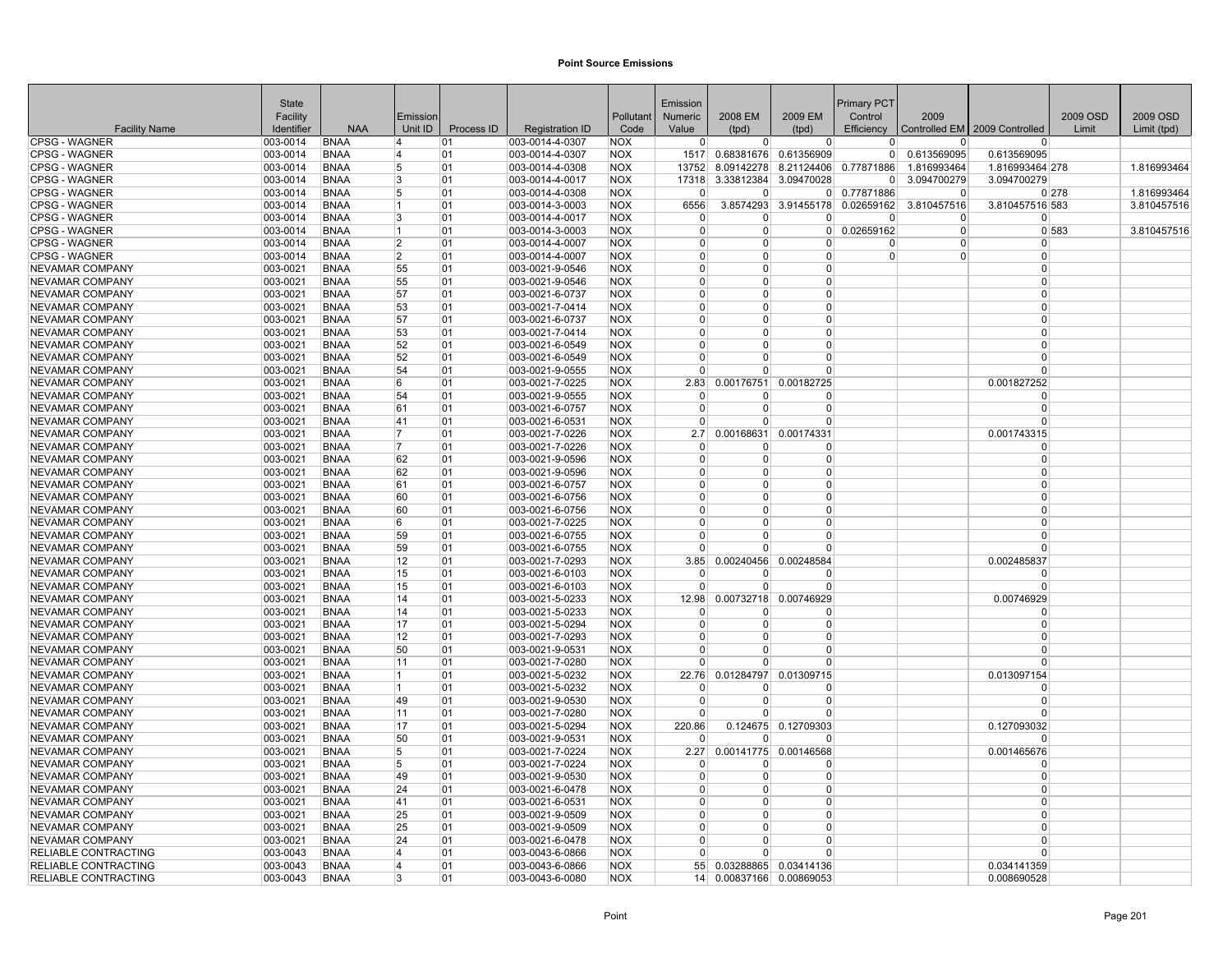|                                                                                              | <b>State</b>         |                            |                  |            |                                    |                          | Emission              |                            |                       | <b>Primary PCT</b> |      |                                 |          |             |
|----------------------------------------------------------------------------------------------|----------------------|----------------------------|------------------|------------|------------------------------------|--------------------------|-----------------------|----------------------------|-----------------------|--------------------|------|---------------------------------|----------|-------------|
|                                                                                              | Facility             |                            | Emission         |            |                                    | Pollutant                | Numeric               | 2008 EM                    | 2009 EM               | Control            | 2009 |                                 | 2009 OSD | 2009 OSD    |
| <b>Facility Name</b>                                                                         | Identifier           | <b>NAA</b>                 | Unit ID          | Process ID | <b>Registration ID</b>             | Code                     | Value                 | (tpd)                      | (tpd)                 | Efficiency         |      | Controlled EM   2009 Controlled | Limit    | Limit (tpd) |
| RELIABLE CONTRACTING                                                                         | 003-0043             | <b>BNAA</b>                | 3                | 01         | 003-0043-6-0080                    | <b>NOX</b>               | $\Omega$              | $\overline{0}$             | $\overline{0}$        |                    |      |                                 |          |             |
| RAINBOW CLEANERS & UNIFORM RENTAL                                                            | 003-0046             | <b>BNAA</b>                | 2                | 01         | 003-0046-5-0242                    | <b>NOX</b>               | 5.28                  |                            | 0.00296665 0.00306891 |                    |      | 0.003068915                     |          |             |
| RAINBOW CLEANERS & UNIFORM RENTAL                                                            | 003-0046             | <b>BNAA</b>                | 16               | 01         | 003-0046-6-0939                    | <b>NOX</b>               | $\Omega$              | <sup>0</sup>               | O                     |                    |      | $\Omega$                        |          |             |
| <b>RAINBOW CLEANERS &amp; UNIFORM RENTAL</b>                                                 | 003-0046             | <b>BNAA</b>                | 16               | 01         | 003-0046-6-0939                    | <b>NOX</b>               | $\Omega$              | <sup>0</sup>               | $\Omega$              |                    |      | $\Omega$                        |          |             |
| <b>RAINBOW CLEANERS &amp; UNIFORM RENTAL</b>                                                 | 003-0046             | <b>BNAA</b>                | $\overline{2}$   | 01         | 003-0046-5-0242                    | <b>NOX</b>               | $\Omega$              | $\overline{0}$             | $\overline{0}$        |                    |      | $\Omega$                        |          |             |
| RAINBOW CLEANERS & UNIFORM RENTAL                                                            | 003-0046             | <b>BNAA</b>                | 11               | 01         | 003-0046-4-0032                    | <b>NOX</b>               | 0.48                  | 0.00030202                 | 0.0003075             |                    |      | 0.000307498                     |          |             |
| RAINBOW CLEANERS & UNIFORM RENTAL                                                            | 003-0046             | <b>BNAA</b>                | 11.              | 01         | 003-0046-4-0032                    | <b>NOX</b>               | $\Omega$              | $\Omega$                   | $\Omega$              |                    |      |                                 |          |             |
| RAINBOW CLEANERS & UNIFORM RENTAL                                                            | 003-0046             | <b>BNAA</b>                | 15               | 01         | 003-0046-6-0938                    | <b>NOX</b>               | $\overline{0}$        | $\overline{0}$             | $\Omega$              |                    |      | $\Omega$                        |          |             |
| RAINBOW CLEANERS & UNIFORM RENTAL                                                            | 003-0046             | <b>BNAA</b><br><b>BNAA</b> | 15               | 01<br>01   | 003-0046-6-0938                    | <b>NOX</b>               | $\Omega$<br>$\Omega$  | $\overline{0}$<br>$\Omega$ | 0<br>$\Omega$         |                    |      | $\Omega$<br>$\Omega$            |          |             |
| <b>RAINBOW CLEANERS &amp; UNIFORM RENTAL</b><br><b>RAINBOW CLEANERS &amp; UNIFORM RENTAL</b> | 003-0046<br>003-0046 | <b>BNAA</b>                | 12<br>12         | 01         | 003-0046-6-0935<br>003-0046-6-0935 | <b>NOX</b><br><b>NOX</b> | $\Omega$              | $\Omega$                   | $\Omega$              |                    |      | $\Omega$                        |          |             |
|                                                                                              |                      | <b>BNAA</b>                | 17               | 01         |                                    | <b>NOX</b>               | $\Omega$              | $\Omega$                   | $\Omega$              |                    |      | $\Omega$                        |          |             |
| BURNETT, WM. T. COMPANY<br>BURNETT, WM. T. COMPANY                                           | 003-0118<br>003-0118 | <b>BNAA</b>                | 17               | 01         | 003-0118-5-0458<br>003-0118-5-0458 | <b>NOX</b>               | 2.39                  |                            | 0.00134915 0.00137532 |                    |      | 0.001375316                     |          |             |
| <b>BALTO-WASH INTERNATIONAL AIRPORT</b>                                                      | 003-0208             | <b>BNAA</b>                | 9                | 01         |                                    | <b>NOX</b>               | $\Omega$              | $\Omega$                   | $\Omega$              |                    |      | $\Omega$                        |          |             |
| <b>BALTO-WASH INTERNATIONAL AIRPORT</b>                                                      | 003-0208             | <b>BNAA</b>                | 10               | 01         |                                    | <b>NOX</b>               | $\overline{0}$        | $\overline{0}$             | 0                     |                    |      | $\Omega$                        |          |             |
| <b>BALTO-WASH INTERNATIONAL AIRPORT</b>                                                      | 003-0208             | <b>BNAA</b>                | 17               | 01         |                                    | <b>NOX</b>               | $\overline{0}$        | $\overline{0}$             | $\overline{0}$        |                    |      | $\Omega$                        |          |             |
| BALTO-WASH INTERNATIONAL AIRPORT                                                             | 003-0208             | <b>BNAA</b>                | 11               | 01         |                                    | <b>NOX</b>               | $\Omega$              | $\Omega$                   | $\Omega$              |                    |      | $\Omega$                        |          |             |
| <b>BALTO-WASH INTERNATIONAL AIRPORT</b>                                                      | 003-0208             | <b>BNAA</b>                | 11               | 01         |                                    | <b>NOX</b>               | $\Omega$              | $\Omega$                   | $\Omega$              |                    |      |                                 |          |             |
| BALTO-WASH INTERNATIONAL AIRPORT                                                             | 003-0208             | <b>BNAA</b>                | 17               | 01         |                                    | <b>NOX</b>               | 5.554348              |                            | 0.0031208 0.00322837  |                    |      | 0.003228375                     |          |             |
| BALTO-WASH INTERNATIONAL AIRPORT                                                             | 003-0208             | <b>BNAA</b>                | 9                | 01         |                                    | <b>NOX</b>               | 4.36413               |                            | 0.00245206 0.00253658 |                    |      | 0.00253658                      |          |             |
| <b>BALTO-WASH INTERNATIONAL AIRPORT</b>                                                      | 003-0208             | <b>BNAA</b>                | 10 <sup>10</sup> | 01         |                                    | <b>NOX</b>               | 4.36413               |                            | 0.00245206 0.00253658 |                    |      | 0.00253658                      |          |             |
| NORTHROP-GRUMMAN - BWI                                                                       | 003-0250             | <b>BNAA</b>                | 134              | 01         | 003-0250-5-0438                    | <b>NOX</b>               | 83.23741              |                            | 0.04698734 0.04789865 |                    |      | 0.047898645                     |          |             |
| NORTHROP-GRUMMAN - BWI                                                                       | 003-0250             | <b>BNAA</b>                | 134              | 01         | 003-0250-5-0438                    | <b>NOX</b>               | $\Omega$              | 0                          | 0                     |                    |      | $\Omega$                        |          |             |
| HI-TECH COLOR                                                                                | 003-0276             | <b>BNAA</b>                | 17               | 01         | 003-0276-9-0350                    | <b>NOX</b>               | $\Omega$              | $\Omega$                   | $\overline{0}$        |                    |      | $\Omega$                        |          |             |
| <b>HI-TECH COLOR</b>                                                                         | 003-0276             | <b>BNAA</b>                | 8                | 01         | 003-0276-6-0844                    | <b>NOX</b>               | $\Omega$              | $\Omega$                   | $\Omega$              |                    |      | $\Omega$                        |          |             |
| <b>HI-TECH COLOR</b>                                                                         | 003-0276             | <b>BNAA</b>                | 8                | 01         | 003-0276-6-0844                    | <b>NOX</b>               | $\Omega$              | $\Omega$                   | $\Omega$              |                    |      | $\Omega$                        |          |             |
| <b>HI-TECH COLOR</b>                                                                         | 003-0276             | <b>BNAA</b>                | 17               | 01         | 003-0276-9-0350                    | <b>NOX</b>               | $\Omega$              | $\Omega$                   | $\overline{0}$        |                    |      | $\Omega$                        |          |             |
| <b>HI-TECH COLOR</b>                                                                         | 003-0276             | <b>BNAA</b>                | 6                | 01         | 003-0276-6-0175                    | <b>NOX</b>               | $\Omega$              | $\Omega$                   | $\Omega$              |                    |      | $\Omega$                        |          |             |
| <b>HI-TECH COLOR</b>                                                                         | 003-0276             | <b>BNAA</b>                | 6                | 01         | 003-0276-6-0175                    | <b>NOX</b>               | $\Omega$              | 0                          | $\Omega$              |                    |      | $\Omega$                        |          |             |
| <b>HI-TECH COLOR</b>                                                                         | 003-0276             | <b>BNAA</b>                | 5                | 01         | 003-0276-5-0308                    | <b>NOX</b>               | $\Omega$              | $\Omega$                   | 0                     |                    |      | $\Omega$                        |          |             |
| HI-TECH COLOR                                                                                | 003-0276             | <b>BNAA</b>                | 5                | 01         | 003-0276-5-0308                    | <b>NOX</b>               | $\Omega$              | $\Omega$                   | $\Omega$              |                    |      | $\Omega$                        |          |             |
| US NAVAL ACADEMY                                                                             | 003-0310             | <b>BNAA</b>                | 33               | 01         | 003-0310-6-0749                    | <b>NOX</b>               | $\Omega$              | $\Omega$                   | $\Omega$              |                    |      | $\Omega$                        |          |             |
| US NAVAL ACADEMY                                                                             | 003-0310             | <b>BNAA</b>                | 34               | 01         | 003-0310-6-0750                    | <b>NOX</b>               | $\Omega$              | $\Omega$                   | $\overline{0}$        |                    |      | $\Omega$                        |          |             |
| US NAVAL ACADEMY                                                                             | 003-0310             | <b>BNAA</b>                | 34               | 01         | 003-0310-6-0750                    | <b>NOX</b>               | $\Omega$              | $\Omega$                   | $\Omega$              |                    |      | $\Omega$                        |          |             |
| US NAVAL ACADEMY                                                                             | 003-0310             | <b>BNAA</b>                | 35               | 01         | 003-0310-6-0751                    | <b>NOX</b>               | $\Omega$              | $\Omega$                   | $\Omega$              |                    |      | $\Omega$                        |          |             |
| US NAVAL ACADEMY                                                                             | 003-0310             | <b>BNAA</b>                | 33               | 01         | 003-0310-6-0749                    | <b>NOX</b>               | $\Omega$              | $\Omega$                   | $\Omega$              |                    |      |                                 |          |             |
| US NAVAL ACADEMY                                                                             | 003-0310             | <b>BNAA</b>                | 24               | 01         | 003-0310-4-0685                    | <b>NOX</b>               | 1                     | 0.00062921                 | 0.00064062            |                    |      | 0.000640622                     |          |             |
| US NAVAL ACADEMY                                                                             | 003-0310             | <b>BNAA</b><br><b>BNAA</b> | 24               | 01<br>01   | 003-0310-4-0685                    | <b>NOX</b>               | $\Omega$<br>$\vert$ 1 | $\mathbf{0}$               | $\Omega$              |                    |      | $\Omega$                        |          |             |
| US NAVAL ACADEMY<br>US NAVAL ACADEMY                                                         | 003-0310<br>003-0310 | <b>BNAA</b>                | 23<br>35         | 01         | 003-0310-4-0684<br>003-0310-6-0751 | <b>NOX</b><br><b>NOX</b> | $\Omega$              | 0.00062921<br>0            | 0.00064062<br>0       |                    |      | 0.000640622                     |          |             |
| US NAVAL ACADEMY                                                                             | 003-0310             | <b>BNAA</b>                | 23               | 01         | 003-0310-4-0684                    | <b>NOX</b>               | $\Omega$              | $\overline{0}$             | 0                     |                    |      | $\Omega$                        |          |             |
| US NAVAL ACADEMY                                                                             | 003-0310             | <b>BNAA</b>                | 17               | 01         | 003-0310-6-0119                    | <b>NOX</b>               | $\Omega$              | $\Omega$                   | $\overline{0}$        |                    |      | $\Omega$                        |          |             |
| US NAVAL ACADEMY                                                                             | 003-0310             | <b>BNAA</b>                | ۱g               | 01         | 003-0310-6-0121                    | <b>NOX</b>               | $\Omega$              | 0                          | $\overline{0}$        |                    |      | $\Omega$                        |          |             |
| US NAVAL ACADEMY                                                                             | 003-0310             | <b>BNAA</b>                | 19               | 01         | 003-0310-6-0121                    | <b>NOX</b>               | $\Omega$              | $\Omega$                   | $\overline{0}$        |                    |      | $\Omega$                        |          |             |
| US NAVAL ACADEMY                                                                             | 003-0310             | <b>BNAA</b>                | ۱g               | 01         | 003-0310-6-0120                    | <b>NOX</b>               | $\Omega$              | $\overline{0}$             | 0                     |                    |      | $\Omega$                        |          |             |
| US NAVAL ACADEMY                                                                             | 003-0310             | <b>BNAA</b>                | R.               | 01         | 003-0310-6-0120                    | <b>NOX</b>               | $\Omega$              | $\Omega$                   | $\Omega$              |                    |      | $\Omega$                        |          |             |
| US NAVAL ACADEMY                                                                             | 003-0310             | <b>BNAA</b>                | 17               | 01         | 003-0310-6-0119                    | <b>NOX</b>               | $\Omega$              | $\Omega$                   | $\Omega$              |                    |      | $\Omega$                        |          |             |
| US NAVAL ACADEMY                                                                             | 003-0310             | <b>BNAA</b>                | 22               | 01         | 003-0310-9-0584                    | <b>NOX</b>               | $\Omega$              | $\Omega$                   | 0                     |                    |      | $\Omega$                        |          |             |
| US NAVAL ACADEMY                                                                             | 003-0310             | <b>BNAA</b>                | 6                | 01         | 003-0310-6-0118                    | <b>NOX</b>               | $\Omega$              | $\Omega$                   | $\overline{0}$        |                    |      | $\Omega$                        |          |             |
| US NAVAL ACADEMY                                                                             | 003-0310             | <b>BNAA</b>                | 38               | 01         | 003-0310-4-0688                    | <b>NOX</b>               | 11                    | 0.00692133                 | 0.00704684            |                    |      | 0.007046837                     |          |             |
| US NAVAL ACADEMY                                                                             | 003-0310             | <b>BNAA</b>                | 38               | 01         | 003-0310-4-0688                    | <b>NOX</b>               | $\Omega$              | 0                          | $\Omega$              |                    |      |                                 |          |             |
| US NAVAL ACADEMY                                                                             | 003-0310             | <b>BNAA</b>                | 14               | 01         | 003-0310-6-0171                    | <b>NOX</b>               | $\overline{0}$        | $\Omega$                   | 0                     |                    |      | $\Omega$                        |          |             |
| US NAVAL ACADEMY                                                                             | 003-0310             | <b>BNAA</b>                | 13               | 01         | 003-0310-6-0170                    | <b>NOX</b>               | $\Omega$              | $\overline{0}$             | $\overline{0}$        |                    |      | $\Omega$                        |          |             |
| US NAVAL ACADEMY                                                                             | 003-0310             | <b>BNAA</b>                | 13               | 01         | 003-0310-6-0170                    | <b>NOX</b>               | $\Omega$              | $\Omega$                   | $\Omega$              |                    |      | $\Omega$                        |          |             |
| US NAVAL ACADEMY                                                                             | 003-0310             | <b>BNAA</b>                | 12               | 01         | 003-0310-6-0153                    | <b>NOX</b>               | $\Omega$              | $\Omega$                   | $\Omega$              |                    |      | $\Omega$                        |          |             |
| US NAVAL ACADEMY                                                                             | 003-0310             | <b>BNAA</b>                | 11               | 01         | 003-0310-6-0123                    | <b>NOX</b>               | $\Omega$              | $\Omega$                   | $\Omega$              |                    |      | $\Omega$                        |          |             |
| US NAVAL ACADEMY                                                                             | 003-0310             | <b>BNAA</b>                | 11               | 01         | 003-0310-6-0123                    | <b>NOX</b>               | $\Omega$              | $\Omega$                   | $\Omega$              |                    |      | $\Omega$                        |          |             |
| US NAVAL ACADEMY                                                                             | 003-0310             | <b>BNAA</b>                | 10               | 01         | 003-0310-6-0122                    | <b>NOX</b>               | $\Omega$              | $\Omega$                   | 0                     |                    |      | $\Omega$                        |          |             |
| US NAVAL ACADEMY                                                                             | 003-0310             | <b>BNAA</b>                | 10               | 01         | 003-0310-6-0122                    | <b>NOX</b>               | $\Omega$              | $\Omega$                   | 0                     |                    |      | $\overline{0}$                  |          |             |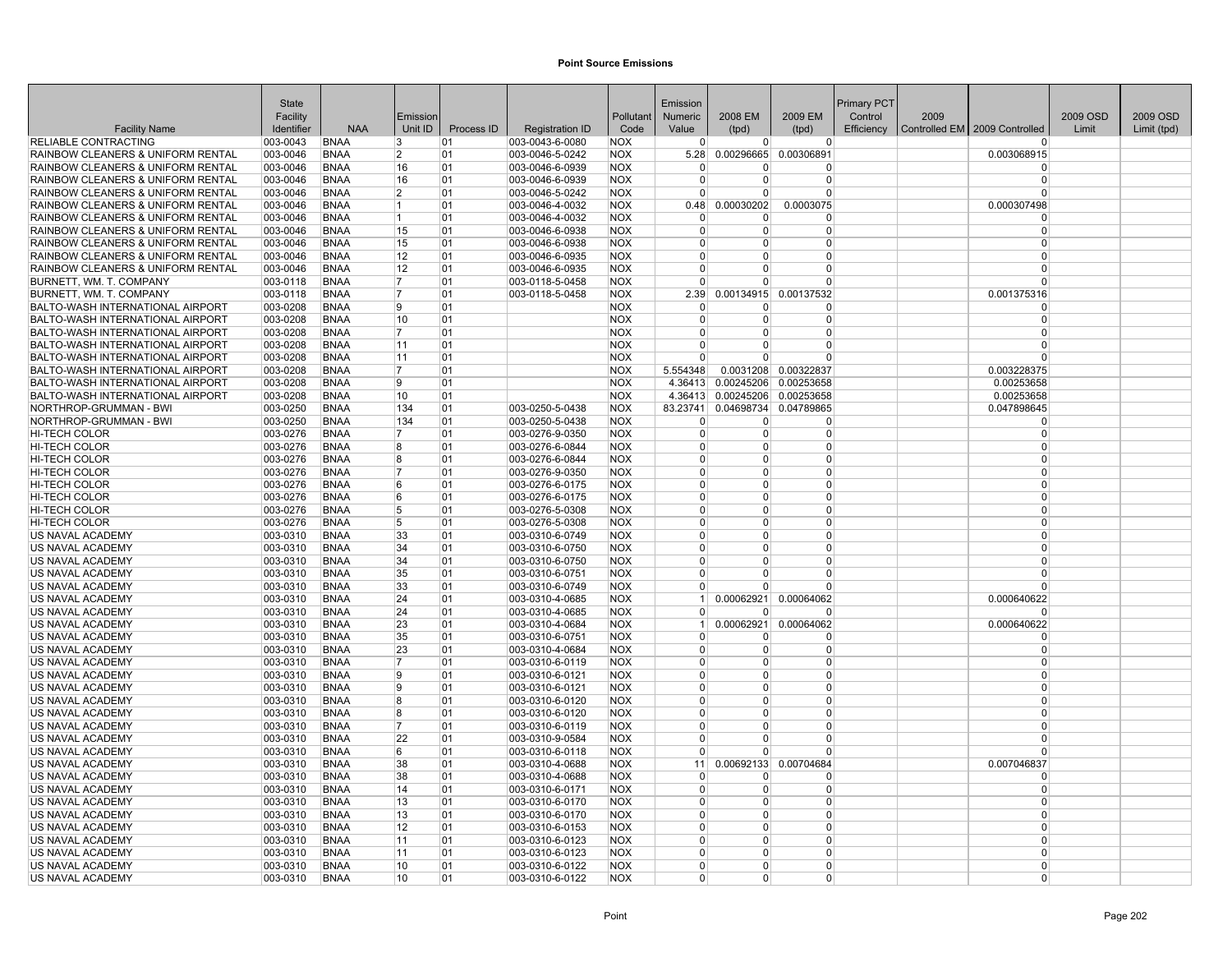|                                                      | <b>State</b>         |                            |          |            |                                    |                          | Emission        |                |                                                | <b>Primary PCT</b> |      |                               |          |             |
|------------------------------------------------------|----------------------|----------------------------|----------|------------|------------------------------------|--------------------------|-----------------|----------------|------------------------------------------------|--------------------|------|-------------------------------|----------|-------------|
|                                                      | Facility             |                            | Emission |            |                                    | Pollutant                | Numeric         | 2008 EM        | 2009 EM                                        | Control            | 2009 |                               | 2009 OSD | 2009 OSD    |
| <b>Facility Name</b>                                 | Identifier           | <b>NAA</b>                 | Unit ID  | Process ID | <b>Registration ID</b>             | Code                     | Value           | (tpd)          | (tpd)                                          | Efficiency         |      | Controlled EM 2009 Controlled | Limit    | Limit (tpd) |
| US NAVAL ACADEMY                                     | 003-0310             | <b>BNAA</b>                | 6        | 01         | 003-0310-6-0118                    | <b>NOX</b>               | $\Omega$        | 0              | 0                                              |                    |      | $\Omega$                      |          |             |
| US NAVAL ACADEMY                                     | 003-0310             | <b>BNAA</b>                | 22       | 01         | 003-0310-9-0584                    | <b>NOX</b>               | $\Omega$        | $\Omega$       | <sup>0</sup>                                   |                    |      | $\Omega$                      |          |             |
| US NAVAL ACADEMY                                     | 003-0310             | <b>BNAA</b>                | 12       | 01         | 003-0310-6-0153                    | <b>NOX</b>               | $\Omega$        | $\Omega$       | 0                                              |                    |      | $\Omega$                      |          |             |
| US NAVAL ACADEMY                                     | 003-0310             | <b>BNAA</b>                | 20       | 01         | 003-0310-6-0722                    | <b>NOX</b>               | $\Omega$        | U              | $\Omega$                                       |                    |      | $\Omega$                      |          |             |
| US NAVAL ACADEMY                                     | 003-0310             | <b>BNAA</b>                | 20       | 01         | 003-0310-6-0722                    | <b>NOX</b>               | $\Omega$        | $\Omega$       | $\Omega$                                       |                    |      | $\Omega$                      |          |             |
| US NAVAL ACADEMY                                     | 003-0310             | <b>BNAA</b>                | 18       | 01         | 003-0310-5-0313                    | <b>NOX</b>               | 53              | 0.0297789      | 0.03080539                                     |                    |      | 0.030805391                   |          |             |
| US NAVAL ACADEMY                                     | 003-0310             | <b>BNAA</b>                | 14       | 01         | 003-0310-6-0171                    | <b>NOX</b>               | $\Omega$        | $\Omega$       | 0                                              |                    |      | $\Omega$                      |          |             |
| US NAVAL ACADEMY                                     | 003-0310             | <b>BNAA</b>                | 15       | 01         | 003-0310-6-0497                    | <b>NOX</b>               | $\Omega$        | $\Omega$       | 0                                              |                    |      | $\Omega$                      |          |             |
| US NAVAL ACADEMY                                     | 003-0310             | <b>BNAA</b>                | 15       | 01         | 003-0310-6-0497                    | <b>NOX</b>               | $\Omega$        | $\Omega$       | 0                                              |                    |      | $\Omega$                      |          |             |
| US NAVAL ACADEMY                                     | 003-0310             | <b>BNAA</b>                | 18       | 01         | 003-0310-5-0313                    | <b>NOX</b>               | $\Omega$        | $\Omega$       | $\Omega$                                       |                    |      | $\Omega$                      |          |             |
| US NAVAL ACADEMY                                     | 003-0310             | <b>BNAA</b>                | 17       | 01         | 003-0310-5-0312                    | <b>NOX</b>               | 122             | 0.06854766     | 0.07091052                                     |                    |      | 0.070910524                   |          |             |
| US NAVAL ACADEMY                                     | 003-0310             | <b>BNAA</b>                | 16       | 01         | 003-0310-5-0311                    | <b>NOX</b>               | $\Omega$        | U              | <sup>0</sup>                                   |                    |      | $\Omega$                      |          |             |
| US NAVAL ACADEMY<br>US NAVAL ACADEMY                 | 003-0310<br>003-0310 | <b>BNAA</b><br><b>BNAA</b> | 16<br>17 | 01<br>01   | 003-0310-5-0311<br>003-0310-5-0312 | <b>NOX</b><br><b>NOX</b> | 52<br>$\Omega$  | <sup>0</sup>   | 0.02921704 0.03022416<br>0                     |                    |      | 0.030224158<br>$\Omega$       |          |             |
| U.S. COAST GUARD YARD - CURTIS BAY                   | 003-0316             | <b>BNAA</b>                | 17       | 01         | 003-0316-5-0495                    | <b>NOX</b>               | $\Omega$        | $\Omega$       | 0                                              |                    |      | $\Omega$                      |          |             |
| U.S. COAST GUARD YARD - CURTIS BAY                   | 003-0316             | <b>BNAA</b>                | 17       | 01         | 003-0316-5-0495                    | <b>NOX</b>               | $\Omega$        | $\overline{0}$ | 0                                              |                    |      | $\Omega$                      |          |             |
| NATIONAL SECURITY AGENCY                             | 003-0317             | <b>BNAA</b>                | 84       | 01         | 003-0317-9-0681                    | <b>NOX</b>               | $\Omega$        | $\Omega$       | $\Omega$                                       |                    |      | $\Omega$                      |          |             |
| NATIONAL SECURITY AGENCY                             | 003-0317             | <b>BNAA</b>                | 84       | 01         | 003-0317-9-0681                    | <b>NOX</b>               | $\Omega$        | $\Omega$       | $\Omega$                                       |                    |      | $\Omega$                      |          |             |
| NATIONAL SECURITY AGENCY                             | 003-0317             | <b>BNAA</b>                | 85       | 01         | 003-0317-9-0682                    | <b>NOX</b>               | $\Omega$        | $\Omega$       | $\Omega$                                       |                    |      | $\Omega$                      |          |             |
| NATIONAL SECURITY AGENCY                             | 003-0317             | <b>BNAA</b>                | 85       | 01         | 003-0317-9-0682                    | <b>NOX</b>               | 57              | 0.03586509     | 0.03651543                                     |                    |      | 0.036515428                   |          |             |
| NATIONAL SECURITY AGENCY                             | 003-0317             | <b>BNAA</b>                | 86       | 01         | 003-0317-9-0683                    | <b>NOX</b>               | $\Omega$        | $\Omega$       | $\Omega$                                       |                    |      | $\Omega$                      |          |             |
| NATIONAL SECURITY AGENCY                             | 003-0317             | <b>BNAA</b>                | 87       | 01         | 003-0317-9-0684                    | <b>NOX</b>               | $\Omega$        | $\Omega$       | $\Omega$                                       |                    |      | $\Omega$                      |          |             |
| NATIONAL SECURITY AGENCY                             | 003-0317             | <b>BNAA</b>                | 87       | 01         | 003-0317-9-0684                    | <b>NOX</b>               | 31              |                | 0.01950558 0.01985927                          |                    |      | 0.019859268                   |          |             |
| NATIONAL SECURITY AGENCY                             | 003-0317             | <b>BNAA</b>                | 88       | 01         | 003-0317-9-0685                    | <b>NOX</b>               | $\Omega$        | $\Omega$       | <sup>0</sup>                                   |                    |      | n                             |          |             |
| NATIONAL SECURITY AGENCY                             | 003-0317             | <b>BNAA</b>                | 86       | 01         | 003-0317-9-0683                    | <b>NOX</b>               | 55              |                | 0.03460667 0.03523418                          |                    |      | 0.035234185                   |          |             |
| NATIONAL SECURITY AGENCY                             | 003-0317             | <b>BNAA</b>                | 80       | 01         | 003-0317-5-0432                    | <b>NOX</b>               | $\mathbf{1}$    |                | 0.00056187 0.00058123                          |                    |      | 0.000581234                   |          |             |
| NATIONAL SECURITY AGENCY                             | 003-0317             | <b>BNAA</b>                | 88       | 01         | 003-0317-9-0685                    | <b>NOX</b>               | 57              |                | 0.03586509 0.03651543                          |                    |      | 0.036515428                   |          |             |
| NATIONAL SECURITY AGENCY                             | 003-0317             | <b>BNAA</b>                | 79       | 01         | 003-0317-5-0431                    | <b>NOX</b>               |                 |                | 0.00056187 0.00058123                          |                    |      | 0.000581234                   |          |             |
| NATIONAL SECURITY AGENCY                             | 003-0317             | <b>BNAA</b>                | 8        | 01         | 003-0317-9-0127                    | <b>NOX</b>               | $\Omega$        | $\Omega$       | $\Omega$                                       |                    |      | $\Omega$                      |          |             |
| NATIONAL SECURITY AGENCY                             | 003-0317             | <b>BNAA</b>                | 8        | 01         | 003-0317-9-0127                    | <b>NOX</b>               | 12 <sup>1</sup> |                | 0.00684883 0.00698557                          |                    |      | 0.006985574                   |          |             |
| NATIONAL SECURITY AGENCY                             | 003-0317             | <b>BNAA</b>                | 83       | 01         | 003-03179-0680                     | <b>NOX</b>               | $\Omega$        | 0              | 0                                              |                    |      | $\Omega$                      |          |             |
| NATIONAL SECURITY AGENCY                             | 003-0317             | <b>BNAA</b>                | 82       | 01         | 003-0317-9-0679                    | <b>NOX</b>               | $\Omega$        | $\Omega$       | $\Omega$                                       |                    |      | $\Omega$                      |          |             |
| NATIONAL SECURITY AGENCY                             | 003-0317             | <b>BNAA</b>                | 82       | 01         | 003-0317-9-0679                    | <b>NOX</b>               | 56              |                | 0.03523588 0.03587481                          |                    |      | 0.035874806                   |          |             |
| NATIONAL SECURITY AGENCY                             | 003-0317             | <b>BNAA</b>                | 77       | 01         | 003-0317-5-0450                    | <b>NOX</b>               |                 |                | 0.00056187 0.00058123                          |                    |      | 0.000581234                   |          |             |
| NATIONAL SECURITY AGENCY                             | 003-0317             | <b>BNAA</b>                | 83       | 01         | 003-03179-0680                     | <b>NOX</b>               | 64              |                | 0.04026958 0.04099978                          |                    |      | 0.040999779                   |          |             |
| NATIONAL SECURITY AGENCY                             | 003-0317             | <b>BNAA</b>                | 98       | 01         | 003-0317-9-0673                    | <b>NOX</b>               | $\Omega$        | U              | $\Omega$                                       |                    |      | $\Omega$                      |          |             |
| NATIONAL SECURITY AGENCY                             | 003-0317             | <b>BNAA</b>                | 96       | 01         | 003-0317-9-0671                    | <b>NOX</b>               | 182             | 0.11451661     | 0.11659312                                     |                    |      | 0.116593121                   |          |             |
| NATIONAL SECURITY AGENCY                             | 003-0317             | <b>BNAA</b>                | 97       | 01         | 003-0317-9-0672                    | <b>NOX</b>               | $\Omega$        | $\Omega$       | O                                              |                    |      | $\Omega$                      |          |             |
| NATIONAL SECURITY AGENCY<br>NATIONAL SECURITY AGENCY | 003-0317<br>003-0317 | <b>BNAA</b><br><b>BNAA</b> | 97<br>98 | 01<br> 01  | 003-0317-9-0672<br>003-0317-9-0673 | <b>NOX</b><br><b>NOX</b> | 182<br>194      |                | 0.11451661 0.11659312                          |                    |      | 0.116593121                   |          |             |
| NATIONAL SECURITY AGENCY                             | 003-0317             | <b>BNAA</b>                | 93       | 01         | 003-0317-9-0690                    | <b>NOX</b>               | 26              |                | 0.12206716 0.12428058<br>0.01635952 0.01665616 |                    |      | 0.124280579<br>0.01665616     |          |             |
| NATIONAL SECURITY AGENCY                             | 003-0317             | <b>BNAA</b>                | 99       | 01         | 003-0317-9-0674                    | <b>NOX</b>               | $\Omega$        | 0              | $\Omega$                                       |                    |      | $\Omega$                      |          |             |
| NATIONAL SECURITY AGENCY                             | 003-0317             | <b>BNAA</b>                | 99       | 01         | 003-0317-9-0674                    | <b>NOX</b>               | 194             |                | 0.12206716 0.12428058                          |                    |      | 0.124280579                   |          |             |
| NATIONAL SECURITY AGENCY                             | 003-0317             | <b>BNAA</b>                | 89       | 01         | 003-0317-9-0686                    | <b>NOX</b>               | 64              |                | 0.04026958 0.04099978                          |                    |      | 0.040999779                   |          |             |
| NATIONAL SECURITY AGENCY                             | 003-0317             | <b>BNAA</b>                | 90       | 01         | 003-0317-9-0687                    | <b>NOX</b>               | 16              |                | 0.01006739 0.01024994                          |                    |      | 0.010249945                   |          |             |
| NATIONAL SECURITY AGENCY                             | 003-0317             | <b>BNAA</b>                | 91       | 01         | 003-0317-9-0688                    | <b>NOX</b>               | $\Omega$        | 0              | 0                                              |                    |      | $\Omega$                      |          |             |
| NATIONAL SECURITY AGENCY                             | 003-0317             | <b>BNAA</b>                | 92       | 01         | 003-0317-9-0689                    | <b>NOX</b>               | $\Omega$        | $\Omega$       | $\Omega$                                       |                    |      | $\Omega$                      |          |             |
| NATIONAL SECURITY AGENCY                             | 003-0317             | <b>BNAA</b>                | 92       | 01         | 003-0317-9-0689                    | <b>NOX</b>               | 26              | 0.01635952     | 0.01665616                                     |                    |      | 0.01665616                    |          |             |
| NATIONAL SECURITY AGENCY                             | 003-0317             | <b>BNAA</b>                | 93       | 01         | 003-0317-9-0690                    | <b>NOX</b>               | $\mathbf 0$     | $\Omega$       | $\Omega$                                       |                    |      | $\Omega$                      |          |             |
| NATIONAL SECURITY AGENCY                             | 003-0317             | <b>BNAA</b>                | 91       | 01         | 003-0317-9-0688                    | <b>NOX</b>               | 26              |                | 0.01635952 0.01665616                          |                    |      | 0.01665616                    |          |             |
| NATIONAL SECURITY AGENCY                             | 003-0317             | <b>BNAA</b>                | 103      | 01         | 003-0317-5-0503                    | <b>NOX</b>               | 53              |                | 0.0297789 0.03080539                           |                    |      | 0.030805391                   |          |             |
| NATIONAL SECURITY AGENCY                             | 003-0317             | <b>BNAA</b>                | 104      | 01         | 003-0317-5-0504                    | <b>NOX</b>               | $\Omega$        | <sup>0</sup>   | O                                              |                    |      | <sup>0</sup>                  |          |             |
| NATIONAL SECURITY AGENCY                             | 003-0317             | <b>BNAA</b>                | 104      | 01         | 003-0317-5-0504                    | <b>NOX</b>               | 249             | 0.13990466     | 0.14472722                                     |                    |      | 0.144727216                   |          |             |
| NATIONAL SECURITY AGENCY                             | 003-0317             | <b>BNAA</b>                | 105      | 01         | 003-0317-5-0505                    | <b>NOX</b>               | $\Omega$        | $\Omega$       | O                                              |                    |      | $\Omega$                      |          |             |
| NATIONAL SECURITY AGENCY                             | 003-0317             | <b>BNAA</b>                | 105      | 01         | 003-0317-5-0505                    | <b>NOX</b>               | 83              |                | 0.04663489 0.04824241                          |                    |      | 0.048242405                   |          |             |
| NATIONAL SECURITY AGENCY                             | 003-0317             | <b>BNAA</b>                | 16       | 01         | 003-0317-9-0442                    | <b>NOX</b>               | 65              | 0.04089879     | 0.0416404                                      |                    |      | 0.0416404                     |          |             |
| NATIONAL SECURITY AGENCY                             | 003-0317             | <b>BNAA</b>                | 96       | 01         | 003-0317-9-0671                    | <b>NOX</b>               | $\Omega$        | <sup>0</sup>   | $\Omega$                                       |                    |      | $\Omega$                      |          |             |
| NATIONAL SECURITY AGENCY                             | 003-0317             | <b>BNAA</b>                | 100      | 01         | 003-0317-9-0675                    | <b>NOX</b>               | $\Omega$        | $\Omega$       | $\Omega$                                       |                    |      | $\Omega$                      |          |             |
| NATIONAL SECURITY AGENCY                             | 003-0317             | <b>BNAA</b>                | 100      | 01         | 003-0317-9-0675                    | <b>NOX</b>               |                 |                | 185 0.11640425 0.11851499                      |                    |      | 0.118514985                   |          |             |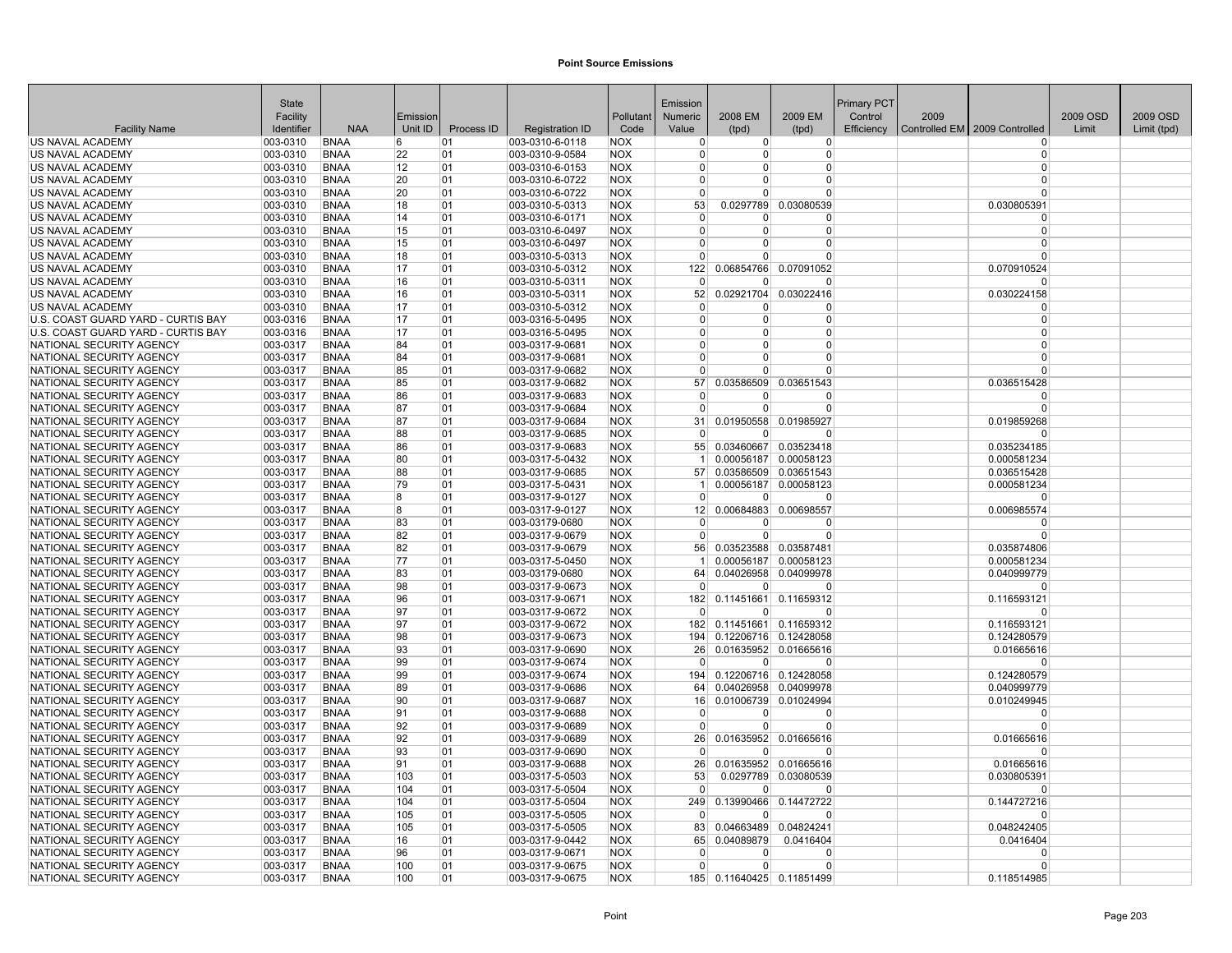|                                                      | <b>State</b>         |                            |                     |            |                                    |                          | Emission             |                        |                          | <b>Primary PCT</b> |                                             |                               |          |             |
|------------------------------------------------------|----------------------|----------------------------|---------------------|------------|------------------------------------|--------------------------|----------------------|------------------------|--------------------------|--------------------|---------------------------------------------|-------------------------------|----------|-------------|
|                                                      | Facility             |                            | Emission            |            |                                    | Pollutant                | Numeric              | 2008 EM                | 2009 EM                  | Control            | 2009                                        |                               | 2009 OSD | 2009 OSD    |
| <b>Facility Name</b>                                 | Identifier           | <b>NAA</b>                 | Unit ID             | Process ID | <b>Registration ID</b>             | Code                     | Value                | (tpd)                  | (tpd)                    | Efficiency         |                                             | Controlled EM 2009 Controlled | Limit    | Limit (tpd) |
| NATIONAL SECURITY AGENCY                             | 003-0317             | <b>BNAA</b>                | 103                 | 01         | 003-0317-5-0503                    | <b>NOX</b>               | $\Omega$             | $\Omega$               | $\overline{0}$           |                    |                                             |                               |          |             |
| NATIONAL SECURITY AGENCY                             | 003-0317             | <b>BNAA</b>                | 101                 | 01         | 003-0317-9-0676                    | <b>NOX</b>               | 185                  |                        | 0.11640425 0.11851499    |                    |                                             | 0.118514985                   |          |             |
| NATIONAL SECURITY AGENCY                             | 003-0317             | <b>BNAA</b>                | 102                 | 01         | 003-0317-5-0502                    | <b>NOX</b>               | $\Omega$             | U                      | n                        |                    |                                             | n                             |          |             |
| NATIONAL SECURITY AGENCY                             | 003-0317             | <b>BNAA</b>                | 102                 | 01         | 003-0317-5-0502                    | <b>NOX</b>               | 89                   | 0.05000608             | 0.05172981               |                    |                                             | 0.051729808                   |          |             |
| NATIONAL SECURITY AGENCY                             | 003-0317             | <b>BNAA</b>                | 101                 | 01         | 003-0317-9-0676                    | <b>NOX</b>               | $\Omega$             | $\Omega$               | O                        |                    |                                             | $\Omega$                      |          |             |
| NATIONAL SECURITY AGENCY                             | 003-0317             | <b>BNAA</b>                | 17                  | 01         | 003-0317-9-0126                    | <b>NOX</b>               | 12                   |                        | 0.00684883 0.00698557    |                    |                                             | 0.006985574                   |          |             |
| NATIONAL SECURITY AGENCY                             | 003-0317             | <b>BNAA</b>                | 7                   | 01         | 003-0317-9-0126                    | <b>NOX</b>               | $\Omega$             | $\Omega$               | $\Omega$                 |                    |                                             | $\Omega$                      |          |             |
| NATIONAL SECURITY AGENCY                             | 003-0317             | <b>BNAA</b>                | 41                  | 01         | 003-0317-9-0470                    | <b>NOX</b>               | 27 <sup>1</sup>      |                        | 0.01698873 0.01729678    |                    |                                             | 0.017296782                   |          |             |
| NATIONAL SECURITY AGENCY                             | 003-0317             | <b>BNAA</b>                | 42                  | 01         | 003-0317-9-0471                    | <b>NOX</b>               | $\Omega$             | $\overline{0}$         | 0                        |                    |                                             | $\Omega$                      |          |             |
| NATIONAL SECURITY AGENCY                             | 003-0317             | <b>BNAA</b>                | 42                  | 01         | 003-0317-9-0471                    | <b>NOX</b>               | 24                   |                        | 0.01510109 0.01537492    |                    |                                             | 0.015374917                   |          |             |
| NATIONAL SECURITY AGENCY                             | 003-0317             | <b>BNAA</b>                | 43                  | 01         | 003-0317-9-0472                    | <b>NOX</b>               | $\mathbf 0$          | $\Omega$               | $\Omega$                 |                    |                                             | $\Omega$                      |          |             |
| NATIONAL SECURITY AGENCY                             | 003-0317             | <b>BNAA</b>                | 43                  | 01         | 003-0317-9-0472                    | <b>NOX</b>               | 23                   | 0.01447188             | 0.0147343                |                    |                                             | 0.014734295                   |          |             |
| NATIONAL SECURITY AGENCY                             | 003-0317             | <b>BNAA</b>                | 41                  | 101        | 003-0317-9-0470                    | <b>NOX</b>               | $\Omega$<br>$\Omega$ | O<br>$\Omega$          | <sup>0</sup>             |                    |                                             | <sup>0</sup><br>$\Omega$      |          |             |
| NATIONAL SECURITY AGENCY<br>NATIONAL SECURITY AGENCY | 003-0317<br>003-0317 | <b>BNAA</b><br><b>BNAA</b> | 44<br>44            | 01         | 003-0317-9-0473<br>003-0317-9-0473 | <b>NOX</b><br><b>NOX</b> | $\Omega$             | $\Omega$               | <sup>0</sup><br>$\Omega$ |                    |                                             | $\Omega$                      |          |             |
|                                                      |                      | <b>BNAA</b>                |                     | 01         |                                    |                          |                      |                        |                          |                    |                                             |                               |          |             |
| <b>FORT GEORGE MEADE</b><br>FORT GEORGE MEADE        | 003-0322<br>003-0322 | <b>BNAA</b>                | 133<br>133          | 01<br>01   | 003-0322-5-0487<br>003-0322-5-0487 | <b>NOX</b><br><b>NOX</b> | 135.0476<br>$\Omega$ | 0.07587868<br>$\Omega$ | 0.07849424<br>O          |                    |                                             | 0.078494241<br>$\Omega$       |          |             |
| <b>CPSG - BRANDON SHORES</b>                         | 003-0468             | <b>BNAA</b>                | $\overline{4}$      | 01         | 003-0468-3-0016                    | <b>NOX</b>               | $\Omega$             | $\Omega$               |                          | $0$ -0.04342611    | $\Omega$                                    |                               | 0 1449   | 9.470588235 |
| <b>CPSG - BRANDON SHORES</b>                         | 003-0468             | <b>BNAA</b>                | 4                   | 01         | 003-0468-3-0016                    | <b>NOX</b>               | 15201                | 8.94398762             | 9.07643404               | $-0.04342611$      | 9.470588235                                 | 9.470588235 1449              |          | 9.470588235 |
| <b>CPSG - BRANDON SHORES</b>                         | 003-0468             | <b>BNAA</b>                | $\vert 1 \vert$     | 01         | 003-0468-3-0015                    | <b>NOX</b>               | 19357                | 11.3893013             | 11.5579589               | 0.22923271         | 8.908496732                                 | 8.908496732 1363              |          | 8.908496732 |
| <b>CPSG - BRANDON SHORES</b>                         | 003-0468             | <b>BNAA</b>                | 11                  | 01         | 003-0468-3-0015                    | <b>NOX</b>               | $\Omega$             | $\Omega$               |                          | 0 0.22923271       | $\Omega$                                    |                               | 0 1363   | 8.908496732 |
| <b>FRENCH BRAY</b>                                   | 003-0734             | <b>BNAA</b>                | $\overline{2}$      | 01         | 003-0734-9-0308                    | <b>NOX</b>               | $\Omega$             | $\Omega$               | $\Omega$                 |                    |                                             | $\Omega$                      |          |             |
| <b>FRENCH BRAY</b>                                   | 003-0734             | <b>BNAA</b>                | $\overline{2}$      | 01         | 003-0734-9-0308                    | <b>NOX</b>               | $\Omega$             | $\Omega$               | 0                        |                    |                                             | $\Omega$                      |          |             |
| <b>FRENCH BRAY</b>                                   | 003-0734             | <b>BNAA</b>                | 3                   | 01         | 003-0734-9-0316                    | <b>NOX</b>               | 0.94                 | 0.00046125             | 0.0004562                |                    |                                             | 0.000456196                   |          |             |
| <b>FRENCH BRAY</b>                                   | 003-0734             | <b>BNAA</b>                | 3                   | 01         | 003-0734-9-0316                    | <b>NOX</b>               | $\Omega$             | $\Omega$               | $\Omega$                 |                    |                                             | $\Omega$                      |          |             |
| <b>FRENCH BRAY</b>                                   | 003-0734             | <b>BNAA</b>                | 11                  | 01         | 003-0734-6-0480                    | <b>NOX</b>               | $\Omega$             | $\Omega$               | 0                        |                    |                                             | $\Omega$                      |          |             |
| <b>FRENCH BRAY</b>                                   | 003-0734             | <b>BNAA</b>                | 16                  | 01         | 003-0734-6-0873                    | <b>NOX</b>               | $\Omega$             | $\Omega$               | 0                        |                    |                                             | $\Omega$                      |          |             |
| <b>FRENCH BRAY</b>                                   | 003-0734             | <b>BNAA</b>                | 12                  | 01         | 003-0734-6-0481                    | <b>NOX</b>               | $\Omega$             | $\Omega$               | $\Omega$                 |                    |                                             | $\Omega$                      |          |             |
| <b>FRENCH BRAY</b>                                   | 003-0734             | <b>BNAA</b>                | 16                  | 01         | 003-0734-6-0873                    | <b>NOX</b>               | $\Omega$             | $\Omega$               | $\Omega$                 |                    |                                             | $\Omega$                      |          |             |
| <b>FRENCH BRAY</b>                                   | 003-0734             | <b>BNAA</b>                | 12                  | 01         | 003-0734-6-0481                    | <b>NOX</b>               | $\Omega$             | <sup>0</sup>           | <sup>0</sup>             |                    |                                             | $\Omega$                      |          |             |
| <b>FRENCH BRAY</b>                                   | 003-0734             | <b>BNAA</b>                | 11                  | 01         | 003-0734-6-0480                    | <b>NOX</b>               | $\Omega$             | $\Omega$               | $\Omega$                 |                    |                                             | $\Omega$                      |          |             |
| CPSG - NOTCH CLIFF                                   | 005-0076             | <b>BNAA</b>                | 6                   | 01         | 005-0076-5-0010                    | <b>NOX</b>               | 168                  | 0.07572921             | 0.06794964               |                    |                                             | 0.067949643                   |          |             |
| <b>CPSG - NOTCH CLIFF</b>                            | 005-0076             | <b>BNAA</b>                | 6                   | 01         | 005-0076-5-0010                    | <b>NOX</b>               | $\Omega$             | $\Omega$               | $\Omega$                 |                    |                                             | $\Omega$                      |          |             |
| <b>CPSG - NOTCH CLIFF</b>                            | 005-0076             | <b>BNAA</b>                | 5                   | 01         | 005-0076-5-0009                    | <b>NOX</b>               | 183                  |                        | 0.08249075 0.07401658    |                    |                                             | 0.074016575                   |          |             |
| CPSG - NOTCH CLIFF                                   | 005-0076             | <b>BNAA</b>                | R.                  | 01         | 005-0076-5-0012                    | <b>NOX</b>               | 183                  |                        | 0.08249075 0.07401658    |                    |                                             | 0.074016575                   |          |             |
| CPSG - NOTCH CLIFF                                   | 005-0076             | <b>BNAA</b>                | 17                  | 01         | 005-0076-5-0011                    | <b>NOX</b>               | $\Omega$             | U                      | $\Omega$                 |                    |                                             | $\Omega$                      |          |             |
| <b>CPSG - NOTCH CLIFF</b>                            | 005-0076             | <b>BNAA</b>                | 17                  | 01         | 005-0076-5-0011                    | <b>NOX</b>               | 183                  | 0.08249075             | 0.07401658               |                    |                                             | 0.074016575                   |          |             |
| <b>CPSG - NOTCH CLIFF</b>                            | 005-0076             | <b>BNAA</b>                | 8                   | 101        | 005-0076-5-0012                    | <b>NOX</b>               | $\Omega$             | <sup>0</sup>           | O                        |                    |                                             | $\Omega$                      |          |             |
| <b>CPSG - NOTCH CLIFF</b>                            | 005-0076             | <b>BNAA</b>                | 5                   | 01         | 005-0076-5-0009                    | <b>NOX</b>               | $\Omega$             | $\Omega$               | $\Omega$                 |                    |                                             | $\Omega$                      |          |             |
| <b>CPSG - NOTCH CLIFF</b>                            | 005-0076             | <b>BNAA</b>                | 3                   | 01         | 005-0076-5-0007                    | <b>NOX</b>               | 143                  |                        | 0.06445999 0.05783809    |                    |                                             | 0.057838089                   |          |             |
| CPSG - NOTCH CLIFF                                   | 005-0076             | <b>BNAA</b>                | 11                  | 01         | 005-0076-5-0005                    | <b>NOX</b>               | 134                  |                        | 0.06040306 0.05419793    |                    |                                             | 0.054197929                   |          |             |
| CPSG - NOTCH CLIFF                                   | 005-0076             | <b>BNAA</b>                | $\overline{2}$      | 01         | 005-0076-5-0006                    | <b>NOX</b>               | $\Omega$             | $\Omega$               | $\Omega$                 |                    |                                             | $\Omega$                      |          |             |
| CPSG - NOTCH CLIFF                                   | 005-0076             | <b>BNAA</b>                | $\overline{2}$      | 01         | 005-0076-5-0006                    | <b>NOX</b>               | 145                  |                        | 0.06536152 0.05864701    |                    |                                             | 0.058647013                   |          |             |
| <b>CPSG - NOTCH CLIFF</b>                            | 005-0076             | <b>BNAA</b>                | 3                   | 01         | 005-0076-5-0007                    | <b>NOX</b>               | $\mathbf 0$          | $\Omega$               | O                        |                    |                                             | $\Omega$                      |          |             |
| <b>CPSG - NOTCH CLIFF</b>                            | 005-0076             | <b>BNAA</b>                | 4                   | 01         | 005-0076-5-0008                    | <b>NOX</b>               | $\Omega$             | $\overline{0}$         | $\Omega$                 |                    |                                             | $\Omega$                      |          |             |
| <b>CPSG - NOTCH CLIFF</b>                            | 005-0076             | <b>BNAA</b>                | 4                   | 01         | 005-0076-5-0008                    | <b>NOX</b>               | 145                  |                        | 0.06536152 0.05864701    |                    |                                             | 0.058647013                   |          |             |
| <b>CPSG - NOTCH CLIFF</b>                            | 005-0076             | <b>BNAA</b>                | 11                  | 01         | 005-0076-5-0005                    | <b>NOX</b>               | $\Omega$             | $\Omega$               | O                        |                    |                                             | $\Omega$                      |          |             |
| <b>CPSG - RIVERSIDE</b>                              | 005-0078             | <b>BNAA</b>                | 3                   | 01         | 005-0078-4-1082                    | <b>NOX</b>               | $\Omega$             | $\Omega$               | $\Omega$                 |                    |                                             | $\Omega$                      |          |             |
| <b>CPSG - RIVERSIDE</b>                              | 005-0078             | <b>BNAA</b>                | 3                   | 01         | 005-0078-4-1082                    | <b>NOX</b>               | 1244                 |                        | 0.56075679 0.50315093    |                    |                                             | 0.503150925                   |          |             |
| <b>CPSG - RIVERSIDE</b>                              | 005-0078             | <b>BNAA</b>                | 8<br>$\overline{2}$ | 01         | 005-0078-4-1363                    | <b>NOX</b>               | 2279                 | 1.02730284             | 0.92176926               |                    |                                             | 0.92176926<br>$\Omega$        |          |             |
| <b>CPSG - RIVERSIDE</b>                              | 005-0078             | <b>BNAA</b>                | R.                  | 01         | 005-0078-4-0659                    | <b>NOX</b>               | $\Omega$<br>$\Omega$ | 0<br>$\Omega$          | $\Omega$<br><sup>0</sup> |                    |                                             | $\Omega$                      |          |             |
| <b>CPSG - RIVERSIDE</b><br><b>CPSG - RIVERSIDE</b>   | 005-0078             | <b>BNAA</b><br><b>BNAA</b> | $\vert$ 1           | 101<br>01  | 005-0078-4-1363                    | <b>NOX</b><br><b>NOX</b> | $\Omega$             | $\Omega$               | $\Omega$                 |                    |                                             | $\Omega$                      |          |             |
| <b>CPSG - RIVERSIDE</b>                              | 005-0078<br>005-0078 | <b>BNAA</b>                | 11                  | 01         | 005-0078-4-0658<br>005-0078-4-0658 | <b>NOX</b>               | 240                  |                        | 0.10818459 0.09707092    |                    |                                             | 0.097070918                   |          |             |
| <b>CPSG - RIVERSIDE</b>                              | 005-0078             | <b>BNAA</b>                | $\overline{2}$      | 01         | 005-0078-4-0659                    | <b>NOX</b>               | 252                  |                        | 0.11359382 0.10192446    |                    |                                             | 0.101924464                   |          |             |
| CPSG - CP CRANE                                      | 005-0079             | <b>BNAA</b>                | 5                   | 01         | 005-0079-4-1227                    | <b>NOX</b>               | 23713                |                        | 13.9522912 14.1589027    |                    | 0.84074317 2.254901961                      | 2.254901961 345               |          | 2.254901961 |
| CPSG - CP CRANE                                      | 005-0079             | <b>BNAA</b>                | 5                   | 01         | 005-0079-4-1227                    | <b>NOX</b>               | $\Omega$             | $\Omega$               | $\overline{0}$           | 0.84074317         | $\Omega$                                    |                               | 0 345    | 2.254901961 |
| <b>CPSG - CP CRANE</b>                               | 005-0079             | <b>BNAA</b>                | 6                   | 01         | 005-0079-4-1228                    | <b>NOX</b>               | $\Omega$             | $\Omega$               | $\overline{0}$           | 0.80048727         | $\Omega$                                    |                               | 0 385    | 2.516339869 |
| CPSG - CP CRANE                                      | 005-0079             | <b>BNAA</b>                | 6                   | 01         | 005-0079-4-1228                    | <b>NOX</b>               | 21123                |                        |                          |                    | 12.428383 12.6124279 0.80048727 2.516339869 | 2.516339869 385               |          | 2.516339869 |
|                                                      |                      |                            |                     |            |                                    |                          |                      |                        |                          |                    |                                             |                               |          |             |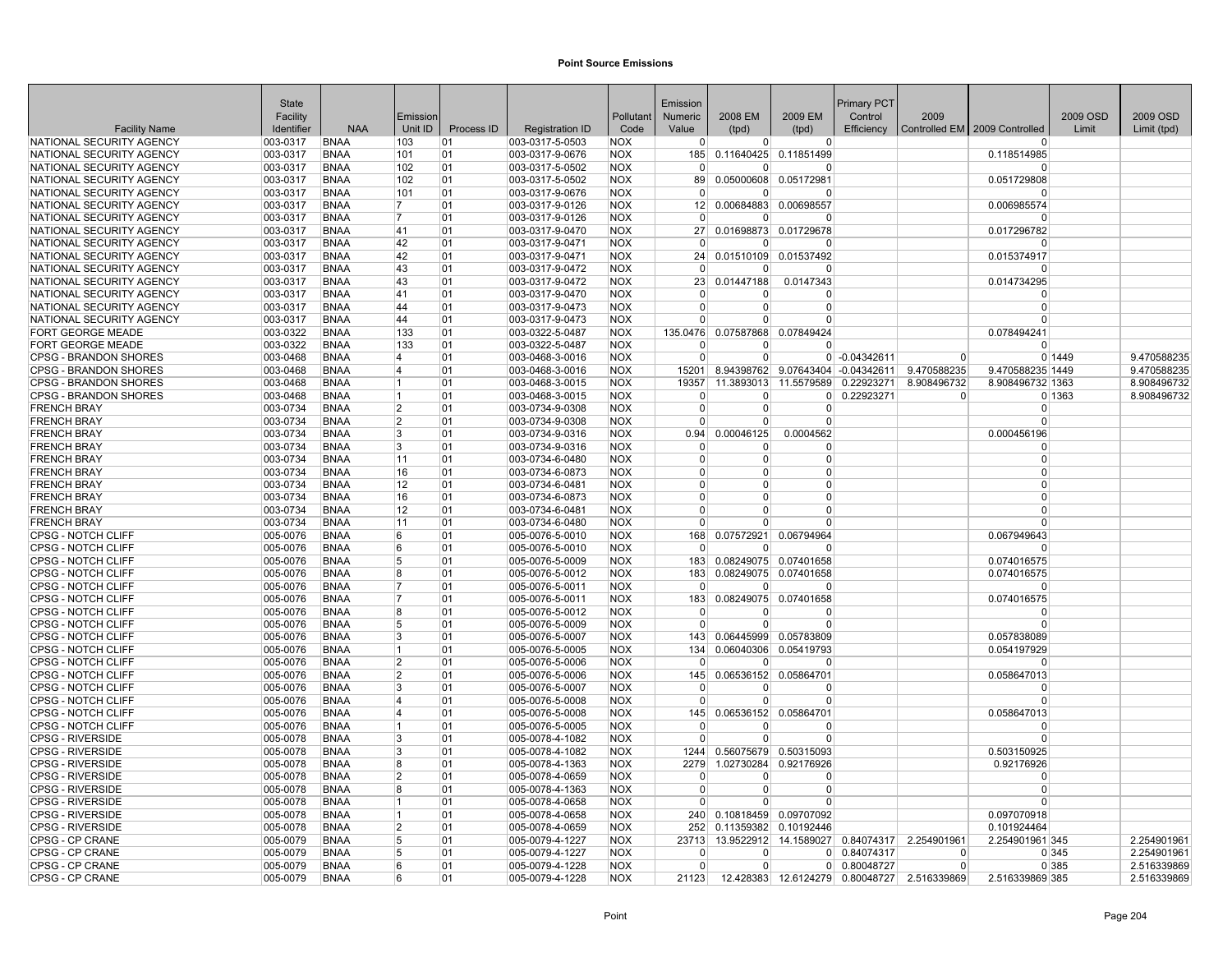|                                                  | <b>State</b>         |                            |          |            |                                    |                          | Emission             |                                |                                                | <b>Primary PCT</b> |          |                               |          |             |
|--------------------------------------------------|----------------------|----------------------------|----------|------------|------------------------------------|--------------------------|----------------------|--------------------------------|------------------------------------------------|--------------------|----------|-------------------------------|----------|-------------|
|                                                  | Facility             |                            | Emission |            |                                    | Pollutant                | Numeric              | 2008 EM                        | 2009 EM                                        | Control            | 2009     |                               | 2009 OSD | 2009 OSD    |
| <b>Facility Name</b>                             | Identifier           | <b>NAA</b>                 | Unit ID  | Process ID | <b>Registration ID</b>             | Code                     | Value                | (tpd)                          | (tpd)                                          | Efficiency         |          | Controlled EM 2009 Controlled | Limit    | Limit (tpd) |
| CPSG - CP CRANE                                  | 005-0079             | <b>BNAA</b>                | 11       | 01         | 005-0079-4-0089                    | <b>NOX</b>               | $\Omega$             | 0                              | $\overline{0}$                                 | $\Omega$           | $\Omega$ | $\Omega$                      |          |             |
| <b>CPSG - CP CRANE</b>                           | 005-0079             | <b>BNAA</b>                |          | 01         | 005-0079-4-0089                    | <b>NOX</b>               | $\Omega$             | $\Omega$                       | <sup>0</sup>                                   | $\Omega$           | $\Omega$ | $\Omega$                      |          |             |
| <b>CPSG - CP CRANE</b>                           | 005-0079             | <b>BNAA</b>                | 14       | 01         | 005-0079-4-1107                    | <b>NOX</b>               | $\Omega$             | $\Omega$                       | $\Omega$                                       | $\Omega$           | $\Omega$ | $\Omega$                      |          |             |
| <b>CPSG - CP CRANE</b>                           | 005-0079             | <b>BNAA</b>                | 3        | 01         | 005-0079-4-0091                    | <b>NOX</b>               | $\Omega$             | <sup>0</sup>                   | 0                                              | $\Omega$           | $\Omega$ | $\Omega$                      |          |             |
| <b>CPSG - CP CRANE</b>                           | 005-0079             | <b>BNAA</b>                | 3        | 01         | 005-0079-4-0091                    | <b>NOX</b>               | $\Omega$             | $\Omega$                       | 0                                              | $\Omega$           | $\Omega$ | $\Omega$                      |          |             |
| <b>CPSG - CP CRANE</b>                           | 005-0079             | <b>BNAA</b>                | 14       | 01         | 005-0079-4-1107                    | <b>NOX</b>               | $\Omega$             | $\Omega$                       | $\Omega$                                       | $\Omega$           | $\Omega$ | $\Omega$                      |          |             |
| SIGNODE EASTERN OPERATIONS                       | 005-0097             | <b>BNAA</b>                | ا 4      | 01         | 005-0097-5-0658                    | <b>NOX</b>               | $\Omega$             | U                              | $\Omega$                                       |                    |          | $\Omega$                      |          |             |
| SIGNODE EASTERN OPERATIONS                       | 005-0097             | <b>BNAA</b>                | 14       | 01         | 005-0097-5-0658                    | <b>NOX</b>               | 24                   |                                | 0.01354795 0.01381071                          |                    |          | 0.013810707                   |          |             |
| SIGNODE EASTERN OPERATIONS                       | 005-0097             | <b>BNAA</b>                | 12       | 01         | 005-0097-6-0882                    | <b>NOX</b>               | $\Omega$             | $\Omega$                       | O                                              |                    |          | $\Omega$                      |          |             |
| SIGNODE EASTERN OPERATIONS                       | 005-0097             | <b>BNAA</b>                | 12       | 01         | 005-0097-6-0882                    | <b>NOX</b>               | 1.619433             | 0.00103309                     | 0.00106101                                     |                    |          | 0.001061008                   |          |             |
| SIGNODE EASTERN OPERATIONS                       | 005-0097             | <b>BNAA</b>                | 11       | 01         | 005-0097-6-0795                    | <b>NOX</b>               | 13.21839             |                                | 0.00843242 0.00866032                          |                    |          | 0.008660325                   |          |             |
| SIGNODE EASTERN OPERATIONS                       | 005-0097             | <b>BNAA</b>                |          | 01         | 005-0097-6-0795                    | <b>NOX</b>               | 0                    | $\Omega$                       | 0                                              |                    |          | $\Omega$                      |          |             |
| DIAGEO NORTH AMERICA, INC.                       | 005-0146             | <b>BNAA</b>                | 14       | 01         | 005-0146-5-1057                    | <b>NOX</b>               | $\overline{0}$       | $\overline{0}$                 | $\Omega$                                       |                    |          | $\Omega$                      |          |             |
| DIAGEO NORTH AMERICA, INC.                       | 005-0146             | <b>BNAA</b>                | ا 4      | 01         | 005-0146-5-1057                    | <b>NOX</b>               | $\Omega$             | $\Omega$                       | 0                                              |                    |          | $\Omega$                      |          |             |
| DIAGEO NORTH AMERICA, INC.                       | 005-0146             | <b>BNAA</b>                | Β.       | 01         | 005-0146-5-1056                    | <b>NOX</b>               | 6.9                  | 0.00389504                     | 0.00397058                                     |                    |          | 0.003970578                   |          |             |
| DIAGEO NORTH AMERICA, INC.                       | 005-0146             | <b>BNAA</b>                | 3        | 01         | 005-0146-5-1056                    | <b>NOX</b>               | $\Omega$             | $\Omega$                       | 0                                              |                    |          | $\Omega$                      |          |             |
| <b>BETHLEHEM STEEL</b>                           | 005-0147             | <b>BNAA</b>                | 48       | 01         | 005-0147-9-0950                    | <b>NOX</b>               | $\Omega$             | $\Omega$                       | $\Omega$                                       |                    |          | $\Omega$                      |          |             |
| <b>BETHLEHEM STEEL</b>                           | 005-0147             | <b>BNAA</b>                | 46       | 01         | 005-0147-9-0948                    | <b>NOX</b>               | $\Omega$             | $\Omega$                       | $\Omega$                                       |                    |          | $\Omega$                      |          |             |
| <b>BETHLEHEM STEEL</b>                           | 005-0147             | BNAA                       | 47       | 101        | 005-0147-9-0949                    | <b>NOX</b>               | $\Omega$             | 0                              | 0                                              |                    |          | 0                             |          |             |
| <b>BETHLEHEM STEEL</b>                           | 005-0147             | <b>BNAA</b>                | 47       | 01         | 005-0147-9-0949                    | <b>NOX</b>               | $\Omega$             | $\Omega$                       | $\Omega$                                       |                    |          | $\Omega$                      |          |             |
| <b>BETHLEHEM STEEL</b>                           | 005-0147             | <b>BNAA</b>                | 46       | 01         | 005-0147-9-0948                    | <b>NOX</b>               | $\Omega$             | $\Omega$                       | $\Omega$                                       |                    |          | $\Omega$                      |          |             |
| <b>BETHLEHEM STEEL</b>                           | 005-0147             | <b>BNAA</b>                | 48       | 01         | 005-0147-9-0950                    | <b>NOX</b>               | $\Omega$             | $\Omega$                       | 0                                              |                    |          | $\Omega$                      |          |             |
| <b>BETHLEHEM STEEL</b>                           | 005-0147             | <b>BNAA</b>                | 45       | 01         | 005-0147-9-0947                    | <b>NOX</b>               | $\Omega$             | $\Omega$                       | $\Omega$                                       |                    |          | $\Omega$                      |          |             |
| <b>BETHLEHEM STEEL</b>                           | 005-0147             | <b>BNAA</b>                | 44       | 01         | 005-0147-6-1732                    | <b>NOX</b>               | $\Omega$             | $\Omega$                       | $\Omega$                                       |                    |          | $\Omega$                      |          |             |
| <b>BETHLEHEM STEEL</b>                           | 005-0147             | <b>BNAA</b>                | 49       | 01         | 005-0147-6-2207                    | <b>NOX</b>               | 10.64384             | 0.00550923                     | 0.00548719                                     |                    |          | 0.005487195                   |          |             |
| <b>BETHLEHEM STEEL</b>                           | 005-0147             | <b>BNAA</b>                | 39       | 01         | 005-0147-6-0949                    | <b>NOX</b>               | 18                   | 0.00931677                     | 0.0092795                                      |                    |          | 0.009279503                   |          |             |
| <b>BETHLEHEM STEEL</b>                           | 005-0147             | <b>BNAA</b>                | 39       | 01         | 005-0147-6-0949                    | <b>NOX</b>               |                      | 241.3425 0.12491846 0.12441879 |                                                |                    |          | 0.12441879                    |          |             |
| <b>BETHLEHEM STEEL</b>                           | 005-0147             | <b>BNAA</b>                | 44       | 01         | 005-0147-6-1732                    | <b>NOX</b>               | 82.0411              |                                | 0.04246433 0.04229448                          |                    |          | 0.042294479                   |          |             |
| <b>BETHLEHEM STEEL</b>                           | 005-0147             | <b>BNAA</b>                | 45       | 01         | 005-0147-9-0947                    | <b>NOX</b>               | $\Omega$             | $\overline{0}$                 | $\Omega$                                       |                    |          | $\Omega$                      |          |             |
| <b>BETHLEHEM STEEL</b>                           | 005-0147             | <b>BNAA</b>                | 54       | 01         | 005-0147-6-2589                    | <b>NOX</b>               | $\overline{0}$       | 0                              | 0                                              |                    |          | $\Omega$                      |          |             |
| <b>BETHLEHEM STEEL</b>                           | 005-0147             | <b>BNAA</b>                | 54       | 01         | 005-0147-6-2589                    | <b>NOX</b>               | 10.93151             | 0.00565813                     | 0.0056355                                      |                    |          | 0.005635497                   |          |             |
| <b>BETHLEHEM STEEL</b>                           | 005-0147             | <b>BNAA</b>                | 53       | 01         | 005-0147-6-2453                    | <b>NOX</b>               | $\Omega$             | $\Omega$                       | <sup>0</sup>                                   |                    |          | $\Omega$                      |          |             |
| <b>BETHLEHEM STEEL</b>                           | 005-0147             | <b>BNAA</b>                | 53       | 01         | 005-0147-6-2453                    | <b>NOX</b>               | $\Omega$             | $\Omega$                       | $\Omega$                                       |                    |          | $\Omega$                      |          |             |
| <b>BETHLEHEM STEEL</b>                           | 005-0147             | <b>BNAA</b>                | 37       | 01         | 005-0147-6-0947                    | <b>NOX</b>               | 3775.342             | 1.95411096                     | 1.94629461                                     |                    |          | 1.946294613                   |          |             |
| <b>BETHLEHEM STEEL</b>                           | 005-0147             | <b>BNAA</b>                | 55       | 01         | 005-0147-6-2582                    | <b>NOX</b>               | $^{(1)}$             | 0                              | 0                                              |                    |          | $\Omega$                      |          |             |
| <b>BETHLEHEM STEEL</b>                           | 005-0147             | <b>BNAA</b>                | 55       | 01         | 005-0147-6-2582                    | <b>NOX</b>               | $\Omega$             | $\Omega$                       | O                                              |                    |          | $\Omega$                      |          |             |
| <b>BETHLEHEM STEEL</b>                           | 005-0147             | <b>BNAA</b>                | 50       | 01         | 005-0147-6-2219                    | <b>NOX</b>               | 49                   | 0.02536232                     | 0.02526087                                     |                    |          | 0.02526087                    |          |             |
| <b>BETHLEHEM STEEL</b>                           | 005-0147             | <b>BNAA</b>                | 50       | 01         | 005-0147-6-2219                    | <b>NOX</b>               | $\Omega$             | $\Omega$                       | <sup>0</sup>                                   |                    |          | $\Omega$                      |          |             |
| <b>BETHLEHEM STEEL</b>                           | 005-0147             | <b>BNAA</b>                | 49       | 01         | 005-0147-6-2207                    | <b>NOX</b>               | $\Omega$             | $\Omega$                       | $\Omega$                                       |                    |          | $\Omega$                      |          |             |
| <b>BETHLEHEM STEEL</b>                           | 005-0147             | <b>BNAA</b>                | 51       | 01         | 005-0147-9-1027                    | <b>NOX</b>               | $\Omega$             | $\Omega$                       | O                                              |                    |          | $\Omega$                      |          |             |
| <b>BETHLEHEM STEEL</b>                           | 005-0147             | <b>BNAA</b>                | 51       | 01         | 005-0147-9-1027                    | <b>NOX</b>               | $\Omega$             | <sup>0</sup><br>$\Omega$       | 0                                              |                    |          | $\Omega$                      |          |             |
| <b>BETHLEHEM STEEL</b>                           | 005-0147             | <b>BNAA</b>                | 52       | 01         | 005-0147-6-2371                    | <b>NOX</b>               | $\Omega$             |                                | $\Omega$                                       |                    |          | $\Omega$                      |          |             |
| <b>BETHLEHEM STEEL</b>                           | 005-0147             | <b>BNAA</b>                | 52       | 01         | 005-0147-6-2371                    | <b>NOX</b>               | 55.39726<br>$\Omega$ | 0.02867353<br>$\Omega$         | 0.02855884<br>0                                |                    |          | 0.028558837<br>$\Omega$       |          |             |
| <b>BETHLEHEM STEEL</b>                           | 005-0147             | <b>BNAA</b>                | 21       | 01         | 005-0147-5-0757                    | <b>NOX</b>               | $\Omega$             |                                | $\Omega$                                       |                    |          | $\Omega$                      |          |             |
| <b>BETHLEHEM STEEL</b>                           | 005-0147             | <b>BNAA</b>                | 19       | 01         | 005-0147-5-0492                    | <b>NOX</b>               |                      | $\overline{0}$                 |                                                |                    |          |                               |          |             |
| <b>BETHLEHEM STEEL</b>                           | 005-0147             | <b>BNAA</b><br><b>BNAA</b> | 19       | 01         | 005-0147-5-0492                    | <b>NOX</b><br><b>NOX</b> |                      | 230.7692 0.11866054 0.11617415 |                                                |                    |          | 0.116174148                   |          |             |
| <b>BETHLEHEM STEEL</b><br><b>BETHLEHEM STEEL</b> | 005-0147             | BNAA                       | 21<br>22 | 01<br> 01  | 005-0147-5-0757                    | <b>NOX</b>               | 224.6575<br>$\Omega$ | $\Omega$                       | 0.1268187 0.12927831<br>0                      |                    |          | 0.129278308<br>$\Omega$       |          |             |
|                                                  | 005-0147             |                            | 22       |            | 005-0147-5-0758                    |                          | $\overline{0}$       | $\overline{0}$                 | $\Omega$                                       |                    |          | $\Omega$                      |          |             |
| <b>BETHLEHEM STEEL</b><br><b>BETHLEHEM STEEL</b> | 005-0147<br>005-0147 | <b>BNAA</b><br><b>BNAA</b> | 11       | 01<br>01   | 005-0147-5-0758<br>005-0147-4-1701 | <b>NOX</b><br><b>NOX</b> | $\Omega$             | $\Omega$                       | $\Omega$                                       |                    |          | $\Omega$                      |          |             |
| <b>BETHLEHEM STEEL</b>                           |                      | <b>BNAA</b>                |          |            | 005-0147-4-1701                    | <b>NOX</b>               | 22.52055             |                                |                                                |                    |          |                               |          |             |
| <b>BETHLEHEM STEEL</b>                           | 005-0147<br>005-0147 | <b>BNAA</b>                | 11<br>18 | 01<br>01   | 005-0147-5-0491                    | <b>NOX</b>               | 230.7692             |                                | 0.01142669 0.01133536<br>0.11866054 0.11617415 |                    |          | 0.011335359<br>0.116174148    |          |             |
| <b>BETHLEHEM STEEL</b>                           | 005-0147             | <b>BNAA</b>                | 16       | 01         | 005-0147-5-0414                    | <b>NOX</b>               | 230.7692             |                                | 0.11866054 0.11617415                          |                    |          | 0.116174148                   |          |             |
| <b>BETHLEHEM STEEL</b>                           | 005-0147             | <b>BNAA</b>                | 18       | 01         | 005-0147-5-0491                    | <b>NOX</b>               | $\Omega$             | $\Omega$                       | $\Omega$                                       |                    |          | $\Omega$                      |          |             |
| <b>BETHLEHEM STEEL</b>                           | 005-0147             | <b>BNAA</b>                | 17       | 01         | 005-0147-5-0415                    | <b>NOX</b>               | $\Omega$             | $\Omega$                       | $\Omega$                                       |                    |          | $\Omega$                      |          |             |
| <b>BETHLEHEM STEEL</b>                           | 005-0147             | <b>BNAA</b>                | 17       | 01         | 005-0147-5-0415                    | <b>NOX</b>               | 230.7692             |                                | 0.11866054 0.11617415                          |                    |          | 0.116174148                   |          |             |
| <b>BETHLEHEM STEEL</b>                           | 005-0147             | <b>BNAA</b>                | 16       | 01         | 005-0147-5-0414                    | <b>NOX</b>               | $^{(1)}$             | <sup>0</sup>                   | 0                                              |                    |          | $\Omega$                      |          |             |
| <b>BETHLEHEM STEEL</b>                           | 005-0147             | <b>BNAA</b>                | 37       | 01         | 005-0147-6-0947                    | <b>NOX</b>               | $\Omega$             | $\Omega$                       | $\Omega$                                       |                    |          | $\Omega$                      |          |             |
| <b>BETHLEHEM STEEL</b>                           | 005-0147             | <b>BNAA</b>                | 33       | 01         | 005-0147-6-0943                    | <b>NOX</b>               |                      |                                | 772.6986 0.39994752 0.39834775                 |                    |          | 0.398347751                   |          |             |
|                                                  |                      |                            |          |            |                                    |                          |                      |                                |                                                |                    |          |                               |          |             |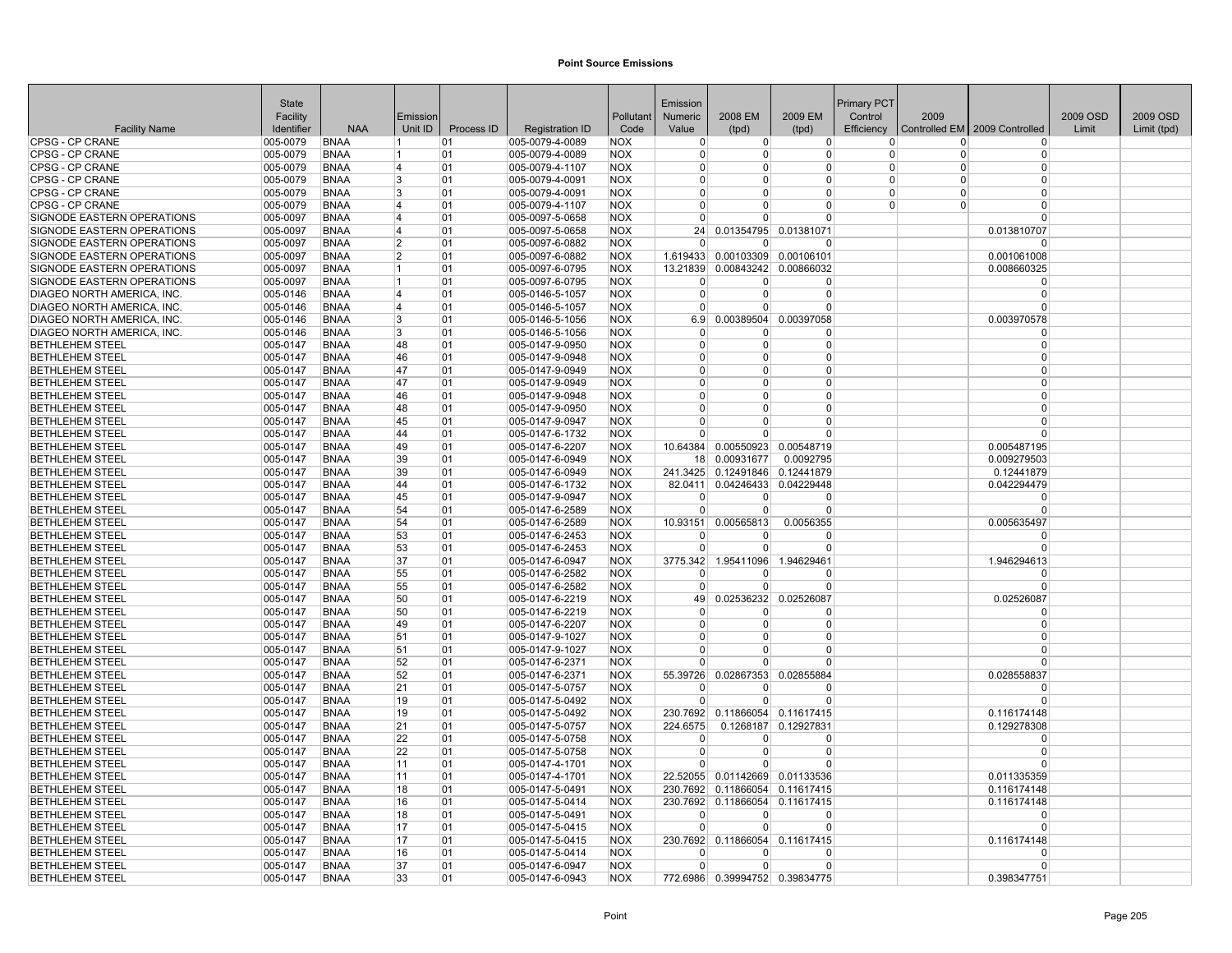|                                                              | State                |                            |          |            |                                    |                          | Emission             |                        |                                | Primary PCT |      |                                 |          |             |
|--------------------------------------------------------------|----------------------|----------------------------|----------|------------|------------------------------------|--------------------------|----------------------|------------------------|--------------------------------|-------------|------|---------------------------------|----------|-------------|
|                                                              | Facility             |                            | Emission |            |                                    | Pollutant                | Numeric              | 2008 EM                | 2009 EM                        | Control     | 2009 |                                 | 2009 OSD | 2009 OSD    |
| <b>Facility Name</b>                                         | Identifier           | <b>NAA</b>                 | Unit ID  | Process ID | <b>Registration ID</b>             | Code                     | Value                | (tpd)                  | (tpd)                          | Efficiency  |      | Controlled EM   2009 Controlled | Limit    | Limit (tpd) |
| <b>BETHLEHEM STEEL</b>                                       | 005-0147             | <b>BNAA</b>                | 36       | 01         | 005-0147-6-0946                    | <b>NOX</b>               | $\Omega$             | $\Omega$               | $\Omega$                       |             |      | <sup>n</sup>                    |          |             |
| <b>BETHLEHEM STEEL</b>                                       | 005-0147             | <b>BNAA</b>                | 36       | 01         | 005-0147-6-0946                    | <b>NOX</b>               | -1                   |                        | 0.0005176 0.00051553           |             |      | 0.000515528                     |          |             |
| <b>BETHLEHEM STEEL</b><br><b>BETHLEHEM STEEL</b>             | 005-0147<br>005-0147 | <b>BNAA</b><br><b>BNAA</b> | 33<br>38 | 01<br>01   | 005-0147-6-0943<br>005-0147-6-0948 | <b>NOX</b><br><b>NOX</b> | 542.3425<br>$\Omega$ | 0.28071556<br>$\Omega$ | 0.27959271<br>$\Omega$         |             |      | 0.279592707<br>$\Omega$         |          |             |
| <b>BETHLEHEM STEEL</b>                                       | 005-0147             | <b>BNAA</b>                | 38       | 01         | 005-0147-6-0948                    | <b>NOX</b>               | 380.5479             |                        | 0.19697098 0.19618311          |             |      | 0.196183107                     |          |             |
| <b>BETHLEHEM STEEL</b>                                       | 005-0147             | <b>BNAA</b>                | 29       | 01         | 005-0147-6-0939                    | <b>NOX</b>               | $\Omega$             | <sup>0</sup>           | O                              |             |      | $\Omega$                        |          |             |
| <b>BETHLEHEM STEEL</b>                                       | 005-0147             | <b>BNAA</b>                | 29       | 01         | 005-0147-6-0939                    | <b>NOX</b>               |                      |                        | 651.6027 0.33726849 0.33591943 |             |      | 0.335919434                     |          |             |
| <b>BETHLEHEM STEEL</b>                                       | 005-0147             | <b>BNAA</b>                | 30       | 01         | 005-0147-6-0940                    | <b>NOX</b>               | n                    | O                      | ŋ                              |             |      | $\Omega$                        |          |             |
| <b>BETHLEHEM STEEL</b>                                       | 005-0147             | <b>BNAA</b>                | 30       | 01         | 005-0147-6-0940                    | <b>NOX</b>               | $\Omega$             | $\Omega$               | $\Omega$                       |             |      | $\Omega$                        |          |             |
| <b>BETHLEHEM STEEL</b>                                       | 005-0147             | <b>BNAA</b>                | 31       | 01         | 005-0147-6-0941                    | <b>NOX</b>               | 12812.87             |                        | 6.6319178 6.60539046           |             |      | 6.605390458                     |          |             |
| <b>BETHLEHEM STEEL</b>                                       | 005-0147             | <b>BNAA</b>                | 31       | 01         | 005-0147-6-0941                    | <b>NOX</b>               | $\Omega$             | $\Omega$               | 0                              |             |      | $\Omega$                        |          |             |
| U.S. CAN - STEELTIN DIVISION                                 | 005-0148             | <b>BNAA</b>                | 32       | 01         | 005-0148-6-2122                    | <b>NOX</b>               | $\Omega$             | 0                      | 0                              |             |      | $\Omega$                        |          |             |
| U.S. CAN - STEELTIN DIVISION                                 | 005-0148             | <b>BNAA</b>                | 32       | 01         | 005-0148-6-2122                    | <b>NOX</b>               | $\Omega$             | 0                      | 0                              |             |      | $\Omega$                        |          |             |
| U.S. CAN - STEELTIN DIVISION                                 | 005-0148             | <b>BNAA</b>                | 33       | 01         | 005-0148-6-2311                    | <b>NOX</b>               | $\Omega$             | $\Omega$               | 0                              |             |      | $\Omega$                        |          |             |
| U.S. CAN - STEELTIN DIVISION                                 | 005-0148             | <b>BNAA</b>                | 33       | 01         | 005-0148-6-2311                    | <b>NOX</b>               | $\Omega$             | $\Omega$               | 0                              |             |      | $\Omega$                        |          |             |
| U.S. CAN - STEELTIN DIVISION                                 | 005-0148             | <b>BNAA</b>                | 29       | 01         | 005-0148-6-2119                    | <b>NOX</b>               | $\Omega$             | $\Omega$               | 0                              |             |      | $\Omega$                        |          |             |
| U.S. CAN - STEELTIN DIVISION                                 | 005-0148             | <b>BNAA</b>                | 30       | 01         | 005-0148-6-2120                    | <b>NOX</b>               | $\Omega$             | $\Omega$               | 0                              |             |      | $\Omega$                        |          |             |
| U.S. CAN - STEELTIN DIVISION                                 | 005-0148             | <b>BNAA</b>                | 30       | 01         | 005-0148-6-2120                    | <b>NOX</b>               | $\Omega$             | $\Omega$               | $\Omega$                       |             |      | $\Omega$                        |          |             |
| U.S. CAN - STEELTIN DIVISION                                 | 005-0148             | <b>BNAA</b>                | 29       | 01         | 005-0148-6-2119                    | <b>NOX</b>               | $\Omega$             | $\Omega$               | 0                              |             |      | $\Omega$                        |          |             |
| U.S. CAN - STEELTIN DIVISION                                 | 005-0148             | <b>BNAA</b>                | 37       | 01         | 005-0148-6-2658                    | <b>NOX</b>               | $\Omega$             | 0                      | 0                              |             |      | $\Omega$                        |          |             |
| U.S. CAN - STEELTIN DIVISION                                 | 005-0148             | <b>BNAA</b>                | 28       | 01         | 005-0148-6-2118                    | <b>NOX</b>               | $\Omega$             | 0                      | 0                              |             |      | $\Omega$                        |          |             |
| U.S. CAN - STEELTIN DIVISION                                 | 005-0148             | <b>BNAA</b>                | 40       | 01         | 005-0148-6-2699                    | <b>NOX</b>               | $\Omega$             | $\Omega$               | $\Omega$                       |             |      | $\Omega$                        |          |             |
| U.S. CAN - STEELTIN DIVISION                                 | 005-0148             | <b>BNAA</b>                | 40       | 01         | 005-0148-6-2699                    | <b>NOX</b>               | $\Omega$             | $\Omega$               | 0                              |             |      | $\Omega$                        |          |             |
| U.S. CAN - STEELTIN DIVISION                                 | 005-0148             | <b>BNAA</b>                | 39       | 01         | 005-0148-6-2698                    | <b>NOX</b>               | n                    | O                      | 0                              |             |      | $\Omega$                        |          |             |
| U.S. CAN - STEELTIN DIVISION                                 | 005-0148             | <b>BNAA</b>                | 39       | 01         | 005-0148-6-2698                    | <b>NOX</b>               | $\Omega$             | $\Omega$               | U                              |             |      | $\Omega$                        |          |             |
| U.S. CAN - STEELTIN DIVISION                                 | 005-0148             | <b>BNAA</b>                | 37       | 01         | 005-0148-6-2658                    | <b>NOX</b>               | $\mathbf 1$          | 0.00058528             | 0.00060535                     |             |      | 0.000605351                     |          |             |
| U.S. CAN - STEELTIN DIVISION                                 | 005-0148             | <b>BNAA</b>                | 35       | 01         | 005-0148-6-2470                    | <b>NOX</b>               | $\Omega$             | 0                      | $\Omega$                       |             |      | $\Omega$                        |          |             |
| U.S. CAN - STEELTIN DIVISION                                 | 005-0148             | <b>BNAA</b>                | 36       | 01         | 005-0148-6-2471                    | <b>NOX</b>               | $\Omega$             | $\Omega$               | 0                              |             |      | $\Omega$                        |          |             |
| U.S. CAN - STEELTIN DIVISION                                 | 005-0148             | <b>BNAA</b>                | 36       | 01         | 005-0148-6-2471                    | <b>NOX</b>               | $\Omega$             | $\Omega$               | $\Omega$                       |             |      | $\Omega$                        |          |             |
| U.S. CAN - STEELTIN DIVISION                                 | 005-0148             | <b>BNAA</b>                | 35       | 01         | 005-0148-6-2470                    | <b>NOX</b>               | $\Omega$             | $\Omega$               | 0                              |             |      | $\Omega$                        |          |             |
| U.S. CAN - STEELTIN DIVISION                                 | 005-0148             | <b>BNAA</b>                | 22       | 01         | 005-0148-6-2112                    | <b>NOX</b>               | $\mathbf{1}$         | 0.00057808             | 0.00059252                     |             |      | 0.000592516                     |          |             |
| U.S. CAN - STEELTIN DIVISION                                 | 005-0148             | <b>BNAA</b>                | 22       | 01         | 005-0148-6-2112                    | <b>NOX</b>               | $\Omega$             | O                      | $\Omega$                       |             |      | $\Omega$                        |          |             |
| U.S. CAN - STEELTIN DIVISION                                 | 005-0148             | <b>BNAA</b>                | 21       | 01         | 005-0148-6-2111                    | <b>NOX</b>               | $\Omega$             | $\Omega$               | 0                              |             |      | $\Omega$                        |          |             |
| U.S. CAN - STEELTIN DIVISION                                 | 005-0148             | <b>BNAA</b>                | 20       | 01         | 005-0148-6-2110                    | <b>NOX</b>               | $\Omega$             | $\Omega$               | 0                              |             |      | $\Omega$                        |          |             |
| U.S. CAN - STEELTIN DIVISION                                 | 005-0148             | <b>BNAA</b>                | 20       | 01         | 005-0148-6-2110                    | <b>NOX</b>               | -11                  | 0.00057808             | 0.00059252                     |             |      | 0.000592516                     |          |             |
| U.S. CAN - STEELTIN DIVISION                                 | 005-0148             | <b>BNAA</b>                | 16       | 01         | 005-0148-6-2086                    | <b>NOX</b>               | $\Omega$             | O                      | $\Omega$                       |             |      | $\Omega$                        |          |             |
| U.S. CAN - STEELTIN DIVISION                                 | 005-0148             | <b>BNAA</b>                | 16       | 01         | 005-0148-6-2086                    | <b>NOX</b>               | $\Omega$             | $\Omega$               | 0                              |             |      | $\Omega$                        |          |             |
| U.S. CAN - STEELTIN DIVISION                                 | 005-0148             | <b>BNAA</b>                | 21       | 01         | 005-0148-6-2111                    | <b>NOX</b>               | $\Omega$<br>$\Omega$ | 0<br>$\Omega$          | 0<br>$\Omega$                  |             |      | $\Omega$<br>$\Omega$            |          |             |
| U.S. CAN - STEELTIN DIVISION<br>U.S. CAN - STEELTIN DIVISION | 005-0148             | <b>BNAA</b><br><b>BNAA</b> | 23<br>28 | 01         | 005-0148-6-2113                    | <b>NOX</b><br><b>NOX</b> | $\Omega$             | $\Omega$               | 0                              |             |      | $\Omega$                        |          |             |
|                                                              | 005-0148             |                            | 27       | 01<br>01   | 005-0148-6-2118                    |                          | $\Omega$             | 0                      | 0                              |             |      | $\Omega$                        |          |             |
| U.S. CAN - STEELTIN DIVISION<br>U.S. CAN - STEELTIN DIVISION | 005-0148<br>005-0148 | <b>BNAA</b><br><b>BNAA</b> | 24       | 01         | 005-0148-6-2117<br>005-0148-6-2114 | <b>NOX</b><br><b>NOX</b> | $\Omega$             | $\Omega$               | 0                              |             |      | $\Omega$                        |          |             |
| U.S. CAN - STEELTIN DIVISION                                 | 005-0148             | <b>BNAA</b>                | 23       | 01         | 005-0148-6-2113                    | <b>NOX</b>               | $\Omega$             | $\Omega$               | $\Omega$                       |             |      | $\Omega$                        |          |             |
| U.S. CAN - STEELTIN DIVISION                                 | 005-0148             | <b>BNAA</b>                | 27       | 01         | 005-0148-6-2117                    | <b>NOX</b>               | $\Omega$             | <sup>0</sup>           | 0                              |             |      | $\Omega$                        |          |             |
| U.S. CAN - STEELTIN DIVISION                                 | 005-0148             | <b>BNAA</b>                | 26       | 01         | 005-0148-6-2116                    | <b>NOX</b>               | $\Omega$             | $\Omega$               | 0                              |             |      | $\Omega$                        |          |             |
| U.S. CAN - STEELTIN DIVISION                                 | 005-0148             | <b>BNAA</b>                | 24       | 01         | 005-0148-6-2114                    | <b>NOX</b>               | $\Omega$             | O                      | $\Omega$                       |             |      | $\Omega$                        |          |             |
| U.S. CAN - STEELTIN DIVISION                                 | 005-0148             | <b>BNAA</b>                | 26       | 01         | 005-0148-6-2116                    | <b>NOX</b>               |                      |                        | $\Omega$                       |             |      | $\Omega$                        |          |             |
| <b>SCHMIDT BAKING</b>                                        | 005-0236             | <b>BNAA</b>                | 11       | 01         | 005-0236-5-0945                    | <b>NOX</b>               | 1.79726              | 0.00092237             | 0.00092745                     |             |      | 0.000927454                     |          |             |
| <b>SCHMIDT BAKING</b>                                        | 005-0236             | <b>BNAA</b>                | 6        | 01         | 005-0236-8-0213                    | <b>NOX</b>               | 4.146667             |                        | 0.0021281 0.00213984           |             |      | 0.002139837                     |          |             |
| <b>SCHMIDT BAKING</b>                                        | 005-0236             | <b>BNAA</b>                | 6        | 01         | 005-0236-8-0213                    | <b>NOX</b>               | $\Omega$             | $\Omega$               | ŋ                              |             |      | $\Omega$                        |          |             |
| <b>SCHMIDT BAKING</b>                                        | 005-0236             | <b>BNAA</b>                | 3        | 01         | 005-0236-8-0163                    | <b>NOX</b>               | 6.306667             | 0.00323663             | 0.00325448                     |             |      | 0.003254478                     |          |             |
| <b>SCHMIDT BAKING</b>                                        | 005-0236             | <b>BNAA</b>                | 13       | 01         | 005-0236-8-0163                    | <b>NOX</b>               | ∩                    | O                      | o                              |             |      | <sup>0</sup>                    |          |             |
| <b>SCHMIDT BAKING</b>                                        | 005-0236             | <b>BNAA</b>                | 11       | 01         | 005-0236-5-0945                    | <b>NOX</b>               | $\Omega$             | $\Omega$               | 0                              |             |      | $\Omega$                        |          |             |
| THOMAS MANUFACTURING CORPORATION                             | 005-0240             | <b>BNAA</b>                | 11       | 01         | 005-0240-4-1803                    | <b>NOX</b>               | 2.99435              | 0.0015193              | 0.00150716                     |             |      | 0.001507158                     |          |             |
| THOMAS MANUFACTURING CORPORATION                             | 005-0240             | <b>BNAA</b>                | 11       | 01         | 005-0240-4-1803                    | <b>NOX</b>               | $\Omega$             | O                      | O                              |             |      | $\Omega$                        |          |             |
| MAIL-WELL LABEL                                              | 005-0290             | <b>BNAA</b>                | 11       | 01         | 005-0290-5-1353                    | <b>NOX</b>               | $\Omega$             | $\Omega$               | 0                              |             |      | $\Omega$                        |          |             |
| <b>MAIL-WELL LABEL</b>                                       | 005-0290             | <b>BNAA</b>                | 11       | 01         | 005-0290-5-1353                    | <b>NOX</b>               | $\overline{1}$       |                        | 0.0005645 0.00057545           |             |      | 0.000575446                     |          |             |
| <b>SWEETHEART HOLDINGS</b>                                   | 005-0306             | <b>BNAA</b>                | 212      | 01         | 005-0306-6-2692                    | <b>NOX</b>               | $\Omega$             | $\Omega$               | 0                              |             |      | $\Omega$                        |          |             |
| <b>SWEETHEART HOLDINGS</b>                                   | 005-0306             | <b>BNAA</b>                | 212      | 01         | 005-0306-6-2692                    | <b>NOX</b>               | $\overline{0}$       | $\Omega$               | 0                              |             |      | $\Omega$                        |          |             |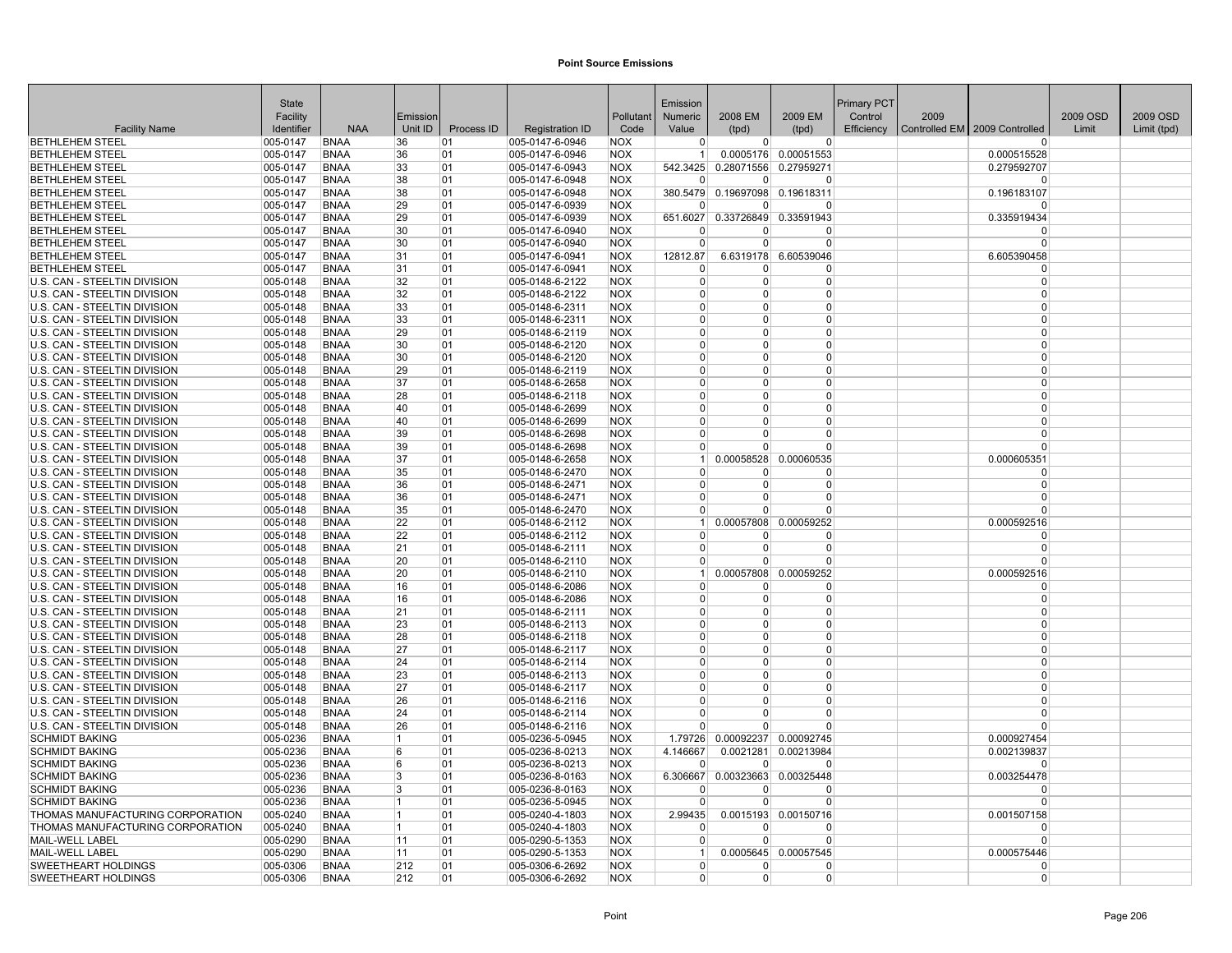|                                                          | <b>State</b>         |                            |            |            |                                    |                          | Emission             |                            |                            | <b>Primary PCT</b> |      |                                 |          |             |
|----------------------------------------------------------|----------------------|----------------------------|------------|------------|------------------------------------|--------------------------|----------------------|----------------------------|----------------------------|--------------------|------|---------------------------------|----------|-------------|
|                                                          | Facility             |                            | Emission   |            |                                    | Pollutant                | <b>Numeric</b>       | 2008 EM                    | 2009 EM                    | Control            | 2009 |                                 | 2009 OSD | 2009 OSD    |
| <b>Facility Name</b>                                     | Identifier           | <b>NAA</b>                 | Unit ID    | Process ID | <b>Registration ID</b>             | Code                     | Value                | (tpd)                      | (tpd)                      | Efficiency         |      | Controlled EM   2009 Controlled | Limit    | Limit (tpd) |
| <b>SWEETHEART HOLDINGS</b>                               | 005-0306             | <b>BNAA</b>                | 211        | 01         | 005-0306-6-2683                    | <b>NOX</b>               | $\Omega$             | $\overline{0}$             | $\overline{0}$             |                    |      |                                 |          |             |
| <b>SWEETHEART HOLDINGS</b>                               | 005-0306             | <b>BNAA</b>                | 213        | 01         | 005-0306-5-1752                    | <b>NOX</b>               | 7.3                  | 0.00358202                 | 0.0035428                  |                    |      | 0.003542801                     |          |             |
| <b>SWEETHEART HOLDINGS</b>                               | 005-0306             | <b>BNAA</b>                | 210        | 01         | 005-0306-6-2672                    | <b>NOX</b>               | 0.6                  | 0.0003122                  | 0.00031227                 |                    |      | 0.000312274                     |          |             |
| <b>SWEETHEART HOLDINGS</b>                               | 005-0306             | <b>BNAA</b>                | 210        | 01         | 005-0306-6-2672                    | <b>NOX</b>               | $\Omega$             | $\Omega$                   | $\Omega$                   |                    |      | $\Omega$                        |          |             |
| <b>SWEETHEART HOLDINGS</b>                               | 005-0306             | <b>BNAA</b>                | 211        | 01         | 005-0306-6-2683                    | <b>NOX</b>               | $\Omega$             | $\Omega$                   | $\Omega$                   |                    |      | $\Omega$                        |          |             |
| SWEETHEART HOLDINGS                                      | 005-0306             | <b>BNAA</b>                | 67         | 01         | 005-0306-5-1362                    | <b>NOX</b>               | $\Omega$             | $\Omega$<br>$\Omega$       | $\Omega$<br>$\Omega$       |                    |      | $\Omega$<br>$\Omega$            |          |             |
| <b>SWEETHEART HOLDINGS</b>                               | 005-0306             | <b>BNAA</b>                | 64         | 01         | 005-0306-6-1452                    | <b>NOX</b>               | $\Omega$<br>0        | $\Omega$                   | $\Omega$                   |                    |      |                                 |          |             |
| <b>SWEETHEART HOLDINGS</b>                               | 005-0306             | <b>BNAA</b>                | 64         | 01         | 005-0306-6-1452                    | <b>NOX</b>               |                      |                            |                            |                    |      |                                 |          |             |
| SWEETHEART HOLDINGS<br><b>SWEETHEART HOLDINGS</b>        | 005-0306<br>005-0306 | <b>BNAA</b><br><b>BNAA</b> | 214<br>214 | 01<br>01   | 005-0306-5-1753<br>005-0306-5-1753 | <b>NOX</b><br><b>NOX</b> | 6.411428<br>n        | 0.00314601<br><sup>0</sup> | 0.00311156<br><sup>0</sup> |                    |      | 0.003111564<br>$\Omega$         |          |             |
| <b>SWEETHEART HOLDINGS</b>                               | 005-0306             | <b>BNAA</b>                | 209        | 01         | 005-0306-6-2671                    | <b>NOX</b>               | $\overline{0}$       | $\Omega$                   | $\overline{0}$             |                    |      | $\Omega$                        |          |             |
| <b>SWEETHEART HOLDINGS</b>                               | 005-0306             | <b>BNAA</b>                | 213        | 01         | 005-0306-5-1752                    | <b>NOX</b>               | $\Omega$             | $\Omega$                   | $\Omega$                   |                    |      |                                 |          |             |
| SWEETHEART HOLDINGS                                      | 005-0306             | <b>BNAA</b>                | 203        | 01         | 005-0306-6-2495                    | <b>NOX</b>               | $\Omega$             | $\Omega$                   | 0                          |                    |      | $\Omega$                        |          |             |
| SWEETHEART HOLDINGS                                      | 005-0306             | <b>BNAA</b>                | 204        | 01         | 005-0306-6-2496                    | <b>NOX</b>               | $\Omega$             | $\Omega$                   | $\Omega$                   |                    |      | $\Omega$                        |          |             |
| <b>SWEETHEART HOLDINGS</b>                               | 005-0306             | <b>BNAA</b>                | 204        | 01         | 005-0306-6-2496                    | <b>NOX</b>               | $\Omega$             | $\Omega$                   | $\Omega$                   |                    |      | $\Omega$                        |          |             |
| <b>SWEETHEART HOLDINGS</b>                               | 005-0306             | <b>BNAA</b>                | 203        | 01         | 005-0306-6-2495                    | <b>NOX</b>               | $\Omega$             | $\overline{0}$             | $\overline{0}$             |                    |      | $\Omega$                        |          |             |
| SWEETHEART HOLDINGS                                      | 005-0306             | <b>BNAA</b>                | 205        | 01         | 005-0306-6-2497                    | <b>NOX</b>               | $\Omega$             | 0                          | 0                          |                    |      | $\Omega$                        |          |             |
| <b>SWEETHEART HOLDINGS</b>                               | 005-0306             | <b>BNAA</b>                | 202        | 01         | 005-0306-6-2494                    | <b>NOX</b>               | $\Omega$             | $\Omega$                   | $\Omega$                   |                    |      | $\Omega$                        |          |             |
| <b>SWEETHEART HOLDINGS</b>                               | 005-0306             | <b>BNAA</b>                | 67         | 01         | 005-0306-5-1362                    | <b>NOX</b>               | 10.3                 | 0.00581433                 | 0.0059271                  |                    |      | 0.005927095                     |          |             |
| <b>SWEETHEART HOLDINGS</b>                               | 005-0306             | <b>BNAA</b>                | 206        | 01         | 005-0306-6-2498                    | <b>NOX</b>               | $\Omega$             | <sup>0</sup>               | 0                          |                    |      |                                 |          |             |
| <b>SWEETHEART HOLDINGS</b>                               | 005-0306             | <b>BNAA</b>                | 209        | 01         | 005-0306-6-2671                    | <b>NOX</b>               | 0.6                  |                            | 0.0003122 0.00031227       |                    |      | 0.000312274                     |          |             |
| <b>SWEETHEART HOLDINGS</b>                               | 005-0306             | <b>BNAA</b>                | 208        | 01         | 005-0306-6-2673                    | <b>NOX</b>               | $\Omega$             | $\Omega$                   | $\Omega$                   |                    |      | $\Omega$                        |          |             |
| SWEETHEART HOLDINGS                                      | 005-0306             | <b>BNAA</b>                | 208        | 01         | 005-0306-6-2673                    | <b>NOX</b>               | $\Omega$             | $\Omega$                   | $\Omega$                   |                    |      | $\Omega$                        |          |             |
| <b>SWEETHEART HOLDINGS</b>                               | 005-0306             | <b>BNAA</b>                | 206        | 01         | 005-0306-6-2498                    | <b>NOX</b>               | $\Omega$             | $\overline{0}$             | $\Omega$                   |                    |      | $\Omega$                        |          |             |
| SWEETHEART HOLDINGS                                      | 005-0306             | <b>BNAA</b>                | 205        | 01         | 005-0306-6-2497                    | <b>NOX</b>               | $\Omega$             | $\Omega$                   | $\overline{0}$             |                    |      | $\Omega$                        |          |             |
| <b>SWEETHEART HOLDINGS</b>                               | 005-0306             | <b>BNAA</b>                | 202        | 01         | 005-0306-6-2494                    | <b>NOX</b>               | $\Omega$             | 0                          | $\Omega$                   |                    |      | $\Omega$                        |          |             |
| <b>SWEETHEART HOLDINGS</b>                               | 005-0306             | <b>BNAA</b>                | 87         | 01         | 005-0306-6-1664                    | <b>NOX</b>               | $\Omega$             | <sup>0</sup>               | $\overline{0}$             |                    |      | $\Omega$                        |          |             |
| SWEETHEART HOLDINGS                                      | 005-0306             | <b>BNAA</b>                | 93         | 01         | 005-0306-6-1670                    | <b>NOX</b>               | $\Omega$             | $\Omega$                   | $\Omega$                   |                    |      | $\Omega$                        |          |             |
| <b>SWEETHEART HOLDINGS</b>                               | 005-0306             | <b>BNAA</b>                | 89         | 01         | 005-0306-6-1666                    | <b>NOX</b>               | $\Omega$             | $\Omega$                   | $\Omega$                   |                    |      | $\Omega$                        |          |             |
| <b>SWEETHEART HOLDINGS</b>                               | 005-0306             | <b>BNAA</b>                | 88         | 01         | 005-0306-6-1665                    | <b>NOX</b>               | $\Omega$             | <sup>0</sup>               | $\Omega$                   |                    |      | $\Omega$                        |          |             |
| <b>SWEETHEART HOLDINGS</b>                               | 005-0306             | <b>BNAA</b>                | 88         | 01         | 005-0306-6-1665                    | <b>NOX</b>               | $\Omega$             | $\Omega$                   | $\Omega$                   |                    |      | $\Omega$                        |          |             |
| <b>SWEETHEART HOLDINGS</b>                               | 005-0306             | <b>BNAA</b>                | 89         | 01         | 005-0306-6-1666                    | <b>NOX</b>               | $\Omega$             | 0                          | $\overline{0}$             |                    |      | $\Omega$                        |          |             |
| <b>SWEETHEART HOLDINGS</b>                               | 005-0306             | <b>BNAA</b>                | 97         | 01         | 005-0306-6-1674                    | <b>NOX</b>               | $\Omega$             | $\Omega$                   | $\overline{0}$             |                    |      | $\Omega$                        |          |             |
| <b>SWEETHEART HOLDINGS</b>                               | 005-0306             | <b>BNAA</b>                | 99         | 01         | 005-0306-6-1676                    | <b>NOX</b>               | 0.6                  | 0.00029441                 | 0.00029119                 |                    |      | 0.000291189                     |          |             |
| <b>SWEETHEART HOLDINGS</b>                               | 005-0306             | <b>BNAA</b>                | 99         | 01         | 005-0306-6-1676                    | <b>NOX</b>               | $\Omega$             | 0                          | <sup>0</sup>               |                    |      | n                               |          |             |
| <b>SWEETHEART HOLDINGS</b>                               | 005-0306             | <b>BNAA</b>                | 93         | 01         | 005-0306-6-1670                    | <b>NOX</b>               | $\Omega$             | $\Omega$                   | $\Omega$                   |                    |      | $\Omega$                        |          |             |
| <b>SWEETHEART HOLDINGS</b>                               | 005-0306             | <b>BNAA</b>                | 97         | 01         | 005-0306-6-1674                    | <b>NOX</b>               | $\Omega$             | $\Omega$                   | $\Omega$                   |                    |      | $\Omega$                        |          |             |
| <b>SWEETHEART HOLDINGS</b>                               | 005-0306             | <b>BNAA</b>                | 87         | 01         | 005-0306-6-1664                    | <b>NOX</b>               | $\Omega$             | $\Omega$                   | $\overline{0}$             |                    |      | $\Omega$                        |          |             |
| <b>SWEETHEART HOLDINGS</b>                               | 005-0306             | <b>BNAA</b>                | 96         | 01         | 005-0306-6-1673                    | <b>NOX</b>               | $\Omega$<br>$\Omega$ | $\Omega$<br>$\Omega$       | $\Omega$<br>$\Omega$       |                    |      | $\Omega$<br>$\Omega$            |          |             |
| <b>SWEETHEART HOLDINGS</b>                               | 005-0306             | <b>BNAA</b>                | 96         | 01         | 005-0306-6-1673                    | <b>NOX</b>               |                      |                            |                            |                    |      |                                 |          |             |
| <b>SWEETHEART HOLDINGS</b><br><b>SWEETHEART HOLDINGS</b> | 005-0306<br>005-0306 | <b>BNAA</b><br><b>BNAA</b> | 75<br>75   | 01<br>01   | 005-0306-5-1370<br>005-0306-5-1370 | <b>NOX</b><br><b>NOX</b> | 9.8<br>$\Omega$      | 0.00553208<br>$\Omega$     | 0.00563937<br>$\Omega$     |                    |      | 0.005639372<br>$\Omega$         |          |             |
| <b>SWEETHEART HOLDINGS</b>                               | 005-0306             | <b>BNAA</b>                | 69         | 01         | 005-0306-5-1364                    | <b>NOX</b>               | $\Omega$             | $\Omega$                   | $\overline{0}$             |                    |      | $\Omega$                        |          |             |
| <b>SWEETHEART HOLDINGS</b>                               | 005-0306             | <b>BNAA</b>                | 68         | 01         | 005-0306-5-1363                    | <b>NOX</b>               | 10.3                 | 0.00581433                 | 0.0059271                  |                    |      | 0.005927095                     |          |             |
| SWEETHEART HOLDINGS                                      | 005-0306             | <b>BNAA</b>                | 68         | 01         | 005-0306-5-1363                    | <b>NOX</b>               | $\Omega$             | <sup>0</sup>               | 0                          |                    |      |                                 |          |             |
| <b>SWEETHEART HOLDINGS</b>                               | 005-0306             | <b>BNAA</b>                | 69         | 01         | 005-0306-5-1364                    | <b>NOX</b>               | 20.7                 |                            | 0.01168511 0.01191174      |                    |      | 0.011911735                     |          |             |
| <b>SWEETHEART HOLDINGS</b>                               | 005-0306             | <b>BNAA</b>                | 80         | 01         | 005-0306-6-1657                    | <b>NOX</b>               | $\Omega$             | <sup>0</sup>               | $\Omega$                   |                    |      | $\Omega$                        |          |             |
| SWEETHEART HOLDINGS                                      | 005-0306             | <b>BNAA</b>                | 81         | 01         | 005-0306-6-1658                    | <b>NOX</b>               | $\Omega$             | $\Omega$                   | $\Omega$                   |                    |      | $\Omega$                        |          |             |
| <b>SWEETHEART HOLDINGS</b>                               | 005-0306             | <b>BNAA</b>                | 81         | 01         | 005-0306-6-1658                    | <b>NOX</b>               | $\Omega$             | $\overline{0}$             | $\overline{0}$             |                    |      | $\Omega$                        |          |             |
| <b>SWEETHEART HOLDINGS</b>                               | 005-0306             | <b>BNAA</b>                | 80         | 01         | 005-0306-6-1657                    | <b>NOX</b>               | $\Omega$             | $\Omega$                   | $\Omega$                   |                    |      | $\Omega$                        |          |             |
| <b>SWEETHEART HOLDINGS</b>                               | 005-0306             | <b>BNAA</b>                | 79         | 01         | 005-0306-6-1656                    | <b>NOX</b>               | $\Omega$             | $\Omega$                   | $\Omega$                   |                    |      |                                 |          |             |
| <b>SWEETHEART HOLDINGS</b>                               | 005-0306             | <b>BNAA</b>                | 79         | 01         | 005-0306-6-1656                    | <b>NOX</b>               | $\Omega$             | U                          | <sup>0</sup>               |                    |      | $\Omega$                        |          |             |
| SWEETHEART HOLDINGS                                      | 005-0306             | <b>BNAA</b>                | 172        | 01         | 005-0306-6-1679                    | <b>NOX</b>               | 0.6                  | 0.00029441                 | 0.00029119                 |                    |      | 0.000291189                     |          |             |
| <b>SWEETHEART HOLDINGS</b>                               | 005-0306             | <b>BNAA</b>                | 175        | 01         | 005-0306-6-1682                    | <b>NOX</b>               | $\Omega$             | $\Omega$                   | $\Omega$                   |                    |      | $\Omega$                        |          |             |
| <b>SWEETHEART HOLDINGS</b>                               | 005-0306             | <b>BNAA</b>                | 174        | 01         | 005-0306-6-1681                    | <b>NOX</b>               | 0.6                  |                            | 0.00029441 0.00029119      |                    |      | 0.000291189                     |          |             |
| SWEETHEART HOLDINGS                                      | 005-0306             | <b>BNAA</b>                | 173        | 01         | 005-0306-6-1680                    | <b>NOX</b>               | 0.6                  | 0.00029441                 | 0.00029119                 |                    |      | 0.000291189                     |          |             |
| <b>SWEETHEART HOLDINGS</b>                               | 005-0306             | <b>BNAA</b>                | 173        | 01         | 005-0306-6-1680                    | <b>NOX</b>               | $\Omega$             | 0                          | $\Omega$                   |                    |      | n                               |          |             |
| <b>SWEETHEART HOLDINGS</b>                               | 005-0306             | <b>BNAA</b>                | 174        | 01         | 005-0306-6-1681                    | <b>NOX</b>               | $\Omega$             | $\Omega$                   | 0                          |                    |      | $\Omega$                        |          |             |
| <b>SWEETHEART HOLDINGS</b>                               | 005-0306             | <b>BNAA</b>                | 177        | 01         | 005-0306-6-1684                    | <b>NOX</b>               | $\Omega$             | $\Omega$                   | 0                          |                    |      | $\Omega$                        |          |             |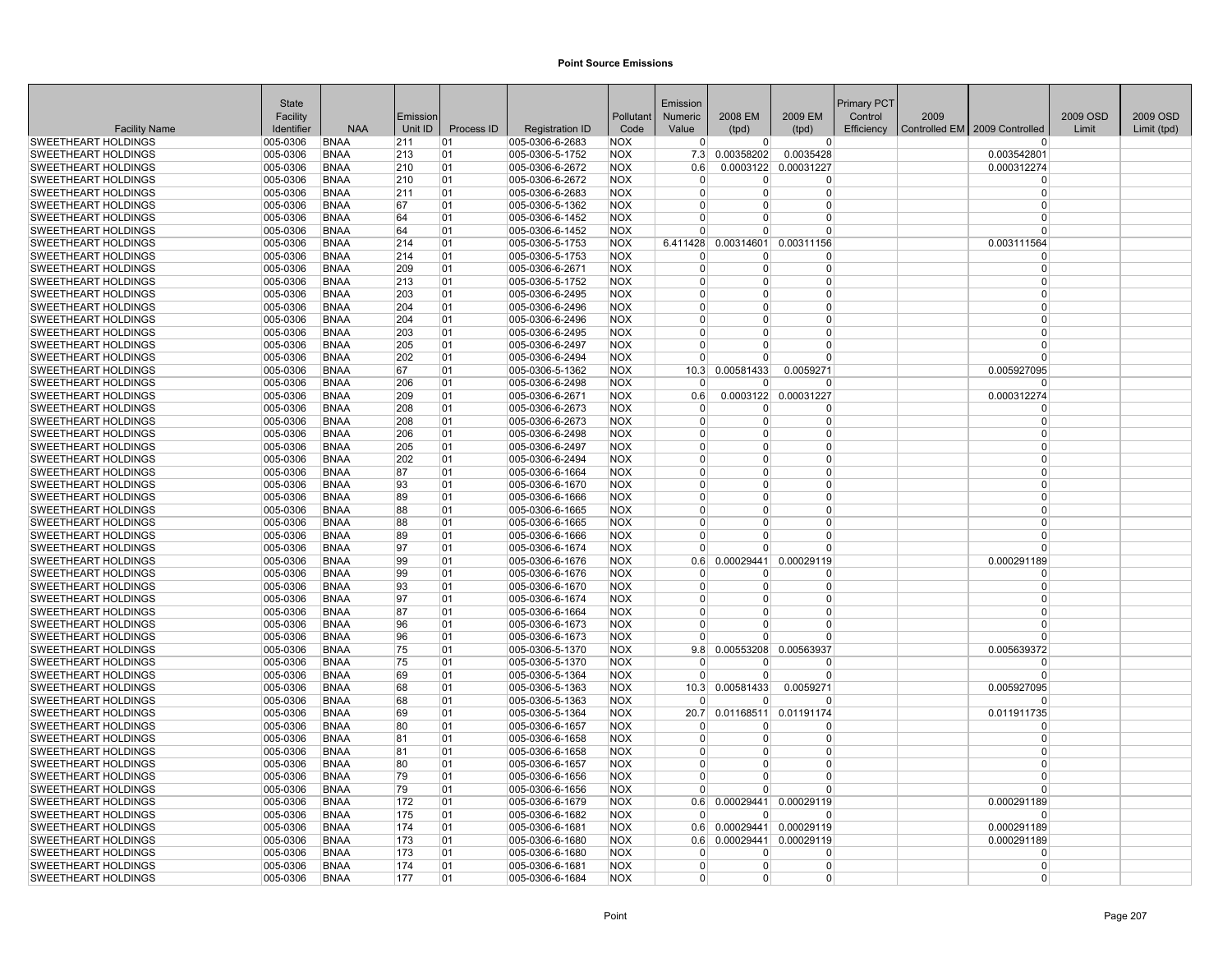|                                                          | State                |                            |                |            |                                    |                          | Emission                   |                        |                                | Primary PCT |      |                               |          |             |
|----------------------------------------------------------|----------------------|----------------------------|----------------|------------|------------------------------------|--------------------------|----------------------------|------------------------|--------------------------------|-------------|------|-------------------------------|----------|-------------|
|                                                          | Facility             |                            | Emission       |            |                                    | Pollutant                | <b>Numeric</b>             | 2008 EM                | 2009 EM                        | Control     | 2009 |                               | 2009 OSD | 2009 OSD    |
| <b>Facility Name</b>                                     | Identifier           | <b>NAA</b>                 | Unit ID        | Process ID | <b>Registration ID</b>             | Code                     | Value                      | (tpd)                  | (tpd)                          | Efficiency  |      | Controlled EM 2009 Controlled | Limit    | Limit (tpd) |
| <b>SWEETHEART HOLDINGS</b>                               | 005-0306             | <b>BNAA</b>                | 178            | 01         | 005-0306-6-1685                    | <b>NOX</b>               | $\overline{0}$             | 0                      | $\overline{0}$                 |             |      | <sup>0</sup>                  |          |             |
| <b>SWEETHEART HOLDINGS</b>                               | 005-0306             | <b>BNAA</b>                | 178            | 01         | 005-0306-6-1685                    | <b>NOX</b>               | $\Omega$                   | $\Omega$               | $\Omega$                       |             |      | $\Omega$                      |          |             |
| <b>SWEETHEART HOLDINGS</b>                               | 005-0306             | <b>BNAA</b>                | 175            | 01         | 005-0306-6-1682                    | <b>NOX</b>               | 0.6                        | 0.00029441             | 0.00029119                     |             |      | 0.000291189                   |          |             |
| <b>SWEETHEART HOLDINGS</b>                               | 005-0306             | <b>BNAA</b>                | 177            | 01         | 005-0306-6-1684                    | <b>NOX</b>               | $\Omega$<br>$\Omega$       | $\Omega$               | $\Omega$                       |             |      | $\Omega$<br>$\Omega$          |          |             |
| <b>SWEETHEART HOLDINGS</b>                               | 005-0306             | <b>BNAA</b>                | 172            | 01         | 005-0306-6-1679                    | <b>NOX</b>               |                            | $\Omega$<br>0.00029441 | $\Omega$                       |             |      |                               |          |             |
| SWEETHEART HOLDINGS                                      | 005-0306             | <b>BNAA</b><br><b>BNAA</b> | 176<br>176     | 01         | 005-0306-6-1683                    | <b>NOX</b>               | 0.6                        |                        | 0.00029119<br>$\Omega$         |             |      | 0.000291189<br>$\Omega$       |          |             |
| <b>SWEETHEART HOLDINGS</b><br><b>SWEETHEART HOLDINGS</b> | 005-0306<br>005-0306 | <b>BNAA</b>                | 137            | 01<br>01   | 005-0306-6-1683<br>005-0306-6-1925 | <b>NOX</b><br><b>NOX</b> | $\overline{0}$<br>$\Omega$ | 0<br>$\Omega$          | $\Omega$                       |             |      | $\Omega$                      |          |             |
| <b>SWEETHEART HOLDINGS</b>                               | 005-0306             | <b>BNAA</b>                | 137            | 01         | 005-0306-6-1925                    | <b>NOX</b>               | $\Omega$                   | U                      | $\Omega$                       |             |      | $\Omega$                      |          |             |
| <b>SWEETHEART HOLDINGS</b>                               | 005-0306             | <b>BNAA</b>                | 136            | 01         | 005-0306-6-1847                    | <b>NOX</b>               | $\overline{0}$             | 0                      | $\Omega$                       |             |      | $\Omega$                      |          |             |
| <b>SWEETHEART HOLDINGS</b>                               | 005-0306             | <b>BNAA</b>                | 135            | 01         | 005-0306-6-1846                    | <b>NOX</b>               | $\Omega$                   | $\Omega$               | $\Omega$                       |             |      | $\Omega$                      |          |             |
| <b>SWEETHEART HOLDINGS</b>                               | 005-0306             | <b>BNAA</b>                | 136            | 01         | 005-0306-6-1847                    | <b>NOX</b>               | $\Omega$                   | U                      | $\Omega$                       |             |      | $\Omega$                      |          |             |
| <b>SWEETHEART HOLDINGS</b>                               | 005-0306             | <b>BNAA</b>                | 170            | 01         | 005-0306-6-1677                    | <b>NOX</b>               | 0.6                        |                        | 0.00029441 0.00029119          |             |      | 0.000291189                   |          |             |
| <b>SWEETHEART HOLDINGS</b>                               | 005-0306             | <b>BNAA</b>                | 171            | 01         | 005-0306-6-1678                    | <b>NOX</b>               | 0.6                        | 0.00029441             | 0.00029119                     |             |      | 0.000291189                   |          |             |
| <b>SWEETHEART HOLDINGS</b>                               | 005-0306             | <b>BNAA</b>                | 171            | 01         | 005-0306-6-1678                    | <b>NOX</b>               | $\Omega$                   | $\Omega$               | $\Omega$                       |             |      | $\Omega$                      |          |             |
| <b>SWEETHEART HOLDINGS</b>                               | 005-0306             | <b>BNAA</b>                | 135            | 01         | 005-0306-6-1846                    | <b>NOX</b>               | $\Omega$                   | $\Omega$               | $\overline{0}$                 |             |      | $\Omega$                      |          |             |
| SWEETHEART HOLDINGS                                      | 005-0306             | <b>BNAA</b>                | 170            | 01         | 005-0306-6-1677                    | <b>NOX</b>               | $\mathbf 0$                | 0                      | $\Omega$                       |             |      | $\Omega$                      |          |             |
| <b>SWEETHEART HOLDINGS</b>                               | 005-0306             | <b>BNAA</b>                | 138            | 01         | 005-0306-6-1926                    | <b>NOX</b>               | $\Omega$                   | 0                      | $\Omega$                       |             |      | $\Omega$                      |          |             |
| <b>SWEETHEART HOLDINGS</b>                               | 005-0306             | <b>BNAA</b>                | 138            | 01         | 005-0306-6-1926                    | <b>NOX</b>               | $\Omega$                   | 0                      | $\Omega$                       |             |      | $\Omega$                      |          |             |
| SWEETHEART HOLDINGS                                      | 005-0306             | <b>BNAA</b>                | 194            | 01         | 005-0306-9-0819                    | <b>NOX</b>               | $\mathbf 0$                | 0                      | $\Omega$                       |             |      | $\mathbf 0$                   |          |             |
| <b>SWEETHEART HOLDINGS</b>                               | 005-0306             | <b>BNAA</b>                | 196            | 01         | 005-0306-6-2159                    | <b>NOX</b>               | $\mathbf 0$                | $\Omega$               | $\mathbf 0$                    |             |      | $\mathbf 0$                   |          |             |
| <b>SWEETHEART HOLDINGS</b>                               | 005-0306             | <b>BNAA</b>                | 195            | 01         | 005-0306-6-2042                    | <b>NOX</b>               | $\Omega$                   | $\Omega$               | $\Omega$                       |             |      | $\Omega$                      |          |             |
| <b>SWEETHEART HOLDINGS</b>                               | 005-0306             | <b>BNAA</b>                | 194            | 01         | 005-0306-9-0819                    | <b>NOX</b>               | $\Omega$                   | U                      | $\Omega$                       |             |      | $\Omega$                      |          |             |
| <b>SWEETHEART HOLDINGS</b>                               | 005-0306             | <b>BNAA</b>                | 193            | 01         | 005-0306-6-1700                    | <b>NOX</b>               | $\Omega$                   | 0                      | $\Omega$                       |             |      | $\Omega$                      |          |             |
| <b>SWEETHEART HOLDINGS</b>                               | 005-0306             | <b>BNAA</b>                | 193            | 01         | 005-0306-6-1700                    | <b>NOX</b>               | $\Omega$                   | $\Omega$               | $\Omega$                       |             |      | $\Omega$                      |          |             |
| <b>SWEETHEART HOLDINGS</b>                               | 005-0306             | <b>BNAA</b>                | 198            | 01         | 005-0306-6-2254                    | <b>NOX</b>               | $\Omega$                   | 0                      | $\Omega$                       |             |      | $\Omega$                      |          |             |
| SWEETHEART HOLDINGS                                      | 005-0306             | <b>BNAA</b>                | 179            | 01         | 005-0306-6-1686                    | <b>INOX</b>              | 0                          | 0                      | $\Omega$                       |             |      | $\Omega$                      |          |             |
| <b>SWEETHEART HOLDINGS</b>                               | 005-0306             | <b>BNAA</b>                | 201            | 01         | 005-0306-6-2493                    | <b>NOX</b>               | $\Omega$                   | $\Omega$               | $\Omega$                       |             |      | $\Omega$                      |          |             |
| <b>SWEETHEART HOLDINGS</b>                               | 005-0306             | <b>BNAA</b>                | 201            | 01         | 005-0306-6-2493                    | <b>NOX</b>               | $\Omega$                   | 0                      | $\Omega$                       |             |      | $\Omega$                      |          |             |
| <b>SWEETHEART HOLDINGS</b>                               | 005-0306             | <b>BNAA</b>                | 196            | 01         | 005-0306-6-2159                    | <b>NOX</b>               | 0.6                        | 0.0003122              | 0.00031227                     |             |      | 0.000312274                   |          |             |
| <b>SWEETHEART HOLDINGS</b>                               | 005-0306             | <b>BNAA</b>                | 198            | 01         | 005-0306-6-2254                    | <b>NOX</b>               | $\mathbf 0$                | 0                      | 0                              |             |      | $\Omega$                      |          |             |
| <b>SWEETHEART HOLDINGS</b>                               | 005-0306             | <b>BNAA</b>                | 195            | 01         | 005-0306-6-2042                    | <b>NOX</b>               | $\overline{0}$             | $\Omega$               | $\overline{0}$                 |             |      | $\mathbf 0$                   |          |             |
| <b>SWEETHEART HOLDINGS</b>                               | 005-0306             | <b>BNAA</b>                | 197            | 01         | 005-0306-6-2177                    | <b>NOX</b>               | $\Omega$                   | $\Omega$               | $\Omega$                       |             |      | $\Omega$                      |          |             |
| <b>SWEETHEART HOLDINGS</b>                               | 005-0306             | <b>BNAA</b>                | 197            | 01         | 005-0306-6-2177                    | <b>NOX</b>               | $\Omega$                   | U                      | $\Omega$                       |             |      | $\Omega$                      |          |             |
| <b>SWEETHEART HOLDINGS</b>                               | 005-0306             | <b>BNAA</b>                | 186            | 01         | 005-0306-6-1693                    | <b>NOX</b>               | $\Omega$                   | 0                      | $\Omega$                       |             |      | $\Omega$                      |          |             |
| <b>SWEETHEART HOLDINGS</b>                               | 005-0306             | <b>BNAA</b>                | 186            | 01         | 005-0306-6-1693                    | <b>NOX</b>               | $\Omega$                   | 0                      | $\Omega$                       |             |      | $\Omega$                      |          |             |
| <b>SWEETHEART HOLDINGS</b>                               | 005-0306             | <b>BNAA</b>                | 183            | 01         | 005-0306-6-1690                    | <b>NOX</b>               | 0.6                        | 0.00029441             | 0.00029119                     |             |      | 0.000291189                   |          |             |
| <b>SWEETHEART HOLDINGS</b>                               | 005-0306             | <b>BNAA</b>                | 182            | 01         | 005-0306-6-1689                    | <b>NOX</b>               | 0.6                        | 0.00029441             | 0.00029119                     |             |      | 0.000291189                   |          |             |
| <b>SWEETHEART HOLDINGS</b>                               | 005-0306             | <b>BNAA</b>                | 179            | 01         | 005-0306-6-1686                    | <b>NOX</b>               | $\Omega$                   | $\Omega$               | $\Omega$                       |             |      | $\Omega$                      |          |             |
| <b>SWEETHEART HOLDINGS</b>                               | 005-0306             | <b>BNAA</b>                | 183            | 01         | 005-0306-6-1690                    | <b>NOX</b>               | $\mathbf 0$                | $\Omega$               | $\Omega$                       |             |      | $\Omega$                      |          |             |
| <b>SWEETHEART HOLDINGS</b>                               | 005-0306             | <b>BNAA</b><br><b>BNAA</b> | 189            | 01         | 005-0306-6-1696                    | <b>NOX</b><br><b>NOX</b> | $\mathbf 0$<br>$\mathbf 0$ | 0<br>0                 | $\Omega$<br>$\mathbf 0$        |             |      | $\mathbf 0$<br>$\mathbf 0$    |          |             |
| <b>SWEETHEART HOLDINGS</b><br><b>SWEETHEART HOLDINGS</b> | 005-0306<br>005-0306 | <b>BNAA</b>                | 191<br>191     | 01<br>01   | 005-0306-6-1698<br>005-0306-6-1698 | <b>NOX</b>               | $\mathbf 0$                | $\Omega$               | $\Omega$                       |             |      | $\Omega$                      |          |             |
| <b>SWEETHEART HOLDINGS</b>                               | 005-0306             | <b>BNAA</b>                | 182            | 01         | 005-0306-6-1689                    | <b>NOX</b>               | $\Omega$                   | $\Omega$               | $\Omega$                       |             |      | $\Omega$                      |          |             |
| SWEETHEART HOLDINGS                                      | 005-0306             | <b>BNAA</b>                | 189            | 01         | 005-0306-6-1696                    | <b>NOX</b>               | $\Omega$                   | 0                      | $\Omega$                       |             |      | $\Omega$                      |          |             |
| SWEETHEART HOLDINGS                                      | 005-0306             | <b>BNAA</b>                | 187            | 01         | 005-0306-6-1694                    | <b>NOX</b>               | $\Omega$                   | 0                      | $\Omega$                       |             |      | $\Omega$                      |          |             |
| <b>SWEETHEART HOLDINGS</b>                               | 005-0306             | <b>BNAA</b>                | 187            | 01         | 005-0306-6-1694                    | <b>NOX</b>               | $\Omega$                   | $\Omega$               | $\Omega$                       |             |      | $\Omega$                      |          |             |
| <b>SCHLUMBERGER MALCO</b>                                | 005-0384             | <b>BNAA</b>                | 3              | 01         | 005-0384-4-1285                    | <b>NOX</b>               | $\mathbf 0$                | 0                      | $\Omega$                       |             |      | $\mathbf 0$                   |          |             |
| <b>SCHLUMBERGER MALCO</b>                                | 005-0384             | <b>BNAA</b>                | 2              | 01         | 005-0384-4-0548                    | <b>NOX</b>               | $\overline{0}$             | 0                      | $\Omega$                       |             |      | $\Omega$                      |          |             |
| <b>SCHLUMBERGER MALCO</b>                                | 005-0384             | <b>BNAA</b>                | 3              | 01         | 005-0384-4-1285                    | <b>NOX</b>               | 4.740741                   | 0.0024054              | 0.00238618                     |             |      | 0.002386176                   |          |             |
| <b>SCHLUMBERGER MALCO</b>                                | 005-0384             | <b>BNAA</b>                | $\overline{2}$ | 01         | 005-0384-4-0548                    | <b>NOX</b>               | 2.533333                   | 0.00128539             | 0.00127511                     |             |      | 0.001275113                   |          |             |
| <b>SCHLUMBERGER MALCO</b>                                | 005-0384             | <b>BNAA</b>                | 11             | 01         | 005-0384-4-0547                    | <b>NOX</b>               |                            |                        | 2.533333 0.00128539 0.00127511 |             |      | 0.001275113                   |          |             |
| <b>SCHLUMBERGER MALCO</b>                                | 005-0384             | <b>BNAA</b>                | 11             | 01         | 005-0384-4-0547                    | <b>NOX</b>               | $\Omega$                   | 0                      | $\Omega$                       |             |      | $\Omega$                      |          |             |
| BACK RIVER WASTE WATER TRTMNT PLANT                      | 005-0812             | <b>BNAA</b>                | 29             | 01         | 005-0812-5-1439                    | <b>NOX</b>               | $\Omega$                   | $\Omega$               | $\Omega$                       |             |      | $\Omega$                      |          |             |
| <b>BACK RIVER WASTE WATER TRTMNT PLANT</b>               | 005-0812             | <b>BNAA</b>                | 31             | 01         | 005-0812-5-1504                    | <b>NOX</b>               | $\Omega$                   | 0                      | $\Omega$                       |             |      | $\Omega$                      |          |             |
| <b>BACK RIVER WASTE WATER TRTMNT PLANT</b>               | 005-0812             | <b>BNAA</b>                | 28             | 01         | 005-0812-6-1881                    | <b>NOX</b>               | $\Omega$                   | 0                      | $\Omega$                       |             |      | $\Omega$                      |          |             |
| <b>BACK RIVER WASTE WATER TRTMNT PLANT</b>               | 005-0812             | <b>BNAA</b>                | 28             | 01         | 005-0812-6-1881                    | <b>NOX</b>               | $\Omega$                   | 0                      | $\Omega$                       |             |      | $\Omega$                      |          |             |
| <b>BACK RIVER WASTE WATER TRTMNT PLANT</b>               | 005-0812             | <b>BNAA</b>                | 29             | 01         | 005-0812-5-1439                    | <b>NOX</b>               | 22                         |                        | 0.01283832 0.01326916          |             |      | 0.013269164                   |          |             |
| <b>BACK RIVER WASTE WATER TRTMNT PLANT</b>               | 005-0812             | <b>BNAA</b>                | 30             | 01         | 005-0812-5-1465                    | <b>NOX</b>               | $\Omega$                   | 0                      | 0                              |             |      | $\Omega$                      |          |             |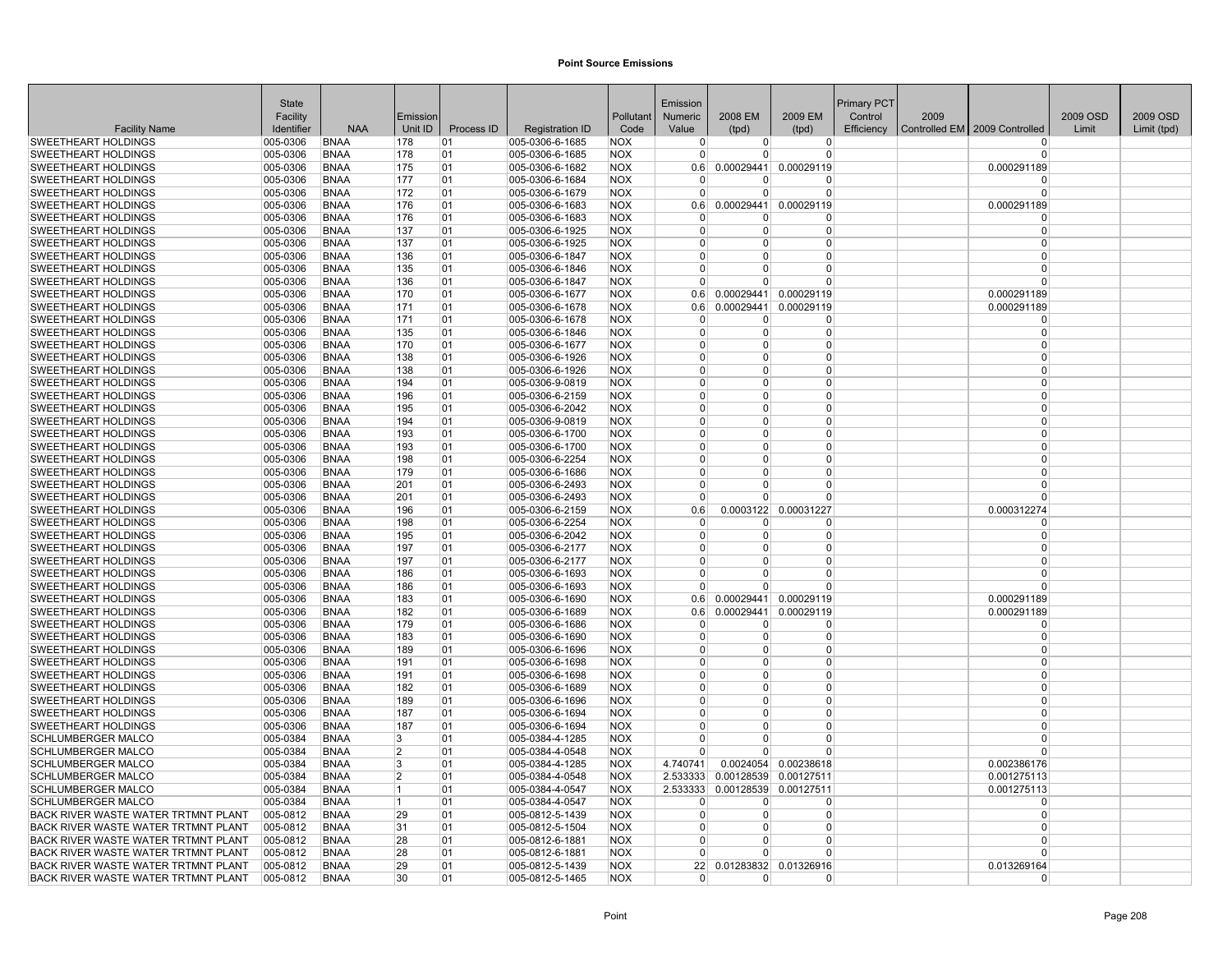|                                                                                   | State                |                            |                |            |                                    |                          | Emission             |                |                          | Primary PCT |      |                               |          |             |
|-----------------------------------------------------------------------------------|----------------------|----------------------------|----------------|------------|------------------------------------|--------------------------|----------------------|----------------|--------------------------|-------------|------|-------------------------------|----------|-------------|
|                                                                                   | Facility             |                            | Emission       |            |                                    | Pollutant                | Numeric              | 2008 EM        | 2009 EM                  | Control     | 2009 |                               | 2009 OSD | 2009 OSD    |
| <b>Facility Name</b>                                                              | Identifier           | <b>NAA</b>                 | Unit ID        | Process ID | <b>Registration ID</b>             | Code                     | Value                | (tpd)          | (tpd)                    | Efficiency  |      | Controlled EM 2009 Controlled | Limit    | Limit (tpd) |
| BACK RIVER WASTE WATER TRTMNT PLANT                                               | 005-0812             | <b>BNAA</b>                | 30             | 01         | 005-0812-5-1465                    | <b>NOX</b>               | $\Omega$             | $\overline{0}$ | $\overline{0}$           |             |      | $^{(1)}$                      |          |             |
| BACK RIVER WASTE WATER TRTMNT PLANT                                               | 005-0812             | <b>BNAA</b>                | 26             | 01         | 005-0812-5-1435                    | NOX                      | $\Omega$             | 0              | 0                        |             |      | $\Omega$                      |          |             |
| BACK RIVER WASTE WATER TRTMNT PLANT                                               | 005-0812             | <b>BNAA</b>                | 36             | 01         | 005-0812-9-1005                    | <b>NOX</b>               | $\Omega$<br>$\Omega$ | 0<br>$\Omega$  | 0<br>$\overline{0}$      |             |      | $\Omega$<br>$\Omega$          |          |             |
| BACK RIVER WASTE WATER TRTMNT PLANT<br>BACK RIVER WASTE WATER TRTMNT PLANT        | 005-0812<br>005-0812 | <b>BNAA</b><br><b>BNAA</b> | 31             | 01<br>01   | 005-0812-5-1504                    | <b>NOX</b><br><b>NOX</b> | $\Omega$             | 0              | $\Omega$                 |             |      | $\Omega$                      |          |             |
| BACK RIVER WASTE WATER TRTMNT PLANT                                               | $ 005 - 0812 $       | <b>BNAA</b>                | 25<br>25       | 101        | 005-0812-5-1434<br>005-0812-5-1434 | <b>NOX</b>               | $\Omega$             | U              | $\Omega$                 |             |      | $\Omega$                      |          |             |
| BACK RIVER WASTE WATER TRTMNT PLANT                                               | 005-0812             | <b>BNAA</b>                | 26             | 01         | 005-0812-5-1435                    | <b>NOX</b>               | $\Omega$             | 0              | 0                        |             |      | $\Omega$                      |          |             |
| BACK RIVER WASTE WATER TRTMNT PLANT                                               | 005-0812             | <b>BNAA</b>                | 27             | 01         | 005-0812-5-1438                    | <b>NOX</b>               | $\Omega$             | U              | $\Omega$                 |             |      | $\Omega$                      |          |             |
| <b>BACK RIVER WASTE WATER TRTMNT PLANT</b>                                        | 005-0812             | <b>BNAA</b>                | 27             | 01         | 005-0812-5-1438                    | <b>NOX</b>               | 22                   | 0.01283832     | 0.01326916               |             |      | 0.013269164                   |          |             |
| BACK RIVER WASTE WATER TRTMNT PLANT                                               | 005-0812             | <b>BNAA</b>                | 37             | 01         | 005-0812-9-1036                    | <b>NOX</b>               | $\Omega$             | $\Omega$       | $\Omega$                 |             |      | $\Omega$                      |          |             |
| BACK RIVER WASTE WATER TRTMNT PLANT                                               | 005-0812             | <b>BNAA</b>                | 37             | 01         | 005-0812-9-1036                    | <b>NOX</b>               | $\Omega$             | $\Omega$       | $\overline{0}$           |             |      | $\Omega$                      |          |             |
| BACK RIVER WASTE WATER TRTMNT PLANT                                               | 005-0812             | <b>BNAA</b>                | 4              | 01         | 005-0812-5-0511                    | <b>NOX</b>               | 112                  | 0.062929       | 0.06509819               |             |      | 0.065098186                   |          |             |
| BACK RIVER WASTE WATER TRTMNT PLANT                                               | 005-0812             | <b>BNAA</b>                | 5              | 01         | 005-0812-5-0512                    | <b>NOX</b>               | $\Omega$             | 0              | 0                        |             |      | $\Omega$                      |          |             |
| BACK RIVER WASTE WATER TRTMNT PLANT                                               | 005-0812             | <b>BNAA</b>                | 5              | 01         | 005-0812-5-0512                    | <b>NOX</b>               | $\Omega$             | 0              | 0                        |             |      | $\Omega$                      |          |             |
| BACK RIVER WASTE WATER TRTMNT PLANT                                               | 005-0812             | <b>BNAA</b>                | 24             | 01         | 005-0812-5-1432                    | <b>NOX</b>               | $\Omega$             | 0              | $\Omega$                 |             |      | $\Omega$                      |          |             |
| BACK RIVER WASTE WATER TRTMNT PLANT                                               | 005-0812             | <b>BNAA</b>                | 4              | 01         | 005-0812-5-0511                    | <b>NOX</b>               | $\Omega$             | 0              | $\overline{0}$           |             |      | $\Omega$                      |          |             |
| BACK RIVER WASTE WATER TRTMNT PLANT                                               | 005-0812             | <b>BNAA</b>                | 32             | 101        | $ 005 - 0812 - 5 - 1554$           | <b>NOX</b>               | $\Omega$             | 0              | 0                        |             |      | $\Omega$                      |          |             |
| BACK RIVER WASTE WATER TRTMNT PLANT                                               | 005-0812             | <b>BNAA</b>                | 32             | 01         | 005-0812-5-1554                    | <b>NOX</b>               | $\Omega$             | 0              | $\Omega$                 |             |      | $\Omega$                      |          |             |
| BACK RIVER WASTE WATER TRTMNT PLANT                                               | 005-0812             | <b>BNAA</b>                | 33             | 01         | 005-0812-5-1555                    | <b>NOX</b>               | $\Omega$             | 0              | 0                        |             |      | $\Omega$                      |          |             |
| BACK RIVER WASTE WATER TRTMNT PLANT                                               | 005-0812             | <b>BNAA</b>                | 34             | 01         | 005-0812-5-1556                    | <b>NOX</b>               | $\Omega$             | 0              | 0                        |             |      | $\Omega$                      |          |             |
| BACK RIVER WASTE WATER TRTMNT PLANT                                               | 005-0812             | <b>BNAA</b>                | 34             | 01         | 005-0812-5-1556                    | <b>NOX</b>               | $\overline{0}$       | 0              | 0                        |             |      | $\Omega$                      |          |             |
| BACK RIVER WASTE WATER TRTMNT PLANT                                               | 005-0812             | <b>BNAA</b>                | 36             | 01         | 005-0812-9-1005                    | <b>NOX</b>               | $\Omega$             | 0              | $\Omega$                 |             |      | $\Omega$                      |          |             |
| BACK RIVER WASTE WATER TRTMNT PLANT                                               | 005-0812             | <b>BNAA</b>                | 16             | 01         | 005-0812-6-1860                    | <b>NOX</b>               | $\Omega$             | 0              | $\Omega$                 |             |      | $\Omega$                      |          |             |
| BACK RIVER WASTE WATER TRTMNT PLANT                                               | 005-0812             | <b>BNAA</b>                | 14             | 01         | $ 005 - 0812 - 9 - 0105$           | <b>NOX</b>               | $\Omega$             | 0              | 0                        |             |      | $\Omega$                      |          |             |
| BACK RIVER WASTE WATER TRTMNT PLANT                                               | 005-0812             | <b>BNAA</b>                | 14             | 01         | 005-0812-9-0105                    | <b>NOX</b>               | $\Omega$             | $\Omega$       | $\Omega$                 |             |      | $\Omega$                      |          |             |
| BACK RIVER WASTE WATER TRTMNT PLANT                                               | 005-0812             | <b>BNAA</b>                | 16             | 01         | 005-0812-6-1860                    | <b>NOX</b>               | $\Omega$             | 0              | $\Omega$                 |             |      | $\Omega$                      |          |             |
| BACK RIVER WASTE WATER TRTMNT PLANT                                               | 005-0812             | <b>BNAA</b>                | 13             | 101        | 005-0812-5-0677                    | NOX                      | $\overline{0}$       | 0              | $\overline{0}$           |             |      | $\Omega$                      |          |             |
| BACK RIVER WASTE WATER TRTMNT PLANT                                               | 005-0812             | <b>BNAA</b>                | 33             | 01         | 005-0812-5-1555                    | <b>NOX</b>               | $\Omega$             | 0              | $\Omega$                 |             |      | $\Omega$                      |          |             |
| BACK RIVER WASTE WATER TRTMNT PLANT                                               | 005-0812             | <b>BNAA</b>                | 17             | 01         | 005-0812-9-0884                    | <b>NOX</b>               | $\Omega$             | 0              | $\Omega$                 |             |      | $\Omega$                      |          |             |
| <b>BACK RIVER WASTE WATER TRTMNT PLANT</b><br>BACK RIVER WASTE WATER TRTMNT PLANT | 005-0812<br>005-0812 | <b>BNAA</b>                | 17             | 01         | 005-0812-9-0884                    | <b>NOX</b>               | $\Omega$<br>$\Omega$ | 0<br>0         | 0<br>0                   |             |      | $\Omega$<br>$\Omega$          |          |             |
| BACK RIVER WASTE WATER TRTMNT PLANT                                               | 005-0812             | <b>BNAA</b><br><b>BNAA</b> | 11<br>24       | 01<br>01   | 005-0812-5-0665<br>005-0812-5-1432 | <b>NOX</b><br><b>NOX</b> | $\Omega$             | 0              | $\Omega$                 |             |      | $\Omega$                      |          |             |
| BACK RIVER WASTE WATER TRTMNT PLANT                                               | 005-0812             | <b>BNAA</b>                | 10             | 01         | 005-0812-5-0664                    | <b>NOX</b>               | $\Omega$             | 0              | $\Omega$                 |             |      | $\Omega$                      |          |             |
| BACK RIVER WASTE WATER TRTMNT PLANT                                               | $ 005 - 0812 $       | <b>BNAA</b>                | 10             | 01         | 005-0812-5-0664                    | <b>NOX</b>               | $\Omega$             | 0              | $\Omega$                 |             |      | $\Omega$                      |          |             |
| BACK RIVER WASTE WATER TRTMNT PLANT                                               | 005-0812             | <b>BNAA</b>                | 11             | 01         | 005-0812-5-0665                    | <b>NOX</b>               | $\Omega$             | 0              | 0                        |             |      | $\Omega$                      |          |             |
| BACK RIVER WASTE WATER TRTMNT PLANT                                               | 005-0812             | <b>BNAA</b>                | 12             | 01         | 005-0812-5-0676                    | <b>NOX</b>               | $\Omega$             | 0              | $\Omega$                 |             |      | $\Omega$                      |          |             |
| <b>BACK RIVER WASTE WATER TRTMNT PLANT</b>                                        | 005-0812             | <b>BNAA</b>                | 12             | 01         | 005-0812-5-0676                    | <b>NOX</b>               | $\Omega$             | 0              | $\Omega$                 |             |      | $\Omega$                      |          |             |
| BACK RIVER WASTE WATER TRTMNT PLANT                                               | 005-0812             | <b>BNAA</b>                | 13             | 01         | 005-0812-5-0677                    | <b>NOX</b>               | $\overline{0}$       | 0              | $\overline{0}$           |             |      | $\Omega$                      |          |             |
| BACK RIVER WASTE WATER TRTMNT PLANT                                               | 005-0812             | <b>BNAA</b>                | 21             | 01         | 005-0812-5-1429                    | <b>NOX</b>               | $\Omega$             | 0              | $\Omega$                 |             |      | $\Omega$                      |          |             |
| BACK RIVER WASTE WATER TRTMNT PLANT                                               | 005-0812             | <b>BNAA</b>                | 21             | 01         | 005-0812-5-1429                    | <b>NOX</b>               | $\Omega$             | 0              | 0                        |             |      | $\Omega$                      |          |             |
| BACK RIVER WASTE WATER TRTMNT PLANT                                               | 005-0812             | <b>BNAA</b>                | 22             | 01         | 005-0812-5-1430                    | <b>NOX</b>               | $\overline{0}$       | 0              | 0                        |             |      | $\Omega$                      |          |             |
| BACK RIVER WASTE WATER TRTMNT PLANT                                               | 005-0812             | <b>BNAA</b>                | 23             | 01         | 005-0812-5-1431                    | <b>NOX</b>               | $\Omega$             | 0              | 0                        |             |      | $\Omega$                      |          |             |
| BACK RIVER WASTE WATER TRTMNT PLANT                                               | 005-0812             | <b>BNAA</b>                | 23             | 01         | 005-0812-5-1431                    | <b>NOX</b>               | $\Omega$             | 0              | $\Omega$                 |             |      | $\Omega$                      |          |             |
| BACK RIVER WASTE WATER TRTMNT PLANT                                               | 005-0812             | <b>BNAA</b>                | 22             | 101        | 005-0812-5-1430                    | <b>NOX</b>               | $\Omega$             | 0              | $\Omega$                 |             |      | $\Omega$                      |          |             |
| BACK RIVER WASTE WATER TRTMNT PLANT                                               | 005-0812             | <b>BNAA</b>                | 19             | 101        | 005-0812-5-1427                    | <b>NOX</b>               | $\Omega$             | 0              | $\Omega$                 |             |      | $\Omega$                      |          |             |
| BACK RIVER WASTE WATER TRTMNT PLANT                                               | 005-0812             | <b>BNAA</b>                | 18             | 01         | 005-0812-5-1426                    | <b>NOX</b>               | $\Omega$             | 0              | $\Omega$                 |             |      | $\Omega$                      |          |             |
| BACK RIVER WASTE WATER TRTMNT PLANT                                               | 005-0812             | <b>BNAA</b>                | 18             | 01         | 005-0812-5-1426                    | <b>NOX</b>               | $\Omega$             | $\Omega$       | $\Omega$                 |             |      | $\Omega$                      |          |             |
| BACK RIVER WASTE WATER TRTMNT PLANT                                               | 005-0812             | <b>BNAA</b>                | 19             | 01         | 005-0812-5-1427                    | <b>NOX</b>               | $\Omega$             | 0              | 0                        |             |      | $\Omega$                      |          |             |
| BACK RIVER WASTE WATER TRTMNT PLANT                                               | 005-0812             | <b>BNAA</b>                | $\overline{2}$ | 01         | 005-0812-5-0338                    | <b>NOX</b>               | $\Omega$             | 0              | $\overline{0}$           |             |      | $\Omega$                      |          |             |
| BACK RIVER WASTE WATER TRTMNT PLANT                                               | 005-0812             | <b>BNAA</b>                | $\overline{2}$ | 01         | 005-0812-5-0338                    | <b>NOX</b>               | $\Omega$             | $\Omega$       | $\Omega$                 |             |      | $\Omega$                      |          |             |
| BACK RIVER WASTE WATER TRTMNT PLANT                                               | 005-0812             | <b>BNAA</b>                | 20             | 01         | 005-0812-5-1428                    | <b>NOX</b>               | $\Omega$             | 0              | 0                        |             |      | $\Omega$                      |          |             |
| BACK RIVER WASTE WATER TRTMNT PLANT                                               | 005-0812             | <b>BNAA</b>                | 20             | 01         | 005-0812-5-1428                    | <b>NOX</b>               | $\Omega$             | U              | 0                        |             |      | $\Omega$                      |          |             |
| <b>AMERICAN YEAST</b>                                                             | 005-0979             | <b>BNAA</b>                | 5              | 01         | 005-0979-4-1920                    | <b>NOX</b>               | $\Omega$             | U              | $\Omega$                 |             |      | $\Omega$                      |          |             |
| <b>AMERICAN YEAST</b>                                                             | 005-0979             | <b>BNAA</b>                | 5              | 01         | 005-0979-4-1920                    | <b>NOX</b>               | 6.571429             | 0.00333427     | 0.00330762               |             |      | 0.003307624                   |          |             |
| <b>AMERICAN YEAST</b>                                                             | 005-0979             | <b>BNAA</b><br><b>BNAA</b> | 1<br>4         | 01         | 005-0979-4-1296                    | <b>NOX</b><br><b>NOX</b> | $\Omega$<br>$\Omega$ | ŋ<br>$\Omega$  | <sup>0</sup><br>$\Omega$ |             |      | $\Omega$<br>$\Omega$          |          |             |
| <b>AMERICAN YEAST</b><br><b>AMERICAN YEAST</b>                                    | 005-0979<br>005-0979 | <b>BNAA</b>                | $\overline{4}$ | 01<br>01   | 005-0979-4-1954<br>005-0979-4-1954 | <b>NOX</b>               | 19.79429             |                | 0.01004342 0.00996314    |             |      | 0.009963138                   |          |             |
| <b>AMERICAN YEAST</b>                                                             | 005-0979             | <b>BNAA</b>                | 1              | 01         | 005-0979-4-1296                    | <b>NOX</b>               | 6.571429             |                | 0.00333427 0.00330762    |             |      | 0.003307624                   |          |             |
| CROWN BEVERAGE PACKAGING                                                          | 005-1040             | <b>BNAA</b>                | 8              | 01         | 005-1040-6-1585                    | <b>NOX</b>               | 18.44237             |                | 0.01079403 0.01116411    |             |      | 0.011164108                   |          |             |
|                                                                                   |                      |                            |                |            |                                    |                          |                      |                |                          |             |      |                               |          |             |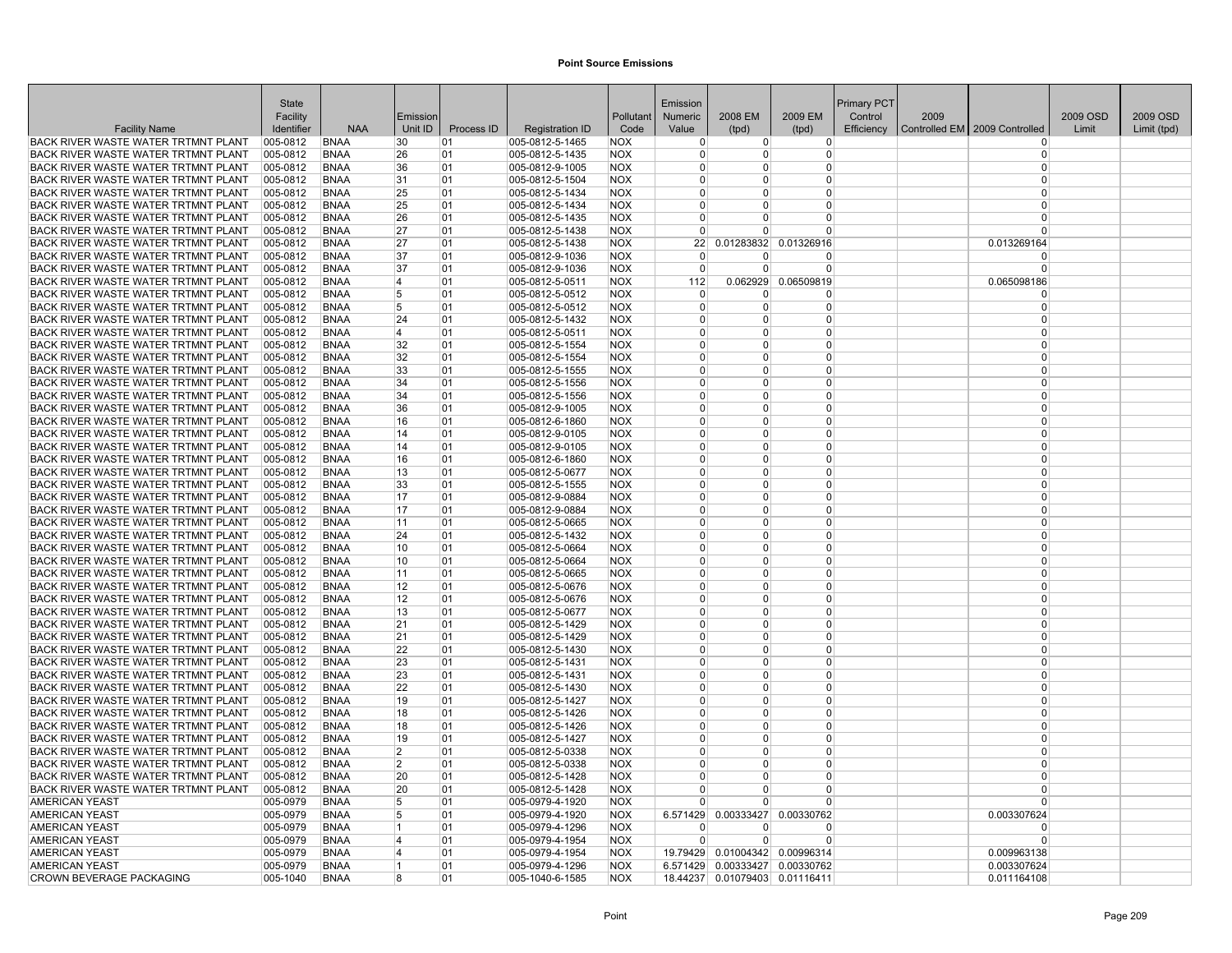|                                                                          | State                |                            |                   |            |                                    |                          | Emission                   |                |                       | Primary PCT |      |                               |          |             |
|--------------------------------------------------------------------------|----------------------|----------------------------|-------------------|------------|------------------------------------|--------------------------|----------------------------|----------------|-----------------------|-------------|------|-------------------------------|----------|-------------|
|                                                                          | Facility             |                            | Emission          |            |                                    | Pollutant                | Numeric                    | 2008 EM        | 2009 EM               | Control     | 2009 |                               | 2009 OSD | 2009 OSD    |
| <b>Facility Name</b>                                                     | Identifier           | <b>NAA</b>                 | Unit ID           | Process ID | <b>Registration ID</b>             | Code                     | Value                      | (tpd)          | (tpd)                 | Efficiency  |      | Controlled EM 2009 Controlled | Limit    | Limit (tpd) |
| <b>CROWN BEVERAGE PACKAGING</b>                                          | 005-1040             | <b>BNAA</b>                | 8                 | 01         | 005-1040-6-1585                    | <b>NOX</b>               | $\overline{0}$             | $\overline{0}$ | $\overline{0}$        |             |      | $^{(1)}$                      |          |             |
| <b>GAMSE LITHOGRAPHING COMPANY</b>                                       | 005-1149             | <b>BNAA</b>                | 15                | 01         | 005-1149-6-2634                    | NOX                      | $\Omega$                   | 0              | 0                     |             |      | $\Omega$                      |          |             |
| GAMSE LITHOGRAPHING COMPANY                                              | 005-1149             | <b>BNAA</b>                | 15                | 01         | 005-1149-6-2634                    | <b>NOX</b>               | $\Omega$                   | 0              | 0                     |             |      | $\Omega$                      |          |             |
| GAMSE LITHOGRAPHING COMPANY                                              | 005-1149             | <b>BNAA</b>                | 14                | 01         | 005-1149-6-2377                    | <b>NOX</b>               | $\overline{0}$             | 0              | $\Omega$              |             |      | $\Omega$                      |          |             |
| <b>GAMSE LITHOGRAPHING COMPANY</b>                                       | 005-1149             | <b>BNAA</b>                | 16                | 01         | 005-1149-6-2633                    | <b>NOX</b>               | $\Omega$                   | 0              | $\Omega$              |             |      | $\Omega$                      |          |             |
| GAMSE LITHOGRAPHING COMPANY                                              | 005-1149             | <b>BNAA</b>                | 16                | 01         | 005-1149-6-2633                    | <b>NOX</b>               | $\Omega$                   | 0              | 0                     |             |      | $\Omega$                      |          |             |
| GAMSE LITHOGRAPHING COMPANY                                              | 005-1149             | <b>BNAA</b>                | 9<br>9            | 01         | 005-1149-6-1845                    | <b>NOX</b>               | $\Omega$<br>$\Omega$       | 0<br>$\Omega$  | 0<br>$\Omega$         |             |      | $\Omega$<br>$\Omega$          |          |             |
| <b>GAMSE LITHOGRAPHING COMPANY</b>                                       | 005-1149             | <b>BNAA</b>                |                   | 01         | 005-1149-6-1845                    | <b>NOX</b>               |                            |                |                       |             |      | $\Omega$                      |          |             |
| <b>GAMSE LITHOGRAPHING COMPANY</b><br><b>GAMSE LITHOGRAPHING COMPANY</b> | 005-1149             | <b>BNAA</b>                | 14<br>10          | 01         | 005-1149-6-2377<br>005-1149-6-1983 | <b>NOX</b><br><b>NOX</b> | $\Omega$<br>$\overline{0}$ | U<br>$\Omega$  | $\Omega$<br>$\Omega$  |             |      | $\Omega$                      |          |             |
| GAMSE LITHOGRAPHING COMPANY                                              | 005-1149<br>005-1149 | <b>BNAA</b><br><b>BNAA</b> | $\mathbf{1}$      | 01<br>01   | 005-1149-9-0159                    | <b>NOX</b>               | $\Omega$                   | $\Omega$       | $\Omega$              |             |      | $\Omega$                      |          |             |
| GAMSE LITHOGRAPHING COMPANY                                              | 005-1149             | <b>BNAA</b>                | 1                 | 01         | 005-1149-9-0159                    | <b>NOX</b>               | 1                          | 0.00049069     | 0.00048532            |             |      | 0.000485315                   |          |             |
| <b>GAMSE LITHOGRAPHING COMPANY</b>                                       | 005-1149             | <b>BNAA</b>                | 10                | 01         | $ 005 - 1149 - 6 - 1983$           | <b>NOX</b>               | $\Omega$                   | 0              | 0                     |             |      | $\Omega$                      |          |             |
| GAMSE LITHOGRAPHING COMPANY                                              | 005-1149             | <b>BNAA</b>                | 12                | 01         | 005-1149-6-2156                    | <b>NOX</b>               | $\Omega$                   | U              | 0                     |             |      | $\Omega$                      |          |             |
| GAMSE LITHOGRAPHING COMPANY                                              | 005-1149             | <b>BNAA</b>                | $12 \overline{ }$ | 01         | 005-1149-6-2156                    | <b>NOX</b>               | $\Omega$                   | 0              | $\Omega$              |             |      | $\Omega$                      |          |             |
| <b>GAMSE LITHOGRAPHING COMPANY</b>                                       | 005-1149             | <b>BNAA</b>                | 13                | 01         | 005-1149-6-2376                    | <b>NOX</b>               | $\Omega$                   | 0              | $\Omega$              |             |      | $\Omega$                      |          |             |
| <b>GAMSE LITHOGRAPHING COMPANY</b>                                       | 005-1149             | <b>BNAA</b>                | 13                | 01         | 005-1149-6-2376                    | <b>NOX</b>               | $\Omega$                   | 0              | 0                     |             |      | $\Omega$                      |          |             |
| POLYSTYRENE PRODUCTS                                                     | 005-1956             | <b>BNAA</b>                | 1                 | 01         | 005-1956-4-1900                    | <b>NOX</b>               | 0.773481                   |                | 0.00039246 0.00038932 |             |      | 0.000389319                   |          |             |
| POLYSTYRENE PRODUCTS                                                     | 005-1956             | <b>BNAA</b>                | 1                 | 01         | 005-1956-4-1900                    | <b>NOX</b>               | $\Omega$                   | 0              | $\Omega$              |             |      |                               |          |             |
| RUSSELL-STANLEY SERVICES                                                 | 005-2220             | <b>BNAA</b>                | 1                 | 01         | 005-2220-9-0923                    | <b>NOX</b>               | 14.00844                   | 0.00809798     | 0.00830023            |             |      | 0.008300227                   |          |             |
| RUSSELL-STANLEY SERVICES                                                 | 005-2220             | <b>BNAA</b>                | 3                 | 01         | 005-2220-6-2263                    | <b>NOX</b>               | 4.135021                   |                | 0.00242016 0.00250314 |             |      | 0.00250314                    |          |             |
| RUSSELL-STANLEY SERVICES                                                 | 005-2220             | <b>BNAA</b>                | 3                 | 01         | 005-2220-6-2263                    | <b>NOX</b>               | $\Omega$                   | $\Omega$       | $\Omega$              |             |      | $\Omega$                      |          |             |
| RUSSELL-STANLEY SERVICES                                                 | 005-2220             | <b>BNAA</b>                | 1                 | 01         | 005-2220-9-0923                    | <b>NOX</b>               | $\overline{0}$             | 0              | 0                     |             |      | $\Omega$                      |          |             |
| POLYSTYRENE PRODUCTS                                                     | $ 005 - 2305$        | <b>BNAA</b>                | 7                 | 01         | $ 005 - 2305 - 5 - 1644$           | <b>NOX</b>               | $\Omega$                   | 0              | 0                     |             |      | $\Omega$                      |          |             |
| POLYSTYRENE PRODUCTS                                                     | 005-2305             | <b>BNAA</b>                | 17                | 01         | 005-2305-5-1644                    | <b>NOX</b>               | 3.342466                   | 0.00169593     | 0.00168238            |             |      | 0.001682377                   |          |             |
| MIDDLE RIVER AIRCRAFT SYSTEMS                                            | 005-2407             | <b>BNAA</b>                | 1                 | 01         | 005-2407-5-1655                    | <b>NOX</b>               | $\Omega$                   | $\Omega$       | $\Omega$              |             |      | $\Omega$                      |          |             |
| MIDDLE RIVER AIRCRAFT SYSTEMS                                            | $ 005 - 2407$        | <b>BNAA</b>                | 11                | 01         | $ 005 - 2407 - 5 - 1655$           | <b>NOX</b>               | 21.97802                   |                | 0.01240655 0.01264717 |             |      | 0.012647168                   |          |             |
| <b>LEHIGH PORTLAND CEMENT</b>                                            | 013-0012             | <b>BNAA</b>                | 31                | 01         | 013-0012-6-0049                    | <b>NOX</b>               | $\Omega$                   | 0              | $\Omega$              |             |      | $\Omega$                      |          |             |
| <b>LEHIGH PORTLAND CEMENT</b>                                            | 013-0012             | <b>BNAA</b>                | 31                | 01         | $ 013 - 0012 - 6 - 0049$           | <b>NOX</b>               | $\overline{0}$             | $\Omega$       | $\Omega$              |             |      | $\Omega$                      |          |             |
| <b>LEHIGH PORTLAND CEMENT</b>                                            | 013-0012             | <b>BNAA</b>                | 32                | 01         | 013-0012-6-0124                    | <b>NOX</b>               | $\Omega$                   | 0              | 0                     |             |      | $\Omega$                      |          |             |
| <b>LEHIGH PORTLAND CEMENT</b>                                            | $ 013 - 0012 $       | <b>BNAA</b>                | 32                | 01         | 013-0012-6-0124                    | <b>NOX</b>               | $\overline{0}$             | 0              | 0                     |             |      | $\Omega$                      |          |             |
| <b>LEHIGH PORTLAND CEMENT</b>                                            | 013-0012             | <b>BNAA</b>                | 30                | 01         | 013-0012-6-0048                    | <b>NOX</b>               | $\Omega$                   | 0              | $\Omega$              |             |      | $\Omega$                      |          |             |
| <b>LEHIGH PORTLAND CEMENT</b>                                            | 013-0012             | <b>BNAA</b>                | 30                | 01         | 013-0012-6-0048                    | <b>NOX</b>               | $\Omega$                   | 0              | $\Omega$              |             |      | $\Omega$                      |          |             |
| <b>LEHIGH PORTLAND CEMENT</b>                                            | 013-0012             | <b>BNAA</b>                | 29                | 01         | $ 013 - 0012 - 6 - 0047$           | <b>NOX</b>               | $\Omega$                   | 0              | $\Omega$              |             |      | $\Omega$                      |          |             |
| <b>LEHIGH PORTLAND CEMENT</b>                                            | 013-0012             | <b>BNAA</b>                | 38                | 01         | 013-0012-9-0108                    | <b>NOX</b>               | $\Omega$                   | 0              | 0                     |             |      | $\Omega$                      |          |             |
| <b>LEHIGH PORTLAND CEMENT</b>                                            | 013-0012             | <b>BNAA</b>                | 29                | 01         | 013-0012-6-0047                    | <b>NOX</b>               | $\Omega$                   | $\Omega$       | $\Omega$              |             |      | $\Omega$                      |          |             |
| <b>LEHIGH PORTLAND CEMENT</b>                                            | 013-0012             | <b>BNAA</b>                | 38                | 01         | 013-0012-9-0108                    | <b>NOX</b>               | $\Omega$                   | 0              | $\Omega$              |             |      | $\Omega$                      |          |             |
| <b>LEHIGH PORTLAND CEMENT</b>                                            | 013-0012             | <b>BNAA</b>                | 6                 | 01         | 013-0012-6-0007                    | <b>NOX</b>               | $\overline{0}$             | 0              | 0                     |             |      | $\Omega$                      |          |             |
| LEHIGH PORTLAND CEMENT                                                   | 013-0012             | <b>BNAA</b>                | 6                 | 01         | 013-0012-6-0007                    | <b>NOX</b>               | $\Omega$                   | $\Omega$       | $\Omega$              |             |      | $\Omega$                      |          |             |
| <b>LEHIGH PORTLAND CEMENT</b>                                            | 013-0012             | <b>BNAA</b>                | 39                | 01         | 013-0012-6-0256                    | <b>NOX</b>               | 14592                      | 8.28560353     | 8.46159416            |             |      | 8.461594162                   |          |             |
| <b>LEHIGH PORTLAND CEMENT</b>                                            | $ 013 - 0012 $       | <b>BNAA</b>                | 39                | 01         | $ 013 - 0012 - 6 - 0256$           | <b>NOX</b>               | $\Omega$                   | 0              | 0                     |             |      | $\Omega$                      |          |             |
| <b>LEHIGH PORTLAND CEMENT</b>                                            | $ 013 - 0012 $       | <b>BNAA</b>                | 33                | 01         | $ 013 - 0012 - 6 - 0125$           | <b>NOX</b>               | $\overline{0}$             | U              | 0                     |             |      | $\overline{0}$                |          |             |
| <b>LEHIGH PORTLAND CEMENT</b>                                            | 013-0012             | <b>BNAA</b>                | 37                | 01         | 013-0012-9-0107                    | <b>NOX</b>               | $\overline{0}$             | 0              | $\Omega$              |             |      | $\Omega$                      |          |             |
| <b>LEHIGH PORTLAND CEMENT</b>                                            | 013-0012             | <b>BNAA</b>                | 37                | 01         | 013-0012-9-0107                    | <b>NOX</b>               | $\Omega$                   | 0              | $\Omega$              |             |      | $\Omega$                      |          |             |
| <b>LEHIGH PORTLAND CEMENT</b>                                            | $ 013 - 0012 $       | <b>BNAA</b>                | 33                | 01         | 013-0012-6-0125                    | <b>NOX</b>               | $\Omega$                   | 0              | $\Omega$              |             |      | $\Omega$                      |          |             |
| <b>LEHIGH PORTLAND CEMENT</b>                                            | 013-0012             | <b>BNAA</b>                | 19                | 01         | 013-0012-6-0029                    | <b>NOX</b>               | $\Omega$                   | 0              | $\Omega$              |             |      | $\Omega$                      |          |             |
| <b>LEHIGH PORTLAND CEMENT</b>                                            | 013-0012             | <b>BNAA</b>                | 21                | 01         | 013-0012-6-0031                    | <b>NOX</b>               | $\Omega$                   | $\Omega$       | $\Omega$              |             |      | $\Omega$                      |          |             |
| LEHIGH PORTLAND CEMENT                                                   | $ 013 - 0012 $       | <b>BNAA</b>                | 21                | 01         | $ 013 - 0012 - 6 - 0031$           | <b>NOX</b>               | $\mathbf{0}$               | 0              | 0                     |             |      | $\Omega$                      |          |             |
| LEHIGH PORTLAND CEMENT                                                   | 013-0012             | <b>BNAA</b>                | 20                | 01         | 013-0012-6-0030                    | <b>NOX</b>               | $\overline{0}$             | 0              | 0                     |             |      | $\Omega$                      |          |             |
| LEHIGH PORTLAND CEMENT                                                   | 013-0012             | <b>BNAA</b>                | 20                | 01         | 013-0012-6-0030                    | <b>NOX</b>               | $\Omega$                   | $\Omega$       | $\Omega$              |             |      | $\Omega$                      |          |             |
| <b>LEHIGH PORTLAND CEMENT</b>                                            | 013-0012             | <b>BNAA</b>                | 19                | 01         | 013-0012-6-0029                    | <b>NOX</b>               | $\Omega$                   | 0              | 0                     |             |      | $\Omega$                      |          |             |
| <b>LEHIGH PORTLAND CEMENT</b>                                            | $ 013 - 0012 $       | BNAA                       | 18                | 01         | $ 013 - 0012 - 6 - 0028$           | <b>NOX</b>               | $\overline{0}$             | 0              | 0                     |             |      | $\Omega$<br>$\Omega$          |          |             |
| <b>LEHIGH PORTLAND CEMENT</b>                                            | $ 013 - 0012 $       | <b>BNAA</b>                | 17                | 01         | 013-0012-6-0027                    | <b>NOX</b>               | $\Omega$                   | $\Omega$       | $\Omega$              |             |      |                               |          |             |
| LEHIGH PORTLAND CEMENT                                                   | 013-0012             | <b>BNAA</b>                | 17                | 01         | 013-0012-6-0027                    | <b>NOX</b>               | $\Omega$                   | 0              | $\Omega$<br>$\Omega$  |             |      | $\Omega$                      |          |             |
| <b>LEHIGH PORTLAND CEMENT</b>                                            | 013-0012             | <b>BNAA</b>                | 26                | 01         | 013-0012-6-0040                    | <b>NOX</b>               | $\Omega$<br>$\Omega$       | 0<br>0         | $\Omega$              |             |      | $\Omega$<br>$\Omega$          |          |             |
| LEHIGH PORTLAND CEMENT<br><b>LEHIGH PORTLAND CEMENT</b>                  | 013-0012<br>013-0012 | <b>BNAA</b><br><b>BNAA</b> | 18<br>25          | 01<br>01   | 013-0012-6-0028<br>013-0012-6-0039 | <b>NOX</b><br><b>NOX</b> | $\Omega$                   | 0              | $\Omega$              |             |      | $\Omega$                      |          |             |
| <b>LEHIGH PORTLAND CEMENT</b>                                            | 013-0012             | <b>BNAA</b>                | 26                | 01         | 013-0012-6-0040                    | <b>NOX</b>               | $\Omega$                   | 0              | 0                     |             |      | $\Omega$                      |          |             |
|                                                                          |                      | <b>BNAA</b>                | 24                | 01         |                                    |                          | $\overline{0}$             | 0              | 0                     |             |      | $\overline{0}$                |          |             |
| LEHIGH PORTLAND CEMENT                                                   | 013-0012             |                            |                   |            | $ 013 - 0012 - 6 - 0034$           | <b>NOX</b>               |                            |                |                       |             |      |                               |          |             |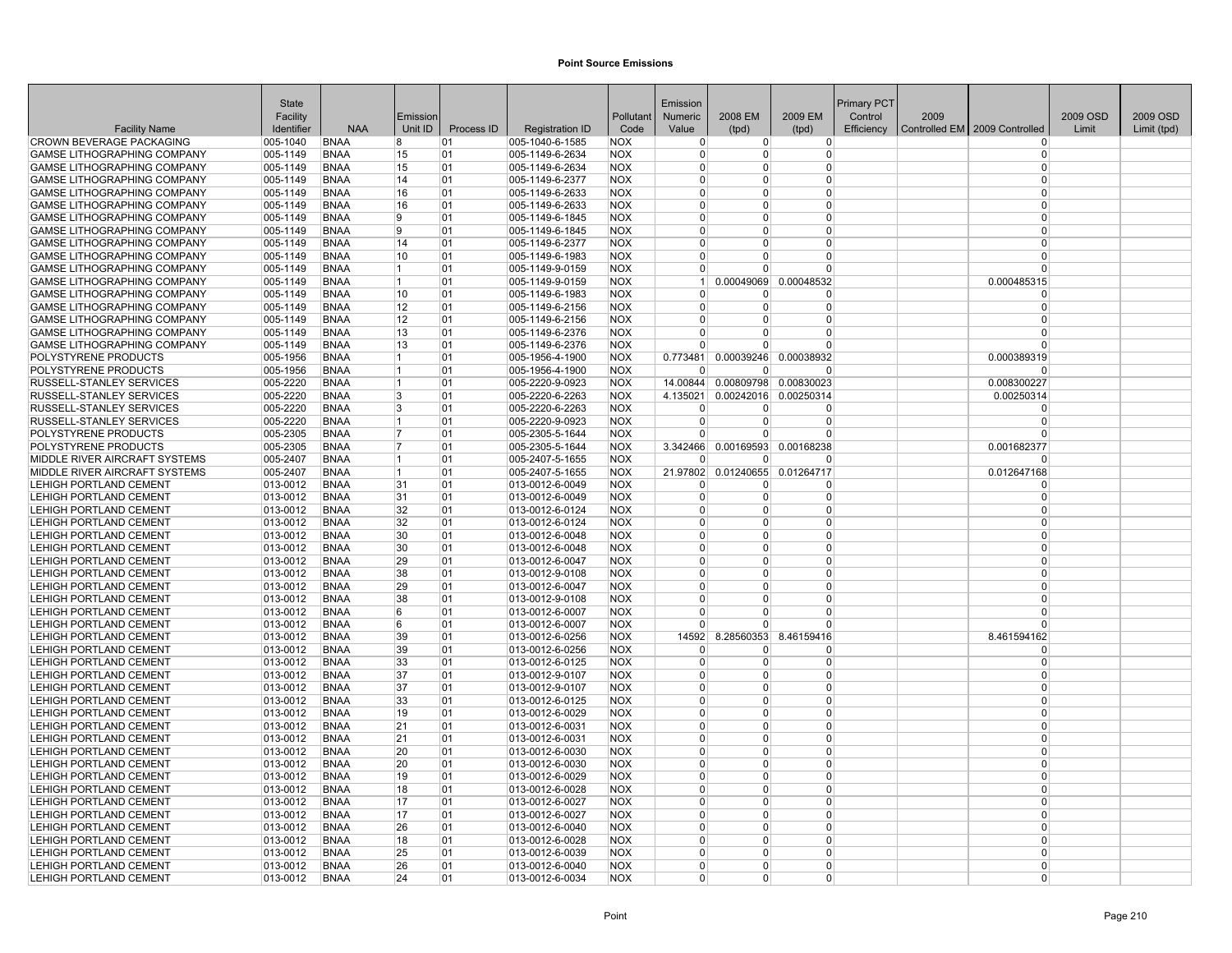|                                                         | <b>State</b>              |                            |                   |            |                                    |                          | Emission             |                      |                       | <b>Primary PCT</b> |      |                                 |          |             |
|---------------------------------------------------------|---------------------------|----------------------------|-------------------|------------|------------------------------------|--------------------------|----------------------|----------------------|-----------------------|--------------------|------|---------------------------------|----------|-------------|
|                                                         | Facility                  |                            | Emission          |            |                                    | Pollutant                | <b>Numeric</b>       | 2008 EM              | 2009 EM               | Control            | 2009 |                                 | 2009 OSD | 2009 OSD    |
| <b>Facility Name</b>                                    | Identifier                | <b>NAA</b>                 | Unit ID           | Process ID | <b>Registration ID</b>             | Code                     | Value                | (tpd)                | (tpd)                 | Efficiency         |      | Controlled EM   2009 Controlled | Limit    | Limit (tpd) |
| <b>LEHIGH PORTLAND CEMENT</b>                           | 013-0012                  | <b>BNAA</b>                | 24                | 01         | 013-0012-6-0034                    | <b>NOX</b>               | $\Omega$             | $\overline{0}$       | $\overline{0}$        |                    |      | $\Omega$                        |          |             |
| LEHIGH PORTLAND CEMENT                                  | 013-0012                  | <b>BNAA</b>                | 22                | 01         | 013-0012-6-0032                    | <b>NOX</b>               | $\Omega$             | $\Omega$             | 0                     |                    |      | $\Omega$                        |          |             |
| LEHIGH PORTLAND CEMENT                                  | 013-0012                  | <b>BNAA</b>                | 25                | 01         | 013-0012-6-0039                    | <b>NOX</b>               | $\Omega$             | $\Omega$<br>$\Omega$ | 0<br>0                |                    |      | $\Omega$<br>$\Omega$            |          |             |
| LEHIGH PORTLAND CEMENT<br>LEHIGH PORTLAND CEMENT        | 013-0012<br>$ 013 - 0012$ | <b>BNAA</b><br><b>BNAA</b> | 22<br>23          | 01<br>01   | 013-0012-6-0032<br>013-0012-6-0033 | <b>NOX</b><br><b>NOX</b> | $\Omega$<br>$\Omega$ | $\Omega$             | 0                     |                    |      | $\Omega$                        |          |             |
| LEHIGH PORTLAND CEMENT                                  | 013-0012                  | <b>BNAA</b>                | 23                | 01         | 013-0012-6-0033                    | <b>NOX</b>               | $\overline{0}$       | $\Omega$             | $\Omega$              |                    |      | $\Omega$                        |          |             |
| MCCORQUODALE COLOR CARD                                 | 025-0002                  | <b>BNAA</b>                | 10                | 01         | 025-0002-4-0622                    | <b>NOX</b>               | $\vert$ 1            |                      | 0.00050739 0.00050333 |                    |      | 0.000503334                     |          |             |
| MCCORQUODALE COLOR CARD                                 | 025-0002                  | <b>BNAA</b>                | 19                | 01         | 025-0002-4-0621                    | <b>NOX</b>               |                      | 0.00050739           | 0.00050333            |                    |      | 0.000503334                     |          |             |
| MCCORQUODALE COLOR CARD                                 | 025-0002                  | <b>BNAA</b>                | 9                 | 01         | 025-0002-4-0621                    | <b>NOX</b>               | $\Omega$             | $\Omega$             | $\Omega$              |                    |      | $\Omega$                        |          |             |
| MCCORQUODALE COLOR CARD                                 | 025-0002                  | <b>BNAA</b>                | 11                | 01         | 025-0002-6-0020                    | <b>NOX</b>               | 9                    | 0.00468299           | 0.00468411            |                    |      | 0.004684106                     |          |             |
| MCCORQUODALE COLOR CARD                                 | 025-0002                  | <b>BNAA</b>                | 11                | 01         | 025-0002-6-0020                    | <b>NOX</b>               | $\Omega$             | ŋ                    | O                     |                    |      | $\Omega$                        |          |             |
| MCCORQUODALE COLOR CARD                                 | $ 025 - 0002 $            | <b>BNAA</b>                | 10                | 01         | 025-0002-4-0622                    | <b>NOX</b>               | $\Omega$             | $\Omega$             | 0                     |                    |      | $\Omega$                        |          |             |
| <b>J.M. HUBER CORPORATION</b>                           | 025-0005                  | <b>BNAA</b>                | 24                | 01         | 025-0005-5-0125                    | <b>NOX</b>               | $\Omega$             | <sup>0</sup>         | 0                     |                    |      | $\Omega$                        |          |             |
| <b>J.M. HUBER CORPORATION</b>                           | 025-0005                  | <b>BNAA</b>                | 3                 | 01         | 025-0005-5-0013                    | <b>NOX</b>               | $\Omega$             | $\Omega$             | $\Omega$              |                    |      | $\Omega$                        |          |             |
| <b>J.M. HUBER CORPORATION</b>                           | 025-0005                  | <b>BNAA</b>                | 25                | 01         | 025-0005-5-0126                    | <b>NOX</b>               | $\Omega$             | $\Omega$             | 0                     |                    |      | $\Omega$                        |          |             |
| <b>J.M. HUBER CORPORATION</b>                           | $ 025 - 0005$             | <b>BNAA</b>                | 25                | 01         | 025-0005-5-0126                    | <b>NOX</b>               | $\Omega$             | 0                    | 0                     |                    |      | $\Omega$                        |          |             |
| J.M. HUBER CORPORATION                                  | 025-0005                  | <b>BNAA</b>                | 24                | 01         | 025-0005-5-0125                    | <b>NOX</b>               | $\Omega$             | $\Omega$             | 0                     |                    |      | $\Omega$                        |          |             |
| J.M. HUBER CORPORATION                                  | 025-0005                  | <b>BNAA</b>                | 9                 | 01         | 025-0005-7-0065                    | <b>NOX</b>               | $\Omega$             | $\Omega$             | $\Omega$              |                    |      | $\Omega$                        |          |             |
| <b>J.M. HUBER CORPORATION</b>                           | $ 025 - 0005$             | <b>BNAA</b>                | 19                | 01         | 025-0005-7-0065                    | <b>NOX</b>               | $\Omega$             | <sup>0</sup>         | 0                     |                    |      | $\Omega$                        |          |             |
| J.M. HUBER CORPORATION                                  | $ 025 - 0005$             | <b>BNAA</b>                | 8                 | 01         | 025-0005-7-0064                    | <b>NOX</b>               | $\Omega$             | $\Omega$             | 0                     |                    |      | $\Omega$                        |          |             |
| J.M. HUBER CORPORATION                                  | 025-0005                  | <b>BNAA</b>                | 14                | 01         | 025-0005-5-0032                    | <b>NOX</b>               | $\Omega$             | $\Omega$             | $\Omega$              |                    |      | $\Omega$                        |          |             |
| <b>J.M. HUBER CORPORATION</b>                           | 025-0005                  | <b>BNAA</b>                | 6                 | 01         | 025-0005-7-0028                    | <b>NOX</b>               | $\Omega$             | $\Omega$             | 0                     |                    |      | $\Omega$                        |          |             |
| J.M. HUBER CORPORATION                                  | $ 025 - 0005$             | <b>BNAA</b>                | 6                 | 01         | 025-0005-7-0028                    | <b>NOX</b>               | $\Omega$             | $\Omega$             | 0                     |                    |      | $\Omega$                        |          |             |
| J.M. HUBER CORPORATION                                  | 025-0005                  | <b>BNAA</b>                | 3                 | 01         | 025-0005-5-0013                    | <b>NOX</b>               | 44                   |                      | 0.02483791 0.02531963 |                    |      | 0.02531963                      |          |             |
| J.M. HUBER CORPORATION                                  | 025-0005                  | <b>BNAA</b>                | 18                | 01         | 025-0005-7-0151                    | <b>NOX</b>               | $\mathfrak{p}$       | 0.00102184           | 0.00101326            |                    |      | 0.00101326                      |          |             |
| <b>J.M. HUBER CORPORATION</b>                           | 025-0005                  | <b>BNAA</b>                | 14                | 01         | 025-0005-5-0032                    | <b>NOX</b>               | 46                   | 0.0259669            | 0.02647052            |                    |      | 0.026470522                     |          |             |
| <b>J.M. HUBER CORPORATION</b>                           | $ 025 - 0005$             | <b>BNAA</b>                | 8                 | 01         | 025-0005-7-0064                    | <b>NOX</b>               | $\Omega$             | $\Omega$             | 0                     |                    |      | 0                               |          |             |
| J.M. HUBER CORPORATION                                  | $ 025 - 0005$             | <b>BNAA</b>                | 14                | 01         | 025-0005-7-0105                    | <b>NOX</b>               | $\Omega$             | $\Omega$             | $\Omega$              |                    |      | $\Omega$                        |          |             |
| J.M. HUBER CORPORATION                                  | 025-0005                  | <b>BNAA</b>                | 12                | 01         | 025-0005-7-0102                    | <b>NOX</b>               | 28 <sup>2</sup>      |                      | 0.01430577 0.01418565 |                    |      | 0.014185647                     |          |             |
| <b>J.M. HUBER CORPORATION</b>                           | 025-0005                  | <b>BNAA</b>                | $12 \overline{ }$ | 01         | 025-0005-7-0102                    | <b>NOX</b>               | $\Omega$             | O                    | ŋ                     |                    |      | $\Omega$                        |          |             |
| J.M. HUBER CORPORATION                                  | 025-0005                  | <b>BNAA</b>                | 14                | 01         | 025-0005-7-0105                    | <b>NOX</b>               | $\Omega$             | $\Omega$             | 0                     |                    |      | $\Omega$                        |          |             |
| J.M. HUBER CORPORATION                                  | 025-0005                  | <b>BNAA</b>                | 11                | 01         | 025-0005-7-0069                    | <b>NOX</b>               | $\Omega$             | $\Omega$             | $\Omega$              |                    |      | $\Omega$                        |          |             |
| <b>J.M. HUBER CORPORATION</b>                           | 025-0005                  | <b>BNAA</b>                | $\vert$ 1         | 01         | 025-0005-4-0012                    | <b>NOX</b>               | $\Omega$             | $\Omega$             | 0                     |                    |      | $\Omega$                        |          |             |
| J.M. HUBER CORPORATION                                  | $ 025 - 0005$             | <b>BNAA</b>                | 11                | 01         | 025-0005-4-0012                    | <b>NOX</b>               | $\Omega$             | 0                    | 0                     |                    |      | $\Omega$                        |          |             |
| J.M. HUBER CORPORATION                                  | 025-0005                  | <b>BNAA</b>                | 18                | 01         | 025-0005-7-0151                    | <b>NOX</b>               | $\Omega$             | U                    | U                     |                    |      |                                 |          |             |
| J.M. HUBER CORPORATION                                  | $ 025 - 0005$             | <b>BNAA</b>                | 11                | 01         | 025-0005-7-0069                    | <b>NOX</b>               | 27 <sup>1</sup>      | 0.01379485           | 0.01367902            |                    |      | 0.013679017                     |          |             |
| J.M. HUBER CORPORATION                                  | $ 025 - 0005$             | <b>BNAA</b>                | 17                | 01         | 025-0005-7-0136                    | <b>NOX</b>               | $\mathcal{P}$        | 0.00124708           | 0.0012909             |                    |      | 0.001290903                     |          |             |
| <b>J.M. HUBER CORPORATION</b>                           | 025-0005                  | <b>BNAA</b>                | 17                | 01         | 025-0005-7-0136                    | <b>NOX</b>               | $\Omega$<br>$\Omega$ | $\Omega$<br>$\Omega$ | $\Omega$<br>$\Omega$  |                    |      | $\Omega$<br>$\Omega$            |          |             |
| J.M. HUBER CORPORATION<br><b>J.M. HUBER CORPORATION</b> | 025-0005<br>025-0005      | <b>BNAA</b><br><b>BNAA</b> | 16<br>15          | 01<br>01   | 025-0005-7-0132<br>025-0005-7-0131 | <b>NOX</b><br><b>NOX</b> | $\Omega$             | $\Omega$             | 0                     |                    |      | $\Omega$                        |          |             |
| J.M. HUBER CORPORATION                                  | $ 025 - 0005$             | <b>BNAA</b>                | 15                | 01         | 025-0005-7-0131                    | <b>NOX</b>               | $\Omega$             | 0                    | 0                     |                    |      | $\Omega$                        |          |             |
| J.M. HUBER CORPORATION                                  | 025-0005                  | <b>BNAA</b>                | 16                | 01         | 025-0005-7-0132                    | <b>NOX</b>               | $\Omega$             | 0                    | 0                     |                    |      | $\Omega$                        |          |             |
| <b>CYTEC ENGINEERED MATERIALS</b>                       | 025-0006                  | <b>BNAA</b>                | 57                | 01         | 025-0006-9-0246                    | <b>NOX</b>               | $\Omega$             | $\Omega$             | $\Omega$              |                    |      | $\Omega$                        |          |             |
| <b>CYTEC ENGINEERED MATERIALS</b>                       | 025-0006                  | <b>BNAA</b>                | 57                | 01         | 025-0006-9-0246                    | <b>NOX</b>               | $\Omega$             | <sup>0</sup>         | 0                     |                    |      | $\Omega$                        |          |             |
| <b>CYTEC ENGINEERED MATERIALS</b>                       | 025-0006                  | <b>BNAA</b>                | 56                | 01         | 025-0006-9-0226                    | <b>NOX</b>               | $\Omega$             | $\Omega$             | 0                     |                    |      | $\Omega$                        |          |             |
| <b>CYTEC ENGINEERED MATERIALS</b>                       | 025-0006                  | <b>BNAA</b>                | 56                | 01         | 025-0006-9-0226                    | <b>NOX</b>               | $\Omega$             | $\Omega$             | 0                     |                    |      | $\Omega$                        |          |             |
| <b>CYTEC ENGINEERED MATERIALS</b>                       | 025-0006                  | <b>BNAA</b>                | 55                | 01         | 025-0006-6-0263                    | <b>NOX</b>               | $\Omega$             | $\Omega$             | 0                     |                    |      | $\Omega$                        |          |             |
| <b>CYTEC ENGINEERED MATERIALS</b>                       | 025-0006                  | <b>BNAA</b>                | 54                | 01         | 025-0006-6-0210                    | <b>NOX</b>               | $\overline{0}$       | 0                    | 0                     |                    |      | $\Omega$                        |          |             |
| <b>CYTEC ENGINEERED MATERIALS</b>                       | 025-0006                  | <b>BNAA</b>                | 54                | 01         | 025-0006-6-0210                    | <b>NOX</b>               | $\Omega$             | 0                    | 0                     |                    |      | $\Omega$                        |          |             |
| <b>CYTEC ENGINEERED MATERIALS</b>                       | 025-0006                  | <b>BNAA</b>                | 55                | 01         | 025-0006-6-0263                    | <b>NOX</b>               | $\Omega$             | $\Omega$             | $\Omega$              |                    |      | $\Omega$                        |          |             |
| <b>CYTEC ENGINEERED MATERIALS</b>                       | 025-0006                  | <b>BNAA</b>                | 61                | 01         | 025-0006-6-0348                    | <b>NOX</b>               | $\Omega$             | $\Omega$             | 0                     |                    |      | $\Omega$                        |          |             |
| <b>CYTEC ENGINEERED MATERIALS</b>                       | 025-0006                  | <b>BNAA</b>                | 60                | 01         | 025-0006-7-0180                    | <b>NOX</b>               | n                    | <sup>0</sup>         | 0                     |                    |      | $\Omega$                        |          |             |
| <b>CYTEC ENGINEERED MATERIALS</b>                       | 025-0006                  | <b>BNAA</b>                | 60                | 01         | 025-0006-7-0180                    | <b>NOX</b>               | $\Omega$             | $\Omega$             | 0                     |                    |      | $\Omega$                        |          |             |
| <b>CYTEC ENGINEERED MATERIALS</b>                       | 025-0006                  | <b>BNAA</b>                | 61                | 01         | 025-0006-6-0348                    | <b>NOX</b>               | $\Omega$             | $\Omega$             | 0                     |                    |      | $\Omega$                        |          |             |
| <b>CYTEC ENGINEERED MATERIALS</b>                       | 025-0006                  | <b>BNAA</b>                | 59                | 01         | 025-0006-5-0137                    | <b>NOX</b>               | 3.24                 | 0.00182897           | 0.00186445            |                    |      | 0.001864445                     |          |             |
| <b>CYTEC ENGINEERED MATERIALS</b>                       | 025-0006                  | <b>BNAA</b>                | 59                | 01         | 025-0006-5-0137                    | <b>NOX</b>               | $\Omega$             | n                    | O                     |                    |      | $\Omega$                        |          |             |
| <b>CYTEC ENGINEERED MATERIALS</b>                       | 025-0006                  | <b>BNAA</b>                | 58                | 01         | 025-0006-5-0136                    | <b>NOX</b>               | 3.27                 |                      | 0.00184591 0.00188171 |                    |      | 0.001881709                     |          |             |
| <b>CYTEC ENGINEERED MATERIALS</b>                       | 025-0006                  | <b>BNAA</b>                | 58                | 01         | 025-0006-5-0136                    | <b>NOX</b>               |                      | $\Omega$             | 0                     |                    |      | $\Omega$                        |          |             |
| <b>CYTEC ENGINEERED MATERIALS</b>                       | 025-0006                  | <b>BNAA</b>                | 42                | 01         | 025-0006-5-0077                    | <b>NOX</b>               | 0.07                 |                      | 3.9515E-05 4.0281E-05 |                    |      | 4.02812E-05                     |          |             |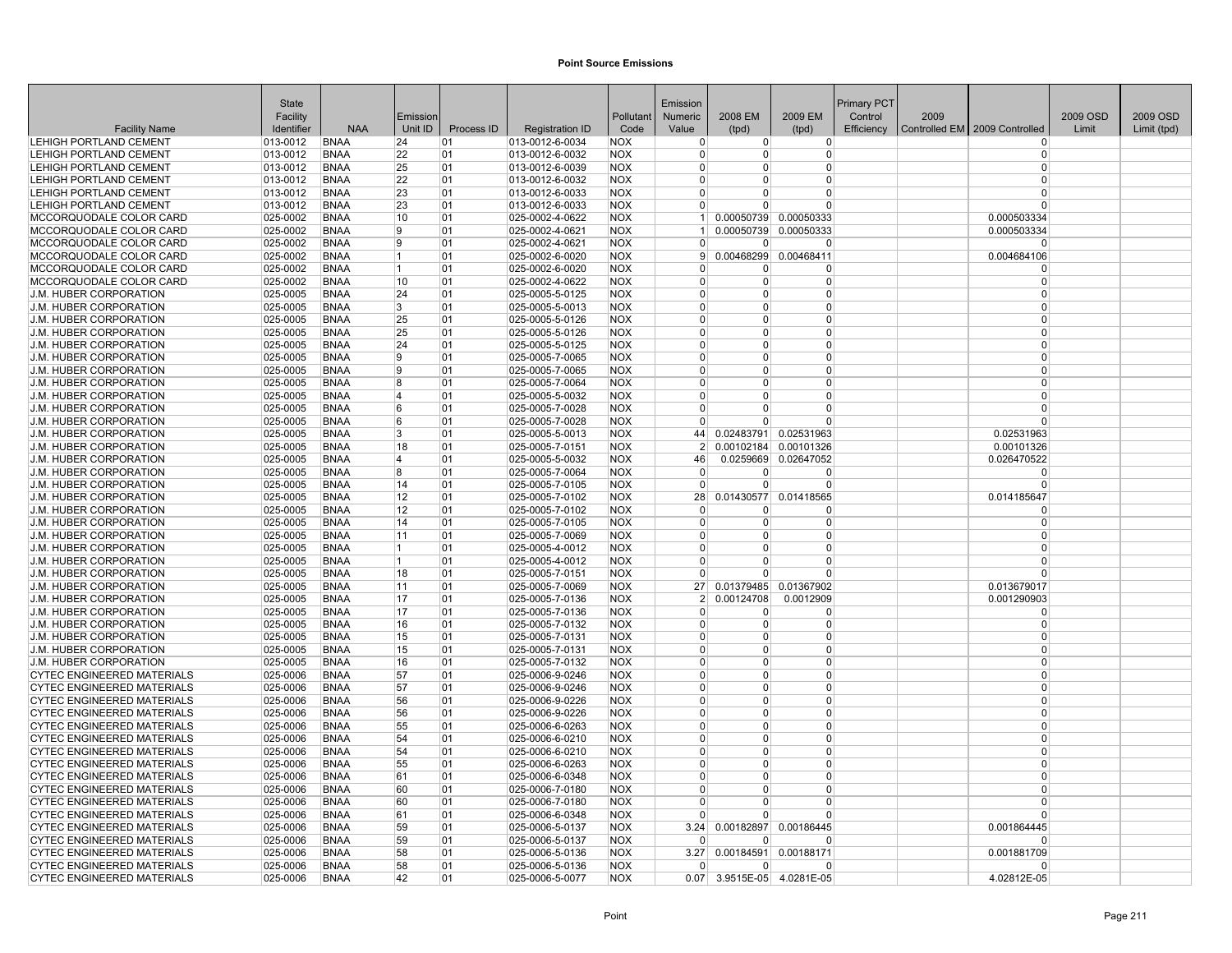| 2009 EM<br>2009 OSD<br>2009 OSD<br>Facility<br>Emission<br>Pollutant<br>Numeric<br>2008 EM<br>Control<br>2009<br><b>NAA</b><br>Unit ID<br>Process ID<br>Controlled EM 2009 Controlled<br><b>Facility Name</b><br>Identifier<br><b>Registration ID</b><br>Code<br>Value<br>(tpd)<br>(tpd)<br>Efficiency<br>Limit<br>Limit (tpd)<br><b>CYTEC ENGINEERED MATERIALS</b><br>025-0006<br>025-0006-7-0172<br><b>NOX</b><br><b>BNAA</b><br>46<br>01<br>$\Omega$<br>$\overline{0}$<br>$\Omega$<br>0<br><b>CYTEC ENGINEERED MATERIALS</b><br>025-0006<br><b>BNAA</b><br>46<br>01<br>025-0006-7-0172<br>NOX<br>$\Omega$<br>0<br>0<br>$\Omega$<br><b>CYTEC ENGINEERED MATERIALS</b><br>025-0006<br><b>BNAA</b><br><b>NOX</b><br>$\mathbf 0$<br>45<br>01<br>025-0006-7-0171<br>0<br>0<br>0<br><b>CYTEC ENGINEERED MATERIALS</b><br>025-0006<br><b>BNAA</b><br>45<br>01<br><b>NOX</b><br>$\Omega$<br>025-0006-7-0171<br>0<br>0<br>$\mathbf 0$<br><b>CYTEC ENGINEERED MATERIALS</b><br><b>BNAA</b><br>42<br>025-0006<br>01<br>025-0006-5-0077<br><b>NOX</b><br>U<br>U<br>$\Omega$<br>$\Omega$<br>0.00936502<br>CYTEC ENGINEERED MATERIALS<br>025-0006<br><b>BNAA</b><br>41<br>01<br>025-0006-5-0076<br><b>NOX</b><br>16.59<br>0.00954665<br>0.009546651<br><b>NOX</b><br><b>CYTEC ENGINEERED MATERIALS</b><br>025-0006<br><b>BNAA</b><br>41<br>01<br>025-0006-5-0076<br>$\Omega$<br>$\mathbf 0$<br>$\Omega$<br>0<br><b>CYTEC ENGINEERED MATERIALS</b><br>025-0006<br><b>BNAA</b><br>52<br>01<br>025-0006-4-0519<br><b>NOX</b><br>$\Omega$<br>$\Omega$<br>$\Omega$<br>O<br><b>CYTEC ENGINEERED MATERIALS</b><br>025-0006<br><b>BNAA</b><br>52<br>01<br>025-0006-4-0519<br><b>NOX</b><br>$\Omega$<br>$\Omega$<br>ŋ<br>O<br><b>BNAA</b><br>49<br>01<br>025-0006-7-0175<br><b>NOX</b><br>$\Omega$<br><b>CYTEC ENGINEERED MATERIALS</b><br>025-0006<br>$\Omega$<br>0<br>$\mathbf 0$<br><b>CYTEC ENGINEERED MATERIALS</b><br>025-0006<br><b>BNAA</b><br>49<br>01<br>025-0006-7-0175<br><b>NOX</b><br>$\Omega$<br>$\Omega$<br>$\Omega$<br>$\Omega$<br><b>CYTEC ENGINEERED MATERIALS</b><br><b>BNAA</b><br>47<br>025-0006-7-0173<br><b>NOX</b><br>0.00305127<br>0.0030909<br>0.003090895<br>025-0006<br>01<br>5.31<br><b>CYTEC ENGINEERED MATERIALS</b><br>025-0006<br><b>BNAA</b><br>47<br>01<br>025-0006-7-0173<br>NOX<br>$\Omega$<br>$\Omega$<br>0<br>$\Omega$<br>CYTEC ENGINEERED MATERIALS<br><b>NOX</b><br>$\Omega$<br>$\Omega$<br>025-0006<br><b>BNAA</b><br>48<br>01<br>025-0006-7-0174<br>U<br>O<br>CYTEC ENGINEERED MATERIALS<br>48<br>025-0006<br><b>BNAA</b><br>01<br>025-0006-7-0174<br><b>NOX</b><br>0<br>$\Omega$<br>$\Omega$<br>$\Omega$<br><b>CPSG - PERRYMAN</b><br>025-0024<br><b>BNAA</b><br>4<br>01<br>025-0024-4-0084<br><b>NOX</b><br>0<br>$\Omega$<br>$\Omega$<br>$\Omega$<br><b>CPSG - PERRYMAN</b><br>025-0024<br><b>BNAA</b><br>$\overline{4}$<br>01<br>025-0024-4-0084<br><b>NOX</b><br>2220<br>1.98216348 1.81368449<br>1.813684494<br><b>CPSG - PERRYMAN</b><br><b>NOX</b><br>025-0024<br><b>BNAA</b><br>01<br>025-0024-5-0088<br>270<br>0.12170766<br>0.10920478<br>0.109204783<br>7<br><b>CPSG - PERRYMAN</b><br>025-0024<br><b>BNAA</b><br>025-0024-4-0082<br><b>NOX</b><br>1449<br>1.29376346<br>1.18379677<br>1.183796771<br>2<br>01<br><b>CPSG - PERRYMAN</b><br>$ 025 - 0024$<br><b>BNAA</b><br>7<br>01<br>025-0024-5-0088<br><b>NOX</b><br>0<br>0<br>$\Omega$<br>$\Omega$<br><b>CPSG - PERRYMAN</b><br>025-0024<br><b>BNAA</b><br>01<br>025-0024-4-0081<br><b>NOX</b><br>1412<br>1.2607274<br>1.1535687<br>1.153568696<br>1<br><b>CPSG - PERRYMAN</b><br>025-0024<br><b>BNAA</b><br>01<br>025-0024-4-0081<br><b>NOX</b><br>$\mathbf{1}$<br>$\Omega$<br>$\Omega$<br>$\Omega$<br>$\Omega$<br><b>CPSG - PERRYMAN</b><br>025-0024<br><b>BNAA</b><br>3<br>01<br>025-0024-4-0083<br><b>NOX</b><br>1461<br>1.30447786<br>1.19360047<br>1.193600471<br><b>CPSG - PERRYMAN</b><br>025-0024<br><b>BNAA</b><br>01<br>$ 025 - 0024 - 4 - 0082$<br><b>NOX</b><br>2<br>$\Omega$<br>$\Omega$<br>$\Omega$<br>O<br>CPSG - PERRYMAN<br>025-0024<br>025-0024-4-0083<br><b>NOX</b><br>$\Omega$<br>$\Omega$<br><b>BNAA</b><br>3<br>01<br>$\Omega$<br>$\Omega$<br>COLONIAL PIPELINE COMPANY<br>025-0076<br><b>BNAA</b><br>$\overline{2}$<br>01<br>025-0076-9-0213<br><b>NOX</b><br>0<br>$\Omega$<br>$\Omega$<br>$\Omega$<br>$\Omega$<br>COLONIAL PIPELINE COMPANY<br>025-0076<br><b>BNAA</b><br>2<br>01<br>025-0076-9-0213<br><b>NOX</b><br>$\Omega$<br>0<br>0<br>$\Omega$<br>$\Omega$<br>COLONIAL PIPELINE COMPANY<br>025-0076<br><b>BNAA</b><br>$\mathbf{1}$<br>01<br>025-0076-9-0007<br><b>NOX</b><br>$\Omega$<br>0<br>COLONIAL PIPELINE COMPANY<br>025-0076<br><b>BNAA</b><br>01<br>025-0076-9-0007<br><b>NOX</b><br>$\Omega$<br>$\Omega$<br>$\Omega$<br>$\mathbf 1$<br>$\Omega$<br><b>ABERDEEN PROVING GROUND</b><br>025-0081<br><b>BNAA</b><br>025-0081-9-0225<br><b>NOX</b><br>258<br>01<br>$\Omega$<br>$\Omega$<br>$\Omega$<br>ABERDEEN PROVING GROUND<br>0.0553<br>0.00002765<br>0.00002765<br>0.00002765<br>$ 025 - 0081$<br><b>BNAA</b><br>255<br>01<br>025-0081-9-0216<br><b>NOX</b><br>ABERDEEN PROVING GROUND<br>025-0081<br><b>BNAA</b><br>255<br>01<br>025-0081-9-0216<br><b>NOX</b><br>$\Omega$<br>$\mathbf 0$<br>n<br>U<br>ABERDEEN PROVING GROUND<br>025-0081-9-0227<br>025-0081<br><b>BNAA</b><br>264<br>01<br><b>NOX</b><br>U<br>U<br>$\Omega$<br>$\Omega$<br>ABERDEEN PROVING GROUND<br>$ 025 - 0081$<br><b>BNAA</b><br>264<br>01<br>025-0081-9-0227<br><b>NOX</b><br>0.00899773<br>0.00916089<br>0.009160888<br>14.3<br><b>NOX</b><br>ABERDEEN PROVING GROUND<br>025-0081<br><b>BNAA</b><br>265<br>01<br>025-0081-9-0228<br>n<br>n<br>n<br>O<br><b>ABERDEEN PROVING GROUND</b><br>025-0081<br><b>BNAA</b><br>265<br>01<br>025-0081-9-0228<br><b>NOX</b><br>16.99<br>0.01069031<br>0.01088416<br>0.01088416<br>ABERDEEN PROVING GROUND<br>025-0081<br><b>BNAA</b><br>231<br>01<br>025-0081-6-0269<br><b>NOX</b><br>0<br>$\Omega$<br>$\Omega$<br>$\Omega$<br><b>ABERDEEN PROVING GROUND</b><br><b>NOX</b><br>1.998<br>0.00112261<br>0.00116131<br>0.001161305<br>$ 025 - 0081$<br><b>BNAA</b><br>222<br>01<br>025-0081-5-0086<br>ABERDEEN PROVING GROUND<br>025-0081<br><b>BNAA</b><br>01<br>025-0081-9-0229<br><b>NOX</b><br>266<br>0<br>$\Omega$<br>$\Omega$<br>$\Omega$<br><b>ABERDEEN PROVING GROUND</b><br><b>BNAA</b><br>266<br>025-0081-9-0229<br><b>NOX</b><br>0.01169076<br>0.01190275<br>$ 025 - 0081$<br>01<br>18.58<br>0.011902748<br>ABERDEEN PROVING GROUND<br>$ 025 - 0081$<br><b>BNAA</b><br>215<br>01<br>025-0081-6-0231<br><b>NOX</b><br>$\Omega$<br>0<br>0<br>$\Omega$<br>ABERDEEN PROVING GROUND<br>025-0081-6-0232<br><b>NOX</b><br>$\mathbf 0$<br>$ 025 - 0081$<br><b>BNAA</b><br>216<br>01<br>0<br>0<br>O<br>ABERDEEN PROVING GROUND<br>025-0081<br><b>BNAA</b><br>01<br>025-0081-6-0232<br><b>NOX</b><br>$\Omega$<br>$\mathbf 0$<br>216<br>U<br>$\Omega$<br>ABERDEEN PROVING GROUND<br>025-0081<br><b>BNAA</b><br>221<br>025-0081-5-0085<br><b>NOX</b><br>$\Omega$<br>$\Omega$<br>01<br>0<br>$\Omega$<br>ABERDEEN PROVING GROUND<br>025-0081<br><b>BNAA</b><br>221<br>01<br>025-0081-5-0085<br><b>NOX</b><br>1.998<br>0.00112261<br>0.00116131<br>0.001161305<br><b>NOX</b><br>ABERDEEN PROVING GROUND<br>025-0081<br><b>BNAA</b><br>223<br>01<br>025-0081-5-0087<br>$\mathbf 0$<br>$\Omega$<br>$\Omega$<br>0<br><b>ABERDEEN PROVING GROUND</b><br>025-0081<br><b>BNAA</b><br>222<br>01<br>025-0081-5-0086<br><b>NOX</b><br>$\Omega$<br>$\Omega$<br>$\Omega$<br>$\Omega$<br>ABERDEEN PROVING GROUND<br>$ 025 - 0081$<br><b>BNAA</b><br>231<br>01<br>025-0081-6-0269<br><b>NOX</b><br>0<br>0<br>$\Omega$<br>$\mathbf 0$<br>ABERDEEN PROVING GROUND<br>025-0081<br><b>BNAA</b><br>223<br>01<br>025-0081-5-0087<br><b>NOX</b><br>1.998<br>0.00112261<br>0.00116131<br>0.001161305<br>ABERDEEN PROVING GROUND<br>025-0081<br><b>BNAA</b><br>316<br>01<br>025-0081-6-0308<br><b>NOX</b><br>U<br>$\Omega$<br>$\Omega$<br>$\Omega$<br><b>ABERDEEN PROVING GROUND</b><br><b>BNAA</b><br>320<br><b>NOX</b><br>$ 025 - 0081$<br>01<br>025-0081-9-0277<br>U<br>0<br>$\Omega$<br>$\Omega$<br>11.01 0.00692763<br>ABERDEEN PROVING GROUND<br>01<br>025-0081-9-0277<br><b>NOX</b><br>0.00705324<br>0.007053243<br>$ 025 - 0081$<br>BNAA<br>320<br>ABERDEEN PROVING GROUND<br>321<br><b>NOX</b><br>$ 025 - 0081$<br><b>BNAA</b><br>01<br>025-0081-5-0164<br>$\Omega$<br>$\Omega$<br>$\Omega$<br><sup>0</sup><br>ABERDEEN PROVING GROUND<br>025-0081<br><b>BNAA</b><br>321<br>01<br>025-0081-5-0164<br><b>NOX</b><br>0<br>$\Omega$<br>$\Omega$<br>$\Omega$<br><b>ABERDEEN PROVING GROUND</b><br>025-0081<br><b>BNAA</b><br>324<br>025-0081-5-0167<br><b>NOX</b><br>$\Omega$<br>$\Omega$<br>01<br>0<br><sup>0</sup><br>ABERDEEN PROVING GROUND<br>324<br><b>NOX</b><br>$\Omega$<br>$\Omega$<br>$\Omega$<br>025-0081<br><b>BNAA</b><br>01<br>025-0081-5-0167<br>0<br>ABERDEEN PROVING GROUND<br>025-0081<br><b>BNAA</b><br>322<br>01<br>025-0081-5-0165<br><b>NOX</b><br>$\Omega$<br>$\Omega$<br>0<br>$\Omega$<br>ABERDEEN PROVING GROUND<br><b>BNAA</b><br>322<br>025-0081-5-0165<br><b>NOX</b><br>025-0081<br>01<br>0<br>$\Omega$<br>$\Omega$<br>$\Omega$<br>$\Omega$<br>ABERDEEN PROVING GROUND<br>$ 025 - 0081$<br><b>BNAA</b><br>323<br>01<br>025-0081-5-0166<br><b>NOX</b><br>0<br>0<br>$\Omega$ | <b>State</b> |  |  | Emission |  | Primary PCT |  |  |
|----------------------------------------------------------------------------------------------------------------------------------------------------------------------------------------------------------------------------------------------------------------------------------------------------------------------------------------------------------------------------------------------------------------------------------------------------------------------------------------------------------------------------------------------------------------------------------------------------------------------------------------------------------------------------------------------------------------------------------------------------------------------------------------------------------------------------------------------------------------------------------------------------------------------------------------------------------------------------------------------------------------------------------------------------------------------------------------------------------------------------------------------------------------------------------------------------------------------------------------------------------------------------------------------------------------------------------------------------------------------------------------------------------------------------------------------------------------------------------------------------------------------------------------------------------------------------------------------------------------------------------------------------------------------------------------------------------------------------------------------------------------------------------------------------------------------------------------------------------------------------------------------------------------------------------------------------------------------------------------------------------------------------------------------------------------------------------------------------------------------------------------------------------------------------------------------------------------------------------------------------------------------------------------------------------------------------------------------------------------------------------------------------------------------------------------------------------------------------------------------------------------------------------------------------------------------------------------------------------------------------------------------------------------------------------------------------------------------------------------------------------------------------------------------------------------------------------------------------------------------------------------------------------------------------------------------------------------------------------------------------------------------------------------------------------------------------------------------------------------------------------------------------------------------------------------------------------------------------------------------------------------------------------------------------------------------------------------------------------------------------------------------------------------------------------------------------------------------------------------------------------------------------------------------------------------------------------------------------------------------------------------------------------------------------------------------------------------------------------------------------------------------------------------------------------------------------------------------------------------------------------------------------------------------------------------------------------------------------------------------------------------------------------------------------------------------------------------------------------------------------------------------------------------------------------------------------------------------------------------------------------------------------------------------------------------------------------------------------------------------------------------------------------------------------------------------------------------------------------------------------------------------------------------------------------------------------------------------------------------------------------------------------------------------------------------------------------------------------------------------------------------------------------------------------------------------------------------------------------------------------------------------------------------------------------------------------------------------------------------------------------------------------------------------------------------------------------------------------------------------------------------------------------------------------------------------------------------------------------------------------------------------------------------------------------------------------------------------------------------------------------------------------------------------------------------------------------------------------------------------------------------------------------------------------------------------------------------------------------------------------------------------------------------------------------------------------------------------------------------------------------------------------------------------------------------------------------------------------------------------------------------------------------------------------------------------------------------------------------------------------------------------------------------------------------------------------------------------------------------------------------------------------------------------------------------------------------------------------------------------------------------------------------------------------------------------------------------------------------------------------------------------------------------------------------------------------------------------------------------------------------------------------------------------------------------------------------------------------------------------------------------------------------------------------------------------------------------------------------------------------------------------------------------------------------------------------------------------------------------------------------------------------------------------------------------------------------------------------------------------------------------------------------------------------------------------------------------------------------------------------------------------------------------------------------------------------------------------------------------------------------------------------------------------------------------------------------------------------------------------------------------------------------------------------------------------------------------------------------------------------------------------------------------------------------------------------------------------------------------------------------------------------------------------------------------------------------------------------------------------------------------------------------------------------------------------------------------------------------------------------------------------------------------------------------------------------------------------------------------------------------------------------------------------------------------------------------------------------------------------------------------------------------------------------------------------------------------------------------------------------------------------------------------------------------------------------------------------------------------------------------------------------------------------------------------------------------------------------------------------------------------------------------------------------------------------------------------------------------------------------------------------------------------------------------------------------------------------------------------------------------------------------------------------------------------------------------------------------------------------------------------------------------------------------------------------------------------------------------------------------------------------------------------------------------------------------------------------------------------------------------------------------------------------------------------------------------------------------------------------------------------------------------------------------------------------------|--------------|--|--|----------|--|-------------|--|--|
|                                                                                                                                                                                                                                                                                                                                                                                                                                                                                                                                                                                                                                                                                                                                                                                                                                                                                                                                                                                                                                                                                                                                                                                                                                                                                                                                                                                                                                                                                                                                                                                                                                                                                                                                                                                                                                                                                                                                                                                                                                                                                                                                                                                                                                                                                                                                                                                                                                                                                                                                                                                                                                                                                                                                                                                                                                                                                                                                                                                                                                                                                                                                                                                                                                                                                                                                                                                                                                                                                                                                                                                                                                                                                                                                                                                                                                                                                                                                                                                                                                                                                                                                                                                                                                                                                                                                                                                                                                                                                                                                                                                                                                                                                                                                                                                                                                                                                                                                                                                                                                                                                                                                                                                                                                                                                                                                                                                                                                                                                                                                                                                                                                                                                                                                                                                                                                                                                                                                                                                                                                                                                                                                                                                                                                                                                                                                                                                                                                                                                                                                                                                                                                                                                                                                                                                                                                                                                                                                                                                                                                                                                                                                                                                                                                                                                                                                                                                                                                                                                                                                                                                                                                                                                                                                                                                                                                                                                                                                                                                                                                                                                                                                                                                                                                                                                                                                                                                                                                                                                                                                                                                                                                                                                                                                                                                                                                                                                                                                                                                                                                                                                                                                                                                                                                                                                                                            |              |  |  |          |  |             |  |  |
|                                                                                                                                                                                                                                                                                                                                                                                                                                                                                                                                                                                                                                                                                                                                                                                                                                                                                                                                                                                                                                                                                                                                                                                                                                                                                                                                                                                                                                                                                                                                                                                                                                                                                                                                                                                                                                                                                                                                                                                                                                                                                                                                                                                                                                                                                                                                                                                                                                                                                                                                                                                                                                                                                                                                                                                                                                                                                                                                                                                                                                                                                                                                                                                                                                                                                                                                                                                                                                                                                                                                                                                                                                                                                                                                                                                                                                                                                                                                                                                                                                                                                                                                                                                                                                                                                                                                                                                                                                                                                                                                                                                                                                                                                                                                                                                                                                                                                                                                                                                                                                                                                                                                                                                                                                                                                                                                                                                                                                                                                                                                                                                                                                                                                                                                                                                                                                                                                                                                                                                                                                                                                                                                                                                                                                                                                                                                                                                                                                                                                                                                                                                                                                                                                                                                                                                                                                                                                                                                                                                                                                                                                                                                                                                                                                                                                                                                                                                                                                                                                                                                                                                                                                                                                                                                                                                                                                                                                                                                                                                                                                                                                                                                                                                                                                                                                                                                                                                                                                                                                                                                                                                                                                                                                                                                                                                                                                                                                                                                                                                                                                                                                                                                                                                                                                                                                                                            |              |  |  |          |  |             |  |  |
|                                                                                                                                                                                                                                                                                                                                                                                                                                                                                                                                                                                                                                                                                                                                                                                                                                                                                                                                                                                                                                                                                                                                                                                                                                                                                                                                                                                                                                                                                                                                                                                                                                                                                                                                                                                                                                                                                                                                                                                                                                                                                                                                                                                                                                                                                                                                                                                                                                                                                                                                                                                                                                                                                                                                                                                                                                                                                                                                                                                                                                                                                                                                                                                                                                                                                                                                                                                                                                                                                                                                                                                                                                                                                                                                                                                                                                                                                                                                                                                                                                                                                                                                                                                                                                                                                                                                                                                                                                                                                                                                                                                                                                                                                                                                                                                                                                                                                                                                                                                                                                                                                                                                                                                                                                                                                                                                                                                                                                                                                                                                                                                                                                                                                                                                                                                                                                                                                                                                                                                                                                                                                                                                                                                                                                                                                                                                                                                                                                                                                                                                                                                                                                                                                                                                                                                                                                                                                                                                                                                                                                                                                                                                                                                                                                                                                                                                                                                                                                                                                                                                                                                                                                                                                                                                                                                                                                                                                                                                                                                                                                                                                                                                                                                                                                                                                                                                                                                                                                                                                                                                                                                                                                                                                                                                                                                                                                                                                                                                                                                                                                                                                                                                                                                                                                                                                                                            |              |  |  |          |  |             |  |  |
|                                                                                                                                                                                                                                                                                                                                                                                                                                                                                                                                                                                                                                                                                                                                                                                                                                                                                                                                                                                                                                                                                                                                                                                                                                                                                                                                                                                                                                                                                                                                                                                                                                                                                                                                                                                                                                                                                                                                                                                                                                                                                                                                                                                                                                                                                                                                                                                                                                                                                                                                                                                                                                                                                                                                                                                                                                                                                                                                                                                                                                                                                                                                                                                                                                                                                                                                                                                                                                                                                                                                                                                                                                                                                                                                                                                                                                                                                                                                                                                                                                                                                                                                                                                                                                                                                                                                                                                                                                                                                                                                                                                                                                                                                                                                                                                                                                                                                                                                                                                                                                                                                                                                                                                                                                                                                                                                                                                                                                                                                                                                                                                                                                                                                                                                                                                                                                                                                                                                                                                                                                                                                                                                                                                                                                                                                                                                                                                                                                                                                                                                                                                                                                                                                                                                                                                                                                                                                                                                                                                                                                                                                                                                                                                                                                                                                                                                                                                                                                                                                                                                                                                                                                                                                                                                                                                                                                                                                                                                                                                                                                                                                                                                                                                                                                                                                                                                                                                                                                                                                                                                                                                                                                                                                                                                                                                                                                                                                                                                                                                                                                                                                                                                                                                                                                                                                                                            |              |  |  |          |  |             |  |  |
|                                                                                                                                                                                                                                                                                                                                                                                                                                                                                                                                                                                                                                                                                                                                                                                                                                                                                                                                                                                                                                                                                                                                                                                                                                                                                                                                                                                                                                                                                                                                                                                                                                                                                                                                                                                                                                                                                                                                                                                                                                                                                                                                                                                                                                                                                                                                                                                                                                                                                                                                                                                                                                                                                                                                                                                                                                                                                                                                                                                                                                                                                                                                                                                                                                                                                                                                                                                                                                                                                                                                                                                                                                                                                                                                                                                                                                                                                                                                                                                                                                                                                                                                                                                                                                                                                                                                                                                                                                                                                                                                                                                                                                                                                                                                                                                                                                                                                                                                                                                                                                                                                                                                                                                                                                                                                                                                                                                                                                                                                                                                                                                                                                                                                                                                                                                                                                                                                                                                                                                                                                                                                                                                                                                                                                                                                                                                                                                                                                                                                                                                                                                                                                                                                                                                                                                                                                                                                                                                                                                                                                                                                                                                                                                                                                                                                                                                                                                                                                                                                                                                                                                                                                                                                                                                                                                                                                                                                                                                                                                                                                                                                                                                                                                                                                                                                                                                                                                                                                                                                                                                                                                                                                                                                                                                                                                                                                                                                                                                                                                                                                                                                                                                                                                                                                                                                                                            |              |  |  |          |  |             |  |  |
|                                                                                                                                                                                                                                                                                                                                                                                                                                                                                                                                                                                                                                                                                                                                                                                                                                                                                                                                                                                                                                                                                                                                                                                                                                                                                                                                                                                                                                                                                                                                                                                                                                                                                                                                                                                                                                                                                                                                                                                                                                                                                                                                                                                                                                                                                                                                                                                                                                                                                                                                                                                                                                                                                                                                                                                                                                                                                                                                                                                                                                                                                                                                                                                                                                                                                                                                                                                                                                                                                                                                                                                                                                                                                                                                                                                                                                                                                                                                                                                                                                                                                                                                                                                                                                                                                                                                                                                                                                                                                                                                                                                                                                                                                                                                                                                                                                                                                                                                                                                                                                                                                                                                                                                                                                                                                                                                                                                                                                                                                                                                                                                                                                                                                                                                                                                                                                                                                                                                                                                                                                                                                                                                                                                                                                                                                                                                                                                                                                                                                                                                                                                                                                                                                                                                                                                                                                                                                                                                                                                                                                                                                                                                                                                                                                                                                                                                                                                                                                                                                                                                                                                                                                                                                                                                                                                                                                                                                                                                                                                                                                                                                                                                                                                                                                                                                                                                                                                                                                                                                                                                                                                                                                                                                                                                                                                                                                                                                                                                                                                                                                                                                                                                                                                                                                                                                                                            |              |  |  |          |  |             |  |  |
|                                                                                                                                                                                                                                                                                                                                                                                                                                                                                                                                                                                                                                                                                                                                                                                                                                                                                                                                                                                                                                                                                                                                                                                                                                                                                                                                                                                                                                                                                                                                                                                                                                                                                                                                                                                                                                                                                                                                                                                                                                                                                                                                                                                                                                                                                                                                                                                                                                                                                                                                                                                                                                                                                                                                                                                                                                                                                                                                                                                                                                                                                                                                                                                                                                                                                                                                                                                                                                                                                                                                                                                                                                                                                                                                                                                                                                                                                                                                                                                                                                                                                                                                                                                                                                                                                                                                                                                                                                                                                                                                                                                                                                                                                                                                                                                                                                                                                                                                                                                                                                                                                                                                                                                                                                                                                                                                                                                                                                                                                                                                                                                                                                                                                                                                                                                                                                                                                                                                                                                                                                                                                                                                                                                                                                                                                                                                                                                                                                                                                                                                                                                                                                                                                                                                                                                                                                                                                                                                                                                                                                                                                                                                                                                                                                                                                                                                                                                                                                                                                                                                                                                                                                                                                                                                                                                                                                                                                                                                                                                                                                                                                                                                                                                                                                                                                                                                                                                                                                                                                                                                                                                                                                                                                                                                                                                                                                                                                                                                                                                                                                                                                                                                                                                                                                                                                                                            |              |  |  |          |  |             |  |  |
|                                                                                                                                                                                                                                                                                                                                                                                                                                                                                                                                                                                                                                                                                                                                                                                                                                                                                                                                                                                                                                                                                                                                                                                                                                                                                                                                                                                                                                                                                                                                                                                                                                                                                                                                                                                                                                                                                                                                                                                                                                                                                                                                                                                                                                                                                                                                                                                                                                                                                                                                                                                                                                                                                                                                                                                                                                                                                                                                                                                                                                                                                                                                                                                                                                                                                                                                                                                                                                                                                                                                                                                                                                                                                                                                                                                                                                                                                                                                                                                                                                                                                                                                                                                                                                                                                                                                                                                                                                                                                                                                                                                                                                                                                                                                                                                                                                                                                                                                                                                                                                                                                                                                                                                                                                                                                                                                                                                                                                                                                                                                                                                                                                                                                                                                                                                                                                                                                                                                                                                                                                                                                                                                                                                                                                                                                                                                                                                                                                                                                                                                                                                                                                                                                                                                                                                                                                                                                                                                                                                                                                                                                                                                                                                                                                                                                                                                                                                                                                                                                                                                                                                                                                                                                                                                                                                                                                                                                                                                                                                                                                                                                                                                                                                                                                                                                                                                                                                                                                                                                                                                                                                                                                                                                                                                                                                                                                                                                                                                                                                                                                                                                                                                                                                                                                                                                                                            |              |  |  |          |  |             |  |  |
|                                                                                                                                                                                                                                                                                                                                                                                                                                                                                                                                                                                                                                                                                                                                                                                                                                                                                                                                                                                                                                                                                                                                                                                                                                                                                                                                                                                                                                                                                                                                                                                                                                                                                                                                                                                                                                                                                                                                                                                                                                                                                                                                                                                                                                                                                                                                                                                                                                                                                                                                                                                                                                                                                                                                                                                                                                                                                                                                                                                                                                                                                                                                                                                                                                                                                                                                                                                                                                                                                                                                                                                                                                                                                                                                                                                                                                                                                                                                                                                                                                                                                                                                                                                                                                                                                                                                                                                                                                                                                                                                                                                                                                                                                                                                                                                                                                                                                                                                                                                                                                                                                                                                                                                                                                                                                                                                                                                                                                                                                                                                                                                                                                                                                                                                                                                                                                                                                                                                                                                                                                                                                                                                                                                                                                                                                                                                                                                                                                                                                                                                                                                                                                                                                                                                                                                                                                                                                                                                                                                                                                                                                                                                                                                                                                                                                                                                                                                                                                                                                                                                                                                                                                                                                                                                                                                                                                                                                                                                                                                                                                                                                                                                                                                                                                                                                                                                                                                                                                                                                                                                                                                                                                                                                                                                                                                                                                                                                                                                                                                                                                                                                                                                                                                                                                                                                                                            |              |  |  |          |  |             |  |  |
|                                                                                                                                                                                                                                                                                                                                                                                                                                                                                                                                                                                                                                                                                                                                                                                                                                                                                                                                                                                                                                                                                                                                                                                                                                                                                                                                                                                                                                                                                                                                                                                                                                                                                                                                                                                                                                                                                                                                                                                                                                                                                                                                                                                                                                                                                                                                                                                                                                                                                                                                                                                                                                                                                                                                                                                                                                                                                                                                                                                                                                                                                                                                                                                                                                                                                                                                                                                                                                                                                                                                                                                                                                                                                                                                                                                                                                                                                                                                                                                                                                                                                                                                                                                                                                                                                                                                                                                                                                                                                                                                                                                                                                                                                                                                                                                                                                                                                                                                                                                                                                                                                                                                                                                                                                                                                                                                                                                                                                                                                                                                                                                                                                                                                                                                                                                                                                                                                                                                                                                                                                                                                                                                                                                                                                                                                                                                                                                                                                                                                                                                                                                                                                                                                                                                                                                                                                                                                                                                                                                                                                                                                                                                                                                                                                                                                                                                                                                                                                                                                                                                                                                                                                                                                                                                                                                                                                                                                                                                                                                                                                                                                                                                                                                                                                                                                                                                                                                                                                                                                                                                                                                                                                                                                                                                                                                                                                                                                                                                                                                                                                                                                                                                                                                                                                                                                                                            |              |  |  |          |  |             |  |  |
|                                                                                                                                                                                                                                                                                                                                                                                                                                                                                                                                                                                                                                                                                                                                                                                                                                                                                                                                                                                                                                                                                                                                                                                                                                                                                                                                                                                                                                                                                                                                                                                                                                                                                                                                                                                                                                                                                                                                                                                                                                                                                                                                                                                                                                                                                                                                                                                                                                                                                                                                                                                                                                                                                                                                                                                                                                                                                                                                                                                                                                                                                                                                                                                                                                                                                                                                                                                                                                                                                                                                                                                                                                                                                                                                                                                                                                                                                                                                                                                                                                                                                                                                                                                                                                                                                                                                                                                                                                                                                                                                                                                                                                                                                                                                                                                                                                                                                                                                                                                                                                                                                                                                                                                                                                                                                                                                                                                                                                                                                                                                                                                                                                                                                                                                                                                                                                                                                                                                                                                                                                                                                                                                                                                                                                                                                                                                                                                                                                                                                                                                                                                                                                                                                                                                                                                                                                                                                                                                                                                                                                                                                                                                                                                                                                                                                                                                                                                                                                                                                                                                                                                                                                                                                                                                                                                                                                                                                                                                                                                                                                                                                                                                                                                                                                                                                                                                                                                                                                                                                                                                                                                                                                                                                                                                                                                                                                                                                                                                                                                                                                                                                                                                                                                                                                                                                                                            |              |  |  |          |  |             |  |  |
|                                                                                                                                                                                                                                                                                                                                                                                                                                                                                                                                                                                                                                                                                                                                                                                                                                                                                                                                                                                                                                                                                                                                                                                                                                                                                                                                                                                                                                                                                                                                                                                                                                                                                                                                                                                                                                                                                                                                                                                                                                                                                                                                                                                                                                                                                                                                                                                                                                                                                                                                                                                                                                                                                                                                                                                                                                                                                                                                                                                                                                                                                                                                                                                                                                                                                                                                                                                                                                                                                                                                                                                                                                                                                                                                                                                                                                                                                                                                                                                                                                                                                                                                                                                                                                                                                                                                                                                                                                                                                                                                                                                                                                                                                                                                                                                                                                                                                                                                                                                                                                                                                                                                                                                                                                                                                                                                                                                                                                                                                                                                                                                                                                                                                                                                                                                                                                                                                                                                                                                                                                                                                                                                                                                                                                                                                                                                                                                                                                                                                                                                                                                                                                                                                                                                                                                                                                                                                                                                                                                                                                                                                                                                                                                                                                                                                                                                                                                                                                                                                                                                                                                                                                                                                                                                                                                                                                                                                                                                                                                                                                                                                                                                                                                                                                                                                                                                                                                                                                                                                                                                                                                                                                                                                                                                                                                                                                                                                                                                                                                                                                                                                                                                                                                                                                                                                                                            |              |  |  |          |  |             |  |  |
|                                                                                                                                                                                                                                                                                                                                                                                                                                                                                                                                                                                                                                                                                                                                                                                                                                                                                                                                                                                                                                                                                                                                                                                                                                                                                                                                                                                                                                                                                                                                                                                                                                                                                                                                                                                                                                                                                                                                                                                                                                                                                                                                                                                                                                                                                                                                                                                                                                                                                                                                                                                                                                                                                                                                                                                                                                                                                                                                                                                                                                                                                                                                                                                                                                                                                                                                                                                                                                                                                                                                                                                                                                                                                                                                                                                                                                                                                                                                                                                                                                                                                                                                                                                                                                                                                                                                                                                                                                                                                                                                                                                                                                                                                                                                                                                                                                                                                                                                                                                                                                                                                                                                                                                                                                                                                                                                                                                                                                                                                                                                                                                                                                                                                                                                                                                                                                                                                                                                                                                                                                                                                                                                                                                                                                                                                                                                                                                                                                                                                                                                                                                                                                                                                                                                                                                                                                                                                                                                                                                                                                                                                                                                                                                                                                                                                                                                                                                                                                                                                                                                                                                                                                                                                                                                                                                                                                                                                                                                                                                                                                                                                                                                                                                                                                                                                                                                                                                                                                                                                                                                                                                                                                                                                                                                                                                                                                                                                                                                                                                                                                                                                                                                                                                                                                                                                                                            |              |  |  |          |  |             |  |  |
|                                                                                                                                                                                                                                                                                                                                                                                                                                                                                                                                                                                                                                                                                                                                                                                                                                                                                                                                                                                                                                                                                                                                                                                                                                                                                                                                                                                                                                                                                                                                                                                                                                                                                                                                                                                                                                                                                                                                                                                                                                                                                                                                                                                                                                                                                                                                                                                                                                                                                                                                                                                                                                                                                                                                                                                                                                                                                                                                                                                                                                                                                                                                                                                                                                                                                                                                                                                                                                                                                                                                                                                                                                                                                                                                                                                                                                                                                                                                                                                                                                                                                                                                                                                                                                                                                                                                                                                                                                                                                                                                                                                                                                                                                                                                                                                                                                                                                                                                                                                                                                                                                                                                                                                                                                                                                                                                                                                                                                                                                                                                                                                                                                                                                                                                                                                                                                                                                                                                                                                                                                                                                                                                                                                                                                                                                                                                                                                                                                                                                                                                                                                                                                                                                                                                                                                                                                                                                                                                                                                                                                                                                                                                                                                                                                                                                                                                                                                                                                                                                                                                                                                                                                                                                                                                                                                                                                                                                                                                                                                                                                                                                                                                                                                                                                                                                                                                                                                                                                                                                                                                                                                                                                                                                                                                                                                                                                                                                                                                                                                                                                                                                                                                                                                                                                                                                                                            |              |  |  |          |  |             |  |  |
|                                                                                                                                                                                                                                                                                                                                                                                                                                                                                                                                                                                                                                                                                                                                                                                                                                                                                                                                                                                                                                                                                                                                                                                                                                                                                                                                                                                                                                                                                                                                                                                                                                                                                                                                                                                                                                                                                                                                                                                                                                                                                                                                                                                                                                                                                                                                                                                                                                                                                                                                                                                                                                                                                                                                                                                                                                                                                                                                                                                                                                                                                                                                                                                                                                                                                                                                                                                                                                                                                                                                                                                                                                                                                                                                                                                                                                                                                                                                                                                                                                                                                                                                                                                                                                                                                                                                                                                                                                                                                                                                                                                                                                                                                                                                                                                                                                                                                                                                                                                                                                                                                                                                                                                                                                                                                                                                                                                                                                                                                                                                                                                                                                                                                                                                                                                                                                                                                                                                                                                                                                                                                                                                                                                                                                                                                                                                                                                                                                                                                                                                                                                                                                                                                                                                                                                                                                                                                                                                                                                                                                                                                                                                                                                                                                                                                                                                                                                                                                                                                                                                                                                                                                                                                                                                                                                                                                                                                                                                                                                                                                                                                                                                                                                                                                                                                                                                                                                                                                                                                                                                                                                                                                                                                                                                                                                                                                                                                                                                                                                                                                                                                                                                                                                                                                                                                                                            |              |  |  |          |  |             |  |  |
|                                                                                                                                                                                                                                                                                                                                                                                                                                                                                                                                                                                                                                                                                                                                                                                                                                                                                                                                                                                                                                                                                                                                                                                                                                                                                                                                                                                                                                                                                                                                                                                                                                                                                                                                                                                                                                                                                                                                                                                                                                                                                                                                                                                                                                                                                                                                                                                                                                                                                                                                                                                                                                                                                                                                                                                                                                                                                                                                                                                                                                                                                                                                                                                                                                                                                                                                                                                                                                                                                                                                                                                                                                                                                                                                                                                                                                                                                                                                                                                                                                                                                                                                                                                                                                                                                                                                                                                                                                                                                                                                                                                                                                                                                                                                                                                                                                                                                                                                                                                                                                                                                                                                                                                                                                                                                                                                                                                                                                                                                                                                                                                                                                                                                                                                                                                                                                                                                                                                                                                                                                                                                                                                                                                                                                                                                                                                                                                                                                                                                                                                                                                                                                                                                                                                                                                                                                                                                                                                                                                                                                                                                                                                                                                                                                                                                                                                                                                                                                                                                                                                                                                                                                                                                                                                                                                                                                                                                                                                                                                                                                                                                                                                                                                                                                                                                                                                                                                                                                                                                                                                                                                                                                                                                                                                                                                                                                                                                                                                                                                                                                                                                                                                                                                                                                                                                                                            |              |  |  |          |  |             |  |  |
|                                                                                                                                                                                                                                                                                                                                                                                                                                                                                                                                                                                                                                                                                                                                                                                                                                                                                                                                                                                                                                                                                                                                                                                                                                                                                                                                                                                                                                                                                                                                                                                                                                                                                                                                                                                                                                                                                                                                                                                                                                                                                                                                                                                                                                                                                                                                                                                                                                                                                                                                                                                                                                                                                                                                                                                                                                                                                                                                                                                                                                                                                                                                                                                                                                                                                                                                                                                                                                                                                                                                                                                                                                                                                                                                                                                                                                                                                                                                                                                                                                                                                                                                                                                                                                                                                                                                                                                                                                                                                                                                                                                                                                                                                                                                                                                                                                                                                                                                                                                                                                                                                                                                                                                                                                                                                                                                                                                                                                                                                                                                                                                                                                                                                                                                                                                                                                                                                                                                                                                                                                                                                                                                                                                                                                                                                                                                                                                                                                                                                                                                                                                                                                                                                                                                                                                                                                                                                                                                                                                                                                                                                                                                                                                                                                                                                                                                                                                                                                                                                                                                                                                                                                                                                                                                                                                                                                                                                                                                                                                                                                                                                                                                                                                                                                                                                                                                                                                                                                                                                                                                                                                                                                                                                                                                                                                                                                                                                                                                                                                                                                                                                                                                                                                                                                                                                                                            |              |  |  |          |  |             |  |  |
|                                                                                                                                                                                                                                                                                                                                                                                                                                                                                                                                                                                                                                                                                                                                                                                                                                                                                                                                                                                                                                                                                                                                                                                                                                                                                                                                                                                                                                                                                                                                                                                                                                                                                                                                                                                                                                                                                                                                                                                                                                                                                                                                                                                                                                                                                                                                                                                                                                                                                                                                                                                                                                                                                                                                                                                                                                                                                                                                                                                                                                                                                                                                                                                                                                                                                                                                                                                                                                                                                                                                                                                                                                                                                                                                                                                                                                                                                                                                                                                                                                                                                                                                                                                                                                                                                                                                                                                                                                                                                                                                                                                                                                                                                                                                                                                                                                                                                                                                                                                                                                                                                                                                                                                                                                                                                                                                                                                                                                                                                                                                                                                                                                                                                                                                                                                                                                                                                                                                                                                                                                                                                                                                                                                                                                                                                                                                                                                                                                                                                                                                                                                                                                                                                                                                                                                                                                                                                                                                                                                                                                                                                                                                                                                                                                                                                                                                                                                                                                                                                                                                                                                                                                                                                                                                                                                                                                                                                                                                                                                                                                                                                                                                                                                                                                                                                                                                                                                                                                                                                                                                                                                                                                                                                                                                                                                                                                                                                                                                                                                                                                                                                                                                                                                                                                                                                                                            |              |  |  |          |  |             |  |  |
|                                                                                                                                                                                                                                                                                                                                                                                                                                                                                                                                                                                                                                                                                                                                                                                                                                                                                                                                                                                                                                                                                                                                                                                                                                                                                                                                                                                                                                                                                                                                                                                                                                                                                                                                                                                                                                                                                                                                                                                                                                                                                                                                                                                                                                                                                                                                                                                                                                                                                                                                                                                                                                                                                                                                                                                                                                                                                                                                                                                                                                                                                                                                                                                                                                                                                                                                                                                                                                                                                                                                                                                                                                                                                                                                                                                                                                                                                                                                                                                                                                                                                                                                                                                                                                                                                                                                                                                                                                                                                                                                                                                                                                                                                                                                                                                                                                                                                                                                                                                                                                                                                                                                                                                                                                                                                                                                                                                                                                                                                                                                                                                                                                                                                                                                                                                                                                                                                                                                                                                                                                                                                                                                                                                                                                                                                                                                                                                                                                                                                                                                                                                                                                                                                                                                                                                                                                                                                                                                                                                                                                                                                                                                                                                                                                                                                                                                                                                                                                                                                                                                                                                                                                                                                                                                                                                                                                                                                                                                                                                                                                                                                                                                                                                                                                                                                                                                                                                                                                                                                                                                                                                                                                                                                                                                                                                                                                                                                                                                                                                                                                                                                                                                                                                                                                                                                                                            |              |  |  |          |  |             |  |  |
|                                                                                                                                                                                                                                                                                                                                                                                                                                                                                                                                                                                                                                                                                                                                                                                                                                                                                                                                                                                                                                                                                                                                                                                                                                                                                                                                                                                                                                                                                                                                                                                                                                                                                                                                                                                                                                                                                                                                                                                                                                                                                                                                                                                                                                                                                                                                                                                                                                                                                                                                                                                                                                                                                                                                                                                                                                                                                                                                                                                                                                                                                                                                                                                                                                                                                                                                                                                                                                                                                                                                                                                                                                                                                                                                                                                                                                                                                                                                                                                                                                                                                                                                                                                                                                                                                                                                                                                                                                                                                                                                                                                                                                                                                                                                                                                                                                                                                                                                                                                                                                                                                                                                                                                                                                                                                                                                                                                                                                                                                                                                                                                                                                                                                                                                                                                                                                                                                                                                                                                                                                                                                                                                                                                                                                                                                                                                                                                                                                                                                                                                                                                                                                                                                                                                                                                                                                                                                                                                                                                                                                                                                                                                                                                                                                                                                                                                                                                                                                                                                                                                                                                                                                                                                                                                                                                                                                                                                                                                                                                                                                                                                                                                                                                                                                                                                                                                                                                                                                                                                                                                                                                                                                                                                                                                                                                                                                                                                                                                                                                                                                                                                                                                                                                                                                                                                                                            |              |  |  |          |  |             |  |  |
|                                                                                                                                                                                                                                                                                                                                                                                                                                                                                                                                                                                                                                                                                                                                                                                                                                                                                                                                                                                                                                                                                                                                                                                                                                                                                                                                                                                                                                                                                                                                                                                                                                                                                                                                                                                                                                                                                                                                                                                                                                                                                                                                                                                                                                                                                                                                                                                                                                                                                                                                                                                                                                                                                                                                                                                                                                                                                                                                                                                                                                                                                                                                                                                                                                                                                                                                                                                                                                                                                                                                                                                                                                                                                                                                                                                                                                                                                                                                                                                                                                                                                                                                                                                                                                                                                                                                                                                                                                                                                                                                                                                                                                                                                                                                                                                                                                                                                                                                                                                                                                                                                                                                                                                                                                                                                                                                                                                                                                                                                                                                                                                                                                                                                                                                                                                                                                                                                                                                                                                                                                                                                                                                                                                                                                                                                                                                                                                                                                                                                                                                                                                                                                                                                                                                                                                                                                                                                                                                                                                                                                                                                                                                                                                                                                                                                                                                                                                                                                                                                                                                                                                                                                                                                                                                                                                                                                                                                                                                                                                                                                                                                                                                                                                                                                                                                                                                                                                                                                                                                                                                                                                                                                                                                                                                                                                                                                                                                                                                                                                                                                                                                                                                                                                                                                                                                                                            |              |  |  |          |  |             |  |  |
|                                                                                                                                                                                                                                                                                                                                                                                                                                                                                                                                                                                                                                                                                                                                                                                                                                                                                                                                                                                                                                                                                                                                                                                                                                                                                                                                                                                                                                                                                                                                                                                                                                                                                                                                                                                                                                                                                                                                                                                                                                                                                                                                                                                                                                                                                                                                                                                                                                                                                                                                                                                                                                                                                                                                                                                                                                                                                                                                                                                                                                                                                                                                                                                                                                                                                                                                                                                                                                                                                                                                                                                                                                                                                                                                                                                                                                                                                                                                                                                                                                                                                                                                                                                                                                                                                                                                                                                                                                                                                                                                                                                                                                                                                                                                                                                                                                                                                                                                                                                                                                                                                                                                                                                                                                                                                                                                                                                                                                                                                                                                                                                                                                                                                                                                                                                                                                                                                                                                                                                                                                                                                                                                                                                                                                                                                                                                                                                                                                                                                                                                                                                                                                                                                                                                                                                                                                                                                                                                                                                                                                                                                                                                                                                                                                                                                                                                                                                                                                                                                                                                                                                                                                                                                                                                                                                                                                                                                                                                                                                                                                                                                                                                                                                                                                                                                                                                                                                                                                                                                                                                                                                                                                                                                                                                                                                                                                                                                                                                                                                                                                                                                                                                                                                                                                                                                                                            |              |  |  |          |  |             |  |  |
|                                                                                                                                                                                                                                                                                                                                                                                                                                                                                                                                                                                                                                                                                                                                                                                                                                                                                                                                                                                                                                                                                                                                                                                                                                                                                                                                                                                                                                                                                                                                                                                                                                                                                                                                                                                                                                                                                                                                                                                                                                                                                                                                                                                                                                                                                                                                                                                                                                                                                                                                                                                                                                                                                                                                                                                                                                                                                                                                                                                                                                                                                                                                                                                                                                                                                                                                                                                                                                                                                                                                                                                                                                                                                                                                                                                                                                                                                                                                                                                                                                                                                                                                                                                                                                                                                                                                                                                                                                                                                                                                                                                                                                                                                                                                                                                                                                                                                                                                                                                                                                                                                                                                                                                                                                                                                                                                                                                                                                                                                                                                                                                                                                                                                                                                                                                                                                                                                                                                                                                                                                                                                                                                                                                                                                                                                                                                                                                                                                                                                                                                                                                                                                                                                                                                                                                                                                                                                                                                                                                                                                                                                                                                                                                                                                                                                                                                                                                                                                                                                                                                                                                                                                                                                                                                                                                                                                                                                                                                                                                                                                                                                                                                                                                                                                                                                                                                                                                                                                                                                                                                                                                                                                                                                                                                                                                                                                                                                                                                                                                                                                                                                                                                                                                                                                                                                                                            |              |  |  |          |  |             |  |  |
|                                                                                                                                                                                                                                                                                                                                                                                                                                                                                                                                                                                                                                                                                                                                                                                                                                                                                                                                                                                                                                                                                                                                                                                                                                                                                                                                                                                                                                                                                                                                                                                                                                                                                                                                                                                                                                                                                                                                                                                                                                                                                                                                                                                                                                                                                                                                                                                                                                                                                                                                                                                                                                                                                                                                                                                                                                                                                                                                                                                                                                                                                                                                                                                                                                                                                                                                                                                                                                                                                                                                                                                                                                                                                                                                                                                                                                                                                                                                                                                                                                                                                                                                                                                                                                                                                                                                                                                                                                                                                                                                                                                                                                                                                                                                                                                                                                                                                                                                                                                                                                                                                                                                                                                                                                                                                                                                                                                                                                                                                                                                                                                                                                                                                                                                                                                                                                                                                                                                                                                                                                                                                                                                                                                                                                                                                                                                                                                                                                                                                                                                                                                                                                                                                                                                                                                                                                                                                                                                                                                                                                                                                                                                                                                                                                                                                                                                                                                                                                                                                                                                                                                                                                                                                                                                                                                                                                                                                                                                                                                                                                                                                                                                                                                                                                                                                                                                                                                                                                                                                                                                                                                                                                                                                                                                                                                                                                                                                                                                                                                                                                                                                                                                                                                                                                                                                                                            |              |  |  |          |  |             |  |  |
|                                                                                                                                                                                                                                                                                                                                                                                                                                                                                                                                                                                                                                                                                                                                                                                                                                                                                                                                                                                                                                                                                                                                                                                                                                                                                                                                                                                                                                                                                                                                                                                                                                                                                                                                                                                                                                                                                                                                                                                                                                                                                                                                                                                                                                                                                                                                                                                                                                                                                                                                                                                                                                                                                                                                                                                                                                                                                                                                                                                                                                                                                                                                                                                                                                                                                                                                                                                                                                                                                                                                                                                                                                                                                                                                                                                                                                                                                                                                                                                                                                                                                                                                                                                                                                                                                                                                                                                                                                                                                                                                                                                                                                                                                                                                                                                                                                                                                                                                                                                                                                                                                                                                                                                                                                                                                                                                                                                                                                                                                                                                                                                                                                                                                                                                                                                                                                                                                                                                                                                                                                                                                                                                                                                                                                                                                                                                                                                                                                                                                                                                                                                                                                                                                                                                                                                                                                                                                                                                                                                                                                                                                                                                                                                                                                                                                                                                                                                                                                                                                                                                                                                                                                                                                                                                                                                                                                                                                                                                                                                                                                                                                                                                                                                                                                                                                                                                                                                                                                                                                                                                                                                                                                                                                                                                                                                                                                                                                                                                                                                                                                                                                                                                                                                                                                                                                                                            |              |  |  |          |  |             |  |  |
|                                                                                                                                                                                                                                                                                                                                                                                                                                                                                                                                                                                                                                                                                                                                                                                                                                                                                                                                                                                                                                                                                                                                                                                                                                                                                                                                                                                                                                                                                                                                                                                                                                                                                                                                                                                                                                                                                                                                                                                                                                                                                                                                                                                                                                                                                                                                                                                                                                                                                                                                                                                                                                                                                                                                                                                                                                                                                                                                                                                                                                                                                                                                                                                                                                                                                                                                                                                                                                                                                                                                                                                                                                                                                                                                                                                                                                                                                                                                                                                                                                                                                                                                                                                                                                                                                                                                                                                                                                                                                                                                                                                                                                                                                                                                                                                                                                                                                                                                                                                                                                                                                                                                                                                                                                                                                                                                                                                                                                                                                                                                                                                                                                                                                                                                                                                                                                                                                                                                                                                                                                                                                                                                                                                                                                                                                                                                                                                                                                                                                                                                                                                                                                                                                                                                                                                                                                                                                                                                                                                                                                                                                                                                                                                                                                                                                                                                                                                                                                                                                                                                                                                                                                                                                                                                                                                                                                                                                                                                                                                                                                                                                                                                                                                                                                                                                                                                                                                                                                                                                                                                                                                                                                                                                                                                                                                                                                                                                                                                                                                                                                                                                                                                                                                                                                                                                                                            |              |  |  |          |  |             |  |  |
|                                                                                                                                                                                                                                                                                                                                                                                                                                                                                                                                                                                                                                                                                                                                                                                                                                                                                                                                                                                                                                                                                                                                                                                                                                                                                                                                                                                                                                                                                                                                                                                                                                                                                                                                                                                                                                                                                                                                                                                                                                                                                                                                                                                                                                                                                                                                                                                                                                                                                                                                                                                                                                                                                                                                                                                                                                                                                                                                                                                                                                                                                                                                                                                                                                                                                                                                                                                                                                                                                                                                                                                                                                                                                                                                                                                                                                                                                                                                                                                                                                                                                                                                                                                                                                                                                                                                                                                                                                                                                                                                                                                                                                                                                                                                                                                                                                                                                                                                                                                                                                                                                                                                                                                                                                                                                                                                                                                                                                                                                                                                                                                                                                                                                                                                                                                                                                                                                                                                                                                                                                                                                                                                                                                                                                                                                                                                                                                                                                                                                                                                                                                                                                                                                                                                                                                                                                                                                                                                                                                                                                                                                                                                                                                                                                                                                                                                                                                                                                                                                                                                                                                                                                                                                                                                                                                                                                                                                                                                                                                                                                                                                                                                                                                                                                                                                                                                                                                                                                                                                                                                                                                                                                                                                                                                                                                                                                                                                                                                                                                                                                                                                                                                                                                                                                                                                                                            |              |  |  |          |  |             |  |  |
|                                                                                                                                                                                                                                                                                                                                                                                                                                                                                                                                                                                                                                                                                                                                                                                                                                                                                                                                                                                                                                                                                                                                                                                                                                                                                                                                                                                                                                                                                                                                                                                                                                                                                                                                                                                                                                                                                                                                                                                                                                                                                                                                                                                                                                                                                                                                                                                                                                                                                                                                                                                                                                                                                                                                                                                                                                                                                                                                                                                                                                                                                                                                                                                                                                                                                                                                                                                                                                                                                                                                                                                                                                                                                                                                                                                                                                                                                                                                                                                                                                                                                                                                                                                                                                                                                                                                                                                                                                                                                                                                                                                                                                                                                                                                                                                                                                                                                                                                                                                                                                                                                                                                                                                                                                                                                                                                                                                                                                                                                                                                                                                                                                                                                                                                                                                                                                                                                                                                                                                                                                                                                                                                                                                                                                                                                                                                                                                                                                                                                                                                                                                                                                                                                                                                                                                                                                                                                                                                                                                                                                                                                                                                                                                                                                                                                                                                                                                                                                                                                                                                                                                                                                                                                                                                                                                                                                                                                                                                                                                                                                                                                                                                                                                                                                                                                                                                                                                                                                                                                                                                                                                                                                                                                                                                                                                                                                                                                                                                                                                                                                                                                                                                                                                                                                                                                                                            |              |  |  |          |  |             |  |  |
|                                                                                                                                                                                                                                                                                                                                                                                                                                                                                                                                                                                                                                                                                                                                                                                                                                                                                                                                                                                                                                                                                                                                                                                                                                                                                                                                                                                                                                                                                                                                                                                                                                                                                                                                                                                                                                                                                                                                                                                                                                                                                                                                                                                                                                                                                                                                                                                                                                                                                                                                                                                                                                                                                                                                                                                                                                                                                                                                                                                                                                                                                                                                                                                                                                                                                                                                                                                                                                                                                                                                                                                                                                                                                                                                                                                                                                                                                                                                                                                                                                                                                                                                                                                                                                                                                                                                                                                                                                                                                                                                                                                                                                                                                                                                                                                                                                                                                                                                                                                                                                                                                                                                                                                                                                                                                                                                                                                                                                                                                                                                                                                                                                                                                                                                                                                                                                                                                                                                                                                                                                                                                                                                                                                                                                                                                                                                                                                                                                                                                                                                                                                                                                                                                                                                                                                                                                                                                                                                                                                                                                                                                                                                                                                                                                                                                                                                                                                                                                                                                                                                                                                                                                                                                                                                                                                                                                                                                                                                                                                                                                                                                                                                                                                                                                                                                                                                                                                                                                                                                                                                                                                                                                                                                                                                                                                                                                                                                                                                                                                                                                                                                                                                                                                                                                                                                                                            |              |  |  |          |  |             |  |  |
|                                                                                                                                                                                                                                                                                                                                                                                                                                                                                                                                                                                                                                                                                                                                                                                                                                                                                                                                                                                                                                                                                                                                                                                                                                                                                                                                                                                                                                                                                                                                                                                                                                                                                                                                                                                                                                                                                                                                                                                                                                                                                                                                                                                                                                                                                                                                                                                                                                                                                                                                                                                                                                                                                                                                                                                                                                                                                                                                                                                                                                                                                                                                                                                                                                                                                                                                                                                                                                                                                                                                                                                                                                                                                                                                                                                                                                                                                                                                                                                                                                                                                                                                                                                                                                                                                                                                                                                                                                                                                                                                                                                                                                                                                                                                                                                                                                                                                                                                                                                                                                                                                                                                                                                                                                                                                                                                                                                                                                                                                                                                                                                                                                                                                                                                                                                                                                                                                                                                                                                                                                                                                                                                                                                                                                                                                                                                                                                                                                                                                                                                                                                                                                                                                                                                                                                                                                                                                                                                                                                                                                                                                                                                                                                                                                                                                                                                                                                                                                                                                                                                                                                                                                                                                                                                                                                                                                                                                                                                                                                                                                                                                                                                                                                                                                                                                                                                                                                                                                                                                                                                                                                                                                                                                                                                                                                                                                                                                                                                                                                                                                                                                                                                                                                                                                                                                                                            |              |  |  |          |  |             |  |  |
|                                                                                                                                                                                                                                                                                                                                                                                                                                                                                                                                                                                                                                                                                                                                                                                                                                                                                                                                                                                                                                                                                                                                                                                                                                                                                                                                                                                                                                                                                                                                                                                                                                                                                                                                                                                                                                                                                                                                                                                                                                                                                                                                                                                                                                                                                                                                                                                                                                                                                                                                                                                                                                                                                                                                                                                                                                                                                                                                                                                                                                                                                                                                                                                                                                                                                                                                                                                                                                                                                                                                                                                                                                                                                                                                                                                                                                                                                                                                                                                                                                                                                                                                                                                                                                                                                                                                                                                                                                                                                                                                                                                                                                                                                                                                                                                                                                                                                                                                                                                                                                                                                                                                                                                                                                                                                                                                                                                                                                                                                                                                                                                                                                                                                                                                                                                                                                                                                                                                                                                                                                                                                                                                                                                                                                                                                                                                                                                                                                                                                                                                                                                                                                                                                                                                                                                                                                                                                                                                                                                                                                                                                                                                                                                                                                                                                                                                                                                                                                                                                                                                                                                                                                                                                                                                                                                                                                                                                                                                                                                                                                                                                                                                                                                                                                                                                                                                                                                                                                                                                                                                                                                                                                                                                                                                                                                                                                                                                                                                                                                                                                                                                                                                                                                                                                                                                                                            |              |  |  |          |  |             |  |  |
|                                                                                                                                                                                                                                                                                                                                                                                                                                                                                                                                                                                                                                                                                                                                                                                                                                                                                                                                                                                                                                                                                                                                                                                                                                                                                                                                                                                                                                                                                                                                                                                                                                                                                                                                                                                                                                                                                                                                                                                                                                                                                                                                                                                                                                                                                                                                                                                                                                                                                                                                                                                                                                                                                                                                                                                                                                                                                                                                                                                                                                                                                                                                                                                                                                                                                                                                                                                                                                                                                                                                                                                                                                                                                                                                                                                                                                                                                                                                                                                                                                                                                                                                                                                                                                                                                                                                                                                                                                                                                                                                                                                                                                                                                                                                                                                                                                                                                                                                                                                                                                                                                                                                                                                                                                                                                                                                                                                                                                                                                                                                                                                                                                                                                                                                                                                                                                                                                                                                                                                                                                                                                                                                                                                                                                                                                                                                                                                                                                                                                                                                                                                                                                                                                                                                                                                                                                                                                                                                                                                                                                                                                                                                                                                                                                                                                                                                                                                                                                                                                                                                                                                                                                                                                                                                                                                                                                                                                                                                                                                                                                                                                                                                                                                                                                                                                                                                                                                                                                                                                                                                                                                                                                                                                                                                                                                                                                                                                                                                                                                                                                                                                                                                                                                                                                                                                                                            |              |  |  |          |  |             |  |  |
|                                                                                                                                                                                                                                                                                                                                                                                                                                                                                                                                                                                                                                                                                                                                                                                                                                                                                                                                                                                                                                                                                                                                                                                                                                                                                                                                                                                                                                                                                                                                                                                                                                                                                                                                                                                                                                                                                                                                                                                                                                                                                                                                                                                                                                                                                                                                                                                                                                                                                                                                                                                                                                                                                                                                                                                                                                                                                                                                                                                                                                                                                                                                                                                                                                                                                                                                                                                                                                                                                                                                                                                                                                                                                                                                                                                                                                                                                                                                                                                                                                                                                                                                                                                                                                                                                                                                                                                                                                                                                                                                                                                                                                                                                                                                                                                                                                                                                                                                                                                                                                                                                                                                                                                                                                                                                                                                                                                                                                                                                                                                                                                                                                                                                                                                                                                                                                                                                                                                                                                                                                                                                                                                                                                                                                                                                                                                                                                                                                                                                                                                                                                                                                                                                                                                                                                                                                                                                                                                                                                                                                                                                                                                                                                                                                                                                                                                                                                                                                                                                                                                                                                                                                                                                                                                                                                                                                                                                                                                                                                                                                                                                                                                                                                                                                                                                                                                                                                                                                                                                                                                                                                                                                                                                                                                                                                                                                                                                                                                                                                                                                                                                                                                                                                                                                                                                                                            |              |  |  |          |  |             |  |  |
|                                                                                                                                                                                                                                                                                                                                                                                                                                                                                                                                                                                                                                                                                                                                                                                                                                                                                                                                                                                                                                                                                                                                                                                                                                                                                                                                                                                                                                                                                                                                                                                                                                                                                                                                                                                                                                                                                                                                                                                                                                                                                                                                                                                                                                                                                                                                                                                                                                                                                                                                                                                                                                                                                                                                                                                                                                                                                                                                                                                                                                                                                                                                                                                                                                                                                                                                                                                                                                                                                                                                                                                                                                                                                                                                                                                                                                                                                                                                                                                                                                                                                                                                                                                                                                                                                                                                                                                                                                                                                                                                                                                                                                                                                                                                                                                                                                                                                                                                                                                                                                                                                                                                                                                                                                                                                                                                                                                                                                                                                                                                                                                                                                                                                                                                                                                                                                                                                                                                                                                                                                                                                                                                                                                                                                                                                                                                                                                                                                                                                                                                                                                                                                                                                                                                                                                                                                                                                                                                                                                                                                                                                                                                                                                                                                                                                                                                                                                                                                                                                                                                                                                                                                                                                                                                                                                                                                                                                                                                                                                                                                                                                                                                                                                                                                                                                                                                                                                                                                                                                                                                                                                                                                                                                                                                                                                                                                                                                                                                                                                                                                                                                                                                                                                                                                                                                                                            |              |  |  |          |  |             |  |  |
|                                                                                                                                                                                                                                                                                                                                                                                                                                                                                                                                                                                                                                                                                                                                                                                                                                                                                                                                                                                                                                                                                                                                                                                                                                                                                                                                                                                                                                                                                                                                                                                                                                                                                                                                                                                                                                                                                                                                                                                                                                                                                                                                                                                                                                                                                                                                                                                                                                                                                                                                                                                                                                                                                                                                                                                                                                                                                                                                                                                                                                                                                                                                                                                                                                                                                                                                                                                                                                                                                                                                                                                                                                                                                                                                                                                                                                                                                                                                                                                                                                                                                                                                                                                                                                                                                                                                                                                                                                                                                                                                                                                                                                                                                                                                                                                                                                                                                                                                                                                                                                                                                                                                                                                                                                                                                                                                                                                                                                                                                                                                                                                                                                                                                                                                                                                                                                                                                                                                                                                                                                                                                                                                                                                                                                                                                                                                                                                                                                                                                                                                                                                                                                                                                                                                                                                                                                                                                                                                                                                                                                                                                                                                                                                                                                                                                                                                                                                                                                                                                                                                                                                                                                                                                                                                                                                                                                                                                                                                                                                                                                                                                                                                                                                                                                                                                                                                                                                                                                                                                                                                                                                                                                                                                                                                                                                                                                                                                                                                                                                                                                                                                                                                                                                                                                                                                                                            |              |  |  |          |  |             |  |  |
|                                                                                                                                                                                                                                                                                                                                                                                                                                                                                                                                                                                                                                                                                                                                                                                                                                                                                                                                                                                                                                                                                                                                                                                                                                                                                                                                                                                                                                                                                                                                                                                                                                                                                                                                                                                                                                                                                                                                                                                                                                                                                                                                                                                                                                                                                                                                                                                                                                                                                                                                                                                                                                                                                                                                                                                                                                                                                                                                                                                                                                                                                                                                                                                                                                                                                                                                                                                                                                                                                                                                                                                                                                                                                                                                                                                                                                                                                                                                                                                                                                                                                                                                                                                                                                                                                                                                                                                                                                                                                                                                                                                                                                                                                                                                                                                                                                                                                                                                                                                                                                                                                                                                                                                                                                                                                                                                                                                                                                                                                                                                                                                                                                                                                                                                                                                                                                                                                                                                                                                                                                                                                                                                                                                                                                                                                                                                                                                                                                                                                                                                                                                                                                                                                                                                                                                                                                                                                                                                                                                                                                                                                                                                                                                                                                                                                                                                                                                                                                                                                                                                                                                                                                                                                                                                                                                                                                                                                                                                                                                                                                                                                                                                                                                                                                                                                                                                                                                                                                                                                                                                                                                                                                                                                                                                                                                                                                                                                                                                                                                                                                                                                                                                                                                                                                                                                                                            |              |  |  |          |  |             |  |  |
|                                                                                                                                                                                                                                                                                                                                                                                                                                                                                                                                                                                                                                                                                                                                                                                                                                                                                                                                                                                                                                                                                                                                                                                                                                                                                                                                                                                                                                                                                                                                                                                                                                                                                                                                                                                                                                                                                                                                                                                                                                                                                                                                                                                                                                                                                                                                                                                                                                                                                                                                                                                                                                                                                                                                                                                                                                                                                                                                                                                                                                                                                                                                                                                                                                                                                                                                                                                                                                                                                                                                                                                                                                                                                                                                                                                                                                                                                                                                                                                                                                                                                                                                                                                                                                                                                                                                                                                                                                                                                                                                                                                                                                                                                                                                                                                                                                                                                                                                                                                                                                                                                                                                                                                                                                                                                                                                                                                                                                                                                                                                                                                                                                                                                                                                                                                                                                                                                                                                                                                                                                                                                                                                                                                                                                                                                                                                                                                                                                                                                                                                                                                                                                                                                                                                                                                                                                                                                                                                                                                                                                                                                                                                                                                                                                                                                                                                                                                                                                                                                                                                                                                                                                                                                                                                                                                                                                                                                                                                                                                                                                                                                                                                                                                                                                                                                                                                                                                                                                                                                                                                                                                                                                                                                                                                                                                                                                                                                                                                                                                                                                                                                                                                                                                                                                                                                                                            |              |  |  |          |  |             |  |  |
|                                                                                                                                                                                                                                                                                                                                                                                                                                                                                                                                                                                                                                                                                                                                                                                                                                                                                                                                                                                                                                                                                                                                                                                                                                                                                                                                                                                                                                                                                                                                                                                                                                                                                                                                                                                                                                                                                                                                                                                                                                                                                                                                                                                                                                                                                                                                                                                                                                                                                                                                                                                                                                                                                                                                                                                                                                                                                                                                                                                                                                                                                                                                                                                                                                                                                                                                                                                                                                                                                                                                                                                                                                                                                                                                                                                                                                                                                                                                                                                                                                                                                                                                                                                                                                                                                                                                                                                                                                                                                                                                                                                                                                                                                                                                                                                                                                                                                                                                                                                                                                                                                                                                                                                                                                                                                                                                                                                                                                                                                                                                                                                                                                                                                                                                                                                                                                                                                                                                                                                                                                                                                                                                                                                                                                                                                                                                                                                                                                                                                                                                                                                                                                                                                                                                                                                                                                                                                                                                                                                                                                                                                                                                                                                                                                                                                                                                                                                                                                                                                                                                                                                                                                                                                                                                                                                                                                                                                                                                                                                                                                                                                                                                                                                                                                                                                                                                                                                                                                                                                                                                                                                                                                                                                                                                                                                                                                                                                                                                                                                                                                                                                                                                                                                                                                                                                                                            |              |  |  |          |  |             |  |  |
|                                                                                                                                                                                                                                                                                                                                                                                                                                                                                                                                                                                                                                                                                                                                                                                                                                                                                                                                                                                                                                                                                                                                                                                                                                                                                                                                                                                                                                                                                                                                                                                                                                                                                                                                                                                                                                                                                                                                                                                                                                                                                                                                                                                                                                                                                                                                                                                                                                                                                                                                                                                                                                                                                                                                                                                                                                                                                                                                                                                                                                                                                                                                                                                                                                                                                                                                                                                                                                                                                                                                                                                                                                                                                                                                                                                                                                                                                                                                                                                                                                                                                                                                                                                                                                                                                                                                                                                                                                                                                                                                                                                                                                                                                                                                                                                                                                                                                                                                                                                                                                                                                                                                                                                                                                                                                                                                                                                                                                                                                                                                                                                                                                                                                                                                                                                                                                                                                                                                                                                                                                                                                                                                                                                                                                                                                                                                                                                                                                                                                                                                                                                                                                                                                                                                                                                                                                                                                                                                                                                                                                                                                                                                                                                                                                                                                                                                                                                                                                                                                                                                                                                                                                                                                                                                                                                                                                                                                                                                                                                                                                                                                                                                                                                                                                                                                                                                                                                                                                                                                                                                                                                                                                                                                                                                                                                                                                                                                                                                                                                                                                                                                                                                                                                                                                                                                                                            |              |  |  |          |  |             |  |  |
|                                                                                                                                                                                                                                                                                                                                                                                                                                                                                                                                                                                                                                                                                                                                                                                                                                                                                                                                                                                                                                                                                                                                                                                                                                                                                                                                                                                                                                                                                                                                                                                                                                                                                                                                                                                                                                                                                                                                                                                                                                                                                                                                                                                                                                                                                                                                                                                                                                                                                                                                                                                                                                                                                                                                                                                                                                                                                                                                                                                                                                                                                                                                                                                                                                                                                                                                                                                                                                                                                                                                                                                                                                                                                                                                                                                                                                                                                                                                                                                                                                                                                                                                                                                                                                                                                                                                                                                                                                                                                                                                                                                                                                                                                                                                                                                                                                                                                                                                                                                                                                                                                                                                                                                                                                                                                                                                                                                                                                                                                                                                                                                                                                                                                                                                                                                                                                                                                                                                                                                                                                                                                                                                                                                                                                                                                                                                                                                                                                                                                                                                                                                                                                                                                                                                                                                                                                                                                                                                                                                                                                                                                                                                                                                                                                                                                                                                                                                                                                                                                                                                                                                                                                                                                                                                                                                                                                                                                                                                                                                                                                                                                                                                                                                                                                                                                                                                                                                                                                                                                                                                                                                                                                                                                                                                                                                                                                                                                                                                                                                                                                                                                                                                                                                                                                                                                                                            |              |  |  |          |  |             |  |  |
|                                                                                                                                                                                                                                                                                                                                                                                                                                                                                                                                                                                                                                                                                                                                                                                                                                                                                                                                                                                                                                                                                                                                                                                                                                                                                                                                                                                                                                                                                                                                                                                                                                                                                                                                                                                                                                                                                                                                                                                                                                                                                                                                                                                                                                                                                                                                                                                                                                                                                                                                                                                                                                                                                                                                                                                                                                                                                                                                                                                                                                                                                                                                                                                                                                                                                                                                                                                                                                                                                                                                                                                                                                                                                                                                                                                                                                                                                                                                                                                                                                                                                                                                                                                                                                                                                                                                                                                                                                                                                                                                                                                                                                                                                                                                                                                                                                                                                                                                                                                                                                                                                                                                                                                                                                                                                                                                                                                                                                                                                                                                                                                                                                                                                                                                                                                                                                                                                                                                                                                                                                                                                                                                                                                                                                                                                                                                                                                                                                                                                                                                                                                                                                                                                                                                                                                                                                                                                                                                                                                                                                                                                                                                                                                                                                                                                                                                                                                                                                                                                                                                                                                                                                                                                                                                                                                                                                                                                                                                                                                                                                                                                                                                                                                                                                                                                                                                                                                                                                                                                                                                                                                                                                                                                                                                                                                                                                                                                                                                                                                                                                                                                                                                                                                                                                                                                                                            |              |  |  |          |  |             |  |  |
|                                                                                                                                                                                                                                                                                                                                                                                                                                                                                                                                                                                                                                                                                                                                                                                                                                                                                                                                                                                                                                                                                                                                                                                                                                                                                                                                                                                                                                                                                                                                                                                                                                                                                                                                                                                                                                                                                                                                                                                                                                                                                                                                                                                                                                                                                                                                                                                                                                                                                                                                                                                                                                                                                                                                                                                                                                                                                                                                                                                                                                                                                                                                                                                                                                                                                                                                                                                                                                                                                                                                                                                                                                                                                                                                                                                                                                                                                                                                                                                                                                                                                                                                                                                                                                                                                                                                                                                                                                                                                                                                                                                                                                                                                                                                                                                                                                                                                                                                                                                                                                                                                                                                                                                                                                                                                                                                                                                                                                                                                                                                                                                                                                                                                                                                                                                                                                                                                                                                                                                                                                                                                                                                                                                                                                                                                                                                                                                                                                                                                                                                                                                                                                                                                                                                                                                                                                                                                                                                                                                                                                                                                                                                                                                                                                                                                                                                                                                                                                                                                                                                                                                                                                                                                                                                                                                                                                                                                                                                                                                                                                                                                                                                                                                                                                                                                                                                                                                                                                                                                                                                                                                                                                                                                                                                                                                                                                                                                                                                                                                                                                                                                                                                                                                                                                                                                                                            |              |  |  |          |  |             |  |  |
|                                                                                                                                                                                                                                                                                                                                                                                                                                                                                                                                                                                                                                                                                                                                                                                                                                                                                                                                                                                                                                                                                                                                                                                                                                                                                                                                                                                                                                                                                                                                                                                                                                                                                                                                                                                                                                                                                                                                                                                                                                                                                                                                                                                                                                                                                                                                                                                                                                                                                                                                                                                                                                                                                                                                                                                                                                                                                                                                                                                                                                                                                                                                                                                                                                                                                                                                                                                                                                                                                                                                                                                                                                                                                                                                                                                                                                                                                                                                                                                                                                                                                                                                                                                                                                                                                                                                                                                                                                                                                                                                                                                                                                                                                                                                                                                                                                                                                                                                                                                                                                                                                                                                                                                                                                                                                                                                                                                                                                                                                                                                                                                                                                                                                                                                                                                                                                                                                                                                                                                                                                                                                                                                                                                                                                                                                                                                                                                                                                                                                                                                                                                                                                                                                                                                                                                                                                                                                                                                                                                                                                                                                                                                                                                                                                                                                                                                                                                                                                                                                                                                                                                                                                                                                                                                                                                                                                                                                                                                                                                                                                                                                                                                                                                                                                                                                                                                                                                                                                                                                                                                                                                                                                                                                                                                                                                                                                                                                                                                                                                                                                                                                                                                                                                                                                                                                                                            |              |  |  |          |  |             |  |  |
|                                                                                                                                                                                                                                                                                                                                                                                                                                                                                                                                                                                                                                                                                                                                                                                                                                                                                                                                                                                                                                                                                                                                                                                                                                                                                                                                                                                                                                                                                                                                                                                                                                                                                                                                                                                                                                                                                                                                                                                                                                                                                                                                                                                                                                                                                                                                                                                                                                                                                                                                                                                                                                                                                                                                                                                                                                                                                                                                                                                                                                                                                                                                                                                                                                                                                                                                                                                                                                                                                                                                                                                                                                                                                                                                                                                                                                                                                                                                                                                                                                                                                                                                                                                                                                                                                                                                                                                                                                                                                                                                                                                                                                                                                                                                                                                                                                                                                                                                                                                                                                                                                                                                                                                                                                                                                                                                                                                                                                                                                                                                                                                                                                                                                                                                                                                                                                                                                                                                                                                                                                                                                                                                                                                                                                                                                                                                                                                                                                                                                                                                                                                                                                                                                                                                                                                                                                                                                                                                                                                                                                                                                                                                                                                                                                                                                                                                                                                                                                                                                                                                                                                                                                                                                                                                                                                                                                                                                                                                                                                                                                                                                                                                                                                                                                                                                                                                                                                                                                                                                                                                                                                                                                                                                                                                                                                                                                                                                                                                                                                                                                                                                                                                                                                                                                                                                                                            |              |  |  |          |  |             |  |  |
|                                                                                                                                                                                                                                                                                                                                                                                                                                                                                                                                                                                                                                                                                                                                                                                                                                                                                                                                                                                                                                                                                                                                                                                                                                                                                                                                                                                                                                                                                                                                                                                                                                                                                                                                                                                                                                                                                                                                                                                                                                                                                                                                                                                                                                                                                                                                                                                                                                                                                                                                                                                                                                                                                                                                                                                                                                                                                                                                                                                                                                                                                                                                                                                                                                                                                                                                                                                                                                                                                                                                                                                                                                                                                                                                                                                                                                                                                                                                                                                                                                                                                                                                                                                                                                                                                                                                                                                                                                                                                                                                                                                                                                                                                                                                                                                                                                                                                                                                                                                                                                                                                                                                                                                                                                                                                                                                                                                                                                                                                                                                                                                                                                                                                                                                                                                                                                                                                                                                                                                                                                                                                                                                                                                                                                                                                                                                                                                                                                                                                                                                                                                                                                                                                                                                                                                                                                                                                                                                                                                                                                                                                                                                                                                                                                                                                                                                                                                                                                                                                                                                                                                                                                                                                                                                                                                                                                                                                                                                                                                                                                                                                                                                                                                                                                                                                                                                                                                                                                                                                                                                                                                                                                                                                                                                                                                                                                                                                                                                                                                                                                                                                                                                                                                                                                                                                                                            |              |  |  |          |  |             |  |  |
|                                                                                                                                                                                                                                                                                                                                                                                                                                                                                                                                                                                                                                                                                                                                                                                                                                                                                                                                                                                                                                                                                                                                                                                                                                                                                                                                                                                                                                                                                                                                                                                                                                                                                                                                                                                                                                                                                                                                                                                                                                                                                                                                                                                                                                                                                                                                                                                                                                                                                                                                                                                                                                                                                                                                                                                                                                                                                                                                                                                                                                                                                                                                                                                                                                                                                                                                                                                                                                                                                                                                                                                                                                                                                                                                                                                                                                                                                                                                                                                                                                                                                                                                                                                                                                                                                                                                                                                                                                                                                                                                                                                                                                                                                                                                                                                                                                                                                                                                                                                                                                                                                                                                                                                                                                                                                                                                                                                                                                                                                                                                                                                                                                                                                                                                                                                                                                                                                                                                                                                                                                                                                                                                                                                                                                                                                                                                                                                                                                                                                                                                                                                                                                                                                                                                                                                                                                                                                                                                                                                                                                                                                                                                                                                                                                                                                                                                                                                                                                                                                                                                                                                                                                                                                                                                                                                                                                                                                                                                                                                                                                                                                                                                                                                                                                                                                                                                                                                                                                                                                                                                                                                                                                                                                                                                                                                                                                                                                                                                                                                                                                                                                                                                                                                                                                                                                                                            |              |  |  |          |  |             |  |  |
|                                                                                                                                                                                                                                                                                                                                                                                                                                                                                                                                                                                                                                                                                                                                                                                                                                                                                                                                                                                                                                                                                                                                                                                                                                                                                                                                                                                                                                                                                                                                                                                                                                                                                                                                                                                                                                                                                                                                                                                                                                                                                                                                                                                                                                                                                                                                                                                                                                                                                                                                                                                                                                                                                                                                                                                                                                                                                                                                                                                                                                                                                                                                                                                                                                                                                                                                                                                                                                                                                                                                                                                                                                                                                                                                                                                                                                                                                                                                                                                                                                                                                                                                                                                                                                                                                                                                                                                                                                                                                                                                                                                                                                                                                                                                                                                                                                                                                                                                                                                                                                                                                                                                                                                                                                                                                                                                                                                                                                                                                                                                                                                                                                                                                                                                                                                                                                                                                                                                                                                                                                                                                                                                                                                                                                                                                                                                                                                                                                                                                                                                                                                                                                                                                                                                                                                                                                                                                                                                                                                                                                                                                                                                                                                                                                                                                                                                                                                                                                                                                                                                                                                                                                                                                                                                                                                                                                                                                                                                                                                                                                                                                                                                                                                                                                                                                                                                                                                                                                                                                                                                                                                                                                                                                                                                                                                                                                                                                                                                                                                                                                                                                                                                                                                                                                                                                                                            |              |  |  |          |  |             |  |  |
|                                                                                                                                                                                                                                                                                                                                                                                                                                                                                                                                                                                                                                                                                                                                                                                                                                                                                                                                                                                                                                                                                                                                                                                                                                                                                                                                                                                                                                                                                                                                                                                                                                                                                                                                                                                                                                                                                                                                                                                                                                                                                                                                                                                                                                                                                                                                                                                                                                                                                                                                                                                                                                                                                                                                                                                                                                                                                                                                                                                                                                                                                                                                                                                                                                                                                                                                                                                                                                                                                                                                                                                                                                                                                                                                                                                                                                                                                                                                                                                                                                                                                                                                                                                                                                                                                                                                                                                                                                                                                                                                                                                                                                                                                                                                                                                                                                                                                                                                                                                                                                                                                                                                                                                                                                                                                                                                                                                                                                                                                                                                                                                                                                                                                                                                                                                                                                                                                                                                                                                                                                                                                                                                                                                                                                                                                                                                                                                                                                                                                                                                                                                                                                                                                                                                                                                                                                                                                                                                                                                                                                                                                                                                                                                                                                                                                                                                                                                                                                                                                                                                                                                                                                                                                                                                                                                                                                                                                                                                                                                                                                                                                                                                                                                                                                                                                                                                                                                                                                                                                                                                                                                                                                                                                                                                                                                                                                                                                                                                                                                                                                                                                                                                                                                                                                                                                                                            |              |  |  |          |  |             |  |  |
|                                                                                                                                                                                                                                                                                                                                                                                                                                                                                                                                                                                                                                                                                                                                                                                                                                                                                                                                                                                                                                                                                                                                                                                                                                                                                                                                                                                                                                                                                                                                                                                                                                                                                                                                                                                                                                                                                                                                                                                                                                                                                                                                                                                                                                                                                                                                                                                                                                                                                                                                                                                                                                                                                                                                                                                                                                                                                                                                                                                                                                                                                                                                                                                                                                                                                                                                                                                                                                                                                                                                                                                                                                                                                                                                                                                                                                                                                                                                                                                                                                                                                                                                                                                                                                                                                                                                                                                                                                                                                                                                                                                                                                                                                                                                                                                                                                                                                                                                                                                                                                                                                                                                                                                                                                                                                                                                                                                                                                                                                                                                                                                                                                                                                                                                                                                                                                                                                                                                                                                                                                                                                                                                                                                                                                                                                                                                                                                                                                                                                                                                                                                                                                                                                                                                                                                                                                                                                                                                                                                                                                                                                                                                                                                                                                                                                                                                                                                                                                                                                                                                                                                                                                                                                                                                                                                                                                                                                                                                                                                                                                                                                                                                                                                                                                                                                                                                                                                                                                                                                                                                                                                                                                                                                                                                                                                                                                                                                                                                                                                                                                                                                                                                                                                                                                                                                                                            |              |  |  |          |  |             |  |  |
|                                                                                                                                                                                                                                                                                                                                                                                                                                                                                                                                                                                                                                                                                                                                                                                                                                                                                                                                                                                                                                                                                                                                                                                                                                                                                                                                                                                                                                                                                                                                                                                                                                                                                                                                                                                                                                                                                                                                                                                                                                                                                                                                                                                                                                                                                                                                                                                                                                                                                                                                                                                                                                                                                                                                                                                                                                                                                                                                                                                                                                                                                                                                                                                                                                                                                                                                                                                                                                                                                                                                                                                                                                                                                                                                                                                                                                                                                                                                                                                                                                                                                                                                                                                                                                                                                                                                                                                                                                                                                                                                                                                                                                                                                                                                                                                                                                                                                                                                                                                                                                                                                                                                                                                                                                                                                                                                                                                                                                                                                                                                                                                                                                                                                                                                                                                                                                                                                                                                                                                                                                                                                                                                                                                                                                                                                                                                                                                                                                                                                                                                                                                                                                                                                                                                                                                                                                                                                                                                                                                                                                                                                                                                                                                                                                                                                                                                                                                                                                                                                                                                                                                                                                                                                                                                                                                                                                                                                                                                                                                                                                                                                                                                                                                                                                                                                                                                                                                                                                                                                                                                                                                                                                                                                                                                                                                                                                                                                                                                                                                                                                                                                                                                                                                                                                                                                                                            |              |  |  |          |  |             |  |  |
|                                                                                                                                                                                                                                                                                                                                                                                                                                                                                                                                                                                                                                                                                                                                                                                                                                                                                                                                                                                                                                                                                                                                                                                                                                                                                                                                                                                                                                                                                                                                                                                                                                                                                                                                                                                                                                                                                                                                                                                                                                                                                                                                                                                                                                                                                                                                                                                                                                                                                                                                                                                                                                                                                                                                                                                                                                                                                                                                                                                                                                                                                                                                                                                                                                                                                                                                                                                                                                                                                                                                                                                                                                                                                                                                                                                                                                                                                                                                                                                                                                                                                                                                                                                                                                                                                                                                                                                                                                                                                                                                                                                                                                                                                                                                                                                                                                                                                                                                                                                                                                                                                                                                                                                                                                                                                                                                                                                                                                                                                                                                                                                                                                                                                                                                                                                                                                                                                                                                                                                                                                                                                                                                                                                                                                                                                                                                                                                                                                                                                                                                                                                                                                                                                                                                                                                                                                                                                                                                                                                                                                                                                                                                                                                                                                                                                                                                                                                                                                                                                                                                                                                                                                                                                                                                                                                                                                                                                                                                                                                                                                                                                                                                                                                                                                                                                                                                                                                                                                                                                                                                                                                                                                                                                                                                                                                                                                                                                                                                                                                                                                                                                                                                                                                                                                                                                                                            |              |  |  |          |  |             |  |  |
|                                                                                                                                                                                                                                                                                                                                                                                                                                                                                                                                                                                                                                                                                                                                                                                                                                                                                                                                                                                                                                                                                                                                                                                                                                                                                                                                                                                                                                                                                                                                                                                                                                                                                                                                                                                                                                                                                                                                                                                                                                                                                                                                                                                                                                                                                                                                                                                                                                                                                                                                                                                                                                                                                                                                                                                                                                                                                                                                                                                                                                                                                                                                                                                                                                                                                                                                                                                                                                                                                                                                                                                                                                                                                                                                                                                                                                                                                                                                                                                                                                                                                                                                                                                                                                                                                                                                                                                                                                                                                                                                                                                                                                                                                                                                                                                                                                                                                                                                                                                                                                                                                                                                                                                                                                                                                                                                                                                                                                                                                                                                                                                                                                                                                                                                                                                                                                                                                                                                                                                                                                                                                                                                                                                                                                                                                                                                                                                                                                                                                                                                                                                                                                                                                                                                                                                                                                                                                                                                                                                                                                                                                                                                                                                                                                                                                                                                                                                                                                                                                                                                                                                                                                                                                                                                                                                                                                                                                                                                                                                                                                                                                                                                                                                                                                                                                                                                                                                                                                                                                                                                                                                                                                                                                                                                                                                                                                                                                                                                                                                                                                                                                                                                                                                                                                                                                                                            |              |  |  |          |  |             |  |  |
|                                                                                                                                                                                                                                                                                                                                                                                                                                                                                                                                                                                                                                                                                                                                                                                                                                                                                                                                                                                                                                                                                                                                                                                                                                                                                                                                                                                                                                                                                                                                                                                                                                                                                                                                                                                                                                                                                                                                                                                                                                                                                                                                                                                                                                                                                                                                                                                                                                                                                                                                                                                                                                                                                                                                                                                                                                                                                                                                                                                                                                                                                                                                                                                                                                                                                                                                                                                                                                                                                                                                                                                                                                                                                                                                                                                                                                                                                                                                                                                                                                                                                                                                                                                                                                                                                                                                                                                                                                                                                                                                                                                                                                                                                                                                                                                                                                                                                                                                                                                                                                                                                                                                                                                                                                                                                                                                                                                                                                                                                                                                                                                                                                                                                                                                                                                                                                                                                                                                                                                                                                                                                                                                                                                                                                                                                                                                                                                                                                                                                                                                                                                                                                                                                                                                                                                                                                                                                                                                                                                                                                                                                                                                                                                                                                                                                                                                                                                                                                                                                                                                                                                                                                                                                                                                                                                                                                                                                                                                                                                                                                                                                                                                                                                                                                                                                                                                                                                                                                                                                                                                                                                                                                                                                                                                                                                                                                                                                                                                                                                                                                                                                                                                                                                                                                                                                                                            |              |  |  |          |  |             |  |  |
|                                                                                                                                                                                                                                                                                                                                                                                                                                                                                                                                                                                                                                                                                                                                                                                                                                                                                                                                                                                                                                                                                                                                                                                                                                                                                                                                                                                                                                                                                                                                                                                                                                                                                                                                                                                                                                                                                                                                                                                                                                                                                                                                                                                                                                                                                                                                                                                                                                                                                                                                                                                                                                                                                                                                                                                                                                                                                                                                                                                                                                                                                                                                                                                                                                                                                                                                                                                                                                                                                                                                                                                                                                                                                                                                                                                                                                                                                                                                                                                                                                                                                                                                                                                                                                                                                                                                                                                                                                                                                                                                                                                                                                                                                                                                                                                                                                                                                                                                                                                                                                                                                                                                                                                                                                                                                                                                                                                                                                                                                                                                                                                                                                                                                                                                                                                                                                                                                                                                                                                                                                                                                                                                                                                                                                                                                                                                                                                                                                                                                                                                                                                                                                                                                                                                                                                                                                                                                                                                                                                                                                                                                                                                                                                                                                                                                                                                                                                                                                                                                                                                                                                                                                                                                                                                                                                                                                                                                                                                                                                                                                                                                                                                                                                                                                                                                                                                                                                                                                                                                                                                                                                                                                                                                                                                                                                                                                                                                                                                                                                                                                                                                                                                                                                                                                                                                                                            |              |  |  |          |  |             |  |  |
|                                                                                                                                                                                                                                                                                                                                                                                                                                                                                                                                                                                                                                                                                                                                                                                                                                                                                                                                                                                                                                                                                                                                                                                                                                                                                                                                                                                                                                                                                                                                                                                                                                                                                                                                                                                                                                                                                                                                                                                                                                                                                                                                                                                                                                                                                                                                                                                                                                                                                                                                                                                                                                                                                                                                                                                                                                                                                                                                                                                                                                                                                                                                                                                                                                                                                                                                                                                                                                                                                                                                                                                                                                                                                                                                                                                                                                                                                                                                                                                                                                                                                                                                                                                                                                                                                                                                                                                                                                                                                                                                                                                                                                                                                                                                                                                                                                                                                                                                                                                                                                                                                                                                                                                                                                                                                                                                                                                                                                                                                                                                                                                                                                                                                                                                                                                                                                                                                                                                                                                                                                                                                                                                                                                                                                                                                                                                                                                                                                                                                                                                                                                                                                                                                                                                                                                                                                                                                                                                                                                                                                                                                                                                                                                                                                                                                                                                                                                                                                                                                                                                                                                                                                                                                                                                                                                                                                                                                                                                                                                                                                                                                                                                                                                                                                                                                                                                                                                                                                                                                                                                                                                                                                                                                                                                                                                                                                                                                                                                                                                                                                                                                                                                                                                                                                                                                                                            |              |  |  |          |  |             |  |  |
|                                                                                                                                                                                                                                                                                                                                                                                                                                                                                                                                                                                                                                                                                                                                                                                                                                                                                                                                                                                                                                                                                                                                                                                                                                                                                                                                                                                                                                                                                                                                                                                                                                                                                                                                                                                                                                                                                                                                                                                                                                                                                                                                                                                                                                                                                                                                                                                                                                                                                                                                                                                                                                                                                                                                                                                                                                                                                                                                                                                                                                                                                                                                                                                                                                                                                                                                                                                                                                                                                                                                                                                                                                                                                                                                                                                                                                                                                                                                                                                                                                                                                                                                                                                                                                                                                                                                                                                                                                                                                                                                                                                                                                                                                                                                                                                                                                                                                                                                                                                                                                                                                                                                                                                                                                                                                                                                                                                                                                                                                                                                                                                                                                                                                                                                                                                                                                                                                                                                                                                                                                                                                                                                                                                                                                                                                                                                                                                                                                                                                                                                                                                                                                                                                                                                                                                                                                                                                                                                                                                                                                                                                                                                                                                                                                                                                                                                                                                                                                                                                                                                                                                                                                                                                                                                                                                                                                                                                                                                                                                                                                                                                                                                                                                                                                                                                                                                                                                                                                                                                                                                                                                                                                                                                                                                                                                                                                                                                                                                                                                                                                                                                                                                                                                                                                                                                                                            |              |  |  |          |  |             |  |  |
|                                                                                                                                                                                                                                                                                                                                                                                                                                                                                                                                                                                                                                                                                                                                                                                                                                                                                                                                                                                                                                                                                                                                                                                                                                                                                                                                                                                                                                                                                                                                                                                                                                                                                                                                                                                                                                                                                                                                                                                                                                                                                                                                                                                                                                                                                                                                                                                                                                                                                                                                                                                                                                                                                                                                                                                                                                                                                                                                                                                                                                                                                                                                                                                                                                                                                                                                                                                                                                                                                                                                                                                                                                                                                                                                                                                                                                                                                                                                                                                                                                                                                                                                                                                                                                                                                                                                                                                                                                                                                                                                                                                                                                                                                                                                                                                                                                                                                                                                                                                                                                                                                                                                                                                                                                                                                                                                                                                                                                                                                                                                                                                                                                                                                                                                                                                                                                                                                                                                                                                                                                                                                                                                                                                                                                                                                                                                                                                                                                                                                                                                                                                                                                                                                                                                                                                                                                                                                                                                                                                                                                                                                                                                                                                                                                                                                                                                                                                                                                                                                                                                                                                                                                                                                                                                                                                                                                                                                                                                                                                                                                                                                                                                                                                                                                                                                                                                                                                                                                                                                                                                                                                                                                                                                                                                                                                                                                                                                                                                                                                                                                                                                                                                                                                                                                                                                                                            |              |  |  |          |  |             |  |  |
|                                                                                                                                                                                                                                                                                                                                                                                                                                                                                                                                                                                                                                                                                                                                                                                                                                                                                                                                                                                                                                                                                                                                                                                                                                                                                                                                                                                                                                                                                                                                                                                                                                                                                                                                                                                                                                                                                                                                                                                                                                                                                                                                                                                                                                                                                                                                                                                                                                                                                                                                                                                                                                                                                                                                                                                                                                                                                                                                                                                                                                                                                                                                                                                                                                                                                                                                                                                                                                                                                                                                                                                                                                                                                                                                                                                                                                                                                                                                                                                                                                                                                                                                                                                                                                                                                                                                                                                                                                                                                                                                                                                                                                                                                                                                                                                                                                                                                                                                                                                                                                                                                                                                                                                                                                                                                                                                                                                                                                                                                                                                                                                                                                                                                                                                                                                                                                                                                                                                                                                                                                                                                                                                                                                                                                                                                                                                                                                                                                                                                                                                                                                                                                                                                                                                                                                                                                                                                                                                                                                                                                                                                                                                                                                                                                                                                                                                                                                                                                                                                                                                                                                                                                                                                                                                                                                                                                                                                                                                                                                                                                                                                                                                                                                                                                                                                                                                                                                                                                                                                                                                                                                                                                                                                                                                                                                                                                                                                                                                                                                                                                                                                                                                                                                                                                                                                                                            |              |  |  |          |  |             |  |  |
|                                                                                                                                                                                                                                                                                                                                                                                                                                                                                                                                                                                                                                                                                                                                                                                                                                                                                                                                                                                                                                                                                                                                                                                                                                                                                                                                                                                                                                                                                                                                                                                                                                                                                                                                                                                                                                                                                                                                                                                                                                                                                                                                                                                                                                                                                                                                                                                                                                                                                                                                                                                                                                                                                                                                                                                                                                                                                                                                                                                                                                                                                                                                                                                                                                                                                                                                                                                                                                                                                                                                                                                                                                                                                                                                                                                                                                                                                                                                                                                                                                                                                                                                                                                                                                                                                                                                                                                                                                                                                                                                                                                                                                                                                                                                                                                                                                                                                                                                                                                                                                                                                                                                                                                                                                                                                                                                                                                                                                                                                                                                                                                                                                                                                                                                                                                                                                                                                                                                                                                                                                                                                                                                                                                                                                                                                                                                                                                                                                                                                                                                                                                                                                                                                                                                                                                                                                                                                                                                                                                                                                                                                                                                                                                                                                                                                                                                                                                                                                                                                                                                                                                                                                                                                                                                                                                                                                                                                                                                                                                                                                                                                                                                                                                                                                                                                                                                                                                                                                                                                                                                                                                                                                                                                                                                                                                                                                                                                                                                                                                                                                                                                                                                                                                                                                                                                                                            |              |  |  |          |  |             |  |  |
|                                                                                                                                                                                                                                                                                                                                                                                                                                                                                                                                                                                                                                                                                                                                                                                                                                                                                                                                                                                                                                                                                                                                                                                                                                                                                                                                                                                                                                                                                                                                                                                                                                                                                                                                                                                                                                                                                                                                                                                                                                                                                                                                                                                                                                                                                                                                                                                                                                                                                                                                                                                                                                                                                                                                                                                                                                                                                                                                                                                                                                                                                                                                                                                                                                                                                                                                                                                                                                                                                                                                                                                                                                                                                                                                                                                                                                                                                                                                                                                                                                                                                                                                                                                                                                                                                                                                                                                                                                                                                                                                                                                                                                                                                                                                                                                                                                                                                                                                                                                                                                                                                                                                                                                                                                                                                                                                                                                                                                                                                                                                                                                                                                                                                                                                                                                                                                                                                                                                                                                                                                                                                                                                                                                                                                                                                                                                                                                                                                                                                                                                                                                                                                                                                                                                                                                                                                                                                                                                                                                                                                                                                                                                                                                                                                                                                                                                                                                                                                                                                                                                                                                                                                                                                                                                                                                                                                                                                                                                                                                                                                                                                                                                                                                                                                                                                                                                                                                                                                                                                                                                                                                                                                                                                                                                                                                                                                                                                                                                                                                                                                                                                                                                                                                                                                                                                                                            |              |  |  |          |  |             |  |  |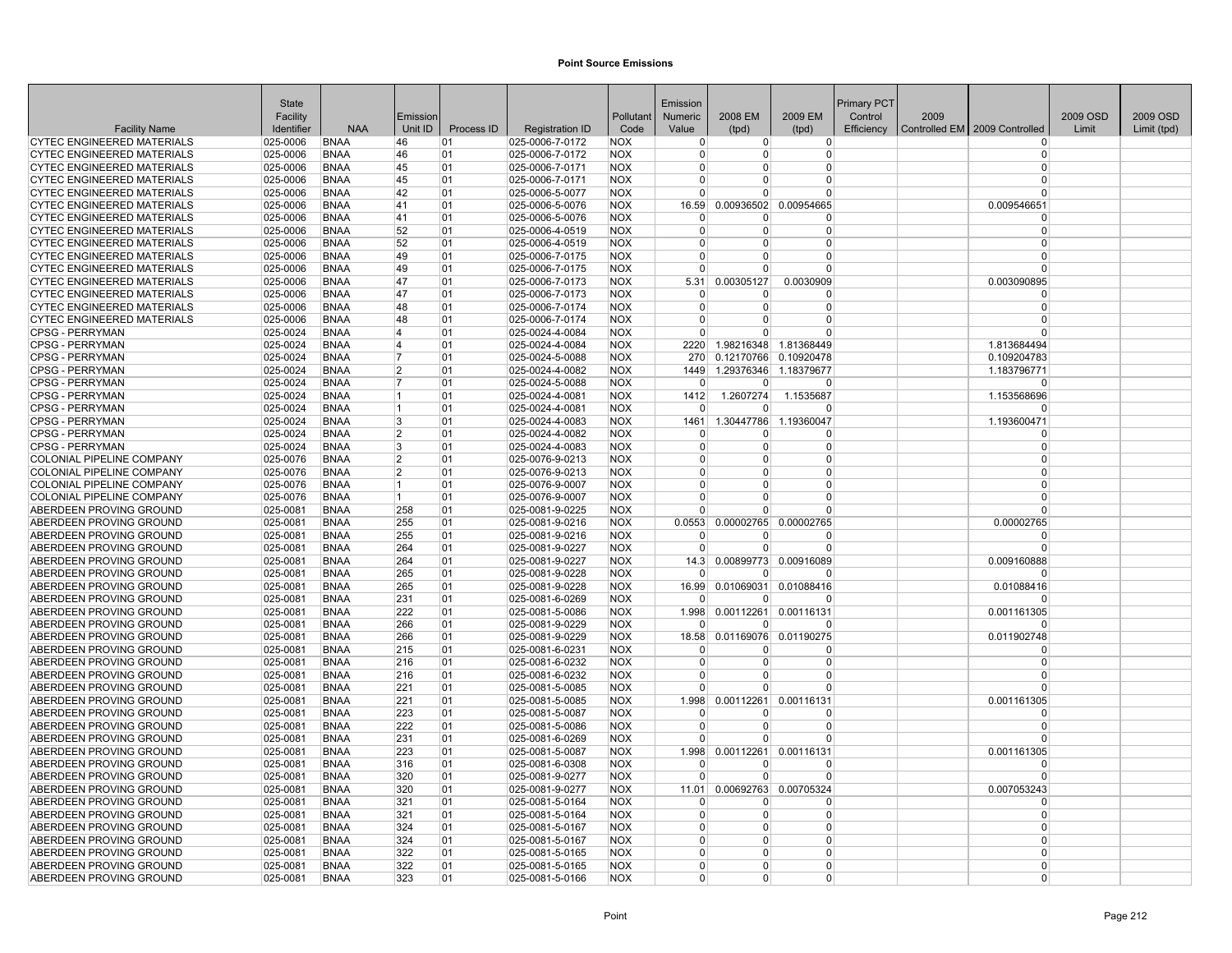|                                                    | <b>State</b>         |                            |            |            |                                    |                          | Emission             |               |                              | <b>Primary PCT</b> |      |                               |          |             |
|----------------------------------------------------|----------------------|----------------------------|------------|------------|------------------------------------|--------------------------|----------------------|---------------|------------------------------|--------------------|------|-------------------------------|----------|-------------|
|                                                    | Facility             |                            | Emission   |            |                                    | Pollutant                | <b>Numeric</b>       | 2008 EM       | 2009 EM                      | Control            | 2009 |                               | 2009 OSD | 2009 OSD    |
| <b>Facility Name</b>                               | Identifier           | <b>NAA</b>                 | Unit ID    | Process ID | <b>Registration ID</b>             | Code                     | Value                | (tpd)         | (tpd)                        | Efficiency         |      | Controlled EM 2009 Controlled | Limit    | Limit (tpd) |
| ABERDEEN PROVING GROUND                            | 025-0081             | <b>BNAA</b>                | 323        | 01         | 025-0081-5-0166                    | <b>NOX</b>               | $\Omega$             | $\Omega$      | $\Omega$                     |                    |      | $\Omega$                      |          |             |
| ABERDEEN PROVING GROUND                            | 025-0081             | <b>BNAA</b>                | 317        | 01         | 025-0081-4-0619                    | <b>NOX</b>               | $\Omega$             | $\Omega$      | 0                            |                    |      | $\Omega$                      |          |             |
| <b>ABERDEEN PROVING GROUND</b>                     | 025-0081             | <b>BNAA</b>                | 300        | 01         | 025-0081-9-0212                    | <b>NOX</b>               | $\Omega$             | $\Omega$      | 0                            |                    |      | $\Omega$                      |          |             |
| ABERDEEN PROVING GROUND                            | 025-0081             | <b>BNAA</b>                | 300        | 01         | 025-0081-9-0212                    | <b>NOX</b>               | $\Omega$             | $\Omega$      | 0                            |                    |      | $\Omega$                      |          |             |
| ABERDEEN PROVING GROUND                            | 025-0081             | <b>BNAA</b>                | 316        | 01         | 025-0081-6-0308                    | <b>NOX</b>               | $\Omega$             | $\Omega$      | 0                            |                    |      | $\Omega$                      |          |             |
| ABERDEEN PROVING GROUND                            | 025-0081             | <b>BNAA</b>                | 215        | 01         | 025-0081-6-0231                    | <b>NOX</b>               | $\Omega$             | $\Omega$      | $\Omega$                     |                    |      | $\Omega$                      |          |             |
| ABERDEEN PROVING GROUND                            | 025-0081             | <b>BNAA</b>                | 258        | 01         | 025-0081-9-0225                    | <b>NOX</b>               | 8.049                | 0.00506453    | 0.00515636                   |                    |      | 0.005156363                   |          |             |
| ABERDEEN PROVING GROUND                            | 025-0081             | <b>BNAA</b>                | 318        | 01         | 025-0081-5-0152                    | <b>NOX</b>               | 52.19                | 0.02932379    | 0.03033459                   |                    |      | 0.030334592                   |          |             |
| ABERDEEN PROVING GROUND                            | 025-0081             | <b>BNAA</b>                | 319        | 01         | 025-0081-9-0276                    | <b>NOX</b>               | 11.01                | 0.00692763    | 0.00705324                   |                    |      | 0.007053243                   |          |             |
| ABERDEEN PROVING GROUND                            | 025-0081             | <b>BNAA</b>                | 319        | 01         | 025-0081-9-0276                    | <b>NOX</b>               | n                    | <sup>0</sup>  | 0                            |                    |      | $\Omega$                      |          |             |
| ABERDEEN PROVING GROUND                            | 025-0081             | <b>BNAA</b>                | 317        | 01         | 025-0081-4-0619                    | <b>NOX</b>               | $\Omega$             | $\Omega$      | 0                            |                    |      | $\Omega$                      |          |             |
| ABERDEEN PROVING GROUND                            | 025-0081             | <b>BNAA</b>                | 318        | 01         | 025-0081-5-0152                    | <b>NOX</b>               |                      | $\Omega$      | O                            |                    |      | $\Omega$                      |          |             |
| ABERDEEN PROVING GROUND                            | 025-0081             | <b>BNAA</b>                | 173        | 01         | 025-0081-6-0157                    | <b>NOX</b>               | $\Omega$             | O<br>$\Omega$ | 0<br>$\Omega$                |                    |      | $\Omega$<br>$\Omega$          |          |             |
| ABERDEEN PROVING GROUND<br>ABERDEEN PROVING GROUND | 025-0081<br>025-0081 | <b>BNAA</b><br><b>BNAA</b> | 200<br>200 | 01<br>01   | 025-0081-9-0186<br>025-0081-9-0186 | <b>NOX</b><br><b>NOX</b> | $\Omega$<br>$\Omega$ | $\Omega$      | 0                            |                    |      | $\Omega$                      |          |             |
|                                                    |                      | <b>BNAA</b>                |            | 01         |                                    |                          | $\Omega$             | 0             | 0                            |                    |      | $\Omega$                      |          |             |
| ABERDEEN PROVING GROUND                            | 025-0081             |                            | 205        |            | 025-0081-5-0079                    | <b>NOX</b>               | $\Omega$             | $\Omega$      | 0                            |                    |      | $\Omega$                      |          |             |
| ABERDEEN PROVING GROUND                            | 025-0081             | <b>BNAA</b>                | 205        | 01<br>01   | 025-0081-5-0079<br>025-0081-6-0157 | <b>NOX</b><br><b>NOX</b> | $\Omega$             | $\Omega$      | 0                            |                    |      | $\Omega$                      |          |             |
| ABERDEEN PROVING GROUND<br>ABERDEEN PROVING GROUND | 025-0081<br>025-0081 | <b>BNAA</b><br><b>BNAA</b> | 173<br>206 | 01         | 025-0081-5-0080                    | <b>NOX</b>               | $\Omega$             | <sup>0</sup>  | 0                            |                    |      | $\Omega$                      |          |             |
|                                                    | 025-0081             | <b>BNAA</b>                | 172        | 01         | 025-0081-6-0133                    | <b>NOX</b>               | $\Omega$             | $\Omega$      | 0                            |                    |      | $\Omega$                      |          |             |
| ABERDEEN PROVING GROUND<br>ABERDEEN PROVING GROUND | 025-0081             | <b>BNAA</b>                | 206        | 01         | 025-0081-5-0080                    | <b>NOX</b>               | $\Omega$             | $\Omega$      | $\Omega$                     |                    |      | $\Omega$                      |          |             |
| ABERDEEN PROVING GROUND                            | 025-0081             | <b>BNAA</b>                | 172        | 01         | 025-0081-6-0133                    | <b>NOX</b>               | $\Omega$             | $\Omega$      | 0                            |                    |      | $\Omega$                      |          |             |
| ABERDEEN PROVING GROUND                            | 025-0081             | <b>BNAA</b>                | 192        | 01         | 025-0081-6-0207                    | <b>NOX</b>               |                      | 0             | 0                            |                    |      | $\Omega$                      |          |             |
| ABERDEEN PROVING GROUND                            | 025-0081             | <b>BNAA</b>                | 171        | 01         | 025-0081-6-0132                    | <b>NOX</b>               | $\Omega$             | 0             | 0                            |                    |      | $\Omega$                      |          |             |
| ABERDEEN PROVING GROUND                            | 025-0081             | <b>BNAA</b>                | 171        | 01         | 025-0081-6-0132                    | <b>NOX</b>               | $\Omega$             | $\Omega$      | $\Omega$                     |                    |      | $\Omega$                      |          |             |
| ABERDEEN PROVING GROUND                            | 025-0081             | <b>BNAA</b>                | 190        | 01         | 025-0081-6-0202                    | <b>NOX</b>               | $\Omega$             | $\Omega$      | 0                            |                    |      | $\Omega$                      |          |             |
| ABERDEEN PROVING GROUND                            | 025-0081             | <b>BNAA</b>                | 196        | 01         | 025-0081-9-0152                    | <b>NOX</b>               | $\Omega$             | $\Omega$      | 0                            |                    |      | $\Omega$                      |          |             |
| ABERDEEN PROVING GROUND                            | 025-0081             | <b>BNAA</b>                | 199        | 01         | 025-0081-9-0182                    | <b>NOX</b>               | $\Omega$             | $\Omega$      | $\Omega$                     |                    |      | $\Omega$                      |          |             |
| ABERDEEN PROVING GROUND                            | 025-0081             | <b>BNAA</b>                | 199        | 01         | 025-0081-9-0182                    | <b>NOX</b>               | n                    | $\Omega$      | 0                            |                    |      | $\Omega$                      |          |             |
| ABERDEEN PROVING GROUND                            | 025-0081             | <b>BNAA</b>                | 192        | 01         | 025-0081-6-0207                    | <b>NOX</b>               | $\Omega$             | <sup>0</sup>  | 0                            |                    |      | $\Omega$                      |          |             |
| ABERDEEN PROVING GROUND                            | 025-0081             | <b>BNAA</b>                | 196        | 01         | 025-0081-9-0152                    | <b>NOX</b>               | $\Omega$             | $\Omega$      | 0                            |                    |      | $\Omega$                      |          |             |
| ABERDEEN PROVING GROUND                            | 025-0081             | <b>BNAA</b>                | 190        | 01         | 025-0081-6-0202                    | <b>NOX</b>               | $\Omega$             | $\Omega$      | $\Omega$                     |                    |      | $\Omega$                      |          |             |
| ABERDEEN PROVING GROUND                            | 025-0081             | <b>BNAA</b>                | 186        | 01         | 025-0081-6-0198                    | <b>NOX</b>               | $\Omega$             | $\Omega$      | 0                            |                    |      | $\Omega$                      |          |             |
| ABERDEEN PROVING GROUND                            | 025-0081             | <b>BNAA</b>                | 182        | 01         | 025-0081-6-0170                    | <b>NOX</b>               |                      | 0             | 0                            |                    |      | $\Omega$                      |          |             |
| ABERDEEN PROVING GROUND                            | 025-0081             | <b>BNAA</b>                | 182        | 01         | 025-0081-6-0170                    | <b>NOX</b>               | $\Omega$             | $\Omega$      | 0                            |                    |      | $\Omega$                      |          |             |
| ABERDEEN PROVING GROUND                            | 025-0081             | <b>BNAA</b>                | 184        | 01         | 025-0081-6-0189                    | <b>NOX</b>               | $\Omega$             | $\Omega$      | 0                            |                    |      | $\Omega$                      |          |             |
| ABERDEEN PROVING GROUND                            | 025-0081             | <b>BNAA</b>                | 184        | 01         | 025-0081-6-0189                    | <b>NOX</b>               | $\Omega$             | $\Omega$      | 0                            |                    |      | $\Omega$                      |          |             |
| ABERDEEN PROVING GROUND                            | 025-0081             | <b>BNAA</b>                | 207        | 01         | 025-0081-5-0081                    | <b>NOX</b>               | $\Omega$             | O             | 0                            |                    |      | $\Omega$                      |          |             |
| ABERDEEN PROVING GROUND                            | 025-0081             | <b>BNAA</b>                | 207        | 01         | 025-0081-5-0081                    | <b>NOX</b>               | $\Omega$             | $\Omega$      | $\Omega$                     |                    |      | $\Omega$                      |          |             |
| ABERDEEN PROVING GROUND                            | 025-0081             | <b>BNAA</b>                | 186        | 01         | 025-0081-6-0198                    | <b>NOX</b>               | $\Omega$             | $\Omega$      | 0                            |                    |      | $\Omega$                      |          |             |
| ABERDEEN PROVING GROUND                            | 025-0081             | <b>BNAA</b>                | 214        | 01         | 025-0081-9-0198                    | <b>NOX</b>               | $\Omega$             | 0             | 0                            |                    |      | $\Omega$                      |          |             |
| ABERDEEN PROVING GROUND                            | 025-0081             | <b>BNAA</b>                | 175        | 01         | 025-0081-6-0159                    | <b>NOX</b>               | $\Omega$             | $\Omega$      | 0                            |                    |      | $\Omega$                      |          |             |
| ABERDEEN PROVING GROUND                            | 025-0081             | <b>BNAA</b>                | 175        | 01         | 025-0081-6-0159                    | <b>NOX</b>               | $\Omega$             | $\Omega$      | $\Omega$                     |                    |      | $\Omega$                      |          |             |
| ABERDEEN PROVING GROUND                            | 025-0081             | <b>BNAA</b>                | 174        | 01         | 025-0081-6-0158                    | <b>NOX</b>               | $\Omega$             | $\Omega$      | 0                            |                    |      | $\Omega$                      |          |             |
| ABERDEEN PROVING GROUND                            | 025-0081             | <b>BNAA</b>                | 174        | 01         | 025-0081-6-0158                    | <b>NOX</b>               | $\Omega$             | $\Omega$      | O                            |                    |      | $\Omega$                      |          |             |
| ABERDEEN PROVING GROUND                            | 025-0081             | <b>BNAA</b>                | 180        | 01         | 025-0081-6-0164                    | <b>NOX</b>               | $\Omega$             | $\Omega$      | 0                            |                    |      | $\Omega$                      |          |             |
| ABERDEEN PROVING GROUND                            | 025-0081             | <b>BNAA</b>                | 214        | 01         | 025-0081-9-0198                    | <b>NOX</b>               | $\Omega$             | $\Omega$      | 0                            |                    |      | $\Omega$                      |          |             |
| ABERDEEN PROVING GROUND                            | 025-0081             | <b>BNAA</b>                | 179        | 01         | 025-0081-6-0163                    | <b>NOX</b>               | $\Omega$             | $\Omega$      | 0                            |                    |      | $\Omega$                      |          |             |
| ABERDEEN PROVING GROUND                            | 025-0081             | <b>BNAA</b>                | 179        | 01         | 025-0081-6-0163                    | <b>NOX</b>               | $\Omega$             | 0             | $\Omega$                     |                    |      | $\Omega$                      |          |             |
| ABERDEEN PROVING GROUND                            | 025-0081             | <b>BNAA</b>                | 180        | 01         | 025-0081-6-0164                    | <b>NOX</b>               | $\Omega$             | $\Omega$      | $\Omega$                     |                    |      | $\Omega$                      |          |             |
| ABERDEEN PROVING GROUND                            | 025-0081             | <b>BNAA</b>                | 178        | 01         | 025-0081-6-0162                    | <b>NOX</b>               | $\Omega$             | $\Omega$      | 0                            |                    |      | $\Omega$                      |          |             |
| ABERDEEN PROVING GROUND                            | $ 025 - 0081$        | <b>BNAA</b>                | 178        | 01         | 025-0081-6-0162                    | <b>NOX</b>               |                      | ŋ             | ŋ                            |                    |      | $\Omega$                      |          |             |
| EDGEWOOD AREA                                      | 025-0082             | <b>BNAA</b>                | 28         | 01         | 025-0082-4-0294                    | <b>NOX</b>               | $\Omega$             | n             | U                            |                    |      | $\Omega$                      |          |             |
| EDGEWOOD AREA                                      | 025-0082             | <b>BNAA</b>                | 20         | 01         | 025-0082-4-0271                    | <b>NOX</b>               | 1.785                | 0.00112314    | 0.00114351                   |                    |      | 0.001143509                   |          |             |
| <b>EDGEWOOD AREA</b>                               | 025-0082             | <b>BNAA</b>                | 28         | 01         | 025-0082-4-0294                    | <b>NOX</b>               | $\Omega$             | O<br>$\Omega$ | O                            |                    |      | $\Omega$<br>$\Omega$          |          |             |
| <b>EDGEWOOD AREA</b><br><b>EDGEWOOD AREA</b>       | 025-0082<br>025-0082 | <b>BNAA</b><br><b>BNAA</b> | 19<br>20   | 01<br>01   | 025-0082-4-0270<br>025-0082-4-0271 | <b>NOX</b><br><b>NOX</b> | n                    | $\Omega$      | 0<br>0                       |                    |      | $\Omega$                      |          |             |
| <b>EDGEWOOD AREA</b>                               | 025-0082             | <b>BNAA</b>                | 19         | 01         | 025-0082-4-0270                    | <b>NOX</b>               |                      | O             | 0                            |                    |      | $\Omega$                      |          |             |
| EDGEWOOD AREA                                      | 025-0082             | <b>BNAA</b>                | 31         | 01         | 025-0082-4-0301                    | <b>NOX</b>               |                      |               | 0.9033 0.00056837 0.00057867 |                    |      | 0.000578673                   |          |             |
|                                                    |                      |                            |            |            |                                    |                          |                      |               |                              |                    |      |                               |          |             |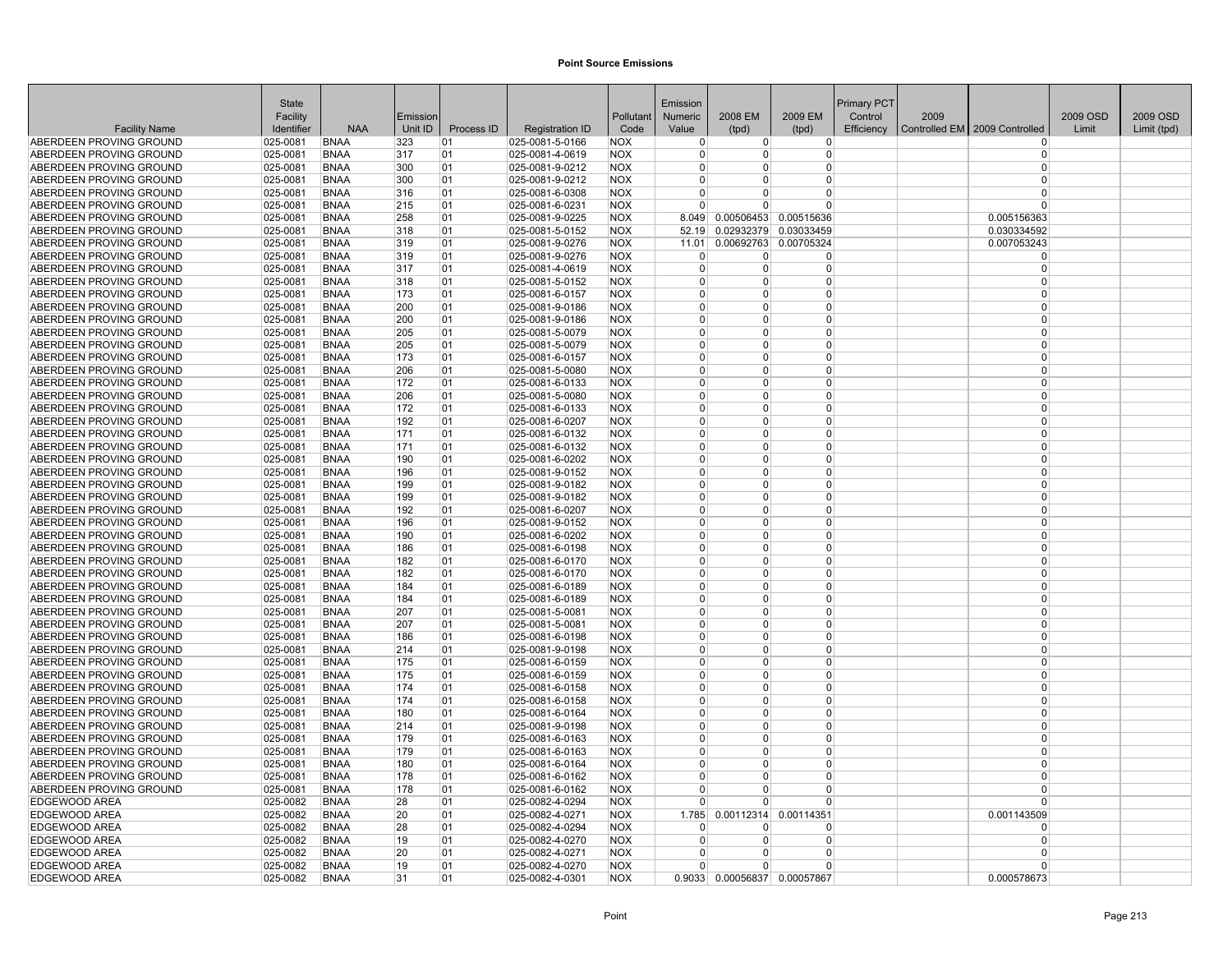|                                       | <b>State</b>             |                            |                |            |                                    |                   | Emission             |                             |                       | Primary PCT |      |                               |          |             |
|---------------------------------------|--------------------------|----------------------------|----------------|------------|------------------------------------|-------------------|----------------------|-----------------------------|-----------------------|-------------|------|-------------------------------|----------|-------------|
|                                       | Facility                 |                            | Emission       |            |                                    | Pollutant         | <b>Numeric</b>       | 2008 EM                     | 2009 EM               | Control     | 2009 |                               | 2009 OSD | 2009 OSD    |
| <b>Facility Name</b>                  | Identifier               | <b>NAA</b>                 | Unit ID        | Process ID | <b>Registration ID</b>             | Code              | Value                | (tpd)                       | (tpd)                 | Efficiency  |      | Controlled EM 2009 Controlled | Limit    | Limit (tpd) |
| <b>EDGEWOOD AREA</b>                  | 025-0082                 | <b>BNAA</b>                | 18             | 01         | 025-0082-4-0265                    | <b>NOX</b>        |                      | 1.785 0.00112314 0.00114351 |                       |             |      | 0.001143509                   |          |             |
| EDGEWOOD AREA                         | 025-0082                 | <b>BNAA</b>                | 41             | 01         | 025-0082-4-0385                    | NOX               | 0                    | O                           | 0                     |             |      |                               |          |             |
| <b>EDGEWOOD AREA</b>                  | 025-0082                 | <b>BNAA</b>                | 10             | 01         | 025-0082-4-0103                    | <b>NOX</b>        | 7.246                | 0.00455927                  | 0.00464194            |             |      | 0.004641944                   |          |             |
| <b>EDGEWOOD AREA</b>                  | 025-0082                 | <b>BNAA</b>                | 41             | 01         | 025-0082-4-0385                    | <b>NOX</b>        | 0.5384               | 0.00033877 0.00034491       |                       |             |      | 0.000344911                   |          |             |
| <b>EDGEWOOD AREA</b>                  | 025-0082                 | <b>BNAA</b>                | 39             | 01         | 025-0082-4-0383                    | <b>NOX</b>        | $\Omega$             | O                           | $\Omega$              |             |      | $\Omega$                      |          |             |
| EDGEWOOD AREA                         | 025-0082                 | <b>BNAA</b>                | 39             | 01         | 025-0082-4-0383                    | <b>NOX</b>        | $\Omega$             | O                           | $\Omega$              |             |      | $\Omega$                      |          |             |
| <b>EDGEWOOD AREA</b>                  | 025-0082                 | <b>BNAA</b>                | 38             | 01         | 025-0082-4-0382                    | <b>NOX</b>        | $\Omega$             | <sup>0</sup>                | $\Omega$              |             |      | $\Omega$                      |          |             |
| <b>EDGEWOOD AREA</b>                  | 025-0082                 | <b>BNAA</b>                | 31             | 01         | 025-0082-4-0301                    | <b>NOX</b>        | $\Omega$             | $\Omega$                    | $\Omega$              |             |      | $\Omega$                      |          |             |
| EDGEWOOD AREA                         | 025-0082                 | <b>BNAA</b>                | 38             | 01         | 025-0082-4-0382                    | <b>NOX</b>        | $\Omega$             | O                           | $\Omega$              |             |      | $\Omega$                      |          |             |
| EDGEWOOD AREA                         | 025-0082                 | <b>BNAA</b>                | 37             | 01         | 025-0082-4-0381                    | <b>NOX</b>        | $\Omega$             | 0                           | $\Omega$              |             |      | $\Omega$                      |          |             |
| <b>EDGEWOOD AREA</b>                  | 025-0082                 | <b>BNAA</b>                | 37             | 01         | 025-0082-4-0381                    | <b>NOX</b>        | $\Omega$             | $\Omega$                    | $\Omega$              |             |      | $\Omega$                      |          |             |
| <b>EDGEWOOD AREA</b>                  | 025-0082                 | <b>BNAA</b>                | 6              | 01         | 025-0082-4-0099                    | <b>NOX</b>        | O                    | 0                           | $\Omega$              |             |      | $\Omega$                      |          |             |
| EDGEWOOD AREA                         | 025-0082                 | <b>BNAA</b>                | 10             | 01         | $ 025 - 0082 - 4 - 0103$           | <b>NOX</b>        | 0                    | 0                           | $\Omega$              |             |      | $\Omega$                      |          |             |
| <b>EDGEWOOD AREA</b>                  | 025-0082                 | <b>BNAA</b>                | 17             | 01         | 025-0082-4-0100                    | <b>NOX</b>        | U                    | $\Omega$                    | $\Omega$              |             |      | $\Omega$                      |          |             |
| <b>EDGEWOOD AREA</b>                  | 025-0082                 | <b>BNAA</b>                | $\overline{7}$ | 01         | 025-0082-4-0100                    | <b>NOX</b>        | O                    | $\Omega$                    | $\Omega$              |             |      | $\Omega$                      |          |             |
| <b>EDGEWOOD AREA</b>                  | 025-0082                 | <b>BNAA</b>                | 11             | 01         | 025-0082-4-0104                    | <b>NOX</b>        | 7.246                | 0.00455927                  | 0.00464194            |             |      | 0.004641944                   |          |             |
| EDGEWOOD AREA                         | 025-0082                 | <b>BNAA</b>                | 6              | 01         | 025-0082-4-0099                    | <b>NOX</b>        | 0                    | 0                           | 0                     |             |      | $\Omega$                      |          |             |
| <b>EDGEWOOD AREA</b>                  | 025-0082                 | <b>BNAA</b>                | 5              | 01         | 025-0082-4-0098                    | <b>NOX</b>        | $\Omega$             | $\Omega$                    | $\Omega$              |             |      | $\Omega$                      |          |             |
| <b>EDGEWOOD AREA</b>                  | 025-0082                 | <b>BNAA</b>                | 5              | 01         | 025-0082-4-0098                    | <b>NOX</b>        | O                    | $\Omega$                    | $\Omega$              |             |      | $\Omega$                      |          |             |
| EDGEWOOD AREA                         | 025-0082                 | <b>BNAA</b>                | 14             | 01         | 025-0082-4-0114                    | <b>NOX</b>        | 0                    | 0                           | $\Omega$              |             |      | $\Omega$<br>$\Omega$          |          |             |
| <b>EDGEWOOD AREA</b>                  | 025-0082                 | <b>BNAA</b>                | 17             | 01         | 025-0082-4-0264                    | <b>NOX</b>        | 0                    | 0                           | $\Omega$              |             |      |                               |          |             |
| <b>EDGEWOOD AREA</b>                  | 025-0082                 | <b>BNAA</b>                | 17             | 01         | 025-0082-4-0264                    | <b>NOX</b>        | 1.785                | 0.00112314                  | 0.00114351            |             |      | 0.001143509                   |          |             |
| EDGEWOOD AREA                         | 025-0082                 | <b>BNAA</b>                | 15             | 01         | 025-0082-4-0115                    | <b>NOX</b>        | $\Omega$             | O                           | $\Omega$              |             |      | $\Omega$                      |          |             |
| <b>EDGEWOOD AREA</b>                  | 025-0082                 | <b>BNAA</b>                | 15             | 01         | $ 025 - 0082 - 4 - 0115$           | <b>NOX</b>        | $\Omega$<br>$\Omega$ | <sup>0</sup>                | $\Omega$              |             |      | $\Omega$<br>$\Omega$          |          |             |
| EDGEWOOD AREA<br>EDGEWOOD AREA        | 025-0082                 | <b>BNAA</b>                | 14             | 01         | 025-0082-4-0114                    | <b>NOX</b>        | $\Omega$             | $\Omega$<br>$\Omega$        | $\Omega$<br>$\Omega$  |             |      | $\Omega$                      |          |             |
|                                       | 025-0082                 | <b>BNAA</b>                | 13             | 01         | 025-0082-4-0113                    | <b>NOX</b>        | 0                    | 0                           | $\Omega$              |             |      | $\Omega$                      |          |             |
| EDGEWOOD AREA<br><b>EDGEWOOD AREA</b> | $025 - 0082$<br>025-0082 | <b>BNAA</b><br><b>BNAA</b> | 13<br>11       | 101<br>01  | 025-0082-4-0113<br>025-0082-4-0104 | NOX<br><b>NOX</b> | $\Omega$             | $\Omega$                    | $\Omega$              |             |      | $\Omega$                      |          |             |
| <b>EDGEWOOD AREA</b>                  | 025-0082                 | <b>BNAA</b>                | 119            | 01         | 025-0082-9-0235                    | <b>NOX</b>        | $\Omega$             | $\Omega$                    | $\Omega$              |             |      | $\Omega$                      |          |             |
| <b>EDGEWOOD AREA</b>                  | 025-0082                 | <b>BNAA</b>                | 119            | 01         | 025-0082-9-0235                    | <b>NOX</b>        | O                    | $\Omega$                    | $\Omega$              |             |      | $\Omega$                      |          |             |
| <b>EDGEWOOD AREA</b>                  | 025-0082                 | <b>BNAA</b>                | 118            | 01         | 025-0082-5-0129                    | <b>NOX</b>        | U                    | n                           | $\Omega$              |             |      | $\Omega$                      |          |             |
| <b>EDGEWOOD AREA</b>                  | 025-0082                 | <b>BNAA</b>                | 118            | 01         | 025-0082-5-0129                    | <b>NOX</b>        | 5.709                | 0.00320769                  | 0.00331826            |             |      | 0.003318264                   |          |             |
| <b>EDGEWOOD AREA</b>                  | 025-0082                 | <b>BNAA</b>                | 120            | 01         | 025-0082-9-0237                    | <b>NOX</b>        | $\Omega$             | n                           | $\Omega$              |             |      | $\Omega$                      |          |             |
| <b>EDGEWOOD AREA</b>                  | 025-0082                 | <b>BNAA</b>                | 117            | 01         | 025-0082-5-0128                    | <b>NOX</b>        | $\Omega$             | O                           | $\Omega$              |             |      | $\Omega$                      |          |             |
| <b>EDGEWOOD AREA</b>                  | 025-0082                 | <b>BNAA</b>                | 117            | 01         | 025-0082-5-0128                    | <b>NOX</b>        | $\Omega$             | <sup>0</sup>                | $\Omega$              |             |      | $\Omega$                      |          |             |
| <b>EDGEWOOD AREA</b>                  | 025-0082                 | <b>BNAA</b>                | 18             | 01         | 025-0082-4-0265                    | <b>NOX</b>        | $\Omega$             | $\Omega$                    | $\Omega$              |             |      | $\Omega$                      |          |             |
| EDGEWOOD AREA                         | 025-0082                 | <b>BNAA</b>                | 107            | 01         | 025-0082-9-0230                    | <b>NOX</b>        | O                    | $\Omega$                    | $\Omega$              |             |      | $\Omega$                      |          |             |
| <b>EDGEWOOD AREA</b>                  | 025-0082                 | <b>BNAA</b>                | 123            | 01         | 025-0082-9-0278                    | <b>NOX</b>        | $\Omega$             | $\Omega$                    | $\Omega$              |             |      | $\Omega$                      |          |             |
| <b>EDGEWOOD AREA</b>                  | 025-0082                 | <b>BNAA</b>                | 123            | 01         | 025-0082-9-0278                    | <b>NOX</b>        | 5.379                | 0.00338453                  | 0.0034459             |             |      | 0.003445903                   |          |             |
| <b>EDGEWOOD AREA</b>                  | 025-0082                 | <b>BNAA</b>                | 122            | 01         | 025-0082-4-0620                    | <b>NOX</b>        | $\Omega$             | 0                           | $\Omega$              |             |      | $\Omega$                      |          |             |
| EDGEWOOD AREA                         | 025-0082                 | <b>BNAA</b>                | 121            | 01         | 025-0082-9-0238                    | <b>NOX</b>        | 0                    | 0                           | $\Omega$              |             |      | $\Omega$                      |          |             |
| EDGEWOOD AREA                         | 025-0082                 | <b>BNAA</b>                | 121            | 01         | 025-0082-9-0238                    | <b>NOX</b>        | $\Omega$             | $\Omega$                    | $\mathbf 0$           |             |      | $\Omega$                      |          |             |
| <b>EDGEWOOD AREA</b>                  | 025-0082                 | <b>BNAA</b>                | 120            | 01         | 025-0082-9-0237                    | <b>NOX</b>        | $\Omega$             | $\Omega$                    | $\Omega$              |             |      | $\Omega$                      |          |             |
| <b>EDGEWOOD AREA</b>                  | 025-0082                 | <b>BNAA</b>                | 122            | 01         | 025-0082-4-0620                    | <b>NOX</b>        | $\Omega$             | <sup>0</sup>                | $\Omega$              |             |      | $\Omega$                      |          |             |
| EDGEWOOD AREA                         | 025-0082                 | <b>BNAA</b>                | 110            | 101        | 025-0082-4-0558                    | <b>NOX</b>        | $\Omega$             | 0                           | $\Omega$              |             |      | $\Omega$                      |          |             |
| <b>EDGEWOOD AREA</b>                  | 025-0082                 | <b>BNAA</b>                | 110            | 01         | 025-0082-4-0558                    | <b>NOX</b>        | $\Omega$             | <sup>0</sup>                | $\Omega$              |             |      | $\Omega$                      |          |             |
| <b>EDGEWOOD AREA</b>                  | 025-0082                 | <b>BNAA</b>                | 109            | 01         | 025-0082-9-0232                    | <b>NOX</b>        | $\Omega$             | $\Omega$                    | $\Omega$              |             |      | $\Omega$                      |          |             |
| EDGEWOOD AREA                         | 025-0082                 | <b>BNAA</b>                | 116            | 01         | 025-0082-5-0127                    | <b>NOX</b>        | $\Omega$             | 0                           | $\Omega$              |             |      | $\Omega$                      |          |             |
| <b>EDGEWOOD AREA</b>                  | 025-0082                 | <b>BNAA</b>                | 111            | 01         | 025-0082-4-0559                    | <b>NOX</b>        | $\Omega$             | $\Omega$                    | $\Omega$              |             |      | $\Omega$                      |          |             |
| <b>EDGEWOOD AREA</b>                  | 025-0082                 | <b>BNAA</b>                | 108            | 01         | 025-0082-9-0231                    | <b>NOX</b>        | 13.18                | 0.00829302                  | 0.00844339            |             |      | 0.008443392                   |          |             |
| <b>EDGEWOOD AREA</b>                  | 025-0082                 | <b>BNAA</b>                | 108            | 01         | 025-0082-9-0231                    | <b>NOX</b>        | U                    | 0                           | $\Omega$              |             |      | $\Omega$                      |          |             |
| EDGEWOOD AREA                         | $ 025 - 0082$            | BNAA                       | 107            | 01         | $ 025 - 0082 - 9 - 0230$           | <b>NOX</b>        | 12.3                 |                             | 0.00773931 0.00787964 |             |      | 0.007879645                   |          |             |
| EDGEWOOD AREA                         | 025-0082                 | <b>BNAA</b>                | 109            | 01         | 025-0082-9-0232                    | <b>NOX</b>        | 3.318                | 0.00208773                  | 0.00212558            |             |      | 0.002125582                   |          |             |
| EDGEWOOD AREA                         | 025-0082                 | <b>BNAA</b>                | 115            | 01         | 025-0082-4-0570                    | <b>NOX</b>        | $\Omega$             | $\Omega$                    | $\Omega$              |             |      | $\Omega$                      |          |             |
| <b>EDGEWOOD AREA</b>                  | 025-0082                 | <b>BNAA</b>                | 115            | 01         | 025-0082-4-0570                    | <b>NOX</b>        | $\Omega$             | <sup>0</sup>                | $\Omega$              |             |      | $\Omega$                      |          |             |
| EDGEWOOD AREA                         | 025-0082                 | <b>BNAA</b>                | 113            | 01         | 025-0082-9-0249                    | <b>NOX</b>        | $\Omega$             | $\Omega$                    | $\Omega$              |             |      | $\Omega$                      |          |             |
| <b>EDGEWOOD AREA</b>                  | 025-0082                 | <b>BNAA</b>                | 112            | 01         | 025-0082-4-0560                    | <b>NOX</b>        | O                    | $\Omega$                    | $\Omega$              |             |      | $\Omega$                      |          |             |
| <b>EDGEWOOD AREA</b>                  | 025-0082                 | <b>BNAA</b>                | 112            | 01         | 025-0082-4-0560                    | <b>NOX</b>        | O                    | $\Omega$                    | $\Omega$              |             |      | $\Omega$                      |          |             |
| EDGEWOOD AREA                         | 025-0082                 | <b>BNAA</b>                | 111            | 01         | 025-0082-4-0559                    | <b>NOX</b>        | $\Omega$             | 0                           | $\Omega$              |             |      | $\overline{0}$                |          |             |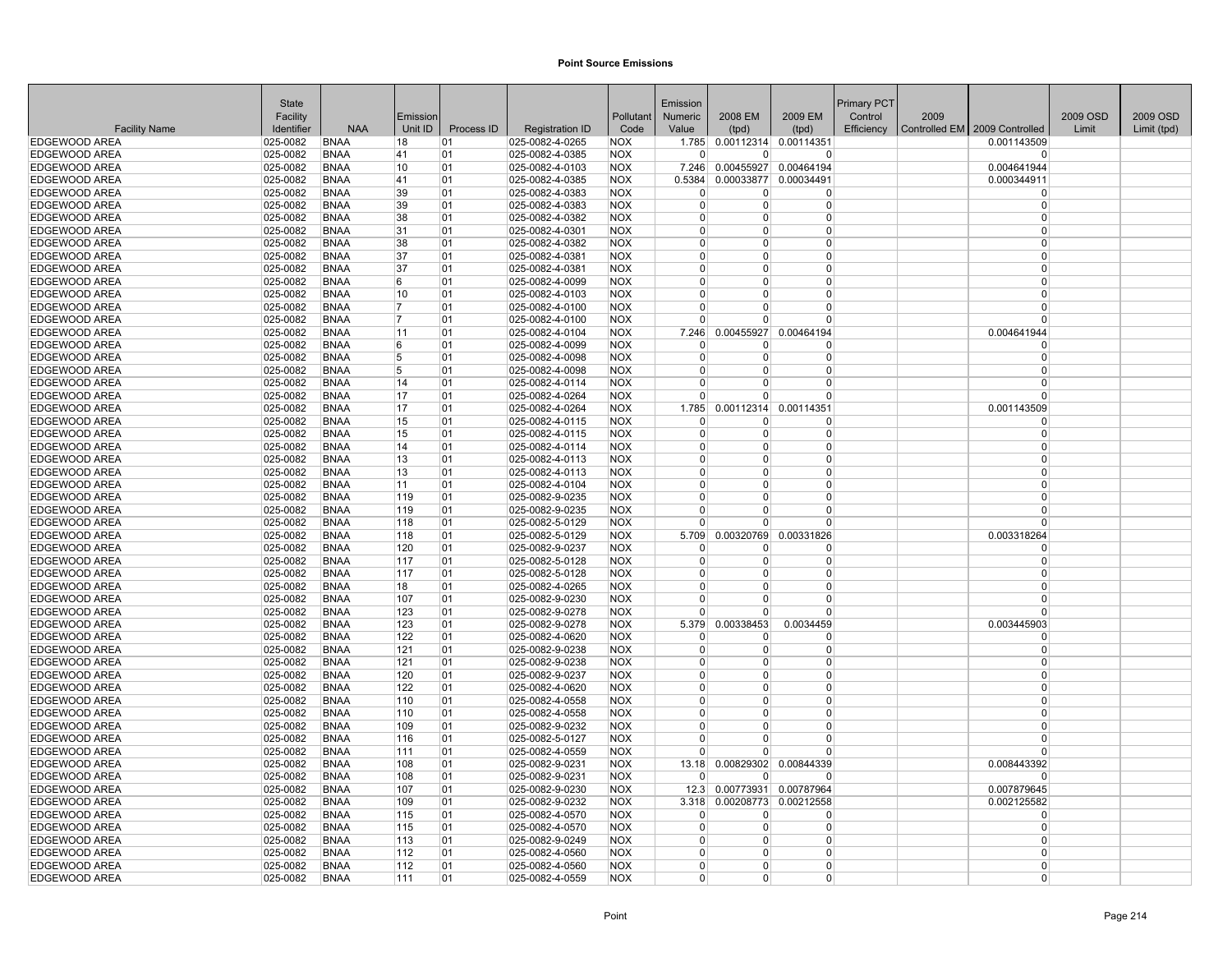|                      | <b>State</b>  |             |          |            |                          |            | Emission             |                      |                             | Primary PCT |      |                                 |          |             |
|----------------------|---------------|-------------|----------|------------|--------------------------|------------|----------------------|----------------------|-----------------------------|-------------|------|---------------------------------|----------|-------------|
|                      | Facility      |             | Emission |            |                          | Pollutant  | <b>Numeric</b>       | 2008 EM              | 2009 EM                     | Control     | 2009 |                                 | 2009 OSD | 2009 OSD    |
| <b>Facility Name</b> | Identifier    | <b>NAA</b>  | Unit ID  | Process ID | <b>Registration ID</b>   | Code       | Value                | (tpd)                | (tpd)                       | Efficiency  |      | Controlled EM   2009 Controlled | Limit    | Limit (tpd) |
| <b>EDGEWOOD AREA</b> | 025-0082      | <b>BNAA</b> | 124      | 01         | 025-0082-9-0279          | <b>NOX</b> |                      |                      | 5.172 0.00325429 0.00331329 |             |      | 0.003313295                     |          |             |
| <b>EDGEWOOD AREA</b> | 025-0082      | <b>BNAA</b> | 113      | 01         | 025-0082-9-0249          | NOX        | $\Omega$             | 0                    | $\Omega$                    |             |      | $\Omega$                        |          |             |
| <b>EDGEWOOD AREA</b> | 025-0082      | <b>BNAA</b> | 136      | 01         | 025-0082-4-0626          | <b>NOX</b> | $\mathbf{0}$         | $\Omega$             | $\overline{0}$              |             |      | $\Omega$                        |          |             |
| <b>EDGEWOOD AREA</b> | 025-0082      | <b>BNAA</b> | 136      | 01         | 025-0082-4-0626          | <b>NOX</b> | $\overline{0}$       | 0                    | $\overline{0}$              |             |      | $\Omega$                        |          |             |
| <b>EDGEWOOD AREA</b> | 025-0082      | <b>BNAA</b> | 135      | 01         | 025-0082-4-0625          | <b>NOX</b> | $\Omega$             | $\Omega$             | $\Omega$                    |             |      | $\Omega$                        |          |             |
| <b>EDGEWOOD AREA</b> | 025-0082      | <b>BNAA</b> | 135      | 01         | 025-0082-4-0625          | <b>NOX</b> | $\Omega$             | $\Omega$             | $\Omega$                    |             |      | $\Omega$                        |          |             |
| <b>EDGEWOOD AREA</b> | 025-0082      | <b>BNAA</b> | 134      | 01         | 025-0082-5-0171          | <b>NOX</b> | $\Omega$             | $\Omega$             | 0                           |             |      | $\Omega$                        |          |             |
| <b>EDGEWOOD AREA</b> | 025-0082      | <b>BNAA</b> | 134      | 01         | 025-0082-5-0171          | <b>NOX</b> | $\Omega$             | $\Omega$             | $\Omega$                    |             |      | $\Omega$                        |          |             |
| EDGEWOOD AREA        | 025-0082      | <b>BNAA</b> | 133      | 01         | 025-0082-4-0623          | <b>NOX</b> | $\Omega$             | 0                    | $\Omega$                    |             |      | $\Omega$                        |          |             |
| <b>EDGEWOOD AREA</b> | 025-0082      | <b>BNAA</b> | 133      | 01         | 025-0082-4-0623          | <b>NOX</b> | $\overline{0}$       | $\Omega$             | $\overline{0}$              |             |      | $\Omega$                        |          |             |
| <b>EDGEWOOD AREA</b> | 025-0082      | <b>BNAA</b> | 140      | 01         | 025-0082-4-0630          | <b>NOX</b> | $\Omega$             | $\Omega$             | $\overline{0}$              |             |      | $\Omega$                        |          |             |
| <b>EDGEWOOD AREA</b> | 025-0082      | <b>BNAA</b> | 140      | 01         | 025-0082-4-0630          | <b>NOX</b> | $\Omega$             | 0                    | $\Omega$                    |             |      | $\Omega$                        |          |             |
| EDGEWOOD AREA        | 025-0082      | <b>BNAA</b> | 139      | 01         | 025-0082-4-0629          | <b>NOX</b> | $\mathbf{0}$         | $\Omega$             | 0                           |             |      | $\Omega$                        |          |             |
| <b>EDGEWOOD AREA</b> | 025-0082      | <b>BNAA</b> | 139      | 01         | 025-0082-4-0629          | <b>NOX</b> | $\Omega$             | $\Omega$             | $\Omega$                    |             |      | $\Omega$                        |          |             |
| EDGEWOOD AREA        | 025-0082      | <b>BNAA</b> | 138      | 01         | 025-0082-4-0628          | <b>NOX</b> | $\Omega$             | $\Omega$             | $\Omega$                    |             |      | $\Omega$                        |          |             |
| <b>EDGEWOOD AREA</b> | 025-0082      | <b>BNAA</b> | 138      | 01         | 025-0082-4-0628          | <b>NOX</b> | $\Omega$             | $\Omega$             | $\overline{0}$              |             |      | $\Omega$                        |          |             |
| EDGEWOOD AREA        | 025-0082      | <b>BNAA</b> | 137      | 01         | 025-0082-4-0627          | <b>NOX</b> | $\Omega$             | $\Omega$             | $\Omega$                    |             |      | $\Omega$                        |          |             |
| <b>EDGEWOOD AREA</b> | 025-0082      | <b>BNAA</b> | 137      | 01         | 025-0082-4-0627          | <b>NOX</b> | $\Omega$             | $\Omega$             | $\Omega$                    |             |      | $\Omega$                        |          |             |
| <b>EDGEWOOD AREA</b> | 025-0082      | <b>BNAA</b> | 127      | 01         | 025-0082-9-0293          | <b>NOX</b> | $\Omega$             | $\Omega$             | 0                           |             |      | $\Omega$                        |          |             |
| EDGEWOOD AREA        | 025-0082      | <b>BNAA</b> | 127      | 01         | $ 025 - 0082 - 9 - 0293$ | <b>NOX</b> | $\Omega$             | $\Omega$             | $\Omega$                    |             |      | $\Omega$                        |          |             |
| <b>EDGEWOOD AREA</b> | 025-0082      | <b>BNAA</b> | 126      | 01         | 025-0082-5-0163          | <b>NOX</b> | $\overline{0}$       | $\Omega$             | $\overline{0}$              |             |      | $\Omega$                        |          |             |
| <b>EDGEWOOD AREA</b> | 025-0082      | <b>BNAA</b> | 125      | 01         | 025-0082-9-0280          | <b>NOX</b> | 4.694                |                      | 0.00295352 0.00300708       |             |      | 0.003007078                     |          |             |
| EDGEWOOD AREA        | 025-0082      | <b>BNAA</b> | 125      | 01         | 025-0082-9-0280          | <b>NOX</b> | 0                    | 0                    | 0                           |             |      | $\Omega$                        |          |             |
| <b>EDGEWOOD AREA</b> | 025-0082      | <b>BNAA</b> | 124      | 01         | $ 025 - 0082 - 9 - 0279$ | <b>NOX</b> | 0                    | $\Omega$             | $\overline{0}$              |             |      | $\Omega$                        |          |             |
| EDGEWOOD AREA        | 025-0082      | <b>BNAA</b> | 116      | 01         | 025-0082-5-0127          | <b>NOX</b> | $\Omega$             | $\Omega$             | $\overline{0}$              |             |      | $\Omega$                        |          |             |
| EDGEWOOD AREA        | 025-0082      | <b>BNAA</b> | 126      | 01         | 025-0082-5-0163          | <b>NOX</b> | $\Omega$             | $\Omega$             | $\Omega$                    |             |      | $\Omega$                        |          |             |
| EDGEWOOD AREA        | 025-0082      | <b>BNAA</b> | 131      | 01         | 025-0082-5-0170          | <b>NOX</b> | $\mathbf 0$          | $\Omega$             | $\overline{0}$              |             |      | $\Omega$                        |          |             |
| <b>EDGEWOOD AREA</b> | 025-0082      | <b>BNAA</b> | 131      | 01         | 025-0082-5-0170          | <b>NOX</b> | $\Omega$             | $\Omega$             | $\Omega$                    |             |      | $\Omega$                        |          |             |
| <b>EDGEWOOD AREA</b> | 025-0082      | <b>BNAA</b> | 130      | 01         | 025-0082-9-0296          | <b>NOX</b> | $\Omega$             | $\Omega$             | $\overline{0}$              |             |      | $\Omega$                        |          |             |
| <b>EDGEWOOD AREA</b> | 025-0082      | <b>BNAA</b> | 129      | 01         | 025-0082-9-0295          | <b>NOX</b> | $\Omega$             | $\Omega$             | 0                           |             |      | $\Omega$                        |          |             |
| <b>EDGEWOOD AREA</b> | 025-0082      | <b>BNAA</b> | 129      | 01         | 025-0082-9-0295          | <b>NOX</b> | $\mathbf{0}$         | $\Omega$             | 0                           |             |      | $\Omega$                        |          |             |
| <b>EDGEWOOD AREA</b> | 025-0082      | <b>BNAA</b> | 128      | 01         | 025-0082-9-0294          | <b>NOX</b> | $\mathbf 0$          | $\Omega$             | $\overline{0}$              |             |      | $\Omega$                        |          |             |
| <b>EDGEWOOD AREA</b> | 025-0082      | <b>BNAA</b> | 128      | 01         | 025-0082-9-0294          | <b>NOX</b> | $\Omega$             | $\Omega$             | $\overline{0}$              |             |      | $\Omega$                        |          |             |
| <b>EDGEWOOD AREA</b> | 025-0082      | <b>BNAA</b> | 130      | 01         | 025-0082-9-0296          | <b>NOX</b> | $\Omega$             | $\Omega$             | $\Omega$                    |             |      | $\Omega$                        |          |             |
| <b>EDGEWOOD AREA</b> | 025-0082      | <b>BNAA</b> | 68       | 01         | 025-0082-4-0433          | <b>NOX</b> | $\mathbf{0}$         | $\Omega$             | 0                           |             |      | $\Omega$                        |          |             |
| <b>EDGEWOOD AREA</b> | 025-0082      | <b>BNAA</b> | 73       | 01         | 025-0082-4-0438          | <b>NOX</b> | $\Omega$             | $\Omega$             | $\Omega$                    |             |      | $\Omega$                        |          |             |
| <b>EDGEWOOD AREA</b> | 025-0082      | <b>BNAA</b> | 72       | 01         | 025-0082-4-0437          | <b>NOX</b> | $\Omega$             | 0                    | $\Omega$                    |             |      | $\Omega$                        |          |             |
| <b>EDGEWOOD AREA</b> | 025-0082      | <b>BNAA</b> | 72       | 01         | $ 025 - 0082 - 4 - 0437$ | <b>NOX</b> | $\mathbf{0}$         | $\Omega$             | $\overline{0}$              |             |      | $\Omega$                        |          |             |
| <b>EDGEWOOD AREA</b> | 025-0082      | <b>BNAA</b> | 68       | 01         | 025-0082-4-0433          | <b>NOX</b> | $\Omega$             | $\Omega$             | $\Omega$                    |             |      | $\Omega$                        |          |             |
| <b>EDGEWOOD AREA</b> | 025-0082      | <b>BNAA</b> | 67       | 01         | 025-0082-4-0432          | <b>NOX</b> | $\Omega$             | $\Omega$             | 0                           |             |      | $\Omega$                        |          |             |
| <b>EDGEWOOD AREA</b> | 025-0082      | <b>BNAA</b> | 67       | 01         | $ 025 - 0082 - 4 - 0432$ | <b>NOX</b> | $\mathbf{0}$         | $\Omega$             | 0                           |             |      | $\Omega$                        |          |             |
| EDGEWOOD AREA        | 025-0082      | <b>BNAA</b> | 80       | 01         | 025-0082-6-0166          | <b>NOX</b> | $\mathbf 0$          | $\Omega$             | $\overline{0}$              |             |      | $\Omega$                        |          |             |
| <b>EDGEWOOD AREA</b> | 025-0082      | <b>BNAA</b> | 77       | 01         | 025-0082-4-0460          | <b>NOX</b> | $\mathbf 0$          | $\Omega$             | $\overline{0}$              |             |      | $\Omega$                        |          |             |
| <b>EDGEWOOD AREA</b> | 025-0082      | <b>BNAA</b> | 80       | 01         | 025-0082-6-0166          | <b>NOX</b> | $\Omega$             | $\Omega$             | $\overline{0}$              |             |      | $\Omega$                        |          |             |
| EDGEWOOD AREA        | 025-0082      | <b>BNAA</b> | 79       | 01         | 025-0082-9-0151          | <b>NOX</b> | $\Omega$             | $\Omega$             | $\overline{0}$              |             |      | $\Omega$                        |          |             |
| <b>EDGEWOOD AREA</b> | 025-0082      | <b>BNAA</b> | 79       | 01         | 025-0082-9-0151          | <b>NOX</b> | $\Omega$             | $\Omega$             | $\Omega$                    |             |      | $\Omega$                        |          |             |
| <b>EDGEWOOD AREA</b> | 025-0082      | <b>BNAA</b> | 73       | 01         | 025-0082-4-0438          | <b>NOX</b> | $\Omega$             | $\Omega$             | $\Omega$                    |             |      | $\Omega$                        |          |             |
| EDGEWOOD AREA        | 025-0082      | <b>BNAA</b> | 77       | 01         | 025-0082-4-0460          | <b>NOX</b> | 5.535                | 0.00348269           | 0.00354584                  |             |      | 0.00354584                      |          |             |
| <b>EDGEWOOD AREA</b> | 025-0082      | <b>BNAA</b> | 76       | 01         | 025-0082-4-0441          | <b>NOX</b> | 0                    | 0                    | $\overline{0}$              |             |      | $\Omega$                        |          |             |
| <b>EDGEWOOD AREA</b> | 025-0082      | <b>BNAA</b> | 76       | 01         | 025-0082-4-0441          | <b>NOX</b> | $\Omega$             | $\Omega$             | $\overline{0}$              |             |      | $\Omega$                        |          |             |
| <b>EDGEWOOD AREA</b> | 025-0082      | <b>BNAA</b> | 51       | 01         | 025-0082-4-0395          | <b>NOX</b> | $\Omega$             | $\Omega$             | 0                           |             |      | $\Omega$                        |          |             |
| <b>EDGEWOOD AREA</b> | $ 025 - 0082$ | BNAA        | 51       | 01         | $ 025 - 0082 - 4 - 0395$ | <b>NOX</b> | 0<br>$\Omega$        | $\Omega$             | 0                           |             |      | $\Omega$<br>$\Omega$            |          |             |
| EDGEWOOD AREA        | 025-0082      | <b>BNAA</b> | 48       | 01         | 025-0082-4-0392          | <b>NOX</b> |                      | $\Omega$             | $\overline{0}$              |             |      |                                 |          |             |
| <b>EDGEWOOD AREA</b> | 025-0082      | <b>BNAA</b> | 48       | 01         | 025-0082-4-0392          | <b>NOX</b> | $\Omega$             | $\Omega$             | $\Omega$                    |             |      | $\Omega$                        |          |             |
| <b>EDGEWOOD AREA</b> | 025-0082      | <b>BNAA</b> | 45       | 01         | 025-0082-4-0389          | <b>NOX</b> | $\Omega$<br>$\Omega$ | $\Omega$<br>$\Omega$ | $\overline{0}$              |             |      | $\Omega$<br>$\Omega$            |          |             |
| <b>EDGEWOOD AREA</b> | 025-0082      | <b>BNAA</b> | 45       | 01         | 025-0082-4-0389          | <b>NOX</b> | $\Omega$             |                      | 0<br>$\Omega$               |             |      | $\Omega$                        |          |             |
| <b>EDGEWOOD AREA</b> | 025-0082      | <b>BNAA</b> | 44       | 01         | 025-0082-4-0388          | <b>NOX</b> | $\Omega$             | $\Omega$             |                             |             |      | $\Omega$                        |          |             |
| <b>EDGEWOOD AREA</b> | 025-0082      | <b>BNAA</b> | 44       | 01         | 025-0082-4-0388          | <b>NOX</b> |                      | $\Omega$             | 0                           |             |      |                                 |          |             |
| EDGEWOOD AREA        | 025-0082      | <b>BNAA</b> | 66       | 01         | 025-0082-4-0431          | <b>NOX</b> | $\overline{0}$       | $\Omega$             | 0                           |             |      | $\Omega$                        |          |             |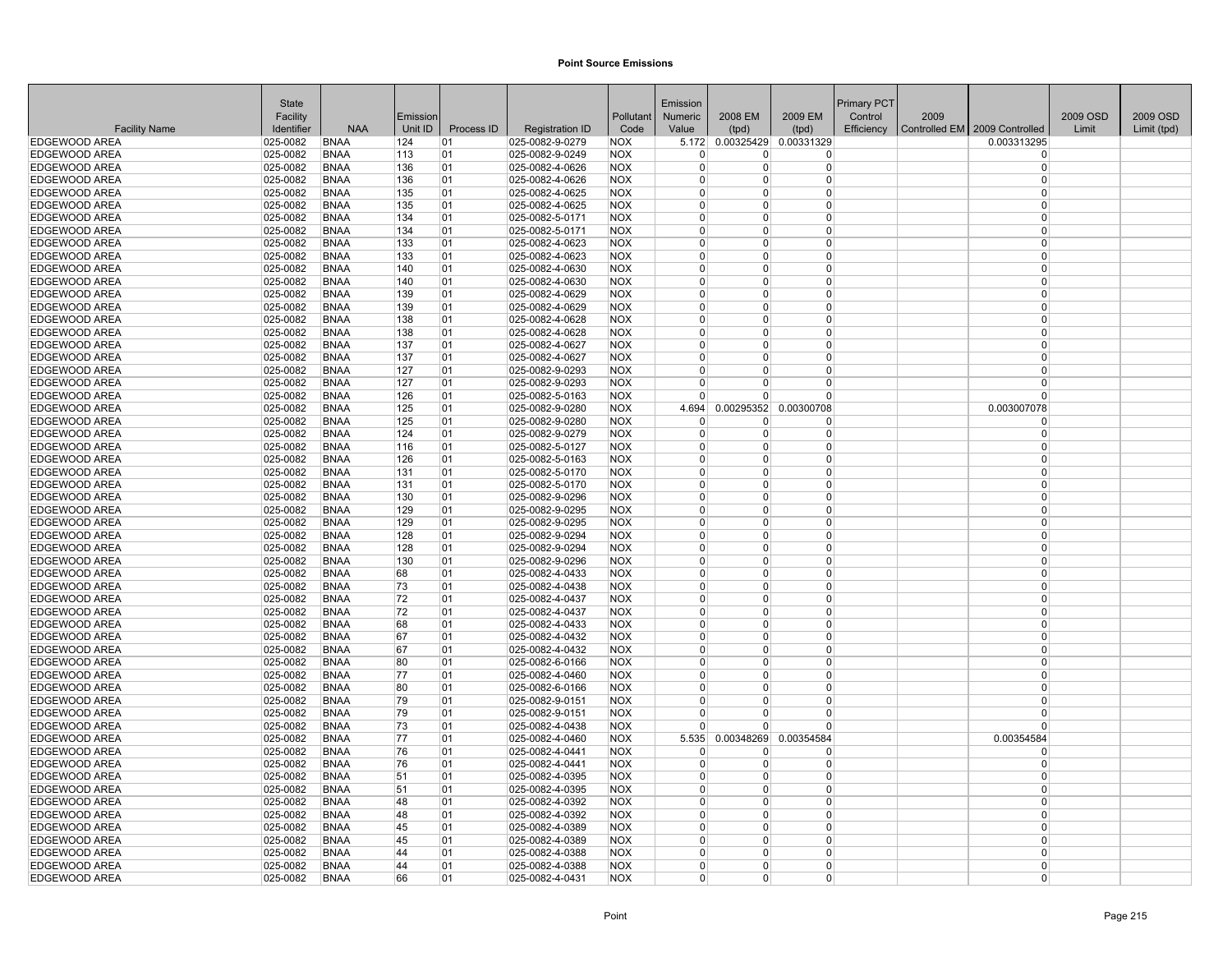|                                                                                                  | <b>State</b>         |                            |                |            |                                    |                          | Emission             |                          |                        | <b>Primary PCT</b> |      |                                 |          |             |
|--------------------------------------------------------------------------------------------------|----------------------|----------------------------|----------------|------------|------------------------------------|--------------------------|----------------------|--------------------------|------------------------|--------------------|------|---------------------------------|----------|-------------|
|                                                                                                  | Facility             |                            | Emission       |            |                                    | Pollutant                | Numeric              | 2008 EM                  | 2009 EM                | Control            | 2009 |                                 | 2009 OSD | 2009 OSD    |
| <b>Facility Name</b>                                                                             | Identifier           | <b>NAA</b>                 | Unit ID        | Process ID | <b>Registration ID</b>             | Code                     | Value                | (tpd)                    | (tpd)                  | Efficiency         |      | Controlled EM   2009 Controlled | Limit    | Limit (tpd) |
| <b>EDGEWOOD AREA</b>                                                                             | 025-0082             | <b>BNAA</b>                | 65             | 01         | 025-0082-4-0430                    | <b>NOX</b>               | 0                    | $\Omega$                 | $\Omega$               |                    |      | $\Omega$                        |          |             |
| EDGEWOOD AREA                                                                                    | 025-0082             | BNAA                       | 65             | 01         | 025-0082-4-0430                    | NOX                      | $\Omega$             | <sup>0</sup>             | $\Omega$               |                    |      | $\Omega$                        |          |             |
| EDGEWOOD AREA                                                                                    | 025-0082             | <b>BNAA</b>                | 53             | 01         | 025-0082-4-0397                    | <b>NOX</b>               | U                    | $\Omega$                 | $\Omega$               |                    |      | $\Omega$                        |          |             |
| EDGEWOOD AREA                                                                                    | 025-0082             | <b>BNAA</b>                | 53             | 01         | 025-0082-4-0397                    | <b>NOX</b>               | 0                    | $\Omega$                 | $\Omega$               |                    |      | $\Omega$                        |          |             |
| EDGEWOOD AREA                                                                                    | 025-0082             | <b>BNAA</b>                | 52             | 01         | 025-0082-4-0396                    | <b>NOX</b>               | 0                    | $\Omega$                 | $\Omega$               |                    |      | $\Omega$                        |          |             |
| EDGEWOOD AREA                                                                                    | 025-0082             | <b>BNAA</b>                | 52             | 01         | 025-0082-4-0396                    | <b>NOX</b>               | $\Omega$             | $\Omega$                 | $\Omega$               |                    |      | $\Omega$                        |          |             |
| <b>EDGEWOOD AREA</b>                                                                             | 025-0082             | <b>BNAA</b>                | 66             | 01         | 025-0082-4-0431                    | <b>NOX</b>               | 0.9033               | 0.00056837               | 0.00057867             |                    |      | 0.000578673                     |          |             |
| <b>EDGEWOOD AREA</b>                                                                             | 025-0082             | <b>BNAA</b>                | 102            | 01         | 025-0082-4-0568                    | <b>NOX</b>               | 0                    | $\Omega$                 | $\Omega$               |                    |      | $\Omega$                        |          |             |
| EDGEWOOD AREA                                                                                    | 025-0082             | <b>BNAA</b>                | 102            | 01         | 025-0082-4-0568                    | <b>NOX</b>               | 4.367                | 0.00274777               | 0.00279759             |                    |      | 0.002797594                     |          |             |
| EDGEWOOD AREA                                                                                    | 025-0082             | <b>BNAA</b>                | 98             | 01         | 025-0082-4-0556                    | <b>NOX</b>               | n                    | <sup>n</sup>             | $\Omega$               |                    |      | $\Omega$                        |          |             |
| EDGEWOOD AREA                                                                                    | 025-0082             | <b>BNAA</b>                | 100            | 01         | 025-0082-4-0544                    | <b>NOX</b>               | 5.535                | 0.00348269               | 0.00354584             |                    |      | 0.00354584                      |          |             |
| EDGEWOOD AREA                                                                                    | 025-0082             | <b>BNAA</b>                | 103            | 01         | 025-0082-4-0571                    | <b>NOX</b>               | $\Omega$             | <sup>0</sup>             | $\Omega$               |                    |      | $\Omega$                        |          |             |
| EDGEWOOD AREA                                                                                    | 025-0082             | <b>BNAA</b>                | 99             | 01         | 025-0082-4-0543                    | <b>NOX</b>               | 7.246                |                          | 0.00455927 0.00464194  |                    |      | 0.004641944                     |          |             |
| EDGEWOOD AREA                                                                                    | 025-0082             | <b>BNAA</b>                | 99             | 01         | 025-0082-4-0543                    | <b>NOX</b>               | n                    | O                        | $\Omega$               |                    |      | $\Omega$                        |          |             |
| EDGEWOOD AREA                                                                                    | 025-0082             | <b>BNAA</b>                | 100            | 01         | 025-0082-4-0544                    | <b>NOX</b>               | 0                    | $\Omega$                 | $\Omega$               |                    |      | $\Omega$                        |          |             |
| EDGEWOOD AREA                                                                                    | 025-0082             | <b>BNAA</b>                | 106            | 01         | 025-0082-4-0569                    | <b>NOX</b>               | 4.367                | 0.00274777               | 0.00279759             |                    |      | 0.002797594                     |          |             |
| EDGEWOOD AREA                                                                                    | 025-0082             | <b>BNAA</b>                | 106            | 01         | 025-0082-4-0569                    | <b>NOX</b>               | $\Omega$<br>$\Omega$ | 0                        | $\Omega$               |                    |      | $\Omega$                        |          |             |
| <b>EDGEWOOD AREA</b>                                                                             | 025-0082             | <b>BNAA</b>                | 105            | 01         | 025-0082-6-0287                    | <b>NOX</b>               | 0                    | 0<br><sup>0</sup>        | $\Omega$<br>$\Omega$   |                    |      | $\mathbf 0$                     |          |             |
| EDGEWOOD AREA                                                                                    | 025-0082             | <b>BNAA</b>                | 103            | 01         | 025-0082-4-0571                    | <b>NOX</b>               | $\Omega$             | <sup>0</sup>             | $\Omega$               |                    |      | $\mathbf 0$<br>$\Omega$         |          |             |
| EDGEWOOD AREA<br><b>EDGEWOOD AREA</b>                                                            | 025-0082<br>025-0082 | <b>BNAA</b><br><b>BNAA</b> | 104<br>104     | 01<br>01   | 025-0082-4-0572<br>025-0082-4-0572 | <b>NOX</b><br><b>NOX</b> | $\Omega$             | $\Omega$                 | $\Omega$               |                    |      | $\Omega$                        |          |             |
| EDGEWOOD AREA                                                                                    | 025-0082             | <b>BNAA</b>                | 105            | 01         | 025-0082-6-0287                    | <b>NOX</b>               | U                    | $\Omega$                 | $\Omega$               |                    |      | $\Omega$                        |          |             |
| EDGEWOOD AREA                                                                                    | 025-0082             | <b>BNAA</b>                | 82             | 01         | 025-0082-9-0154                    | <b>NOX</b>               | 0                    | 0                        | $\Omega$               |                    |      | $\Omega$                        |          |             |
| EDGEWOOD AREA                                                                                    | 025-0082             | <b>BNAA</b>                | 98             | 01         | 025-0082-4-0556                    | <b>NOX</b>               | 0                    | $\Omega$                 | $\Omega$               |                    |      | $\Omega$                        |          |             |
| EDGEWOOD AREA                                                                                    | 025-0082             | <b>BNAA</b>                | 86             | 01         | 025-0082-4-0501                    | NOX                      | $\Omega$             | n                        | $\Omega$               |                    |      | $\Omega$                        |          |             |
| <b>EDGEWOOD AREA</b>                                                                             | 025-0082             | <b>BNAA</b>                | 86             | 01         | 025-0082-4-0501                    | <b>NOX</b>               | 1.391                | 0.00087523               | 0.0008911              |                    |      | 0.000891105                     |          |             |
| EDGEWOOD AREA                                                                                    | 025-0082             | <b>BNAA</b>                | 88             | 01         | 025-0082-4-0506                    | <b>NOX</b>               | - 0                  | 0                        | 0                      |                    |      | $\Omega$                        |          |             |
| EDGEWOOD AREA                                                                                    | 025-0082             | <b>BNAA</b>                | 82             | 01         | 025-0082-9-0154                    | <b>NOX</b>               | $\Omega$             | $\Omega$                 | $\Omega$               |                    |      | $\Omega$                        |          |             |
| EDGEWOOD AREA                                                                                    | 025-0082             | <b>BNAA</b>                | 81             | 01         | 025-0082-6-0167                    | <b>NOX</b>               | 0                    | $\Omega$                 | $\Omega$               |                    |      | $\Omega$                        |          |             |
| EDGEWOOD AREA                                                                                    | 025-0082             | <b>BNAA</b>                | 81             | 01         | 025-0082-6-0167                    | NOX                      | ŋ                    | <sup>0</sup>             | $\Omega$               |                    |      | $\Omega$                        |          |             |
| EDGEWOOD AREA                                                                                    | 025-0082             | <b>BNAA</b>                | 96             | 01         | 025-0082-5-0092                    | <b>NOX</b>               | $\Omega$             | 0                        | $\Omega$               |                    |      | $\Omega$                        |          |             |
| <b>EDGEWOOD AREA</b>                                                                             | 025-0082             | <b>BNAA</b>                | 97             | 01         | 025-0082-4-0545                    | <b>NOX</b>               | $\Omega$             | $\Omega$                 | $\Omega$               |                    |      | $\Omega$                        |          |             |
| <b>EDGEWOOD AREA</b>                                                                             | 025-0082             | <b>BNAA</b>                | 97             | 01         | 025-0082-4-0545                    | <b>NOX</b>               | 0                    | $\Omega$                 | $\Omega$               |                    |      | $\Omega$                        |          |             |
| EDGEWOOD AREA                                                                                    | 025-0082             | <b>BNAA</b>                | 88             | 01         | 025-0082-4-0506                    | <b>NOX</b>               | 0                    | 0                        | $\Omega$               |                    |      | $\Omega$                        |          |             |
| EDGEWOOD AREA                                                                                    | 025-0082             | <b>BNAA</b>                | 96             | 01         | 025-0082-5-0092                    | <b>NOX</b>               | U                    | ŋ                        | $\Omega$               |                    |      | $\Omega$                        |          |             |
| EDGEWOOD AREA                                                                                    | 025-0082             | <b>BNAA</b>                | 92             | 01         | 025-0082-4-0523                    | NOX                      | U                    | $\Omega$                 | $\Omega$               |                    |      | $\Omega$                        |          |             |
| EDGEWOOD AREA                                                                                    | 025-0082             | <b>BNAA</b>                | 92             | 01         | 025-0082-4-0523                    | <b>NOX</b>               | 0                    | O                        | $\Omega$               |                    |      | $\Omega$                        |          |             |
| SHERWIN WILLIAMS CLEANING SOLUTIONS                                                              | 025-0145             | <b>BNAA</b>                | 14             | 01         | 025-0145-5-0100                    | <b>NOX</b>               | $\Omega$             | <sup>0</sup>             | $\Omega$               |                    |      | $\Omega$                        |          |             |
| SHERWIN WILLIAMS CLEANING SOLUTIONS                                                              | 025-0145             | <b>BNAA</b>                | 14             | 01         | 025-0145-5-0100                    | <b>NOX</b>               | 3.945205             | 0.00222706               | 0.00227025             |                    |      | 0.002270253                     |          |             |
| <b>WASTE ENERGY PARTNERS</b>                                                                     | 025-0212             | <b>BNAA</b>                | 1              | 01         | 025-0212-2-0019                    | <b>NOX</b>               | 0                    | $\Omega$                 | $\Omega$               |                    |      | $\Omega$                        |          |             |
| <b>WASTE ENERGY PARTNERS</b>                                                                     | 025-0212             | <b>BNAA</b>                | 1              | 01         | $ 025 - 0212 - 2 - 0019$           | <b>NOX</b>               | 1083.288             | 0.58624983               | 0.59262208             |                    |      | 0.592622076                     |          |             |
| <b>ALCORE - QUARRY DRIVE</b>                                                                     | 025-0423             | <b>BNAA</b>                | 3              | 01         | 025-0423-5-0133                    | <b>NOX</b>               | 6.910638             | 0.00390104               | 0.0039767              |                    |      | 0.0039767                       |          |             |
| ALCORE - QUARRY DRIVE                                                                            | 025-0423             | <b>BNAA</b>                | 3              | 01         | 025-0423-5-0133                    | <b>NOX</b>               | $\Omega$             | $\Omega$                 | $\Omega$               |                    |      | $\Omega$                        |          |             |
| <b>SIMKINS INDUSTRIES</b>                                                                        | 027-0005             | <b>BNAA</b>                | 3              | 01         | 027-0005-7-0001                    | <b>NOX</b>               | $\Omega$             | $\Omega$                 | $\Omega$               |                    |      | $\mathbf 0$                     |          |             |
| SIMKINS INDUSTRIES                                                                               | $ 027 - 0005$        | <b>BNAA</b>                | 3              | 01         | 027-0005-7-0001                    | <b>NOX</b>               | $\Omega$             | 0                        | $\Omega$               |                    |      | $\Omega$                        |          |             |
| <b>SIMKINS INDUSTRIES</b>                                                                        | 027-0005             | <b>BNAA</b>                | $\overline{2}$ | 01         | 027-0005-4-0080                    | <b>NOX</b>               | U                    | U                        | $\Omega$               |                    |      | $\Omega$                        |          |             |
| SIMKINS INDUSTRIES                                                                               | 027-0005             | <b>BNAA</b>                | $\mathbf 1$    | 01         | 027-0005-4-0005                    | <b>NOX</b>               | 503.4                | 0.2588461                | 0.25342228             |                    |      | 0.253422283                     |          |             |
| <b>SIMKINS INDUSTRIES</b>                                                                        | 027-0005             | <b>BNAA</b>                | 1              | 01         | 027-0005-4-0005                    | <b>NOX</b>               | $\Omega$             | 0                        | $\Omega$               |                    |      | $\Omega$                        |          |             |
| <b>SIMKINS INDUSTRIES</b>                                                                        | 027-0005             | <b>BNAA</b>                | $\overline{2}$ | 01         | 027-0005-4-0080                    | <b>NOX</b>               | $\Omega$             | $\Omega$                 | $\Omega$               |                    |      | $\mathbf 0$                     |          |             |
| OWENS CORNING - JESUP ROOFING AND ASPH027-0055                                                   |                      | <b>BNAA</b>                | 17             | 01         | 027-0055-9-0219                    | <b>NOX</b>               | $\Omega$             | $\Omega$                 | $\Omega$               |                    |      | $\Omega$                        |          |             |
| OWENS CORNING - JESUP ROOFING AND ASPH027-0055                                                   |                      | <b>BNAA</b>                | 3              | 01         | 027-0055-9-0037                    | <b>NOX</b>               | 17.56                | 0.01050045               | 0.0109004              |                    |      | 0.010900404                     |          |             |
| OWENS CORNING - JESUP ROOFING AND ASPH027-0055                                                   |                      | BNAA                       | 5              | 01         | $ 027 - 0055 - 9 - 0071$           | <b>NOX</b>               | 8.27                 | 0.00452932               | 0.00464655             |                    |      | 0.004646547                     |          |             |
| OWENS CORNING - JESUP ROOFING AND ASPH027-0055                                                   |                      | <b>BNAA</b>                | 5              | 01         | 027-0055-9-0071                    | <b>NOX</b>               | U                    | O                        | $\Omega$               |                    |      | $\Omega$                        |          |             |
| OWENS CORNING - JESUP ROOFING AND ASPH027-0055                                                   |                      | <b>BNAA</b>                | 3              | 01         | 027-0055-9-0037                    | <b>NOX</b>               | U                    | $\Omega$                 | $\Omega$               |                    |      | $\Omega$                        |          |             |
| OWENS CORNING - JESUP ROOFING AND ASPH027-0055                                                   |                      | <b>BNAA</b>                | 17             | 01         | 027-0055-9-0219                    | <b>NOX</b>               | 0.000223             | 1.1315E-07               | 1.1224E-07             |                    |      | 1.12243E-07                     |          |             |
| OWENS CORNING - JESUP ROOFING AND ASPH027-0055                                                   |                      | <b>BNAA</b>                | 8<br>6         | 01<br>01   | 027-0055-9-0074<br>027-0055-9-0072 | <b>NOX</b><br><b>NOX</b> | 32.77                | 0.01959566               | 0.02034204<br>$\Omega$ |                    |      | 0.020342043<br>$\Omega$         |          |             |
| OWENS CORNING - JESUP ROOFING AND ASPH027-0055<br>OWENS CORNING - JESUP ROOFING AND ASPH027-0055 |                      | <b>BNAA</b><br><b>BNAA</b> | 6              | 01         | 027-0055-9-0072                    | <b>NOX</b>               | o<br>0               | <sup>0</sup><br>$\Omega$ | $\Omega$               |                    |      | $\Omega$                        |          |             |
|                                                                                                  |                      | <b>BNAA</b>                | 8              | 01         |                                    |                          | 0                    | 0                        | $\Omega$               |                    |      | $\Omega$                        |          |             |
| OWENS CORNING - JESUP ROOFING AND ASPH027-0055                                                   |                      |                            |                |            | 027-0055-9-0074                    | <b>NOX</b>               |                      |                          |                        |                    |      |                                 |          |             |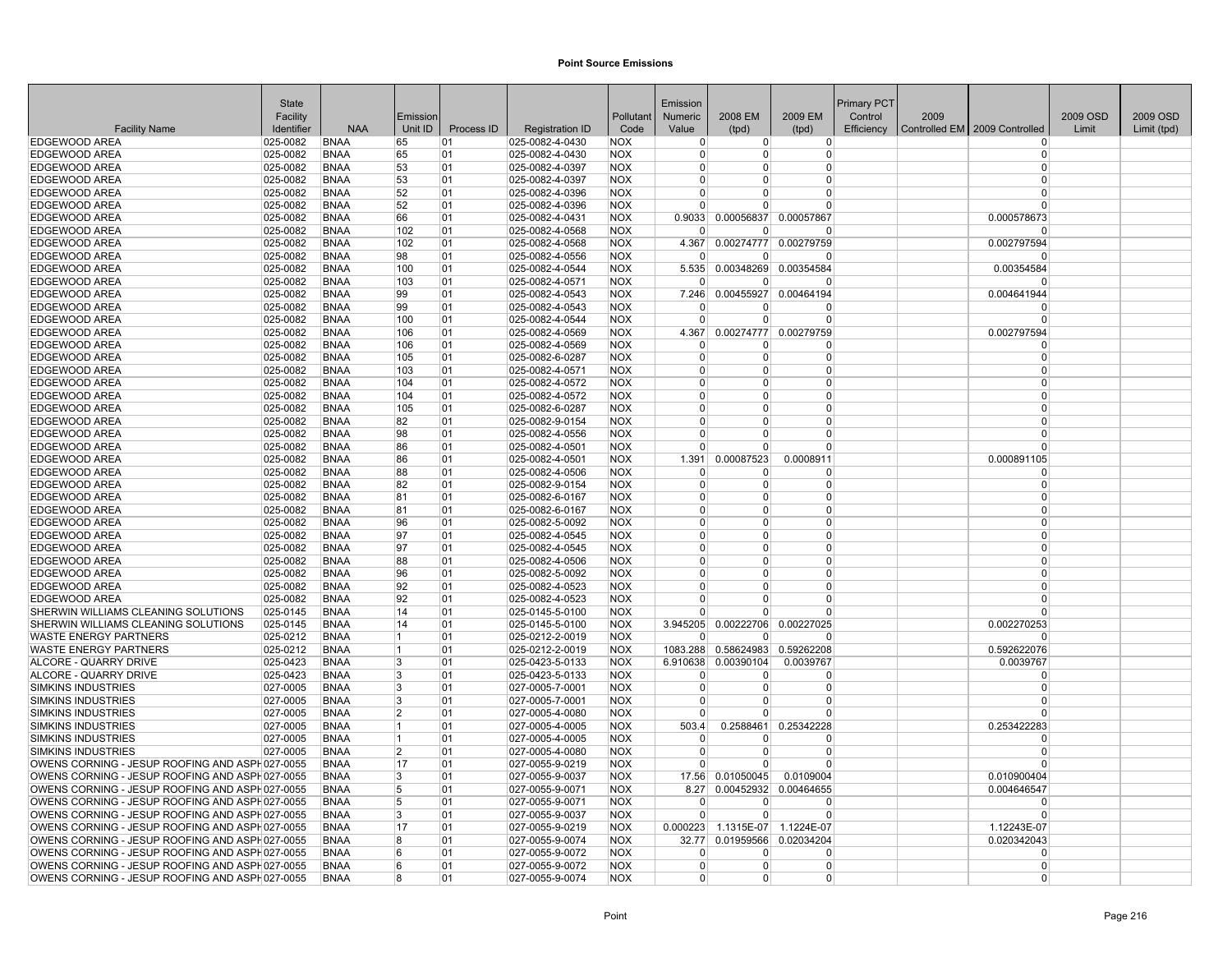|                                                                                                  | <b>State</b>         |                            |                         |            |                                    |                          | Emission                       |                         |                                     | Primary PCT |      |                                 |          |             |
|--------------------------------------------------------------------------------------------------|----------------------|----------------------------|-------------------------|------------|------------------------------------|--------------------------|--------------------------------|-------------------------|-------------------------------------|-------------|------|---------------------------------|----------|-------------|
|                                                                                                  | Facility             |                            | Emission                |            |                                    | Pollutant                | Numeric                        | 2008 EM                 | 2009 EM                             | Control     | 2009 |                                 | 2009 OSD | 2009 OSD    |
| <b>Facility Name</b>                                                                             | Identifier           | <b>NAA</b>                 | Unit ID                 | Process ID | <b>Registration ID</b>             | Code                     | Value                          | (tpd)                   | (tpd)                               | Efficiency  |      | Controlled EM   2009 Controlled | Limit    | Limit (tpd) |
| OWENS CORNING - JESUP ROOFING AND ASPH027-0055                                                   |                      | <b>BNAA</b>                | 9                       | 01         | 027-0055-9-0097                    | <b>NOX</b>               | $\Omega$                       | $\Omega$                | $\overline{0}$                      |             |      | $\Omega$                        |          |             |
| OWENS CORNING - JESUP ROOFING AND ASPH027-0055                                                   |                      | <b>BNAA</b>                | 9                       | 01         | 027-0055-9-0097                    | <b>NOX</b>               | 24.99                          |                         | 0.01494341 0.01551259               |             |      | 0.015512592                     |          |             |
| OWENS CORNING - JESUP ROOFING AND ASPH027-0055                                                   |                      | <b>BNAA</b>                | 13                      | 01<br>01   | 027-0055-9-0130                    | <b>NOX</b>               | $\mathbf{0}$<br>$\overline{0}$ | 0<br>$\Omega$           | 0<br>$\overline{0}$                 |             |      | $\Omega$<br>$\Omega$            |          |             |
| OWENS CORNING - JESUP ROOFING AND ASPH027-0055<br>OWENS CORNING - JESUP ROOFING AND ASPH027-0055 |                      | <b>BNAA</b><br><b>BNAA</b> | 13<br>12                | 01         | 027-0055-9-0130<br>027-0055-9-0129 | <b>NOX</b><br><b>NOX</b> | $\Omega$                       | $\Omega$                | $\overline{0}$                      |             |      | $\Omega$                        |          |             |
| OWENS CORNING - JESUP ROOFING AND ASPH027-0055                                                   |                      | <b>BNAA</b>                | 10                      | 01         | 027-0055-9-0098                    | <b>NOX</b>               | 1.65                           | 0.00090367              | 0.00092706                          |             |      | 0.000927062                     |          |             |
| OWENS CORNING - JESUP ROOFING AND ASPH027-0055                                                   |                      | <b>BNAA</b>                | 10                      | 01         | 027-0055-9-0098                    | <b>NOX</b>               | $\overline{0}$                 | 0                       | $\overline{0}$                      |             |      | $\Omega$                        |          |             |
| OWENS CORNING - JESUP ROOFING AND ASPH027-0055                                                   |                      | <b>BNAA</b>                | 12                      | 01         | 027-0055-9-0129                    | <b>NOX</b>               | $\Omega$                       | $\Omega$                | $\Omega$                            |             |      | $\Omega$                        |          |             |
| OWENS CORNING - JESUP ROOFING AND ASPH027-0055                                                   |                      | <b>BNAA</b>                | 16                      | 01         | $ 027 - 0055 - 6 - 0029$           | <b>NOX</b>               | $\Omega$                       | 0                       | $\Omega$                            |             |      | $\Omega$                        |          |             |
| OWENS CORNING - JESUP ROOFING AND ASPH027-0055                                                   |                      | <b>BNAA</b>                | 15                      | 01         | 027-0055-9-0225                    | <b>NOX</b>               | $\overline{0}$                 | $\Omega$                | $\overline{0}$                      |             |      | $\Omega$                        |          |             |
| OWENS CORNING - JESUP ROOFING AND ASPH027-0055                                                   |                      | <b>BNAA</b>                | 15                      | 01         | 027-0055-9-0225                    | <b>NOX</b>               | $\Omega$                       | $\Omega$                | $\overline{0}$                      |             |      | $\Omega$                        |          |             |
| OWENS CORNING - JESUP ROOFING AND ASPH027-0055                                                   |                      | <b>BNAA</b>                | 14                      | 01         | 027-0055-9-0131                    | <b>NOX</b>               | $\Omega$                       | 0                       | $\Omega$                            |             |      | $\Omega$                        |          |             |
| OWENS CORNING - JESUP ROOFING AND ASPH027-0055                                                   |                      | <b>BNAA</b>                | 14                      | 01         | $ 027 - 0055 - 9 - 0131$           | <b>NOX</b>               | $\overline{0}$                 | $\Omega$                | $\Omega$                            |             |      | $\Omega$                        |          |             |
| OWENS CORNING - JESUP ROOFING AND ASPH027-0055                                                   |                      | <b>BNAA</b>                | 16                      | 01         | 027-0055-6-0029                    | <b>NOX</b>               | $\Omega$                       | $\Omega$                | $\Omega$                            |             |      | $\Omega$                        |          |             |
| TRANSCONTINENTAL GAS PIPE LINE                                                                   | 027-0223             | <b>BNAA</b>                | 3                       | 01         | 027-0223-5-0064                    | <b>NOX</b>               | 2 <sup>1</sup>                 | 0.00112373              | 0.00116247                          |             |      | 0.001162468                     |          |             |
| TRANSCONTINENTAL GAS PIPE LINE                                                                   | 027-0223             | <b>BNAA</b>                | 4                       | 01         | 027-0223-9-0186                    | <b>NOX</b>               | $\Omega$                       | $\Omega$                | $\Omega$                            |             |      | $\Omega$                        |          |             |
| <b>TRANSCONTINENTAL GAS PIPE LINE</b>                                                            | 027-0223             | <b>BNAA</b>                | 4                       | 01         | 027-0223-9-0186                    | <b>NOX</b>               | $\Omega$                       | $\Omega$                | $\Omega$                            |             |      | $\Omega$                        |          |             |
| <b>TRANSCONTINENTAL GAS PIPE LINE</b>                                                            | 027-0223             | <b>BNAA</b>                | 3                       | 01         | 027-0223-5-0064                    | <b>NOX</b>               | $\Omega$                       | $\Omega$                | $\Omega$                            |             |      | $\Omega$                        |          |             |
| <b>TRANSCONTINENTAL GAS PIPE LINE</b>                                                            | 027-0223             | <b>BNAA</b>                | $\mathbf{1}$            | 01         | 027-0223-5-0054                    | <b>NOX</b>               | $\Omega$                       | 0                       | $\Omega$                            |             |      | $\Omega$                        |          |             |
| TRANSCONTINENTAL GAS PIPE LINE                                                                   | 027-0223             | <b>BNAA</b>                | $\overline{2}$          | 01         | 027-0223-5-0063                    | <b>NOX</b>               | $\overline{0}$                 | $\Omega$                | $\Omega$                            |             |      | $\Omega$                        |          |             |
| TRANSCONTINENTAL GAS PIPE LINE                                                                   | 027-0223             | <b>BNAA</b>                | $\overline{2}$          | 01         | 027-0223-5-0063                    | <b>NOX</b>               |                                | 2 0.00112373 0.00116247 |                                     |             |      | 0.001162468                     |          |             |
| TRANSCONTINENTAL GAS PIPE LINE                                                                   | 027-0223             | <b>BNAA</b>                | 1                       | 01         | 027-0223-5-0054                    | <b>NOX</b>               | 7955.4                         | 4.46986961              | 4.62394737                          |             |      | 4.623947368                     |          |             |
| JOHNS HOPKINS HOSPITAL                                                                           | 510-0001             | <b>BNAA</b>                | 6                       | 01         | 510-0001-5-0734                    | <b>NOX</b>               | $\overline{0}$                 | 0                       | 0                                   |             |      | $\Omega$                        |          |             |
| JOHNS HOPKINS HOSPITAL                                                                           | 510-0001             | <b>BNAA</b>                | 5                       | 01         | 510-0001-5-0306                    | <b>NOX</b>               | $\Omega$                       | $\Omega$                | 0                                   |             |      | $\Omega$                        |          |             |
| JOHNS HOPKINS HOSPITAL                                                                           | 510-0001             | <b>BNAA</b>                | 5                       | 01         | 510-0001-5-0306                    | <b>NOX</b>               | 161.0027                       |                         | 0.09046198 0.09358023               |             |      | 0.093580234                     |          |             |
| JOHNS HOPKINS HOSPITAL                                                                           | 510-0001             | <b>BNAA</b>                | 4                       | 01         | 510-0001-5-0305                    | <b>NOX</b>               | 161.0027                       |                         | 0.09046198 0.09358023               |             |      | 0.093580234                     |          |             |
| JOHNS HOPKINS HOSPITAL                                                                           | 510-0001             | <b>BNAA</b>                | 6                       | 01         | 510-0001-5-0734                    | <b>NOX</b>               | 161.0027                       |                         | 0.09046198 0.09358023               |             |      | 0.093580234                     |          |             |
| JOHNS HOPKINS HOSPITAL                                                                           | 510-0001             | <b>BNAA</b>                | $\overline{\mathbf{4}}$ | 01         | 510-0001-5-0305                    | <b>NOX</b>               | $\mathbf 0$                    | $\Omega$                | $\Omega$                            |             |      | $\Omega$                        |          |             |
| JOHNS HOPKINS HOSPITAL                                                                           | 510-0001             | <b>BNAA</b>                | $\overline{2}$          | 01         | 510-0001-5-0303                    | <b>NOX</b>               | $\Omega$                       | $\Omega$                | $\Omega$                            |             |      | $\Omega$                        |          |             |
| JOHNS HOPKINS HOSPITAL<br>JOHNS HOPKINS HOSPITAL                                                 | 510-0001             | <b>BNAA</b>                | 2<br>3                  | 01         | 510-0001-5-0303<br>510-0001-5-0304 | <b>NOX</b><br><b>NOX</b> | 161.0027<br> 0                 | 0                       | 0.09046198 0.09358023<br>$\Omega$   |             |      | 0.093580234                     |          |             |
| JOHNS HOPKINS HOSPITAL                                                                           | 510-0001<br>510-0001 | <b>BNAA</b><br><b>BNAA</b> | 3                       | 01<br>01   | 510-0001-5-0304                    | <b>NOX</b>               | 161.0027                       |                         | 0.09046198 0.09358023               |             |      | 0.093580234                     |          |             |
| <b>CPSG WESTPORT</b>                                                                             | 510-0006             | <b>BNAA</b>                | 4                       | 01         | 510-0006-5-0005                    | <b>NOX</b>               | 422                            |                         | 0.19022457 0.17068303               |             |      | 0.170683031                     |          |             |
| <b>CPSG WESTPORT</b>                                                                             | 510-0006             | <b>BNAA</b>                | 4                       | 01         | 510-0006-5-0005                    | <b>NOX</b>               | $\Omega$                       | $\Omega$                | $\Omega$                            |             |      | $\Omega$                        |          |             |
| <b>CPSG GOULD STRRET</b>                                                                         | 510-0007             | <b>BNAA</b>                | 2                       | 01         | 510-0007-4-0536                    | <b>NOX</b>               |                                | 3667.327 1.65311779     | 1.483295                            |             |      | 1.483294995                     |          |             |
| <b>CPSG GOULD STRRET</b>                                                                         | 510-0007             | <b>BNAA</b>                | $\overline{2}$          | 01         | 510-0007-4-0536                    | <b>NOX</b>               | $\Omega$                       | $\Omega$                | $\Omega$                            |             |      | $\Omega$                        |          |             |
| <b>GAF BUILDING PRODUCTS</b>                                                                     | 510-0071             | <b>BNAA</b>                | 21                      | 01         | 510-0071-9-0621                    | <b>NOX</b>               | $\overline{0}$                 | $\Omega$                | $\Omega$                            |             |      | $\Omega$                        |          |             |
| <b>GAF BUILDING PRODUCTS</b>                                                                     | 510-0071             | <b>BNAA</b>                | 21                      | 01         | 510-0071-9-0621                    | <b>NOX</b>               | $\overline{0}$                 | $\Omega$                | $\overline{0}$                      |             |      | $\Omega$                        |          |             |
| <b>GAF BUILDING PRODUCTS</b>                                                                     | 510-0071             | <b>BNAA</b>                | 22                      | 01         | 510-0071-6-1128                    | <b>NOX</b>               | $\Omega$                       | $\Omega$                | $\Omega$                            |             |      | $\Omega$                        |          |             |
| <b>GAF BUILDING PRODUCTS</b>                                                                     | 510-0071             | <b>BNAA</b>                | 22                      | 01         | 510-0071-6-1128                    | <b>NOX</b>               | $\Omega$                       | $\Omega$                | $\Omega$                            |             |      | $\Omega$                        |          |             |
| <b>GAF BUILDING PRODUCTS</b>                                                                     | 510-0071             | <b>BNAA</b>                | 24                      | 01         | 510-0071-6-1743                    | <b>NOX</b>               | $\overline{0}$                 | 0                       | 0                                   |             |      | $\Omega$                        |          |             |
| <b>GAF BUILDING PRODUCTS</b>                                                                     | 510-0071             | <b>BNAA</b>                | 25                      | 01         | 510-0071-6-1725                    | <b>NOX</b>               | $\mathbf{0}$                   | $\Omega$                | 0                                   |             |      | $\Omega$                        |          |             |
| <b>GAF BUILDING PRODUCTS</b>                                                                     | 510-0071             | <b>BNAA</b>                | 25                      | 01         | 510-0071-6-1725                    | <b>NOX</b>               | $\Omega$                       | $\Omega$                | $\Omega$                            |             |      | $\Omega$                        |          |             |
| <b>GAF BUILDING PRODUCTS</b>                                                                     | 510-0071             | <b>BNAA</b>                | 5                       | 01         | 510-0071-6-0003                    | <b>NOX</b>               | $\Omega$                       | $\Omega$                | $\Omega$                            |             |      | $\Omega$                        |          |             |
| <b>GAF BUILDING PRODUCTS</b>                                                                     | 510-0071             | <b>BNAA</b>                | 5                       | 01         | 510-0071-6-0003                    | <b>NOX</b>               | 7.26                           |                         | 0.0043413 0.00450666                |             |      | 0.004506659                     |          |             |
| <b>GAF BUILDING PRODUCTS</b>                                                                     | 510-0071             | <b>BNAA</b>                | 24                      | 01         | 510-0071-6-1743                    | <b>NOX</b>               | 24.945                         |                         | 0.01366189 0.01401549               |             |      | 0.01401549                      |          |             |
| <b>GAF BUILDING PRODUCTS</b>                                                                     | 510-0071             | <b>BNAA</b>                | 15                      | 01         | 510-0071-6-0892                    | <b>NOX</b>               | $\Omega$                       | $\Omega$                | $\Omega$                            |             |      | $\Omega$                        |          |             |
| <b>GAF BUILDING PRODUCTS</b>                                                                     | 510-0071             | <b>BNAA</b>                | 15                      | 01         | 510-0071-6-0892                    | <b>NOX</b>               | 17.918                         | 0.01071452              | 0.01112263                          |             |      | 0.011122634                     |          |             |
| <b>GAF BUILDING PRODUCTS</b>                                                                     | 510-0071             | <b>BNAA</b>                | 16                      | 01         | 510-0071-6-0912                    | <b>NOX</b>               | $\Omega$                       | 0                       | $\mathbf 0$                         |             |      | $\Omega$                        |          |             |
| <b>GAF BUILDING PRODUCTS</b>                                                                     | 510-0071             | <b>BNAA</b>                | 16                      | 01         | 510-0071-6-0912                    | <b>NOX</b>               | $\Omega$                       | $\Omega$                | $\Omega$                            |             |      | $\Omega$                        |          |             |
| <b>GAF BUILDING PRODUCTS</b>                                                                     | 510-0071             | <b>BNAA</b>                | 17                      | 01         | 510-0071-6-0924                    | <b>NOX</b>               | $\Omega$                       | $\Omega$                | $\Omega$                            |             |      | $\Omega$                        |          |             |
| <b>GAF BUILDING PRODUCTS</b>                                                                     | 510-0071             | BNAA                       | 17                      | 01         | 510-0071-6-0924                    | <b>NOX</b>               | $\Omega$<br>$\Omega$           | $\Omega$<br>$\Omega$    | 0                                   |             |      | $\Omega$<br>$\Omega$            |          |             |
| <b>GAF BUILDING PRODUCTS</b>                                                                     | 510-0071             | <b>BNAA</b>                | 19<br>19                | 01<br>01   | 510-0071-5-1143                    | <b>NOX</b><br><b>NOX</b> | 8.4                            |                         | $\Omega$                            |             |      |                                 |          |             |
| <b>GAF BUILDING PRODUCTS</b><br><b>GAF BUILDING PRODUCTS</b>                                     | 510-0071<br>510-0071 | <b>BNAA</b><br><b>BNAA</b> | 18                      |            | 510-0071-5-1143<br>510-0071-5-1142 | <b>NOX</b>               | 7.94                           | 0.00448211              | 0.00474178 0.00483375<br>0.00456904 |             |      | 0.004833747<br>0.004569042      |          |             |
| <b>GAF BUILDING PRODUCTS</b>                                                                     | 510-0071             | <b>BNAA</b>                | 18                      | 01<br>01   | 510-0071-5-1142                    | <b>NOX</b>               | $\overline{0}$                 | 0                       | $\Omega$                            |             |      | 0                               |          |             |
| FMC CORP. ORGANIC CHEMICALS DIVISION                                                             | 510-0073             | <b>BNAA</b>                | 3                       | 01         | 510-0073-4-0151                    | <b>NOX</b>               | $\Omega$                       | $\Omega$                | $\Omega$                            |             |      | $\Omega$                        |          |             |
| FMC CORP. ORGANIC CHEMICALS DIVISION                                                             | 510-0073             | <b>BNAA</b>                | 3                       | 01         | 510-0073-4-0151                    | <b>NOX</b>               | 63                             |                         | 0.03556337 0.03625311               |             |      | 0.036253106                     |          |             |
| FMC CORP. ORGANIC CHEMICALS DIVISION                                                             | 510-0073             | <b>BNAA</b>                | 29                      | 01         | 510-0073-5-1439                    | <b>NOX</b>               | 24                             |                         | 0.01354795 0.01381071               |             |      | 0.013810707                     |          |             |
|                                                                                                  |                      |                            |                         |            |                                    |                          |                                |                         |                                     |             |      |                                 |          |             |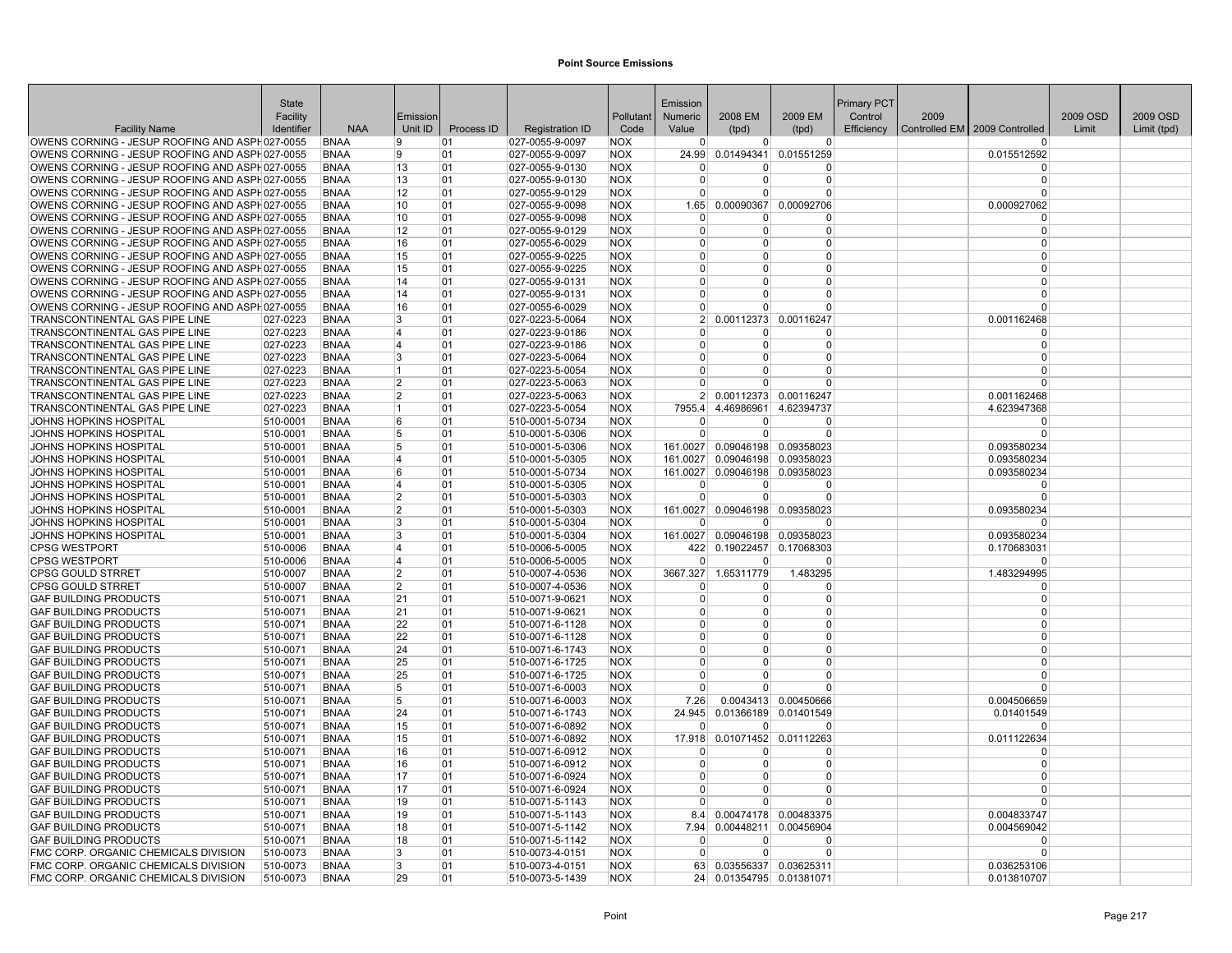|                                                                              | State                |                            |                     |            |                                    |                          | Emission             |                            |                                  | <b>Primary PCT</b> |      |                                 |          |             |
|------------------------------------------------------------------------------|----------------------|----------------------------|---------------------|------------|------------------------------------|--------------------------|----------------------|----------------------------|----------------------------------|--------------------|------|---------------------------------|----------|-------------|
|                                                                              | Facility             |                            | Emission            |            |                                    | Pollutant                | Numeric              | 2008 EM                    | 2009 EM                          | Control            | 2009 |                                 | 2009 OSD | 2009 OSD    |
| <b>Facility Name</b>                                                         | Identifier           | <b>NAA</b>                 | Unit ID             | Process ID | <b>Registration ID</b>             | Code                     | Value                | (tpd)                      | (tpd)                            | Efficiency         |      | Controlled EM   2009 Controlled | Limit    | Limit (tpd) |
| FMC CORP. ORGANIC CHEMICALS DIVISION                                         | 510-0073             | <b>BNAA</b>                | 29                  | 01         | 510-0073-5-1439                    | <b>NOX</b>               | $\mathbf 0$          | 0                          | $\overline{0}$                   |                    |      | $\Omega$                        |          |             |
| FMC CORP. ORGANIC CHEMICALS DIVISION                                         | 510-0073             | <b>BNAA</b>                | 6                   | 01         | 510-0073-4-2088                    | <b>NOX</b>               | $\Omega$             | $\Omega$                   | 0                                |                    |      | $\Omega$                        |          |             |
| FMC CORP. ORGANIC CHEMICALS DIVISION                                         | 510-0073             | <b>BNAA</b>                | 5                   | 01         | 510-0073-4-0153                    | <b>NOX</b>               | $\mathbf 0$          | $\Omega$                   | $\Omega$                         |                    |      | $\Omega$                        |          |             |
| FMC CORP. ORGANIC CHEMICALS DIVISION                                         | 510-0073             | <b>BNAA</b>                | 6                   | 01         | 510-0073-4-2088                    | <b>NOX</b>               | 58                   |                            | 0.03274088 0.03337588            |                    |      | 0.033375875                     |          |             |
| FMC CORP. ORGANIC CHEMICALS DIVISION                                         | 510-0073             | <b>BNAA</b><br><b>BNAA</b> | 5<br>14             | 01<br>01   | 510-0073-4-0153                    | <b>NOX</b><br><b>NOX</b> | 49<br>182            | 0.0276604<br>0.10273862    | 0.02819686                       |                    |      | 0.02819686                      |          |             |
| FMC CORP. ORGANIC CHEMICALS DIVISION<br>FMC CORP. ORGANIC CHEMICALS DIVISION | 510-0073<br>510-0073 | <b>BNAA</b>                | 4                   | 01         | 510-0073-4-0152<br>510-0073-4-0152 | <b>NOX</b>               | $\Omega$             | $\Omega$                   | 0.1047312<br>$\Omega$            |                    |      | 0.104731195<br>$\Omega$         |          |             |
| FMC CORP. ORGANIC CHEMICALS DIVISION                                         | 510-0073             | <b>BNAA</b>                | 15                  | 01         | 510-0073-7-0923                    | <b>NOX</b>               | $\vert$              |                            | 0.00254545 0.00265455            |                    |      | 0.002654546                     |          |             |
| FMC CORP. ORGANIC CHEMICALS DIVISION                                         | 510-0073             | <b>BNAA</b>                | 15                  | 01         | 510-0073-7-0923                    | <b>NOX</b>               | $\Omega$             | O                          | 0                                |                    |      | $\Omega$                        |          |             |
| FMC CORP. ORGANIC CHEMICALS DIVISION                                         | 510-0073             | <b>BNAA</b>                | 13                  | 01         | 510-0073-7-0471                    | <b>NOX</b>               | $\overline{0}$       | $\overline{0}$             | $\overline{0}$                   |                    |      | $\Omega$                        |          |             |
| FMC CORP. ORGANIC CHEMICALS DIVISION                                         | 510-0073             | <b>BNAA</b>                | 13                  | 01         | 510-0073-7-0471                    | <b>NOX</b>               | 1                    |                            | 0.00063636 0.00066364            |                    |      | 0.000663636                     |          |             |
| FMC CORP. ORGANIC CHEMICALS DIVISION                                         | 510-0073             | <b>BNAA</b>                | 1                   | 01         | 510-0073-2-0209                    | <b>NOX</b>               | 2 <sup>1</sup>       |                            | 0.00113456 0.00115902            |                    |      | 0.001159021                     |          |             |
| FMC CORP. ORGANIC CHEMICALS DIVISION                                         | 510-0073             | <b>BNAA</b>                | 1                   | 01         | 510-0073-2-0209                    | <b>NOX</b>               | $\overline{0}$       | 0                          | $\Omega$                         |                    |      | $\Omega$                        |          |             |
| FMC CORP. ORGANIC CHEMICALS DIVISION                                         | 510-0073             | <b>BNAA</b>                | 21                  | 01         | 510-0073-7-1153                    | <b>NOX</b>               | 15                   | 0.00954545                 | 0.00995455                       |                    |      | 0.009954546                     |          |             |
| FMC CORP. ORGANIC CHEMICALS DIVISION                                         | 510-0073             | <b>BNAA</b>                | 21                  | 01         | 510-0073-7-1153                    | <b>NOX</b>               | $\Omega$             | $\Omega$                   | $\Omega$                         |                    |      | $\Omega$                        |          |             |
| <b>GRACE - DAVISON CHEMICAL</b>                                              | 510-0076             | <b>BNAA</b>                | 63                  | 01         | 510-0076-7-1667                    | <b>NOX</b>               | $\Omega$             | $\Omega$                   | $\Omega$                         |                    |      | $\Omega$                        |          |             |
| <b>GRACE - DAVISON CHEMICAL</b>                                              | 510-0076             | <b>BNAA</b>                | 6                   | 01         | 510-0076-7-0951                    | <b>NOX</b>               | 2.48                 |                            | 0.00126708 0.00125644            |                    |      | 0.001256443                     |          |             |
| GRACE - DAVISON CHEMICAL                                                     | 510-0076             | <b>BNAA</b>                | 6                   | 01         | 510-0076-7-0951                    | <b>NOX</b>               | $\Omega$             | U                          | $\Omega$                         |                    |      | $\Omega$                        |          |             |
| <b>GRACE - DAVISON CHEMICAL</b>                                              | 510-0076             | <b>BNAA</b>                | 59                  | 01         | 510-0076-7-1644                    | <b>NOX</b>               |                      |                            | 52.64516 0.03282624 0.03397989   |                    |      | 0.033979891                     |          |             |
| <b>GRACE - DAVISON CHEMICAL</b>                                              | 510-0076             | <b>BNAA</b>                | 5                   | 01         | 510-0076-5-0294                    | <b>NOX</b>               | 58.90411             |                            | 0.03325125 0.03389614            |                    |      | 0.033896142                     |          |             |
| <b>GRACE - DAVISON CHEMICAL</b>                                              | 510-0076             | <b>BNAA</b>                | 63                  | 01         | 510-0076-7-1667                    | <b>NOX</b>               |                      |                            | 3.696682 0.00188871 0.00187285   |                    |      | 0.001872851                     |          |             |
| <b>GRACE - DAVISON CHEMICAL</b>                                              | 510-0076             | <b>BNAA</b>                | 59                  | 01         | 510-0076-7-1644                    | <b>NOX</b>               | $\Omega$             | $\overline{0}$             | $\Omega$                         |                    |      | $\Omega$                        |          |             |
| <b>GRACE - DAVISON CHEMICAL</b>                                              | 510-0076             | <b>BNAA</b>                | 5                   | 01         | 510-0076-5-0294                    | <b>NOX</b>               | $\mathbf 0$          | $\overline{0}$             | 0                                |                    |      | $\Omega$                        |          |             |
| <b>GRACE - DAVISON CHEMICAL</b>                                              | 510-0076             | <b>BNAA</b>                | 9                   | 01         | 510-0076-7-1077                    | <b>NOX</b>               | $\Omega$             | $\Omega$                   | $\Omega$                         |                    |      | $\Omega$                        |          |             |
| <b>GRACE - DAVISON CHEMICAL</b>                                              | 510-0076             | <b>BNAA</b>                | 9                   | 01         | 510-0076-7-1077                    | <b>NOX</b>               | 209.4801             |                            | 0.10702768 0.10612897            |                    |      | 0.106128965                     |          |             |
| <b>GRACE - DAVISON CHEMICAL</b>                                              | 510-0076             | <b>BNAA</b>                | R.                  | 01         | 510-0076-7-1076                    | <b>NOX</b>               | $\Omega$             | $\Omega$                   | $\Omega$                         |                    |      | $\Omega$                        |          |             |
| <b>GRACE - DAVISON CHEMICAL</b>                                              | 510-0076             | <b>BNAA</b>                | 7<br>17             | 01         | 510-0076-7-1024                    | <b>NOX</b>               | 6.45768              |                            | 0.00329936 0.00327166            |                    |      | 0.003271656                     |          |             |
| <b>GRACE - DAVISON CHEMICAL</b>                                              | 510-0076<br>510-0076 | <b>BNAA</b><br><b>BNAA</b> | 8                   | 01<br>01   | 510-0076-7-1024<br>510-0076-7-1076 | <b>NOX</b>               | $\Omega$             | $\Omega$                   | $\Omega$                         |                    |      | $\Omega$                        |          |             |
| <b>GRACE - DAVISON CHEMICAL</b><br><b>GRACE - DAVISON CHEMICAL</b>           | 510-0076             | <b>BNAA</b>                | 10                  | 01         | 510-0076-7-1079                    | <b>NOX</b><br><b>NOX</b> | 90.13986<br>$\Omega$ | $\Omega$                   | 0.0460543 0.04566758<br>$\Omega$ |                    |      | 0.045667579<br>$\Omega$         |          |             |
| <b>GRACE - DAVISON CHEMICAL</b>                                              | 510-0076             | <b>BNAA</b>                | 11                  | 01         | 510-0076-7-1087                    | <b>NOX</b>               | 20.56                |                            | 0.01050452 0.01041632            |                    |      | 0.010416318                     |          |             |
| <b>GRACE - DAVISON CHEMICAL</b>                                              | 510-0076             | <b>BNAA</b>                | 11                  | 01         | 510-0076-7-1087                    | <b>NOX</b>               | $\Omega$             | $\Omega$                   | $\Omega$                         |                    |      | $\Omega$                        |          |             |
| <b>GRACE - DAVISON CHEMICAL</b>                                              | 510-0076             | <b>BNAA</b>                | 10                  | 01         | 510-0076-7-1079                    | <b>NOX</b>               |                      |                            | 43.379 0.02347569 0.02373086     |                    |      | 0.023730862                     |          |             |
| <b>GRACE - DAVISON CHEMICAL</b>                                              | 510-0076             | <b>BNAA</b>                | $\mathbf{1}$        | 01         | 510-0076-5-0016                    | <b>NOX</b>               | 12.68817             |                            | 0.00716245 0.00730136            |                    |      | 0.007301359                     |          |             |
| <b>GRACE - DAVISON CHEMICAL</b>                                              | 510-0076             | <b>BNAA</b>                | 1                   | 01         | 510-0076-5-0016                    | <b>NOX</b>               | $\Omega$             | <sup>0</sup>               | $\Omega$                         |                    |      | $\Omega$                        |          |             |
| <b>GRACE - DAVISON CHEMICAL</b>                                              | 510-0076             | <b>BNAA</b>                | 15                  | 01         | 510-0076-7-1405                    | <b>NOX</b>               | 18.52941             |                            | 0.00946706 0.00938756            |                    |      | 0.00938756                      |          |             |
| <b>GRACE - DAVISON CHEMICAL</b>                                              | 510-0076             | <b>BNAA</b>                | 15                  | 01         | 510-0076-7-1405                    | <b>NOX</b>               | $\Omega$             | 0                          | $\Omega$                         |                    |      | $\Omega$                        |          |             |
| <b>GRACE - DAVISON CHEMICAL</b>                                              | 510-0076             | <b>BNAA</b>                | 12                  | 01         | 510-0076-7-1094                    | <b>NOX</b>               | $\mathbf 0$          | $\overline{0}$             | $\Omega$                         |                    |      | $\Omega$                        |          |             |
| <b>GRACE - DAVISON CHEMICAL</b>                                              | 510-0076             | <b>BNAA</b>                | 13                  | 01         | 510-0076-7-1095                    | <b>NOX</b>               | $\Omega$             | $\overline{0}$             | $\Omega$                         |                    |      | $\Omega$                        |          |             |
| <b>GRACE - DAVISON CHEMICAL</b>                                              | 510-0076             | <b>BNAA</b>                | 12                  | 01         | 510-0076-7-1094                    | <b>NOX</b>               | 23.63636             | 0.0120763                  | 0.0119749                        |                    |      | 0.011974897                     |          |             |
| <b>GRACE - DAVISON CHEMICAL</b>                                              | 510-0076             | <b>BNAA</b>                | 13                  | 01         | 510-0076-7-1095                    | <b>NOX</b>               | 36.03352             |                            | 0.01841026 0.01825567            |                    |      | 0.018255671                     |          |             |
| JOHNS HOPKINS - HOMEWOOD CAMPUS                                              | 510-0077             | <b>BNAA</b>                | 6                   | 01         | 510-0077-5-0534                    | <b>NOX</b>               | $\mathbf 0$          | $\overline{0}$             | 0                                |                    |      | $\Omega$                        |          |             |
| JOHNS HOPKINS - HOMEWOOD CAMPUS                                              | 510-0077             | <b>BNAA</b>                | 6                   | 01         | 510-0077-5-0534                    | <b>NOX</b>               | 27                   |                            | 0.01517038 0.01569331            |                    |      | 0.015693313                     |          |             |
| JOHNS HOPKINS - HOMEWOOD CAMPUS                                              | 510-0077             | <b>BNAA</b>                | 5                   | 01         | 510-0077-5-0533                    | <b>NOX</b>               | 28                   |                            | 0.01573225 0.01627455            |                    |      | 0.016274546                     |          |             |
| JOHNS HOPKINS - HOMEWOOD CAMPUS                                              | 510-0077             | <b>BNAA</b>                | 7                   | 01         | 510-0077-5-0535                    | <b>NOX</b>               | 27                   |                            | 0.01517038 0.01569331            |                    |      | 0.015693313                     |          |             |
| JOHNS HOPKINS - HOMEWOOD CAMPUS                                              | 510-0077             | <b>BNAA</b>                | 5<br>$\overline{7}$ | 01         | 510-0077-5-0533                    | <b>NOX</b>               | $\Omega$<br>$\Omega$ | $\overline{0}$<br>$\Omega$ | $\Omega$<br>$\Omega$             |                    |      | $\Omega$<br>$\Omega$            |          |             |
| JOHNS HOPKINS - HOMEWOOD CAMPUS<br>JOHNS HOPKINS - HOMEWOOD CAMPUS           | 510-0077<br>510-0077 | <b>BNAA</b><br><b>BNAA</b> | 10                  | 01<br>01   | 510-0077-5-0535<br>510-0077-5-0763 | <b>NOX</b><br><b>NOX</b> | $\mathbf 0$          | $\overline{0}$             | $\Omega$                         |                    |      | $\Omega$                        |          |             |
| JOHNS HOPKINS - HOMEWOOD CAMPUS                                              | 510-0077             | <b>BNAA</b>                | 11                  | 01         | 510-0077-5-0964                    | <b>NOX</b>               | $\overline{0}$       | $\Omega$                   | $\overline{0}$                   |                    |      | $\Omega$                        |          |             |
| JOHNS HOPKINS - HOMEWOOD CAMPUS                                              | 510-0077             | <b>BNAA</b>                | 12                  | 01         | 510-0077-5-0965                    | <b>NOX</b>               | $\Omega$             | $\Omega$                   | $\Omega$                         |                    |      | $\Omega$                        |          |             |
| JOHNS HOPKINS - HOMEWOOD CAMPUS                                              | 510-0077             | <b>BNAA</b>                | 12                  | 01         | 510-0077-5-0965                    | <b>NOX</b>               | 1 <sup>1</sup>       |                            | 0.00056187 0.00058123            |                    |      | 0.000581234                     |          |             |
| JOHNS HOPKINS - HOMEWOOD CAMPUS                                              | 510-0077             | BNAA                       | 11                  | 01         | 510-0077-5-0964                    | <b>NOX</b>               | -11                  |                            | 0.00056187 0.00058123            |                    |      | 0.000581234                     |          |             |
| JOHNS HOPKINS - HOMEWOOD CAMPUS                                              | 510-0077             | <b>BNAA</b>                | 10                  | 01         | 510-0077-5-0763                    | <b>NOX</b>               | 27                   |                            | 0.01517038 0.01569331            |                    |      | 0.015693313                     |          |             |
| SASOL NORTH AMERICA, INC.                                                    | 510-0100             | <b>BNAA</b>                | $\overline{2}$      | 01         | 510-0100-4-2854                    | <b>NOX</b>               |                      |                            | 275.5396 0.14168126 0.13871249   |                    |      | 0.13871249                      |          |             |
| <b>SASOL NORTH AMERICA. INC</b>                                              | 510-0100             | <b>BNAA</b>                | $\mathbf{3}$        | 01         | 510-0100-7-1394                    | <b>NOX</b>               | $\Omega$             | $\Omega$                   | $\Omega$                         |                    |      | $\Omega$                        |          |             |
| SASOL NORTH AMERICA, INC.                                                    | 510-0100             | <b>BNAA</b>                | 3                   | 01         | 510-0100-7-1394                    | <b>NOX</b>               | 386.6261             |                            | 0.19753521 0.19587649            |                    |      | 0.195876495                     |          |             |
| SASOL NORTH AMERICA, INC.                                                    | 510-0100             | <b>BNAA</b>                | 1                   | 01         | 510-0100-4-2853                    | <b>NOX</b>               |                      |                            | 268.2353 0.13792543 0.13503536   |                    |      | 0.135035362                     |          |             |
| <b>SASOL NORTH AMERICA. INC.</b>                                             | 510-0100             | <b>BNAA</b>                | 1                   | 01         | 510-0100-4-2853                    | <b>NOX</b>               | $\mathbf 0$          | $\overline{0}$             | $\Omega$                         |                    |      | $\Omega$                        |          |             |
| SASOL NORTH AMERICA, INC.                                                    | 510-0100             | <b>BNAA</b>                | $\overline{2}$      | 01         | 510-0100-4-2854                    | <b>NOX</b>               | $\overline{0}$       | $\overline{0}$             | 0                                |                    |      | $\overline{0}$                  |          |             |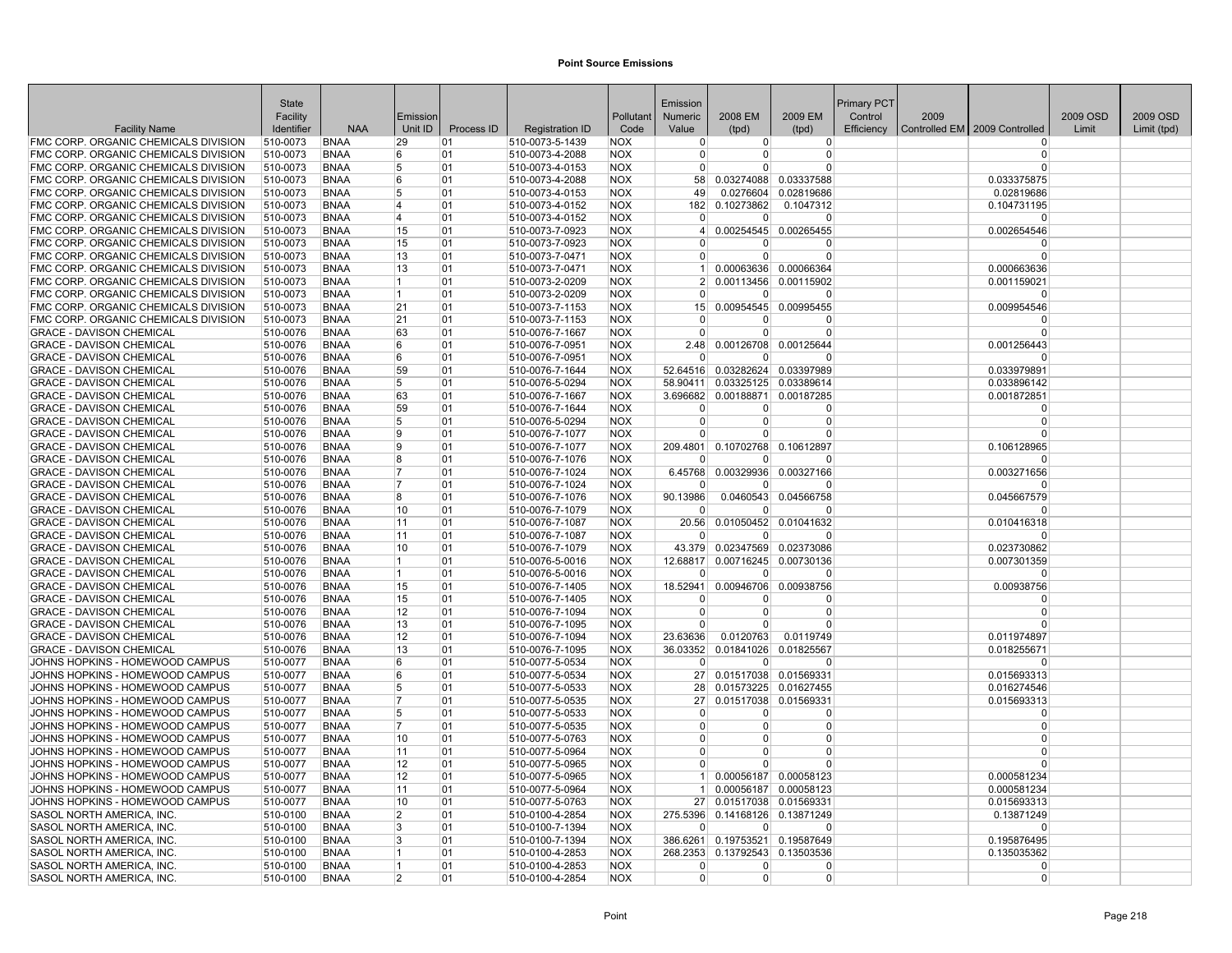|                                                                | State                |                            |              |            |                                    |                          | Emission             |                |                                     | <b>Primary PCT</b> |      |                                 |          |             |
|----------------------------------------------------------------|----------------------|----------------------------|--------------|------------|------------------------------------|--------------------------|----------------------|----------------|-------------------------------------|--------------------|------|---------------------------------|----------|-------------|
|                                                                | Facility             |                            | Emission     |            |                                    | Pollutant                | Numeric              | 2008 EM        | 2009 EM                             | Control            | 2009 |                                 | 2009 OSD | 2009 OSD    |
| <b>Facility Name</b>                                           | Identifier           | <b>NAA</b>                 | Unit ID      | Process ID | <b>Registration ID</b>             | Code                     | Value                | (tpd)          | (tpd)                               | Efficiency         |      | Controlled EM   2009 Controlled | Limit    | Limit (tpd) |
| UNITED STATES GYPSUM COMPANY<br>UNITED STATES GYPSUM COMPANY   | 510-0106<br>510-0106 | <b>BNAA</b><br><b>BNAA</b> | 5<br>5       | 01<br>01   | 510-0106-6-0881<br>510-0106-6-0881 | <b>NOX</b><br><b>NOX</b> |                      |                | 209.1785 0.11344162 0.11606454<br>0 |                    |      | 0.116064541<br>$\Omega$         |          |             |
| UNITED STATES GYPSUM COMPANY                                   | 510-0106             | <b>BNAA</b>                | 11           | 01         | 510-0106-5-1021                    | <b>NOX</b>               | $\Omega$             | $\Omega$       | 0                                   |                    |      | $\Omega$                        |          |             |
| UNITED STATES GYPSUM COMPANY                                   | 510-0106             | <b>BNAA</b>                | 3            | 01         | 510-0106-6-0879                    | <b>NOX</b>               | $\Omega$             | $\overline{0}$ | $\overline{0}$                      |                    |      | $\Omega$                        |          |             |
| UNITED STATES GYPSUM COMPANY                                   | 510-0106             | <b>BNAA</b>                | 17           | 01         | 510-0106-6-1623                    | <b>NOX</b>               | 3.692308             |                | 0.00199799 0.00204285               |                    |      | 0.002042847                     |          |             |
| UNITED STATES GYPSUM COMPANY                                   | 510-0106             | <b>BNAA</b>                | 17           | 01         | 510-0106-6-1623                    | <b>NOX</b>               | $\Omega$             | $\Omega$       | 0                                   |                    |      |                                 |          |             |
| UNITED STATES GYPSUM COMPANY                                   | 510-0106             | <b>BNAA</b>                | $\mathbf{1}$ | 01         | 510-0106-5-1021                    | <b>NOX</b>               | 6                    |                | 0.00338699 0.00345268               |                    |      | 0.003452677                     |          |             |
| UNITED STATES GYPSUM COMPANY                                   | 510-0106             | <b>BNAA</b>                | 3            | 01         | 510-0106-6-0879                    | <b>NOX</b>               | 355.4108             |                | 0.1923204 0.19663849                |                    |      | 0.196638489                     |          |             |
| MILLENIUM INORGANIC CHEMICALS                                  | 510-0109             | <b>BNAA</b>                | 14           | 01         | 510-0109-5-0438                    | <b>NOX</b>               | $\Omega$             | $\Omega$       | $\Omega$                            |                    |      | $\Omega$                        |          |             |
| MILLENIUM INORGANIC CHEMICALS                                  | 510-0109             | <b>BNAA</b>                | 4            | 01         | 510-0109-5-0438                    | <b>NOX</b>               | 219.6016             | 0.12396467     | 0.12636892                          |                    |      | 0.126368918                     |          |             |
| MILLENIUM INORGANIC CHEMICALS                                  | 510-0109             | <b>BNAA</b>                | 52           | 01         | 510-0109-9-0831                    | <b>NOX</b>               | $\Omega$             | O              | O                                   |                    |      | $\Omega$                        |          |             |
| MILLENIUM INORGANIC CHEMICALS                                  | 510-0109             | <b>BNAA</b>                | 52           | 01         | 510-0109-9-0831                    | <b>NOX</b>               | $\Omega$             | $\Omega$       | $\Omega$                            |                    |      | $\Omega$                        |          |             |
| MILLENIUM INORGANIC CHEMICALS                                  | 510-0109             | <b>BNAA</b>                | <sup>3</sup> | 01         | 510-0109-5-0437                    | <b>NOX</b>               | 49.43544             |                | 0.0279062 0.02844743                |                    |      | 0.028447432                     |          |             |
| MILLENIUM INORGANIC CHEMICALS                                  | 510-0109             | <b>BNAA</b>                | 55           | 01         | 510-0109-5-1432                    | <b>NOX</b>               | 21.22816             |                | 0.01198325 0.01221566               |                    |      | 0.012215662                     |          |             |
| MILLENIUM INORGANIC CHEMICALS                                  | 510-0109             | <b>BNAA</b>                | 30           | 01         | 510-0109-7-1109                    | <b>NOX</b>               | $\Omega$             | $\Omega$       | $\Omega$                            |                    |      | $\Omega$                        |          |             |
| MILLENIUM INORGANIC CHEMICALS                                  | 510-0109             | <b>BNAA</b>                | 30           | 01         | 510-0109-7-1109                    | <b>NOX</b>               | $\Omega$             | $\Omega$       | $\Omega$                            |                    |      | $\Omega$                        |          |             |
| MILLENIUM INORGANIC CHEMICALS                                  | 510-0109             | <b>BNAA</b>                | 34           | 01         | 510-0109-7-1579                    | <b>NOX</b>               | $\Omega$             | $\Omega$       | $\Omega$                            |                    |      | $\Omega$                        |          |             |
| MILLENIUM INORGANIC CHEMICALS                                  | 510-0109             | <b>BNAA</b>                | 31           | 01         | 510-0109-7-1139                    | <b>NOX</b>               | $\Omega$             | 0              | 0                                   |                    |      | $\Omega$                        |          |             |
| MILLENIUM INORGANIC CHEMICALS                                  | 510-0109             | <b>BNAA</b>                | 31           | 01         | 510-0109-7-1139                    | <b>NOX</b>               | $\Omega$             | $\Omega$       | $\Omega$                            |                    |      | $\Omega$                        |          |             |
| MILLENIUM INORGANIC CHEMICALS                                  | 510-0109             | <b>BNAA</b>                | 34           | 01         | 510-0109-7-1579                    | <b>NOX</b>               | $\Omega$             | $\Omega$       | 0                                   |                    |      | $\Omega$                        |          |             |
| MILLENIUM INORGANIC CHEMICALS                                  | 510-0109             | <b>BNAA</b>                | 6            | 01         | 510-0109-5-0760                    | <b>NOX</b>               | $\overline{0}$       | $\Omega$       | $\Omega$                            |                    |      | $\Omega$                        |          |             |
| MILLENIUM INORGANIC CHEMICALS                                  | 510-0109             | <b>BNAA</b>                | 3            | 01         | 510-0109-5-0437                    | <b>NOX</b>               | $\Omega$             | $\Omega$       | $\Omega$                            |                    |      | $\Omega$                        |          |             |
| MILLENIUM INORGANIC CHEMICALS                                  | 510-0109             | <b>BNAA</b>                | 19           | 01         | 510-0109-7-0080                    | <b>NOX</b>               | 25.2                 | 0.01528525     | 0.01561574                          |                    |      | 0.015615738                     |          |             |
| MILLENIUM INORGANIC CHEMICALS                                  | 510-0109             | <b>BNAA</b>                | 19           | 01         | 510-0109-7-0080                    | <b>NOX</b>               | $\Omega$             | $\Omega$       | 0                                   |                    |      | $\Omega$                        |          |             |
| MILLENIUM INORGANIC CHEMICALS                                  | 510-0109             | <b>BNAA</b>                | 7            | 01         | 510-0109-5-0761                    | <b>NOX</b>               | $\Omega$             | $\Omega$       | 0                                   |                    |      | $\Omega$                        |          |             |
| MILLENIUM INORGANIC CHEMICALS                                  | 510-0109             | <b>BNAA</b>                | 17           | 01         | 510-0109-5-0761                    | <b>NOX</b>               | $\Omega$             | $\Omega$       | $\Omega$                            |                    |      | $\Omega$                        |          |             |
| MILLENIUM INORGANIC CHEMICALS                                  | 510-0109             | <b>BNAA</b>                | 16           | 01         | 510-0109-5-0760                    | <b>NOX</b>               | 11.53159             | 0.00650956     | 0.00663581                          |                    |      | 0.006635811                     |          |             |
| MILLENIUM INORGANIC CHEMICALS                                  | 510-0109             | <b>BNAA</b>                | 53           | 01         | 510-0109-5-1430                    | <b>NOX</b>               | $\Omega$             | 0              | 0                                   |                    |      | $\Omega$                        |          |             |
| MILLENIUM INORGANIC CHEMICALS                                  | 510-0109             | <b>BNAA</b>                | 55           | 01         | 510-0109-5-1432                    | <b>NOX</b>               | $\Omega$             | $\Omega$       | $\Omega$                            |                    |      | $\Omega$                        |          |             |
| MILLENIUM INORGANIC CHEMICALS                                  | 510-0109             | <b>BNAA</b>                | 54           | 01         | 510-0109-5-1431                    | <b>NOX</b>               |                      |                | 21.22816 0.01198325 0.01221566      |                    |      | 0.012215662                     |          |             |
| MILLENIUM INORGANIC CHEMICALS                                  | 510-0109             | <b>BNAA</b>                | 54           | 01         | 510-0109-5-1431                    | <b>NOX</b>               | $\Omega$             | $\overline{0}$ | 0                                   |                    |      | $\Omega$                        |          |             |
| MILLENIUM INORGANIC CHEMICALS                                  | 510-0109             | <b>BNAA</b>                | 53           | 01         | 510-0109-5-1430                    | <b>NOX</b>               | 21.22816             |                | 0.01198325 0.01221566               |                    |      | 0.012215662                     |          |             |
| MILLENIUM INORGANIC CHEMICALS                                  | 510-0109             | <b>BNAA</b>                | 16           | 01         | 510-0109-7-0103                    | <b>NOX</b>               | $\Omega$             | $\Omega$       | 0                                   |                    |      | $\Omega$                        |          |             |
| MILLENIUM INORGANIC CHEMICALS                                  | 510-0109             | <b>BNAA</b>                | 15           | 01         | 510-0109-7-0102                    | <b>NOX</b>               | $\Omega$<br>$\Omega$ | 0<br>$\Omega$  | 0<br>0                              |                    |      | $\Omega$<br>$\Omega$            |          |             |
| MILLENIUM INORGANIC CHEMICALS<br>MILLENIUM INORGANIC CHEMICALS | 510-0109<br>510-0109 | <b>BNAA</b><br><b>BNAA</b> | 15<br>14     | 01<br>01   | 510-0109-7-0102<br>510-0109-7-0101 | <b>NOX</b><br><b>NOX</b> | $\Omega$             | $\Omega$       | $\Omega$                            |                    |      | $\Omega$                        |          |             |
| MILLENIUM INORGANIC CHEMICALS                                  | 510-0109             | <b>BNAA</b>                | 14           | 01         | 510-0109-7-0101                    | <b>NOX</b>               | $\Omega$             | $\Omega$       | 0                                   |                    |      | $\Omega$                        |          |             |
| MILLENIUM INORGANIC CHEMICALS                                  | 510-0109             | <b>BNAA</b>                | 13           | 01         | 510-0109-7-0100                    | <b>NOX</b>               | $\Omega$             | $\Omega$       | $\Omega$                            |                    |      | $\Omega$                        |          |             |
| MILLENIUM INORGANIC CHEMICALS                                  | 510-0109             | <b>BNAA</b>                | 13           | 01         | 510-0109-7-0100                    | <b>NOX</b>               | $\Omega$             | $\overline{0}$ | 0                                   |                    |      | $\Omega$                        |          |             |
| MILLENIUM INORGANIC CHEMICALS                                  | 510-0109             | <b>BNAA</b>                | 16           | 01         | 510-0109-7-0103                    | <b>NOX</b>               | $\Omega$             | $\Omega$       | $\Omega$                            |                    |      | $\Omega$                        |          |             |
| MILLENIUM INORGANIC CHEMICALS                                  | 510-0109             | <b>BNAA</b>                | 12           | 01         | 510-0109-7-0099                    | <b>NOX</b>               | $\Omega$             | <sup>0</sup>   | $\Omega$                            |                    |      | $\Omega$                        |          |             |
| MILLENIUM INORGANIC CHEMICALS                                  | 510-0109             | <b>BNAA</b>                | 12           | 01         | 510-0109-7-0099                    | <b>NOX</b>               | $\Omega$             | $\Omega$       | 0                                   |                    |      | $\Omega$                        |          |             |
| MILLENIUM INORGANIC CHEMICALS                                  | 510-0109             | <b>BNAA</b>                | 11           | 01         | 510-0109-7-0098                    | <b>NOX</b>               | $\Omega$             | $\Omega$       | $\Omega$                            |                    |      | $\Omega$                        |          |             |
| MILLENIUM INORGANIC CHEMICALS                                  | 510-0109             | <b>BNAA</b>                | 11           | 01         | 510-0109-7-0098                    | <b>NOX</b>               | $\Omega$             | $\Omega$       | 0                                   |                    |      | $\Omega$                        |          |             |
| MILLENIUM INORGANIC CHEMICALS                                  | 510-0109             | <b>BNAA</b>                | 22           | 01         | 510-0109-7-0776                    | <b>NOX</b>               | $\Omega$             | 0              | 0                                   |                    |      | $\Omega$                        |          |             |
| MILLENIUM INORGANIC CHEMICALS                                  | 510-0109             | <b>BNAA</b>                | 29           | 01         | 510-0109-7-1108                    | <b>NOX</b>               | 52                   | 0.02656786     | 0.02634477                          |                    |      | 0.026344773                     |          |             |
| MILLENIUM INORGANIC CHEMICALS                                  | 510-0109             | <b>BNAA</b>                | 29           | 01         | 510-0109-7-1108                    | <b>NOX</b>               | $\Omega$             | $\Omega$       | U                                   |                    |      | $\Omega$                        |          |             |
| MILLENIUM INORGANIC CHEMICALS                                  | 510-0109             | <b>BNAA</b>                | 27           | 01         | 510-0109-7-0941                    | <b>NOX</b>               | $\overline{0}$       | $\Omega$       | 0                                   |                    |      | $\Omega$                        |          |             |
| MILLENIUM INORGANIC CHEMICALS                                  | 510-0109             | <b>BNAA</b>                | 27           | 01         | 510-0109-7-0941                    | <b>NOX</b>               | $\Omega$             | $\overline{0}$ | $\overline{0}$                      |                    |      | $\Omega$                        |          |             |
| MILLENIUM INORGANIC CHEMICALS                                  | 510-0109             | <b>BNAA</b>                | 25           | 01         | 510-0109-7-0779                    | <b>NOX</b>               | 18.6                 | 0.00950312     | 0.00942332                          |                    |      | 0.009423323                     |          |             |
| MILLENIUM INORGANIC CHEMICALS                                  | 510-0109             | <b>BNAA</b>                | 25           | 01         | 510-0109-7-0779                    | <b>NOX</b>               | $\Omega$             | $\Omega$       | 0                                   |                    |      | $\Omega$                        |          |             |
| MILLENIUM INORGANIC CHEMICALS                                  | 510-0109             | <b>BNAA</b>                | 23           | 01         | 510-0109-7-0777                    | <b>NOX</b>               | $\Omega$             | $\overline{0}$ | $\Omega$                            |                    |      | $\Omega$                        |          |             |
| MILLENIUM INORGANIC CHEMICALS                                  | 510-0109             | <b>BNAA</b>                | 22           | 01         | 510-0109-7-0776                    | <b>NOX</b>               | $\Omega$             | $\Omega$       | 0                                   |                    |      | $\Omega$                        |          |             |
| MILLENIUM INORGANIC CHEMICALS                                  | 510-0109             | <b>BNAA</b>                | 23           | 01         | 510-0109-7-0777                    | <b>NOX</b>               | $\Omega$             | $\Omega$       | $\Omega$                            |                    |      | $\Omega$                        |          |             |
| MILLENIUM INORGANIC CHEMICALS                                  | 510-0109             | <b>BNAA</b>                | 24           | 01         | 510-0109-7-0778                    | <b>NOX</b>               | $\Omega$             | $\Omega$       | $\Omega$                            |                    |      | $\Omega$                        |          |             |
| MILLENIUM INORGANIC CHEMICALS                                  | 510-0109             | <b>BNAA</b>                | 24           | 01         | 510-0109-7-0778                    | <b>NOX</b>               | $\Omega$             | $\Omega$       | 0                                   |                    |      | $\Omega$                        |          |             |
| PEMCO CORPORATION                                              | 510-0111             | <b>BNAA</b>                | 39           | 01         | 510-0111-6-1617                    | <b>NOX</b>               | 1853                 | 1.15419915     | 1.19084041                          |                    |      | 1.190840405                     |          |             |
| PEMCO CORPORATION                                              | 510-0111             | <b>BNAA</b>                | 40           | 01         | 510-0111-6-1618                    | <b>NOX</b>               | $\Omega$             | $\Omega$       | 0                                   |                    |      | $\Omega$                        |          |             |
| PEMCO CORPORATION                                              | 510-0111             | <b>BNAA</b>                | 40           | 01         | 510-0111-6-1618                    | <b>NOX</b>               | $\overline{0}$       | $\overline{0}$ | $\Omega$                            |                    |      | $\overline{0}$                  |          |             |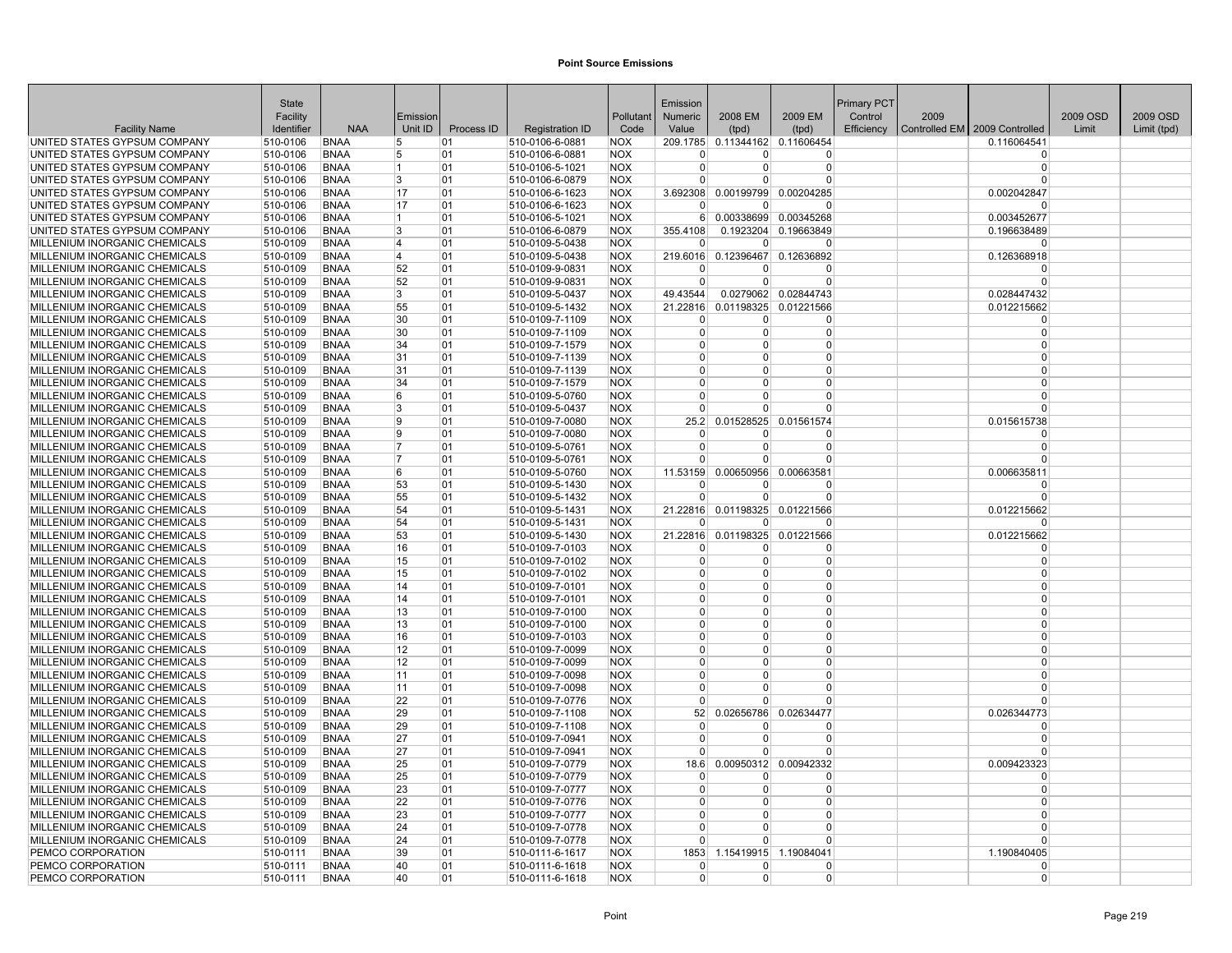|                                        | <b>State</b>         |                            |                         |            |                                    |                          | Emission             |                        |                       | <b>Primary PCT</b> |      |                               |          |             |
|----------------------------------------|----------------------|----------------------------|-------------------------|------------|------------------------------------|--------------------------|----------------------|------------------------|-----------------------|--------------------|------|-------------------------------|----------|-------------|
|                                        | Facility             |                            | Emission                |            |                                    | Pollutant                | Numeric              | 2008 EM                | 2009 EM               | Control            | 2009 |                               | 2009 OSD | 2009 OSD    |
| <b>Facility Name</b>                   | Identifier           | <b>NAA</b>                 | Unit ID                 | Process ID | <b>Registration ID</b>             | Code                     | Value                | (tpd)                  | (tpd)                 | Efficiency         |      | Controlled EM 2009 Controlled | Limit    | Limit (tpd) |
| PEMCO CORPORATION                      | 510-0111             | <b>BNAA</b>                | 39                      | 01         | 510-0111-6-1617                    | <b>NOX</b>               | $\Omega$             | $\overline{0}$         | $\overline{0}$        |                    |      | $\Omega$                      |          |             |
| PEMCO CORPORATION                      | 510-0111             | BNAA                       | 44                      | 101        | 510-0111-6-1736                    | <b>NOX</b>               | $\Omega$             | $\Omega$               | <sup>0</sup>          |                    |      | $\Omega$                      |          |             |
| PEMCO CORPORATION                      | 510-0111             | <b>BNAA</b>                | 38                      | 01         | 510-0111-6-1614                    | <b>NOX</b>               | 6 <sup>1</sup>       | 0.00373729             | 0.00385593            |                    |      | 0.003855932                   |          |             |
| PEMCO CORPORATION                      | 510-0111             | <b>BNAA</b>                | 44                      | 01         | 510-0111-6-1736                    | <b>NOX</b>               | $\Omega$             | $\Omega$               | <sup>0</sup>          |                    |      | $\Omega$                      |          |             |
| PEMCO CORPORATION                      | 510-0111             | <b>BNAA</b>                | 43                      | 01         | 510-0111-6-1735                    | <b>NOX</b>               | $\Omega$             | $\Omega$               | $\Omega$              |                    |      | $\Omega$                      |          |             |
| PEMCO CORPORATION                      | 510-0111             | <b>BNAA</b>                | 41                      | 01         | 510-0111-6-1619                    | <b>NOX</b>               | $\Omega$             | $\Omega$               | $\Omega$              |                    |      | $\Omega$                      |          |             |
| PEMCO CORPORATION                      | 510-0111             | <b>BNAA</b>                | 42                      | 01         | 510-0111-6-1620                    | <b>NOX</b>               | $\Omega$             | $\Omega$               | $\Omega$              |                    |      | $\Omega$                      |          |             |
| PEMCO CORPORATION                      | 510-0111             | <b>BNAA</b>                | 42                      | 01         | 510-0111-6-1620                    | <b>NOX</b>               | $\Omega$             | $\Omega$               | 0                     |                    |      | $\Omega$                      |          |             |
| PEMCO CORPORATION                      | 510-0111             | <b>BNAA</b>                | 41                      | 01         | 510-0111-6-1619                    | <b>NOX</b>               | $\Omega$             | $\Omega$               | 0                     |                    |      | $\Omega$                      |          |             |
| PEMCO CORPORATION                      | 510-0111             | <b>BNAA</b>                | 43                      | 01         | 510-0111-6-1735                    | <b>NOX</b>               | $\Omega$             | $\Omega$               | $\Omega$              |                    |      | $\Omega$                      |          |             |
| PEMCO CORPORATION                      | 510-0111             | <b>BNAA</b>                | 33                      | 01         | 510-0111-5-1455                    | <b>NOX</b>               | -1                   |                        | 0.00056187 0.00058123 |                    |      | 0.000581234                   |          |             |
| PEMCO CORPORATION                      | 510-0111             | <b>BNAA</b>                | 33                      | 01         | 510-0111-5-1455                    | <b>NOX</b>               | $\Omega$             | <sup>0</sup>           | O                     |                    |      | $\Omega$                      |          |             |
| PEMCO CORPORATION                      | 510-0111             | <b>BNAA</b>                | 31                      | 101        | 510-0111-5-1443                    | <b>NOX</b>               | -1<br>$\Omega$       |                        | 0.00056187 0.00058123 |                    |      | 0.000581234                   |          |             |
| PEMCO CORPORATION<br>PEMCO CORPORATION | 510-0111<br>510-0111 | <b>BNAA</b><br><b>BNAA</b> | 31<br>38                | 01         | 510-0111-5-1443<br>510-0111-6-1614 | <b>NOX</b><br><b>NOX</b> | $\Omega$             | $\Omega$               | O<br>$\Omega$         |                    |      | $\Omega$<br>$\Omega$          |          |             |
|                                        |                      | <b>BNAA</b>                | 32                      | 01<br>01   |                                    |                          | 1                    |                        | 0.00058123            |                    |      | 0.000581234                   |          |             |
| PEMCO CORPORATION<br>PEMCO CORPORATION | 510-0111<br>510-0111 | <b>BNAA</b>                | 32                      | 01         | 510-0111-5-1454<br>510-0111-5-1454 | <b>NOX</b><br><b>NOX</b> | $\Omega$             | 0.00056187<br>$\Omega$ | $\Omega$              |                    |      | $\Omega$                      |          |             |
| PEMCO CORPORATION                      | 510-0111             | <b>BNAA</b>                | 34                      | 01         | 510-0111-5-1456                    | <b>NOX</b>               | $\Omega$             | $\overline{0}$         | $\Omega$              |                    |      | $\Omega$                      |          |             |
| PEMCO CORPORATION                      | 510-0111             | <b>BNAA</b>                | 36                      | 01         | 510-0111-6-1615                    | <b>NOX</b>               | $\Omega$             | $\Omega$               | $\Omega$              |                    |      | $\Omega$                      |          |             |
| PEMCO CORPORATION                      | 510-0111             | <b>BNAA</b>                | 37                      | 01         | 510-0111-6-1616                    | <b>NOX</b>               | $\Omega$             | $\Omega$               | $\Omega$              |                    |      | $\Omega$                      |          |             |
| PEMCO CORPORATION                      | 510-0111             | <b>BNAA</b>                | 37                      | 01         | 510-0111-6-1616                    | <b>NOX</b>               | $\Omega$             | $\Omega$               | $\Omega$              |                    |      | $\Omega$                      |          |             |
| PEMCO CORPORATION                      | 510-0111             | <b>BNAA</b>                | 35                      | 01         | 510-0111-6-1613                    | <b>NOX</b>               | $\Omega$             | $\Omega$               | $\Omega$              |                    |      | $\Omega$                      |          |             |
| PEMCO CORPORATION                      | 510-0111             | <b>BNAA</b>                | 35                      | 01         | 510-0111-6-1613                    | <b>NOX</b>               | $\Omega$             | $\Omega$               | $\Omega$              |                    |      | $\Omega$                      |          |             |
| PEMCO CORPORATION                      | 510-0111             | <b>BNAA</b>                | 34                      | 01         | 510-0111-5-1456                    | <b>NOX</b>               | 1                    |                        | 0.00056187 0.00058123 |                    |      | 0.000581234                   |          |             |
| PEMCO CORPORATION                      | 510-0111             | <b>BNAA</b>                | 36                      | 01         | 510-0111-6-1615                    | <b>NOX</b>               | $\Omega$             | $\mathbf{0}$           | $\Omega$              |                    |      | $\Omega$                      |          |             |
| CITGO-STAR - TERMINAL                  | 510-0119             | <b>BNAA</b>                | $\overline{4}$          | 02         | 510-0119-9-0093                    | <b>NOX</b>               | 32.27397             | 0.01615983             | 0.01617388            |                    |      | 0.016173882                   |          |             |
| CITGO-STAR - TERMINAL                  | 510-0119             | <b>BNAA</b>                | 4                       | 02         | 510-0119-9-0093                    | <b>NOX</b>               | $\Omega$             | $\Omega$               | O                     |                    |      | $\Omega$                      |          |             |
| UNILEVER HOME & PERSONAL CARE          | 510-0121             | <b>BNAA</b>                | $\overline{\mathbf{4}}$ | 01         | 510-0121-5-0489                    | <b>NOX</b>               | 118.0274             |                        | 0.06662622 0.06791841 |                    |      | 0.067918409                   |          |             |
| UNILEVER HOME & PERSONAL CARE          | 510-0121             | <b>BNAA</b>                | $\overline{\mathbf{4}}$ | 01         | 510-0121-5-0489                    | <b>NOX</b>               | $\Omega$             | $\Omega$               | $\Omega$              |                    |      | $\Omega$                      |          |             |
| UNILEVER HOME & PERSONAL CARE          | 510-0121             | <b>BNAA</b>                | 11                      | 01         | 510-0121-6-1441                    | <b>NOX</b>               | 8.322148             |                        | 0.00511005 0.00527649 |                    |      | 0.00527649                    |          |             |
| UNILEVER HOME & PERSONAL CARE          | 510-0121             | <b>BNAA</b>                | 11                      | 01         | 510-0121-6-1441                    | <b>NOX</b>               | <sup>0</sup>         | 0                      | $\Omega$              |                    |      | $\Omega$                      |          |             |
| <b>RED STAR YEAST</b>                  | 510-0191             | <b>BNAA</b>                | 6                       | 01         | 510-0191-9-0644                    | <b>NOX</b>               | $\Omega$             | $\overline{0}$         | $\Omega$              |                    |      | $\Omega$                      |          |             |
| <b>RED STAR YEAST</b>                  | 510-0191             | <b>BNAA</b>                | $\overline{4}$          | 01         | 510-0191-8-0273                    | <b>NOX</b>               | $\Omega$             | $\Omega$               | 0                     |                    |      | $\Omega$                      |          |             |
| <b>RED STAR YEAST</b>                  | 510-0191             | <b>BNAA</b>                | 5                       | 01         | 510-0191-8-0282                    | <b>NOX</b>               | $\Omega$             | 0                      | $\Omega$              |                    |      | $\Omega$                      |          |             |
| <b>RED STAR YEAST</b>                  | 510-0191             | <b>BNAA</b>                | 5                       | 01         | 510-0191-8-0282                    | <b>NOX</b>               | $\Omega$             | $\Omega$               | $\Omega$              |                    |      | $\Omega$                      |          |             |
| <b>RED STAR YEAST</b>                  | 510-0191             | <b>BNAA</b>                | 6                       | 01         | 510-0191-9-0644                    | <b>NOX</b>               | 3.03                 | 0.00156093             | 0.00157122            |                    |      | 0.001571223                   |          |             |
| <b>RED STAR YEAST</b>                  | 510-0191             | <b>BNAA</b>                | 14                      | 01         | 510-0191-8-0273                    | <b>NOX</b>               | $\Omega$             | $\Omega$               | O                     |                    |      | $\Omega$                      |          |             |
| RED STAR YEAST                         | 510-0191             | <b>BNAA</b>                | 11                      | 101        | 510-0191-5-1175                    | <b>NOX</b>               | $\Omega$             | $\Omega$               | $\Omega$              |                    |      | $\Omega$                      |          |             |
| <b>RED STAR YEAST</b>                  | 510-0191             | <b>BNAA</b>                | $\vert$ 1               | 01         | 510-0191-5-1175                    | <b>NOX</b>               | 7.3                  |                        | 0.00412083 0.00420076 |                    |      | 0.004200757                   |          |             |
| <b>RED STAR YEAST</b>                  | 510-0191             | <b>BNAA</b>                | $\overline{2}$          | 01         | 510-0191-5-1176                    | <b>NOX</b>               | 6.8                  | 0.00383859             | 0.00391303            |                    |      | 0.003913034                   |          |             |
| <b>RED STAR YEAST</b>                  | 510-0191             | <b>BNAA</b>                | 3                       | 01         | 510-0191-8-0272                    | <b>NOX</b>               | $\Omega$             | $\Omega$               | 0                     |                    |      | $\Omega$                      |          |             |
| <b>RED STAR YEAST</b>                  | 510-0191             | <b>BNAA</b>                | 3                       | 01         | 510-0191-8-0272                    | <b>NOX</b>               | $\Omega$<br>$\Omega$ | $\Omega$               | $\Omega$              |                    |      | $\Omega$<br>$\Omega$          |          |             |
| <b>RED STAR YEAST</b>                  | 510-0191             | <b>BNAA</b>                | $\overline{2}$          | 01         | 510-0191-5-1176                    | <b>NOX</b>               |                      | $\Omega$               | $\Omega$              |                    |      |                               |          |             |
| NATIONAL GYPSUM<br>NATIONAL GYPSUM     | 510-0233<br>510-0233 | <b>BNAA</b><br><b>BNAA</b> | 14                      | 01<br>01   | 510-0233-6-0213                    | <b>NOX</b><br><b>NOX</b> | $\Omega$<br>$\Omega$ | $\Omega$<br>$\Omega$   | $\Omega$<br>$\Omega$  |                    |      | $\Omega$<br>$\Omega$          |          |             |
| NATIONAL GYPSUM                        |                      | <b>BNAA</b>                | 4<br>24                 | 01         | 510-0233-6-0213                    | <b>NOX</b>               | $\Omega$             | $\Omega$               | 0                     |                    |      | $\Omega$                      |          |             |
| NATIONAL GYPSUM                        | 510-0233<br>510-0233 | <b>BNAA</b>                | 24                      | 01         | 510-0233-6-1724<br>510-0233-6-1724 | <b>NOX</b>               | $\Omega$             | $\Omega$               | $\Omega$              |                    |      | $\Omega$                      |          |             |
| NATIONAL GYPSUM                        | 510-0233             | <b>BNAA</b>                | 8                       | 01         | 510-0233-6-0223                    | <b>NOX</b>               | $\Omega$             | $\Omega$               | 0                     |                    |      | $\Omega$                      |          |             |
| NATIONAL GYPSUM                        | 510-0233             | <b>BNAA</b>                | 5                       | 01         | 510-0233-6-0216                    | <b>NOX</b>               | $\Omega$             | $\Omega$               | $\Omega$              |                    |      | $\Omega$                      |          |             |
| NATIONAL GYPSUM                        | 510-0233             | <b>BNAA</b>                | 5                       | 01         | 510-0233-6-0216                    | <b>NOX</b>               | $\Omega$             | $\Omega$               | $\Omega$              |                    |      | $\Omega$                      |          |             |
| NATIONAL GYPSUM                        | 510-0233             | <b>BNAA</b>                | 23                      | 01         | 510-0233-6-1569                    | <b>NOX</b>               | 26                   |                        | 0.01406916 0.01438505 |                    |      | 0.014385047                   |          |             |
| NATIONAL GYPSUM                        | 510-0233             | <b>BNAA</b>                | R.                      | 101        | 510-0233-6-0223                    | <b>NOX</b>               | $\Omega$             | <sup>0</sup>           | 0                     |                    |      | 0                             |          |             |
| NATIONAL GYPSUM                        | 510-0233             | <b>BNAA</b>                | 9                       | 01         | 510-0233-6-0515                    | <b>NOX</b>               | $\Omega$             | $\Omega$               | $\Omega$              |                    |      | $\Omega$                      |          |             |
| NATIONAL GYPSUM                        | 510-0233             | <b>BNAA</b>                | g                       | 01         | 510-0233-6-0515                    | <b>NOX</b>               | $\Omega$             | $\Omega$               | $\Omega$              |                    |      | $\Omega$                      |          |             |
| NATIONAL GYPSUM                        | 510-0233             | <b>BNAA</b>                | 23                      | 01         | 510-0233-6-1569                    | <b>NOX</b>               | $\Omega$             | $\Omega$               | $\Omega$              |                    |      | $\Omega$                      |          |             |
| NATIONAL GYPSUM                        | 510-0233             | <b>BNAA</b>                | 10                      | 01         | 510-0233-6-0646                    | <b>NOX</b>               | $\Omega$             | $\Omega$               | $\Omega$              |                    |      | $\Omega$                      |          |             |
| <b>NATIONAL GYPSUM</b>                 | 510-0233             | <b>BNAA</b>                | 10                      | 01         | 510-0233-6-0646                    | <b>NOX</b>               | 211                  | 0.11417663             | 0.11674019            |                    |      | 0.116740193                   |          |             |
| <b>NATIONAL GYPSUM</b>                 | 510-0233             | <b>BNAA</b>                | 13                      | 01         | 510-0233-9-0305                    | <b>NOX</b>               | $\Omega$             | $\Omega$               | $\Omega$              |                    |      | $\Omega$                      |          |             |
| NATIONAL GYPSUM                        | 510-0233             | <b>BNAA</b>                | $\overline{2}$          | 01         | 510-0233-6-0210                    | <b>NOX</b>               | $\overline{0}$       | $\overline{0}$         | $\overline{0}$        |                    |      | $\Omega$                      |          |             |
|                                        |                      |                            |                         |            |                                    |                          |                      |                        |                       |                    |      |                               |          |             |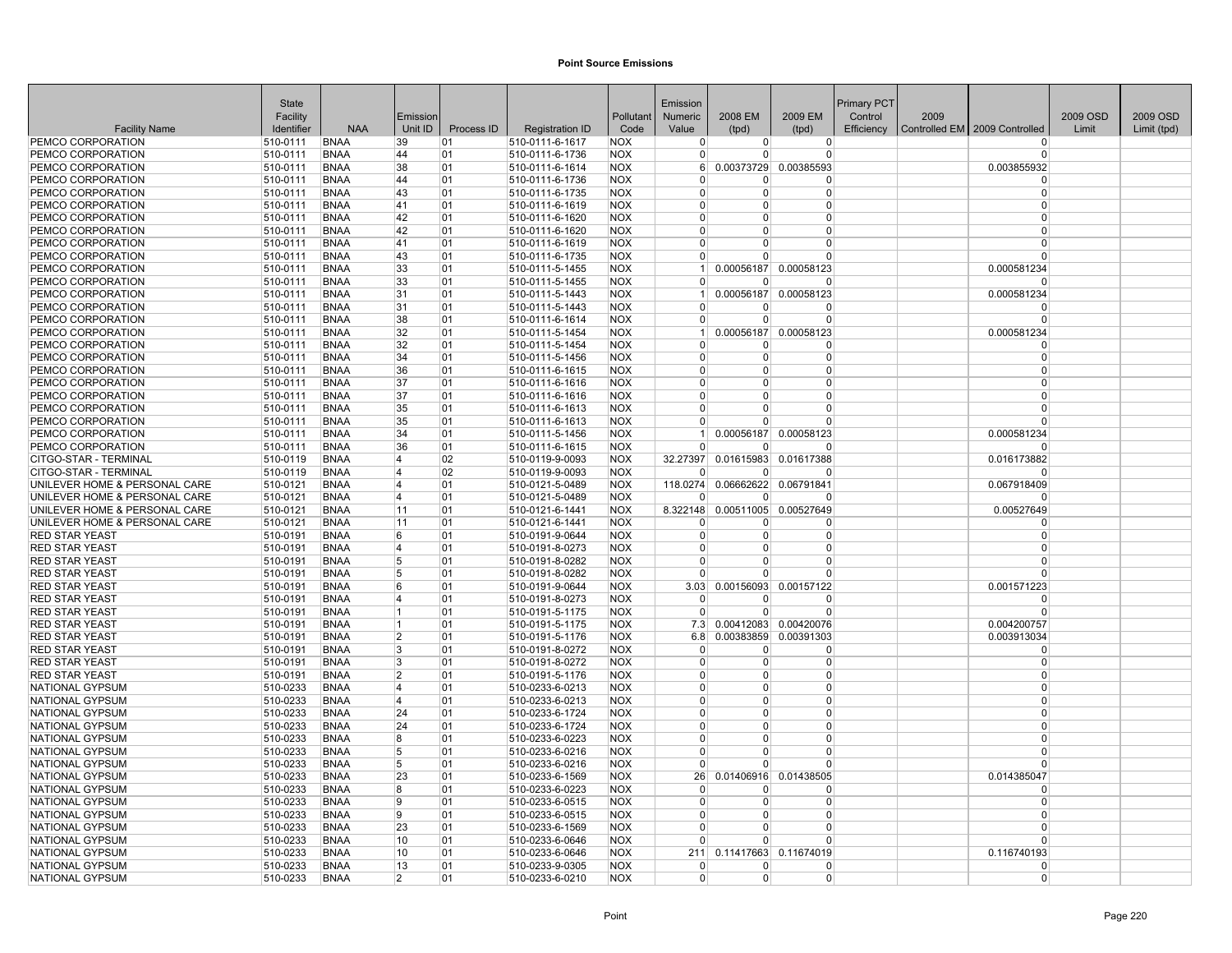|                                                                    | State                |                            |                |            |                                    |                          | Emission                |                      |                       | Primary PCT |      |                               |          |             |
|--------------------------------------------------------------------|----------------------|----------------------------|----------------|------------|------------------------------------|--------------------------|-------------------------|----------------------|-----------------------|-------------|------|-------------------------------|----------|-------------|
|                                                                    | Facility             |                            | Emission       |            |                                    | Pollutant                | Numeric                 | 2008 EM              | 2009 EM               | Control     | 2009 |                               | 2009 OSD | 2009 OSD    |
| <b>Facility Name</b>                                               | Identifier           | <b>NAA</b>                 | Unit ID        | Process ID | <b>Registration ID</b>             | Code                     | Value                   | (tpd)                | (tpd)                 | Efficiency  |      | Controlled EM 2009 Controlled | Limit    | Limit (tpd) |
| <b>NATIONAL GYPSUM</b>                                             | 510-0233             | <b>BNAA</b>                | $\overline{2}$ | 01         | 510-0233-6-0210                    | <b>NOX</b>               | $\Omega$                | $\Omega$             | $\Omega$              |             |      | <sup>0</sup>                  |          |             |
| NATIONAL GYPSUM                                                    | 510-0233             | <b>BNAA</b>                | 22             | 01         | 510-0233-6-1426                    | <b>NOX</b>               | 98                      | 0.05302991           | 0.05422056            |             |      | 0.054220563                   |          |             |
| <b>NATIONAL GYPSUM</b>                                             | 510-0233             | <b>BNAA</b>                | 13             | 01         | 510-0233-9-0305                    | <b>NOX</b>               | $\Omega$                | 0                    | 0<br>$\Omega$         |             |      | $\Omega$                      |          |             |
| <b>NATIONAL GYPSUM</b>                                             | 510-0233             | <b>BNAA</b>                | 22             | 01         | 510-0233-6-1426                    | <b>NOX</b>               | $\mathbf 0$<br>$\Omega$ | $\Omega$<br>$\Omega$ | $\Omega$              |             |      | $\mathbf 0$<br>$\Omega$       |          |             |
| NATIONAL GYPSUM<br>NATIONAL GYPSUM                                 | 510-0233<br>510-0233 | <b>BNAA</b><br><b>BNAA</b> | 21<br>21       | 01<br>01   | 510-0233-6-1348                    | <b>NOX</b><br><b>NOX</b> | $\Omega$                | 0                    | $\Omega$              |             |      | n                             |          |             |
| CPSG PHILADELPHIA ROAD                                             |                      | <b>BNAA</b>                | 3              | 01         | 510-0233-6-1348                    | <b>NOX</b>               | 237                     |                      | 0.21160934 0.19362307 |             |      |                               |          |             |
| <b>CPSG PHILADELPHIA ROAD</b>                                      | 510-0265<br>510-0265 | <b>BNAA</b>                | 14             | 01         | 510-0265-4-0433<br>510-0265-4-0434 | <b>NOX</b>               | 234                     |                      | 0.20893075 0.19117215 |             |      | 0.193623074<br>0.191172149    |          |             |
| <b>CPSG PHILADELPHIA ROAD</b>                                      | 510-0265             | <b>BNAA</b>                | 11             | 01         | 510-0265-4-0431                    | <b>NOX</b>               | 261                     |                      | 0.23303814 0.21323047 |             |      | 0.213230474                   |          |             |
| <b>CPSG PHILADELPHIA ROAD</b>                                      | 510-0265             | <b>BNAA</b>                | 3              | 01         | 510-0265-4-0433                    | <b>NOX</b>               | $\Omega$                | $\Omega$             | $\Omega$              |             |      | $\Omega$                      |          |             |
| <b>CPSG PHILADELPHIA ROAD</b>                                      | 510-0265             | <b>BNAA</b>                | 14             | 01         | 510-0265-4-0434                    | <b>NOX</b>               | $\Omega$                | $\Omega$             | $\Omega$              |             |      | $\Omega$                      |          |             |
| <b>CPSG PHILADELPHIA ROAD</b>                                      | 510-0265             | <b>BNAA</b>                | 11             | 01         | 510-0265-4-0431                    | <b>NOX</b>               | $\Omega$                | 0                    | $\Omega$              |             |      | $\Omega$                      |          |             |
| CPSG PHILADELPHIA ROAD                                             | 510-0265             | <b>BNAA</b>                | 12             | 01         | 510-0265-4-0432                    | <b>NOX</b>               | $\Omega$                | n                    | $\Omega$              |             |      | ŋ                             |          |             |
| <b>CPSG PHILADELPHIA ROAD</b>                                      | 510-0265             | <b>BNAA</b>                | 2              | 01         | 510-0265-4-0432                    | <b>NOX</b>               | 306                     |                      | 0.27321713 0.24999435 |             |      | 0.249994349                   |          |             |
| <b>CARR-LOWREY GLASS</b>                                           | 510-0285             | <b>BNAA</b>                | 15             | 01         | 510-0285-6-0884                    | <b>NOX</b>               | $\Omega$                | $\Omega$             | $\Omega$              |             |      | $\Omega$                      |          |             |
| <b>CARR-LOWREY GLASS</b>                                           | 510-0285             | <b>BNAA</b>                | 14             | 01         | 510-0285-6-0883                    | <b>NOX</b>               | $\Omega$                | $\Omega$             | $\Omega$              |             |      | $\Omega$                      |          |             |
| <b>CARR-LOWREY GLASS</b>                                           | 510-0285             | <b>BNAA</b>                | 14             | 01         | 510-0285-6-0883                    | <b>NOX</b>               | $\Omega$                | 0                    | $\Omega$              |             |      | $\Omega$                      |          |             |
| <b>CARR-LOWREY GLASS</b>                                           | 510-0285             | <b>BNAA</b>                | 15             | 01         | 510-0285-6-0884                    | <b>NOX</b>               | $\Omega$                | U                    | $\Omega$              |             |      | $\Omega$                      |          |             |
| <b>CARR-LOWREY GLASS</b>                                           | 510-0285             | <b>BNAA</b>                | 16             | 01         | 510-0285-6-0885                    | <b>NOX</b>               | $\Omega$                | 0                    | $\Omega$              |             |      | $\Omega$                      |          |             |
| <b>CARR-LOWREY GLASS</b>                                           | 510-0285             | <b>BNAA</b>                | 16             | 01         | 510-0285-6-0885                    | <b>NOX</b>               | $\Omega$                | 0                    | $\Omega$              |             |      | $\mathbf 0$                   |          |             |
| <b>CARR-LOWREY GLASS</b>                                           | 510-0285             | <b>BNAA</b>                | 10             | 01         | 510-0285-6-0235                    | <b>NOX</b>               | $\Omega$                | 0                    | $\Omega$              |             |      | $\Omega$                      |          |             |
| <b>CARR-LOWREY GLASS</b>                                           | 510-0285             | <b>BNAA</b>                | 10             | 01         | 510-0285-6-0235                    | <b>NOX</b>               | 694                     | 0.40809157           | 0.41786618            |             |      | 0.41786618                    |          |             |
| <b>CARR-LOWREY GLASS</b>                                           | 510-0285             | <b>BNAA</b>                | 11             | 01         | 510-0285-6-0770                    | <b>NOX</b>               | 0                       | 0                    | $\Omega$              |             |      | O                             |          |             |
| <b>CARR-LOWREY GLASS</b>                                           | 510-0285             | <b>BNAA</b>                | 12             | 01         | 510-0285-6-0773                    | <b>NOX</b>               | 0                       | 0                    | $\Omega$              |             |      | $\Omega$                      |          |             |
| <b>CARR-LOWREY GLASS</b>                                           | 510-0285             | <b>BNAA</b>                | 12             | 01         | 510-0285-6-0773                    | <b>NOX</b>               | $\Omega$                | $\Omega$             | $\Omega$              |             |      | $\Omega$                      |          |             |
| <b>CARR-LOWREY GLASS</b>                                           | 510-0285             | <b>BNAA</b>                | 11             | 01         | 510-0285-6-0770                    | <b>NOX</b>               | $\Omega$                | 0                    | $\Omega$              |             |      | $\Omega$                      |          |             |
| <b>SHERWIN-WILLIAMS COMPANY</b>                                    | 510-0286             | <b>BNAA</b>                | 29             | 01         | 510-0286-5-1328                    | <b>INOX</b>              | $\Omega$                | 0                    | $\Omega$              |             |      | $\Omega$                      |          |             |
| <b>SHERWIN-WILLIAMS COMPANY</b>                                    | 510-0286             | <b>BNAA</b>                | 34             | 01         | 510-0286-5-1367                    | <b>NOX</b>               | $\mathbf{1}$            |                      | 0.0005645 0.00057545  |             |      | 0.000575446                   |          |             |
| <b>SHERWIN-WILLIAMS COMPANY</b>                                    | 510-0286             | <b>BNAA</b>                | 34             | 01         | 510-0286-5-1367                    | <b>NOX</b>               | $\Omega$                | U                    | $\Omega$              |             |      | $\Omega$                      |          |             |
| <b>SHERWIN-WILLIAMS COMPANY</b>                                    | 510-0286             | <b>BNAA</b>                | 30             | 01         | 510-0286-5-1329                    | <b>NOX</b>               | 4.15                    | 0.00234267           | 0.0023881             |             |      | 0.002388101                   |          |             |
| <b>SHERWIN-WILLIAMS COMPANY</b>                                    | 510-0286             | <b>BNAA</b>                | 30             | 01         | 510-0286-5-1329                    | <b>NOX</b>               | $\Omega$                | 0                    | $\mathbf 0$           |             |      | $\Omega$                      |          |             |
| <b>SHERWIN-WILLIAMS COMPANY</b>                                    | 510-0286             | <b>BNAA</b>                | 29             | 01         | 510-0286-5-1328                    | <b>NOX</b>               | 4.15                    | 0.00234267           | 0.0023881             |             |      | 0.002388101                   |          |             |
| <b>SHERWIN-WILLIAMS COMPANY</b>                                    | 510-0286             | <b>BNAA</b>                | 36             | 01         | 510-0286-9-0825                    | <b>NOX</b>               | $\Omega$                | <sup>0</sup>         | $\Omega$              |             |      | $\Omega$                      |          |             |
| <b>SHERWIN-WILLIAMS COMPANY</b>                                    | 510-0286             | <b>BNAA</b>                | 36             | 01         | 510-0286-9-0825                    | <b>NOX</b>               | $\Omega$                | U                    | $\Omega$              |             |      | $\Omega$                      |          |             |
| <b>SHERWIN-WILLIAMS COMPANY</b>                                    | 510-0286             | <b>BNAA</b>                | 17             | 01         | 510-0286-7-1067                    | <b>NOX</b>               | $\Omega$                | n                    | $\Omega$              |             |      | $\Omega$                      |          |             |
| <b>SHERWIN-WILLIAMS COMPANY</b>                                    | 510-0286             | <b>BNAA</b>                | 35             | 01         | 510-0286-5-1368                    | <b>NOX</b>               | 1                       |                      | 0.0005645 0.00057545  |             |      | 0.000575446                   |          |             |
| <b>SHERWIN-WILLIAMS COMPANY</b>                                    | 510-0286             | <b>BNAA</b>                | 35             | 01         | 510-0286-5-1368                    | <b>NOX</b>               | $\Omega$                | U                    | $\Omega$              |             |      | $\Omega$                      |          |             |
| <b>SHERWIN-WILLIAMS COMPANY</b>                                    | 510-0286             | <b>BNAA</b>                | 10             | 01         | 510-0286-7-1070                    | <b>NOX</b>               | $\overline{0}$          | $\Omega$             | $\overline{0}$        |             |      | $\mathbf 0$                   |          |             |
| <b>SHERWIN-WILLIAMS COMPANY</b>                                    | 510-0286             | <b>BNAA</b>                | $\vert$ 2      | 01         | 510-0286-7-0154                    | <b>NOX</b>               | 198.64                  |                      | 0.12434348 0.12898701 |             |      | 0.128987012                   |          |             |
| <b>SHERWIN-WILLIAMS COMPANY</b>                                    | 510-0286             | <b>BNAA</b>                | $\overline{2}$ | 01         | 510-0286-7-0154                    | <b>NOX</b>               | $\Omega$                | 0                    | $\Omega$              |             |      | $\Omega$                      |          |             |
| <b>SHERWIN-WILLIAMS COMPANY</b>                                    | 510-0286             | <b>BNAA</b>                | 12             | 01         | 510-0286-7-1424                    | <b>NOX</b>               | $\Omega$                | 0                    | $\Omega$              |             |      | $\mathbf 0$                   |          |             |
| <b>SHERWIN-WILLIAMS COMPANY</b>                                    | 510-0286             | <b>BNAA</b>                | 17             | 01         | 510-0286-7-1067                    | <b>NOX</b>               | $\Omega$                | U                    | $\mathbf 0$           |             |      | $\Omega$                      |          |             |
| <b>SHERWIN-WILLIAMS COMPANY</b>                                    | 510-0286             | <b>BNAA</b>                | 10             | 01         | 510-0286-7-1070                    | <b>NOX</b>               | $\Omega$                | $\Omega$             | $\Omega$              |             |      | $\Omega$                      |          |             |
| SHERWIN-WILLIAMS COMPANY                                           | 510-0286             | <b>BNAA</b>                | 28             | 01         | 510-0286-5-1165                    | <b>NOX</b>               | 6.61                    | 0.00373133           | 0.0038037             |             |      | 0.003803699                   |          |             |
| <b>SHERWIN-WILLIAMS COMPANY</b>                                    | 510-0286             | <b>BNAA</b>                | 12             | 01         | 510-0286-7-1424                    | <b>NOX</b>               | $\Omega$                | 0                    | 0                     |             |      | $\Omega$                      |          |             |
| <b>SHERWIN-WILLIAMS COMPANY</b>                                    | 510-0286             | <b>BNAA</b>                | 28             | 01         | 510-0286-5-1165                    | <b>NOX</b>               | 0                       | $\Omega$             | $\Omega$              |             |      | $\mathbf 0$                   |          |             |
| <b>SHERWIN-WILLIAMS COMPANY</b>                                    | 510-0286             | <b>BNAA</b>                | 27             | 01         | 510-0286-7-1487                    | <b>NOX</b>               | $\Omega$                | $\Omega$             | $\Omega$              |             |      | $\Omega$                      |          |             |
| <b>SHERWIN-WILLIAMS COMPANY</b>                                    | 510-0286             | <b>BNAA</b>                | 27             | 01         | 510-0286-7-1487                    | <b>NOX</b>               | $\Omega$                | 0<br>0               | $\Omega$<br>$\Omega$  |             |      | $\Omega$<br>$\Omega$          |          |             |
| <b>SHERWIN-WILLIAMS COMPANY</b>                                    | 510-0286             | <b>BNAA</b>                | 25             | 01         | 510-0286-5-0721                    | <b>NOX</b>               | $\overline{0}$          |                      |                       |             |      |                               |          |             |
| <b>SHERWIN-WILLIAMS COMPANY</b><br><b>SHERWIN-WILLIAMS COMPANY</b> | 510-0286             | <b>BNAA</b><br><b>BNAA</b> | 26             | 01<br>01   | 510-0286-5-1045<br>510-0286-5-1045 | <b>NOX</b><br><b>NOX</b> | 5.71<br>$\Omega$        | 0.00322328<br>U      | 0.0032858<br>$\Omega$ |             |      | 0.003285797<br>$\Omega$       |          |             |
| <b>SHERWIN-WILLIAMS COMPANY</b>                                    | 510-0286<br>510-0286 | <b>BNAA</b>                | 26<br>25       | 01         | 510-0286-5-0721                    | <b>NOX</b>               | 7.91                    |                      | 0.00446518 0.00455178 |             |      | 0.004551779                   |          |             |
| H & S BAKERY                                                       | 510-0301             | <b>BNAA</b>                | 3              | 01         | 510-0301-8-0278                    | <b>NOX</b>               | 26.68571                | 0.01369531           | 0.01377084            |             |      | 0.013770836                   |          |             |
| <b>H &amp; S BAKERY</b>                                            | 510-0301             | <b>BNAA</b>                | <sup>3</sup>   | 01         | 510-0301-8-0278                    | <b>NOX</b>               | $\Omega$                | $\Omega$             | $\Omega$              |             |      | $\Omega$                      |          |             |
| TATE & LYLE NORTH AMERICAN SUGARS                                  | 510-0314             | <b>BNAA</b>                | 48             | 01         | 510-0314-8-0301                    | <b>NOX</b>               | $\Omega$                | $\Omega$             | $\Omega$              |             |      | $\Omega$                      |          |             |
| TATE & LYLE NORTH AMERICAN SUGARS                                  | 510-0314             | <b>BNAA</b>                | 48             | 01         | 510-0314-8-0301                    | <b>NOX</b>               | 181                     |                      | 0.09613946 0.09748219 |             |      | 0.097482193                   |          |             |
| TATE & LYLE NORTH AMERICAN SUGARS                                  | 510-0314             | <b>BNAA</b>                | 47             | 01         | 510-0314-8-0293                    | <b>NOX</b>               | $\Omega$                | 0                    | $\Omega$              |             |      | $\Omega$                      |          |             |
| TATE & LYLE NORTH AMERICAN SUGARS                                  | 510-0314             | <b>BNAA</b>                | 49             | 01         | 510-0314-8-0320                    | <b>NOX</b>               | $\Omega$                | 0                    | $\Omega$              |             |      | $\Omega$                      |          |             |
| TATE & LYLE NORTH AMERICAN SUGARS                                  | 510-0314             | <b>BNAA</b>                | 44             | 01         | 510-0314-8-0286                    | <b>NOX</b>               | $\overline{0}$          | 0                    | 0                     |             |      | $\Omega$                      |          |             |
|                                                                    |                      |                            |                |            |                                    |                          |                         |                      |                       |             |      |                               |          |             |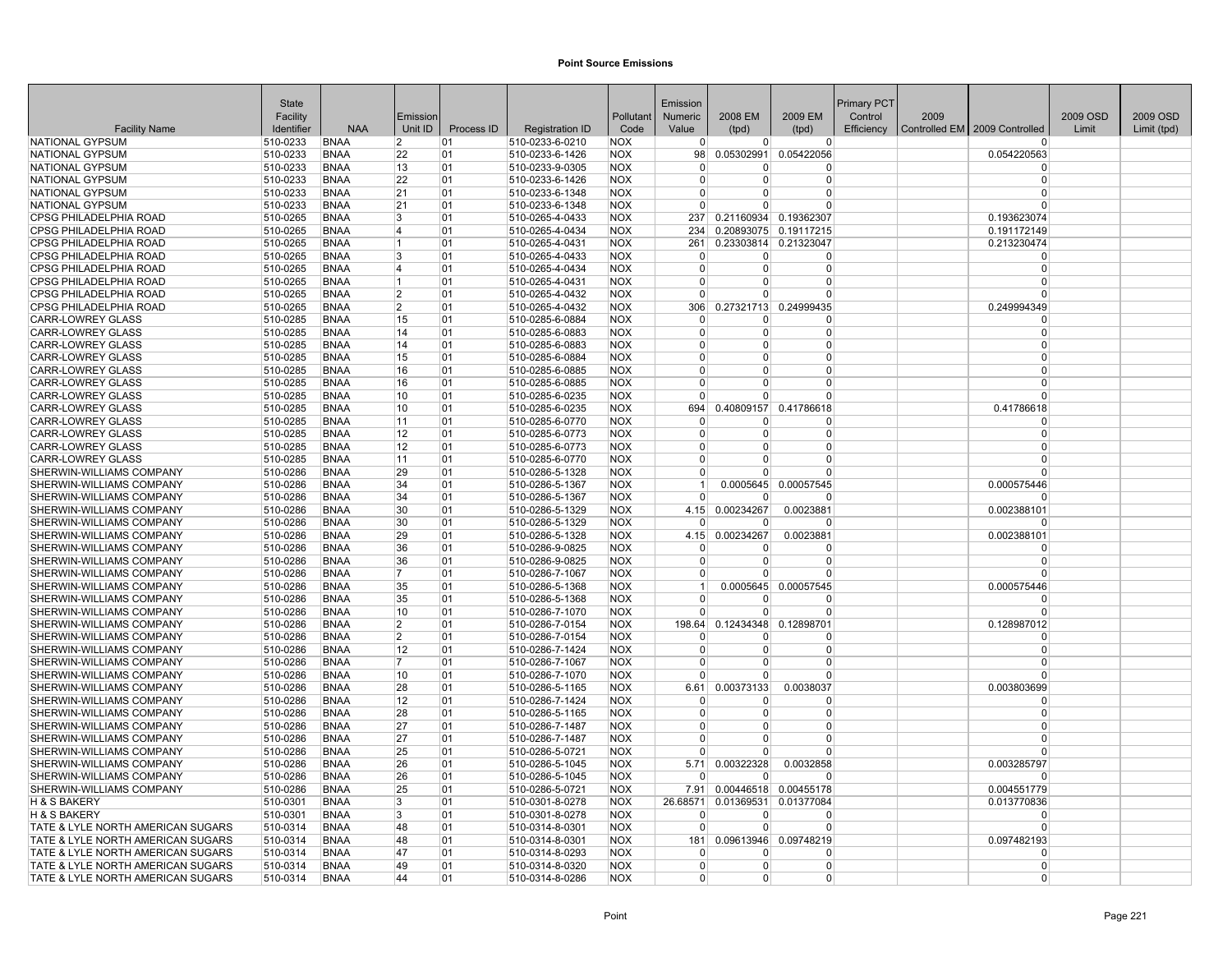|                                                                        | <b>State</b>         |                            |          |            |                                    |                          | Emission             |                            |                                     | <b>Primary PCT</b> |      |                               |          |             |
|------------------------------------------------------------------------|----------------------|----------------------------|----------|------------|------------------------------------|--------------------------|----------------------|----------------------------|-------------------------------------|--------------------|------|-------------------------------|----------|-------------|
|                                                                        | Facility             |                            | Emission |            |                                    | Pollutant                | <b>Numeric</b>       | 2008 EM                    | 2009 EM                             | Control            | 2009 |                               | 2009 OSD | 2009 OSD    |
| <b>Facility Name</b>                                                   | Identifier           | <b>NAA</b>                 | Unit ID  | Process ID | <b>Registration ID</b>             | Code                     | Value                | (tpd)                      | (tpd)                               | Efficiency         |      | Controlled EM 2009 Controlled | Limit    | Limit (tpd) |
| TATE & LYLE NORTH AMERICAN SUGARS                                      | 510-0314             | <b>BNAA</b>                | 49       | 01         | 510-0314-8-0320                    | <b>NOX</b>               | $\Omega$             | 0                          | $\overline{0}$                      |                    |      | $\Omega$                      |          |             |
| TATE & LYLE NORTH AMERICAN SUGARS                                      | 510-0314             | <b>BNAA</b>                | 53       | 01         | 510-0314-5-1447                    | <b>NOX</b>               | $\Omega$             | $\Omega$                   | 0                                   |                    |      | 0                             |          |             |
| TATE & LYLE NORTH AMERICAN SUGARS                                      | 510-0314             | <b>BNAA</b>                | 45<br>45 | 01         | 510-0314-8-0296                    | <b>NOX</b>               | $\Omega$<br>$\Omega$ | $\overline{0}$<br>$\Omega$ | 0<br>$\Omega$                       |                    |      | $\Omega$<br>$\Omega$          |          |             |
| TATE & LYLE NORTH AMERICAN SUGARS<br>TATE & LYLE NORTH AMERICAN SUGARS | 510-0314<br>510-0314 | <b>BNAA</b><br><b>BNAA</b> | 47       | 01<br>01   | 510-0314-8-0296<br>510-0314-8-0293 | <b>NOX</b><br><b>NOX</b> | $\Omega$             | $\Omega$                   | $\Omega$                            |                    |      | $\Omega$                      |          |             |
| TATE & LYLE NORTH AMERICAN SUGARS                                      | 510-0314             | <b>BNAA</b>                | 46       | 01         | 510-0314-8-0287                    | <b>NOX</b>               | $\Omega$             | $\Omega$                   | $\Omega$                            |                    |      | $\Omega$                      |          |             |
| TATE & LYLE NORTH AMERICAN SUGARS                                      | 510-0314             | <b>BNAA</b>                | 46       | 01         | 510-0314-8-0287                    | <b>NOX</b>               | $\Omega$             | 0                          | $\Omega$                            |                    |      | $\Omega$                      |          |             |
| TATE & LYLE NORTH AMERICAN SUGARS                                      | 510-0314             | <b>BNAA</b>                | 5        | 01         | 510-0314-5-0687                    | <b>NOX</b>               | $\Omega$             | $\Omega$                   | $\Omega$                            |                    |      | $\Omega$                      |          |             |
| TATE & LYLE NORTH AMERICAN SUGARS                                      | 510-0314             | <b>BNAA</b>                | 53       | 01         | 510-0314-5-1447                    | <b>NOX</b>               | 412                  | 0.23257313                 | 0.23708381                          |                    |      | 0.237083805                   |          |             |
| TATE & LYLE NORTH AMERICAN SUGARS                                      | 510-0314             | <b>BNAA</b>                | 54       | 01         | 510-0314-5-1476                    | <b>NOX</b>               | $\Omega$             | <sup>0</sup>               | $\Omega$                            |                    |      | $\Omega$                      |          |             |
| TATE & LYLE NORTH AMERICAN SUGARS                                      | 510-0314             | <b>BNAA</b>                | 52       | 01         | 510-0314-5-1446                    | <b>NOX</b>               |                      | 413 0.23313763             | 0.23765925                          |                    |      | 0.237659251                   |          |             |
| TATE & LYLE NORTH AMERICAN SUGARS                                      | 510-0314             | <b>BNAA</b>                | 8        | 01         | 510-0314-8-0106                    | <b>NOX</b>               | $\Omega$             | $\overline{0}$             | $\Omega$                            |                    |      | $\Omega$                      |          |             |
| TATE & LYLE NORTH AMERICAN SUGARS                                      | 510-0314             | <b>BNAA</b>                | 8        | 01         | 510-0314-8-0106                    | <b>NOX</b>               | $\Omega$             | $\Omega$                   | 0                                   |                    |      | $\Omega$                      |          |             |
| TATE & LYLE NORTH AMERICAN SUGARS                                      | 510-0314             | <b>BNAA</b>                | 44       | 01         | 510-0314-8-0286                    | <b>NOX</b>               | $\Omega$             | $\Omega$                   | $\Omega$                            |                    |      | $\Omega$                      |          |             |
| TATE & LYLE NORTH AMERICAN SUGARS                                      | 510-0314             | <b>BNAA</b>                | 34       | 01         | 510-0314-8-0223                    | <b>NOX</b>               | $\Omega$             | $\Omega$                   | $\Omega$                            |                    |      | $\Omega$                      |          |             |
| TATE & LYLE NORTH AMERICAN SUGARS                                      | 510-0314             | <b>BNAA</b>                | 54       | 01         | 510-0314-5-1476                    | <b>NOX</b>               |                      | 413 0.23313763             | 0.23765925                          |                    |      | 0.237659251                   |          |             |
| TATE & LYLE NORTH AMERICAN SUGARS                                      | 510-0314             | <b>BNAA</b>                | 51       | 01         | 510-0314-5-1445                    | <b>NOX</b>               | $\mathbf 0$          | 0                          | $\Omega$                            |                    |      | $\Omega$                      |          |             |
| TATE & LYLE NORTH AMERICAN SUGARS                                      | 510-0314             | <b>BNAA</b>                | 50       | 01         | 510-0314-5-1444                    | <b>NOX</b>               | $\Omega$             | $\Omega$                   | $\Omega$                            |                    |      | $\Omega$                      |          |             |
| TATE & LYLE NORTH AMERICAN SUGARS<br>TATE & LYLE NORTH AMERICAN SUGARS | 510-0314<br>510-0314 | <b>BNAA</b><br><b>BNAA</b> | 50       | 01<br>01   | 510-0314-5-1444<br>510-0314-5-1445 | <b>NOX</b><br><b>NOX</b> | 412<br>412           | 0.23257313                 | 0.23257313 0.23708381<br>0.23708381 |                    |      | 0.237083805                   |          |             |
| TATE & LYLE NORTH AMERICAN SUGARS                                      | 510-0314             | <b>BNAA</b>                | 51<br>52 | 01         | 510-0314-5-1446                    | <b>NOX</b>               | $\Omega$             | $\overline{0}$             | $\overline{0}$                      |                    |      | 0.237083805<br>$\Omega$       |          |             |
| TATE & LYLE NORTH AMERICAN SUGARS                                      | 510-0314             | <b>BNAA</b>                | 5        | 01         | 510-0314-5-0687                    | <b>NOX</b>               | $\Omega$             | $\Omega$                   | $\Omega$                            |                    |      | $\Omega$                      |          |             |
| TATE & LYLE NORTH AMERICAN SUGARS                                      | 510-0314             | <b>BNAA</b>                | 20       | 01         | 510-0314-8-0209                    | <b>NOX</b>               | $\Omega$             | $\overline{0}$             | $\Omega$                            |                    |      | $\Omega$                      |          |             |
| TATE & LYLE NORTH AMERICAN SUGARS                                      | 510-0314             | <b>BNAA</b>                | 23       | 01         | 510-0314-8-0212                    | <b>NOX</b>               | $\Omega$             | $\Omega$                   | $\Omega$                            |                    |      | $\Omega$                      |          |             |
| TATE & LYLE NORTH AMERICAN SUGARS                                      | 510-0314             | <b>BNAA</b>                | 28       | 01         | 510-0314-8-0217                    | <b>NOX</b>               | $\Omega$             | $\overline{0}$             | $\Omega$                            |                    |      | $\Omega$                      |          |             |
| TATE & LYLE NORTH AMERICAN SUGARS                                      | 510-0314             | <b>BNAA</b>                | 28       | 01         | 510-0314-8-0217                    | <b>NOX</b>               | $\Omega$             | $\Omega$                   | $\Omega$                            |                    |      | $\Omega$                      |          |             |
| TATE & LYLE NORTH AMERICAN SUGARS                                      | 510-0314             | <b>BNAA</b>                | 23       | 01         | 510-0314-8-0212                    | <b>NOX</b>               | $\Omega$             | $\overline{0}$             | $\overline{0}$                      |                    |      | $\Omega$                      |          |             |
| TATE & LYLE NORTH AMERICAN SUGARS                                      | 510-0314             | <b>BNAA</b>                | 14       | 01         | 510-0314-8-0125                    | <b>NOX</b>               | $\Omega$             | $\Omega$                   | $\Omega$                            |                    |      | $\Omega$                      |          |             |
| TATE & LYLE NORTH AMERICAN SUGARS                                      | 510-0314             | <b>BNAA</b>                | 13       | 01         | 510-0314-8-0115                    | <b>NOX</b>               | $\Omega$             | $\Omega$                   | $\Omega$                            |                    |      | $\Omega$                      |          |             |
| TATE & LYLE NORTH AMERICAN SUGARS                                      | 510-0314             | <b>BNAA</b>                | 13       | 01         | 510-0314-8-0115                    | <b>NOX</b>               | $\Omega$             | $\Omega$                   | $\Omega$                            |                    |      | $\Omega$                      |          |             |
| TATE & LYLE NORTH AMERICAN SUGARS                                      | 510-0314             | <b>BNAA</b>                | 20       | 01         | 510-0314-8-0209                    | <b>NOX</b>               | $\Omega$             | $\Omega$                   | $\Omega$                            |                    |      | $\Omega$                      |          |             |
| TATE & LYLE NORTH AMERICAN SUGARS                                      | 510-0314             | <b>BNAA</b>                | 14       | 01         | 510-0314-8-0125                    | <b>NOX</b>               | $\Omega$             | $\Omega$                   | $\overline{0}$                      |                    |      | $\Omega$                      |          |             |
| TATE & LYLE NORTH AMERICAN SUGARS                                      | 510-0314             | <b>BNAA</b>                | 19       | 01         | 510-0314-8-0205                    | <b>NOX</b>               | $\Omega$             | $\Omega$                   | $\overline{0}$                      |                    |      | $\Omega$                      |          |             |
| TATE & LYLE NORTH AMERICAN SUGARS                                      | 510-0314             | <b>BNAA</b>                | 19       | 01         | 510-0314-8-0205                    | <b>NOX</b>               | 48                   | 0.02452418                 | 0.02431825                          |                    |      | 0.024318252                   |          |             |
| TATE & LYLE NORTH AMERICAN SUGARS                                      | 510-0314             | <b>BNAA</b>                | 41       | 01         | 510-0314-8-0235                    | <b>NOX</b>               | $\mathbf 0$          | 0                          | 0                                   |                    |      | $\Omega$                      |          |             |
| TATE & LYLE NORTH AMERICAN SUGARS                                      | 510-0314             | <b>BNAA</b>                | 41       | 01         | 510-0314-8-0235                    | <b>NOX</b>               | $\Omega$<br>$\Omega$ | $\Omega$<br>$\Omega$       | $\Omega$<br>$\Omega$                |                    |      | $\Omega$<br>$\Omega$          |          |             |
| TATE & LYLE NORTH AMERICAN SUGARS<br>TATE & LYLE NORTH AMERICAN SUGARS | 510-0314<br>510-0314 | <b>BNAA</b><br><b>BNAA</b> | 42<br>43 | 01<br>01   | 510-0314-8-0265<br>510-0314-8-0266 | <b>NOX</b><br><b>NOX</b> | $\Omega$             | $\Omega$                   | $\overline{0}$                      |                    |      | $\Omega$                      |          |             |
| TATE & LYLE NORTH AMERICAN SUGARS                                      | 510-0314             | <b>BNAA</b>                | 43       | 01         | 510-0314-8-0266                    | <b>NOX</b>               | $\Omega$             | $\Omega$                   | $\Omega$                            |                    |      | $\Omega$                      |          |             |
| TATE & LYLE NORTH AMERICAN SUGARS                                      | 510-0314             | <b>BNAA</b>                | 33       | 01         | 510-0314-8-0222                    | <b>NOX</b>               | $\Omega$             | 0                          | $\Omega$                            |                    |      | $\Omega$                      |          |             |
| TATE & LYLE NORTH AMERICAN SUGARS                                      | 510-0314             | <b>BNAA</b>                | 42       | 01         | 510-0314-8-0265                    | <b>NOX</b>               | $\Omega$             | $\Omega$                   | 0                                   |                    |      | $\Omega$                      |          |             |
| TATE & LYLE NORTH AMERICAN SUGARS                                      | 510-0314             | <b>BNAA</b>                | 33       | 01         | 510-0314-8-0222                    | <b>NOX</b>               | $\mathbf 0$          | $\overline{0}$             | 0                                   |                    |      | $\Omega$                      |          |             |
| TATE & LYLE NORTH AMERICAN SUGARS                                      | 510-0314             | <b>BNAA</b>                | 34       | 01         | 510-0314-8-0223                    | <b>NOX</b>               | $\Omega$             | $\Omega$                   | $\overline{0}$                      |                    |      | $\Omega$                      |          |             |
| TATE & LYLE NORTH AMERICAN SUGARS                                      | 510-0314             | <b>BNAA</b>                | 36       | 01         | 510-0314-8-0225                    | <b>NOX</b>               | $\Omega$             | $\overline{0}$             | $\overline{0}$                      |                    |      | $\Omega$                      |          |             |
| TATE & LYLE NORTH AMERICAN SUGARS                                      | 510-0314             | <b>BNAA</b>                | 36       | 01         | 510-0314-8-0225                    | <b>NOX</b>               | $\Omega$             | $\Omega$                   | $\Omega$                            |                    |      | $\Omega$                      |          |             |
| TATE & LYLE NORTH AMERICAN SUGARS                                      | 510-0314             | <b>BNAA</b>                | 37       | 01         | 510-0314-8-0226                    | <b>NOX</b>               | $\Omega$             | <sup>0</sup>               | 0                                   |                    |      | $\Omega$                      |          |             |
| TATE & LYLE NORTH AMERICAN SUGARS                                      | 510-0314             | <b>BNAA</b>                | 37       | 01         | 510-0314-8-0226                    | <b>NOX</b>               | $\Omega$             | U                          | $\Omega$                            |                    |      | $\Omega$                      |          |             |
| KAYDON RING & SEAL INC.                                                | 510-0337             | <b>BNAA</b>                | 45       | 01         | 510-0337-4-2959                    | <b>NOX</b>               | 13.8                 | 0.00700198                 | 0.00694601                          |                    |      | 0.00694601                    |          |             |
| KAYDON RING & SEAL INC.                                                | 510-0337             | <b>BNAA</b>                | 45       | 01         | 510-0337-4-2959                    | <b>NOX</b>               | $\Omega$             | <sup>0</sup>               | $\Omega$                            |                    |      | $\Omega$                      |          |             |
| KAYDON RING & SEAL INC.                                                | 510-0337             | <b>BNAA</b>                | 44       | 01         | 510-0337-4-2958                    | <b>NOX</b>               | 13.8                 | 0.00700198                 | 0.00694601                          |                    |      | 0.00694601                    |          |             |
| KAYDON RING & SEAL INC.                                                | 510-0337             | <b>BNAA</b>                | 44       | 01         | 510-0337-4-2958                    | <b>NOX</b>               | $\Omega$             | $\Omega$                   | $\Omega$                            |                    |      | $\Omega$                      |          |             |
| KAYDON RING & SEAL INC                                                 | 510-0337             | BNAA                       | 46       | 01         | 510-0337-5-1126                    | <b>NOX</b>               | $\Omega$             | $\overline{0}$             | $\overline{0}$                      |                    |      | $\Omega$                      |          |             |
| KAYDON RING & SEAL INC.                                                | 510-0337             | <b>BNAA</b>                | 41       | 01         | 510-0337-7-1577                    | <b>NOX</b>               | $\Omega$             | $\Omega$<br>$\Omega$       | $\overline{0}$                      |                    |      | $\Omega$<br>$\Omega$          |          |             |
| KAYDON RING & SEAL INC.                                                | 510-0337             | <b>BNAA</b>                | 51       | 01         | 510-0337-6-1780                    | <b>NOX</b>               | $\Omega$<br>$\Omega$ | $\Omega$                   | $\Omega$<br>$\Omega$                |                    |      | $\Omega$                      |          |             |
| KAYDON RING & SEAL INC.<br>KAYDON RING & SEAL INC.                     | 510-0337<br>510-0337 | <b>BNAA</b><br><b>BNAA</b> | 50<br>51 | 01<br>01   | 510-0337-6-1749<br>510-0337-6-1780 | <b>NOX</b><br><b>NOX</b> | $\Omega$             | $\Omega$                   | $\Omega$                            |                    |      | $\Omega$                      |          |             |
| KAYDON RING & SEAL INC.                                                | 510-0337             | <b>BNAA</b>                | 46       | 01         | 510-0337-5-1126                    | <b>NOX</b>               | $\Omega$             | $\Omega$                   | $\Omega$                            |                    |      | $\Omega$                      |          |             |
| KAYDON RING & SEAL INC.                                                | 510-0337             | <b>BNAA</b>                | 47       | 01         | 510-0337-5-1127                    | <b>NOX</b>               | 14.67                |                            | 0.00828118 0.00844179               |                    |      | 0.008441795                   |          |             |
| KAYDON RING & SEAL INC.                                                | 510-0337             | <b>BNAA</b>                | 47       | 01         | 510-0337-5-1127                    | <b>NOX</b>               | $\mathbf 0$          | $\overline{0}$             | 0                                   |                    |      | $\Omega$                      |          |             |
|                                                                        |                      |                            |          |            |                                    |                          |                      |                            |                                     |                    |      |                               |          |             |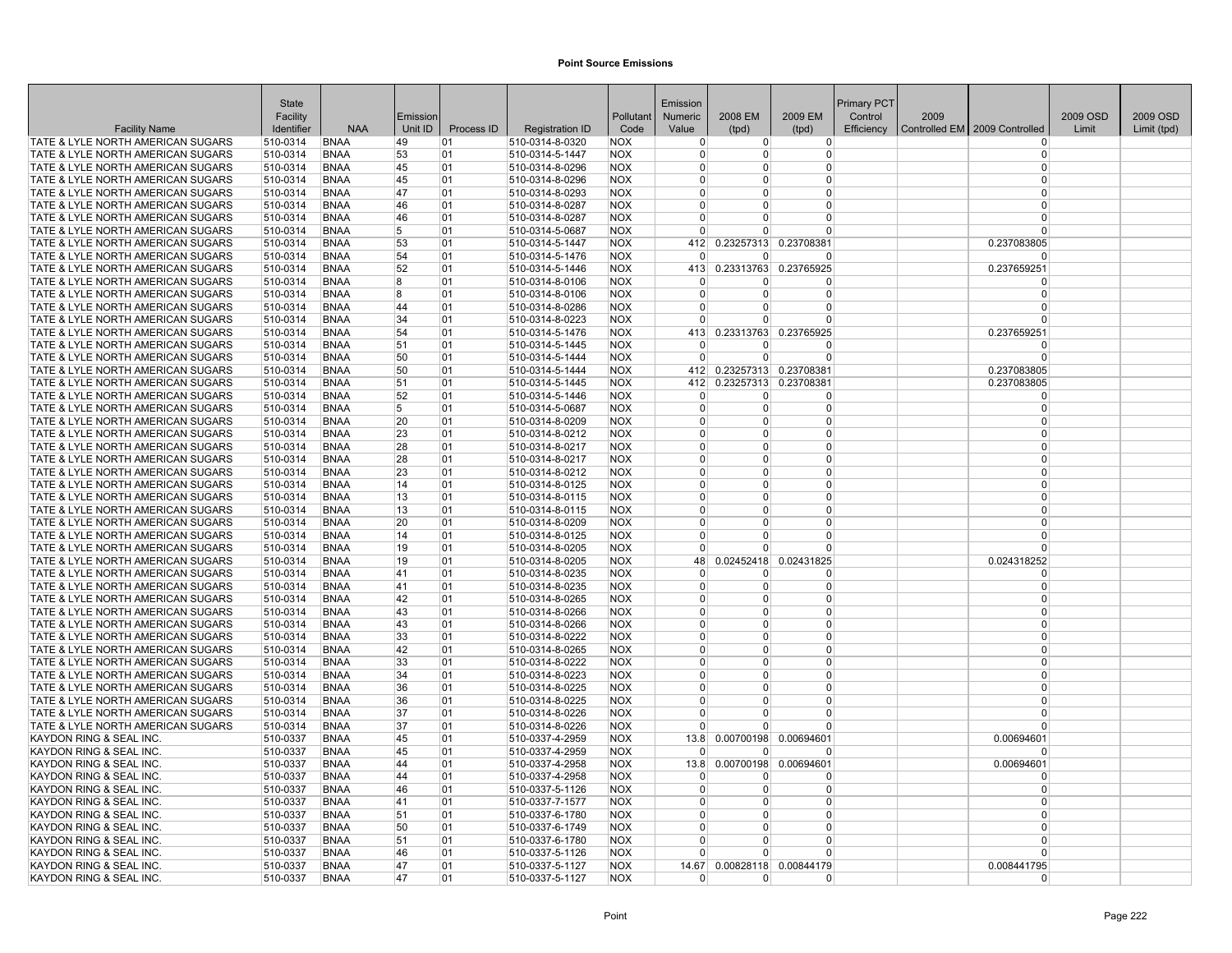|                                                                      | <b>State</b>         |                            |                |            |                                    |                          | Emission             |                        |                                | <b>Primary PCT</b> |      |                               |          |             |
|----------------------------------------------------------------------|----------------------|----------------------------|----------------|------------|------------------------------------|--------------------------|----------------------|------------------------|--------------------------------|--------------------|------|-------------------------------|----------|-------------|
|                                                                      | Facility             |                            | Emission       |            |                                    | Pollutant                | <b>Numeric</b>       | 2008 EM                | 2009 EM                        | Control            | 2009 |                               | 2009 OSD | 2009 OSD    |
| <b>Facility Name</b>                                                 | Identifier           | <b>NAA</b>                 | Unit ID        | Process ID | <b>Registration ID</b>             | Code                     | Value                | (tpd)                  | (tpd)                          | Efficiency         |      | Controlled EM 2009 Controlled | Limit    | Limit (tpd) |
| KAYDON RING & SEAL INC                                               | 510-0337             | <b>BNAA</b>                | 50             | 01         | 510-0337-6-1749                    | <b>NOX</b>               | $\Omega$             | $\overline{0}$         | $\overline{0}$                 |                    |      | $\Omega$                      |          |             |
| KAYDON RING & SEAL INC                                               | 510-0337             | <b>BNAA</b>                | 36             | 01         | 510-0337-6-1051                    | <b>NOX</b>               | $\Omega$             | $\Omega$               | 0                              |                    |      | $\Omega$                      |          |             |
| KAYDON RING & SEAL INC.                                              | 510-0337             | <b>BNAA</b>                | 37             | 01         | 510-0337-6-1052                    | <b>NOX</b>               | $\Omega$             | $\Omega$               | 0                              |                    |      | $\Omega$                      |          |             |
| KAYDON RING & SEAL INC.                                              | 510-0337             | <b>BNAA</b>                | 37             | 01         | 510-0337-6-1052                    | <b>NOX</b>               | $\Omega$             | $\Omega$               | 0                              |                    |      | $\Omega$                      |          |             |
| <b>KAYDON RING &amp; SEAL INC</b>                                    | 510-0337             | <b>BNAA</b>                | 36             | 01         | 510-0337-6-1051                    | <b>NOX</b>               | $\Omega$             | $\Omega$               | 0                              |                    |      | $\Omega$                      |          |             |
| KAYDON RING & SEAL INC                                               | 510-0337             | <b>BNAA</b>                | 35             | 01         | 510-0337-6-1050                    | <b>NOX</b>               | $\Omega$<br>$\Omega$ | $\Omega$<br>$\Omega$   | 0<br>$\Omega$                  |                    |      | $\Omega$<br>$\Omega$          |          |             |
| KAYDON RING & SEAL INC<br><b>KAYDON RING &amp; SEAL INC</b>          | 510-0337<br>510-0337 | <b>BNAA</b><br><b>BNAA</b> | 35<br>42       | 01<br>01   | 510-0337-6-1050<br>510-0337-7-1578 | <b>NOX</b><br><b>NOX</b> | $\Omega$             | $\Omega$               | 0                              |                    |      | $\Omega$                      |          |             |
| KAYDON RING & SEAL INC.                                              |                      | <b>BNAA</b>                | 41             | 01         | 510-0337-7-1577                    |                          | $\overline{0}$       | $\Omega$               | 0                              |                    |      | $\Omega$                      |          |             |
| KAYDON RING & SEAL INC                                               | 510-0337<br>510-0337 | <b>BNAA</b>                | 42             | 01         | 510-0337-7-1578                    | <b>NOX</b><br><b>NOX</b> | $\Omega$             | $\Omega$               | 0                              |                    |      | $\Omega$                      |          |             |
| KAYDON RING & SEAL INC.                                              | 510-0337             | <b>BNAA</b>                | 40             | 01         | 510-0337-7-1575                    | <b>NOX</b>               | $\Omega$             | $\Omega$               | 0                              |                    |      | $\Omega$                      |          |             |
| KAYDON RING & SEAL INC                                               | 510-0337             | <b>BNAA</b>                | 40             | 01         | 510-0337-7-1575                    | <b>NOX</b>               | $\Omega$             | $\Omega$               | 0                              |                    |      | $\Omega$                      |          |             |
| <b>KAYDON RING &amp; SEAL INC</b>                                    | 510-0337             | <b>BNAA</b>                | 38             | 01         | 510-0337-6-1053                    | <b>NOX</b>               | n                    | O                      | 0                              |                    |      | $\Omega$                      |          |             |
| KAYDON RING & SEAL INC.                                              | 510-0337             | <b>BNAA</b>                | 38             | 01         | 510-0337-6-1053                    | <b>NOX</b>               | $\Omega$             | O                      | $\Omega$                       |                    |      | $\Omega$                      |          |             |
| <b>GENERAL MOTORS TRUCK &amp; BUS GROUP</b>                          | 510-0354             | <b>BNAA</b>                | 42             | 01         | 510-0354-6-1778                    | <b>NOX</b>               | $\Omega$             | $\Omega$               | 0                              |                    |      | $\Omega$                      |          |             |
| GENERAL MOTORS TRUCK & BUS GROUP                                     | 510-0354             | <b>BNAA</b>                | 41             | 01         | 510-0354-6-1751                    | <b>NOX</b>               | 3.755869             | 0.00236311             | 0.00245887                     |                    |      | 0.00245887                    |          |             |
| GENERAL MOTORS TRUCK & BUS GROUP                                     | 510-0354             | <b>BNAA</b>                | 41             | 01         | 510-0354-6-1751                    | <b>NOX</b>               | $\Omega$             | $\Omega$               | 0                              |                    |      | $\Omega$                      |          |             |
| GENERAL MOTORS TRUCK & BUS GROUP                                     | 510-0354             | <b>BNAA</b>                | 42             | 01         | 510-0354-6-1778                    | <b>NOX</b>               |                      |                        | 33.17073 0.02087031 0.02171602 |                    |      | 0.021716023                   |          |             |
| <b>GENERAL MOTORS TRUCK &amp; BUS GROUP</b>                          | 510-0354             | <b>BNAA</b>                | 40             | 01         | 510-0354-6-1750                    | <b>NOX</b>               |                      | <sup>0</sup>           | ŋ                              |                    |      | $\Omega$                      |          |             |
| <b>GENERAL MOTORS TRUCK &amp; BUS GROUP</b>                          | 510-0354             | <b>BNAA</b>                | 40             | 01         | 510-0354-6-1750                    | <b>NOX</b>               | 61.46341             | 0.03867146             | 0.04023851                     |                    |      | 0.040238514                   |          |             |
| GENERAL MOTORS TRUCK & BUS GROUP                                     | 510-0354             | <b>BNAA</b>                | 5              | 01         | 510-0354-4-0557                    | <b>NOX</b>               |                      | 13 0.00733847          | 0.0074808                      |                    |      | 0.0074808                     |          |             |
| <b>GENERAL MOTORS TRUCK &amp; BUS GROUP</b>                          | 510-0354             | <b>BNAA</b>                | 17             | 01         | 510-0354-5-1357                    | <b>NOX</b>               | $\Omega$             | $\Omega$               | 0                              |                    |      | $\Omega$                      |          |             |
| <b>GENERAL MOTORS TRUCK &amp; BUS GROUP</b>                          | 510-0354             | <b>BNAA</b>                | 7              | 01         | 510-0354-5-1357                    | <b>NOX</b>               | $\Omega$             | $\Omega$               | 0                              |                    |      | $\Omega$                      |          |             |
| GENERAL MOTORS TRUCK & BUS GROUP                                     | 510-0354             | <b>BNAA</b>                | 5              | 01         | 510-0354-4-0557                    | <b>NOX</b>               | $\Omega$             | $\Omega$               | $\Omega$                       |                    |      | $\Omega$                      |          |             |
| GENERAL MOTORS TRUCK & BUS GROUP                                     | 510-0354             | <b>BNAA</b>                | 29             | 01         | 510-0354-6-1191                    | <b>NOX</b>               | 23.41463             | 0.01473198             | 0.01532896                     |                    |      | 0.015328958                   |          |             |
| <b>GENERAL MOTORS TRUCK &amp; BUS GROUP</b>                          | 510-0354             | <b>BNAA</b>                | 3              | 01         | 510-0354-4-0555                    | <b>NOX</b>               | $\Omega$             | $\Omega$               | 0                              |                    |      | $\Omega$                      |          |             |
| <b>GENERAL MOTORS TRUCK &amp; BUS GROUP</b>                          | 510-0354             | <b>BNAA</b>                | 11             | 01         | 510-0354-2-0248                    | <b>NOX</b>               | 163                  | 0.09246636             | 0.09446024                     |                    |      | 0.094460242                   |          |             |
| GENERAL MOTORS TRUCK & BUS GROUP                                     | 510-0354             | <b>BNAA</b>                | 11.            | 01         | 510-0354-2-0248                    | <b>NOX</b>               | $\Omega$             | $\Omega$               | 0                              |                    |      | $\Omega$                      |          |             |
| GENERAL MOTORS TRUCK & BUS GROUP                                     | 510-0354             | <b>BNAA</b>                | 29             | 01         | 510-0354-6-1191                    | <b>NOX</b>               | $\Omega$             | $\Omega$               | 0                              |                    |      | $\Omega$                      |          |             |
| <b>GENERAL MOTORS TRUCK &amp; BUS GROUP</b>                          | 510-0354             | <b>BNAA</b>                | 3              | 01         | 510-0354-4-0555                    | <b>NOX</b>               |                      | O                      | 0                              |                    |      | $\Omega$                      |          |             |
| GENERAL MOTORS TRUCK & BUS GROUP                                     | 510-0354             | <b>BNAA</b>                | 4              | 01         | 510-0354-4-0556                    | <b>NOX</b>               | 20 <sup>2</sup>      | 0.01128996             | 0.01150892                     |                    |      | 0.011508923                   |          |             |
| <b>GENERAL MOTORS TRUCK &amp; BUS GROUP</b>                          | 510-0354             | <b>BNAA</b>                | 14             | 01         | 510-0354-4-0556                    | <b>NOX</b>               | $\Omega$             | $\Omega$               | $\Omega$                       |                    |      | $\Omega$                      |          |             |
| <b>GENERAL MOTORS TRUCK &amp; BUS GROUP</b>                          | 510-0354             | <b>BNAA</b>                | 37             | 01         | 510-0354-6-1358                    | <b>NOX</b>               | 44.87805             | 0.0282363              | 0.0293805                      |                    |      | 0.029380502                   |          |             |
| GENERAL MOTORS TRUCK & BUS GROUP                                     | 510-0354             | <b>BNAA</b>                | 37             | 01         | 510-0354-6-1358                    | <b>NOX</b>               | $\Omega$             | 0<br>$\Omega$          | 0                              |                    |      | $\Omega$                      |          |             |
| HAUSWALD BAKERY/DIV OF SCHMIDT'S                                     | 510-0582             | <b>BNAA</b>                | 3              | 01         | 510-0582-5-1252                    | <b>NOX</b>               | $\Omega$             |                        | U                              |                    |      | $\Omega$                      |          |             |
| HAUSWALD BAKERY/DIV OF SCHMIDT'S                                     | 510-0582             | <b>BNAA</b>                | 14<br>14       | 01         | 510-0582-8-0284                    | <b>NOX</b>               | 1.738462<br>$\Omega$ | 0.00089219<br>$\Omega$ | 0.00089711<br>ŋ                |                    |      | 0.000897112<br>$\Omega$       |          |             |
| HAUSWALD BAKERY/DIV OF SCHMIDT'S<br>HAUSWALD BAKERY/DIV OF SCHMIDT'S | 510-0582<br>510-0582 | <b>BNAA</b><br><b>BNAA</b> | 3              | 01<br>01   | 510-0582-8-0284<br>510-0582-5-1252 | <b>NOX</b><br><b>NOX</b> | 5.424658             | 0.00306221             |                                |                    |      |                               |          |             |
| TRIGEN - NORTH CENTRAL AVENUE                                        | 510-0651             | <b>BNAA</b>                | 8              | 01         | 510-0651-5-1351                    | <b>NOX</b>               | $\Omega$             | $\Omega$               | 0.0031216<br>n                 |                    |      | 0.003121598<br>n              |          |             |
| TRIGEN - NORTH CENTRAL AVENUE                                        | 510-0651             | <b>BNAA</b>                | 17             | 01         | 510-0651-5-1350                    | <b>NOX</b>               | 40                   |                        | 0.02247464 0.02324935          |                    |      | 0.023249352                   |          |             |
| TRIGEN - NORTH CENTRAL AVENUE                                        | 510-0651             | <b>BNAA</b>                | 17             | 01         | 510-0651-5-1350                    | <b>NOX</b>               | $\Omega$             | <sup>0</sup>           | 0                              |                    |      | $\Omega$                      |          |             |
| TRIGEN - NORTH CENTRAL AVENUE                                        | 510-0651             | <b>BNAA</b>                | 8              | 01         | 510-0651-5-1351                    | <b>NOX</b>               | 19                   | 0.01067546             | 0.01104344                     |                    |      | 0.011043442                   |          |             |
| TRIGEN - NORTH CENTRAL AVENUE                                        | 510-0651             | <b>BNAA</b>                | 3              | 01         | 510-0651-5-1281                    | <b>NOX</b>               | 9                    | 0.00505679             | 0.0052311                      |                    |      | 0.005231104                   |          |             |
| TRIGEN - NORTH CENTRAL AVENUE                                        | 510-0651             | <b>BNAA</b>                | 14             | 01         | 510-0651-5-1282                    | <b>NOX</b>               | $\Omega$             | $\Omega$               | $\Omega$                       |                    |      | $\Omega$                      |          |             |
| TRIGEN - NORTH CENTRAL AVENUE                                        | 510-0651             | <b>BNAA</b>                | 4              | 01         | 510-0651-5-1282                    | <b>NOX</b>               | $\Omega$             | $\Omega$               | 0                              |                    |      | $\Omega$                      |          |             |
| TRIGEN - NORTH CENTRAL AVENUE                                        | 510-0651             | <b>BNAA</b>                | 3              | 01         | 510-0651-5-1281                    | <b>NOX</b>               | $\Omega$             | U                      | $\Omega$                       |                    |      | $\Omega$                      |          |             |
| PETROLEUM FUEL & TERMINAL COMPANY                                    | 510-0677             | <b>BNAA</b>                | $\overline{2}$ | 01         | 510-0677-4-0293                    | <b>NOX</b>               | 0.750685             |                        | 0.000386 0.00037791            |                    |      | 0.000377911                   |          |             |
| PETROLEUM FUEL & TERMINAL COMPANY                                    | 510-0677             | <b>BNAA</b>                | 5              | 01         | 510-0677-4-3049                    | <b>NOX</b>               | 0.350685             |                        | 0.00018032 0.00017654          |                    |      | 0.000176542                   |          |             |
| PETROLEUM FUEL & TERMINAL COMPANY                                    | 510-0677             | <b>BNAA</b>                | 5              | 01         | 510-0677-4-3049                    | <b>NOX</b>               | $\Omega$             | $\Omega$               | $\Omega$                       |                    |      | $\Omega$                      |          |             |
| PETROLEUM FUEL & TERMINAL COMPANY                                    | 510-0677             | <b>BNAA</b>                | 2              | 01         | 510-0677-4-0293                    | <b>NOX</b>               | $\Omega$             | $\Omega$               | $\Omega$                       |                    |      | $\Omega$                      |          |             |
| CONOCOPHILLIPS BALTIMORE TERMINAL                                    | 510-0703             | <b>BNAA</b>                | 3              | 01         | 510-0703-4-3046                    | <b>NOX</b>               |                      | $\Omega$               | U                              |                    |      | $\Omega$                      |          |             |
| CONOCOPHILLIPS BALTIMORE TERMINAL                                    | 510-0703             | <b>BNAA</b>                | 3              | 01         | 510-0703-4-3046                    | <b>NOX</b>               | 0.516484             |                        | 0.00026206 0.00025996          |                    |      | 0.000259964                   |          |             |
| MOTIVA TERMINAL                                                      | 510-0728             | <b>BNAA</b>                | 17             | 01         | 510-0728-9-0828                    | <b>NOX</b>               | $\Omega$             | $\Omega$               | U                              |                    |      | $\Omega$                      |          |             |
| <b>MOTIVA TERMINAL</b>                                               | 510-0728             | <b>BNAA</b>                | 17             | 01         | 510-0728-9-0828                    | <b>NOX</b>               | 2 <sup>1</sup>       |                        | 0.00100142 0.00100229          |                    |      | 0.001002286                   |          |             |
| <b>STRATUS PETROLEUM</b>                                             | 510-0730             | <b>BNAA</b>                | 2              | 01         | 510-0730-9-0694                    | <b>NOX</b>               | $\Omega$             | $\Omega$               | ŋ                              |                    |      | $\Omega$                      |          |             |
| <b>STRATUS PETROLEUM</b>                                             | 510-0730             | <b>BNAA</b>                | 2              | 01         | 510-0730-9-0694                    | <b>NOX</b>               | 1 <sup>1</sup>       | 0.00050071             | 0.00050114                     |                    |      | 0.000501143                   |          |             |
| VAC PAC MANUFACTURING                                                | 510-0761             | <b>BNAA</b>                | 11             | 01         | 510-0761-9-0097                    | <b>NOX</b>               | $\Omega$             | <sup>0</sup>           | 0                              |                    |      | $\Omega$                      |          |             |
| <b>VAC PAC MANUFACTURING</b>                                         | 510-0761             | <b>BNAA</b>                | 11             | 01         | 510-0761-9-0097                    | <b>NOX</b>               |                      | $\Omega$               | 0                              |                    |      | $\Omega$                      |          |             |
| AMERADA HESS TERMINAL                                                | 510-0918             | <b>BNAA</b>                | 4              | 03         | 510-0918-4-1242                    | <b>NOX</b>               |                      |                        | 8.493151 0.00656359 0.00661044 |                    |      | 0.006610439                   |          |             |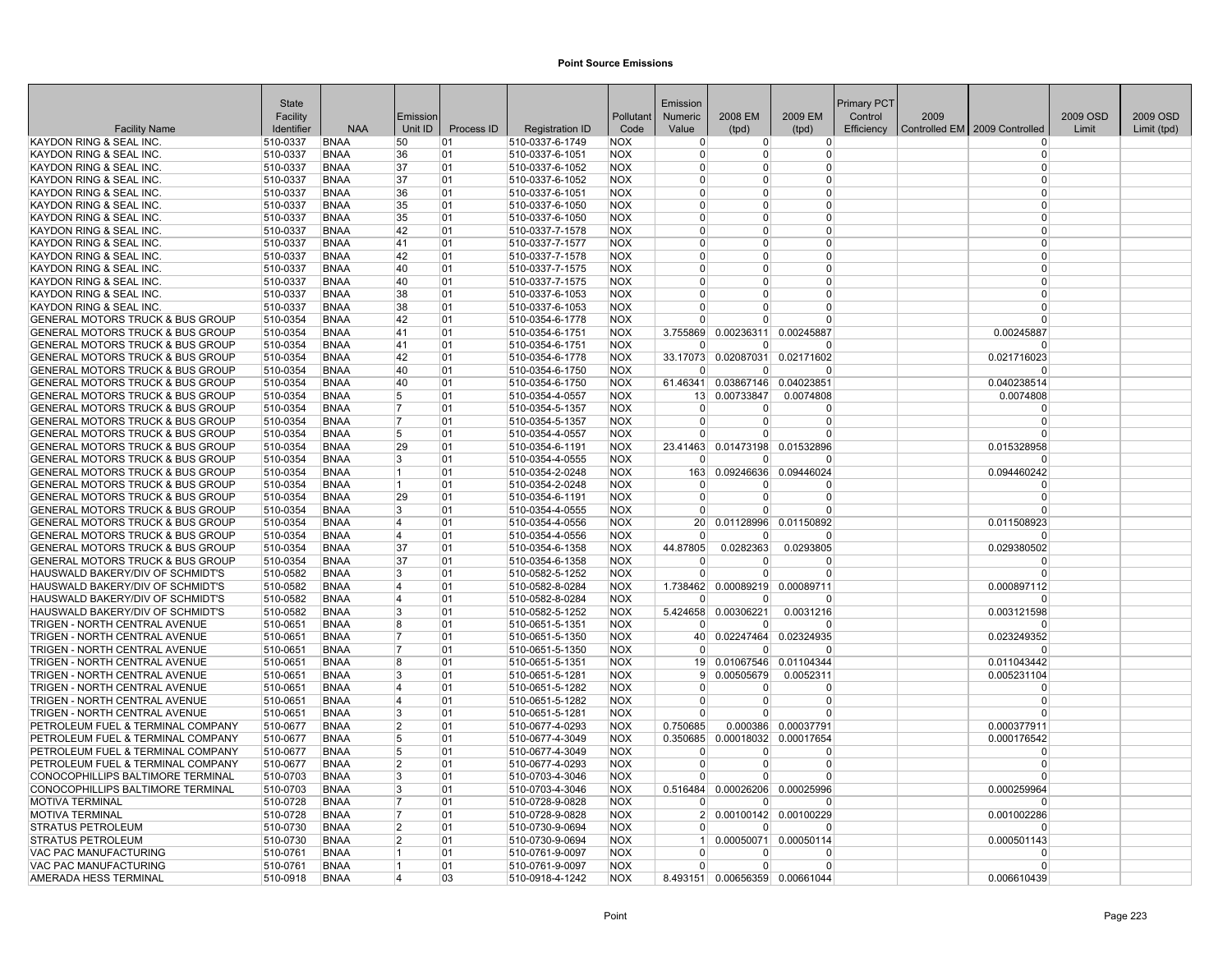|                                                            | State                |                     |                |            |                                    |                          | Emission          |                     |                                                     | Primary PCT |      |                               |          |             |
|------------------------------------------------------------|----------------------|---------------------|----------------|------------|------------------------------------|--------------------------|-------------------|---------------------|-----------------------------------------------------|-------------|------|-------------------------------|----------|-------------|
|                                                            | Facility             |                     | Emission       |            |                                    | Pollutant                | <b>Numeric</b>    | 2008 EM             | 2009 EM                                             | Control     | 2009 |                               | 2009 OSD | 2009 OSD    |
| <b>Facility Name</b>                                       | Identifier           | <b>NAA</b>          | Unit ID        | Process ID | <b>Registration ID</b>             | Code                     | Value             | (tpd)               | (tpd)                                               | Efficiency  |      | Controlled EM 2009 Controlled | Limit    | Limit (tpd) |
| AMERADA HESS TERMINAL                                      | 510-0918             | <b>BNAA</b>         | 14             | 01         | 510-0918-4-1242                    | <b>NOX</b>               |                   |                     | 8.493151 0.00656359 0.00661044                      |             |      | 0.006610439                   |          |             |
| AMERADA HESS TERMINAL                                      | 510-0918             | <b>BNAA</b>         | 5              | 02         | 510-0918-9-0102                    | <b>NOX</b>               | $\Omega$          | $\Omega$            | $\Omega$                                            |             |      | $\Omega$                      |          |             |
| AMERADA HESS TERMINAL                                      | 510-0918             | <b>BNAA</b>         | 5              | 02         | 510-0918-9-0102                    | <b>NOX</b>               | 23.34247          |                     | 0.01168776 0.01169792                               |             |      | 0.011697918                   |          |             |
| AMERADA HESS TERMINAL                                      | 510-0918             | <b>BNAA</b>         | 14             | 02         | 510-0918-4-1242                    | <b>NOX</b>               | 8.493151          |                     | 0.00656359 0.00661044                               |             |      | 0.006610439                   |          |             |
| AMERADA HESS TERMINAL                                      | 510-0918             | <b>BNAA</b>         | 11             | 01         | 510-0918-4-1239                    | <b>NOX</b>               | $\Omega$          | $\overline{0}$      | $\Omega$                                            |             |      | $\Omega$                      |          |             |
| AMERADA HESS TERMINAL                                      | 510-0918             | BNAA                | 11             | 01         | 510-0918-4-1239                    | <b>NOX</b>               |                   |                     | 8.273973 0.00639421 0.00643985                      |             |      | 0.006439847                   |          |             |
| AMERADA HESS TERMINAL                                      | 510-0918             | <b>BNAA</b>         | 14             | 03         | 510-0918-4-1242                    | <b>NOX</b>               | $\Omega$          | $\Omega$            | $\Omega$                                            |             |      | $\Omega$                      |          |             |
| AMERADA HESS TERMINAL                                      | 510-0918             | <b>BNAA</b>         | 2              | 01         | 510-0918-4-1240                    | <b>NOX</b>               |                   |                     | 0.273973 0.00017239 0.00017551                      |             |      | 0.000175513                   |          |             |
| AMERADA HESS TERMINAL                                      | 510-0918             | <b>BNAA</b>         | 3              | 01         | 510-0918-4-1241                    | <b>NOX</b>               | $\Omega$          | $\overline{0}$      | $\Omega$                                            |             |      | $\Omega$                      |          |             |
| AMERADA HESS TERMINAL                                      | 510-0918             | <b>BNAA</b>         | 3              | 01         | 510-0918-4-1241                    | <b>NOX</b>               |                   |                     | 19.12329 0.01477867 0.01488415                      |             |      | 0.01488415                    |          |             |
| AMERADA HESS TERMINAL                                      | 510-0918             | <b>BNAA</b>         | 14             | 02         | 510-0918-4-1242                    | <b>NOX</b>               | $\Omega$          | 0                   | $\Omega$                                            |             |      | $\Omega$                      |          |             |
| AMERADA HESS TERMINAL                                      | 510-0918             | BNAA                | 14             | 01         | 510-0918-4-1242                    | <b>NOX</b>               | $\mathbf 0$       | 0                   | $\overline{0}$                                      |             |      | $\Omega$                      |          |             |
| AMERADA HESS TERMINAL                                      | 510-0918             | <b>BNAA</b>         | 12             | 01         | 510-0918-4-1240                    | <b>NOX</b>               | 0                 | $\Omega$            | 0                                                   |             |      | $\Omega$<br>$\Omega$          |          |             |
| SINAI HOSPITAL OF BALTIMORE                                | 510-1043             | <b>BNAA</b>         | 5              | 01         | 510-1043-4-2840                    | <b>NOX</b>               | $\Omega$          | U                   | $\Omega$                                            |             |      |                               |          |             |
| SINAI HOSPITAL OF BALTIMORE                                | 510-1043             | BNAA                | 3              | 01         | 510-1043-4-2838                    | <b>NOX</b>               | 8.56              |                     | 0.00480957 0.00497536                               |             |      | 0.004975362                   |          |             |
| SINAI HOSPITAL OF BALTIMORE                                | 510-1043             | <b>BNAA</b>         | 4              | 01         | 510-1043-4-2839                    | <b>NOX</b>               | $\Omega$          | <sup>0</sup>        | $\Omega$                                            |             |      | $\Omega$                      |          |             |
| SINAI HOSPITAL OF BALTIMORE                                | 510-1043             | BNAA                | 14<br>5        | 01         | 510-1043-4-2839                    | <b>NOX</b>               | 13.01             |                     | 0.00730988 0.00756185<br>9.93 0.00557933 0.00577165 |             |      | 0.007561852                   |          |             |
| SINAI HOSPITAL OF BALTIMORE<br>SINAI HOSPITAL OF BALTIMORE | 510-1043<br>510-1043 | <b>BNAA</b><br>BNAA | 6              | 01<br>01   | 510-1043-4-2840<br>510-1043-4-2841 | <b>NOX</b><br><b>NOX</b> | $\Omega$          | $\overline{0}$      | $\Omega$                                            |             |      | 0.005771652<br>$\Omega$       |          |             |
|                                                            |                      | BNAA                | 6              | 01         |                                    |                          |                   |                     |                                                     |             |      |                               |          |             |
| SINAI HOSPITAL OF BALTIMORE<br>SINAI HOSPITAL OF BALTIMORE | 510-1043<br>510-1043 | <b>BNAA</b>         | 3              | 01         | 510-1043-4-2841<br>510-1043-4-2838 | <b>NOX</b><br><b>NOX</b> | 16.09<br>$\Omega$ | $\Omega$            | 0.00904043 0.00935205<br>$\Omega$                   |             |      | 0.009352052<br>$\Omega$       |          |             |
| SINAI HOSPITAL OF BALTIMORE                                |                      | <b>BNAA</b>         | 12             | 01         | 510-1043-9-0820                    | <b>NOX</b>               | 324.12            | 0.20394024          | 0.20763825                                          |             |      |                               |          |             |
| SINAI HOSPITAL OF BALTIMORE                                | 510-1043<br>510-1043 | <b>BNAA</b>         | 13             | 01         | 510-1043-9-0821                    | <b>NOX</b>               | $\overline{0}$    | $\overline{0}$      | O                                                   |             |      | 0.207638251                   |          |             |
| SINAI HOSPITAL OF BALTIMORE                                | 510-1043             | <b>BNAA</b>         | $\overline{1}$ | 01         | 510-1043-2-0275                    | <b>NOX</b>               | $\Omega$          | $\Omega$            | 0                                                   |             |      | $\Omega$                      |          |             |
| SINAI HOSPITAL OF BALTIMORE                                | 510-1043             | <b>BNAA</b>         | 11.            | 01         | 510-1043-2-0275                    | <b>NOX</b>               | 2.03              |                     | 0.00107494 0.00108374                               |             |      | 0.001083741                   |          |             |
| SINAI HOSPITAL OF BALTIMORE                                | 510-1043             | BNAA                | 12             | 01         | 510-1043-9-0820                    | <b>NOX</b>               | $\Omega$          | $\Omega$            | $\Omega$                                            |             |      | $\Omega$                      |          |             |
| SINAI HOSPITAL OF BALTIMORE                                | 510-1043             | <b>BNAA</b>         | 13             | 01         | 510-1043-9-0821                    | <b>NOX</b>               |                   |                     | 324.12 0.20394024 0.20763825                        |             |      | 0.207638251                   |          |             |
| SINAI HOSPITAL OF BALTIMORE                                | 510-1043             | <b>BNAA</b>         | 14             | 01         | 510-1043-9-0822                    | <b>NOX</b>               | $\Omega$          | $\Omega$            | $\Omega$                                            |             |      | $\Omega$                      |          |             |
| SINAI HOSPITAL OF BALTIMORE                                | 510-1043             | <b>BNAA</b>         | 14             | 01         | 510-1043-9-0822                    | <b>NOX</b>               |                   |                     | 324.12 0.20394024 0.20763825                        |             |      | 0.207638251                   |          |             |
| LENMAR, INC.                                               | 510-1056             | <b>BNAA</b>         | 3              | 01         | 510-1056-5-1438                    | <b>NOX</b>               | $\Omega$          | 0                   | $\Omega$                                            |             |      |                               |          |             |
| LENMAR, INC.                                               | 510-1056             | <b>BNAA</b>         | 3              | 01         | 510-1056-5-1438                    | <b>NOX</b>               | $\Omega$          | $\Omega$            | $\mathbf 0$                                         |             |      | $\Omega$                      |          |             |
| <b>AUTOMATIC ROLLS</b>                                     | 510-1400             | <b>BNAA</b>         | 3              | 01         | 510-1400-8-0291                    | <b>NOX</b>               |                   | 2.179487 0.00111853 | 0.0011247                                           |             |      | 0.001124698                   |          |             |
| <b>AUTOMATIC ROLLS</b>                                     | 510-1400             | <b>BNAA</b>         | 3              | 02         | 510-1400-8-0291                    | <b>NOX</b>               | 2.179487          | 0.00111853          | 0.0011247                                           |             |      | 0.001124698                   |          |             |
| <b>AUTOMATIC ROLLS</b>                                     | 510-1400             | <b>BNAA</b>         | Β.             | 01         | 510-1400-8-0291                    | <b>NOX</b>               | $\Omega$          | $\Omega$            | 0                                                   |             |      | $\Omega$                      |          |             |
| <b>AUTOMATIC ROLLS</b>                                     | 510-1400             | <b>BNAA</b>         | 3              | 02         | 510-1400-8-0291                    | <b>NOX</b>               | $\Omega$          | $\Omega$            | $\overline{0}$                                      |             |      | $\Omega$                      |          |             |
| <b>AUTOMATIC ROLLS</b>                                     | 510-1400             | <b>BNAA</b>         | 11             | 01         | 510-1400-5-0360                    | <b>NOX</b>               | $\Omega$          | $\Omega$            | $\Omega$                                            |             |      | $\Omega$                      |          |             |
| <b>AUTOMATIC ROLLS</b>                                     | 510-1400             | <b>BNAA</b>         |                | 01         | 510-1400-5-0360                    | <b>NOX</b>               | 1.777778          | 0.00100355          | 0.00102302                                          |             |      | 0.001023015                   |          |             |
| <b>AUTOMATIC ROLLS</b>                                     | 510-1400             | <b>BNAA</b>         | $\overline{2}$ | 01         | 510-1400-5-0361                    | <b>NOX</b>               | $\Omega$          | $\Omega$            | $\Omega$                                            |             |      | <sup>0</sup>                  |          |             |
| <b>AUTOMATIC ROLLS</b>                                     | 510-1400             | <b>BNAA</b>         | 2              | 01         | 510-1400-5-0361                    | <b>NOX</b>               | 1.777778          |                     | 0.00100355 0.00102302                               |             |      | 0.001023015                   |          |             |
| P Q CORPORATION                                            | 510-1665             | BNAA                | 2              | 01         | 510-1665-7-1078                    | <b>NOX</b>               |                   |                     | 834.14 0.49049785 0.50224626                        |             |      | 0.502246255                   |          |             |
| P Q CORPORATION                                            | 510-1665             | <b>BNAA</b>         | 2              | 01         | 510-1665-7-1078                    | <b>NOX</b>               | $\Omega$          | $\Omega$            | $\Omega$                                            |             |      | $\Omega$                      |          |             |
| WHEELABRATOR BALTIMORE LP                                  | 510-1886             | <b>BNAA</b>         | 3              | 01         | 510-1886-2-0257                    | <b>NOX</b>               | 2379              | 1.28745889          | 1.30145293                                          |             |      | 1.301452935                   |          |             |
| <b>WHEELABRATOR BALTIMORE LP</b>                           | 510-1886             | <b>BNAA</b>         | 3              | 01         | 510-1886-2-0257                    | <b>NOX</b>               | $\Omega$          | $\Omega$            | $\Omega$                                            |             |      | $\Omega$                      |          |             |
| <b>WHEELABRATOR BALTIMORE LP</b>                           | 510-1886             | <b>BNAA</b>         | 2              | 01         | 510-1886-2-0256                    | <b>NOX</b>               | $\Omega$          | $\Omega$            | $\Omega$                                            |             |      | $\Omega$                      |          |             |
| WHEELABRATOR BALTIMORE LP                                  | 510-1886             | <b>BNAA</b>         | 11             | 01         | 510-1886-2-0255                    | <b>NOX</b>               | 2509              |                     | 1.35781183 1.37257058                               |             |      | 1.372570581                   |          |             |
| <b>WHEELABRATOR BALTIMORE LP</b>                           | 510-1886             | <b>BNAA</b>         | 11             | 01         | 510-1886-2-0255                    | <b>NOX</b>               | $\Omega$          | $\Omega$            | <sup>0</sup>                                        |             |      | $\Omega$                      |          |             |
| <b>WHEELABRATOR BALTIMORE LP</b>                           | 510-1886             | <b>BNAA</b>         | $\overline{2}$ | 01         | 510-1886-2-0256                    | <b>NOX</b>               | 2217              |                     | 1.1997883 1.21282941                                |             |      | 1.212829406                   |          |             |
| PETROLEUM FUEL & TERMINAL COMPANY                          | 510-1923             | BNAA                | 14             | 01         | 510-1923-4-1949                    | <b>NOX</b>               | $\Omega$          | $\overline{0}$      | $\Omega$                                            |             |      | $\Omega$                      |          |             |
| PETROLEUM FUEL & TERMINAL COMPANY                          | 510-1923             | <b>BNAA</b>         | 14             | 01         | 510-1923-4-1949                    | <b>NOX</b>               |                   |                     | 17.315 0.01089481 0.01109236                        |             |      | 0.011092362                   |          |             |
| PETROLEUM FUEL & TERMINAL COMPANY                          | 510-1923             | <b>BNAA</b>         | 5              | 01         | 510-1923-5-1435                    | <b>NOX</b>               | 5.865             |                     | 0.00329534 0.00340894                               |             |      | 0.003408936                   |          |             |
| PETROLEUM FUEL & TERMINAL COMPANY                          | 510-1923             | BNAA                | 3              | 01         | 510-1923-9-0284                    | <b>NOX</b>               | $\Omega$          | $\Omega$            | $\Omega$                                            |             |      | $\Omega$                      |          |             |
| PETROLEUM FUEL & TERMINAL COMPANY                          | 510-1923             | <b>BNAA</b>         | 15             | 01         | 510-1923-5-1435                    | <b>NOX</b>               | $\Omega$          | $\Omega$            | $\overline{0}$                                      |             |      | $\Omega$                      |          |             |
| PETROLEUM FUEL & TERMINAL COMPANY                          | 510-1923             | <b>BNAA</b>         | 11             | 01         | 510-1923-9-0261                    | <b>NOX</b>               | $\Omega$          | $\Omega$            | $\Omega$                                            |             |      | $\Omega$                      |          |             |
| PETROLEUM FUEL & TERMINAL COMPANY                          | 510-1923             | BNAA                | Β.             | 01         | 510-1923-9-0284                    | <b>NOX</b>               | 5.865             |                     | 0.00331078 0.00337499                               |             |      | 0.003374991                   |          |             |
| PETROLEUM FUEL & TERMINAL COMPANY                          | 510-1923             | <b>BNAA</b>         | 2              | 01         | 510-1923-9-0283                    | <b>NOX</b>               | $\Omega$          | $\Omega$            | $\Omega$                                            |             |      | $\Omega$                      |          |             |
| PETROLEUM FUEL & TERMINAL COMPANY                          | 510-1923             | <b>BNAA</b>         | 2              | 01         | 510-1923-9-0283                    | <b>NOX</b>               | 5.865             |                     | 0.00331078 0.00337499                               |             |      | 0.003374991                   |          |             |
| PETROLEUM FUEL & TERMINAL COMPANY                          | 510-1923             | <b>BNAA</b>         | 11             | 01         | 510-1923-9-0261                    | <b>NOX</b>               | $\Omega$          | $\Omega$            | $\Omega$                                            |             |      | $\Omega$                      |          |             |
| <b>TNEMEC COMPANY</b>                                      | 510-1986             | <b>BNAA</b>         | 2              | 01         | 510-1986-7-0910                    | <b>NOX</b>               | $\Omega$          | $\Omega$            | $\Omega$                                            |             |      | $\Omega$                      |          |             |
| <b>TNEMEC COMPANY</b>                                      | 510-1986             | BNAA                | 3              | 01         | 510-1986-4-2386                    | <b>NOX</b>               |                   |                     | 1 0.00050739 0.00050333                             |             |      | 0.000503334                   |          |             |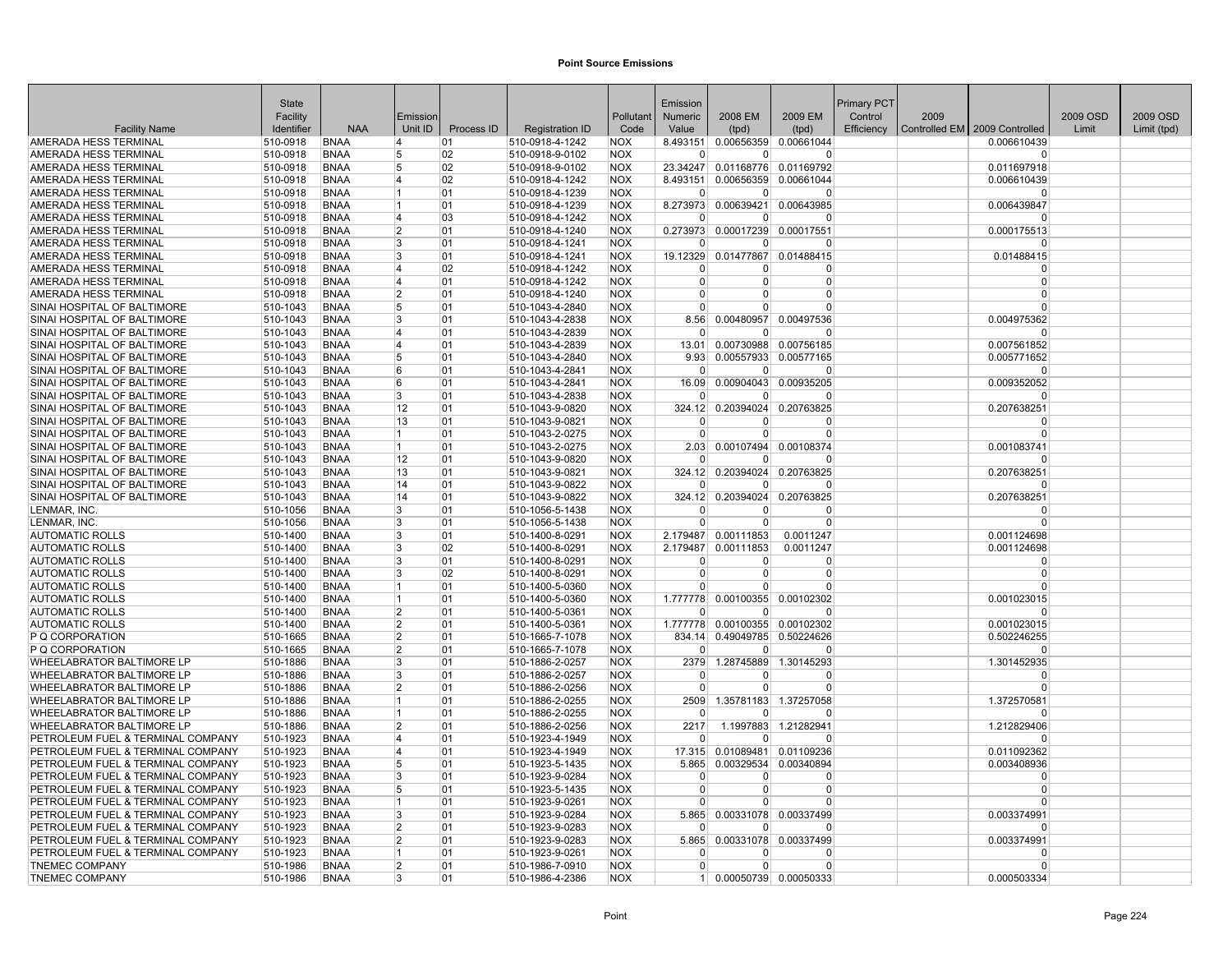|                                                                 | State                |                            |                |            |                                    |                          | Emission                   |                                |                            | Primary PCT |      |                               |          |             |
|-----------------------------------------------------------------|----------------------|----------------------------|----------------|------------|------------------------------------|--------------------------|----------------------------|--------------------------------|----------------------------|-------------|------|-------------------------------|----------|-------------|
|                                                                 | Facility             |                            | Emission       |            |                                    | Pollutant                | Numeric                    | 2008 EM                        | 2009 EM                    | Control     | 2009 |                               | 2009 OSD | 2009 OSD    |
| <b>Facility Name</b>                                            | Identifier           | <b>NAA</b>                 | Unit ID        | Process ID | <b>Registration ID</b>             | Code                     | Value                      | (tpd)                          | (tpd)                      | Efficiency  |      | Controlled EM 2009 Controlled | Limit    | Limit (tpd) |
| <b>TNEMEC COMPANY</b>                                           | 510-1986             | <b>BNAA</b>                | 3              | 01         | 510-1986-4-2386                    | <b>NOX</b>               | 0                          | $\overline{0}$                 | $\overline{0}$             |             |      | $\Omega$                      |          |             |
| <b>TNEMEC COMPANY</b>                                           | 510-1986             | <b>BNAA</b>                | 2              | 01         | 510-1986-7-0910                    | <b>NOX</b>               | $\Omega$                   | $\Omega$                       | 0                          |             |      | $\Omega$                      |          |             |
| <b>TNEMEC COMPANY</b>                                           | 510-1986             | <b>BNAA</b>                | 1              | 01         | 510-1986-7-0909                    | <b>NOX</b>               | $\Omega$                   | 0                              | 0                          |             |      | $\Omega$                      |          |             |
| <b>TNEMEC COMPANY</b>                                           | 510-1986             | <b>BNAA</b>                | 1              | 01         | 510-1986-7-0909                    | <b>NOX</b>               | $\Omega$                   | $\Omega$                       | $\Omega$                   |             |      | $\Omega$                      |          |             |
| <b>VICTOR GRAPHICS</b>                                          | 510-2244             | <b>BNAA</b>                | g              | 01         | 510-2244-6-1529                    | <b>NOX</b>               | $\Omega$                   | 0                              | $\Omega$                   |             |      | $\Omega$                      |          |             |
| <b>VICTOR GRAPHICS</b>                                          | 510-2244             | <b>BNAA</b>                | 5              | 01         | 510-2244-6-1400                    | <b>NOX</b>               | $\Omega$                   | 0                              | 0                          |             |      | $\Omega$                      |          |             |
| <b>VICTOR GRAPHICS</b>                                          | 510-2244             | <b>BNAA</b>                | 5              | 01         | 510-2244-6-1400                    | <b>NOX</b>               | $\Omega$                   | 0                              | 0                          |             |      | $\Omega$                      |          |             |
| <b>VICTOR GRAPHICS</b>                                          | 510-2244             | <b>BNAA</b>                | 7              | 01         | 510-2244-6-1474                    | <b>NOX</b>               | $\Omega$                   | O                              | $\Omega$                   |             |      | $\Omega$                      |          |             |
| <b>VICTOR GRAPHICS</b>                                          | 510-2244             | <b>BNAA</b>                | 7              | 01         | 510-2244-6-1474                    | <b>NOX</b>               | 2 <sup>1</sup>             | 0.00098138                     | 0.00097063                 |             |      | 0.00097063                    |          |             |
| <b>VICTOR GRAPHICS</b>                                          | 510-2244             | <b>BNAA</b>                | 8              | 01         | 510-2244-6-1528                    | <b>NOX</b>               | $\Omega$                   | 0                              | $\overline{0}$             |             |      | $\Omega$                      |          |             |
| <b>VICTOR GRAPHICS</b>                                          | 510-2244             | <b>BNAA</b>                | 8              | 01         | 510-2244-6-1528                    | <b>NOX</b>               | $\Omega$                   | $\Omega$                       | $\Omega$                   |             |      | $\Omega$                      |          |             |
| <b>VICTOR GRAPHICS</b>                                          | 510-2244             | <b>BNAA</b>                | 9              | 01         | 510-2244-6-1529                    | <b>NOX</b>               | $\Omega$                   | 0                              | $\Omega$                   |             |      | $\Omega$                      |          |             |
| <b>VICTOR GRAPHICS</b>                                          | 510-2244             | <b>BNAA</b>                | 10             | 01         | 510-2244-6-1720                    | <b>NOX</b>               | 2 <sup>1</sup>             | 0.00098138                     | 0.00097063                 |             |      | 0.00097063                    |          |             |
| <b>VICTOR GRAPHICS</b>                                          | 510-2244             | <b>BNAA</b>                | 2              | 01         | 510-2244-6-1397                    | <b>NOX</b>               | $\Omega$                   | U                              | $\Omega$                   |             |      | $\Omega$                      |          |             |
| <b>VICTOR GRAPHICS</b>                                          | 510-2244             | <b>BNAA</b>                | $\overline{2}$ | 01         | 510-2244-6-1397                    | <b>NOX</b>               | $\Omega$                   | 0                              | $\Omega$                   |             |      | $\Omega$                      |          |             |
| <b>VICTOR GRAPHICS</b>                                          | 510-2244             | <b>BNAA</b>                | 4              | 01         | 510-2244-6-1399                    | <b>NOX</b>               | $\Omega$                   | $\Omega$                       | $\Omega$                   |             |      | $\Omega$<br>$\Omega$          |          |             |
| <b>VICTOR GRAPHICS</b>                                          | 510-2244             | <b>BNAA</b>                | 10             | 01         | 510-2244-6-1720                    | <b>NOX</b>               | $\Omega$                   | 0                              | $\Omega$                   |             |      |                               |          |             |
| <b>VICTOR GRAPHICS</b>                                          | 510-2244             | <b>BNAA</b>                | 4              | 01         | 510-2244-6-1399                    | <b>NOX</b>               | 2 <sup>1</sup>             | 0.00098138 0.00097063          |                            |             |      | 0.00097063                    |          |             |
| <b>VICTOR GRAPHICS</b>                                          | 510-2244             | <b>BNAA</b>                | 3              | 01         | 510-2244-6-1398                    | <b>NOX</b>               | $\Omega$                   | 0                              | 0                          |             |      | $\Omega$                      |          |             |
| <b>VICTOR GRAPHICS</b>                                          | 510-2244             | <b>BNAA</b>                | 3              | 01         | 510-2244-6-1398                    | <b>NOX</b>               | $\Omega$                   | 0                              | 0                          |             |      | $\Omega$<br>$\Omega$          |          |             |
| CLEAN HARBORS OF BALTIMORE                                      | 510-2260             | <b>BNAA</b>                | $\overline{4}$ | 01         | 510-2260-4-3001                    | <b>NOX</b>               | $\overline{0}$<br>$\Omega$ | $\Omega$                       | $\overline{0}$             |             |      | $\Omega$                      |          |             |
| CLEAN HARBORS OF BALTIMORE                                      | 510-2260             | <b>BNAA</b>                | 15             | 01         | 510-2260-6-1610                    | <b>NOX</b>               | <sup>0</sup>               | $\Omega$<br>0                  | $\Omega$<br>$\Omega$       |             |      | $\Omega$                      |          |             |
| <b>CLEAN HARBORS OF BALTIMORE</b>                               | 510-2260             | <b>BNAA</b>                | 15<br>4        | 01         | 510-2260-6-1610                    | <b>NOX</b>               |                            |                                |                            |             |      |                               |          |             |
| <b>CLEAN HARBORS OF BALTIMORE</b>                               | 510-2260             | <b>BNAA</b>                | 9              | 01         | 510-2260-4-3001                    | <b>NOX</b>               | 2.98<br>$\Omega$           | U                              | 0.00187505 0.00190905<br>0 |             |      | 0.001909052<br>$\Omega$       |          |             |
| CLEAN HARBORS OF BALTIMORE<br><b>CLEAN HARBORS OF BALTIMORE</b> | 510-2260<br>510-2260 | <b>BNAA</b><br><b>BNAA</b> | g              | 01<br>01   | 510-2260-9-0670<br>510-2260-9-0670 | <b>NOX</b><br><b>NOX</b> | $\Omega$                   | $\Omega$                       | $\Omega$                   |             |      | $\Omega$                      |          |             |
| CLEAN HARBORS OF BALTIMORE                                      | 510-2260             | <b>BNAA</b>                | 11             | 01         | 510-2260-9-0685                    | <b>NOX</b>               | $\overline{0}$             | 0                              | $\overline{0}$             |             |      | $\Omega$                      |          |             |
| CLEAN HARBORS OF BALTIMORE                                      | 510-2260             | <b>BNAA</b>                | 14             | 01         | 510-2260-9-0750                    | <b>NOX</b>               | $\Omega$                   | 0                              | $\Omega$                   |             |      | $\Omega$                      |          |             |
| CLEAN HARBORS OF BALTIMORE                                      | 510-2260             | <b>BNAA</b>                | 10             | 01         | 510-2260-9-0684                    | <b>NOX</b>               | $\Omega$                   | 0                              | $\Omega$                   |             |      | $\Omega$                      |          |             |
| <b>CLEAN HARBORS OF BALTIMORE</b>                               | 510-2260             | <b>BNAA</b>                | 10             | 01         | 510-2260-9-0684                    | <b>NOX</b>               | $\Omega$                   | 0                              | 0                          |             |      | $\Omega$                      |          |             |
| CLEAN HARBORS OF BALTIMORE                                      | 510-2260             | <b>BNAA</b>                | 11             | 01         | 510-2260-9-0685                    | <b>NOX</b>               | $\mathbf{0}$               | 0                              | 0                          |             |      | $\Omega$                      |          |             |
| CLEAN HARBORS OF BALTIMORE                                      | 510-2260             | <b>BNAA</b>                | 12             | 01         | 510-2260-9-0740                    | <b>NOX</b>               | $\Omega$                   | $\Omega$                       | $\Omega$                   |             |      | $\Omega$                      |          |             |
| CLEAN HARBORS OF BALTIMORE                                      | 510-2260             | <b>BNAA</b>                | 12             | 01         | 510-2260-9-0740                    | <b>NOX</b>               | $\Omega$                   | 0                              | $\Omega$                   |             |      | $\Omega$                      |          |             |
| <b>CLEAN HARBORS OF BALTIMORE</b>                               | 510-2260             | <b>BNAA</b>                | 14             | 01         | 510-2260-9-0750                    | <b>NOX</b>               | $\Omega$                   | 0                              | $\Omega$                   |             |      | $\Omega$                      |          |             |
| <b>TRIGEN - LEADENHALL STREET</b>                               | 510-2796             | <b>BNAA</b>                | 3              | 01         | 510-2796-4-2870                    | <b>NOX</b>               | 27 <sup>1</sup>            |                                | 0.01517038 0.01569331      |             |      | 0.015693313                   |          |             |
| <b>TRIGEN - LEADENHALL STREET</b>                               | 510-2796             | <b>BNAA</b>                | 3              | 01         | 510-2796-4-2870                    | <b>NOX</b>               |                            | 0                              | $\Omega$                   |             |      | $\Omega$                      |          |             |
| TRIGEN - LEADENHALL STREET                                      | 510-2796             | <b>BNAA</b>                | $\overline{2}$ | 01         | 510-2796-4-2869                    | <b>NOX</b>               | 3.4                        | 0.00191034                     | 0.00197619                 |             |      | 0.001976195                   |          |             |
| <b>TRIGEN - LEADENHALL STREET</b>                               | 510-2796             | <b>BNAA</b>                | 1              | 01         | 510-2796-4-2868                    | <b>NOX</b>               | $\mathbf{0}$               | o                              | $\Omega$                   |             |      | 0                             |          |             |
| TRIGEN - LEADENHALL STREET                                      | 510-2796             | <b>BNAA</b>                | 1              | 01         | 510-2796-4-2868                    | <b>NOX</b>               | $\Omega$                   | $\Omega$                       | $\Omega$                   |             |      | $\Omega$                      |          |             |
| TRIGEN - LEADENHALL STREET                                      | 510-2796             | <b>BNAA</b>                | $\overline{2}$ | 01         | 510-2796-4-2869                    | <b>NOX</b>               | $\Omega$                   | U                              | $\Omega$                   |             |      | $\Omega$                      |          |             |
| TRIGEN - LEADENHALL STREET                                      | 510-2796             | <b>BNAA</b>                | 8              | 01         | 510-2796-4-2875                    | <b>NOX</b>               | 58.9                       | 0.03309391                     | 0.03423467                 |             |      | 0.034234671                   |          |             |
| TRIGEN - LEADENHALL STREET                                      | 510-2796             | <b>BNAA</b>                | 8              | 01         | 510-2796-4-2875                    | <b>NOX</b>               | $\Omega$                   | 0                              | 0                          |             |      |                               |          |             |
| TRIGEN - LEADENHALL STREET                                      | 510-2796             | <b>BNAA</b>                | 7              | 01         | 510-2796-4-2874                    | <b>NOX</b>               | 383                        |                                | 0.21519472 0.22261255      |             |      | 0.222612545                   |          |             |
| <b>TRIGEN - LEADENHALL STREET</b>                               | 510-2796             | <b>BNAA</b>                | 17             | 01         | 510-2796-4-2874                    | <b>NOX</b>               | $\overline{0}$             | $\Omega$                       | $\Omega$                   |             |      | $\Omega$                      |          |             |
| TRIGEN - LEADENHALL STREET                                      | 510-2796             | <b>BNAA</b>                | $\overline{4}$ | 01         | 510-2796-4-2871                    | <b>NOX</b>               | $\mathbf 0$                | 0                              | $\Omega$                   |             |      | $\Omega$                      |          |             |
| <b>TRIGEN - LEADENHALL STREET</b>                               | 510-2796             | <b>BNAA</b>                | 6              | 01         | 510-2796-4-2873                    | <b>NOX</b>               | $\Omega$                   | 0                              | $\Omega$                   |             |      | $\Omega$                      |          |             |
| <b>TRIGEN - LEADENHALL STREET</b>                               | 510-2796             | <b>BNAA</b>                | 4              | 01         | 510-2796-4-2871                    | <b>NOX</b>               | $\Omega$                   | $\Omega$                       | $\Omega$                   |             |      | $\Omega$                      |          |             |
| TRIGEN - LEADENHALL STREET                                      | 510-2796             | <b>BNAA</b>                | 5              | 01         | 510-2796-4-2872                    | <b>NOX</b>               | $\mathbf{0}$               | 0                              | 0                          |             |      | $\Omega$                      |          |             |
| TRIGEN - LEADENHALL STREET                                      | 510-2796             | <b>BNAA</b>                | 5              | 01         | 510-2796-4-2872                    | <b>NOX</b>               | $\overline{0}$             | 0                              | 0                          |             |      | $\Omega$                      |          |             |
| <b>TRIGEN - LEADENHALL STREET</b>                               | 510-2796             | <b>BNAA</b>                | 6              | 01         | 510-2796-4-2873                    | <b>NOX</b>               | $\Omega$                   | $\Omega$                       | $\Omega$                   |             |      | $\Omega$                      |          |             |
| <b>DEXT COMPANY</b>                                             | 510-2871             | <b>BNAA</b>                | 1              | 01         | 510-2871-8-0259                    | <b>NOX</b>               | $\Omega$                   | U                              | 0                          |             |      | $\Omega$                      |          |             |
| <b>DEXT COMPANY</b>                                             | 510-2871             | BNAA                       | 1              | 01         | 510-2871-8-0259                    | <b>NOX</b>               | 30 <sup>2</sup>            | 0.01696185                     | 0.0173297                  |             |      | 0.017329701                   |          |             |
| PHOENIX SERVICES INCORPORATED                                   | 510-2975             | <b>BNAA</b>                | 11             | 01         | 510-2975-2-0279                    | <b>NOX</b>               | $\Omega$                   | U                              | $\Omega$                   |             |      |                               |          |             |
| PHOENIX SERVICES INCORPORATED                                   | 510-2975             | <b>BNAA</b>                | 1              | 01         | 510-2975-2-0279                    | <b>NOX</b>               | 294                        | 0.15568057                     | 0.15695553                 |             |      | 0.156955532                   |          |             |
| LIFE LIKE PRODUCTS - CHESAPEAKE AVE.                            | 510-3071             | <b>BNAA</b>                | 1              | 01         | 510-3071-5-1257                    | <b>NOX</b>               | 16.448                     | 0.00928486                     | 0.00946494                 |             |      | 0.009464938                   |          |             |
| LIFE LIKE PRODUCTS - CHESAPEAKE AVE.                            | 510-3071             | <b>BNAA</b>                | 1              | 01         | 510-3071-5-1257                    | <b>NOX</b>               | $\overline{0}$             | 0                              | $\Omega$                   |             |      |                               |          |             |
| LUCAS. JOHN D. PRINTING                                         | 510-3242             | <b>BNAA</b>                | $\overline{2}$ | 01         | 510-3242-6-1590                    | <b>NOX</b>               | 12.33077                   | 0.00605056 0.00598431          |                            |             |      | 0.005984309                   |          |             |
| LUCAS, JOHN D. PRINTING                                         | 510-3242             | <b>BNAA</b>                | 2              | 01         | 510-3242-6-1590                    | <b>NOX</b>               | $\Omega$                   | $\Omega$                       | $\Omega$                   |             |      |                               |          |             |
|                                                                 |                      | <b>BNAA TOTAL</b>          |                |            |                                    | <b>NOX</b>               |                            | 102.1941 111.635577 111.698708 |                            | 5.26469503  |      | 80.94496597                   |          |             |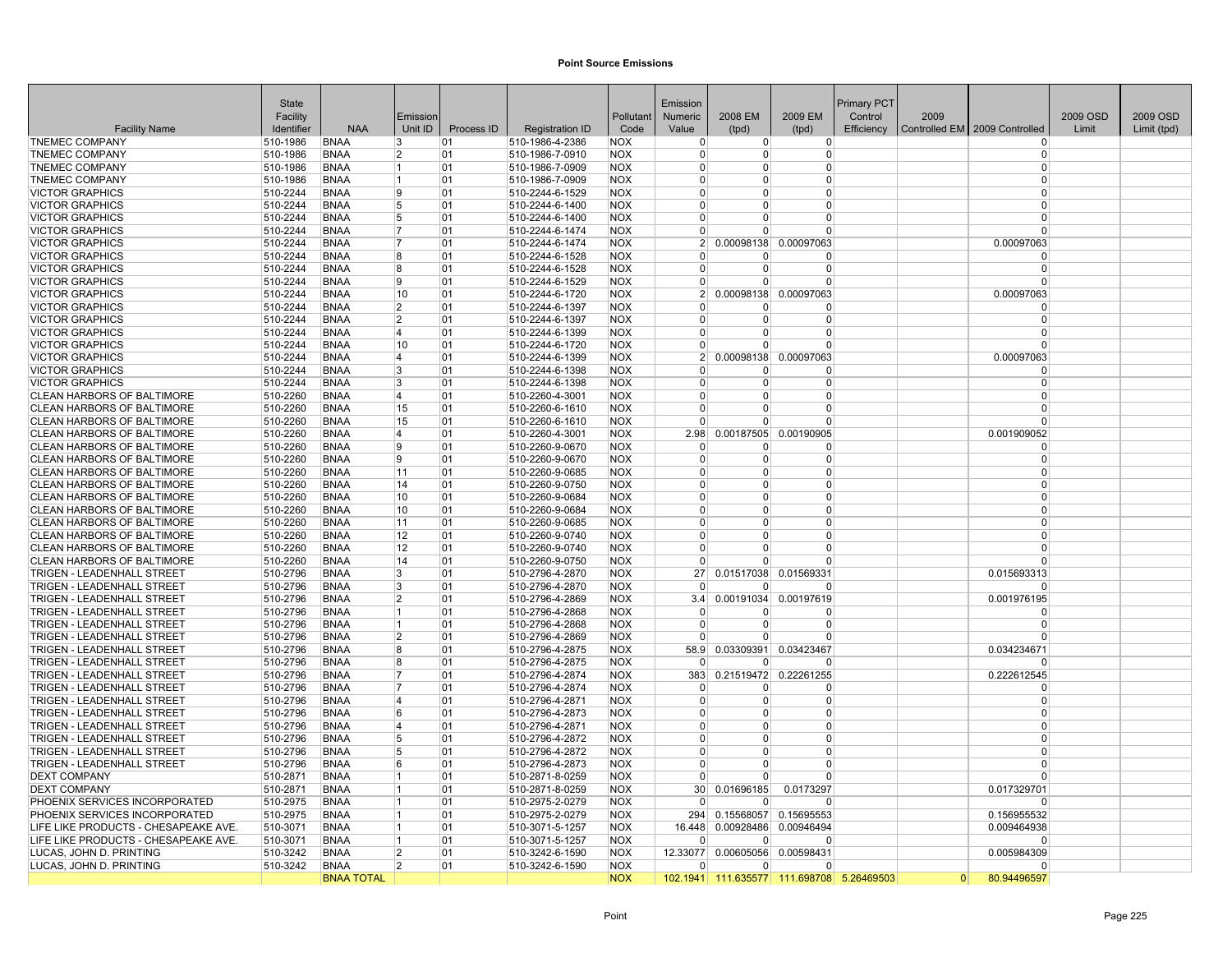|                      | State      |            |          |            |                 |      | Emission          |         |         | <b>Primary PCT</b> |      |                                          |          |             |
|----------------------|------------|------------|----------|------------|-----------------|------|-------------------|---------|---------|--------------------|------|------------------------------------------|----------|-------------|
|                      | Facility   |            | Emission |            |                 |      | Pollutant Numeric | 2008 EM | 2009 EM | Control            | 2009 |                                          | 2009 OSD | 2009 OSD    |
| <b>Facility Name</b> | Identifier | <b>NAA</b> | Unit ID  | Process ID | Registration ID | Code | Value             | (tpd)   | (tpd)   |                    |      | Efficiency Controlled EM 2009 Controlled | Limit    | Limit (tpd) |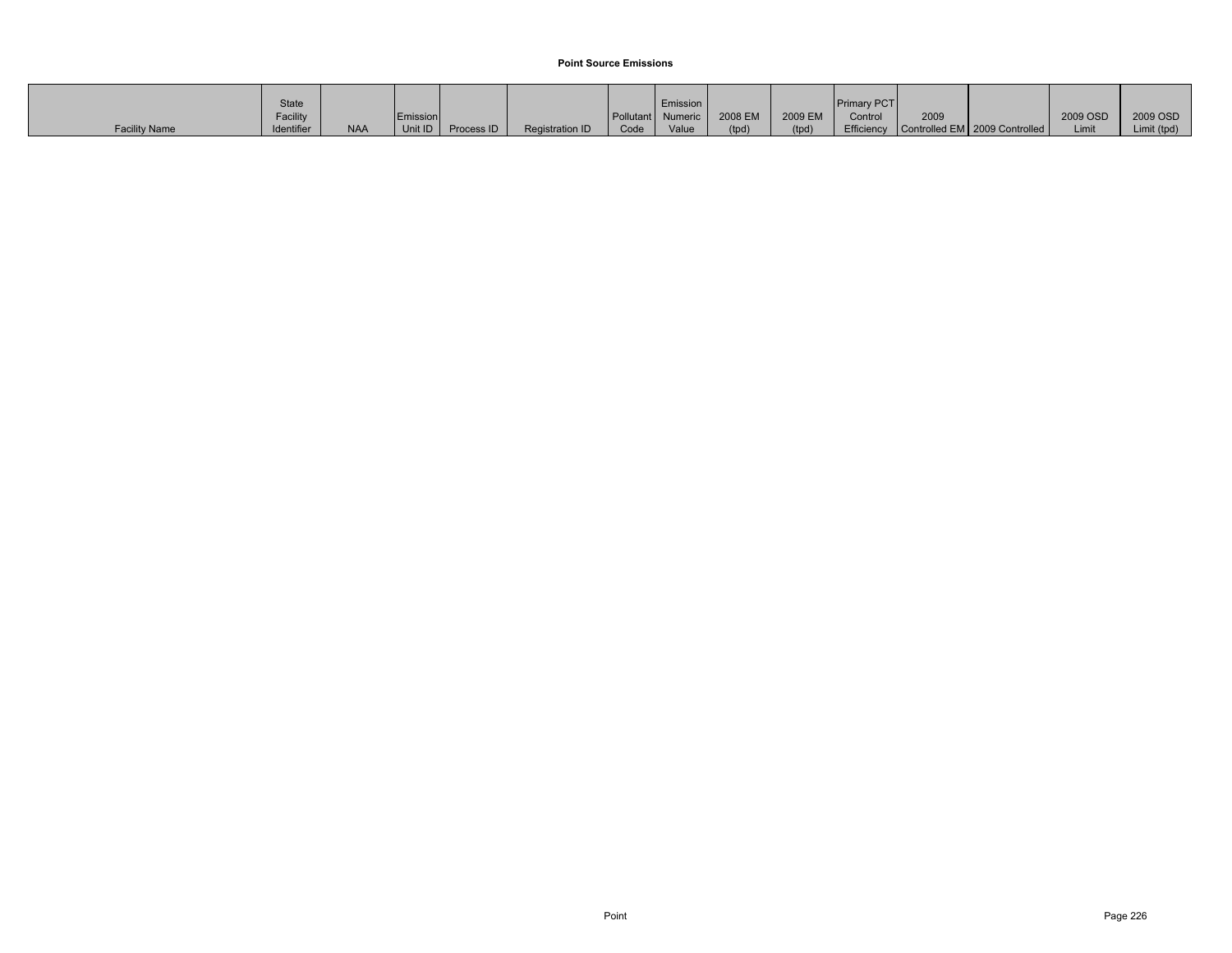|                                              | <b>State</b>         |                            |                |            |                                    |                          | Emission         |                             |                              | <b>Primary PCT</b> |      |                               |          |             |
|----------------------------------------------|----------------------|----------------------------|----------------|------------|------------------------------------|--------------------------|------------------|-----------------------------|------------------------------|--------------------|------|-------------------------------|----------|-------------|
|                                              | Facility             |                            | Emissior       |            |                                    | Pollutant                | Numeric          | 2008 EM                     | 2009 EM                      | Control            | 2009 |                               | 2009 OSD | 2009 OSD    |
| <b>Facility Name</b>                         | Identifier           | <b>NAA</b>                 | Unit ID        | Process ID | <b>Registration ID</b>             | Code                     | Value            | (tpd)                       | (tpd)                        | Efficiency         |      | Controlled EM 2009 Controlled | Limit    | Limit (tpd) |
| <b>CPSG - WAGNER</b>                         | 003-0014             | <b>BNAA</b>                | 5              | 01         | 003-0014-4-0308                    | <b>VOC</b>               | $\overline{0}$   | $\overline{0}$              | 0                            |                    |      | 0                             |          |             |
| <b>CPSG - WAGNER</b>                         | 003-0014             | <b>BNAA</b>                | 3              | 01         | 003-0014-4-0017                    | <b>VOC</b>               | $\mathbf 0$      | $\Omega$                    | $\overline{0}$               |                    |      | $\Omega$                      |          |             |
| <b>CPSG - WAGNER</b>                         | 003-0014             | <b>BNAA</b>                | 3              | 01         | 003-0014-4-0017                    | <b>VOC</b>               | 204              |                             | 0.03932193 0.03645449        |                    |      | 0.03645449                    |          |             |
| <b>CPSG - WAGNER</b>                         | 003-0014             | <b>BNAA</b>                | 14             | 01         | 003-0014-4-0307                    | <b>VOC</b>               | 73               |                             | 0.03290615 0.02952574        |                    |      | 0.029525738                   |          |             |
| <b>CPSG - WAGNER</b>                         | 003-0014             | <b>BNAA</b>                | 15<br>14       | 01         | 003-0014-4-0308                    | <b>VOC</b>               | 53<br>$\Omega$   |                             | 0.03118422 0.03164601        |                    |      | 0.03164601<br>$\Omega$        |          |             |
| <b>CPSG - WAGNER</b><br><b>CPSG - WAGNER</b> | 003-0014<br>003-0014 | <b>BNAA</b><br><b>BNAA</b> |                | 01<br>01   | 003-0014-4-0307<br>003-0014-3-0003 | <b>VOC</b><br><b>VOC</b> | $\Omega$         | $\Omega$<br>$\Omega$        | $\Omega$<br>$\overline{0}$   |                    |      | $\Omega$                      |          |             |
| <b>CPSG - WAGNER</b>                         | 003-0014             | <b>BNAA</b>                | 11             | 01         | 003-0014-3-0003                    | <b>VOC</b>               | 145              |                             | 0.08531532 0.08657871        |                    |      | 0.086578708                   |          |             |
| <b>CPSG - WAGNER</b>                         | 003-0014             | BNAA                       | 2              | 01         | 003-0014-4-0007                    | <b>VOC</b>               | $\mathbf 0$      | 0                           | $\Omega$                     |                    |      | $\Omega$                      |          |             |
| <b>CPSG - WAGNER</b>                         | 003-0014             | <b>BNAA</b>                | 2              | 01         | 003-0014-4-0007                    | <b>VOC</b>               | $\Omega$         | $\overline{0}$              | $\overline{0}$               |                    |      | $\mathbf 0$                   |          |             |
| NEVAMAR COMPANY                              | 003-0021             | <b>BNAA</b>                | 54             | 01         | 003-0021-9-0555                    | <b>VOC</b>               | 0.46             |                             | 0.00023502 0.00023305        |                    |      | 0.00023305                    |          |             |
| <b>NEVAMAR COMPANY</b>                       | 003-0021             | <b>BNAA</b>                | 54             | 01         | 003-0021-9-0555                    | <b>VOC</b>               | $\Omega$         | $\Omega$                    | $\Omega$                     |                    |      | O                             |          |             |
| NEVAMAR COMPANY                              | 003-0021             | <b>BNAA</b>                | 55             | 01         | 003-0021-9-0546                    | <b>VOC</b>               | $\Omega$         | $\Omega$                    | $\overline{0}$               |                    |      | $\Omega$                      |          |             |
| <b>NEVAMAR COMPANY</b>                       | 003-0021             | <b>BNAA</b>                | 57             | 01         | 003-0021-6-0737                    | <b>VOC</b>               | 0.44             | 0.00022895                  | 0.000229                     |                    |      | 0.000229001                   |          |             |
| <b>NEVAMAR COMPANY</b>                       | 003-0021             | <b>BNAA</b>                | 55             | 01         | 003-0021-9-0546                    | <b>VOC</b>               | 0.02             | 1.0824E-05                  | 1.0941E-05                   |                    |      | 1.09412E-05                   |          |             |
| NEVAMAR COMPANY                              | 003-0021             | <b>BNAA</b>                | 50             | 01         | 003-0021-9-0531                    | <b>VOC</b>               | 5.93             |                             | 0.00302976 0.00300432        |                    |      | 0.003004317                   |          |             |
| <b>NEVAMAR COMPANY</b>                       | 003-0021             | <b>BNAA</b>                | 52             | 01         | 003-0021-6-0549                    | <b>VOC</b>               | 0.01             |                             | 5.2033E-06 5.2046E-06        |                    |      | 5.20456E-06                   |          |             |
| <b>NEVAMAR COMPANY</b>                       | 003-0021             | <b>BNAA</b>                | 53             | 01         | 003-0021-7-0414                    | <b>VOC</b>               | $\Omega$         | $\Omega$                    | $\Omega$                     |                    |      | $\Omega$                      |          |             |
| NEVAMAR COMPANY                              | 003-0021             | <b>BNAA</b>                | 53             | 01         | 003-0021-7-0414                    | <b>VOC</b>               | 0.26             |                             | 0.00013284 0.00013172        |                    |      | 0.000131724                   |          |             |
| NEVAMAR COMPANY                              | 003-0021             | <b>BNAA</b>                | 57             | 01         | 003-0021-6-0737                    | <b>VOC</b>               | $\Omega$         | $\Omega$                    | 0                            |                    |      | $\Omega$                      |          |             |
| NEVAMAR COMPANY                              | 003-0021             | <b>BNAA</b>                | 17             | 01         | 003-0021-7-0226                    | <b>VOC</b>               | 14.37            |                             | 0.00897493 0.00927831        |                    |      | 0.009278308                   |          |             |
| NEVAMAR COMPANY                              | 003-0021             | <b>BNAA</b>                | 52             | 01         | 003-0021-6-0549                    | <b>VOC</b>               | $\Omega$         | $\Omega$                    | $\Omega$                     |                    |      | n                             |          |             |
| <b>NEVAMAR COMPANY</b>                       | 003-0021             | <b>BNAA</b>                | 50             | 01         | 003-0021-9-0531                    | <b>VOC</b>               | $\Omega$         | $\Omega$                    | $\Omega$                     |                    |      | $\Omega$                      |          |             |
| <b>NEVAMAR COMPANY</b>                       | 003-0021             | <b>BNAA</b>                | 17             | 01         | 003-0021-7-0226                    | <b>VOC</b>               | 7.08             |                             | 0.00442189 0.00457136        |                    |      | 0.004571358                   |          |             |
| <b>NEVAMAR COMPANY</b>                       | 003-0021             | <b>BNAA</b>                | 62             | 01         | 003-0021-9-0596                    | <b>VOC</b>               | 0.81             |                             | 0.00041385 0.00041037        |                    |      | 0.00041037                    |          |             |
| <b>NEVAMAR COMPANY</b>                       | 003-0021             | <b>BNAA</b>                | 62             | 01         | 003-0021-9-0596                    | <b>VOC</b>               | $\Omega$         | $\Omega$                    | $\Omega$                     |                    |      | $\Omega$                      |          |             |
| NEVAMAR COMPANY                              | 003-0021             | <b>BNAA</b>                | 61             | 01         | 003-0021-6-0757                    | <b>VOC</b>               | $\mathbf 0$      | $\overline{0}$              | $\overline{0}$               |                    |      | $\Omega$                      |          |             |
| NEVAMAR COMPANY                              | 003-0021             | <b>BNAA</b>                | 60             | 01         | 003-0021-6-0756                    | <b>VOC</b>               | $\Omega$         | $\Omega$                    | $\Omega$                     |                    |      | $\Omega$                      |          |             |
| <b>NEVAMAR COMPANY</b>                       | 003-0021             | <b>BNAA</b>                | 60             | 01         | 003-0021-6-0756                    | <b>VOC</b>               | 3.88             | 0.00220104                  | 0.0022485                    |                    |      | 0.002248502                   |          |             |
| NEVAMAR COMPANY                              | 003-0021             | <b>BNAA</b>                | l6             | 01         | 003-0021-7-0225                    | <b>VOC</b>               | 18.5             |                             | 0.01155436 0.01194493        |                    |      | 0.011944934                   |          |             |
| <b>NEVAMAR COMPANY</b>                       | 003-0021             | <b>BNAA</b>                | 6              | 01         | 003-0021-7-0225                    | <b>VOC</b>               | 9.11             |                             | 0.00568974 0.00588207        |                    |      | 0.005882072                   |          |             |
| <b>NEVAMAR COMPANY</b>                       | 003-0021             | <b>BNAA</b>                | 59             | 01         | 003-0021-6-0755                    | <b>VOC</b>               | $\Omega$         | $\Omega$                    | $\Omega$                     |                    |      | $\Omega$                      |          |             |
| <b>NEVAMAR COMPANY</b>                       | 003-0021             | <b>BNAA</b>                | 59             | 01         | 003-0021-6-0755                    | <b>VOC</b>               | 0.16             |                             | 9.0765E-05 9.2722E-05        |                    |      | 9.27217E-05                   |          |             |
| <b>NEVAMAR COMPANY</b>                       | 003-0021             | <b>BNAA</b>                | 61             | 01         | 003-0021-6-0757                    | <b>VOC</b>               | 5.59             |                             | 0.00317109 0.00323946        |                    |      | 0.003239465                   |          |             |
| <b>NEVAMAR COMPANY</b>                       | 003-0021             | <b>BNAA</b>                | 15             | 01         | 003-0021-6-0103                    | <b>VOC</b>               |                  |                             | 265.45 0.16578951 0.17139366 |                    |      | 0.171393662                   |          |             |
| <b>NEVAMAR COMPANY</b>                       | 003-0021             | <b>BNAA</b>                | 15             | 01         | 003-0021-6-0103                    | <b>VOC</b>               | 41.17            |                             | 0.02571314 0.02658232        |                    |      | 0.026582318                   |          |             |
| <b>NEVAMAR COMPANY</b>                       | 003-0021             | <b>BNAA</b>                | 14             | 01         | 003-0021-5-0233                    | <b>VOC</b>               | 2.82             |                             | 0.00159188 0.00162276        |                    |      | 0.001622758                   |          |             |
| NEVAMAR COMPANY<br><b>NEVAMAR COMPANY</b>    | 003-0021<br>003-0021 | <b>BNAA</b><br><b>BNAA</b> | 14<br>12       | 01<br>01   | 003-0021-5-0233<br>003-0021-7-0293 | <b>VOC</b><br><b>VOC</b> | $\Omega$<br>6.47 | 0 <br>0.0040409             | $\Omega$                     |                    |      | $\Omega$<br>0.004177498       |          |             |
| <b>NEVAMAR COMPANY</b>                       | 003-0021             | <b>BNAA</b>                | 11             | 01         | 003-0021-7-0280                    | <b>VOC</b>               | $\Omega$         | $\Omega$                    | 0.0041775<br>$\Omega$        |                    |      | $\Omega$                      |          |             |
| <b>NEVAMAR COMPANY</b>                       | 003-0021             | <b>BNAA</b>                | 11             | 01         | 003-0021-7-0280                    | <b>VOC</b>               | 0.01             |                             | 6.2456E-06 6.4567E-06        |                    |      | 6.45672E-06                   |          |             |
| <b>NEVAMAR COMPANY</b>                       | 003-0021             | <b>BNAA</b>                | 41             | 01         | 003-0021-6-0531                    | <b>VOC</b>               | 33.26            |                             | 0.02077287 0.02147505        |                    |      | 0.021475052                   |          |             |
| <b>NEVAMAR COMPANY</b>                       | 003-0021             | <b>BNAA</b>                | $\overline{1}$ | 01         | 003-0021-5-0232                    | <b>VOC</b>               |                  |                             | 3.17 0.00178946 0.00182416   |                    |      | 0.001824164                   |          |             |
| <b>NEVAMAR COMPANY</b>                       | 003-0021             | <b>BNAA</b>                | 11.            | 01         | 003-0021-5-0232                    | <b>VOC</b>               | $\Omega$         | $\Omega$                    | $\Omega$                     |                    |      | $\Omega$                      |          |             |
| <b>NEVAMAR COMPANY</b>                       | 003-0021             | <b>BNAA</b>                | 12             | 01         | 003-0021-7-0293                    | <b>VOC</b>               |                  | 13.13 0.00820048 0.00847767 |                              |                    |      | 0.008477675                   |          |             |
| <b>NEVAMAR COMPANY</b>                       | 003-0021             | <b>BNAA</b>                | 5              | 01         | 003-0021-7-0224                    | <b>VOC</b>               |                  |                             | 406.16 0.25367136 0.26224618 |                    |      | 0.262246176                   |          |             |
| NEVAMAR COMPANY                              | 003-0021             | <b>BNAA</b>                | 5              | 01         | 003-0021-7-0224                    | <b>VOC</b>               | 100.12           |                             | 0.06253097 0.06464469        |                    |      | 0.064644691                   |          |             |
| <b>NEVAMAR COMPANY</b>                       | 003-0021             | BNAA                       | 49             | 01         | 003-0021-9-0530                    | <b>VOC</b>               | 5.93             |                             | 0.00302976 0.00300432        |                    |      | 0.003004317                   |          |             |
| <b>NEVAMAR COMPANY</b>                       | 003-0021             | <b>BNAA</b>                | 41             | 01         | 003-0021-6-0531                    | <b>VOC</b>               | $\Omega$         | $\overline{0}$              | $\overline{0}$               |                    |      | $\Omega$                      |          |             |
| <b>NEVAMAR COMPANY</b>                       | 003-0021             | <b>BNAA</b>                | 24             | 01         | 003-0021-6-0478                    | <b>VOC</b>               | 22.3             |                             | 0.01160341 0.01160617        |                    |      | 0.011606174                   |          |             |
| NEVAMAR COMPANY                              | 003-0021             | <b>BNAA</b>                | 17             | 01         | 003-0021-5-0294                    | <b>VOC</b>               | $\Omega$         | 0                           | $\Omega$                     |                    |      | $\Omega$                      |          |             |
| <b>NEVAMAR COMPANY</b>                       | 003-0021             | <b>BNAA</b>                | 17             | 01         | 003-0021-5-0294                    | <b>VOC</b>               |                  |                             | 2.88 0.00162575 0.00165728   |                    |      | 0.001657285                   |          |             |
| <b>NEVAMAR COMPANY</b>                       | 003-0021             | <b>BNAA</b>                | 49             | 01         | 003-0021-9-0530                    | <b>VOC</b>               | $\Omega$         | 0                           | $\Omega$                     |                    |      | $\Omega$                      |          |             |
| NEVAMAR COMPANY                              | 003-0021             | BNAA                       | 24             | 01         | 003-0021-6-0478                    | <b>VOC</b>               | $\Omega$         | $\Omega$                    | $\overline{0}$               |                    |      | $\Omega$                      |          |             |
| NEVAMAR COMPANY                              | 003-0021             | <b>BNAA</b>                | 25             | 01         | 003-0021-9-0509                    | <b>VOC</b>               | $\Omega$         | $\Omega$                    | $\Omega$                     |                    |      | $\Omega$                      |          |             |
| <b>NEVAMAR COMPANY</b>                       | 003-0021             | <b>BNAA</b>                | 25             | 01         | 003-0021-9-0509                    | <b>VOC</b>               | 5.93             |                             | 0.0038545 0.00397659         |                    |      | 0.003976588                   |          |             |
| <b>RELIABLE CONTRACTING</b>                  | 003-0043             | <b>BNAA</b>                | 4              | 01         | 003-0043-6-0866                    | <b>VOC</b>               | 93               |                             | 0.05561172 0.05772993        |                    |      | 0.057729934                   |          |             |
| <b>RELIABLE CONTRACTING</b>                  | 003-0043             | <b>BNAA</b>                | 3              | 01         | 003-0043-6-0080                    | <b>VOC</b>               | $\Omega$         | $\overline{0}$              | $\Omega$                     |                    |      | $\Omega$                      |          |             |
| <b>RELIABLE CONTRACTING</b>                  | 003-0043             | BNAA                       | 3              | 01         | 003-0043-6-0080                    | <b>VOC</b>               |                  |                             | 10 0.00597975 0.00620752     |                    |      | 0.00620752                    |          |             |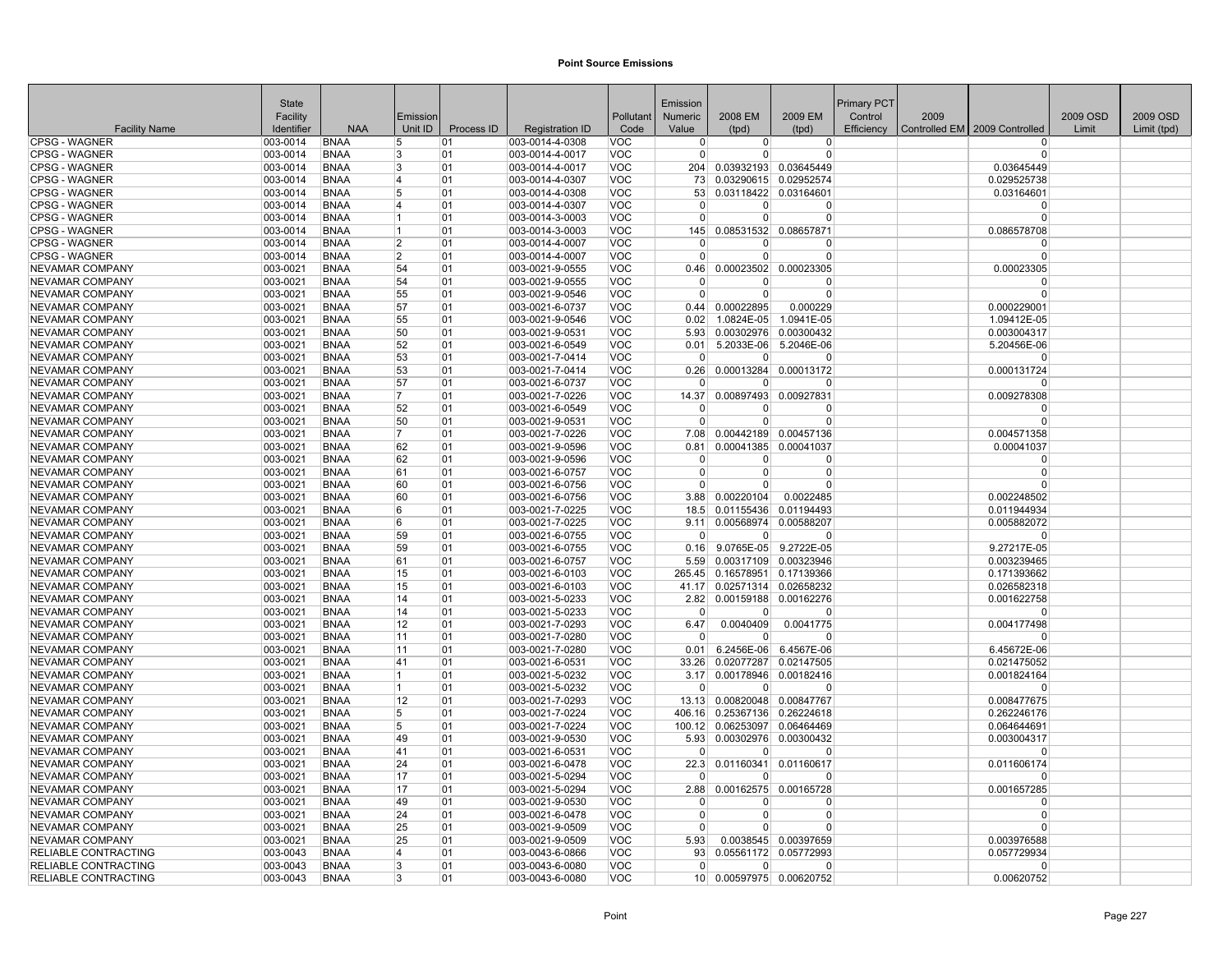|                                                                                    | <b>State</b>         |                            |                                  |            |                                    |                          | Emission                   |                                     |                                  | <b>Primary PCT</b> |      |                               |          |             |
|------------------------------------------------------------------------------------|----------------------|----------------------------|----------------------------------|------------|------------------------------------|--------------------------|----------------------------|-------------------------------------|----------------------------------|--------------------|------|-------------------------------|----------|-------------|
|                                                                                    | Facility             |                            | Emission                         |            |                                    | Pollutant                | <b>Numeric</b>             | 2008 EM                             | 2009 EM                          | Control            | 2009 |                               | 2009 OSD | 2009 OSD    |
| <b>Facility Name</b>                                                               | Identifier           | <b>NAA</b>                 | Unit ID                          | Process ID | <b>Registration ID</b>             | Code                     | Value                      | (tpd)                               | (tpd)                            | Efficiency         |      | Controlled EM 2009 Controlled | Limit    | Limit (tpd) |
| <b>RELIABLE CONTRACTING</b>                                                        | 003-0043             | <b>BNAA</b>                | 14                               | 01         | 003-0043-6-0866                    | VOC                      | $\overline{0}$             | $\overline{0}$                      | $\overline{0}$                   |                    |      | $\Omega$                      |          |             |
| <b>RAINBOW CLEANERS &amp; UNIFORM RENTAL</b>                                       | 003-0046             | <b>BNAA</b>                | 15                               | 01         | 003-0046-6-0938                    | <b>VOC</b>               | 10.4                       |                                     | 0.00530667 0.00529333            |                    |      | 0.005293333                   |          |             |
| RAINBOW CLEANERS & UNIFORM RENTAL                                                  | 003-0046             | <b>BNAA</b>                | 16                               | 01         | 003-0046-6-0939                    | <b>VOC</b>               | $\Omega$                   | o                                   | $\Omega$                         |                    |      | $\Omega$                      |          |             |
| RAINBOW CLEANERS & UNIFORM RENTAL                                                  | 003-0046             | <b>BNAA</b>                | 16                               | 01         | 003-0046-6-0939                    | <b>VOC</b>               | $\Omega$                   | 0                                   | $\Omega$                         |                    |      | $\Omega$                      |          |             |
| <b>RAINBOW CLEANERS &amp; UNIFORM RENTAL</b><br>RAINBOW CLEANERS & UNIFORM RENTAL  | 003-0046<br>003-0046 | <b>BNAA</b><br><b>BNAA</b> | $\overline{2}$<br>$\overline{2}$ | 01<br>01   | 003-0046-5-0242<br>003-0046-5-0242 | <b>VOC</b><br><b>VOC</b> | $\Omega$<br>0.15           | $\Omega$                            | $\Omega$<br>8.428E-05 8.7185E-05 |                    |      | $\Omega$<br>8.71851E-05       |          |             |
| <b>RAINBOW CLEANERS &amp; UNIFORM RENTAL</b>                                       | 003-0046             | <b>BNAA</b>                | 15                               | 01         | 003-0046-6-0938                    | <b>VOC</b>               | $\Omega$                   | $\overline{0}$                      | $\Omega$                         |                    |      | $\Omega$                      |          |             |
| <b>RAINBOW CLEANERS &amp; UNIFORM RENTAL</b>                                       | 003-0046             | <b>BNAA</b>                | 11.                              | 01         | 003-0046-4-0032                    | <b>VOC</b>               | $\Omega$                   | $\Omega$                            | $\Omega$                         |                    |      | $\Omega$                      |          |             |
| RAINBOW CLEANERS & UNIFORM RENTAL                                                  | 003-0046             | <b>BNAA</b>                | 11.                              | 01         | 003-0046-4-0032                    | <b>VOC</b>               | 0.02                       | 1.2584E-05                          | 1.2812E-05                       |                    |      | 1.28124E-05                   |          |             |
| RAINBOW CLEANERS & UNIFORM RENTAL                                                  | 003-0046             | <b>BNAA</b>                | 12                               | 01         | 003-0046-6-0935                    | <b>VOC</b>               | $\Omega$                   | $\Omega$                            | $\Omega$                         |                    |      | $\Omega$                      |          |             |
| RAINBOW CLEANERS & UNIFORM RENTAL                                                  | 003-0046             | <b>BNAA</b>                | 12                               | 01         | 003-0046-6-0935                    | <b>VOC</b>               | 93.6                       | 0.04776                             | 0.04764                          |                    |      | 0.047640001                   |          |             |
| BURNETT, WM. T. COMPANY                                                            | 003-0118             | <b>BNAA</b>                | 17                               | 01         | 003-0118-5-0458                    | <b>VOC</b>               | $\Omega$                   | $\Omega$                            | $\Omega$                         |                    |      | $\Omega$                      |          |             |
| BURNETT, WM, T. COMPANY                                                            | 003-0118             | <b>BNAA</b>                | 17                               | 01         | 003-0118-5-0458                    | <b>VOC</b>               | 4.96                       | 0.00279991 0.00285421               |                                  |                    |      | 0.002854213                   |          |             |
| <b>BURNETT, WM. T. COMPANY</b>                                                     | 003-0118             | <b>BNAA</b>                | 3                                | 01         | 003-0118-6-0018                    | <b>VOC</b>               | 0.722892                   |                                     | 0.00046988 0.00048476            |                    |      | 0.000484763                   |          |             |
| BURNETT, WM, T. COMPANY                                                            | 003-0118             | <b>BNAA</b>                | 6                                | 01         | 003-0118-6-0395                    | <b>VOC</b>               | 2.82                       |                                     | 0.001833 0.00189106              |                    |      | 0.001891059                   |          |             |
| BURNETT, WM. T. COMPANY                                                            | 003-0118             | <b>BNAA</b>                | 6                                | 01         | 003-0118-6-0395                    | <b>VOC</b>               | 0.032258                   |                                     | 2.0968E-05 2.1632E-05            |                    |      | 2.16319E-05                   |          |             |
| BURNETT, WM. T. COMPANY                                                            | 003-0118             | <b>BNAA</b>                | 3                                | 01         | 003-0118-6-0018                    | <b>VOC</b>               | 70.93                      |                                     | 0.0461045 0.04756482             |                    |      | 0.047564825                   |          |             |
| <b>BALTO-WASH INTERNATIONAL AIRPORT</b>                                            | 003-0208             | <b>BNAA</b>                | 10                               | 01         |                                    | <b>VOC</b>               | $\overline{0}$             | $\overline{0}$                      | $\Omega$                         |                    |      | $\Omega$                      |          |             |
| BALTO-WASH INTERNATIONAL AIRPORT                                                   | 003-0208             | <b>BNAA</b>                | 9                                | 01         |                                    | <b>VOC</b>               | $\overline{0}$             | $\Omega$                            | $\Omega$                         |                    |      | $\Omega$                      |          |             |
| BALTO-WASH INTERNATIONAL AIRPORT                                                   | 003-0208             | <b>BNAA</b>                | 17                               | 01         |                                    | <b>VOC</b>               | $\Omega$                   | $\Omega$                            | $\Omega$                         |                    |      | $\Omega$                      |          |             |
| <b>BALTO-WASH INTERNATIONAL AIRPORT</b>                                            | 003-0208             | <b>BNAA</b>                | 10                               | 01         |                                    | <b>VOC</b>               |                            | 0.396739 0.00022291                 | 0.0002306                        |                    |      | 0.000230598                   |          |             |
| BALTO-WASH INTERNATIONAL AIRPORT                                                   | 003-0208             | <b>BNAA</b>                | <u>g</u>                         | 01         |                                    | <b>VOC</b>               | 0.396739                   | 0.00022291                          | 0.0002306                        |                    |      | 0.000230598                   |          |             |
| BALTO-WASH INTERNATIONAL AIRPORT                                                   | 003-0208             | <b>BNAA</b><br><b>BNAA</b> | 11<br>17                         | 01         |                                    | <b>VOC</b><br><b>VOC</b> | $\Omega$<br>$\overline{0}$ | $\Omega$<br>$\Omega$                | $\Omega$<br>$\Omega$             |                    |      | $\Omega$<br>$\Omega$          |          |             |
| <b>BALTO-WASH INTERNATIONAL AIRPORT</b><br><b>BALTO-WASH INTERNATIONAL AIRPORT</b> | 003-0208<br>003-0208 | <b>BNAA</b>                | 11                               | 01<br>01   |                                    | <b>VOC</b>               | $\Omega$                   | $\Omega$                            | $\Omega$                         |                    |      | $\Omega$                      |          |             |
| NORTHROP-GRUMMAN - BWI                                                             | 003-0250             | <b>BNAA</b>                | 242                              | 01         | 003-0250-6-0822                    | <b>VOC</b>               | 18.24                      | 0.01232916                          | 0.01294296                       |                    |      | 0.012942957                   |          |             |
| NORTHROP-GRUMMAN - BWI                                                             | 003-0250             | <b>BNAA</b>                | 236                              | 01         | 003-0250-6-0816                    | <b>VOC</b>               | 0                          | 0                                   | 0                                |                    |      | $\Omega$                      |          |             |
| NORTHROP-GRUMMAN - BWI                                                             | 003-0250             | <b>BNAA</b>                | 237                              | 01         | 003-0250-6-0817                    | <b>VOC</b>               | $\Omega$                   | $\Omega$                            | $\Omega$                         |                    |      | $\Omega$                      |          |             |
| NORTHROP-GRUMMAN - BWI                                                             | 003-0250             | <b>BNAA</b>                | 238                              | 01         | 003-0250-6-0818                    | <b>VOC</b>               | $\Omega$                   | $\Omega$                            | $\Omega$                         |                    |      | $\Omega$                      |          |             |
| NORTHROP-GRUMMAN - BWI                                                             | 003-0250             | <b>BNAA</b>                | 238                              | 01         | 003-0250-6-0818                    | <b>VOC</b>               | $\Omega$                   | 0                                   | $\Omega$                         |                    |      | $\Omega$                      |          |             |
| NORTHROP-GRUMMAN - BWI                                                             | 003-0250             | <b>BNAA</b>                | 240                              | 01         | 003-0250-6-0820                    | <b>VOC</b>               | $\Omega$                   | $\Omega$                            | $\Omega$                         |                    |      | $\Omega$                      |          |             |
| NORTHROP-GRUMMAN - BWI                                                             | 003-0250             | <b>BNAA</b>                | 240                              | 01         | 003-0250-6-0820                    | <b>VOC</b>               | $\Omega$                   | $\Omega$                            | $\Omega$                         |                    |      | $\Omega$                      |          |             |
| NORTHROP-GRUMMAN - BWI                                                             | 003-0250             | <b>BNAA</b>                | 241                              | 01         | 003-02506-0821                     | <b>VOC</b>               | $\Omega$                   | $\overline{0}$                      | $\overline{0}$                   |                    |      | $\Omega$                      |          |             |
| NORTHROP-GRUMMAN - BWI                                                             | 003-0250             | <b>BNAA</b>                | 233                              | 01         | 003-0250-6-0813                    | <b>VOC</b>               | 11.44                      | 0.00648966                          | 0.0066296                        |                    |      | 0.006629602                   |          |             |
| NORTHROP-GRUMMAN - BWI                                                             | 003-0250             | <b>BNAA</b>                | 242                              | 01         | 003-0250-6-0822                    | <b>VOC</b>               | 0                          | 0                                   | $\Omega$                         |                    |      | $\Omega$                      |          |             |
| NORTHROP-GRUMMAN - BWI                                                             | 003-0250             | <b>BNAA</b>                | 236                              | 01         | 003-0250-6-0816                    | <b>VOC</b>               | $\Omega$                   | 0                                   | $\Omega$                         |                    |      | $\Omega$                      |          |             |
| NORTHROP-GRUMMAN - BWI                                                             | 003-0250             | <b>BNAA</b>                | 243                              | 01         | 003-0250-6-0949                    | <b>VOC</b>               | $\Omega$                   | $\Omega$                            | $\Omega$                         |                    |      | $\Omega$                      |          |             |
| NORTHROP-GRUMMAN - BWI                                                             | 003-0250             | <b>BNAA</b>                | 243                              | 01         | 003-0250-6-0949                    | <b>VOC</b>               | 0.848                      |                                     | 0.00060982 0.00064686            |                    |      | 0.000646855                   |          |             |
| NORTHROP-GRUMMAN - BWI                                                             | 003-0250             | <b>BNAA</b>                | 241                              | 01         | 003-02506-0821                     | <b>VOC</b>               | $\Omega$                   | 0                                   | $\Omega$                         |                    |      | $\Omega$                      |          |             |
| NORTHROP-GRUMMAN - BWI                                                             | 003-0250             | <b>BNAA</b>                | 237                              | 01         | 003-0250-6-0817                    | <b>VOC</b>               | $\Omega$                   | $\Omega$                            | $\Omega$                         |                    |      | $\Omega$                      |          |             |
| NORTHROP-GRUMMAN - BWI                                                             | 003-0250             | <b>BNAA</b>                | 233                              | 01         | 003-0250-6-0813                    | <b>VOC</b>               | $\Omega$<br>$\Omega$       | 0<br>$\Omega$                       | $\Omega$<br>$\Omega$             |                    |      | $\Omega$<br>$\Omega$          |          |             |
| NORTHROP-GRUMMAN - BWI                                                             | 003-0250<br>003-0250 | <b>BNAA</b><br><b>BNAA</b> | 134<br>134                       | 01<br>01   | 003-0250-5-0438                    | <b>VOC</b><br><b>VOC</b> |                            |                                     |                                  |                    |      |                               |          |             |
| NORTHROP-GRUMMAN - BWI<br>NORTHROP-GRUMMAN - BWI                                   | 003-0250             | <b>BNAA</b>                | 18                               | 01         | 003-0250-5-0438<br>003-0250-6-0925 | <b>VOC</b>               | $\Omega$                   | 5.625899 0.00317581<br><sup>0</sup> | 0.0032374<br>$\Omega$            |                    |      | 0.003237402<br>$\Omega$       |          |             |
| NORTHROP-GRUMMAN - BWI                                                             | 003-0250             | <b>BNAA</b>                | 18                               | 01         | 003-0250-6-0925                    | <b>VOC</b>               | 15.83607                   |                                     | 0.01070424 0.01123714            |                    |      | 0.011237144                   |          |             |
| NORTHROP-GRUMMAN - BWI                                                             | 003-0250             | <b>BNAA</b>                | 230                              | 01         | 003-0250-6-0810                    | <b>VOC</b>               |                            | 49.2 0.02886335 0.02910837          |                                  |                    |      | 0.029108365                   |          |             |
| NORTHROP-GRUMMAN - BWI                                                             | 003-0250             | <b>BNAA</b>                | 231                              | 01         | 003-0250-6-0811                    | <b>VOC</b>               | $\Omega$                   | $\Omega$                            | $\Omega$                         |                    |      | $\Omega$                      |          |             |
| NORTHROP-GRUMMAN - BWI                                                             | 003-0250             | <b>BNAA</b>                | 231                              | 01         | 003-0250-6-0811                    | <b>VOC</b>               | 3.872                      |                                     | 0.0021965 0.00224387             |                    |      | 0.002243865                   |          |             |
| NORTHROP-GRUMMAN - BWI                                                             | 003-0250             | <b>BNAA</b>                | 232                              | 01         | 003-0250-6-0812                    | <b>VOC</b>               | $\Omega$                   | $\Omega$                            | $\Omega$                         |                    |      | $\Omega$                      |          |             |
| NORTHROP-GRUMMAN - BWI                                                             | 003-0250             | <b>BNAA</b>                | 232                              | 01         | 003-0250-6-0812                    | <b>VOC</b>               | 1.848                      |                                     | 0.00104833 0.00107094            |                    |      | 0.001070936                   |          |             |
| NORTHROP-GRUMMAN - BWI                                                             | 003-0250             | <b>BNAA</b>                | 230                              | 01         | 003-0250-6-0810                    | <b>VOC</b>               | $\overline{0}$             | $\Omega$                            | $\Omega$                         |                    |      | $\Omega$                      |          |             |
| HI-TECH COLOR                                                                      | 003-0276             | <b>BNAA</b>                | 8                                | 01         | 003-0276-6-0844                    | <b>VOC</b>               | $\Omega$                   | $\Omega$                            | 0                                |                    |      | $\Omega$                      |          |             |
| <b>HI-TECH COLOR</b>                                                               | 003-0276             | <b>BNAA</b>                | 17                               | 01         | 003-0276-9-0350                    | <b>VOC</b>               | $\Omega$                   | $\Omega$                            | $\Omega$                         |                    |      | $\Omega$                      |          |             |
| HI-TECH COLOR                                                                      | 003-0276             | <b>BNAA</b>                | 8                                | 01         | 003-0276-6-0844                    | <b>VOC</b>               | 22                         |                                     | 0.01124025 0.01114587            |                    |      | 0.011145865                   |          |             |
| HI-TECH COLOR                                                                      | 003-0276             | <b>BNAA</b>                | 6                                | 01         | 003-0276-6-0175                    | <b>VOC</b>               | $\vert$                    | 0.00206064                          | 0.00207422                       |                    |      | 0.002074221                   |          |             |
| <b>HI-TECH COLOR</b>                                                               | 003-0276             | <b>BNAA</b>                | 5                                | 01         | 003-0276-5-0308                    | <b>VOC</b>               | $\overline{0}$             | $\Omega$                            | $\Omega$                         |                    |      | $\Omega$                      |          |             |
| <b>HI-TECH COLOR</b>                                                               | 003-0276             | <b>BNAA</b>                | 5                                | 01         | 003-0276-5-0308                    | <b>VOC</b>               | $\Omega$                   | $\Omega$                            | $\Omega$                         |                    |      | $\Omega$                      |          |             |
| <b>HI-TECH COLOR</b>                                                               | 003-0276             | <b>BNAA</b>                | 17                               | 01         | 003-0276-9-0350                    | <b>VOC</b>               | $\Omega$                   | $\Omega$                            | $\Omega$                         |                    |      | $\Omega$                      |          |             |
| <b>HI-TECH COLOR</b>                                                               | 003-0276             | <b>BNAA</b>                | 6                                | 01         | 003-0276-6-0175                    | <b>VOC</b>               |                            | 59 0.03039439 0.03059477            |                                  |                    |      | 0.030594765                   |          |             |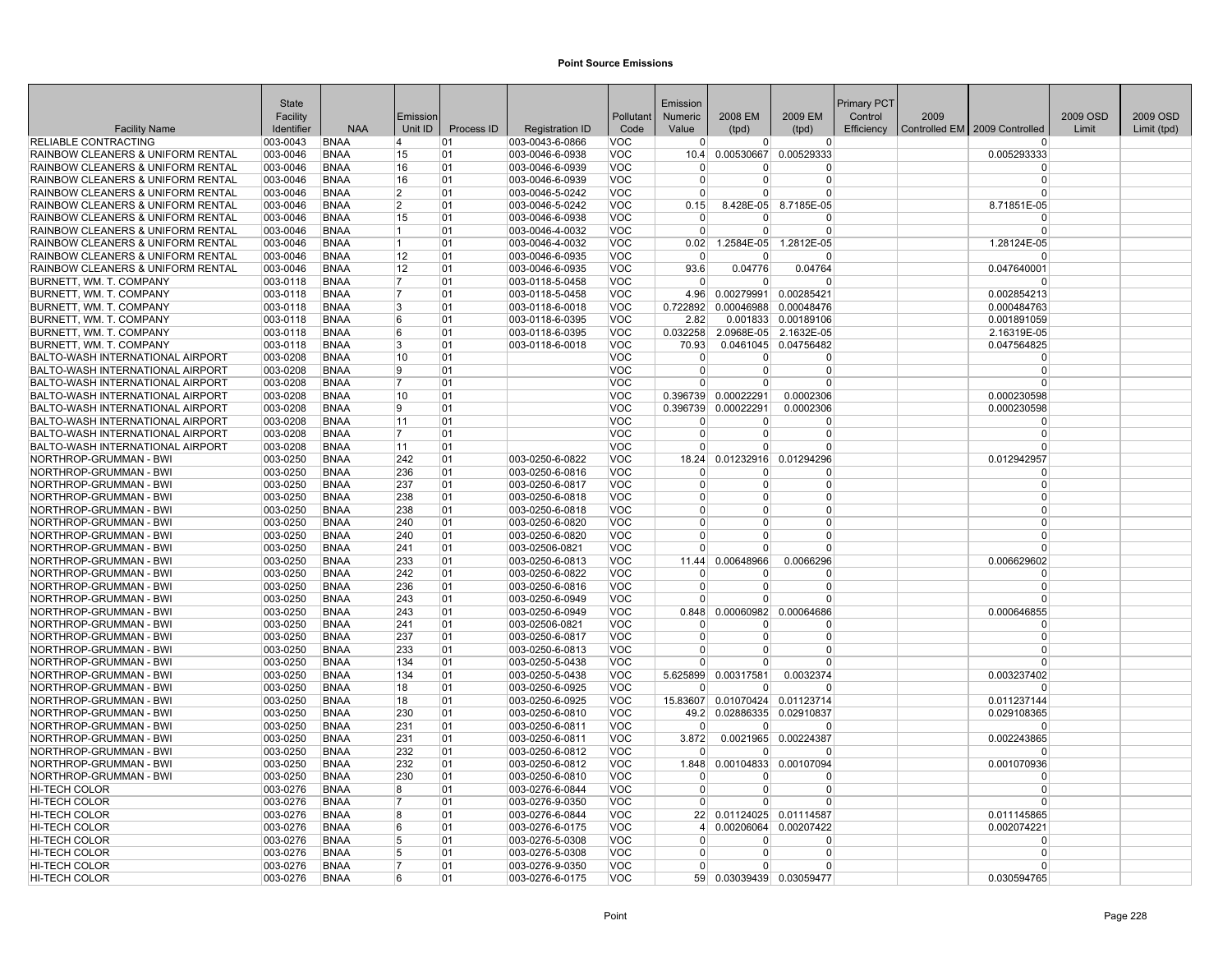|                                                                                                    | <b>State</b> |                            |                |            |                                    |                          | Emission             |                          |                        | <b>Primary PCT</b> |      |                                 |          |             |
|----------------------------------------------------------------------------------------------------|--------------|----------------------------|----------------|------------|------------------------------------|--------------------------|----------------------|--------------------------|------------------------|--------------------|------|---------------------------------|----------|-------------|
|                                                                                                    | Facility     |                            | Emission       |            |                                    | Pollutant                | <b>Numeric</b>       | 2008 EM                  | 2009 EM                | Control            | 2009 |                                 | 2009 OSD | 2009 OSD    |
| <b>Facility Name</b>                                                                               | Identifier   | <b>NAA</b>                 | Unit ID        | Process ID | <b>Registration ID</b>             | Code                     | Value                | (tpd)                    | (tpd)                  | Efficiency         |      | Controlled EM   2009 Controlled | Limit    | Limit (tpd) |
| CURTIS BAY TERMINAL - BP PRODUCTS NORTH003-0309                                                    |              | <b>BNAA</b>                | 11.            | 11         | 003-0309-9-0029                    | <b>VOC</b>               | 1.09589              | 0.00054872               | 0.0005492              |                    |      | 0.000549198                     |          |             |
| CURTIS BAY TERMINAL - BP PRODUCTS NORTH003-0309                                                    |              | <b>BNAA</b>                | 1              | 07         | 003-0309-9-0029                    | <b>VOC</b>               | 1.09589              | 0.00054872               | 0.0005492              |                    |      | 0.000549198                     |          |             |
| CURTIS BAY TERMINAL - BP PRODUCTS NORTH003-0309                                                    |              | <b>BNAA</b>                | 11             | 13         | 003-0309-9-0029                    | <b>VOC</b>               | 1.09589              | 0.00058018               | 0.00061241             |                    |      | 0.000612409                     |          |             |
| CURTIS BAY TERMINAL - BP PRODUCTS NORTH003-0309                                                    |              | <b>BNAA</b>                | 11             | 14         | 003-0309-9-0029                    | <b>VOC</b>               | 1.09589              |                          | 0.00058018 0.00061241  |                    |      | 0.000612409                     |          |             |
| CURTIS BAY TERMINAL - BP PRODUCTS NORTH003-0309                                                    |              | <b>BNAA</b>                | 11.            | 15         | 003-0309-9-0029                    | <b>VOC</b>               | 1.09589              |                          | 0.00058018 0.00061241  |                    |      | 0.000612409                     |          |             |
| CURTIS BAY TERMINAL - BP PRODUCTS NORTH003-0309                                                    |              | <b>BNAA</b>                | 11             | 16         | 003-0309-9-0029                    | <b>VOC</b>               | 1.09589              |                          | 0.00058018 0.00061241  |                    |      | 0.000612409                     |          |             |
| CURTIS BAY TERMINAL - BP PRODUCTS NORTH003-0309                                                    |              | <b>BNAA</b>                | 11             | 12         | 003-0309-9-0029                    | <b>VOC</b>               | 1.09589              | 0.00054872               | 0.0005492              |                    |      | 0.000549198                     |          |             |
| CURTIS BAY TERMINAL - BP PRODUCTS NORTH003-0309                                                    |              | <b>BNAA</b>                | 11             | 18         | 003-0309-9-0029                    | <b>VOC</b>               | 1.09589              | 0.00054872               | 0.0005492              |                    |      | 0.000549198                     |          |             |
| CURTIS BAY TERMINAL - BP PRODUCTS NORTH003-0309                                                    |              | <b>BNAA</b>                | 1              | 01         | 003-0309-9-0029                    | <b>VOC</b>               | 1.09589              | 0.00058018               | 0.00061241             |                    |      | 0.000612409                     |          |             |
| CURTIS BAY TERMINAL - BP PRODUCTS NORTH003-0309                                                    |              | <b>BNAA</b>                | 11<br>11.      | 17<br>09   | 003-0309-9-0029                    | <b>VOC</b><br><b>VOC</b> | 1.09589              | 0.00054872<br>0.00054872 | 0.0005492              |                    |      | 0.000549198                     |          |             |
| CURTIS BAY TERMINAL - BP PRODUCTS NORTH003-0309<br>CURTIS BAY TERMINAL - BP PRODUCTS NORTH003-0309 |              | <b>BNAA</b><br><b>BNAA</b> | 11             | 08         | 003-0309-9-0029<br>003-0309-9-0029 | <b>VOC</b>               | 1.09589<br>1.09589   | 0.00054872               | 0.0005492<br>0.0005492 |                    |      | 0.000549198<br>0.000549198      |          |             |
| CURTIS BAY TERMINAL - BP PRODUCTS NORTH003-0309                                                    |              | <b>BNAA</b>                | 1              | 06         | 003-0309-9-0029                    | <b>VOC</b>               | 1.09589              | 0.00054872               | 0.0005492              |                    |      | 0.000549198                     |          |             |
| CURTIS BAY TERMINAL - BP PRODUCTS NORTH003-0309                                                    |              | <b>BNAA</b>                | 11             | 02         | 003-0309-9-0029                    | <b>VOC</b>               | 1.09589              | 0.00058018               | 0.00061241             |                    |      | 0.000612409                     |          |             |
| CURTIS BAY TERMINAL - BP PRODUCTS NORTH003-0309                                                    |              | <b>BNAA</b>                | 11             | 03         | 003-0309-9-0029                    | <b>VOC</b>               | 1.09589              | 0.00054872               | 0.0005492              |                    |      | 0.000549198                     |          |             |
| CURTIS BAY TERMINAL - BP PRODUCTS NORTH003-0309                                                    |              | <b>BNAA</b>                | 11             | 19         | 003-0309-9-0029                    | <b>VOC</b>               | 1.09589              | 0.00054872               | 0.0005492              |                    |      | 0.000549198                     |          |             |
| CURTIS BAY TERMINAL - BP PRODUCTS NORTH003-0309                                                    |              | <b>BNAA</b>                | 11             | 20         | 003-0309-9-0029                    | <b>VOC</b>               | 1.09589              | 0.00054872               | 0.0005492              |                    |      | 0.000549198                     |          |             |
| CURTIS BAY TERMINAL - BP PRODUCTS NORTH003-0309                                                    |              | <b>BNAA</b>                | 11             | 21         | 003-0309-9-0029                    | <b>VOC</b>               | 1.09589              | 0.00054872               | 0.0005492              |                    |      | 0.000549198                     |          |             |
| CURTIS BAY TERMINAL - BP PRODUCTS NORTH003-0309                                                    |              | <b>BNAA</b>                | 11             | 05         | 003-0309-9-0029                    | <b>VOC</b>               | 1.09589              | 0.00054872               | 0.0005492              |                    |      | 0.000549198                     |          |             |
| CURTIS BAY TERMINAL - BP PRODUCTS NORTH003-0309                                                    |              | <b>BNAA</b>                | 11             | 04         | 003-0309-9-0029                    | <b>VOC</b>               | 1.09589              | 0.00054872               | 0.0005492              |                    |      | 0.000549198                     |          |             |
| CURTIS BAY TERMINAL - BP PRODUCTS NORTH003-0309                                                    |              | <b>BNAA</b>                | 11             | 10         | 003-0309-9-0029                    | <b>VOC</b>               | $\Omega$             | $\Omega$                 | 0                      |                    |      | $\Omega$                        |          |             |
| CURTIS BAY TERMINAL - BP PRODUCTS NORTH003-0309                                                    |              | <b>BNAA</b>                | 11             | 03         | 003-0309-9-0029                    | <b>VOC</b>               | $\Omega$             | $\Omega$                 | $\Omega$               |                    |      | $\Omega$                        |          |             |
| CURTIS BAY TERMINAL - BP PRODUCTS NORTH003-0309                                                    |              | <b>BNAA</b>                |                | 10         | 003-0309-9-0029                    | <b>VOC</b>               | 1.09589              | 0.00054872               | 0.0005492              |                    |      | 0.000549198                     |          |             |
| CURTIS BAY TERMINAL - BP PRODUCTS NORTH003-0309                                                    |              | <b>BNAA</b>                | 11             | 21         | 003-0309-9-0029                    | <b>VOC</b>               | 0                    | 0                        | 0                      |                    |      | $\Omega$                        |          |             |
| CURTIS BAY TERMINAL - BP PRODUCTS NORTH003-0309                                                    |              | <b>BNAA</b>                | 11             | 07         | 003-0309-9-0029                    | <b>VOC</b>               | $\Omega$             | $\overline{0}$           | 0                      |                    |      | $\Omega$                        |          |             |
| CURTIS BAY TERMINAL - BP PRODUCTS NORTH003-0309                                                    |              | <b>BNAA</b>                | $\overline{1}$ | 09         | 003-0309-9-0029                    | <b>VOC</b>               | $\Omega$             | $\Omega$                 | $\overline{0}$         |                    |      | $\Omega$                        |          |             |
| CURTIS BAY TERMINAL - BP PRODUCTS NORTH003-0309                                                    |              | <b>BNAA</b>                | 11             | 20         | 003-0309-9-0029                    | <b>VOC</b>               | $\Omega$             | 0                        | $\Omega$               |                    |      | $\Omega$                        |          |             |
| CURTIS BAY TERMINAL - BP PRODUCTS NORTH003-0309                                                    |              | <b>BNAA</b>                | 11             | 19         | 003-0309-9-0029                    | <b>VOC</b>               | $\Omega$             | $\Omega$                 | $\Omega$               |                    |      | $\Omega$                        |          |             |
| CURTIS BAY TERMINAL - BP PRODUCTS NORTH003-0309                                                    |              | <b>BNAA</b>                | 11             | 01         | 003-0309-9-0029                    | <b>VOC</b>               | $\Omega$             | $\Omega$                 | 0                      |                    |      | $\Omega$                        |          |             |
| CURTIS BAY TERMINAL - BP PRODUCTS NORTH003-0309                                                    |              | <b>BNAA</b>                | 11             | 11         | 003-0309-9-0029                    | <b>VOC</b>               | $\Omega$             | <sup>n</sup>             | 0                      |                    |      | $\Omega$                        |          |             |
| CURTIS BAY TERMINAL - BP PRODUCTS NORTH003-0309                                                    |              | <b>BNAA</b>                | 11             | 12         | 003-0309-9-0029                    | <b>VOC</b>               | $\Omega$             | $\Omega$                 | 0                      |                    |      | $\Omega$                        |          |             |
| CURTIS BAY TERMINAL - BP PRODUCTS NORTH003-0309                                                    |              | <b>BNAA</b>                | 11             | 06         | 003-0309-9-0029                    | <b>VOC</b>               | $\Omega$             | $\Omega$                 | $\Omega$               |                    |      | $\Omega$                        |          |             |
| CURTIS BAY TERMINAL - BP PRODUCTS NORTH003-0309                                                    |              | <b>BNAA</b>                | 11.            | 08         | 003-0309-9-0029                    | <b>VOC</b>               | $\Omega$             | $\Omega$                 | $\Omega$               |                    |      | $\Omega$                        |          |             |
| CURTIS BAY TERMINAL - BP PRODUCTS NORTH003-0309                                                    |              | <b>BNAA</b>                |                | 13         | 003-0309-9-0029                    | <b>VOC</b>               | $\Omega$             | $\Omega$                 | $\Omega$               |                    |      | $\Omega$                        |          |             |
| CURTIS BAY TERMINAL - BP PRODUCTS NORTH003-0309                                                    |              | <b>BNAA</b>                | 11             | 05         | 003-0309-9-0029                    | <b>VOC</b>               | $\Omega$             | $\Omega$                 | 0                      |                    |      | $\Omega$                        |          |             |
| CURTIS BAY TERMINAL - BP PRODUCTS NORTH003-0309                                                    |              | <b>BNAA</b>                | 11             | 04         | 003-0309-9-0029                    | <b>VOC</b>               | $\Omega$             | $\Omega$                 | $\Omega$               |                    |      | $\Omega$                        |          |             |
| CURTIS BAY TERMINAL - BP PRODUCTS NORTH003-0309                                                    |              | <b>BNAA</b>                |                | 02         | 003-0309-9-0029                    | <b>VOC</b>               | $\Omega$             | $\Omega$                 | 0                      |                    |      | $\Omega$                        |          |             |
| CURTIS BAY TERMINAL - BP PRODUCTS NORTH003-0309                                                    |              | <b>BNAA</b>                | 11<br>11       | 18         | 003-0309-9-0029                    | <b>VOC</b>               | $\Omega$<br>$\Omega$ | $\Omega$<br>$\Omega$     | $\Omega$<br>$\Omega$   |                    |      | $\Omega$<br>$\Omega$            |          |             |
| CURTIS BAY TERMINAL - BP PRODUCTS NORTH003-0309                                                    |              | <b>BNAA</b><br><b>BNAA</b> |                | 17<br>16   | 003-0309-9-0029                    | <b>VOC</b><br><b>VOC</b> | $\Omega$             | $\Omega$                 | 0                      |                    |      | $\Omega$                        |          |             |
| CURTIS BAY TERMINAL - BP PRODUCTS NORTH003-0309<br>CURTIS BAY TERMINAL - BP PRODUCTS NORTH003-0309 |              | <b>BNAA</b>                | 11             | 15         | 003-0309-9-0029<br>003-0309-9-0029 | <b>VOC</b>               | $\Omega$             | O                        | 0                      |                    |      | $\Omega$                        |          |             |
| CURTIS BAY TERMINAL - BP PRODUCTS NORTH003-0309                                                    |              | <b>BNAA</b>                | 11.            | 14         | 003-0309-9-0029                    | <b>VOC</b>               |                      | $\Omega$                 | 0                      |                    |      | $\Omega$                        |          |             |
| US NAVAL ACADEMY                                                                                   | 003-0310     | <b>BNAA</b>                | 33             | 01         | 003-0310-6-0749                    | <b>VOC</b>               | 6 <sup>1</sup>       | 0.00340367               | 0.00347706             |                    |      | 0.003477064                     |          |             |
| US NAVAL ACADEMY                                                                                   | 003-0310     | <b>BNAA</b>                | 33             | 01         | 003-0310-6-0749                    | <b>VOC</b>               | $\Omega$             | $\Omega$                 | O                      |                    |      | $\Omega$                        |          |             |
| US NAVAL ACADEMY                                                                                   | 003-0310     | <b>BNAA</b>                | 34             | 01         | 003-0310-6-0750                    | <b>VOC</b>               | $\Omega$             | $\overline{0}$           | 0                      |                    |      | $\Omega$                        |          |             |
| US NAVAL ACADEMY                                                                                   | 003-0310     | <b>BNAA</b>                | 34             | 01         | 003-0310-6-0750                    | <b>VOC</b>               | 10 <sup>1</sup>      |                          | 0.00567278 0.00579511  |                    |      | 0.005795107                     |          |             |
| US NAVAL ACADEMY                                                                                   | 003-0310     | <b>BNAA</b>                | 22             | 01         | 003-0310-9-0584                    | <b>VOC</b>               | $\Omega$             | $\Omega$                 | O                      |                    |      | $\Omega$                        |          |             |
| US NAVAL ACADEMY                                                                                   | 003-0310     | <b>BNAA</b>                | 24             | 01         | 003-0310-4-0685                    | <b>VOC</b>               | $\overline{0}$       | $\Omega$                 | 0                      |                    |      | $\Omega$                        |          |             |
| US NAVAL ACADEMY                                                                                   | 003-0310     | <b>BNAA</b>                | 24             | 01         | 003-0310-4-0685                    | <b>VOC</b>               | $\overline{0}$       | $\overline{0}$           | $\Omega$               |                    |      | $\Omega$                        |          |             |
| US NAVAL ACADEMY                                                                                   | 003-0310     | <b>BNAA</b>                | 23             | 01         | 003-0310-4-0684                    | <b>VOC</b>               | $\Omega$             | $\Omega$                 | $\Omega$               |                    |      | $\Omega$                        |          |             |
| US NAVAL ACADEMY                                                                                   | 003-0310     | <b>BNAA</b>                | 23             | 01         | 003-0310-4-0684                    | <b>VOC</b>               | $\Omega$             | <sup>n</sup>             | O                      |                    |      | $\Omega$                        |          |             |
| US NAVAL ACADEMY                                                                                   | 003-0310     | <b>BNAA</b>                | 22             | 01         | 003-0310-9-0584                    | <b>VOC</b>               | -11                  |                          | 0.00050071 0.00050114  |                    |      | 0.000501143                     |          |             |
| US NAVAL ACADEMY                                                                                   | 003-0310     | <b>BNAA</b>                | ۱g             | 01         | 003-0310-6-0121                    | <b>VOC</b>               | 6                    |                          | 0.00306154 0.00305385  |                    |      | 0.003053846                     |          |             |
| US NAVAL ACADEMY                                                                                   | 003-0310     | <b>BNAA</b>                | ۱g             | 01         | 003-0310-6-0121                    | <b>VOC</b>               | $\Omega$             | $\Omega$                 | $\Omega$               |                    |      | $\Omega$                        |          |             |
| US NAVAL ACADEMY                                                                                   | 003-0310     | <b>BNAA</b>                | ١g             | 01         | 003-0310-6-0120                    | <b>VOC</b>               | $6 \overline{6}$     |                          | 0.00306154 0.00305385  |                    |      | 0.003053846                     |          |             |
| US NAVAL ACADEMY                                                                                   | 003-0310     | <b>BNAA</b>                | 8              | 01         | 003-0310-6-0120                    | <b>VOC</b>               | $\Omega$             | $\Omega$                 | 0                      |                    |      | n                               |          |             |
| US NAVAL ACADEMY                                                                                   | 003-0310     | <b>BNAA</b>                |                | 01         | 003-0310-6-0119                    | <b>VOC</b>               | $6 \overline{6}$     |                          | 0.00306154 0.00305385  |                    |      | 0.003053846                     |          |             |
| US NAVAL ACADEMY                                                                                   | 003-0310     | <b>BNAA</b>                | l6             | 01         | 003-0310-6-0118                    | <b>VOC</b>               | $\Omega$             | $\Omega$                 | 0                      |                    |      | $\Omega$                        |          |             |
| US NAVAL ACADEMY                                                                                   | 003-0310     | <b>BNAA</b>                | 35             | 01         | 003-0310-6-0751                    | <b>VOC</b>               | $\overline{0}$       | $\overline{0}$           | 0                      |                    |      | $\Omega$                        |          |             |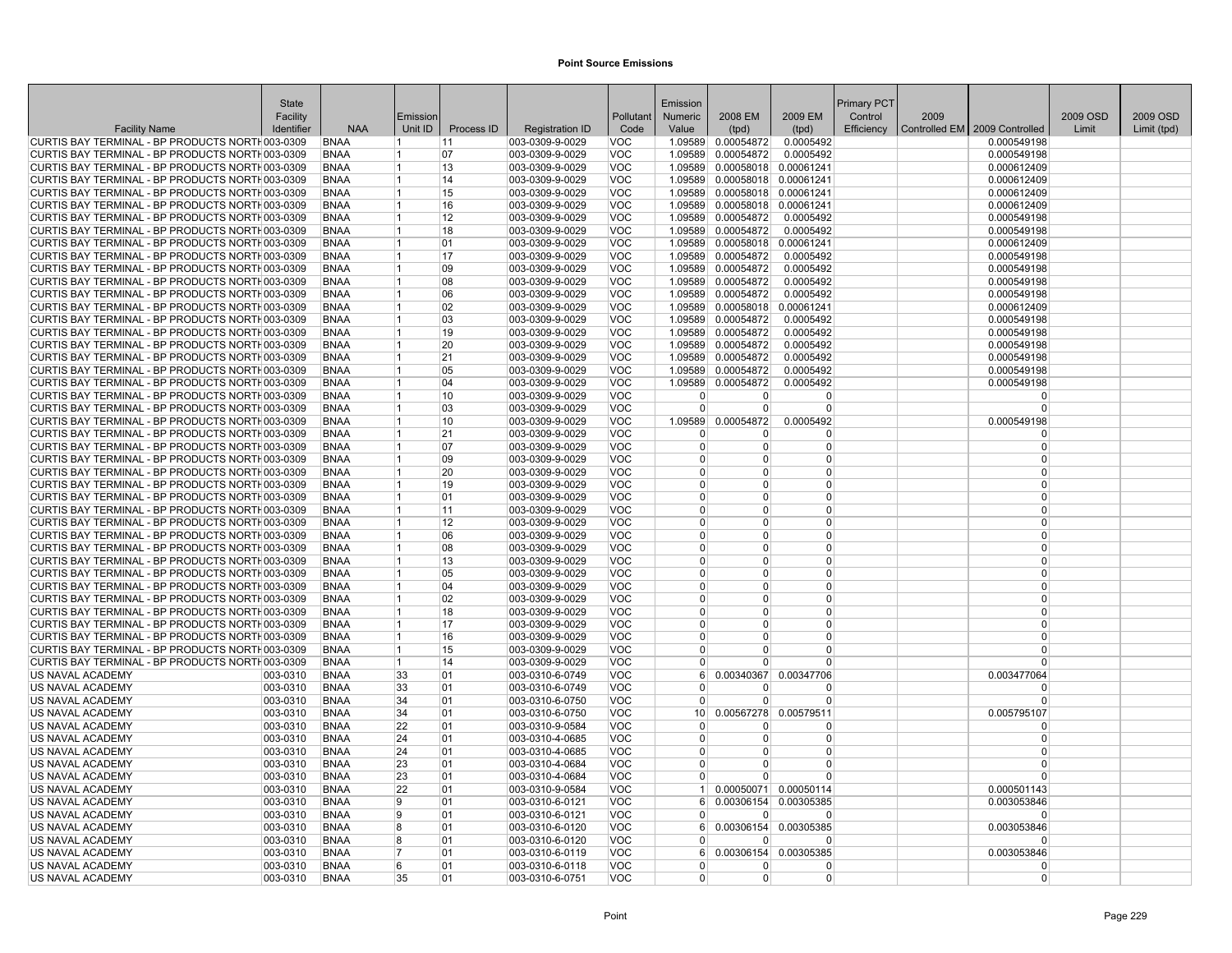|                                                      | <b>State</b>         |                            |           |            |                                    |                          | Emission                    |                        |                                                | <b>Primary PCT</b> |      |                               |          |             |
|------------------------------------------------------|----------------------|----------------------------|-----------|------------|------------------------------------|--------------------------|-----------------------------|------------------------|------------------------------------------------|--------------------|------|-------------------------------|----------|-------------|
|                                                      | Facility             |                            | Emission  |            |                                    | Pollutant                | <b>Numeric</b>              | 2008 EM                | 2009 EM                                        | Control            | 2009 |                               | 2009 OSD | 2009 OSD    |
| <b>Facility Name</b>                                 | Identifier           | <b>NAA</b>                 | Unit ID   | Process ID | <b>Registration ID</b>             | Code                     | Value                       | (tpd)                  | (tpd)                                          | Efficiency         |      | Controlled EM 2009 Controlled | Limit    | Limit (tpd) |
| US NAVAL ACADEMY                                     | 003-0310             | <b>BNAA</b>                | 6         | 01         | 003-0310-6-0118                    | VOC                      | 6 <sup>1</sup>              |                        | 0.00306154 0.00305385                          |                    |      | 0.003053846                   |          |             |
| US NAVAL ACADEMY                                     | 003-0310             | <b>BNAA</b>                | 38        | 01         | 003-0310-4-0688                    | <b>VOC</b>               | $\Omega$                    | $\overline{0}$         | $\overline{0}$                                 |                    |      | $\Omega$                      |          |             |
| US NAVAL ACADEMY                                     | 003-0310             | <b>BNAA</b><br><b>BNAA</b> | 38        | 01         | 003-0310-4-0688                    | <b>VOC</b>               | $\Omega$<br>$\Omega$        | $\Omega$<br>$\Omega$   | $\overline{0}$                                 |                    |      | $\Omega$<br>$\Omega$          |          |             |
| US NAVAL ACADEMY<br>US NAVAL ACADEMY                 | 003-0310<br>003-0310 | <b>BNAA</b>                | 35<br>17  | 01<br>01   | 003-0310-6-0751<br>003-0310-6-0119 | <b>VOC</b><br><b>VOC</b> | $\Omega$                    | $\Omega$               | $\overline{0}$<br>$\Omega$                     |                    |      | $\Omega$                      |          |             |
| <b>US NAVAL ACADEMY</b>                              | 003-0310             | <b>BNAA</b>                | 13        | 01         | 003-0310-6-0170                    | <b>VOC</b>               | $\Omega$                    | $\Omega$               | $\Omega$                                       |                    |      | $\Omega$                      |          |             |
| US NAVAL ACADEMY                                     | 003-0310             | <b>BNAA</b>                | 13        | 01         | 003-0310-6-0170                    | <b>VOC</b>               | $\Omega$                    | $\Omega$               | $\Omega$                                       |                    |      | $\Omega$                      |          |             |
| US NAVAL ACADEMY                                     | 003-0310             | <b>BNAA</b>                | 12        | 01         | 003-0310-6-0153                    | <b>VOC</b>               | $\Omega$                    | $\Omega$               | $\overline{0}$                                 |                    |      | $\Omega$                      |          |             |
| US NAVAL ACADEMY                                     | 003-0310             | <b>BNAA</b>                | 12        | 01         | 003-0310-6-0153                    | <b>VOC</b>               | $\overline{0}$              | 0                      | $\Omega$                                       |                    |      | $\Omega$                      |          |             |
| US NAVAL ACADEMY                                     | 003-0310             | <b>BNAA</b>                | 14        | 01         | 003-0310-6-0171                    | <b>VOC</b>               | $\Omega$                    | $\Omega$               | $\overline{0}$                                 |                    |      | $\Omega$                      |          |             |
| US NAVAL ACADEMY                                     | 003-0310             | <b>BNAA</b>                | 14        | 01         | 003-0310-6-0171                    | <b>VOC</b>               | $\Omega$                    | $\Omega$               | $\overline{0}$                                 |                    |      | $\Omega$                      |          |             |
| US NAVAL ACADEMY                                     | 003-0310             | <b>BNAA</b>                | 11        | 01         | 003-0310-6-0123                    | <b>VOC</b>               | 6 <sup>1</sup>              |                        | 0.00306154 0.00305385                          |                    |      | 0.003053846                   |          |             |
| US NAVAL ACADEMY                                     | 003-0310             | <b>BNAA</b>                | 11        | 01         | 003-0310-6-0123                    | <b>VOC</b>               | $\Omega$                    | O                      | <sup>0</sup>                                   |                    |      |                               |          |             |
| US NAVAL ACADEMY                                     | 003-0310             | <b>BNAA</b>                | 10        | 01         | 003-0310-6-0122                    | <b>VOC</b>               | 6                           | 0.00306154             | 0.00305385                                     |                    |      | 0.003053846                   |          |             |
| US NAVAL ACADEMY                                     | 003-0310             | <b>BNAA</b>                | 10        | 01         | 003-0310-6-0122                    | <b>VOC</b>               | $\Omega$                    | 0                      | $\Omega$                                       |                    |      |                               |          |             |
| US NAVAL ACADEMY                                     | 003-0310             | <b>BNAA</b>                | 17        | 01         | 003-0310-5-0312                    | <b>VOC</b>               | 13                          |                        | 0.00730426 0.00755604                          |                    |      | 0.007556039                   |          |             |
| US NAVAL ACADEMY                                     | 003-0310             | <b>BNAA</b>                | 20        | 01         | 003-0310-6-0722                    | <b>VOC</b>               | $\Omega$                    | 0                      | $\Omega$                                       |                    |      |                               |          |             |
| US NAVAL ACADEMY                                     | 003-0310             | <b>BNAA</b>                | 20        | 01         | 003-0310-6-0722                    | <b>VOC</b>               | $\Omega$                    | $\Omega$               | $\Omega$                                       |                    |      | $\Omega$                      |          |             |
| US NAVAL ACADEMY<br>US NAVAL ACADEMY                 | 003-0310<br>003-0310 | <b>BNAA</b><br><b>BNAA</b> | 18<br>18  | 01<br>01   | 003-0310-5-0313                    | <b>VOC</b><br><b>VOC</b> | 6 <sup>1</sup><br>$\Omega$  | 0.0033712<br>O         | 0.0034874<br>0                                 |                    |      | 0.003487403<br>$\Omega$       |          |             |
| <b>US NAVAL ACADEMY</b>                              | 003-0310             | <b>BNAA</b>                | 17        | 01         | 003-0310-5-0313<br>003-0310-5-0312 | <b>VOC</b>               | $\Omega$                    | $\Omega$               | $\overline{0}$                                 |                    |      | $\Omega$                      |          |             |
| US NAVAL ACADEMY                                     | 003-0310             | <b>BNAA</b>                | 15        | 01         | 003-0310-6-0497                    | <b>VOC</b>               | $\Omega$                    | $\Omega$               | $\Omega$                                       |                    |      | $\Omega$                      |          |             |
| US NAVAL ACADEMY                                     | 003-0310             | <b>BNAA</b>                | 15        | 01         | 003-0310-6-0497                    | <b>VOC</b>               | $\Omega$                    | 0                      | $\Omega$                                       |                    |      |                               |          |             |
| US NAVAL ACADEMY                                     | 003-0310             | <b>BNAA</b>                | 16        | 01         | 003-0310-5-0311                    | <b>VOC</b>               | $\Omega$                    | $\Omega$               | $\Omega$                                       |                    |      | $\Omega$                      |          |             |
| US NAVAL ACADEMY                                     | 003-0310             | <b>BNAA</b>                | 16        | 01         | 003-0310-5-0311                    | <b>VOC</b>               | $6 \overline{6}$            | 0.0033712              | 0.0034874                                      |                    |      | 0.003487403                   |          |             |
| U.S. COAST GUARD YARD - CURTIS BAY                   | 003-0316             | <b>BNAA</b>                | 17        | 01         | 003-0316-5-0495                    | <b>VOC</b>               | $\Omega$                    | 0                      | $\Omega$                                       |                    |      | $\Omega$                      |          |             |
| U.S. COAST GUARD YARD - CURTIS BAY                   | 003-0316             | <b>BNAA</b>                | 17        | 01         | 003-0316-5-0495                    | <b>VOC</b>               | $\overline{0}$              | $\overline{0}$         | $\overline{0}$                                 |                    |      | $\Omega$                      |          |             |
| U.S. COAST GUARD YARD - CURTIS BAY                   | 003-0316             | <b>BNAA</b>                | 15        | 01         | 003-0316-6-0902                    | <b>VOC</b>               | $\Omega$                    | $\Omega$               | $\Omega$                                       |                    |      | $\Omega$                      |          |             |
| U.S. COAST GUARD YARD - CURTIS BAY                   | 003-0316             | <b>BNAA</b>                | 16        | 01         | 003-0316-6-0903                    | <b>VOC</b>               | $\Omega$                    | $\Omega$               | $\Omega$                                       |                    |      |                               |          |             |
| U.S. COAST GUARD YARD - CURTIS BAY                   | 003-0316             | <b>BNAA</b>                | 15        | 01         | 003-0316-6-0902                    | <b>VOC</b>               | 49.8008                     |                        | 0.02825091 0.02886009                          |                    |      | 0.028860094                   |          |             |
| U.S. COAST GUARD YARD - CURTIS BAY                   | 003-0316             | <b>BNAA</b>                | 15        | 02         | 003-0316-6-0902                    | <b>VOC</b>               | 49.8008                     | 0.02825091             | 0.02886009                                     |                    |      | 0.028860094                   |          |             |
| U.S. COAST GUARD YARD - CURTIS BAY                   | 003-0316             | <b>BNAA</b>                | 15        | 02         | 003-0316-6-0902                    | <b>VOC</b>               | $\Omega$                    | $\Omega$               | $\Omega$                                       |                    |      | $\Omega$                      |          |             |
| U.S. COAST GUARD YARD - CURTIS BAY                   | 003-0316             | <b>BNAA</b>                | 16        | 01         | 003-0316-6-0903                    | <b>VOC</b>               | 1.2749                      |                        | 0.00072322 0.00073882                          |                    |      | 0.000738818                   |          |             |
| NATIONAL SECURITY AGENCY                             | 003-0317             | <b>BNAA</b>                | 8         | 01         | 003-0317-9-0127                    | <b>VOC</b>               | $\Omega$                    | 0                      | $\Omega$                                       |                    |      |                               |          |             |
| NATIONAL SECURITY AGENCY                             | 003-0317             | <b>BNAA</b>                | 8         | 01         | 003-0317-9-0127                    | <b>VOC</b>               | 2 <sup>1</sup>              |                        | 0.00114147 0.00116426                          |                    |      | 0.001164262                   |          |             |
| NATIONAL SECURITY AGENCY                             | 003-0317             | <b>BNAA</b>                | 81        | 01         | 003-0317-6-0877                    | <b>VOC</b>               | 3.4<br>9                    |                        | 0.00166834 0.00165007                          |                    |      | 0.001650072                   |          |             |
| NATIONAL SECURITY AGENCY<br>NATIONAL SECURITY AGENCY | 003-0317<br>003-0317 | <b>BNAA</b><br><b>BNAA</b> | 96<br>97  | 01<br>01   | 003-0317-9-0671<br>003-0317-9-0672 | <b>VOC</b><br><b>VOC</b> | -91                         |                        | 0.00566291 0.00576559<br>0.00566291 0.00576559 |                    |      | 0.005765594<br>0.005765594    |          |             |
| NATIONAL SECURITY AGENCY                             | 003-0317             | <b>BNAA</b>                | 98        | 01         | 003-0317-9-0673                    | <b>VOC</b>               | 9                           |                        | 0.00566291 0.00576559                          |                    |      | 0.005765594                   |          |             |
| NATIONAL SECURITY AGENCY                             | 003-0317             | <b>BNAA</b>                | 99        | 01         | 003-0317-9-0674                    | <b>VOC</b>               | $\mathsf{Q}$                |                        | 0.00566291 0.00576559                          |                    |      | 0.005765594                   |          |             |
| NATIONAL SECURITY AGENCY                             | 003-0317             | <b>BNAA</b>                | 73        | 01         | 003-0317-6-0712                    | <b>VOC</b>               | 5 <sup>1</sup>              |                        | 0.0025546 0.00253315                           |                    |      | 0.002533151                   |          |             |
| NATIONAL SECURITY AGENCY                             | 003-0317             | <b>BNAA</b>                | 90        | 01         | 003-0317-9-0687                    | <b>VOC</b>               | $\vert$                     |                        | 0.00062921 0.00064062                          |                    |      | 0.000640622                   |          |             |
| NATIONAL SECURITY AGENCY                             | 003-0317             | <b>BNAA</b>                | 91        | 01         | 003-0317-9-0688                    | <b>VOC</b>               | 5 <sup>1</sup>              |                        | 0.00314606 0.00320311                          |                    |      | 0.003203108                   |          |             |
| NATIONAL SECURITY AGENCY                             | 003-0317             | <b>BNAA</b>                | 93        | 01         | 003-0317-9-0690                    | <b>VOC</b>               |                             |                        | 0.00314606 0.00320311                          |                    |      | 0.003203108                   |          |             |
| NATIONAL SECURITY AGENCY                             | 003-0317             | <b>BNAA</b>                | 92        | 01         | 003-0317-9-0689                    | <b>VOC</b>               | 5 <sup>1</sup>              |                        | 0.00314606 0.00320311                          |                    |      | 0.003203108                   |          |             |
| NATIONAL SECURITY AGENCY                             | 003-0317             | <b>BNAA</b>                | 103       | 01         | 003-0317-5-0503                    | <b>VOC</b>               | $\Omega$                    | $\overline{0}$         | $\Omega$                                       |                    |      | $\Omega$                      |          |             |
| NATIONAL SECURITY AGENCY                             | 003-0317             | <b>BNAA</b>                | 104       | 01         | 003-0317-5-0504                    | <b>VOC</b>               | $\Omega$                    | $\Omega$               | $\Omega$                                       |                    |      | $\Omega$                      |          |             |
| NATIONAL SECURITY AGENCY                             | 003-0317             | <b>BNAA</b>                | 105       | 01         | 003-0317-5-0505                    | <b>VOC</b>               | $\overline{0}$              | $\Omega$               | $\Omega$                                       |                    |      |                               |          |             |
| NATIONAL SECURITY AGENCY                             | 003-0317             | <b>BNAA</b>                | 105       | 01         | 003-0317-5-0505                    | <b>VOC</b>               | 2 <sup>1</sup>              |                        | 0.00112373 0.00116247                          |                    |      | 0.001162468                   |          |             |
| NATIONAL SECURITY AGENCY                             | 003-0317             | <b>BNAA</b>                | 16        | 01         | 003-0317-9-0442                    | <b>VOC</b>               | 5 <sup>1</sup>              |                        | 0.00314606 0.00320311                          |                    |      | 0.003203108                   |          |             |
| NATIONAL SECURITY AGENCY                             | 003-0317             | <b>BNAA</b>                | 104       | 01         | 003-0317-5-0504                    | <b>VOC</b>               | 15.4                        | 0.00865274             | 0.008951                                       |                    |      | 0.008951001                   |          |             |
| NATIONAL SECURITY AGENCY                             | 003-0317             | <b>BNAA</b>                | 101       | 01         | 003-0317-9-0676                    | <b>VOC</b>               | 9                           |                        | 0.00566291 0.00576559                          |                    |      | 0.005765594                   |          |             |
| NATIONAL SECURITY AGENCY<br>NATIONAL SECURITY AGENCY | 003-0317<br>003-0317 | <b>BNAA</b><br><b>BNAA</b> | 100<br>73 | 01<br>01   | 003-0317-9-0675<br>003-0317-6-0712 | <b>VOC</b><br><b>VOC</b> | $\vert 9 \vert$<br>$\Omega$ | 0.00566291<br>$\Omega$ | 0.00576559<br>$\Omega$                         |                    |      | 0.005765594<br>$\Omega$       |          |             |
| NATIONAL SECURITY AGENCY                             | 003-0317             | <b>BNAA</b>                | 102       | 01         | 003-0317-5-0502                    | <b>VOC</b>               | $\Omega$                    | $\Omega$               | $\Omega$                                       |                    |      | $\Omega$                      |          |             |
| NATIONAL SECURITY AGENCY                             | 003-0317             | <b>BNAA</b>                | 102       | 01         | 003-0317-5-0502                    | <b>VOC</b>               | 2.8                         |                        | 0.00157323 0.00162745                          |                    |      | 0.001627455                   |          |             |
| NATIONAL SECURITY AGENCY                             | 003-0317             | <b>BNAA</b>                | 57        | 01         | 003-0317-6-0668                    | <b>VOC</b>               |                             |                        | 0.00049069 0.00048532                          |                    |      | 0.000485315                   |          |             |
| NATIONAL SECURITY AGENCY                             | 003-0317             | <b>BNAA</b>                | 59        | 01         | 003-0317-6-0670                    | <b>VOC</b>               |                             |                        | 0.00049069 0.00048532                          |                    |      | 0.000485315                   |          |             |
| NATIONAL SECURITY AGENCY                             | 003-0317             | <b>BNAA</b>                | 60        | 01         | 003-0317-6-0671                    | <b>VOC</b>               |                             |                        | 2 0.00098138 0.00097063                        |                    |      | 0.00097063                    |          |             |
|                                                      |                      |                            |           |            |                                    |                          |                             |                        |                                                |                    |      |                               |          |             |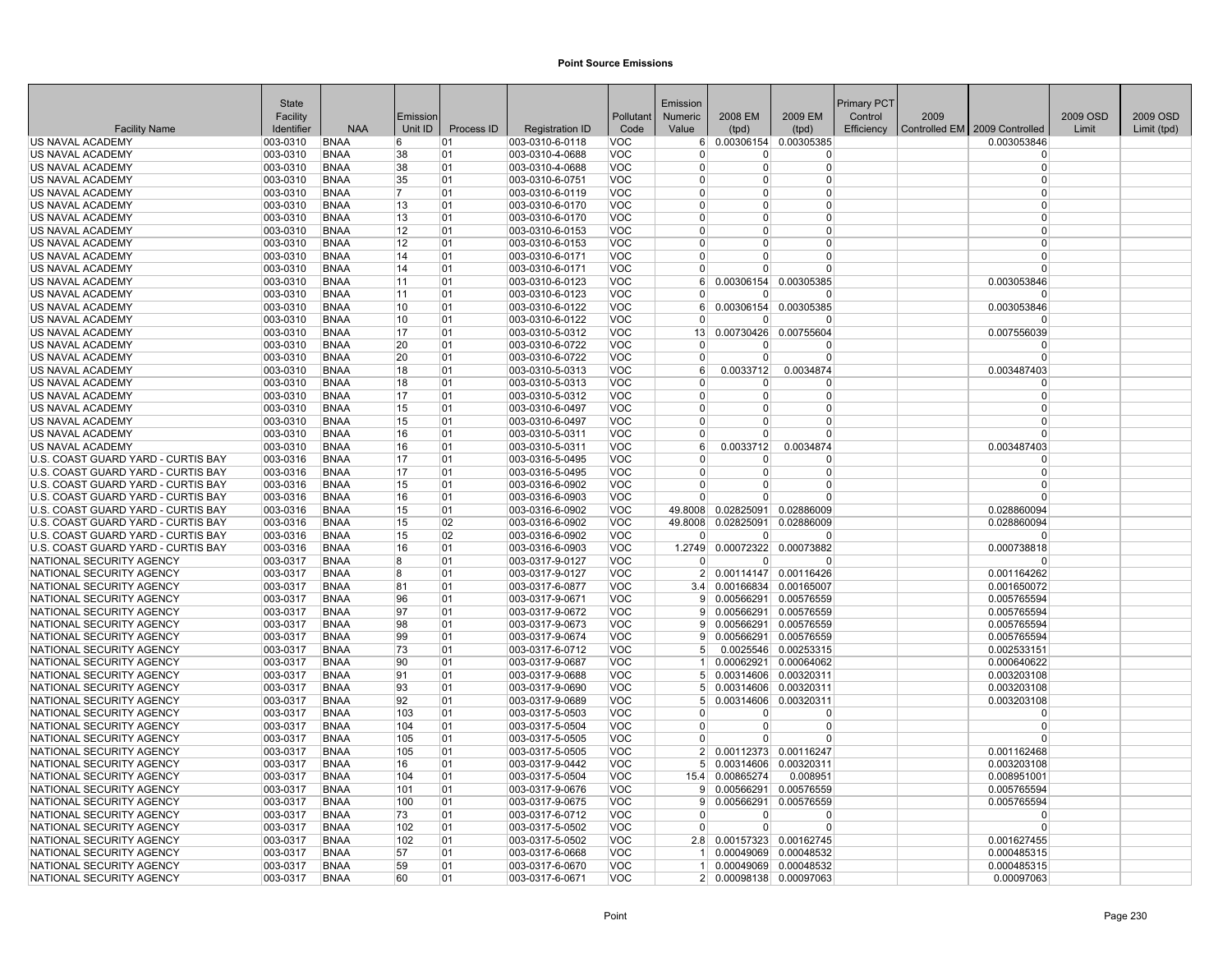|                                                      | State                |                            |                         |            |                                    |                          | Emission                   |                                |                                   | Primary PCT |      |                               |          |             |
|------------------------------------------------------|----------------------|----------------------------|-------------------------|------------|------------------------------------|--------------------------|----------------------------|--------------------------------|-----------------------------------|-------------|------|-------------------------------|----------|-------------|
|                                                      | Facility             |                            | Emission                |            |                                    | Pollutant                | Numeric                    | 2008 EM                        | 2009 EM                           | Control     | 2009 |                               | 2009 OSD | 2009 OSD    |
| <b>Facility Name</b>                                 | Identifier           | <b>NAA</b>                 | Unit ID                 | Process ID | <b>Registration ID</b>             | Code                     | Value                      | (tpd)                          | (tpd)                             | Efficiency  |      | Controlled EM 2009 Controlled | Limit    | Limit (tpd) |
| NATIONAL SECURITY AGENCY                             | 003-0317             | <b>BNAA</b>                | 61                      | 01         | 003-0317-6-0672                    | <b>VOC</b>               | 2 <sup>1</sup>             |                                | 0.00098138 0.00097063             |             |      | 0.00097063                    |          |             |
| NATIONAL SECURITY AGENCY                             | 003-0317             | <b>BNAA</b>                | 62                      | 01         | 003-0317-6-0673                    | <b>VOC</b>               |                            |                                | 0.00098138 0.00097063             |             |      | 0.00097063                    |          |             |
| NATIONAL SECURITY AGENCY                             | 003-0317             | <b>BNAA</b>                | 69                      | 01         | 003-0317-6-0708                    | <b>VOC</b>               | $\Omega$                   | $\Omega$                       | 0                                 |             |      | $\Omega$                      |          |             |
| NATIONAL SECURITY AGENCY                             | 003-0317             | <b>BNAA</b>                | 69                      | 01         | 003-0317-6-0708                    | <b>VOC</b>               | 10 <sup>1</sup>            | 0.0051092                      | 0.0050663                         |             |      | 0.005066302                   |          |             |
| NATIONAL SECURITY AGENCY                             | 003-0317             | <b>BNAA</b>                | 54                      | 01         | 003-0317-6-0682                    | <b>VOC</b>               |                            |                                | 0.00056728 0.00057951             |             |      | 0.000579511                   |          |             |
| NATIONAL SECURITY AGENCY                             | 003-0317             | <b>BNAA</b>                | 70                      | 01         | 003-0317-6-0709                    | VOC                      | $\Omega$                   | $\Omega$                       | 0                                 |             |      | $\Omega$                      |          |             |
| NATIONAL SECURITY AGENCY                             | 003-0317             | <b>BNAA</b>                | 7                       | 01         | 003-0317-9-0126                    | <b>VOC</b>               | $\Omega$                   | $\Omega$                       | $\Omega$                          |             |      | $\Omega$                      |          |             |
| NATIONAL SECURITY AGENCY                             | 003-0317             | <b>BNAA</b>                | 17                      | 01         | 003-0317-9-0126                    | <b>VOC</b>               | 2 <sup>1</sup>             |                                | 0.00114147 0.00116426             |             |      | 0.001164262                   |          |             |
| NATIONAL SECURITY AGENCY                             | 003-0317             | <b>BNAA</b>                | 70                      | 01         | 003-0317-6-0709                    | <b>VOC</b>               | 11                         |                                | 0.00562013 0.00557293             |             |      | 0.005572933                   |          |             |
| NATIONAL SECURITY AGENCY                             | 003-0317             | <b>BNAA</b>                | 103                     | 01         | 003-0317-5-0503                    | <b>VOC</b>               | 2.3                        |                                | 0.00129229 0.00133684             |             |      | 0.001336838                   |          |             |
| NATIONAL SECURITY AGENCY                             | 003-0317             | <b>BNAA</b>                | 71                      | 01         | 003-0317-6-0710                    | <b>VOC</b>               | 5 <sup>1</sup>             |                                | 0.0025546 0.00253315              |             |      | 0.002533151                   |          |             |
| NATIONAL SECURITY AGENCY                             | 003-0317             | <b>BNAA</b>                | 72                      | 01         | 003-0317-6-0711                    | <b>VOC</b>               | $\Omega$                   | 0                              | $\Omega$                          |             |      | $\Omega$                      |          |             |
| NATIONAL SECURITY AGENCY                             | 003-0317             | <b>BNAA</b>                | 72                      | 01         | 003-0317-6-0711                    | <b>VOC</b>               |                            |                                | 0.0025546 0.00253315              |             |      | 0.002533151                   |          |             |
| NATIONAL SECURITY AGENCY                             | 003-0317             | <b>BNAA</b>                | 51                      | 01         | 003-0317-8-0155                    | <b>VOC</b>               |                            |                                | 0.00219516 0.00223143             |             |      | 0.002231433                   |          |             |
| NATIONAL SECURITY AGENCY                             | 003-0317             | <b>BNAA</b>                | 41                      | 01         | 003-0317-9-0470                    | <b>VOC</b>               | 5 <sup>1</sup><br>$\vert$  |                                | 0.00314606 0.00320311             |             |      | 0.003203108                   |          |             |
| NATIONAL SECURITY AGENCY                             | 003-0317             | <b>BNAA</b><br><b>BNAA</b> | 43<br>71                | 01<br> 01  | 003-0317-9-0472                    | <b>VOC</b>               | $\Omega$                   |                                | 0.00251685 0.00256249<br>0        |             |      | 0.002562486<br>$\Omega$       |          |             |
| NATIONAL SECURITY AGENCY<br>NATIONAL SECURITY AGENCY | 003-0317<br>003-0317 | <b>BNAA</b>                | 42                      | 01         | 003-0317-6-0710<br>003-0317-9-0471 | <b>VOC</b><br><b>VOC</b> |                            | $\overline{0}$                 | 0.00314606 0.00320311             |             |      | 0.003203108                   |          |             |
| <b>FORT GEORGE MEADE</b>                             | 003-0322             | <b>BNAA</b>                | 133                     | 01         | 003-0322-5-0487                    | <b>VOC</b>               | 5 <sup>1</sup><br>$\Omega$ | $\Omega$                       | $\Omega$                          |             |      | $\Omega$                      |          |             |
| <b>FORT GEORGE MEADE</b>                             | 003-0322             | <b>BNAA</b>                | 132                     | 01         | 003-0322-9-0651                    | <b>VOC</b>               | 27.47397                   | 0.01375643                     | 0.0137684                         |             |      | 0.013768395                   |          |             |
| <b>FORT GEORGE MEADE</b>                             | 003-0322             | <b>BNAA</b>                | 132                     | 01         | 003-0322-9-0651                    | <b>VOC</b>               | $\Omega$                   | $\Omega$                       | O                                 |             |      | $\Omega$                      |          |             |
| FORT GEORGE MEADE                                    | 003-0322             | <b>BNAA</b>                | 133                     | 01         | 003-0322-5-0487                    | <b>VOC</b>               | 7.428571                   | 0.00417386                     | 0.00431774                        |             |      | 0.004317737                   |          |             |
| <b>CPSG - BRANDON SHORES</b>                         | 003-0468             | <b>BNAA</b>                | 4                       | 01         | 003-0468-3-0016                    | <b>VOC</b>               |                            | 277.0642 0.16301947 0.16543353 |                                   |             |      | 0.165433532                   |          |             |
| <b>CPSG - BRANDON SHORES</b>                         | 003-0468             | <b>BNAA</b>                | 11                      | 01         | 003-0468-3-0015                    | <b>VOC</b>               | $\Omega$                   | $\Omega$                       | O                                 |             |      | $\Omega$                      |          |             |
| <b>CPSG - BRANDON SHORES</b>                         | 003-0468             | <b>BNAA</b>                | $\vert$ 1               | 01         | 003-0468-3-0015                    | <b>VOC</b>               | 279.1667                   | 0.16425651                     | 0.16668889                        |             |      | 0.166688891                   |          |             |
| <b>CPSG - BRANDON SHORES</b>                         | 003-0468             | <b>BNAA</b>                | $\overline{\mathbf{4}}$ | 01         | 003-0468-3-0016                    | <b>VOC</b>               | $\Omega$                   | $\Omega$                       | $\Omega$                          |             |      | $\Omega$                      |          |             |
| <b>FRENCH BRAY</b>                                   | 003-0734             | <b>BNAA</b>                | 3                       | 101        | 003-0734-9-0316                    | <b>VOC</b>               | 22.34                      |                                | 0.01096196 0.01084194             |             |      | 0.010841941                   |          |             |
| <b>FRENCH BRAY</b>                                   | 003-0734             | <b>BNAA</b>                | 16                      | 01         | 003-0734-6-0873                    | <b>VOC</b>               | $\Omega$                   | $\Omega$                       | $\Omega$                          |             |      | $\Omega$                      |          |             |
| <b>FRENCH BRAY</b>                                   | 003-0734             | <b>BNAA</b>                | $\overline{2}$          | 01         | 003-0734-9-0308                    | <b>VOC</b>               |                            | 28.56 0.01401404               | 0.0138606                         |             |      | 0.013860601                   |          |             |
| <b>FRENCH BRAY</b>                                   | 003-0734             | <b>BNAA</b>                | $\overline{2}$          | 01         | 003-0734-9-0308                    | <b>VOC</b>               | $\Omega$                   |                                | $\Omega$                          |             |      | $\Omega$                      |          |             |
| <b>FRENCH BRAY</b>                                   | 003-0734             | <b>BNAA</b>                | 16                      | 01         | 003-0734-6-0873                    | <b>VOC</b>               | 24.59                      | 0.01206601                     | 0.0119339                         |             |      | 0.0119339                     |          |             |
| <b>FRENCH BRAY</b>                                   | 003-0734             | <b>BNAA</b>                | 3                       | 01         | 003-0734-9-0316                    | <b>VOC</b>               |                            | 48.53 0.02381307               | 0.02355235                        |             |      | 0.023552345                   |          |             |
| <b>FRENCH BRAY</b>                                   | 003-0734             | <b>BNAA</b>                | 11                      | 01         | 003-0734-6-0480                    | <b>VOC</b>               | 19.04                      | 0.00934269                     | 0.0092404                         |             |      | 0.009240401                   |          |             |
| <b>FRENCH BRAY</b>                                   | 003-0734             | <b>BNAA</b>                | 11                      | 01         | 003-0734-6-0480                    | <b>VOC</b>               | $\Omega$                   | $\Omega$                       | O                                 |             |      | $\Omega$                      |          |             |
| <b>FRENCH BRAY</b>                                   | 003-0734             | <b>BNAA</b>                | 12                      | 01         | 003-0734-6-0481                    | <b>VOC</b>               | 19.04                      | 0.00934269                     | 0.0092404                         |             |      | 0.009240401                   |          |             |
| <b>FRENCH BRAY</b>                                   | 003-0734             | <b>BNAA</b>                | 12                      | 01         | 003-0734-6-0481                    | <b>VOC</b>               | $\Omega$                   | $\Omega$                       | O                                 |             |      | $\Omega$                      |          |             |
| <b>COMMUNICATION GRAPHICS</b>                        | 003-1035             | <b>BNAA</b>                | 1                       | 01         | 003-1035-6-0764                    | <b>VOC</b>               | 25                         |                                | 0.01226719 0.01213288             |             |      | 0.012132879                   |          |             |
| <b>COMMUNICATION GRAPHICS</b>                        | 003-1035             | <b>BNAA</b>                | 4                       | 01         | 003-1035-6-0826                    | <b>VOC</b>               | 16                         | 0.007851                       | 0.00776504                        |             |      | 0.007765043                   |          |             |
| COMMUNICATION GRAPHICS                               | 003-1035             | <b>BNAA</b>                | 2                       | 01         | 003-1035-6-0765                    | <b>VOC</b>               | 25                         |                                | 0.01226719 0.01213288             |             |      | 0.012132879                   |          |             |
| <b>COMMUNICATION GRAPHICS</b>                        | 003-1035             | <b>BNAA</b>                | 3                       | 01         | 003-1035-6-0766                    | <b>VOC</b>               | 25                         |                                | 0.01226719 0.01213288             |             |      | 0.012132879                   |          |             |
| FORMICA CORPORATION                                  | 003-1055             | <b>BNAA</b>                | 6                       | 01         | 003-1055-6-0837                    | <b>VOC</b>               | $\Omega$                   | $\Omega$                       | $\Omega$                          |             |      | $\Omega$                      |          |             |
| FORMICA CORPORATION                                  | 003-1055             | <b>BNAA</b>                | 4                       | 01         | 003-1055-6-0835                    | <b>VOC</b>               | 273.8462                   |                                | 0.1710334 0.17681482              |             |      | 0.176814817                   |          |             |
| FORMICA CORPORATION<br>FORMICA CORPORATION           | 003-1055<br>003-1055 | <b>BNAA</b><br><b>BNAA</b> | <b>g</b><br>9           | 01         | 003-1055-6-0840<br>003-1055-6-0840 | <b>VOC</b><br><b>VOC</b> | 5.715385<br>$\Omega$       | $\Omega$                       | 0.00292011 0.00289559<br>$\Omega$ |             |      | 0.002895587<br>$\Omega$       |          |             |
|                                                      |                      |                            |                         | 101        |                                    |                          |                            |                                | $\Omega$                          |             |      | $\Omega$                      |          |             |
| FORMICA CORPORATION<br>FORMICA CORPORATION           | 003-1055<br>003-1055 | <b>BNAA</b><br><b>BNAA</b> | 6<br>5                  | 01<br> 01  | 003-1055-6-0837<br>003-1055-6-0836 | <b>VOC</b><br><b>VOC</b> | 0<br>$\Omega$              | $\Omega$<br>$\Omega$           | 0                                 |             |      | $\Omega$                      |          |             |
| <b>FORMICA CORPORATION</b>                           | 003-1055             | <b>BNAA</b>                | $\overline{4}$          | 01         | 003-1055-6-0835                    | <b>VOC</b>               | $\Omega$                   | $\Omega$                       | $\Omega$                          |             |      | $\Omega$                      |          |             |
| FORMICA CORPORATION                                  | 003-1055             | <b>BNAA</b>                | $\overline{2}$          | 01         | 003-1055-6-0833                    | <b>VOC</b>               | 60.23077                   | 0.03915                        | 0.04039005                        |             |      | 0.040390046                   |          |             |
| FORMICA CORPORATION                                  | 003-1055             | <b>BNAA</b>                | $\overline{2}$          | 01         | 003-1055-6-0833                    | <b>VOC</b>               | $\Omega$                   | $\Omega$                       | $\Omega$                          |             |      | $\Omega$                      |          |             |
| FORMICA CORPORATION                                  | 003-1055             | <b>BNAA</b>                | 5                       | 01         | 003-1055-6-0836                    | <b>VOC</b>               | 25.23077                   |                                | 0.0136543 0.01380271              |             |      | 0.013802715                   |          |             |
| <b>CPSG - NOTCH CLIFF</b>                            | 005-0076             | <b>BNAA</b>                | 6                       | 01         | 005-0076-5-0010                    | <b>VOC</b>               | $\Omega$                   | $\Omega$                       | 0                                 |             |      |                               |          |             |
| <b>CPSG - NOTCH CLIFF</b>                            | 005-0076             | <b>BNAA</b>                | R.                      | 101        | 005-0076-5-0012                    | <b>VOC</b>               | 0.6                        |                                | 0.00027046 0.00024268             |             |      | 0.000242677                   |          |             |
| CPSG - NOTCH CLIFF                                   | 005-0076             | <b>BNAA</b>                | 5                       | 01         | 005-0076-5-0009                    | <b>VOC</b>               | 0.6                        |                                | 0.00027046 0.00024268             |             |      | 0.000242677                   |          |             |
| <b>CPSG - NOTCH CLIFF</b>                            | 005-0076             | <b>BNAA</b>                | 5                       | 01         | 005-0076-5-0009                    | VOC.                     | $\Omega$                   | $\Omega$                       | $\Omega$                          |             |      | $\Omega$                      |          |             |
| <b>CPSG - NOTCH CLIFF</b>                            | 005-0076             | <b>BNAA</b>                | 6                       | 01         | 005-0076-5-0010                    | <b>VOC</b>               | 0.5                        |                                | 0.00022538 0.00020223             |             |      | 0.000202231                   |          |             |
| <b>CPSG - NOTCH CLIFF</b>                            | 005-0076             | <b>BNAA</b>                | 17                      | 01         | 005-0076-5-0011                    | <b>VOC</b>               | $\mathbf 0$                | $\overline{0}$                 | O                                 |             |      | n                             |          |             |
| CPSG - NOTCH CLIFF                                   | 005-0076             | <b>BNAA</b>                | 7                       | 01         | 005-0076-5-0011                    | <b>VOC</b>               | 0.6                        |                                | 0.00027046 0.00024268             |             |      | 0.000242677                   |          |             |
| <b>CPSG - NOTCH CLIFF</b>                            | 005-0076             | <b>BNAA</b>                | 8                       | 01         | 005-0076-5-0012                    | <b>VOC</b>               | $\Omega$                   | $\Omega$                       | $\Omega$                          |             |      | $\Omega$                      |          |             |
| <b>CPSG - NOTCH CLIFF</b>                            | 005-0076             | <b>BNAA</b>                | 11                      | 01         | 005-0076-5-0005                    | <b>VOC</b>               | $\overline{0}$             | $\overline{0}$                 | 0                                 |             |      | $\Omega$                      |          |             |
|                                                      |                      |                            |                         |            |                                    |                          |                            |                                |                                   |             |      |                               |          |             |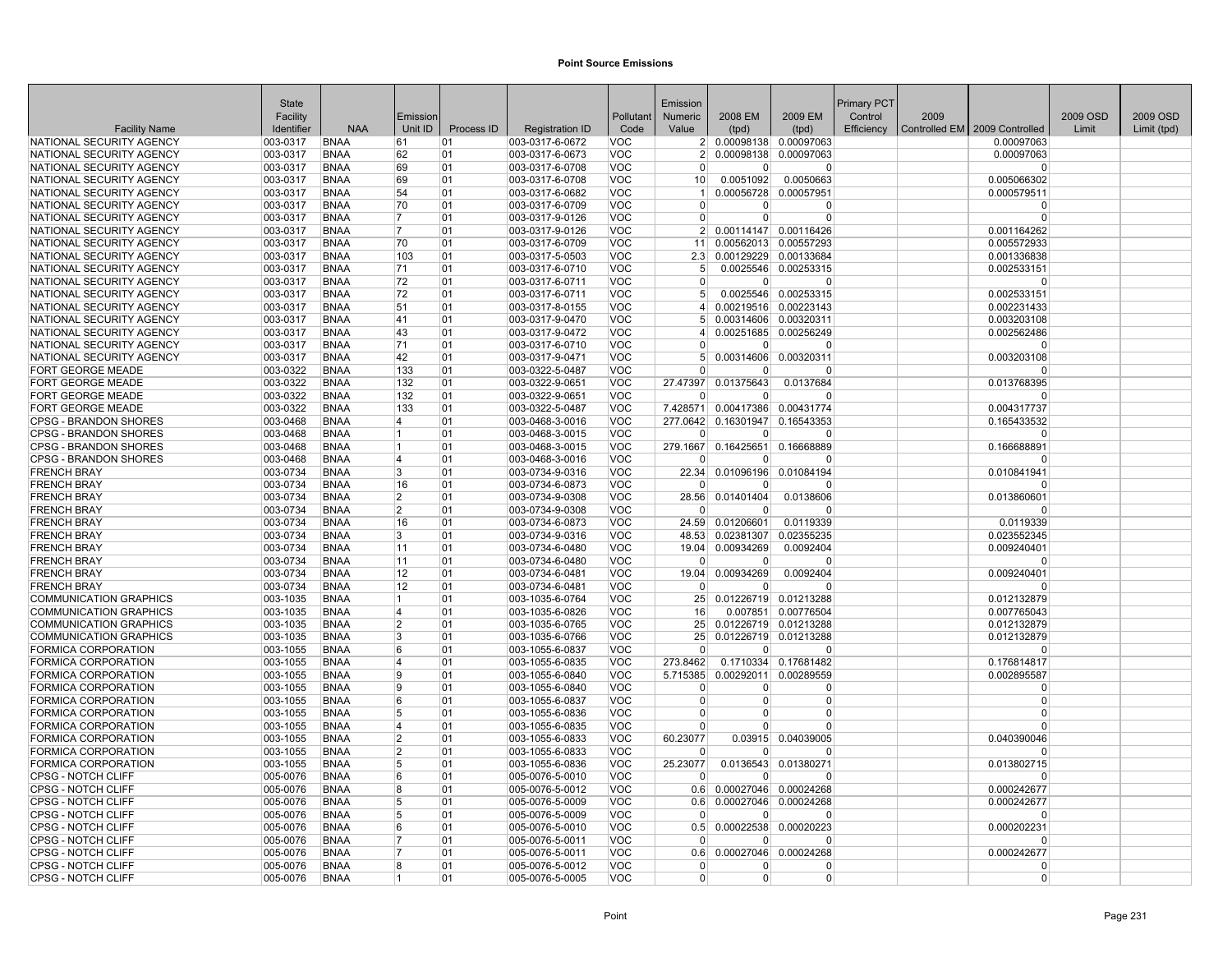|                                                    | <b>State</b><br>Facility |                            | Emission                |            |                                    | Pollutant                | Emission<br>Numeric | 2008 EM        | 2009 EM                             | <b>Primary PCT</b><br>Control | 2009 |                                 | 2009 OSD | 2009 OSD    |
|----------------------------------------------------|--------------------------|----------------------------|-------------------------|------------|------------------------------------|--------------------------|---------------------|----------------|-------------------------------------|-------------------------------|------|---------------------------------|----------|-------------|
| <b>Facility Name</b>                               | Identifier               | <b>NAA</b>                 | Unit ID                 | Process ID | <b>Registration ID</b>             | Code                     | Value               | (tpd)          | (tpd)                               | Efficiency                    |      | Controlled EM   2009 Controlled | Limit    | Limit (tpd) |
| CPSG - NOTCH CLIFF                                 | 005-0076                 | <b>BNAA</b>                |                         | 01         | 005-0076-5-0005                    | VOC                      | 0.5                 |                | 0.00022538 0.00020223               |                               |      | 0.000202231                     |          |             |
| <b>CPSG - NOTCH CLIFF</b>                          | 005-0076                 | <b>BNAA</b>                | 2                       | 01         | 005-0076-5-0006                    | <b>VOC</b>               | $\Omega$            | <sup>0</sup>   | $\Omega$                            |                               |      | <sup>0</sup>                    |          |             |
| CPSG - NOTCH CLIFF                                 | 005-0076                 | <b>BNAA</b>                | 3                       | 01         | 005-0076-5-0007                    | <b>VOC</b>               | $\Omega$            | $\Omega$       | $\Omega$                            |                               |      | $\Omega$                        |          |             |
| <b>CPSG - NOTCH CLIFF</b>                          | 005-0076                 | <b>BNAA</b>                | 3                       | 01         | 005-0076-5-0007                    | <b>VOC</b>               | 0.6                 |                | 0.00027046 0.00024268               |                               |      | 0.000242677                     |          |             |
| <b>CPSG - NOTCH CLIFF</b>                          | 005-0076                 | <b>BNAA</b>                | $\overline{4}$          | 01         | 005-0076-5-0008                    | <b>VOC</b>               | 0.6                 |                | 0.00027046 0.00024268               |                               |      | 0.000242677                     |          |             |
| <b>CPSG - NOTCH CLIFF</b>                          | 005-0076                 | <b>BNAA</b>                | 14                      | 01         | 005-0076-5-0008                    | <b>VOC</b>               | $\Omega$            | $\Omega$       | O                                   |                               |      | $\Omega$                        |          |             |
| <b>CPSG - NOTCH CLIFF</b>                          | 005-0076                 | <b>BNAA</b>                | $\overline{2}$          | 01         | 005-0076-5-0006                    | <b>VOC</b>               | 0.6                 |                | 0.00027046 0.00024268               |                               |      | 0.000242677                     |          |             |
| <b>CPSG - RIVERSIDE</b>                            | 005-0078                 | <b>BNAA</b>                | 8                       | 01         | 005-0078-4-1363                    | <b>VOC</b>               | $\Omega$            |                | O                                   |                               |      | $\Omega$                        |          |             |
| <b>CPSG - RIVERSIDE</b>                            | 005-0078                 | <b>BNAA</b>                | 3                       | 01         | 005-0078-4-1082                    | <b>VOC</b>               | $\overline{0}$      | $\Omega$       | 0                                   |                               |      | $\Omega$                        |          |             |
| <b>CPSG - RIVERSIDE</b>                            | 005-0078                 | <b>BNAA</b>                | 3                       | 01         | 005-0078-4-1082                    | <b>VOC</b>               | 138.7755            |                | 0.06255572 0.05612944               |                               |      | 0.056129442                     |          |             |
| <b>CPSG - RIVERSIDE</b>                            | 005-0078                 | <b>BNAA</b>                | ۱g                      | 01         | 005-0078-4-1363                    | <b>VOC</b>               |                     | $\Omega$       | O                                   |                               |      | $\Omega$                        |          |             |
| <b>CPSG - RIVERSIDE</b>                            | 005-0078                 | <b>BNAA</b>                | 12                      | 01         | 005-0078-4-0659                    | <b>VOC</b>               | $\Omega$            | $\Omega$       | O                                   |                               |      | $\Omega$                        |          |             |
| <b>CPSG - RIVERSIDE</b>                            | 005-0078                 | <b>BNAA</b>                | 11                      | 01         | 005-0078-4-0658                    | <b>VOC</b>               | $\Omega$            | O              | 0                                   |                               |      | $\Omega$                        |          |             |
| <b>CPSG - RIVERSIDE</b>                            | 005-0078                 | <b>BNAA</b>                | 11                      | 01         | 005-0078-4-0658                    | <b>VOC</b>               | $\Omega$            | ŋ              | $\Omega$                            |                               |      | $\Omega$                        |          |             |
| <b>CPSG - RIVERSIDE</b>                            | 005-0078                 | <b>BNAA</b>                | $\overline{2}$          | 01         | 005-0078-4-0659                    | <b>VOC</b>               | $\Omega$            | $\Omega$       | O                                   |                               |      | $\Omega$                        |          |             |
| CPSG - CP CRANE                                    | 005-0079                 | <b>BNAA</b>                | 16<br>3                 | 01<br>01   | 005-0079-4-1228                    | <b>VOC</b>               | 148.2014<br>9.7     | 0.08719899     | 0.08849027                          |                               |      | 0.088490269                     |          |             |
| <b>CPSG - CP CRANE</b><br><b>CPSG - CP CRANE</b>   | 005-0079<br>005-0079     | <b>BNAA</b><br><b>BNAA</b> | ا 4                     | 01         | 005-0079-4-0091<br>005-0079-4-1107 | <b>VOC</b><br><b>VOC</b> | 7.6                 | 0.0086608      | 0.00792466<br>0.00678578 0.00620901 |                               |      | 0.007924657<br>0.00620901       |          |             |
| CPSG - CP CRANE                                    | 005-0079                 | <b>BNAA</b>                | 15                      | 01         | 005-0079-4-1227                    | <b>VOC</b>               | $\Omega$            | $\Omega$       | ŋ                                   |                               |      | $\Omega$                        |          |             |
| CPSG - CP CRANE                                    | 005-0079                 | <b>BNAA</b>                | 15                      | 01         | 005-0079-4-1227                    | <b>VOC</b>               | 152.3529            | 0.08964166     | 0.09096911                          |                               |      | 0.090969109                     |          |             |
| <b>CPSG - CP CRANE</b>                             | 005-0079                 | <b>BNAA</b>                | <sup>6</sup>            | 01         | 005-0079-4-1228                    | <b>VOC</b>               | n                   | <sup>0</sup>   | 0                                   |                               |      | $\Omega$                        |          |             |
| <b>CPSG - CP CRANE</b>                             | 005-0079                 | <b>BNAA</b>                | ا 4                     | 01         | 005-0079-4-1107                    | <b>VOC</b>               | $\Omega$            | $\Omega$       | $\Omega$                            |                               |      | $\Omega$                        |          |             |
| <b>CPSG - CP CRANE</b>                             | 005-0079                 | <b>BNAA</b>                |                         | 01         | 005-0079-4-0089                    | <b>VOC</b>               | $\Omega$            | $\Omega$       | 0                                   |                               |      | $\Omega$                        |          |             |
| <b>CPSG - CP CRANE</b>                             | 005-0079                 | <b>BNAA</b>                | 11                      | 01         | 005-0079-4-0089                    | <b>VOC</b>               | $\Omega$            | $\Omega$       | 0                                   |                               |      | $\Omega$                        |          |             |
| <b>CPSG - CP CRANE</b>                             | 005-0079                 | <b>BNAA</b>                | l3                      | 01         | 005-0079-4-0091                    | <b>VOC</b>               | $\Omega$            | $\Omega$       | $\Omega$                            |                               |      | $\Omega$                        |          |             |
| SIGNODE EASTERN OPERATIONS                         | 005-0097                 | <b>BNAA</b>                | 14                      | 01         | 005-0097-5-0658                    | <b>VOC</b>               | $\Omega$            | $\Omega$       | O                                   |                               |      | $\Omega$                        |          |             |
| SIGNODE EASTERN OPERATIONS                         | 005-0097                 | <b>BNAA</b>                | 14                      | 01         | 005-0097-5-0658                    | <b>VOC</b>               | 2.666667            |                | 0.00150533 0.00153452               |                               |      | 0.001534523                     |          |             |
| SIGNODE EASTERN OPERATIONS                         | 005-0097                 | <b>BNAA</b>                | 16.                     | 01         | 005-0097-6-0644                    | <b>VOC</b>               | 15.83333            | 0.01010057     | 0.01037356                          |                               |      | 0.010373563                     |          |             |
| SIGNODE EASTERN OPERATIONS                         | 005-0097                 | <b>BNAA</b>                | 12                      | 01         | 005-0097-6-0882                    | <b>VOC</b>               | 40.48583            | 0.02582717     | 0.0265252                           |                               |      | 0.026525199                     |          |             |
| SIGNODE EASTERN OPERATIONS                         | 005-0097                 | <b>BNAA</b>                | l 6                     | 01         | 005-0097-6-0644                    | <b>VOC</b>               |                     | $\Omega$       | $\Omega$                            |                               |      | $\Omega$                        |          |             |
| SIGNODE EASTERN OPERATIONS                         | 005-0097                 | <b>BNAA</b>                | ∣1                      | 01         | 005-0097-6-0795                    | <b>VOC</b>               | 12.64368            | 0.00806579     | 0.00828379                          |                               |      | 0.008283789                     |          |             |
| SIGNODE EASTERN OPERATIONS                         | 005-0097                 | <b>BNAA</b>                | $\overline{1}$          | 01         | 005-0097-6-0795                    | <b>VOC</b>               | $\Omega$            | $\Omega$       | $\Omega$                            |                               |      | $\Omega$                        |          |             |
| SIGNODE EASTERN OPERATIONS                         | 005-0097                 | <b>BNAA</b>                | 2                       | 01         | 005-0097-6-0882                    | <b>VOC</b>               | $\Omega$            | $\Omega$       | 0                                   |                               |      | $\Omega$                        |          |             |
| <b>CHC INDUSTRIES</b>                              | 005-0127                 | <b>BNAA</b>                | 10                      | 01         | 005-0127-6-0702                    | <b>VOC</b>               | 48                  |                | 0.03412048 0.03585542               |                               |      | 0.035855421                     |          |             |
| <b>CHC INDUSTRIES</b>                              | 005-0127                 | <b>BNAA</b>                | 9                       | 01         | 005-0127-6-0701                    | <b>VOC</b>               | 52.8                |                | 0.03753253 0.03944096               |                               |      | 0.039440963                     |          |             |
| <b>CHC INDUSTRIES</b>                              | 005-0127                 | <b>BNAA</b>                | ۱q                      | 01         | 005-0127-6-0701                    | <b>VOC</b>               | $\Omega$            | ŋ              | O                                   |                               |      | $\Omega$                        |          |             |
| <b>CHC INDUSTRIES</b>                              | 005-0127                 | <b>BNAA</b>                | 11                      | 01         | 005-0127-6-0703                    | <b>VOC</b>               | $\Omega$            | $\Omega$       | O                                   |                               |      | $\Omega$                        |          |             |
| <b>CHC INDUSTRIES</b>                              | 005-0127                 | <b>BNAA</b>                | 10                      | 01         | 005-0127-6-0702                    | <b>VOC</b>               | $\Omega$            | $\Omega$       | $\Omega$                            |                               |      | $\Omega$                        |          |             |
| <b>CHC INDUSTRIES</b><br>DIAGEO NORTH AMERICA. INC | 005-0127<br>005-0146     | <b>BNAA</b><br><b>BNAA</b> | 11<br>3                 | 01<br>01   | 005-0127-6-0703<br>005-0146-5-1056 | <b>VOC</b><br><b>VOC</b> | 48<br>0.4           | 0.0002258      | 0.03412048 0.03585542<br>0.00023018 |                               |      | 0.035855421<br>0.000230178      |          |             |
| DIAGEO NORTH AMERICA, INC                          | 005-0146                 | <b>BNAA</b>                | 22                      | 01         | 005-0146-8-0259                    | <b>VOC</b>               | 1308.3              |                | 0.65681562 0.65894816               |                               |      | 0.658948156                     |          |             |
| DIAGEO NORTH AMERICA, INC                          | 005-0146                 | <b>BNAA</b>                | $\overline{4}$          | 01         | 005-0146-5-1057                    | <b>VOC</b>               | $\Omega$            | O              | 0                                   |                               |      | $\Omega$                        |          |             |
| <b>DIAGEO NORTH AMERICA. INC</b>                   | 005-0146                 | <b>BNAA</b>                | $\overline{\mathbf{A}}$ | 01         | 005-0146-5-1057                    | <b>VOC</b>               | $\Omega$            | $\Omega$       | $\Omega$                            |                               |      | $\Omega$                        |          |             |
| DIAGEO NORTH AMERICA, INC.                         | 005-0146                 | <b>BNAA</b>                | 22                      | 01         | 005-0146-8-0259                    | <b>VOC</b>               | $\Omega$            | $\overline{0}$ | $\Omega$                            |                               |      | $\Omega$                        |          |             |
| DIAGEO NORTH AMERICA, INC                          | 005-0146                 | <b>BNAA</b>                | 20                      | 01         | 005-0146-8-0174                    | <b>VOC</b>               | 73.5                | 0.03689975     | 0.03701956                          |                               |      | 0.037019559                     |          |             |
| DIAGEO NORTH AMERICA, INC                          | 005-0146                 | <b>BNAA</b>                | 3                       | 01         | 005-0146-5-1056                    | <b>VOC</b>               | $\Omega$            | $\Omega$       | $\Omega$                            |                               |      | $\Omega$                        |          |             |
| DIAGEO NORTH AMERICA. INC                          | 005-0146                 | <b>BNAA</b>                | 20                      | 01         | 005-0146-8-0174                    | <b>VOC</b>               | $\Omega$            | $\Omega$       | 0                                   |                               |      | $\Omega$                        |          |             |
| <b>BETHLEHEM STEEL</b>                             | 005-0147                 | <b>BNAA</b>                | 46                      | 01         | 005-0147-9-0948                    | <b>VOC</b>               | $\Omega$            | $\Omega$       | 0                                   |                               |      | $\Omega$                        |          |             |
| <b>BETHLEHEM STEEL</b>                             | 005-0147                 | <b>BNAA</b>                | 46                      | 01         | 005-0147-9-0948                    | <b>VOC</b>               | $\Omega$            | $\Omega$       | $\Omega$                            |                               |      | $\Omega$                        |          |             |
| <b>BETHLEHEM STEEL</b>                             | 005-0147                 | <b>BNAA</b>                | 47                      | 01         | 005-0147-9-0949                    | <b>VOC</b>               | $\Omega$            | $\Omega$       | $\Omega$                            |                               |      | $\Omega$                        |          |             |
| <b>BETHLEHEM STEEL</b>                             | 005-0147                 | <b>BNAA</b>                | 47                      | 01         | 005-0147-9-0949                    | <b>VOC</b>               | $\Omega$            | $\Omega$       | 0                                   |                               |      | $\Omega$                        |          |             |
| <b>BETHLEHEM STEEL</b>                             | 005-0147                 | <b>BNAA</b>                | 48                      | 01         | 005-0147-9-0950                    | <b>VOC</b>               | $\Omega$            | O              | ŋ                                   |                               |      | $\Omega$                        |          |             |
| <b>BETHLEHEM STEEL</b>                             | 005-0147                 | <b>BNAA</b>                | 48                      | 01         | 005-0147-9-0950                    | <b>VOC</b>               | $\Omega$            | $\Omega$       | U                                   |                               |      | $\Omega$                        |          |             |
| <b>BETHLEHEM STEEL</b>                             | 005-0147                 | <b>BNAA</b>                | 54                      | 01         | 005-0147-6-2589                    | <b>VOC</b>               | -1                  | 0.0005176      | 0.00051553                          |                               |      | 0.000515528                     |          |             |
| <b>BETHLEHEM STEEL</b>                             | 005-0147                 | <b>BNAA</b>                | 39                      | 01         | 005-0147-6-0949                    | <b>VOC</b>               | 7                   | 0.00362319     | 0.0036087                           |                               |      | 0.003608696                     |          |             |
| <b>BETHLEHEM STEEL</b>                             | 005-0147                 | <b>BNAA</b>                | 45                      | 01         | 005-0147-9-0947                    | <b>VOC</b>               | $\Omega$            | $\Omega$       | 0                                   |                               |      | $\Omega$                        |          |             |
| <b>BETHLEHEM STEEL</b>                             | 005-0147                 | <b>BNAA</b>                | 44                      | 01         | 005-0147-6-1732                    | <b>VOC</b>               | 64.52055            |                | 0.03339573 0.03326215               |                               |      | 0.033262147                     |          |             |
| <b>BETHLEHEM STEEL</b>                             | 005-0147                 | <b>BNAA</b>                | 44                      | 01         | 005-0147-6-1732                    | <b>VOC</b>               | $\Omega$            | $\Omega$       | 0                                   |                               |      | $\Omega$                        |          |             |
| <b>BETHLEHEM STEEL</b>                             | 005-0147                 | <b>BNAA</b>                | 45                      | 01         | 005-0147-9-0947                    | <b>VOC</b>               | $\overline{0}$      | $\Omega$       | 0                                   |                               |      | $\Omega$                        |          |             |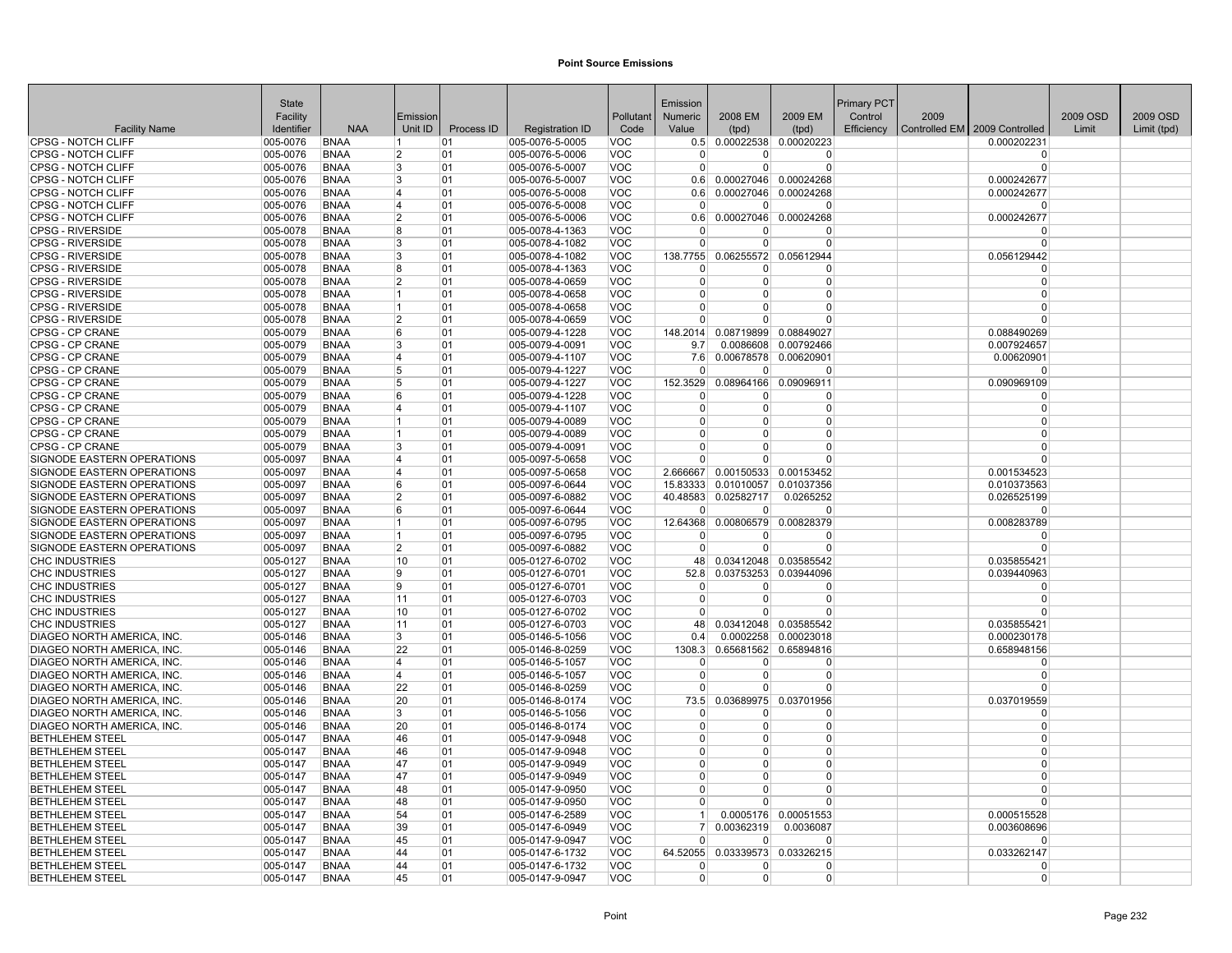| 2009 EM<br>Facility<br>Emission<br>Pollutant<br><b>Numeric</b><br>2008 EM<br>Control<br>2009<br>2009 OSD<br>2009 OSD<br><b>NAA</b><br>Unit ID<br>Process ID<br>Controlled EM 2009 Controlled<br><b>Facility Name</b><br>Identifier<br><b>Registration ID</b><br>Code<br>Value<br>(tpd)<br>Efficiency<br>Limit<br>Limit (tpd)<br>(tpd)<br><b>BETHLEHEM STEEL</b><br>005-0147<br>005-0147-6-0949<br>VOC<br>103.0822<br>0.05335517 0.05314175<br>0.053141752<br><b>BNAA</b><br>39<br>01<br><b>BETHLEHEM STEEL</b><br>005-0147<br><b>BNAA</b><br>53<br>01<br>005-0147-6-2453<br><b>VOC</b><br><sup>0</sup><br>0<br>0<br>$\Omega$<br><b>BETHLEHEM STEEL</b><br>005-0147-6-2453<br><b>VOC</b><br>0.00310559<br>0.00309317<br>0.003093168<br>005-0147<br><b>BNAA</b><br>53<br>01<br>6 <sup>1</sup><br><b>BETHLEHEM STEEL</b><br><b>BNAA</b><br>52<br>01<br>005-0147-6-2371<br><b>VOC</b><br>0.05866587 0.05843121<br>005-0147<br>113.3425<br>0.058431211<br><b>BETHLEHEM STEEL</b><br>005-0147-6-2371<br><b>VOC</b><br>005-0147<br><b>BNAA</b><br>52<br>01<br>$\Omega$<br>$\Omega$<br>$\Omega$<br>$\Omega$<br><b>VOC</b><br><b>BETHLEHEM STEEL</b><br>005-0147<br><b>BNAA</b><br>54<br>005-0147-6-2589<br>$\mathbf{0}$<br>$\Omega$<br>0<br>$\Omega$<br>01<br>55<br><b>VOC</b><br><b>BETHLEHEM STEEL</b><br>005-0147<br><b>BNAA</b><br>01<br>005-0147-6-2582<br>$\overline{0}$<br>0<br>$\Omega$<br>0<br><b>BETHLEHEM STEEL</b><br>005-0147<br><b>BNAA</b><br>55<br>01<br>005-0147-6-2582<br><b>VOC</b><br>$\Omega$<br>U<br>$\Omega$<br>$\Omega$<br><b>BETHLEHEM STEEL</b><br>005-0147<br><b>BNAA</b><br>49<br>005-0147-6-2207<br><b>VOC</b><br>0.0005176<br>0.00051553<br>0.000515528<br>01<br>$\mathbf{1}$<br><b>BNAA</b><br>49<br>005-0147-6-2207<br><b>VOC</b><br><b>BETHLEHEM STEEL</b><br>005-0147<br>01<br>$\Omega$<br>0<br>$\Omega$<br>0<br><b>BETHLEHEM STEEL</b><br>005-0147<br><b>BNAA</b><br>50<br>01<br>005-0147-6-2219<br><b>VOC</b><br>$\Omega$<br>$\Omega$<br>$\Omega$<br>$\Omega$<br><b>BETHLEHEM STEEL</b><br><b>BNAA</b><br>51<br>005-0147-9-1027<br><b>VOC</b><br>005-0147<br>01<br>$\Omega$<br>0<br>$\Omega$<br>$\Omega$<br><b>VOC</b><br><b>BETHLEHEM STEEL</b><br>005-0147<br><b>BNAA</b><br>51<br>01<br>005-0147-9-1027<br>$\overline{0}$<br>0<br>0<br>$\Omega$<br>005-0147-6-2219<br><b>VOC</b><br>0.00258799<br>0.00257764<br>0.00257764<br><b>BETHLEHEM STEEL</b><br>005-0147<br><b>BNAA</b><br>50<br>01<br>5 <sup>1</sup><br><b>VOC</b><br><b>BETHLEHEM STEEL</b><br>005-0147<br><b>BNAA</b><br>18<br>01<br>005-0147-5-0491<br>$\Omega$<br>$\Omega$<br>0<br>$\Omega$<br><b>BETHLEHEM STEEL</b><br>005-0147<br><b>BNAA</b><br>18<br>01<br>005-0147-5-0491<br><b>VOC</b><br>9.615385<br>0.00494419<br>0.00484059<br>0.004840589<br><b>VOC</b><br><b>BETHLEHEM STEEL</b><br><b>BNAA</b><br>19<br>005-0147-5-0492<br>$ 005 - 0147$<br>01<br>$\Omega$<br>0<br>0<br>22<br><b>VOC</b><br>$\Omega$<br><b>BETHLEHEM STEEL</b><br>005-0147<br><b>BNAA</b><br>01<br>005-0147-5-0758<br>$\overline{0}$<br>$\Omega$<br>$\Omega$<br><b>BETHLEHEM STEEL</b><br>005-0147<br><b>BNAA</b><br>21<br>005-0147-5-0757<br><b>VOC</b><br>01<br>$\Omega$<br>0<br>$\Omega$<br>$\Omega$<br><b>VOC</b><br><b>BETHLEHEM STEEL</b><br>005-0147<br><b>BNAA</b><br>21<br>01<br>005-0147-5-0757<br>5 <sup>1</sup><br>0.00282249<br>0.00287723<br>0.002877231<br><b>VOC</b><br><b>BETHLEHEM STEEL</b><br>005-0147<br><b>BNAA</b><br>19<br>005-0147-5-0492<br>0.00494419 0.00484059<br>01<br>9.615385<br>0.004840589<br>005-0147<br><b>BNAA</b><br>16<br>01<br>005-0147-5-0414<br><b>VOC</b><br><b>BETHLEHEM STEEL</b><br>$\Omega$<br>$\Omega$<br>$\Omega$<br>$\Omega$<br><b>VOC</b><br><b>BETHLEHEM STEEL</b><br>005-0147<br><b>BNAA</b><br>11<br>01<br>005-0147-4-1701<br>$\overline{0}$<br>$\Omega$<br>$\Omega$<br>$\Omega$<br><b>VOC</b><br><b>BETHLEHEM STEEL</b><br>005-0147<br><b>BNAA</b><br>11<br>01<br>005-0147-4-1701<br>0.00050739 0.00050333<br>0.000503334<br>1 <sup>1</sup><br>005-0147-5-0414<br><b>VOC</b><br>0.00494419 0.00484059<br><b>BETHLEHEM STEEL</b><br>005-0147<br><b>BNAA</b><br>16<br>01<br>9.615385<br>0.004840589<br>37<br>VOC<br><b>BETHLEHEM STEEL</b><br>005-0147<br><b>BNAA</b><br>01<br>005-0147-6-0947<br>49.61644<br>0.02568139<br>0.02557866<br>0.025578661<br><b>VOC</b><br>56.52055<br>0.02925494 0.02913792<br><b>BETHLEHEM STEEL</b><br>005-0147<br><b>BNAA</b><br>38<br>01<br>$ 005-0147-6-0948$<br>0.029137923<br>17<br><b>VOC</b><br><b>BETHLEHEM STEEL</b><br>005-0147<br><b>BNAA</b><br>01<br>005-0147-5-0415<br>$\Omega$<br>$\Omega$<br>$\Omega$<br><b>BETHLEHEM STEEL</b><br>005-0147<br><b>BNAA</b><br>17<br>01<br>005-0147-5-0415<br><b>VOC</b><br>9.615385 0.00494419 0.00484059<br>0.004840589<br><b>BETHLEHEM STEEL</b><br>005-0147<br><b>BNAA</b><br>33<br>005-0147-6-0943<br><b>VOC</b><br>0.00155279 0.00154658<br>0.001546584<br>01<br>3 <sup>1</sup><br><b>VOC</b><br>0.08513429 0.08479376<br><b>BETHLEHEM STEEL</b><br>005-0147<br><b>BNAA</b><br>33<br>01<br>005-0147-6-0943<br>164.4795<br>0.084793757<br><b>BETHLEHEM STEEL</b><br>005-0147<br><b>BNAA</b><br>36<br>01<br>005-0147-6-0946<br><b>VOC</b><br>$\overline{0}$<br>$\Omega$<br>$\Omega$<br>$\Omega$<br><b>VOC</b><br><b>BETHLEHEM STEEL</b><br>005-0147<br><b>BNAA</b><br>38<br>01<br>005-0147-6-0948<br>$\Omega$<br>$\Omega$<br>$\Omega$<br>$\Omega$<br>22<br><b>BETHLEHEM STEEL</b><br>005-0147<br><b>BNAA</b><br>01<br>005-0147-5-0758<br><b>VOC</b><br>$\Omega$<br>0<br>$\Omega$<br>$\Omega$<br>VOC<br>005-0147<br><b>BNAA</b><br>36<br>01<br>005-0147-6-0946<br>0<br><b>BETHLEHEM STEEL</b><br>$\Omega$<br>0<br>n<br><b>BETHLEHEM STEEL</b><br>005-0147<br><b>BNAA</b><br>37<br>01<br>005-0147-6-0947<br><b>VOC</b><br>$\Omega$<br>O<br>$\Omega$<br>$\Omega$<br><b>BETHLEHEM STEEL</b><br>005-0147<br><b>BNAA</b><br>29<br>005-0147-6-0939<br><b>VOC</b><br>127<br>0.06573499<br>0.06547205<br>0.065472051<br>01<br>30<br><b>VOC</b><br><b>BETHLEHEM STEEL</b><br>005-0147<br><b>BNAA</b><br>01<br>005-0147-6-0940<br>$\Omega$<br>$\Omega$<br>ŋ<br>$\Omega$<br>005-0147<br><b>BNAA</b><br>30<br>005-0147-6-0940<br><b>VOC</b><br>$\Omega$<br>$\Omega$<br>$\Omega$<br>$\Omega$<br><b>BETHLEHEM STEEL</b><br>01<br><b>BETHLEHEM STEEL</b><br><b>BNAA</b><br>31<br>005-0147-6-0941<br><b>VOC</b><br>0.52365211 0.52155753<br>0.52155753<br>005-0147<br>01<br>1011.696<br><b>VOC</b><br><b>BETHLEHEM STEEL</b><br>005-0147<br><b>BNAA</b><br>29<br>01<br>$ 005-0147-6-0939$<br>$\Omega$<br>$\Omega$<br>0<br><b>VOC</b><br>$\Omega$<br><b>BETHLEHEM STEEL</b><br>005-0147<br><b>BNAA</b><br>31<br>01<br>005-0147-6-0941<br>$\overline{0}$<br>0<br>0<br>U.S. CAN - STEELTIN DIVISION<br>005-0148<br><b>BNAA</b><br>32<br>01<br>005-0148-6-2122<br><b>VOC</b><br>0.03871913 0.03904781<br>0.039047807<br>66<br>U.S. CAN - STEELTIN DIVISION<br>005-0148<br><b>BNAA</b><br>32<br>005-0148-6-2122<br><b>VOC</b><br>01<br>$\Omega$<br>0<br><sup>0</sup><br>$\Omega$<br>U.S. CAN - STEELTIN DIVISION<br><b>BNAA</b><br>33<br>005-0148-6-2311<br><b>VOC</b><br>$\mathbf 0$<br>0<br>005-0148<br>01<br>0<br>33<br><b>VOC</b><br>$\Omega$<br>U.S. CAN - STEELTIN DIVISION<br>005-0148<br><b>BNAA</b><br>01<br>005-0148-6-2311<br>$\Omega$<br>0<br>$\Omega$<br>U.S. CAN - STEELTIN DIVISION<br>005-0148<br><b>BNAA</b><br>30<br>01<br>005-0148-6-2120<br><b>VOC</b><br>12<br>0.00702341<br>0.00726421<br>0.007264214<br><b>VOC</b><br>U.S. CAN - STEELTIN DIVISION<br>005-0148<br><b>BNAA</b><br>30<br>01<br>005-0148-6-2120<br>$\Omega$<br>$\Omega$<br>$\Omega$<br><b>VOC</b><br>U.S. CAN - STEELTIN DIVISION<br>005-0148<br><b>BNAA</b><br>29<br>01<br>005-0148-6-2119<br>0.00234114<br>0.002421405<br>$\vert$<br>0.0024214<br>U.S. CAN - STEELTIN DIVISION<br>005-0148<br><b>BNAA</b><br>40<br>01<br>005-0148-6-2699<br><b>VOC</b><br>$\Omega$<br>0<br>$\Omega$<br>$\Omega$<br>U.S. CAN - STEELTIN DIVISION<br><b>BNAA</b><br>39<br><b>VOC</b><br>005-0148<br>01<br>005-0148-6-2698<br>$\Omega$<br>$\Omega$<br>0<br>$\Omega$<br><b>VOC</b><br>U.S. CAN - STEELTIN DIVISION<br>29<br>01<br>$ 005-0148-6-2119$<br>005-0148<br>BNAA<br>$\Omega$<br>0<br>0<br>U.S. CAN - STEELTIN DIVISION<br>40<br><b>VOC</b><br>0.00624006<br>0.00637462<br>0.006374618<br>005-0148<br><b>BNAA</b><br>01<br>005-0148-6-2699<br>11<br>U.S. CAN - STEELTIN DIVISION<br>005-0148<br><b>BNAA</b><br>39<br>01<br>005-0148-6-2698<br><b>VOC</b><br>$\Omega$<br>$\Omega$<br>$\Omega$<br>$\Omega$<br>U.S. CAN - STEELTIN DIVISION<br>005-0148<br><b>BNAA</b><br>37<br>005-0148-6-2658<br><b>VOC</b><br>12<br>0.00702341 0.00726421<br>0.007264214<br>01<br>U.S. CAN - STEELTIN DIVISION<br><b>VOC</b><br>$\Omega$<br>005-0148<br><b>BNAA</b><br>36<br>01<br>005-0148-6-2471<br>$\Omega$<br>o<br>U.S. CAN - STEELTIN DIVISION<br>005-0148<br><b>BNAA</b><br>36<br>01<br>005-0148-6-2471<br><b>VOC</b><br>0.00058528 0.00060535<br>0.000605351<br>1 <sup>1</sup><br>U.S. CAN - STEELTIN DIVISION<br>005-0148-6-2470<br><b>VOC</b><br>005-0148<br><b>BNAA</b><br>35<br>01<br>$\Omega$<br>$\Omega$<br><b>VOC</b><br>U.S. CAN - STEELTIN DIVISION<br>005-0148<br><b>BNAA</b><br>35<br>01<br>005-0148-6-2470<br>0.00058528 0.00060535<br>0.000605351<br>1 <sup>1</sup> | State |  |  | Emission |  | Primary PCT |  |  |
|--------------------------------------------------------------------------------------------------------------------------------------------------------------------------------------------------------------------------------------------------------------------------------------------------------------------------------------------------------------------------------------------------------------------------------------------------------------------------------------------------------------------------------------------------------------------------------------------------------------------------------------------------------------------------------------------------------------------------------------------------------------------------------------------------------------------------------------------------------------------------------------------------------------------------------------------------------------------------------------------------------------------------------------------------------------------------------------------------------------------------------------------------------------------------------------------------------------------------------------------------------------------------------------------------------------------------------------------------------------------------------------------------------------------------------------------------------------------------------------------------------------------------------------------------------------------------------------------------------------------------------------------------------------------------------------------------------------------------------------------------------------------------------------------------------------------------------------------------------------------------------------------------------------------------------------------------------------------------------------------------------------------------------------------------------------------------------------------------------------------------------------------------------------------------------------------------------------------------------------------------------------------------------------------------------------------------------------------------------------------------------------------------------------------------------------------------------------------------------------------------------------------------------------------------------------------------------------------------------------------------------------------------------------------------------------------------------------------------------------------------------------------------------------------------------------------------------------------------------------------------------------------------------------------------------------------------------------------------------------------------------------------------------------------------------------------------------------------------------------------------------------------------------------------------------------------------------------------------------------------------------------------------------------------------------------------------------------------------------------------------------------------------------------------------------------------------------------------------------------------------------------------------------------------------------------------------------------------------------------------------------------------------------------------------------------------------------------------------------------------------------------------------------------------------------------------------------------------------------------------------------------------------------------------------------------------------------------------------------------------------------------------------------------------------------------------------------------------------------------------------------------------------------------------------------------------------------------------------------------------------------------------------------------------------------------------------------------------------------------------------------------------------------------------------------------------------------------------------------------------------------------------------------------------------------------------------------------------------------------------------------------------------------------------------------------------------------------------------------------------------------------------------------------------------------------------------------------------------------------------------------------------------------------------------------------------------------------------------------------------------------------------------------------------------------------------------------------------------------------------------------------------------------------------------------------------------------------------------------------------------------------------------------------------------------------------------------------------------------------------------------------------------------------------------------------------------------------------------------------------------------------------------------------------------------------------------------------------------------------------------------------------------------------------------------------------------------------------------------------------------------------------------------------------------------------------------------------------------------------------------------------------------------------------------------------------------------------------------------------------------------------------------------------------------------------------------------------------------------------------------------------------------------------------------------------------------------------------------------------------------------------------------------------------------------------------------------------------------------------------------------------------------------------------------------------------------------------------------------------------------------------------------------------------------------------------------------------------------------------------------------------------------------------------------------------------------------------------------------------------------------------------------------------------------------------------------------------------------------------------------------------------------------------------------------------------------------------------------------------------------------------------------------------------------------------------------------------------------------------------------------------------------------------------------------------------------------------------------------------------------------------------------------------------------------------------------------------------------------------------------------------------------------------------------------------------------------------------------------------------------------------------------------------------------------------------------------------------------------------------------------------------------------------------------------------------------------------------------------------------------------------------------------------------------------------------------------------------------------------------------------------------------------------------------------------------------------------------------------------------------------------------------------------------------------------------------------------------------------------------------------------------------------------------------------------------------------------------------------------------------------------------------------------------------------------------------------------------------------------------------------------------------------------------------------------------------------------------------------------------------------------------------------------------------------------------------------------------------------------------------------------------------------------------------------------------------------------------------------------------------------------------------------------------------------------------------------------------------------------------------------------------------------------------------------------------------------------------------------------------------------------------------------------------------------------------------------------------------------------------------------------------------------------------------------------------------------------------------------------------|-------|--|--|----------|--|-------------|--|--|
|                                                                                                                                                                                                                                                                                                                                                                                                                                                                                                                                                                                                                                                                                                                                                                                                                                                                                                                                                                                                                                                                                                                                                                                                                                                                                                                                                                                                                                                                                                                                                                                                                                                                                                                                                                                                                                                                                                                                                                                                                                                                                                                                                                                                                                                                                                                                                                                                                                                                                                                                                                                                                                                                                                                                                                                                                                                                                                                                                                                                                                                                                                                                                                                                                                                                                                                                                                                                                                                                                                                                                                                                                                                                                                                                                                                                                                                                                                                                                                                                                                                                                                                                                                                                                                                                                                                                                                                                                                                                                                                                                                                                                                                                                                                                                                                                                                                                                                                                                                                                                                                                                                                                                                                                                                                                                                                                                                                                                                                                                                                                                                                                                                                                                                                                                                                                                                                                                                                                                                                                                                                                                                                                                                                                                                                                                                                                                                                                                                                                                                                                                                                                                                                                                                                                                                                                                                                                                                                                                                                                                                                                                                                                                                                                                                                                                                                                                                                                                                                                                                                                                                                                                                                                                                                                                                                                                                                                                                                                                                                                                                                                                                                                                                                                                                                                                                                                                                                                                                                                                                                                                                                                                                                                                                                                                                                                                                                                                                                                                                                                                                                                                                                                                                                                                                            |       |  |  |          |  |             |  |  |
|                                                                                                                                                                                                                                                                                                                                                                                                                                                                                                                                                                                                                                                                                                                                                                                                                                                                                                                                                                                                                                                                                                                                                                                                                                                                                                                                                                                                                                                                                                                                                                                                                                                                                                                                                                                                                                                                                                                                                                                                                                                                                                                                                                                                                                                                                                                                                                                                                                                                                                                                                                                                                                                                                                                                                                                                                                                                                                                                                                                                                                                                                                                                                                                                                                                                                                                                                                                                                                                                                                                                                                                                                                                                                                                                                                                                                                                                                                                                                                                                                                                                                                                                                                                                                                                                                                                                                                                                                                                                                                                                                                                                                                                                                                                                                                                                                                                                                                                                                                                                                                                                                                                                                                                                                                                                                                                                                                                                                                                                                                                                                                                                                                                                                                                                                                                                                                                                                                                                                                                                                                                                                                                                                                                                                                                                                                                                                                                                                                                                                                                                                                                                                                                                                                                                                                                                                                                                                                                                                                                                                                                                                                                                                                                                                                                                                                                                                                                                                                                                                                                                                                                                                                                                                                                                                                                                                                                                                                                                                                                                                                                                                                                                                                                                                                                                                                                                                                                                                                                                                                                                                                                                                                                                                                                                                                                                                                                                                                                                                                                                                                                                                                                                                                                                                                            |       |  |  |          |  |             |  |  |
|                                                                                                                                                                                                                                                                                                                                                                                                                                                                                                                                                                                                                                                                                                                                                                                                                                                                                                                                                                                                                                                                                                                                                                                                                                                                                                                                                                                                                                                                                                                                                                                                                                                                                                                                                                                                                                                                                                                                                                                                                                                                                                                                                                                                                                                                                                                                                                                                                                                                                                                                                                                                                                                                                                                                                                                                                                                                                                                                                                                                                                                                                                                                                                                                                                                                                                                                                                                                                                                                                                                                                                                                                                                                                                                                                                                                                                                                                                                                                                                                                                                                                                                                                                                                                                                                                                                                                                                                                                                                                                                                                                                                                                                                                                                                                                                                                                                                                                                                                                                                                                                                                                                                                                                                                                                                                                                                                                                                                                                                                                                                                                                                                                                                                                                                                                                                                                                                                                                                                                                                                                                                                                                                                                                                                                                                                                                                                                                                                                                                                                                                                                                                                                                                                                                                                                                                                                                                                                                                                                                                                                                                                                                                                                                                                                                                                                                                                                                                                                                                                                                                                                                                                                                                                                                                                                                                                                                                                                                                                                                                                                                                                                                                                                                                                                                                                                                                                                                                                                                                                                                                                                                                                                                                                                                                                                                                                                                                                                                                                                                                                                                                                                                                                                                                                                            |       |  |  |          |  |             |  |  |
|                                                                                                                                                                                                                                                                                                                                                                                                                                                                                                                                                                                                                                                                                                                                                                                                                                                                                                                                                                                                                                                                                                                                                                                                                                                                                                                                                                                                                                                                                                                                                                                                                                                                                                                                                                                                                                                                                                                                                                                                                                                                                                                                                                                                                                                                                                                                                                                                                                                                                                                                                                                                                                                                                                                                                                                                                                                                                                                                                                                                                                                                                                                                                                                                                                                                                                                                                                                                                                                                                                                                                                                                                                                                                                                                                                                                                                                                                                                                                                                                                                                                                                                                                                                                                                                                                                                                                                                                                                                                                                                                                                                                                                                                                                                                                                                                                                                                                                                                                                                                                                                                                                                                                                                                                                                                                                                                                                                                                                                                                                                                                                                                                                                                                                                                                                                                                                                                                                                                                                                                                                                                                                                                                                                                                                                                                                                                                                                                                                                                                                                                                                                                                                                                                                                                                                                                                                                                                                                                                                                                                                                                                                                                                                                                                                                                                                                                                                                                                                                                                                                                                                                                                                                                                                                                                                                                                                                                                                                                                                                                                                                                                                                                                                                                                                                                                                                                                                                                                                                                                                                                                                                                                                                                                                                                                                                                                                                                                                                                                                                                                                                                                                                                                                                                                                            |       |  |  |          |  |             |  |  |
|                                                                                                                                                                                                                                                                                                                                                                                                                                                                                                                                                                                                                                                                                                                                                                                                                                                                                                                                                                                                                                                                                                                                                                                                                                                                                                                                                                                                                                                                                                                                                                                                                                                                                                                                                                                                                                                                                                                                                                                                                                                                                                                                                                                                                                                                                                                                                                                                                                                                                                                                                                                                                                                                                                                                                                                                                                                                                                                                                                                                                                                                                                                                                                                                                                                                                                                                                                                                                                                                                                                                                                                                                                                                                                                                                                                                                                                                                                                                                                                                                                                                                                                                                                                                                                                                                                                                                                                                                                                                                                                                                                                                                                                                                                                                                                                                                                                                                                                                                                                                                                                                                                                                                                                                                                                                                                                                                                                                                                                                                                                                                                                                                                                                                                                                                                                                                                                                                                                                                                                                                                                                                                                                                                                                                                                                                                                                                                                                                                                                                                                                                                                                                                                                                                                                                                                                                                                                                                                                                                                                                                                                                                                                                                                                                                                                                                                                                                                                                                                                                                                                                                                                                                                                                                                                                                                                                                                                                                                                                                                                                                                                                                                                                                                                                                                                                                                                                                                                                                                                                                                                                                                                                                                                                                                                                                                                                                                                                                                                                                                                                                                                                                                                                                                                                                            |       |  |  |          |  |             |  |  |
|                                                                                                                                                                                                                                                                                                                                                                                                                                                                                                                                                                                                                                                                                                                                                                                                                                                                                                                                                                                                                                                                                                                                                                                                                                                                                                                                                                                                                                                                                                                                                                                                                                                                                                                                                                                                                                                                                                                                                                                                                                                                                                                                                                                                                                                                                                                                                                                                                                                                                                                                                                                                                                                                                                                                                                                                                                                                                                                                                                                                                                                                                                                                                                                                                                                                                                                                                                                                                                                                                                                                                                                                                                                                                                                                                                                                                                                                                                                                                                                                                                                                                                                                                                                                                                                                                                                                                                                                                                                                                                                                                                                                                                                                                                                                                                                                                                                                                                                                                                                                                                                                                                                                                                                                                                                                                                                                                                                                                                                                                                                                                                                                                                                                                                                                                                                                                                                                                                                                                                                                                                                                                                                                                                                                                                                                                                                                                                                                                                                                                                                                                                                                                                                                                                                                                                                                                                                                                                                                                                                                                                                                                                                                                                                                                                                                                                                                                                                                                                                                                                                                                                                                                                                                                                                                                                                                                                                                                                                                                                                                                                                                                                                                                                                                                                                                                                                                                                                                                                                                                                                                                                                                                                                                                                                                                                                                                                                                                                                                                                                                                                                                                                                                                                                                                                            |       |  |  |          |  |             |  |  |
|                                                                                                                                                                                                                                                                                                                                                                                                                                                                                                                                                                                                                                                                                                                                                                                                                                                                                                                                                                                                                                                                                                                                                                                                                                                                                                                                                                                                                                                                                                                                                                                                                                                                                                                                                                                                                                                                                                                                                                                                                                                                                                                                                                                                                                                                                                                                                                                                                                                                                                                                                                                                                                                                                                                                                                                                                                                                                                                                                                                                                                                                                                                                                                                                                                                                                                                                                                                                                                                                                                                                                                                                                                                                                                                                                                                                                                                                                                                                                                                                                                                                                                                                                                                                                                                                                                                                                                                                                                                                                                                                                                                                                                                                                                                                                                                                                                                                                                                                                                                                                                                                                                                                                                                                                                                                                                                                                                                                                                                                                                                                                                                                                                                                                                                                                                                                                                                                                                                                                                                                                                                                                                                                                                                                                                                                                                                                                                                                                                                                                                                                                                                                                                                                                                                                                                                                                                                                                                                                                                                                                                                                                                                                                                                                                                                                                                                                                                                                                                                                                                                                                                                                                                                                                                                                                                                                                                                                                                                                                                                                                                                                                                                                                                                                                                                                                                                                                                                                                                                                                                                                                                                                                                                                                                                                                                                                                                                                                                                                                                                                                                                                                                                                                                                                                                            |       |  |  |          |  |             |  |  |
|                                                                                                                                                                                                                                                                                                                                                                                                                                                                                                                                                                                                                                                                                                                                                                                                                                                                                                                                                                                                                                                                                                                                                                                                                                                                                                                                                                                                                                                                                                                                                                                                                                                                                                                                                                                                                                                                                                                                                                                                                                                                                                                                                                                                                                                                                                                                                                                                                                                                                                                                                                                                                                                                                                                                                                                                                                                                                                                                                                                                                                                                                                                                                                                                                                                                                                                                                                                                                                                                                                                                                                                                                                                                                                                                                                                                                                                                                                                                                                                                                                                                                                                                                                                                                                                                                                                                                                                                                                                                                                                                                                                                                                                                                                                                                                                                                                                                                                                                                                                                                                                                                                                                                                                                                                                                                                                                                                                                                                                                                                                                                                                                                                                                                                                                                                                                                                                                                                                                                                                                                                                                                                                                                                                                                                                                                                                                                                                                                                                                                                                                                                                                                                                                                                                                                                                                                                                                                                                                                                                                                                                                                                                                                                                                                                                                                                                                                                                                                                                                                                                                                                                                                                                                                                                                                                                                                                                                                                                                                                                                                                                                                                                                                                                                                                                                                                                                                                                                                                                                                                                                                                                                                                                                                                                                                                                                                                                                                                                                                                                                                                                                                                                                                                                                                                            |       |  |  |          |  |             |  |  |
|                                                                                                                                                                                                                                                                                                                                                                                                                                                                                                                                                                                                                                                                                                                                                                                                                                                                                                                                                                                                                                                                                                                                                                                                                                                                                                                                                                                                                                                                                                                                                                                                                                                                                                                                                                                                                                                                                                                                                                                                                                                                                                                                                                                                                                                                                                                                                                                                                                                                                                                                                                                                                                                                                                                                                                                                                                                                                                                                                                                                                                                                                                                                                                                                                                                                                                                                                                                                                                                                                                                                                                                                                                                                                                                                                                                                                                                                                                                                                                                                                                                                                                                                                                                                                                                                                                                                                                                                                                                                                                                                                                                                                                                                                                                                                                                                                                                                                                                                                                                                                                                                                                                                                                                                                                                                                                                                                                                                                                                                                                                                                                                                                                                                                                                                                                                                                                                                                                                                                                                                                                                                                                                                                                                                                                                                                                                                                                                                                                                                                                                                                                                                                                                                                                                                                                                                                                                                                                                                                                                                                                                                                                                                                                                                                                                                                                                                                                                                                                                                                                                                                                                                                                                                                                                                                                                                                                                                                                                                                                                                                                                                                                                                                                                                                                                                                                                                                                                                                                                                                                                                                                                                                                                                                                                                                                                                                                                                                                                                                                                                                                                                                                                                                                                                                                            |       |  |  |          |  |             |  |  |
|                                                                                                                                                                                                                                                                                                                                                                                                                                                                                                                                                                                                                                                                                                                                                                                                                                                                                                                                                                                                                                                                                                                                                                                                                                                                                                                                                                                                                                                                                                                                                                                                                                                                                                                                                                                                                                                                                                                                                                                                                                                                                                                                                                                                                                                                                                                                                                                                                                                                                                                                                                                                                                                                                                                                                                                                                                                                                                                                                                                                                                                                                                                                                                                                                                                                                                                                                                                                                                                                                                                                                                                                                                                                                                                                                                                                                                                                                                                                                                                                                                                                                                                                                                                                                                                                                                                                                                                                                                                                                                                                                                                                                                                                                                                                                                                                                                                                                                                                                                                                                                                                                                                                                                                                                                                                                                                                                                                                                                                                                                                                                                                                                                                                                                                                                                                                                                                                                                                                                                                                                                                                                                                                                                                                                                                                                                                                                                                                                                                                                                                                                                                                                                                                                                                                                                                                                                                                                                                                                                                                                                                                                                                                                                                                                                                                                                                                                                                                                                                                                                                                                                                                                                                                                                                                                                                                                                                                                                                                                                                                                                                                                                                                                                                                                                                                                                                                                                                                                                                                                                                                                                                                                                                                                                                                                                                                                                                                                                                                                                                                                                                                                                                                                                                                                                            |       |  |  |          |  |             |  |  |
|                                                                                                                                                                                                                                                                                                                                                                                                                                                                                                                                                                                                                                                                                                                                                                                                                                                                                                                                                                                                                                                                                                                                                                                                                                                                                                                                                                                                                                                                                                                                                                                                                                                                                                                                                                                                                                                                                                                                                                                                                                                                                                                                                                                                                                                                                                                                                                                                                                                                                                                                                                                                                                                                                                                                                                                                                                                                                                                                                                                                                                                                                                                                                                                                                                                                                                                                                                                                                                                                                                                                                                                                                                                                                                                                                                                                                                                                                                                                                                                                                                                                                                                                                                                                                                                                                                                                                                                                                                                                                                                                                                                                                                                                                                                                                                                                                                                                                                                                                                                                                                                                                                                                                                                                                                                                                                                                                                                                                                                                                                                                                                                                                                                                                                                                                                                                                                                                                                                                                                                                                                                                                                                                                                                                                                                                                                                                                                                                                                                                                                                                                                                                                                                                                                                                                                                                                                                                                                                                                                                                                                                                                                                                                                                                                                                                                                                                                                                                                                                                                                                                                                                                                                                                                                                                                                                                                                                                                                                                                                                                                                                                                                                                                                                                                                                                                                                                                                                                                                                                                                                                                                                                                                                                                                                                                                                                                                                                                                                                                                                                                                                                                                                                                                                                                                            |       |  |  |          |  |             |  |  |
|                                                                                                                                                                                                                                                                                                                                                                                                                                                                                                                                                                                                                                                                                                                                                                                                                                                                                                                                                                                                                                                                                                                                                                                                                                                                                                                                                                                                                                                                                                                                                                                                                                                                                                                                                                                                                                                                                                                                                                                                                                                                                                                                                                                                                                                                                                                                                                                                                                                                                                                                                                                                                                                                                                                                                                                                                                                                                                                                                                                                                                                                                                                                                                                                                                                                                                                                                                                                                                                                                                                                                                                                                                                                                                                                                                                                                                                                                                                                                                                                                                                                                                                                                                                                                                                                                                                                                                                                                                                                                                                                                                                                                                                                                                                                                                                                                                                                                                                                                                                                                                                                                                                                                                                                                                                                                                                                                                                                                                                                                                                                                                                                                                                                                                                                                                                                                                                                                                                                                                                                                                                                                                                                                                                                                                                                                                                                                                                                                                                                                                                                                                                                                                                                                                                                                                                                                                                                                                                                                                                                                                                                                                                                                                                                                                                                                                                                                                                                                                                                                                                                                                                                                                                                                                                                                                                                                                                                                                                                                                                                                                                                                                                                                                                                                                                                                                                                                                                                                                                                                                                                                                                                                                                                                                                                                                                                                                                                                                                                                                                                                                                                                                                                                                                                                                            |       |  |  |          |  |             |  |  |
|                                                                                                                                                                                                                                                                                                                                                                                                                                                                                                                                                                                                                                                                                                                                                                                                                                                                                                                                                                                                                                                                                                                                                                                                                                                                                                                                                                                                                                                                                                                                                                                                                                                                                                                                                                                                                                                                                                                                                                                                                                                                                                                                                                                                                                                                                                                                                                                                                                                                                                                                                                                                                                                                                                                                                                                                                                                                                                                                                                                                                                                                                                                                                                                                                                                                                                                                                                                                                                                                                                                                                                                                                                                                                                                                                                                                                                                                                                                                                                                                                                                                                                                                                                                                                                                                                                                                                                                                                                                                                                                                                                                                                                                                                                                                                                                                                                                                                                                                                                                                                                                                                                                                                                                                                                                                                                                                                                                                                                                                                                                                                                                                                                                                                                                                                                                                                                                                                                                                                                                                                                                                                                                                                                                                                                                                                                                                                                                                                                                                                                                                                                                                                                                                                                                                                                                                                                                                                                                                                                                                                                                                                                                                                                                                                                                                                                                                                                                                                                                                                                                                                                                                                                                                                                                                                                                                                                                                                                                                                                                                                                                                                                                                                                                                                                                                                                                                                                                                                                                                                                                                                                                                                                                                                                                                                                                                                                                                                                                                                                                                                                                                                                                                                                                                                                            |       |  |  |          |  |             |  |  |
|                                                                                                                                                                                                                                                                                                                                                                                                                                                                                                                                                                                                                                                                                                                                                                                                                                                                                                                                                                                                                                                                                                                                                                                                                                                                                                                                                                                                                                                                                                                                                                                                                                                                                                                                                                                                                                                                                                                                                                                                                                                                                                                                                                                                                                                                                                                                                                                                                                                                                                                                                                                                                                                                                                                                                                                                                                                                                                                                                                                                                                                                                                                                                                                                                                                                                                                                                                                                                                                                                                                                                                                                                                                                                                                                                                                                                                                                                                                                                                                                                                                                                                                                                                                                                                                                                                                                                                                                                                                                                                                                                                                                                                                                                                                                                                                                                                                                                                                                                                                                                                                                                                                                                                                                                                                                                                                                                                                                                                                                                                                                                                                                                                                                                                                                                                                                                                                                                                                                                                                                                                                                                                                                                                                                                                                                                                                                                                                                                                                                                                                                                                                                                                                                                                                                                                                                                                                                                                                                                                                                                                                                                                                                                                                                                                                                                                                                                                                                                                                                                                                                                                                                                                                                                                                                                                                                                                                                                                                                                                                                                                                                                                                                                                                                                                                                                                                                                                                                                                                                                                                                                                                                                                                                                                                                                                                                                                                                                                                                                                                                                                                                                                                                                                                                                                            |       |  |  |          |  |             |  |  |
|                                                                                                                                                                                                                                                                                                                                                                                                                                                                                                                                                                                                                                                                                                                                                                                                                                                                                                                                                                                                                                                                                                                                                                                                                                                                                                                                                                                                                                                                                                                                                                                                                                                                                                                                                                                                                                                                                                                                                                                                                                                                                                                                                                                                                                                                                                                                                                                                                                                                                                                                                                                                                                                                                                                                                                                                                                                                                                                                                                                                                                                                                                                                                                                                                                                                                                                                                                                                                                                                                                                                                                                                                                                                                                                                                                                                                                                                                                                                                                                                                                                                                                                                                                                                                                                                                                                                                                                                                                                                                                                                                                                                                                                                                                                                                                                                                                                                                                                                                                                                                                                                                                                                                                                                                                                                                                                                                                                                                                                                                                                                                                                                                                                                                                                                                                                                                                                                                                                                                                                                                                                                                                                                                                                                                                                                                                                                                                                                                                                                                                                                                                                                                                                                                                                                                                                                                                                                                                                                                                                                                                                                                                                                                                                                                                                                                                                                                                                                                                                                                                                                                                                                                                                                                                                                                                                                                                                                                                                                                                                                                                                                                                                                                                                                                                                                                                                                                                                                                                                                                                                                                                                                                                                                                                                                                                                                                                                                                                                                                                                                                                                                                                                                                                                                                                            |       |  |  |          |  |             |  |  |
|                                                                                                                                                                                                                                                                                                                                                                                                                                                                                                                                                                                                                                                                                                                                                                                                                                                                                                                                                                                                                                                                                                                                                                                                                                                                                                                                                                                                                                                                                                                                                                                                                                                                                                                                                                                                                                                                                                                                                                                                                                                                                                                                                                                                                                                                                                                                                                                                                                                                                                                                                                                                                                                                                                                                                                                                                                                                                                                                                                                                                                                                                                                                                                                                                                                                                                                                                                                                                                                                                                                                                                                                                                                                                                                                                                                                                                                                                                                                                                                                                                                                                                                                                                                                                                                                                                                                                                                                                                                                                                                                                                                                                                                                                                                                                                                                                                                                                                                                                                                                                                                                                                                                                                                                                                                                                                                                                                                                                                                                                                                                                                                                                                                                                                                                                                                                                                                                                                                                                                                                                                                                                                                                                                                                                                                                                                                                                                                                                                                                                                                                                                                                                                                                                                                                                                                                                                                                                                                                                                                                                                                                                                                                                                                                                                                                                                                                                                                                                                                                                                                                                                                                                                                                                                                                                                                                                                                                                                                                                                                                                                                                                                                                                                                                                                                                                                                                                                                                                                                                                                                                                                                                                                                                                                                                                                                                                                                                                                                                                                                                                                                                                                                                                                                                                                            |       |  |  |          |  |             |  |  |
|                                                                                                                                                                                                                                                                                                                                                                                                                                                                                                                                                                                                                                                                                                                                                                                                                                                                                                                                                                                                                                                                                                                                                                                                                                                                                                                                                                                                                                                                                                                                                                                                                                                                                                                                                                                                                                                                                                                                                                                                                                                                                                                                                                                                                                                                                                                                                                                                                                                                                                                                                                                                                                                                                                                                                                                                                                                                                                                                                                                                                                                                                                                                                                                                                                                                                                                                                                                                                                                                                                                                                                                                                                                                                                                                                                                                                                                                                                                                                                                                                                                                                                                                                                                                                                                                                                                                                                                                                                                                                                                                                                                                                                                                                                                                                                                                                                                                                                                                                                                                                                                                                                                                                                                                                                                                                                                                                                                                                                                                                                                                                                                                                                                                                                                                                                                                                                                                                                                                                                                                                                                                                                                                                                                                                                                                                                                                                                                                                                                                                                                                                                                                                                                                                                                                                                                                                                                                                                                                                                                                                                                                                                                                                                                                                                                                                                                                                                                                                                                                                                                                                                                                                                                                                                                                                                                                                                                                                                                                                                                                                                                                                                                                                                                                                                                                                                                                                                                                                                                                                                                                                                                                                                                                                                                                                                                                                                                                                                                                                                                                                                                                                                                                                                                                                                            |       |  |  |          |  |             |  |  |
|                                                                                                                                                                                                                                                                                                                                                                                                                                                                                                                                                                                                                                                                                                                                                                                                                                                                                                                                                                                                                                                                                                                                                                                                                                                                                                                                                                                                                                                                                                                                                                                                                                                                                                                                                                                                                                                                                                                                                                                                                                                                                                                                                                                                                                                                                                                                                                                                                                                                                                                                                                                                                                                                                                                                                                                                                                                                                                                                                                                                                                                                                                                                                                                                                                                                                                                                                                                                                                                                                                                                                                                                                                                                                                                                                                                                                                                                                                                                                                                                                                                                                                                                                                                                                                                                                                                                                                                                                                                                                                                                                                                                                                                                                                                                                                                                                                                                                                                                                                                                                                                                                                                                                                                                                                                                                                                                                                                                                                                                                                                                                                                                                                                                                                                                                                                                                                                                                                                                                                                                                                                                                                                                                                                                                                                                                                                                                                                                                                                                                                                                                                                                                                                                                                                                                                                                                                                                                                                                                                                                                                                                                                                                                                                                                                                                                                                                                                                                                                                                                                                                                                                                                                                                                                                                                                                                                                                                                                                                                                                                                                                                                                                                                                                                                                                                                                                                                                                                                                                                                                                                                                                                                                                                                                                                                                                                                                                                                                                                                                                                                                                                                                                                                                                                                                            |       |  |  |          |  |             |  |  |
|                                                                                                                                                                                                                                                                                                                                                                                                                                                                                                                                                                                                                                                                                                                                                                                                                                                                                                                                                                                                                                                                                                                                                                                                                                                                                                                                                                                                                                                                                                                                                                                                                                                                                                                                                                                                                                                                                                                                                                                                                                                                                                                                                                                                                                                                                                                                                                                                                                                                                                                                                                                                                                                                                                                                                                                                                                                                                                                                                                                                                                                                                                                                                                                                                                                                                                                                                                                                                                                                                                                                                                                                                                                                                                                                                                                                                                                                                                                                                                                                                                                                                                                                                                                                                                                                                                                                                                                                                                                                                                                                                                                                                                                                                                                                                                                                                                                                                                                                                                                                                                                                                                                                                                                                                                                                                                                                                                                                                                                                                                                                                                                                                                                                                                                                                                                                                                                                                                                                                                                                                                                                                                                                                                                                                                                                                                                                                                                                                                                                                                                                                                                                                                                                                                                                                                                                                                                                                                                                                                                                                                                                                                                                                                                                                                                                                                                                                                                                                                                                                                                                                                                                                                                                                                                                                                                                                                                                                                                                                                                                                                                                                                                                                                                                                                                                                                                                                                                                                                                                                                                                                                                                                                                                                                                                                                                                                                                                                                                                                                                                                                                                                                                                                                                                                                            |       |  |  |          |  |             |  |  |
|                                                                                                                                                                                                                                                                                                                                                                                                                                                                                                                                                                                                                                                                                                                                                                                                                                                                                                                                                                                                                                                                                                                                                                                                                                                                                                                                                                                                                                                                                                                                                                                                                                                                                                                                                                                                                                                                                                                                                                                                                                                                                                                                                                                                                                                                                                                                                                                                                                                                                                                                                                                                                                                                                                                                                                                                                                                                                                                                                                                                                                                                                                                                                                                                                                                                                                                                                                                                                                                                                                                                                                                                                                                                                                                                                                                                                                                                                                                                                                                                                                                                                                                                                                                                                                                                                                                                                                                                                                                                                                                                                                                                                                                                                                                                                                                                                                                                                                                                                                                                                                                                                                                                                                                                                                                                                                                                                                                                                                                                                                                                                                                                                                                                                                                                                                                                                                                                                                                                                                                                                                                                                                                                                                                                                                                                                                                                                                                                                                                                                                                                                                                                                                                                                                                                                                                                                                                                                                                                                                                                                                                                                                                                                                                                                                                                                                                                                                                                                                                                                                                                                                                                                                                                                                                                                                                                                                                                                                                                                                                                                                                                                                                                                                                                                                                                                                                                                                                                                                                                                                                                                                                                                                                                                                                                                                                                                                                                                                                                                                                                                                                                                                                                                                                                                                            |       |  |  |          |  |             |  |  |
|                                                                                                                                                                                                                                                                                                                                                                                                                                                                                                                                                                                                                                                                                                                                                                                                                                                                                                                                                                                                                                                                                                                                                                                                                                                                                                                                                                                                                                                                                                                                                                                                                                                                                                                                                                                                                                                                                                                                                                                                                                                                                                                                                                                                                                                                                                                                                                                                                                                                                                                                                                                                                                                                                                                                                                                                                                                                                                                                                                                                                                                                                                                                                                                                                                                                                                                                                                                                                                                                                                                                                                                                                                                                                                                                                                                                                                                                                                                                                                                                                                                                                                                                                                                                                                                                                                                                                                                                                                                                                                                                                                                                                                                                                                                                                                                                                                                                                                                                                                                                                                                                                                                                                                                                                                                                                                                                                                                                                                                                                                                                                                                                                                                                                                                                                                                                                                                                                                                                                                                                                                                                                                                                                                                                                                                                                                                                                                                                                                                                                                                                                                                                                                                                                                                                                                                                                                                                                                                                                                                                                                                                                                                                                                                                                                                                                                                                                                                                                                                                                                                                                                                                                                                                                                                                                                                                                                                                                                                                                                                                                                                                                                                                                                                                                                                                                                                                                                                                                                                                                                                                                                                                                                                                                                                                                                                                                                                                                                                                                                                                                                                                                                                                                                                                                                            |       |  |  |          |  |             |  |  |
|                                                                                                                                                                                                                                                                                                                                                                                                                                                                                                                                                                                                                                                                                                                                                                                                                                                                                                                                                                                                                                                                                                                                                                                                                                                                                                                                                                                                                                                                                                                                                                                                                                                                                                                                                                                                                                                                                                                                                                                                                                                                                                                                                                                                                                                                                                                                                                                                                                                                                                                                                                                                                                                                                                                                                                                                                                                                                                                                                                                                                                                                                                                                                                                                                                                                                                                                                                                                                                                                                                                                                                                                                                                                                                                                                                                                                                                                                                                                                                                                                                                                                                                                                                                                                                                                                                                                                                                                                                                                                                                                                                                                                                                                                                                                                                                                                                                                                                                                                                                                                                                                                                                                                                                                                                                                                                                                                                                                                                                                                                                                                                                                                                                                                                                                                                                                                                                                                                                                                                                                                                                                                                                                                                                                                                                                                                                                                                                                                                                                                                                                                                                                                                                                                                                                                                                                                                                                                                                                                                                                                                                                                                                                                                                                                                                                                                                                                                                                                                                                                                                                                                                                                                                                                                                                                                                                                                                                                                                                                                                                                                                                                                                                                                                                                                                                                                                                                                                                                                                                                                                                                                                                                                                                                                                                                                                                                                                                                                                                                                                                                                                                                                                                                                                                                                            |       |  |  |          |  |             |  |  |
|                                                                                                                                                                                                                                                                                                                                                                                                                                                                                                                                                                                                                                                                                                                                                                                                                                                                                                                                                                                                                                                                                                                                                                                                                                                                                                                                                                                                                                                                                                                                                                                                                                                                                                                                                                                                                                                                                                                                                                                                                                                                                                                                                                                                                                                                                                                                                                                                                                                                                                                                                                                                                                                                                                                                                                                                                                                                                                                                                                                                                                                                                                                                                                                                                                                                                                                                                                                                                                                                                                                                                                                                                                                                                                                                                                                                                                                                                                                                                                                                                                                                                                                                                                                                                                                                                                                                                                                                                                                                                                                                                                                                                                                                                                                                                                                                                                                                                                                                                                                                                                                                                                                                                                                                                                                                                                                                                                                                                                                                                                                                                                                                                                                                                                                                                                                                                                                                                                                                                                                                                                                                                                                                                                                                                                                                                                                                                                                                                                                                                                                                                                                                                                                                                                                                                                                                                                                                                                                                                                                                                                                                                                                                                                                                                                                                                                                                                                                                                                                                                                                                                                                                                                                                                                                                                                                                                                                                                                                                                                                                                                                                                                                                                                                                                                                                                                                                                                                                                                                                                                                                                                                                                                                                                                                                                                                                                                                                                                                                                                                                                                                                                                                                                                                                                                            |       |  |  |          |  |             |  |  |
|                                                                                                                                                                                                                                                                                                                                                                                                                                                                                                                                                                                                                                                                                                                                                                                                                                                                                                                                                                                                                                                                                                                                                                                                                                                                                                                                                                                                                                                                                                                                                                                                                                                                                                                                                                                                                                                                                                                                                                                                                                                                                                                                                                                                                                                                                                                                                                                                                                                                                                                                                                                                                                                                                                                                                                                                                                                                                                                                                                                                                                                                                                                                                                                                                                                                                                                                                                                                                                                                                                                                                                                                                                                                                                                                                                                                                                                                                                                                                                                                                                                                                                                                                                                                                                                                                                                                                                                                                                                                                                                                                                                                                                                                                                                                                                                                                                                                                                                                                                                                                                                                                                                                                                                                                                                                                                                                                                                                                                                                                                                                                                                                                                                                                                                                                                                                                                                                                                                                                                                                                                                                                                                                                                                                                                                                                                                                                                                                                                                                                                                                                                                                                                                                                                                                                                                                                                                                                                                                                                                                                                                                                                                                                                                                                                                                                                                                                                                                                                                                                                                                                                                                                                                                                                                                                                                                                                                                                                                                                                                                                                                                                                                                                                                                                                                                                                                                                                                                                                                                                                                                                                                                                                                                                                                                                                                                                                                                                                                                                                                                                                                                                                                                                                                                                                            |       |  |  |          |  |             |  |  |
|                                                                                                                                                                                                                                                                                                                                                                                                                                                                                                                                                                                                                                                                                                                                                                                                                                                                                                                                                                                                                                                                                                                                                                                                                                                                                                                                                                                                                                                                                                                                                                                                                                                                                                                                                                                                                                                                                                                                                                                                                                                                                                                                                                                                                                                                                                                                                                                                                                                                                                                                                                                                                                                                                                                                                                                                                                                                                                                                                                                                                                                                                                                                                                                                                                                                                                                                                                                                                                                                                                                                                                                                                                                                                                                                                                                                                                                                                                                                                                                                                                                                                                                                                                                                                                                                                                                                                                                                                                                                                                                                                                                                                                                                                                                                                                                                                                                                                                                                                                                                                                                                                                                                                                                                                                                                                                                                                                                                                                                                                                                                                                                                                                                                                                                                                                                                                                                                                                                                                                                                                                                                                                                                                                                                                                                                                                                                                                                                                                                                                                                                                                                                                                                                                                                                                                                                                                                                                                                                                                                                                                                                                                                                                                                                                                                                                                                                                                                                                                                                                                                                                                                                                                                                                                                                                                                                                                                                                                                                                                                                                                                                                                                                                                                                                                                                                                                                                                                                                                                                                                                                                                                                                                                                                                                                                                                                                                                                                                                                                                                                                                                                                                                                                                                                                                            |       |  |  |          |  |             |  |  |
|                                                                                                                                                                                                                                                                                                                                                                                                                                                                                                                                                                                                                                                                                                                                                                                                                                                                                                                                                                                                                                                                                                                                                                                                                                                                                                                                                                                                                                                                                                                                                                                                                                                                                                                                                                                                                                                                                                                                                                                                                                                                                                                                                                                                                                                                                                                                                                                                                                                                                                                                                                                                                                                                                                                                                                                                                                                                                                                                                                                                                                                                                                                                                                                                                                                                                                                                                                                                                                                                                                                                                                                                                                                                                                                                                                                                                                                                                                                                                                                                                                                                                                                                                                                                                                                                                                                                                                                                                                                                                                                                                                                                                                                                                                                                                                                                                                                                                                                                                                                                                                                                                                                                                                                                                                                                                                                                                                                                                                                                                                                                                                                                                                                                                                                                                                                                                                                                                                                                                                                                                                                                                                                                                                                                                                                                                                                                                                                                                                                                                                                                                                                                                                                                                                                                                                                                                                                                                                                                                                                                                                                                                                                                                                                                                                                                                                                                                                                                                                                                                                                                                                                                                                                                                                                                                                                                                                                                                                                                                                                                                                                                                                                                                                                                                                                                                                                                                                                                                                                                                                                                                                                                                                                                                                                                                                                                                                                                                                                                                                                                                                                                                                                                                                                                                                            |       |  |  |          |  |             |  |  |
|                                                                                                                                                                                                                                                                                                                                                                                                                                                                                                                                                                                                                                                                                                                                                                                                                                                                                                                                                                                                                                                                                                                                                                                                                                                                                                                                                                                                                                                                                                                                                                                                                                                                                                                                                                                                                                                                                                                                                                                                                                                                                                                                                                                                                                                                                                                                                                                                                                                                                                                                                                                                                                                                                                                                                                                                                                                                                                                                                                                                                                                                                                                                                                                                                                                                                                                                                                                                                                                                                                                                                                                                                                                                                                                                                                                                                                                                                                                                                                                                                                                                                                                                                                                                                                                                                                                                                                                                                                                                                                                                                                                                                                                                                                                                                                                                                                                                                                                                                                                                                                                                                                                                                                                                                                                                                                                                                                                                                                                                                                                                                                                                                                                                                                                                                                                                                                                                                                                                                                                                                                                                                                                                                                                                                                                                                                                                                                                                                                                                                                                                                                                                                                                                                                                                                                                                                                                                                                                                                                                                                                                                                                                                                                                                                                                                                                                                                                                                                                                                                                                                                                                                                                                                                                                                                                                                                                                                                                                                                                                                                                                                                                                                                                                                                                                                                                                                                                                                                                                                                                                                                                                                                                                                                                                                                                                                                                                                                                                                                                                                                                                                                                                                                                                                                                            |       |  |  |          |  |             |  |  |
|                                                                                                                                                                                                                                                                                                                                                                                                                                                                                                                                                                                                                                                                                                                                                                                                                                                                                                                                                                                                                                                                                                                                                                                                                                                                                                                                                                                                                                                                                                                                                                                                                                                                                                                                                                                                                                                                                                                                                                                                                                                                                                                                                                                                                                                                                                                                                                                                                                                                                                                                                                                                                                                                                                                                                                                                                                                                                                                                                                                                                                                                                                                                                                                                                                                                                                                                                                                                                                                                                                                                                                                                                                                                                                                                                                                                                                                                                                                                                                                                                                                                                                                                                                                                                                                                                                                                                                                                                                                                                                                                                                                                                                                                                                                                                                                                                                                                                                                                                                                                                                                                                                                                                                                                                                                                                                                                                                                                                                                                                                                                                                                                                                                                                                                                                                                                                                                                                                                                                                                                                                                                                                                                                                                                                                                                                                                                                                                                                                                                                                                                                                                                                                                                                                                                                                                                                                                                                                                                                                                                                                                                                                                                                                                                                                                                                                                                                                                                                                                                                                                                                                                                                                                                                                                                                                                                                                                                                                                                                                                                                                                                                                                                                                                                                                                                                                                                                                                                                                                                                                                                                                                                                                                                                                                                                                                                                                                                                                                                                                                                                                                                                                                                                                                                                                            |       |  |  |          |  |             |  |  |
|                                                                                                                                                                                                                                                                                                                                                                                                                                                                                                                                                                                                                                                                                                                                                                                                                                                                                                                                                                                                                                                                                                                                                                                                                                                                                                                                                                                                                                                                                                                                                                                                                                                                                                                                                                                                                                                                                                                                                                                                                                                                                                                                                                                                                                                                                                                                                                                                                                                                                                                                                                                                                                                                                                                                                                                                                                                                                                                                                                                                                                                                                                                                                                                                                                                                                                                                                                                                                                                                                                                                                                                                                                                                                                                                                                                                                                                                                                                                                                                                                                                                                                                                                                                                                                                                                                                                                                                                                                                                                                                                                                                                                                                                                                                                                                                                                                                                                                                                                                                                                                                                                                                                                                                                                                                                                                                                                                                                                                                                                                                                                                                                                                                                                                                                                                                                                                                                                                                                                                                                                                                                                                                                                                                                                                                                                                                                                                                                                                                                                                                                                                                                                                                                                                                                                                                                                                                                                                                                                                                                                                                                                                                                                                                                                                                                                                                                                                                                                                                                                                                                                                                                                                                                                                                                                                                                                                                                                                                                                                                                                                                                                                                                                                                                                                                                                                                                                                                                                                                                                                                                                                                                                                                                                                                                                                                                                                                                                                                                                                                                                                                                                                                                                                                                                                            |       |  |  |          |  |             |  |  |
|                                                                                                                                                                                                                                                                                                                                                                                                                                                                                                                                                                                                                                                                                                                                                                                                                                                                                                                                                                                                                                                                                                                                                                                                                                                                                                                                                                                                                                                                                                                                                                                                                                                                                                                                                                                                                                                                                                                                                                                                                                                                                                                                                                                                                                                                                                                                                                                                                                                                                                                                                                                                                                                                                                                                                                                                                                                                                                                                                                                                                                                                                                                                                                                                                                                                                                                                                                                                                                                                                                                                                                                                                                                                                                                                                                                                                                                                                                                                                                                                                                                                                                                                                                                                                                                                                                                                                                                                                                                                                                                                                                                                                                                                                                                                                                                                                                                                                                                                                                                                                                                                                                                                                                                                                                                                                                                                                                                                                                                                                                                                                                                                                                                                                                                                                                                                                                                                                                                                                                                                                                                                                                                                                                                                                                                                                                                                                                                                                                                                                                                                                                                                                                                                                                                                                                                                                                                                                                                                                                                                                                                                                                                                                                                                                                                                                                                                                                                                                                                                                                                                                                                                                                                                                                                                                                                                                                                                                                                                                                                                                                                                                                                                                                                                                                                                                                                                                                                                                                                                                                                                                                                                                                                                                                                                                                                                                                                                                                                                                                                                                                                                                                                                                                                                                                            |       |  |  |          |  |             |  |  |
|                                                                                                                                                                                                                                                                                                                                                                                                                                                                                                                                                                                                                                                                                                                                                                                                                                                                                                                                                                                                                                                                                                                                                                                                                                                                                                                                                                                                                                                                                                                                                                                                                                                                                                                                                                                                                                                                                                                                                                                                                                                                                                                                                                                                                                                                                                                                                                                                                                                                                                                                                                                                                                                                                                                                                                                                                                                                                                                                                                                                                                                                                                                                                                                                                                                                                                                                                                                                                                                                                                                                                                                                                                                                                                                                                                                                                                                                                                                                                                                                                                                                                                                                                                                                                                                                                                                                                                                                                                                                                                                                                                                                                                                                                                                                                                                                                                                                                                                                                                                                                                                                                                                                                                                                                                                                                                                                                                                                                                                                                                                                                                                                                                                                                                                                                                                                                                                                                                                                                                                                                                                                                                                                                                                                                                                                                                                                                                                                                                                                                                                                                                                                                                                                                                                                                                                                                                                                                                                                                                                                                                                                                                                                                                                                                                                                                                                                                                                                                                                                                                                                                                                                                                                                                                                                                                                                                                                                                                                                                                                                                                                                                                                                                                                                                                                                                                                                                                                                                                                                                                                                                                                                                                                                                                                                                                                                                                                                                                                                                                                                                                                                                                                                                                                                                                            |       |  |  |          |  |             |  |  |
|                                                                                                                                                                                                                                                                                                                                                                                                                                                                                                                                                                                                                                                                                                                                                                                                                                                                                                                                                                                                                                                                                                                                                                                                                                                                                                                                                                                                                                                                                                                                                                                                                                                                                                                                                                                                                                                                                                                                                                                                                                                                                                                                                                                                                                                                                                                                                                                                                                                                                                                                                                                                                                                                                                                                                                                                                                                                                                                                                                                                                                                                                                                                                                                                                                                                                                                                                                                                                                                                                                                                                                                                                                                                                                                                                                                                                                                                                                                                                                                                                                                                                                                                                                                                                                                                                                                                                                                                                                                                                                                                                                                                                                                                                                                                                                                                                                                                                                                                                                                                                                                                                                                                                                                                                                                                                                                                                                                                                                                                                                                                                                                                                                                                                                                                                                                                                                                                                                                                                                                                                                                                                                                                                                                                                                                                                                                                                                                                                                                                                                                                                                                                                                                                                                                                                                                                                                                                                                                                                                                                                                                                                                                                                                                                                                                                                                                                                                                                                                                                                                                                                                                                                                                                                                                                                                                                                                                                                                                                                                                                                                                                                                                                                                                                                                                                                                                                                                                                                                                                                                                                                                                                                                                                                                                                                                                                                                                                                                                                                                                                                                                                                                                                                                                                                                            |       |  |  |          |  |             |  |  |
|                                                                                                                                                                                                                                                                                                                                                                                                                                                                                                                                                                                                                                                                                                                                                                                                                                                                                                                                                                                                                                                                                                                                                                                                                                                                                                                                                                                                                                                                                                                                                                                                                                                                                                                                                                                                                                                                                                                                                                                                                                                                                                                                                                                                                                                                                                                                                                                                                                                                                                                                                                                                                                                                                                                                                                                                                                                                                                                                                                                                                                                                                                                                                                                                                                                                                                                                                                                                                                                                                                                                                                                                                                                                                                                                                                                                                                                                                                                                                                                                                                                                                                                                                                                                                                                                                                                                                                                                                                                                                                                                                                                                                                                                                                                                                                                                                                                                                                                                                                                                                                                                                                                                                                                                                                                                                                                                                                                                                                                                                                                                                                                                                                                                                                                                                                                                                                                                                                                                                                                                                                                                                                                                                                                                                                                                                                                                                                                                                                                                                                                                                                                                                                                                                                                                                                                                                                                                                                                                                                                                                                                                                                                                                                                                                                                                                                                                                                                                                                                                                                                                                                                                                                                                                                                                                                                                                                                                                                                                                                                                                                                                                                                                                                                                                                                                                                                                                                                                                                                                                                                                                                                                                                                                                                                                                                                                                                                                                                                                                                                                                                                                                                                                                                                                                                            |       |  |  |          |  |             |  |  |
|                                                                                                                                                                                                                                                                                                                                                                                                                                                                                                                                                                                                                                                                                                                                                                                                                                                                                                                                                                                                                                                                                                                                                                                                                                                                                                                                                                                                                                                                                                                                                                                                                                                                                                                                                                                                                                                                                                                                                                                                                                                                                                                                                                                                                                                                                                                                                                                                                                                                                                                                                                                                                                                                                                                                                                                                                                                                                                                                                                                                                                                                                                                                                                                                                                                                                                                                                                                                                                                                                                                                                                                                                                                                                                                                                                                                                                                                                                                                                                                                                                                                                                                                                                                                                                                                                                                                                                                                                                                                                                                                                                                                                                                                                                                                                                                                                                                                                                                                                                                                                                                                                                                                                                                                                                                                                                                                                                                                                                                                                                                                                                                                                                                                                                                                                                                                                                                                                                                                                                                                                                                                                                                                                                                                                                                                                                                                                                                                                                                                                                                                                                                                                                                                                                                                                                                                                                                                                                                                                                                                                                                                                                                                                                                                                                                                                                                                                                                                                                                                                                                                                                                                                                                                                                                                                                                                                                                                                                                                                                                                                                                                                                                                                                                                                                                                                                                                                                                                                                                                                                                                                                                                                                                                                                                                                                                                                                                                                                                                                                                                                                                                                                                                                                                                                                            |       |  |  |          |  |             |  |  |
|                                                                                                                                                                                                                                                                                                                                                                                                                                                                                                                                                                                                                                                                                                                                                                                                                                                                                                                                                                                                                                                                                                                                                                                                                                                                                                                                                                                                                                                                                                                                                                                                                                                                                                                                                                                                                                                                                                                                                                                                                                                                                                                                                                                                                                                                                                                                                                                                                                                                                                                                                                                                                                                                                                                                                                                                                                                                                                                                                                                                                                                                                                                                                                                                                                                                                                                                                                                                                                                                                                                                                                                                                                                                                                                                                                                                                                                                                                                                                                                                                                                                                                                                                                                                                                                                                                                                                                                                                                                                                                                                                                                                                                                                                                                                                                                                                                                                                                                                                                                                                                                                                                                                                                                                                                                                                                                                                                                                                                                                                                                                                                                                                                                                                                                                                                                                                                                                                                                                                                                                                                                                                                                                                                                                                                                                                                                                                                                                                                                                                                                                                                                                                                                                                                                                                                                                                                                                                                                                                                                                                                                                                                                                                                                                                                                                                                                                                                                                                                                                                                                                                                                                                                                                                                                                                                                                                                                                                                                                                                                                                                                                                                                                                                                                                                                                                                                                                                                                                                                                                                                                                                                                                                                                                                                                                                                                                                                                                                                                                                                                                                                                                                                                                                                                                                            |       |  |  |          |  |             |  |  |
|                                                                                                                                                                                                                                                                                                                                                                                                                                                                                                                                                                                                                                                                                                                                                                                                                                                                                                                                                                                                                                                                                                                                                                                                                                                                                                                                                                                                                                                                                                                                                                                                                                                                                                                                                                                                                                                                                                                                                                                                                                                                                                                                                                                                                                                                                                                                                                                                                                                                                                                                                                                                                                                                                                                                                                                                                                                                                                                                                                                                                                                                                                                                                                                                                                                                                                                                                                                                                                                                                                                                                                                                                                                                                                                                                                                                                                                                                                                                                                                                                                                                                                                                                                                                                                                                                                                                                                                                                                                                                                                                                                                                                                                                                                                                                                                                                                                                                                                                                                                                                                                                                                                                                                                                                                                                                                                                                                                                                                                                                                                                                                                                                                                                                                                                                                                                                                                                                                                                                                                                                                                                                                                                                                                                                                                                                                                                                                                                                                                                                                                                                                                                                                                                                                                                                                                                                                                                                                                                                                                                                                                                                                                                                                                                                                                                                                                                                                                                                                                                                                                                                                                                                                                                                                                                                                                                                                                                                                                                                                                                                                                                                                                                                                                                                                                                                                                                                                                                                                                                                                                                                                                                                                                                                                                                                                                                                                                                                                                                                                                                                                                                                                                                                                                                                                            |       |  |  |          |  |             |  |  |
|                                                                                                                                                                                                                                                                                                                                                                                                                                                                                                                                                                                                                                                                                                                                                                                                                                                                                                                                                                                                                                                                                                                                                                                                                                                                                                                                                                                                                                                                                                                                                                                                                                                                                                                                                                                                                                                                                                                                                                                                                                                                                                                                                                                                                                                                                                                                                                                                                                                                                                                                                                                                                                                                                                                                                                                                                                                                                                                                                                                                                                                                                                                                                                                                                                                                                                                                                                                                                                                                                                                                                                                                                                                                                                                                                                                                                                                                                                                                                                                                                                                                                                                                                                                                                                                                                                                                                                                                                                                                                                                                                                                                                                                                                                                                                                                                                                                                                                                                                                                                                                                                                                                                                                                                                                                                                                                                                                                                                                                                                                                                                                                                                                                                                                                                                                                                                                                                                                                                                                                                                                                                                                                                                                                                                                                                                                                                                                                                                                                                                                                                                                                                                                                                                                                                                                                                                                                                                                                                                                                                                                                                                                                                                                                                                                                                                                                                                                                                                                                                                                                                                                                                                                                                                                                                                                                                                                                                                                                                                                                                                                                                                                                                                                                                                                                                                                                                                                                                                                                                                                                                                                                                                                                                                                                                                                                                                                                                                                                                                                                                                                                                                                                                                                                                                                            |       |  |  |          |  |             |  |  |
|                                                                                                                                                                                                                                                                                                                                                                                                                                                                                                                                                                                                                                                                                                                                                                                                                                                                                                                                                                                                                                                                                                                                                                                                                                                                                                                                                                                                                                                                                                                                                                                                                                                                                                                                                                                                                                                                                                                                                                                                                                                                                                                                                                                                                                                                                                                                                                                                                                                                                                                                                                                                                                                                                                                                                                                                                                                                                                                                                                                                                                                                                                                                                                                                                                                                                                                                                                                                                                                                                                                                                                                                                                                                                                                                                                                                                                                                                                                                                                                                                                                                                                                                                                                                                                                                                                                                                                                                                                                                                                                                                                                                                                                                                                                                                                                                                                                                                                                                                                                                                                                                                                                                                                                                                                                                                                                                                                                                                                                                                                                                                                                                                                                                                                                                                                                                                                                                                                                                                                                                                                                                                                                                                                                                                                                                                                                                                                                                                                                                                                                                                                                                                                                                                                                                                                                                                                                                                                                                                                                                                                                                                                                                                                                                                                                                                                                                                                                                                                                                                                                                                                                                                                                                                                                                                                                                                                                                                                                                                                                                                                                                                                                                                                                                                                                                                                                                                                                                                                                                                                                                                                                                                                                                                                                                                                                                                                                                                                                                                                                                                                                                                                                                                                                                                                            |       |  |  |          |  |             |  |  |
|                                                                                                                                                                                                                                                                                                                                                                                                                                                                                                                                                                                                                                                                                                                                                                                                                                                                                                                                                                                                                                                                                                                                                                                                                                                                                                                                                                                                                                                                                                                                                                                                                                                                                                                                                                                                                                                                                                                                                                                                                                                                                                                                                                                                                                                                                                                                                                                                                                                                                                                                                                                                                                                                                                                                                                                                                                                                                                                                                                                                                                                                                                                                                                                                                                                                                                                                                                                                                                                                                                                                                                                                                                                                                                                                                                                                                                                                                                                                                                                                                                                                                                                                                                                                                                                                                                                                                                                                                                                                                                                                                                                                                                                                                                                                                                                                                                                                                                                                                                                                                                                                                                                                                                                                                                                                                                                                                                                                                                                                                                                                                                                                                                                                                                                                                                                                                                                                                                                                                                                                                                                                                                                                                                                                                                                                                                                                                                                                                                                                                                                                                                                                                                                                                                                                                                                                                                                                                                                                                                                                                                                                                                                                                                                                                                                                                                                                                                                                                                                                                                                                                                                                                                                                                                                                                                                                                                                                                                                                                                                                                                                                                                                                                                                                                                                                                                                                                                                                                                                                                                                                                                                                                                                                                                                                                                                                                                                                                                                                                                                                                                                                                                                                                                                                                                            |       |  |  |          |  |             |  |  |
|                                                                                                                                                                                                                                                                                                                                                                                                                                                                                                                                                                                                                                                                                                                                                                                                                                                                                                                                                                                                                                                                                                                                                                                                                                                                                                                                                                                                                                                                                                                                                                                                                                                                                                                                                                                                                                                                                                                                                                                                                                                                                                                                                                                                                                                                                                                                                                                                                                                                                                                                                                                                                                                                                                                                                                                                                                                                                                                                                                                                                                                                                                                                                                                                                                                                                                                                                                                                                                                                                                                                                                                                                                                                                                                                                                                                                                                                                                                                                                                                                                                                                                                                                                                                                                                                                                                                                                                                                                                                                                                                                                                                                                                                                                                                                                                                                                                                                                                                                                                                                                                                                                                                                                                                                                                                                                                                                                                                                                                                                                                                                                                                                                                                                                                                                                                                                                                                                                                                                                                                                                                                                                                                                                                                                                                                                                                                                                                                                                                                                                                                                                                                                                                                                                                                                                                                                                                                                                                                                                                                                                                                                                                                                                                                                                                                                                                                                                                                                                                                                                                                                                                                                                                                                                                                                                                                                                                                                                                                                                                                                                                                                                                                                                                                                                                                                                                                                                                                                                                                                                                                                                                                                                                                                                                                                                                                                                                                                                                                                                                                                                                                                                                                                                                                                                            |       |  |  |          |  |             |  |  |
|                                                                                                                                                                                                                                                                                                                                                                                                                                                                                                                                                                                                                                                                                                                                                                                                                                                                                                                                                                                                                                                                                                                                                                                                                                                                                                                                                                                                                                                                                                                                                                                                                                                                                                                                                                                                                                                                                                                                                                                                                                                                                                                                                                                                                                                                                                                                                                                                                                                                                                                                                                                                                                                                                                                                                                                                                                                                                                                                                                                                                                                                                                                                                                                                                                                                                                                                                                                                                                                                                                                                                                                                                                                                                                                                                                                                                                                                                                                                                                                                                                                                                                                                                                                                                                                                                                                                                                                                                                                                                                                                                                                                                                                                                                                                                                                                                                                                                                                                                                                                                                                                                                                                                                                                                                                                                                                                                                                                                                                                                                                                                                                                                                                                                                                                                                                                                                                                                                                                                                                                                                                                                                                                                                                                                                                                                                                                                                                                                                                                                                                                                                                                                                                                                                                                                                                                                                                                                                                                                                                                                                                                                                                                                                                                                                                                                                                                                                                                                                                                                                                                                                                                                                                                                                                                                                                                                                                                                                                                                                                                                                                                                                                                                                                                                                                                                                                                                                                                                                                                                                                                                                                                                                                                                                                                                                                                                                                                                                                                                                                                                                                                                                                                                                                                                                            |       |  |  |          |  |             |  |  |
|                                                                                                                                                                                                                                                                                                                                                                                                                                                                                                                                                                                                                                                                                                                                                                                                                                                                                                                                                                                                                                                                                                                                                                                                                                                                                                                                                                                                                                                                                                                                                                                                                                                                                                                                                                                                                                                                                                                                                                                                                                                                                                                                                                                                                                                                                                                                                                                                                                                                                                                                                                                                                                                                                                                                                                                                                                                                                                                                                                                                                                                                                                                                                                                                                                                                                                                                                                                                                                                                                                                                                                                                                                                                                                                                                                                                                                                                                                                                                                                                                                                                                                                                                                                                                                                                                                                                                                                                                                                                                                                                                                                                                                                                                                                                                                                                                                                                                                                                                                                                                                                                                                                                                                                                                                                                                                                                                                                                                                                                                                                                                                                                                                                                                                                                                                                                                                                                                                                                                                                                                                                                                                                                                                                                                                                                                                                                                                                                                                                                                                                                                                                                                                                                                                                                                                                                                                                                                                                                                                                                                                                                                                                                                                                                                                                                                                                                                                                                                                                                                                                                                                                                                                                                                                                                                                                                                                                                                                                                                                                                                                                                                                                                                                                                                                                                                                                                                                                                                                                                                                                                                                                                                                                                                                                                                                                                                                                                                                                                                                                                                                                                                                                                                                                                                                            |       |  |  |          |  |             |  |  |
|                                                                                                                                                                                                                                                                                                                                                                                                                                                                                                                                                                                                                                                                                                                                                                                                                                                                                                                                                                                                                                                                                                                                                                                                                                                                                                                                                                                                                                                                                                                                                                                                                                                                                                                                                                                                                                                                                                                                                                                                                                                                                                                                                                                                                                                                                                                                                                                                                                                                                                                                                                                                                                                                                                                                                                                                                                                                                                                                                                                                                                                                                                                                                                                                                                                                                                                                                                                                                                                                                                                                                                                                                                                                                                                                                                                                                                                                                                                                                                                                                                                                                                                                                                                                                                                                                                                                                                                                                                                                                                                                                                                                                                                                                                                                                                                                                                                                                                                                                                                                                                                                                                                                                                                                                                                                                                                                                                                                                                                                                                                                                                                                                                                                                                                                                                                                                                                                                                                                                                                                                                                                                                                                                                                                                                                                                                                                                                                                                                                                                                                                                                                                                                                                                                                                                                                                                                                                                                                                                                                                                                                                                                                                                                                                                                                                                                                                                                                                                                                                                                                                                                                                                                                                                                                                                                                                                                                                                                                                                                                                                                                                                                                                                                                                                                                                                                                                                                                                                                                                                                                                                                                                                                                                                                                                                                                                                                                                                                                                                                                                                                                                                                                                                                                                                                            |       |  |  |          |  |             |  |  |
|                                                                                                                                                                                                                                                                                                                                                                                                                                                                                                                                                                                                                                                                                                                                                                                                                                                                                                                                                                                                                                                                                                                                                                                                                                                                                                                                                                                                                                                                                                                                                                                                                                                                                                                                                                                                                                                                                                                                                                                                                                                                                                                                                                                                                                                                                                                                                                                                                                                                                                                                                                                                                                                                                                                                                                                                                                                                                                                                                                                                                                                                                                                                                                                                                                                                                                                                                                                                                                                                                                                                                                                                                                                                                                                                                                                                                                                                                                                                                                                                                                                                                                                                                                                                                                                                                                                                                                                                                                                                                                                                                                                                                                                                                                                                                                                                                                                                                                                                                                                                                                                                                                                                                                                                                                                                                                                                                                                                                                                                                                                                                                                                                                                                                                                                                                                                                                                                                                                                                                                                                                                                                                                                                                                                                                                                                                                                                                                                                                                                                                                                                                                                                                                                                                                                                                                                                                                                                                                                                                                                                                                                                                                                                                                                                                                                                                                                                                                                                                                                                                                                                                                                                                                                                                                                                                                                                                                                                                                                                                                                                                                                                                                                                                                                                                                                                                                                                                                                                                                                                                                                                                                                                                                                                                                                                                                                                                                                                                                                                                                                                                                                                                                                                                                                                                            |       |  |  |          |  |             |  |  |
|                                                                                                                                                                                                                                                                                                                                                                                                                                                                                                                                                                                                                                                                                                                                                                                                                                                                                                                                                                                                                                                                                                                                                                                                                                                                                                                                                                                                                                                                                                                                                                                                                                                                                                                                                                                                                                                                                                                                                                                                                                                                                                                                                                                                                                                                                                                                                                                                                                                                                                                                                                                                                                                                                                                                                                                                                                                                                                                                                                                                                                                                                                                                                                                                                                                                                                                                                                                                                                                                                                                                                                                                                                                                                                                                                                                                                                                                                                                                                                                                                                                                                                                                                                                                                                                                                                                                                                                                                                                                                                                                                                                                                                                                                                                                                                                                                                                                                                                                                                                                                                                                                                                                                                                                                                                                                                                                                                                                                                                                                                                                                                                                                                                                                                                                                                                                                                                                                                                                                                                                                                                                                                                                                                                                                                                                                                                                                                                                                                                                                                                                                                                                                                                                                                                                                                                                                                                                                                                                                                                                                                                                                                                                                                                                                                                                                                                                                                                                                                                                                                                                                                                                                                                                                                                                                                                                                                                                                                                                                                                                                                                                                                                                                                                                                                                                                                                                                                                                                                                                                                                                                                                                                                                                                                                                                                                                                                                                                                                                                                                                                                                                                                                                                                                                                                            |       |  |  |          |  |             |  |  |
|                                                                                                                                                                                                                                                                                                                                                                                                                                                                                                                                                                                                                                                                                                                                                                                                                                                                                                                                                                                                                                                                                                                                                                                                                                                                                                                                                                                                                                                                                                                                                                                                                                                                                                                                                                                                                                                                                                                                                                                                                                                                                                                                                                                                                                                                                                                                                                                                                                                                                                                                                                                                                                                                                                                                                                                                                                                                                                                                                                                                                                                                                                                                                                                                                                                                                                                                                                                                                                                                                                                                                                                                                                                                                                                                                                                                                                                                                                                                                                                                                                                                                                                                                                                                                                                                                                                                                                                                                                                                                                                                                                                                                                                                                                                                                                                                                                                                                                                                                                                                                                                                                                                                                                                                                                                                                                                                                                                                                                                                                                                                                                                                                                                                                                                                                                                                                                                                                                                                                                                                                                                                                                                                                                                                                                                                                                                                                                                                                                                                                                                                                                                                                                                                                                                                                                                                                                                                                                                                                                                                                                                                                                                                                                                                                                                                                                                                                                                                                                                                                                                                                                                                                                                                                                                                                                                                                                                                                                                                                                                                                                                                                                                                                                                                                                                                                                                                                                                                                                                                                                                                                                                                                                                                                                                                                                                                                                                                                                                                                                                                                                                                                                                                                                                                                                            |       |  |  |          |  |             |  |  |
|                                                                                                                                                                                                                                                                                                                                                                                                                                                                                                                                                                                                                                                                                                                                                                                                                                                                                                                                                                                                                                                                                                                                                                                                                                                                                                                                                                                                                                                                                                                                                                                                                                                                                                                                                                                                                                                                                                                                                                                                                                                                                                                                                                                                                                                                                                                                                                                                                                                                                                                                                                                                                                                                                                                                                                                                                                                                                                                                                                                                                                                                                                                                                                                                                                                                                                                                                                                                                                                                                                                                                                                                                                                                                                                                                                                                                                                                                                                                                                                                                                                                                                                                                                                                                                                                                                                                                                                                                                                                                                                                                                                                                                                                                                                                                                                                                                                                                                                                                                                                                                                                                                                                                                                                                                                                                                                                                                                                                                                                                                                                                                                                                                                                                                                                                                                                                                                                                                                                                                                                                                                                                                                                                                                                                                                                                                                                                                                                                                                                                                                                                                                                                                                                                                                                                                                                                                                                                                                                                                                                                                                                                                                                                                                                                                                                                                                                                                                                                                                                                                                                                                                                                                                                                                                                                                                                                                                                                                                                                                                                                                                                                                                                                                                                                                                                                                                                                                                                                                                                                                                                                                                                                                                                                                                                                                                                                                                                                                                                                                                                                                                                                                                                                                                                                                            |       |  |  |          |  |             |  |  |
|                                                                                                                                                                                                                                                                                                                                                                                                                                                                                                                                                                                                                                                                                                                                                                                                                                                                                                                                                                                                                                                                                                                                                                                                                                                                                                                                                                                                                                                                                                                                                                                                                                                                                                                                                                                                                                                                                                                                                                                                                                                                                                                                                                                                                                                                                                                                                                                                                                                                                                                                                                                                                                                                                                                                                                                                                                                                                                                                                                                                                                                                                                                                                                                                                                                                                                                                                                                                                                                                                                                                                                                                                                                                                                                                                                                                                                                                                                                                                                                                                                                                                                                                                                                                                                                                                                                                                                                                                                                                                                                                                                                                                                                                                                                                                                                                                                                                                                                                                                                                                                                                                                                                                                                                                                                                                                                                                                                                                                                                                                                                                                                                                                                                                                                                                                                                                                                                                                                                                                                                                                                                                                                                                                                                                                                                                                                                                                                                                                                                                                                                                                                                                                                                                                                                                                                                                                                                                                                                                                                                                                                                                                                                                                                                                                                                                                                                                                                                                                                                                                                                                                                                                                                                                                                                                                                                                                                                                                                                                                                                                                                                                                                                                                                                                                                                                                                                                                                                                                                                                                                                                                                                                                                                                                                                                                                                                                                                                                                                                                                                                                                                                                                                                                                                                                            |       |  |  |          |  |             |  |  |
|                                                                                                                                                                                                                                                                                                                                                                                                                                                                                                                                                                                                                                                                                                                                                                                                                                                                                                                                                                                                                                                                                                                                                                                                                                                                                                                                                                                                                                                                                                                                                                                                                                                                                                                                                                                                                                                                                                                                                                                                                                                                                                                                                                                                                                                                                                                                                                                                                                                                                                                                                                                                                                                                                                                                                                                                                                                                                                                                                                                                                                                                                                                                                                                                                                                                                                                                                                                                                                                                                                                                                                                                                                                                                                                                                                                                                                                                                                                                                                                                                                                                                                                                                                                                                                                                                                                                                                                                                                                                                                                                                                                                                                                                                                                                                                                                                                                                                                                                                                                                                                                                                                                                                                                                                                                                                                                                                                                                                                                                                                                                                                                                                                                                                                                                                                                                                                                                                                                                                                                                                                                                                                                                                                                                                                                                                                                                                                                                                                                                                                                                                                                                                                                                                                                                                                                                                                                                                                                                                                                                                                                                                                                                                                                                                                                                                                                                                                                                                                                                                                                                                                                                                                                                                                                                                                                                                                                                                                                                                                                                                                                                                                                                                                                                                                                                                                                                                                                                                                                                                                                                                                                                                                                                                                                                                                                                                                                                                                                                                                                                                                                                                                                                                                                                                                            |       |  |  |          |  |             |  |  |
|                                                                                                                                                                                                                                                                                                                                                                                                                                                                                                                                                                                                                                                                                                                                                                                                                                                                                                                                                                                                                                                                                                                                                                                                                                                                                                                                                                                                                                                                                                                                                                                                                                                                                                                                                                                                                                                                                                                                                                                                                                                                                                                                                                                                                                                                                                                                                                                                                                                                                                                                                                                                                                                                                                                                                                                                                                                                                                                                                                                                                                                                                                                                                                                                                                                                                                                                                                                                                                                                                                                                                                                                                                                                                                                                                                                                                                                                                                                                                                                                                                                                                                                                                                                                                                                                                                                                                                                                                                                                                                                                                                                                                                                                                                                                                                                                                                                                                                                                                                                                                                                                                                                                                                                                                                                                                                                                                                                                                                                                                                                                                                                                                                                                                                                                                                                                                                                                                                                                                                                                                                                                                                                                                                                                                                                                                                                                                                                                                                                                                                                                                                                                                                                                                                                                                                                                                                                                                                                                                                                                                                                                                                                                                                                                                                                                                                                                                                                                                                                                                                                                                                                                                                                                                                                                                                                                                                                                                                                                                                                                                                                                                                                                                                                                                                                                                                                                                                                                                                                                                                                                                                                                                                                                                                                                                                                                                                                                                                                                                                                                                                                                                                                                                                                                                                            |       |  |  |          |  |             |  |  |
|                                                                                                                                                                                                                                                                                                                                                                                                                                                                                                                                                                                                                                                                                                                                                                                                                                                                                                                                                                                                                                                                                                                                                                                                                                                                                                                                                                                                                                                                                                                                                                                                                                                                                                                                                                                                                                                                                                                                                                                                                                                                                                                                                                                                                                                                                                                                                                                                                                                                                                                                                                                                                                                                                                                                                                                                                                                                                                                                                                                                                                                                                                                                                                                                                                                                                                                                                                                                                                                                                                                                                                                                                                                                                                                                                                                                                                                                                                                                                                                                                                                                                                                                                                                                                                                                                                                                                                                                                                                                                                                                                                                                                                                                                                                                                                                                                                                                                                                                                                                                                                                                                                                                                                                                                                                                                                                                                                                                                                                                                                                                                                                                                                                                                                                                                                                                                                                                                                                                                                                                                                                                                                                                                                                                                                                                                                                                                                                                                                                                                                                                                                                                                                                                                                                                                                                                                                                                                                                                                                                                                                                                                                                                                                                                                                                                                                                                                                                                                                                                                                                                                                                                                                                                                                                                                                                                                                                                                                                                                                                                                                                                                                                                                                                                                                                                                                                                                                                                                                                                                                                                                                                                                                                                                                                                                                                                                                                                                                                                                                                                                                                                                                                                                                                                                                            |       |  |  |          |  |             |  |  |
|                                                                                                                                                                                                                                                                                                                                                                                                                                                                                                                                                                                                                                                                                                                                                                                                                                                                                                                                                                                                                                                                                                                                                                                                                                                                                                                                                                                                                                                                                                                                                                                                                                                                                                                                                                                                                                                                                                                                                                                                                                                                                                                                                                                                                                                                                                                                                                                                                                                                                                                                                                                                                                                                                                                                                                                                                                                                                                                                                                                                                                                                                                                                                                                                                                                                                                                                                                                                                                                                                                                                                                                                                                                                                                                                                                                                                                                                                                                                                                                                                                                                                                                                                                                                                                                                                                                                                                                                                                                                                                                                                                                                                                                                                                                                                                                                                                                                                                                                                                                                                                                                                                                                                                                                                                                                                                                                                                                                                                                                                                                                                                                                                                                                                                                                                                                                                                                                                                                                                                                                                                                                                                                                                                                                                                                                                                                                                                                                                                                                                                                                                                                                                                                                                                                                                                                                                                                                                                                                                                                                                                                                                                                                                                                                                                                                                                                                                                                                                                                                                                                                                                                                                                                                                                                                                                                                                                                                                                                                                                                                                                                                                                                                                                                                                                                                                                                                                                                                                                                                                                                                                                                                                                                                                                                                                                                                                                                                                                                                                                                                                                                                                                                                                                                                                                            |       |  |  |          |  |             |  |  |
|                                                                                                                                                                                                                                                                                                                                                                                                                                                                                                                                                                                                                                                                                                                                                                                                                                                                                                                                                                                                                                                                                                                                                                                                                                                                                                                                                                                                                                                                                                                                                                                                                                                                                                                                                                                                                                                                                                                                                                                                                                                                                                                                                                                                                                                                                                                                                                                                                                                                                                                                                                                                                                                                                                                                                                                                                                                                                                                                                                                                                                                                                                                                                                                                                                                                                                                                                                                                                                                                                                                                                                                                                                                                                                                                                                                                                                                                                                                                                                                                                                                                                                                                                                                                                                                                                                                                                                                                                                                                                                                                                                                                                                                                                                                                                                                                                                                                                                                                                                                                                                                                                                                                                                                                                                                                                                                                                                                                                                                                                                                                                                                                                                                                                                                                                                                                                                                                                                                                                                                                                                                                                                                                                                                                                                                                                                                                                                                                                                                                                                                                                                                                                                                                                                                                                                                                                                                                                                                                                                                                                                                                                                                                                                                                                                                                                                                                                                                                                                                                                                                                                                                                                                                                                                                                                                                                                                                                                                                                                                                                                                                                                                                                                                                                                                                                                                                                                                                                                                                                                                                                                                                                                                                                                                                                                                                                                                                                                                                                                                                                                                                                                                                                                                                                                                            |       |  |  |          |  |             |  |  |
|                                                                                                                                                                                                                                                                                                                                                                                                                                                                                                                                                                                                                                                                                                                                                                                                                                                                                                                                                                                                                                                                                                                                                                                                                                                                                                                                                                                                                                                                                                                                                                                                                                                                                                                                                                                                                                                                                                                                                                                                                                                                                                                                                                                                                                                                                                                                                                                                                                                                                                                                                                                                                                                                                                                                                                                                                                                                                                                                                                                                                                                                                                                                                                                                                                                                                                                                                                                                                                                                                                                                                                                                                                                                                                                                                                                                                                                                                                                                                                                                                                                                                                                                                                                                                                                                                                                                                                                                                                                                                                                                                                                                                                                                                                                                                                                                                                                                                                                                                                                                                                                                                                                                                                                                                                                                                                                                                                                                                                                                                                                                                                                                                                                                                                                                                                                                                                                                                                                                                                                                                                                                                                                                                                                                                                                                                                                                                                                                                                                                                                                                                                                                                                                                                                                                                                                                                                                                                                                                                                                                                                                                                                                                                                                                                                                                                                                                                                                                                                                                                                                                                                                                                                                                                                                                                                                                                                                                                                                                                                                                                                                                                                                                                                                                                                                                                                                                                                                                                                                                                                                                                                                                                                                                                                                                                                                                                                                                                                                                                                                                                                                                                                                                                                                                                                            |       |  |  |          |  |             |  |  |
|                                                                                                                                                                                                                                                                                                                                                                                                                                                                                                                                                                                                                                                                                                                                                                                                                                                                                                                                                                                                                                                                                                                                                                                                                                                                                                                                                                                                                                                                                                                                                                                                                                                                                                                                                                                                                                                                                                                                                                                                                                                                                                                                                                                                                                                                                                                                                                                                                                                                                                                                                                                                                                                                                                                                                                                                                                                                                                                                                                                                                                                                                                                                                                                                                                                                                                                                                                                                                                                                                                                                                                                                                                                                                                                                                                                                                                                                                                                                                                                                                                                                                                                                                                                                                                                                                                                                                                                                                                                                                                                                                                                                                                                                                                                                                                                                                                                                                                                                                                                                                                                                                                                                                                                                                                                                                                                                                                                                                                                                                                                                                                                                                                                                                                                                                                                                                                                                                                                                                                                                                                                                                                                                                                                                                                                                                                                                                                                                                                                                                                                                                                                                                                                                                                                                                                                                                                                                                                                                                                                                                                                                                                                                                                                                                                                                                                                                                                                                                                                                                                                                                                                                                                                                                                                                                                                                                                                                                                                                                                                                                                                                                                                                                                                                                                                                                                                                                                                                                                                                                                                                                                                                                                                                                                                                                                                                                                                                                                                                                                                                                                                                                                                                                                                                                                            |       |  |  |          |  |             |  |  |
|                                                                                                                                                                                                                                                                                                                                                                                                                                                                                                                                                                                                                                                                                                                                                                                                                                                                                                                                                                                                                                                                                                                                                                                                                                                                                                                                                                                                                                                                                                                                                                                                                                                                                                                                                                                                                                                                                                                                                                                                                                                                                                                                                                                                                                                                                                                                                                                                                                                                                                                                                                                                                                                                                                                                                                                                                                                                                                                                                                                                                                                                                                                                                                                                                                                                                                                                                                                                                                                                                                                                                                                                                                                                                                                                                                                                                                                                                                                                                                                                                                                                                                                                                                                                                                                                                                                                                                                                                                                                                                                                                                                                                                                                                                                                                                                                                                                                                                                                                                                                                                                                                                                                                                                                                                                                                                                                                                                                                                                                                                                                                                                                                                                                                                                                                                                                                                                                                                                                                                                                                                                                                                                                                                                                                                                                                                                                                                                                                                                                                                                                                                                                                                                                                                                                                                                                                                                                                                                                                                                                                                                                                                                                                                                                                                                                                                                                                                                                                                                                                                                                                                                                                                                                                                                                                                                                                                                                                                                                                                                                                                                                                                                                                                                                                                                                                                                                                                                                                                                                                                                                                                                                                                                                                                                                                                                                                                                                                                                                                                                                                                                                                                                                                                                                                                            |       |  |  |          |  |             |  |  |
|                                                                                                                                                                                                                                                                                                                                                                                                                                                                                                                                                                                                                                                                                                                                                                                                                                                                                                                                                                                                                                                                                                                                                                                                                                                                                                                                                                                                                                                                                                                                                                                                                                                                                                                                                                                                                                                                                                                                                                                                                                                                                                                                                                                                                                                                                                                                                                                                                                                                                                                                                                                                                                                                                                                                                                                                                                                                                                                                                                                                                                                                                                                                                                                                                                                                                                                                                                                                                                                                                                                                                                                                                                                                                                                                                                                                                                                                                                                                                                                                                                                                                                                                                                                                                                                                                                                                                                                                                                                                                                                                                                                                                                                                                                                                                                                                                                                                                                                                                                                                                                                                                                                                                                                                                                                                                                                                                                                                                                                                                                                                                                                                                                                                                                                                                                                                                                                                                                                                                                                                                                                                                                                                                                                                                                                                                                                                                                                                                                                                                                                                                                                                                                                                                                                                                                                                                                                                                                                                                                                                                                                                                                                                                                                                                                                                                                                                                                                                                                                                                                                                                                                                                                                                                                                                                                                                                                                                                                                                                                                                                                                                                                                                                                                                                                                                                                                                                                                                                                                                                                                                                                                                                                                                                                                                                                                                                                                                                                                                                                                                                                                                                                                                                                                                                                            |       |  |  |          |  |             |  |  |
|                                                                                                                                                                                                                                                                                                                                                                                                                                                                                                                                                                                                                                                                                                                                                                                                                                                                                                                                                                                                                                                                                                                                                                                                                                                                                                                                                                                                                                                                                                                                                                                                                                                                                                                                                                                                                                                                                                                                                                                                                                                                                                                                                                                                                                                                                                                                                                                                                                                                                                                                                                                                                                                                                                                                                                                                                                                                                                                                                                                                                                                                                                                                                                                                                                                                                                                                                                                                                                                                                                                                                                                                                                                                                                                                                                                                                                                                                                                                                                                                                                                                                                                                                                                                                                                                                                                                                                                                                                                                                                                                                                                                                                                                                                                                                                                                                                                                                                                                                                                                                                                                                                                                                                                                                                                                                                                                                                                                                                                                                                                                                                                                                                                                                                                                                                                                                                                                                                                                                                                                                                                                                                                                                                                                                                                                                                                                                                                                                                                                                                                                                                                                                                                                                                                                                                                                                                                                                                                                                                                                                                                                                                                                                                                                                                                                                                                                                                                                                                                                                                                                                                                                                                                                                                                                                                                                                                                                                                                                                                                                                                                                                                                                                                                                                                                                                                                                                                                                                                                                                                                                                                                                                                                                                                                                                                                                                                                                                                                                                                                                                                                                                                                                                                                                                                            |       |  |  |          |  |             |  |  |
|                                                                                                                                                                                                                                                                                                                                                                                                                                                                                                                                                                                                                                                                                                                                                                                                                                                                                                                                                                                                                                                                                                                                                                                                                                                                                                                                                                                                                                                                                                                                                                                                                                                                                                                                                                                                                                                                                                                                                                                                                                                                                                                                                                                                                                                                                                                                                                                                                                                                                                                                                                                                                                                                                                                                                                                                                                                                                                                                                                                                                                                                                                                                                                                                                                                                                                                                                                                                                                                                                                                                                                                                                                                                                                                                                                                                                                                                                                                                                                                                                                                                                                                                                                                                                                                                                                                                                                                                                                                                                                                                                                                                                                                                                                                                                                                                                                                                                                                                                                                                                                                                                                                                                                                                                                                                                                                                                                                                                                                                                                                                                                                                                                                                                                                                                                                                                                                                                                                                                                                                                                                                                                                                                                                                                                                                                                                                                                                                                                                                                                                                                                                                                                                                                                                                                                                                                                                                                                                                                                                                                                                                                                                                                                                                                                                                                                                                                                                                                                                                                                                                                                                                                                                                                                                                                                                                                                                                                                                                                                                                                                                                                                                                                                                                                                                                                                                                                                                                                                                                                                                                                                                                                                                                                                                                                                                                                                                                                                                                                                                                                                                                                                                                                                                                                                            |       |  |  |          |  |             |  |  |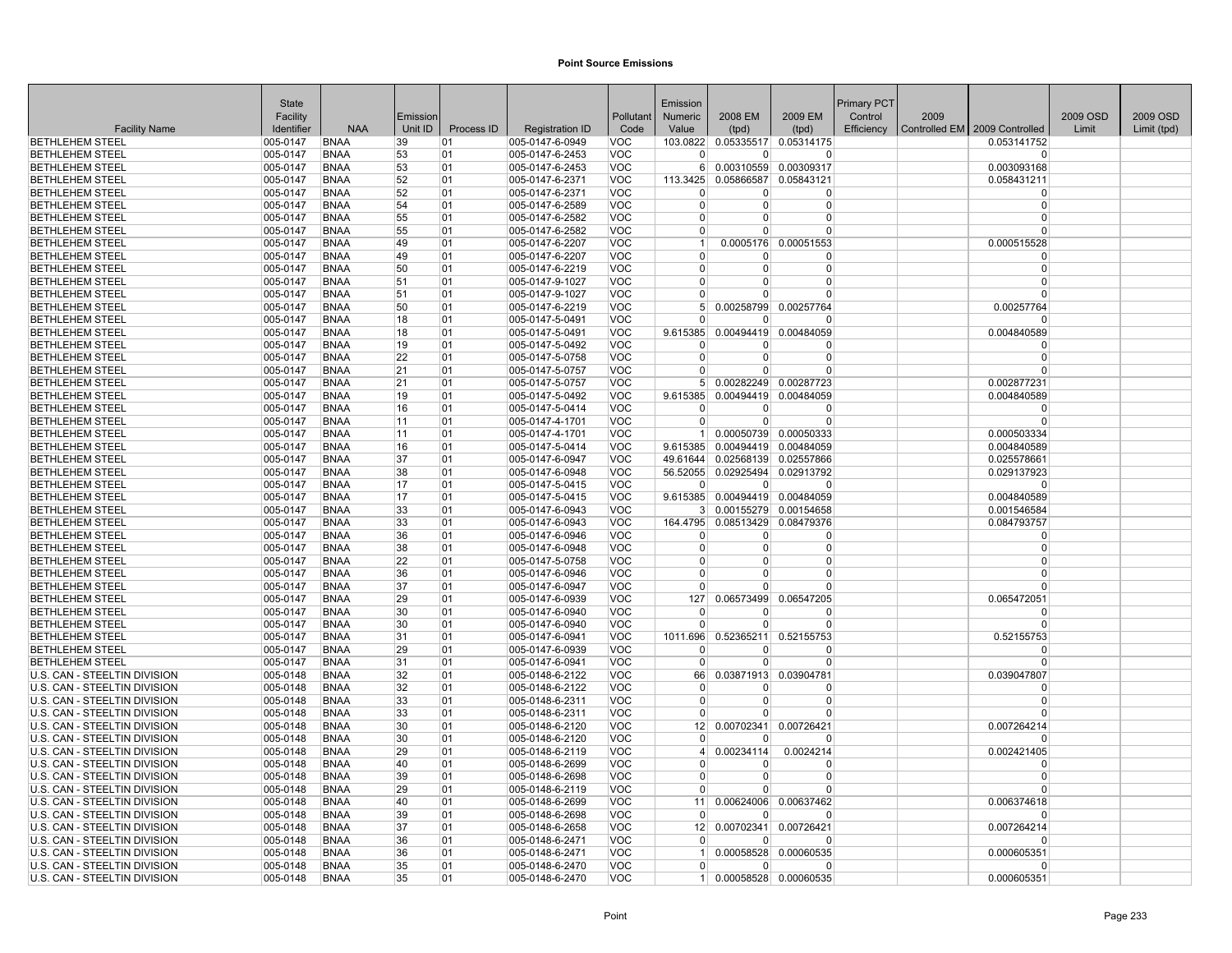|                                                              | <b>State</b>         |                            |                |            |                                    |                          | Emission             |                     |                       | <b>Primary PCT</b> |      |                                 |          |             |
|--------------------------------------------------------------|----------------------|----------------------------|----------------|------------|------------------------------------|--------------------------|----------------------|---------------------|-----------------------|--------------------|------|---------------------------------|----------|-------------|
|                                                              | Facility             |                            | Emission       |            |                                    | Pollutant                | Numeric              | 2008 EM             | 2009 EM               | Control            | 2009 |                                 | 2009 OSD | 2009 OSD    |
| <b>Facility Name</b>                                         | Identifier           | <b>NAA</b>                 | Unit ID        | Process ID | <b>Registration ID</b>             | Code                     | Value                | (tpd)               | (tpd)                 | Efficiency         |      | Controlled EM   2009 Controlled | Limit    | Limit (tpd) |
| U.S. CAN - STEELTIN DIVISION                                 | 005-0148             | <b>BNAA</b>                | 37             | 01         | 005-0148-6-2658                    | <b>VOC</b>               | $\Omega$             | 0                   | $\overline{0}$        |                    |      | $\Omega$                        |          |             |
| U.S. CAN - STEELTIN DIVISION                                 | 005-0148             | <b>BNAA</b>                | 20             | 01         | 005-0148-6-2110                    | <b>VOC</b>               | $\vert$              |                     | 0.00231232 0.00237006 |                    |      | 0.002370065                     |          |             |
| U.S. CAN - STEELTIN DIVISION                                 | 005-0148             | <b>BNAA</b>                | 22             | 01         | 005-0148-6-2112                    | <b>VOC</b>               |                      |                     | 0.00231232 0.00237006 |                    |      | 0.002370065                     |          |             |
| U.S. CAN - STEELTIN DIVISION                                 | 005-0148             | <b>BNAA</b>                | 22             | 01         | 005-0148-6-2112                    | <b>VOC</b>               | $\Omega$             | $\Omega$            | $\Omega$              |                    |      | $\Omega$                        |          |             |
| U.S. CAN - STEELTIN DIVISION                                 | 005-0148             | <b>BNAA</b>                | 21             | 01         | 005-0148-6-2111                    | <b>VOC</b>               | $\mathcal{B}$        | 0.00173424          | 0.00177755            |                    |      | 0.001777549                     |          |             |
| U.S. CAN - STEELTIN DIVISION                                 | 005-0148             | <b>BNAA</b>                | 21             | 01         | 005-0148-6-2111                    | <b>VOC</b>               | $\Omega$             | $\Omega$            | C                     |                    |      |                                 |          |             |
| U.S. CAN - STEELTIN DIVISION                                 | 005-0148             | <b>BNAA</b>                | 20             | 01         | 005-0148-6-2110                    | <b>VOC</b>               | $\Omega$             | $\Omega$            | $\Omega$              |                    |      | $\Omega$                        |          |             |
| U.S. CAN - STEELTIN DIVISION                                 | 005-0148             | <b>BNAA</b>                | 16             | 01         | 005-0148-6-2086                    | <b>VOC</b>               | 10 <sup>1</sup>      | 0.00585284          | 0.00605351            |                    |      | 0.006053512                     |          |             |
| U.S. CAN - STEELTIN DIVISION<br>U.S. CAN - STEELTIN DIVISION | 005-0148<br>005-0148 | <b>BNAA</b><br><b>BNAA</b> | 28<br>16       | 01<br>01   | 005-0148-6-2118<br>005-0148-6-2086 | <b>VOC</b><br><b>VOC</b> | $\Omega$<br>$\Omega$ | 0<br>$\overline{0}$ | 0<br>0                |                    |      | $\Omega$<br>$\Omega$            |          |             |
| U.S. CAN - STEELTIN DIVISION                                 | 005-0148             | <b>BNAA</b>                | 27             | 01         | 005-0148-6-2117                    | <b>VOC</b>               | $\Omega$             | $\Omega$            | $\Omega$              |                    |      | $\Omega$                        |          |             |
| U.S. CAN - STEELTIN DIVISION                                 | 005-0148             | <b>BNAA</b>                | 27             | 01         | 005-0148-6-2117                    | <b>VOC</b>               | $\Omega$             | $\Omega$            | O                     |                    |      | $\Omega$                        |          |             |
| U.S. CAN - STEELTIN DIVISION                                 | 005-0148             | <b>BNAA</b>                | 28             | 01         | 005-0148-6-2118                    | <b>VOC</b>               | $\Omega$             | <sup>0</sup>        | 0                     |                    |      | $\Omega$                        |          |             |
| U.S. CAN - STEELTIN DIVISION                                 | 005-0148             | <b>BNAA</b>                | 26             | 01         | 005-0148-6-2116                    | <b>VOC</b>               | $\Omega$             | $\Omega$            | $\Omega$              |                    |      | $\Omega$                        |          |             |
| U.S. CAN - STEELTIN DIVISION                                 | 005-0148             | <b>BNAA</b>                | 26             | 01         | 005-0148-6-2116                    | <b>VOC</b>               | $\Omega$             | $\Omega$            | $\Omega$              |                    |      | $\Omega$                        |          |             |
| U.S. CAN - STEELTIN DIVISION                                 | 005-0148             | <b>BNAA</b>                | 23             | 01         | 005-0148-6-2113                    | <b>VOC</b>               | $\Omega$             | $\Omega$            | $\Omega$              |                    |      | $\Omega$                        |          |             |
| U.S. CAN - STEELTIN DIVISION                                 | 005-0148             | <b>BNAA</b>                | 24             | 01         | 005-0148-6-2114                    | <b>VOC</b>               | $\Omega$             | $\Omega$            | $\Omega$              |                    |      | $\Omega$                        |          |             |
| U.S. CAN - STEELTIN DIVISION                                 | 005-0148             | <b>BNAA</b>                | 24             | 01         | 005-0148-6-2114                    | <b>VOC</b>               | $\Omega$             | $\Omega$            | 0                     |                    |      | $\Omega$                        |          |             |
| U.S. CAN - STEELTIN DIVISION                                 | 005-0148             | <b>BNAA</b>                | 23             | 01         | 005-0148-6-2113                    | <b>VOC</b>               | $\Omega$             | U                   | ŋ                     |                    |      | $\Omega$                        |          |             |
| <b>SCHMIDT BAKING</b>                                        | 005-0236             | <b>BNAA</b>                | 6              | 01         | 005-0236-8-0213                    | <b>VOC</b>               | 375.3333             | 0.1926239           | 0.19368617            |                    |      | 0.193686173                     |          |             |
| <b>SCHMIDT BAKING</b>                                        | 005-0236             | <b>BNAA</b>                | 3              | 01         | 005-0236-8-0163                    | <b>VOC</b>               | 210.6                |                     | 0.10808151 0.10867755 |                    |      | 0.108677553                     |          |             |
| <b>SCHMIDT BAKING</b>                                        | 005-0236             | <b>BNAA</b>                | 6              | 01         | 005-0236-8-0213                    | <b>VOC</b>               | $\Omega$             | $\Omega$            | $\Omega$              |                    |      | $\Omega$                        |          |             |
| <b>SCHMIDT BAKING</b>                                        | 005-0236             | <b>BNAA</b>                | 3              | 01         | 005-0236-8-0163                    | <b>VOC</b>               | $\Omega$             | $\overline{0}$      | $\Omega$              |                    |      | $\Omega$                        |          |             |
| THOMAS MANUFACTURING CORPORATION                             | 005-0240             | <b>BNAA</b>                | 3              | 01         | 005-0240-6-0917                    | <b>VOC</b>               | 122.0339             |                     | 0.06922718 0.07071995 |                    |      | 0.070719948                     |          |             |
| THOMAS MANUFACTURING CORPORATION                             | 005-0240             | <b>BNAA</b>                | 3              | 01         | 005-0240-6-0917                    | <b>VOC</b>               | $\Omega$             | $\Omega$            | $\Omega$              |                    |      | $\Omega$                        |          |             |
| THOMAS MANUFACTURING CORPORATION                             | 005-0240             | <b>BNAA</b>                | $\overline{2}$ | 01         | 005-0240-6-0916                    | <b>VOC</b>               | 122.0339             | 0.06922718          | 0.07071995            |                    |      | 0.070719948                     |          |             |
| THOMAS MANUFACTURING CORPORATION                             | 005-0240             | <b>BNAA</b>                | $\overline{2}$ | 01         | 005-0240-6-0916                    | <b>VOC</b>               | $\Omega$             | <sup>0</sup>        | $\Omega$              |                    |      | $\Omega$                        |          |             |
| THOMAS MANUFACTURING CORPORATION                             | 005-0240             | <b>BNAA</b>                | 11             | 01         | 005-0240-4-1803                    | <b>VOC</b>               | $\Omega$             | $\Omega$            | $\Omega$              |                    |      | $\Omega$                        |          |             |
| THOMAS MANUFACTURING CORPORATION                             | 005-0240             | <b>BNAA</b>                | $\overline{1}$ | 01         | 005-0240-4-1803                    | <b>VOC</b>               | 0.112994             | 5.7332E-05          | 5.6874E-05            |                    |      | 5.68739E-05                     |          |             |
| <b>MAIL-WELL LABEL</b>                                       | 005-0290             | <b>BNAA</b>                | 12             | 01         | 005-0290-6-1590                    | <b>VOC</b>               | $\Omega$             | U                   | O                     |                    |      | $\Omega$                        |          |             |
| MAIL-WELL LABEL                                              | 005-0290             | <b>BNAA</b>                | 28             | 01         | 005-0290-6-2452                    | <b>VOC</b>               | $\Omega$             | $\Omega$            | O                     |                    |      | $\Omega$                        |          |             |
| <b>MAIL-WELL LABEL</b>                                       | 005-0290             | <b>BNAA</b>                | 28             | 01         | 005-0290-6-2452                    | <b>VOC</b>               | 32 <sup>2</sup>      | 0.01570201          | 0.01553009            |                    |      | 0.015530086                     |          |             |
| <b>MAIL-WELL LABEL</b>                                       | 005-0290             | <b>BNAA</b>                | 27             | 01         | 005-0290-6-2396                    | <b>VOC</b>               | $\Omega$             | $\Omega$            | $\Omega$              |                    |      | $\Omega$                        |          |             |
| MAIL-WELL LABEL                                              | 005-0290             | <b>BNAA</b>                | 27             | 01         | 005-0290-6-2396                    | <b>VOC</b>               | 31                   | 0.01521132          | 0.01504477            |                    |      | 0.01504477                      |          |             |
| MAIL-WELL LABEL                                              | 005-0290             | <b>BNAA</b>                | 11             | 01         | 005-0290-5-1353                    | <b>VOC</b>               | $\Omega$             | <sup>0</sup>        | $\Omega$              |                    |      | $\Omega$                        |          |             |
| MAIL-WELL LABEL                                              | 005-0290             | <b>BNAA</b>                | 11             | 01         | 005-0290-5-1353                    | <b>VOC</b>               | $\Omega$             | $\Omega$            | $\Omega$              |                    |      | $\Omega$                        |          |             |
| MAIL-WELL LABEL                                              | 005-0290             | <b>BNAA</b>                | 12             | 01         | 005-0290-6-1590                    | <b>VOC</b>               | 22                   | 0.01079513          | 0.01067693            |                    |      | 0.010676934                     |          |             |
| SWEETHEART HOLDINGS<br>SWEETHEART HOLDINGS                   | 005-0306<br>005-0306 | <b>BNAA</b><br><b>BNAA</b> | 210<br>212     | 01<br> 01  | 005-0306-6-2672<br>005-0306-6-2692 | <b>VOC</b><br><b>VOC</b> | $\Omega$<br>$\Omega$ | 0<br>$\Omega$       | 0<br>$\Omega$         |                    |      | $\Omega$<br>$\Omega$            |          |             |
| <b>SWEETHEART HOLDINGS</b>                                   | 005-0306             | <b>BNAA</b>                | 211            | 01         | 005-0306-6-2683                    | <b>VOC</b>               | $\Omega$             | $\Omega$            | 0                     |                    |      | $\Omega$                        |          |             |
| SWEETHEART HOLDINGS                                          | 005-0306             | <b>BNAA</b>                | 211            | 01         | 005-0306-6-2683                    | <b>VOC</b>               | $\Omega$             | $\Omega$            | 0                     |                    |      | $\Omega$                        |          |             |
| SWEETHEART HOLDINGS                                          | 005-0306             | <b>BNAA</b>                | 212            | 01         | 005-0306-6-2692                    | <b>VOC</b>               | $\Omega$             | $\Omega$            | 0                     |                    |      |                                 |          |             |
| <b>SWEETHEART HOLDINGS</b>                                   | 005-0306             | <b>BNAA</b>                | 210            | 01         | 005-0306-6-2672                    | <b>VOC</b>               | 6.3                  | 0.00327809          | 0.00327887            |                    |      | 0.003278875                     |          |             |
| SWEETHEART HOLDINGS                                          | 005-0306             | <b>BNAA</b>                | 214            | 01         | 005-0306-5-1753                    | <b>VOC</b>               | $\Omega$             | $\Omega$            | $\Omega$              |                    |      | $\Omega$                        |          |             |
| SWEETHEART HOLDINGS                                          | 005-0306             | <b>BNAA</b>                | 64             | 01         | 005-0306-6-1452                    | <b>VOC</b>               | $\Omega$             | $\Omega$            | 0                     |                    |      | $\Omega$                        |          |             |
| <b>SWEETHEART HOLDINGS</b>                                   | 005-0306             | <b>BNAA</b>                | 64             | 01         | 005-0306-6-1452                    | <b>VOC</b>               | $\Omega$             | $\Omega$            | $\Omega$              |                    |      | $\Omega$                        |          |             |
| <b>SWEETHEART HOLDINGS</b>                                   | 005-0306             | <b>BNAA</b>                | 214            | 01         | 005-0306-5-1753                    | <b>VOC</b>               | 7.48                 |                     | 0.00367034 0.00363016 |                    |      | 0.003630157                     |          |             |
| SWEETHEART HOLDINGS                                          | 005-0306             | <b>BNAA</b>                | 213            | 01         | 005-0306-5-1752                    | <b>VOC</b>               | 9.3                  | 0.0045634           | 0.00451343            |                    |      | 0.004513431                     |          |             |
| SWEETHEART HOLDINGS                                          | 005-0306             | <b>BNAA</b>                | 213            | 01         | 005-0306-5-1752                    | <b>VOC</b>               | $\Omega$             | $\Omega$            | $\Omega$              |                    |      | $\Omega$                        |          |             |
| SWEETHEART HOLDINGS                                          | 005-0306             | <b>BNAA</b>                | 204            | 01         | 005-0306-6-2496                    | <b>VOC</b>               | 1.7                  |                     | 0.00083417 0.00082504 |                    |      | 0.000825036                     |          |             |
| <b>SWEETHEART HOLDINGS</b>                                   | 005-0306             | <b>BNAA</b>                | 203            | 01         | 005-0306-6-2495                    | <b>VOC</b>               | $\Omega$             | U                   | ŋ                     |                    |      |                                 |          |             |
| SWEETHEART HOLDINGS                                          | 005-0306             | <b>BNAA</b>                | 209            | 01         | 005-0306-6-2671                    | <b>VOC</b>               | 8.5                  |                     | 0.00442282 0.00442388 |                    |      | 0.004423878                     |          |             |
| SWEETHEART HOLDINGS                                          | 005-0306             | <b>BNAA</b>                | 202            | 01         | 005-0306-6-2494                    | <b>VOC</b>               | $\Omega$             | $\Omega$            | $\Omega$              |                    |      | $\Omega$                        |          |             |
| <b>SWEETHEART HOLDINGS</b>                                   | 005-0306             | <b>BNAA</b>                | 202            | 01         | 005-0306-6-2494                    | <b>VOC</b>               | 1.4                  | 0.00068696          | 0.00067944            |                    |      | 0.000679441                     |          |             |
| <b>SWEETHEART HOLDINGS</b>                                   | 005-0306             | <b>BNAA</b>                | 88             | 01         | 005-0306-6-1665                    | <b>VOC</b>               | $\Omega$             | $\Omega$            | $\Omega$              |                    |      | $\Omega$                        |          |             |
| SWEETHEART HOLDINGS                                          | 005-0306             | <b>BNAA</b>                | 203            | 01         | 005-0306-6-2495                    | <b>VOC</b>               | 1.7                  |                     | 0.00083417 0.00082504 |                    |      | 0.000825036                     |          |             |
| <b>SWEETHEART HOLDINGS</b>                                   | 005-0306             | <b>BNAA</b>                | 208            | 01         | 005-0306-6-2673                    | <b>VOC</b>               | $\Omega$             | <sup>0</sup>        | $\Omega$              |                    |      | $\Omega$                        |          |             |
| <b>SWEETHEART HOLDINGS</b>                                   | 005-0306             | <b>BNAA</b>                | 208            | 01         | 005-0306-6-2673                    | <b>VOC</b>               | $\Omega$             | $\Omega$            | 0                     |                    |      | $\Omega$                        |          |             |
| SWEETHEART HOLDINGS                                          | 005-0306             | <b>BNAA</b>                | 204            | 01         | 005-0306-6-2496                    | <b>VOC</b>               | $\overline{0}$       | $\Omega$            | 0                     |                    |      | $\Omega$                        |          |             |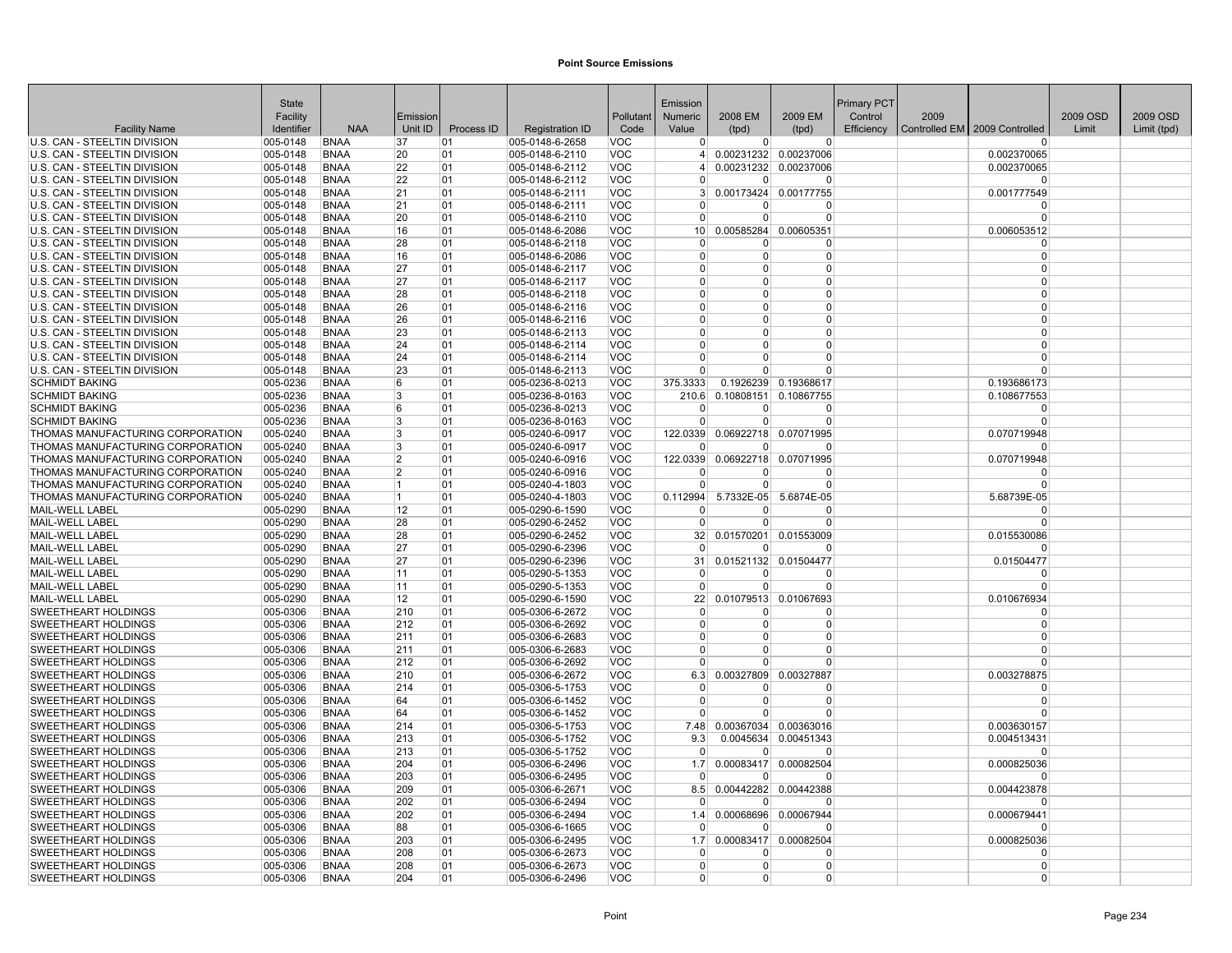|                                                          | State                |                            |            |            |                                    |                          | Emission        |                        |                        | Primary PCT |      |                               |          |             |
|----------------------------------------------------------|----------------------|----------------------------|------------|------------|------------------------------------|--------------------------|-----------------|------------------------|------------------------|-------------|------|-------------------------------|----------|-------------|
|                                                          | Facility             |                            | Emission   |            |                                    | Pollutant                | <b>Numeric</b>  | 2008 EM                | 2009 EM                | Control     | 2009 |                               | 2009 OSD | 2009 OSD    |
| <b>Facility Name</b>                                     | Identifier           | <b>NAA</b>                 | Unit ID    | Process ID | <b>Registration ID</b>             | Code                     | Value           | (tpd)                  | (tpd)                  | Efficiency  |      | Controlled EM 2009 Controlled | Limit    | Limit (tpd) |
| <b>SWEETHEART HOLDINGS</b>                               | 005-0306             | <b>BNAA</b>                | 206        | 01         | 005-0306-6-2498                    | VOC                      | $\overline{0}$  | $\overline{0}$         | $\overline{0}$         |             |      | <sup>0</sup>                  |          |             |
| <b>SWEETHEART HOLDINGS</b>                               | 005-0306             | <b>BNAA</b>                | 205        | 01         | 005-0306-6-2497                    | VOC                      | $\Omega$        | $\Omega$               | $\Omega$               |             |      | $\Omega$                      |          |             |
| <b>SWEETHEART HOLDINGS</b>                               | 005-0306             | <b>BNAA</b>                | 205        | 01         | 005-0306-6-2497                    | <b>VOC</b>               | 1.5             | 0.00073603             | 0.00072797             |             |      | 0.000727973                   |          |             |
| <b>SWEETHEART HOLDINGS</b>                               | 005-0306             | <b>BNAA</b>                | 209        | 01         | 005-0306-6-2671                    | <b>VOC</b>               | $\overline{0}$  | $\Omega$               | $\Omega$               |             |      | n                             |          |             |
| <b>SWEETHEART HOLDINGS</b>                               | 005-0306<br>005-0306 | <b>BNAA</b><br><b>BNAA</b> | 206<br>89  | 01<br>01   | 005-0306-6-2498                    | <b>VOC</b><br><b>VOC</b> | 1.6<br>0        | 0.0007851<br>0         | 0.0007765<br>0         |             |      | 0.000776504<br>$\Omega$       |          |             |
| SWEETHEART HOLDINGS<br><b>SWEETHEART HOLDINGS</b>        | 005-0306             | <b>BNAA</b>                | 89         | 01         | 005-0306-6-1666<br>005-0306-6-1666 | <b>VOC</b>               | $\Omega$        | $\Omega$               | $\Omega$               |             |      | $\Omega$                      |          |             |
| <b>SWEETHEART HOLDINGS</b>                               | 005-0306             | <b>BNAA</b>                | 93         | 01         | 005-0306-6-1670                    | <b>VOC</b>               | 0.6             | 0.00029441             | 0.00029119             |             |      | 0.000291189                   |          |             |
| <b>SWEETHEART HOLDINGS</b>                               | 005-0306             | <b>BNAA</b>                | 93         | 01         | 005-0306-6-1670                    | <b>VOC</b>               | $\Omega$        | U                      | $\Omega$               |             |      | $\Omega$                      |          |             |
| <b>SWEETHEART HOLDINGS</b>                               | 005-0306             | <b>BNAA</b>                | 88         | 01         | 005-0306-6-1665                    | <b>VOC</b>               | $\overline{0}$  | $\Omega$               | $\mathbf 0$            |             |      | $\mathbf 0$                   |          |             |
| <b>SWEETHEART HOLDINGS</b>                               | 005-0306             | <b>BNAA</b>                | 87         | 01         | 005-0306-6-1664                    | <b>VOC</b>               | $\Omega$        | $\Omega$               | $\Omega$               |             |      | $\Omega$                      |          |             |
| <b>SWEETHEART HOLDINGS</b>                               | 005-0306             | <b>BNAA</b>                | 99         | 01         | 005-0306-6-1676                    | <b>VOC</b>               | $\Omega$        | 0                      | $\Omega$               |             |      | $\Omega$                      |          |             |
| <b>SWEETHEART HOLDINGS</b>                               | 005-0306             | <b>BNAA</b>                | 99         | 01         | 005-0306-6-1676                    | <b>VOC</b>               | 8.5             |                        | 0.00417085 0.00412518  |             |      | 0.004125179                   |          |             |
| <b>SWEETHEART HOLDINGS</b>                               | 005-0306             | <b>BNAA</b>                | 97         | 01         | 005-0306-6-1674                    | <b>VOC</b>               | $\Omega$        | ŋ                      | $\Omega$               |             |      | $\Omega$                      |          |             |
| <b>SWEETHEART HOLDINGS</b>                               | 005-0306             | <b>BNAA</b>                | 96         | 01         | 005-0306-6-1673                    | <b>VOC</b>               | $\Omega$        | $\Omega$               | $\Omega$               |             |      | $\Omega$                      |          |             |
| <b>SWEETHEART HOLDINGS</b>                               | 005-0306             | <b>BNAA</b>                | 96         | 01         | 005-0306-6-1673                    | <b>VOC</b>               | 0.1             |                        | 4.9069E-05 4.8532E-05  |             |      | 4.85315E-05                   |          |             |
| SWEETHEART HOLDINGS                                      | 005-0306             | <b>BNAA</b>                | 97         | 01         | 005-0306-6-1674                    | <b>VOC</b>               | 0.1             |                        | 4.9069E-05 4.8532E-05  |             |      | 4.85315E-05                   |          |             |
| <b>SWEETHEART HOLDINGS</b>                               | 005-0306             | <b>BNAA</b>                | 87         | 01         | 005-0306-6-1664                    | <b>VOC</b>               | 0.9             |                        | 0.00044162 0.00043678  |             |      | 0.000436784                   |          |             |
| <b>SWEETHEART HOLDINGS</b>                               | 005-0306             | <b>BNAA</b>                | 69         | 01         | 005-0306-5-1364                    | <b>VOC</b>               | 1.1             |                        | 0.00062095 0.00063299  |             |      | 0.000632991                   |          |             |
| SWEETHEART HOLDINGS                                      | 005-0306             | <b>BNAA</b>                | 69         | 01         | 005-0306-5-1364                    | <b>VOC</b>               | $\mathbf 0$     | $\Omega$               | $\Omega$               |             |      | $\Omega$                      |          |             |
| <b>SWEETHEART HOLDINGS</b>                               | 005-0306             | <b>BNAA</b>                | 75         | 01         | 005-0306-5-1370                    | <b>VOC</b>               | 0.5             |                        | 0.00028225 0.00028772  |             |      | 0.000287723                   |          |             |
| <b>SWEETHEART HOLDINGS</b>                               | 005-0306             | <b>BNAA</b>                | 68         | 01         | 005-0306-5-1363                    | <b>VOC</b>               | 0.6             |                        | 0.0003387 0.00034527   |             |      | 0.000345268                   |          |             |
| <b>SWEETHEART HOLDINGS</b>                               | 005-0306             | <b>BNAA</b>                | 68         | 01         | 005-0306-5-1363                    | <b>VOC</b>               | $\Omega$        | $\Omega$               | $\Omega$               |             |      | $\Omega$                      |          |             |
| <b>SWEETHEART HOLDINGS</b>                               | 005-0306             | <b>BNAA</b>                | 67         | 01         | 005-0306-5-1362                    | <b>VOC</b>               | 0.6             |                        | 0.0003387 0.00034527   |             |      | 0.000345268                   |          |             |
| <b>SWEETHEART HOLDINGS</b>                               | 005-0306             | <b>BNAA</b>                | 81         | 01         | 005-0306-6-1658                    | <b>VOC</b>               | $\Omega$        | $\Omega$               | n                      |             |      | $\Omega$                      |          |             |
| <b>SWEETHEART HOLDINGS</b>                               | 005-0306             | <b>BNAA</b>                | 81         | 01         | 005-0306-6-1658                    | <b>VOC</b>               | 1               |                        | 0.00049069 0.00048532  |             |      | 0.000485315                   |          |             |
| SWEETHEART HOLDINGS                                      | 005-0306             | <b>BNAA</b>                | 75         | 01         | 005-0306-5-1370                    | <b>VOC</b>               | $\overline{0}$  | 0                      | $\Omega$               |             |      | - 0                           |          |             |
| <b>SWEETHEART HOLDINGS</b>                               | 005-0306             | <b>BNAA</b>                | 80         | 01         | 005-0306-6-1657                    | <b>VOC</b>               | 0.5             |                        | 0.00024534 0.00024266  |             |      | 0.000242658                   |          |             |
| <b>SWEETHEART HOLDINGS</b>                               | 005-0306             | <b>BNAA</b>                | 67         | 01         | 005-0306-5-1362                    | <b>VOC</b>               | $\Omega$        | $\overline{0}$         | $\Omega$               |             |      | $\Omega$                      |          |             |
| <b>SWEETHEART HOLDINGS</b><br><b>SWEETHEART HOLDINGS</b> | 005-0306<br>005-0306 | <b>BNAA</b><br><b>BNAA</b> | 79<br>79   | 01<br>01   | 005-0306-6-1656<br>005-0306-6-1656 | <b>VOC</b><br><b>VOC</b> | $\Omega$<br>0.5 | 0<br>0.00024534        | $\Omega$<br>0.00024266 |             |      | $\Omega$<br>0.000242658       |          |             |
| <b>SWEETHEART HOLDINGS</b>                               | 005-0306             | <b>BNAA</b>                | 80         | 01         | 005-0306-6-1657                    | <b>VOC</b>               | $\overline{0}$  | $\Omega$               | $\overline{0}$         |             |      | $\Omega$                      |          |             |
| <b>SWEETHEART HOLDINGS</b>                               | 005-0306             | <b>BNAA</b>                | 173        | 01         | 005-0306-6-1680                    | <b>VOC</b>               | $\overline{0}$  | $\Omega$               | $\Omega$               |             |      | $\Omega$                      |          |             |
| <b>SWEETHEART HOLDINGS</b>                               | 005-0306             | <b>BNAA</b>                | 174        | 01         | 005-0306-6-1681                    | <b>VOC</b>               | $\Omega$        | $\Omega$               | $\Omega$               |             |      | $\Omega$                      |          |             |
| <b>SWEETHEART HOLDINGS</b>                               | 005-0306             | <b>BNAA</b>                | 174        | 01         | 005-0306-6-1681                    | <b>VOC</b>               | 9.7             |                        | 0.00475967 0.00470756  |             |      | 0.004707557                   |          |             |
| <b>SWEETHEART HOLDINGS</b>                               | 005-0306             | <b>BNAA</b>                | 175        | 01         | 005-0306-6-1682                    | <b>VOC</b>               | 10.6            |                        | 0.00520129 0.00514434  |             |      | 0.005144341                   |          |             |
| <b>SWEETHEART HOLDINGS</b>                               | 005-0306             | <b>BNAA</b>                | 175        | 01         | 005-0306-6-1682                    | <b>VOC</b>               | $\Omega$        | $\Omega$               | $\Omega$               |             |      | $\Omega$                      |          |             |
| <b>SWEETHEART HOLDINGS</b>                               | 005-0306             | <b>BNAA</b>                | 173        | 01         | 005-0306-6-1680                    | <b>VOC</b>               | 9.2             | 0.00451433             | 0.0044649              |             |      | 0.0044649                     |          |             |
| <b>SWEETHEART HOLDINGS</b>                               | 005-0306             | <b>BNAA</b>                | 172        | 01         | 005-0306-6-1679                    | <b>VOC</b>               | $\Omega$        | $\Omega$               | $\Omega$               |             |      |                               |          |             |
| <b>SWEETHEART HOLDINGS</b>                               | 005-0306             | <b>BNAA</b>                | 178        | 01         | 005-0306-6-1685                    | <b>VOC</b>               | $\overline{0}$  | $\Omega$               | $\Omega$               |             |      | $\Omega$                      |          |             |
| <b>SWEETHEART HOLDINGS</b>                               | 005-0306             | <b>BNAA</b>                | 178        | 01         | 005-0306-6-1685                    | <b>VOC</b>               | 3.6             | 0.00176648             | 0.00174713             |             |      | 0.001747135                   |          |             |
| <b>SWEETHEART HOLDINGS</b>                               | 005-0306             | <b>BNAA</b>                | 177        | 01         | 005-0306-6-1684                    | <b>VOC</b>               | $\mathbf 0$     | U                      | $\Omega$               |             |      | $\Omega$                      |          |             |
| <b>SWEETHEART HOLDINGS</b>                               | 005-0306             | <b>BNAA</b>                | 176        | 01         | 005-0306-6-1683                    | <b>VOC</b>               | $\Omega$        | $\Omega$               | $\Omega$               |             |      | $\Omega$                      |          |             |
| <b>SWEETHEART HOLDINGS</b>                               | 005-0306             | <b>BNAA</b>                | 176        | 01         | 005-0306-6-1683                    | <b>VOC</b>               | 9.8             |                        | 0.00480874 0.00475609  |             |      | 0.004756089                   |          |             |
| SWEETHEART HOLDINGS                                      | 005-0306             | <b>BNAA</b>                | 177        | 01         | 005-0306-6-1684                    | <b>VOC</b>               | 3.6             | 0.00176648             | 0.00174713             |             |      | 0.001747135                   |          |             |
| SWEETHEART HOLDINGS                                      | 005-0306             | <b>BNAA</b>                | 172        | 01         | 005-0306-6-1679                    | <b>VOC</b>               | 5.7             | 0.00279692             | 0.0027663              |             |      | 0.002766296                   |          |             |
| <b>SWEETHEART HOLDINGS</b>                               | 005-0306             | <b>BNAA</b>                | 136        | 01         | 005-0306-6-1847                    | <b>VOC</b>               | $\mathbf{1}$    |                        | 0.00049069 0.00048532  |             |      | 0.000485315                   |          |             |
| SWEETHEART HOLDINGS                                      | 005-0306             | <b>BNAA</b>                | 136        | 01         | 005-0306-6-1847                    | <b>VOC</b>               | $\Omega$        | $\overline{0}$         | $\Omega$               |             |      | $\Omega$                      |          |             |
| <b>SWEETHEART HOLDINGS</b>                               | 005-0306             | <b>BNAA</b>                | 137        | 01         | 005-0306-6-1925                    | <b>VOC</b>               | $\vert$ 1<br>1  |                        | 0.00049069 0.00048532  |             |      | 0.000485315                   |          |             |
| <b>SWEETHEART HOLDINGS</b><br><b>SWEETHEART HOLDINGS</b> | 005-0306<br>005-0306 | <b>BNAA</b><br><b>BNAA</b> | 135<br>135 | 01<br>01   | 005-0306-6-1846<br>005-0306-6-1846 | <b>VOC</b><br><b>VOC</b> | $\overline{0}$  | 0.00049069<br>$\Omega$ | 0.00048532<br>$\Omega$ |             |      | 0.000485315<br>$\Omega$       |          |             |
| SWEETHEART HOLDINGS                                      | 005-0306             | <b>BNAA</b>                | 201        | 01         | 005-0306-6-2493                    | <b>VOC</b>               | $\Omega$        | $\Omega$               | $\Omega$               |             |      | $\Omega$                      |          |             |
| <b>SWEETHEART HOLDINGS</b>                               | 005-0306             | <b>BNAA</b>                | 171        | 01         | 005-0306-6-1678                    | <b>VOC</b>               | $\Omega$        | $\Omega$               | $\Omega$               |             |      | $\Omega$                      |          |             |
| <b>SWEETHEART HOLDINGS</b>                               | 005-0306             | <b>BNAA</b>                | 171        | 01         | 005-0306-6-1678                    | <b>VOC</b>               | 6.8             |                        | 0.00333668 0.00330014  |             |      | 0.003300143                   |          |             |
| <b>SWEETHEART HOLDINGS</b>                               | 005-0306             | <b>BNAA</b>                | 137        | 01         | 005-0306-6-1925                    | <b>VOC</b>               | $\Omega$        | <sup>0</sup>           | $\Omega$               |             |      | $\Omega$                      |          |             |
| SWEETHEART HOLDINGS                                      | 005-0306             | <b>BNAA</b>                | 170        | 01         | 005-0306-6-1677                    | <b>VOC</b>               | 9.4             |                        | 0.00461246 0.00456196  |             |      | 0.004561962                   |          |             |
| <b>SWEETHEART HOLDINGS</b>                               | 005-0306             | <b>BNAA</b>                | 138        | 01         | 005-0306-6-1926                    | <b>VOC</b>               | $\Omega$        | 0                      | $\Omega$               |             |      | $\Omega$                      |          |             |
| <b>SWEETHEART HOLDINGS</b>                               | 005-0306             | <b>BNAA</b>                | 138        | 01         | 005-0306-6-1926                    | <b>VOC</b>               | 3.5             | 0.00171741             | 0.0016986              |             |      | 0.001698603                   |          |             |
| <b>SWEETHEART HOLDINGS</b>                               | 005-0306             | <b>BNAA</b>                | 170        | 01         | 005-0306-6-1677                    | <b>VOC</b>               | $\overline{0}$  | $\Omega$               | $\Omega$               |             |      | $\Omega$                      |          |             |
|                                                          |                      |                            |            |            |                                    |                          |                 |                        |                        |             |      |                               |          |             |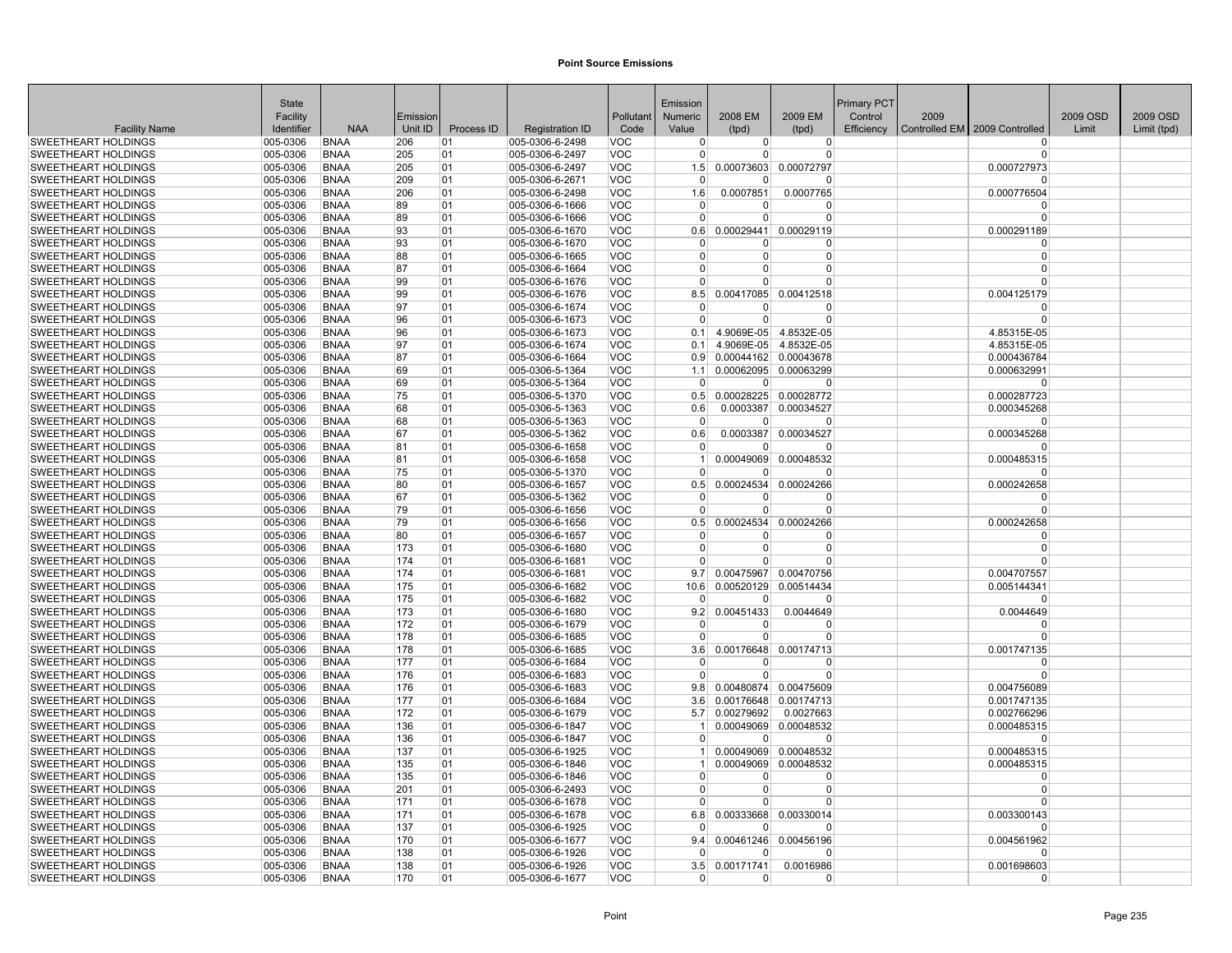|                                                          | State                |                            |                |            |                                    |                          | Emission             |                                |                       | Primary PCT |      |                               |          |             |
|----------------------------------------------------------|----------------------|----------------------------|----------------|------------|------------------------------------|--------------------------|----------------------|--------------------------------|-----------------------|-------------|------|-------------------------------|----------|-------------|
|                                                          | Facility             |                            | Emission       |            |                                    | Pollutant                | Numeric              | 2008 EM                        | 2009 EM               | Control     | 2009 |                               | 2009 OSD | 2009 OSD    |
| <b>Facility Name</b>                                     | Identifier           | <b>NAA</b>                 | Unit ID        | Process ID | <b>Registration ID</b>             | Code                     | Value                | (tpd)                          | (tpd)                 | Efficiency  |      | Controlled EM 2009 Controlled | Limit    | Limit (tpd) |
| <b>SWEETHEART HOLDINGS</b>                               | 005-0306             | <b>BNAA</b>                | 195            | 01         | 005-0306-6-2042                    | VOC                      | $\Omega$             | $\overline{0}$                 | $\overline{0}$        |             |      | <sup>0</sup>                  |          |             |
| <b>SWEETHEART HOLDINGS</b>                               | 005-0306             | <b>BNAA</b>                | 196            | 01         | 005-0306-6-2159                    | VOC                      | 7.9                  | 0.00411063                     | 0.0041116             |             |      | 0.004111604                   |          |             |
| <b>SWEETHEART HOLDINGS</b>                               | 005-0306             | <b>BNAA</b>                | 194            | 01         | 005-0306-9-0819                    | <b>VOC</b>               | $\Omega$             | 0                              | 0                     |             |      | $\Omega$                      |          |             |
| <b>SWEETHEART HOLDINGS</b>                               | 005-0306             | <b>BNAA</b>                | 196            | 01         | 005-0306-6-2159                    | <b>VOC</b>               | $\mathbf 0$          | $\Omega$                       | $\Omega$              |             |      | $\mathbf 0$<br>$\Omega$       |          |             |
| <b>SWEETHEART HOLDINGS</b>                               | 005-0306             | <b>BNAA</b><br><b>BNAA</b> | 193            | 01         | 005-0306-6-1700                    | <b>VOC</b><br><b>VOC</b> | $\Omega$<br>$\Omega$ | 0<br>U                         | $\Omega$              |             |      | $\Omega$                      |          |             |
| SWEETHEART HOLDINGS                                      | 005-0306             | <b>BNAA</b>                | 193            | 01         | 005-0306-6-1700                    |                          | $\Omega$             | U                              | $\Omega$<br>$\Omega$  |             |      | $\Omega$                      |          |             |
| <b>SWEETHEART HOLDINGS</b><br><b>SWEETHEART HOLDINGS</b> | 005-0306<br>005-0306 | <b>BNAA</b>                | 194<br>201     | 01<br>01   | 005-0306-9-0819<br>005-0306-6-2493 | <b>VOC</b><br><b>VOC</b> | 2.1                  | 0.00103044                     | 0.00101916            |             |      | 0.001019162                   |          |             |
| <b>SWEETHEART HOLDINGS</b>                               | 005-0306             | <b>BNAA</b>                | 198            | 01         | 005-0306-6-2254                    | <b>VOC</b>               | $\Omega$             | U                              | $\Omega$              |             |      | $\Omega$                      |          |             |
| <b>SWEETHEART HOLDINGS</b>                               | 005-0306             | <b>BNAA</b>                | 197            | 01         | 005-0306-6-2177                    | <b>VOC</b>               | $\overline{0}$       | $\Omega$                       | $\Omega$              |             |      | $\Omega$                      |          |             |
| <b>SWEETHEART HOLDINGS</b>                               | 005-0306             | <b>BNAA</b>                | 197            | 01         | 005-0306-6-2177                    | <b>VOC</b>               | 3.4                  |                                | 0.00176913 0.00176955 |             |      | 0.001769551                   |          |             |
| <b>SWEETHEART HOLDINGS</b>                               | 005-0306             | <b>BNAA</b>                | 198            | 01         | 005-0306-6-2254                    | <b>VOC</b>               | 86.7                 |                                | 0.04254262 0.04207682 |             |      | 0.042076824                   |          |             |
| <b>SWEETHEART HOLDINGS</b>                               | 005-0306             | <b>BNAA</b>                | 182            | 01         | 005-0306-6-1689                    | <b>VOC</b>               | $\Omega$             | 0                              | 0                     |             |      | $\Omega$                      |          |             |
| <b>SWEETHEART HOLDINGS</b>                               | 005-0306             | <b>BNAA</b>                | 183            | 01         | 005-0306-6-1690                    | <b>VOC</b>               | $\Omega$             | $\Omega$                       | $\Omega$              |             |      | $\Omega$                      |          |             |
| <b>SWEETHEART HOLDINGS</b>                               | 005-0306             | <b>BNAA</b>                | 183            | 01         | 005-0306-6-1690                    | <b>VOC</b>               | 7.7                  |                                | 0.00377829 0.00373693 |             |      | 0.003736927                   |          |             |
| <b>SWEETHEART HOLDINGS</b>                               | 005-0306             | <b>BNAA</b>                | 186            | 01         | 005-0306-6-1693                    | <b>VOC</b>               | 86.6                 | 0.05408691                     | 0.0559152             |             |      | 0.055915201                   |          |             |
| SWEETHEART HOLDINGS                                      | 005-0306             | <b>BNAA</b>                | 182            | 01         | 005-0306-6-1689                    | <b>VOC</b>               | 8                    | 0.0039255                      | 0.00388252            |             |      | 0.003882521                   |          |             |
| <b>SWEETHEART HOLDINGS</b>                               | 005-0306             | <b>BNAA</b>                | 191            | 01         | 005-0306-6-1698                    | <b>VOC</b>               | $\Omega$             | $\Omega$                       | $\Omega$              |             |      | $\Omega$                      |          |             |
| <b>SWEETHEART HOLDINGS</b>                               | 005-0306             | <b>BNAA</b>                | 195            | 01         | 005-0306-6-2042                    | <b>VOC</b>               | 2.5                  |                                | 0.00122672 0.00121329 |             |      | 0.001213288                   |          |             |
| SWEETHEART HOLDINGS                                      | 005-0306             | <b>BNAA</b>                | 179            | 01         | 005-0306-6-1686                    | <b>VOC</b>               | $\mathbf 0$          | 0                              | $\Omega$              |             |      | $\Omega$                      |          |             |
| <b>SWEETHEART HOLDINGS</b>                               | 005-0306             | <b>BNAA</b>                | 179            | 01         | 005-0306-6-1686                    | <b>VOC</b>               | 3.6                  |                                | 0.00176648 0.00174713 |             |      | 0.001747135                   |          |             |
| <b>SWEETHEART HOLDINGS</b>                               | 005-0306             | <b>BNAA</b>                | 186            | 01         | 005-0306-6-1693                    | <b>VOC</b>               | $\Omega$             | $\Omega$                       | $\Omega$              |             |      | $\Omega$                      |          |             |
| SWEETHEART HOLDINGS                                      | 005-0306             | <b>BNAA</b>                | 189            | 01         | 005-0306-6-1696                    | <b>VOC</b>               | 1 <sup>1</sup>       |                                | 0.00071084 0.00074699 |             |      | 0.000746988                   |          |             |
| <b>SWEETHEART HOLDINGS</b>                               | 005-0306             | <b>BNAA</b>                | 187            | 01         | 005-0306-6-1694                    | <b>VOC</b>               | $\Omega$             | U                              | $\Omega$              |             |      | n                             |          |             |
| <b>SWEETHEART HOLDINGS</b>                               | 005-0306             | <b>BNAA</b>                | 187            | 01         | 005-0306-6-1694                    | <b>VOC</b>               | 0.4                  | 0.00022691                     | 0.0002318             |             |      | 0.000231804                   |          |             |
| <b>SWEETHEART HOLDINGS</b>                               | 005-0306             | <b>BNAA</b>                | 191            | 01         | 005-0306-6-1698                    | <b>VOC</b>               | $\Omega$             | <sup>0</sup>                   | $\Omega$              |             |      | $\Omega$                      |          |             |
| SWEETHEART HOLDINGS                                      | 005-0306             | <b>BNAA</b>                | 189            | 01         | 005-0306-6-1696                    | <b>VOC</b>               | 0                    | $\Omega$                       | $\overline{0}$        |             |      | 0                             |          |             |
| <b>BALTIMORE MARINE INDUSTRIES</b>                       | 005-0332             | <b>BNAA</b>                | 78             | 01         | 005-0332-6-2344                    | <b>VOC</b>               | $\Omega$             | $\Omega$                       | $\Omega$              |             |      | $\Omega$                      |          |             |
| <b>BALTIMORE MARINE INDUSTRIES</b>                       | 005-0332             | <b>BNAA</b>                | 87             | 01         | 005-0332-9-1025                    | <b>VOC</b>               | $\Omega$             | 0                              | $\Omega$              |             |      | $\Omega$                      |          |             |
| <b>BALTIMORE MARINE INDUSTRIES</b>                       | 005-0332             | <b>BNAA</b>                | 87             | 01         | 005-0332-9-1025                    | <b>VOC</b>               | 1 <sup>1</sup>       | 0.00050071                     | 0.00050114            |             |      | 0.000501143                   |          |             |
| <b>BALTIMORE MARINE INDUSTRIES</b>                       | 005-0332             | <b>BNAA</b>                | 83             | 01         | 005-0332-6-2349                    | <b>VOC</b>               | $\Omega$             | $\Omega$                       | $\Omega$              |             |      | $\Omega$                      |          |             |
| <b>BALTIMORE MARINE INDUSTRIES</b>                       | 005-0332             | <b>BNAA</b>                | 83             | 01         | 005-0332-6-2349                    | <b>VOC</b>               | 487.7778             |                                | 0.24827014 0.24388889 |             |      | 0.243888889                   |          |             |
| <b>BALTIMORE MARINE INDUSTRIES</b>                       | 005-0332             | <b>BNAA</b>                | 78             | 01         | 005-0332-6-2344                    | <b>VOC</b>               | $\Omega$             | $\Omega$                       | $\Omega$              |             |      | $\Omega$                      |          |             |
| <b>BALTIMORE MARINE INDUSTRIES</b>                       | 005-0332             | <b>BNAA</b>                | 70             | 01         | 005-0332-6-2336                    | <b>VOC</b>               | $\Omega$             | $\Omega$                       | $\Omega$              |             |      | $\Omega$                      |          |             |
| <b>BALTIMORE MARINE INDUSTRIES</b>                       | 005-0332             | <b>BNAA</b>                | 70             | 01         | 005-0332-6-2336                    | <b>VOC</b>               | 40 <sup>1</sup>      | 0.02269113 0.02318043          |                       |             |      | 0.023180428                   |          |             |
| <b>BALTIMORE MARINE INDUSTRIES</b>                       | 005-0332             | <b>BNAA</b>                | 82             | 01         | 005-0332-6-2348                    | <b>VOC</b>               | 478.0952             |                                | 0.2433419 0.23904762  |             |      | 0.239047619                   |          |             |
| <b>BALTIMORE MARINE INDUSTRIES</b>                       | 005-0332             | <b>BNAA</b>                | 82             | 01         | 005-0332-6-2348                    | <b>VOC</b>               | $\Omega$             | $\Omega$                       | $\Omega$              |             |      | $\Omega$                      |          |             |
| <b>SCHLUMBERGER MALCO</b>                                | 005-0384             | <b>BNAA</b>                | 18             | 01         | 005-0384-6-2372                    | <b>VOC</b>               | 5.714286             |                                | 0.00280393 0.00277323 |             |      | 0.00277323                    |          |             |
| <b>SCHLUMBERGER MALCO</b>                                | 005-0384             | <b>BNAA</b>                | 18             | 01         | 005-0384-6-2372                    | <b>VOC</b>               | 2.928571             | 0.00143701 0.00142128          |                       |             |      | 0.00142128                    |          |             |
| <b>SCHLUMBERGER MALCO</b>                                | 005-0384             | <b>BNAA</b>                | 17             | 01         | 005-0384-6-2173                    | <b>VOC</b><br><b>VOC</b> | 2.939068<br>0        | 0.00144216 0.00142637<br>0     | 0                     |             |      | 0.001426374<br>$\Omega$       |          |             |
| <b>SCHLUMBERGER MALCO</b><br><b>SCHLUMBERGER MALCO</b>   | 005-0384<br>005-0384 | <b>BNAA</b><br><b>BNAA</b> | 2<br>3         | 01<br>01   | 005-0384-4-0548<br>005-0384-4-1285 | <b>VOC</b>               | $\Omega$             | 0                              | $\Omega$              |             |      | $\Omega$                      |          |             |
| <b>SCHLUMBERGER MALCO</b>                                | 005-0384             | <b>BNAA</b>                | 3              | 01         | 005-0384-4-1285                    | <b>VOC</b>               | 0.133333             | 6.7652E-05                     | 6.7111E-05            |             |      | 6.71112E-05                   |          |             |
| <b>SCHLUMBERGER MALCO</b>                                | 005-0384             | <b>BNAA</b>                | 11             | 01         | 005-0384-4-0547                    | <b>VOC</b>               | $\Omega$             | $\Omega$                       | $\Omega$              |             |      | $\Omega$                      |          |             |
| SCHLUMBERGER MALCO                                       | 005-0384             | <b>BNAA</b>                | 17             | 01         | 005-0384-6-2173                    | <b>VOC</b>               | 5.663082             |                                | 0.0027788 0.00274838  |             |      | 0.00274838                    |          |             |
| <b>SCHLUMBERGER MALCO</b>                                | 005-0384             | <b>BNAA</b>                | 11             | 01         | 005-0384-4-0547                    | <b>VOC</b>               | 0.066667             | 3.3826E-05                     | 3.3556E-05            |             |      | 3.35556E-05                   |          |             |
| <b>SCHLUMBERGER MALCO</b>                                | 005-0384             | <b>BNAA</b>                | $\overline{2}$ | 01         | 005-0384-4-0548                    | <b>VOC</b>               | 0.066667             | 3.3826E-05                     | 3.3556E-05            |             |      | 3.35556E-05                   |          |             |
| <b>SCHLUMBERGER MALCO</b>                                | 005-0384             | <b>BNAA</b>                | 10             | 01         | 005-0384-9-0704                    | <b>VOC</b>               | 1.013514             | 0.00052736                     | 0.00052749            |             |      | 0.000527489                   |          |             |
| <b>SCHLUMBERGER MALCO</b>                                | 005-0384             | <b>BNAA</b>                | 15             | 01         | 005-0384-6-1841                    | <b>VOC</b>               |                      | 2.692308 0.00132108 0.00130662 |                       |             |      | 0.001306618                   |          |             |
| <b>SCHLUMBERGER MALCO</b>                                | 005-0384             | <b>BNAA</b>                | 12             | 01         | 005-0384-6-1509                    | <b>VOC</b>               | 2.983871             | 0.00146415 0.00144812          |                       |             |      | 0.001448118                   |          |             |
| <b>SCHLUMBERGER MALCO</b>                                | 005-0384             | <b>BNAA</b>                | 12             | 01         | 005-0384-6-1509                    | <b>VOC</b>               | 1.532258             | 0.00075186 0.00074363          |                       |             |      | 0.000743628                   |          |             |
| <b>SCHLUMBERGER MALCO</b>                                | 005-0384             | <b>BNAA</b>                | 15             | 01         | 005-0384-6-1841                    | <b>VOC</b>               |                      | 1.384615 0.00067941 0.00067197 |                       |             |      | 0.000671975                   |          |             |
| <b>SCHLUMBERGER MALCO</b>                                | 005-0384             | <b>BNAA</b>                | 14             | 01         | 005-0384-6-1548                    | <b>VOC</b>               | 2.178218             |                                | 0.0011334 0.00113367  |             |      | 0.001133667                   |          |             |
| <b>SCHLUMBERGER MALCO</b>                                | 005-0384             | <b>BNAA</b>                | 14             | 01         | 005-0384-6-1548                    | <b>VOC</b>               | 1.122112             | 0.00058387 0.00058401          |                       |             |      | 0.00058401                    |          |             |
| <b>SCHLUMBERGER MALCO</b>                                | 005-0384             | <b>BNAA</b>                | 10             | 01         | 005-0384-9-0704                    | <b>VOC</b>               | 0.540541             | 0.00028126                     | 0.00028133            |             |      | 0.000281328                   |          |             |
| <b>BACK RIVER WASTE WATER TRTMNT PLANT</b>               | 005-0812             | <b>BNAA</b>                | 30             | 01         | 005-0812-5-1465                    | <b>VOC</b>               | $\Omega$             | 0                              | $\Omega$              |             |      | $\Omega$                      |          |             |
| <b>BACK RIVER WASTE WATER TRTMNT PLANT</b>               | 005-0812             | <b>BNAA</b>                | 28             | 01         | 005-0812-6-1881                    | <b>VOC</b>               | $\overline{0}$       | $\Omega$                       | $\Omega$              |             |      | $\Omega$                      |          |             |
| <b>BACK RIVER WASTE WATER TRTMNT PLANT</b>               | 005-0812             | <b>BNAA</b>                | 28             | 01         | 005-0812-6-1881                    | <b>VOC</b>               | $\Omega$             | 0                              | $\Omega$              |             |      | $\Omega$                      |          |             |
| <b>BACK RIVER WASTE WATER TRTMNT PLANT</b>               | 005-0812             | <b>BNAA</b>                | 29             | 01         | 005-0812-5-1439                    | <b>VOC</b>               | $\overline{0}$       | 0                              | $\Omega$              |             |      | $\Omega$                      |          |             |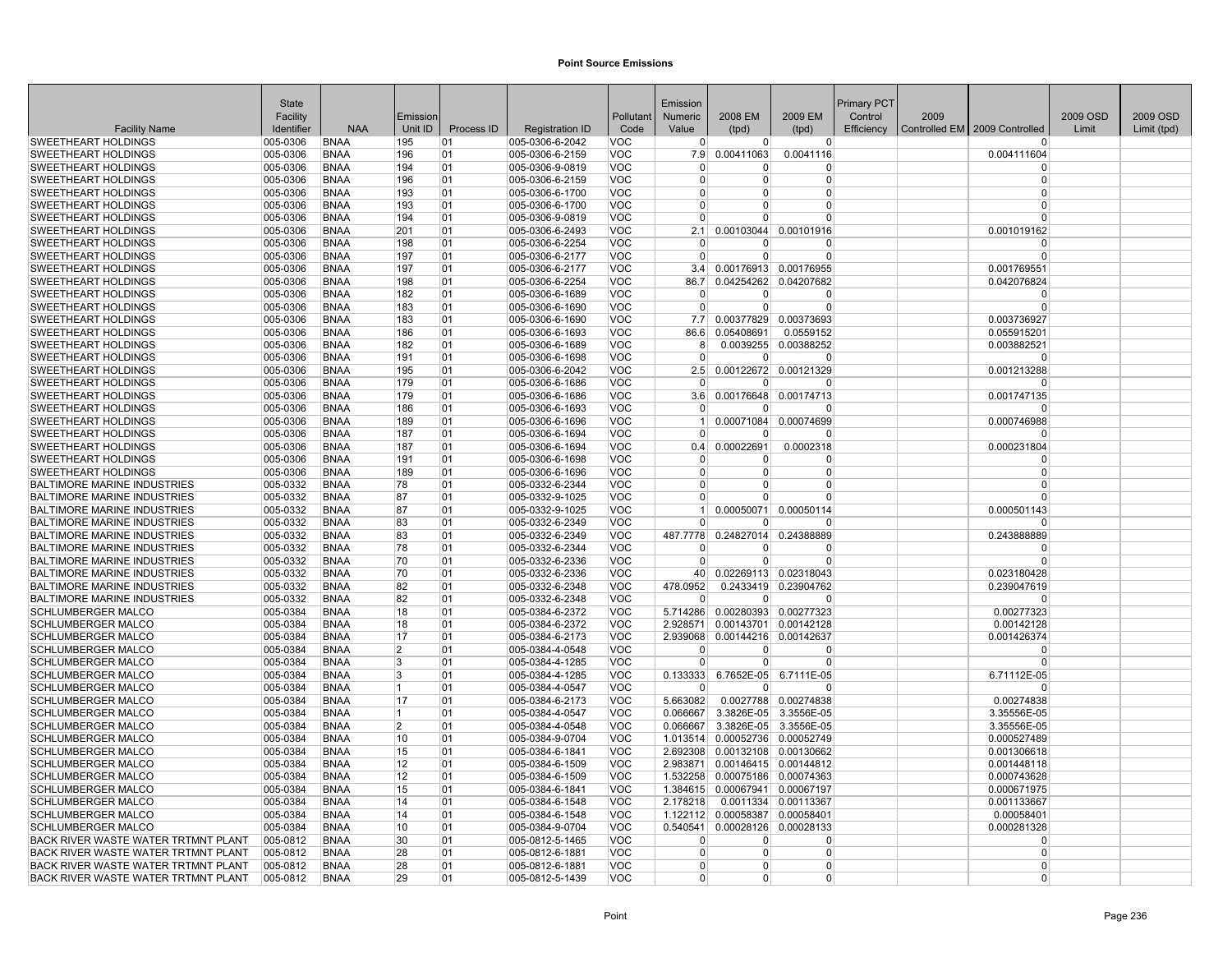|                                                                                   | <b>State</b>         |                            |                |            |                                    |                          | Emission                   |               |                                                | Primary PCT |      |                                 |          |             |
|-----------------------------------------------------------------------------------|----------------------|----------------------------|----------------|------------|------------------------------------|--------------------------|----------------------------|---------------|------------------------------------------------|-------------|------|---------------------------------|----------|-------------|
|                                                                                   | Facility             |                            | Emission       |            |                                    | Pollutant                | <b>Numeric</b>             | 2008 EM       | 2009 EM                                        | Control     | 2009 |                                 | 2009 OSD | 2009 OSD    |
| <b>Facility Name</b>                                                              | Identifier           | <b>NAA</b>                 | Unit ID        | Process ID | <b>Registration ID</b>             | Code                     | Value                      | (tpd)         | (tpd)                                          | Efficiency  |      | Controlled EM   2009 Controlled | Limit    | Limit (tpd) |
| BACK RIVER WASTE WATER TRTMNT PLANT                                               | 005-0812             | <b>BNAA</b>                | 29             | 01         | 005-0812-5-1439                    | <b>VOC</b>               |                            |               | 2 0.00116712 0.00120629                        |             |      | 0.001206288                     |          |             |
| <b>BACK RIVER WASTE WATER TRTMNT PLANT</b>                                        | 005-0812             | <b>BNAA</b>                | 30             | 01         | 005-0812-5-1465                    | <b>VOC</b>               | $\Omega$                   | 0             | $\Omega$                                       |             |      | $\Omega$                        |          |             |
| BACK RIVER WASTE WATER TRTMNT PLANT                                               | 005-0812             | <b>BNAA</b>                | 24             | 01         | 005-0812-5-1432                    | <b>VOC</b>               | $\Omega$                   | $\Omega$      | 0                                              |             |      | $\Omega$                        |          |             |
| BACK RIVER WASTE WATER TRTMNT PLANT                                               | 005-0812             | <b>BNAA</b>                | 24             | 01         | 005-0812-5-1432                    | <b>VOC</b>               | $\overline{0}$             | $\Omega$      | $\overline{0}$                                 |             |      | $\Omega$                        |          |             |
| BACK RIVER WASTE WATER TRTMNT PLANT                                               | 005-0812             | <b>BNAA</b>                | 25             | 01         | 005-0812-5-1434                    | <b>VOC</b>               | $\Omega$                   | $\Omega$      | $\Omega$                                       |             |      | $\Omega$                        |          |             |
| BACK RIVER WASTE WATER TRTMNT PLANT                                               | 005-0812             | <b>BNAA</b>                | 26             | 01         | 005-0812-5-1435                    | VOC                      | $\Omega$                   | 0             | $\Omega$                                       |             |      | $\Omega$                        |          |             |
| BACK RIVER WASTE WATER TRTMNT PLANT                                               | 005-0812             | <b>BNAA</b>                | 26             | 01         | 005-0812-5-1435                    | <b>VOC</b>               | $\overline{0}$             | 0             | 0                                              |             |      | $\Omega$                        |          |             |
| BACK RIVER WASTE WATER TRTMNT PLANT                                               | 005-0812             | <b>BNAA</b>                | 27             | 01         | 005-0812-5-1438                    | <b>VOC</b>               | $\Omega$                   | $\Omega$      | $\Omega$                                       |             |      | $\Omega$                        |          |             |
| BACK RIVER WASTE WATER TRTMNT PLANT                                               | 005-0812             | <b>BNAA</b>                | 27             | 01         | 005-0812-5-1438                    | <b>VOC</b>               | 2 <sup>1</sup>             |               | 0.00116712 0.00120629                          |             |      | 0.001206288                     |          |             |
| BACK RIVER WASTE WATER TRTMNT PLANT                                               | 005-0812             | <b>BNAA</b>                | 25             | 101        | 005-0812-5-1434                    | <b>VOC</b>               | $\overline{0}$<br>$\Omega$ | 0<br>$\Omega$ | $\Omega$                                       |             |      | $\Omega$<br>$\Omega$            |          |             |
| BACK RIVER WASTE WATER TRTMNT PLANT                                               | 005-0812             | <b>BNAA</b>                | $\overline{4}$ | 01         | 005-0812-5-0511                    | VOC                      | $\Omega$                   |               | $\overline{0}$                                 |             |      | $\Omega$                        |          |             |
| BACK RIVER WASTE WATER TRTMNT PLANT                                               | 005-0812             | <b>BNAA</b>                | 37             | 01         | 005-0812-9-1036                    | <b>VOC</b>               | $\Omega$                   | $\Omega$<br>0 | $\Omega$                                       |             |      | $\Omega$                        |          |             |
| <b>BACK RIVER WASTE WATER TRTMNT PLANT</b><br>BACK RIVER WASTE WATER TRTMNT PLANT | 005-0812<br>005-0812 | <b>BNAA</b><br><b>BNAA</b> | 37             | 01         | 005-0812-9-1036                    | <b>VOC</b><br><b>VOC</b> | $\Omega$                   | 0             | 0<br>0                                         |             |      | $\Omega$                        |          |             |
| BACK RIVER WASTE WATER TRTMNT PLANT                                               | 005-0812             | <b>BNAA</b>                | 36<br>36       | 01<br>01   | 005-0812-9-1005<br>005-0812-9-1005 | <b>VOC</b>               | $\Omega$                   | $\Omega$      | $\overline{0}$                                 |             |      | $\Omega$                        |          |             |
| BACK RIVER WASTE WATER TRTMNT PLANT                                               | 005-0812             | <b>BNAA</b>                | $\overline{4}$ | 01         | 005-0812-5-0511                    | <b>VOC</b>               | 12 <sup>2</sup>            | 0.00674239    | 0.00697481                                     |             |      | 0.006974806                     |          |             |
| BACK RIVER WASTE WATER TRTMNT PLANT                                               | 005-0812             | <b>BNAA</b>                | 5              | 01         | 005-0812-5-0512                    | <b>VOC</b>               | $\Omega$                   | 0             | $\Omega$                                       |             |      | $\Omega$                        |          |             |
| BACK RIVER WASTE WATER TRTMNT PLANT                                               | 005-0812             | <b>BNAA</b>                | 5              | 01         | 005-0812-5-0512                    | <b>VOC</b>               | $\overline{0}$             | $\Omega$      | 0                                              |             |      | $\Omega$                        |          |             |
| BACK RIVER WASTE WATER TRTMNT PLANT                                               | 005-0812             | <b>BNAA</b>                | 33             | 01         | 005-0812-5-1555                    | VOC                      | $\Omega$                   | $\Omega$      | $\Omega$                                       |             |      | $\Omega$                        |          |             |
| BACK RIVER WASTE WATER TRTMNT PLANT                                               | 005-0812             | <b>BNAA</b>                | 31             | 01         | 005-0812-5-1504                    | <b>VOC</b>               | $\Omega$                   | 0             | $\Omega$                                       |             |      | $\Omega$                        |          |             |
| BACK RIVER WASTE WATER TRTMNT PLANT                                               | 005-0812             | <b>BNAA</b>                | 32             | 01         | 005-0812-5-1554                    | <b>VOC</b>               | $\overline{0}$             | $\Omega$      | $\overline{0}$                                 |             |      | $\Omega$                        |          |             |
| BACK RIVER WASTE WATER TRTMNT PLANT                                               | 005-0812             | <b>BNAA</b>                | 31             | 01         | 005-0812-5-1504                    | VOC                      | $\Omega$                   | $\Omega$      | $\Omega$                                       |             |      | $\Omega$                        |          |             |
| BACK RIVER WASTE WATER TRTMNT PLANT                                               | 005-0812             | <b>BNAA</b>                | 33             | 01         | 005-0812-5-1555                    | <b>VOC</b>               | $\Omega$                   | 0             | $\Omega$                                       |             |      | $\Omega$                        |          |             |
| BACK RIVER WASTE WATER TRTMNT PLANT                                               | 005-0812             | <b>BNAA</b>                | 34             | 01         | 005-0812-5-1556                    | <b>VOC</b>               | $\overline{0}$             | $\Omega$      | 0                                              |             |      | $\Omega$                        |          |             |
| BACK RIVER WASTE WATER TRTMNT PLANT                                               | 005-0812             | <b>BNAA</b>                | 34             | 01         | 005-0812-5-1556                    | <b>VOC</b>               | $\mathbf 0$                | $\Omega$      | $\Omega$                                       |             |      | $\Omega$                        |          |             |
| <b>BACK RIVER WASTE WATER TRTMNT PLANT</b>                                        | 005-0812             | <b>BNAA</b>                | 32             | 01         | 005-0812-5-1554                    | <b>VOC</b>               | $\Omega$                   | $\Omega$      | $\overline{0}$                                 |             |      | $\Omega$                        |          |             |
| BACK RIVER WASTE WATER TRTMNT PLANT                                               | 005-0812             | <b>BNAA</b>                | 17             | 01         | 005-0812-9-0884                    | <b>VOC</b>               | $\overline{0}$             | $\Omega$      | $\overline{0}$                                 |             |      | $\Omega$                        |          |             |
| BACK RIVER WASTE WATER TRTMNT PLANT                                               | 005-0812             | <b>BNAA</b>                | 14             | 01         | 005-0812-9-0105                    | <b>VOC</b>               | $\overline{0}$             | $\Omega$      | 0                                              |             |      | $\Omega$                        |          |             |
| BACK RIVER WASTE WATER TRTMNT PLANT                                               | 005-0812             | <b>BNAA</b>                | 14             | 01         | 005-0812-9-0105                    | <b>VOC</b>               | 8 <sup>1</sup>             |               | 0.00432941 0.00437647                          |             |      | 0.004376471                     |          |             |
| BACK RIVER WASTE WATER TRTMNT PLANT                                               | 005-0812             | <b>BNAA</b>                | 13             | 01         | 005-0812-5-0677                    | VOC                      | $\Omega$                   | U             | $\Omega$                                       |             |      | $\Omega$                        |          |             |
| BACK RIVER WASTE WATER TRTMNT PLANT                                               | 005-0812             | <b>BNAA</b>                | 16             | 101        | 005-0812-6-1860                    | <b>VOC</b>               | $\mathbf 0$                | 0             | 0                                              |             |      | $\Omega$                        |          |             |
| <b>BACK RIVER WASTE WATER TRTMNT PLANT</b>                                        | 005-0812             | <b>BNAA</b>                | 16             | 01         | 005-0812-6-1860                    | <b>VOC</b>               | $\Omega$                   | $\Omega$      | $\overline{0}$                                 |             |      | $\Omega$                        |          |             |
| BACK RIVER WASTE WATER TRTMNT PLANT                                               | 005-0812             | <b>BNAA</b>                | 17             | 01         | 005-0812-9-0884                    | <b>VOC</b>               | 1 <sup>1</sup>             | 0.00050071    | 0.00050114                                     |             |      | 0.000501143                     |          |             |
| BACK RIVER WASTE WATER TRTMNT PLANT                                               | 005-0812             | <b>BNAA</b>                | 10             | 01         | 005-0812-5-0664                    | <b>VOC</b>               | $\Omega$                   | $\Omega$      | $\Omega$                                       |             |      | $\Omega$                        |          |             |
| BACK RIVER WASTE WATER TRTMNT PLANT                                               | 005-0812             | <b>BNAA</b>                | 10             | 01         | 005-0812-5-0664                    | <b>VOC</b>               | $\overline{0}$             | $\Omega$      | 0                                              |             |      | $\Omega$                        |          |             |
| BACK RIVER WASTE WATER TRTMNT PLANT                                               | 005-0812             | <b>BNAA</b>                | 13             | 01         | 005-0812-5-0677                    | <b>VOC</b>               | $\Omega$                   | $\Omega$      | $\Omega$                                       |             |      | $\Omega$                        |          |             |
| BACK RIVER WASTE WATER TRTMNT PLANT                                               | 005-0812             | <b>BNAA</b>                | 11             | 01         | 005-0812-5-0665                    | <b>VOC</b>               | $\Omega$                   | 0             | 0                                              |             |      | $\Omega$                        |          |             |
| BACK RIVER WASTE WATER TRTMNT PLANT                                               | 005-0812             | <b>BNAA</b>                | 12             | 01         | 005-0812-5-0676                    | <b>VOC</b>               | $\overline{0}$             | $\Omega$      | $\overline{0}$                                 |             |      | $\Omega$                        |          |             |
| BACK RIVER WASTE WATER TRTMNT PLANT                                               | $ 005 - 0812 $       | <b>BNAA</b>                | 12             | 01         | 005-0812-5-0676                    | <b>VOC</b>               | $\Omega$                   | $\Omega$      | $\Omega$                                       |             |      | $\Omega$                        |          |             |
| BACK RIVER WASTE WATER TRTMNT PLANT                                               | 005-0812             | <b>BNAA</b>                | 22             | 01         | 005-0812-5-1430                    | VOC                      | $\Omega$                   | 0             | $\Omega$                                       |             |      | $\Omega$                        |          |             |
| BACK RIVER WASTE WATER TRTMNT PLANT                                               | 005-0812             | <b>BNAA</b>                | 21             | 01         | 005-0812-5-1429                    | VOC                      | $\Omega$                   | $\Omega$      | $\Omega$                                       |             |      | $\Omega$                        |          |             |
| BACK RIVER WASTE WATER TRTMNT PLANT                                               | 005-0812             | <b>BNAA</b>                | 20             | 01         | 005-0812-5-1428                    | <b>VOC</b>               | $\mathbf{0}$               | $\Omega$      | $\overline{0}$                                 |             |      | $\Omega$                        |          |             |
| <b>BACK RIVER WASTE WATER TRTMNT PLANT</b>                                        | 005-0812             | <b>BNAA</b>                | 22             | 01         | 005-0812-5-1430                    | <b>VOC</b>               | $\Omega$                   | $\Omega$      | $\Omega$                                       |             |      | $\Omega$                        |          |             |
| <b>BACK RIVER WASTE WATER TRTMNT PLANT</b>                                        | 005-0812             | <b>BNAA</b>                | 21             | 01         | 005-0812-5-1429                    | <b>VOC</b>               | $\Omega$                   | $\Omega$      | $\Omega$                                       |             |      | $\Omega$                        |          |             |
| BACK RIVER WASTE WATER TRTMNT PLANT                                               | 005-0812             | <b>BNAA</b>                | 23             | 01         | 005-0812-5-1431                    | <b>VOC</b>               | $\Omega$                   | $\Omega$      | $\Omega$                                       |             |      | $\Omega$                        |          |             |
| BACK RIVER WASTE WATER TRTMNT PLANT                                               | 005-0812             | <b>BNAA</b>                | 23             | 01         | 005-0812-5-1431                    | <b>VOC</b>               | $\Omega$                   | $\Omega$      | $\Omega$                                       |             |      | $\Omega$                        |          |             |
| BACK RIVER WASTE WATER TRTMNT PLANT                                               | 005-0812             | <b>BNAA</b>                | 11             | 01         | 005-0812-5-0665                    | <b>VOC</b>               | $\Omega$                   | $\Omega$      | $\overline{0}$                                 |             |      | $\Omega$                        |          |             |
| BACK RIVER WASTE WATER TRTMNT PLANT                                               | 005-0812             | <b>BNAA</b>                | 18             | 01         | 005-0812-5-1426                    | VOC                      | $\Omega$                   | 0             | $\Omega$                                       |             |      | $\Omega$                        |          |             |
| BACK RIVER WASTE WATER TRTMNT PLANT                                               | 005-0812             | <b>BNAA</b>                | 20             | 01         | 005-0812-5-1428                    | <b>VOC</b>               | $\overline{0}$             | $\Omega$      | $\overline{0}$                                 |             |      | $\Omega$                        |          |             |
| BACK RIVER WASTE WATER TRTMNT PLANT                                               | 005-0812             | <b>BNAA</b>                | 19             | 01         | 005-0812-5-1427                    | <b>VOC</b>               | $\Omega$                   | $\Omega$      | $\overline{0}$                                 |             |      | $\Omega$                        |          |             |
| BACK RIVER WASTE WATER TRTMNT PLANT                                               | 005-0812             | <b>BNAA</b>                | 19             | 01         | 005-0812-5-1427                    | <b>VOC</b>               | $\Omega$                   | $\Omega$      | $\Omega$                                       |             |      | $\Omega$                        |          |             |
| BACK RIVER WASTE WATER TRTMNT PLANT                                               | 005-0812             | <b>BNAA</b>                | $\overline{2}$ | 01         | 005-0812-5-0338                    | VOC                      | $\overline{0}$             | $\Omega$      | 0                                              |             |      | $\Omega$                        |          |             |
| BACK RIVER WASTE WATER TRTMNT PLANT                                               | 005-0812             | <b>BNAA</b>                | $\overline{2}$ | 01         | 005-0812-5-0338                    | VOC                      | $\Omega$                   | $\Omega$      | $\overline{0}$                                 |             |      | $\Omega$                        |          |             |
| BACK RIVER WASTE WATER TRTMNT PLANT                                               | 005-0812             | <b>BNAA</b>                | 18             | 01         | 005-0812-5-1426                    | <b>VOC</b>               | $\Omega$                   | $\Omega$      | $\overline{0}$                                 |             |      | $\Omega$                        |          |             |
| <b>AMERICAN YEAST</b>                                                             | 005-0979             | <b>BNAA</b>                | 8              | 01         | 005-0979-8-0236                    | <b>VOC</b>               | $\Omega$<br>$\Omega$       | $\Omega$<br>0 | $\Omega$<br>$\Omega$                           |             |      | $\Omega$<br>$\Omega$            |          |             |
| <b>AMERICAN YEAST</b><br><b>AMERICAN YEAST</b>                                    | 005-0979             | <b>BNAA</b><br><b>BNAA</b> | 5<br>5         | 01<br>01   | 005-0979-4-1920                    | <b>VOC</b><br><b>VOC</b> | 0.657143                   |               |                                                |             |      |                                 |          |             |
| <b>AMERICAN YEAST</b>                                                             | 005-0979<br>005-0979 | <b>BNAA</b>                | 6              | 01         | 005-0979-4-1920                    | <b>VOC</b>               | 29.96164                   |               | 0.00033343 0.00033076<br>0.01537654 0.01546134 |             |      | 0.000330762                     |          |             |
| <b>AMERICAN YEAST</b>                                                             | 005-0979             | <b>BNAA</b>                | 9              | 01         | 005-0979-8-0209<br>005-0979-8-0237 | <b>VOC</b>               | 24.35616                   | 0.01249977    | 0.0125687                                      |             |      | 0.01546134<br>0.012568701       |          |             |
|                                                                                   |                      |                            |                |            |                                    |                          |                            |               |                                                |             |      |                                 |          |             |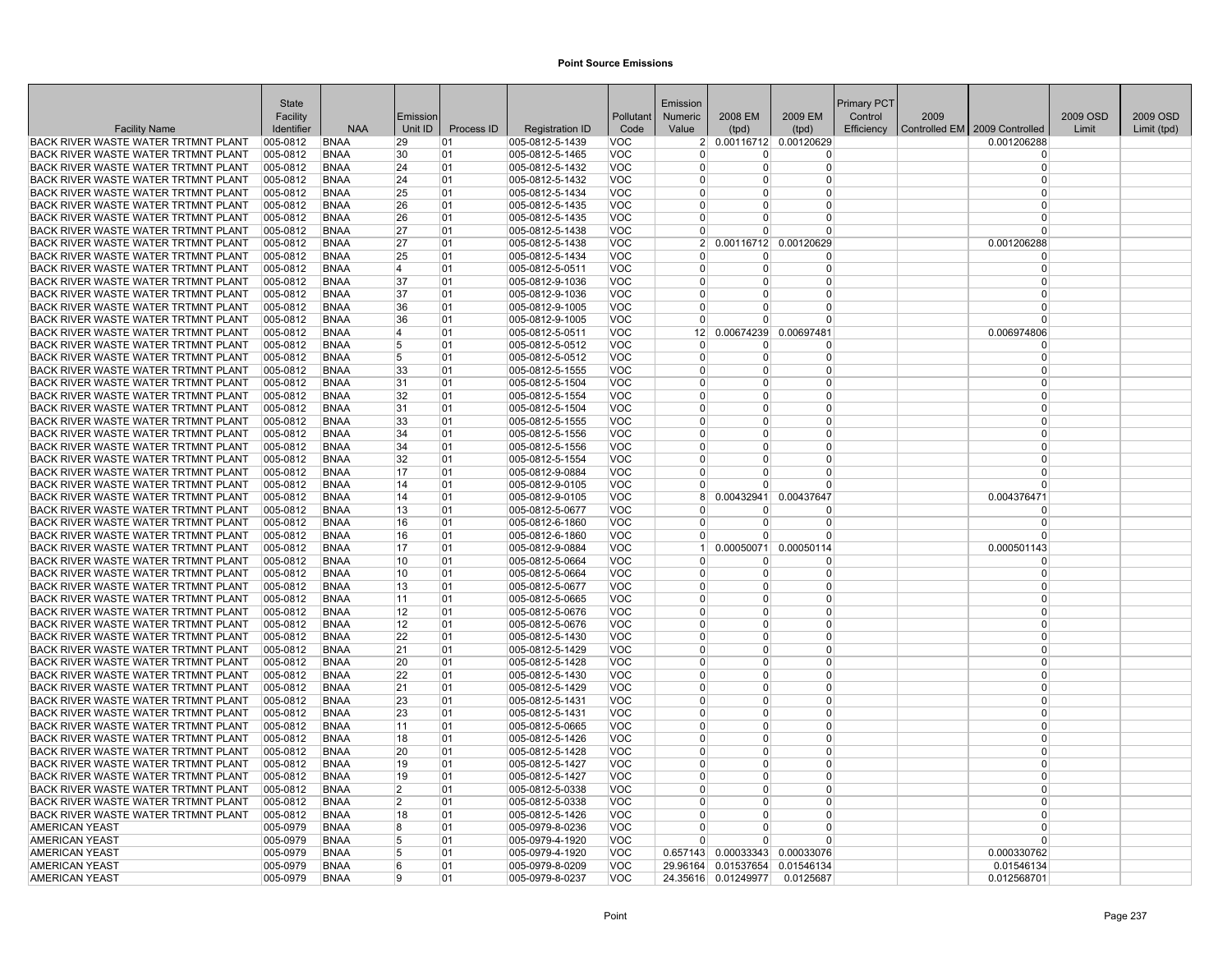| 2009 EM<br>2009 OSD<br>Facility<br>Emission<br>Pollutant<br>Numeric<br>2008 EM<br>Control<br>2009<br>2009 OSD<br><b>NAA</b><br>Identifier<br>Unit ID<br>Process ID<br>Controlled EM 2009 Controlled<br><b>Facility Name</b><br><b>Registration ID</b><br>Code<br>Value<br>(tpd)<br>Efficiency<br>Limit<br>Limit (tpd)<br>(tpd)<br><b>AMERICAN YEAST</b><br>005-0979<br><b>BNAA</b><br>005-0979-8-0236<br>VOC<br>32.44384 0.01665042 0.01674224<br>0.016742244<br>8<br>01<br>VOC<br><b>AMERICAN YEAST</b><br>005-0979<br><b>BNAA</b><br>01<br>005-0979-8-0237<br>9<br>0<br>0<br>$\Omega$<br>$\Omega$<br><b>AMERICAN YEAST</b><br><b>BNAA</b><br>$\overline{2}$<br><b>VOC</b><br>0.02597061<br>0.02611383<br>005-0979<br>01<br>005-0979-8-0056<br>50.6045<br>0.026113834<br><b>AMERICAN YEAST</b><br>005-0979<br><b>BNAA</b><br>4<br>01<br>005-0979-4-1954<br><b>VOC</b><br>1.977143 0.00100318 0.00099516<br>0.000995163<br><b>AMERICAN YEAST</b><br>005-0979-8-0209<br>VOC<br>005-0979<br><b>BNAA</b><br>6<br>01<br>$\Omega$<br>$\Omega$<br>$\Omega$<br>$\Omega$<br>VOC<br>0.00033343 0.00033076<br><b>AMERICAN YEAST</b><br>005-0979<br><b>BNAA</b><br> 01<br>005-0979-4-1296<br>0.657143<br>0.000330762<br>1<br><b>VOC</b><br><b>AMERICAN YEAST</b><br>005-0979<br><b>BNAA</b><br>4<br> 01<br>005-0979-4-1954<br>$\Omega$<br>$\Omega$<br>$\Omega$<br><sup>n</sup><br><b>VOC</b><br><b>AMERICAN YEAST</b><br>005-0979<br><b>BNAA</b><br>3<br>01<br>005-0979-8-0190<br>26.58082<br>0.01364148<br>0.01371671<br>0.013716708<br><b>AMERICAN YEAST</b><br>005-0979<br><b>BNAA</b><br>01<br>005-0979-4-1296<br><b>VOC</b><br>1<br>O<br>0<br>$\Omega$<br>$\Omega$<br><b>AMERICAN YEAST</b><br>005-0979<br><b>BNAA</b><br>$\overline{2}$<br>01<br>005-0979-8-0056<br>VOC<br>$\overline{0}$<br>$\Omega$<br>$\mathbf 0$<br>$\overline{0}$<br><b>AMERICAN YEAST</b><br>005-0979<br><b>BNAA</b><br>3<br>01<br>005-0979-8-0190<br>VOC<br>$\Omega$<br>$\Omega$<br>$\Omega$<br>$\Omega$<br>005-1040<br><b>BNAA</b><br>005-1040-6-1585<br>VOC<br>0.09349962<br>CROWN BEVERAGE PACKAGING<br>8<br>01<br>159.7508<br>0.09670532<br>0.096705318<br>VOC<br>0.28115526 0.29079485<br>CROWN BEVERAGE PACKAGING<br>$ 005 - 1040$<br><b>BNAA</b><br>01<br>005-1040-6-1585<br>480.3738<br>0.290794852<br>8<br><b>GAMSE LITHOGRAPHING COMPANY</b><br>005-1149-6-2377<br><b>VOC</b><br>0.00294413 0.00291189<br>005-1149<br><b>BNAA</b><br>14<br>01<br>6<br>0.002911891<br><b>VOC</b><br>GAMSE LITHOGRAPHING COMPANY<br>005-1149<br><b>BNAA</b><br>14<br>01<br>005-1149-6-2377<br>2 <sup>1</sup><br>0.00098138 0.00097063<br>0.00097063<br><b>GAMSE LITHOGRAPHING COMPANY</b><br>005-1149<br><b>BNAA</b><br>15<br> 01<br>005-1149-6-2634<br>VOC<br>0.01079513 0.01067693<br>0.010676934<br>22 <sub>1</sub><br><b>VOC</b><br>GAMSE LITHOGRAPHING COMPANY<br>005-1149<br><b>BNAA</b><br> 01<br>005-1149-6-2634<br>0.00294413 0.00291189<br>15<br>6<br>0.002911891<br>01<br><b>VOC</b><br>GAMSE LITHOGRAPHING COMPANY<br>005-1149<br><b>BNAA</b><br>16<br>005-1149-6-2633<br>0.00834169 0.00825036<br>0.008250358<br>17 <sup>1</sup><br>GAMSE LITHOGRAPHING COMPANY<br><b>BNAA</b><br>005-1149-6-2633<br>VOC<br>0.00196275 0.00194126<br>0.001941261<br>005-1149<br>16<br> 01<br>GAMSE LITHOGRAPHING COMPANY<br><b>VOC</b><br>005-1149<br><b>BNAA</b><br>9<br> 01<br>005-1149-6-1845<br>20<br>0.00981375<br>0.0097063<br>0.009706303<br>GAMSE LITHOGRAPHING COMPANY<br><b>BNAA</b><br>9<br>01<br>005-1149-6-1845<br>VOC<br>0.00245344 0.00242658<br>005-1149<br>0.002426576<br>5 <sup>1</sup><br>GAMSE LITHOGRAPHING COMPANY<br>005-1149<br><b>BNAA</b><br>$\mathbf{1}$<br>01<br>005-1149-9-0159<br>VOC<br>0.00294413 0.00291189<br>0.002911891<br>6 <sup>1</sup><br>VOC<br><b>GAMSE LITHOGRAPHING COMPANY</b><br>005-1149<br><b>BNAA</b><br>1<br>01<br>005-1149-9-0159<br>0.00098138 0.00097063<br>0.00097063<br>$\mathcal{P}$<br><b>VOC</b><br><b>GAMSE LITHOGRAPHING COMPANY</b><br><b>BNAA</b><br>10<br>01<br>005-1149-6-1983<br>0.01030444 0.01019162<br>$ 005 - 1149$<br>21<br>0.010191619<br>VOC<br>0.00245344 0.00242658<br>GAMSE LITHOGRAPHING COMPANY<br>005-1149<br><b>BNAA</b><br>10<br>01<br>005-1149-6-1983<br>5 <sup>5</sup><br>0.002426576<br>GAMSE LITHOGRAPHING COMPANY<br>005-1149<br><b>BNAA</b><br>13<br> 01<br>005-1149-6-2376<br>VOC<br>0.0039255 0.00388252<br>0.003882521<br>8<br>13<br>VOC<br>0.00098138 0.00097063<br><b>GAMSE LITHOGRAPHING COMPANY</b><br>005-1149<br><b>BNAA</b><br>101<br>005-1149-6-2376<br>2 <sup>1</sup><br>0.00097063<br>VOC<br>GAMSE LITHOGRAPHING COMPANY<br>005-1149<br><b>BNAA</b><br>12<br>01<br>005-1149-6-2156<br>0.00245344 0.00242658<br>0.002426576<br>5<br>GAMSE LITHOGRAPHING COMPANY<br>005-1149<br><b>BNAA</b><br>12<br>01<br>005-1149-6-2156<br><b>VOC</b><br>0.01030444 0.01019162<br>0.010191619<br>21<br>PRINTING CORPORATION OF AMERICA<br>005-1744<br><b>BNAA</b><br>01<br>005-1744-6-2176<br>VOC<br>0.00343481 0.00339721<br>0.003397206<br>14<br>9<br><b>VOC</b><br>0.00049069<br>PRINTING CORPORATION OF AMERICA<br>005-1744<br><b>BNAA</b><br>01<br>005-1744-6-2072<br>0.00048532<br>0.000485315<br>PRINTING CORPORATION OF AMERICA<br>005-1744<br><b>BNAA</b><br>6<br>01<br>005-1744-6-1960<br><b>VOC</b><br>0.00490688 0.00485315<br>0.004853152<br>10 <sup>1</sup><br>PRINTING CORPORATION OF AMERICA<br>005-1744<br>VOC<br>0.00049069 0.00048532<br><b>BNAA</b><br>5<br>01<br>005-1744-6-1506<br>0.000485315<br>1 <sup>1</sup><br>PRINTING CORPORATION OF AMERICA<br>005-1744<br><b>BNAA</b><br>4<br>01<br>005-1744-6-1396<br>VOC<br>2 <sup>1</sup><br>0.00098138 0.00097063<br>0.00097063<br><b>VOC</b><br>PRINTING CORPORATION OF AMERICA<br>005-1744<br><b>BNAA</b><br>3<br> 01<br>005-1744-6-1363<br>0.00834169 0.00825036<br>17 <sup>1</sup><br>0.008250358<br>PRINTING CORPORATION OF AMERICA<br>005-1744<br><b>BNAA</b><br>$\overline{2}$<br>01<br>005-1744-6-1362<br><b>VOC</b><br>0.00049069 0.00048532<br>0.000485315<br>PRINTING CORPORATION OF AMERICA<br>005-1744<br><b>BNAA</b><br>$\overline{2}$<br>01<br>005-1744-6-1362<br><b>VOC</b><br>0.0039255 0.00388252<br>0.003882521<br>8<br>PRINTING CORPORATION OF AMERICA<br><b>BNAA</b><br>17<br>01<br>005-1744-6-2308<br><b>VOC</b><br>0.00294413 0.00291189<br>005-1744<br>6 <sup>1</sup><br>0.002911891<br>PRINTING CORPORATION OF AMERICA<br>005-1744<br><b>BNAA</b><br>01<br>005-1744-6-2306<br><b>VOC</b><br>0.01079513 0.01067693<br>15<br>22<br>0.010676934<br>PRINTING CORPORATION OF AMERICA<br>005-1744<br><b>BNAA</b><br>13<br>005-1744-6-2218<br><b>VOC</b><br>0.00147206 0.00145595<br>01<br>3<br>0.001455946<br>12<br>VOC<br>PRINTING CORPORATION OF AMERICA<br>005-1744<br><b>BNAA</b><br>01<br>005-1744-6-2143<br>10 <sup>1</sup><br>0.00490688 0.00485315<br>0.004853152<br>PRINTING CORPORATION OF AMERICA<br><b>BNAA</b><br><b>VOC</b><br>0.00049069 0.00048532<br>005-1744<br>11<br>01<br>005-1744-6-2142<br>0.000485315<br>PRINTING CORPORATION OF AMERICA<br>005-1744<br><b>BNAA</b><br>10<br>01<br>005-1744-6-2073<br><b>VOC</b><br>0.00049069 0.00048532<br>0.000485315<br>PRINTING CORPORATION OF AMERICA<br>005-1744<br><b>BNAA</b><br>16<br>01<br>005-1744-6-2307<br>VOC<br>0.00294413 0.00291189<br>0.002911891<br>6 <sup>1</sup><br><b>VOC</b><br><b>CAVANAUGH PRESS</b><br><b>BNAA</b><br>6<br>01<br>005-1903-6-2039<br>0.00932307 0.00922099<br>0.009220988<br>$ 005 - 1903 $<br>19<br><b>VOC</b><br><b>CAVANAUGH PRESS</b><br>005-1903<br><b>BNAA</b><br>9<br>01<br>005-1903-6-2596<br>12 0.00588825 0.00582378<br>0.005823782<br><b>CAVANAUGH PRESS</b><br>005-1903<br><b>BNAA</b><br>$\overline{7}$<br>01<br>005-1903-6-2100<br><b>VOC</b><br>0.00441619 0.00436784<br>0.004367837<br>9<br><b>VOC</b><br><b>CAVANAUGH PRESS</b><br>005-1903<br><b>BNAA</b><br>4<br> 01<br>005-1903-6-2037<br>0.00441619 0.00436784<br>0.004367837<br>9<br><b>CAVANAUGH PRESS</b><br>005-1903<br><b>BNAA</b><br>3<br>01<br>005-1903-6-2036<br><b>VOC</b><br>0.00343481 0.00339721<br>0.003397206<br>7 <sup>1</sup><br>CAVANAUGH PRESS<br><b>BNAA</b><br>$\overline{2}$<br>01<br>005-1903-6-2032<br>VOC<br>0.00637894<br>0.0063091<br>005-1903<br>13<br>0.006309097<br><b>CAVANAUGH PRESS</b><br>005-1903-6-2382<br><b>VOC</b><br>0.00686963<br>0.00679441<br>005-1903<br><b>BNAA</b><br>8<br>01<br>14<br>0.006794412<br><b>CAVANAUGH PRESS</b><br>01<br>005-1903-6-2038<br>VOC<br>12 0.00588825 0.00582378<br>0.005823782<br>$ 005 - 1903$<br><b>BNAA</b><br>5<br>$\overline{2}$<br>VOC<br>0.02174808<br>0.02248322<br>0.022483224<br>POLYSTYRENE PRODUCTS<br>005-1956<br><b>BNAA</b><br>01<br>005-1956-6-1358<br>34.82143<br>$\overline{2}$<br>VOC<br>POLYSTYRENE PRODUCTS<br>005-1956<br><b>BNAA</b><br>01<br>005-1956-6-1358<br>104.375 0.06518847<br>0.06739202<br>0.067392024<br>POLYSTYRENE PRODUCTS<br>005-1956<br><b>BNAA</b><br>01<br>005-1956-4-1900<br>VOC<br>$\Omega$<br>1<br>$\Omega$<br>$\Omega$<br>$\Omega$<br>POLYSTYRENE PRODUCTS<br><b>BNAA</b><br>005-1956-4-1900<br>VOC<br>0.055249<br>2.8033E-05 2.7809E-05<br>005-1956<br>01<br>2.78085E-05<br>1<br>RUSSELL-STANLEY SERVICES<br>005-2220<br><b>BNAA</b><br>3<br>01<br>005-2220-6-2263<br><b>VOC</b><br>59.24051<br>0.03467254 0.03586131<br>0.035861309<br>RUSSELL-STANLEY SERVICES<br>005-2220<br><b>BNAA</b><br>005-2220-6-2263<br><b>VOC</b><br>3<br>01<br>$\Omega$<br>$\Omega$<br>$\Omega$<br>$\Omega$<br><b>VOC</b><br>RUSSELL-STANLEY SERVICES<br>005-2220<br><b>BNAA</b><br>$\mathbf{1}$<br>01<br>005-2220-9-0923<br>0<br>$\overline{0}$<br>0<br> 0 | <b>State</b> |  |  | Emission |  | Primary PCT |  |  |
|-------------------------------------------------------------------------------------------------------------------------------------------------------------------------------------------------------------------------------------------------------------------------------------------------------------------------------------------------------------------------------------------------------------------------------------------------------------------------------------------------------------------------------------------------------------------------------------------------------------------------------------------------------------------------------------------------------------------------------------------------------------------------------------------------------------------------------------------------------------------------------------------------------------------------------------------------------------------------------------------------------------------------------------------------------------------------------------------------------------------------------------------------------------------------------------------------------------------------------------------------------------------------------------------------------------------------------------------------------------------------------------------------------------------------------------------------------------------------------------------------------------------------------------------------------------------------------------------------------------------------------------------------------------------------------------------------------------------------------------------------------------------------------------------------------------------------------------------------------------------------------------------------------------------------------------------------------------------------------------------------------------------------------------------------------------------------------------------------------------------------------------------------------------------------------------------------------------------------------------------------------------------------------------------------------------------------------------------------------------------------------------------------------------------------------------------------------------------------------------------------------------------------------------------------------------------------------------------------------------------------------------------------------------------------------------------------------------------------------------------------------------------------------------------------------------------------------------------------------------------------------------------------------------------------------------------------------------------------------------------------------------------------------------------------------------------------------------------------------------------------------------------------------------------------------------------------------------------------------------------------------------------------------------------------------------------------------------------------------------------------------------------------------------------------------------------------------------------------------------------------------------------------------------------------------------------------------------------------------------------------------------------------------------------------------------------------------------------------------------------------------------------------------------------------------------------------------------------------------------------------------------------------------------------------------------------------------------------------------------------------------------------------------------------------------------------------------------------------------------------------------------------------------------------------------------------------------------------------------------------------------------------------------------------------------------------------------------------------------------------------------------------------------------------------------------------------------------------------------------------------------------------------------------------------------------------------------------------------------------------------------------------------------------------------------------------------------------------------------------------------------------------------------------------------------------------------------------------------------------------------------------------------------------------------------------------------------------------------------------------------------------------------------------------------------------------------------------------------------------------------------------------------------------------------------------------------------------------------------------------------------------------------------------------------------------------------------------------------------------------------------------------------------------------------------------------------------------------------------------------------------------------------------------------------------------------------------------------------------------------------------------------------------------------------------------------------------------------------------------------------------------------------------------------------------------------------------------------------------------------------------------------------------------------------------------------------------------------------------------------------------------------------------------------------------------------------------------------------------------------------------------------------------------------------------------------------------------------------------------------------------------------------------------------------------------------------------------------------------------------------------------------------------------------------------------------------------------------------------------------------------------------------------------------------------------------------------------------------------------------------------------------------------------------------------------------------------------------------------------------------------------------------------------------------------------------------------------------------------------------------------------------------------------------------------------------------------------------------------------------------------------------------------------------------------------------------------------------------------------------------------------------------------------------------------------------------------------------------------------------------------------------------------------------------------------------------------------------------------------------------------------------------------------------------------------------------------------------------------------------------------------------------------------------------------------------------------------------------------------------------------------------------------------------------------------------------------------------------------------------------------------------------------------------------------------------------------------------------------------------------------------------------------------------------------------------------------------------------------------------------------------------------------------------------------------------------------------------------------------------------------------------------------------------------------------------------------------------------------------------------------------------------------------------------------------------------------------------------------------------------------------------------------------------------------------------------------------------------------------------------------------------------------------------------------------------------------------------------------------------------------------------------------------------------------------------------------------------------------------------------------------------------------------------------------------------------------------------------------------------------------------------------------------------------------------------------------------------------------------------------------------------------------------------------------------------------------------------------------------------------------------------------------------------------------------------------------------------------------------------------------------------------------------------------------------------------------------------------------------------------------------------------------------------------------------------------------------------------------------------------------------------------------------------------------------------|--------------|--|--|----------|--|-------------|--|--|
|                                                                                                                                                                                                                                                                                                                                                                                                                                                                                                                                                                                                                                                                                                                                                                                                                                                                                                                                                                                                                                                                                                                                                                                                                                                                                                                                                                                                                                                                                                                                                                                                                                                                                                                                                                                                                                                                                                                                                                                                                                                                                                                                                                                                                                                                                                                                                                                                                                                                                                                                                                                                                                                                                                                                                                                                                                                                                                                                                                                                                                                                                                                                                                                                                                                                                                                                                                                                                                                                                                                                                                                                                                                                                                                                                                                                                                                                                                                                                                                                                                                                                                                                                                                                                                                                                                                                                                                                                                                                                                                                                                                                                                                                                                                                                                                                                                                                                                                                                                                                                                                                                                                                                                                                                                                                                                                                                                                                                                                                                                                                                                                                                                                                                                                                                                                                                                                                                                                                                                                                                                                                                                                                                                                                                                                                                                                                                                                                                                                                                                                                                                                                                                                                                                                                                                                                                                                                                                                                                                                                                                                                                                                                                                                                                                                                                                                                                                                                                                                                                                                                                                                                                                                                                                                                                                                                                                                                                                                                                                                                                                                                                                                                                                                                                                                                                                                                                                                                                                                                                                                                                                                                                                                                                                                                                                                                                                                                                                                                                                                                                                                                                                                                                                                                                                                                                                                                                                                                                                                                                                                                                                   |              |  |  |          |  |             |  |  |
|                                                                                                                                                                                                                                                                                                                                                                                                                                                                                                                                                                                                                                                                                                                                                                                                                                                                                                                                                                                                                                                                                                                                                                                                                                                                                                                                                                                                                                                                                                                                                                                                                                                                                                                                                                                                                                                                                                                                                                                                                                                                                                                                                                                                                                                                                                                                                                                                                                                                                                                                                                                                                                                                                                                                                                                                                                                                                                                                                                                                                                                                                                                                                                                                                                                                                                                                                                                                                                                                                                                                                                                                                                                                                                                                                                                                                                                                                                                                                                                                                                                                                                                                                                                                                                                                                                                                                                                                                                                                                                                                                                                                                                                                                                                                                                                                                                                                                                                                                                                                                                                                                                                                                                                                                                                                                                                                                                                                                                                                                                                                                                                                                                                                                                                                                                                                                                                                                                                                                                                                                                                                                                                                                                                                                                                                                                                                                                                                                                                                                                                                                                                                                                                                                                                                                                                                                                                                                                                                                                                                                                                                                                                                                                                                                                                                                                                                                                                                                                                                                                                                                                                                                                                                                                                                                                                                                                                                                                                                                                                                                                                                                                                                                                                                                                                                                                                                                                                                                                                                                                                                                                                                                                                                                                                                                                                                                                                                                                                                                                                                                                                                                                                                                                                                                                                                                                                                                                                                                                                                                                                                                                   |              |  |  |          |  |             |  |  |
|                                                                                                                                                                                                                                                                                                                                                                                                                                                                                                                                                                                                                                                                                                                                                                                                                                                                                                                                                                                                                                                                                                                                                                                                                                                                                                                                                                                                                                                                                                                                                                                                                                                                                                                                                                                                                                                                                                                                                                                                                                                                                                                                                                                                                                                                                                                                                                                                                                                                                                                                                                                                                                                                                                                                                                                                                                                                                                                                                                                                                                                                                                                                                                                                                                                                                                                                                                                                                                                                                                                                                                                                                                                                                                                                                                                                                                                                                                                                                                                                                                                                                                                                                                                                                                                                                                                                                                                                                                                                                                                                                                                                                                                                                                                                                                                                                                                                                                                                                                                                                                                                                                                                                                                                                                                                                                                                                                                                                                                                                                                                                                                                                                                                                                                                                                                                                                                                                                                                                                                                                                                                                                                                                                                                                                                                                                                                                                                                                                                                                                                                                                                                                                                                                                                                                                                                                                                                                                                                                                                                                                                                                                                                                                                                                                                                                                                                                                                                                                                                                                                                                                                                                                                                                                                                                                                                                                                                                                                                                                                                                                                                                                                                                                                                                                                                                                                                                                                                                                                                                                                                                                                                                                                                                                                                                                                                                                                                                                                                                                                                                                                                                                                                                                                                                                                                                                                                                                                                                                                                                                                                                                   |              |  |  |          |  |             |  |  |
|                                                                                                                                                                                                                                                                                                                                                                                                                                                                                                                                                                                                                                                                                                                                                                                                                                                                                                                                                                                                                                                                                                                                                                                                                                                                                                                                                                                                                                                                                                                                                                                                                                                                                                                                                                                                                                                                                                                                                                                                                                                                                                                                                                                                                                                                                                                                                                                                                                                                                                                                                                                                                                                                                                                                                                                                                                                                                                                                                                                                                                                                                                                                                                                                                                                                                                                                                                                                                                                                                                                                                                                                                                                                                                                                                                                                                                                                                                                                                                                                                                                                                                                                                                                                                                                                                                                                                                                                                                                                                                                                                                                                                                                                                                                                                                                                                                                                                                                                                                                                                                                                                                                                                                                                                                                                                                                                                                                                                                                                                                                                                                                                                                                                                                                                                                                                                                                                                                                                                                                                                                                                                                                                                                                                                                                                                                                                                                                                                                                                                                                                                                                                                                                                                                                                                                                                                                                                                                                                                                                                                                                                                                                                                                                                                                                                                                                                                                                                                                                                                                                                                                                                                                                                                                                                                                                                                                                                                                                                                                                                                                                                                                                                                                                                                                                                                                                                                                                                                                                                                                                                                                                                                                                                                                                                                                                                                                                                                                                                                                                                                                                                                                                                                                                                                                                                                                                                                                                                                                                                                                                                                                   |              |  |  |          |  |             |  |  |
|                                                                                                                                                                                                                                                                                                                                                                                                                                                                                                                                                                                                                                                                                                                                                                                                                                                                                                                                                                                                                                                                                                                                                                                                                                                                                                                                                                                                                                                                                                                                                                                                                                                                                                                                                                                                                                                                                                                                                                                                                                                                                                                                                                                                                                                                                                                                                                                                                                                                                                                                                                                                                                                                                                                                                                                                                                                                                                                                                                                                                                                                                                                                                                                                                                                                                                                                                                                                                                                                                                                                                                                                                                                                                                                                                                                                                                                                                                                                                                                                                                                                                                                                                                                                                                                                                                                                                                                                                                                                                                                                                                                                                                                                                                                                                                                                                                                                                                                                                                                                                                                                                                                                                                                                                                                                                                                                                                                                                                                                                                                                                                                                                                                                                                                                                                                                                                                                                                                                                                                                                                                                                                                                                                                                                                                                                                                                                                                                                                                                                                                                                                                                                                                                                                                                                                                                                                                                                                                                                                                                                                                                                                                                                                                                                                                                                                                                                                                                                                                                                                                                                                                                                                                                                                                                                                                                                                                                                                                                                                                                                                                                                                                                                                                                                                                                                                                                                                                                                                                                                                                                                                                                                                                                                                                                                                                                                                                                                                                                                                                                                                                                                                                                                                                                                                                                                                                                                                                                                                                                                                                                                                   |              |  |  |          |  |             |  |  |
|                                                                                                                                                                                                                                                                                                                                                                                                                                                                                                                                                                                                                                                                                                                                                                                                                                                                                                                                                                                                                                                                                                                                                                                                                                                                                                                                                                                                                                                                                                                                                                                                                                                                                                                                                                                                                                                                                                                                                                                                                                                                                                                                                                                                                                                                                                                                                                                                                                                                                                                                                                                                                                                                                                                                                                                                                                                                                                                                                                                                                                                                                                                                                                                                                                                                                                                                                                                                                                                                                                                                                                                                                                                                                                                                                                                                                                                                                                                                                                                                                                                                                                                                                                                                                                                                                                                                                                                                                                                                                                                                                                                                                                                                                                                                                                                                                                                                                                                                                                                                                                                                                                                                                                                                                                                                                                                                                                                                                                                                                                                                                                                                                                                                                                                                                                                                                                                                                                                                                                                                                                                                                                                                                                                                                                                                                                                                                                                                                                                                                                                                                                                                                                                                                                                                                                                                                                                                                                                                                                                                                                                                                                                                                                                                                                                                                                                                                                                                                                                                                                                                                                                                                                                                                                                                                                                                                                                                                                                                                                                                                                                                                                                                                                                                                                                                                                                                                                                                                                                                                                                                                                                                                                                                                                                                                                                                                                                                                                                                                                                                                                                                                                                                                                                                                                                                                                                                                                                                                                                                                                                                                                   |              |  |  |          |  |             |  |  |
|                                                                                                                                                                                                                                                                                                                                                                                                                                                                                                                                                                                                                                                                                                                                                                                                                                                                                                                                                                                                                                                                                                                                                                                                                                                                                                                                                                                                                                                                                                                                                                                                                                                                                                                                                                                                                                                                                                                                                                                                                                                                                                                                                                                                                                                                                                                                                                                                                                                                                                                                                                                                                                                                                                                                                                                                                                                                                                                                                                                                                                                                                                                                                                                                                                                                                                                                                                                                                                                                                                                                                                                                                                                                                                                                                                                                                                                                                                                                                                                                                                                                                                                                                                                                                                                                                                                                                                                                                                                                                                                                                                                                                                                                                                                                                                                                                                                                                                                                                                                                                                                                                                                                                                                                                                                                                                                                                                                                                                                                                                                                                                                                                                                                                                                                                                                                                                                                                                                                                                                                                                                                                                                                                                                                                                                                                                                                                                                                                                                                                                                                                                                                                                                                                                                                                                                                                                                                                                                                                                                                                                                                                                                                                                                                                                                                                                                                                                                                                                                                                                                                                                                                                                                                                                                                                                                                                                                                                                                                                                                                                                                                                                                                                                                                                                                                                                                                                                                                                                                                                                                                                                                                                                                                                                                                                                                                                                                                                                                                                                                                                                                                                                                                                                                                                                                                                                                                                                                                                                                                                                                                                                   |              |  |  |          |  |             |  |  |
|                                                                                                                                                                                                                                                                                                                                                                                                                                                                                                                                                                                                                                                                                                                                                                                                                                                                                                                                                                                                                                                                                                                                                                                                                                                                                                                                                                                                                                                                                                                                                                                                                                                                                                                                                                                                                                                                                                                                                                                                                                                                                                                                                                                                                                                                                                                                                                                                                                                                                                                                                                                                                                                                                                                                                                                                                                                                                                                                                                                                                                                                                                                                                                                                                                                                                                                                                                                                                                                                                                                                                                                                                                                                                                                                                                                                                                                                                                                                                                                                                                                                                                                                                                                                                                                                                                                                                                                                                                                                                                                                                                                                                                                                                                                                                                                                                                                                                                                                                                                                                                                                                                                                                                                                                                                                                                                                                                                                                                                                                                                                                                                                                                                                                                                                                                                                                                                                                                                                                                                                                                                                                                                                                                                                                                                                                                                                                                                                                                                                                                                                                                                                                                                                                                                                                                                                                                                                                                                                                                                                                                                                                                                                                                                                                                                                                                                                                                                                                                                                                                                                                                                                                                                                                                                                                                                                                                                                                                                                                                                                                                                                                                                                                                                                                                                                                                                                                                                                                                                                                                                                                                                                                                                                                                                                                                                                                                                                                                                                                                                                                                                                                                                                                                                                                                                                                                                                                                                                                                                                                                                                                                   |              |  |  |          |  |             |  |  |
|                                                                                                                                                                                                                                                                                                                                                                                                                                                                                                                                                                                                                                                                                                                                                                                                                                                                                                                                                                                                                                                                                                                                                                                                                                                                                                                                                                                                                                                                                                                                                                                                                                                                                                                                                                                                                                                                                                                                                                                                                                                                                                                                                                                                                                                                                                                                                                                                                                                                                                                                                                                                                                                                                                                                                                                                                                                                                                                                                                                                                                                                                                                                                                                                                                                                                                                                                                                                                                                                                                                                                                                                                                                                                                                                                                                                                                                                                                                                                                                                                                                                                                                                                                                                                                                                                                                                                                                                                                                                                                                                                                                                                                                                                                                                                                                                                                                                                                                                                                                                                                                                                                                                                                                                                                                                                                                                                                                                                                                                                                                                                                                                                                                                                                                                                                                                                                                                                                                                                                                                                                                                                                                                                                                                                                                                                                                                                                                                                                                                                                                                                                                                                                                                                                                                                                                                                                                                                                                                                                                                                                                                                                                                                                                                                                                                                                                                                                                                                                                                                                                                                                                                                                                                                                                                                                                                                                                                                                                                                                                                                                                                                                                                                                                                                                                                                                                                                                                                                                                                                                                                                                                                                                                                                                                                                                                                                                                                                                                                                                                                                                                                                                                                                                                                                                                                                                                                                                                                                                                                                                                                                                   |              |  |  |          |  |             |  |  |
|                                                                                                                                                                                                                                                                                                                                                                                                                                                                                                                                                                                                                                                                                                                                                                                                                                                                                                                                                                                                                                                                                                                                                                                                                                                                                                                                                                                                                                                                                                                                                                                                                                                                                                                                                                                                                                                                                                                                                                                                                                                                                                                                                                                                                                                                                                                                                                                                                                                                                                                                                                                                                                                                                                                                                                                                                                                                                                                                                                                                                                                                                                                                                                                                                                                                                                                                                                                                                                                                                                                                                                                                                                                                                                                                                                                                                                                                                                                                                                                                                                                                                                                                                                                                                                                                                                                                                                                                                                                                                                                                                                                                                                                                                                                                                                                                                                                                                                                                                                                                                                                                                                                                                                                                                                                                                                                                                                                                                                                                                                                                                                                                                                                                                                                                                                                                                                                                                                                                                                                                                                                                                                                                                                                                                                                                                                                                                                                                                                                                                                                                                                                                                                                                                                                                                                                                                                                                                                                                                                                                                                                                                                                                                                                                                                                                                                                                                                                                                                                                                                                                                                                                                                                                                                                                                                                                                                                                                                                                                                                                                                                                                                                                                                                                                                                                                                                                                                                                                                                                                                                                                                                                                                                                                                                                                                                                                                                                                                                                                                                                                                                                                                                                                                                                                                                                                                                                                                                                                                                                                                                                                                   |              |  |  |          |  |             |  |  |
|                                                                                                                                                                                                                                                                                                                                                                                                                                                                                                                                                                                                                                                                                                                                                                                                                                                                                                                                                                                                                                                                                                                                                                                                                                                                                                                                                                                                                                                                                                                                                                                                                                                                                                                                                                                                                                                                                                                                                                                                                                                                                                                                                                                                                                                                                                                                                                                                                                                                                                                                                                                                                                                                                                                                                                                                                                                                                                                                                                                                                                                                                                                                                                                                                                                                                                                                                                                                                                                                                                                                                                                                                                                                                                                                                                                                                                                                                                                                                                                                                                                                                                                                                                                                                                                                                                                                                                                                                                                                                                                                                                                                                                                                                                                                                                                                                                                                                                                                                                                                                                                                                                                                                                                                                                                                                                                                                                                                                                                                                                                                                                                                                                                                                                                                                                                                                                                                                                                                                                                                                                                                                                                                                                                                                                                                                                                                                                                                                                                                                                                                                                                                                                                                                                                                                                                                                                                                                                                                                                                                                                                                                                                                                                                                                                                                                                                                                                                                                                                                                                                                                                                                                                                                                                                                                                                                                                                                                                                                                                                                                                                                                                                                                                                                                                                                                                                                                                                                                                                                                                                                                                                                                                                                                                                                                                                                                                                                                                                                                                                                                                                                                                                                                                                                                                                                                                                                                                                                                                                                                                                                                                   |              |  |  |          |  |             |  |  |
|                                                                                                                                                                                                                                                                                                                                                                                                                                                                                                                                                                                                                                                                                                                                                                                                                                                                                                                                                                                                                                                                                                                                                                                                                                                                                                                                                                                                                                                                                                                                                                                                                                                                                                                                                                                                                                                                                                                                                                                                                                                                                                                                                                                                                                                                                                                                                                                                                                                                                                                                                                                                                                                                                                                                                                                                                                                                                                                                                                                                                                                                                                                                                                                                                                                                                                                                                                                                                                                                                                                                                                                                                                                                                                                                                                                                                                                                                                                                                                                                                                                                                                                                                                                                                                                                                                                                                                                                                                                                                                                                                                                                                                                                                                                                                                                                                                                                                                                                                                                                                                                                                                                                                                                                                                                                                                                                                                                                                                                                                                                                                                                                                                                                                                                                                                                                                                                                                                                                                                                                                                                                                                                                                                                                                                                                                                                                                                                                                                                                                                                                                                                                                                                                                                                                                                                                                                                                                                                                                                                                                                                                                                                                                                                                                                                                                                                                                                                                                                                                                                                                                                                                                                                                                                                                                                                                                                                                                                                                                                                                                                                                                                                                                                                                                                                                                                                                                                                                                                                                                                                                                                                                                                                                                                                                                                                                                                                                                                                                                                                                                                                                                                                                                                                                                                                                                                                                                                                                                                                                                                                                                                   |              |  |  |          |  |             |  |  |
|                                                                                                                                                                                                                                                                                                                                                                                                                                                                                                                                                                                                                                                                                                                                                                                                                                                                                                                                                                                                                                                                                                                                                                                                                                                                                                                                                                                                                                                                                                                                                                                                                                                                                                                                                                                                                                                                                                                                                                                                                                                                                                                                                                                                                                                                                                                                                                                                                                                                                                                                                                                                                                                                                                                                                                                                                                                                                                                                                                                                                                                                                                                                                                                                                                                                                                                                                                                                                                                                                                                                                                                                                                                                                                                                                                                                                                                                                                                                                                                                                                                                                                                                                                                                                                                                                                                                                                                                                                                                                                                                                                                                                                                                                                                                                                                                                                                                                                                                                                                                                                                                                                                                                                                                                                                                                                                                                                                                                                                                                                                                                                                                                                                                                                                                                                                                                                                                                                                                                                                                                                                                                                                                                                                                                                                                                                                                                                                                                                                                                                                                                                                                                                                                                                                                                                                                                                                                                                                                                                                                                                                                                                                                                                                                                                                                                                                                                                                                                                                                                                                                                                                                                                                                                                                                                                                                                                                                                                                                                                                                                                                                                                                                                                                                                                                                                                                                                                                                                                                                                                                                                                                                                                                                                                                                                                                                                                                                                                                                                                                                                                                                                                                                                                                                                                                                                                                                                                                                                                                                                                                                                                   |              |  |  |          |  |             |  |  |
|                                                                                                                                                                                                                                                                                                                                                                                                                                                                                                                                                                                                                                                                                                                                                                                                                                                                                                                                                                                                                                                                                                                                                                                                                                                                                                                                                                                                                                                                                                                                                                                                                                                                                                                                                                                                                                                                                                                                                                                                                                                                                                                                                                                                                                                                                                                                                                                                                                                                                                                                                                                                                                                                                                                                                                                                                                                                                                                                                                                                                                                                                                                                                                                                                                                                                                                                                                                                                                                                                                                                                                                                                                                                                                                                                                                                                                                                                                                                                                                                                                                                                                                                                                                                                                                                                                                                                                                                                                                                                                                                                                                                                                                                                                                                                                                                                                                                                                                                                                                                                                                                                                                                                                                                                                                                                                                                                                                                                                                                                                                                                                                                                                                                                                                                                                                                                                                                                                                                                                                                                                                                                                                                                                                                                                                                                                                                                                                                                                                                                                                                                                                                                                                                                                                                                                                                                                                                                                                                                                                                                                                                                                                                                                                                                                                                                                                                                                                                                                                                                                                                                                                                                                                                                                                                                                                                                                                                                                                                                                                                                                                                                                                                                                                                                                                                                                                                                                                                                                                                                                                                                                                                                                                                                                                                                                                                                                                                                                                                                                                                                                                                                                                                                                                                                                                                                                                                                                                                                                                                                                                                                                   |              |  |  |          |  |             |  |  |
|                                                                                                                                                                                                                                                                                                                                                                                                                                                                                                                                                                                                                                                                                                                                                                                                                                                                                                                                                                                                                                                                                                                                                                                                                                                                                                                                                                                                                                                                                                                                                                                                                                                                                                                                                                                                                                                                                                                                                                                                                                                                                                                                                                                                                                                                                                                                                                                                                                                                                                                                                                                                                                                                                                                                                                                                                                                                                                                                                                                                                                                                                                                                                                                                                                                                                                                                                                                                                                                                                                                                                                                                                                                                                                                                                                                                                                                                                                                                                                                                                                                                                                                                                                                                                                                                                                                                                                                                                                                                                                                                                                                                                                                                                                                                                                                                                                                                                                                                                                                                                                                                                                                                                                                                                                                                                                                                                                                                                                                                                                                                                                                                                                                                                                                                                                                                                                                                                                                                                                                                                                                                                                                                                                                                                                                                                                                                                                                                                                                                                                                                                                                                                                                                                                                                                                                                                                                                                                                                                                                                                                                                                                                                                                                                                                                                                                                                                                                                                                                                                                                                                                                                                                                                                                                                                                                                                                                                                                                                                                                                                                                                                                                                                                                                                                                                                                                                                                                                                                                                                                                                                                                                                                                                                                                                                                                                                                                                                                                                                                                                                                                                                                                                                                                                                                                                                                                                                                                                                                                                                                                                                                   |              |  |  |          |  |             |  |  |
|                                                                                                                                                                                                                                                                                                                                                                                                                                                                                                                                                                                                                                                                                                                                                                                                                                                                                                                                                                                                                                                                                                                                                                                                                                                                                                                                                                                                                                                                                                                                                                                                                                                                                                                                                                                                                                                                                                                                                                                                                                                                                                                                                                                                                                                                                                                                                                                                                                                                                                                                                                                                                                                                                                                                                                                                                                                                                                                                                                                                                                                                                                                                                                                                                                                                                                                                                                                                                                                                                                                                                                                                                                                                                                                                                                                                                                                                                                                                                                                                                                                                                                                                                                                                                                                                                                                                                                                                                                                                                                                                                                                                                                                                                                                                                                                                                                                                                                                                                                                                                                                                                                                                                                                                                                                                                                                                                                                                                                                                                                                                                                                                                                                                                                                                                                                                                                                                                                                                                                                                                                                                                                                                                                                                                                                                                                                                                                                                                                                                                                                                                                                                                                                                                                                                                                                                                                                                                                                                                                                                                                                                                                                                                                                                                                                                                                                                                                                                                                                                                                                                                                                                                                                                                                                                                                                                                                                                                                                                                                                                                                                                                                                                                                                                                                                                                                                                                                                                                                                                                                                                                                                                                                                                                                                                                                                                                                                                                                                                                                                                                                                                                                                                                                                                                                                                                                                                                                                                                                                                                                                                                                   |              |  |  |          |  |             |  |  |
|                                                                                                                                                                                                                                                                                                                                                                                                                                                                                                                                                                                                                                                                                                                                                                                                                                                                                                                                                                                                                                                                                                                                                                                                                                                                                                                                                                                                                                                                                                                                                                                                                                                                                                                                                                                                                                                                                                                                                                                                                                                                                                                                                                                                                                                                                                                                                                                                                                                                                                                                                                                                                                                                                                                                                                                                                                                                                                                                                                                                                                                                                                                                                                                                                                                                                                                                                                                                                                                                                                                                                                                                                                                                                                                                                                                                                                                                                                                                                                                                                                                                                                                                                                                                                                                                                                                                                                                                                                                                                                                                                                                                                                                                                                                                                                                                                                                                                                                                                                                                                                                                                                                                                                                                                                                                                                                                                                                                                                                                                                                                                                                                                                                                                                                                                                                                                                                                                                                                                                                                                                                                                                                                                                                                                                                                                                                                                                                                                                                                                                                                                                                                                                                                                                                                                                                                                                                                                                                                                                                                                                                                                                                                                                                                                                                                                                                                                                                                                                                                                                                                                                                                                                                                                                                                                                                                                                                                                                                                                                                                                                                                                                                                                                                                                                                                                                                                                                                                                                                                                                                                                                                                                                                                                                                                                                                                                                                                                                                                                                                                                                                                                                                                                                                                                                                                                                                                                                                                                                                                                                                                                                   |              |  |  |          |  |             |  |  |
|                                                                                                                                                                                                                                                                                                                                                                                                                                                                                                                                                                                                                                                                                                                                                                                                                                                                                                                                                                                                                                                                                                                                                                                                                                                                                                                                                                                                                                                                                                                                                                                                                                                                                                                                                                                                                                                                                                                                                                                                                                                                                                                                                                                                                                                                                                                                                                                                                                                                                                                                                                                                                                                                                                                                                                                                                                                                                                                                                                                                                                                                                                                                                                                                                                                                                                                                                                                                                                                                                                                                                                                                                                                                                                                                                                                                                                                                                                                                                                                                                                                                                                                                                                                                                                                                                                                                                                                                                                                                                                                                                                                                                                                                                                                                                                                                                                                                                                                                                                                                                                                                                                                                                                                                                                                                                                                                                                                                                                                                                                                                                                                                                                                                                                                                                                                                                                                                                                                                                                                                                                                                                                                                                                                                                                                                                                                                                                                                                                                                                                                                                                                                                                                                                                                                                                                                                                                                                                                                                                                                                                                                                                                                                                                                                                                                                                                                                                                                                                                                                                                                                                                                                                                                                                                                                                                                                                                                                                                                                                                                                                                                                                                                                                                                                                                                                                                                                                                                                                                                                                                                                                                                                                                                                                                                                                                                                                                                                                                                                                                                                                                                                                                                                                                                                                                                                                                                                                                                                                                                                                                                                                   |              |  |  |          |  |             |  |  |
|                                                                                                                                                                                                                                                                                                                                                                                                                                                                                                                                                                                                                                                                                                                                                                                                                                                                                                                                                                                                                                                                                                                                                                                                                                                                                                                                                                                                                                                                                                                                                                                                                                                                                                                                                                                                                                                                                                                                                                                                                                                                                                                                                                                                                                                                                                                                                                                                                                                                                                                                                                                                                                                                                                                                                                                                                                                                                                                                                                                                                                                                                                                                                                                                                                                                                                                                                                                                                                                                                                                                                                                                                                                                                                                                                                                                                                                                                                                                                                                                                                                                                                                                                                                                                                                                                                                                                                                                                                                                                                                                                                                                                                                                                                                                                                                                                                                                                                                                                                                                                                                                                                                                                                                                                                                                                                                                                                                                                                                                                                                                                                                                                                                                                                                                                                                                                                                                                                                                                                                                                                                                                                                                                                                                                                                                                                                                                                                                                                                                                                                                                                                                                                                                                                                                                                                                                                                                                                                                                                                                                                                                                                                                                                                                                                                                                                                                                                                                                                                                                                                                                                                                                                                                                                                                                                                                                                                                                                                                                                                                                                                                                                                                                                                                                                                                                                                                                                                                                                                                                                                                                                                                                                                                                                                                                                                                                                                                                                                                                                                                                                                                                                                                                                                                                                                                                                                                                                                                                                                                                                                                                                   |              |  |  |          |  |             |  |  |
|                                                                                                                                                                                                                                                                                                                                                                                                                                                                                                                                                                                                                                                                                                                                                                                                                                                                                                                                                                                                                                                                                                                                                                                                                                                                                                                                                                                                                                                                                                                                                                                                                                                                                                                                                                                                                                                                                                                                                                                                                                                                                                                                                                                                                                                                                                                                                                                                                                                                                                                                                                                                                                                                                                                                                                                                                                                                                                                                                                                                                                                                                                                                                                                                                                                                                                                                                                                                                                                                                                                                                                                                                                                                                                                                                                                                                                                                                                                                                                                                                                                                                                                                                                                                                                                                                                                                                                                                                                                                                                                                                                                                                                                                                                                                                                                                                                                                                                                                                                                                                                                                                                                                                                                                                                                                                                                                                                                                                                                                                                                                                                                                                                                                                                                                                                                                                                                                                                                                                                                                                                                                                                                                                                                                                                                                                                                                                                                                                                                                                                                                                                                                                                                                                                                                                                                                                                                                                                                                                                                                                                                                                                                                                                                                                                                                                                                                                                                                                                                                                                                                                                                                                                                                                                                                                                                                                                                                                                                                                                                                                                                                                                                                                                                                                                                                                                                                                                                                                                                                                                                                                                                                                                                                                                                                                                                                                                                                                                                                                                                                                                                                                                                                                                                                                                                                                                                                                                                                                                                                                                                                                                   |              |  |  |          |  |             |  |  |
|                                                                                                                                                                                                                                                                                                                                                                                                                                                                                                                                                                                                                                                                                                                                                                                                                                                                                                                                                                                                                                                                                                                                                                                                                                                                                                                                                                                                                                                                                                                                                                                                                                                                                                                                                                                                                                                                                                                                                                                                                                                                                                                                                                                                                                                                                                                                                                                                                                                                                                                                                                                                                                                                                                                                                                                                                                                                                                                                                                                                                                                                                                                                                                                                                                                                                                                                                                                                                                                                                                                                                                                                                                                                                                                                                                                                                                                                                                                                                                                                                                                                                                                                                                                                                                                                                                                                                                                                                                                                                                                                                                                                                                                                                                                                                                                                                                                                                                                                                                                                                                                                                                                                                                                                                                                                                                                                                                                                                                                                                                                                                                                                                                                                                                                                                                                                                                                                                                                                                                                                                                                                                                                                                                                                                                                                                                                                                                                                                                                                                                                                                                                                                                                                                                                                                                                                                                                                                                                                                                                                                                                                                                                                                                                                                                                                                                                                                                                                                                                                                                                                                                                                                                                                                                                                                                                                                                                                                                                                                                                                                                                                                                                                                                                                                                                                                                                                                                                                                                                                                                                                                                                                                                                                                                                                                                                                                                                                                                                                                                                                                                                                                                                                                                                                                                                                                                                                                                                                                                                                                                                                                                   |              |  |  |          |  |             |  |  |
|                                                                                                                                                                                                                                                                                                                                                                                                                                                                                                                                                                                                                                                                                                                                                                                                                                                                                                                                                                                                                                                                                                                                                                                                                                                                                                                                                                                                                                                                                                                                                                                                                                                                                                                                                                                                                                                                                                                                                                                                                                                                                                                                                                                                                                                                                                                                                                                                                                                                                                                                                                                                                                                                                                                                                                                                                                                                                                                                                                                                                                                                                                                                                                                                                                                                                                                                                                                                                                                                                                                                                                                                                                                                                                                                                                                                                                                                                                                                                                                                                                                                                                                                                                                                                                                                                                                                                                                                                                                                                                                                                                                                                                                                                                                                                                                                                                                                                                                                                                                                                                                                                                                                                                                                                                                                                                                                                                                                                                                                                                                                                                                                                                                                                                                                                                                                                                                                                                                                                                                                                                                                                                                                                                                                                                                                                                                                                                                                                                                                                                                                                                                                                                                                                                                                                                                                                                                                                                                                                                                                                                                                                                                                                                                                                                                                                                                                                                                                                                                                                                                                                                                                                                                                                                                                                                                                                                                                                                                                                                                                                                                                                                                                                                                                                                                                                                                                                                                                                                                                                                                                                                                                                                                                                                                                                                                                                                                                                                                                                                                                                                                                                                                                                                                                                                                                                                                                                                                                                                                                                                                                                                   |              |  |  |          |  |             |  |  |
|                                                                                                                                                                                                                                                                                                                                                                                                                                                                                                                                                                                                                                                                                                                                                                                                                                                                                                                                                                                                                                                                                                                                                                                                                                                                                                                                                                                                                                                                                                                                                                                                                                                                                                                                                                                                                                                                                                                                                                                                                                                                                                                                                                                                                                                                                                                                                                                                                                                                                                                                                                                                                                                                                                                                                                                                                                                                                                                                                                                                                                                                                                                                                                                                                                                                                                                                                                                                                                                                                                                                                                                                                                                                                                                                                                                                                                                                                                                                                                                                                                                                                                                                                                                                                                                                                                                                                                                                                                                                                                                                                                                                                                                                                                                                                                                                                                                                                                                                                                                                                                                                                                                                                                                                                                                                                                                                                                                                                                                                                                                                                                                                                                                                                                                                                                                                                                                                                                                                                                                                                                                                                                                                                                                                                                                                                                                                                                                                                                                                                                                                                                                                                                                                                                                                                                                                                                                                                                                                                                                                                                                                                                                                                                                                                                                                                                                                                                                                                                                                                                                                                                                                                                                                                                                                                                                                                                                                                                                                                                                                                                                                                                                                                                                                                                                                                                                                                                                                                                                                                                                                                                                                                                                                                                                                                                                                                                                                                                                                                                                                                                                                                                                                                                                                                                                                                                                                                                                                                                                                                                                                                                   |              |  |  |          |  |             |  |  |
|                                                                                                                                                                                                                                                                                                                                                                                                                                                                                                                                                                                                                                                                                                                                                                                                                                                                                                                                                                                                                                                                                                                                                                                                                                                                                                                                                                                                                                                                                                                                                                                                                                                                                                                                                                                                                                                                                                                                                                                                                                                                                                                                                                                                                                                                                                                                                                                                                                                                                                                                                                                                                                                                                                                                                                                                                                                                                                                                                                                                                                                                                                                                                                                                                                                                                                                                                                                                                                                                                                                                                                                                                                                                                                                                                                                                                                                                                                                                                                                                                                                                                                                                                                                                                                                                                                                                                                                                                                                                                                                                                                                                                                                                                                                                                                                                                                                                                                                                                                                                                                                                                                                                                                                                                                                                                                                                                                                                                                                                                                                                                                                                                                                                                                                                                                                                                                                                                                                                                                                                                                                                                                                                                                                                                                                                                                                                                                                                                                                                                                                                                                                                                                                                                                                                                                                                                                                                                                                                                                                                                                                                                                                                                                                                                                                                                                                                                                                                                                                                                                                                                                                                                                                                                                                                                                                                                                                                                                                                                                                                                                                                                                                                                                                                                                                                                                                                                                                                                                                                                                                                                                                                                                                                                                                                                                                                                                                                                                                                                                                                                                                                                                                                                                                                                                                                                                                                                                                                                                                                                                                                                                   |              |  |  |          |  |             |  |  |
|                                                                                                                                                                                                                                                                                                                                                                                                                                                                                                                                                                                                                                                                                                                                                                                                                                                                                                                                                                                                                                                                                                                                                                                                                                                                                                                                                                                                                                                                                                                                                                                                                                                                                                                                                                                                                                                                                                                                                                                                                                                                                                                                                                                                                                                                                                                                                                                                                                                                                                                                                                                                                                                                                                                                                                                                                                                                                                                                                                                                                                                                                                                                                                                                                                                                                                                                                                                                                                                                                                                                                                                                                                                                                                                                                                                                                                                                                                                                                                                                                                                                                                                                                                                                                                                                                                                                                                                                                                                                                                                                                                                                                                                                                                                                                                                                                                                                                                                                                                                                                                                                                                                                                                                                                                                                                                                                                                                                                                                                                                                                                                                                                                                                                                                                                                                                                                                                                                                                                                                                                                                                                                                                                                                                                                                                                                                                                                                                                                                                                                                                                                                                                                                                                                                                                                                                                                                                                                                                                                                                                                                                                                                                                                                                                                                                                                                                                                                                                                                                                                                                                                                                                                                                                                                                                                                                                                                                                                                                                                                                                                                                                                                                                                                                                                                                                                                                                                                                                                                                                                                                                                                                                                                                                                                                                                                                                                                                                                                                                                                                                                                                                                                                                                                                                                                                                                                                                                                                                                                                                                                                                                   |              |  |  |          |  |             |  |  |
|                                                                                                                                                                                                                                                                                                                                                                                                                                                                                                                                                                                                                                                                                                                                                                                                                                                                                                                                                                                                                                                                                                                                                                                                                                                                                                                                                                                                                                                                                                                                                                                                                                                                                                                                                                                                                                                                                                                                                                                                                                                                                                                                                                                                                                                                                                                                                                                                                                                                                                                                                                                                                                                                                                                                                                                                                                                                                                                                                                                                                                                                                                                                                                                                                                                                                                                                                                                                                                                                                                                                                                                                                                                                                                                                                                                                                                                                                                                                                                                                                                                                                                                                                                                                                                                                                                                                                                                                                                                                                                                                                                                                                                                                                                                                                                                                                                                                                                                                                                                                                                                                                                                                                                                                                                                                                                                                                                                                                                                                                                                                                                                                                                                                                                                                                                                                                                                                                                                                                                                                                                                                                                                                                                                                                                                                                                                                                                                                                                                                                                                                                                                                                                                                                                                                                                                                                                                                                                                                                                                                                                                                                                                                                                                                                                                                                                                                                                                                                                                                                                                                                                                                                                                                                                                                                                                                                                                                                                                                                                                                                                                                                                                                                                                                                                                                                                                                                                                                                                                                                                                                                                                                                                                                                                                                                                                                                                                                                                                                                                                                                                                                                                                                                                                                                                                                                                                                                                                                                                                                                                                                                                   |              |  |  |          |  |             |  |  |
|                                                                                                                                                                                                                                                                                                                                                                                                                                                                                                                                                                                                                                                                                                                                                                                                                                                                                                                                                                                                                                                                                                                                                                                                                                                                                                                                                                                                                                                                                                                                                                                                                                                                                                                                                                                                                                                                                                                                                                                                                                                                                                                                                                                                                                                                                                                                                                                                                                                                                                                                                                                                                                                                                                                                                                                                                                                                                                                                                                                                                                                                                                                                                                                                                                                                                                                                                                                                                                                                                                                                                                                                                                                                                                                                                                                                                                                                                                                                                                                                                                                                                                                                                                                                                                                                                                                                                                                                                                                                                                                                                                                                                                                                                                                                                                                                                                                                                                                                                                                                                                                                                                                                                                                                                                                                                                                                                                                                                                                                                                                                                                                                                                                                                                                                                                                                                                                                                                                                                                                                                                                                                                                                                                                                                                                                                                                                                                                                                                                                                                                                                                                                                                                                                                                                                                                                                                                                                                                                                                                                                                                                                                                                                                                                                                                                                                                                                                                                                                                                                                                                                                                                                                                                                                                                                                                                                                                                                                                                                                                                                                                                                                                                                                                                                                                                                                                                                                                                                                                                                                                                                                                                                                                                                                                                                                                                                                                                                                                                                                                                                                                                                                                                                                                                                                                                                                                                                                                                                                                                                                                                                                   |              |  |  |          |  |             |  |  |
|                                                                                                                                                                                                                                                                                                                                                                                                                                                                                                                                                                                                                                                                                                                                                                                                                                                                                                                                                                                                                                                                                                                                                                                                                                                                                                                                                                                                                                                                                                                                                                                                                                                                                                                                                                                                                                                                                                                                                                                                                                                                                                                                                                                                                                                                                                                                                                                                                                                                                                                                                                                                                                                                                                                                                                                                                                                                                                                                                                                                                                                                                                                                                                                                                                                                                                                                                                                                                                                                                                                                                                                                                                                                                                                                                                                                                                                                                                                                                                                                                                                                                                                                                                                                                                                                                                                                                                                                                                                                                                                                                                                                                                                                                                                                                                                                                                                                                                                                                                                                                                                                                                                                                                                                                                                                                                                                                                                                                                                                                                                                                                                                                                                                                                                                                                                                                                                                                                                                                                                                                                                                                                                                                                                                                                                                                                                                                                                                                                                                                                                                                                                                                                                                                                                                                                                                                                                                                                                                                                                                                                                                                                                                                                                                                                                                                                                                                                                                                                                                                                                                                                                                                                                                                                                                                                                                                                                                                                                                                                                                                                                                                                                                                                                                                                                                                                                                                                                                                                                                                                                                                                                                                                                                                                                                                                                                                                                                                                                                                                                                                                                                                                                                                                                                                                                                                                                                                                                                                                                                                                                                                                   |              |  |  |          |  |             |  |  |
|                                                                                                                                                                                                                                                                                                                                                                                                                                                                                                                                                                                                                                                                                                                                                                                                                                                                                                                                                                                                                                                                                                                                                                                                                                                                                                                                                                                                                                                                                                                                                                                                                                                                                                                                                                                                                                                                                                                                                                                                                                                                                                                                                                                                                                                                                                                                                                                                                                                                                                                                                                                                                                                                                                                                                                                                                                                                                                                                                                                                                                                                                                                                                                                                                                                                                                                                                                                                                                                                                                                                                                                                                                                                                                                                                                                                                                                                                                                                                                                                                                                                                                                                                                                                                                                                                                                                                                                                                                                                                                                                                                                                                                                                                                                                                                                                                                                                                                                                                                                                                                                                                                                                                                                                                                                                                                                                                                                                                                                                                                                                                                                                                                                                                                                                                                                                                                                                                                                                                                                                                                                                                                                                                                                                                                                                                                                                                                                                                                                                                                                                                                                                                                                                                                                                                                                                                                                                                                                                                                                                                                                                                                                                                                                                                                                                                                                                                                                                                                                                                                                                                                                                                                                                                                                                                                                                                                                                                                                                                                                                                                                                                                                                                                                                                                                                                                                                                                                                                                                                                                                                                                                                                                                                                                                                                                                                                                                                                                                                                                                                                                                                                                                                                                                                                                                                                                                                                                                                                                                                                                                                                                   |              |  |  |          |  |             |  |  |
|                                                                                                                                                                                                                                                                                                                                                                                                                                                                                                                                                                                                                                                                                                                                                                                                                                                                                                                                                                                                                                                                                                                                                                                                                                                                                                                                                                                                                                                                                                                                                                                                                                                                                                                                                                                                                                                                                                                                                                                                                                                                                                                                                                                                                                                                                                                                                                                                                                                                                                                                                                                                                                                                                                                                                                                                                                                                                                                                                                                                                                                                                                                                                                                                                                                                                                                                                                                                                                                                                                                                                                                                                                                                                                                                                                                                                                                                                                                                                                                                                                                                                                                                                                                                                                                                                                                                                                                                                                                                                                                                                                                                                                                                                                                                                                                                                                                                                                                                                                                                                                                                                                                                                                                                                                                                                                                                                                                                                                                                                                                                                                                                                                                                                                                                                                                                                                                                                                                                                                                                                                                                                                                                                                                                                                                                                                                                                                                                                                                                                                                                                                                                                                                                                                                                                                                                                                                                                                                                                                                                                                                                                                                                                                                                                                                                                                                                                                                                                                                                                                                                                                                                                                                                                                                                                                                                                                                                                                                                                                                                                                                                                                                                                                                                                                                                                                                                                                                                                                                                                                                                                                                                                                                                                                                                                                                                                                                                                                                                                                                                                                                                                                                                                                                                                                                                                                                                                                                                                                                                                                                                                                   |              |  |  |          |  |             |  |  |
|                                                                                                                                                                                                                                                                                                                                                                                                                                                                                                                                                                                                                                                                                                                                                                                                                                                                                                                                                                                                                                                                                                                                                                                                                                                                                                                                                                                                                                                                                                                                                                                                                                                                                                                                                                                                                                                                                                                                                                                                                                                                                                                                                                                                                                                                                                                                                                                                                                                                                                                                                                                                                                                                                                                                                                                                                                                                                                                                                                                                                                                                                                                                                                                                                                                                                                                                                                                                                                                                                                                                                                                                                                                                                                                                                                                                                                                                                                                                                                                                                                                                                                                                                                                                                                                                                                                                                                                                                                                                                                                                                                                                                                                                                                                                                                                                                                                                                                                                                                                                                                                                                                                                                                                                                                                                                                                                                                                                                                                                                                                                                                                                                                                                                                                                                                                                                                                                                                                                                                                                                                                                                                                                                                                                                                                                                                                                                                                                                                                                                                                                                                                                                                                                                                                                                                                                                                                                                                                                                                                                                                                                                                                                                                                                                                                                                                                                                                                                                                                                                                                                                                                                                                                                                                                                                                                                                                                                                                                                                                                                                                                                                                                                                                                                                                                                                                                                                                                                                                                                                                                                                                                                                                                                                                                                                                                                                                                                                                                                                                                                                                                                                                                                                                                                                                                                                                                                                                                                                                                                                                                                                                   |              |  |  |          |  |             |  |  |
|                                                                                                                                                                                                                                                                                                                                                                                                                                                                                                                                                                                                                                                                                                                                                                                                                                                                                                                                                                                                                                                                                                                                                                                                                                                                                                                                                                                                                                                                                                                                                                                                                                                                                                                                                                                                                                                                                                                                                                                                                                                                                                                                                                                                                                                                                                                                                                                                                                                                                                                                                                                                                                                                                                                                                                                                                                                                                                                                                                                                                                                                                                                                                                                                                                                                                                                                                                                                                                                                                                                                                                                                                                                                                                                                                                                                                                                                                                                                                                                                                                                                                                                                                                                                                                                                                                                                                                                                                                                                                                                                                                                                                                                                                                                                                                                                                                                                                                                                                                                                                                                                                                                                                                                                                                                                                                                                                                                                                                                                                                                                                                                                                                                                                                                                                                                                                                                                                                                                                                                                                                                                                                                                                                                                                                                                                                                                                                                                                                                                                                                                                                                                                                                                                                                                                                                                                                                                                                                                                                                                                                                                                                                                                                                                                                                                                                                                                                                                                                                                                                                                                                                                                                                                                                                                                                                                                                                                                                                                                                                                                                                                                                                                                                                                                                                                                                                                                                                                                                                                                                                                                                                                                                                                                                                                                                                                                                                                                                                                                                                                                                                                                                                                                                                                                                                                                                                                                                                                                                                                                                                                                                   |              |  |  |          |  |             |  |  |
|                                                                                                                                                                                                                                                                                                                                                                                                                                                                                                                                                                                                                                                                                                                                                                                                                                                                                                                                                                                                                                                                                                                                                                                                                                                                                                                                                                                                                                                                                                                                                                                                                                                                                                                                                                                                                                                                                                                                                                                                                                                                                                                                                                                                                                                                                                                                                                                                                                                                                                                                                                                                                                                                                                                                                                                                                                                                                                                                                                                                                                                                                                                                                                                                                                                                                                                                                                                                                                                                                                                                                                                                                                                                                                                                                                                                                                                                                                                                                                                                                                                                                                                                                                                                                                                                                                                                                                                                                                                                                                                                                                                                                                                                                                                                                                                                                                                                                                                                                                                                                                                                                                                                                                                                                                                                                                                                                                                                                                                                                                                                                                                                                                                                                                                                                                                                                                                                                                                                                                                                                                                                                                                                                                                                                                                                                                                                                                                                                                                                                                                                                                                                                                                                                                                                                                                                                                                                                                                                                                                                                                                                                                                                                                                                                                                                                                                                                                                                                                                                                                                                                                                                                                                                                                                                                                                                                                                                                                                                                                                                                                                                                                                                                                                                                                                                                                                                                                                                                                                                                                                                                                                                                                                                                                                                                                                                                                                                                                                                                                                                                                                                                                                                                                                                                                                                                                                                                                                                                                                                                                                                                                   |              |  |  |          |  |             |  |  |
|                                                                                                                                                                                                                                                                                                                                                                                                                                                                                                                                                                                                                                                                                                                                                                                                                                                                                                                                                                                                                                                                                                                                                                                                                                                                                                                                                                                                                                                                                                                                                                                                                                                                                                                                                                                                                                                                                                                                                                                                                                                                                                                                                                                                                                                                                                                                                                                                                                                                                                                                                                                                                                                                                                                                                                                                                                                                                                                                                                                                                                                                                                                                                                                                                                                                                                                                                                                                                                                                                                                                                                                                                                                                                                                                                                                                                                                                                                                                                                                                                                                                                                                                                                                                                                                                                                                                                                                                                                                                                                                                                                                                                                                                                                                                                                                                                                                                                                                                                                                                                                                                                                                                                                                                                                                                                                                                                                                                                                                                                                                                                                                                                                                                                                                                                                                                                                                                                                                                                                                                                                                                                                                                                                                                                                                                                                                                                                                                                                                                                                                                                                                                                                                                                                                                                                                                                                                                                                                                                                                                                                                                                                                                                                                                                                                                                                                                                                                                                                                                                                                                                                                                                                                                                                                                                                                                                                                                                                                                                                                                                                                                                                                                                                                                                                                                                                                                                                                                                                                                                                                                                                                                                                                                                                                                                                                                                                                                                                                                                                                                                                                                                                                                                                                                                                                                                                                                                                                                                                                                                                                                                                   |              |  |  |          |  |             |  |  |
|                                                                                                                                                                                                                                                                                                                                                                                                                                                                                                                                                                                                                                                                                                                                                                                                                                                                                                                                                                                                                                                                                                                                                                                                                                                                                                                                                                                                                                                                                                                                                                                                                                                                                                                                                                                                                                                                                                                                                                                                                                                                                                                                                                                                                                                                                                                                                                                                                                                                                                                                                                                                                                                                                                                                                                                                                                                                                                                                                                                                                                                                                                                                                                                                                                                                                                                                                                                                                                                                                                                                                                                                                                                                                                                                                                                                                                                                                                                                                                                                                                                                                                                                                                                                                                                                                                                                                                                                                                                                                                                                                                                                                                                                                                                                                                                                                                                                                                                                                                                                                                                                                                                                                                                                                                                                                                                                                                                                                                                                                                                                                                                                                                                                                                                                                                                                                                                                                                                                                                                                                                                                                                                                                                                                                                                                                                                                                                                                                                                                                                                                                                                                                                                                                                                                                                                                                                                                                                                                                                                                                                                                                                                                                                                                                                                                                                                                                                                                                                                                                                                                                                                                                                                                                                                                                                                                                                                                                                                                                                                                                                                                                                                                                                                                                                                                                                                                                                                                                                                                                                                                                                                                                                                                                                                                                                                                                                                                                                                                                                                                                                                                                                                                                                                                                                                                                                                                                                                                                                                                                                                                                                   |              |  |  |          |  |             |  |  |
|                                                                                                                                                                                                                                                                                                                                                                                                                                                                                                                                                                                                                                                                                                                                                                                                                                                                                                                                                                                                                                                                                                                                                                                                                                                                                                                                                                                                                                                                                                                                                                                                                                                                                                                                                                                                                                                                                                                                                                                                                                                                                                                                                                                                                                                                                                                                                                                                                                                                                                                                                                                                                                                                                                                                                                                                                                                                                                                                                                                                                                                                                                                                                                                                                                                                                                                                                                                                                                                                                                                                                                                                                                                                                                                                                                                                                                                                                                                                                                                                                                                                                                                                                                                                                                                                                                                                                                                                                                                                                                                                                                                                                                                                                                                                                                                                                                                                                                                                                                                                                                                                                                                                                                                                                                                                                                                                                                                                                                                                                                                                                                                                                                                                                                                                                                                                                                                                                                                                                                                                                                                                                                                                                                                                                                                                                                                                                                                                                                                                                                                                                                                                                                                                                                                                                                                                                                                                                                                                                                                                                                                                                                                                                                                                                                                                                                                                                                                                                                                                                                                                                                                                                                                                                                                                                                                                                                                                                                                                                                                                                                                                                                                                                                                                                                                                                                                                                                                                                                                                                                                                                                                                                                                                                                                                                                                                                                                                                                                                                                                                                                                                                                                                                                                                                                                                                                                                                                                                                                                                                                                                                                   |              |  |  |          |  |             |  |  |
|                                                                                                                                                                                                                                                                                                                                                                                                                                                                                                                                                                                                                                                                                                                                                                                                                                                                                                                                                                                                                                                                                                                                                                                                                                                                                                                                                                                                                                                                                                                                                                                                                                                                                                                                                                                                                                                                                                                                                                                                                                                                                                                                                                                                                                                                                                                                                                                                                                                                                                                                                                                                                                                                                                                                                                                                                                                                                                                                                                                                                                                                                                                                                                                                                                                                                                                                                                                                                                                                                                                                                                                                                                                                                                                                                                                                                                                                                                                                                                                                                                                                                                                                                                                                                                                                                                                                                                                                                                                                                                                                                                                                                                                                                                                                                                                                                                                                                                                                                                                                                                                                                                                                                                                                                                                                                                                                                                                                                                                                                                                                                                                                                                                                                                                                                                                                                                                                                                                                                                                                                                                                                                                                                                                                                                                                                                                                                                                                                                                                                                                                                                                                                                                                                                                                                                                                                                                                                                                                                                                                                                                                                                                                                                                                                                                                                                                                                                                                                                                                                                                                                                                                                                                                                                                                                                                                                                                                                                                                                                                                                                                                                                                                                                                                                                                                                                                                                                                                                                                                                                                                                                                                                                                                                                                                                                                                                                                                                                                                                                                                                                                                                                                                                                                                                                                                                                                                                                                                                                                                                                                                                                   |              |  |  |          |  |             |  |  |
|                                                                                                                                                                                                                                                                                                                                                                                                                                                                                                                                                                                                                                                                                                                                                                                                                                                                                                                                                                                                                                                                                                                                                                                                                                                                                                                                                                                                                                                                                                                                                                                                                                                                                                                                                                                                                                                                                                                                                                                                                                                                                                                                                                                                                                                                                                                                                                                                                                                                                                                                                                                                                                                                                                                                                                                                                                                                                                                                                                                                                                                                                                                                                                                                                                                                                                                                                                                                                                                                                                                                                                                                                                                                                                                                                                                                                                                                                                                                                                                                                                                                                                                                                                                                                                                                                                                                                                                                                                                                                                                                                                                                                                                                                                                                                                                                                                                                                                                                                                                                                                                                                                                                                                                                                                                                                                                                                                                                                                                                                                                                                                                                                                                                                                                                                                                                                                                                                                                                                                                                                                                                                                                                                                                                                                                                                                                                                                                                                                                                                                                                                                                                                                                                                                                                                                                                                                                                                                                                                                                                                                                                                                                                                                                                                                                                                                                                                                                                                                                                                                                                                                                                                                                                                                                                                                                                                                                                                                                                                                                                                                                                                                                                                                                                                                                                                                                                                                                                                                                                                                                                                                                                                                                                                                                                                                                                                                                                                                                                                                                                                                                                                                                                                                                                                                                                                                                                                                                                                                                                                                                                                                   |              |  |  |          |  |             |  |  |
|                                                                                                                                                                                                                                                                                                                                                                                                                                                                                                                                                                                                                                                                                                                                                                                                                                                                                                                                                                                                                                                                                                                                                                                                                                                                                                                                                                                                                                                                                                                                                                                                                                                                                                                                                                                                                                                                                                                                                                                                                                                                                                                                                                                                                                                                                                                                                                                                                                                                                                                                                                                                                                                                                                                                                                                                                                                                                                                                                                                                                                                                                                                                                                                                                                                                                                                                                                                                                                                                                                                                                                                                                                                                                                                                                                                                                                                                                                                                                                                                                                                                                                                                                                                                                                                                                                                                                                                                                                                                                                                                                                                                                                                                                                                                                                                                                                                                                                                                                                                                                                                                                                                                                                                                                                                                                                                                                                                                                                                                                                                                                                                                                                                                                                                                                                                                                                                                                                                                                                                                                                                                                                                                                                                                                                                                                                                                                                                                                                                                                                                                                                                                                                                                                                                                                                                                                                                                                                                                                                                                                                                                                                                                                                                                                                                                                                                                                                                                                                                                                                                                                                                                                                                                                                                                                                                                                                                                                                                                                                                                                                                                                                                                                                                                                                                                                                                                                                                                                                                                                                                                                                                                                                                                                                                                                                                                                                                                                                                                                                                                                                                                                                                                                                                                                                                                                                                                                                                                                                                                                                                                                                   |              |  |  |          |  |             |  |  |
|                                                                                                                                                                                                                                                                                                                                                                                                                                                                                                                                                                                                                                                                                                                                                                                                                                                                                                                                                                                                                                                                                                                                                                                                                                                                                                                                                                                                                                                                                                                                                                                                                                                                                                                                                                                                                                                                                                                                                                                                                                                                                                                                                                                                                                                                                                                                                                                                                                                                                                                                                                                                                                                                                                                                                                                                                                                                                                                                                                                                                                                                                                                                                                                                                                                                                                                                                                                                                                                                                                                                                                                                                                                                                                                                                                                                                                                                                                                                                                                                                                                                                                                                                                                                                                                                                                                                                                                                                                                                                                                                                                                                                                                                                                                                                                                                                                                                                                                                                                                                                                                                                                                                                                                                                                                                                                                                                                                                                                                                                                                                                                                                                                                                                                                                                                                                                                                                                                                                                                                                                                                                                                                                                                                                                                                                                                                                                                                                                                                                                                                                                                                                                                                                                                                                                                                                                                                                                                                                                                                                                                                                                                                                                                                                                                                                                                                                                                                                                                                                                                                                                                                                                                                                                                                                                                                                                                                                                                                                                                                                                                                                                                                                                                                                                                                                                                                                                                                                                                                                                                                                                                                                                                                                                                                                                                                                                                                                                                                                                                                                                                                                                                                                                                                                                                                                                                                                                                                                                                                                                                                                                                   |              |  |  |          |  |             |  |  |
|                                                                                                                                                                                                                                                                                                                                                                                                                                                                                                                                                                                                                                                                                                                                                                                                                                                                                                                                                                                                                                                                                                                                                                                                                                                                                                                                                                                                                                                                                                                                                                                                                                                                                                                                                                                                                                                                                                                                                                                                                                                                                                                                                                                                                                                                                                                                                                                                                                                                                                                                                                                                                                                                                                                                                                                                                                                                                                                                                                                                                                                                                                                                                                                                                                                                                                                                                                                                                                                                                                                                                                                                                                                                                                                                                                                                                                                                                                                                                                                                                                                                                                                                                                                                                                                                                                                                                                                                                                                                                                                                                                                                                                                                                                                                                                                                                                                                                                                                                                                                                                                                                                                                                                                                                                                                                                                                                                                                                                                                                                                                                                                                                                                                                                                                                                                                                                                                                                                                                                                                                                                                                                                                                                                                                                                                                                                                                                                                                                                                                                                                                                                                                                                                                                                                                                                                                                                                                                                                                                                                                                                                                                                                                                                                                                                                                                                                                                                                                                                                                                                                                                                                                                                                                                                                                                                                                                                                                                                                                                                                                                                                                                                                                                                                                                                                                                                                                                                                                                                                                                                                                                                                                                                                                                                                                                                                                                                                                                                                                                                                                                                                                                                                                                                                                                                                                                                                                                                                                                                                                                                                                                   |              |  |  |          |  |             |  |  |
|                                                                                                                                                                                                                                                                                                                                                                                                                                                                                                                                                                                                                                                                                                                                                                                                                                                                                                                                                                                                                                                                                                                                                                                                                                                                                                                                                                                                                                                                                                                                                                                                                                                                                                                                                                                                                                                                                                                                                                                                                                                                                                                                                                                                                                                                                                                                                                                                                                                                                                                                                                                                                                                                                                                                                                                                                                                                                                                                                                                                                                                                                                                                                                                                                                                                                                                                                                                                                                                                                                                                                                                                                                                                                                                                                                                                                                                                                                                                                                                                                                                                                                                                                                                                                                                                                                                                                                                                                                                                                                                                                                                                                                                                                                                                                                                                                                                                                                                                                                                                                                                                                                                                                                                                                                                                                                                                                                                                                                                                                                                                                                                                                                                                                                                                                                                                                                                                                                                                                                                                                                                                                                                                                                                                                                                                                                                                                                                                                                                                                                                                                                                                                                                                                                                                                                                                                                                                                                                                                                                                                                                                                                                                                                                                                                                                                                                                                                                                                                                                                                                                                                                                                                                                                                                                                                                                                                                                                                                                                                                                                                                                                                                                                                                                                                                                                                                                                                                                                                                                                                                                                                                                                                                                                                                                                                                                                                                                                                                                                                                                                                                                                                                                                                                                                                                                                                                                                                                                                                                                                                                                                                   |              |  |  |          |  |             |  |  |
|                                                                                                                                                                                                                                                                                                                                                                                                                                                                                                                                                                                                                                                                                                                                                                                                                                                                                                                                                                                                                                                                                                                                                                                                                                                                                                                                                                                                                                                                                                                                                                                                                                                                                                                                                                                                                                                                                                                                                                                                                                                                                                                                                                                                                                                                                                                                                                                                                                                                                                                                                                                                                                                                                                                                                                                                                                                                                                                                                                                                                                                                                                                                                                                                                                                                                                                                                                                                                                                                                                                                                                                                                                                                                                                                                                                                                                                                                                                                                                                                                                                                                                                                                                                                                                                                                                                                                                                                                                                                                                                                                                                                                                                                                                                                                                                                                                                                                                                                                                                                                                                                                                                                                                                                                                                                                                                                                                                                                                                                                                                                                                                                                                                                                                                                                                                                                                                                                                                                                                                                                                                                                                                                                                                                                                                                                                                                                                                                                                                                                                                                                                                                                                                                                                                                                                                                                                                                                                                                                                                                                                                                                                                                                                                                                                                                                                                                                                                                                                                                                                                                                                                                                                                                                                                                                                                                                                                                                                                                                                                                                                                                                                                                                                                                                                                                                                                                                                                                                                                                                                                                                                                                                                                                                                                                                                                                                                                                                                                                                                                                                                                                                                                                                                                                                                                                                                                                                                                                                                                                                                                                                                   |              |  |  |          |  |             |  |  |
|                                                                                                                                                                                                                                                                                                                                                                                                                                                                                                                                                                                                                                                                                                                                                                                                                                                                                                                                                                                                                                                                                                                                                                                                                                                                                                                                                                                                                                                                                                                                                                                                                                                                                                                                                                                                                                                                                                                                                                                                                                                                                                                                                                                                                                                                                                                                                                                                                                                                                                                                                                                                                                                                                                                                                                                                                                                                                                                                                                                                                                                                                                                                                                                                                                                                                                                                                                                                                                                                                                                                                                                                                                                                                                                                                                                                                                                                                                                                                                                                                                                                                                                                                                                                                                                                                                                                                                                                                                                                                                                                                                                                                                                                                                                                                                                                                                                                                                                                                                                                                                                                                                                                                                                                                                                                                                                                                                                                                                                                                                                                                                                                                                                                                                                                                                                                                                                                                                                                                                                                                                                                                                                                                                                                                                                                                                                                                                                                                                                                                                                                                                                                                                                                                                                                                                                                                                                                                                                                                                                                                                                                                                                                                                                                                                                                                                                                                                                                                                                                                                                                                                                                                                                                                                                                                                                                                                                                                                                                                                                                                                                                                                                                                                                                                                                                                                                                                                                                                                                                                                                                                                                                                                                                                                                                                                                                                                                                                                                                                                                                                                                                                                                                                                                                                                                                                                                                                                                                                                                                                                                                                                   |              |  |  |          |  |             |  |  |
|                                                                                                                                                                                                                                                                                                                                                                                                                                                                                                                                                                                                                                                                                                                                                                                                                                                                                                                                                                                                                                                                                                                                                                                                                                                                                                                                                                                                                                                                                                                                                                                                                                                                                                                                                                                                                                                                                                                                                                                                                                                                                                                                                                                                                                                                                                                                                                                                                                                                                                                                                                                                                                                                                                                                                                                                                                                                                                                                                                                                                                                                                                                                                                                                                                                                                                                                                                                                                                                                                                                                                                                                                                                                                                                                                                                                                                                                                                                                                                                                                                                                                                                                                                                                                                                                                                                                                                                                                                                                                                                                                                                                                                                                                                                                                                                                                                                                                                                                                                                                                                                                                                                                                                                                                                                                                                                                                                                                                                                                                                                                                                                                                                                                                                                                                                                                                                                                                                                                                                                                                                                                                                                                                                                                                                                                                                                                                                                                                                                                                                                                                                                                                                                                                                                                                                                                                                                                                                                                                                                                                                                                                                                                                                                                                                                                                                                                                                                                                                                                                                                                                                                                                                                                                                                                                                                                                                                                                                                                                                                                                                                                                                                                                                                                                                                                                                                                                                                                                                                                                                                                                                                                                                                                                                                                                                                                                                                                                                                                                                                                                                                                                                                                                                                                                                                                                                                                                                                                                                                                                                                                                                   |              |  |  |          |  |             |  |  |
|                                                                                                                                                                                                                                                                                                                                                                                                                                                                                                                                                                                                                                                                                                                                                                                                                                                                                                                                                                                                                                                                                                                                                                                                                                                                                                                                                                                                                                                                                                                                                                                                                                                                                                                                                                                                                                                                                                                                                                                                                                                                                                                                                                                                                                                                                                                                                                                                                                                                                                                                                                                                                                                                                                                                                                                                                                                                                                                                                                                                                                                                                                                                                                                                                                                                                                                                                                                                                                                                                                                                                                                                                                                                                                                                                                                                                                                                                                                                                                                                                                                                                                                                                                                                                                                                                                                                                                                                                                                                                                                                                                                                                                                                                                                                                                                                                                                                                                                                                                                                                                                                                                                                                                                                                                                                                                                                                                                                                                                                                                                                                                                                                                                                                                                                                                                                                                                                                                                                                                                                                                                                                                                                                                                                                                                                                                                                                                                                                                                                                                                                                                                                                                                                                                                                                                                                                                                                                                                                                                                                                                                                                                                                                                                                                                                                                                                                                                                                                                                                                                                                                                                                                                                                                                                                                                                                                                                                                                                                                                                                                                                                                                                                                                                                                                                                                                                                                                                                                                                                                                                                                                                                                                                                                                                                                                                                                                                                                                                                                                                                                                                                                                                                                                                                                                                                                                                                                                                                                                                                                                                                                                   |              |  |  |          |  |             |  |  |
|                                                                                                                                                                                                                                                                                                                                                                                                                                                                                                                                                                                                                                                                                                                                                                                                                                                                                                                                                                                                                                                                                                                                                                                                                                                                                                                                                                                                                                                                                                                                                                                                                                                                                                                                                                                                                                                                                                                                                                                                                                                                                                                                                                                                                                                                                                                                                                                                                                                                                                                                                                                                                                                                                                                                                                                                                                                                                                                                                                                                                                                                                                                                                                                                                                                                                                                                                                                                                                                                                                                                                                                                                                                                                                                                                                                                                                                                                                                                                                                                                                                                                                                                                                                                                                                                                                                                                                                                                                                                                                                                                                                                                                                                                                                                                                                                                                                                                                                                                                                                                                                                                                                                                                                                                                                                                                                                                                                                                                                                                                                                                                                                                                                                                                                                                                                                                                                                                                                                                                                                                                                                                                                                                                                                                                                                                                                                                                                                                                                                                                                                                                                                                                                                                                                                                                                                                                                                                                                                                                                                                                                                                                                                                                                                                                                                                                                                                                                                                                                                                                                                                                                                                                                                                                                                                                                                                                                                                                                                                                                                                                                                                                                                                                                                                                                                                                                                                                                                                                                                                                                                                                                                                                                                                                                                                                                                                                                                                                                                                                                                                                                                                                                                                                                                                                                                                                                                                                                                                                                                                                                                                                   |              |  |  |          |  |             |  |  |
|                                                                                                                                                                                                                                                                                                                                                                                                                                                                                                                                                                                                                                                                                                                                                                                                                                                                                                                                                                                                                                                                                                                                                                                                                                                                                                                                                                                                                                                                                                                                                                                                                                                                                                                                                                                                                                                                                                                                                                                                                                                                                                                                                                                                                                                                                                                                                                                                                                                                                                                                                                                                                                                                                                                                                                                                                                                                                                                                                                                                                                                                                                                                                                                                                                                                                                                                                                                                                                                                                                                                                                                                                                                                                                                                                                                                                                                                                                                                                                                                                                                                                                                                                                                                                                                                                                                                                                                                                                                                                                                                                                                                                                                                                                                                                                                                                                                                                                                                                                                                                                                                                                                                                                                                                                                                                                                                                                                                                                                                                                                                                                                                                                                                                                                                                                                                                                                                                                                                                                                                                                                                                                                                                                                                                                                                                                                                                                                                                                                                                                                                                                                                                                                                                                                                                                                                                                                                                                                                                                                                                                                                                                                                                                                                                                                                                                                                                                                                                                                                                                                                                                                                                                                                                                                                                                                                                                                                                                                                                                                                                                                                                                                                                                                                                                                                                                                                                                                                                                                                                                                                                                                                                                                                                                                                                                                                                                                                                                                                                                                                                                                                                                                                                                                                                                                                                                                                                                                                                                                                                                                                                                   |              |  |  |          |  |             |  |  |
|                                                                                                                                                                                                                                                                                                                                                                                                                                                                                                                                                                                                                                                                                                                                                                                                                                                                                                                                                                                                                                                                                                                                                                                                                                                                                                                                                                                                                                                                                                                                                                                                                                                                                                                                                                                                                                                                                                                                                                                                                                                                                                                                                                                                                                                                                                                                                                                                                                                                                                                                                                                                                                                                                                                                                                                                                                                                                                                                                                                                                                                                                                                                                                                                                                                                                                                                                                                                                                                                                                                                                                                                                                                                                                                                                                                                                                                                                                                                                                                                                                                                                                                                                                                                                                                                                                                                                                                                                                                                                                                                                                                                                                                                                                                                                                                                                                                                                                                                                                                                                                                                                                                                                                                                                                                                                                                                                                                                                                                                                                                                                                                                                                                                                                                                                                                                                                                                                                                                                                                                                                                                                                                                                                                                                                                                                                                                                                                                                                                                                                                                                                                                                                                                                                                                                                                                                                                                                                                                                                                                                                                                                                                                                                                                                                                                                                                                                                                                                                                                                                                                                                                                                                                                                                                                                                                                                                                                                                                                                                                                                                                                                                                                                                                                                                                                                                                                                                                                                                                                                                                                                                                                                                                                                                                                                                                                                                                                                                                                                                                                                                                                                                                                                                                                                                                                                                                                                                                                                                                                                                                                                                   |              |  |  |          |  |             |  |  |
|                                                                                                                                                                                                                                                                                                                                                                                                                                                                                                                                                                                                                                                                                                                                                                                                                                                                                                                                                                                                                                                                                                                                                                                                                                                                                                                                                                                                                                                                                                                                                                                                                                                                                                                                                                                                                                                                                                                                                                                                                                                                                                                                                                                                                                                                                                                                                                                                                                                                                                                                                                                                                                                                                                                                                                                                                                                                                                                                                                                                                                                                                                                                                                                                                                                                                                                                                                                                                                                                                                                                                                                                                                                                                                                                                                                                                                                                                                                                                                                                                                                                                                                                                                                                                                                                                                                                                                                                                                                                                                                                                                                                                                                                                                                                                                                                                                                                                                                                                                                                                                                                                                                                                                                                                                                                                                                                                                                                                                                                                                                                                                                                                                                                                                                                                                                                                                                                                                                                                                                                                                                                                                                                                                                                                                                                                                                                                                                                                                                                                                                                                                                                                                                                                                                                                                                                                                                                                                                                                                                                                                                                                                                                                                                                                                                                                                                                                                                                                                                                                                                                                                                                                                                                                                                                                                                                                                                                                                                                                                                                                                                                                                                                                                                                                                                                                                                                                                                                                                                                                                                                                                                                                                                                                                                                                                                                                                                                                                                                                                                                                                                                                                                                                                                                                                                                                                                                                                                                                                                                                                                                                                   |              |  |  |          |  |             |  |  |
|                                                                                                                                                                                                                                                                                                                                                                                                                                                                                                                                                                                                                                                                                                                                                                                                                                                                                                                                                                                                                                                                                                                                                                                                                                                                                                                                                                                                                                                                                                                                                                                                                                                                                                                                                                                                                                                                                                                                                                                                                                                                                                                                                                                                                                                                                                                                                                                                                                                                                                                                                                                                                                                                                                                                                                                                                                                                                                                                                                                                                                                                                                                                                                                                                                                                                                                                                                                                                                                                                                                                                                                                                                                                                                                                                                                                                                                                                                                                                                                                                                                                                                                                                                                                                                                                                                                                                                                                                                                                                                                                                                                                                                                                                                                                                                                                                                                                                                                                                                                                                                                                                                                                                                                                                                                                                                                                                                                                                                                                                                                                                                                                                                                                                                                                                                                                                                                                                                                                                                                                                                                                                                                                                                                                                                                                                                                                                                                                                                                                                                                                                                                                                                                                                                                                                                                                                                                                                                                                                                                                                                                                                                                                                                                                                                                                                                                                                                                                                                                                                                                                                                                                                                                                                                                                                                                                                                                                                                                                                                                                                                                                                                                                                                                                                                                                                                                                                                                                                                                                                                                                                                                                                                                                                                                                                                                                                                                                                                                                                                                                                                                                                                                                                                                                                                                                                                                                                                                                                                                                                                                                                                   |              |  |  |          |  |             |  |  |
|                                                                                                                                                                                                                                                                                                                                                                                                                                                                                                                                                                                                                                                                                                                                                                                                                                                                                                                                                                                                                                                                                                                                                                                                                                                                                                                                                                                                                                                                                                                                                                                                                                                                                                                                                                                                                                                                                                                                                                                                                                                                                                                                                                                                                                                                                                                                                                                                                                                                                                                                                                                                                                                                                                                                                                                                                                                                                                                                                                                                                                                                                                                                                                                                                                                                                                                                                                                                                                                                                                                                                                                                                                                                                                                                                                                                                                                                                                                                                                                                                                                                                                                                                                                                                                                                                                                                                                                                                                                                                                                                                                                                                                                                                                                                                                                                                                                                                                                                                                                                                                                                                                                                                                                                                                                                                                                                                                                                                                                                                                                                                                                                                                                                                                                                                                                                                                                                                                                                                                                                                                                                                                                                                                                                                                                                                                                                                                                                                                                                                                                                                                                                                                                                                                                                                                                                                                                                                                                                                                                                                                                                                                                                                                                                                                                                                                                                                                                                                                                                                                                                                                                                                                                                                                                                                                                                                                                                                                                                                                                                                                                                                                                                                                                                                                                                                                                                                                                                                                                                                                                                                                                                                                                                                                                                                                                                                                                                                                                                                                                                                                                                                                                                                                                                                                                                                                                                                                                                                                                                                                                                                                   |              |  |  |          |  |             |  |  |
|                                                                                                                                                                                                                                                                                                                                                                                                                                                                                                                                                                                                                                                                                                                                                                                                                                                                                                                                                                                                                                                                                                                                                                                                                                                                                                                                                                                                                                                                                                                                                                                                                                                                                                                                                                                                                                                                                                                                                                                                                                                                                                                                                                                                                                                                                                                                                                                                                                                                                                                                                                                                                                                                                                                                                                                                                                                                                                                                                                                                                                                                                                                                                                                                                                                                                                                                                                                                                                                                                                                                                                                                                                                                                                                                                                                                                                                                                                                                                                                                                                                                                                                                                                                                                                                                                                                                                                                                                                                                                                                                                                                                                                                                                                                                                                                                                                                                                                                                                                                                                                                                                                                                                                                                                                                                                                                                                                                                                                                                                                                                                                                                                                                                                                                                                                                                                                                                                                                                                                                                                                                                                                                                                                                                                                                                                                                                                                                                                                                                                                                                                                                                                                                                                                                                                                                                                                                                                                                                                                                                                                                                                                                                                                                                                                                                                                                                                                                                                                                                                                                                                                                                                                                                                                                                                                                                                                                                                                                                                                                                                                                                                                                                                                                                                                                                                                                                                                                                                                                                                                                                                                                                                                                                                                                                                                                                                                                                                                                                                                                                                                                                                                                                                                                                                                                                                                                                                                                                                                                                                                                                                                   |              |  |  |          |  |             |  |  |
|                                                                                                                                                                                                                                                                                                                                                                                                                                                                                                                                                                                                                                                                                                                                                                                                                                                                                                                                                                                                                                                                                                                                                                                                                                                                                                                                                                                                                                                                                                                                                                                                                                                                                                                                                                                                                                                                                                                                                                                                                                                                                                                                                                                                                                                                                                                                                                                                                                                                                                                                                                                                                                                                                                                                                                                                                                                                                                                                                                                                                                                                                                                                                                                                                                                                                                                                                                                                                                                                                                                                                                                                                                                                                                                                                                                                                                                                                                                                                                                                                                                                                                                                                                                                                                                                                                                                                                                                                                                                                                                                                                                                                                                                                                                                                                                                                                                                                                                                                                                                                                                                                                                                                                                                                                                                                                                                                                                                                                                                                                                                                                                                                                                                                                                                                                                                                                                                                                                                                                                                                                                                                                                                                                                                                                                                                                                                                                                                                                                                                                                                                                                                                                                                                                                                                                                                                                                                                                                                                                                                                                                                                                                                                                                                                                                                                                                                                                                                                                                                                                                                                                                                                                                                                                                                                                                                                                                                                                                                                                                                                                                                                                                                                                                                                                                                                                                                                                                                                                                                                                                                                                                                                                                                                                                                                                                                                                                                                                                                                                                                                                                                                                                                                                                                                                                                                                                                                                                                                                                                                                                                                                   |              |  |  |          |  |             |  |  |
|                                                                                                                                                                                                                                                                                                                                                                                                                                                                                                                                                                                                                                                                                                                                                                                                                                                                                                                                                                                                                                                                                                                                                                                                                                                                                                                                                                                                                                                                                                                                                                                                                                                                                                                                                                                                                                                                                                                                                                                                                                                                                                                                                                                                                                                                                                                                                                                                                                                                                                                                                                                                                                                                                                                                                                                                                                                                                                                                                                                                                                                                                                                                                                                                                                                                                                                                                                                                                                                                                                                                                                                                                                                                                                                                                                                                                                                                                                                                                                                                                                                                                                                                                                                                                                                                                                                                                                                                                                                                                                                                                                                                                                                                                                                                                                                                                                                                                                                                                                                                                                                                                                                                                                                                                                                                                                                                                                                                                                                                                                                                                                                                                                                                                                                                                                                                                                                                                                                                                                                                                                                                                                                                                                                                                                                                                                                                                                                                                                                                                                                                                                                                                                                                                                                                                                                                                                                                                                                                                                                                                                                                                                                                                                                                                                                                                                                                                                                                                                                                                                                                                                                                                                                                                                                                                                                                                                                                                                                                                                                                                                                                                                                                                                                                                                                                                                                                                                                                                                                                                                                                                                                                                                                                                                                                                                                                                                                                                                                                                                                                                                                                                                                                                                                                                                                                                                                                                                                                                                                                                                                                                                   |              |  |  |          |  |             |  |  |
|                                                                                                                                                                                                                                                                                                                                                                                                                                                                                                                                                                                                                                                                                                                                                                                                                                                                                                                                                                                                                                                                                                                                                                                                                                                                                                                                                                                                                                                                                                                                                                                                                                                                                                                                                                                                                                                                                                                                                                                                                                                                                                                                                                                                                                                                                                                                                                                                                                                                                                                                                                                                                                                                                                                                                                                                                                                                                                                                                                                                                                                                                                                                                                                                                                                                                                                                                                                                                                                                                                                                                                                                                                                                                                                                                                                                                                                                                                                                                                                                                                                                                                                                                                                                                                                                                                                                                                                                                                                                                                                                                                                                                                                                                                                                                                                                                                                                                                                                                                                                                                                                                                                                                                                                                                                                                                                                                                                                                                                                                                                                                                                                                                                                                                                                                                                                                                                                                                                                                                                                                                                                                                                                                                                                                                                                                                                                                                                                                                                                                                                                                                                                                                                                                                                                                                                                                                                                                                                                                                                                                                                                                                                                                                                                                                                                                                                                                                                                                                                                                                                                                                                                                                                                                                                                                                                                                                                                                                                                                                                                                                                                                                                                                                                                                                                                                                                                                                                                                                                                                                                                                                                                                                                                                                                                                                                                                                                                                                                                                                                                                                                                                                                                                                                                                                                                                                                                                                                                                                                                                                                                                                   |              |  |  |          |  |             |  |  |
|                                                                                                                                                                                                                                                                                                                                                                                                                                                                                                                                                                                                                                                                                                                                                                                                                                                                                                                                                                                                                                                                                                                                                                                                                                                                                                                                                                                                                                                                                                                                                                                                                                                                                                                                                                                                                                                                                                                                                                                                                                                                                                                                                                                                                                                                                                                                                                                                                                                                                                                                                                                                                                                                                                                                                                                                                                                                                                                                                                                                                                                                                                                                                                                                                                                                                                                                                                                                                                                                                                                                                                                                                                                                                                                                                                                                                                                                                                                                                                                                                                                                                                                                                                                                                                                                                                                                                                                                                                                                                                                                                                                                                                                                                                                                                                                                                                                                                                                                                                                                                                                                                                                                                                                                                                                                                                                                                                                                                                                                                                                                                                                                                                                                                                                                                                                                                                                                                                                                                                                                                                                                                                                                                                                                                                                                                                                                                                                                                                                                                                                                                                                                                                                                                                                                                                                                                                                                                                                                                                                                                                                                                                                                                                                                                                                                                                                                                                                                                                                                                                                                                                                                                                                                                                                                                                                                                                                                                                                                                                                                                                                                                                                                                                                                                                                                                                                                                                                                                                                                                                                                                                                                                                                                                                                                                                                                                                                                                                                                                                                                                                                                                                                                                                                                                                                                                                                                                                                                                                                                                                                                                                   |              |  |  |          |  |             |  |  |
|                                                                                                                                                                                                                                                                                                                                                                                                                                                                                                                                                                                                                                                                                                                                                                                                                                                                                                                                                                                                                                                                                                                                                                                                                                                                                                                                                                                                                                                                                                                                                                                                                                                                                                                                                                                                                                                                                                                                                                                                                                                                                                                                                                                                                                                                                                                                                                                                                                                                                                                                                                                                                                                                                                                                                                                                                                                                                                                                                                                                                                                                                                                                                                                                                                                                                                                                                                                                                                                                                                                                                                                                                                                                                                                                                                                                                                                                                                                                                                                                                                                                                                                                                                                                                                                                                                                                                                                                                                                                                                                                                                                                                                                                                                                                                                                                                                                                                                                                                                                                                                                                                                                                                                                                                                                                                                                                                                                                                                                                                                                                                                                                                                                                                                                                                                                                                                                                                                                                                                                                                                                                                                                                                                                                                                                                                                                                                                                                                                                                                                                                                                                                                                                                                                                                                                                                                                                                                                                                                                                                                                                                                                                                                                                                                                                                                                                                                                                                                                                                                                                                                                                                                                                                                                                                                                                                                                                                                                                                                                                                                                                                                                                                                                                                                                                                                                                                                                                                                                                                                                                                                                                                                                                                                                                                                                                                                                                                                                                                                                                                                                                                                                                                                                                                                                                                                                                                                                                                                                                                                                                                                                   |              |  |  |          |  |             |  |  |
|                                                                                                                                                                                                                                                                                                                                                                                                                                                                                                                                                                                                                                                                                                                                                                                                                                                                                                                                                                                                                                                                                                                                                                                                                                                                                                                                                                                                                                                                                                                                                                                                                                                                                                                                                                                                                                                                                                                                                                                                                                                                                                                                                                                                                                                                                                                                                                                                                                                                                                                                                                                                                                                                                                                                                                                                                                                                                                                                                                                                                                                                                                                                                                                                                                                                                                                                                                                                                                                                                                                                                                                                                                                                                                                                                                                                                                                                                                                                                                                                                                                                                                                                                                                                                                                                                                                                                                                                                                                                                                                                                                                                                                                                                                                                                                                                                                                                                                                                                                                                                                                                                                                                                                                                                                                                                                                                                                                                                                                                                                                                                                                                                                                                                                                                                                                                                                                                                                                                                                                                                                                                                                                                                                                                                                                                                                                                                                                                                                                                                                                                                                                                                                                                                                                                                                                                                                                                                                                                                                                                                                                                                                                                                                                                                                                                                                                                                                                                                                                                                                                                                                                                                                                                                                                                                                                                                                                                                                                                                                                                                                                                                                                                                                                                                                                                                                                                                                                                                                                                                                                                                                                                                                                                                                                                                                                                                                                                                                                                                                                                                                                                                                                                                                                                                                                                                                                                                                                                                                                                                                                                                                   |              |  |  |          |  |             |  |  |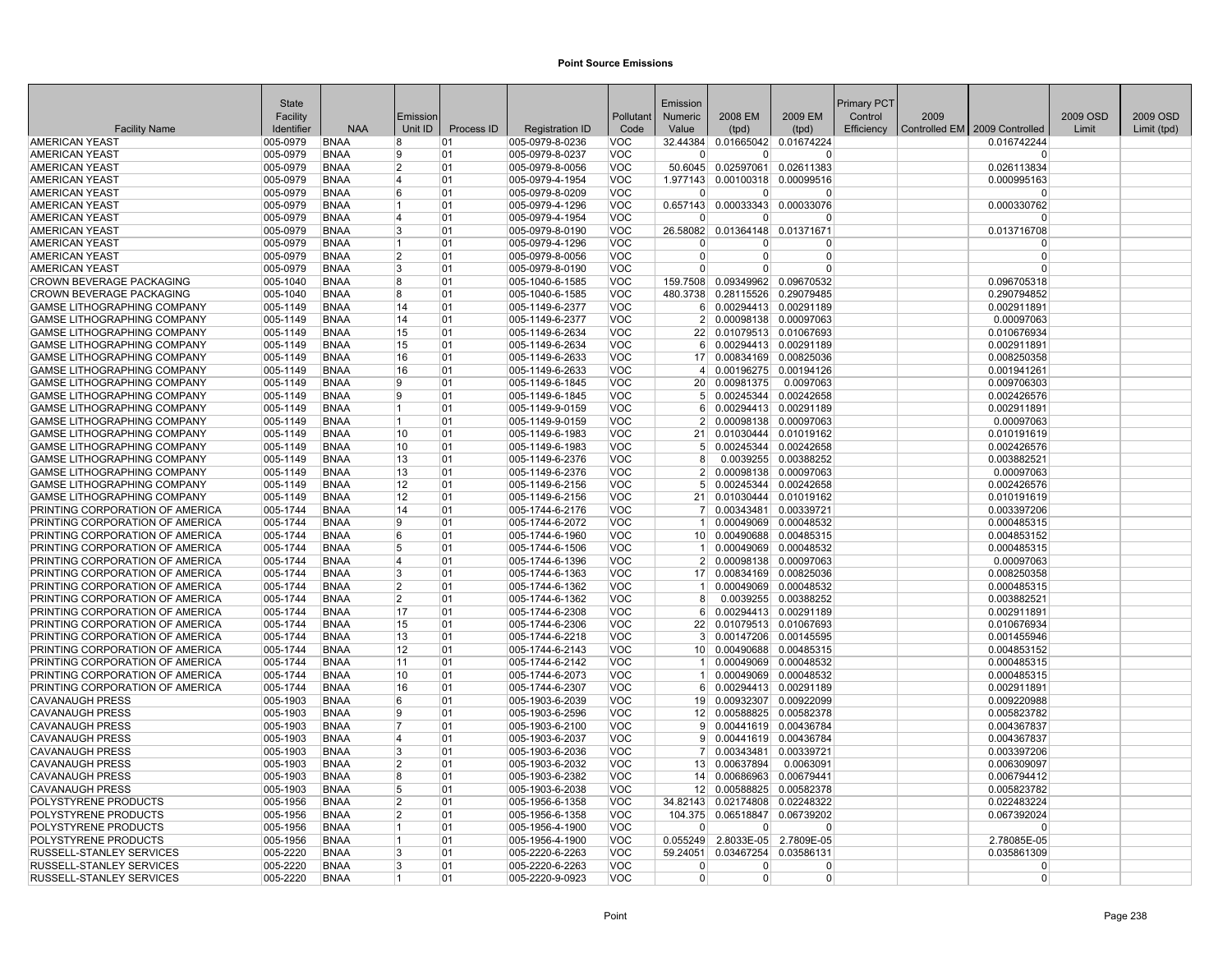|                                                                | State                          |                            |                |            |                                    |                          | Emission             |                        |                                   | Primary PCT |      |                                 |          |             |
|----------------------------------------------------------------|--------------------------------|----------------------------|----------------|------------|------------------------------------|--------------------------|----------------------|------------------------|-----------------------------------|-------------|------|---------------------------------|----------|-------------|
|                                                                | Facility                       |                            | Emission       |            |                                    | Pollutant                | <b>Numeric</b>       | 2008 EM                | 2009 EM                           | Control     | 2009 |                                 | 2009 OSD | 2009 OSD    |
| <b>Facility Name</b>                                           | Identifier                     | <b>NAA</b>                 | Unit ID        | Process ID | <b>Registration ID</b>             | Code                     | Value                | (tpd)                  | (tpd)                             | Efficiency  |      | Controlled EM   2009 Controlled | Limit    | Limit (tpd) |
| RUSSELL-STANLEY SERVICES                                       | 005-2220                       | <b>BNAA</b>                | 11             | 01         | 005-2220-9-0923                    | <b>VOC</b>               | 0.168776             | 9.7566E-05             | 0.0001                            |             |      | 0.000100003                     |          |             |
| POLYSTYRENE PRODUCTS                                           | 005-2305                       | <b>BNAA</b>                | 17             | 01         | 005-2305-5-1644                    | <b>VOC</b>               |                      | <sup>0</sup>           | 0                                 |             |      | $\Omega$                        |          |             |
| POLYSTYRENE PRODUCTS                                           | 005-2305                       | <b>BNAA</b>                | 7              | 01         | 005-2305-5-1644                    | <b>VOC</b>               | 0.219178             | 0.00011121             | 0.00011032                        |             |      | 0.00011032                      |          |             |
| POLYSTYRENE PRODUCTS                                           | 005-2305                       | <b>BNAA</b>                | 9              | 01         | 005-2305-6-2656                    | <b>VOC</b>               | 49.40741             |                        | 0.0308579 0.03190098              |             |      | 0.031900984                     |          |             |
| POLYSTYRENE PRODUCTS                                           | 005-2305                       | <b>BNAA</b>                | R              | 01         | 005-2305-6-2395                    | <b>VOC</b>               | 1.309091             | 0.00081761             | 0.00084524                        |             |      | 0.000845243                     |          |             |
| POLYSTYRENE PRODUCTS                                           | 005-2305                       | <b>BNAA</b>                | 19             | 01         | 005-2305-6-2656                    | <b>VOC</b>               | $\Omega$             | $\overline{0}$         | $\Omega$                          |             |      | $\Omega$                        |          |             |
| POLYSTYRENE PRODUCTS                                           | 005-2305                       | <b>BNAA</b>                | $\overline{2}$ | 01         | 005-2305-6-2166                    | <b>VOC</b>               | 50.03636             |                        | 0.03125072 0.03230708             |             |      | 0.032307083                     |          |             |
| POLYSTYRENE PRODUCTS                                           | 005-2305                       | <b>BNAA</b>                | 8              | 01         | 005-2305-6-2395                    | <b>VOC</b>               | 24.94545             | 0.01557994             | 0.01610658                        |             |      | 0.016106584                     |          |             |
| POLYSTYRENE PRODUCTS<br>POLYSTYRENE PRODUCTS                   | 005-2305<br>005-2305           | <b>BNAA</b><br><b>BNAA</b> | 10             | 01<br>01   | 005-2305-6-2657<br>005-2305-6-2167 | <b>VOC</b><br><b>VOC</b> | 1.333333<br>24.96124 | 0.00083275             | 0.0008609<br>0.0155898 0.01611678 |             |      | 0.000860896                     |          |             |
| POLYSTYRENE PRODUCTS                                           | 005-2305                       | <b>BNAA</b>                | 3<br>10        | 01         | 005-2305-6-2657                    | <b>VOC</b>               | 24.9697              | 0.01559508             | 0.01612224                        |             |      | 0.016116776<br>0.016122236      |          |             |
| POLYSTYRENE PRODUCTS                                           | 005-2305                       | <b>BNAA</b>                | $\overline{2}$ | 01         | 005-2305-6-2166                    | <b>VOC</b>               | 2.618182             |                        | 0.00163521 0.00169049             |             |      | 0.001690487                     |          |             |
| POLYSTYRENE PRODUCTS                                           | 005-2305                       | <b>BNAA</b>                | 3              | 01         | 005-2305-6-2167                    | <b>VOC</b>               | 1.317829             |                        | 0.00082306 0.00085089             |             |      | 0.000850886                     |          |             |
| POLYSTYRENE PRODUCTS                                           | 005-2305                       | <b>BNAA</b>                | 14             | 01         | 005-2305-6-2168                    | <b>VOC</b>               | 24.94545             | 0.01557994             | 0.01610658                        |             |      | 0.016106584                     |          |             |
| POLYSTYRENE PRODUCTS                                           | 005-2305                       | <b>BNAA</b>                | 14             | 01         | 005-2305-6-2168                    | <b>VOC</b>               | 1.309091             | 0.00081761             | 0.00084524                        |             |      | 0.000845243                     |          |             |
| <b>POLYSTYRENE PRODUCTS</b>                                    | 005-2305                       | <b>BNAA</b>                | 5              | 01         | 005-2305-6-2169                    | <b>VOC</b>               | $\Omega$             | $\Omega$               | $\Omega$                          |             |      | $\Omega$                        |          |             |
| <b>POLYSTYRENE PRODUCTS</b>                                    | 005-2305                       | <b>BNAA</b>                | 5              | 01         | 005-2305-6-2169                    | <b>VOC</b>               | $\Omega$             | 0                      | 0                                 |             |      | $\Omega$                        |          |             |
| AAI - CLUB HOUSE ROAD                                          | 005-2405                       | <b>BNAA</b>                | 14             | 01         | 005-2405-6-2580                    | <b>VOC</b>               | 32                   |                        | 0.0181529 0.01854434              |             |      | 0.018544342                     |          |             |
| AAI - CLUB HOUSE ROAD                                          | 005-2405                       | <b>BNAA</b>                | 3              | 01         | 005-2405-6-2416                    | <b>VOC</b>               | 17                   |                        | 0.00964373 0.00985168             |             |      | 0.009851682                     |          |             |
| AAI - CLUB HOUSE ROAD                                          | 005-2405                       | <b>BNAA</b>                | 11             | 01         | 005-2405-6-2414                    | <b>VOC</b>               | 17                   | 0.00964373             | 0.00985168                        |             |      | 0.009851682                     |          |             |
| AAI - CLUB HOUSE ROAD                                          | 005-2405                       | <b>BNAA</b>                | 2              | 01         | 005-2405-6-2415                    | <b>VOC</b>               | 17 <sup>1</sup>      |                        | 0.00964373 0.00985168             |             |      | 0.009851682                     |          |             |
| MIDDLE RIVER AIRCRAFT SYSTEMS                                  | 005-2407                       | <b>BNAA</b>                | 31             | 01         | 005-2407-6-2439                    | <b>VOC</b>               | 32.81176             | 0.0186134              | 0.01901477                        |             |      | 0.019014768                     |          |             |
| MIDDLE RIVER AIRCRAFT SYSTEMS                                  | $ 005 - 2407$                  | <b>BNAA</b>                | 22             | 01         | 005-2407-6-2430                    | <b>VOC</b>               | 1.446667             | 0.001085               | 0.001085                          |             |      | 0.001085                        |          |             |
| MIDDLE RIVER AIRCRAFT SYSTEMS                                  | $ 005 - 2407$                  | <b>BNAA</b>                | 23             | 01         | 005-2407-6-2431                    | <b>VOC</b>               | $\Omega$             | <sup>0</sup>           | ŋ                                 |             |      | $\Omega$                        |          |             |
| MIDDLE RIVER AIRCRAFT SYSTEMS                                  | 005-2407                       | <b>BNAA</b>                | 23             | 01         | 005-2407-6-2431                    | <b>VOC</b>               | 15                   | 0.00850917             | 0.00869266                        |             |      | 0.00869266                      |          |             |
| MIDDLE RIVER AIRCRAFT SYSTEMS                                  | 005-2407                       | <b>BNAA</b>                | 26             | 01         | 005-2407-6-2434                    | <b>VOC</b>               | 13.46667             | 0.00847294             | 0.00881628                        |             |      | 0.00881628                      |          |             |
| MIDDLE RIVER AIRCRAFT SYSTEMS                                  | $ 005 - 2407$                  | <b>BNAA</b>                | 27             | 01         | 005-2407-6-2435                    | <b>VOC</b>               | 13.46667             |                        | 0.00763935 0.00780408             |             |      | 0.007804077                     |          |             |
| MIDDLE RIVER AIRCRAFT SYSTEMS                                  | 005-2407                       | <b>BNAA</b>                | 30             | 01         | 005-2407-6-2438                    | <b>VOC</b>               | $\Omega$             | $\Omega$               | $\Omega$                          |             |      | $\Omega$                        |          |             |
| MIDDLE RIVER AIRCRAFT SYSTEMS                                  | 005-2407                       | <b>BNAA</b>                | 30             | 01         | 005-2407-6-2438                    | <b>VOC</b>               | 4.853333             | 0.00275319             | 0.00281256                        |             |      | 0.002812559                     |          |             |
| MIDDLE RIVER AIRCRAFT SYSTEMS                                  | 005-2407                       | <b>BNAA</b>                | 31             | 01         | 005-2407-6-2439                    | <b>VOC</b>               |                      | O                      | 0                                 |             |      | $\Omega$                        |          |             |
| MIDDLE RIVER AIRCRAFT SYSTEMS                                  | $ 005 - 2407$                  | <b>BNAA</b>                | 34             | 01         | 005-2407-6-2455                    | <b>VOC</b>               | $\Omega$             | $\Omega$               | 0                                 |             |      | $\Omega$                        |          |             |
| MIDDLE RIVER AIRCRAFT SYSTEMS                                  | 005-2407                       | <b>BNAA</b>                | 34             | 01         | 005-2407-6-2455                    | <b>VOC</b>               | 2 <sup>2</sup>       | 0.00098138             | 0.00097063                        |             |      | 0.00097063                      |          |             |
| MIDDLE RIVER AIRCRAFT SYSTEMS                                  | 005-2407                       | <b>BNAA</b>                | 35             | 01         | 005-2407-6-2472                    | <b>VOC</b>               | $\Omega$             | $\Omega$               | ŋ                                 |             |      | $\Omega$                        |          |             |
| MIDDLE RIVER AIRCRAFT SYSTEMS                                  | $ 005 - 2407$                  | <b>BNAA</b>                | 35             | 01         | 005-2407-6-2472                    | <b>VOC</b>               | 3.093333             | 0.00175478             | 0.00179262                        |             |      | 0.00179262                      |          |             |
| MIDDLE RIVER AIRCRAFT SYSTEMS                                  | $ 005 - 2407$                  | <b>BNAA</b>                | 37             | 01         | 005-2407-6-2499                    | <b>VOC</b>               | n                    | n                      | n                                 |             |      |                                 |          |             |
| MIDDLE RIVER AIRCRAFT SYSTEMS                                  | 005-2407                       | <b>BNAA</b>                | 37             | 01         | 005-2407-6-2499                    | <b>VOC</b>               | 0.926667             | 0.00048505             | 0.00048505                        |             |      | 0.000485052                     |          |             |
| MIDDLE RIVER AIRCRAFT SYSTEMS                                  | 005-2407                       | <b>BNAA</b>                | 22             | 01         | 005-2407-6-2430                    | <b>VOC</b>               | $\Omega$             | $\Omega$               | $\Omega$                          |             |      | $\Omega$                        |          |             |
| MIDDLE RIVER AIRCRAFT SYSTEMS                                  | 005-2407                       | <b>BNAA</b>                | 19             | 01         | 005-2407-6-2442                    | <b>VOC</b>               | 7.24<br>$\Omega$     | 0.00418529<br>$\Omega$ | 0.00428982<br>O                   |             |      | 0.004289817<br>$\Omega$         |          |             |
| MIDDLE RIVER AIRCRAFT SYSTEMS<br>MIDDLE RIVER AIRCRAFT SYSTEMS | 005-2407<br>005-2407           | <b>BNAA</b><br><b>BNAA</b> | 26<br>9        | 01<br>01   | 005-2407-6-2434                    | <b>VOC</b><br><b>VOC</b> | $\Omega$             | 0                      | $\Omega$                          |             |      | $\Omega$                        |          |             |
|                                                                |                                |                            | 11.            |            | 005-2407-6-2442                    | <b>VOC</b>               |                      |                        |                                   |             |      |                                 |          |             |
| MIDDLE RIVER AIRCRAFT SYSTEMS<br>MIDDLE RIVER AIRCRAFT SYSTEMS | $ 005 - 2407$<br>$ 005 - 2407$ | <b>BNAA</b><br><b>BNAA</b> | 27             | 01<br>01   | 005-2407-5-1655<br>005-2407-6-2435 | <b>VOC</b>               | 0.208791<br>$\Omega$ | 0.00011786<br>ŋ        | 0.00012015<br>0                   |             |      | 0.000120148<br>$\Omega$         |          |             |
| MIDDLE RIVER AIRCRAFT SYSTEMS                                  | 005-2407                       | <b>BNAA</b>                | 21             | 01         | 005-2407-6-2429                    | <b>VOC</b>               | 8.1                  | 0.00505894             | 0.00522994                        |             |      | 0.005229944                     |          |             |
| MIDDLE RIVER AIRCRAFT SYSTEMS                                  | 005-2407                       | <b>BNAA</b>                | 11             | 01         | 005-2407-5-1655                    | <b>VOC</b>               | $\Omega$             | O                      | ŋ                                 |             |      | $\Omega$                        |          |             |
| MIDDLE RIVER AIRCRAFT SYSTEMS                                  | 005-2407                       | <b>BNAA</b>                | 10             | 01         | 005-2407-6-2443                    | <b>VOC</b>               | $\Omega$             | $\Omega$               | 0                                 |             |      | $\Omega$                        |          |             |
| MIDDLE RIVER AIRCRAFT SYSTEMS                                  | 005-2407                       | <b>BNAA</b>                | 10             | 01         | 005-2407-6-2443                    | <b>VOC</b>               | 47.184               |                        | 0.03354043 0.03524588             |             |      | 0.035245879                     |          |             |
| MIDDLE RIVER AIRCRAFT SYSTEMS                                  | 005-2407                       | <b>BNAA</b>                | 11             | 01         | 005-2407-6-2444                    | <b>VOC</b>               |                      | $\Omega$               | 0                                 |             |      | $\Omega$                        |          |             |
| MIDDLE RIVER AIRCRAFT SYSTEMS                                  | $ 005 - 2407$                  | <b>BNAA</b>                | 11             | 01         | 005-2407-6-2444                    | <b>VOC</b>               | 23.62                | 0.01339911             | 0.01368804                        |             |      | 0.013688042                     |          |             |
| MIDDLE RIVER AIRCRAFT SYSTEMS                                  | 005-2407                       | <b>BNAA</b>                | 17             | 01         | 005-2407-6-2448                    | <b>VOC</b>               | n                    | O                      | 0                                 |             |      | $\Omega$                        |          |             |
| MIDDLE RIVER AIRCRAFT SYSTEMS                                  | 005-2407                       | <b>BNAA</b>                | 12             | 01         | 005-2407-6-2445                    | <b>VOC</b>               | 6.92766              | 0.00400473             | 0.00410475                        |             |      | 0.00410475                      |          |             |
| MIDDLE RIVER AIRCRAFT SYSTEMS                                  | 005-2407                       | <b>BNAA</b>                | 13             | 01         | 005-2407-6-2446                    | <b>VOC</b>               | $\Omega$             | 0                      | U                                 |             |      | $\Omega$                        |          |             |
| MIDDLE RIVER AIRCRAFT SYSTEMS                                  | $ 005 - 2407$                  | <b>BNAA</b>                | 13             | 01         | 005-2407-6-2446                    | <b>VOC</b>               |                      |                        | 13.49333 0.00877067 0.00877067    |             |      | 0.008770666                     |          |             |
| MIDDLE RIVER AIRCRAFT SYSTEMS                                  | 005-2407                       | <b>BNAA</b>                | 21             | 01         | 005-2407-6-2429                    | <b>VOC</b>               | $\Omega$             | $\Omega$               | 0                                 |             |      | $\Omega$                        |          |             |
| MIDDLE RIVER AIRCRAFT SYSTEMS                                  | 005-2407                       | <b>BNAA</b>                | 17             | 01         | 005-2407-6-2448                    | <b>VOC</b>               | 90.19333             | 0.05116472             | 0.052268                          |             |      | 0.052268001                     |          |             |
| MIDDLE RIVER AIRCRAFT SYSTEMS                                  | 005-2407                       | <b>BNAA</b>                | 18             | 01         | 005-2407-6-2426                    | <b>VOC</b>               | 7.866667             | 0.00446259             | 0.00455882                        |             |      | 0.004558817                     |          |             |
| MIDDLE RIVER AIRCRAFT SYSTEMS                                  | 005-2407                       | <b>BNAA</b>                | 12             | 01         | 005-2407-6-2445                    | <b>VOC</b>               | $\Omega$             | 0                      | 0                                 |             |      | $\Omega$                        |          |             |
| MIDDLE RIVER AIRCRAFT SYSTEMS                                  | 005-2407                       | <b>BNAA</b>                | 18             | 01         | 005-2407-6-2426                    | <b>VOC</b>               | $\Omega$             | $\Omega$               | $\Omega$                          |             |      | $\Omega$                        |          |             |
| LEHIGH PORTLAND CEMENT                                         | 013-0012                       | <b>BNAA</b>                | 31             | 01         | 013-0012-6-0049                    | <b>VOC</b>               | $\Omega$             | $\Omega$               | 0                                 |             |      | $\Omega$                        |          |             |
| LEHIGH PORTLAND CEMENT                                         | $ 013 - 0012 $                 | <b>BNAA</b>                | 31             | 01         | 013-0012-6-0049                    | <b>VOC</b>               | $\Omega$             | 0                      | 0                                 |             |      | $\Omega$                        |          |             |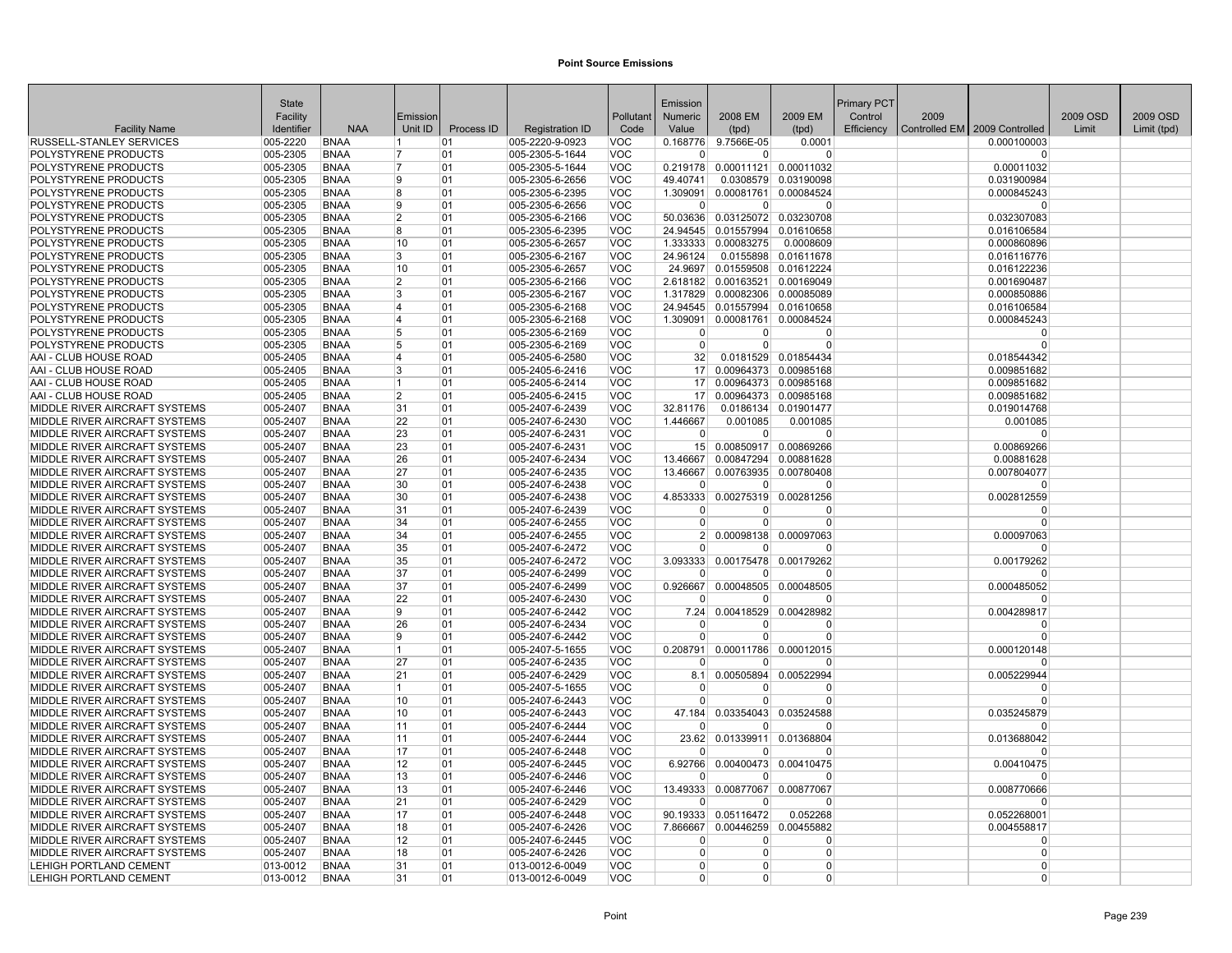|                                                  | State                      |                            |                         |            |                                    |                          | Emission                |                |                            | Primary PCT |      |                               |          |             |
|--------------------------------------------------|----------------------------|----------------------------|-------------------------|------------|------------------------------------|--------------------------|-------------------------|----------------|----------------------------|-------------|------|-------------------------------|----------|-------------|
|                                                  | Facility                   |                            | Emission                |            |                                    | Pollutant                | Numeric                 | 2008 EM        | 2009 EM                    | Control     | 2009 |                               | 2009 OSD | 2009 OSD    |
| <b>Facility Name</b>                             | Identifier                 | <b>NAA</b>                 | Unit ID                 | Process ID | <b>Registration ID</b>             | Code                     | Value                   | (tpd)          | (tpd)                      | Efficiency  |      | Controlled EM 2009 Controlled | Limit    | Limit (tpd) |
| LEHIGH PORTLAND CEMENT                           | 013-0012                   | <b>BNAA</b>                | 32                      | 01         | 013-0012-6-0124                    | VOC                      | $\Omega$                | $\overline{0}$ | $\overline{0}$             |             |      | $^{(1)}$                      |          |             |
| LEHIGH PORTLAND CEMENT                           | 013-0012                   | <b>BNAA</b>                | 26                      | 01         | 013-0012-6-0040                    | VOC                      | $\Omega$<br>$\Omega$    | 0<br>$\Omega$  | 0                          |             |      | $\Omega$<br>$\Omega$          |          |             |
| LEHIGH PORTLAND CEMENT                           | 013-0012                   | <b>BNAA</b>                | 32                      | 01         | 013-0012-6-0124                    | <b>VOC</b>               |                         |                | 0                          |             |      | $\Omega$                      |          |             |
| LEHIGH PORTLAND CEMENT<br>LEHIGH PORTLAND CEMENT | 013-0012                   | <b>BNAA</b><br><b>BNAA</b> | 30                      | 01         | 013-0012-6-0048                    | <b>VOC</b><br><b>VOC</b> | $\mathbf 0$<br>$\Omega$ | 0<br>$\Omega$  | $\overline{0}$<br>$\Omega$ |             |      | $\Omega$                      |          |             |
| LEHIGH PORTLAND CEMENT                           | 013-0012<br>$ 013 - 0012 $ | <b>BNAA</b>                | 30<br>29                | 01<br>01   | 013-0012-6-0048                    | <b>VOC</b>               | $\Omega$                | $\Omega$       | $\Omega$                   |             |      | $\Omega$                      |          |             |
| LEHIGH PORTLAND CEMENT                           | 013-0012                   |                            | 29                      |            | 013-0012-6-0047                    | <b>VOC</b>               | $\Omega$                | $\Omega$       | 0                          |             |      | $\Omega$                      |          |             |
| LEHIGH PORTLAND CEMENT                           | 013-0012                   | <b>BNAA</b><br><b>BNAA</b> | 6                       | 01<br>01   | 013-0012-6-0047<br>013-0012-6-0007 | <b>VOC</b>               | $\Omega$                | $\Omega$       | $\Omega$                   |             |      | $\Omega$                      |          |             |
| LEHIGH PORTLAND CEMENT                           | 013-0012                   | <b>BNAA</b>                | 39                      | 01         | 013-0012-6-0256                    | <b>VOC</b>               | 118                     | 0.06700255     | 0.06842572                 |             |      | 0.06842572                    |          |             |
| LEHIGH PORTLAND CEMENT                           | 013-0012                   | <b>BNAA</b>                | 39                      | 01         | 013-0012-6-0256                    | <b>VOC</b>               | $\Omega$                | 0              | 0                          |             |      | $\Omega$                      |          |             |
| LEHIGH PORTLAND CEMENT                           | 013-0012                   | <b>BNAA</b>                | 37                      | 01         | 013-0012-9-0107                    | <b>VOC</b>               | 2 <sup>1</sup>          |                | 0.00100142 0.00100229      |             |      | 0.001002286                   |          |             |
| <b>LEHIGH PORTLAND CEMENT</b>                    | 013-0012                   | <b>BNAA</b>                | 38                      | 01         | 013-0012-9-0108                    | <b>VOC</b>               |                         |                | 0.00058665 0.00059163      |             |      | 0.000591633                   |          |             |
| LEHIGH PORTLAND CEMENT                           | 013-0012                   | <b>BNAA</b>                | 6                       | 01         | 013-0012-6-0007                    | <b>VOC</b>               | $\Omega$                | 0              | $\Omega$                   |             |      | $\Omega$                      |          |             |
| LEHIGH PORTLAND CEMENT                           | 013-0012                   | <b>BNAA</b>                | 26                      | 01         | 013-0012-6-0040                    | <b>VOC</b>               | $\Omega$                | $\Omega$       | 0                          |             |      | $\Omega$                      |          |             |
| LEHIGH PORTLAND CEMENT                           | $013 - 0012$               | <b>BNAA</b>                | 37                      | 01         | 013-0012-9-0107                    | <b>VOC</b>               | $\Omega$                | $\Omega$       | $\Omega$                   |             |      | $\Omega$                      |          |             |
| LEHIGH PORTLAND CEMENT                           | 013-0012                   | <b>BNAA</b>                | 33                      | 01         | 013-0012-6-0125                    | <b>VOC</b>               | $\Omega$                | $\Omega$       | $\overline{0}$             |             |      | $\Omega$                      |          |             |
| LEHIGH PORTLAND CEMENT                           | $ 013 - 0012 $             | <b>BNAA</b>                | 33                      | 01         | 013-0012-6-0125                    | <b>VOC</b>               | $\Omega$                | $\Omega$       | 0                          |             |      | $\Omega$                      |          |             |
| <b>LEHIGH PORTLAND CEMENT</b>                    | 013-0012                   | <b>BNAA</b>                | 38                      | 01         | 013-0012-9-0108                    | <b>VOC</b>               | $\Omega$                | <sup>0</sup>   | $\Omega$                   |             |      | $\Omega$                      |          |             |
| <b>LEHIGH PORTLAND CEMENT</b>                    | 013-0012                   | <b>BNAA</b>                | 20                      | 01         | 013-0012-6-0030                    | <b>VOC</b>               | $\Omega$                | $\Omega$       | 0                          |             |      | $\Omega$                      |          |             |
| LEHIGH PORTLAND CEMENT                           | 013-0012                   | <b>BNAA</b>                | 20                      | 01         | 013-0012-6-0030                    | <b>VOC</b>               | $\Omega$                | $\Omega$       | $\overline{0}$             |             |      | $\Omega$                      |          |             |
| <b>LEHIGH PORTLAND CEMENT</b>                    | 013-0012                   | <b>BNAA</b>                | 19                      | 01         | 013-0012-6-0029                    | <b>VOC</b>               | $\mathbf 0$             | $\Omega$       | $\overline{0}$             |             |      | $\Omega$                      |          |             |
| LEHIGH PORTLAND CEMENT                           | $ 013 - 0012$              | <b>BNAA</b>                | 21                      | 01         | 013-0012-6-0031                    | <b>VOC</b>               | $\Omega$                | $\Omega$       | $\overline{0}$             |             |      | $\Omega$                      |          |             |
| LEHIGH PORTLAND CEMENT                           | 013-0012                   | <b>BNAA</b>                | 18                      | 01         | 013-0012-6-0028                    | <b>VOC</b>               | $\Omega$                | $\Omega$       | $\Omega$                   |             |      | $\Omega$                      |          |             |
| LEHIGH PORTLAND CEMENT                           | 013-0012                   | <b>BNAA</b>                | 18                      | 01         | 013-0012-6-0028                    | <b>VOC</b>               | $\Omega$                | $\Omega$       | 0                          |             |      | $\Omega$                      |          |             |
| LEHIGH PORTLAND CEMENT                           | 013-0012                   | <b>BNAA</b>                | 17                      | 01         | 013-0012-6-0027                    | <b>VOC</b>               | $\Omega$                | $\Omega$       | $\overline{0}$             |             |      | $\Omega$                      |          |             |
| <b>LEHIGH PORTLAND CEMENT</b>                    | $013 - 0012$               | <b>BNAA</b>                | 17                      | 01         | 013-0012-6-0027                    | <b>VOC</b>               | $\Omega$                | $\Omega$       | $\Omega$                   |             |      | $\Omega$                      |          |             |
| LEHIGH PORTLAND CEMENT                           | $ 013 - 0012 $             | <b>BNAA</b>                | 19                      | 01         | 013-0012-6-0029                    | <b>VOC</b>               | 0                       | $\Omega$       | $\overline{0}$             |             |      | $\Omega$                      |          |             |
| LEHIGH PORTLAND CEMENT                           | 013-0012                   | <b>BNAA</b>                | 21                      | 01         | 013-0012-6-0031                    | <b>VOC</b>               | $\Omega$                | $\Omega$       | $\Omega$                   |             |      | $\Omega$                      |          |             |
| <b>LEHIGH PORTLAND CEMENT</b>                    | 013-0012                   | <b>BNAA</b>                | 25                      | 01         | 013-0012-6-0039                    | <b>VOC</b>               | $\Omega$                | $\Omega$       | $\Omega$                   |             |      | $\Omega$                      |          |             |
| <b>LEHIGH PORTLAND CEMENT</b>                    | 013-0012                   | <b>BNAA</b>                | 25                      | 01         | 013-0012-6-0039                    | <b>VOC</b>               | $\Omega$                | $\Omega$       | 0                          |             |      | $\Omega$                      |          |             |
| LEHIGH PORTLAND CEMENT                           | 013-0012                   | <b>BNAA</b>                | 24                      | 01         | 013-0012-6-0034                    | <b>VOC</b>               | $\mathbf 0$             | $\Omega$       | $\overline{0}$             |             |      | $\Omega$                      |          |             |
| LEHIGH PORTLAND CEMENT                           | 013-0012                   | <b>BNAA</b>                | 24                      | 01         | 013-0012-6-0034                    | <b>VOC</b>               | $\mathbf 0$             | $\Omega$       | $\overline{0}$             |             |      | $\Omega$                      |          |             |
| <b>LEHIGH PORTLAND CEMENT</b>                    | $ 013 - 0012$              | <b>BNAA</b>                | 22                      | 01         | 013-0012-6-0032                    | <b>VOC</b>               | $\Omega$                | $\Omega$       | $\Omega$                   |             |      | $\Omega$                      |          |             |
| LEHIGH PORTLAND CEMENT                           | 013-0012                   | <b>BNAA</b>                | 22                      | 01         | 013-0012-6-0032                    | <b>VOC</b>               | $\Omega$                | $\Omega$       | $\Omega$                   |             |      | $\Omega$                      |          |             |
| LEHIGH PORTLAND CEMENT                           | 013-0012                   | <b>BNAA</b>                | 23                      | 01         | 013-0012-6-0033                    | <b>VOC</b>               | $\Omega$                | $\Omega$       | 0                          |             |      | $\Omega$                      |          |             |
| <b>LEHIGH PORTLAND CEMENT</b>                    | 013-0012                   | <b>BNAA</b>                | 23                      | 01         | 013-0012-6-0033                    | <b>VOC</b>               | $\Omega$                | $\Omega$       | $\Omega$                   |             |      | $\Omega$                      |          |             |
| <b>COLONIAL PIPELINE COMPANY</b>                 | 013-0056                   | <b>BNAA</b>                | 4                       | 02         | 013-0056-9-0132                    | <b>VOC</b>               | $\Omega$                | $\Omega$       | $\Omega$                   |             |      |                               |          |             |
| <b>COLONIAL PIPELINE COMPANY</b>                 | 013-0056                   | <b>BNAA</b>                | 14                      | 01         | 013-0056-9-0132                    | <b>VOC</b>               | 263                     |                | 0.13168617 0.13180067      |             |      | 0.131800666                   |          |             |
| <b>COLONIAL PIPELINE COMPANY</b>                 | 013-0056                   | <b>BNAA</b>                | 14                      | 01         | 013-0056-9-0132                    | <b>VOC</b>               | $\Omega$                | $\Omega$       | $\Omega$                   |             |      |                               |          |             |
| <b>COLONIAL PIPELINE COMPANY</b>                 | 013-0056                   | <b>BNAA</b>                | 14                      | 02         | 013-0056-9-0132                    | <b>VOC</b>               | $\mathbf 0$             | $\Omega$       | 0                          |             |      | $\Omega$                      |          |             |
| MCCORQUODALE COLOR CARD                          | $ 025 - 0002$              | <b>BNAA</b>                | 9                       | 01         | 025-0002-4-0621                    | <b>VOC</b>               | $\Omega$                | $\Omega$       | 0                          |             |      | $\Omega$                      |          |             |
| MCCORQUODALE COLOR CARD                          | 025-0002                   | <b>BNAA</b>                | 10                      | 01         | 025-0002-4-0622                    | <b>VOC</b>               | $\mathbf 0$             | $\Omega$       | 0                          |             |      | $\Omega$                      |          |             |
| MCCORQUODALE COLOR CARD                          | 025-0002                   | <b>BNAA</b>                | 10                      | 01         | 025-0002-4-0622                    | <b>VOC</b>               | $\Omega$                | $\Omega$       | $\overline{0}$             |             |      |                               |          |             |
| MCCORQUODALE COLOR CARD                          | 025-0002                   | <b>BNAA</b>                | 1                       | 01         | 025-0002-6-0020                    | <b>VOC</b>               | 102                     |                | 0.05307389 0.05308654      |             |      | 0.053086538                   |          |             |
| MCCORQUODALE COLOR CARD                          | 025-0002                   | <b>BNAA</b>                | 11                      | 01         | 025-0002-6-0020                    | <b>VOC</b>               | 10 <sup>1</sup>         |                | 0.00520332 0.00520456      |             |      | 0.005204563                   |          |             |
| MCCORQUODALE COLOR CARD                          | 025-0002                   | <b>BNAA</b>                | 9                       | 01         | 025-0002-4-0621                    | <b>VOC</b>               | $\overline{0}$          | 0              | $\overline{0}$             |             |      | $\Omega$                      |          |             |
| <b>J.M. HUBER CORPORATION</b>                    | 025-0005                   | <b>BNAA</b>                | 3                       | 01         | 025-0005-5-0013                    | <b>VOC</b>               | $\Omega$                | $\Omega$       | $\Omega$                   |             |      | $\Omega$                      |          |             |
| J.M. HUBER CORPORATION                           | $ 025 - 0005$              | <b>BNAA</b>                | 25                      | 01         | 025-0005-5-0126                    | <b>VOC</b>               | $\mathbf 0$             | $\Omega$       | 0                          |             |      | $\Omega$                      |          |             |
| <b>J.M. HUBER CORPORATION</b>                    | 025-0005                   | <b>BNAA</b>                | 25                      | 01         | 025-0005-5-0126                    | <b>VOC</b>               | $\mathbf 0$             | 0              | $\overline{0}$             |             |      | $\Omega$                      |          |             |
| J.M. HUBER CORPORATION                           | 025-0005                   | <b>BNAA</b>                | 24                      | 01         | 025-0005-5-0125                    | <b>VOC</b>               | $\Omega$                | $\Omega$       | $\Omega$                   |             |      | $\Omega$                      |          |             |
| <b>J.M. HUBER CORPORATION</b>                    | 025-0005                   | <b>BNAA</b>                | 18                      | 01         | 025-0005-7-0151                    | <b>VOC</b>               | $\Omega$                | $\Omega$       | 0                          |             |      | $\Omega$                      |          |             |
| <b>J.M. HUBER CORPORATION</b>                    | $ 025 - 0005$              | <b>BNAA</b>                | 18                      | 01         | $ 025 - 0005 - 7 - 0151$           | <b>VOC</b>               | $\Omega$                | $\Omega$       | 0                          |             |      | $\Omega$                      |          |             |
| J.M. HUBER CORPORATION                           | 025-0005                   | <b>BNAA</b>                | 24                      | 01         | 025-0005-5-0125                    | <b>VOC</b>               | $\Omega$                | $\Omega$       | $\overline{0}$             |             |      | $\Omega$                      |          |             |
| <b>J.M. HUBER CORPORATION</b>                    | 025-0005                   | <b>BNAA</b>                | 9                       | 01         | 025-0005-7-0065                    | <b>VOC</b>               | $\Omega$                | $\Omega$       | $\Omega$                   |             |      | $\Omega$                      |          |             |
| <b>J.M. HUBER CORPORATION</b>                    | 025-0005                   | <b>BNAA</b>                | 9                       | 01         | 025-0005-7-0065                    | <b>VOC</b>               | $\Omega$                | $\Omega$       | $\Omega$                   |             |      | $\Omega$                      |          |             |
| J.M. HUBER CORPORATION                           | 025-0005                   | <b>BNAA</b>                | 8                       | 01         | 025-0005-7-0064                    | <b>VOC</b>               | $\Omega$                | $\Omega$       | $\Omega$                   |             |      | $\Omega$                      |          |             |
| J.M. HUBER CORPORATION                           | 025-0005                   | <b>BNAA</b>                | 8                       | 01         | 025-0005-7-0064                    | <b>VOC</b>               | $\Omega$                | $\Omega$       | $\Omega$                   |             |      | $\Omega$                      |          |             |
| <b>J.M. HUBER CORPORATION</b>                    | 025-0005                   | <b>BNAA</b>                | $\overline{\mathbf{A}}$ | 01         | 025-0005-5-0032                    | <b>VOC</b>               | $\Omega$                | $\Omega$       | 0                          |             |      | $\Omega$                      |          |             |
| <b>J.M. HUBER CORPORATION</b>                    | 025-0005                   | <b>BNAA</b>                | 6                       | 01         | 025-0005-7-0028                    | <b>VOC</b>               | $\Omega$                | $\Omega$       | 0                          |             |      | $\overline{0}$                |          |             |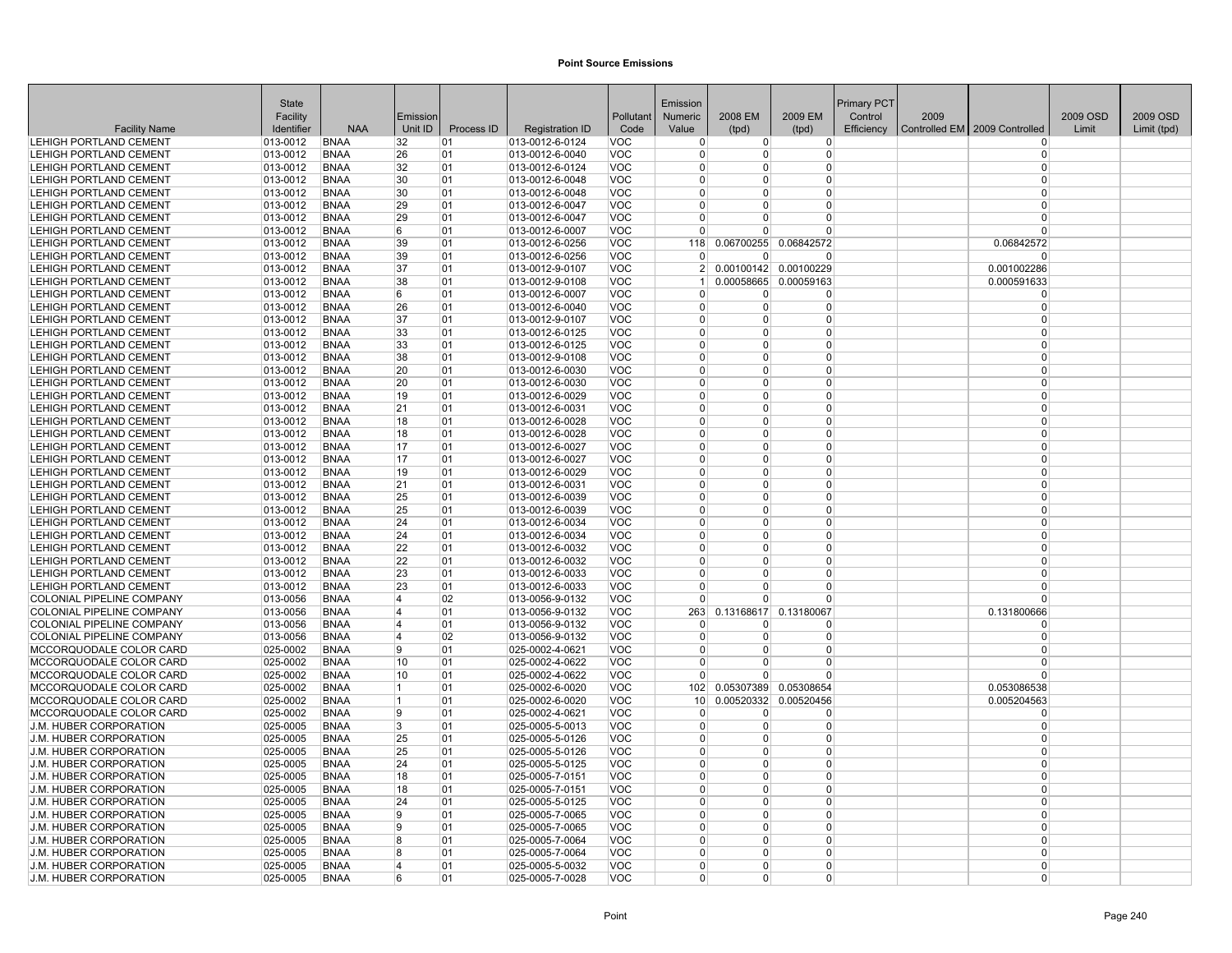|                                                                 | State                     |                            |                |            |                                    |                          | Emission                   |                             |                                         | Primary PCT |      |                               |          |             |
|-----------------------------------------------------------------|---------------------------|----------------------------|----------------|------------|------------------------------------|--------------------------|----------------------------|-----------------------------|-----------------------------------------|-------------|------|-------------------------------|----------|-------------|
|                                                                 | Facility                  |                            | Emission       |            |                                    | Pollutant                | <b>Numeric</b>             | 2008 EM                     | 2009 EM                                 | Control     | 2009 |                               | 2009 OSD | 2009 OSD    |
| <b>Facility Name</b>                                            | Identifier                | <b>NAA</b>                 | Unit ID        | Process ID | <b>Registration ID</b>             | Code                     | Value                      | (tpd)                       | (tpd)                                   | Efficiency  |      | Controlled EM 2009 Controlled | Limit    | Limit (tpd) |
| <b>J.M. HUBER CORPORATION</b>                                   | 025-0005                  | <b>BNAA</b>                | 6              | 01         | 025-0005-7-0028                    | VOC                      | $\overline{0}$             | $\overline{0}$              | $\overline{0}$<br>$\Omega$              |             |      | <sup>0</sup><br>$\Omega$      |          |             |
| <b>J.M. HUBER CORPORATION</b><br><b>J.M. HUBER CORPORATION</b>  | 025-0005<br>025-0005      | <b>BNAA</b><br><b>BNAA</b> | 4<br>12        | 01<br>01   | 025-0005-5-0032<br>025-0005-7-0102 | VOC<br><b>VOC</b>        | $\Omega$<br>3 <sup>1</sup> | $\Omega$                    | 0.00153276 0.00151989                   |             |      | 0.001519891                   |          |             |
| <b>J.M. HUBER CORPORATION</b>                                   | 025-0005                  | <b>BNAA</b>                | 12             | 01         | 025-0005-7-0102                    | <b>VOC</b>               | $\overline{0}$             | $\Omega$                    | $\Omega$                                |             |      | $\Omega$                      |          |             |
| J.M. HUBER CORPORATION                                          | 025-0005                  | <b>BNAA</b>                | 11             | 01         | 025-0005-7-0069                    | <b>VOC</b>               | 3 <sup>1</sup>             |                             | 0.00153276 0.00151989                   |             |      | 0.001519891                   |          |             |
| J.M. HUBER CORPORATION                                          | 025-0005                  | <b>BNAA</b>                | 11             | 01         | $ 025 - 0005 - 4 - 0012 $          | <b>VOC</b>               | $\Omega$                   | 0                           | 0                                       |             |      | $\Omega$                      |          |             |
| <b>J.M. HUBER CORPORATION</b>                                   | $ 025 - 0005$             | <b>BNAA</b>                | 11             | 01         | 025-0005-4-0012                    | <b>VOC</b>               | $\Omega$                   | $\Omega$                    | $\Omega$                                |             |      | $\Omega$                      |          |             |
| <b>J.M. HUBER CORPORATION</b>                                   | 025-0005                  | <b>BNAA</b>                | 3              | 01         | 025-0005-5-0013                    | <b>VOC</b>               | 2 <sup>1</sup>             |                             | 0.001129 0.00115089                     |             |      | 0.001150892                   |          |             |
| <b>J.M. HUBER CORPORATION</b>                                   | 025-0005                  | <b>BNAA</b>                | 11             | 01         | 025-0005-7-0069                    | <b>VOC</b>               | $\Omega$                   | U                           | $\Omega$                                |             |      | $\Omega$                      |          |             |
| <b>J.M. HUBER CORPORATION</b>                                   | 025-0005                  | <b>BNAA</b>                | 17             | 01         | 025-0005-7-0136                    | <b>VOC</b>               | $\overline{0}$             | $\Omega$                    | $\mathbf 0$                             |             |      | $\mathbf 0$                   |          |             |
| <b>J.M. HUBER CORPORATION</b>                                   | 025-0005                  | <b>BNAA</b>                | 14             | 01         | 025-0005-7-0105                    | <b>VOC</b>               | $\Omega$                   | $\Omega$                    | $\Omega$                                |             |      | $\Omega$                      |          |             |
| <b>J.M. HUBER CORPORATION</b>                                   | 025-0005                  | <b>BNAA</b>                | 17             | 01         | 025-0005-7-0136                    | <b>VOC</b>               | $\Omega$                   | 0                           | $\Omega$                                |             |      | $\Omega$                      |          |             |
| <b>J.M. HUBER CORPORATION</b>                                   | 025-0005                  | <b>BNAA</b>                | 16             | 01         | 025-0005-7-0132                    | <b>VOC</b>               | $\Omega$                   | 0                           | $\Omega$                                |             |      | $\Omega$                      |          |             |
| J.M. HUBER CORPORATION                                          | 025-0005                  | <b>BNAA</b>                | 16             | 01         | 025-0005-7-0132                    | <b>VOC</b>               | $\Omega$                   | $\Omega$                    | $\Omega$                                |             |      | $\Omega$                      |          |             |
| <b>J.M. HUBER CORPORATION</b>                                   | $025 - 0005$              | <b>BNAA</b>                | 15             | 01         | 025-0005-7-0131                    | <b>VOC</b>               | $\Omega$                   | U                           | $\Omega$                                |             |      | $\Omega$                      |          |             |
| <b>J.M. HUBER CORPORATION</b>                                   | 025-0005                  | <b>BNAA</b>                | 15             | 01         | 025-0005-7-0131                    | <b>VOC</b>               | $\Omega$                   | $\Omega$                    | $\Omega$                                |             |      | $\Omega$                      |          |             |
| J.M. HUBER CORPORATION                                          | 025-0005                  | <b>BNAA</b>                | 14             | 01         | $ 025 - 0005 - 7 - 0105$           | <b>VOC</b>               | $\overline{0}$             | $\Omega$                    | $\overline{0}$                          |             |      | $\Omega$                      |          |             |
| <b>CYTEC ENGINEERED MATERIALS</b>                               | 025-0006                  | <b>BNAA</b>                | 54             | 01         | 025-0006-6-0210                    | <b>VOC</b>               | 18.5                       |                             | 0.01049465 0.01072095                   |             |      | 0.010720948                   |          |             |
| <b>CYTEC ENGINEERED MATERIALS</b>                               | 025-0006                  | <b>BNAA</b>                | 56             | 01         | 025-0006-9-0226                    | <b>VOC</b>               | $\Omega$                   | U                           | $\Omega$                                |             |      | $\Omega$                      |          |             |
| <b>CYTEC ENGINEERED MATERIALS</b>                               | 025-0006                  | <b>BNAA</b>                | 56             | 01         | 025-0006-9-0226                    | <b>VOC</b>               | $\mathbf 0$                | 0                           | $\Omega$                                |             |      | $\mathbf 0$                   |          |             |
| <b>CYTEC ENGINEERED MATERIALS</b>                               | 025-0006                  | <b>BNAA</b>                | 55             | 01         | 025-0006-6-0263                    | <b>VOC</b>               | 0.79                       |                             | 0.00056157 0.00059012                   |             |      | 0.00059012                    |          |             |
| <b>CYTEC ENGINEERED MATERIALS</b>                               | 025-0006                  | <b>BNAA</b>                | 55             | 01         | 025-0006-6-0263                    | <b>VOC</b>               | $\Omega$                   | $\Omega$                    | $\Omega$                                |             |      | $\Omega$                      |          |             |
| <b>CYTEC ENGINEERED MATERIALS</b>                               | 025-0006                  | <b>BNAA</b>                | 54             | 01         | 025-0006-6-0210                    | <b>VOC</b>               | 37.21                      |                             | 0.02110842 0.02156359                   |             |      | 0.021563593                   |          |             |
| <b>CYTEC ENGINEERED MATERIALS</b>                               | 025-0006                  | <b>BNAA</b>                | 57             | 01         | 025-0006-9-0246                    | <b>VOC</b>               | $\Omega$                   | n                           | $\Omega$                                |             |      | n                             |          |             |
| <b>CYTEC ENGINEERED MATERIALS</b>                               | 025-0006                  | <b>BNAA</b>                | 61             | 01         | 025-0006-6-0348                    | <b>VOC</b>               | 8.86                       |                             | 0.00509119 0.00515731                   |             |      | 0.005157313                   |          |             |
| <b>CYTEC ENGINEERED MATERIALS</b>                               | 025-0006                  | <b>BNAA</b><br><b>BNAA</b> | 59             | 01         | 025-0006-5-0137                    | <b>VOC</b><br><b>VOC</b> | $\Omega$                   | 0                           | $\Omega$                                |             |      | $\Omega$<br>$\Omega$          |          |             |
| CYTEC ENGINEERED MATERIALS<br><b>CYTEC ENGINEERED MATERIALS</b> | 025-0006<br>025-0006      | <b>BNAA</b>                | 161<br>60      | 01<br>01   | 025-0006-6-0348<br>025-0006-7-0180 | <b>VOC</b>               | $\overline{0}$<br>$\vert$  | $\overline{0}$              | $\overline{0}$<br>0.00249153 0.00257062 |             |      | 0.002570621                   |          |             |
| <b>CYTEC ENGINEERED MATERIALS</b>                               | 025-0006                  | <b>BNAA</b>                | 60             | 01         | 025-0006-7-0180                    | <b>VOC</b>               | $\Omega$                   | 0                           | $\Omega$                                |             |      | $\Omega$                      |          |             |
| <b>CYTEC ENGINEERED MATERIALS</b>                               | 025-0006                  | <b>BNAA</b>                | 59             | 01         | 025-0006-5-0137                    | <b>VOC</b>               | 0.13                       | 7.3385E-05                  | 7.4808E-05                              |             |      | 7.4808E-05                    |          |             |
| <b>CYTEC ENGINEERED MATERIALS</b>                               | 025-0006                  | <b>BNAA</b>                | 57             | 01         | 025-0006-9-0246                    | <b>VOC</b>               | $\Omega$                   | $\Omega$                    | $\Omega$                                |             |      | $\Omega$                      |          |             |
| <b>CYTEC ENGINEERED MATERIALS</b>                               | 025-0006                  | <b>BNAA</b>                | 58             | 01         | 025-0006-5-0136                    | <b>VOC</b>               | 0.14                       | 7.903E-05                   | 8.0562E-05                              |             |      | 8.05625E-05                   |          |             |
| <b>CYTEC ENGINEERED MATERIALS</b>                               | 025-0006                  | <b>BNAA</b>                | 58             | 01         | 025-0006-5-0136                    | <b>VOC</b>               | $\mathbf 0$                | <sup>0</sup>                | $\Omega$                                |             |      | $\Omega$                      |          |             |
| <b>CYTEC ENGINEERED MATERIALS</b>                               | 025-0006                  | <b>BNAA</b>                | 45             | 01         | 025-0006-7-0171                    | <b>VOC</b>               | $\Omega$                   | $\Omega$                    | $\Omega$                                |             |      | $\Omega$                      |          |             |
| <b>CYTEC ENGINEERED MATERIALS</b>                               | 025-0006                  | <b>BNAA</b>                | 45             | 01         | $ 025 - 0006 - 7 - 0171$           | <b>VOC</b>               | $\Omega$                   | $\Omega$                    | $\Omega$                                |             |      | $\Omega$                      |          |             |
| <b>CYTEC ENGINEERED MATERIALS</b>                               | 025-0006                  | <b>BNAA</b>                | 46             | 01         | 025-0006-7-0172                    | <b>VOC</b>               | $\Omega$                   | $\Omega$                    | $\Omega$                                |             |      | $\Omega$                      |          |             |
| <b>CYTEC ENGINEERED MATERIALS</b>                               | 025-0006                  | <b>BNAA</b>                | 42             | 01         | 025-0006-5-0077                    | <b>VOC</b>               | $\Omega$                   | U                           | $\Omega$                                |             |      | $\Omega$                      |          |             |
| CYTEC ENGINEERED MATERIALS                                      | 025-0006                  | <b>BNAA</b>                | 41             | 01         | 025-0006-5-0076                    | <b>VOC</b>               | 0.69                       |                             | 0.0003895 0.00039706                    |             |      | 0.000397058                   |          |             |
| <b>CYTEC ENGINEERED MATERIALS</b>                               | 025-0006                  | <b>BNAA</b>                | 41             | 01         | 025-0006-5-0076                    | <b>VOC</b>               | $\mathbf 0$                | $\Omega$                    | $\Omega$                                |             |      | $\Omega$                      |          |             |
| <b>CYTEC ENGINEERED MATERIALS</b>                               | 025-0006                  | <b>BNAA</b>                | 52             | 01         | 025-0006-4-0519                    | <b>VOC</b>               | $\Omega$                   | $\Omega$                    | $\Omega$                                |             |      | $\Omega$                      |          |             |
| <b>CYTEC ENGINEERED MATERIALS</b>                               | 025-0006                  | <b>BNAA</b>                | 42             | 01         | 025-0006-5-0077                    | <b>VOC</b>               | 0.003                      | 1.6935E-06                  | 1.7263E-06                              |             |      | 1.72634E-06                   |          |             |
| <b>CYTEC ENGINEERED MATERIALS</b>                               | 025-0006                  | <b>BNAA</b>                | 46             | 01         | 025-0006-7-0172                    | <b>VOC</b>               | 128.12                     |                             | 0.07362119 0.07457731                   |             |      | 0.074577312                   |          |             |
| <b>CYTEC ENGINEERED MATERIALS</b>                               | 025-0006                  | <b>BNAA</b>                | 49             | 01         | 025-0006-7-0175                    | <b>VOC</b>               |                            | 200.9 0.11544254 0.11694179 |                                         |             |      | 0.116941789                   |          |             |
| CYTEC ENGINEERED MATERIALS                                      | 025-0006                  | <b>BNAA</b>                | 49             | 01         | 025-0006-7-0175                    | <b>VOC</b>               | $\Omega$                   | $\Omega$                    | $\Omega$                                |             |      | $\Omega$                      |          |             |
| <b>CYTEC ENGINEERED MATERIALS</b>                               | 025-0006                  | <b>BNAA</b>                | 48             | 01         | 025-0006-7-0174                    | <b>VOC</b>               | 95.82                      |                             | 0.05506075 0.05577582                   |             |      | 0.05577582                    |          |             |
| <b>CYTEC ENGINEERED MATERIALS</b>                               | 025-0006                  | <b>BNAA</b>                | 52             | 01         | 025-0006-4-0519                    | <b>VOC</b>               | $\overline{0}$             | 0                           | $\Omega$                                |             |      | $\Omega$                      |          |             |
| <b>CYTEC ENGINEERED MATERIALS</b>                               | 025-0006                  | <b>BNAA</b>                | 48             | 01         | 025-0006-7-0174                    | <b>VOC</b>               | $\Omega$                   | $\Omega$                    | $\Omega$                                |             |      | $\Omega$<br>$\Omega$          |          |             |
| <b>CYTEC ENGINEERED MATERIALS</b>                               | 025-0006                  | <b>BNAA</b>                | 47             | 01         | 025-0006-7-0173                    | <b>VOC</b>               | $\Omega$                   | 0                           | $\Omega$                                |             |      |                               |          |             |
| <b>CYTEC ENGINEERED MATERIALS</b><br><b>CPSG - PERRYMAN</b>     | 025-0006                  | <b>BNAA</b><br><b>BNAA</b> | 47<br>3        | 01<br>01   | 025-0006-7-0173<br>025-0024-4-0083 | <b>VOC</b><br><b>VOC</b> | 247.96<br>1.398601         |                             | 0.14248448 0.14433492                   |             |      | 0.144334923                   |          |             |
| <b>CPSG - PERRYMAN</b>                                          | $ 025 - 0024$<br>025-0024 | <b>BNAA</b>                | 17             | 01         | 025-0024-5-0088                    | <b>VOC</b>               | $\overline{0}$             | $\Omega$                    | 0.00124876 0.00114262<br>$\Omega$       |             |      | 0.001142622<br>$\Omega$       |          |             |
| CPSG - PERRYMAN                                                 | $ 025 - 0024$             | <b>BNAA</b>                | 14             | 01         | 025-0024-4-0084                    | <b>VOC</b>               | $\Omega$                   | $\Omega$                    | $\Omega$                                |             |      | $\Omega$                      |          |             |
| CPSG - PERRYMAN                                                 | $ 025 - 0024$             | <b>BNAA</b>                | 14             | 01         | 025-0024-4-0084                    | <b>VOC</b>               | 1.398601                   | 0.00124876                  | 0.00114262                              |             |      | 0.001142622                   |          |             |
| <b>ICPSG - PERRYMAN</b>                                         | 025-0024                  | <b>BNAA</b>                |                | 01         | 025-0024-5-0088                    | <b>VOC</b>               | $\Omega$                   | $\Omega$                    | $\Omega$                                |             |      | $\Omega$                      |          |             |
| <b>CPSG - PERRYMAN</b>                                          | 025-0024                  | <b>BNAA</b>                | 3              | 01         | 025-0024-4-0083                    | <b>VOC</b>               | $\Omega$                   | $\Omega$                    | $\Omega$                                |             |      | $\Omega$                      |          |             |
| <b>CPSG - PERRYMAN</b>                                          | $ 025 - 0024$             | <b>BNAA</b>                | $\overline{2}$ | 01         | 025-0024-4-0082                    | <b>VOC</b>               | 1.459854                   |                             | 0.00130345 0.00119266                   |             |      | 0.001192664                   |          |             |
| <b>CPSG - PERRYMAN</b>                                          | 025-0024                  | <b>BNAA</b>                | 11             | 01         | 025-0024-4-0081                    | <b>VOC</b>               | $\Omega$                   | 0                           | $\Omega$                                |             |      | $\Omega$                      |          |             |
| <b>CPSG - PERRYMAN</b>                                          | 025-0024                  | <b>BNAA</b>                | 11             | 01         | 025-0024-4-0081                    | <b>VOC</b>               | 1.388889                   |                             | 0.00124009 0.00113469                   |             |      | 0.001134687                   |          |             |
| <b>CPSG - PERRYMAN</b>                                          | 025-0024                  | <b>BNAA</b>                | $\overline{2}$ | 01         | 025-0024-4-0082                    | <b>VOC</b>               | $\Omega$                   | 0                           | 0                                       |             |      | $\Omega$                      |          |             |
|                                                                 |                           |                            |                |            |                                    |                          |                            |                             |                                         |             |      |                               |          |             |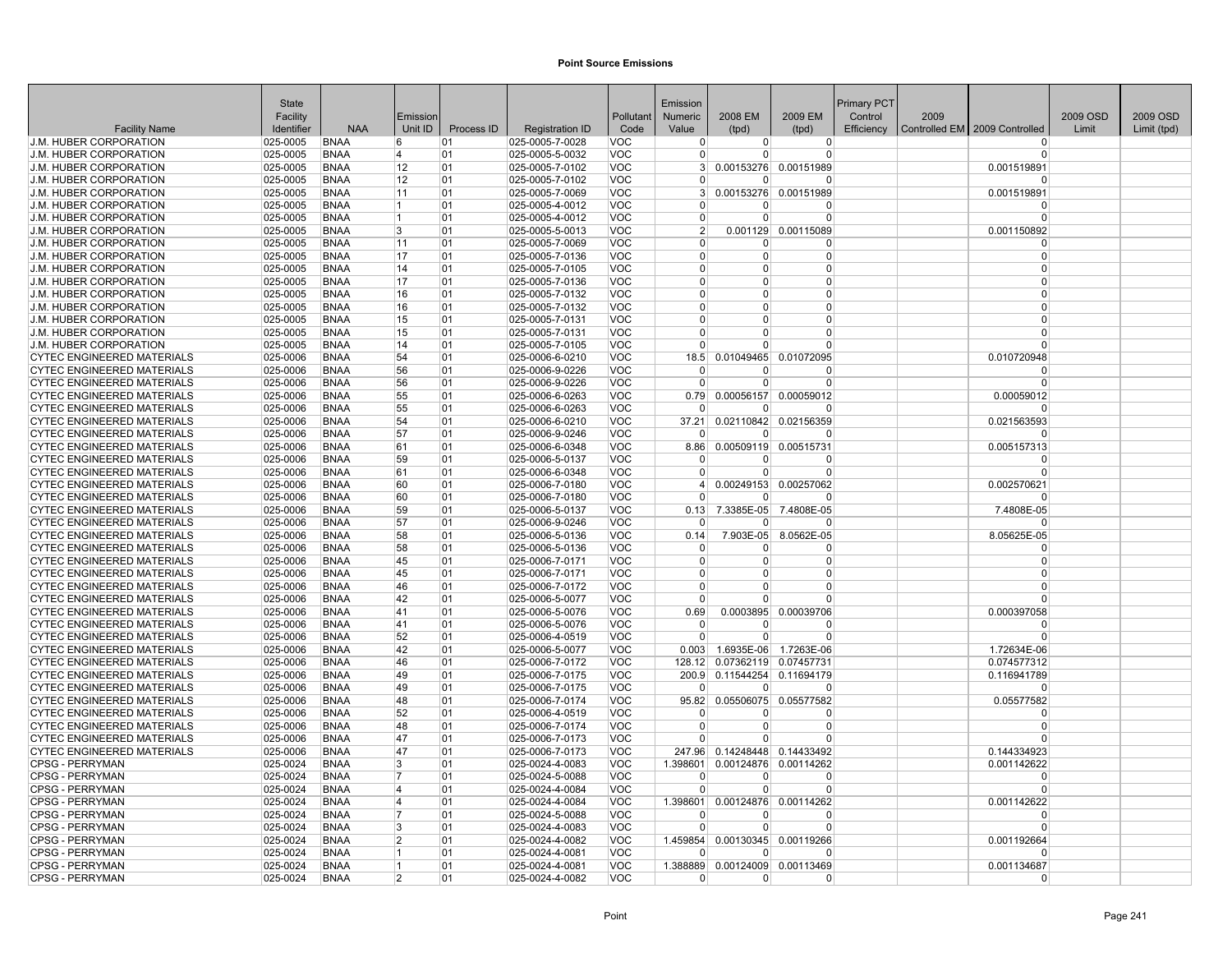|                                                    | State                |                            |            |            |                                    |                          | Emission             |                      |                             | <b>Primary PCT</b> |      |                                 |          |             |
|----------------------------------------------------|----------------------|----------------------------|------------|------------|------------------------------------|--------------------------|----------------------|----------------------|-----------------------------|--------------------|------|---------------------------------|----------|-------------|
|                                                    | Facility             |                            | Emission   |            |                                    | Pollutant                | Numeric              | 2008 EM              | 2009 EM                     | Control            | 2009 |                                 | 2009 OSD | 2009 OSD    |
| <b>Facility Name</b>                               | Identifier           | <b>NAA</b>                 | Unit ID    | Process ID | <b>Registration ID</b>             | Code                     | Value                | (tpd)                | (tpd)                       | Efficiency         |      | Controlled EM   2009 Controlled | Limit    | Limit (tpd) |
| <b>COLONIAL PIPELINE COMPANY</b>                   | 025-0076             | <b>BNAA</b>                | 12         | 01         | 025-0076-9-0213                    | <b>VOC</b>               |                      |                      | 17.2 0.00861218 0.00861966  |                    |      | 0.008619664                     |          |             |
| <b>COLONIAL PIPELINE COMPANY</b>                   | 025-0076             | <b>BNAA</b>                | 12         | 01         | 025-0076-9-0213                    | <b>VOC</b>               | $\Omega$             | $\Omega$             | $\Omega$                    |                    |      | $\Omega$                        |          |             |
| <b>COLONIAL PIPELINE COMPANY</b>                   | 025-0076             | <b>BNAA</b>                | 11<br>11.  | 01         | 025-0076-9-0007                    | <b>VOC</b>               | 50.03<br>n           | 0.02505041           | 0.02507219                  |                    |      | 0.025072195                     |          |             |
| <b>COLONIAL PIPELINE COMPANY</b>                   | 025-0076             | <b>BNAA</b>                |            | 01         | 025-0076-9-0007                    | <b>VOC</b>               | $\Omega$             | $\Omega$<br>$\Omega$ | 0<br>$\Omega$               |                    |      | $\Omega$<br>$\Omega$            |          |             |
| ABERDEEN PROVING GROUND                            | 025-0081<br>025-0081 | <b>BNAA</b><br><b>BNAA</b> | 231<br>255 | 01<br>01   | 025-0081-6-0269                    | <b>VOC</b><br><b>VOC</b> | $\Omega$             | $\Omega$             | $\Omega$                    |                    |      | $\Omega$                        |          |             |
| ABERDEEN PROVING GROUND<br>ABERDEEN PROVING GROUND | 025-0081             | <b>BNAA</b>                | 258        | 01         | 025-0081-9-0216<br>025-0081-9-0225 | <b>VOC</b>               | $\Omega$             | U                    | $\Omega$                    |                    |      | $\Omega$                        |          |             |
| ABERDEEN PROVING GROUND                            | 025-0081             | <b>BNAA</b>                | 255        | 01         | 025-0081-9-0216                    | <b>VOC</b>               | 0.0035               |                      | 0.00000175 0.00000175       |                    |      | 0.00000175                      |          |             |
| ABERDEEN PROVING GROUND                            | 025-0081             | <b>BNAA</b>                | 231        | 01         | 025-0081-6-0269                    | <b>VOC</b>               | $\Omega$             | $\Omega$             | $\Omega$                    |                    |      | $\Omega$                        |          |             |
| ABERDEEN PROVING GROUND                            | 025-0081             | <b>BNAA</b>                | 264        | 01         | 025-0081-9-0227                    | <b>VOC</b>               | 0.3661               |                      | 0.00023035 0.00023453       |                    |      | 0.000234532                     |          |             |
| ABERDEEN PROVING GROUND                            | 025-0081             | <b>BNAA</b>                | 264        | 01         | 025-0081-9-0227                    | <b>VOC</b>               | $\Omega$             | $\Omega$             | $\Omega$                    |                    |      | $\Omega$                        |          |             |
| ABERDEEN PROVING GROUND                            | 025-0081             | <b>BNAA</b>                | 265        | 01         | 025-0081-9-0228                    | <b>VOC</b>               | 0.4347               |                      | 0.00027352 0.00027848       |                    |      | 0.000278478                     |          |             |
| ABERDEEN PROVING GROUND                            | 025-0081             | <b>BNAA</b>                | 265        | 01         | 025-0081-9-0228                    | <b>VOC</b>               | n                    | 0                    | 0                           |                    |      |                                 |          |             |
| ABERDEEN PROVING GROUND                            | 025-0081             | <b>BNAA</b>                | 215        | 01         | 025-0081-6-0231                    | <b>VOC</b>               | $\Omega$             | U                    | $\Omega$                    |                    |      | $\Omega$                        |          |             |
| ABERDEEN PROVING GROUND                            | 025-0081             | <b>BNAA</b>                | 215        | 01         | 025-0081-6-0231                    | <b>VOC</b>               | 1.056                |                      | 0.00075065 0.00078882       |                    |      | 0.000788819                     |          |             |
| ABERDEEN PROVING GROUND                            | 025-0081             | <b>BNAA</b>                | 216        | 01         | 025-0081-6-0232                    | <b>VOC</b>               | 3.162                |                      | 0.00224769 0.00236198       |                    |      | 0.002361976                     |          |             |
| ABERDEEN PROVING GROUND                            | 025-0081             | <b>BNAA</b>                | 216        | 01         | 025-0081-6-0232                    | <b>VOC</b>               | $\Omega$             | 0                    | 0                           |                    |      | $\Omega$                        |          |             |
| ABERDEEN PROVING GROUND                            | 025-0081             | <b>BNAA</b>                | 222        | 01         | 025-0081-5-0086                    | <b>VOC</b>               | $\Omega$             | $\Omega$             | $\overline{0}$              |                    |      | $\Omega$                        |          |             |
| ABERDEEN PROVING GROUND                            | 025-0081             | <b>BNAA</b>                | 223        | 01         | 025-0081-5-0087                    | <b>VOC</b>               | 0                    | $\Omega$             | $\Omega$                    |                    |      |                                 |          |             |
| ABERDEEN PROVING GROUND                            | 025-0081             | <b>BNAA</b>                | 223        | 01         | 025-0081-5-0087                    | <b>VOC</b>               | 0.309                | 0.00017362           | 0.0001796                   |                    |      | 0.000179601                     |          |             |
| ABERDEEN PROVING GROUND                            | 025-0081             | <b>BNAA</b>                | 221        | 01         | 025-0081-5-0085                    | <b>VOC</b>               |                      | 0.309 0.00017362     | 0.0001796                   |                    |      | 0.000179601                     |          |             |
| ABERDEEN PROVING GROUND                            | 025-0081             | <b>BNAA</b>                | 221        | 01         | 025-0081-5-0085                    | <b>VOC</b>               | $\Omega$             | $\Omega$             | $\Omega$                    |                    |      | $\Omega$                        |          |             |
| ABERDEEN PROVING GROUND                            | 025-0081             | <b>BNAA</b>                | 222        | 01         | 025-0081-5-0086                    | <b>VOC</b>               | 0.309                | 0.00017362           | 0.0001796                   |                    |      | 0.000179601                     |          |             |
| ABERDEEN PROVING GROUND                            | 025-0081             | <b>BNAA</b>                | 266        | 01         | 025-0081-9-0229                    | <b>VOC</b>               | $\Omega$             | U                    | <sup>0</sup>                |                    |      | 0                               |          |             |
| ABERDEEN PROVING GROUND                            | 025-0081             | <b>BNAA</b>                | 316        | 01         | 025-0081-6-0308                    | <b>VOC</b>               | 19.17                | 0.01087472           | 0.01110922                  |                    |      | 0.01110922                      |          |             |
| ABERDEEN PROVING GROUND                            | 025-0081             | <b>BNAA</b>                | 322        | 01         | 025-0081-5-0165                    | <b>VOC</b>               | $\Omega$             | <sup>0</sup>         | $\Omega$                    |                    |      | $\Omega$                        |          |             |
| ABERDEEN PROVING GROUND                            | $ 025 - 0081$        | <b>BNAA</b>                | 320        | 01         | 025-0081-9-0277                    | <b>VOC</b>               | $\Omega$             | $\overline{0}$       | $\overline{0}$              |                    |      | $\Omega$                        |          |             |
| ABERDEEN PROVING GROUND                            | 025-0081             | <b>BNAA</b>                | 320        | 01         | 025-0081-9-0277                    | <b>VOC</b>               | 0.2818               | 0.00017731           | 0.00018053                  |                    |      | 0.000180527                     |          |             |
| ABERDEEN PROVING GROUND                            | 025-0081             | <b>BNAA</b>                | 321        | 01         | 025-0081-5-0164                    | <b>VOC</b>               | $\Omega$             | $\overline{0}$       | $\Omega$                    |                    |      | $\Omega$                        |          |             |
| ABERDEEN PROVING GROUND                            | 025-0081             | <b>BNAA</b>                | 321        | 01         | 025-0081-5-0164                    | <b>VOC</b>               | $\Omega$             | $\Omega$             | 0                           |                    |      | $\Omega$                        |          |             |
| ABERDEEN PROVING GROUND                            | 025-0081             | <b>BNAA</b>                | 323        | 01         | 025-0081-5-0166                    | <b>VOC</b>               | $\overline{0}$       | $\Omega$             | 0                           |                    |      | $\Omega$                        |          |             |
| ABERDEEN PROVING GROUND                            | 025-0081             | <b>BNAA</b>                | 324        | 01         | 025-0081-5-0167                    | <b>VOC</b>               | $\Omega$             | $\Omega$             | $\overline{0}$              |                    |      | $\Omega$                        |          |             |
| ABERDEEN PROVING GROUND                            | 025-0081             | <b>BNAA</b>                | 324        | 01         | 025-0081-5-0167                    | <b>VOC</b>               | $\Omega$             | $\Omega$             | $\Omega$                    |                    |      | $\Omega$                        |          |             |
| ABERDEEN PROVING GROUND                            | 025-0081             | <b>BNAA</b>                | 323        | 01         | 025-0081-5-0166                    | <b>VOC</b>               | $\Omega$             | $\Omega$             | $\Omega$                    |                    |      | $\Omega$                        |          |             |
| ABERDEEN PROVING GROUND                            | 025-0081             | <b>BNAA</b>                | 322        | 01         | 025-0081-5-0165                    | <b>VOC</b>               | $\mathbf{0}$         | 0                    | 0                           |                    |      | $\Omega$                        |          |             |
| ABERDEEN PROVING GROUND                            | 025-0081             | <b>BNAA</b>                | 319        | 01         | 025-0081-9-0276                    | <b>VOC</b>               | $\Omega$             | $\Omega$             | $\Omega$                    |                    |      | $\Omega$                        |          |             |
| ABERDEEN PROVING GROUND                            | 025-0081             | <b>BNAA</b>                | 300        | 01         | 025-0081-9-0212                    | <b>VOC</b>               | $\Omega$             | $\Omega$             | $\Omega$                    |                    |      | $\Omega$                        |          |             |
| ABERDEEN PROVING GROUND                            | 025-0081             | <b>BNAA</b>                | 300        | 01         | 025-0081-9-0212                    | <b>VOC</b>               | $\Omega$<br>$\Omega$ | $\Omega$             | $\Omega$                    |                    |      | $\Omega$<br>$\Omega$            |          |             |
| ABERDEEN PROVING GROUND                            | 025-0081             | <b>BNAA</b>                | 316        | 01         | 025-0081-6-0308                    | <b>VOC</b>               |                      | $\Omega$             | $\Omega$                    |                    |      |                                 |          |             |
| ABERDEEN PROVING GROUND                            | 025-0081             | <b>BNAA</b>                | 319        | 01         | 025-0081-9-0276                    | <b>VOC</b>               | 0.2818               | 0.00017731           | 0.00018053                  |                    |      | 0.000180527                     |          |             |
| ABERDEEN PROVING GROUND                            | 025-0081             | <b>BNAA</b>                | 318        | 01         | 025-0081-5-0152                    | <b>VOC</b>               | $\Omega$<br>$\Omega$ | $\Omega$<br>$\Omega$ | $\Omega$                    |                    |      | $\Omega$<br>$\Omega$            |          |             |
| ABERDEEN PROVING GROUND<br>ABERDEEN PROVING GROUND | 025-0081<br>025-0081 | <b>BNAA</b><br><b>BNAA</b> | 317<br>317 | 01<br>01   | 025-0081-4-0619<br>025-0081-4-0619 | <b>VOC</b><br><b>VOC</b> | $\Omega$             | $\Omega$             | 0<br>$\overline{0}$         |                    |      | $\Omega$                        |          |             |
| ABERDEEN PROVING GROUND                            | 025-0081             | <b>BNAA</b>                | 266        | 01         | 025-0081-9-0229                    | <b>VOC</b>               | 0.4756               |                      | 0.00029925 0.00030468       |                    |      | 0.00030468                      |          |             |
| ABERDEEN PROVING GROUND                            | 025-0081             | <b>BNAA</b>                | 318        | 01         | 025-0081-5-0152                    | <b>VOC</b>               | 2.543                | 0.00142883           | 0.00147808                  |                    |      | 0.001478078                     |          |             |
| ABERDEEN PROVING GROUND                            | 025-0081             | <b>BNAA</b>                | 206        | 01         | 025-0081-5-0080                    | <b>VOC</b>               | $\Omega$             | 0                    | $\overline{0}$              |                    |      | $\Omega$                        |          |             |
| ABERDEEN PROVING GROUND                            | 025-0081             | <b>BNAA</b>                | 200        | 01         | 025-0081-9-0186                    | <b>VOC</b>               | $\Omega$             | $\Omega$             | $\Omega$                    |                    |      | $\Omega$                        |          |             |
| ABERDEEN PROVING GROUND                            | 025-0081             | <b>BNAA</b>                | 200        | 01         | 025-0081-9-0186                    | <b>VOC</b>               | $\Omega$             | 0                    | $\Omega$                    |                    |      | $\Omega$                        |          |             |
| ABERDEEN PROVING GROUND                            | 025-0081             | <b>BNAA</b>                | 205        | 01         | 025-0081-5-0079                    | <b>VOC</b>               | $\Omega$             | $\Omega$             | $\overline{0}$              |                    |      | $\Omega$                        |          |             |
| ABERDEEN PROVING GROUND                            | 025-0081             | <b>BNAA</b>                | 205        | 01         | 025-0081-5-0079                    | <b>VOC</b>               | $\Omega$             | 0                    | $\Omega$                    |                    |      | $\Omega$                        |          |             |
| ABERDEEN PROVING GROUND                            | 025-0081             | <b>BNAA</b>                | 172        | 01         | 025-0081-6-0133                    | <b>VOC</b>               |                      | U                    | $\Omega$                    |                    |      |                                 |          |             |
| ABERDEEN PROVING GROUND                            | 025-0081             | <b>BNAA</b>                | 172        | 01         | 025-0081-6-0133                    | <b>VOC</b>               | 2.247                |                      | 0.00127467 0.00130216       |                    |      | 0.001302161                     |          |             |
| ABERDEEN PROVING GROUND                            | 025-0081             | <b>BNAA</b>                | 171        | 01         | 025-0081-6-0132                    | <b>VOC</b>               | $\Omega$             | U                    | $\Omega$                    |                    |      | $\Omega$                        |          |             |
| ABERDEEN PROVING GROUND                            | 025-0081             | <b>BNAA</b>                | 171        | 01         | 025-0081-6-0132                    | <b>VOC</b>               | 2.247                | 0.00127467           | 0.00130216                  |                    |      | 0.001302161                     |          |             |
| ABERDEEN PROVING GROUND                            | 025-0081             | <b>BNAA</b>                | 206        | 01         | 025-0081-5-0080                    | <b>VOC</b>               | $\Omega$             | $\Omega$             | <sup>0</sup>                |                    |      | $\Omega$                        |          |             |
| ABERDEEN PROVING GROUND                            | 025-0081             | <b>BNAA</b>                | 199        | 01         | 025-0081-9-0182                    | <b>VOC</b>               | $\Omega$             | $\Omega$             | 0                           |                    |      | $\Omega$                        |          |             |
| ABERDEEN PROVING GROUND                            | 025-0081             | <b>BNAA</b>                | 186        | 01         | 025-0081-6-0198                    | <b>VOC</b>               | $\Omega$             | $\Omega$             | $\Omega$                    |                    |      | $\Omega$                        |          |             |
| ABERDEEN PROVING GROUND                            | 025-0081             | <b>BNAA</b>                | 186        | 01         | 025-0081-6-0198                    | <b>VOC</b>               |                      | $\Omega$             | $\Omega$                    |                    |      |                                 |          |             |
| ABERDEEN PROVING GROUND                            | 025-0081             | <b>BNAA</b>                | 258        | 01         | 025-0081-9-0225                    | <b>VOC</b>               |                      |                      | 0.206 0.00012962 0.00013197 |                    |      | 0.000131968                     |          |             |
|                                                    |                      |                            |            |            |                                    |                          |                      |                      |                             |                    |      |                                 |          |             |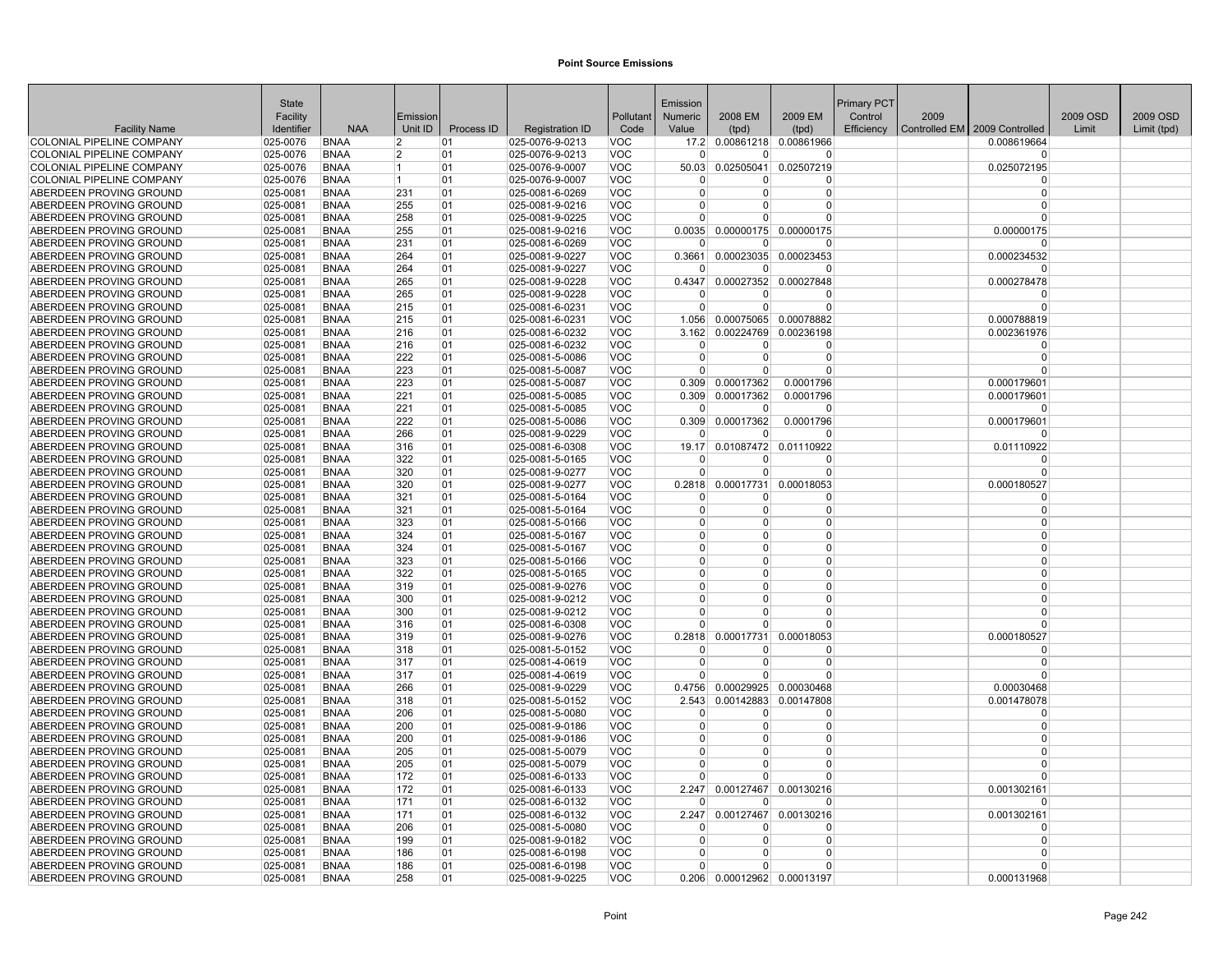| 2009 EM<br>2009 OSD<br>2009 OSD<br>Facility<br>Emission<br>Pollutant<br><b>Numeric</b><br>2008 EM<br>Control<br>2009<br><b>NAA</b><br>Unit ID<br>Process ID<br>Efficiency<br>Controlled EM   2009 Controlled<br><b>Facility Name</b><br>Identifier<br><b>Registration ID</b><br>Code<br>Value<br>Limit<br>Limit (tpd)<br>(tpd)<br>(tpd)<br>ABERDEEN PROVING GROUND<br>025-0081<br><b>BNAA</b><br>025-0081-6-0202<br><b>VOC</b><br>4.513<br>0.00256013 0.00261533<br>0.002615332<br>190<br>01<br>ABERDEEN PROVING GROUND<br>025-0081<br><b>BNAA</b><br>190<br>01<br>025-0081-6-0202<br>VOC<br>$\Omega$<br>0<br>0<br>$\Omega$<br>01<br><b>VOC</b><br>$\Omega$<br>$\Omega$<br>ABERDEEN PROVING GROUND<br>025-0081<br><b>BNAA</b><br>199<br>025-0081-9-0182<br>$\Omega$<br>$\overline{0}$<br>ABERDEEN PROVING GROUND<br><b>BNAA</b><br>01<br>025-0081-9-0152<br><b>VOC</b><br>$\Omega$<br>025-0081<br>196<br>$\Omega$<br>$\Omega$<br>0<br>ABERDEEN PROVING GROUND<br><b>VOC</b><br>0.00084071<br>0.000858835<br>025-0081<br><b>BNAA</b><br>192<br>01<br>025-0081-6-0207<br>1.482<br>0.00085883<br>ABERDEEN PROVING GROUND<br>025-0081<br><b>BNAA</b><br>192<br>01<br><b>VOC</b><br>025-0081-6-0207<br>$\Omega$<br>$\Omega$<br>O<br>$\Omega$<br><b>VOC</b><br>20.9104<br>0.010479105<br>ABERDEEN PROVING GROUND<br>025-0081<br><b>BNAA</b><br>196<br>01<br>025-0081-9-0152<br>0.01047 0.01047911<br>ABERDEEN PROVING GROUND<br>025-0081<br><b>BNAA</b><br>180<br>01<br>025-0081-6-0164<br><b>VOC</b><br>$\Omega$<br>$\Omega$<br>n<br>O<br>ABERDEEN PROVING GROUND<br>025-0081<br><b>BNAA</b><br>182<br>01<br>025-0081-6-0170<br><b>VOC</b><br>$\Omega$<br>$\Omega$<br>$\Omega$<br>$\Omega$<br><b>BNAA</b><br>01<br><b>VOC</b><br>$\Omega$<br>ABERDEEN PROVING GROUND<br>025-0081<br>182<br>025-0081-6-0170<br>$\Omega$<br>$\Omega$<br>$\Omega$<br>ABERDEEN PROVING GROUND<br><b>BNAA</b><br>184<br>01<br>025-0081-6-0189<br><b>VOC</b><br>2.178<br>0.00123553<br>0.00126217<br>0.001262174<br>025-0081<br>ABERDEEN PROVING GROUND<br><b>BNAA</b><br>184<br>01<br><b>VOC</b><br>025-0081<br>025-0081-6-0189<br>0<br>0<br>$\Omega$<br>$\Omega$<br><b>VOC</b><br>ABERDEEN PROVING GROUND<br>025-0081<br><b>BNAA</b><br>180<br>01<br>025-0081-6-0164<br>$\Omega$<br>$\overline{0}$<br>0<br>$\Omega$<br><b>VOC</b><br>$\Omega$<br>ABERDEEN PROVING GROUND<br>025-0081<br><b>BNAA</b><br>207<br>01<br>025-0081-5-0081<br>$\Omega$<br>$\Omega$<br>$\Omega$<br>ABERDEEN PROVING GROUND<br>025-0081<br><b>BNAA</b><br>173<br>01<br>025-0081-6-0157<br><b>VOC</b><br>$\Omega$<br>U<br>$\Omega$<br>$\Omega$<br>ABERDEEN PROVING GROUND<br>025-0081<br><b>BNAA</b><br>214<br>01<br>025-0081-9-0198<br><b>VOC</b><br>$\Omega$<br>$\Omega$<br>$\Omega$<br>$\Omega$<br>0.00139323<br>0.001393233<br>ABERDEEN PROVING GROUND<br><b>BNAA</b><br>214<br> 01<br><b>VOC</b><br>2.75<br>0.00140503<br>025-0081<br>025-0081-9-0198<br>207<br>01<br><b>VOC</b><br>ABERDEEN PROVING GROUND<br>025-0081<br><b>BNAA</b><br>025-0081-5-0081<br><sup>0</sup><br>0<br>$\Omega$<br>$\Omega$<br>ABERDEEN PROVING GROUND<br>025-0081<br><b>BNAA</b><br>174<br>01<br>025-0081-6-0158<br><b>VOC</b><br>$\Omega$<br>$\Omega$<br>O<br>$\Omega$<br>01<br>ABERDEEN PROVING GROUND<br>025-0081<br><b>BNAA</b><br>175<br>025-0081-6-0159<br>VOC<br>16.79<br>0.0095246<br>0.00972998<br>0.009729984<br>ABERDEEN PROVING GROUND<br><b>BNAA</b><br>01<br><b>VOC</b><br>025-0081<br>175<br>025-0081-6-0159<br>$\Omega$<br>$\Omega$<br>$\Omega$<br>$\Omega$<br><b>BNAA</b><br>174<br>01<br>025-0081-6-0158<br><b>VOC</b><br>$\Omega$<br>$\Omega$<br>$\Omega$<br>ABERDEEN PROVING GROUND<br>025-0081<br>$\Omega$<br>ABERDEEN PROVING GROUND<br>025-0081<br><b>BNAA</b><br>173<br>01<br>025-0081-6-0157<br>VOC<br>$\Omega$<br>O<br>$\Omega$<br>$\Omega$<br><b>VOC</b><br>ABERDEEN PROVING GROUND<br>025-0081<br><b>BNAA</b><br>179<br>01<br>025-0081-6-0163<br>$\Omega$<br>0<br>0<br>$\Omega$<br>179<br>01<br><b>VOC</b><br>4.302<br>0.00244043<br>0.00249305<br>0.002493055<br>ABERDEEN PROVING GROUND<br>025-0081<br><b>BNAA</b><br>025-0081-6-0163<br>ABERDEEN PROVING GROUND<br>025-0081<br><b>BNAA</b><br>178<br>01<br>025-0081-6-0162<br><b>VOC</b><br>$\Omega$<br>$\Omega$<br>$\Omega$<br><sup>0</sup><br><b>BNAA</b><br><b>VOC</b><br>0.01109029 0.01132943<br>0.011329434<br>ABERDEEN PROVING GROUND<br>025-0081<br>178<br> 01<br>025-0081-6-0162<br>19.55<br>EDGEWOOD AREA<br>025-0082<br><b>BNAA</b><br>20<br>01<br>025-0082-4-0271<br><b>VOC</b><br>0.0555<br>3.4921E-05 3.5554E-05<br>3.55545E-05<br>EDGEWOOD AREA<br>025-0082<br><b>BNAA</b><br>20<br>01<br>025-0082-4-0271<br><b>VOC</b><br>$\Omega$<br>$\Omega$<br>0<br>$\Omega$<br><b>EDGEWOOD AREA</b><br>025-0082<br><b>BNAA</b><br>28<br>01<br>025-0082-4-0294<br><b>VOC</b><br>$\Omega$<br>$\Omega$<br>0<br>$\Omega$<br>01<br><b>VOC</b><br>EDGEWOOD AREA<br>025-0082<br><b>BNAA</b><br>28<br>025-0082-4-0294<br>$\overline{0}$<br>$\Omega$<br>$\Omega$<br>$\Omega$<br>EDGEWOOD AREA<br>025-0082<br><b>BNAA</b><br>140<br>01<br><b>VOC</b><br>$\Omega$<br>$\Omega$<br>$\Omega$<br>025-0082-4-0630<br>$\Omega$<br>EDGEWOOD AREA<br>025-0082<br><b>BNAA</b><br>19<br>01<br>025-0082-4-0270<br><b>VOC</b><br>$\Omega$<br>$\overline{0}$<br>$\Omega$<br>$\Omega$<br>EDGEWOOD AREA<br>025-0082<br><b>BNAA</b><br>18<br>01<br>025-0082-4-0265<br>VOC<br>0.0555<br>3.4921E-05<br>3.5554E-05<br>3.55545E-05<br>38<br><b>VOC</b><br><b>EDGEWOOD AREA</b><br>025-0082<br><b>BNAA</b><br>01<br>025-0082-4-0382<br>$\Omega$<br>0<br>0<br><sup>0</sup><br><b>EDGEWOOD AREA</b><br>025-0082<br><b>BNAA</b><br>19<br>01<br>025-0082-4-0270<br><b>VOC</b><br>$\Omega$<br>$\Omega$<br>$\Omega$<br>$\Omega$<br>EDGEWOOD AREA<br>025-0082<br><b>BNAA</b><br>38<br>01<br>025-0082-4-0382<br><b>VOC</b><br>$\Omega$<br>$\Omega$<br>$\Omega$<br>$\Omega$<br><b>BNAA</b><br>41<br> 01<br><b>VOC</b><br>0.0092<br>5.7888E-06 5.8937E-06<br>EDGEWOOD AREA<br>025-0082<br>025-0082-4-0385<br>5.89372E-06<br><b>EDGEWOOD AREA</b><br>025-0082<br><b>BNAA</b><br>17<br>01<br>025-0082-4-0264<br><b>VOC</b><br>0.0555<br>3.4921E-05 3.5554E-05<br>3.55545E-05<br><b>BNAA</b><br>39<br><b>VOC</b><br>EDGEWOOD AREA<br>025-0082<br>01<br>025-0082-4-0383<br>$\Omega$<br>$\Omega$<br>$\Omega$<br>$\Omega$<br>39<br><b>VOC</b><br>EDGEWOOD AREA<br>025-0082<br><b>BNAA</b><br>01<br>025-0082-4-0383<br>$\overline{0}$<br>0<br>$\Omega$<br>$\Omega$<br>37<br>01<br><b>VOC</b><br>EDGEWOOD AREA<br>025-0082<br><b>BNAA</b><br>025-0082-4-0381<br>$\Omega$<br>$\Omega$<br>$\Omega$<br>$\Omega$<br><b>EDGEWOOD AREA</b><br>025-0082<br><b>BNAA</b><br>37<br>01<br><b>VOC</b><br>$\Omega$<br>$\Omega$<br>025-0082-4-0381<br>$\Omega$<br>$\Omega$<br>EDGEWOOD AREA<br>025-0082<br><b>BNAA</b><br>31<br> 01<br>025-0082-4-0301<br><b>VOC</b><br>0.0154<br>9.6899E-06<br>9.8656E-06<br>9.86557E-06<br>EDGEWOOD AREA<br><b>BNAA</b><br>31<br> 01<br><b>VOC</b><br>025-0082<br>025-0082-4-0301<br>0<br>O<br>$\Omega$<br>0<br>10<br><b>VOC</b><br>EDGEWOOD AREA<br>025-0082<br><b>BNAA</b><br>01<br>025-0082-4-0103<br>$\Omega$<br>$\Omega$<br>$\Omega$<br>$\Omega$<br><b>EDGEWOOD AREA</b><br>025-0082<br><b>BNAA</b><br>10<br>01<br>025-0082-4-0103<br><b>VOC</b><br>0.2187<br>0.00013761<br>0.0001401<br>0.000140104<br>EDGEWOOD AREA<br>025-0082<br><b>BNAA</b><br>17<br>01<br>025-0082-4-0100<br>VOC<br>$\Omega$<br>$\Omega$<br>$\Omega$<br>0<br>025-0082<br><b>BNAA</b><br>01<br><b>VOC</b><br>0<br>$\Omega$<br>EDGEWOOD AREA<br>17<br>025-0082-4-0100<br>$\overline{0}$<br>$\Omega$<br>EDGEWOOD AREA<br>025-0082<br><b>BNAA</b><br>01<br>025-0082-4-0099<br><b>VOC</b><br>$\Omega$<br>$\Omega$<br>$\Omega$<br>6<br>$\Omega$<br><b>VOC</b><br>EDGEWOOD AREA<br>025-0082<br><b>BNAA</b><br>5<br>01<br>025-0082-4-0098<br>U<br>0<br>$\Omega$<br>$\Omega$<br>EDGEWOOD AREA<br><b>BNAA</b><br>01<br>VOC<br>025-0082<br>5<br>025-0082-4-0098<br>$\Omega$<br>$\Omega$<br><sup>0</sup><br>$\Omega$<br>EDGEWOOD AREA<br>01<br>VOC<br>$\Omega$<br>$\Omega$<br>$\Omega$<br>025-0082<br><b>BNAA</b><br>18<br>025-0082-4-0265<br>$\Omega$<br>EDGEWOOD AREA<br>025-0082<br><b>BNAA</b><br>41<br>01<br>025-0082-4-0385<br><b>VOC</b><br>$\Omega$<br>$\Omega$<br>$\Omega$<br>$\Omega$<br><b>EDGEWOOD AREA</b><br>025-0082<br><b>BNAA</b><br>01<br>025-0082-4-0099<br><b>VOC</b><br>$\Omega$<br>$\Omega$<br>6<br>$\Omega$<br>$\Omega$<br>01<br><b>VOC</b><br>$\Omega$<br>0<br>$\Omega$<br>EDGEWOOD AREA<br>025-0082<br><b>BNAA</b><br>15<br>025-0082-4-0115<br>$\Omega$<br>EDGEWOOD AREA<br>025-0082<br><b>BNAA</b><br>15<br>01<br><b>VOC</b><br>$\Omega$<br>$\Omega$<br>$\Omega$<br>025-0082-4-0115<br>$\Omega$<br>EDGEWOOD AREA<br><b>BNAA</b><br><b>VOC</b><br>025-0082<br>14<br>01<br>025-0082-4-0114<br>$\Omega$<br>0<br>0<br>$\Omega$<br>EDGEWOOD AREA<br>025-0082<br><b>BNAA</b><br>17<br>01<br>025-0082-4-0264<br><b>VOC</b><br>$\overline{0}$<br>$\Omega$<br>0<br>$\Omega$ |       |  |  |          |  |             |  |  |
|------------------------------------------------------------------------------------------------------------------------------------------------------------------------------------------------------------------------------------------------------------------------------------------------------------------------------------------------------------------------------------------------------------------------------------------------------------------------------------------------------------------------------------------------------------------------------------------------------------------------------------------------------------------------------------------------------------------------------------------------------------------------------------------------------------------------------------------------------------------------------------------------------------------------------------------------------------------------------------------------------------------------------------------------------------------------------------------------------------------------------------------------------------------------------------------------------------------------------------------------------------------------------------------------------------------------------------------------------------------------------------------------------------------------------------------------------------------------------------------------------------------------------------------------------------------------------------------------------------------------------------------------------------------------------------------------------------------------------------------------------------------------------------------------------------------------------------------------------------------------------------------------------------------------------------------------------------------------------------------------------------------------------------------------------------------------------------------------------------------------------------------------------------------------------------------------------------------------------------------------------------------------------------------------------------------------------------------------------------------------------------------------------------------------------------------------------------------------------------------------------------------------------------------------------------------------------------------------------------------------------------------------------------------------------------------------------------------------------------------------------------------------------------------------------------------------------------------------------------------------------------------------------------------------------------------------------------------------------------------------------------------------------------------------------------------------------------------------------------------------------------------------------------------------------------------------------------------------------------------------------------------------------------------------------------------------------------------------------------------------------------------------------------------------------------------------------------------------------------------------------------------------------------------------------------------------------------------------------------------------------------------------------------------------------------------------------------------------------------------------------------------------------------------------------------------------------------------------------------------------------------------------------------------------------------------------------------------------------------------------------------------------------------------------------------------------------------------------------------------------------------------------------------------------------------------------------------------------------------------------------------------------------------------------------------------------------------------------------------------------------------------------------------------------------------------------------------------------------------------------------------------------------------------------------------------------------------------------------------------------------------------------------------------------------------------------------------------------------------------------------------------------------------------------------------------------------------------------------------------------------------------------------------------------------------------------------------------------------------------------------------------------------------------------------------------------------------------------------------------------------------------------------------------------------------------------------------------------------------------------------------------------------------------------------------------------------------------------------------------------------------------------------------------------------------------------------------------------------------------------------------------------------------------------------------------------------------------------------------------------------------------------------------------------------------------------------------------------------------------------------------------------------------------------------------------------------------------------------------------------------------------------------------------------------------------------------------------------------------------------------------------------------------------------------------------------------------------------------------------------------------------------------------------------------------------------------------------------------------------------------------------------------------------------------------------------------------------------------------------------------------------------------------------------------------------------------------------------------------------------------------------------------------------------------------------------------------------------------------------------------------------------------------------------------------------------------------------------------------------------------------------------------------------------------------------------------------------------------------------------------------------------------------------------------------------------------------------------------------------------------------------------------------------------------------------------------------------------------------------------------------------------------------------------------------------------------------------------------------------------------------------------------------------------------------------------------------------------------------------------------------------------------------------------------------------------------------------------------------------------------------------------------------------------------------------------------------------------------------------------------------------------------------------------------------------------------------------------------------------------------------------------------------------------------------------------------------------------------------------------------------------------------------------------------------------------------------------------------------------------------------------------------------------------------------------------------------------------------------------------------------------------------------------------------------------------------------------------------------------------------------------------------------------------------------------------------------------------------------------------------------------------------------------------------------------------------------------------------------------------------------------------------------------------------------------------------------------------------------------------------------------------------------------------------------------------------------------------------------------------------------------------------------------------------------------------------------------------------------------------------------------------------------------------------------------------|-------|--|--|----------|--|-------------|--|--|
|                                                                                                                                                                                                                                                                                                                                                                                                                                                                                                                                                                                                                                                                                                                                                                                                                                                                                                                                                                                                                                                                                                                                                                                                                                                                                                                                                                                                                                                                                                                                                                                                                                                                                                                                                                                                                                                                                                                                                                                                                                                                                                                                                                                                                                                                                                                                                                                                                                                                                                                                                                                                                                                                                                                                                                                                                                                                                                                                                                                                                                                                                                                                                                                                                                                                                                                                                                                                                                                                                                                                                                                                                                                                                                                                                                                                                                                                                                                                                                                                                                                                                                                                                                                                                                                                                                                                                                                                                                                                                                                                                                                                                                                                                                                                                                                                                                                                                                                                                                                                                                                                                                                                                                                                                                                                                                                                                                                                                                                                                                                                                                                                                                                                                                                                                                                                                                                                                                                                                                                                                                                                                                                                                                                                                                                                                                                                                                                                                                                                                                                                                                                                                                                                                                                                                                                                                                                                                                                                                                                                                                                                                                                                                                                                                                                                                                                                                                                                                                                                                                                                                                                                                                                                                                                                                                                                                                                                                                                                                                                                                                                                                                                                                                                                                                                                                                                                                                                                                                                                                                                                                                                                                                                                                                                                                                                                                                                                                                                                                | State |  |  | Emission |  | Primary PCT |  |  |
|                                                                                                                                                                                                                                                                                                                                                                                                                                                                                                                                                                                                                                                                                                                                                                                                                                                                                                                                                                                                                                                                                                                                                                                                                                                                                                                                                                                                                                                                                                                                                                                                                                                                                                                                                                                                                                                                                                                                                                                                                                                                                                                                                                                                                                                                                                                                                                                                                                                                                                                                                                                                                                                                                                                                                                                                                                                                                                                                                                                                                                                                                                                                                                                                                                                                                                                                                                                                                                                                                                                                                                                                                                                                                                                                                                                                                                                                                                                                                                                                                                                                                                                                                                                                                                                                                                                                                                                                                                                                                                                                                                                                                                                                                                                                                                                                                                                                                                                                                                                                                                                                                                                                                                                                                                                                                                                                                                                                                                                                                                                                                                                                                                                                                                                                                                                                                                                                                                                                                                                                                                                                                                                                                                                                                                                                                                                                                                                                                                                                                                                                                                                                                                                                                                                                                                                                                                                                                                                                                                                                                                                                                                                                                                                                                                                                                                                                                                                                                                                                                                                                                                                                                                                                                                                                                                                                                                                                                                                                                                                                                                                                                                                                                                                                                                                                                                                                                                                                                                                                                                                                                                                                                                                                                                                                                                                                                                                                                                                                                |       |  |  |          |  |             |  |  |
|                                                                                                                                                                                                                                                                                                                                                                                                                                                                                                                                                                                                                                                                                                                                                                                                                                                                                                                                                                                                                                                                                                                                                                                                                                                                                                                                                                                                                                                                                                                                                                                                                                                                                                                                                                                                                                                                                                                                                                                                                                                                                                                                                                                                                                                                                                                                                                                                                                                                                                                                                                                                                                                                                                                                                                                                                                                                                                                                                                                                                                                                                                                                                                                                                                                                                                                                                                                                                                                                                                                                                                                                                                                                                                                                                                                                                                                                                                                                                                                                                                                                                                                                                                                                                                                                                                                                                                                                                                                                                                                                                                                                                                                                                                                                                                                                                                                                                                                                                                                                                                                                                                                                                                                                                                                                                                                                                                                                                                                                                                                                                                                                                                                                                                                                                                                                                                                                                                                                                                                                                                                                                                                                                                                                                                                                                                                                                                                                                                                                                                                                                                                                                                                                                                                                                                                                                                                                                                                                                                                                                                                                                                                                                                                                                                                                                                                                                                                                                                                                                                                                                                                                                                                                                                                                                                                                                                                                                                                                                                                                                                                                                                                                                                                                                                                                                                                                                                                                                                                                                                                                                                                                                                                                                                                                                                                                                                                                                                                                                |       |  |  |          |  |             |  |  |
|                                                                                                                                                                                                                                                                                                                                                                                                                                                                                                                                                                                                                                                                                                                                                                                                                                                                                                                                                                                                                                                                                                                                                                                                                                                                                                                                                                                                                                                                                                                                                                                                                                                                                                                                                                                                                                                                                                                                                                                                                                                                                                                                                                                                                                                                                                                                                                                                                                                                                                                                                                                                                                                                                                                                                                                                                                                                                                                                                                                                                                                                                                                                                                                                                                                                                                                                                                                                                                                                                                                                                                                                                                                                                                                                                                                                                                                                                                                                                                                                                                                                                                                                                                                                                                                                                                                                                                                                                                                                                                                                                                                                                                                                                                                                                                                                                                                                                                                                                                                                                                                                                                                                                                                                                                                                                                                                                                                                                                                                                                                                                                                                                                                                                                                                                                                                                                                                                                                                                                                                                                                                                                                                                                                                                                                                                                                                                                                                                                                                                                                                                                                                                                                                                                                                                                                                                                                                                                                                                                                                                                                                                                                                                                                                                                                                                                                                                                                                                                                                                                                                                                                                                                                                                                                                                                                                                                                                                                                                                                                                                                                                                                                                                                                                                                                                                                                                                                                                                                                                                                                                                                                                                                                                                                                                                                                                                                                                                                                                                |       |  |  |          |  |             |  |  |
|                                                                                                                                                                                                                                                                                                                                                                                                                                                                                                                                                                                                                                                                                                                                                                                                                                                                                                                                                                                                                                                                                                                                                                                                                                                                                                                                                                                                                                                                                                                                                                                                                                                                                                                                                                                                                                                                                                                                                                                                                                                                                                                                                                                                                                                                                                                                                                                                                                                                                                                                                                                                                                                                                                                                                                                                                                                                                                                                                                                                                                                                                                                                                                                                                                                                                                                                                                                                                                                                                                                                                                                                                                                                                                                                                                                                                                                                                                                                                                                                                                                                                                                                                                                                                                                                                                                                                                                                                                                                                                                                                                                                                                                                                                                                                                                                                                                                                                                                                                                                                                                                                                                                                                                                                                                                                                                                                                                                                                                                                                                                                                                                                                                                                                                                                                                                                                                                                                                                                                                                                                                                                                                                                                                                                                                                                                                                                                                                                                                                                                                                                                                                                                                                                                                                                                                                                                                                                                                                                                                                                                                                                                                                                                                                                                                                                                                                                                                                                                                                                                                                                                                                                                                                                                                                                                                                                                                                                                                                                                                                                                                                                                                                                                                                                                                                                                                                                                                                                                                                                                                                                                                                                                                                                                                                                                                                                                                                                                                                                |       |  |  |          |  |             |  |  |
|                                                                                                                                                                                                                                                                                                                                                                                                                                                                                                                                                                                                                                                                                                                                                                                                                                                                                                                                                                                                                                                                                                                                                                                                                                                                                                                                                                                                                                                                                                                                                                                                                                                                                                                                                                                                                                                                                                                                                                                                                                                                                                                                                                                                                                                                                                                                                                                                                                                                                                                                                                                                                                                                                                                                                                                                                                                                                                                                                                                                                                                                                                                                                                                                                                                                                                                                                                                                                                                                                                                                                                                                                                                                                                                                                                                                                                                                                                                                                                                                                                                                                                                                                                                                                                                                                                                                                                                                                                                                                                                                                                                                                                                                                                                                                                                                                                                                                                                                                                                                                                                                                                                                                                                                                                                                                                                                                                                                                                                                                                                                                                                                                                                                                                                                                                                                                                                                                                                                                                                                                                                                                                                                                                                                                                                                                                                                                                                                                                                                                                                                                                                                                                                                                                                                                                                                                                                                                                                                                                                                                                                                                                                                                                                                                                                                                                                                                                                                                                                                                                                                                                                                                                                                                                                                                                                                                                                                                                                                                                                                                                                                                                                                                                                                                                                                                                                                                                                                                                                                                                                                                                                                                                                                                                                                                                                                                                                                                                                                                |       |  |  |          |  |             |  |  |
|                                                                                                                                                                                                                                                                                                                                                                                                                                                                                                                                                                                                                                                                                                                                                                                                                                                                                                                                                                                                                                                                                                                                                                                                                                                                                                                                                                                                                                                                                                                                                                                                                                                                                                                                                                                                                                                                                                                                                                                                                                                                                                                                                                                                                                                                                                                                                                                                                                                                                                                                                                                                                                                                                                                                                                                                                                                                                                                                                                                                                                                                                                                                                                                                                                                                                                                                                                                                                                                                                                                                                                                                                                                                                                                                                                                                                                                                                                                                                                                                                                                                                                                                                                                                                                                                                                                                                                                                                                                                                                                                                                                                                                                                                                                                                                                                                                                                                                                                                                                                                                                                                                                                                                                                                                                                                                                                                                                                                                                                                                                                                                                                                                                                                                                                                                                                                                                                                                                                                                                                                                                                                                                                                                                                                                                                                                                                                                                                                                                                                                                                                                                                                                                                                                                                                                                                                                                                                                                                                                                                                                                                                                                                                                                                                                                                                                                                                                                                                                                                                                                                                                                                                                                                                                                                                                                                                                                                                                                                                                                                                                                                                                                                                                                                                                                                                                                                                                                                                                                                                                                                                                                                                                                                                                                                                                                                                                                                                                                                                |       |  |  |          |  |             |  |  |
|                                                                                                                                                                                                                                                                                                                                                                                                                                                                                                                                                                                                                                                                                                                                                                                                                                                                                                                                                                                                                                                                                                                                                                                                                                                                                                                                                                                                                                                                                                                                                                                                                                                                                                                                                                                                                                                                                                                                                                                                                                                                                                                                                                                                                                                                                                                                                                                                                                                                                                                                                                                                                                                                                                                                                                                                                                                                                                                                                                                                                                                                                                                                                                                                                                                                                                                                                                                                                                                                                                                                                                                                                                                                                                                                                                                                                                                                                                                                                                                                                                                                                                                                                                                                                                                                                                                                                                                                                                                                                                                                                                                                                                                                                                                                                                                                                                                                                                                                                                                                                                                                                                                                                                                                                                                                                                                                                                                                                                                                                                                                                                                                                                                                                                                                                                                                                                                                                                                                                                                                                                                                                                                                                                                                                                                                                                                                                                                                                                                                                                                                                                                                                                                                                                                                                                                                                                                                                                                                                                                                                                                                                                                                                                                                                                                                                                                                                                                                                                                                                                                                                                                                                                                                                                                                                                                                                                                                                                                                                                                                                                                                                                                                                                                                                                                                                                                                                                                                                                                                                                                                                                                                                                                                                                                                                                                                                                                                                                                                                |       |  |  |          |  |             |  |  |
|                                                                                                                                                                                                                                                                                                                                                                                                                                                                                                                                                                                                                                                                                                                                                                                                                                                                                                                                                                                                                                                                                                                                                                                                                                                                                                                                                                                                                                                                                                                                                                                                                                                                                                                                                                                                                                                                                                                                                                                                                                                                                                                                                                                                                                                                                                                                                                                                                                                                                                                                                                                                                                                                                                                                                                                                                                                                                                                                                                                                                                                                                                                                                                                                                                                                                                                                                                                                                                                                                                                                                                                                                                                                                                                                                                                                                                                                                                                                                                                                                                                                                                                                                                                                                                                                                                                                                                                                                                                                                                                                                                                                                                                                                                                                                                                                                                                                                                                                                                                                                                                                                                                                                                                                                                                                                                                                                                                                                                                                                                                                                                                                                                                                                                                                                                                                                                                                                                                                                                                                                                                                                                                                                                                                                                                                                                                                                                                                                                                                                                                                                                                                                                                                                                                                                                                                                                                                                                                                                                                                                                                                                                                                                                                                                                                                                                                                                                                                                                                                                                                                                                                                                                                                                                                                                                                                                                                                                                                                                                                                                                                                                                                                                                                                                                                                                                                                                                                                                                                                                                                                                                                                                                                                                                                                                                                                                                                                                                                                                |       |  |  |          |  |             |  |  |
|                                                                                                                                                                                                                                                                                                                                                                                                                                                                                                                                                                                                                                                                                                                                                                                                                                                                                                                                                                                                                                                                                                                                                                                                                                                                                                                                                                                                                                                                                                                                                                                                                                                                                                                                                                                                                                                                                                                                                                                                                                                                                                                                                                                                                                                                                                                                                                                                                                                                                                                                                                                                                                                                                                                                                                                                                                                                                                                                                                                                                                                                                                                                                                                                                                                                                                                                                                                                                                                                                                                                                                                                                                                                                                                                                                                                                                                                                                                                                                                                                                                                                                                                                                                                                                                                                                                                                                                                                                                                                                                                                                                                                                                                                                                                                                                                                                                                                                                                                                                                                                                                                                                                                                                                                                                                                                                                                                                                                                                                                                                                                                                                                                                                                                                                                                                                                                                                                                                                                                                                                                                                                                                                                                                                                                                                                                                                                                                                                                                                                                                                                                                                                                                                                                                                                                                                                                                                                                                                                                                                                                                                                                                                                                                                                                                                                                                                                                                                                                                                                                                                                                                                                                                                                                                                                                                                                                                                                                                                                                                                                                                                                                                                                                                                                                                                                                                                                                                                                                                                                                                                                                                                                                                                                                                                                                                                                                                                                                                                                |       |  |  |          |  |             |  |  |
|                                                                                                                                                                                                                                                                                                                                                                                                                                                                                                                                                                                                                                                                                                                                                                                                                                                                                                                                                                                                                                                                                                                                                                                                                                                                                                                                                                                                                                                                                                                                                                                                                                                                                                                                                                                                                                                                                                                                                                                                                                                                                                                                                                                                                                                                                                                                                                                                                                                                                                                                                                                                                                                                                                                                                                                                                                                                                                                                                                                                                                                                                                                                                                                                                                                                                                                                                                                                                                                                                                                                                                                                                                                                                                                                                                                                                                                                                                                                                                                                                                                                                                                                                                                                                                                                                                                                                                                                                                                                                                                                                                                                                                                                                                                                                                                                                                                                                                                                                                                                                                                                                                                                                                                                                                                                                                                                                                                                                                                                                                                                                                                                                                                                                                                                                                                                                                                                                                                                                                                                                                                                                                                                                                                                                                                                                                                                                                                                                                                                                                                                                                                                                                                                                                                                                                                                                                                                                                                                                                                                                                                                                                                                                                                                                                                                                                                                                                                                                                                                                                                                                                                                                                                                                                                                                                                                                                                                                                                                                                                                                                                                                                                                                                                                                                                                                                                                                                                                                                                                                                                                                                                                                                                                                                                                                                                                                                                                                                                                                |       |  |  |          |  |             |  |  |
|                                                                                                                                                                                                                                                                                                                                                                                                                                                                                                                                                                                                                                                                                                                                                                                                                                                                                                                                                                                                                                                                                                                                                                                                                                                                                                                                                                                                                                                                                                                                                                                                                                                                                                                                                                                                                                                                                                                                                                                                                                                                                                                                                                                                                                                                                                                                                                                                                                                                                                                                                                                                                                                                                                                                                                                                                                                                                                                                                                                                                                                                                                                                                                                                                                                                                                                                                                                                                                                                                                                                                                                                                                                                                                                                                                                                                                                                                                                                                                                                                                                                                                                                                                                                                                                                                                                                                                                                                                                                                                                                                                                                                                                                                                                                                                                                                                                                                                                                                                                                                                                                                                                                                                                                                                                                                                                                                                                                                                                                                                                                                                                                                                                                                                                                                                                                                                                                                                                                                                                                                                                                                                                                                                                                                                                                                                                                                                                                                                                                                                                                                                                                                                                                                                                                                                                                                                                                                                                                                                                                                                                                                                                                                                                                                                                                                                                                                                                                                                                                                                                                                                                                                                                                                                                                                                                                                                                                                                                                                                                                                                                                                                                                                                                                                                                                                                                                                                                                                                                                                                                                                                                                                                                                                                                                                                                                                                                                                                                                                |       |  |  |          |  |             |  |  |
|                                                                                                                                                                                                                                                                                                                                                                                                                                                                                                                                                                                                                                                                                                                                                                                                                                                                                                                                                                                                                                                                                                                                                                                                                                                                                                                                                                                                                                                                                                                                                                                                                                                                                                                                                                                                                                                                                                                                                                                                                                                                                                                                                                                                                                                                                                                                                                                                                                                                                                                                                                                                                                                                                                                                                                                                                                                                                                                                                                                                                                                                                                                                                                                                                                                                                                                                                                                                                                                                                                                                                                                                                                                                                                                                                                                                                                                                                                                                                                                                                                                                                                                                                                                                                                                                                                                                                                                                                                                                                                                                                                                                                                                                                                                                                                                                                                                                                                                                                                                                                                                                                                                                                                                                                                                                                                                                                                                                                                                                                                                                                                                                                                                                                                                                                                                                                                                                                                                                                                                                                                                                                                                                                                                                                                                                                                                                                                                                                                                                                                                                                                                                                                                                                                                                                                                                                                                                                                                                                                                                                                                                                                                                                                                                                                                                                                                                                                                                                                                                                                                                                                                                                                                                                                                                                                                                                                                                                                                                                                                                                                                                                                                                                                                                                                                                                                                                                                                                                                                                                                                                                                                                                                                                                                                                                                                                                                                                                                                                                |       |  |  |          |  |             |  |  |
|                                                                                                                                                                                                                                                                                                                                                                                                                                                                                                                                                                                                                                                                                                                                                                                                                                                                                                                                                                                                                                                                                                                                                                                                                                                                                                                                                                                                                                                                                                                                                                                                                                                                                                                                                                                                                                                                                                                                                                                                                                                                                                                                                                                                                                                                                                                                                                                                                                                                                                                                                                                                                                                                                                                                                                                                                                                                                                                                                                                                                                                                                                                                                                                                                                                                                                                                                                                                                                                                                                                                                                                                                                                                                                                                                                                                                                                                                                                                                                                                                                                                                                                                                                                                                                                                                                                                                                                                                                                                                                                                                                                                                                                                                                                                                                                                                                                                                                                                                                                                                                                                                                                                                                                                                                                                                                                                                                                                                                                                                                                                                                                                                                                                                                                                                                                                                                                                                                                                                                                                                                                                                                                                                                                                                                                                                                                                                                                                                                                                                                                                                                                                                                                                                                                                                                                                                                                                                                                                                                                                                                                                                                                                                                                                                                                                                                                                                                                                                                                                                                                                                                                                                                                                                                                                                                                                                                                                                                                                                                                                                                                                                                                                                                                                                                                                                                                                                                                                                                                                                                                                                                                                                                                                                                                                                                                                                                                                                                                                                |       |  |  |          |  |             |  |  |
|                                                                                                                                                                                                                                                                                                                                                                                                                                                                                                                                                                                                                                                                                                                                                                                                                                                                                                                                                                                                                                                                                                                                                                                                                                                                                                                                                                                                                                                                                                                                                                                                                                                                                                                                                                                                                                                                                                                                                                                                                                                                                                                                                                                                                                                                                                                                                                                                                                                                                                                                                                                                                                                                                                                                                                                                                                                                                                                                                                                                                                                                                                                                                                                                                                                                                                                                                                                                                                                                                                                                                                                                                                                                                                                                                                                                                                                                                                                                                                                                                                                                                                                                                                                                                                                                                                                                                                                                                                                                                                                                                                                                                                                                                                                                                                                                                                                                                                                                                                                                                                                                                                                                                                                                                                                                                                                                                                                                                                                                                                                                                                                                                                                                                                                                                                                                                                                                                                                                                                                                                                                                                                                                                                                                                                                                                                                                                                                                                                                                                                                                                                                                                                                                                                                                                                                                                                                                                                                                                                                                                                                                                                                                                                                                                                                                                                                                                                                                                                                                                                                                                                                                                                                                                                                                                                                                                                                                                                                                                                                                                                                                                                                                                                                                                                                                                                                                                                                                                                                                                                                                                                                                                                                                                                                                                                                                                                                                                                                                                |       |  |  |          |  |             |  |  |
|                                                                                                                                                                                                                                                                                                                                                                                                                                                                                                                                                                                                                                                                                                                                                                                                                                                                                                                                                                                                                                                                                                                                                                                                                                                                                                                                                                                                                                                                                                                                                                                                                                                                                                                                                                                                                                                                                                                                                                                                                                                                                                                                                                                                                                                                                                                                                                                                                                                                                                                                                                                                                                                                                                                                                                                                                                                                                                                                                                                                                                                                                                                                                                                                                                                                                                                                                                                                                                                                                                                                                                                                                                                                                                                                                                                                                                                                                                                                                                                                                                                                                                                                                                                                                                                                                                                                                                                                                                                                                                                                                                                                                                                                                                                                                                                                                                                                                                                                                                                                                                                                                                                                                                                                                                                                                                                                                                                                                                                                                                                                                                                                                                                                                                                                                                                                                                                                                                                                                                                                                                                                                                                                                                                                                                                                                                                                                                                                                                                                                                                                                                                                                                                                                                                                                                                                                                                                                                                                                                                                                                                                                                                                                                                                                                                                                                                                                                                                                                                                                                                                                                                                                                                                                                                                                                                                                                                                                                                                                                                                                                                                                                                                                                                                                                                                                                                                                                                                                                                                                                                                                                                                                                                                                                                                                                                                                                                                                                                                                |       |  |  |          |  |             |  |  |
|                                                                                                                                                                                                                                                                                                                                                                                                                                                                                                                                                                                                                                                                                                                                                                                                                                                                                                                                                                                                                                                                                                                                                                                                                                                                                                                                                                                                                                                                                                                                                                                                                                                                                                                                                                                                                                                                                                                                                                                                                                                                                                                                                                                                                                                                                                                                                                                                                                                                                                                                                                                                                                                                                                                                                                                                                                                                                                                                                                                                                                                                                                                                                                                                                                                                                                                                                                                                                                                                                                                                                                                                                                                                                                                                                                                                                                                                                                                                                                                                                                                                                                                                                                                                                                                                                                                                                                                                                                                                                                                                                                                                                                                                                                                                                                                                                                                                                                                                                                                                                                                                                                                                                                                                                                                                                                                                                                                                                                                                                                                                                                                                                                                                                                                                                                                                                                                                                                                                                                                                                                                                                                                                                                                                                                                                                                                                                                                                                                                                                                                                                                                                                                                                                                                                                                                                                                                                                                                                                                                                                                                                                                                                                                                                                                                                                                                                                                                                                                                                                                                                                                                                                                                                                                                                                                                                                                                                                                                                                                                                                                                                                                                                                                                                                                                                                                                                                                                                                                                                                                                                                                                                                                                                                                                                                                                                                                                                                                                                                |       |  |  |          |  |             |  |  |
|                                                                                                                                                                                                                                                                                                                                                                                                                                                                                                                                                                                                                                                                                                                                                                                                                                                                                                                                                                                                                                                                                                                                                                                                                                                                                                                                                                                                                                                                                                                                                                                                                                                                                                                                                                                                                                                                                                                                                                                                                                                                                                                                                                                                                                                                                                                                                                                                                                                                                                                                                                                                                                                                                                                                                                                                                                                                                                                                                                                                                                                                                                                                                                                                                                                                                                                                                                                                                                                                                                                                                                                                                                                                                                                                                                                                                                                                                                                                                                                                                                                                                                                                                                                                                                                                                                                                                                                                                                                                                                                                                                                                                                                                                                                                                                                                                                                                                                                                                                                                                                                                                                                                                                                                                                                                                                                                                                                                                                                                                                                                                                                                                                                                                                                                                                                                                                                                                                                                                                                                                                                                                                                                                                                                                                                                                                                                                                                                                                                                                                                                                                                                                                                                                                                                                                                                                                                                                                                                                                                                                                                                                                                                                                                                                                                                                                                                                                                                                                                                                                                                                                                                                                                                                                                                                                                                                                                                                                                                                                                                                                                                                                                                                                                                                                                                                                                                                                                                                                                                                                                                                                                                                                                                                                                                                                                                                                                                                                                                                |       |  |  |          |  |             |  |  |
|                                                                                                                                                                                                                                                                                                                                                                                                                                                                                                                                                                                                                                                                                                                                                                                                                                                                                                                                                                                                                                                                                                                                                                                                                                                                                                                                                                                                                                                                                                                                                                                                                                                                                                                                                                                                                                                                                                                                                                                                                                                                                                                                                                                                                                                                                                                                                                                                                                                                                                                                                                                                                                                                                                                                                                                                                                                                                                                                                                                                                                                                                                                                                                                                                                                                                                                                                                                                                                                                                                                                                                                                                                                                                                                                                                                                                                                                                                                                                                                                                                                                                                                                                                                                                                                                                                                                                                                                                                                                                                                                                                                                                                                                                                                                                                                                                                                                                                                                                                                                                                                                                                                                                                                                                                                                                                                                                                                                                                                                                                                                                                                                                                                                                                                                                                                                                                                                                                                                                                                                                                                                                                                                                                                                                                                                                                                                                                                                                                                                                                                                                                                                                                                                                                                                                                                                                                                                                                                                                                                                                                                                                                                                                                                                                                                                                                                                                                                                                                                                                                                                                                                                                                                                                                                                                                                                                                                                                                                                                                                                                                                                                                                                                                                                                                                                                                                                                                                                                                                                                                                                                                                                                                                                                                                                                                                                                                                                                                                                                |       |  |  |          |  |             |  |  |
|                                                                                                                                                                                                                                                                                                                                                                                                                                                                                                                                                                                                                                                                                                                                                                                                                                                                                                                                                                                                                                                                                                                                                                                                                                                                                                                                                                                                                                                                                                                                                                                                                                                                                                                                                                                                                                                                                                                                                                                                                                                                                                                                                                                                                                                                                                                                                                                                                                                                                                                                                                                                                                                                                                                                                                                                                                                                                                                                                                                                                                                                                                                                                                                                                                                                                                                                                                                                                                                                                                                                                                                                                                                                                                                                                                                                                                                                                                                                                                                                                                                                                                                                                                                                                                                                                                                                                                                                                                                                                                                                                                                                                                                                                                                                                                                                                                                                                                                                                                                                                                                                                                                                                                                                                                                                                                                                                                                                                                                                                                                                                                                                                                                                                                                                                                                                                                                                                                                                                                                                                                                                                                                                                                                                                                                                                                                                                                                                                                                                                                                                                                                                                                                                                                                                                                                                                                                                                                                                                                                                                                                                                                                                                                                                                                                                                                                                                                                                                                                                                                                                                                                                                                                                                                                                                                                                                                                                                                                                                                                                                                                                                                                                                                                                                                                                                                                                                                                                                                                                                                                                                                                                                                                                                                                                                                                                                                                                                                                                                |       |  |  |          |  |             |  |  |
|                                                                                                                                                                                                                                                                                                                                                                                                                                                                                                                                                                                                                                                                                                                                                                                                                                                                                                                                                                                                                                                                                                                                                                                                                                                                                                                                                                                                                                                                                                                                                                                                                                                                                                                                                                                                                                                                                                                                                                                                                                                                                                                                                                                                                                                                                                                                                                                                                                                                                                                                                                                                                                                                                                                                                                                                                                                                                                                                                                                                                                                                                                                                                                                                                                                                                                                                                                                                                                                                                                                                                                                                                                                                                                                                                                                                                                                                                                                                                                                                                                                                                                                                                                                                                                                                                                                                                                                                                                                                                                                                                                                                                                                                                                                                                                                                                                                                                                                                                                                                                                                                                                                                                                                                                                                                                                                                                                                                                                                                                                                                                                                                                                                                                                                                                                                                                                                                                                                                                                                                                                                                                                                                                                                                                                                                                                                                                                                                                                                                                                                                                                                                                                                                                                                                                                                                                                                                                                                                                                                                                                                                                                                                                                                                                                                                                                                                                                                                                                                                                                                                                                                                                                                                                                                                                                                                                                                                                                                                                                                                                                                                                                                                                                                                                                                                                                                                                                                                                                                                                                                                                                                                                                                                                                                                                                                                                                                                                                                                                |       |  |  |          |  |             |  |  |
|                                                                                                                                                                                                                                                                                                                                                                                                                                                                                                                                                                                                                                                                                                                                                                                                                                                                                                                                                                                                                                                                                                                                                                                                                                                                                                                                                                                                                                                                                                                                                                                                                                                                                                                                                                                                                                                                                                                                                                                                                                                                                                                                                                                                                                                                                                                                                                                                                                                                                                                                                                                                                                                                                                                                                                                                                                                                                                                                                                                                                                                                                                                                                                                                                                                                                                                                                                                                                                                                                                                                                                                                                                                                                                                                                                                                                                                                                                                                                                                                                                                                                                                                                                                                                                                                                                                                                                                                                                                                                                                                                                                                                                                                                                                                                                                                                                                                                                                                                                                                                                                                                                                                                                                                                                                                                                                                                                                                                                                                                                                                                                                                                                                                                                                                                                                                                                                                                                                                                                                                                                                                                                                                                                                                                                                                                                                                                                                                                                                                                                                                                                                                                                                                                                                                                                                                                                                                                                                                                                                                                                                                                                                                                                                                                                                                                                                                                                                                                                                                                                                                                                                                                                                                                                                                                                                                                                                                                                                                                                                                                                                                                                                                                                                                                                                                                                                                                                                                                                                                                                                                                                                                                                                                                                                                                                                                                                                                                                                                                |       |  |  |          |  |             |  |  |
|                                                                                                                                                                                                                                                                                                                                                                                                                                                                                                                                                                                                                                                                                                                                                                                                                                                                                                                                                                                                                                                                                                                                                                                                                                                                                                                                                                                                                                                                                                                                                                                                                                                                                                                                                                                                                                                                                                                                                                                                                                                                                                                                                                                                                                                                                                                                                                                                                                                                                                                                                                                                                                                                                                                                                                                                                                                                                                                                                                                                                                                                                                                                                                                                                                                                                                                                                                                                                                                                                                                                                                                                                                                                                                                                                                                                                                                                                                                                                                                                                                                                                                                                                                                                                                                                                                                                                                                                                                                                                                                                                                                                                                                                                                                                                                                                                                                                                                                                                                                                                                                                                                                                                                                                                                                                                                                                                                                                                                                                                                                                                                                                                                                                                                                                                                                                                                                                                                                                                                                                                                                                                                                                                                                                                                                                                                                                                                                                                                                                                                                                                                                                                                                                                                                                                                                                                                                                                                                                                                                                                                                                                                                                                                                                                                                                                                                                                                                                                                                                                                                                                                                                                                                                                                                                                                                                                                                                                                                                                                                                                                                                                                                                                                                                                                                                                                                                                                                                                                                                                                                                                                                                                                                                                                                                                                                                                                                                                                                                                |       |  |  |          |  |             |  |  |
|                                                                                                                                                                                                                                                                                                                                                                                                                                                                                                                                                                                                                                                                                                                                                                                                                                                                                                                                                                                                                                                                                                                                                                                                                                                                                                                                                                                                                                                                                                                                                                                                                                                                                                                                                                                                                                                                                                                                                                                                                                                                                                                                                                                                                                                                                                                                                                                                                                                                                                                                                                                                                                                                                                                                                                                                                                                                                                                                                                                                                                                                                                                                                                                                                                                                                                                                                                                                                                                                                                                                                                                                                                                                                                                                                                                                                                                                                                                                                                                                                                                                                                                                                                                                                                                                                                                                                                                                                                                                                                                                                                                                                                                                                                                                                                                                                                                                                                                                                                                                                                                                                                                                                                                                                                                                                                                                                                                                                                                                                                                                                                                                                                                                                                                                                                                                                                                                                                                                                                                                                                                                                                                                                                                                                                                                                                                                                                                                                                                                                                                                                                                                                                                                                                                                                                                                                                                                                                                                                                                                                                                                                                                                                                                                                                                                                                                                                                                                                                                                                                                                                                                                                                                                                                                                                                                                                                                                                                                                                                                                                                                                                                                                                                                                                                                                                                                                                                                                                                                                                                                                                                                                                                                                                                                                                                                                                                                                                                                                                |       |  |  |          |  |             |  |  |
|                                                                                                                                                                                                                                                                                                                                                                                                                                                                                                                                                                                                                                                                                                                                                                                                                                                                                                                                                                                                                                                                                                                                                                                                                                                                                                                                                                                                                                                                                                                                                                                                                                                                                                                                                                                                                                                                                                                                                                                                                                                                                                                                                                                                                                                                                                                                                                                                                                                                                                                                                                                                                                                                                                                                                                                                                                                                                                                                                                                                                                                                                                                                                                                                                                                                                                                                                                                                                                                                                                                                                                                                                                                                                                                                                                                                                                                                                                                                                                                                                                                                                                                                                                                                                                                                                                                                                                                                                                                                                                                                                                                                                                                                                                                                                                                                                                                                                                                                                                                                                                                                                                                                                                                                                                                                                                                                                                                                                                                                                                                                                                                                                                                                                                                                                                                                                                                                                                                                                                                                                                                                                                                                                                                                                                                                                                                                                                                                                                                                                                                                                                                                                                                                                                                                                                                                                                                                                                                                                                                                                                                                                                                                                                                                                                                                                                                                                                                                                                                                                                                                                                                                                                                                                                                                                                                                                                                                                                                                                                                                                                                                                                                                                                                                                                                                                                                                                                                                                                                                                                                                                                                                                                                                                                                                                                                                                                                                                                                                                |       |  |  |          |  |             |  |  |
|                                                                                                                                                                                                                                                                                                                                                                                                                                                                                                                                                                                                                                                                                                                                                                                                                                                                                                                                                                                                                                                                                                                                                                                                                                                                                                                                                                                                                                                                                                                                                                                                                                                                                                                                                                                                                                                                                                                                                                                                                                                                                                                                                                                                                                                                                                                                                                                                                                                                                                                                                                                                                                                                                                                                                                                                                                                                                                                                                                                                                                                                                                                                                                                                                                                                                                                                                                                                                                                                                                                                                                                                                                                                                                                                                                                                                                                                                                                                                                                                                                                                                                                                                                                                                                                                                                                                                                                                                                                                                                                                                                                                                                                                                                                                                                                                                                                                                                                                                                                                                                                                                                                                                                                                                                                                                                                                                                                                                                                                                                                                                                                                                                                                                                                                                                                                                                                                                                                                                                                                                                                                                                                                                                                                                                                                                                                                                                                                                                                                                                                                                                                                                                                                                                                                                                                                                                                                                                                                                                                                                                                                                                                                                                                                                                                                                                                                                                                                                                                                                                                                                                                                                                                                                                                                                                                                                                                                                                                                                                                                                                                                                                                                                                                                                                                                                                                                                                                                                                                                                                                                                                                                                                                                                                                                                                                                                                                                                                                                                |       |  |  |          |  |             |  |  |
|                                                                                                                                                                                                                                                                                                                                                                                                                                                                                                                                                                                                                                                                                                                                                                                                                                                                                                                                                                                                                                                                                                                                                                                                                                                                                                                                                                                                                                                                                                                                                                                                                                                                                                                                                                                                                                                                                                                                                                                                                                                                                                                                                                                                                                                                                                                                                                                                                                                                                                                                                                                                                                                                                                                                                                                                                                                                                                                                                                                                                                                                                                                                                                                                                                                                                                                                                                                                                                                                                                                                                                                                                                                                                                                                                                                                                                                                                                                                                                                                                                                                                                                                                                                                                                                                                                                                                                                                                                                                                                                                                                                                                                                                                                                                                                                                                                                                                                                                                                                                                                                                                                                                                                                                                                                                                                                                                                                                                                                                                                                                                                                                                                                                                                                                                                                                                                                                                                                                                                                                                                                                                                                                                                                                                                                                                                                                                                                                                                                                                                                                                                                                                                                                                                                                                                                                                                                                                                                                                                                                                                                                                                                                                                                                                                                                                                                                                                                                                                                                                                                                                                                                                                                                                                                                                                                                                                                                                                                                                                                                                                                                                                                                                                                                                                                                                                                                                                                                                                                                                                                                                                                                                                                                                                                                                                                                                                                                                                                                                |       |  |  |          |  |             |  |  |
|                                                                                                                                                                                                                                                                                                                                                                                                                                                                                                                                                                                                                                                                                                                                                                                                                                                                                                                                                                                                                                                                                                                                                                                                                                                                                                                                                                                                                                                                                                                                                                                                                                                                                                                                                                                                                                                                                                                                                                                                                                                                                                                                                                                                                                                                                                                                                                                                                                                                                                                                                                                                                                                                                                                                                                                                                                                                                                                                                                                                                                                                                                                                                                                                                                                                                                                                                                                                                                                                                                                                                                                                                                                                                                                                                                                                                                                                                                                                                                                                                                                                                                                                                                                                                                                                                                                                                                                                                                                                                                                                                                                                                                                                                                                                                                                                                                                                                                                                                                                                                                                                                                                                                                                                                                                                                                                                                                                                                                                                                                                                                                                                                                                                                                                                                                                                                                                                                                                                                                                                                                                                                                                                                                                                                                                                                                                                                                                                                                                                                                                                                                                                                                                                                                                                                                                                                                                                                                                                                                                                                                                                                                                                                                                                                                                                                                                                                                                                                                                                                                                                                                                                                                                                                                                                                                                                                                                                                                                                                                                                                                                                                                                                                                                                                                                                                                                                                                                                                                                                                                                                                                                                                                                                                                                                                                                                                                                                                                                                                |       |  |  |          |  |             |  |  |
|                                                                                                                                                                                                                                                                                                                                                                                                                                                                                                                                                                                                                                                                                                                                                                                                                                                                                                                                                                                                                                                                                                                                                                                                                                                                                                                                                                                                                                                                                                                                                                                                                                                                                                                                                                                                                                                                                                                                                                                                                                                                                                                                                                                                                                                                                                                                                                                                                                                                                                                                                                                                                                                                                                                                                                                                                                                                                                                                                                                                                                                                                                                                                                                                                                                                                                                                                                                                                                                                                                                                                                                                                                                                                                                                                                                                                                                                                                                                                                                                                                                                                                                                                                                                                                                                                                                                                                                                                                                                                                                                                                                                                                                                                                                                                                                                                                                                                                                                                                                                                                                                                                                                                                                                                                                                                                                                                                                                                                                                                                                                                                                                                                                                                                                                                                                                                                                                                                                                                                                                                                                                                                                                                                                                                                                                                                                                                                                                                                                                                                                                                                                                                                                                                                                                                                                                                                                                                                                                                                                                                                                                                                                                                                                                                                                                                                                                                                                                                                                                                                                                                                                                                                                                                                                                                                                                                                                                                                                                                                                                                                                                                                                                                                                                                                                                                                                                                                                                                                                                                                                                                                                                                                                                                                                                                                                                                                                                                                                                                |       |  |  |          |  |             |  |  |
|                                                                                                                                                                                                                                                                                                                                                                                                                                                                                                                                                                                                                                                                                                                                                                                                                                                                                                                                                                                                                                                                                                                                                                                                                                                                                                                                                                                                                                                                                                                                                                                                                                                                                                                                                                                                                                                                                                                                                                                                                                                                                                                                                                                                                                                                                                                                                                                                                                                                                                                                                                                                                                                                                                                                                                                                                                                                                                                                                                                                                                                                                                                                                                                                                                                                                                                                                                                                                                                                                                                                                                                                                                                                                                                                                                                                                                                                                                                                                                                                                                                                                                                                                                                                                                                                                                                                                                                                                                                                                                                                                                                                                                                                                                                                                                                                                                                                                                                                                                                                                                                                                                                                                                                                                                                                                                                                                                                                                                                                                                                                                                                                                                                                                                                                                                                                                                                                                                                                                                                                                                                                                                                                                                                                                                                                                                                                                                                                                                                                                                                                                                                                                                                                                                                                                                                                                                                                                                                                                                                                                                                                                                                                                                                                                                                                                                                                                                                                                                                                                                                                                                                                                                                                                                                                                                                                                                                                                                                                                                                                                                                                                                                                                                                                                                                                                                                                                                                                                                                                                                                                                                                                                                                                                                                                                                                                                                                                                                                                                |       |  |  |          |  |             |  |  |
|                                                                                                                                                                                                                                                                                                                                                                                                                                                                                                                                                                                                                                                                                                                                                                                                                                                                                                                                                                                                                                                                                                                                                                                                                                                                                                                                                                                                                                                                                                                                                                                                                                                                                                                                                                                                                                                                                                                                                                                                                                                                                                                                                                                                                                                                                                                                                                                                                                                                                                                                                                                                                                                                                                                                                                                                                                                                                                                                                                                                                                                                                                                                                                                                                                                                                                                                                                                                                                                                                                                                                                                                                                                                                                                                                                                                                                                                                                                                                                                                                                                                                                                                                                                                                                                                                                                                                                                                                                                                                                                                                                                                                                                                                                                                                                                                                                                                                                                                                                                                                                                                                                                                                                                                                                                                                                                                                                                                                                                                                                                                                                                                                                                                                                                                                                                                                                                                                                                                                                                                                                                                                                                                                                                                                                                                                                                                                                                                                                                                                                                                                                                                                                                                                                                                                                                                                                                                                                                                                                                                                                                                                                                                                                                                                                                                                                                                                                                                                                                                                                                                                                                                                                                                                                                                                                                                                                                                                                                                                                                                                                                                                                                                                                                                                                                                                                                                                                                                                                                                                                                                                                                                                                                                                                                                                                                                                                                                                                                                                |       |  |  |          |  |             |  |  |
|                                                                                                                                                                                                                                                                                                                                                                                                                                                                                                                                                                                                                                                                                                                                                                                                                                                                                                                                                                                                                                                                                                                                                                                                                                                                                                                                                                                                                                                                                                                                                                                                                                                                                                                                                                                                                                                                                                                                                                                                                                                                                                                                                                                                                                                                                                                                                                                                                                                                                                                                                                                                                                                                                                                                                                                                                                                                                                                                                                                                                                                                                                                                                                                                                                                                                                                                                                                                                                                                                                                                                                                                                                                                                                                                                                                                                                                                                                                                                                                                                                                                                                                                                                                                                                                                                                                                                                                                                                                                                                                                                                                                                                                                                                                                                                                                                                                                                                                                                                                                                                                                                                                                                                                                                                                                                                                                                                                                                                                                                                                                                                                                                                                                                                                                                                                                                                                                                                                                                                                                                                                                                                                                                                                                                                                                                                                                                                                                                                                                                                                                                                                                                                                                                                                                                                                                                                                                                                                                                                                                                                                                                                                                                                                                                                                                                                                                                                                                                                                                                                                                                                                                                                                                                                                                                                                                                                                                                                                                                                                                                                                                                                                                                                                                                                                                                                                                                                                                                                                                                                                                                                                                                                                                                                                                                                                                                                                                                                                                                |       |  |  |          |  |             |  |  |
|                                                                                                                                                                                                                                                                                                                                                                                                                                                                                                                                                                                                                                                                                                                                                                                                                                                                                                                                                                                                                                                                                                                                                                                                                                                                                                                                                                                                                                                                                                                                                                                                                                                                                                                                                                                                                                                                                                                                                                                                                                                                                                                                                                                                                                                                                                                                                                                                                                                                                                                                                                                                                                                                                                                                                                                                                                                                                                                                                                                                                                                                                                                                                                                                                                                                                                                                                                                                                                                                                                                                                                                                                                                                                                                                                                                                                                                                                                                                                                                                                                                                                                                                                                                                                                                                                                                                                                                                                                                                                                                                                                                                                                                                                                                                                                                                                                                                                                                                                                                                                                                                                                                                                                                                                                                                                                                                                                                                                                                                                                                                                                                                                                                                                                                                                                                                                                                                                                                                                                                                                                                                                                                                                                                                                                                                                                                                                                                                                                                                                                                                                                                                                                                                                                                                                                                                                                                                                                                                                                                                                                                                                                                                                                                                                                                                                                                                                                                                                                                                                                                                                                                                                                                                                                                                                                                                                                                                                                                                                                                                                                                                                                                                                                                                                                                                                                                                                                                                                                                                                                                                                                                                                                                                                                                                                                                                                                                                                                                                                |       |  |  |          |  |             |  |  |
|                                                                                                                                                                                                                                                                                                                                                                                                                                                                                                                                                                                                                                                                                                                                                                                                                                                                                                                                                                                                                                                                                                                                                                                                                                                                                                                                                                                                                                                                                                                                                                                                                                                                                                                                                                                                                                                                                                                                                                                                                                                                                                                                                                                                                                                                                                                                                                                                                                                                                                                                                                                                                                                                                                                                                                                                                                                                                                                                                                                                                                                                                                                                                                                                                                                                                                                                                                                                                                                                                                                                                                                                                                                                                                                                                                                                                                                                                                                                                                                                                                                                                                                                                                                                                                                                                                                                                                                                                                                                                                                                                                                                                                                                                                                                                                                                                                                                                                                                                                                                                                                                                                                                                                                                                                                                                                                                                                                                                                                                                                                                                                                                                                                                                                                                                                                                                                                                                                                                                                                                                                                                                                                                                                                                                                                                                                                                                                                                                                                                                                                                                                                                                                                                                                                                                                                                                                                                                                                                                                                                                                                                                                                                                                                                                                                                                                                                                                                                                                                                                                                                                                                                                                                                                                                                                                                                                                                                                                                                                                                                                                                                                                                                                                                                                                                                                                                                                                                                                                                                                                                                                                                                                                                                                                                                                                                                                                                                                                                                                |       |  |  |          |  |             |  |  |
|                                                                                                                                                                                                                                                                                                                                                                                                                                                                                                                                                                                                                                                                                                                                                                                                                                                                                                                                                                                                                                                                                                                                                                                                                                                                                                                                                                                                                                                                                                                                                                                                                                                                                                                                                                                                                                                                                                                                                                                                                                                                                                                                                                                                                                                                                                                                                                                                                                                                                                                                                                                                                                                                                                                                                                                                                                                                                                                                                                                                                                                                                                                                                                                                                                                                                                                                                                                                                                                                                                                                                                                                                                                                                                                                                                                                                                                                                                                                                                                                                                                                                                                                                                                                                                                                                                                                                                                                                                                                                                                                                                                                                                                                                                                                                                                                                                                                                                                                                                                                                                                                                                                                                                                                                                                                                                                                                                                                                                                                                                                                                                                                                                                                                                                                                                                                                                                                                                                                                                                                                                                                                                                                                                                                                                                                                                                                                                                                                                                                                                                                                                                                                                                                                                                                                                                                                                                                                                                                                                                                                                                                                                                                                                                                                                                                                                                                                                                                                                                                                                                                                                                                                                                                                                                                                                                                                                                                                                                                                                                                                                                                                                                                                                                                                                                                                                                                                                                                                                                                                                                                                                                                                                                                                                                                                                                                                                                                                                                                                |       |  |  |          |  |             |  |  |
|                                                                                                                                                                                                                                                                                                                                                                                                                                                                                                                                                                                                                                                                                                                                                                                                                                                                                                                                                                                                                                                                                                                                                                                                                                                                                                                                                                                                                                                                                                                                                                                                                                                                                                                                                                                                                                                                                                                                                                                                                                                                                                                                                                                                                                                                                                                                                                                                                                                                                                                                                                                                                                                                                                                                                                                                                                                                                                                                                                                                                                                                                                                                                                                                                                                                                                                                                                                                                                                                                                                                                                                                                                                                                                                                                                                                                                                                                                                                                                                                                                                                                                                                                                                                                                                                                                                                                                                                                                                                                                                                                                                                                                                                                                                                                                                                                                                                                                                                                                                                                                                                                                                                                                                                                                                                                                                                                                                                                                                                                                                                                                                                                                                                                                                                                                                                                                                                                                                                                                                                                                                                                                                                                                                                                                                                                                                                                                                                                                                                                                                                                                                                                                                                                                                                                                                                                                                                                                                                                                                                                                                                                                                                                                                                                                                                                                                                                                                                                                                                                                                                                                                                                                                                                                                                                                                                                                                                                                                                                                                                                                                                                                                                                                                                                                                                                                                                                                                                                                                                                                                                                                                                                                                                                                                                                                                                                                                                                                                                                |       |  |  |          |  |             |  |  |
|                                                                                                                                                                                                                                                                                                                                                                                                                                                                                                                                                                                                                                                                                                                                                                                                                                                                                                                                                                                                                                                                                                                                                                                                                                                                                                                                                                                                                                                                                                                                                                                                                                                                                                                                                                                                                                                                                                                                                                                                                                                                                                                                                                                                                                                                                                                                                                                                                                                                                                                                                                                                                                                                                                                                                                                                                                                                                                                                                                                                                                                                                                                                                                                                                                                                                                                                                                                                                                                                                                                                                                                                                                                                                                                                                                                                                                                                                                                                                                                                                                                                                                                                                                                                                                                                                                                                                                                                                                                                                                                                                                                                                                                                                                                                                                                                                                                                                                                                                                                                                                                                                                                                                                                                                                                                                                                                                                                                                                                                                                                                                                                                                                                                                                                                                                                                                                                                                                                                                                                                                                                                                                                                                                                                                                                                                                                                                                                                                                                                                                                                                                                                                                                                                                                                                                                                                                                                                                                                                                                                                                                                                                                                                                                                                                                                                                                                                                                                                                                                                                                                                                                                                                                                                                                                                                                                                                                                                                                                                                                                                                                                                                                                                                                                                                                                                                                                                                                                                                                                                                                                                                                                                                                                                                                                                                                                                                                                                                                                                |       |  |  |          |  |             |  |  |
|                                                                                                                                                                                                                                                                                                                                                                                                                                                                                                                                                                                                                                                                                                                                                                                                                                                                                                                                                                                                                                                                                                                                                                                                                                                                                                                                                                                                                                                                                                                                                                                                                                                                                                                                                                                                                                                                                                                                                                                                                                                                                                                                                                                                                                                                                                                                                                                                                                                                                                                                                                                                                                                                                                                                                                                                                                                                                                                                                                                                                                                                                                                                                                                                                                                                                                                                                                                                                                                                                                                                                                                                                                                                                                                                                                                                                                                                                                                                                                                                                                                                                                                                                                                                                                                                                                                                                                                                                                                                                                                                                                                                                                                                                                                                                                                                                                                                                                                                                                                                                                                                                                                                                                                                                                                                                                                                                                                                                                                                                                                                                                                                                                                                                                                                                                                                                                                                                                                                                                                                                                                                                                                                                                                                                                                                                                                                                                                                                                                                                                                                                                                                                                                                                                                                                                                                                                                                                                                                                                                                                                                                                                                                                                                                                                                                                                                                                                                                                                                                                                                                                                                                                                                                                                                                                                                                                                                                                                                                                                                                                                                                                                                                                                                                                                                                                                                                                                                                                                                                                                                                                                                                                                                                                                                                                                                                                                                                                                                                                |       |  |  |          |  |             |  |  |
|                                                                                                                                                                                                                                                                                                                                                                                                                                                                                                                                                                                                                                                                                                                                                                                                                                                                                                                                                                                                                                                                                                                                                                                                                                                                                                                                                                                                                                                                                                                                                                                                                                                                                                                                                                                                                                                                                                                                                                                                                                                                                                                                                                                                                                                                                                                                                                                                                                                                                                                                                                                                                                                                                                                                                                                                                                                                                                                                                                                                                                                                                                                                                                                                                                                                                                                                                                                                                                                                                                                                                                                                                                                                                                                                                                                                                                                                                                                                                                                                                                                                                                                                                                                                                                                                                                                                                                                                                                                                                                                                                                                                                                                                                                                                                                                                                                                                                                                                                                                                                                                                                                                                                                                                                                                                                                                                                                                                                                                                                                                                                                                                                                                                                                                                                                                                                                                                                                                                                                                                                                                                                                                                                                                                                                                                                                                                                                                                                                                                                                                                                                                                                                                                                                                                                                                                                                                                                                                                                                                                                                                                                                                                                                                                                                                                                                                                                                                                                                                                                                                                                                                                                                                                                                                                                                                                                                                                                                                                                                                                                                                                                                                                                                                                                                                                                                                                                                                                                                                                                                                                                                                                                                                                                                                                                                                                                                                                                                                                                |       |  |  |          |  |             |  |  |
|                                                                                                                                                                                                                                                                                                                                                                                                                                                                                                                                                                                                                                                                                                                                                                                                                                                                                                                                                                                                                                                                                                                                                                                                                                                                                                                                                                                                                                                                                                                                                                                                                                                                                                                                                                                                                                                                                                                                                                                                                                                                                                                                                                                                                                                                                                                                                                                                                                                                                                                                                                                                                                                                                                                                                                                                                                                                                                                                                                                                                                                                                                                                                                                                                                                                                                                                                                                                                                                                                                                                                                                                                                                                                                                                                                                                                                                                                                                                                                                                                                                                                                                                                                                                                                                                                                                                                                                                                                                                                                                                                                                                                                                                                                                                                                                                                                                                                                                                                                                                                                                                                                                                                                                                                                                                                                                                                                                                                                                                                                                                                                                                                                                                                                                                                                                                                                                                                                                                                                                                                                                                                                                                                                                                                                                                                                                                                                                                                                                                                                                                                                                                                                                                                                                                                                                                                                                                                                                                                                                                                                                                                                                                                                                                                                                                                                                                                                                                                                                                                                                                                                                                                                                                                                                                                                                                                                                                                                                                                                                                                                                                                                                                                                                                                                                                                                                                                                                                                                                                                                                                                                                                                                                                                                                                                                                                                                                                                                                                                |       |  |  |          |  |             |  |  |
|                                                                                                                                                                                                                                                                                                                                                                                                                                                                                                                                                                                                                                                                                                                                                                                                                                                                                                                                                                                                                                                                                                                                                                                                                                                                                                                                                                                                                                                                                                                                                                                                                                                                                                                                                                                                                                                                                                                                                                                                                                                                                                                                                                                                                                                                                                                                                                                                                                                                                                                                                                                                                                                                                                                                                                                                                                                                                                                                                                                                                                                                                                                                                                                                                                                                                                                                                                                                                                                                                                                                                                                                                                                                                                                                                                                                                                                                                                                                                                                                                                                                                                                                                                                                                                                                                                                                                                                                                                                                                                                                                                                                                                                                                                                                                                                                                                                                                                                                                                                                                                                                                                                                                                                                                                                                                                                                                                                                                                                                                                                                                                                                                                                                                                                                                                                                                                                                                                                                                                                                                                                                                                                                                                                                                                                                                                                                                                                                                                                                                                                                                                                                                                                                                                                                                                                                                                                                                                                                                                                                                                                                                                                                                                                                                                                                                                                                                                                                                                                                                                                                                                                                                                                                                                                                                                                                                                                                                                                                                                                                                                                                                                                                                                                                                                                                                                                                                                                                                                                                                                                                                                                                                                                                                                                                                                                                                                                                                                                                                |       |  |  |          |  |             |  |  |
|                                                                                                                                                                                                                                                                                                                                                                                                                                                                                                                                                                                                                                                                                                                                                                                                                                                                                                                                                                                                                                                                                                                                                                                                                                                                                                                                                                                                                                                                                                                                                                                                                                                                                                                                                                                                                                                                                                                                                                                                                                                                                                                                                                                                                                                                                                                                                                                                                                                                                                                                                                                                                                                                                                                                                                                                                                                                                                                                                                                                                                                                                                                                                                                                                                                                                                                                                                                                                                                                                                                                                                                                                                                                                                                                                                                                                                                                                                                                                                                                                                                                                                                                                                                                                                                                                                                                                                                                                                                                                                                                                                                                                                                                                                                                                                                                                                                                                                                                                                                                                                                                                                                                                                                                                                                                                                                                                                                                                                                                                                                                                                                                                                                                                                                                                                                                                                                                                                                                                                                                                                                                                                                                                                                                                                                                                                                                                                                                                                                                                                                                                                                                                                                                                                                                                                                                                                                                                                                                                                                                                                                                                                                                                                                                                                                                                                                                                                                                                                                                                                                                                                                                                                                                                                                                                                                                                                                                                                                                                                                                                                                                                                                                                                                                                                                                                                                                                                                                                                                                                                                                                                                                                                                                                                                                                                                                                                                                                                                                                |       |  |  |          |  |             |  |  |
|                                                                                                                                                                                                                                                                                                                                                                                                                                                                                                                                                                                                                                                                                                                                                                                                                                                                                                                                                                                                                                                                                                                                                                                                                                                                                                                                                                                                                                                                                                                                                                                                                                                                                                                                                                                                                                                                                                                                                                                                                                                                                                                                                                                                                                                                                                                                                                                                                                                                                                                                                                                                                                                                                                                                                                                                                                                                                                                                                                                                                                                                                                                                                                                                                                                                                                                                                                                                                                                                                                                                                                                                                                                                                                                                                                                                                                                                                                                                                                                                                                                                                                                                                                                                                                                                                                                                                                                                                                                                                                                                                                                                                                                                                                                                                                                                                                                                                                                                                                                                                                                                                                                                                                                                                                                                                                                                                                                                                                                                                                                                                                                                                                                                                                                                                                                                                                                                                                                                                                                                                                                                                                                                                                                                                                                                                                                                                                                                                                                                                                                                                                                                                                                                                                                                                                                                                                                                                                                                                                                                                                                                                                                                                                                                                                                                                                                                                                                                                                                                                                                                                                                                                                                                                                                                                                                                                                                                                                                                                                                                                                                                                                                                                                                                                                                                                                                                                                                                                                                                                                                                                                                                                                                                                                                                                                                                                                                                                                                                                |       |  |  |          |  |             |  |  |
|                                                                                                                                                                                                                                                                                                                                                                                                                                                                                                                                                                                                                                                                                                                                                                                                                                                                                                                                                                                                                                                                                                                                                                                                                                                                                                                                                                                                                                                                                                                                                                                                                                                                                                                                                                                                                                                                                                                                                                                                                                                                                                                                                                                                                                                                                                                                                                                                                                                                                                                                                                                                                                                                                                                                                                                                                                                                                                                                                                                                                                                                                                                                                                                                                                                                                                                                                                                                                                                                                                                                                                                                                                                                                                                                                                                                                                                                                                                                                                                                                                                                                                                                                                                                                                                                                                                                                                                                                                                                                                                                                                                                                                                                                                                                                                                                                                                                                                                                                                                                                                                                                                                                                                                                                                                                                                                                                                                                                                                                                                                                                                                                                                                                                                                                                                                                                                                                                                                                                                                                                                                                                                                                                                                                                                                                                                                                                                                                                                                                                                                                                                                                                                                                                                                                                                                                                                                                                                                                                                                                                                                                                                                                                                                                                                                                                                                                                                                                                                                                                                                                                                                                                                                                                                                                                                                                                                                                                                                                                                                                                                                                                                                                                                                                                                                                                                                                                                                                                                                                                                                                                                                                                                                                                                                                                                                                                                                                                                                                                |       |  |  |          |  |             |  |  |
|                                                                                                                                                                                                                                                                                                                                                                                                                                                                                                                                                                                                                                                                                                                                                                                                                                                                                                                                                                                                                                                                                                                                                                                                                                                                                                                                                                                                                                                                                                                                                                                                                                                                                                                                                                                                                                                                                                                                                                                                                                                                                                                                                                                                                                                                                                                                                                                                                                                                                                                                                                                                                                                                                                                                                                                                                                                                                                                                                                                                                                                                                                                                                                                                                                                                                                                                                                                                                                                                                                                                                                                                                                                                                                                                                                                                                                                                                                                                                                                                                                                                                                                                                                                                                                                                                                                                                                                                                                                                                                                                                                                                                                                                                                                                                                                                                                                                                                                                                                                                                                                                                                                                                                                                                                                                                                                                                                                                                                                                                                                                                                                                                                                                                                                                                                                                                                                                                                                                                                                                                                                                                                                                                                                                                                                                                                                                                                                                                                                                                                                                                                                                                                                                                                                                                                                                                                                                                                                                                                                                                                                                                                                                                                                                                                                                                                                                                                                                                                                                                                                                                                                                                                                                                                                                                                                                                                                                                                                                                                                                                                                                                                                                                                                                                                                                                                                                                                                                                                                                                                                                                                                                                                                                                                                                                                                                                                                                                                                                                |       |  |  |          |  |             |  |  |
|                                                                                                                                                                                                                                                                                                                                                                                                                                                                                                                                                                                                                                                                                                                                                                                                                                                                                                                                                                                                                                                                                                                                                                                                                                                                                                                                                                                                                                                                                                                                                                                                                                                                                                                                                                                                                                                                                                                                                                                                                                                                                                                                                                                                                                                                                                                                                                                                                                                                                                                                                                                                                                                                                                                                                                                                                                                                                                                                                                                                                                                                                                                                                                                                                                                                                                                                                                                                                                                                                                                                                                                                                                                                                                                                                                                                                                                                                                                                                                                                                                                                                                                                                                                                                                                                                                                                                                                                                                                                                                                                                                                                                                                                                                                                                                                                                                                                                                                                                                                                                                                                                                                                                                                                                                                                                                                                                                                                                                                                                                                                                                                                                                                                                                                                                                                                                                                                                                                                                                                                                                                                                                                                                                                                                                                                                                                                                                                                                                                                                                                                                                                                                                                                                                                                                                                                                                                                                                                                                                                                                                                                                                                                                                                                                                                                                                                                                                                                                                                                                                                                                                                                                                                                                                                                                                                                                                                                                                                                                                                                                                                                                                                                                                                                                                                                                                                                                                                                                                                                                                                                                                                                                                                                                                                                                                                                                                                                                                                                                |       |  |  |          |  |             |  |  |
|                                                                                                                                                                                                                                                                                                                                                                                                                                                                                                                                                                                                                                                                                                                                                                                                                                                                                                                                                                                                                                                                                                                                                                                                                                                                                                                                                                                                                                                                                                                                                                                                                                                                                                                                                                                                                                                                                                                                                                                                                                                                                                                                                                                                                                                                                                                                                                                                                                                                                                                                                                                                                                                                                                                                                                                                                                                                                                                                                                                                                                                                                                                                                                                                                                                                                                                                                                                                                                                                                                                                                                                                                                                                                                                                                                                                                                                                                                                                                                                                                                                                                                                                                                                                                                                                                                                                                                                                                                                                                                                                                                                                                                                                                                                                                                                                                                                                                                                                                                                                                                                                                                                                                                                                                                                                                                                                                                                                                                                                                                                                                                                                                                                                                                                                                                                                                                                                                                                                                                                                                                                                                                                                                                                                                                                                                                                                                                                                                                                                                                                                                                                                                                                                                                                                                                                                                                                                                                                                                                                                                                                                                                                                                                                                                                                                                                                                                                                                                                                                                                                                                                                                                                                                                                                                                                                                                                                                                                                                                                                                                                                                                                                                                                                                                                                                                                                                                                                                                                                                                                                                                                                                                                                                                                                                                                                                                                                                                                                                                |       |  |  |          |  |             |  |  |
|                                                                                                                                                                                                                                                                                                                                                                                                                                                                                                                                                                                                                                                                                                                                                                                                                                                                                                                                                                                                                                                                                                                                                                                                                                                                                                                                                                                                                                                                                                                                                                                                                                                                                                                                                                                                                                                                                                                                                                                                                                                                                                                                                                                                                                                                                                                                                                                                                                                                                                                                                                                                                                                                                                                                                                                                                                                                                                                                                                                                                                                                                                                                                                                                                                                                                                                                                                                                                                                                                                                                                                                                                                                                                                                                                                                                                                                                                                                                                                                                                                                                                                                                                                                                                                                                                                                                                                                                                                                                                                                                                                                                                                                                                                                                                                                                                                                                                                                                                                                                                                                                                                                                                                                                                                                                                                                                                                                                                                                                                                                                                                                                                                                                                                                                                                                                                                                                                                                                                                                                                                                                                                                                                                                                                                                                                                                                                                                                                                                                                                                                                                                                                                                                                                                                                                                                                                                                                                                                                                                                                                                                                                                                                                                                                                                                                                                                                                                                                                                                                                                                                                                                                                                                                                                                                                                                                                                                                                                                                                                                                                                                                                                                                                                                                                                                                                                                                                                                                                                                                                                                                                                                                                                                                                                                                                                                                                                                                                                                                |       |  |  |          |  |             |  |  |
|                                                                                                                                                                                                                                                                                                                                                                                                                                                                                                                                                                                                                                                                                                                                                                                                                                                                                                                                                                                                                                                                                                                                                                                                                                                                                                                                                                                                                                                                                                                                                                                                                                                                                                                                                                                                                                                                                                                                                                                                                                                                                                                                                                                                                                                                                                                                                                                                                                                                                                                                                                                                                                                                                                                                                                                                                                                                                                                                                                                                                                                                                                                                                                                                                                                                                                                                                                                                                                                                                                                                                                                                                                                                                                                                                                                                                                                                                                                                                                                                                                                                                                                                                                                                                                                                                                                                                                                                                                                                                                                                                                                                                                                                                                                                                                                                                                                                                                                                                                                                                                                                                                                                                                                                                                                                                                                                                                                                                                                                                                                                                                                                                                                                                                                                                                                                                                                                                                                                                                                                                                                                                                                                                                                                                                                                                                                                                                                                                                                                                                                                                                                                                                                                                                                                                                                                                                                                                                                                                                                                                                                                                                                                                                                                                                                                                                                                                                                                                                                                                                                                                                                                                                                                                                                                                                                                                                                                                                                                                                                                                                                                                                                                                                                                                                                                                                                                                                                                                                                                                                                                                                                                                                                                                                                                                                                                                                                                                                                                                |       |  |  |          |  |             |  |  |
|                                                                                                                                                                                                                                                                                                                                                                                                                                                                                                                                                                                                                                                                                                                                                                                                                                                                                                                                                                                                                                                                                                                                                                                                                                                                                                                                                                                                                                                                                                                                                                                                                                                                                                                                                                                                                                                                                                                                                                                                                                                                                                                                                                                                                                                                                                                                                                                                                                                                                                                                                                                                                                                                                                                                                                                                                                                                                                                                                                                                                                                                                                                                                                                                                                                                                                                                                                                                                                                                                                                                                                                                                                                                                                                                                                                                                                                                                                                                                                                                                                                                                                                                                                                                                                                                                                                                                                                                                                                                                                                                                                                                                                                                                                                                                                                                                                                                                                                                                                                                                                                                                                                                                                                                                                                                                                                                                                                                                                                                                                                                                                                                                                                                                                                                                                                                                                                                                                                                                                                                                                                                                                                                                                                                                                                                                                                                                                                                                                                                                                                                                                                                                                                                                                                                                                                                                                                                                                                                                                                                                                                                                                                                                                                                                                                                                                                                                                                                                                                                                                                                                                                                                                                                                                                                                                                                                                                                                                                                                                                                                                                                                                                                                                                                                                                                                                                                                                                                                                                                                                                                                                                                                                                                                                                                                                                                                                                                                                                                                |       |  |  |          |  |             |  |  |
|                                                                                                                                                                                                                                                                                                                                                                                                                                                                                                                                                                                                                                                                                                                                                                                                                                                                                                                                                                                                                                                                                                                                                                                                                                                                                                                                                                                                                                                                                                                                                                                                                                                                                                                                                                                                                                                                                                                                                                                                                                                                                                                                                                                                                                                                                                                                                                                                                                                                                                                                                                                                                                                                                                                                                                                                                                                                                                                                                                                                                                                                                                                                                                                                                                                                                                                                                                                                                                                                                                                                                                                                                                                                                                                                                                                                                                                                                                                                                                                                                                                                                                                                                                                                                                                                                                                                                                                                                                                                                                                                                                                                                                                                                                                                                                                                                                                                                                                                                                                                                                                                                                                                                                                                                                                                                                                                                                                                                                                                                                                                                                                                                                                                                                                                                                                                                                                                                                                                                                                                                                                                                                                                                                                                                                                                                                                                                                                                                                                                                                                                                                                                                                                                                                                                                                                                                                                                                                                                                                                                                                                                                                                                                                                                                                                                                                                                                                                                                                                                                                                                                                                                                                                                                                                                                                                                                                                                                                                                                                                                                                                                                                                                                                                                                                                                                                                                                                                                                                                                                                                                                                                                                                                                                                                                                                                                                                                                                                                                                |       |  |  |          |  |             |  |  |
|                                                                                                                                                                                                                                                                                                                                                                                                                                                                                                                                                                                                                                                                                                                                                                                                                                                                                                                                                                                                                                                                                                                                                                                                                                                                                                                                                                                                                                                                                                                                                                                                                                                                                                                                                                                                                                                                                                                                                                                                                                                                                                                                                                                                                                                                                                                                                                                                                                                                                                                                                                                                                                                                                                                                                                                                                                                                                                                                                                                                                                                                                                                                                                                                                                                                                                                                                                                                                                                                                                                                                                                                                                                                                                                                                                                                                                                                                                                                                                                                                                                                                                                                                                                                                                                                                                                                                                                                                                                                                                                                                                                                                                                                                                                                                                                                                                                                                                                                                                                                                                                                                                                                                                                                                                                                                                                                                                                                                                                                                                                                                                                                                                                                                                                                                                                                                                                                                                                                                                                                                                                                                                                                                                                                                                                                                                                                                                                                                                                                                                                                                                                                                                                                                                                                                                                                                                                                                                                                                                                                                                                                                                                                                                                                                                                                                                                                                                                                                                                                                                                                                                                                                                                                                                                                                                                                                                                                                                                                                                                                                                                                                                                                                                                                                                                                                                                                                                                                                                                                                                                                                                                                                                                                                                                                                                                                                                                                                                                                                |       |  |  |          |  |             |  |  |
|                                                                                                                                                                                                                                                                                                                                                                                                                                                                                                                                                                                                                                                                                                                                                                                                                                                                                                                                                                                                                                                                                                                                                                                                                                                                                                                                                                                                                                                                                                                                                                                                                                                                                                                                                                                                                                                                                                                                                                                                                                                                                                                                                                                                                                                                                                                                                                                                                                                                                                                                                                                                                                                                                                                                                                                                                                                                                                                                                                                                                                                                                                                                                                                                                                                                                                                                                                                                                                                                                                                                                                                                                                                                                                                                                                                                                                                                                                                                                                                                                                                                                                                                                                                                                                                                                                                                                                                                                                                                                                                                                                                                                                                                                                                                                                                                                                                                                                                                                                                                                                                                                                                                                                                                                                                                                                                                                                                                                                                                                                                                                                                                                                                                                                                                                                                                                                                                                                                                                                                                                                                                                                                                                                                                                                                                                                                                                                                                                                                                                                                                                                                                                                                                                                                                                                                                                                                                                                                                                                                                                                                                                                                                                                                                                                                                                                                                                                                                                                                                                                                                                                                                                                                                                                                                                                                                                                                                                                                                                                                                                                                                                                                                                                                                                                                                                                                                                                                                                                                                                                                                                                                                                                                                                                                                                                                                                                                                                                                                                |       |  |  |          |  |             |  |  |
|                                                                                                                                                                                                                                                                                                                                                                                                                                                                                                                                                                                                                                                                                                                                                                                                                                                                                                                                                                                                                                                                                                                                                                                                                                                                                                                                                                                                                                                                                                                                                                                                                                                                                                                                                                                                                                                                                                                                                                                                                                                                                                                                                                                                                                                                                                                                                                                                                                                                                                                                                                                                                                                                                                                                                                                                                                                                                                                                                                                                                                                                                                                                                                                                                                                                                                                                                                                                                                                                                                                                                                                                                                                                                                                                                                                                                                                                                                                                                                                                                                                                                                                                                                                                                                                                                                                                                                                                                                                                                                                                                                                                                                                                                                                                                                                                                                                                                                                                                                                                                                                                                                                                                                                                                                                                                                                                                                                                                                                                                                                                                                                                                                                                                                                                                                                                                                                                                                                                                                                                                                                                                                                                                                                                                                                                                                                                                                                                                                                                                                                                                                                                                                                                                                                                                                                                                                                                                                                                                                                                                                                                                                                                                                                                                                                                                                                                                                                                                                                                                                                                                                                                                                                                                                                                                                                                                                                                                                                                                                                                                                                                                                                                                                                                                                                                                                                                                                                                                                                                                                                                                                                                                                                                                                                                                                                                                                                                                                                                                |       |  |  |          |  |             |  |  |
|                                                                                                                                                                                                                                                                                                                                                                                                                                                                                                                                                                                                                                                                                                                                                                                                                                                                                                                                                                                                                                                                                                                                                                                                                                                                                                                                                                                                                                                                                                                                                                                                                                                                                                                                                                                                                                                                                                                                                                                                                                                                                                                                                                                                                                                                                                                                                                                                                                                                                                                                                                                                                                                                                                                                                                                                                                                                                                                                                                                                                                                                                                                                                                                                                                                                                                                                                                                                                                                                                                                                                                                                                                                                                                                                                                                                                                                                                                                                                                                                                                                                                                                                                                                                                                                                                                                                                                                                                                                                                                                                                                                                                                                                                                                                                                                                                                                                                                                                                                                                                                                                                                                                                                                                                                                                                                                                                                                                                                                                                                                                                                                                                                                                                                                                                                                                                                                                                                                                                                                                                                                                                                                                                                                                                                                                                                                                                                                                                                                                                                                                                                                                                                                                                                                                                                                                                                                                                                                                                                                                                                                                                                                                                                                                                                                                                                                                                                                                                                                                                                                                                                                                                                                                                                                                                                                                                                                                                                                                                                                                                                                                                                                                                                                                                                                                                                                                                                                                                                                                                                                                                                                                                                                                                                                                                                                                                                                                                                                                                |       |  |  |          |  |             |  |  |
|                                                                                                                                                                                                                                                                                                                                                                                                                                                                                                                                                                                                                                                                                                                                                                                                                                                                                                                                                                                                                                                                                                                                                                                                                                                                                                                                                                                                                                                                                                                                                                                                                                                                                                                                                                                                                                                                                                                                                                                                                                                                                                                                                                                                                                                                                                                                                                                                                                                                                                                                                                                                                                                                                                                                                                                                                                                                                                                                                                                                                                                                                                                                                                                                                                                                                                                                                                                                                                                                                                                                                                                                                                                                                                                                                                                                                                                                                                                                                                                                                                                                                                                                                                                                                                                                                                                                                                                                                                                                                                                                                                                                                                                                                                                                                                                                                                                                                                                                                                                                                                                                                                                                                                                                                                                                                                                                                                                                                                                                                                                                                                                                                                                                                                                                                                                                                                                                                                                                                                                                                                                                                                                                                                                                                                                                                                                                                                                                                                                                                                                                                                                                                                                                                                                                                                                                                                                                                                                                                                                                                                                                                                                                                                                                                                                                                                                                                                                                                                                                                                                                                                                                                                                                                                                                                                                                                                                                                                                                                                                                                                                                                                                                                                                                                                                                                                                                                                                                                                                                                                                                                                                                                                                                                                                                                                                                                                                                                                                                                |       |  |  |          |  |             |  |  |
|                                                                                                                                                                                                                                                                                                                                                                                                                                                                                                                                                                                                                                                                                                                                                                                                                                                                                                                                                                                                                                                                                                                                                                                                                                                                                                                                                                                                                                                                                                                                                                                                                                                                                                                                                                                                                                                                                                                                                                                                                                                                                                                                                                                                                                                                                                                                                                                                                                                                                                                                                                                                                                                                                                                                                                                                                                                                                                                                                                                                                                                                                                                                                                                                                                                                                                                                                                                                                                                                                                                                                                                                                                                                                                                                                                                                                                                                                                                                                                                                                                                                                                                                                                                                                                                                                                                                                                                                                                                                                                                                                                                                                                                                                                                                                                                                                                                                                                                                                                                                                                                                                                                                                                                                                                                                                                                                                                                                                                                                                                                                                                                                                                                                                                                                                                                                                                                                                                                                                                                                                                                                                                                                                                                                                                                                                                                                                                                                                                                                                                                                                                                                                                                                                                                                                                                                                                                                                                                                                                                                                                                                                                                                                                                                                                                                                                                                                                                                                                                                                                                                                                                                                                                                                                                                                                                                                                                                                                                                                                                                                                                                                                                                                                                                                                                                                                                                                                                                                                                                                                                                                                                                                                                                                                                                                                                                                                                                                                                                                |       |  |  |          |  |             |  |  |
|                                                                                                                                                                                                                                                                                                                                                                                                                                                                                                                                                                                                                                                                                                                                                                                                                                                                                                                                                                                                                                                                                                                                                                                                                                                                                                                                                                                                                                                                                                                                                                                                                                                                                                                                                                                                                                                                                                                                                                                                                                                                                                                                                                                                                                                                                                                                                                                                                                                                                                                                                                                                                                                                                                                                                                                                                                                                                                                                                                                                                                                                                                                                                                                                                                                                                                                                                                                                                                                                                                                                                                                                                                                                                                                                                                                                                                                                                                                                                                                                                                                                                                                                                                                                                                                                                                                                                                                                                                                                                                                                                                                                                                                                                                                                                                                                                                                                                                                                                                                                                                                                                                                                                                                                                                                                                                                                                                                                                                                                                                                                                                                                                                                                                                                                                                                                                                                                                                                                                                                                                                                                                                                                                                                                                                                                                                                                                                                                                                                                                                                                                                                                                                                                                                                                                                                                                                                                                                                                                                                                                                                                                                                                                                                                                                                                                                                                                                                                                                                                                                                                                                                                                                                                                                                                                                                                                                                                                                                                                                                                                                                                                                                                                                                                                                                                                                                                                                                                                                                                                                                                                                                                                                                                                                                                                                                                                                                                                                                                                |       |  |  |          |  |             |  |  |
|                                                                                                                                                                                                                                                                                                                                                                                                                                                                                                                                                                                                                                                                                                                                                                                                                                                                                                                                                                                                                                                                                                                                                                                                                                                                                                                                                                                                                                                                                                                                                                                                                                                                                                                                                                                                                                                                                                                                                                                                                                                                                                                                                                                                                                                                                                                                                                                                                                                                                                                                                                                                                                                                                                                                                                                                                                                                                                                                                                                                                                                                                                                                                                                                                                                                                                                                                                                                                                                                                                                                                                                                                                                                                                                                                                                                                                                                                                                                                                                                                                                                                                                                                                                                                                                                                                                                                                                                                                                                                                                                                                                                                                                                                                                                                                                                                                                                                                                                                                                                                                                                                                                                                                                                                                                                                                                                                                                                                                                                                                                                                                                                                                                                                                                                                                                                                                                                                                                                                                                                                                                                                                                                                                                                                                                                                                                                                                                                                                                                                                                                                                                                                                                                                                                                                                                                                                                                                                                                                                                                                                                                                                                                                                                                                                                                                                                                                                                                                                                                                                                                                                                                                                                                                                                                                                                                                                                                                                                                                                                                                                                                                                                                                                                                                                                                                                                                                                                                                                                                                                                                                                                                                                                                                                                                                                                                                                                                                                                                                |       |  |  |          |  |             |  |  |
|                                                                                                                                                                                                                                                                                                                                                                                                                                                                                                                                                                                                                                                                                                                                                                                                                                                                                                                                                                                                                                                                                                                                                                                                                                                                                                                                                                                                                                                                                                                                                                                                                                                                                                                                                                                                                                                                                                                                                                                                                                                                                                                                                                                                                                                                                                                                                                                                                                                                                                                                                                                                                                                                                                                                                                                                                                                                                                                                                                                                                                                                                                                                                                                                                                                                                                                                                                                                                                                                                                                                                                                                                                                                                                                                                                                                                                                                                                                                                                                                                                                                                                                                                                                                                                                                                                                                                                                                                                                                                                                                                                                                                                                                                                                                                                                                                                                                                                                                                                                                                                                                                                                                                                                                                                                                                                                                                                                                                                                                                                                                                                                                                                                                                                                                                                                                                                                                                                                                                                                                                                                                                                                                                                                                                                                                                                                                                                                                                                                                                                                                                                                                                                                                                                                                                                                                                                                                                                                                                                                                                                                                                                                                                                                                                                                                                                                                                                                                                                                                                                                                                                                                                                                                                                                                                                                                                                                                                                                                                                                                                                                                                                                                                                                                                                                                                                                                                                                                                                                                                                                                                                                                                                                                                                                                                                                                                                                                                                                                                |       |  |  |          |  |             |  |  |

Point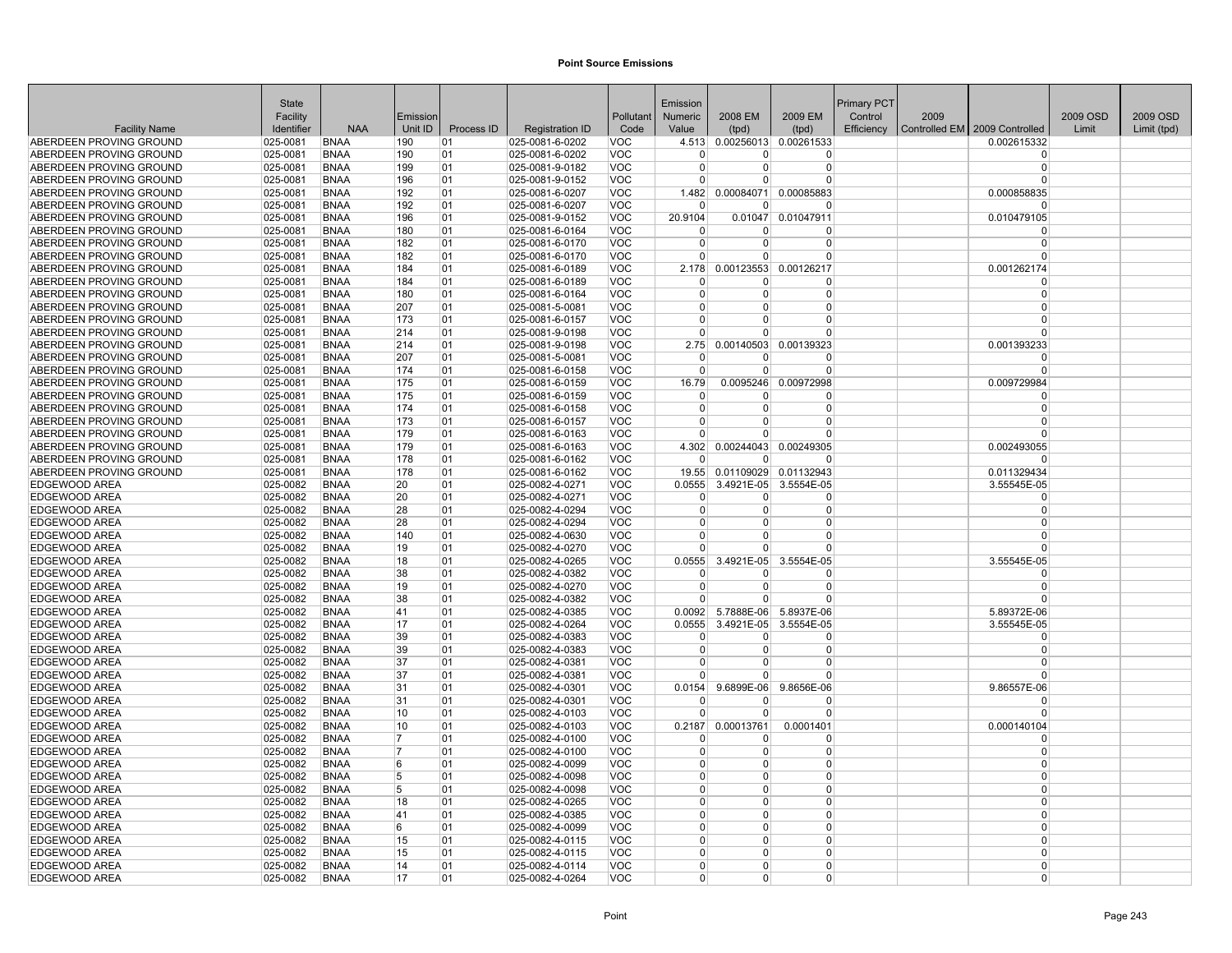|                                       | <b>State</b>         |                            |            |            |                                    |                          | Emission             |                          |                      | <b>Primary PCT</b> |      |                                          |          |             |
|---------------------------------------|----------------------|----------------------------|------------|------------|------------------------------------|--------------------------|----------------------|--------------------------|----------------------|--------------------|------|------------------------------------------|----------|-------------|
|                                       | Facility             |                            | Emission   |            |                                    | Pollutant                | Numeric              | 2008 EM                  | 2009 EM              | Control            | 2009 |                                          | 2009 OSD | 2009 OSD    |
| <b>Facility Name</b>                  | Identifier           | <b>NAA</b>                 | Unit ID    | Process ID | <b>Registration ID</b>             | Code                     | Value                | (tpd)                    | (tpd)                |                    |      | Efficiency Controlled EM 2009 Controlled | Limit    | Limit (tpd) |
| <b>EDGEWOOD AREA</b>                  | 025-0082             | <b>BNAA</b>                | 13         | 01         | 025-0082-4-0113                    | VOC                      | $\overline{0}$       | $\overline{0}$           | $\Omega$             |                    |      | $\Omega$                                 |          |             |
| <b>EDGEWOOD AREA</b>                  | 025-0082             | <b>BNAA</b>                | 13         | 01         | 025-0082-4-0113                    | <b>VOC</b>               | $\Omega$             | 0                        | $\Omega$             |                    |      | $\Omega$                                 |          |             |
| <b>EDGEWOOD AREA</b>                  | 025-0082             | <b>BNAA</b>                | 11         | 01         | 025-0082-4-0104                    | <b>VOC</b>               | 0.2187               | 0.00013761               | 0.0001401            |                    |      | 0.000140104                              |          |             |
| <b>EDGEWOOD AREA</b>                  | 025-0082             | <b>BNAA</b>                | 11         | 01         | 025-0082-4-0104                    | <b>VOC</b>               | <sup>0</sup>         | U                        | $\Omega$             |                    |      | $\Omega$                                 |          |             |
| <b>EDGEWOOD AREA</b>                  | 025-0082             | <b>BNAA</b>                | 14         | 01         | 025-0082-4-0114                    | <b>VOC</b>               | $\Omega$             | 0                        | $\Omega$             |                    |      | $\Omega$                                 |          |             |
| <b>EDGEWOOD AREA</b>                  | 025-0082             | <b>BNAA</b>                | 117        | 01         | 025-0082-5-0128                    | VOC                      | $\Omega$             | $\Omega$                 | $\Omega$             |                    |      | $\Omega$                                 |          |             |
| <b>EDGEWOOD AREA</b>                  | 025-0082             | <b>BNAA</b>                | 119        | 01         | 025-0082-9-0235                    | <b>VOC</b>               | $\Omega$             | 0                        | $\Omega$             |                    |      | $\Omega$                                 |          |             |
| <b>EDGEWOOD AREA</b>                  | 025-0082             | <b>BNAA</b>                | 119        | 01         | 025-0082-9-0235                    | <b>VOC</b>               | $\Omega$             | 0                        | $\Omega$             |                    |      | $\Omega$                                 |          |             |
| EDGEWOOD AREA                         | 025-0082             | <b>BNAA</b>                | 118        | 01         | 025-0082-5-0129                    | <b>VOC</b>               | 0.0971               | 5.4557E-05               | 5.6438E-05           |                    |      | 5.64378E-05                              |          |             |
| <b>EDGEWOOD AREA</b>                  | 025-0082             | <b>BNAA</b>                | 118        | 01         | 025-0082-5-0129                    | <b>VOC</b>               | $\Omega$             | <sup>0</sup>             | $\Omega$             |                    |      | 0                                        |          |             |
| <b>EDGEWOOD AREA</b>                  | 025-0082             | <b>BNAA</b>                | 117        | 01         | 025-0082-5-0128                    | <b>VOC</b>               | $\Omega$             | $\Omega$                 | $\Omega$             |                    |      | $\mathbf 0$                              |          |             |
| EDGEWOOD AREA                         | 025-0082             | <b>BNAA</b>                | 116        | 01         | 025-0082-5-0127                    | <b>VOC</b>               | $\Omega$             | 0                        | $\Omega$             |                    |      | $\Omega$                                 |          |             |
| IEDGEWOOD AREA                        | 025-0082             | <b>BNAA</b>                | 123        | 01         | 025-0082-9-0278                    | <b>VOC</b>               | <sup>0</sup>         | 0                        | $\Omega$             |                    |      | $\Omega$                                 |          |             |
| <b>EDGEWOOD AREA</b>                  | 025-0082             | <b>BNAA</b>                | 123        | 01         | 025-0082-9-0278                    | <b>VOC</b>               | 0.1377               | 8.6643E-05               | 8.8214E-05           |                    |      | 8.82136E-05                              |          |             |
| <b>EDGEWOOD AREA</b>                  | 025-0082             | <b>BNAA</b>                | 122        | 01         | 025-0082-4-0620                    | <b>VOC</b>               | $\Omega$             | 0                        | $\Omega$             |                    |      | $\Omega$                                 |          |             |
| EDGEWOOD AREA                         | 025-0082             | <b>BNAA</b>                | 122        | 01         | 025-0082-4-0620                    | <b>VOC</b>               | $\overline{0}$       | $\Omega$                 | $\Omega$             |                    |      | $\mathbf 0$                              |          |             |
| EDGEWOOD AREA                         | 025-0082             | <b>BNAA</b>                | 121        | 01         | 025-0082-9-0238                    | VOC                      | $\Omega$             | 0                        | $\Omega$             |                    |      | $\Omega$                                 |          |             |
| <b>EDGEWOOD AREA</b>                  | 025-0082             | <b>BNAA</b>                | 121        | 01         | 025-0082-9-0238                    | <b>VOC</b>               | $\Omega$             | U                        | $\Omega$             |                    |      | $\Omega$                                 |          |             |
| <b>EDGEWOOD AREA</b>                  | 025-0082             | <b>BNAA</b>                | 120        | 01         | 025-0082-9-0237                    | <b>VOC</b>               | $\Omega$<br>$\Omega$ | 0<br>0                   | $\Omega$<br>$\Omega$ |                    |      | $\mathbf 0$<br>$\Omega$                  |          |             |
| EDGEWOOD AREA                         | 025-0082<br>025-0082 | <b>BNAA</b><br><b>BNAA</b> | 120        | 01         | 025-0082-9-0237<br>025-0082-4-0558 | <b>VOC</b>               | $\Omega$             | 0                        | $\Omega$             |                    |      | $\Omega$                                 |          |             |
| <b>EDGEWOOD AREA</b>                  |                      |                            | 110        | 01         |                                    | <b>VOC</b>               | $\Omega$             | 0                        | $\Omega$             |                    |      | $\Omega$                                 |          |             |
| <b>EDGEWOOD AREA</b>                  | 025-0082             | <b>BNAA</b><br><b>BNAA</b> | 110        | 01         | 025-0082-4-0558<br>025-0082-9-0232 | <b>VOC</b><br><b>VOC</b> | $\Omega$             | 0                        | $\Omega$             |                    |      | $\Omega$                                 |          |             |
| EDGEWOOD AREA<br><b>EDGEWOOD AREA</b> | 025-0082<br>025-0082 | <b>BNAA</b>                | 109<br>109 | 01<br>01   | 025-0082-9-0232                    | VOC                      | 0.0849               | 5.342E-05                | 5.4389E-05           |                    |      | 5.43888E-05                              |          |             |
| <b>EDGEWOOD AREA</b>                  | 025-0082             | <b>BNAA</b>                | 108        | 01         | 025-0082-9-0231                    | <b>VOC</b>               | 0.3373               | 0.00021223               | 0.00021608           |                    |      | 0.000216082                              |          |             |
| <b>EDGEWOOD AREA</b>                  | 025-0082             | <b>BNAA</b>                | 108        | 01         | 025-0082-9-0231                    | <b>VOC</b>               | $\overline{0}$       | $\Omega$                 | $\Omega$             |                    |      | $\Omega$                                 |          |             |
| <b>EDGEWOOD AREA</b>                  | 025-0082             | <b>BNAA</b>                | 107        | 01         | 025-0082-9-0230                    | <b>VOC</b>               | 0.3148               | 0.00019808               | 0.00020167           |                    |      | 0.000201668                              |          |             |
| EDGEWOOD AREA                         | 025-0082             | <b>BNAA</b>                | 107        | 01         | 025-0082-9-0230                    | <b>VOC</b>               | $\Omega$             | 0                        | $\Omega$             |                    |      | $\Omega$                                 |          |             |
| <b>EDGEWOOD AREA</b>                  | 025-0082             | <b>BNAA</b>                | 115        | 01         | 025-0082-4-0570                    | <b>VOC</b>               | $\Omega$             | 0                        | $\Omega$             |                    |      | $\Omega$                                 |          |             |
| <b>EDGEWOOD AREA</b>                  | 025-0082             | <b>BNAA</b>                | 115        | 01         | 025-0082-4-0570                    | <b>VOC</b>               | $\Omega$             | 0                        | $\Omega$             |                    |      | $\Omega$                                 |          |             |
| <b>EDGEWOOD AREA</b>                  | 025-0082             | <b>BNAA</b>                | 113        | 01         | 025-0082-9-0249                    | <b>VOC</b>               | $\Omega$             | 0                        | $\Omega$             |                    |      | $\Omega$                                 |          |             |
| <b>EDGEWOOD AREA</b>                  | 025-0082             | <b>BNAA</b>                | 113        | 01         | 025-0082-9-0249                    | <b>VOC</b>               | $\Omega$             | 0                        | $\Omega$             |                    |      | $\Omega$                                 |          |             |
| <b>EDGEWOOD AREA</b>                  | 025-0082             | <b>BNAA</b>                | 112        | 01         | 025-0082-4-0560                    | <b>VOC</b>               | $\Omega$             | 0                        | $\Omega$             |                    |      | $\Omega$                                 |          |             |
| EDGEWOOD AREA                         | 025-0082             | <b>BNAA</b>                | 112        | 01         | 025-0082-4-0560                    | <b>VOC</b>               | $\Omega$             | 0                        | $\Omega$             |                    |      | $\Omega$                                 |          |             |
| <b>EDGEWOOD AREA</b>                  | 025-0082             | <b>BNAA</b>                | 111        | 01         | 025-0082-4-0559                    | <b>VOC</b>               | $\Omega$             | 0                        | $\Omega$             |                    |      | $\Omega$                                 |          |             |
| <b>EDGEWOOD AREA</b>                  | 025-0082             | <b>BNAA</b>                | 111        | 01         | 025-0082-4-0559                    | <b>VOC</b>               | $\Omega$             | 0                        | $\Omega$             |                    |      | $\Omega$                                 |          |             |
| EDGEWOOD AREA                         | 025-0082             | <b>BNAA</b>                | 134        | 01         | 025-0082-5-0171                    | <b>VOC</b>               | $\Omega$             | 0                        | $\Omega$             |                    |      | $\Omega$                                 |          |             |
| IEDGEWOOD AREA                        | 025-0082             | <b>BNAA</b>                | 136        | 01         | 025-0082-4-0626                    | <b>VOC</b>               | $\Omega$             | 0                        | $\Omega$             |                    |      | $\Omega$                                 |          |             |
| <b>EDGEWOOD AREA</b>                  | 025-0082             | <b>BNAA</b>                | 135        | 01         | 025-0082-4-0625                    | <b>VOC</b>               | $\Omega$             | $\Omega$                 | $\Omega$             |                    |      | $\Omega$                                 |          |             |
| <b>EDGEWOOD AREA</b>                  | 025-0082             | <b>BNAA</b>                | 135        | 01         | 025-0082-4-0625                    | <b>VOC</b>               | $\Omega$             | 0                        | $\Omega$             |                    |      | $\Omega$                                 |          |             |
| <b>EDGEWOOD AREA</b>                  | 025-0082             | <b>BNAA</b>                | 134        | 01         | 025-0082-5-0171                    | <b>VOC</b>               | $\Omega$             | 0                        | $\Omega$             |                    |      | $\mathbf 0$                              |          |             |
| <b>EDGEWOOD AREA</b>                  | 025-0082             | <b>BNAA</b>                | 133        | 01         | 025-0082-4-0623                    | <b>VOC</b>               | $\Omega$             | 0                        | $\Omega$             |                    |      | $\mathbf 0$                              |          |             |
| <b>EDGEWOOD AREA</b>                  | 025-0082             | <b>BNAA</b>                | 133        | 01         | 025-0082-4-0623                    | <b>VOC</b>               | $\Omega$             | 0                        | $\Omega$             |                    |      | $\Omega$                                 |          |             |
| <b>EDGEWOOD AREA</b>                  | 025-0082             | <b>BNAA</b>                | 138        | 01         | 025-0082-4-0628                    | <b>VOC</b>               | $\Omega$             | 0                        | $\Omega$             |                    |      | $\Omega$                                 |          |             |
| EDGEWOOD AREA                         | 025-0082             | <b>BNAA</b>                | 140        | 01         | 025-0082-4-0630                    | <b>VOC</b>               | $\Omega$             | 0                        | $\Omega$             |                    |      | $\Omega$                                 |          |             |
| EDGEWOOD AREA                         | 025-0082             | <b>BNAA</b>                | 139        | 01         | 025-0082-4-0629                    | VOC                      | $\Omega$             | 0                        | $\Omega$             |                    |      | $\Omega$                                 |          |             |
| EDGEWOOD AREA                         | 025-0082             | <b>BNAA</b>                | 139        | 01         | 025-0082-4-0629                    | <b>VOC</b>               | $\Omega$             | 0                        | $\Omega$             |                    |      | $\Omega$                                 |          |             |
| EDGEWOOD AREA                         | 025-0082             | <b>BNAA</b>                | 136        | 01         | 025-0082-4-0626                    | <b>VOC</b>               | $\Omega$             | 0                        | $\Omega$             |                    |      | $\mathbf 0$                              |          |             |
| <b>EDGEWOOD AREA</b>                  | 025-0082             | <b>BNAA</b>                | 138        | 01         | 025-0082-4-0628                    | <b>VOC</b>               | $\Omega$             | 0                        | $\Omega$             |                    |      | $\mathbf 0$                              |          |             |
| <b>EDGEWOOD AREA</b>                  | 025-0082             | <b>BNAA</b>                | 137        | 01         | 025-0082-4-0627                    | <b>VOC</b>               | $\Omega$             | $\Omega$                 | $\Omega$             |                    |      | $\Omega$                                 |          |             |
| <b>EDGEWOOD AREA</b>                  | 025-0082             | <b>BNAA</b>                | 137        | 01         | 025-0082-4-0627                    | <b>VOC</b>               | $\Omega$             | 0                        | $\Omega$             |                    |      | $\Omega$                                 |          |             |
| <b>EDGEWOOD AREA</b>                  | 025-0082             | <b>BNAA</b>                | 131        | 01         | 025-0082-5-0170                    | <b>VOC</b>               | $\Omega$             | 0                        | 0                    |                    |      | $\mathbf 0$                              |          |             |
| <b>EDGEWOOD AREA</b>                  | 025-0082             | <b>BNAA</b>                | 127        | 01         | 025-0082-9-0293                    | <b>VOC</b>               | $\Omega$             | 0                        | $\Omega$             |                    |      | $\Omega$                                 |          |             |
| EDGEWOOD AREA                         | 025-0082             | <b>BNAA</b>                | 126        | 01         | 025-0082-5-0163                    | <b>VOC</b>               | $\Omega$             | 0                        | $\Omega$             |                    |      | $\Omega$                                 |          |             |
| EDGEWOOD AREA                         | 025-0082             | <b>BNAA</b>                | 126        | 01         | 025-0082-5-0163                    | <b>VOC</b>               | $\Omega$<br>$\Omega$ | 0<br>$\Omega$            | $\Omega$<br>$\Omega$ |                    |      | $\Omega$<br>$\Omega$                     |          |             |
| EDGEWOOD AREA<br><b>EDGEWOOD AREA</b> | 025-0082<br>025-0082 | <b>BNAA</b><br><b>BNAA</b> | 125<br>125 | 01<br>01   | 025-0082-9-0280                    | <b>VOC</b>               | 0.1201               |                          | 7.6939E-05           |                    |      |                                          |          |             |
| <b>EDGEWOOD AREA</b>                  | 025-0082             | <b>BNAA</b>                | 124        | 01         | 025-0082-9-0280<br>025-0082-9-0279 | <b>VOC</b><br><b>VOC</b> | 0.1324               | 7.5568E-05<br>8.3308E-05 | 8.4818E-05           |                    |      | 7.69386E-05<br>8.48183E-05               |          |             |
| EDGEWOOD AREA                         | 025-0082             | <b>BNAA</b>                | 124        | 01         | 025-0082-9-0279                    | <b>VOC</b>               | $\Omega$             | 0                        | $\mathbf 0$          |                    |      | 0                                        |          |             |
|                                       |                      |                            |            |            |                                    |                          |                      |                          |                      |                    |      |                                          |          |             |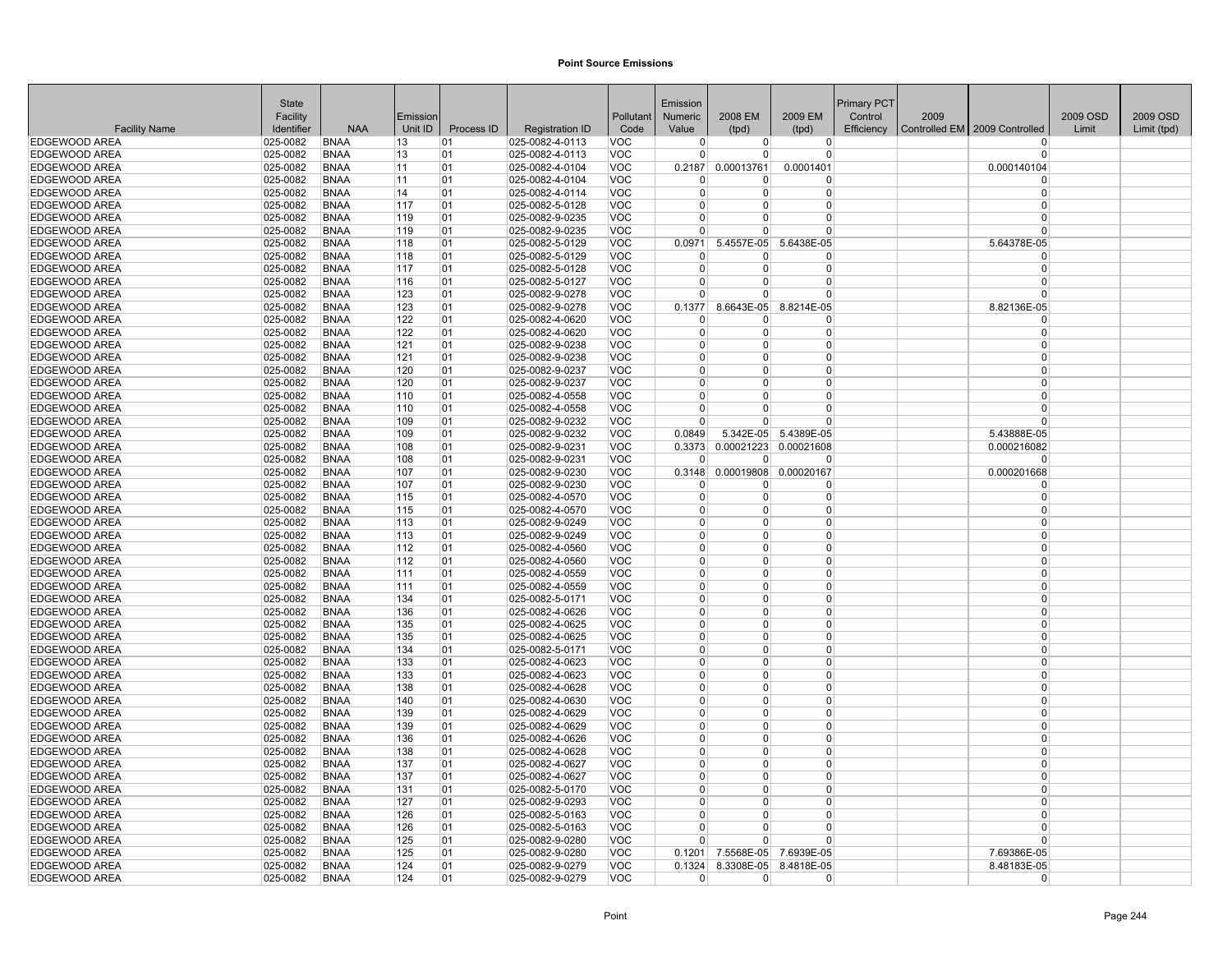|                                | <b>State</b>               |                            |            |            |                                    |                          | Emission             |                      |                        | <b>Primary PCT</b> |      |                                 |          |             |
|--------------------------------|----------------------------|----------------------------|------------|------------|------------------------------------|--------------------------|----------------------|----------------------|------------------------|--------------------|------|---------------------------------|----------|-------------|
|                                | Facility                   |                            | Emission   |            |                                    | Pollutant                | Numeric              | 2008 EM              | 2009 EM                | Control            | 2009 |                                 | 2009 OSD | 2009 OSD    |
| <b>Facility Name</b>           | Identifier                 | <b>NAA</b>                 | Unit ID    | Process ID | <b>Registration ID</b>             | Code                     | Value                | (tpd)                | (tpd)                  | Efficiency         |      | Controlled EM   2009 Controlled | Limit    | Limit (tpd) |
| EDGEWOOD AREA                  | 025-0082                   | <b>BNAA</b>                | 131        | 01         | 025-0082-5-0170                    | VOC                      | $\mathbf 0$          | $\overline{0}$       | $\overline{0}$         |                    |      | $\Omega$                        |          |             |
| EDGEWOOD AREA                  | 025-0082                   | <b>BNAA</b>                | 130        | 01         | 025-0082-9-0296                    | <b>VOC</b>               | $\Omega$             | $\overline{0}$       | 0                      |                    |      | $\Omega$                        |          |             |
| EDGEWOOD AREA                  | 025-0082                   | <b>BNAA</b>                | 130        | 01         | 025-0082-9-0296                    | <b>VOC</b>               | $\Omega$             | $\Omega$             | $\Omega$               |                    |      | $\Omega$                        |          |             |
| EDGEWOOD AREA                  | 025-0082                   | <b>BNAA</b>                | 127        | 01         | 025-0082-9-0293                    | <b>VOC</b>               | $\Omega$             | $\Omega$             | $\Omega$               |                    |      | $\Omega$                        |          |             |
| EDGEWOOD AREA                  | 025-0082                   | <b>BNAA</b>                | 129        | 01         | 025-0082-9-0295                    | <b>VOC</b>               | $\Omega$             | $\Omega$             | $\Omega$               |                    |      | $\Omega$                        |          |             |
| EDGEWOOD AREA                  | 025-0082                   | <b>BNAA</b>                | 129        | 01         | 025-0082-9-0295                    | <b>VOC</b>               | $\Omega$<br>$\Omega$ | $\Omega$<br>$\Omega$ | $\Omega$               |                    |      | $\Omega$<br>$\Omega$            |          |             |
| <b>EDGEWOOD AREA</b>           | 025-0082                   | <b>BNAA</b>                | 128        | 01         | 025-0082-9-0294                    | <b>VOC</b>               | $\Omega$             | $\Omega$             | $\Omega$               |                    |      | $\Omega$                        |          |             |
| <b>EDGEWOOD AREA</b>           | 025-0082                   | <b>BNAA</b>                | 128        | 01         | 025-0082-9-0294                    | <b>VOC</b>               | $\Omega$             | $\Omega$             | 0<br>$\Omega$          |                    |      | $\Omega$                        |          |             |
| EDGEWOOD AREA<br>EDGEWOOD AREA | 025-0082<br>025-0082       | <b>BNAA</b><br><b>BNAA</b> | 72<br>72   | 01<br>01   | 025-0082-4-0437<br>025-0082-4-0437 | <b>VOC</b><br><b>VOC</b> | $\mathbf 0$          | $\Omega$             | $\Omega$               |                    |      | $\Omega$                        |          |             |
| EDGEWOOD AREA                  | 025-0082                   | <b>BNAA</b>                | 66         | 01         | 025-0082-4-0431                    | <b>VOC</b>               | $\Omega$             | $\Omega$             | $\Omega$               |                    |      | $\Omega$                        |          |             |
| EDGEWOOD AREA                  | 025-0082                   | <b>BNAA</b>                | 68         | 01         | 025-0082-4-0433                    | <b>VOC</b>               | $\Omega$             | $\Omega$             | $\Omega$               |                    |      | $\Omega$                        |          |             |
| EDGEWOOD AREA                  | $ 025 - 0082 $             | <b>BNAA</b>                | 73         | 01         | 025-0082-4-0438                    | <b>VOC</b>               | $\Omega$             | $\Omega$             | 0                      |                    |      | $\Omega$                        |          |             |
| EDGEWOOD AREA                  | 025-0082                   | <b>BNAA</b>                | 67         | 01         | 025-0082-4-0432                    | <b>VOC</b>               | $\Omega$             | $\Omega$             | $\Omega$               |                    |      | $\Omega$                        |          |             |
| EDGEWOOD AREA                  | 025-0082                   | <b>BNAA</b>                | 67         | 01         | 025-0082-4-0432                    | <b>VOC</b>               | $\Omega$             | $\Omega$             | $\Omega$               |                    |      | $\Omega$                        |          |             |
| EDGEWOOD AREA                  | 025-0082                   | <b>BNAA</b>                | 68         | 01         | 025-0082-4-0433                    | <b>VOC</b>               | $\mathbf 0$          | $\overline{0}$       | $\Omega$               |                    |      | $\Omega$                        |          |             |
| EDGEWOOD AREA                  | 025-0082                   | <b>BNAA</b>                | 79         | 01         | 025-0082-9-0151                    | <b>VOC</b>               | $\Omega$             | $\Omega$             | $\Omega$               |                    |      | $\Omega$                        |          |             |
| <b>EDGEWOOD AREA</b>           | 025-0082                   | <b>BNAA</b>                | 79         | 01         | 025-0082-9-0151                    | <b>VOC</b>               | 6.9535               | 0.00348167           | 0.0034847              |                    |      | 0.003484699                     |          |             |
| EDGEWOOD AREA                  | $ 025 - 0082 $             | <b>BNAA</b>                | 77         | 01         | 025-0082-4-0460                    | <b>VOC</b>               | $\Omega$             | $\Omega$             | <sup>0</sup>           |                    |      | $\Omega$                        |          |             |
| EDGEWOOD AREA                  | $ 025 - 0082 $             | <b>BNAA</b>                | 73         | 01         | 025-0082-4-0438                    | <b>VOC</b>               | $\Omega$             | $\Omega$             | $\Omega$               |                    |      | $\Omega$                        |          |             |
| <b>EDGEWOOD AREA</b>           | 025-0082                   | <b>BNAA</b>                | 76         | 01         | 025-0082-4-0441                    | <b>VOC</b>               | $\Omega$             | $\overline{0}$       | $\overline{0}$         |                    |      | $\Omega$                        |          |             |
| <b>EDGEWOOD AREA</b>           | 025-0082                   | <b>BNAA</b>                | 76         | 01         | 025-0082-4-0441                    | <b>VOC</b>               | $\Omega$             | $\Omega$             | $\Omega$               |                    |      | $\Omega$                        |          |             |
| EDGEWOOD AREA                  | 025-0082                   | <b>BNAA</b>                | 66         | 01         | 025-0082-4-0431                    | <b>VOC</b>               | 0.0154               | 9.6899E-06           | 9.8656E-06             |                    |      | 9.86557E-06                     |          |             |
| EDGEWOOD AREA                  | 025-0082                   | <b>BNAA</b>                | 77         | 01         | 025-0082-4-0460                    | <b>VOC</b>               | 0.2187               | 0.00013761           | 0.0001401              |                    |      | 0.000140104                     |          |             |
| EDGEWOOD AREA                  | 025-0082                   | <b>BNAA</b>                | 45         | 01         | 025-0082-4-0389                    | <b>VOC</b>               | $\Omega$             | $\Omega$             | $\Omega$               |                    |      | $\Omega$                        |          |             |
| EDGEWOOD AREA                  | 025-0082                   | <b>BNAA</b>                | 48         | 01         | 025-0082-4-0392                    | <b>VOC</b>               | $\Omega$             | 0                    | 0                      |                    |      | $\Omega$                        |          |             |
| EDGEWOOD AREA                  | 025-0082                   | <b>BNAA</b>                | 48         | 01         | 025-0082-4-0392                    | <b>VOC</b>               | $\Omega$             | $\overline{0}$       | $\overline{0}$         |                    |      | $\Omega$                        |          |             |
| EDGEWOOD AREA                  | 025-0082                   | <b>BNAA</b>                | 45         | 01         | 025-0082-4-0389                    | <b>VOC</b>               | $\Omega$             | $\Omega$             | $\Omega$               |                    |      | $\Omega$                        |          |             |
| EDGEWOOD AREA                  | 025-0082                   | <b>BNAA</b>                | 44         | 01         | 025-0082-4-0388                    | <b>VOC</b>               | $\Omega$             | $\Omega$             | $\Omega$               |                    |      | $\Omega$                        |          |             |
| EDGEWOOD AREA                  | 025-0082                   | <b>BNAA</b>                | 44         | 01         | 025-0082-4-0388                    | <b>VOC</b>               | $\Omega$             | $\Omega$             | $\Omega$               |                    |      | $\Omega$                        |          |             |
| EDGEWOOD AREA                  | 025-0082                   | <b>BNAA</b>                | 53         | 01         | 025-0082-4-0397                    | <b>VOC</b>               | $\Omega$             | $\Omega$             | $\Omega$               |                    |      | $\Omega$                        |          |             |
| EDGEWOOD AREA                  | 025-0082                   | <b>BNAA</b>                | 116        | 01         | 025-0082-5-0127                    | <b>VOC</b>               | $\Omega$             | $\Omega$             | $\overline{0}$         |                    |      | $\Omega$                        |          |             |
| <b>EDGEWOOD AREA</b>           | 025-0082                   | <b>BNAA</b>                | 65         | 01         | 025-0082-4-0430                    | <b>VOC</b>               | $\Omega$             | $\Omega$             | 0                      |                    |      | $\Omega$                        |          |             |
| EDGEWOOD AREA                  | 025-0082                   | <b>BNAA</b>                | 65         | 01         | 025-0082-4-0430                    | <b>VOC</b>               | $\Omega$             | 0                    | $\Omega$               |                    |      | $\Omega$                        |          |             |
| EDGEWOOD AREA                  | 025-0082                   | <b>BNAA</b>                | 51         | 01         | 025-0082-4-0395                    | <b>VOC</b>               | $\Omega$             | $\Omega$             | $\Omega$               |                    |      | $\Omega$                        |          |             |
| EDGEWOOD AREA                  | 025-0082                   | <b>BNAA</b>                | 53         | 01         | 025-0082-4-0397                    | <b>VOC</b>               | $\Omega$             | $\Omega$             | $\Omega$               |                    |      | $\Omega$                        |          |             |
| EDGEWOOD AREA                  | 025-0082                   | <b>BNAA</b>                | 51         | 01         | 025-0082-4-0395                    | <b>VOC</b>               | $\Omega$             | $\Omega$             | $\Omega$               |                    |      | $\Omega$                        |          |             |
| EDGEWOOD AREA                  | 025-0082                   | <b>BNAA</b>                | 52         | 01         | 025-0082-4-0396                    | <b>VOC</b>               | $\Omega$             | $\Omega$             | $\overline{0}$         |                    |      | $\Omega$                        |          |             |
| EDGEWOOD AREA                  | 025-0082                   | <b>BNAA</b>                | 52         | 01         | 025-0082-4-0396                    | <b>VOC</b>               | $\Omega$             | $\Omega$             | $\Omega$               |                    |      | $\Omega$                        |          |             |
| EDGEWOOD AREA                  | 025-0082                   | <b>BNAA</b>                | 102        | 01         | 025-0082-4-0568                    | <b>VOC</b>               | $\Omega$             | $\Omega$             | $\Omega$               |                    |      | $\Omega$                        |          |             |
| EDGEWOOD AREA<br>EDGEWOOD AREA | $ 025 - 0082 $<br>025-0082 | <b>BNAA</b><br><b>BNAA</b> | 102<br>100 | 01<br>01   | 025-0082-4-0568<br>025-0082-4-0544 | <b>VOC</b><br><b>VOC</b> | 0.0742<br>$\Omega$   | 4.6688E-05<br>O      | 4.7534E-05<br>$\Omega$ |                    |      | 4.75341E-05<br>$\Omega$         |          |             |
| <b>EDGEWOOD AREA</b>           | 025-0082                   | <b>BNAA</b>                | 100        | 01         | 025-0082-4-0544                    | <b>VOC</b>               | 0.2187               | 0.00013761           | 0.0001401              |                    |      | 0.000140104                     |          |             |
| EDGEWOOD AREA                  | 025-0082                   | <b>BNAA</b>                | 99         | 01         | 025-0082-4-0543                    | <b>VOC</b>               | $\Omega$             | $\Omega$             | $\Omega$               |                    |      | $\Omega$                        |          |             |
| EDGEWOOD AREA                  | 025-0082                   | <b>BNAA</b>                | 99         | 01         | 025-0082-4-0543                    | <b>VOC</b>               | 0.2187               | 0.00013761           | 0.0001401              |                    |      | 0.000140104                     |          |             |
| EDGEWOOD AREA                  | 025-0082                   | <b>BNAA</b>                | 98         | 01         | 025-0082-4-0556                    | <b>VOC</b>               | $\Omega$             | 0                    | 0                      |                    |      | $\Omega$                        |          |             |
| EDGEWOOD AREA                  | 025-0082                   | <b>BNAA</b>                | 98         | 01         | 025-0082-4-0556                    | VOC                      | $\Omega$             | U                    | $\Omega$               |                    |      | $\Omega$                        |          |             |
| EDGEWOOD AREA                  | $ 025 - 0082 $             | <b>BNAA</b>                | 106        | 01         | 025-0082-4-0569                    | <b>VOC</b>               | 0.0742               | 4.6688E-05           | 4.7534E-05             |                    |      | 4.75341E-05                     |          |             |
| EDGEWOOD AREA                  | 025-0082                   | <b>BNAA</b>                | 106        | 01         | 025-0082-4-0569                    | <b>VOC</b>               | $\Omega$             | <sup>0</sup>         | $\Omega$               |                    |      | $\Omega$                        |          |             |
| EDGEWOOD AREA                  | 025-0082                   | <b>BNAA</b>                | 105        | 01         | 025-0082-6-0287                    | <b>VOC</b>               | 5.414                | 0.00307124           | 0.00313747             |                    |      | 0.003137471                     |          |             |
| EDGEWOOD AREA                  | 025-0082                   | <b>BNAA</b>                | 105        | 01         | 025-0082-6-0287                    | <b>VOC</b>               | $\Omega$             | 0                    | $\Omega$               |                    |      | $\Omega$                        |          |             |
| EDGEWOOD AREA                  | $ 025 - 0082 $             | BNAA                       | 104        | 01         | 025-0082-4-0572                    | <b>VOC</b>               | $\Omega$             | $\overline{0}$       | 0                      |                    |      | $\Omega$                        |          |             |
| EDGEWOOD AREA                  | 025-0082                   | <b>BNAA</b>                | 104        | 01         | 025-0082-4-0572                    | <b>VOC</b>               | $\Omega$             | $\Omega$             | $\Omega$               |                    |      | $\Omega$                        |          |             |
| EDGEWOOD AREA                  | 025-0082                   | <b>BNAA</b>                | 103        | 01         | 025-0082-4-0571                    | <b>VOC</b>               | $\Omega$             | $\Omega$             | $\Omega$               |                    |      | $\Omega$                        |          |             |
| EDGEWOOD AREA                  | 025-0082                   | <b>BNAA</b>                | 103        | 01         | 025-0082-4-0571                    | <b>VOC</b>               | $\Omega$             | $\Omega$             | $\Omega$               |                    |      | $\Omega$                        |          |             |
| EDGEWOOD AREA                  | 025-0082                   | <b>BNAA</b>                | 86         | 01         | 025-0082-4-0501                    | <b>VOC</b>               | $\Omega$             | $\Omega$             | $\Omega$               |                    |      | $\Omega$                        |          |             |
| <b>EDGEWOOD AREA</b>           | 025-0082                   | <b>BNAA</b>                | 86         | 01         | 025-0082-4-0501                    | <b>VOC</b>               | 0.0236               | 1.4849E-05           | 1.5119E-05             |                    |      | 1.51187E-05                     |          |             |
| <b>EDGEWOOD AREA</b>           | 025-0082                   | <b>BNAA</b>                | 82         | 01         | 025-0082-9-0154                    | <b>VOC</b>               | $\Omega$             | 0                    | $\Omega$               |                    |      | $\Omega$                        |          |             |
| EDGEWOOD AREA                  | $ 025 - 0082 $             | <b>BNAA</b>                | 88         | 01         | 025-0082-4-0506                    | <b>VOC</b>               | $\Omega$             | $\Omega$             | 0                      |                    |      | $\Omega$                        |          |             |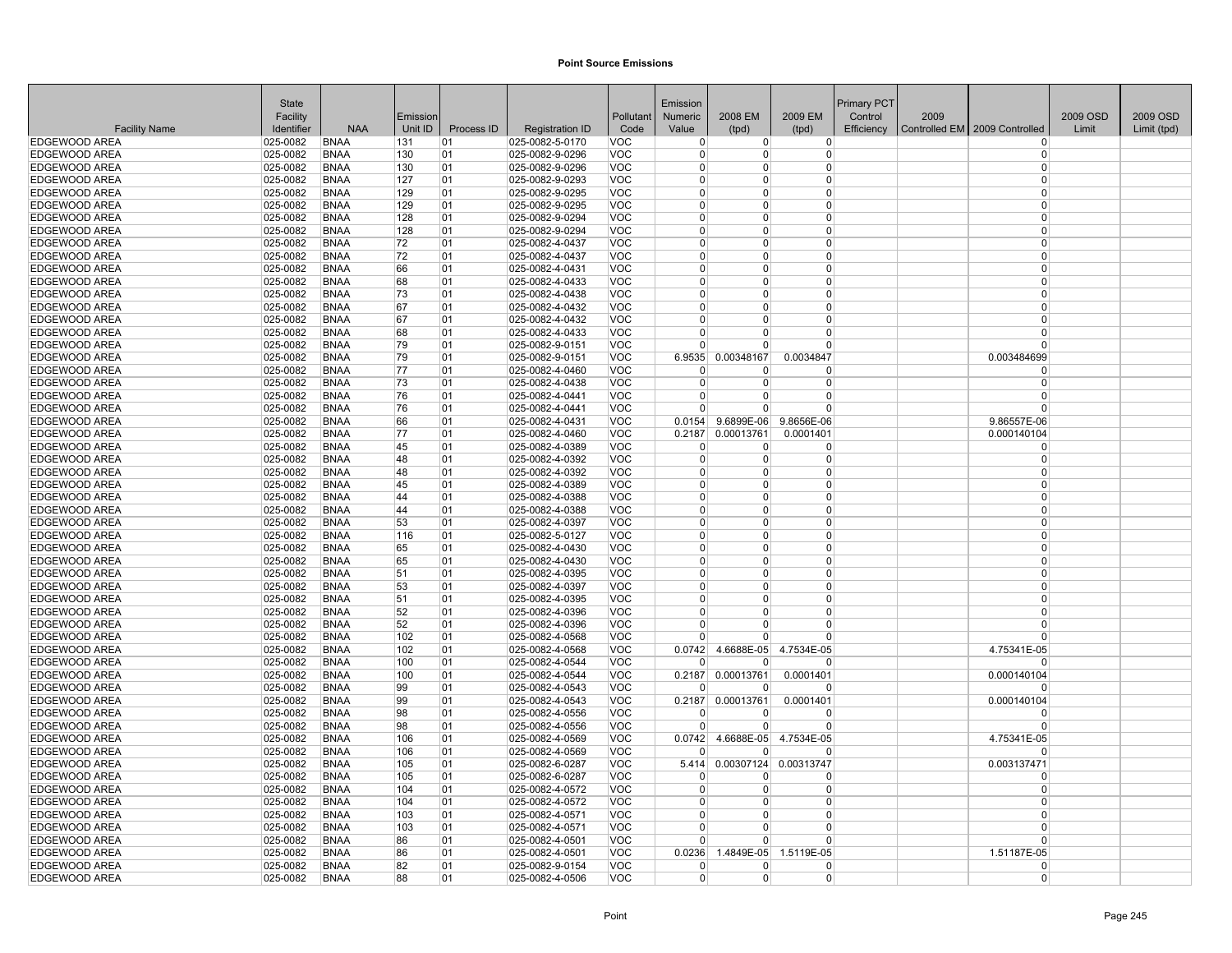|                                                       | State                |                            |                |            |                                    |                          | Emission             |                |                                         | Primary PCT |      |                                 |          |             |
|-------------------------------------------------------|----------------------|----------------------------|----------------|------------|------------------------------------|--------------------------|----------------------|----------------|-----------------------------------------|-------------|------|---------------------------------|----------|-------------|
|                                                       | Facility             |                            | Emission       |            |                                    | Pollutant                | Numeric              | 2008 EM        | 2009 EM                                 | Control     | 2009 |                                 | 2009 OSD | 2009 OSD    |
| <b>Facility Name</b>                                  | Identifier           | <b>NAA</b>                 | Unit ID        | Process ID | <b>Registration ID</b>             | Code                     | Value                | (tpd)          | (tpd)                                   | Efficiency  |      | Controlled EM   2009 Controlled | Limit    | Limit (tpd) |
| <b>EDGEWOOD AREA</b>                                  | 025-0082             | <b>BNAA</b>                | 81<br>81       | 01<br>01   | 025-0082-6-0167                    | <b>VOC</b>               | $\Omega$             | 0              | $\overline{0}$<br>0.00123894 0.00126565 |             |      | $\Omega$                        |          |             |
| <b>EDGEWOOD AREA</b><br><b>EDGEWOOD AREA</b>          | 025-0082<br>025-0082 | <b>BNAA</b><br><b>BNAA</b> | 80             | 01         | 025-0082-6-0167<br>025-0082-6-0166 | <b>VOC</b><br><b>VOC</b> | 2.184<br>$\Omega$    | $\Omega$       | 0                                       |             |      | 0.001265651                     |          |             |
| <b>EDGEWOOD AREA</b>                                  | 025-0082             | <b>BNAA</b>                | 82             | 01         | 025-0082-9-0154                    | <b>VOC</b>               | $\Omega$             | $\Omega$       | $\overline{0}$                          |             |      | $\Omega$                        |          |             |
| <b>EDGEWOOD AREA</b>                                  | 025-0082             | <b>BNAA</b>                | 97             | 01         | 025-0082-4-0545                    | <b>VOC</b>               | $\Omega$             | $\Omega$       | $\Omega$                                |             |      | $\Omega$                        |          |             |
| EDGEWOOD AREA                                         | 025-0082             | <b>BNAA</b>                | 97             | 01         | 025-0082-4-0545                    | <b>VOC</b>               | $\Omega$             | $\Omega$       | $\Omega$                                |             |      | $\Omega$                        |          |             |
| <b>EDGEWOOD AREA</b>                                  | 025-0082             | <b>BNAA</b>                | 96             | 01         | 025-0082-5-0092                    | <b>VOC</b>               | $\Omega$             | <sup>0</sup>   | $\Omega$                                |             |      | $\Omega$                        |          |             |
| <b>EDGEWOOD AREA</b>                                  | 025-0082             | <b>BNAA</b>                | 80             | 01         | 025-0082-6-0166                    | <b>VOC</b>               | $\Omega$             | $\Omega$       | $\Omega$                                |             |      | $\Omega$                        |          |             |
| <b>EDGEWOOD AREA</b>                                  | 025-0082             | <b>BNAA</b>                | 92             | 01         | 025-0082-4-0523                    | <b>VOC</b>               | $\Omega$             | <sup>0</sup>   | $\Omega$                                |             |      | $\Omega$                        |          |             |
| <b>EDGEWOOD AREA</b>                                  | 025-0082             | <b>BNAA</b>                | 92             | 01         | 025-0082-4-0523                    | <b>VOC</b>               | $\Omega$             | $\overline{0}$ | $\overline{0}$                          |             |      | $\Omega$                        |          |             |
| <b>EDGEWOOD AREA</b>                                  | 025-0082             | <b>BNAA</b>                | 88             | 01         | 025-0082-4-0506                    | <b>VOC</b>               | $\Omega$             | $\Omega$       | $\Omega$                                |             |      | $\Omega$                        |          |             |
| <b>EDGEWOOD AREA</b>                                  | 025-0082             | <b>BNAA</b>                | 96             | 01         | 025-0082-5-0092                    | <b>VOC</b>               | 0                    | $\Omega$       | $\Omega$                                |             |      |                                 |          |             |
| SHERWIN WILLIAMS CLEANING SOLUTIONS                   | 025-0145             | <b>BNAA</b>                | 17             | 01         | 025-0145-6-0282                    | <b>VOC</b>               | 0.123077             | 6.0392E-05     | 5.9731E-05                              |             |      | 5.97311E-05                     |          |             |
| SHERWIN WILLIAMS CLEANING SOLUTIONS                   | 025-0145             | <b>BNAA</b>                | 21             | 01         | 025-0145-6-0286                    | <b>VOC</b>               | $\Omega$             | $\Omega$       | $\Omega$                                |             |      |                                 |          |             |
| SHERWIN WILLIAMS CLEANING SOLUTIONS                   | 025-0145             | <b>BNAA</b>                | 21             | 01         | 025-0145-6-0286                    | <b>VOC</b>               | 0.543478             | 0.00033371     | 0.00034458                              |             |      | 0.000344581                     |          |             |
| SHERWIN WILLIAMS CLEANING SOLUTIONS                   | 025-0145             | <b>BNAA</b>                | 19             | 01         | 025-0145-6-0284                    | <b>VOC</b>               | 204.8276             |                | 0.12577025 0.12986681                   |             |      | 0.129866807                     |          |             |
| SHERWIN WILLIAMS CLEANING SOLUTIONS                   | 025-0145             | <b>BNAA</b>                | 19             | 01         | 025-0145-6-0284                    | <b>VOC</b>               | 0.574713             |                | 0.00035289 0.00036438                   |             |      | 0.000364385                     |          |             |
| SHERWIN WILLIAMS CLEANING SOLUTIONS                   | 025-0145             | <b>BNAA</b>                | 18             | 01         | 025-0145-6-0283                    | <b>VOC</b>               |                      |                | 3.188406 0.00195778 0.00202154          |             |      | 0.002021544                     |          |             |
| SHERWIN WILLIAMS CLEANING SOLUTIONS                   | 025-0145             | <b>BNAA</b>                | 17             | 01         | 025-0145-6-0282                    | <b>VOC</b>               | 0                    | $\Omega$       | $\Omega$                                |             |      | $\Omega$                        |          |             |
| SHERWIN WILLIAMS CLEANING SOLUTIONS                   | 025-0145             | <b>BNAA</b>                | 16             | 01         | 025-0145-6-0281                    | <b>VOC</b>               | $\Omega$             | $\Omega$       | $\Omega$                                |             |      |                                 |          |             |
| SHERWIN WILLIAMS CLEANING SOLUTIONS                   | 025-0145             | <b>BNAA</b>                | 18             | 01         | 025-0145-6-0283                    | <b>VOC</b>               |                      |                | 0.724638 0.00044495 0.00045944          |             |      | 0.000459442                     |          |             |
| SHERWIN WILLIAMS CLEANING SOLUTIONS                   | 025-0145             | <b>BNAA</b>                | 16             | 01         | 025-0145-6-0281                    | <b>VOC</b>               | 4.86692              |                | 0.00253242 0.00253302                   |             |      | 0.002533019                     |          |             |
| SHERWIN WILLIAMS CLEANING SOLUTIONS                   | 025-0145             | <b>BNAA</b>                | 14             | 01         | 025-0145-5-0100                    | <b>VOC</b>               | $\overline{0}$       | $\Omega$       | $\Omega$                                |             |      |                                 |          |             |
| SHERWIN WILLIAMS CLEANING SOLUTIONS                   | 025-0145             | <b>BNAA</b>                | 14             | 01         | 025-0145-5-0100                    | <b>VOC</b>               |                      |                | 0.219178 0.00012373 0.00012613          |             |      | 0.000126125                     |          |             |
| SHERWIN WILLIAMS CLEANING SOLUTIONS                   | 025-0145             | <b>BNAA</b>                | 15             | 01         | 025-0145-6-0280                    | <b>VOC</b>               | 0.461538             |                | 0.0002834 0.00029263                    |             |      | 0.000292629                     |          |             |
| SHERWIN WILLIAMS CLEANING SOLUTIONS                   | 025-0145             | <b>BNAA</b>                | 15             | 01         | 025-0145-6-0280                    | VOC                      | 0.038462             |                | 2.3617E-05 2.4386E-05                   |             |      | 2.43858E-05                     |          |             |
| <b>WASTE ENERGY PARTNERS</b>                          | $025 - 0212$         | <b>BNAA</b>                | 11.            | 01         | 025-0212-2-0019                    | <b>VOC</b>               | $\Omega$             | $\overline{0}$ | $\Omega$                                |             |      | 0                               |          |             |
| <b>WASTE ENERGY PARTNERS</b>                          | 025-0212             | <b>BNAA</b>                | 11.            | 01         | 025-0212-2-0019                    | <b>VOC</b>               | 26.84932<br>$\Omega$ | $\Omega$       | 0.01453022 0.01468815<br>$\Omega$       |             |      | 0.014688155                     |          |             |
| AMERICAN COLORGRAPHICS<br>AMERICAN COLORGRAPHICS      | 025-0219<br>025-0219 | <b>BNAA</b><br><b>BNAA</b> | 5<br>5         | 01<br>01   | 025-0219-6-0112<br>025-0219-6-0112 | <b>VOC</b><br><b>VOC</b> | 38.38889             |                |                                         |             |      |                                 |          |             |
| AMERICAN COLORGRAPHICS                                | 025-0219             | <b>BNAA</b>                | 6              | 01         | 025-0219-6-0113                    | <b>VOC</b>               | n                    | 0              | 0.01997498 0.01997974<br>0              |             |      | 0.019979737<br>$\Omega$         |          |             |
| AMERICAN COLORGRAPHICS                                | 025-0219             | <b>BNAA</b>                | 14             | 01         | 025-0219-6-0111                    | <b>VOC</b>               | $\Omega$             | $\Omega$       | $\overline{0}$                          |             |      | $\Omega$                        |          |             |
| AMERICAN COLORGRAPHICS                                | 025-0219             | <b>BNAA</b>                | Ι3             | 01         | 025-0219-6-0110                    | <b>VOC</b>               |                      |                | 38.38889 0.01997498 0.01997974          |             |      | 0.019979737                     |          |             |
| AMERICAN COLORGRAPHICS                                | 025-0219             | <b>BNAA</b>                | Ι3             | 01         | 025-0219-6-0110                    | <b>VOC</b>               | $\Omega$             | $\Omega$       | $\Omega$                                |             |      |                                 |          |             |
| AMERICAN COLORGRAPHICS                                | 025-0219             | <b>BNAA</b>                | 6              | 01         | 025-0219-6-0113                    | <b>VOC</b>               |                      |                | 38.38889 0.01997498 0.01997974          |             |      | 0.019979737                     |          |             |
| AMERICAN COLORGRAPHICS                                | 025-0219             | <b>BNAA</b>                | ∣⊿             | 01         | 025-0219-6-0111                    | <b>VOC</b>               | 38.38889             |                | 0.01997498 0.01997974                   |             |      | 0.019979737                     |          |             |
| <b>MID ATLANTIC LABEL</b>                             | 025-0355             | <b>BNAA</b>                | $\overline{4}$ | 01         | 025-0355-6-0221                    | <b>VOC</b>               | $\Omega$             | 0              | $\Omega$                                |             |      | $\Omega$                        |          |             |
| <b>MID ATLANTIC LABEL</b>                             | 025-0355             | <b>BNAA</b>                | 6              | 01         | 025-0355-6-0223                    | <b>VOC</b>               | $\Omega$             | $\overline{0}$ | $\Omega$                                |             |      | $\Omega$                        |          |             |
| <b>MID ATLANTIC LABEL</b>                             | 025-0355             | <b>BNAA</b>                | 17             | 01         | 025-0355-6-0238                    | <b>VOC</b>               | 7.102564             |                | 0.00348514 0.00344698                   |             |      | 0.003446982                     |          |             |
| <b>MID ATLANTIC LABEL</b>                             | 025-0355             | <b>BNAA</b>                | 6              | 01         | 025-0355-6-0223                    | <b>VOC</b>               | 7.102564             |                | 0.00348514 0.00344698                   |             |      | 0.003446982                     |          |             |
| <b>MID ATLANTIC LABEL</b>                             | 025-0355             | <b>BNAA</b>                | 5              | 01         | 025-0355-6-0222                    | <b>VOC</b>               | n                    | 0              | $\Omega$                                |             |      | $\Omega$                        |          |             |
| <b>MID ATLANTIC LABEL</b>                             | 025-0355             | <b>BNAA</b>                | 5              | 01         | 025-0355-6-0222                    | <b>VOC</b>               | 7.102564             | 0.00348514     | 0.00344698                              |             |      | 0.003446982                     |          |             |
| <b>MID ATLANTIC LABEL</b>                             | 025-0355             | <b>BNAA</b>                | l3             | 01         | 025-0355-6-0220                    | <b>VOC</b>               | $\Omega$             | $\Omega$       | $\Omega$                                |             |      | $\Omega$                        |          |             |
| <b>MID ATLANTIC LABEL</b>                             | 025-0355             | <b>BNAA</b>                | 13             | 01         | 025-0355-6-0220                    | <b>VOC</b>               | 11.36538             |                | 0.00591378 0.00591519                   |             |      | 0.005915186                     |          |             |
| <b>MID ATLANTIC LABEL</b>                             | 025-0355             | <b>BNAA</b>                | $\overline{2}$ | 01         | 025-0355-6-0219                    | <b>VOC</b>               | <sup>0</sup>         | 0              | 0                                       |             |      |                                 |          |             |
| <b>MID ATLANTIC LABEL</b>                             | 025-0355             | <b>BNAA</b>                | 2              | 01         | 025-0355-6-0219                    | <b>VOC</b>               | $\Omega$             | $\Omega$       | $\Omega$                                |             |      | $\Omega$                        |          |             |
| <b>MID ATLANTIC LABEL</b>                             | 025-0355             | <b>BNAA</b>                | 11             | 01         | 025-0355-6-0218                    | <b>VOC</b>               | $\Omega$             | $\Omega$       | $\Omega$                                |             |      |                                 |          |             |
| <b>MID ATLANTIC LABEL</b>                             | 025-0355             | <b>BNAA</b>                | 11             | 01         | 025-0355-6-0218                    | <b>VOC</b>               | 7.102564             | 0.00369569     | 0.00369657                              |             |      | 0.003696574                     |          |             |
| <b>MID ATLANTIC LABEL</b>                             | 025-0355             | <b>BNAA</b>                | 17             | 01         | 025-0355-6-0238                    | <b>VOC</b>               | ∩                    | $\Omega$       | $\Omega$                                |             |      | $\Omega$                        |          |             |
| <b>MID ATLANTIC LABEL</b>                             | 025-0355             | <b>BNAA</b>                | ∣⊿             | 01         | 025-0355-6-0221                    | <b>VOC</b>               | 7.102564             | 0.00369569     | 0.00369657                              |             |      | 0.003696574                     |          |             |
| ALCORE - QUARRY DRIVE                                 | 025-0423             | <b>BNAA</b>                | 5              | 01         | 025-0423-6-0299                    | <b>VOC</b>               | $\Omega$             | 0              | $\Omega$                                |             |      |                                 |          |             |
| ALCORE - QUARRY DRIVE                                 | 025-0423             | <b>BNAA</b>                | R.             | 01         | 025-0423-6-0310                    | <b>VOC</b>               | $\Omega$             | $\Omega$       | 0                                       |             |      | $\Omega$                        |          |             |
| ALCORE - QUARRY DRIVE                                 | 025-0423             | <b>BNAA</b>                | 8              | 01         | 025-0423-6-0310                    | <b>VOC</b>               | $\Omega$             | $\Omega$       | $\Omega$                                |             |      | $\Omega$                        |          |             |
| ALCORE - QUARRY DRIVE                                 | 025-0423             | <b>BNAA</b>                | 17             | 01         | 025-0423-6-0301                    | <b>VOC</b>               | 125.3659             |                | 0.07111732 0.07265085                   |             |      | 0.072650852                     |          |             |
| <b>ALCORE - QUARRY DRIVE</b><br>ALCORE - QUARRY DRIVE | 025-0423             | <b>BNAA</b><br><b>BNAA</b> | 17<br>6        | 01<br>01   | 025-0423-6-0301<br>025-0423-6-0300 | <b>VOC</b><br><b>VOC</b> | $\Omega$             | <sup>0</sup>   | O<br>43.75 0.02481842 0.02535359        |             |      | 0.025353593                     |          |             |
| ALCORE - QUARRY DRIVE                                 | 025-0423<br>025-0423 | <b>BNAA</b>                | 15             | 01         | 025-0423-6-0299                    | <b>VOC</b>               |                      |                | 35.87719 0.02035235 0.02079122          |             |      | 0.020791217                     |          |             |
| ALCORE - QUARRY DRIVE                                 | 025-0423             | <b>BNAA</b>                | 3              | 01         | 025-0423-5-0133                    | <b>VOC</b>               | 0.382979             |                | 0.00021619 0.00022038                   |             |      | 0.000220384                     |          |             |
| ALCORE - QUARRY DRIVE                                 | 025-0423             | <b>BNAA</b>                | 3              | 01         | 025-0423-5-0133                    | <b>VOC</b>               | $\Omega$             | 0              | 0                                       |             |      | $\Omega$                        |          |             |
|                                                       |                      |                            |                |            |                                    |                          |                      |                |                                         |             |      |                                 |          |             |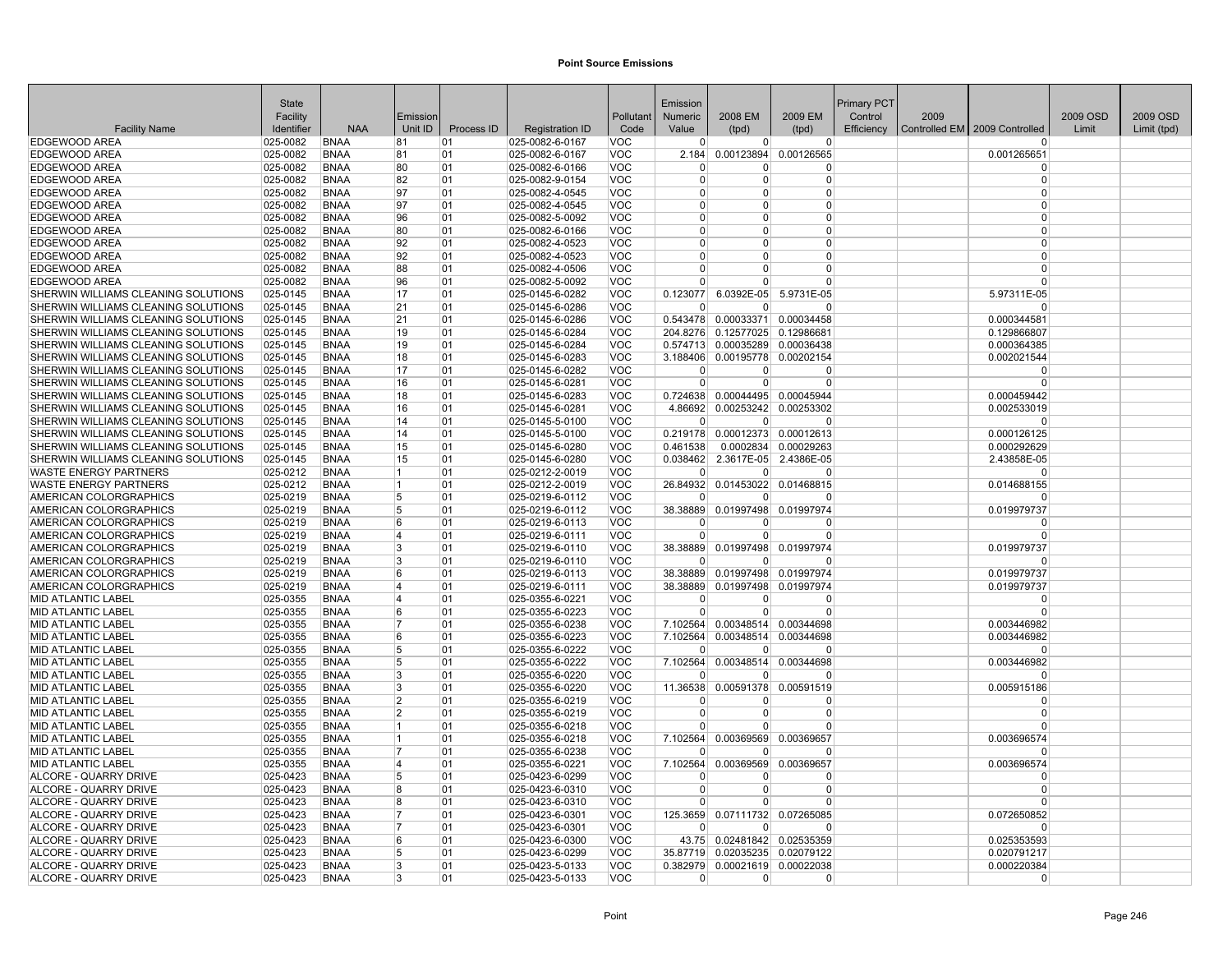|                                                                                                  | <b>State</b>              |                            |                      |            |                                    |                          | Emission           |                |                                              | <b>Primary PCT</b> |      |                                 |          |             |
|--------------------------------------------------------------------------------------------------|---------------------------|----------------------------|----------------------|------------|------------------------------------|--------------------------|--------------------|----------------|----------------------------------------------|--------------------|------|---------------------------------|----------|-------------|
|                                                                                                  | Facility                  |                            | Emission             |            |                                    | Pollutant                | <b>Numeric</b>     | 2008 EM        | 2009 EM                                      | Control            | 2009 |                                 | 2009 OSD | 2009 OSD    |
| <b>Facility Name</b>                                                                             | Identifier                | <b>NAA</b>                 | Unit ID              | Process ID | <b>Registration ID</b>             | Code                     | Value              | (tpd)          | (tpd)                                        | Efficiency         |      | Controlled EM   2009 Controlled | Limit    | Limit (tpd) |
| ALCORE - QUARRY DRIVE                                                                            | 025-0423                  | <b>BNAA</b>                | 6                    | 01         | 025-0423-6-0300                    | <b>VOC</b>               | $\overline{0}$     | $\overline{0}$ | $\overline{0}$                               |                    |      | $\Omega$                        |          |             |
| <b>SIMKINS INDUSTRIES</b>                                                                        | $ 027 - 0005$             | <b>BNAA</b>                | 11                   | 01         | $ 027 - 0005 - 4 - 0005$           | <b>VOC</b>               | $\Omega$           | $\Omega$       | 0                                            |                    |      | $\Omega$                        |          |             |
| <b>SIMKINS INDUSTRIES</b>                                                                        | $ 027 - 0005$             | <b>BNAA</b>                | 2                    | 01         | 027-0005-4-0080                    | <b>VOC</b>               | $\Omega$           | $\Omega$       | 0                                            |                    |      | $\Omega$                        |          |             |
| <b>SIMKINS INDUSTRIES</b>                                                                        | 027-0005                  | <b>BNAA</b>                | 3                    | 01         | 027-0005-7-0001                    | <b>VOC</b>               | $\Omega$           | $\Omega$       | 0                                            |                    |      | $\Omega$                        |          |             |
| <b>SIMKINS INDUSTRIES</b>                                                                        | 027-0005                  | <b>BNAA</b>                | <sup>3</sup>         | 01         | 027-0005-7-0001                    | <b>VOC</b>               | 66.4               | 0.03589044     | 0.0362671                                    |                    |      | 0.036267102                     |          |             |
| <b>SIMKINS INDUSTRIES</b>                                                                        | 027-0005<br>027-0005      | <b>BNAA</b>                | $\overline{2}$<br>11 | 01         | 027-0005-4-0080                    | <b>VOC</b>               | $\Omega$           | $\Omega$       | O                                            |                    |      | $\Omega$                        |          |             |
| <b>SIMKINS INDUSTRIES</b>                                                                        |                           | <b>BNAA</b><br><b>BNAA</b> |                      | 01<br>01   | 027-0005-4-0005<br>027-0055-9-0071 | <b>VOC</b><br><b>VOC</b> | 3.6<br>4.01        |                | 0.0018511 0.00181232<br>0.0021962 0.00225304 |                    |      | 0.001812317<br>0.002253041      |          |             |
| OWENS CORNING - JESUP ROOFING AND ASPH027-0055<br>OWENS CORNING - JESUP ROOFING AND ASPH027-0055 |                           | <b>BNAA</b>                | 5<br>5               | 01         | 027-0055-9-0071                    | <b>VOC</b>               | $\overline{0}$     | $\overline{0}$ | $\Omega$                                     |                    |      | $\Omega$                        |          |             |
| OWENS CORNING - JESUP ROOFING AND ASPH027-0055                                                   |                           | <b>BNAA</b>                | 3                    | 01         | 027-0055-9-0037                    | <b>VOC</b>               | 10.97              |                | 0.00655979 0.00680965                        |                    |      | 0.006809649                     |          |             |
| OWENS CORNING - JESUP ROOFING AND ASPH027-0055                                                   |                           | <b>BNAA</b>                | 17                   | 01         | 027-0055-9-0219                    | <b>VOC</b>               | n                  | ŋ              | 0                                            |                    |      | $\Omega$                        |          |             |
| OWENS CORNING - JESUP ROOFING AND ASPH027-0055                                                   |                           | <b>BNAA</b>                | 17                   | 01         | 027-0055-9-0219                    | <b>VOC</b>               | $\Omega$           | $\Omega$       | ŋ                                            |                    |      | $\Omega$                        |          |             |
| OWENS CORNING - JESUP ROOFING AND ASPH027-0055                                                   |                           | <b>BNAA</b>                | 6                    | 01         | 027-0055-9-0072                    | <b>VOC</b>               | $\cap$             | U              | 0                                            |                    |      | $\Omega$                        |          |             |
| OWENS CORNING - JESUP ROOFING AND ASPH027-0055                                                   |                           | <b>BNAA</b>                | 6                    | 01         | 027-0055-9-0072                    | <b>VOC</b>               | 0.19               | 0.00010406     | 0.00010675                                   |                    |      | 0.000106753                     |          |             |
| OWENS CORNING - JESUP ROOFING AND ASPH027-0055                                                   |                           | <b>BNAA</b>                | 3                    | 01         | 027-0055-9-0037                    | <b>VOC</b>               | $\Omega$           | $\Omega$       | 0                                            |                    |      | $\Omega$                        |          |             |
| OWENS CORNING - JESUP ROOFING AND ASPH027-0055                                                   |                           | <b>BNAA</b>                | 8                    | 01         | 027-0055-9-0074                    | <b>VOC</b>               | $\overline{0}$     | $\overline{0}$ | $\Omega$                                     |                    |      | $\Omega$                        |          |             |
| OWENS CORNING - JESUP ROOFING AND ASPH027-0055                                                   |                           | <b>BNAA</b>                | 8                    | 01         | 027-0055-9-0074                    | <b>VOC</b>               | 16.13              |                | 0.00964534 0.01001273                        |                    |      | 0.010012729                     |          |             |
| OWENS CORNING - JESUP ROOFING AND ASPH027-0055                                                   |                           | <b>BNAA</b>                | و ا                  | 01         | 027-0055-9-0097                    | <b>VOC</b>               | $\Omega$           | ŋ              | U                                            |                    |      |                                 |          |             |
| OWENS CORNING - JESUP ROOFING AND ASPH027-0055                                                   |                           | <b>BNAA</b>                | 19                   | 01         | 027-0055-9-0097                    | <b>VOC</b>               | 15.62              | 0.00934038     | 0.00969615                                   |                    |      | 0.009696146                     |          |             |
| OWENS CORNING - JESUP ROOFING AND ASPH027-0055                                                   |                           | <b>BNAA</b>                | 13                   | 01         | 027-0055-9-0130                    | <b>VOC</b>               | $\Omega$           | <sup>0</sup>   | 0                                            |                    |      | $\Omega$                        |          |             |
| OWENS CORNING - JESUP ROOFING AND ASPH027-0055                                                   |                           | <b>BNAA</b>                | 12                   | 01         | 027-0055-9-0129                    | <b>VOC</b>               | $9.6E-06$          |                | 5.2577E-09 5.3938E-09                        |                    |      | 5.39381E-09                     |          |             |
| OWENS CORNING - JESUP ROOFING AND ASPH027-0055                                                   |                           | <b>BNAA</b>                | 12                   | 01         | 027-0055-9-0129                    | <b>VOC</b>               | $\Omega$           | $\Omega$       | ŋ                                            |                    |      | $\Omega$                        |          |             |
| OWENS CORNING - JESUP ROOFING AND ASPH027-0055                                                   |                           | <b>BNAA</b>                | 13                   | 01         | 027-0055-9-0130                    | <b>VOC</b>               | 67.21              |                | 0.0368096 0.03776232                         |                    |      | 0.037762319                     |          |             |
| OWENS CORNING - JESUP ROOFING AND ASPH027-0055                                                   |                           | <b>BNAA</b>                | 10                   | 01         | 027-0055-9-0098                    | <b>VOC</b>               | 1.01               |                | 0.00055316 0.00056747                        |                    |      | 0.000567474                     |          |             |
| OWENS CORNING - JESUP ROOFING AND ASPH027-0055                                                   |                           | <b>BNAA</b>                | 10                   | 01         | 027-0055-9-0098                    | <b>VOC</b>               | $\Omega$           | $\Omega$       | O                                            |                    |      | $\Omega$                        |          |             |
| OWENS CORNING - JESUP ROOFING AND ASPH027-0055                                                   |                           | <b>BNAA</b>                | 16                   | 01         | 027-0055-6-0029                    | <b>VOC</b>               | 49.97              | 0.02988083     | 0.03101898                                   |                    |      | 0.031018977                     |          |             |
| OWENS CORNING - JESUP ROOFING AND ASPH027-0055                                                   |                           | <b>BNAA</b>                | 15                   | 01         | 027-0055-9-0225                    | <b>VOC</b>               | - 0                | <sup>0</sup>   | $\Omega$                                     |                    |      | $\Omega$                        |          |             |
| OWENS CORNING - JESUP ROOFING AND ASPH027-0055                                                   |                           | <b>BNAA</b>                | 15                   | 01         | 027-0055-9-0225                    | <b>VOC</b>               | $\Omega$           | $\Omega$       | 0                                            |                    |      | $\Omega$                        |          |             |
| OWENS CORNING - JESUP ROOFING AND ASPH027-0055                                                   |                           | <b>BNAA</b>                | 16                   | 01         | 027-0055-6-0029                    | <b>VOC</b>               | $\Omega$           | $\Omega$       | 0                                            |                    |      | $\Omega$                        |          |             |
| OWENS CORNING - JESUP ROOFING AND ASPH027-0055                                                   |                           | <b>BNAA</b>                | 14                   | 01         | 027-0055-9-0131                    | <b>VOC</b>               | 0.1                | 5.4768E-05     | 5.6186E-05                                   |                    |      | 5.61856E-05                     |          |             |
| OWENS CORNING - JESUP ROOFING AND ASPH027-0055                                                   |                           | <b>BNAA</b>                | 14                   | 01         | 027-0055-9-0131                    | <b>VOC</b>               | $\Omega$           | O              | 0                                            |                    |      | $\Omega$                        |          |             |
| TRANSCONTINENTAL GAS PIPE LINE                                                                   | 027-0223                  | <b>BNAA</b>                | 3                    | 01         | 027-0223-5-0064                    | <b>VOC</b>               | $\Omega$           | $\Omega$       | $\Omega$                                     |                    |      | $\Omega$                        |          |             |
| <b>TRANSCONTINENTAL GAS PIPE LINE</b>                                                            | 027-0223                  | <b>BNAA</b>                | 4                    | 01         | 027-0223-9-0186                    | <b>VOC</b>               | $\Omega$           | $\Omega$       | 0                                            |                    |      | $\Omega$                        |          |             |
| TRANSCONTINENTAL GAS PIPE LINE                                                                   | 027-0223                  | <b>BNAA</b>                | 4                    | 01         | 027-0223-9-0186                    | <b>VOC</b>               | $\Omega$           | 0              | 0                                            |                    |      | $\Omega$                        |          |             |
| TRANSCONTINENTAL GAS PIPE LINE                                                                   | 027-0223                  | <b>BNAA</b>                | $\cdot$ 1.           | 01         | 027-0223-5-0054                    | <b>VOC</b>               | 1584.1<br>$\Omega$ | $\Omega$       | 0.8900521 0.92073246                         |                    |      | 0.920732462                     |          |             |
| TRANSCONTINENTAL GAS PIPE LINE                                                                   | $ 027 - 0223$             | <b>BNAA</b>                | $\overline{2}$       | 01         | 027-0223-5-0063                    | <b>VOC</b>               | $\Omega$           | $\Omega$       | 0<br>0                                       |                    |      | $\Omega$<br>$\Omega$            |          |             |
| TRANSCONTINENTAL GAS PIPE LINE<br>TRANSCONTINENTAL GAS PIPE LINE                                 | $ 027 - 0223$<br>027-0223 | <b>BNAA</b><br><b>BNAA</b> | 3<br>∣1              | 01<br>01   | 027-0223-5-0064<br>027-0223-5-0054 | <b>VOC</b><br><b>VOC</b> | $\Omega$           | $\Omega$       | $\Omega$                                     |                    |      | $\Omega$                        |          |             |
| TRANSCONTINENTAL GAS PIPE LINE                                                                   | 027-0223                  | <b>BNAA</b>                | $\overline{2}$       | 01         | 027-0223-5-0063                    | <b>VOC</b>               | $\Omega$           | $\Omega$       | $\Omega$                                     |                    |      | $\Omega$                        |          |             |
| JOHNS HOPKINS HOSPITAL                                                                           | 510-0001                  | <b>BNAA</b>                | 4                    | 01         | 510-0001-5-0305                    | <b>VOC</b>               | $\Omega$           | $\Omega$       | $\Omega$                                     |                    |      | $\Omega$                        |          |             |
| JOHNS HOPKINS HOSPITAL                                                                           | 510-0001                  | <b>BNAA</b>                | 4                    | 01         | 510-0001-5-0305                    | <b>VOC</b>               | 2.99726            |                | 0.00168406 0.00174211                        |                    |      | 0.001742109                     |          |             |
| JOHNS HOPKINS HOSPITAL                                                                           | 510-0001                  | <b>BNAA</b>                | 5                    | 01         | 510-0001-5-0306                    | <b>VOC</b>               | $\Omega$           | <sup>0</sup>   | O                                            |                    |      | $\Omega$                        |          |             |
| JOHNS HOPKINS HOSPITAL                                                                           | 510-0001                  | <b>BNAA</b>                | 6                    | 01         | 510-0001-5-0734                    | <b>VOC</b>               | 2.99726            |                | 0.00168406 0.00174211                        |                    |      | 0.001742109                     |          |             |
| JOHNS HOPKINS HOSPITAL                                                                           | 510-0001                  | <b>BNAA</b>                | 16                   | 01         | 510-0001-5-0734                    | <b>VOC</b>               | $\Omega$           | $\Omega$       | $\Omega$                                     |                    |      | $\Omega$                        |          |             |
| JOHNS HOPKINS HOSPITAL                                                                           | 510-0001                  | <b>BNAA</b>                | 5                    | 01         | 510-0001-5-0306                    | <b>VOC</b>               |                    |                | 2.99726 0.00168406 0.00174211                |                    |      | 0.001742109                     |          |             |
| JOHNS HOPKINS HOSPITAL                                                                           | 510-0001                  | <b>BNAA</b>                | $\overline{2}$       | 01         | 510-0001-5-0303                    | <b>VOC</b>               | $\Omega$           | U              | n                                            |                    |      | n                               |          |             |
| JOHNS HOPKINS HOSPITAL                                                                           | 510-0001                  | <b>BNAA</b>                | $\overline{2}$       | 01         | 510-0001-5-0303                    | <b>VOC</b>               |                    |                | 2.99726 0.00168406 0.00174211                |                    |      | 0.001742109                     |          |             |
| JOHNS HOPKINS HOSPITAL                                                                           | 510-0001                  | <b>BNAA</b>                | 3                    | 01         | 510-0001-5-0304                    | <b>VOC</b>               | $\overline{0}$     | $\overline{0}$ | 0                                            |                    |      | $\Omega$                        |          |             |
| JOHNS HOPKINS HOSPITAL                                                                           | 510-0001                  | <b>BNAA</b>                | 3                    | 01         | 510-0001-5-0304                    | <b>VOC</b>               |                    |                | 2.99726 0.00168406 0.00174211                |                    |      | 0.001742109                     |          |             |
| <b>CPSG WESTPORT</b>                                                                             | 510-0006                  | <b>BNAA</b>                | 4                    | 01         | 510-0006-5-0005                    | <b>VOC</b>               |                    |                | 28.57143 0.01287912 0.01155606               |                    |      | 0.011556062                     |          |             |
| <b>CPSG WESTPORT</b>                                                                             | 510-0006                  | <b>BNAA</b>                | 4                    | 01         | 510-0006-5-0005                    | <b>VOC</b>               | $\overline{0}$     | $\overline{0}$ | 0                                            |                    |      | $\Omega$                        |          |             |
| <b>CPSG GOULD STRRET</b>                                                                         | 510-0007                  | <b>BNAA</b>                | 2                    | 01         | 510-0007-4-0536                    | <b>VOC</b>               | $\Omega$           | $\Omega$       | ŋ                                            |                    |      | $\Omega$                        |          |             |
| <b>CPSG GOULD STRRET</b>                                                                         | 510-0007                  | <b>BNAA</b>                | 2                    | 01         | 510-0007-4-0536                    | <b>VOC</b>               | 63                 |                | 0.02839845 0.02548112                        |                    |      | 0.025481116                     |          |             |
| <b>GAF BUILDING PRODUCTS</b>                                                                     | 510-0071                  | <b>BNAA</b>                | 24                   | 01         | 510-0071-6-1743                    | <b>VOC</b>               | 29.67              |                | 0.01624968 0.01667026                        |                    |      | 0.016670258                     |          |             |
| <b>GAF BUILDING PRODUCTS</b>                                                                     | 510-0071                  | <b>BNAA</b>                | 21                   | 01         | 510-0071-9-0621                    | <b>VOC</b>               | 14.078             | 0.00771025     | 0.0079098                                    |                    |      | 0.007909804                     |          |             |
| <b>GAF BUILDING PRODUCTS</b>                                                                     | 510-0071                  | <b>BNAA</b>                | 21                   | 01         | 510-0071-9-0621                    | <b>VOC</b>               | $\Omega$           | $\Omega$       | 0                                            |                    |      | $\Omega$                        |          |             |
| <b>GAF BUILDING PRODUCTS</b>                                                                     | 510-0071                  | <b>BNAA</b>                | 22                   | 01         | 510-0071-6-1128                    | <b>VOC</b>               | $\Omega$           | $\Omega$       | $\Omega$                                     |                    |      | $\Omega$                        |          |             |
| <b>GAF BUILDING PRODUCTS</b>                                                                     | 510-0071                  | <b>BNAA</b>                | 22                   | 01         | 510-0071-6-1128                    | <b>VOC</b>               | $\Omega$           | $\Omega$       | 0                                            |                    |      | $\Omega$                        |          |             |
| <b>GAF BUILDING PRODUCTS</b>                                                                     | 510-0071                  | <b>BNAA</b>                | 24                   | 01         | 510-0071-6-1743                    | <b>VOC</b>               | $\Omega$           | $\Omega$       | 0                                            |                    |      | $\Omega$                        |          |             |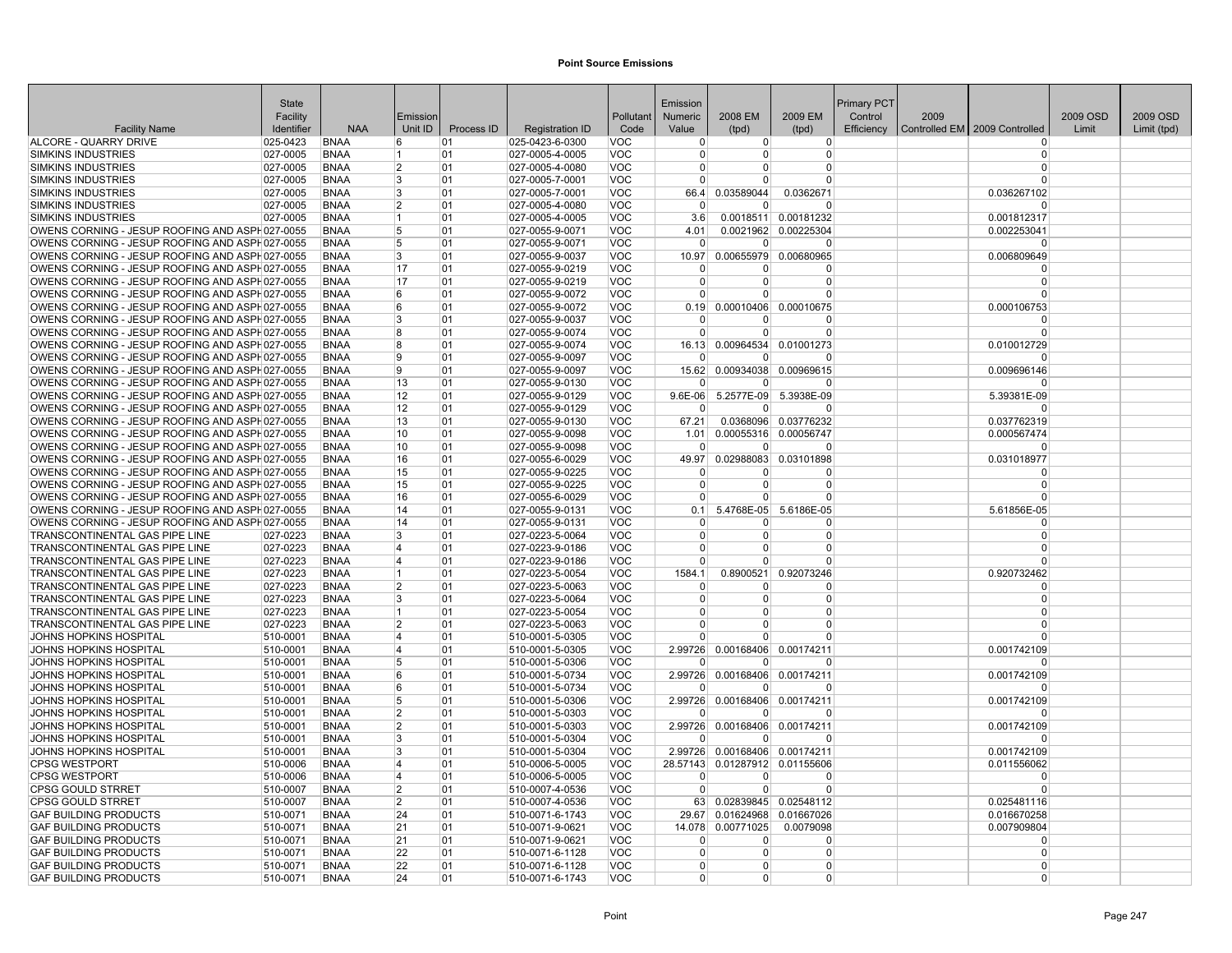|                                                                              | <b>State</b>         |                            |          |            |                                    |                          | Emission             |                          |                       | <b>Primary PCT</b> |      |                               |          |             |
|------------------------------------------------------------------------------|----------------------|----------------------------|----------|------------|------------------------------------|--------------------------|----------------------|--------------------------|-----------------------|--------------------|------|-------------------------------|----------|-------------|
|                                                                              | Facility             |                            | Emission |            |                                    | Pollutant                | <b>Numeric</b>       | 2008 EM                  | 2009 EM               | Control            | 2009 |                               | 2009 OSD | 2009 OSD    |
| <b>Facility Name</b>                                                         | Identifier           | <b>NAA</b>                 | Unit ID  | Process ID | <b>Registration ID</b>             | Code                     | Value                | (tpd)                    | (tpd)                 | Efficiency         |      | Controlled EM 2009 Controlled | Limit    | Limit (tpd) |
| <b>GAF BUILDING PRODUCTS</b>                                                 | 510-0071             | <b>BNAA</b>                | 25       | 01         | 510-0071-6-1725                    | VOC                      | $\Omega$             | 0                        | 0                     |                    |      | $\Omega$                      |          |             |
| <b>GAF BUILDING PRODUCTS</b>                                                 | 510-0071             | <b>BNAA</b>                | 25       | 01         | 510-0071-6-1725                    | VOC                      | $\Omega$             | $\Omega$                 | <sup>0</sup>          |                    |      | $\Omega$                      |          |             |
| <b>GAF BUILDING PRODUCTS</b>                                                 | 510-0071             | <b>BNAA</b>                | 5        | 01         | 510-0071-6-0003                    | <b>VOC</b>               | $\Omega$             | $\Omega$                 | 0                     |                    |      | $\Omega$                      |          |             |
| <b>GAF BUILDING PRODUCTS</b>                                                 | 510-0071             | <b>BNAA</b>                | 17       | 01         | 510-0071-6-0924                    | <b>VOC</b>               | $\Omega$             | $\Omega$                 | $\Omega$              |                    |      | $\Omega$                      |          |             |
| <b>GAF BUILDING PRODUCTS</b>                                                 | 510-0071             | <b>BNAA</b>                | 19       | 01         | 510-0071-5-1143                    | <b>VOC</b>               | $\Omega$             | $\Omega$                 | $\Omega$              |                    |      | $\Omega$                      |          |             |
| <b>GAF BUILDING PRODUCTS</b>                                                 | 510-0071             | <b>BNAA</b>                | 15       | 01         | 510-0071-6-0892                    | <b>VOC</b>               | 18.9041              | 0.01130419               | 0.01173476            |                    |      | 0.011734757<br>$\Omega$       |          |             |
| <b>GAF BUILDING PRODUCTS</b><br><b>GAF BUILDING PRODUCTS</b>                 | 510-0071<br>510-0071 | <b>BNAA</b><br><b>BNAA</b> | 16       | 01<br>01   | 510-0071-6-0912<br>510-0071-6-0912 | <b>VOC</b><br><b>VOC</b> | $\Omega$<br>$\Omega$ | $\Omega$<br>$\Omega$     | 0<br>0                |                    |      | $\Omega$                      |          |             |
| <b>GAF BUILDING PRODUCTS</b>                                                 | 510-0071             | <b>BNAA</b>                | 16<br>18 | 01         | 510-0071-5-1142                    | <b>VOC</b>               | $\Omega$             | $\Omega$                 | 0                     |                    |      | $\Omega$                      |          |             |
| <b>GAF BUILDING PRODUCTS</b>                                                 | 510-0071             | <b>BNAA</b>                | 19       | 01         | 510-0071-5-1143                    | <b>VOC</b>               | $\Omega$             | $\Omega$                 | $\Omega$              |                    |      | $\Omega$                      |          |             |
| <b>GAF BUILDING PRODUCTS</b>                                                 | 510-0071             | <b>BNAA</b>                | 15       | 01         | 510-0071-6-0892                    | <b>VOC</b>               | $\Omega$             | $\Omega$                 | $\Omega$              |                    |      | $\Omega$                      |          |             |
| <b>GAF BUILDING PRODUCTS</b>                                                 | 510-0071             | <b>BNAA</b>                | 18       | 01         | 510-0071-5-1142                    | VOC                      | $\Omega$             | U                        | O                     |                    |      | $\Omega$                      |          |             |
| <b>GAF BUILDING PRODUCTS</b>                                                 | 510-0071             | <b>BNAA</b>                | 17       | 01         | 510-0071-6-0924                    | <b>VOC</b>               | $\Omega$             | $\Omega$                 | <sup>0</sup>          |                    |      | $\Omega$                      |          |             |
| <b>GAF BUILDING PRODUCTS</b>                                                 | 510-0071             | <b>BNAA</b>                | 5        | 01         | 510-0071-6-0003                    | <b>VOC</b>               | 7.375                | 0.00441007               | 0.00457805            |                    |      | 0.004578046                   |          |             |
| FMC CORP. ORGANIC CHEMICALS DIVISION                                         | 510-0073             | <b>BNAA</b>                | 3        | 01         | 510-0073-4-0151                    | <b>VOC</b>               | $\Omega$             | $\Omega$                 | $\Omega$              |                    |      | $\Omega$                      |          |             |
| FMC CORP. ORGANIC CHEMICALS DIVISION                                         | 510-0073             | <b>BNAA</b>                | 29       | 01         | 510-0073-5-1439                    | <b>VOC</b>               | 1                    |                          | 0.0005645 0.00057545  |                    |      | 0.000575446                   |          |             |
| FMC CORP. ORGANIC CHEMICALS DIVISION                                         | 510-0073             | <b>BNAA</b>                | 3        | 01         | 510-0073-4-0151                    | <b>VOC</b>               |                      |                          | 0.0005645 0.00057545  |                    |      | 0.000575446                   |          |             |
| FMC CORP. ORGANIC CHEMICALS DIVISION                                         | 510-0073             | <b>BNAA</b>                | 28       | 01         | 510-0073-7-1672                    | <b>VOC</b>               | 2 <sup>1</sup>       |                          | 0.00127273 0.00132727 |                    |      | 0.001327273                   |          |             |
| FMC CORP. ORGANIC CHEMICALS DIVISION                                         | 510-0073             | <b>BNAA</b>                | 28       | 01         | 510-0073-7-1672                    | VOC                      | $\Omega$             | $\Omega$                 | O                     |                    |      | $\Omega$                      |          |             |
| FMC CORP. ORGANIC CHEMICALS DIVISION                                         | 510-0073             | <b>BNAA</b>                | 27       | 01         | 510-0073-7-1671                    | <b>VOC</b>               | 20 <sup>2</sup>      | 0.01272727               | 0.01327273            |                    |      | 0.013272728                   |          |             |
| FMC CORP. ORGANIC CHEMICALS DIVISION                                         | 510-0073             | <b>BNAA</b>                | 27       | 01         | 510-0073-7-1671                    | <b>VOC</b>               | $\Omega$             | $\Omega$                 | O                     |                    |      | $\Omega$                      |          |             |
| FMC CORP. ORGANIC CHEMICALS DIVISION                                         | 510-0073             | <b>BNAA</b>                | 6        | 01         | 510-0073-4-2088                    | <b>VOC</b>               | $\vert$ 3            |                          | 0.00169349 0.00172634 |                    |      | 0.001726338                   |          |             |
| FMC CORP. ORGANIC CHEMICALS DIVISION                                         | 510-0073             | <b>BNAA</b>                | 6        | 01         | 510-0073-4-2088                    | <b>VOC</b>               | $\Omega$             | 0                        | O                     |                    |      | $\Omega$                      |          |             |
| FMC CORP. ORGANIC CHEMICALS DIVISION                                         | 510-0073             | <b>BNAA</b>                | 5        | 01         | 510-0073-4-0153                    | <b>VOC</b>               | 3 <sup>1</sup>       |                          | 0.00169349 0.00172634 |                    |      | 0.001726338                   |          |             |
| FMC CORP. ORGANIC CHEMICALS DIVISION                                         | 510-0073             | <b>BNAA</b>                | 14       | 01         | 510-0073-4-0152                    | <b>VOC</b>               | 3                    |                          | 0.00169349 0.00172634 |                    |      | 0.001726338                   |          |             |
| FMC CORP. ORGANIC CHEMICALS DIVISION                                         | 510-0073             | <b>BNAA</b>                | 14       | 01         | 510-0073-4-0152                    | <b>VOC</b>               | $\Omega$             | $\Omega$                 | $\Omega$              |                    |      | $\Omega$                      |          |             |
| FMC CORP. ORGANIC CHEMICALS DIVISION                                         | 510-0073             | <b>BNAA</b>                | 15       | 01         | 510-0073-4-0153                    | <b>VOC</b>               | $\Omega$             | 0                        | $\Omega$              |                    |      | $\Omega$                      |          |             |
| FMC CORP. ORGANIC CHEMICALS DIVISION                                         | 510-0073             | <b>BNAA</b>                | 11.      | 01         | 510-0073-2-0209                    | <b>VOC</b>               | 12                   |                          | 0.00680734 0.00695413 |                    |      | 0.006954128                   |          |             |
| FMC CORP. ORGANIC CHEMICALS DIVISION                                         | 510-0073             | <b>BNAA</b>                | 15       | 01         | 510-0073-7-0923                    | <b>VOC</b>               | 11                   | 0.007                    | 0.0073                |                    |      | 0.0073                        |          |             |
| FMC CORP. ORGANIC CHEMICALS DIVISION                                         | 510-0073             | <b>BNAA</b>                | 13       | 01         | 510-0073-7-0471                    | <b>VOC</b>               | 28                   |                          | 0.01781818 0.01858182 |                    |      | 0.018581819                   |          |             |
| FMC CORP. ORGANIC CHEMICALS DIVISION                                         | 510-0073             | <b>BNAA</b>                | 15       | 01         | 510-0073-7-0923                    | <b>VOC</b>               | $\mathbf{3}$         |                          | 0.00190909 0.00199091 |                    |      | 0.001990909                   |          |             |
| FMC CORP. ORGANIC CHEMICALS DIVISION                                         | 510-0073             | <b>BNAA</b>                | 11.      | 01         | 510-0073-2-0209                    | <b>VOC</b>               | $\Omega$             | $\Omega$                 | $\Omega$              |                    |      | $\Omega$                      |          |             |
| FMC CORP. ORGANIC CHEMICALS DIVISION                                         | 510-0073             | <b>BNAA</b>                | 25       | 01         | 510-0073-7-1410                    | <b>VOC</b>               | 1                    |                          | 0.00063636 0.00066364 |                    |      | 0.000663636                   |          |             |
| FMC CORP. ORGANIC CHEMICALS DIVISION                                         | 510-0073             | <b>BNAA</b>                | 13       | 01         | 510-0073-7-0471                    | VOC                      | $\overline{0}$       | $\overline{0}$           | $\Omega$              |                    |      | $\Omega$                      |          |             |
| FMC CORP. ORGANIC CHEMICALS DIVISION                                         | 510-0073             | <b>BNAA</b>                | 22       | 01         | 510-0073-7-1373                    | <b>VOC</b>               | 10 <sup>1</sup>      |                          | 0.00636364 0.00663636 |                    |      | 0.006636364                   |          |             |
| FMC CORP. ORGANIC CHEMICALS DIVISION                                         | 510-0073             | <b>BNAA</b>                | 24       | 01         | 510-0073-7-1329                    | <b>VOC</b>               | 20                   |                          | 0.01272727 0.01327273 |                    |      | 0.013272728                   |          |             |
| FMC CORP. ORGANIC CHEMICALS DIVISION<br>FMC CORP. ORGANIC CHEMICALS DIVISION | 510-0073             | <b>BNAA</b><br><b>BNAA</b> | 24       | 01         | 510-0073-7-1329                    | VOC                      | $\Omega$<br>$\Omega$ | <sup>0</sup><br>$\Omega$ | 0<br>0                |                    |      | $\Omega$<br>$\Omega$          |          |             |
| FMC CORP. ORGANIC CHEMICALS DIVISION                                         | 510-0073<br>510-0073 | <b>BNAA</b>                | 16<br>22 | 01<br>01   | 510-0073-7-0938<br>510-0073-7-1373 | <b>VOC</b><br><b>VOC</b> | $\Omega$             | $\Omega$                 | $\Omega$              |                    |      | $\Omega$                      |          |             |
| FMC CORP. ORGANIC CHEMICALS DIVISION                                         | 510-0073             | <b>BNAA</b>                | 21       | 01         | 510-0073-7-1153                    | <b>VOC</b>               | 13 <sup>1</sup>      | 0.00827273               | 0.00862727            |                    |      | 0.008627273                   |          |             |
| FMC CORP. ORGANIC CHEMICALS DIVISION                                         | 510-0073             | <b>BNAA</b>                | 21       | 01         | 510-0073-7-1153                    | <b>VOC</b>               | $\Omega$             | 0                        | 0                     |                    |      | $\Omega$                      |          |             |
| FMC CORP. ORGANIC CHEMICALS DIVISION                                         | 510-0073             | <b>BNAA</b>                | 20       | 01         | 510-0073-7-1143                    | <b>VOC</b>               | $\Omega$             | $\Omega$                 | $\Omega$              |                    |      | $\Omega$                      |          |             |
| FMC CORP. ORGANIC CHEMICALS DIVISION                                         | 510-0073             | <b>BNAA</b>                | 16       | 01         | 510-0073-7-0938                    | <b>VOC</b>               | 10 <sup>1</sup>      |                          | 0.00636364 0.00663636 |                    |      | 0.006636364                   |          |             |
| FMC CORP. ORGANIC CHEMICALS DIVISION                                         | 510-0073             | <b>BNAA</b>                | 18       | 01         | 510-0073-7-1023                    | <b>VOC</b>               | 12                   |                          | 0.00763636 0.00796364 |                    |      | 0.007963637                   |          |             |
| FMC CORP. ORGANIC CHEMICALS DIVISION                                         | 510-0073             | <b>BNAA</b>                | 20       | 01         | 510-0073-7-1143                    | <b>VOC</b>               | $\Omega$             | $\overline{0}$           | O                     |                    |      | $\Omega$                      |          |             |
| FMC CORP. ORGANIC CHEMICALS DIVISION                                         | 510-0073             | <b>BNAA</b>                | 18       | 01         | 510-0073-7-1023                    | <b>VOC</b>               | 1 <sup>1</sup>       |                          | 0.00063636 0.00066364 |                    |      | 0.000663636                   |          |             |
| <b>GRACE - DAVISON CHEMICAL</b>                                              | 510-0076             | <b>BNAA</b>                | 59       | 01         | 510-0076-7-1644                    | <b>VOC</b>               | 4.258065             |                          | 0.00265506 0.00274837 |                    |      | 0.002748374                   |          |             |
| <b>GRACE - DAVISON CHEMICAL</b>                                              | 510-0076             | <b>BNAA</b>                | 6        | 01         | 510-0076-7-0951                    | <b>VOC</b>               | 0.16                 |                          | 8.1747E-05 8.1061E-05 |                    |      | 8.10608E-05                   |          |             |
| <b>GRACE - DAVISON CHEMICAL</b>                                              | 510-0076             | <b>BNAA</b>                | 6        | 01         | 510-0076-7-0951                    | <b>VOC</b>               | $\Omega$             | $\Omega$                 | $\Omega$              |                    |      | $\Omega$                      |          |             |
| <b>GRACE - DAVISON CHEMICAL</b>                                              | 510-0076             | <b>BNAA</b>                | 59       | 01         | 510-0076-7-1644                    | <b>VOC</b>               | $\Omega$             | $\Omega$                 | $\Omega$              |                    |      | $\Omega$                      |          |             |
| <b>GRACE - DAVISON CHEMICAL</b>                                              | 510-0076             | <b>BNAA</b>                | 5        | 01         | 510-0076-5-0294                    | <b>VOC</b>               |                      | $\Omega$                 | $\Omega$              |                    |      | $\Omega$                      |          |             |
| <b>GRACE - DAVISON CHEMICAL</b>                                              | 510-0076             | <b>BNAA</b>                | 5        | 01         | 510-0076-5-0294                    | <b>VOC</b>               | 5.479452             |                          | 0.00309314 0.00315313 |                    |      | 0.003153129                   |          |             |
| <b>GRACE - DAVISON CHEMICAL</b>                                              | 510-0076             | <b>BNAA</b>                | 9        | 01         | 510-0076-7-1077                    | <b>VOC</b>               | 1.712538             | 0.00087497               | 0.00086762            |                    |      | 0.000867624                   |          |             |
| <b>GRACE - DAVISON CHEMICAL</b>                                              | 510-0076             | <b>BNAA</b>                | ۱g       | 01         | 510-0076-7-1077                    | <b>VOC</b>               | $\Omega$             | $\Omega$                 | $\Omega$              |                    |      | $\Omega$                      |          |             |
| <b>GRACE - DAVISON CHEMICAL</b>                                              | 510-0076             | <b>BNAA</b>                | 8        | 01         | 510-0076-7-1076                    | <b>VOC</b>               | 1.818182             |                          | 0.00092895 0.00092115 |                    |      | 0.000921146                   |          |             |
| <b>GRACE - DAVISON CHEMICAL</b>                                              | 510-0076             | <b>BNAA</b>                | 18       | 01         | 510-0076-7-1076                    | <b>VOC</b>               | $\Omega$             | $\overline{0}$           | O                     |                    |      | n                             |          |             |
| <b>GRACE - DAVISON CHEMICAL</b>                                              | 510-0076             | <b>BNAA</b>                | 63       | 01         | 510-0076-7-1667                    | <b>VOC</b>               | 1.232227             |                          | 0.00062957 0.00062428 |                    |      | 0.000624284                   |          |             |
| <b>GRACE - DAVISON CHEMICAL</b>                                              | 510-0076             | <b>BNAA</b>                | 17       | 01         | 510-0076-7-1024                    | <b>VOC</b>               | 0.752351             |                          | 0.00038439 0.00038116 |                    |      | 0.000381164                   |          |             |
| <b>GRACE - DAVISON CHEMICAL</b>                                              | 510-0076             | <b>BNAA</b>                | 63       | 01         | 510-0076-7-1667                    | <b>VOC</b>               | 0.28436              |                          | 0.00014529 0.00014407 |                    |      | 0.000144065                   |          |             |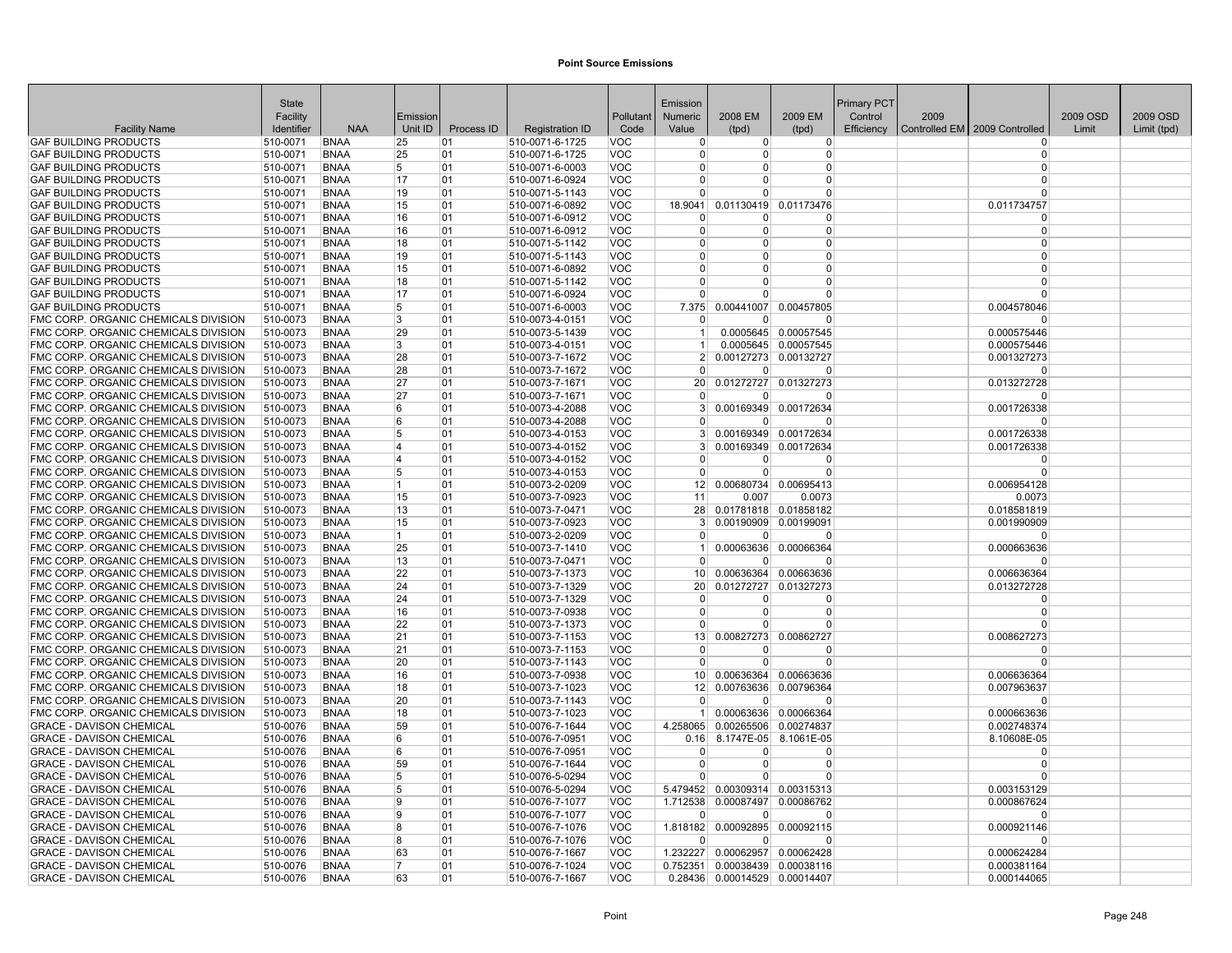|                                                                    | State                |                            |                |            |                                    |                          | Emission                   |                                |                                        | <b>Primary PCT</b> |      |                               |          |             |
|--------------------------------------------------------------------|----------------------|----------------------------|----------------|------------|------------------------------------|--------------------------|----------------------------|--------------------------------|----------------------------------------|--------------------|------|-------------------------------|----------|-------------|
|                                                                    | Facility             |                            | Emission       |            |                                    | Pollutant                | <b>Numeric</b>             | 2008 EM                        | 2009 EM                                | Control            | 2009 |                               | 2009 OSD | 2009 OSD    |
| <b>Facility Name</b>                                               | Identifier           | <b>NAA</b>                 | Unit ID        | Process ID | <b>Registration ID</b>             | Code                     | Value                      | (tpd)                          | (tpd)                                  | Efficiency         |      | Controlled EM 2009 Controlled | Limit    | Limit (tpd) |
| <b>GRACE - DAVISON CHEMICAL</b><br><b>GRACE - DAVISON CHEMICAL</b> | 510-0076             | <b>BNAA</b><br><b>BNAA</b> | 11<br>17       | 01<br>01   | 510-0076-7-1087<br>510-0076-7-1024 | <b>VOC</b><br><b>VOC</b> | $\Omega$<br>17.86834       | $\Omega$                       | $\overline{0}$<br>0.0091293 0.00905264 |                    |      | n<br>0.009052641              |          |             |
|                                                                    | 510-0076             |                            |                |            |                                    |                          |                            |                                |                                        |                    |      |                               |          |             |
| <b>GRACE - DAVISON CHEMICAL</b>                                    | 510-0076             | <b>BNAA</b><br><b>BNAA</b> | 10             | 01         | 510-0076-7-1079                    | <b>VOC</b>               | 0.913242                   | 0.00049423                     | 0.0004996                              |                    |      | 0.000499597                   |          |             |
| <b>GRACE - DAVISON CHEMICAL</b>                                    | 510-0076             | <b>BNAA</b>                | 11<br>11.      | 01<br>01   | 510-0076-7-1087                    | <b>VOC</b><br><b>VOC</b> |                            |                                | 1.12 0.00057223 0.00056743             |                    |      | 0.000567426                   |          |             |
| <b>GRACE - DAVISON CHEMICAL</b><br><b>GRACE - DAVISON CHEMICAL</b> | 510-0076<br>510-0076 | <b>BNAA</b>                | 11.            | 01         | 510-0076-5-0016<br>510-0076-5-0016 | <b>VOC</b>               | 0.645161<br>$\Omega$       | $\overline{0}$                 | 0.00036419 0.00037126<br>0             |                    |      | 0.000371256<br>$\Omega$       |          |             |
| <b>GRACE - DAVISON CHEMICAL</b>                                    | 510-0076             | <b>BNAA</b>                | 10             | 01         | 510-0076-7-1079                    | <b>VOC</b>               | $\Omega$                   | $\Omega$                       | 0                                      |                    |      | $\Omega$                      |          |             |
| <b>GRACE - DAVISON CHEMICAL</b>                                    | 510-0076             | <b>BNAA</b>                | 15             | 01         | 510-0076-7-1405                    | <b>VOC</b>               | $\Omega$                   | $\Omega$                       | $\Omega$                               |                    |      | $\Omega$                      |          |             |
| <b>GRACE - DAVISON CHEMICAL</b>                                    | 510-0076             | <b>BNAA</b>                | 13             | 01         | 510-0076-7-1095                    | <b>VOC</b>               |                            |                                | 2.067039 0.00105609 0.00104722         |                    |      | 0.001047225                   |          |             |
| <b>GRACE - DAVISON CHEMICAL</b>                                    | 510-0076             | <b>BNAA</b>                | 13             | 01         | 510-0076-7-1095                    | <b>VOC</b>               | $\Omega$                   | 0                              | $\Omega$                               |                    |      | 0                             |          |             |
| <b>GRACE - DAVISON CHEMICAL</b>                                    | 510-0076             | <b>BNAA</b>                | 12             | 01         | 510-0076-7-1094                    | <b>VOC</b>               | 0.869565                   |                                | 0.00044428 0.00044055                  |                    |      | 0.000440548                   |          |             |
| <b>GRACE - DAVISON CHEMICAL</b>                                    | 510-0076             | <b>BNAA</b>                | 12             | 01         | 510-0076-7-1094                    | <b>VOC</b>               | $\Omega$                   | $\Omega$                       | $\Omega$                               |                    |      |                               |          |             |
| <b>GRACE - DAVISON CHEMICAL</b>                                    | 510-0076             | <b>BNAA</b>                | 15             | 01         | 510-0076-7-1405                    | <b>VOC</b>               |                            | 0.441176 0.00022541 0.00022351 |                                        |                    |      | 0.000223513                   |          |             |
| JOHNS HOPKINS - HOMEWOOD CAMPUS                                    | 510-0077             | <b>BNAA</b>                | 5              | 01         | 510-0077-5-0533                    | <b>VOC</b>               |                            |                                | 0.00056187 0.00058123                  |                    |      | 0.000581234                   |          |             |
| JOHNS HOPKINS - HOMEWOOD CAMPUS                                    | 510-0077             | <b>BNAA</b>                | 17             | 01         | 510-0077-5-0535                    | <b>VOC</b>               | $\Omega$                   | $\Omega$                       | $\Omega$                               |                    |      | $\Omega$                      |          |             |
| JOHNS HOPKINS - HOMEWOOD CAMPUS                                    | 510-0077             | <b>BNAA</b>                | 5              | 01         | 510-0077-5-0533                    | <b>VOC</b>               | $\Omega$                   | $\overline{0}$                 | $\Omega$                               |                    |      | $\Omega$                      |          |             |
| JOHNS HOPKINS - HOMEWOOD CAMPUS                                    | 510-0077             | <b>BNAA</b>                | 6              | 01         | 510-0077-5-0534                    | <b>VOC</b>               | $\Omega$                   | $\overline{0}$                 | $\Omega$                               |                    |      |                               |          |             |
| JOHNS HOPKINS - HOMEWOOD CAMPUS                                    | 510-0077             | <b>BNAA</b>                | 6              | 01         | 510-0077-5-0534                    | <b>VOC</b>               | 1 <sup>1</sup>             |                                | 0.00056187 0.00058123                  |                    |      | 0.000581234                   |          |             |
| JOHNS HOPKINS - HOMEWOOD CAMPUS                                    | 510-0077             | <b>BNAA</b>                | $\overline{7}$ | 01         | 510-0077-5-0535                    | <b>VOC</b>               | $\mathbf{1}$               |                                | 0.00056187 0.00058123                  |                    |      | 0.000581234                   |          |             |
| JOHNS HOPKINS - HOMEWOOD CAMPUS                                    | 510-0077             | <b>BNAA</b>                | 11             | 01         | 510-0077-5-0964                    | <b>VOC</b>               | $\Omega$                   | $\Omega$                       | $\Omega$                               |                    |      | $\Omega$                      |          |             |
| JOHNS HOPKINS - HOMEWOOD CAMPUS                                    | 510-0077             | <b>BNAA</b>                | 10             | 01         | 510-0077-5-0763                    | <b>VOC</b>               | $\vert$ 1                  |                                | 0.00056187 0.00058123                  |                    |      | 0.000581234                   |          |             |
| JOHNS HOPKINS - HOMEWOOD CAMPUS                                    | 510-0077             | <b>BNAA</b>                | 10             | 01         | 510-0077-5-0763                    | <b>VOC</b>               | $\Omega$                   | $\Omega$                       | $\Omega$                               |                    |      | $\Omega$                      |          |             |
| JOHNS HOPKINS - HOMEWOOD CAMPUS                                    | 510-0077             | <b>BNAA</b>                | 11             | 01         | 510-0077-5-0964                    | <b>VOC</b>               | $\Omega$                   | $\Omega$                       | $\overline{0}$                         |                    |      | $\Omega$                      |          |             |
| JOHNS HOPKINS - HOMEWOOD CAMPUS                                    | 510-0077             | <b>BNAA</b>                | 12             | 01         | 510-0077-5-0965                    | <b>VOC</b>               | $\Omega$                   | 0                              | 0                                      |                    |      | $\Omega$                      |          |             |
| JOHNS HOPKINS - HOMEWOOD CAMPUS                                    | 510-0077             | <b>BNAA</b>                | 12             | 01         | 510-0077-5-0965                    | <b>VOC</b>               | $\Omega$                   | $\Omega$                       | $\Omega$                               |                    |      | $\Omega$                      |          |             |
| SASOL NORTH AMERICA. INC                                           | 510-0100             | <b>BNAA</b>                | 2              | 01         | 510-0100-4-2854                    | <b>VOC</b>               | $\Omega$                   | $\Omega$                       | $\overline{0}$                         |                    |      | $\Omega$                      |          |             |
| SASOL NORTH AMERICA, INC                                           | 510-0100             | <b>BNAA</b>                | 3              | 01         | 510-0100-7-1394                    | <b>VOC</b>               |                            |                                | 2.431611 0.00124236 0.00123193         |                    |      | 0.001231928                   |          |             |
| SASOL NORTH AMERICA, INC                                           | 510-0100             | <b>BNAA</b>                | 2              | 01         | 510-0100-4-2854                    | <b>VOC</b>               | 1.438849                   | 0.00073985                     | 0.00072435                             |                    |      | 0.000724347                   |          |             |
| SASOL NORTH AMERICA, INC                                           | 510-0100             | <b>BNAA</b>                | 3              | 01         | 510-0100-7-1394                    | <b>VOC</b>               | 52.27964                   |                                | 0.02671074 0.02648644                  |                    |      | 0.026486444                   |          |             |
| SASOL NORTH AMERICA. INC                                           | 510-0100             | <b>BNAA</b>                | 11             | 01         | 510-0100-4-2853                    | <b>VOC</b>               |                            | ŋ                              | $\Omega$                               |                    |      | $\Omega$                      |          |             |
| SASOL NORTH AMERICA, INC                                           | 510-0100             | <b>BNAA</b>                | 11             | 01         | 510-0100-4-2853                    | <b>VOC</b>               | 1.568627                   | 0.00080658                     | 0.00078968                             |                    |      | 0.00078968                    |          |             |
| UNITED STATES GYPSUM COMPANY                                       | 510-0106             | <b>BNAA</b>                | 3              | 01         | 510-0106-6-0879                    | <b>VOC</b>               | $\Omega$                   | $\Omega$                       | $\Omega$                               |                    |      | $\Omega$                      |          |             |
| UNITED STATES GYPSUM COMPANY                                       | 510-0106             | <b>BNAA</b>                | 3              | 01         | 510-0106-6-0879                    | <b>VOC</b>               | 7.082153                   |                                | 0.00383231 0.00391835                  |                    |      | 0.00391835                    |          |             |
| UNITED STATES GYPSUM COMPANY                                       | 510-0106             | <b>BNAA</b>                | 5              | 01         | 510-0106-6-0881                    | <b>VOC</b>               | 4.135977                   |                                | 0.00224302 0.00229488                  |                    |      | 0.002294884                   |          |             |
| UNITED STATES GYPSUM COMPANY                                       | 510-0106             | <b>BNAA</b>                | 5              | 01         | 510-0106-6-0881                    | <b>VOC</b>               | $\Omega$                   | $\Omega$                       | 0                                      |                    |      | $\Omega$                      |          |             |
| MILLENIUM INORGANIC CHEMICALS                                      | 510-0109             | <b>BNAA</b>                | 34             | 01         | 510-0109-7-1579                    | <b>VOC</b>               | $\Omega$                   | $\Omega$                       | $\Omega$                               |                    |      | $\Omega$                      |          |             |
| MILLENIUM INORGANIC CHEMICALS                                      | 510-0109             | <b>BNAA</b>                | 52             | 01         | 510-0109-9-0831                    | <b>VOC</b>               | $\Omega$                   | 0                              | $\Omega$                               |                    |      |                               |          |             |
| MILLENIUM INORGANIC CHEMICALS                                      | 510-0109             | <b>BNAA</b>                | 52             | 01         | 510-0109-9-0831                    | <b>VOC</b>               | 1 <sup>1</sup>             | 0.00050071                     | 0.00050114                             |                    |      | 0.000501143                   |          |             |
| MILLENIUM INORGANIC CHEMICALS                                      | 510-0109             | <b>BNAA</b>                | 4              | 01         | 510-0109-5-0438                    | <b>VOC</b>               | $\Omega$                   | $\Omega$                       | $\Omega$                               |                    |      | $\Omega$                      |          |             |
| MILLENIUM INORGANIC CHEMICALS                                      | 510-0109             | <b>BNAA</b>                | 14             | 01         | 510-0109-5-0438                    | <b>VOC</b>               | 4.412088                   |                                | 0.00249061 0.00253892                  |                    |      | 0.002538919                   |          |             |
| MILLENIUM INORGANIC CHEMICALS                                      | 510-0109             | <b>BNAA</b>                | 34             | 01         | 510-0109-7-1579                    | <b>VOC</b>               | $\Omega$                   | O                              | <sup>0</sup>                           |                    |      | $\Omega$                      |          |             |
| MILLENIUM INORGANIC CHEMICALS                                      | 510-0109             | <b>BNAA</b>                | 3              | 01         | 510-0109-5-0437                    | <b>VOC</b>               | $\Omega$                   | <sup>0</sup>                   | $\Omega$                               |                    |      | $\Omega$                      |          |             |
| MILLENIUM INORGANIC CHEMICALS                                      | 510-0109             | <b>BNAA</b>                | <sup>3</sup>   | 01         | 510-0109-5-0437                    | <b>VOC</b>               | 1.103022                   |                                | 0.00062265 0.00063473                  |                    |      | 0.00063473                    |          |             |
| MILLENIUM INORGANIC CHEMICALS                                      | 510-0109             | <b>BNAA</b>                | 30             | 01         | 510-0109-7-1109                    | <b>VOC</b>               | $\Omega$                   | $\Omega$                       | $\Omega$                               |                    |      | $\Omega$                      |          |             |
| MILLENIUM INORGANIC CHEMICALS                                      | 510-0109             | <b>BNAA</b>                | 31             | 01         | 510-0109-7-1139                    | <b>VOC</b>               | $\overline{0}$             | $\Omega$                       | $\Omega$                               |                    |      | $\Omega$                      |          |             |
| MILLENIUM INORGANIC CHEMICALS                                      | 510-0109             | <b>BNAA</b>                | 31             | 01         | 510-0109-7-1139                    | <b>VOC</b>               | $\Omega$                   | 0<br>$\Omega$                  | $\Omega$                               |                    |      | $\Omega$<br>$\Omega$          |          |             |
| MILLENIUM INORGANIC CHEMICALS                                      | 510-0109             | <b>BNAA</b>                | 30             | 01         | 510-0109-7-1109                    | <b>VOC</b>               | $\Omega$                   | 0                              | $\Omega$<br>$\Omega$                   |                    |      | $\Omega$                      |          |             |
| MILLENIUM INORGANIC CHEMICALS                                      | 510-0109             | <b>BNAA</b>                | Ι9<br>17       | 01         | 510-0109-7-0080                    | <b>VOC</b>               | $\overline{0}$             |                                | $\Omega$                               |                    |      | $\Omega$                      |          |             |
| MILLENIUM INORGANIC CHEMICALS                                      | 510-0109             | <b>BNAA</b>                | 17             | 01         | 510-0109-5-0761                    | <b>VOC</b>               | $\overline{0}$<br>$\Omega$ | $\overline{0}$<br>$\Omega$     | $\Omega$                               |                    |      | $\Omega$                      |          |             |
| MILLENIUM INORGANIC CHEMICALS<br>MILLENIUM INORGANIC CHEMICALS     | 510-0109<br>510-0109 | <b>BNAA</b><br><b>BNAA</b> | <sup>6</sup>   | 01<br>01   | 510-0109-5-0761<br>510-0109-5-0760 | <b>VOC</b><br><b>VOC</b> | 0.501374                   |                                | 0.00028302 0.00028851                  |                    |      |                               |          |             |
| MILLENIUM INORGANIC CHEMICALS                                      | 510-0109             | <b>BNAA</b>                | 55             | 01         | 510-0109-5-1432                    | <b>VOC</b>               | 2.536951                   |                                | 0.0014321 0.00145988                   |                    |      | 0.000288514<br>0.001459878    |          |             |
| MILLENIUM INORGANIC CHEMICALS                                      | 510-0109             | <b>BNAA</b>                | 55             | 01         | 510-0109-5-1432                    | <b>VOC</b>               | $\Omega$                   | $\Omega$                       | $\Omega$                               |                    |      | $\Omega$                      |          |             |
| MILLENIUM INORGANIC CHEMICALS                                      | 510-0109             | <b>BNAA</b>                | 54             | 01         | 510-0109-5-1431                    | <b>VOC</b>               | 2.536951                   |                                | 0.0014321 0.00145988                   |                    |      | 0.001459878                   |          |             |
| MILLENIUM INORGANIC CHEMICALS                                      | 510-0109             | <b>BNAA</b>                | 54             | 01         | 510-0109-5-1431                    | <b>VOC</b>               | $\Omega$                   | $\Omega$                       | $\Omega$                               |                    |      | 0                             |          |             |
| MILLENIUM INORGANIC CHEMICALS                                      | 510-0109             | <b>BNAA</b>                | 53             | 01         | 510-0109-5-1430                    | <b>VOC</b>               | 2.536951                   |                                | 0.0014321 0.00145988                   |                    |      | 0.001459878                   |          |             |
| MILLENIUM INORGANIC CHEMICALS                                      | 510-0109             | <b>BNAA</b>                | 53             | 01         | 510-0109-5-1430                    | <b>VOC</b>               | $\Omega$                   | $\Omega$                       | $\Omega$                               |                    |      |                               |          |             |
| MILLENIUM INORGANIC CHEMICALS                                      | 510-0109             | <b>BNAA</b>                | ۱g             | 01         | 510-0109-7-0080                    | <b>VOC</b>               | 1.4                        |                                | 0.00084918 0.00086754                  |                    |      | 0.000867541                   |          |             |
| MILLENIUM INORGANIC CHEMICALS                                      | 510-0109             | <b>BNAA</b>                | 6              | 01         | 510-0109-5-0760                    | <b>VOC</b>               | $\overline{0}$             | $\overline{0}$                 | 0                                      |                    |      |                               |          |             |
|                                                                    |                      |                            |                |            |                                    |                          |                            |                                |                                        |                    |      |                               |          |             |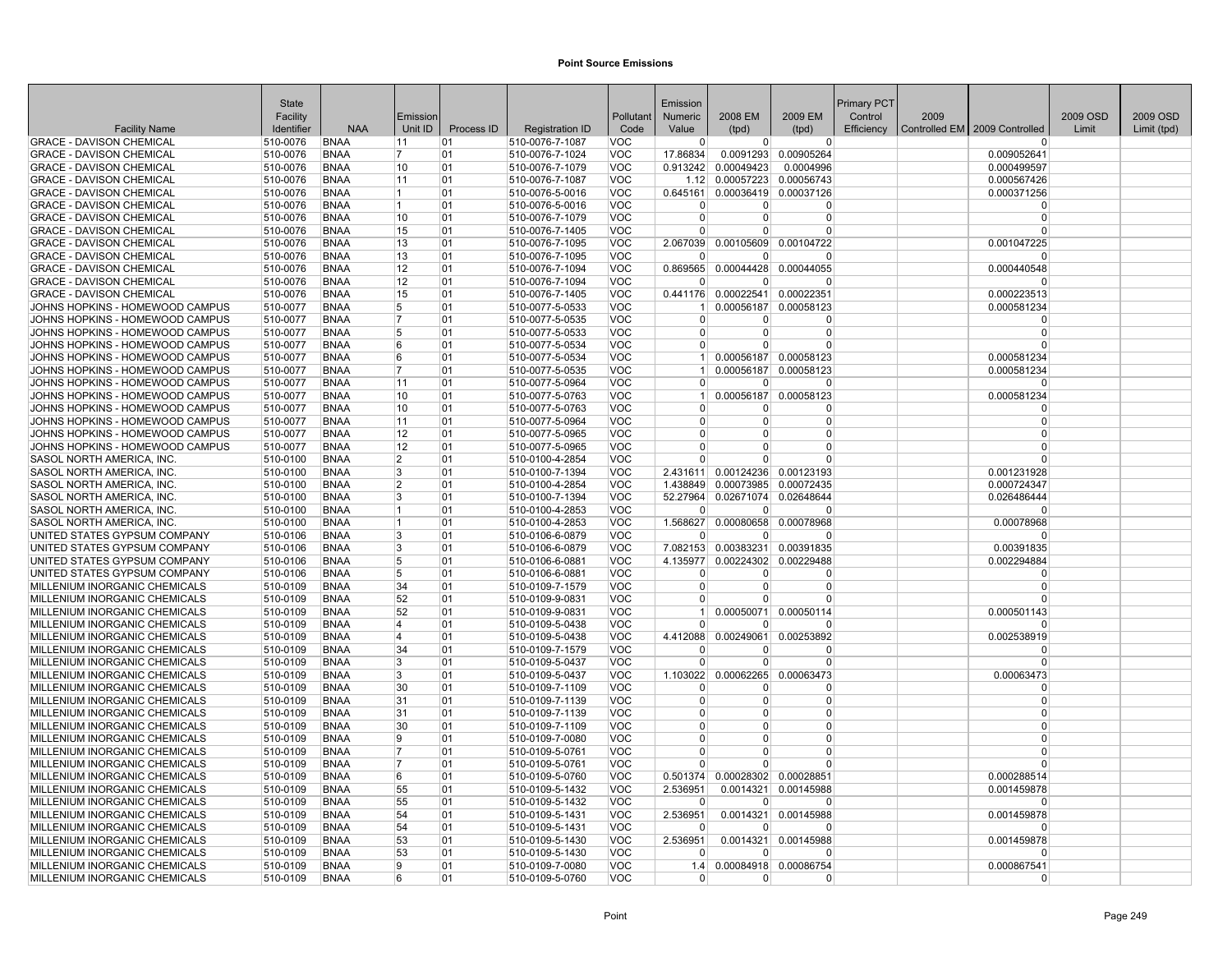|                               | <b>State</b> |             |                |            |                        |            | Emission       |                |                       | <b>Primary PCT</b> |      |                                 |          |             |
|-------------------------------|--------------|-------------|----------------|------------|------------------------|------------|----------------|----------------|-----------------------|--------------------|------|---------------------------------|----------|-------------|
|                               | Facility     |             | Emission       |            |                        | Pollutant  | Numeric        | 2008 EM        | 2009 EM               | Control            | 2009 |                                 | 2009 OSD | 2009 OSD    |
| <b>Facility Name</b>          | Identifier   | <b>NAA</b>  | Unit ID        | Process ID | <b>Registration ID</b> | Code       | Value          | (tpd)          | (tpd)                 | Efficiency         |      | Controlled EM   2009 Controlled | Limit    | Limit (tpd) |
| MILLENIUM INORGANIC CHEMICALS | 510-0109     | <b>BNAA</b> | 13             | 01         | 510-0109-7-0100        | VOC        | $\overline{0}$ | $\overline{0}$ | $\overline{0}$        |                    |      | $\Omega$                        |          |             |
| MILLENIUM INORGANIC CHEMICALS | 510-0109     | <b>BNAA</b> | 16             | 01         | 510-0109-7-0103        | <b>VOC</b> | $\Omega$       | 0              | 0                     |                    |      | $\Omega$                        |          |             |
| MILLENIUM INORGANIC CHEMICALS | 510-0109     | <b>BNAA</b> | 16             | 01         | 510-0109-7-0103        | <b>VOC</b> | $\Omega$       | $\Omega$       | 0                     |                    |      | $\Omega$                        |          |             |
| MILLENIUM INORGANIC CHEMICALS | 510-0109     | <b>BNAA</b> | 15             | 01         | 510-0109-7-0102        | <b>VOC</b> | $\overline{0}$ | 0              | $\overline{0}$        |                    |      | $\Omega$                        |          |             |
| MILLENIUM INORGANIC CHEMICALS | 510-0109     | <b>BNAA</b> | 15             | 01         | 510-0109-7-0102        | <b>VOC</b> | $\Omega$       | $\Omega$       | $\Omega$              |                    |      | $\Omega$                        |          |             |
| MILLENIUM INORGANIC CHEMICALS | 510-0109     | <b>BNAA</b> | 14             | 01         | 510-0109-7-0101        | <b>VOC</b> | $\Omega$       | $\Omega$       | $\Omega$              |                    |      | $\Omega$                        |          |             |
| MILLENIUM INORGANIC CHEMICALS | 510-0109     | <b>BNAA</b> | 14             | 01         | 510-0109-7-0101        | VOC        | $\Omega$       | $\Omega$       | 0                     |                    |      | $\Omega$                        |          |             |
| MILLENIUM INORGANIC CHEMICALS | 510-0109     | <b>BNAA</b> | 13             | 01         | 510-0109-7-0100        | <b>VOC</b> | $\Omega$       | $\Omega$       | $\Omega$              |                    |      | $\Omega$                        |          |             |
| MILLENIUM INORGANIC CHEMICALS | 510-0109     | <b>BNAA</b> | 12             | 01         | 510-0109-7-0099        | <b>VOC</b> | $\Omega$       | 0              | $\Omega$              |                    |      | $\Omega$                        |          |             |
| MILLENIUM INORGANIC CHEMICALS | 510-0109     | <b>BNAA</b> | 12             | 01         | 510-0109-7-0099        | <b>VOC</b> | $\overline{0}$ | $\Omega$       | $\overline{0}$        |                    |      | $\Omega$                        |          |             |
| MILLENIUM INORGANIC CHEMICALS | 510-0109     | <b>BNAA</b> | 11             | 01         | 510-0109-7-0098        | <b>VOC</b> | $\Omega$       | $\Omega$       | $\overline{0}$        |                    |      | $\Omega$                        |          |             |
| MILLENIUM INORGANIC CHEMICALS | 510-0109     | <b>BNAA</b> | 11             | 01         | 510-0109-7-0098        | <b>VOC</b> | $\Omega$       | 0              | $\Omega$              |                    |      | $\Omega$                        |          |             |
| MILLENIUM INORGANIC CHEMICALS | 510-0109     | <b>BNAA</b> | 27             | 01         | 510-0109-7-0941        | <b>VOC</b> | $\overline{0}$ | 0              | 0                     |                    |      | $\Omega$                        |          |             |
| MILLENIUM INORGANIC CHEMICALS | 510-0109     | <b>BNAA</b> | 29             | 01         | 510-0109-7-1108        | <b>VOC</b> | 2.7            | 0.00137949     | 0.0013679             |                    |      | 0.001367902                     |          |             |
| MILLENIUM INORGANIC CHEMICALS | 510-0109     | <b>BNAA</b> | 29             | 01         | 510-0109-7-1108        | <b>VOC</b> | $\Omega$       | <sup>0</sup>   | $\Omega$              |                    |      | $\Omega$                        |          |             |
| MILLENIUM INORGANIC CHEMICALS | 510-0109     | <b>BNAA</b> | 27             | 01         | 510-0109-7-0941        | <b>VOC</b> | $\Omega$       | $\Omega$       | $\Omega$              |                    |      | $\Omega$                        |          |             |
| MILLENIUM INORGANIC CHEMICALS | 510-0109     | <b>BNAA</b> | 25             | 01         | 510-0109-7-0779        | <b>VOC</b> | 1.1            | 0.00056201     | 0.00055729            |                    |      | 0.000557293                     |          |             |
| MILLENIUM INORGANIC CHEMICALS | 510-0109     | <b>BNAA</b> | 25             | 01         | 510-0109-7-0779        | VOC        | $\mathbf 0$    | 0              | 0                     |                    |      | $\Omega$                        |          |             |
| MILLENIUM INORGANIC CHEMICALS | 510-0109     | <b>BNAA</b> | 22             | 01         | 510-0109-7-0776        | <b>VOC</b> | $\overline{0}$ | $\Omega$       | 0                     |                    |      | $\Omega$                        |          |             |
| MILLENIUM INORGANIC CHEMICALS | 510-0109     | <b>BNAA</b> | 22             | 01         | 510-0109-7-0776        | <b>VOC</b> | $\mathbf{0}$   | $\Omega$       | $\overline{0}$        |                    |      | $\Omega$                        |          |             |
| MILLENIUM INORGANIC CHEMICALS | 510-0109     | <b>BNAA</b> | 23             | 01         | 510-0109-7-0777        | VOC        | $\mathbf{0}$   | $\Omega$       | $\overline{0}$        |                    |      | $\Omega$                        |          |             |
| MILLENIUM INORGANIC CHEMICALS | 510-0109     | <b>BNAA</b> | 23             | 01         | 510-0109-7-0777        | <b>VOC</b> | $\Omega$       | $\Omega$       | $\Omega$              |                    |      | $\Omega$                        |          |             |
| MILLENIUM INORGANIC CHEMICALS | 510-0109     | <b>BNAA</b> | 24             | 01         | 510-0109-7-0778        | <b>VOC</b> | $\Omega$       | U              | 0                     |                    |      | $\Omega$                        |          |             |
| MILLENIUM INORGANIC CHEMICALS | 510-0109     | <b>BNAA</b> | 24             | 01         | 510-0109-7-0778        | <b>VOC</b> | $\Omega$       | $\Omega$       | 0                     |                    |      | $\Omega$                        |          |             |
| PEMCO CORPORATION             | 510-0111     | <b>BNAA</b> | 40             | 01         | 510-0111-6-1618        | <b>VOC</b> | $\Omega$       | $\Omega$       | $\overline{0}$        |                    |      | $\Omega$                        |          |             |
| PEMCO CORPORATION             | 510-0111     | <b>BNAA</b> | 40             | 01         | 510-0111-6-1618        | <b>VOC</b> | $\Omega$       | $\Omega$       | $\Omega$              |                    |      | $\Omega$                        |          |             |
| PEMCO CORPORATION             | 510-0111     | <b>BNAA</b> | 39             | 01         | 510-0111-6-1617        | <b>VOC</b> | $\vert$        |                | 0.00249153 0.00257062 |                    |      | 0.002570621                     |          |             |
| PEMCO CORPORATION             | 510-0111     | <b>BNAA</b> | 39             | 01         | 510-0111-6-1617        | VOC        | $\Omega$       | $\Omega$       | $\Omega$              |                    |      | $\Omega$                        |          |             |
| PEMCO CORPORATION             | 510-0111     | <b>BNAA</b> | 38             | 01         | 510-0111-6-1614        | <b>VOC</b> | $\Omega$       | $\Omega$       | $\overline{0}$        |                    |      | $\Omega$                        |          |             |
| PEMCO CORPORATION             | 510-0111     | <b>BNAA</b> | 38             | 01         | 510-0111-6-1614        | <b>VOC</b> | $\Omega$       | $\Omega$       | 0                     |                    |      | $\Omega$                        |          |             |
| PEMCO CORPORATION             | 510-0111     | <b>BNAA</b> | 44             | 01         | 510-0111-6-1736        | <b>VOC</b> | $\mathbf{0}$   | $\Omega$       | 0                     |                    |      | $\Omega$                        |          |             |
| PEMCO CORPORATION             | 510-0111     | <b>BNAA</b> | 42             | 01         | 510-0111-6-1620        | <b>VOC</b> | $\overline{0}$ | $\Omega$       | $\overline{0}$        |                    |      | $\Omega$                        |          |             |
| PEMCO CORPORATION             | 510-0111     | <b>BNAA</b> | 37             | 01         | 510-0111-6-1616        | <b>VOC</b> | $\Omega$       | $\Omega$       | $\Omega$              |                    |      | $\Omega$                        |          |             |
| PEMCO CORPORATION             | 510-0111     | <b>BNAA</b> | 44             | 01         | 510-0111-6-1736        | <b>VOC</b> | $\Omega$       | $\Omega$       | $\Omega$              |                    |      | $\Omega$                        |          |             |
| PEMCO CORPORATION             | 510-0111     | <b>BNAA</b> | 43             | 01         | 510-0111-6-1735        | <b>VOC</b> | $\Omega$       | $\Omega$       | 0                     |                    |      | $\Omega$                        |          |             |
| PEMCO CORPORATION             | 510-0111     | <b>BNAA</b> | 43             | 01         | 510-0111-6-1735        | <b>VOC</b> | $\Omega$       | $\Omega$       | $\Omega$              |                    |      | $\Omega$                        |          |             |
| PEMCO CORPORATION             | 510-0111     | <b>BNAA</b> | 42             | 01         | 510-0111-6-1620        | <b>VOC</b> | $\Omega$       | $\Omega$       | $\Omega$              |                    |      | $\Omega$                        |          |             |
| PEMCO CORPORATION             | 510-0111     | <b>BNAA</b> | 41             | 01         | 510-0111-6-1619        | <b>VOC</b> | $\mathbf{0}$   | $\Omega$       | $\overline{0}$        |                    |      | $\Omega$                        |          |             |
| PEMCO CORPORATION             | 510-0111     | <b>BNAA</b> | 41             | 01         | 510-0111-6-1619        | <b>VOC</b> | $\Omega$       | $\Omega$       | $\Omega$              |                    |      | $\Omega$                        |          |             |
| PEMCO CORPORATION             | 510-0111     | <b>BNAA</b> | 31             | 01         | 510-0111-5-1443        | <b>VOC</b> | $\Omega$       | $\Omega$       | 0                     |                    |      | $\Omega$                        |          |             |
| <b>PEMCO CORPORATION</b>      | 510-0111     | <b>BNAA</b> | 33             | 01         | 510-0111-5-1455        | <b>VOC</b> | $\overline{0}$ | $\Omega$       | 0                     |                    |      | $\Omega$                        |          |             |
| PEMCO CORPORATION             | 510-0111     | <b>BNAA</b> | 33             | 01         | 510-0111-5-1455        | <b>VOC</b> | $\mathbf 0$    | $\Omega$       | 0                     |                    |      | $\Omega$                        |          |             |
| PEMCO CORPORATION             | 510-0111     | <b>BNAA</b> | 32             | 01         | 510-0111-5-1454        | <b>VOC</b> | $\mathbf 0$    | $\Omega$       | $\overline{0}$        |                    |      | $\Omega$                        |          |             |
| PEMCO CORPORATION             | 510-0111     | <b>BNAA</b> | 32             | 01         | 510-0111-5-1454        | <b>VOC</b> | $\Omega$       | $\Omega$       | $\overline{0}$        |                    |      | $\Omega$                        |          |             |
| PEMCO CORPORATION             | 510-0111     | <b>BNAA</b> | 31             | 01         | 510-0111-5-1443        | <b>VOC</b> | $\Omega$       | $\Omega$       | $\Omega$              |                    |      | $\Omega$                        |          |             |
| PEMCO CORPORATION             | 510-0111     | <b>BNAA</b> | 37             | 01         | 510-0111-6-1616        | VOC        | $\Omega$       | $\Omega$       | $\Omega$              |                    |      | $\Omega$                        |          |             |
| PEMCO CORPORATION             | 510-0111     | <b>BNAA</b> | 36             | 01         | 510-0111-6-1615        | <b>VOC</b> | $\Omega$       | $\Omega$       | $\Omega$              |                    |      | $\Omega$                        |          |             |
| PEMCO CORPORATION             | 510-0111     | <b>BNAA</b> | 36             | 01         | 510-0111-6-1615        | <b>VOC</b> | $\mathbf{0}$   | $\Omega$       | $\overline{0}$        |                    |      | $\Omega$                        |          |             |
| PEMCO CORPORATION             | 510-0111     | <b>BNAA</b> | 35             | 01         | 510-0111-6-1613        | VOC        | $\overline{0}$ | $\Omega$       | $\overline{0}$        |                    |      | $\Omega$                        |          |             |
| PEMCO CORPORATION             | 510-0111     | <b>BNAA</b> | 35             | 01         | 510-0111-6-1613        | <b>VOC</b> | $\Omega$       | $\Omega$       | $\Omega$              |                    |      | $\Omega$                        |          |             |
| PEMCO CORPORATION             | 510-0111     | <b>BNAA</b> | 34             | 01         | 510-0111-5-1456        | <b>VOC</b> | $\Omega$       | 0              | $\Omega$              |                    |      | $\Omega$                        |          |             |
| <b>PEMCO CORPORATION</b>      | 510-0111     | BNAA        | 34             | 01         | 510-0111-5-1456        | <b>VOC</b> | $\Omega$       | 0              | 0                     |                    |      | $\Omega$                        |          |             |
| CITGO-STAR - TERMINAL         | 510-0119     | <b>BNAA</b> | 4              | 03         | 510-0119-9-0093        | VOC        | $\Omega$       | $\Omega$       | $\Omega$              |                    |      | $\Omega$                        |          |             |
| CITGO-STAR - TERMINAL         | 510-0119     | <b>BNAA</b> | 4              | 02         | 510-0119-9-0093        | VOC        | 2.794521       | 0.00139924     | 0.00140046            |                    |      | 0.001400455                     |          |             |
| <b>CITGO-STAR - TERMINAL</b>  | 510-0119     | <b>BNAA</b> | 4              | 01         | 510-0119-9-0093        | <b>VOC</b> | $\Omega$       | <sup>0</sup>   | <sup>0</sup>          |                    |      | $\Omega$                        |          |             |
| CITGO-STAR - TERMINAL         | 510-0119     | <b>BNAA</b> | 4              | 02         | 510-0119-9-0093        | <b>VOC</b> | $\mathbf{0}$   | $\Omega$       | 0                     |                    |      | $\Omega$                        |          |             |
| <b>CITGO-STAR - TERMINAL</b>  | 510-0119     | <b>BNAA</b> | 4              | 04         | 510-0119-9-0093        | <b>VOC</b> | $\Omega$       | $\Omega$       | $\Omega$              |                    |      | $\Omega$                        |          |             |
| CITGO-STAR - TERMINAL         | 510-0119     | <b>BNAA</b> | $\overline{4}$ | 04         | 510-0119-9-0093        | <b>VOC</b> | 2.794521       |                | 0.00139924 0.00140046 |                    |      | 0.001400455                     |          |             |
| CITGO-STAR - TERMINAL         | 510-0119     | <b>BNAA</b> | 4              | 03         | 510-0119-9-0093        | <b>VOC</b> | 2.794521       |                | 0.00139924 0.00140046 |                    |      | 0.001400455                     |          |             |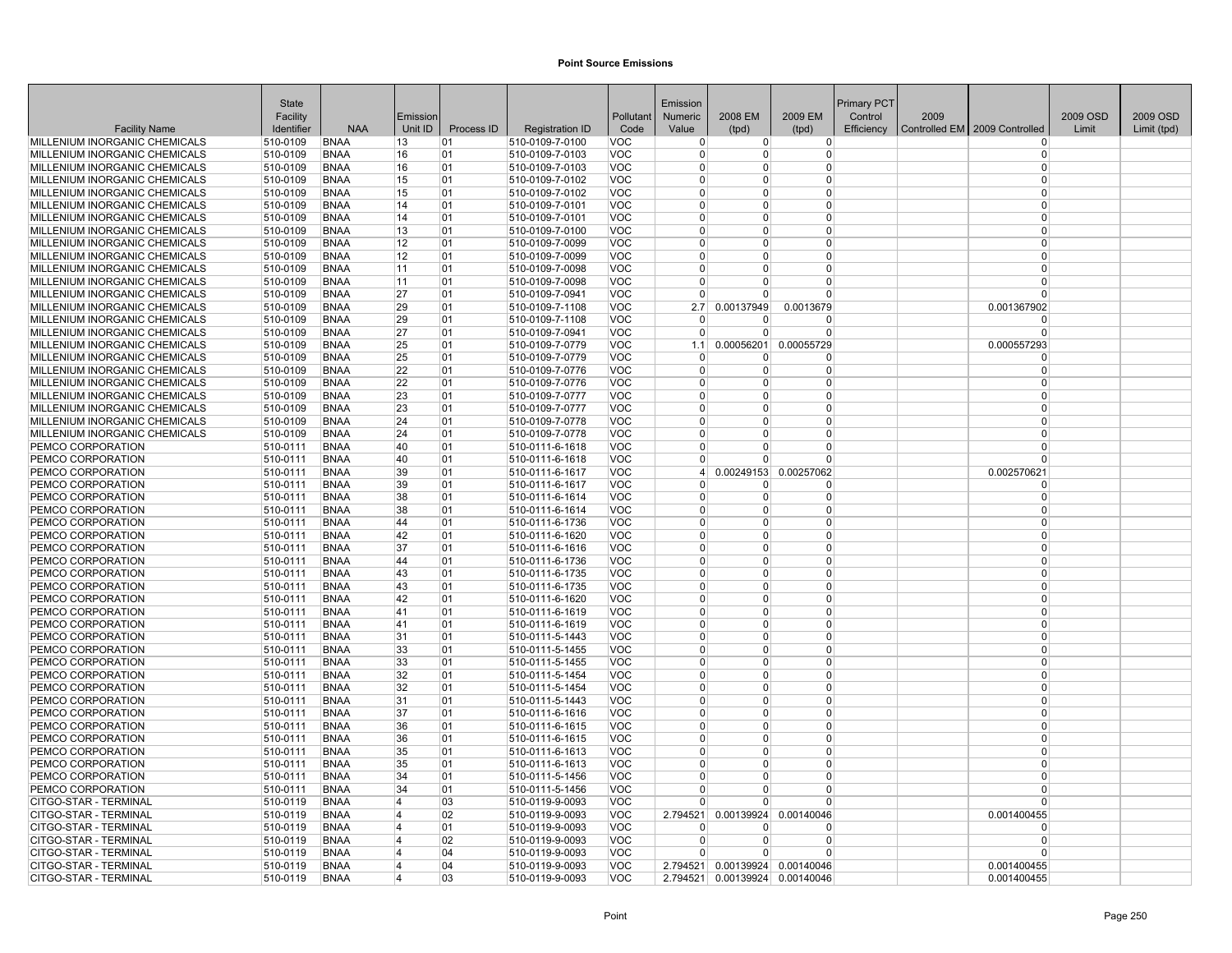|                                           | State                |                            |                         |            |                                    |                          | Emission                   |                                |                       | Primary PCT |      |                               |          |             |
|-------------------------------------------|----------------------|----------------------------|-------------------------|------------|------------------------------------|--------------------------|----------------------------|--------------------------------|-----------------------|-------------|------|-------------------------------|----------|-------------|
|                                           | Facility             |                            | Emission                |            |                                    | Pollutant                | <b>Numeric</b>             | 2008 EM                        | 2009 EM               | Control     | 2009 |                               | 2009 OSD | 2009 OSD    |
| <b>Facility Name</b>                      | Identifier           | <b>NAA</b>                 | Unit ID                 | Process ID | <b>Registration ID</b>             | Code                     | Value                      | (tpd)                          | (tpd)                 | Efficiency  |      | Controlled EM 2009 Controlled | Limit    | Limit (tpd) |
| CITGO-STAR - TERMINAL                     | 510-0119             | <b>BNAA</b>                | 4                       | 01         | 510-0119-9-0093                    | VOC                      | 2.794521                   |                                | 0.00139924 0.00140046 |             |      | 0.001400455                   |          |             |
| UNILEVER HOME & PERSONAL CARE             | 510-0121             | <b>BNAA</b>                | 4                       | 01         | 510-0121-5-0489                    | <b>VOC</b>               | 2.575342                   |                                | 0.00145378 0.00148197 |             |      | 0.001481971                   |          |             |
| UNILEVER HOME & PERSONAL CARE             | 510-0121             | <b>BNAA</b>                | 6                       | 01         | 510-0121-6-1078                    | <b>VOC</b>               | 5.952381                   | 0.00365494                     | 0.00377399            |             |      | 0.003773987                   |          |             |
| UNILEVER HOME & PERSONAL CARE             | 510-0121             | <b>BNAA</b>                | 4                       | 01         | 510-0121-5-0489                    | <b>VOC</b>               | 0                          | $\overline{0}$                 | $\Omega$              |             |      | $\Omega$                      |          |             |
| UNILEVER HOME & PERSONAL CARE             | 510-0121             | <b>BNAA</b>                | 11                      | 01         | 510-0121-6-1441                    | <b>VOC</b>               | 5.100671                   | 0.00313196                     | 0.00323398            |             |      | 0.003233978                   |          |             |
| UNILEVER HOME & PERSONAL CARE             | 510-0121             | <b>BNAA</b>                | 11                      | 01         | 510-0121-6-1441                    | <b>VOC</b>               | 1.006711                   | 0.00061815                     | 0.00063829            |             |      | 0.000638285                   |          |             |
| UNILEVER HOME & PERSONAL CARE             | 510-0121             | <b>BNAA</b>                | 6                       | 01         | 510-0121-6-1078                    | VOC                      |                            | 9.821429 0.00603065 0.00622708 |                       |             |      | 0.006227079                   |          |             |
| <b>RED STAR YEAST</b>                     | 510-0191             | <b>BNAA</b>                | $\overline{\mathbf{4}}$ | 01         | 510-0191-8-0273                    | <b>VOC</b>               | 4.64                       | 0.00239034                     | 0.0024061             |             |      | 0.002406097                   |          |             |
| <b>RED STAR YEAST</b>                     | 510-0191             | <b>BNAA</b>                | 4                       | 01         | 510-0191-8-0273                    | <b>VOC</b>               | 22.6                       | 0.0116426                      | 0.01171935            |             |      | 0.011719351                   |          |             |
| <b>RED STAR YEAST</b>                     | 510-0191             | <b>BNAA</b>                | 6                       | 01         | 510-0191-9-0644                    | <b>VOC</b>               | 0.24                       |                                | 0.00012364 0.00012445 |             |      | 0.000124453                   |          |             |
| <b>RED STAR YEAST</b>                     | 510-0191             | <b>BNAA</b>                | 5                       | 01         | 510-0191-8-0282                    | <b>VOC</b>               | 2.32                       |                                | 0.00119517 0.00120305 |             |      | 0.001203048                   |          |             |
| <b>RED STAR YEAST</b>                     | 510-0191             | <b>BNAA</b>                | 6                       | 01         | 510-0191-9-0644                    | <b>VOC</b>               | $\overline{0}$             | $\Omega$                       | $\Omega$              |             |      | $\Omega$                      |          |             |
| <b>RED STAR YEAST</b>                     | 510-0191             | <b>BNAA</b>                | $\overline{2}$          | 01         | 510-0191-5-1176                    | <b>VOC</b>               | $\overline{0}$             | 0                              | $\Omega$              |             |      | $\mathbf 0$                   |          |             |
| <b>RED STAR YEAST</b>                     | 510-0191             | <b>BNAA</b>                | 5                       | 01         | 510-0191-8-0282                    | <b>VOC</b>               | 19.9                       | 0.01025167                     | 0.01031925            |             |      | 0.010319251                   |          |             |
| <b>RED STAR YEAST</b>                     | 510-0191             | <b>BNAA</b>                | 1                       | 01         | 510-0191-5-1175                    | <b>VOC</b>               | $\Omega$                   | $\Omega$                       | $\Omega$              |             |      | n                             |          |             |
| <b>RED STAR YEAST</b>                     | 510-0191             | <b>BNAA</b>                | 1                       | 01         | 510-0191-5-1175                    | <b>VOC</b>               | 1 <sup>1</sup>             |                                | 0.0005645 0.00057545  |             |      | 0.000575446                   |          |             |
| <b>RED STAR YEAST</b>                     | 510-0191             | <b>BNAA</b>                | $\overline{2}$          | 01         | 510-0191-5-1176                    | <b>VOC</b>               | 3.2                        | 0.00180639                     | 0.00184143            |             |      | 0.001841428                   |          |             |
| <b>RED STAR YEAST</b>                     | 510-0191             | <b>BNAA</b>                | 3                       | 01         | 510-0191-8-0272                    | <b>VOC</b>               | 18                         | 0.00927286                     | 0.009334              |             |      | 0.009333996                   |          |             |
| <b>RED STAR YEAST</b>                     | 510-0191             | <b>BNAA</b>                | 3                       | 01         | 510-0191-8-0272                    | <b>VOC</b>               | 837.6                      |                                | 0.43149722 0.43434194 |             |      | 0.434341943                   |          |             |
| NATIONAL GYPSUM                           | 510-0233             | <b>BNAA</b>                | 24                      | 01         | 510-0233-6-1724                    | <b>VOC</b>               | $\Omega$                   | 0                              | $\Omega$              |             |      | $\Omega$                      |          |             |
| NATIONAL GYPSUM                           | 510-0233             | <b>BNAA</b>                | 14                      | 01         | 510-0233-6-0213                    | <b>VOC</b>               | $\overline{0}$             | $\Omega$                       | $\Omega$              |             |      | $\mathbf 0$                   |          |             |
| <b>NATIONAL GYPSUM</b>                    | 510-0233             | <b>BNAA</b>                | 24                      | 01         | 510-0233-6-1724                    | <b>VOC</b>               | $\Omega$                   | $\Omega$                       | $\Omega$              |             |      | $\Omega$                      |          |             |
| NATIONAL GYPSUM                           | 510-0233             | <b>BNAA</b>                | 23                      | 01         | 510-0233-6-1569                    | <b>VOC</b>               | 13                         | 0.00703458                     | 0.00719252            |             |      | 0.007192524                   |          |             |
| NATIONAL GYPSUM                           | 510-0233             | <b>BNAA</b>                | 23                      | 01         | 510-0233-6-1569                    | <b>VOC</b>               | $\Omega$                   | U                              | $\Omega$              |             |      | $\Omega$                      |          |             |
| NATIONAL GYPSUM                           | 510-0233             | <b>BNAA</b>                | 5                       | 01         | 510-0233-6-0216                    | <b>VOC</b>               | $\Omega$                   | 0                              | $\Omega$              |             |      | $\Omega$                      |          |             |
| NATIONAL GYPSUM                           | 510-0233             | <b>BNAA</b>                | 5                       | 01         | 510-0233-6-0216                    | <b>VOC</b>               | $\Omega$                   | 0                              | $\Omega$              |             |      | $\Omega$                      |          |             |
| NATIONAL GYPSUM                           | 510-0233             | <b>BNAA</b>                | 14                      | 01         | 510-0233-6-0213                    | <b>VOC</b>               | $\overline{0}$<br>$\Omega$ | 0<br>$\Omega$                  | $\Omega$<br>$\Omega$  |             |      | $\Omega$<br>$\Omega$          |          |             |
| <b>NATIONAL GYPSUM</b>                    | 510-0233             | <b>BNAA</b>                | 8<br>8                  | 01<br>01   | 510-0233-6-0223                    | VOC                      | $\Omega$                   | 0                              | $\Omega$              |             |      | $\Omega$                      |          |             |
| <b>NATIONAL GYPSUM</b><br>NATIONAL GYPSUM | 510-0233<br>510-0233 | <b>BNAA</b><br><b>BNAA</b> | 9                       |            | 510-0233-6-0223<br>510-0233-6-0515 | <b>VOC</b><br><b>VOC</b> | $\Omega$                   | 0                              | $\Omega$              |             |      | $\Omega$                      |          |             |
| NATIONAL GYPSUM                           | 510-0233             | <b>BNAA</b>                | 9                       | 01<br>01   | 510-0233-6-0515                    | <b>VOC</b>               | $\Omega$                   | 0                              | 0                     |             |      | $\mathbf 0$                   |          |             |
| <b>NATIONAL GYPSUM</b>                    | 510-0233             | <b>BNAA</b>                | 13                      | 01         | 510-0233-9-0305                    | <b>VOC</b>               | $\Omega$                   | 0                              | $\Omega$              |             |      | $\mathbf 0$                   |          |             |
| <b>NATIONAL GYPSUM</b>                    | 510-0233             | <b>BNAA</b>                | 10                      | 01         | 510-0233-6-0646                    | <b>VOC</b>               | $\Omega$                   | U                              | $\Omega$              |             |      | $\Omega$                      |          |             |
| NATIONAL GYPSUM                           | 510-0233             | <b>BNAA</b>                | 10                      | 01         | 510-0233-6-0646                    | <b>VOC</b>               | 12                         | 0.00649346                     | 0.00663925            |             |      | 0.006639253                   |          |             |
| NATIONAL GYPSUM                           | 510-0233             | <b>BNAA</b>                | 13                      | 01         | 510-0233-9-0305                    | VOC                      | $\Omega$                   | n                              | $\Omega$              |             |      | <sup>0</sup>                  |          |             |
| <b>NATIONAL GYPSUM</b>                    | 510-0233             | <b>BNAA</b>                | 22                      | 01         | 510-0233-6-1426                    | <b>VOC</b>               | 11                         | 0.00595234                     | 0.00608598            |             |      | 0.006085982                   |          |             |
| <b>NATIONAL GYPSUM</b>                    | 510-0233             | <b>BNAA</b>                | 22                      | 01         | 510-0233-6-1426                    | <b>VOC</b>               | $\Omega$                   | O                              | $\Omega$              |             |      | $\mathbf 0$                   |          |             |
| NATIONAL GYPSUM                           | 510-0233             | <b>BNAA</b>                | $\overline{2}$          | 01         | 510-0233-6-0210                    | <b>VOC</b>               | $\Omega$                   | $\Omega$                       | $\Omega$              |             |      | $\mathbf 0$                   |          |             |
| NATIONAL GYPSUM                           | 510-0233             | <b>BNAA</b>                | 21                      | 01         | 510-0233-6-1348                    | <b>VOC</b>               | $\Omega$                   | $\Omega$                       | $\Omega$              |             |      | $\Omega$                      |          |             |
| NATIONAL GYPSUM                           | 510-0233             | <b>BNAA</b>                | 21                      | 01         | 510-0233-6-1348                    | <b>VOC</b>               | $\Omega$                   | 0                              | $\Omega$              |             |      | $\Omega$                      |          |             |
| <b>NATIONAL GYPSUM</b>                    | 510-0233             | <b>BNAA</b>                | 2                       | 01         | 510-0233-6-0210                    | <b>VOC</b>               | $\Omega$                   | 0                              | $\Omega$              |             |      | $\Omega$                      |          |             |
| <b>CPSG PHILADELPHIA ROAD</b>             | 510-0265             | <b>BNAA</b>                | 3                       | 01         | 510-0265-4-0433                    | <b>VOC</b>               | $\Omega$                   | U                              | $\Omega$              |             |      | $\Omega$                      |          |             |
| <b>CPSG PHILADELPHIA ROAD</b>             | 510-0265             | <b>BNAA</b>                | 3                       | 01         | 510-0265-4-0433                    | <b>VOC</b>               | 0.3                        |                                | 0.00026786 0.00024509 |             |      | 0.000245092                   |          |             |
| <b>CPSG PHILADELPHIA ROAD</b>             | 510-0265             | <b>BNAA</b>                | 14                      | 01         | 510-0265-4-0434                    | <b>VOC</b>               | 0.2                        |                                | 0.00017857 0.00016339 |             |      | 0.000163395                   |          |             |
| CPSG PHILADELPHIA ROAD                    | 510-0265             | <b>BNAA</b>                | 14                      | 01         | 510-0265-4-0434                    | <b>VOC</b>               | $\mathbf 0$                | 0                              | 0                     |             |      | $\Omega$                      |          |             |
| <b>CPSG PHILADELPHIA ROAD</b>             | 510-0265             | <b>BNAA</b>                | 1                       | 01         | 510-0265-4-0431                    | VOC                      |                            | $0.3$ 0.00026786 0.00024509    |                       |             |      | 0.000245092                   |          |             |
| <b>CPSG PHILADELPHIA ROAD</b>             | 510-0265             | <b>BNAA</b>                | 1                       | 01         | 510-0265-4-0431                    | <b>VOC</b>               | $\Omega$                   | O                              | $\Omega$              |             |      | $\Omega$                      |          |             |
| <b>CPSG PHILADELPHIA ROAD</b>             | 510-0265             | <b>BNAA</b>                | $\overline{2}$          | 01         | 510-0265-4-0432                    | <b>VOC</b>               | $\mathbf{0}$               | 0                              | $\Omega$              |             |      | $\mathbf 0$                   |          |             |
| <b>CPSG PHILADELPHIA ROAD</b>             | 510-0265             | <b>BNAA</b>                | $\overline{2}$          | 01         | 510-0265-4-0432                    | <b>VOC</b>               | 0.3                        | 0.00026786                     | 0.00024509            |             |      | 0.000245092                   |          |             |
| <b>CARR-LOWREY GLASS</b>                  | 510-0285             | <b>BNAA</b>                | 16                      | 01         | 510-0285-6-0885                    | <b>VOC</b>               | $\Omega$                   | U                              | $\Omega$              |             |      | $\Omega$                      |          |             |
| <b>CARR-LOWREY GLASS</b>                  | 510-0285             | <b>BNAA</b>                | 14                      | 01         | 510-0285-6-0883                    | <b>VOC</b>               | $\Omega$                   | 0                              | $\Omega$              |             |      | $\mathbf 0$                   |          |             |
| <b>CARR-LOWREY GLASS</b>                  | 510-0285             | <b>BNAA</b>                | 14                      | 01         | 510-0285-6-0883                    | <b>VOC</b>               | $\overline{0}$             | 0                              | $\Omega$              |             |      | $\Omega$                      |          |             |
| <b>CARR-LOWREY GLASS</b>                  | 510-0285             | <b>BNAA</b>                | 15                      | 01         | 510-0285-6-0884                    | VOC                      | $\Omega$                   | 0                              | $\Omega$              |             |      | $\Omega$                      |          |             |
| <b>CARR-LOWREY GLASS</b>                  | 510-0285             | <b>BNAA</b>                | 15                      | 01         | 510-0285-6-0884                    | <b>VOC</b>               | $\Omega$                   | 0                              | $\Omega$              |             |      | $\Omega$                      |          |             |
| <b>CARR-LOWREY GLASS</b>                  | 510-0285             | <b>BNAA</b>                | 16                      | 01         | 510-0285-6-0885                    | <b>VOC</b>               | $\Omega$                   | 0                              | $\Omega$              |             |      | $\Omega$                      |          |             |
| <b>CARR-LOWREY GLASS</b>                  | 510-0285             | <b>BNAA</b>                | 12                      | 01         | 510-0285-6-0773                    | <b>VOC</b>               | $\Omega$                   | O                              | $\Omega$              |             |      | $\Omega$                      |          |             |
| <b>CARR-LOWREY GLASS</b>                  | 510-0285             | <b>BNAA</b>                | 10                      | 01         | 510-0285-6-0235                    | <b>VOC</b>               | $\Omega$                   | 0                              | $\Omega$              |             |      | $\Omega$                      |          |             |
| <b>CARR-LOWREY GLASS</b>                  | 510-0285             | <b>BNAA</b>                | 10                      | 01         | 510-0285-6-0235                    | <b>VOC</b>               | 1                          | 0.00058803                     | 0.00060211            |             |      | 0.000602113                   |          |             |
| <b>CARR-LOWREY GLASS</b>                  | 510-0285             | <b>BNAA</b>                | 11                      | 01         | 510-0285-6-0770                    | <b>VOC</b>               | $\overline{0}$             | 0                              | $\Omega$              |             |      | $\Omega$                      |          |             |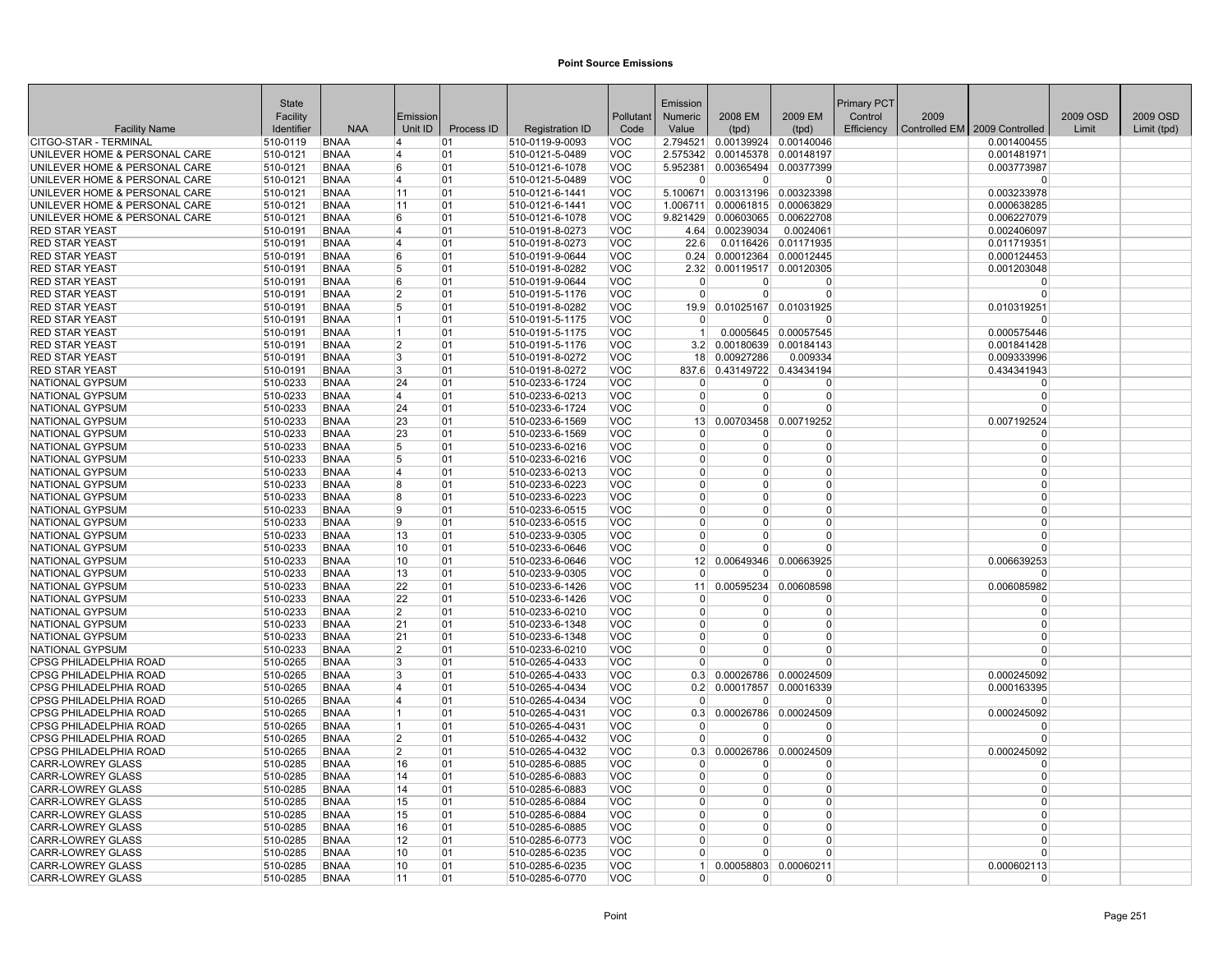|                                                                        | <b>State</b>         |                            |                |            |                                    |                          | Emission             |                             |                        | <b>Primary PCT</b> |      |                               |          |             |
|------------------------------------------------------------------------|----------------------|----------------------------|----------------|------------|------------------------------------|--------------------------|----------------------|-----------------------------|------------------------|--------------------|------|-------------------------------|----------|-------------|
|                                                                        | Facility             |                            | Emission       |            |                                    | Pollutant                | <b>Numeric</b>       | 2008 EM                     | 2009 EM                | Control            | 2009 |                               | 2009 OSD | 2009 OSD    |
| <b>Facility Name</b>                                                   | Identifier           | <b>NAA</b>                 | Unit ID        | Process ID | <b>Registration ID</b>             | Code                     | Value                | (tpd)                       | (tpd)                  | Efficiency         |      | Controlled EM 2009 Controlled | Limit    | Limit (tpd) |
| <b>CARR-LOWREY GLASS</b>                                               | 510-0285             | <b>BNAA</b>                | 11             | 01         | 510-0285-6-0770                    | VOC                      | $\Omega$             | $\Omega$                    | $\overline{0}$         |                    |      |                               |          |             |
| <b>CARR-LOWREY GLASS</b>                                               | 510-0285             | <b>BNAA</b>                | 12             | 01         | 510-0285-6-0773                    | VOC                      | $\Omega$             | $\Omega$                    | $\Omega$               |                    |      | $\Omega$                      |          |             |
| SHERWIN-WILLIAMS COMPANY                                               | 510-0286             | <b>BNAA</b>                | 30<br>30       | 01         | 510-0286-5-1329                    | <b>VOC</b>               | 0.23<br>$\Omega$     | 0.00012983<br>$\Omega$      | 0.00013235<br>$\Omega$ |                    |      | 0.000132353                   |          |             |
| SHERWIN-WILLIAMS COMPANY<br>SHERWIN-WILLIAMS COMPANY                   | 510-0286<br>510-0286 | <b>BNAA</b><br><b>BNAA</b> | 29             | 01<br>01   | 510-0286-5-1329<br>510-0286-5-1328 | <b>VOC</b><br><b>VOC</b> | 0.23                 |                             | 0.00012983 0.00013235  |                    |      | 0.000132353                   |          |             |
| SHERWIN-WILLIAMS COMPANY                                               | 510-0286             | <b>BNAA</b>                | 28             | 01         | 510-0286-5-1165                    | <b>VOC</b>               | 0.36                 |                             | 0.00020322 0.00020716  |                    |      | 0.000207161                   |          |             |
| SHERWIN-WILLIAMS COMPANY                                               | 510-0286             | <b>BNAA</b>                | 34             | 01         | 510-0286-5-1367                    | <b>VOC</b>               | $\overline{0}$       | $\Omega$                    | $\overline{0}$         |                    |      | $\Omega$                      |          |             |
| <b>SHERWIN-WILLIAMS COMPANY</b>                                        | 510-0286             | <b>BNAA</b>                | 29             | 01         | 510-0286-5-1328                    | <b>VOC</b>               | $\Omega$             | $\Omega$                    | $\Omega$               |                    |      |                               |          |             |
| SHERWIN-WILLIAMS COMPANY                                               | 510-0286             | <b>BNAA</b>                | $\overline{7}$ | 01         | 510-0286-7-1067                    | <b>VOC</b>               |                      | 361.9 0.22653999            | 0.235                  |                    |      | 0.234999998                   |          |             |
| SHERWIN-WILLIAMS COMPANY                                               | 510-0286             | <b>BNAA</b>                | 17             | 01         | 510-0286-7-1067                    | <b>VOC</b>               |                      | 151.9 0.09508545 0.09863636 |                        |                    |      | 0.098636363                   |          |             |
| SHERWIN-WILLIAMS COMPANY                                               | 510-0286             | <b>BNAA</b>                | 36             | 01         | 510-0286-9-0825                    | <b>VOC</b>               | $\Omega$             | $\Omega$                    | $\Omega$               |                    |      | $\Omega$                      |          |             |
| SHERWIN-WILLIAMS COMPANY                                               | 510-0286             | <b>BNAA</b>                | 34             | 01         | 510-0286-5-1367                    | <b>VOC</b>               | $\Omega$             | $\Omega$                    | $\Omega$               |                    |      | $\Omega$                      |          |             |
| SHERWIN-WILLIAMS COMPANY                                               | 510-0286             | <b>BNAA</b>                | 28             | 01         | 510-0286-5-1165                    | <b>VOC</b>               | $\Omega$             | $\Omega$                    | 0                      |                    |      | $\Omega$                      |          |             |
| <b>SHERWIN-WILLIAMS COMPANY</b><br>SHERWIN-WILLIAMS COMPANY            | 510-0286<br>510-0286 | <b>BNAA</b><br><b>BNAA</b> | 35<br>35       | 01<br>01   | 510-0286-5-1368<br>510-0286-5-1368 | <b>VOC</b><br><b>VOC</b> | $\Omega$<br>$\Omega$ | $\Omega$<br>$\Omega$        | $\Omega$<br>$\Omega$   |                    |      | $\Omega$<br>$\Omega$          |          |             |
| SHERWIN-WILLIAMS COMPANY                                               | 510-0286             | <b>BNAA</b>                | 36             | 01         | 510-0286-9-0825                    | <b>VOC</b>               | $\mathbf 0$          | $\Omega$                    | $\overline{0}$         |                    |      | $\Omega$                      |          |             |
| SHERWIN-WILLIAMS COMPANY                                               | 510-0286             | <b>BNAA</b>                | 12             | 01         | 510-0286-7-1424                    | <b>VOC</b>               | $\Omega$             | $\Omega$                    | $\Omega$               |                    |      | $\Omega$                      |          |             |
| SHERWIN-WILLIAMS COMPANY                                               | 510-0286             | <b>BNAA</b>                | 12             | 01         | 510-0286-7-1424                    | <b>VOC</b>               |                      | 2.4 0.00150234 0.00155844   |                        |                    |      | 0.001558442                   |          |             |
| SHERWIN-WILLIAMS COMPANY                                               | 510-0286             | <b>BNAA</b>                | $\overline{2}$ | 01         | 510-0286-7-0154                    | VOC                      | 180                  |                             | 0.11267532 0.11688312  |                    |      | 0.116883116                   |          |             |
| SHERWIN-WILLIAMS COMPANY                                               | 510-0286             | <b>BNAA</b>                | 10             | 01         | 510-0286-7-1070                    | <b>VOC</b>               | 326.4                |                             | 0.20431791 0.21194805  |                    |      | 0.21194805                    |          |             |
| SHERWIN-WILLIAMS COMPANY                                               | 510-0286             | <b>BNAA</b>                | 10             | 01         | 510-0286-7-1070                    | <b>VOC</b>               |                      | 31.8 0.01990597 0.02064935  |                        |                    |      | 0.02064935                    |          |             |
| SHERWIN-WILLIAMS COMPANY                                               | 510-0286             | <b>BNAA</b>                | 26             | 01         | 510-0286-5-1045                    | <b>VOC</b>               | $\Omega$             | $\Omega$                    | $\Omega$               |                    |      |                               |          |             |
| SHERWIN-WILLIAMS COMPANY                                               | 510-0286             | <b>BNAA</b>                | 27             | 01         | 510-0286-7-1487                    | <b>VOC</b>               | 21.2                 |                             | 0.01083151 0.01074056  |                    |      | 0.010740561                   |          |             |
| SHERWIN-WILLIAMS COMPANY                                               | 510-0286             | <b>BNAA</b>                | 27             | 01         | 510-0286-7-1487                    | <b>VOC</b>               | 11.03                |                             | 0.00563545 0.00558813  |                    |      | 0.005588132                   |          |             |
| <b>SHERWIN-WILLIAMS COMPANY</b>                                        | 510-0286             | <b>BNAA</b>                | $\overline{2}$ | 01         | 510-0286-7-0154                    | <b>VOC</b>               | $\Omega$             | $\Omega$                    | $\Omega$               |                    |      |                               |          |             |
| SHERWIN-WILLIAMS COMPANY                                               | 510-0286             | <b>BNAA</b>                | 26             | 01         | 510-0286-5-1045                    | <b>VOC</b>               | 0.31                 | 0.00017499                  | 0.00017839             |                    |      | 0.000178388                   |          |             |
| SHERWIN-WILLIAMS COMPANY                                               | 510-0286             | <b>BNAA</b>                | 25             | 01         | 510-0286-5-0721                    | <b>VOC</b>               | 0.44<br>$\Omega$     | 0.00024838<br>$\Omega$      | 0.0002532<br>$\Omega$  |                    |      | 0.000253196                   |          |             |
| SHERWIN-WILLIAMS COMPANY<br>H & S BAKERY                               | 510-0286<br>510-0301 | <b>BNAA</b><br><b>BNAA</b> | 25<br>3        | 01<br>01   | 510-0286-5-0721<br>510-0301-8-0278 | <b>VOC</b><br><b>VOC</b> | $\Omega$             | $\Omega$                    | $\Omega$               |                    |      | $\Omega$                      |          |             |
| <b>H &amp; S BAKERY</b>                                                | 510-0301             | <b>BNAA</b>                | 3              | 01         | 510-0301-8-0278                    | VOC                      | 362.2857             |                             | 0.18592777 0.18695311  |                    |      | 0.186953109                   |          |             |
| TATE & LYLE NORTH AMERICAN SUGARS                                      | 510-0314             | <b>BNAA</b>                | 8              | 01         | 510-0314-8-0106                    | <b>VOC</b>               | $\Omega$             | 0                           | $\Omega$               |                    |      | $\Omega$                      |          |             |
| TATE & LYLE NORTH AMERICAN SUGARS                                      | 510-0314             | <b>BNAA</b>                | 47             | 01         | 510-0314-8-0293                    | <b>VOC</b>               | $\Omega$             | $\Omega$                    | $\overline{0}$         |                    |      | $\Omega$                      |          |             |
| TATE & LYLE NORTH AMERICAN SUGARS                                      | 510-0314             | <b>BNAA</b>                | 47             | 01         | 510-0314-8-0293                    | <b>VOC</b>               | $\overline{0}$       | $\Omega$                    | $\Omega$               |                    |      | $\Omega$                      |          |             |
| TATE & LYLE NORTH AMERICAN SUGARS                                      | 510-0314             | <b>BNAA</b>                | 48             | 01         | 510-0314-8-0301                    | <b>VOC</b>               | $\Omega$             | $\Omega$                    | $\Omega$               |                    |      |                               |          |             |
| TATE & LYLE NORTH AMERICAN SUGARS                                      | 510-0314             | <b>BNAA</b>                | 49             | 01         | 510-0314-8-0320                    | <b>VOC</b>               | $\Omega$             | $\Omega$                    | $\Omega$               |                    |      | $\Omega$                      |          |             |
| TATE & LYLE NORTH AMERICAN SUGARS                                      | 510-0314             | <b>BNAA</b>                | 49             | 01         | 510-0314-8-0320                    | <b>VOC</b>               | $\Omega$             | U                           | $\Omega$               |                    |      | $\Omega$                      |          |             |
| TATE & LYLE NORTH AMERICAN SUGARS                                      | 510-0314             | <b>BNAA</b>                | 48             | 01         | 510-0314-8-0301                    | <b>VOC</b>               | 5 <sup>1</sup>       | 0.00265579                  | 0.00269288             |                    |      | 0.002692878                   |          |             |
| TATE & LYLE NORTH AMERICAN SUGARS                                      | 510-0314             | <b>BNAA</b>                | 44             | 01         | 510-0314-8-0286                    | <b>VOC</b>               | 0                    | 0                           | $\overline{0}$         |                    |      | $\Omega$                      |          |             |
| TATE & LYLE NORTH AMERICAN SUGARS<br>TATE & LYLE NORTH AMERICAN SUGARS | 510-0314<br>510-0314 | <b>BNAA</b><br><b>BNAA</b> | 45<br>44       | 01<br>01   | 510-0314-8-0296<br>510-0314-8-0286 | <b>VOC</b><br><b>VOC</b> | $\Omega$<br>$\Omega$ | $\Omega$<br>$\Omega$        | $\Omega$<br>$\Omega$   |                    |      | $\Omega$<br>$\Omega$          |          |             |
| TATE & LYLE NORTH AMERICAN SUGARS                                      | 510-0314             | <b>BNAA</b>                | 46             | 01         | 510-0314-8-0287                    | <b>VOC</b>               | $\Omega$             | $\Omega$                    | 0                      |                    |      | $\Omega$                      |          |             |
| TATE & LYLE NORTH AMERICAN SUGARS                                      | 510-0314             | <b>BNAA</b>                | 46             | 01         | 510-0314-8-0287                    | <b>VOC</b>               | $\mathbf 0$          | $\Omega$                    | 0                      |                    |      | $\Omega$                      |          |             |
| TATE & LYLE NORTH AMERICAN SUGARS                                      | 510-0314             | <b>BNAA</b>                | 45             | 01         | 510-0314-8-0296                    | <b>VOC</b>               | $\Omega$             | $\Omega$                    | $\overline{0}$         |                    |      |                               |          |             |
| TATE & LYLE NORTH AMERICAN SUGARS                                      | 510-0314             | <b>BNAA</b>                | 54             | 01         | 510-0314-5-1476                    | <b>VOC</b>               | 12                   |                             | 0.00677397 0.00690535  |                    |      | 0.006905354                   |          |             |
| TATE & LYLE NORTH AMERICAN SUGARS                                      | 510-0314             | <b>BNAA</b>                | 53             | 01         | 510-0314-5-1447                    | <b>VOC</b>               | $\Omega$             | <sup>0</sup>                | 0                      |                    |      |                               |          |             |
| TATE & LYLE NORTH AMERICAN SUGARS                                      | 510-0314             | <b>BNAA</b>                | 53             | 01         | 510-0314-5-1447                    | <b>VOC</b>               |                      | 12 0.00677397 0.00690535    |                        |                    |      | 0.006905354                   |          |             |
| TATE & LYLE NORTH AMERICAN SUGARS                                      | 510-0314             | <b>BNAA</b>                | 52             | 01         | 510-0314-5-1446                    | VOC                      | 13                   | 0.00733847                  | 0.0074808              |                    |      | 0.0074808                     |          |             |
| TATE & LYLE NORTH AMERICAN SUGARS                                      | 510-0314             | <b>BNAA</b>                | 54             | 01         | 510-0314-5-1476                    | <b>VOC</b>               | $\mathbf 0$          | $\Omega$                    | $\Omega$               |                    |      | 0                             |          |             |
| TATE & LYLE NORTH AMERICAN SUGARS                                      | 510-0314             | <b>BNAA</b>                | 8              | 01         | 510-0314-8-0106                    | <b>VOC</b>               | $\mathbf 0$          | 0                           | $\overline{0}$         |                    |      | $\Omega$                      |          |             |
| TATE & LYLE NORTH AMERICAN SUGARS                                      | 510-0314             | <b>BNAA</b>                | 5              | 01         | 510-0314-5-0687                    | <b>VOC</b>               | $\Omega$             | $\Omega$                    | $\Omega$               |                    |      | $\Omega$<br>$\Omega$          |          |             |
| TATE & LYLE NORTH AMERICAN SUGARS<br>TATE & LYLE NORTH AMERICAN SUGARS | 510-0314<br>510-0314 | <b>BNAA</b><br><b>BNAA</b> | 5<br>50        | 01<br>01   | 510-0314-5-0687<br>510-0314-5-1444 | <b>VOC</b><br><b>VOC</b> | $\Omega$<br>$\Omega$ | $\Omega$<br>$\Omega$        | 0<br>0                 |                    |      | $\Omega$                      |          |             |
| TATE & LYLE NORTH AMERICAN SUGARS                                      | 510-0314             | <b>BNAA</b>                | 52             | 01         | 510-0314-5-1446                    | <b>VOC</b>               | $\Omega$             | $\Omega$                    | $\overline{0}$         |                    |      | $\Omega$                      |          |             |
| TATE & LYLE NORTH AMERICAN SUGARS                                      | 510-0314             | <b>BNAA</b>                | 51             | 01         | 510-0314-5-1445                    | <b>VOC</b>               | $\Omega$             | $\Omega$                    | $\Omega$               |                    |      |                               |          |             |
| TATE & LYLE NORTH AMERICAN SUGARS                                      | 510-0314             | <b>BNAA</b>                | 51             | 01         | 510-0314-5-1445                    | <b>VOC</b>               | 12 <sup>2</sup>      |                             | 0.00677397 0.00690535  |                    |      | 0.006905354                   |          |             |
| TATE & LYLE NORTH AMERICAN SUGARS                                      | 510-0314             | <b>BNAA</b>                | 50             | 01         | 510-0314-5-1444                    | <b>VOC</b>               | 12 <sup>1</sup>      |                             | 0.00677397 0.00690535  |                    |      | 0.006905354                   |          |             |
| TATE & LYLE NORTH AMERICAN SUGARS                                      | 510-0314             | <b>BNAA</b>                | 23             | 01         | 510-0314-8-0212                    | <b>VOC</b>               | $\overline{0}$       | 0                           | $\Omega$               |                    |      | $\Omega$                      |          |             |
| TATE & LYLE NORTH AMERICAN SUGARS                                      | 510-0314             | <b>BNAA</b>                | 20             | 01         | 510-0314-8-0209                    | <b>VOC</b>               | $\Omega$             | $\Omega$                    | 0                      |                    |      | $\Omega$                      |          |             |
| TATE & LYLE NORTH AMERICAN SUGARS                                      | 510-0314             | <b>BNAA</b>                | 20             | 01         | 510-0314-8-0209                    | <b>VOC</b>               | $\overline{0}$       | $\overline{0}$              | 0                      |                    |      | $\overline{0}$                |          |             |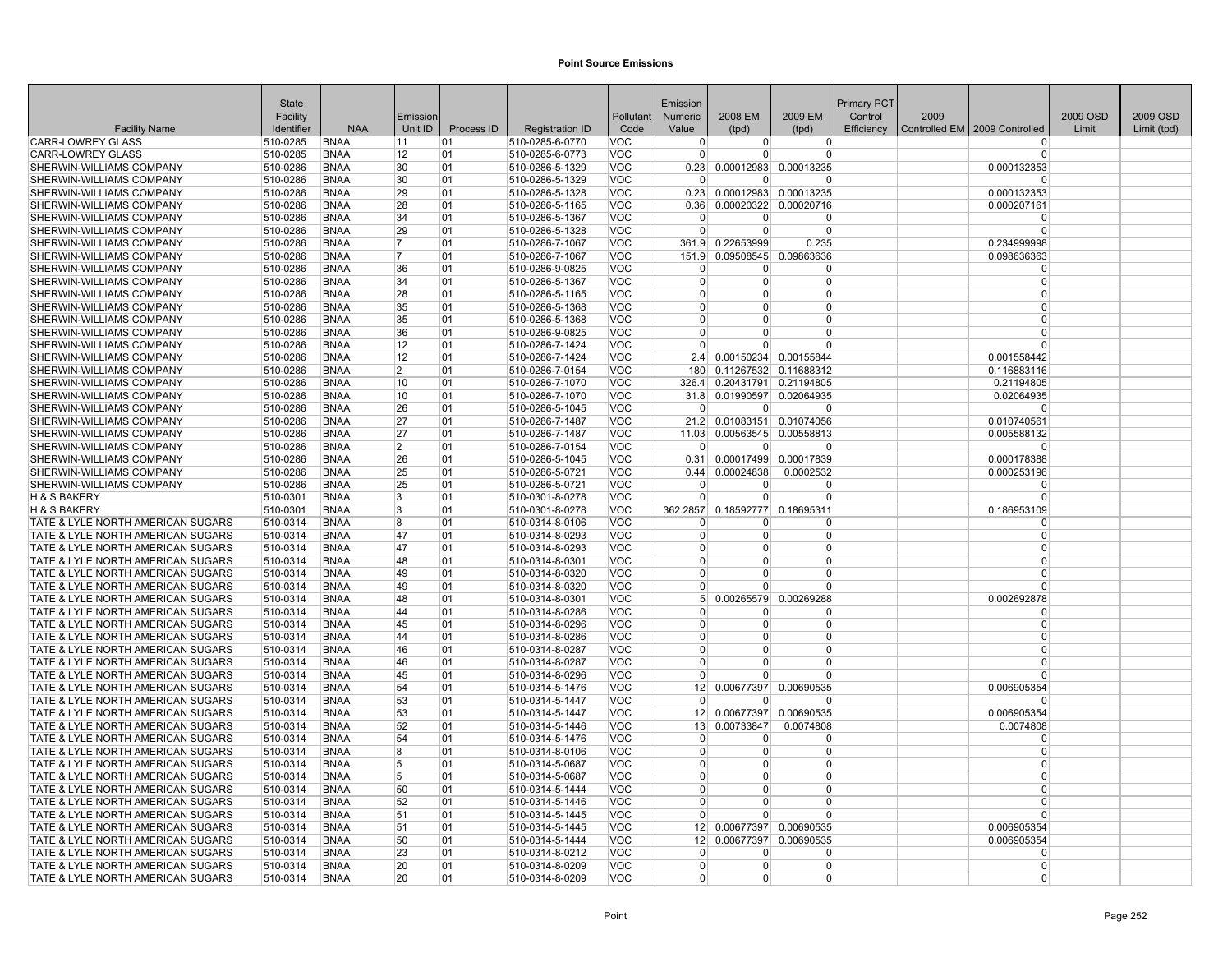|                                                                        | State                |                            |          |            |                                    |                          | Emission             |                     |                       | Primary PCT |      |                                 |          |             |
|------------------------------------------------------------------------|----------------------|----------------------------|----------|------------|------------------------------------|--------------------------|----------------------|---------------------|-----------------------|-------------|------|---------------------------------|----------|-------------|
|                                                                        | Facility             |                            | Emission |            |                                    | Pollutant                | Numeric              | 2008 EM             | 2009 EM               | Control     | 2009 |                                 | 2009 OSD | 2009 OSD    |
| <b>Facility Name</b>                                                   | Identifier           | <b>NAA</b>                 | Unit ID  | Process ID | <b>Registration ID</b>             | Code                     | Value                | (tpd)               | (tpd)                 | Efficiency  |      | Controlled EM   2009 Controlled | Limit    | Limit (tpd) |
| TATE & LYLE NORTH AMERICAN SUGARS                                      | 510-0314             | <b>BNAA</b>                | 19       | 01         | 510-0314-8-0205                    | VOC                      | 2                    |                     | 0.00102184 0.00101326 |             |      | 0.00101326                      |          |             |
| TATE & LYLE NORTH AMERICAN SUGARS                                      | 510-0314             | <b>BNAA</b>                | 23       | 01         | 510-0314-8-0212                    | <b>VOC</b>               | $\Omega$             | $\Omega$            | 0                     |             |      | $\Omega$                        |          |             |
| TATE & LYLE NORTH AMERICAN SUGARS                                      | 510-0314             | <b>BNAA</b>                | 28       | 01         | 510-0314-8-0217                    | <b>VOC</b>               | $\Omega$             | $\Omega$            | 0                     |             |      | $\Omega$                        |          |             |
| TATE & LYLE NORTH AMERICAN SUGARS                                      | 510-0314             | <b>BNAA</b>                | 28       | 01         | 510-0314-8-0217                    | <b>VOC</b>               | $\Omega$             | 0                   | $\Omega$              |             |      | $\Omega$                        |          |             |
| TATE & LYLE NORTH AMERICAN SUGARS                                      | 510-0314             | <b>BNAA</b>                | 13       | 01         | 510-0314-8-0115                    | <b>VOC</b>               | $\Omega$             | $\Omega$            | 0                     |             |      | $\Omega$                        |          |             |
| TATE & LYLE NORTH AMERICAN SUGARS                                      | 510-0314             | <b>BNAA</b>                | 13       | 01         | 510-0314-8-0115                    | <b>VOC</b>               | $\Omega$             | $\Omega$            | 0                     |             |      | $\Omega$                        |          |             |
| TATE & LYLE NORTH AMERICAN SUGARS                                      | 510-0314             | <b>BNAA</b>                | 14       | 01         | 510-0314-8-0125                    | <b>VOC</b>               | $\Omega$             | O                   | 0                     |             |      | $\Omega$                        |          |             |
| TATE & LYLE NORTH AMERICAN SUGARS                                      | 510-0314             | <b>BNAA</b>                | 14       | 01         | 510-0314-8-0125                    | <b>VOC</b>               | $\Omega$             | $\Omega$            | $\Omega$              |             |      | $\Omega$<br>$\Omega$            |          |             |
| TATE & LYLE NORTH AMERICAN SUGARS<br>TATE & LYLE NORTH AMERICAN SUGARS | 510-0314<br>510-0314 | <b>BNAA</b><br><b>BNAA</b> | 34<br>41 | 01<br>01   | 510-0314-8-0223<br>510-0314-8-0235 | <b>VOC</b><br><b>VOC</b> | $\Omega$<br>$\Omega$ | O<br>0              | 0<br>0                |             |      | $\Omega$                        |          |             |
| TATE & LYLE NORTH AMERICAN SUGARS                                      | 510-0314             | <b>BNAA</b>                | 41       | 01         | 510-0314-8-0235                    | <b>VOC</b>               | $\Omega$             | $\Omega$            | $\Omega$              |             |      | $\Omega$                        |          |             |
| TATE & LYLE NORTH AMERICAN SUGARS                                      | 510-0314             | <b>BNAA</b>                | 42       | 01         | 510-0314-8-0265                    | <b>VOC</b>               | $\Omega$             | 0                   | 0                     |             |      | $\Omega$                        |          |             |
| TATE & LYLE NORTH AMERICAN SUGARS                                      | 510-0314             | <b>BNAA</b>                | 43       | 01         | 510-0314-8-0266                    | <b>VOC</b>               | 0                    | 0                   | 0                     |             |      | $\Omega$                        |          |             |
| TATE & LYLE NORTH AMERICAN SUGARS                                      | 510-0314             | <b>BNAA</b>                | 43       | 01         | 510-0314-8-0266                    | <b>VOC</b>               | $\Omega$             | $\Omega$            | 0                     |             |      | $\Omega$                        |          |             |
| TATE & LYLE NORTH AMERICAN SUGARS                                      | 510-0314             | <b>BNAA</b>                | 19       | 01         | 510-0314-8-0205                    | <b>VOC</b>               | $\Omega$             | $\Omega$            | 0                     |             |      | $\Omega$                        |          |             |
| TATE & LYLE NORTH AMERICAN SUGARS                                      | 510-0314             | <b>BNAA</b>                | 33       | 01         | 510-0314-8-0222                    | <b>VOC</b>               | $\Omega$             | $\Omega$            | 0                     |             |      | $\Omega$                        |          |             |
| TATE & LYLE NORTH AMERICAN SUGARS                                      | 510-0314             | <b>BNAA</b>                | 42       | 01         | 510-0314-8-0265                    | <b>VOC</b>               | $\Omega$             | $\Omega$            | 0                     |             |      | $\Omega$                        |          |             |
| TATE & LYLE NORTH AMERICAN SUGARS                                      | 510-0314             | <b>BNAA</b>                | 33       | 01         | 510-0314-8-0222                    | <b>VOC</b>               | $\Omega$             | O                   | $\Omega$              |             |      | $\Omega$                        |          |             |
| TATE & LYLE NORTH AMERICAN SUGARS                                      | 510-0314             | <b>BNAA</b>                | 37       | 01         | 510-0314-8-0226                    | <b>VOC</b>               | $\Omega$             | $\Omega$            | 0                     |             |      | $\Omega$                        |          |             |
| TATE & LYLE NORTH AMERICAN SUGARS                                      | 510-0314             | <b>BNAA</b>                | 34       | 01         | 510-0314-8-0223                    | <b>VOC</b>               | $\overline{0}$       | 0                   | 0                     |             |      | $\Omega$                        |          |             |
| TATE & LYLE NORTH AMERICAN SUGARS                                      | 510-0314             | <b>BNAA</b>                | 36       | 01         | 510-0314-8-0225                    | <b>VOC</b>               | $\Omega$             | 0                   | 0                     |             |      | $\Omega$                        |          |             |
| TATE & LYLE NORTH AMERICAN SUGARS                                      | 510-0314             | <b>BNAA</b>                | 36       | 01         | 510-0314-8-0225                    | <b>VOC</b>               | $\Omega$             | $\Omega$            | $\Omega$              |             |      | $\Omega$                        |          |             |
| TATE & LYLE NORTH AMERICAN SUGARS                                      | 510-0314             | <b>BNAA</b>                | 37       | 01         | 510-0314-8-0226                    | <b>VOC</b>               | $\Omega$             | $\Omega$            | 0                     |             |      | $\Omega$                        |          |             |
| KAYDON RING & SEAL INC                                                 | 510-0337             | <b>BNAA</b>                | 51       | 01         | 510-0337-6-1780                    | <b>VOC</b>               | n                    | U                   | 0                     |             |      | $\Omega$                        |          |             |
| KAYDON RING & SEAL INC.                                                | 510-0337             | <b>BNAA</b>                | 45       | 01         | 510-0337-4-2959                    | <b>VOC</b>               | 0.14                 | 7.1035E-05          | 7.0467E-05            |             |      | 7.04668E-05                     |          |             |
| KAYDON RING & SEAL INC.                                                | 510-0337             | <b>BNAA</b>                | 45       | 01         | 510-0337-4-2959                    | <b>VOC</b>               | n                    | U                   | 0                     |             |      | $\Omega$                        |          |             |
| KAYDON RING & SEAL INC                                                 | 510-0337             | <b>BNAA</b>                | 44       | 01         | 510-0337-4-2958                    | <b>VOC</b>               | 0.14                 | 7.1035E-05          | 7.0467E-05            |             |      | 7.04668E-05                     |          |             |
| KAYDON RING & SEAL INC.                                                | 510-0337             | <b>BNAA</b>                | 44       | 01         | 510-0337-4-2958                    | <b>VOC</b>               | $\Omega$             | $\Omega$            | 0                     |             |      | $\Omega$                        |          |             |
| KAYDON RING & SEAL INC                                                 | 510-0337             | <b>BNAA</b>                | 42       | 01         | 510-0337-7-1578                    | <b>VOC</b>               | $\Omega$             | $\Omega$            | 0                     |             |      | $\Omega$                        |          |             |
| <b>KAYDON RING &amp; SEAL INC.</b>                                     | 510-0337             | <b>BNAA</b>                | 42       | 01         | 510-0337-7-1578                    | <b>VOC</b>               | $\Omega$             | $\Omega$            | 0                     |             |      | $\Omega$                        |          |             |
| KAYDON RING & SEAL INC.                                                | 510-0337             | <b>BNAA</b>                | 47       | 01         | 510-0337-5-1127                    | <b>VOC</b>               | 0.87                 | 0.00049111          | 0.00050064            |             |      | 0.000500638                     |          |             |
| KAYDON RING & SEAL INC.                                                | 510-0337             | <b>BNAA</b>                | 51       | 01         | 510-0337-6-1780                    | <b>VOC</b>               | ∩                    | U                   | $\Omega$              |             |      | $\Omega$                        |          |             |
| KAYDON RING & SEAL INC.                                                | 510-0337             | <b>BNAA</b>                | 50       | 01         | 510-0337-6-1749                    | <b>VOC</b>               | 10.46                | 0.00593373          | 0.00606168            |             |      | 0.006061682                     |          |             |
| KAYDON RING & SEAL INC.                                                | 510-0337             | <b>BNAA</b>                | 50       | 01         | 510-0337-6-1749                    | <b>VOC</b>               | $\Omega$             | <sup>0</sup>        | ŋ                     |             |      | $\Omega$                        |          |             |
| <b>KAYDON RING &amp; SEAL INC</b>                                      | 510-0337             | <b>BNAA</b>                | 47       | 01         | 510-0337-5-1127                    | <b>VOC</b>               | $\Omega$             | $\Omega$            | 0                     |             |      | $\Omega$                        |          |             |
| <b>KAYDON RING &amp; SEAL INC.</b>                                     | 510-0337             | <b>BNAA</b>                | 46       | 01         | 510-0337-5-1126                    | <b>VOC</b>               | $\Omega$             | $\Omega$            | $\Omega$              |             |      | $\Omega$                        |          |             |
| KAYDON RING & SEAL INC.                                                | 510-0337             | <b>BNAA</b>                | 46       | 01         | 510-0337-5-1126                    | <b>VOC</b>               | $\Omega$             | $\Omega$            | 0                     |             |      | $\Omega$                        |          |             |
| <b>KAYDON RING &amp; SEAL INC</b>                                      | 510-0337             | <b>BNAA</b>                | 37       | 01         | 510-0337-6-1052                    | <b>VOC</b>               | $\Omega$<br>$\Omega$ | 0<br>$\Omega$       | 0<br>$\Omega$         |             |      | $\Omega$<br>$\Omega$            |          |             |
| KAYDON RING & SEAL INC.<br>KAYDON RING & SEAL INC.                     | 510-0337<br>510-0337 | <b>BNAA</b><br><b>BNAA</b> | 36<br>37 | 01<br>01   | 510-0337-6-1051<br>510-0337-6-1052 | <b>VOC</b><br><b>VOC</b> | $\Omega$             | $\Omega$            | 0                     |             |      | $\Omega$                        |          |             |
| KAYDON RING & SEAL INC                                                 | 510-0337             | <b>BNAA</b>                | 35       | 01         | 510-0337-6-1050                    | <b>VOC</b>               | n                    | 0                   | 0                     |             |      | $\Omega$                        |          |             |
| KAYDON RING & SEAL INC.                                                | 510-0337             | <b>BNAA</b>                | 35       | 01         | 510-0337-6-1050                    | <b>VOC</b>               | $\Omega$             | U                   | 0                     |             |      | $\Omega$                        |          |             |
| KAYDON RING & SEAL INC                                                 | 510-0337             | <b>BNAA</b>                | 41       | 01         | 510-0337-7-1577                    | <b>VOC</b>               | 28.83                |                     | 0.01691322 0.01705679 |             |      | 0.017056792                     |          |             |
| <b>KAYDON RING &amp; SEAL INC</b>                                      | 510-0337             | <b>BNAA</b>                | 36       | 01         | 510-0337-6-1051                    | <b>VOC</b>               | $\Omega$             | $\Omega$            | ŋ                     |             |      | $\Omega$                        |          |             |
| KAYDON RING & SEAL INC.                                                | 510-0337             | <b>BNAA</b>                | 40       | 01         | 510-0337-7-1575                    | <b>VOC</b>               | 0.54                 | 0.00031679          | 0.00031948            |             |      | 0.000319482                     |          |             |
| KAYDON RING & SEAL INC                                                 | 510-0337             | <b>BNAA</b>                | 40       | 01         | 510-0337-7-1575                    | <b>VOC</b>               | $\Omega$             | 0                   | 0                     |             |      | $\Omega$                        |          |             |
| <b>KAYDON RING &amp; SEAL INC</b>                                      | 510-0337             | <b>BNAA</b>                | 38       | 01         | 510-0337-6-1053                    | <b>VOC</b>               | $\Omega$             | $\Omega$            | 0                     |             |      | $\Omega$                        |          |             |
| KAYDON RING & SEAL INC.                                                | 510-0337             | <b>BNAA</b>                | 38       | 01         | 510-0337-6-1053                    | <b>VOC</b>               | $\Omega$             | 0                   | 0                     |             |      | $\Omega$                        |          |             |
| KAYDON RING & SEAL INC.                                                | 510-0337             | <b>BNAA</b>                | 41       | 01         | 510-0337-7-1577                    | <b>VOC</b>               | $\Omega$             | $\Omega$            | 0                     |             |      | $\Omega$                        |          |             |
| <b>GENERAL MOTORS TRUCK &amp; BUS GROUP</b>                            | 510-0354             | <b>BNAA</b>                | 41       | 01         | 510-0354-6-1751                    | <b>VOC</b>               | 5.633803             | 0.00354467          | 0.00368831            |             |      | 0.003688306                     |          |             |
| <b>GENERAL MOTORS TRUCK &amp; BUS GROUP</b>                            | 510-0354             | <b>BNAA</b>                | 41       | 01         | 510-0354-6-1751                    | <b>VOC</b>               | $\Omega$             | $\Omega$            | ŋ                     |             |      |                                 |          |             |
| <b>GENERAL MOTORS TRUCK &amp; BUS GROUP</b>                            | 510-0354             | <b>BNAA</b>                | 40       | 01         | 510-0354-6-1750                    | <b>VOC</b>               | 3537                 |                     | 2.22540423 2.31558276 |             |      | 2.315582759                     |          |             |
| GENERAL MOTORS TRUCK & BUS GROUP                                       | 510-0354             | <b>BNAA</b>                | 40       | 01         | 510-0354-6-1750                    | <b>VOC</b>               | 71.21951             | 0.04480978          | 0.04662558            |             |      | 0.046625579                     |          |             |
| <b>GENERAL MOTORS TRUCK &amp; BUS GROUP</b>                            | 510-0354             | <b>BNAA</b>                | 42       | 01         | 510-0354-6-1778                    | <b>VOC</b>               | $\Omega$             | $\Omega$            | $\Omega$              |             |      | $\Omega$                        |          |             |
| <b>GENERAL MOTORS TRUCK &amp; BUS GROUP</b>                            | 510-0354             | <b>BNAA</b>                | 42       | 01         | 510-0354-6-1778                    | <b>VOC</b>               | 109.2683             |                     | 0.06874926 0.07153514 |             |      | 0.071535136                     |          |             |
| GENERAL MOTORS TRUCK & BUS GROUP                                       | 510-0354             | <b>BNAA</b>                | 43       | 01         | 510-0354-9-0928                    | <b>VOC</b>               | $\Omega$             | $\Omega$            | O                     |             |      |                                 |          |             |
| GENERAL MOTORS TRUCK & BUS GROUP                                       | 510-0354             | <b>BNAA</b>                | 43       | 01         | 510-0354-9-0928                    | <b>VOC</b>               |                      | 9.863014 0.00503922 | 0.0049969             |             |      | 0.004996901                     |          |             |
| <b>GENERAL MOTORS TRUCK &amp; BUS GROUP</b>                            | 510-0354             | <b>BNAA</b>                | 17       | 01         | 510-0354-5-1357                    | <b>VOC</b>               | 0.900901             |                     | 0.00050856 0.00051842 |             |      | 0.00051842                      |          |             |
| <b>GENERAL MOTORS TRUCK &amp; BUS GROUP</b>                            | 510-0354             | <b>BNAA</b>                | 17       | 01         | 510-0354-5-1357                    | <b>VOC</b>               | 2.702703             |                     | 0.00152567 0.00155526 |             |      | 0.00155526                      |          |             |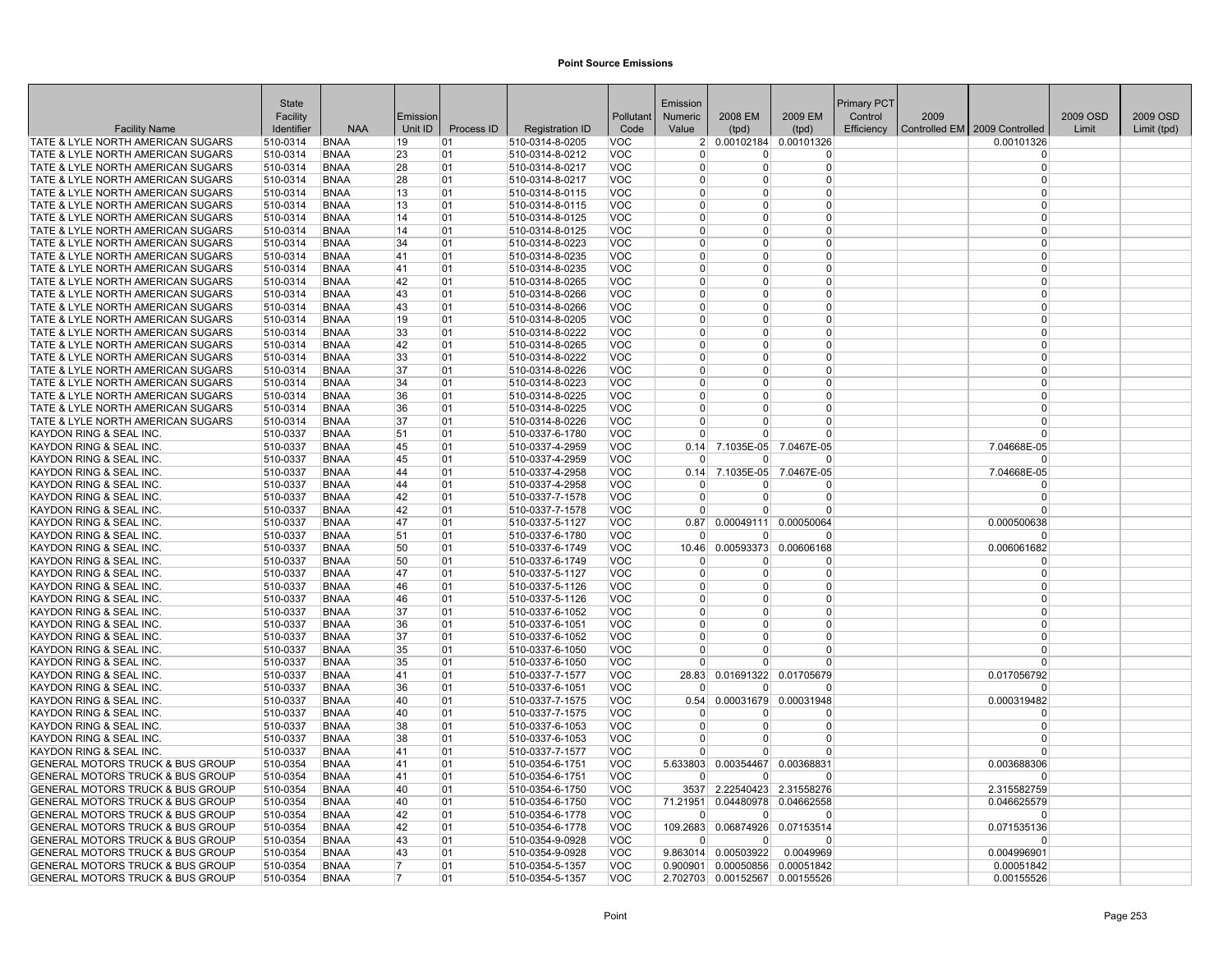|                                                                        | <b>State</b>         |                            |                         |            |                                    |                          | Emission             |                                |                                                | Primary PCT |      |                               |          |             |
|------------------------------------------------------------------------|----------------------|----------------------------|-------------------------|------------|------------------------------------|--------------------------|----------------------|--------------------------------|------------------------------------------------|-------------|------|-------------------------------|----------|-------------|
|                                                                        | Facility             |                            | Emission                |            |                                    | Pollutant                | <b>Numeric</b>       | 2008 EM                        | 2009 EM                                        | Control     | 2009 |                               | 2009 OSD | 2009 OSD    |
| <b>Facility Name</b>                                                   | Identifier           | <b>NAA</b>                 | Unit ID                 | Process ID | <b>Registration ID</b>             | Code                     | Value                | (tpd)                          | (tpd)                                          | Efficiency  |      | Controlled EM 2009 Controlled | Limit    | Limit (tpd) |
| <b>GENERAL MOTORS TRUCK &amp; BUS GROUP</b>                            | 510-0354             | <b>BNAA</b>                | 37                      | 01         | 510-0354-6-1358                    | VOC                      |                      | 1.95122 0.00122767 0.00127741  |                                                |             |      | 0.001277413                   |          |             |
| <b>GENERAL MOTORS TRUCK &amp; BUS GROUP</b>                            | 510-0354             | <b>BNAA</b>                | 29                      | 01         | 510-0354-6-1191                    | VOC                      | 0.97561              |                                | 0.00061383 0.00063871                          |             |      | 0.000638707                   |          |             |
| GENERAL MOTORS TRUCK & BUS GROUP                                       | 510-0354             | <b>BNAA</b>                | 29                      | 01         | 510-0354-6-1191                    | <b>VOC</b>               | 39.02439             |                                | 0.02455331 0.02554826                          |             |      | 0.025548263                   |          |             |
| <b>GENERAL MOTORS TRUCK &amp; BUS GROUP</b>                            | 510-0354             | <b>BNAA</b>                | 17                      | 01         | 510-0354-9-0628                    | <b>VOC</b>               |                      | 2.739726 0.00139978            | 0.00138803                                     |             |      | 0.001388028                   |          |             |
| <b>GENERAL MOTORS TRUCK &amp; BUS GROUP</b>                            | 510-0354             | <b>BNAA</b>                | 17                      | 01         | 510-0354-9-0628                    | VOC                      | $\Omega$             | $\Omega$                       | $\Omega$                                       |             |      | $\Omega$                      |          |             |
| <b>GENERAL MOTORS TRUCK &amp; BUS GROUP</b>                            | 510-0354             | <b>BNAA</b>                | 4                       | 01         | 510-0354-4-0556                    | VOC                      | $\overline{0}$       | $\Omega$                       | $\Omega$                                       |             |      | $\overline{0}$                |          |             |
| GENERAL MOTORS TRUCK & BUS GROUP                                       | 510-0354             | <b>BNAA</b>                | 4                       | 01         | 510-0354-4-0556                    | <b>VOC</b>               |                      | 0.600601 0.00033904 0.00034561 |                                                |             |      | 0.000345613                   |          |             |
| <b>GENERAL MOTORS TRUCK &amp; BUS GROUP</b>                            | 510-0354             | <b>BNAA</b>                | 37                      | 01         | 510-0354-6-1358                    | <b>VOC</b>               | $\Omega$             | $\Omega$                       | $\Omega$                                       |             |      | $\Omega$                      |          |             |
| <b>GENERAL MOTORS TRUCK &amp; BUS GROUP</b>                            | 510-0354             | <b>BNAA</b>                | 31                      | 01         | 510-0354-6-1304                    | <b>VOC</b>               | $\overline{0}$       | 0                              | $\Omega$                                       |             |      | $\mathbf 0$                   |          |             |
| <b>GENERAL MOTORS TRUCK &amp; BUS GROUP</b>                            | 510-0354             | <b>BNAA</b>                | 31                      | 01         | 510-0354-6-1304                    | <b>VOC</b>               |                      |                                | 4.878049 0.00306916 0.00319353                 |             |      | 0.003193533                   |          |             |
| HAUSWALD BAKERY/DIV OF SCHMIDT'S                                       | 510-0582             | <b>BNAA</b>                | 4                       | 01         | 510-0582-8-0284                    | VOC                      | <sup>n</sup>         | U                              | $\Omega$                                       |             |      | $\Omega$                      |          |             |
| HAUSWALD BAKERY/DIV OF SCHMIDT'S<br>HAUSWALD BAKERY/DIV OF SCHMIDT'S   | 510-0582             | <b>BNAA</b>                | 4                       | 01         | 510-0582-8-0284                    | VOC<br><b>VOC</b>        | 0.115385             | 5.9216E-05                     | 5.9543E-05<br>235.5616 0.13297405 0.13555304   |             |      | 5.95428E-05                   |          |             |
| HAUSWALD BAKERY/DIV OF SCHMIDT'S                                       | 510-0582<br>510-0582 | <b>BNAA</b><br><b>BNAA</b> | 3<br>3                  | 01<br>01   | 510-0582-5-1252<br>510-0582-5-1252 | <b>VOC</b>               | $\Omega$             | $\Omega$                       | $\Omega$                                       |             |      | 0.135553036<br>$\Omega$       |          |             |
| TRIGEN - NORTH CENTRAL AVENUE                                          | 510-0651             | <b>BNAA</b>                | 8                       | 01         | 510-0651-5-1351                    | <b>VOC</b>               |                      |                                | 1.2 0.00067424 0.00069748                      |             |      | 0.000697481                   |          |             |
| TRIGEN - NORTH CENTRAL AVENUE                                          | 510-0651             | <b>BNAA</b>                | 8                       | 01         | 510-0651-5-1351                    | <b>VOC</b>               | $\overline{0}$       | $\overline{0}$                 | $\Omega$                                       |             |      | $\Omega$                      |          |             |
| TRIGEN - NORTH CENTRAL AVENUE                                          | 510-0651             | <b>BNAA</b>                | $\overline{7}$          | 01         | 510-0651-5-1350                    | <b>VOC</b>               | 2.5                  |                                | 0.00140467 0.00145308                          |             |      | 0.001453084                   |          |             |
| TRIGEN - NORTH CENTRAL AVENUE                                          | 510-0651             | <b>BNAA</b>                | 7                       | 01         | 510-0651-5-1350                    | <b>VOC</b>               | $\Omega$             | 0                              | $\Omega$                                       |             |      | $\Omega$                      |          |             |
| TRIGEN - NORTH CENTRAL AVENUE                                          | 510-0651             | <b>BNAA</b>                | 4                       | 01         | 510-0651-5-1282                    | VOC                      | $\overline{0}$       | $\Omega$                       | $\Omega$                                       |             |      | $\mathbf 0$                   |          |             |
| TRIGEN - NORTH CENTRAL AVENUE                                          | 510-0651             | <b>BNAA</b>                | 3                       | 01         | 510-0651-5-1281                    | <b>VOC</b>               | $\Omega$             | $\Omega$                       | $\Omega$                                       |             |      | $\Omega$                      |          |             |
| TRIGEN - NORTH CENTRAL AVENUE                                          | 510-0651             | <b>BNAA</b>                | 3                       | 01         | 510-0651-5-1281                    | <b>VOC</b>               |                      |                                | $0.2$ 0.00011237 0.00011625                    |             |      | 0.000116247                   |          |             |
| TRIGEN - NORTH CENTRAL AVENUE                                          | 510-0651             | <b>BNAA</b>                | 4                       | 01         | 510-0651-5-1282                    | VOC                      | $\Omega$             | <sup>0</sup>                   | $\Omega$                                       |             |      | $\Omega$                      |          |             |
| PETROLEUM FUEL & TERMINAL COMPANY                                      | 510-0677             | <b>BNAA</b>                | 4                       | 02         | 510-0677-9-0784                    | <b>VOC</b>               | $\overline{0}$       | 0                              | $\Omega$                                       |             |      | $\mathbf 0$                   |          |             |
| PETROLEUM FUEL & TERMINAL COMPANY                                      | 510-0677             | <b>BNAA</b>                | 4                       | 03         | 510-0677-9-0784                    | <b>VOC</b>               | $\Omega$             | $\Omega$                       | $\Omega$                                       |             |      | $\Omega$                      |          |             |
| PETROLEUM FUEL & TERMINAL COMPANY                                      | 510-0677             | <b>BNAA</b>                | $\overline{\mathbf{4}}$ | 01         | 510-0677-9-0784                    | <b>VOC</b>               | $\Omega$             | $\Omega$                       | $\Omega$                                       |             |      | $\Omega$                      |          |             |
| PETROLEUM FUEL & TERMINAL COMPANY                                      | 510-0677             | <b>BNAA</b>                | 4                       | 02         | 510-0677-9-0784                    | <b>VOC</b>               | 19.17808             | 0.00960262                     | 0.00961097                                     |             |      | 0.009610966                   |          |             |
| PETROLEUM FUEL & TERMINAL COMPANY                                      | 510-0677             | <b>BNAA</b>                | 4                       | 03         | 510-0677-9-0784                    | <b>VOC</b>               | 19.17808             |                                | 0.00960262 0.00961097                          |             |      | 0.009610966                   |          |             |
| PETROLEUM FUEL & TERMINAL COMPANY                                      | 510-0677             | <b>BNAA</b>                | $\overline{\mathbf{4}}$ | 01         | 510-0677-9-0784                    | VOC                      | 19.17808             |                                | 0.00960262 0.00961097                          |             |      | 0.009610966                   |          |             |
| CONOCOPHILLIPS BALTIMORE TERMINAL                                      | 510-0703             | <b>BNAA</b>                | 3<br>4                  | 01         | 510-0703-4-3046                    | <b>VOC</b><br><b>VOC</b> | 0.010989             |                                | 5.5757E-06 5.5311E-06                          |             |      | 5.53114E-06                   |          |             |
| CONOCOPHILLIPS BALTIMORE TERMINAL<br>CONOCOPHILLIPS BALTIMORE TERMINAL | 510-0703<br>510-0703 | <b>BNAA</b><br><b>BNAA</b> | 4                       | 01<br>02   | 510-0703-9-0817<br>510-0703-9-0817 | <b>VOC</b>               | 53.15068<br>53.15068 |                                | 0.02661297 0.02663611<br>0.02661297 0.02663611 |             |      | 0.026636105<br>0.026636105    |          |             |
| CONOCOPHILLIPS BALTIMORE TERMINAL                                      | 510-0703             | <b>BNAA</b>                | 4                       | 02         | 510-0703-9-0817                    | <b>VOC</b>               | $\Omega$             | $\overline{0}$                 | $\Omega$                                       |             |      | $\mathbf 0$                   |          |             |
| CONOCOPHILLIPS BALTIMORE TERMINAL                                      | 510-0703             | <b>BNAA</b>                | 4                       | 01         | 510-0703-9-0817                    | <b>VOC</b>               | $\overline{0}$       | $\overline{0}$                 | $\Omega$                                       |             |      | $\mathbf 0$                   |          |             |
| CONOCOPHILLIPS BALTIMORE TERMINAL                                      | 510-0703             | <b>BNAA</b>                | 1                       | 01         | 510-0703-9-0094                    | <b>VOC</b>               | 0                    | $\Omega$                       | $\Omega$                                       |             |      | $\mathbf 0$                   |          |             |
| CONOCOPHILLIPS BALTIMORE TERMINAL                                      | 510-0703             | <b>BNAA</b>                | 1                       | 01         | 510-0703-9-0094                    | <b>VOC</b>               |                      |                                | 39.45205 0.01975395 0.01977113                 |             |      | 0.01977113                    |          |             |
| CONOCOPHILLIPS BALTIMORE TERMINAL                                      | 510-0703             | <b>BNAA</b>                | 3                       | 01         | 510-0703-4-3046                    | <b>VOC</b>               | $\Omega$             | $\Omega$                       | $\Omega$                                       |             |      | $\Omega$                      |          |             |
| <b>MOTIVA TERMINAL</b>                                                 | 510-0728             | <b>BNAA</b>                | 17                      | 01         | 510-0728-9-0828                    | <b>VOC</b>               | 176                  |                                | 0.08812458 0.08820121                          |             |      | 0.088201206                   |          |             |
| <b>MOTIVA TERMINAL</b>                                                 | 510-0728             | <b>BNAA</b>                | 7                       | 01         | 510-0728-9-0828                    | <b>VOC</b>               | 325                  |                                | 0.16273006 0.16287155                          |             |      | 0.162871546                   |          |             |
| STRATUS PETROLEUM                                                      | 510-0730             | <b>BNAA</b>                | $\overline{2}$          | 01         | 510-0730-9-0694                    | <b>VOC</b>               |                      |                                | 41.37 0.02071428 0.02073229                    |             |      | 0.020732295                   |          |             |
| <b>STRATUS PETROLEUM</b>                                               | 510-0730             | <b>BNAA</b>                | $\overline{2}$          | 01         | 510-0730-9-0694                    | <b>VOC</b>               |                      |                                | 50.78 0.02542595 0.02544805                    |             |      | 0.025448053                   |          |             |
| <b>FLEISCHMANN'S VINEGAR</b>                                           | 510-0754             | <b>BNAA</b>                | 12                      | 01         | 510-0754-8-0330                    | <b>VOC</b>               | $\overline{0}$       | $\overline{0}$                 | $\Omega$                                       |             |      | $\Omega$                      |          |             |
| <b>FLEISCHMANN'S VINEGAR</b>                                           | 510-0754             | <b>BNAA</b>                | 12                      | 01         | 510-0754-8-0330                    | VOC                      | 199.1781             |                                | 0.1026084 0.10328486                           |             |      | 0.103284859                   |          |             |
| <b>FLEISCHMANN'S VINEGAR</b>                                           | 510-0754             | <b>BNAA</b>                | 13                      | 01         | 510-0754-8-0331                    | <b>VOC</b>               | $\Omega$             | $\Omega$                       | $\Omega$                                       |             |      | $\Omega$                      |          |             |
| <b>FLEISCHMANN'S VINEGAR</b>                                           | 510-0754             | <b>BNAA</b>                | 13                      | 01         | 510-0754-8-0331                    | VOC                      | 36.36943             |                                | 0.01873604 0.01885956                          |             |      | 0.018859561                   |          |             |
| <b>FLEISCHMANN'S VINEGAR</b><br><b>FLEISCHMANN'S VINEGAR</b>           | 510-0754<br>510-0754 | <b>BNAA</b><br><b>BNAA</b> | 16<br>16                | 01<br>01   | 510-0754-9-0977                    | <b>VOC</b><br><b>VOC</b> | $\Omega$<br>4.986301 | $\Omega$                       | $\Omega$<br>0.0025476 0.00252621               |             |      | $\Omega$                      |          |             |
| VAC PAC MANUFACTURING                                                  | 510-0761             | <b>BNAA</b>                | 4                       | 01         | 510-0754-9-0977<br>510-0761-6-1530 | VOC                      | 9                    |                                | 0.00441619 0.00436784                          |             |      | 0.002526211<br>0.004367837    |          |             |
| VAC PAC MANUFACTURING                                                  | 510-0761             | <b>BNAA</b>                | 6                       | 01         | 510-0761-6-1737                    | <b>VOC</b>               | $\overline{0}$       | $\overline{0}$                 | $\Omega$                                       |             |      | $\Omega$                      |          |             |
| VAC PAC MANUFACTURING                                                  | 510-0761             | <b>BNAA</b>                | 3                       | 01         | 510-0761-9-0099                    | <b>VOC</b>               | 10 <sup>1</sup>      |                                | 0.0062456 0.00645672                           |             |      | 0.006456721                   |          |             |
| VAC PAC MANUFACTURING                                                  | 510-0761             | <b>BNAA</b>                | 4                       | 01         | 510-0761-6-1530                    | <b>VOC</b>               | $\Omega$             | $\Omega$                       | $\Omega$                                       |             |      | $\Omega$                      |          |             |
| VAC PAC MANUFACTURING                                                  | 510-0761             | <b>BNAA</b>                | 3                       | 01         | 510-0761-9-0099                    | <b>VOC</b>               | 24                   |                                | 0.01498944 0.01549613                          |             |      | 0.01549613                    |          |             |
| VAC PAC MANUFACTURING                                                  | 510-0761             | <b>BNAA</b>                | 2                       | 01         | 510-0761-9-0098                    | <b>VOC</b>               | $\Omega$             | <sup>0</sup>                   | $\Omega$                                       |             |      | $\Omega$                      |          |             |
| VAC PAC MANUFACTURING                                                  | 510-0761             | <b>BNAA</b>                | $\mathbf{1}$            | 01         | 510-0761-9-0097                    | <b>VOC</b>               | $\vert$              |                                | 0.00196275 0.00194126                          |             |      | 0.001941261                   |          |             |
| VAC PAC MANUFACTURING                                                  | 510-0761             | <b>BNAA</b>                | $\mathbf{1}$            | 01         | 510-0761-9-0097                    | <b>VOC</b>               | $\Omega$             | $\Omega$                       | $\Omega$                                       |             |      | $\Omega$                      |          |             |
| VAC PAC MANUFACTURING                                                  | 510-0761             | <b>BNAA</b>                | 2                       | 01         | 510-0761-9-0098                    | VOC                      | $\Omega$             | $\Omega$                       | $\Omega$                                       |             |      | $\Omega$                      |          |             |
| VAC PAC MANUFACTURING                                                  | 510-0761             | <b>BNAA</b>                | 6                       | 01         | 510-0761-6-1737                    | VOC                      | 9 <sup>1</sup>       |                                | 0.00441619 0.00436784                          |             |      | 0.004367837                   |          |             |
| AMERADA HESS TERMINAL                                                  | 510-0918             | <b>BNAA</b>                | 5                       | 06         | 510-0918-9-0102                    | <b>VOC</b>               | $\Omega$             | $\Omega$                       | $\Omega$                                       |             |      | $\Omega$                      |          |             |
| AMERADA HESS TERMINAL                                                  | 510-0918             | <b>BNAA</b>                | 5                       | 02         | 510-0918-9-0102                    | VOC                      |                      |                                | 12.60274 0.00631029 0.00631578                 |             |      | 0.006315778                   |          |             |
| AMERADA HESS TERMINAL                                                  | 510-0918             | <b>BNAA</b>                | 5                       | 04         | 510-0918-9-0102                    | <b>VOC</b>               |                      |                                | 12.60274 0.00631029 0.00631578                 |             |      | 0.006315778                   |          |             |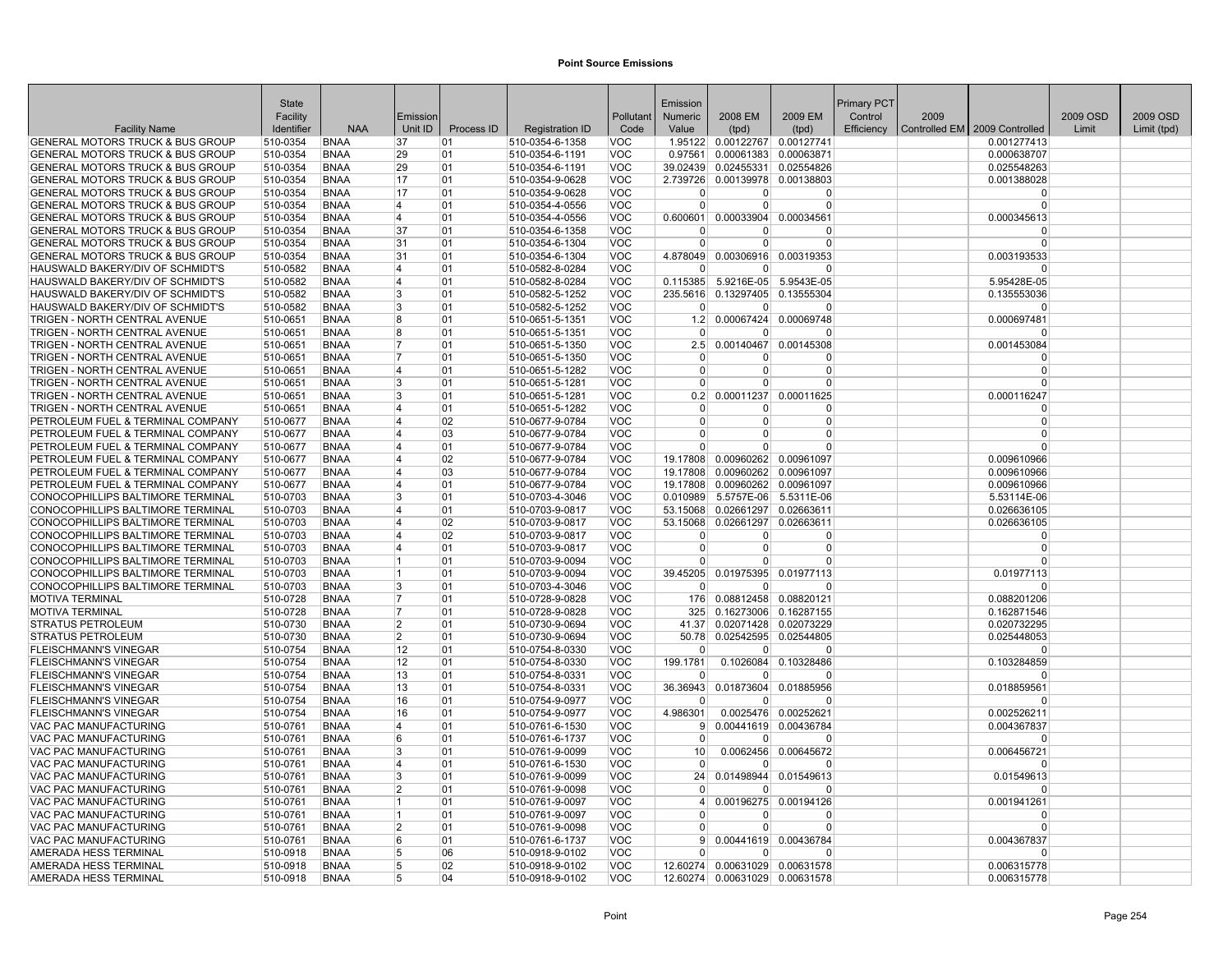|                                                                | <b>State</b>         |                            |                |            |                                    |                   | Emission             |                                |                                   | <b>Primary PCT</b> |      |                                 |          |             |
|----------------------------------------------------------------|----------------------|----------------------------|----------------|------------|------------------------------------|-------------------|----------------------|--------------------------------|-----------------------------------|--------------------|------|---------------------------------|----------|-------------|
|                                                                | Facility             |                            | Emission       |            |                                    | Pollutant         | <b>Numeric</b>       | 2008 EM                        | 2009 EM                           | Control            | 2009 |                                 | 2009 OSD | 2009 OSD    |
| <b>Facility Name</b>                                           | Identifier           | <b>NAA</b>                 | Unit ID        | Process ID | <b>Registration ID</b>             | Code              | Value                | (tpd)                          | (tpd)                             | Efficiency         |      | Controlled EM   2009 Controlled | Limit    | Limit (tpd) |
| AMERADA HESS TERMINAL                                          | 510-0918             | <b>BNAA</b>                | 5              | 01         | 510-0918-9-0102                    | VOC               |                      | 12.60274 0.00631029 0.00631578 |                                   |                    |      | 0.006315778                     |          |             |
| AMERADA HESS TERMINAL                                          | 510-0918             | <b>BNAA</b>                | 5              | 03         | 510-0918-9-0102                    | <b>VOC</b>        | 12.60274             |                                | 0.00631029 0.00631578             |                    |      | 0.006315778                     |          |             |
| AMERADA HESS TERMINAL                                          | 510-0918             | <b>BNAA</b>                | 5              | 02         | 510-0918-9-0102                    | <b>VOC</b>        | $\Omega$             | U                              | $\Omega$                          |                    |      | $\Omega$                        |          |             |
| AMERADA HESS TERMINAL                                          | 510-0918             | <b>BNAA</b>                | 15             | 05         | 510-0918-9-0102                    | <b>VOC</b>        | $\Omega$             | 0                              | $\Omega$                          |                    |      | $\Omega$                        |          |             |
| AMERADA HESS TERMINAL                                          | 510-0918             | <b>BNAA</b>                | 15             | 03         | 510-0918-9-0102                    | <b>VOC</b>        | $\Omega$             | 0                              | $\Omega$                          |                    |      | $\Omega$                        |          |             |
| AMERADA HESS TERMINAL                                          | 510-0918             | <b>BNAA</b>                | 5              | 01         | 510-0918-9-0102                    | <b>VOC</b>        | $\Omega$             | $\Omega$                       | $\Omega$                          |                    |      | $\mathbf{0}$                    |          |             |
| AMERADA HESS TERMINAL                                          | 510-0918             | <b>BNAA</b>                | 15             | 04         | 510-0918-9-0102                    | <b>VOC</b>        | $\Omega$             | $\Omega$                       | $\Omega$                          |                    |      | $\Omega$                        |          |             |
| AMERADA HESS TERMINAL                                          | 510-0918             | <b>BNAA</b>                | 5              | 06         | 510-0918-9-0102                    | <b>VOC</b>        | 12.60274             | 0.00631029                     | 0.00631578                        |                    |      | 0.006315778                     |          |             |
| AMERADA HESS TERMINAL                                          | 510-0918             | <b>BNAA</b>                | 5              | 05         | 510-0918-9-0102                    | <b>VOC</b>        | 12.60274             | 0.00631029                     | 0.00631578                        |                    |      | 0.006315778                     |          |             |
| SINAI HOSPITAL OF BALTIMORE                                    | 510-1043             | <b>BNAA</b>                | 3              | 01         | 510-1043-4-2838                    | <b>VOC</b>        | $\Omega$             | $\overline{0}$                 | $\Omega$                          |                    |      | $\Omega$                        |          |             |
| SINAI HOSPITAL OF BALTIMORE                                    | 510-1043             | <b>BNAA</b>                | 3              | 01         | 510-1043-4-2838                    | <b>VOC</b>        | 0.47                 |                                | 0.00026408 0.00027318             |                    |      | 0.00027318                      |          |             |
| SINAI HOSPITAL OF BALTIMORE                                    | 510-1043             | <b>BNAA</b>                | $\overline{4}$ | 01         | 510-1043-4-2839                    | <b>VOC</b>        | $\Omega$             | 0                              | $\Omega$                          |                    |      | O                               |          |             |
| SINAI HOSPITAL OF BALTIMORE                                    | 510-1043             | <b>BNAA</b>                | 6              | 01         | 510-1043-4-2841                    | <b>VOC</b>        | 0.88                 |                                | 0.00049444 0.00051149             |                    |      | 0.000511486                     |          |             |
| SINAI HOSPITAL OF BALTIMORE                                    | 510-1043             | <b>BNAA</b>                | 14             | 01         | 510-1043-4-2839                    | <b>VOC</b>        | 0.72                 |                                | 0.00040454 0.00041849             |                    |      | 0.000418488                     |          |             |
| SINAI HOSPITAL OF BALTIMORE                                    | 510-1043             | <b>BNAA</b>                | 5              | 01         | 510-1043-4-2840                    | <b>VOC</b>        | $\Omega$             | 0                              | $\Omega$                          |                    |      | $\Omega$                        |          |             |
| SINAI HOSPITAL OF BALTIMORE                                    | 510-1043             | <b>BNAA</b>                | 5              | 01         | 510-1043-4-2840                    | <b>VOC</b>        | 0.55                 |                                | 0.00030903 0.00031968             |                    |      | 0.000319679                     |          |             |
| SINAI HOSPITAL OF BALTIMORE                                    | 510-1043             | <b>BNAA</b>                | 6              | 01         | 510-1043-4-2841                    | <b>VOC</b>        | $\Omega$             | 0                              | $\Omega$                          |                    |      | $\Omega$                        |          |             |
| SINAI HOSPITAL OF BALTIMORE                                    | 510-1043             | <b>BNAA</b>                | 12             | 01         | 510-1043-9-0820                    | <b>VOC</b>        | 8.66                 |                                | 0.00544898 0.00554778             |                    |      | 0.005547782                     |          |             |
| SINAI HOSPITAL OF BALTIMORE                                    | 510-1043             | <b>BNAA</b>                | $\overline{1}$ | 01         | 510-1043-2-0275                    | VOC               | $\Omega$             | 0                              | $\Omega$                          |                    |      | $\Omega$                        |          |             |
| SINAI HOSPITAL OF BALTIMORE                                    | 510-1043             | <b>BNAA</b>                | 1              | 01         | 510-1043-2-0275                    | <b>VOC</b>        | 0.17                 | 9.0019E-05                     | 9.0757E-05                        |                    |      | 9.07566E-05                     |          |             |
| SINAI HOSPITAL OF BALTIMORE                                    | 510-1043             | <b>BNAA</b>                | 12             | 01         | 510-1043-9-0820                    | <b>VOC</b>        | $\Omega$             | $\Omega$                       | $\Omega$                          |                    |      | $\mathbf{0}$                    |          |             |
| SINAI HOSPITAL OF BALTIMORE                                    | 510-1043             | <b>BNAA</b>                | 13             | 01         | 510-1043-9-0821                    | <b>VOC</b>        | $\Omega$             | $\Omega$                       | $\Omega$                          |                    |      | $\Omega$                        |          |             |
| SINAI HOSPITAL OF BALTIMORE                                    | 510-1043             | <b>BNAA</b>                | 13             | 01         | 510-1043-9-0821                    | <b>VOC</b>        | 8.66                 | 0.00544898                     | 0.00554778                        |                    |      | 0.005547782                     |          |             |
| SINAI HOSPITAL OF BALTIMORE                                    | 510-1043             | <b>BNAA</b>                | 14             | 01         | 510-1043-9-0822                    | <b>VOC</b>        | $\Omega$             | 0                              | $\Omega$                          |                    |      | $\Omega$                        |          |             |
| SINAI HOSPITAL OF BALTIMORE                                    | 510-1043             | <b>BNAA</b>                | 14             | 01         | 510-1043-9-0822                    | <b>VOC</b>        | 8.66                 | 0.00544898                     | 0.00554778                        |                    |      | 0.005547782                     |          |             |
| LENMAR, INC.                                                   | 510-1056             | <b>BNAA</b>                | 3              | 01         | 510-1056-5-1438                    | <b>VOC</b>        | $\Omega$             | 0                              | $\Omega$                          |                    |      | $\Omega$                        |          |             |
| LENMAR, INC                                                    | 510-1056             | <b>BNAA</b>                | 14             | 01         | 510-1056-7-1673                    | <b>VOC</b>        | $\overline{0}$       | $\Omega$                       | $\mathbf 0$                       |                    |      | $\mathbf{0}$                    |          |             |
| LENMAR, INC.                                                   | 510-1056             | <b>BNAA</b>                | 14<br>3        | 01         | 510-1056-7-1673                    | <b>VOC</b>        | 288.6239<br>$\Omega$ |                                | 0.18067103 0.18741808<br>$\Omega$ |                    |      | 0.187418085<br>n                |          |             |
| LENMAR, INC.                                                   | 510-1056             | <b>BNAA</b>                | 5              | 01         | 510-1056-5-1438                    | <b>VOC</b>        |                      | 0                              |                                   |                    |      |                                 |          |             |
| <b>FURST BROTHERS COMPANY</b><br><b>FURST BROTHERS COMPANY</b> | 510-1346<br>510-1346 | <b>BNAA</b><br><b>BNAA</b> | 5              | 01<br>01   | 510-1346-6-1646<br>510-1346-6-1646 | VOC<br><b>VOC</b> | 58.11<br>$\Omega$    | 0.03296454<br>0                | 0.03367537<br>$\Omega$            |                    |      | 0.033675366<br>$\Omega$         |          |             |
| <b>FURST BROTHERS COMPANY</b>                                  | 510-1346             | <b>BNAA</b>                | $\overline{4}$ | 01         | 510-1346-6-1645                    | <b>VOC</b>        | 51.65                |                                | 0.02929992 0.02993173             |                    |      | 0.029931727                     |          |             |
| <b>FURST BROTHERS COMPANY</b>                                  | 510-1346             | <b>BNAA</b>                | $\overline{4}$ | 01         | 510-1346-6-1645                    | <b>VOC</b>        | $\overline{0}$       | $\Omega$                       | $\Omega$                          |                    |      | $\Omega$                        |          |             |
| <b>FURST BROTHERS COMPANY</b>                                  | 510-1346             | <b>BNAA</b>                | 3              | 01         | 510-1346-6-1552                    | <b>VOC</b>        | 19.37                | 0.01098818                     | 0.01122512                        |                    |      | 0.011225122                     |          |             |
| <b>FURST BROTHERS COMPANY</b>                                  | 510-1346             | <b>BNAA</b>                | 3              | 01         | 510-1346-6-1552                    | <b>VOC</b>        | $\Omega$             | 0                              | $\Omega$                          |                    |      | $\Omega$                        |          |             |
| <b>AUTOMATIC ROLLS</b>                                         | 510-1400             | <b>BNAA</b>                | <sup>3</sup>   | 02         | 510-1400-8-0291                    | <b>VOC</b>        | $\Omega$             | 0                              | $\Omega$                          |                    |      | $\Omega$                        |          |             |
| <b>AUTOMATIC ROLLS</b>                                         | 510-1400             | <b>BNAA</b>                | 3              | 01         | 510-1400-8-0291                    | <b>VOC</b>        | $\Omega$             | 0                              | $\Omega$                          |                    |      | $\Omega$                        |          |             |
| <b>AUTOMATIC ROLLS</b>                                         | 510-1400             | <b>BNAA</b>                | 3              | 01         | 510-1400-8-0291                    | <b>VOC</b>        | 32.69231             |                                | 0.01677794 0.01687047             |                    |      | 0.016870465                     |          |             |
| <b>AUTOMATIC ROLLS</b>                                         | 510-1400             | <b>BNAA</b>                | $\overline{2}$ | 01         | 510-1400-5-0361                    | <b>VOC</b>        | 0.1                  | 5.645E-05                      | 5.7545E-05                        |                    |      | 5.75446E-05                     |          |             |
| <b>AUTOMATIC ROLLS</b>                                         | 510-1400             | <b>BNAA</b>                | 3              | 02         | 510-1400-8-0291                    | <b>VOC</b>        | 32.69231             | 0.01677794                     | 0.01687047                        |                    |      | 0.016870465                     |          |             |
| <b>AUTOMATIC ROLLS</b>                                         | 510-1400             | <b>BNAA</b>                | 11             | 01         | 510-1400-5-0360                    | <b>VOC</b>        | $\Omega$             | 0                              | $\Omega$                          |                    |      | $\Omega$                        |          |             |
| <b>AUTOMATIC ROLLS</b>                                         | 510-1400             | <b>BNAA</b>                | $\overline{2}$ | 01         | 510-1400-5-0361                    | <b>VOC</b>        | $\mathbf 0$          | 0                              | $\Omega$                          |                    |      | $\Omega$                        |          |             |
| <b>AUTOMATIC ROLLS</b>                                         | 510-1400             | <b>BNAA</b>                | $\overline{1}$ | 01         | 510-1400-5-0360                    | <b>VOC</b>        | 0.1                  | 5.645E-05                      | 5.7545E-05                        |                    |      | 5.75446E-05                     |          |             |
| P Q CORPORATION                                                | 510-1665             | <b>BNAA</b>                | 2              | 01         | 510-1665-7-1078                    | <b>VOC</b>        | $\Omega$             | $\Omega$                       | $\Omega$                          |                    |      | $\Omega$                        |          |             |
| P Q CORPORATION                                                | 510-1665             | <b>BNAA</b>                | 2              | 01         | 510-1665-7-1078                    | <b>VOC</b>        | 19.03                | 0.01119018                     | 0.0114582                         |                    |      | 0.011458204                     |          |             |
| WHEELABRATOR BALTIMORE LP                                      | 510-1886             | <b>BNAA</b>                | $\overline{2}$ | 01         | 510-1886-2-0256                    | <b>VOC</b>        | $\Omega$             | U                              | $\Omega$                          |                    |      | $\Omega$                        |          |             |
| WHEELABRATOR BALTIMORE LP                                      | 510-1886             | <b>BNAA</b>                | <sup>3</sup>   | 01         | 510-1886-2-0257                    | VOC               | 24.2                 |                                | 0.01309647 0.01323882             |                    |      | 0.013238824                     |          |             |
| WHEELABRATOR BALTIMORE LP                                      | 510-1886             | <b>BNAA</b>                | 3              | 01         | 510-1886-2-0257                    | <b>VOC</b>        | $\overline{0}$       | $\Omega$                       | $\Omega$                          |                    |      | $\Omega$                        |          |             |
| WHEELABRATOR BALTIMORE LP                                      | 510-1886             | <b>BNAA</b>                | 2              | 01         | 510-1886-2-0256                    | <b>VOC</b>        | 6.24                 |                                | 0.00337694 0.00341365             |                    |      | 0.003413647                     |          |             |
| WHEELABRATOR BALTIMORE LP                                      | 510-1886             | <b>BNAA</b>                | 11             | 01         | 510-1886-2-0255                    | <b>VOC</b>        | 9.36                 | 0.00506541                     | 0.00512047                        |                    |      | 0.00512047                      |          |             |
| <b>WHEELABRATOR BALTIMORE LP</b>                               | 510-1886             | <b>BNAA</b>                |                | 01         | 510-1886-2-0255                    | <b>VOC</b>        | 0                    | $\Omega$                       | $\Omega$                          |                    |      | $\Omega$                        |          |             |
| PETROLEUM FUEL & TERMINAL COMPANY                              | 510-1923             | <b>BNAA</b>                | 5              | 01         | 510-1923-5-1435                    | <b>VOC</b>        | $\overline{0}$       | 0                              | $\Omega$                          |                    |      | $\Omega$                        |          |             |
| PETROLEUM FUEL & TERMINAL COMPANY                              | 510-1923             | <b>BNAA</b>                | 3              | 01         | 510-1923-9-0284                    | <b>VOC</b>        | 0.323                | 0.00018233                     | 0.00018587                        |                    |      | 0.000185869                     |          |             |
| PETROLEUM FUEL & TERMINAL COMPANY                              | 510-1923             | <b>BNAA</b>                | 14             | 01         | 510-1923-4-1949                    | <b>VOC</b>        | $\Omega$             | $\Omega$                       | $\Omega$                          |                    |      | $\Omega$                        |          |             |
| PETROLEUM FUEL & TERMINAL COMPANY                              | 510-1923             | <b>BNAA</b>                | 4              | 01         | 510-1923-4-1949                    | <b>VOC</b>        | 0.218                | 0.00013717                     | 0.00013966                        |                    |      | 0.000139655                     |          |             |
| PETROLEUM FUEL & TERMINAL COMPANY                              | 510-1923             | <b>BNAA</b>                | 5              | 01         | 510-1923-5-1435                    | <b>VOC</b>        | $\Omega$             | ŋ                              | $\Omega$                          |                    |      | $\Omega$                        |          |             |
| PETROLEUM FUEL & TERMINAL COMPANY                              | 510-1923             | <b>BNAA</b>                |                | 01         | 510-1923-9-0261                    | <b>VOC</b>        |                      | 36.144 0.01809759 0.01811332   |                                   |                    |      | 0.018113321                     |          |             |
| PETROLEUM FUEL & TERMINAL COMPANY                              | 510-1923             | <b>BNAA</b>                | 3              | 01         | 510-1923-9-0284                    | <b>VOC</b>        | $\Omega$             | $\Omega$                       | $\Omega$                          |                    |      | $\Omega$                        |          |             |
| PETROLEUM FUEL & TERMINAL COMPANY                              | 510-1923             | <b>BNAA</b>                | 11             | 01         | 510-1923-9-0261                    | <b>VOC</b>        |                      | 77.266 0.03868769 0.03872133   |                                   |                    |      | 0.038721331                     |          |             |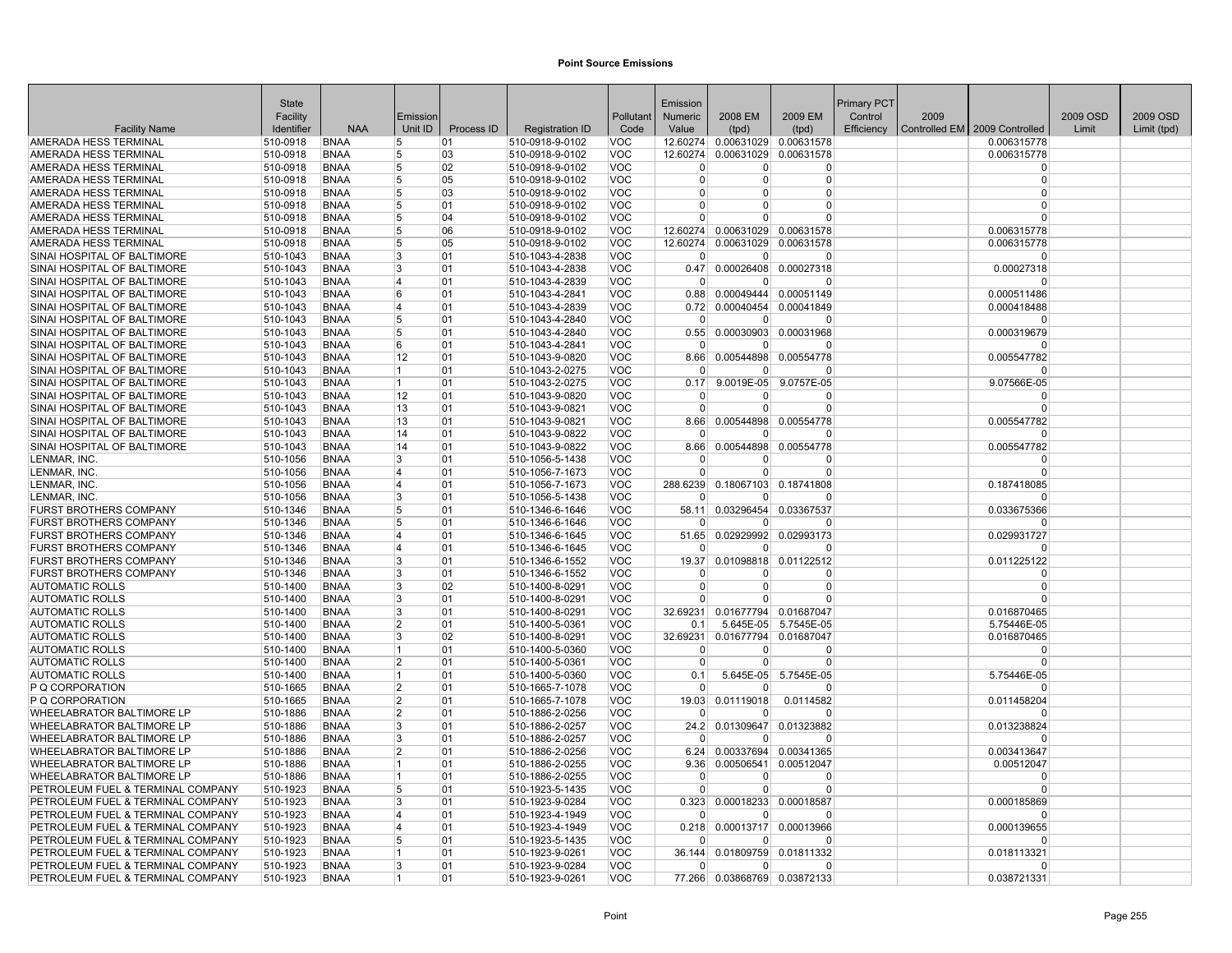|                                                  | <b>State</b>         |                            |                |            |                                    |                          | Emission                   |                        |                        | <b>Primary PCT</b> |      |                               |          |             |
|--------------------------------------------------|----------------------|----------------------------|----------------|------------|------------------------------------|--------------------------|----------------------------|------------------------|------------------------|--------------------|------|-------------------------------|----------|-------------|
|                                                  | Facility             |                            | Emission       |            |                                    | Pollutant                | <b>Numeric</b>             | 2008 EM                | 2009 EM                | Control            | 2009 |                               | 2009 OSD | 2009 OSD    |
| <b>Facility Name</b>                             | Identifier           | <b>NAA</b>                 | Unit ID        | Process ID | <b>Registration ID</b>             | Code                     | Value                      | (tpd)                  | (tpd)                  | Efficiency         |      | Controlled EM 2009 Controlled | Limit    | Limit (tpd) |
| PETROLEUM FUEL & TERMINAL COMPANY                | 510-1923             | <b>BNAA</b>                | $\overline{2}$ | 01         | 510-1923-9-0283                    | VOC                      | $\overline{0}$             | $\Omega$               | $\Omega$               |                    |      | $\Omega$                      |          |             |
| PETROLEUM FUEL & TERMINAL COMPANY                | 510-1923             | <b>BNAA</b>                | 2              | 01         | 510-1923-9-0283                    | <b>VOC</b>               | 0.323                      | 0.00018233             | 0.00018587             |                    |      | 0.000185869                   |          |             |
| <b>TNEMEC COMPANY</b>                            | 510-1986             | <b>BNAA</b>                | 3              | 01         | 510-1986-4-2386                    | <b>VOC</b>               | $\Omega$                   | n                      | $\Omega$               |                    |      | $\Omega$                      |          |             |
| <b>TNEMEC COMPANY</b>                            | 510-1986             | <b>BNAA</b>                | $\overline{2}$ | 01         | 510-1986-7-0910                    | <b>VOC</b>               | $\Omega$                   | 0                      | $\Omega$               |                    |      | $\Omega$                      |          |             |
| <b>TNEMEC COMPANY</b>                            | 510-1986             | <b>BNAA</b>                | 3              | 01         | 510-1986-4-2386                    | <b>VOC</b>               | $\Omega$                   | $\Omega$               | $\Omega$               |                    |      | $\Omega$                      |          |             |
| <b>TNEMEC COMPANY</b>                            | 510-1986             | <b>BNAA</b>                | 1              | 01         | 510-1986-7-0909                    | VOC                      | 98 <sup>°</sup>            |                        | 0.06134545 0.06363636  |                    |      | 0.063636363                   |          |             |
| <b>TNEMEC COMPANY</b>                            | 510-1986             | <b>BNAA</b>                | 1              | 01         | 510-1986-7-0909                    | <b>VOC</b>               | $\Omega$                   | $\Omega$               | $\Omega$               |                    |      | $\Omega$                      |          |             |
| <b>TNEMEC COMPANY</b>                            | 510-1986             | <b>BNAA</b>                | $\overline{2}$ | 01         | 510-1986-7-0910                    | <b>VOC</b>               |                            |                        | 0.00062597 0.00064935  |                    |      | 0.000649351                   |          |             |
| <b>NATIONAL GRAPHICS</b>                         | 510-2034             | <b>BNAA</b>                | 5              | 01         | 510-2034-9-0581                    | <b>VOC</b>               |                            |                        | 0.00196275 0.00194126  |                    |      | 0.001941261                   |          |             |
| <b>NATIONAL GRAPHICS</b>                         | 510-2034             | <b>BNAA</b>                | 9              | 01         | 510-2034-6-1245                    | <b>VOC</b>               | 50 <sub>1</sub>            |                        | 0.02601661 0.02602281  |                    |      | 0.026022813                   |          |             |
| <b>VICTOR GRAPHICS</b>                           | 510-2244             | <b>BNAA</b>                | 5              | 01         | 510-2244-6-1400                    | <b>VOC</b>               | $\Omega$                   | $\Omega$               | $\Omega$               |                    |      | $\Omega$                      |          |             |
| <b>VICTOR GRAPHICS</b>                           | 510-2244             | <b>BNAA</b>                | 7              | 01         | 510-2244-6-1474                    | <b>VOC</b>               |                            |                        | 0.00049069 0.00048532  |                    |      | 0.000485315                   |          |             |
| <b>VICTOR GRAPHICS</b>                           | 510-2244             | <b>BNAA</b>                | 7<br>8         | 01         | 510-2244-6-1474                    | <b>VOC</b>               | 8                          |                        | 0.0039255 0.00388252   |                    |      | 0.003882521                   |          |             |
| <b>VICTOR GRAPHICS</b><br><b>VICTOR GRAPHICS</b> | 510-2244<br>510-2244 | <b>BNAA</b><br><b>BNAA</b> | 8              | 01         | 510-2244-6-1528<br>510-2244-6-1528 | <b>VOC</b><br><b>VOC</b> | $\overline{7}$<br>$\Omega$ | 0.00343481<br>0        | 0.00339721<br>$\Omega$ |                    |      | 0.003397206                   |          |             |
|                                                  |                      |                            | 5              | 01         |                                    | <b>VOC</b>               |                            | $\Omega$               | $\overline{0}$         |                    |      | $\mathbf 0$                   |          |             |
| <b>VICTOR GRAPHICS</b>                           | 510-2244             | <b>BNAA</b>                | 9              | 01         | 510-2244-6-1400                    |                          | $\overline{0}$<br>13       |                        | 0.0063091              |                    |      | $\mathbf 0$                   |          |             |
| <b>VICTOR GRAPHICS</b><br><b>VICTOR GRAPHICS</b> | 510-2244<br>510-2244 | <b>BNAA</b><br><b>BNAA</b> | q              | 01<br>01   | 510-2244-6-1529<br>510-2244-6-1529 | <b>VOC</b>               | $\Omega$                   | 0.00637894<br>$\Omega$ | $\Omega$               |                    |      | 0.006309097<br>$\Omega$       |          |             |
| <b>VICTOR GRAPHICS</b>                           | 510-2244             | <b>BNAA</b>                | 10             | 01         | 510-2244-6-1720                    | <b>VOC</b><br><b>VOC</b> | 1                          | 0.00049069             | 0.00048532             |                    |      | 0.000485315                   |          |             |
| <b>VICTOR GRAPHICS</b>                           | 510-2244             | <b>BNAA</b>                | 14             | 01         | 510-2244-6-1399                    | <b>VOC</b>               |                            |                        | 0.00490688 0.00485315  |                    |      | 0.004853152                   |          |             |
| <b>VICTOR GRAPHICS</b>                           | 510-2244             | <b>BNAA</b>                | 10             | 01         | 510-2244-6-1720                    | VOC                      | 10 <sup>1</sup><br>-61     |                        | 0.00294413 0.00291189  |                    |      | 0.002911891                   |          |             |
| <b>VICTOR GRAPHICS</b>                           | 510-2244             | <b>BNAA</b>                | $\mathfrak{p}$ | 01         | 510-2244-6-1397                    | <b>VOC</b>               | 8                          |                        | 0.0039255 0.00388252   |                    |      | 0.003882521                   |          |             |
| <b>VICTOR GRAPHICS</b>                           | 510-2244             | <b>BNAA</b>                | $\overline{2}$ | 01         | 510-2244-6-1397                    | <b>VOC</b>               | $\overline{0}$             | 0                      | $\Omega$               |                    |      | <sup>0</sup>                  |          |             |
| <b>VICTOR GRAPHICS</b>                           | 510-2244             | <b>BNAA</b>                | 4              | 01         | 510-2244-6-1399                    | VOC                      | 1 <sup>1</sup>             |                        | 0.00049069 0.00048532  |                    |      | 0.000485315                   |          |             |
| <b>VICTOR GRAPHICS</b>                           | 510-2244             | <b>BNAA</b>                | 3              | 01         | 510-2244-6-1398                    | <b>VOC</b>               | $\Omega$                   | 0                      | $\Omega$               |                    |      | $\Omega$                      |          |             |
| <b>VICTOR GRAPHICS</b>                           | 510-2244             | <b>BNAA</b>                | 3              | 01         | 510-2244-6-1398                    | <b>VOC</b>               | $\overline{7}$             | 0.00343481             | 0.00339721             |                    |      | 0.003397206                   |          |             |
| CLEAN HARBORS OF BALTIMORE                       | 510-2260             | <b>BNAA</b>                | 14             | 01         | 510-2260-9-0750                    | <b>VOC</b>               | $\Omega$                   | <sup>0</sup>           | $\Omega$               |                    |      | $\Omega$                      |          |             |
| CLEAN HARBORS OF BALTIMORE                       | 510-2260             | <b>BNAA</b>                | 15             | 01         | 510-2260-6-1610                    | <b>VOC</b>               | $\Omega$                   | $\Omega$               | $\Omega$               |                    |      | $\Omega$                      |          |             |
| CLEAN HARBORS OF BALTIMORE                       | 510-2260             | <b>BNAA</b>                | 15             | 01         | 510-2260-6-1610                    | <b>VOC</b>               | 0.1                        | 5.4768E-05             | 5.6186E-05             |                    |      | 5.61856E-05                   |          |             |
| <b>CLEAN HARBORS OF BALTIMORE</b>                | 510-2260             | <b>BNAA</b>                | 4              | 01         | 510-2260-4-3001                    | <b>VOC</b>               | $\Omega$                   |                        | $\Omega$               |                    |      | $\Omega$                      |          |             |
| CLEAN HARBORS OF BALTIMORE                       | 510-2260             | <b>BNAA</b>                | 9              | 01         | 510-2260-9-0670                    | <b>VOC</b>               | $\Omega$                   | 0                      | $\Omega$               |                    |      | $\Omega$                      |          |             |
| CLEAN HARBORS OF BALTIMORE                       | 510-2260             | <b>BNAA</b>                | 9              | 01         | 510-2260-9-0670                    | <b>VOC</b>               | 82.017                     | 0.04652646             | 0.04752973             |                    |      | 0.047529728                   |          |             |
| <b>CLEAN HARBORS OF BALTIMORE</b>                | 510-2260             | <b>BNAA</b>                | 10             | 01         | 510-2260-9-0684                    | <b>VOC</b>               | 0.42                       | 0.00023826             | 0.00024339             |                    |      | 0.000243394                   |          |             |
| CLEAN HARBORS OF BALTIMORE                       | 510-2260             | <b>BNAA</b>                | 14             | 01         | 510-2260-9-0750                    | <b>VOC</b>               | $\overline{0}$             | $\Omega$               | $\Omega$               |                    |      | $\Omega$                      |          |             |
| CLEAN HARBORS OF BALTIMORE                       | 510-2260             | <b>BNAA</b>                | 4              | 01         | 510-2260-4-3001                    | <b>VOC</b>               | 0.058                      | 3.6494E-05             | 3.7156E-05             |                    |      | 3.7156E-05                    |          |             |
| CLEAN HARBORS OF BALTIMORE                       | 510-2260             | <b>BNAA</b>                | 11             | 01         | 510-2260-9-0685                    | <b>VOC</b>               | $\Omega$                   | n                      | $\Omega$               |                    |      | $\Omega$                      |          |             |
| CLEAN HARBORS OF BALTIMORE                       | 510-2260             | <b>BNAA</b>                | 11             | 01         | 510-2260-9-0685                    | <b>VOC</b>               | $\Omega$                   | U                      | $\Omega$               |                    |      | $\Omega$                      |          |             |
| <b>CLEAN HARBORS OF BALTIMORE</b>                | 510-2260             | <b>BNAA</b>                | 12             | 01         | 510-2260-9-0740                    | <b>VOC</b>               | $\Omega$                   | $\Omega$               | $\Omega$               |                    |      | $\Omega$                      |          |             |
| CLEAN HARBORS OF BALTIMORE                       | 510-2260             | <b>BNAA</b>                | 12             | 01         | 510-2260-9-0740                    | <b>VOC</b>               | 0.42                       | 0.00023826             | 0.00024339             |                    |      | 0.000243394                   |          |             |
| <b>CLEAN HARBORS OF BALTIMORE</b>                | 510-2260             | <b>BNAA</b>                | 10             | 01         | 510-2260-9-0684                    | <b>VOC</b>               | $\Omega$                   | 0                      | $\Omega$               |                    |      | $\Omega$                      |          |             |
| <b>TRIGEN - LEADENHALL STREET</b>                | 510-2796             | <b>BNAA</b>                | 1              | 01         | 510-2796-4-2868                    | <b>VOC</b>               | $\Omega$                   | 0                      | $\Omega$               |                    |      | $\mathbf 0$                   |          |             |
| TRIGEN - LEADENHALL STREET                       | 510-2796             | <b>BNAA</b>                | 3              | 01         | 510-2796-4-2870                    | <b>VOC</b>               | $\Omega$                   | 0                      | $\Omega$               |                    |      | $\Omega$                      |          |             |
| <b>TRIGEN - LEADENHALL STREET</b>                | 510-2796             | <b>BNAA</b>                | $\overline{2}$ | 01         | 510-2796-4-2869                    | <b>VOC</b>               | 0.1                        | 5.6187E-05             | 5.8123E-05             |                    |      | 5.81234E-05                   |          |             |
| TRIGEN - LEADENHALL STREET                       | 510-2796             | <b>BNAA</b>                | 2              | 01         | 510-2796-4-2869                    | <b>VOC</b>               | $\Omega$                   | $\Omega$               | $\Omega$               |                    |      | $\Omega$                      |          |             |
| <b>TRIGEN - LEADENHALL STREET</b>                | 510-2796             | <b>BNAA</b>                | 1              | 01         | 510-2796-4-2868                    | <b>VOC</b>               | $\Omega$                   | 0                      | $\Omega$               |                    |      | $\Omega$                      |          |             |
| <b>TRIGEN - LEADENHALL STREET</b>                | 510-2796             | <b>BNAA</b>                | 3              | 01         | 510-2796-4-2870                    | VOC                      | 0.5                        |                        | 0.00028093 0.00029062  |                    |      | 0.000290617                   |          |             |
| TRIGEN - LEADENHALL STREET                       | 510-2796             | <b>BNAA</b>                | 8              | 01         | 510-2796-4-2875                    | <b>VOC</b>               |                            | n                      | $\Omega$               |                    |      | n                             |          |             |
| <b>TRIGEN - LEADENHALL STREET</b>                | 510-2796             | <b>BNAA</b>                | 8              | 01         | 510-2796-4-2875                    | <b>VOC</b>               | 1.2                        | 0.00067424             | 0.00069748             |                    |      | 0.000697481                   |          |             |
| TRIGEN - LEADENHALL STREET                       | 510-2796             | <b>BNAA</b>                | $\overline{7}$ | 01         | 510-2796-4-2874                    | VOC                      | 0.8                        | 0.00044949             | 0.00046499             |                    |      | 0.000464987                   |          |             |
| TRIGEN - LEADENHALL STREET                       | 510-2796             | <b>BNAA</b>                | $\overline{7}$ | 01         | 510-2796-4-2874                    | <b>VOC</b>               | $\Omega$                   | 0                      | $\Omega$               |                    |      | $\Omega$                      |          |             |
| <b>TRIGEN - LEADENHALL STREET</b>                | 510-2796             | <b>BNAA</b>                | 6              | 01         | 510-2796-4-2873                    | <b>VOC</b>               | $\Omega$                   | 0                      | $\Omega$               |                    |      | $\Omega$                      |          |             |
| TRIGEN - LEADENHALL STREET                       | 510-2796             | <b>BNAA</b>                | 6              | 01         | 510-2796-4-2873                    | <b>VOC</b>               | $\Omega$                   | 0                      | 0                      |                    |      | $\mathbf 0$                   |          |             |
| TRIGEN - LEADENHALL STREET                       | 510-2796             | <b>BNAA</b>                | 4              | 01         | 510-2796-4-2871                    | <b>VOC</b>               | $\Omega$                   | 0                      | $\Omega$               |                    |      | $\Omega$                      |          |             |
| <b>TRIGEN - LEADENHALL STREET</b>                | 510-2796             | <b>BNAA</b>                | 5              | 01         | 510-2796-4-2872                    | <b>VOC</b>               | $\Omega$                   | 0                      | $\Omega$               |                    |      | $\Omega$                      |          |             |
| TRIGEN - LEADENHALL STREET                       | 510-2796             | <b>BNAA</b>                | 5              | 01         | 510-2796-4-2872                    | <b>VOC</b>               | <sup>0</sup><br>$\Omega$   | 0                      | $\Omega$               |                    |      | $\Omega$<br>$\Omega$          |          |             |
| TRIGEN - LEADENHALL STREET                       | 510-2796             | <b>BNAA</b>                | 4              | 01         | 510-2796-4-2871                    | <b>VOC</b>               | $\Omega$                   | 0<br>$\Omega$          | $\Omega$<br>$\Omega$   |                    |      | $\Omega$                      |          |             |
| <b>DEXT COMPANY</b>                              | 510-2871             | <b>BNAA</b>                | 1<br>1         | 01         | 510-2871-8-0259                    | <b>VOC</b>               |                            |                        |                        |                    |      |                               |          |             |
| <b>DEXT COMPANY</b>                              | 510-2871             | <b>BNAA</b>                |                | 01         | 510-2871-8-0259                    | <b>VOC</b>               | 124                        | 0.07010899             | 0.07162943             |                    |      | 0.071629429                   |          |             |
| ROCK-TENN BOX - BROENING HIGHWAY                 | 510-2936             | <b>BNAA</b>                | 3              | 01         | 510-2936-9-0620                    | <b>VOC</b>               | $\mathbf{0}$               | 0                      | $\Omega$               |                    |      | $\Omega$                      |          |             |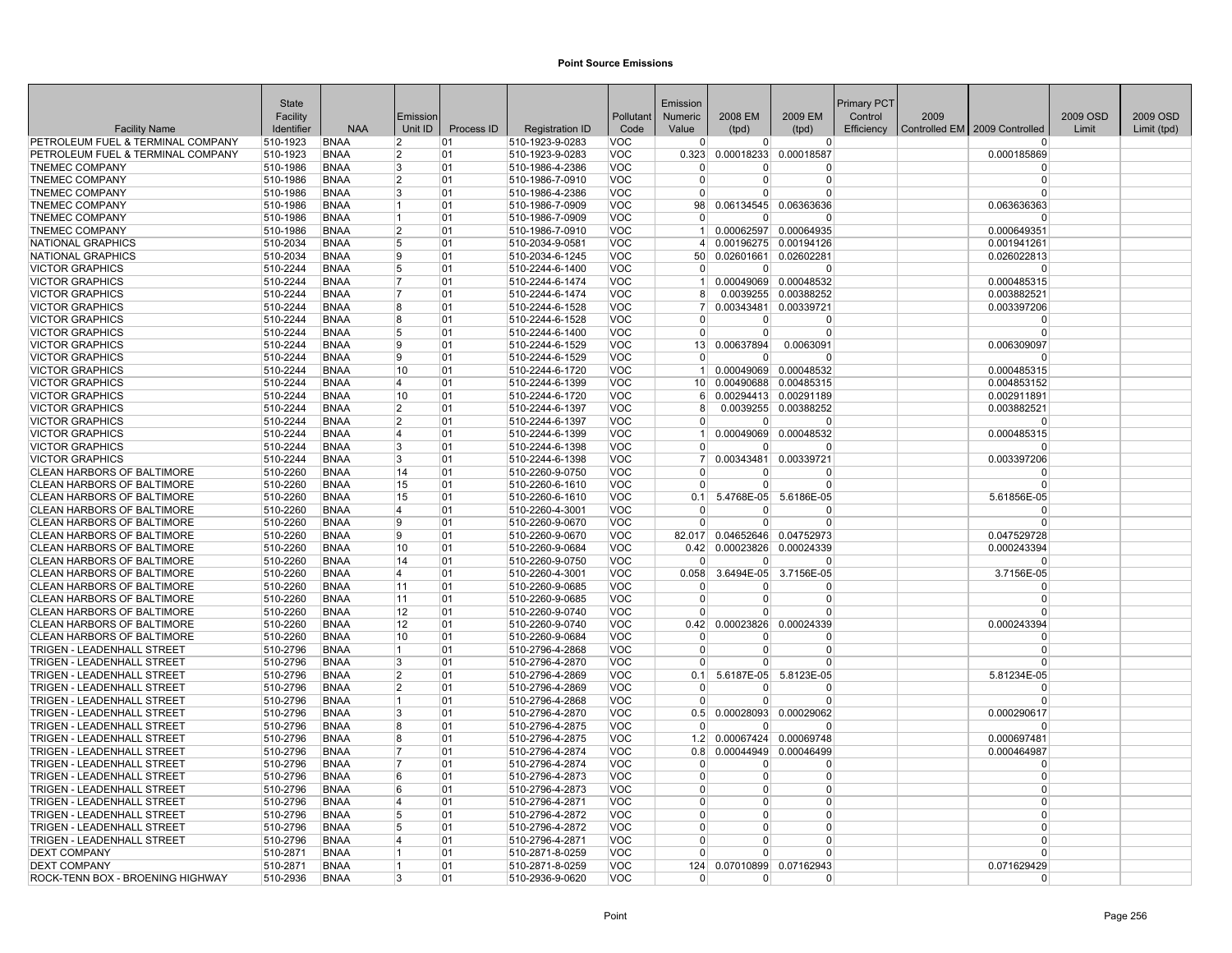|                                         | <b>State</b> |                   |          |            |                        |            | Emission        |            |            | <b>Primary PCT</b> |          |                               |          |             |
|-----------------------------------------|--------------|-------------------|----------|------------|------------------------|------------|-----------------|------------|------------|--------------------|----------|-------------------------------|----------|-------------|
|                                         | Facility     |                   | Emission |            |                        | Pollutant  | Numeric         | 2008 EM    | 2009 EM    | Control            | 2009     |                               | 2009 OSD | 2009 OSD    |
| <b>Facility Name</b>                    | Identifier   | <b>NAA</b>        | Unit ID  | Process ID | <b>Registration ID</b> | Code       | Value           | (tpd)      | (tpd)      | Efficiency         |          | Controlled EM 2009 Controlled | Limit    | Limit (tpd) |
| ROCK-TENN BOX - BROENING HIGHWAY        | 510-2936     | <b>BNAA</b>       |          | 01         | 510-2936-9-0620        | VOC        | 51.5            | 0.02527041 | 0.02499373 |                    |          | 0.024993731                   |          |             |
| <b>ROCK-TENN BOX - BROENING HIGHWAY</b> | 510-2936     | <b>BNAA</b>       |          | 01         | 510-2936-6-1377        | VOC        | 51.5            | 0.02527041 | 0.02499373 |                    |          | 0.024993731                   |          |             |
| <b>ROCK-TENN BOX - BROENING HIGHWAY</b> | 510-2936     | <b>BNAA</b>       |          | 01         | 510-2936-6-1377        | <b>VOC</b> |                 |            |            |                    |          |                               |          |             |
| <b>PHOENIX SERVICES INCORPORATED</b>    | 510-2975     | <b>BNAA</b>       |          | 01         | 510-2975-2-0279        | VOC        |                 |            |            |                    |          |                               |          |             |
| PHOENIX SERVICES INCORPORATED           | 510-2975     | <b>BNAA</b>       |          | 01         | 510-2975-2-0279        | VOC        | 10 <sup>1</sup> | 0.00529526 | 0.00533862 |                    |          | 0.005338624                   |          |             |
| LIFE LIKE PRODUCTS - CHESAPEAKE AVE.    | 510-3071     | <b>BNAA</b>       |          | 01         | 510-3071-5-1257        | <b>VOC</b> |                 |            |            |                    |          |                               |          |             |
| LIFE LIKE PRODUCTS - CHESAPEAKE AVE.    | 510-3071     | <b>BNAA</b>       |          | 01         | 510-3071-5-1257        | <b>VOC</b> | 0.904           | 0.00051031 | 0.0005202  |                    |          | 0.000520203                   |          |             |
| LIFE LIKE PRODUCTS - CHESAPEAKE AVE.    | 510-3071     | <b>BNAA</b>       |          | 01         | 510-3071-6-1572        | VOC        | 9.133333        | 0.00448161 | 0.00443255 |                    |          | 0.004432545                   |          |             |
| LIFE LIKE PRODUCTS - CHESAPEAKE AVE.    | 510-3071     | <b>BNAA</b>       |          | 01         | 510-3071-6-1572        | <b>VOC</b> |                 |            |            |                    |          |                               |          |             |
| LIFE LIKE PRODUCTS - CHESAPEAKE AVE.    | 510-3071     | <b>BNAA</b>       |          | 01         | 510-3071-6-1553        | <b>VOC</b> | 229.2           | 0.14314919 | 0.14798804 |                    |          | 0.147988041                   |          |             |
| LIFE LIKE PRODUCTS - CHESAPEAKE AVE.    | 510-3071     | <b>BNAA</b>       |          | 01         | 510-3071-6-1553        | <b>VOC</b> | 128.72          | 0.08039339 | 0.08311091 |                    |          | 0.083110911                   |          |             |
| LUCAS, JOHN D. PRINTING                 | 510-3242     | <b>BNAA</b>       |          | 01         | 510-3242-6-1589        | <b>VOC</b> |                 |            |            |                    |          |                               |          |             |
| LUCAS, JOHN D. PRINTING                 | 510-3242     | <b>BNAA</b>       |          | 01         | 510-3242-6-1757        | <b>VOC</b> |                 |            |            |                    |          |                               |          |             |
| LUCAS. JOHN D. PRINTING                 | 510-3242     | <b>BNAA</b>       |          | 01         | 510-3242-6-1757        | <b>VOC</b> |                 |            |            |                    |          |                               |          |             |
| LUCAS. JOHN D. PRINTING                 | 510-3242     | <b>BNAA</b>       |          | 01         | 510-3242-6-1590        | VOC        | 13              | 0.00637894 | 0.0063091  |                    |          | 0.006309097                   |          |             |
| LUCAS. JOHN D. PRINTING                 | 510-3242     | <b>BNAA</b>       |          | 01         | 510-3242-6-1590        | <b>VOC</b> | 35 <sup>1</sup> | 0.01717407 | 0.01698603 |                    |          | 0.016986031                   |          |             |
| LUCAS, JOHN D. PRINTING                 | 510-3242     | <b>BNAA</b>       |          | 01         | 510-3242-6-1589        | <b>VOC</b> | 16.40769        | 0.00805105 | 0.0079629  |                    |          | 0.007962902                   |          |             |
|                                         |              | <b>BNAA TOTAL</b> |          |            |                        | <b>VOC</b> | 12.73868        | 14.3058305 | 14.5666344 |                    | $\Omega$ | 14.56663444                   |          |             |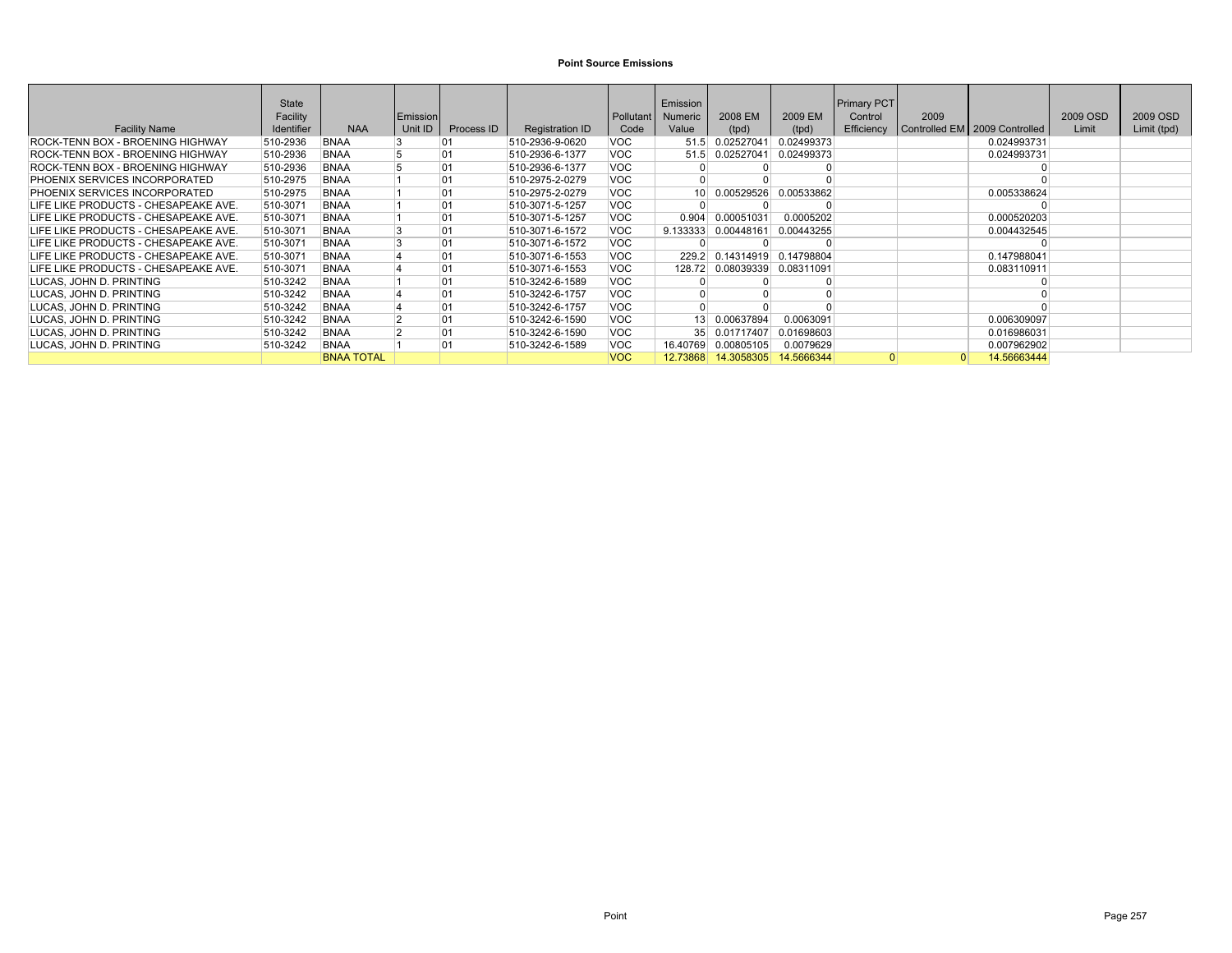| <b>State</b> |                                                                        | <b>State</b>   |            |                                                                                                                                                  |                 |               |                                                                           |              |                            |
|--------------|------------------------------------------------------------------------|----------------|------------|--------------------------------------------------------------------------------------------------------------------------------------------------|-----------------|---------------|---------------------------------------------------------------------------|--------------|----------------------------|
| Facility     |                                                                        | County         |            |                                                                                                                                                  | Pollutant       | Emission      |                                                                           |              |                            |
| Identifier   | <b>Facility Name</b>                                                   | <b>FIPs</b>    | <b>SCC</b> | <b>Emission Process Description</b>                                                                                                              | Code            | Numeric Value | gf 2008                                                                   | qf 2009      | 2008 EM                    |
| 003-0208 BWI |                                                                        | 24003          |            | 2201001000 Mobile - LDGV Emissions                                                                                                               | CO              |               | 1.823 1.140463708 1.179006519                                             |              | 2.07906534                 |
| 003-0208 BWI |                                                                        | 24003          |            | 220100133V Mobile - Parking Facility Emissions                                                                                                   | CO              | 0.361         | 1.140463708 1.179006519                                                   |              | 0.411707399                |
| 003-0208 BWI |                                                                        | 24003          |            | 2201020000 Mobile - LDGT 1&2 Emissions                                                                                                           | CO              | 0.00123141    | 1.0865                                                                    | 1.1166       | 0.001337927                |
| 003-0208 BWI |                                                                        | 24003          |            | 2230060000 Mobile - LDDT 1-4                                                                                                                     | CO              | 0.00005277    | 1.0865                                                                    | 1.1166       | 5.73346E-05                |
| 003-0208 BWI |                                                                        | 24003          |            | 2230070000 Mobile - HDDV                                                                                                                         | CO              | 0.00052026    | 1.0865                                                                    | 1.1166       | 0.000565262                |
| 003-0208 BWI |                                                                        | 24003          |            | 2260002021 2-Stroke Gas Eng; Construction & Mining Equip; Paving Equip                                                                           | CO              | 0.00506119    | 1.0865                                                                    | 1.1166       | 0.005498983                |
| 003-0208 BWI |                                                                        | 24003          |            | 2265002009 4-Stroke Gas Eng; Construction & Mining Equip; Plate Compactors                                                                       | CO              | 0.10527217    | 1.0865                                                                    | 1.1166       | 0.114378213                |
| 003-0208 BWI |                                                                        | 24003          |            | 2265002039 4-Stroke Gas Eng; Construction & Mining Equip; Concrete/Industrial Saws                                                               | CO              | 0.06469033    | 1.0865                                                                    | 1.1166       | 0.070286044                |
| 003-0208 BWI |                                                                        | 24003          |            | 2270002003 Diesel Eng; Construction & Mining Equip; Pavers                                                                                       | CO              | 0.00479981    | 1.0865                                                                    | 1.1166       | 0.005214994                |
| 003-0208 BWI |                                                                        | 24003          |            | 2270002015 Diesel Eng; Construction & Mining Equip; Rollers                                                                                      | CO              | 0.00442127    | 1.0865                                                                    | 1.1166       | 0.00480371                 |
| 003-0208 BWI |                                                                        | 24003          |            | 2270002018 Diesel Eng; Construction & Mining Equip; Scrapers                                                                                     | CO              | 0.01906964    | 1.0865                                                                    | 1.1166       | 0.020719164                |
| 003-0208 BWI |                                                                        | 24003          |            | 2270002027 Diesel Eng; Construction & Mining Equip; Signal Boards/Light Plants                                                                   | CO              | 0.00164599    | 1.0865                                                                    | 1.1166       | 0.001788368                |
| 003-0208 BWI |                                                                        | 24003          |            | 2270002030 Diesel Eng; Construction & Mining Equip; Trenchers                                                                                    | CO              | 0.00229594    | 1.0865                                                                    | 1.1166       | 0.002494539                |
| 003-0208 BWI |                                                                        | 24003          |            | 2270002036 Diesel Eng; Construction & Mining Equip; Excavators                                                                                   | CO              | 0.0022715     | 1.0865                                                                    | 1.1166       | 0.002467985                |
| 003-0208 BWI |                                                                        | 24003          |            | 2270002045 Diesel Eng; Construction & Mining Equip; Cranes                                                                                       | CO              | 0.00152484    | 1.0865                                                                    | 1.1166       | 0.001656739                |
| 003-0208 BWI |                                                                        | 24003          |            | 2270002048 Diesel Eng; Construction & Mining Equip; Graders                                                                                      | CO              | 0.00510255    | 1.0865                                                                    | 1.1166       | 0.005543921                |
| 003-0208 BWI |                                                                        | 24003          |            | 2270002051 Diesel Eng; Construction & Mining Equip; Off-highway Trucks                                                                           | CO              | 0.02801411    | 1.0865                                                                    | 1.1166       | 0.030437331                |
| 003-0208 BWI |                                                                        | 24003          |            | 2270002060 Diesel Eng; Construction & Mining Equip; Rubber Tire Loaders                                                                          | CO              | 0.00517853    | 1.0865                                                                    | 1.1166       | 0.005626473                |
| 003-0208 BWI |                                                                        | 24003          |            | 2270002066   Diesel Eng; Construction & Mining Equip; Tractors/Loaders/Backhoes                                                                  | CO              | 0.00683979    | 1.0865                                                                    | 1.1166       | 0.007431432                |
| 003-0208 BWI |                                                                        | 24003          |            | 2270002069 Diesel Eng; Construction & Mining Equip; Crawler Tractor/Dozers                                                                       | CO              | 0.00531357    | 1.0865                                                                    | 1.1166       | 0.005773194                |
| 003-0208 BWI |                                                                        | 24003          |            | 2270003010 Diesel Eng; Industrial Equip; Aerial Lifts                                                                                            | $\overline{CO}$ | 0.00071444    | 1.0865                                                                    | 1.1166       | 0.000776239                |
| 003-0208 BWI |                                                                        | 24003          |            | 2270003020 Diesel Eng; Industrial Equip; Forklifts                                                                                               | CO              | 0.00379347    | 1.0865                                                                    | 1.1166       | 0.004121605                |
| 003-0208 BWI |                                                                        | 24003          |            | 2270003030 Diesel Eng; Industrial Equip; Sweepers/Scrubbers                                                                                      | CO              | 0.00134789    | 1.0865                                                                    | 1.1166       | 0.001464482                |
| 003-0208 BWI |                                                                        | 24003          |            | 2270006005 Diesel Eng; Commercial Equip; Generator Sets                                                                                          | CO              | 0.00118559    | 1.0865                                                                    | 1.1166       | 0.001288144                |
| 003-0208 BWI |                                                                        | 24003          |            | 2270006015   Diesel Eng; Commercial Equip; Air Compressors                                                                                       | CO              | 0.00109013    | 1.0865                                                                    | 1.1166       | 0.001184426                |
| 003-0208 BWI |                                                                        | 24003          |            | 2270006025 Diesel Eng; Commercial Equip; Welders                                                                                                 | <b>CO</b>       | 0.001393      | 1.0865                                                                    | 1.1166       | 0.001513495                |
| 003-0208 BWI |                                                                        | 24003          |            | 2270008000 Emissions from airport service diesel compression ignition equipment                                                                  | <b>CO</b>       |               | 13.135 1.086484555 1.116620876                                            |              | 14.27097463                |
| 003-0208 BWI |                                                                        | 24003          |            | 2275001000 Emissions from military aircraft LTOs                                                                                                 | <b>CO</b>       |               | 0.154 1.086484555 1.116620876                                             |              | 0.167318621                |
| 003-0208 BWI |                                                                        | 24003          |            | 2275020000 Emissions from commercial aircraft LTOs                                                                                               | CO              |               | 2.281 1.086484555 1.116620876                                             |              | 2.47827127                 |
| 003-0208 BWI |                                                                        | 24003          |            | 2275050000 Emissions from general aviaion aircraft LTOs                                                                                          | $\overline{CO}$ |               | 0.427 1.086484555 1.116620876                                             |              | 0.463928905                |
| 003-0208 BWI |                                                                        | 24003          |            | 2275070000 Emissions from aircraft auxiliary power units                                                                                         | CO              |               | 0.17 1.086484555 1.116620876                                              |              | 0.184702374                |
| 003-0208 BWI |                                                                        | 24003          |            | 2810035000 Firefighting Training                                                                                                                 | CO              | 0.123         | $\mathbf 1$                                                               | $\mathbf{1}$ | 0.123                      |
|              | 025-0081 Aberdeen Proving Grounds                                      | 24025          |            | 2103004000 Emissions from commercial/institutional distillate oil combustion.                                                                    | CO              |               | 0 1.239961866 1.343315388                                                 |              | $\Omega$                   |
|              | 025-0081 Aberdeen Proving Grounds                                      | 24025          |            | 2103006000 Emissions from commercial/institutional natural gas combustion.                                                                       | CO              |               | 0 1.239961866 1.343315388                                                 |              | $\Omega$                   |
|              | 025-0081 Aberdeen Proving Grounds                                      | 24025          |            | 2201001000 Mobile - LDGV Emissions                                                                                                               | CO              |               | 0.42357022 1.239961866 1.343315388                                        |              | 0.52521092                 |
|              | 025-0081 Aberdeen Proving Grounds                                      | 24025          |            | 2201020000 Mobile - LDGT 1&2 Emissions                                                                                                           | CO              |               | 0.036949474 1.239961866 1.343315388                                       |              | 0.045815939                |
|              | 025-0081 Aberdeen Proving Grounds                                      | 24025          |            | 2201040000 Mobile - LDGT 3&4 Emissions                                                                                                           | CO              |               | 0.87610176 1.239961866 1.343315388                                        |              | 1.086332774                |
|              | 025-0081 Aberdeen Proving Grounds                                      | 24025          |            | 2201070000 Mobile - HDGV                                                                                                                         | CO              |               | 0.034562107 1.239961866 1.343315388                                       |              | 0.042855695                |
|              | 025-0081 Aberdeen Proving Grounds                                      | 24025          |            | 2230060000 Mobile - LDDT 1-4                                                                                                                     | CO              |               | 3.57501E-05 1.239961866 1.343315388                                       |              | 4.43288E-05                |
|              | 025-0081 Aberdeen Proving Grounds                                      | 24025          |            | 2230070000 Mobile - HDDV                                                                                                                         | CO              |               | 0.000490903 1.239961866 1.343315388                                       |              | 0.0006087                  |
|              | 025-0081 Aberdeen Proving Grounds                                      | 24025          |            | 223007233X Mobile - HDDV Exhaust                                                                                                                 | CO              |               | 0.058391305 1.239961866 1.343315388                                       |              | 0.072402992                |
|              | 025-0081 Aberdeen Proving Grounds                                      | 24025          |            | 2230075330 Mobile - HDDB                                                                                                                         | $\overline{CO}$ |               | 0.000502756 1.239961866 1.343315388                                       |              | 0.000623398                |
|              | 025-0081 Aberdeen Proving Grounds                                      | 24025          |            | 2260004075 2-Stroke Gas Eng; Lawn & Garden Equip; Other Equipment                                                                                | $\overline{CO}$ |               | 0.0695164 1.239961866 1.343315388                                         |              | 0.086197685                |
|              | 025-0081 Aberdeen Proving Grounds                                      | 24025          |            | 2265001050 4-Stroke Gas Eng; Recreational Equip; Golf Carts                                                                                      | CO              |               | 1.281396413 1.239961866 1.343315388                                       |              | 1.588882687                |
|              | 025-0081 Aberdeen Proving Grounds                                      | 24025          |            | 2265001060 4-Stroke Gas Eng; Recreational Equip; Specialty Vehicles/Carts                                                                        | <b>CO</b>       |               | 1.033573905 1.239961866 1.343315388                                       |              | 1.281592228                |
|              | 025-0081 Aberdeen Proving Grounds                                      | 24025          |            | 2265002051 4-Stroke Gas Eng; Construction & Mining Equip; Off-Highway Trucks                                                                     | CO              |               | 0.44152425 1.239961866 1.343315388                                        |              | 0.547473233                |
|              | 025-0081 Aberdeen Proving Grounds                                      | 24025          |            | 2265003020 4-Stroke Gas Eng; Industrial Equip; Forklifts                                                                                         | CO              |               | 3.604788684 1.239961866 1.343315388                                       |              | 4.469800504                |
|              | 025-0081 Aberdeen Proving Grounds                                      | 24025          |            | 2265004020 4-Stroke Gas Eng; Lawn & Garden Equip; Chain Saws                                                                                     | CO              |               | 0.001226897   1.239961866   1.343315388                                   |              | 0.001521306                |
|              | 025-0081 Aberdeen Proving Grounds                                      | 24025<br>24025 |            | 2265004030 4-Stroke Gas Eng; Lawn & Garden Equip; Leafblowers/Vacuums (Res)                                                                      | CO<br>CO        |               | 0.021587391 1.239961866 1.343315388                                       |              | 0.026767542<br>0.002193198 |
|              | 025-0081 Aberdeen Proving Grounds<br>025-0081 Aberdeen Proving Grounds | 24025          |            | 2265004040 4-Stroke Gas Eng; Lawn & Garden Equip; Rear Eng Riding Mowers (Res)<br>2265004045 4-Stroke Gas Eng; Lawn & Garden Equip; Front Mowers | CO              |               | 0.001768763 1.239961866 1.343315388<br>0.02374979 1.239961866 1.343315388 |              | 0.029448834                |
|              | 025-0081 Aberdeen Proving Grounds                                      | 24025          |            | 2265004075 4-Stroke Gas Eng; Lawn & Garden Equip; Other Lawn & Garden Equip (Res)                                                                | CO              |               | 0.000080262 1.239961866 1.343315388                                       |              | 9.95218E-05                |
|              | 025-0081 Aberdeen Proving Grounds                                      | 24025          |            | 2265006005 4-Stroke Gas Eng; Commercial Equip; Generator Sets                                                                                    | CO              |               | 1.239961866 1.343315388                                                   |              |                            |
|              | 025-0081 Aberdeen Proving Grounds                                      | 24025          |            | 2267002051 LPG Eng; Construction & Mining Equip; Off-Highway Trucks                                                                              | CO              |               | 0.00384125 1.239961866 1.343315388                                        |              | 0.004763004                |
|              | 025-0081 Aberdeen Proving Grounds                                      | 24025          |            | 2268000HDT Mobile - HD CNG Trucks                                                                                                                | CO              |               | 0.000947048 1.239961866 1.343315388                                       |              | 0.001174303                |
|              | 025-0081 Aberdeen Proving Grounds                                      | 24025          |            | 2268000LDV Mobile - LD CNG Trucks                                                                                                                | CO              |               | 0.000676489 1.239961866 1.343315388                                       |              | 0.000838821                |
|              | 025-0081 Aberdeen Proving Grounds                                      | 24025          |            | 2270002015 Diesel Eng; Construction & Mining Equip; Rollers                                                                                      | CO              |               | 0.003674765 1.239961866 1.343315388                                       |              | 0.004556568                |
|              |                                                                        |                |            |                                                                                                                                                  |                 |               |                                                                           |              |                            |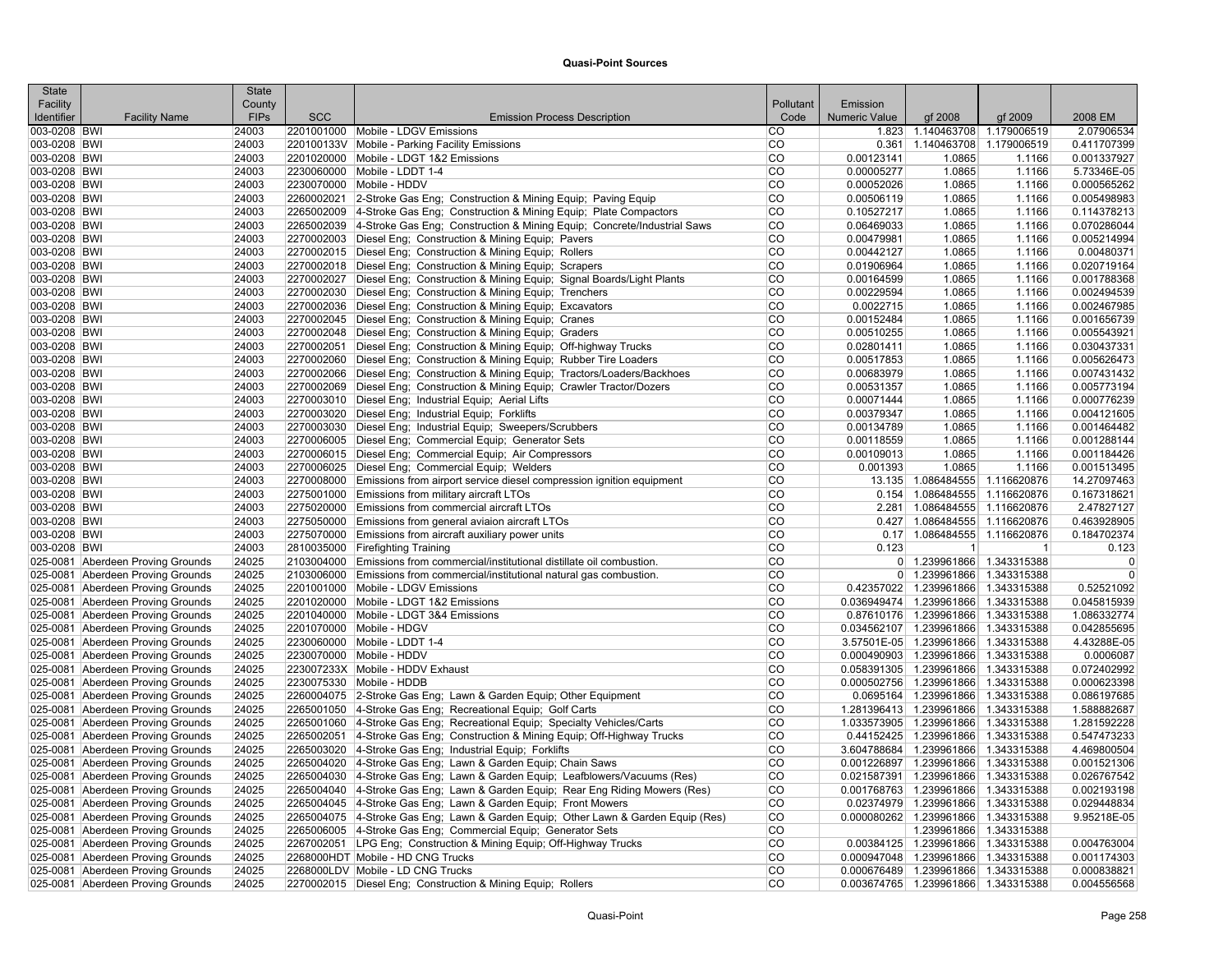| State      |                            | State       |            |                                                                          |           |                      |             |             |             |
|------------|----------------------------|-------------|------------|--------------------------------------------------------------------------|-----------|----------------------|-------------|-------------|-------------|
| Facility   |                            | County      |            |                                                                          | Pollutant | Emission             |             |             |             |
| Identifier | <b>Facility Name</b>       | <b>FIPs</b> | <b>SCC</b> | <b>Emission Process Description</b>                                      | Code      | <b>Numeric Value</b> | qf 2008     | qf 2009     | 2008 EM     |
| 025-0081   | Aberdeen Proving Grounds   | 24025       | 2270002045 | Diesel Eng; Construction & Mining Equip; Cranes                          | <b>CO</b> | 0.105092946          | .239961866  | .343315388  | 0.130311245 |
| 025-0081   | Aberdeen Proving Grounds   | 24025       | 2270002048 | Diesel Eng; Construction & Mining Equip; Graders                         | <b>CO</b> | 0.034347197          | 1.239961866 | 1.343315388 | 0.042589214 |
| 025-0081   | Aberdeen Proving Grounds   | 24025       | 2270002051 | Diesel Eng; Construction & Mining Equip; Off-highway Trucks              | <b>CO</b> | 0.041144242          | 1.239961866 | 1.343315388 | 0.051017291 |
| 025-0081   | Aberdeen Proving Grounds   | 24025       | 2270002066 | Diesel Eng; Construction & Mining Equip; Tractors/Loaders/Backhoes       | <b>CO</b> | 0.162600669          | 1.239961866 | 1.343315388 | 0.201618629 |
| 025-0081   | Aberdeen Proving Grounds   | 24025       | 2270002081 | Diesel Eng; Construction & Mining Equip; Other Construction Equip        | <b>CO</b> | 0.013051631          | 1.239961866 | 1.343315388 | 0.016183525 |
| 025-0081   | Aberdeen Proving Grounds   | 24025       | 2270003020 | Diesel Eng; Industrial Equip; Forklifts                                  | <b>CO</b> | 0.432135194          | 1.239961866 | 1.343315388 | 0.535831162 |
| 025-0081   | Aberdeen Proving Grounds   | 24025       | 2270003030 | Diesel Eng; Industrial Equip; Sweepers/Scrubbers                         | <b>CO</b> | 0.004858056          | 1.239961866 | 1.343315388 | 0.006023804 |
| 025-0081   | Aberdeen Proving Grounds   | 24025       | 2270004045 | Diesel Eng; Lawn & Garden Equip; Front Mowers                            | <b>CO</b> | 0.007962365          | 1.239961866 | 1.343315388 | 0.009873029 |
| 025-0081   | Aberdeen Proving Grounds   | 24025       | 2270005015 | Diesel Eng; Agricultural Equip; Agricultural Tractors                    | <b>CO</b> | 0.01333584           | 1.239961866 | 1.343315388 | 0.016535933 |
| 025-0081   | Aberdeen Proving Grounds   | 24025       | 2270006005 | Diesel Eng; Commercial Equip; Generator Sets                             | <b>CO</b> | 0.124362             | 1.239961866 | 1.343315388 | 0.154204138 |
| 025-0081   | Aberdeen Proving Grounds   | 24025       | 2275000000 | <b>All Aircraft LTOs</b>                                                 | <b>CO</b> | 0.79365298           | 1.239961866 | 1.343315388 | 0.98409943  |
| 025-0081   | Aberdeen Proving Grounds   | 24025       | 2282010000 | Emissions from recreational marine 4-stroke gasoline equipment           | <b>CO</b> | 0.218197205          | 1.239961866 | 1.343315388 | 0.270556214 |
| 025-0081   | Aberdeen Proving Grounds   | 24025       | 2282020000 | Emissions from recreational marine diesel compression ignition equipment | <b>CO</b> | 0.001415342          | 1.239961866 | 1.343315388 | 0.001754971 |
| 025-0081   | Aberdeen Proving Grounds   | 24025       | 2311000080 | Construction Welding                                                     | <b>CO</b> | 0.004834849          | 1.239961866 | 1.343315388 | 0.005995029 |
| 025-0081   | Aberdeen Proving Grounds   | 24025       | 2610010000 | Open Burning Detonation                                                  | <b>CO</b> | 0.00026695           | 1.239961866 | 1.343315388 | 0.000331007 |
| 025-0081   | Aberdeen Proving Grounds   | 24025       | 2670001000 | Munitions Detonation                                                     | <b>CO</b> | 0.000677352          | .239961866  | 1.343315388 | 0.00083989  |
| 025-0081   | Aberdeen Proving Grounds   | 24025       | 2810035000 | <b>Firefighting Training</b>                                             | lco       | 0.000911918          | 1.239961866 | 1.343315388 | 0.001130743 |
| 025-0081   | Aberdeen Proving Grounds   | 24025       | 39999998   | Industrial Process - Miscellaneous                                       | <b>CO</b> | 2.70158E-05          | 1.239961866 | 1.343315388 | 3.34985E-05 |
|            | 510-3396 Port of Baltimore | 24510       | 2280002010 | Emissions from commercial diesel marine vessels                          | <b>CO</b> | 0.354573326          | 1.102088213 | 1.109048724 | 0.390771083 |
|            | <b>BNAA Total</b>          |             |            |                                                                          | CO        | 28.97923385          |             |             | 33.11430256 |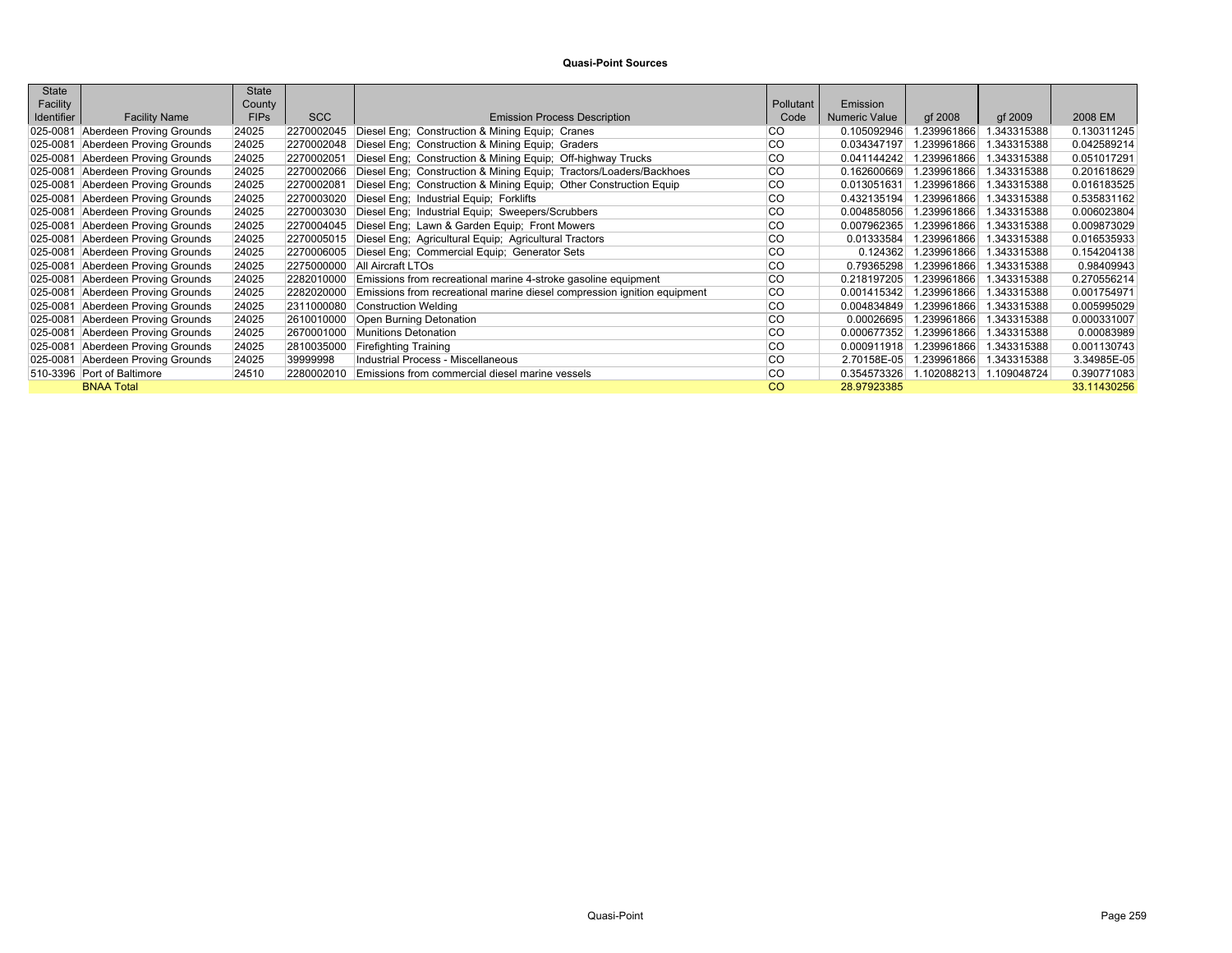| <b>State</b> |                                   | <b>State</b> |            |                                                                                    |            |               |                                     |              |                |
|--------------|-----------------------------------|--------------|------------|------------------------------------------------------------------------------------|------------|---------------|-------------------------------------|--------------|----------------|
| Facility     |                                   | County       |            |                                                                                    | Pollutant  | Emission      |                                     |              |                |
| Identifier   | <b>Facility Name</b>              | <b>FIPs</b>  | <b>SCC</b> | <b>Emission Process Description</b>                                                | Code       | Numeric Value | gf 2008                             | qf 2009      | 2008 EM        |
| 003-0208 BWI |                                   | 24003        |            | 2201001000 Mobile - LDGV Emissions                                                 | <b>NOX</b> |               | 0.102 1.140463708 1.179006519       |              | 0.116327298    |
| 003-0208 BWI |                                   | 24003        |            | 220100133V Mobile - Parking Facility Emissions                                     | <b>NOX</b> | 0.032         | 1.140463708                         | 1.179006519  | 0.036494839    |
| 003-0208 BWI |                                   | 24003        |            | 2201020000 Mobile - LDGT 1&2 Emissions                                             | <b>NOX</b> | 0.00006185    | 1.0865                              | 1.1166       | 6.72E-05       |
| 003-0208 BWI |                                   | 24003        |            | 2230060000 Mobile - LDDT 1-4                                                       | <b>NOX</b> | 0.00003064    | 1.0865                              | 1.1166       | 3.32904E-05    |
| 003-0208 BWI |                                   | 24003        |            | 2230070000 Mobile - HDDV                                                           | <b>NOX</b> | 0.00138932    | 1.0865                              | 1.1166       | 0.001509496    |
| 003-0208 BWI |                                   | 24003        |            | 2260002021 2-Stroke Gas Eng: Construction & Mining Equip: Paving Equip             | <b>NOX</b> | 0.00000682    | 1.0865                              | 1.1166       | 7.40993E-06    |
| 003-0208 BWI |                                   | 24003        |            | 2265002009 4-Stroke Gas Eng; Construction & Mining Equip; Plate Compactors         | <b>NOX</b> | 0.00073875    | 1.0865                              | 1.1166       | 0.000802652    |
| 003-0208 BWI |                                   | 24003        |            | 2265002039 4-Stroke Gas Eng; Construction & Mining Equip; Concrete/Industrial Saws | <b>NOX</b> | 0.00035274    | 1.0865                              | 1.1166       | 0.000383252    |
| 003-0208 BWI |                                   | 24003        |            | 2270002003 Diesel Eng; Construction & Mining Equip; Pavers                         | <b>NOX</b> | 0.00946592    | 1.0865                              | 1.1166       | 0.010284722    |
| 003-0208 BWI |                                   | 24003        |            | 2270002015 Diesel Eng; Construction & Mining Equip; Rollers                        | <b>NOX</b> | 0.00510381    | 1.0865                              | 1.1166       | 0.00554529     |
| 003-0208 BWI |                                   | 24003        |            | 2270002018 Diesel Eng; Construction & Mining Equip; Scrapers                       | <b>NOX</b> | 0.03989706    | 1.0865                              | 1.1166       | 0.043348156    |
| 003-0208 BWI |                                   | 24003        |            | 2270002027 Diesel Eng; Construction & Mining Equip; Signal Boards/Light Plants     | <b>NOX</b> | 0.00261887    | 1.0865                              | 1.1166       | 0.002845402    |
| 003-0208 BWI |                                   | 24003        |            | 2270002030 Diesel Eng; Construction & Mining Equip; Trenchers                      | <b>NOX</b> | 0.00276162    | 1.0865                              | 1.1166       | 0.0030005      |
| 003-0208 BWI |                                   | 24003        |            | 2270002036 Diesel Eng; Construction & Mining Equip; Excavators                     | <b>NOX</b> | 0.00604718    | 1.0865                              | 1.1166       | 0.006570261    |
| 003-0208 BWI |                                   | 24003        |            | 2270002045   Diesel Eng; Construction & Mining Equip; Cranes                       | <b>NOX</b> | 0.00631556    | 1.0865                              | 1.1166       | 0.006861856    |
| 003-0208 BWI |                                   | 24003        |            | 2270002048 Diesel Eng; Construction & Mining Equip; Graders                        | <b>NOX</b> | 0.0148767     | 1.0865                              | 1.1166       | 0.016163535    |
| 003-0208 BWI |                                   | 24003        |            | 2270002051 Diesel Eng; Construction & Mining Equip; Off-highway Trucks             | <b>NOX</b> | 0.06760297    | 1.0865                              | 1.1166       | 0.073450627    |
| 003-0208 BWI |                                   | 24003        |            | 2270002060 Diesel Eng; Construction & Mining Equip; Rubber Tire Loaders            | <b>NOX</b> | 0.01207875    | 1.0865                              | 1.1166       | 0.013123562    |
|              |                                   |              |            |                                                                                    |            |               |                                     |              | 0.006831162    |
| 003-0208 BWI |                                   | 24003        |            | 2270002066 Diesel Eng; Construction & Mining Equip; Tractors/Loaders/Backhoes      | <b>NOX</b> | 0.00628731    | 1.0865                              | 1.1166       |                |
| 003-0208 BWI |                                   | 24003        |            | 2270002069 Diesel Eng; Construction & Mining Equip; Crawler Tractor/Dozers         | <b>NOX</b> | 0.01528437    | 1.0865                              | 1.1166       | 0.016606468    |
| 003-0208 BWI |                                   | 24003        |            | 2270003010 Diesel Eng; Industrial Equip; Aerial Lifts                              | <b>NOX</b> | 0.00049604    | 1.0865                              | 1.1166       | 0.000538947    |
| 003-0208 BWI |                                   | 24003        |            | 2270003020 Diesel Eng; Industrial Equip; Forklifts                                 | <b>NOX</b> | 0.00509494    | 1.0865                              | 1.1166       | 0.005535652    |
| 003-0208 BWI |                                   | 24003        |            | 2270003030 Diesel Eng; Industrial Equip; Sweepers/Scrubbers                        | <b>NOX</b> | 0.00270361    | 1.0865                              | 1.1166       | 0.002937472    |
| 003-0208 BWI |                                   | 24003        |            | 2270006005 Diesel Eng; Commercial Equip; Generator Sets                            | <b>NOX</b> | 0.00166591    | 1.0865                              | 1.1166       | 0.001810011    |
| 003-0208 BWI |                                   | 24003        |            | 2270006015   Diesel Eng; Commercial Equip; Air Compressors                         | <b>NOX</b> | 0.00206951    | 1.0865                              | 1.1166       | 0.002248523    |
| 003-0208 BWI |                                   | 24003        |            | 2270006025 Diesel Eng; Commercial Equip; Welders                                   | <b>NOX</b> | 0.00083687    | 1.0865                              | 1.1166       | 0.000909259    |
| 003-0208 BWI |                                   | 24003        |            | 2270008000 Emissions from airport service diesel compression ignition equipment    | <b>NOX</b> |               | 0.626 1.086484555                   | 1.116620876  | 0.680139331    |
| 003-0208 BWI |                                   | 24003        |            | 2275001000 Emissions from military aircraft LTOs                                   | <b>NOX</b> |               | $0.03$ 1.086484555                  | 1.116620876  | 0.032594537    |
| 003-0208 BWI |                                   | 24003        |            | 2275020000 Emissions from commercial aircraft LTOs                                 | <b>NOX</b> |               | 2.483 1.086484555                   | 1.116620876  | 2.69774115     |
| 003-0208 BWI |                                   | 24003        |            | 2275050000 Emissions from general aviaion aircraft LTOs                            | <b>NOX</b> |               | $0.044$   1.086484555               | 1.116620876  | 0.04780532     |
| 003-0208 BWI |                                   | 24003        |            | 2275070000 Emissions from aircraft auxiliary power units                           | <b>NOX</b> |               | $0.101$ 1.086484555                 | 1.116620876  | 0.10973494     |
| 003-0208 BWI |                                   | 24003        |            | 2810035000 Firefighting Training                                                   | <b>NOX</b> | 0.001         | $\mathbf{1}$                        | $\mathbf{1}$ | 0.001          |
|              | 025-0081 Aberdeen Proving Grounds | 24025        |            | 2103004000 Emissions from commercial/institutional distillate oil combustion.      | <b>NOX</b> |               | 0 1.239961866                       | 1.343315388  | $\Omega$       |
|              | 025-0081 Aberdeen Proving Grounds | 24025        |            | 2103006000 Emissions from commercial/institutional natural gas combustion.         | <b>NOX</b> |               | 0 1.239961866                       | 1.343315388  | $\overline{0}$ |
|              | 025-0081 Aberdeen Proving Grounds | 24025        |            | 2201001000 Mobile - LDGV Emissions                                                 | <b>NOX</b> |               | 0.027195499 1.239961866             | 1.343315388  | 0.033721382    |
|              | 025-0081 Aberdeen Proving Grounds | 24025        |            | 2201020000 Mobile - LDGT 1&2 Emissions                                             | <b>NOX</b> |               | 0.003086034 1.239961866             | 1.343315388  | 0.003826565    |
|              | 025-0081 Aberdeen Proving Grounds | 24025        |            | 2201040000 Mobile - LDGT 3&4 Emissions                                             | <b>NOX</b> |               | 0.090464864 1.239961866             | 1.343315388  | 0.112172981    |
|              | 025-0081 Aberdeen Proving Grounds | 24025        |            | 2201070000 Mobile - HDGV                                                           | <b>NOX</b> |               | 0.027399061   1.239961866           | 1.343315388  | 0.033973791    |
|              | 025-0081 Aberdeen Proving Grounds | 24025        |            | 2230060000 Mobile - LDDT 1-4                                                       | <b>NOX</b> |               | 5.36361E-05 1.239961866             | 1.343315388  | 6.65067E-05    |
|              | 025-0081 Aberdeen Proving Grounds | 24025        |            | 2230070000 Mobile - HDDV                                                           | <b>NOX</b> |               | 0.003206513 1.239961866             | 1.343315388  | 0.003975954    |
|              | 025-0081 Aberdeen Proving Grounds | 24025        |            | 223007233X Mobile - HDDV Exhaust                                                   | <b>NOX</b> |               | 0.329329692 1.239961866             | 1.343315388  | 0.408356259    |
|              | 025-0081 Aberdeen Proving Grounds | 24025        |            | 2230075330 Mobile - HDDB                                                           | <b>NOX</b> |               | 0.001888911 1.239961866             | 1.343315388  | 0.002342177    |
|              | 025-0081 Aberdeen Proving Grounds | 24025        |            | 2260004075 2-Stroke Gas Eng; Lawn & Garden Equip; Other Equipment                  | <b>NOX</b> |               | 9.08837E-05 1.239961866             | 1.343315388  | 0.000112692    |
|              | 025-0081 Aberdeen Proving Grounds | 24025        |            | 2265001050 4-Stroke Gas Eng; Recreational Equip; Golf Carts                        | <b>NOX</b> |               | 0.007695743 1.239961866             | 1.343315388  | 0.009542428    |
|              | 025-0081 Aberdeen Proving Grounds | 24025        |            | 2265001060 4-Stroke Gas Eng; Recreational Equip; Specialty Vehicles/Carts          | <b>NOX</b> |               | 0.005872269 1.239961866             | 1.343315388  | 0.00728139     |
|              | 025-0081 Aberdeen Proving Grounds | 24025        |            | 2265002051 4-Stroke Gas Eng; Construction & Mining Equip; Off-Highway Trucks       | <b>NOX</b> |               | 0.01106325 1.239961866              | 1.343315388  | 0.013718008    |
|              | 025-0081 Aberdeen Proving Grounds | 24025        |            | 2265003020 4-Stroke Gas Eng; Industrial Equip; Forklifts                           | <b>NOX</b> |               | 0.093470903 1.239961866             | 1.343315388  | 0.115900355    |
|              | 025-0081 Aberdeen Proving Grounds | 24025        |            | 2265004020 4-Stroke Gas Eng; Lawn & Garden Equip; Chain Saws                       | <b>NOX</b> |               | 0.001128745 1.239961866             | 1.343315388  | 0.001399601    |
|              | 025-0081 Aberdeen Proving Grounds | 24025        |            | 2265004030 4-Stroke Gas Eng; Lawn & Garden Equip; Leafblowers/Vacuums (Res)        | <b>NOX</b> |               | 0.0198604 1.239961866               | 1.343315388  | 0.024626138    |
|              | 025-0081 Aberdeen Proving Grounds | 24025        |            | 2265004040 4-Stroke Gas Eng; Lawn & Garden Equip; Rear Eng Riding Mowers (Res)     | <b>NOX</b> |               | 0.001627262 1.239961866             | 1.343315388  | 0.002017743    |
|              | 025-0081 Aberdeen Proving Grounds | 24025        |            | 2265004045 4-Stroke Gas Eng; Lawn & Garden Equip; Front Mowers                     | <b>NOX</b> |               | 0.021849807 1.239961866             | 1.343315388  | 0.027092928    |
|              | 025-0081 Aberdeen Proving Grounds | 24025        |            | 2265004075 4-Stroke Gas Eng; Lawn & Garden Equip; Other Lawn & Garden Equip (Res)  | <b>NOX</b> |               | 7.3841E-05 1.239961866              | 1.343315388  | 9.15601E-05    |
|              | 025-0081 Aberdeen Proving Grounds | 24025        |            | 2265006005 4-Stroke Gas Eng; Commercial Equip; Generator Sets                      | <b>NOX</b> |               | 1.239961866                         | 1.343315388  |                |
|              | 025-0081 Aberdeen Proving Grounds | 24025        |            | 2267002051 LPG Eng; Construction & Mining Equip; Off-Highway Trucks                | <b>NOX</b> |               | 0.00009625 1.239961866              | 1.343315388  | 0.000119346    |
|              | 025-0081 Aberdeen Proving Grounds | 24025        |            | 2268000HDT Mobile - HD CNG Trucks                                                  | <b>NOX</b> |               | 7.01517E-05 1.239961866             | 1.343315388  | 8.69854E-05    |
|              | 025-0081 Aberdeen Proving Grounds | 24025        |            | 2268000LDV Mobile - LD CNG Trucks                                                  | <b>NOX</b> |               | 7.9587E-05 1.239961866 1.343315388  |              | 9.86848E-05    |
|              | 025-0081 Aberdeen Proving Grounds | 24025        |            | 2270002015 Diesel Eng; Construction & Mining Equip; Rollers                        | <b>NOX</b> |               | 0.011024294 1.239961866 1.343315388 |              | 0.013669705    |
|              |                                   |              |            |                                                                                    |            |               |                                     |              |                |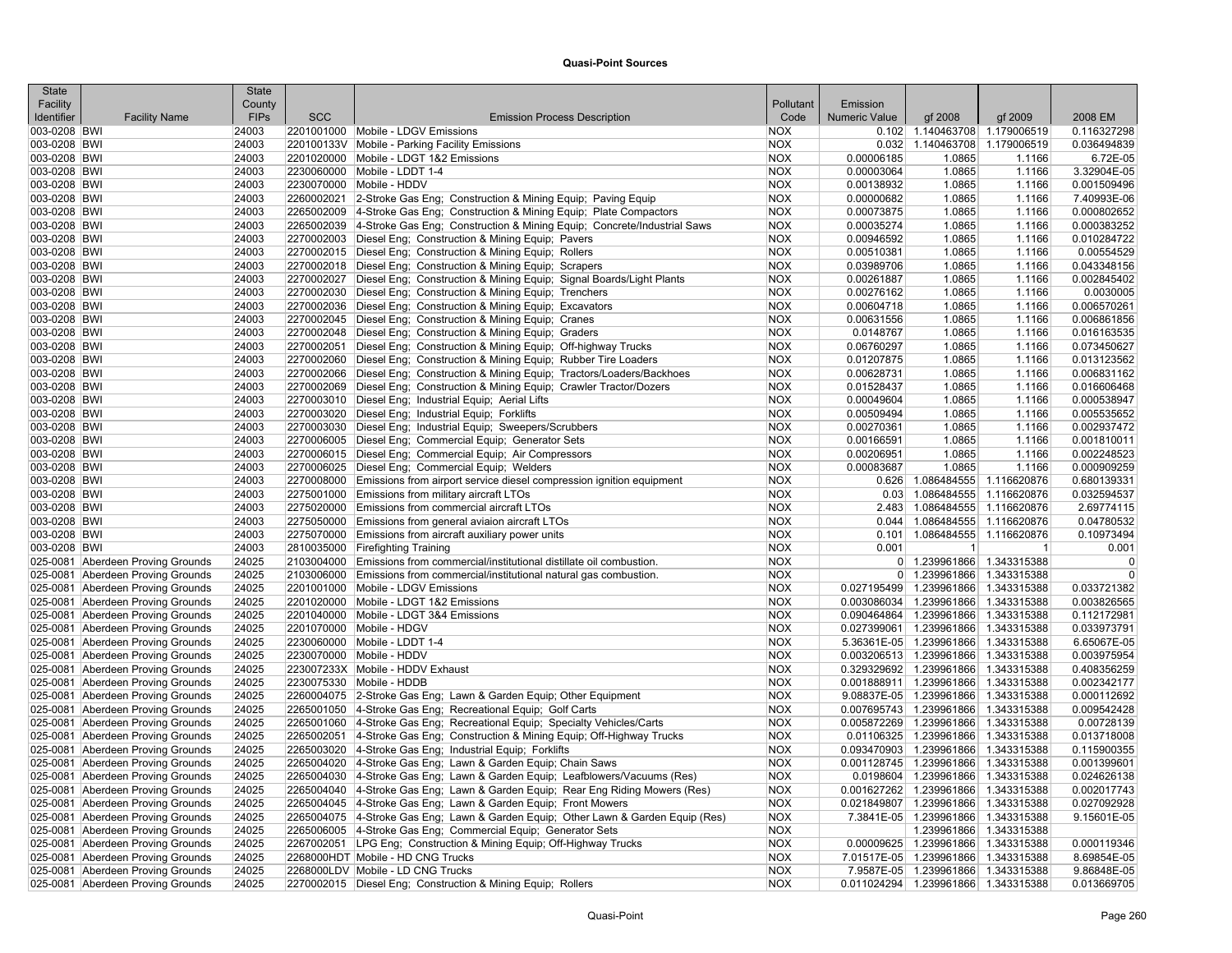| State<br>Facility |                                                                        | <b>State</b><br>County |            |                                                                                     | Pollutant                | Emission      |                                                                            |              |                          |
|-------------------|------------------------------------------------------------------------|------------------------|------------|-------------------------------------------------------------------------------------|--------------------------|---------------|----------------------------------------------------------------------------|--------------|--------------------------|
| Identifier        | <b>Facility Name</b>                                                   | <b>FIPs</b>            | <b>SCC</b> | <b>Emission Process Description</b>                                                 | Code                     | Numeric Value | gf 2008                                                                    | gf 2009      | 2008 EM                  |
|                   | 025-0081 Aberdeen Proving Grounds                                      | 24025                  |            | 2270002045 Diesel Eng; Construction & Mining Equip; Cranes                          | <b>NOX</b>               |               | 0.256550427 1.239961866 1.343315388                                        |              | 0.318112746              |
|                   | 025-0081 Aberdeen Proving Grounds                                      | 24025                  |            | 2270002048 Diesel Eng; Construction & Mining Equip; Graders                         | <b>NOX</b>               |               | 0.086771866 1.239961866 1.343315388                                        |              | 0.107593804              |
|                   | 025-0081 Aberdeen Proving Grounds                                      | 24025                  |            | 2270002051 Diesel Eng; Construction & Mining Equip; Off-highway Trucks              | <b>NOX</b>               |               | 0.057071045 1.239961866 1.343315388                                        |              | 0.070765919              |
|                   | 025-0081 Aberdeen Proving Grounds                                      | 24025                  |            | 2270002066 Diesel Eng; Construction & Mining Equip; Tractors/Loaders/Backhoes       | <b>NOX</b>               |               | 0.275284548 1.239961866 1.343315388                                        |              | 0.341342342              |
|                   | 025-0081 Aberdeen Proving Grounds                                      | 24025                  |            | 2270002081 Diesel Eng; Construction & Mining Equip; Other Construction Equip        | <b>NOX</b>               |               | 0.060568947   1.239961866   1.343315388                                    |              | 0.075103185              |
|                   | 025-0081 Aberdeen Proving Grounds                                      | 24025                  |            | 2270003020 Diesel Eng; Industrial Equip; Forklifts                                  | <b>NOX</b>               |               | 0.264496541 1.239961866 1.343315388                                        |              | 0.327965625              |
|                   | 025-0081 Aberdeen Proving Grounds                                      | 24025                  |            | 2270003030 Diesel Eng; Industrial Equip; Sweepers/Scrubbers                         | <b>NOX</b>               |               | 0.026557373 1.239961866 1.343315388                                        |              | 0.03293013               |
|                   | 025-0081 Aberdeen Proving Grounds                                      | 24025                  |            | 2270004045 Diesel Eng; Lawn & Garden Equip; Front Mowers                            | <b>NOX</b>               |               | 0.012557823 1.239961866 1.343315388                                        |              | 0.015571222              |
|                   | 025-0081 Aberdeen Proving Grounds                                      | 24025                  |            | 2270005015 Diesel Eng; Agricultural Equip; Agricultural Tractors                    | <b>NOX</b>               |               | 0.22670928 1.239961866 1.343315388                                         |              | 0.281110862              |
|                   | 025-0081 Aberdeen Proving Grounds                                      | 24025                  |            | 2270006005 Diesel Eng; Commercial Equip; Generator Sets                             | <b>NOX</b>               |               | 0.437358 1.239961866 1.343315388                                           |              | 0.542307242              |
|                   | 025-0081 Aberdeen Proving Grounds                                      | 24025                  |            | 2275000000 All Aircraft LTOs                                                        | <b>NOX</b>               |               | 0.34301462 1.239961866 1.343315388                                         |              | 0.425325048              |
|                   | 025-0081 Aberdeen Proving Grounds                                      | 24025                  |            | 2282010000 Emissions from recreational marine 4-stroke gasoline equipment           | <b>NOX</b>               |               | 0.000972255 1.239961866 1.343315388                                        |              | 0.00120556               |
|                   | 025-0081 Aberdeen Proving Grounds                                      | 24025                  |            | 2282020000 Emissions from recreational marine diesel compression ignition equipment | <b>NOX</b>               |               | 0.00343726 1.239961866 1.343315388                                         |              | 0.004262072              |
|                   | 025-0081 Aberdeen Proving Grounds                                      | 24025                  |            | 2311000080 Construction Welding                                                     | <b>NOX</b>               |               | 4.87726E-05 1.239961866 1.343315388                                        |              | 6.04762E-05              |
|                   | 025-0081 Aberdeen Proving Grounds                                      | 24025                  |            | 2610010000 Open Burning Detonation                                                  | <b>NOX</b>               |               | 0.000239322 1.239961866                                                    | 1.343315388  | 0.000296751              |
|                   | 025-0081 Aberdeen Proving Grounds                                      | 24025                  |            | 2670001000 Munitions Detonation                                                     | <b>NOX</b>               |               | 0.000390691 1.239961866 1.343315388                                        |              | 0.000484442              |
|                   | 025-0081 Aberdeen Proving Grounds                                      | 24025                  |            | 2810035000 Firefighting Training                                                    | <b>NOX</b>               |               | 0.001844932 1.239961866 1.343315388                                        |              | 0.002287645              |
|                   | 025-0081 Aberdeen Proving Grounds                                      | 24025                  | 39999998   | Industrial Process - Miscellaneous                                                  | <b>NOX</b>               |               | 3.8594E-06 1.239961866 1.343315388                                         |              | 4.78551E-06              |
|                   | 510-3396 Port of Baltimore                                             | 24510                  |            | 2280002010 Emissions from commercial diesel marine vessels                          | <b>NOX</b>               |               | 3.353100477 1.102088213 1.109048724                                        |              | 3.695412513              |
|                   | <b>BNAA Total</b>                                                      |                        |            |                                                                                     | <b>NOX</b>               | 9.686392755   |                                                                            |              | 10.99958767              |
| 003-0208 BWI      |                                                                        | 24003                  |            | 2201001000 Mobile - LDGV Emissions                                                  | <b>VOC</b>               | 0.081         | 1.140463708 1.179006519                                                    |              | 0.09237756               |
| 003-0208 BWI      |                                                                        | 24003                  |            | 220100133V Mobile - Parking Facility Emissions                                      | <b>VOC</b>               | 0.041         | 1.140463708 1.179006519                                                    |              | 0.046759012              |
| 003-0208 BWI      |                                                                        | 24003                  |            | 2201020000 Mobile - LDGT 1&2 Emissions                                              | <b>VOC</b>               | 0.00011711    | 1.0865                                                                     | 1.1166       | 0.00012724               |
| 003-0208 BWI      |                                                                        | 24003                  |            | 2230060000 Mobile - LDDT 1-4                                                        | <b>VOC</b>               | 0.00002149    | 1.0865                                                                     | 1.1166       | 2.33489E-05              |
| 003-0208 BWI      |                                                                        | 24003                  |            | 2230070000 Mobile - HDDV                                                            | <b>VOC</b>               | 0.00008972    | 1.0865                                                                     | 1.1166       | 9.74808E-05              |
| 003-0208 BWI      |                                                                        | 24003                  |            | 2275001000 Emissions from military aircraft LTOs                                    | <b>VOC</b>               |               | 0.131 1.086484555 1.116620876                                              |              | 0.142329477              |
| 003-0208 BWI      |                                                                        | 24003                  |            | 2275020000 Emissions from commercial aircraft LTOs                                  | <b>VOC</b>               |               | 0.179 1.086484555 1.116620876                                              |              | 0.194480735              |
| 003-0208 BWI      |                                                                        | 24003                  |            | 2275050000 Emissions from general aviaion aircraft LTOs                             | <b>VOC</b>               |               | 0.098 1.086484555 1.116620876                                              |              | 0.106475486              |
| 003-0208 BWI      |                                                                        | 24003                  |            | 2275070000 Emissions from aircraft auxiliary power units                            | <b>VOC</b>               | 0.012         | 1.086484555 1.116620876                                                    |              | 0.013037815              |
| 003-0208 BWI      |                                                                        | 24003                  |            | 2810035000 Firefighting Training                                                    | <b>VOC</b>               | 0.004         | $\vert$                                                                    | $\mathbf{1}$ | 0.004                    |
|                   | 025-0081 Aberdeen Proving Grounds                                      | 24025                  |            | 2103004000 Emissions from commercial/institutional distillate oil combustion.       | <b>VOC</b>               |               | 0 1.239961866 1.343315388                                                  |              | $\mathbf 0$              |
|                   | 025-0081 Aberdeen Proving Grounds                                      | 24025                  |            | 2103006000 Emissions from commercial/institutional natural gas combustion.          | <b>VOC</b>               |               | 0 1.239961866 1.343315388                                                  |              | $\mathbf 0$              |
|                   | 025-0081 Aberdeen Proving Grounds                                      | 24025                  |            | 2201001000 Mobile - LDGV Emissions                                                  | <b>VOC</b>               |               | 0.019548683 1.239961866 1.343315388                                        |              | 0.024239621              |
|                   | 025-0081 Aberdeen Proving Grounds                                      | 24025                  |            | 2201020000 Mobile - LDGT 1&2 Emissions                                              | <b>VOC</b>               |               | 0.0021155 1.239961866 1.343315388                                          |              | 0.002623139              |
|                   | 025-0081 Aberdeen Proving Grounds                                      | 24025                  |            | 2201040000 Mobile - LDGT 3&4 Emissions                                              | <b>VOC</b>               |               | 0.053512476 1.239961866 1.343315388                                        |              | 0.06635343               |
|                   | 025-0081 Aberdeen Proving Grounds                                      | 24025                  |            | 2201070000 Mobile - HDGV                                                            | <b>VOC</b>               |               | 0.011481477 1.239961866 1.343315388                                        |              | 0.014236594              |
|                   | 025-0081 Aberdeen Proving Grounds                                      | 24025                  |            | 2230060000 Mobile - LDDT 1-4                                                        | <b>VOC</b>               |               | 2.00612E-05 1.239961866 1.343315388                                        |              | 2.48751E-05              |
|                   | 025-0081 Aberdeen Proving Grounds                                      | 24025                  |            | 2230070000 Mobile - HDDV                                                            | <b>VOC</b>               |               | 0.000176426 1.239961866 1.343315388                                        |              | 0.000218762              |
|                   | 025-0081 Aberdeen Proving Grounds                                      | 24025                  |            | 223007233X Mobile - HDDV Exhaust                                                    | <b>VOC</b>               |               | 0.012745391 1.239961866 1.343315388                                        |              | 0.015803798              |
|                   | 025-0081 Aberdeen Proving Grounds                                      | 24025                  |            | 2230075330 Mobile - HDDB                                                            | <b>VOC</b>               |               | 0.000134655 1.239961866 1.343315388                                        |              | 0.000166967              |
|                   | 025-0081 Aberdeen Proving Grounds                                      | 24025                  |            | 2268000HDT Mobile - HD CNG Trucks                                                   | <b>VOC</b>               |               | 1.05228E-05 1.239961866 1.343315388                                        |              | 1.30478E-05              |
|                   | 025-0081 Aberdeen Proving Grounds                                      | 24025                  |            | 2268000LDV Mobile - LD CNG Trucks                                                   | <b>VOC</b>               |               | 4.97418E-05 1.239961866 1.343315388                                        |              | 6.1678E-05               |
|                   | 025-0081 Aberdeen Proving Grounds                                      | 24025                  |            | 2275000000 All Aircraft LTOs                                                        | <b>VOC</b>               |               | 0.25920962 1.239961866 1.343315388                                         |              | 0.321410044              |
|                   | 025-0081 Aberdeen Proving Grounds                                      | 24025                  |            | 2275900000 Emissions from aircraft refueling.                                       | <b>VOC</b>               |               | 2.10959E-05 1.239961866 1.343315388                                        |              | 2.61581E-05              |
|                   | 025-0081 Aberdeen Proving Grounds                                      | 24025                  |            | 2401002000 Emissions from solvent-based architectural surface coatings.             | <b>VOC</b>               |               | 0.017434297   1.239961866   1.343315388                                    |              | 0.021617863              |
|                   | 025-0081 Aberdeen Proving Grounds                                      | 24025                  |            | 2401003000 Emissions from water-based architectural surface coatings.               | <b>VOC</b>               |               | 0.014187564 1.239961866 1.343315388                                        |              | 0.017592038              |
|                   | 025-0081 Aberdeen Proving Grounds                                      | 24025                  |            | 2415300000 Emissions from cold cleaning solvents.                                   | <b>VOC</b>               |               | 0.002049863 1.239961866 1.343315388                                        |              | 0.002541752              |
|                   | 025-0081 Aberdeen Proving Grounds                                      | 24025                  |            | 2440000000 Solvent Utilization - Misc                                               | <b>VOC</b>               | 0.043438356   | 1.239961866 1.343315388                                                    |              | 0.053861905              |
|                   | 025-0081 Aberdeen Proving Grounds                                      | 24025                  |            | 2465000000 Emissions from commercial/consumer solvents.                             | VOC                      | 0.06570994    | 1.239961866 1.343315388                                                    |              | 0.081477819              |
|                   | 025-0081 Aberdeen Proving Grounds                                      | 24025                  |            | 2610010000 Open Burning Detonation                                                  | <b>VOC</b>               |               | 4.69666E-06 1.239961866 1.343315388                                        |              | 5.82368E-06              |
|                   | 025-0081 Aberdeen Proving Grounds                                      | 24025                  |            | 2620000000 Landfills - All Categories                                               | <b>VOC</b>               |               | 0.011278219 1.239961866 1.343315388                                        |              | 0.013984562              |
|                   | 025-0081 Aberdeen Proving Grounds                                      | 24025                  |            | 2670001000 Munitions Detonation                                                     | <b>VOC</b>               |               | 3.00532E-05 1.239961866                                                    | 1.343315388  | 3.72648E-05              |
|                   | 025-0081 Aberdeen Proving Grounds<br>025-0081 Aberdeen Proving Grounds | 24025<br>24025         | 39999998   | 2810035000 Firefighting Training                                                    | <b>VOC</b><br><b>VOC</b> |               | 0.001589726 1.239961866 1.343315388<br>1.07677E-07 1.239961866 1.343315388 |              | 0.0019712<br>1.33516E-07 |
|                   | 510-3396 Port of Baltimore                                             | 24510                  |            | Industrial Process - Miscellaneous                                                  | <b>VOC</b>               |               | 0.080572998 1.102088213 1.109048724                                        |              | 0.088798551              |
|                   | <b>BNAA Total</b>                                                      |                        |            | 2280002010 Emissions from commercial diesel marine vessels                          | <b>VOC</b>               | 1.14154979    |                                                                            |              | 1.326775183              |
|                   |                                                                        |                        |            |                                                                                     |                          |               |                                                                            |              |                          |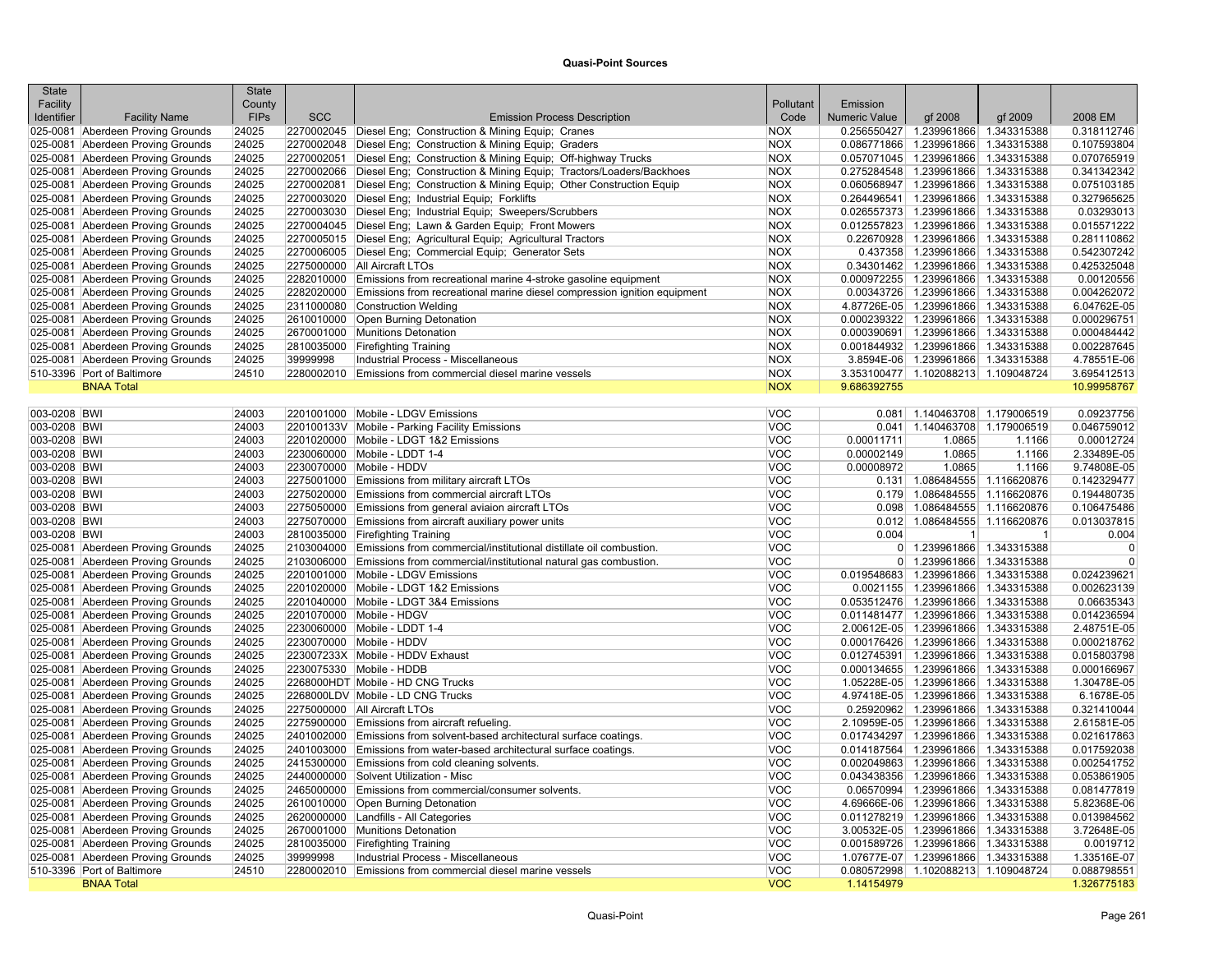| 2009 EM     |       |
|-------------|-------|
| 2.149328884 |       |
| 0.425621353 |       |
| 0.001374992 |       |
| 5.8923E-05  |       |
| 0.000580922 |       |
| 0.005651325 |       |
| 0.117546905 |       |
| 0.072233222 |       |
| 0.005359468 |       |
| 0.00493679  |       |
| 0.02129316  |       |
| 0.00183791  | 2     |
| 0.00256364  | 7     |
| 0.002536357 |       |
| 0.001702636 |       |
| 0.005697507 |       |
| 0.031280555 |       |
| 0.005782347 |       |
| 0.00763731  |       |
| 0.005933132 |       |
| 0.000797744 |       |
| 0.004235789 |       |
| 0.001505054 |       |
| 0.00132383  |       |
| 0.001217239 |       |
| 0.001555424 |       |
| 14.66681521 |       |
| 0.171959615 |       |
| 2.547012219 |       |
| 0.476797114 |       |
| 0.189825549 |       |
|             | 0.123 |
|             | 0     |
|             | 0     |
| 0.568988394 |       |
| 0.049634797 |       |
| 1.176880976 |       |
| 0.046427811 |       |
| 4.80237E-05 |       |
| 0.000659437 |       |
| 0.078437939 |       |
| 0.00067536  |       |
| 0.09338245  |       |
| 1.72131952  |       |
| 1.388415731 |       |
| 0.593106319 |       |
| 4.8423681   | 1     |
| 0.00164811  |       |
| 0.028998675 |       |
| 0.002376006 |       |
| 0.031903459 |       |
| 0.000107817 |       |
|             |       |
| 0.00516001  |       |
| 0.001272184 |       |
| 0.000908738 |       |
| 0.004936368 |       |
|             |       |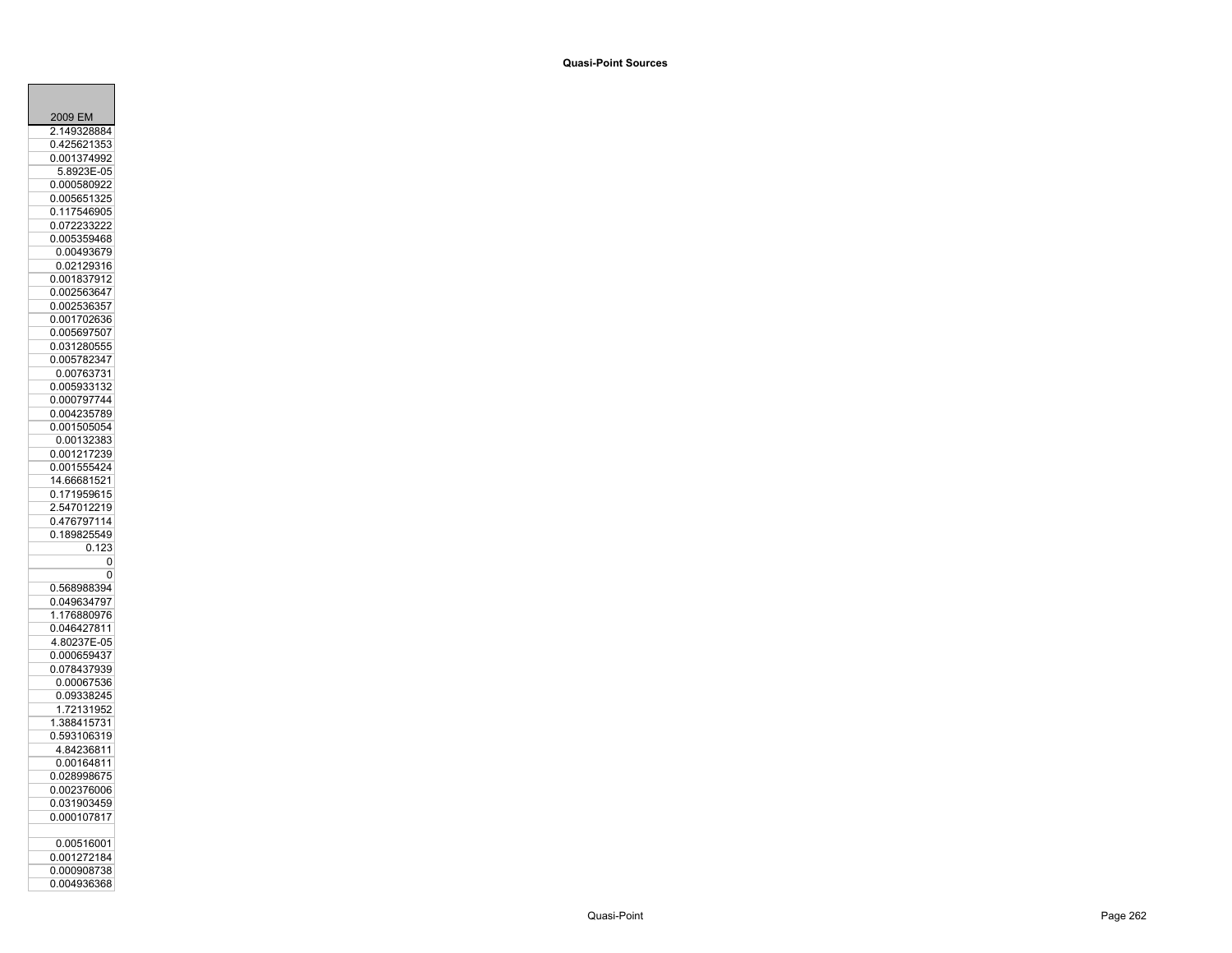| 2009 EM     |
|-------------|
| 0.141172972 |
| 0 046139118 |
| 0.055269693 |
| 0.218423981 |
| 0 017532457 |
| 0.580493856 |
| 0 006525901 |
| 0.010695968 |
| 0.017914239 |
| 0 167057388 |
| 1.066126261 |
| 0.293107664 |
| 0 001901251 |
| 0.006494727 |
| 0.000358598 |
| 0.000909897 |
| 0.001224993 |
| 3.62907E-05 |
| 0.393239095 |
| 34.71728272 |

÷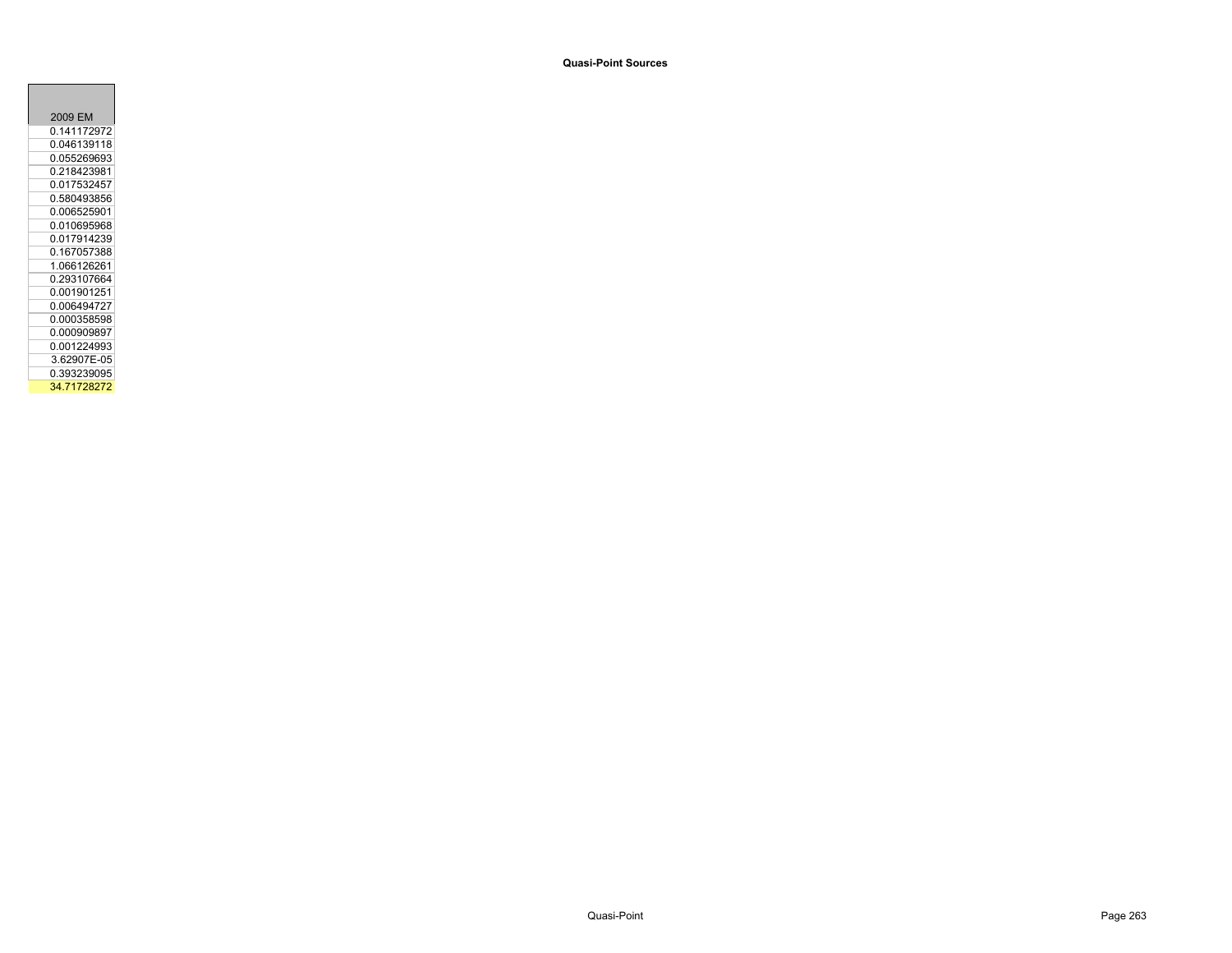| 2009 EM                    |
|----------------------------|
| 20258665<br>0.12           |
| 0.037728209<br>6.90617E-05 |
| 3.42126E<br>-05            |
| 0.001551<br>315            |
| .61521E-06<br>7            |
| 0.000824888                |
| 0.000393869                |
| 0.010569646                |
| 0.005698914<br>7           |
| 0.04454905<br>0.00292423   |
| 0.003083625                |
| 0.006752281                |
| 0.007051954                |
| 0.016611323                |
| 0.075485476                |
| 0.013487132                |
| 0.00702041                 |
| 0.017066528                |
| 0.000553878                |
| 0.00568901<br>0.003018851  |
| 0.001860155                |
| 0.002310815                |
| 0.000934449                |
| 0.699004669                |
| 0.033498626                |
| 2.772569636                |
| 0.049131319<br>0.112778709 |
|                            |
| 0.001                      |
| 0<br>0                     |
| 0.036532132                |
| 0.004145517                |
| 0.12152284<br>3            |
| 0.036805581                |
| .20501E-05<br>7            |
| 0.004307358                |
| 0.442393642                |
| 0.002537403                |
| 0.000122086                |
| 0.01033781<br>0.007888309  |
| 0.014861434                |
| 0.125560902                |
| 0.001516261                |
| 0.026678781                |
| 0.002185926                |
| 0.029351182                |
| 9.91918E-05                |
| 0.000129294                |
| 9.42358E-05                |
| 0.00010691                 |
| 0.014809104                |
|                            |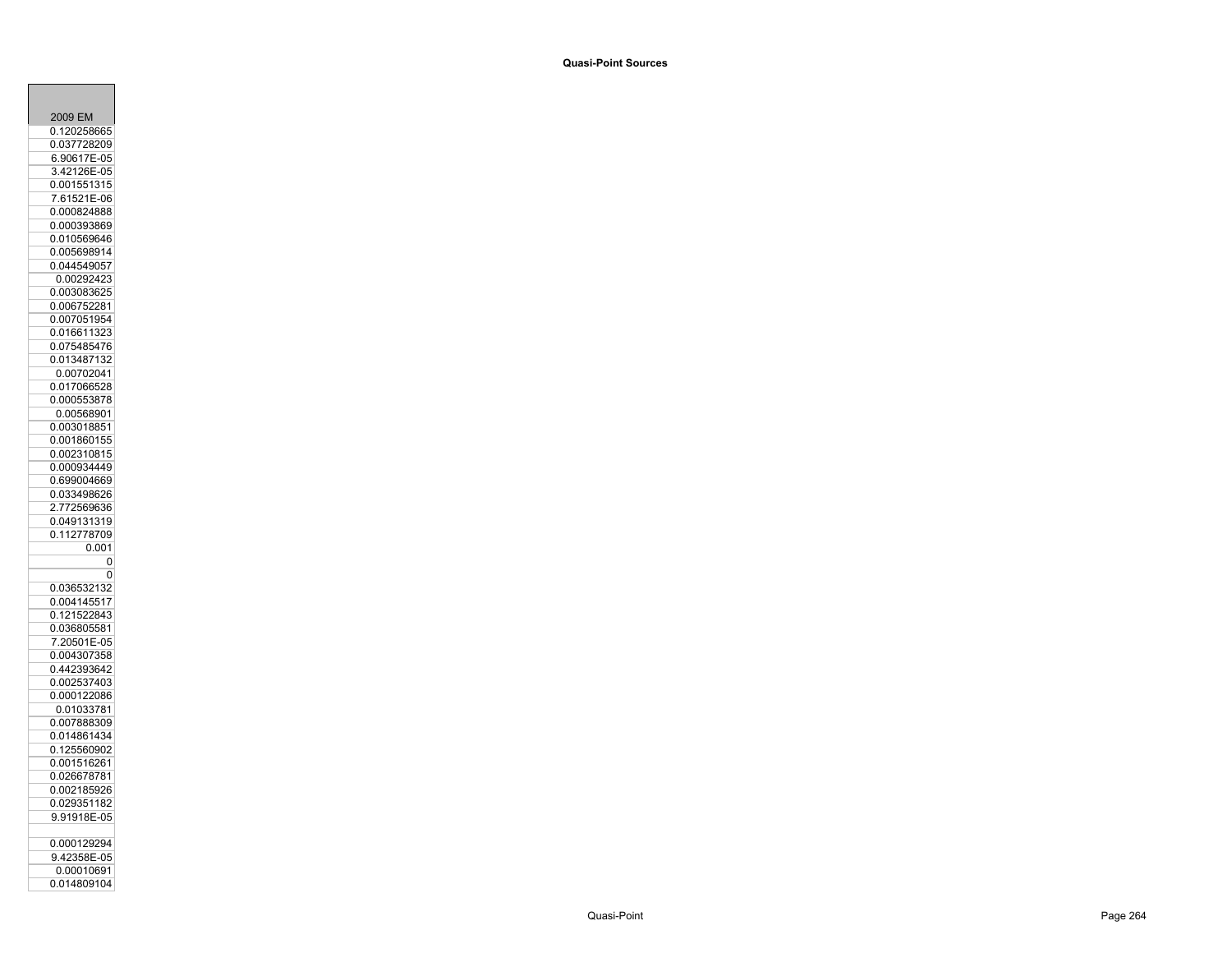| 2009 EM                           |
|-----------------------------------|
| 0.344628136                       |
| 0.116561982                       |
|                                   |
| 0.076664413                       |
| 0.369793969<br>ϡ                  |
| 0.081363199                       |
| 0.355302274                       |
| 0.035674928                       |
| 0.016869117                       |
| 0.304542064                       |
|                                   |
| 0.587509731                       |
| 0.46077681<br>7                   |
| 0.001306046                       |
| 004617325<br>0.                   |
| 6.5517E-05                        |
| 0.000321485                       |
| 0.000524821                       |
|                                   |
| 0.002478325                       |
| 18439E-06<br>5.                   |
| 3.718751806                       |
| 1.41333362<br>1                   |
|                                   |
| 0.095499528                       |
| 0.048339267                       |
| 0.000130765                       |
| 2.39957E<br>$-05$                 |
| 0.000100181                       |
| 0.146277335                       |
|                                   |
|                                   |
| 1998751<br>37<br>$\overline{0}$ . |
| 0.109428846                       |
|                                   |
| 0.013399451                       |
| 0.004                             |
| 0                                 |
| 0                                 |
| 0.026260047                       |
| 0.002841783                       |
| 0.071884132                       |
| 0.015423245                       |
|                                   |
| 2.69485E-05                       |
| 0.000236996                       |
| 0.017121079                       |
| 0.000180884                       |
|                                   |
| 6.6819E<br>$-05$                  |
|                                   |
| 0.348200271                       |
| 2.83384E-05                       |
| 0.023419759                       |
| 0.019058373                       |
| 0.00275361                        |
| 0.058351412                       |
|                                   |
| 0.088269173                       |
| 6.30909E-06                       |
| 0.015150205                       |
| 4.03709E-05                       |
| 0.002135503                       |
| .44644E<br>-07<br>1               |
| 0.089359381                       |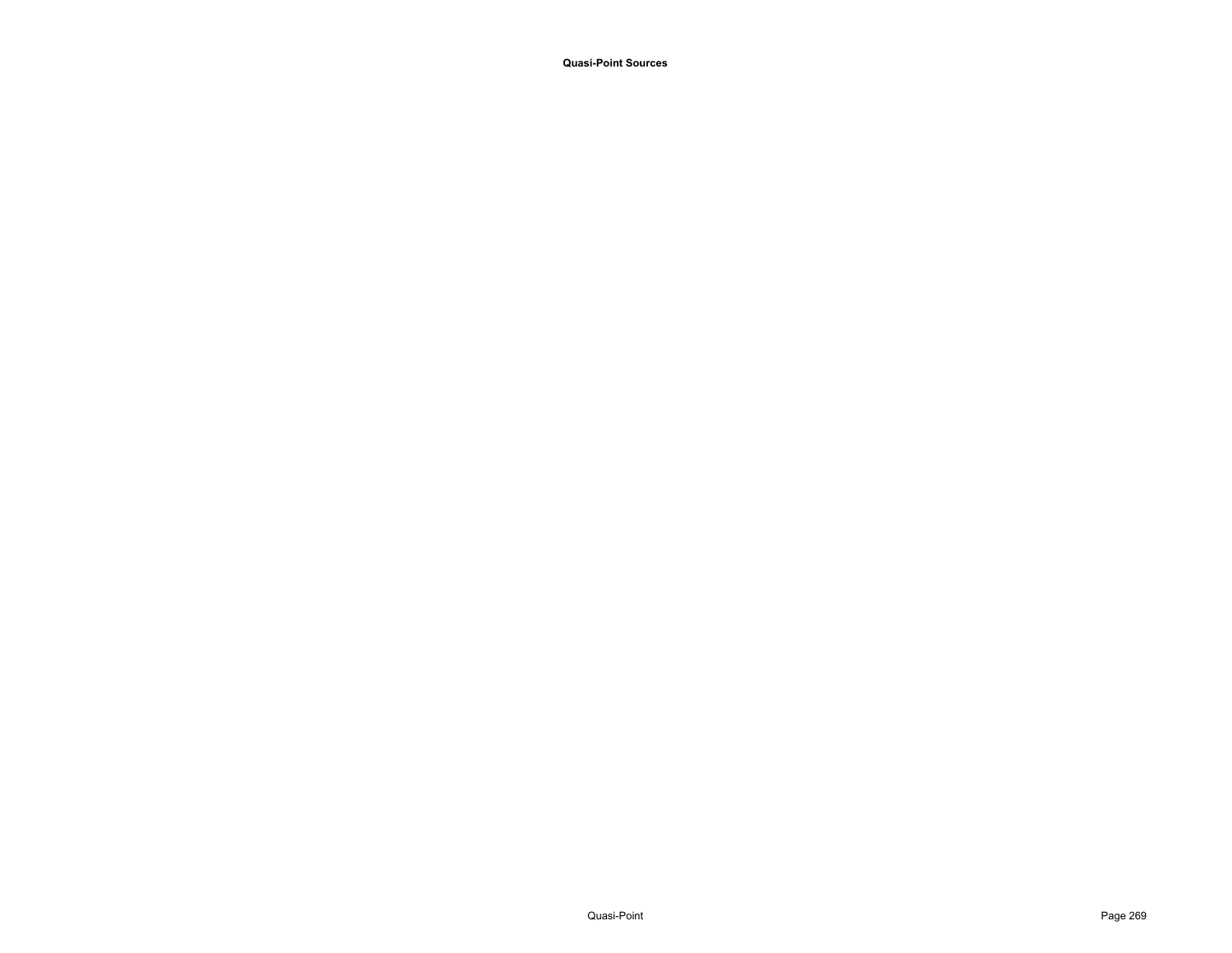|                          | <b>VOC Emissions</b> |        |        |        | <b>NOx Emissions</b> |        |
|--------------------------|----------------------|--------|--------|--------|----------------------|--------|
| <b>Source</b>            | 2002                 | 2008   | 2009   | 2002   | 2008                 | 2009   |
| <b>Biogenics</b>         | 223.20               |        |        |        |                      |        |
| <b>Mobile</b>            | 70.57                | 92.78  | 92.46  | 177.06 | 188.54               | 188.00 |
| <b>Point</b>             | 13.88                | 15.63  | 15.96  | 111.88 | 122.64               | 123.11 |
| <b>Area</b>              | 116.81               | 124.61 | 125.91 | 8.18   | 8.43                 | 8.47   |
| <b>Nonroad</b>           | 70.22                | 72.14  | 72.83  | 40.96  | 47.56                | 48.23  |
| <b>Total</b>             | 271.48               | 305.16 |        | 338.08 | 367.16               |        |
| <b>Total + FMVCP/RVP</b> |                      | 314.26 |        |        | 392.06               |        |
| <b>FMVCP/RVP</b>         |                      | 9.10   |        |        | 24.90                |        |

# Projected Year Emission Inventory - Baltimore Nonattainment Area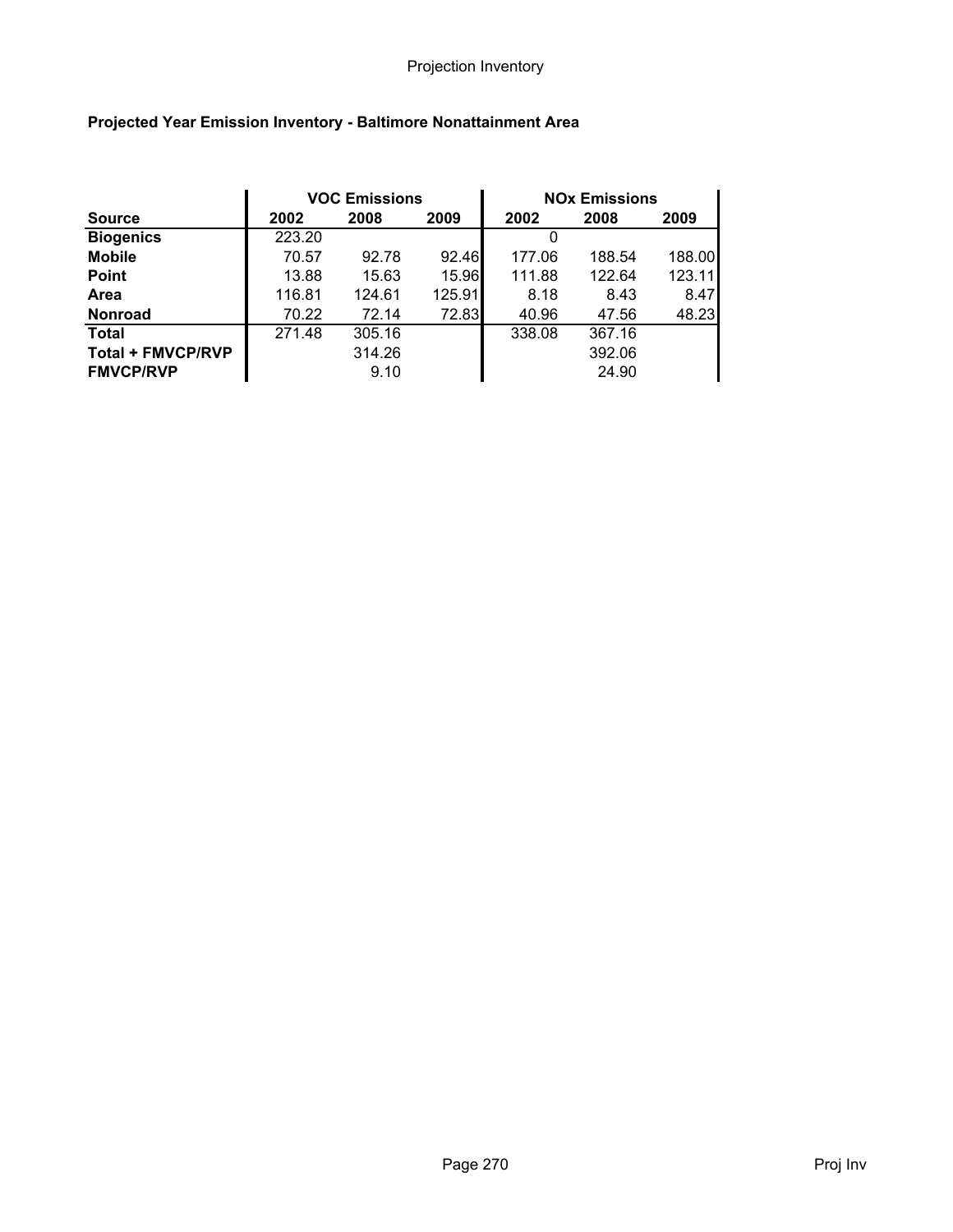## Projected Controlled Emission Inventory - Baltimore Nonattainment Area

|                          |        | <b>VOC Emissions</b> |        | <b>NO<sub>x</sub></b> Emissions |        |        |
|--------------------------|--------|----------------------|--------|---------------------------------|--------|--------|
| <b>Source</b>            | 2002   | 2008                 | 2009   | 2002                            | 2008   | 2009   |
| <b>Biogenics</b>         | 223.20 |                      |        |                                 |        | 0      |
| <b>Mobile</b>            | 70.57  | 41.23                | 38.72  | 177.06                          | 106.84 | 97.04  |
| <b>Point</b>             | 13.88  | 15.63                | 15.96  | 111.88                          | 122.64 | 92.36  |
| Area                     | 116.81 | 108.17               | 104.28 | 8.18                            | 8.43   | 8.47   |
| <b>Nonroad</b>           | 70.22  | 54.24                | 51.94  | 40.96                           | 39.63  | 38.59  |
| <b>Total</b>             | 271.48 | 219.27               | 210.90 | 338.08                          | 277.53 | 236.46 |
| <b>Total + FMVCP/RVP</b> |        | 228.37               |        |                                 |        |        |
| <b>FMVCP/RVP</b>         |        | 9.10                 | 9.42   |                                 | 22.60  | 23.14  |

### Projected Controlled Emissions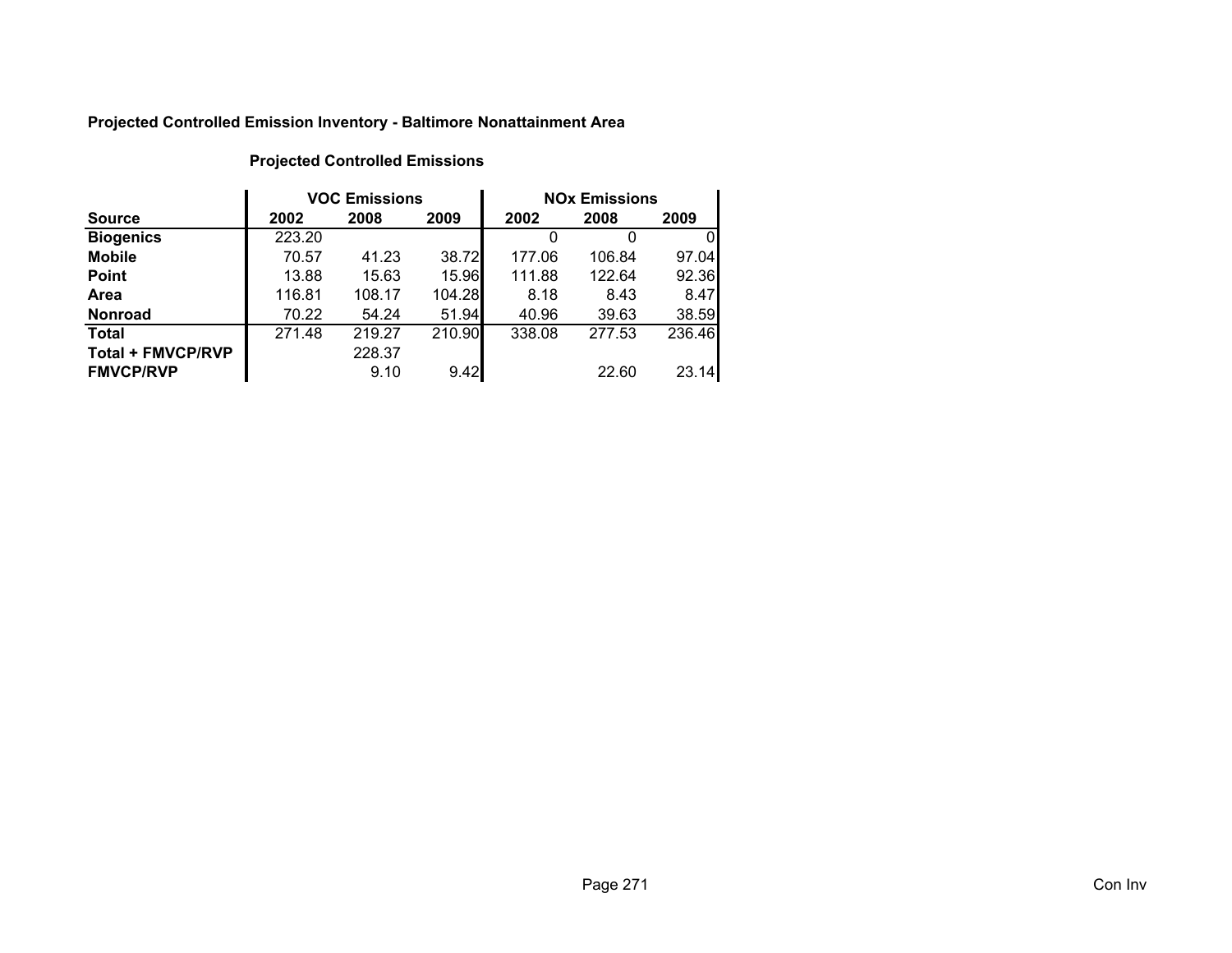### Benefits

## Rate of Progress Re-calculation Analysis

 Revision Date:January 19, 2007

|               |                                   | 2008       |            | 2009       |            |
|---------------|-----------------------------------|------------|------------|------------|------------|
| <b>Source</b> | <b>Category Control Measure</b>   | <b>VOC</b> | <b>NOx</b> | <b>VOC</b> | <b>NOx</b> |
|               | Enhanced I/M                      |            |            |            |            |
|               | Tier I                            |            |            |            |            |
|               | <b>Reform Gas</b>                 |            |            |            |            |
|               | LEV                               |            |            |            |            |
|               | <b>HDDE</b>                       |            |            |            |            |
| Mobile        | <b>Total Mobile</b>               | 42.45      | 59.10      | 44.32      | 67.82      |
| Area          | Stage II/Refuel                   | 0.00       | 0.00       | 0.00       | 0.00       |
| Area          | OTC - Consumer Products Phase 1   | 3.70       | 0.00       | 3.72       | 0.00       |
| Area          | OTC - Consumer Products Phase 2   | 0.00       | 0.00       | 0.45       | 0.00       |
| Area          | OTC - AIM                         | 6.03       | 0.00       | 6.09       | 0.00       |
| Area          | OTC - PFC Phase 1                 | 6.71       | 0.00       | 8.20       | 0.00       |
| Area          | OTC - PFC Phase 2                 | 0.00       | 0.00       | 0.59       | 0.00       |
| Area          | <b>OTC</b> - Industrial Adhesives | 0.00       | 0.00       | 2.57       | 0.00       |
| Area          | Open Burning                      | 0.00       | 0.00       | 0.00       | 0.00       |
| Nonroad       | Nonroad Model                     | 17.90      | 6.75       | 20.89      | 8.47       |
| Nonroad       | Railroads (Tier 2)                | 0.00       | 1.18       | 0.00       | 1.16       |
|               | Healthy Air Act (HAA)             | 0.00       | 0.00       | 0.00       | 30.75      |
|               | <b>Total</b>                      | 76.79      | 67.03      | 86.84      | 77.45      |